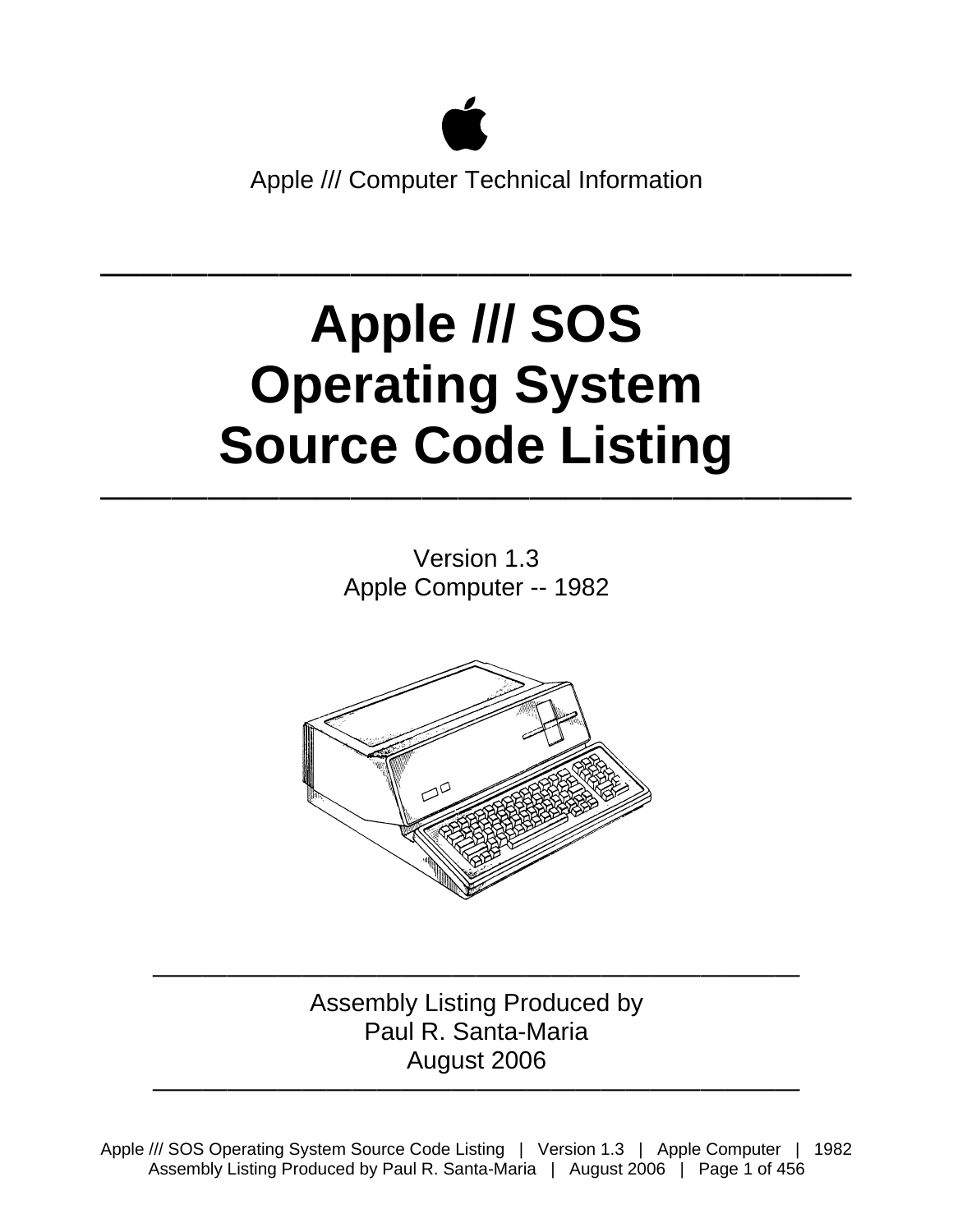## ——————————————————————————————————————————— **Apple III SOS 1.3 Source Code Assembly Commentary** ———————————————————————————————————————————

Apple3SOS13List.pdf is where I started from.

The six disk images contain the source code. The name contains the slot/drive where it should be mounted; for example, SOS13-42.DSK should be in slot 4 drive 2.

I put a DOS 3.3 boot disk in slot 5, drive 1, and the DOS Tool Kit assembler disk in slot 5 drive 2. This means eight 140KB drives have to be connected to the Apple II. This is hard for a real Apple II, but trivial in an Apple II emulator.

SOS13-62.DSK has no source code; it got the OBJ files.

I modified the source code as little as possible. There was some bit rot on SOS13-41.DSK. Search for BITROT in the listing to see where I had to modify the source so it would assemble. Compare it to the PDF file to see the differences. I changed slot/drive assignments in the source code to match the disk assignments here. I deleted volume numbers.

SOS13-D.LST was created using DOS EDASM, while SOS13-P.LST used ProDOS EDASM. SOS13-D.LST ran out of memory while assembling the last file, PRINT. SOS13-P.LST shows the full assembly. SOS13-D.LST shows twelve warnings in INIT but it assembles okay. The warnings are "EXTRN USED AS ZXTRN IN LINE" and are about the label FCBZPP. SOS13- P.LST shows four warnings and fourteen errors in INIT. It seems that the rules have changed between the DOS and ProDOS versions I used. That is why I include listings for both versions of EDASM.

I never compared the output files from the assembler with the SOS.KERNEL file, but I have included SOSKERNEL.BIN. if you want to compare.

- --- Paul R. Santa-Maria
- --- Temperance, Michigan USA
- --- August 2006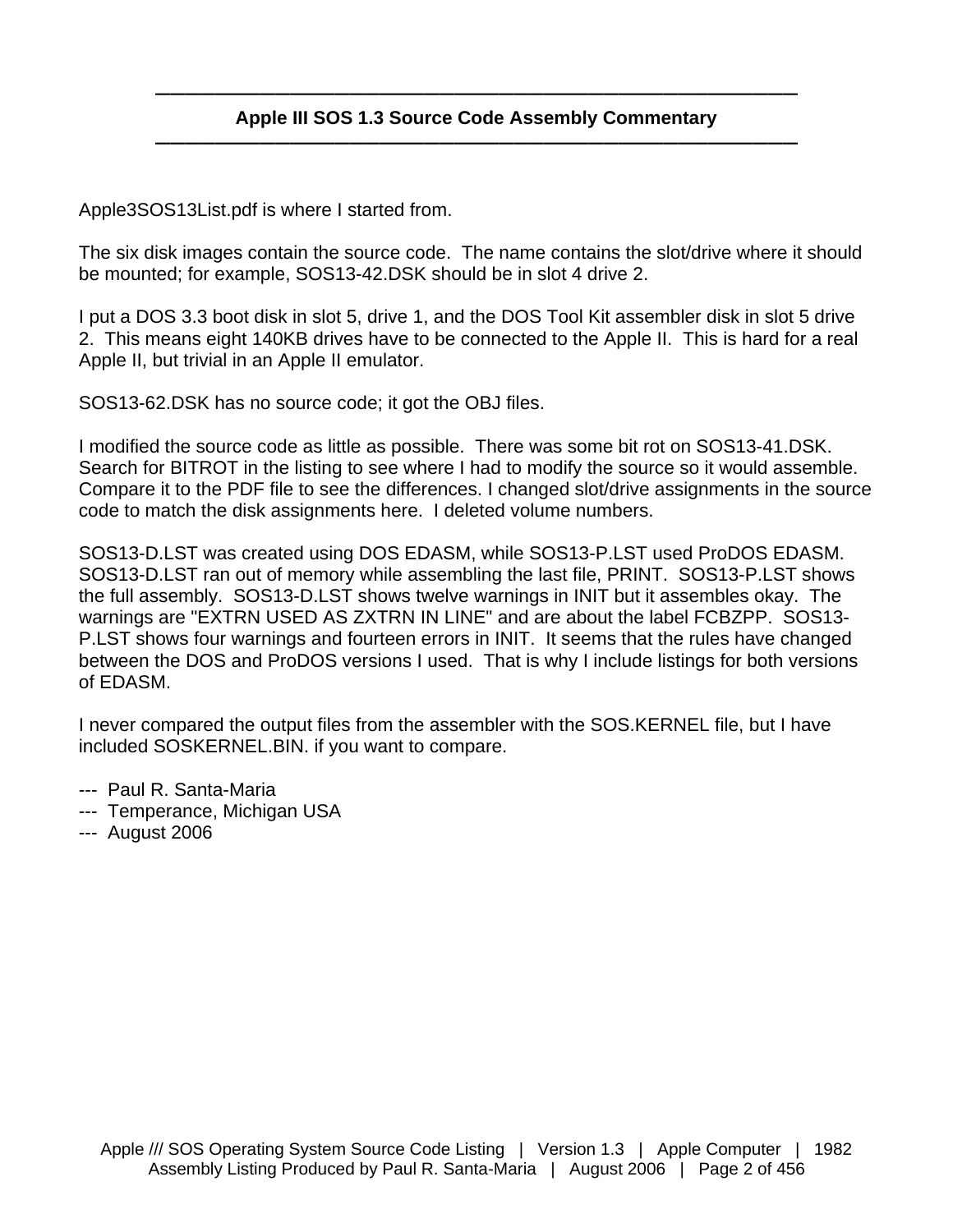| SOURCE |  | FILE #01 =>SOSLDR.SRC     |
|--------|--|---------------------------|
| SOURCE |  | FILE #02 =>SOSLDR.A.SRC   |
| SOURCE |  | FILE #03 =>SOSLDR.B.SRC   |
| SOURCE |  | FILE #04 =>SOSLDR.C.SRC   |
| SOURCE |  | FILE $#05$ =>SOSLDR.D.SRC |
| SOURCE |  | FILE #06 =>SOSLDR.E.SRC   |
| SOURCE |  | FILE $#07$ =>SOSLDR.F.SRC |

\*\*\*\*\* UNDEFINED IDENTIFIER ERROR IN LINE 571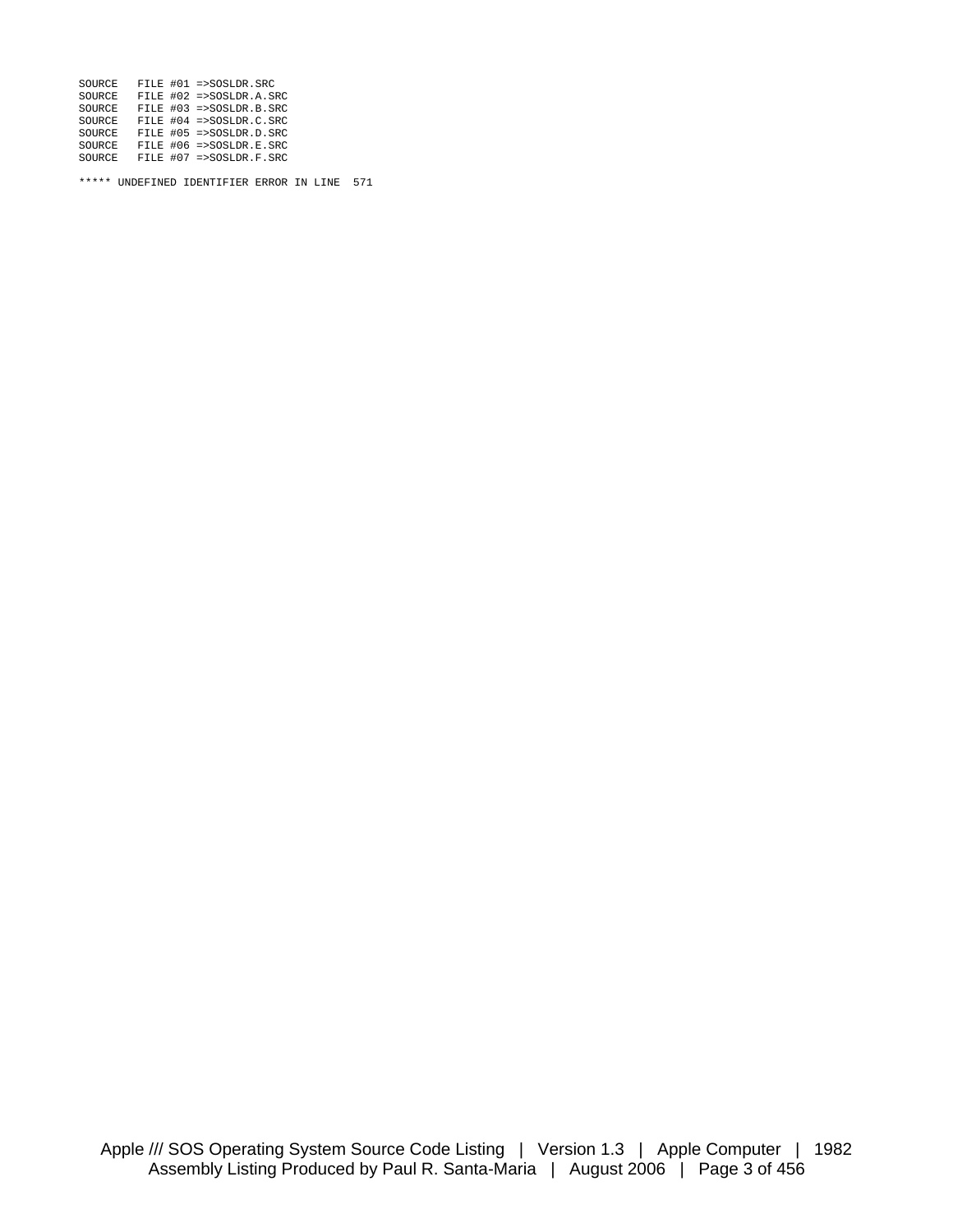|                | 01 SOSLDR.SRC        |                  |        | SOS 1.1 SOS LOADER                                                                                                                                                                                                                |     |                                              |               | AUGUST-2006                                                                                                       | PAGE 2       |                                                                                             |
|----------------|----------------------|------------------|--------|-----------------------------------------------------------------------------------------------------------------------------------------------------------------------------------------------------------------------------------|-----|----------------------------------------------|---------------|-------------------------------------------------------------------------------------------------------------------|--------------|---------------------------------------------------------------------------------------------|
|                |                      |                  |        |                                                                                                                                                                                                                                   |     |                                              |               |                                                                                                                   |              |                                                                                             |
| 0000:          |                      | $\overline{2}$   |        |                                                                                                                                                                                                                                   | REL |                                              |               |                                                                                                                   |              |                                                                                             |
| 1E00:          |                      | 1E00 3           |        |                                                                                                                                                                                                                                   |     | \$1E00                                       |               |                                                                                                                   |              |                                                                                             |
|                | 1E00:                |                  |        |                                                                                                                                                                                                                                   |     |                                              |               |                                                                                                                   |              |                                                                                             |
| 1E00:<br>1E00: |                      |                  |        | CONGLES A STERN CORRECT STERN CORRECT STERN SEQUIT A STERN STERN STERN STERN STERN SERIES SERIES SERIES SERIES<br>STERN STERN STERN STERN STERN STERN STERN SERIES SERIES SERIES SERIES SERIES SERIES SERIES SERIES SERIES SERIES |     |                                              |               |                                                                                                                   |              |                                                                                             |
|                |                      |                  |        |                                                                                                                                                                                                                                   |     |                                              |               |                                                                                                                   |              |                                                                                             |
| 1E00:          |                      |                  |        |                                                                                                                                                                                                                                   |     |                                              |               | 7 * COPYRIGHT (C) APPLE COMPUTER INC. 1980                                                                        |              |                                                                                             |
| 1E00:          |                      |                  | $8 *$  |                                                                                                                                                                                                                                   |     | ALL RIGHTS RESERVED                          |               |                                                                                                                   |              |                                                                                             |
|                | 1E00:                | 9                |        |                                                                                                                                                                                                                                   |     |                                              |               |                                                                                                                   |              |                                                                                             |
|                |                      |                  |        |                                                                                                                                                                                                                                   |     |                                              |               |                                                                                                                   |              |                                                                                             |
| 1E00:          | $1E00$ :             | $10 *$<br>$11 *$ |        |                                                                                                                                                                                                                                   |     | SOS KERNEL LOAD & MEMORY POINTS              |               |                                                                                                                   |              |                                                                                             |
|                | $1E00$ :             | $12$ *           |        |                                                                                                                                                                                                                                   |     |                                              |               |                                                                                                                   |              |                                                                                             |
|                | $1E00$ :             |                  |        |                                                                                                                                                                                                                                   |     |                                              |               | 13 * MODULE START END I/O ROM SOS BLOAD SIZE                                                                      |              |                                                                                             |
| 1E00:          |                      |                  |        |                                                                                                                                                                                                                                   |     |                                              |               |                                                                                                                   |              |                                                                                             |
| 1E00:          |                      |                  |        | 15 * SOSLDR                                                                                                                                                                                                                       |     |                                              |               | 1E00 - 28F7 2000                                                                                                  | 0CF8         |                                                                                             |
| 1E00:          |                      |                  |        | $16 *$ INIT                                                                                                                                                                                                                       |     | 28F8 - 2AA9                                  |               | 2AF8                                                                                                              | [01B2]       |                                                                                             |
|                | $1E00$ :<br>$1E00$ : | $18 *$           |        |                                                                                                                                                                                                                                   |     | 17 * SYSGLOB 18FC - 1A03                     |               | 2CF8                                                                                                              |              |                                                                                             |
| 1E00:          |                      |                  |        |                                                                                                                                                                                                                                   |     | 19 * BFM.INIT2 + BITMAPS                     |               |                                                                                                                   |              |                                                                                             |
| 1E00:          |                      | $20 *$           |        |                                                                                                                                                                                                                                   |     | B800 - BBFF                                  |               | <b>2E00</b>                                                                                                       | 03FF         |                                                                                             |
| 1E00:          |                      |                  |        | 21 * BFM                                                                                                                                                                                                                          |     | BC00 - DE62                                  |               | 3200                                                                                                              | 2263         |                                                                                             |
| 1E00:          |                      |                  |        | 22 * <patch></patch>                                                                                                                                                                                                              |     | DE63 - DE6A                                  |               | 5463                                                                                                              | 0008         |                                                                                             |
|                | $1E00$ :             |                  | $23 *$ |                                                                                                                                                                                                                                   |     |                                              |               |                                                                                                                   |              |                                                                                             |
| 1E00:          |                      |                  |        |                                                                                                                                                                                                                                   |     | $24 * OPRMSG$ $DE6B - E48A$ X                |               | 546B                                                                                                              | 015A         |                                                                                             |
| 1E00:<br>1E00: |                      |                  |        | 25 * IPL<br>26 * UMGR                                                                                                                                                                                                             |     | DFC5 - E48F X X 55C5<br>E490 - E89D X X 5A8B |               |                                                                                                                   | 04CB<br>040E |                                                                                             |
| 1E00:          |                      |                  | $27 *$ |                                                                                                                                                                                                                                   |     |                                              |               |                                                                                                                   |              |                                                                                             |
|                | 1E00:                |                  |        | 28 * DISK3                                                                                                                                                                                                                        |     | E899 - EE03 X X 5E99                         |               |                                                                                                                   | 056B         |                                                                                             |
| 1E00:          |                      |                  |        | 29 * SYSERR                                                                                                                                                                                                                       |     | $EEO4 - EED8 X$                              |               | 64D9                                                                                                              | 00D5         |                                                                                             |
| 1E00:          |                      |                  |        | 30 * DEVMGR                                                                                                                                                                                                                       |     | $EED9 - F05D$                                |               | 64D9                                                                                                              | 0185         |                                                                                             |
| 1E00:          |                      |                  | $31 *$ |                                                                                                                                                                                                                                   |     |                                              |               | 665E                                                                                                              | 0296         |                                                                                             |
| 1E00:          | $1E00$ :             |                  |        | 32 * SCMGR<br>33 * FMGR                                                                                                                                                                                                           |     | $F05E - F2F3$<br>F2F4 - F354                 |               | 68F4                                                                                                              | 0061         |                                                                                             |
| 1E00:          |                      |                  |        |                                                                                                                                                                                                                                   |     | 34 * CFMGGR F355 - F551                      |               | 6955                                                                                                              | 01FD         |                                                                                             |
| 1E00:          |                      | $35 *$           |        |                                                                                                                                                                                                                                   |     |                                              |               |                                                                                                                   |              |                                                                                             |
| 1E00:          |                      |                  |        | 36 * BUFMGR                                                                                                                                                                                                                       |     | F552 - F86D                                  |               | 6B52                                                                                                              | 031C         |                                                                                             |
| 1E00:          |                      |                  |        | 37 * MEMMGR                                                                                                                                                                                                                       |     | $F86E - FFBE$                                |               | 6E6E                                                                                                              | 0751         |                                                                                             |
| 1E00:          |                      |                  |        | 38 * <end></end>                                                                                                                                                                                                                  |     | FFBE                                         |               |                                                                                                                   |              |                                                                                             |
| 1E00:<br>1E00: |                      | -40              | $39*$  |                                                                                                                                                                                                                                   |     |                                              |               |                                                                                                                   |              |                                                                                             |
|                |                      |                  |        |                                                                                                                                                                                                                                   |     |                                              |               |                                                                                                                   |              |                                                                                             |
| $1E00$ :       |                      |                  |        |                                                                                                                                                                                                                                   |     | 41 * SOS LOADER (VERSION = 1.10              | $\rightarrow$ |                                                                                                                   |              |                                                                                             |
|                | 1E00:                |                  | $42 *$ |                                                                                                                                                                                                                                   |     | $(DATE = 8/04/81)$                           |               |                                                                                                                   |              |                                                                                             |
|                | $1E00$ :             | $43*$            |        |                                                                                                                                                                                                                                   |     |                                              |               |                                                                                                                   |              |                                                                                             |
| 1E00:          |                      |                  |        |                                                                                                                                                                                                                                   |     | 44 * SOURCE FILES: SOSLDR.SRC,               |               |                                                                                                                   |              | SOSLDR.A.SRC, SOSLDR.B.SRC, SOSLDR.C.SRC,                                                   |
| 1E00:<br>1E00: |                      | $45 *$           | $46*$  |                                                                                                                                                                                                                                   |     |                                              |               |                                                                                                                   |              | SOSLDR.D.SRC, SOSLDR.E.SRC, SOSLDR.F.SRC                                                    |
|                | 1E00:                |                  |        | 47 * FUNCTION:                                                                                                                                                                                                                    |     |                                              |               |                                                                                                                   |              |                                                                                             |
| 1E00:          |                      |                  | $48*$  |                                                                                                                                                                                                                                   |     |                                              |               |                                                                                                                   |              | MOVES AND INITIALIZES SOS KERNEL, READS INTERPRETER FROM DISK, READS CHARACTER SET TABLE,   |
| 1E00:          |                      |                  | $49*$  |                                                                                                                                                                                                                                   |     |                                              |               |                                                                                                                   |              | KEYBOARD TABLE AND DRIVERS FROM DISK, INITIALIZES ALL DRIVERS AND THEN JUMPS TO INTERPRETER |
| 1E00:          |                      |                  | $50*$  | ENTRY POINT.                                                                                                                                                                                                                      |     |                                              |               |                                                                                                                   |              |                                                                                             |
| 1E00:          |                      |                  | $51 *$ |                                                                                                                                                                                                                                   |     |                                              |               |                                                                                                                   |              |                                                                                             |
| 1E00:          |                      | $53 *$           |        | 52 * CALLED BY:                                                                                                                                                                                                                   |     |                                              |               |                                                                                                                   |              |                                                                                             |
| 1E00:<br>1E00: |                      |                  | $54 *$ |                                                                                                                                                                                                                                   |     |                                              |               | SOSBOOT 7.0 WITH KERNEL FILE LOADED AT \$I:1E00.9FFF(MAX)<br>WHERE: \$I=INTERPRETER BANK (HIGHEST BANK IN SYSTEM) |              |                                                                                             |
| 1E00:          |                      |                  | $55*$  |                                                                                                                                                                                                                                   |     |                                              |               |                                                                                                                   |              |                                                                                             |
| 1E00:          |                      |                  |        | 56 * CALLS:                                                                                                                                                                                                                       |     |                                              |               |                                                                                                                   |              |                                                                                             |
| 1E00:          |                      |                  |        |                                                                                                                                                                                                                                   |     |                                              |               | 57 * INTERPRETER ENTRY POINT (FIRST BYTE OF INTERPRETER CODE)                                                     |              |                                                                                             |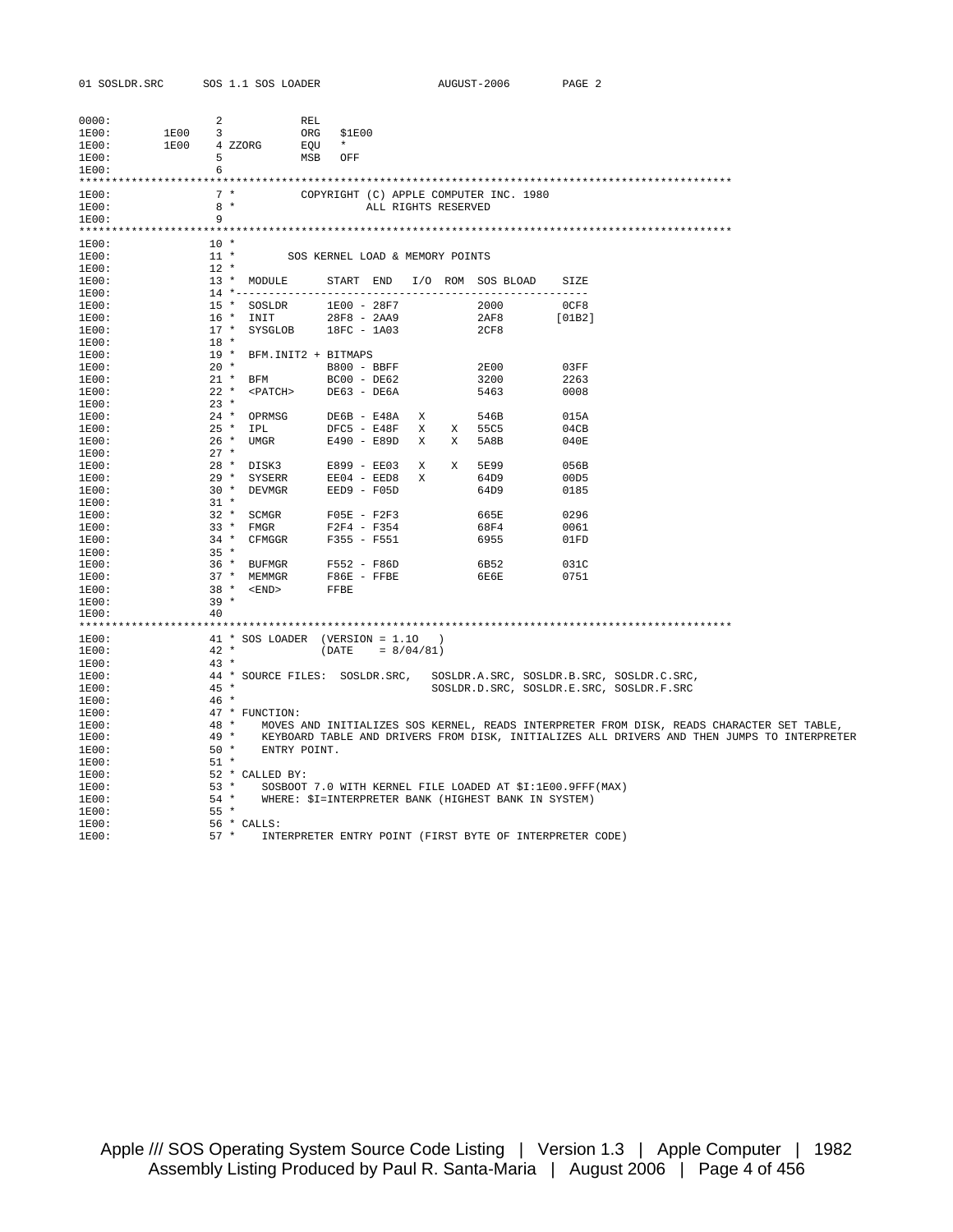| 01 SOSLDR.SRC | AUGUST-2006<br>SOS 1.1 SOS LOADER<br>PAGE 3                                             |
|---------------|-----------------------------------------------------------------------------------------|
| 1E00:         | $58 *$                                                                                  |
| 1E00:         | 59 * DOCUMENTS:                                                                         |
| 1E00:         | $60 *$<br>SOS ERS APPENDICES - XX/XX/81                                                 |
| 1E00:         | $61 *$<br>APPLE III I/O SYSTEM PROGRAMMERS GUIDE - DEC-15-80                            |
| 1E00:         | $62 *$                                                                                  |
| 1E00:         | 63 * CONSTRAINTS:                                                                       |
| 1E00:         | $64 *$<br>INTERPRETER FILE: READ INTO BANK 0 BEGINNING AT \$80:LDREND+\$400(=BUFSIZE).  |
| 1E00:         | $65 *$<br>INTERPRETER CODE DOES NOT CONTAIN RELOCATION INFORMATION.                     |
| 1E00:         | 66 *<br>$MAX = 38K (SI:2000B7FF)$                                                       |
| 1E00:         | $67 *$<br>$MIN = .25K (SI:B700. .B7FF)$                                                 |
| 1E00:         | 68 *                                                                                    |
| 1E00:         | 69 *<br>READ INTO BANK 0 BEGINNING AT \$80:LDREND+\$400(=BUFSIZE).<br>DRIVER FILE:      |
| 1E00:         | $70*$<br>DRIVER MODULES ARE RELOCATED AND MOVED TO THE HIGHEST AVAILABLE 32K BANK USING |
| 1E00:         | $71 *$<br>A "FIRST FIT" ALGORITHM. MODULES ARE REMOVED FROM THE FILE BEGINNING AT THE   |
| <b>BACK</b>   |                                                                                         |
| 1E00:         | $72 *$<br>AND WORKING TOWARD THE FRONT. A DRIVER MODULE CANNOT SPAN A BANK BOUNDARY.    |
| 1E00:         | $73 *$                                                                                  |
| 1E00:         | $74 *$<br>$MAX = 60K (APPROX)$<br>DRIVER FILE:<br>DRIVER MODULE:<br>$MAX = 32K-1$       |
| 1E00:         | $75 *$<br>$MIN = .25K$<br>MIN < .25K                                                    |
| 1E00:         | $76*$                                                                                   |
| 1E00:         | $77 *$                                                                                  |
| 1E00:         | 78 * DATA STRUCTURES:                                                                   |
| 1E00:         | $79*$<br>SOS KERNEL FILE FORMAT                                                         |
| 1E00:         | $80 *$<br>SOS. INTERP FILE FORMAT                                                       |
| $1E00$ :      | $81 *$<br>SOS.DRIVER FILE FORMAT                                                        |
| 1E00:         | $82 *$                                                                                  |
| 1E00:         | 83                                                                                      |
|               |                                                                                         |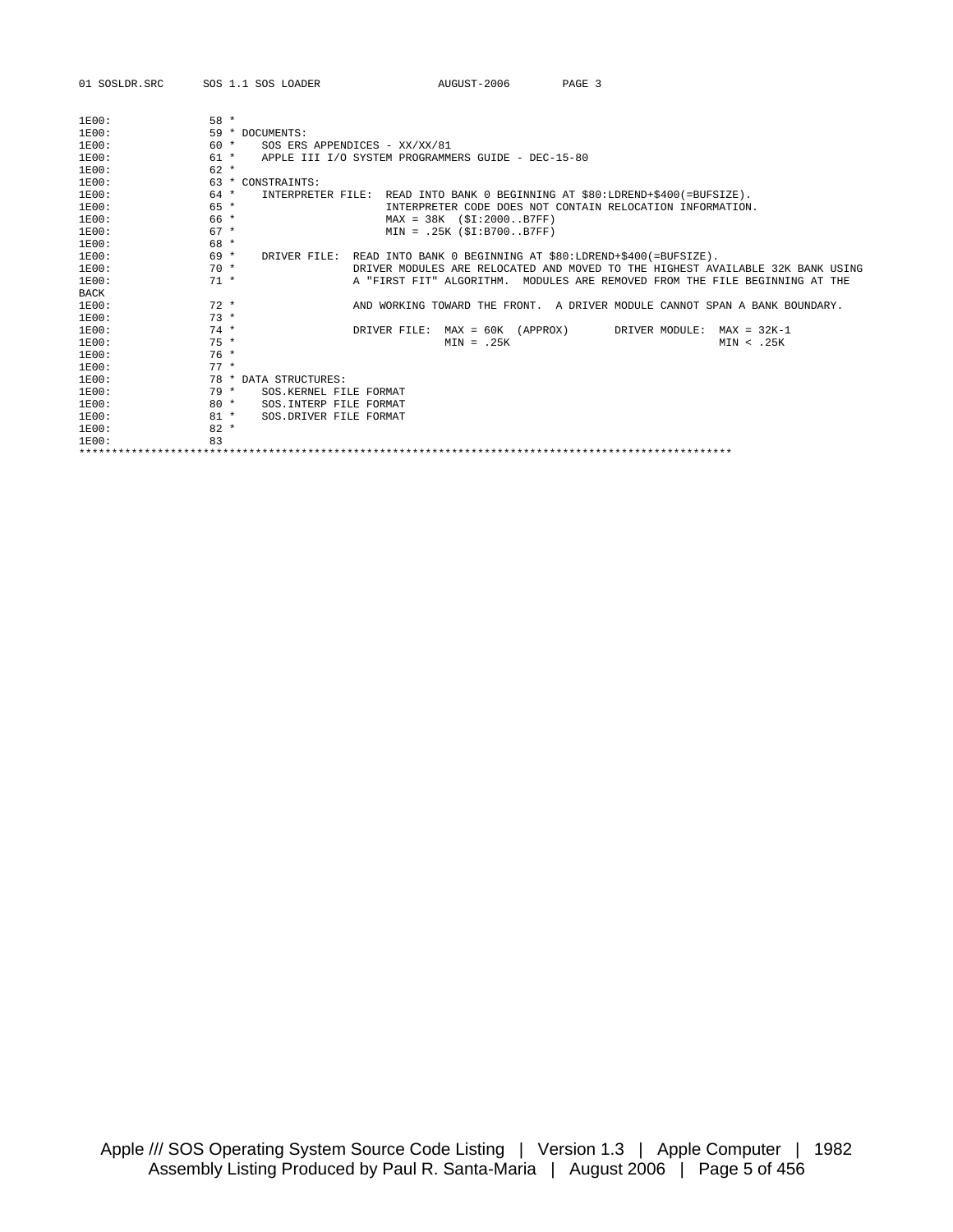01 SOSLDR.SRC SOS 1.1 SOS LOADER AUGUST-2006 PAGE 4

| 1E00:          | 85                 |                       |                  |                                                                              |
|----------------|--------------------|-----------------------|------------------|------------------------------------------------------------------------------|
| 1E00:          | $86*$              |                       |                  |                                                                              |
| 1E00:          |                    | 87 * NOTATION:        |                  |                                                                              |
| 1E00:          | $88 *$             |                       |                  |                                                                              |
| 1E00:          | $89*$              | A. X. Y               |                  | $::= 6502$ REGISTERS                                                         |
| 1E00:          | $90 *$             |                       |                  |                                                                              |
| 1E00:          | $91 *$             | C. OV                 |                  | ::= CARRY, OVERFLOW FLAGS IN 6502 STATUS (P) REGISTER                        |
| 1E00:          | $92 *$             | $E$ , $Z$ , $B$       |                  | ::= ENVIRONMENT, ZERO PAGE, BANK REGISTERS (SYSTEM CONTROL REGISTERS)        |
| 1E00:          | $93 *$             |                       |                  |                                                                              |
| 1E00:          | $94 *$             |                       |                  | (1.I.S.R:W.P.R.R) ::= ENVIRONMENT REGISTER FLAGS. FROM LEFT TO RIGHT BITS 70 |
| 1E00:          | $95 *$             |                       |                  | (1MHZ, I/O ENABLE, SCREEN ENABLE, RESET ENABLE,                              |
| 1E00:          | $96*$              |                       |                  | WRITE PROTECT, PRIMARY STACK, ROM1, ROM ENABLE)                              |
| 1E00:          | $97 *$             |                       |                  |                                                                              |
| 1E00:          | $98*$              |                       | "POSITIVE LOGIC" | ::= ALL LOGIC USED IS POSITIVE LOGIC. FOR EXAMPLE, C="NO DRIVERS LEFT"       |
| 1E00:          | $99 *$             |                       |                  | INDICATES THAT NO DRIVERS ARE LEFT WHEN CARRY = SET, AND THAT ONE OR         |
| 1E00:          | $100 *$            |                       |                  | MORE DRIVERS ARE LEFT WHEN CARRY = CLEAR.                                    |
| 1E00:          | $101 *$            |                       |                  |                                                                              |
| 1E00:          | $102 *$            | TRUE, FALSE           |                  | $: :=$ TRUE = SET = ON, WHILE FALSE = CLEAR = OFF.                           |
| 1E00:          | $103 *$            |                       |                  |                                                                              |
| 1E00:          | 104                |                       |                  |                                                                              |
|                |                    |                       |                  |                                                                              |
| 1E00:          | $105 *$            |                       |                  |                                                                              |
| 1E00:          |                    | 106 * ABBREVIATIONS:  |                  |                                                                              |
| 1E00:          | $107 *$            |                       |                  |                                                                              |
| 1E00:          | $108 *$            | <b>DTB</b>            |                  | ::= DEVICE INFORMATION BLOCK. DEFINES A UNIOUE DEVICE THAT CAN BE LINKED     |
| 1E00:          | $109 *$            |                       |                  | INTO THE SYSTEM DEVICE TABLE. EACH DRIVER MODULE CONTAINS ONE OR MORE        |
| 1E00:          | $110 *$            |                       |                  | DIBS (DEVICES) EACH OF WHICH CAN BE "ACTIVE" OR "INACTIVE".                  |
| 1E00:          | $111 *$            |                       |                  |                                                                              |
| 1E00:<br>1E00: | $112 *$<br>$113 *$ | ADIB                  |                  | $: := "ACTIVE DIB"$                                                          |
|                |                    |                       |                  |                                                                              |
| 1E00:<br>1E00: | $114 *$<br>$115 *$ | <varname>.P</varname> |                  | $\cdot$ : = POINTER, A 3 BYTE ZERO PAGE POINTER, DON'T FORGET THE X BYTE!    |
| 1E00:          | $116 *$            | SDT                   |                  | ::= SYSTEM DEVICE TABLE. CONTAINS THE ENTRY POINT AND DIB ADDRESS OF EACH    |
| 1E00:          | $117 *$            |                       |                  | DEVICE CONFIGURED INTO THE SYSTEM, (USED BY THE DEVICE MANAGER).             |
| 1E00:          | 118                |                       |                  |                                                                              |
|                |                    |                       |                  |                                                                              |
| 1E00:          | $119 *$            |                       |                  |                                                                              |
| 1E00:          | 120                |                       | <b>CHN</b>       | SOSLDR.A.SRC                                                                 |
|                |                    |                       |                  |                                                                              |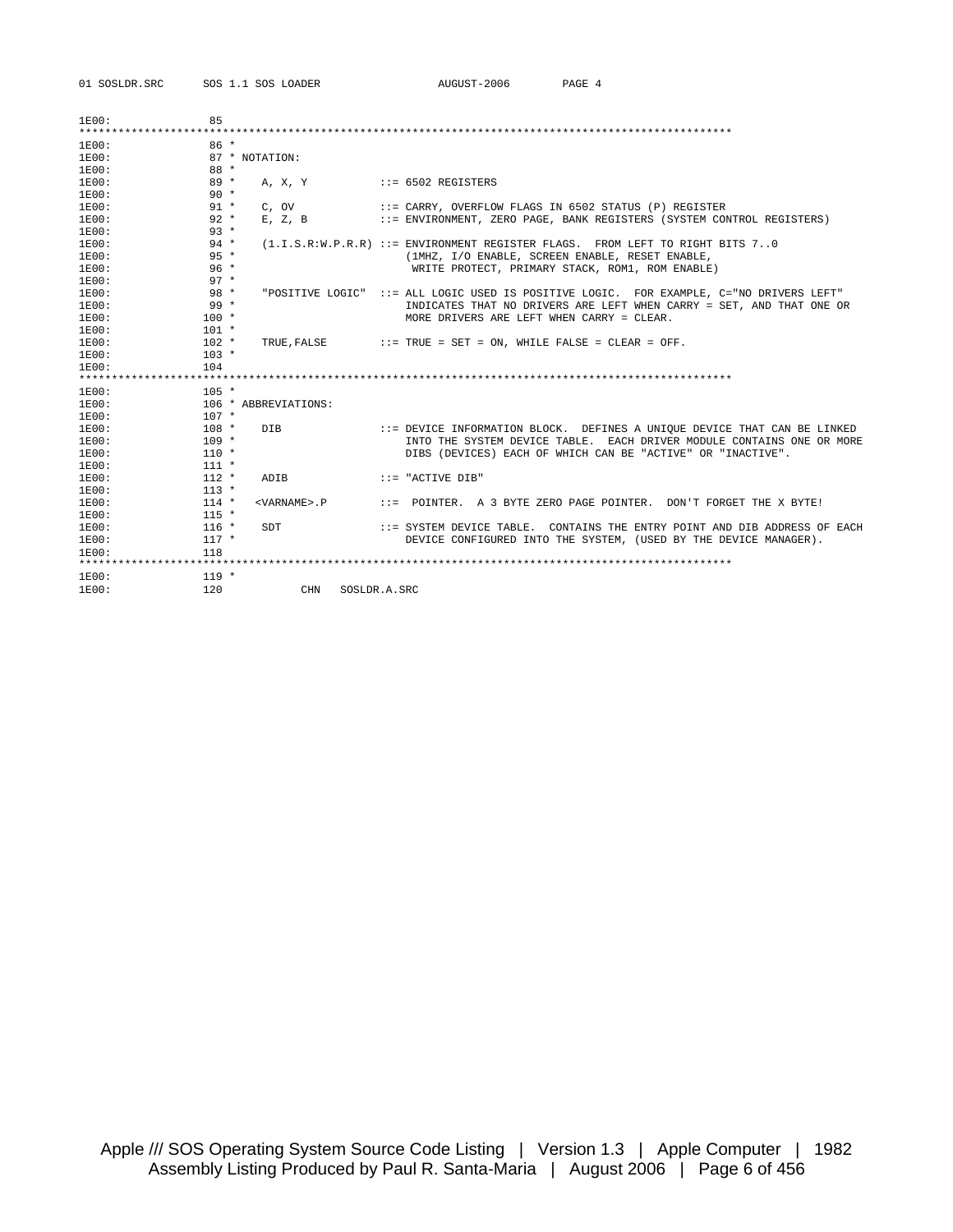| 02 SOSLDR.A.SRC |  | SOS 1.1 SOS LOADE |
|-----------------|--|-------------------|
|                 |  |                   |

| 1E00: | 2      |                        |                                     |                                            |                                 |                                                                             |                          |   |
|-------|--------|------------------------|-------------------------------------|--------------------------------------------|---------------------------------|-----------------------------------------------------------------------------|--------------------------|---|
|       |        |                        |                                     |                                            |                                 |                                                                             |                          |   |
| 1E00: | $3*$   |                        |                                     |                                            |                                 |                                                                             |                          |   |
| 1E00: | $4 *$  |                        | $$1E00$ +---------------+           |                                            |                                 |                                                                             |                          |   |
| 1E00: | $5 *$  |                        | ! SOSLDR !<-ENTRY SOS MEMORY MAP    |                                            |                                 |                                                                             |                          |   |
| 1E00: | $6*$   |                        | $S1FFF$ +---------------+ -----     |                                            | $(128K$ APPLE $//')$            |                                                                             |                          |   |
| 1E00: | $7 *$  |                        |                                     |                                            |                                 |                                                                             |                          |   |
| 1E00: | $8*$   |                        | BANK 0                              |                                            | BANK 1                          | BANK <sub>2</sub>                                                           |                          |   |
| 1E00: | $9*$   |                        | $$2000$ +---------------+           |                                            | $+ - - - - - - - - - - - - - +$ | +---------------+                                                           |                          |   |
| 1E00: | $10 *$ | -1                     |                                     | Τ.<br>÷                                    | Τ.                              | ÷                                                                           |                          |   |
| 1E00: | $11 *$ |                        |                                     | $\mathbf{I}$<br>1                          | T.                              | $\mathbf{I}$<br>SOSLDR                                                      |                          |   |
| 1E00: | $12 *$ |                        |                                     | ÷<br>÷                                     | ÷                               | ÷<br>&                                                                      | -1                       |   |
| 1E00: | $13 *$ |                        |                                     | $\pm$<br>Ţ                                 | T                               | INIT MODULE<br>Ι.                                                           | $\overline{\phantom{a}}$ |   |
| 1E00: | $14 *$ |                        |                                     | $\mathbf{I}$<br>Ţ                          |                                 | I.                                                                          | -1                       |   |
| 1E00: | $15 *$ |                        |                                     | ÷<br>Ţ                                     | 1                               | Ţ<br>$- - - - - - - 1$                                                      |                          |   |
| 1E00: | $16 *$ |                        |                                     | ÷<br>1                                     | 1                               | GLOBALS                                                                     |                          |   |
| 1E00: | $17 *$ |                        |                                     | Ι.<br>÷                                    | 1                               |                                                                             |                          |   |
| 1E00: | $18 *$ |                        |                                     | ÷<br>Ţ                                     |                                 |                                                                             |                          |   |
| 1E00: | $19 *$ |                        |                                     | $\mathbf{I}$<br>1                          | Ţ                               |                                                                             |                          |   |
| 1E00: | $20 *$ |                        |                                     | $\mathbf{I}$<br>1                          | T                               | 1                                                                           |                          | 1 |
| 1E00: | $21 *$ |                        |                                     | Ţ<br>$\mathbf{I}$                          | Ι.                              |                                                                             |                          | T |
| 1E00: | $22 *$ |                        |                                     | Ţ<br>÷                                     | Ţ                               |                                                                             |                          | Ţ |
| 1E00: | $23 *$ |                        |                                     | ÷<br>1                                     |                                 |                                                                             |                          | 1 |
| 1E00: | $24 *$ |                        |                                     | ÷<br>1                                     | Ţ                               |                                                                             |                          | Ţ |
| 1E00: | $25 *$ |                        |                                     | $\mathbf{I}$<br>1                          | T                               |                                                                             | -                        | 1 |
| 1E00: | $26 *$ |                        |                                     | 1<br>-1                                    | T                               |                                                                             | KERNEL<br>Ţ<br>- 1       |   |
| 1E00: | $27 *$ |                        |                                     | ÷<br>1                                     | Ţ                               |                                                                             | Ţ                        | Ţ |
| 1E00: | $28 *$ |                        |                                     | $\mathbf{I}$<br>1                          | T                               | 1                                                                           | -                        | T |
|       | $29 *$ |                        |                                     | -1<br>1                                    |                                 |                                                                             |                          | Ţ |
| 1E00: |        |                        |                                     | 1                                          |                                 |                                                                             |                          | Ţ |
| 1E00: | $30 *$ |                        |                                     | $\mathbf{I}$                               | 1                               |                                                                             |                          |   |
| 1E00: | $31 *$ |                        |                                     | $\cdot$<br>Ţ                               |                                 |                                                                             |                          | 1 |
| 1E00: | $32 *$ |                        |                                     | $\mathbf{I}$<br>1                          | 1                               |                                                                             |                          | Ţ |
| 1E00: | $33 *$ | -1                     |                                     | $\mathbf{I}$<br>1                          | T                               | -1                                                                          |                          | Ţ |
| 1E00: | $34 *$ |                        |                                     | $\mathbf{I}$<br>÷                          | 1                               |                                                                             |                          | T |
| 1E00: | $35 *$ |                        |                                     | ÷                                          |                                 |                                                                             |                          |   |
| 1E00: | $36 *$ |                        |                                     | -1<br>1                                    | Ţ                               |                                                                             | $! -- EOF -- !$          |   |
| 1E00: | $37 *$ |                        |                                     | $\mathbf{I}$<br>1                          | 1                               |                                                                             |                          | Ţ |
| 1E00: | $38 *$ |                        |                                     | ÷<br>1                                     | -1                              | 1                                                                           |                          | Ţ |
| 1E00: | $39 *$ |                        |                                     | Ι.<br>÷                                    | ÷                               | 1                                                                           |                          | Ţ |
| 1E00: | $40*$  |                        |                                     | $\pm$<br>1                                 | Τ.                              |                                                                             |                          | T |
| 1E00: | $41 *$ |                        |                                     | $\pm$<br>$\mathbf{I}$                      | $\perp$                         |                                                                             |                          | T |
| 1E00: | $42 *$ |                        | $S9FFF + - - - - - - - - - - - - +$ | $+ - - - - - -$                            | $- - - - - - +$                 |                                                                             |                          |   |
| 1E00: | $43 *$ |                        |                                     |                                            |                                 |                                                                             |                          |   |
| 1E00: | $44 *$ |                        |                                     |                                            |                                 |                                                                             |                          |   |
| 1E00: | $45 *$ |                        | $$A000$ +---------------+           |                                            |                                 |                                                                             |                          |   |
| 1E00: | $46*$  | and the first property | SOSBOOT !                           |                                            |                                 |                                                                             |                          |   |
| 1E00: | $47 *$ |                        | -----------------                   |                                            |                                 |                                                                             |                          |   |
| 1E00: | $48 *$ |                        |                                     |                                            |                                 |                                                                             |                          |   |
| 1E00: | $49 *$ |                        |                                     |                                            |                                 |                                                                             |                          |   |
| 1E00: | $50 *$ |                        |                                     |                                            |                                 | FIGURE 1. SOS KERNEL FILE READ INTO \$2:1E009FFF BY SOS BOOT IN BLOCKS 0,1. |                          |   |
| 1E00: | $51 *$ |                        |                                     | SOS LOADER BEGINS EXECUTION AT THIS POINT. |                                 |                                                                             |                          |   |
| 1E00: | $52 *$ |                        |                                     |                                            |                                 |                                                                             |                          |   |
| 1E00: | $53 *$ |                        |                                     |                                            |                                 |                                                                             |                          |   |
| 1E00: | $54 *$ |                        |                                     |                                            |                                 |                                                                             |                          |   |
| 1E00: | $55*$  |                        |                                     |                                            |                                 |                                                                             |                          |   |
| 1E00: | 56     |                        |                                     |                                            |                                 |                                                                             |                          |   |
|       |        |                        |                                     |                                            |                                 |                                                                             |                          |   |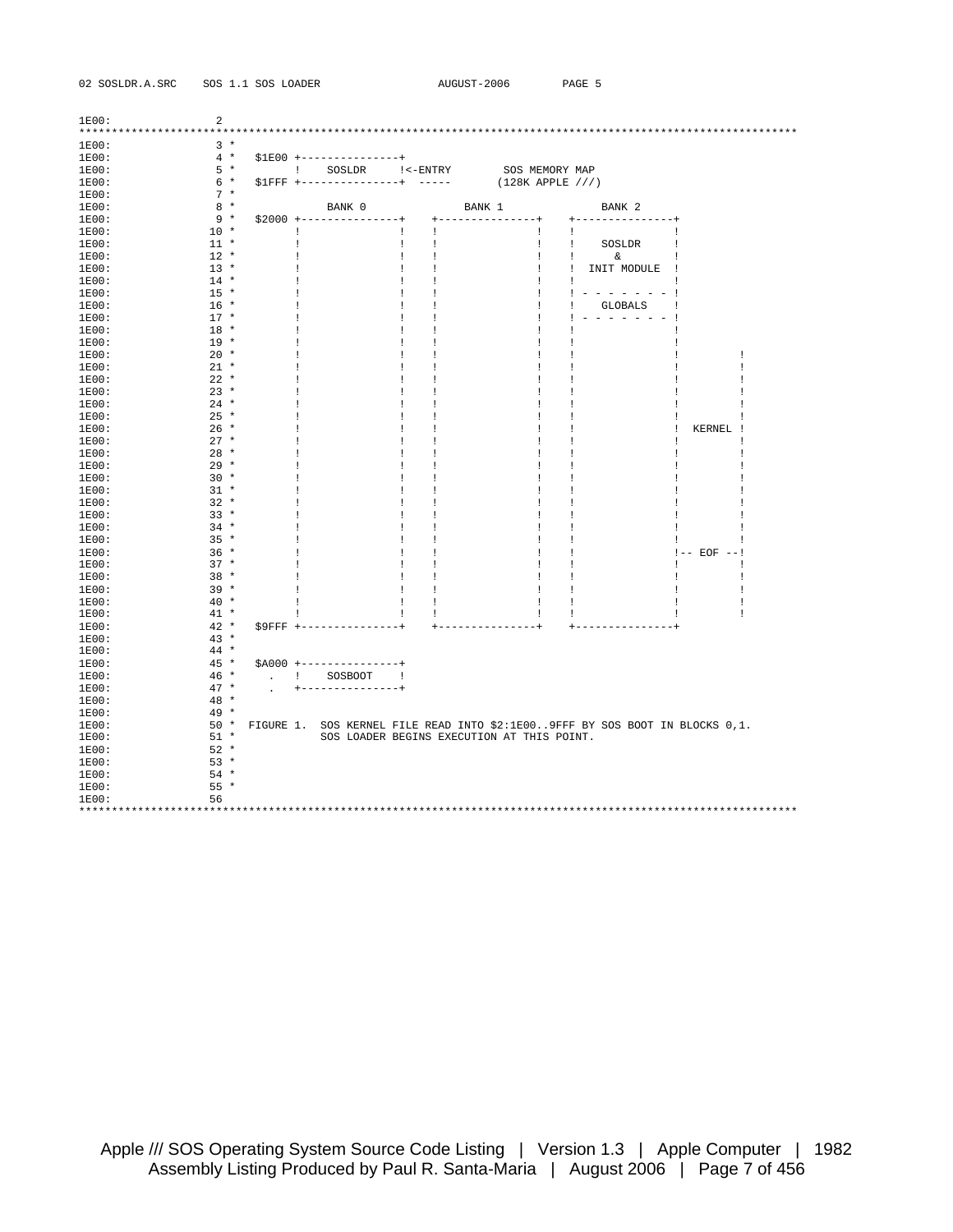02 SOSLDR.A.SRC SOS 1.1 SOS LOADER AUGUST-2006 PAGE 6

| 1E00:<br>***** | 58      |               |                                  |                                              |        |                   |   |
|----------------|---------|---------------|----------------------------------|----------------------------------------------|--------|-------------------|---|
| 1E00:          | $59 *$  |               |                                  |                                              |        |                   |   |
| 1E00:          | $60 *$  |               | \$1E00 +----------------+        |                                              |        |                   |   |
| 1E00:          | $61 *$  |               | $\sim$ $-1$<br>Τ.<br>SOSLDR      | SOS MEMORY MAP                               |        |                   |   |
| 1E00:          | $62 *$  |               | $$1$ FFF +---------------+       | (128K APPLE / // )                           |        |                   |   |
| 1E00:          | $63 *$  |               |                                  |                                              |        |                   |   |
| 1E00:          | 64 *    |               | BANK 0                           | BANK 1                                       |        | BANK <sub>2</sub> |   |
| 1E00:          | 65 *    |               | $$2000$ +---------------+        | ----------                                   |        |                   |   |
| 1E00:          | 66 *    |               | Ţ<br>1                           | 1                                            | Ţ      |                   | Ţ |
| 1E00:          | $67 *$  |               | Ţ<br>SOSLDR<br>-1                | 1                                            | Ţ      |                   |   |
| 1E00:          | 68 *    |               | ÷<br>&.<br>$\mathbf{I}$          | 1                                            | Ţ<br>- |                   |   |
| 1E00:          | $69 *$  |               | INIT MODULE<br>÷<br>$\mathbf{I}$ | Ţ                                            | T      |                   |   |
| 1E00:          | $70*$   |               | 1                                |                                              |        |                   | 1 |
| 1E00:          | $71 *$  | LDREND !      | $\mathbf{I}$                     |                                              | Ţ      |                   |   |
| 1E00:          | $72 *$  |               | FILE BUFFER<br>$\mathbf{I}$<br>1 |                                              | 1      |                   |   |
| 1E00:          | $73 *$  |               |                                  |                                              | 1      |                   |   |
| 1E00:          | $74 *$  |               | 1                                |                                              | 1      |                   | 1 |
| 1E00:          | $75 *$  |               | 1<br>1                           |                                              | ı      |                   | ı |
| 1E00:          | $76 *$  |               | Ţ<br>1                           | I                                            | Ţ      |                   |   |
| 1E00:          | $77 *$  |               | 1                                |                                              | Ţ      |                   |   |
| 1E00:          | $78 *$  |               | -1                               |                                              | 1      |                   | ı |
| 1E00:          | 79 *    |               | -1<br>1                          | 1                                            | J.     |                   | Ţ |
| 1E00:          | $80 *$  |               | T<br>INTERPRETER<br>$\perp$      | INTERPRETER<br>1                             | ı      |                   |   |
| 1E00:          | $81 *$  |               | FILE<br>T<br>I                   | FILE<br>1                                    | Ţ      |                   |   |
| 1E00:          | $82 *$  |               | 1<br>J                           | 1                                            | Ţ      |                   | 1 |
| 1E00:          | $83 *$  |               | 1<br>1                           | 1                                            | 1      |                   | ı |
| 1E00:          | $84 *$  |               | 1<br>J                           | 1                                            | Ţ      |                   | ı |
| 1E00:          | $85 *$  |               | 1                                |                                              | ı      |                   |   |
| 1E00:          | $86 *$  |               | I                                |                                              | Ţ      |                   |   |
| 1E00:          | $87 *$  |               |                                  |                                              |        |                   |   |
| 1E00:          | $88 *$  |               | 1                                |                                              | 1      |                   |   |
| 1E00:          | $89 *$  |               | 1                                | 1                                            | Ţ      |                   |   |
| 1E00:          | $90 *$  |               | 1                                |                                              |        |                   |   |
| 1E00:          | $91 *$  |               | I                                |                                              |        |                   |   |
| 1E00:          | $92 *$  |               | Ţ                                |                                              |        |                   |   |
| 1E00:          | $93 *$  |               | 1                                | 1                                            | Ţ      |                   |   |
| 1E00:          | $94 *$  |               | 1                                | 1                                            | Ţ      |                   |   |
| 1E00:          | $95 *$  |               | 1                                |                                              | т      |                   |   |
| 1E00:          | $96 *$  |               | 1                                |                                              |        |                   | Ţ |
| 1E00:          | $97 *$  |               | Ţ                                | $! - - - EOF - - -!$                         |        |                   |   |
| 1E00:          | $98 *$  | $S9$ FFF $+-$ |                                  |                                              |        |                   |   |
| 1E00:          | $99*$   |               |                                  |                                              |        |                   |   |
| 1E00:          | $100 *$ |               |                                  |                                              |        |                   |   |
| 1E00:          | $101 *$ |               |                                  |                                              |        |                   |   |
| 1E00:          | $102 *$ |               |                                  |                                              |        |                   |   |
| 1E00:          | $103 *$ | FIGURE 2.     |                                  | SOS INTERPRETER FILE READ INTO BANKS 0 AND 1 |        |                   |   |
| 1E00:          | $104 *$ |               |                                  | USING EXTENDED ADDRESSING (X=\$80).          |        |                   |   |
| 1E00:          | $105 *$ |               |                                  |                                              |        |                   |   |
| 1E00:          | $106 *$ |               |                                  |                                              |        |                   |   |
| 1E00:          | $107 *$ |               |                                  |                                              |        |                   |   |
| 1E00:          | $108 *$ |               |                                  |                                              |        |                   |   |
| 1E00:          | $109 *$ |               |                                  |                                              |        |                   |   |
| 1E00:          | 110     |               |                                  |                                              |        |                   |   |
| *****          | ****    |               |                                  |                                              |        |                   |   |
| 1E00:          | $111 *$ |               |                                  |                                              |        |                   |   |
| 1E00:          | 112     |               | $\rm CHN$<br>SOSLDR.B.SRC        |                                              |        |                   |   |
|                |         |               |                                  |                                              |        |                   |   |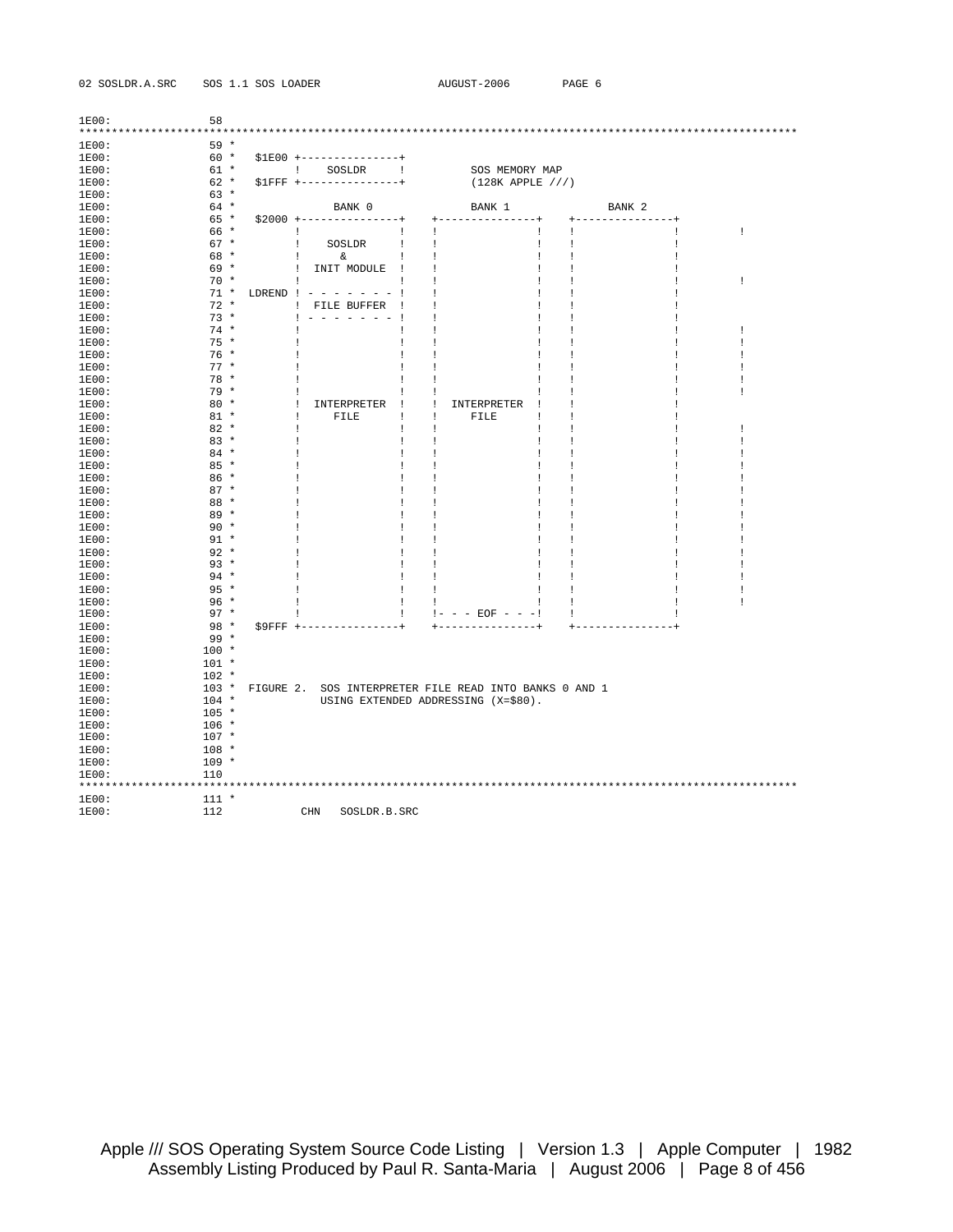| 03 SOSLDR.B.SRC |                 | SOS 1.1 SOS LOADER |                                                                                                        | AUGUST-2006                                                                                                                                                                                                                                                                                                         | PAGE 7            |                   |  |
|-----------------|-----------------|--------------------|--------------------------------------------------------------------------------------------------------|---------------------------------------------------------------------------------------------------------------------------------------------------------------------------------------------------------------------------------------------------------------------------------------------------------------------|-------------------|-------------------|--|
| 1E00:           | $2 *$           |                    |                                                                                                        |                                                                                                                                                                                                                                                                                                                     |                   |                   |  |
| 1E00:           |                 |                    |                                                                                                        |                                                                                                                                                                                                                                                                                                                     |                   |                   |  |
| 1E00:           | 4;              |                    |                                                                                                        |                                                                                                                                                                                                                                                                                                                     |                   |                   |  |
|                 | 5i              |                    |                                                                                                        |                                                                                                                                                                                                                                                                                                                     |                   |                   |  |
| 1E00:<br>1E00:  | 6i              |                    | $$1E00$ +---------------+                                                                              | ! SOSLDR ! SOS MEMORY MAP                                                                                                                                                                                                                                                                                           |                   |                   |  |
|                 |                 |                    |                                                                                                        |                                                                                                                                                                                                                                                                                                                     |                   |                   |  |
| 1E00:           |                 |                    |                                                                                                        | 7 : $$1FFF +----------+$ (128K APPLE ///)                                                                                                                                                                                                                                                                           |                   |                   |  |
| 1E00:           | 8 <sub>i</sub>  |                    |                                                                                                        |                                                                                                                                                                                                                                                                                                                     |                   |                   |  |
| 1E00:           | 9:              |                    | BANK 0                                                                                                 | BANK 1                                                                                                                                                                                                                                                                                                              | BANK <sub>2</sub> |                   |  |
| 1E00:           | 10i             |                    |                                                                                                        |                                                                                                                                                                                                                                                                                                                     | +---------------+ |                   |  |
| 1E00:           | 11i             | and the London     | and the control of the state                                                                           | $\sim$ 1.000<br>$\sim$ 1.000 $\sim$                                                                                                                                                                                                                                                                                 | $\mathbf{1}$      | -1                |  |
| 1E00:           | 12i             |                    | $\blacksquare$ SOSLDR $\blacksquare$ $\blacksquare$                                                    | $\mathbf{I}$                                                                                                                                                                                                                                                                                                        | $\perp$           | $\mathbf{I}$      |  |
| 1E00:           | 13i             |                    | $\mathbf{1}$<br>$\delta$ and $\delta$ and $\delta$ and $\delta$ and $\delta$ and $\delta$ and $\delta$ | $\sim$ 1 $\sim$ 1 $\sim$<br>$\mathbf{1}$                                                                                                                                                                                                                                                                            | $\mathbf{I}$      | $\perp$           |  |
| 1E00:           | 14 ;            |                    | ! INIT MODULE ! !                                                                                      | $\mathbf{I}$                                                                                                                                                                                                                                                                                                        | $\perp$           | -1                |  |
| 1E00:           | 15 <sub>i</sub> | $\mathbf{1}$       | and the first products.                                                                                | $\mathbf{I}$<br>$\mathbf{I}$                                                                                                                                                                                                                                                                                        | Ι.                |                   |  |
| 1E00:           | 16 ;            |                    | $1 - - - - - - - 1$                                                                                    | $\mathbf{1}$                                                                                                                                                                                                                                                                                                        | $\mathbf{I}$      |                   |  |
| 1E00:           | 17 ;            |                    | ! FILE BUFFER ! !                                                                                      | $\mathbf{I}$                                                                                                                                                                                                                                                                                                        | -1                | ÷                 |  |
| 1E00:           | 18;             |                    | $1 - 1 - 1 - 1 - 1$                                                                                    | $\mathbf{1}$                                                                                                                                                                                                                                                                                                        | $\mathbf{I}$      |                   |  |
| 1E00:           | 19i             | $\mathbf{I}$       | $\sim 1$                                                                                               | $\mathbf{1}$<br>$\mathbf{L}$                                                                                                                                                                                                                                                                                        | 1                 |                   |  |
| 1E00:           | 20 i            | - 1                | $\sim$ 1.000                                                                                           | $\sim$ 1<br>- 11                                                                                                                                                                                                                                                                                                    | $\mathbf{I}$      | 1                 |  |
| 1E00:           | $21$ ;          | $\mathbf{I}$       | $\sim$ 1.000                                                                                           | $\mathbf{I}$<br>$\pm$                                                                                                                                                                                                                                                                                               | $\mathbf{I}$      | 1                 |  |
| 1E00:           | 22i             | ÷                  | $\sim 1$                                                                                               | Τ.<br>$\mathbf{I}$                                                                                                                                                                                                                                                                                                  | $\mathbf{I}$      | T                 |  |
| 1E00:           | 23:             | Τ.                 | $\sim$ 1.000                                                                                           | Ι.<br>- 1                                                                                                                                                                                                                                                                                                           | $\mathbf{I}$      | 1                 |  |
| 1E00:           | 24:             | ÷                  | $\mathbf{1}$                                                                                           | $\perp$<br>$\mathbf{I}$                                                                                                                                                                                                                                                                                             | $\mathbf{I}$      | 1                 |  |
| 1E00:           | $25$ ;          | ÷                  | $\mathbf{1}$                                                                                           | $\perp$<br>$\pm$                                                                                                                                                                                                                                                                                                    | -1                | T                 |  |
| 1E00:           | 26 i            | Τ.                 | $\sim$ 1.000                                                                                           | $\pm$<br>- 1                                                                                                                                                                                                                                                                                                        | $\mathbf{I}$      | T                 |  |
| 1E00:           | 27i             | $\pm$              | $\mathbf{1}$                                                                                           | Τ.<br>$\mathbf{I}$                                                                                                                                                                                                                                                                                                  | $\perp$           | -1<br>-           |  |
| 1E00:           | 28i             | ÷                  | $\mathbf{1}$                                                                                           | $\mathbf{I}$<br>$\mathbf{I}$                                                                                                                                                                                                                                                                                        | -1                | 1                 |  |
| 1E00:           | 29 i            | ÷                  | $\sim 1$                                                                                               | $\blacksquare$<br>$\mathbf{I}$                                                                                                                                                                                                                                                                                      | $\mathbf{I}$      | 1                 |  |
| 1E00:           | 30 <sub>i</sub> | $\mathbf{I}$       | $\sim$ 1.000                                                                                           | Ι.<br>$\pm$                                                                                                                                                                                                                                                                                                         | $\mathbf{I}$      | Ι.                |  |
| 1E00:           | 31:             | $\mathbf{I}$       | $\sim$ 1.000                                                                                           | $\mathbf{I}$<br>$\perp$                                                                                                                                                                                                                                                                                             | $\mathbf{I}$      | $- - - - 1$       |  |
| 1E00:           | 32i             | 4                  | DRIVER ! !                                                                                             | DRIVER<br>$\mathbf{1}$                                                                                                                                                                                                                                                                                              | -1                | $\mathbf{I}$      |  |
| 1E00:           | 33i             | $\mathbf{I}$       | $\begin{tabular}{lllllll} \bf{FILE} & & & & 1 & \\ \end{tabular}$                                      | FILE<br>$\mathbf{1}$                                                                                                                                                                                                                                                                                                | -1                |                   |  |
| 1E00:           | 34 <i>i</i>     | $\pm$              | $\sim$ 1.000                                                                                           | $\mathbf{1}$<br>$\mathbf{1}$                                                                                                                                                                                                                                                                                        | $\perp$           | -1                |  |
| 1E00:           | 35 <sub>i</sub> | Τ.                 | $\mathbf{1}$                                                                                           | $\mathbf{1}$<br>$\mathbf{1}$                                                                                                                                                                                                                                                                                        | $\mathbf{I}$      | Ι.<br>$\perp$     |  |
| 1E00:           | 36 <sub>i</sub> | Τ.                 | $\sim$ 1.000                                                                                           | $\sim$ 1.000<br>$\mathbf{1}$                                                                                                                                                                                                                                                                                        | $\mathbf{1}$      | ! INTERPRETER !   |  |
| 1E00:           | 37 <sub>i</sub> | ÷                  | $\sim 1$                                                                                               | $\mathbf{1}$<br>$\sim$                                                                                                                                                                                                                                                                                              | $\mathbf{I}$      | Τ.<br>CODE<br>- 1 |  |
| 1E00:           | 38 <sub>i</sub> | ÷                  | $\mathbf{1}$                                                                                           | $\sim$ 1.<br>$\mathbf{1}$                                                                                                                                                                                                                                                                                           | $\mathbf{I}$      | Ţ<br>÷            |  |
| 1E00:           | 39 ;            | - 1                | $\sim$ 1.000                                                                                           | $\mathbf{1}$<br>$\mathbf{1}$                                                                                                                                                                                                                                                                                        | $\mathbf{I}$      | Ι.<br>$\perp$     |  |
| 1E00:           | 40 <i>i</i>     | - 1                | $\sim$ 1 $\sim$ 1                                                                                      | $\frac{1}{2}$ $\frac{1}{2}$                                                                                                                                                                                                                                                                                         |                   | Ι.<br>-1          |  |
| 1E00:           | 41i             | $\mathbf{1}$       | $-1$                                                                                                   | $\sim$ 1.000<br>$\mathbf{1}$                                                                                                                                                                                                                                                                                        | $\sim 1$          | T<br>Ι.           |  |
| 1E00:           | 42i             |                    | $-1$                                                                                                   | $\frac{1}{2}$ $\frac{1}{2}$ $\frac{1}{2}$ $\frac{1}{2}$ $\frac{1}{2}$ $\frac{1}{2}$ $\frac{1}{2}$ $\frac{1}{2}$ $\frac{1}{2}$ $\frac{1}{2}$ $\frac{1}{2}$ $\frac{1}{2}$ $\frac{1}{2}$ $\frac{1}{2}$ $\frac{1}{2}$ $\frac{1}{2}$ $\frac{1}{2}$ $\frac{1}{2}$ $\frac{1}{2}$ $\frac{1}{2}$ $\frac{1}{2}$ $\frac{1}{2}$ |                   | -1                |  |
| 1E00:           | 43;             |                    |                                                                                                        |                                                                                                                                                                                                                                                                                                                     |                   |                   |  |
| 1E00:           | 44;             |                    |                                                                                                        |                                                                                                                                                                                                                                                                                                                     |                   |                   |  |
| 1E00:           | 45:             |                    |                                                                                                        |                                                                                                                                                                                                                                                                                                                     |                   |                   |  |
| 1E00:           | 46;             |                    |                                                                                                        |                                                                                                                                                                                                                                                                                                                     |                   |                   |  |
| 1E00:           | 47;             |                    |                                                                                                        |                                                                                                                                                                                                                                                                                                                     |                   |                   |  |
| 1E00:           | 48;             |                    |                                                                                                        | FIGURE 3. SOS DRIVER FILE READ INTO BANKS 0 AND 1                                                                                                                                                                                                                                                                   |                   |                   |  |
| 1E00:           | 49;             |                    |                                                                                                        | USING EXTENDED ADDRESSING (X=\$80).                                                                                                                                                                                                                                                                                 |                   |                   |  |
| 1E00:           | 50i             |                    |                                                                                                        |                                                                                                                                                                                                                                                                                                                     |                   |                   |  |
| 1E00:           | 51:             |                    |                                                                                                        |                                                                                                                                                                                                                                                                                                                     |                   |                   |  |
| 1E00:           | 52i             |                    |                                                                                                        |                                                                                                                                                                                                                                                                                                                     |                   |                   |  |
|                 |                 |                    |                                                                                                        |                                                                                                                                                                                                                                                                                                                     |                   |                   |  |
| 1E00:           | 53 <i>i</i>     |                    |                                                                                                        |                                                                                                                                                                                                                                                                                                                     |                   |                   |  |
| 1E00:<br>1E00:  |                 |                    |                                                                                                        |                                                                                                                                                                                                                                                                                                                     |                   |                   |  |
|                 |                 | 55 ; !BITROT       |                                                                                                        |                                                                                                                                                                                                                                                                                                                     |                   |                   |  |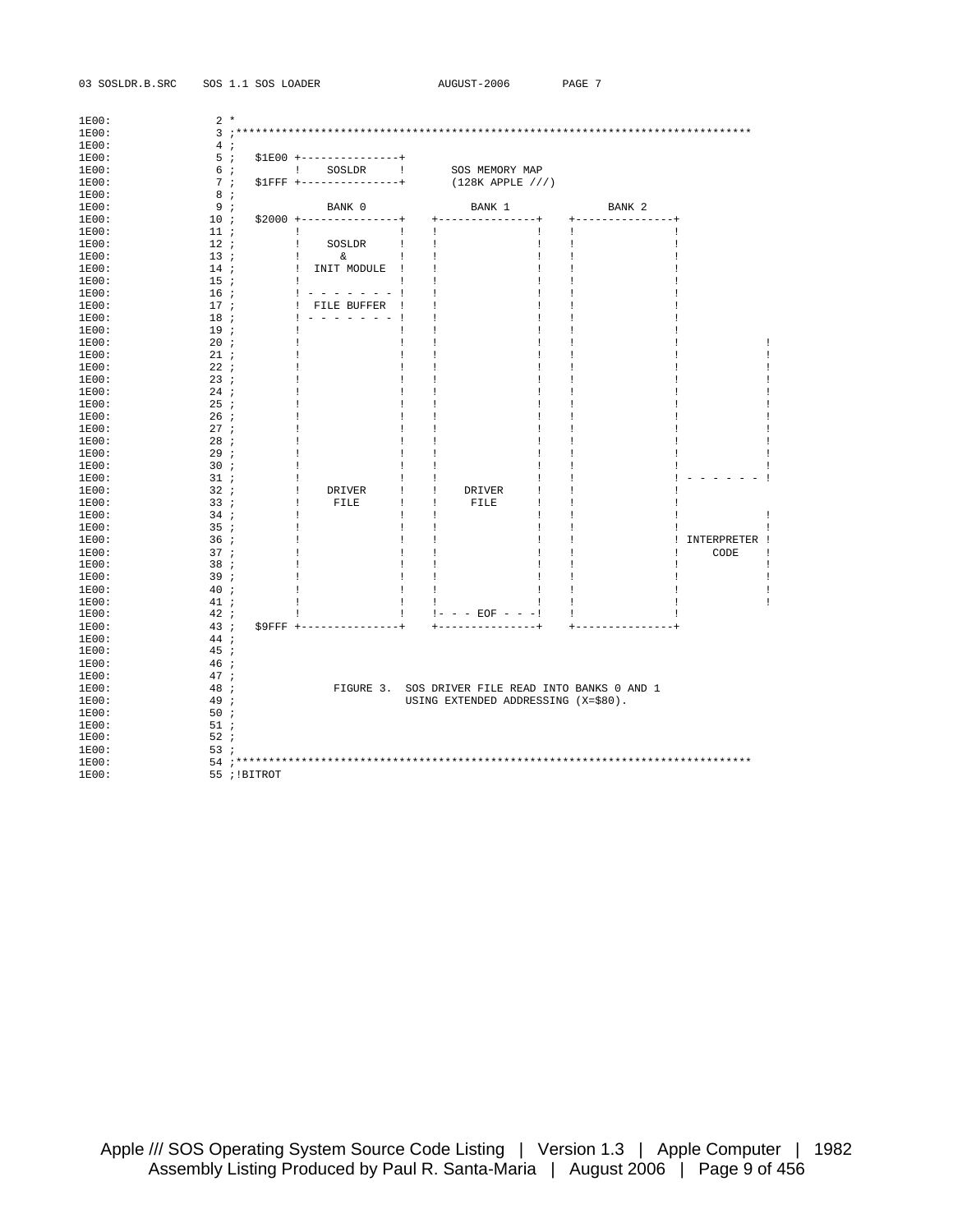| 03 SOSLDR.B.SRC | AUGUST-2006<br>SOS 1.1 SOS LOADER                 | PAGE 8                     |
|-----------------|---------------------------------------------------|----------------------------|
| 1E00:           | 57 ; !BITROT                                      |                            |
| 1E00:           | 58 ;                                              |                            |
| 1E00:           | 59;<br>\$9FFF                                     |                            |
| 1E00:           | 60 i                                              |                            |
| 1E00:           | 61i                                               |                            |
| 1E00:           | 62i                                               | (SYSTEM DEVICE TABLE)      |
| 1E00:           | 63:                                               |                            |
| 1E00:           | 64 i<br>FIGURE 4. SOS LOADER FINISHED.<br>JUMP TO | DIB<br>ADR<br>BANK<br>UNIT |
| 1E00:           | 65 i<br>FIRST BYTE OF INTERPRETER'S CODE.         |                            |
| 1E00:           | 66 i                                              |                            |
| 1E00:           | 67i                                               |                            |
| 1E00:           | 68;                                               |                            |
| 1E00:           | 69 i                                              |                            |
| 1E00:           | 70i                                               |                            |
| 1E00:           | 71:                                               |                            |
| 1E00:           | 72i                                               |                            |
| 1E00:           | 73i                                               |                            |
| 1E00:           |                                                   |                            |
| 75<br>1E00:     | <b>CHN</b><br>; BITROT<br>SOSLDR.C.SRC            |                            |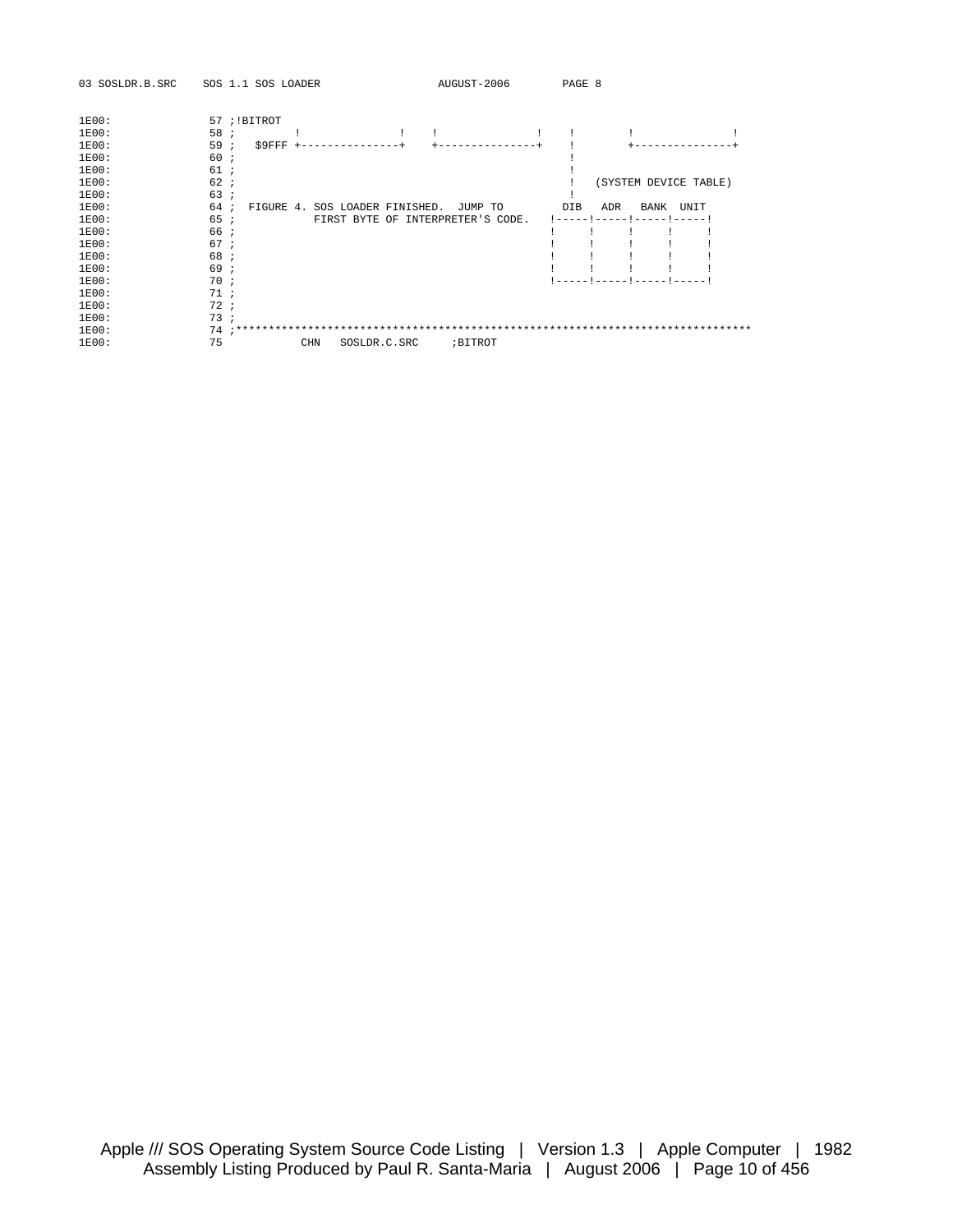04 SOSLDR.C.SRC SOS 1.1 SOS LOADER AUGUST-2006 PAGE 9

| 1E00:<br>$* * * * * *$<br>******* | $\overline{a}$ |            |                  |                                                                                                  |
|-----------------------------------|----------------|------------|------------------|--------------------------------------------------------------------------------------------------|
| 1E00:                             | $3 *$          |            |                  |                                                                                                  |
| 1E00:                             |                |            | 4 * SUBROUTINES: |                                                                                                  |
| 1E00:                             | $5*$           |            |                  |                                                                                                  |
| 1E00:                             |                | 6 * SOSLDR |                  | "MAIN PROGRAM"                                                                                   |
| 1E00:                             | $7 *$          |            |                  |                                                                                                  |
| 1E00:                             | $8 *$          |            | SOSLDR1          | "PROCESSES KERNEL/INTERPRETER/DRIVER FILES"                                                      |
| 1E00:                             | $9 *$          |            |                  |                                                                                                  |
| 1E00:                             |                | $10 * (1)$ | MOVE             | "MOVES SRC.PSRC.P+CNT-1 TO DST.PDST.P+CNT-1"                                                     |
| 1E00:                             | $11 *$         |            |                  |                                                                                                  |
| 1E00:                             | $12 *$         |            | INIT.KRNL        | "CALLS KERNEL INITIALIZATION MODULES"                                                            |
| 1E00:                             | $13 *$         |            |                  |                                                                                                  |
| 1E00:                             | $14 *$         |            | WELCOME          | "PRINTS WELCOME MESSAGE ("APPLE ///", VERSION, DATE/TIME, COPYRIGHT)                             |
| 1E00:                             | $15 *$         |            |                  |                                                                                                  |
| 1E00:                             | $16 *$         |            | <b>ADVANCE</b>   | "ADVANCES WRK.PTR TO NEXT INTERP/KERNEL MODULE. INITS SRC.P, DST.P, CNT                          |
| FOR MOVE"                         |                |            |                  |                                                                                                  |
| 1E00:                             | $17 *$         |            |                  |                                                                                                  |
| 1E00:                             | $18 *$         |            | <b>REVERSE</b>   | "REVERSES TITLE/CODE/RELOC COUNTS TO ALLOW DRIVER FILE TO BE PROCESSED FM                        |
| BACK TO FRONT"                    |                |            |                  |                                                                                                  |
| 1E00:                             | $19 *$         |            |                  |                                                                                                  |
| 1E00:                             | $20 *$         |            | <b>DADVANCE</b>  | "ADVANCES WORK.P TO NEXT DRIVER MODULE. INITS SRC.P, CNT, REL.P FOR MOVE"                        |
| 1E00:                             | $21 *$         |            |                  |                                                                                                  |
| 1E00:                             | $22 *$         |            | <b>DADD</b>      | "ADVANCES WORK.P TO NEXT DRIVER FIELD"                                                           |
| 1E00:                             | $23 *$         |            |                  |                                                                                                  |
| 1E00:                             | $24 *$         |            | FLAGS            | "PROCESSES "INACTIVE" & "PAGE ALIGN" FLAGS IN DRIVER MODULE'S DIBS"                              |
| 1E00:                             | $25 *$         |            |                  |                                                                                                  |
| 1E00:                             | $26 *$         |            | NEXT.DIB         | "ADVANCES TO NEXT DIB IN DRIVER MODULE"                                                          |
| 1E00:                             | $27 *$         |            |                  |                                                                                                  |
| 1E00:                             | $28 *$         |            | <b>GETMEM</b>    | "COMPUTES DESTINATION BASE ADDRESS FOR NEXT DRIVER MODULE"                                       |
| 1E00:                             | $29 *$         |            |                  |                                                                                                  |
| 1E00:                             | $30 *$         |            | NEWDST           | "COMPUTES DESTINATION BASE ADDRESS, ALIGNING ON PAGE BOUNDARY IF                                 |
| REQUESTED"                        |                |            |                  |                                                                                                  |
| 1E00:                             | $31 *$         |            |                  |                                                                                                  |
| 1E00:                             | $32 *$         |            | BUILD.DSEG       | "COMPUTES # OF PAGES TO ADD TO DRIVER SEGMENT AND WHETHER TO BEGIN A NEW                         |
| SEGMENT"                          |                |            |                  |                                                                                                  |
| 1E00:                             | $33 *$         |            |                  |                                                                                                  |
| 1E00:                             | $34 *$         |            | RELOC            | "RELOCATES DRIVER MODULE'S CODE FIELD USING RELOCATION FIELD"                                    |
| 1E00:                             | $35 *$         |            |                  |                                                                                                  |
| 1E00:                             |                | $36 * (1)$ | LINK             | "LINKS FIRST DIB TO PREVIOUS DRIVER'S LAST "ACTIVE" DIB, AND ADDS SDT                            |
| ENTRY"                            |                |            |                  |                                                                                                  |
| 1E00:                             | $37 *$         |            |                  |                                                                                                  |
| 1E00:                             | $38 *$         |            | SET.DRIVES       | "INITIALIZES DIB LINKS IN KERNEL'S FLOPPY DRIVER"                                                |
| 1E00:                             | $39 *$         |            |                  |                                                                                                  |
| 1E00:                             |                | $40 * (1)$ | ALLOC.DEV        | "ADDS A NEW ENTRY TO THE DEVICE MANAGER'S SYSTEM DEVICE TABLE (SDT)"                             |
| 1E00:                             | $41 *$         |            |                  |                                                                                                  |
| 1E00:                             | $42 *$         |            | ALLOC.SEG        | "ALLOCATES SEGMENTS FOR KERNEL, INTERPRETER AND SYSTEM WORK AREA"                                |
| 1E00:                             | $43 *$         |            |                  |                                                                                                  |
| 1E00:                             | $44 *$         |            | RSEG             | "CALLS MEMORY MANAGER TO ALLOCATE SEGMENTS FOR THE KERNEL AND INTERPRTER"                        |
| 1E00:                             | $45 *$         |            |                  |                                                                                                  |
| 1E00:                             | $46 *$         |            | ALLOC.DSEG       | "ALLOCATES SEGMENTS FOR DRIVER MODULES"                                                          |
| 1E00:                             | $47 *$         |            |                  |                                                                                                  |
| 1E00:                             | $48 *$         |            | <b>ERROR</b>     | "DISPLAYS ERROR MESSAGE, SOUNDS BELL AND LOOPS UNTIL CONTROL/RESET                               |
| PRESSED"                          |                |            |                  |                                                                                                  |
| 1E00:                             | $49 *$         |            |                  |                                                                                                  |
| 1E00:                             |                |            |                  | 50 * (1) - INDICATES THAT THE ROUTINE PERFORMS BANK SWITCHING AND MUST(!) BE OUTSIDE THE 32K RAM |
| BANKS.                            | 51             |            |                  |                                                                                                  |
| 1E00:                             |                |            |                  |                                                                                                  |
|                                   |                |            |                  |                                                                                                  |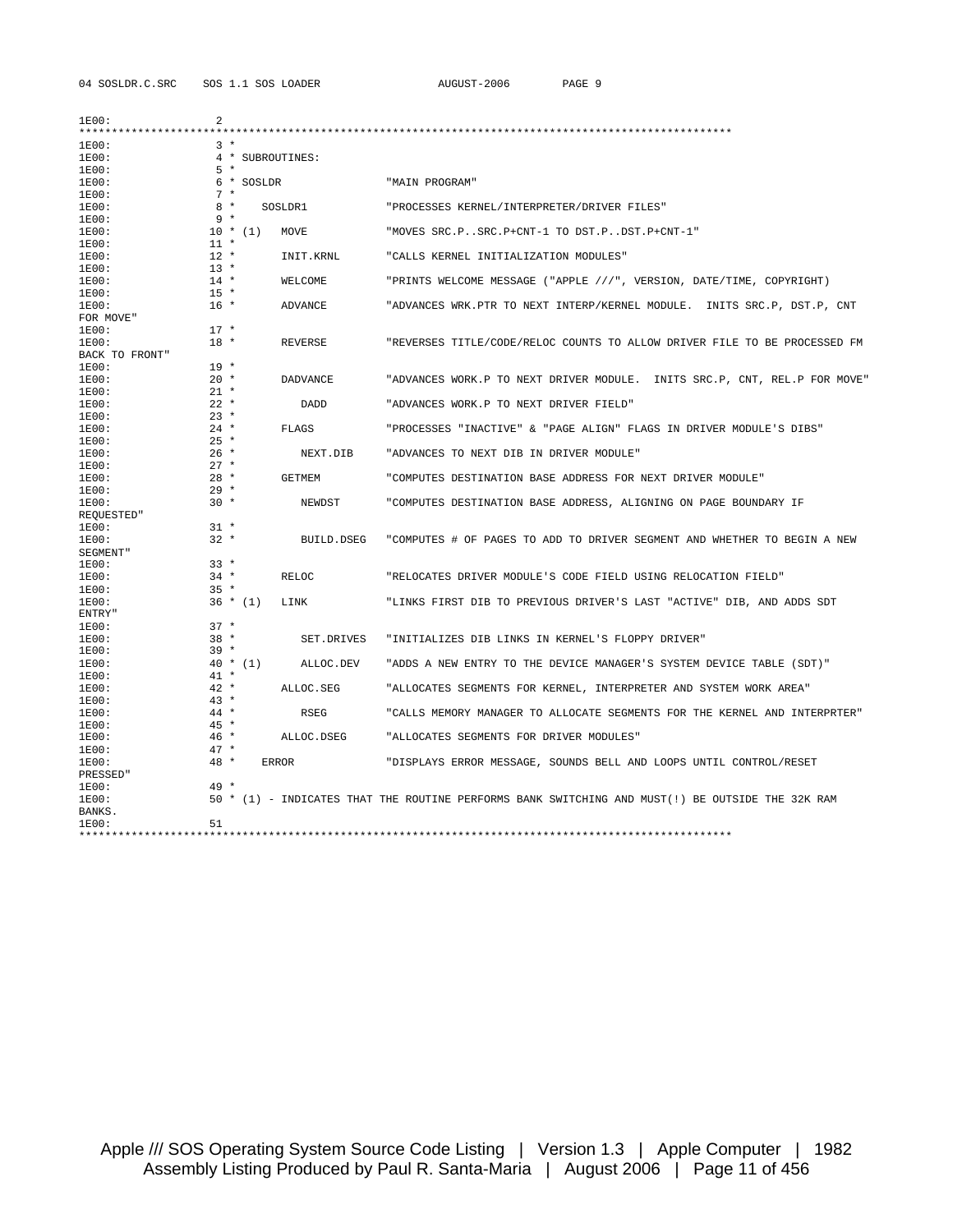| 04 SOSLDR.C.SRC<br>SOS 1.1 SOS LOAD |  |  |  |
|-------------------------------------|--|--|--|
|-------------------------------------|--|--|--|

ADER

| 1E00:                                                                                                                                                                                                                                | 53               |        |                                                  |                    |                           |                                               |
|--------------------------------------------------------------------------------------------------------------------------------------------------------------------------------------------------------------------------------------|------------------|--------|--------------------------------------------------|--------------------|---------------------------|-----------------------------------------------|
| 1E00:                                                                                                                                                                                                                                | $54*$            |        |                                                  |                    |                           |                                               |
| 1E00:                                                                                                                                                                                                                                |                  |        | 55 * SOS. KERNEL FILE FORMAT                     |                    |                           |                                               |
| 1E00:                                                                                                                                                                                                                                | $56*$            |        |                                                  |                    |                           |                                               |
| 1E00:                                                                                                                                                                                                                                |                  |        | 57 * (8) LABEL                                   | $\lt$ - - - +      |                           |                                               |
|                                                                                                                                                                                                                                      | $58 *$           |        |                                                  | $\mathbf{1}$       |                           |                                               |
| 1E00:                                                                                                                                                                                                                                | 59 *             |        | = "SOS KRNL"                                     | $\mathbf{I}$       |                           |                                               |
| 1E00:                                                                                                                                                                                                                                |                  |        |                                                  |                    |                           |                                               |
| 1E00:                                                                                                                                                                                                                                |                  |        | 60 * (2) HEADER COUNT                            | $\perp$            |                           |                                               |
| 1E00:                                                                                                                                                                                                                                | $61 *$           |        | HEADER                                           | $\mathbf{I}$       |                           |                                               |
| 1E00:                                                                                                                                                                                                                                | $62 *$<br>$63 *$ |        | = # OF FLOPPY DRIVES !<br>= INTERPRETER PATHNAME | $\sim1$            | CONTAINED IN THIS LISTING |                                               |
| 1E00:                                                                                                                                                                                                                                |                  |        |                                                  | $\overline{1}$     |                           |                                               |
| 1E00:                                                                                                                                                                                                                                | 64 *             |        | = DRIVER PATHNAME                                |                    |                           |                                               |
| 1E00:                                                                                                                                                                                                                                | 65 *             |        |                                                  |                    |                           |                                               |
| 1E00:                                                                                                                                                                                                                                |                  |        | $66 * (4)$ ADR & COUNT                           |                    |                           |                                               |
| 1E00:                                                                                                                                                                                                                                | $67 *$           |        | SOSLDR CODE                                      | $<---+$            |                           |                                               |
| 1E00:                                                                                                                                                                                                                                | 68 *             |        |                                                  |                    |                           |                                               |
| 1E00:                                                                                                                                                                                                                                |                  |        | $69 * (4)$ ADR & COUNT                           |                    |                           |                                               |
| 1E00:                                                                                                                                                                                                                                | $70*$            |        | GLOBALS                                          |                    |                           |                                               |
| 1E00:                                                                                                                                                                                                                                | $71 *$           |        |                                                  |                    |                           |                                               |
| 1E00:                                                                                                                                                                                                                                |                  |        | $72 * (4)$ ADR & COUNT                           |                    |                           |                                               |
| 1E00:                                                                                                                                                                                                                                |                  | $73$ * | KERNEL CODE                                      |                    |                           |                                               |
| 1E00:                                                                                                                                                                                                                                | $74 *$           |        |                                                  |                    |                           |                                               |
| 1E00:                                                                                                                                                                                                                                | 75               |        |                                                  |                    |                           |                                               |
|                                                                                                                                                                                                                                      |                  |        |                                                  |                    |                           |                                               |
| 1E00:                                                                                                                                                                                                                                | $76*$            |        |                                                  |                    |                           |                                               |
| 1E00:                                                                                                                                                                                                                                |                  |        | 77 * SOS. INTERP FILE FORMAT                     |                    |                           |                                               |
| 1E00:                                                                                                                                                                                                                                | 78 *             |        |                                                  |                    |                           |                                               |
| 1E00:                                                                                                                                                                                                                                |                  |        | 79 * (8) LABEL                                   |                    |                           |                                               |
| 1E00:                                                                                                                                                                                                                                | $80*$            |        | $=$ "SOS NTRP"                                   |                    |                           |                                               |
| 1E00:                                                                                                                                                                                                                                | $81$ *           |        |                                                  |                    |                           |                                               |
| 1E00:                                                                                                                                                                                                                                |                  |        | 82 * (2) HEADER COUNT                            |                    |                           |                                               |
| 1E00:                                                                                                                                                                                                                                | $83 *$           |        |                                                  |                    |                           |                                               |
| 1E00:                                                                                                                                                                                                                                |                  |        | $84 * (4)$ ADR & COUNT                           |                    |                           |                                               |
| 1E00:                                                                                                                                                                                                                                | $85 *$           |        | INTERPRETER CODE                                 |                    |                           |                                               |
| 1E00:                                                                                                                                                                                                                                | $86*$            |        |                                                  |                    |                           |                                               |
| 1E00:                                                                                                                                                                                                                                | 87               |        |                                                  |                    |                           |                                               |
|                                                                                                                                                                                                                                      |                  |        |                                                  |                    |                           |                                               |
| 1E00:                                                                                                                                                                                                                                | 88 *             |        |                                                  |                    |                           |                                               |
| 1E00:                                                                                                                                                                                                                                |                  |        | 89 * SOS.DRIVER FILE FORMAT                      |                    |                           |                                               |
| 1E00:                                                                                                                                                                                                                                | $90 *$           |        |                                                  |                    |                           |                                               |
| 1E00:                                                                                                                                                                                                                                |                  |        | 91 * (8) LABEL                                   |                    |                           |                                               |
| 1E00:                                                                                                                                                                                                                                | $92 *$           |        | $= "SOS DRVR"$                                   |                    |                           |                                               |
| 1E00:                                                                                                                                                                                                                                | $93 *$           |        |                                                  |                    |                           |                                               |
| 1E00:                                                                                                                                                                                                                                |                  |        | 94 * (2) HEADER COUNT                            |                    |                           |                                               |
| 1E00:                                                                                                                                                                                                                                | $95 *$           |        | = # OF FLOPPY DRIVES                             |                    |                           |                                               |
| 1E00:                                                                                                                                                                                                                                | $96 *$           |        | = CHARACTER SET TABLE                            |                    |                           |                                               |
| 1E00:                                                                                                                                                                                                                                | $97 *$           |        | = KEYBOARD TABLE                                 |                    |                           |                                               |
| 1E00:                                                                                                                                                                                                                                | $98*$            |        | $\cdots$                                         |                    |                           |                                               |
| 1E00:                                                                                                                                                                                                                                | $99 *$           |        |                                                  |                    |                           | +--------------------------------             |
| $- - - - - - +$                                                                                                                                                                                                                      |                  |        |                                                  |                    |                           |                                               |
| 1E00:                                                                                                                                                                                                                                |                  |        | 100 * (2) DM #N TITLE COUNT                      | $    +$            |                           | RELOCATION FIELD FORMAT<br><b>The Company</b> |
| $\mathbf{1}$                                                                                                                                                                                                                         |                  |        |                                                  |                    |                           |                                               |
| 1E00:                                                                                                                                                                                                                                | $101 *$          |        | TITLE FIELD                                      | $\mathbf{I}$       |                           | $\mathbf{I}$<br>-----------------------       |
| <b>The Contract of the Contract of the Contract of the Contract of the Contract of the Contract of the Contract of the Contract of the Contract of the Contract of the Contract of the Contract of the Contract of the Contract </b> |                  |        |                                                  |                    |                           |                                               |
| 1E00:                                                                                                                                                                                                                                |                  |        | 102 * (2) DM #N CODE COUNT                       | $\blacksquare$     | DRIVER MODULE #N          | ! CONSISTS OF A LIST OF 2 BYTE                |
| POINTERS !                                                                                                                                                                                                                           |                  |        |                                                  |                    |                           |                                               |
| 1E00:                                                                                                                                                                                                                                | $103 *$          |        | CODE FIELD                                       | $\mathbf{I}$       |                           | ! WHICH POINT TO THE LOW BYTE OF A            |
| TWO !                                                                                                                                                                                                                                |                  |        |                                                  |                    |                           |                                               |
| 1E00:                                                                                                                                                                                                                                |                  |        | 104 * (2) DM #N RELOC COUNT                      | $\perp$            |                           | ! BYTE QUANTITY TO BE RELOCATED.              |
| $\mathbf{1}$                                                                                                                                                                                                                         |                  |        |                                                  |                    |                           |                                               |
| 1E00:                                                                                                                                                                                                                                | $105 *$          |        | RELOC FIELD                                      | $\leftarrow$ $  +$ |                           | +---------------------------------            |
| $----++$                                                                                                                                                                                                                             |                  |        |                                                  |                    |                           |                                               |
| 1E00:                                                                                                                                                                                                                                | $106 *$          |        | $\sim$ $\sim$ $\sim$                             |                    |                           |                                               |
| 1E00:                                                                                                                                                                                                                                | $107 *$          |        |                                                  |                    |                           |                                               |
| 1E00:                                                                                                                                                                                                                                | $108 *$          |        | $S$ FFFF = THE END                               |                    |                           |                                               |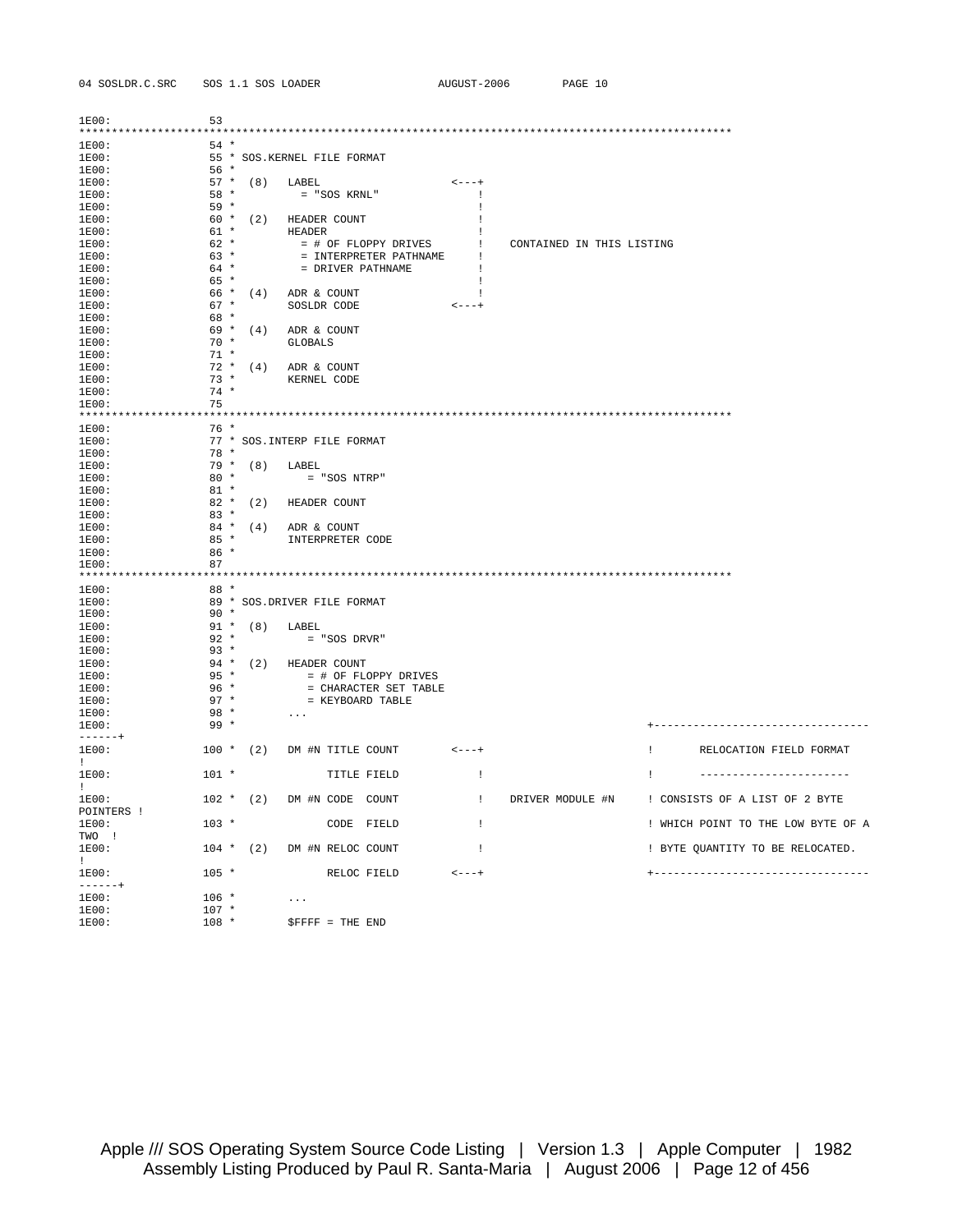| 04 SOSLDR.C.SRC | SOS 1.1 SOS LOADER | AUGUST-2006 | PAGE 11 |
|-----------------|--------------------|-------------|---------|
|                 |                    |             |         |
| 1E00:           | $109 *$            |             |         |
| $1E00$ :        | 110                |             |         |
|                 |                    |             |         |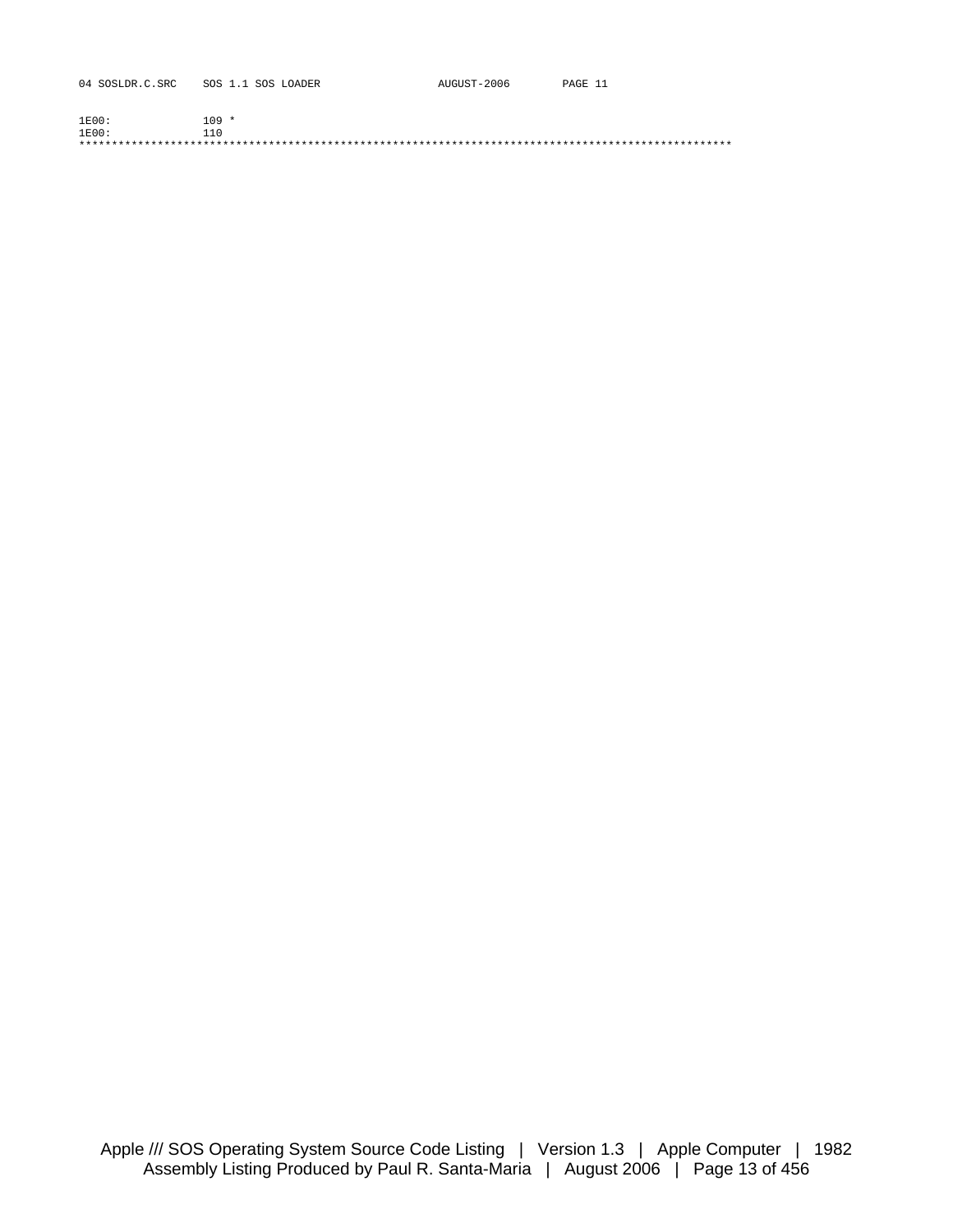| 04 SOSLDR.C.SRC | SOS 1.1 SOS LOADER |
|-----------------|--------------------|
|-----------------|--------------------|

| $1E00$ : |      | 112     |                                         |                                     |
|----------|------|---------|-----------------------------------------|-------------------------------------|
|          |      |         |                                         |                                     |
| 1E00:    |      | $113 *$ |                                         |                                     |
| 1E00:    |      |         | 114 * SOSLDR - EXTERNAL DECLARATIONS    |                                     |
| 1E00:    |      | $115 *$ |                                         |                                     |
| 1E00:    |      | 116     |                                         |                                     |
|          |      |         |                                         |                                     |
| 1E00:    | 0000 | 117     | EXTRN SYSBANK                           |                                     |
| 1E00:    | 0000 | 118     | EXTRN MEMSIZE                           |                                     |
| 1E00:    | 0000 | 119     | EXTRN SCRNMODE                          |                                     |
| 1E00:    | 0000 | 120     | <b>EXTRN SOSVER</b>                     |                                     |
| 1E00:    | 0000 | 121     | EXTRN SOSVERL                           |                                     |
| 1E00:    |      | $122 *$ |                                         |                                     |
| 1E00:    | 0000 | 123     | EXTRN INT. INIT                         | ; (IPL) INTERRUPT INIT              |
| 1E00:    | 0000 | 124     | EXTRN EVO. INIT                         | ; (IPL) EVENT OUEUE INIT            |
| 1E00:    | 0000 | 125     | EXTRN DMGR.INIT                         | ; DEVICE MANAGER INIT               |
| 1E00:    | 0000 | 126     | EXTRN MAX.DNUM                          | $\mathbf{H}$<br>$\ddot{i}$          |
| 1E00:    | 0000 | 127     | EXTRN SDT. SIZE                         |                                     |
| 1E00:    | 0000 | 128     | EXTRN SDT.DIBL                          |                                     |
| 1E00:    | 0000 | 129     | EXTRN SDT.DIBH                          |                                     |
| 1E00:    | 0000 | 130     | EXTRN SDT.ADRL                          |                                     |
| 1E00:    | 0000 | 131     | EXTRN SDT.ADRH                          |                                     |
| 1E00:    | 0000 | 132     | EXTRN SDT. BANK                         |                                     |
| 1E00:    | 0000 | 133     | EXTRN SDT.UNIT                          |                                     |
| 1E00:    | 0000 | 134     | EXTRN BLKD. SIZE                        |                                     |
| 1E00:    | 0000 | 135     | EXTRN BLKDLST                           |                                     |
| 1E00:    | 0000 | 136     | EXTRN CFMGR. INIT                       | ; CHAR FILE MANAGER INIT            |
| 1E00:    | 0000 | 137     | EXTRN MMGR. INIT                        | ; MEMORY MANAGER INIT               |
| 1E00:    | 0000 | 138     | EXTRN BMGR.INIT                         | ; BUFFER FILE MANAGER INIT          |
| 1E00:    | 0000 | 139     | EXTRN BFM. INIT                         | ; BLOCK FILE MANAGER INIT           |
| 1E00:    | 0000 | 140     | EXTRN BFM. INIT2                        | ; BLOCK FILE MANAGER INIT2          |
| 1E00:    | 0000 | 141     | EXTRN CLK. INIT                         | ; CLOCK SYSTEM CALL INIT            |
| 1E00:    |      | $142 *$ |                                         |                                     |
| 1E00:    | 0000 | 143     | <b>EXTRN DIB1</b>                       | ; ON BOARD DISK DRIVER'S DIBS (1-4) |
| 1E00:    | 0000 | 144     | EXTRN DIB2                              |                                     |
| 1E00:    | 0000 | 145     | EXTRN DIB3                              |                                     |
| 1E00:    | 0000 | 146     | EXTRN DIB4                              |                                     |
| 1E00:    |      | $147 *$ |                                         |                                     |
| 1E00:    |      |         | 148 *ENTRY I.BASE.P ; USED BY BFM.INIT2 | (HARDWIRED!)                        |

AUGUST-2006 PAGE 12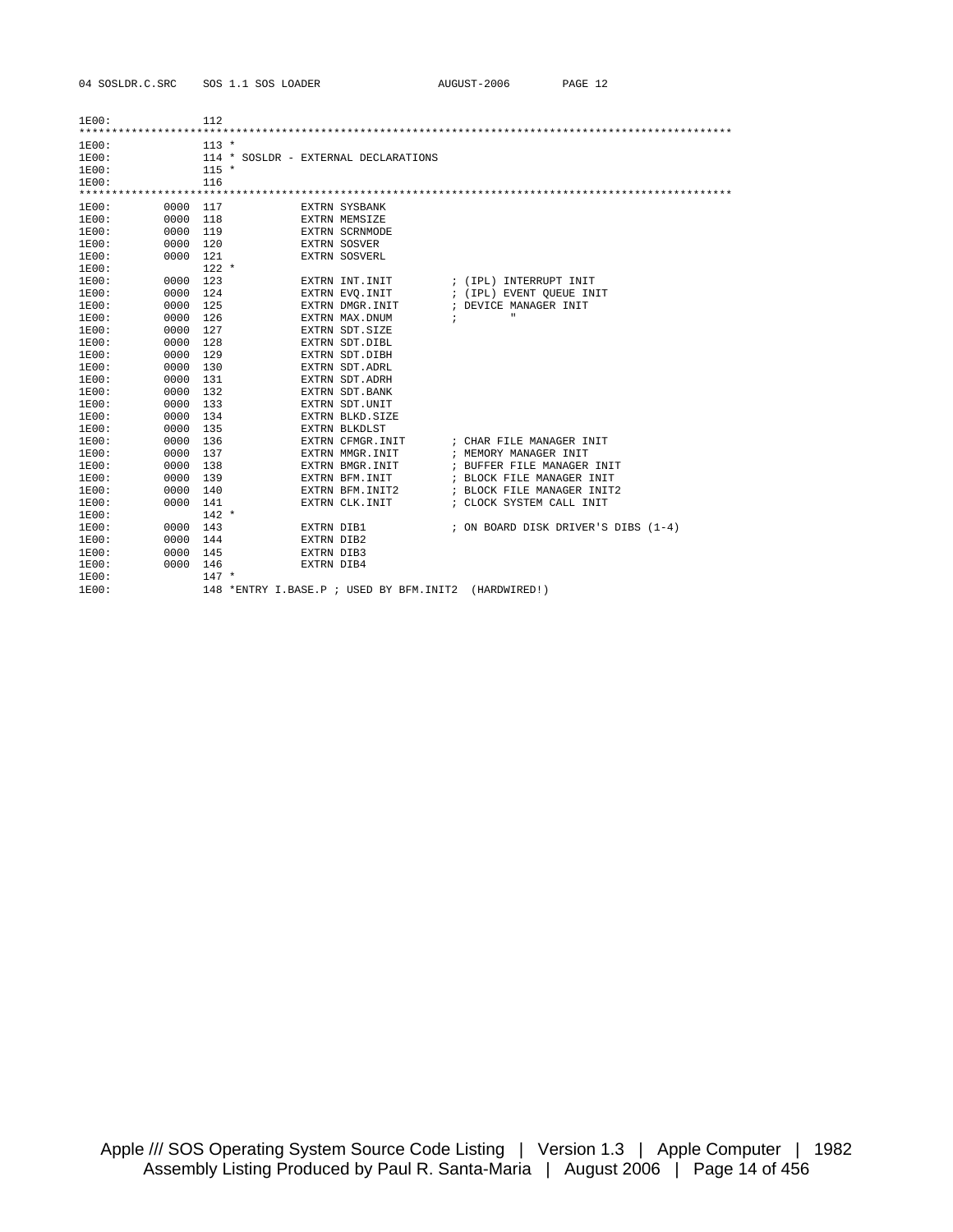04 SOSLDR.C.SRC SOS 1.1 SOS LOADER

| 1E00:             | 150                            |            |                  |                                       |
|-------------------|--------------------------------|------------|------------------|---------------------------------------|
|                   |                                |            |                  |                                       |
| 1E00:             | $151 *$                        |            |                  |                                       |
| 1E00:             | 152 * FILE DATA DECLARATIONS   |            |                  |                                       |
| 1E00:             | $153 *$                        |            |                  |                                       |
| 1E00:             | 154                            |            |                  |                                       |
|                   |                                |            |                  |                                       |
| 1E00:             | 155 * KERNEL FILE              |            |                  |                                       |
| 1E00:             | 156                            |            |                  |                                       |
|                   |                                |            |                  |                                       |
| 1E00:53 4F 53 20  | 157 K.FILE                     | ASC        | "SOS             | KRNI."                                |
| 1E08:62 00        | 158 K.HDR.CNT                  | DW         | LDR.ADR-K.DRIVES |                                       |
| 1E0A:01           | 159 K.DRIVES                   | <b>DFB</b> | \$1              |                                       |
| 1E0B:00           | 160 K.FLAGS                    | <b>DFB</b> | \$0              | ; RESERVED FOR FUTURE USE             |
| 1E0C:0E           | 161 I.PATH                     | <b>DFB</b> | \$Ε              |                                       |
| 1E0D:2E 44 31 2F  | 162                            | ASC        | ".D1/SOS.INTERP" |                                       |
| 1E1B:<br>0021     | 163                            | DS         | $$30-$F$         |                                       |
| 1E3C:0E           | 164 D.PATH                     | <b>DFB</b> | ŚΕ.              |                                       |
| 1E3D: 2E 44 31 2F | 165                            | ASC        | ".D1/SOS.DRIVER" |                                       |
| 0021<br>1E4B:     | 166                            | DS         | $$30-$F$         |                                       |
| 1E6C:00 00        | 167 LDR.ADR                    | DW         | \$0              |                                       |
| 1E6E:88 OC        | 168 LDR.CNT                    | DW         | ZZEND-SOSLDR     |                                       |
| 1E70:             | 169                            |            |                  |                                       |
|                   |                                |            |                  |                                       |
| 1E70:             | 170 * INTERPRETER/DRIVER FILES |            | $\leftarrow - +$ |                                       |
| 1E70:             | 171 * ERROR MESSAGES           |            |                  | DEFINED IN BACK OF THIS LISTING<br>Ι. |
| 1E70:             | 172 * WELCOME MESSAGES         |            | $\lt$ - - +      |                                       |
| 1E70:             | 173                            |            |                  |                                       |
|                   |                                |            |                  |                                       |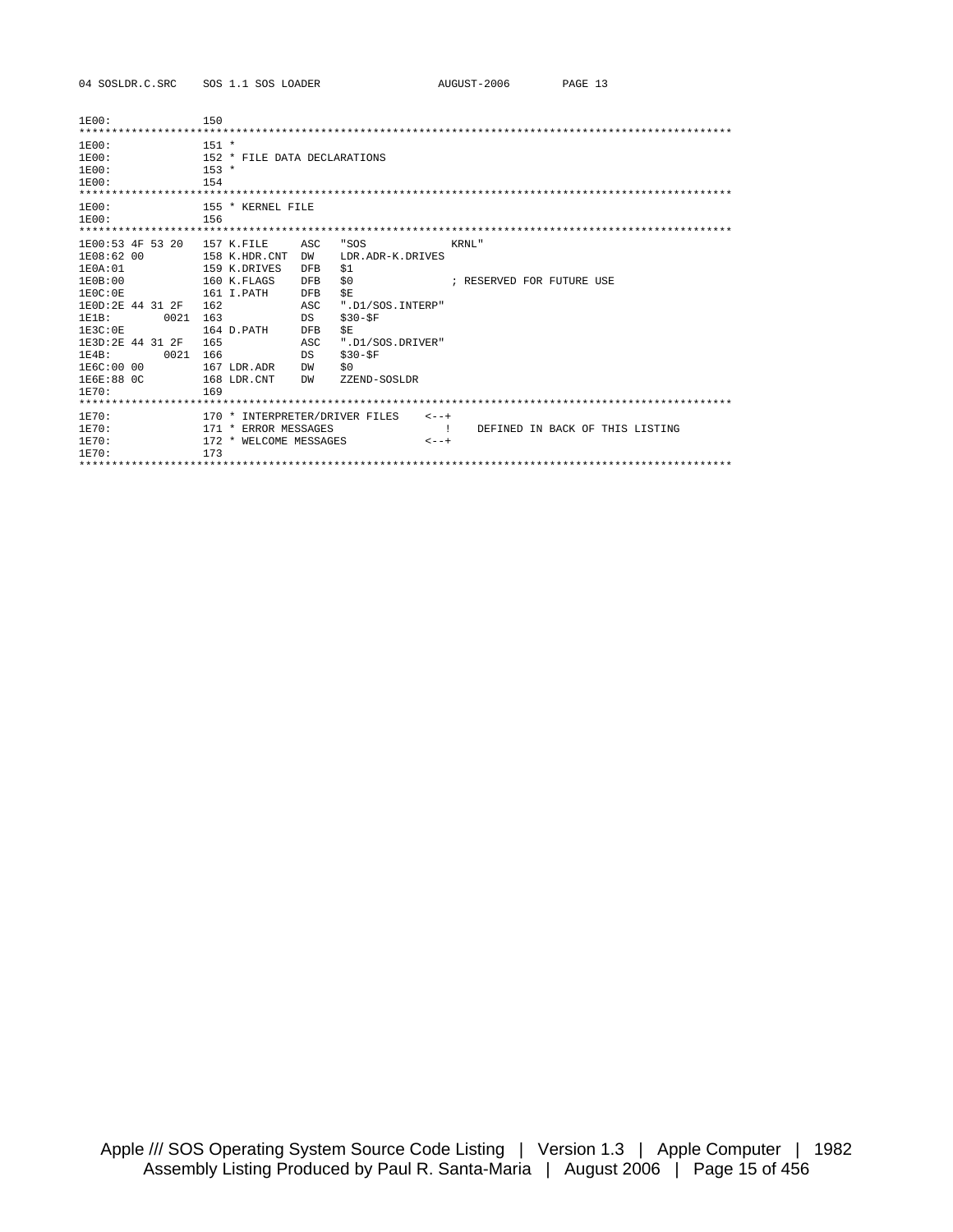| 1E70: |      | 175     |             |     |                                      |  |
|-------|------|---------|-------------|-----|--------------------------------------|--|
|       |      |         |             |     |                                      |  |
| 1E70: |      | $176 *$ |             |     |                                      |  |
| 1E70: |      |         |             |     | 177 * SOSLDR - DATA DECLARATIONS (1) |  |
| 1E70: |      | $178 *$ |             |     |                                      |  |
| 1E70: |      | 179     |             |     |                                      |  |
|       |      |         |             |     |                                      |  |
| 1E70: | 0080 |         | 180 TRUE    | EQU | \$80                                 |  |
| 1E70: | 0000 |         | 181 FALSE   | EOU | \$0                                  |  |
| 1E70: |      | $182 *$ |             |     |                                      |  |
| 1E70: | FFD0 |         | 183 Z.REG   | EQU | \$FFD0                               |  |
| 1E70: | FFDF |         | 184 E.REG   | EQU | <b>\$FFDF</b>                        |  |
| 1E70: | FFEF |         | 185 B.REG   | EOU | <b>SFFEF</b>                         |  |
| 1E70: |      | $186 *$ |             |     |                                      |  |
| 1E70: | 1A00 |         | 187 CZPAGE  | EQU | \$1A00                               |  |
| 1E70: | 1B00 |         | 188 CSPAGE  | EOU | \$1B00                               |  |
| 1E70: | 1600 |         | 189 CXPAGE  | EQU | \$1600                               |  |
| 1E70: | 1800 |         | 190 SZPAGE  | EQU | \$1800                               |  |
| 1E70: | 1400 |         | 191 SXPAGE  | EQU | \$1400                               |  |
| 1E70: | 0100 |         | 192 SSPAGE  | EOU | \$0100                               |  |
| 1E70: |      | $193 *$ |             |     |                                      |  |
| 1E70: | F1B9 |         | 194 ROM.ADR | EQU | SF1B9                                |  |
| 1E70: | 00A0 |         | 195 ROM.ID  | EOU | \$A0                                 |  |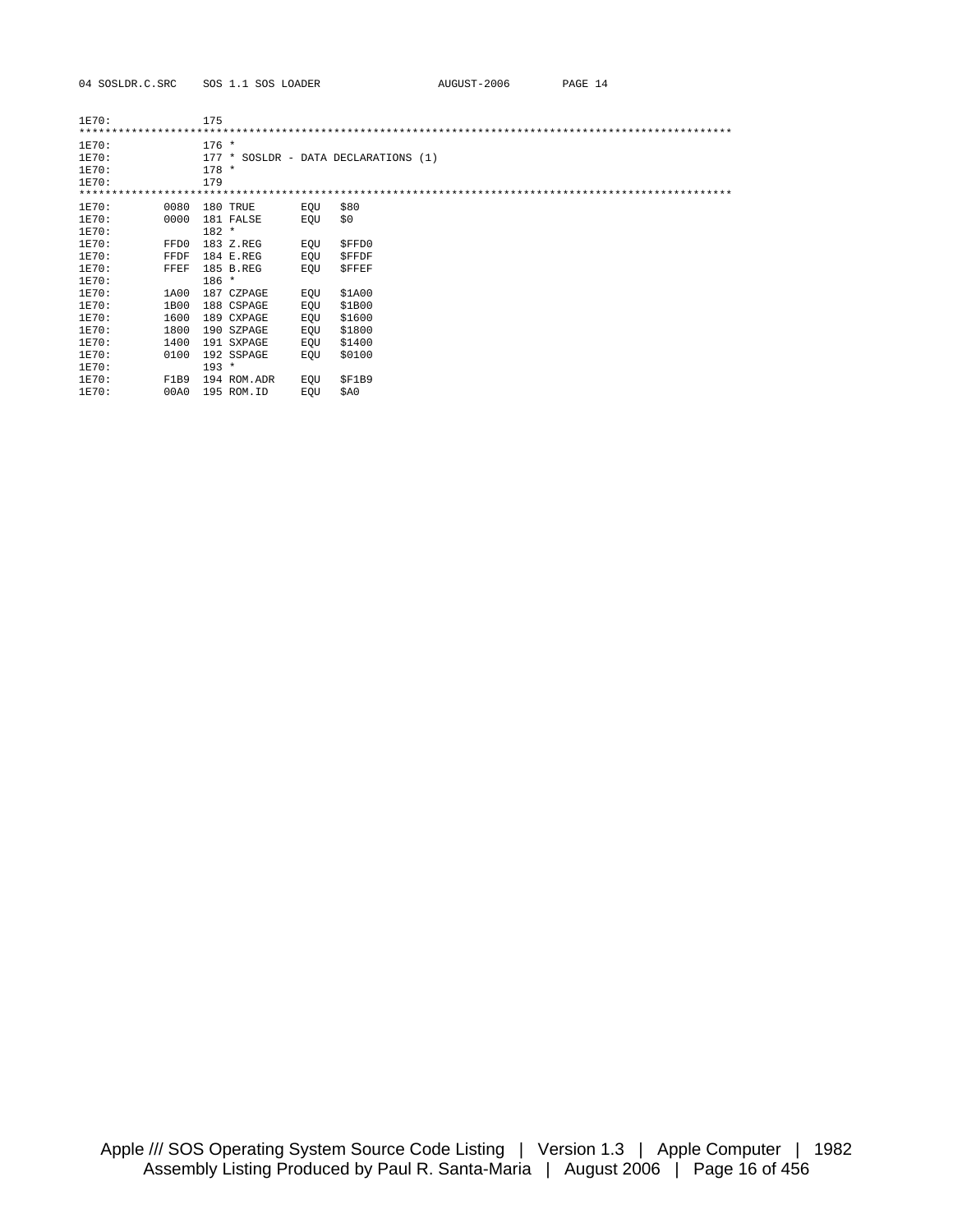04 SOSLDR.C.SRC SOS 1.1 SOS LOADER

| 1E70: |      | 197     |                          |            |                                      |                         |                                                    |
|-------|------|---------|--------------------------|------------|--------------------------------------|-------------------------|----------------------------------------------------|
|       |      |         |                          |            |                                      |                         |                                                    |
| 1E70: |      | $198 *$ |                          |            |                                      |                         |                                                    |
| 1E70: |      |         |                          |            | 199 * SOSLDR - DATA DECLARATIONS (2) |                         |                                                    |
| 1E70: |      | $200 *$ |                          |            |                                      |                         |                                                    |
| 1E70: |      | 201     |                          |            |                                      |                         |                                                    |
|       |      |         |                          |            |                                      |                         |                                                    |
| 1E70: |      |         | 0000 202 ZPAGE           | EOU        | \$00                                 |                         |                                                    |
| 1E70: |      | $203 *$ |                          |            |                                      |                         |                                                    |
| 1E70: | 0000 |         | 204 K.BASE               | EQU        | $ZPAGE+$0$                           | ; SOSLDR1 SUBROUTINE    |                                                    |
| 1E70: | 0002 |         | 205 I.BASE.P             | EOU        | $ZPAGE+$2$                           | $\ddot{ }$              | ! <varname>.P ::= 3 BYTE ZPAGE POINTER !</varname> |
| 1E70: | 0004 |         | 206 RDBUF.P              | EOU        | ZPAGE+\$4                            | $\ddot{i}$              |                                                    |
| 1E70: | 0006 |         | 207 SYSBUF.P             | EOU        | $ZPAGE+56$                           |                         |                                                    |
| 1E70: | 0008 |         | 208 TEMP.BANK            | EOU        | $ZPAGE+58$                           |                         |                                                    |
| 1E70: | 0009 |         | 209 TEMP.ADRH            | EOU        | $ZPAGE+$9$                           |                         |                                                    |
| 1E70: | 000A |         | 210 WORK.P               | EOU        | $ZPAGE+SA$                           |                         |                                                    |
| 1E70: |      | $211 *$ |                          |            |                                      |                         |                                                    |
| 1E70: | 000C |         | 212 REV.SAVE             | EOU        | ZPAGE+\$C                            | ; REVERSE SUBROUTINE    |                                                    |
| 1E70: |      | $213 *$ |                          |            |                                      |                         |                                                    |
| 1E70: |      |         | 0010 214 FIRST. ADIB EOU |            | ZPAGE+\$10                           | ; FLAGS SUBROUTINE      |                                                    |
| 1E70: | 0012 |         | 215 PREV.ADIB.P EQU      |            | $ZPAGE + $12$                        |                         |                                                    |
| 1E70: | 0014 |         | 216 DIB.P                | EOU        | $ZPAGE+$14$                          |                         |                                                    |
| 1E70: | 0016 |         | 217 PG.ALIGN             | EOU        | $ZPAGE+$16$                          |                         |                                                    |
| 1E70: | 0014 |         | 218 DIB.FLAGS            | EOU        | \$14                                 |                         |                                                    |
| 1E70: | 0020 |         | 219 DIB.DCB              | EOU        | \$20                                 |                         |                                                    |
| 1E70: |      | $220$ * |                          |            |                                      |                         |                                                    |
| 1E70: | 0018 |         | 221 PREVBANK             | EOU        | $ZPAGE + $18$                        | ; GETMEM SUBROUTINE     |                                                    |
| 1E70: | 0019 |         | 222 PREVDST              | EOU        | ZPAGE+\$19                           |                         |                                                    |
| 1E70: |      | $223 *$ |                          |            |                                      |                         |                                                    |
| 1E70: | 001C |         | 224 CODE.P               | EOU        | ZPAGE+\$1C                           | ; RELOCATION SUBROUTINE |                                                    |
| 1E70: | 001E |         | 225 REL.P                | EOU        | ZPAGE+\$1E                           |                         |                                                    |
| 1E70: | 0020 |         | 226 REL.END              | EOU        | $ZPAGE+$20$                          |                         |                                                    |
| 1E70: |      | $227$ * |                          |            |                                      |                         |                                                    |
| 1E70: | 0022 |         | 228 SRC.P                | EOU        | $ZPAGE+$22$                          | ; MOVE SUBROUTINE       |                                                    |
| 1E70: | 0024 |         | 229 DST.P                | EOU        | $ZPAGE+$24$                          |                         |                                                    |
| 1E70: | 0026 | 230 CNT |                          | EOU        | $ZPAGE+$26$                          |                         |                                                    |
| 1E70: |      | $231 *$ |                          |            |                                      |                         |                                                    |
| 1E70: |      |         | 002A 232 DSTBANK         | EOU        | $ZPAGE+$2A$                          | ; LINK SUBROUTINE       |                                                    |
| 1E70: | 002C |         | 233 LINK.P               | EOU        | $ZPAGE+$2C$                          |                         |                                                    |
| 1E70: |      | $234 *$ |                          |            |                                      |                         |                                                    |
| 1E70: |      |         | 0002 235 DIB.ENTRY       | EOU        | 2                                    | ; ALLOC.DEV SUBROUTINE  |                                                    |
| 1E70: | 0016 |         | 236 DIB.UNIT             | EOU        | $4 + 16 + 2$                         |                         |                                                    |
| 1E70: | 0017 |         | 237 DIB.DTYPE            | EOU        | $4 + 16 + 3$                         |                         |                                                    |
| 1E70: |      | $238 *$ |                          |            |                                      |                         |                                                    |
| 1E70: | 002E |         | 239 ETEMP                | EOU        | ZPAGE+\$2E                           | ; ERROR SUBROUTINE      |                                                    |
| 1E70: |      | $240 *$ |                          |            |                                      |                         |                                                    |
| 1E70: | 002F |         | 241 WTEMP                | EOU        | $ZPAGE+$2F$                          | ; WELCOME SUBROUTINE    |                                                    |
| 1E70: |      | 242     |                          | <b>CHN</b> | SOSLDR.D.SRC                         | ;!BITROT                |                                                    |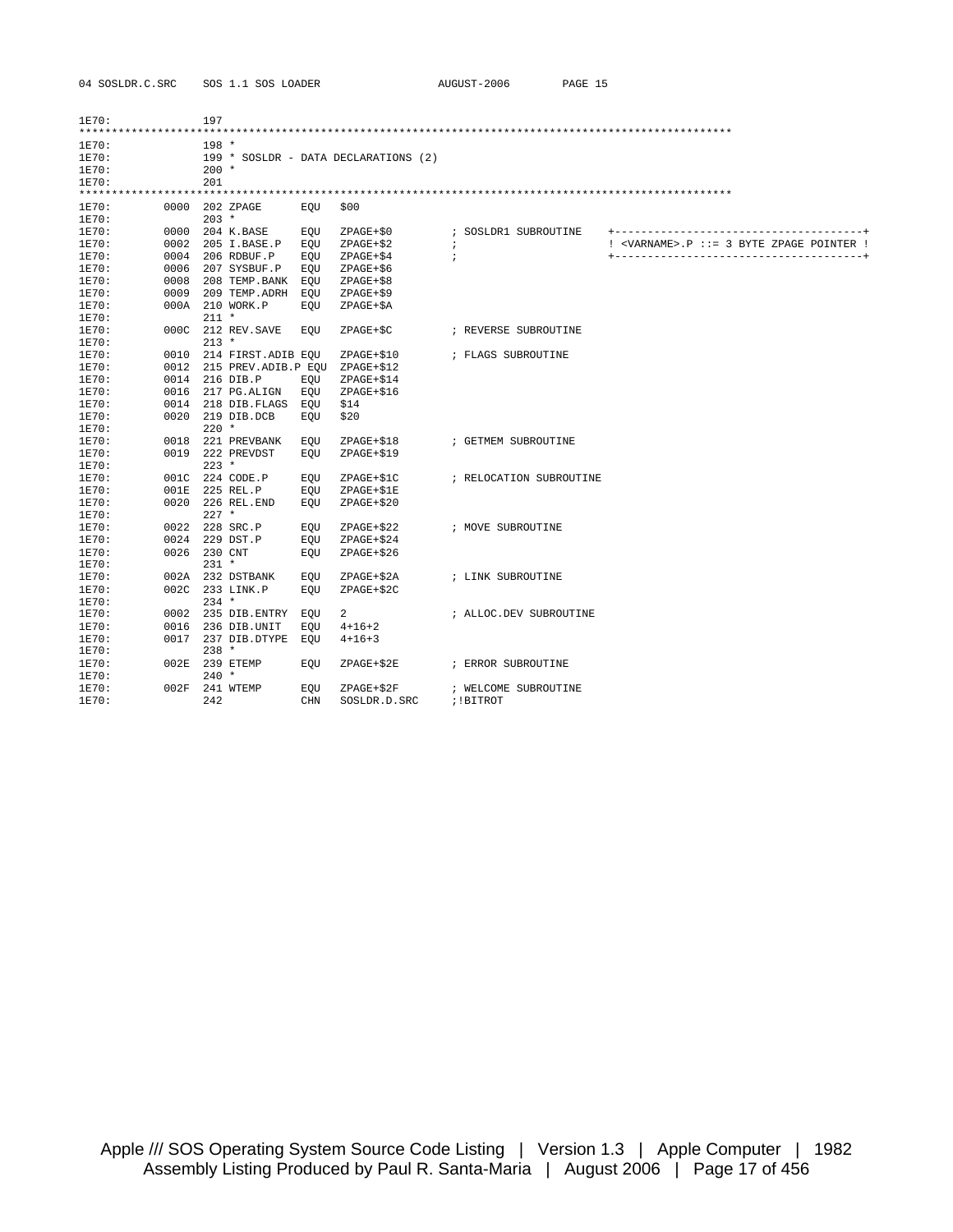| 05 SOSLDR.D.SRC                 | SOS 1.1 SOS LOADER |                                                                                      | AUGUST-2006              | PAGE 16                                                 |                   |
|---------------------------------|--------------------|--------------------------------------------------------------------------------------|--------------------------|---------------------------------------------------------|-------------------|
|                                 |                    |                                                                                      |                          |                                                         |                   |
|                                 |                    |                                                                                      |                          |                                                         |                   |
| 1E70:                           | 2                  |                                                                                      |                          |                                                         |                   |
| ******************************* |                    |                                                                                      |                          |                                                         |                   |
| 1E70:                           | $3*$               |                                                                                      |                          |                                                         |                   |
| 1E70:                           | $4 * SOS LOADER -$ |                                                                                      |                          |                                                         |                   |
| 1E70:                           | $5 *$              |                                                                                      |                          |                                                         |                   |
| 1E70:                           | 6 * (MAIN PROGRAM) |                                                                                      |                          |                                                         |                   |
| 1E70:                           | 7                  |                                                                                      |                          |                                                         |                   |
|                                 |                    |                                                                                      |                          |                                                         |                   |
| 1E70<br>1E70:                   | 8 SOSLDR           | $\star$<br>EOU                                                                       |                          |                                                         | +---------------+ |
| 1E70:A9 00                      | 9                  | LDA<br>#0                                                                            |                          | ; ZERO SOS/USER X, Z AND STACK PAGES                    | ! SEE FIGURE 1. ! |
| 1E72:AA                         | 10                 | TAX                                                                                  | $\cdot$                  |                                                         | +---------------+ |
| 1E73:9D 00 1A                   | 11 SLDR010         | STA CZPAGE, X                                                                        |                          |                                                         |                   |
| 1E76:9D 00 16                   | 12                 | STA CXPAGE, X                                                                        |                          |                                                         |                   |
| 1E79:9D 00 1B                   | 13                 | STA CSPAGE, X                                                                        |                          |                                                         |                   |
| 1E7C:9D 00 18                   | 14                 | STA SZPAGE, X                                                                        |                          |                                                         |                   |
| 1E7F:9D 00 14                   | 15                 | STA<br>SXPAGE, X                                                                     |                          |                                                         |                   |
| 1E82:9D 00 01                   | 16                 | STA<br>SSPAGE, X                                                                     |                          |                                                         |                   |
| 1E85:CA                         | 17                 | <b>DEX</b>                                                                           |                          |                                                         |                   |
| $1E86:DDE$ B<br>1E73            | 18                 | <b>BNE</b><br>SLDR010                                                                |                          |                                                         |                   |
| 1E88:                           | $19 *$             |                                                                                      |                          | ; SETUP SOS CALL ENVIRONMENT (WRITE PROTECT=OFF)        |                   |
| 1E88:A9 30                      | 20                 | LDA<br>#\$30                                                                         | $E := (0.0.1.1:0.0.0.0)$ |                                                         |                   |
| 1E8A:8D DF FF                   | 21                 | STA<br>E.REG                                                                         | ; (1.I.S.R:W.P.R.R)      |                                                         |                   |
| $1EBD$ :                        | $22 *$             |                                                                                      |                          |                                                         |                   |
| 1E8D:A2 FB                      | 23                 | #\$FB<br>LDX                                                                         |                          | ; CONSOLE 1.0 MODIFIES STACK DURING D. INIT CALL        |                   |
| 1E8F:9A                         | 24                 | <b>TXS</b>                                                                           |                          |                                                         |                   |
| 1E90:A9 1A                      | 25                 | LDA<br># <czpage< td=""><td>; ZREG:=CALLER'S Z PAGE</td><td></td><td></td></czpage<> | ; ZREG:=CALLER'S Z PAGE  |                                                         |                   |
| 1E92:8D D0 FF                   | 26                 | STA<br>Z.REG                                                                         |                          |                                                         |                   |
| 1E95:                           | $27 *$             |                                                                                      |                          | ; +-----------------------------------                  |                   |
| 1E95:20 D4 1F                   | 28<br>$29 *$       | JSR<br>SOSLDR1                                                                       |                          | ; ! PROCESS KRNL/INTERP/DRVR FILES !                    |                   |
| 1E98:                           | 30                 | E.REG                                                                                |                          |                                                         |                   |
| 1E98:AD DF FF                   |                    | LDA                                                                                  |                          |                                                         |                   |
| 1E9B:29 10                      | 31                 | #\$10<br>AND                                                                         |                          | ; SETUP SOS CALL ENVIRONMENT (WRITE PROTECT=ON)         |                   |
| 1E9D:09 28                      | 32                 | ORA<br>#\$28                                                                         | $E := (0.0.1.X:1.0.0.0)$ |                                                         |                   |
| 1E9F:8D DF FF                   | 33<br>$34 *$       | STA<br>E.REG                                                                         | ; (1.I.S.R:W.P.R.R)      |                                                         |                   |
| lEA2:                           | 35                 |                                                                                      |                          |                                                         |                   |
| $1EA2:A2$ FF                    | 36                 | #\$FF<br>LDX                                                                         | $:$ STACK.REG: = $SFF$   |                                                         |                   |
| lEA4:9A                         | 37                 | TXS                                                                                  |                          |                                                         |                   |
| 1EA5:A9 1A                      |                    | LDA<br># <czpage< td=""><td>; ZREG:=CALLER'S Z PAGE</td><td></td><td></td></czpage<> | ; ZREG:=CALLER'S Z PAGE  |                                                         |                   |
| 1EA7:8D DO FF                   | 38<br>$39 *$       | STA<br>Z.REG                                                                         |                          |                                                         |                   |
| $1EAA$ :                        |                    |                                                                                      |                          |                                                         | ---------         |
| $-+$<br>1EAA: AD 00 00          | 40                 | LDA<br>SYSBANK                                                                       | ; BREG:=SYSBANK          |                                                         | ! SEE FIGURE 4. ! |
| 1EAD: 8D EF FF                  | 41                 | B.REG<br>STA                                                                         | $\cdot$                  |                                                         | +---------------+ |
| 1EB0:6C 02 00                   | 42                 |                                                                                      |                          | JMP (I.BASE.P) : SOS LOAD COMPLETE - JMP TO INTERPRETER |                   |
| 1EB3:                           | $43 *$             |                                                                                      |                          |                                                         |                   |
| 1EB3:                           | 44 *THE END.       |                                                                                      |                          |                                                         |                   |
| lEB3:                           | 45                 |                                                                                      |                          |                                                         |                   |
|                                 |                    |                                                                                      |                          |                                                         |                   |
|                                 |                    |                                                                                      |                          |                                                         |                   |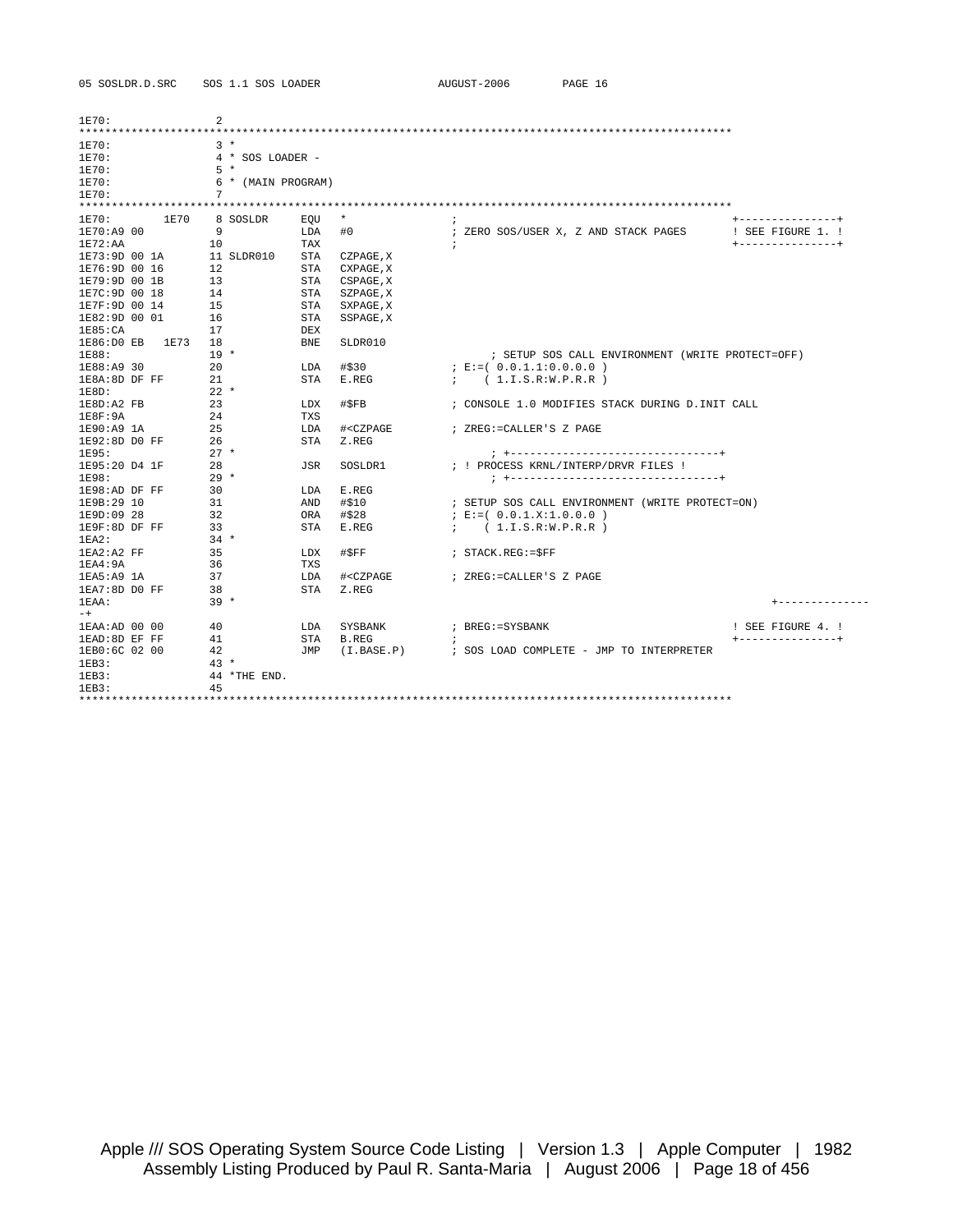| 1EB3:         |      | 47     |                 |            |                                                   |                      |                |                                  |                         |  |
|---------------|------|--------|-----------------|------------|---------------------------------------------------|----------------------|----------------|----------------------------------|-------------------------|--|
|               |      |        |                 |            |                                                   |                      |                |                                  |                         |  |
| 1EB3:         |      | $48 *$ |                 |            |                                                   |                      |                |                                  |                         |  |
| lEB3:         |      |        | 49 * MOVE ( IN: |            | SRC.P                                             |                      |                |                                  |                         |  |
| lEB3:         |      | $50 *$ |                 | IN:        | DST.P                                             |                      |                |                                  |                         |  |
| lEB3:         |      | $51 *$ |                 | IN:        | A="BANK"                                          |                      |                |                                  |                         |  |
| lEB3:         |      | $52 *$ |                 | IN:        | <b>CNT</b><br>$\rightarrow$                       |                      |                |                                  |                         |  |
| lEB3:         |      | $53 *$ |                 |            |                                                   |                      |                |                                  |                         |  |
| lEB3:         |      | $54 *$ |                 | LOCAL:     | END                                               |                      |                |                                  |                         |  |
| lEB3:         |      |        |                 |            | 55 * (MOVES SRC.PSRC.P+CNT-1 TO DST.PDST.P+CNT-1) |                      |                |                                  | "CNT PARM IS DESTROYED" |  |
| lEB3:         |      | 56     |                 |            |                                                   |                      |                |                                  |                         |  |
|               |      |        |                 |            |                                                   |                      |                |                                  |                         |  |
| 1EB3:         | 1EB3 |        | 57 MOVE         | EQU        | $^\star$                                          |                      |                |                                  |                         |  |
| lEB3:AA       |      | 58     |                 | TAX        |                                                   |                      |                |                                  |                         |  |
| 1EB4:AD EF FF |      | 59     |                 | LDA        | <b>B.REG</b>                                      |                      |                | ; SAVE BANK REGISTER             |                         |  |
| 1EB7:48       |      | 60     |                 | PHA        |                                                   |                      |                |                                  |                         |  |
| 1EB8:8E EF FF |      | 61     |                 | <b>STX</b> | <b>B.REG</b>                                      |                      | $I$ BREG: $=A$ |                                  |                         |  |
| 1EBB: A5 27   |      | 62     |                 | LDA        | $CNT+1$                                           |                      |                | ; IF $CNT \iff 0$                |                         |  |
| 1EBD:05 26    |      | 63     |                 | <b>ORA</b> | CNT                                               | $\ddot{i}$           |                | THEN                             |                         |  |
| 1EBF:F0 33    | 1EF4 | 64     |                 | <b>BEO</b> | MOVE.EXIT                                         |                      |                |                                  |                         |  |
| 1EC1:A5 26    |      | 65     |                 | LDA        | <b>CNT</b>                                        | $\ddot{i}$           |                | $CNT: -CNT-1$                    |                         |  |
| 1EC3:D0 02    | 1EC7 | 66     |                 | <b>BNE</b> | MOVE010                                           |                      |                |                                  |                         |  |
| 1EC5:C6 27    |      | 67     |                 | <b>DEC</b> | $CNT+1$                                           |                      |                |                                  |                         |  |
| 1EC7:C6 26    |      |        | 68 MOVE010      | <b>DEC</b> | <b>CNT</b>                                        |                      |                |                                  |                         |  |
| 1EC9:18       |      | 69     |                 | <b>CLC</b> |                                                   | $\ddot{i}$           |                | $SRC.P:=SRC.P+PAGE.CNT$          |                         |  |
| lECA: A5 23   |      | 70     |                 | LDA        | $SRC.P+1$                                         |                      |                |                                  |                         |  |
| 1ECC: 65 27   |      | 71     |                 | ADC        | $CNT+1$                                           |                      |                |                                  |                         |  |
| 1ECE:85 23    |      | 72     |                 | <b>STA</b> | $SRC.P+1$                                         |                      |                |                                  |                         |  |
| 1ED0:A5 25    |      | 73     |                 | LDA        | $DST.P+1$                                         | $\ddot{i}$           |                | DST.P:=DST.P+PAGE.CNT            |                         |  |
| 1ED2:65 27    |      | 74     |                 | ADC        | $CNT+1$                                           |                      |                |                                  |                         |  |
| 1ED4:85 25    |      | 75     |                 | <b>STA</b> | $DST.P+1$                                         |                      |                |                                  |                         |  |
| 1ED6:E6 27    |      | 76     |                 | INC        | $CNT+1$                                           | $\ddot{i}$           |                | PAGE.CNT: = PAGE.CNT+1           |                         |  |
| 1ED8:A4 26    |      | 77     |                 | LDY        | <b>CNT</b>                                        | $\ddot{i}$           |                | $Y := BYTE$ . CNT                |                         |  |
| 1EDA:FO 07    | 1EE3 | 78     |                 | <b>BEO</b> | MOVE020                                           | $\ddot{i}$           |                | IF Y=0 THEN M2                   |                         |  |
| 1EDC:         |      | $79 *$ |                 |            |                                                   |                      |                |                                  |                         |  |
| 1EDC: B1 22   |      |        | 80 MOVE.PAGE    | LDA        | $(SRC.P)$ , Y                                     |                      | ;M1:           | DO.                              |                         |  |
| 1EDE: 91 24   |      | 81     |                 | <b>STA</b> | $(DST.P)$ , $Y$                                   | $\ddot{i}$           |                | $(DST.P)$ , $Y := (SRC.P)$ , $Y$ |                         |  |
| 1EE0:88       |      | 82     |                 | DEY        |                                                   | $\ddot{ }$           |                | $Y: = Y - 1$                     |                         |  |
| 1EE1:DO F9    | 1EDC | 83     |                 | <b>BNE</b> | MOVE.PAGE                                         | $\ddot{i}$           |                | UNTIL Y=0                        |                         |  |
| 1EE3:B1 22    |      |        | 84 MOVE020      | LDA        | $(SRC.P)$ , Y                                     |                      | ;м2:           | $(DST.P)$ , $Y := (SRC.P)$ , $Y$ |                         |  |
| 1EE5:91 24    |      | 85     |                 | <b>STA</b> | $(DST.P)$ , $Y$                                   |                      |                |                                  |                         |  |
| 1EE7:88       |      | 86     |                 | <b>DEY</b> |                                                   | $\ddot{i}$           |                | $Y: =Y-1$                        |                         |  |
| 1EE8:C6 23    |      | 87     |                 | <b>DEC</b> | $SRC.P+1$                                         | $\ddot{\phantom{0}}$ |                | $SRC.P:=SRC.P-256$               |                         |  |
| 1EEA: C6 25   |      | 88     |                 | $\rm DEC$  | $DST.P+1$                                         | $\ddot{ }$           |                | $DST.P:=DST.P-256$               |                         |  |
| 1EEC:CG 27    |      | 89     |                 | <b>DEC</b> | $CNT+1$                                           | $\ddot{i}$           |                | PAGE.CNT: = PAGE.CNT-1           |                         |  |
| 1EEE:D0 EC    | 1EDC | 90     |                 | <b>BNE</b> | MOVE.PAGE                                         | $\ddot{i}$           |                | IF PAGE. CNT <> 0 THEN M1        |                         |  |
| 1EF0:         |      | $91 *$ |                 |            |                                                   |                      |                |                                  |                         |  |
| 1EF0:E6 23    |      | 92     |                 | INC        | $SRC.P+1$                                         |                      |                | ; RESTORE SRC.P                  |                         |  |
| 1EF2:E6 25    |      | 93     |                 | INC        | $DST.P+1$                                         | $\ddot{ }$           | $\mathbf{u}$   | DST.P                            |                         |  |
| 1EF4:         |      | $94 *$ |                 |            |                                                   |                      |                |                                  |                         |  |
| 1EF4:68       |      |        | 95 MOVE.EXIT    | PLA        |                                                   |                      |                | ; RESTORE BANK REGISTER          |                         |  |
| 1EF5:8D EF FF |      | 96     |                 | <b>STA</b> | B.REG                                             |                      |                |                                  |                         |  |
| 1EF8:60       |      | 97     |                 | <b>RTS</b> |                                                   |                      |                |                                  |                         |  |
|               |      |        |                 |            |                                                   |                      |                |                                  |                         |  |

05 SOSLDR.D.SRC SOS 1.1 SOS LOADER AUGUST-2006 PAGE 17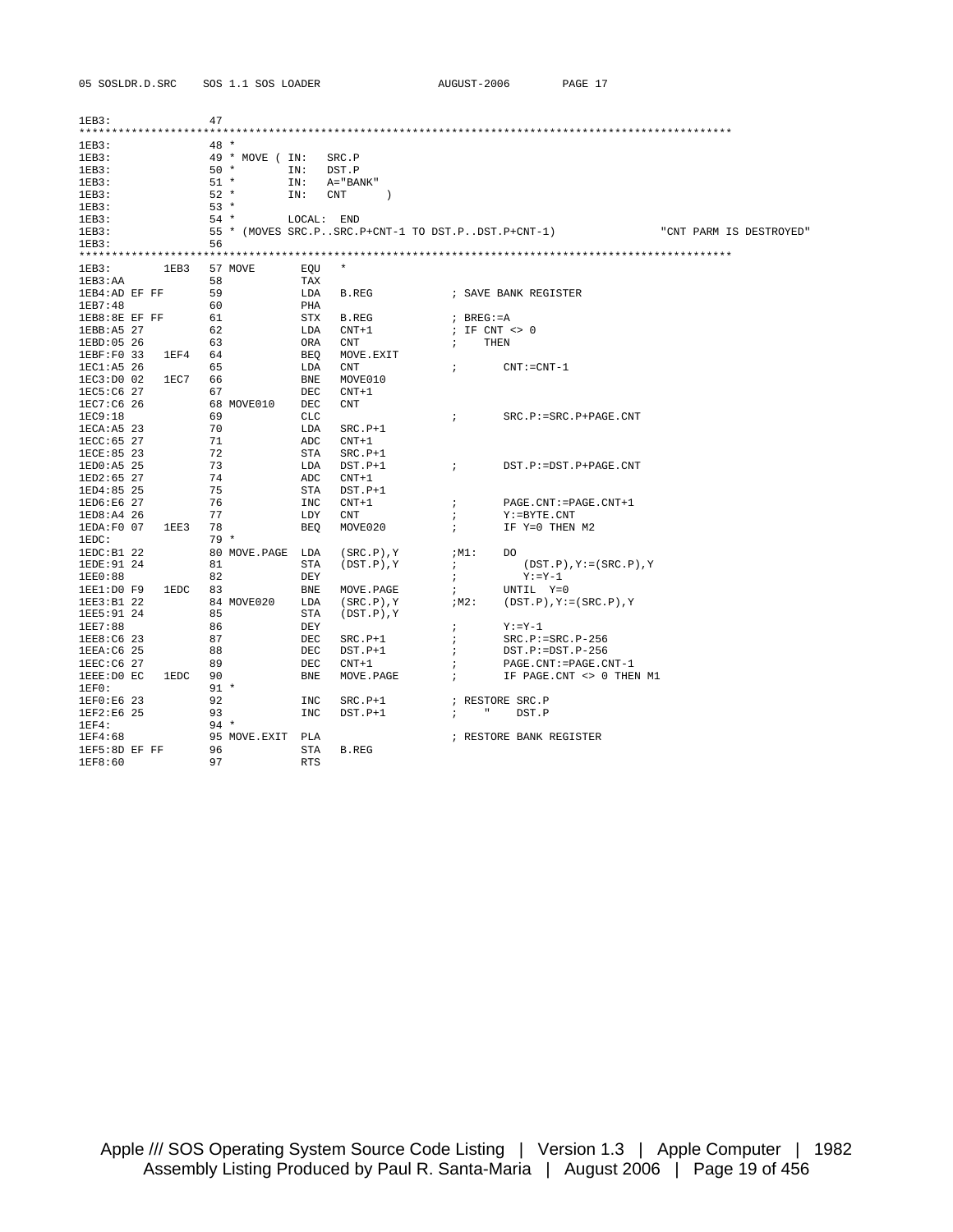| 1FF9:                 |  | 99              |                       |            |                             |              |                                                                                    |  |  |  |  |  |  |  |
|-----------------------|--|-----------------|-----------------------|------------|-----------------------------|--------------|------------------------------------------------------------------------------------|--|--|--|--|--|--|--|
| 1EF9:                 |  | $100 *$         |                       |            |                             |              |                                                                                    |  |  |  |  |  |  |  |
| 1EF9:                 |  |                 | 101 * LINK (IN: DST.P |            |                             |              |                                                                                    |  |  |  |  |  |  |  |
| 1EF9:                 |  | $102 *$         |                       |            | IN: DSTBANK                 |              |                                                                                    |  |  |  |  |  |  |  |
| 1EF9:                 |  | $103 *$         |                       | IN:        | PREVBANK                    |              |                                                                                    |  |  |  |  |  |  |  |
| 1EF9:                 |  | $104 *$         |                       |            | IN: FIRST. ADIB             |              |                                                                                    |  |  |  |  |  |  |  |
| 1EF9:                 |  | $105 *$         |                       |            | $I/O:$ SDT. TBL             |              |                                                                                    |  |  |  |  |  |  |  |
| 1EF9:                 |  | $106 *$         |                       |            | I/O: BLKDLST                |              |                                                                                    |  |  |  |  |  |  |  |
| 1EF9:                 |  | $107 *$         |                       |            | OUT: LINKED DRIVER MODULE ) |              |                                                                                    |  |  |  |  |  |  |  |
| 1EF9:                 |  | $108 *$         |                       |            |                             |              |                                                                                    |  |  |  |  |  |  |  |
| 1EF9:                 |  | $109 *$         |                       |            | OWN: LINK.P                 |              |                                                                                    |  |  |  |  |  |  |  |
| 1EF9:                 |  |                 |                       |            |                             |              | 110 * (LINKS FIRST DIB TO PREVIOUS DRIVER'S LAST "ACTIVE" DIB, AND ADDS SDT ENTRY) |  |  |  |  |  |  |  |
| 1EF9:                 |  | 111             |                       |            |                             |              |                                                                                    |  |  |  |  |  |  |  |
|                       |  |                 |                       |            |                             |              |                                                                                    |  |  |  |  |  |  |  |
| 1EF9:                 |  | 1EF9 112 LINK   |                       | EQU        |                             |              |                                                                                    |  |  |  |  |  |  |  |
| 1EF9:18               |  | 113             |                       | CLC        |                             |              | ; FIRST.ADIB:=0:DST.P+FIRST.ADIB                                                   |  |  |  |  |  |  |  |
| 1EFA: A5 24           |  | 114             |                       | LDA        | DST.P                       |              |                                                                                    |  |  |  |  |  |  |  |
| 1EFC: 65 10           |  | 115             |                       | ADC        | FIRST.ADIB                  |              |                                                                                    |  |  |  |  |  |  |  |
| 1EFE:85 10            |  | 116             |                       | STA        | FIRST.ADIB                  |              |                                                                                    |  |  |  |  |  |  |  |
| 1F00:A5 25            |  | 117             |                       | LDA        | DST.P+1                     |              |                                                                                    |  |  |  |  |  |  |  |
| 1F02:65 11            |  | 118             |                       | ADC        | FIRST.ADIB+1                |              |                                                                                    |  |  |  |  |  |  |  |
| 1F04:85 11            |  | 119             |                       | STA        | FIRST.ADIB+1                |              |                                                                                    |  |  |  |  |  |  |  |
| 1F06:A9 00            |  | 120             |                       | LDA        | #0                          |              |                                                                                    |  |  |  |  |  |  |  |
| 1F08:8D 11 16         |  | 121             |                       | STA        | CXPAGE+FIRST.ADIB+1         |              |                                                                                    |  |  |  |  |  |  |  |
| 1F0B:A5 18            |  | 122             |                       | LDA        | PREVBANK                    |              | ; BREG:=PREVBANK                                                                   |  |  |  |  |  |  |  |
| 1F0D:8D EF FF         |  | 123             |                       | STA        | B.REG                       |              |                                                                                    |  |  |  |  |  |  |  |
| 1F10:A0 00            |  | 124             |                       | LDY        | #0                          |              | ; (LINK.P):=FIRST.ADIB                                                             |  |  |  |  |  |  |  |
| 1F12:A5 10            |  | 125             |                       | LDA        | FIRST. ADIB                 |              |                                                                                    |  |  |  |  |  |  |  |
| 1F14:91 2C            |  | 126             |                       | STA        | (LINK.P),Y                  |              |                                                                                    |  |  |  |  |  |  |  |
| 1F16:CB               |  | 127             |                       | INY        |                             |              |                                                                                    |  |  |  |  |  |  |  |
| 1F17:A5 11            |  | 128             |                       | LDA        | FIRST.ADIB+1                |              |                                                                                    |  |  |  |  |  |  |  |
| 1F19:91 2C            |  | 129             |                       | STA        | (LINK.P),Y                  |              |                                                                                    |  |  |  |  |  |  |  |
| lF1B:A5 2A            |  | 130             |                       | LDA        | DSTBANK                     |              | ; BREG:=DSTBANK                                                                    |  |  |  |  |  |  |  |
| 1F1D:8D EF FF         |  | 131             |                       | STA        | B.REG                       |              |                                                                                    |  |  |  |  |  |  |  |
| 1F20:A5 10            |  | 132             |                       | LDA        | FIRST.ADIB                  |              | ; LINK.P:=FIRST.ADIB                                                               |  |  |  |  |  |  |  |
| 1F22:85 2C            |  | 133             |                       | STA        | LINK.P                      |              |                                                                                    |  |  |  |  |  |  |  |
| 1F24:A5 11            |  | 134             |                       | LDA        | FIRST.ADIB+1                |              |                                                                                    |  |  |  |  |  |  |  |
| $1F26:85$ 2D          |  | 135             |                       | STA        | LINK.P+1                    |              |                                                                                    |  |  |  |  |  |  |  |
| 1F28:20 79 1F         |  |                 | 136 WALKLINKS JSR     |            | ALLOC.DEV                   |              | ; ALLOC.DEV(LINK.P BREG.IN, SDT.TBL BLKDLST.IO)                                    |  |  |  |  |  |  |  |
| 1F2B:A0 00            |  |                 | 137 LINK010           | LDY        | #0                          |              | ; WHILE $(LINK.P) \iff 0 AND (LINK.P) \iff LINK.P$                                 |  |  |  |  |  |  |  |
| lF2D:B1 2C            |  | 138             |                       | LDA        | (LINK.P), Y                 |              |                                                                                    |  |  |  |  |  |  |  |
| 1F2F:CB               |  | 139             |                       | INY        |                             |              |                                                                                    |  |  |  |  |  |  |  |
| 1F30:11 2C            |  | 140             |                       | ORA        | (LINK.P),Y                  |              |                                                                                    |  |  |  |  |  |  |  |
| 1F32:F0 1F            |  | 1F53 141        |                       | BEO        | LINK100                     |              |                                                                                    |  |  |  |  |  |  |  |
| 1F34:B12C             |  | 142             |                       | LDA        | (LINK.P),Y                  |              |                                                                                    |  |  |  |  |  |  |  |
| 1F36:C5 2D            |  | 143             |                       | CMP        | LINK.P+1                    |              |                                                                                    |  |  |  |  |  |  |  |
| 1F38:D0 07<br>1F3A:88 |  | 1F41 144<br>145 |                       | BNE<br>DEY | LINK030                     |              |                                                                                    |  |  |  |  |  |  |  |
| lF3B:B12C             |  | 146             |                       | LDA        | (LINK.P),Y                  |              |                                                                                    |  |  |  |  |  |  |  |
| lF3D: C5 2C           |  | 147             |                       | CMP        | LINK.P                      |              |                                                                                    |  |  |  |  |  |  |  |
| 1F3F:F0 12            |  | 1F53 148        |                       | BEO        | LINK100                     |              |                                                                                    |  |  |  |  |  |  |  |
| 1F41:A0 00            |  |                 | 149 LINK030           | LDY        | #0                          | $\mathbf{r}$ | $DO$ $LINK.P := (LINK.P)$                                                          |  |  |  |  |  |  |  |
| 1F43:B1 2C            |  | 150             |                       | LDA        | (LINK.P),Y                  |              |                                                                                    |  |  |  |  |  |  |  |
| 1F45:AA               |  | 151             |                       | TAX        |                             |              |                                                                                    |  |  |  |  |  |  |  |
| 1F46:CB               |  | 152             |                       | INY        |                             |              |                                                                                    |  |  |  |  |  |  |  |
| 1F47:B12C             |  | 153             |                       | LDA        | $(LINK.P)$ , Y              |              |                                                                                    |  |  |  |  |  |  |  |
| 1F49:86 2C            |  | 154             |                       | STX        | LINK.P                      |              |                                                                                    |  |  |  |  |  |  |  |

05 SOSLDR.D.SRC SOS 1.1 SOS LOADER

AUGUST-2006 PAGE 18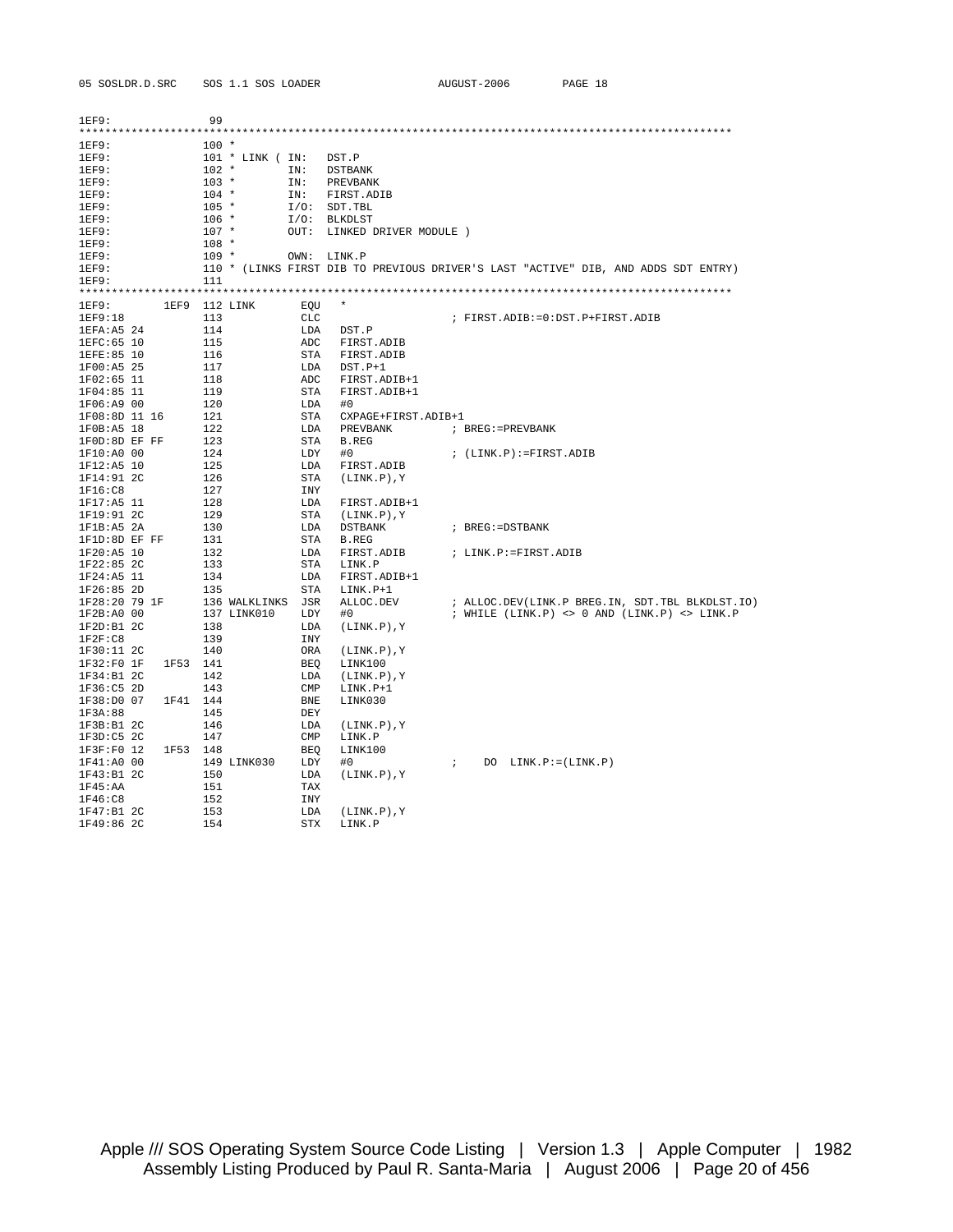| 05 SOSLDR.D.SRC | SOS 1.1 SOS LOADER  |                                         | AUGUST-2006<br>PAGE 19                           |
|-----------------|---------------------|-----------------------------------------|--------------------------------------------------|
| 1F4B:85 2D      | 155                 | STA<br>$LINK.P+1$                       |                                                  |
| 1F4D:20 79 1F   | 156                 | JSR<br>ALLOC.DEV                        | ; "ALLOC.DEV(LINK.P BREG.IN, SDT.TBL BLKDLST.IO) |
| 1F50:4C 2B 1F   | 157                 | LINK010<br>JMP                          |                                                  |
| 1F53:           | $158 *$             |                                         |                                                  |
| 1F53:A0 00      | 159 LINK100         | LDY<br>#0                               | ; $(LINK.P) := 0$                                |
| 1F55:98         | 160                 | TYA                                     |                                                  |
| 1F56:91 2C      | 161                 | <b>STA</b><br>$(LINK.P)$ , $Y$          |                                                  |
| 1F58:C8         | 162                 | <b>INY</b>                              |                                                  |
| 1F59:91 2C      | 163                 | <b>STA</b><br>$(LINK.P)$ , $Y$          |                                                  |
| 1F5B:88         | 164                 | DEY                                     | $;$ BREG: = 0                                    |
| 1F5C:8C EF FF   | 165                 | <b>STY</b><br>B.REG                     |                                                  |
| 1F5F:60         | 166                 | <b>RTS</b>                              |                                                  |
| 1F60:           | $167 *$             |                                         |                                                  |
| 1F60:           | $168 *$             |                                         |                                                  |
| 1F60:           | $169 *$             |                                         |                                                  |
| 1F60:           | $170 *$             |                                         |                                                  |
| 1F60:           | $171 * LINK. INT$ ( | IN:<br>A=# DRIVES                       |                                                  |
| 1F60:           | $172 *$             | DIB1.14<br>TN:                          |                                                  |
| 1F60:           | $173 *$             | $I/O$ :<br>SDT.TBL                      |                                                  |
| 1F60:           | $174 *$             | I/O: BLKDLST                            | $\rightarrow$                                    |
| 1F60:           | $175 *$             |                                         |                                                  |
| 1F60:<br>1F60   | 176 LINK.INIT EOU   | $\star$                                 |                                                  |
| 1F60:20 32 22   | 177                 | JSR<br>SET.DRIVES                       | ; SET.DRIVES(A=#DRIVES.IN, DIB14.IN)             |
| 1F63:A9 00      | 178                 | #0<br>LDA                               |                                                  |
| 1F65:8D 00 00   | 179                 | <b>STA</b><br>MAX.DNUM                  | $:$ MAXDNUM $: = 0$                              |
| 1F68:8D 00 00   | 180                 | <b>STA</b><br>BLKDLST                   | ; BLKDLST:=0                                     |
| 1F6B:8D 2D 16   | 181                 | <b>STA</b>                              | CXPAGE+LINK.P+1 ; LINK.P:=0:DIB1                 |
| 1F6E:A9 00      | 182                 | LDA<br>#>DIB1                           |                                                  |
| 1F70:85 2C      | 183                 | <b>STA</b><br>LINK.P                    |                                                  |
| 1F72:A9 00      | 184                 | LDA<br># <dib1< td=""><td></td></dib1<> |                                                  |
| 1F74:85 2D      | 185                 | LINK.P+1<br><b>STA</b>                  |                                                  |
| 1F76:4C 28 1F   | 186                 | WALKLINKS<br>JMP                        |                                                  |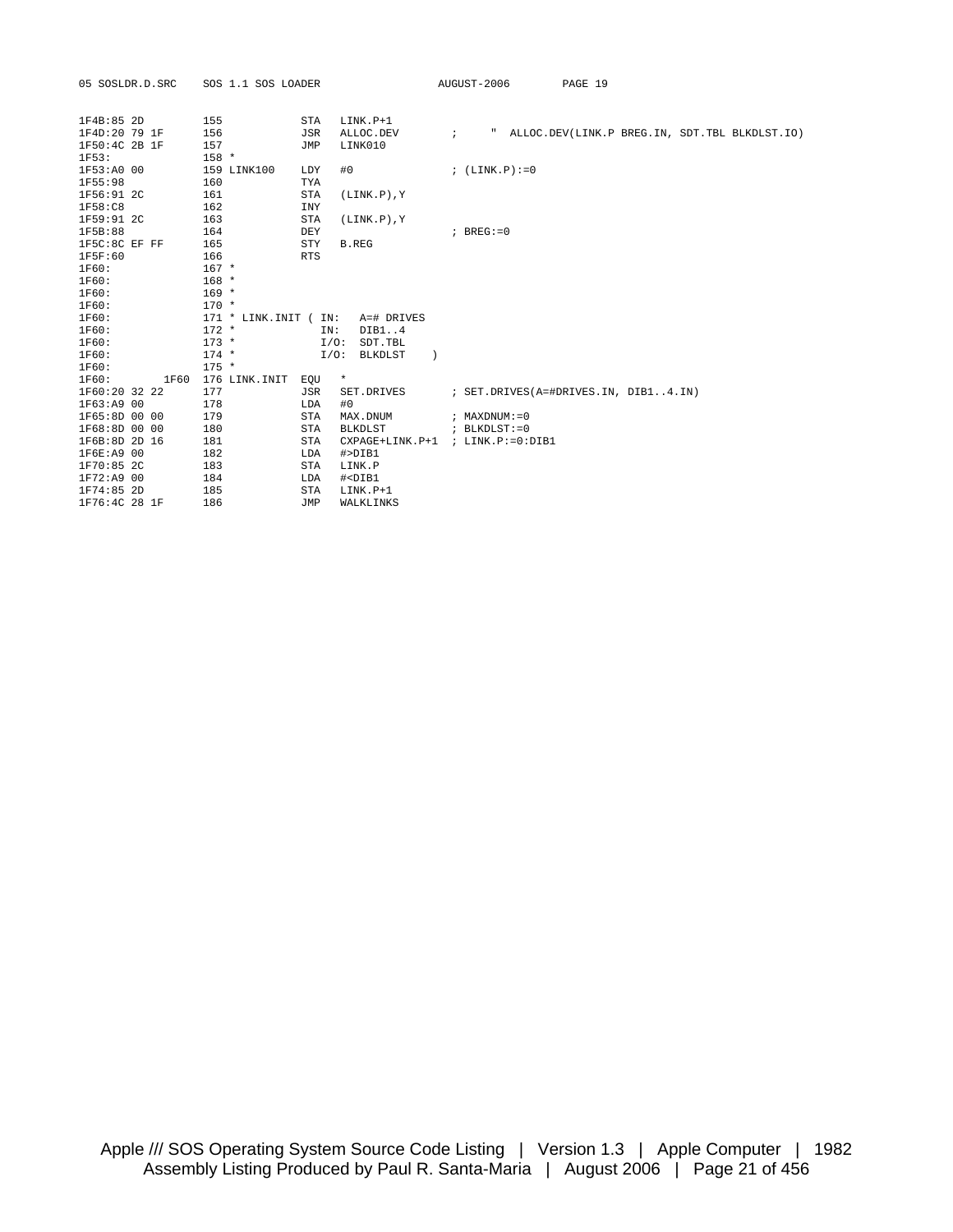05 SOSLDR.D.SRC SOS 1.1 SOS LOADER AUGUST-2006 PAGE 20

| 1F79:<br>***************** | 188                   |            |                  |                                                                            |             |                           |                |              |    |
|----------------------------|-----------------------|------------|------------------|----------------------------------------------------------------------------|-------------|---------------------------|----------------|--------------|----|
| 1F79:                      | $189 *$               |            |                  |                                                                            |             |                           |                |              |    |
| 1F79:                      | 190 * ALLOC.DEV ( IN: |            | LINK.P           |                                                                            |             |                           |                |              |    |
| 1F79:                      | $191 *$               | IN:        | <b>B.REG</b>     |                                                                            |             |                           |                |              |    |
| 1F79:                      | $192 *$               | $I/O$ :    | SDT.TBL          |                                                                            |             |                           | (SYSTEM DEVICE |              |    |
| TABLE)                     |                       |            |                  |                                                                            |             |                           |                |              |    |
| 1F79:                      | $193 *$               |            | IN:              | $SDT.SIZE = CONSTANT$                                                      |             |                           |                |              |    |
| 1F79:                      | $194 *$               |            | IN:              | DIB. ENTRY = CONSTANT                                                      | DEV         | DIB                       |                | ADR BANK     |    |
| UNIT                       |                       |            |                  |                                                                            |             |                           |                |              |    |
| 1F79:                      | $195 *$               |            | IN:              | DIB.UNIT = CONSTANT                                                        |             | !----- !----- !----- !--- |                |              |    |
| $---1$                     |                       |            |                  |                                                                            |             |                           |                |              |    |
| 1F79:                      | $196 *$               |            | IN:              | DIB.DTYPE = CONSTANT                                                       | $1 \quad 1$ |                           | $\mathbf{I}$   | $\mathbf{I}$ | ÷  |
| $\mathbf{L}$               |                       |            |                  |                                                                            |             |                           |                |              |    |
| 1F79:                      | $197 *$               |            | $I/O$ :          | MAX.DNUM                                                                   | 2           | $\mathbf{I}$              | $\perp$        | $\mathbf{I}$ | Ι. |
| $\mathbf{I}$               |                       |            |                  |                                                                            |             |                           |                |              |    |
| 1F79:                      | $198 *$               |            | OUT:             | SDT. BANK                                                                  |             | - 1                       | ÷              | ÷            | -1 |
| $\pm$                      |                       |            |                  |                                                                            |             |                           |                |              |    |
| 1F79:                      | $199 *$               |            | OUT:             | SDT.DIB                                                                    |             | $\mathbf{I}$              | $\cdot$        | $\mathbf{I}$ | ÷  |
| $\mathbf{I}$               |                       |            |                  |                                                                            |             |                           |                |              |    |
| 1F79:                      | $200 *$               |            | OUT:             | SDT.ADR                                                                    |             |                           |                |              |    |
| $--1$                      |                       |            |                  |                                                                            |             |                           |                |              |    |
| 1F79:                      | $201 *$               |            | OUT:             | SDT.UNIT                                                                   | MAX.DNUM    |                           |                |              |    |
| 1F79:                      | $202 *$               |            | $I/O:$ BLKDLST   |                                                                            |             |                           |                |              |    |
| 1F79:                      | $203 *$               |            | IN:              | BLKD. SIZE = CONSTANT                                                      |             |                           |                |              |    |
| 1F79:                      |                       |            |                  | 204 * (ADDS A NEW ENTRY TO THE DEVICE MANAGER'S SYSTEM DEVICE TABLE (SDT)) |             |                           |                |              |    |
| 1F79:                      | 205                   |            |                  |                                                                            |             |                           |                |              |    |
|                            |                       |            |                  |                                                                            |             |                           |                |              |    |
| 1F79:<br>1F79              | 206 ALLOC.DEV EQU     |            | $\star$          |                                                                            |             |                           |                |              |    |
| 1F79:EE 00 00              | 207                   | INC        | MAX.DNUM         | ; MAX.DNUM: = MAX.DNUM+1                                                   |             |                           |                |              |    |
| 1F7C:AE 00 00              | 208                   | LDX        | MAX.DNUM         | ; IF MAX.DNUM >= SDT.SIZE                                                  |             |                           |                |              |    |
| 1F7F:E0 00                 | 209                   | CPX        | #>SDT.SIZE       | THEN<br>$\ddot{i}$                                                         |             |                           |                |              |    |
| 1F81:90 07<br>1F8A 210     |                       | <b>BCC</b> | ADEV010          |                                                                            |             |                           |                |              |    |
| 1F83:A2 C4                 | 211                   | LDX        | #ERR8X           | $\ddot{i}$<br>ERROR ("TOO MANY DEVICES")                                   |             |                           |                |              |    |
| 1F85:A0 10                 | 212                   | LDY        | #ERR8L           |                                                                            |             |                           |                |              |    |
| 1F87:20 E2 25              | 213                   | JSR        | <b>ERROR</b>     |                                                                            |             |                           |                |              |    |
| 1F8A:AD EF FF              | 214 ADEV010           | LDA        | B.REG            | ; SDT.BANK, X: = BREG                                                      |             |                           |                |              |    |
| 1F8D:9D 00 00              | 215                   | STA        | SDT. BANK, X     |                                                                            |             |                           |                |              |    |
| 1F90:18                    | 216                   | CLC        |                  | $:$ SDT.DIB, $X := LINK.P+4$                                               |             |                           |                |              |    |
| 1F91:A5 2C                 | 217                   | LDA        | LINK.P           |                                                                            |             |                           |                |              |    |
| 1F93:69 04                 | 218                   | ADC        | #4               |                                                                            |             |                           |                |              |    |
| 1F95:9D 00 00              | 219                   | STA        | SDT.DIBL, X      |                                                                            |             |                           |                |              |    |
| 1F98:A5 2D                 | 220                   | LDA        | LINK.P+1         |                                                                            |             |                           |                |              |    |
| 1F9A:69 00                 | 221                   | ADC        | #0               |                                                                            |             |                           |                |              |    |
| 1F9C:9D 00 00              | 222                   | STA        | SDT.DIBH, X      |                                                                            |             |                           |                |              |    |
| 1F9F:38                    | 223                   | <b>SEC</b> |                  | $:$ SDT. ADR, $X := (LINK.P)$ , DIB. ENTRY-1                               |             |                           |                |              |    |
| 1FA0:A0 02                 | 224                   | LDY        | #DIB.ENTRY       |                                                                            |             |                           |                |              |    |
| lFA2:B1 2C                 | 225                   | LDA        | $(LINK.P)$ , $Y$ |                                                                            |             |                           |                |              |    |
| 1FA4:E901                  | 226                   | <b>SBC</b> | #1               |                                                                            |             |                           |                |              |    |
| 1FA6:9D 00 00              | 227                   | STA        | SDT.ADRL, X      |                                                                            |             |                           |                |              |    |
| 1FA9:C8                    | 228                   | INY        |                  |                                                                            |             |                           |                |              |    |
| 1FAA:B1 2C                 | 229                   | LDA        | $(LINK.P)$ , Y   |                                                                            |             |                           |                |              |    |
| lFAC: E9 00                | 230                   | <b>SBC</b> | #0               |                                                                            |             |                           |                |              |    |
| 1FAE: 9D 00 00             | 231                   | STA        | SDT. ADRH, X     |                                                                            |             |                           |                |              |    |
| 1FB1:A0 16                 | 232                   | LDY        | #DIB.UNIT        | ; $SDT.UNIT,X:= (LINK.P)$ , $DIB.UNIT$                                     |             |                           |                |              |    |
| lFB3:B12C                  | 233                   | LDA        | (LINK.P),Y       |                                                                            |             |                           |                |              |    |
| 1FB5:9D 00 00              | 234                   | STA        | SDT.UNIT, X      |                                                                            |             |                           |                |              |    |
| 1FB8:A0 17                 | 235                   | LDY        | #DIB.DTYPE       | ; IF (LINK.P), DIB. DTYPE = "BLOCK DEVICE"                                 |             |                           |                |              |    |
| lFBA:B1 2C                 | 236                   | LDA        | (LINK.P),Y       |                                                                            |             |                           |                |              |    |
| 1FBC:10 15<br>1FD3 237     |                       | BPL        | ADEV.EXIT        |                                                                            |             |                           |                |              |    |
| $1$ FBE:8A                 | 238                   | TXA        |                  | THEN<br>$\ddot{i}$                                                         |             |                           |                |              |    |
| 1FBF:EE 00 00              | 239                   |            | INC BLKDLST      | $\ddot{i}$<br>BLKDLST:=BLKDLST+1                                           |             |                           |                |              |    |
| 1FC2:AE 00 00              | 240                   | LDX        | BLKDLST          | IF BLKDLST >= BLKD. SIZE<br>$\ddot{i}$                                     |             |                           |                |              |    |
| 1FC5:E0 00                 | 241                   | CPX        | #>BLKD.SIZE      | THEN<br>$\ddot{i}$                                                         |             |                           |                |              |    |
| 1FC7:90 07<br>1FD0 242     |                       | BCC        | ADEV020          |                                                                            |             |                           |                |              |    |
| 1FC9:A2 DA                 | 243                   | LDX        | #ERR9X           | ERROR("TOO MANY BLOCK DEVICES")<br>$\ddot{i}$                              |             |                           |                |              |    |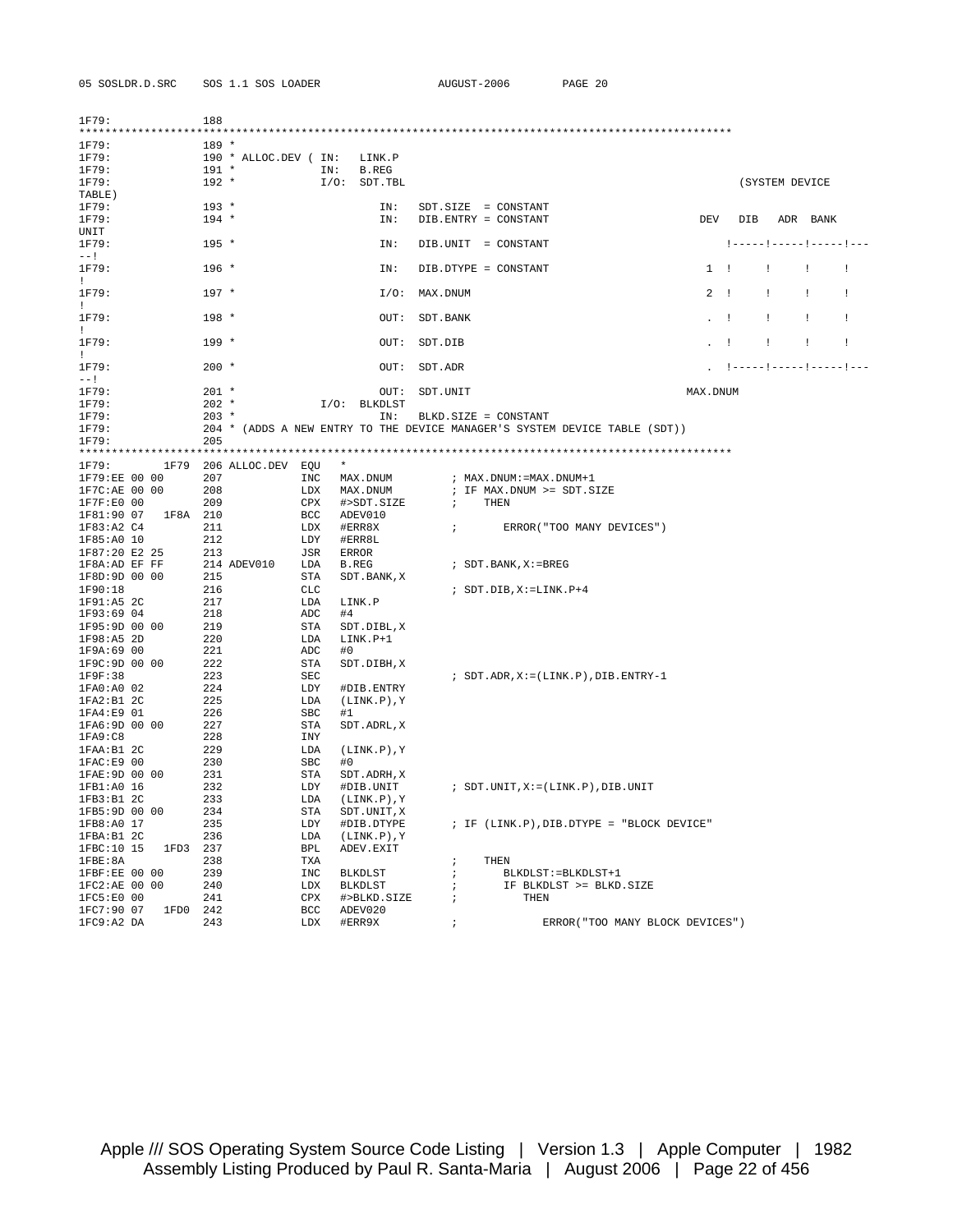| 05 SOSLDR.D.SRC | SOS 1.1 SOS LOADER |            |           | AUGUST-2006 | PAGE 21                 |
|-----------------|--------------------|------------|-----------|-------------|-------------------------|
| 1FCB: A0 16     | 244                | LDY        | #ERR9L    |             |                         |
| 1FCD:20 E2 25   | 245                | JSR        | ERROR     |             |                         |
| 1FD0:9D 00 00   | 246 ADEV020        | STA        | BLKDLST.X |             | BLKDLST, X: = MAX, DNUM |
| 1FD3:60         | 247 ADEV.EXIT      | <b>RTS</b> |           | RETURN      |                         |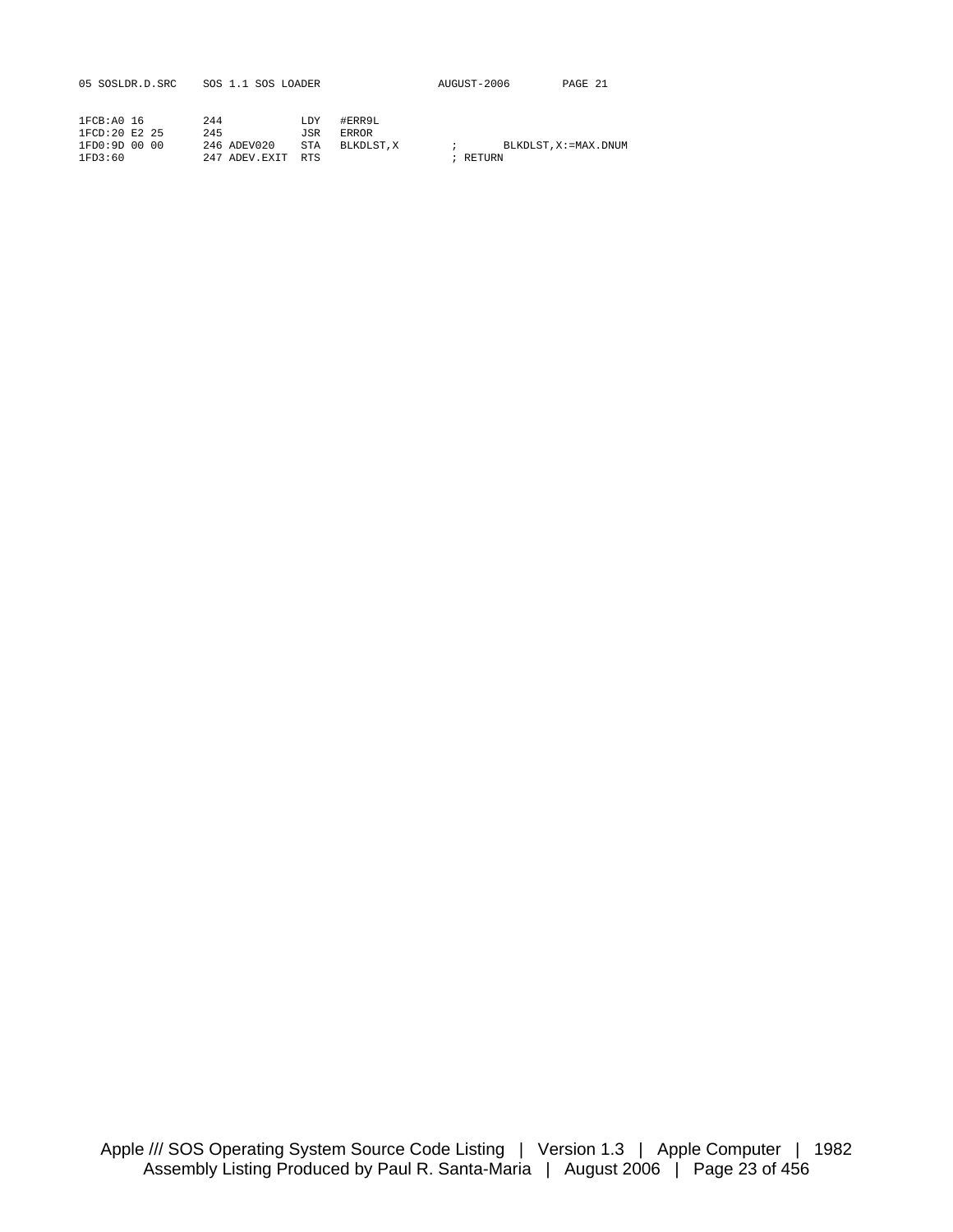| 1FD4:                    | 249                       |            |                                                   |                                                                   |
|--------------------------|---------------------------|------------|---------------------------------------------------|-------------------------------------------------------------------|
| 1FD4:                    | 250 *                     |            |                                                   |                                                                   |
| 1FD4:                    | 251 * SOSLDR1 ()          |            |                                                   |                                                                   |
| 1FD4:                    | $252$ *                   |            |                                                   |                                                                   |
| 1FD4:                    |                           |            | 253 * (PROCESSES KERNEL/INTERPRETER/DRIVER FILES) |                                                                   |
| 1FD4:                    | 254                       |            |                                                   |                                                                   |
|                          |                           |            |                                                   |                                                                   |
| $1FD4: 1FD4 255 SOSLDR1$ |                           | EOU        | $\star$                                           |                                                                   |
| $1FD4:A2 IF$ 256         |                           | LDX #\$1F  |                                                   | ; COPY ROM'S DISK CORE ROUTINE ZPAGE VARS TO SOS ZPAGE            |
| 1FD6:BD 80 03            | 257 LDR010                | LDA        | \$380,X                                           |                                                                   |
| 1FD9:9D 00 18            | 258                       | STA        | SZPAGE, X                                         |                                                                   |
| 1FDC:CA                  | 259                       | DEX        |                                                   |                                                                   |
| 1FDD:10 F7 1FD6 260      |                           |            | BPL LDR010                                        |                                                                   |
| $1$ $FDF:$               | 261                       |            |                                                   |                                                                   |
|                          |                           |            |                                                   |                                                                   |
| $1$ $FDF:$               | 262 * PROCESS KERNEL FILE |            |                                                   |                                                                   |
| $1$ $FDF:$               | 263                       |            |                                                   |                                                                   |
|                          |                           |            |                                                   |                                                                   |
| $1$ $FDF:$               | $264$ *                   |            |                                                   |                                                                   |
| $1$ $FDF:$               |                           |            | 265 * MOVE AND INITIALIZE SOS GLOBALS             |                                                                   |
| $1$ FDF:                 | 266 *                     |            |                                                   |                                                                   |
| 1FDF:A9 6C               | 267                       | LDA        | #>LDR.ADR                                         | ; WORK.P:=0:LDR.ADR                                               |
| 1FE1:85 0A               | 268                       | STA        | WORK.P                                            |                                                                   |
| 1FE3: A9 1E              | 269                       | LDA        | # <ldr.adr< td=""><td></td></ldr.adr<>            |                                                                   |
| 1FE5:85 OB               | 270                       | STA        | WORK.P+1                                          |                                                                   |
| 1FE7:20 BA 22            | 271                       | JSR        | ADVANCE                                           | ; ADVANCE(WORK.P.IO, SRC.P DST.P CNT.OUT)                         |
| 1FEA:                    | $272 *$                   |            |                                                   |                                                                   |
| 1FEA:AD EF FF            | 273                       | LDA        | B.REG                                             | ; MOVE(SRC.P DST.P A=BREG CNT.IN)                                 |
| 1FED:20 B3 1E            | 274                       | JSR        | MOVE                                              |                                                                   |
| 1FF0:                    | $275$ *                   |            |                                                   |                                                                   |
| 1FF0:AD EF FF            | 276                       | T DA       | B.REG                                             | ; SYSBANK:=BREG                                                   |
| 1FF3:29 OF               | 277                       | AND        | #\$0F                                             |                                                                   |
| 1FF5:8D 00 00            | 278                       | STA        | SYSBANK                                           |                                                                   |
| 1FF8:0A                  | 279                       | ASL        | A                                                 | ; MEMSIZ: = SYSBANK*2+4 "16K CHUNKS"                              |
| 1FF9:18                  | 280                       | <b>CLC</b> |                                                   |                                                                   |
| 1FFA:69 04               | 281                       | ADC        | #4                                                |                                                                   |
| 1FFC:8D 00 00            | 282                       | STA        | MEMSIZE                                           | ; AND, MEMSIZE (SIZE IN 16K BYTE "CHUNKS")                        |
| $1$ $FFF:$               | $283*$                    |            |                                                   |                                                                   |
| $1$ $F$ $F$ $\colon$     | 284 * MOVE KERNAL CODE    |            |                                                   |                                                                   |
| $1$ $\rm{FFF}$ :         | 285 *                     |            |                                                   |                                                                   |
| 1FFF:20 BA 22            | 286                       | JSR        | ADVANCE                                           | ; ADVANCE(WORK.P.IO, SRC.P DST.P CNT.OUT)                         |
| 2002:                    | $287$ *                   |            |                                                   |                                                                   |
| 2002:A5 24               | 288                       | LDA        | DST.P                                             | ; K.BASE:=DST.P                                                   |
| 2004:85 00               | 289                       | STA        | K.BASE                                            |                                                                   |
| 2006:A5 25               | 290                       | LDA        | $DST.P+1$                                         |                                                                   |
| 2008:85 01               | 291                       | STA        | K.BASE+1                                          |                                                                   |
| 200A:AD EF FF            | 292                       | LDA        | B.REG                                             | ; MOVE(SRC.P DST.P A=BREG CNT.IN)                                 |
| 200D:20 B3 1E            | 293                       | JSR        | MOVE                                              |                                                                   |
| 2010:                    | 294 *                     |            |                                                   |                                                                   |
| 2010:                    |                           |            |                                                   | 295 * MOVE LOADER TO BANK 0 AND SWITCH FROM SYSTEM BANK TO BANK 0 |
| 2010:                    | $296 *$                   |            |                                                   |                                                                   |
| 2010: A900               | 297                       | T.DA       | # > \$2000                                        | ; MOVE(SRC.P=0:2000 DST.P=8F:2000 A=BREG CNT=LDR.END-\$2000)      |
| $2012:85$ 22             | 298                       | STA        | SRC.P                                             |                                                                   |
| 2014:85 24               | 299                       | STA        | DST.P                                             |                                                                   |
| 2016: A920               | 300                       | LDA        | #<\$2000                                          |                                                                   |
| 2018:85 23               | 301                       | STA        | SRC.P+1                                           |                                                                   |
| 201A:85 25               | 302                       | STA        | DST.P+1                                           |                                                                   |
| 201C:A9 8F               | 303                       | LDA        | #\$8F                                             |                                                                   |
| 201E:8D 25 16            | 304                       | STA        | CXPAGE+DST.P+1                                    |                                                                   |

AUGUST-2006 PAGE 22

05 SOSLDR.D.SRC SOS 1.1 SOS LOADER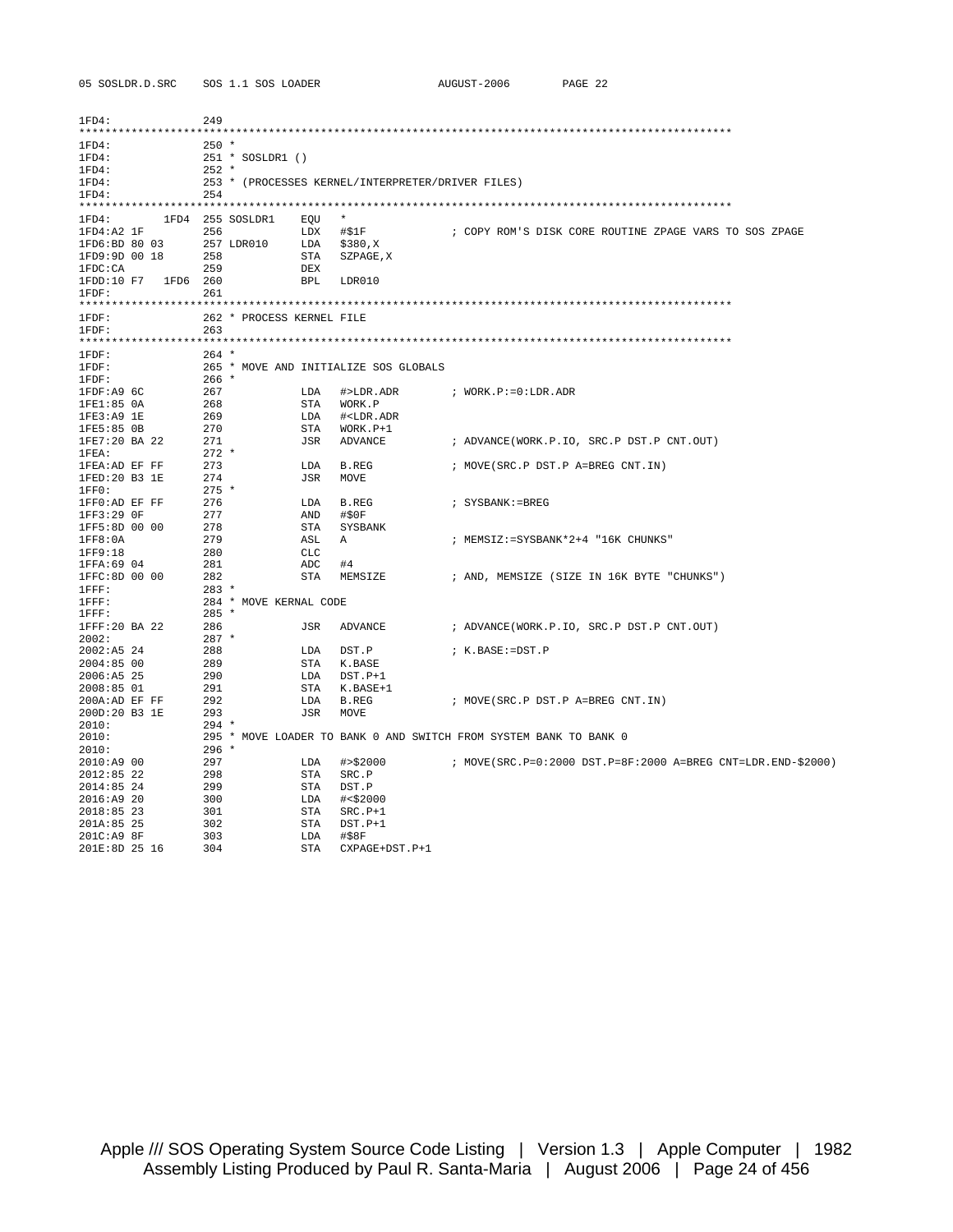| 05 SOSLDR.D.SRC                      | SOS 1.1 SOS LOADER             |                   |                                                                          | AUGUST-2006   |                            | PAGE 23                                              |
|--------------------------------------|--------------------------------|-------------------|--------------------------------------------------------------------------|---------------|----------------------------|------------------------------------------------------|
|                                      |                                |                   |                                                                          |               |                            |                                                      |
| 2021:A9 F8                           | 305                            | LDA               | #>LDREND-\$2000                                                          |               |                            |                                                      |
| 2023:85 26                           | 306                            | STA CNT           |                                                                          |               |                            |                                                      |
| $2025:A9$ $0A$                       | 307                            |                   | LDA # <ldrend-\$2000< td=""><td></td><td></td><td></td></ldrend-\$2000<> |               |                            |                                                      |
| 2027:85 27                           | 308                            | STA CNT+1         |                                                                          |               |                            |                                                      |
| 2029:AD EF FF                        | 309                            | LDA B.REG         |                                                                          |               |                            |                                                      |
| 202C:20 B3 1E                        | 310                            | JSR MOVE          |                                                                          |               |                            |                                                      |
| 202F:A9 00                           | 311                            | LDA               | #0                                                                       | $;$ BREG:=0   |                            |                                                      |
| 2031:8D EF FF                        | 312                            | STA B.REG         |                                                                          |               |                            |                                                      |
| 2034:                                | $313 *$                        |                   |                                                                          |               |                            |                                                      |
| 2034:                                |                                |                   | 314 * INITIALIZE SDT TABLE, KERNEL AND PRINT WELCOME MESSAGE             |               |                            |                                                      |
| 2034:                                | $315 *$                        |                   |                                                                          |               |                            |                                                      |
| 2034:AD 0A 1E                        | 316                            |                   | LDA K.DRIVES                                                             |               |                            | ; LINK.INIT(A=K.DRIVES DIB14.IN, SDT.TBL BLKDLST.IO) |
| 2037:20 60 1F                        | 317                            |                   | JSR LINK. INIT                                                           |               |                            |                                                      |
| 203A:20 7B 22                        | 318                            |                   | JSR INIT.KRNL                                                            | ; INIT.KRNL() |                            |                                                      |
| 203D:20 F1 26                        | 319                            |                   | JSR WELCOME                                                              | ; WELCOME()   |                            |                                                      |
| 2040:                                | $320 *$                        |                   |                                                                          |               |                            |                                                      |
| $2040$ : AD DF FF                    | 321                            | LDA E.REG         |                                                                          |               | ; ENABLE ROM BANK          |                                                      |
| 2043:09 03                           | 322                            | ORA #\$03         |                                                                          |               |                            |                                                      |
| 2045:8D DF FF                        | 323                            | STA E.REG         |                                                                          |               |                            |                                                      |
| 2048:AD B9 F1                        | 324                            |                   | LDA ROM.ADR                                                              |               | ; IF MONITOR ROM <> NEW    |                                                      |
| 204B:C9 A0                           | 325                            |                   | CMP #ROM.ID                                                              | $\ddot{i}$    | THEN                       |                                                      |
| 204D:F0 07 2056 326                  |                                |                   | BEQ LDR020                                                               |               |                            |                                                      |
| 204F:A2 B4                           | 327                            | LDX #ERR7X        |                                                                          | $\mathcal{V}$ |                            | ERROR("ROM ERROR: PLEASE NOTIFY YOUR DEALER")        |
| 2051:A0 25                           | 328                            | LDY #ERR7L        |                                                                          |               |                            |                                                      |
| 2053:20 E2 25                        | 329                            | JSR ERROR         |                                                                          |               |                            |                                                      |
| 2056:AD DF FF                        | 330 LDR020                     | LDA E.REG         |                                                                          |               | ; DISABLE ROM BANK         |                                                      |
| 2059:29 F6                           | 331                            | AND #\$F6         |                                                                          |               |                            |                                                      |
| 205B:8D DF FF                        | 332                            | STA E.REG         |                                                                          |               |                            |                                                      |
| 205E:                                | 333                            |                   |                                                                          |               |                            |                                                      |
|                                      |                                |                   |                                                                          |               |                            |                                                      |
| 205E:                                | 334 * PROCESS INTERPRETER FILE |                   |                                                                          |               |                            |                                                      |
| 205E:                                | 335                            |                   |                                                                          |               |                            |                                                      |
|                                      |                                |                   |                                                                          |               |                            |                                                      |
| 205E:                                | $336 *$                        |                   |                                                                          |               |                            |                                                      |
| 205E:                                |                                |                   | 337 * OPEN SOS INTERPRETER FILE (DEFAULT='SOS.INTERP')                   |               |                            |                                                      |
| 205E:                                | $338 *$                        |                   |                                                                          |               |                            |                                                      |
| 205E:AC OC 1E                        | 339                            |                   | LDY I.PATH                                                               |               | ; OPEN (PATHNAME: = I.PATH |                                                      |
| 2061:B9 OC 1E                        | 340 LDR030                     |                   | LDA I.PATH, Y                                                            | $\mathcal{F}$ | REFNUM=OPEN.REF            |                                                      |
| 2064:99 21 28                        | 341                            |                   | STA PATH, Y                                                              | $\mathbf{r}$  |                            | $SYSBUF.P:=80:LDREND-2000)$                          |
| 2067:88                              | 342                            | DEY               |                                                                          |               |                            |                                                      |
| 2068:10 F7 2061 343                  |                                | BPL LDR030        |                                                                          |               |                            |                                                      |
| 206A:                                | $344$ *                        |                   |                                                                          |               |                            |                                                      |
| 206A:A9 F8                           | 345                            |                   | LDA #>LDREND-\$2000                                                      |               |                            |                                                      |
| 206C:85 06                           | 346                            |                   | STA SYSBUF.P                                                             |               |                            |                                                      |
| 206E:A9 0A                           | 347                            |                   | LDA # <ldrend-\$2000< td=""><td></td><td></td><td></td></ldrend-\$2000<> |               |                            |                                                      |
| 2070:85 07                           | 348                            |                   | STA SYSBUF.P+1                                                           |               |                            |                                                      |
| 2072:A9 80                           | 349                            | LDA #\$80         |                                                                          |               |                            |                                                      |
| 2074:8D 07 16                        | 350                            |                   | STA CXPAGE+SYSBUF.P+1                                                    |               |                            |                                                      |
| 2077:                                | $351 *$                        |                   |                                                                          |               |                            |                                                      |
| 2077:                                | $352 *$                        |                   |                                                                          |               |                            |                                                      |
| 2077:00                              | 353                            | BRK               |                                                                          |               |                            |                                                      |
| 2078:C8                              | 354                            | DFB OPEN          |                                                                          |               |                            |                                                      |
|                                      |                                | DW                |                                                                          |               |                            |                                                      |
| 2079:16 28<br>207B:F0 07<br>2084 356 | 355                            |                   | OPEN.PARMS                                                               |               |                            |                                                      |
| 207D:A2 22                           | 357                            | BEQ LDR040        |                                                                          |               |                            |                                                      |
| 207F:A0 1A                           | 358                            | LDX #ERR1X<br>LDY | #ERR1L                                                                   |               |                            | ; ERROR("INTERPRETER FILE NOT FOUND")                |
|                                      |                                |                   |                                                                          |               |                            |                                                      |
| 2081:20 E2 25<br>2084:AD 19 28       | 359<br>360 LDR040              | JSR ERROR<br>LDA  | OPEN.REF                                                                 |               |                            |                                                      |
|                                      |                                |                   |                                                                          |               |                            |                                                      |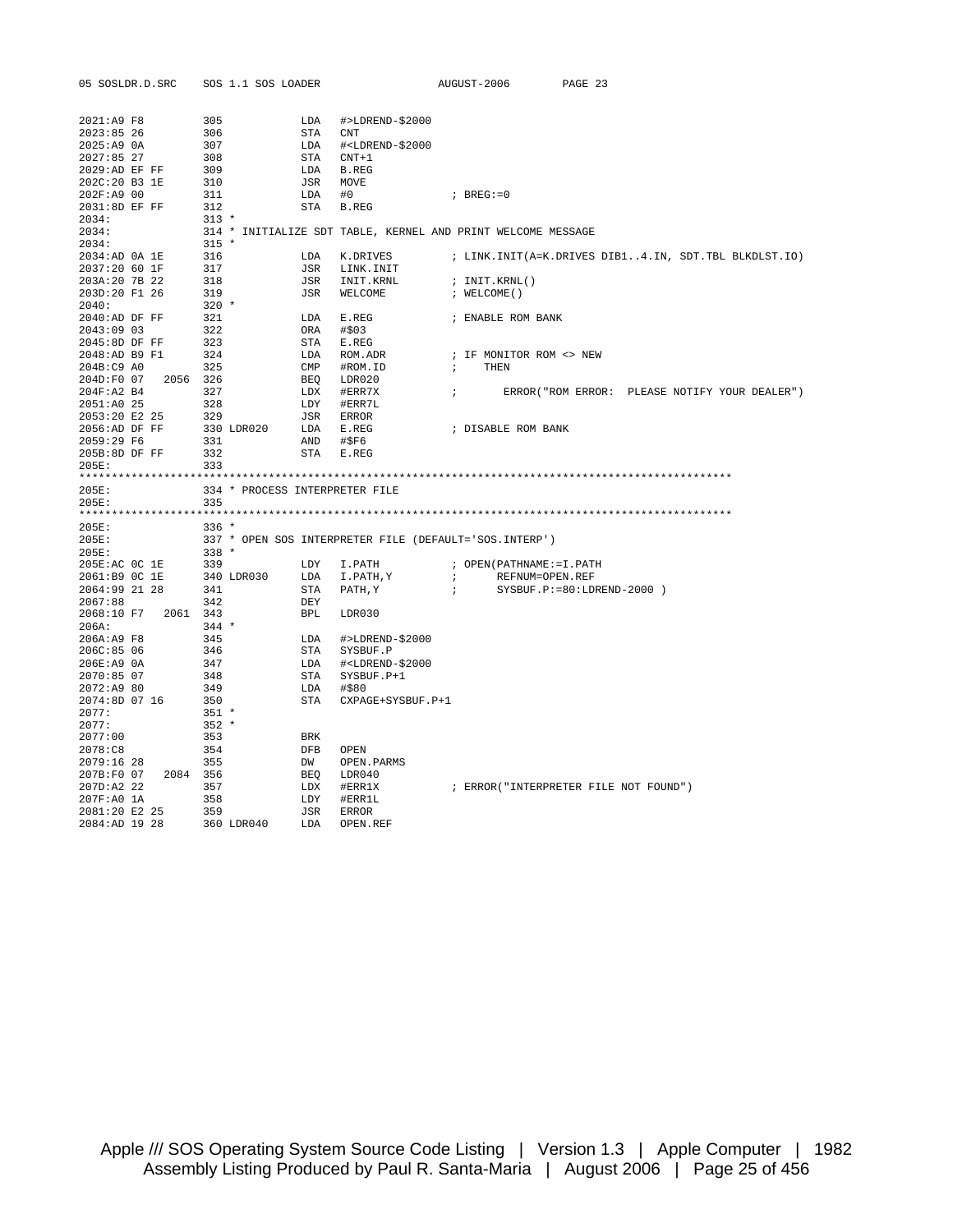| 05 SOSLDR.D.SRC                                | SOS 1.1 SOS LOADER          |                   |                                                                                        | AUGUST-2006                   |                                      | PAGE 24 |                                           |                 |
|------------------------------------------------|-----------------------------|-------------------|----------------------------------------------------------------------------------------|-------------------------------|--------------------------------------|---------|-------------------------------------------|-----------------|
| 2087:8D 72 28<br>208A:8D 7A 28<br>208D:        | 361<br>362<br>$363 *$       |                   | STA READ.REF<br>STA CLOSE.REF                                                          |                               |                                      |         |                                           |                 |
| 208D:<br>208D:                                 | 365 *                       |                   | 364 * READ IN ENTIRE INTERPRETER FILE                                                  |                               |                                      |         |                                           |                 |
| 208D:A9 80<br>208F:8D 05 16                    | 366<br>367                  |                   | LDA #\$80<br>STA CXPAGE+RDBUF.P+1 ; RDBUF.P:=80:FILE                                   |                               | ; READ (REFNUM=READ.REF              |         |                                           |                 |
| 2092:A9 F8                                     | 368                         |                   | LDA #>FILE <i>;</i>                                                                    |                               | BYTES=\$FFFF-FILE+1                  |         |                                           |                 |
| 2094:85 04                                     | 369                         |                   | STA RDBUF.P                                                                            | $\mathcal{L}$ , $\mathcal{L}$ | BYTESRD=I.BYTESRD )                  |         |                                           |                 |
| 2096:A9 OE                                     | 370                         |                   | LDA # <file< td=""><td></td><td></td><td></td><td></td><td></td></file<>               |                               |                                      |         |                                           |                 |
| 2098:85 05                                     | 371                         | STA               | RDBUF.P+1                                                                              |                               |                                      |         |                                           |                 |
| 209A:                                          | $372 *$                     |                   |                                                                                        |                               |                                      |         |                                           |                 |
| 209A:00<br>209B:CA                             | 373<br>374                  | <b>BRK</b><br>DFB | READ                                                                                   |                               |                                      |         |                                           |                 |
| 209C:71 28                                     | 375                         | DW                | READ.PARMS                                                                             |                               |                                      |         |                                           |                 |
| 209E:F0 07 20A7 376                            |                             |                   | BEO LDR050                                                                             |                               |                                      |         |                                           |                 |
| 20A0:A2 08                                     | 377                         |                   | LDX #ERR0X                                                                             |                               | ; ERROR("I/O ERROR")                 |         |                                           |                 |
| ZUAZ:A0 09<br>20A4:20 E2 25                    | 378                         | LDY               | #ERROL                                                                                 |                               |                                      |         |                                           |                 |
|                                                | 379                         | JSR               | ERROR                                                                                  |                               |                                      |         |                                           |                 |
| 20A7:                                          | $380 *$                     |                   |                                                                                        |                               |                                      |         |                                           | +-------------- |
| $-+$<br>20A7:<br>$\mathbf{I}$ and $\mathbf{I}$ |                             |                   | 381 * CLOSE INTERPRETER FILE AND CHECK LABEL                                           |                               |                                      |         |                                           | ! SEE FIGURE 2. |
| 20A7:<br>$-+$                                  | $382 *$                     |                   |                                                                                        |                               |                                      |         |                                           | +-------------- |
| 20A7:00                                        | 383 LDR050                  | BRK               |                                                                                        |                               | ; CLOSE (REFNUM=CLOSE.REF)           |         |                                           |                 |
| 20A8:CC                                        | 384                         |                   | DFB CLOSE                                                                              |                               |                                      |         |                                           |                 |
| 20A9:79 28                                     | 385                         |                   | DW CLOSE. PARMS                                                                        |                               |                                      |         |                                           |                 |
| 20AB:A0 07                                     | 386                         |                   | $LDY$ #7                                                                               |                               | ; CHECK LABEL                        |         |                                           |                 |
| 20AD:B104<br>20AF:D9 61 28                     | 387 LDR051<br>388           |                   | LDA (RDBUF.P), Y<br>CMP I.LABEL, Y                                                     |                               |                                      |         |                                           |                 |
| 20B2:D0 05<br>20B9 389                         |                             | BNE               | LDR052                                                                                 |                               |                                      |         |                                           |                 |
| 20B4:88                                        | 390                         | DEY               |                                                                                        |                               |                                      |         |                                           |                 |
| 20B5:10 F6<br>20AD 391                         |                             |                   | BPL LDR051                                                                             |                               |                                      |         |                                           |                 |
| 20B7:30 07<br>20C0 392                         |                             | BMI               | LDR053                                                                                 |                               |                                      |         |                                           |                 |
| 20B9:A2 3A                                     | 393 LDR052                  |                   | LDX #ERR2X                                                                             |                               | ; ERROR("INVALID INTERPRETER FILE")  |         |                                           |                 |
| 20BB:A0 18                                     | 394                         | LDY               | #ERR2L                                                                                 |                               |                                      |         |                                           |                 |
| 20BD:20 E2 25<br>20C0:                         | 395<br>$396 *$              | JSR               | <b>ERROR</b>                                                                           |                               |                                      |         |                                           |                 |
| 20C0:                                          | 397 * MOVE INTERPRETER CODE |                   |                                                                                        |                               |                                      |         |                                           |                 |
| 20C0:                                          | $398 *$                     |                   |                                                                                        |                               |                                      |         |                                           |                 |
| 20C0:A9 FE                                     | 399 LDR053                  |                   | LDA #>I.HDR.CNT-2 ; WORK.P:=80:I.HDR.CNT-2                                             |                               |                                      |         |                                           |                 |
| $20C2:85$ $0A$                                 | 400                         |                   | STA WORK.P                                                                             |                               |                                      |         |                                           |                 |
| 20C4:A9 OE                                     | 401                         |                   | LDA # <i.hdr.cnt-2< td=""><td></td><td></td><td></td><td></td><td></td></i.hdr.cnt-2<> |                               |                                      |         |                                           |                 |
| 20C6:85 OB                                     | 402                         |                   | STA WORK.P+1                                                                           |                               |                                      |         |                                           |                 |
| 20C8:A9 80<br>20CA:8D 0B 16                    | 403<br>404                  | LDA               | #\$80<br>STA CXPAGE+WORK.P+1                                                           |                               |                                      |         |                                           |                 |
| 20CD:                                          | $405 *$                     |                   |                                                                                        |                               |                                      |         |                                           |                 |
| 20CD:20 BA 22                                  | 406                         | JSR               | ADVANCE                                                                                |                               |                                      |         | ; ADVANCE(WORK.P.IO, SRC.P DST.P CNT.OUT) |                 |
| 20D0:                                          | $407 *$                     |                   |                                                                                        |                               |                                      |         |                                           |                 |
| 20D0:A5 24                                     | 408                         | LDA               | DST.P                                                                                  |                               | ; I.BASE.P:=0:DST.P                  |         |                                           |                 |
| 20D2:85 02                                     | 409                         | STA               | I.BASE.P                                                                               |                               |                                      |         |                                           |                 |
| 20D4:A5 25                                     | 410                         | LDA               | DST.P+1                                                                                |                               |                                      |         |                                           |                 |
| 20D6:85 03                                     | 411                         | STA               | I.BASE.P+1                                                                             |                               |                                      |         |                                           |                 |
| 20D8:A9 00<br>20DA:8D 03 16                    | 412<br>413                  | LDA<br>STA        | #0<br>CXPAGE+I.BASE.P+1                                                                |                               |                                      |         |                                           |                 |
| 20DD:                                          | $414 *$                     |                   |                                                                                        |                               |                                      |         |                                           |                 |
| 20DD:18                                        | 415                         | CLC               |                                                                                        |                               | ; IF DST. P+CNT > K. BASE THEN ERROR |         |                                           |                 |
| 20DE:A5 26                                     | 416                         | LDA               | <b>CNT</b>                                                                             |                               |                                      |         |                                           |                 |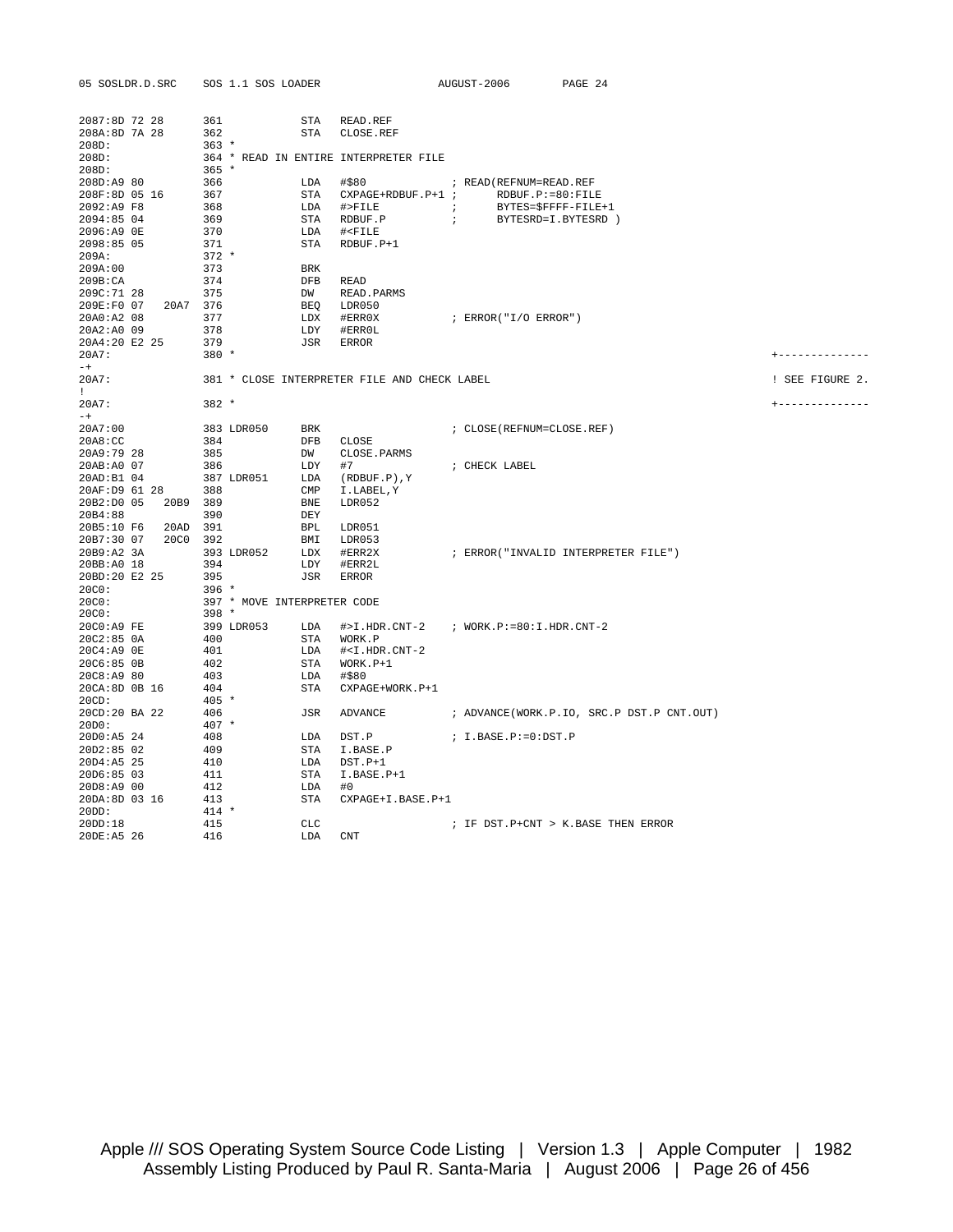| 05 SOSLDR.D.SRC                       | SOS 1.1 SOS LOADER        |                                                   | AUGUST-2006<br>PAGE 25                                                                                                                                                                                                                                                                          |                 |
|---------------------------------------|---------------------------|---------------------------------------------------|-------------------------------------------------------------------------------------------------------------------------------------------------------------------------------------------------------------------------------------------------------------------------------------------------|-----------------|
| 20E0:65 24                            | 417                       | ADC DST.P                                         |                                                                                                                                                                                                                                                                                                 |                 |
| $20E2$ : AA                           | 418                       | TAX                                               |                                                                                                                                                                                                                                                                                                 |                 |
| 20E3:A5 27                            | 419                       | LDA CNT+1                                         |                                                                                                                                                                                                                                                                                                 |                 |
| 20E5:65 25                            | 420                       |                                                   |                                                                                                                                                                                                                                                                                                 |                 |
| 20E7:E4 00                            | 421                       | ADC DST.P+1<br>CPX K.BASE                         |                                                                                                                                                                                                                                                                                                 |                 |
| $20E9: E5 01$ 422                     |                           | SBC K.BASE+1<br>BEQ LDR070<br>BCC LDR070          |                                                                                                                                                                                                                                                                                                 |                 |
| 20EB:F0 09 20F6 423                   |                           |                                                   |                                                                                                                                                                                                                                                                                                 |                 |
| 20ED:90 07 20F6 424                   |                           |                                                   |                                                                                                                                                                                                                                                                                                 |                 |
| 20EF:A2 52 425                        |                           | LDX #ERR3X                                        | ; ERROR ("INCOMPATIBLE INTERPRETER")                                                                                                                                                                                                                                                            |                 |
| 20F1:A0 18                            | 426                       | LDY #ERR3L                                        |                                                                                                                                                                                                                                                                                                 |                 |
| 20F3:20 E2 25 427                     | 428 *                     | JSR ERROR                                         |                                                                                                                                                                                                                                                                                                 |                 |
| 20F6:                                 |                           |                                                   | $20 F6: \text{AD} \quad 00 \quad 00 \qquad \qquad 429 \quad \text{LDR070} \qquad \qquad \text{LDA} \qquad \text{SYSBANK} \qquad \qquad \text{7} \quad \text{MOVE}(\text{SRC}. \text{P} = \text{RDBUF}. \text{P} \quad \text{DST}. \text{P} \quad \text{A=SYSBANK} \quad \text{CNT}. \text{IN})$ |                 |
| 20F9:20 B3 1E                         | 430                       | JSR MOVE                                          |                                                                                                                                                                                                                                                                                                 |                 |
| 20FC:                                 | 431                       |                                                   |                                                                                                                                                                                                                                                                                                 |                 |
|                                       |                           |                                                   |                                                                                                                                                                                                                                                                                                 |                 |
| 20FC:                                 | 432 * PROCESS DRIVER FILE |                                                   |                                                                                                                                                                                                                                                                                                 |                 |
| 20FC: 433                             |                           |                                                   |                                                                                                                                                                                                                                                                                                 |                 |
|                                       |                           |                                                   |                                                                                                                                                                                                                                                                                                 |                 |
| 20FC:                                 | $434$ *                   |                                                   |                                                                                                                                                                                                                                                                                                 |                 |
| 20FC:                                 |                           | 435 * OPEN SOS DRIVER FILE (DEFAULT='SOS.DRIVER') |                                                                                                                                                                                                                                                                                                 |                 |
| 20FC:                                 | $436 *$                   |                                                   |                                                                                                                                                                                                                                                                                                 |                 |
|                                       |                           |                                                   | ; OPEN(PATHNAME:=D.PATH                                                                                                                                                                                                                                                                         |                 |
|                                       |                           | $STA$ $PATH, Y$ ;                                 | $\mathcal{L} = \mathcal{L}$<br>REFNUM=OPEN.REF                                                                                                                                                                                                                                                  |                 |
| $2102:99$ 21 28                       | 439                       |                                                   | $SYSBUF.P:=80:LDREND-2000)$                                                                                                                                                                                                                                                                     |                 |
| 2105:88<br>2106:10 F7 20FF 441        | 440                       | DEY<br>BPL LDR080                                 |                                                                                                                                                                                                                                                                                                 |                 |
| 2108:                                 | $442 *$                   |                                                   |                                                                                                                                                                                                                                                                                                 |                 |
| 2108:00                               | 443                       | <b>BRK</b>                                        |                                                                                                                                                                                                                                                                                                 |                 |
| 2109:C8                               | 444                       | DFB OPEN                                          |                                                                                                                                                                                                                                                                                                 |                 |
| $2109 \cdot C8$ 444<br>210A:16 28 445 |                           | DW OPEN.PARMS                                     |                                                                                                                                                                                                                                                                                                 |                 |
| 210C:F0 07 2115 446                   |                           | BEQ LDR090                                        |                                                                                                                                                                                                                                                                                                 |                 |
| 210E:A2 67 447                        |                           | LDX #ERR4X                                        | ; ERROR("DRIVER FILE NOT FOUND")                                                                                                                                                                                                                                                                |                 |
|                                       |                           |                                                   |                                                                                                                                                                                                                                                                                                 |                 |
|                                       |                           |                                                   |                                                                                                                                                                                                                                                                                                 |                 |
|                                       |                           |                                                   |                                                                                                                                                                                                                                                                                                 |                 |
|                                       |                           |                                                   |                                                                                                                                                                                                                                                                                                 |                 |
|                                       |                           | STA CLOSE.REF                                     |                                                                                                                                                                                                                                                                                                 |                 |
| 211E:                                 | $453 *$                   |                                                   |                                                                                                                                                                                                                                                                                                 |                 |
| 211E:<br>211E:                        | $455 *$                   | 454 * READ IN ENTIRE DRIVER FILE INTO BANK 0      |                                                                                                                                                                                                                                                                                                 |                 |
| 211E:00                               | 456                       |                                                   | ; READ (REFNUM=READ.REF                                                                                                                                                                                                                                                                         |                 |
| $211F$ : CA                           | 457                       | BRK<br>DFB READ                                   | RDBUF.P:=80:FILE<br>$\mathcal{F}$ and $\mathcal{F}$                                                                                                                                                                                                                                             |                 |
| 2120:71 28                            | 458                       | DW READ. PARMS                                    | BYTES=\$FFFF-FILE+1<br>$\mathcal{L} = \mathcal{L}$                                                                                                                                                                                                                                              |                 |
| 2122:                                 | $459*$                    |                                                   | ; BYTESRD=D.BYTESRD )                                                                                                                                                                                                                                                                           |                 |
| 2122:F0 07 212B 460                   |                           | BEQ LDR100<br>LDX #ERR0X                          |                                                                                                                                                                                                                                                                                                 |                 |
| 2124:A2 08 461<br>2126:A0 09 462      |                           |                                                   | ; ERROR("I/O ERROR")                                                                                                                                                                                                                                                                            |                 |
|                                       |                           | LDY #ERROL                                        |                                                                                                                                                                                                                                                                                                 |                 |
| 2128:20 E2 25 463                     |                           | JSR ERROR                                         |                                                                                                                                                                                                                                                                                                 |                 |
| 212B:                                 | $464 *$                   |                                                   |                                                                                                                                                                                                                                                                                                 | +-------------- |
| $-+$<br>212B:                         |                           | 465 * CLOSE THE DRIVER FILE AND CHECK LABEL       |                                                                                                                                                                                                                                                                                                 | ! SEE FIGURE 3. |
| $1 -$                                 |                           |                                                   |                                                                                                                                                                                                                                                                                                 |                 |
| 212B:                                 | 466 *                     |                                                   |                                                                                                                                                                                                                                                                                                 | +-------------- |
| $-+$                                  |                           |                                                   |                                                                                                                                                                                                                                                                                                 |                 |
| 212B:00                               | 467 LDR100 BRK            |                                                   | ; CLOSE (REFNUM=CLOSE.REF)                                                                                                                                                                                                                                                                      |                 |
| 212C:CC                               | 468                       | DFB CLOSE                                         |                                                                                                                                                                                                                                                                                                 |                 |
| 212D:79 28                            | 469                       | DW CLOSE.PARMS                                    |                                                                                                                                                                                                                                                                                                 |                 |
| 212F:A0 07                            | 470                       | $LDY$ #\$7                                        | ; CHECK LABEL                                                                                                                                                                                                                                                                                   |                 |
| 2131:B104<br>2133:D9 69 28            | 472                       | 471 LDR101 LDA (RDBUF.P), Y<br>CMP D.LABEL, Y     |                                                                                                                                                                                                                                                                                                 |                 |
|                                       |                           |                                                   |                                                                                                                                                                                                                                                                                                 |                 |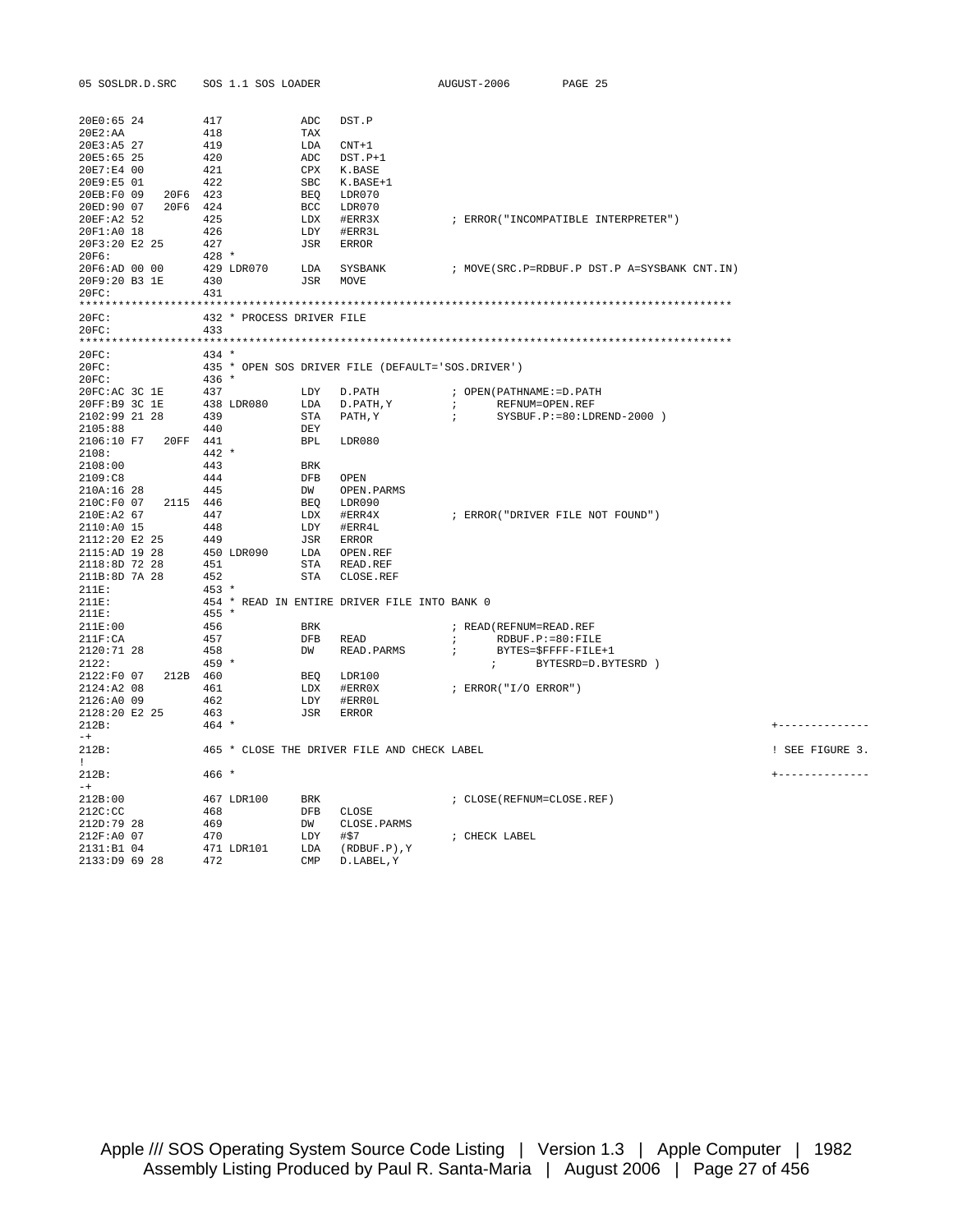| 05 SOSLDR.D.SRC                                                                                                                                                                                                                | SOS 1.1 SOS LOADER                                                                                                                                                                                                                                                                     |                                                                                                                                                                                                                                   | AUGUST-2006                    | PAGE 26                                                                |
|--------------------------------------------------------------------------------------------------------------------------------------------------------------------------------------------------------------------------------|----------------------------------------------------------------------------------------------------------------------------------------------------------------------------------------------------------------------------------------------------------------------------------------|-----------------------------------------------------------------------------------------------------------------------------------------------------------------------------------------------------------------------------------|--------------------------------|------------------------------------------------------------------------|
| 213D 473<br>2136:DD005<br>2138:88<br>2131<br>2139:10 F6<br>213B:30 07<br>2144<br>$213D:A2$ 7A<br>213F:A0 13<br>2141:20 E2 25                                                                                                   | BNE<br>474<br>DEY<br>475<br>BPL<br>476<br>BMI<br>477 LDR102<br>LDX<br>478<br>LDY<br>479<br><b>JSR</b>                                                                                                                                                                                  | LDR102<br>LDR101<br>LDR103<br>#ERR5X<br>#ERR5L<br><b>ERROR</b>                                                                                                                                                                    | ; ERROR("INVALID DRIVER FILE") |                                                                        |
| 2144:<br>2144:<br>2144:                                                                                                                                                                                                        | $480 *$<br>481 * MOVE CHARACTER SET TABLE<br>$482 *$                                                                                                                                                                                                                                   |                                                                                                                                                                                                                                   |                                |                                                                        |
| 2144:A9 14<br>2146:85 22<br>2148:A9 OF<br>214A:85 23<br>214C:A9 00<br>214E:85 24<br>2150:A9 OC<br>2152:85 25<br>2154:A9 00<br>2156:85 26<br>2158:A9 04<br>215A:85 27<br>215C:A9 00<br>215E:20 B3 1E<br>2161:<br>2161:<br>2161: | 483 LDR103<br>LDA<br>484<br>STA<br>485<br>LDA<br>486<br>STA<br>487<br>LDA<br>488<br>STA<br>489<br>LDA<br>490<br><b>STA</b><br>491<br>LDA<br>492<br><b>STA</b><br>493<br>LDA<br>494<br><b>STA</b><br>495<br>LDA<br>496<br><b>JSR</b><br>$497 *$<br>498 * MOVE KEYBOARD TABLE<br>$499 *$ | #>D.CHRSET<br>SRC.P<br># <d.chrset<br><math>SRC.P+1</math><br/>#&gt;\$C00<br/>DST.P<br/># &lt; \$C00<br/>DST.P+1<br/># &gt; \$400<br/>CNT<br/># &lt; \$400<br/><math>CNT+1</math><br/>#0<br/>MOVE</d.chrset<br>                   |                                | ; MOVE(SRC.P=D.CHRSET DST.P=\$C00 A=0 CNT=\$400)                       |
| 2161: A924<br>2163:85 22<br>$2165:AA9$ 13<br>$2167:85$ 23<br>2169: A900<br>216B:85 24<br>216D:A9 17<br>216F:85 25<br>2171:A9 00<br>2173:85 26<br>2175:A9 01<br>2177:85 27<br>2179:A9 00<br>217B:20 B3 1E<br>217E:<br>217E:     | 500<br>LDA<br>501<br>STA<br>502<br>LDA<br>503<br>STA<br>504<br>LDA<br>505<br>STA<br>506<br>LDA<br>507<br>STA<br>508<br>LDA<br>509<br>STA<br>510<br>LDA<br>511<br>STA<br>512<br>LDA<br>513<br>JSR<br>$514 *$<br>515 * RE-INITIALIZE SDT TABLE                                           | #>D.KYBD<br>SRC.P<br># <d.kybd<br><math>SRC.P+1</math><br/># &gt; \$1700<br/>DST.P<br/># &lt; \$1700<br/><math>DST.P+1</math><br/># &gt; \$100<br/><b>CNT</b><br/># &lt; \$100<br/><math>CNT+1</math><br/>#0<br/>MOVE</d.kybd<br> |                                | ; MOVE(SRC.P=D.KYBD DST.P=\$1700 A=0 CNT=\$100.IN)                     |
| 217E:<br>217E: AO 0A<br>2180:B1 04<br>2182:20 60 1F<br>2185:                                                                                                                                                                   | $516 *$<br>517<br>LDY<br>518<br>LDA<br>519<br>JSR<br>$520 *$                                                                                                                                                                                                                           | $(RDBUF.P)$ , $Y$<br>LINK. INIT                                                                                                                                                                                                   |                                | #>D.DRIVES-D.FILE ; LINK.INIT(A=D.DRIVES DIB14.IN, SDT.TBL BLKDLST.IO) |
| 2185:A9 00<br>2187:8D 25 16<br>218A:85 24<br>218C:A5 03<br>218E:85 25                                                                                                                                                          | 521<br>LDA<br>522<br>STA<br>523<br>STA<br>524<br>LDA<br>525<br>STA                                                                                                                                                                                                                     | #0<br>CXPAGE+DST.P+1<br>DST.P<br>I.BASE.P+1<br>$DST.P+1$                                                                                                                                                                          | ; DST.P:=0:I.BASE.P/256*256    |                                                                        |
| 2190:C9 A0<br>2198 527<br>2192:90 04<br>2194:A9 A0                                                                                                                                                                             | 526<br>CMP<br>BCC<br>528<br>LDA                                                                                                                                                                                                                                                        | #\$A0<br>LDR105<br>$#$ $5A0$                                                                                                                                                                                                      |                                | ; IF DST.P>=\$A000 THEN DST.P:=\$A000                                  |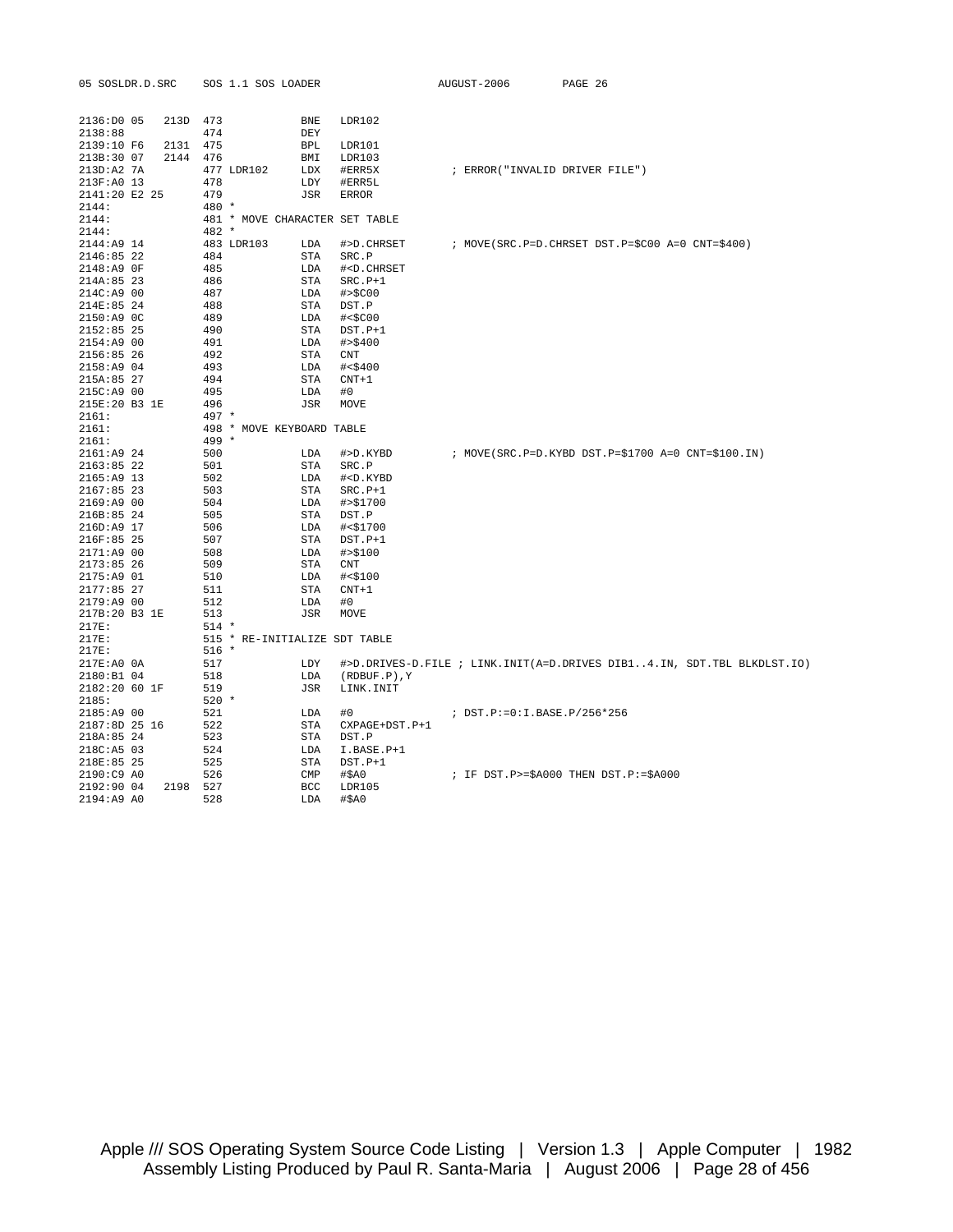| 05 SOSLDR.D.SRC                                                        |                | SOS 1.1 SOS LOADER           |            |                                                              |               | AUGUST-2006               | PAGE 27                                                          |
|------------------------------------------------------------------------|----------------|------------------------------|------------|--------------------------------------------------------------|---------------|---------------------------|------------------------------------------------------------------|
| 2196:85 25                                                             | 529            |                              | STA        | DST.P+1                                                      |               |                           |                                                                  |
| 2198:AD 00 00                                                          | 530 LDR105     |                              |            | LDA SYSBANK                                                  |               | ; DSTBANK: = SYSBANK      |                                                                  |
| 219B:85 2A                                                             | 531            |                              |            | STA DSTBANK                                                  |               |                           |                                                                  |
| 219D:20 FE 22<br>21A0:                                                 | 532<br>$533 *$ |                              |            | JSR REVERSE                                                  |               |                           | ; REVERSE(D.HDR.CNT.IN, WORK.P.OUT)                              |
| 21A0:                                                                  |                |                              |            | 534 * RELOCATE AND MOVE DRIVERS                              |               |                           |                                                                  |
| 21A0:                                                                  | $535 *$        |                              |            |                                                              |               |                           |                                                                  |
| 21A0:20 7E 23 536 NEXTDRIVER JSR DADVANCE                              |                |                              |            |                                                              |               |                           | ; "NO DRIVERS LEFT":=DADVANCE(WORK.P.IO SRC.P CNT REL.P.OUT)     |
| 21A3:B0 43 21E8 537                                                    |                |                              | BCS        | LDR140                                                       |               |                           |                                                                  |
| 21A5:20 DB 23                                                          | 538            |                              | JSR        | FLAGS                                                        |               |                           | ; "INACTIVE":=FLAGS(SRC.P.IN, PG.ALIGN FIRST.ADIB.OUT)           |
| 21A8:70 F6 21A0 539                                                    |                |                              | BVS        | NEXTDRIVER                                                   |               |                           |                                                                  |
| 21AA:20 8C 24                                                          | 540            |                              | JSR        | GETMEM                                                       |               |                           | ; GETMEM(PG.ALIGN CNT.IN, DST.P DSTBANK DSEGLIST.IO,             |
| PREVBANK.OUT)<br>21AD:20 19 25                                         | 541            |                              | JSR        | RELOC                                                        |               |                           |                                                                  |
| 21B0:                                                                  | $542 *$        |                              |            |                                                              |               |                           | ; RELOC(SRC.P REL.P DST.P.IN)                                    |
| 21B0:A5 2A                                                             | 543            |                              | LDA        | DSTBANK                                                      |               |                           | ; IF DSTBANK < 0 OR DST.P < SRC.P THEN ERROR                     |
| 21B2:30 22 21D6 544                                                    |                |                              | BMI        | LDR120                                                       |               |                           |                                                                  |
| 21B4:AD 23 16                                                          | 545            |                              | LDA        |                                                              |               |                           | CXPAGE+SRC.P+1 ; (CONVERT SRC.P TO BANK SWITCHED ADDRESS)        |
| 21B7:29 7F                                                             | 546            |                              | AND        | #\$7F                                                        |               |                           |                                                                  |
| 21B9:85 08                                                             | 547            |                              | STA        | TEMP.BANK                                                    |               |                           |                                                                  |
| 21BB:A5 23                                                             | 548            |                              | LDA        | $SRC.P+1$                                                    |               |                           |                                                                  |
| 21BD:10 02 21C1 549                                                    |                |                              | BPL        | LDR110                                                       |               |                           |                                                                  |
| 21BF:E6 08                                                             | 550            |                              | INC        | TEMP.BANK                                                    |               |                           |                                                                  |
| 21C1:29 7F                                                             |                | 551 LDR110                   | AND        | #\$7F                                                        |               |                           |                                                                  |
| 21C3:18                                                                | 552            |                              | <b>CLC</b> |                                                              |               |                           |                                                                  |
| 21C4:6920                                                              | 553            |                              | ADC        | #<\$2000                                                     |               |                           |                                                                  |
| 21C6:85 09                                                             | 554            |                              | STA        | TEMP.ADRH                                                    |               |                           |                                                                  |
| 21C8:A5 24                                                             | 555            |                              | LDA        | DST.P                                                        | $\mathcal{L}$ | (NOW COMPARE)             |                                                                  |
| 21CA: C5 22                                                            | 556            |                              | CMP        | SRC.P                                                        |               |                           |                                                                  |
| $21CC:AB$ 25                                                           | 557            |                              | LDA        | DST.P+1                                                      |               |                           |                                                                  |
| 21CE: E5 09                                                            | 558            |                              | SBC        | TEMP.ADRH                                                    |               |                           |                                                                  |
| 21D0:AB 2A<br>$21D2:EB$ 08                                             | 559<br>560     |                              | LDA<br>SBC | DSTBANK<br>TEMP. BANK                                        |               |                           |                                                                  |
| 21D4:B0 07 21DD 561                                                    |                |                              | BCS        | LDR130                                                       |               |                           |                                                                  |
| 21D6:A2 8F                                                             | 562 LDR120     |                              | LDX        | #ERR6X                                                       | $\mathcal{L}$ |                           | ERROR ("DRIVER FILE TOO LARGE")                                  |
| 21D8:A0 15                                                             | 563            |                              | LDY        | #ERR6L                                                       |               |                           |                                                                  |
| 21DA:20 E2 25                                                          | 564            |                              |            | JSR ERROR                                                    |               |                           |                                                                  |
| 21DD:                                                                  | $565 *$        |                              |            |                                                              |               |                           |                                                                  |
| 21DD: A5 2A<br>21DD: A5 2A 566<br>21DF: 20 B3 1E 567<br>3100 P9 1E 568 |                |                              |            | 566 LDR130 LDA DSTBANK                                       |               |                           | ; MOVE(SRC.P DST.P A=DSTBANK CNT.IN)                             |
|                                                                        |                |                              | JSR        | MOVE                                                         |               |                           |                                                                  |
|                                                                        |                |                              | JSR        | LINK                                                         |               |                           | ; LINK(DST.P DSTBANK PREVBANK FIRST.ADIB.IN, SDT.TBL BLKDLST.IO) |
| 21E5:4C A0 21                                                          | 569            |                              | JMP        | NEXTDRIVER                                                   |               |                           |                                                                  |
| 21E8:                                                                  | 570            |                              |            |                                                              |               |                           |                                                                  |
|                                                                        |                |                              |            |                                                              |               |                           |                                                                  |
| 21E8:                                                                  |                | 571 * SETUP USER ENVIRONMENT |            |                                                              |               |                           |                                                                  |
| 21E8:                                                                  | 572            |                              |            |                                                              |               |                           |                                                                  |
| 21E8:                                                                  | $573 *$        |                              |            |                                                              |               |                           |                                                                  |
| 21E8:                                                                  |                |                              |            | 574 * RE-INITIALIZE KERNEL/DRIVERS, ALLOCATE SYSTEM SEGMENTS |               |                           |                                                                  |
| 21E8:                                                                  | $575 *$        |                              |            |                                                              |               |                           |                                                                  |
| 21E8:20 7B 22                                                          | 576 LDR140     |                              |            | JSR INIT.KRNL                                                |               | ; INIT.KRNL()             |                                                                  |
| 21EB:20 6A 25                                                          | 577            |                              | JSR        | ALLOC.SEG                                                    |               |                           | ; ALLOC.SEG(K.BASE I.BASE.P SYSBANK.IN)                          |
| 21EE:20 CO 25                                                          | 578            |                              | JSR        | ALLOC.DSEG                                                   |               | ; ALLOC.DSEG(DSEGLIST.IN) |                                                                  |
| 21F1:                                                                  | $579 *$        |                              |            |                                                              |               |                           |                                                                  |
| 21F1:                                                                  |                |                              |            | 580 * SET PREFIX TO THE BOOT VOLUME                          |               |                           |                                                                  |
| 21F1:                                                                  | 581 *          |                              |            |                                                              |               |                           |                                                                  |
| 21F1:A9 00                                                             | 582            |                              | LDA        | #0                                                           |               |                           | ; TURN VIDEO OFF - PREVENTS CHAR "GROWTH" DURING DOWNLOAD        |
| 21F3:8D 00 00                                                          | 583            |                              | STA        | SCRNMODE                                                     |               |                           |                                                                  |
| 21F6:00                                                                | 584            |                              | <b>BRK</b> |                                                              |               |                           | ; SET.PREFIX(PREFIXPATH=".D1")                                   |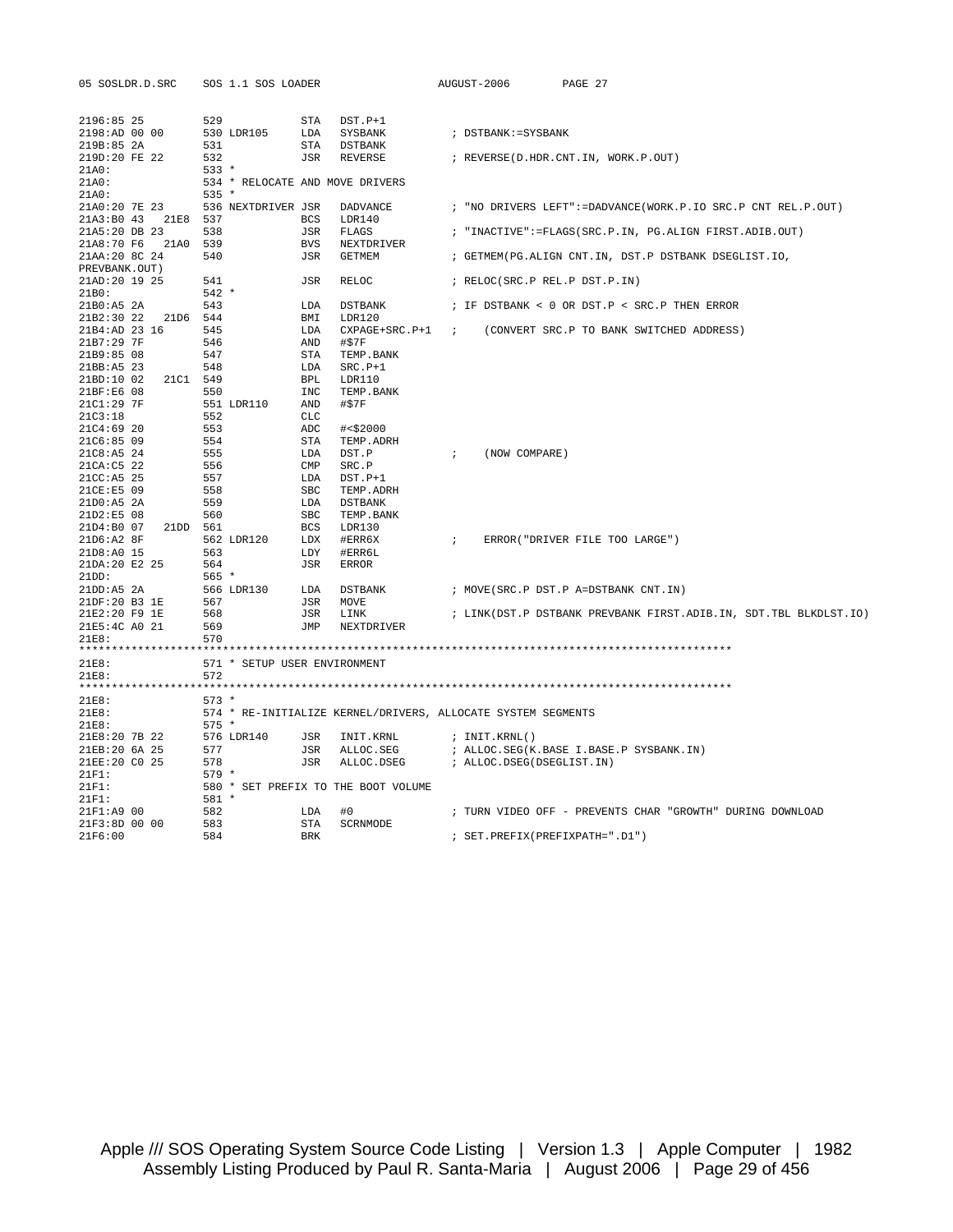| 05 SOSLDR.D.SRC               | SOS 1.1 SOS LOADER |                               | AUGUST-2006                                                    | PAGE 28                                  |
|-------------------------------|--------------------|-------------------------------|----------------------------------------------------------------|------------------------------------------|
|                               |                    |                               |                                                                |                                          |
| 21F7:C6                       | 585                | <b>DFB</b><br>SETPREFIX       |                                                                |                                          |
| 21F8:8C 28                    | 586                | DW<br>PREFX.PARMS             |                                                                |                                          |
| 21FA:                         | $587 *$            |                               |                                                                |                                          |
| 21FA:                         |                    |                               | 588 * LAUNCH CHARACTER SET DOWNLOAD (CONSOLE) AND CLEAR SCREEN |                                          |
| 21FA:                         | 589 *              |                               |                                                                |                                          |
| 21FA:58                       | 590                | <b>CLI</b>                    |                                                                | ; BEGIN CHARACTER SET DOWNLOAD (CONSOLE) |
| 21FR:                         | $591 *$            |                               |                                                                |                                          |
| 21FB:A9 00                    | 592                | LDA<br>#0                     | ; CLEAR TEXT SCREENS                                           |                                          |
| 21FD:8D 23 16                 | 593                | STA<br>$CXPAGE+SRC.P+1$       |                                                                |                                          |
| 2200:8D 25 16                 | 594                | STA<br>CXPAGE+DST.P+1         |                                                                |                                          |
| 2203:A9 04                    | 595                | #\$04<br>LDA                  |                                                                |                                          |
| $2205:85$ 23                  | 596                | STA<br>$SRC.P+1$              |                                                                |                                          |
| 2207:85 25                    | 597                | $DST.P+1$<br>STA              |                                                                |                                          |
| 2209:A9 00                    | 598                | #\$00<br>LDA                  |                                                                |                                          |
| 220B:85 22                    | 599                | SRC.P<br>STA                  |                                                                |                                          |
| 220D:A9 80                    | 600                | #\$80<br>LDA                  |                                                                |                                          |
| 220F:85 24                    | 601                | <b>STA</b><br>DST.P           |                                                                |                                          |
| 2211:A9 A0                    | 602                | $#$ $5A0$<br>LDA              |                                                                |                                          |
| 2213:A208                     | 603                | LDX<br>#8                     |                                                                |                                          |
| 2215:A0 77                    | 604 CLEAR0         | #\$77<br>LDY                  |                                                                |                                          |
| 2217:91 22                    | 605 CLEAR1         | STA<br>$(SRC.P)$ , $Y$        |                                                                |                                          |
| 2219:91 24                    | 606                | <b>STA</b><br>$(DST.P)$ , $Y$ |                                                                |                                          |
| 221B:88                       | 607                | DEY                           |                                                                |                                          |
| 221C:10 F9<br>2217            | 608                | <b>BPL</b><br>CLEAR1          |                                                                |                                          |
| 221E:E6 23                    | 609                | <b>INC</b><br>$SRC.P+1$       | ; NEXT PAGE                                                    |                                          |
| 2220:E6 25                    | 610                | <b>INC</b><br>$DST.P+1$       | ; NEXT PAGE                                                    |                                          |
| 2222:CA                       | 611                | <b>DEX</b>                    |                                                                |                                          |
| 2223:D0 F0<br>2215            | 612                | CLEAR0<br><b>BNE</b>          |                                                                |                                          |
| 2225:                         | $613 *$            |                               |                                                                |                                          |
| 2225:E6 22                    | 614 WAIT           | INC<br>SRC.P                  | ; WAIT FOR DOWNLOAD TO COMPLETE                                |                                          |
| 2227:D0 FC<br>2225            | 615                | <b>BNE</b><br>WAIT            |                                                                |                                          |
| 2229 : E8                     | 616                | INX                           |                                                                |                                          |
| 2225<br>222A:D0 F9            | 617                | <b>BNE</b><br>WAIT            |                                                                |                                          |
| 222C:                         | $618 *$            |                               |                                                                |                                          |
| 222C:A9 80                    | 619                | #\$80<br>LDA                  | ; TURN VIDEO ON                                                |                                          |
| 222E:8D 00 00                 | 620                | STA<br>SCRNMODE               |                                                                |                                          |
| 2231:60                       | 621                | <b>RTS</b>                    |                                                                |                                          |
| 2232:                         | 622                |                               |                                                                |                                          |
| ***************************** |                    |                               |                                                                |                                          |
| 2232:                         | 623                | <b>CHN</b><br>SOSLDR.E.SRC    |                                                                |                                          |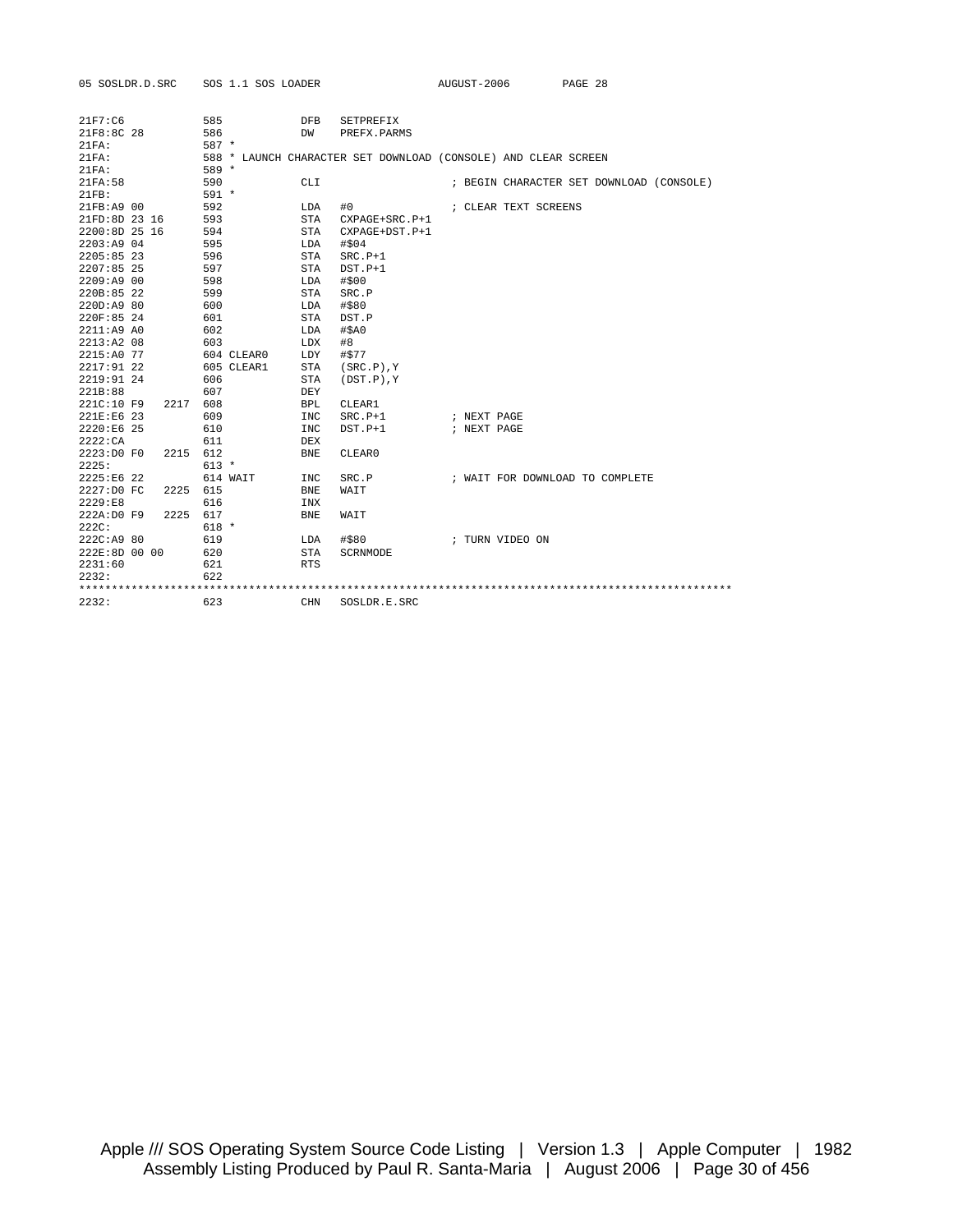2232: 2 \*\*\*\*\*\*\*\*\*\*\*\*\*\*\*\*\*\*\*\*\*\*\*\*\*\*\*\*\*\*\*\*\*\*\*\*\*\*\*\*\*\*\*\*\*\*\*\*\*\*\*\*\*\*\*\*\*\*\*\*\*\*\*\*\*\*\*\*\*\*\*\*\*\*\*\*\*\*\*\*\*\*\*\*\*\*\*\*\*\*\*\*\*\*\*\*\*\*\*\*  $\begin{array}{lllllllll} 2232:&&&&3\atop2232:&&&&4\atop2&\times&\text{SET.DRIVES} &(\text{IN:} &\text{A=# DRIVES}\\ & & &4\atop2&\times&\text{SET.DRIVES} &(\text{IN:} &\text{DIB1..4}) \end{array}$ 2232: 4 \* SET.DRIVES ( IN: A=# DRIVES 2232: 5 \* IN: DIB1..4 ) 2232: 6 \* (INITIALIZES DIB LINKS IN KERNEL'S FLOPPY DRIVER) 2232: 7 \*\*\*\*\*\*\*\*\*\*\*\*\*\*\*\*\*\*\*\*\*\*\*\*\*\*\*\*\*\*\*\*\*\*\*\*\*\*\*\*\*\*\*\*\*\*\*\*\*\*\*\*\*\*\*\*\*\*\*\*\*\*\*\*\*\*\*\*\*\*\*\*\*\*\*\*\*\*\*\*\*\*\*\*\*\*\*\*\*\*\*\*\*\*\*\*\*\*\*\* 2232: 8 \* 2232: 2232 9 SET.DRIVES EQU \* 2232:A8 10 TAY ; SAVE # OF DRIVES 2233:A9 00 11 LDA #>DIB2 ; DIB1:=ADR(DIB2) 2235:8D 00 00 12 STA DIB1 2238:A9 00 13 LDA #<DIB2 223A:8D 01 00 14 STA DIB1+1 223D:A9 00 15 LDA #>DIB3 ; DIB2:=ADR(DIB3) 223F:8D 00 00 16 STA DIB2 2242:A9 00 17 LDA #<DIB3 2244:8D 01 00 18 STA DIB2+1 2247:A9 00 19 LDA #>DIB4 ; DIB3:=ADR(DIB4) 2249:8D 00 00 20 STA DIB3 224C:A9 00 21 LDA #<DIB4 224E:8D 01 00 22 STA DIB3+1 2251: 23 \* 2251:A9 00 24 LDA #0 ; CASE (Y=# OF DRIVES) 2253:C0 02 25 CPY #2 2255:90 08 225F 26 BCC STDR010 2257:F0 0D 2266 27 BEQ STDR020 2259:C0 04 28 CPY #4 225B:90 10 226D 29 BCC STDR030 225D:B0 15 2274 30 BCS STDR040 225F: 31 \* 225F:8D 00 00 32 STDR010 STA DIB1 ; 1: DIB1:=0 2262:8D 01 00 33 STA DIB1+1 2265:60 34 RTS 2266: 35 \* 2266:8D 00 00 36 STDR020 STA DIB2 ; 2: DIB2:=0 2269:8D 01 00 37 STA DIB2+1 226C:60 38 RTS 226D: 39 \* 226D:8D 00 00 40 STDR030 STA DIB3 ; 3: DIB3:=0 2270:8D 01 00 41 STA DIB3+1 2273:60 42 RTS 2274: 43 \* 2274:8D 00 00 44 STDR040 STA DIB4 ; 4: DIB4:=0 2277:8D 01 00 45 STA DIB4+1 227A:60 46 RTS ; RETURN

06 SOSLDR.E.SRC SOS 1.1 SOS LOADER AUGUST-2006 PAGE 29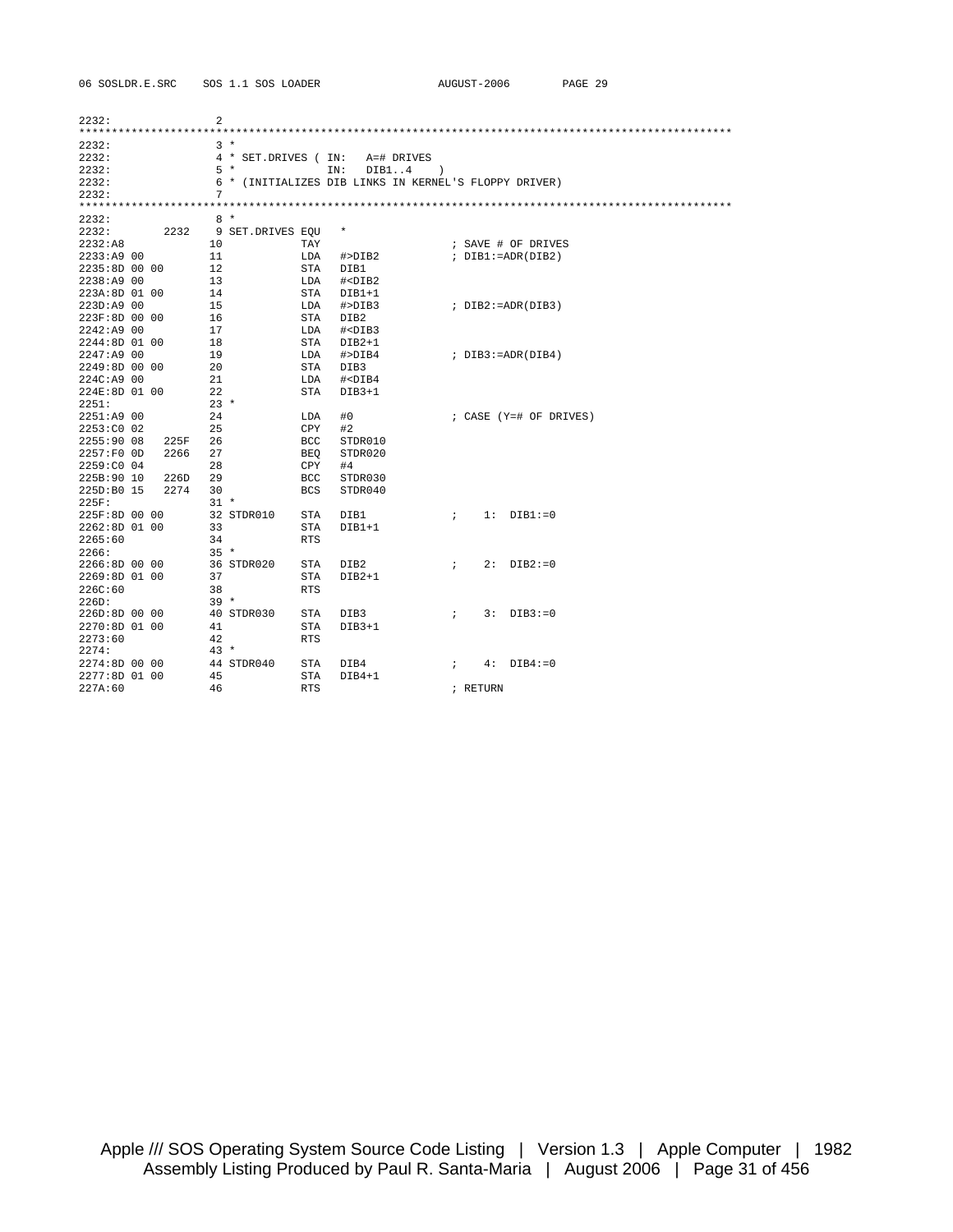| 227B:         |      | 48     |                   |            |                                                                          |               |                                                     |
|---------------|------|--------|-------------------|------------|--------------------------------------------------------------------------|---------------|-----------------------------------------------------|
|               |      |        |                   |            |                                                                          |               |                                                     |
| 227B:         |      | $49*$  |                   |            |                                                                          |               |                                                     |
| 227B:         |      |        | 50 * INIT.KRNL () |            |                                                                          |               |                                                     |
| 227B:         |      | $51 *$ |                   |            |                                                                          |               |                                                     |
| 227B:         |      |        |                   |            | 52 * (CALLS KERNEL INITIALIZATION MODULES)                               |               |                                                     |
| 227B:         |      | 53     |                   |            |                                                                          |               |                                                     |
|               |      |        |                   |            |                                                                          |               |                                                     |
| 227B:         |      | $54 *$ |                   |            |                                                                          |               |                                                     |
| 227B:         | 227B |        | 55 INIT.KRNL EQU  |            | $\star$                                                                  |               |                                                     |
| 227B:AD DF FF |      | 56     |                   | LDA        | E.REG                                                                    |               | ; SWITCH IN I/O BANK AND SELECT PRIMARY STACK       |
| 227E:09 44    |      | 57     |                   | ORA        | #\$44                                                                    |               | ; E:=( $0.1.1.X:0.1.0.0$ )                          |
| 2280:8D DF FF |      | 58     |                   | <b>STA</b> | E.REG                                                                    |               | ; (1.I.S.R.W.P.R.R)                                 |
| 2283:         |      | $59 *$ |                   |            |                                                                          |               |                                                     |
| 2283:A9 18    |      | 60     |                   | LDA        | # <szpage< td=""><td></td><td>; SWITCH TO SOS ZPAGE</td></szpage<>       |               | ; SWITCH TO SOS ZPAGE                               |
| 2285:8D DO FF |      | 61     |                   | <b>STA</b> | Z.REG                                                                    |               |                                                     |
| 2288:         |      | $62 *$ |                   |            |                                                                          |               |                                                     |
| 2288:20 00 00 |      | 63     |                   | JSR        | INT. INIT                                                                |               | ; CALL KERNEL INITIALIZATION ROUTINES               |
| 228B:20 00 00 |      | 64     |                   | JSR        | EVO. INIT                                                                |               |                                                     |
| 228E:20 00 00 |      | 65     |                   | JSR        | BFM. INIT2                                                               |               |                                                     |
| 2291:B0 20    | 22B3 | 66     |                   | <b>BCS</b> | INITK.ERR                                                                |               |                                                     |
| 2293:20 00 00 |      | 67     |                   | JSR        | DMGR. INIT                                                               |               |                                                     |
| 2296:20 00 00 |      | 68     |                   | <b>JSR</b> | CFMGR. INIT                                                              |               |                                                     |
| 2299:20 00 00 |      | 69     |                   | JSR        | MMGR.INIT                                                                |               |                                                     |
| 229C:20 00 00 |      | 70     |                   | JSR        | BMGR. INIT                                                               |               |                                                     |
| 229F:20 00 00 |      | 71     |                   | JSR        | BFM. INIT                                                                |               |                                                     |
| 22A2:20 00 00 |      | 72     |                   | JSR        | CLK. INIT                                                                |               |                                                     |
| 22A5:         |      | $73 *$ |                   |            |                                                                          |               |                                                     |
| 22A5:AD DF FF |      | 74     |                   | LDA        | E.REG                                                                    |               | ; SWITCH OUT I/O BANK AND RETURN TO ALTERNATE STACK |
| 22A8:29 BB    |      | 75     |                   | AND        | #\$BB                                                                    |               | $E := (0.0.1.X:0.0.0.0)$                            |
| 22AA:8D DF FF |      | 76     |                   | STA        | E.REG                                                                    | $\mathcal{L}$ | (1.I.S.R:W.P.R.R)                                   |
| 22AD:         |      | $77 *$ |                   |            |                                                                          |               |                                                     |
| 22AD:A9 1A    |      | 78     |                   | LDA        | # <czpage< td=""><td></td><td>; SWITCH BACK TO USER ZPAGE</td></czpage<> |               | ; SWITCH BACK TO USER ZPAGE                         |
| 22AF:8D DO FF |      | 79     |                   | STA        | Z.REG                                                                    |               |                                                     |
| 22B2:         |      | $80 *$ |                   |            |                                                                          |               |                                                     |
| 22B2:60       |      | 81     |                   | <b>RTS</b> |                                                                          |               | ; RETURN                                            |
| 22B3:         |      | $82 *$ |                   |            |                                                                          |               |                                                     |
| 22B3:         |      | $83 *$ |                   |            |                                                                          |               |                                                     |
| 22B3:AA208    |      |        | 84 INITK.ERR      | LDX        | #ERR0X                                                                   |               | ; ERROR("I/O ERROR")                                |
| 22B5:A0 09    |      | 85     |                   | LDY        | #ERROL                                                                   |               |                                                     |
| 22B7:4C E2 25 |      | 86     |                   | TMP.       | <b>ERROR</b>                                                             |               |                                                     |

06 SOSLDR.E.SRC SOS 1.1 SOS LOADER AUGUST-2006 PAGE 30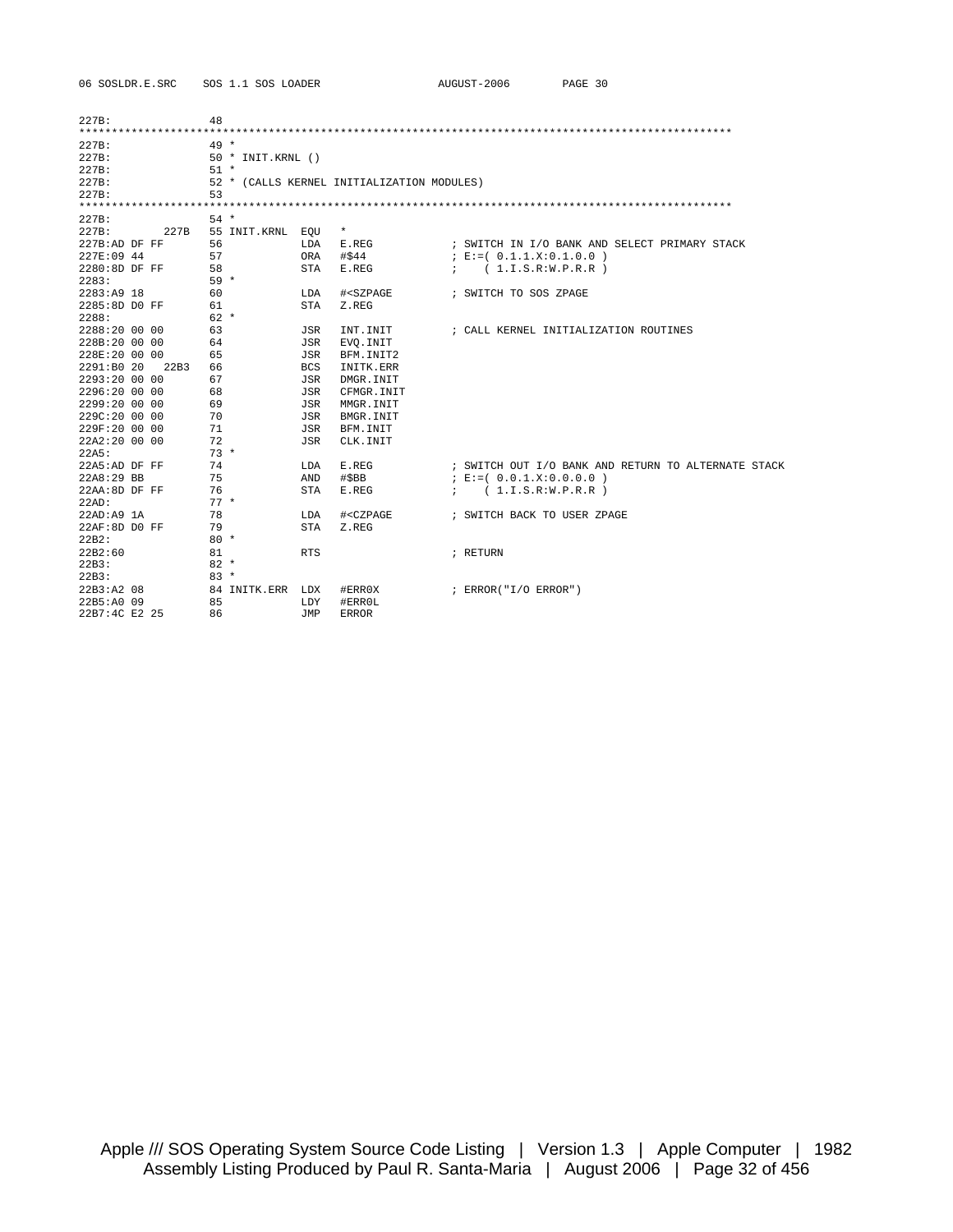| 06 SOSLDR.E.SRC |        | SOS 1.1 SOS LOADER         |                            | AUGUST-2006                        | PAGE 31                                                                               |  |
|-----------------|--------|----------------------------|----------------------------|------------------------------------|---------------------------------------------------------------------------------------|--|
|                 |        |                            |                            |                                    |                                                                                       |  |
| 22BA:           | 88     |                            |                            |                                    |                                                                                       |  |
|                 |        |                            |                            |                                    |                                                                                       |  |
| 22BA:           | $89 *$ |                            |                            |                                    |                                                                                       |  |
| 22BA:           |        | 90 * ADVANCE ( I/O: WORK.P |                            |                                    |                                                                                       |  |
| 22BA:           | $91 *$ | OUT:                       | SRC.P                      |                                    |                                                                                       |  |
| 22BA:           | $92 *$ | OUT:                       | DST.P                      |                                    |                                                                                       |  |
| 22BA:           | $93 *$ | OUT:                       | $\rm CNT$<br>$\mathcal{E}$ |                                    |                                                                                       |  |
| 22BA:           |        |                            |                            |                                    | 94 * (ADVANCES WORK.P TO NEXT INTERP.KERNEL MODULE. INITS SRC.P, DST.P, CNT FOR MOVE) |  |
| 22BA:           | 95     |                            |                            |                                    |                                                                                       |  |
|                 |        |                            |                            |                                    |                                                                                       |  |
| 22BA:           | $96*$  |                            |                            |                                    |                                                                                       |  |
| 22BA:<br>22BA   |        | 97 ADVANCE<br>EQU          | $\ast$                     |                                    |                                                                                       |  |
| 22BA:18         | 98     | <b>CLC</b>                 |                            |                                    |                                                                                       |  |
| 22BB:A0 02      | 99     | LDY                        | #2                         | $; Y := 0$                         |                                                                                       |  |
| $22BD:AB$ $0A$  | 100    | LDA                        | WORK.P                     | ; WORK.P:=WORK.P+(WORK.P), $Y + 4$ |                                                                                       |  |
| 22BF:71 0A      | 101    | ADC                        | $(WORK.P)$ , $Y$           |                                    |                                                                                       |  |
| 22CI:AA         | 102    | TAX                        |                            |                                    |                                                                                       |  |
| 22C2:C8         | 103    | <b>INY</b>                 |                            |                                    |                                                                                       |  |
| 22C3:A5 0B      | 104    | LDA                        | $WORK.P+1$                 |                                    |                                                                                       |  |
| 22C5:71 0A      | 105    | ADC                        | $(WORK.P)$ , $Y$           |                                    |                                                                                       |  |
| 22C7:48         | 106    | PHA                        |                            |                                    |                                                                                       |  |
| 22C8:8A         | 107    | TXA                        |                            |                                    |                                                                                       |  |
| 22C9:69 04      | 108    | ADC                        | #4                         |                                    |                                                                                       |  |
| 22CB:85 0A      | 109    | STA                        | WORK.P                     |                                    |                                                                                       |  |
| 22CD:68         | 110    | PLA                        |                            |                                    |                                                                                       |  |
| 22CE:69 00      | 111    | ADC                        | #0                         |                                    |                                                                                       |  |
| 22D0:85 0B      | 112    | STA                        | $WORK.P+1$                 |                                    |                                                                                       |  |
| 22D2:18         | 113    | CLC                        |                            | $:$ SRC.P:=X:WORK.P+4              |                                                                                       |  |
| 22D3:B50A       | 114    | LDA                        | WORK.P                     |                                    |                                                                                       |  |
| $22D5:69$ 04    | 115    | ADC                        | # > \$0004                 |                                    |                                                                                       |  |
| $22D7:85$ 22    | 116    | STA                        | SRC.P                      |                                    |                                                                                       |  |
| 22D9:A5 0B      | 117    | LDA                        | $WORK.P+1$                 |                                    |                                                                                       |  |
| 22DB:6900       | 118    | ADC                        | # < \$0004                 |                                    |                                                                                       |  |
| 22DD:85 23      | 119    | <b>STA</b>                 | $SRC.P+1$                  |                                    |                                                                                       |  |
| 22DF:AD 0B 16   | 120    | LDA                        | CXPAGE+WORK.P+1            |                                    |                                                                                       |  |
| 22E2:8D 23 16   | 121    | STA                        | CXPAGE+SRC.P+1             |                                    |                                                                                       |  |
| 22E5:A0 00      | 122    | LDY                        | #0                         | $:$ DST.P:=0:(WORK.P)              |                                                                                       |  |
| 22E7:8C 25 16   | 123    | <b>STY</b>                 | CXPAGE+DST.P+1             |                                    |                                                                                       |  |
| 22EA:B1 0A      | 124    | LDA                        | $(WORK.P)$ , $Y$           |                                    |                                                                                       |  |
| 22EC:85 24      | 125    | STA                        | DST.P                      |                                    |                                                                                       |  |
| 22EE:CB         | 126    | INY                        |                            |                                    |                                                                                       |  |
| 22EF:B1 0A      | 127    | LDA                        | $(WORK.P)$ , $Y$           |                                    |                                                                                       |  |
| 22F1:85 25      | 128    | STA                        | $DST.P+1$                  |                                    |                                                                                       |  |
| 22F3:C8         | 129    | INY                        |                            | $; \mathbf{Y} := 2$                |                                                                                       |  |
| 22F4:B1 0A      | 130    | LDA                        | $(WORK.P)$ , $Y$           | $: CNT := (WORK.P)$ , Y            |                                                                                       |  |
| 22F6:85 26      | 131    | STA                        | <b>CNT</b>                 |                                    |                                                                                       |  |
| 22F8:C8         | 132    | INY                        |                            |                                    |                                                                                       |  |
| 22F9:B10A       | 133    | LDA                        | $(WORK.P)$ , $Y$           |                                    |                                                                                       |  |
| 22FB:85 27      | 134    | STA                        | $CNT+1$                    |                                    |                                                                                       |  |
| 22FD:60         | 135    | <b>RTS</b>                 |                            | ; RETURN                           |                                                                                       |  |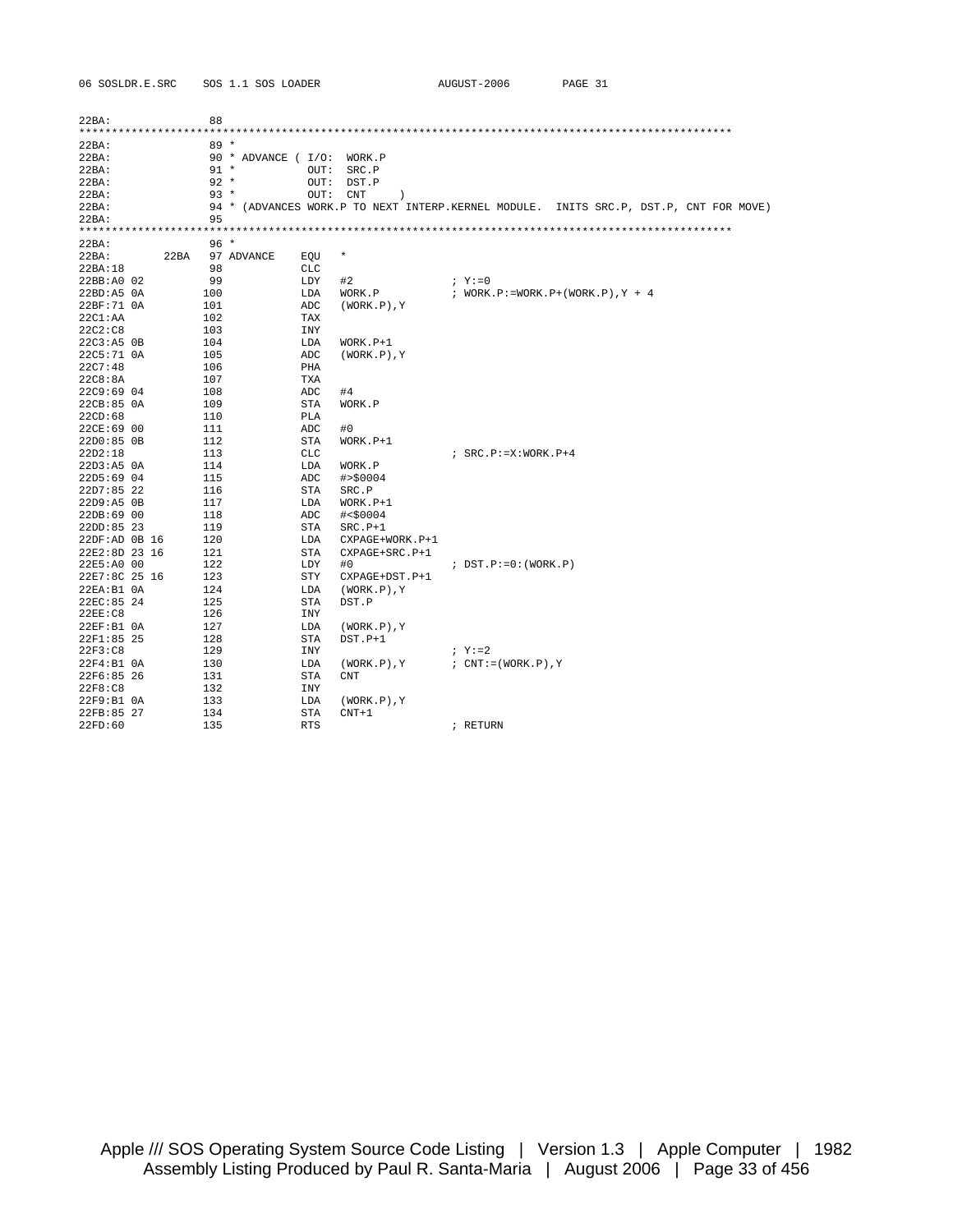| 06 SOSLDR.E.SRC             | SOS 1.1 SOS LOADER            |            |                                                              | AUGUST-2006                   |                                           | PAGE 32                                                                                          |
|-----------------------------|-------------------------------|------------|--------------------------------------------------------------|-------------------------------|-------------------------------------------|--------------------------------------------------------------------------------------------------|
|                             |                               |            |                                                              |                               |                                           |                                                                                                  |
| 22FE:                       | 137                           |            |                                                              |                               |                                           |                                                                                                  |
|                             |                               |            |                                                              |                               |                                           |                                                                                                  |
| 22FE:                       | $138 *$                       |            |                                                              |                               |                                           |                                                                                                  |
| 22FE:                       | 139 * REVERSE ( IN: D.HDR.CNT |            |                                                              |                               |                                           |                                                                                                  |
| 22FE:                       | $140 *$                       |            | IN: SDT.SIZE = CONSTANT                                      |                               |                                           |                                                                                                  |
| 22FE:                       | $141 *$                       |            | I/O: DRIVER FILE,                                            |                               |                                           |                                                                                                  |
| 22FE:                       | $142 *$                       |            | OUT: WORK.P<br>$\qquad \qquad$ ) )                           |                               |                                           |                                                                                                  |
| 22FE:                       | $143 *$                       |            |                                                              |                               |                                           |                                                                                                  |
| 22FE:                       | $144$ *                       |            | LOCAL: REV. SAVE, REV. TEMP                                  |                               |                                           |                                                                                                  |
| 22FE:                       |                               |            |                                                              |                               |                                           | 145 * (REVERSES TITLE/CODE/RELOC COUNTS TO ALLOW DRIVER FILE TO BE PROCESSED FROM BACK TO FRONT) |
| 22FE:                       | 146                           |            |                                                              |                               |                                           |                                                                                                  |
|                             |                               |            |                                                              |                               |                                           |                                                                                                  |
| 22FE:                       | 22FE 147 REVERSE              | EQU        |                                                              |                               |                                           |                                                                                                  |
| 22FE:A9 00                  | 148                           | LDA        | $\#$ >D.HDR.CNT $\qquad$ ; WORK.P:=80:D.HDR.CNT              |                               |                                           |                                                                                                  |
| 2300:85 OA                  | 149                           |            | STA WORK.P                                                   |                               |                                           |                                                                                                  |
| 2302:A9 OF                  | 150                           | LDA        | # <d.hdr.cnt< td=""><td></td><td></td><td></td></d.hdr.cnt<> |                               |                                           |                                                                                                  |
| 2304:85 OB                  | 151                           | STA        | WORK.P+1                                                     |                               |                                           |                                                                                                  |
| 2306:A9 80                  | 152                           | LDA        | #\$80                                                        |                               |                                           |                                                                                                  |
| 2308:8D 0B 16               | 153                           | STA        | CXPAGE+WORK.P+1                                              |                               |                                           |                                                                                                  |
| 230B:18                     | 154                           | CLC        |                                                              |                               | $:$ WORK. $P := WORK$ . $P + (WORK)P + 2$ |                                                                                                  |
| 230C:A0 00                  | 155                           | LDY        | #0                                                           |                               |                                           |                                                                                                  |
| 230E:A5 0A                  | 156                           | LDA        | WORK.P                                                       |                               |                                           |                                                                                                  |
| 2310:71 0A                  | 157                           | ADC        | (WORK.P), Y                                                  |                               |                                           |                                                                                                  |
| 2312:AA                     | 158                           | TAX        |                                                              |                               |                                           |                                                                                                  |
| 2313:C8                     | 159                           | INY        |                                                              |                               |                                           |                                                                                                  |
| 2314:A5 OB                  | 160                           | LDA        | WORK.P+1                                                     |                               |                                           |                                                                                                  |
| 2316:71 OA                  | 161                           | ADC        | $(WORK.P)$ , Y                                               |                               |                                           |                                                                                                  |
| 2318:48                     | 162                           | PHA        |                                                              |                               |                                           |                                                                                                  |
| 2319:8A                     | 163                           | TXA        |                                                              |                               |                                           |                                                                                                  |
| 231A:69 02                  | 164                           | ADC        | #2                                                           |                               |                                           |                                                                                                  |
| 231C:85 0A                  | 165                           | STA        | WORK.P                                                       |                               |                                           |                                                                                                  |
| 231E:68                     | 166                           | PLA        |                                                              |                               |                                           |                                                                                                  |
| 231F:69 00                  | 167                           | ADC        | #0                                                           |                               |                                           |                                                                                                  |
| 2321:85 OB                  | 168                           | STA        | WORK.P+1                                                     |                               |                                           |                                                                                                  |
| 2323:B1 0A                  | 169                           | LDA        | (WORK.P), Y                                                  |                               | ; IF (WORK.P)=\$FFFF                      |                                                                                                  |
| 2325:88                     | 170                           | DEY        |                                                              |                               |                                           |                                                                                                  |
| 2326:31 OA                  | 171                           | AND        | (WORK.P),Y                                                   | $\mathcal{L}$ , $\mathcal{L}$ | THEN                                      |                                                                                                  |
| 2328:C9 FF                  | 172                           | CMP        | #SFF                                                         |                               |                                           |                                                                                                  |
| 232A:D0 07<br>2333 173      |                               | BNE        | REV010                                                       |                               |                                           |                                                                                                  |
| 232C:A2 EB                  | 174                           | LDX<br>LDY | #ERR10X                                                      |                               |                                           | ; ERROR ("EMPTY DRIVER FILE")                                                                    |
| 232E:A0 11                  | 175                           |            | #ERR10L                                                      |                               |                                           |                                                                                                  |
| 2330:20 E2 25<br>2333:A9 FF | 176<br>177 REV010             | JSR<br>LDA | ERROR<br>#SFF                                                |                               |                                           |                                                                                                  |
| 2335:85 OC                  | 178                           | STA        | REV. SAVE                                                    |                               |                                           |                                                                                                  |
| 2337:85 OD                  | 179                           | STA        | REV. SAVE+1                                                  |                               |                                           |                                                                                                  |
| 2339:                       | 180 *                         |            |                                                              |                               |                                           |                                                                                                  |
| 2339:A5 OC                  | 181 REV020                    | LDA        | REV. SAVE                                                    |                               | ;R1: STACK:=REV.SAVE                      |                                                                                                  |
| 233B:48                     | 182                           | PHA        |                                                              |                               |                                           |                                                                                                  |
| 233C:A5 OD                  | 183                           | LDA        | REV. SAVE+1                                                  |                               |                                           |                                                                                                  |
| 233E:48                     | 184                           | PHA        |                                                              |                               |                                           |                                                                                                  |
| 233F:A0 00                  | 185                           | LDY        | #0                                                           |                               | $EV.SAVE := (WORK.P)$                     |                                                                                                  |
| 2341:B1 0A                  | 186                           | LDA        | (WORK.P), Y                                                  |                               |                                           |                                                                                                  |
| 2343:85 OC                  | 187                           | STA        | REV. SAVE                                                    |                               |                                           |                                                                                                  |
| 2345:C8                     | 188                           | INY        |                                                              |                               |                                           |                                                                                                  |
| 2346:B1 0A                  | 189                           | LDA        | $(WORK.P)$ , $Y$                                             |                               |                                           |                                                                                                  |
| 2348:85 OD                  | 190                           | STA        | REV. SAVE+1                                                  |                               |                                           |                                                                                                  |
| 234A:68                     | 191                           | PLA        |                                                              | $\mathbf{r}$                  | $(WORK.P):=STACK$                         |                                                                                                  |
| 234B:910A                   | 192                           |            | STA (WORK.P).Y                                               |                               |                                           |                                                                                                  |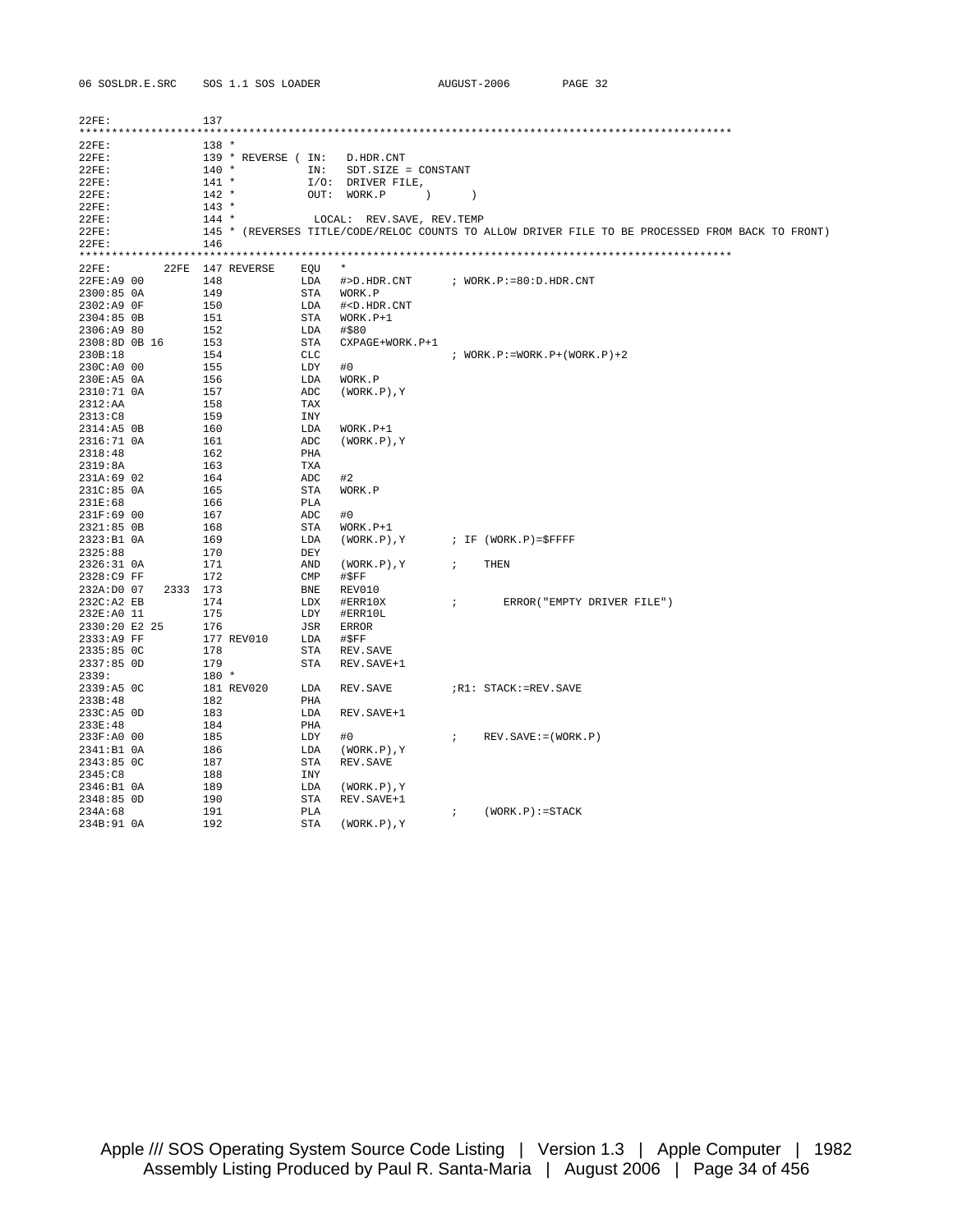| 06 SOSLDR.E.SRC    | SOS 1.1 SOS LOADER |            |                  | AUGUST-2006  |                    | PAGE 33                            |
|--------------------|--------------------|------------|------------------|--------------|--------------------|------------------------------------|
| 234D:88            | 193                | <b>DEY</b> |                  |              |                    |                                    |
| 234E:68            | 194                | PLA        |                  |              |                    |                                    |
| 234F:91 0A         | 195                | <b>STA</b> | $(WORK.P)$ , $Y$ |              |                    |                                    |
| 2351:A5 OC         | 196                | LDA        | REV. SAVE        |              |                    | ; IF REV. SAVE = \$FFFF THEN EXIT  |
| 2353:25 OD         | 197                | AND        | REV. SAVE+1      |              |                    |                                    |
| 2355:C9 FF         | 198                | CMP        | #\$FF            |              |                    |                                    |
| 2357:F0 24<br>237D | 199                | <b>BEQ</b> | REV.EXIT         |              |                    |                                    |
| 2359:24 OD         | 200 REV030         | BIT        | REV. SAVE+1      | $\mathbf{i}$ |                    | IF REV. SAVE >= \$8000 THEN ERROR  |
| 235B:30 19<br>2376 | 201                | BMI        | REV040           |              |                    |                                    |
| 235D:18            | 202                | <b>CLC</b> |                  | $\ddot{i}$   |                    | $WORK.P:=WORK.P+REV.SAVE+2$        |
| 235E:A5 0A         | 203                | LDA        | WORK.P           |              |                    |                                    |
| 2360:65 OC         | 204                | ADC        | REV. SAVE        |              |                    |                                    |
| 2362:AA            | 205                | TAX        |                  |              |                    |                                    |
| 2363:A5 OB         | 206                | LDA        | $WORK.P+1$       |              |                    |                                    |
| 2365:65 OD         | 207                | ADC        | REV. SAVE+1      |              |                    |                                    |
| 2367:48            | 208                | PHA        |                  |              |                    |                                    |
| 2368:B0 OC<br>2376 | 209                | <b>BCS</b> | REV040           |              |                    |                                    |
| 236A:8A            | 210                | <b>TXA</b> |                  |              |                    |                                    |
| 236B:69 02         | 211                | ADC        | #2               |              |                    |                                    |
| 236D:85 0A         | 212                | <b>STA</b> | WORK.P           |              |                    |                                    |
| 236F:68            | 213                | <b>PLA</b> |                  |              |                    |                                    |
| 2370:69 00         | 214                | ADC        | #0               |              |                    |                                    |
| 2372:85 OB         | 215                | <b>STA</b> | $WORK.P+1$       |              |                    |                                    |
| 2374:90 C3<br>2339 | 216                | BCC        | REV020           | $\ddot{i}$   | IF C=FALSE THEN R1 |                                    |
| 2376:A2 7A         | 217 REV040         | LDX        | #ERR5X           | $\mathbf{r}$ |                    | ELSE ERROR ("INVALID DRIVER FILE") |
| 2378:A0 13         | 218                | LDY        | #ERR5L           |              |                    |                                    |
| 237A:20 E2 25      | 219                | <b>JSR</b> | <b>ERROR</b>     |              |                    |                                    |
| 237D:              | $220$ *            |            |                  |              |                    |                                    |
| 237D:60            | 221 REV. EXIT      | <b>RTS</b> |                  |              | ; RETURN           |                                    |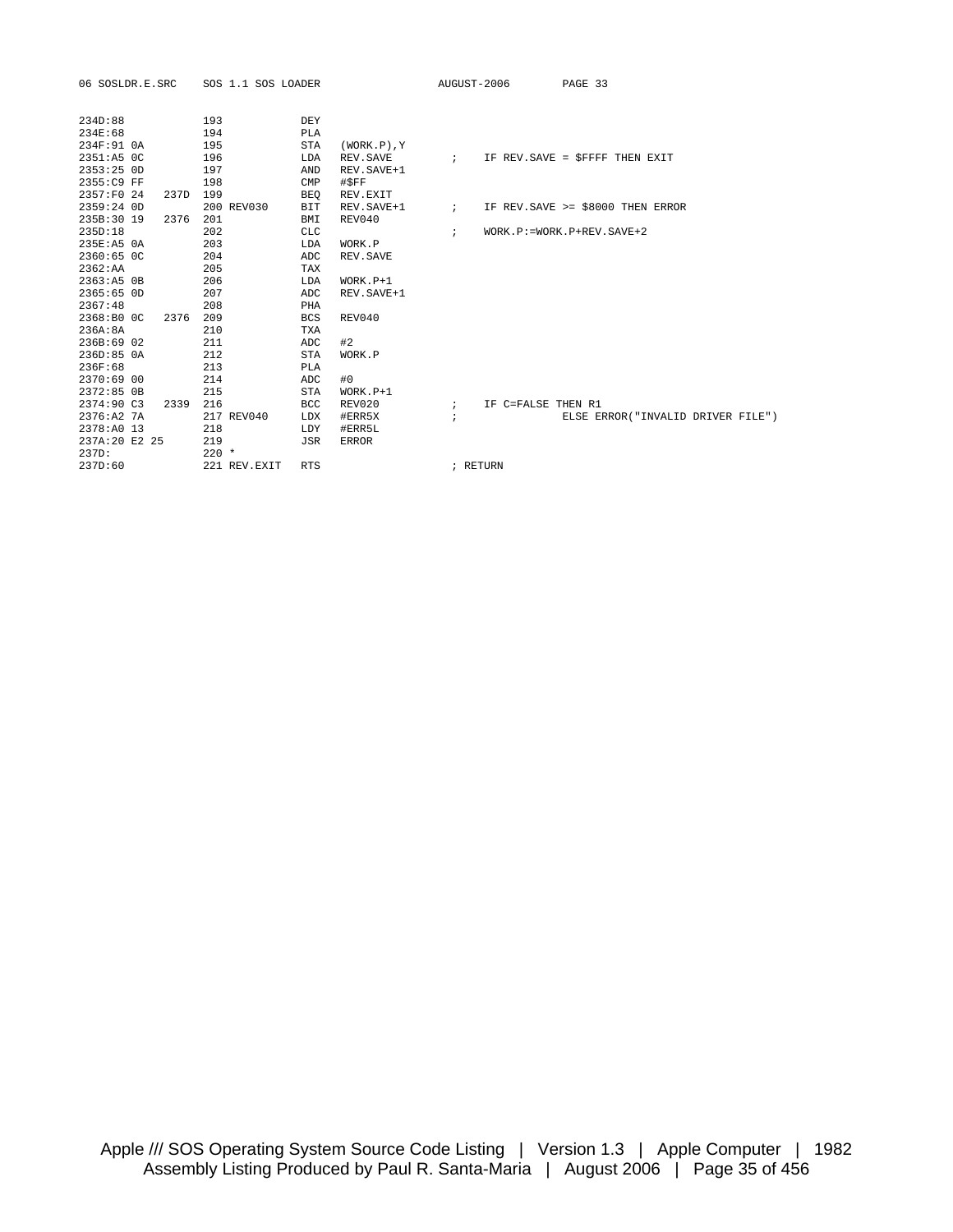| 06 SOSLDR.E.SRC     | SOS 1.1 SOS LOADER |                              | AUGUST-2006<br>PAGE 34                                                                         |
|---------------------|--------------------|------------------------------|------------------------------------------------------------------------------------------------|
|                     |                    |                              |                                                                                                |
| 237E:               | 223                |                              |                                                                                                |
|                     |                    |                              |                                                                                                |
| 237E:               | $224$ *            |                              |                                                                                                |
| 237E:               |                    | 225 * DADVANCE ( I/O: WORK.P |                                                                                                |
| 237E:               | 226 *              | OUT: C="NO DRIVERS LEFT"     |                                                                                                |
| 237E:               | $227$ *            | OUT: SRC.P                   |                                                                                                |
| 237E:               | $228$ *            | OUT: CNT                     |                                                                                                |
| 237E:               | $229$ *            | OUT: REL.P )                 |                                                                                                |
| 237E:               |                    |                              | 230 * (ADVANCES WORK.P TO NEXT DRIVER MODULE. INITS SRC.P, CNT, REL.P FOR RELOCATION AND MOVE) |
| 237E:               | 231                |                              |                                                                                                |
|                     |                    |                              |                                                                                                |
| 237E:               | 237E 232 DADVANCE  | $\star$<br>EOU               |                                                                                                |
| 237E:A0 00          | 233                | LDY<br>#0                    | ; IF (WORK.P)=\$FFFF THEN EXIT "NO DRIVERS LEFT IN FILE"                                       |
| 2380:B1 0A          | 234                | $(WORK.P)$ , $Y$<br>LDA      |                                                                                                |
| 2382:C8             | 235                | INY                          |                                                                                                |
| 2383:31 OA          | 236                | AND<br>(WORK.P),Y            |                                                                                                |
| 2385:C9 FF          | 237                | $\mathsf{CMP}$<br>#SFF       |                                                                                                |
| 2387:D0 02 238B 238 |                    | BNE<br>DADV010               |                                                                                                |
| 2389:38             | 239                | SEC                          | : C:="NO DRIVERS LEFT"                                                                         |
| 238A:60             | 240                | <b>RTS</b>                   | ; RETURN                                                                                       |
| 238B:               | $241 *$            |                              |                                                                                                |
| 238B:               | $242 *$            |                              |                                                                                                |
| 238B:A5 0A          | 243 DADV010        | LDA<br>WORK.P                | ; REL.P:=X:WORK.P                                                                              |
| 238D:85 1E          | 244                | STA<br>REL.P                 |                                                                                                |
| 238F:A5 0B          | 245                | LDA<br>WORK.P+1              |                                                                                                |
| 2391:85 1F          | 246                | STA<br>REL.P+1               |                                                                                                |
| 2393:AD 0B 16       | 247                | LDA<br>CXPAGE+WORK.P+1       |                                                                                                |
| 2396:8D 1F 16       | 248                | STA<br>CXPAGE+REL.P+1        |                                                                                                |
| 2399:               | $249$ *            |                              |                                                                                                |
| 2399:20 C2 23       | 250                | JSR<br>DADD                  | ; ADVANCE TO CODE COUNT FIELD                                                                  |
| 239C:               | $251$ *            |                              |                                                                                                |
| 239C:AD 00          | 252                | LDY<br>#0                    | $: CNT := (WORK, P)$                                                                           |
| 239E:B1 0A          | 253                | LDA<br>$(WORK.P)$ , $Y$      |                                                                                                |
| 23A0:85 26          | 254                | STA<br>CNT                   |                                                                                                |
| 23A2:C8             | 255                | INY                          |                                                                                                |
| 23A3:B1 0A          | 256                | LDA<br>(WORK.P), Y           |                                                                                                |
| 23A5:85 27          | 257                | STA<br>$CNT+1$               |                                                                                                |
| 23A7:               | $258$ *            |                              |                                                                                                |
| 23A7:20 C2 23       | 259                | JSR<br>DADD                  | ; ADVANCE TO TITLE CNT FIELD                                                                   |
| 23AA:               | $260 *$            |                              |                                                                                                |
| 23AA:18             | 261                | CLC                          | $:$ SRC.P:=X:WORK.P+2                                                                          |
| 23AB:AB0A           | 262                | LDA<br>WORK.P                |                                                                                                |
| 23AD:69 02          | 263                | ADC<br>#2                    |                                                                                                |
| 23AF:85 22          | 264                | STA<br>SRC.P                 |                                                                                                |
| 23B1:A5 0B          | 265                | LDA<br>$WORK.P+1$            |                                                                                                |
| 23B3:69 00          | 266                | ADC<br>#0                    |                                                                                                |
| 23B5:85 23          | 267                | STA<br>$SRC.P+1$             |                                                                                                |
| 23B7:AD 0B 16       | 268                | LDA<br>CXPAGE+WORK.P+1       |                                                                                                |
| 23BA:8D 23 16       | 269                | STA<br>$CXPAGE+SRC.P+1$      |                                                                                                |
| 23BD:               | $270 *$            |                              |                                                                                                |
| 23BD:20 C2 23       | 271                | JSR<br>DADD                  | ; ADVANCE TO RELOC FIELD OF NEXT DRIVER                                                        |
| 23C0:18             | 272                | CLC                          | ; C:="DRIVERS LEFT"                                                                            |
| 23C1:60             | 273                | <b>RTS</b>                   | ; RETURN                                                                                       |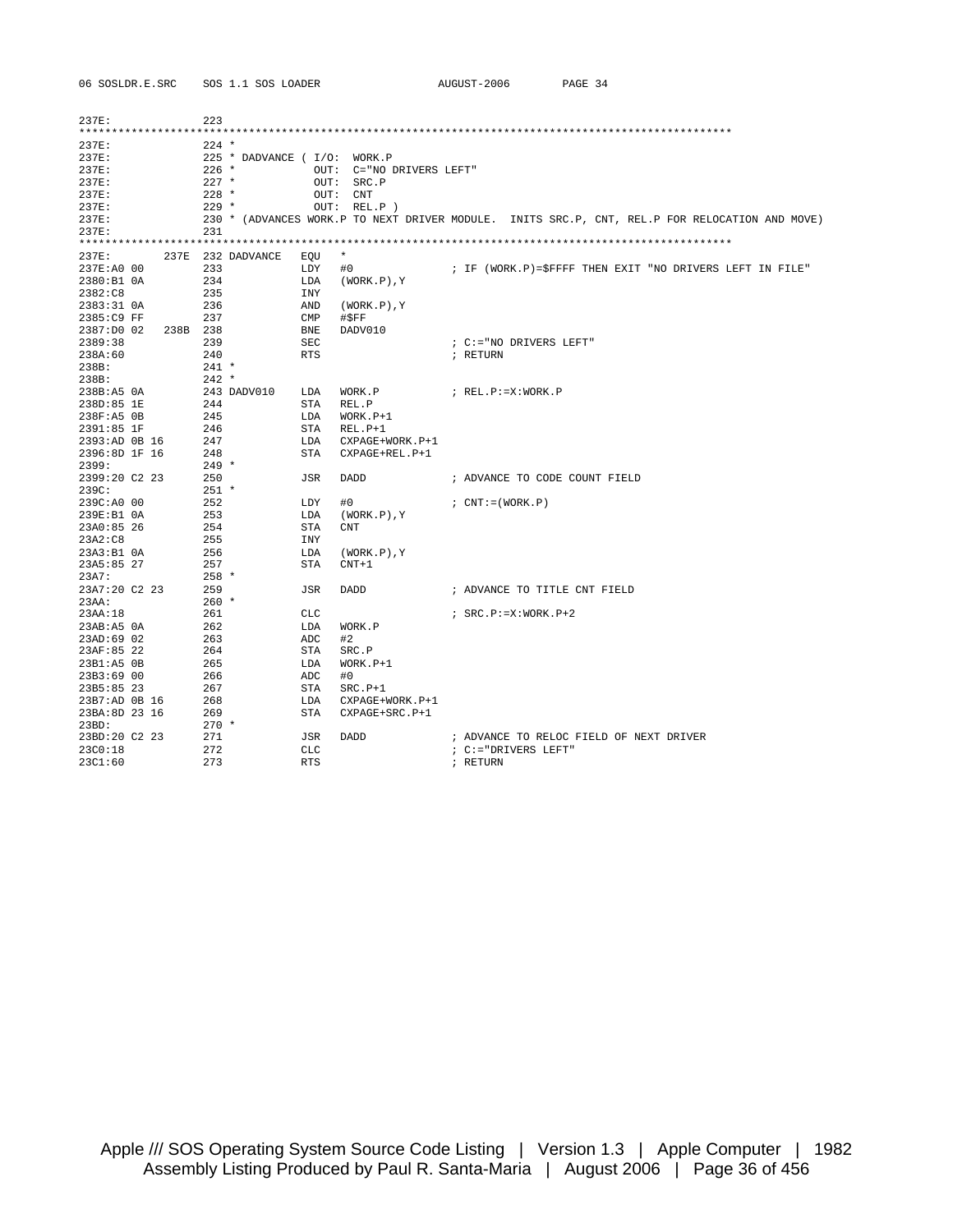| 23C2:          |      | 275     |                    |             |                   |                                                        |
|----------------|------|---------|--------------------|-------------|-------------------|--------------------------------------------------------|
| 23C2:          |      | $276 *$ |                    |             |                   |                                                        |
| 23C2:          |      |         | $277 * DADD (I/O:$ |             | WORK.P)           |                                                        |
| 23C2:          |      | $278 *$ |                    |             |                   |                                                        |
| 23C2:          |      |         |                    |             |                   | 279 * (ADVANCES WORK.P TO NEXT FIELD IN DRIVER MODULE) |
| 23C2:          |      | 280     |                    |             |                   |                                                        |
|                |      |         |                    |             |                   |                                                        |
| 23C2:          | 23C2 |         | 281 DADD           | EOU         | $\star$           |                                                        |
| 23C2:38        |      | 282     |                    | SEC         |                   | $:$ WORK. $P := WORK$ . $P - (WORK) - 2$               |
| 23C3:A0 00     |      | 283     |                    | <b>LDY</b>  | #0                |                                                        |
| 23C5:A5 0A     |      | 284     |                    | <b>T.DA</b> | WORK.P            |                                                        |
| $23C7:FI$ $0A$ |      | 285     |                    | <b>SBC</b>  | $(WORK, P)$ , Y   |                                                        |
| 23C9:AA        |      | 286     |                    | <b>TAX</b>  |                   |                                                        |
| 23CA:CB        |      | 287     |                    | INY         |                   |                                                        |
| 23CB:A5 0B     |      | 288     |                    | LDA         | $WORK.P+1$        |                                                        |
| 23CD: F1 0A    |      | 289     |                    | <b>SBC</b>  | $(WORK, P)$ , $Y$ |                                                        |
| 23CF:48        |      | 290     |                    | PHA         |                   |                                                        |
| 23D0:8A        |      | 291     |                    | <b>TXA</b>  |                   |                                                        |
| 23D1:E9 02     |      | 292     |                    | <b>SBC</b>  | #2                |                                                        |
| 23D3:85.0A     |      | 293     |                    | <b>STA</b>  | WORK.P            |                                                        |
| 23D5:68        |      | 294     |                    | PLA         |                   |                                                        |
| $23D6:FB$ 00   |      | 295     |                    | <b>SBC</b>  | #0                |                                                        |
| 23D8:850B      |      | 296     |                    | <b>STA</b>  | $WORK.P+1$        |                                                        |
| 23DA:60        |      | 297     |                    | <b>RTS</b>  |                   | ; RETURN                                               |

06 SOSLDR.E.SRC SOS 1.1 SOS LOADER AUGUST-2006 PAGE 35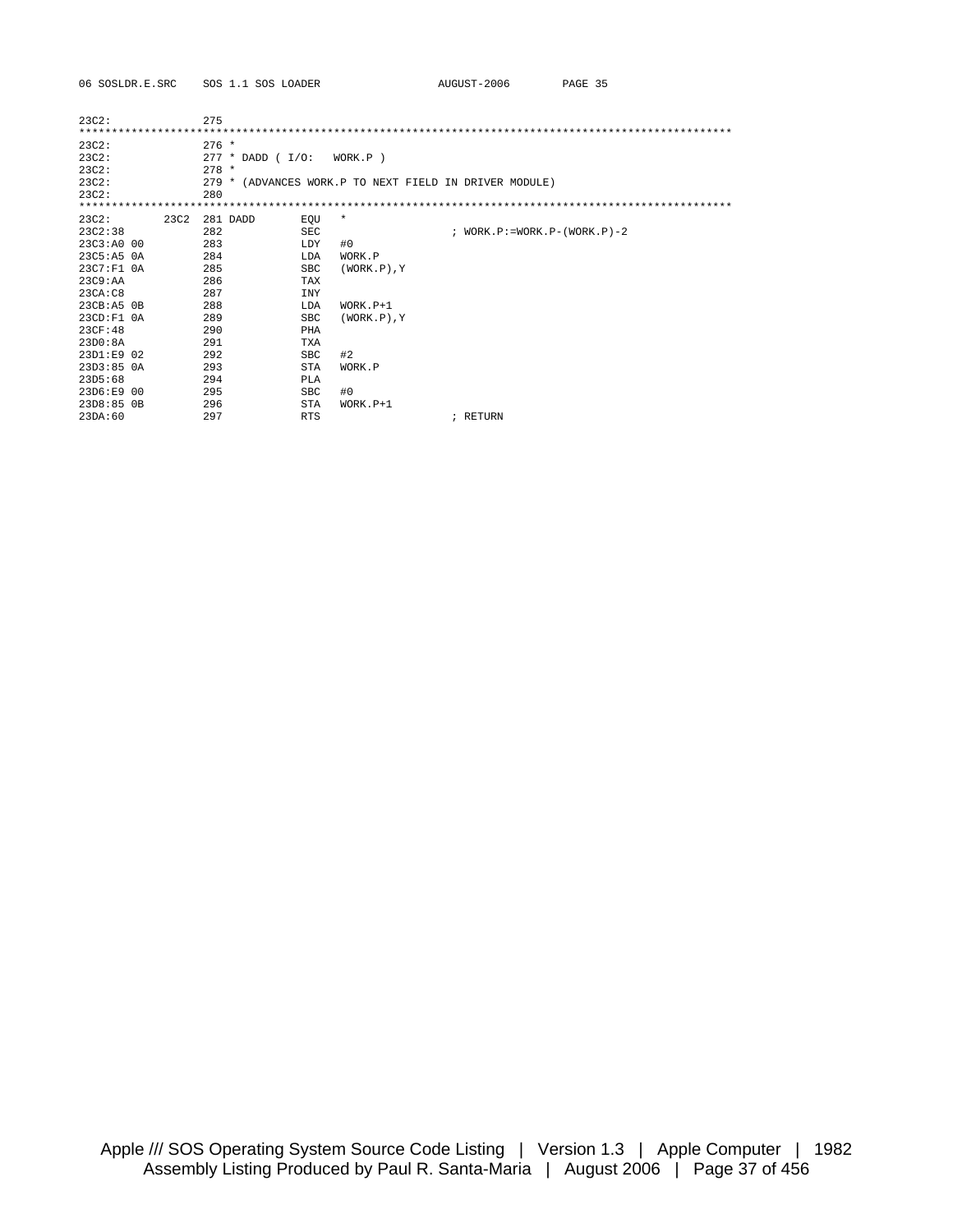| 23DB:                    |      | 299            |                   |                          |                           |                 |                                                                           |
|--------------------------|------|----------------|-------------------|--------------------------|---------------------------|-----------------|---------------------------------------------------------------------------|
| 23DB:                    |      | $300 *$        |                   |                          |                           |                 |                                                                           |
| 23DB:                    |      |                | 301 * FLAGS ( IN: |                          | SRC.P                     |                 |                                                                           |
| 23DB:                    |      | $302 *$        |                   |                          | OUT: PG.ALIGN             |                 |                                                                           |
| 23DB:                    |      | $303 *$        |                   | OUT:                     | FIRST.ADIB                |                 |                                                                           |
| 23DB:                    |      | $304 *$        |                   | OUT:                     | OV="ALL DIBS INACTIVE")   |                 |                                                                           |
| 23DB:                    |      | $305 *$        |                   |                          |                           |                 |                                                                           |
| 23DB:                    |      | $306 *$        |                   |                          | LOCAL: PREV.ADIB.P, DIB.P |                 |                                                                           |
| 23DB:                    |      |                |                   |                          |                           |                 | 307 * (PROCESSES "INACTIVE" & "PAGE ALIGN" FLAGS IN DRIVER MODULE'S DIBS" |
| 23DB:                    |      | 308            |                   |                          |                           |                 |                                                                           |
|                          |      |                |                   |                          |                           |                 |                                                                           |
| 23DB:                    | 23DB |                | 309 FLAGS         | EOU                      | $^\star$                  |                 |                                                                           |
| 23DB:38                  |      | 310            |                   | <b>SEC</b>               |                           |                 | ; C="FIRST DIB"                                                           |
| 23DC:20 36 24            |      |                | 311 FLAG010       | JSR                      | NEXT.DIB                  |                 | ; NEXT.DIB(SRC.P.IN, DIB.P PG.ALIGN C OV.OUT)                             |
| 23DF:50 03               | 23E4 | 312            |                   | <b>BVC</b>               | FLAG015                   |                 | ; IF OV <> "INACTIVE" THEN ACTIVE DIB FOUND                               |
| 23E1:90 F9               | 23DC | 313            |                   | BCC                      | FLAG010                   |                 | ; IF C <> "LAST DIB" THEN CHECK NEXT DIB                                  |
| 23E3:60<br>23E4:         |      | 314<br>$315 *$ |                   | <b>RTS</b>               |                           |                 | ; RETURN (OV:="ALL DIBS INACTIVE")                                        |
| 23E4:08                  |      |                | 316 FLAG015       | PHP                      |                           |                 | ; PUSH STATUS                                                             |
| 23E5:38                  |      | 317            |                   | <b>SEC</b>               |                           |                 | ; FIRST.ADIB:=DIB.P-SRC.P                                                 |
| 23E6:A5 14               |      | 318            |                   | LDA                      | DIB.P                     |                 |                                                                           |
| 23E8:E5 22               |      | 319            |                   | <b>SBC</b>               | SRC.P                     |                 |                                                                           |
| 23EA:85 10               |      | 320            |                   | STA                      | FIRST.ADIB                |                 |                                                                           |
| 23EC: A5 15              |      | 321            |                   | LDA                      | $DIB.P+1$                 |                 |                                                                           |
| 23EE:E5 23               |      | 322            |                   | <b>SBC</b>               | $SRC.P+1$                 |                 |                                                                           |
| 23F0:85 11               |      | 323            |                   | STA                      | FIRST.ADIB+1              |                 |                                                                           |
| 23F2:A5 14               |      | 324            |                   | <b>T.DA</b>              | DIB.P                     |                 | ; PREV.ADIB.P:=X:DIB.P                                                    |
| 23F4:85 12               |      | 325            |                   | STA                      | PREV.ADIB.P               |                 |                                                                           |
| 23F6:A5 15               |      | 326            |                   | LDA                      | $DIB.P+1$                 |                 |                                                                           |
| 23F8:85 13               |      | 327            |                   | STA                      | PREV.ADIB.P+1             |                 |                                                                           |
| 23FA: AD 15 16           |      | 328            |                   | LDA                      | CXPAGE+DIB.P+1            |                 |                                                                           |
| 23FD:8D 13 16            |      | 329            |                   | STA                      | CXPAGE+PREV.ADIB.P+1      |                 |                                                                           |
| 2400:28                  |      | 330            |                   | PLP                      |                           |                 | ; PULL STATUS                                                             |
| 2401:B0 31               | 2434 | 331            |                   | <b>BCS</b>               | FLAG100                   |                 | ; IF C="LAST DIB" THEN EXIT                                               |
| 2403:                    |      | $332 *$        |                   |                          |                           |                 |                                                                           |
| 2403:20 36 24<br>2406:08 |      | 334            | 333 FLAG020       | JSR                      | NEXT.DIB                  |                 | ; NEXT.DIB(SRC.P.IN, DIB.P PG.ALIGN C OV.OUT)                             |
|                          |      |                |                   | PHP                      |                           |                 | ; PUSH STATUS                                                             |
| 2407:A0 00               |      | 335            |                   | LDY                      | #0                        |                 | ; IF OV="INACTIVE DIB"                                                    |
| 2409:50 11<br>240B:38    | 241C | 336<br>337     |                   | <b>BVC</b><br><b>SEC</b> | FLAG025                   |                 | THEN                                                                      |
| 240C:A5 12               |      | 338            |                   | LDA                      | PREV.ADIB.P               | ÷<br>$\ddot{i}$ | $(PREV.DIB.P):=PREV.DIB.P-SRC.P$                                          |
| 240E:E5 22               |      | 339            |                   | <b>SBC</b>               | SRC.P                     |                 |                                                                           |
| 2410:91 12               |      | 340            |                   | <b>STA</b>               | (PREV.ADIB.P), Y          |                 |                                                                           |
| 2412:C8                  |      | 341            |                   | INY                      |                           |                 |                                                                           |
| 2413:AB 13               |      | 342            |                   | LDA                      | PREV.ADIB.P+1             |                 |                                                                           |
| 2415:E5 23               |      | 343            |                   | SBC                      | $SRC.P+1$                 |                 |                                                                           |
| 2417:91 12               |      | 344            |                   | STA                      | $(PREV.DIB.P)$ , Y        |                 |                                                                           |
| 2419:4C 31 24            |      | 345            |                   | JMP                      | FLAG050                   |                 |                                                                           |
| 241C:                    |      | $346 *$        |                   |                          |                           |                 |                                                                           |
| 241C:38                  |      |                | 347 FLAG025       | <b>SEC</b>               |                           | ÷               | <b>ELSE</b>                                                               |
| 241D:A5 14               |      | 348            |                   | LDA                      | DIB.P                     | $\ddot{i}$      | $(PREV.DIB.P):=DIB.P-SRC.P$                                               |
| 241F:E5 22               |      | 349            |                   | SBC                      | SRC.P                     |                 |                                                                           |
| 2421:91 12               |      | 350            |                   | STA                      | $(PREV.DIB.P)$ , Y        |                 |                                                                           |
| 2423:C8                  |      | 351            |                   | INY                      |                           |                 |                                                                           |
| 2424:AB 15               |      | 352            |                   | LDA                      | DIB.P+1                   |                 |                                                                           |
| 2426:AA                  |      | 353            |                   | TAX                      |                           |                 |                                                                           |
| 2427:E5 23               |      | 354            |                   | <b>SBC</b>               | $SRC.P+1$                 |                 |                                                                           |

06 SOSLDR.E.SRC SOS 1.1 SOS LOADER AUGUST-2006 PAGE 36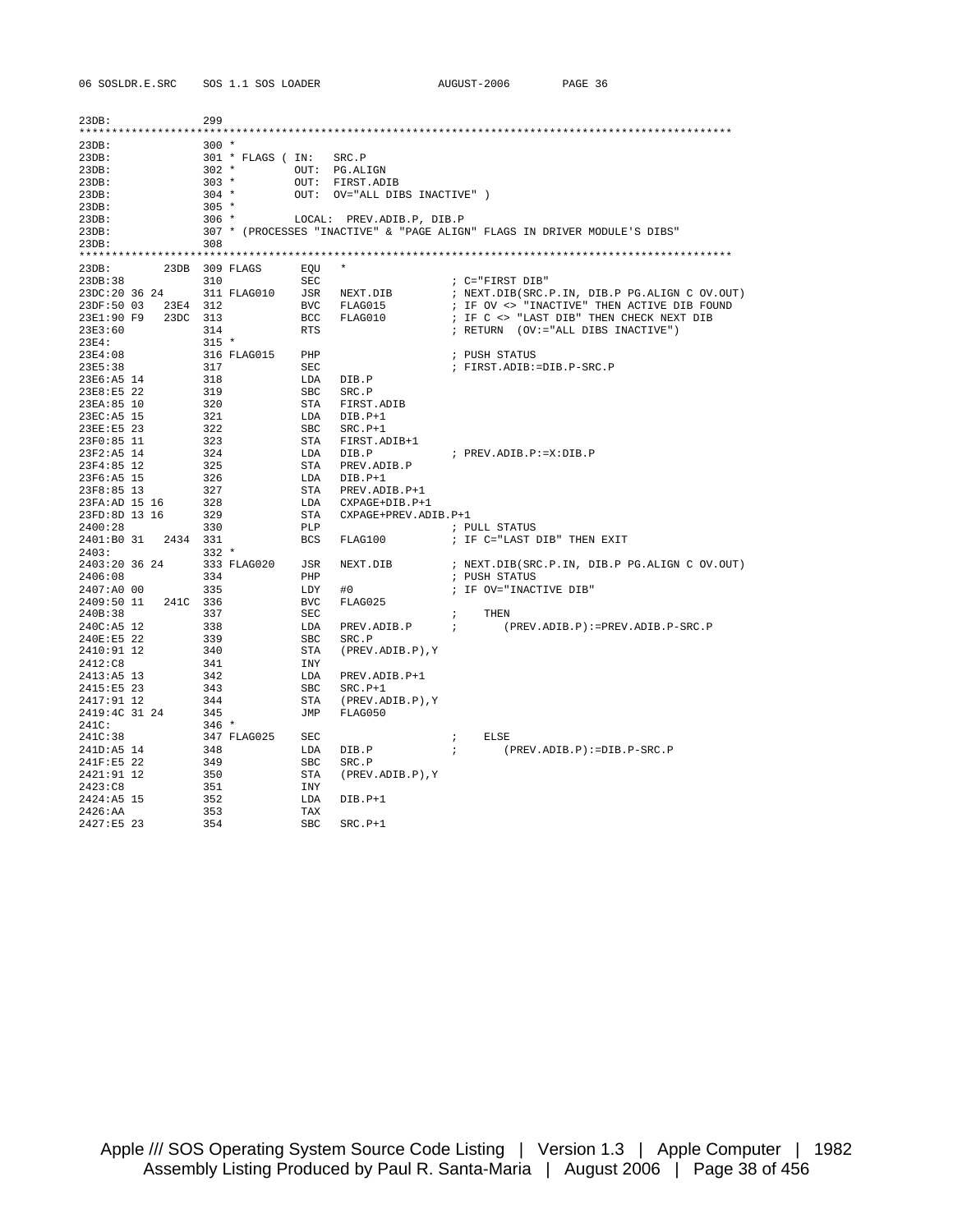| 06 SOSLDR.E.SRC    | SOS 1.1 SOS LOADER | AUGUST-2006<br>PAGE 37                                |
|--------------------|--------------------|-------------------------------------------------------|
| 2429:91 12         | 355<br>STA         | (PREV.ADIB.P), Y                                      |
| 242B:86 13         | 356<br><b>STX</b>  | PREV. ADIB. P+1 ;<br>PREV. ADTB. P: = DTB. P          |
| $242D:AS$ 14       | 357<br>LDA         | DTB.P                                                 |
| 242F:85 12         | 358<br>STA         | PREV. ADTB. P                                         |
| 2431:28            | 359 FLAG050<br>PLP | ; PULL STATUS                                         |
| 2432:90 CF<br>2403 | 360<br><b>BCC</b>  | FLAG020<br>; IF C <> "LAST DIB" THEN PROCESS NEXT DIB |
| 2434:              | $361 *$            |                                                       |
| 2434:B8            | 362 FLAG100<br>CLV | $:$ OV:="ACTIVE DIRS"                                 |
| 2435:60            | 363<br><b>RTS</b>  | ; RETURN                                              |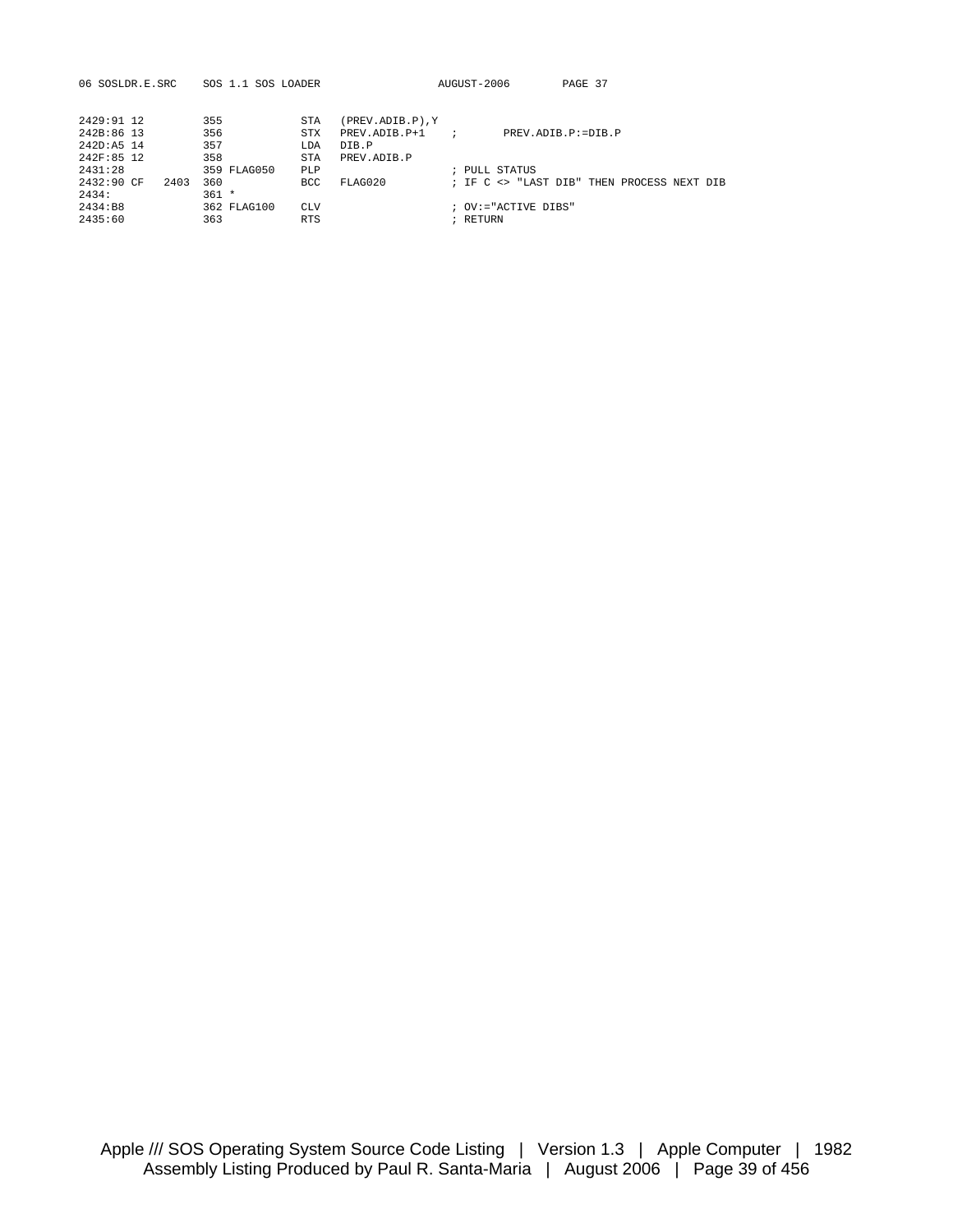| 06 SOSLDR.E.SRC          | SOS 1.1 SOS LOADER                            |                                      | AUGUST-2006                                        | PAGE 38                                     |
|--------------------------|-----------------------------------------------|--------------------------------------|----------------------------------------------------|---------------------------------------------|
|                          | 365                                           |                                      |                                                    |                                             |
| 2436:                    |                                               |                                      |                                                    |                                             |
| 2436:                    | $366*$                                        |                                      |                                                    |                                             |
| 2436:                    | 367 * NEXT.DIB ( IN: C="FIRST DIB"            |                                      |                                                    |                                             |
| 2436:                    | $368 *$                                       | IN: SRC.P                            |                                                    |                                             |
| 2436:                    | $369 *$                                       | OUT: DIB.P                           |                                                    |                                             |
| 2436:                    | $370 *$                                       | OUT: PG.ALIGN                        |                                                    |                                             |
| 2436:                    | $371 *$                                       | OUT: C="LAST DIB"                    |                                                    |                                             |
| 2436:                    | $372$ *                                       | OUT: OV="INACTIVE DIB" )             |                                                    |                                             |
| 2436:                    | $373 *$                                       |                                      |                                                    |                                             |
| 2436:                    | $374$ *                                       |                                      | LOCAL: DIB.FLAGS, DIB.DCB = CONSTANT               |                                             |
| 2436:                    | 375 * (ADVANCES TO NEXT DIB IN DRIVER MODULE) |                                      |                                                    |                                             |
| 2436:                    | 376                                           |                                      |                                                    |                                             |
|                          |                                               |                                      |                                                    |                                             |
| 2436: 2436 377 NEXT.DIB  | EQU                                           | $\star$                              |                                                    |                                             |
| 2436:A0 00               | 378<br>LDY                                    | #0                                   |                                                    |                                             |
| 2438:90 15 244F 379      | BCC                                           | NXTD010                              | ; IF C = "FIRST DIB"                               |                                             |
| 243A:84 16               | 380<br>STY                                    | PG.ALIGN                             | THEN<br>$\mathbf{r}$                               |                                             |
| 243C:84 17               | 381                                           | STY PG.ALIGN+1                       | $\mathcal{L}$<br>$PG$ . $ALIGN := 0$               |                                             |
| 243E:A5 22               | 382<br>LDA                                    | SRC.P                                | $\mathcal{L}$<br>DIB.P:=X:SRC.P                    |                                             |
| 2440:85 14<br>2442:A5 23 | STA<br>383                                    | DIB.P                                |                                                    |                                             |
| 2444:85 15               | 384<br>LDA                                    | $SRC.P+1$                            |                                                    |                                             |
| 2446:AD 23 16            | 385<br>STA                                    | DIB.P+1                              |                                                    |                                             |
| 2449:8D 15 16            | 386<br>387<br>STA                             | LDA CXPAGE+SRC.P+1<br>CXPAGE+DIB.P+1 |                                                    |                                             |
| 244C:4C 5D 24            | 388<br>JMP                                    | NXTD020                              |                                                    |                                             |
| 244F:A5 22               | 389 NXTD010 LDA                               | SRC.P                                | ; ELSE                                             |                                             |
| 2451:71 14               | 390<br>ADC                                    | $(DIB.P)$ , $Y$                      | $\mathcal{V}$ $\qquad \qquad$ DIB.P:=SRC.P+(DIB.P) |                                             |
| 2453:AA                  | 391<br>TAX                                    |                                      |                                                    |                                             |
| 2454:C8                  | 392<br>INY                                    |                                      |                                                    |                                             |
| 2455:AB 23               | 393<br>LDA                                    | $SRC.P+1$                            |                                                    |                                             |
| 2457:71 14               | 394<br>ADC                                    | $(DIB.P)$ , $Y$                      |                                                    |                                             |
| 2459:85 15               | 395<br>STA                                    | DIB.P+1                              |                                                    |                                             |
| 245B:86 14               | 396<br>STX                                    | DIB.P                                |                                                    |                                             |
| 245D:                    | $397 *$                                       |                                      |                                                    |                                             |
| 245D:A0 14               | 398 NXTD020 LDY                               | #DIB.FLAGS                           |                                                    | ; IF (DIB.P), DIB. FLAGS. BIT7 = "INACTIVE" |
| 245F:B1 14               | 399<br>LDA                                    | (DIB.P),Y                            |                                                    |                                             |
| 2461:30 05<br>2468 400   | BMI                                           | NXTD030                              |                                                    |                                             |
| 2463:2C 8B 24 401        | BIT                                           | NXTD999                              | THEN<br>$\ddot{i}$                                 |                                             |
| 2466:70 16 247E 402      | BVS                                           | NXTD040                              | $OV := "INACTIVE"$<br>$\ddot{i}$                   |                                             |
| 2468:                    | $403 *$                                       |                                      | ELSE                                               |                                             |
| 2468:29 40               | 404 NXTD030<br>AND                            | #\$40                                | $\ddot{i}$                                         | IF (DIB.P), DIB.FLAGS.BIT6 = "PAGE ALIGN"   |
| 246A:F0 12<br>247E 405   | BEQ                                           | NXTD040                              |                                                    |                                             |
| 246C:18                  | 406<br>CLC                                    |                                      | THEN<br>$\ddot{i}$                                 |                                             |
| 246D:A9 22               | 407<br>LDA                                    | #DIB.DCB+2                           | $\overline{\phantom{a}}$                           | PAGE.ALIGN:=DIB.DCB+2+(SRC.P),DIB.DCB       |
| $246F$ : A8              | 408<br>TAY                                    |                                      |                                                    |                                             |
| 2470:88                  | 409<br>DEY                                    |                                      |                                                    |                                             |
| 2471:88<br>2472:71 22    | 410<br>DEY<br>ADC<br>411                      | $(SRC.P)$ , $Y$                      |                                                    |                                             |
| 2474:85 16               | 412<br>STA                                    | PG.ALIGN                             |                                                    |                                             |
| 2476:C8                  | 413<br>INY                                    |                                      |                                                    |                                             |
| 2477:A9 00               | 414<br>LDA                                    | #0                                   |                                                    |                                             |
| 2479:71 22               | ADC<br>415                                    | $(SRC.P)$ , $Y$                      |                                                    |                                             |
| 247B:85 17               | 416<br>STA                                    | PG.ALIGN+1                           |                                                    |                                             |
| 247D:B8                  | 417<br>CLV                                    |                                      | $\mathcal{L}$<br>$OV := "ACTIVE"$                  |                                             |
| 247E:                    | $418 *$                                       |                                      |                                                    |                                             |
| 247E:A0 00               | 419 NXTD040<br>LDY                            | #0                                   | ; IF $(DIB.P) = 0$                                 |                                             |
| 2480:B1 14               | 420<br>LDA                                    | $(DIB.P)$ , $Y$                      |                                                    |                                             |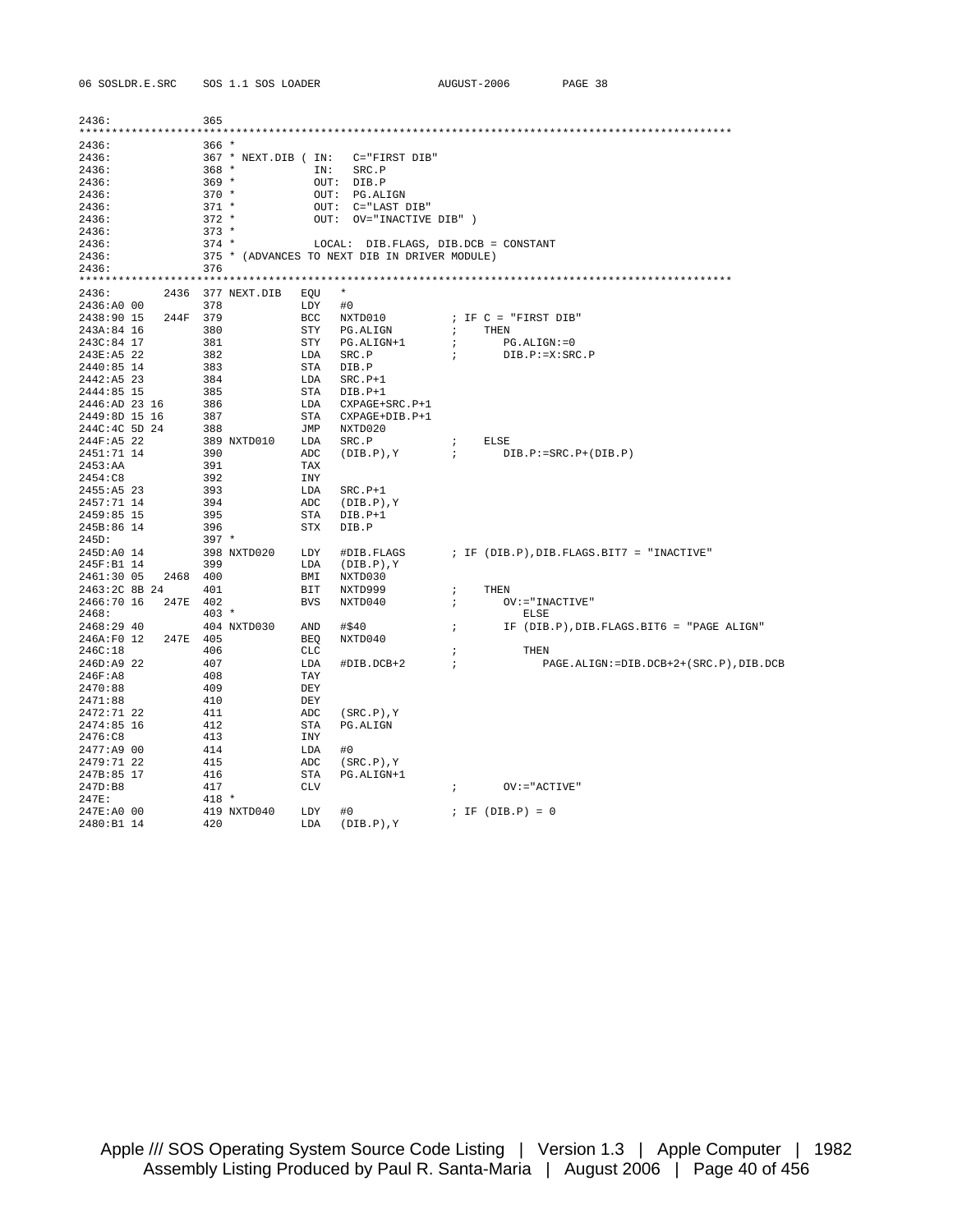| 06 SOSLDR.E.SRC |      |     | SOS 1.1 SOS LOADER |            |                 | AUGUST-2006 | PAGE 39                |
|-----------------|------|-----|--------------------|------------|-----------------|-------------|------------------------|
|                 |      |     |                    |            |                 |             |                        |
| 2482:C8         |      | 421 |                    | <b>INY</b> |                 |             |                        |
| 2483:11 14      |      | 422 |                    | ORA        | $(DIB.P)$ , $Y$ |             |                        |
| 2485:DO 03      | 248A | 423 |                    | <b>BNE</b> | NXTD998         |             |                        |
| 2487:38         |      | 424 |                    | <b>SEC</b> |                 |             | THEN C:="LAST DIB"     |
| 2488:B0 01      | 248B | 425 |                    | <b>BCS</b> | NXTD999         |             |                        |
| 248A:18         |      |     | 426 NXTD998        | <b>CLC</b> |                 |             | ELSE C:=NOT "LAST DIB" |
| 248B:60         |      |     | 427 NXTD999        | <b>RTS</b> |                 | ; RETURN    |                        |
| 248C:           |      | 428 |                    |            |                 |             |                        |
|                 |      |     |                    |            |                 |             |                        |
| 248C:           |      | 429 |                    | CHN.       | SOSLDR.F.SRC    |             |                        |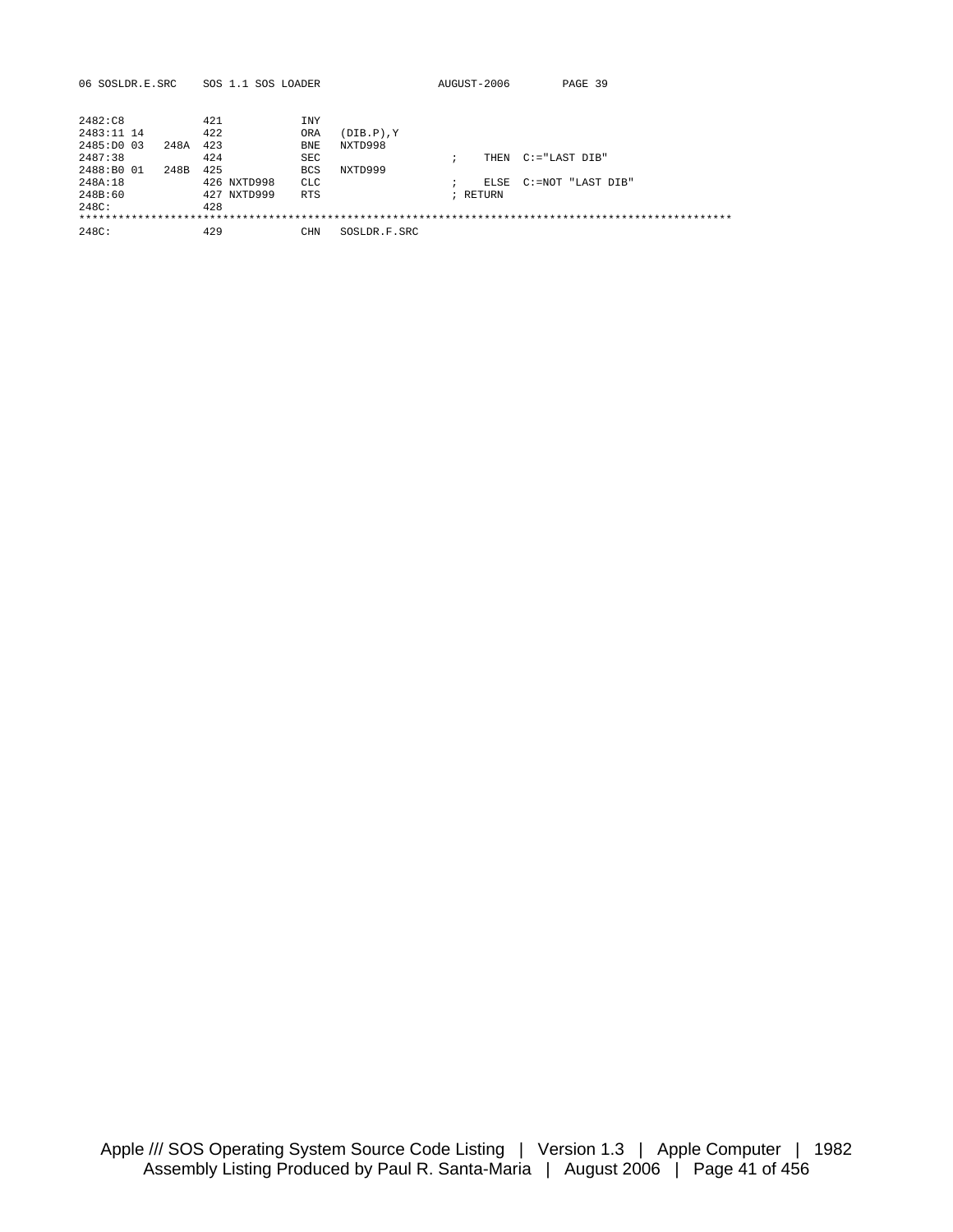| 07 SOSLDR.F.SRC    | SOS 1.1 SOS LOADER      |                               | AUGUST-2006            | PAGE 40                                                                                |
|--------------------|-------------------------|-------------------------------|------------------------|----------------------------------------------------------------------------------------|
|                    |                         |                               |                        |                                                                                        |
| 248C:              | $\overline{a}$          |                               |                        |                                                                                        |
| **********         | ******                  |                               |                        |                                                                                        |
| 248C:              | $3*$                    |                               |                        |                                                                                        |
| 248C:<br>248C:     | 4 * GETMEM (IN:<br>$5*$ | PG.ALIGN<br>IN:<br><b>CNT</b> |                        |                                                                                        |
| 248C:              | 6 *                     | $I/O:$ DST.P                  |                        |                                                                                        |
| 248C:              | $7 *$                   | I/O: DSTBANK                  |                        |                                                                                        |
| 248C:              | $8*$                    | I/O: DSEGLIST                 |                        |                                                                                        |
| 248C:              | $9 *$                   | OUT: PREVBANK )               |                        |                                                                                        |
| 248C:              | $10 *$                  |                               |                        |                                                                                        |
| 248C:              | $11 *$                  | LOCAL: PREVDST                |                        |                                                                                        |
| 248C:              |                         |                               |                        | 12 * (COMPUTES # OF PAGES TO ADD TO DRIVER SEGMENT AND WHETHER TO BEGIN A NEW SEGMENT) |
| 248C:              | 13                      |                               |                        |                                                                                        |
|                    |                         |                               |                        |                                                                                        |
| 248C:<br>248C      | 14 GETMEM               | $\star$<br>EOU                |                        |                                                                                        |
| 248C:A5 2A         | 15                      | LDA<br><b>DSTBANK</b>         | ; PREVBANK: = DSTBANK  |                                                                                        |
| 248E:85 18         | 16                      | STA<br>PREVBANK               |                        |                                                                                        |
| 2490:A5 24         | 17                      | DST.P<br>LDA                  | ; PREVDST:=DST.P       |                                                                                        |
| 2492:85 19         | 18                      | STA<br>PREVDST                |                        |                                                                                        |
| 2494:A5 25         | 19                      | LDA<br>$DST.P+1$              |                        |                                                                                        |
| 2496:85 1A         | 20                      | STA<br>PREVDST+1              |                        |                                                                                        |
| 2498:20 C4 24      | 21                      | JSR<br>NEWDST                 |                        | ; NEWDST (PG.ALIGN.IN, PREVDST.IN, CNT.IN, DST.P.OUT)                                  |
| 249B:              | $22 *$                  |                               |                        |                                                                                        |
| 249B:A5 25         | 23                      | LDA<br>$DST.P+1$              | ; IF $DST.P > = $2000$ |                                                                                        |
| 249D:C9 20         | 24                      | $\text{CMP}$<br>#\$20         |                        |                                                                                        |
| 249F:90 0C<br>24AD | 25                      | BCC<br>GETM010                |                        |                                                                                        |
| 24A1:38            | 26                      | <b>SEC</b>                    | THEN<br>$\ddot{i}$     |                                                                                        |
| 24A2:A5 1A         | 27                      | LDA<br>PREVDST+1              | $\ddot{i}$             | A=PAGES: =PREVDST-DST.P                                                                |
| 24A4:E5 25         | 28                      | <b>SBC</b><br>$DST.P+1$       |                        |                                                                                        |
| 24A6:18            | 29                      | CLC                           |                        |                                                                                        |
| 24A7:20 FD 24      | 30                      | JSR<br>BUILD.DSEG             | $\ddot{i}$             | BUILD.DSEG(C="NEXT BANK".IN, A=PAGES.IN, DSEGLIST.IO)                                  |
| 24AA: 4C C3 24     | 31                      | JMP<br>GETM.EXIT              |                        |                                                                                        |
| 24AD:              | $32 *$                  |                               |                        | <b>ELSE</b>                                                                            |
| 24AD:CG 2A         | 33 GETM010              | DEC<br><b>DSTBANK</b>         | $\ddot{i}$             | DSTBANK: = DSTBANK-1                                                                   |
| 24AF:A9 00         | 34                      | LDA<br># > \$A000             | $\ddot{i}$             | PREVDST: = \$A000                                                                      |
| 24B1:85 19         | 35                      | STA<br>PREVDST                |                        |                                                                                        |
| 24B3:A9 A0         | 36                      | LDA<br>$#<$ \$A000            |                        |                                                                                        |
| 24B5:85 1A         | 37                      | <b>STA</b><br>PREVDST+1       |                        |                                                                                        |
| 24B7:20 C4 24      | 38                      | JSR<br>NEWDST                 | $\ddot{ }$             | NEWDST(PG.ALIGN.IN, PREVDST.IN, CNT.IN, DST.P.OUT)                                     |
| 24BA:38            | 39                      | <b>SEC</b>                    | $\ddot{i}$             | A="PAGES":=PREVDST-DST.P                                                               |
| 24BB:A5 1A         | 40                      | LDA<br>PREVDST+1              |                        |                                                                                        |
| 24BD:E5 25         | 41                      | <b>SBC</b><br>DST.P+1         |                        |                                                                                        |
| 24BF:38            | 42                      | <b>SEC</b>                    |                        |                                                                                        |
| 24C0:20 FD 24      | 43                      | JSR<br>BUILD.DSEG             | $\ddot{i}$             | BUILD. DSEG(C="NEXTBANK". IN, A="PAGES". IN, DSEGLIST. IO)                             |
| 24C3:              | $44 *$                  |                               |                        |                                                                                        |
| 24C3:60            | 45 GETM.EXIT            | <b>RTS</b>                    | ; RETURN               |                                                                                        |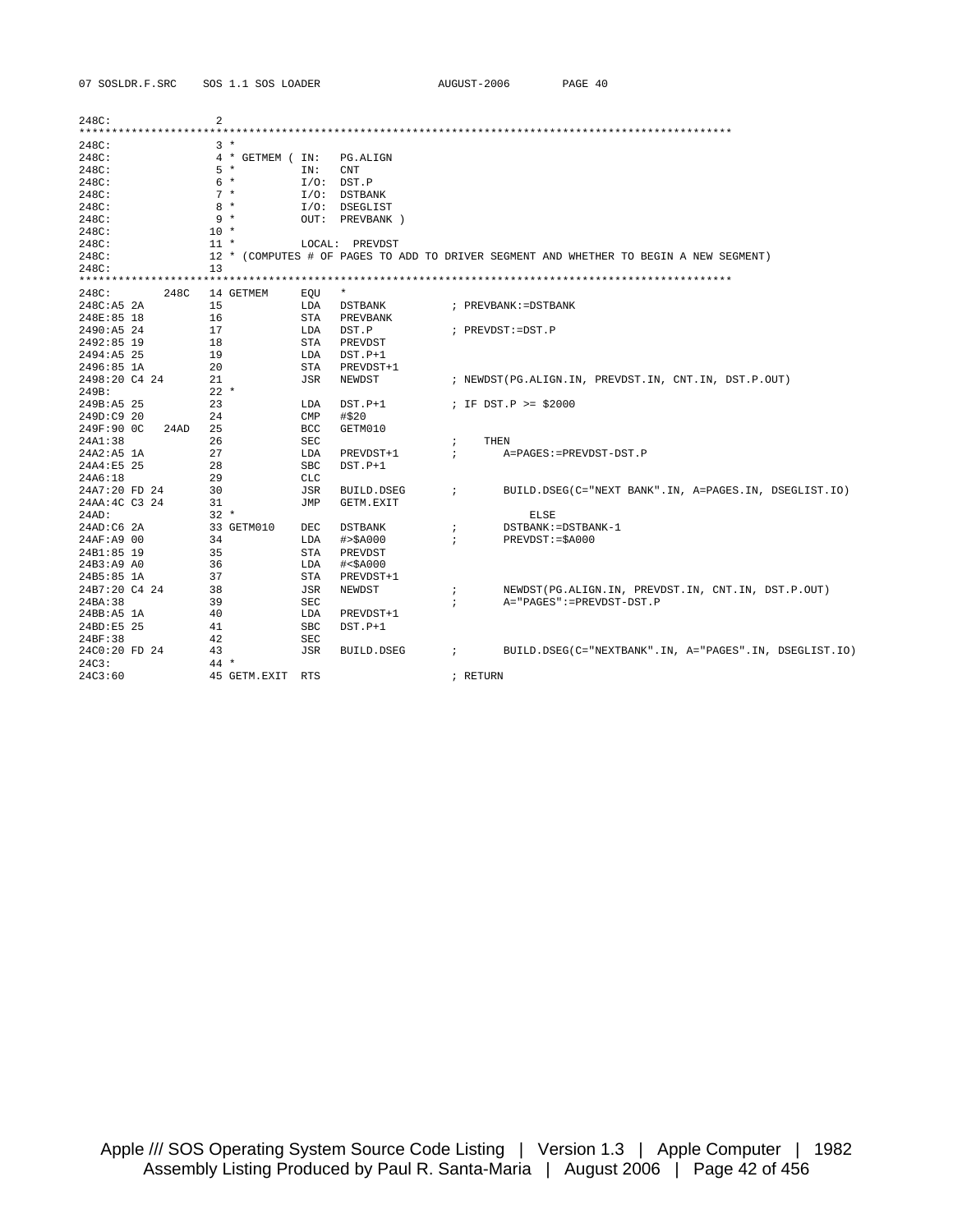| 07 SOSLDR.F.SRC |      |        | SOS 1.1 SOS LOADER |            |                    |            | AUGUST-2006 | PAGE 41                                                                          |                                      |
|-----------------|------|--------|--------------------|------------|--------------------|------------|-------------|----------------------------------------------------------------------------------|--------------------------------------|
| 24C4:           |      | 47     |                    |            |                    |            |             |                                                                                  |                                      |
|                 |      |        |                    |            |                    |            |             |                                                                                  |                                      |
| 24C4:           |      | $48 *$ |                    |            |                    |            |             |                                                                                  |                                      |
| 24C4:           |      |        | 49 * NEWDST (IN:   |            | PG.ALIGN           |            |             |                                                                                  |                                      |
| 24C4:           |      | $50*$  |                    | IN:        | PREVDST            |            |             |                                                                                  |                                      |
| 24C4:           |      | $51 *$ |                    | IN:        | <b>CNT</b>         |            |             |                                                                                  |                                      |
| 24C4:           |      | $52 *$ |                    |            | $I/O:$ DST.P<br>-1 |            |             |                                                                                  |                                      |
| 24C4:           |      |        |                    |            |                    |            |             | 53 * (COMPUTES DESTINATION BASE ADDRESS, ALIGNING ON PAGE BOUNDARY IF REQUESTED) |                                      |
| 24C4:           |      | 54     |                    |            |                    |            |             |                                                                                  |                                      |
|                 |      |        |                    |            |                    |            |             |                                                                                  |                                      |
| 24C4:           | 24C4 |        | 55 NEWDST          | EOU        | $\star$            |            |             |                                                                                  |                                      |
| 24C4:38         |      | 56     |                    | <b>SEC</b> |                    |            |             | ; IF $(PREVDST - $2000) < CNT$                                                   |                                      |
| 24C5:A5 19      |      | 57     |                    | LDA        | PREVDST            |            |             |                                                                                  |                                      |
| 24C7:E9 00      |      | 58     |                    | <b>SBC</b> | # > \$2000         |            |             |                                                                                  |                                      |
| 24C9:AA         |      | 59     |                    | TAX        |                    |            |             |                                                                                  |                                      |
| $24CA:AB$ 1A    |      | 60     |                    | LDA        | PREVDST+1          |            |             |                                                                                  |                                      |
| 24CC:E9 20      |      | 61     |                    | <b>SBC</b> | # < \$2000         |            |             |                                                                                  |                                      |
| 24CE:E4 26      |      | 62     |                    | CPX        | <b>CNT</b>         |            |             |                                                                                  |                                      |
| 24D0:E5 27      |      | 63     |                    | <b>SBC</b> | $CNT+1$            |            |             |                                                                                  |                                      |
| $24D2:BO$ 08    | 24DC | 64     |                    | <b>BCS</b> | NEWD010            |            |             |                                                                                  |                                      |
| 24D4: A9 00     |      | 65     |                    | LDA        | #0                 | $\ddot{i}$ | THEN        |                                                                                  |                                      |
| 24D6:85 24      |      | 66     |                    | <b>STA</b> | DST.P              | $\ddot{i}$ | $DST.P:=0$  |                                                                                  |                                      |
| $24D8:85$ 25    |      | 67     |                    | <b>STA</b> | $DST.P+1$          |            |             |                                                                                  |                                      |
| 24DA:F0 20      | 24FC | 68     |                    | BEO        | NEWD.EXIT          |            |             |                                                                                  |                                      |
| 24DC:38         |      |        | 69 NEWD010         | SEC        |                    | $\ddot{ }$ | ELSE        |                                                                                  |                                      |
| 24DD:A5 19      |      | 70     |                    | LDA        | PREVDST            | $\ddot{i}$ |             | DST.P:=PREVDST-CNT                                                               |                                      |
| 24DF:E5 26      |      | 71     |                    | <b>SBC</b> | <b>CNT</b>         |            |             |                                                                                  |                                      |
| 24E1:85 24      |      | 72     |                    | <b>STA</b> | DST.P              |            |             |                                                                                  |                                      |
| 24E3:A5 1A      |      | 73     |                    | LDA        | PREVDST+1          |            |             |                                                                                  |                                      |
| 24E5:E5 27      |      | 74     |                    | <b>SBC</b> | $CNT+1$            |            |             |                                                                                  |                                      |
| 24E7:85 25      |      | 75     |                    | <b>STA</b> | $DST.P+1$          |            |             |                                                                                  |                                      |
| 24E9:A5 16      |      | 76     |                    | LDA        | PG.ALIGN           | $\ddot{i}$ |             | IF PG.ALIGN <> 0                                                                 |                                      |
| 24EB:05 17      |      | 77     |                    | ORA        | PG.ALIGN+1         | $\ddot{i}$ |             | THEN                                                                             |                                      |
| $24ED:FO$ OD    | 24FC | 78     |                    | <b>BEO</b> | NEWD.EXIT          |            |             |                                                                                  |                                      |
| 24EF:38         |      | 79     |                    | SEC        |                    | $\ddot{i}$ |             |                                                                                  | $DST.P:= (DST.P/256*256) - PG.ALIGN$ |
| 24F0:A9 00      |      | 80     |                    | LDA        | #0                 |            |             |                                                                                  |                                      |
| $24F2:ES$ 16    |      | 81     |                    | <b>SBC</b> | PG.ALIGN           |            |             |                                                                                  |                                      |
| 24F4:85 24      |      | 82     |                    | <b>STA</b> | DST.P              |            |             |                                                                                  |                                      |
| 24F6:A5 25      |      | 83     |                    | LDA        | $DST.P+1$          |            |             |                                                                                  |                                      |
| 24F8:E5 17      |      | 84     |                    | <b>SBC</b> | PG.ALIGN+1         |            |             |                                                                                  |                                      |
| 24FA:85 25      |      | 85     |                    | STA        | $DST.P+1$          |            |             |                                                                                  |                                      |
| 24FC:60         |      |        | 86 NEWD.EXIT       | <b>RTS</b> |                    |            | ; RETURN    |                                                                                  |                                      |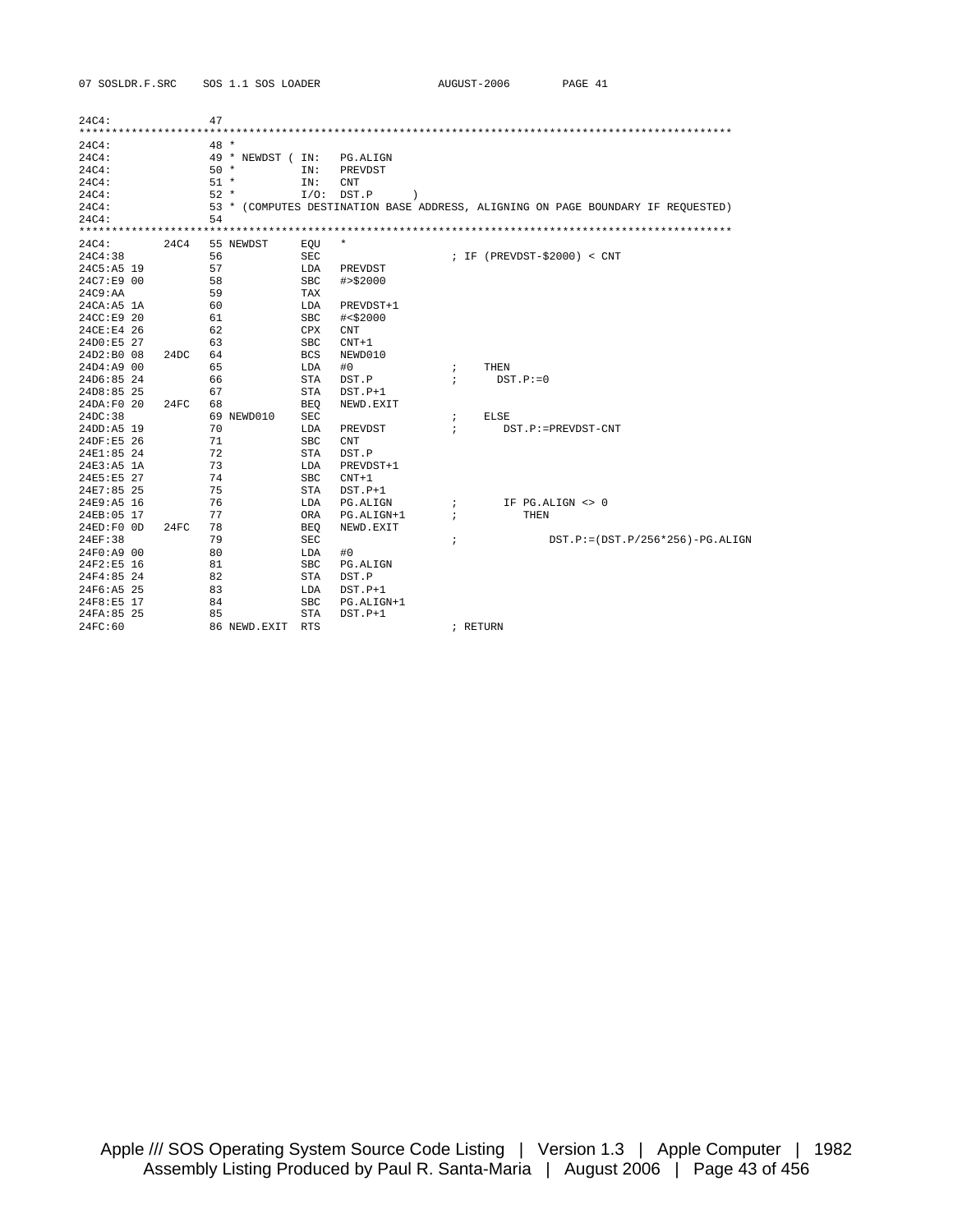07 SOSLDR.F.SRC SOS 1.1 SOS LOADER AUGUST-2006 PAGE 42

| $24FD$ :        |      | 88      |                                                                                   |            |                |                  |   |          |      |              |     |                             |              |                                            |              |  |
|-----------------|------|---------|-----------------------------------------------------------------------------------|------------|----------------|------------------|---|----------|------|--------------|-----|-----------------------------|--------------|--------------------------------------------|--------------|--|
|                 |      |         |                                                                                   |            |                |                  |   |          |      |              |     |                             |              |                                            |              |  |
| $24FD$ :        |      | $89 *$  |                                                                                   |            |                |                  |   |          |      |              |     |                             |              |                                            |              |  |
| $24FD$ :        |      |         | 90 * BUILD.DSEG (                                                                 |            | IN:            | $C = "NEXTBANK"$ |   |          |      |              |     |                             |              |                                            |              |  |
| $24FD$ :        |      | $91 *$  |                                                                                   |            | TN:            | $A = "PAGES"$    |   |          |      |              |     |                             |              |                                            |              |  |
| $24FD$ :        |      | $92 *$  |                                                                                   |            | $T/O$ :        | DSEGLIST         |   |          |      |              |     |                             |              |                                            |              |  |
| $24FD$ :        |      | $93 *$  | (COMPUTES # OF PAGES TO ADD TO DRIVER SEGMENT AND WHETHER TO BEGIN A NEW SEGMENT) |            |                |                  |   |          |      |              |     |                             |              |                                            |              |  |
| $24FD$ :        |      | 94      |                                                                                   |            |                |                  |   |          |      |              |     |                             |              |                                            |              |  |
|                 |      |         |                                                                                   |            |                |                  |   |          |      |              |     |                             |              |                                            |              |  |
| 24FD:           | 24FD |         | 95 BUILD. DSEG EOU                                                                |            | $\ast$         |                  |   |          |      |              |     |                             |              |                                            |              |  |
| 24FD:48         |      | 96      |                                                                                   | PHA        |                |                  |   |          |      |              |     |                             |              |                                            |              |  |
| 24FE:B0 05      | 2505 | 97      |                                                                                   | <b>BCS</b> | BLDS010        |                  |   |          |      |              |     |                             |              | ; IF ("NEXTBANK"=TRUE OR DSEGX=SFF)        |              |  |
| $2500:AD$ 14 25 |      | 98      |                                                                                   | LDA        | DSEGX          |                  | : |          | THEN |              |     |                             |              |                                            |              |  |
| 2503:10 03      | 2508 | 99      |                                                                                   | <b>BPL</b> | <b>BLDS020</b> |                  |   |          |      |              |     |                             |              |                                            |              |  |
| 2505:EE 14 25   |      |         | 100 BLDS010                                                                       | <b>INC</b> | <b>DSEGX</b>   |                  |   |          |      |              |     | $DSEGX := DSEGX + 1$        |              |                                            |              |  |
| 2508:AE 14 25   |      |         | 101 BLDS020                                                                       | LDX        | <b>DSEGX</b>   |                  |   |          |      |              |     |                             |              |                                            |              |  |
| 250B:18         |      | 102     |                                                                                   | <b>CLC</b> |                |                  |   |          |      |              |     |                             |              | ; DSEGLIST(DSEGX):=DSEGLIST(DSEGX)+"PAGES" |              |  |
| 250C:68         |      | 103     |                                                                                   | <b>PLA</b> |                |                  |   |          |      |              |     |                             |              |                                            |              |  |
| 250D:7D 15 25   |      | 104     |                                                                                   | ADC        |                | DSEGLIST, X      |   |          |      |              |     |                             |              |                                            |              |  |
| $2510:9D$ 15 25 |      | 105     |                                                                                   | <b>STA</b> |                | DSEGLIST, X      |   |          |      |              |     |                             |              |                                            |              |  |
| 2513:60         |      | 106     |                                                                                   | <b>RTS</b> |                |                  |   | ; RETURN |      |              |     |                             |              |                                            |              |  |
| 2514:           |      | $107 *$ |                                                                                   |            |                |                  |   |          |      |              |     |                             |              |                                            |              |  |
| 2514:           |      | $108 *$ |                                                                                   |            |                |                  |   |          |      |              |     |                             |              |                                            |              |  |
| 2514:           |      | $109 *$ |                                                                                   |            |                |                  |   |          |      |              |     |                             |              |                                            |              |  |
| 2514:FF         |      |         | 110 DSEGX                                                                         | <b>DFB</b> | <b>SFF</b>     |                  |   |          |      |              |     | ; DRIVER SEGMENT LIST TABLE |              |                                            |              |  |
| 2515:00         |      |         | 111 DSEGLIST                                                                      | <b>DFB</b> | \$0            |                  |   |          |      |              |     |                             |              | # PAGES FOR 1ST DRIVER SEGMENT             | (BANK N      |  |
| 2516:00         |      | 112     |                                                                                   | <b>DFB</b> | \$0            |                  |   |          |      |              | 2ND |                             | $\mathbf{u}$ |                                            | $(BANK N-1)$ |  |
| 2517:00         |      | 113     |                                                                                   | <b>DFB</b> | \$0            |                  |   |          |      | $\mathbf{u}$ | 3RD |                             | $\mathbf{u}$ |                                            | $(BANK N-2)$ |  |
| 2518:00         |      | 114     |                                                                                   | <b>DFB</b> | \$0            |                  |   |          |      |              | 4TH |                             | $\mathbf{u}$ |                                            | $(BANK N-3)$ |  |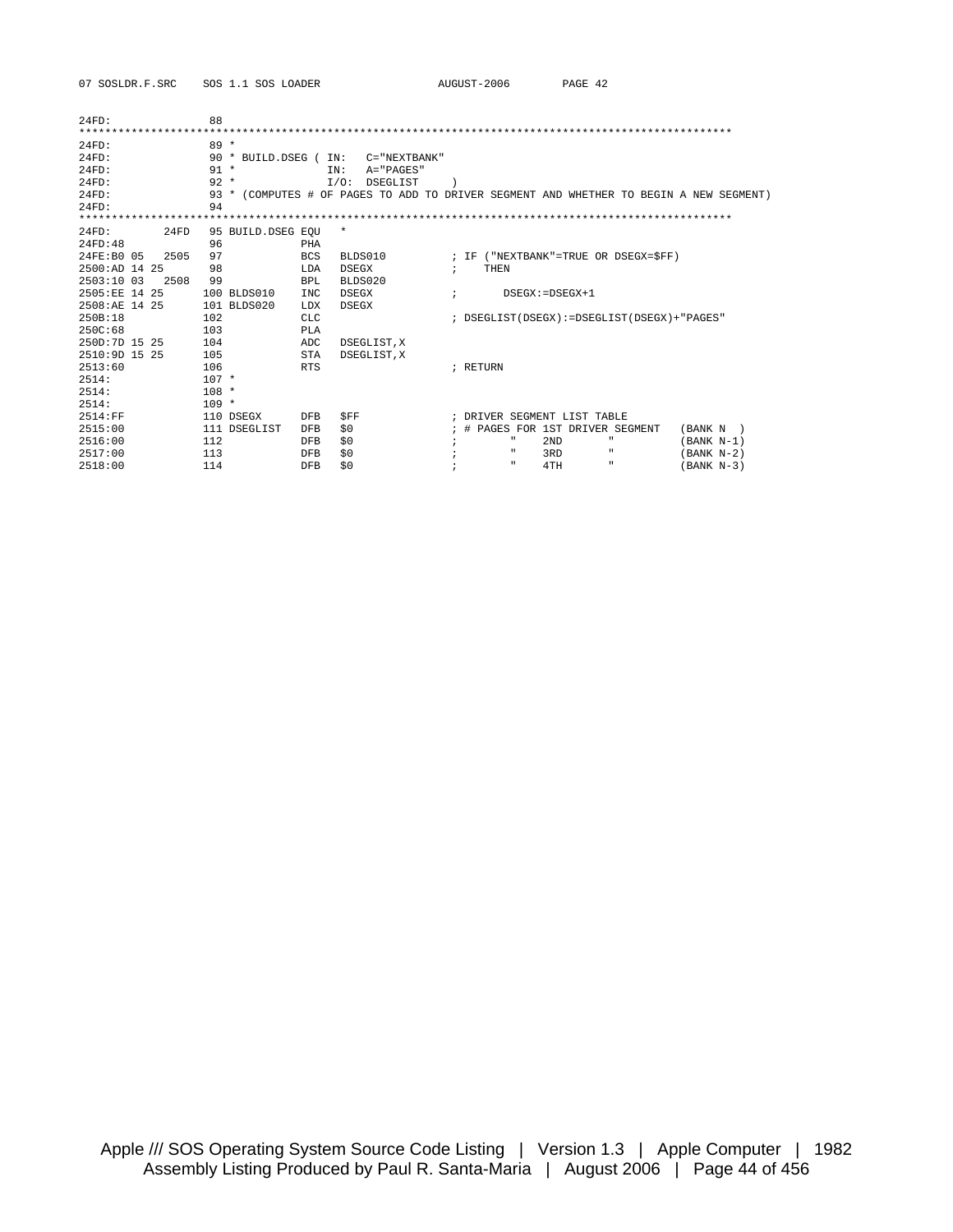| 07 SOSLDR.F.SRC    | SOS 1.1 SOS LOADER |              |                                                                     | AUGUST-2006                      | PAGE 43 |
|--------------------|--------------------|--------------|---------------------------------------------------------------------|----------------------------------|---------|
|                    |                    |              |                                                                     |                                  |         |
| 2519:              | 116                |              |                                                                     |                                  |         |
|                    |                    |              |                                                                     |                                  |         |
| 2519:              | $117 *$            |              |                                                                     |                                  |         |
| 2519:              | 118 * RELOC (IN:   |              | SRC.P                                                               |                                  |         |
| 2519:              | $119 *$            | IN:          | REL.P                                                               |                                  |         |
| 2519:              | $120 *$            | IN:          | DST.P                                                               |                                  |         |
| 2519:              | $121 *$            | OUT:         | RELOCATED DRIVER MODULE )                                           |                                  |         |
| 2519:              | $122 *$            |              |                                                                     |                                  |         |
| 2519:              | $123 *$            |              | LOCAL: REL.END, CODE.P                                              |                                  |         |
| 2519:<br>2519:     | 125                |              | 124 * (RELOCATES DRIVER MODULE'S CODE FIELD USING RELOCATION FIELD) |                                  |         |
|                    |                    |              |                                                                     |                                  |         |
| 2519:              | 2519 126 RELOC     | EQU          | $\star$                                                             |                                  |         |
| 2519:38            | 127                | SEC          |                                                                     | $; REL. END := REL.P-(REL.P)$    |         |
| 251A:A0 00         | 128                | LDY          | #0                                                                  |                                  |         |
| 251C:A5 1E         | 129                | LDA          | REL.P                                                               |                                  |         |
| 251E:F1 1E         | 130                | SBC          | $(REL.P)$ , Y                                                       |                                  |         |
| 2520:8520          | 131                | STA          | REL.END                                                             |                                  |         |
| 2522:C8            | 132                | INY          |                                                                     |                                  |         |
| $2523:AB$ 1F       | 133                | LDA          | $REL.P+1$                                                           |                                  |         |
| 2525:F1 1E         | 134                | SBC          | $(REL.P)$ , Y                                                       |                                  |         |
| 2527:85 21         | 135                | STA          | REL.END+1                                                           |                                  |         |
| 2529:38            | 136 REL.LOOP       | SEC          |                                                                     | $; REL.P:=REL.P-2$               |         |
| 252A: A5 1E        | 137                | LDA          | REL.P                                                               |                                  |         |
| 252C:E9 02         | 138                | <b>SBC</b>   | #2                                                                  |                                  |         |
| 252E:85 1E         | 139                | STA          | REL.P                                                               |                                  |         |
| 2530:A5 1F         | 140                | LDA          | $REL.P+1$                                                           |                                  |         |
| 2532:E9 00         | 141                | <b>SBC</b>   | #0                                                                  |                                  |         |
| 2534:85 1F         | 142                | STA          | $REL.P+1$                                                           |                                  |         |
| 2536:A5 1E         | 143                | LDA          | REL.P                                                               | ; IF REL.P < REL. END THEN EXIT  |         |
| 2538:C5 20         | 144                | $\text{CMP}$ | REL.END                                                             |                                  |         |
| 253A:A5 1F         | 145                | LDA          | $REL.P+1$                                                           |                                  |         |
| 253C:E5 21         | 146                | SBC          | REL.END+1                                                           |                                  |         |
| 253E:90 29<br>2569 | 147                | BCC          | REL.EXIT                                                            |                                  |         |
| 2540:A0 00         | 148                | LDY          | #0                                                                  | $: CODE.P:=X:SRC.P+(REL.P)$      |         |
| 2542:18            | 149                | <b>CLC</b>   |                                                                     |                                  |         |
| 2543:AB 22         | 150                | LDA          | SRC.P                                                               |                                  |         |
| 2545:71 1E         | 151                | ADC          | $(REL.P)$ , Y                                                       |                                  |         |
| 2547:85 1C         | 152                | STA          | CODE.P                                                              |                                  |         |
| 2549:C8            | 153                | <b>INY</b>   |                                                                     |                                  |         |
| $254A: A5$ 23      | 154                | LDA          | $SRC.P+1$                                                           |                                  |         |
| 254C: 71 1E        | 155                | ADC          | $(REL.P)$ , Y                                                       |                                  |         |
| 254E:85 1D         | 156                | STA          | $CODE.P+1$                                                          |                                  |         |
| 2550:AD 23 16      | 157                | LDA          | $CXPAGE+SRC.P+1$                                                    |                                  |         |
| 2553:8D 1D 16      | 158                | STA          | CXPAGE+CODE.P+1                                                     |                                  |         |
| 2556:A0 00         | 159                | LDY          | #0                                                                  | $: (CODE.P) := (CODE.P) + DST.P$ |         |
| 2558:18            | 160                | CLC          |                                                                     |                                  |         |
| 2559:B1 1C         | 161                | LDA          | $(CODE.P)$ , $Y$                                                    |                                  |         |
| 255B:65 24         | 162                | ADC          | DST.P                                                               |                                  |         |
| 255D:91 1C         | 163                | STA          | $(CODE.P)$ , $Y$                                                    |                                  |         |
| 255F:CB            | 164                | INY          |                                                                     |                                  |         |
| 2560:B1 1C         | 165                | LDA          | $(CODE.P)$ , $Y$                                                    |                                  |         |
| 2562:6525          | 166                | ADC          | $DST.P+1$                                                           |                                  |         |
| 2564:91 1C         | 167                | STA          | $(CODE.P)$ , $Y$                                                    |                                  |         |
| 2566:4C 29 25      | 168                | JMP          | REL.LOOP                                                            | ; GOTO REL.LOOP                  |         |
| 2569:              | $169 *$            |              |                                                                     |                                  |         |
| 2569:60            | 170 REL.EXIT       | <b>RTS</b>   |                                                                     | ; RETURN                         |         |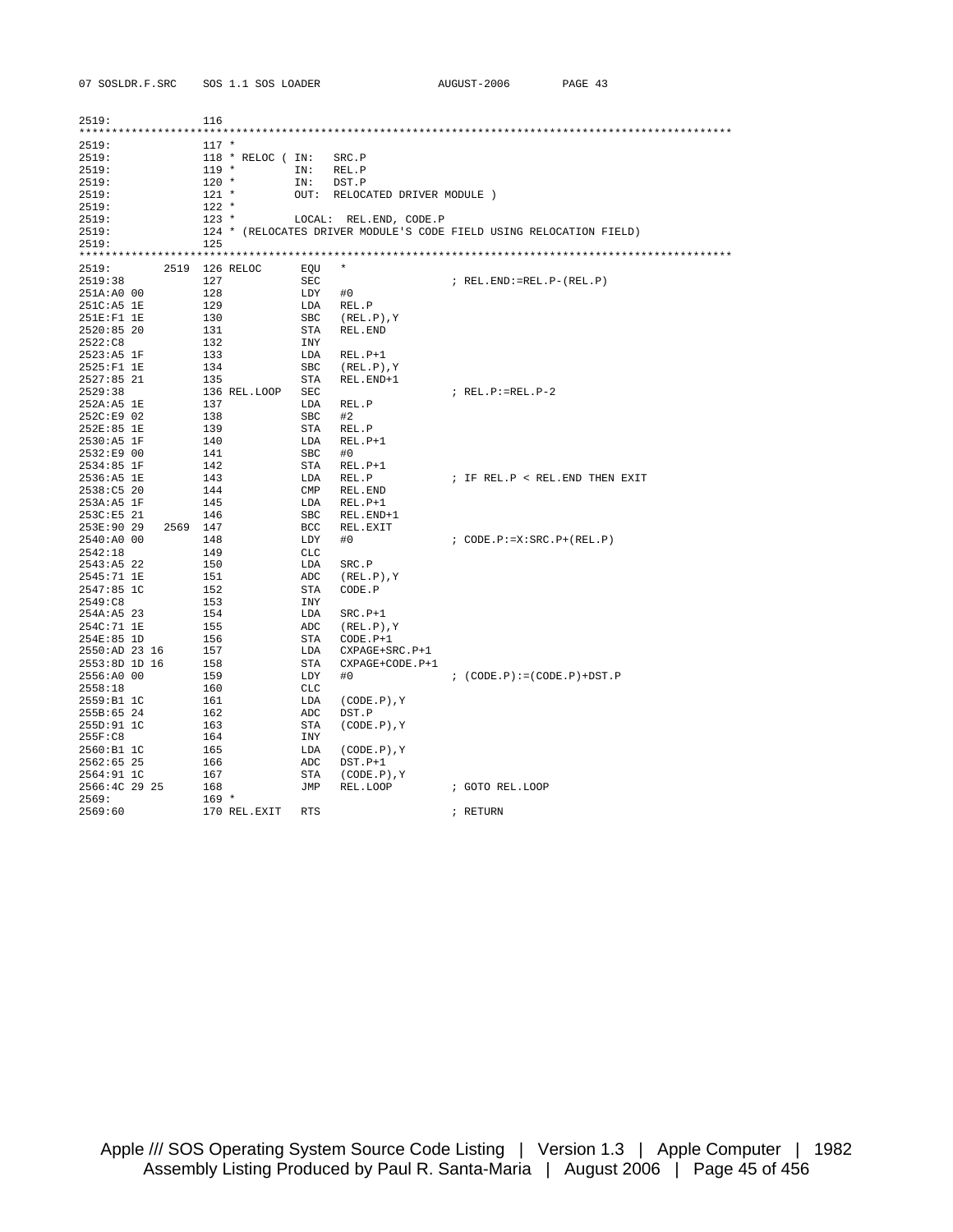| 07 SOSLDR.F.SRC | SOS 1.1 SOS LOADER                                                      | AUGUST-2006                 | PAGE 44                                                         |
|-----------------|-------------------------------------------------------------------------|-----------------------------|-----------------------------------------------------------------|
|                 |                                                                         |                             |                                                                 |
| 256A:           | 172                                                                     |                             |                                                                 |
|                 |                                                                         |                             |                                                                 |
| 256A:           | $173 *$                                                                 |                             |                                                                 |
| 256A:           | $174 * ALLOC. SEG$ (<br>IN:<br>K.BASE                                   |                             |                                                                 |
| 256A:           | $175 *$<br>TN:<br>I.BASE.P                                              |                             |                                                                 |
| 256A:           | $176 *$<br>SYSBANK )<br>IN:                                             |                             |                                                                 |
| 256A:           | $177 *$<br>I.BASE.P                                                     |                             |                                                                 |
| 256A:           | $178 *$<br>D.BASE.PG                                                    |                             |                                                                 |
| 256A:           | 179 * (ALLOCATES SEGMENTS FOR KERNEL, INTERPRETER AND SYSTEM WORK AREA) |                             |                                                                 |
| 256A:           | 180                                                                     |                             |                                                                 |
|                 |                                                                         |                             |                                                                 |
| 256A:           | 256A 181 ALLOC.SEG<br>*<br>EOU                                          |                             |                                                                 |
| 256A:00         | 182<br><b>BRK</b>                                                       |                             | ; REO. SEG(BASE= $(F, 0)$ , LIMIT= $(F, 1D)$ , SEGID=0, SEGNUM) |
| 256B:40         | 183<br><b>DFB</b><br><b>REOSEG</b>                                      |                             |                                                                 |
| 256C:85 28      | 184<br>SEGMENT<br>DW                                                    |                             |                                                                 |
| 256E:           | $185 *$                                                                 |                             |                                                                 |
| 256E:A9 10      | 186<br>#\$10<br>LDA                                                     | ; SET BASE/LIMIT BANKS      |                                                                 |
| 2570:8D 86 28   | 187<br>STA<br>SEGBASE                                                   |                             |                                                                 |
| 2573:8D 88 28   | 188<br>STA<br>SEGLIM                                                    |                             |                                                                 |
| 2576:A9 00      | 189<br>#0<br>LDA                                                        | ; AND INIT BASE PAGE        |                                                                 |
| 2578:8D 87 28   | 190<br><b>STA</b><br>SEGBASE+1                                          |                             |                                                                 |
| 257B:           | $191 *$                                                                 |                             |                                                                 |
| 257B:A6 01      | 192<br>K.BASE+1<br>LDX                                                  | ; KERNEL SEGMENT, ID=1      |                                                                 |
| 257D:20 86 25   | 193<br>JSR<br><b>RSEG</b>                                               |                             |                                                                 |
| 2580:           | $194 *$                                                                 |                             |                                                                 |
| 2580:A6 03      | 195<br>$I.BASE.P+1$<br>LDX                                              | ; INTERPRETER SEGMENT, ID=2 |                                                                 |
| 2582:20 86 25   | 196<br>JSR<br><b>RSEG</b>                                               |                             |                                                                 |
| 2585:60         | 197<br><b>RTS</b>                                                       |                             |                                                                 |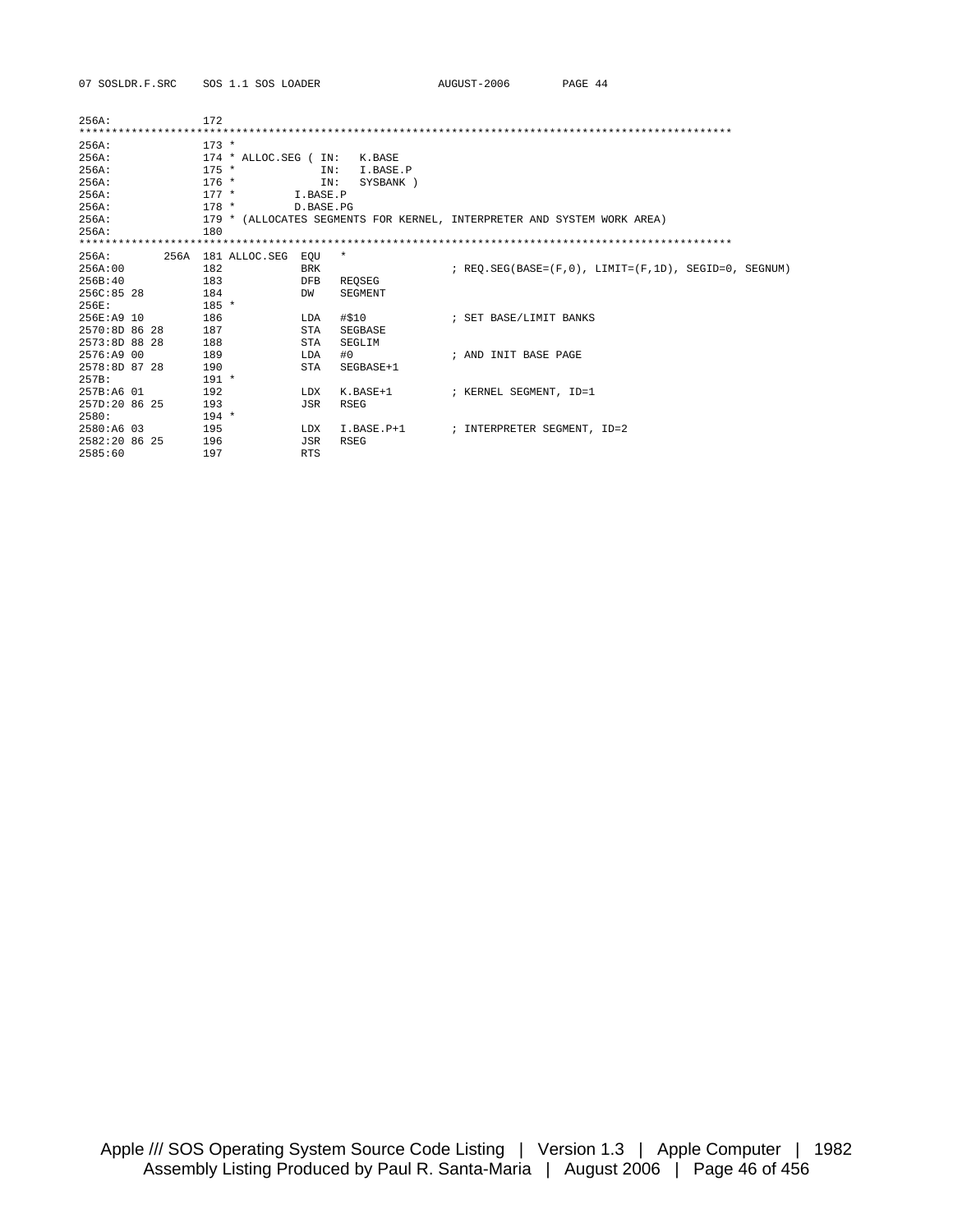| 07 SOSLDR.F.SRC<br>SOS 1.1 SOS LOADE |
|--------------------------------------|
|--------------------------------------|

| )S LOADER |  |
|-----------|--|
|           |  |

| 2586:         |      | 199            |             |            |                                          |                          |                                       |
|---------------|------|----------------|-------------|------------|------------------------------------------|--------------------------|---------------------------------------|
|               |      |                |             |            |                                          |                          |                                       |
| 2586:         |      | $200 *$        |             |            |                                          |                          |                                       |
| 2586:         |      |                |             |            | 201 * RSEG (IN: X=BASE.PAGE OF SEGMENT ) |                          |                                       |
| 2586:         |      | $202 *$        |             |            |                                          |                          |                                       |
| 2586:         |      | 203            |             |            |                                          |                          |                                       |
|               |      |                |             |            |                                          |                          |                                       |
| 2586:         | 2586 |                | 204 RSEG    | EQU        | $^\star$                                 |                          |                                       |
| 2586:EE 8A 28 |      | 205            |             | INC        | SEGID                                    |                          | $:$ SEGID: = SEGID+1                  |
| 2589:AC 87 28 |      | 206            |             | LDY        | SEGBASE+1                                |                          | ; LIMIT. PAGE: = BASE. PAGE-1         |
| 258C:88       |      | 207            |             | <b>DEY</b> |                                          |                          |                                       |
| 258D:8C 89 28 |      | 208            |             | STY        | SEGLIM+1                                 |                          |                                       |
| 2590:8E 87 28 |      | 209            |             | STX        | SEGBASE+1                                |                          | ; BASE. PAGE: = X                     |
| 2593:         |      | $210 *$        |             |            |                                          |                          |                                       |
| 2593:E0 A0    |      | 211            |             | CPX        | $#$ $5A0$                                |                          | ; IF BASE>=\$A0 OR LIMIT<\$A0 THEN    |
| 2595:B0 24    | 25BB | 212            |             | <b>BCS</b> | RSEG010                                  | $\ddot{ }$               | <b>THEN</b>                           |
| 2597:AD 89 28 |      | 213            |             | LDA        | SEGLIM+1                                 | $\ddot{i}$               | REQUEST ONLY ONE SEGMENT              |
| 259A: C9 A0   |      | 214            |             | <b>CMP</b> | #\$A0                                    |                          |                                       |
| 259C:90 1D    | 25BB | 215            |             | <b>BCC</b> | RSEG010                                  |                          |                                       |
| 259E:         |      | $216 *$        |             |            |                                          |                          |                                       |
| 259E:8A       |      | 217            |             | TXA        |                                          |                          | ELSE                                  |
| 259F:48       |      | 218            |             | PHA        |                                          | $\ddot{i}$<br>$\ddot{i}$ |                                       |
| 25A0:A2A0     |      | 219            |             | LDX        |                                          |                          | REQUEST TWO SEGMENTS                  |
| 25A2:8E 87 28 |      | 220            |             | <b>STX</b> | #\$A0<br>SEGBASE+1                       |                          |                                       |
| 25A5:         |      | $221$ *        |             |            |                                          |                          |                                       |
|               |      | 222            |             |            |                                          |                          |                                       |
| 25A5:00       |      |                |             | BRK        |                                          | $\ddot{i}$               | REO.SEG(BASE, LIMIT, SEGID, SEGNUM)   |
| 25A6:40       |      | 223            |             | <b>DFB</b> | <b>REOSEG</b>                            |                          |                                       |
| $25A7:85$ 28  |      | 224<br>$225 *$ |             | DW         | SEGMENT                                  |                          |                                       |
| 25A9:         |      |                |             |            |                                          |                          |                                       |
| 25A9:68       |      | 226            |             | PLA        |                                          |                          |                                       |
| 25AA:8D 87 28 |      | 227            |             | <b>STA</b> | SEGBASE+1                                |                          |                                       |
| 25AD: A99F    |      | 228            |             | LDA        | #\$9F                                    |                          |                                       |
| 25AF:8D 89 28 |      | 229            |             | STA        | SEGLIM+1                                 |                          |                                       |
| 25B2:AD 00 00 |      | 230            |             | LDA        | <b>SYSBANK</b>                           |                          |                                       |
| 25B5:8D 86 28 |      | 231            |             | STA        | SEGBASE                                  |                          |                                       |
| 25B8:8D 88 28 |      | 232            |             | STA        | SEGLIM                                   |                          |                                       |
| 25BB:         |      | $233 *$        |             |            |                                          |                          |                                       |
| 25BB:         |      | $234 *$        |             |            |                                          |                          |                                       |
| 25BB:00       |      |                | 235 RSEG010 | <b>BRK</b> |                                          |                          | ; REQ.SEG(BASE, LIMIT, SEGID, SEGNUM) |
| 25BC:40       |      | 236            |             | <b>DFB</b> | REQSEG                                   |                          |                                       |
| 25BD:85 28    |      | 237            |             | DW         | SEGMENT                                  |                          |                                       |
| 25BF:         |      | $238 *$        |             |            |                                          |                          |                                       |
| 25BF:60       |      | 239            |             | <b>RTS</b> |                                          |                          | ; RETURN                              |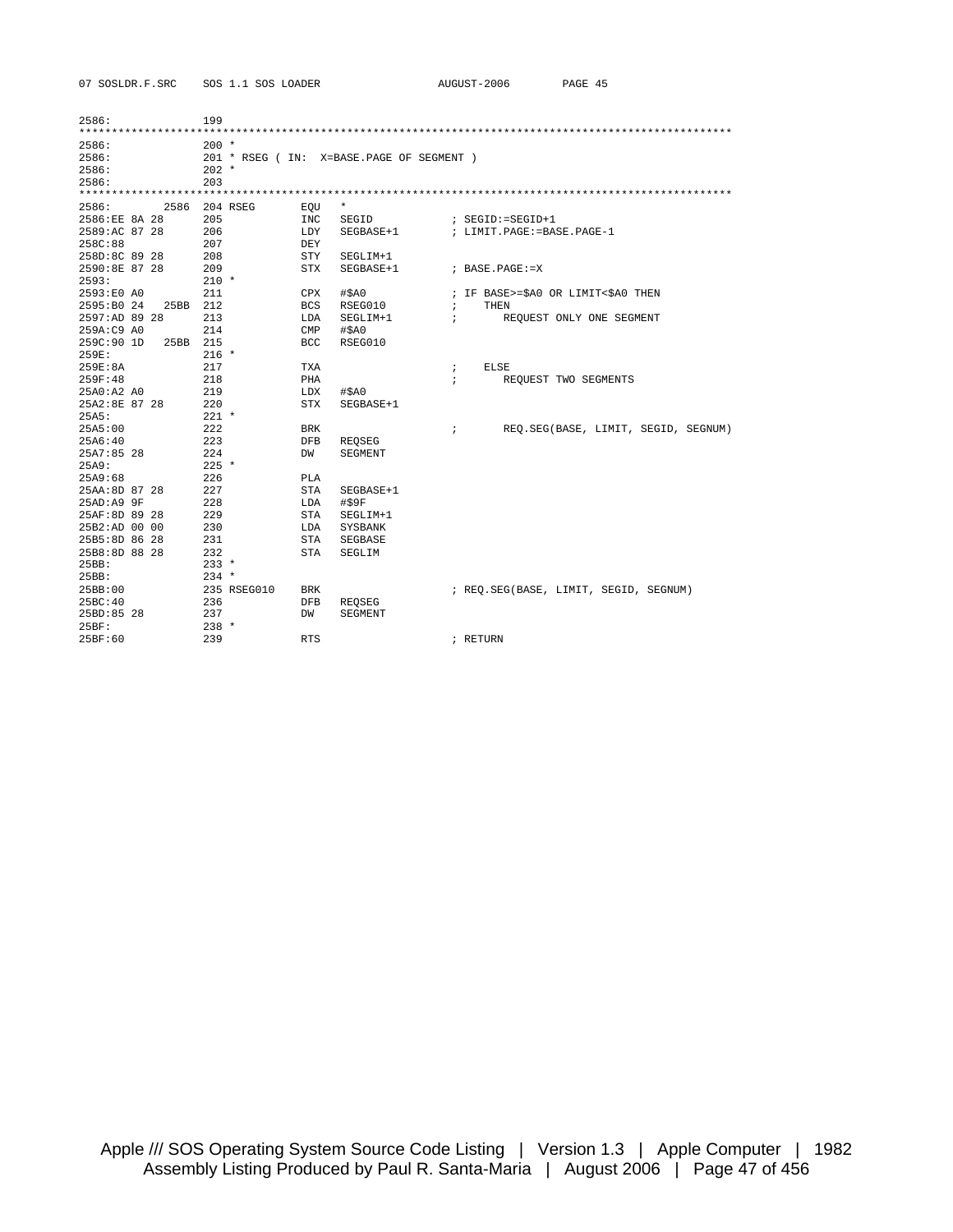| 25C0:              | 2.41                  |                                               |              |               |                      |                                    |  |  |  |  |
|--------------------|-----------------------|-----------------------------------------------|--------------|---------------|----------------------|------------------------------------|--|--|--|--|
| 25C0:              | $242 *$               |                                               |              |               |                      |                                    |  |  |  |  |
| 25C0:              | 243 * ALLOC.DSEG (IN: |                                               | DSEGLIST )   |               |                      |                                    |  |  |  |  |
| 25C0:              | $244 *$               |                                               |              |               |                      |                                    |  |  |  |  |
| 25C0:              |                       | 245 * (ALLOCATES SEGMENTS FOR DRIVER MODULES" |              |               |                      |                                    |  |  |  |  |
| 25C0:              | 246                   |                                               |              |               |                      |                                    |  |  |  |  |
|                    |                       |                                               |              |               |                      |                                    |  |  |  |  |
| 25C0:<br>25C0      | 247 ALLOC.DSEG EOU    |                                               | $^\star$     |               |                      |                                    |  |  |  |  |
| 25C0:EE 14 25      | 248                   | INC                                           | DSEGX        |               |                      | ; DSEGX:=DSEGX+1                   |  |  |  |  |
| 25C3:DD007<br>25CC | 249                   | <b>BNE</b>                                    | ALDS010      |               | $I$ TF DSEGX=0       |                                    |  |  |  |  |
| 25C5:A2 7A         | 250                   | LDX                                           | #ERR5X       |               | $\mathcal{L}$        | THEN ERROR("INVALID DRIVER FILE")  |  |  |  |  |
| $25C7:AD$ 13       | 251                   | <b>LDY</b>                                    | #ERR5L       |               |                      |                                    |  |  |  |  |
| 25C9:20E225        | 252                   | JSR                                           | <b>ERROR</b> |               |                      |                                    |  |  |  |  |
| 25CC:              | $253 *$               |                                               |              |               |                      |                                    |  |  |  |  |
| $25CC:AD$ FF       | 254 ALDS010           | LDY                                           | #\$FF        |               | $; \mathbf{Y} := -1$ |                                    |  |  |  |  |
| 25CE:CB            | 255 ALDS020           | <b>INY</b>                                    |              |               |                      | ; WHILE $(Y:=Y+1) <$ DSEGX         |  |  |  |  |
| 25CF:CC 14 25      | 256                   | CPY                                           | DSEGX        | $\ddot{i}$    | DO                   |                                    |  |  |  |  |
| 25D2:B00D<br>25E1  | 257                   | <b>BCS</b>                                    | ALDS.EXIT    |               |                      |                                    |  |  |  |  |
| 25D4:B9 15 25      | 258                   | LDA                                           | DSEGLIST.Y   | $\mathcal{F}$ |                      | PAGECT: = DSEGLIST (Y)             |  |  |  |  |
| 25D7:8D 7E 28      | 259                   | <b>STA</b>                                    | SEGPGCNT     |               |                      |                                    |  |  |  |  |
| 25DA:00            | 260                   | <b>BRK</b>                                    |              |               |                      | FINDSEG (SRCHMODE=0.IN, SEGID=3.IN |  |  |  |  |
| 25DR:41            | 261                   | <b>DFB</b>                                    | FINDSEG      |               |                      | PAGECT=DSEGLIST(Y)                 |  |  |  |  |
| 25DC: 7B 28        | 262                   | DW                                            | SEGMENT1     |               |                      | BASE.OUT, LIMIT.OUT)               |  |  |  |  |
| 25DE:4C CE 25      | 263                   | <b>JMP</b>                                    | ALDS020      |               |                      |                                    |  |  |  |  |
| 25F1:              | $264$ *               |                                               |              |               |                      |                                    |  |  |  |  |
| 25F1:60            | 265 ALDS.EXIT         | <b>RTS</b>                                    |              |               | ; RETURN             |                                    |  |  |  |  |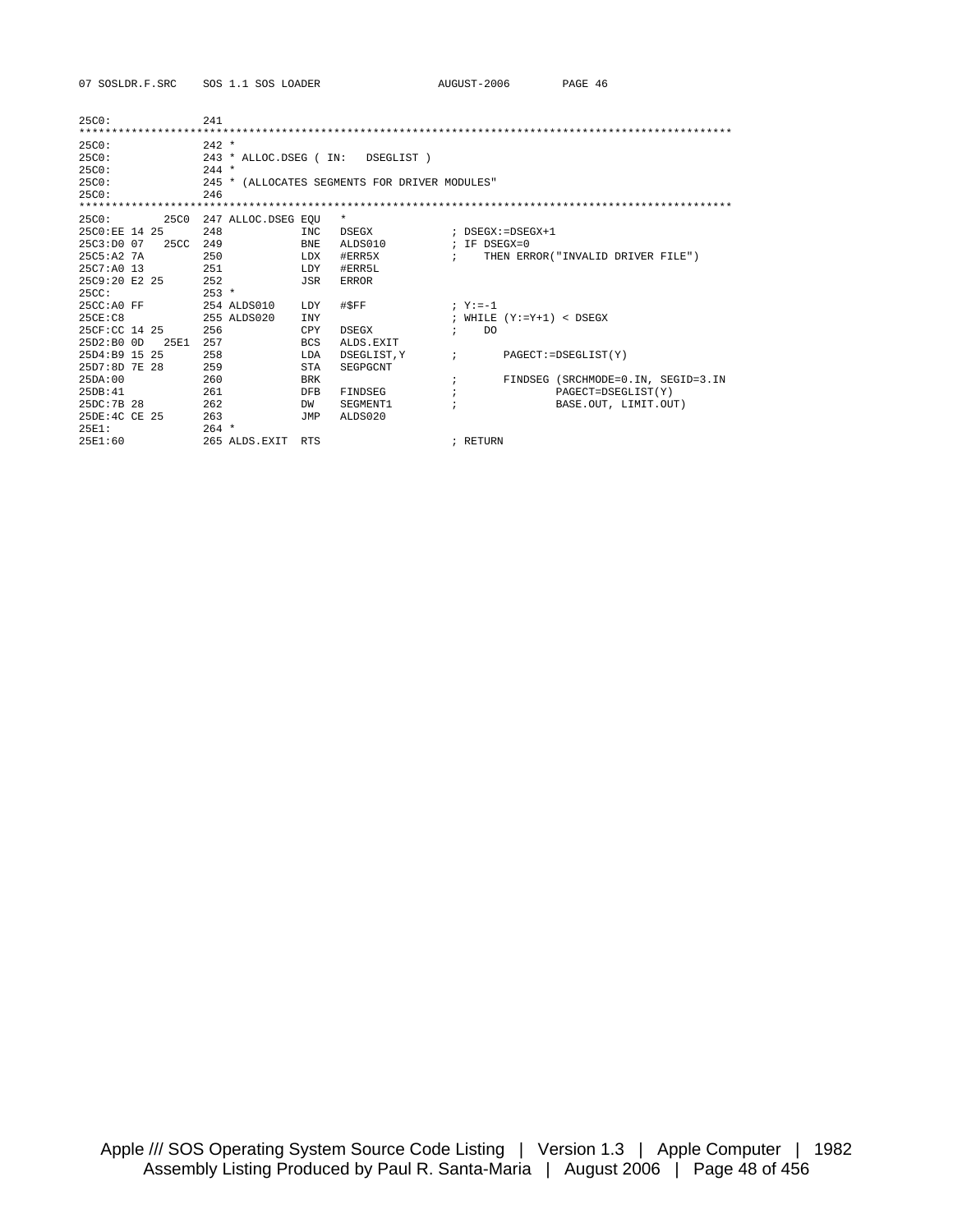| 25E2:          |      | 267     |                  |            |                  |                                                                                   |
|----------------|------|---------|------------------|------------|------------------|-----------------------------------------------------------------------------------|
|                |      |         |                  |            |                  |                                                                                   |
| 25E2:          |      | $268 *$ |                  |            |                  |                                                                                   |
| 25E2:          |      |         | 269 * ERROR (IN: |            | X=MESSAGE INDEX  |                                                                                   |
| 25E2:          |      | $270 *$ | TN:              |            | Y=MESSAGE LENGTH |                                                                                   |
| 25E2:          |      |         |                  |            |                  | 271 * (DISPLAYS ERROR MESSAGE, SOUNDS BELL AND LOOPS UNTIL CONTROL/RESET PRESSED) |
| 25F2:          |      | 2.72    |                  |            |                  |                                                                                   |
|                |      |         |                  |            |                  |                                                                                   |
| 25E2:          | 25E2 |         | 273 ERROR        | EOU        | $\star$          |                                                                                   |
| $25E2:84$ 2E   |      | 274     |                  | STY        | ETEMP            | ; CENTER MSG (Y:=LEN/2+LEN)                                                       |
| 25E4:38        |      | 275     |                  | <b>SEC</b> |                  |                                                                                   |
| 25E5:A9 28     |      | 276     |                  | LDA        | #40              |                                                                                   |
| 25E7:E5 2E     |      | 277     |                  | <b>SBC</b> | <b>ETEMP</b>     |                                                                                   |
| 25F9:4A        |      | 278     |                  | LSR        | Α                |                                                                                   |
| 25EA:18        |      | 279     |                  | <b>CLC</b> |                  |                                                                                   |
| 25EB:65 2E     |      | 280     |                  | ADC        | <b>ETEMP</b>     |                                                                                   |
| 25ED:AB        |      | 281     |                  | <b>TAY</b> |                  |                                                                                   |
| 25EE:          |      | $282 *$ |                  |            |                  |                                                                                   |
| 25EE:BD 05 26  |      |         | 283 PRNT010      | LDA        | ERR, X           | ; MOVE MESSAGE TO SCREEN MEMORY                                                   |
| 25F1:99 A7 07  |      | 284     |                  | STA        | EMSGADR-1, Y     |                                                                                   |
| 25F4:CA        |      | 285     |                  | DEX        |                  |                                                                                   |
| 25F5:88        |      | 286     |                  | DEY        |                  |                                                                                   |
| 25F6:C6 2E     |      | 287     |                  | DEC        | <b>ETEMP</b>     |                                                                                   |
| 25F8:DDF4      | 25EE | 288     |                  | <b>BNE</b> | PRNT010          |                                                                                   |
| 25FA:          |      | $289 *$ |                  |            |                  |                                                                                   |
| 25FA: A9 73    |      | 290     |                  | LDA        | #\$73            | ; $E := (0.1.1.1:0.0.1.1)$                                                        |
| 25FC:8D DF FF  |      | 291     |                  | <b>STA</b> | E.REG            | ; (1.I.S.R: W.P.R.S)                                                              |
| 25FF: AD 40 CO |      | 292     |                  | LDA        | \$C040           | ; SOUND BELL                                                                      |
| 2602:4C 02 26  |      | 293     |                  | JMP        | $\star$          | ; LOOP UNTIL REBOOT (CTRL/RESET)                                                  |

07 SOSLDR.F.SRC SOS 1.1 SOS LOADER

AUGUST-2006 PAGE 47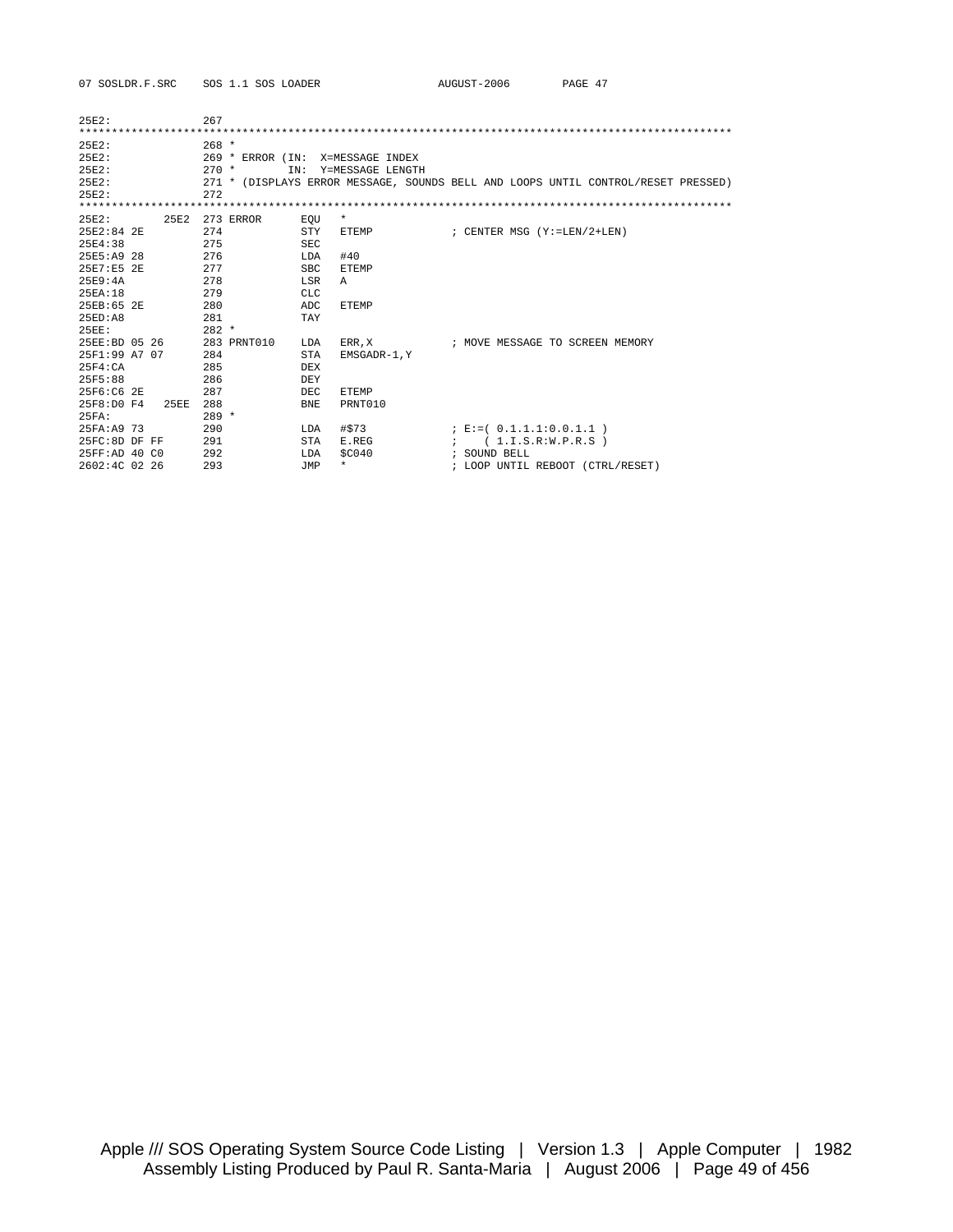| 2605:              |      | 295     |                      |      |               |                                   |
|--------------------|------|---------|----------------------|------|---------------|-----------------------------------|
|                    |      |         |                      |      |               |                                   |
| 2605:              |      | $296 *$ |                      |      |               |                                   |
| 2605:              |      |         | 297 * ERROR MESSAGES |      |               |                                   |
| 2605:              |      | $298 *$ |                      |      |               |                                   |
| 2605:              |      | 299     |                      |      |               |                                   |
|                    |      |         |                      |      |               |                                   |
| 2605:              | 07A8 |         | 300 EMSGADR          | EOU  | \$7A8         |                                   |
| 2605:              |      | $301 *$ |                      |      |               |                                   |
| 2605:              | 2605 |         | 302 ERR              | EOU  | $\star$       |                                   |
| 2605:49 2F 4F 20   |      |         | 303 ERR0             | ASC  | "I/O          | ERROR"                            |
| 260E:              | 0009 |         | 304 ERROL            | EOU  | $*$ -ERR $0$  |                                   |
| 260E:              | 0008 |         | 305 ERR0X            | EOU  | $*$ -ERR-1    |                                   |
| 260E:49 4E 54 45   |      |         | 306 ERR1             | ASC. | "INTERPRETER  | FILE NOT FOUND"                   |
| 2628:              | 001A |         | 307 ERR1L            | EOU  | $*$ -ERR $1$  |                                   |
| 2628:              | 0022 |         | 308 ERR1X            | EOU  | $*$ -ERR-1    |                                   |
| 2628:49 4E 56 41   |      |         | 309 ERR2             | ASC  | "INVALID      | INTERPRETER FILE"                 |
| 2640:              | 0018 |         | 310 ERR2L            | EOU  | $*$ -ERR $2$  |                                   |
| 2640:              | 003A |         | 311 ERR2X            | EOU  | $*$ -ERR-1    |                                   |
| 2640:49 4E 43 4F   |      |         | 312 ERR3             | ASC  | "INCOMPATIBLE | INTERPRETER"                      |
| 2658:              | 0018 |         | 313 ERR3L            | EOU  | $*$ -ERR3     |                                   |
| 2658:              | 0052 |         | 314 ERR3X            | EOU  | $*$ -ERR-1    |                                   |
| 2658:44 52 49 56   |      |         | 315 ERR4             | ASC  | "DRIVER       | FILE NOT FOUND"                   |
| 266D:              | 0015 |         | 316 ERR4L            | EOU  | $*$ -ERR4     |                                   |
| 266D:              | 0067 |         | 317 ERR4X            | EOU  | $*$ -ERR-1    |                                   |
| 266D:49 4E 56 41   |      |         | 318 ERR5             | ASC  | "INVALID      | DRIVER FILE"                      |
| 2680:              | 0013 |         | 319 ERR5L            | EOU  | $*$ -ERR5     |                                   |
| 2680:              | 007A |         | 320 ERR5X            | EOU  | $*$ -ERR-1    |                                   |
| 2680:44 52 49 56   |      |         | 321 ERR6             | ASC  | "DRIVER       | FILE TOO LARGE"                   |
| 2695:              | 0015 |         | 322 ERR6L            | EOU  | $*$ -ERR $6$  |                                   |
| 2695:              | 008F |         | 323 ERR6X            | EOU  | $*$ -ERR-1    |                                   |
| $2695:52$ 4F 4D 20 |      |         | 324 ERR7             | ASC  | "ROM          | ERROR: PLEASE NOTIFY YOUR DEALER" |
| 26BA:              | 0025 |         | 325 ERR7L            | EOU  | $*$ -ERR $7$  |                                   |
| 26BA:              | 00B4 |         | 326 ERR7X            | EOU  | $*$ -ERR-1    |                                   |
| 26BA:54 4F 4F 20   |      |         | 327 ERR8             | ASC. | "TOO          | MANY DEVICES"                     |
| 26CA:              | 0010 |         | 328 ERR8L            | EOU  | $*$ -ERR $8$  |                                   |
| 26CA:              | 00C4 |         | 329 ERR8X            | EOU  | $*$ -ERR-1    |                                   |
| 26CA:54 4F 4F 20   |      |         | 330 ERR9             | ASC  | "TOO          | MANY BLOCK DEVICES"               |
| 26E0:              | 0016 |         | 331 ERR9L            | EOU  | $*$ -ERR $9$  |                                   |
| 26E0:              | 00DA |         | 332 ERR9X            | EOU  | $*$ -ERR-1    |                                   |
| 26E0:45 4D 50 54   |      |         | 333 ERR10            | ASC  | "EMPTY        | DRIVER FILE"                      |
| 26F1:              | 0011 |         | 334 ERR10L           | EOU  | $* - ERR10$   |                                   |
| 26F1:              | 00EB |         | 335 ERR10X           | EOU  | $*$ -ERR-1    |                                   |
|                    |      |         |                      |      |               |                                   |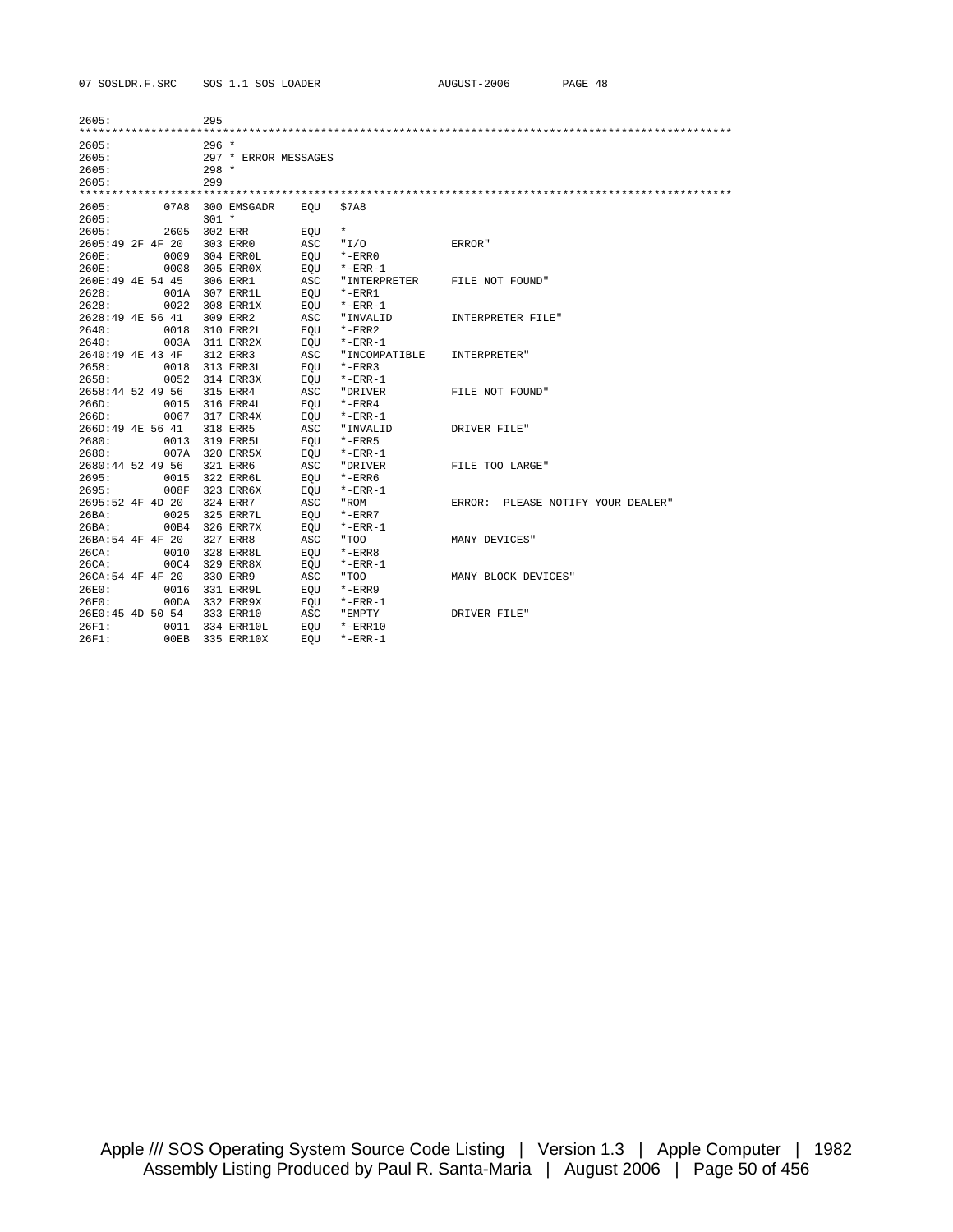26F1: 337 \*\*\*\*\*\*\*\*\*\*\*\*\*\*\*\*\*\*\*\*\*\*\*\*\*\*\*\*\*\*\*\*\*\*\*\*\*\*\*\*\*\*\*\*\*\*\*\*\*\*\*\*\*\*\*\*\*\*\*\*\*\*\*\*\*\*\*\*\*\*\*\*\*\*\*\*\*\*\*\*\*\*\*\*\*\*\*\*\*\*\*\*\*\*\*\*\*\*\*\* 26F1: 338 \* 26F1: 339 \* WELCOME () 26F1: 340 \* 26F1: 341 \* (PRINTS WELCOME MESSAGE - "APPLE ///", VERSION, DATE/TIME, COPYRIGHT) 26F1: 342 \*\*\*\*\*\*\*\*\*\*\*\*\*\*\*\*\*\*\*\*\*\*\*\*\*\*\*\*\*\*\*\*\*\*\*\*\*\*\*\*\*\*\*\*\*\*\*\*\*\*\*\*\*\*\*\*\*\*\*\*\*\*\*\*\*\*\*\*\*\*\*\*\*\*\*\*\*\*\*\*\*\*\*\*\*\*\*\*\*\*\*\*\*\*\*\*\*\*\*\* 26F1: 26F1 343 WELCOME EQU \* 26F1:<br>26F1: 345 \* PRINT "APPLE III" MESSAGE 26F1: 345 \* PRINT "APPLE III" MESSAGE 26F1: 346 \* 26F1:A0 09 347 LDY #AMSGL 26F3:B9 96 27 348 WAM010 LDA AMSG-1,Y 26F6:99 B6 04 349 STA AMSGADR-1,Y 26F9:88 350 DEY 26FA:D0 F7 26F3 351 BNE WAM010 26FC: 26FC: 353 \*  $26FC:$  353 \* PRINT SOS VERSION MESSAGE<br> $26FC:$  354 \* 26FC: 354 \*<br>
26FC:18 355 26FC:18 355 CLC 26FD:A9 28 356 LDA #40 26FF:69 00 357 ADC #>SOSVERL 2701:4A 358 LSR A<br>2702:aa 359 Tax 2702:AA 359 TAX 2703:A0 00 360 LDY #>SOSVERL 2705:B9 FF FF 361 WSM010 LDA SOSVER-1,Y 2708:09 80 362 ORA #\$80 270A:9D A7 05 363 STA SMSGADR-1,X 270D:CA 364 DEX 270E:88 365 DEY 270F:D0 F4 2705 366 BNE WSM010 2711: 367 \* 2711: 368 \* PRINT DATE AND TIME MESSAGE 2711:  $369$  \* 2711: 369 \* 2711:00 370 BRK ; GET.TIME(TIME.OUT) 2712:63 371 DFB GETTIME 2713:93 28 372 DW DTPARMS 2715: 373 \* 2715:AD 9E 28 374 LDA DATETIME+8 ;SET UP WEEKDAY 2715: AD 9E 28 374<br>2718:29 0F 375  $271A:FO 6F 278B 376$   $BEQ WDM040$  ;NO CLOCK  $271C:85 2F 377$   $STA WTRMP$ 271C:85 2F 377<br>271E:0A 378 271E:0A 378 ASL A 271F:65 2F 379 ADC WTEMP 2721:AA 380 TAX 2722:A0 03 381 LDY #3 2724:BD B4 27 382 WDM010 LDA DAYNAME-1,X 2727:99 9F 27 383 STA DMSG-1,Y 272A:CA 384 DEX<br>272B:88 385 DEY 272B:88 385 DEY  $272C:DD F6 2724 386$ <br> $272E: 387 *$ 272E: 387 \* 272E:AD 9D 28 388 LDA DATETIME+7 ;SET UP DATE 2731:AE 9C 28 389 LDX DATETIME+6 2734:8D A6 27 390 STA DMSG+6 2737:8E A5 27 391 STX DMSG+5 273A: 392 \*

07 SOSLDR.F.SRC SOS 1.1 SOS LOADER AUGUST-2006 PAGE 49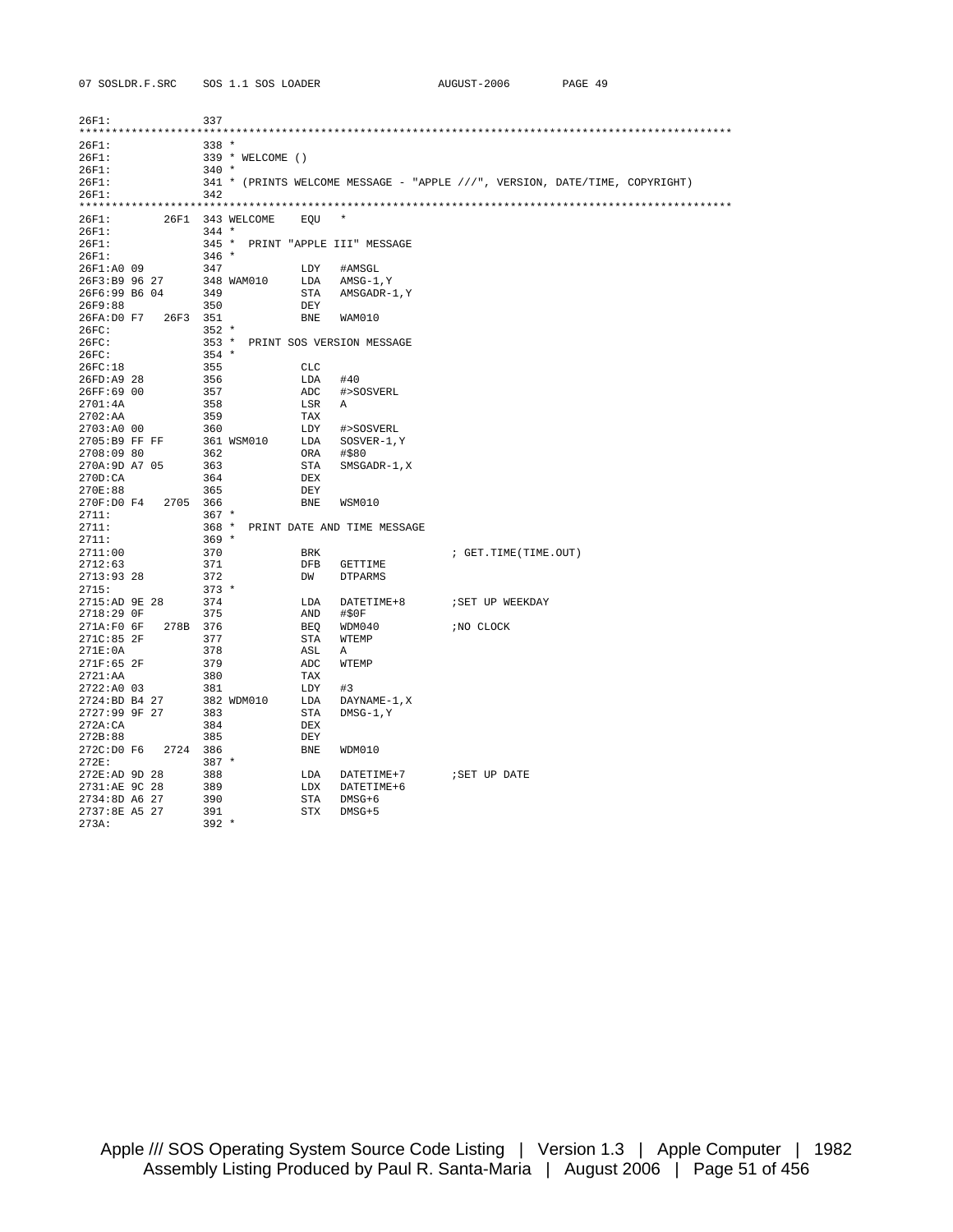| 07 SOSLDR.F.SRC                                                                   | SOS 1.1 SOS LOADER              |                                        |                                                     | AUGUST-2006         | PAGE 50 |
|-----------------------------------------------------------------------------------|---------------------------------|----------------------------------------|-----------------------------------------------------|---------------------|---------|
| 273A: AD 9B 28<br>273D:29 OF<br>273F:AE 9A 28<br>2742:E0 31<br>2744:90 02<br>2748 | 393<br>394<br>395<br>396<br>397 | LDA<br>AND<br>LDX<br><b>CPX</b><br>BCC | DATETIME+5<br>#50F<br>DATETIME+4<br>#\$31<br>WDM020 | SET UP MONTH        |         |
| 2746:69 09                                                                        | 398                             | ADC                                    | #9                                                  |                     |         |
| 2748:85 2F                                                                        | 399 WDM020                      | STA                                    | WTEMP                                               |                     |         |
| 274A:0A                                                                           | 400                             | ASL                                    | Α                                                   |                     |         |
| 274B:65 2F                                                                        | 401                             | ADC                                    | WTEMP                                               |                     |         |
| 274D:AA                                                                           | 402                             | TAX                                    |                                                     |                     |         |
| 274E:A0 03                                                                        | 403                             | LDY                                    | #3                                                  |                     |         |
| 2750:BD C9 27                                                                     | 404 WDM030                      | LDA                                    | $MONNAME-1, X$                                      |                     |         |
| 2753:99 A7 27                                                                     | 405                             | STA                                    | $DMSG+7, Y$                                         |                     |         |
| 2756:CA                                                                           | 406                             | <b>DEX</b>                             |                                                     |                     |         |
| 2757:88                                                                           | 407                             | DEY                                    |                                                     |                     |         |
| 2758:D0 F6<br>2750                                                                | 408                             | <b>BNE</b>                             | <b>WDM030</b>                                       |                     |         |
| 275A:                                                                             | $409 *$                         |                                        |                                                     |                     |         |
| 275A: AD 99 28                                                                    | 410                             | LDA                                    | DATETIME+3                                          | ; SET UP YEAR       |         |
| 275D:AE 98 28                                                                     | 411                             | LDX                                    | DATETIME+2                                          |                     |         |
| 2760:8D AD 27                                                                     | 412                             | STA                                    | $DMSG+13$                                           |                     |         |
| 2763:8E AC 27                                                                     | 413                             | STX                                    | $DMSG+12$                                           |                     |         |
| 2766:                                                                             | $414 *$                         |                                        |                                                     |                     |         |
| 2766:AD A0 28                                                                     | 415                             | LDA                                    | DATETIME+10                                         | ; SET UP HOUR       |         |
| 2769:AE 9F 28                                                                     | 416                             | LDX                                    | DATETIME+09                                         |                     |         |
| 276C:8D B1 27                                                                     | 417                             | STA                                    | $DNSG+17$                                           |                     |         |
| 276F:8E B0 27                                                                     | 418                             | STX                                    | $DMSG+16$                                           |                     |         |
| 2772:                                                                             | $419 *$<br>420                  |                                        |                                                     |                     |         |
| 2772:AD A2 28<br>2775:AE A1 28                                                    | 421                             | LDA<br>LDX                             | DATETIME+12<br>DATETIME+11                          | ; SET UP MINUTE     |         |
| 2778:8D B4 27                                                                     | 422                             | STA                                    | $DMSG+20$                                           |                     |         |
| 277B:8E B3 27                                                                     | 423                             | STX                                    | $DNSG+19$                                           |                     |         |
| 277E:                                                                             | $424 *$                         |                                        |                                                     |                     |         |
| 277E:A0 15                                                                        | 425                             | LDY                                    | #DMSGL                                              | ; PRINT DATE & TIME |         |
| 2780:B9 9F 27                                                                     | 426 WDM050                      | LDA                                    | $DMSG-1, Y$                                         |                     |         |
| 2783:09 80                                                                        | 427                             | ORA                                    | #\$80                                               |                     |         |
| 2785:99 B0 06                                                                     | 428                             | STA                                    | DMSGADR-1, Y                                        |                     |         |
| 2788:88                                                                           | 429                             | <b>DEY</b>                             |                                                     |                     |         |
| 2789:D0 F5<br>2780                                                                | 430                             | BNE                                    | WDM050                                              |                     |         |
| 278B:                                                                             | $431 *$                         |                                        |                                                     |                     |         |
| 278B:                                                                             | $432 *$                         |                                        | PRINT COPYRIGHT MESSAGE                             |                     |         |
| 278B:                                                                             | $433 *$                         |                                        |                                                     |                     |         |
| 278B:A0 28                                                                        | 434 WDM040                      | LDY                                    | #CMSGL                                              |                     |         |
| 278D:B9 ED 27                                                                     | 435 WCM010                      | LDA                                    | $CMS-1, Y$                                          |                     |         |
| 2790:99 CF 07                                                                     | 436                             | STA                                    | CMSGADR-1, Y                                        |                     |         |
| 2793:88                                                                           | 437                             | DEY                                    |                                                     |                     |         |
| 2794:D0 F7<br>278D                                                                | 438                             | <b>BNE</b>                             | WCM010                                              |                     |         |
| 2796:60                                                                           | 439                             | <b>RTS</b>                             |                                                     |                     |         |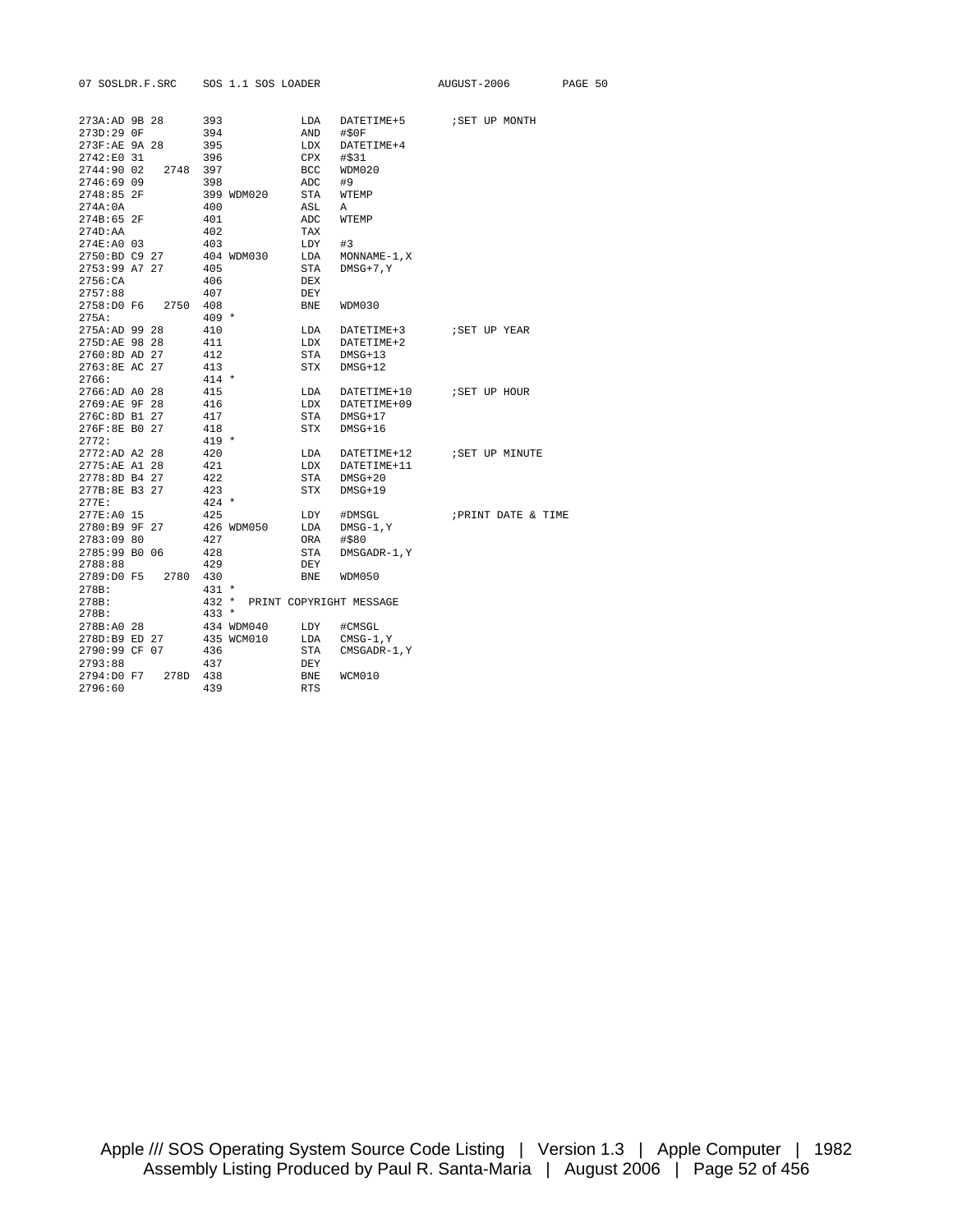|                    | 441     |                                                                                                                                                                                                      |                                                                                                |                                                                                                                                                                               |                                            |
|--------------------|---------|------------------------------------------------------------------------------------------------------------------------------------------------------------------------------------------------------|------------------------------------------------------------------------------------------------|-------------------------------------------------------------------------------------------------------------------------------------------------------------------------------|--------------------------------------------|
|                    |         |                                                                                                                                                                                                      |                                                                                                |                                                                                                                                                                               |                                            |
|                    | $442 *$ |                                                                                                                                                                                                      |                                                                                                |                                                                                                                                                                               |                                            |
|                    | $443 *$ |                                                                                                                                                                                                      |                                                                                                |                                                                                                                                                                               |                                            |
|                    | $444 *$ |                                                                                                                                                                                                      |                                                                                                |                                                                                                                                                                               |                                            |
|                    | 445     |                                                                                                                                                                                                      |                                                                                                |                                                                                                                                                                               |                                            |
|                    |         |                                                                                                                                                                                                      |                                                                                                |                                                                                                                                                                               |                                            |
|                    | 446     | ON                                                                                                                                                                                                   |                                                                                                |                                                                                                                                                                               |                                            |
| 2797:C1 D0 D0 CC   |         | "APPLE                                                                                                                                                                                               | 111"                                                                                           |                                                                                                                                                                               |                                            |
| 0009               |         | $*$ – AMSG                                                                                                                                                                                           |                                                                                                |                                                                                                                                                                               |                                            |
| 04B7               |         |                                                                                                                                                                                                      |                                                                                                |                                                                                                                                                                               |                                            |
|                    | 450     | OFF                                                                                                                                                                                                  |                                                                                                |                                                                                                                                                                               |                                            |
| 05A8               |         | \$5A8                                                                                                                                                                                                |                                                                                                |                                                                                                                                                                               |                                            |
| $27A0:44$ 41 59 2C |         | "DAY,                                                                                                                                                                                                | DD-MON-YY                                                                                      | HH: MM"                                                                                                                                                                       |                                            |
| 0015               |         | $*$ -DMSG                                                                                                                                                                                            |                                                                                                |                                                                                                                                                                               |                                            |
| 06B1               |         |                                                                                                                                                                                                      |                                                                                                |                                                                                                                                                                               |                                            |
| 27B5:53 55 4E 4D   |         |                                                                                                                                                                                                      |                                                                                                |                                                                                                                                                                               |                                            |
| 27CA: 4A 41 4E 46  |         |                                                                                                                                                                                                      |                                                                                                |                                                                                                                                                                               |                                            |
| 27DC: 4A 55 4C 41  | 457     |                                                                                                                                                                                                      |                                                                                                |                                                                                                                                                                               |                                            |
|                    | 458     | ON                                                                                                                                                                                                   |                                                                                                |                                                                                                                                                                               |                                            |
| 27EE:A8 C3 A9 B1   |         |                                                                                                                                                                                                      |                                                                                                |                                                                                                                                                                               |                                            |
| 0028               |         | $*$ – CMSG                                                                                                                                                                                           |                                                                                                |                                                                                                                                                                               |                                            |
| 07D0               |         |                                                                                                                                                                                                      |                                                                                                |                                                                                                                                                                               |                                            |
|                    | 462     | OFF                                                                                                                                                                                                  |                                                                                                |                                                                                                                                                                               |                                            |
|                    |         | <b>MSB</b><br>447 AMSG<br>448 AMSGL<br>449 AMSGADR<br>451 SMSGADR<br>452 DMSG<br>ASC<br>453 DMSGL<br>454 DMSGADR<br>455 DAYNAME<br>456 MONNAME<br>459 CMSG<br>460 CMSGL<br>461 CMSGADR<br><b>MSB</b> | ASC<br>EQU<br>EOU<br>MSB<br>EOU<br>EOU<br>EOU<br>ASC<br>ASC<br>ASC<br>MSB<br>ASC<br>EOU<br>EOU | WELCOME () - DATA DECLARATIONS<br>$40$ -AMSGL/2+ $$4A8$<br>$40$ -DMSGL/2+\$6A8<br>"SUNMONTUEWEDTHUFRISAT"<br>"JANFEBMARAPRMAYJUN"<br>"JULAUGSEPOCTNOVDEC"<br>40-CMSGL/2+\$7D0 | "(C)1980,1981,1982 BY APPLE COMPUTER INC." |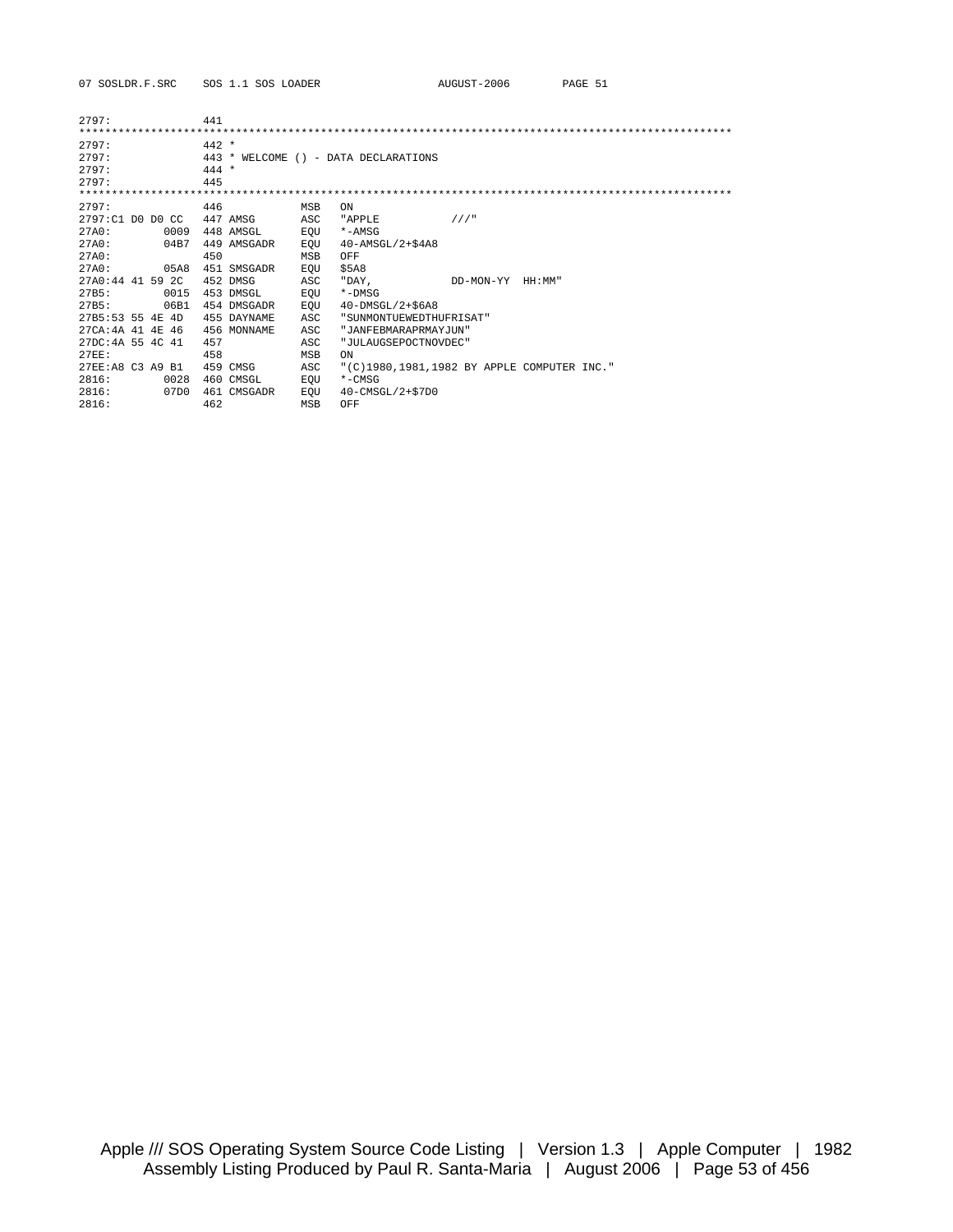| 2816:                 |               | 464        |                            |           |                  |                                                                                   |                                                                                                   |  |
|-----------------------|---------------|------------|----------------------------|-----------|------------------|-----------------------------------------------------------------------------------|---------------------------------------------------------------------------------------------------|--|
| 2816:                 |               | $465 *$    |                            |           |                  |                                                                                   |                                                                                                   |  |
| 2816:                 |               |            | 466 * SOS SYSTEM CALLS (1) |           |                  |                                                                                   |                                                                                                   |  |
| 2816:                 |               | $467 *$    |                            |           |                  |                                                                                   |                                                                                                   |  |
| 2816:                 |               | 468        |                            |           |                  |                                                                                   |                                                                                                   |  |
|                       |               |            |                            |           |                  |                                                                                   |                                                                                                   |  |
| 2816:                 |               |            |                            |           |                  |                                                                                   | 469 * OPEN (PATHNAME.IN, REFNUM.OUT, OPENLIST.IN, OPENCNT.IN) ** (ACCESS.IN, PAGES.IN, SYSBUF.IN) |  |
| 2816:                 |               | 470        |                            |           |                  |                                                                                   |                                                                                                   |  |
| 2816:                 | 00C8 471 OPEN |            |                            | EOU       | SC8              |                                                                                   |                                                                                                   |  |
| 2816:                 |               | $472 *$    |                            |           |                  |                                                                                   |                                                                                                   |  |
| 2816:04               |               |            | 473 OPEN.PARMS DFB         |           | \$4              |                                                                                   |                                                                                                   |  |
| 2817:21 28            |               | 474        |                            | DW        | PATH             |                                                                                   |                                                                                                   |  |
| 2819:00               |               |            | 475 OPEN.REF               | DFB       | SO.              |                                                                                   |                                                                                                   |  |
| 281A:1D 28<br>281C:04 |               | 476<br>477 |                            | DW<br>DFB | OPEN.LIST<br>\$4 |                                                                                   |                                                                                                   |  |
| 281D:00 04            |               |            | 478 OPEN.LIST DFB          |           | \$0,\$4          | $;$ PAGES $:= 4$                                                                  |                                                                                                   |  |
| 281F:06 00            |               | 479        |                            | DW        | SYSBUF.P         |                                                                                   |                                                                                                   |  |
| 2821:                 | 0040 480 PATH |            |                            | DS        | \$40             | ; PATHNAME BUFFER                                                                 |                                                                                                   |  |
| 2861:53 4F 53 20      |               |            | 481 I.LABEL                | ASC       | " SOS            | NTRP" ; FILE LABELS                                                               |                                                                                                   |  |
| 2869:53 4F 53 20      |               |            | 482 D.LABEL                | ASC       | " SOS            | DRVR "                                                                            |                                                                                                   |  |
| 2871:                 |               | 483        |                            |           |                  |                                                                                   |                                                                                                   |  |
|                       |               |            |                            |           |                  |                                                                                   |                                                                                                   |  |
| 2871:                 |               |            |                            |           |                  | 484 * READ (REFNUM.IN, BUFFER.IN, BYTES.IN, BYTESREAD.OUT)                        |                                                                                                   |  |
| 2871:                 |               | 485        |                            |           |                  |                                                                                   |                                                                                                   |  |
| 2871:                 | 00CA 486 READ |            |                            | EOU       | SCA              |                                                                                   |                                                                                                   |  |
| 2871:                 |               | $487 *$    |                            |           |                  |                                                                                   |                                                                                                   |  |
| 2871:04               |               |            | 488 READ. PARMS DFB        |           | \$4              |                                                                                   |                                                                                                   |  |
| 2872:00               |               |            | 489 READ.REF               | DFB       | \$0              |                                                                                   |                                                                                                   |  |
| 2873:04 00            |               |            | 490 READ.BUF               | DW        | RDBUF.P          |                                                                                   |                                                                                                   |  |
| 2875:08 F1            |               |            | 491 READ.BYT               | DW        | SFFFF-FILE+1     |                                                                                   |                                                                                                   |  |
| 2877:00 00            |               |            | 492 READ.BYTRD DW          |           | S0               |                                                                                   |                                                                                                   |  |
| 2879:                 |               | 493        |                            |           |                  |                                                                                   |                                                                                                   |  |
| 2879:                 |               |            | 494 * CLOSE (REFNUM.IN)    |           |                  |                                                                                   |                                                                                                   |  |
| 2879:                 |               | 495        |                            |           |                  |                                                                                   |                                                                                                   |  |
|                       |               |            |                            |           |                  |                                                                                   |                                                                                                   |  |
| 2879:<br>2879:        |               | 497 *      | 00CC 496 CLOSE             | EOU       | \$CC             |                                                                                   |                                                                                                   |  |
| 2879:01               |               |            | 498 CLOSE. PARMS DFB \$1   |           |                  |                                                                                   |                                                                                                   |  |
| 287A:00               |               |            | 499 CLOSE.REF DFB          |           | SO.              |                                                                                   |                                                                                                   |  |
| 287B:                 |               | 500        |                            |           |                  |                                                                                   |                                                                                                   |  |
|                       |               |            |                            |           |                  |                                                                                   |                                                                                                   |  |
| 287B:                 |               |            |                            |           |                  | 501 * FIND.SEG (SRCHMODE.IN, PAGES.IN, SEGID.IN, BASE.OUT, LIMIT.OUT, SEGNUM.OUT) |                                                                                                   |  |
| 287B:                 |               | 502        |                            |           |                  |                                                                                   |                                                                                                   |  |
|                       |               |            |                            |           |                  |                                                                                   |                                                                                                   |  |
| 287B:<br>287B:        |               | $504 *$    | 0041 503 FINDSEG           | EOU       | \$41             |                                                                                   |                                                                                                   |  |
| 287B:06               |               |            | 505 SEGMENT1               | DFB       | \$6              |                                                                                   | ; FIND.SEG(SRCHMODE, SEGID, PAGECT, BASE, LIMIT, SEGNUM)                                          |  |
| 287C:00 03            |               |            | 506 SEGSRCH                | DFB       | \$0,\$3          |                                                                                   |                                                                                                   |  |
| 287E:00 00            |               |            | 507 SEGPGCNT               | DW        | \$0000           |                                                                                   |                                                                                                   |  |
| 2880:00 00            |               | 508        |                            | DW        | \$0              |                                                                                   |                                                                                                   |  |
| 2882:00 00            |               | 509        |                            | DW        | \$0              |                                                                                   |                                                                                                   |  |
| 2884:00               |               | 510        |                            | DFB       | \$0              |                                                                                   |                                                                                                   |  |
|                       |               |            |                            |           |                  |                                                                                   |                                                                                                   |  |

AUGUST-2006 PAGE 52

07 SOSLDR.F.SRC SOS 1.1 SOS LOADER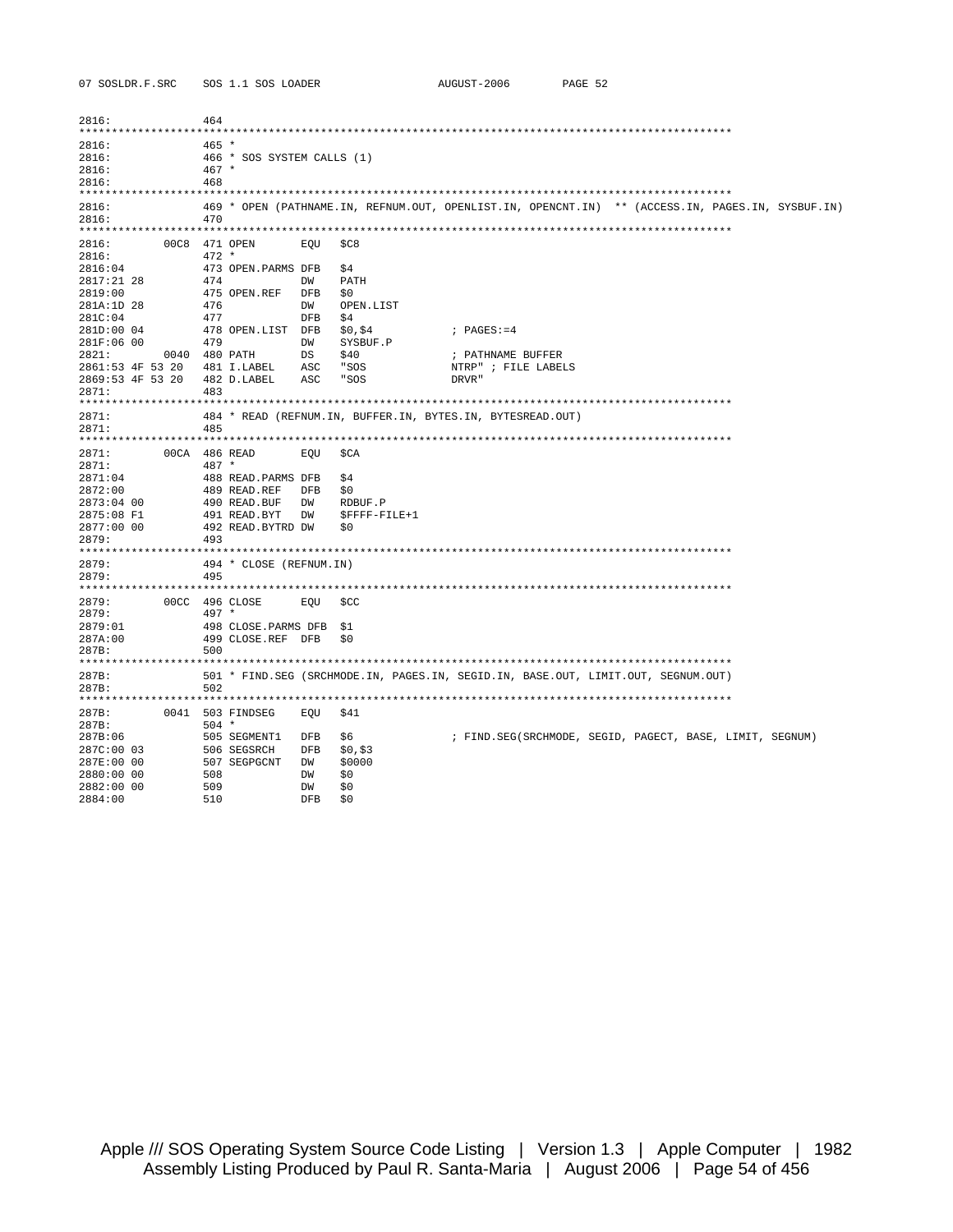07 SOSLDR.F.SRC SOS 1.1 SOS LOADER

| 2885:<br>$513 *$<br>2885:<br>514 * SOS SYSTEM CALLS (2)<br>2885:<br>$515 *$<br>2885:<br>516<br>2885:<br>517<br>2885:<br>518 * REQUEST.SEG (BASE.IN, LIMIT.IN, SEGID.IN, SEGNUM.OUT)<br>2885:<br>519<br>2885:<br>0040<br>520 REOSEG<br>\$40<br>EOU<br>$521 *$<br>2885:<br>2885:04<br>522 SEGMENT<br><b>DFB</b><br>\$4<br>; REOUEST SEG PARM LIST<br>2886:0F 00<br>523 SEGBASE<br><b>DFB</b><br>SF, SO<br>2888:0F 1D<br>\$F, \$1D<br>524 SEGLIM<br><b>DFB</b><br>288A:00 00<br>525 SEGID<br>\$0, \$0<br><b>DFB</b><br>288C:<br>526<br>288C:<br>527 * SET.PREFIX (PREFIXPATH.IN)<br>288C:<br>528 |
|-----------------------------------------------------------------------------------------------------------------------------------------------------------------------------------------------------------------------------------------------------------------------------------------------------------------------------------------------------------------------------------------------------------------------------------------------------------------------------------------------------------------------------------------------------------------------------------------------|
|                                                                                                                                                                                                                                                                                                                                                                                                                                                                                                                                                                                               |
|                                                                                                                                                                                                                                                                                                                                                                                                                                                                                                                                                                                               |
|                                                                                                                                                                                                                                                                                                                                                                                                                                                                                                                                                                                               |
|                                                                                                                                                                                                                                                                                                                                                                                                                                                                                                                                                                                               |
|                                                                                                                                                                                                                                                                                                                                                                                                                                                                                                                                                                                               |
|                                                                                                                                                                                                                                                                                                                                                                                                                                                                                                                                                                                               |
| 288C:<br>00C6<br>529 SETPREFIX EOU<br>SC6<br>288C:01<br>530 PREFX.PARMS DFB<br>\$1<br>288D:8F 28<br>531<br>DW<br>PREFX.PATH<br>288F:03<br>532 PREFX.PATH DFB<br>\$3<br>2890:2E 44 31<br>533<br>ASC<br>$'$ . D $1'$<br>2893:<br>534                                                                                                                                                                                                                                                                                                                                                            |
| 2893:<br>535 * GETTIME (TIME.OUT)<br>2893:<br>536                                                                                                                                                                                                                                                                                                                                                                                                                                                                                                                                             |
|                                                                                                                                                                                                                                                                                                                                                                                                                                                                                                                                                                                               |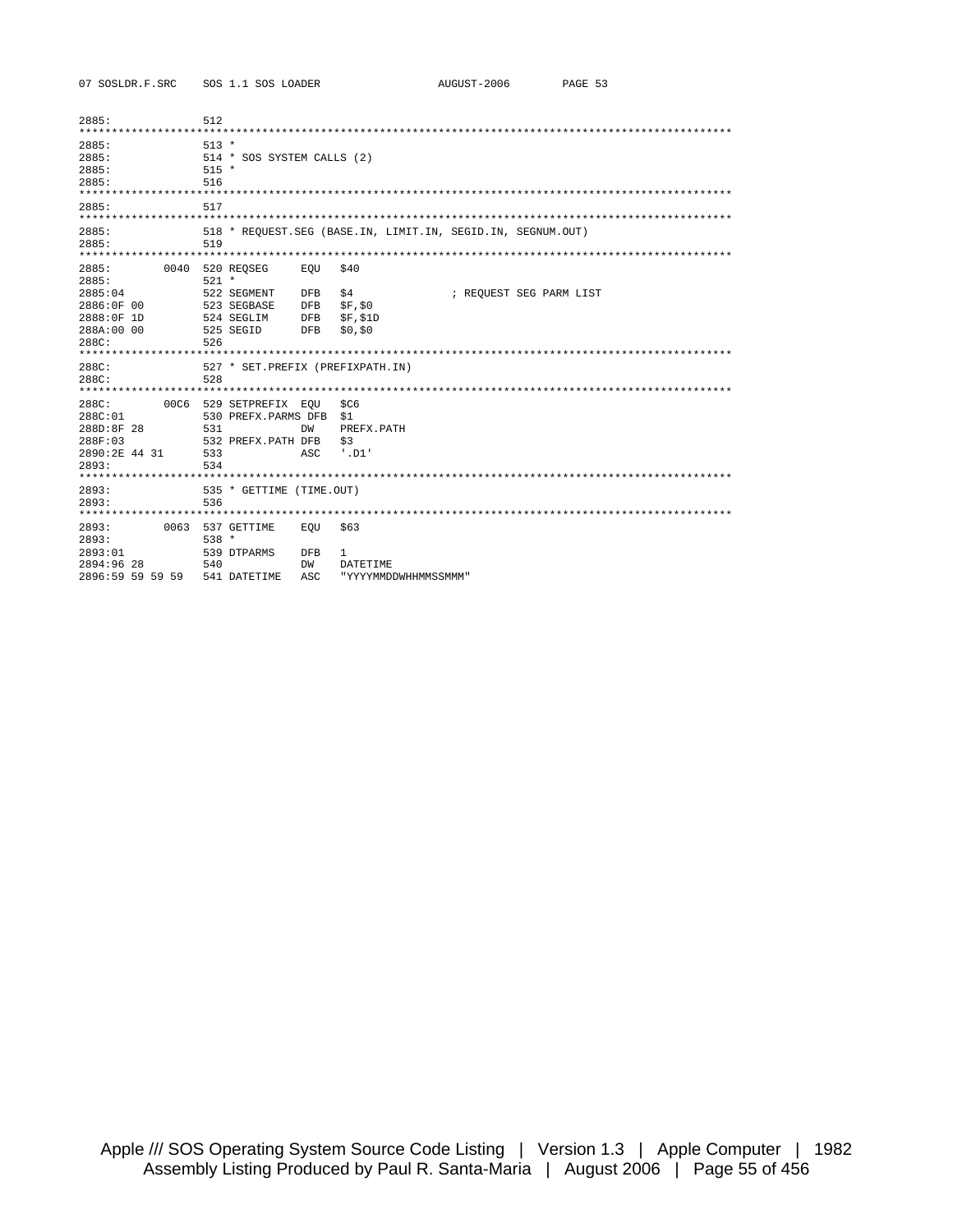07 SOSLDR.F.SRC SOS 1.1 SOS LOADER

| 28A8:                                              |                                                      | 543                                                                                            |                          |                                                                                   |                                                      |
|----------------------------------------------------|------------------------------------------------------|------------------------------------------------------------------------------------------------|--------------------------|-----------------------------------------------------------------------------------|------------------------------------------------------|
| 28A8:<br>28A8:<br>28A8:<br>28A8:                   |                                                      | $544 *$<br>545 * END OF SOSLDR CODE<br>$546 *$<br>547                                          |                          |                                                                                   |                                                      |
| 28A8:<br>28A8:<br>28F8:<br>2AF8:<br>2AF8:<br>2AF8: | 0050<br>0050<br>0200<br>2AF8                         | 548 SLOP<br>549<br>550 INITMODULE DS<br>551 LDREND<br>OEF8 552 FILE<br>553                     | EOU<br>DS<br>EOU<br>EOU  | $>$ SF8 $-$ *<br>SLOP<br>\$200<br>$\star$<br>$* - $2000 + $400$                   | $: + - -$<br>; ! KERNEL'S INIT MODULE RESIDES HERE ! |
| 2AF8:<br>2AF8:                                     |                                                      | 554 * SOS INTERPRETER FILE<br>555                                                              |                          |                                                                                   |                                                      |
| 2AF8:<br>2AF8:<br>2AF8:                            | $0$ EF8                                              | 556 I.FILE<br>0F00 557 I.HDR.CNT EOU<br>558                                                    | EOU                      | FILE<br>$I.FILE+ $8$                                                              |                                                      |
| 2AF8:<br>2AF8:                                     |                                                      | 559 * SOS DRIVER FILE<br>560                                                                   |                          |                                                                                   |                                                      |
| 2AF8:<br>2AF8:<br>2AF8:<br>2AF8:<br>2AF8:<br>2AF8: | 0EF8<br>0F00<br>0F02                                 | 561 D.FILE<br>562 D.HDR.CNT EOU<br>563 D.DRIVES<br>OF14 564 D.CHRSET<br>1324 565 D.KYBD<br>566 | EOU<br>EOU<br>EOU<br>EOU | FILE<br>$D.FILE+$8$<br>D.HDR.CNT+\$2<br>D.DRIVES+\$2+\$10<br>D. CHRSET+\$10+\$400 |                                                      |
| 2AF8:<br>2AF8:<br>2AF8:<br>2AF8:                   | 2AF8<br>0CF8                                         | 567<br>568 ZZEND<br>569 ZZLEN<br>$570 *$                                                       | LST<br>EOU<br>EOU        | ON<br>$\star$<br>ZZEND-ZZORG                                                      |                                                      |
| 2AF8:                                              | ***** UNDEFINED IDENTIFIER ERROR IN LINE<br>0CF8 571 |                                                                                                | IFNE                     | 571<br>ZZLEN-LENLODR                                                              | ;!BITROT                                             |
| 2AF8:<br>2AF8:                                     |                                                      | 573<br>$574 *$                                                                                 | FIN                      | >>>>>>FAILURE: "SOSORG FILE IS INCORRECT FOR SOS LOADER"                          |                                                      |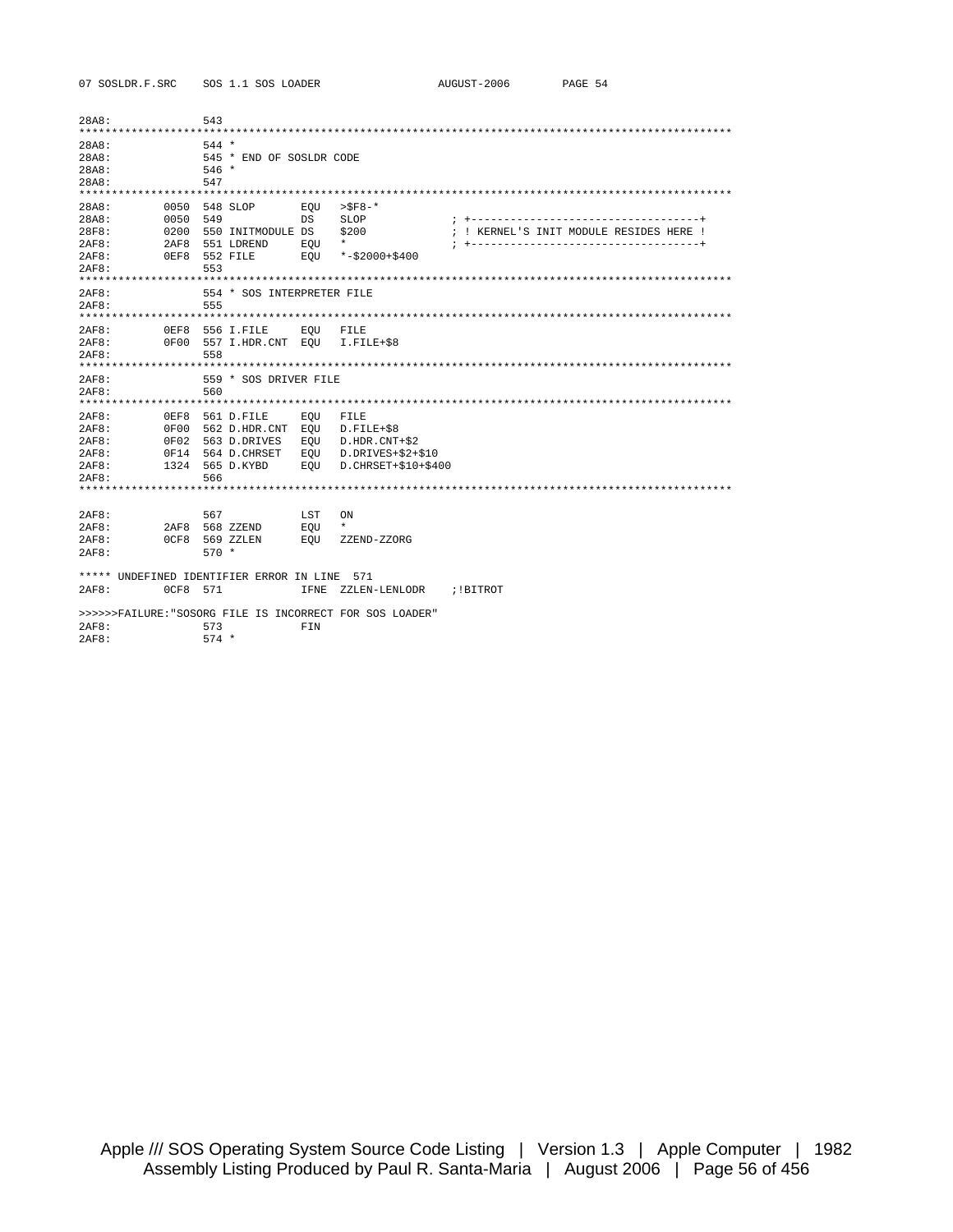| 07 SYMBOL TABLE SORTED BY SYMBOL |  |  | AUGUST-2006 | PAGE 55<br>07 SYMMOL TARLX SORTHO NY SYMMOL 2001<br>1973 ANDRE MARK 1972 AND 1970 ANDRE 2002 22414 AND 2003 22414 AND 2002 2242<br>2351 AND 2003 2366 AND 2003 2366 AND 2002 2366 AND 2002 2366 AND 2003 2366 AND 2002 2366 AND 2002 2366 AN |
|----------------------------------|--|--|-------------|----------------------------------------------------------------------------------------------------------------------------------------------------------------------------------------------------------------------------------------------|
|                                  |  |  |             |                                                                                                                                                                                                                                              |
|                                  |  |  |             |                                                                                                                                                                                                                                              |
|                                  |  |  |             |                                                                                                                                                                                                                                              |
|                                  |  |  |             |                                                                                                                                                                                                                                              |
|                                  |  |  |             |                                                                                                                                                                                                                                              |
|                                  |  |  |             |                                                                                                                                                                                                                                              |
|                                  |  |  |             |                                                                                                                                                                                                                                              |
|                                  |  |  |             |                                                                                                                                                                                                                                              |
|                                  |  |  |             |                                                                                                                                                                                                                                              |
|                                  |  |  |             |                                                                                                                                                                                                                                              |
|                                  |  |  |             |                                                                                                                                                                                                                                              |
|                                  |  |  |             |                                                                                                                                                                                                                                              |
|                                  |  |  |             |                                                                                                                                                                                                                                              |
|                                  |  |  |             |                                                                                                                                                                                                                                              |
|                                  |  |  |             |                                                                                                                                                                                                                                              |
|                                  |  |  |             |                                                                                                                                                                                                                                              |
|                                  |  |  |             |                                                                                                                                                                                                                                              |
|                                  |  |  |             |                                                                                                                                                                                                                                              |
|                                  |  |  |             |                                                                                                                                                                                                                                              |
|                                  |  |  |             |                                                                                                                                                                                                                                              |
|                                  |  |  |             |                                                                                                                                                                                                                                              |
|                                  |  |  |             |                                                                                                                                                                                                                                              |
|                                  |  |  |             |                                                                                                                                                                                                                                              |
|                                  |  |  |             |                                                                                                                                                                                                                                              |
|                                  |  |  |             |                                                                                                                                                                                                                                              |
|                                  |  |  |             |                                                                                                                                                                                                                                              |
|                                  |  |  |             |                                                                                                                                                                                                                                              |
|                                  |  |  |             |                                                                                                                                                                                                                                              |
|                                  |  |  |             |                                                                                                                                                                                                                                              |
|                                  |  |  |             |                                                                                                                                                                                                                                              |
|                                  |  |  |             |                                                                                                                                                                                                                                              |
|                                  |  |  |             |                                                                                                                                                                                                                                              |
|                                  |  |  |             |                                                                                                                                                                                                                                              |
|                                  |  |  |             |                                                                                                                                                                                                                                              |
|                                  |  |  |             |                                                                                                                                                                                                                                              |
|                                  |  |  |             |                                                                                                                                                                                                                                              |
|                                  |  |  |             |                                                                                                                                                                                                                                              |
|                                  |  |  |             |                                                                                                                                                                                                                                              |
|                                  |  |  |             |                                                                                                                                                                                                                                              |
|                                  |  |  |             |                                                                                                                                                                                                                                              |
|                                  |  |  |             |                                                                                                                                                                                                                                              |
|                                  |  |  |             |                                                                                                                                                                                                                                              |
|                                  |  |  |             |                                                                                                                                                                                                                                              |
|                                  |  |  |             |                                                                                                                                                                                                                                              |
|                                  |  |  |             |                                                                                                                                                                                                                                              |
|                                  |  |  |             |                                                                                                                                                                                                                                              |
|                                  |  |  |             |                                                                                                                                                                                                                                              |
|                                  |  |  |             |                                                                                                                                                                                                                                              |
|                                  |  |  |             |                                                                                                                                                                                                                                              |
|                                  |  |  |             |                                                                                                                                                                                                                                              |
|                                  |  |  |             |                                                                                                                                                                                                                                              |
|                                  |  |  |             |                                                                                                                                                                                                                                              |
|                                  |  |  |             |                                                                                                                                                                                                                                              |
|                                  |  |  |             |                                                                                                                                                                                                                                              |
|                                  |  |  |             |                                                                                                                                                                                                                                              |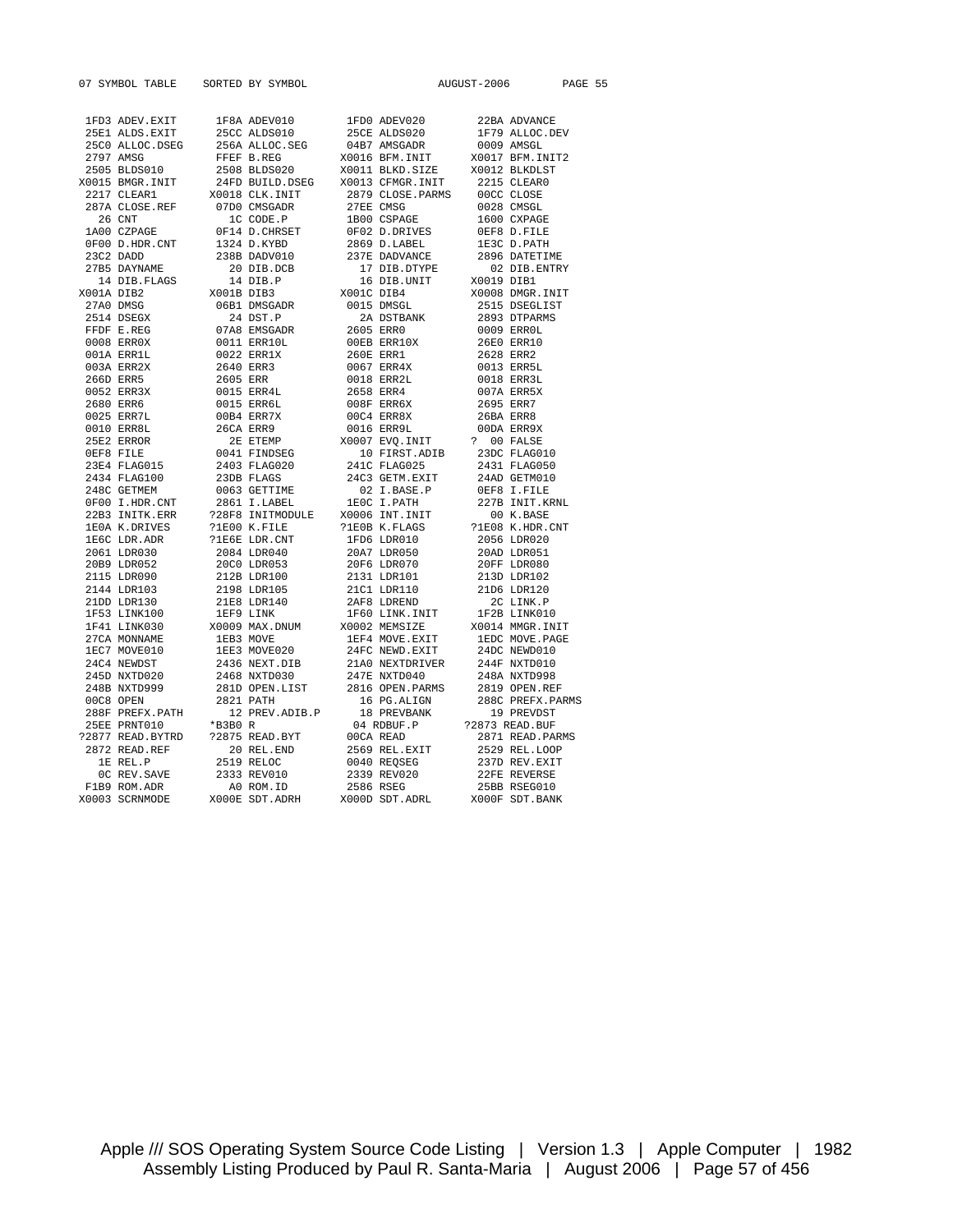|              | 07 SYMBOL TABLE                                             | SORTED BY SYMBOL |               | AUGUST-2006 | PAGE 56         |  |
|--------------|-------------------------------------------------------------|------------------|---------------|-------------|-----------------|--|
|              |                                                             |                  |               |             |                 |  |
|              |                                                             |                  |               |             |                 |  |
|              | X000C SDT.DIBH X000B SDT.DIBL X000A SDT.SIZE X0010 SDT.UNIT |                  |               |             |                 |  |
|              | 2886 SEGBASE                                                | 288A SEGID       | 2888 SEGLIM   |             | 2885 SEGMENT    |  |
|              | 287B SEGMENT1                                               | 287E SEGPGCNT    | ?287C SEGSRCH |             | 2232 SET.DRIVES |  |
|              | 00C6 SETPREFIX                                              | 1E73 SLDR010     | 50 SLOP       |             | 05A8 SMSGADR    |  |
|              | 1E70 SOSLDR                                                 | 1FD4 SOSLDR1     | X0005 SOSVERL |             | X0004 SOSVER    |  |
|              | 22 SRC.P                                                    | $0100$ SSPAGE    | 225F STDR010  |             | 2266 STDR020    |  |
|              | 226D STDR030                                                | 2274 STDR040     | 1400 SXPAGE   |             | X0001 SYSBANK   |  |
|              | 06 SYSBUF.P                                                 | 1800 SZPAGE      | 09 TEMP ADRH  |             | 08 TEMP. BANK   |  |
| $\mathbf{P}$ | 80 TRUE                                                     | 2376 V040        | 2225 WAIT     |             | 1F28 WALKLINKS  |  |
|              | 26F3 WAM010                                                 | 278D WCM010      | 2724 WDM010   |             | 2748 WDM020     |  |
|              | 2750 WDM030                                                 | 278B WDM040      | 2780 WDM050   |             | 26F1 WELCOME    |  |
|              | 0A WORK.P                                                   | 2705 WSM010      | 2F WTEMP      | 0000 Y      |                 |  |
|              | FFD0 Z.REG                                                  | 00 ZPAGE         | 2AF8 ZZEND    |             | OCF8 ZZLEN      |  |
|              | 1E00 ZZORG                                                  |                  |               |             |                 |  |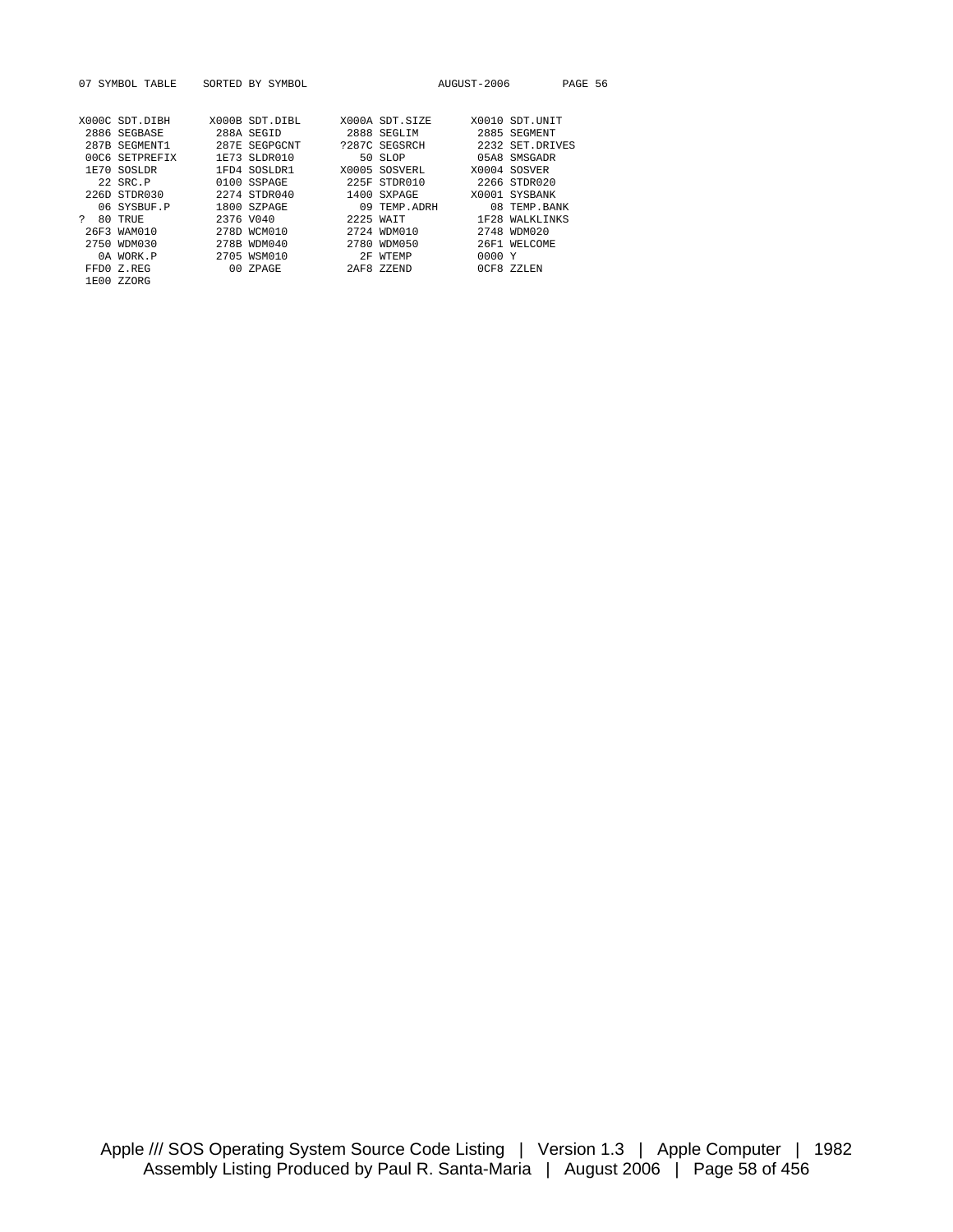ERROR SUMMARY UNDEFINED IDENTIFIER ERROR IN LINE 571 OF FILE # 07 UNDEFINED IDENTIFIER ERROR IN LINE 571 OF FILE # 07

- 3 ERRORS IN THIS ASSEMBLY
- \*\* ASSEMBLER CREATED ON 30-APR-85 22:46
- \*\* TOTAL LINES ASSEMBLED 2175
- \*\* FREE SPACE PAGE COUNT 73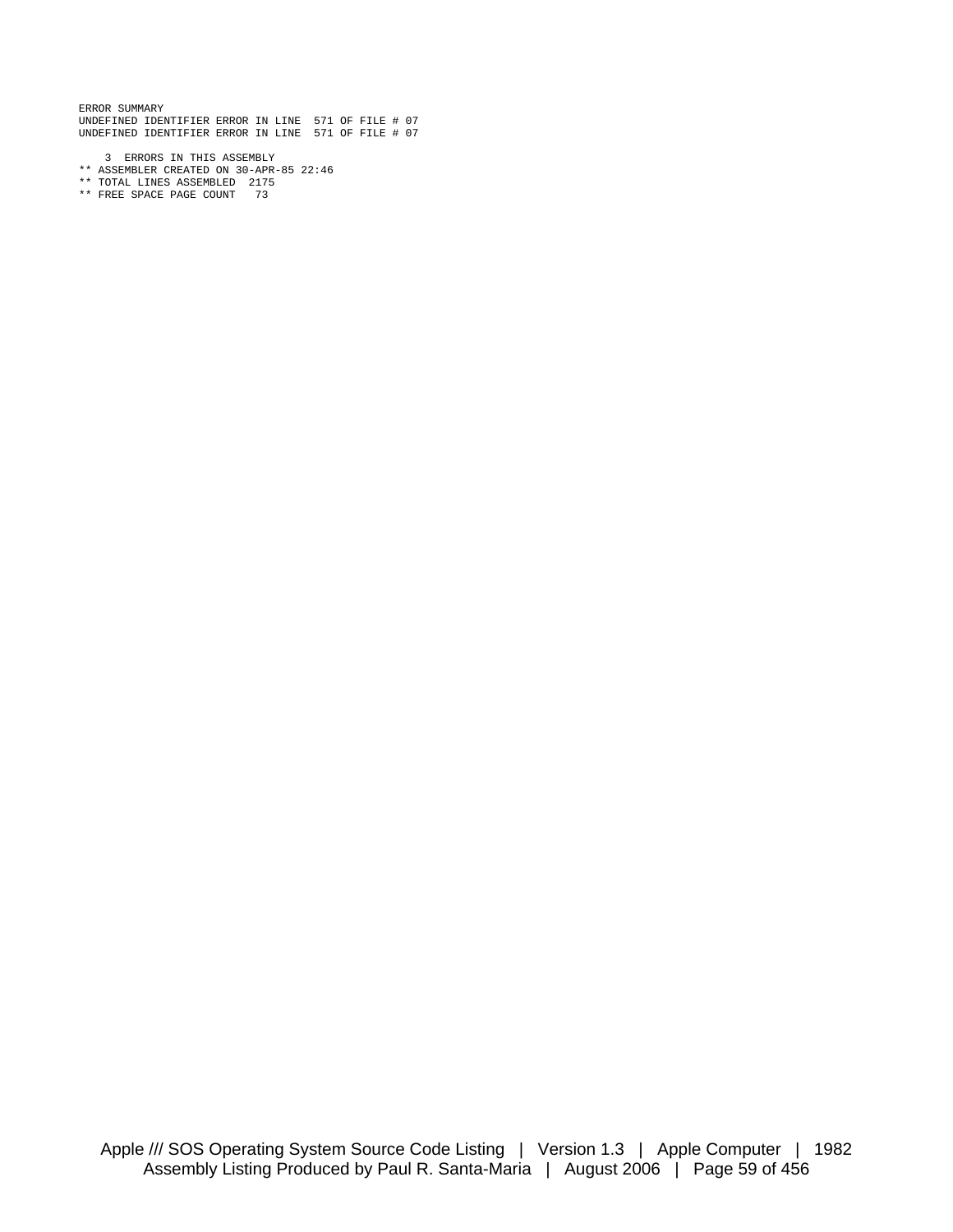SOURCE FILE #01 =>INIT.SRC INCLUDE FILE #02 =>SOSORG \*\*\*\*\* RELATIVE EXPRSN OPERATOR ERROR IN LINE 186 \*\*\*\*\* RELATIVE EXPRSN OPERATOR ERROR IN LINE 229 \*\*\*\*\* RELATIVE EXPRSN OPERATOR ERROR IN LINE 429 \*\*\*\*\* RELATIVE EXPRSN OPERATOR ERROR IN LINE 431 \*\*\*\*\* EXTRN USED AS ZXTRN IN LINE 433 \*\*\*\*\* RELATIVE EXPRSN OPERATOR ERROR IN LINE 434 \*\*\*\*\* EXTRN USED AS ZXTRN IN LINE 441

\*\*\*\*\* RELATIVE EXPRSN OPERATOR ERROR IN LINE 442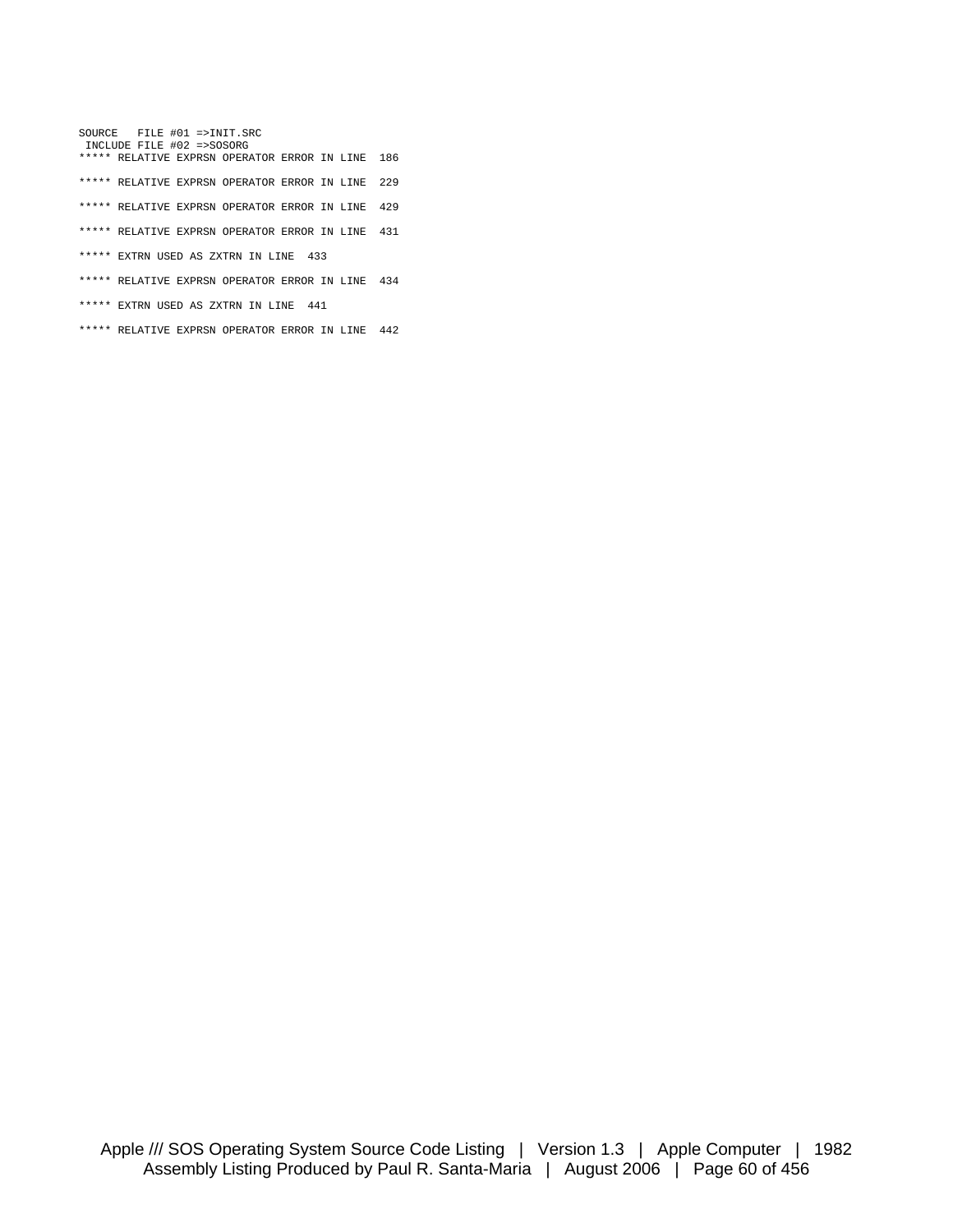| 0000:          |              | 2  |                           |            |                                      |                                                                          |
|----------------|--------------|----|---------------------------|------------|--------------------------------------|--------------------------------------------------------------------------|
| 0000:          |              | 3  |                           | REL        | INCLUDE SOSORG                       |                                                                          |
| 0000:          |              | 1  |                           |            |                                      |                                                                          |
|                |              |    |                           |            |                                      |                                                                          |
| 0000:          |              |    |                           |            | 2 * SOS KERNEL MODULE ORIGINS        |                                                                          |
| 0000:          | 1E00         |    | 3 ORGLODR                 | EOU        | \$1E00                               | ; ORIGIN OF SOS LOADER                                                   |
| 0000:          | 28F8         |    | 4 ORGINIT                 | EOU        | \$28F8                               | ; ORIGIN OF INIT                                                         |
| 0000:          | 18FC         |    | 5 ORGGLOB                 | EQU        | \$18FC                               | ; ORIGIN OF SYSGLOB                                                      |
| 0000:          | B800         |    | 6 ORGBFMI                 | EQU        | \$B800                               | ; ORIGIN OF BFM. INIT2 & BITMAPS                                         |
| 0000:          | BC00         |    | 7 ORGBFM                  | EQU        | \$BC00                               | ; ORIGIN OF BFM                                                          |
| 0000:          | DE66         |    | 8 ORGPATCH                | EOU        | \$DE66                               | ; ORIGIN OF PATCH AREA                                                   |
| 0000:          | DE66         |    | 9 ORGOMSG                 | EQU        | \$DE66                               | ; ORIGIN OF OPRMSG                                                       |
| 0000:          | DFC0         |    | 10 ORGIPL                 | EOU        | \$DFC0                               | ; ORIGIN OF IPL                                                          |
| 0000:          | E48B         |    | 11 ORGUMGR                | EOU        | \$E48B                               | ; ORIGIN OF UMGR                                                         |
| 0000:          | E899         |    | 12 ORGDISK3               | EOU        | \$E899                               | ; ORIGIN OF DISK3                                                        |
| 0000:          | EE04         |    | 13 ORGSERR                | EOU        | \$EE04                               | ; ORIGIN OF SYSERR                                                       |
| 0000:          | EED9         |    | 14 ORGDMGR                | EOU        | \$EED9                               | ; ORIGIN OF DEVMGR                                                       |
| 0000:          | F05E         |    | 15 ORGSCMGR               | EOU        | SF05E                                | ; ORIGIN OF SCMGR                                                        |
| 0000:          | F2F4         |    | 16 ORGFMGR                | EOU        | \$F2F4                               | ; ORIGIN OF FMGR                                                         |
| 0000:          | F355         |    | 17 ORGCFM                 | EOU        | \$F355                               | ; ORIGIN OF CFMGR                                                        |
| 0000:          | F552         |    | 18 ORGBUFMG EOU           |            | \$F552                               | ; ORIGIN OF BUFMGR                                                       |
| 0000:          | F86E         |    | 19 ORGMEMMG               | EQU        | \$F86E                               | ; ORIGIN OF MEMMGR                                                       |
| 0000:          | FFBF         |    | 20 ORGEND                 | EQU        | \$FFBF                               | ; END MARKER                                                             |
| 0000:          |              | 21 |                           |            |                                      |                                                                          |
|                |              |    |                           |            |                                      |                                                                          |
| 0000:          |              |    |                           |            |                                      | 22 * LENGTH OF SOS MODULES -- THIS MUST AGREE WITH ZZLEN FOR EACH MODULE |
| 0000:          | 0AF8         |    | 23 LENLODR                | EOU        |                                      | ORGINIT-ORGLODR ; LENGTH OF SOS LOADER                                   |
| 0000:          | 01B2         |    | 24 LENINIT                | EQU        | \$01B2                               | ; LENGTH OF INIT                                                         |
| 0000:          | 0400<br>2266 |    | 25 LENBFMI                | EOU        | ORGBFM-ORGBFMI                       | ; LENGTH OF BFM. INIT2 & BITMAPS                                         |
| 0000:<br>0000: | 0000         |    | 26 LENBFM                 | EQU<br>EOU | ORGPATCH-ORGBFM ; LENGTH OF BFM      |                                                                          |
| 0000:          | 015A         |    | 27 LENPATCH<br>28 LENOMSG | EOU        | ORGIPL-ORGOMSG                       | ORGOMSG-ORGPATCH ; LENGTH OF PATCH AREA<br>; LENGTH OF OPRMSG            |
| 0000:          | 04CB         |    | 29 LENIPL                 | EOU        | ORGUMGR-ORGIPL                       | ; LENGTH OF IPL                                                          |
| 0000:          | 040E         |    | 30 LENUMGR                | EQU        | ORGDISK3-ORGUMGR ; LENGTH OF UMGR    |                                                                          |
| 0000:          | 056B         |    | 31 LENDISK3               | EOU        | ORGSERR-ORGDISK3 ; LENGTH OF DISK3   |                                                                          |
| 0000:          | 00D5         |    | 32 LENSERR                | EQU        | ORGDMGR-ORGSERR ; LENGTH OF SYSERR   |                                                                          |
| 0000:          | 0185         |    | 33 LENDMGR                | EQU        | ORGSCMGR-ORGDMGR ; LENGTH OF DEVMGR  |                                                                          |
| 0000:          | 0296         |    | 34 LENSCMGR               | EQU        | ORGFMGR-ORGSCMGR ; LENGTH OF SCMGR   |                                                                          |
| 0000:          | 0061         |    | 35 LENFMGR                | EQU        | ORGCFM-ORGFMGR                       | ; LENGTH OF FMGR                                                         |
| 0000:          | 01FD         |    | 36 LENCFM EQU             |            | ORGBUFMG-ORGCFM ; ORIGIN OF CFMGR    |                                                                          |
| 0000:          | 031C         |    | 37 LENBUFMG               | EQU        | ORGMEMMG-ORGBUFMG ; LENGTH OF BUFMGR |                                                                          |
| 0000:          | 0751         |    | 38 LENMEMMG               | EQU        | ORGEND-ORGMEMMG ; LENGTH OF MEMMGR   |                                                                          |
| 0000:          |              | 39 |                           |            |                                      |                                                                          |
|                |              |    |                           |            |                                      |                                                                          |
| 0000:          |              |    | $40*$                     |            | SOS BLOAD ADDRESSES                  |                                                                          |
| 0000:          | 2000         |    | 41 BLALODR                | EOU        | \$2000                               | ; BLOAD ADDRESS OF SOS LOADER                                            |
| 0000:          | 2AF8         |    | 42 BLAINIT                | EOU        |                                      | BLALODR+LENLODR ; BLOAD ADDRESS OF INIT                                  |
| 0000:          | 2CF8         |    | 43 BLAGLOB                | EOU        | \$2CF8                               | ; BLOAD ADDRESS OF SYSGLOB                                               |
| 0000:          | 2E00         |    | 44 BLABFMI                | EOU        | \$2E00                               | ; BLOAD ADDRESS OF BFM. INIT2 & BITMAPS                                  |
| 0000:          | 3200         |    | 45 BLABFM                 | EQU        | \$3200                               | ; BLOAD ADDRESS OF BFM                                                   |
| 0000:          | 5466         |    | 46 ВLAPATCH               | EQU        | BLABFM+LENBFM                        | ; BLOAD ADDRESS OF PATCH AREA                                            |
| 0000:          | 5466         |    | 47 BLAOMSG                | EQU        |                                      | BLAPATCH+LENPATCH ; BLOAD ADDRESS OF OPRMSG                              |
| 0000:          | 55C0         |    | 48 BLAIPL                 | EQU        |                                      | BLAOMSG+LENOMSG ; BLOAD ADDRESS OF IPL                                   |
| 0000:          | 5A8B         |    | 49 BLAUMGR                | EQU        | BLAIPL+LENIPL                        | ; BLOAD ADDRESS OF UMGR                                                  |
| 0000:          | 5E99         |    | 50 BLADISK3               | EQU        |                                      | BLAUMGR+LENUMGR ; BLOAD ADDRESS OF DISK3                                 |
| 0000:          | 6404         |    | 51 BLASERR                | EQU        |                                      | BLADISK3+LENDISK3 ; BLOAD ADDRESS OF SYSERR                              |
| 0000:          | 64D9         |    | 52 BLADMGR                | EQU        |                                      | BLASERR+LENSERR ; BLOAD ADDRESS OF DEVMGR                                |
| 0000:          | 665E         |    | 53 BLASCMGR               | EQU        |                                      | BLADMGR+LENDMGR ; BLOAD ADDRESS OF SCMGR                                 |
| 0000:          | 68F4         |    | 54 BLAFMGR                | <b>EOU</b> |                                      | BLASCMGR+LENSCMGR ; BLOAD ADDRESS OF FMGR                                |

Apple /// SOS Operating System Source Code Listing | Version 1.3 | Apple Computer | 1982 Assembly Listing Produced by Paul R. Santa-Maria | August 2006 | Page 61 of 456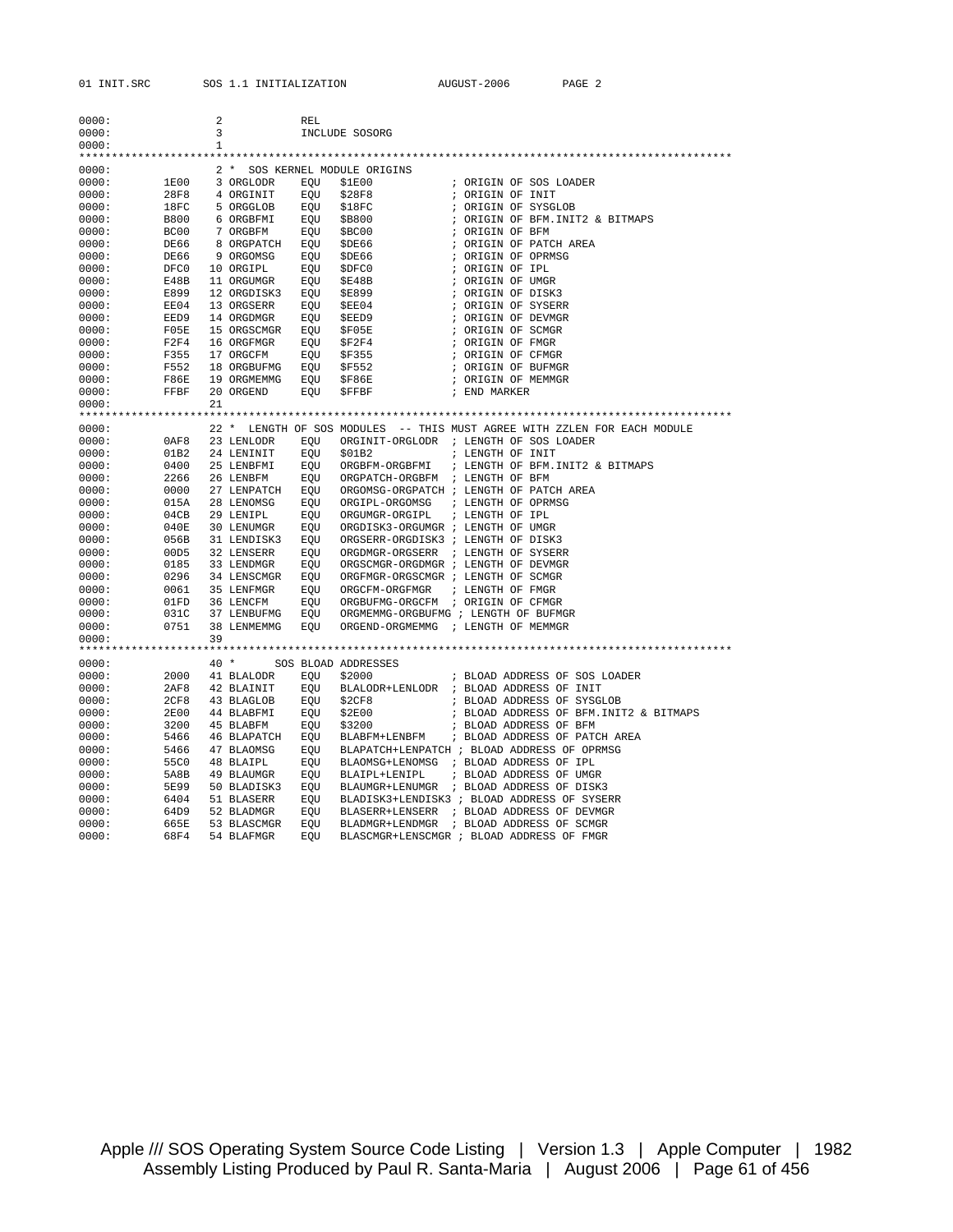| 02 SOSORG |         |             | SOS 1.1 INITIALIZATION |                                                                        | AUGUST-2006         | PAGE 3 |
|-----------|---------|-------------|------------------------|------------------------------------------------------------------------|---------------------|--------|
|           |         |             |                        |                                                                        |                     |        |
|           |         |             |                        |                                                                        |                     |        |
| 0000:     |         |             |                        |                                                                        |                     |        |
| 0000:     |         |             |                        | 6B52 56 BLABUFMG EQU BLACFM+LENCFM ; BLOAD ADDRESS OF BUFMGR           |                     |        |
| 0000:     |         |             |                        | 6E6E 57 BLAMEMMG EQU BLABUFMG+LENBUFMG ; BLOAD ADDRESS OF MEMMGR       |                     |        |
| 0000:     |         | 58          |                        |                                                                        |                     |        |
|           |         |             |                        |                                                                        |                     |        |
| 28F8:     |         |             | 28F8 4                 | ORG ORGINIT                                                            |                     |        |
| 28F8:     |         |             | 28F8 5 ZZORG EQU       | $\star$                                                                |                     |        |
| 28F8:     |         |             | $6\degree$             | MSB OFF                                                                |                     |        |
| 28F8:     |         | $7^{\circ}$ |                        |                                                                        |                     |        |
|           |         |             |                        |                                                                        |                     |        |
| 28F8:     |         |             |                        | 8 * COPYRIGHT (C) APPLE COMPUTER INC. 1981                             |                     |        |
| 28F8:     |         | $9 *$       |                        |                                                                        | ALL RIGHTS RESERVED |        |
| 28F8:     |         | 10          |                        |                                                                        |                     |        |
|           |         |             |                        |                                                                        |                     |        |
| 28F8:     |         | $11 *$      |                        |                                                                        |                     |        |
| 28F8:     |         |             |                        | 12 * SOS INIT MODULE (VERSION = 1.10)                                  |                     |        |
| 28F8:     |         |             |                        | $13 *$ (DATE = 8/04/81)                                                |                     |        |
| 28F8:     |         | $14$ *      |                        |                                                                        |                     |        |
| 28F8:     |         | 15          |                        |                                                                        |                     |        |
|           |         |             |                        |                                                                        |                     |        |
| 28F8:     |         | $16$ *      |                        |                                                                        |                     |        |
| 28F8:     | 28F8 17 |             |                        | ENTRY INT.INIT                                                         |                     |        |
| 28F8:     | 298B 18 |             |                        | ENTRY EVQ.INIT<br>ENTRY CLK.INIT<br>ENTRY MMGR.INIT<br>ENTRY BMGR.INIT |                     |        |
| 28F8:     | 29A8 19 |             |                        |                                                                        |                     |        |
| 28F8:     | 2A36 20 |             |                        |                                                                        |                     |        |
| 28F8:     | 2A22 21 |             |                        |                                                                        |                     |        |
| 28F8:     | 2A07 22 |             |                        |                                                                        |                     |        |
| 28F8:     | 29FB 23 |             |                        | ENTRY DMGR.INIT<br>ENTRY CFMGR.INIT<br>ENTRY BFM.INIT                  |                     |        |
| 28F8:     | 2A6A 24 |             |                        |                                                                        |                     |        |
| 28F8:     |         | $25 *$      |                        |                                                                        |                     |        |
| 28F8:     |         |             |                        | 26 * EXTERNAL SUBROUTINES & DATA                                       |                     |        |
| 28F8:     |         | $27 *$      |                        |                                                                        |                     |        |
| 28F8:     | 0000 28 |             |                        | EXTRN SXPAGE                                                           |                     |        |
| 28F8:     | 0000 29 |             |                        | EXTRN SYSDEATH                                                         |                     |        |
| 28F8:     |         | $30 *$      |                        |                                                                        |                     |        |
| 28F8:     |         |             |                        | 31 * INTERRUPT SYSTEM INITIALIZATION                                   |                     |        |
| 28F8:     |         | $32 *$      |                        |                                                                        |                     |        |
| 28F8:     | 0000 33 |             |                        | EXTRN COLDSTRT                                                         |                     |        |
| 28F8:     | 0000 34 |             |                        | EXTRN IRQ.RCVR                                                         |                     |        |
| 28F8:     | 0000 35 |             |                        | EXTRN NMI.RCVR                                                         |                     |        |
| 28F8:     | 0000 36 |             |                        | EXTRN NMIFLAG                                                          |                     |        |
| 28F8:     | 0000 37 |             |                        | EXTRN SIRTABLE                                                         |                     |        |
| 28F8:     | 0000 38 |             |                        | EXTRN SIRTBLSIZ                                                        |                     |        |
| 28F8:     | 0000 39 |             |                        | EXTRN ZPGSTACK                                                         |                     |        |
| 28F8:     | 0000 40 |             |                        | EXTRN ZPGSTART                                                         |                     |        |
| 28F8:     |         | $41$ *      |                        |                                                                        |                     |        |
| 28F8:     |         |             |                        | 42 * EVENT QUEUE INITIALIZATION                                        |                     |        |
| 28F8:     |         | $43 *$      |                        |                                                                        |                     |        |
| 28F8:     | 0000 44 |             |                        | EXTRN EV.QUEUE                                                         |                     |        |
| 28F8:     | 0000 45 |             |                        | EXTRN EVQ.LEN                                                          |                     |        |
| 28F8:     | 0000 46 |             |                        | EXTRN EVQ.CNT                                                          |                     |        |
| 28F8:     | 0000 47 |             |                        | EXTRN EVQ.SIZ                                                          |                     |        |
| 28F8:     | 0000 48 |             |                        | EXTRN EVQ.FREE                                                         |                     |        |
| 28F8:     | 0000 49 |             |                        | EXTRN EVO.LINK                                                         |                     |        |
| 28F8:     |         | $50*$       |                        |                                                                        |                     |        |
| 28F8:     |         |             |                        | 51 * CLOCK INITIALIZATION                                              |                     |        |
| 28F8:     |         | $52 *$      |                        |                                                                        |                     |        |
| 28F8:     | 0000 53 |             |                        | EXTRN PCLOCK                                                           |                     |        |
| 28F8:     |         |             | $54 *$                 |                                                                        |                     |        |
| 28F8:     |         |             |                        | 55 * CHARACTER FILE MANAGER INITIALIZATION                             |                     |        |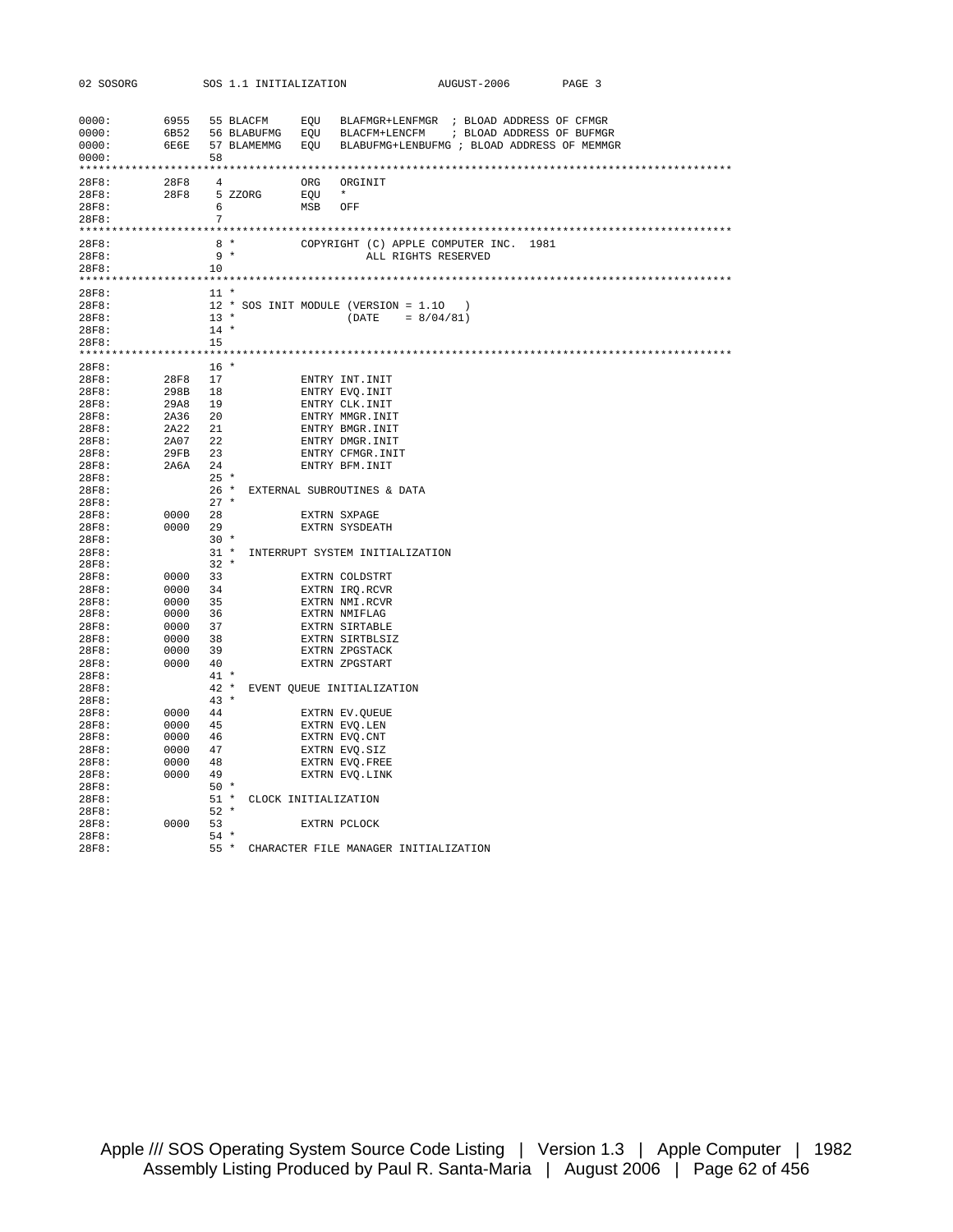| 02 INIT.SRC |      |                | SOS 1.1 INITIALIZATION         |            |                                    | AUGUST-2006            | PAGE 4 |  |
|-------------|------|----------------|--------------------------------|------------|------------------------------------|------------------------|--------|--|
|             |      |                |                                |            |                                    |                        |        |  |
| 28F8:       |      | $56*$          |                                |            |                                    |                        |        |  |
| 28F8:       | 0000 | 57             |                                |            | EXTRN CFCB.MAX                     |                        |        |  |
| 28F8:       | 0000 | 58             |                                |            | EXTRN CFCB.DEV                     |                        |        |  |
| 28F8:       |      | 59 *           |                                |            |                                    |                        |        |  |
| 28F8:       |      |                |                                |            | 60 * DEVICE MANAGER INITIALIZATION |                        |        |  |
| 28F8:       |      | 61 *           |                                |            |                                    |                        |        |  |
| 28F8:       | 0000 | 62             |                                | EXTRN DMGR |                                    |                        |        |  |
| 28F8:       | 0000 | 63             |                                |            |                                    |                        |        |  |
| 28F8:       |      | 64 *           |                                |            | EXTRN MAX.DNUM                     |                        |        |  |
| 28F8:       |      |                |                                |            | 65 * BUFFER MANAGER INITIALIZATION |                        |        |  |
| 28F8:       |      | 66 *           |                                |            |                                    |                        |        |  |
| 28F8:       | 0000 | 67             |                                |            | EXTRN BUF.CNT                      |                        |        |  |
| 28F8:       | 0000 | 68             |                                |            | EXTRN PGCT.T                       |                        |        |  |
| 28F8:       | 0000 | 69             |                                |            | EXTRN XBYTE.T                      |                        |        |  |
| 28F8:       | 0000 | 70             |                                |            | <b>EXTRN BUFREF</b>                |                        |        |  |
| 28F8:       |      | $71 *$         |                                |            |                                    |                        |        |  |
| 28F8:       |      | $72 *$         |                                |            | MEMORY MANAGER INITIALIZATION      |                        |        |  |
| 28F8:       |      | $73 *$         |                                |            |                                    |                        |        |  |
| 28F8:       | 0000 | 74             |                                |            | EXTRN ST.CNT                       |                        |        |  |
| 28F8:       | 0000 | 75             |                                |            | EXTRN ST. ENTRY                    |                        |        |  |
| 28F8:       | 0000 | 76             |                                |            | EXTRN ST.FREE                      |                        |        |  |
| 28F8:       | 0000 | 77             |                                |            | EXTRN ST.FLINK                     |                        |        |  |
| 28F8:       | 0000 | 78             |                                |            | EXTRN VRT.LIM                      |                        |        |  |
| 28F8:       | 0000 | 79             |                                |            | EXTRN MEMSIZE                      |                        |        |  |
| 28F8:       | 0000 | 80             |                                |            | EXTRN MEM2SML                      |                        |        |  |
| 28F8:       |      | $81 *$         |                                |            |                                    |                        |        |  |
| 28F8:       |      | $82 *$         |                                |            | BLOCK FILE MANAGER INITIALIZATION  |                        |        |  |
| 28F8:       |      | $83 *$         |                                |            |                                    |                        |        |  |
| 28F8:       | 0000 | 84             |                                |            | EXTRN FCBZPP                       |                        |        |  |
| 28F8:       | 0000 | 85             |                                |            | <b>EXTRN PATHBUF</b>               |                        |        |  |
| 28F8:       | 0000 | 86             |                                | EXTRN VCB  |                                    |                        |        |  |
| 28F8:       | 0000 | 87             |                                |            | EXTRN WORKSPC                      |                        |        |  |
| 28F8:       | 0000 | 88             |                                |            | EXTRN PFIXPTR                      |                        |        |  |
| 28F8:       | 0000 | 89             |                                |            | EXTRN FCBADDRH                     |                        |        |  |
| 28F8:       | 0000 | 90             |                                |            | <b>EXTRN BMAPAGE</b>               |                        |        |  |
| 28F8:       | 0000 | 91             |                                |            | EXTRN BMBPAGE                      |                        |        |  |
| 28F8:       | 0000 | 92             |                                |            | EXTRN BMAMADR                      |                        |        |  |
| 28F8:       | 0000 | 93             |                                |            | <b>EXTRN BMBMADR</b>               |                        |        |  |
| 28F8:       | 0000 | 94             |                                |            | EXTRN BFMFCB1                      |                        |        |  |
| 28F8:       | 0000 | 95             |                                |            | EXTRN BFMFCB2                      |                        |        |  |
| 28F8:       |      | $96*$          |                                |            |                                    |                        |        |  |
| 28F8:       |      |                | 97 * CONSTANT DECLARATIONS     |            |                                    |                        |        |  |
| 28F8:       |      | $98 *$         |                                |            |                                    |                        |        |  |
| 28F8:       | 0080 | 99 TRUE        |                                | EQU \$80   |                                    |                        |        |  |
| 28F8:       |      | 0000 100 FALSE |                                | EQU        | \$00                               |                        |        |  |
| 28F8:       | 0040 | 101 BITON6     |                                | EQU        | \$40                               |                        |        |  |
| 28F8:       | 0080 | 102 BITON7     |                                | EOU        | \$80                               |                        |        |  |
| 28F8:       |      | $103 *$        |                                |            |                                    |                        |        |  |
| 28F8:       |      |                | 104 * SYSTEM CONTROL REGISTERS |            |                                    |                        |        |  |
| 28F8:       |      | $105 *$        |                                |            |                                    |                        |        |  |
| 28F8:       | FFDF | 106 E.REG      |                                | EQU        | \$FFDF                             | ; ENVIRONMENT REGISTER |        |  |
| 28F8:       | FFD0 | 107 Z.REG      |                                | EQU        | \$FFD0                             | ;ZERO PAGE REGISTER    |        |  |
|             |      |                |                                |            |                                    |                        |        |  |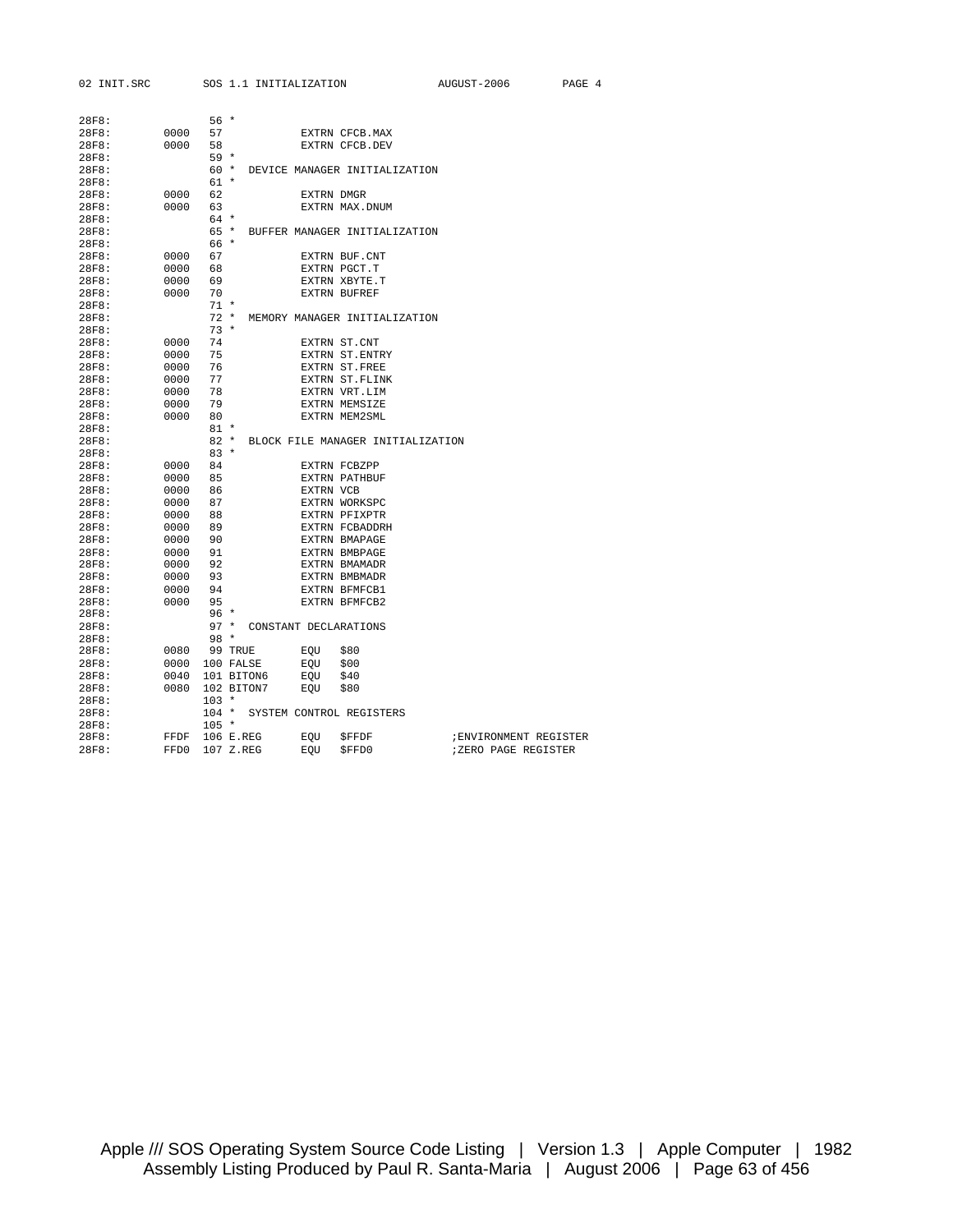| 28F8:         |      | $109 *$ |              |                      |                                            |                                                   |
|---------------|------|---------|--------------|----------------------|--------------------------------------------|---------------------------------------------------|
| 28F8:         |      |         |              | 110 * 6522 REGISTERS |                                            |                                                   |
| 28F8:         |      | $111 *$ |              |                      |                                            |                                                   |
| 28F8:         | FFD2 |         | 112 D.DDRB   | EOU                  | \$FFD2                                     |                                                   |
| 28F8:         | FFD3 |         | 113 D.DDRA   | EQU                  | \$FFD3                                     |                                                   |
| 28F8:         | FFDB |         | 114 D.ACR    | EQU                  | \$FFDB                                     |                                                   |
| 28F8:         | FFDC |         | 115 D.PCR    | EQU                  | <b>SFFDC</b>                               |                                                   |
| 28F8:         | FFDD |         | 116 D.IFR    | EOU                  | \$FFDD                                     |                                                   |
| 28F8:         | FFDE |         | 117 D.IER    | EOU                  | <b>SFFDE</b>                               |                                                   |
| 28F8:         | FFE0 |         | 118 E.IORB   | EQU                  | \$FFE0                                     |                                                   |
| 28F8:         | FFE2 |         | 119 E.DDRB   | EOU                  | <b>SFFE2</b>                               |                                                   |
| 28F8:         | FFE3 |         | 120 E.DDRA   | EQU                  | SFFE3                                      |                                                   |
| 28F8:         | FFEB |         | 121 E.ACR    | EQU                  | <b>SFFEB</b>                               |                                                   |
| 28F8:         | FFEC |         | 122 E.PCR    | EQU                  | <b>SFFEC</b>                               |                                                   |
| 28F8:         | FFED |         | 123 E.IFR    | EOU                  | <b>SFFED</b>                               |                                                   |
| 28F8:         | FFEE |         | 124 E.IER    | EQU                  | <b>SFFEE</b>                               |                                                   |
| 28F8:         | C0F1 |         | 125 ACIASTAT | EQU                  | \$C0F1                                     |                                                   |
| 28F8:         |      | $126 *$ |              |                      |                                            |                                                   |
| 28F8:         |      | $127 *$ |              |                      |                                            |                                                   |
| 28F8:         |      |         |              |                      |                                            |                                                   |
| 28F8:         |      | $129 *$ |              |                      |                                            |                                                   |
| 28F8:         |      | $130 *$ |              |                      |                                            | THIS SUBROUTINE INITIALIZES THE INTERRUPT SYSTEM. |
| 28F8:         |      | $131 *$ |              |                      | ALL HARDWARE INTERRUPTS ARE MASKED AND THE |                                                   |
| 28F8:         |      | 132 *   |              |                      | INTERRUPT ALLOCATION TABLE IS CLEARED.     |                                                   |
|               |      | $133 *$ |              |                      |                                            |                                                   |
| 28F8:         |      |         |              |                      |                                            |                                                   |
| 28F8:         |      | $135 *$ |              |                      |                                            |                                                   |
| 28F8:         |      | $136 *$ |              |                      |                                            |                                                   |
| 28F8:         |      |         |              |                      | $\ast$                                     |                                                   |
| 28F8:         | 28F8 | 138     | 137 INT.INIT | EQU                  |                                            |                                                   |
| 28F8:78       |      |         |              | SEI                  |                                            | ; DISABLE INTERRUPTS                              |
| 28F9:A9 00    |      | 139     |              | LDA                  | #>ZPGSTART                                 | ; SET UP MIH                                      |
| 28FB:8D 00 00 |      | 140     |              | STA                  | ZPGSTACK                                   | ZERO PAGE STACK POINTER<br>$\ddot{ }$             |
| 28FE:         |      | $141 *$ |              |                      |                                            |                                                   |
| 28FE:AD DF FF |      | 142     |              | LDA                  | E.REG                                      | SELECT \$C000 I/O SPACE                           |
| 2901:48       |      | 143     |              | PHA                  |                                            | AND SET 1 MHZ                                     |
| 2902:09 CO    |      | 144     |              | ORA                  | #BITON7+BITON6                             |                                                   |
| 2904:8D DF FF |      | 145     |              | STA                  | E.REG                                      |                                                   |
| 2907:         |      | $146 *$ |              |                      |                                            |                                                   |
| 2907:8D F1 C0 |      | 147     |              | STA                  | ACIASTAT                                   | ; RESET ACIA                                      |
| 290A:         |      | $148 *$ |              |                      |                                            |                                                   |
| 290A:A9 FF    |      | 149     |              | LDA                  | #\$FF                                      | ;SET UP 6522 D                                    |
| 290C:8D D2 FF |      | 150     |              | STA                  | D.DDRB                                     |                                                   |
| 290F:8D D3 FF |      | 151     |              | STA                  | D.DDRA                                     |                                                   |
| 2912: A900    |      | 152     |              | LDA                  | #\$00                                      |                                                   |
| 2914:8D DB FF |      | 153     |              | STA                  | D.ACR                                      |                                                   |
| 2917:A9 76    |      | 154     |              | LDA                  | #\$76                                      |                                                   |
| 2919:8D DC FF |      | 155     |              | STA                  | D.PCR                                      |                                                   |
| 291C:A9 7F    |      | 156     |              | LDA                  | #\$7F                                      |                                                   |
| 291E:8D DD FF |      | 157     |              | STA                  | D.IFR                                      |                                                   |
| 2921:8D DE FF |      | 158     |              | STA                  | D.IER                                      |                                                   |
| 2924:A9 82    |      | 159     |              | LDA                  | #\$82                                      |                                                   |
| 2926:8D DE FF |      | 160     |              | STA                  | D.IER                                      |                                                   |
| 2929:         |      | $161 *$ |              |                      |                                            |                                                   |
| 2929:A9 3F    |      | 162     |              | LDA                  | #\$3F                                      | <b>;SET UP 6522 E</b>                             |
| 292B:8D E2 FF |      | 163     |              | STA                  | E.DDRB                                     |                                                   |

292E:A9 0F 164 LDA #\$0F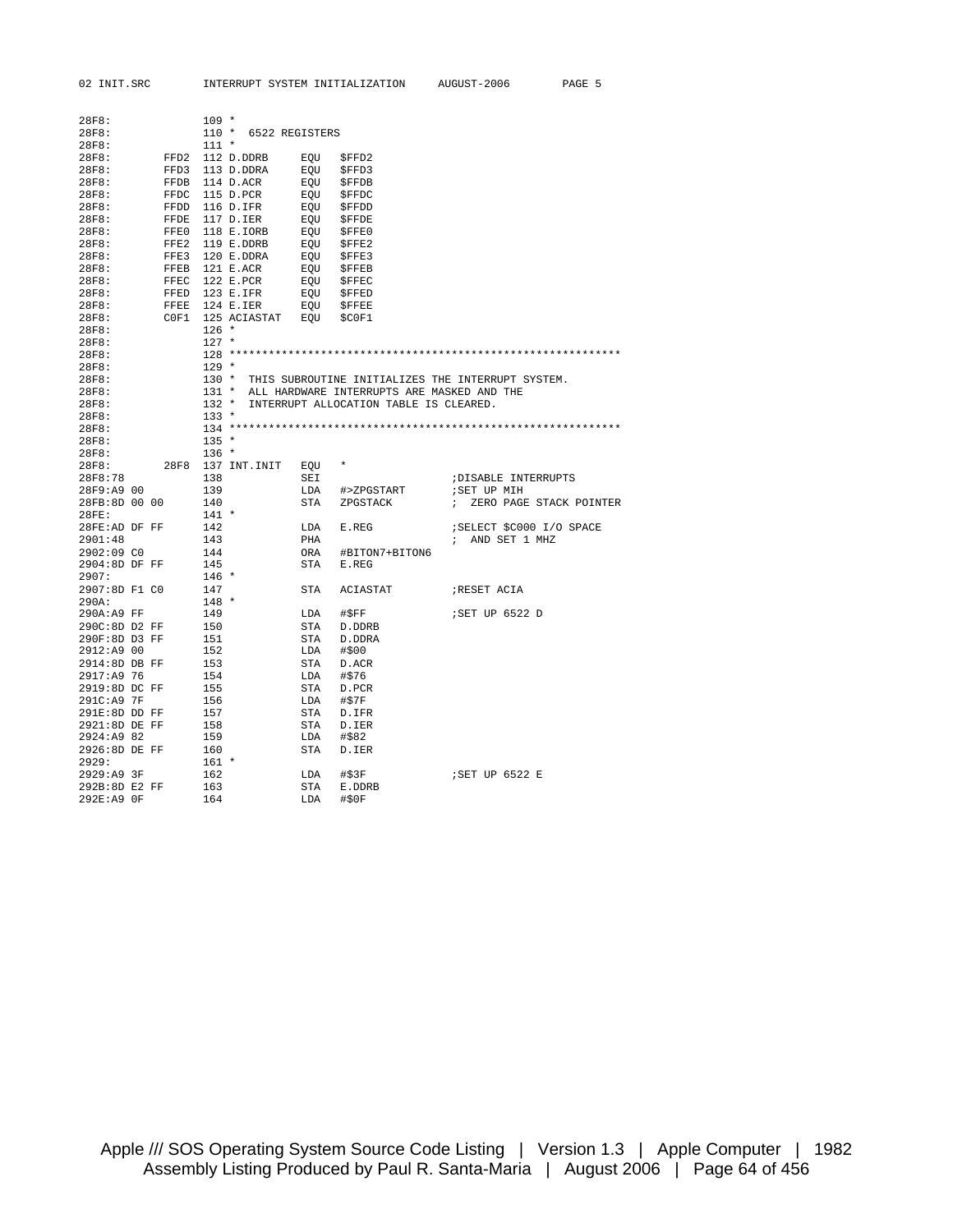02 INIT.SRC INTERRUPT SYSTEM INITIALIZATION AUGUST-2006 PAGE 6

| 2930:8D E3 FF |          | 165     |             | STA        | E.DDRA                                           |                                       |
|---------------|----------|---------|-------------|------------|--------------------------------------------------|---------------------------------------|
| 2933:A9 00    |          | 166     |             | LDA        | #\$00                                            |                                       |
| 2935:8D EB FF |          | 167     |             | STA        | E.ACR                                            |                                       |
| 2938:A9 63    |          | 168     |             | LDA        | #\$63                                            |                                       |
| 293A:8D EC FF |          | 169     |             | STA        | E.PCR                                            |                                       |
| 293D:A9 7F    |          | 170     |             | LDA        | #\$7F                                            |                                       |
| 293F:8D ED FF |          | 171     |             | STA        | E.IFR                                            |                                       |
| 2942:8D EE FF |          | 172     |             | STA        | E.IER                                            |                                       |
| 2945:         |          | $173 *$ |             |            |                                                  |                                       |
| 2945:A9 FF    |          | 174     |             | LDA        | #SFF                                             |                                       |
| 2947:8D E0 FF |          | 175     |             | STA        | E.IORB                                           | ; SOUND PORT                          |
| 294A:2C D8 C0 |          | 176     |             | BIT        | \$COD8                                           | ; DISABLE GRAPHICS SCROLL             |
| 294D:2C DA CO |          | 177     |             | BIT        | \$C0DA                                           | ; DISABLE CHARACTER DOWNLOAD          |
| 2950:2C DC CO |          | 178     |             | BIT        | \$C0DC                                           | ; DISABLE ENSEL                       |
| 2953:2C DE CO |          | 179     |             | <b>BIT</b> | \$CODE                                           | ; SET ENSIO FOR INPUT                 |
| 2956:         |          | $180 *$ |             |            |                                                  |                                       |
| 2956:68       |          | 181     |             | PLA        |                                                  | RESTORE E REGISTER                    |
| 2957:8D DF FF |          | 182     |             | STA        | E.REG                                            |                                       |
| 295A:         |          | $183 *$ |             |            |                                                  |                                       |
| 295A:A9 00    |          | 184     |             | LDA        | #FALSE                                           |                                       |
| 295C:8D 00 00 |          | 185     |             | STA        | NMIFLAG                                          | CLEAR NMI WAIT FLAG                   |
|               |          |         |             |            | ***** RELATIVE EXPRSN OPERATOR ERROR IN LINE 186 |                                       |
| 295F:AC 00 00 |          | 186     |             | LDY        | #>SIRTBLSIZ-1                                    |                                       |
| 2962:99 00 00 |          |         | 187 INTI010 | STA        |                                                  | SIRTABLE, Y : ALLOCATION TABLE        |
| 2965:88       |          | 188     |             | DEY        |                                                  |                                       |
| 2966:10 FA    | 2962 189 |         |             | <b>BPL</b> | INTI010                                          |                                       |
| 2968:A9 80    |          | 190     |             | LDA        | #TRUE                                            |                                       |
| 296A:8D 0A 00 |          | 191     |             | STA        |                                                  | SIRTABLE+\$0A :LOCK DOWN ANY SLOT SIR |
| 296D:         |          | $192 *$ |             |            |                                                  |                                       |
| 296D:A2 05    |          | 193     |             | LDX        | #\$05                                            |                                       |
| 296F:BD 7F 29 |          |         | 194 INTI020 |            | LDA RAMVECT, X                                   | ; SET UP VECTORS                      |
| 2972:9D FA FF |          | 195     |             |            | STA \$FFFA, X                                    | ; AT \$FFFA - \$FFFF                  |
| 2975:BD 85 29 |          | 196     |             | LDA        |                                                  | RAMJMPS, X : SET UP JMP INSTRUCTIONS  |
| 2978:9D CA FF |          | 197     |             | STA        | \$FFCA, X                                        | ; AT \$FFCA - \$FFCF                  |
| 297B:CA       |          | 198     |             | <b>DEX</b> |                                                  |                                       |
| 297C:10 F1    | 296F     | 199     |             | <b>BPL</b> | INTI020                                          |                                       |
| 297E:60       |          | 200     |             | <b>RTS</b> |                                                  |                                       |
| 297F:         |          | $201 *$ |             |            |                                                  |                                       |
| 297F:00 00    |          |         | 202 RAMVECT | DW         | NMI.RCVR                                         |                                       |
| 2981:00 00    |          | 203     |             | DW         | COLDSTRT                                         |                                       |
| 2983:00 00    |          | 204     |             | DW         | IRO.RCVR                                         |                                       |
| 2985:4C 00 00 |          |         | 205 RAMJMPS | JMP        | NMI.RCVR                                         |                                       |
| 2988:4C 00 00 |          | 206     |             | <b>JMP</b> | IRO.RCVR                                         |                                       |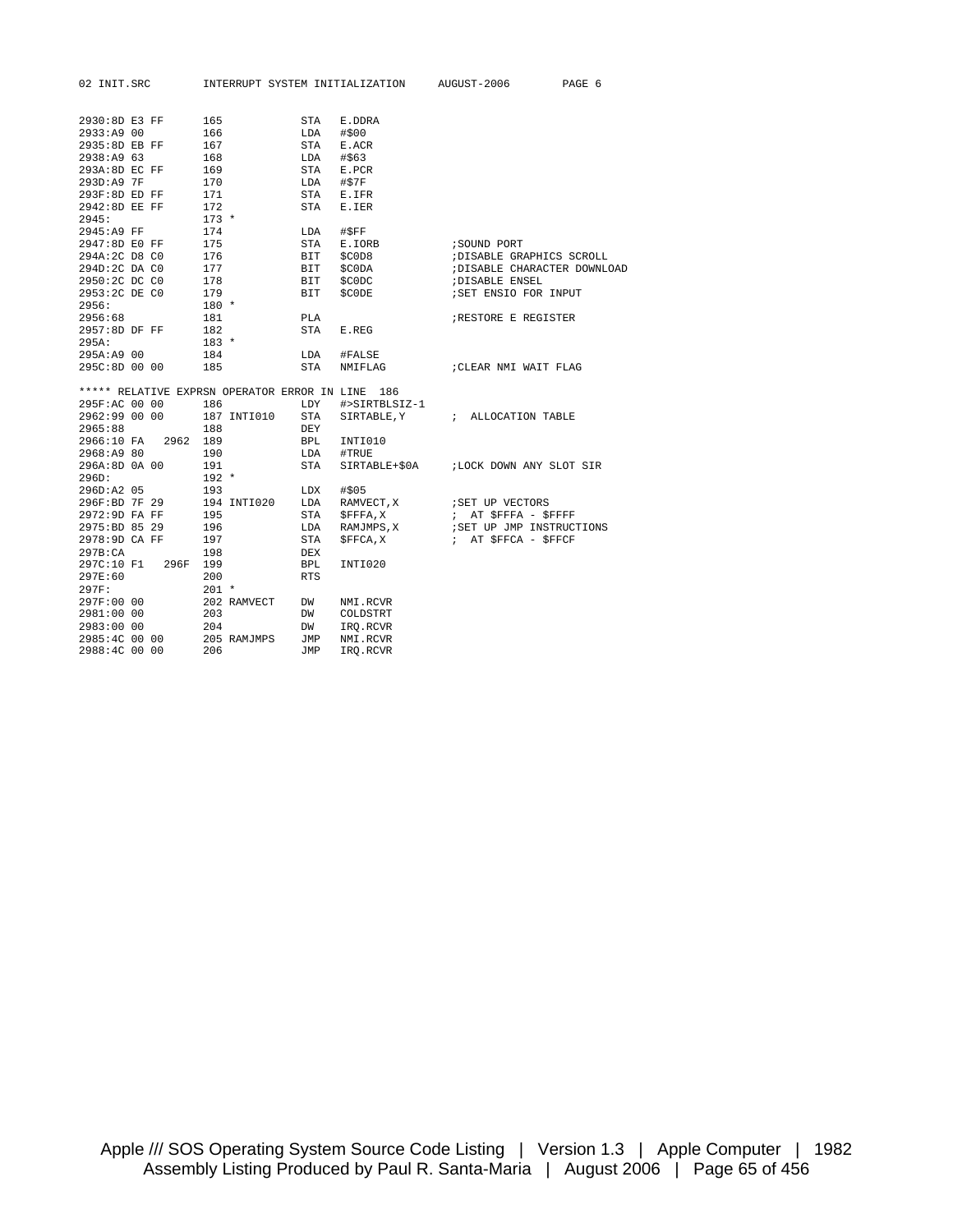| 02 INIT.SRC                                  | EVENT OUEUE INITIALIZATION   |                           | AUGUST-2006                                              | PAGE 7 |
|----------------------------------------------|------------------------------|---------------------------|----------------------------------------------------------|--------|
|                                              |                              |                           |                                                          |        |
| 298B:                                        |                              |                           |                                                          |        |
| 298B:                                        | $209 *$                      |                           |                                                          |        |
| 298B:                                        | $210 *$                      |                           | THIS SUBROUTINE INITIALIZES THE EVENT QUEUE. ALL ENTRIES |        |
| 298B:                                        | $211 *$                      |                           | ARE CLEARED AND LINKED INTO THE FREE LIST. THE ACTIVE    |        |
| 298B:                                        | $212 *$<br>LIST IS EMPTY.    |                           |                                                          |        |
| 298B:                                        | $213 *$                      |                           |                                                          |        |
| 298B:                                        |                              |                           |                                                          |        |
| 298B:                                        | $215 *$                      |                           |                                                          |        |
| 298B:                                        | $216 *$                      |                           |                                                          |        |
| 298B<br>298B:                                | 217 EVO.INIT                 | $^\star$<br>EOU           |                                                          |        |
| 298B:                                        | $218 *$                      |                           |                                                          |        |
| 298B:                                        | $219 *$<br>CLEAR ALL ENTRIES |                           |                                                          |        |
| 298B:                                        | $220 *$                      |                           |                                                          |        |
| 298B:A0 00                                   | 2.21                         | LDY<br>#>EVO.LEN          |                                                          |        |
| 298D:A9 00                                   | 222                          | LDA<br>#0                 |                                                          |        |
| 298F:99 FF FF                                | 223 EVOI010                  | STA<br>EV.OUEUE-1, Y      |                                                          |        |
| 2992:88                                      | 224                          | DEY                       |                                                          |        |
| 2993:D0 FA<br>298F                           | 225                          | <b>BNE</b><br>EVOI010     |                                                          |        |
| 2995:                                        | $226$ *                      |                           |                                                          |        |
| 2995:                                        | $227$ *<br>SET UP FREE LIST  |                           |                                                          |        |
| 2995:                                        | $228 *$                      |                           |                                                          |        |
| ***** RELATIVE EXPRSN OPERATOR ERROR IN LINE |                              | 229                       |                                                          |        |
| 2995:AE 00 00                                | 229                          | LDX<br>#>EVO.CNT-2        |                                                          |        |
| 2998:A9 00                                   | 230                          | LDA<br>#>EVO.SIZ          |                                                          |        |
| 299A:8D 00 00                                | 231                          | STA<br>EVO. FREE          |                                                          |        |
| 299D:AB                                      | 232 EVOI020                  | TAY                       |                                                          |        |
| 299F:18                                      | 233                          | <b>CLC</b>                |                                                          |        |
| 299F:69 00                                   | 234                          | ADC<br>#>EVO.SIZ          |                                                          |        |
| 29A1:99 00 00                                | 235                          | <b>STA</b><br>EVO.LINK, Y |                                                          |        |
| 29A4:CA                                      | 236                          | <b>DEX</b>                |                                                          |        |
| 29A5:D0 F6<br>299D                           | 237                          | <b>BNE</b><br>EVOI020     |                                                          |        |
| 29A7:60                                      | 238                          | <b>RTS</b>                |                                                          |        |
|                                              |                              |                           |                                                          |        |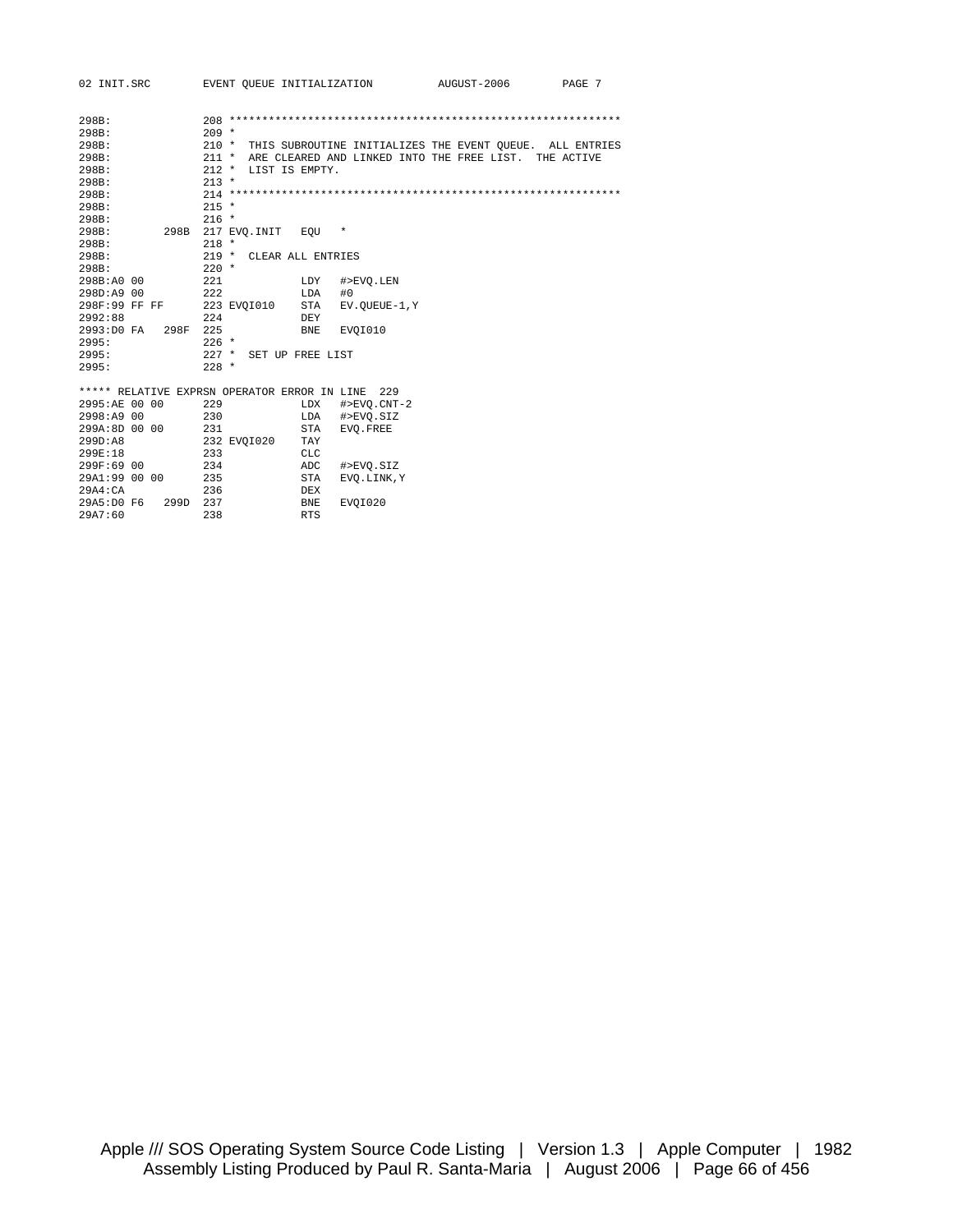| 02 INIT.SRC    | PSEUDO CLOCK INITIALIZATION |            |                                           | AUGUST-2006                                                | PAGE 8                        |
|----------------|-----------------------------|------------|-------------------------------------------|------------------------------------------------------------|-------------------------------|
|                |                             |            |                                           |                                                            |                               |
| 29A8:<br>29A8: | $241 *$                     |            |                                           |                                                            |                               |
| 29A8:          |                             |            |                                           | 242 * THIS SUBROUTINE INITIALIZES THE PSEUDO CLOCK. IF THE |                               |
| 29A8:          |                             |            |                                           | 243 * RAM BEHIND THE "D" 6522 HAS THE PROPER CHECKSUM, IT  |                               |
| 29A8:          |                             |            |                                           | 244 * IS USED TO INITIALIZE THE PSEUDO CLOCK. OTHERWISE,   |                               |
| 29A8:          |                             |            | 245 * THE PSEUDO CLOCK IS SET TO ZERO.    |                                                            |                               |
| 29A8:          | $246$ *                     |            |                                           |                                                            |                               |
| 29A8:          | 247 * (ADDED 23 OCT 81)     |            |                                           |                                                            |                               |
| 29A8:          |                             |            | 248 * BOTH THE CLOCK AND PSEUDO CLOCK ARE |                                                            |                               |
| 29A8:          | 249 * ARE NOW INITIALIZED   |            |                                           |                                                            |                               |
| 29A8:          | $250 *$                     |            |                                           |                                                            |                               |
| 29A8:          |                             |            |                                           |                                                            |                               |
| 29A8:          | $252 *$                     |            |                                           |                                                            |                               |
| 29A8:          | 00F0 253 PCLK               | EOU        | \$F0                                      |                                                            |                               |
| 29A8:          | 00F2 254 CKSUM              | EOU        | SFA2                                      |                                                            |                               |
| 29A8:          | 0011 255 CLKICR             | EQU        | \$11                                      |                                                            | ; CLOCK INTERRUPT CONTROL REG |
| 29A8:          | 0016 256 CLKSTBY            | EOU        | \$16                                      | ; CLOCK STANDBY INTERRUPT                                  |                               |
| 29AB:          | C070 257 CLOCK              | EOU        | \$C070                                    |                                                            |                               |
| 29A8:          | $258 *$                     |            |                                           |                                                            |                               |
| 29A8:          | 29A8 259 CLK.INIT           | EQU        | $^\star$                                  |                                                            |                               |
| 29A8:A9 D0     | 260                         | LDA        | #SDO                                      |                                                            |                               |
| 29AA:85 F0     | 261                         | STA        | PCLK                                      | ; POINT (PCLK) TO 8F: FFD0                                 |                               |
| 29AC:A9 FF     | 262                         | LDA        | $\#$ \$FF                                 |                                                            |                               |
| 29AE:85 F1     | 263                         | STA        | PCLK+1                                    |                                                            |                               |
| 29B0:A9 8F     | 264                         | LDA        | #\$8F                                     |                                                            |                               |
| 29B2:8D F1 00  | 265                         | STA        | SXPAGE+PCLK+1                             |                                                            |                               |
| 29B5:A9 A5     | 266                         | LDA        | #\$A5                                     |                                                            |                               |
| 29B7:85 F2     | 267                         | STA        | CKSUM                                     | ; INITIALIZE CHECKSUM                                      |                               |
| 29B9:          | $268 *$                     |            |                                           |                                                            |                               |
| 29B9:A0 00     | 269                         | LDY        | #\$00                                     |                                                            |                               |
| 29BB:B1 F0     | 270 CLK010                  | LDA        | (PCLK), Y                                 | ; COPY SAVED CLOCK DATA                                    |                               |
| 29BD:99 00 00  | 271                         | STA        | PCLOCK, Y                                 | ; TO PSEUDO CLOCK                                          |                               |
| 29CO:45 F2     | 272                         | EOR        | CKSUM                                     |                                                            |                               |
| 29C2:85 F2     | 273                         | STA        | CKSUM                                     | <b>; UPDATE CHECKSUM</b>                                   |                               |
| 29C4:C8        | 274                         | INY        |                                           |                                                            |                               |
| $29C5:CO$ $0A$ | 275                         | CPY        | #\$0A                                     |                                                            |                               |
| 29C7:90 F2     | 29BB 276                    | BCC        | CLK010                                    |                                                            |                               |
| 29C9:          | $277 *$                     |            |                                           |                                                            |                               |
| 29C9:D1 F0     | 278                         | CMP        | (PCLK), Y                                 | ; TEST CHECKSUM                                            |                               |
| 29CB:F0 08     | 29D5 279                    | BEO        | CLK030                                    |                                                            |                               |
| 29CD:          | $280 *$                     |            |                                           |                                                            |                               |
| 29CD:A9 00     | 281                         | LDA        | #\$00                                     |                                                            |                               |
| 29CF:88        | 282 CLK020                  | DEY        |                                           |                                                            |                               |
| 29D0:99 00 00  | 283                         | STA        | PCLOCK, Y                                 | ;ZERO PSEUDO CLOCK                                         |                               |
| 29D3:D0 FA     | 29CF 284                    | BNE        | CLK020                                    |                                                            |                               |
| 29D5:AD DF FF  | 285 CLK030                  | LDA        | E.REG                                     |                                                            |                               |
| 29D8:48        | 286                         | PHA        |                                           |                                                            |                               |
| 29D9:09 80     | 287                         | ORA        | #\$80                                     | ; SET 1 MHZ                                                |                               |
| 29DB:8D DF FF  | 288                         | STA        | E.REG                                     |                                                            |                               |
| 29DE:A9 00     | 289                         | LDA        | #\$00                                     |                                                            |                               |
| 29E0:AC DO FF  | 290                         | LDY        | Z.REG                                     |                                                            |                               |
| 29E3:A2 11     | 291                         | LDX        | #CLKICR                                   |                                                            |                               |
| 29E5:8E DO FF  | 292                         | STX        | Z.REG                                     |                                                            |                               |
| 29E8:8D 70 C0  | 293                         | STA        | CLOCK                                     | ; DISABLE CLOCK INTERRUPTS                                 |                               |
| 29EB:A2 16     | 294                         | LDX        | #CLKSTBY                                  |                                                            |                               |
| 29ED:8E DO FF  | 295                         | <b>STX</b> | Z.REG                                     |                                                            |                               |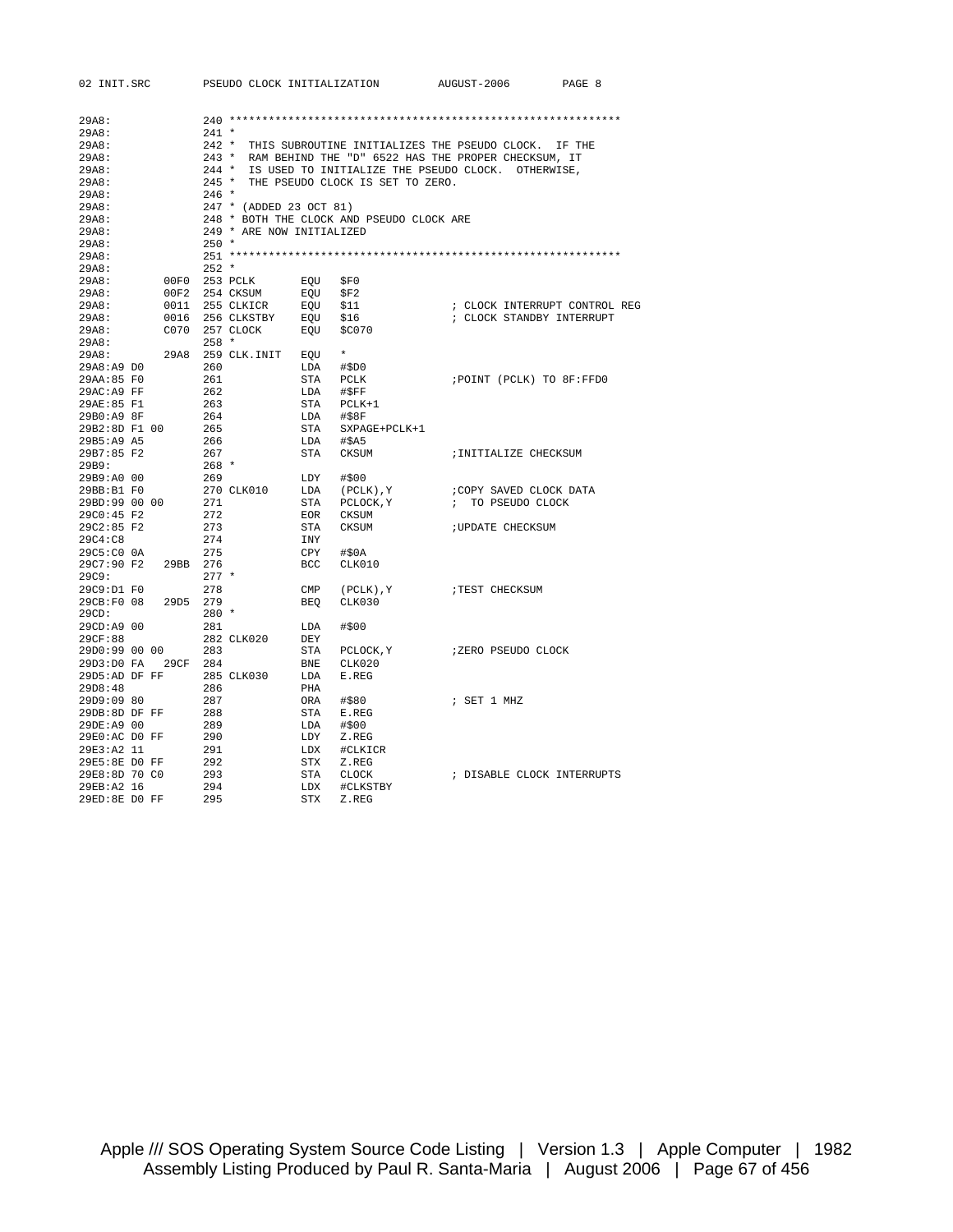| 02 INIT.SRC                           |      |         | PSEUDO CLOCK INITIALIZATION |            |                                                | AUGUST-2006                                                   | PAGE 9                       |
|---------------------------------------|------|---------|-----------------------------|------------|------------------------------------------------|---------------------------------------------------------------|------------------------------|
| 29F0:8D70C0                           |      | 296     |                             | <b>STA</b> | CLOCK                                          |                                                               | ; DISABLE STANDBY INTERRUPT  |
| $29F3:8C$ DO FF                       |      | 297     |                             | <b>STY</b> | Z.REG                                          |                                                               |                              |
| 29F6:68                               |      | 298     |                             | PT.A       |                                                |                                                               |                              |
| $29F7:8DDF$ FF                        |      | 299     |                             | <b>STA</b> | E.REG                                          |                                                               |                              |
| 29FA:60                               |      | 300     |                             | <b>RTS</b> |                                                |                                                               |                              |
| ***** DIRECTIVE OPERAND ERROR IN LINE |      |         |                             |            | 301                                            |                                                               |                              |
| 29FB:                                 |      | 301     |                             |            | SBTL "CHARACTER                                |                                                               | FILE MANAGER INITIALIZATION" |
| 29FB:                                 |      |         |                             |            |                                                |                                                               |                              |
| 29FB:                                 |      | $303 *$ |                             |            |                                                |                                                               |                              |
| 29FB:                                 |      |         |                             |            | 304 * CHAR FILE MANAGER INITIALIZATION ROUTINE |                                                               |                              |
| 29FB:                                 |      | $305 *$ |                             |            |                                                |                                                               |                              |
| 29FB:                                 |      |         |                             |            |                                                | 306 * CEMGR INIT INITIALIZES ALL ENTRIES IN THE CECB TABLE TO |                              |
| 29FB:                                 |      |         | $307 * THE 'FRER' STATE.$   |            |                                                |                                                               |                              |
| 29FB:                                 |      | $308 *$ |                             |            |                                                |                                                               |                              |
| 29FB:                                 |      |         |                             |            |                                                |                                                               |                              |
| 29FB:                                 |      | $310 *$ |                             |            |                                                |                                                               |                              |
| 29FB:                                 | 29FB |         | 311 CFMGR. INIT EQU         |            | $^\star$                                       |                                                               |                              |
| 29FB:A9 80                            |      | 312     |                             | LDA        | #\$80                                          |                                                               |                              |
| $29FD: A2$ FF                         |      | 313     |                             | LDX        | #CFCB.MAX-1                                    |                                                               |                              |
| 29FF:9D 00 00                         |      |         | 314 CFINIT010               | <b>STA</b> | CFCB.DEV.X                                     |                                                               |                              |
| 2A02:CA                               |      | 315     |                             | <b>DEX</b> |                                                |                                                               |                              |
| 2A03:10FA                             | 29FF | 316     |                             | BPL        | CFINIT010                                      |                                                               |                              |
| 2A05:60                               |      | 317     |                             | <b>RTS</b> |                                                |                                                               |                              |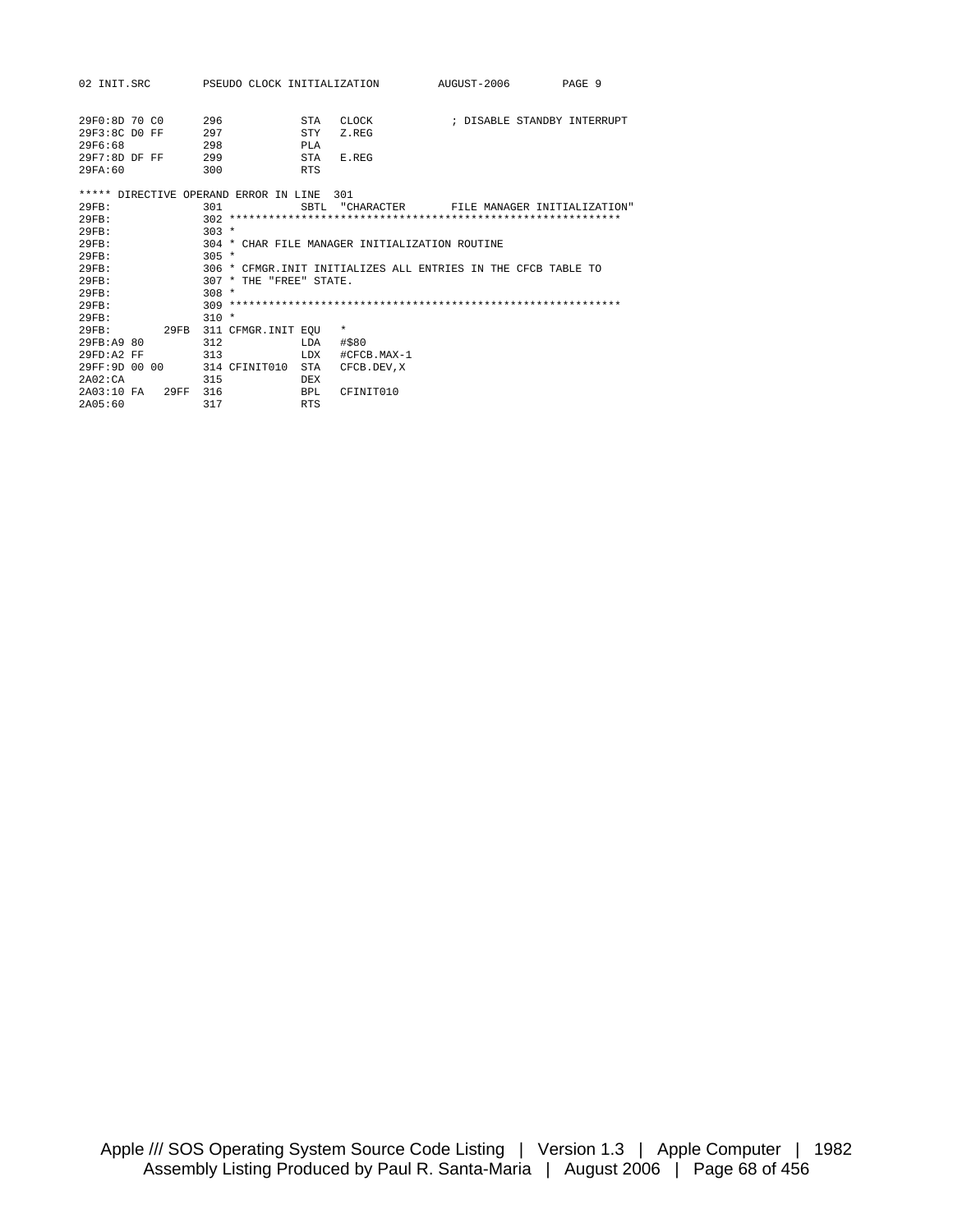| 02 INIT.SRC        |                  |            | DEVICE MANAGER INITIALIZATION               | AUGUST-2006                                                    | PAGE 10                                      |  |
|--------------------|------------------|------------|---------------------------------------------|----------------------------------------------------------------|----------------------------------------------|--|
| 2A06:              |                  |            |                                             |                                                                |                                              |  |
| 2A06:              | $320 *$          |            |                                             |                                                                |                                              |  |
| 2A06:              |                  |            | 321 * DEVICE MANAGER INITIALIZATION ROUTINE |                                                                |                                              |  |
| 2A06:              | $322 *$          |            |                                             |                                                                |                                              |  |
| 2A06:              |                  |            |                                             | 323 * INITIALIZES THE SYSTEM DEVICE TABLE (SDT) BY WALKING THE |                                              |  |
| 2A06:              |                  |            |                                             | 324 * DEVICE INFORMATION BLOCK (DIB) LINKS. CALLED BY SYSLDR.  |                                              |  |
| 2A06:              | $325 *$          |            |                                             |                                                                |                                              |  |
| 2A06:              |                  |            |                                             |                                                                |                                              |  |
| 2A06:              | $327 *$          |            |                                             |                                                                |                                              |  |
| 2A06:<br>00C0      | 328 D.TPARMX     | EOU        | \$CO                                        |                                                                |                                              |  |
| 2A06:<br>00C0      | 329 REOCODE      | EOU        | D.TPARMX+\$00                               |                                                                |                                              |  |
| 2A06:<br>00C1      | 330 DNUM         | EOU        | D.TPARMX+\$01                               |                                                                |                                              |  |
| 2A06:<br>0001      | 331 DNUM TEMP DS |            | $\mathbf{1}$                                |                                                                |                                              |  |
| 2A07:              | $332 *$          |            |                                             |                                                                |                                              |  |
| 2A07:              | $333 *$          |            |                                             |                                                                |                                              |  |
| 2A07:<br>2A07      | 334 DMGR.INIT    | EOU        | $\star$                                     |                                                                |                                              |  |
| 2A07:AE 00 00      | 335              | LDX        | MAX.DNUM                                    |                                                                |                                              |  |
| 2AOA:EF.00.00      | 336              | <b>INC</b> | MAX.DNUM                                    |                                                                | ; MAX.DNUM:=MAX DEV NUMBER IN SYSTEM+1       |  |
| 2A0D:8E 06 2A      | 337              | STX        | DNUM.TEMP                                   |                                                                |                                              |  |
| 2A10: A908         | 338 DMT110       | LDA        | #8                                          |                                                                | ; INITIALIZE ALL DEVICES IN SYSTEM (D. INIT) |  |
| 2A12:85C0          | 339              | STA        | REOCODE                                     |                                                                |                                              |  |
| 2A14:AD062A        | 340              | LDA        | DNUM.TEMP                                   |                                                                |                                              |  |
| 2A17:85 C1         | 341              | <b>STA</b> | <b>DNUM</b>                                 |                                                                |                                              |  |
| 2A19:20 00 00      | 342              | JSR        | <b>DMGR</b>                                 |                                                                |                                              |  |
| 2A1C:CE 06 2A      | 343              | DEC        | DNUM.TEMP                                   |                                                                |                                              |  |
| 2A1F:D0 EF<br>2A10 | 344              | <b>BNE</b> | DMI110                                      |                                                                |                                              |  |
| 2A21:60            | 345              | <b>RTS</b> |                                             | ; NORMAL EXIT                                                  |                                              |  |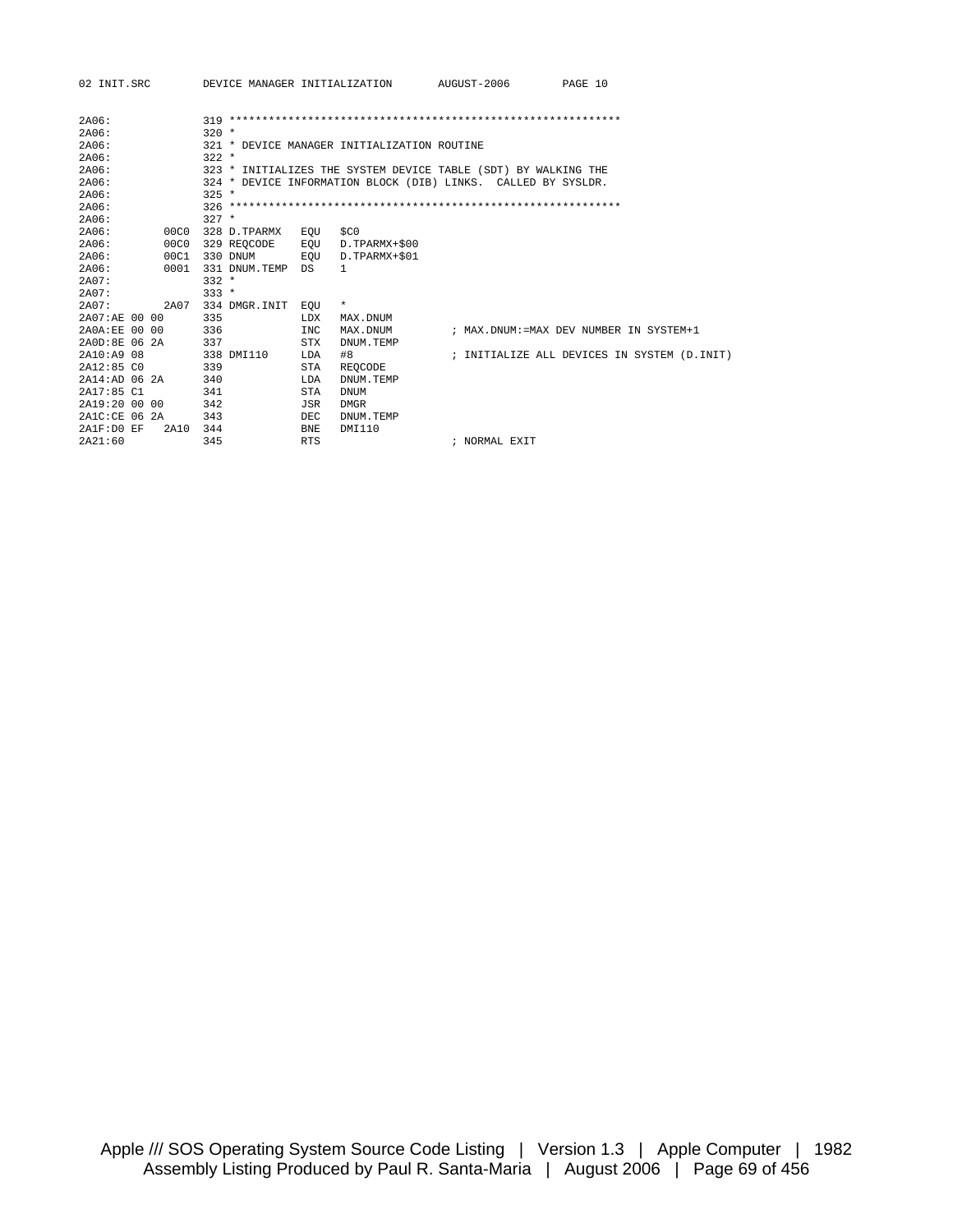| 02 INIT.SRC       | BUFFER MANAGER INITIALIZATION    |                                                                      | AUGUST-2006             | PAGE 11                                               |
|-------------------|----------------------------------|----------------------------------------------------------------------|-------------------------|-------------------------------------------------------|
| 2A22:             |                                  |                                                                      |                         |                                                       |
| 2A22:             | $348 *$                          |                                                                      |                         |                                                       |
| 2A22:             | 349 * BMGR. INIT                 |                                                                      |                         |                                                       |
| 2A22:             | $350 *$                          |                                                                      |                         |                                                       |
| 2A22:             |                                  | 351 * THIS ROUTINE INITIALIZES THE BUFFER TABLE'S ENTRIES TO "FREE". |                         |                                                       |
| 2A22:             | 352 * CALLED DURING SYSTEM BOOT. |                                                                      |                         |                                                       |
| 2A22:             | $353 *$                          |                                                                      |                         |                                                       |
| 2A22:             |                                  |                                                                      |                         |                                                       |
| 2A22:             | $355 *$                          |                                                                      |                         |                                                       |
| 2A22:<br>2A22     | 356 BMGR.INIT                    | $^\star$<br>EOU                                                      |                         |                                                       |
| 2A22:A9 FF        | 357                              | #\$FF<br>LDA                                                         |                         | ; USED WHEN FINDING LOWEST BUFFER IN TBL (BUFCOMPACT) |
| 2A24:8D 00 00     | 358                              | <b>STA</b><br>XBYTE.T                                                |                         |                                                       |
| 2A27:             | $359 *$                          |                                                                      |                         |                                                       |
| $2A27:A2$ FF      | 360                              | <b>LDX</b><br>#BUF.CNT-1                                             |                         |                                                       |
| 2A29:A9 80        | 361                              | #\$80<br>LDA                                                         |                         |                                                       |
| 2A2B:9D 00 00     | 362 BUFI010                      | STA<br>PGCT.T.X                                                      | SET ALL ENTRIES "FREE"; |                                                       |
| 2A2E:CA           | 363                              | <b>DEX</b>                                                           |                         |                                                       |
| 2A2F:DOFA<br>2A2B | 364                              | BUFI010<br><b>BNE</b>                                                |                         |                                                       |
| 2A31:             | $365 *$                          |                                                                      |                         |                                                       |
| 2A31:8E0000       | 366                              | <b>STX</b><br><b>BUFREF</b>                                          |                         | ; ZERO COUNT BYTE IN BUFFER REFERENCE TABLE           |
| 2A34:             | $367 *$                          |                                                                      |                         |                                                       |
| 2A34:18           | 368                              | <b>CLC</b>                                                           |                         |                                                       |
| 2A35:60           | 369                              | <b>RTS</b>                                                           |                         |                                                       |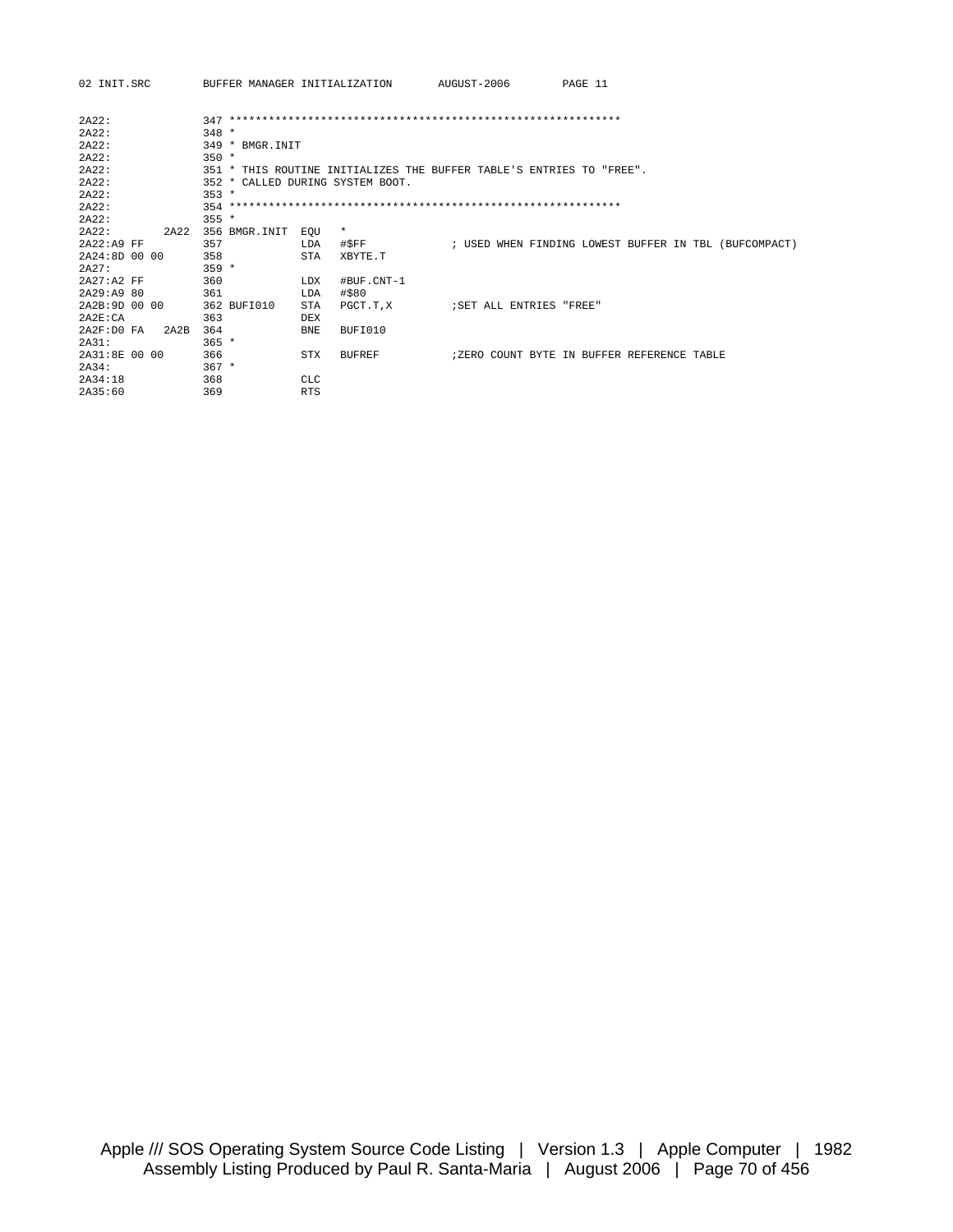| 02 INIT.SRC        | MEMORY MANAGER INITIALIZATION |                                              | AUGUST-2006                                                             | PAGE 12 |
|--------------------|-------------------------------|----------------------------------------------|-------------------------------------------------------------------------|---------|
|                    |                               |                                              |                                                                         |         |
| 2A36:              |                               |                                              |                                                                         |         |
| 2A36:              | $372 *$                       |                                              |                                                                         |         |
| 2A36:              | 373 * MMGR.INIT               |                                              |                                                                         |         |
| 2A36:              | $374 *$                       |                                              |                                                                         |         |
| 2A36:              |                               |                                              | 375 * THIS ROUTINE INITIALIZES THE MEMORY MANAGER'S SEGMENT TABLE       |         |
| 2A36:              |                               |                                              | 376 * TO FREE ENTRIES, AND DETERMINES THE MEMORY SIZE OF THE            |         |
| 2A36:              |                               |                                              | 377 * MACHINE (96K, 128K, 160K, 192K, 224K, 256K, , 512K IN 32K STEPS). |         |
| 2A36:              | $378 *$                       |                                              |                                                                         |         |
| 2A36:              |                               |                                              |                                                                         |         |
| 2A36:              | $380 *$                       |                                              |                                                                         |         |
| 2A36:<br>2A36      | 381 MMGR.INIT EOU             |                                              |                                                                         |         |
| 2A36:              | $382 *$                       |                                              |                                                                         |         |
| 2A36:              | 383 * INIT SEGMENT TABLE      |                                              |                                                                         |         |
| 2A36:              | $384 *$                       |                                              |                                                                         |         |
| 2A36:A9 00         | 385                           | LDA<br>#0                                    |                                                                         |         |
| 2A38:8D 00 00      | 386                           | STA<br>ST.ENTRY                              |                                                                         |         |
| 2A3B:A9 81         | 387                           | LDA<br>#\$81                                 |                                                                         |         |
| 2A3D:8D 00 00      | 388                           | STA<br>ST.FREE                               |                                                                         |         |
| 2A40:              | $389 *$                       |                                              |                                                                         |         |
| 2A40:A0 FF         | 390                           | #ST.CNT-1<br>LDY                             |                                                                         |         |
| 2A42:A9 80         | 391                           | LDA<br>#\$80                                 | ; SET LAST LINK TO NULL                                                 |         |
| 2A44:99 00 00      | 392                           | STA<br>ST.FLINK, Y                           |                                                                         |         |
| 2A47:98            | 393 MEMI010                   | TYA                                          |                                                                         |         |
| 2A48:09 80         | 394                           | #\$80<br>ORA                                 |                                                                         |         |
| 2A4A:88            | 395                           | DEY                                          |                                                                         |         |
| 2A4B:99 00 00      | 396                           | STA<br>ST. FLINK, Y                          |                                                                         |         |
| 2A4E:DO F7<br>2A47 | 397                           | <b>BNE</b><br>MEMI010                        |                                                                         |         |
| 2A50:              | $398 *$                       |                                              |                                                                         |         |
| 2A50:              |                               | 399 * COMPUTE VIRTUAL LIMIT FROM MEMORY SIZE |                                                                         |         |
| 2A50:              |                               |                                              | 400 * VRT.LIM := NUMBER OF PAGES IN BANK SWITCHED MEMORY - 1            |         |
| 2A50:              | $401 *$                       | $:=$ (MEMSIZ-2)*64 - 1                       |                                                                         |         |
| 2A50:              | $402 *$                       | $:=$ (MEMSIZ-4)*64 + 127                     |                                                                         |         |
| 2A50:              | $403 *$                       |                                              |                                                                         |         |
| 2A50:38            | 404                           | SEC                                          |                                                                         |         |
| 2A51:AD 00 00      | 405                           | LDA<br>MEMSIZE                               |                                                                         |         |
| 2A54:E904          | 406                           | <b>SBC</b><br>#4                             |                                                                         |         |
| 2A56:90 OD<br>2A65 | 407                           | <b>BCC</b><br>MEMI.ERR                       |                                                                         |         |
| 2A58:4A            | 408                           | LSR<br>Α                                     |                                                                         |         |
| 2A59:4A            | 409                           | LSR<br>A                                     |                                                                         |         |
| 2A5A:8D 01 00      | 410                           | STA<br>VRT.LIM+1                             |                                                                         |         |
| 2A5D:A9 FE         | 411                           | LDA<br>#\$FE                                 |                                                                         |         |
| 2A5F:6A            | 412                           | <b>ROR</b><br>Α                              |                                                                         |         |
| 2A60:8D 00 00      | 413                           | STA<br>VRT.LIM                               |                                                                         |         |
| 2A63:18            | 414                           | <b>CLC</b>                                   |                                                                         |         |
| 2A64:60            | 415                           | <b>RTS</b>                                   | ; NORMAL EXIT                                                           |         |
| 2A65:              | $416 *$                       |                                              |                                                                         |         |
| 2A65:A9 00         | 417 MEMI.ERR                  | #MEM2SML<br>LDA                              | ; FATAL ERR - MEM < $64K$                                               |         |
| 2A67:20 00 00      | 418                           | JSR<br>SYSDEATH                              |                                                                         |         |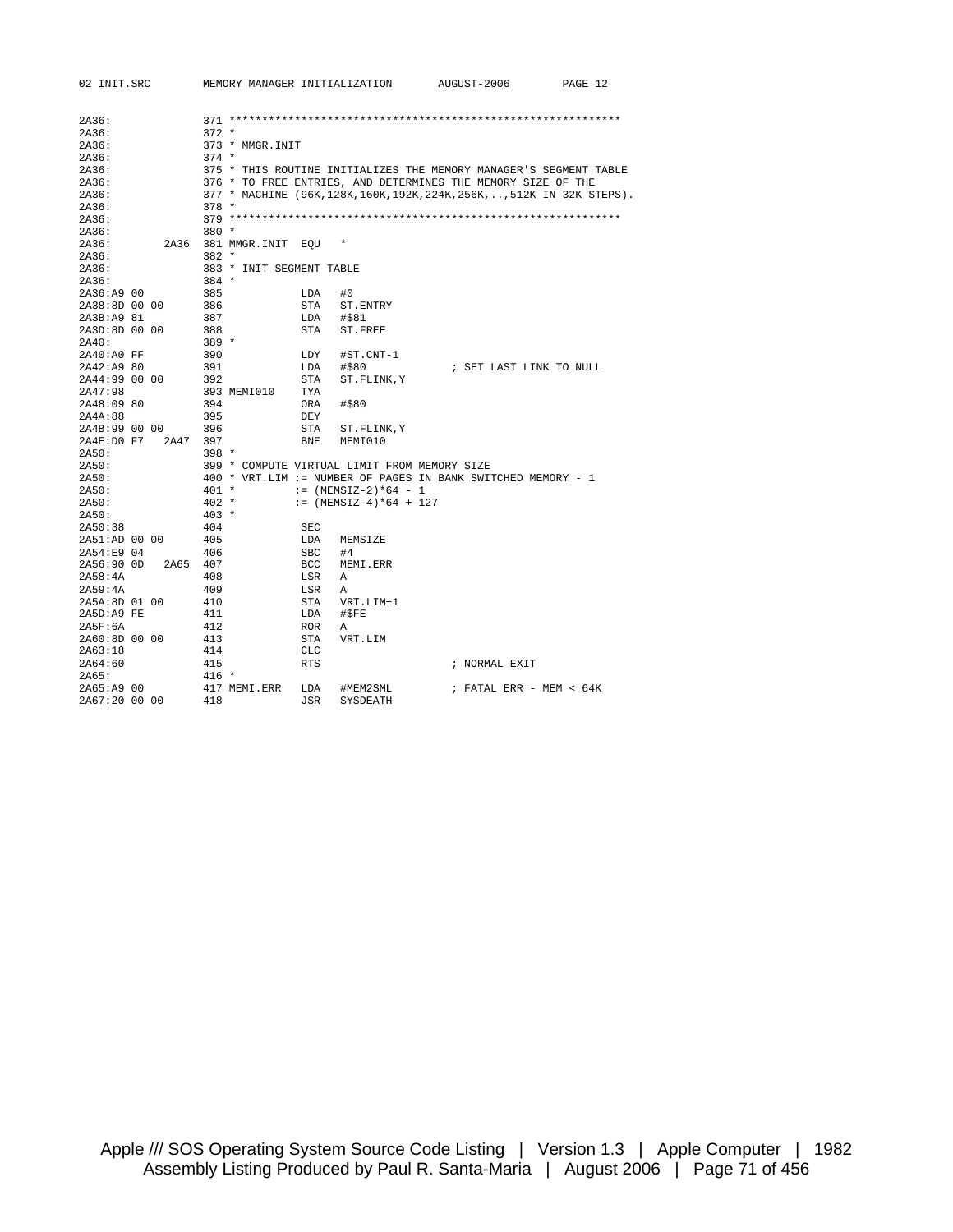| 2A6A:                                                                               |                         |           |                                            |                                                                         |
|-------------------------------------------------------------------------------------|-------------------------|-----------|--------------------------------------------|-------------------------------------------------------------------------|
| 2A6A:                                                                               | $421 *$                 |           |                                            |                                                                         |
| 2A6A:                                                                               |                         |           | 422 * BLOCK FILE MANAGER INITIALIZATION    |                                                                         |
| 2A6A:                                                                               | $423 *$                 |           |                                            |                                                                         |
| 2A6A:                                                                               |                         |           |                                            |                                                                         |
| 2A6A:                                                                               | $425 *$                 |           |                                            |                                                                         |
| 2A6A:                                                                               | 1400 426 SISTER EOU     |           | \$1400                                     | ; BFM XPAGE                                                             |
| 2A6A:                                                                               | 2A6A 427 BFM.INIT EQU * |           |                                            |                                                                         |
| 2A6A:A9 00                                                                          | 428                     |           |                                            | LDA #BFMFCB1 : ADDRESS OF PAGE 1 OF FCB                                 |
|                                                                                     |                         |           |                                            |                                                                         |
| ***** RELATIVE EXPRSN OPERATOR ERROR IN LINE 429<br>2A6C:8D 00 00 429 STA >FCBZPP+1 |                         |           |                                            |                                                                         |
|                                                                                     |                         |           |                                            |                                                                         |
| 2A6F:A9 00                                                                          | 430                     |           | LDA #BFMFCB2                               | ; AND PAGE 2                                                            |
| ***** RELATIVE EXPRSN OPERATOR ERROR IN LINE 431                                    |                         |           |                                            |                                                                         |
| 2A71:8D 00 00 431                                                                   |                         |           | $STA \rightarrow FCBZPP+3$                 |                                                                         |
| 2A74: A9 00                                                                         | 432                     | LDA       | #0                                         |                                                                         |
| ***** EXTRN USED AS ZXTRN IN LINE 433                                               |                         |           |                                            |                                                                         |
| 433<br>2A76:85 00                                                                   |                         |           |                                            | $STA \qquad >FCBZPP \qquad \qquad ; \quad FCB \quad PAGE \quad ALIGNED$ |
| ***** RELATIVE EXPRSN OPERATOR ERROR IN LINE 434                                    |                         |           |                                            |                                                                         |
| 2A78:8D 00 00 434 STA >FCBZPP+2                                                     |                         |           |                                            |                                                                         |
| 2A7B:8D 01 14                                                                       | 435                     |           |                                            | STA SISTER+FCBZPP+1 ; PREPARE PART OF EXTEND BYTE                       |
| 2A7E:8D 03 14                                                                       | 436                     |           | STA SISTER+FCBZPP+3                        |                                                                         |
| 2A81:A8                                                                             | 437                     | TAY       |                                            | ; MAKE ZERO INTO INDEX                                                  |
| 2A82:                                                                               | 2A82 438 CLRBUFFS EQU * |           |                                            |                                                                         |
| 2A82:99 00 00 439                                                                   |                         |           |                                            | STA PATHBUF, Y : PATHNAME BUFFER PAGE                                   |
| 2A85:99 00 00 440                                                                   |                         |           | STA VCB, Y                                 | ; VOLUME CONTROL BLOCK PAGE                                             |
| ***** EXTRN USED AS ZXTRN IN LINE 441                                               |                         |           |                                            |                                                                         |
| 2A88:91 00 441                                                                      |                         |           |                                            | STA (>FCBZPP), Y : BOTH FILE CONTROL BLOCK PAGES                        |
| ***** RELATIVE EXPRSN OPERATOR ERROR IN LINE 442                                    |                         |           |                                            |                                                                         |
| 2A8A:8D 00 00 442 STA (>FCBZPP+2), Y                                                |                         |           |                                            |                                                                         |
| 2A8D:CB                                                                             | 443                     | INY       |                                            |                                                                         |
| 2A8E:D0 F2 2A82 444                                                                 |                         |           | BNE CLRBUFFS                               |                                                                         |
| 2A90:A2 3F                                                                          | -445                    | LDX #\$3F |                                            | ; SIZE OF MY ZERO PAGE STUFF                                            |
| 2A92:95 00                                                                          | 446 CLRZWRK STA 0,X     |           |                                            | ; ZERO PAGE ZEROED                                                      |
| 2A94:9D 00 00                                                                       | 447                     |           | STA WORKSPC,X                              |                                                                         |
|                                                                                     |                         |           |                                            |                                                                         |
| 2A97:CA<br>2A98:10 F8                                                               | 448                     | DEX       | BPL CLRZWRK                                |                                                                         |
|                                                                                     | 2A92 449                |           |                                            |                                                                         |
| 2A9A: A9 00                                                                         | 450                     |           | LDA # <pathbuf< td=""><td></td></pathbuf<> |                                                                         |
| 2A9C:8D 01 00                                                                       | 451                     |           | STA PFIXPTR+1                              |                                                                         |
| 2A9F:A9 00                                                                          | 452                     |           | LDA #BFMFCB1                               |                                                                         |
| 2AA1:8D 00 00                                                                       | 453                     |           | STA FCBADDRH                               |                                                                         |
| 2AA4:A9 00                                                                          | 454                     |           | LDA #BMAPAGE                               | ; BIT MAP A PAGE NUMBER                                                 |
| 2AA6:8D 00 00                                                                       | 455                     |           | STA BMAMADR                                |                                                                         |
| 2AA9:B900                                                                           | 456                     |           |                                            | LDA #BMBPAGE : BIT MAP B PAGE NUMBER                                    |
| 2AAB:8D 00 00                                                                       | 457                     | STA       | BMBMADR                                    |                                                                         |
| 2AAE:18                                                                             | 458                     | CLC       |                                            |                                                                         |
| 2AAF:60                                                                             | 459                     | RTS       |                                            |                                                                         |
| 2AB0:                                                                               | $460*$                  |           |                                            |                                                                         |
| 2AB0:                                                                               | 461                     | LST       | ON                                         |                                                                         |

2AB0: 2AB0 462 ZZEND EQU \*

02 INIT.SRC MEMORY MANAGER INITIALIZATION AUGUST-2006 PAGE 13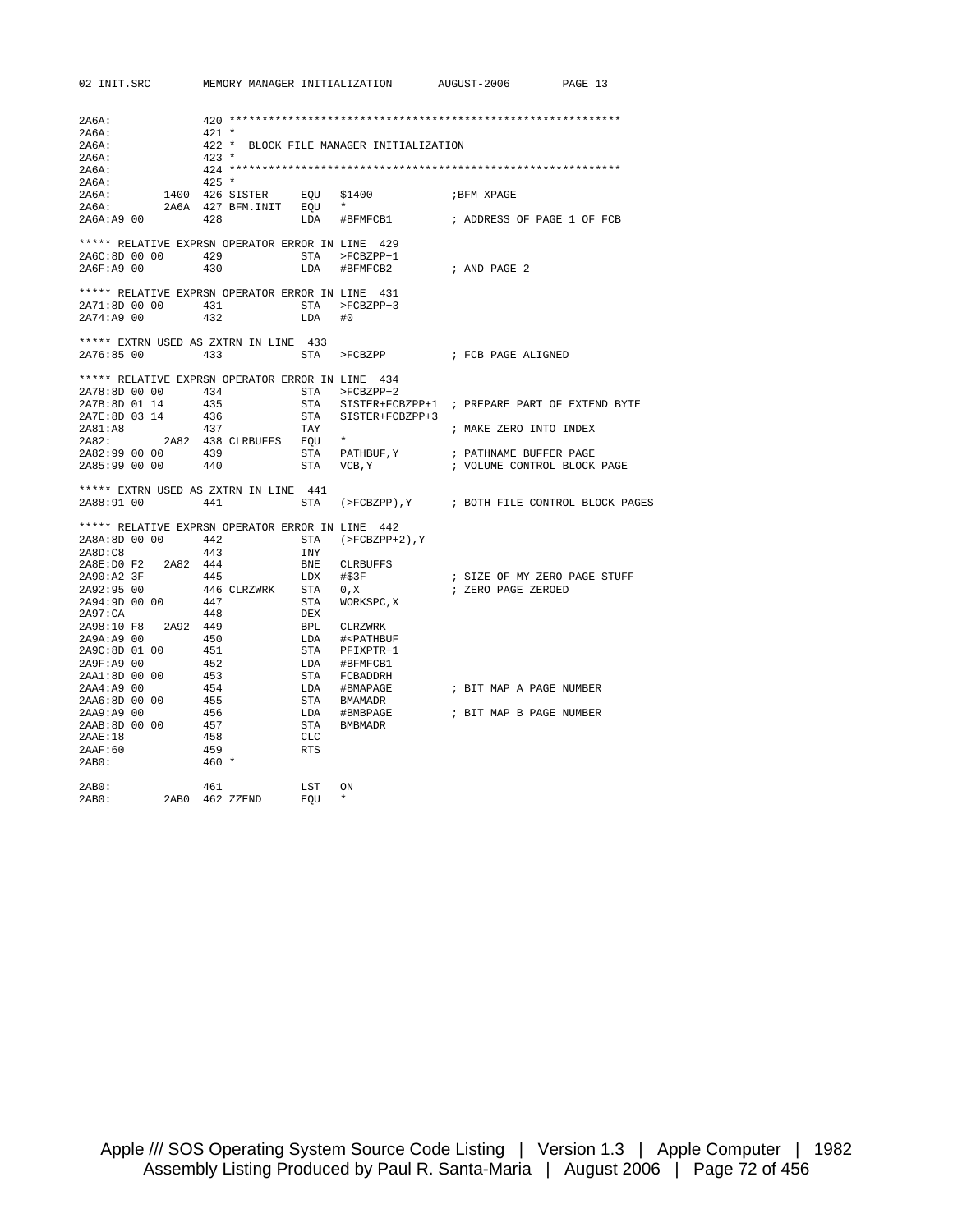| AUGUST-2006<br>02 INIT.SRC<br>MEMORY MANAGER INITIALIZATION<br>PAGE 14 |  |
|------------------------------------------------------------------------|--|
|------------------------------------------------------------------------|--|

| 2AB0: |          | 01B8 463 ZZLEN | EOU | ZZEND-ZZORG        |
|-------|----------|----------------|-----|--------------------|
| 2AB0: | 0006 464 |                |     | IFNE ZZLEN-LENINIT |

>>>>>>FAILURE:"SOSORG FILE IS INCORRECT FOR INIT"  $2AB0:$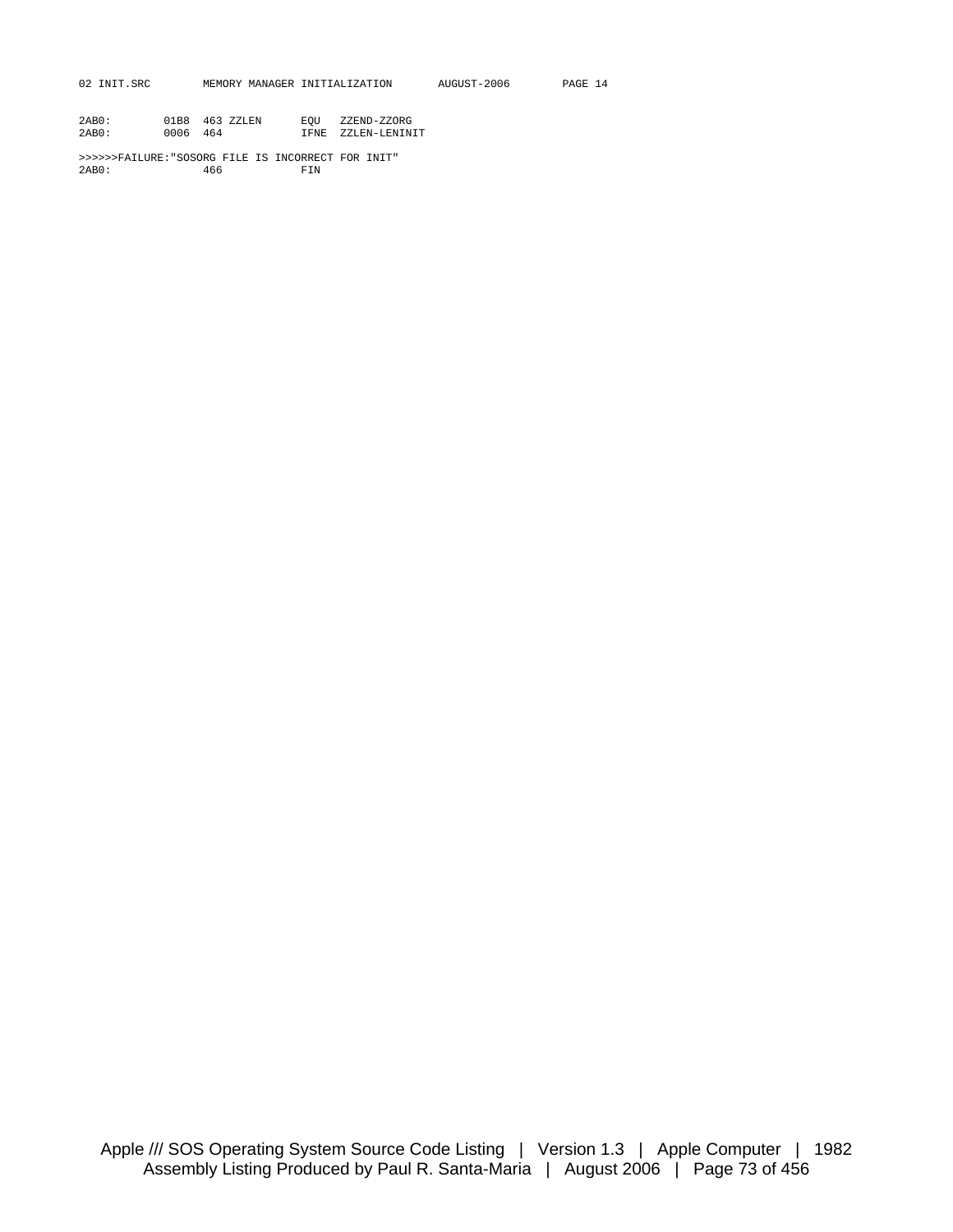| 02 SYMBOL TABLE SORTED BY SYMBOL |                                                                                                                                                                                                                                                                                                                                                                                                              |            | AUGUST-2006 | PAGE 15        |
|----------------------------------|--------------------------------------------------------------------------------------------------------------------------------------------------------------------------------------------------------------------------------------------------------------------------------------------------------------------------------------------------------------------------------------------------------------|------------|-------------|----------------|
| 40 BITON6                        | COF1 ACIASTAT M2A6A BFM.INIT X0033 BFMFCB1 X0034 BFMFCB2<br>80 BITON7 ?2E00 BLABFMI 3200 BLABFM                                                                                                                                                                                                                                                                                                              |            |             |                |
|                                  |                                                                                                                                                                                                                                                                                                                                                                                                              |            |             |                |
|                                  |                                                                                                                                                                                                                                                                                                                                                                                                              |            |             |                |
|                                  |                                                                                                                                                                                                                                                                                                                                                                                                              |            |             |                |
|                                  |                                                                                                                                                                                                                                                                                                                                                                                                              |            |             |                |
|                                  |                                                                                                                                                                                                                                                                                                                                                                                                              |            |             |                |
|                                  |                                                                                                                                                                                                                                                                                                                                                                                                              |            |             |                |
|                                  |                                                                                                                                                                                                                                                                                                                                                                                                              |            |             |                |
|                                  |                                                                                                                                                                                                                                                                                                                                                                                                              |            |             |                |
|                                  |                                                                                                                                                                                                                                                                                                                                                                                                              |            |             |                |
|                                  | 2740 CDM<br>11 CLKICR 16 CLKSTBY COTO CLOCK<br>2A92 CLRZWRK 2000B COLDSTRT FFDB D.ACR                                                                                                                                                                                                                                                                                                                        |            |             | FFD3 D.DDRA    |
|                                  | $\begin{tabular}{lcccc} FFD2 D.DDRB & FFDE D.IER & FFDD D.IFR & FFDC D.PCR \\ C0 D.TPARMX & N2A07 DMGR. INT & X001C DMGR & 2A10 DMI110 \\ 2A06 DNUM.TEMP & C1 DNUM & FFEB E.ACR & FFED D.IFR & FFDC D.PCR \\ FFEZ & E. DDRB & FFEE E.IER & FFED E.IFR & FFED E.ICRB & FFED.ICRB & FFED.ICRB & FFED.ICRB & FFED.ICRB & FFED.ICRB & FFED.ICRB & FFED.ICRB & FFED.ICRB & FFED.ICRB & FFED.ICRB &$               |            |             |                |
|                                  |                                                                                                                                                                                                                                                                                                                                                                                                              |            |             |                |
|                                  |                                                                                                                                                                                                                                                                                                                                                                                                              |            |             |                |
|                                  |                                                                                                                                                                                                                                                                                                                                                                                                              |            |             |                |
|                                  |                                                                                                                                                                                                                                                                                                                                                                                                              |            |             |                |
|                                  |                                                                                                                                                                                                                                                                                                                                                                                                              |            |             |                |
|                                  |                                                                                                                                                                                                                                                                                                                                                                                                              |            |             |                |
|                                  |                                                                                                                                                                                                                                                                                                                                                                                                              |            |             |                |
|                                  |                                                                                                                                                                                                                                                                                                                                                                                                              |            |             |                |
|                                  |                                                                                                                                                                                                                                                                                                                                                                                                              |            |             |                |
|                                  |                                                                                                                                                                                                                                                                                                                                                                                                              |            |             |                |
|                                  |                                                                                                                                                                                                                                                                                                                                                                                                              |            |             |                |
|                                  |                                                                                                                                                                                                                                                                                                                                                                                                              |            |             |                |
|                                  |                                                                                                                                                                                                                                                                                                                                                                                                              |            |             |                |
|                                  |                                                                                                                                                                                                                                                                                                                                                                                                              |            |             |                |
|                                  |                                                                                                                                                                                                                                                                                                                                                                                                              |            |             |                |
|                                  |                                                                                                                                                                                                                                                                                                                                                                                                              |            |             |                |
|                                  |                                                                                                                                                                                                                                                                                                                                                                                                              |            |             | DE66 ORGOMSG   |
|                                  |                                                                                                                                                                                                                                                                                                                                                                                                              |            |             | E48B ORGUMGR   |
|                                  |                                                                                                                                                                                                                                                                                                                                                                                                              |            |             | X002D PFIXPTR  |
|                                  |                                                                                                                                                                                                                                                                                                                                                                                                              |            |             | CO REOCODE     |
|                                  | $\begin{tabular}{lcccc} \texttt{FFBF} & \texttt{CKGHD} & \texttt{F2F4 UKGFMGK} & \texttt{71F'C ORGGDOB} & \texttt{2} \\ \texttt{DFG ORGFDL} & \texttt{IEO ORGODR} & \texttt{F86E ORGEMMG} & \texttt{F86E ORGEMMG} & \texttt{F86E ORGEMMG} & \texttt{E} \\ \texttt{DE6G ORGPTCH} & \texttt{F0SE ORGSCMGR} & \texttt{EEO1 Q ORGSERR} & \texttt{E} \\ \texttt{X002A PATHBUF} & \texttt{F0 PCLK} & \texttt{X001$ |            |             | X0022 ST.CNT   |
|                                  |                                                                                                                                                                                                                                                                                                                                                                                                              |            |             | X0009 SXPAGE   |
|                                  |                                                                                                                                                                                                                                                                                                                                                                                                              |            |             | X0026 VRT.LIM  |
|                                  |                                                                                                                                                                                                                                                                                                                                                                                                              |            |             | X0011 ZPGSTACK |
| X0012 ZPGSTART                   | 2AB0 ZZEND                                                                                                                                                                                                                                                                                                                                                                                                   | 01B8 ZZLEN |             | 28F8 ZZORG     |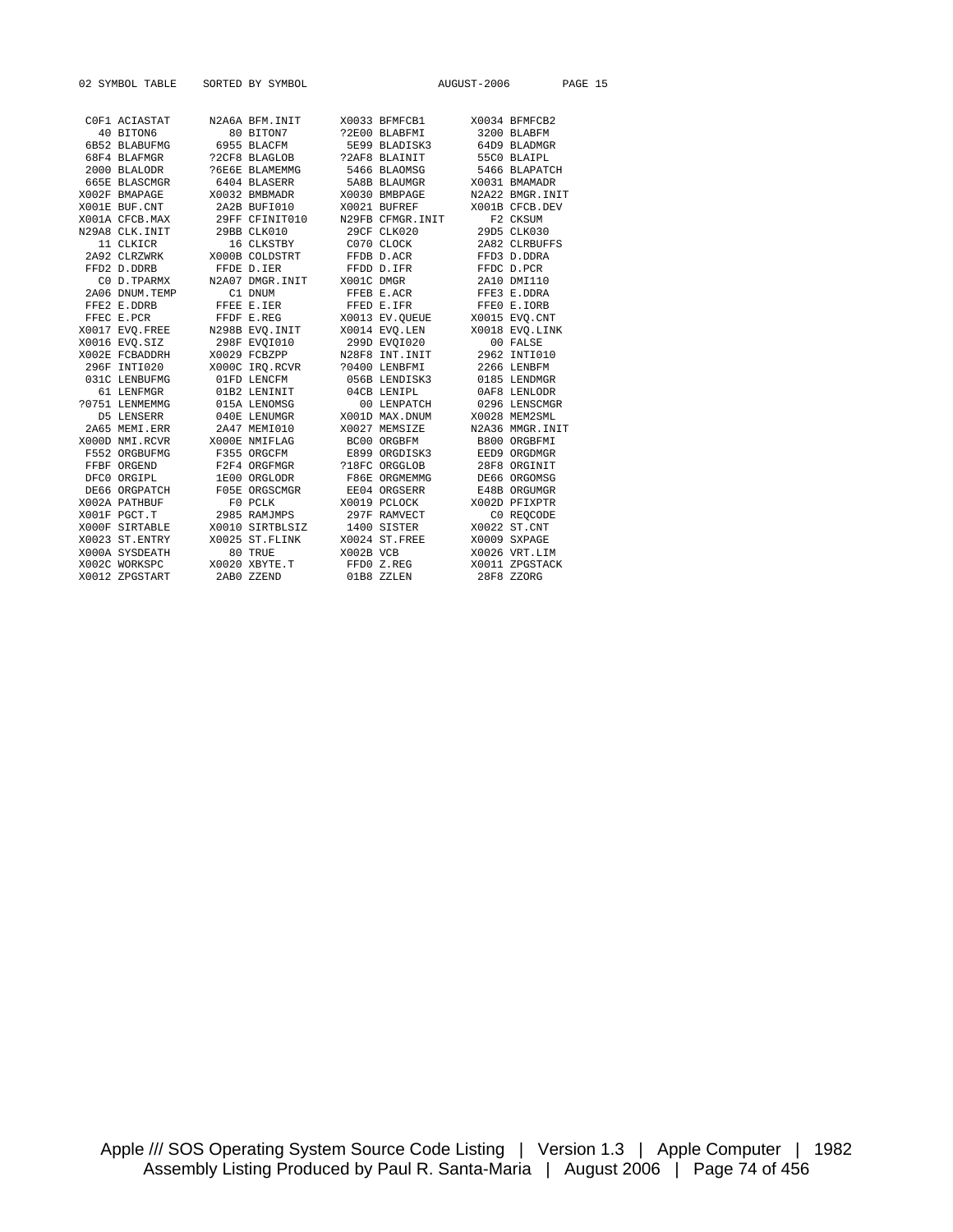| ERROR SUMMARY |                                        |  |              |                    |      |
|---------------|----------------------------------------|--|--------------|--------------------|------|
|               | RELATIVE EXPRSN OPERATOR ERROR IN LINE |  |              | 186 OF FILE # 02   |      |
|               | RELATIVE EXPRSN OPERATOR ERROR IN LINE |  |              | 229 OF FILE #      | - 02 |
|               | RELATIVE EXPRSN OPERATOR ERROR IN LINE |  |              | 429 OF FILE #      | 02   |
|               | RELATIVE EXPRSN OPERATOR ERROR IN LINE |  |              | 431 OF FILE # 02   |      |
|               | RELATIVE EXPRSN OPERATOR ERROR IN LINE |  |              | 434 OF FILE # 02   |      |
|               | RELATIVE EXPRSN OPERATOR ERROR IN LINE |  |              | 442 OF FILE # 02   |      |
|               | RELATIVE EXPRSN OPERATOR ERROR IN LINE |  |              | 186 OF FILE #      | 02   |
|               | RELATIVE EXPRSN OPERATOR ERROR IN LINE |  |              | $229$ OF FILE # 02 |      |
|               | DIRECTIVE OPERAND ERROR IN LINE 301 OF |  | FILE $\#$ 02 |                    |      |
|               | RELATIVE EXPRSN OPERATOR ERROR IN LINE |  |              | 429 OF FILE # 02   |      |
|               | RELATIVE EXPRSN OPERATOR ERROR IN LINE |  |              | 431 OF FILE # 02   |      |
|               | RELATIVE EXPRSN OPERATOR ERROR IN LINE |  |              | 434 OF FILE #      | -02  |
|               | RELATIVE EXPRSN OPERATOR ERROR IN LINE |  |              | 442 OF FILE #      | -02  |
|               |                                        |  |              |                    |      |

- 4 WARNINGS IN THIS ASSEMBLY 14 ERRORS IN THIS ASSEMBLY
- \*\* ASSEMBLER CREATED ON 30-APR-85 22:46
- \*\* TOTAL LINES ASSEMBLED 525 \*\* FREE SPACE PAGE COUNT 80
-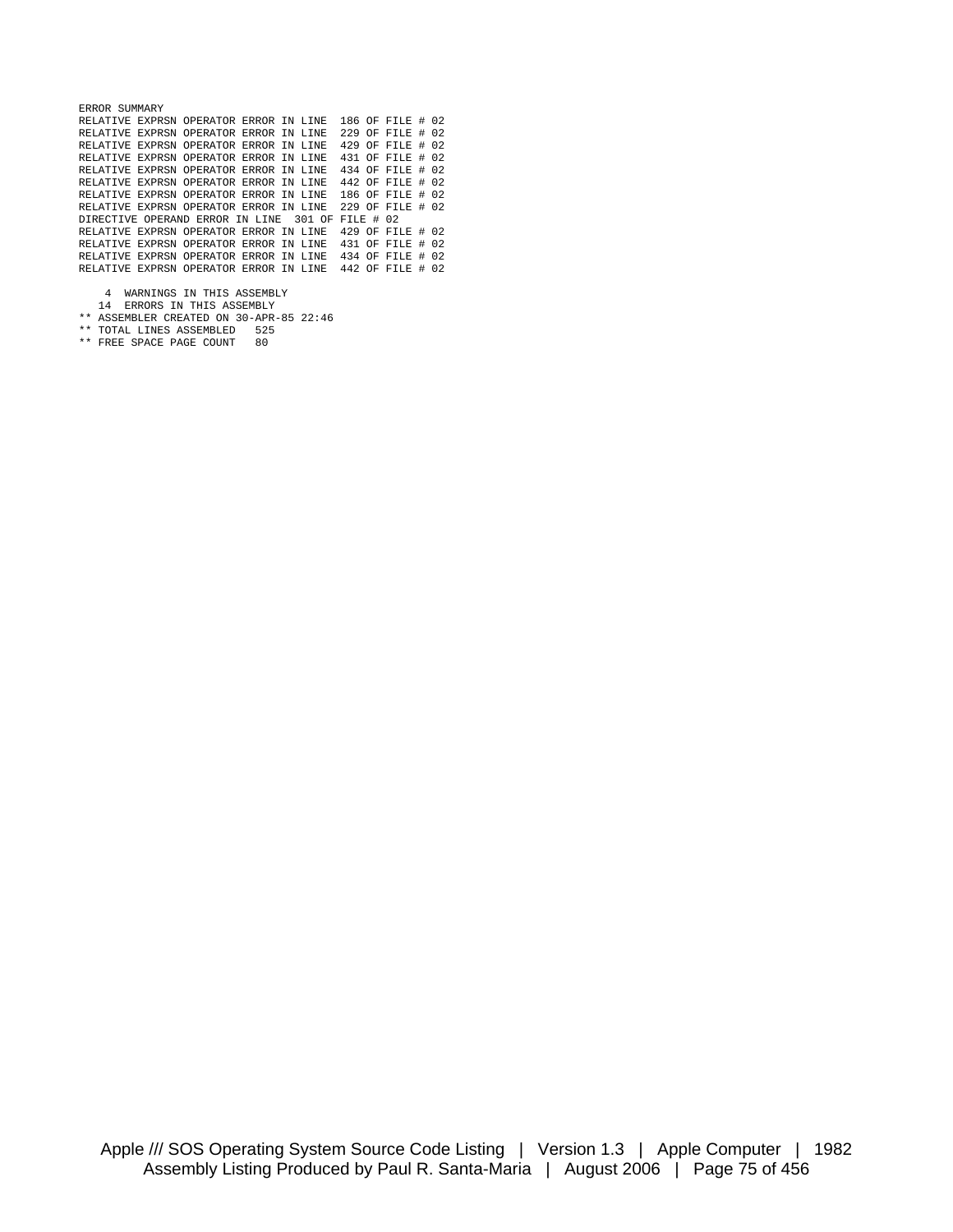SOURCE FILE #01 =>SYSGLOB.SRC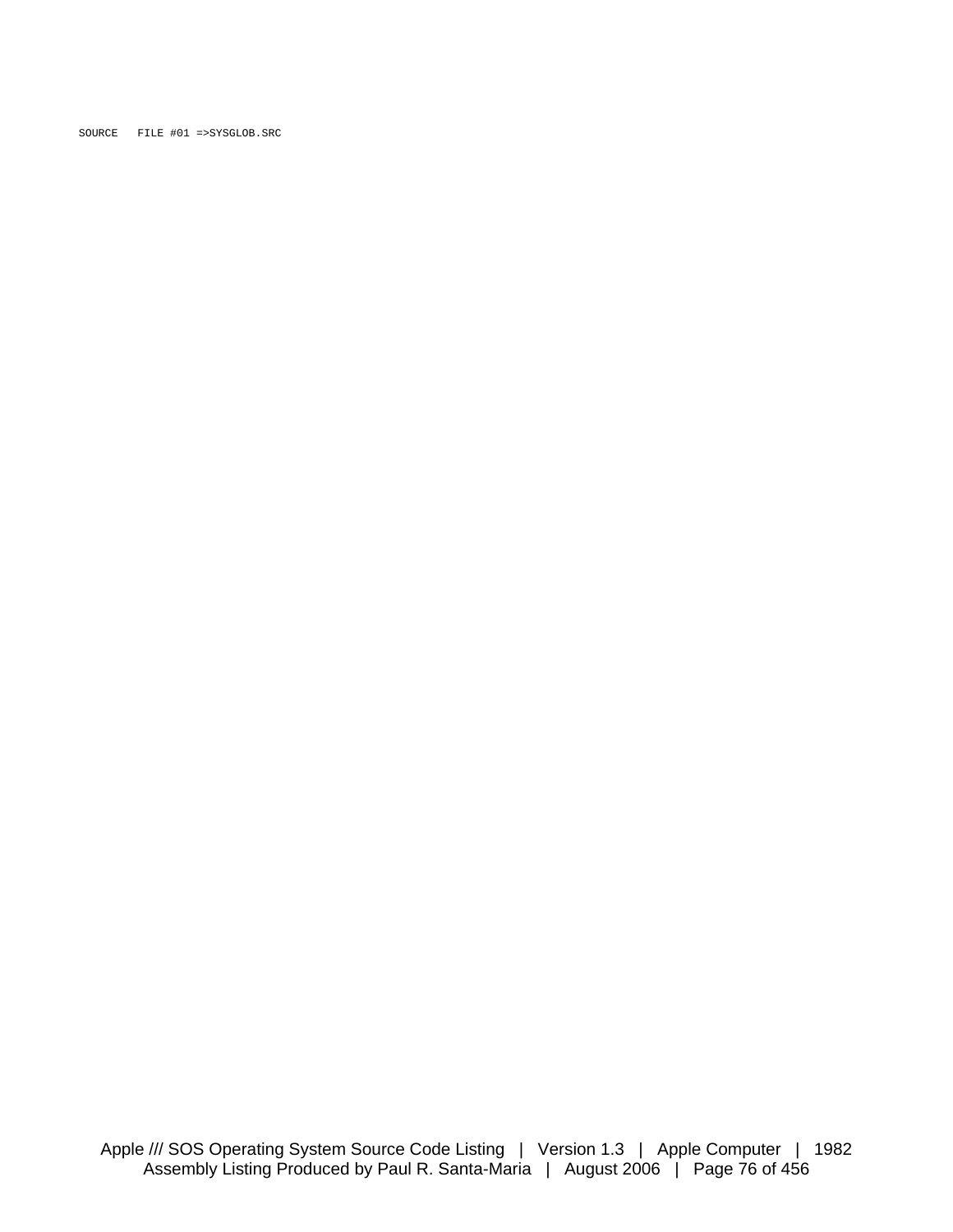| 0000: |              | 2           | REL                                                           |
|-------|--------------|-------------|---------------------------------------------------------------|
| 18FC: | 18FC         | 3           | ORG<br>\$18FC                                                 |
| 18FC: |              | $4^{\circ}$ | MSB OFF                                                       |
| 18FC: |              |             |                                                               |
| 18FC: |              |             | $6 *$<br>COPYRIGHT (C) APPLE COMPUTER INC. 1980               |
| 18FC: |              | $7 *$       | ALL RIGHTS RESERVED                                           |
| 18FC: |              |             |                                                               |
| 18FC: |              | 9 *         |                                                               |
| 18FC: |              |             | 10 * SOS SYSTEM GLOBAL DATA & EQUATES                         |
| 18FC: |              | $11$ *      |                                                               |
| 18FC: |              |             | 12 * THIS MODULE CONTAINS THE SOS JUMP TABLE, AND ALL GLOBAL  |
| 18FC: |              |             | 13 * DATA AND EQUATES. THE JUMP TABLE, AND ALL DATA THAT IS   |
| 18FC: |              |             | 14 * TO BE REFERENCED BY DEVICE HANDLERS, ARE ASSIGNED FIXED  |
| 18FC: |              |             | 15 * ADDRESSES AT THE BEGINNING OF MEMORY PAGE \$19. DATA     |
| 18FC: |              |             | 16 * THAT IS ONLY REFERENCED BY SOS BEGINS \$1980, BUT MAY BE |
| 18FC: |              |             | 17 * MOVED WHENEVER SOS IS RELINKED.                          |
| 18FC: |              | $18 *$      |                                                               |
| 18FC: |              |             |                                                               |
| 18FC: |              | $20 *$      |                                                               |
| 18FC: | 0000         | 21          | EXTRN ALLOCSIR                                                |
| 18FC: | 0000         | 22          | EXTRN DEALCSIR                                                |
| 18FC: | 0000         | 23          | EXTRN NMIDSBL                                                 |
| 18FC: | 0000         | 24          | EXTRN NMIENBL                                                 |
| 18FC: | 0000         | 25          | EXTRN QUEEVENT                                                |
| 18FC: | 0000         | 26          | EXTRN SELC800                                                 |
| 18FC: | 0000         | 27          | EXTRN SYSDEATH                                                |
| 18FC: | 0000         | 28          | EXTRN SYSERR                                                  |
| 18FC: | 0000         | 29          | EXTRN REQBUF                                                  |
| 18FC: | 0000         | 30          | EXTRN GETBUFADR                                               |
| 18FC: | 0000 31      |             | EXTRN RELBUF                                                  |
| 18FC: | 0000         | 32          | EXTRN NMIDBUG                                                 |
| 18FC: | 0000 33      |             | EXTRN NMICONT                                                 |
| 18FC: | 0000         | 34          | EXTRN COLDSTRT                                                |
| 18FC: |              | $35 *$      |                                                               |
| 18FC: |              | $36*$       |                                                               |
| 18FC: | 1900         | 37          | ENTRY MEMSIZE                                                 |
| 18FC: | 1901         | 38          | ENTRY SYSBANK                                                 |
| 18FC: | 1902         | 39          | ENTRY SUSPFLSH                                                |
| 18FC: | 1903         | 40          | ENTRY NMIFLAG                                                 |
| 18FC: | 1906         | 41          | ENTRY SCRNMODE                                                |
| 18FC: | 1907         | 42          | ENTRY GRSIZE                                                  |
| 18FC: |              | $43 *$      |                                                               |
| 18FC: | 1980         | 44          | ENTRY SERR                                                    |
|       |              |             |                                                               |
| 18FC: | 1981<br>1985 | 45<br>- 46  | ENTRY DBUGBRK                                                 |
| 18FC: |              |             | ENTRY KYBDNMI                                                 |
| 18FC: | 198B         | 47          | ENTRY NMISPSV                                                 |
| 18FC: | 19F6         | 48          | ENTRY SDEATH.REGS                                             |
| 18FC: |              | $49 *$      |                                                               |
| 18FC: | 1990         | 50          | ENTRY SOSVER                                                  |
| 18FC: | 0013         | 51          | ENTRY SOSVERL                                                 |
| 18FC: |              | $52*$       |                                                               |
| 18FC: | 1800         | 53          | ENTRY SZPAGE                                                  |
| 18FC: | 1400         | 54          | ENTRY SXPAGE                                                  |
| 18FC: | 0100         | 55          | ENTRY SSPAGE                                                  |
| 18FC: |              | $56*$       |                                                               |
| 18FC: | 1A00         | 57          | ENTRY CZPAGE                                                  |
|       |              |             |                                                               |

Apple /// SOS Operating System Source Code Listing | Version 1.3 | Apple Computer | 1982 Assembly Listing Produced by Paul R. Santa-Maria | August 2006 | Page 77 of 456

## 01 SYSGLOB.SRC SOS 1.1 GLOBAL EQUATES AUGUST-2006 PAGE 2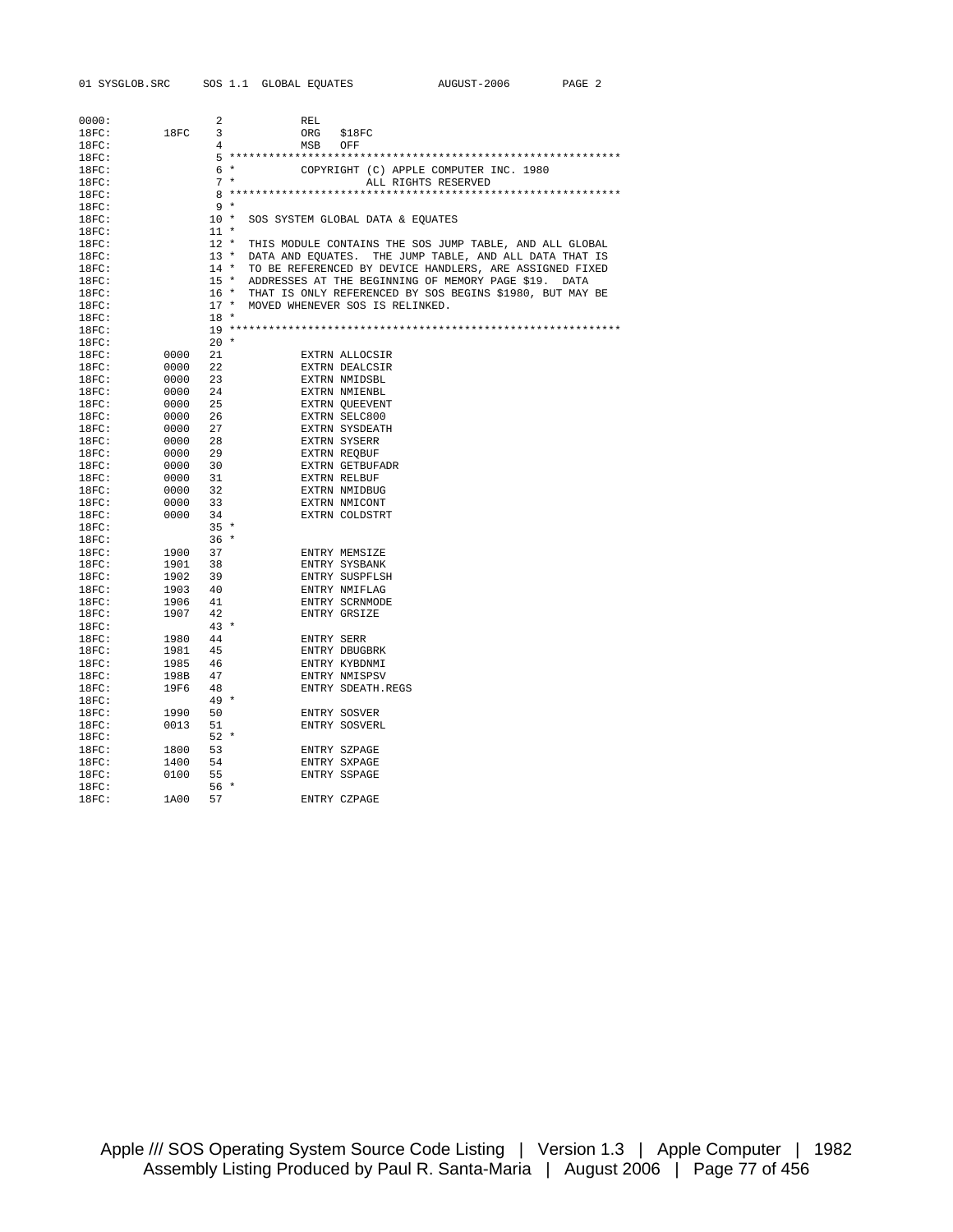| 18FC: | 1600        | 58       |         |       | ENTRY CXPAGE     |
|-------|-------------|----------|---------|-------|------------------|
| 18FC: | 1B00        | 59       |         |       | ENTRY CSPAGE     |
| 18FC: | <b>19C8</b> | 60       |         |       | ENTRY CEVPRI     |
|       |             |          | $\ast$  |       |                  |
| 18FC: |             | 61<br>62 |         |       |                  |
| 18FC: | 19C9        |          |         |       | ENTRY SIRTEMP    |
| 18FC: | 19CA        | 63       |         |       | ENTRY SIRARGSIZ  |
| 18FC: | 19CB        | 64       |         |       | ENTRY IRQCNTR    |
| 18FC: | 19CD        | 65       |         |       | ENTRY NMICNTR    |
| 18FC: | 19CF        | 66       |         |       | ENTRY QEVTEMP    |
| 18FC: | 19D0        | 67       |         | ENTRY | OEV. THIS        |
| 18FC: | 19D1        | 68       | $\star$ |       | ENTRY OEV.LAST   |
| 18FC: |             | 69       |         |       |                  |
| 18FC: | 0001        | 70       |         |       | ENTRY BADBRK     |
| 18FC: | 0002        | 71       |         |       | ENTRY BADINT1    |
| 18FC: | 0003        | 72       |         |       | ENTRY BADINT2    |
| 18FC: | 0004        | 73       |         |       | ENTRY NMIHANG    |
| 18FC: | 0005        | 74       |         |       | ENTRY EVOOVFL    |
| 18FC: | 0006        | 75       |         |       | ENTRY STKOVFL    |
| 18FC: | 0007        | 76       |         |       | ENTRY BADSYSCALL |
| 18FC: | 0008        | 77       |         |       | ENTRY DEV.OVFLOW |
| 18FC: | 0009        | 78       |         |       | ENTRY MEM2SML    |
| 18FC: | 000A        | 79       |         |       | ENTRY VCBERR     |
| 18FC: | 000B        | 80       |         |       | ENTRY FCBERR     |
| 18FC: | 000C        | 81       |         |       | ENTRY ALCERR     |
| 18FC: | 0051        | 82       |         |       | ENTRY DIRERR     |
| 18FC: | 000E        | 83       |         |       | ENTRY TOOLONG    |
| 18FC: | 000F        | 84       |         |       | ENTRY BADBUFNUM  |
| 18FC: | 0010        | 85       |         |       | ENTRY BADBUFSIZ  |
| 18FC: | 005A        | 86       |         |       | ENTRY BITMAPADR  |
| 18FC: |             | 87       |         |       |                  |
| 18FC: | 0001        | 88       |         |       | ENTRY BADSCNUM   |
| 18FC: | 0002        | 89       |         |       | ENTRY BADCZPAGE  |
| 18FC: | 0003        | 90       |         |       | ENTRY BADXBYTE   |
| 18FC: | 0004        | 91       |         |       | ENTRY BADSCPCNT  |
| 18FC: | 0005        | 92       |         |       | ENTRY BADSCBNDS  |
| 18FC: |             | 93       | $\star$ |       |                  |
| 18FC: | 0010        | 94       |         |       | ENTRY NODNAME    |
| 18FC: | 0011        | 95       |         |       | ENTRY BADDNUM    |
| 18FC: |             | 96       | $\star$ |       |                  |
| 18FC: | 0040        | 97       |         |       | ENTRY BADPATH    |
| 18FC: | 0041        | 98       |         |       | ENTRY CFCBFULL   |
| 18FC: | 0042        | 99       |         |       | ENTRY FCBFULL    |
| 18FC: | 0043        | 100      |         |       | ENTRY BADREFNUM  |
| 18FC: | 0044        | 101      |         |       | ENTRY PATHNOTFND |
| 18FC: | 0045        | 102      |         |       | ENTRY VNFERR     |
| 18FC: | 0046        | 103      |         |       | ENTRY FNFERR     |
| 18FC: | 0047        | 104      |         |       | ENTRY DUPERR     |
| 18FC: | 0048        | 105      |         |       | ENTRY OVRERR     |
| 18FC: | 0049        | 106      |         |       | ENTRY DIRFULL    |
| 18FC: | 004A        | 107      |         | ENTRY | CPTERR           |
| 18FC: | 004B        | 108      |         | ENTRY | TYPERR           |
| 18FC: | 004C        | 109      |         |       | ENTRY EOFERR     |
| 18FC: | 004D        | 110      |         | ENTRY | POSNERR          |
| 18FC: | 004E        | 111      |         |       | ENTRY ACCSERR    |
| 18FC: | 004F        | 112      |         |       | ENTRY BTSERR     |
| 18FC: | 0050        | 113      |         | ENTRY | FILBUSY          |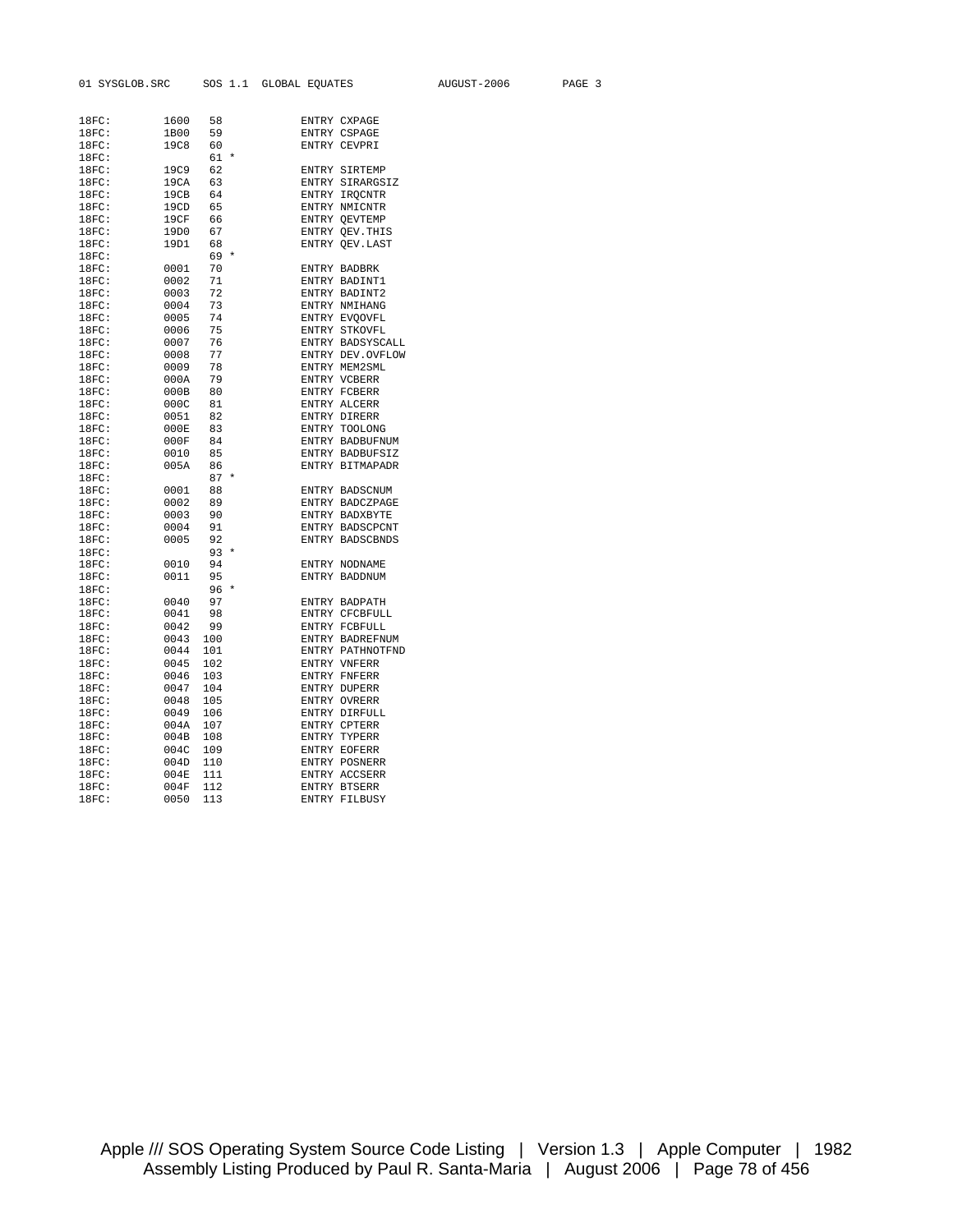| 18FC: | 0052 | 114     | ENTRY NOTSOS      |                             |                                                         |  |  |
|-------|------|---------|-------------------|-----------------------------|---------------------------------------------------------|--|--|
| 18FC: | 0053 | 115     | ENTRY BADLSTCNT   |                             |                                                         |  |  |
| 18FC: | 0054 | 116     | ENTRY OUTOFMEM    |                             |                                                         |  |  |
| 18FC: | 0055 | 117     | ENTRY BUFTBLFULL  |                             |                                                         |  |  |
| 18FC: | 0056 | 118     | ENTRY BADSYSBUF   |                             |                                                         |  |  |
| 18FC: | 0057 | 119     | ENTRY DUPVOL      |                             |                                                         |  |  |
| 18FC: | 0058 | 120     | ENTRY NOTBLKDEV   |                             |                                                         |  |  |
| 18FC: | 0059 | 121     | ENTRY LVLERR      |                             |                                                         |  |  |
| 18FC: |      | $122 *$ |                   |                             |                                                         |  |  |
| 18FC: | 0070 | 123     | ENTRY BADJMODE    |                             |                                                         |  |  |
| 18FC: |      | $124 *$ |                   |                             |                                                         |  |  |
| 18FC: | 00E0 | 125     | ENTRY BADBKPG     |                             |                                                         |  |  |
| 18FC: | 00E1 | 126     | ENTRY SEGRODN     |                             |                                                         |  |  |
| 18FC: | 00E2 | 127     | ENTRY SEGTBLFULL  |                             |                                                         |  |  |
| 18FC: | 00E3 | 128     | ENTRY BADSEGNUM   |                             |                                                         |  |  |
| 18FC: | 00E4 | 129     | ENTRY SEGNOTFND   |                             |                                                         |  |  |
| 18FC: | 00E5 | 130     | ENTRY BADSRCHMODE |                             |                                                         |  |  |
| 18FC: | 00E6 | 131     | ENTRY BADCHGMODE  |                             |                                                         |  |  |
| 18FC: | 00E7 | 132     | ENTRY BADPGCNT    |                             |                                                         |  |  |
| 18FC: |      | $133 *$ |                   |                             |                                                         |  |  |
| 18FC: | 0020 | 134     | ENTRY XREQCODE    |                             |                                                         |  |  |
| 18FC: | 0021 | 135     | ENTRY XCTLCODE    |                             |                                                         |  |  |
| 18FC: | 0022 | 136     | ENTRY XCTLPARM    |                             |                                                         |  |  |
| 18FC: | 0023 | 137     | ENTRY XNOTOPEN    |                             |                                                         |  |  |
| 18FC: | 0024 | 138     | ENTRY XNOTAVAIL   |                             |                                                         |  |  |
| 18FC: | 0025 | 139     | ENTRY XNORESRC    |                             |                                                         |  |  |
| 18FC: | 0026 | 140     | ENTRY XBADOP      |                             |                                                         |  |  |
| 18FC: | 0027 | 141     | ENTRY XIOERROR    |                             |                                                         |  |  |
| 18FC: | 0028 | 142     | ENTRY XNODRIVE    |                             |                                                         |  |  |
| 18FC: | 002B | 143     | ENTRY XNOWRITE    |                             |                                                         |  |  |
| 18FC: | 002C | 144     | ENTRY XBYTECNT    |                             |                                                         |  |  |
| 18FC: | 002D | 145     | ENTRY XBLKNUM     |                             |                                                         |  |  |
| 18FC: | 002E | 146     | ENTRY XDISKSW     |                             |                                                         |  |  |
| 18FC: | 19D2 | 147     | ENTRY BACKMASK    | ; MASK BYTE FOR BACKUP BIT. |                                                         |  |  |
| 18FC: |      | $148 *$ |                   |                             |                                                         |  |  |
| 18FC: | 1908 | 149     | ENTRY E1908       |                             | ; DISK DRIVER IS READING/WRITING (SET) ELSE NOT (RESET) |  |  |
| 18FC: |      | $150 *$ |                   |                             |                                                         |  |  |

01 SYSGLOB.SRC SOS 1.1 GLOBAL EQUATES AUGUST-2006 PAGE 4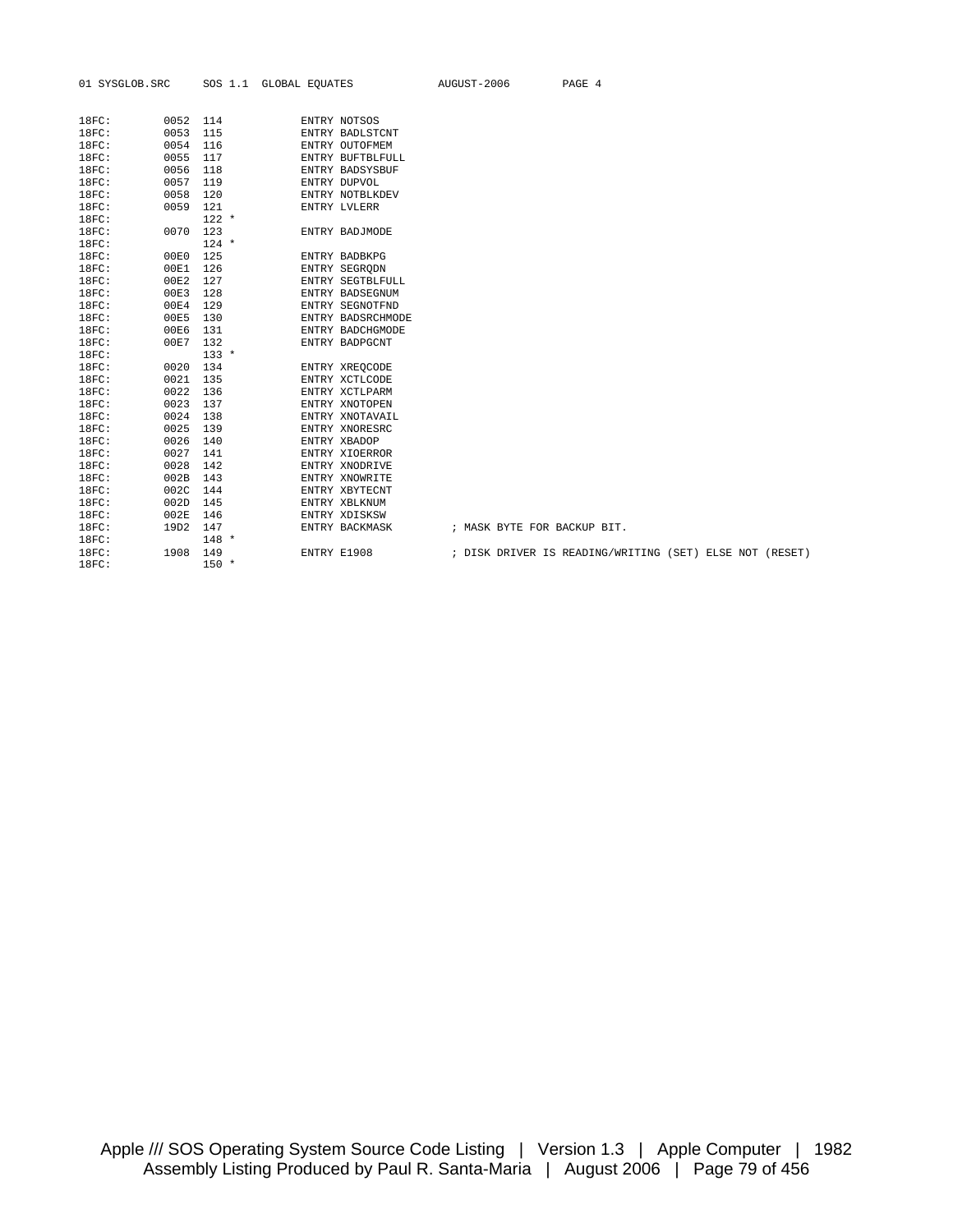| 01 SYSGLOB.SRC      |      |                |              | SOS 1.1 GLOBAL EQUATES   |                                         | AUGUST-2006                                     | PAGE 5 |  |
|---------------------|------|----------------|--------------|--------------------------|-----------------------------------------|-------------------------------------------------|--------|--|
|                     |      |                |              |                          |                                         |                                                 |        |  |
| 18FC:00 19          |      | 152            |              | DW                       | SYSGLOB                                 | SYSGLOB TARGET ADDRESS                          |        |  |
| 18FE:00 01<br>1900: |      | 153<br>$154 *$ |              | DW                       | \$0100                                  | ; AND LENGTH                                    |        |  |
|                     |      |                |              |                          |                                         |                                                 |        |  |
| 1900:<br>1900:      |      |                | $156 *$      | 155 * SYSTEM GLOBAL DATA | (ACCESSIBLE TO SOS AND DEVICE HANDLERS) |                                                 |        |  |
| 1900:               |      | $157 *$        |              |                          |                                         |                                                 |        |  |
| 1900:               | 1900 |                | 158 SYSGLOB  |                          | $^{\star}$                              |                                                 |        |  |
| 1900:               |      | $159 *$        |              | EOU                      |                                         |                                                 |        |  |
| 1900:08             |      |                | 160 MEMSIZE  | DFB                      | \$08                                    | ; MEMORY SIZE = 128K                            |        |  |
| 1901:02             |      |                | 161 SYSBANK  | <b>DFB</b>               | \$02                                    | $i$ SYSTEM BANK = 2                             |        |  |
| 1902:00             |      |                | 162 SUSPFLSH | <b>DFB</b>               | \$00                                    | ; SYSOUT SUSPEND/FLUSH FLAG                     |        |  |
| 1903:00             |      |                | 163 NMIFLAG  | DFB                      | \$00                                    | ;NMI PENDING FLAG                               |        |  |
| 1904:8F 19          |      | 164            |              | DW                       | NMIEXIT                                 | ; DEFAULT NMI VECTOR                            |        |  |
| 1906:80             |      |                | 165 SCRNMODE | <b>DFB</b>               | \$80                                    | ; CURRENT SCREEN MODE                           |        |  |
| 1907:00             |      |                | 166 GRSIZE   | <b>DFB</b>               | \$00                                    |                                                 |        |  |
| 1908:               |      | $167 *$        |              |                          |                                         |                                                 |        |  |
| 1908:               |      | $168 *$        |              |                          |                                         |                                                 |        |  |
| 1908:               |      | $169 *$        |              | SOS JUMP TABLE           |                                         |                                                 |        |  |
| 1908:               |      | $170 *$        |              |                          |                                         |                                                 |        |  |
| 1908:               | 0008 | 171            |              | DS                       |                                         | SYSGLOB+\$10-*, \$00 ; USED BY THE MOUSE DRIVER |        |  |
| 1910:4C 8F 19       |      |                | 172 USERNMI  | JMP                      | NMIEXIT                                 | ; KEYBOARD NMI VECTOR                           |        |  |
| 1913:4C 00 00       |      | 173            |              | JMP                      | ALLOCSIR                                | ; ALLOCATE A SIR                                |        |  |
| 1916:4C 00 00       |      | 174            |              | JMP                      | DEALCSIR                                | ; DEALLOCATE A SIR                              |        |  |
| 1919:4C 00 00       |      | 175            |              | JMP                      | NMIDSBL                                 | ; DISABLE NMI                                   |        |  |
| 191C:4C 00 00       |      | 176            |              | <b>JMP</b>               | NMIENBL                                 | ; ENABLE NMI                                    |        |  |
| 191F:4C 00 00       |      | 177            |              | <b>JMP</b>               | <b>OUEEVENT</b>                         | ¿QUEUE AN EVENT                                 |        |  |
| 1922:4C 00 00       |      | 178            |              | JMP                      | SELC800                                 | ; SELECT I/O EXPANSION ROM                      |        |  |
| 1925:4C 00 00       |      | 179            |              | JMP                      | SYSDEATH                                | <b>; SYSTEM DEATH</b>                           |        |  |
| 1928:4C 00 00       |      | 180            |              | JMP                      | SYSERR                                  | ; SOS ERROR                                     |        |  |
| 192B:4C 00 00       |      | 181            |              | <b>JMP</b>               | REQBUF                                  | <b>; REQUEST BUFFER</b>                         |        |  |
| 192E:4C 00 00       |      | 182            |              | <b>JMP</b>               | GETBUFADR                               | <b>; GET BUFFER'S ADDRESS</b>                   |        |  |
| 1931:4C 00 00       |      | 183            |              | <b>JMP</b>               | RELBUF                                  | <b>; RELEASE BUFFER</b>                         |        |  |
| 1934:4C D3 19       |      | 184            |              | <b>JMP</b>               | CLRBMASK                                | ; VECTOR TO CLRBMASK                            |        |  |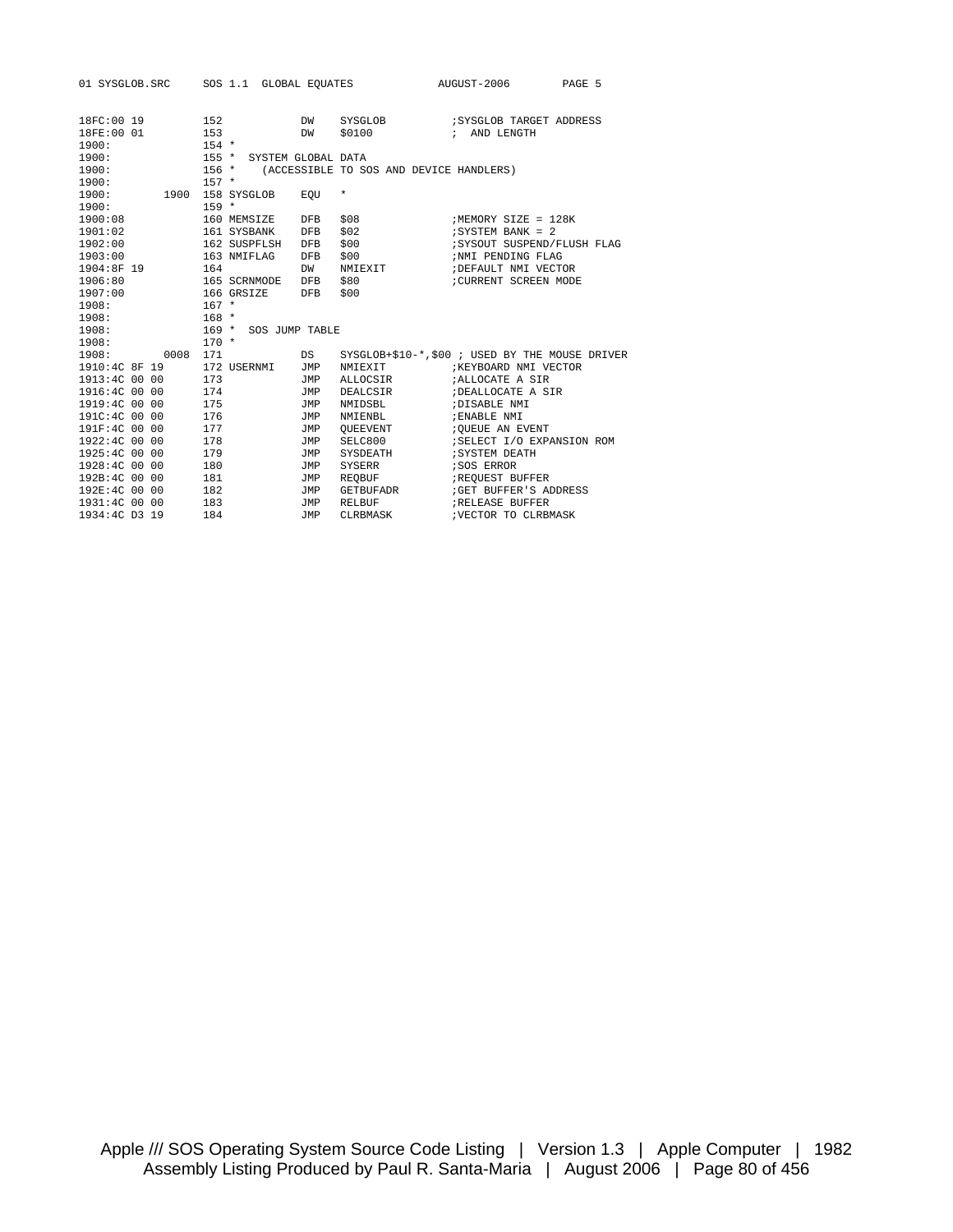| $186 *$<br>1937:<br>187 * SOS DATA AND EQUATES<br>188 * (ACCESSIBLE ONLY TO SOS)<br>1937:<br>$189 *$<br>1937:<br>0049 190<br>$SYSGLOB+$80-*, $00$<br>DS<br>1980:00<br>191 SERR<br>DFB<br>\$00<br>; SYSTEM ERROR CODE<br>$192 *$<br>1981:<br>1981:EA<br>193 DBUGBRK<br>NOP<br>TO ENABLE DEBUG BREAK POINTS,<br>1982:68<br>194<br>PLA<br>; PATCH THESE BYTES TO<br>1983:68<br>195<br>PLA<br>; JMP TO THE DEBUGGER<br>1984:60<br>196<br><b>RTS</b><br>$197 *$<br>1985:4C 10 19<br>198 KYBDNMI<br>USERNMI<br>JMP<br>199<br>JMP<br>NMIDBUG<br>200 NMISPSV<br>DFB<br>198B:00<br>$\mathbf{0}$<br>201<br>JMP<br>NMICONT<br>202 NMIEXIT<br>198F:60<br><b>RTS</b><br>$203 *$<br>$204$ *<br>205 SOSVER ASC<br>1990:53 4F 53 20<br>" SOS<br>1.3<br>$01 - DEC - 82"$<br>0013 206 SOSVERL<br>EQU<br>*-SOSVER<br>19A3:<br>$207$ *<br>19A3:<br>19A3:28 43 29 20<br>208<br>ASC<br>" $(C)$<br>1980, 1981 BY APPLE COMPUTER INC."<br>$209 *$<br>1908 210 E1908<br>\$1908<br>EQU<br>; ALLOCATED TO STEPHEN SMITH (MOUSE DRIVER)<br>211 * ABOVE SET AND RESET IN DISK DRIVER<br>1800 212 SZPAGE<br>EQU<br>\$1800<br>; SYSTEM ZERO PAGE<br>1400<br>19C8:<br>213 SXPAGE<br>EQU<br>\$1400<br>; SYSTEM EXTEND PAGE<br>0100 214 SSPAGE<br>\$0100<br>; SYSTEM STACK PAGE<br>EQU<br>19C8:<br>$215$ *<br>19C8:<br>1A00 216 CZPAGE<br>EQU<br>\$1A00<br>; CALLER'S ZERO PAGE<br>217 CXPAGE<br>19C8:<br>1600<br>EQU<br>\$1600<br>; CALLER'S EXTEND PAGE<br>19C8:<br>1B00 218 CSPAGE<br>EQU<br>\$1B00<br>: CALLER'S STACK PAGE<br>19C8:00<br>219 CEVPRI<br>DFB<br>\$00<br>; CALLER'S EVENT PRIORITY<br>$220 *$<br>19C9:<br>19C9:00<br>\$00<br>; TEMP FOR ALLOCSIR & DEALCSIR<br>221 SIRTEMP<br>DFB<br>19CA:00<br>222 SIRARGSIZ DFB<br>\$00<br>; ARGUMENT COUNT FOR ALLOCSIR & DEALCSIR<br>19CB:00 00<br>223 IRQCNTR<br>DW<br>\$0000<br>FALSE IRQ COUNTER<br>19CD:00 00<br>224 NMICNTR<br>\$0000<br>; COUNTER FOR NMILOCK<br>DW<br>225 QEVTEMP DFB<br>19CF:00<br>\$00<br>; TEMP FOR QUEEVENT<br>226 QEV. THIS DFB<br>19D0:00<br>\$00<br>POINTER FOR QUEEVENT<br>19D1:00<br>227 QEV.LAST<br>\$00<br>FOINTER FOR QUEEVENT<br>DFB<br>$228 *$<br>19D2:<br>0000 229 SOSQUIT<br>DS<br>COLDSTRT<br>19D2:<br>19D2:20<br>230 BACKMASK<br>DFB<br>BACKBIT<br>; MASK USED BY BFM TO UPDATE BACKUP BIT<br>19D3:<br>$231 *$<br>19D3:<br>232 * TO CLEAR THE BACKUP BIT, A PROGRAM MUST JSR TO CLRBMASK THRU 1934 THEN DO A<br>19D3:<br>233 * SET-FILE-INFO WITH NO INTERVENING SOS CALLS. ANY SOS CALL WILL<br>19D3:<br>234 * SET BACKMASK AGAIN. THIS FEATURE IS INTENTIONALLY LEFT UNDOCUMENTED.<br>$235$ *<br>19D3:<br>19D3:29 20<br>236 CLRBMASK<br>#BACKBIT<br>AND<br>; PURIFY<br>237<br>STA<br>BACKMASK<br>; SET THE MASK<br>238<br><b>RTS</b><br>; AND BACK TO THE CALLER | 01 SYSGLOB.SRC | SOS 1.1 GLOBAL EQUATES |  | AUGUST-2006<br>PAGE 6 |
|---------------------------------------------------------------------------------------------------------------------------------------------------------------------------------------------------------------------------------------------------------------------------------------------------------------------------------------------------------------------------------------------------------------------------------------------------------------------------------------------------------------------------------------------------------------------------------------------------------------------------------------------------------------------------------------------------------------------------------------------------------------------------------------------------------------------------------------------------------------------------------------------------------------------------------------------------------------------------------------------------------------------------------------------------------------------------------------------------------------------------------------------------------------------------------------------------------------------------------------------------------------------------------------------------------------------------------------------------------------------------------------------------------------------------------------------------------------------------------------------------------------------------------------------------------------------------------------------------------------------------------------------------------------------------------------------------------------------------------------------------------------------------------------------------------------------------------------------------------------------------------------------------------------------------------------------------------------------------------------------------------------------------------------------------------------------------------------------------------------------------------------------------------------------------------------------------------------------------------------------------------------------------------------------------------------------------------------------------------------------------------------------------------------------------------------------------------------------------------------------------------------------------------------------------------------------------------------------------------------------------------------------------------------------------------------------------------------------------------|----------------|------------------------|--|-----------------------|
|                                                                                                                                                                                                                                                                                                                                                                                                                                                                                                                                                                                                                                                                                                                                                                                                                                                                                                                                                                                                                                                                                                                                                                                                                                                                                                                                                                                                                                                                                                                                                                                                                                                                                                                                                                                                                                                                                                                                                                                                                                                                                                                                                                                                                                                                                                                                                                                                                                                                                                                                                                                                                                                                                                                                 | 1937:          |                        |  |                       |
|                                                                                                                                                                                                                                                                                                                                                                                                                                                                                                                                                                                                                                                                                                                                                                                                                                                                                                                                                                                                                                                                                                                                                                                                                                                                                                                                                                                                                                                                                                                                                                                                                                                                                                                                                                                                                                                                                                                                                                                                                                                                                                                                                                                                                                                                                                                                                                                                                                                                                                                                                                                                                                                                                                                                 |                |                        |  |                       |
|                                                                                                                                                                                                                                                                                                                                                                                                                                                                                                                                                                                                                                                                                                                                                                                                                                                                                                                                                                                                                                                                                                                                                                                                                                                                                                                                                                                                                                                                                                                                                                                                                                                                                                                                                                                                                                                                                                                                                                                                                                                                                                                                                                                                                                                                                                                                                                                                                                                                                                                                                                                                                                                                                                                                 | 1937:          |                        |  |                       |
|                                                                                                                                                                                                                                                                                                                                                                                                                                                                                                                                                                                                                                                                                                                                                                                                                                                                                                                                                                                                                                                                                                                                                                                                                                                                                                                                                                                                                                                                                                                                                                                                                                                                                                                                                                                                                                                                                                                                                                                                                                                                                                                                                                                                                                                                                                                                                                                                                                                                                                                                                                                                                                                                                                                                 |                |                        |  |                       |
|                                                                                                                                                                                                                                                                                                                                                                                                                                                                                                                                                                                                                                                                                                                                                                                                                                                                                                                                                                                                                                                                                                                                                                                                                                                                                                                                                                                                                                                                                                                                                                                                                                                                                                                                                                                                                                                                                                                                                                                                                                                                                                                                                                                                                                                                                                                                                                                                                                                                                                                                                                                                                                                                                                                                 |                |                        |  |                       |
|                                                                                                                                                                                                                                                                                                                                                                                                                                                                                                                                                                                                                                                                                                                                                                                                                                                                                                                                                                                                                                                                                                                                                                                                                                                                                                                                                                                                                                                                                                                                                                                                                                                                                                                                                                                                                                                                                                                                                                                                                                                                                                                                                                                                                                                                                                                                                                                                                                                                                                                                                                                                                                                                                                                                 |                |                        |  |                       |
|                                                                                                                                                                                                                                                                                                                                                                                                                                                                                                                                                                                                                                                                                                                                                                                                                                                                                                                                                                                                                                                                                                                                                                                                                                                                                                                                                                                                                                                                                                                                                                                                                                                                                                                                                                                                                                                                                                                                                                                                                                                                                                                                                                                                                                                                                                                                                                                                                                                                                                                                                                                                                                                                                                                                 |                |                        |  |                       |
|                                                                                                                                                                                                                                                                                                                                                                                                                                                                                                                                                                                                                                                                                                                                                                                                                                                                                                                                                                                                                                                                                                                                                                                                                                                                                                                                                                                                                                                                                                                                                                                                                                                                                                                                                                                                                                                                                                                                                                                                                                                                                                                                                                                                                                                                                                                                                                                                                                                                                                                                                                                                                                                                                                                                 |                |                        |  |                       |
|                                                                                                                                                                                                                                                                                                                                                                                                                                                                                                                                                                                                                                                                                                                                                                                                                                                                                                                                                                                                                                                                                                                                                                                                                                                                                                                                                                                                                                                                                                                                                                                                                                                                                                                                                                                                                                                                                                                                                                                                                                                                                                                                                                                                                                                                                                                                                                                                                                                                                                                                                                                                                                                                                                                                 |                |                        |  |                       |
|                                                                                                                                                                                                                                                                                                                                                                                                                                                                                                                                                                                                                                                                                                                                                                                                                                                                                                                                                                                                                                                                                                                                                                                                                                                                                                                                                                                                                                                                                                                                                                                                                                                                                                                                                                                                                                                                                                                                                                                                                                                                                                                                                                                                                                                                                                                                                                                                                                                                                                                                                                                                                                                                                                                                 |                |                        |  |                       |
|                                                                                                                                                                                                                                                                                                                                                                                                                                                                                                                                                                                                                                                                                                                                                                                                                                                                                                                                                                                                                                                                                                                                                                                                                                                                                                                                                                                                                                                                                                                                                                                                                                                                                                                                                                                                                                                                                                                                                                                                                                                                                                                                                                                                                                                                                                                                                                                                                                                                                                                                                                                                                                                                                                                                 |                |                        |  |                       |
|                                                                                                                                                                                                                                                                                                                                                                                                                                                                                                                                                                                                                                                                                                                                                                                                                                                                                                                                                                                                                                                                                                                                                                                                                                                                                                                                                                                                                                                                                                                                                                                                                                                                                                                                                                                                                                                                                                                                                                                                                                                                                                                                                                                                                                                                                                                                                                                                                                                                                                                                                                                                                                                                                                                                 | 1985:          |                        |  |                       |
|                                                                                                                                                                                                                                                                                                                                                                                                                                                                                                                                                                                                                                                                                                                                                                                                                                                                                                                                                                                                                                                                                                                                                                                                                                                                                                                                                                                                                                                                                                                                                                                                                                                                                                                                                                                                                                                                                                                                                                                                                                                                                                                                                                                                                                                                                                                                                                                                                                                                                                                                                                                                                                                                                                                                 |                |                        |  |                       |
|                                                                                                                                                                                                                                                                                                                                                                                                                                                                                                                                                                                                                                                                                                                                                                                                                                                                                                                                                                                                                                                                                                                                                                                                                                                                                                                                                                                                                                                                                                                                                                                                                                                                                                                                                                                                                                                                                                                                                                                                                                                                                                                                                                                                                                                                                                                                                                                                                                                                                                                                                                                                                                                                                                                                 | 1988:4C 00 00  |                        |  |                       |
|                                                                                                                                                                                                                                                                                                                                                                                                                                                                                                                                                                                                                                                                                                                                                                                                                                                                                                                                                                                                                                                                                                                                                                                                                                                                                                                                                                                                                                                                                                                                                                                                                                                                                                                                                                                                                                                                                                                                                                                                                                                                                                                                                                                                                                                                                                                                                                                                                                                                                                                                                                                                                                                                                                                                 |                |                        |  |                       |
|                                                                                                                                                                                                                                                                                                                                                                                                                                                                                                                                                                                                                                                                                                                                                                                                                                                                                                                                                                                                                                                                                                                                                                                                                                                                                                                                                                                                                                                                                                                                                                                                                                                                                                                                                                                                                                                                                                                                                                                                                                                                                                                                                                                                                                                                                                                                                                                                                                                                                                                                                                                                                                                                                                                                 | 198C:4C 00 00  |                        |  |                       |
|                                                                                                                                                                                                                                                                                                                                                                                                                                                                                                                                                                                                                                                                                                                                                                                                                                                                                                                                                                                                                                                                                                                                                                                                                                                                                                                                                                                                                                                                                                                                                                                                                                                                                                                                                                                                                                                                                                                                                                                                                                                                                                                                                                                                                                                                                                                                                                                                                                                                                                                                                                                                                                                                                                                                 |                |                        |  |                       |
|                                                                                                                                                                                                                                                                                                                                                                                                                                                                                                                                                                                                                                                                                                                                                                                                                                                                                                                                                                                                                                                                                                                                                                                                                                                                                                                                                                                                                                                                                                                                                                                                                                                                                                                                                                                                                                                                                                                                                                                                                                                                                                                                                                                                                                                                                                                                                                                                                                                                                                                                                                                                                                                                                                                                 | 1990:          |                        |  |                       |
|                                                                                                                                                                                                                                                                                                                                                                                                                                                                                                                                                                                                                                                                                                                                                                                                                                                                                                                                                                                                                                                                                                                                                                                                                                                                                                                                                                                                                                                                                                                                                                                                                                                                                                                                                                                                                                                                                                                                                                                                                                                                                                                                                                                                                                                                                                                                                                                                                                                                                                                                                                                                                                                                                                                                 | 1990:          |                        |  |                       |
|                                                                                                                                                                                                                                                                                                                                                                                                                                                                                                                                                                                                                                                                                                                                                                                                                                                                                                                                                                                                                                                                                                                                                                                                                                                                                                                                                                                                                                                                                                                                                                                                                                                                                                                                                                                                                                                                                                                                                                                                                                                                                                                                                                                                                                                                                                                                                                                                                                                                                                                                                                                                                                                                                                                                 |                |                        |  |                       |
|                                                                                                                                                                                                                                                                                                                                                                                                                                                                                                                                                                                                                                                                                                                                                                                                                                                                                                                                                                                                                                                                                                                                                                                                                                                                                                                                                                                                                                                                                                                                                                                                                                                                                                                                                                                                                                                                                                                                                                                                                                                                                                                                                                                                                                                                                                                                                                                                                                                                                                                                                                                                                                                                                                                                 |                |                        |  |                       |
|                                                                                                                                                                                                                                                                                                                                                                                                                                                                                                                                                                                                                                                                                                                                                                                                                                                                                                                                                                                                                                                                                                                                                                                                                                                                                                                                                                                                                                                                                                                                                                                                                                                                                                                                                                                                                                                                                                                                                                                                                                                                                                                                                                                                                                                                                                                                                                                                                                                                                                                                                                                                                                                                                                                                 |                |                        |  |                       |
|                                                                                                                                                                                                                                                                                                                                                                                                                                                                                                                                                                                                                                                                                                                                                                                                                                                                                                                                                                                                                                                                                                                                                                                                                                                                                                                                                                                                                                                                                                                                                                                                                                                                                                                                                                                                                                                                                                                                                                                                                                                                                                                                                                                                                                                                                                                                                                                                                                                                                                                                                                                                                                                                                                                                 |                |                        |  |                       |
|                                                                                                                                                                                                                                                                                                                                                                                                                                                                                                                                                                                                                                                                                                                                                                                                                                                                                                                                                                                                                                                                                                                                                                                                                                                                                                                                                                                                                                                                                                                                                                                                                                                                                                                                                                                                                                                                                                                                                                                                                                                                                                                                                                                                                                                                                                                                                                                                                                                                                                                                                                                                                                                                                                                                 | 19C8:          |                        |  |                       |
|                                                                                                                                                                                                                                                                                                                                                                                                                                                                                                                                                                                                                                                                                                                                                                                                                                                                                                                                                                                                                                                                                                                                                                                                                                                                                                                                                                                                                                                                                                                                                                                                                                                                                                                                                                                                                                                                                                                                                                                                                                                                                                                                                                                                                                                                                                                                                                                                                                                                                                                                                                                                                                                                                                                                 | 19C8:          |                        |  |                       |
|                                                                                                                                                                                                                                                                                                                                                                                                                                                                                                                                                                                                                                                                                                                                                                                                                                                                                                                                                                                                                                                                                                                                                                                                                                                                                                                                                                                                                                                                                                                                                                                                                                                                                                                                                                                                                                                                                                                                                                                                                                                                                                                                                                                                                                                                                                                                                                                                                                                                                                                                                                                                                                                                                                                                 | 19C8:          |                        |  |                       |
|                                                                                                                                                                                                                                                                                                                                                                                                                                                                                                                                                                                                                                                                                                                                                                                                                                                                                                                                                                                                                                                                                                                                                                                                                                                                                                                                                                                                                                                                                                                                                                                                                                                                                                                                                                                                                                                                                                                                                                                                                                                                                                                                                                                                                                                                                                                                                                                                                                                                                                                                                                                                                                                                                                                                 | 19C8:          |                        |  |                       |
|                                                                                                                                                                                                                                                                                                                                                                                                                                                                                                                                                                                                                                                                                                                                                                                                                                                                                                                                                                                                                                                                                                                                                                                                                                                                                                                                                                                                                                                                                                                                                                                                                                                                                                                                                                                                                                                                                                                                                                                                                                                                                                                                                                                                                                                                                                                                                                                                                                                                                                                                                                                                                                                                                                                                 |                |                        |  |                       |
|                                                                                                                                                                                                                                                                                                                                                                                                                                                                                                                                                                                                                                                                                                                                                                                                                                                                                                                                                                                                                                                                                                                                                                                                                                                                                                                                                                                                                                                                                                                                                                                                                                                                                                                                                                                                                                                                                                                                                                                                                                                                                                                                                                                                                                                                                                                                                                                                                                                                                                                                                                                                                                                                                                                                 | 19C8:          |                        |  |                       |
|                                                                                                                                                                                                                                                                                                                                                                                                                                                                                                                                                                                                                                                                                                                                                                                                                                                                                                                                                                                                                                                                                                                                                                                                                                                                                                                                                                                                                                                                                                                                                                                                                                                                                                                                                                                                                                                                                                                                                                                                                                                                                                                                                                                                                                                                                                                                                                                                                                                                                                                                                                                                                                                                                                                                 |                |                        |  |                       |
|                                                                                                                                                                                                                                                                                                                                                                                                                                                                                                                                                                                                                                                                                                                                                                                                                                                                                                                                                                                                                                                                                                                                                                                                                                                                                                                                                                                                                                                                                                                                                                                                                                                                                                                                                                                                                                                                                                                                                                                                                                                                                                                                                                                                                                                                                                                                                                                                                                                                                                                                                                                                                                                                                                                                 |                |                        |  |                       |
|                                                                                                                                                                                                                                                                                                                                                                                                                                                                                                                                                                                                                                                                                                                                                                                                                                                                                                                                                                                                                                                                                                                                                                                                                                                                                                                                                                                                                                                                                                                                                                                                                                                                                                                                                                                                                                                                                                                                                                                                                                                                                                                                                                                                                                                                                                                                                                                                                                                                                                                                                                                                                                                                                                                                 |                |                        |  |                       |
|                                                                                                                                                                                                                                                                                                                                                                                                                                                                                                                                                                                                                                                                                                                                                                                                                                                                                                                                                                                                                                                                                                                                                                                                                                                                                                                                                                                                                                                                                                                                                                                                                                                                                                                                                                                                                                                                                                                                                                                                                                                                                                                                                                                                                                                                                                                                                                                                                                                                                                                                                                                                                                                                                                                                 |                |                        |  |                       |
|                                                                                                                                                                                                                                                                                                                                                                                                                                                                                                                                                                                                                                                                                                                                                                                                                                                                                                                                                                                                                                                                                                                                                                                                                                                                                                                                                                                                                                                                                                                                                                                                                                                                                                                                                                                                                                                                                                                                                                                                                                                                                                                                                                                                                                                                                                                                                                                                                                                                                                                                                                                                                                                                                                                                 |                |                        |  |                       |
|                                                                                                                                                                                                                                                                                                                                                                                                                                                                                                                                                                                                                                                                                                                                                                                                                                                                                                                                                                                                                                                                                                                                                                                                                                                                                                                                                                                                                                                                                                                                                                                                                                                                                                                                                                                                                                                                                                                                                                                                                                                                                                                                                                                                                                                                                                                                                                                                                                                                                                                                                                                                                                                                                                                                 |                |                        |  |                       |
|                                                                                                                                                                                                                                                                                                                                                                                                                                                                                                                                                                                                                                                                                                                                                                                                                                                                                                                                                                                                                                                                                                                                                                                                                                                                                                                                                                                                                                                                                                                                                                                                                                                                                                                                                                                                                                                                                                                                                                                                                                                                                                                                                                                                                                                                                                                                                                                                                                                                                                                                                                                                                                                                                                                                 |                |                        |  |                       |
|                                                                                                                                                                                                                                                                                                                                                                                                                                                                                                                                                                                                                                                                                                                                                                                                                                                                                                                                                                                                                                                                                                                                                                                                                                                                                                                                                                                                                                                                                                                                                                                                                                                                                                                                                                                                                                                                                                                                                                                                                                                                                                                                                                                                                                                                                                                                                                                                                                                                                                                                                                                                                                                                                                                                 |                |                        |  |                       |
|                                                                                                                                                                                                                                                                                                                                                                                                                                                                                                                                                                                                                                                                                                                                                                                                                                                                                                                                                                                                                                                                                                                                                                                                                                                                                                                                                                                                                                                                                                                                                                                                                                                                                                                                                                                                                                                                                                                                                                                                                                                                                                                                                                                                                                                                                                                                                                                                                                                                                                                                                                                                                                                                                                                                 |                |                        |  |                       |
|                                                                                                                                                                                                                                                                                                                                                                                                                                                                                                                                                                                                                                                                                                                                                                                                                                                                                                                                                                                                                                                                                                                                                                                                                                                                                                                                                                                                                                                                                                                                                                                                                                                                                                                                                                                                                                                                                                                                                                                                                                                                                                                                                                                                                                                                                                                                                                                                                                                                                                                                                                                                                                                                                                                                 |                |                        |  |                       |
|                                                                                                                                                                                                                                                                                                                                                                                                                                                                                                                                                                                                                                                                                                                                                                                                                                                                                                                                                                                                                                                                                                                                                                                                                                                                                                                                                                                                                                                                                                                                                                                                                                                                                                                                                                                                                                                                                                                                                                                                                                                                                                                                                                                                                                                                                                                                                                                                                                                                                                                                                                                                                                                                                                                                 |                |                        |  |                       |
|                                                                                                                                                                                                                                                                                                                                                                                                                                                                                                                                                                                                                                                                                                                                                                                                                                                                                                                                                                                                                                                                                                                                                                                                                                                                                                                                                                                                                                                                                                                                                                                                                                                                                                                                                                                                                                                                                                                                                                                                                                                                                                                                                                                                                                                                                                                                                                                                                                                                                                                                                                                                                                                                                                                                 |                |                        |  |                       |
|                                                                                                                                                                                                                                                                                                                                                                                                                                                                                                                                                                                                                                                                                                                                                                                                                                                                                                                                                                                                                                                                                                                                                                                                                                                                                                                                                                                                                                                                                                                                                                                                                                                                                                                                                                                                                                                                                                                                                                                                                                                                                                                                                                                                                                                                                                                                                                                                                                                                                                                                                                                                                                                                                                                                 |                |                        |  |                       |
|                                                                                                                                                                                                                                                                                                                                                                                                                                                                                                                                                                                                                                                                                                                                                                                                                                                                                                                                                                                                                                                                                                                                                                                                                                                                                                                                                                                                                                                                                                                                                                                                                                                                                                                                                                                                                                                                                                                                                                                                                                                                                                                                                                                                                                                                                                                                                                                                                                                                                                                                                                                                                                                                                                                                 |                |                        |  |                       |
|                                                                                                                                                                                                                                                                                                                                                                                                                                                                                                                                                                                                                                                                                                                                                                                                                                                                                                                                                                                                                                                                                                                                                                                                                                                                                                                                                                                                                                                                                                                                                                                                                                                                                                                                                                                                                                                                                                                                                                                                                                                                                                                                                                                                                                                                                                                                                                                                                                                                                                                                                                                                                                                                                                                                 |                |                        |  |                       |
|                                                                                                                                                                                                                                                                                                                                                                                                                                                                                                                                                                                                                                                                                                                                                                                                                                                                                                                                                                                                                                                                                                                                                                                                                                                                                                                                                                                                                                                                                                                                                                                                                                                                                                                                                                                                                                                                                                                                                                                                                                                                                                                                                                                                                                                                                                                                                                                                                                                                                                                                                                                                                                                                                                                                 |                |                        |  |                       |
|                                                                                                                                                                                                                                                                                                                                                                                                                                                                                                                                                                                                                                                                                                                                                                                                                                                                                                                                                                                                                                                                                                                                                                                                                                                                                                                                                                                                                                                                                                                                                                                                                                                                                                                                                                                                                                                                                                                                                                                                                                                                                                                                                                                                                                                                                                                                                                                                                                                                                                                                                                                                                                                                                                                                 |                |                        |  |                       |
|                                                                                                                                                                                                                                                                                                                                                                                                                                                                                                                                                                                                                                                                                                                                                                                                                                                                                                                                                                                                                                                                                                                                                                                                                                                                                                                                                                                                                                                                                                                                                                                                                                                                                                                                                                                                                                                                                                                                                                                                                                                                                                                                                                                                                                                                                                                                                                                                                                                                                                                                                                                                                                                                                                                                 |                |                        |  |                       |
|                                                                                                                                                                                                                                                                                                                                                                                                                                                                                                                                                                                                                                                                                                                                                                                                                                                                                                                                                                                                                                                                                                                                                                                                                                                                                                                                                                                                                                                                                                                                                                                                                                                                                                                                                                                                                                                                                                                                                                                                                                                                                                                                                                                                                                                                                                                                                                                                                                                                                                                                                                                                                                                                                                                                 |                |                        |  |                       |
|                                                                                                                                                                                                                                                                                                                                                                                                                                                                                                                                                                                                                                                                                                                                                                                                                                                                                                                                                                                                                                                                                                                                                                                                                                                                                                                                                                                                                                                                                                                                                                                                                                                                                                                                                                                                                                                                                                                                                                                                                                                                                                                                                                                                                                                                                                                                                                                                                                                                                                                                                                                                                                                                                                                                 |                |                        |  |                       |
|                                                                                                                                                                                                                                                                                                                                                                                                                                                                                                                                                                                                                                                                                                                                                                                                                                                                                                                                                                                                                                                                                                                                                                                                                                                                                                                                                                                                                                                                                                                                                                                                                                                                                                                                                                                                                                                                                                                                                                                                                                                                                                                                                                                                                                                                                                                                                                                                                                                                                                                                                                                                                                                                                                                                 |                |                        |  |                       |
|                                                                                                                                                                                                                                                                                                                                                                                                                                                                                                                                                                                                                                                                                                                                                                                                                                                                                                                                                                                                                                                                                                                                                                                                                                                                                                                                                                                                                                                                                                                                                                                                                                                                                                                                                                                                                                                                                                                                                                                                                                                                                                                                                                                                                                                                                                                                                                                                                                                                                                                                                                                                                                                                                                                                 | 19D5:8D D2 19  |                        |  |                       |
|                                                                                                                                                                                                                                                                                                                                                                                                                                                                                                                                                                                                                                                                                                                                                                                                                                                                                                                                                                                                                                                                                                                                                                                                                                                                                                                                                                                                                                                                                                                                                                                                                                                                                                                                                                                                                                                                                                                                                                                                                                                                                                                                                                                                                                                                                                                                                                                                                                                                                                                                                                                                                                                                                                                                 | 19D8:60        |                        |  |                       |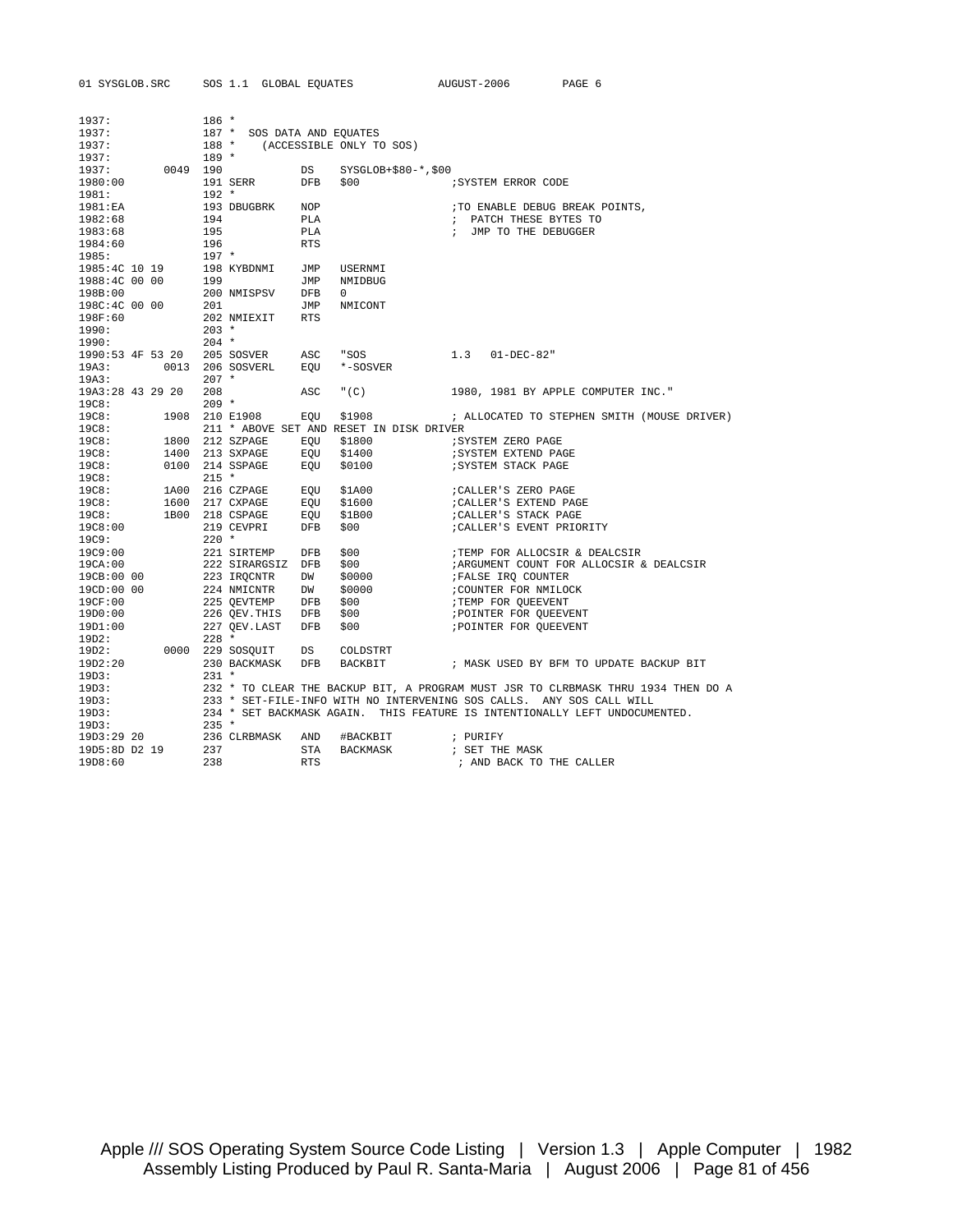| 01 SYSGLOB.SRC |          | SOS 1.1 GLOBAL EQUATES                      |                    |                      | AUGUST-2006                        | PAGE 7                                    |
|----------------|----------|---------------------------------------------|--------------------|----------------------|------------------------------------|-------------------------------------------|
| 19D9:          |          | $240 *$                                     |                    |                      |                                    |                                           |
| 19D9:          |          | 241 * SYSTEM DEATH REGISTER SAVE AREA       |                    |                      |                                    |                                           |
| 19D9:          |          | 242 * (SYSTEM STACK MOVED TO \$1700-\$17FF) |                    |                      |                                    |                                           |
| 19D9:          |          | $243 *$                                     |                    |                      |                                    |                                           |
| 19D9:          | 001D 244 |                                             | DS                 | $SYSGLOB+SP6-*, $00$ |                                    |                                           |
| 19F6:          | 19F6     | 245 SDEATH.REGS EQU                         | $\star$            |                      |                                    |                                           |
| 19F6:00        |          | 246                                         | DFB<br>\$00        |                      | ; BANK                             |                                           |
| 19F7:00        |          | 247                                         | \$00<br>DFB        |                      | ;ZERO PAGE                         |                                           |
| 19F8:00        |          | 248                                         | \$00<br>DFB        |                      | ; ENVIRONMENT                      |                                           |
| 19F9:00        |          | 249                                         | \$00<br>DFB        |                      | iY                                 |                                           |
| 19FA:00        |          | 250                                         | \$00<br><b>DFB</b> |                      | iX                                 |                                           |
| 19FB:00        |          | 251                                         | \$00<br>DFB        |                      | ; A                                |                                           |
| 19FC:00        |          | 252                                         | \$00<br><b>DFB</b> |                      | ; STATUS                           |                                           |
| 19FD:00 00     |          | 253                                         | \$00<br>DW         |                      | ; PROGRAM COUNTER                  |                                           |
| 19FF:00        |          | 254                                         | <b>DFB</b><br>\$00 |                      | ; STACK POINTER                    |                                           |
| 1A00:          |          | $255 *$                                     |                    |                      |                                    |                                           |
| 1A00:          |          | 256 * SYSTEM DEATH ERROR NUMBERS            |                    |                      |                                    |                                           |
| 1A00:          |          | $257 *$                                     |                    |                      |                                    |                                           |
| 1A00:          | 0001     | 258 BADBRK                                  | \$01<br>EOU        |                      | ; BRK FROM SOS                     |                                           |
| 1A00:          | 0002     | 259 BADINT1                                 | \$02<br>EOU        |                      | ; INTERRUPT NOT FOUND              |                                           |
| 1A00:          | 0003     | 260 BADINT2                                 | \$03<br>EOU        |                      | ; BAD ZERO PAGE ALLOCATION         |                                           |
| 1A00:          | 0004     | 261 NMIHANG                                 | \$04<br>EOU        |                      | ; UNABLE TO LOCK NMI               |                                           |
| 1A00:          | 0005     | 262 EVQOVFL                                 | \$05<br>EOU        |                      | ; EVENT QUEUE OVERFLOW             |                                           |
| 1A00:          | 0006     | 263 STKOVFL                                 | \$06<br>EOU        |                      | ; STACK OVERFLOW                   |                                           |
| 1A00:          |          | $264$ *                                     |                    |                      |                                    |                                           |
| 1A00:          | 0007     | 265 BADSYSCALL EQU                          | \$07               |                      |                                    | ; DMGR DETECTED INVALID REQUEST CODE      |
| 1A00:          | 0008     | 266 DEV.OVFLOW EOU                          | \$08               |                      | ; DMGR - TOO MANY DEVICE HANDLERS  |                                           |
| 1A00:          | 0009     | 267 MEM2SML                                 | \$09<br>EOU        |                      | /MEMORY SIZE < 64K                 |                                           |
| 1A00:          | 000A     | 268 VCBERR                                  | \$0A<br>EOU        |                      |                                    | ; VOLUME CONTROL BLOCK NOT USABLE (BFMGR) |
| 1A00:          | 000B     | 269 FCBERR                                  | \$0B<br>EOU        |                      | ; FILE CONTROL BLOCK CRASHED       |                                           |
| 1A00:          | 000C     | 270 ALCERR                                  | \$0C<br>EOU        |                      | ; ALLOCATION BLOCKS INVALID        |                                           |
| 1A00:          | 000E     | 271 TOOLONG                                 | \$0E<br>EOU        |                      | ; PATHNAME BUFFER OVERFLOW         |                                           |
| 1A00:          | 000F     | 272 BADBUFNUM                               | \$0F<br>EOU        |                      | ; INVALID BUFFER NUMBER            |                                           |
| 1A00:          | 0010     | 273 BADBUFSIZ                               | \$10<br>EOU        |                      | ; INVALID BUFFER SIZE (=0 OR >16K) |                                           |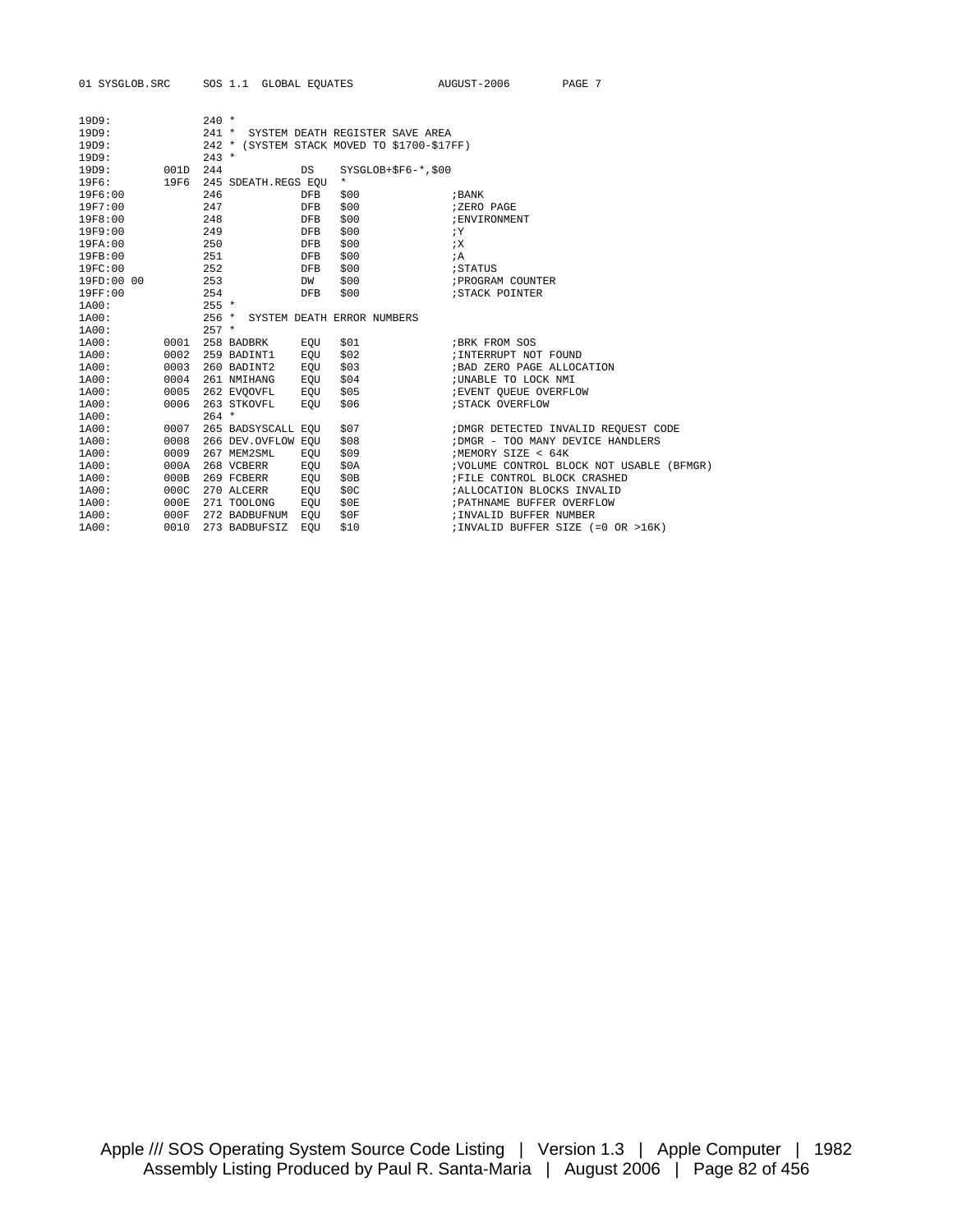| 01 SYSGLOB.SRC |      |         | SOS 1.1 GLOBAL EQUATES                  |            |                                           | AUGUST-2006                                                       | PAGE 8                                                         |
|----------------|------|---------|-----------------------------------------|------------|-------------------------------------------|-------------------------------------------------------------------|----------------------------------------------------------------|
| 1A00:          |      | $275 *$ |                                         |            |                                           |                                                                   |                                                                |
| 1A00:          |      | $276$ * | SYSTEM ERROR NUMBERS                    |            |                                           |                                                                   |                                                                |
| 1A00:          |      | $277 *$ |                                         |            |                                           |                                                                   |                                                                |
| 1A00:          |      |         | 278 * - SYSTEM CALL MANAGER             |            |                                           |                                                                   |                                                                |
| 1A00:          |      | $279 *$ |                                         |            |                                           |                                                                   |                                                                |
| 1A00:          |      |         | 0001 280 BADSCNUM                       | EQU        | \$01                                      | ; BAD SYSTEM CALL NUMBER                                          |                                                                |
| 1A00:          |      |         | 0002 281 BADCZPAGE EQU                  |            | \$02                                      | ; BAD CALLER'S ZPAGE (MUST=\$1A)                                  |                                                                |
| 1A00:          |      |         | 0003 282 BADXBYTE                       | EOU        | \$03                                      | $i$ BITS $64$ <> 0                                                |                                                                |
| 1A00:          |      |         | 0004 283 BADSCPCNT EQU                  |            | \$04                                      | ; BAD SYSTEM CALL PARM COUNT                                      |                                                                |
| 1A00:          |      |         | 0005 284 BADSCBNDS EQU                  |            | \$05                                      | ; SYS CALL PARM ADR                                               |                                                                |
| 1A00:          |      | $285 *$ |                                         |            |                                           |                                                                   |                                                                |
| 1A00:          |      |         | 286 * - DEVICE MANAGER                  |            |                                           |                                                                   |                                                                |
| 1A00:          |      | $287 *$ |                                         |            |                                           |                                                                   |                                                                |
| 1A00:          |      |         | 0010 288 NODNAME                        | EOU        | \$10                                      | ; DEVICE NAME NOT FOUND                                           |                                                                |
| 1A00:          |      |         | 0011 289 BADDNUM                        | EOU        | \$11                                      | ; INVALID DEV.NUM PARM                                            |                                                                |
| 1A00:          |      | $290 *$ |                                         |            |                                           |                                                                   |                                                                |
| 1A00:          |      |         |                                         |            | 291 * - DEVICE HANDLERS (STANDARD ERRORS) |                                                                   |                                                                |
| 1A00:          |      | $292 *$ |                                         |            |                                           |                                                                   |                                                                |
| 1A00:          |      |         | 0020 293 XREOCODE                       | EOU        | \$20                                      | ; INVALID REQUEST CODE                                            |                                                                |
| 1A00:          |      |         | 0021 294 XCTLCODE                       | EQU        | \$21                                      | ; INVALID CONTROL/STATUS CODE                                     |                                                                |
| 1A00:          |      |         | 0022 295 XCTLPARM                       | EOU        | \$22                                      | ; INVALID CONTROL/STATUS PARM                                     |                                                                |
| 1A00:<br>1A00: |      |         | 0023 296 XNOTOPEN<br>0024 297 XNOTAVAIL | EQU<br>EQU | \$23<br>\$24                              | ; DEVICE NOT OPEN<br>; DEVICE NOT AVAILABLE                       |                                                                |
| 1A00:          |      |         | 0025 298 XNORESRC                       | EQU        | \$25                                      | ; UNABLE TO OBTAIN RESOURCE                                       |                                                                |
| 1A00:          | 0026 |         | 299 XBADOP                              | EQU        | \$26                                      | ; INVALID OPERATION                                               |                                                                |
| 1A00:          |      |         | 0027 300 XIOERROR                       | EQU        | \$27                                      | <i>II/O ERROR</i>                                                 |                                                                |
| 1A00:          |      | $301 *$ |                                         |            |                                           |                                                                   |                                                                |
| 1A00:          |      |         | 0028 302 XNODRIVE                       | EOU        | \$28                                      | ; NO DRIVE CONNECTED                                              |                                                                |
| 1A00:          |      |         | 002B 303 XNOWRITE                       | EOU        | \$2B                                      | ; DEVICE WRITE PROTECTED                                          |                                                                |
| 1A00:          | 002C |         | 304 XBYTECNT                            | EOU        | \$2C                                      |                                                                   | ; BYTE COUNT <> A MULTIPLE OF 512                              |
| 1A00:          |      |         | 002D 305 XBLKNUM                        | EOU        | \$2D                                      | ; BLOCK NUMBER TOO LARGE                                          |                                                                |
| 1A00:          |      |         | 002E 306 XDISKSW                        | EOU        | \$2E                                      | ; DISK MEDIA HAS BEEN SWITCHED                                    |                                                                |
| 1A00:          |      | $307 *$ |                                         |            |                                           |                                                                   |                                                                |
| 1A00:          |      |         |                                         |            |                                           | 308 * - NOTE: ERROR CODES \$30-\$3F HAVE BEEN RESERVED FOR DEVICE |                                                                |
| 1A00:          |      | $309 *$ |                                         |            | HANDLER SPECIFIC ERRORS                   |                                                                   |                                                                |
| 1A00:          |      | $310 *$ |                                         |            |                                           |                                                                   |                                                                |
| 1A00:          |      | $311 *$ |                                         |            |                                           |                                                                   |                                                                |
| 1A00:          |      |         | 312 * - FILE MANAGER                    |            |                                           |                                                                   |                                                                |
| 1A00:          |      | $313 *$ |                                         |            |                                           |                                                                   |                                                                |
| 1A00:          |      |         | 0040 314 BADPATH                        | EOU        | \$40                                      | ; PATHNAME, INVALID SYNTAX                                        |                                                                |
| 1A00:          |      |         | 0041 315 CFCBFULL                       | EOU        | \$41                                      |                                                                   | ; CHAR FILE CTRL BLOCK TABLE FULL                              |
| 1A00:          |      |         | 0042 316 FCBFULL                        | EOU        | \$42                                      |                                                                   | ; BLOCK FILE CTRL BLOCK TABLE FULL                             |
| 1A00:          | 0044 |         | 0043 317 BADREFNUM EQU                  |            | \$43                                      | ; INVALID REF. NUM PARM<br>; PATHNAME NOT FOUND                   |                                                                |
| 1A00:<br>1A00: | 0045 |         | 318 PATHNOTFND EQU<br>319 VNFERR        | EOU        | \$44<br>\$45                              | ; VOLUME NOT FOUND                                                |                                                                |
| 1A00:          |      |         | 0046 320 FNFERR                         | EOU        | \$46                                      | FILE NOT FOUND                                                    |                                                                |
| 1A00:          | 0047 |         | 321 DUPERR                              | EOU        | \$47                                      | ; DUPLICATE FILE NAME ERROR                                       |                                                                |
| 1A00:          |      |         | 0048 322 OVRERR                         | EOU        | \$48                                      |                                                                   | ; NOT ENOUGH DISK SPACE FOR PREALLOCATION                      |
| 1A00:          |      |         | 0049 323 DIRFULL                        | EOU        | \$49                                      | ; DIRECTORY FULL ERROR                                            |                                                                |
| 1A00:          |      |         | 004A 324 CPTERR                         | EOU        | \$4A                                      | ; FILE INCOMPATIBLE SOS VERSION                                   |                                                                |
| 1A00:          |      |         | 004B 325 TYPERR                         | EOU        | \$4B                                      |                                                                   | ; NOT CURRENTLY SUPPORTED FILE TYPE                            |
| 1A00:          |      |         | 004C 326 EOFERR                         | EQU        | \$4C                                      |                                                                   | ; POSITION ATTEMPTED BEYOND END OF FILE                        |
| 1A00:          |      |         | 004D 327 POSNERR                        | EQU        | \$4D                                      |                                                                   | ; ILLEGAL POSITION (L.T. 0 OR G.T. \$FFFFFF)                   |
| 1A00:          | 004E |         | 328 ACCSERR                             | EQU        | \$4E                                      |                                                                   | ; FILE ACCESS R/W REQUEST CONFLICTS WITH ATTRIBUTES            |
| 1A00:          | 004F |         | 329 BTSERR                              | EOU        | \$4F                                      | ; USER SUPPLIED BUFFER TOO SMALL                                  |                                                                |
| 1A00:          | 0050 |         | 330 FILBUSY                             | EOU        | \$50                                      |                                                                   | ; EITHER WRITE WAS REQUESTED OR WRITE ACCESS ALREADY ALLOCATED |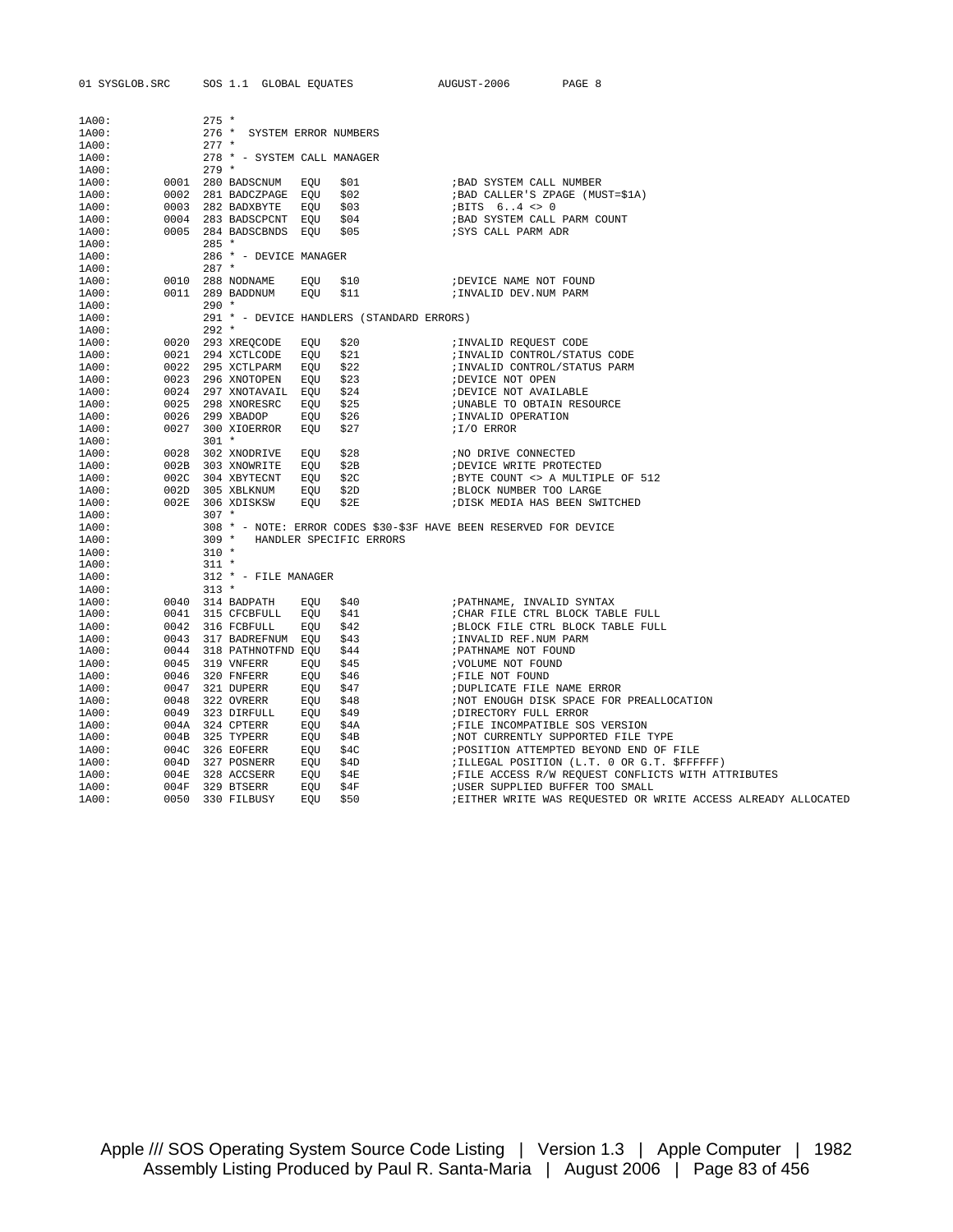|            |      |                            |     | 01 SYSGLOB.SRC SOS 1.1 GLOBAL EQUATES AUGUST-2006 |                                   | PAGE 9                                              |
|------------|------|----------------------------|-----|---------------------------------------------------|-----------------------------------|-----------------------------------------------------|
|            |      |                            |     |                                                   |                                   |                                                     |
| 1A00:      | 0051 | 331 DIRERR                 | EOU | \$51                                              | ; DIRECTORY ERROR                 |                                                     |
| 1A00:      | 0052 | 332 NOTSOS                 | EQU | \$52                                              | ; NOT A SOS DISKETTE              |                                                     |
| 1A00:      | 0053 | 333 BADLSTCNT EQU          |     | \$53                                              | ; INVALID VALUE IN LIST PARAMETER |                                                     |
| 1A00:      | 0054 | 334 OUTOFMEM               | EOU | \$54                                              | ; OUT OF FREE MEMORY FOR BUFFER   |                                                     |
| 1A00:      | 0055 | 335 BUFTBLFULL EQU         |     | \$55                                              | ; BUFFER TABLE FULL               |                                                     |
| 1A00:      | 0056 | 336 BADSYSBUF EOU          |     | \$56                                              | ; INVALID SYSBUF PARAMETER        |                                                     |
| 1A00:      | 0057 | 337 DUPVOL                 | EOU | \$57                                              |                                   | ; SON A BITCH GOT TWO VOLUMES OF SAME ROOT NAME !!! |
| 1A00:      | 0058 | 338 NOTBLKDEV EQU          |     | \$58                                              |                                   |                                                     |
| 1A00:      | 0059 | 339 LVLERR                 | EOU | \$59                                              | ; INVALID FILE LEVEL              |                                                     |
| 1A00:      | 005A | 340 BITMAPADR EOU          |     | \$5A                                              |                                   |                                                     |
| 1A00:      | 0020 | 341 BACKBIT                | EOU | \$20                                              | ; MASK FOR BACKUP BIT             |                                                     |
| 1A00:      |      | $342 *$                    |     |                                                   |                                   |                                                     |
| 1A00:      |      | 343 * - UTILITY MANAGER    |     |                                                   |                                   |                                                     |
| 1A00:      |      | $344 *$                    |     |                                                   |                                   |                                                     |
| 1A00:      |      | 0070 345 BADJMODE EQU \$70 |     |                                                   | ;INVALID JOYSTICK REQUEST         |                                                     |
| 1A00:      |      | $346 *$                    |     |                                                   |                                   |                                                     |
| 1A00:      |      | 347 * - MEMORY MANAGER     |     |                                                   |                                   |                                                     |
| 1A00:      |      | $348 *$                    |     |                                                   |                                   |                                                     |
| 1A00:      |      | 00E0 349 BADBKPG EQU       |     | SE0                                               | ;INVALID BANK/PAGE PAIR           |                                                     |
| 1A00:      | 00E1 | 350 SEGRODN                | EOU | \$E1                                              | SEGMENT REQUEST DENIED            |                                                     |
| 1A00:      | 00E2 | 351 SEGTBLFULL EOU         |     | \$E2                                              | SEGMENT TABLE FULL                |                                                     |
| 1A00:      | 00E3 | 352 BADSEGNUM EQU          |     | SE3                                               | ; INVALID SEGMENT NUMBER          |                                                     |
| 1A00:      | 00E4 | 353 SEGNOTFND EQU          |     | \$E4                                              | ; SEGMENT NOT FOUND               |                                                     |
| 1A00:      | 00E5 | 354 BADSRCHMODE EQU \$E5   |     |                                                   | ; INVALID SEARCH MODE PARM        |                                                     |
| 1A00:      | 00E6 | 355 BADCHGMODE EOU         |     | SE6                                               | ; INVALID CHANGE MODE PARM        |                                                     |
| 1A00:      | 00E7 | 356 BADPGCNT               | EOU | SE7                                               | ; INVALID PAGE COUNT PARM         |                                                     |
| 1A00:      | 1A00 | 357                        | ORG | SYSGLOB+\$100                                     |                                   |                                                     |
| 1A00:00 B8 |      | 358                        | DW  | \$B800                                            | KERNEL TARGET ADDRESS             |                                                     |
| 1A02:C0 47 |      | 359                        | DW  | \$47C0                                            | ; AND LENGTH                      |                                                     |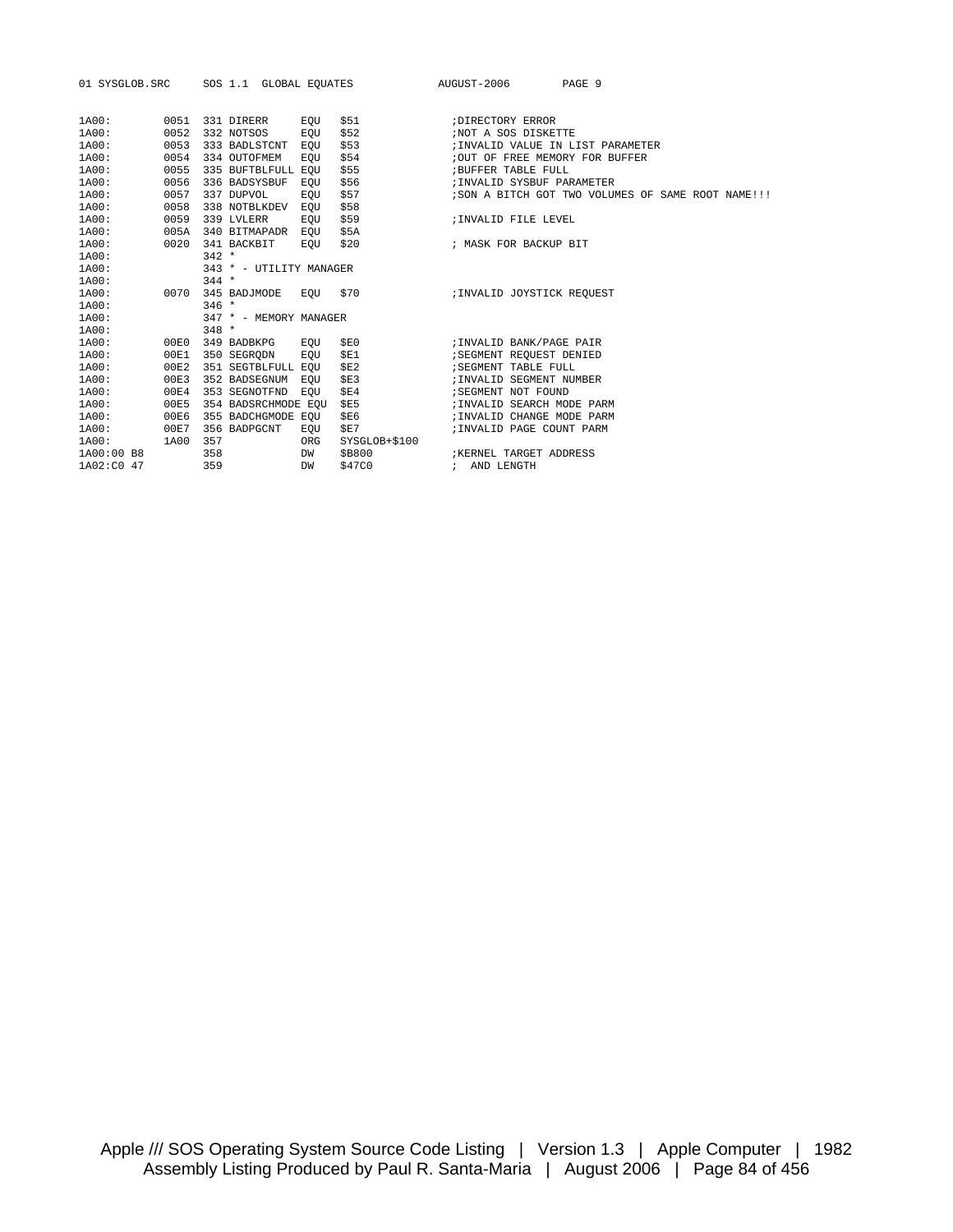|              | 01 SYMBOL TABLE SORTED BY SYMBOL    |                                                                                                                                                                                                           |                   |                              | AUGUST-2006 PAGE 10 |  |
|--------------|-------------------------------------|-----------------------------------------------------------------------------------------------------------------------------------------------------------------------------------------------------------|-------------------|------------------------------|---------------------|--|
|              |                                     |                                                                                                                                                                                                           |                   |                              |                     |  |
|              |                                     | NO04E ACCSERR MOOOC ALCERR X0001 ALLOCSIR 0020 BACKBIT                                                                                                                                                    |                   |                              |                     |  |
|              |                                     | N19D2 BACKMASK N00E0 BADBKPG                                                                                                                                                                              |                   | N0001 BADBRK N000F BADBUFNUM |                     |  |
|              |                                     | N0010 BADBUFSIZ N00E6 BADCHGMODE                                                                                                                                                                          | N0002 BADCZPAGE   |                              | N0011 BADDNUM       |  |
|              |                                     | $N0002 \quad \text{BADINT1} \qquad N0003 \quad \text{BADINT2} \qquad N0001 \quad \text{BADINT1} \qquad N0003 \quad \text{BADINT2} \qquad N0001 \quad \text{BADSGNUM} \qquad N0004 \quad \text{BADSCPCNT}$ | N0070 BADJMODE    |                              | N0053 BADLSTCNT     |  |
|              |                                     |                                                                                                                                                                                                           | N0043 BADREFNUM   |                              | N0005 BADSCBNDS     |  |
|              |                                     |                                                                                                                                                                                                           | NOOE3 BADSEGNUM   |                              | NOOE5 BADSRCHMODE   |  |
|              |                                     | N0056 BADSYSBUF N0007 BADSYSCALL                                                                                                                                                                          | N0003 BADXBYTE    |                              | N005A BITMAPADR     |  |
| NO04F BTSERR |                                     | N0055 BUFTBLFULL                                                                                                                                                                                          | N19C8 CEVPRI      |                              | N0041 CFCBFULL      |  |
|              |                                     | 19D3 CLRBMASK X000E COLDSTRT                                                                                                                                                                              | N004A CPTERR      |                              | N1B00 CSPAGE        |  |
|              |                                     | NI600 CXPAGE NIAO0 CZPAGE NI981 DBUGBRK X0002 DEALCSI<br>NO008 DEV.OVFLOW NO051 DIRERR NO049 DIRFULL NO047 DUPERR<br>NO057 DUPVOL N1908 E1908 NO04C EOFERR NO065 EVQOVFI                                  |                   |                              | X0002 DEALCSIR      |  |
|              |                                     |                                                                                                                                                                                                           |                   |                              |                     |  |
|              |                                     |                                                                                                                                                                                                           |                   |                              | N0005 EVOOVFL       |  |
|              |                                     | NOOOB FCBERR NOO42 FCBFULL                                                                                                                                                                                | N0050 FILBUSY     |                              | N0046 FNFERR        |  |
|              |                                     | X000A GETBUFADR N1907 GRSIZE                                                                                                                                                                              | N19CB IROCNTR     |                              | N1985 KYBDNMI       |  |
|              | N0059 LVLERR                        | N0009 MEM2SML                                                                                                                                                                                             | N1900 MEMSIZE     |                              | N19CD NMICNTR       |  |
|              |                                     |                                                                                                                                                                                                           |                   |                              | X0004 NMIENBL       |  |
|              |                                     | $\begin{tabular}{lcccc} X000D MMCONT & X000C MMDBUG & X0003 MMDSBL \\ 198F MMEXIT & N1903 MMFLAG & N0004 MMHANG \\ NO010 NODNAME & N0058 NOFBLKDEV & N0052 NOTSOS \\ \end{tabular}$                       |                   |                              | N198B NMISPSV       |  |
|              |                                     |                                                                                                                                                                                                           |                   |                              | N0054 OUTOFMEM      |  |
|              |                                     | NO048 OVRERR MO044 PATHNOTFND NO04D POSNERR N19D1 QEV.LAST                                                                                                                                                |                   |                              |                     |  |
|              |                                     | N19D0 QEV.THIS N19CF QEVTEMP X0005 QUEEVENT X000B RELBUF                                                                                                                                                  |                   |                              |                     |  |
|              |                                     | X0009 REOBUF N1906 SCRNMODE                                                                                                                                                                               | N19F6 SDEATH.REGS |                              | NO0E4 SEGNOTFND     |  |
|              |                                     | NOOEL SEGRODN NOOEL SEGTELFULL XOOOE SELC800 N1980 SERR<br>N19CA STRARGSIZ N19C9 SIRTEMP ?19D2 SOSQUIT NOOIL SOSVERL<br>N1990 SOSVER NOOIO SSPAGE NOOOE STKOVFL N1902 SUSPFLSF                            |                   |                              |                     |  |
|              |                                     |                                                                                                                                                                                                           |                   |                              |                     |  |
|              |                                     |                                                                                                                                                                                                           |                   | N0006 STKOVFL N1902 SUSPFLSH |                     |  |
|              |                                     | N1400 SXPAGE N1901 SYSBANK                                                                                                                                                                                | X0007 SYSDEATH    |                              | X0008 SYSERR        |  |
|              |                                     | 1900 SYSGLOB N1800 SZPAGE                                                                                                                                                                                 | NOOOE TOOLONG     |                              | NO04B TYPERR        |  |
|              |                                     | 1910 USERNMI NOOOA VCBERR                                                                                                                                                                                 | N0045 VNFERR      |                              | N0026 XBADOP        |  |
|              |                                     |                                                                                                                                                                                                           |                   |                              | N0022 XCTLPARM      |  |
|              |                                     |                                                                                                                                                                                                           |                   |                              | N0025 XNORESRC      |  |
|              |                                     |                                                                                                                                                                                                           |                   |                              | N0020 XREOCODE      |  |
|              | ** SUCCESSFUL ASSEMBLY := NO ERRORS | .                                                                                                                                                                                                         |                   |                              |                     |  |

\*\* ASSEMBLER CREATED ON 30-APR-85 22:46 \*\* TOTAL LINES ASSEMBLED 359

\*\* FREE SPACE PAGE COUNT 83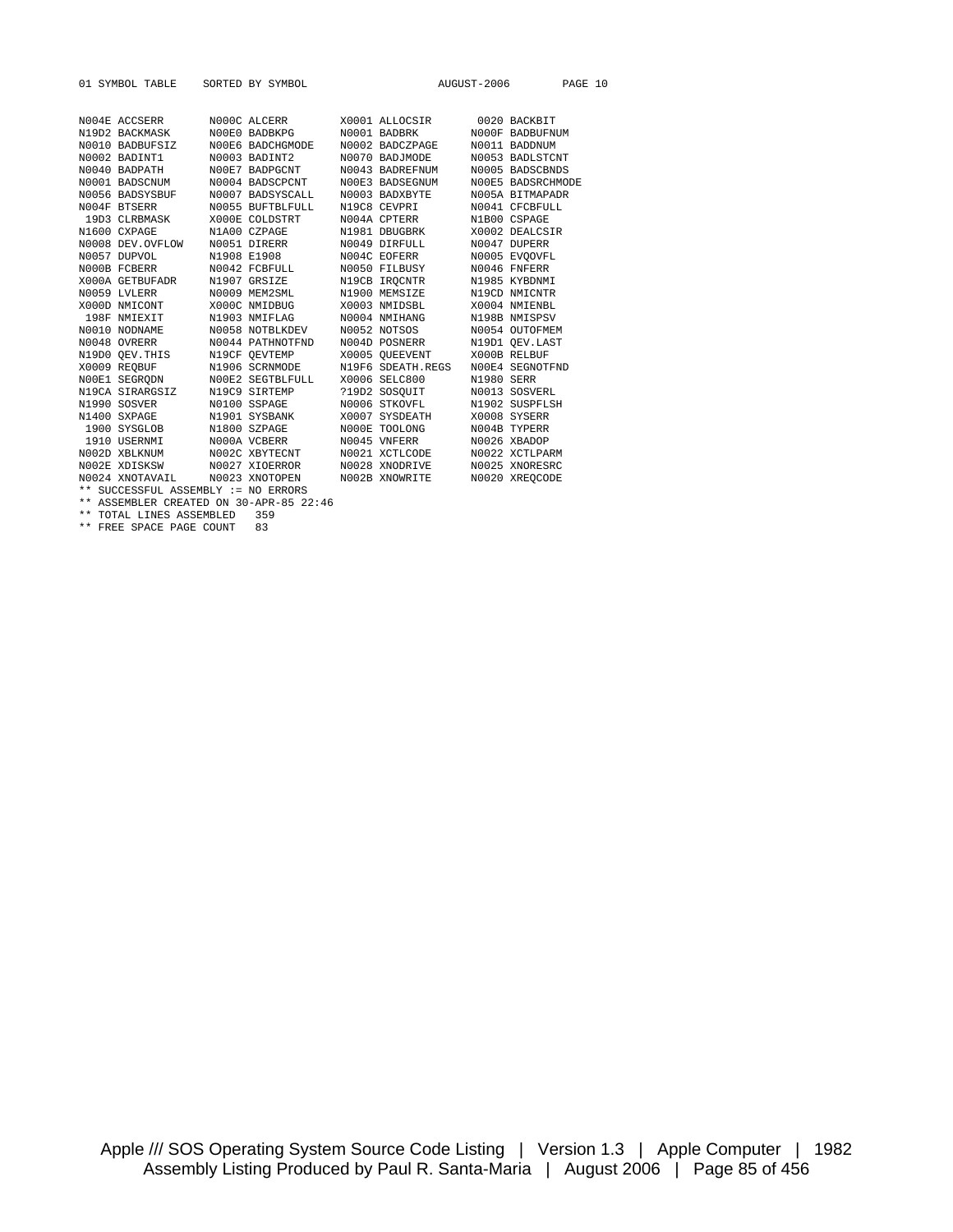SOURCE FILE #01 =>BFM.INIT2.SRC INCLUDE FILE #02 =>SOSORG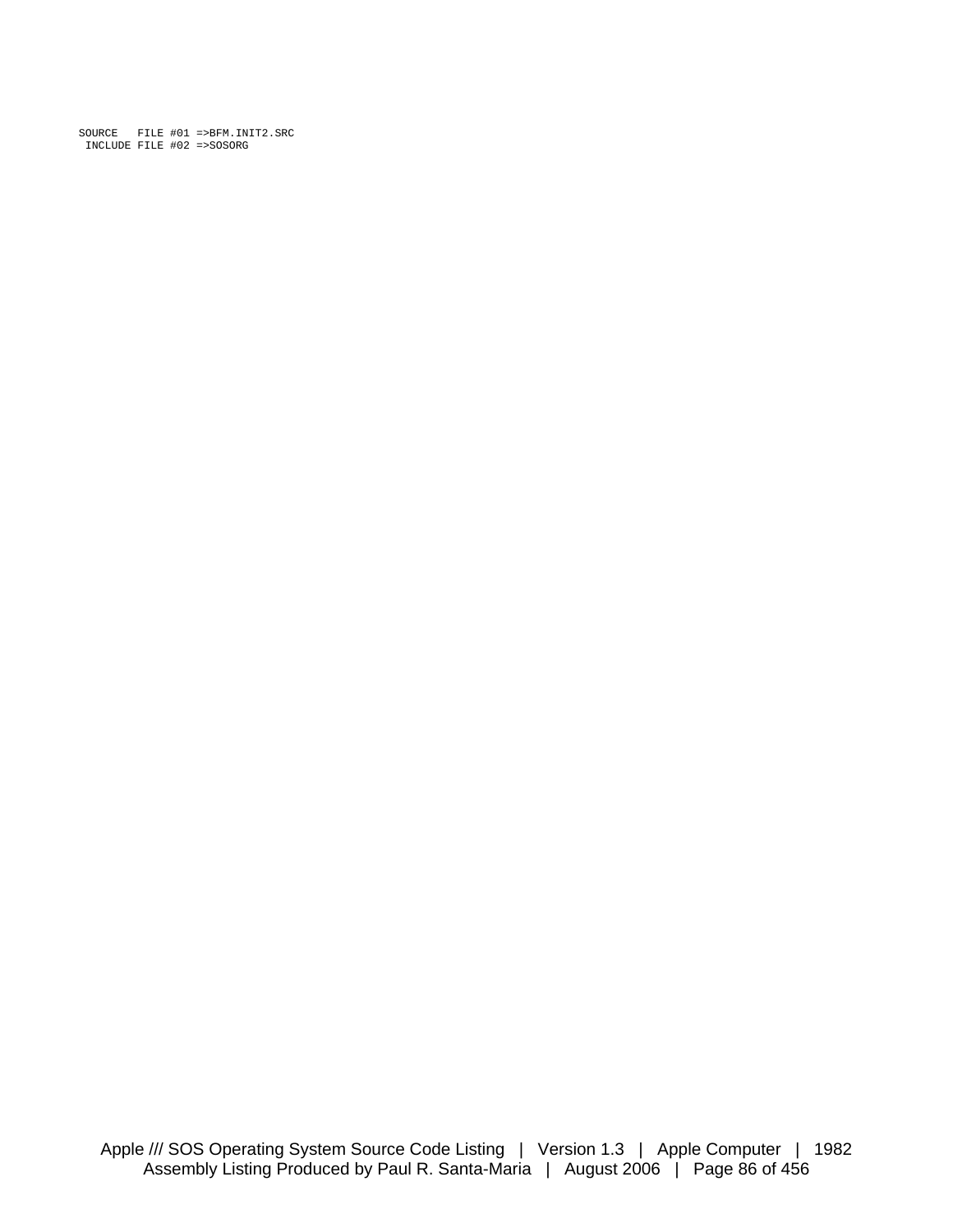| 0000:          |              | 2            |                         | <b>REL</b> |                                      |                                                                          |
|----------------|--------------|--------------|-------------------------|------------|--------------------------------------|--------------------------------------------------------------------------|
| 0000:          |              | 3            |                         |            | INCLUDE SOSORG                       |                                                                          |
| 0000:          |              | $\mathbf{1}$ |                         |            |                                      |                                                                          |
|                |              |              |                         |            |                                      |                                                                          |
| 0000:          |              |              |                         |            | 2 * SOS KERNEL MODULE ORIGINS        |                                                                          |
| 0000:          | 1E00         |              | 3 ORGLODR               | EQU        | \$1E00                               | ; ORIGIN OF SOS LOADER                                                   |
| 0000:          | 28F8         |              | 4 ORGINIT               | EOU        | \$28F8                               | ; ORIGIN OF INIT                                                         |
| 0000:          | 18FC         |              | 5 ORGGLOB               | EQU        | \$18FC                               | ; ORIGIN OF SYSGLOB                                                      |
| 0000:          | B800         |              | 6 ORGBFMI               | EQU        | \$B800                               | ; ORIGIN OF BFM. INIT2 & BITMAPS                                         |
| 0000:          | BC00         |              | 7 ORGBFM                | EQU        | \$BC00                               | ; ORIGIN OF BFM                                                          |
| 0000:          | DE66         |              | 8 ORGPATCH EQU          |            | \$DE66                               | ; ORIGIN OF PATCH AREA                                                   |
| 0000:          | DE66         |              | 9 ORGOMSG               | EQU        | \$DE66                               | ; ORIGIN OF OPRMSG                                                       |
| 0000:          | DFC0         |              | 10 ORGIPL               | EQU        | \$DFC0                               | ; ORIGIN OF IPL                                                          |
| 0000:          | E48B         |              | 11 ORGUMGR              | EQU        | \$E48B                               | ; ORIGIN OF UMGR                                                         |
| 0000:          | E899         |              | 12 ORGDISK3             | EQU        | <b>\$E899</b>                        | ; ORIGIN OF DISK3                                                        |
| 0000:          | EE04         |              | 13 ORGSERR              | EQU        | \$EE04                               | ; ORIGIN OF SYSERR                                                       |
| 0000:          | EED9         |              | 14 ORGDMGR              | EQU        | \$EED9                               | ; ORIGIN OF DEVMGR                                                       |
| 0000:          | FOSE         |              | 15 ORGSCMGR             | EQU        | SF05E                                | ; ORIGIN OF SCMGR                                                        |
| 0000:          | F2F4         |              | 16 ORGFMGR              | EQU        | \$F2F4                               | ; ORIGIN OF FMGR                                                         |
| 0000:          | F355         |              | 17 ORGCFM               | EQU        | \$F355                               | ; ORIGIN OF CFMGR                                                        |
| 0000:          | F552         |              | 18 ORGBUFMG             | EQU        | \$F552                               | ; ORIGIN OF BUFMGR                                                       |
| 0000:          | F86E         |              | 19 ORGMEMMG             | EQU        | \$F86E                               | ; ORIGIN OF MEMMGR                                                       |
| 0000:          | FFBF         |              | 20 ORGEND               | EQU        | <b>SFFBF</b>                         | ; END MARKER                                                             |
| 0000:          |              | 21           |                         |            |                                      |                                                                          |
|                |              |              |                         |            |                                      |                                                                          |
| 0000:          |              |              |                         |            |                                      | 22 * LENGTH OF SOS MODULES -- THIS MUST AGREE WITH ZZLEN FOR EACH MODULE |
| 0000:          | 0AF8         |              | 23 LENLODR              | EQU        |                                      | ORGINIT-ORGLODR ; LENGTH OF SOS LOADER                                   |
| 0000:          | 01B2         |              | 24 LENINIT              | EQU        | \$01B2                               | ; LENGTH OF INIT                                                         |
| 0000:          | 0400         |              | 25 LENBFMI              | EQU        | ORGBFM-ORGBFMI                       | ; LENGTH OF BFM. INIT2 & BITMAPS                                         |
| 0000:          | 2266         |              | 26 LENBFM               | EQU        | ORGPATCH-ORGBFM ; LENGTH OF BFM      |                                                                          |
| 0000:          | 0000         |              | 27 LENPATCH             | EQU        |                                      | ORGOMSG-ORGPATCH ; LENGTH OF PATCH AREA                                  |
| 0000:          | 015A         |              | 28 LENOMSG              | EOU        | ORGIPL-ORGOMSG                       | ; LENGTH OF OPRMSG                                                       |
| 0000:          | 04CB         |              | 29 LENIPL               | EQU        | ORGUMGR-ORGIPL                       | ; LENGTH OF IPL                                                          |
| 0000:          | 040E         |              | 30 LENUMGR              | EOU        | ORGDISK3-ORGUMGR ; LENGTH OF UMGR    |                                                                          |
| 0000:          | 056B         |              | 31 LENDISK3             | EOU        | ORGSERR-ORGDISK3 ; LENGTH OF DISK3   |                                                                          |
| 0000:          | 00D5         |              | 32 LENSERR              | EOU        | ORGDMGR-ORGSERR ; LENGTH OF SYSERR   |                                                                          |
| 0000:          | 0185         |              | 33 LENDMGR              | EQU        | ORGSCMGR-ORGDMGR ; LENGTH OF DEVMGR  |                                                                          |
| 0000:          | 0296         |              | 34 LENSCMGR             | EQU        | ORGFMGR-ORGSCMGR ; LENGTH OF SCMGR   |                                                                          |
| 0000:          | 0061         |              | 35 LENFMGR              | EQU        | ORGCFM-ORGFMGR                       | ; LENGTH OF FMGR                                                         |
| 0000:          | 01FD         |              | 36 LENCFM               | EOU        | ORGBUFMG-ORGCFM ; ORIGIN OF CFMGR    |                                                                          |
| 0000:          | 031C         |              | 37 LENBUFMG             | EQU        | ORGMEMMG-ORGBUFMG ; LENGTH OF BUFMGR |                                                                          |
| 0000:          | 0751         |              | 38 LENMEMMG             | EOU        | ORGEND-ORGMEMMG ; LENGTH OF MEMMGR   |                                                                          |
| 0000:          |              | 39           |                         |            |                                      |                                                                          |
|                |              |              |                         |            |                                      |                                                                          |
| 0000:          |              |              | $40*$                   |            | SOS BLOAD ADDRESSES                  |                                                                          |
| 0000:          | 2000         |              | 41 BLALODR EQU          |            | \$2000                               | ; BLOAD ADDRESS OF SOS LOADER                                            |
| 0000:<br>0000: | 2AF8<br>2CF8 |              | 42 BLAINIT              | EQU        |                                      | BLALODR+LENLODR ; BLOAD ADDRESS OF INIT<br>; BLOAD ADDRESS OF SYSGLOB    |
|                |              |              | 43 BLAGLOB              | EQU        | \$2CF8                               |                                                                          |
| 0000:<br>0000: | 2E00<br>3200 |              | 44 BLABFMI<br>45 BLABFM | EQU<br>EQU | \$2E00<br>\$3200                     | ; BLOAD ADDRESS OF BFM. INIT2 & BITMAPS<br>; BLOAD ADDRESS OF BFM        |
| 0000:          | 5466         |              | 46 ВLAPATCH             | EQU        | BLABFM+LENBFM                        | ; BLOAD ADDRESS OF PATCH AREA                                            |
| 0000:          | 5466         |              | 47 BLAOMSG              | EQU        |                                      | BLAPATCH+LENPATCH ; BLOAD ADDRESS OF OPRMSG                              |
| 0000:          | 55C0         |              | 48 BLAIPL               | EQU        |                                      | BLAOMSG+LENOMSG ; BLOAD ADDRESS OF IPL                                   |
| 0000:          | 5A8B         |              | 49 BLAUMGR              | EQU        | BLAIPL+LENIPL                        | ; BLOAD ADDRESS OF UMGR                                                  |
| 0000:          | 5E99         |              | 50 BLADISK3             | EQU        |                                      | BLAUMGR+LENUMGR ; BLOAD ADDRESS OF DISK3                                 |
| 0000:          | 6404         |              | 51 BLASERR              | EQU        |                                      | BLADISK3+LENDISK3 ; BLOAD ADDRESS OF SYSERR                              |
| 0000:          | 64D9         |              | 52 BLADMGR              | EQU        |                                      | BLASERR+LENSERR ; BLOAD ADDRESS OF DEVMGR                                |
| 0000:          | 665E         |              | 53 BLASCMGR             | EQU        |                                      | BLADMGR+LENDMGR ; BLOAD ADDRESS OF SCMGR                                 |
| 0000:          | 68F4         |              | 54 BLAFMGR              | EOU        |                                      | BLASCMGR+LENSCMGR ; BLOAD ADDRESS OF FMGR                                |
|                |              |              |                         |            |                                      |                                                                          |

Apple /// SOS Operating System Source Code Listing | Version 1.3 | Apple Computer | 1982 Assembly Listing Produced by Paul R. Santa-Maria | August 2006 | Page 87 of 456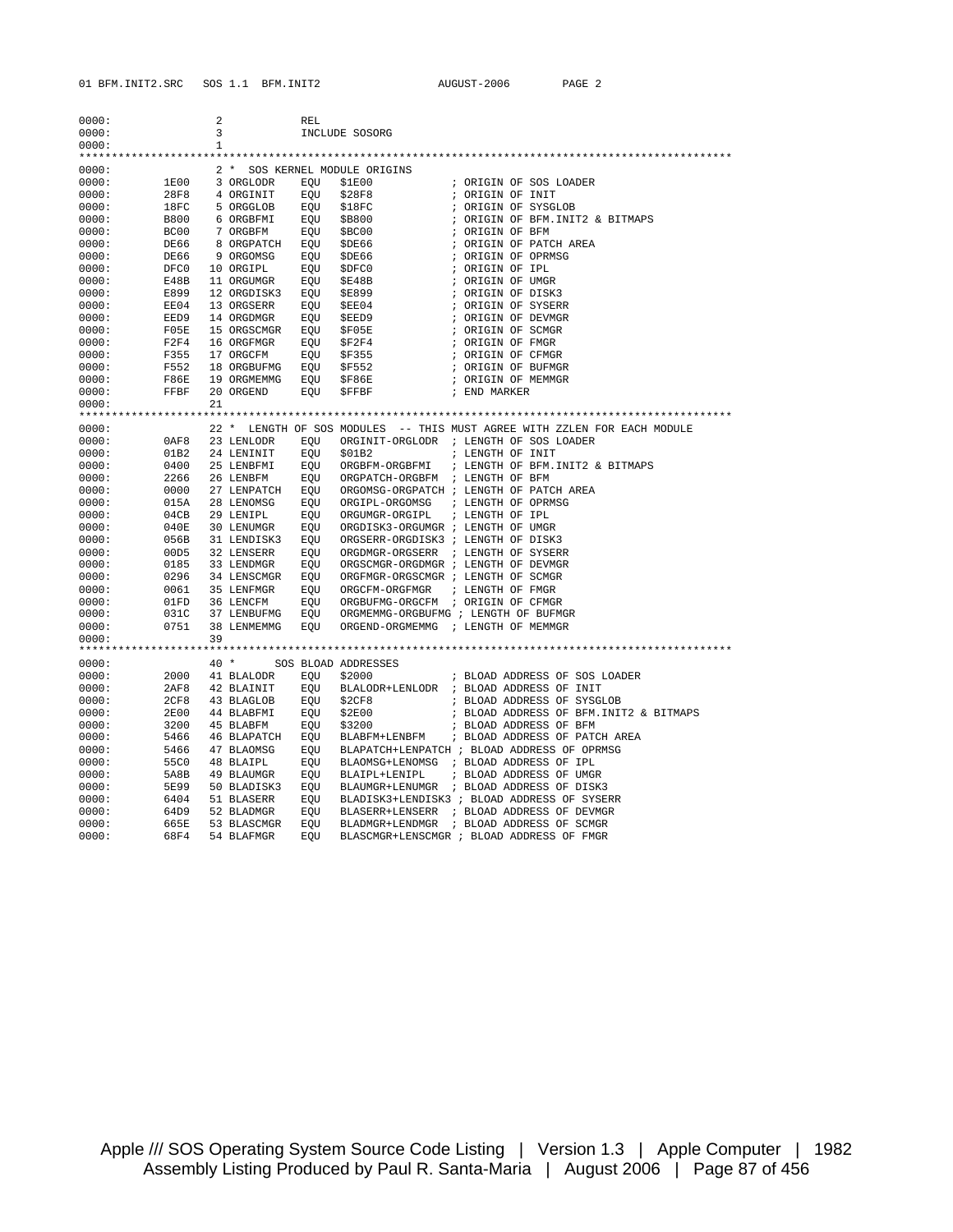| 02 SOSORG                                                                                          | SOS 1.1 BFM. INIT2                                                 | AUGUST-2006<br>PAGE 3                                                                                                                     |
|----------------------------------------------------------------------------------------------------|--------------------------------------------------------------------|-------------------------------------------------------------------------------------------------------------------------------------------|
| 0000:<br>6955<br>0000:<br>6B52<br>0000:<br>6E6E<br>0000:                                           | 55 BLACFM<br>EOU<br>56 BLABUFMG<br>EOU<br>EOU<br>57 BLAMEMMG<br>58 | BLAFMGR+LENFMGR ; BLOAD ADDRESS OF CFMGR<br>BLACFM+LENCFM ; BLOAD ADDRESS OF BUFMGR<br>BLABUFMG+LENBUFMG ; BLOAD ADDRESS OF MEMMGR        |
| B800:<br><b>B800</b><br>B800:<br>B800:<br>B800:<br>B800:                                           | 4<br>ORG<br>5<br><b>MSB</b><br>$7*$<br>$8 *$                       | ORGBFMT<br>OFF<br>COPYRIGHT (C) APPLE COMPUTER INC. 1980<br>ALL RIGHTS RESERVED                                                           |
| B800:<br>B800:<br>B800:<br>B800:                                                                   | $10 *$<br>11 * BLOCK FILE MANAGER INIT2<br>$12 *$                  |                                                                                                                                           |
| B800:<br>B800:<br>B800:<br>B800:<br>B800:                                                          | $13 *$<br>$14 *$<br>17 * CHANGES MARKED BY 'D3RRA81084'            | SECONDARY INITIALIZATION ROUTINE FOR BLOCK FILE MANAGER<br>15 * MODIFIED: 03/25/81 TO UTILIZE NEW<br>16 * DISK DRIVER'S SEEKDSK3 ROUTINE. |
| B800:<br>B800:<br>B800:<br>B800:                                                                   | $18 *$<br>$20 *$<br>SOSLDR MODULE.                                 | 19 * MODIFIED: 08/19/81 TO WORK WITH NEW                                                                                                  |
| B800:<br>B800:<br>B801<br>B800:<br>B800:                                                           | $22 *$<br>23<br>$24 *$<br>25 *EXTRN I BASE P ; ENTRY IN SOSLDR     | <b>ENTRY BEM INIT2</b>                                                                                                                    |
| B800:<br>0000<br>0000<br>B800:<br>0000<br>B800:<br>B800:<br>0000<br>0000<br>B800:<br>0002<br>B800: | 26<br>27<br>2.8<br>29<br>30<br>31 I.BASE.P<br>EOU                  | EXTRN SYSBANK<br>EXTRN SXPAGE<br>EXTRN CZPAGE<br>EXTRN SEEKDSK3<br>IN DISKDH/D3RRA81084<br>;/D3RRA81084<br>EXTRN NMIDSBL<br>\$2           |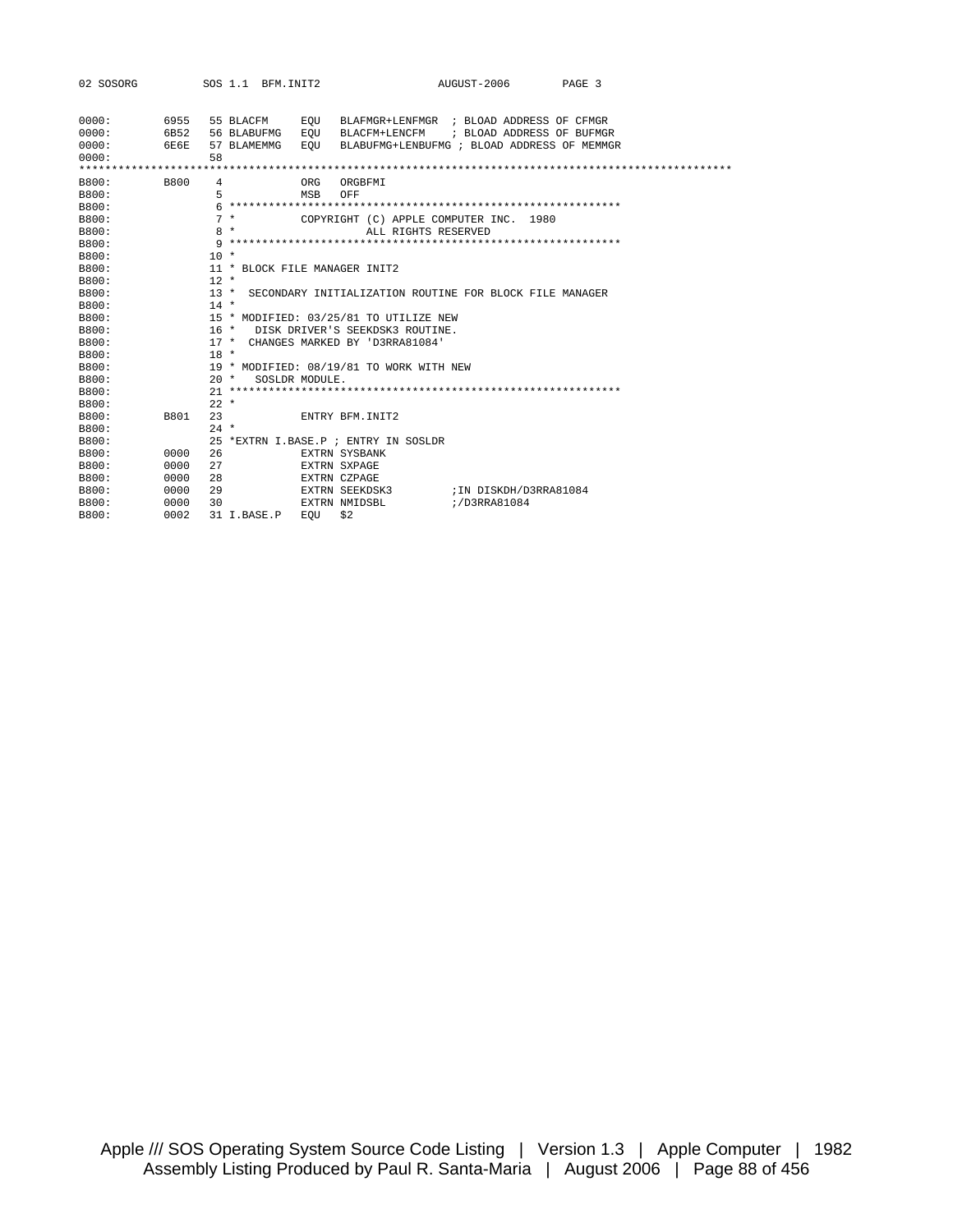| 02 BFM. INIT2.SRC |             |        | SOS 1.1 BFM. INIT2      |            |              | AUGUST-2006 | PAGE 4                         |  |
|-------------------|-------------|--------|-------------------------|------------|--------------|-------------|--------------------------------|--|
|                   |             |        |                         |            |              |             |                                |  |
| B800:             |             | $33 *$ |                         |            |              |             |                                |  |
| B800:             |             |        | 34 * CONSTANTS          |            |              |             |                                |  |
| B800:             |             | $35 *$ |                         |            |              |             |                                |  |
| B800:             | <b>B800</b> |        | 36 KERNEL.BASE EQU      |            | \$B800       |             | ; BASE ADDRESS OF SOS KERNEL   |  |
| B800:             | 00A0        |        | 37 ROMID                | EQU        | \$A0         |             | ; \$F1B9 OF NEW ROM/D3RRA81084 |  |
| B800:             | 0060        |        | 38 SLOT                 | EQU        | \$60         |             |                                |  |
| B800:             | 0009        |        | 39 BEGTRK               | EOU        | \$9          |             |                                |  |
| B800:             | 0002        |        | 40 BEGSECT              | EOU        | \$2          |             |                                |  |
| B800:             | 0006        |        | 41 ENDSECT              | EOU        | \$6          |             |                                |  |
| B800:             |             | $42 *$ |                         |            |              |             |                                |  |
| B800:             |             |        | 43 * ZERO PAGE          |            |              |             |                                |  |
| B800:             |             | 44 *   |                         |            |              |             |                                |  |
| B800:             | 0099        |        | 45 TRACK                | EOU        | \$99         |             |                                |  |
| B800:             | 0098        |        | 46 SECTOR               | EQU        | \$98         |             |                                |  |
| B800:             | 009A        |        | 47 VOLUME               | EQU        | \$9A         |             |                                |  |
| B800:             | 00E0        |        | 48 KEY                  | EOU        | \$E0         | ; THRU \$E7 |                                |  |
| B800:             | 00E8        |        | 49 PREV.K               | EQU        | $KEY+58$     |             |                                |  |
| B800:             | 00E9        |        | 50 XIDX                 | EQU        | $KEY+59$     |             |                                |  |
| B800:             | 00EA        | 51 I   |                         | EOU        | KEY+\$A      | $; \&$ $$B$ |                                |  |
| B800:             |             | $52 *$ |                         |            |              |             |                                |  |
| B800:             |             |        | 53 * ROM ROUTINES       |            |              |             |                                |  |
| B800:             |             | $54 *$ |                         |            |              |             |                                |  |
| B800:             | F1B9        |        | 55 RDADR                | EOU        | \$F1B9       | ; REV1      |                                |  |
| B800:             | F1BD        |        | 56 RDADRX               | EOU        | \$F1BD       | ; REV0      |                                |  |
| B800:             |             | $57 *$ |                         |            |              |             |                                |  |
| B800:             |             |        | 58 * HARDWARE LOCATIONS |            |              |             |                                |  |
| B800:             |             | $59 *$ |                         |            |              |             |                                |  |
| B800:             | FFDF        |        | 60 E.REG                | EOU        | <b>SFFDF</b> |             |                                |  |
| B800:             | FFEF        |        | 61 B.REG                | EQU        | <b>SFFEF</b> |             |                                |  |
| B800:             | C089        |        | 62 MOTORON              | EQU        | \$C089       |             |                                |  |
| B800:             | C088        |        | 63 MOTOROFF             | <b>EOU</b> | \$C088       |             |                                |  |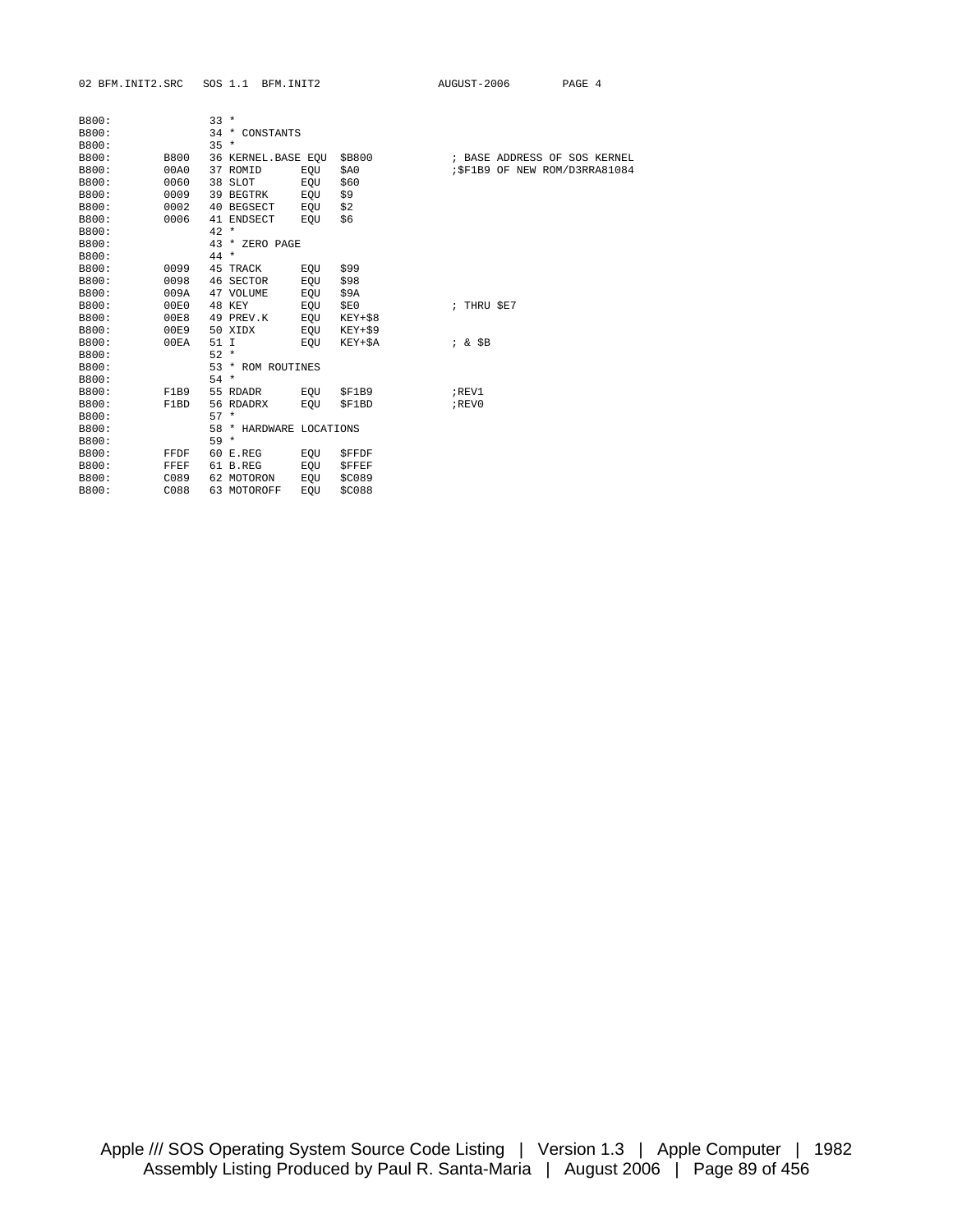| B800:          |      | 65     |               |                        |              |  |  |             |  |                                     |  |  |
|----------------|------|--------|---------------|------------------------|--------------|--|--|-------------|--|-------------------------------------|--|--|
| B800:          |      | 66 *   |               |                        |              |  |  |             |  |                                     |  |  |
| B800:          |      | 67     | $\star$       | BFM. INIT2 ENTRY POINT |              |  |  |             |  |                                     |  |  |
| B800:          |      | $68 *$ |               |                        |              |  |  |             |  |                                     |  |  |
| B800:          |      | 69     |               |                        |              |  |  |             |  |                                     |  |  |
| B800:          |      | $70*$  |               |                        |              |  |  |             |  |                                     |  |  |
| <b>B800:FE</b> |      |        | 71 STATE      | <b>DFB</b>             | <b>SFE</b>   |  |  |             |  | ; FF=1ST ENTRY, 0=2ND ENTRY, 1=PROT |  |  |
| B801:          |      | $72 *$ |               |                        |              |  |  |             |  |                                     |  |  |
| B801:          | B801 |        | 73 BFM. INIT2 | EOU                    | $\star$      |  |  |             |  |                                     |  |  |
| B801:EE 00 B8  |      | 74     |               | INC                    | STATE        |  |  |             |  |                                     |  |  |
| B804:30 13     | B819 | 75     |               | BMI                    | BFMI050      |  |  |             |  |                                     |  |  |
| B806:20 9D B8  |      | 76     |               | JSR                    | <b>GETK</b>  |  |  |             |  |                                     |  |  |
| B809:AD 9B B8  |      | 77     |               | LDA                    | <b>RETRY</b> |  |  |             |  |                                     |  |  |
| B80C:F0 OD     | B81B | 78     |               | <b>BEO</b>             | BADNEWS      |  |  |             |  |                                     |  |  |
| B80E:90 09     | B819 | 79     |               | <b>BCC</b>             | BFMI050      |  |  |             |  |                                     |  |  |
| B810:20 00 00  |      | 80     |               | JSR                    | NMIDSBL      |  |  |             |  |                                     |  |  |
| B813:20 1D B8  |      | 81     |               | JSR                    | DC.          |  |  |             |  |                                     |  |  |
| B816:EE 00 B8  |      | 82     |               | INC                    | <b>STATE</b> |  |  |             |  |                                     |  |  |
| B819:18        |      |        | 83 BFMI050    | <b>CLC</b>             |              |  |  |             |  |                                     |  |  |
| B81A:60        |      | 84     |               | <b>RTS</b>             |              |  |  |             |  |                                     |  |  |
| B81B:38        |      |        | 85 BADNEWS    | <b>SEC</b>             |              |  |  | $I/O$ ERROR |  |                                     |  |  |
| B81C:60        |      | 86     |               | <b>RTS</b>             |              |  |  |             |  |                                     |  |  |
|                |      |        |               |                        |              |  |  |             |  |                                     |  |  |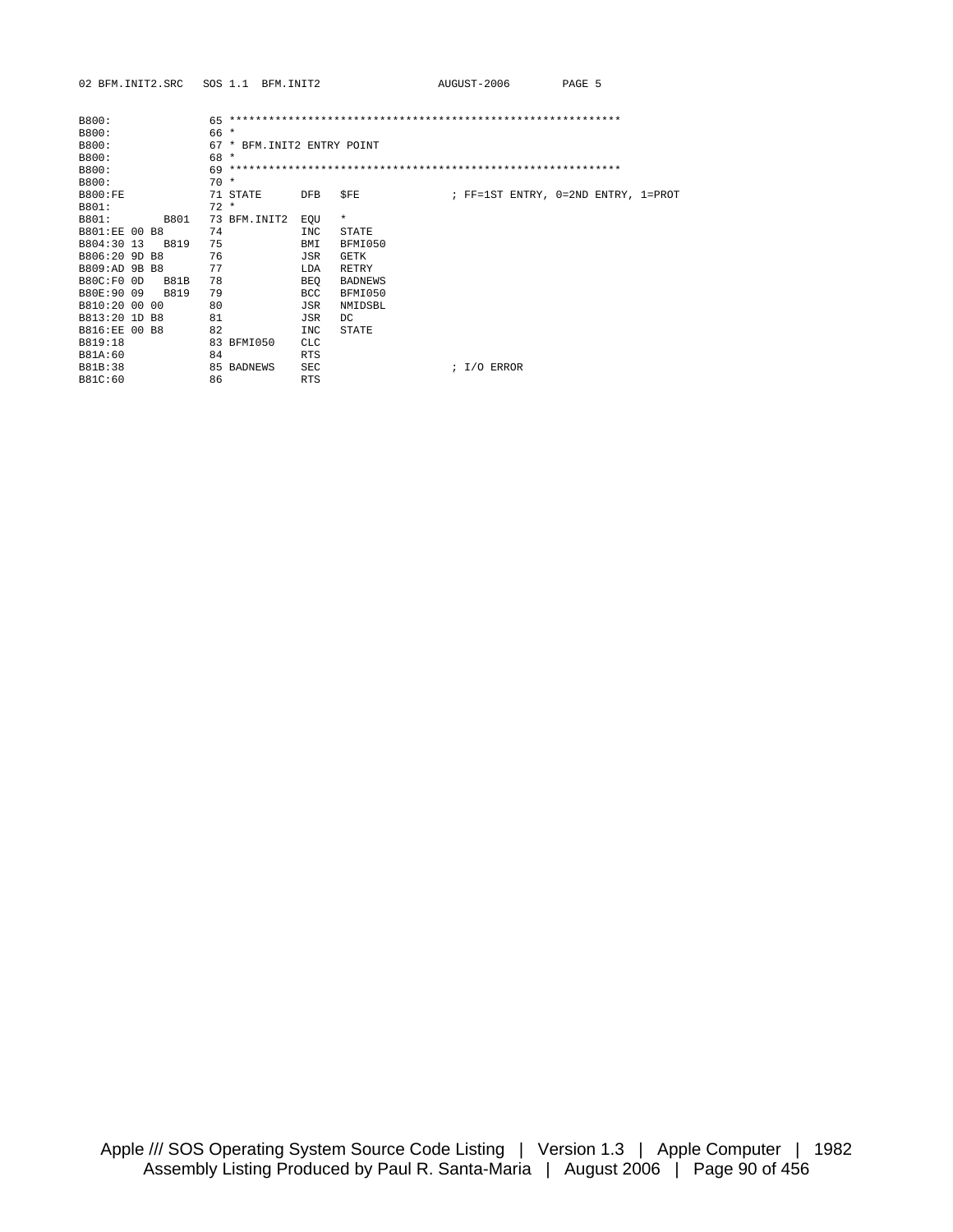| 02 BFM. INIT2.SRC      | SOS 1.1 BFM. INIT2     |                                                        | AUGUST-2006                    | PAGE 6                                              |                                                                 |
|------------------------|------------------------|--------------------------------------------------------|--------------------------------|-----------------------------------------------------|-----------------------------------------------------------------|
| B81D:                  |                        |                                                        |                                |                                                     |                                                                 |
| B81D:                  | $89 *$                 |                                                        |                                |                                                     |                                                                 |
| B81D:                  | 90 * DECODE SUBROUTINE |                                                        |                                |                                                     |                                                                 |
| B81D:                  | $91 *$                 |                                                        |                                |                                                     |                                                                 |
| B81D:                  | 92 * TO ENCODE:        |                                                        |                                |                                                     |                                                                 |
| B81D:                  | $93 *$<br>EO.E8:       | - INIT KEY & PREV.K                                    |                                |                                                     |                                                                 |
| B81D:                  | $94 *$                 | B84E:4C 64 B8 - JUMPS AROUND INTERP'S 3 BYTE OVERWRITE |                                |                                                     |                                                                 |
| B81D:                  | $95 *$                 | 1A02.1A03: - NEW INTERP'S LOAD ADR (LO, HII)           |                                |                                                     |                                                                 |
| B81D:                  | $96 *$<br>B81DG:       | - JSR FROM MONITOR                                     |                                |                                                     |                                                                 |
| B81D:                  | $97 *$                 |                                                        |                                |                                                     |                                                                 |
| B81D:                  |                        |                                                        |                                |                                                     |                                                                 |
| B81D 99 DC<br>B81D:    | EQU                    | $\star$                                                |                                |                                                     |                                                                 |
| B81D:AD EF FF          | 100<br>LDA             | B.REG                                                  | ; SAVE BANK REGISTER           |                                                     |                                                                 |
| B820:48                | 101<br>PHA             |                                                        |                                |                                                     |                                                                 |
| B821:AD 00 00          | 102                    | LDA SYSBANK<br>$\mathbf{r}$                            |                                | AND SWITCH TO SYSTEM BANK                           |                                                                 |
| B824:8D EF FF          | 103                    | STA B.REG                                              |                                |                                                     |                                                                 |
| B827:18                | 104<br>CLC             |                                                        |                                | ; FETCH LOADER'S INTERPRETER POINTER                |                                                                 |
| B828:AD 02 00          | 105                    | LDA CZPAGE+I.BASE.P                                    |                                |                                                     |                                                                 |
| B82B:69 03             | 106<br>ADC             | #3                                                     |                                |                                                     |                                                                 |
| B82D:85 EA             | STA<br>107             | $\mathbb{I}$                                           |                                |                                                     |                                                                 |
| B82F:48                | 108<br>PHA             |                                                        |                                |                                                     |                                                                 |
| B830:AD 03 00          | 109<br>LDA             | CZPAGE+I.BASE.P+1                                      |                                |                                                     |                                                                 |
| B833:69 00             | 110<br>ADC             | #0                                                     |                                |                                                     |                                                                 |
| B835:85 EB             | 111<br>STA             | $I+1$                                                  |                                |                                                     |                                                                 |
| B837:48                | 112<br>PHA             |                                                        |                                |                                                     |                                                                 |
| B838:A9 00             | 113<br>LDA             | #0                                                     |                                |                                                     |                                                                 |
| B83A:8D EB 00          | STA<br>114             | $SXPAGE+I+1$                                           |                                |                                                     |                                                                 |
| B83D:                  | $115 *$                |                                                        |                                |                                                     |                                                                 |
| B83D:A4 EA             | 116<br>LDY             | Ι.                                                     | ; ALIGN I PTR TO PAGE BOUNDARY |                                                     |                                                                 |
| B83F:A9 00             | 117<br>LDA             | #0                                                     |                                |                                                     |                                                                 |
| B841:85 EA             | 118<br>STA             | $\mathbf{I}$                                           |                                |                                                     |                                                                 |
| B843:85 E8             | 119<br>STA             | PREV.K                                                 |                                |                                                     |                                                                 |
| B845:                  | $120 *$                |                                                        |                                |                                                     |                                                                 |
| B845:20 69 B8          | 121<br>JSR             | DCLOOP                                                 | ; DECODE                       |                                                     |                                                                 |
| B848:                  | $122 *$                |                                                        |                                |                                                     |                                                                 |
| B848:68                | 123<br>PLA             |                                                        |                                | ; RETRIEVE LOADER'S INTERPRETER POINTER             |                                                                 |
| B849:85 EB             | 124<br>STA             | $I+1$                                                  |                                |                                                     |                                                                 |
| B84B:68                | 125<br>PLA             |                                                        |                                |                                                     |                                                                 |
| B84C:85 EA             | 126<br>STA             | $\mathbf{I}$                                           |                                |                                                     |                                                                 |
| B84E:                  | $127$ *                |                                                        |                                |                                                     |                                                                 |
| B84E:A0 01             | 128<br>LDY             | #1                                                     |                                |                                                     | ; REPOSITION LOADER'S INTERPRETER POINTER (PUT ENCODE JMP HERE) |
| B850:B1 EA             | 129<br>LDA             | (Y, (I))                                               |                                |                                                     |                                                                 |
| B852:8D 02 00          | 130<br>STA             | CZPAGE+I.BASE.P                                        |                                |                                                     |                                                                 |
| B855:C8                | 131<br>INY             |                                                        |                                |                                                     |                                                                 |
| B856:B1 EA             | 132                    | LDA (I), Y                                             |                                |                                                     |                                                                 |
| B858:8D 03 00          | 133<br>STA             | CZPAGE+I.BASE.P+1                                      |                                |                                                     |                                                                 |
| B85B:                  | $134 *$                |                                                        |                                |                                                     |                                                                 |
| B85B:A0 02             | 135<br>LDY             | #2                                                     |                                | ; WALK ON INTERPRETER'S FIRST INSTRUCTION (3 BYTES) |                                                                 |
| B85D:A9 00             | 136<br>LDA             | #0                                                     |                                |                                                     |                                                                 |
| B85F:91 EA             | 137 DCA<br>STA         | (T), Y                                                 |                                |                                                     |                                                                 |
| B861:88                | 138<br>DEY             |                                                        |                                |                                                     |                                                                 |
| B862:10 FB<br>B85F 139 | BPL                    | <b>DCA</b>                                             |                                |                                                     |                                                                 |
| B864:68                | 140<br>PLA             |                                                        | ; RESTORE BANK REGISTER        |                                                     | (ENCODE JMP JUMPS TO                                            |
| HERE)                  |                        |                                                        |                                |                                                     |                                                                 |
| B865:8D EF FF          | <b>STA</b><br>141      | B.REG                                                  |                                |                                                     |                                                                 |
| B868:60                | 142<br><b>RTS</b>      |                                                        |                                |                                                     |                                                                 |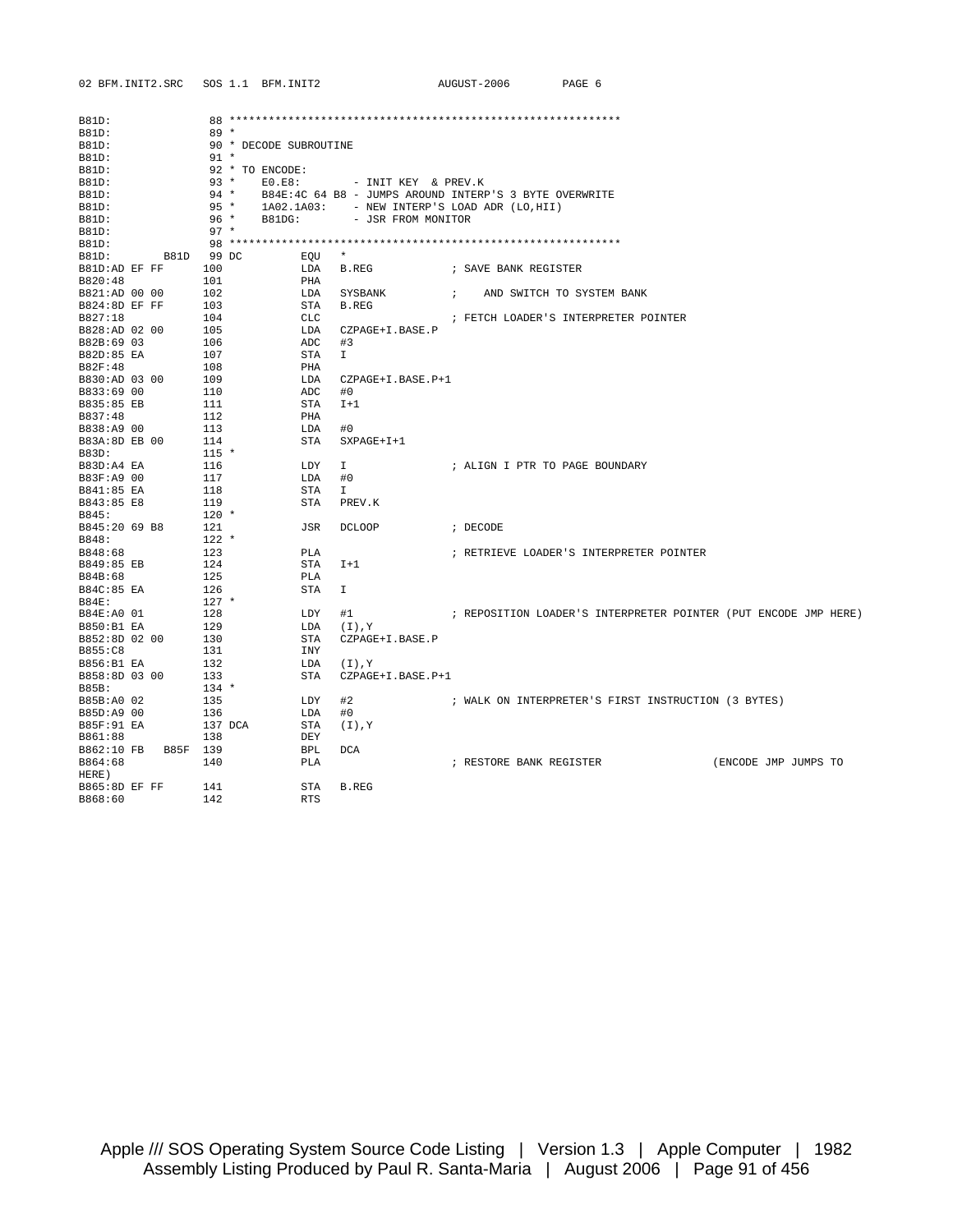| B869:          |      |         |                              |            |                                                                  |  |                      |  |
|----------------|------|---------|------------------------------|------------|------------------------------------------------------------------|--|----------------------|--|
| B869:          |      | $145 *$ |                              |            |                                                                  |  |                      |  |
| B869:          |      |         | 146 * DECODE LOOP SUBROUTINE |            |                                                                  |  |                      |  |
| B869:          |      | $147 *$ |                              |            |                                                                  |  |                      |  |
| B869:          |      |         |                              |            |                                                                  |  |                      |  |
| B869:          | B869 |         | 149 DCLOOP                   | EOU        | $^\star$                                                         |  |                      |  |
| B869:A2 07     |      | 150     |                              | LDX        | #7                                                               |  | ; SHIFT LEFT ONE BIT |  |
| B86B:18        |      | 151     |                              | <b>CLC</b> |                                                                  |  |                      |  |
| B86C:A5 E0     |      | 152     |                              | LDA        | KEY                                                              |  |                      |  |
| B86E:10 01     | B871 | 153     |                              | <b>BPL</b> | DC1                                                              |  |                      |  |
| B870:38        |      | 154     |                              | <b>SEC</b> |                                                                  |  |                      |  |
| B871:36 E0     |      | 155 DC1 |                              | ROL        | KEY, X                                                           |  |                      |  |
| <b>B873:CA</b> |      | 156     |                              | <b>DEX</b> |                                                                  |  |                      |  |
| B874:10 FB     | B871 | 157     |                              | <b>BPL</b> | DC1                                                              |  |                      |  |
| B876:          |      | $158 *$ |                              |            |                                                                  |  |                      |  |
| B876:98        |      | 159 DC2 |                              | TYA        |                                                                  |  |                      |  |
| B877:29 07     |      | 160     |                              | AND        | #7                                                               |  |                      |  |
| B879:49 02     |      | 161     |                              | <b>EOR</b> | #2                                                               |  |                      |  |
| B87B:AA        |      | 162     |                              | TAX        |                                                                  |  |                      |  |
| B87C:B5 E0     |      | 163     |                              | LDA        | KEY, X                                                           |  |                      |  |
| <b>B87E:48</b> |      | 164     |                              | PHA        |                                                                  |  |                      |  |
| B87F:29 07     |      | 165     |                              | AND        | #7                                                               |  |                      |  |
| <b>B881:AA</b> |      | 166     |                              | TAX        |                                                                  |  |                      |  |
| B882:68        |      | 167     |                              | PLA        |                                                                  |  |                      |  |
| B883:18        |      | 168     |                              | <b>CLC</b> |                                                                  |  |                      |  |
| B884:65 E8     |      | 169     |                              | ADC        | PREV.K                                                           |  |                      |  |
| B886:18        |      | 170     |                              | <b>CLC</b> |                                                                  |  |                      |  |
| B887:75 E0     |      | 171     |                              | ADC        | KEY, X                                                           |  |                      |  |
| B889:85 E8     |      | 172     |                              | STA        | PREV.K                                                           |  |                      |  |
| B88B:51 EA     |      | 173     |                              | <b>EOR</b> | (Y, (I))                                                         |  | ; DECODE BYTE        |  |
| B88D:91 EA     |      | 174     |                              | STA        | (T), Y                                                           |  | ; AND PUT IT BACK    |  |
| <b>B88F:C8</b> |      | 175     |                              | <b>INY</b> |                                                                  |  |                      |  |
| B890:D0 E4     | B876 | 176     |                              | <b>BNE</b> | DC2                                                              |  |                      |  |
| B892:E6 EB     |      | 177     |                              | <b>INC</b> | $I+1$                                                            |  |                      |  |
| B894:A5 EB     |      | 178     |                              | LDA        | $I+1$                                                            |  |                      |  |
| B896:C9 B8     |      | 179     |                              | CMP        | # <kernel.base< td=""><td></td><td></td><td></td></kernel.base<> |  |                      |  |
| B898:90 CF     | B869 | 180     |                              | <b>BCC</b> | <b>DCLOOP</b>                                                    |  |                      |  |
| B89A:60        |      | 181     |                              | <b>RTS</b> |                                                                  |  |                      |  |
|                |      |         |                              |            |                                                                  |  |                      |  |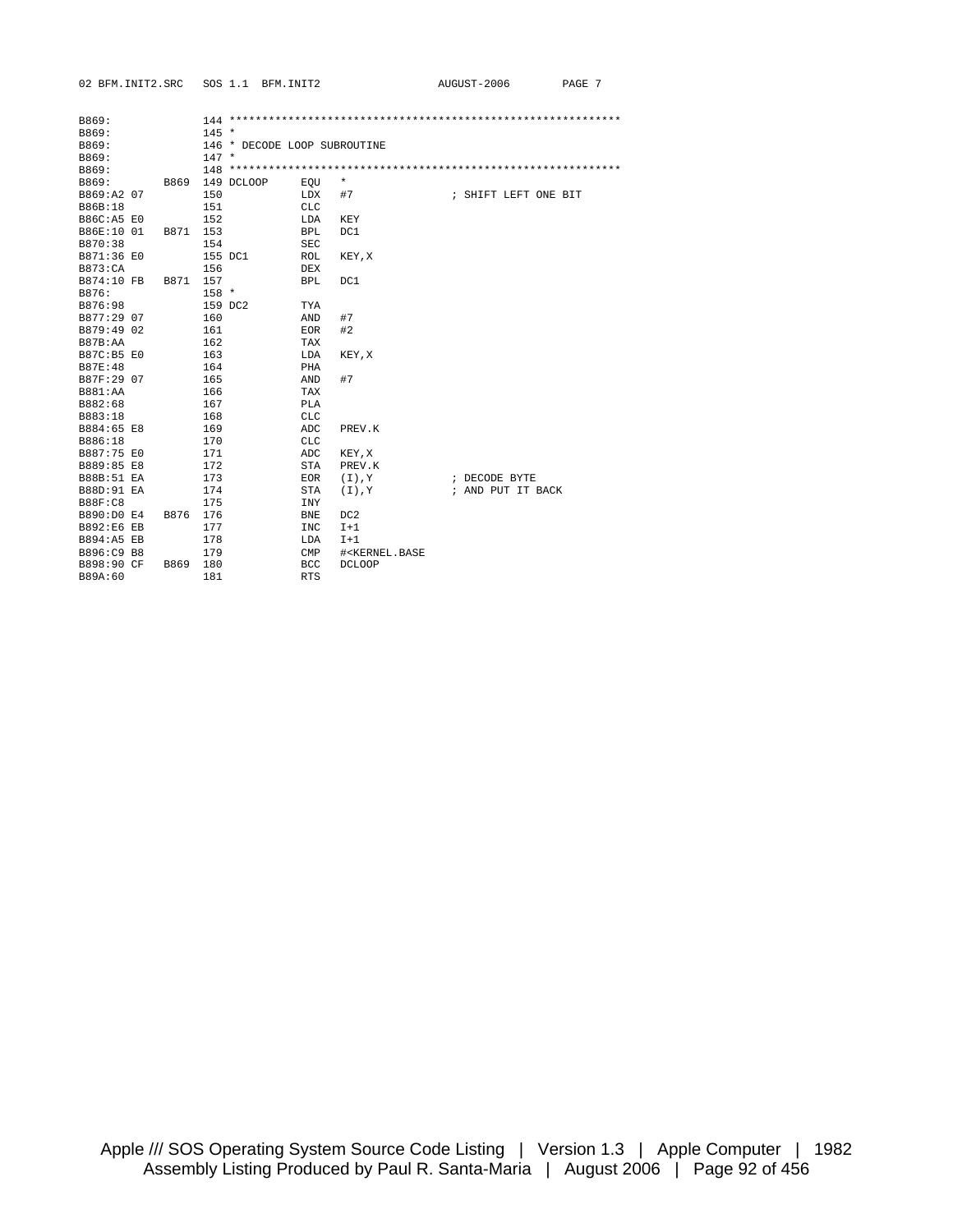B8F0:8D DF FF 235 STA E.REG

| B89B:               |                     |            |                         |           |                            |                                                                                                                                                                                       |
|---------------------|---------------------|------------|-------------------------|-----------|----------------------------|---------------------------------------------------------------------------------------------------------------------------------------------------------------------------------------|
| B89B:               |                     | $184 *$    |                         |           |                            |                                                                                                                                                                                       |
| B89B:               |                     |            | 185 * GETKEY SUBROUTINE |           |                            |                                                                                                                                                                                       |
| B89B:               |                     | $186*$     |                         |           |                            |                                                                                                                                                                                       |
| B89B:               |                     |            |                         |           |                            |                                                                                                                                                                                       |
| B89B:               |                     | $188 *$    |                         |           |                            |                                                                                                                                                                                       |
| B89B:0B             |                     |            | 189 RETRY DFB           |           | $10+1$                     | TEN RETRIES                                                                                                                                                                           |
| <b>B89C:</b>        |                     |            | 0001 190 OURTRACK DS    |           | $\mathbf{1}$               | CURRENT TRACK/D3RRA81084                                                                                                                                                              |
| B89D:               |                     | $191 *$    |                         |           |                            |                                                                                                                                                                                       |
| B89D:               |                     |            | B89D 192 GETK           | EQU *     |                            |                                                                                                                                                                                       |
| B89D:A2 07          |                     | 193        |                         |           |                            |                                                                                                                                                                                       |
|                     |                     |            |                         | $LDX$ #7  |                            |                                                                                                                                                                                       |
| B89F:86 E9          |                     | 194        |                         | STX XIDX  |                            |                                                                                                                                                                                       |
| B8A1:A2 60          |                     | 195        |                         |           | LDX #SLOT                  |                                                                                                                                                                                       |
| B8A3:BD 89 CO       |                     | 196<br>197 |                         |           | LDA MOTORON,X<br>LDA E.REG | ; ENSURE MOTOR STAYS ON                                                                                                                                                               |
| B8A6:AD DF FF       |                     |            |                         |           |                            | ; SELECT 1MHZ, ROM                                                                                                                                                                    |
| B8A9:09 83          |                     | 198        |                         | ORA #\$83 |                            |                                                                                                                                                                                       |
| B8AB:8D DF FF       |                     | 199        |                         |           | STA E.REG                  |                                                                                                                                                                                       |
| B8AE:               |                     | 200 *      |                         |           |                            |                                                                                                                                                                                       |
| B8AE:               |                     |            |                         |           |                            |                                                                                                                                                                                       |
| B8AE:               |                     |            |                         |           |                            |                                                                                                                                                                                       |
| B8AE:               |                     |            |                         |           |                            | 201 * NOTE: THE SEEKDSK3 ROUTINE HAS THESE /D3RRA81084<br>202 * CAVEATS: 1MHZ MODE, MOTOR IS ON, /D3RRA81084<br>203 * DRIVE CURRENTLY SELECTED, ROM+I/O ENABLED! /D3RRA81084<br>204 * |
| B8AE:               |                     |            |                         |           |                            |                                                                                                                                                                                       |
| B8AE:A9 09          |                     |            |                         |           |                            |                                                                                                                                                                                       |
| B8B0:8D 9C B8       |                     |            |                         |           | STA OURTRACK               | WHERE WE SEEK TO /D3RRA81084                                                                                                                                                          |
| B8B3:20 00 00       |                     |            |                         |           | JSR SEEKDSK3               | HAVE DISKDH SEEK FOR US /D3RRA81084                                                                                                                                                   |
| B8B6:A2 60          |                     |            |                         |           |                            |                                                                                                                                                                                       |
| B8B8:20 05 B9 209   |                     |            |                         |           | JSR DOREAD                 | FIND A SECTOR HEADER                                                                                                                                                                  |
| B8BB:B0 5D B91A 210 |                     |            |                         |           | BCS IOERROR                | ;=>RETRY IF BAD                                                                                                                                                                       |
| B8BD:A5 98          |                     | 211        |                         |           | LDA SECTOR                 | WHERE ARE WE?                                                                                                                                                                         |
| B8BF:C9 02          |                     | 212        |                         |           | CMP #BEGSECT               | ; AT THE RIGHT PLACE?                                                                                                                                                                 |
| B8C1:D0 F3 B8B6 213 |                     |            |                         |           | BNE GETK020                | ;=>NO, GET THERE                                                                                                                                                                      |
| B8C3:               |                     | $214$ *    |                         |           |                            |                                                                                                                                                                                       |
| B8C3:A2 01          |                     |            | 215 GETK100 LDX #1      |           |                            |                                                                                                                                                                                       |
| B8C5:20 25 B9       |                     |            |                         |           | JSR WAIT                   | ; $(X * 1284) + 15$ MILISECONDS                                                                                                                                                       |
| B8C8:A6 E9          |                     | 216<br>217 |                         |           |                            |                                                                                                                                                                                       |
|                     |                     |            |                         | LDX XIDX  |                            |                                                                                                                                                                                       |
| B8CA:A5 9A          |                     | 218<br>219 |                         |           | LDA VOLUME                 |                                                                                                                                                                                       |
| B8CC:95 E0          |                     |            |                         |           | STA KEY, X                 |                                                                                                                                                                                       |
| B8CE:C6 E9          |                     | 220        |                         | DEC       | XIDX                       |                                                                                                                                                                                       |
| B8D0:30 14 B8E6 221 |                     |            |                         | BMI       | <b>ENUFF</b>               |                                                                                                                                                                                       |
| B8D2:EE 9C B8       |                     | 222        |                         | INC       | OURTRACK                   | ; BUMP FOR NEXT TRACK / D3RRA81084                                                                                                                                                    |
| B8D5:AD 9C B8       |                     | 223        |                         | LDA       | OURTRACK                   | ; WHERE TO GO / D3RRA81084                                                                                                                                                            |
| B8D8:A2 60          |                     | 224        |                         | LDX       | #SLOT                      |                                                                                                                                                                                       |
| B8DA:20 00 00       |                     | 225        |                         | JSR       | SEEKDSK3                   | ; DISKDH, PLEASE SEEK ME / D3RRA81084                                                                                                                                                 |
| B8DD:A2 60          |                     | 226        |                         | LDX       | #SLOT                      |                                                                                                                                                                                       |
|                     | B8DF:20 05 B9 227   |            |                         | JSR       | DOREAD                     |                                                                                                                                                                                       |
|                     | B8E2:90 DF B8C3 228 |            |                         | BCC       | GETK100                    |                                                                                                                                                                                       |
|                     | B8E4:B0 34 B91A 229 |            |                         | BCS       | <b>IOERROR</b>             |                                                                                                                                                                                       |
| B8E6:               |                     | $230 *$    |                         |           |                            |                                                                                                                                                                                       |
| B8E6:A2 60          |                     |            | 231 ENUFF               | LDX #SLOT |                            |                                                                                                                                                                                       |
| B8E8:BD 88 C0       |                     | 232        |                         | LDA       | MOTOROFF, X                |                                                                                                                                                                                       |
| B8EB:AD DF FF       |                     | 233        |                         | LDA       | E.REG                      | ; SELECT 2MHZ, RAM                                                                                                                                                                    |
| B8EE:29 7C          |                     | 234        |                         | AND       | #\$7C                      |                                                                                                                                                                                       |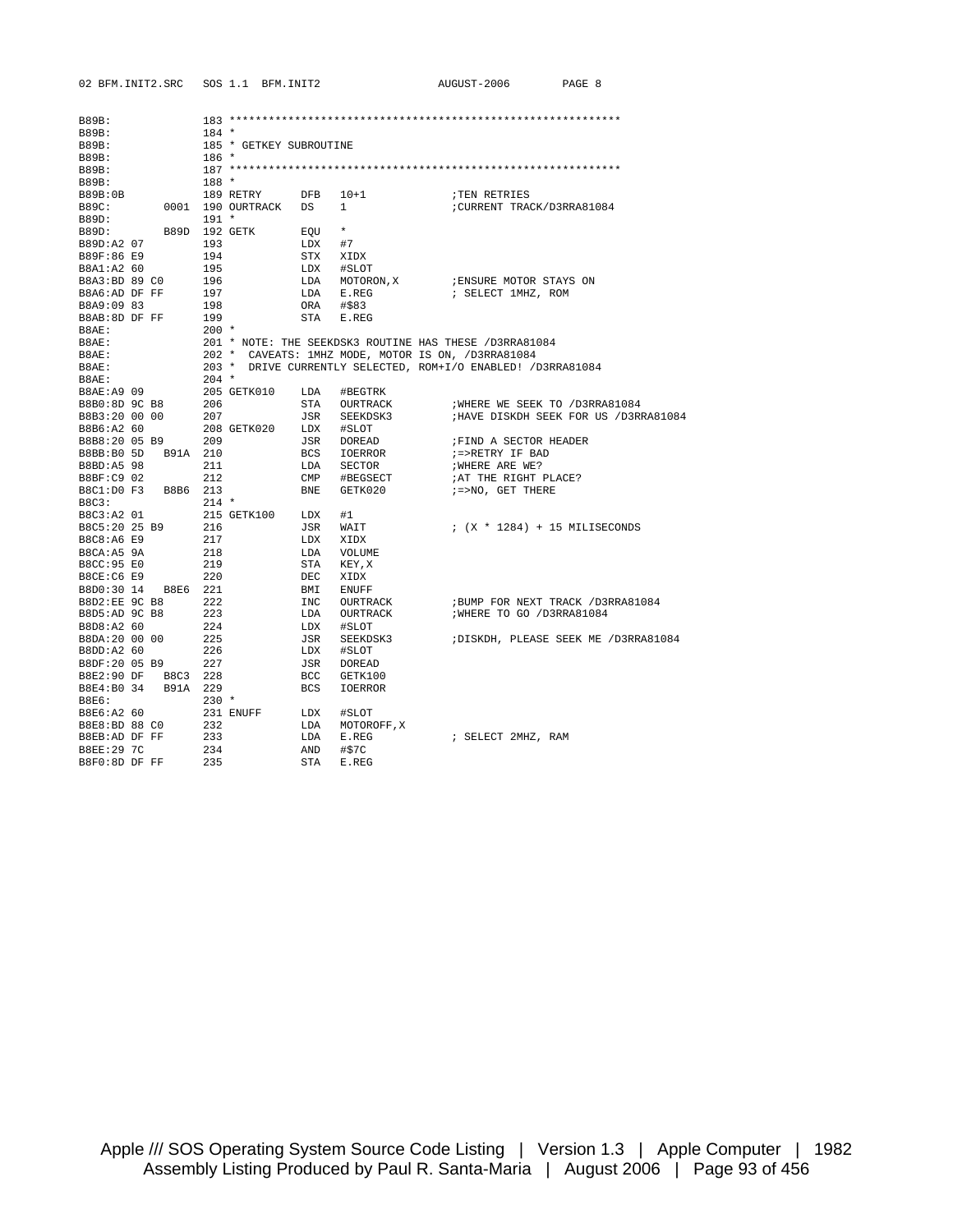| 02 BFM. INIT2.SRC      |      |                    |              | SOS 1.1 BFM. INIT2 |                |               | AUGUST-2006 |                             | PAGE 9 |                                   |
|------------------------|------|--------------------|--------------|--------------------|----------------|---------------|-------------|-----------------------------|--------|-----------------------------------|
|                        |      |                    |              |                    |                |               |             |                             |        |                                   |
| B8F3:A5 98             |      | 237                |              |                    | LDA            | <b>SECTOR</b> |             |                             |        |                                   |
| B8F5:C9 06             |      | 238                |              |                    | CMP            | #ENDSECT      |             | ;TRACKS SYNC'ED?            |        |                                   |
| B8F7:D0 08             | B901 | 239                |              |                    | BNE            | NOTPROT       |             |                             |        |                                   |
| B8F9:A5 E0             |      | 240                |              |                    | LDA            | KEY           |             |                             |        |                                   |
| B8FB: 45 E1            |      | 241                |              |                    | EOR            | KEY+1         |             |                             |        |                                   |
| B8FD:F0 02             | B901 | 242                |              |                    | <b>BEO</b>     | NOTPROT       |             | ; IF FIRST 2 VOLS ARE EQUAL |        |                                   |
| <b>B8FF:38</b>         |      | 243                |              |                    | SEC            |               |             |                             |        |                                   |
| B900:60                |      | 244                |              |                    | <b>RTS</b>     |               |             |                             |        |                                   |
| B901:                  |      | $245 *$            |              |                    |                |               |             |                             |        |                                   |
| B901:A9 00             |      |                    | 246 NOTPROT  |                    | LDA            | #0            |             |                             |        |                                   |
| B903:18                |      | 247                |              |                    | <b>CLC</b>     |               |             |                             |        |                                   |
| B904:60                |      | 248                |              |                    | <b>RTS</b>     |               |             |                             |        |                                   |
| B905:                  |      | $249 *$            |              |                    |                |               |             |                             |        |                                   |
| B905:                  |      | $250 *$            |              |                    |                |               |             |                             |        |                                   |
| B905:20 10 B9          |      |                    | 251 DOREAD   |                    | JSR            | WHICHROM      |             |                             |        |                                   |
| B908:B0 03 B90D 252    |      |                    |              |                    | BCS            | OLDREAD       |             |                             |        |                                   |
| B90A:4C B9 F1          |      | 253                |              |                    | JMP            | <b>RDADR</b>  |             |                             |        |                                   |
| B90D:4C BD F1          |      |                    | 254 OLDREAD  |                    | JMP            | RDADRX        |             |                             |        |                                   |
| B910:                  |      | $255 *$            |              |                    |                |               |             |                             |        |                                   |
| B910:                  |      | $256$ *            |              |                    |                |               |             |                             |        |                                   |
| B910:AD B9 F1          |      |                    | 257 WHICHROM |                    | LDA            | <b>RDADR</b>  |             |                             |        |                                   |
| B913:C9 A0             |      | 258                |              |                    | $\texttt{CMP}$ | #ROMID        |             |                             |        |                                   |
| B915:18                |      | 259                |              |                    | CLC            |               |             |                             |        |                                   |
| B916:F0 01             | B919 | 260                |              |                    | BEO            | NEWROM        |             |                             |        |                                   |
| B918:38                |      | 261                |              |                    | <b>SEC</b>     |               |             |                             |        |                                   |
| B919:60                |      |                    | 262 NEWROM   |                    | <b>RTS</b>     |               |             |                             |        |                                   |
| B91A:                  |      | $263 *$<br>$264$ * |              |                    |                |               |             |                             |        |                                   |
| B91A:<br>B91A:CE 9B B8 |      |                    | 265 IOERROR  |                    |                | RETRY         |             |                             |        |                                   |
| B91D:F0 03             | B922 | 266                |              |                    | DEC<br>BEO     | ERR1          |             |                             |        |                                   |
| B91F:4C 9D B8          |      | 267                |              |                    | JMP            | GETK          |             | ; TRY, TRY AGAIN            |        |                                   |
| B922:4C E6 B8          |      |                    | 268 ERR1     |                    | JMP            | <b>ENUFF</b>  |             |                             |        | ; I/O ERROR, CLEANUP AND EXIT     |
| B925:                  |      | $269 *$            |              |                    |                |               |             |                             |        |                                   |
| B925:                  |      | $270 *$            |              |                    |                |               |             |                             |        |                                   |
| B925:A0 00             |      |                    | 271 WAIT     |                    | LDY            | #0            |             |                             |        |                                   |
| B927:88                |      | 272 Wl             |              |                    | DEY            |               |             |                             |        |                                   |
| B928:D0 FD             | B927 | 273                |              |                    | <b>BNE</b>     | W1            |             |                             |        |                                   |
| B92A:CA                |      | 274                |              |                    | DEX            |               |             |                             |        |                                   |
| B92B:D0 FA             | B927 | 275                |              |                    | <b>BNE</b>     | W1            |             |                             |        |                                   |
| B92D:60                |      | 276                |              |                    | <b>RTS</b>     |               |             |                             |        |                                   |
| B92E:                  | 0400 |                    | 277 ZZLEN    |                    | EOU            | \$400         |             |                             |        |                                   |
| B92E:                  | 0000 | 278                |              |                    | IFNE           | ZZLEN-LENBFMI |             |                             |        |                                   |
| S                      |      | 279                |              |                    | FAIL           | 2, "SOSORG    |             |                             |        | FILE IS INCORRECT FOR BFM. INIT2" |
| <b>B92E:</b>           |      | 280                |              |                    | FIN            |               |             |                             |        |                                   |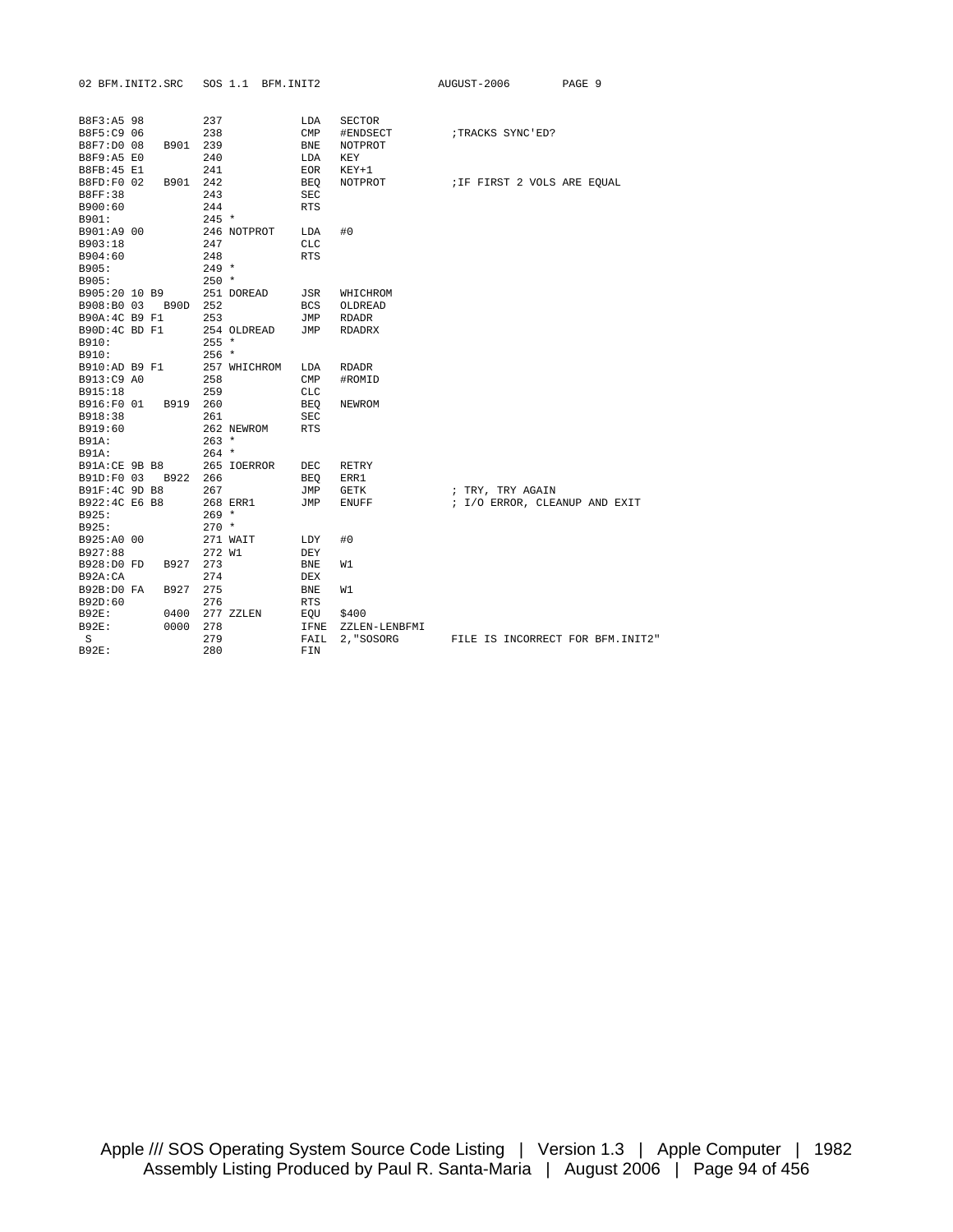|           | 02 SYMBOL TABLE SORTED BY SYMBOL    |                                                                                                                                                                                                                                     |  | AUGUST-2006 PAGE 10     |               |  |
|-----------|-------------------------------------|-------------------------------------------------------------------------------------------------------------------------------------------------------------------------------------------------------------------------------------|--|-------------------------|---------------|--|
|           |                                     |                                                                                                                                                                                                                                     |  |                         |               |  |
|           |                                     | FFEF B.REG B81B BADNEWS 02 BEGSECT 09 BEGTRK                                                                                                                                                                                        |  |                         |               |  |
|           |                                     | NB801 BFM.INIT2 B819 BFM1050 ?2E00 BLABFMI 3200 BLABFM                                                                                                                                                                              |  |                         |               |  |
|           |                                     | 6B52 BLABUFMG 6955 BLACFM 5E99 BLADISK3 64D9 BLADMGR                                                                                                                                                                                |  |                         |               |  |
|           |                                     |                                                                                                                                                                                                                                     |  |                         | 55CO BLAIPL   |  |
|           |                                     |                                                                                                                                                                                                                                     |  |                         | 5466 BLAPATCH |  |
|           |                                     | 665E BLASCMGR 6404 BLASERR 5A8B BLAUMGR X0004 CZPAGE                                                                                                                                                                                |  |                         |               |  |
|           |                                     | B876 DC2 B85F DCA B869 DCLOOP B81D DC                                                                                                                                                                                               |  |                         |               |  |
|           |                                     | ${\tt B871~DCl} \qquad \qquad {\tt B905~DOREAD} \qquad \qquad {\tt FFDF~E.REG} \qquad \qquad {\tt 06~ENDSECTION} \\ {\tt B871~DCH} \qquad \qquad {\tt B972~ER1} \qquad \qquad {\tt B89D~GETK} \qquad \qquad {\tt 2B8AE~GETK010} \\$ |  |                         |               |  |
|           |                                     |                                                                                                                                                                                                                                     |  |                         |               |  |
|           |                                     | B8B6 GETK020 B8C3 GETK100 02 I.BASE.P B91A IOERROR                                                                                                                                                                                  |  |                         |               |  |
|           |                                     | EA I B800 KERNEL.BASE E0 KEY 3266 LENBFM                                                                                                                                                                                            |  |                         |               |  |
|           |                                     | 0400 LENBFMI 031C LENBUFMG 01FD LENCFM 056B LENDISK3                                                                                                                                                                                |  |                         |               |  |
|           |                                     | 0185 LENDMGR 61 LENFMGR 301B2 LENINIT 04CB LENIPL                                                                                                                                                                                   |  |                         |               |  |
|           |                                     | 0AF8 LENLODR 20751 LENMEMMG 015A LENOMSG                                                                                                                                                                                            |  |                         | 00 LENPATCH   |  |
|           |                                     | 0296 LENSCMGR             D5 LENSERR           040E LENUMGR           C088 MOTOROFF                                                                                                                                                 |  |                         |               |  |
|           |                                     | C089 MOTORON B919 NEWROM X0006 NMIDSBL                                                                                                                                                                                              |  |                         | B901 NOTPROT  |  |
|           |                                     | B90D OLDREAD B800 ORGBFMI BC00 ORGBFM F552 ORGBUFMG                                                                                                                                                                                 |  |                         |               |  |
|           |                                     | F355 ORGCFM E899 ORGDISK3 EED9 ORGDMGR                                                                                                                                                                                              |  |                         | FFBF ORGEND   |  |
|           |                                     |                                                                                                                                                                                                                                     |  |                         | DFC0 ORGIPL   |  |
|           |                                     | 1E00 ORGLODR F86E ORGMEMMG DE66 ORGOMSG                                                                                                                                                                                             |  |                         | DE66 ORGPATCH |  |
|           |                                     |                                                                                                                                                                                                                                     |  |                         |               |  |
|           |                                     | E8 PREV.K            F1BD RDADRX             F1B9 RDADR              B89B RETRY                                                                                                                                                     |  |                         |               |  |
| A0 ROMID  |                                     | 98 SECTOR X0005 SEEKDSK3 60 SLOT                                                                                                                                                                                                    |  |                         |               |  |
|           |                                     | B800 STATE 799 TRACK 70003 SXPAGE 760002 SYSBANK 7 99 TRACK                                                                                                                                                                         |  |                         |               |  |
| 9A VOLUME | B927 W1                             |                                                                                                                                                                                                                                     |  | B925 WAIT B910 WHICHROM |               |  |
| E9 XIDX   |                                     | 0400 ZZLEN                                                                                                                                                                                                                          |  |                         |               |  |
|           | ** SUCCESSFUL ASSEMBLY := NO ERRORS |                                                                                                                                                                                                                                     |  |                         |               |  |

\*\* ASSEMBLER CREATED ON 30-APR-85 22:46

\*\* TOTAL LINES ASSEMBLED 339 \*\* FREE SPACE PAGE COUNT 84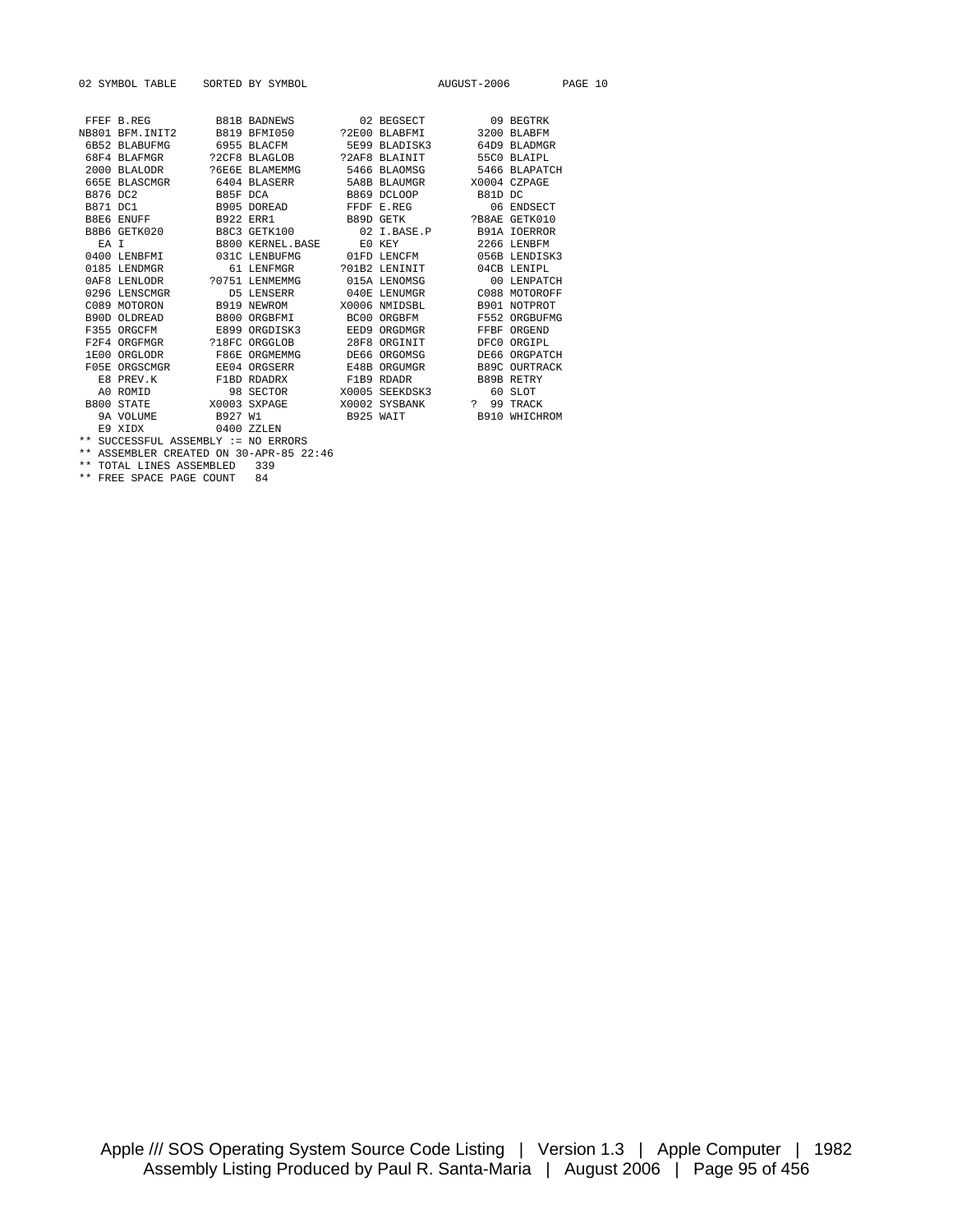SOURCE FILE #01 =>OPRMSG.SRC INCLUDE FILE #02 =>SOSORG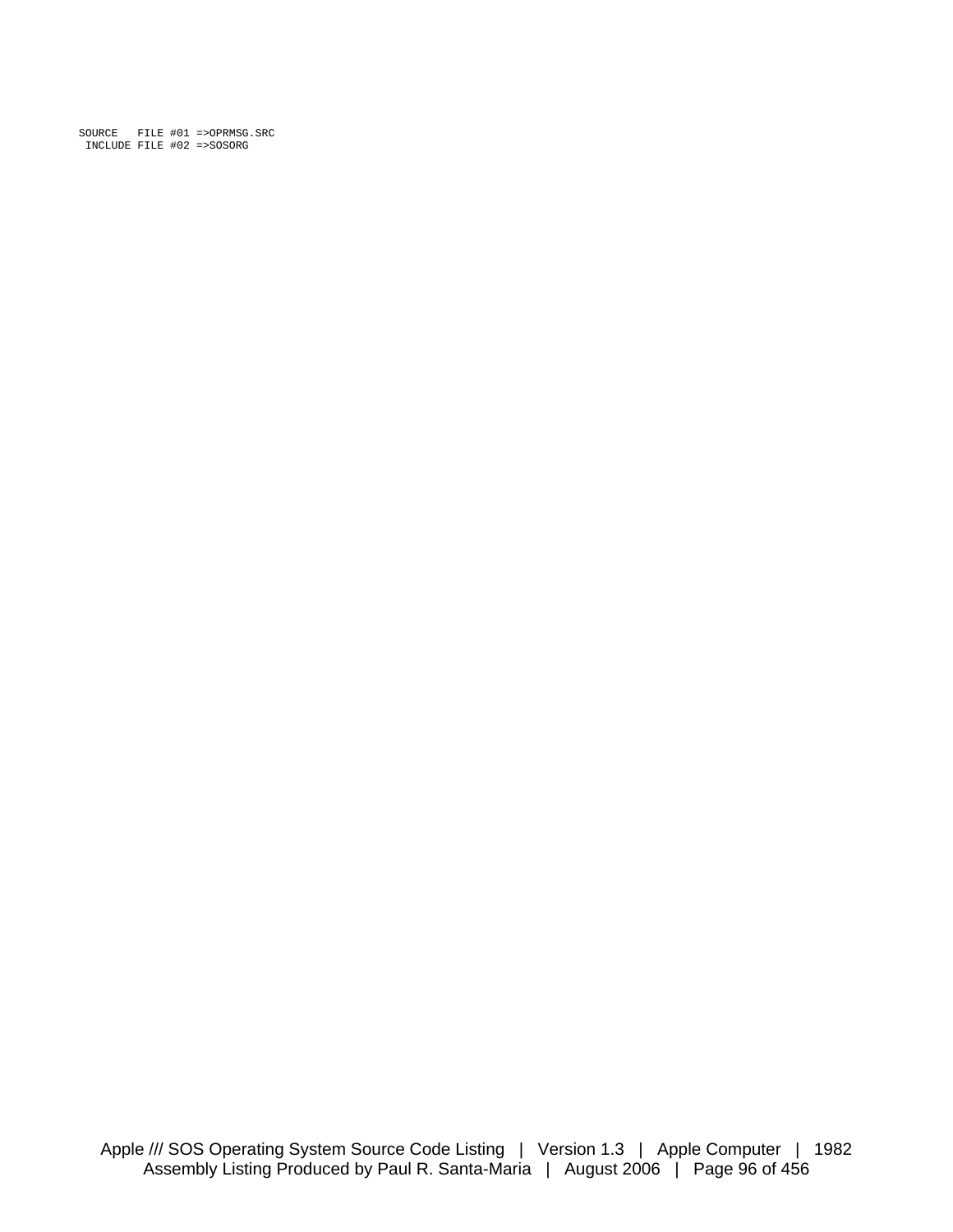| 0000: |      | 2  |                          | REL |                                      |                                                                          |
|-------|------|----|--------------------------|-----|--------------------------------------|--------------------------------------------------------------------------|
| 0000: |      | 3  |                          |     | INCLUDE SOSORG                       |                                                                          |
| 0000: |      | 1  |                          |     |                                      |                                                                          |
|       |      |    |                          |     |                                      |                                                                          |
| 0000: |      |    |                          |     | 2 * SOS KERNEL MODULE ORIGINS        |                                                                          |
| 0000: |      |    | 1E00 3 ORGLODR           | EOU | \$1E00                               | ; ORIGIN OF SOS LOADER                                                   |
| 0000: |      |    | 28F8 4 ORGINIT           |     | EQU \$28F8                           | ; ORIGIN OF INIT                                                         |
| 0000: | 18FC |    | 5 ORGGLOB EQU            |     | \$18FC                               | ; ORIGIN OF SYSGLOB                                                      |
| 0000: | B800 |    | 6 ORGBFMI                |     | EOU \$B800                           | ; ORIGIN OF BFM.INIT2 & BITMAPS                                          |
| 0000: | BC00 |    | 7 ORGBFM                 | EQU | \$BC00                               | ; ORIGIN OF BFM                                                          |
| 0000: | DE66 |    | 8 ORGPATCH EQU           |     | \$DE66                               | ; ORIGIN OF PATCH AREA                                                   |
| 0000: | DE66 |    | 9 ORGOMSG                | EQU | \$DE66                               | ; ORIGIN OF OPRMSG                                                       |
| 0000: | DFC0 |    | 10 ORGIPL                | EQU | \$DFC0                               | ; ORIGIN OF IPL                                                          |
| 0000: | E48B |    | 11 ORGUMGR EQU           |     | \$E48B                               | ; ORIGIN OF UMGR                                                         |
| 0000: | E899 |    | 12 ORGDISK3 EQU          |     | <b>\$E899</b>                        | ; ORIGIN OF DISK3                                                        |
| 0000: | EE04 |    | 13 ORGSERR EQU           |     | \$EE04                               | ; ORIGIN OF SYSERR                                                       |
| 0000: | EED9 |    | 14 ORGDMGR EQU \$EED9    |     |                                      | ; ORIGIN OF DEVMGR                                                       |
| 0000: | F05E |    | 15 ORGSCMGR EQU \$F05E   |     |                                      | ; ORIGIN OF SCMGR                                                        |
| 0000: | F2F4 |    | 16 ORGFMGR               |     | EQU \$F2F4                           | ; ORIGIN OF FMGR                                                         |
| 0000: | F355 |    | 17 ORGCFM                |     | EQU \$F355                           | ; ORIGIN OF CFMGR                                                        |
| 0000: | F552 |    | 18 ORGBUFMG EQU \$F552   |     |                                      | ; ORIGIN OF BUFMGR                                                       |
| 0000: | F86E |    | 19 ORGMEMMG EQU \$F86E   |     |                                      | ; ORIGIN OF MEMMGR                                                       |
| 0000: | FFBF |    | 20 ORGEND EQU            |     | $$$ ${\tt FFBF}$                     | ; END MARKER                                                             |
| 0000: |      | 21 |                          |     |                                      |                                                                          |
|       |      |    |                          |     |                                      |                                                                          |
| 0000: |      |    |                          |     |                                      | 22 * LENGTH OF SOS MODULES -- THIS MUST AGREE WITH ZZLEN FOR EACH MODULE |
| 0000: | 0AF8 |    | 23 LENLODR               | EQU |                                      | ORGINIT-ORGLODR ; LENGTH OF SOS LOADER                                   |
| 0000: | 01B2 |    | 24 LENINIT               | EQU | \$01B2                               | ; LENGTH OF INIT                                                         |
| 0000: | 0400 |    | 25 LENBFMI               | EOU |                                      | ORGBFM-ORGBFMI ; LENGTH OF BFM. INIT2 & BITMAPS                          |
| 0000: | 2266 |    | 26 LENBFM                | EQU | ORGPATCH-ORGBFM ; LENGTH OF BFM      |                                                                          |
| 0000: | 0000 |    | 27 LENPATCH EQU          |     |                                      | ORGOMSG-ORGPATCH ; LENGTH OF PATCH AREA                                  |
| 0000: | 015A |    | 28 LENOMSG               | EQU | ORGIPL-ORGOMSG ; LENGTH OF OPRMSG    |                                                                          |
| 0000: | 04CB |    | 29 LENIPL                |     | EQU ORGUMGR-ORGIPL ; LENGTH OF IPL   |                                                                          |
| 0000: | 040E |    | 30 LENUMGR EQU           |     | ORGDISK3-ORGUMGR ; LENGTH OF UMGR    |                                                                          |
| 0000: | 056B |    | 31 LENDISK3 EQU          |     | ORGSERR-ORGDISK3 ; LENGTH OF DISK3   |                                                                          |
| 0000: | 00D5 |    | 32 LENSERR EQU           |     | ORGDMGR-ORGSERR ; LENGTH OF SYSERR   |                                                                          |
| 0000: | 0185 |    | 33 LENDMGR EQU           |     | ORGSCMGR-ORGDMGR ; LENGTH OF DEVMGR  |                                                                          |
| 0000: | 0296 |    | 34 LENSCMGR              | EQU | ORGFMGR-ORGSCMGR ; LENGTH OF SCMGR   |                                                                          |
| 0000: | 0061 |    | 35 LENFMGR               | EQU | ORGCFM-ORGFMGR                       | ; LENGTH OF FMGR                                                         |
| 0000: | 01FD |    | 36 LENCFM EQU            |     | ORGBUFMG-ORGCFM ; ORIGIN OF CFMGR    |                                                                          |
| 0000: | 031C |    | 37 LENBUFMG EQU          |     | ORGMEMMG-ORGBUFMG ; LENGTH OF BUFMGR |                                                                          |
| 0000: | 0751 |    | 38 LENMEMMG EOU          |     | ORGEND-ORGMEMMG ; LENGTH OF MEMMGR   |                                                                          |
| 0000: |      | 39 |                          |     |                                      |                                                                          |
|       |      |    |                          |     |                                      |                                                                          |
| 0000: |      |    | 40 * SOS BLOAD ADDRESSES |     |                                      |                                                                          |
| 0000: | 2000 |    | 41 BLALODR EOU           |     | \$2000                               | ; BLOAD ADDRESS OF SOS LOADER                                            |
| 0000: | 2AF8 |    | 42 BLAINIT               |     |                                      | EQU BLALODR+LENLODR ; BLOAD ADDRESS OF INIT                              |
| 0000: | 2CF8 |    | 43 BLAGLOB               | EQU | \$2CF8                               | ; BLOAD ADDRESS OF SYSGLOB                                               |
| 0000: | 2E00 |    | 44 BLABFMI               |     | EQU \$2E00                           | ; BLOAD ADDRESS OF BFM.INIT2 & BITMAPS                                   |
| 0000: | 3200 |    | 45 BLABFM                | EQU | \$3200                               | ; BLOAD ADDRESS OF BFM                                                   |
| 0000: | 5466 |    |                          |     |                                      | 46 BLAPATCH EQU BLABFM+LENBFM ; BLOAD ADDRESS OF PATCH AREA              |
| 0000: | 5466 |    | 47 BLAOMSG               | EQU |                                      | BLAPATCH+LENPATCH ; BLOAD ADDRESS OF OPRMSG                              |
| 0000: | 55C0 |    | 48 BLAIPL                |     |                                      | EQU BLAOMSG+LENOMSG ; BLOAD ADDRESS OF IPL                               |
| 0000: | 5A8B |    |                          |     | 49 BLAUMGR EQU BLAIPL+LENIPL         | ; BLOAD ADDRESS OF UMGR                                                  |
| 0000: | 5E99 |    |                          |     |                                      | 50 BLADISK3 EQU BLAUMGR+LENUMGR ; BLOAD ADDRESS OF DISK3                 |
| 0000: | 6404 |    | 51 BLASERR               |     |                                      | EQU BLADISK3+LENDISK3 ; BLOAD ADDRESS OF SYSERR                          |
| 0000: | 64D9 |    | 52 BLADMGR               |     |                                      | EQU BLASERR+LENSERR ; BLOAD ADDRESS OF DEVMGR                            |
| 0000: | 665E |    | 53 BLASCMGR              | EQU |                                      | BLADMGR+LENDMGR ; BLOAD ADDRESS OF SCMGR                                 |
| 0000: | 68F4 |    | 54 BLAFMGR               | EOU |                                      | BLASCMGR+LENSCMGR ; BLOAD ADDRESS OF FMGR                                |

Apple /// SOS Operating System Source Code Listing | Version 1.3 | Apple Computer | 1982 Assembly Listing Produced by Paul R. Santa-Maria | August 2006 | Page 97 of 456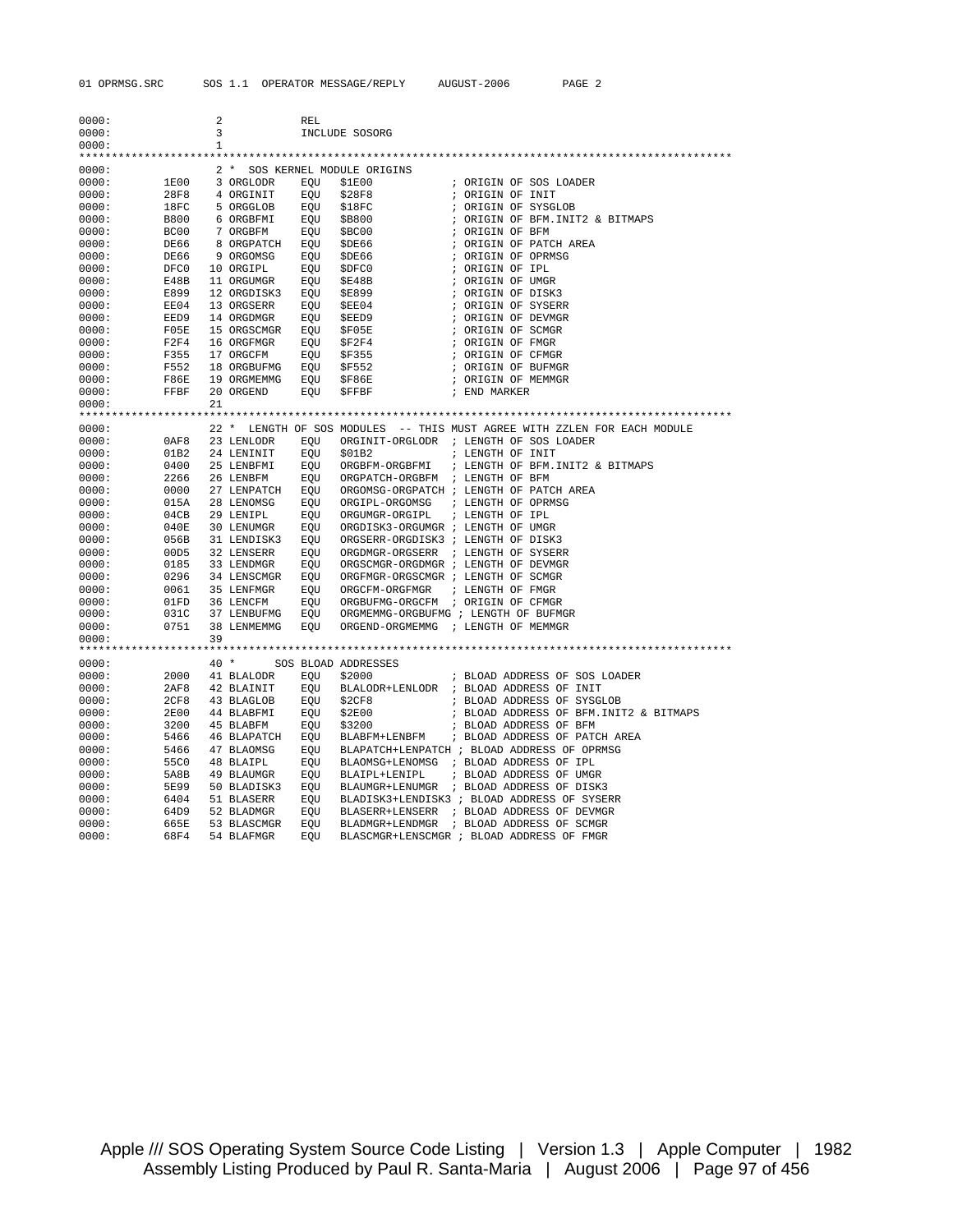| 02 SOSORG |      |        |             | SOS 1.1 OPERATOR MESSAGE/REPLY AUGUST-2006<br>PAGE 3       |
|-----------|------|--------|-------------|------------------------------------------------------------|
|           |      |        |             |                                                            |
| 0000:     | 6955 |        | 55 BLACFM   | EOU<br>BLAFMGR+LENFMGR ; BLOAD ADDRESS OF CFMGR            |
| 0000:     | 6B52 |        |             | 56 BLABUFMG EOU<br>BLACFM+LENCFM ; BLOAD ADDRESS OF BUFMGR |
| 0000:     | 6E6E |        | 57 BLAMEMMG | EOU<br>BLABUFMG+LENBUFMG ; BLOAD ADDRESS OF MEMMGR         |
| 0000:     |      | 58     |             |                                                            |
|           |      |        |             |                                                            |
| DE66:     | DE66 | 4      |             | ORG<br>ORGOMSG                                             |
| DE66:     | DE66 |        | 5 ZZORG     | $\star$<br>EOU                                             |
| DE66:     |      | 6      |             | MSB<br>OFF                                                 |
| DE66:     |      |        |             |                                                            |
| DE66:     |      |        | $8 *$       |                                                            |
| DE66:     |      |        | 9 *         | COPYRIGHT (C) APPLE COMPUTER INC. 1981                     |
| DE66:     |      | $10 *$ |             | ALL RIGHTS RESERVED                                        |
| DE66:     |      | $11 *$ |             |                                                            |
| DE66:     |      |        |             |                                                            |
| DE66:     |      | $13 *$ |             |                                                            |
| DE66:     |      |        | $14$ *      | THIS MODULE CONTAINS THE BLOCK FILE MANAGERS'S OPERATOR    |
| DE66:     |      | $15 *$ |             | INTERFACE. IT DISPLAYS A MESSAGE IN A FOUR LINE BY         |
| DE66:     |      |        | 16 *        | FOURTY COLUMN WINDOW, THEN WAITS FOR THE USER TO TOGGLE    |
| DE66:     |      |        | $17 *$      | THE ALPHA-LOCK KEY BEFORE RETURNING.                       |
| DE66:     |      | $18 *$ |             |                                                            |
| DE66:     |      | $19*$  |             | THE VERTICAL BLANKING FLAGS AND COMPOSITE BLANKING         |
| DE66:     |      |        | $20 *$      | TIMER ARE USED TO MAINTAIN THE DISPLAY. MEMORY PAGE        |
| DE66:     |      |        | $21 *$      | \$02 IS USED FOR TEMPORARY STORAGE. ON EXIT, ALL           |
| DE66:     |      |        | $22 *$      | RESOURCES ARE RESTORED TO THEIR PREVIOUS STATES.           |
| DE66:     |      | $23 *$ |             |                                                            |
| DE66:     |      |        | $24$ *      | ENTRY POINT: OPMSGRPLY                                     |
| DE66:     |      | $25 *$ |             |                                                            |
| DE66:     |      |        | $26 *$      | PARAMETERS: X -- MESSAGE ADDRESS (LOW BYTE)                |
| DE66:     |      | $27 *$ |             | Y -- MESSAGE ADDRESS (HIGH BYTE)                           |
| DE66:     |      |        | $28 *$      | (THE MESSAGE MUST RESIDE IN THE CURRENT BANK)              |
| DE66:     |      | $29 *$ |             |                                                            |
| DE66:     |      |        | $30 *$      | RESULT: A -- RESPONSE KEYSTROKE                            |
| DE66:     |      | $31 *$ |             | X, Y -- UNDEFINED                                          |
| DE66:     |      | $32 *$ |             |                                                            |
| DE66:     |      |        |             |                                                            |
| DE66:     |      | $34 *$ |             |                                                            |
| DE66:     |      | $35 *$ |             |                                                            |
| DE66:     | DE66 | 36     |             | ENTRY OPMSGRPLY                                            |
| DE66:     |      | $37 *$ |             |                                                            |
| DE66:     | 0000 | 38     |             | EXTRN SCRNMODE                                             |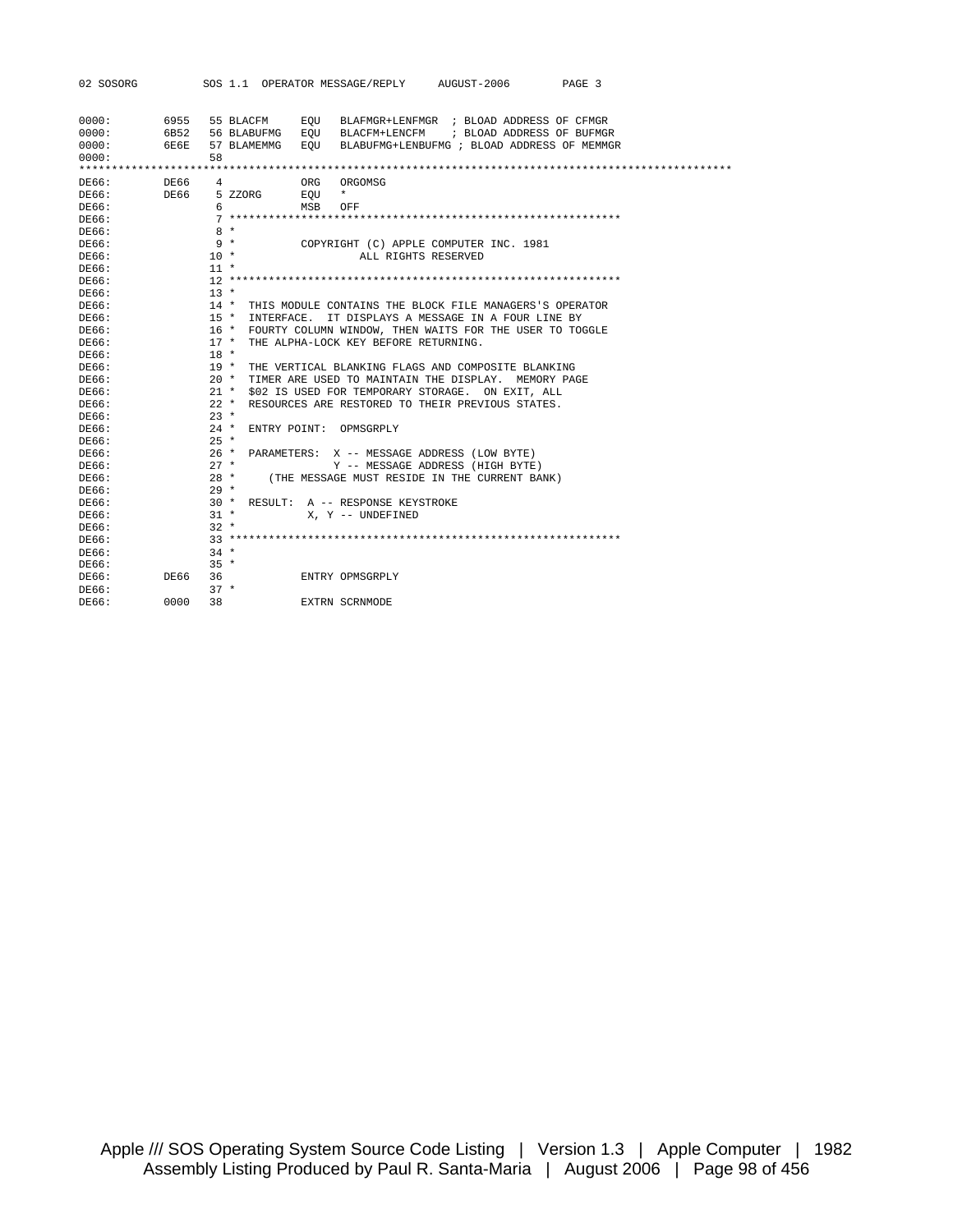| DE66:    |      | $40 *$       |                  |                         |                         |
|----------|------|--------------|------------------|-------------------------|-------------------------|
| DE66:    |      | 41 *         | HARDWARE EQUATES |                         |                         |
| DE66:    |      | $42 *$       |                  |                         |                         |
| DE66:    | FFD0 | 43 Z.REG     | EQU              | \$FFD0                  |                         |
| DE66:    | FFDF | 44 E.REG     | EOU              | <b>SFFDF</b>            |                         |
| DE66:    |      | 45 *         |                  |                         |                         |
| DE66:    | C008 | 46 KBPORT    | EQU              | \$C008                  |                         |
| DE66:    |      | $47 *$       |                  |                         |                         |
| DE66:    | CO40 | 48 BELL      | EQU              | \$C040                  |                         |
| DE66:    |      | $49 *$       |                  |                         |                         |
| DE66:    | C050 | 50 VM0       | EOU              | \$C050                  |                         |
| DE66:    | C052 | 51 VM1       | EQU              | \$C052                  |                         |
| DE66:    | C054 | 52 VM2       | EQU              | \$C054                  |                         |
| DE66:    | C056 | 53 VM3       | EOU              | \$C056                  |                         |
| DE66:    |      | $54 *$       |                  |                         |                         |
| DE66:    | FFE8 | 55 E.T2      | EQU              | <b>SFFE8</b>            |                         |
| DE66:    | FFEB | 56 E.ACR     | EQU              | <b>\$FFEB</b>           |                         |
| DE66:    | FFEC | 57 E.PCR     | EOU              | <b>SFFEC</b>            |                         |
| DE66:    | FFED | 58 E.IFR     | EQU              | \$FFED                  |                         |
| DE66:    | FFEE | 59 E.IER     | EQU              | <b>SFFEE</b>            |                         |
| DE66:    |      | 60 *         |                  |                         |                         |
| DE66:    |      | $61 *$       |                  | ZERO PAGE DECLARATIONS  |                         |
| DE66:    |      | $62 *$       |                  |                         |                         |
| 0000:    |      | 63           | DSECT            |                         |                         |
| 0000:    | 0200 | 64 ZPBASE    | EQU              | \$200                   |                         |
| 0000:    | 0000 | 65           | ORG              | \$0000                  | ;ZERO PAGE DECLARATIONS |
| 0000:    | 0002 | 66 MSGPTR    | DS               | 2                       | <b>;MESSAGE POINTER</b> |
| 0002:    | 0001 | 67 MSGIDX    | DS               | 1                       |                         |
| 0003:    |      | 68 *         |                  |                         |                         |
| 0003:    | 0001 | 69 SCRNIDX   | DS               | 1                       |                         |
| 0004:    | 0002 | 70 SCRNPTR   | DS               | $\overline{\mathbf{c}}$ |                         |
| 0006:    | 0002 | 71 DATAPTR   | DS               | $\overline{a}$          |                         |
| 0008:    | 00A0 | 72 DATABUF   | DS               | 160                     |                         |
| 00A8:    |      | $73 *$       |                  |                         |                         |
| 00A8:    | 0001 | 74 SV.ZREG   | DS               | 1                       |                         |
| 00A9:    | 0001 | 75 SV.EREG   | DS               | $\mathbf{1}$            |                         |
| $00AA$ : | 0001 | 76 SV. SMODE | DS               | 1                       |                         |
| 00AB:    | 0001 | 77 SV.EACR   | DS               | 1                       |                         |
| $00AC$ : | 0001 | 78 SV.EPCR   | DS               | 1                       |                         |
| 00AD:    | 0001 | 79 SV.EIER   | DS               | 1                       |                         |
| 00AE:    |      | $80 *$       |                  |                         |                         |
| 00AE:    | 0001 | 81 FLAG      | DS               | 1                       |                         |
| DE66:    |      | 82           | <b>DEND</b>      |                         |                         |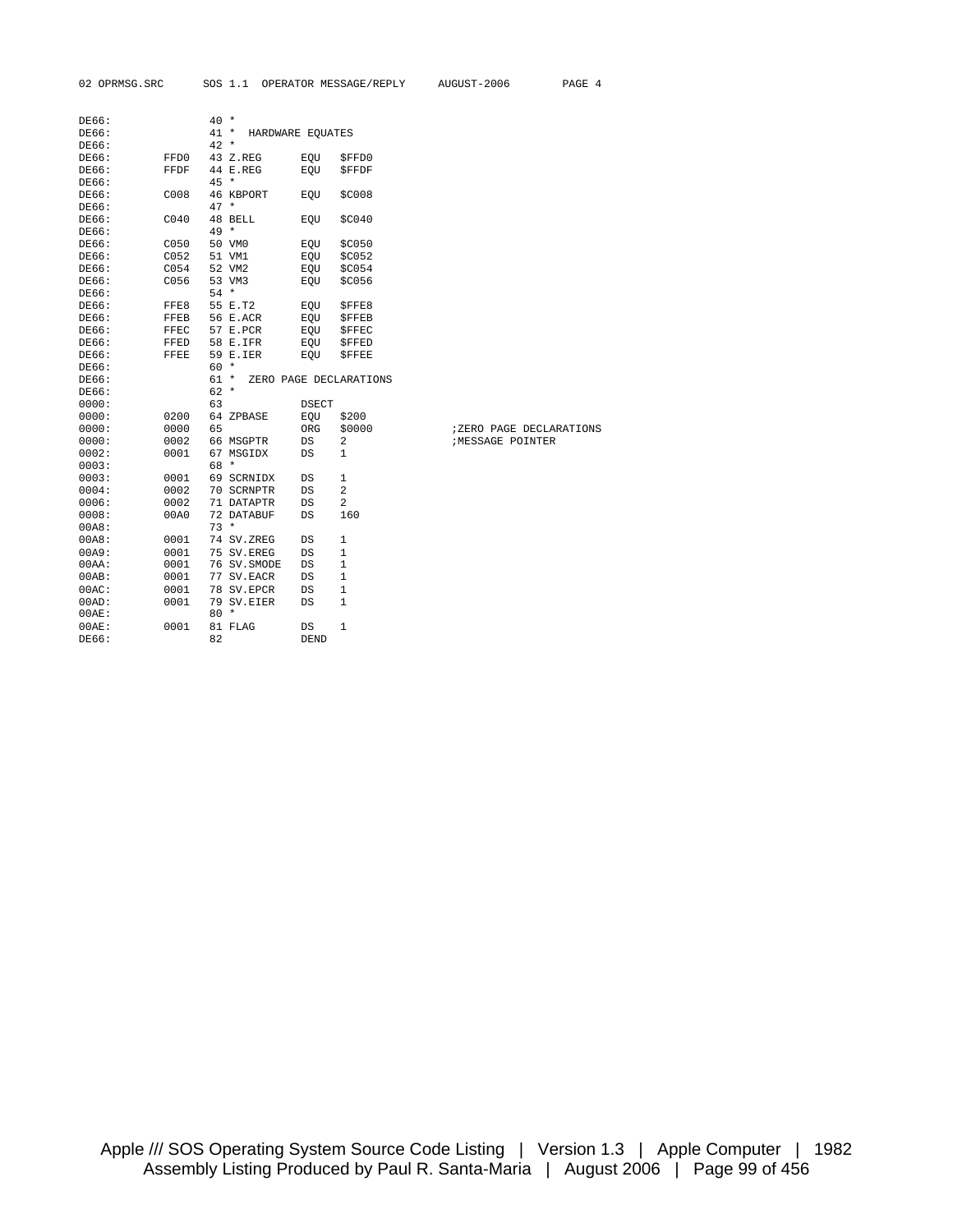| 02 OPRMSG.SRC  |                  | SOS 1.1 OPERATOR MESSAGE/REPLY AUGUST-2006  | PAGE 5                                          |
|----------------|------------------|---------------------------------------------|-------------------------------------------------|
|                |                  |                                             |                                                 |
| DE66:<br>DE66  | 84 OPMSGRPLY EOU | $\star$                                     |                                                 |
| DE66:          | $85 *$           |                                             |                                                 |
| DE66:          | $86*$            |                                             |                                                 |
| DE66:          | $87 *$           | SAVE CURRENT VALUES AND SET UP ZERO PAGE,   |                                                 |
| DE66:          | 88 *             |                                             | ENVIRONMENT, SCREEN MODE, AND E.6522 REGISTERS. |
| DE66:          | $89 *$           |                                             |                                                 |
| DE66:08        | 90               | PHP                                         |                                                 |
| DE67:78        | 91               | SEI                                         |                                                 |
| DE68:AD DO FF  | 92               | LDA<br>Z.REG                                |                                                 |
| DE6B:8D A8 02  | 93               | STA                                         | ZPBASE+SV.ZREG ; SAVE ZERO PAGE                 |
| DE6E:A9 02     | 94               | LDA<br># <zpbase< td=""><td></td></zpbase<> |                                                 |
| DE70:8D DO FF  | 95               | STA<br>Z.REG                                |                                                 |
| DE73:86 00     | 96               | STX<br>MSGPTR                               | ; SAVE MESSAGE ADDRESS                          |
| DE75:84 01     | 97               | STY<br>MSGPTR+1                             |                                                 |
| DE77:AD DF FF  | 98               | LDA<br>E.REG                                |                                                 |
| DE7A:85 A9     | 99               | STA<br>SV.EREG                              | ; SAVE ENVIRONMENT                              |
| DE7C: 29 5F    | 100              | AND<br>#\$5F                                |                                                 |
| DE7E:09 40     | 101              | ORA<br>#\$40                                |                                                 |
| DE80:8D DF FF  | 102              | STA<br>E.REG                                | ; SCREEN OFF, I/O SPACE ON                      |
| DE83:AD 00 00  | 103              | LDA<br>SCRNMODE                             |                                                 |
| DE86:85 AA     | 104              | STA                                         |                                                 |
| DE88:A9 00     |                  | SV.SMODE<br>#\$00                           | ; SAVE SCREEN MODE                              |
|                | 105              | LDA                                         |                                                 |
| DE8A:8D 00 00  | 106              | STA<br>SCRNMODE                             |                                                 |
| DE8D:2C 50 CO  | 107              | BIT<br>VM0                                  | ; SET 40 COLUMN                                 |
| DE90:2C 52 CO  | 108              | BIT<br>VM1                                  | ; BLACK & WHITE TEXT                            |
| DE93:2C 54 CO  | 109              | BIT<br>VM <sub>2</sub>                      |                                                 |
| DE96:2C 56 CO  | 110              | BIT<br>VM3                                  |                                                 |
| DE99:AE EB FF  | 111              | E.ACR<br>LDX                                |                                                 |
| DE9C:8A        | 112              | TXA                                         |                                                 |
| DE9D:29 20     | 113              | AND<br>#\$20                                |                                                 |
| DE9F:85 AB     | 114              | STA<br>SV.EACR                              | ; SAVE AUXILIARY CONTROL REG                    |
| DEA1:8A        | 115              | TXA                                         |                                                 |
| DEA2:09 20     | 116              | ORA<br>#\$20                                |                                                 |
| DEA4:8D EB FF  | 117              | STA<br>E.ACR                                | ; SET UP BL TIMER                               |
| DEA7:AE EC FF  | 118              | LDX<br>E.PCR                                |                                                 |
| DEAA: 8A       | 119              | TXA                                         |                                                 |
| DEAB:29 FO     | 120              | AND<br>#SPO                                 |                                                 |
| DEAD: 85 AC    | 121              | STA<br>SV.EPCR                              | ; SAVE PERIPHERAL CONTROL REG                   |
| DEAF: 8A       | 122              | TXA                                         |                                                 |
| DEB0:29 OF     | 123              | #\$0F<br>AND                                |                                                 |
| DEB2:09 60     | 124              | ORA<br>#\$60                                |                                                 |
| DEB4:8D EC FF  | 125              | STA<br>E.PCR                                | ; SET UP VBL FLAGS                              |
| DEB7:AD EE FF  | 126              | LDA<br>E.IER                                |                                                 |
| DEBA: 29 38    | 127              | #\$38<br>AND                                |                                                 |
| DEBC: 8D EE FF | 128              | STA<br>E.IER                                | ; MASK VBL & BL INTERRUPTS                      |
| DEBF:85 AD     | 129              | STA<br>SV.EIER                              | ; SAVE INTERRUPT MASKS                          |
| DEC1:28        | 130              | PLP                                         |                                                 |
| DEC2:          | $131 *$          |                                             |                                                 |
| DEC2:          | $132 *$          |                                             |                                                 |
| DEC2:          | $133 *$          | SAVE SCREEN DATA AND CLEAR MESSAGE WINDOW   |                                                 |
| DEC2:          | $134 *$          |                                             |                                                 |
| DEC2:A2 03     | 135              | LDX<br>#3                                   |                                                 |
| DEC4:20 A7 DF  | 136 OPR010       | JSR<br><b>SETPTRS</b>                       |                                                 |
| DEC7:A0 27     | 137              | LDY<br>#39                                  |                                                 |
| DEC9:B1 04     | 138 OPR020       | LDA<br>(SCRNPTR), Y                         | ; SAVE SCREEN DATA                              |
| DECB: 91 06    | 139              | <b>STA</b><br>(DATAPTR), Y                  |                                                 |
|                |                  |                                             |                                                 |

Apple /// SOS Operating System Source Code Listing | Version 1.3 | Apple Computer | 1982 Assembly Listing Produced by Paul R. Santa-Maria | August 2006 | Page 100 of 456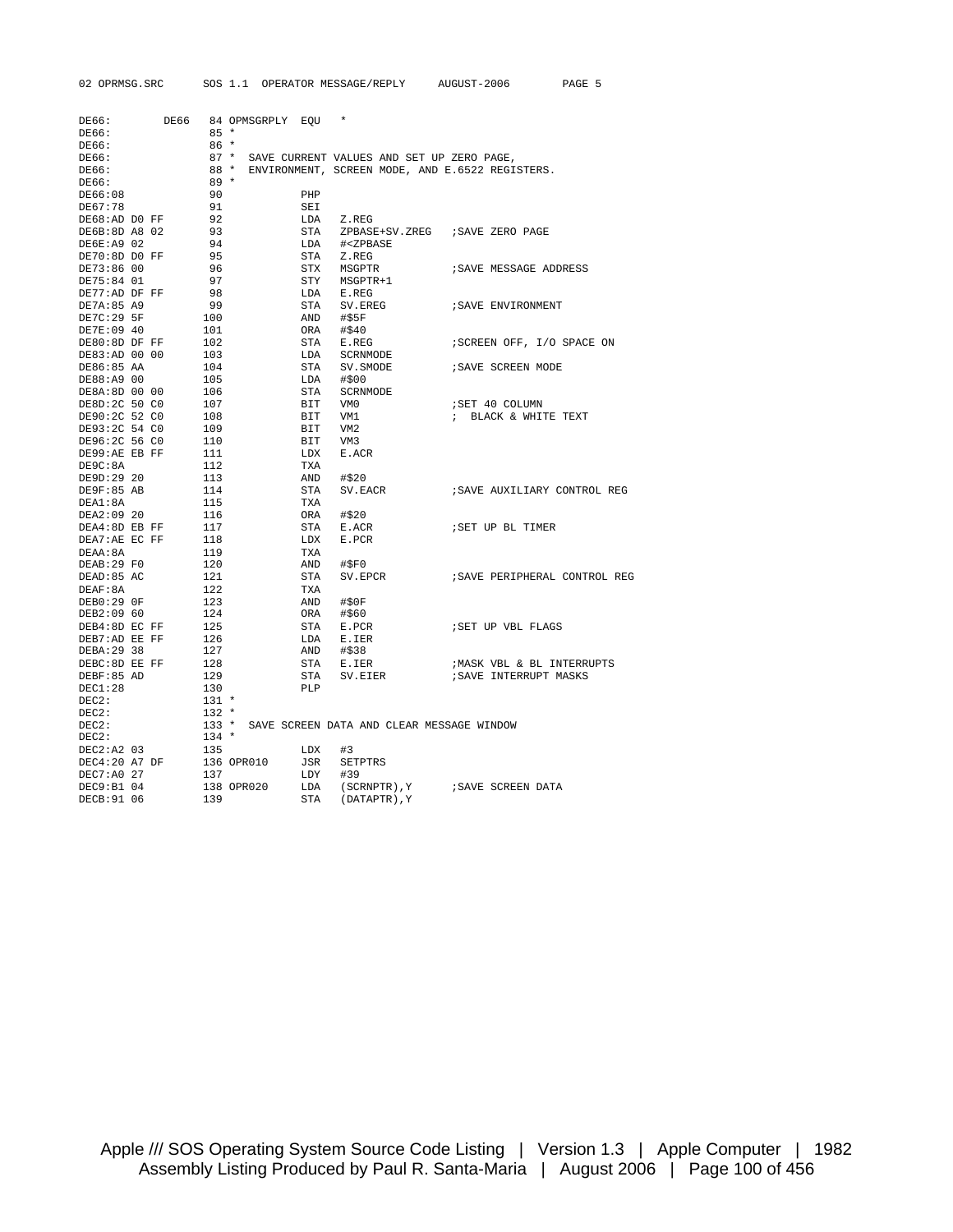| 02 OPRMSG.SRC       |          |         |            |              |                                           | SOS 1.1 OPERATOR MESSAGE/REPLY AUGUST-2006         | PAGE 6 |  |
|---------------------|----------|---------|------------|--------------|-------------------------------------------|----------------------------------------------------|--------|--|
|                     |          |         |            |              |                                           |                                                    |        |  |
| DECD:A9 A0          |          | 140     |            | LDA          | #\$A0                                     |                                                    |        |  |
| DECF: 91 04         |          | 141     |            | STA          |                                           | (SCRNPTR), Y ; BLANK SCREEN                        |        |  |
| DED1:88             |          | 142     |            | DEY          |                                           |                                                    |        |  |
| DED2:10 F5 DEC9 143 |          |         |            | BPL          | OPR020                                    |                                                    |        |  |
| DED4:CA             |          | 144     |            | DEX          |                                           |                                                    |        |  |
| DED5:10 ED DEC4 145 |          |         |            | <b>BPL</b>   | OPR010                                    |                                                    |        |  |
| DED7:               |          | $146 *$ |            |              |                                           |                                                    |        |  |
| DED7:               |          | $147 *$ |            |              |                                           |                                                    |        |  |
| DED7:               |          |         |            |              | 148 * MOVE MESSAGE TO WINDOW              |                                                    |        |  |
| DED7:               |          | $149 *$ |            |              |                                           |                                                    |        |  |
| DED7:2C 40 CO       |          | 150     |            | BIT          | BELL                                      |                                                    |        |  |
| DEDA: A2 00         |          | 151     |            | LDX          | #\$00                                     |                                                    |        |  |
| DEDC:86 02          |          | 152     |            | STX          | MSGIDX                                    |                                                    |        |  |
| DEDE:20 A7 DF       |          |         | 153 OPR100 | JSR          | SETPTRS                                   |                                                    |        |  |
| DEE1:A0 00          |          | 154     |            | LDY          | #\$00                                     |                                                    |        |  |
| DEE3:84 03          |          | 155     |            | STY          | SCRNIDX                                   |                                                    |        |  |
| DEE5:A4 02          |          |         | 156 OPR110 | LDY          | MSGIDX                                    |                                                    |        |  |
| DEE7:E6 02          |          | 157     |            |              | INC MSGIDX                                |                                                    |        |  |
| DEE9:B1 00          |          | 158     |            | LDA          |                                           | (MSGPTR), Y : SET UP MESSAGE                       |        |  |
| DEEB:F0 F8          | DEE5 159 |         |            |              | BEQ OPR110                                |                                                    |        |  |
| DEED: 30 15         | DF04 160 |         |            |              | BMI OPR200                                |                                                    |        |  |
| DEEF:C9 OD          |          | 161     |            | $\text{CMP}$ | #\$0D                                     |                                                    |        |  |
| DEF1:F0 OC DEFF 162 |          |         |            | BEQ          | OPR120                                    |                                                    |        |  |
| DEF3:A4 03          |          | 163     |            | LDY          | SCRNIDX                                   |                                                    |        |  |
| DEF5:E6 03          |          | 164     |            | INC          | SCRNIDX                                   |                                                    |        |  |
| DEF7:09 80          |          | 165     |            | ORA          | #\$80                                     |                                                    |        |  |
| DEF9:91 04          |          | 166     |            | STA          | (SCRNPTR), Y                              |                                                    |        |  |
| DEFB:C0 27          |          | 167     |            | CPY          | #39                                       |                                                    |        |  |
| DEFD:90 E6          | DEE5 168 |         |            | BCC          | OPR110                                    |                                                    |        |  |
| DEF: E8             |          |         | 169 OPR120 | INX          |                                           |                                                    |        |  |
| DF00:E0 04          |          | 170     |            | CPX          | #4                                        |                                                    |        |  |
| DF02:90 DA DEDE 171 |          |         |            | <b>BCC</b>   | OPR100                                    |                                                    |        |  |
| DF04:               |          | $172 *$ |            |              |                                           |                                                    |        |  |
| DF04:               |          | $173 *$ |            |              |                                           |                                                    |        |  |
| DF04:               |          |         |            |              |                                           | 174 * DISPLAY MESSAGE UNTIL ALPHA-LOCK KEY TOGGLES |        |  |
| DF04:               |          | $175 *$ |            |              |                                           |                                                    |        |  |
| DF04:A0 02          |          |         | 176 OPR200 | LDY          | #2                                        |                                                    |        |  |
| DF06:AD 08 C0       |          | 177     |            |              | LDA KBPORT                                |                                                    |        |  |
| DF09:29 08          |          | 178     |            |              | AND #\$08                                 |                                                    |        |  |
| DF0B:85 AE          |          | 179     |            |              | STA FLAG                                  |                                                    |        |  |
| DF0D:20 77 DF       |          |         | 180 OPR210 |              | JSR VIDEO                                 |                                                    |        |  |
| DF10:AD 08 CO       |          | 181     |            |              | LDA KBPORT                                |                                                    |        |  |
| DF13:29 08          |          | 182     |            | AND          | #\$08                                     |                                                    |        |  |
| DF15:C5 AE          |          | 183     |            |              | CMP FLAG                                  |                                                    |        |  |
| DF17:FOF4           | DF0D 184 |         |            | BEO          | OPR210                                    |                                                    |        |  |
| DF19:85 AE          |          | 185     |            | STA          | FLAG                                      |                                                    |        |  |
| DF1B:88             |          | 186     |            | DEY          |                                           |                                                    |        |  |
| DF1C:D0 EF          | DF0D     | 187     |            | BNE          | OPR210                                    |                                                    |        |  |
| DF1E:               |          | 188 *   |            |              |                                           |                                                    |        |  |
| DF1E:               |          | $189 *$ |            |              |                                           |                                                    |        |  |
| DF1E:               |          |         |            |              | 190 * RESTORE PREVIOUS CONTENTS OF WINDOW |                                                    |        |  |
| DF1E:               |          | 191 *   |            |              |                                           |                                                    |        |  |
| DF1E:A2 03          |          | 192     |            | LDX          | #3                                        |                                                    |        |  |
| DF20:20 A7 DF       |          |         | 193 OPR400 | JSR          | <b>SETPTRS</b>                            |                                                    |        |  |
| DF23:A0 27          |          | 194     |            | LDY          | #39                                       |                                                    |        |  |
| DF25:B1 06          |          |         | 195 OPR410 | LDA          | (DATAPTR), Y                              |                                                    |        |  |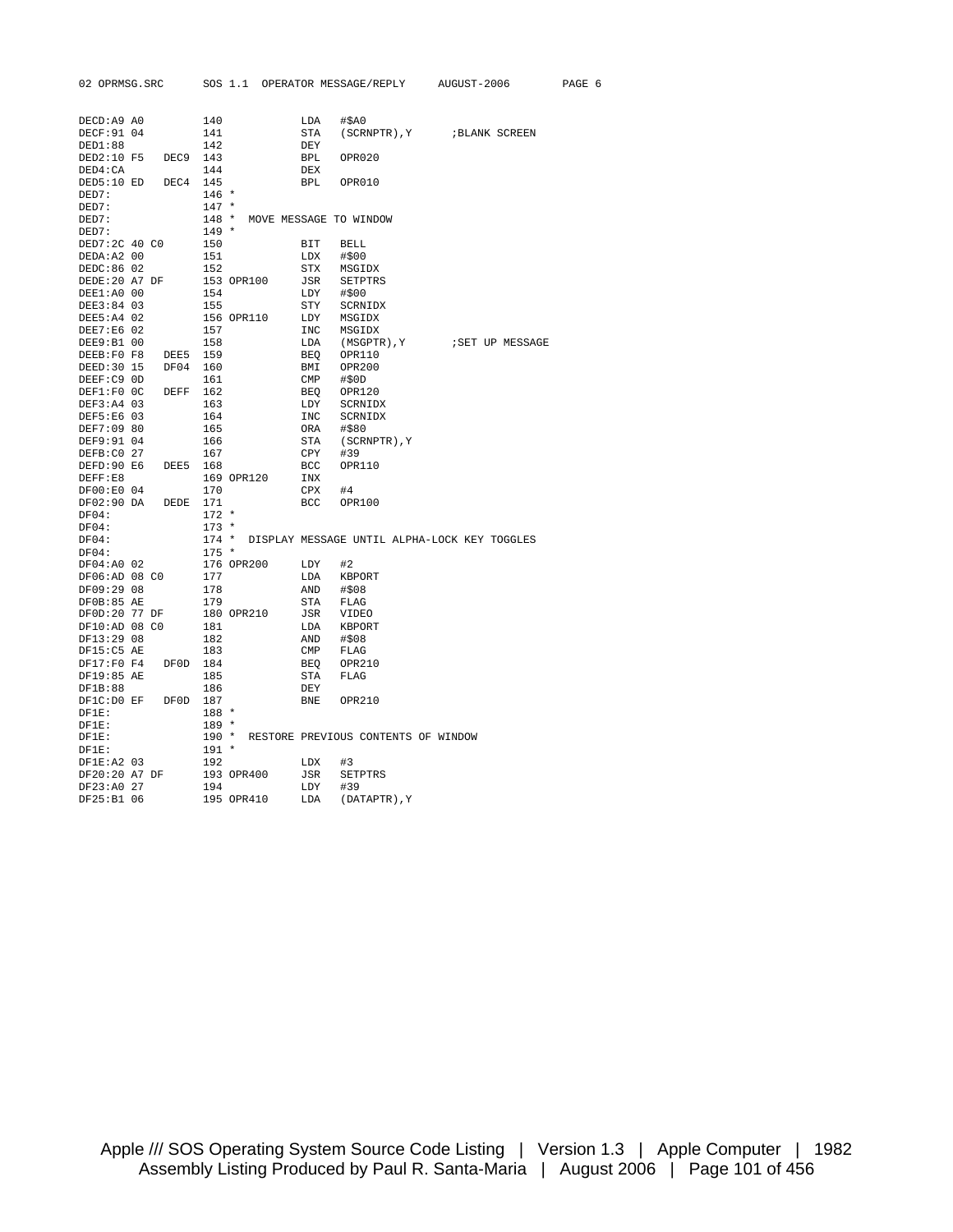| 02 OPRMSG.SRC          |            | SOS 1.1 OPERATOR MESSAGE/REPLY AUGUST-2006            | PAGE 7                          |
|------------------------|------------|-------------------------------------------------------|---------------------------------|
|                        |            |                                                       |                                 |
| DF27:91 04             | 196        | STA<br>(SCRNPTR), Y                                   |                                 |
| DF29:88                | 197        | DEY                                                   |                                 |
| DF2A:10 F9<br>DF25 198 |            | <b>BPL</b><br>OPR410                                  |                                 |
| DF2C:CA                | 199        | <b>DEX</b>                                            |                                 |
| DF2D:10 F1<br>DF20     | 200        | BPL<br>OPR400                                         |                                 |
| DF2F:                  | $201 *$    |                                                       |                                 |
| DF2F:                  | $202 *$    |                                                       |                                 |
| DF2F:                  | $203 *$    | RESTORE E.6522, SCREEN MODE, ENVIRONMENT, & ZERO PAGE |                                 |
| DF2F:                  | $204$ *    | THEN RETURN TO CALLER                                 |                                 |
| DF2F:                  | $205$ *    |                                                       |                                 |
| DF2F:08                | 206        | PHP                                                   |                                 |
| DF30:78                | 207        | SEI                                                   |                                 |
| DF31:AD EB FF          | 208        | LDA<br>E.ACR                                          |                                 |
| DF34:29 DF             | 209        | AND<br>#\$DF                                          |                                 |
| DF36:05 AB             | 210        | ORA<br>SV.EACR                                        | RESTORE AUXILIARY CONTROL REG   |
| DF38:8D EB FF          | 211        | STA<br>E.ACR                                          |                                 |
| DF3B:AD EC FF          | 212        | E.PCR<br>LDA                                          |                                 |
| DF3E:29 OF             | 213        | AND<br>#\$0F                                          |                                 |
| DF40:05 AC             | 214        | ORA<br>SV.EPCR                                        | ;RESTORE PERIPHERAL CONTROL REG |
| DF42:8D EC FF          | 215        | STA<br>E.PCR                                          |                                 |
| DF45:ABAD              | 216        | LDA<br>SV.EIER                                        | RESTORE INTERRUPT ENABLE REG    |
| DF47:09 80             | 217        | ORA<br>#\$80                                          |                                 |
| DF49:8D EE FF          | 218        | STA<br>E.IER                                          |                                 |
| DF4C:A5 AA             | 219        | LDA<br>SV.SMODE                                       | ; RESTORE SCREEN MODE           |
| DF4E:8D 00 00          | 220        | STA<br>SCRNMODE                                       |                                 |
| DF51:4A                | 221        | LSR<br>Α                                              |                                 |
| DF52:90 03 DF57        | 222        | BCC<br>OPR500                                         |                                 |
| DF54:2C 51 CO          | 223        | BIT<br>$VM0+1$                                        | RESTORE VIDEO MODE              |
| DF57:4A                | 224 OPR500 | LSR<br>Α                                              |                                 |
| DF58:90 03<br>DF5D     | 225        | BCC<br>OPR510                                         |                                 |
| DF5A:2C 53 CO          | 226        | BIT<br>VM1+1                                          |                                 |
| DF5D:4A                | 227 OPR510 | LSR<br>Α                                              |                                 |
| DF5E:90 03<br>DF63     | 228        | BCC<br>OPR520                                         |                                 |
| DF60:2C 55 CO          | 229        | BIT<br>$VM2+1$                                        |                                 |
| DF63:2C 00 00          | 230 OPR520 | BIT<br>SCRNMODE                                       |                                 |
| DF66:50 03<br>DF6B     | 231        | <b>BVC</b><br><b>OPR530</b>                           |                                 |
| DF68:2C 57 CO          | 232        | BIT<br>$VM3+1$                                        |                                 |
| DF6B: A5 A9            | 233 OPR530 | LDA<br>SV.EREG                                        | RESTORE ENVIRONMENT             |
| DF6D:8D DF FF          | 234        | STA<br>E.REG                                          |                                 |
| DF70:A5 A8             | 235        | LDA<br>SV.ZREG                                        | ; RESTORE ZERO PAGE             |
| DF72:8D D0 FF          | 236        | STA<br>Z.REG                                          |                                 |
| DF75:28                | 237        | PLP                                                   |                                 |
| DF76:60                | 238        | <b>RTS</b>                                            |                                 |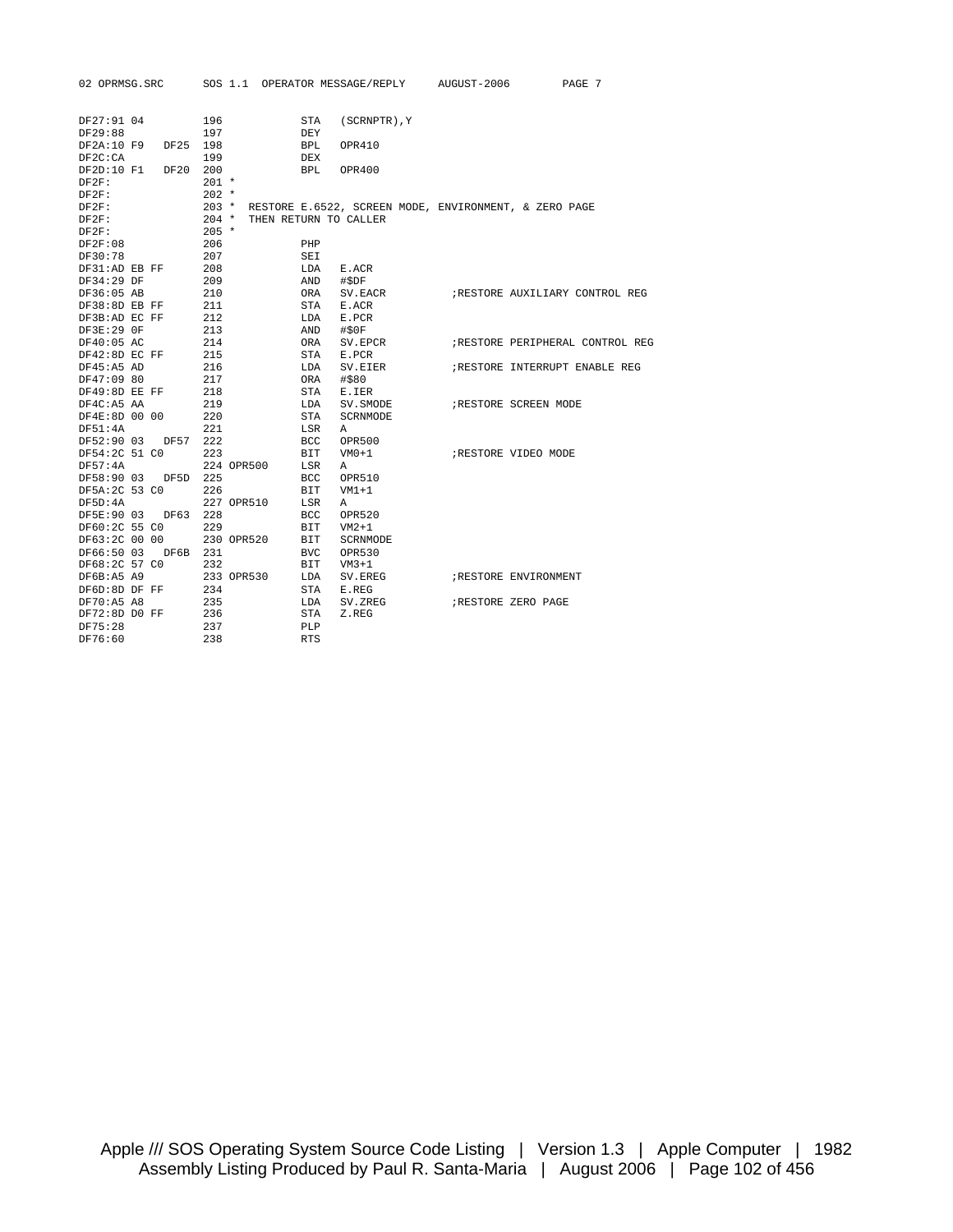|       | 02 OPRMSG.SRC |          |                    |                  |            | SOS 1.1 OPERATOR MESSAGE/REPLY | AUGUST-2006                                            | PAGE 8     |
|-------|---------------|----------|--------------------|------------------|------------|--------------------------------|--------------------------------------------------------|------------|
|       |               |          |                    |                  |            |                                |                                                        |            |
| DF77: |               |          |                    |                  |            |                                |                                                        |            |
| DF77: |               |          | $241 *$            |                  |            |                                |                                                        |            |
| DF77: |               |          | $242 *$            | SUBROUTINE VIDEO |            |                                |                                                        |            |
| DF77: |               |          | $243 *$            |                  |            |                                |                                                        |            |
| DF77: |               |          | $244$ *            |                  |            |                                | THIS SUBROUTINE POLLS THE VERTICAL-BLANKING AND        |            |
|       |               |          | $245$ *            |                  |            |                                |                                                        |            |
| DF77: |               |          |                    |                  |            |                                | COMPOSITE-BLANKING-TIMER FLAGS AND TURNS THE SCREEN    |            |
| DF77: |               |          | $246 *$<br>$247 *$ |                  |            |                                | OFF AND ON SO THAT ONLY THE MESSAGE WINDOW WILL BE     |            |
| DF77: |               |          |                    | DISPLAYED.       |            |                                |                                                        |            |
| DF77: |               |          | $248 *$            |                  |            |                                |                                                        |            |
| DF77: |               |          | $249 *$            |                  |            |                                | THE E.6522 MUST BE INITIALIZED SO THAT E.CB2 FLAGS THE |            |
| DF77: |               |          | $250 *$            |                  |            |                                | POSITIVE EDGE OF VBL AND E.T2 COUNTS BL PULSES.        | <b>THE</b> |
| DF77: |               |          | $251 *$            |                  |            |                                | INTERRUPTS MUST BE MASKED AND THE PROPER COUNT MUST    |            |
| DF77: |               |          | $252 *$            |                  |            |                                | ALREADY BE STORED IN THE LOW ORDER BYTE OF E.T2.       |            |
| DF77: |               |          | $253 *$            |                  |            |                                |                                                        |            |
| DF77: |               |          | $254$ *            | ENTRY: VIDEO     |            |                                |                                                        |            |
| DF77: |               |          | $255 *$            |                  |            |                                |                                                        |            |
| DF77: |               |          | $256$ *            | PARAMETERS:      |            | INTERRUPT SYSTEM DISABLED      |                                                        |            |
| DF77: |               |          | $257 *$            |                  |            |                                |                                                        |            |
| DF77: |               |          | $258 *$            |                  |            | EXIT: A -- UNDEFINED           |                                                        |            |
| DF77: |               |          | $259 *$            |                  |            | X. Y -- PRESERVED              |                                                        |            |
| DF77: |               |          | $260 *$            |                  |            |                                |                                                        |            |
| DF77: |               |          |                    |                  |            |                                |                                                        |            |
| DF77: |               |          | $262 *$            |                  |            |                                |                                                        |            |
| DF77: |               | DF77     | 263 VIDEO          |                  | EOU        | $\star$                        |                                                        |            |
|       | DF77:AD ED FF |          | 264                |                  | LDA        | E.IFR                          |                                                        |            |
|       | DF7A: 29 28   |          | 265                |                  | AND        | #\$28                          | GET VBL & BL FLAGS                                     |            |
|       | DF7C:F0 28    | DFA6 266 |                    |                  | BEO        | VID030                         |                                                        |            |
|       | DF7E:8D ED FF |          | 267                |                  | STA        | E.IFR                          | ; CLEAR FLAGS                                          |            |
|       | DF81:29 20    |          | 268                |                  | AND        | #\$20                          | WHICH FLAG?                                            |            |
|       | DF83:D0 12    | DF97     | 269                |                  | <b>BNE</b> | VID010                         | $\frac{1}{2}$ BL                                       |            |
| DF85: |               |          | $270 *$            |                  |            |                                |                                                        |            |
|       | DF85:A9 1F    |          | 271                |                  | LDA        | #\$1F                          |                                                        |            |
|       | DF87:8D E8 FF |          | 272                |                  | STA        | E.T2                           | ; SET UP BL TIMER                                      |            |
|       | DF8A:A9 00    |          | 273                |                  | LDA        | #\$00                          |                                                        |            |
|       | DF8C:8D E9 FF |          | 274                |                  | STA        | E.T2+1                         |                                                        |            |
|       | DF8F:AD DF FF |          | 275                |                  | LDA        | E.REG                          |                                                        |            |
|       | DF92:09 20    |          | 276                |                  | ORA        | #\$20                          | ; SET UP FOR SCREEN ON                                 |            |
|       | DF94:38       |          | 277                |                  | <b>SEC</b> |                                |                                                        |            |
|       | DF95:B0 06    | DF9D 278 |                    |                  | <b>BCS</b> | VID020                         |                                                        |            |
| DF97: |               |          | $279 *$            |                  |            |                                |                                                        |            |
|       | DF97:AD DF FF |          | 280 VID010         |                  | LDA        | E.REG                          |                                                        |            |
|       | DF9A: 29 DF   |          | 281                |                  | AND        | #\$DF                          | ; SET UP FOR SCREEN OFF                                |            |
|       | DF9C:18       |          | 282                |                  | <b>CLC</b> |                                |                                                        |            |
| DF9D: |               |          | $283 *$            |                  |            |                                |                                                        |            |
|       | DF9D:8D DF FF |          | 284 VID020         |                  | STA        | E.REG                          |                                                        |            |
|       | DFA0:A9 00    |          | 285                |                  | LDA        | #\$00                          |                                                        |            |
|       | DFA2:6A       |          | 286                |                  | <b>ROR</b> | Α                              |                                                        |            |
|       | DFA3:8D 00 00 |          | 287                |                  | STA        | SCRNMODE                       |                                                        |            |
|       | DFA6:60       |          |                    | 288 VID030       | <b>RTS</b> |                                |                                                        |            |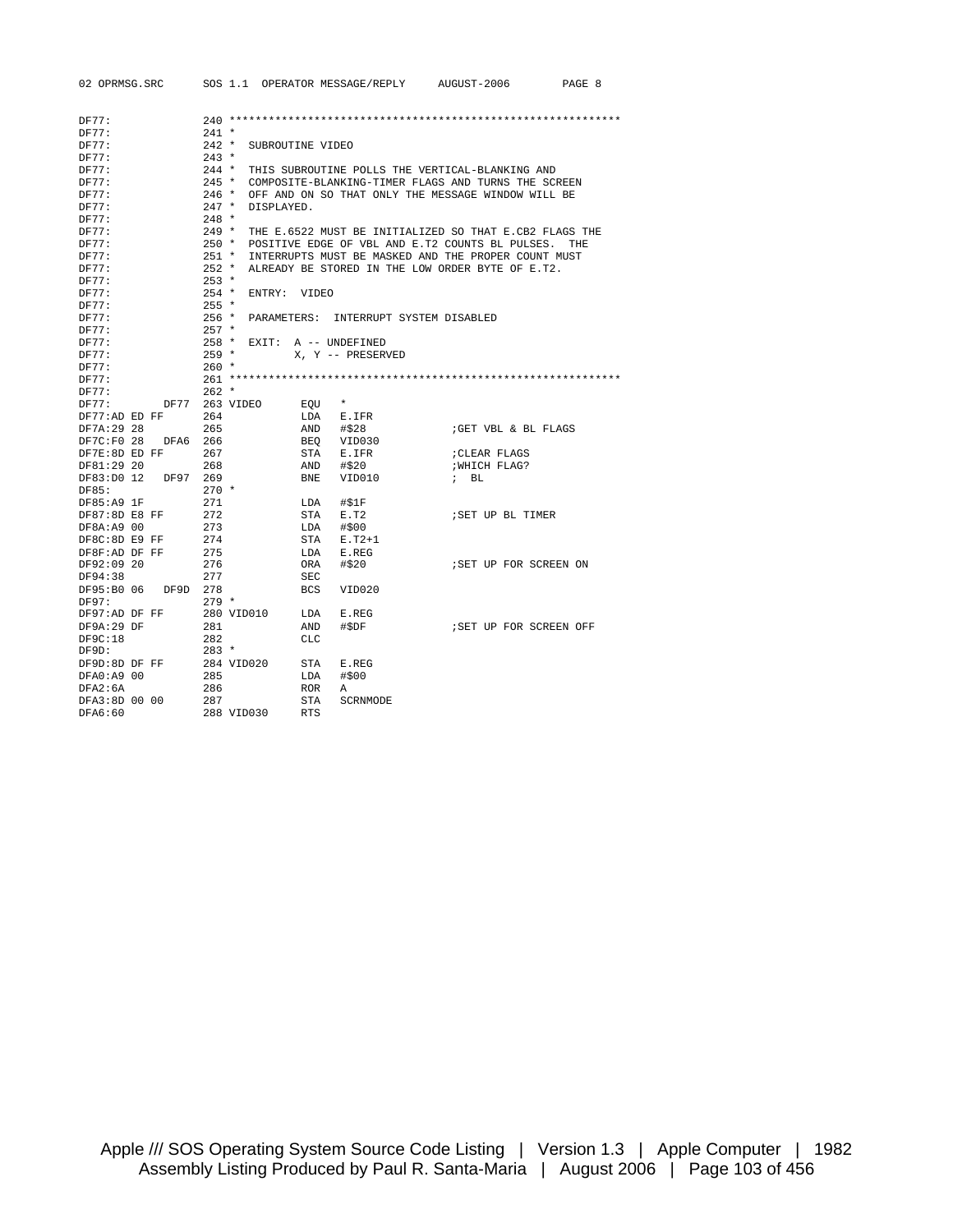| DFA7:<br>$291 *$<br>DFA7:<br>DFA7:<br>$292 *$<br>SUBROUTINE SETPTRS<br>$293 *$<br>DFA7:<br>$294$ *<br>DFA7:<br>THIS SUBROUTINE SETS UP THE POINTERS TO THE MESSAGE<br>DFA7:<br>$295 *$<br>WINDOW AND DATA SAVE AREA.<br>DFA7:<br>$296 *$<br>$297 *$<br>DFA7:<br>ENTRY:<br>SETPTRS<br>$298 *$<br>DFA7:<br>$299 *$<br>DFA7:<br>PARAMETERS: X -- LINE NUMBER [03]<br>$300 *$<br>DFA7:<br>$301 *$<br>DFA7:<br>EXIT: A -- UNDEFINED<br>$302 *$<br>DFA7:<br>X, Y -- PRESERVED<br>DFA7:<br>$303 *$<br>DFA7:<br>DFA7:<br>$305 *$<br>DFA7:<br>DFA7 306 SETPTRS<br>$^\star$<br>EOU<br>307<br>DFA7:8A<br>TXA<br>308<br>DFA8:4A<br>LSR<br>Α<br>DFA9:09 04<br>309<br><b>ORA</b><br>#\$04<br>DFAB: 85 05<br>310<br>STA<br>SCRNPTR+1<br>DFAD: A9 00<br>311<br>#\$00<br>LDA<br>DFAF:6A<br>312<br>ROR.<br>Α<br>DFB0:85 04<br>313<br>STA<br><b>SCRNPTR</b><br>DFB2:A9 00<br>314<br>LDA<br># <databuf<br>DFB4:85 07<br/>315<br/>STA<br/>DATAPTR+1<br/>DFB6:BD BC DF<br/>316<br/>LDA<br/>DBUFADR, X<br/>DFB9:85 06<br/>317<br/><b>DATAPTR</b><br/>STA<br/>DFBB:60<br/><b>RTS</b><br/>318<br/><math>319 *</math><br/>DFBC:<br/>320 DBUFADR<br/>DFBC:<br/><math>^\star</math><br/>DFBC<br/>EOU<br/>321<br/>DFBC:08<br/><b>DFB</b><br/><math>&gt;0*40+</math>DATABUF<br/>322<br/>DFBD:30<br/>DFB<br/>&gt;1*40+DATABUF<br/>DFBE:58<br/>323<br/><math>&gt;2*40+</math>DATABUF<br/>DFB<br/>DFBF:80<br/>324<br/><b>DFB</b><br/><math>&gt;3*40+</math>DATABUF<br/>325<br/>DFC0:<br/>LST<br/>ON<br/><math>\star</math><br/>DFC0:<br/>DFC0 326 ZZEND<br/>EQU<br/>015A<br/>327 ZZLEN<br/>DFCO:<br/>EOU<br/>ZZEND-ZZORG<br/>328<br/>DFC0:<br/>0000<br/>IFNE<br/>ZZLEN-LENOMSG</databuf<br> | 02 OPRMSG.SRC |  | SOS 1.1 OPERATOR MESSAGE/REPLY | AUGUST-2006 | PAGE 9 |
|------------------------------------------------------------------------------------------------------------------------------------------------------------------------------------------------------------------------------------------------------------------------------------------------------------------------------------------------------------------------------------------------------------------------------------------------------------------------------------------------------------------------------------------------------------------------------------------------------------------------------------------------------------------------------------------------------------------------------------------------------------------------------------------------------------------------------------------------------------------------------------------------------------------------------------------------------------------------------------------------------------------------------------------------------------------------------------------------------------------------------------------------------------------------------------------------------------------------------------------------------------------------------------------------------------------------------------------------------------------------------------------------------------------------------------------------------------------------------------------------------------------------------------------------------------------------------------------------------------------------------------------------------------|---------------|--|--------------------------------|-------------|--------|
|                                                                                                                                                                                                                                                                                                                                                                                                                                                                                                                                                                                                                                                                                                                                                                                                                                                                                                                                                                                                                                                                                                                                                                                                                                                                                                                                                                                                                                                                                                                                                                                                                                                            |               |  |                                |             |        |
|                                                                                                                                                                                                                                                                                                                                                                                                                                                                                                                                                                                                                                                                                                                                                                                                                                                                                                                                                                                                                                                                                                                                                                                                                                                                                                                                                                                                                                                                                                                                                                                                                                                            |               |  |                                |             |        |
|                                                                                                                                                                                                                                                                                                                                                                                                                                                                                                                                                                                                                                                                                                                                                                                                                                                                                                                                                                                                                                                                                                                                                                                                                                                                                                                                                                                                                                                                                                                                                                                                                                                            |               |  |                                |             |        |
|                                                                                                                                                                                                                                                                                                                                                                                                                                                                                                                                                                                                                                                                                                                                                                                                                                                                                                                                                                                                                                                                                                                                                                                                                                                                                                                                                                                                                                                                                                                                                                                                                                                            |               |  |                                |             |        |
|                                                                                                                                                                                                                                                                                                                                                                                                                                                                                                                                                                                                                                                                                                                                                                                                                                                                                                                                                                                                                                                                                                                                                                                                                                                                                                                                                                                                                                                                                                                                                                                                                                                            |               |  |                                |             |        |
|                                                                                                                                                                                                                                                                                                                                                                                                                                                                                                                                                                                                                                                                                                                                                                                                                                                                                                                                                                                                                                                                                                                                                                                                                                                                                                                                                                                                                                                                                                                                                                                                                                                            |               |  |                                |             |        |
|                                                                                                                                                                                                                                                                                                                                                                                                                                                                                                                                                                                                                                                                                                                                                                                                                                                                                                                                                                                                                                                                                                                                                                                                                                                                                                                                                                                                                                                                                                                                                                                                                                                            |               |  |                                |             |        |
|                                                                                                                                                                                                                                                                                                                                                                                                                                                                                                                                                                                                                                                                                                                                                                                                                                                                                                                                                                                                                                                                                                                                                                                                                                                                                                                                                                                                                                                                                                                                                                                                                                                            |               |  |                                |             |        |
|                                                                                                                                                                                                                                                                                                                                                                                                                                                                                                                                                                                                                                                                                                                                                                                                                                                                                                                                                                                                                                                                                                                                                                                                                                                                                                                                                                                                                                                                                                                                                                                                                                                            |               |  |                                |             |        |
|                                                                                                                                                                                                                                                                                                                                                                                                                                                                                                                                                                                                                                                                                                                                                                                                                                                                                                                                                                                                                                                                                                                                                                                                                                                                                                                                                                                                                                                                                                                                                                                                                                                            |               |  |                                |             |        |
|                                                                                                                                                                                                                                                                                                                                                                                                                                                                                                                                                                                                                                                                                                                                                                                                                                                                                                                                                                                                                                                                                                                                                                                                                                                                                                                                                                                                                                                                                                                                                                                                                                                            |               |  |                                |             |        |
|                                                                                                                                                                                                                                                                                                                                                                                                                                                                                                                                                                                                                                                                                                                                                                                                                                                                                                                                                                                                                                                                                                                                                                                                                                                                                                                                                                                                                                                                                                                                                                                                                                                            |               |  |                                |             |        |
|                                                                                                                                                                                                                                                                                                                                                                                                                                                                                                                                                                                                                                                                                                                                                                                                                                                                                                                                                                                                                                                                                                                                                                                                                                                                                                                                                                                                                                                                                                                                                                                                                                                            |               |  |                                |             |        |
|                                                                                                                                                                                                                                                                                                                                                                                                                                                                                                                                                                                                                                                                                                                                                                                                                                                                                                                                                                                                                                                                                                                                                                                                                                                                                                                                                                                                                                                                                                                                                                                                                                                            |               |  |                                |             |        |
|                                                                                                                                                                                                                                                                                                                                                                                                                                                                                                                                                                                                                                                                                                                                                                                                                                                                                                                                                                                                                                                                                                                                                                                                                                                                                                                                                                                                                                                                                                                                                                                                                                                            |               |  |                                |             |        |
|                                                                                                                                                                                                                                                                                                                                                                                                                                                                                                                                                                                                                                                                                                                                                                                                                                                                                                                                                                                                                                                                                                                                                                                                                                                                                                                                                                                                                                                                                                                                                                                                                                                            |               |  |                                |             |        |
|                                                                                                                                                                                                                                                                                                                                                                                                                                                                                                                                                                                                                                                                                                                                                                                                                                                                                                                                                                                                                                                                                                                                                                                                                                                                                                                                                                                                                                                                                                                                                                                                                                                            |               |  |                                |             |        |
|                                                                                                                                                                                                                                                                                                                                                                                                                                                                                                                                                                                                                                                                                                                                                                                                                                                                                                                                                                                                                                                                                                                                                                                                                                                                                                                                                                                                                                                                                                                                                                                                                                                            |               |  |                                |             |        |
|                                                                                                                                                                                                                                                                                                                                                                                                                                                                                                                                                                                                                                                                                                                                                                                                                                                                                                                                                                                                                                                                                                                                                                                                                                                                                                                                                                                                                                                                                                                                                                                                                                                            |               |  |                                |             |        |
|                                                                                                                                                                                                                                                                                                                                                                                                                                                                                                                                                                                                                                                                                                                                                                                                                                                                                                                                                                                                                                                                                                                                                                                                                                                                                                                                                                                                                                                                                                                                                                                                                                                            |               |  |                                |             |        |
|                                                                                                                                                                                                                                                                                                                                                                                                                                                                                                                                                                                                                                                                                                                                                                                                                                                                                                                                                                                                                                                                                                                                                                                                                                                                                                                                                                                                                                                                                                                                                                                                                                                            |               |  |                                |             |        |
|                                                                                                                                                                                                                                                                                                                                                                                                                                                                                                                                                                                                                                                                                                                                                                                                                                                                                                                                                                                                                                                                                                                                                                                                                                                                                                                                                                                                                                                                                                                                                                                                                                                            |               |  |                                |             |        |
|                                                                                                                                                                                                                                                                                                                                                                                                                                                                                                                                                                                                                                                                                                                                                                                                                                                                                                                                                                                                                                                                                                                                                                                                                                                                                                                                                                                                                                                                                                                                                                                                                                                            |               |  |                                |             |        |
|                                                                                                                                                                                                                                                                                                                                                                                                                                                                                                                                                                                                                                                                                                                                                                                                                                                                                                                                                                                                                                                                                                                                                                                                                                                                                                                                                                                                                                                                                                                                                                                                                                                            |               |  |                                |             |        |
|                                                                                                                                                                                                                                                                                                                                                                                                                                                                                                                                                                                                                                                                                                                                                                                                                                                                                                                                                                                                                                                                                                                                                                                                                                                                                                                                                                                                                                                                                                                                                                                                                                                            |               |  |                                |             |        |
|                                                                                                                                                                                                                                                                                                                                                                                                                                                                                                                                                                                                                                                                                                                                                                                                                                                                                                                                                                                                                                                                                                                                                                                                                                                                                                                                                                                                                                                                                                                                                                                                                                                            |               |  |                                |             |        |
|                                                                                                                                                                                                                                                                                                                                                                                                                                                                                                                                                                                                                                                                                                                                                                                                                                                                                                                                                                                                                                                                                                                                                                                                                                                                                                                                                                                                                                                                                                                                                                                                                                                            |               |  |                                |             |        |
|                                                                                                                                                                                                                                                                                                                                                                                                                                                                                                                                                                                                                                                                                                                                                                                                                                                                                                                                                                                                                                                                                                                                                                                                                                                                                                                                                                                                                                                                                                                                                                                                                                                            |               |  |                                |             |        |
|                                                                                                                                                                                                                                                                                                                                                                                                                                                                                                                                                                                                                                                                                                                                                                                                                                                                                                                                                                                                                                                                                                                                                                                                                                                                                                                                                                                                                                                                                                                                                                                                                                                            |               |  |                                |             |        |
|                                                                                                                                                                                                                                                                                                                                                                                                                                                                                                                                                                                                                                                                                                                                                                                                                                                                                                                                                                                                                                                                                                                                                                                                                                                                                                                                                                                                                                                                                                                                                                                                                                                            |               |  |                                |             |        |
|                                                                                                                                                                                                                                                                                                                                                                                                                                                                                                                                                                                                                                                                                                                                                                                                                                                                                                                                                                                                                                                                                                                                                                                                                                                                                                                                                                                                                                                                                                                                                                                                                                                            |               |  |                                |             |        |
|                                                                                                                                                                                                                                                                                                                                                                                                                                                                                                                                                                                                                                                                                                                                                                                                                                                                                                                                                                                                                                                                                                                                                                                                                                                                                                                                                                                                                                                                                                                                                                                                                                                            |               |  |                                |             |        |
|                                                                                                                                                                                                                                                                                                                                                                                                                                                                                                                                                                                                                                                                                                                                                                                                                                                                                                                                                                                                                                                                                                                                                                                                                                                                                                                                                                                                                                                                                                                                                                                                                                                            |               |  |                                |             |        |
|                                                                                                                                                                                                                                                                                                                                                                                                                                                                                                                                                                                                                                                                                                                                                                                                                                                                                                                                                                                                                                                                                                                                                                                                                                                                                                                                                                                                                                                                                                                                                                                                                                                            |               |  |                                |             |        |
|                                                                                                                                                                                                                                                                                                                                                                                                                                                                                                                                                                                                                                                                                                                                                                                                                                                                                                                                                                                                                                                                                                                                                                                                                                                                                                                                                                                                                                                                                                                                                                                                                                                            |               |  |                                |             |        |
|                                                                                                                                                                                                                                                                                                                                                                                                                                                                                                                                                                                                                                                                                                                                                                                                                                                                                                                                                                                                                                                                                                                                                                                                                                                                                                                                                                                                                                                                                                                                                                                                                                                            |               |  |                                |             |        |
|                                                                                                                                                                                                                                                                                                                                                                                                                                                                                                                                                                                                                                                                                                                                                                                                                                                                                                                                                                                                                                                                                                                                                                                                                                                                                                                                                                                                                                                                                                                                                                                                                                                            |               |  |                                |             |        |
|                                                                                                                                                                                                                                                                                                                                                                                                                                                                                                                                                                                                                                                                                                                                                                                                                                                                                                                                                                                                                                                                                                                                                                                                                                                                                                                                                                                                                                                                                                                                                                                                                                                            |               |  |                                |             |        |
|                                                                                                                                                                                                                                                                                                                                                                                                                                                                                                                                                                                                                                                                                                                                                                                                                                                                                                                                                                                                                                                                                                                                                                                                                                                                                                                                                                                                                                                                                                                                                                                                                                                            |               |  |                                |             |        |
|                                                                                                                                                                                                                                                                                                                                                                                                                                                                                                                                                                                                                                                                                                                                                                                                                                                                                                                                                                                                                                                                                                                                                                                                                                                                                                                                                                                                                                                                                                                                                                                                                                                            |               |  |                                |             |        |
| 329<br>S<br>2, "SOSORG<br>FILE IS INCORRECT FOR OPRMSG"<br>FAIL                                                                                                                                                                                                                                                                                                                                                                                                                                                                                                                                                                                                                                                                                                                                                                                                                                                                                                                                                                                                                                                                                                                                                                                                                                                                                                                                                                                                                                                                                                                                                                                            |               |  |                                |             |        |
| 330<br>DFCO:<br>FIN                                                                                                                                                                                                                                                                                                                                                                                                                                                                                                                                                                                                                                                                                                                                                                                                                                                                                                                                                                                                                                                                                                                                                                                                                                                                                                                                                                                                                                                                                                                                                                                                                                        |               |  |                                |             |        |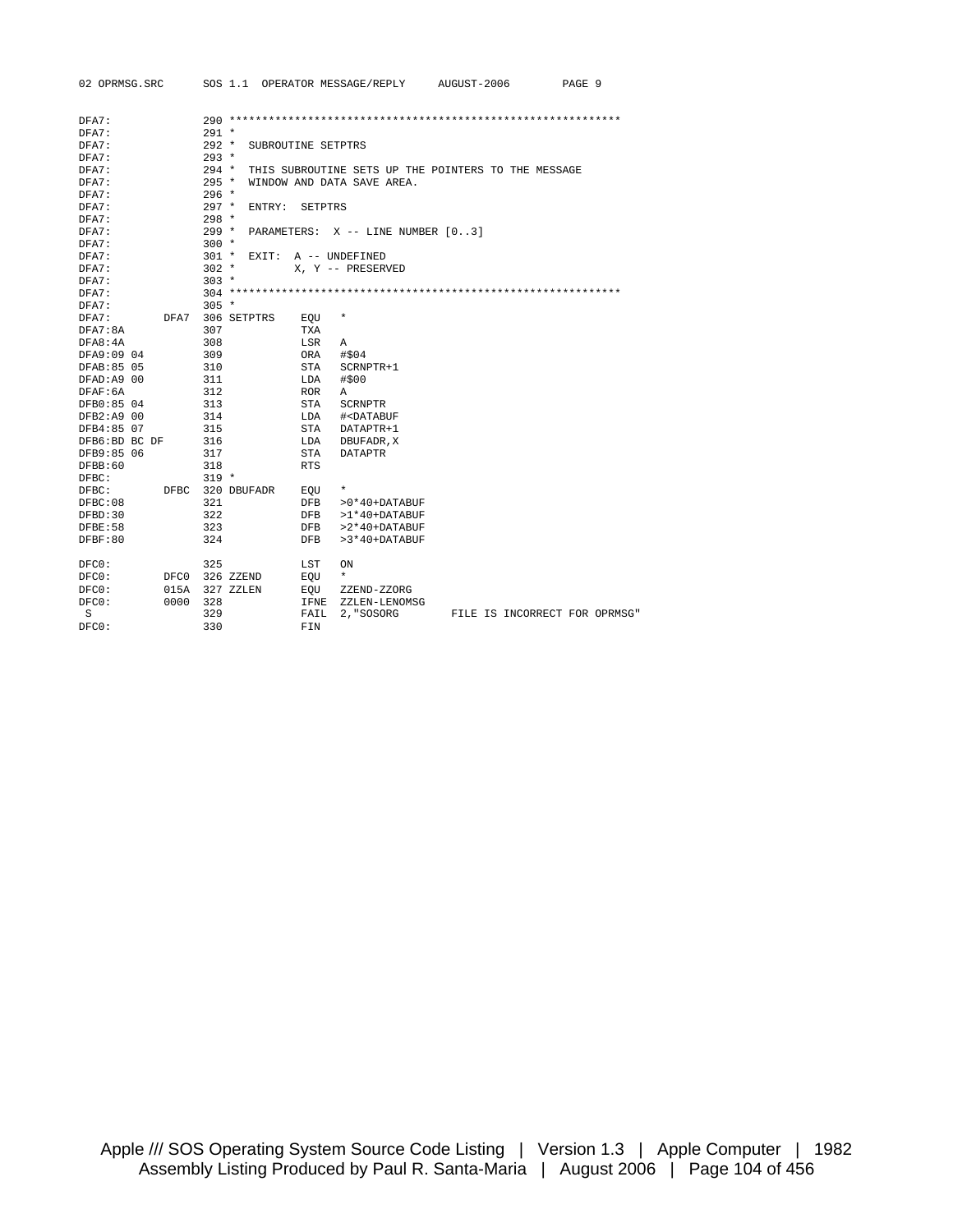|              | 02 SYMBOL TABLE SORTED BY SYMBOL    |                                         |  |                                                                                                                                                                                                                                                                                                       | AUGUST-2006 PAGE 10 |
|--------------|-------------------------------------|-----------------------------------------|--|-------------------------------------------------------------------------------------------------------------------------------------------------------------------------------------------------------------------------------------------------------------------------------------------------------|---------------------|
|              |                                     |                                         |  |                                                                                                                                                                                                                                                                                                       |                     |
|              |                                     |                                         |  | C040 BELL 3200 BLABFM ?2E00 BLABFMI 6B52 BLABUFMG                                                                                                                                                                                                                                                     |                     |
|              |                                     |                                         |  | 6955 BLACFM 5E99 BLADISK3 64D9 BLADMGR 68F4 BLAFMGR                                                                                                                                                                                                                                                   |                     |
|              |                                     |                                         |  |                                                                                                                                                                                                                                                                                                       |                     |
|              |                                     |                                         |  | ?6E6E BLAMEMMG 5466 BLAOMSG 5466 BLAPATCH 665E BLASCMGR                                                                                                                                                                                                                                               |                     |
|              |                                     |                                         |  | 6404 BLASERR 5A8B BLAUMGR 6404 DATABUF 6404 BLASERR                                                                                                                                                                                                                                                   |                     |
|              |                                     |                                         |  | DFBC DBUFADR FFEB E.ACR FFEE E.IER FFED E.IFR                                                                                                                                                                                                                                                         |                     |
|              |                                     |                                         |  |                                                                                                                                                                                                                                                                                                       |                     |
|              |                                     |                                         |  |                                                                                                                                                                                                                                                                                                       |                     |
|              |                                     | 01FD LENCFM 656B LENDISK3 0185 LENDMGR  |  |                                                                                                                                                                                                                                                                                                       | 61 LENFMGR          |
|              |                                     |                                         |  |                                                                                                                                                                                                                                                                                                       |                     |
| 015A LENOMSG |                                     |                                         |  | 00 LENPATCH 0296 LENSCMGR D5 LENSERR                                                                                                                                                                                                                                                                  |                     |
|              |                                     |                                         |  | $\begin{tabular}{lcccc} 040E & LENUMGR & 02 MSGIDX & 00 MSGPTR & NDE66 OPMSGRPLY \\ DEC4 OPR010 & DEC9 OPR020 & DEDE OPR100 & DEE5 OPR110 \end{tabular}$                                                                                                                                              |                     |
|              |                                     |                                         |  |                                                                                                                                                                                                                                                                                                       |                     |
|              |                                     |                                         |  | DEFF OPR120 DF04 OPR200 DF0D OPR210 DF20 OPR400                                                                                                                                                                                                                                                       |                     |
|              |                                     |                                         |  | DF25 OPR410 DF57 OPR500 DF5D OPR510 DF63 OPR520                                                                                                                                                                                                                                                       |                     |
|              |                                     |                                         |  | DF6B OPR530 BC00 ORGBFM B800 ORGBFMI F552 ORGBUFMG                                                                                                                                                                                                                                                    |                     |
|              |                                     |                                         |  | F355 ORGCFM E899 ORGDISK3 EED9 ORGDMGR FFBF ORGEND                                                                                                                                                                                                                                                    |                     |
|              |                                     |                                         |  |                                                                                                                                                                                                                                                                                                       |                     |
|              |                                     |                                         |  | 1E00 ORGLODR F86E ORGMEMMG DE66 ORGOMSG DE66 ORGPATCH                                                                                                                                                                                                                                                 |                     |
|              |                                     | F05E ORGSCMGR EE04 ORGSERR E48B ORGUMGR |  |                                                                                                                                                                                                                                                                                                       | 03 SCRNIDX          |
|              |                                     |                                         |  | $\verb X0002 SCRNMODE 204 SCRNPTR 30002 SCRNNODE 404 SCRNPTR 50002 SCRNNQDE 504 SCRNPTR 50002 SCRNNQDE 50002 SCRNNQDE 50002~SCRNNQDE 50002~SCRNNQDE 50002~SCRNNQDE 50002~SCRNNQDE 50002~SCRNNQDE 50002~SCRNNQDE 50002~SCRNNQDE 50002~SCRNNQDE 50002~SCRNNQDE 50002~SCRNNQDE 50002~SCRNNQDE 50002~SCR$ |                     |
|              |                                     |                                         |  |                                                                                                                                                                                                                                                                                                       |                     |
|              |                                     |                                         |  | A8 SV.ZREG DF97 VID010 DF9D VID020 DFA6 VID030                                                                                                                                                                                                                                                        |                     |
|              |                                     |                                         |  |                                                                                                                                                                                                                                                                                                       |                     |
| C056 VM3     |                                     |                                         |  | FFD0 Z.REG 0200 ZPBASE DFC0 ZZEND                                                                                                                                                                                                                                                                     |                     |
|              | 015A ZZLEN DE66 ZZORG               |                                         |  |                                                                                                                                                                                                                                                                                                       |                     |
|              | ** SUCCESSFUL ASSEMBLY := NO ERRORS |                                         |  |                                                                                                                                                                                                                                                                                                       |                     |

\*\* ASSEMBLER CREATED ON 30-APR-85 22:46

\*\* TOTAL LINES ASSEMBLED 389 \*\* FREE SPACE PAGE COUNT 84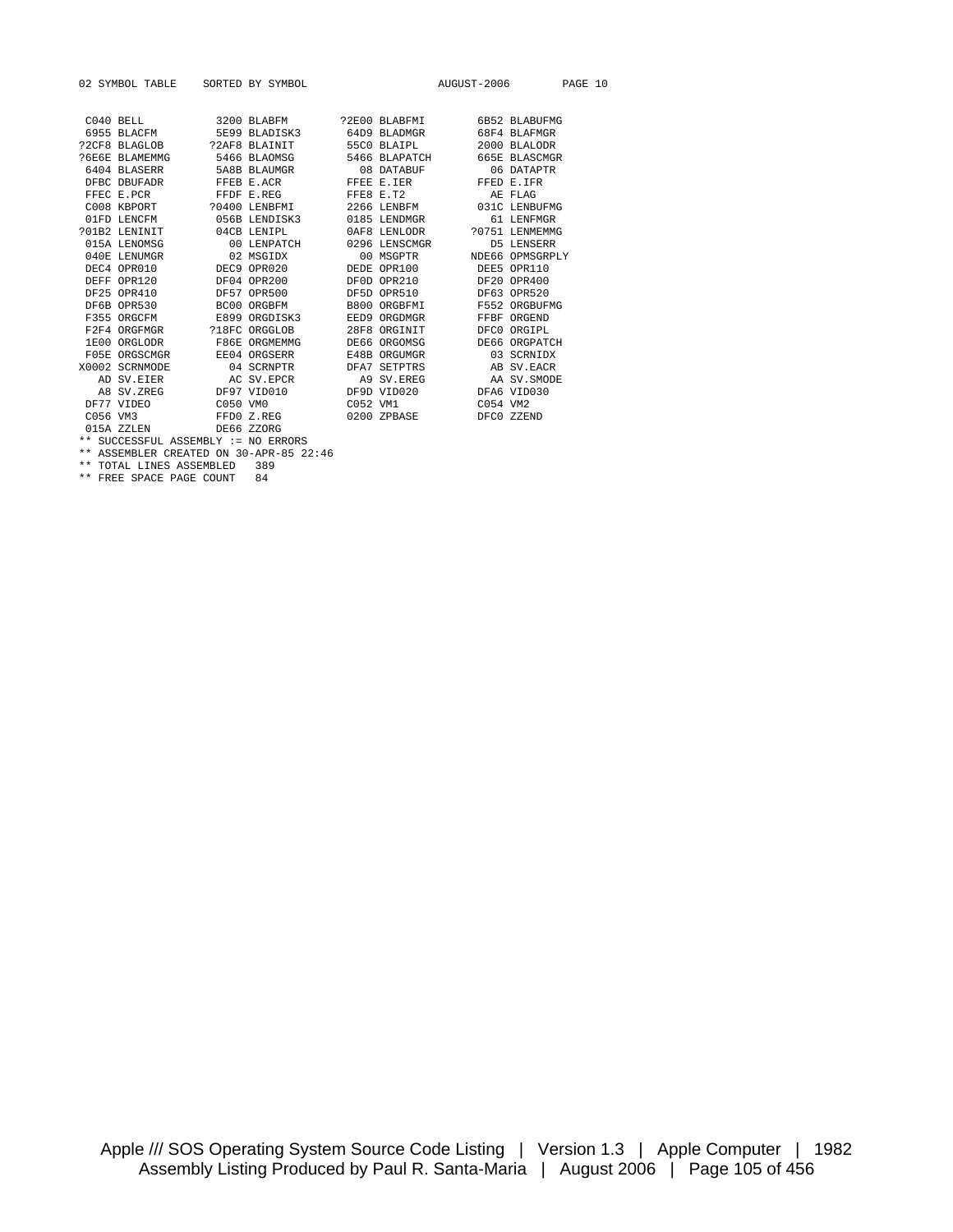| SOURCE |  | FILE $#01$ =>IPL. SRC1    |
|--------|--|---------------------------|
|        |  | INCLUDE FILE #02 =>SOSORG |
| SOURCE |  | FILE #03 =>IPL.SRC2       |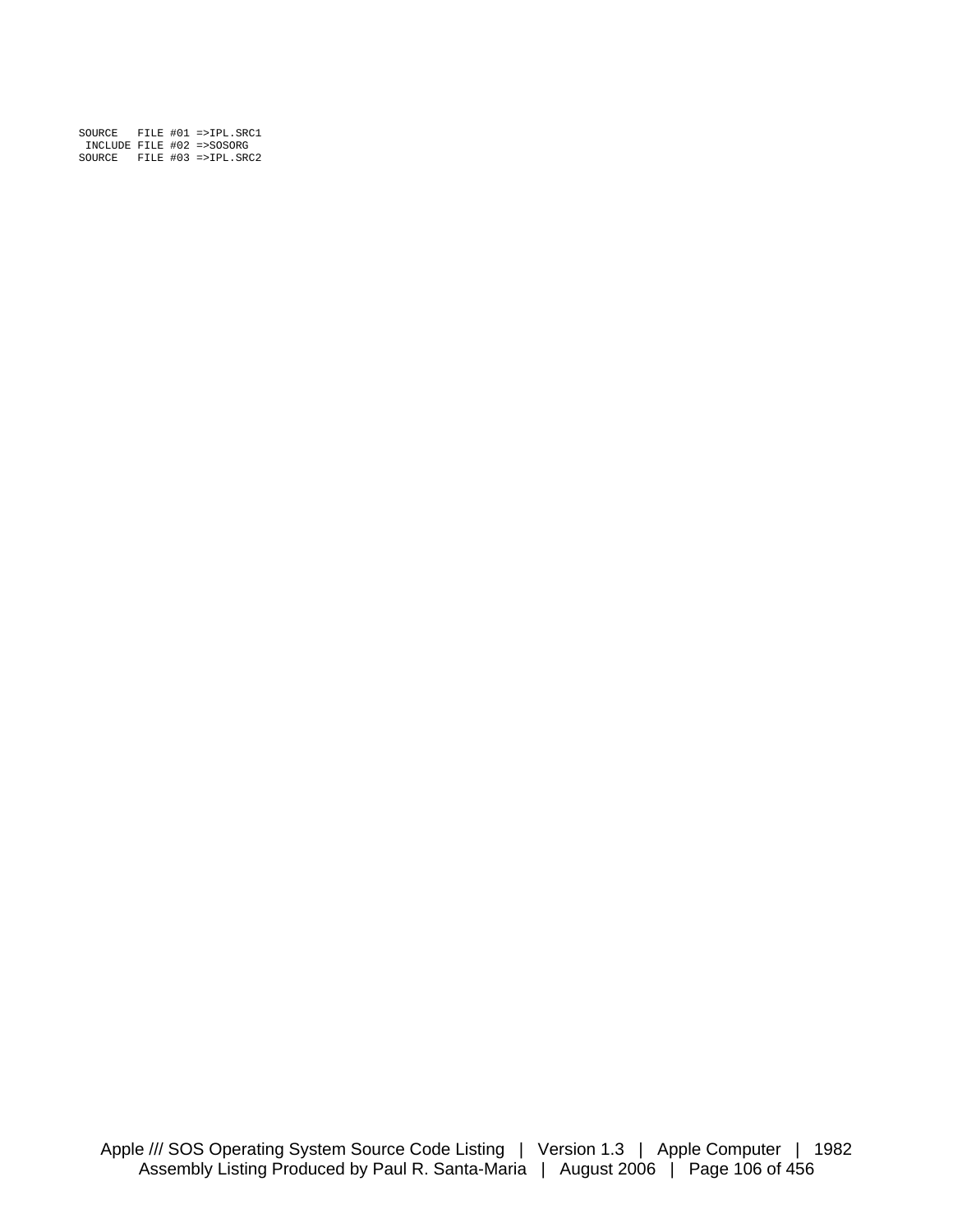| 0000:          |              | $\overline{a}$          |                                                                                        | REL |                                                      |                                                                                |
|----------------|--------------|-------------------------|----------------------------------------------------------------------------------------|-----|------------------------------------------------------|--------------------------------------------------------------------------------|
| 0000:          |              | $\overline{\mathbf{3}}$ |                                                                                        |     | INCLUDE SOSORG                                       |                                                                                |
| 0000:          |              | 1                       |                                                                                        |     |                                                      |                                                                                |
| 0000:          |              |                         |                                                                                        |     | 2 * SOS KERNEL MODULE ORIGINS                        |                                                                                |
| 0000:          |              |                         |                                                                                        |     |                                                      | ; ORIGIN OF SOS LOADER                                                         |
| 0000:          |              |                         | 1E00 3 ORGLODR EQU \$1E00<br>28F8 4 ORGINIT EQU \$28F8<br>18FC 5 ORGGLOB EQU \$18FC    |     |                                                      | ; ORIGIN OF INIT                                                               |
| 0000:          |              |                         |                                                                                        |     |                                                      | ; ORIGIN OF SYSGLOB                                                            |
| 0000:          |              |                         |                                                                                        |     |                                                      | ; ORIGIN OF BFM.INIT2 & BITMAPS                                                |
| 0000:          |              |                         | B800 6 ORGBFMI EQU \$B800<br>BC00 7 ORGBFM EQU \$BC00                                  |     |                                                      | ; ORIGIN OF BFM                                                                |
| 0000:          |              |                         |                                                                                        |     |                                                      | ; ORIGIN OF PATCH AREA                                                         |
| 0000:          | DE66<br>DE66 |                         | 8 ORGPATCH   EQU   \$DE66<br>9 ORGOMSG    EQU   \$DE66                                 |     |                                                      | ; ORIGIN OF OPRMSG                                                             |
| 0000:          | DFC0         |                         | 10 ORGIPL                                                                              |     | EQU \$DFC0                                           | ; ORIGIN OF IPL                                                                |
| 0000:          | E48B         |                         | 11 ORGUMGR EQU \$E48B                                                                  |     |                                                      | ; ORIGIN OF UMGR                                                               |
| 0000:          | E899         |                         | 12 ORGDISK3 EQU \$E899<br>13 ORGSERR EQU \$EE04                                        |     |                                                      | ; ORIGIN OF DISK3                                                              |
| 0000:          | EE04         |                         |                                                                                        |     |                                                      | ; ORIGIN OF SYSERR                                                             |
| 0000:          | EED9         |                         | 14 ORGDMGR                                                                             |     | EQU \$EED9                                           | ; ORIGIN OF DEVMGR                                                             |
| 0000:          |              |                         | F05E 15 ORGSCMGR EQU \$F05E<br>F2F4 16 ORGFMGR EQU \$F2F4<br>F355 17 ORGCFM EQU \$F355 |     |                                                      | ; ORIGIN OF SCMGR                                                              |
| 0000:          |              |                         |                                                                                        |     |                                                      | ; ORIGIN OF FMGR                                                               |
| 0000:          |              |                         |                                                                                        |     |                                                      | ; ORIGIN OF CFMGR                                                              |
| 0000:          |              |                         | F552 18 ORGBUFMG EQU \$F552                                                            |     |                                                      | ; ORIGIN OF BUFMGR                                                             |
| 0000:          |              |                         | F86E 19 ORGMEMMG EQU \$F86E                                                            |     |                                                      | ; ORIGIN OF MEMMGR                                                             |
| 0000:          | FFBF         |                         | 20 ORGEND EOU \$FFBF                                                                   |     |                                                      | ; END MARKER                                                                   |
| 0000:          |              | 21                      |                                                                                        |     |                                                      |                                                                                |
| 0000:          |              |                         |                                                                                        |     |                                                      | 22 * LENGTH OF SOS MODULES -- THIS MUST AGREE WITH ZZLEN FOR EACH MODULE       |
| 0000:          |              |                         |                                                                                        |     |                                                      |                                                                                |
| 0000:          |              |                         | 01B2 24 LENINIT EQU \$01B2                                                             |     |                                                      | 0AF8 23 LENLODR EQU ORGINIT-ORGLODR ; LENGTH OF SOS LOADER<br>; LENGTH OF INIT |
| 0000:          |              |                         |                                                                                        |     |                                                      | 0400 25 LENBFMI EQU ORGBFM-ORGBFMI ; LENGTH OF BFM. INIT2 & BITMAPS            |
| 0000:          | 2266         |                         |                                                                                        |     | 26 LENBFM EQU ORGPATCH-ORGBFM ; LENGTH OF BFM        |                                                                                |
| 0000:          | 0000         |                         |                                                                                        |     |                                                      | 27 LENPATCH EQU ORGOMSG-ORGPATCH; LENGTH OF PATCH AREA                         |
| 0000:          | 015A         |                         |                                                                                        |     | 28 LENOMSG EQU ORGIPL-ORGOMSG ; LENGTH OF OPRMSG     |                                                                                |
| 0000:          | 04CB         |                         | 29 LENIPL                                                                              |     | EQU ORGUMGR-ORGIPL ; LENGTH OF IPL                   |                                                                                |
| 0000:          | 040E         |                         |                                                                                        |     | 30 LENUMGR EQU ORGDISK3-ORGUMGR ; LENGTH OF UMGR     |                                                                                |
| 0000:          | 056B         |                         |                                                                                        |     | 31 LENDISK3 EQU ORGSERR-ORGDISK3; LENGTH OF DISK3    |                                                                                |
| 0000:          | 00D5         |                         | 32 LENSERR                                                                             |     | EQU ORGDMGR-ORGSERR ; LENGTH OF SYSERR               |                                                                                |
| 0000:          | 0185         |                         | 33 LENDMGR                                                                             |     | EQU ORGSCMGR-ORGDMGR ; LENGTH OF DEVMGR              |                                                                                |
| 0000:          | 0296         |                         |                                                                                        |     | 34 LENSCMGR EQU ORGFMGR-ORGSCMGR ; LENGTH OF SCMGR   |                                                                                |
| 0000:          | 0061         |                         | 35 LENFMGR                                                                             |     |                                                      |                                                                                |
| 0000:          | 01FD         |                         |                                                                                        |     |                                                      |                                                                                |
| 0000:          | 031C         |                         |                                                                                        |     | 37 LENBUFMG EQU ORGMEMMG-ORGBUFMG ; LENGTH OF BUFMGR |                                                                                |
| 0000:          | 0751         |                         | 38 LENMEMMG                                                                            |     | EQU ORGEND-ORGMEMMG ; LENGTH OF MEMMGR               |                                                                                |
| 0000:          |              | 39                      |                                                                                        |     |                                                      |                                                                                |
|                |              |                         |                                                                                        |     |                                                      |                                                                                |
| 0000:          |              |                         | $40*$                                                                                  |     | SOS BLOAD ADDRESSES                                  |                                                                                |
| 0000:          |              |                         |                                                                                        |     |                                                      | 2000 41 BLALODR EQU \$2000 6 7 BLOAD ADDRESS OF SOS LOADER                     |
| 0000:          |              |                         |                                                                                        |     | 43 BLAGLOB EQU \$2CF8                                | 2AF8 42 BLAINIT EQU BLALODR+LENLODR ; BLOAD ADDRESS OF INIT                    |
| 0000:<br>0000: | 2CF8<br>2E00 |                         |                                                                                        |     |                                                      | ; BLOAD ADDRESS OF SYSGLOB                                                     |
| 0000:          | 3200         |                         | 44 BLABFMI EQU \$2E00                                                                  |     | 45 BLABFM EQU \$3200                                 | ; BLOAD ADDRESS OF BFM.INIT2 & BITMAPS<br>; BLOAD ADDRESS OF BFM               |
| 0000:          | 5466         |                         |                                                                                        |     |                                                      | 46 BLAPATCH EQU BLABFM+LENBFM ; BLOAD ADDRESS OF PATCH AREA                    |
| 0000:          | 5466         |                         |                                                                                        |     |                                                      | 47 BLAOMSG EQU BLAPATCH+LENPATCH ; BLOAD ADDRESS OF OPRMSG                     |
| 0000:          | 55C0         |                         | 48 BLAIPL                                                                              |     |                                                      | EQU BLAOMSG+LENOMSG ; BLOAD ADDRESS OF IPL                                     |
| 0000:          | 5A8B         |                         | 49 BLAUMGR                                                                             |     | EQU BLAIPL+LENIPL                                    | ; BLOAD ADDRESS OF UMGR                                                        |
| 0000:          | 5E99         |                         |                                                                                        |     |                                                      | 50 BLADISK3 EQU BLAUMGR+LENUMGR ; BLOAD ADDRESS OF DISK3                       |
| 0000:          | 6404         |                         | 51 BLASERR                                                                             |     |                                                      | EQU BLADISK3+LENDISK3 ; BLOAD ADDRESS OF SYSERR                                |
| 0000:          |              |                         |                                                                                        |     |                                                      | 64D9 52 BLADMGR EQU BLASERR+LENSERR ; BLOAD ADDRESS OF DEVMGR                  |
| 0000:          | 665E         |                         | 53 BLASCMGR                                                                            | EQU |                                                      | BLADMGR+LENDMGR ; BLOAD ADDRESS OF SCMGR                                       |
| 0000:          | 68F4         |                         | 54 BLAFMGR                                                                             | EOU |                                                      | BLASCMGR+LENSCMGR ; BLOAD ADDRESS OF FMGR                                      |

01 IPL.SRC1 SOS 1.1 INTRPTS. & PROC. LAUNCH AUGUST-2006 PAGE 2

Apple /// SOS Operating System Source Code Listing | Version 1.3 | Apple Computer | 1982 Assembly Listing Produced by Paul R. Santa-Maria | August 2006 | Page 107 of 456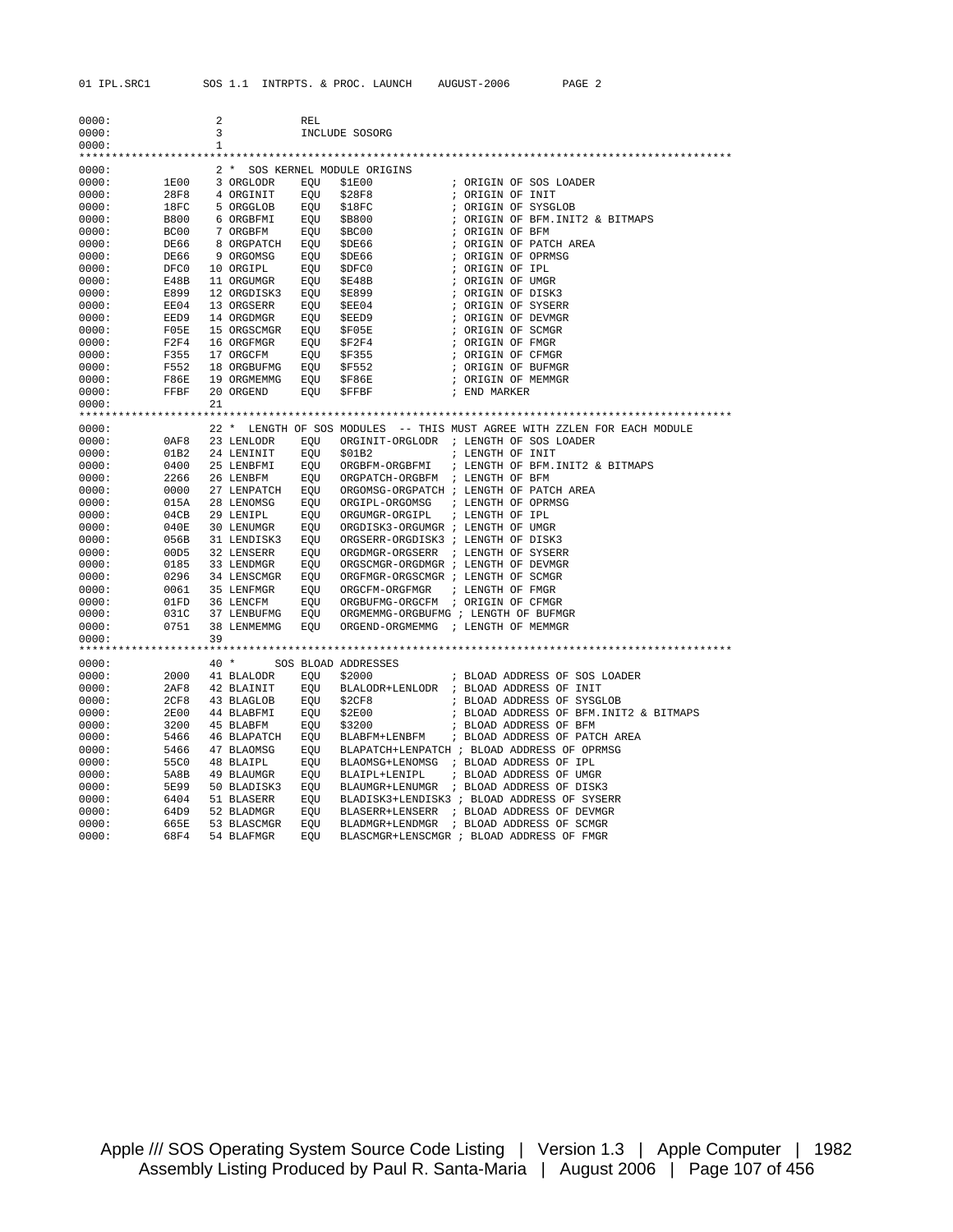| 02 SOSORG      |                               |                  |                |     |                                | SOS 1.1 INTRPTS. & PROC. LAUNCH AUGUST-2006                              |                                                             | PAGE 3                                                           |  |
|----------------|-------------------------------|------------------|----------------|-----|--------------------------------|--------------------------------------------------------------------------|-------------------------------------------------------------|------------------------------------------------------------------|--|
|                |                               |                  |                |     |                                |                                                                          |                                                             |                                                                  |  |
| 0000:          |                               |                  |                |     |                                |                                                                          |                                                             | 6955 55 BLACFM EQU BLAFMGR+LENFMGR ; BLOAD ADDRESS OF CFMGR      |  |
| 0000:          |                               |                  |                |     |                                |                                                                          |                                                             | 6B52 56 BLABUFMG EQU BLACFM+LENCFM ; BLOAD ADDRESS OF BUFMGR     |  |
| 0000:          |                               |                  |                |     |                                |                                                                          |                                                             | 6E6E 57 BLAMEMMG EOU BLABUFMG+LENBUFMG ; BLOAD ADDRESS OF MEMMGR |  |
| 0000:          |                               | 58               |                |     |                                |                                                                          |                                                             |                                                                  |  |
|                |                               |                  |                |     |                                |                                                                          |                                                             |                                                                  |  |
| DFC0:          | DFC0                          | 4                |                | ORG | ORGIPL                         |                                                                          |                                                             |                                                                  |  |
| DFC0:          | DFC0 5 ZZORG                  |                  |                |     | EOU *                          |                                                                          |                                                             |                                                                  |  |
| DFCO:<br>DFCO: |                               |                  | $6\overline{}$ |     | MSB OFF                        |                                                                          |                                                             |                                                                  |  |
| DFC0:          |                               |                  | $8 *$          |     |                                |                                                                          | COPYRIGHT (C) APPLE COMPUTER INC. 1980                      |                                                                  |  |
| DFCO:          |                               |                  | $9 *$          |     |                                | ALL RIGHTS RESERVED                                                      |                                                             |                                                                  |  |
| DFCO:          |                               |                  |                |     |                                |                                                                          |                                                             |                                                                  |  |
| DFCO:          |                               | $11 *$           |                |     |                                |                                                                          |                                                             |                                                                  |  |
| DFCO:          |                               |                  |                |     |                                |                                                                          | 12 * THIS MODULE IS RESPONSIBLE FOR FIELDING ALL INTERRUPTS |                                                                  |  |
| DFCO:          |                               |                  |                |     |                                |                                                                          |                                                             | 13 * AND RELAUNCHING THE INTERRUPTED CODE AFTER THE INTERRUPTS   |  |
| DFCO:          |                               |                  |                |     |                                |                                                                          | 14 * HAVE BEEN PROCESSED. THE MAJOR FUNCTIONAL AREAS ARE:   |                                                                  |  |
| DFC0:<br>DFC0: |                               | $15 *$<br>$16$ * |                |     |                                |                                                                          |                                                             |                                                                  |  |
| DFCO:          |                               | $17$ *           |                |     |                                | GENERAL INTERRUPT RECEIVER<br>NMI INTERRUPT RECEIVER                     |                                                             |                                                                  |  |
| DFC0:          |                               | $18$ *           |                |     |                                |                                                                          |                                                             |                                                                  |  |
| DFC0:          |                               | $19 *$           |                |     |                                |                                                                          |                                                             |                                                                  |  |
| DFC0:          |                               | $20$ *           |                |     |                                | DISPATCHER<br>INTERRUPT ALLOCATION & DEALLOCATION<br>EVENT QUEUE MANAGER |                                                             |                                                                  |  |
| DFCO:          |                               | $21$ *           |                |     |                                | TABLE INITIALIZATION                                                     |                                                             |                                                                  |  |
| DFCO:          |                               | $22 *$           |                |     |                                |                                                                          |                                                             |                                                                  |  |
| DFC0:          |                               |                  |                |     |                                |                                                                          |                                                             |                                                                  |  |
| DFC0:          |                               | $24 *$           |                |     |                                |                                                                          |                                                             |                                                                  |  |
| DFCO:<br>DFC0: |                               | $26 *$           |                |     | 25 * SUBROUTINE ENTRY POINTS   |                                                                          |                                                             |                                                                  |  |
| DFC0:          | E050 27                       |                  |                |     |                                |                                                                          |                                                             |                                                                  |  |
| DFCO:          | E1A4 28                       |                  |                |     | ENTRY NMI.RCVR                 |                                                                          |                                                             | ; NON-MASKABLE INTRPT RCVR                                       |  |
| DFC0:          | E21D 29                       |                  |                |     | ENTRY DISPATCH                 |                                                                          | ; DISPATCHER                                                |                                                                  |  |
| DFC0:          |                               |                  |                |     | ENTRY ALLOCSIR                 |                                                                          | ;SIR ALLOCATION                                             |                                                                  |  |
| DFC0:          | E2CA 30<br>E352 31<br>E3A9 32 |                  |                |     | ENTRY DEALCSIR                 |                                                                          | ; SIR DEALLOCATION                                          |                                                                  |  |
| DFCO:          |                               |                  |                |     | ENTRY SELC800                  |                                                                          |                                                             | ; SELECT I/O EXPANSION ROM                                       |  |
| DFCO:<br>DFCO: | E3C2 33<br>E3F3 34            |                  |                |     | ENTRY NMIDSBL                  |                                                                          | ;DISABLE NMI                                                |                                                                  |  |
| DFCO:          | E3FC 35                       |                  |                |     | ENTRY NMIENBL                  |                                                                          | ; ENABLE NMI<br>; NMI DEBUG ENTRY                           |                                                                  |  |
| DFCO:          | E410 36                       |                  |                |     | ENTRY NMIDBUG<br>ENTRY NMICONT |                                                                          | ; NMI DEBUG CONTINUATION                                    |                                                                  |  |
| DFC0:          | E41D 37                       |                  |                |     |                                | ENTRY OUEEVENT                                                           | ¿QUEUE AN EVENT                                             |                                                                  |  |
| DFC0:          |                               | $38 *$           |                |     |                                |                                                                          |                                                             |                                                                  |  |
| DFCO:          |                               |                  |                |     |                                | 39 * EXTERNAL SUBROUTINES & DATA                                         |                                                             |                                                                  |  |
| DFCO:          |                               | $40*$            |                |     |                                |                                                                          |                                                             |                                                                  |  |
| DFC0:          | 0000 41                       |                  |                |     | EXTRN SCMGR                    |                                                                          |                                                             |                                                                  |  |
| DFC0:<br>DFC0: | 0000                          | 42<br>$43 *$     |                |     | <b>EXTRN CHKBUF</b>            |                                                                          |                                                             |                                                                  |  |
| DFCO:          |                               |                  |                |     | 44 * SYSTEM DEATH ERRORS       |                                                                          |                                                             |                                                                  |  |
| DFCO:          |                               | $45 *$           |                |     |                                |                                                                          |                                                             |                                                                  |  |
| DFCO:          | 0000 46                       |                  |                |     | EXTRN SYSDEATH                 |                                                                          |                                                             |                                                                  |  |
| DFCO:          | 0000 47                       |                  |                |     | EXTRN BADBRK                   |                                                                          |                                                             |                                                                  |  |
| DFC0:          | 0000 48                       |                  |                |     | EXTRN BADINT1                  |                                                                          |                                                             |                                                                  |  |
| DFC0:          | 0000 49                       |                  |                |     | EXTRN BADINT2                  |                                                                          |                                                             |                                                                  |  |
| DFCO:          | 0000 50                       |                  |                |     | EXTRN NMIHANG                  |                                                                          |                                                             |                                                                  |  |
| DFC0:          | 0000 51<br>0000 52            |                  |                |     | EXTRN EVQOVFL<br>EXTRN STKOVFL |                                                                          |                                                             |                                                                  |  |
| DFC0:<br>DFCO: |                               | $53 *$           |                |     |                                |                                                                          |                                                             |                                                                  |  |
| DFC0:          |                               |                  |                |     |                                | 54 * LINKAGE DATA FOR INITIALIZATION ROUTINES                            |                                                             |                                                                  |  |
| DFCO:          |                               | $55 *$           |                |     |                                |                                                                          |                                                             |                                                                  |  |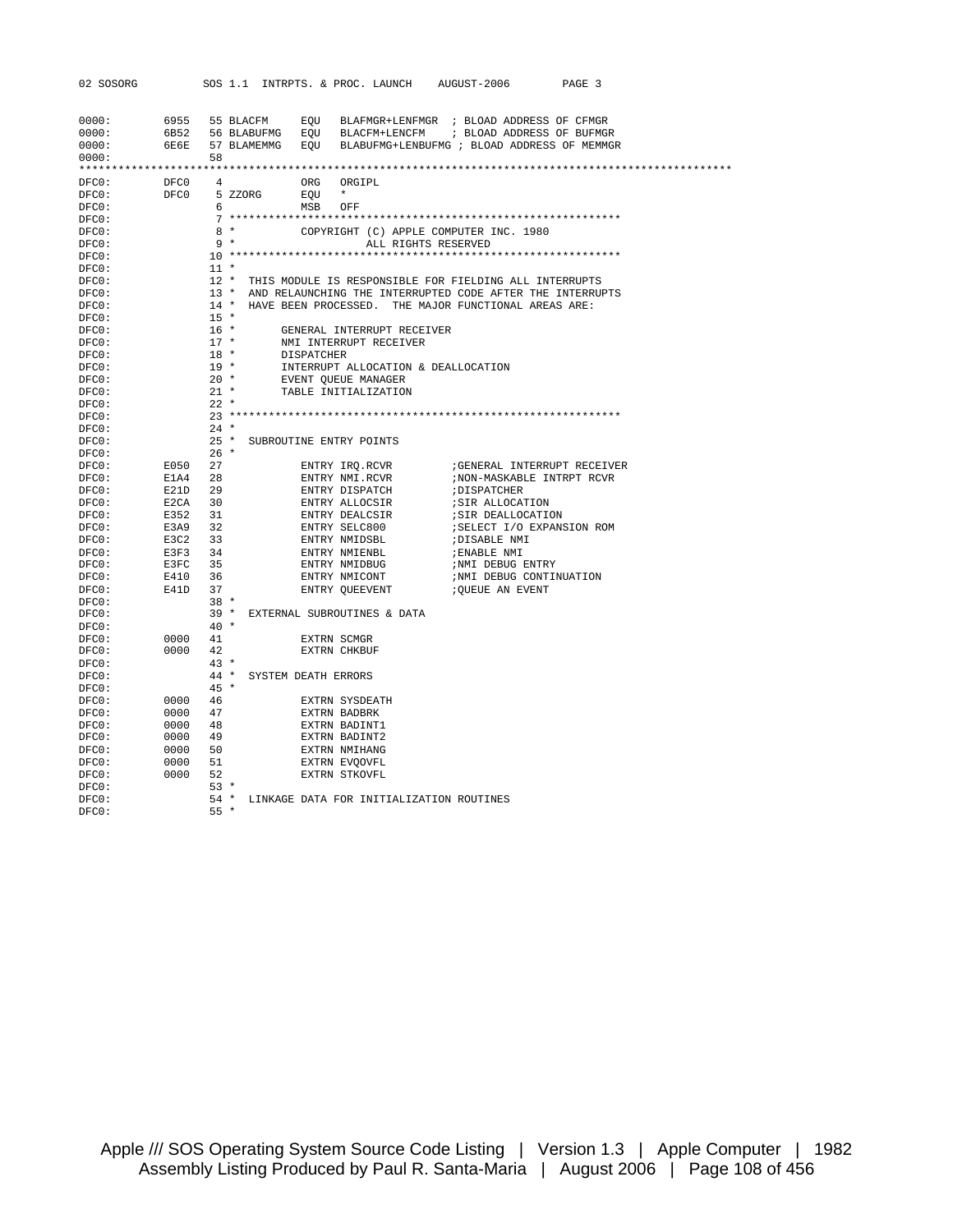| 02 IPL.SRC1    |         | SOS 1.1                    |                   | INTRPTS. & PROC. LAUNCH  | AUGUST-2006               | PAGE 4 |
|----------------|---------|----------------------------|-------------------|--------------------------|---------------------------|--------|
|                |         |                            |                   |                          |                           |        |
|                |         |                            |                   |                          |                           |        |
| DFCO:          | E026    | 56                         |                   | ENTRY EV.QUEUE           |                           |        |
| DFC0:          | 0007    | 57                         |                   | ENTRY EVQ. CNT           |                           |        |
| DFC0:          | 0006    | 58                         |                   | ENTRY EVQ. SIZ           |                           |        |
| DFC0:          | 002A    | 59                         |                   | ENTRY EVQ.LEN            |                           |        |
| DFC0:          | E028 60 |                            |                   | ENTRY EVQ. FREE          |                           |        |
| DFC0:          | E026 61 |                            |                   | ENTRY EVQ.LINK           |                           |        |
| DFC0:          | DFC5 62 |                            |                   | ENTRY SIRTABLE           |                           |        |
| DFC0:          | 0018 63 |                            |                   | ENTRY SIRTBLSIZ          |                           |        |
| DFC0:          | DFC4    | 64                         |                   | ENTRY ZPGSTACK           |                           |        |
| DFC0:          | 00F8    | 65                         |                   | ENTRY ZPGSTART           |                           |        |
| DFCO:          |         | 66 *                       |                   |                          |                           |        |
| DFC0:          |         | $67 *$<br>SYSGLOB DATA     |                   |                          |                           |        |
| DFC0:          |         | 68 *                       |                   |                          |                           |        |
| DFC0:          | 0000    | 69                         | <b>EXTRN SERR</b> |                          |                           |        |
| DFC0:          | 0000    | 70                         |                   | EXTRN CEVPRI             | ; CALLER'S EVENT PRIORITY |        |
| DFC0:          | 0000    | 71                         |                   | EXTRN SYSBANK            | <b>; SYSTEM BANK</b>      |        |
| DFCO:          | 0000    | 72                         |                   | EXTRN KYBDNMI            |                           |        |
| DFC0:          | 0000    | 73                         |                   | <b>EXTRN NMISPSV</b>     |                           |        |
| DFC0:          | 0000    | 74                         |                   | EXTRN NMIFLAG            | ;NMI PENDING FLAG         |        |
| DFC0:          | 0000    | 75                         |                   | EXTRN SCRNMODE           | ; CURRENT SCREEN MODE     |        |
| DFC0:          | 0000    | 76                         |                   | EXTRN SIRTEMP            | ; FOR ALLOCSIR & DEALCSIR |        |
| DFC0:          | 0000    | 77                         |                   | EXTRN SIRARGSIZ          |                           |        |
| DFC0:          | 0000    | 78                         |                   | EXTRN IRQCNTR            | ; FLASE IRQ COUNTER       |        |
| DFC0:          | 0000    | 79                         |                   | EXTRN NMICNTR            | ; TWO BYTE COUNTER        |        |
| DFC0:          | 0000    | 80                         |                   | EXTRN QEVTEMP            |                           |        |
| DFC0:          | 0000    | 81<br>82                   |                   | EXTRN QEV.THIS           |                           |        |
| DFCO:          | 0000    | 83                         |                   | EXTRN OEV.LAST           |                           |        |
| DFCO:          | 0000    | $84 *$                     |                   | <b>EXTRN</b>             | <b>BACKMASK</b>           |        |
| DFC0:<br>DFC0: |         | 85 * CONSTANT DECLARATIONS |                   |                          |                           |        |
| DFC0:          |         | $86*$                      |                   |                          |                           |        |
| DFC0:          | 0000    | 87 FALSE                   | EOU               | \$00                     |                           |        |
| DFC0:          | 0001    | 88 BITON0                  | EQU               | \$01                     |                           |        |
| DFC0:          | 0002    | 89 BITON1                  | EOU               | \$02                     |                           |        |
| DFC0:          |         | 0004 90 BITON2             | EQU               | \$04                     |                           |        |
| DFC0:          |         | 0010 91 BITON4             | EOU               | \$10                     |                           |        |
| DFC0:          |         | 0020 92 BITON5             | EQU               | \$20                     |                           |        |
| DFC0:          |         | 0040 93 BITON6             | EQU               | \$40                     |                           |        |
| DFC0:          |         | 0080 94 BITON7             | EQU               | \$80                     |                           |        |
| DFC0:          |         | 00F7 95 BITOFF3            | EQU               | \$F7                     |                           |        |
| DFC0:          |         | 00EF 96 BITOFF4            | EQU \$EF          |                          |                           |        |
| DFC0:          |         | 00DF 97 BITOFF5            | EQU               | \$DF                     |                           |        |
| DFC0:          |         | 00BF 98 BITOFF6            | EQU               | \$BF                     |                           |        |
| DFC0:          |         | 007F 99 BITOFF7            | EQU               | \$7F                     |                           |        |
| DFC0:          |         | 0020 100 BACKBIT           | EQU               | \$20                     | ; BACKUP BIT MASK         |        |
| DFC0:          |         | $101 *$                    |                   |                          |                           |        |
| DFC0:          |         | $102 *$                    |                   | SYSTEM CONTROL REGISTERS |                           |        |
| DFC0:          |         | $103 *$                    |                   |                          |                           |        |
| DFCO:          | FFEF    | 104 B.REG                  | EQU               | SFFEF                    | <b>BANK REGISTER</b>      |        |
| DFC0:          | FFDF    | 105 E.REG                  | EQU               | \$FFDF                   | ; ENVIRONMENT REGISTER    |        |
| DFC0:          | FFD0    | 106 Z.REG                  | EOU               | \$FFD0                   | ;ZERO PAGE REGISTER       |        |
| DFC0:          |         | $107 *$                    |                   |                          |                           |        |
| DFC0:          |         | 108 * 6522 REGISTERS       |                   |                          |                           |        |
| DFC0:          |         | $109 *$                    |                   |                          |                           |        |
| DFC0:          | FFDD    | 110 D.IFR                  | EOU               | <b>SFFDD</b>             |                           |        |
| DFC0:          | FFDE    | 111 D.IER                  | EOU               | <b>SFFDE</b>             |                           |        |

Apple /// SOS Operating System Source Code Listing | Version 1.3 | Apple Computer | 1982 Assembly Listing Produced by Paul R. Santa-Maria | August 2006 | Page 109 of 456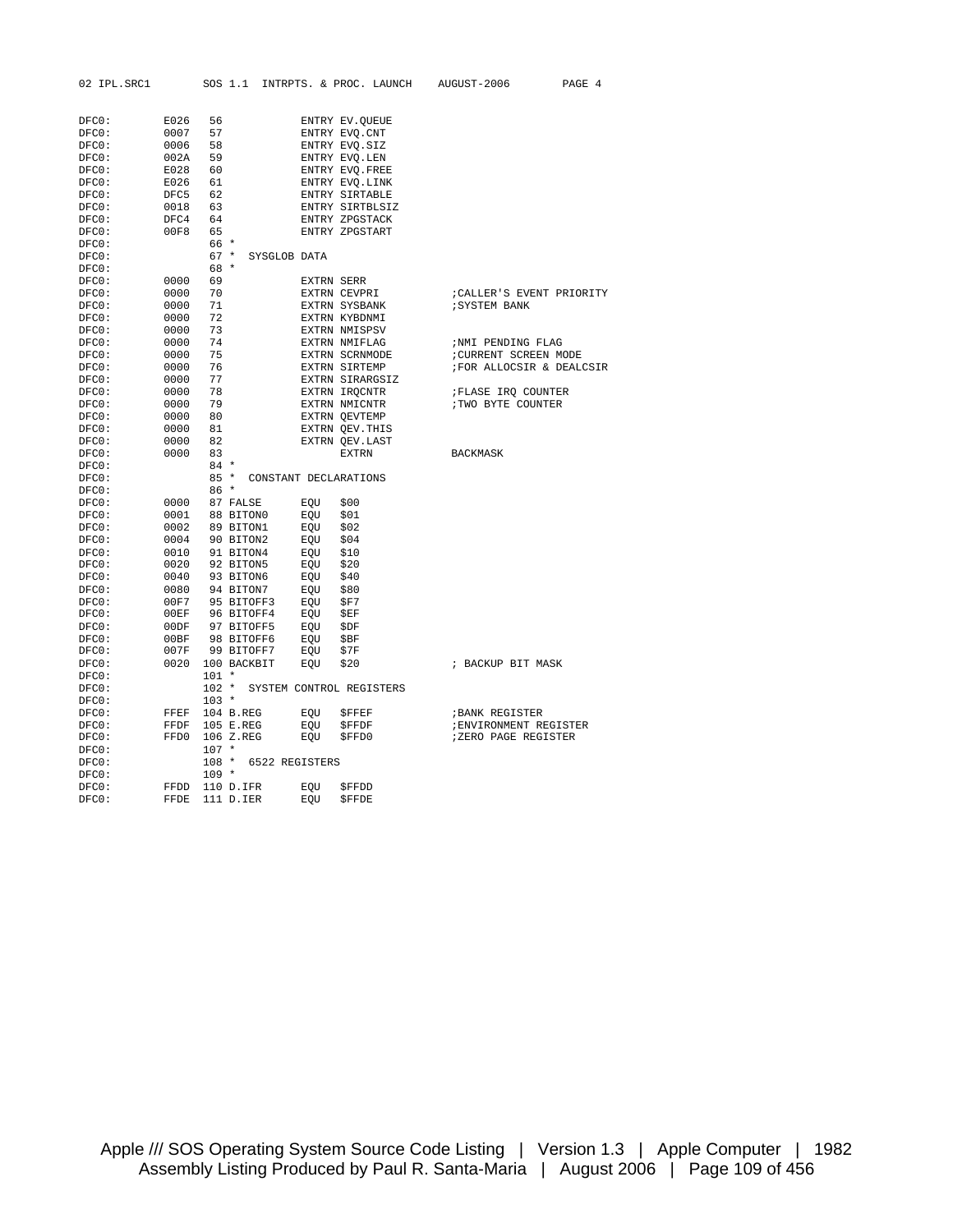| 02 IPL.SRC1 |      | SOS 1.1    | INTRPTS, & PROC, LAUNCH |              | AUGUST-2006 | PAGE 5 |
|-------------|------|------------|-------------------------|--------------|-------------|--------|
|             |      |            |                         |              |             |        |
| DFC0:       | FFFO | 112 E.IORB | EOU                     | <b>SFFE0</b> |             |        |
| DFCO:       | FFED | 113 E.IFR  | EOU                     | SFFED        |             |        |
| DFC0:       | FFEE | 114 E.IER  | EOU                     | SFFEE        |             |        |
| DFC0:       | FFEF | 115 E.IORA | EOU                     | SFFEF        |             |        |
|             |      |            |                         |              |             |        |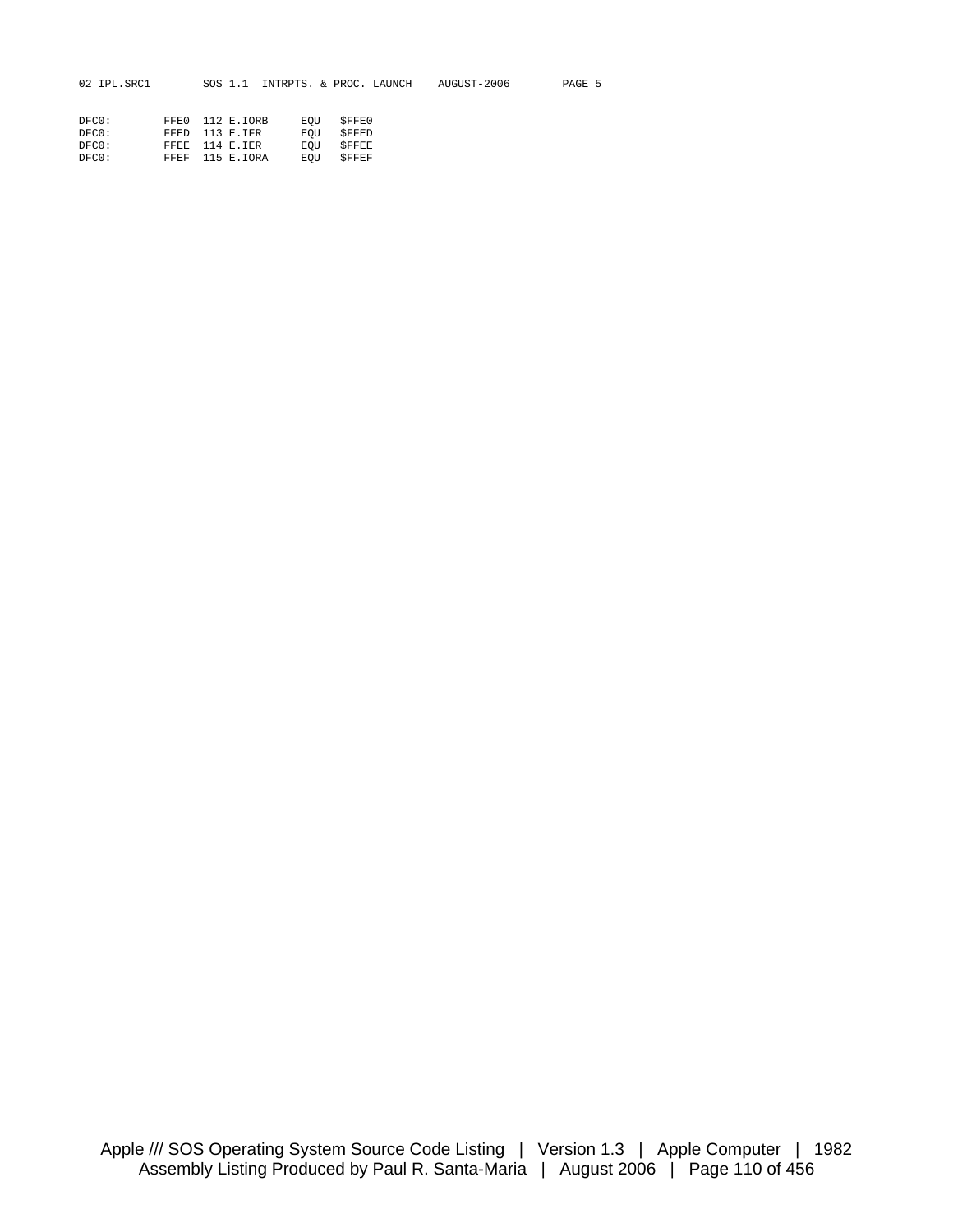| DFC0:<br>$117 *$<br>$118 *$<br>DFC0:<br>REGISTER PRESERVATION EQUATES<br>FOR USE DURING INTERRUPT PROCESSING<br>DFC0:<br>$119 *$<br>$120 *$<br>DFCO:<br>121 A.SAVE<br>EOU<br>\$103<br>DFCO:<br>0103<br>DFCO:<br>0104<br>122 S.SAVE<br>EOU<br>\$104<br>123 SP.SAVE<br>DFC0:<br>01FF<br>EQU<br>\$1FF<br>DFC0:<br>01FE<br>124 E.SAVE<br>EQU<br>\$1FE<br>01FD<br>125 Z.SAVE<br>EQU<br>DFC0:<br>\$1FD<br>01FC<br>DFCO:<br>126 B.SAVE<br>EQU<br>\$1FC<br>127 EXPNSLOT<br>DFB<br>\$00<br>DFCO:00<br>; CURRENT I/O EXPANSION SLOT<br>$128 *$<br>DFC1:<br>$129 *$<br>DFC1:<br>STATUS LOCATIONS FOR INTERRUPT POLLING<br>$130 *$<br>DFC1:<br>DFC1:<br>C0F1<br>131 ACIASTAT<br>EOU<br>\$C0F1<br>DFC1:02<br>132 ANYSLOT<br>DFB<br>BITON1<br>DFC2:<br>C065<br>133 SLOT1<br>EQU<br>\$C065<br>C064 134 SLOT2<br>DFC2:<br>EOU<br>\$C064<br>135 SLOT3<br>DFC2:20<br>DFB<br>BITON5<br>DFC3:10<br>136 SLOT4<br><b>DFB</b><br>BITON4<br>$137 *$<br>DFC4:<br>$138 *$<br>INTERRUPT ZERO PAGE STORAGE & EQUATES<br>DFC4:<br>$139 *$<br>DFC4:<br>DFC4:<br>00F9 140 SIRARGS<br>EQU<br>\$F9<br>;AND SFA<br>00FB 141 OEVARGS<br>DFC4:<br>EOU<br>SFB<br>;AND \$FC<br>DFC4:<br>00FD<br>142 IRQADDR<br>EQU<br>\$FD<br><i>IAND SFE</i><br>143 ZPGSP<br>DFC4:<br>00FF<br>EQU<br>\$FF<br>00F8<br>144 ZPGSTART<br>EQU<br>\$F8<br>DFC4:<br>0028<br>145 ZPGSTOP<br>DFC4:<br>EQU<br>\$28<br>0020 146 ZPGSPACE<br>EQU<br>\$20<br>DFC4:<br>DFC4: F8<br>147 ZPGSTACK<br>DFB<br>ZPGSTART<br>$148 *$<br>DFC5:<br>DFC5:<br>149 *<br>SYSTEM INTERNAL RESOURCE<br>$150 *$<br>DFC5:<br>TABLE STORAGE AND EQUATES<br>$151 *$<br>DFC5:<br>DFC5:<br>0018<br>152 SIRTBLSIZ<br>EOU<br>\$18<br>153 SIRTABLE<br>DFC5:<br>0018<br>DS<br>SIRTBLSIZ<br>0018<br>154 SIRADR.L<br>DS<br>SIRTBLSIZ<br>DFDD:<br>0001<br>155 NMIADR.L<br>DFF5:<br>DS<br>1<br><b>MUST PRECEED SIRADR.H</b><br>DFF6:<br>0018<br>156 SIRADR.H<br><b>DS</b><br>SIRTBLSIZ<br>157 SIRADR.B<br>SIRTBLSIZ<br>EOOE:<br>0018<br>DS<br>$158 *$<br>E026:<br>E026:<br>$159 *$<br>EVENT QUEUE STORAGE AND EQUATES<br>$160 *$<br>E026:<br>E026:<br>0006<br>161 EVQ.SIZ<br>EOU<br>6<br><b>; ENTRY SIZE</b><br>E026:<br>0007<br>162 EVQ.CNT<br>\$07<br>; ENTRY COUNT<br>EQU<br>E026:<br>002A<br>163 EVQ.LEN<br>EQU<br>\$2A<br>$: (EVQ.SIZ*EVQ.CNT))$<br>002A<br>164 EV.QUEUE<br>E026:<br>DS<br>EVQ.LEN<br>E050:<br>E028<br>165 EVQ.FREE<br>EQU<br>EV.QUEUE+2<br><b>FIRST FREE ENTRY INDEX</b> |
|------------------------------------------------------------------------------------------------------------------------------------------------------------------------------------------------------------------------------------------------------------------------------------------------------------------------------------------------------------------------------------------------------------------------------------------------------------------------------------------------------------------------------------------------------------------------------------------------------------------------------------------------------------------------------------------------------------------------------------------------------------------------------------------------------------------------------------------------------------------------------------------------------------------------------------------------------------------------------------------------------------------------------------------------------------------------------------------------------------------------------------------------------------------------------------------------------------------------------------------------------------------------------------------------------------------------------------------------------------------------------------------------------------------------------------------------------------------------------------------------------------------------------------------------------------------------------------------------------------------------------------------------------------------------------------------------------------------------------------------------------------------------------------------------------------------------------------------------------------------------------------------------------------------------------------------------------------------------------------------------------------------------------------------------------------------------------------------------------------------------------------------------------------------------------------------------------------------------------------------------------------------------------------------------------------------------------------------------------------------------------------------------|
|                                                                                                                                                                                                                                                                                                                                                                                                                                                                                                                                                                                                                                                                                                                                                                                                                                                                                                                                                                                                                                                                                                                                                                                                                                                                                                                                                                                                                                                                                                                                                                                                                                                                                                                                                                                                                                                                                                                                                                                                                                                                                                                                                                                                                                                                                                                                                                                                |
|                                                                                                                                                                                                                                                                                                                                                                                                                                                                                                                                                                                                                                                                                                                                                                                                                                                                                                                                                                                                                                                                                                                                                                                                                                                                                                                                                                                                                                                                                                                                                                                                                                                                                                                                                                                                                                                                                                                                                                                                                                                                                                                                                                                                                                                                                                                                                                                                |
|                                                                                                                                                                                                                                                                                                                                                                                                                                                                                                                                                                                                                                                                                                                                                                                                                                                                                                                                                                                                                                                                                                                                                                                                                                                                                                                                                                                                                                                                                                                                                                                                                                                                                                                                                                                                                                                                                                                                                                                                                                                                                                                                                                                                                                                                                                                                                                                                |
|                                                                                                                                                                                                                                                                                                                                                                                                                                                                                                                                                                                                                                                                                                                                                                                                                                                                                                                                                                                                                                                                                                                                                                                                                                                                                                                                                                                                                                                                                                                                                                                                                                                                                                                                                                                                                                                                                                                                                                                                                                                                                                                                                                                                                                                                                                                                                                                                |
|                                                                                                                                                                                                                                                                                                                                                                                                                                                                                                                                                                                                                                                                                                                                                                                                                                                                                                                                                                                                                                                                                                                                                                                                                                                                                                                                                                                                                                                                                                                                                                                                                                                                                                                                                                                                                                                                                                                                                                                                                                                                                                                                                                                                                                                                                                                                                                                                |
|                                                                                                                                                                                                                                                                                                                                                                                                                                                                                                                                                                                                                                                                                                                                                                                                                                                                                                                                                                                                                                                                                                                                                                                                                                                                                                                                                                                                                                                                                                                                                                                                                                                                                                                                                                                                                                                                                                                                                                                                                                                                                                                                                                                                                                                                                                                                                                                                |
|                                                                                                                                                                                                                                                                                                                                                                                                                                                                                                                                                                                                                                                                                                                                                                                                                                                                                                                                                                                                                                                                                                                                                                                                                                                                                                                                                                                                                                                                                                                                                                                                                                                                                                                                                                                                                                                                                                                                                                                                                                                                                                                                                                                                                                                                                                                                                                                                |
|                                                                                                                                                                                                                                                                                                                                                                                                                                                                                                                                                                                                                                                                                                                                                                                                                                                                                                                                                                                                                                                                                                                                                                                                                                                                                                                                                                                                                                                                                                                                                                                                                                                                                                                                                                                                                                                                                                                                                                                                                                                                                                                                                                                                                                                                                                                                                                                                |
|                                                                                                                                                                                                                                                                                                                                                                                                                                                                                                                                                                                                                                                                                                                                                                                                                                                                                                                                                                                                                                                                                                                                                                                                                                                                                                                                                                                                                                                                                                                                                                                                                                                                                                                                                                                                                                                                                                                                                                                                                                                                                                                                                                                                                                                                                                                                                                                                |
|                                                                                                                                                                                                                                                                                                                                                                                                                                                                                                                                                                                                                                                                                                                                                                                                                                                                                                                                                                                                                                                                                                                                                                                                                                                                                                                                                                                                                                                                                                                                                                                                                                                                                                                                                                                                                                                                                                                                                                                                                                                                                                                                                                                                                                                                                                                                                                                                |
|                                                                                                                                                                                                                                                                                                                                                                                                                                                                                                                                                                                                                                                                                                                                                                                                                                                                                                                                                                                                                                                                                                                                                                                                                                                                                                                                                                                                                                                                                                                                                                                                                                                                                                                                                                                                                                                                                                                                                                                                                                                                                                                                                                                                                                                                                                                                                                                                |
|                                                                                                                                                                                                                                                                                                                                                                                                                                                                                                                                                                                                                                                                                                                                                                                                                                                                                                                                                                                                                                                                                                                                                                                                                                                                                                                                                                                                                                                                                                                                                                                                                                                                                                                                                                                                                                                                                                                                                                                                                                                                                                                                                                                                                                                                                                                                                                                                |
|                                                                                                                                                                                                                                                                                                                                                                                                                                                                                                                                                                                                                                                                                                                                                                                                                                                                                                                                                                                                                                                                                                                                                                                                                                                                                                                                                                                                                                                                                                                                                                                                                                                                                                                                                                                                                                                                                                                                                                                                                                                                                                                                                                                                                                                                                                                                                                                                |
|                                                                                                                                                                                                                                                                                                                                                                                                                                                                                                                                                                                                                                                                                                                                                                                                                                                                                                                                                                                                                                                                                                                                                                                                                                                                                                                                                                                                                                                                                                                                                                                                                                                                                                                                                                                                                                                                                                                                                                                                                                                                                                                                                                                                                                                                                                                                                                                                |
|                                                                                                                                                                                                                                                                                                                                                                                                                                                                                                                                                                                                                                                                                                                                                                                                                                                                                                                                                                                                                                                                                                                                                                                                                                                                                                                                                                                                                                                                                                                                                                                                                                                                                                                                                                                                                                                                                                                                                                                                                                                                                                                                                                                                                                                                                                                                                                                                |
|                                                                                                                                                                                                                                                                                                                                                                                                                                                                                                                                                                                                                                                                                                                                                                                                                                                                                                                                                                                                                                                                                                                                                                                                                                                                                                                                                                                                                                                                                                                                                                                                                                                                                                                                                                                                                                                                                                                                                                                                                                                                                                                                                                                                                                                                                                                                                                                                |
|                                                                                                                                                                                                                                                                                                                                                                                                                                                                                                                                                                                                                                                                                                                                                                                                                                                                                                                                                                                                                                                                                                                                                                                                                                                                                                                                                                                                                                                                                                                                                                                                                                                                                                                                                                                                                                                                                                                                                                                                                                                                                                                                                                                                                                                                                                                                                                                                |
|                                                                                                                                                                                                                                                                                                                                                                                                                                                                                                                                                                                                                                                                                                                                                                                                                                                                                                                                                                                                                                                                                                                                                                                                                                                                                                                                                                                                                                                                                                                                                                                                                                                                                                                                                                                                                                                                                                                                                                                                                                                                                                                                                                                                                                                                                                                                                                                                |
|                                                                                                                                                                                                                                                                                                                                                                                                                                                                                                                                                                                                                                                                                                                                                                                                                                                                                                                                                                                                                                                                                                                                                                                                                                                                                                                                                                                                                                                                                                                                                                                                                                                                                                                                                                                                                                                                                                                                                                                                                                                                                                                                                                                                                                                                                                                                                                                                |
|                                                                                                                                                                                                                                                                                                                                                                                                                                                                                                                                                                                                                                                                                                                                                                                                                                                                                                                                                                                                                                                                                                                                                                                                                                                                                                                                                                                                                                                                                                                                                                                                                                                                                                                                                                                                                                                                                                                                                                                                                                                                                                                                                                                                                                                                                                                                                                                                |
|                                                                                                                                                                                                                                                                                                                                                                                                                                                                                                                                                                                                                                                                                                                                                                                                                                                                                                                                                                                                                                                                                                                                                                                                                                                                                                                                                                                                                                                                                                                                                                                                                                                                                                                                                                                                                                                                                                                                                                                                                                                                                                                                                                                                                                                                                                                                                                                                |
|                                                                                                                                                                                                                                                                                                                                                                                                                                                                                                                                                                                                                                                                                                                                                                                                                                                                                                                                                                                                                                                                                                                                                                                                                                                                                                                                                                                                                                                                                                                                                                                                                                                                                                                                                                                                                                                                                                                                                                                                                                                                                                                                                                                                                                                                                                                                                                                                |
|                                                                                                                                                                                                                                                                                                                                                                                                                                                                                                                                                                                                                                                                                                                                                                                                                                                                                                                                                                                                                                                                                                                                                                                                                                                                                                                                                                                                                                                                                                                                                                                                                                                                                                                                                                                                                                                                                                                                                                                                                                                                                                                                                                                                                                                                                                                                                                                                |
|                                                                                                                                                                                                                                                                                                                                                                                                                                                                                                                                                                                                                                                                                                                                                                                                                                                                                                                                                                                                                                                                                                                                                                                                                                                                                                                                                                                                                                                                                                                                                                                                                                                                                                                                                                                                                                                                                                                                                                                                                                                                                                                                                                                                                                                                                                                                                                                                |
|                                                                                                                                                                                                                                                                                                                                                                                                                                                                                                                                                                                                                                                                                                                                                                                                                                                                                                                                                                                                                                                                                                                                                                                                                                                                                                                                                                                                                                                                                                                                                                                                                                                                                                                                                                                                                                                                                                                                                                                                                                                                                                                                                                                                                                                                                                                                                                                                |
|                                                                                                                                                                                                                                                                                                                                                                                                                                                                                                                                                                                                                                                                                                                                                                                                                                                                                                                                                                                                                                                                                                                                                                                                                                                                                                                                                                                                                                                                                                                                                                                                                                                                                                                                                                                                                                                                                                                                                                                                                                                                                                                                                                                                                                                                                                                                                                                                |
|                                                                                                                                                                                                                                                                                                                                                                                                                                                                                                                                                                                                                                                                                                                                                                                                                                                                                                                                                                                                                                                                                                                                                                                                                                                                                                                                                                                                                                                                                                                                                                                                                                                                                                                                                                                                                                                                                                                                                                                                                                                                                                                                                                                                                                                                                                                                                                                                |
|                                                                                                                                                                                                                                                                                                                                                                                                                                                                                                                                                                                                                                                                                                                                                                                                                                                                                                                                                                                                                                                                                                                                                                                                                                                                                                                                                                                                                                                                                                                                                                                                                                                                                                                                                                                                                                                                                                                                                                                                                                                                                                                                                                                                                                                                                                                                                                                                |
|                                                                                                                                                                                                                                                                                                                                                                                                                                                                                                                                                                                                                                                                                                                                                                                                                                                                                                                                                                                                                                                                                                                                                                                                                                                                                                                                                                                                                                                                                                                                                                                                                                                                                                                                                                                                                                                                                                                                                                                                                                                                                                                                                                                                                                                                                                                                                                                                |
|                                                                                                                                                                                                                                                                                                                                                                                                                                                                                                                                                                                                                                                                                                                                                                                                                                                                                                                                                                                                                                                                                                                                                                                                                                                                                                                                                                                                                                                                                                                                                                                                                                                                                                                                                                                                                                                                                                                                                                                                                                                                                                                                                                                                                                                                                                                                                                                                |
|                                                                                                                                                                                                                                                                                                                                                                                                                                                                                                                                                                                                                                                                                                                                                                                                                                                                                                                                                                                                                                                                                                                                                                                                                                                                                                                                                                                                                                                                                                                                                                                                                                                                                                                                                                                                                                                                                                                                                                                                                                                                                                                                                                                                                                                                                                                                                                                                |
|                                                                                                                                                                                                                                                                                                                                                                                                                                                                                                                                                                                                                                                                                                                                                                                                                                                                                                                                                                                                                                                                                                                                                                                                                                                                                                                                                                                                                                                                                                                                                                                                                                                                                                                                                                                                                                                                                                                                                                                                                                                                                                                                                                                                                                                                                                                                                                                                |
|                                                                                                                                                                                                                                                                                                                                                                                                                                                                                                                                                                                                                                                                                                                                                                                                                                                                                                                                                                                                                                                                                                                                                                                                                                                                                                                                                                                                                                                                                                                                                                                                                                                                                                                                                                                                                                                                                                                                                                                                                                                                                                                                                                                                                                                                                                                                                                                                |
|                                                                                                                                                                                                                                                                                                                                                                                                                                                                                                                                                                                                                                                                                                                                                                                                                                                                                                                                                                                                                                                                                                                                                                                                                                                                                                                                                                                                                                                                                                                                                                                                                                                                                                                                                                                                                                                                                                                                                                                                                                                                                                                                                                                                                                                                                                                                                                                                |
|                                                                                                                                                                                                                                                                                                                                                                                                                                                                                                                                                                                                                                                                                                                                                                                                                                                                                                                                                                                                                                                                                                                                                                                                                                                                                                                                                                                                                                                                                                                                                                                                                                                                                                                                                                                                                                                                                                                                                                                                                                                                                                                                                                                                                                                                                                                                                                                                |
|                                                                                                                                                                                                                                                                                                                                                                                                                                                                                                                                                                                                                                                                                                                                                                                                                                                                                                                                                                                                                                                                                                                                                                                                                                                                                                                                                                                                                                                                                                                                                                                                                                                                                                                                                                                                                                                                                                                                                                                                                                                                                                                                                                                                                                                                                                                                                                                                |
|                                                                                                                                                                                                                                                                                                                                                                                                                                                                                                                                                                                                                                                                                                                                                                                                                                                                                                                                                                                                                                                                                                                                                                                                                                                                                                                                                                                                                                                                                                                                                                                                                                                                                                                                                                                                                                                                                                                                                                                                                                                                                                                                                                                                                                                                                                                                                                                                |
|                                                                                                                                                                                                                                                                                                                                                                                                                                                                                                                                                                                                                                                                                                                                                                                                                                                                                                                                                                                                                                                                                                                                                                                                                                                                                                                                                                                                                                                                                                                                                                                                                                                                                                                                                                                                                                                                                                                                                                                                                                                                                                                                                                                                                                                                                                                                                                                                |
|                                                                                                                                                                                                                                                                                                                                                                                                                                                                                                                                                                                                                                                                                                                                                                                                                                                                                                                                                                                                                                                                                                                                                                                                                                                                                                                                                                                                                                                                                                                                                                                                                                                                                                                                                                                                                                                                                                                                                                                                                                                                                                                                                                                                                                                                                                                                                                                                |
|                                                                                                                                                                                                                                                                                                                                                                                                                                                                                                                                                                                                                                                                                                                                                                                                                                                                                                                                                                                                                                                                                                                                                                                                                                                                                                                                                                                                                                                                                                                                                                                                                                                                                                                                                                                                                                                                                                                                                                                                                                                                                                                                                                                                                                                                                                                                                                                                |
|                                                                                                                                                                                                                                                                                                                                                                                                                                                                                                                                                                                                                                                                                                                                                                                                                                                                                                                                                                                                                                                                                                                                                                                                                                                                                                                                                                                                                                                                                                                                                                                                                                                                                                                                                                                                                                                                                                                                                                                                                                                                                                                                                                                                                                                                                                                                                                                                |
|                                                                                                                                                                                                                                                                                                                                                                                                                                                                                                                                                                                                                                                                                                                                                                                                                                                                                                                                                                                                                                                                                                                                                                                                                                                                                                                                                                                                                                                                                                                                                                                                                                                                                                                                                                                                                                                                                                                                                                                                                                                                                                                                                                                                                                                                                                                                                                                                |
|                                                                                                                                                                                                                                                                                                                                                                                                                                                                                                                                                                                                                                                                                                                                                                                                                                                                                                                                                                                                                                                                                                                                                                                                                                                                                                                                                                                                                                                                                                                                                                                                                                                                                                                                                                                                                                                                                                                                                                                                                                                                                                                                                                                                                                                                                                                                                                                                |
|                                                                                                                                                                                                                                                                                                                                                                                                                                                                                                                                                                                                                                                                                                                                                                                                                                                                                                                                                                                                                                                                                                                                                                                                                                                                                                                                                                                                                                                                                                                                                                                                                                                                                                                                                                                                                                                                                                                                                                                                                                                                                                                                                                                                                                                                                                                                                                                                |
|                                                                                                                                                                                                                                                                                                                                                                                                                                                                                                                                                                                                                                                                                                                                                                                                                                                                                                                                                                                                                                                                                                                                                                                                                                                                                                                                                                                                                                                                                                                                                                                                                                                                                                                                                                                                                                                                                                                                                                                                                                                                                                                                                                                                                                                                                                                                                                                                |
|                                                                                                                                                                                                                                                                                                                                                                                                                                                                                                                                                                                                                                                                                                                                                                                                                                                                                                                                                                                                                                                                                                                                                                                                                                                                                                                                                                                                                                                                                                                                                                                                                                                                                                                                                                                                                                                                                                                                                                                                                                                                                                                                                                                                                                                                                                                                                                                                |
|                                                                                                                                                                                                                                                                                                                                                                                                                                                                                                                                                                                                                                                                                                                                                                                                                                                                                                                                                                                                                                                                                                                                                                                                                                                                                                                                                                                                                                                                                                                                                                                                                                                                                                                                                                                                                                                                                                                                                                                                                                                                                                                                                                                                                                                                                                                                                                                                |
|                                                                                                                                                                                                                                                                                                                                                                                                                                                                                                                                                                                                                                                                                                                                                                                                                                                                                                                                                                                                                                                                                                                                                                                                                                                                                                                                                                                                                                                                                                                                                                                                                                                                                                                                                                                                                                                                                                                                                                                                                                                                                                                                                                                                                                                                                                                                                                                                |
|                                                                                                                                                                                                                                                                                                                                                                                                                                                                                                                                                                                                                                                                                                                                                                                                                                                                                                                                                                                                                                                                                                                                                                                                                                                                                                                                                                                                                                                                                                                                                                                                                                                                                                                                                                                                                                                                                                                                                                                                                                                                                                                                                                                                                                                                                                                                                                                                |
| E050:<br>E026<br>166 EVQ.LINK<br>EOU<br>EV.QUEUE+0<br>; NEXT ACTIVE ENTRY INDEX                                                                                                                                                                                                                                                                                                                                                                                                                                                                                                                                                                                                                                                                                                                                                                                                                                                                                                                                                                                                                                                                                                                                                                                                                                                                                                                                                                                                                                                                                                                                                                                                                                                                                                                                                                                                                                                                                                                                                                                                                                                                                                                                                                                                                                                                                                                |
| E027<br>167 EVQ.PRI<br><b><i>EVENT PRIORITY</i></b><br>E050:<br>EQU<br>EV.QUEUE+1                                                                                                                                                                                                                                                                                                                                                                                                                                                                                                                                                                                                                                                                                                                                                                                                                                                                                                                                                                                                                                                                                                                                                                                                                                                                                                                                                                                                                                                                                                                                                                                                                                                                                                                                                                                                                                                                                                                                                                                                                                                                                                                                                                                                                                                                                                              |
| ; EVENT IDENTIFICATION<br>E050:<br>E028<br>168 EVQ.ID<br>EQU<br>EV.QUEUE+2                                                                                                                                                                                                                                                                                                                                                                                                                                                                                                                                                                                                                                                                                                                                                                                                                                                                                                                                                                                                                                                                                                                                                                                                                                                                                                                                                                                                                                                                                                                                                                                                                                                                                                                                                                                                                                                                                                                                                                                                                                                                                                                                                                                                                                                                                                                     |
| E050:<br>E029<br>169 EVQ.ADRL<br>EQU<br>; EVENT ADDRESS:<br>LOW BYTE                                                                                                                                                                                                                                                                                                                                                                                                                                                                                                                                                                                                                                                                                                                                                                                                                                                                                                                                                                                                                                                                                                                                                                                                                                                                                                                                                                                                                                                                                                                                                                                                                                                                                                                                                                                                                                                                                                                                                                                                                                                                                                                                                                                                                                                                                                                           |
| EV.QUEUE+3<br>E050:<br>170 EVQ.ADRH<br>; EVENT ADDRESS:<br>E02A<br>EQU<br>EV.QUEUE+4<br>HIGH BYTE                                                                                                                                                                                                                                                                                                                                                                                                                                                                                                                                                                                                                                                                                                                                                                                                                                                                                                                                                                                                                                                                                                                                                                                                                                                                                                                                                                                                                                                                                                                                                                                                                                                                                                                                                                                                                                                                                                                                                                                                                                                                                                                                                                                                                                                                                              |
| 171 EVQ. BANK<br>; EVENT ADDRESS:<br>E050:<br>E02B<br>EOU<br>EV.QUEUE+5<br><b>BANK</b>                                                                                                                                                                                                                                                                                                                                                                                                                                                                                                                                                                                                                                                                                                                                                                                                                                                                                                                                                                                                                                                                                                                                                                                                                                                                                                                                                                                                                                                                                                                                                                                                                                                                                                                                                                                                                                                                                                                                                                                                                                                                                                                                                                                                                                                                                                         |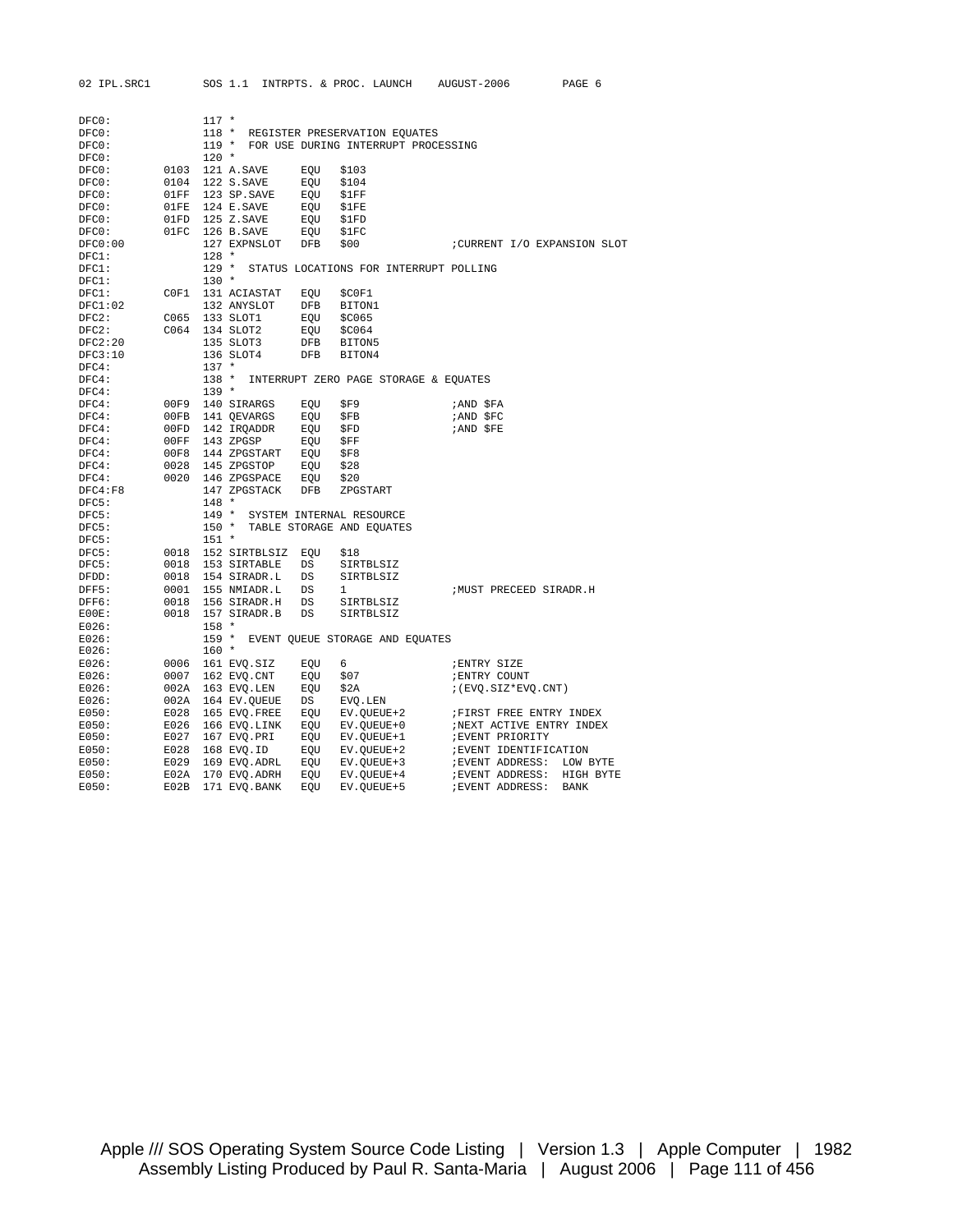| 02 IPL.SRC1            | GENERAL INTERRUPT RECEIVER                                   |                                       | AUGUST-2006                                                                                               | PAGE 7 |
|------------------------|--------------------------------------------------------------|---------------------------------------|-----------------------------------------------------------------------------------------------------------|--------|
|                        |                                                              |                                       |                                                                                                           |        |
| E050:                  |                                                              |                                       |                                                                                                           |        |
| E050:                  | $174 *$                                                      |                                       |                                                                                                           |        |
| E050:                  | $175 *$                                                      |                                       | THIS IS THE GENERAL INTERRUPT RECEIVER. WHEN AN                                                           |        |
| E050:<br>E050:         | 176 *<br>$177 *$                                             |                                       | INTERRUPT OCCURS, THE CPU PASSES CONTROL TO THE GIR<br>THROUGH THE IRQ VECTOR. THE GIR IS RESPONSIBLE FOR |        |
| E050:                  | $178 *$                                                      |                                       | SAVING THE CURRENT ENVIRONMENT, SETTING UP THE SOS                                                        |        |
| E050:                  | $179 *$                                                      |                                       | ENVIRONMENT, AND CALLING THE APPROPRIATE CODE MODULE.                                                     |        |
| E050:                  | 180 * IF THE INTERRUPT WAS CAUSED BY A BRK, THE GIR CALLS    |                                       |                                                                                                           |        |
| E050:                  | 181 * THE SYSTEM CALL MANAGER. OTHERWISE, THE GIR POLLS THE  |                                       |                                                                                                           |        |
| E050:                  | 182 * I/O DEVICES AND CALLS THE APPROPRIATE MASTER INTERRUPT |                                       |                                                                                                           |        |
| E050:                  | 183 * HANDLER. WHEN THE SCM OR MIH RETURNS, THE GIR PASSES   |                                       |                                                                                                           |        |
| E050:                  | 184 * CONTROL TO THE DISPATCHER.                             |                                       |                                                                                                           |        |
| E050:                  | $185 *$                                                      |                                       |                                                                                                           |        |
| E050:                  |                                                              |                                       |                                                                                                           |        |
| E050:                  | $187 *$                                                      |                                       |                                                                                                           |        |
| E050:                  | E050 188 IRQ.RCVR<br>EOU *                                   |                                       |                                                                                                           |        |
| E050:                  | $189 *$                                                      |                                       |                                                                                                           |        |
| E050:                  | 190 * SAVE CPU REGISTERS A, X, & Y ON CURRENT STACK          |                                       |                                                                                                           |        |
| E050:                  | $191 *$                                                      |                                       |                                                                                                           |        |
| E050:48                | 192<br>PHA                                                   |                                       |                                                                                                           |        |
| E051:8A                | 193<br>TXA                                                   |                                       |                                                                                                           |        |
| E052:48                | 194<br>PHA                                                   |                                       |                                                                                                           |        |
| E053:98                | 195<br>TYA                                                   |                                       |                                                                                                           |        |
| E054:48                | 196<br>PHA                                                   |                                       |                                                                                                           |        |
| E055:                  | 197 *                                                        |                                       |                                                                                                           |        |
| E055:                  | 198 * CHECK FOR STACK OVERFLOW AND                           |                                       |                                                                                                           |        |
| E055:                  | 199 * SAVE INTERRUPTED STATUS IN Y REGISTER.                 |                                       |                                                                                                           |        |
| E055:                  | $200 *$                                                      |                                       |                                                                                                           |        |
| $E055$ : BA            | 201<br>TSX                                                   |                                       |                                                                                                           |        |
| E056:E0 FA             | 202<br>CPX                                                   | #\$FA                                 |                                                                                                           |        |
| E05F 203<br>E058:90 05 |                                                              | BCC GIR005                            |                                                                                                           |        |
| E05A: A9 00            | 204                                                          | LDA #>STKOVFL                         |                                                                                                           |        |
| E05C:20 00 00          | 205                                                          | JSR SYSDEATH                          |                                                                                                           |        |
| E05F:BC 04 01          | 206 GIR005                                                   | LDY S. SAVE, X                        |                                                                                                           |        |
| E062:                  | $207$ *                                                      |                                       |                                                                                                           |        |
| E062:                  | 208 * SET UP INTERRUPT ENVIRONMENT:                          |                                       |                                                                                                           |        |
| E062:                  |                                                              |                                       |                                                                                                           |        |
| E062:                  |                                                              |                                       |                                                                                                           |        |
| E062:                  | $212 *$                                                      |                                       |                                                                                                           |        |
| E062:<br>E062:         | $213 *$                                                      | USER STATE OF SCREEN AND RESET LOCK.  |                                                                                                           |        |
| E062:D8                | 214<br><b>CLD</b>                                            |                                       |                                                                                                           |        |
| E063:AD DF FF          | 215<br>LDA                                                   | E.REG                                 |                                                                                                           |        |
| $E066$ : AA            | 216<br>TAX                                                   |                                       |                                                                                                           |        |
| E067:29 30             | 217                                                          | AND #BITON5+BITON4                    |                                                                                                           |        |
| E069:09 44             | 218                                                          | ORA #BITON6+BITON2                    |                                                                                                           |        |
| E06B:8D DF FF          | STA<br>219                                                   | E.REG                                 |                                                                                                           |        |
| EOGE:                  | $220$ *                                                      |                                       |                                                                                                           |        |
| EOGE:                  | $221$ *                                                      |                                       | IF NOT ALREADY ON PRIMARY STACK, SAVE USER'S STACK                                                        |        |
| EO6E:                  | $222$ *                                                      | POINTER AND SET UP SOS STACK POINTER. |                                                                                                           |        |
| EO6E:                  | $223$ *                                                      |                                       |                                                                                                           |        |
| EO6E:8A                | 224<br>TXA                                                   |                                       |                                                                                                           |        |
| E06F:29 04             | 225<br>AND                                                   | #BITON2                               |                                                                                                           |        |
| E07C 226<br>E071:D0 09 | BNE                                                          | GIR010                                |                                                                                                           |        |
| E073:8A                | 227<br>TXA                                                   |                                       |                                                                                                           |        |
| E074:BA                | 228<br><b>TSX</b>                                            |                                       |                                                                                                           |        |

Apple /// SOS Operating System Source Code Listing | Version 1.3 | Apple Computer | 1982 Assembly Listing Produced by Paul R. Santa-Maria | August 2006 | Page 112 of 456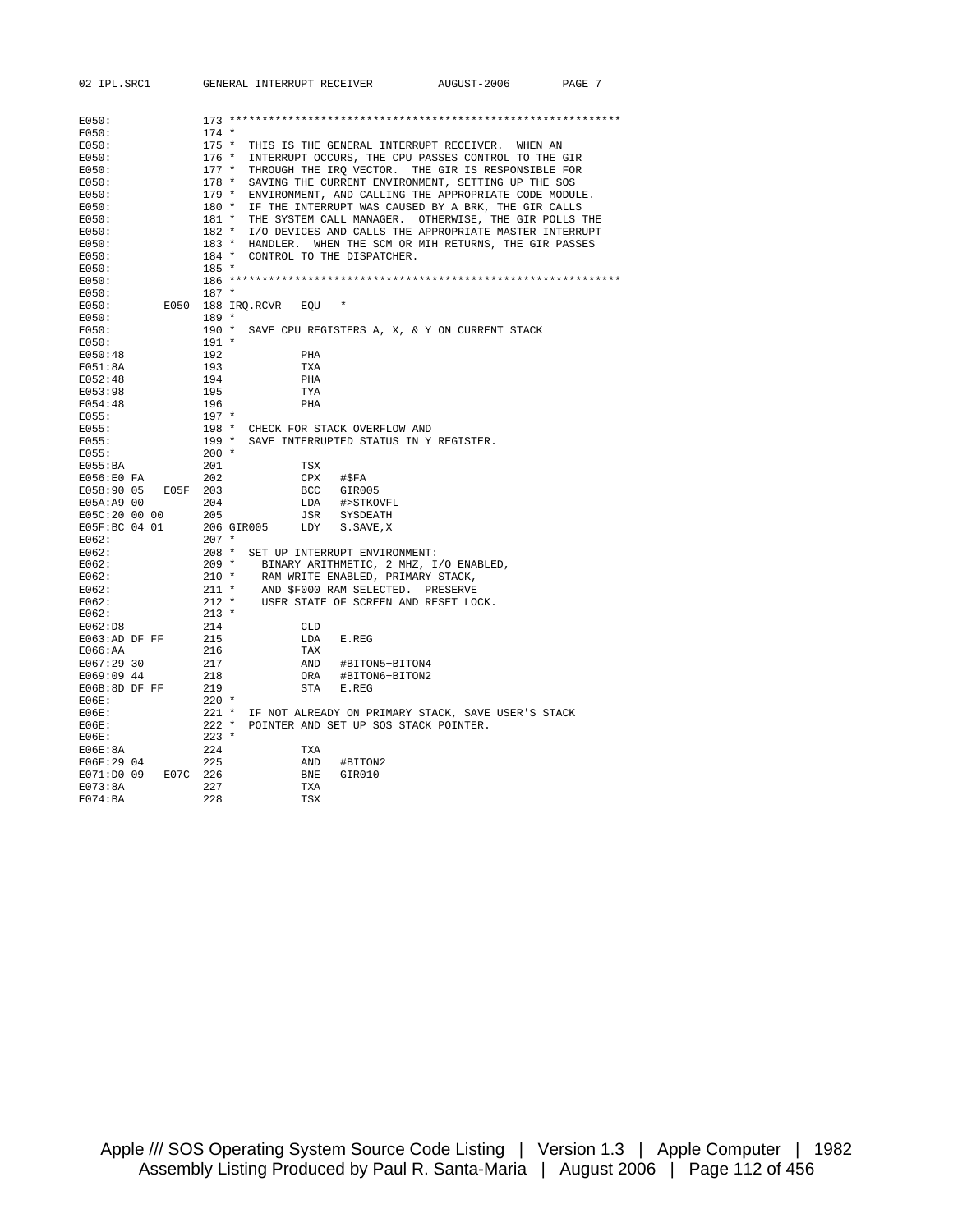| 02 IPL.SRC1     |          |            | GENERAL INTERRUPT RECEIVER |            |                                              | AUGUST-2006                                                  | PAGE 8 |
|-----------------|----------|------------|----------------------------|------------|----------------------------------------------|--------------------------------------------------------------|--------|
|                 |          |            |                            |            |                                              |                                                              |        |
|                 |          |            |                            |            |                                              |                                                              |        |
| E075:8E FF 01   |          | 229        |                            | STX        | SP.SAVE                                      |                                                              |        |
| $E078:A2$ FE    |          | 230        |                            | LDX        | $#$ > E. SAVE                                |                                                              |        |
| E07A:9A         |          | 231        |                            | TXS        |                                              |                                                              |        |
| E07B:AA         |          | 232        |                            | TAX        |                                              |                                                              |        |
| $E07C$ :        |          | $233 *$    |                            |            |                                              |                                                              |        |
| $E07C$ :        |          | $234$ *    |                            |            |                                              | SAVE E, Z, B, & I/O EXPANSION SLOT ON SOS STACK              |        |
| $E07C$ :        |          | $235 *$    |                            |            | IF BRK THEN CALL SCMGR ELSE POLL I/O DEVICES |                                                              |        |
| $E07C$ :        |          | $236 *$    |                            |            |                                              |                                                              |        |
| EO7C:8A         |          | 237 GIR010 |                            | TXA        |                                              |                                                              |        |
| E07D:48         |          | 238        |                            | PHA        |                                              |                                                              |        |
| E07E:AD DO FF   |          | 239        |                            | LDA        | Z.REG                                        |                                                              |        |
| E081:48         |          | 240        |                            | PHA        |                                              |                                                              |        |
| E082:AD EF FF   |          | 241        |                            | LDA        | B.REG                                        |                                                              |        |
| E085:48         |          | 242        |                            | PHA        |                                              |                                                              |        |
| E086:AD CO DF   |          | 243        |                            | LDA        | EXPNSLOT                                     |                                                              |        |
| E089:48         |          | 244        |                            | PHA        |                                              |                                                              |        |
| E08A:2C FF CF   |          | 245        |                            | BIT        | \$CFFF                                       |                                                              |        |
| E08D:2C 20 C0   |          | 246        |                            | BIT        | \$C020                                       | RESET I/O SPACE                                              |        |
| E090:A9 00      |          | 247        |                            | LDA        | #\$00                                        |                                                              |        |
| E092:8D CO DF   |          | 248        |                            | STA        | <b>EXPNSLOT</b>                              |                                                              |        |
| E095:98         |          | 249        |                            | TYA        |                                              |                                                              |        |
| E096:29 10      |          | 250        |                            | AND        | #BITON4                                      |                                                              |        |
| E098:F0 40      | E0DA 251 |            |                            | BEQ        | POLL.IO                                      |                                                              |        |
| $E09A$ :        |          | $252 *$    |                            |            |                                              |                                                              |        |
| $E09A$ :        |          |            |                            |            |                                              | 253 * CALL SYSTEM CALL MANAGER; ON RETURN, PUT ERROR CODE IN |        |
| E09A:           |          | $254$ *    |                            |            |                                              | USER'S A REGISTER AND SET RETURN STATUS, THEN DISPATCH.      |        |
| $E09A$ :        |          | $255 *$    |                            |            |                                              |                                                              |        |
| E09A:BA         |          | 256        |                            | TSX        |                                              | ; CHECK FOR                                                  |        |
| E09B:E0FA       |          | 257        |                            | CPX        | #>B.SAVE-2                                   | ; REENTRANT                                                  |        |
| E09D:F0 05      | E0A4     | 258        |                            | <b>BEO</b> | GIR020                                       | $\ddot{i}$<br>SYSTEM CALL                                    |        |
| E09F:A9 00      |          | 259        |                            | LDA        | #>BADBRK                                     |                                                              |        |
| E0A1:20 00 00   |          | 260        |                            | JSR        | SYSDEATH                                     |                                                              |        |
| E0A4:AD DF FF   |          | 261 GIR020 |                            | LDA        | E.REG                                        | ; SELECT \$C000 RAM                                          |        |
| E0A7:29 BF      |          | 262        |                            | AND        | #BITOFF6                                     |                                                              |        |
| E0A9:8D DF FF   |          | 263        |                            | STA        | E.REG                                        |                                                              |        |
| EOAC:58         |          | 264        |                            | CLI        |                                              | <b><i>; ENABLE INTERRUPTS</i></b>                            |        |
| E0AD:20 00 00   |          | 265        |                            | JSR        | SCMGR                                        | ; CALL THE SYSTEM CALL MGR                                   |        |
| E0B0:A9 20      |          | 266        |                            | LDA        | #BACKBIT                                     | ; GET THE MASK                                               |        |
| E0B2:8D 00 00   |          | 267        |                            | STA        | BACKMASK                                     | ; SET IT IN SYSGLOB                                          |        |
| E0B5:20 00 00   |          | 268        |                            | JSR        | CHKBUF                                       |                                                              |        |
| E0B8:78         |          | 269        |                            | SEI        |                                              |                                                              |        |
| EOB9:AE FF 01   |          | 270        |                            | LDX        | SP.SAVE                                      |                                                              |        |
| EOBC:AD FD 01   |          | 271        |                            | LDA        | Z.SAVE                                       |                                                              |        |
| E0BF: 49 01     |          | 272        |                            | EOR        | #BITON0                                      | ; SET ZERO PAGE TO                                           |        |
| EOC1:8D DO FF   |          | 273        |                            | STA        | Z.REG                                        | ; CALLER'S STACK                                             |        |
| $EOC4:AD$ 00 00 |          | 274        |                            | LDA        | SERR                                         |                                                              |        |
| E0C7:95 03      |          | 275        |                            | STA        | >A.SAVE, X                                   |                                                              |        |
| EOC9:08         |          | 276        |                            | PHP        |                                              |                                                              |        |
| E0CA: B5 04     |          | 277        |                            | LDA        | >S.SAVE,X                                    |                                                              |        |
|                 |          | 278        |                            | AND        |                                              |                                                              |        |
| E0CC: 29 7D     |          |            |                            |            | #\$7D                                        |                                                              |        |
| E0CE: 95 04     |          | 279        |                            | STA        | >S.SAVE,X                                    |                                                              |        |
| EDD:68          |          | 280        |                            | PLA        |                                              |                                                              |        |
| E0D1:29 82      |          | 281        |                            | AND        | #\$82                                        |                                                              |        |
| E0D3:15 04      |          | 282        |                            | ORA        | $>S$ . SAVE, X                               |                                                              |        |
| E0D5:95 04      |          | 283        |                            | STA        | $>$ S. SAVE, X                               |                                                              |        |
| E0D7:4C 1D E2   |          | 284        |                            | JMP        | <b>DISPATCH</b>                              |                                                              |        |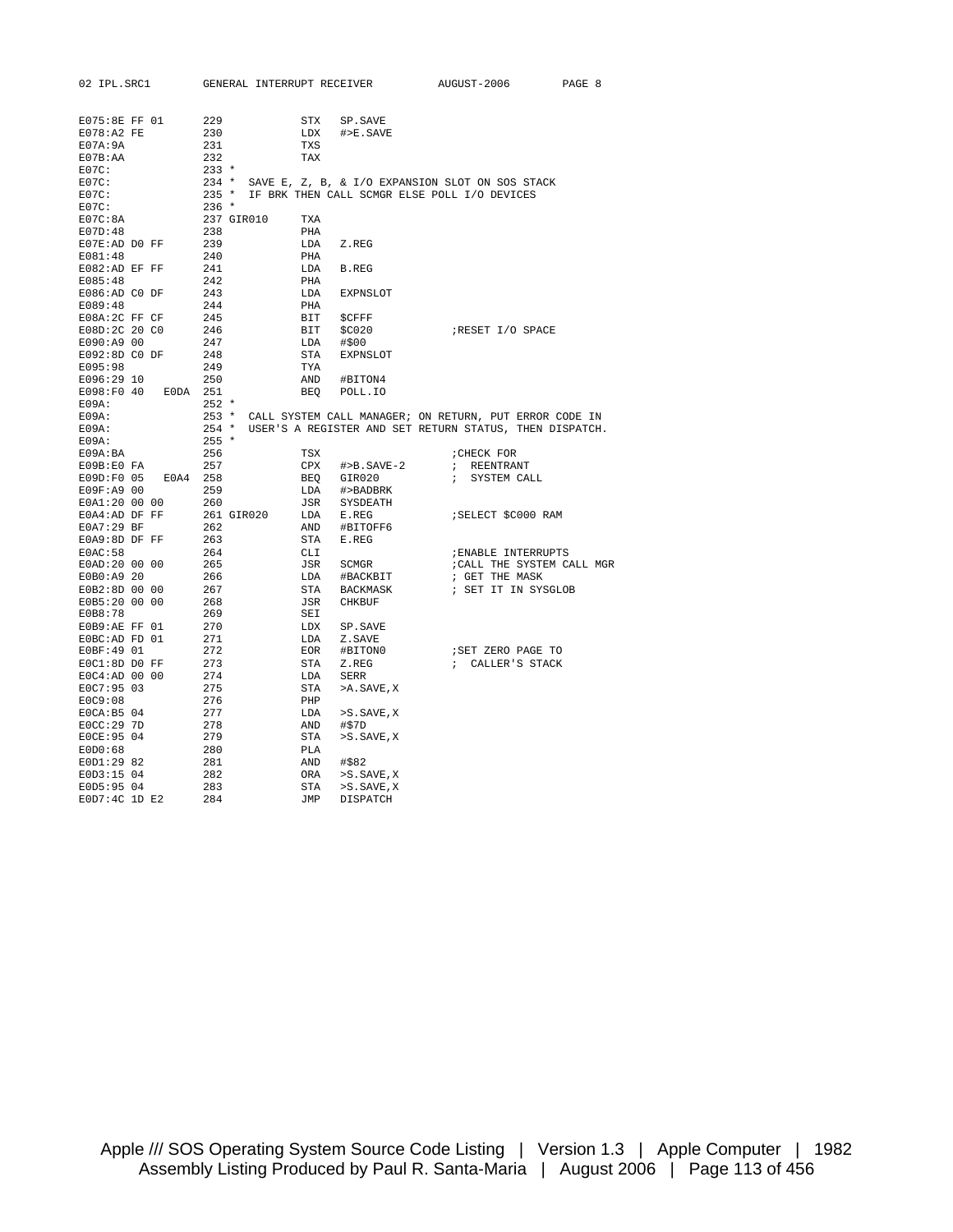02 IPL.SRC1 GENERAL INTERRUPT RECEIVER AUGUST-2006 PAGE 9

| $EODA$ :                    |      | $286 *$ |             |                   |                                      |                            |
|-----------------------------|------|---------|-------------|-------------------|--------------------------------------|----------------------------|
| E0DA:                       |      | $287$ * |             |                   | SET INTERRUPT ZERO PAGE AND SOS BANK |                            |
| E0DA:                       |      | $288 *$ |             |                   | THEN POLL I/O DEVICES                |                            |
| $EODA$ :                    |      | $289 *$ |             |                   |                                      |                            |
| EODA: 2C EF FF              |      |         | 290 POLL.IO | BIT               | E.IORA                               | ; VERIFY THAT 'IRQ IS LOW  |
| $EODD:10$ $0B$              | EOEA | 291     |             | <b>BPL</b>        | PI0006                               |                            |
| EODF:EE 00 00               |      | 292     |             | <b>INC</b>        | <b>IROCNTR</b>                       |                            |
|                             |      | 293     |             |                   |                                      | ; BUMP FALSE IRQ COUNTER   |
| E0E2:D0 03                  | E0E7 |         |             | <b>BNE</b>        | PI0004                               |                            |
| E0E4:EE 01 00               |      | 294     |             | INC               | IRQCNTR+1                            |                            |
| E0E7:4C 1D E2               |      |         | 295 PIO004  | JMP               | DISPATCH                             |                            |
| E0EA: A9 00                 |      |         | 296 PIO006  | LDA               | #0                                   | ; SET INTERRUPT ZERO PAGE  |
| EOEC: 8D DO FF              |      | 297     |             | <b>STA</b>        | Z.REG                                |                            |
| EOEF:AD DF FF               |      | 298     |             | LDA               | E.REG                                |                            |
| E0F2:09 80                  |      | 299     |             | ORA               | #BITON7                              | FORCE 1 MHZ FOR            |
| E0F4:8D DF FF               |      | 300     |             | STA               | E.REG                                | ; READING ACIA STATUS      |
| E0F7:29 7F                  |      | 301     |             | AND               | #BITOFF7                             |                            |
| E0F9:A2 01                  |      | 302     |             | LDX               | #\$01                                |                            |
| EOFB:AC F1 CO               |      | 303     |             | LDY               | ACIASTAT                             | ; ANY INTERRUPT ON ACIA?   |
| EOFE:8D DF FF               |      | 304     |             | <b>STA</b>        | E.REG                                |                            |
| E101:30 5C                  | E15F | 305     |             | BMI               | <b>PIO070</b>                        |                            |
| E103:AD ED FF               |      | 306     |             | LDA               | E.IFR                                | ; ANY INTERRUPT ON E-6522? |
| E106:10 10                  | E118 | 307     |             | <b>BPL</b>        | PI0020                               | $\mathfrak{z}$ NO          |
| E108:2D EE FF               |      | 308     |             | AND               | E.IER                                |                            |
| E10B:A0 07                  |      | 309     |             | LDY               | #7                                   |                            |
| E10D:A2 02                  |      | 310     |             | LDX               | #\$02                                |                            |
| E10F:4A                     |      |         | 311 PIO010  | LSR               | Α                                    | ; CHECK FLAG BITS          |
| E110:B0 4D                  | E15F | 312     |             | <b>BCS</b>        | <b>PIO070</b>                        |                            |
| E112:E8                     |      | 313     |             | INX               |                                      |                            |
| E113:88                     |      | 314     |             | <b>DEY</b>        |                                      |                            |
| E114:D0 F9                  | E10F | 315     |             | <b>BNE</b>        | <b>PIO010</b>                        |                            |
| E116:F0 18                  | E130 | 316     |             | <b>BEO</b>        | PI0035                               |                            |
|                             |      |         |             |                   |                                      |                            |
| E118:AD DD FF<br>E11B:10 13 | E130 | 318     | 317 PIO020  | LDA<br><b>BPL</b> | D.IFR<br>PI0035                      | ; ANY INTERRUPT ON D-6522? |
|                             |      |         |             |                   |                                      |                            |
| E11D:2D DE FF               |      | 319     |             | AND               | D.IER                                |                            |
| E120:2C C1 DF               |      | 320     |             | <b>BIT</b>        | ANYSLOT                              | ; ANY SLOT INTERRUPT?      |
| E123:D0 OF                  | E134 | 321     |             | <b>BNE</b>        | PI0040                               | ; YES                      |
| E125:A0 07                  |      | 322     |             | LDY               | #7                                   |                            |
| E127:A2 09                  |      | 323     |             | LDX               | #\$09                                |                            |
| E129:4A                     |      |         | 324 PIO030  | LSR               | Α                                    | ; CHECK FLAG BITS          |
| E12A: B0 33                 | E15F | 325     |             | <b>BCS</b>        | <b>PIO070</b>                        |                            |
| E12C:EB                     |      | 326     |             | INX               |                                      |                            |
| E12D:88                     |      | 327     |             | <b>DEY</b>        |                                      |                            |
| E12E:DO F9                  | E129 | 328     |             | BNE               | <b>PIO030</b>                        |                            |
| E130:A2 10                  |      |         | 329 PIO035  | LDX               | #\$10                                | ; INTERRUPT NOT FOUND      |
| E132:D0 1E                  | E152 | 330     |             | BNE               | <b>PIO050</b>                        |                            |
| E134:A2 11                  |      |         | 331 PIO040  | LDX               | #\$11                                |                            |
| E136:2C 65 CO               |      | 332     |             | <b>BIT</b>        | SLOT1                                | ; SLOT 1?                  |
| E139:10 24                  | E15F | 333     |             | <b>BPL</b>        | PI0070                               |                            |
| E13B:E8                     |      | 334     |             | INX               |                                      |                            |
| E13C:2C 64 CO               |      | 335     |             | BIT               | SLOT2                                | ; SLOT 2?                  |
| E13F:10 1E                  | E15F | 336     |             | <b>BPL</b>        | <b>PIO070</b>                        |                            |
| E141:AD EF FF               |      | 337     |             | LDA               | E.IORA                               |                            |
| E144:E8                     |      | 338     |             | INX               |                                      |                            |
| E145:2C C2 DF               |      | 339     |             | BIT               | SLOT3                                | ; SLOT 3?                  |
| E148:F0 15                  | E15F | 340     |             | BEO               | <b>PIO070</b>                        |                            |
| E14A:E8                     |      | 341     |             | INX               |                                      |                            |
|                             |      |         |             |                   |                                      |                            |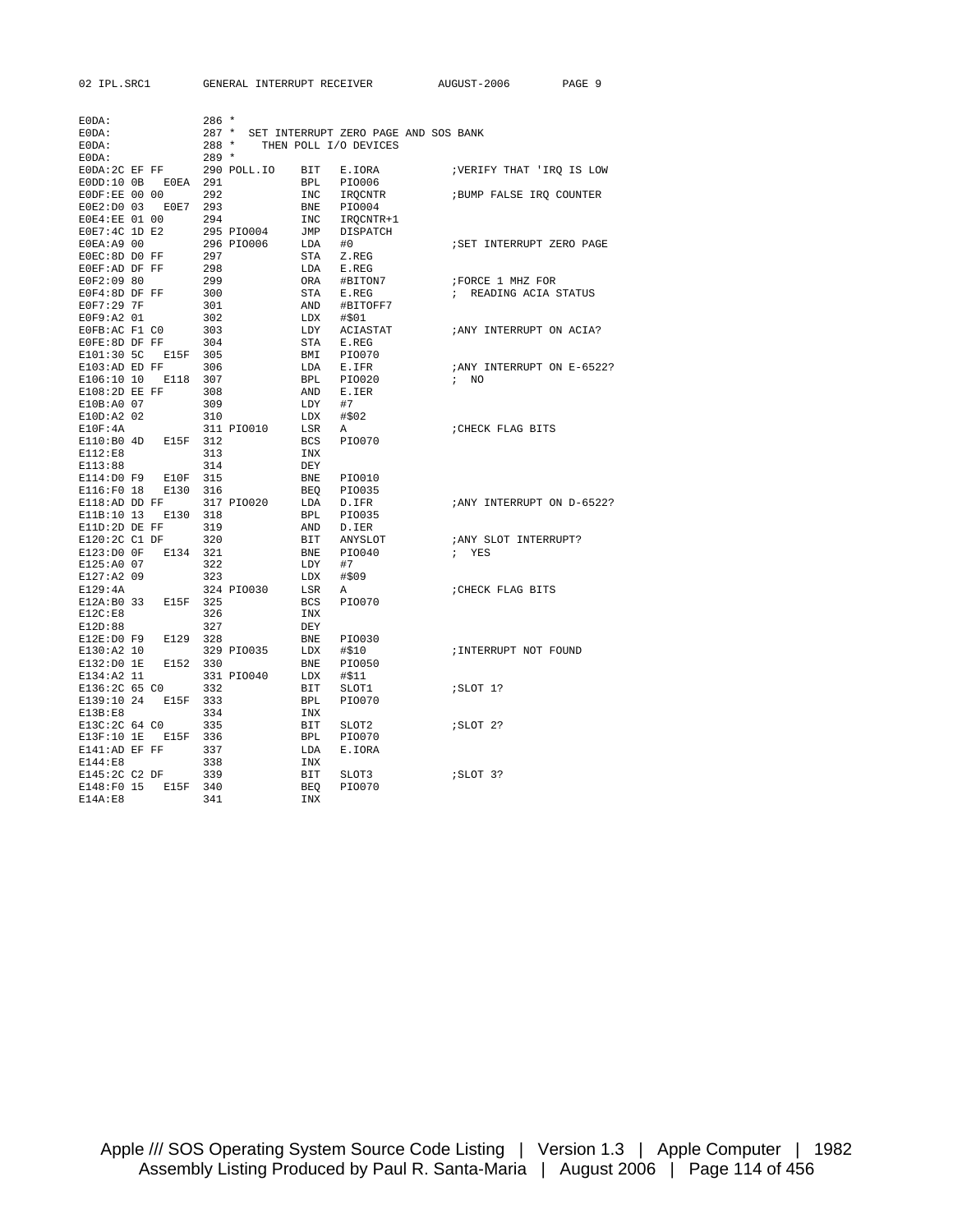| 02 IPL.SRC1       |      | GENERAL INTERRUPT RECEIVER |            |                                                      | AUGUST-2006                    | PAGE 10 |
|-------------------|------|----------------------------|------------|------------------------------------------------------|--------------------------------|---------|
|                   |      |                            |            |                                                      |                                |         |
| E14B:2C C3 DF     |      | 342                        | BIT        | SLOT4                                                | SLOT 4?                        |         |
| E14E:FOOF         |      | E15F 343                   | <b>BEO</b> | <b>PIO070</b>                                        |                                |         |
| E150:A2 0A        |      | 344                        | LDX        | #50A                                                 |                                |         |
| E152:             |      | $345 *$                    |            |                                                      |                                |         |
| E152:             |      | $346 *$                    |            | BAD INTERRUPT -- SYSTEM DEATH                        |                                |         |
| E152:             |      | $347 *$                    |            |                                                      |                                |         |
| E152:A9 00        |      | 348 PIO050                 | LDA        | #>BADINT1                                            | ; INTERRUPT NOT FOUND          |         |
| E154:20 00 00     |      | 349                        | JSR        | SYSDEATH                                             |                                |         |
| E157:A9 00        |      | 350 PIO060                 | LDA        | #>BADINT2                                            | ; BAD ZERO PAGE ALLOCATION     |         |
| E159:20 00 00     |      | 351                        | JSR        | SYSDEATH                                             |                                |         |
| E15C:             |      | $352 *$                    |            |                                                      |                                |         |
| $E15C$ :          |      | $353 *$                    |            | INTERRUPTING DEVICE FOUND                            |                                |         |
| E15C:             |      | $354 *$                    |            | ALLOCATE ZERO PAGE AND CALL MASTER INTERRUPT HANDLER |                                |         |
| E15C:             |      | $355 *$                    |            |                                                      |                                |         |
| E15C:             |      | $356$ *<br>NOTE:           |            |                                                      |                                |         |
| E15C:             |      | $357 *$                    |            | SINCE READING THE ACIA'S STATUS REGISTER RESETS THE  |                                |         |
| E15C:             |      | $358 *$                    |            | DSR AND DCD BITS, THE STATUS READ BY THE POLLING     |                                |         |
| E15C:             |      | $359 *$                    |            | ROUTINE MUST BE PASSED TO THE INTERRUPT HANDLER;     |                                |         |
| E15C:             |      | $360 *$                    |            | THE Y REGISTER HAS BEEN SELECTED FOR THIS PURPOSE.   |                                |         |
| E15C:             |      | $361 *$                    |            | THE CURRENT IMPLEMENTATION DOES NOT USE Y IN CALLING |                                |         |
| E15C:             |      | $362 *$                    |            | THE INTERRUPT HANDLER. IF SUBSEQUENT REVISIONS       |                                |         |
| E15C:             |      | $363 *$                    |            | NEED TO USE Y, THE STATUS MUST BE PRESERVED AND      |                                |         |
| E15C:             |      | $364$ *                    |            | RESTORED BEFORE CALLING THE INTERRUPT HANDLER.       |                                |         |
| E15C:             |      | $365 *$                    |            |                                                      |                                |         |
| E15C:6C FD 00     |      | 366 CALLMIH                | JMP        | (IRQADDR)                                            |                                |         |
| $E15F$ :          |      | $367 *$                    |            |                                                      |                                |         |
| E15F:BD C5 DF     |      | 368 PIO070                 | LDA        | SIRTABLE, X                                          | ; INTERRUPT ALLOCATED?         |         |
| E162:10 EE        | E152 | 369                        | <b>BPL</b> | <b>PIO050</b>                                        | $\mathcal{L}$<br>NO            |         |
| E164:BD DD DF     |      | 370                        | LDA        | SIRADR.L,X                                           | GET INTERRUPT ADDRESS          |         |
| E167:85 FD        |      | 371                        | STA        | IROADDR                                              |                                |         |
| E169:1D F6 DF     |      | 372                        | ORA        | SIRADR.H, X                                          | $\mu$ CHECK FOR ADDRESS = \$00 |         |
| E16C:FO E4        | E152 | 373                        | BEO        | <b>PIO050</b>                                        | ; BAD ADDRESS                  |         |
| E16E:BD F6 DF     |      | 374                        | LDA        | SIRADR.H, X                                          |                                |         |
| E171:85 FE        |      | 375                        | STA        | IRQADDR+1                                            |                                |         |
| E173:BD OE E0     |      | 376                        | LDA        | SIRADR.B,X                                           |                                |         |
| E176:8D EF FF     |      | 377                        | STA        | B.REG                                                |                                |         |
| E179:AD C4 DF     |      | 378                        | LDA        | ZPGSTACK                                             | ; ALLOCATE MIH ZERO PAGE       |         |
| E17C:C9 48        |      | 379                        | CMP        | #ZPGSTOP+ZPGSPACE                                    |                                |         |
| E17E:90 D7        |      | E157 380                   | BCC        | PI0060                                               | ; TOO MANY NESTED INTERRUPTS   |         |
| E180:E9 20        |      | 381                        | <b>SBC</b> | #ZPGSPACE                                            |                                |         |
| E182:8D C4 DF     |      | 382                        | STA        | ZPGSTACK                                             |                                |         |
| E185:85 FF        |      | 383                        | <b>STA</b> | ZPGSP                                                |                                |         |
| E187:AA           |      | 384                        | TAX        |                                                      |                                |         |
| E188:20 5C E1     |      | 385                        | JSR        | CALLMIH                                              | CALL INTERRUPT HANDLER         |         |
| E18B:78           |      | 386                        | SEI        |                                                      |                                |         |
| E18C:A9 00        |      | 387                        | LDA        | #\$00                                                |                                |         |
| E18E:8D DO FF     |      | 388                        | STA        | Z.REG                                                |                                |         |
| E191:18           |      | 389                        | <b>CLC</b> |                                                      |                                |         |
| E192:AD C4 DF     |      | 390                        | LDA        | ZPGSTACK                                             | ; DEALLOCATE MIH ZERO PAGE     |         |
| E195:69 20        |      | 391                        | ADC        | #ZPGSPACE                                            |                                |         |
| E197:8D C4 DF     |      | 392                        | STA        | ZPGSTACK                                             |                                |         |
| E19A:85 FF        |      | 393                        | STA        | ZPGSP                                                |                                |         |
| E19C:A9 02        |      | 394                        | LDA        | #BITON1                                              |                                |         |
| E19E:8D DD FF     |      | 395                        | <b>STA</b> | D.IFR                                                | ; CLEAR ANY SLOT INTERRUPT     |         |
| $E1A1:4C$ 1D $E2$ |      | 396                        | <b>JMP</b> | <b>DISPATCH</b>                                      |                                |         |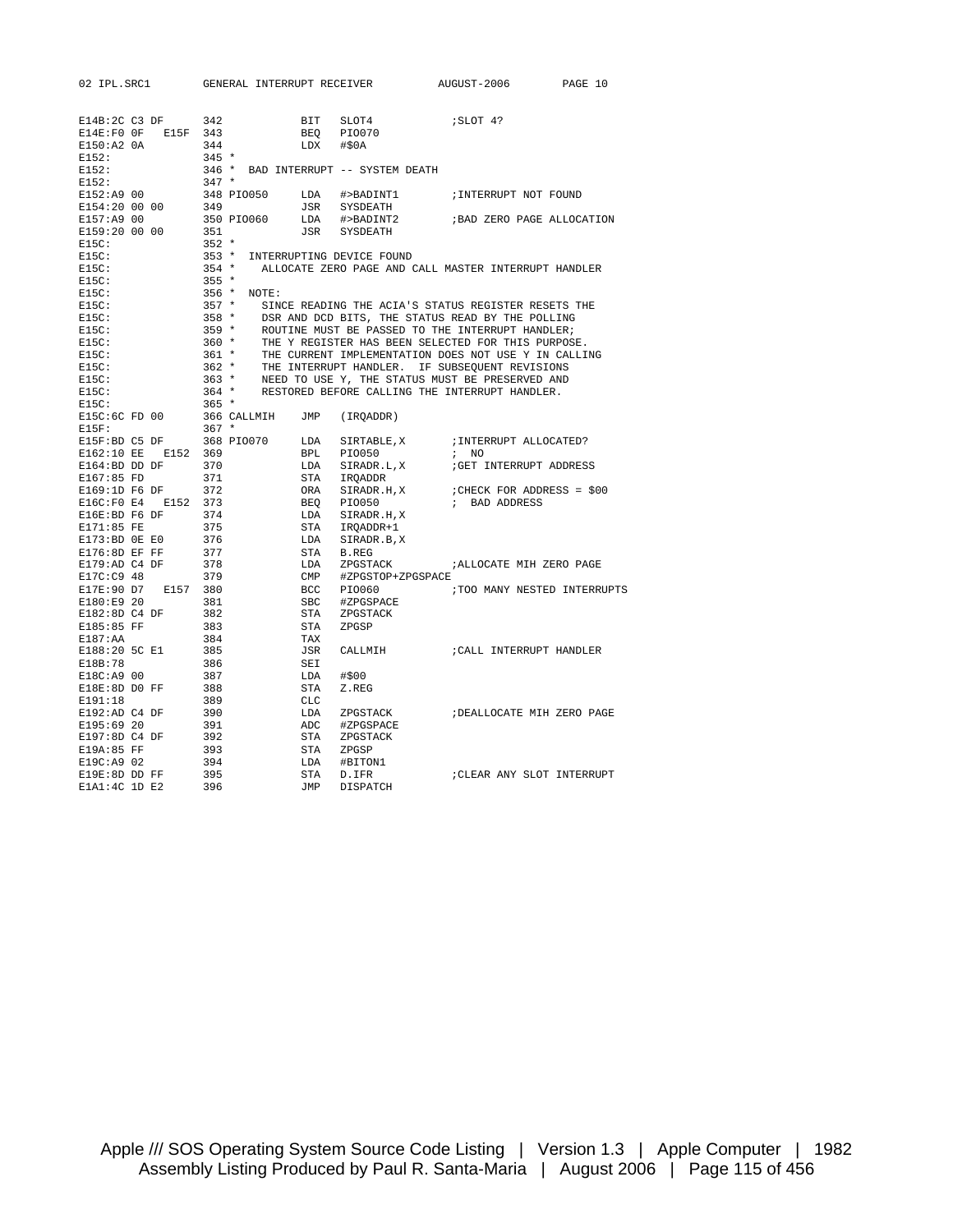| 02 IPL.SRC1                        | NON-MASKABLE INTERRUPT RECEIVER AUGUST-2006<br>PAGE 11                             |
|------------------------------------|------------------------------------------------------------------------------------|
|                                    |                                                                                    |
| $E1A4$ :                           |                                                                                    |
| E1A4:                              | $399 *$                                                                            |
| E1A4:                              | 400 * THIS IS THE NON-MASKABLE INTERRUPT RECEIVER. WHEN AN                         |
| $E1A4$ :                           | 401 * NMI OCCURS, THE CPU PASSES CONTROL TO THE NMI RECEIVER                       |
| E1A4:                              | 402 * THROUGH THE NMI VECTOR. THE OPERATION OF THE NMI                             |
| E1A4:                              | 403 * RECEIVER IS ESSENTIALLY THE SAME AS THE GIR EXCEPT                           |
| $E1A4$ :                           | 404 * THAT IT IS NOT CONCERNED WITH BRK, AND THE ONLY VALID                        |
| E1A4:                              | 405 * SOURCE OF AN NMI IS THE KEYBOARD OR THE I/O DEVICE THAT                      |
| E1A4:                              | 406 * HAS ALLOCATED THE NMI RESOURCE.                                              |
| E1A4:                              | $407 *$                                                                            |
| E1A4:                              |                                                                                    |
| $E1A4$ :                           | $409 *$                                                                            |
| E1A4:                              | $410 *$                                                                            |
| $E1A4$ :                           | E1A4 411 NMI.RCVR EQU *                                                            |
| $E1A4$ :                           | $412 *$                                                                            |
| E1A4:                              | 413 * SAVE CPU REGISTERS A, X, & Y ON CURRENT STACK                                |
| E1A4:                              | $414$ *                                                                            |
| E1A4:48                            | 415<br>PHA                                                                         |
| E1A5:8A                            | 416<br>TXA                                                                         |
| E1A6:48                            | 417<br>PHA                                                                         |
| E1A7:98                            | 418<br>TYA                                                                         |
| E1A8:48                            | 419<br>PHA                                                                         |
| E1A9:                              | $420 *$                                                                            |
| E1A9:                              | 421 * CHECK FOR STACK OVERFLOW                                                     |
| E1A9:                              | $422 *$<br>423                                                                     |
| E1A9:BA                            | TSX<br>424                                                                         |
| E1AA:E0 FA                         | CPX #\$FA                                                                          |
| E1AC: 90 05 E1B3 425<br>E1AE:A9 00 | BCC NMI005<br>426<br>LDA #>STKOVFL                                                 |
| E1B0:20 00 00 427                  | JSR SYSDEATH                                                                       |
| E1B3:                              | $428 *$                                                                            |
| E1B3:                              | 429 * SET UP INTERRUPT ENVIRONMENT:                                                |
| E1B3:                              | 430 * BINARY ARITHMETIC, 2 MHZ, I/O ENABLED,                                       |
| E1B3:                              | 431 * RAM WRITE ENABLED, PRIMARY STACK,<br>432 * AND \$F000 RAM SELECTED. PRESERVE |
| E1B3:                              |                                                                                    |
| E1B3:                              | $433 *$<br>USER STATE OF SCREEN AND RESET LOCK.                                    |
| E1B3:                              | 434 *                                                                              |
| E1B3:D8                            | 435 NMI005 CLD                                                                     |
| E1B4:AD DF FF                      | 436<br>LDA E.REG                                                                   |
| E1B7:AA                            | 437<br>TAX                                                                         |
| E1B8:29 30                         | AND #BITON5+BITON4<br>438                                                          |
| E1BA:09 44                         | 439<br>ORA #BITON6+BITON2                                                          |
| E1BC:8D DF FF                      | 440<br>STA E.REG                                                                   |
| E1BF:                              | 441 *                                                                              |
| E1BF:                              | 442 * IF NOT ALREADY ON PRIMARY STACK, SAVE USER'S                                 |
| E1BF:                              | 443 * STACK POINTER AND SET UP SOS STACK POINTER.                                  |
| $E1BF$ :                           | $444*$                                                                             |
| E1BF:8A                            | 445<br>TXA                                                                         |
| E1C0:29 04                         | 446<br>AND #BITON2                                                                 |
| E1C2:D0 09 E1CD 447                | BNE<br>NMI010                                                                      |
| E1C4:8A                            | 448<br>TXA                                                                         |
| E1C5:BA                            | 449<br>TSX                                                                         |
| E1C6:8E FF 01                      | 450<br>STX SP.SAVE                                                                 |
| E1C9:A2 FE                         | 451<br>LDX #>E.SAVE                                                                |
| E1CB:9A                            | 452<br>TXS                                                                         |
| E1CC:AA                            | 453<br>TAX                                                                         |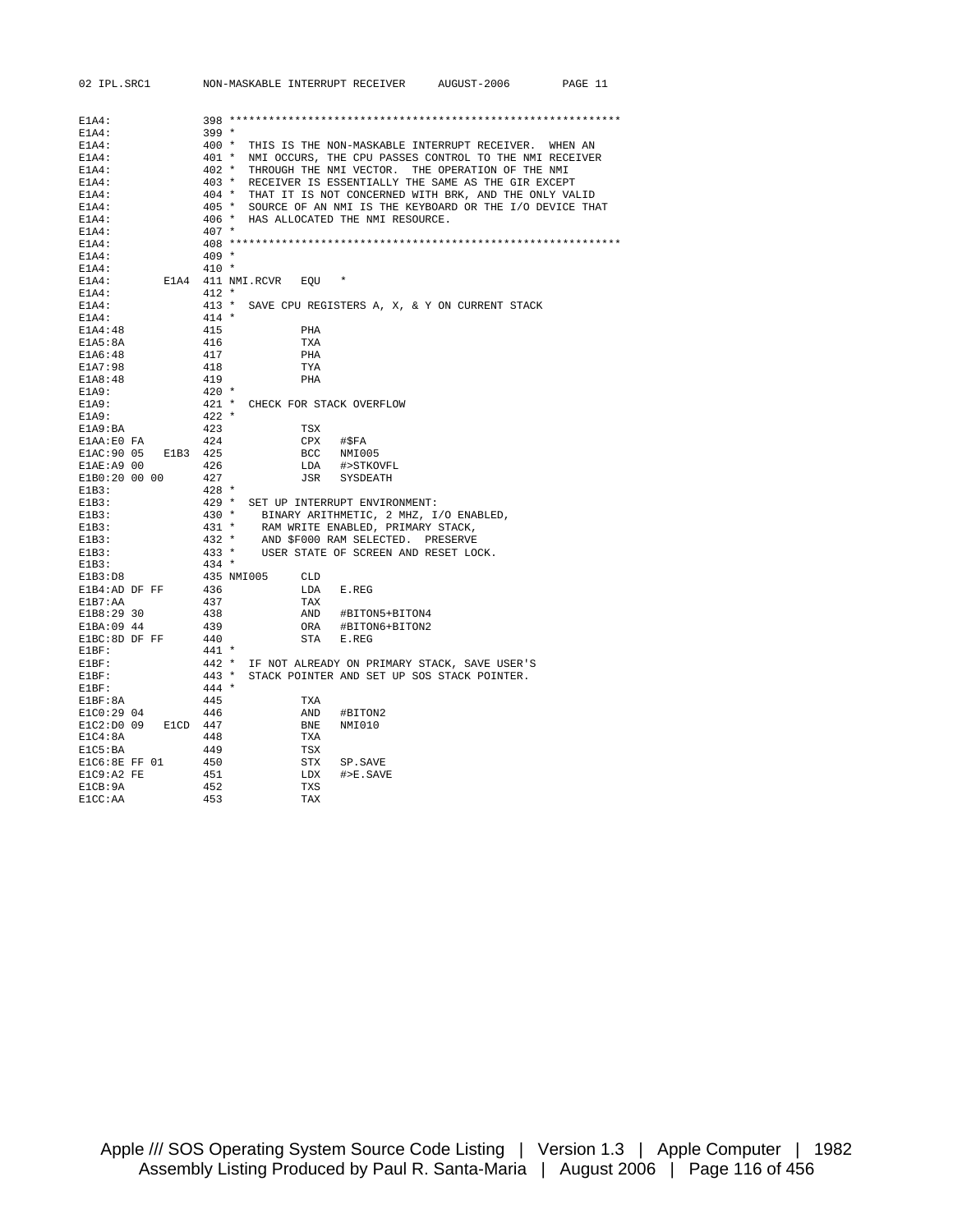| 02 IPL.SRC1        | NON-MASKABLE INTERRUPT RECEIVER AUGUST-2006 |                                           | PAGE 12                                              |
|--------------------|---------------------------------------------|-------------------------------------------|------------------------------------------------------|
|                    |                                             |                                           |                                                      |
|                    |                                             |                                           |                                                      |
| E1CD:              | $454 *$                                     |                                           |                                                      |
| E1CD:              | $455 *$                                     |                                           | SAVE SYSTEM CONTROL REGISTERS E, Z, & B ON SOS STACK |
| E1CD:              | $456 *$                                     |                                           |                                                      |
| E1CD:8A            | 457 NMI010<br>TXA                           |                                           |                                                      |
| E1CE:48            | 458<br>PHA                                  |                                           |                                                      |
| ElCF:AD DO FF      | 459<br>LDA                                  | Z.REG                                     |                                                      |
| E1D2:48            | 460<br>PHA                                  |                                           |                                                      |
| E1D3:AD EF FF      | 461<br>LDA                                  | <b>B.REG</b>                              |                                                      |
| E1D6:48            | 462<br>PHA                                  |                                           |                                                      |
| E1D7:AD CO DF      | 463<br>LDA                                  | <b>EXPNSLOT</b>                           |                                                      |
| E1DA: 48           | 464<br>PHA                                  |                                           |                                                      |
| E1DB:2C FF CF      | 465<br>BIT                                  | \$CFFF                                    |                                                      |
| E1DE:2C 20 C0      | 466<br>BIT                                  | \$C020                                    | RESET I/O SPACE                                      |
| E1E1:A9 00         | 467<br>LDA                                  | #\$00                                     |                                                      |
| E1E3:8D CO DF      | 468<br><b>STA</b>                           | <b>EXPNSLOT</b>                           |                                                      |
| E1E6:              | $469 *$                                     |                                           |                                                      |
|                    |                                             |                                           |                                                      |
| E1E6:              | 470 *<br>SET INTERRUPT ZERO PAGE            |                                           |                                                      |
| E1E6:              | $471 *$                                     |                                           |                                                      |
| E1E6:A9 00         | 472<br>LDA                                  | #0                                        |                                                      |
| E1E8:8D DO FF      | 473<br>STA                                  | Z.REG                                     |                                                      |
| E1EB:              | $474 *$                                     |                                           |                                                      |
| $E1EB$ :           | $475 *$                                     | SEE IF NMI IS FROM KEYBOARD OR I/O DEVICE |                                                      |
| $E1EB$ :           | $476 *$                                     |                                           |                                                      |
| E1EB:AD E0 FF      | 477<br>LDA                                  | E.IORB                                    |                                                      |
| E1EE:30 20<br>E210 | 478<br>BMI                                  | NMI030                                    |                                                      |
| $E1F0$ :           | $479 *$                                     |                                           |                                                      |
| $E1F0$ :           | 480 * NMI IS FROM I/O DEVICE                |                                           |                                                      |
| $E1F0$ :           | $481 *$                                     |                                           |                                                      |
| ElFO:AD C5 DF      | 482<br>LDA                                  | SIRTABLE                                  | ;NMI ALLOCATED?                                      |
| E1F3:10 16 E20B    | 483<br>BPL                                  | NMI020                                    |                                                      |
| E1F5:20 FC E1      | 484<br>JSR                                  | CALLNMI                                   |                                                      |
| E1F8:78            | 485<br>SEI                                  |                                           |                                                      |
| E1F9:4C 1D E2      | 486<br>JMP                                  | DISPATCH                                  |                                                      |
| E1FC:AD DD DF      | 487 CALLNMI<br>LDA                          | SIRADR.L                                  |                                                      |
| E1FF:8D F5 DF      | 488<br>STA                                  | NMIADR.L                                  |                                                      |
| E202:AD 0E E0      | 489<br>LDA                                  | SIRADR.B                                  |                                                      |
| $E205:8DEF$ FF     | 490<br>STA                                  | B.REG                                     |                                                      |
| E208:6C F5 DF      | 491<br>JMP                                  | (NMIADR.L)                                |                                                      |
| $E20B$ :           | $492 *$                                     |                                           |                                                      |
| $E20B$ :           | 493 * BAD INTERRUPT -- SYSTEM DEATH         |                                           |                                                      |
| $E20B$ :           | $494 *$                                     |                                           |                                                      |
| E20B:A9 00         | 495 NMI020<br>LDA                           | #>BADINT1                                 | ; NMI NOT ALLOCATED                                  |
| E20D:20 00 00      | 496<br>JSR                                  | SYSDEATH                                  |                                                      |
| E210:              | $497 *$                                     |                                           |                                                      |
| E210:              | 498 * NMI IS FROM THE KEYBOARD              |                                           |                                                      |
| E210:              | $499 *$                                     |                                           |                                                      |
| E210:AD 00 00      | 500 NMI030<br>LDA                           | SYSBANK                                   |                                                      |
| E213:8D EF FF      | 501<br>STA                                  |                                           |                                                      |
|                    |                                             | B.REG                                     |                                                      |
| E216:20 00 00      | 502<br>JSR                                  | KYBDNMI                                   |                                                      |
| E219:78            | 503<br>SEI                                  |                                           |                                                      |
| E21A: 4C 1D E2     | 504<br>JMP                                  | <b>DISPATCH</b>                           |                                                      |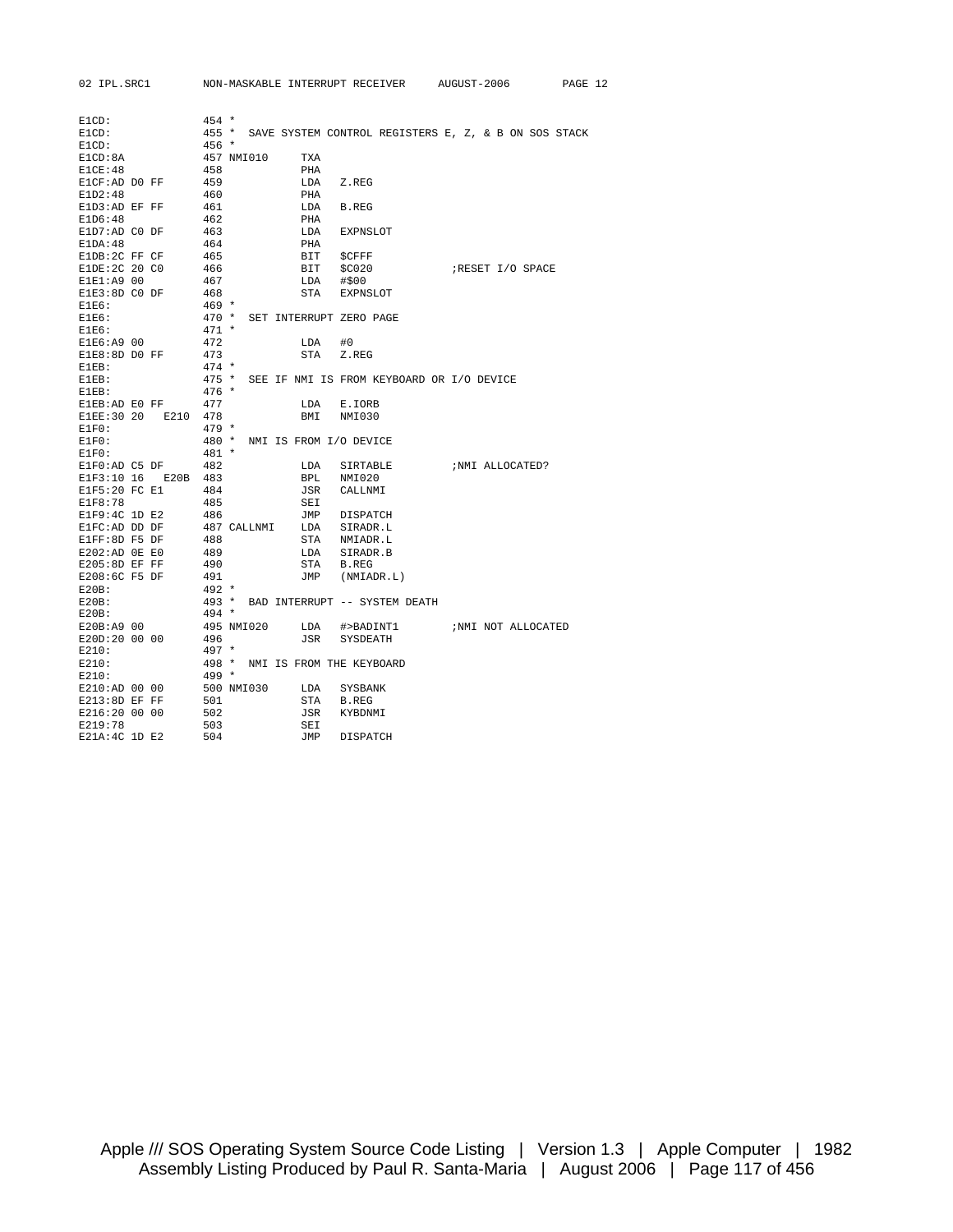| 02 IPL.SRC1         |          |              | DISPATCHER                                                                    |            |                                     | AUGUST-2006                                                    | PAGE 13 |
|---------------------|----------|--------------|-------------------------------------------------------------------------------|------------|-------------------------------------|----------------------------------------------------------------|---------|
| $E21D$ :            |          |              |                                                                               |            |                                     |                                                                |         |
| $E21D$ :            |          | $507 *$      |                                                                               |            |                                     |                                                                |         |
| $E21D$ :            |          | 508 *        |                                                                               |            |                                     | THIS IS THE DISPATCHER. UPON COMPLETION, ALL SOS CALLS         |         |
| $E21D$ :            |          | 509 *        |                                                                               |            |                                     | AND INTERRUPT HANDLERS RETURN CONTROL TO THE DISPATCHER.       |         |
| $E21D$ :            |          |              |                                                                               |            |                                     | 510 * ITS PURPOSE IS TO SET UP THE APPROPRIATE ENVIRONMENT AND |         |
| E21D:               |          |              |                                                                               |            |                                     | 511 * PASS CONTROL TO WHATEVER CODE SHOULD RUN NEXT.           |         |
| $E21D$ :            |          | 512 *        |                                                                               |            |                                     |                                                                |         |
| $E21D$ :            |          |              |                                                                               |            |                                     | 513 * WHEN SOS IS INTERRUPTED, CONTROL ALWAYS RETURNS TO THE   |         |
| $E21D$ :            |          |              |                                                                               |            |                                     | 514 * INTERRUPTED CODE. HOWEVER, WHEN THE USER IS INTERRUPTED, |         |
| $E21D$ :            |          |              |                                                                               |            |                                     | 515 * BY EITHER A SOS CALL OR AN INTERRUPT, THE DISPATCHER     |         |
| $E21D$ :            |          |              |                                                                               |            |                                     | 516 * MUST CHECK THE EVENT QUEUE. IF THERE IS AN ACTIVE EVENT  |         |
| $E21D$ :            |          |              |                                                                               |            |                                     | 517 * WITH A PRIORITY HIGHER THAN THE CURRENT EVENT FENCE,     |         |
| $E21D$ :            |          |              |                                                                               |            |                                     | 518 * CONTROL IS PASSED TO THE EVENT CODE. OTHERWISE, CONTROL  |         |
| $E21D$ :            |          |              | 519 * RETURNS TO THE INTERRUPTED CODE.                                        |            |                                     |                                                                |         |
| $E21D$ :            |          | 520 *        |                                                                               |            |                                     |                                                                |         |
| $E21D$ :            |          |              |                                                                               |            |                                     | $521***$                                                       |         |
| $E21D$ :            |          | $522 *$      |                                                                               |            |                                     |                                                                |         |
| $E21D$ :            |          |              | E21D 523 DISPATCH                                                             | EQU        |                                     |                                                                |         |
| $E21D$ :            |          | $524$ *      |                                                                               |            |                                     |                                                                |         |
| $E21D$ :            |          |              | 525 * DISABLE INTERRUPTS AND RESTORE                                          |            |                                     |                                                                |         |
| $E21D$ :            |          |              | 526 * SYSTEM CONTROL REGISTERS B & Z                                          |            |                                     |                                                                |         |
| $E21D$ :            |          | $527 *$      |                                                                               |            |                                     |                                                                |         |
| E21D:78             |          | 528          |                                                                               | SEI        |                                     |                                                                |         |
| E21E:AD DF FF       |          | 529          |                                                                               | LDA        | E.REG                               |                                                                |         |
| E221:09 40          |          | 530          |                                                                               | ORA        | #BITON6                             | ; ENABLE I/O                                                   |         |
| E223:8D DF FF       |          | 531          |                                                                               | STA        | E.REG                               |                                                                |         |
| E226:68             |          | 532          |                                                                               | PLA        |                                     |                                                                |         |
| E227:20 A9 E3       |          | 533          |                                                                               | JSR        | SELC800                             | RESTORE I/O SPACE                                              |         |
| E22A:68             |          | 534          |                                                                               | PLA        |                                     |                                                                |         |
| E22B:8D EF FF       |          | 535          |                                                                               | STA        | B.REG                               |                                                                |         |
| E22E:68             |          | 536          |                                                                               | PLA        |                                     |                                                                |         |
| $E22F:8D$ DO FF     |          | 537<br>538 * |                                                                               | STA        | Z.REG                               |                                                                |         |
| E232:               |          |              |                                                                               |            |                                     |                                                                |         |
| E232:<br>E232:      |          |              | 539 * CHECK SAVED ENVIRONMENT REGISTER<br>540 * IF RETURNING TO PRIMARY STACK |            |                                     |                                                                |         |
| E232:               |          | 541 *        |                                                                               |            | THEN RESTORE E REG AND RELAUNCH SOS |                                                                |         |
| E232:               |          |              |                                                                               |            |                                     | 542 * ELSE RESET STACK POINTER & RESTORE E REG                 |         |
| E232:               |          | 543 *        |                                                                               |            |                                     |                                                                |         |
| E232:68             |          | 544          |                                                                               | PLA        |                                     |                                                                |         |
| E233:09 20          |          | 545          |                                                                               | ORA        | #BITON5                             | ; SET SCREEN STATE TO                                          |         |
| E235:2C 00 00       |          | 546          |                                                                               | BIT        | SCRNMODE                            | ; CURRENT SCREEN MODE                                          |         |
| E238:30 02          | E23C 547 |              |                                                                               |            | BMI DSP005                          |                                                                |         |
| E23A:29 DF          |          | 548          |                                                                               | AND        | #BITOFF5                            |                                                                |         |
| E23C:AB             |          |              | 549 DSP005                                                                    | TAY        |                                     |                                                                |         |
| E23D:29 04          |          | 550          |                                                                               | AND        | #BITON2                             |                                                                |         |
| E23F:F0 05          | E246     | 551          |                                                                               | BEO        | DSP010                              |                                                                |         |
| E241:8C DF FF       |          | 552          |                                                                               | STY        | E.REG                               |                                                                |         |
| E244:D0 41 E287 553 |          |              |                                                                               | BNE        | DSP030                              |                                                                |         |
| E246:68             |          |              | 554 DSP010                                                                    | PLA        |                                     |                                                                |         |
| E247:AA             |          | 555          |                                                                               | TAX        |                                     |                                                                |         |
| E248:9A             |          | 556          |                                                                               | <b>TXS</b> |                                     |                                                                |         |
| E249:8C DF FF       |          | 557          |                                                                               | STY        | E.REG                               |                                                                |         |
| $E24C$ :            |          | $558 *$      |                                                                               |            |                                     |                                                                |         |
| $E24C$ :            |          |              |                                                                               |            |                                     | 559 * CHECK FOR ACTIVE EVENT WITH PRIORITY > FENCE             |         |
| $E24C$ :            |          | $560 *$      |                                                                               |            |                                     |                                                                |         |
| E24C:AD 00 00       |          |              | 561 DSP020                                                                    | LDA        | CEVPRI                              |                                                                |         |

Apple /// SOS Operating System Source Code Listing | Version 1.3 | Apple Computer | 1982 Assembly Listing Produced by Paul R. Santa-Maria | August 2006 | Page 118 of 456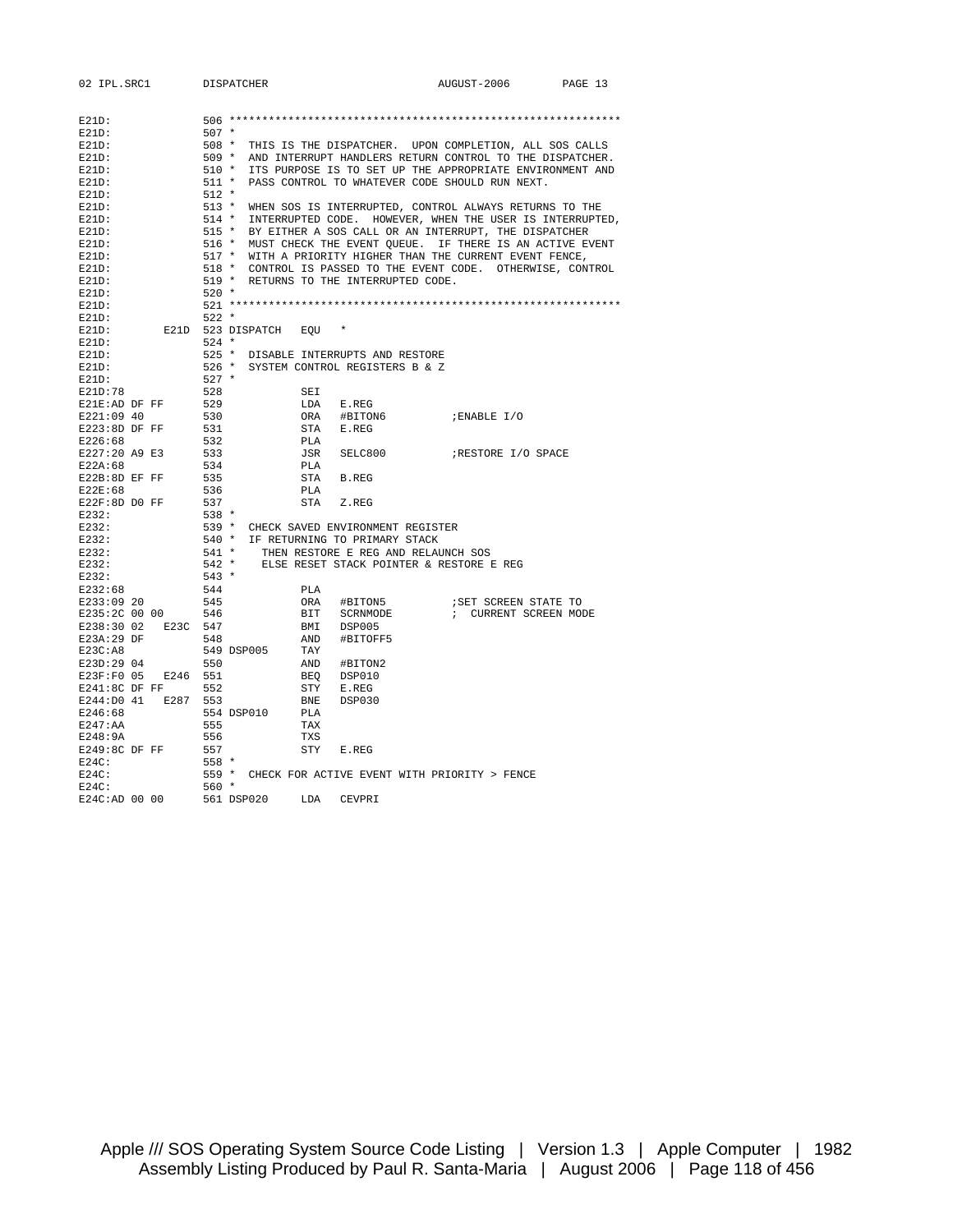| 02 IPL.SRC1      |               | DISPATCHER |            |                                            | AUGUST-2006                                          | PAGE 14 |
|------------------|---------------|------------|------------|--------------------------------------------|------------------------------------------------------|---------|
| $E24F$ :AE 26 E0 |               | 562        |            | LDX EVQ.LINK                               |                                                      |         |
|                  | E252:DD 27 E0 | 563        |            | CMP EVQ. PRI, X                            |                                                      |         |
| E255:B0 30       | E287 564      |            | BCS        | DSP030                                     |                                                      |         |
| E257:            |               | $565 *$    |            |                                            |                                                      |         |
| E257:            |               | 566 *      |            | PROCESS ACTIVE EVENT TRAP                  |                                                      |         |
| E257:            |               | $567 *$    |            |                                            | SAVE E, Z, B, & CALLER'S PRIORITY ON STACK THEN CALL |         |
| E257:            |               | $568 *$    |            |                                            | EVENT. UPON RETURN, RESTORE PRIORITY, B, Z, & E THEN |         |
| E257:            |               | $569 *$    |            | CHECK FOR MORE EVENTS.                     |                                                      |         |
| E257:            |               | $570 *$    |            |                                            |                                                      |         |
| E257:AD DF FF    |               | 571        | LDA        | E.REG                                      |                                                      |         |
| E25A: 48         |               | 572        | PHA        |                                            |                                                      |         |
| E25B:AD DO FF    |               | 573        | LDA        | Z.REG                                      |                                                      |         |
| E25E:48          |               | 574        | PHA        |                                            |                                                      |         |
| E25F:AD EF FF    |               | 575        |            | LDA B.REG                                  |                                                      |         |
| E262:48          |               | 576        | PHA        |                                            |                                                      |         |
| E263:AD 00 00    |               | 577        | LDA        | CEVPRI                                     |                                                      |         |
| E266:48          |               | 578        | PHA        |                                            |                                                      |         |
| E267:20 8D E2    |               | 579        | JSR        | DO.EVENT                                   |                                                      |         |
| E26A:78          |               | 580        | SEI        |                                            |                                                      |         |
| E26B:68          |               | 581        | PLA        |                                            |                                                      |         |
| E26C:8D 00 00    |               | 582        | STA        | CEVPRI                                     |                                                      |         |
| E26F:68          |               | 583        | PLA        |                                            |                                                      |         |
| E270:8D EF FF    |               | 584        | STA        | <b>B.REG</b>                               |                                                      |         |
| E273:68          |               | 585        | PLA        |                                            |                                                      |         |
| $E274:8D$ DO FF  |               | 586        | STA        | Z.REG                                      |                                                      |         |
| E277:68          |               | 587        | PLA        |                                            |                                                      |         |
| E278:09 20       |               | 588        |            | ORA #BITON5                                | ; SET SCREEN STATE TO                                |         |
| E27A:2C 00 00    |               | 589        |            | BIT SCRNMODE                               | ; CURRENT SCREEN MODE                                |         |
| E27D:30 02       | E281          | 590        |            | BMI DSP025                                 |                                                      |         |
| E27F:29 DF       |               | 591        |            | AND #BITOFF5                               |                                                      |         |
| E281:8D DF FF    |               | 592 DSP025 |            | STA E.REG                                  |                                                      |         |
| E284:4C 4C E2    |               | 593        | JMP        | DSP020                                     |                                                      |         |
| E287:            |               | 594 *      |            |                                            |                                                      |         |
| E287:            |               | $595 *$    |            | RESTORE CPU REGISTERS Y, X, & A AND LAUNCH |                                                      |         |
| E287:            |               | 596 *      |            |                                            |                                                      |         |
| E287:68          |               | 597 DSP030 | PLA        |                                            |                                                      |         |
| E288:AB          |               | 598        | TAY        |                                            |                                                      |         |
| E289:68          |               | 599        | PLA        |                                            |                                                      |         |
| E28A: AA         |               | 600        | TAX        |                                            |                                                      |         |
| E28B:68          |               | 601<br>602 | <b>PLA</b> |                                            |                                                      |         |
| E28C:40          |               |            | <b>RTI</b> |                                            |                                                      |         |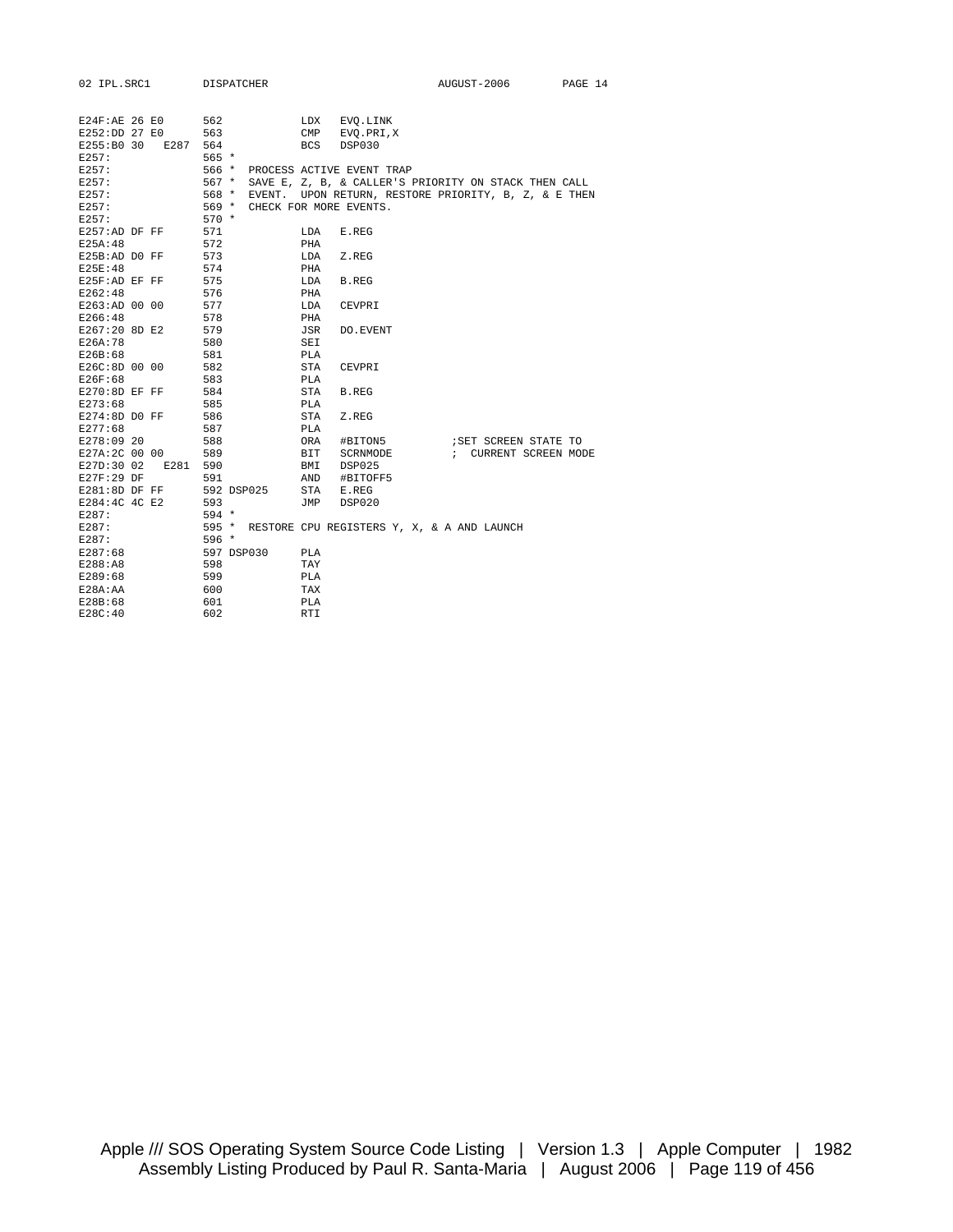| 02 IPL.SRC1   | DISPATCHER |                            |                                       | AUGUST-2006                                                    | PAGE 15 |
|---------------|------------|----------------------------|---------------------------------------|----------------------------------------------------------------|---------|
|               |            |                            |                                       |                                                                |         |
|               |            |                            |                                       |                                                                |         |
| $E28D$ :      |            |                            |                                       |                                                                |         |
| $E28D$ :      | $605 *$    |                            |                                       |                                                                |         |
| E28D:         |            |                            |                                       | 606 * THIS SUBROUTINE CALLS THE HIGHEST PRIORITY ACTIVE EVENT. |         |
| $E28D$ :      | 607 *      |                            |                                       | FIRST, IT DELINKS THE FIRST ENTRY ON THE ACTIVE LIST AND       |         |
| $E28D$ :      |            |                            |                                       | 608 * LINKS IT TO THE FREE LIST. THEN, IT SETS UP THE BANK,    |         |
| E28D:         | 609 *      |                            |                                       | ADDRESS, ID, & STATUS AND CALLS THE EVENT VIA AN RTI.          |         |
| $E28D$ :      | $610 *$    |                            |                                       |                                                                |         |
| $E28D$ :      |            |                            |                                       |                                                                |         |
| $E28D$ :      | $612 *$    |                            |                                       |                                                                |         |
| $E28D$ :      |            | E28D 613 DO.EVENT<br>EQU * |                                       |                                                                |         |
| E28D:         | $614 *$    |                            |                                       |                                                                |         |
| $E28D$ :      |            | 615 * WRITE ENABLE RAM     |                                       |                                                                |         |
| $E28D$ :      | $616 *$    |                            |                                       |                                                                |         |
| E28D:AC DF FF | 617        | LDY                        | E.REG                                 |                                                                |         |
| E290:98       | 618        | TYA                        |                                       |                                                                |         |
| E291:29 F7    | 619        |                            | AND #BITOFF3                          |                                                                |         |
| E293:8D DF FF | 620        | STA                        | E.REG                                 |                                                                |         |
| E296:         | $621 *$    |                            |                                       |                                                                |         |
| E296:         |            |                            |                                       | 622 * DELINK ENTRY FROM ACTIVE LIST AND RELINK IT TO FREE LIST |         |
| E296:         | $623 *$    |                            |                                       |                                                                |         |
| E296:AE 26 E0 | 624        | LDX                        | EVQ.LINK                              |                                                                |         |
| E299:BD 26 E0 | 625        | LDA                        | EVQ.LINK,X                            |                                                                |         |
| E29C:8D 26 E0 | 626        |                            | STA EVQ.LINK                          |                                                                |         |
| E29F:AD 28 E0 | 627        |                            | LDA EVQ.FREE                          |                                                                |         |
| E2A2:9D 26 E0 | 628        | STA                        | EVQ.LINK,X                            |                                                                |         |
| E2A5:8E 28 E0 | 629        | STX                        | EVQ. FREE                             |                                                                |         |
| E2A8:         | $630 *$    |                            |                                       |                                                                |         |
| E2A8:         | 631 *      |                            |                                       | SET FENCE TO EVENT PRIORITY THEN RESTORE E REG                 |         |
| E2A8:         | $632 *$    |                            |                                       |                                                                |         |
| E2A8:BD 27 E0 | 633        | LDA                        | EVQ.PRI,X                             |                                                                |         |
| E2AB:8D 00 00 | 634        | STA                        | CEVPRI                                |                                                                |         |
| E2AE:8C DF FF | 635        | STY                        | E.REG                                 |                                                                |         |
| $E2B1$ :      | 636 *      |                            |                                       |                                                                |         |
| $E2B1$ :      | 637 *      |                            | SET UP B, Z, E, ADDRESS, ID, & STATUS |                                                                |         |
| $E2B1$ :      | 638 *      |                            |                                       |                                                                |         |
| E2B1:BD 2B E0 | 639        | LDA                        | EVQ.BANK,X                            |                                                                |         |
| E2B4:8D EF FF | 640        | STA                        | B.REG                                 |                                                                |         |
| E2B7:BD 2A E0 | 641        | LDA                        | EVQ.ADRH,X                            |                                                                |         |
| E2BA:48       | 642        | PHA                        |                                       |                                                                |         |
| E2BB:BD 29 E0 | 643        | LDA                        | EVQ.ADRL,X                            |                                                                |         |
| E2BE:48       | 644        | PHA                        |                                       |                                                                |         |
| E2BF:BC 28 E0 | 645        | LDY                        | EVO.ID, X                             |                                                                |         |
| E2C2:08       | 646        | PHP                        |                                       |                                                                |         |
| E2C3:68       | 647        | PLA                        |                                       |                                                                |         |
| E2C4:29 82    | 648        | AND                        | #\$82                                 |                                                                |         |
| E2C6:48       | 649        | PHA                        |                                       |                                                                |         |
| E2C7:98       | 650        |                            |                                       |                                                                |         |
| E2C8:40       | 651        | TYA                        |                                       |                                                                |         |
|               |            | <b>RTI</b>                 |                                       |                                                                |         |
| E2C9:         | $652 *$    |                            |                                       |                                                                |         |
| E2C9:         | 653        | <b>CHN</b>                 | IPL.SRC2                              |                                                                |         |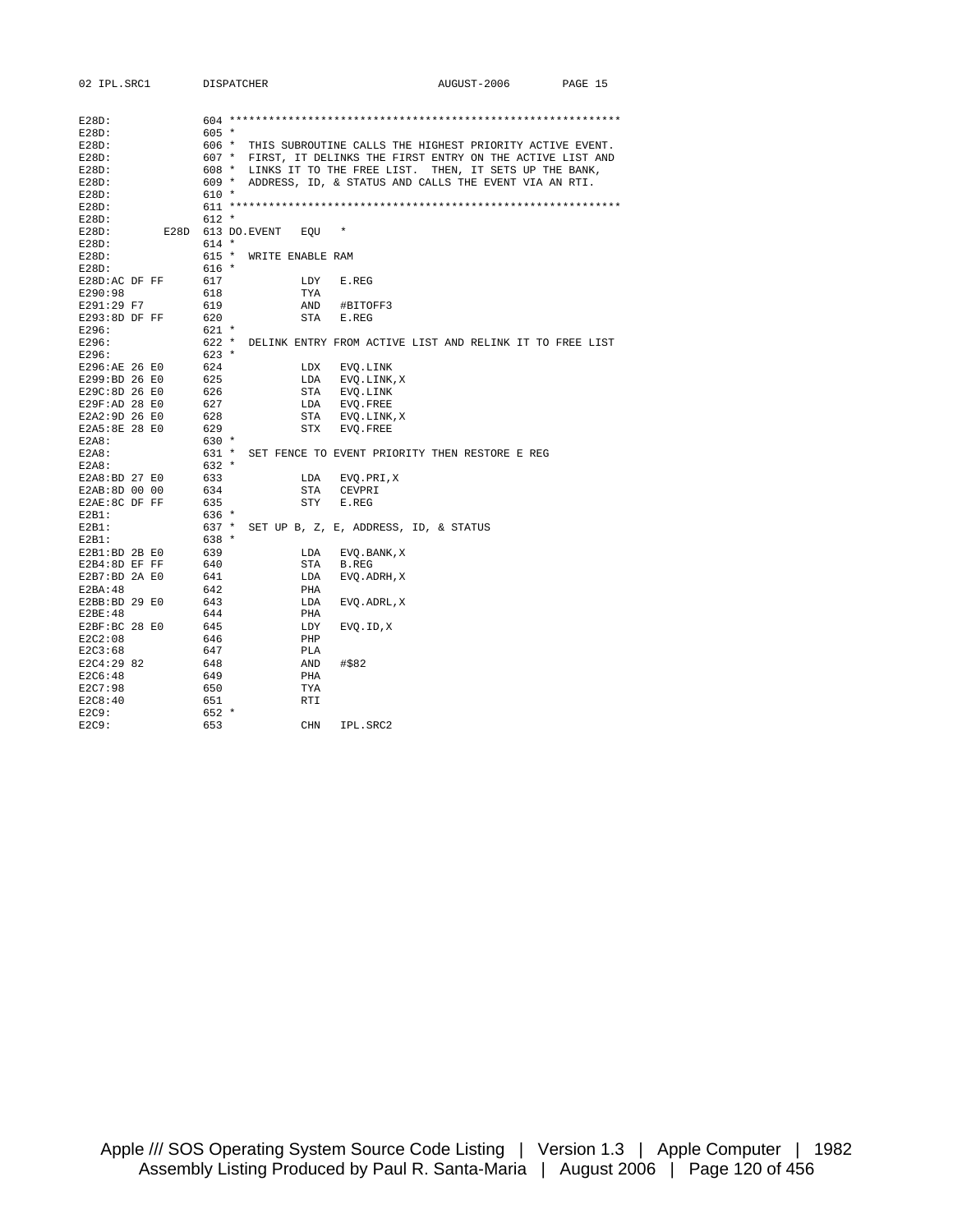| 03 IPL.SRC2 |        |                 | SYSTEM INTERNAL RESOURCES                           | AUGUST-2006 | PAGE 16 |
|-------------|--------|-----------------|-----------------------------------------------------|-------------|---------|
|             |        |                 |                                                     |             |         |
| E2C9:       |        |                 |                                                     |             |         |
| $E2C9$ :    | $3 *$  |                 |                                                     |             |         |
| $E2C9$ :    | $4 *$  |                 | SYSTEM INTERNAL RESOURCE NUMBERS                    |             |         |
| $E2C9$ :    | $5*$   |                 |                                                     |             |         |
| $E2C9$ :    | $6*$   |                 |                                                     |             |         |
| $E2C9$ :    | $7 *$  | SIR             | RESOURCE                                            |             |         |
| $E2C9$ :    | $8 *$  |                 |                                                     |             |         |
| E2C9:       | $9 *$  | 0               | SOUND PORT / I/O NMI                                |             |         |
| $E2C9$ :    | $10 *$ | $\mathbf{1}$    | ACTA                                                |             |         |
| E2C9:       | $11 *$ | $\overline{2}$  | E.CA2 -- KEYBOARD                                   |             |         |
| $E2C9$ :    | $12 *$ | 3               | E.CA1 -- CLOCK                                      |             |         |
| E2C9:       | $13 *$ | $4\overline{ }$ | E.SR                                                |             |         |
| $E2C9$ :    | $14 *$ | 5               | $E.CB2$ -- VBL +                                    |             |         |
| $E2C9$ :    | $15 *$ | 6               | $E.CB1 -- VBL --$                                   |             |         |
| $E2C9$ :    | $16 *$ | 7               | F. T2                                               |             |         |
| $E2C9$ :    | $17 *$ | 8               | E.T1                                                |             |         |
| $E2C9$ :    | $18 *$ | 9               | D.CA2 -- CSP INPUT FLAG / INPUT SWITCH 1            |             |         |
| $E2C9$ :    | $19 *$ | Α               | D.CA1 -- ANY SLOT (RESERVED FOR SOS)                |             |         |
| E2C9:       | $20 *$ | в               | D.SR -- CSP DATA REGISTER                           |             |         |
| $E2C9$ :    | $21 *$ | C.              | D.CB2 -- CSP DATA I/O / ENSIO                       |             |         |
| $E2C9$ :    | $22 *$ | D               | D.CB1 -- CSP CLOCK / ENSEL / A/D SELECT / INPUT SW3 |             |         |
| E2C9:       | $23 *$ | E               | D.T2                                                |             |         |
| E2C9:       | $24 *$ | $\mathbf F$     | D.T1                                                |             |         |
| $E2C9$ :    | $25 *$ | 10              | DISK STEPPER / GRAPHICS SCROLL / CHARACTER DOWNLOAD |             |         |
| $E2C9$ :    | $26 *$ | 11              | SLOT <sub>1</sub>                                   |             |         |
| E2C9:       | $27 *$ | 12              | SLOT <sub>2</sub>                                   |             |         |
| E2C9:       | $28 *$ | 13              | SLOT <sub>3</sub>                                   |             |         |
| E2C9:       | $29 *$ | 14              | SLOT 4                                              |             |         |
| E2C9:       | $30 *$ | 15              | (UNASSIGNED)                                        |             |         |
| E2C9:       | $31 *$ | 16              | (UNASSIGNED)                                        |             |         |
| E2C9:       | $32 *$ | 17              | (UNASSIGNED)                                        |             |         |
| $E2C9$ :    | $33 *$ |                 |                                                     |             |         |
| E2C9:       |        |                 |                                                     |             |         |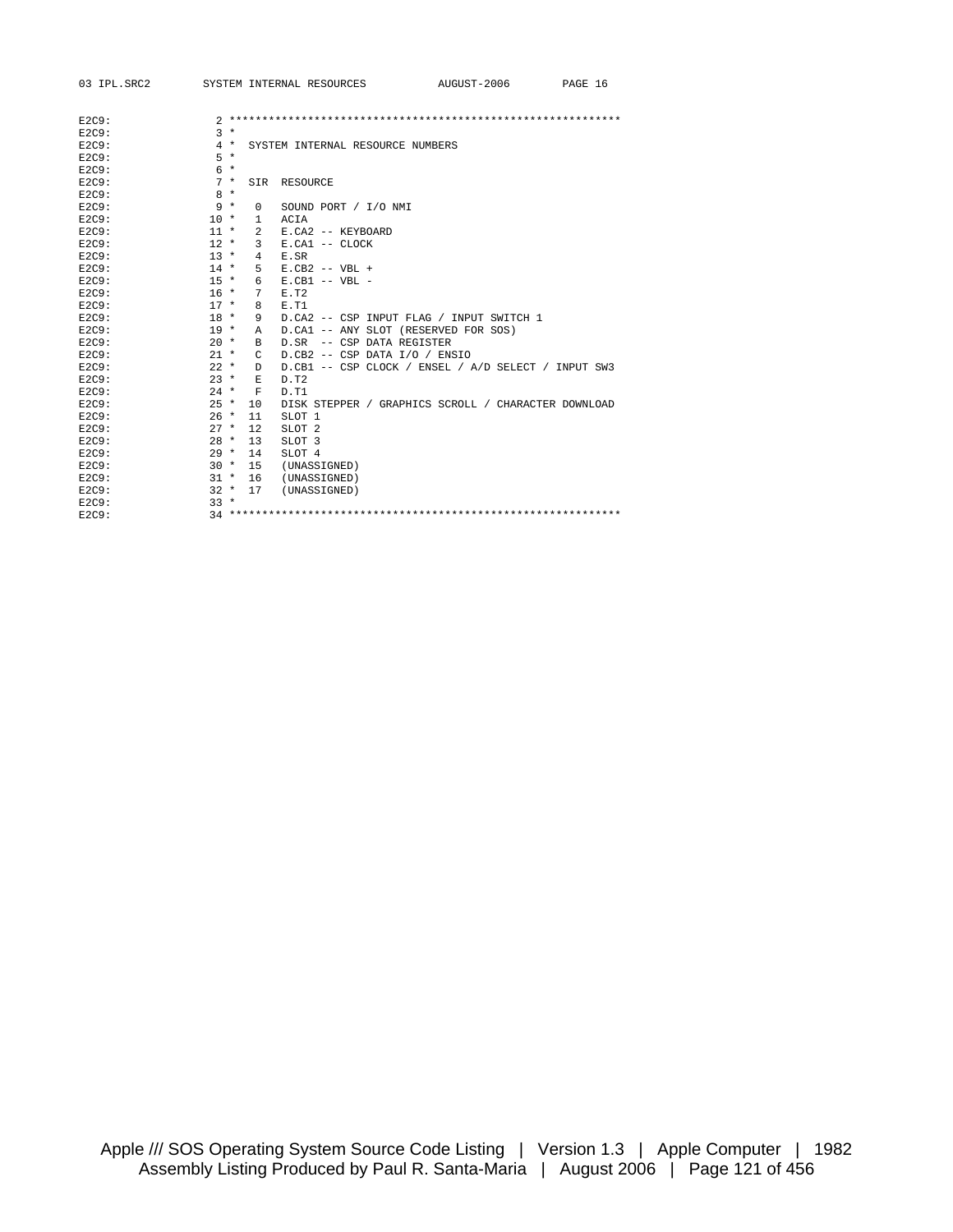| 03 IPL.SRC2    | RESOURCE ALLOCATION & DEALLOCATION AUGUST-2006<br>PAGE 17         |
|----------------|-------------------------------------------------------------------|
|                |                                                                   |
| E2C9:          |                                                                   |
| E2C9:          | $37 *$                                                            |
| E2C9:          | $38 *$<br>RESOURCE ALLOCATION AND DEALLOCATION                    |
| E2C9:          | $39 *$                                                            |
| E2C9:          | SIRS ARE ALLOCATED AND DEALLOCATED BY THE SUBROUTINES<br>40 *     |
| E2C9:          | $41$ *<br>'ALLOCSIR' AND 'DEALCSIR'. THE RESOURCE PARAMETERS ARE  |
| E2C9:          | $42$ *<br>PASSED IN A TABLE THAT CONTAINS ONE FIVE-BYTE ENTRY FOR |
| E2C9:          | $43 *$<br>EACH SIR THAT IS TO BE ALLOCATED OR DEALLOCATED. THE    |
| E2C9:          | TABLE ENTRY FORMAT IS SHOWN BELOW:<br>$44$ *                      |
| E2C9:          | $45 *$                                                            |
| E2C9:          | $46 *$<br>2<br>3<br><sup>n</sup><br>$\mathbf{1}$                  |
| E2C9:          | $47 *$                                                            |
| E2C9:          | $ $ SIR #   ID   ADR.L   ADR.H   ADR.B  <br>$48 *$                |
| E2C9:          | $49 *$<br>+-------+-------+-------+-------+-----+-                |
| E2C9:          | $50*$                                                             |
| E2C9:          | $51 *$<br>SIR # -- SYSTEM INTERNAL RESOURCE NUMBER                |
| E2C9:          | $52 *$<br>ID -- IDENTIFICATION BYTE                               |
| E2C9:          | $53 *$<br>SUPPLIED BY ALLOCSIR, CHECKED BY DEALCSIR               |
| E2C9:          | $54 *$<br>ADR -- INTERRUPT ADDRESS (LOW, HIGH, BANK)              |
| E2C9:          | $55 *$<br>ZERO IF NO INTERRUPT HANDLER                            |
| E2C9:          | $56*$                                                             |
| E2C9:          | $57 *$                                                            |
| E2C9:          | $58 *$<br>ALLOCSIR -- ALLOCATE SYSTEM INTERNAL RESOURCES          |
| E2C9:          | $59 *$                                                            |
| E2C9:          | 60 *<br>PARAMETERS:                                               |
| E2C9:          | $61 *$<br>A: NUMBER OF BYTES IN TABLE                             |
| E2C9:          | $62 *$<br>X: TABLE ADDRESS (LOW BYTE)                             |
| E2C9:          | $63 *$<br>Y: TABLE ADDRESS (HIGH BYTE)                            |
| E2C9:          | 64 *                                                              |
| E2C9:          | 65 * NORMAL EXIT -- SIRS ALLOCATED                                |
| E2C9:          | 66 *<br>CARRY: CLEAR                                              |
| E2C9:          | $67 *$<br>A, X, Y: UNDEFINED                                      |
| E2C9:          | 68 *                                                              |
| E2C9:          | 69 * ERROR EXIT -- SIRS NOT ALLOCATED                             |
| E2C9:          | 70 *<br>CARRY: SET                                                |
| E2C9:          | $71 *$<br>X: SIR NUMBER                                           |
| E2C9:          | $72*$<br>A, Y: UNDEFINED<br>$73 *$                                |
| E2C9:          | $74 *$                                                            |
| E2C9:<br>E2C9: | $75 *$<br>DEALCSIR -- DEALLOCATE SYSTEM INTERNAL RESOURCES        |
| E2C9:          | $76*$                                                             |
| E2C9:          | $77 *$<br>PARAMETERS:                                             |
| E2C9:          | 78 *<br>A: NUMBER OF BYTES IN TABLE                               |
| E2C9:          | 79 *<br>X: TABLE ADDRESS (LOW BYTE)                               |
| E2C9:          | $80*$<br>Y: TABLE ADDRESS (HIGH BYTE)                             |
| E2C9:          | $81$ *                                                            |
| E2C9:          | $82 *$<br>NORMAL EXIT -- SIRS DEALLOCATED                         |
| E2C9:          | $83 *$<br>CARRY: CLEAR                                            |
| E2C9:          | $84 *$<br>A, X, Y: UNDEFINED                                      |
| E2C9:          | 85 *                                                              |
| E2C9:          | $86*$<br>ERROR EXIT -- SIRS NOT DEALLOCATED                       |
| E2C9:          | $87 *$<br>CARRY: SET                                              |
| E2C9:          | $88*$<br>X: SIR NUMBER                                            |
| E2C9:          | 89 *<br>A, Y: UNDEFINED                                           |
| E2C9:          | 90 *                                                              |
| E2C9:          |                                                                   |
|                |                                                                   |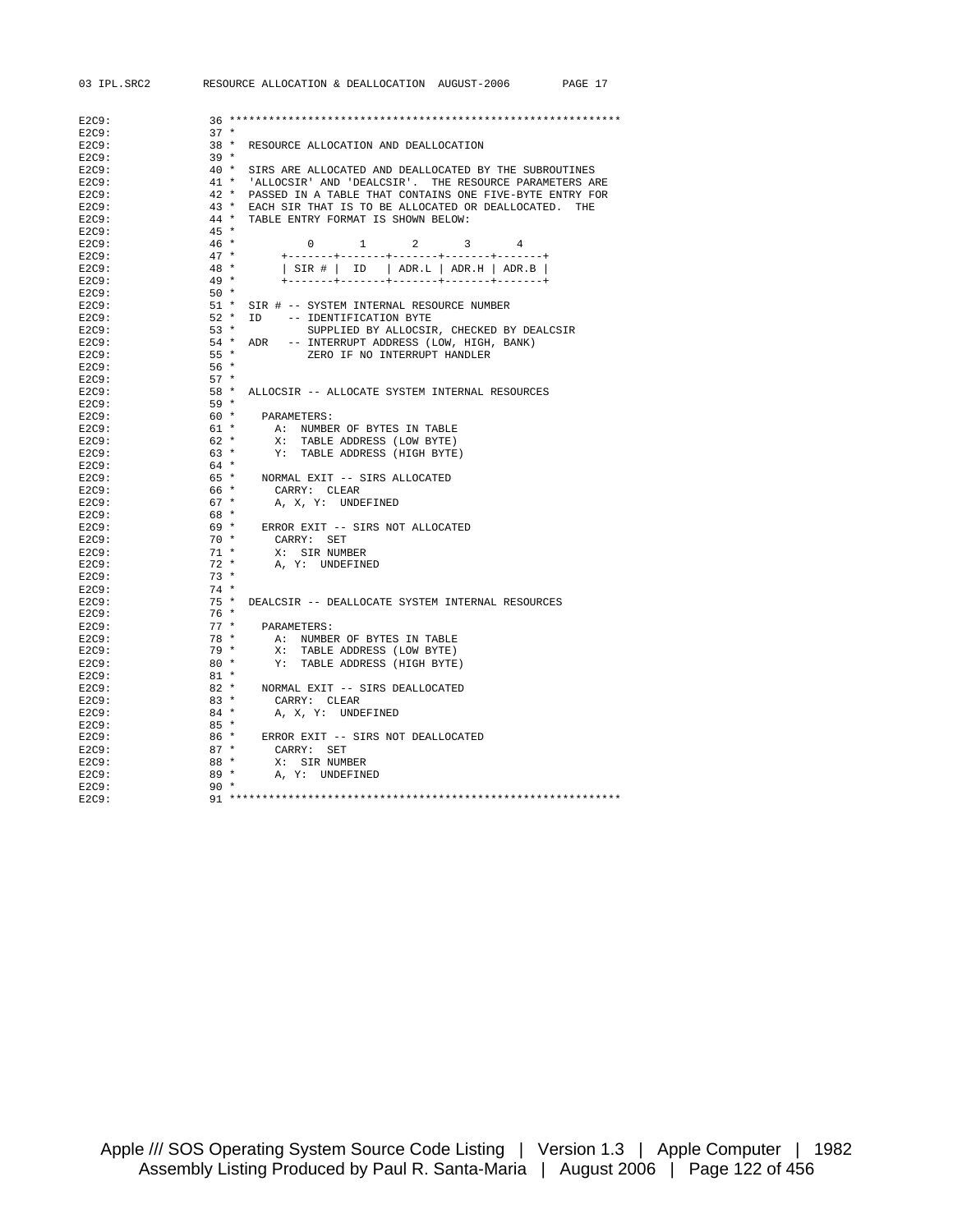| E2C9:                 |      | $93 *$     |             |                   |                   |                           |
|-----------------------|------|------------|-------------|-------------------|-------------------|---------------------------|
| E2C9:81               |      |            | 94 IDBYTE   | <b>DFB</b>        | \$81              |                           |
| E2CA:                 |      | $95 *$     |             |                   |                   |                           |
| $E2CA$ :              | E2CA |            | 96 ALLOCSIR | EOU               | $\star$           |                           |
| E2CA:18               |      | 97         |             | CLC               |                   |                           |
| E2CB:08               |      | 98         |             | PHP               |                   |                           |
| E2CC:78               |      | 99         |             | SEI               |                   |                           |
| E2CD:8D 00 00         |      | 100        |             | STA               | SIRARGSIZ         | ; SAVE TABLE SIZE         |
| E2D0:AD DF FF         |      | 101        |             | LDA               | E.REG             |                           |
| E2D3:8D 00 00         |      | 102        |             | STA               | SIRTEMP           |                           |
| E2D6:09 04            |      | 103        |             | ORA               | #BITON2           | FORCE PRIMARY STACK       |
| E2D8:29 F7            |      | 104        |             | AND               | #BITOFF3          | ; AND WRITE ENABLE        |
| E2DA:8D DF FF         |      | 105        |             | <b>STA</b>        | E.REG             |                           |
| E2DD:AD 00 00         |      | 106        |             | LDA               | SIRTEMP           |                           |
| E2E0:48               |      | 107        |             | PHA               |                   |                           |
| E2E1:AD DO FF         |      | 108        |             | LDA               | Z.REG             |                           |
| E2E4:48               |      | 109        |             | PHA               |                   |                           |
| E2E5:A9 00            |      | 110        |             | LDA               | #\$00             |                           |
| E2E7:8D DO FF         |      | 111        |             | STA               | Z.REG             | $i$ SET ZERO PAGE := \$00 |
| E2EA:86 F9            |      | 112        |             | <b>STX</b>        | SIRARGS           |                           |
| E2EC:84 FA            |      | 113        |             | STY               | SIRARGS+1         | ; SET POINTER TO TABLE    |
| $E2EE$ :              |      | $114 *$    |             |                   |                   |                           |
| E2EE: A0 00           |      | 115        |             | LDY               | #\$00             |                           |
| E2F0:B1 F9            |      |            | 116 ASIR010 | LDA               | (SIRARGS), Y      | GET SIR NUMBER            |
| E2F2:C9 18            |      | 117        |             | CMP               | #SIRTBLSIZ        |                           |
| E2F4:AA               |      | 118        |             | TAX               |                   |                           |
| E2F5:B0 33            | E32A | 119        |             | <b>BCS</b>        | ASIR020           |                           |
| E2F7:BD C5 DF         |      | 120        |             |                   |                   |                           |
| E2FA: 30 2E           | E32A | 121        |             | LDA               | SIRTABLE, X       | ; CHECK ALLOCATION        |
| E2FC:AD C9 E2         |      | 122        |             | BMI<br>LDA        | ASIR020<br>IDBYTE |                           |
| E2FF:9D C5 DF         |      | 123        |             | STA               | SIRTABLE, X       | ;ALLOCATE SIR             |
|                       |      |            |             |                   |                   |                           |
| E302:C8<br>E303:91 F9 |      | 124<br>125 |             | INY<br><b>STA</b> | (SIRARGS), Y      | RETURN ID BYTE            |
| E305:C8               |      |            |             |                   |                   |                           |
|                       |      | 126        |             | INY               |                   |                           |
| E306:B1 F9            |      | 127        |             | LDA               | (SIRARGS), Y      |                           |
| E308:9D DD DF         |      | 128        |             | <b>STA</b>        | SIRADR.L,X        | ; SAVE INTERRUPT ADDRESS  |
| E30B:CB               |      | 129        |             | INY               |                   |                           |
| E30C:B1 F9            |      | 130        |             | LDA               | (SIRARGS), Y      |                           |
| E30E:9D F6 DF         |      | 131        |             | <b>STA</b>        | SIRADR.H, X       |                           |
| E311:C8               |      | 132        |             | INY               |                   |                           |
| E312:B1 F9            |      | 133        |             | LDA               | (SIRARGS), Y      |                           |
| E314:9D OE EO         |      | 134        |             | <b>STA</b>        | SIRADR.B,X        |                           |
| E317:C8               |      | 135        |             | INY               |                   |                           |
| E318:CC 00 00         |      | 136        |             | CPY               | SIRARGSIZ         |                           |
| E31B:90 D3            | E2F0 | 137        |             | <b>BCC</b>        | ASIR010           |                           |
| E31D:                 |      | $138 *$    |             |                   |                   |                           |
| E31D:18               |      | 139        |             | <b>CLC</b>        |                   |                           |
| E31E:EE C9 E2         |      | 140        |             | INC               | IDBYTE            | ;BUMP ID BYTE             |
| E321:30 1F            | E342 | 141        |             | BMI               | SIREXIT           |                           |
| E323:A9 81            |      | 142        |             | LDA               | #\$81             |                           |
| E325:8D C9 E2         |      | 143        |             | STA               | IDBYTE            |                           |
| E328:30 18            | E342 | 144        |             | BMI               | SIREXIT           |                           |
| $E32A$ :              |      | $145 *$    |             |                   |                   |                           |
| E32A:8E 00 00         |      |            | 146 ASIR020 | <b>STX</b>        | SIRTEMP           | ; SAVE BAD SIR NUMBER     |
| E32D:38               |      |            | 147 ASIR030 | <b>SEC</b>        |                   |                           |

E32E:98 148 TYA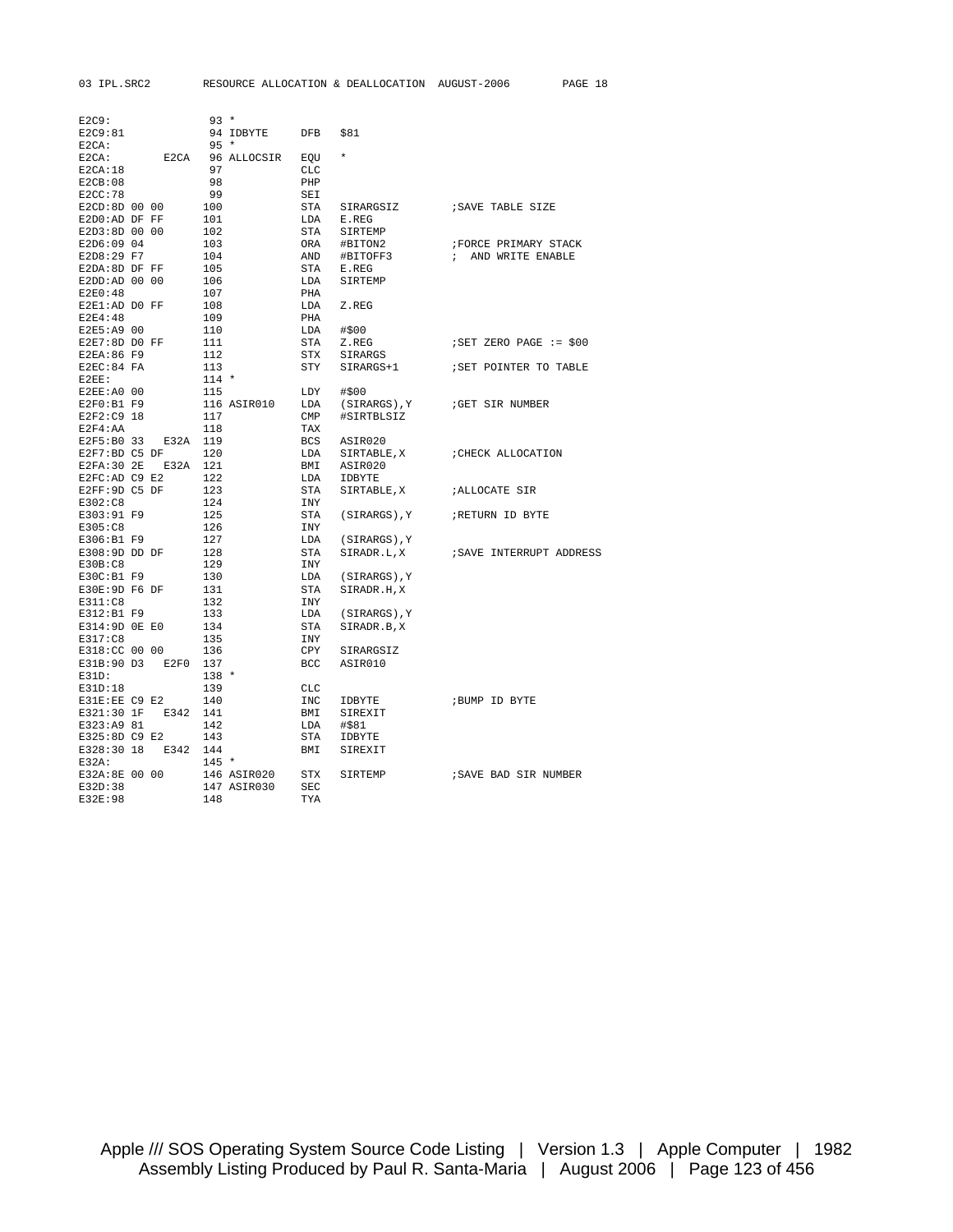| E32F:E9 05                  |      | 149        |              | SBC        | #5           |                             |
|-----------------------------|------|------------|--------------|------------|--------------|-----------------------------|
| E331:A8                     |      | 150        |              | TAY        |              |                             |
| E332:90 0A                  | E33E | 151        |              | BCC        | ASIR040      |                             |
| E334:B1 F9                  |      | 152        |              | LDA        | (SIRARGS), Y | GET SIR NUMBER              |
| E336:AA                     |      | 153        |              | TAX        |              |                             |
| E337:A9 00                  |      | 154        |              | LDA        | #FALSE       |                             |
| E339:9D C5 DF<br>E33C:FO EF | E32D | 155<br>156 |              | STA        | SIRTABLE, X  | ; RELEASE ALLOCATED SIRS    |
| <b>E33E:</b>                |      | $157 *$    |              | BEO        | ASIR030      |                             |
| E33E:AE 00 00               |      |            | 158 ASIR040  | LDX        | SIRTEMP      | ;RETURN BAD SIR             |
| E341:38                     |      | 159        |              | <b>SEC</b> |              |                             |
| E342:                       |      | $160 *$    |              |            |              |                             |
| E342:                       |      | $161 *$    |              |            |              |                             |
| E342:                       |      | $162 *$    |              |            |              |                             |
| E342:68                     |      |            | 163 SIREXIT  | <b>PLA</b> |              |                             |
| E343:8D DO FF               |      | 164        |              | STA        | Z.REG        | RESTORE Z REGISTER          |
| E346:68                     |      | 165        |              | PLA        |              |                             |
| E347:8D DF FF               |      | 166        |              | STA        | E.REG        | <b>; RESTORE E REGISTER</b> |
| E34A:90 04                  | E350 | 167        |              | BCC        | SIREXIT1     |                             |
| E34C:68                     |      | 168        |              | PLA        |              |                             |
| E34D:09 01                  |      | 169        |              | ORA        | #BITON0      |                             |
| E34F:48                     |      | 170        |              | PHA        |              |                             |
| E350:28                     |      |            | 171 SIREXIT1 | PLP        |              |                             |
| E351:60                     |      | 172        |              | <b>RTS</b> |              |                             |
| E352:                       |      | $173 *$    |              |            |              |                             |
| E352:                       |      | $174 *$    |              |            |              |                             |
| E352:                       |      | $175 *$    |              |            |              |                             |
| E352:                       | E352 |            | 176 DEALCSIR | EOU        |              |                             |
| E352:18                     |      | 177        |              | CLC        |              |                             |
| E353:08                     |      | 178        |              | PHP        |              |                             |
| E354:78                     |      | 179        |              | SEI        |              |                             |
| E355:8D 00 00               |      | 180        |              | <b>STA</b> | SIRARGSIZ    | SAVE TABLE SIZE             |
| E358:AD DF FF               |      | 181        |              | LDA        | E.REG        |                             |
| E35B:8D 00 00               |      | 182        |              | STA        | SIRTEMP      |                             |
| E35E:09 04                  |      | 183        |              | ORA        | #BITON2      | FORCE PRIMARY STACK         |
| E360:29 F7                  |      | 184        |              | AND        | #BITOFF3     | ; AND WRITE ENABLE          |
| E362:8D DF FF               |      | 185        |              | STA        | E.REG        |                             |
| E365:AD 00 00               |      | 186        |              | LDA        | SIRTEMP      |                             |
| E368:48                     |      | 187        |              | PHA        |              |                             |
| E369:AD D0 FF               |      | 188        |              | LDA        | Z.REG        |                             |
| E36C:48                     |      | 189        |              | PHA        |              |                             |
| E36D:A9 00                  |      | 190        |              | LDA        | #\$00        |                             |
| $E36F:8D$ DO FF             |      | 191        |              | <b>STA</b> | Z.REG        | $55ET$ ZERO PAGE $:= $00$   |
| E372:86 F9                  |      | 192        |              | STX        | SIRARGS      |                             |
| E374:84 FA                  |      | 193        |              | STY        | SIRARGS+1    | ; SET POINTER TO TABLE      |
| E376:                       |      | $194 *$    |              |            |              |                             |
| E376:A0 00                  |      | 195        |              | LDY        | #\$00        |                             |
| E378:B1 F9                  |      |            | 196 DSIR010  | LDA        | (SIRARGS), Y | GET SIR NUMBER              |
| E37A:AA                     |      | 197        |              | TAX        |              |                             |
| E37B:E0 18                  |      | 198        |              | CPX        | #SIRTBLSIZ   |                             |
| E37D:B0 27                  | E3A6 | 199        |              | <b>BCS</b> | DSIR030      |                             |
| E37F:C8                     |      | 200        |              | INY        |              |                             |
| E380:BD C5 DF               |      | 201        |              | LDA        | SIRTABLE, X  |                             |
| E383:10 21                  | E3A6 | 202        |              | <b>BPL</b> | DSIR030      | ; VERIFY ALLOCATION         |
| E385:D1 F9                  |      | 203        |              | <b>CMP</b> | (SIRARGS), Y |                             |
| E387:D0 1D                  | E3A6 | 204        |              | <b>BNE</b> | DSIR030      |                             |

03 IPL.SRC2 RESOURCE ALLOCATION & DEALLOCATION AUGUST-2006 PAGE 19

Apple /// SOS Operating System Source Code Listing | Version 1.3 | Apple Computer | 1982 Assembly Listing Produced by Paul R. Santa-Maria | August 2006 | Page 124 of 456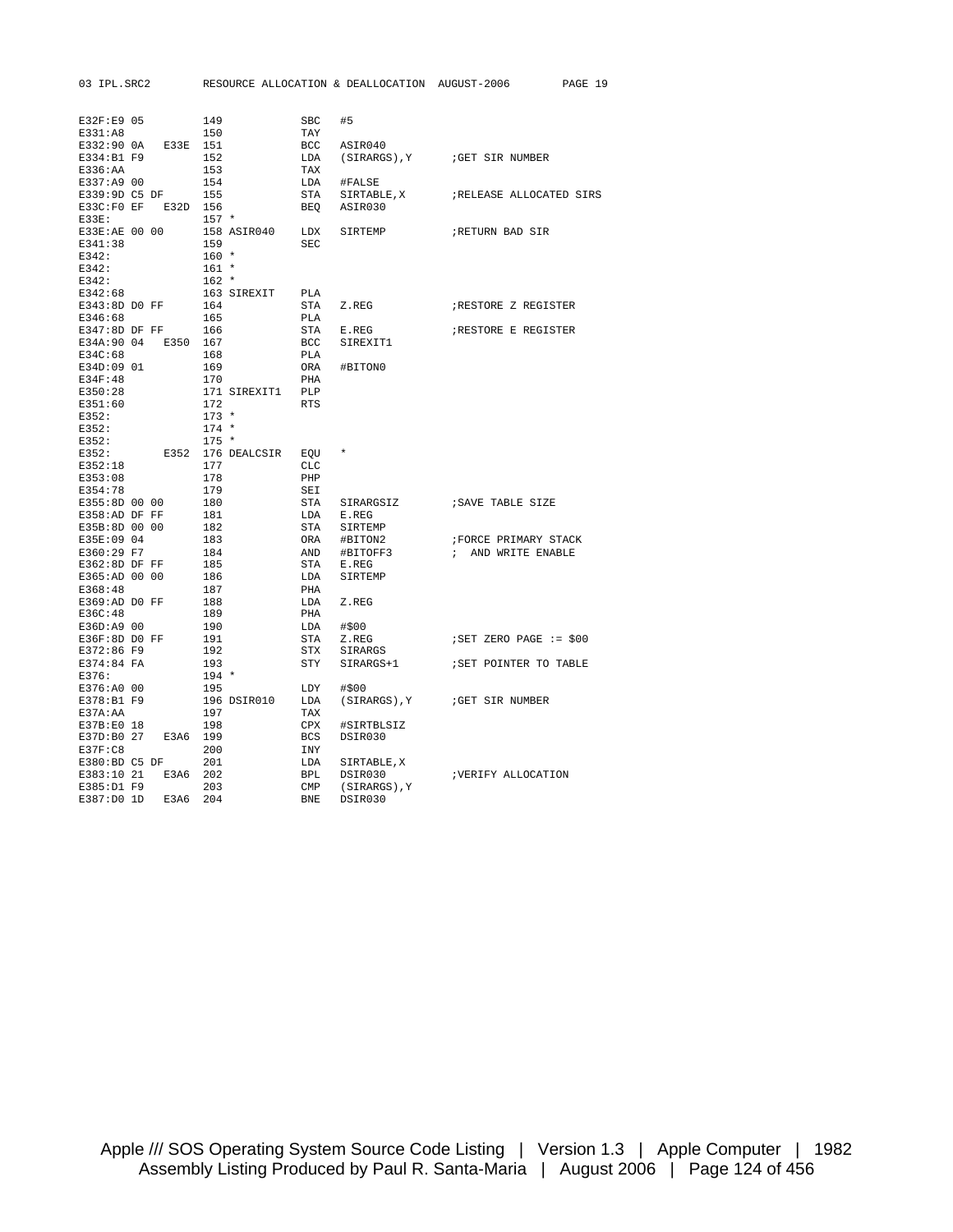| 03 IPL.SRC2 |  | RESOURCE ALLOCATION & DEALLOCATION AUGUST-2006 | PAGE 20 |  |
|-------------|--|------------------------------------------------|---------|--|
|             |  |                                                |         |  |

| E389:C8<br>E38A:CB<br>E38B:CB<br>E38C:C8 |      | 205<br>206<br>207<br>208 |             | <b>INY</b><br><b>INY</b><br><b>INY</b><br><b>INY</b> |             |  |                |
|------------------------------------------|------|--------------------------|-------------|------------------------------------------------------|-------------|--|----------------|
| E38D:CC 00 00                            |      | 209                      |             | CPY                                                  | SIRARGSIZ   |  |                |
| E390:90 E6                               | E378 | 210                      |             | <b>BCC</b>                                           | DSIR010     |  |                |
| E392:                                    |      | $211 *$                  |             |                                                      |             |  |                |
| E392:AC 00 00                            |      | 212                      |             | LDY                                                  | SIRARGSIZ   |  |                |
| E395:38                                  |      |                          | 213 DSIR020 | <b>SEC</b>                                           |             |  |                |
| E396:98                                  |      | 214                      |             | TYA                                                  |             |  |                |
| E397:E9 05                               |      | 215                      |             | <b>SBC</b>                                           | #5          |  |                |
| E399:A8                                  |      | 216                      |             | TAY                                                  |             |  |                |
| E39A:90 A6                               | E342 | 217                      |             | <b>BCC</b>                                           | SIREXIT     |  |                |
| E39C:B1 F9                               |      | 218                      |             | LDA                                                  | (SIRARGS).Y |  | GET SIR NUMBER |
| E39E:AA                                  |      | 219                      |             | TAX                                                  |             |  |                |
| E39F:A9 00                               |      | 220                      |             | LDA                                                  | #FALSE      |  |                |
| E3A1:9D C5 DF                            |      | 221                      |             | STA                                                  | SIRTABLE, X |  |                |
| F3A4:FO F                                | E395 | 222                      |             | BEO                                                  | DSIR020     |  |                |
| E3A6:                                    |      | $223 *$                  |             |                                                      |             |  |                |
| E3A6:38                                  |      |                          | 224 DSIR030 | <b>SEC</b>                                           |             |  |                |
| E3A7:B0 99                               | E342 | 225                      |             | <b>BCS</b>                                           | SIREXIT     |  |                |
|                                          |      |                          |             |                                                      |             |  |                |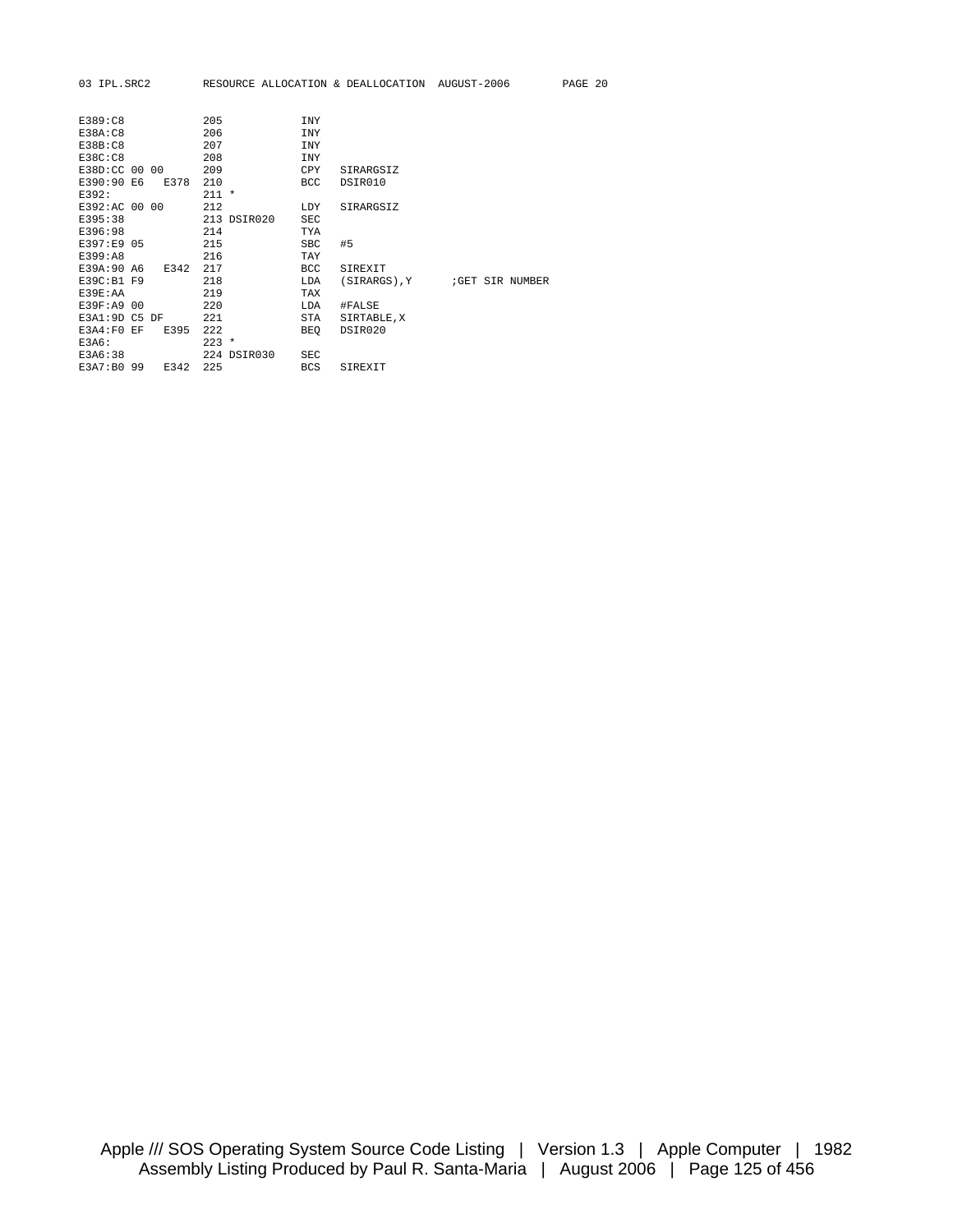| 03 IPL.SRC2         |  |          | SELECT I/O EXPANSION ROM |                 |                                                           | AUGUST-2006               | PAGE 21 |
|---------------------|--|----------|--------------------------|-----------------|-----------------------------------------------------------|---------------------------|---------|
|                     |  |          |                          |                 |                                                           |                           |         |
| E3A9:               |  |          |                          |                 |                                                           |                           |         |
| E3A9:               |  | $2.28$ * |                          |                 |                                                           |                           |         |
| E3A9:               |  | $229 *$  |                          |                 | SUBROUTINE 'SELC800' IS CALLED TO SELECT THE C800 I/O EX- |                           |         |
| E3A9:               |  | $230 *$  |                          |                 | PANSION ADDRESS SPACE FOR A PERIPHERAL SLOT. ON ENTRY,    |                           |         |
| E3A9:               |  | $231 *$  |                          |                 | THE SLOT NUMBER IS PASSED IN THE ACCUMULATOR.             |                           | IF NO   |
| E3A9:               |  | $232 *$  |                          |                 | ERROR OCCURS, CARRY IS CLEARED; OTHERWISE, CARRY IS SET   |                           |         |
| E3A9:               |  | $233 *$  |                          |                 | AND THE PREVIOUS SLOT REMAINS SELECTED.                   |                           |         |
| E3A9:               |  | $234$ *  |                          |                 |                                                           |                           |         |
| E3A9:               |  | $235 *$  | PARAMETERS:              |                 |                                                           |                           |         |
| E3A9:               |  | $236 *$  |                          | A: SLOT NUMBER  |                                                           |                           |         |
| <b>E3A9:</b>        |  | $237 *$  |                          |                 |                                                           |                           |         |
| E3A9:               |  | $238 *$  |                          |                 | NORMAL EXIT -- NEW SLOT SELECTED                          |                           |         |
| E3A9:               |  | $239 *$  |                          | CARRY: CLEAR    |                                                           |                           |         |
| E3A9:               |  | $240 *$  |                          | A: UNDEFINED    |                                                           |                           |         |
| E3A9:               |  | $241 *$  |                          | X, Y: UNCHANGED |                                                           |                           |         |
| E3A9:               |  | $242 *$  |                          |                 |                                                           |                           |         |
| E3A9:               |  | $243$ *  |                          |                 | ERROR EXIT -- SLOT NOT CHANGED                            |                           |         |
| E3A9:               |  | $244$ *  | CARRY: SET               |                 |                                                           |                           |         |
| E3A9:               |  | $245$ *  |                          |                 | A, X, Y: UNCHANGED                                        |                           |         |
| E3A9:               |  | $246 *$  |                          |                 |                                                           |                           |         |
| E3A9:               |  | $247 *$  | WARNING !!!              |                 |                                                           |                           |         |
| E3A9:               |  | $248$ *  |                          |                 | 'SELC800' USES SELF-MODIFYING CODE!                       |                           |         |
| E3A9:               |  | $249 *$  |                          |                 |                                                           |                           |         |
| E3A9:               |  |          |                          |                 |                                                           |                           |         |
| E3A9:               |  | $251 *$  |                          |                 |                                                           |                           |         |
| E3A9:               |  |          | E3A9 252 SELC800         | EOU             | $\star$                                                   |                           |         |
| E3A9:C9 05          |  | 253      |                          |                 | CMP #\$05                                                 | CHECK SLOT NUMBER         |         |
| E3AB:B0 14 E3C1 254 |  |          |                          | <b>BCS</b>      | SC8EXIT                                                   | ; INVALID                 |         |
| E3AD:08             |  | 255      |                          | PHP             |                                                           |                           |         |
| E3AE:78             |  | 256      |                          | SEI             |                                                           |                           |         |
| E3AF:8D CO DF       |  | 257      |                          | <b>STA</b>      | EXPNSLOT                                                  |                           |         |
| E3B2:09 CO          |  | 258      |                          | ORA             | #\$C0                                                     | ; MAKE SLOT INTO \$CN00   |         |
| E3B4:8DBF E3        |  | 259      |                          | STA             | CNADDR+2                                                  | ; AND MODIFY BIT ADDRESS  |         |
| E3B7:2C 20 C0       |  | 260      |                          | BIT             | \$C020                                                    |                           |         |
| E3BA: 2C FF CF      |  | 261      |                          | BIT             | <b>SCFFF</b>                                              | DESELECT PREVIOUS SLOT    |         |
| E3BD:2C FF C0       |  |          | 262 CNADDR               | BIT             | SCOFF 5                                                   | ; AND SELECT CURRENT SLOT |         |
| E3C0:28             |  | 263      |                          | PLP             |                                                           |                           |         |
| E3C1:60             |  |          | 264 SC8EXIT              | <b>RTS</b>      |                                                           |                           |         |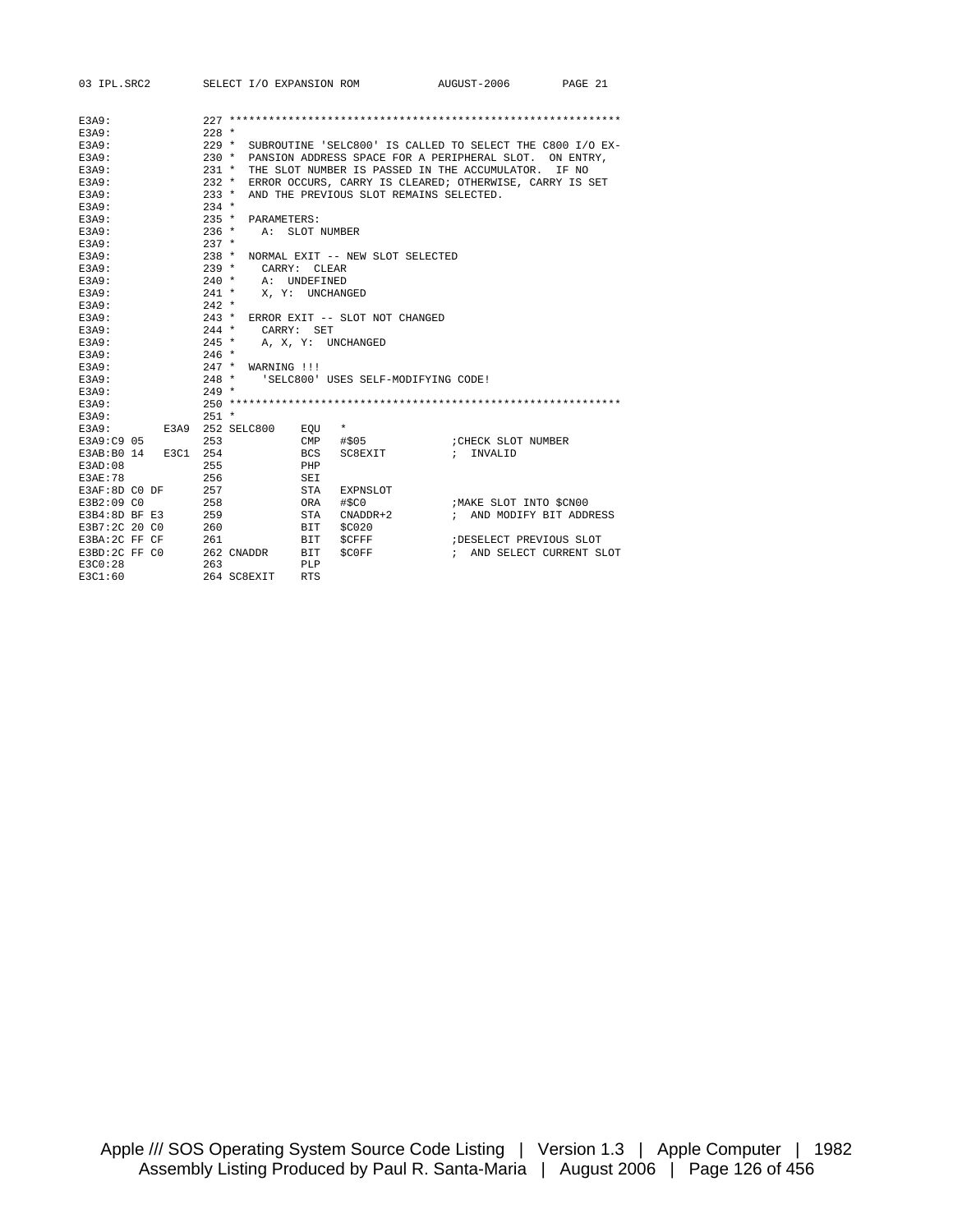| 03 IPL.SRC2   |                     | NMI DISABLE / ENABLE |                                                 | AUGUST-2006                                        | PAGE 22 |
|---------------|---------------------|----------------------|-------------------------------------------------|----------------------------------------------------|---------|
|               |                     |                      |                                                 |                                                    |         |
| $E3C2$ :      |                     |                      |                                                 |                                                    |         |
| E3C2:         | $267 *$             |                      |                                                 |                                                    |         |
| E3C2:         | $268$ *             |                      |                                                 |                                                    |         |
|               |                     |                      |                                                 | THE SUBROUTINES NMIDSBL AND NMIENBL ARE CALLED TO  |         |
| E3C2:         | $269$ *             |                      |                                                 | DISABLE AND ENABLE NMI, RESPECTIVELY. THERE ARE NO |         |
| $E3C2$ :      | $270 *$             |                      |                                                 | INPUT PARAMETERS. ON EXIT, THE REGISTERS ARE UN-   |         |
| $E3C2$ :      | $271$ *             |                      |                                                 | DEFINED. NMIDSBL CLEARS THE CARRY FLAG IF NMI WAS  |         |
| $E3C2$ :      | $272$ *             |                      | SUCCESSFULLY DISABLED; OTHERWISE, CARRY IS SET. |                                                    |         |
| $E3C2$ :      | $273$ *             |                      |                                                 |                                                    |         |
| $E3C2$ :      |                     |                      |                                                 |                                                    |         |
| $E3C2$ :      | $275 *$             |                      |                                                 |                                                    |         |
| $E3C2$ :      | 276 NMIDSBL<br>E3C2 | EOU                  | *                                               |                                                    |         |
| E3C2:AE DF FF | 277                 | LDX                  | E.REG                                           |                                                    |         |
| E3C5:2C 00 00 | 278                 | BIT                  | NMIFLAG                                         |                                                    |         |
| E3C8:10 22    | E3EC 279            | <b>BPL</b>           | NDS020                                          |                                                    |         |
| E3CA:8A       | 280                 | TXA                  |                                                 |                                                    |         |
| E3CB:09 80    | 281                 | ORA                  | #BITON7                                         |                                                    |         |
| E3CD:8D DF FF | 282                 | STA                  | E.REG                                           | ; SET 1MHZ                                         |         |
| E3D0:A9 00    | 283                 | LDA                  | #\$00                                           |                                                    |         |
| E3D2:8D 00 00 | 284                 | STA                  | NMICNTR                                         |                                                    |         |
| E3D5:8D 01 00 | 285                 | STA                  | NMICNTR+1                                       |                                                    |         |
| E3D8:2C 00 00 | 286 NDS010          | <b>BIT</b>           | NMIFLAG                                         | ;NMI PENDING?                                      |         |
| E3DB:10 OF    | E3EC 287            | <b>BPL</b>           | NDS020                                          | NO.<br>$\mathbf{r}$                                |         |
| E3DD:EE 00 00 | 288                 | <b>INC</b>           | NMICNTR                                         | ; BUMP NMI COUNTER                                 |         |
| E3E0:D0 F6    | E3D8<br>289         | BNE                  | NDS010                                          | ; AND RECHECK NMI FLAG                             |         |
| E3E2:EE 01 00 | 290                 | <b>INC</b>           | NMICNTR+1                                       |                                                    |         |
| E3E5:D0 F1    | E3D8<br>291         | BNE                  | NDS010                                          |                                                    |         |
| E3E7:A9 00    | 292                 | LDA                  | #>NMIHANG                                       | ; CAN'T LOCK NMI                                   |         |
| E3E9:20 00 00 | 293                 | JSR                  | SYSDEATH                                        |                                                    |         |
| E3EC:8A       | 294 NDS020          | TXA                  |                                                 | GET E.REG                                          |         |
| E3ED:29 EF    | 295                 | AND                  | #BITOFF4                                        | ; DISABLE NMI                                      |         |
| E3EF:8D DF FF | 296                 | STA                  | E.REG                                           |                                                    |         |
| F3F2:60       | 297                 | RTS.                 |                                                 |                                                    |         |
| E3F3:         | $298 *$             |                      |                                                 |                                                    |         |
| E3F3:         | $299*$              |                      |                                                 |                                                    |         |
| E3F3:         | $300 *$             |                      |                                                 |                                                    |         |
| E3F3:         | 301 NMIENBL         |                      | $\star$                                         |                                                    |         |
| E3F3:AD DF FF | E3F3<br>302         | EOU<br>LDA           |                                                 |                                                    |         |
|               |                     |                      | E.REG                                           |                                                    |         |
| E3F6:09 10    | 303                 | ORA                  | #BITON4                                         | ; ENABLE NMI                                       |         |
| E3F8:8D DF FF | 304                 | STA                  | E.REG                                           |                                                    |         |
| E3FB:60       | 305                 | <b>RTS</b>           |                                                 |                                                    |         |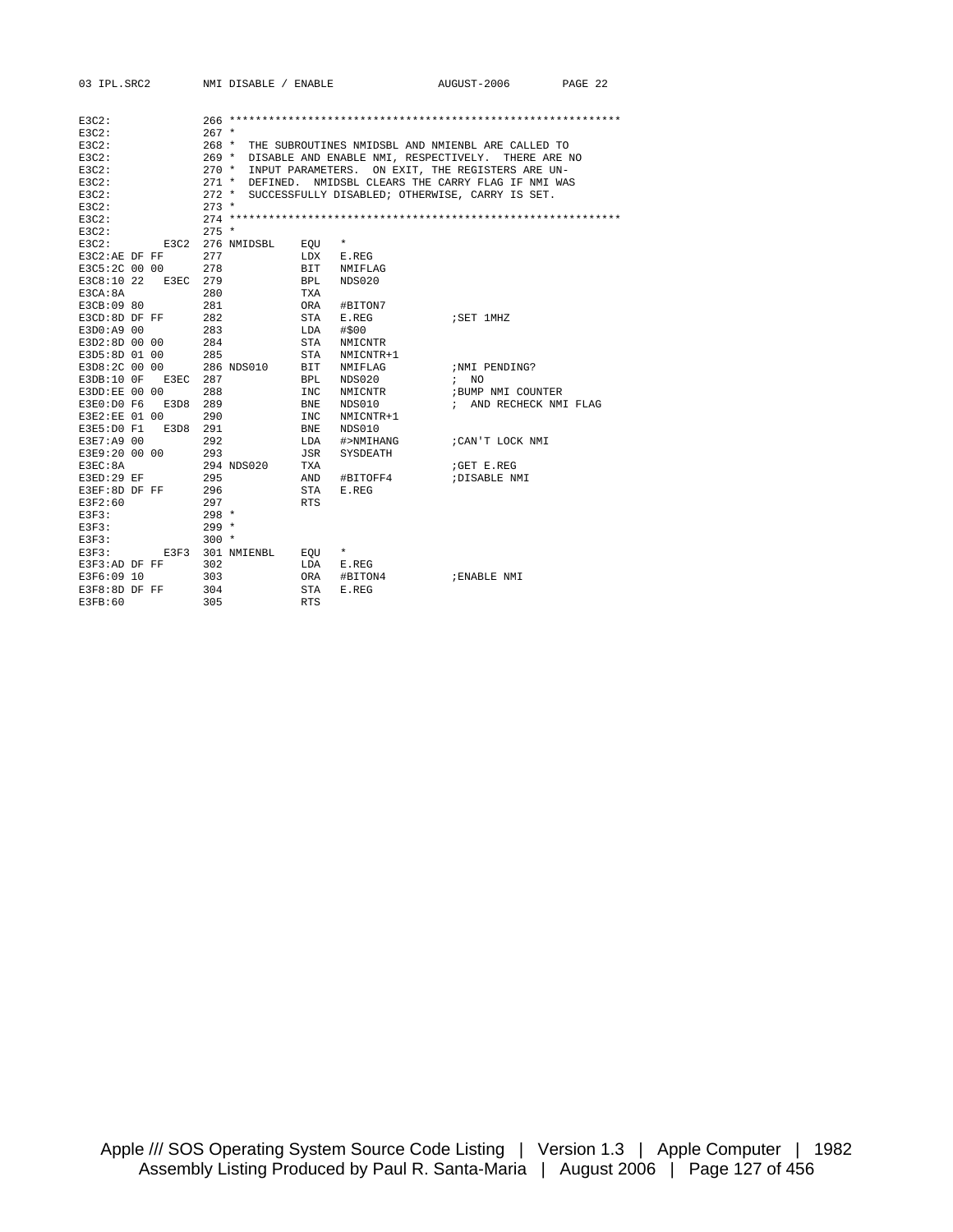| 03 TPL.SRC2    | KEYBOARD NMI HANDLER |                      | AUGUST-2006                                           | PAGE 23 |
|----------------|----------------------|----------------------|-------------------------------------------------------|---------|
| E3FC:          |                      |                      |                                                       |         |
| E3FC:          | $308 *$              |                      |                                                       |         |
| E3FC:          | $309 *$              |                      | BY DEFAULT, KEYBOARD NMI IS IGNORED. THE USER MAY     |         |
| F.3FC:         | $310 *$              |                      | PROCESS NMI BY CHANGING THE ADDRESS IN SYSTEM GLOBAL. |         |
| E3FC:          | $311 *$              |                      |                                                       |         |
| E3FC:          |                      |                      |                                                       |         |
| E3FC:          | $313 *$              |                      |                                                       |         |
| E3FC:<br>E3FC  | 314 NMIDBUG          | $^\star$<br>EOU      |                                                       |         |
| E3FC:BA        | 315                  | TSX                  | ; SAVE THE STACK POINTER                              |         |
| E3FD:8E 00 00  | 316                  | STX<br>NMISPSV       |                                                       |         |
| E400:A9 03     | 317                  | #\$03<br>LDA         | ; SELECT MONITOR'S ZERO PAGE                          |         |
| E402:8D D0 FF  | 318                  | STA<br>Z.REG         |                                                       |         |
| $F405:ADDF$ FF | 319                  | <b>T.DA</b><br>E.REG |                                                       |         |
| E408:09 03     | 320                  | #503<br>ORA          | ; SELECT MONITOR ROM                                  |         |
| E40A:8D DF FF  | 321                  | STA<br>E.REG         |                                                       |         |
| E40D:20 01 F9  | 322                  | <b>SF901</b><br>JSR  | :CALL THE MONITOR                                     |         |
| E410:          | $323 *$              |                      |                                                       |         |
| E410:<br>E410  | 324 NMICONT          | $\star$<br>EOU       |                                                       |         |
| $E410:ADDF$ FF | 325                  | LDA<br>E.REG         |                                                       |         |
| E413:09 04     | 326                  | #BITON2<br>ORA       | FORCE PRIMARY STACK                                   |         |
| $F415:8DDF$ FF | 327                  | STA<br>E.REG         |                                                       |         |
| E418:AE 00 00  | 328                  | LDX<br>NMISPSV       |                                                       |         |
| F41B:9A        | 329                  | <b>TXS</b>           | <b>IRESTORE STACK POINTER</b>                         |         |
| F41C:60        | 330                  | <b>RTS</b>           |                                                       |         |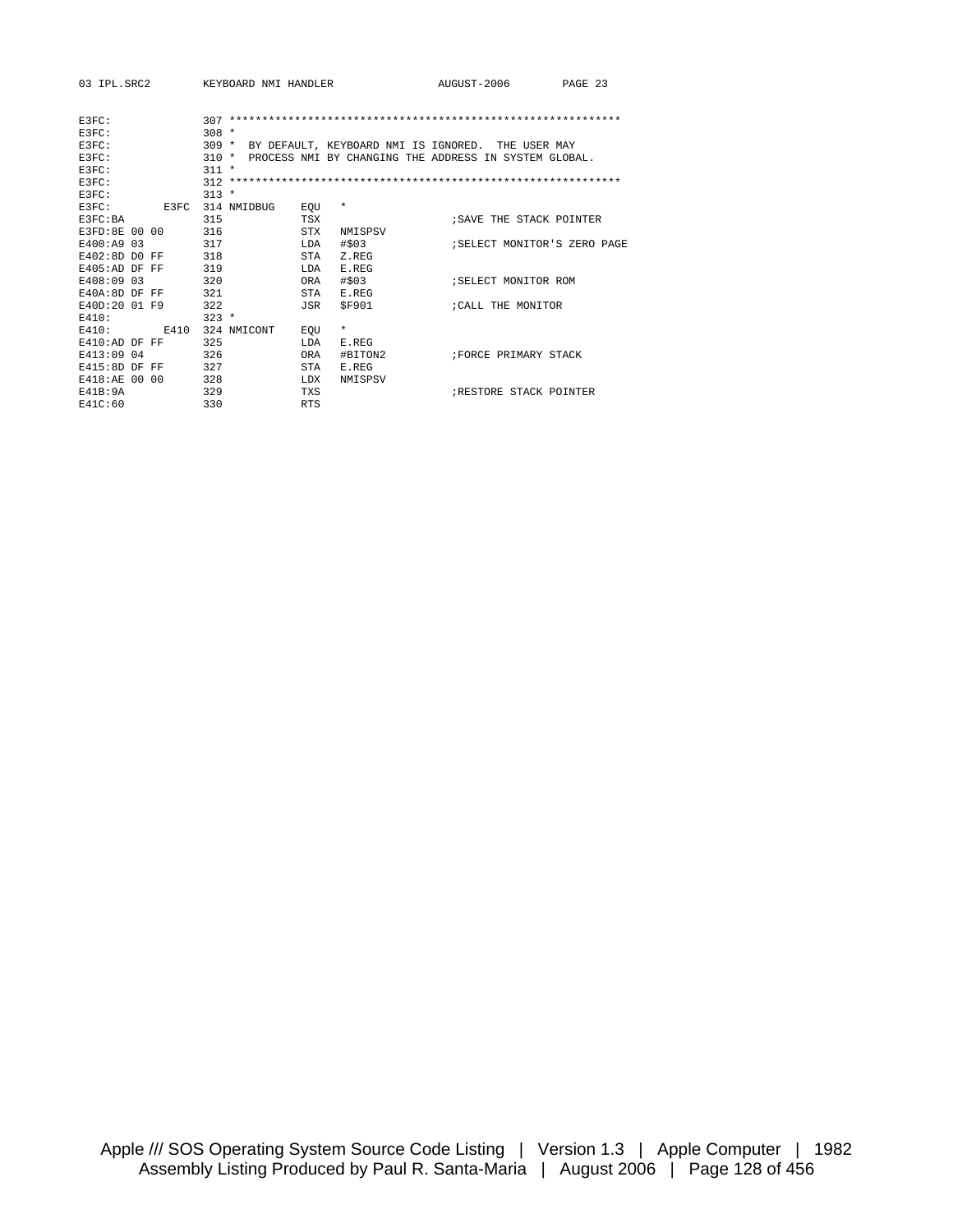| 03 IPL.SRC2 EVENT OUEUE MANAGER |         |                                                           | AUGUST-2006 PAGE 24 |  |
|---------------------------------|---------|-----------------------------------------------------------|---------------------|--|
| $F41D$ :                        |         |                                                           |                     |  |
| $E41D$ :                        | $333 *$ |                                                           |                     |  |
| $E41D$ :                        | $334 *$ | THE EVENT OUEUE IS USED TO HOLD THE PARAMETERS OF EVENTS  |                     |  |
| $E41D$ :                        | $335 *$ | THAT HAVE BEEN DETECTED BUT NOT YET RECOGNIZED. EVENT     |                     |  |
| $E41D$ :                        | $336 *$ | OUEUE ENTRIES ARE ORGANIZED INTO TWO LINKED LISTS; A FREE |                     |  |
| $F41D$ :                        | $337 *$ | LIST AND AN ACTIVE LIST. EACH ENTRY IS SIX BYTES LONG.    |                     |  |
| $338 *$<br>$F41D$ :             |         | WITH THE FIRST BYTE (BYTE 0) USED AS A LINK. THE LINK     |                     |  |
| $F41D$ :                        | $339 *$ | BYTE CONTAINS THE TABLE INDEX OF THE NEXT ENTRY IN THE    |                     |  |
| $E41D$ :                        | $340 *$ | LIST. BECAUSE OF THE INDEXING METHOD, THE EVENT OUEUE     |                     |  |
| $F41D$ :                        | $341 *$ | MUST NOT EXCEED 256 BYTES.                                |                     |  |
| $F41D$ :                        | $342 *$ |                                                           |                     |  |
| $E41D$ :                        | $343 *$ | ENTRY ZERO IS A SPECIAL ENTRY. BYTE 0 IS THE INDEX OF     |                     |  |
| $E41D$ :                        | $344 *$ | THE FIRST ACTIVE ENTRY; BYTE 1 CONTAINS A ZERO, ALLOWING  |                     |  |
| $F41D$ :                        | $345 *$ | ENTRY 0 TO BE USED AS THE ACTIVE EVENT LIST TERMINATER;   |                     |  |
| $E41D$ :<br>$346 *$             |         | BYTE 2 CONTAINS THE INDEX OF THE FIRST FREE ENTRY; AND    |                     |  |
| $E41D$ :                        | $347 *$ | BYTES 4 THROUGH 6 ARE UNUSED.                             |                     |  |
| $E41D$ :                        | $348 *$ |                                                           |                     |  |
| $F41D$ :                        | $349 *$ | THE FREE LIST IS LINKED LIFO. THE ONLY VALID BYTE IN A    |                     |  |
| $F41D$ :                        | $350 *$ | FREE ENTRY IS THE LINK BYTE; THE REMAINING BYTES ARE      |                     |  |
| $E41D$ :                        | $351 *$ | UNDEFINED. THE FREE LIST IS TERMINATED BY A LINK BYTE     |                     |  |
| $F41D$ :                        | $352 *$ | CONTAINING A ZERO.                                        |                     |  |
| $F41D$ :                        | $353 *$ |                                                           |                     |  |
| $E41D$ :                        | $354 *$ | THE ACTIVE LIST IS LINKED IN DECREASING PRIORITY ORDER    |                     |  |
| $F41D$ :<br>$355*$              |         | WITH ENTRIES OF EQUAL PRIORITY LINKED FIFO. BYTES 1       |                     |  |
| $F41D$ :                        | $356 *$ | THROUGH 5 CONTAIN THE EVENT PRIORITY, EVENT ID, LOW BYTE  |                     |  |
| $E41D$ :                        | $357 *$ | OF THE EVENT ADDRESS, HIGH BYTE OF THE EVENT ADDRESS, AND |                     |  |
| $E41D$ :                        | 358 *   | THE ADDRESS BANK. THE ACTIVE LIST IS TERMINATED BY AN     |                     |  |
| $E41D$ :                        | $359 *$ | ENTRY WITH AN EVENT PRIORITY OF ZERO.                     |                     |  |
| $E41D$ :                        | $360 *$ |                                                           |                     |  |
| $F41D$ :                        |         |                                                           |                     |  |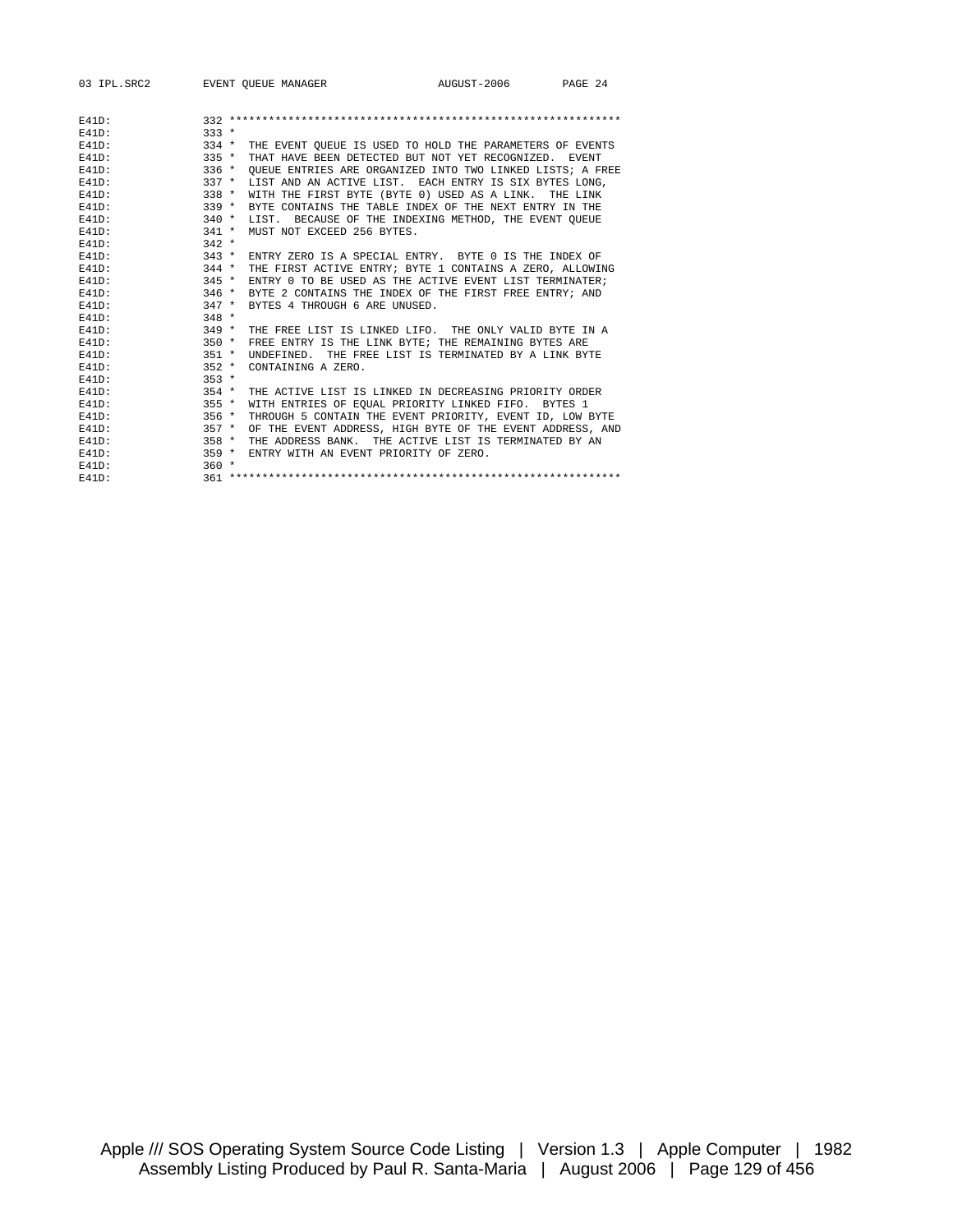| 03 IPL.SRC2 EVENT QUEUE MANAGER   |                |                          |                  |                                                                                                                                                                           | AUGUST-2006 PAGE 25  |  |
|-----------------------------------|----------------|--------------------------|------------------|---------------------------------------------------------------------------------------------------------------------------------------------------------------------------|----------------------|--|
|                                   |                |                          |                  |                                                                                                                                                                           |                      |  |
| E41D:                             |                |                          |                  |                                                                                                                                                                           |                      |  |
| $E41D$ :                          | $364$ *        |                          |                  |                                                                                                                                                                           |                      |  |
| $E41D$ :                          |                |                          |                  | 365 * SUBROUTINE 'QUEEVENT' IS USED TO ENTER AN EVENT INTO THE                                                                                                            |                      |  |
| $E41D$ :                          |                |                          |                  | 366 * EVENT QUEUE. ACTIVE EVENTS ARE LINKED IN DECREASING                                                                                                                 |                      |  |
| E41D:                             |                |                          |                  | 367 * PRIORITY ORDER WITH EVENTS OF EQUAL PRIORITY LINKED FIFO.                                                                                                           |                      |  |
| $E41D$ :                          |                |                          |                  | 368 * EVENTS ARE REMOVED FROM THE QUEUE AS THEY ARE RECOGNIZED                                                                                                            |                      |  |
| $E41D$ :                          |                | 369 * BY THE DISPATCHER. |                  |                                                                                                                                                                           |                      |  |
| $E41D$ :                          | $370 *$        |                          |                  |                                                                                                                                                                           |                      |  |
| $E41D$ :                          |                | 371 * PARAMETERS:        |                  |                                                                                                                                                                           |                      |  |
| $E41D$ :                          |                |                          |                  | 372 * X: EVENT PARAMETER ADDRESS (LOW BYTE)<br>373 * Y: EVENT PARAMETER ADDRESS (HIGH BYTE)                                                                               |                      |  |
| $E41D$ :                          |                |                          |                  |                                                                                                                                                                           |                      |  |
| E41D:                             | $374$ *        |                          |                  |                                                                                                                                                                           |                      |  |
| $E41D$ :                          |                |                          |                  |                                                                                                                                                                           |                      |  |
| $E41D$ :                          |                |                          |                  | $\begin{tabular}{ccccc} 375 & * & & \text{EVENT} & 0 & 1 & 2 & 3 & 4 \\ 376 & * & & \text{PARMS:} & +-----++-----++-----++-----++----++----++----++------+ \end{tabular}$ |                      |  |
| $E41D$ :                          | $377 *$        |                          |                  | PRI   ID   ADR.L   ADR.H   ADR.B                                                                                                                                          |                      |  |
| $E41D$ :                          | $378 *$        |                          |                  |                                                                                                                                                                           |                      |  |
| $E41D$ :                          | $379$ *        |                          |                  | PRI: EVENT PRIORITY                                                                                                                                                       |                      |  |
| E41D:                             | $380 *$        |                          |                  | ID: EVENT ID BYTE                                                                                                                                                         |                      |  |
| $E41D$ :                          | 381 *          |                          |                  | ADR: EVENT ADDRESS (LOW, HIGH, BANK)                                                                                                                                      |                      |  |
| $E41D$ :                          | $382 *$        |                          |                  |                                                                                                                                                                           |                      |  |
| $E41D$ :                          |                | 383 * EXIT CONDITIONS:   |                  |                                                                                                                                                                           |                      |  |
| $E41D$ :                          |                | 384 * $CARRY: CLEAR$     |                  |                                                                                                                                                                           |                      |  |
| $E41D$ :                          | $385$ *        |                          |                  | A, X, Y: UNDEFINED                                                                                                                                                        |                      |  |
| $E41D$ :                          | $386 *$        |                          |                  |                                                                                                                                                                           |                      |  |
| $E41D$ :                          |                |                          |                  |                                                                                                                                                                           |                      |  |
| $E41D$ :                          | $388*$         |                          |                  |                                                                                                                                                                           |                      |  |
| $E41D$ :                          |                | E41D 389 QUEEVENT EQU *  |                  |                                                                                                                                                                           |                      |  |
| E41D:18                           | 390            |                          | CLC              |                                                                                                                                                                           |                      |  |
| E41E:08                           | 391            |                          | PHP              |                                                                                                                                                                           |                      |  |
| E41F:78                           | 392            |                          | SEI              |                                                                                                                                                                           |                      |  |
| E420:AD DF FF                     | 393            |                          | LDA E.REG        |                                                                                                                                                                           |                      |  |
| E423:8D 00 00                     |                |                          |                  |                                                                                                                                                                           |                      |  |
| E426:09 04                        | 394<br>395     |                          |                  |                                                                                                                                                                           | FORCE PRIMARY STACK  |  |
| E428:29 F7                        | 396            |                          |                  |                                                                                                                                                                           | ; AND WRITE ENABLE   |  |
|                                   |                |                          |                  |                                                                                                                                                                           |                      |  |
|                                   |                |                          |                  | TA QEVTEMP<br>ORA #BITON2<br>AND #BITOFF3<br>STA E.REG<br>LDA QEVTEMP                                                                                                     |                      |  |
|                                   |                |                          | PHA              |                                                                                                                                                                           |                      |  |
| E431:AD DO FF 400                 |                |                          |                  |                                                                                                                                                                           |                      |  |
|                                   | 401            |                          | LDA Z.REG<br>PHA |                                                                                                                                                                           |                      |  |
| E434:48                           |                |                          |                  |                                                                                                                                                                           |                      |  |
| E435:A9 00<br>$E437:8D$ DO FF 403 | 402            |                          | $LDA$ #0         |                                                                                                                                                                           |                      |  |
|                                   |                |                          |                  | STA Z.REG                                                                                                                                                                 | ; SET ZERO PAGE := 0 |  |
| E43A:                             | 404 *          |                          |                  |                                                                                                                                                                           |                      |  |
| E43A:86 FB                        | 405            |                          |                  | STX QEVARGS                                                                                                                                                               |                      |  |
| E43C:84 FC                        | 406            |                          |                  |                                                                                                                                                                           |                      |  |
| E43E:A0 00                        | 407            |                          | LDY              | #0                                                                                                                                                                        |                      |  |
| E440:B1 FB                        | 408            |                          |                  | LDA (QEVARGS), Y : GET PRIORITY<br>BEQ Q.EXIT : IGNORE IF Z                                                                                                               |                      |  |
| E442:F0 38 E47C 409               |                |                          |                  |                                                                                                                                                                           | ; IGNORE IF ZERO     |  |
| E444:                             | $410 *$        |                          |                  |                                                                                                                                                                           |                      |  |
| E444:AE 28 E0 411                 |                |                          |                  | LDX EVQ.FREE                                                                                                                                                              |                      |  |
| E447:F0 3D E486 412               |                |                          |                  | BEQ Q.FULL                                                                                                                                                                |                      |  |
| E449:8E 00 00 413                 |                |                          |                  | STX QEV.THIS                                                                                                                                                              | GET FIRST FREE ENTRY |  |
| $E44C$ :BD 26 E0                  | $414$<br>$415$ |                          |                  | LDA EVQ.LINK, X : AND DELINK IT                                                                                                                                           |                      |  |
| E44F:8D 28 E0                     |                |                          |                  | STA EVO.FREE                                                                                                                                                              |                      |  |
| E452:                             | $416$ *        |                          |                  |                                                                                                                                                                           |                      |  |
| E452:A0 04                        | 417            |                          |                  |                                                                                                                                                                           |                      |  |
| E454:B1 FB                        |                |                          |                  | (QEVARGS), Y                                                                                                                                                              | ; COPY ARGUMENTS     |  |

Apple /// SOS Operating System Source Code Listing | Version 1.3 | Apple Computer | 1982 Assembly Listing Produced by Paul R. Santa-Maria | August 2006 | Page 130 of 456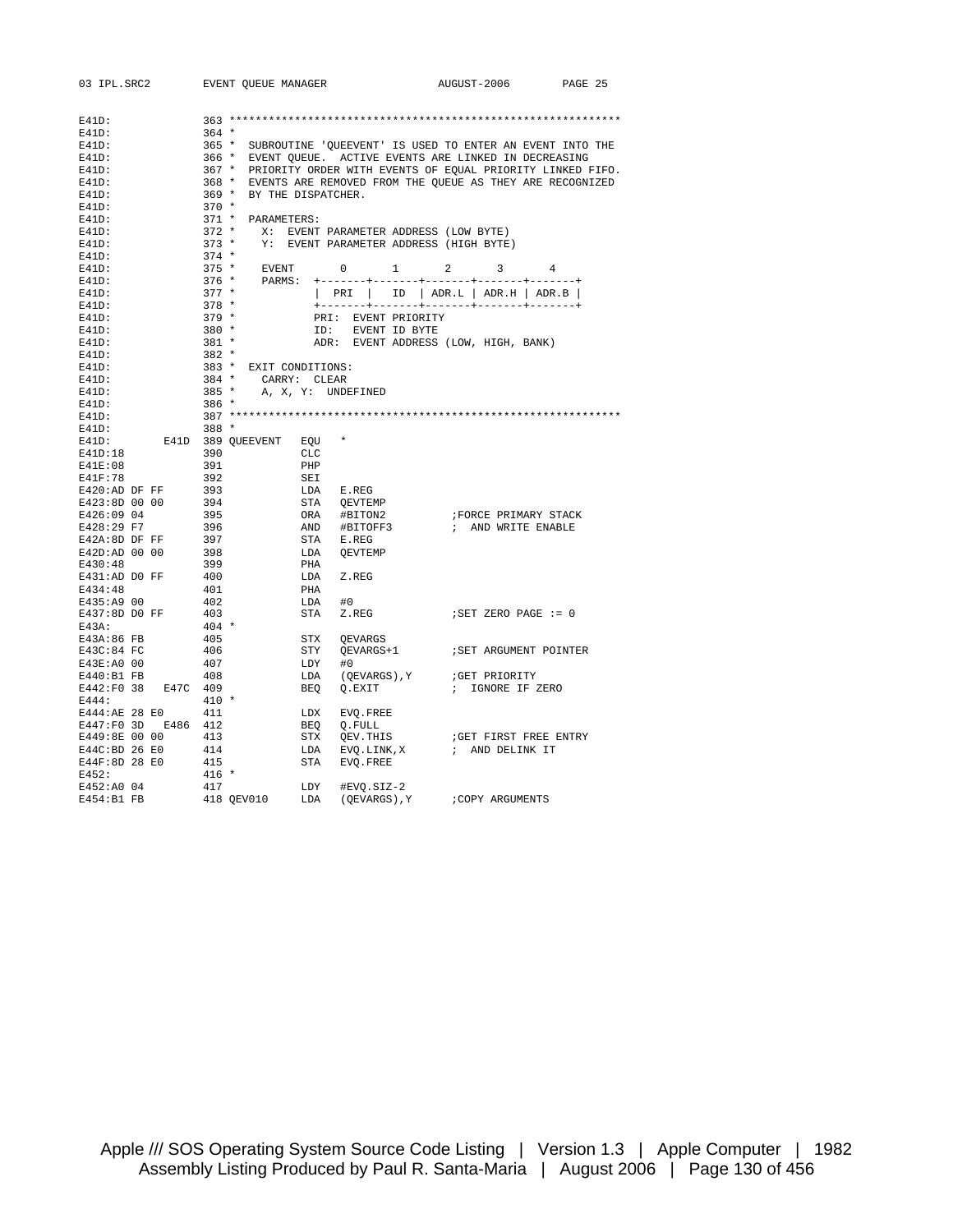| 03 IPL.SRC2         | EVENT OUEUE MANAGER            |              |                   | AUGUST-2006                           | PAGE 26 |
|---------------------|--------------------------------|--------------|-------------------|---------------------------------------|---------|
|                     |                                |              |                   |                                       |         |
| E456:9D 2B E0 419   |                                | STA          |                   | EVO.BANK, X ; INTO NEW ENTRY          |         |
| E459:CA             | 420                            | DEX          |                   |                                       |         |
| E45A:88             | 421                            | DEY          |                   |                                       |         |
| E45B:10 F7 E454 422 |                                | <b>BPL</b>   | OEV010            |                                       |         |
| $E45D$ :            | $423 *$                        |              |                   |                                       |         |
| E45D:AE 00 00       | 424                            | LDX          | OEV. THIS         |                                       |         |
| E460:A0 00          | 425                            | LDY          | #0                |                                       |         |
| E462:8C 00 00       | 426 OEV020                     | STY          | OEV.LAST          |                                       |         |
| E465:B9 26 E0       | 427                            | LDA          | EVO.LINK, Y       |                                       |         |
| E468:A8             | 428                            | TAY          |                   |                                       |         |
| E469:B9 27 E0       | 429                            | LDA          | EVO.PRI,Y         | SCAN EVENT QUEUE                      |         |
| E46C:DD 27 E0       | 430                            | $\text{CMP}$ | EVQ.PRI,X         | ; FOR PROPER POSITION                 |         |
| E46F:B0 F1 E462 431 |                                | BCS          | OEV020            |                                       |         |
| E471:               | $432 *$                        |              |                   |                                       |         |
| E471:98             | 433                            | TYA          |                   |                                       |         |
| E472:9D 26 E0 434   |                                | STA          |                   | EVQ.LINK, X ; RELINK EVENT INTO QUEUE |         |
| E475:8A             | 435                            | TXA          |                   |                                       |         |
| E476:AC 00 00 436   |                                |              | LDY OEV.LAST      |                                       |         |
| E479:99 26 E0       | 437                            | STA          | EVO.LINK, Y       |                                       |         |
| $E47C$ :            | $438 *$                        |              |                   |                                       |         |
| E47C:68             | 439 Q.EXIT                     | PLA          |                   |                                       |         |
| E47D:8D DO FF       | 440                            | STA          | Z.REG             | RESTORE Z REGISTER                    |         |
| E480:68             | 441                            | PLA          |                   |                                       |         |
| $E481:8D$ DF FF     | 442                            | STA          | E.REG             | <b>; RESTORE E REGISTER</b>           |         |
| E484:28             | 443                            | PLP          |                   |                                       |         |
| E485:60             | 444                            | <b>RTS</b>   |                   |                                       |         |
| E486:               | $445 *$                        |              |                   |                                       |         |
| E486:A9 00          | 446 Q.FULL LDA                 |              |                   | #>EVOOVFL : EVENT OUEUE OVERFLOW      |         |
| E488:20 00 00       | 447                            | JSR          | SYSDEATH          |                                       |         |
| $E48B$ :            | 448                            | LST          | ON                |                                       |         |
| $E48B$ :            | E48B 449 ZZEND EQU *           |              |                   |                                       |         |
| $E48B$ :            | 04CB 450 ZZLEN EQU ZZEND-ZZORG |              |                   |                                       |         |
| $E48B$ :            | 0000 451                       |              | IFNE ZZLEN-LENIPL |                                       |         |
| S                   | 452                            | FAIL         | 2, "SOSORG        | FILE IS INCORRECT FOR IPL"            |         |
| $E48B$ :            | 453                            | FIN          |                   |                                       |         |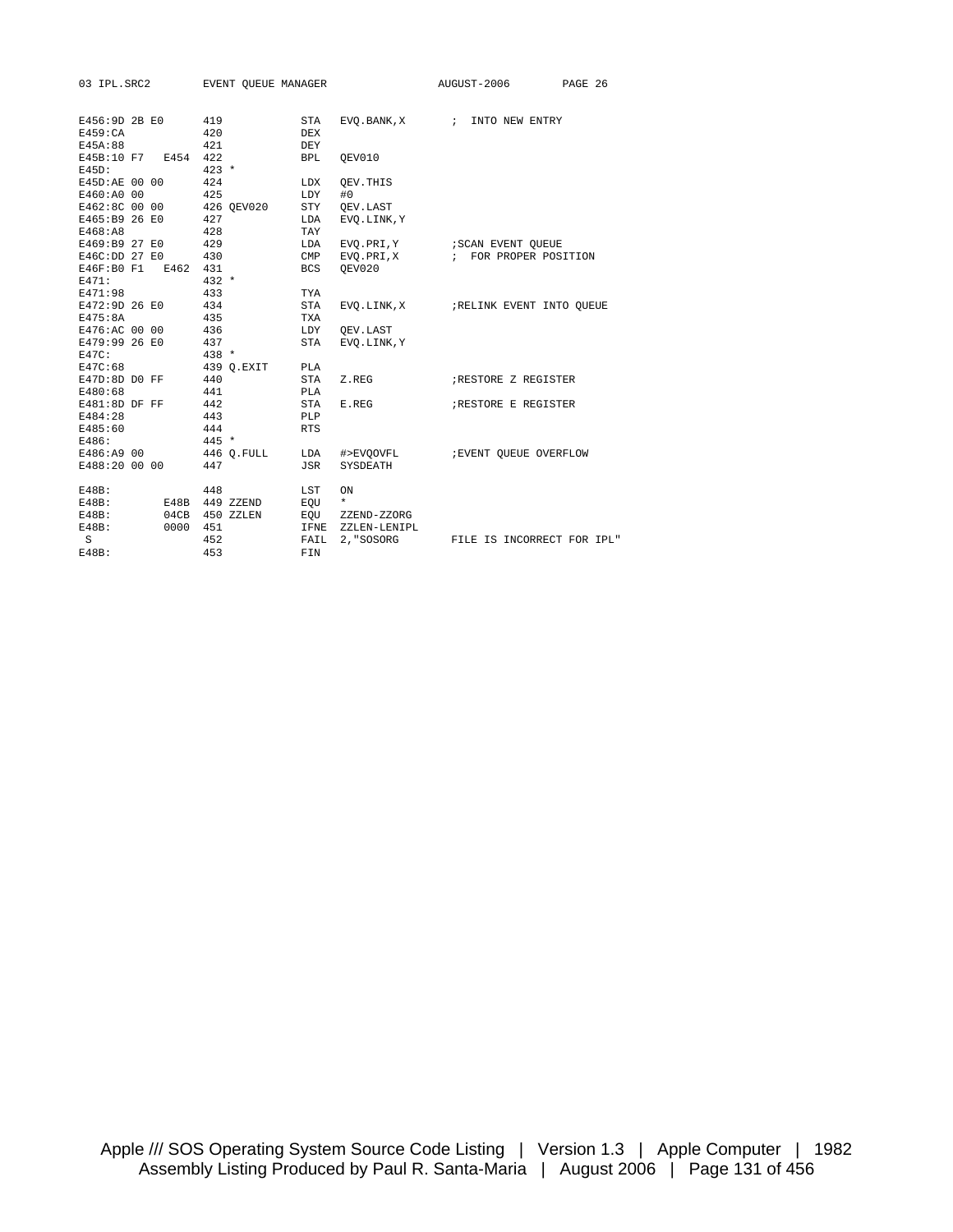| 03 SYMBOL TABLE                |                                                                                                                                                                                                                                                                                                                                                                                                                                               | SORTED BY SYMBOL             |                                         | AUGUST-2006                                              |                | PAGE 27 |  |
|--------------------------------|-----------------------------------------------------------------------------------------------------------------------------------------------------------------------------------------------------------------------------------------------------------------------------------------------------------------------------------------------------------------------------------------------------------------------------------------------|------------------------------|-----------------------------------------|----------------------------------------------------------|----------------|---------|--|
|                                |                                                                                                                                                                                                                                                                                                                                                                                                                                               |                              |                                         |                                                          |                |         |  |
|                                |                                                                                                                                                                                                                                                                                                                                                                                                                                               |                              |                                         |                                                          |                |         |  |
| 0103 A.SAVE                    |                                                                                                                                                                                                                                                                                                                                                                                                                                               | COF1 ACIASTAT                | NE2CA ALLOCSIR                          |                                                          | DFC1 ANYSLOT   |         |  |
| E2F0 ASIR010                   |                                                                                                                                                                                                                                                                                                                                                                                                                                               | E32A ASIR020                 | E32D ASIR030                            |                                                          | E33E ASIR040   |         |  |
| FFEF B.REG                     |                                                                                                                                                                                                                                                                                                                                                                                                                                               | 01FC B.SAVE<br>X0010 BADINT1 | 20 BACKBIT                              |                                                          | X002D BACKMASK |         |  |
| X000F BADBRK                   |                                                                                                                                                                                                                                                                                                                                                                                                                                               |                              | X0011 BADINT2                           |                                                          | F7 BITOFF3     |         |  |
|                                |                                                                                                                                                                                                                                                                                                                                                                                                                                               |                              |                                         |                                                          |                |         |  |
|                                |                                                                                                                                                                                                                                                                                                                                                                                                                                               |                              |                                         |                                                          |                |         |  |
|                                |                                                                                                                                                                                                                                                                                                                                                                                                                                               |                              |                                         |                                                          |                |         |  |
|                                |                                                                                                                                                                                                                                                                                                                                                                                                                                               |                              |                                         |                                                          |                |         |  |
|                                |                                                                                                                                                                                                                                                                                                                                                                                                                                               |                              |                                         |                                                          |                |         |  |
|                                |                                                                                                                                                                                                                                                                                                                                                                                                                                               |                              |                                         |                                                          |                |         |  |
|                                |                                                                                                                                                                                                                                                                                                                                                                                                                                               |                              |                                         |                                                          |                |         |  |
|                                |                                                                                                                                                                                                                                                                                                                                                                                                                                               |                              |                                         |                                                          |                |         |  |
|                                |                                                                                                                                                                                                                                                                                                                                                                                                                                               |                              |                                         |                                                          |                |         |  |
|                                |                                                                                                                                                                                                                                                                                                                                                                                                                                               |                              |                                         |                                                          |                |         |  |
|                                |                                                                                                                                                                                                                                                                                                                                                                                                                                               |                              |                                         |                                                          |                |         |  |
|                                |                                                                                                                                                                                                                                                                                                                                                                                                                                               |                              |                                         |                                                          |                |         |  |
|                                |                                                                                                                                                                                                                                                                                                                                                                                                                                               |                              |                                         |                                                          |                |         |  |
|                                |                                                                                                                                                                                                                                                                                                                                                                                                                                               |                              |                                         |                                                          |                |         |  |
|                                |                                                                                                                                                                                                                                                                                                                                                                                                                                               |                              |                                         |                                                          |                |         |  |
|                                |                                                                                                                                                                                                                                                                                                                                                                                                                                               |                              |                                         |                                                          |                |         |  |
|                                |                                                                                                                                                                                                                                                                                                                                                                                                                                               |                              |                                         |                                                          |                |         |  |
|                                |                                                                                                                                                                                                                                                                                                                                                                                                                                               |                              |                                         |                                                          |                |         |  |
|                                |                                                                                                                                                                                                                                                                                                                                                                                                                                               |                              |                                         |                                                          |                |         |  |
|                                | $\begin{tabular}{l c c c c c} \multicolumn{1}{c}{\textbf{NEO26}} & $\mathtt{RVQ}$. \multicolumn{1}{c}{\textbf{NEO26}} & $\mathtt{RVQ}$. \multicolumn{1}{c}{\textbf{NEO26}} & $\mathtt{RVQ}$. \multicolumn{1}{c}{\textbf{NEO26}} & $\mathtt{RVQ}$. \multicolumn{1}{c}{\textbf{NEO26}} & $\mathtt{EVQ}$. \multicolumn{1}{c}{\textbf{NEO26}} & $\mathtt{EVQ}$. \multicolumn{1}{c}{\textbf{NEO26}} & $\mathtt{EVQ}$. \multicolumn{1}{c}{\textbf{$ |                              |                                         |                                                          |                |         |  |
| 61 LENFMGR<br>?0751 LENMEMMG   |                                                                                                                                                                                                                                                                                                                                                                                                                                               |                              |                                         |                                                          |                |         |  |
|                                |                                                                                                                                                                                                                                                                                                                                                                                                                                               |                              |                                         |                                                          |                |         |  |
| D5 LENSERR                     |                                                                                                                                                                                                                                                                                                                                                                                                                                               | 040E LENUMGR<br>E1B3 NMI005  | E3D8 NDS010                             |                                                          | E3EC NDS020    |         |  |
| NE1A4 NMI.RCVR                 |                                                                                                                                                                                                                                                                                                                                                                                                                                               |                              | E1CD NMI010                             | E20B NMI020                                              |                |         |  |
| E210 NMI030                    |                                                                                                                                                                                                                                                                                                                                                                                                                                               | DFF5 NMIADR.L                | X0029 NMICNTR                           |                                                          | NE410 NMICONT  |         |  |
| NE3FC NMIDBUG<br>X0012 NMIHANG |                                                                                                                                                                                                                                                                                                                                                                                                                                               | NE3C2 NMIDSBL                | NE3F3 NMIENBL<br>B800 ORGBFMI           | X0024 NMIFLAG<br>BC00 ORGBFM                             |                |         |  |
|                                |                                                                                                                                                                                                                                                                                                                                                                                                                                               | X0023 NMISPSV                |                                         |                                                          |                |         |  |
|                                |                                                                                                                                                                                                                                                                                                                                                                                                                                               |                              |                                         |                                                          |                |         |  |
| F552 ORGBUFMG<br>FFBF ORGEND   |                                                                                                                                                                                                                                                                                                                                                                                                                                               | F355 ORGCFM<br>F2F4 ORGFMGR  |                                         | E899 ORGDISK3 EED9 ORGDMGR<br>?18FC ORGGLOB 28F8 ORGINIT |                |         |  |
| DFC0 ORGIPL                    |                                                                                                                                                                                                                                                                                                                                                                                                                                               | 1E00 ORGLODR                 | F86E ORGMEMMG                           |                                                          | DE66 ORGOMSG   |         |  |
|                                |                                                                                                                                                                                                                                                                                                                                                                                                                                               |                              |                                         |                                                          |                |         |  |
|                                |                                                                                                                                                                                                                                                                                                                                                                                                                                               |                              |                                         |                                                          |                |         |  |
|                                |                                                                                                                                                                                                                                                                                                                                                                                                                                               |                              |                                         |                                                          |                |         |  |
|                                |                                                                                                                                                                                                                                                                                                                                                                                                                                               |                              |                                         |                                                          |                |         |  |
|                                |                                                                                                                                                                                                                                                                                                                                                                                                                                               |                              |                                         |                                                          |                |         |  |
|                                |                                                                                                                                                                                                                                                                                                                                                                                                                                               |                              |                                         |                                                          |                |         |  |
|                                |                                                                                                                                                                                                                                                                                                                                                                                                                                               |                              |                                         |                                                          |                |         |  |
|                                |                                                                                                                                                                                                                                                                                                                                                                                                                                               |                              |                                         |                                                          |                |         |  |
|                                |                                                                                                                                                                                                                                                                                                                                                                                                                                               |                              |                                         |                                                          |                |         |  |
|                                |                                                                                                                                                                                                                                                                                                                                                                                                                                               |                              |                                         |                                                          |                |         |  |
|                                |                                                                                                                                                                                                                                                                                                                                                                                                                                               |                              |                                         |                                                          |                |         |  |
| 01FF SP.SAVE                   |                                                                                                                                                                                                                                                                                                                                                                                                                                               | X0014 STKOVFL<br>01FD Z.SAVE | X0021 SYSBANK<br>FF ZPGSP<br>28 ZPGSTOP |                                                          | X000E SYSDEATH |         |  |
| FFD0 Z.REG                     |                                                                                                                                                                                                                                                                                                                                                                                                                                               |                              |                                         |                                                          | 20 ZPGSPACE    |         |  |
| NDFC4 ZPGSTACK                 |                                                                                                                                                                                                                                                                                                                                                                                                                                               | NOOF8 ZPGSTART               |                                         | E48B ZZEND                                               |                |         |  |
| 04CB ZZLEN                     |                                                                                                                                                                                                                                                                                                                                                                                                                                               | DFC0 ZZORG                   |                                         |                                                          |                |         |  |
|                                | ** SUCCESSFUL ASSEMBLY := NO ERRORS                                                                                                                                                                                                                                                                                                                                                                                                           |                              |                                         |                                                          |                |         |  |

\*\* SUCCESSFUL ASSEMBLY := NO ERRORS \*\* ASSEMBLER CREATED ON 30-APR-85 22:46

\*\* TOTAL LINES ASSEMBLED 1165

\*\* FREE SPACE PAGE COUNT 79

Apple /// SOS Operating System Source Code Listing | Version 1.3 | Apple Computer | 1982 Assembly Listing Produced by Paul R. Santa-Maria | August 2006 | Page 132 of 456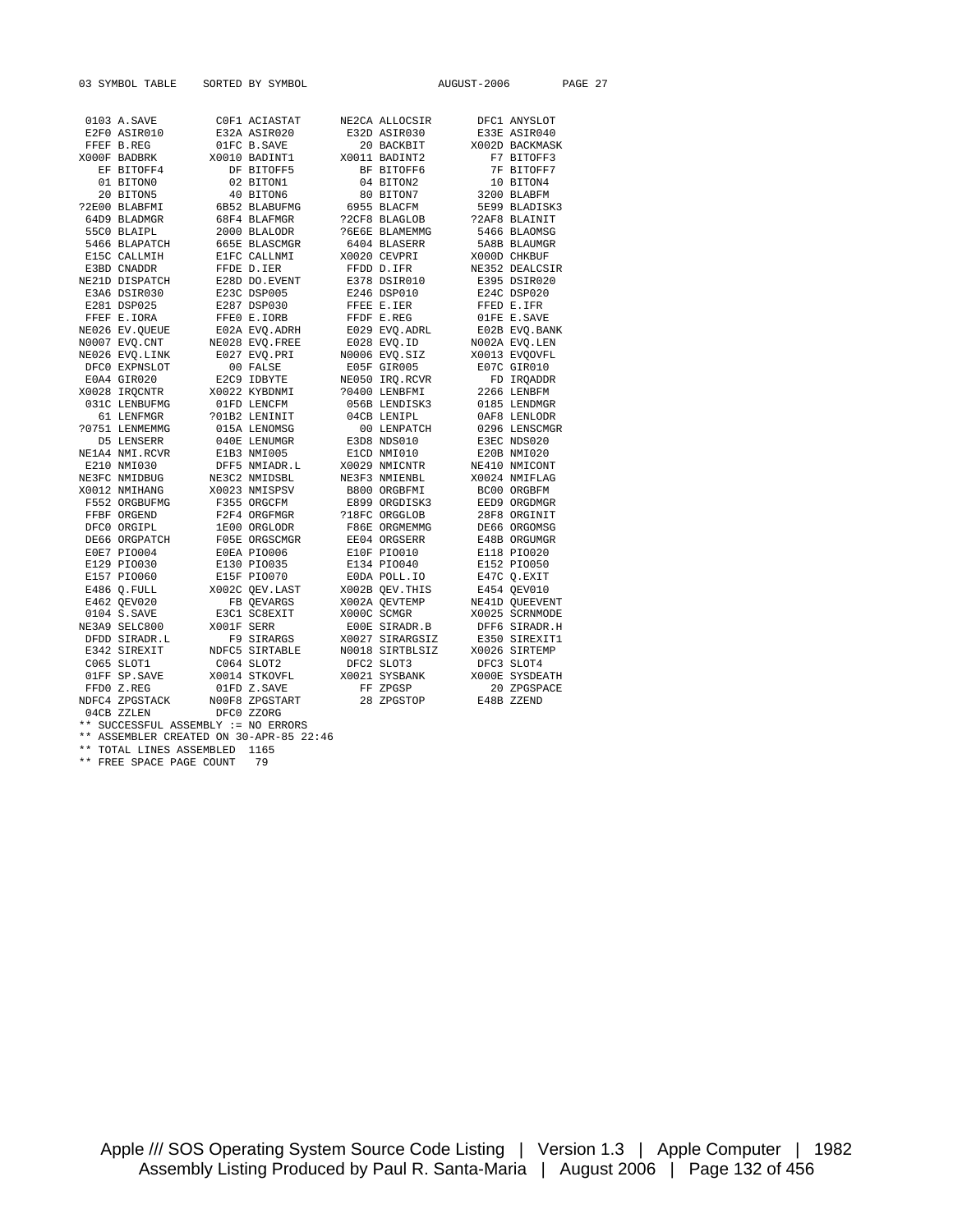SOURCE FILE #01 =>UMGR.SRC INCLUDE FILE #02 =>SOSORG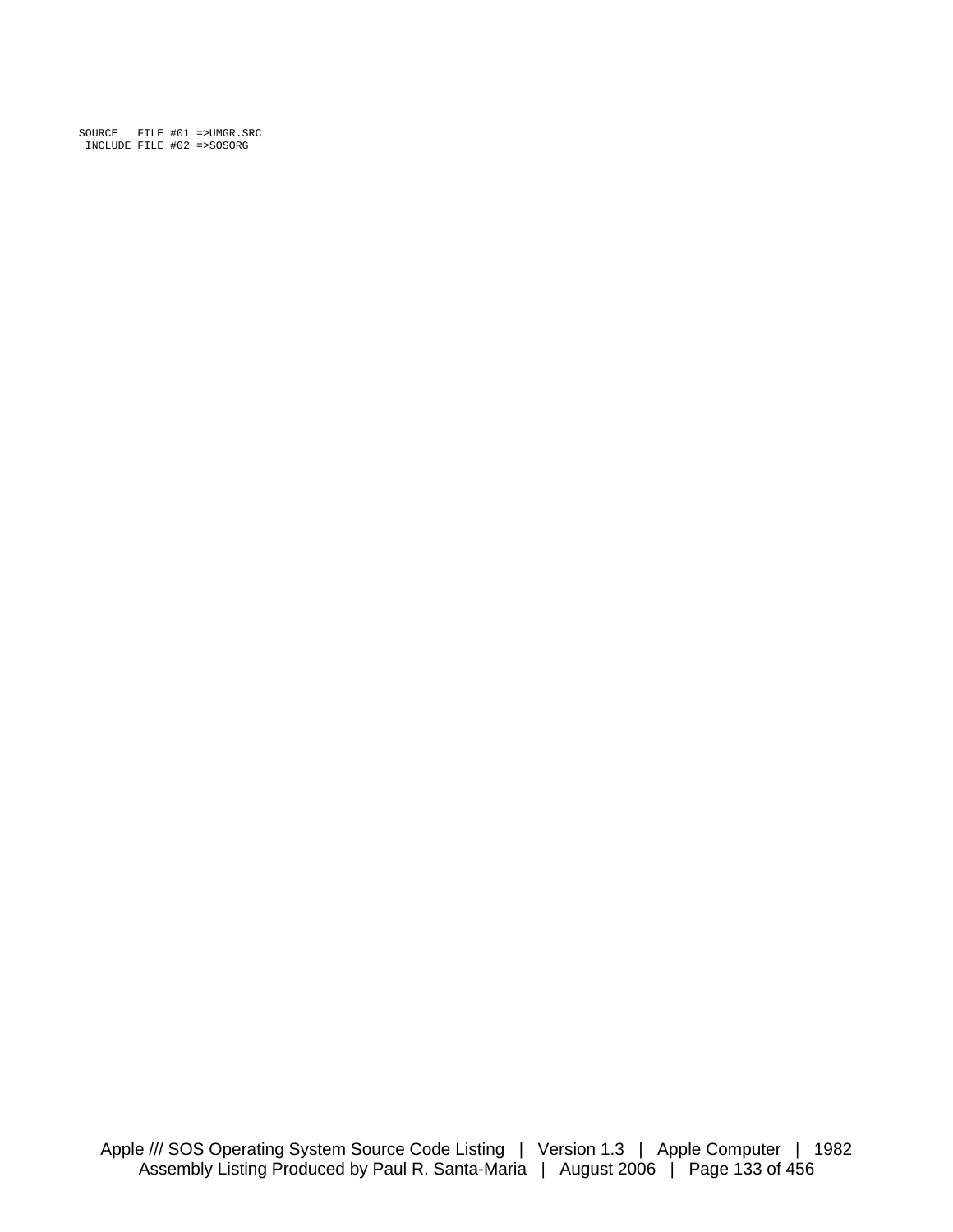| 0000: |      | 2  |                                                  | REL |                                                    |                                                                          |
|-------|------|----|--------------------------------------------------|-----|----------------------------------------------------|--------------------------------------------------------------------------|
| 0000: |      | 3  |                                                  |     | INCLUDE SOSORG                                     |                                                                          |
| 0000: |      | 1  |                                                  |     |                                                    |                                                                          |
|       |      |    |                                                  |     |                                                    |                                                                          |
| 0000: |      |    |                                                  |     | 2 * SOS KERNEL MODULE ORIGINS                      |                                                                          |
| 0000: |      |    | 1E00 3 ORGLODR                                   | EOU | \$1E00                                             | ; ORIGIN OF SOS LOADER                                                   |
| 0000: | 28F8 |    | 4 ORGINIT                                        | EQU | \$28F8                                             | ; ORIGIN OF INIT                                                         |
| 0000: | 18FC |    | 5 ORGGLOB                                        |     | EQU \$18FC                                         | ; ORIGIN OF SYSGLOB                                                      |
| 0000: | B800 |    | 6 ORGBFMI                                        |     | EOU \$B800                                         | ; ORIGIN OF BFM. INIT2 & BITMAPS                                         |
| 0000: | BC00 |    | 7 ORGBFM                                         |     | EQU \$BC00                                         | ; ORIGIN OF BFM                                                          |
| 0000: | DE66 |    | 8 ORGPATCH EQU                                   |     | SDE66                                              | ; ORIGIN OF PATCH AREA                                                   |
| 0000: | DE66 |    | 9 ORGOMSG                                        |     | EQU \$DE66                                         | ; ORIGIN OF OPRMSG                                                       |
| 0000: | DFC0 |    | 10 ORGIPL                                        |     | EQU \$DFC0                                         | ; ORIGIN OF IPL                                                          |
| 0000: | E48B |    | 11 ORGUMGR                                       |     | EQU \$E48B                                         | ; ORIGIN OF UMGR                                                         |
| 0000: | E899 |    | 12 ORGDISK3                                      |     | EQU \$E899<br>EQU \$EE04                           | ; ORIGIN OF DISK3                                                        |
| 0000: | EE04 |    | 13 ORGSERR                                       |     |                                                    | ; ORIGIN OF SYSERR                                                       |
| 0000: | EED9 |    | 14 ORGDMGR                                       |     | EQU \$EED9                                         | ; ORIGIN OF DEVMGR                                                       |
| 0000: | F05E |    | 15 ORGSCMGR EQU                                  |     | EQU \$F05E<br>EQU \$F2F4<br>EQU \$F355             | ; ORIGIN OF SCMGR                                                        |
| 0000: | F2F4 |    | 16 ORGFMGR                                       |     |                                                    | ; ORIGIN OF FMGR                                                         |
| 0000: | F355 |    | 17 ORGCFM                                        |     |                                                    | ; ORIGIN OF CFMGR                                                        |
| 0000: | F552 |    | 18 ORGBUFMG EQU \$F552<br>19 ORGMEMMG EQU \$F86E |     |                                                    | ; ORIGIN OF BUFMGR                                                       |
| 0000: | F86E |    |                                                  |     |                                                    | ; ORIGIN OF MEMMGR                                                       |
| 0000: | FFBF |    | 20 ORGEND                                        | EOU | \$FFBF                                             | ; END MARKER                                                             |
| 0000: |      | 21 |                                                  |     |                                                    |                                                                          |
|       |      |    |                                                  |     |                                                    |                                                                          |
| 0000: |      |    |                                                  |     |                                                    | 22 * LENGTH OF SOS MODULES -- THIS MUST AGREE WITH ZZLEN FOR EACH MODULE |
| 0000: | 0AF8 |    | 23 LENLODR                                       | EQU |                                                    | ORGINIT-ORGLODR ; LENGTH OF SOS LOADER                                   |
| 0000: | 01B2 |    | 24 LENINIT                                       | EQU | \$01B2                                             | ; LENGTH OF INIT                                                         |
| 0000: | 0400 |    | 25 LENBFMI                                       |     | EQU ORGBFM-ORGBFMI                                 | ; LENGTH OF BFM. INIT2 & BITMAPS                                         |
| 0000: | 2266 |    | 26 LENBFM                                        | EQU | ORGPATCH-ORGBFM ; LENGTH OF BFM                    |                                                                          |
| 0000: | 0000 |    | 27 LENPATCH                                      |     |                                                    | EQU ORGOMSG-ORGPATCH ; LENGTH OF PATCH AREA                              |
| 0000: | 015A |    | 28 LENOMSG                                       | EQU | ORGIPL-ORGOMSG                                     | ; LENGTH OF OPRMSG                                                       |
| 0000: | 04CB |    | 29 LENIPL                                        | EQU | ORGUMGR-ORGIPL                                     | ; LENGTH OF IPL                                                          |
| 0000: | 040E |    | 30 LENUMGR                                       | EOU | ORGDISK3-ORGUMGR ; LENGTH OF UMGR                  |                                                                          |
| 0000: | 056B |    | 31 LENDISK3 EQU                                  |     | ORGSERR-ORGDISK3 ; LENGTH OF DISK3                 |                                                                          |
| 0000: | 00D5 |    | 32 LENSERR                                       | EQU | ORGDMGR-ORGSERR ; LENGTH OF SYSERR                 |                                                                          |
| 0000: | 0185 |    | 33 LENDMGR EQU                                   |     | ORGSCMGR-ORGDMGR ; LENGTH OF DEVMGR                |                                                                          |
| 0000: | 0296 |    |                                                  |     | 34 LENSCMGR EQU ORGFMGR-ORGSCMGR ; LENGTH OF SCMGR |                                                                          |
| 0000: | 0061 |    | 35 LENFMGR                                       |     | EQU ORGCFM-ORGFMGR                                 | ; LENGTH OF FMGR                                                         |
| 0000: | 01FD |    | 36 LENCFM                                        | EOU | ORGBUFMG-ORGCFM ; ORIGIN OF CFMGR                  |                                                                          |
| 0000: | 031C |    | 37 LENBUFMG                                      | EOU | ORGMEMMG-ORGBUFMG ; LENGTH OF BUFMGR               |                                                                          |
| 0000: | 0751 |    | 38 LENMEMMG                                      | EQU | ORGEND-ORGMEMMG ; LENGTH OF MEMMGR                 |                                                                          |
| 0000: |      | 39 |                                                  |     |                                                    |                                                                          |
|       |      |    |                                                  |     |                                                    |                                                                          |
| 0000: |      |    | 40 * SOS BLOAD ADDRESSES                         |     |                                                    |                                                                          |
| 0000: | 2000 |    | 41 BLALODR EQU                                   |     | \$2000                                             | ; BLOAD ADDRESS OF SOS LOADER                                            |
| 0000: | 2AF8 |    | 42 BLAINIT                                       |     |                                                    | EQU BLALODR+LENLODR ; BLOAD ADDRESS OF INIT                              |
| 0000: | 2CF8 |    | 43 BLAGLOB                                       |     | EQU \$2CF8                                         | ; BLOAD ADDRESS OF SYSGLOB                                               |
| 0000: | 2E00 |    | 44 BLABFMI                                       |     | EQU \$2E00                                         | ; BLOAD ADDRESS OF BFM. INIT2 & BITMAPS                                  |
| 0000: | 3200 |    | 45 BLABFM                                        |     | EQU \$3200                                         | ; BLOAD ADDRESS OF BFM                                                   |
| 0000: | 5466 |    |                                                  |     | 46 BLAPATCH EQU BLABFM+LENBFM                      | ; BLOAD ADDRESS OF PATCH AREA                                            |
| 0000: | 5466 |    | 47 BLAOMSG                                       |     |                                                    | EQU BLAPATCH+LENPATCH ; BLOAD ADDRESS OF OPRMSG                          |
| 0000: | 55C0 |    | 48 BLAIPL                                        |     |                                                    | EQU BLAOMSG+LENOMSG ; BLOAD ADDRESS OF IPL                               |
| 0000: | 5A8B |    | 49 BLAUMGR                                       |     | EQU BLAIPL+LENIPL                                  | ; BLOAD ADDRESS OF UMGR                                                  |
| 0000: | 5E99 |    | 50 BLADISK3                                      |     |                                                    | EQU BLAUMGR+LENUMGR ; BLOAD ADDRESS OF DISK3                             |
| 0000: | 6404 |    | 51 BLASERR                                       |     |                                                    | EQU BLADISK3+LENDISK3 ; BLOAD ADDRESS OF SYSERR                          |
| 0000: | 64D9 |    | 52 BLADMGR                                       |     |                                                    | EQU BLASERR+LENSERR ; BLOAD ADDRESS OF DEVMGR                            |
| 0000: | 665E |    | 53 BLASCMGR                                      | EOU |                                                    | BLADMGR+LENDMGR ; BLOAD ADDRESS OF SCMGR                                 |
| 0000: | 68F4 |    | 54 BLAFMGR                                       | EOU |                                                    | BLASCMGR+LENSCMGR ; BLOAD ADDRESS OF FMGR                                |

Apple /// SOS Operating System Source Code Listing | Version 1.3 | Apple Computer | 1982 Assembly Listing Produced by Paul R. Santa-Maria | August 2006 | Page 134 of 456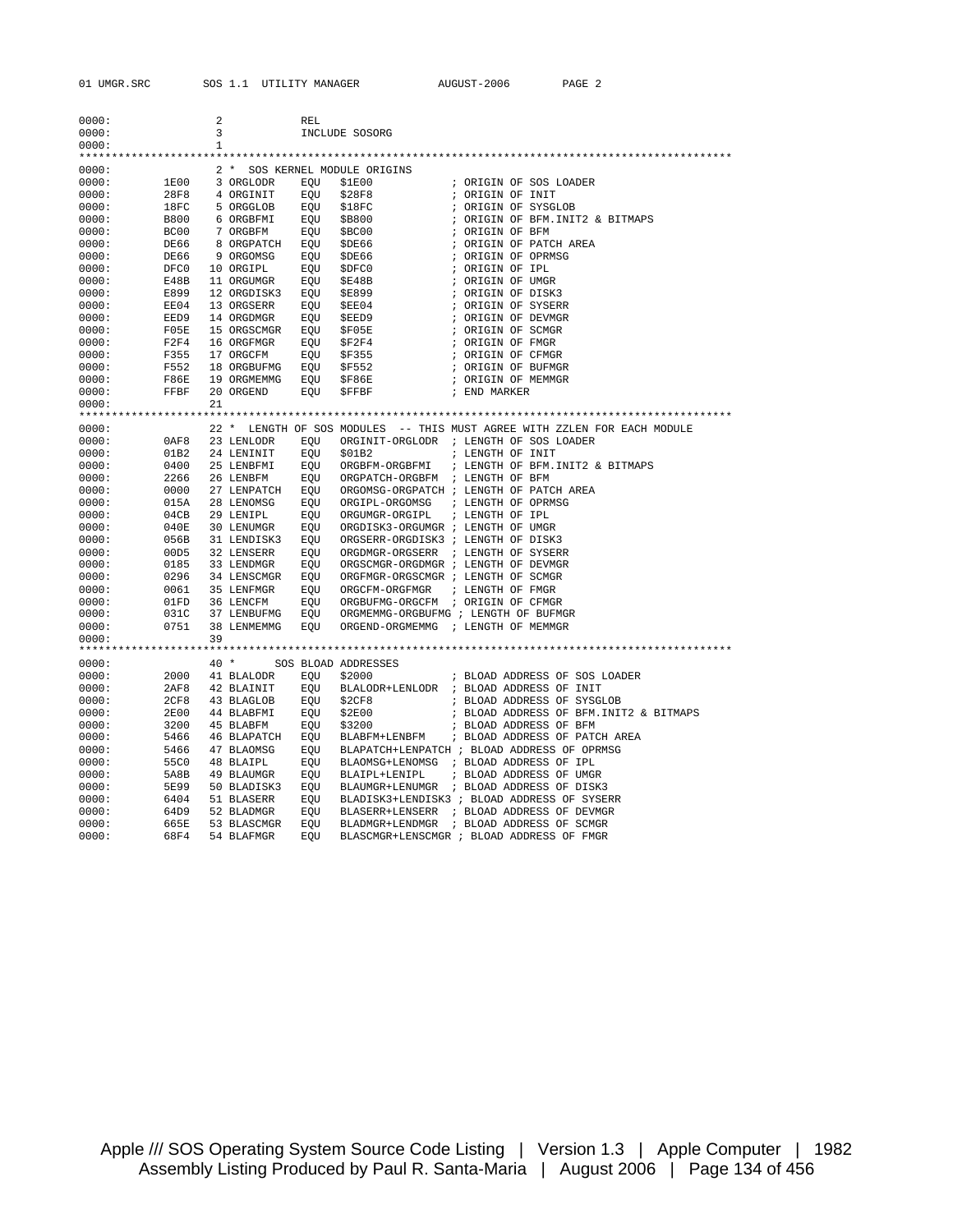| 02 SOSORG         |                    |                | SOS 1.1 UTILITY MANAGER   |            |                                                                                                                                                                                                                                                                                                                                                                                                                                                                  | AUGUST-2006 | PAGE 3 |  |
|-------------------|--------------------|----------------|---------------------------|------------|------------------------------------------------------------------------------------------------------------------------------------------------------------------------------------------------------------------------------------------------------------------------------------------------------------------------------------------------------------------------------------------------------------------------------------------------------------------|-------------|--------|--|
|                   |                    |                |                           |            |                                                                                                                                                                                                                                                                                                                                                                                                                                                                  |             |        |  |
|                   |                    |                |                           |            |                                                                                                                                                                                                                                                                                                                                                                                                                                                                  |             |        |  |
| 0000:             |                    |                |                           |            | 6955 55 BLACFM EQU BLAFMGR+LENFMGR ; BLOAD ADDRESS OF CFMGR                                                                                                                                                                                                                                                                                                                                                                                                      |             |        |  |
| 0000:             |                    |                |                           |            | 6B52 56 BLABUFMG EQU BLACFM+LENCFM ; BLOAD ADDRESS OF BUFMGR                                                                                                                                                                                                                                                                                                                                                                                                     |             |        |  |
| 0000:             |                    |                |                           |            | 6E6E 57 BLAMEMMG EQU BLABUFMG+LENBUFMG ; BLOAD ADDRESS OF MEMMGR                                                                                                                                                                                                                                                                                                                                                                                                 |             |        |  |
| 0000:             |                    | 58             |                           |            |                                                                                                                                                                                                                                                                                                                                                                                                                                                                  |             |        |  |
|                   |                    |                |                           |            |                                                                                                                                                                                                                                                                                                                                                                                                                                                                  |             |        |  |
| $E48B$ :          | E48B               | $\overline{4}$ |                           |            | ORG ORGUMGR                                                                                                                                                                                                                                                                                                                                                                                                                                                      |             |        |  |
| $E48B$ :          |                    |                | E48B 5 ZZORG              | EQU *      |                                                                                                                                                                                                                                                                                                                                                                                                                                                                  |             |        |  |
| $E48B$ :          |                    |                | $6\overline{}$            | MSB OFF    |                                                                                                                                                                                                                                                                                                                                                                                                                                                                  |             |        |  |
| E48B:             |                    |                |                           |            |                                                                                                                                                                                                                                                                                                                                                                                                                                                                  |             |        |  |
| $E48B$ :          |                    |                | $8*$                      |            | COPYRIGHT (C) APPLE COMPUTER INC. 1980                                                                                                                                                                                                                                                                                                                                                                                                                           |             |        |  |
| $E48B$ :          |                    |                | $9 *$                     |            | ALL RIGHTS RESERVED                                                                                                                                                                                                                                                                                                                                                                                                                                              |             |        |  |
| $E48B$ :          |                    |                | 11 * UTILITY MANAGER      |            |                                                                                                                                                                                                                                                                                                                                                                                                                                                                  |             |        |  |
| E48B:<br>$E48B$ : |                    | $12$ *         |                           |            |                                                                                                                                                                                                                                                                                                                                                                                                                                                                  |             |        |  |
| $E48B$ :          |                    |                |                           |            | 13 * THIS MODULE HANDLES THE FOLLOWING SOS CALLS:                                                                                                                                                                                                                                                                                                                                                                                                                |             |        |  |
| $E48B$ :          |                    |                |                           |            | 14 * SET. FENCE, GET. FENCE                                                                                                                                                                                                                                                                                                                                                                                                                                      |             |        |  |
| E48B:             |                    |                | 15 * SET. TIME, GET. TIME |            |                                                                                                                                                                                                                                                                                                                                                                                                                                                                  |             |        |  |
| E48B:             |                    |                | 16 * JOYSTICK, COLDSTRT   |            |                                                                                                                                                                                                                                                                                                                                                                                                                                                                  |             |        |  |
| $E48B$ :          |                    | $17 *$         |                           |            |                                                                                                                                                                                                                                                                                                                                                                                                                                                                  |             |        |  |
| $E48B$ :          |                    |                |                           |            | 18 * IN ADDITION, IT CONTAINS THE ROUITNE DATETIME WHICH                                                                                                                                                                                                                                                                                                                                                                                                         |             |        |  |
| $E48B$ :          |                    |                |                           |            | 19 * PROVIDES THE DATE AND TIME FOR THE BLOCK FILE MANAGER.                                                                                                                                                                                                                                                                                                                                                                                                      |             |        |  |
| E48B:             |                    | $20 *$         |                           |            |                                                                                                                                                                                                                                                                                                                                                                                                                                                                  |             |        |  |
| $E48B$ :          |                    |                |                           |            |                                                                                                                                                                                                                                                                                                                                                                                                                                                                  |             |        |  |
| E48B:             |                    | $22 *$         |                           |            |                                                                                                                                                                                                                                                                                                                                                                                                                                                                  |             |        |  |
| $E48B$ :          | E48B 23            |                |                           | ENTRY UMGR |                                                                                                                                                                                                                                                                                                                                                                                                                                                                  |             |        |  |
| $E48B$ :          | E656 24            |                |                           |            | ENTRY DATETIME                                                                                                                                                                                                                                                                                                                                                                                                                                                   |             |        |  |
| E48B:             | E706 25            |                |                           |            | ENTRY BCDBIN                                                                                                                                                                                                                                                                                                                                                                                                                                                     |             |        |  |
| $E48B$ :          | E833 26            |                |                           |            | ENTRY COLDSTRT                                                                                                                                                                                                                                                                                                                                                                                                                                                   |             |        |  |
| E48B:             |                    |                | $27 *$                    |            |                                                                                                                                                                                                                                                                                                                                                                                                                                                                  |             |        |  |
| E48B:             | E4C3 28            |                |                           |            | ENTRY PCLOCK                                                                                                                                                                                                                                                                                                                                                                                                                                                     |             |        |  |
| E48B:             |                    |                | $29 *$                    |            |                                                                                                                                                                                                                                                                                                                                                                                                                                                                  |             |        |  |
| E48B:             | 0000 30<br>0000 31 |                |                           |            | EXTRN SYSBANK                                                                                                                                                                                                                                                                                                                                                                                                                                                    |             |        |  |
| E48B:             |                    |                |                           |            | EXTRN CEVPRI                                                                                                                                                                                                                                                                                                                                                                                                                                                     |             |        |  |
| E48B:             | 0000 32            |                |                           |            | EXTRN SYSERR                                                                                                                                                                                                                                                                                                                                                                                                                                                     |             |        |  |
| E48B:             | 0000 33            |                |                           |            | EXTRN BADSCNUM<br>EXTRN BADJMODE                                                                                                                                                                                                                                                                                                                                                                                                                                 |             |        |  |
| E48B:             | 0000 34<br>0000 35 |                |                           |            | EXTRN BADJMODE                                                                                                                                                                                                                                                                                                                                                                                                                                                   |             |        |  |
| $E48B$ :          |                    |                |                           |            | EXTRN XNORESRC                                                                                                                                                                                                                                                                                                                                                                                                                                                   |             |        |  |
| $E48B$ :          | 0000 36            |                |                           |            | EXTRN ALLOCSIR                                                                                                                                                                                                                                                                                                                                                                                                                                                   |             |        |  |
| $E48B$ :          | 0000 37            |                |                           |            | EXTRN DEALCSIR                                                                                                                                                                                                                                                                                                                                                                                                                                                   |             |        |  |
| E48B:<br>$E48B$ : |                    |                | $38*$                     |            |                                                                                                                                                                                                                                                                                                                                                                                                                                                                  |             |        |  |
| $E48B$ :          |                    |                |                           |            | 00C0 39 U.TPARMX EQU \$C0<br>00C0 40 U.REQCODE EQU U.TPARMX<br>00C1 41 PRIORITY EQU U.TPARMX+1                                                                                                                                                                                                                                                                                                                                                                   |             |        |  |
| $E48B$ :          |                    |                |                           |            |                                                                                                                                                                                                                                                                                                                                                                                                                                                                  |             |        |  |
| E48B:             |                    |                |                           |            |                                                                                                                                                                                                                                                                                                                                                                                                                                                                  |             |        |  |
| $E48B$ :          |                    |                |                           |            |                                                                                                                                                                                                                                                                                                                                                                                                                                                                  |             |        |  |
| $E48B$ :          |                    |                |                           |            | $\begin{tabular}{llllll} \multicolumn{4}{l}{} & 42 J. MODEL & \multicolumn{4}{l}{} & \multicolumn{4}{l}{} & \multicolumn{4}{l}{} \\ \multicolumn{4}{l}{} & 00C1 & 43 J. VALUE & \multicolumn{4}{l}{} & \multicolumn{4}{l}{} & \multicolumn{4}{l}{} \\ \multicolumn{4}{l}{} & 00C2 & 43 J. VALUE & \multicolumn{4}{l}{} & \multicolumn{4}{l}{} & \multicolumn{4}{l}{} \\ \multicolumn{4}{l}{} & 00C1 & 44 TIME & \multicolumn{4}{l}{} & \multicolumn{4}{l}{} & \$ |             |        |  |
| $E48B$ :          |                    |                |                           |            |                                                                                                                                                                                                                                                                                                                                                                                                                                                                  |             |        |  |
| E48B:             |                    | $46*$          |                           |            |                                                                                                                                                                                                                                                                                                                                                                                                                                                                  |             |        |  |
| E48B:             |                    |                |                           |            | \$04                                                                                                                                                                                                                                                                                                                                                                                                                                                             |             |        |  |
| $E48B$ :          |                    |                |                           |            | \$20                                                                                                                                                                                                                                                                                                                                                                                                                                                             |             |        |  |
| $E48B$ :          |                    |                | 0040 49 BITON6            | EQU        | \$40                                                                                                                                                                                                                                                                                                                                                                                                                                                             |             |        |  |
| $E48B$ :          |                    |                | $0080$ 50 BITON7          | EQU \$80   |                                                                                                                                                                                                                                                                                                                                                                                                                                                                  |             |        |  |
| E48B:             |                    |                | 00DF 51 BITOFF5 EQU       |            | \$DF                                                                                                                                                                                                                                                                                                                                                                                                                                                             |             |        |  |
| E48B:             |                    | 52 *           |                           |            |                                                                                                                                                                                                                                                                                                                                                                                                                                                                  |             |        |  |
| $E48B$ :          | FFD0               |                | 53 Z.REG                  | EQU        | \$FFD0                                                                                                                                                                                                                                                                                                                                                                                                                                                           |             |        |  |
| $E48B$ :          | FFDF               |                | 54 E.REG                  | EQU        | <b>SFFDF</b>                                                                                                                                                                                                                                                                                                                                                                                                                                                     |             |        |  |
| E48B:             | FFEF               |                | 55 B.REG                  | EOU        | <b>SFFEF</b>                                                                                                                                                                                                                                                                                                                                                                                                                                                     |             |        |  |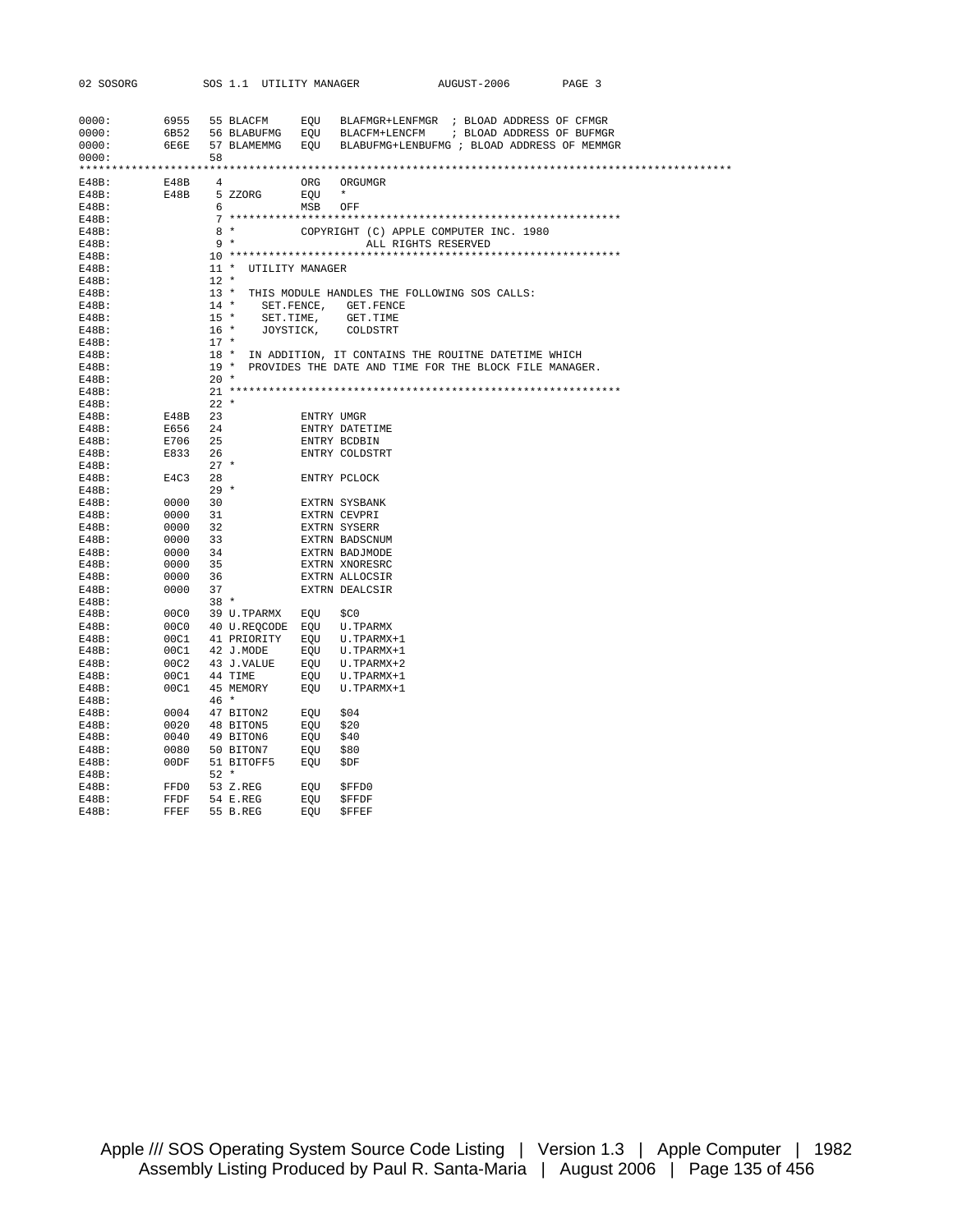| 02 UMGR.SRC        | SOS 1.1 UTILITY MANAGER |                                        | AUGUST-2006               | PAGE 4 |
|--------------------|-------------------------|----------------------------------------|---------------------------|--------|
|                    |                         |                                        |                           |        |
| $E48B$ :           |                         | 57 *********************************** |                           |        |
| $E48B$ :           | $58 *$                  |                                        |                           |        |
| $E48B$ :           | 59 * UTILITY SWITCH     |                                        |                           |        |
| <b>E48B:</b>       | $60 *$                  |                                        |                           |        |
| $E48B$ :           |                         | 61 *********************************** |                           |        |
| $E48B$ :           | $62 *$                  |                                        |                           |        |
| $E48B$ :           | $63 *$                  |                                        |                           |        |
| $E48B$ :<br>E48B   | 64 UMGR                 | EOU<br>$^\star$                        |                           |        |
| E48B:AD DF FF      | 65                      | LDA<br>E.REG                           | ; SELECT \$C000 I/O SPACE |        |
| E48E:09 40         | 66                      | ORA<br>#BITON6                         |                           |        |
| $E490:8D$ DF FF    | 67                      | <b>STA</b><br>E.REG                    |                           |        |
| E493:              | 68 *                    |                                        |                           |        |
| E493:A5 CO         | 69                      | LDA<br><b>U.REOCODE</b>                |                           |        |
| E495:C9 06         | 70                      | <b>CMP</b><br>#USWCNT                  |                           |        |
| E497:B0 0B<br>E4A4 | 71                      | BCS<br>UMGRERR                         |                           |        |
| E499:0A            | 72                      | ASL<br>Α                               |                           |        |
| E49A: AA           | 73                      | TAX                                    |                           |        |
| E49B:BD AA E4      | 74                      | LDA<br>$USWTBL+1, X$                   |                           |        |
| E49E:48            | 75                      | PHA                                    |                           |        |
| E49F:BD A9 E4      | 76                      | LDA<br>USWTBL, X                       |                           |        |
| <b>E4A2:48</b>     | 77                      | PHA                                    |                           |        |
| E4A3:60            | 78                      | <b>RTS</b>                             |                           |        |
| $E4A4$ :           | $79*$                   |                                        |                           |        |
| E4A4:A9 00         | 80 UMGRERR              | LDA<br>#>BADSCNUM                      |                           |        |
| E4A6:20 00 00      | 81                      | JSR<br><b>SYSERR</b>                   |                           |        |
| E4A9:              | $82 *$                  |                                        |                           |        |
| E4A9:              | $83 *$                  | UTILITY SWITCH TABLE                   |                           |        |
| E4A9:              | $84 *$                  |                                        |                           |        |
| E4A9<br>E4A9:      | 85 USWTBL               | $^\star$<br>EQU                        |                           |        |
| E4A9:B4E4          | 86                      | DW<br>SET. FENCE-1                     |                           |        |
| E4AB: BA E4        | 87                      | DW<br>GET.FENCE-1                      |                           |        |
| E4AD: D9 E4        | 88                      | SET.TIME-1<br>DW                       |                           |        |
| E4AF:CO E5         | 89                      | GET.TIME-1<br>DW                       |                           |        |
| E4B1:1D E7         | 90                      | JOYSTICK-1<br>DW                       |                           |        |
| E4B3:32 E8         | 91                      | DW<br>COLDSTRT-1                       |                           |        |
| 0006<br>E4B5:      | 92 USWCNT               | *-USWTBL/2<br>EOU                      |                           |        |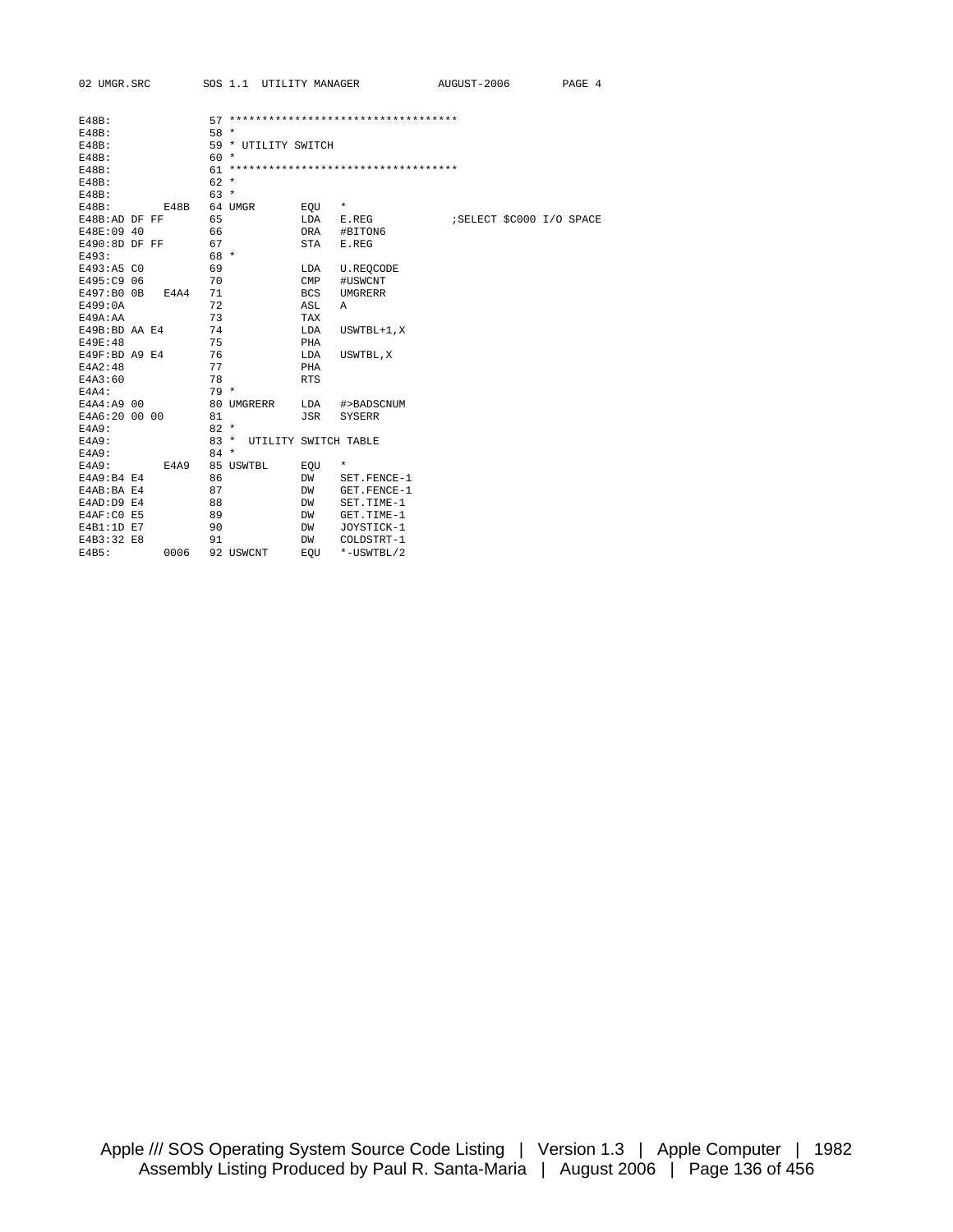| 02 UMGR.SRC    |  |      |         |                | SOS 1.1 UTILITY MANAGER |             |                                                                   | AUGUST-2006   | PAGE 5 |  |
|----------------|--|------|---------|----------------|-------------------------|-------------|-------------------------------------------------------------------|---------------|--------|--|
| <b>E4B5:</b>   |  |      |         |                |                         |             |                                                                   |               |        |  |
| $F4B5$ :       |  |      | $95 *$  |                |                         |             |                                                                   |               |        |  |
| E4B5:          |  |      |         |                |                         |             | 96 * SET. FENCE (IN. PRIORITY) SYSTEM CALL                        |               |        |  |
| $E4B5$ :       |  |      | $97 *$  |                |                         |             |                                                                   |               |        |  |
| E4B5:          |  |      |         |                |                         |             | 98 * GET. FENCE (OUT. PRIORITY) SYSTEM CALL                       |               |        |  |
| $F4B5$ :       |  |      | $99 *$  |                |                         |             |                                                                   |               |        |  |
| E4B5:          |  |      |         |                |                         |             | 100 * THESE TWO CALLS ALLOW THE CALLER TO EITHER RETRIEVE OR SET  |               |        |  |
| $E4B5$ :       |  |      |         |                |                         |             | 101 * THE CURRENT SYSTEM EVENT PRIORITY THRESHOLD. BY RAISING     |               |        |  |
| $F4B5$ :       |  |      |         |                |                         |             | 102 * THE FENCE, A USER MAY INHIBIT THE EXECUTION OF EVENTS WHOSE |               |        |  |
| $F4B5$ :       |  |      |         |                |                         |             | 103 * PRIORITY IS EQUAL TO OR LESS THAN THE VALUE OF THE SYSTEM   |               |        |  |
| $F4B5$ :       |  |      |         | $104 * FENCF.$ |                         |             |                                                                   |               |        |  |
| E4B5:          |  |      | $105 *$ |                |                         |             |                                                                   |               |        |  |
| $F4B5$ :       |  |      |         |                |                         |             |                                                                   |               |        |  |
| $F4B5$ :       |  |      | $107 *$ |                |                         |             |                                                                   |               |        |  |
| E4B5:          |  |      | $108 *$ |                |                         |             |                                                                   |               |        |  |
| F4B5:          |  | E4B5 |         |                | 109 SET. FENCE EOU      |             | $\star$                                                           |               |        |  |
| E4B5:A5 C1     |  |      | 110     |                |                         | <b>T.DA</b> | PRIORITY                                                          |               |        |  |
| E4B7:8D 00 00  |  |      | 111     |                |                         | STA         | <b>CEVPRT</b>                                                     |               |        |  |
| E4BA:60        |  |      | 112     |                |                         | <b>RTS</b>  |                                                                   | ; NORMAL EXTT |        |  |
| $F4BB$ :       |  |      | $113 *$ |                |                         |             |                                                                   |               |        |  |
| $F4BB$ :       |  |      | $114 *$ |                |                         |             |                                                                   |               |        |  |
| $E4BB$ :       |  | E4BB |         |                | 115 GET.FENCE           | EOU         | $\star$                                                           |               |        |  |
| E4BB: AD 00 00 |  |      | 116     |                |                         | LDA         | CEVPRI                                                            |               |        |  |
| E4BE: A0 00    |  |      | 117     |                |                         | <b>LDY</b>  | #0                                                                |               |        |  |
| E4C0:91 C1     |  |      | 118     |                |                         | STA         | (PRIORITY).Y                                                      |               |        |  |
| E4C2:60        |  |      | 119     |                |                         | <b>RTS</b>  |                                                                   | ; NORMAL EXTT |        |  |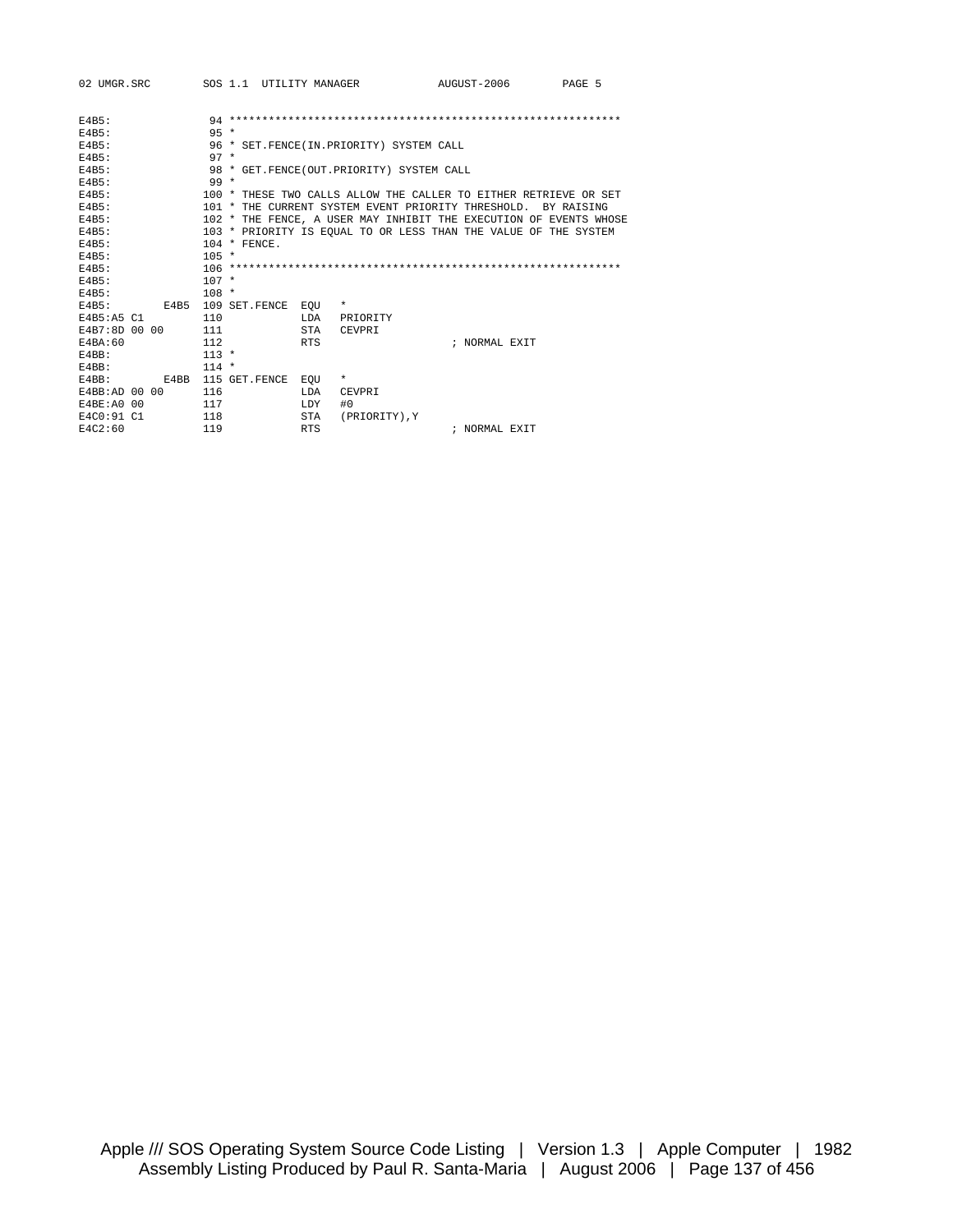| 02 UMGR.SRC    |                 | SOS 1.1 UTILITY MANAGER        |                           |             | AUGUST-2006                                                                                                                                                                                                                                                                      | PAGE 6 |
|----------------|-----------------|--------------------------------|---------------------------|-------------|----------------------------------------------------------------------------------------------------------------------------------------------------------------------------------------------------------------------------------------------------------------------------------|--------|
|                |                 |                                |                           |             |                                                                                                                                                                                                                                                                                  |        |
|                |                 |                                |                           |             |                                                                                                                                                                                                                                                                                  |        |
| E4C3:          |                 |                                |                           |             |                                                                                                                                                                                                                                                                                  |        |
| E4C3:          | $122 *$         |                                |                           |             |                                                                                                                                                                                                                                                                                  |        |
| E4C3:          | $123$ *         | SET.TIME(IN.TIME)              |                           |             |                                                                                                                                                                                                                                                                                  |        |
| $E4C3$ :       | $125$ *         | 124 * GET.TIME(OUT.TIME)       |                           |             |                                                                                                                                                                                                                                                                                  |        |
| E4C3:          |                 |                                |                           |             |                                                                                                                                                                                                                                                                                  |        |
| $E4C3$ :       |                 |                                |                           |             | 126 * THESE SYSTEM CALLS ALLOW THE USER TO SET AND READ THE 127 * SYSTEM'S CLOCK. THE TIME IS EXPRESSED AS AN EIGHTEEN 128 * DIGIT ASCII STRING IN THE FORM "YYYYMMDDWHHMMSSMMM".                                                                                                |        |
| E4C3:<br>E4C3: |                 |                                |                           |             |                                                                                                                                                                                                                                                                                  |        |
|                | $129 *$         |                                |                           |             |                                                                                                                                                                                                                                                                                  |        |
| E4C3:          | $130 *$         |                                |                           |             |                                                                                                                                                                                                                                                                                  |        |
| E4C3:          | $131$ *         | YYYY YEAR                      |                           | [1900-1999] |                                                                                                                                                                                                                                                                                  |        |
| E4C3:<br>E4C3: | $132 *$         | MM MONTH                       |                           | $[01-12]$   |                                                                                                                                                                                                                                                                                  |        |
|                |                 | DD DAY                         |                           | $[01-31]$   |                                                                                                                                                                                                                                                                                  |        |
| E4C3:          | $133 *$         | W WEEKDAY                      |                           |             | $[1-7]$ $1 \Rightarrow$ SUNDAY                                                                                                                                                                                                                                                   |        |
| E4C3:          | $134$ *         | HH HOUR                        |                           | $[00-23]$   |                                                                                                                                                                                                                                                                                  |        |
| E4C3:          | $135 *$         | MM MINUTE                      |                           | $[00 - 59]$ |                                                                                                                                                                                                                                                                                  |        |
| E4C3:          | $136 *$         | SS SECOND                      |                           | $[00 - 59]$ |                                                                                                                                                                                                                                                                                  |        |
| E4C3:          | $137 *$         |                                | MMM MILLISECOND [000-999] |             |                                                                                                                                                                                                                                                                                  |        |
| E4C3:          | $138 *$         |                                |                           |             |                                                                                                                                                                                                                                                                                  |        |
| E4C3:          |                 |                                |                           |             |                                                                                                                                                                                                                                                                                  |        |
| E4C3:          |                 |                                |                           |             | 139 * THE CLOCK CHIP AUTOMATICALLY MAINTAINS THE TIME AND 140 * DATE FROM MILLISECONDS TO MONTHS. IT DOES NOT MAINTAIN 141 * THE YEAR, HOWEVER, NOR DOES IT RECOGNIZE 29 FEBRUARY 142 * IN LEAP YEARS. THE SOFTWARE SETS THE D                                                   |        |
| E4C3:          |                 |                                |                           |             |                                                                                                                                                                                                                                                                                  |        |
| E4C3:          |                 |                                |                           |             |                                                                                                                                                                                                                                                                                  |        |
| E4C3:          |                 |                                |                           |             | 143 * LATCHES TO THE DON'T CARE STATE AND USES THE KEWAIN.<br>144 * EIGHT BITS TO HOLD A TWO DIGIT BCD YEAR. THE CLOCK<br>145 * MUST BE RESET AT THE BEGINNING OF EACH YEAR AND ON<br>146 * 29 FEBRUARY IN LEAP YEARS.<br>LATCHES TO THE DON'T CARE STATE AND USES THE REMAINING |        |
| E4C3:          |                 |                                |                           |             |                                                                                                                                                                                                                                                                                  |        |
| $E4C3$ :       |                 |                                |                           |             |                                                                                                                                                                                                                                                                                  |        |
| E4C3:          |                 |                                |                           |             |                                                                                                                                                                                                                                                                                  |        |
| E4C3:          | $147 *$         |                                |                           |             |                                                                                                                                                                                                                                                                                  |        |
| E4C3:          |                 |                                |                           |             | 148 * SET. TIME ASSUMES THAT THE DATE IS VALID AND CORRECT.                                                                                                                                                                                                                      |        |
| E4C3:          |                 |                                |                           |             | 149 * THE CENTURY IS IGNORED AND MILLISECONDS ARE ALWAYS SET                                                                                                                                                                                                                     |        |
| $E4C3$ :       |                 |                                |                           |             | 150 * TO ZERO. GET. TIME ALWAYS SETS THE CENTURY TO 19.                                                                                                                                                                                                                          |        |
| E4C3:          | $151 *$         |                                |                           |             |                                                                                                                                                                                                                                                                                  |        |
| E4C3:          |                 |                                |                           |             |                                                                                                                                                                                                                                                                                  |        |
| E4C3:          | $153 *$         |                                |                           |             |                                                                                                                                                                                                                                                                                  |        |
| E4C3:          | $154 *$         |                                |                           |             |                                                                                                                                                                                                                                                                                  |        |
| E4C3:          |                 | 155 * TEMPORARY ZERO PAGE      |                           |             |                                                                                                                                                                                                                                                                                  |        |
| E4C3:          | $156 *$         |                                |                           |             |                                                                                                                                                                                                                                                                                  |        |
| E4C3:          | 00D0 157 PCLK   | EQU                            | \$D0                      |             | ; POINTER TO SAVED PCLOCK                                                                                                                                                                                                                                                        |        |
| E4C3:          | 00D2 158 WKDAY  | EOU                            | SD2                       |             |                                                                                                                                                                                                                                                                                  |        |
| E4C3:          | 00D3 159 CKSUM  | EOU                            | SD3                       |             |                                                                                                                                                                                                                                                                                  |        |
| E4C3:          |                 | 18D4 160 CLKTEMP EQU \$18D4    |                           |             | THROUGH \$18DD - ABSOLUTE                                                                                                                                                                                                                                                        |        |
| $E4C3$ :       | $161 *$         |                                |                           |             |                                                                                                                                                                                                                                                                                  |        |
| E4C3:          |                 | 162 * CLOCK LOCAL DATA         |                           |             |                                                                                                                                                                                                                                                                                  |        |
| E4C3:          | $163 *$         |                                |                           |             |                                                                                                                                                                                                                                                                                  |        |
| E4C3:          | 000A 164 PCLOCK | DS                             | \$0A                      |             | ; PSEUDO CLOCK REGISTERS                                                                                                                                                                                                                                                         |        |
| E4CD:          | 0001 165 RETRY  | DS                             | \$01                      |             |                                                                                                                                                                                                                                                                                  |        |
| E4CE:          | $166 *$         |                                |                           |             |                                                                                                                                                                                                                                                                                  |        |
| E4CE:          |                 | 167 * CLOCK HARDWARE ADDRESSES |                           |             |                                                                                                                                                                                                                                                                                  |        |
| E4CE:          | 168 *           |                                |                           |             |                                                                                                                                                                                                                                                                                  |        |
| E4CE:          | C070 169 CLOCK  | EQU                            | \$C070                    |             |                                                                                                                                                                                                                                                                                  |        |
| E4CE:          | 0002 170 CSEC   | EQU                            | \$02                      |             |                                                                                                                                                                                                                                                                                  |        |
| E4CE:          | 0003 171 CMIN   | EQU                            | \$03                      |             |                                                                                                                                                                                                                                                                                  |        |
| E4CE:          | 0007 172 CMON   | EQU                            | \$07                      |             |                                                                                                                                                                                                                                                                                  |        |
| E4CE:          | 000E 173 LDAY   | EQU                            | \$0E                      |             |                                                                                                                                                                                                                                                                                  |        |
| E4CE:          | 0012 174 CRESET | EQU                            | \$12                      |             |                                                                                                                                                                                                                                                                                  |        |
| E4CE:          | 0014 175 STATUS | EOU                            | \$14                      |             |                                                                                                                                                                                                                                                                                  |        |
| E4CE:          | $176 *$         |                                |                           |             |                                                                                                                                                                                                                                                                                  |        |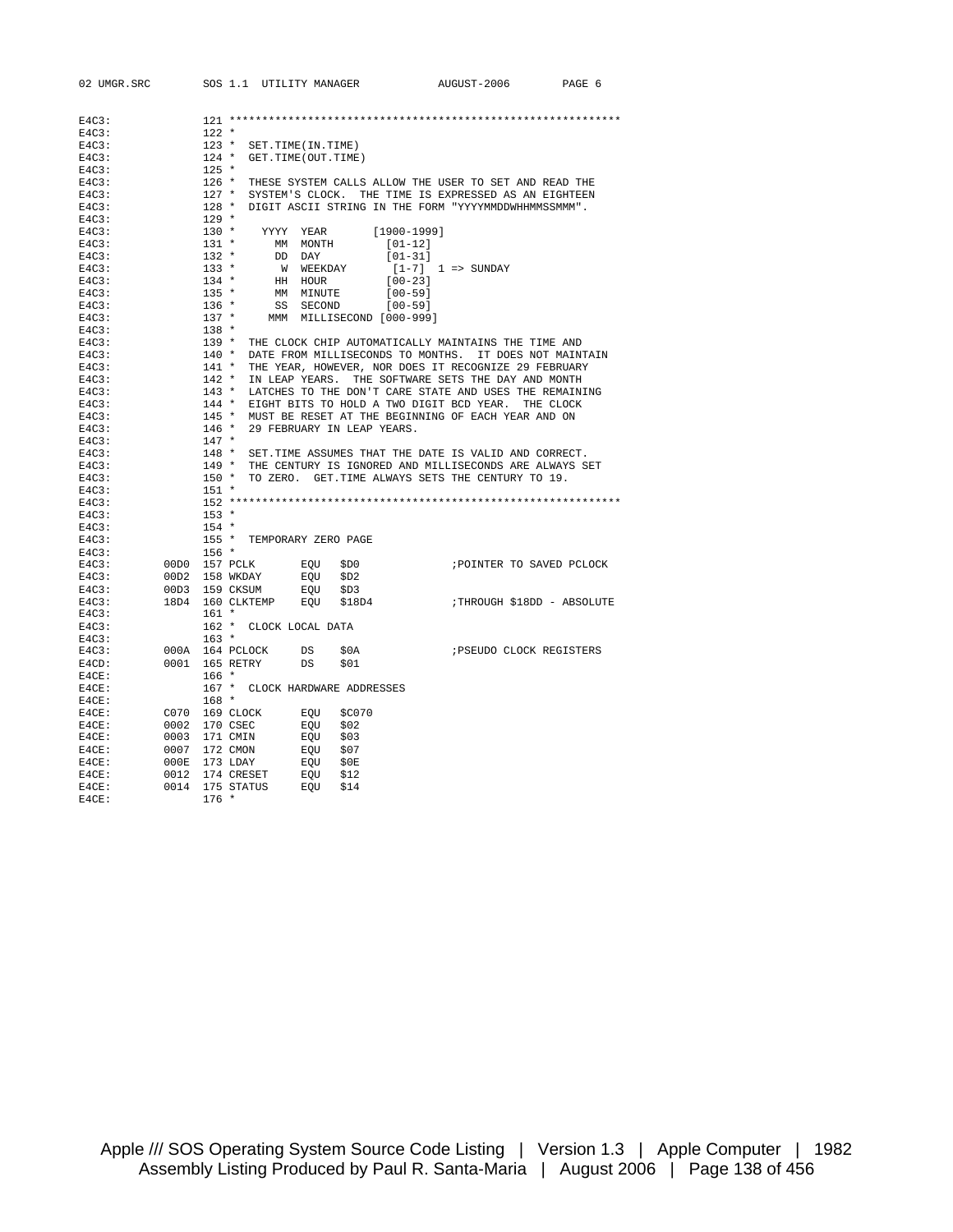| 02 UMGR.SRC           |                     |            | SOS 1.1 UTILITY MANAGER    |                   |                          | AUGUST-2006          | PAGE 7 |
|-----------------------|---------------------|------------|----------------------------|-------------------|--------------------------|----------------------|--------|
|                       |                     |            |                            |                   |                          |                      |        |
|                       |                     |            | E4CE:08 OB OB 07 177 WKMON |                   | DFB 8, 11, 11, 7, 9, 12  |                      |        |
| E4D4:07 0A 0D 08      |                     | 178        |                            |                   | DFB 7, 10, 13, 8, 11, 13 |                      |        |
| E4DA:                 |                     | $179 *$    |                            |                   |                          |                      |        |
| E4DA:                 |                     | $180 *$    |                            |                   |                          |                      |        |
| $E4DA$ :              |                     |            | E4DA 181 SET.TIME EQU      |                   | $\star$                  |                      |        |
| $E4DA:A2$ 00          |                     | 182        |                            | $LDX$ #\$00       |                          |                      |        |
| E4DC: A0 12           |                     | 183        |                            | $LDY$ $\# $12$    |                          |                      |        |
| E4DE: A9 30           |                     | 184        |                            | $LDA$ #'0'        |                          |                      |        |
|                       | E4E0:D0 03 E4E5 185 |            |                            |                   | BNE STIM011              |                      |        |
| $E4E2$ :              |                     | $186 *$    |                            |                   |                          |                      |        |
| E4E2:E8               |                     |            | 187 STIM010 INX            |                   |                          |                      |        |
| E4E3:B1 C1            |                     | 188        |                            |                   | LDA (TIME), Y            | ; CONVERT TIME FROM  |        |
| E4E5:29 OF            |                     |            | 189 STIM011 AND #\$0F      |                   |                          | ; ASCII TO BCD AND   |        |
| E4E7:9D C3 E4 190     |                     |            |                            | STA               | PCLOCK, X                | ; TRANSFER TO PCLOCK |        |
| E4EA:88               |                     | 191        |                            | DEY               |                          |                      |        |
| E4EB:CO 07            |                     | 192        |                            | CPY               | #\$07                    |                      |        |
| E4ED:F0 F3 E4E2 193   |                     |            |                            |                   | BEQ STIM010              |                      |        |
| E4EF:B1 C1<br>E4F1:0A |                     | 194<br>195 |                            | ASL A             | LDA (TIME), Y            |                      |        |
| E4F2:0A               |                     | 196        |                            | ASL               | $\mathbb A$              |                      |        |
| E4F3:0A               |                     | 197        |                            | ASL               | $\overline{A}$           |                      |        |
| E4F4:0A               |                     | 198        |                            | ASL               | $\mathbb A$              |                      |        |
| E4F5:1D C3 E4         |                     | 199        |                            |                   | ORA PCLOCK, X            |                      |        |
| E4F8:9D C3 E4         |                     | 200        |                            |                   | STA PCLOCK, X            |                      |        |
| E4FB:88               |                     | 201        |                            | DEY               |                          |                      |        |
| E4FC:10 E4 E4E2 202   |                     |            |                            |                   | BPL STIM010              |                      |        |
| $E4FE$ :              |                     | $203$ *    |                            |                   |                          |                      |        |
| E4FE:AD CA E4         |                     | 204        |                            | LDA               | PCLOCK+7                 | CALCULATE WEEKDAY    |        |
| E501:20 06 E7         |                     | 205        |                            |                   | JSR BCDBIN               |                      |        |
| E504:AA               |                     | 206        |                            | TAX               |                          |                      |        |
| E505:AD CB E4         |                     | 207        |                            |                   | LDA PCLOCK+8             |                      |        |
| E508:20 06 E7         |                     | 208        |                            | JSR               | BCDBIN                   |                      |        |
| E50B:A8               |                     | 209        |                            | TAY               |                          |                      |        |
| E50C:4A               |                     | 210        |                            | LSR               | A                        |                      |        |
| E50D:4A               |                     | 211        |                            | LSR               | Α                        |                      |        |
| E50E:85 D2            |                     | 212        |                            | STA               | WKDAY                    |                      |        |
| E510:98               |                     | 213        |                            | TYA               |                          |                      |        |
| E511:29 03            |                     | 214        |                            | AND #\$03         |                          |                      |        |
|                       | E513:D0 05 E51A 215 |            |                            | BNE               | STIM015                  |                      |        |
| E515:E0 03            |                     | 216        |                            | CPX               | #3                       |                      |        |
|                       | E517:B0 01 E51A 217 |            |                            | <b>BCS</b>        |                          |                      |        |
| E519:88               |                     | 218        |                            | DEY               |                          |                      |        |
| E51A:18<br>E51B:98    |                     | 220        | 219 STIM015                | <b>CLC</b><br>TYA |                          |                      |        |
| E51C:65 D2            |                     | 221        |                            | ADC               | WKDAY                    |                      |        |
| E51E:7D CD E4         |                     | 222        |                            | ADC               |                          |                      |        |
| E521:85 D2            |                     | 223        |                            | STA               | WKMON-1,X<br>WKDAY       |                      |        |
| E523:AD C9 E4         |                     |            |                            | LDA               | PCLOCK+6                 |                      |        |
| E526:20 06 E7         |                     | 224<br>225 |                            | JSR               | <b>BCDBIN</b>            |                      |        |
| E529:18               |                     | 226        |                            | CLC               |                          |                      |        |
| E52A:65 D2            |                     | 227        |                            | ADC               | WKDAY                    |                      |        |
| E52C:38               |                     | 228        |                            | SEC               |                          |                      |        |
| E52D:E9 07            |                     |            | 229 STIM016                | SBC               | #7                       |                      |        |
| E52F:C9 08            |                     | 230        |                            | CMP               | #8                       |                      |        |
|                       | E531:B0 FA E52D 231 |            |                            | <b>BCS</b>        | STIM016                  |                      |        |
| E533:8D C8 E4         |                     | 232        |                            | STA               | PCLOCK+5                 |                      |        |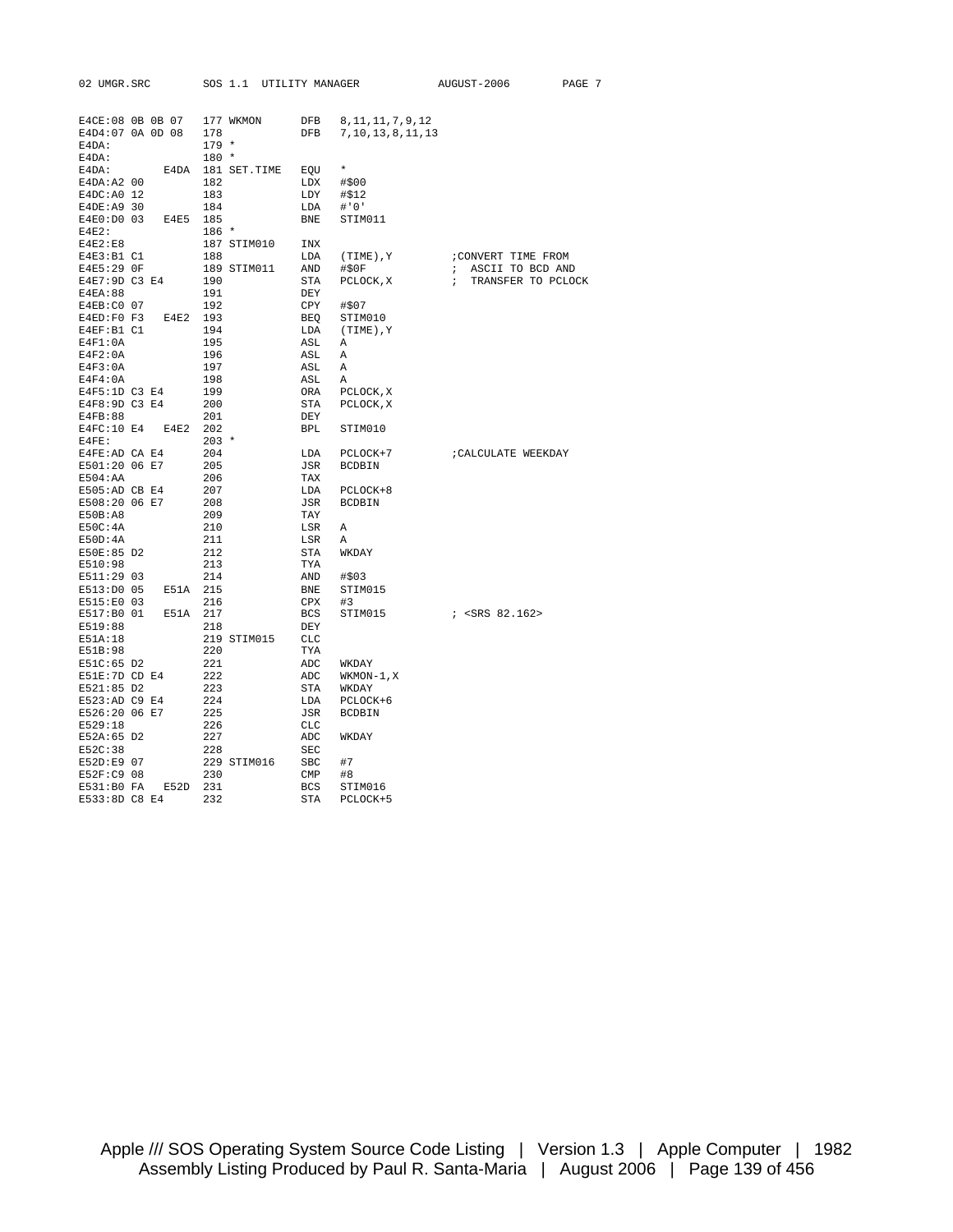| 02 UMGR.SRC        | SOS 1.1     | UTILITY MANAGER |                | AUGUST-2006                 | PAGE 8 |
|--------------------|-------------|-----------------|----------------|-----------------------------|--------|
|                    |             |                 |                |                             |        |
| E536:              | $233 *$     |                 |                |                             |        |
| E536:A9 DO         | 234         | LDA             | #\$D0          |                             |        |
| E538:85 DO         | 235         | <b>STA</b>      | <b>PCLK</b>    | ; POINT (PCLK) TO 8F: FFD0  |        |
| E53A:A9 FF         | 236         | LDA             | #\$FF          |                             |        |
| E53C:85 D1         | 237         |                 |                |                             |        |
|                    |             | STA             | $PCLK+1$       |                             |        |
| E53E:A9 8F         | 238         | LDA             | #\$8F          |                             |        |
| E540:8D D1 14      | 239         | STA             | $$1401+PCLK$   |                             |        |
| E543:A9 A5         | 240         | LDA             | #\$A5          |                             |        |
| E545:85 D3         | 241         | <b>STA</b>      | CKSUM          | ; INITIALIZE CHECKSUM       |        |
| E547:A0 00         | 242         | LDY             | #\$00          |                             |        |
| E549:              | $243 *$     |                 |                |                             |        |
| E549:B9 C3 E4      | 244 STIM020 | LDA             | PCLOCK, Y      | ; SAVE PCLOCK               |        |
| E54C:91 DO         | 245         | <b>STA</b>      | $(PCLK)$ , $Y$ | BEHIND 6522<br>$\ddot{ }$   |        |
| E54E:45 D3         | 246         | <b>EOR</b>      | <b>CKSUM</b>   |                             |        |
| E550:85 D3         | 247         | <b>STA</b>      | <b>CKSUM</b>   |                             |        |
| E552:C8            | 248         | <b>INY</b>      |                |                             |        |
| E553:CO 0A         | 249         | CPY             | #\$0A          |                             |        |
| E555:90 F2<br>E549 | 250         | <b>BCC</b>      | STIM020        |                             |        |
| E557:91 DO         | 251         | STA             | $(PCLK)$ , Y   | ; SAVE CHECKSUM             |        |
| E559:              | $252 *$     |                 |                |                             |        |
| E559:AD DO FF      | 253         | LDA             | Z.REG          |                             |        |
| E55C:48            | 254         | PHA             |                | ; SAVE ZERO PAGE            |        |
| E55D:AD DF FF      | 255         | LDA             | E.REG          |                             |        |
| E560:48            | 256         | PHA             |                | ; SAVE ENVIRONMENT          |        |
| E561:09 80         | 257         | ORA             | #BITON7        | AND SET 1 MHZ<br>$\ddot{ }$ |        |
| E563:8D DF FF      | 258         | STA             | E.REG          |                             |        |
| E566:              | $259 *$     |                 |                |                             |        |
| E566:A0 14         | 260         | LDY             | #STATUS        |                             |        |
| E568:8C DO FF      | 261         | STY             | Z.REG          |                             |        |
| E56B:AD 70 C0      | 262         | LDA             | CLOCK          | ; DOES CLOCK EXIST?         |        |
| E56E:30 48<br>E5B8 | 263         | BMI             | STIM050        | NO<br>$\ddot{i}$            |        |
| E570:              | $264$ *     |                 |                |                             |        |
| E570:A2 12         | 265         | LDX             | #CRESET        |                             |        |
|                    |             |                 |                |                             |        |
| E572:8E DO FF      | 266         | STX             | Z.REG          |                             |        |
| E575:A9 FF         | 267         | LDA             | #SFF           | ; RESET ALL COUNTERS        |        |
| E577:8D 70 C0      | 268         | <b>STA</b>      | <b>CLOCK</b>   |                             |        |
| E57A:8D 70 C0      | 269         | <b>STA</b>      | <b>CLOCK</b>   |                             |        |
| E57D:              | $270 *$     |                 |                |                             |        |
| E57D:A2 01         | 271         | LDX             | $#CSEC-1$      |                             |        |
| E57F:E8            | 272 STIM030 | INX             |                |                             |        |
| E580:08            | 273         | PHP             |                |                             |        |
| E581:78            | 274         | SEI             |                | ; DISABLE INTERRUPTS        |        |
| E582:8E DO FF      | 275 STIM040 | <b>STX</b>      | Z.REG          |                             |        |
| E585:AD 70 C0      | 276         | LDA             | CLOCK          | ; (DUMMY READ FOR STATUS)   |        |
| E588:BD C3 E4      | 277         | LDA             | PCLOCK, X      |                             |        |
| E58B:8D 70 C0      | 278         | <b>STA</b>      | <b>CLOCK</b>   | ; SET CLOCK COUNTER         |        |
| E58E:AD 70 C0      | 279         | LDA             | <b>CLOCK</b>   | ; (DUMMY READ FOR STATUS)   |        |
| E591:8C DO FF      | 280         | <b>STY</b>      | Z.REG          |                             |        |
| E594:AD 70 CO      | 281         | LDA             | <b>CLOCK</b>   | ; CHECK STATUS BIT          |        |
| E597:D0 E9<br>E582 | 282         | <b>BNE</b>      | STIM040        |                             |        |
| E599:28            | 283         | PLP             |                | RESTORE INTERRUPTS          |        |
| E59A:E0 07         | 284         | CPX             | #CMON          |                             |        |
| E59C:90 E1<br>E57F | 285         | BCC             | STIM030        |                             |        |
| E59E:              | $286 *$     |                 |                |                             |        |
| E59E:A2 0E         | 287         | LDX             | #LDAY          |                             |        |
| E5A0:8E DO FF      | 288         | <b>STX</b>      | Z.REG          |                             |        |
|                    |             |                 |                |                             |        |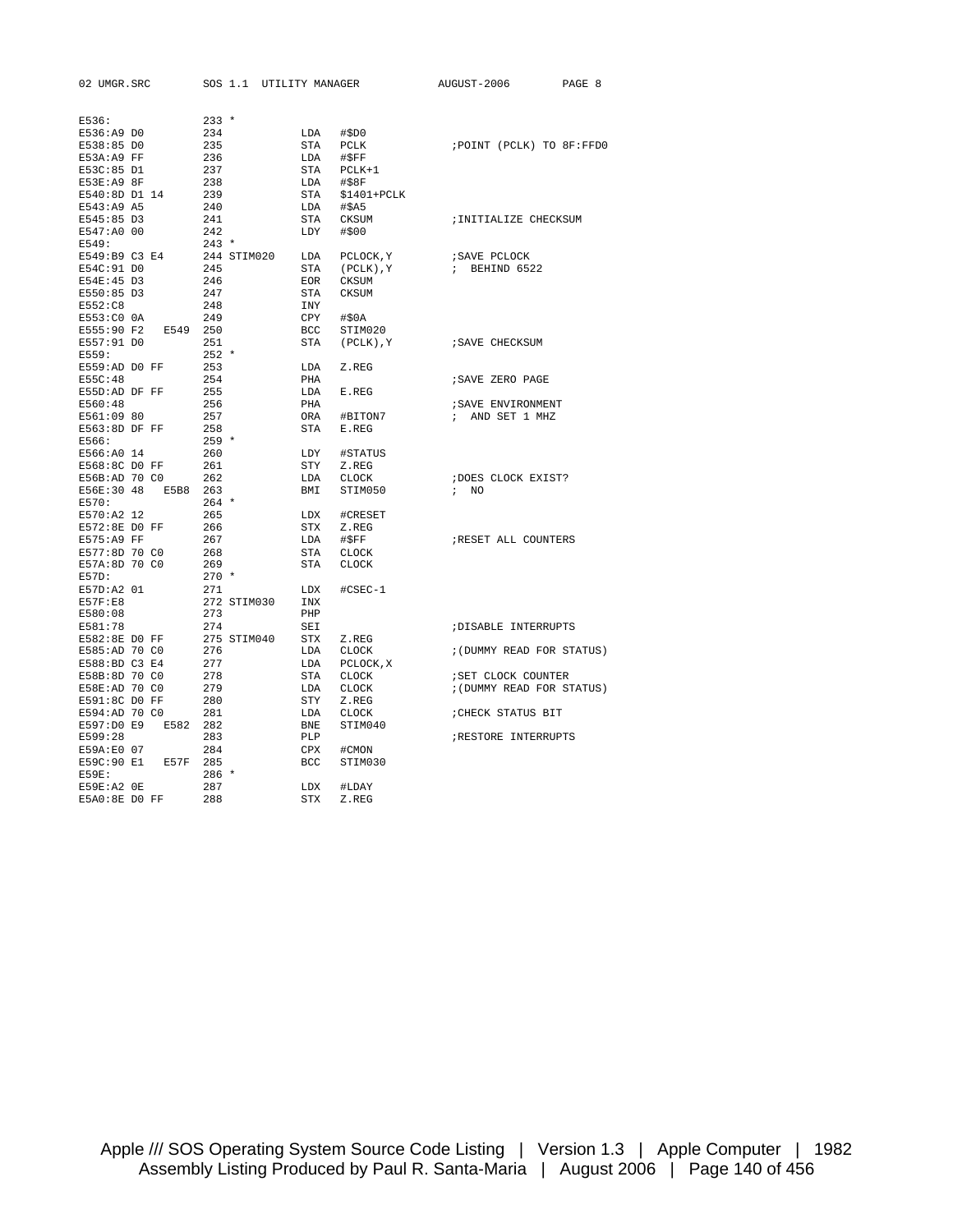| UMGR.SRC<br>02.  | SOS 1.1     | UTILITY MANAGER |              | AUGUST-2006             | PAGE 9 |
|------------------|-------------|-----------------|--------------|-------------------------|--------|
|                  |             |                 |              |                         |        |
| F5A3:ADCHE4      | 289         | LDA             | $PCLOCK+8$   |                         |        |
| E5A6:09 CC       | 290         | <b>ORA</b>      | #\$CC        | STUFF YEAR INTO DAY;    |        |
| E5A8:8D 70 CO    | 291         | <b>STA</b>      | <b>CLOCK</b> | AND MONTH LATCHES<br>÷  |        |
| E5AB:EE DO<br>FF | 292         | INC             | Z.REG        |                         |        |
| E5AE:AD CB E4    | 293         | LDA             | $PCLOCK+8$   |                         |        |
| F5B1:4A          | 294         | LSR             | A            |                         |        |
| F5B2:4A          | 295         | LSR             | A            |                         |        |
| E5B3:09 CC       | 296         | <b>ORA</b>      | #\$CC        |                         |        |
| E5B5:8D 70 C0    | 297         | <b>STA</b>      | <b>CLOCK</b> |                         |        |
| <b>E5B8:</b>     | $298 *$     |                 |              |                         |        |
| E5B8:68          | 299 STIM050 | PLA             |              |                         |        |
| E5B9:8D DF<br>FF | 300         | <b>STA</b>      | E.REG        | RESTORE ENVIRONMENT     |        |
| <b>E5BC:68</b>   | 301         | PT.A            |              |                         |        |
| E5BD:8D DO FF    | 302         | <b>STA</b>      | Z.REG        | AND ZERO PAGE<br>٠<br>i |        |
| E5C0:60          | 303         | <b>RTS</b>      |              |                         |        |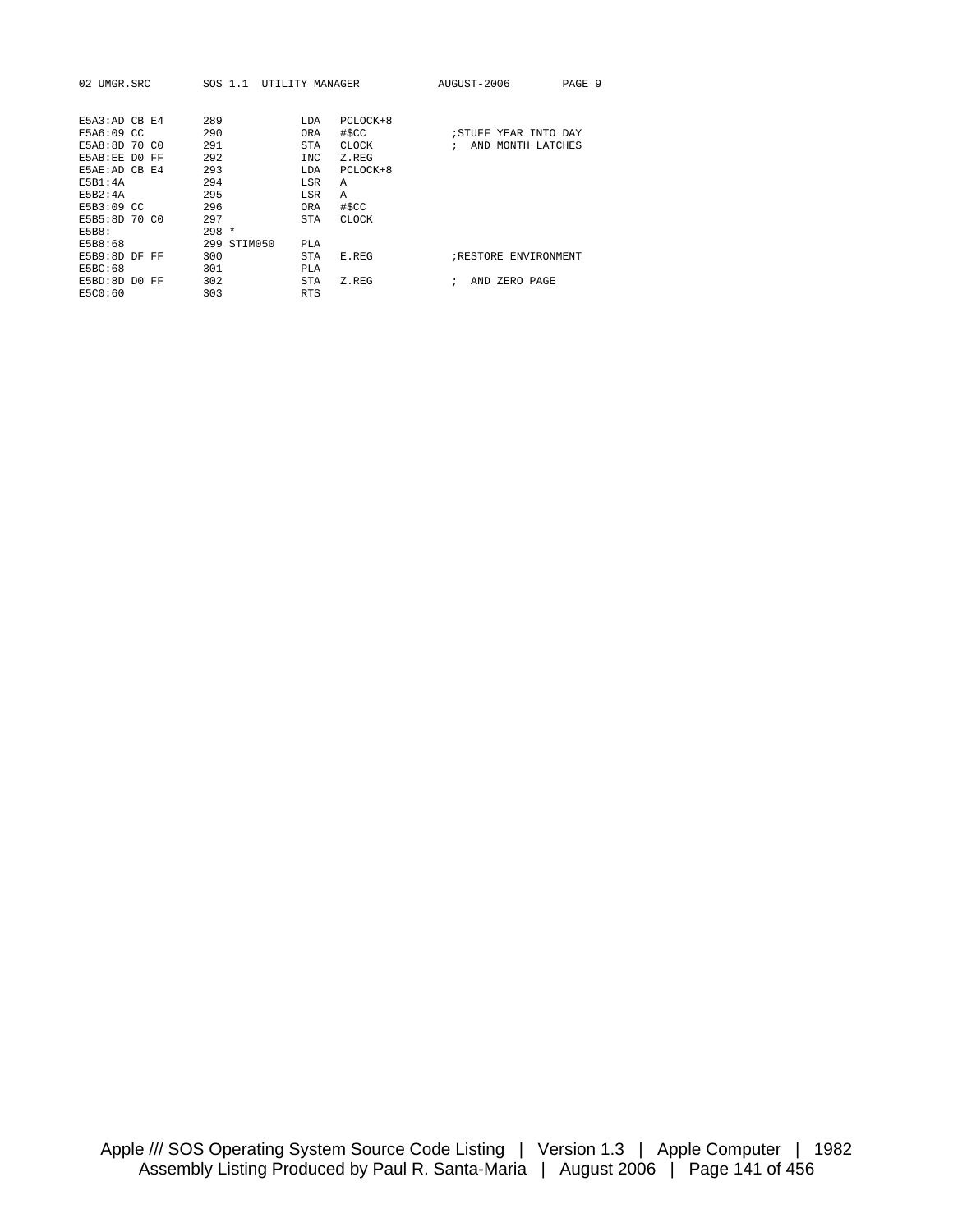| 02 UMGR.SRC    |                 | SOS 1.1 UTILITY MANAGER |            |              | AUGUST-2006               | PAGE 10 |  |
|----------------|-----------------|-------------------------|------------|--------------|---------------------------|---------|--|
|                |                 |                         |            |              |                           |         |  |
| ESC1:          | E5C1            | 305 GET.TIME            | EOU        | $\star$      |                           |         |  |
| E5C1:AD D0 FF  |                 | 306                     | LDA        | Z.REG        | ; SAVE ZERO PAGE          |         |  |
| E5C4:48        |                 | 307                     | PHA        |              |                           |         |  |
| E5C5:AD DF FF  |                 | 308                     | LDA        | E.REG        | ; SAVE ENVIRONMENT        |         |  |
| E5C8:48        |                 | 309                     | PHA        |              |                           |         |  |
| E5C9:09 80     |                 | 310                     | ORA        | #BITON7      |                           |         |  |
| E5CB:8D DF FF  |                 | 311                     | STA        | E.REG        | ; SET 1 MHZ               |         |  |
| E5CE:          |                 | $312 *$                 |            |              |                           |         |  |
| E5CE:A0 14     |                 | 313                     | LDY        | #STATUS      |                           |         |  |
| E5D0:8C D0 FF  |                 | 314                     | STY        | Z.REG        |                           |         |  |
| E5D3:AD 70 C0  |                 | 315                     | LDA        | CLOCK        | ; DOES CLOCK EXIST?       |         |  |
| E5D6:30 45     | E61D 316        |                         | BMI        | GTIM050      | ; NO                      |         |  |
| E5D8:          |                 | $317 *$                 |            |              |                           |         |  |
| E5D8:A9 10     |                 | 318                     | LDA        | #\$10        | <i>IALLOW \$10 RETRYS</i> |         |  |
| E5DA:8D CD E4  |                 | 319                     | STA        | RETRY        |                           |         |  |
| E5DD:A2 08     |                 | 320 GTIM010             | LDX        | #CMON+1      |                           |         |  |
| E5DF:08        |                 | 321                     | PHP        |              |                           |         |  |
| E5E0:78        |                 | 322                     | SEI        |              | ; DISABLE INTERRUPTS      |         |  |
| $E5E1$ :       |                 | $323 *$                 |            |              |                           |         |  |
| E5E1:CA        |                 | 324 GTIM020             | DEX        |              |                           |         |  |
| E5E2:30 19     | E5FD 325        |                         | BMI        | GTIM030      | ;ALL DONE                 |         |  |
| E5E4:8E DO FF  |                 | 326                     | STX        | Z.REG        |                           |         |  |
| E5E7:AD 70 C0  |                 | 327                     | LDA        | CLOCK        | ; COPY CLOCK COUNTERS     |         |  |
| E5EA: 9D D4 18 |                 | 328                     | STA        | CLKTEMP, X   | ; TO TEMP REGISTERS       |         |  |
| E5ED:8C DO FF  |                 | 329                     |            | STY Z.REG    |                           |         |  |
| E5F0:AD 70 C0  |                 | 330                     | LDA        | CLOCK        | ; CHECK STATUS BIT        |         |  |
| E5F3:F0 EC     | E5E1            | 331                     | BEO        | GTIM020      |                           |         |  |
| E5F5:          |                 | $332 *$                 |            |              |                           |         |  |
| E5F5:28        |                 | 333                     | PLP        |              | CLOCK READ ERROR          |         |  |
| E5F6:CE CD E4  |                 | 334                     | DEC        | RETRY        |                           |         |  |
|                | E5F9:10 E2 E5DD | 335                     | BPL        | GTIM010      | ; TRY AGAIN               |         |  |
| E5FB:30 20     | E61D            | 336                     | BMI        | GTIM050      |                           |         |  |
| E5FD:          |                 | $337 *$                 |            |              |                           |         |  |
| E5FD:28        |                 | 338 GTIM030             | PLP        |              | RESTORE INTERRUPTS        |         |  |
| E5FE:A2 OF     |                 | 339                     | LDX        | #LDAY+1      |                           |         |  |
| E600:8E DO FF  |                 | 340                     | STX        | Z.REG        |                           |         |  |
| E603:AD 70 C0  |                 | 341                     | LDA        | CLOCK        | ; READ YEAR FROM DAY      |         |  |
| E606:38        |                 | 342                     | <b>SEC</b> |              | ; AND MONTH LATCHES       |         |  |
| E607:2A        |                 | 343                     | ROL        | Α            |                           |         |  |
| E608:2A        |                 | 344                     | ROL        | A            |                           |         |  |
| E609:CE DO FF  |                 | 345                     | DEC        | Z.REG        |                           |         |  |
| E60C:2D 70 C0  |                 | 346                     | AND        | <b>CLOCK</b> |                           |         |  |
| E60F:8D DC 18  |                 | 347                     | STA        | CLKTEMP+8    |                           |         |  |
| E612:          |                 | $348 *$                 |            |              |                           |         |  |
| E612:A2 09     |                 | 349                     | LDX        | #\$09        |                           |         |  |
| E614:BD D4 18  |                 | 350 GTIM040             | LDA        | CLKTEMP, X   | ;COPY CLOCK DATA          |         |  |
| E617:9D C3 E4  |                 | 351                     | STA        | PCLOCK, X    | ; TO PSEUDO CLOCK         |         |  |
| E61A:CA        |                 | 352                     | <b>DEX</b> |              |                           |         |  |
| E61B:10 F7     | E614            | 353                     | <b>BPL</b> | GTIM040      |                           |         |  |
| $E61D$ :       |                 | $354 *$                 |            |              |                           |         |  |
| E61D:A9 19     |                 | 355 GTIM050             | LDA        | #\$19        |                           |         |  |
| E61F:8D CC E4  |                 | 356                     | STA        | PCLOCK+9     |                           |         |  |
| E622:          |                 | $357 *$                 |            |              |                           |         |  |
| E622:68        |                 | 358                     | PLA        |              |                           |         |  |
| E623:8D DF FF  |                 | 359                     | <b>STA</b> | E.REG        | ; RESTORE ENVIRONMENT     |         |  |
| E626:68        |                 | 360                     | PLA        |              |                           |         |  |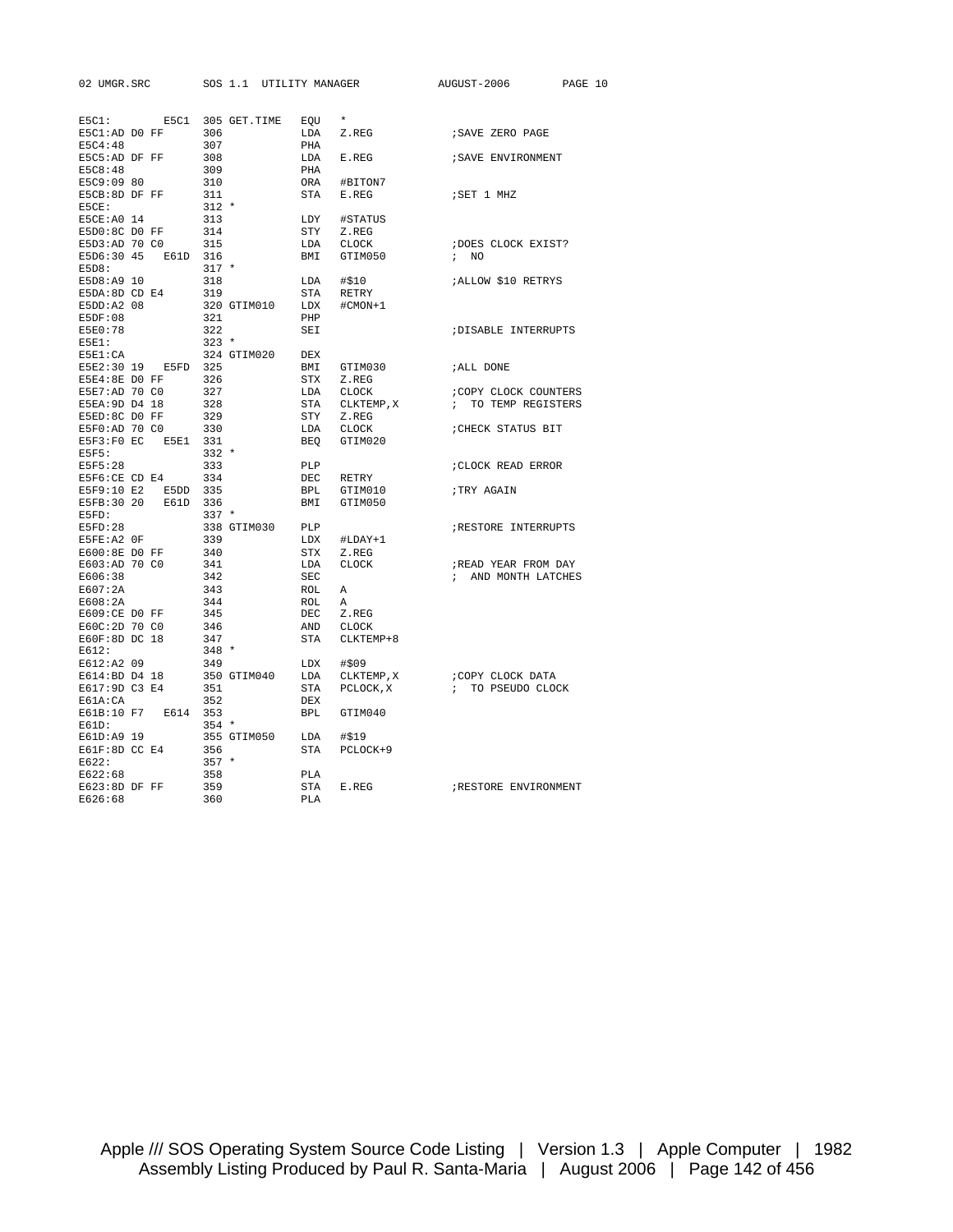| 02 UMGR.SRC               |      | SOS 1.1        | UTILITY MANAGER |                | AUGUST-2006<br>PAGE 11    |
|---------------------------|------|----------------|-----------------|----------------|---------------------------|
| E627:8D DO FF<br>$FG2A$ : |      | 361<br>$362 *$ | STA             | Z.REG          | ; AND ZERO PAGE           |
| E62A: A0 11               |      | 363            | LDY             | #\$11          |                           |
| E62C:A2 00                |      | 364            | LDX             | #\$00          |                           |
| E62E:BD C3 E4             |      | 365 GTIM060    | LDA             | PCLOCK, X      | GET MOST SIGNIFICANT      |
| E631:4A                   |      | 366            | LSR             | A              | BCD DIGIT<br>$\ddot{i}$   |
| E632:4A                   |      | 367            | LSR             | A              |                           |
| E633:4A                   |      | 368            | LSR             | Α              |                           |
| E634:4A                   |      | 369            | LSR             | Α              |                           |
| E635:09 30                |      | 370            | <b>ORA</b>      | #\$30          | ; CONVERT TO ASCII        |
| E637:91 C1                |      | 371            | <b>STA</b>      | $(TIME)$ , $Y$ |                           |
| E639:E8                   |      | 372            | INX             |                |                           |
| E63A:88                   |      | 373            | <b>DEY</b>      |                |                           |
| E63B:30 11                | E64E | 374            | BMI             | GTIM080        |                           |
| E63D:BD C3 E4             |      | 375 GTIM070    | LDA             | PCLOCK, X      | GET LEAST SIGNIFICANT     |
| E640:29 OF                |      | 376            | AND             | #\$0F          | BCD DIGIT<br>$\mathbf{r}$ |
| E642:09 30                |      | 377            | <b>ORA</b>      | #\$30          | ; CONVERT TO ASCII        |
| E644:91 C1                |      | 378            | <b>STA</b>      | $(TIME)$ , $Y$ |                           |
| E646:88                   |      | 379            | DEY             |                |                           |
| E647:C0 07                |      | 380            | CPY             | #\$07          |                           |
| E649:D0 E3                | E62E | 381            | <b>BNE</b>      | GTIM060        |                           |
| E64B:E8                   |      | 382            | <b>INX</b>      |                |                           |
| E64C:DO EF                | E63D | 383            | <b>BNE</b>      | GTIM070        |                           |
| E64E:60                   |      | 384 GTIM080    | <b>RTS</b>      |                |                           |
|                           |      |                |                 |                |                           |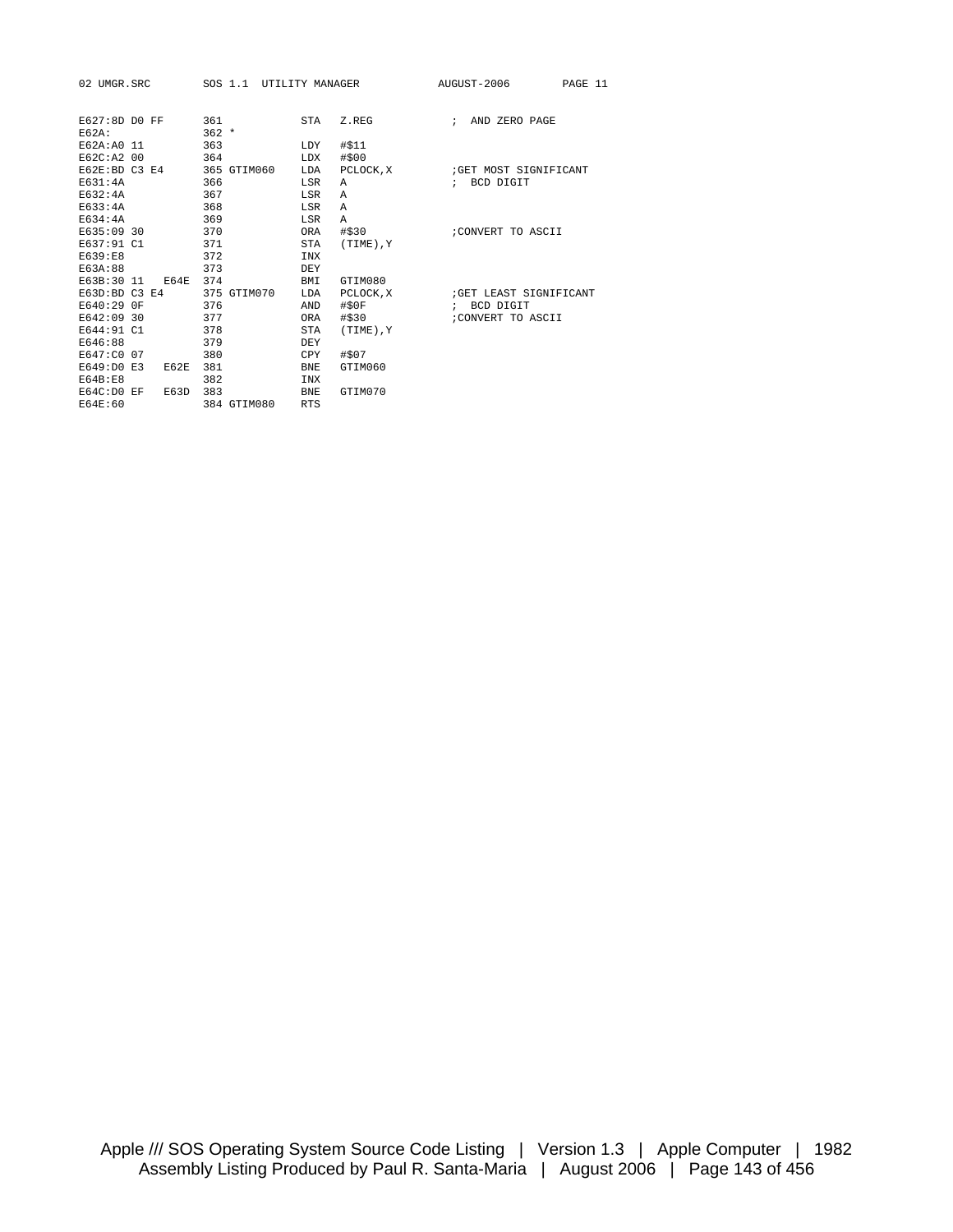| 02 UMGR.SRC         |               |                                                            | SOS 1.1 UTILITY MANAGER     |                     |                                           | AUGUST-2006                                                  | PAGE 12 |
|---------------------|---------------|------------------------------------------------------------|-----------------------------|---------------------|-------------------------------------------|--------------------------------------------------------------|---------|
|                     |               |                                                            |                             |                     |                                           |                                                              |         |
| $EG4F$ :            |               |                                                            |                             |                     |                                           |                                                              |         |
| $EG4F$ :            |               | $387 *$                                                    |                             |                     |                                           |                                                              |         |
| E64F:               |               | $388 *$                                                    |                             | SUBROUTINE DATETIME |                                           |                                                              |         |
| $EG4F$ :            |               | $389 *$                                                    |                             |                     |                                           |                                                              |         |
| $EG4F$ :            |               |                                                            |                             |                     |                                           | 390 * THIS SUBROUTINE READS THE CLOCK AND WRITES A DATE/TIME |         |
| $EG4F$ :            |               | 391 *                                                      |                             |                     |                                           | STAMP TO A FOUR BYTE BUFFER ON THE CALLER'S ZERO PAGE;       |         |
| $EG4F$ :            |               | 392 *                                                      |                             |                     |                                           | THE DATA FORMAT IS SHOWN BELOW. ON ENTRY, X MUST POINT       |         |
| EG4F:               |               | 393 * TO THE BUFFER. ON EXIT, ALL REGISTERS ARE CLOBBERED. |                             |                     |                                           |                                                              |         |
| $EG4F$ :            |               | $394$ *                                                    |                             |                     |                                           | IF AN ERROR OCCURS, CARRY IS SET AND THE BUFFER IS           |         |
| EG4F:               |               | $395 *$                                                    |                             |                     | SET TO ZERO; OTHERWISE, CARRY IS CLEARED. |                                                              |         |
| $EG4F$ :            |               | $396 *$                                                    |                             |                     |                                           |                                                              |         |
| $EG4F$ :            |               |                                                            | 397 * BITS: 7 6 5 4 3 2 1 0 |                     |                                           |                                                              |         |
| EG4F:               |               | $398 *$                                                    |                             |                     | X+0 M M M D D D D D                       |                                                              |         |
| $EG4F$ :            |               | $399*$                                                     |                             |                     | X+1 YYYYYYYM                              |                                                              |         |
| $EG4F$ :            |               | 400 *                                                      |                             |                     | X+2 - MINUTE -                            |                                                              |         |
| $EG4F$ :            |               |                                                            | $401 *$                     |                     | $X+3$ - HOUR - -                          |                                                              |         |
| EG4F:               |               | $402 *$                                                    |                             |                     |                                           |                                                              |         |
| $EG4F$ :            |               |                                                            |                             |                     |                                           |                                                              |         |
| E64F:               |               | $404 *$                                                    |                             |                     |                                           |                                                              |         |
| $EG4F$ :            |               |                                                            | 405 * TEMPORARY STORAGE     |                     |                                           |                                                              |         |
| $EG4F$ :            |               | 406 *                                                      |                             |                     |                                           |                                                              |         |
| EG4F:00             |               |                                                            | 407 OFFSET                  | DFB                 | $\mathbf 0$                               |                                                              |         |
| E650:00             |               |                                                            | 408 ERRCNT                  | DFB                 | $\overline{\phantom{0}}$                  |                                                              |         |
| E651:               |               |                                                            | 0005 409 CLKREGS            | DS                  | - 5                                       |                                                              |         |
| E656:               | E651 410 MIN  |                                                            |                             |                     | EQU CLKREGS+0                             |                                                              |         |
| E656:               | E652 411 HOUR |                                                            |                             |                     | EQU CLKREGS+1                             |                                                              |         |
| E656:               | E654 412 DAY  |                                                            |                             |                     | EQU CLKREGS+3                             |                                                              |         |
| E656:               | E655 413 MON  |                                                            |                             |                     | EQU CLKREGS+4                             |                                                              |         |
| E656:               | E653 414 YEAR |                                                            |                             |                     | EQU CLKREGS+2                             |                                                              |         |
| E656:               |               | $415 *$                                                    |                             |                     |                                           |                                                              |         |
| E656:               |               | $416 *$                                                    |                             |                     |                                           |                                                              |         |
| E656:               |               |                                                            | E656 417 DATETIME EQU       |                     |                                           |                                                              |         |
| E656:8E 4F E6       |               | 418                                                        |                             | STX                 | OFFSET                                    |                                                              |         |
|                     |               |                                                            |                             |                     |                                           |                                                              |         |
| E659:AD DO FF       |               | 419                                                        |                             | LDA                 | Z.REG                                     |                                                              |         |
| E65C:48             |               | 420                                                        |                             | PHA                 |                                           | ; SAVE ZERO PAGE                                             |         |
| E65D:AD DF FF       |               | 421                                                        |                             | LDA                 | E.REG                                     |                                                              |         |
| E660:48             |               | 422                                                        |                             | PHA                 |                                           | ; AND ENVIRONMENT                                            |         |
| E661:09 CO          |               | 423                                                        |                             | ORA                 | #BITON7+BITON6                            | ; SET 1 MHZ AND                                              |         |
| E663:8D DF FF       |               | 424                                                        |                             | STA                 | E.REG                                     | ; ENABLE I/O SPACE                                           |         |
| E666:               |               | $425 *$                                                    |                             |                     |                                           |                                                              |         |
| E666:A0 14          |               | 426                                                        |                             | LDY                 | #STATUS                                   |                                                              |         |
| E668:8C DO FF       |               | 427                                                        |                             | STY                 | Z.REG                                     |                                                              |         |
| E66B:AD 70 C0       |               | 428                                                        |                             | LDA                 | CLOCK                                     | ; DOES CLOCK EXIST?                                          |         |
| E66E:30 25 E695 429 |               |                                                            |                             | BMI                 | DT030                                     | $\frac{1}{2}$ NO                                             |         |
| E670:               |               | $430 *$                                                    |                             |                     |                                           |                                                              |         |
| E670:A9 08          |               | 431                                                        |                             | LDA                 | #8                                        |                                                              |         |
| E672:8D 50 E6       |               | 432                                                        |                             | STA                 | ERRCNT                                    | <b><i>¡ALLOW 8 RETRYS</i></b>                                |         |
| E675:A2 08          |               |                                                            | 433 DT010                   | LDX                 | #CMON+1                                   |                                                              |         |
| E677:08             |               | 434                                                        |                             | PHP                 |                                           |                                                              |         |
| E678:78             |               | 435                                                        |                             | SEI                 |                                           | ; DISABLE INTERRUPTS                                         |         |
| E679:               |               | $436 *$                                                    |                             |                     |                                           |                                                              |         |
| E679:CA             |               |                                                            | 437 DT020                   | DEX                 |                                           |                                                              |         |
| E67A:E0 03          |               | 438                                                        |                             | CPX                 | #CMIN                                     |                                                              |         |
| E67C:90 30          | E6AE 439      |                                                            |                             | BCC                 | DT050                                     |                                                              |         |
| E67E:8E DO FF       |               | 440                                                        |                             | STX                 | Z.REG                                     |                                                              |         |
| E681:AD 70 CO       |               | 441                                                        |                             | LDA                 | <b>CLOCK</b>                              | ; READ THE CLOCK                                             |         |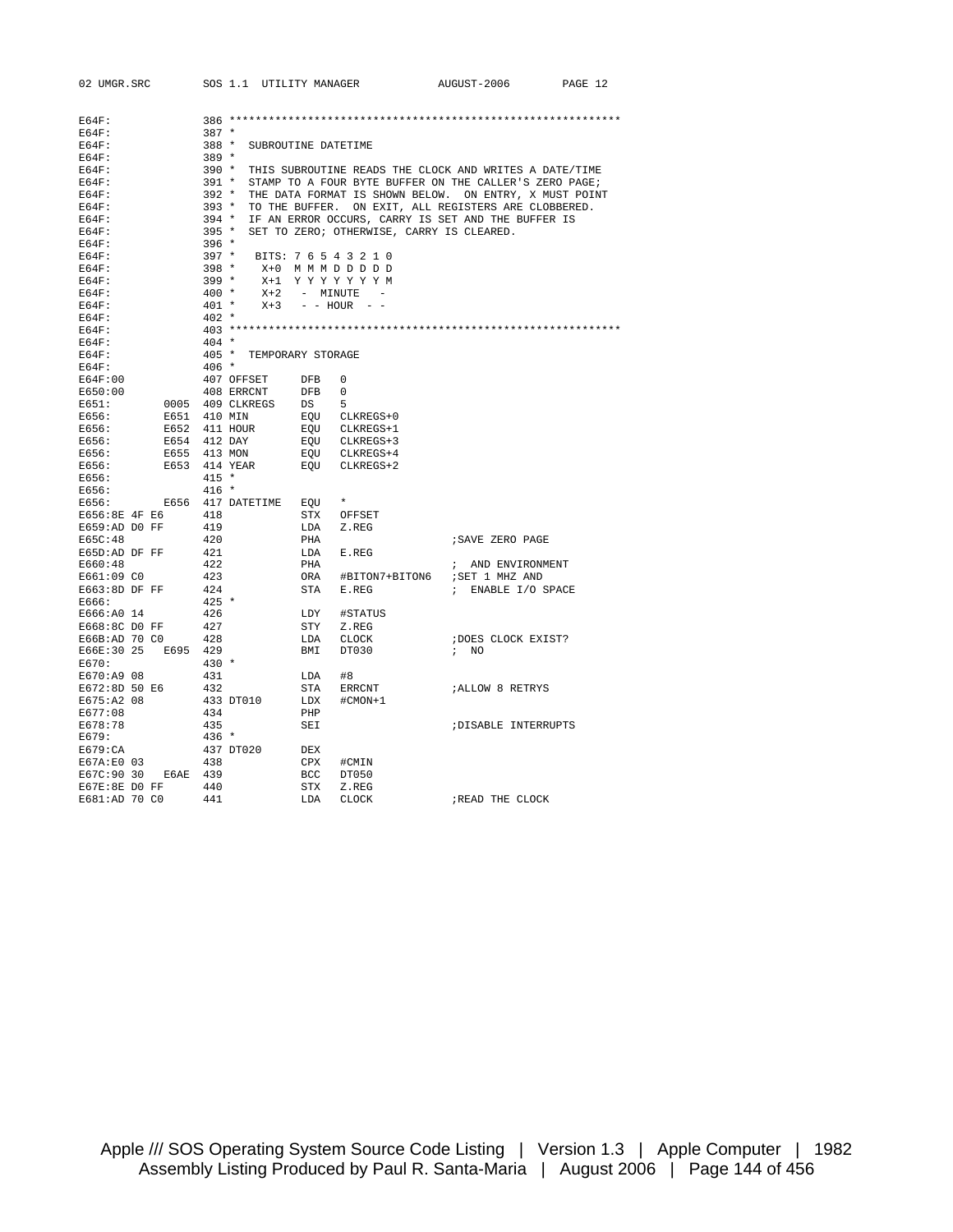| 02 UMGR.SRC                    |      |            | SOS 1.1 UTILITY MANAGER |                   |                 |            | AUGUST-2006                         | PAGE 13 |
|--------------------------------|------|------------|-------------------------|-------------------|-----------------|------------|-------------------------------------|---------|
|                                |      |            |                         |                   |                 |            |                                     |         |
| E684:9D 4E E6                  |      | 442        |                         | STA               | CLKREGS-CMIN, X |            |                                     |         |
| E687:8C DO FF                  |      | 443        |                         | STY               | Z.REG           |            |                                     |         |
| E68A:AD 70 C0                  |      | 444        |                         | LDA               | <b>CLOCK</b>    |            | CHECK STATUS                        |         |
| E68D:F0 EA                     | E679 | 445        |                         | <b>BEO</b>        | DT020           |            |                                     |         |
| E68F:                          |      | 446 *      |                         |                   |                 |            |                                     |         |
| E68F:28                        |      | 447        |                         | PLP               |                 |            | ; CLOCK READ ERROR                  |         |
| E690:CE 50 E6                  |      | 448        |                         | DEC               | ERRCNT          |            |                                     |         |
| E693:10 E0                     | E675 | 449        |                         | <b>BPL</b>        | DT010           |            |                                     |         |
| E695:68                        |      |            | 450 DT030               | PLA               |                 |            |                                     |         |
| E696:8D DF FF                  |      | 451        |                         | STA               | E.REG           |            | RESTORE ENVIRONMENT                 |         |
| E699:68                        |      | 452        |                         | <b>PLA</b>        |                 |            |                                     |         |
| E69A:8D DO FF                  |      | 453        |                         | STA               | Z.REG           | $\ddot{i}$ | AND ZERO PAGE                       |         |
| E69D:A2 04                     |      | 454        |                         | LDX               | #CMON-CMIN      |            |                                     |         |
| E69F:BD C6 E4                  |      |            | 455 DT040               | LDA               | PCLOCK+CMIN, X  |            |                                     |         |
| E6A2:9D 51 E6<br>E6A5:CA       |      | 456<br>457 |                         | STA               | CLKREGS, X      |            |                                     |         |
| E6A6:10 F7                     | E69F | 458        |                         | DEX<br><b>BPL</b> | DT040           |            |                                     |         |
| E6A8:AE CB E4                  |      | 459        |                         | LDX               | PCLOCK+8        |            |                                     |         |
| E6AB: 4C C9 E6                 |      | 460        |                         | JMP               | DT060           |            |                                     |         |
| E6AE:                          |      | $461 *$    |                         |                   |                 |            |                                     |         |
| E6AE:28                        |      |            | 462 DT050               | PLP               |                 |            | ; READ YEAR FROM LATCHES            |         |
| E6AF:A9 OF                     |      | 463        |                         | LDA               | #LDAY+1         |            |                                     |         |
| E6B1:8D DO FF                  |      | 464        |                         | STA               | Z.REG           |            |                                     |         |
| E6B4:AD 70 C0                  |      | 465        |                         | LDA               | CLOCK           |            |                                     |         |
| E6B7:38                        |      | 466        |                         | SEC               |                 |            |                                     |         |
| E6B8:2A                        |      | 467        |                         | <b>ROL</b>        | $\mathbb{A}$    |            |                                     |         |
| E6B9:2A                        |      | 468        |                         | ROL               | Α               |            |                                     |         |
| E6BA:CE DO FF                  |      | 469        |                         | DEC               | Z.REG           |            |                                     |         |
| E6BD: 2D 70 C0                 |      | 470        |                         | AND               | <b>CLOCK</b>    |            |                                     |         |
| E6C0:AA                        |      | 471        |                         | TAX               |                 |            |                                     |         |
| EGC1:                          |      | $472 *$    |                         |                   |                 |            |                                     |         |
| EGC1:68                        |      | 473        |                         | PLA               |                 |            |                                     |         |
| E6C2:8D DF FF                  |      | 474        |                         | STA               | E.REG           |            | ; RESTORE ENVIRONMENT               |         |
| EGC5:68                        |      | 475        |                         | PLA               |                 |            |                                     |         |
| E6C6:8D D0 FF                  |      | 476        |                         | STA               | Z.REG           |            | AND ZERO PAGE<br>$\ddot{i}$         |         |
| EGC9:                          |      | $477 *$    |                         |                   |                 |            |                                     |         |
| EGC9:8A                        |      |            | 478 DT060               | TXA               |                 |            |                                     |         |
| E6CA: 20 06 E7                 |      | 479        |                         | JSR               | <b>BCDBIN</b>   |            | CONVERT YEAR TO BINARY              |         |
| E6CD:8D 53 E6<br>E6D0:AD 55 E6 |      | 480<br>481 |                         | STA<br>LDA        | YEAR<br>MON     |            | ; CONVERT MONTH AND DAY             |         |
| E6D3:20 06 E7                  |      | 482        |                         | JSR               | <b>BCDBIN</b>   |            | TO BINARY THEN<br>$\ddot{i}$        |         |
| E6D6:0A                        |      | 483        |                         | ASL               | Α               |            | COMBINE WITH YEAR<br>$\ddot{i}$     |         |
| E6D7:0A                        |      | 484        |                         | ASL               | Α               |            | TO FORM DATE STAMP<br>$\mathcal{L}$ |         |
| E6D8:0A                        |      | 485        |                         | ASL               | Α               |            |                                     |         |
| E6D9:0A                        |      | 486        |                         | ASL               | Α               |            |                                     |         |
| E6DA:0A                        |      | 487        |                         | ASL               | A               |            |                                     |         |
| E6DB:8D 55 E6                  |      | 488        |                         | STA               | MON             |            |                                     |         |
| E6DE: 2E 53 E6                 |      | 489        |                         | ROL               | YEAR            |            |                                     |         |
| E6E1:AD 54 E6                  |      | 490        |                         | LDA               | DAY             |            |                                     |         |
| E6E4:20 06 E7                  |      | 491        |                         | JSR               | BCDBIN          |            |                                     |         |
| E6E7:0D 55 E6                  |      | 492        |                         | ORA               | MON             |            |                                     |         |
| E6EA:AE 4F E6                  |      | 493        |                         | LDX               | OFFSET          |            |                                     |         |
| E6ED: 95 00                    |      | 494        |                         | STA               | 0, X            |            |                                     |         |
| E6EF:AD 53 E6                  |      | 495        |                         | LDA               | YEAR            |            |                                     |         |
| E6F2:95 01                     |      | 496        |                         | <b>STA</b>        | 1, X            |            |                                     |         |

E6F4:AD 51 E6 497 LDA MIN ;CONVERT MINUTE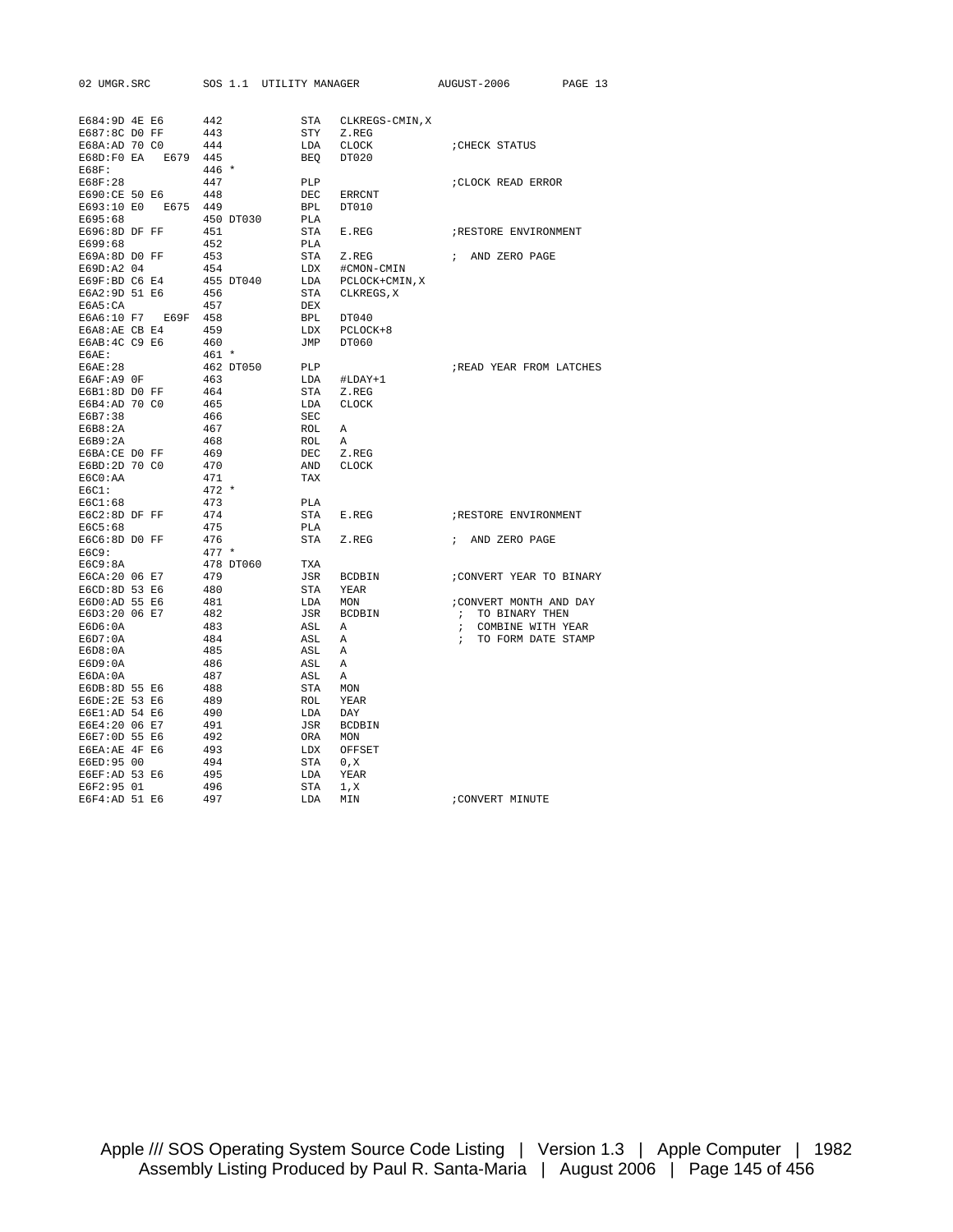| 02 UMGR.SRC   |  | SOS 1.1 | UTILITY MANAGER |               | AUGUST-2006  | PAGE 14 |  |
|---------------|--|---------|-----------------|---------------|--------------|---------|--|
|               |  |         |                 |               |              |         |  |
| E6F7:20 06 E7 |  | 498     | JSR             | <b>BCDBIN</b> |              |         |  |
| E6FA: 95 02   |  | 499     | STA             | 2.X           |              |         |  |
| EGFC:AD 52 E6 |  | 500     | LDA             | HOUR          | CONVERT HOUR |         |  |
| E6FF:20 06 E7 |  | 501     | JSR             | <b>BCDBIN</b> |              |         |  |
| E702:95 03    |  | 502     | STA             | 3.X           |              |         |  |
| E704:18       |  | 503     | <b>CLC</b>      |               |              |         |  |
| E705:60       |  | 504     | <b>RTS</b>      |               |              |         |  |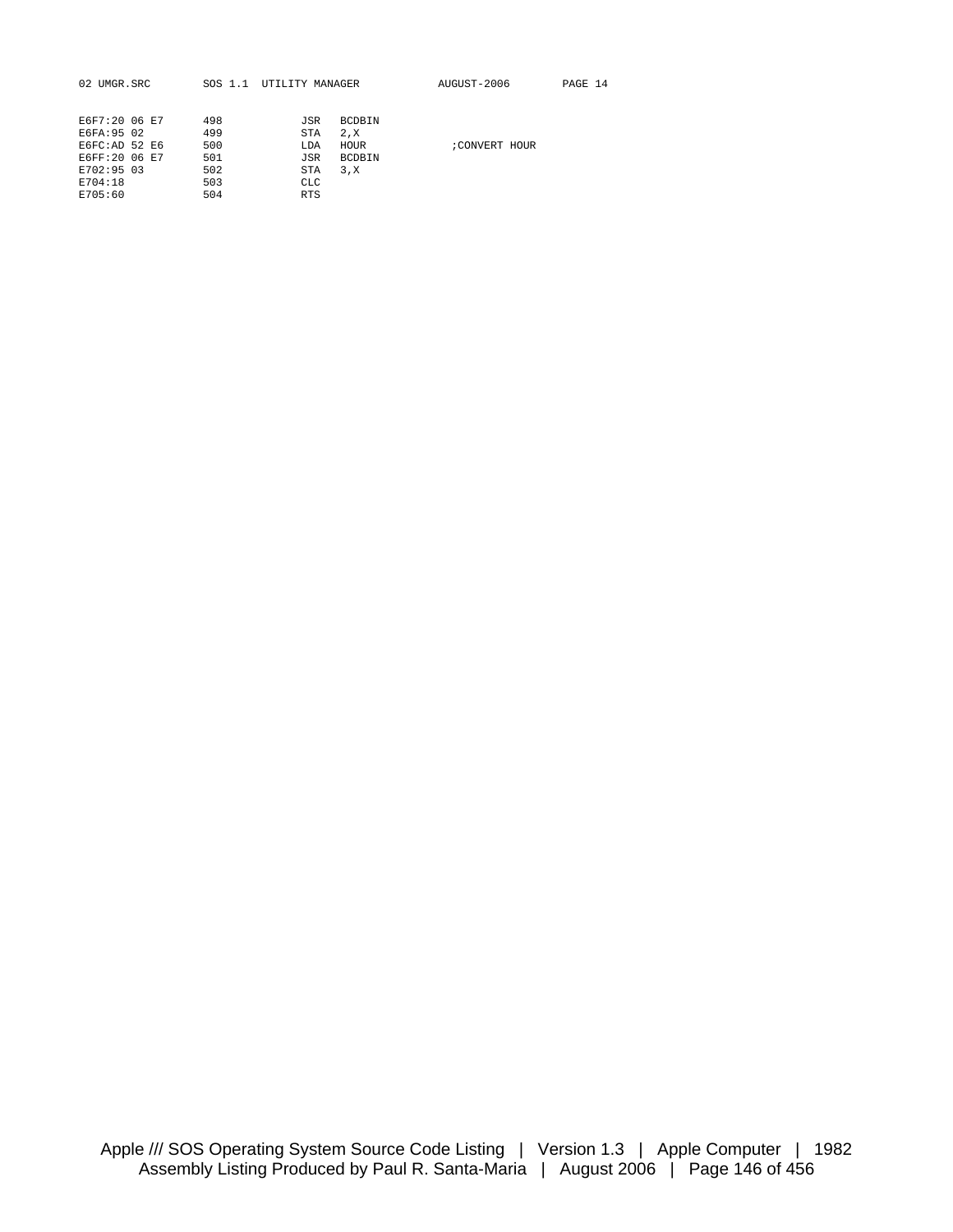| 02 UMGR.SRC      |  |      |            | SOS 1.1 UTILITY MANAGER |                   |          |                                       | AUGUST-2006                                         | PAGE 15     |  |
|------------------|--|------|------------|-------------------------|-------------------|----------|---------------------------------------|-----------------------------------------------------|-------------|--|
|                  |  |      |            |                         |                   |          |                                       |                                                     |             |  |
| E706:            |  |      |            |                         |                   |          |                                       |                                                     |             |  |
| E706:            |  |      | $507 *$    |                         |                   |          |                                       |                                                     |             |  |
| E706:            |  |      | $508 *$    |                         | SUBROUTINE BCDBIN |          |                                       |                                                     |             |  |
| E706:            |  |      | $509 *$    |                         |                   |          |                                       |                                                     |             |  |
| E706:            |  |      | 510 *      |                         |                   |          |                                       | THIS SUBROUTINE CONVERTS A BYTE FROM BCD TO BINARY. |             |  |
| E706:            |  |      | 511 *      |                         |                   |          | THE BYTE IS PASSED AND RETURNED IN A. |                                                     | THERE IS NO |  |
| E706:            |  |      | $512 *$    |                         |                   |          |                                       | ERROR CHECKING. Y IS DESTROYED AND X IS UNCHANGED.  |             |  |
| E706:            |  |      | $513 *$    |                         |                   |          |                                       |                                                     |             |  |
| E706:            |  |      |            |                         |                   |          |                                       |                                                     |             |  |
| E706:            |  |      | $515 *$    |                         |                   |          |                                       |                                                     |             |  |
| E706:            |  | E706 | 516 BCDBIN |                         | EOU               | $^\star$ |                                       |                                                     |             |  |
| E706:48          |  |      | 517        |                         | PHA               |          |                                       |                                                     |             |  |
| F707:4A          |  |      | 518        |                         | LSR               | Α        |                                       | ;ISOLATE TENS DIGIT FOR                             |             |  |
| E708:4A          |  |      | 519        |                         | LSR               | A        |                                       | INDEXING THE TABLE<br>$\mathcal{L}$                 |             |  |
| <b>E709:4A</b>   |  |      | 520        |                         | LSR               | Α        |                                       |                                                     |             |  |
| F.70A:4A         |  |      | 521        |                         | LSR               | A        |                                       |                                                     |             |  |
| E70B:A8          |  |      | 522        |                         | TAY               |          |                                       |                                                     |             |  |
| E70C:68          |  |      | 523        |                         | PLA               |          |                                       |                                                     |             |  |
| E70D:29 0F       |  |      | 524        |                         | AND               | #\$0F    |                                       | GET UNITS                                           |             |  |
| <b>E70F:18</b>   |  |      | 525        |                         | <b>CLC</b>        |          |                                       |                                                     |             |  |
| E710:79 14 E7    |  |      | 526        |                         | ADC               | TENS.Y   |                                       | ;ADD IN TENS                                        |             |  |
| E713:60          |  |      | 527        |                         | <b>RTS</b>        |          |                                       |                                                     |             |  |
| E714:            |  |      | $528 *$    |                         |                   |          |                                       |                                                     |             |  |
| E714:00 0A 14 1E |  |      | 529 TENS   |                         | <b>DFB</b>        |          |                                       | 00, 10, 20, 30, 40, 50, 60, 70, 80, 90              |             |  |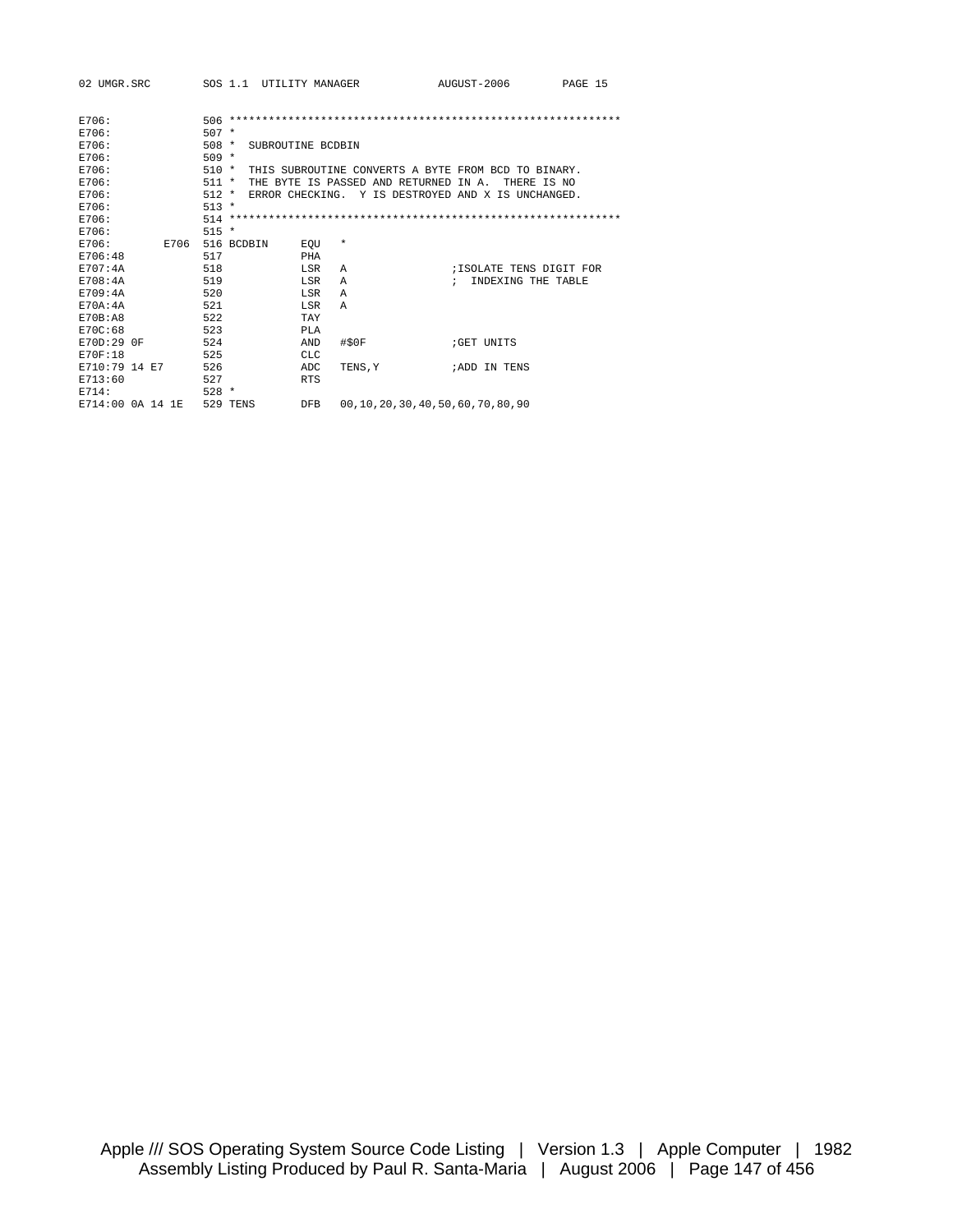| 02 UMGR.SRC           |          | SOS 1.1 UTILITY MANAGER                                                                                                                                                                                                                 |            |                                        | AUGUST-2006                                      | PAGE 16 |
|-----------------------|----------|-----------------------------------------------------------------------------------------------------------------------------------------------------------------------------------------------------------------------------------------|------------|----------------------------------------|--------------------------------------------------|---------|
|                       |          |                                                                                                                                                                                                                                         |            |                                        |                                                  |         |
| $E71E$ :              |          |                                                                                                                                                                                                                                         |            |                                        |                                                  |         |
| $E71E$ :              |          | $532 *$                                                                                                                                                                                                                                 |            |                                        |                                                  |         |
| $E71E$ :              |          |                                                                                                                                                                                                                                         |            | 533 * SOS CALL \$64 -- JOYSTICK INPUT  |                                                  |         |
| $E71E$ :              |          |                                                                                                                                                                                                                                         |            | 534 * JOYSTICK(IN.J.MODE; OUT.J.VALUE) |                                                  |         |
| $E71E$ :              |          | 535 *                                                                                                                                                                                                                                   |            |                                        |                                                  |         |
| $E71E$ :              |          |                                                                                                                                                                                                                                         |            |                                        |                                                  |         |
| $E71E$ :              |          | $537 *$<br>$538 *$                                                                                                                                                                                                                      |            |                                        |                                                  |         |
| $E71E$ :              |          |                                                                                                                                                                                                                                         |            |                                        |                                                  |         |
| $E71E$ :              |          | 00D0 539 AD. INPUT EOU<br>00D1 540 AD.TEMP                                                                                                                                                                                              |            | \$D0<br>\$D1                           |                                                  |         |
| E71E:                 |          | $541 *$                                                                                                                                                                                                                                 | EOU        |                                        |                                                  |         |
| $E71E$ :<br>$E71E$ :  |          | C061 542 PA.SW0 EQU                                                                                                                                                                                                                     |            | \$C061                                 | ;PORT A, SWITCH 0                                |         |
| $E71E$ :              |          | C063 543 PA.SW1                                                                                                                                                                                                                         | EOU        | \$C063                                 | ; PORT A, SWITCH 1                               |         |
| $E71E$ :              |          | C062 544 PB.SW0                                                                                                                                                                                                                         | EQU        | \$C062                                 | ; PORT B, SWITCH 0                               |         |
| $E71E$ :              |          | C060 545 PB.SW1                                                                                                                                                                                                                         | EQU        | \$C060                                 | ; PORT B, SWITCH 1                               |         |
| $E71E$ :              |          | 546 *                                                                                                                                                                                                                                   |            |                                        |                                                  |         |
| E71E:                 |          | C058 547 AD.SEL0 EQU                                                                                                                                                                                                                    |            | \$C058                                 | <i>A/D SELECT CONTROLS</i>                       |         |
| E71E:                 |          |                                                                                                                                                                                                                                         |            | SC05E                                  |                                                  |         |
| $E71E$ :              |          | C05E 548 AD.SEL1 EQU<br>C05A 549 AD.SEL2 EQU                                                                                                                                                                                            |            | \$C05A                                 |                                                  |         |
| $E71E$ :              |          |                                                                                                                                                                                                                                         |            | \$C05C                                 | ; A/D RAMP CHARGE /                              |         |
| $E71E$ :              |          |                                                                                                                                                                                                                                         |            | \$C05D                                 | START TIMEOUT<br>$\mathcal{F}$ and $\mathcal{F}$ |         |
| $E71E$ :              |          | $\begin{tabular}{llllll} \texttt{C05C} & 550 \texttt{ AD}.\texttt{CHRG} & \texttt{EQU} \\ \texttt{C05D} & 551 \texttt{ AD}.\texttt{STRT} & \texttt{EQU} \\ \texttt{C066} & 552 \texttt{ AD}.\texttt{FLAG} & \texttt{EQU} \end{tabular}$ |            | \$C066                                 | <i>;A/D TIMEOUT FLAG</i>                         |         |
| $E71E$ :              |          | $553 *$                                                                                                                                                                                                                                 |            |                                        |                                                  |         |
| $E71E$ :              |          | 01F4 554 TCHARGE EQU                                                                                                                                                                                                                    |            | 500                                    | ; CHARGE TIME FOR A/D                            |         |
| $E71E$ :              |          | 0168 555 TOFFSET EQU                                                                                                                                                                                                                    |            | 360                                    | ; OFFSET TIME TO A/D WINDOW                      |         |
| $E71E$ :              |          | 556 *                                                                                                                                                                                                                                   |            |                                        |                                                  |         |
| $E71E$ :              |          | F4A8 557 ANALOG                                                                                                                                                                                                                         | EQU        | \$F4A8                                 | ; ROM ENTRY FOR ANALOG INPUT                     |         |
| $E71E$ :              |          | F4AB 558 ANLOG1                                                                                                                                                                                                                         | EOU        | \$F4AB                                 | ; INTERRUPT REENTRY                              |         |
| $E71E$ :              |          | FFD8 559 D.T2                                                                                                                                                                                                                           | EOU        | \$FFD8                                 | ; TIMER                                          |         |
| $E71E$ :              |          | FFDB 560 D.ACR                                                                                                                                                                                                                          | EQU        | \$FFDB                                 | ; AUXILIARY CONTROL REGISTER                     |         |
| $E71E$ :              |          | FFDD 561 D.IFR                                                                                                                                                                                                                          | EQU        | <b>SFFDD</b>                           | ; INTERRUPT FLAG REGISTER                        |         |
| $E71E$ :              |          | $562 *$                                                                                                                                                                                                                                 |            |                                        |                                                  |         |
| $E71E$ :              |          | CODC 563 ENSEL                                                                                                                                                                                                                          | EQU        | \$C0DC                                 |                                                  |         |
| $E71E$ :              |          | CODE 564 ENSIO                                                                                                                                                                                                                          | EQU        | \$C0DE                                 |                                                  |         |
| $E71E$ :              |          | $565 *$                                                                                                                                                                                                                                 |            |                                        |                                                  |         |
| E71E:                 |          | $566*$                                                                                                                                                                                                                                  |            |                                        |                                                  |         |
| $E71E$ :              |          | E71E 567 JOYSTICK EQU                                                                                                                                                                                                                   |            | $\star$                                |                                                  |         |
| E71E:A5 C1            |          | 568                                                                                                                                                                                                                                     | LDA        | J.MODE                                 | ; VALIDATE J.MODE                                |         |
| E720:C9 08            |          | 569                                                                                                                                                                                                                                     | CMP        | #\$08                                  |                                                  |         |
| E722:90 05            | E729 570 |                                                                                                                                                                                                                                         | BCC        | JS010                                  |                                                  |         |
| E724:A9 00            |          | 571                                                                                                                                                                                                                                     | LDA        | #>BADJMODE                             |                                                  |         |
| E726:20 00 00         |          | 572 JS.ERR                                                                                                                                                                                                                              | JSR        | <b>SYSERR</b>                          |                                                  |         |
| E729:                 |          | $573 *$                                                                                                                                                                                                                                 |            |                                        |                                                  |         |
| E729:20 7C E7         |          | 574 JS010                                                                                                                                                                                                                               | JSR        | AD.SETUP                               | ; SET UP RESOURCES                               |         |
| E72C:B0 F8            | E726 575 |                                                                                                                                                                                                                                         | BCS        | JS.ERR                                 |                                                  |         |
| E72E:AS <sub>C1</sub> |          | 576                                                                                                                                                                                                                                     | LDA        | J.MODE                                 | ;READ PORT B OR PORT A?                          |         |
| E730:29 04            |          | 577                                                                                                                                                                                                                                     | AND        | #BITON2                                |                                                  |         |
| E732:D0 0A            | E73E 578 |                                                                                                                                                                                                                                         | BNE        | JS020                                  |                                                  |         |
| E734:AD 62 CO         |          | 579                                                                                                                                                                                                                                     | LDA        | PB.SWO                                 | ; PORT B                                         |         |
| E737:AE 60 C0         |          | 580                                                                                                                                                                                                                                     | LDX        | PB.SW1                                 |                                                  |         |
| E73A:A0 01            |          | 581                                                                                                                                                                                                                                     | LDY        | #\$01                                  |                                                  |         |
| E73C:D0 08 E746 582   |          |                                                                                                                                                                                                                                         | <b>BNE</b> | JS030                                  |                                                  |         |
| E73E:AD 61 C0         |          | 583 JS020                                                                                                                                                                                                                               | LDA        | PA.SWO                                 | ;PORT A                                          |         |
| E741:AE 63 CO         |          | 584                                                                                                                                                                                                                                     | LDX        | PA.SW1                                 |                                                  |         |
| E744:A0 03            |          | 585                                                                                                                                                                                                                                     | LDY        | #\$03                                  |                                                  |         |
| E746:84 DO            |          | 586 JS030                                                                                                                                                                                                                               | STY        | AD. INPUT                              | ; SAVE INPUT SELECT                              |         |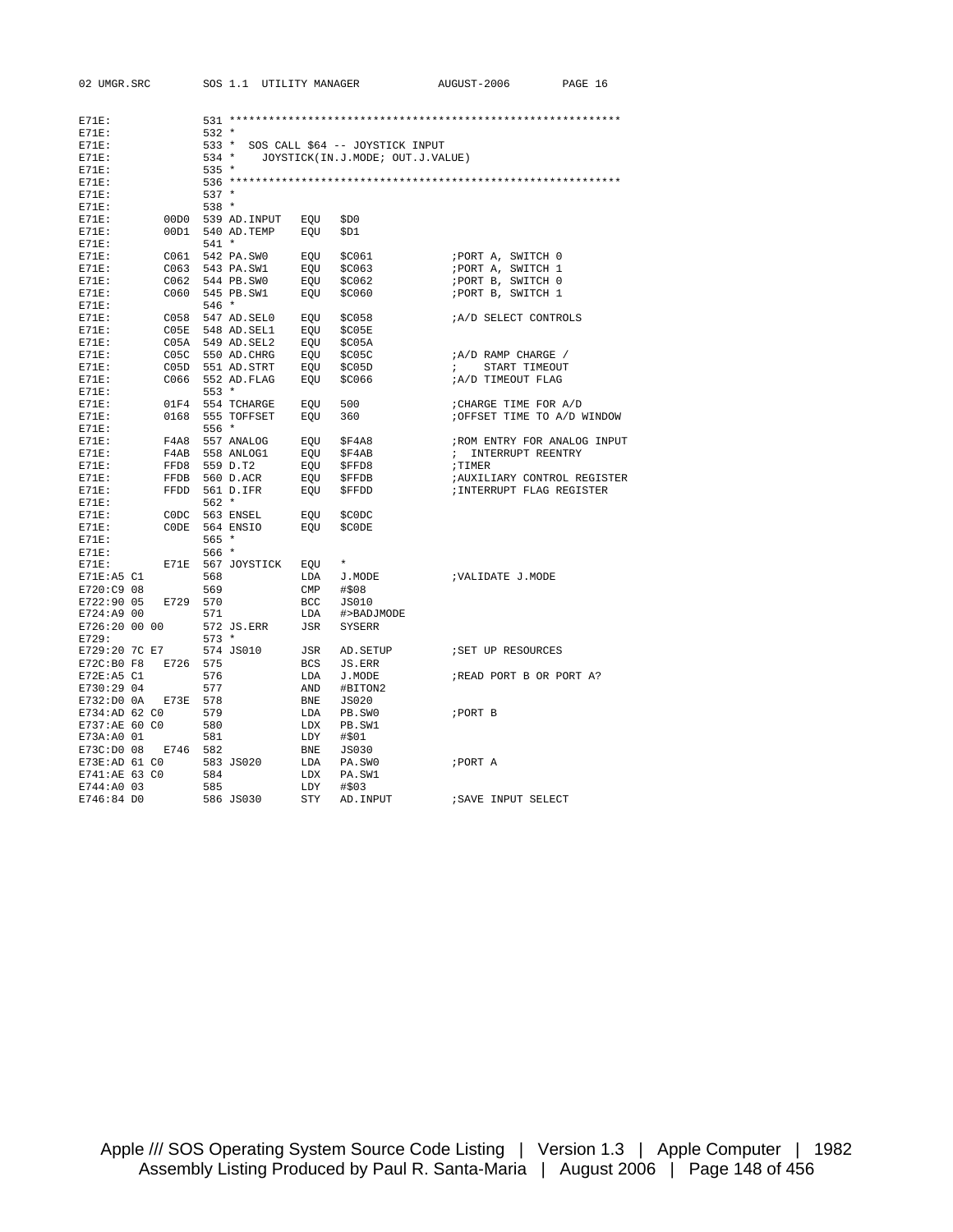| 02 UMGR.SRC                                                                   |  |                         |                                 |           |                                               | SOS 1.1 UTILITY MANAGER                         | AUGUST-2006                              | PAGE 17 |
|-------------------------------------------------------------------------------|--|-------------------------|---------------------------------|-----------|-----------------------------------------------|-------------------------------------------------|------------------------------------------|---------|
| E748:29 80<br>E74A:FO 02<br>E74C:A9 FF<br>E74E:A0 00<br>E750:91 C2<br>E752:8A |  | E74E                    | 587<br>588<br>589<br>591<br>592 | 590 JS040 | AND<br>BEO<br>LDA<br>LDY<br>STA<br><b>TXA</b> | #BITON7<br><b>JS040</b><br>#SFF<br>#\$00        | (J.VALUE), Y FRETURN SWITCH 0            |         |
| E753:29 80<br>E755:F0 02<br>E757:A9 FF<br>E759:C8                             |  | E759 594                | 593<br>595                      | 596 JS050 | AND<br>BEO<br>LDA<br><b>INY</b>               | #BITON7<br>JS050<br>#\$FF                       |                                          |         |
| E75A: 91 C2<br>E75C:<br>E75C:46 C1                                            |  |                         | 597<br>$598 *$<br>599           |           | STA<br>LSR                                    | J.MODE                                          | (J.VALUE), Y FRETURN SWITCH 1            |         |
| E760:A5 DO                                                                    |  | E75E:90 09 E769         | 600<br>601                      |           | BCC<br>LDA                                    | <b>JS060</b><br>AD. INPUT                       |                                          |         |
| E762:20 C7 E7<br>E765:A0 02<br>E767:91 C2                                     |  |                         | 602<br>603<br>604               |           | JSR<br>LDY<br>STA                             | AD.READ<br>#\$02                                | ;READ A/D<br>(J.VALUE), Y FRETURN X AXIS |         |
| E769:E6 D0<br>E76B:46 C1<br>$E76F:AB$ DO                                      |  | E76D:90 09 E778         | 606<br>607<br>608               | 605 JS060 | INC<br>LSR<br>BCC<br>LDA                      | AD.INPUT<br>J.MODE<br><b>JS070</b><br>AD. INPUT |                                          |         |
| E771:20 C7 E7<br>E774:A0 03<br>E776:91 C2                                     |  |                         | 609<br>610<br>611               |           | JSR<br>LDY<br>STA                             | AD.READ<br>#\$03<br>(J.VALUE), Y                | ;READ A/D<br>RETURN Y AXIS               |         |
| E778:<br>E77B:60                                                              |  | E778:20 B5 E7 613 JS070 | $612 *$<br>614                  |           | JSR<br><b>RTS</b>                             | AD.CLNUP                                        | ; CLEAN UP<br>AND EXIT<br>$\mathcal{L}$  |         |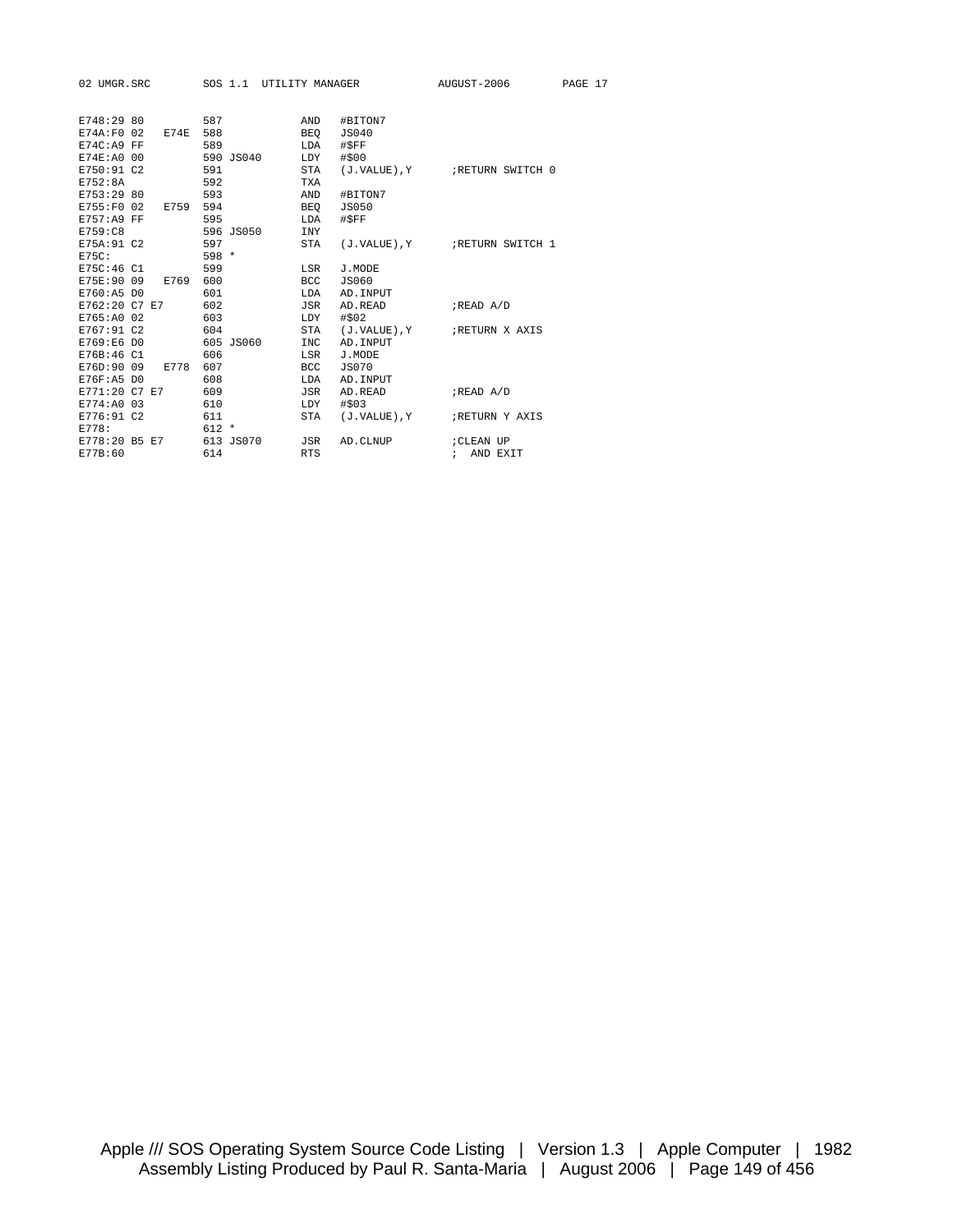| 02 UMGR.SRC       |                    |         |            | SOS 1.1 UTILITY MANAGER |            |                                                     | AUGUST-2006                                                 | PAGE 18                        |
|-------------------|--------------------|---------|------------|-------------------------|------------|-----------------------------------------------------|-------------------------------------------------------------|--------------------------------|
|                   |                    |         |            |                         |            |                                                     |                                                             |                                |
| E77C:             |                    |         |            |                         |            |                                                     |                                                             |                                |
| E77C:             |                    | $617 *$ |            |                         |            |                                                     |                                                             |                                |
| E77C:             |                    | 618 *   |            |                         |            | SUBROUTINE AD. SETUP                                |                                                             |                                |
| E77C:             |                    |         |            |                         |            |                                                     | 619 * THIS SUBROUTINE SETS UP THE ENVIRONMENT AND RESOURCES |                                |
| E77C:             |                    |         |            |                         |            |                                                     | 620 * FOR READING THE JOYSTICKS. IF AN ERROR OCCURS, CARRY  |                                |
| E77C:             |                    | 621 *   |            |                         |            |                                                     | IS SET AND AN ERROR NUMBER IS RETURNED IN A.                |                                |
| $E77C$ :          |                    | $622 *$ |            |                         |            | OTHERWISE, CARRY IS CLEARED.                        |                                                             |                                |
| E77C:             |                    | $623 *$ |            |                         |            |                                                     |                                                             |                                |
| E77C:             |                    |         |            |                         |            |                                                     |                                                             |                                |
| E77C:             | E77C 625 AD. SETUP |         |            |                         | EOU        |                                                     |                                                             |                                |
| $E77C: A9$ OF     |                    | 626     |            |                         | LDA        | #JOYSIRSIZ                                          |                                                             |                                |
| E77E:A2 A6        |                    | 627     |            |                         | LDX        | #>JOYSIRTBL                                         |                                                             |                                |
| E780:A0 E7        |                    | 628     |            |                         | LDY        | # <joysirtbl< td=""><td></td><td></td></joysirtbl<> |                                                             |                                |
| E782:20 00 00     |                    | 629     |            |                         | JSR        | ALLOCSIR                                            | <i>IALLOCATE RESOURCES</i>                                  |                                |
| E785:90 03        | E78A 630           |         |            |                         | BCC        | ADS010                                              |                                                             |                                |
| E787:A9 00        |                    | 631     |            |                         | LDA        | #>XNORESRC                                          |                                                             |                                |
| E789:60           |                    | 632     |            |                         | <b>RTS</b> |                                                     |                                                             |                                |
| E78A:AD DF FF     |                    |         | 633 ADS010 |                         | LDA        | E.REG                                               |                                                             |                                |
| E78D:29 7F        |                    | 634     |            |                         | AND        | #\$7F                                               | ;SET 2 MHZ,                                                 |                                |
| E78F:09 43        |                    | 635     |            |                         | ORA        | #\$43                                               | ; ENABLE ROM, & I/O SPACE                                   |                                |
| E791:8D DF FF     |                    | 636     |            |                         | STA        | ${\bf E}$ . ${\bf REG}$                             |                                                             |                                |
| E794:08           |                    | 637     |            |                         | PHP        |                                                     |                                                             |                                |
| E795:78           |                    | 638     |            |                         | SEI        |                                                     |                                                             |                                |
| E796:AD DB FF     |                    | 639     |            |                         | LDA        | D.ACR                                               |                                                             |                                |
| E799:29 DF        |                    | 640     |            |                         | AND        | #BITOFF5                                            | SET UP TIMER                                                |                                |
| E79B:8D DB FF     |                    | 641     |            |                         | STA        | D.ACR                                               |                                                             |                                |
| E79E:28           |                    | 642     |            |                         | PLP        |                                                     |                                                             |                                |
| E79F:2C DC C0     |                    | 643     |            |                         | BIT        | ENSEL                                               | <b>;DISABLE ENSEL</b>                                       |                                |
| E7A2:2C DE C0     |                    | 644     |            |                         | BIT        | ENSIO                                               | ; SET ENSIO FOR INPUT                                       |                                |
| E7A5:60           |                    | 645     |            |                         | <b>RTS</b> |                                                     |                                                             |                                |
| E7A6:             |                    | 646 *   |            |                         |            |                                                     |                                                             |                                |
| F7A6:             | E7A6               |         |            | 647 JOYSIRTBL EOU       |            | $\star$                                             |                                                             |                                |
| E7A6:0C 00 00 00  |                    | 648     |            |                         | DFB        | \$0C, 0, 0, 0, 0                                    | ; ENSIO                                                     |                                |
| E7AB: 0D 00 00 00 |                    | 649     |            |                         | DFB        | \$0D, 0, 0, 0, 0                                    | ; ENSEL                                                     |                                |
| E7B0:0E 00 00 00  |                    | 650     |            |                         | DFB        | \$0E, 0, 0, 0, 0                                    | ;6522 D.T2                                                  |                                |
| E7B5:             | 000F               |         |            | 651 JOYSIRSIZ           | EOU        | *-JOYSIRTBL                                         |                                                             |                                |
| E7B5:             |                    |         |            |                         |            |                                                     |                                                             |                                |
| E7B5:             |                    | $653 *$ |            |                         |            |                                                     |                                                             |                                |
| E7B5:             |                    | 654 *   |            |                         |            | SUBROUTINE AD. CLNUP                                |                                                             |                                |
| E7B5:             |                    | $655 *$ |            |                         |            |                                                     | THIS SUBROUTINE RESTORES THE ENVIRONMENT AND RELEASES       |                                |
| E7B5:             |                    | 656 *   |            |                         |            |                                                     | THE RESOURCES AFTER READING THE JOYSTICKS.                  |                                |
| E7B5:             |                    | $657 *$ |            |                         |            |                                                     |                                                             |                                |
| E7B5:             |                    |         |            |                         |            |                                                     |                                                             |                                |
| E7B5:             | E7B5               |         |            | 659 AD.CLNUP            | EOU        | $\star$                                             |                                                             |                                |
| E7B5:AD DF FF     |                    | 660     |            |                         | LDA        | E.REG                                               |                                                             |                                |
| E7B8:29 3C        |                    | 661     |            |                         | AND        | #\$3C                                               |                                                             | RESTORE RAM AT \$C000 & \$F000 |
| E7BA: 8D DF FF    |                    | 662     |            |                         | STA        | E.REG                                               |                                                             |                                |
| E7BD:A9 OF        |                    | 663     |            |                         | LDA        | #JOYSIRSIZ                                          |                                                             |                                |
| E7BF:A2 A6        |                    | 664     |            |                         | LDX        | #>JOYSIRTBL                                         |                                                             |                                |
| E7C1:AO E7        |                    | 665     |            |                         | LDY        | # <joysirtbl< td=""><td></td><td></td></joysirtbl<> |                                                             |                                |
| E7C3:20 00 00     |                    | 666     |            |                         | JSR        | DEALCSIR                                            | ; DEALLOCATE RESOURCES                                      |                                |
| E7C6:60           |                    | 667     |            |                         | <b>RTS</b> |                                                     |                                                             |                                |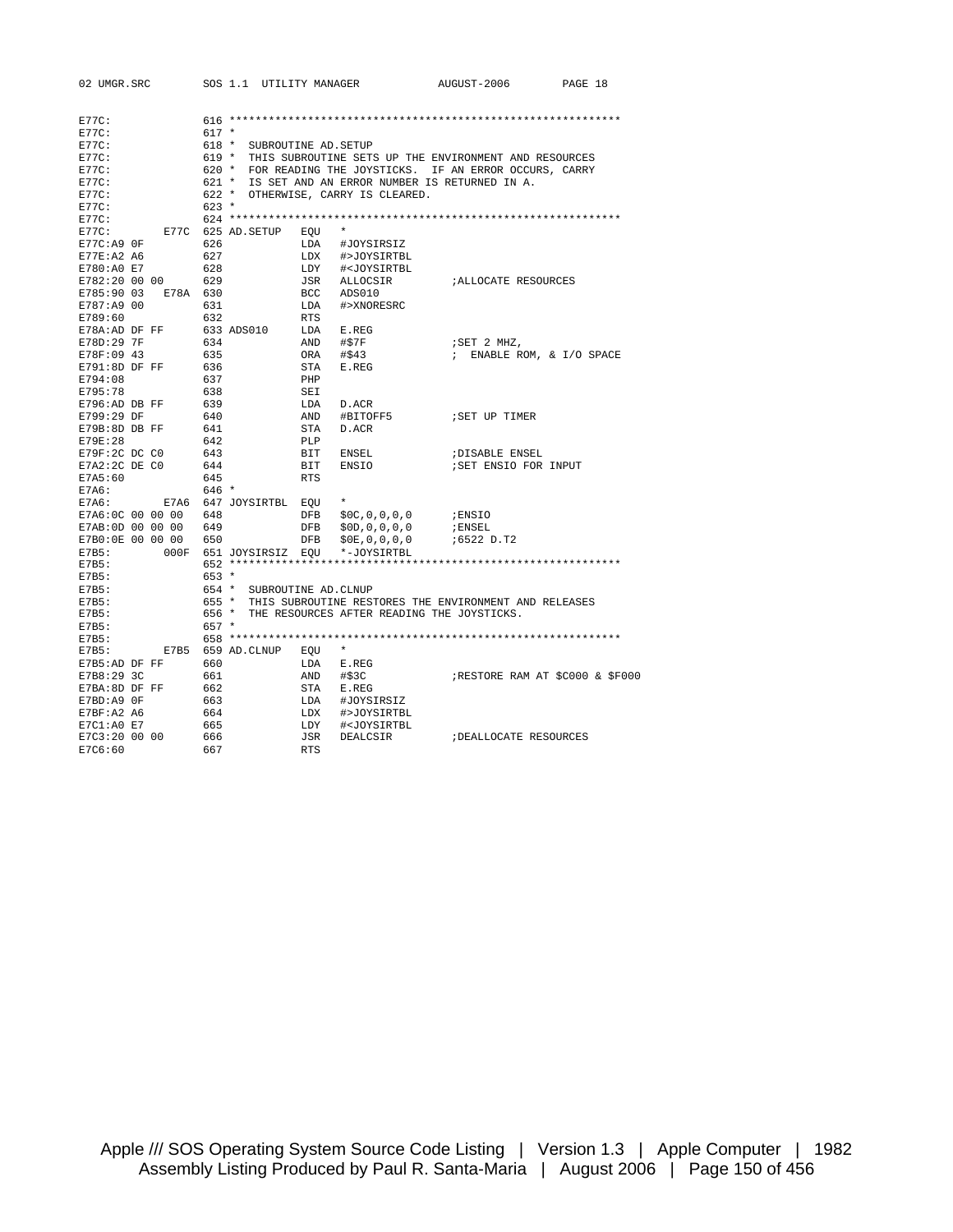| 02 UMGR.SRC                           | SOS 1.1 UTILITY MANAGER |                    |                                                 | AUGUST-2006                                                  | PAGE 19 |
|---------------------------------------|-------------------------|--------------------|-------------------------------------------------|--------------------------------------------------------------|---------|
|                                       |                         |                    |                                                 |                                                              |         |
| E7C7:                                 |                         |                    |                                                 |                                                              |         |
| E7C7:                                 | $670 *$                 |                    |                                                 |                                                              |         |
| E7C7:                                 | 671 *                   | SUBROUTINE AD.READ |                                                 |                                                              |         |
| E7C7:                                 | 672 *                   |                    |                                                 | THIS SUBROUTINE READS A SPECIFIED A/D INPUT AND RETURNS      |         |
| E7C7:                                 | 673 *                   |                    |                                                 | AN 8 BIT RESULT. IT ASSUMES THAT THE A/D RESOURCES HAVE      |         |
| E7C7:                                 |                         |                    |                                                 | 674 * BEEN ALLOCATED, THE I/O SPACE AND \$F000 ROM HAVE BEEN |         |
| E7C7:                                 | 675 *                   |                    |                                                 | SELECTED, AND THE SYSTEM IS RUNNING IN 2 MHZ MODE.           |         |
| E7C7:                                 | 676 *                   |                    |                                                 |                                                              |         |
| E7C7:                                 | $677 *$<br>PARAMETERS:  |                    |                                                 |                                                              |         |
| E7C7:                                 | 678 *                   |                    | A: $A/D$ INPUT PORT $(0-7)$                     |                                                              |         |
| E7C7:                                 | 679 *                   |                    |                                                 |                                                              |         |
| E7C7:                                 | 680 * RETURN VALUE:     |                    |                                                 |                                                              |         |
| E7C7:                                 | 681 *                   |                    | A: RESULT (0 - 255)                             |                                                              |         |
| E7C7:                                 | 682 *                   | X, Y: UNDEFINED    |                                                 |                                                              |         |
| E7C7:                                 | 683 *                   |                    |                                                 |                                                              |         |
| E7C7:                                 |                         |                    |                                                 |                                                              |         |
| E7C7:                                 | 685 *                   |                    |                                                 |                                                              |         |
| E7C7:                                 | E7C7 686 AD.READ        | EOU                | $\star$                                         |                                                              |         |
| E7C7:4A                               | 687                     | LSR                | Α                                               | ; SELECT THE APPROPRIATE                                     |         |
| E7C8:2C 58 CO                         | 688                     | BIT                | AD.SEL0                                         | $\lambda$ A/D INPUT                                          |         |
| E7CB:90 03 E7D0                       | 689                     | BCC                | ADR010                                          |                                                              |         |
| E7CD: 2C 59 C0                        | 690                     | BIT                | AD.SEL0+1                                       |                                                              |         |
| E7D0:4A                               | 691 ADR010              | LSR                | A                                               |                                                              |         |
| E7D1:2C 5E C0                         | 692                     | BIT                | AD.SEL1                                         |                                                              |         |
| E7D4:90 03 E7D9 693                   |                         | BCC                | ADR020                                          |                                                              |         |
| E7D6:2C 5F C0                         | 694                     | BIT                | AD.SEL1+1                                       |                                                              |         |
| E7D9:4A                               | 695 ADR020              | LSR                | A                                               |                                                              |         |
|                                       | 696                     | BIT                | AD.SEL2                                         |                                                              |         |
| E7DA: 2C 5A CO<br>E7DD:90 03 E7E2 697 |                         | BCC                | ADR030                                          |                                                              |         |
| $E7DF:2C$ 5B $C0$                     | 698                     | BIT                | AD.SEL2+1                                       |                                                              |         |
| E7E2:08                               | 699 ADR030              | PHP                |                                                 |                                                              |         |
|                                       | $700 *$                 |                    |                                                 |                                                              |         |
| E7E3:<br>E7E3:58                      | 701 ADR040              | CLI                |                                                 |                                                              |         |
| E7E4:2C 5C CO                         | 702                     |                    |                                                 |                                                              |         |
|                                       |                         | BIT                | AD.CHRG                                         | ; CHARGE A/D CAPACITOR                                       |         |
| E7E7:A9 F4                            | 703                     | LDA                | #>TCHARGE                                       |                                                              |         |
| E7E9:8D D8 FF                         | 704                     | STA                | D.T2                                            |                                                              |         |
| E7EC: A9 01                           | 705                     | LDA                | # <tcharge< td=""><td></td><td></td></tcharge<> |                                                              |         |
| E7EE:8D D9 FF                         | 706                     | STA                | $D.T2+1$                                        |                                                              |         |
| E7F1:A9 20                            | 707                     | LDA                | #BITON5                                         |                                                              |         |
| E7F3:2C DD FF                         | 708 ADR050              | BIT                | D.IFR                                           |                                                              |         |
| E7F6:F0 FB<br>E7F3                    | 709                     | BEO                | ADR050                                          |                                                              |         |
| E7F8:                                 | $710 *$                 |                    |                                                 |                                                              |         |
| E7F8:78                               | 711                     | SEI                |                                                 |                                                              |         |
| E7F9:38                               | 712                     | <b>SEC</b>         |                                                 |                                                              |         |
| E7FA: A9 68                           | 713                     | LDA                | #>TOFFSET                                       |                                                              |         |
| E7FC:8D D8 FF                         | 714                     | STA                | D.T2                                            | ; SET UP TIMER                                               |         |
| E7FF:A9 01                            | 715                     | LDA                | # <toffset< td=""><td></td><td></td></toffset<> |                                                              |         |
| E801:2C 5D C0                         | 716                     | BIT                | AD.STRT                                         | ; START A/D TIMEOUT                                          |         |
| E804:20 A8 F4                         | 717                     | JSR                | ANALOG                                          | ; MEASURE CONVERSION TIME                                    |         |
| E807:90 0C<br>E815 718                |                         | BCC                | ADR070                                          |                                                              |         |
| E809:                                 | $719 *$                 |                    |                                                 |                                                              |         |
| E809:58                               | 720 ADR060              | CLI                |                                                 | ; PROCESS AN INTERRUPT                                       |         |
| E80A:78                               | 721                     | SEI                |                                                 |                                                              |         |
| E80B:2C 66 CO                         | 722                     | BIT                | AD.FLAG                                         | ; STILL TIMING?                                              |         |
| E80E:10 D3 E7E3                       | 723                     | <b>BPL</b>         | ADR040                                          | ; NO -- START OVER                                           |         |
| E810:20 AB F4                         | 724                     | JSR                | ANLOG1                                          | YES -- CONTINUE<br>$\ddot{i}$                                |         |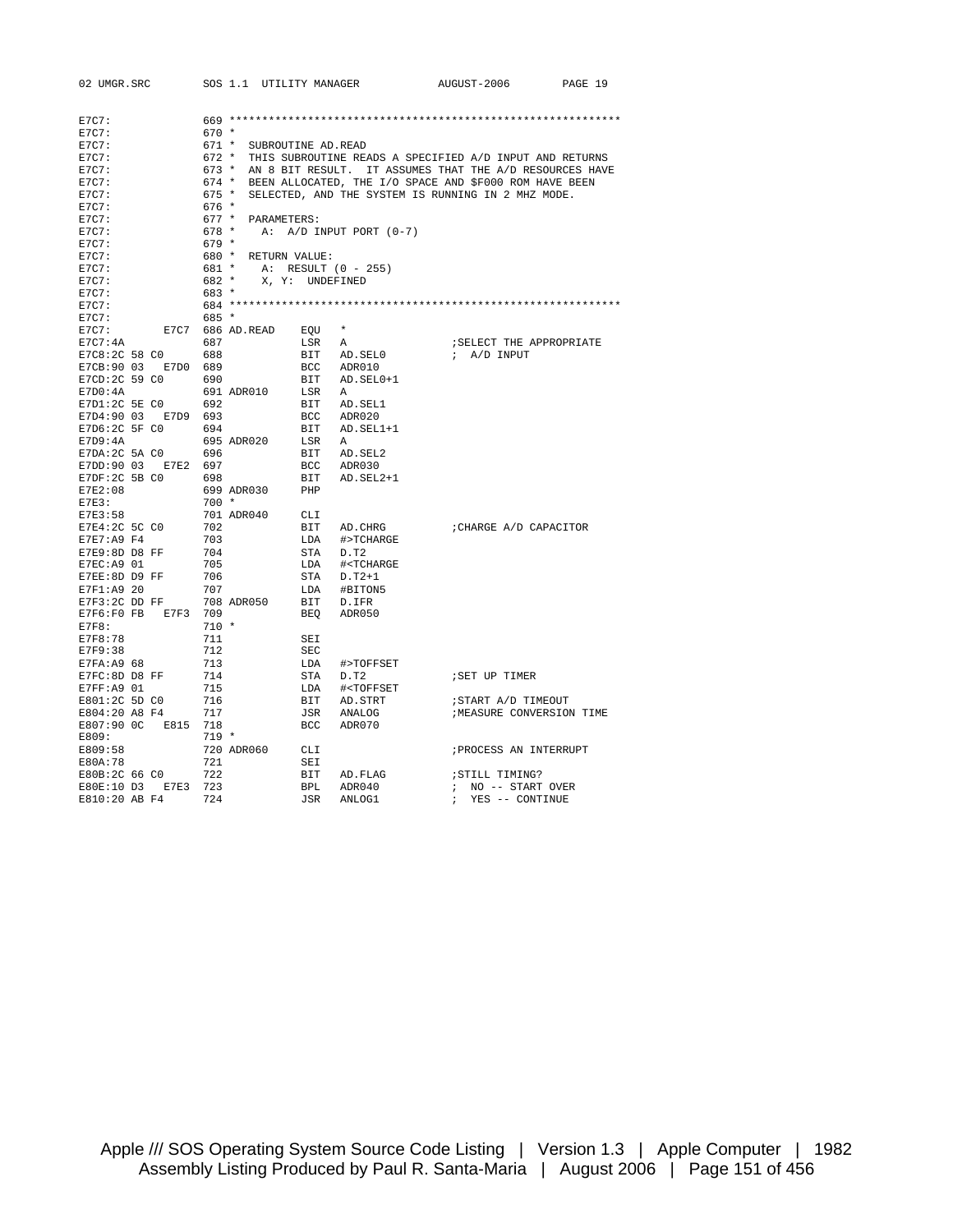| 02 UMGR.SRC |          | SOS 1.1 UTILITY MANAGER |            |        | AUGUST-2006 | PAGE 20 |
|-------------|----------|-------------------------|------------|--------|-------------|---------|
|             |          |                         |            |        |             |         |
| E813:B0 F4  | E809 725 |                         | <b>BCS</b> | ADR060 |             |         |
| E815:       |          | $726 *$                 |            |        |             |         |
| E815:28     |          | 727 ADR070              | PLP        |        |             |         |

| E816:49 FF  |  |      | 728 |            | <b>EOR</b> | #\$FF   |                  | ;NORMALIZE RESULT |
|-------------|--|------|-----|------------|------------|---------|------------------|-------------------|
| E818:30 13  |  | E82D | 729 |            | BMI        | ADR080  | $i$ RESULT < 0   |                   |
| E81A:85 D1  |  |      | 730 |            | <b>STA</b> | AD.TEMP |                  |                   |
| E81C:98     |  |      | 731 |            | TYA        |         |                  |                   |
| E81D:49 FF  |  |      | 732 |            | <b>EOR</b> | #SFF    |                  |                   |
| E81F:46 D1  |  |      | 733 |            | LSR        | AD.TEMP |                  |                   |
| E821:6A     |  |      | 734 |            | <b>ROR</b> | A       |                  |                   |
| E822:46 D1  |  |      | 735 |            | LSR        | AD.TEMP |                  |                   |
| E824:6A     |  |      | 736 |            | <b>ROR</b> | A       |                  |                   |
| E825:46 D1  |  |      | 737 |            | LSR        | AD.TEMP |                  |                   |
| E827:DO 07  |  | E830 | 738 |            | BNE        | ADR090  | $i$ RESULT > 255 |                   |
| E829:6A     |  |      | 739 |            | <b>ROR</b> | A       |                  |                   |
| E82A:69 00  |  |      | 740 |            | ADC        | #0      |                  |                   |
| E82C:60     |  |      | 741 |            | RTS        |         |                  |                   |
| E82D: A9 00 |  |      |     | 742 ADR080 | LDA        | #0      |                  |                   |
| E82F:60     |  |      | 743 |            | RTS        |         |                  |                   |
| E830:A9 FF  |  |      |     | 744 ADR090 | LDA        | #\$FF   |                  |                   |
| E832:60     |  |      | 745 |            | <b>RTS</b> |         |                  |                   |
|             |  |      |     |            |            |         |                  |                   |

Apple /// SOS Operating System Source Code Listing | Version 1.3 | Apple Computer | 1982 Assembly Listing Produced by Paul R. Santa-Maria | August 2006 | Page 152 of 456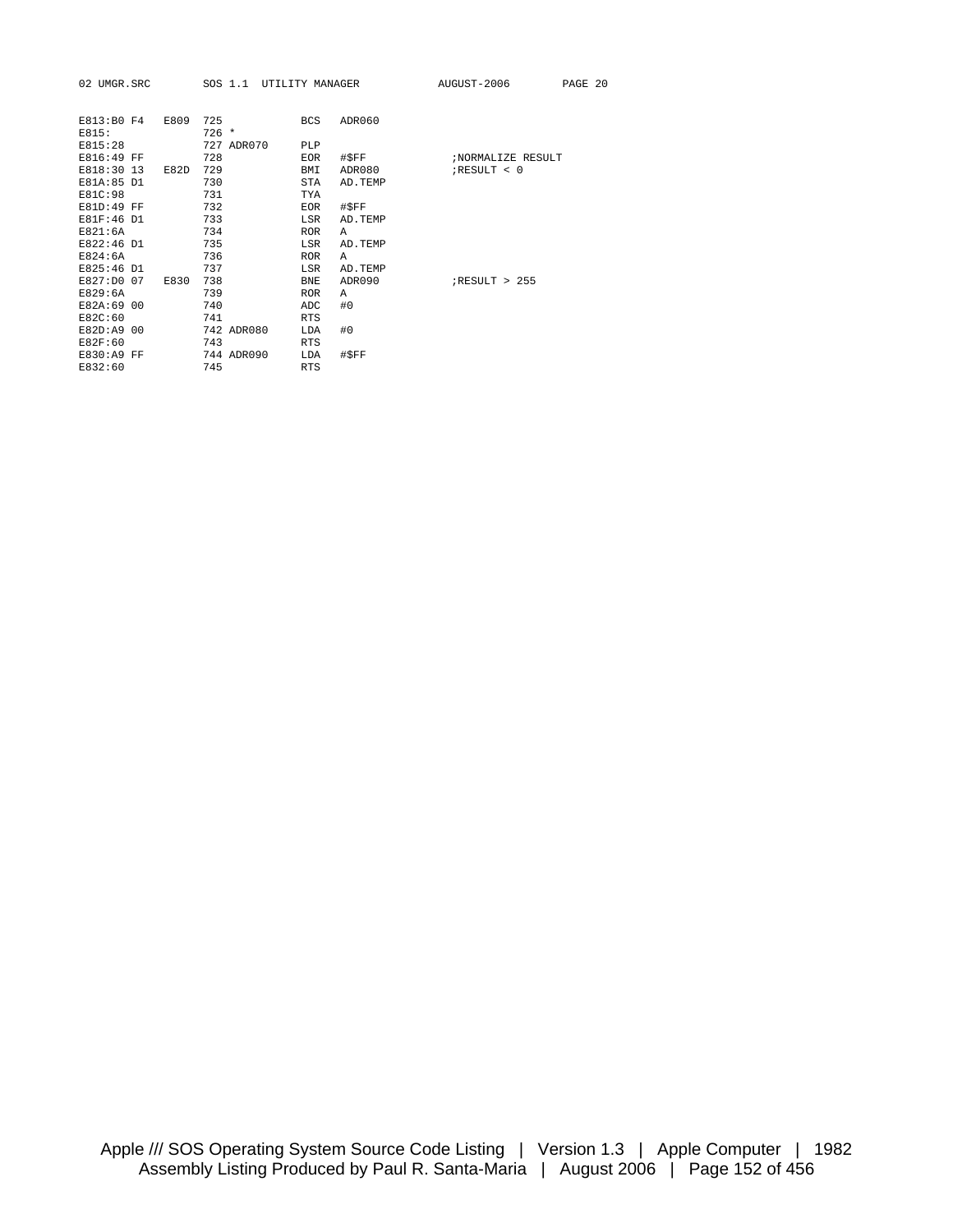| 02 UMGR.SRC    |          |         | SOS 1.1 UTILITY MANAGER |            |                        | AUGUST-2006                                                 | PAGE 21 |
|----------------|----------|---------|-------------------------|------------|------------------------|-------------------------------------------------------------|---------|
|                |          |         |                         |            |                        |                                                             |         |
| E833:          |          |         |                         |            |                        |                                                             |         |
| E833:          |          | $748 *$ |                         |            |                        |                                                             |         |
| E833:          |          | $749 *$ | SYSTEM COLD START       |            |                        |                                                             |         |
| E833:          |          | $750 *$ |                         |            |                        |                                                             |         |
|                |          |         |                         |            |                        |                                                             |         |
| E833:          |          | $752 *$ |                         |            |                        | 751 * THIS ROUTINE IS CALLED TO TELL THE USER TO REBOOT THE |         |
| E833:          |          |         | SYSTEM.                 |            |                        | IT CLEARS THE SCREEN, DISPLAYS A MESSAGE,                   |         |
| E833:          |          | $753 *$ |                         |            |                        | OVERWRITES BANKED MEMORY, AND HANGS UNTIL THE USER          |         |
| E833:          |          | $754 *$ |                         |            | PERFORMS A HARD RESET. |                                                             |         |
| E833:          |          | $755 *$ |                         |            |                        |                                                             |         |
| E833:          |          |         |                         |            |                        |                                                             |         |
| E833:          |          | $757 *$ |                         |            |                        |                                                             |         |
| E833:          |          | 758 *   |                         |            |                        |                                                             |         |
| E833:          |          |         | E833 759 COLDSTRT       | EOU        | $^\star$               |                                                             |         |
| E833:78        |          | 760     |                         | SEI        |                        | ; SHUT DOWN INTERRUPTS                                      |         |
| E834:A9 40     |          | 761     |                         |            | $LDA$ #\$40            | ; AND IGNORE NMI                                            |         |
| E836:8D CA FF  |          | 762     |                         |            | STA \$FFCA             |                                                             |         |
| E839:A9 67     |          | 763     |                         |            | LDA #\$67              |                                                             |         |
| E83B:8D DF FF  |          | 764     |                         | STA        | E.REG                  | <b>;DISABLE RESET</b>                                       |         |
| E83E:A9 00     |          | 765     |                         |            | $LDA$ #\$00            |                                                             |         |
| E840:8D DO FF  |          | 766     |                         | STA        | Z.REG                  | <b>;USE PAGE ZERO</b>                                       |         |
| E843:          |          | $767 *$ |                         |            |                        |                                                             |         |
| E843:AE 00 00  |          | 768     |                         |            | LDX SYSBANK            |                                                             |         |
| E846:A9 BF     |          | 769     |                         | LDA        | #\$BF                  |                                                             |         |
| E848:A0 00     |          | 770     |                         | LDY        | #\$00                  |                                                             |         |
| E84A:84 C1     |          | 771     |                         | STY        | MEMORY                 |                                                             |         |
| E84C:85 C2     |          |         | 772 CS010               | STA        | MEMORY+1               |                                                             |         |
| E84E:8E EF FF  |          | 773     |                         | STX        | B.REG                  |                                                             |         |
| E851:A9 A0     |          | 774     |                         | LDA        | #\$A0                  |                                                             |         |
| E853:91 C1     |          |         | 775 CS020               | STA        |                        | (MEMORY), Y : SET MEMORY TO BLANKS                          |         |
| E855:88        |          | 776     |                         | DEY        |                        |                                                             |         |
| E856:D0 FB     | E853 777 |         |                         | BNE        | CS020                  |                                                             |         |
| E858:C6 C2     |          | 778     |                         | <b>DEC</b> | MEMORY+1               |                                                             |         |
| E85A:D0 F7     | E853     | 779     |                         | BNE        | CS020                  |                                                             |         |
| E85C:CA        |          | 780     |                         | DEX        |                        |                                                             |         |
| E85D:10 ED     | E84C 781 |         |                         | <b>BPL</b> | CS010                  |                                                             |         |
| $E85F$ :       |          | $782 *$ |                         |            |                        |                                                             |         |
| E85F:A0 06     |          | 783     |                         | LDY        | #6                     |                                                             |         |
| E861:99 50 CO  |          |         | 784 CS030               | STA        |                        |                                                             |         |
|                |          |         |                         |            | \$C050,Y               | ; SELECT 40 COLUMN                                          |         |
| E864:88        |          | 785     |                         | DEY        |                        | ; BLACK & WHITE TEXT                                        |         |
| E865:10 FA     | E861     | 786     |                         | BPL        | CS030                  |                                                             |         |
| E867:          |          | $787 *$ |                         |            |                        |                                                             |         |
| E867:A0 1F     |          | 788     |                         | LDY        | #BOOTLEN               |                                                             |         |
| E869:B9 79 E8  |          |         | 789 CS040               | LDA        | BOOTMSG-1, Y           | PRINT BOOT MESSAGE                                          |         |
| E86C:99 2B 06  |          | 790     |                         | STA        | BOOTADR-1, Y           |                                                             |         |
| E86F:88        |          | 791     |                         | DEY        |                        |                                                             |         |
| E870:D0 F7     | E869 792 |         |                         | BNE        | CS040                  |                                                             |         |
| E872:          |          | $793 *$ |                         |            |                        |                                                             |         |
| E872:A9 77     |          | 794     |                         | LDA        | #\$77                  |                                                             |         |
| $E874:8DDF$ FF |          | 795     |                         | STA        | E.REG                  | <b>; ENABLE RESET</b>                                       |         |
| E877:4C 77 E8  |          | 796     |                         | JMP        | $\star$                | <b>; HANG UNTIL RESET</b>                                   |         |
|                |          |         |                         |            |                        |                                                             |         |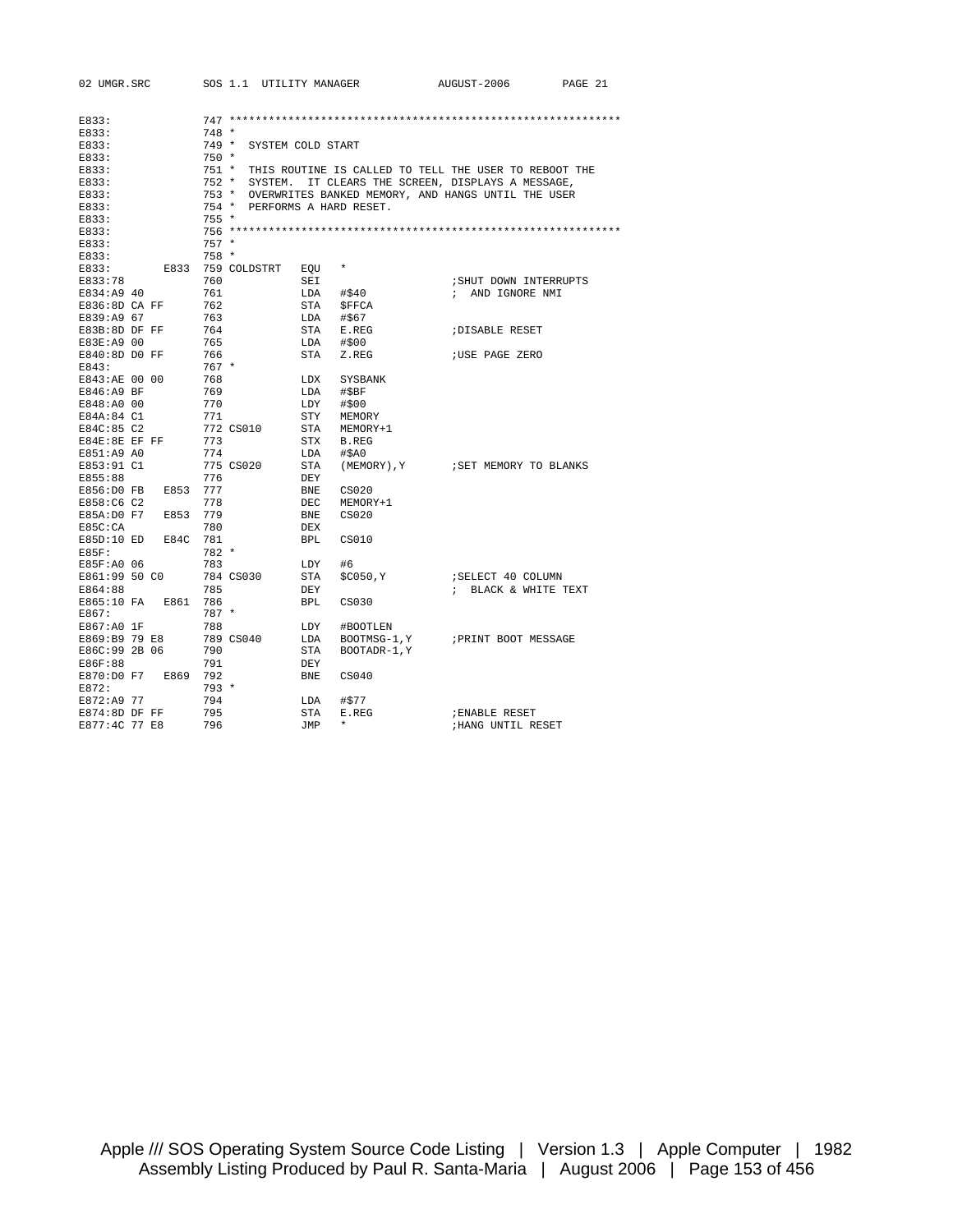| UMGR.SRC<br>02.                                                               | SOS 1.1                                                                               | UTILITY MANAGER                                                                                          | AUGUST-2006                           | PAGE 22             |
|-------------------------------------------------------------------------------|---------------------------------------------------------------------------------------|----------------------------------------------------------------------------------------------------------|---------------------------------------|---------------------|
| $E87A$ :<br>E87A:C9<br>CE D3 C5<br>E899:<br>001F<br>E899:<br>062C<br>E899:    | 798<br>799<br><b>BOOTMSG</b><br>800<br><b>BOOTLEN</b><br>801<br><b>BOOTADR</b><br>802 | <b>MSB</b><br>ON<br>ASC<br>"INSERT<br>EOU<br>*-BOOTMSG<br>40-BOOTLEN/2+\$628<br>EOU<br><b>MSB</b><br>OFF | SYSTEM DISKETTE                       | REBOOT"<br>$\delta$ |
| E899:<br>E899:<br><b>E899</b><br>E899:<br>040E<br>E899:<br>0000<br>S<br>E899: | 803<br>804 ZZEND<br>805 ZZLEN<br>806<br>807<br>808                                    | <b>LST</b><br>ON<br>*<br>EOU<br>EOU<br>ZZEND-ZZORG<br>IFNE<br>ZZLEN-LENUMGR<br>2. "SOSORG<br>FAIL<br>FIN | IS INCORRECT FOR UMBR"<br><b>FTLE</b> |                     |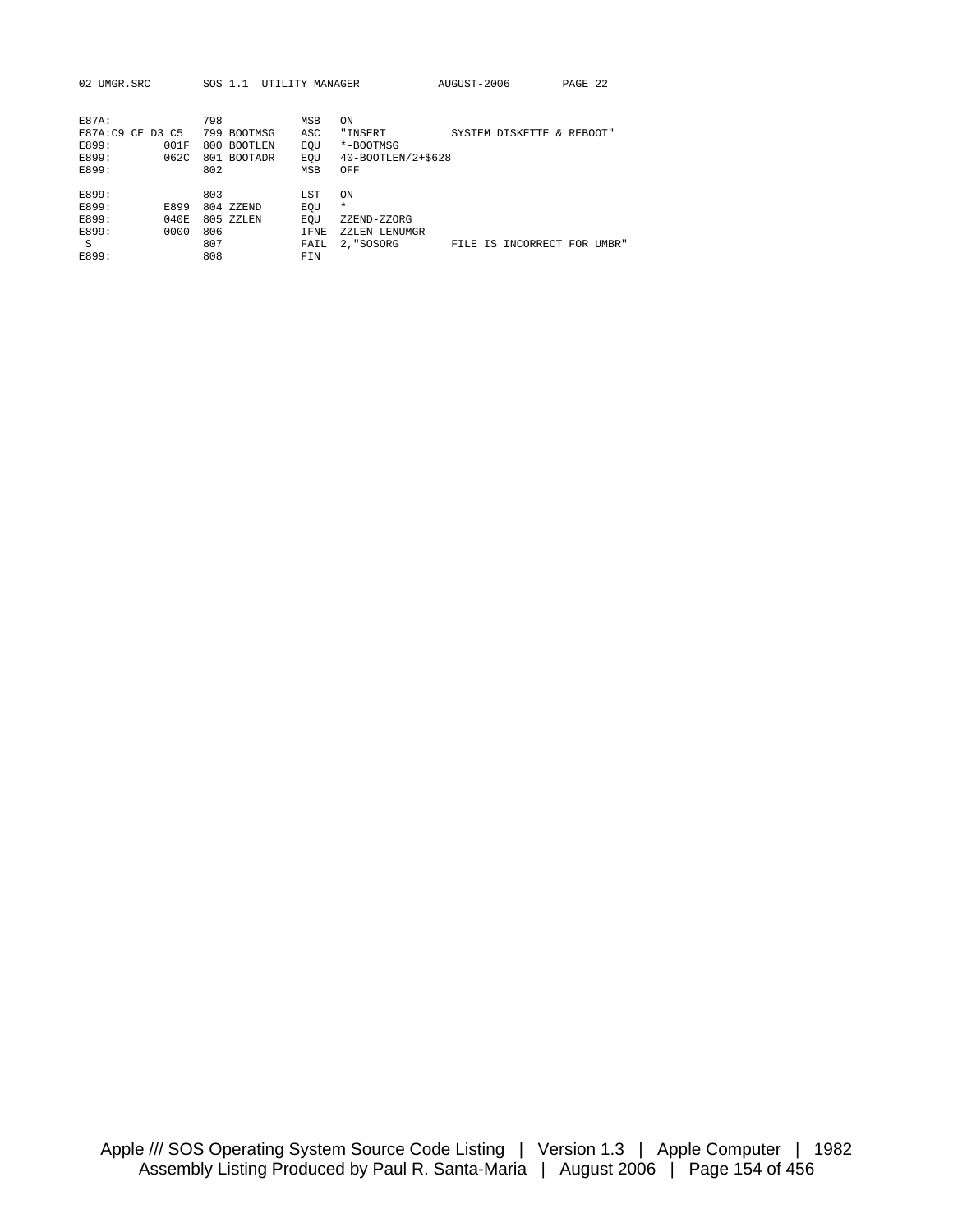|                                | 02 SYMBOL TABLE SORTED BY SYMBOL    |                                                                                                                                                                                                                                            |                        | AUGUST-2006                                                                                                                                                                                                                                                                                                                                                                                                                |                               | PAGE 23 |  |
|--------------------------------|-------------------------------------|--------------------------------------------------------------------------------------------------------------------------------------------------------------------------------------------------------------------------------------------|------------------------|----------------------------------------------------------------------------------------------------------------------------------------------------------------------------------------------------------------------------------------------------------------------------------------------------------------------------------------------------------------------------------------------------------------------------|-------------------------------|---------|--|
|                                |                                     |                                                                                                                                                                                                                                            |                        |                                                                                                                                                                                                                                                                                                                                                                                                                            |                               |         |  |
|                                |                                     |                                                                                                                                                                                                                                            |                        | $\begin{tabular}{lllllllllllllllllll} \multicolumn{4}{c }{\text{C05C AD. CHRG}} &\multicolumn{4}{c }{E7B5 AD. CLMUP} &\multicolumn{4}{c }{\text{C056 AD. FLAG}} &\multicolumn{4}{c }{\text{D0 AD. INPUT}} \\ \multicolumn{4}{c }{E7C7 AD. READ} &\multicolumn{4}{c }{\text{C058 AD. SELO}} &\multicolumn{4}{c }{\text{C058 AD. SELO}} &\multicolumn{4}{c }{\text{C058 AD. SEL1}} &\multicolumn{4}{c }{\text{C058 AD. SEL1$ |                               |         |  |
|                                |                                     |                                                                                                                                                                                                                                            |                        |                                                                                                                                                                                                                                                                                                                                                                                                                            |                               |         |  |
|                                |                                     |                                                                                                                                                                                                                                            |                        | ETTE AD.SETUP COSD AD.STRT – DI AD.TEMP ETTO ADROID<br>ETTE AD.SETUP COSD AD.STRT – DI AD.TEMP ETTO ADROID<br>ETTE B.REG – XOOOC ALLOCSIR – FAA8 ANALOG – FAAB ANLOGI<br>FREE B.REG – XOOOC ALLOCSIR – FAA8 ANALOG – FAAB ANLOGI<br>FR                                                                                                                                                                                     |                               |         |  |
|                                |                                     |                                                                                                                                                                                                                                            |                        |                                                                                                                                                                                                                                                                                                                                                                                                                            |                               |         |  |
|                                |                                     |                                                                                                                                                                                                                                            |                        |                                                                                                                                                                                                                                                                                                                                                                                                                            |                               |         |  |
|                                |                                     |                                                                                                                                                                                                                                            |                        |                                                                                                                                                                                                                                                                                                                                                                                                                            |                               |         |  |
|                                |                                     |                                                                                                                                                                                                                                            |                        |                                                                                                                                                                                                                                                                                                                                                                                                                            |                               |         |  |
|                                |                                     |                                                                                                                                                                                                                                            |                        |                                                                                                                                                                                                                                                                                                                                                                                                                            |                               |         |  |
|                                |                                     |                                                                                                                                                                                                                                            |                        |                                                                                                                                                                                                                                                                                                                                                                                                                            |                               |         |  |
|                                |                                     |                                                                                                                                                                                                                                            |                        |                                                                                                                                                                                                                                                                                                                                                                                                                            |                               |         |  |
|                                |                                     |                                                                                                                                                                                                                                            |                        | FREE B.REG 2000A BADJMODE 20009 BADSCNUM NE706 BCDBIN<br>DF BITOFF5 04 BITON2 20 BITON5 40 BITON6<br>80 BITON7 22E00 BLABFMI 3200 BLABFM 6B52 BLABUFMG<br>6955 BLACEM 5E99 BLADISK3 64D9 BLADMGR 68F4 BLAFMGR<br>2000 BLAAGLOB 22AF8 B                                                                                                                                                                                     |                               |         |  |
|                                |                                     |                                                                                                                                                                                                                                            | 5466 BLAPATCH          |                                                                                                                                                                                                                                                                                                                                                                                                                            |                               |         |  |
| ?6E6E BLAMEMMG<br>6404 BLASERR |                                     | 5466 BLAOMSG<br>5A8B BLAUMGR                                                                                                                                                                                                               | 062C BOOTADR           |                                                                                                                                                                                                                                                                                                                                                                                                                            | 665E BLASCMGR<br>001F BOOTLEN |         |  |
|                                |                                     |                                                                                                                                                                                                                                            |                        |                                                                                                                                                                                                                                                                                                                                                                                                                            |                               |         |  |
|                                |                                     |                                                                                                                                                                                                                                            |                        |                                                                                                                                                                                                                                                                                                                                                                                                                            |                               |         |  |
|                                |                                     |                                                                                                                                                                                                                                            |                        |                                                                                                                                                                                                                                                                                                                                                                                                                            |                               |         |  |
|                                |                                     |                                                                                                                                                                                                                                            |                        |                                                                                                                                                                                                                                                                                                                                                                                                                            |                               |         |  |
|                                |                                     |                                                                                                                                                                                                                                            |                        |                                                                                                                                                                                                                                                                                                                                                                                                                            |                               |         |  |
|                                |                                     |                                                                                                                                                                                                                                            |                        |                                                                                                                                                                                                                                                                                                                                                                                                                            |                               |         |  |
|                                |                                     |                                                                                                                                                                                                                                            |                        |                                                                                                                                                                                                                                                                                                                                                                                                                            |                               |         |  |
|                                |                                     |                                                                                                                                                                                                                                            |                        |                                                                                                                                                                                                                                                                                                                                                                                                                            |                               |         |  |
|                                |                                     |                                                                                                                                                                                                                                            |                        |                                                                                                                                                                                                                                                                                                                                                                                                                            |                               |         |  |
|                                |                                     |                                                                                                                                                                                                                                            |                        |                                                                                                                                                                                                                                                                                                                                                                                                                            |                               |         |  |
|                                |                                     |                                                                                                                                                                                                                                            |                        |                                                                                                                                                                                                                                                                                                                                                                                                                            |                               |         |  |
|                                |                                     |                                                                                                                                                                                                                                            |                        |                                                                                                                                                                                                                                                                                                                                                                                                                            |                               |         |  |
|                                |                                     |                                                                                                                                                                                                                                            |                        |                                                                                                                                                                                                                                                                                                                                                                                                                            |                               |         |  |
|                                |                                     |                                                                                                                                                                                                                                            |                        | $\begin{tabular}{lcccc} E74 & E75 & 0.5010 \\ E75 & 0.5010 & 0.5010 \\ 275 & 0.5010 & 0.5010 \\ 275 & 0.5010 & 0.5010 \\ 275 & 0.5010 & 0.5010 \\ 275 & 0.5010 & 0.5010 \\ 275 & 0.5010 & 0.5010 \\ 275 & 0.5010 & 0.5010 \\ 275 & 0.5010 & 0.5010 \\ 275 & 0.5010 & 0.5010 \\ 275 & 0$                                                                                                                                    |                               |         |  |
| E759 JS050<br>2266 LENBFM      |                                     |                                                                                                                                                                                                                                            |                        |                                                                                                                                                                                                                                                                                                                                                                                                                            |                               |         |  |
|                                |                                     |                                                                                                                                                                                                                                            |                        |                                                                                                                                                                                                                                                                                                                                                                                                                            |                               |         |  |
|                                |                                     |                                                                                                                                                                                                                                            |                        |                                                                                                                                                                                                                                                                                                                                                                                                                            |                               |         |  |
|                                |                                     |                                                                                                                                                                                                                                            |                        |                                                                                                                                                                                                                                                                                                                                                                                                                            | 040E LENUMGR<br>E64F OFFSET   |         |  |
|                                |                                     |                                                                                                                                                                                                                                            |                        |                                                                                                                                                                                                                                                                                                                                                                                                                            |                               |         |  |
|                                |                                     |                                                                                                                                                                                                                                            |                        |                                                                                                                                                                                                                                                                                                                                                                                                                            |                               |         |  |
|                                |                                     |                                                                                                                                                                                                                                            |                        |                                                                                                                                                                                                                                                                                                                                                                                                                            | F355 ORGCFM<br>F2F4 ORGFMGR   |         |  |
|                                |                                     |                                                                                                                                                                                                                                            |                        |                                                                                                                                                                                                                                                                                                                                                                                                                            |                               |         |  |
|                                |                                     | 00 LENPATCH 0296 LENSCMGR<br>C1 MEMORY E651 MIN<br>BC00 ORGBFM B800 ORGBFMI F552 ORGBUFMG<br>E899 ORGDISK3 EED9 ORGDMGR<br>PESE ORGKLOB 28F8 ORGINIT DFC0 ORGIPL<br>PESE ORGMEMMG DE66 ORGOMSGR DE66 ORGPATCH<br>PESE ORGMEMMG DE66 ORGOMS |                        |                                                                                                                                                                                                                                                                                                                                                                                                                            | 1E00 ORGLODR<br>F05E ORGSCMGR |         |  |
|                                |                                     |                                                                                                                                                                                                                                            |                        |                                                                                                                                                                                                                                                                                                                                                                                                                            | C063 PA.SW1                   |         |  |
| EE04 ORGSERR<br>C062 PB.SW0    |                                     | E48B ORGUMGR<br>C060 PB.SW1                                                                                                                                                                                                                | C061 PA.SWO<br>D0 PCLK |                                                                                                                                                                                                                                                                                                                                                                                                                            | NE4C3 PCLOCK                  |         |  |
|                                |                                     |                                                                                                                                                                                                                                            |                        |                                                                                                                                                                                                                                                                                                                                                                                                                            | E4DA SET. TIME                |         |  |
|                                |                                     |                                                                                                                                                                                                                                            |                        |                                                                                                                                                                                                                                                                                                                                                                                                                            | E51A STIM015                  |         |  |
| E52D STIM016                   |                                     |                                                                                                                                                                                                                                            |                        |                                                                                                                                                                                                                                                                                                                                                                                                                            | E582 STIM040                  |         |  |
|                                |                                     | E52D STIM016 E549 STIM020 E57F STIM030<br>E5B8 STIM050 X0006 SYSBANK X0008 SYSERR                                                                                                                                                          |                        |                                                                                                                                                                                                                                                                                                                                                                                                                            | 01F4 TCHARGE                  |         |  |
| E714 TENS                      |                                     |                                                                                                                                                                                                                                            |                        |                                                                                                                                                                                                                                                                                                                                                                                                                            | C0 U.REQCODE                  |         |  |
| CO U.TPARMX                    |                                     | C1 TIME 0168 TOFFSET<br>E4A4 UMGRERR NE48B UMGR                                                                                                                                                                                            |                        | 0006 USWCNT                                                                                                                                                                                                                                                                                                                                                                                                                |                               |         |  |
| E4A9 USWTBL                    |                                     | D2 WKDAY                                                                                                                                                                                                                                   | E4CE WKMON             |                                                                                                                                                                                                                                                                                                                                                                                                                            | X000B XNORESRC                |         |  |
| E653 YEAR                      |                                     | FFD0 Z.REG E899 ZZEND                                                                                                                                                                                                                      |                        | 040E ZZLEN                                                                                                                                                                                                                                                                                                                                                                                                                 |                               |         |  |
| E48B ZZORG                     |                                     |                                                                                                                                                                                                                                            |                        |                                                                                                                                                                                                                                                                                                                                                                                                                            |                               |         |  |
|                                | ** SUCCESSFUL ASSEMBLY := NO ERRORS |                                                                                                                                                                                                                                            |                        |                                                                                                                                                                                                                                                                                                                                                                                                                            |                               |         |  |
|                                |                                     |                                                                                                                                                                                                                                            |                        |                                                                                                                                                                                                                                                                                                                                                                                                                            |                               |         |  |

\*\* ASSEMBLER CREATED ON 30-APR-85 22:46

\*\* TOTAL LINES ASSEMBLED 867 \*\* FREE SPACE PAGE COUNT 79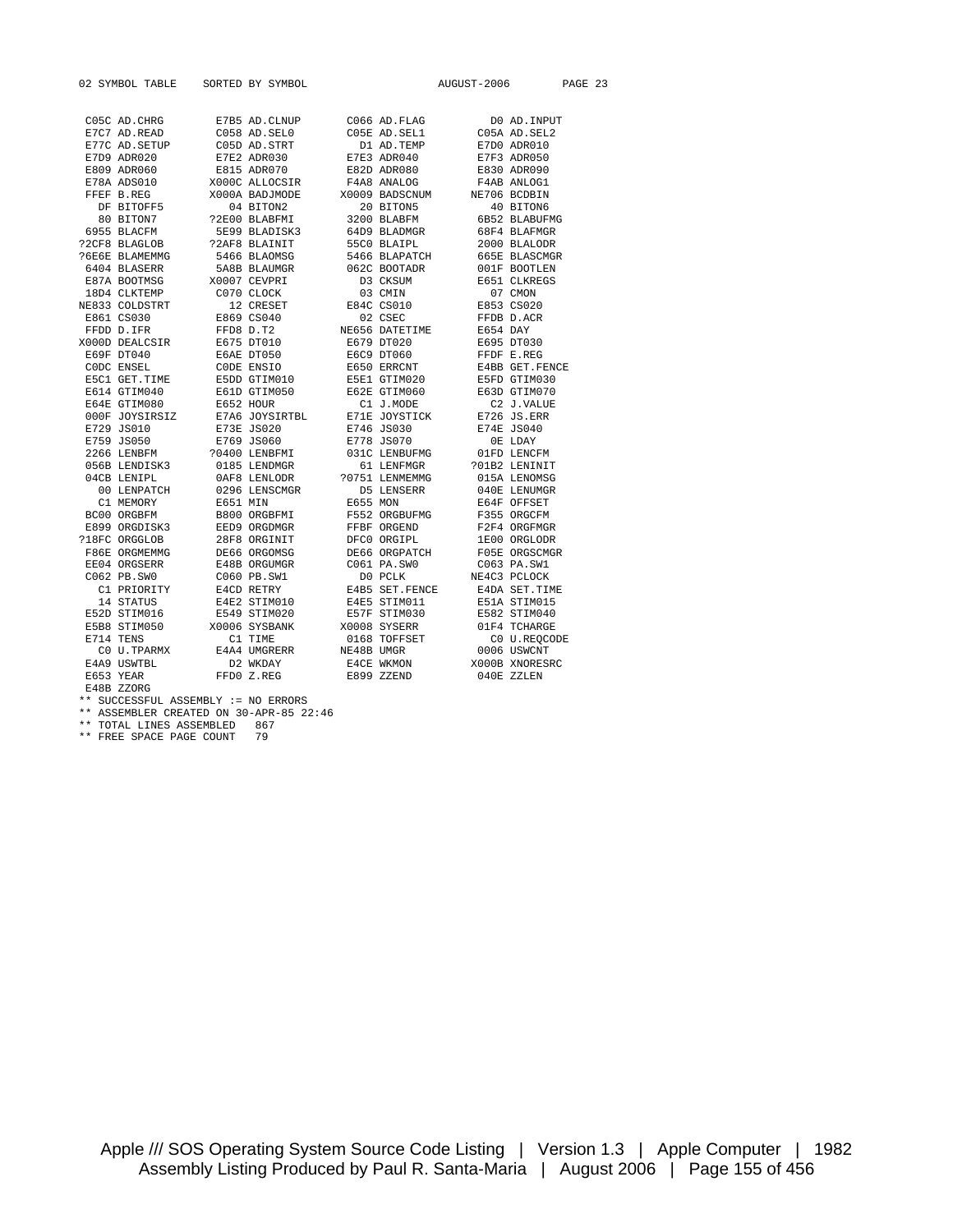| SOURCE |  | FILE #01 =>DISK3.SRC      |
|--------|--|---------------------------|
|        |  | INCLUDE FILE #02 =>SOSORG |
| SOURCE |  | FILE #03 =>DISK3.MAIN.SRC |
| SOURCE |  | FILE #04 =>DISK3.WRT.SRC  |
| SOURCE |  | FILE #05 =>DISK3.SIO.SRC  |
| SOURCE |  | FILE #06 =>DISK3.USEL.SRC |
| SOURCE |  | FILE #07 =>DISK3.SUBS.SRC |
| SOURCE |  | FILE #08 =>DISK3.DATA.SRC |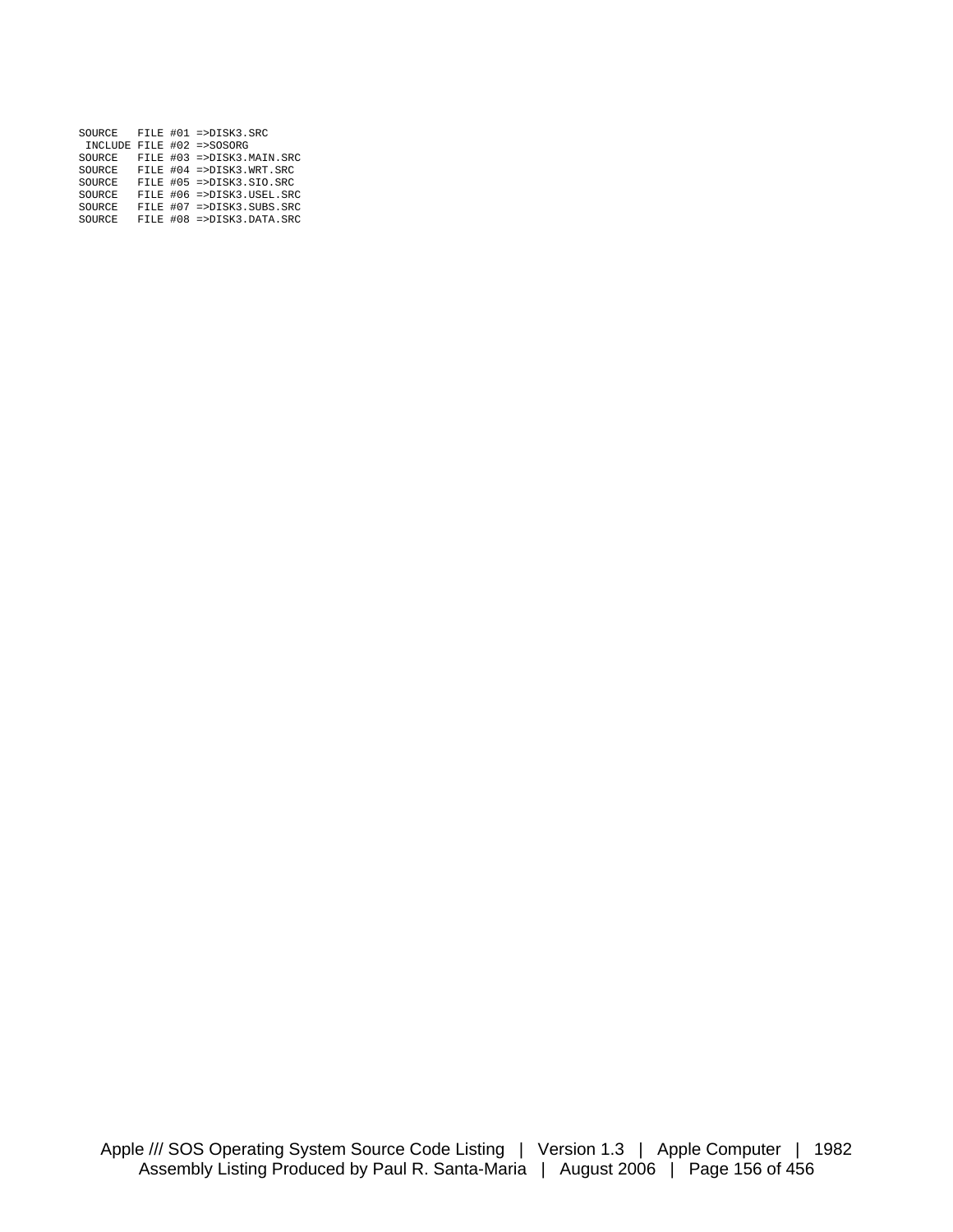|                | 01 DISK3.SRC SOS 1.1 DISK /// DRIVER                  |              |            |     |                                                                                                                                                                                         | AUGUST-2006                                                                   | PAGE 2                                                                                                                                                                                                                                       |  |
|----------------|-------------------------------------------------------|--------------|------------|-----|-----------------------------------------------------------------------------------------------------------------------------------------------------------------------------------------|-------------------------------------------------------------------------------|----------------------------------------------------------------------------------------------------------------------------------------------------------------------------------------------------------------------------------------------|--|
| 0000:          |                                                       | 3            |            |     | 0000: 0000 2 TEST EQU 0<br>INCLUDE SOSORG                                                                                                                                               |                                                                               | FOR FUNNY-MODE TESTING                                                                                                                                                                                                                       |  |
| 0000:          |                                                       | $\mathbf{1}$ |            |     |                                                                                                                                                                                         |                                                                               |                                                                                                                                                                                                                                              |  |
|                |                                                       |              |            |     |                                                                                                                                                                                         |                                                                               |                                                                                                                                                                                                                                              |  |
|                | 0000:                                                 |              |            |     | 2 * SOS KERNEL MODULE ORIGINS                                                                                                                                                           |                                                                               |                                                                                                                                                                                                                                              |  |
|                | 0000:                                                 |              |            |     |                                                                                                                                                                                         |                                                                               |                                                                                                                                                                                                                                              |  |
|                | 0000:                                                 |              |            |     |                                                                                                                                                                                         |                                                                               |                                                                                                                                                                                                                                              |  |
|                | 0000:                                                 |              |            |     |                                                                                                                                                                                         |                                                                               | %; ORIGIN OF SOS LOADER<br>%; ORIGIN OF INIT<br>% ORIGIN OF SYSGLOB<br>% ORIGIN OF BFM.INIT2 & BITMAPS<br>% ORIGIN OF BFM                                                                                                                    |  |
|                | 0000:                                                 |              |            |     |                                                                                                                                                                                         |                                                                               |                                                                                                                                                                                                                                              |  |
|                | 0000:                                                 |              |            |     |                                                                                                                                                                                         |                                                                               |                                                                                                                                                                                                                                              |  |
| 0000:<br>0000: |                                                       |              |            |     |                                                                                                                                                                                         |                                                                               | ORIGIN OF PATCH AREA<br>; ORIGIN OF PATCH AREA<br>; ORIGIN OF DPMSG<br>; ORIGIN OF UMGR<br>; ORIGIN OF DISK3<br>; ORIGIN OF DEVMGR<br>; ORIGIN OF SYSERR<br>; ORIGIN OF SYSERR<br>; ORIGIN OF SYSERR<br>; ORIGIN OF FMGR<br>: OPIGIN OF FMGR |  |
|                | 0000:                                                 |              |            |     |                                                                                                                                                                                         |                                                                               |                                                                                                                                                                                                                                              |  |
| 0000:          |                                                       |              |            |     |                                                                                                                                                                                         |                                                                               |                                                                                                                                                                                                                                              |  |
|                | 0000:                                                 |              |            |     |                                                                                                                                                                                         |                                                                               |                                                                                                                                                                                                                                              |  |
|                | 0000:                                                 |              |            |     | 12 ORGDISKS EQU VEDSSER EQU SEED 4<br>14 ORGENRE EQU SEED 9<br>15 ORGSCMGR EQU SFO5E<br>16 ORGFMGR EQU SF2F4<br>17 ORGENRE EQU SF2F4<br>17 ORGENRE EQU SF355                            |                                                                               |                                                                                                                                                                                                                                              |  |
|                | 0000:                                                 |              |            |     |                                                                                                                                                                                         |                                                                               |                                                                                                                                                                                                                                              |  |
|                | 0000:                                                 |              |            |     |                                                                                                                                                                                         |                                                                               |                                                                                                                                                                                                                                              |  |
|                | 0000:                                                 |              |            |     |                                                                                                                                                                                         |                                                                               |                                                                                                                                                                                                                                              |  |
|                | 0000:                                                 |              |            |     |                                                                                                                                                                                         |                                                                               |                                                                                                                                                                                                                                              |  |
|                | 0000:                                                 |              |            |     |                                                                                                                                                                                         |                                                                               |                                                                                                                                                                                                                                              |  |
|                | F05E<br>F2F4<br>F355<br>F552<br>F86E<br>FFBE<br>0000: |              |            |     | 18 ORGBUFMG EQU \$F552<br>19 ORGMEMMG EQU \$F86E<br>20 ORGEND EQU \$FFBF                                                                                                                | : ORIGIN OF CFMGR<br>: ORIGIN OF BUFMGR<br>: ORIGIN OF MEMMGR<br>: END MADKED |                                                                                                                                                                                                                                              |  |
|                | 0000:<br>FFBF                                         |              |            |     |                                                                                                                                                                                         | ; END MARKER                                                                  |                                                                                                                                                                                                                                              |  |
| 0000:          |                                                       | 21           |            |     |                                                                                                                                                                                         |                                                                               |                                                                                                                                                                                                                                              |  |
|                | 0000:                                                 |              |            |     | 22 * LENGTH OF SOS MODULES -- THIS MUST AGREE WITH ZZLEN FOR EACH MODULE                                                                                                                |                                                                               |                                                                                                                                                                                                                                              |  |
|                | 0000:                                                 |              |            |     | 0AF8 23 LENLODR EQU ORGINIT-ORGLODR ; LENGTH OF SOS LOADER                                                                                                                              |                                                                               |                                                                                                                                                                                                                                              |  |
|                | 0000:                                                 |              |            |     |                                                                                                                                                                                         |                                                                               |                                                                                                                                                                                                                                              |  |
|                | 0000:                                                 |              |            |     |                                                                                                                                                                                         |                                                                               |                                                                                                                                                                                                                                              |  |
|                | 0000:                                                 |              |            |     |                                                                                                                                                                                         |                                                                               |                                                                                                                                                                                                                                              |  |
|                | 0000:                                                 |              |            |     |                                                                                                                                                                                         |                                                                               |                                                                                                                                                                                                                                              |  |
|                | 0000:                                                 |              |            |     |                                                                                                                                                                                         |                                                                               |                                                                                                                                                                                                                                              |  |
|                | 0000:                                                 |              |            |     |                                                                                                                                                                                         |                                                                               |                                                                                                                                                                                                                                              |  |
|                | 0000:                                                 |              |            |     |                                                                                                                                                                                         |                                                                               |                                                                                                                                                                                                                                              |  |
|                | 0000:                                                 |              |            |     |                                                                                                                                                                                         |                                                                               |                                                                                                                                                                                                                                              |  |
|                | 0000:                                                 |              |            |     |                                                                                                                                                                                         |                                                                               |                                                                                                                                                                                                                                              |  |
| 0000:          |                                                       |              |            |     |                                                                                                                                                                                         |                                                                               |                                                                                                                                                                                                                                              |  |
|                | 0000:<br>0000:                                        |              |            |     |                                                                                                                                                                                         |                                                                               |                                                                                                                                                                                                                                              |  |
|                | 0000:                                                 |              |            |     |                                                                                                                                                                                         |                                                                               |                                                                                                                                                                                                                                              |  |
|                | 0000:                                                 |              |            |     |                                                                                                                                                                                         |                                                                               |                                                                                                                                                                                                                                              |  |
| 0000:          |                                                       |              |            |     |                                                                                                                                                                                         |                                                                               |                                                                                                                                                                                                                                              |  |
| 0000:          |                                                       | 39           |            |     |                                                                                                                                                                                         |                                                                               |                                                                                                                                                                                                                                              |  |
|                |                                                       |              |            |     |                                                                                                                                                                                         |                                                                               |                                                                                                                                                                                                                                              |  |
|                | 0000:                                                 |              |            |     | 40 * SOS BLOAD ADDRESSES                                                                                                                                                                |                                                                               |                                                                                                                                                                                                                                              |  |
|                | 0000:                                                 |              |            |     |                                                                                                                                                                                         |                                                                               |                                                                                                                                                                                                                                              |  |
|                | 0000:                                                 |              |            |     |                                                                                                                                                                                         |                                                                               |                                                                                                                                                                                                                                              |  |
|                | 0000:                                                 |              |            |     | 43 BLAGLOB EQU \$2CF8 7 BLOAD ADDRESS OF SYSGLOB                                                                                                                                        |                                                                               |                                                                                                                                                                                                                                              |  |
|                | 0000:                                                 |              |            |     | 44 BLABFMI EQU \$2E00 $\qquad$ ; BLOAD ADDRESS OF BFM.INIT2 & BITMAPS 45 BLABFM EQU \$3200 $\qquad$ ; BLOAD ADDRESS OF BFM                                                              |                                                                               |                                                                                                                                                                                                                                              |  |
|                | 2CF8<br>2E00<br>3200<br>5466<br>5466<br>0000:         |              |            |     |                                                                                                                                                                                         |                                                                               |                                                                                                                                                                                                                                              |  |
|                | 0000:                                                 |              |            |     | 46 BLAPATCH EQU BLABFM+LENBFM ; BLOAD ADDRESS OF PATCH AREA<br>47 BLAOMSG EQU BLAPATCH+LENPATCH ; BLOAD ADDRESS OF OPRMSG                                                               |                                                                               |                                                                                                                                                                                                                                              |  |
|                | 0000:<br>0000:                                        |              |            |     |                                                                                                                                                                                         |                                                                               |                                                                                                                                                                                                                                              |  |
|                | 0000:                                                 |              |            |     |                                                                                                                                                                                         |                                                                               |                                                                                                                                                                                                                                              |  |
|                | 0000:                                                 |              |            |     | 55C0 48 BLAIPL EQU BLAOMSG+LENOMSG ; BLOAD ADDRESS OF IPL<br>5A8B 49 BLAUMGR EQU BLAIPL+LENIPL ; BLOAD ADDRESS OF UMGR<br>5E99 50 BLADISK3 EQU BLAUMGR+LENUMGR ; BLOAD ADDRESS OF DISK3 |                                                                               |                                                                                                                                                                                                                                              |  |
| 0000:          | 6404                                                  |              |            |     |                                                                                                                                                                                         |                                                                               |                                                                                                                                                                                                                                              |  |
| 0000:          | 64D9                                                  |              |            |     | 51 BLASERR EQU BLADISK3+LENDISK3 ; BLOAD ADDRESS OF SYSERR 52 BLADMGR EQU BLASERR+LENSERR ; BLOAD ADDRESS OF DEVMGR                                                                     |                                                                               |                                                                                                                                                                                                                                              |  |
| 0000:          | 665E                                                  |              |            |     | 53 BLASCMGR EOU BLADMGR+LENDMGR ; BLOAD ADDRESS OF SCMGR                                                                                                                                |                                                                               |                                                                                                                                                                                                                                              |  |
| 0000:          | 68F4                                                  |              | 54 BLAFMGR | EOU | BLASCMGR+LENSCMGR ; BLOAD ADDRESS OF FMGR                                                                                                                                               |                                                                               |                                                                                                                                                                                                                                              |  |

Apple /// SOS Operating System Source Code Listing | Version 1.3 | Apple Computer | 1982 Assembly Listing Produced by Paul R. Santa-Maria | August 2006 | Page 157 of 456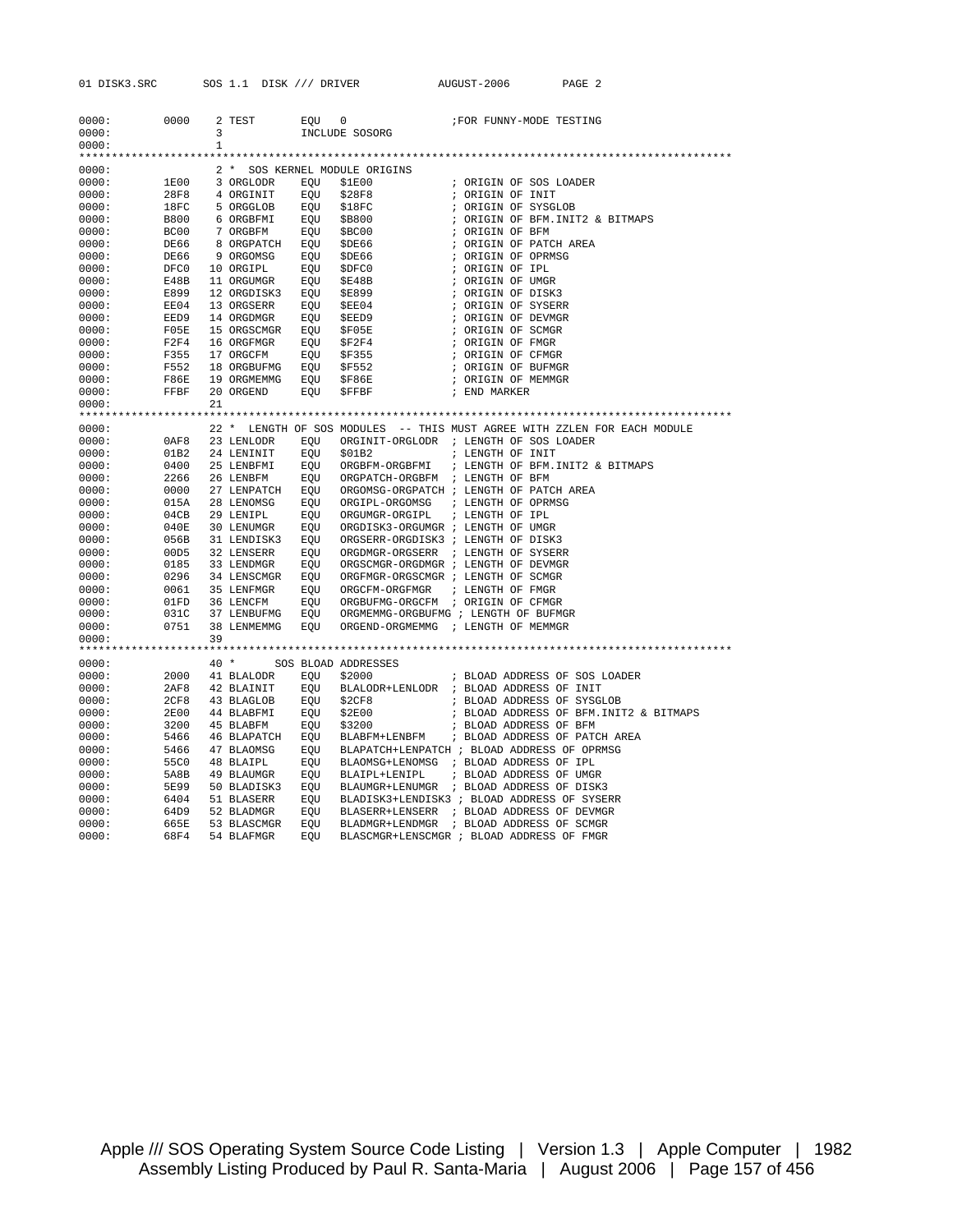| 6955 55 BLACFM EQU BLAFMGR+LENFMGR ; BLOAD ADDRESS OF CFMGR<br>0000:<br>6B52 56 BLABUFMG EQU BLACFM+LENCFM ; BLOAD ADDRESS OF BUFMGR<br>0000:<br>6E6E 57 BLAMEMMG EQU BLABUFMG+LENBUFMG ; BLOAD ADDRESS OF MEMMGR<br>0000:<br>58<br>0000:<br>0000: 0000 4<br>DO<br>TEST<br>5 <sub>1</sub><br>S<br>ORG<br>\$2000<br>0000:<br>6<br>ELSE<br>$7\overline{ }$<br>0000:<br>REL<br>ORG ORG<br>FIN<br>EQU *<br>CUP + :<br>$E899$ 8<br>E899:<br>ORGDISK3<br>E899:<br>E899 10 ZZORG<br>E899:<br>$CHR$ $-1$<br>11<br>E899:<br>12<br>MSB<br>OFF<br>E899:<br>$13 *$<br>E899:<br>E899:<br>E899:<br>15 * COPYRIGHT (C) APPLE COMPUTER INC.<br>16 * ALL RIGHTS RESERVED<br>E899:<br>E899:<br>E899:<br>$18 *$<br>0000  19 REVOROM  EQU  0<br>E899:<br>1=SUPPORT REVO ROM;<br>$20 *$<br>E899:<br>DO 1-TEST<br>ENTRY DIB1<br>ENTRY DIB2<br>ENTRY DIB3<br>ENTRY DIB4<br>ENTRY ORTHE<br>0001 21<br>E899:<br>E899 22<br>E899:<br>; DIB1<br>E8B9 23<br>E899:<br>;DIB2<br>E899:<br>E8D9 24<br>;DIB3<br>E8F9 25<br>E899:<br>;DIB4<br>ENTRY SEEKDSK3 : SEEK CURRENT DRIVE<br>ED57 26<br>E899:<br>$27 *$<br>E899:<br>0000<br>28<br>EXTRN SYSERR<br>E899:<br>$29 *$<br>E899:<br>0000 30<br>E899:<br>EXTRN XREQCODE<br>0000 31<br>E899:<br>EXTRN XBADOP<br>EXIN ADADOF<br>EXTRN XIOERROR<br>EXTRN XNOWRITE<br>E899:<br>0000 32<br>33<br>E899:<br>0000<br>0000<br>34<br>E899:<br>EXTRN XBYTECNT<br>EXTRN XBLKNUM<br>E899:<br>0000<br>35<br>E899:<br>0000 36<br>0000 37<br>EXTRN XDISKSW<br>EXTRN XCTLCODE<br>E899:<br>0000<br>38<br>E899:<br>$39 *$<br>E899:<br>; GLOBAL FLAG FOR MOUSE DRIVER<br>E899:<br>0000 40<br>EXTRN E1908<br>41 * TO SAY WE CANNOT BE INTERRUPTED<br>E899:<br>$42$ *<br>E899:<br>E899:<br>43<br>ELSE<br>\$20<br>S<br>44 XREQCODE EQU<br>$\rm S$<br>45 XBADOP EQU<br>\$26<br>S<br>46 XNODRIVE EOU<br>\$28<br>S<br>\$27<br>47 XIOERROR<br>EOU<br>S<br>48 XNOWRITE<br>EQU<br>\$2B<br>S<br>49 XBYTECNT<br>EOU<br>\$2C<br>S<br>50 XBLKNUM<br>EQU<br>\$2D<br>51 XDISKSW<br>$\rm S$<br>EQU<br>\$2E<br>S<br>52 XCTLCODE<br>\$21<br>EOU<br>E899:<br>53<br>FIN | 02 SOSORG |  |  | SOS 1.1 DISK /// DRIVER | AUGUST-2006 | PAGE 3 |
|------------------------------------------------------------------------------------------------------------------------------------------------------------------------------------------------------------------------------------------------------------------------------------------------------------------------------------------------------------------------------------------------------------------------------------------------------------------------------------------------------------------------------------------------------------------------------------------------------------------------------------------------------------------------------------------------------------------------------------------------------------------------------------------------------------------------------------------------------------------------------------------------------------------------------------------------------------------------------------------------------------------------------------------------------------------------------------------------------------------------------------------------------------------------------------------------------------------------------------------------------------------------------------------------------------------------------------------------------------------------------------------------------------------------------------------------------------------------------------------------------------------------------------------------------------------------------------------------------------------------------------------------------------------------------------------------------------------------------------------------------------------------------------------------------------------------------------------------------------------------------------------------------------------------------------------------------------------------------------------------------------------------------------------------|-----------|--|--|-------------------------|-------------|--------|
|                                                                                                                                                                                                                                                                                                                                                                                                                                                                                                                                                                                                                                                                                                                                                                                                                                                                                                                                                                                                                                                                                                                                                                                                                                                                                                                                                                                                                                                                                                                                                                                                                                                                                                                                                                                                                                                                                                                                                                                                                                                |           |  |  |                         |             |        |
|                                                                                                                                                                                                                                                                                                                                                                                                                                                                                                                                                                                                                                                                                                                                                                                                                                                                                                                                                                                                                                                                                                                                                                                                                                                                                                                                                                                                                                                                                                                                                                                                                                                                                                                                                                                                                                                                                                                                                                                                                                                |           |  |  |                         |             |        |
|                                                                                                                                                                                                                                                                                                                                                                                                                                                                                                                                                                                                                                                                                                                                                                                                                                                                                                                                                                                                                                                                                                                                                                                                                                                                                                                                                                                                                                                                                                                                                                                                                                                                                                                                                                                                                                                                                                                                                                                                                                                |           |  |  |                         |             |        |
|                                                                                                                                                                                                                                                                                                                                                                                                                                                                                                                                                                                                                                                                                                                                                                                                                                                                                                                                                                                                                                                                                                                                                                                                                                                                                                                                                                                                                                                                                                                                                                                                                                                                                                                                                                                                                                                                                                                                                                                                                                                |           |  |  |                         |             |        |
|                                                                                                                                                                                                                                                                                                                                                                                                                                                                                                                                                                                                                                                                                                                                                                                                                                                                                                                                                                                                                                                                                                                                                                                                                                                                                                                                                                                                                                                                                                                                                                                                                                                                                                                                                                                                                                                                                                                                                                                                                                                |           |  |  |                         |             |        |
|                                                                                                                                                                                                                                                                                                                                                                                                                                                                                                                                                                                                                                                                                                                                                                                                                                                                                                                                                                                                                                                                                                                                                                                                                                                                                                                                                                                                                                                                                                                                                                                                                                                                                                                                                                                                                                                                                                                                                                                                                                                |           |  |  |                         |             |        |
|                                                                                                                                                                                                                                                                                                                                                                                                                                                                                                                                                                                                                                                                                                                                                                                                                                                                                                                                                                                                                                                                                                                                                                                                                                                                                                                                                                                                                                                                                                                                                                                                                                                                                                                                                                                                                                                                                                                                                                                                                                                |           |  |  |                         |             |        |
|                                                                                                                                                                                                                                                                                                                                                                                                                                                                                                                                                                                                                                                                                                                                                                                                                                                                                                                                                                                                                                                                                                                                                                                                                                                                                                                                                                                                                                                                                                                                                                                                                                                                                                                                                                                                                                                                                                                                                                                                                                                |           |  |  |                         |             |        |
|                                                                                                                                                                                                                                                                                                                                                                                                                                                                                                                                                                                                                                                                                                                                                                                                                                                                                                                                                                                                                                                                                                                                                                                                                                                                                                                                                                                                                                                                                                                                                                                                                                                                                                                                                                                                                                                                                                                                                                                                                                                |           |  |  |                         |             |        |
|                                                                                                                                                                                                                                                                                                                                                                                                                                                                                                                                                                                                                                                                                                                                                                                                                                                                                                                                                                                                                                                                                                                                                                                                                                                                                                                                                                                                                                                                                                                                                                                                                                                                                                                                                                                                                                                                                                                                                                                                                                                |           |  |  |                         |             |        |
|                                                                                                                                                                                                                                                                                                                                                                                                                                                                                                                                                                                                                                                                                                                                                                                                                                                                                                                                                                                                                                                                                                                                                                                                                                                                                                                                                                                                                                                                                                                                                                                                                                                                                                                                                                                                                                                                                                                                                                                                                                                |           |  |  |                         |             |        |
|                                                                                                                                                                                                                                                                                                                                                                                                                                                                                                                                                                                                                                                                                                                                                                                                                                                                                                                                                                                                                                                                                                                                                                                                                                                                                                                                                                                                                                                                                                                                                                                                                                                                                                                                                                                                                                                                                                                                                                                                                                                |           |  |  |                         |             |        |
|                                                                                                                                                                                                                                                                                                                                                                                                                                                                                                                                                                                                                                                                                                                                                                                                                                                                                                                                                                                                                                                                                                                                                                                                                                                                                                                                                                                                                                                                                                                                                                                                                                                                                                                                                                                                                                                                                                                                                                                                                                                |           |  |  |                         |             |        |
|                                                                                                                                                                                                                                                                                                                                                                                                                                                                                                                                                                                                                                                                                                                                                                                                                                                                                                                                                                                                                                                                                                                                                                                                                                                                                                                                                                                                                                                                                                                                                                                                                                                                                                                                                                                                                                                                                                                                                                                                                                                |           |  |  |                         |             |        |
|                                                                                                                                                                                                                                                                                                                                                                                                                                                                                                                                                                                                                                                                                                                                                                                                                                                                                                                                                                                                                                                                                                                                                                                                                                                                                                                                                                                                                                                                                                                                                                                                                                                                                                                                                                                                                                                                                                                                                                                                                                                |           |  |  |                         |             |        |
|                                                                                                                                                                                                                                                                                                                                                                                                                                                                                                                                                                                                                                                                                                                                                                                                                                                                                                                                                                                                                                                                                                                                                                                                                                                                                                                                                                                                                                                                                                                                                                                                                                                                                                                                                                                                                                                                                                                                                                                                                                                |           |  |  |                         |             |        |
|                                                                                                                                                                                                                                                                                                                                                                                                                                                                                                                                                                                                                                                                                                                                                                                                                                                                                                                                                                                                                                                                                                                                                                                                                                                                                                                                                                                                                                                                                                                                                                                                                                                                                                                                                                                                                                                                                                                                                                                                                                                |           |  |  |                         |             |        |
|                                                                                                                                                                                                                                                                                                                                                                                                                                                                                                                                                                                                                                                                                                                                                                                                                                                                                                                                                                                                                                                                                                                                                                                                                                                                                                                                                                                                                                                                                                                                                                                                                                                                                                                                                                                                                                                                                                                                                                                                                                                |           |  |  |                         |             |        |
|                                                                                                                                                                                                                                                                                                                                                                                                                                                                                                                                                                                                                                                                                                                                                                                                                                                                                                                                                                                                                                                                                                                                                                                                                                                                                                                                                                                                                                                                                                                                                                                                                                                                                                                                                                                                                                                                                                                                                                                                                                                |           |  |  |                         |             |        |
|                                                                                                                                                                                                                                                                                                                                                                                                                                                                                                                                                                                                                                                                                                                                                                                                                                                                                                                                                                                                                                                                                                                                                                                                                                                                                                                                                                                                                                                                                                                                                                                                                                                                                                                                                                                                                                                                                                                                                                                                                                                |           |  |  |                         |             |        |
|                                                                                                                                                                                                                                                                                                                                                                                                                                                                                                                                                                                                                                                                                                                                                                                                                                                                                                                                                                                                                                                                                                                                                                                                                                                                                                                                                                                                                                                                                                                                                                                                                                                                                                                                                                                                                                                                                                                                                                                                                                                |           |  |  |                         |             |        |
|                                                                                                                                                                                                                                                                                                                                                                                                                                                                                                                                                                                                                                                                                                                                                                                                                                                                                                                                                                                                                                                                                                                                                                                                                                                                                                                                                                                                                                                                                                                                                                                                                                                                                                                                                                                                                                                                                                                                                                                                                                                |           |  |  |                         |             |        |
|                                                                                                                                                                                                                                                                                                                                                                                                                                                                                                                                                                                                                                                                                                                                                                                                                                                                                                                                                                                                                                                                                                                                                                                                                                                                                                                                                                                                                                                                                                                                                                                                                                                                                                                                                                                                                                                                                                                                                                                                                                                |           |  |  |                         |             |        |
|                                                                                                                                                                                                                                                                                                                                                                                                                                                                                                                                                                                                                                                                                                                                                                                                                                                                                                                                                                                                                                                                                                                                                                                                                                                                                                                                                                                                                                                                                                                                                                                                                                                                                                                                                                                                                                                                                                                                                                                                                                                |           |  |  |                         |             |        |
|                                                                                                                                                                                                                                                                                                                                                                                                                                                                                                                                                                                                                                                                                                                                                                                                                                                                                                                                                                                                                                                                                                                                                                                                                                                                                                                                                                                                                                                                                                                                                                                                                                                                                                                                                                                                                                                                                                                                                                                                                                                |           |  |  |                         |             |        |
|                                                                                                                                                                                                                                                                                                                                                                                                                                                                                                                                                                                                                                                                                                                                                                                                                                                                                                                                                                                                                                                                                                                                                                                                                                                                                                                                                                                                                                                                                                                                                                                                                                                                                                                                                                                                                                                                                                                                                                                                                                                |           |  |  |                         |             |        |
|                                                                                                                                                                                                                                                                                                                                                                                                                                                                                                                                                                                                                                                                                                                                                                                                                                                                                                                                                                                                                                                                                                                                                                                                                                                                                                                                                                                                                                                                                                                                                                                                                                                                                                                                                                                                                                                                                                                                                                                                                                                |           |  |  |                         |             |        |
|                                                                                                                                                                                                                                                                                                                                                                                                                                                                                                                                                                                                                                                                                                                                                                                                                                                                                                                                                                                                                                                                                                                                                                                                                                                                                                                                                                                                                                                                                                                                                                                                                                                                                                                                                                                                                                                                                                                                                                                                                                                |           |  |  |                         |             |        |
|                                                                                                                                                                                                                                                                                                                                                                                                                                                                                                                                                                                                                                                                                                                                                                                                                                                                                                                                                                                                                                                                                                                                                                                                                                                                                                                                                                                                                                                                                                                                                                                                                                                                                                                                                                                                                                                                                                                                                                                                                                                |           |  |  |                         |             |        |
|                                                                                                                                                                                                                                                                                                                                                                                                                                                                                                                                                                                                                                                                                                                                                                                                                                                                                                                                                                                                                                                                                                                                                                                                                                                                                                                                                                                                                                                                                                                                                                                                                                                                                                                                                                                                                                                                                                                                                                                                                                                |           |  |  |                         |             |        |
|                                                                                                                                                                                                                                                                                                                                                                                                                                                                                                                                                                                                                                                                                                                                                                                                                                                                                                                                                                                                                                                                                                                                                                                                                                                                                                                                                                                                                                                                                                                                                                                                                                                                                                                                                                                                                                                                                                                                                                                                                                                |           |  |  |                         |             |        |
|                                                                                                                                                                                                                                                                                                                                                                                                                                                                                                                                                                                                                                                                                                                                                                                                                                                                                                                                                                                                                                                                                                                                                                                                                                                                                                                                                                                                                                                                                                                                                                                                                                                                                                                                                                                                                                                                                                                                                                                                                                                |           |  |  |                         |             |        |
|                                                                                                                                                                                                                                                                                                                                                                                                                                                                                                                                                                                                                                                                                                                                                                                                                                                                                                                                                                                                                                                                                                                                                                                                                                                                                                                                                                                                                                                                                                                                                                                                                                                                                                                                                                                                                                                                                                                                                                                                                                                |           |  |  |                         |             |        |
|                                                                                                                                                                                                                                                                                                                                                                                                                                                                                                                                                                                                                                                                                                                                                                                                                                                                                                                                                                                                                                                                                                                                                                                                                                                                                                                                                                                                                                                                                                                                                                                                                                                                                                                                                                                                                                                                                                                                                                                                                                                |           |  |  |                         |             |        |
|                                                                                                                                                                                                                                                                                                                                                                                                                                                                                                                                                                                                                                                                                                                                                                                                                                                                                                                                                                                                                                                                                                                                                                                                                                                                                                                                                                                                                                                                                                                                                                                                                                                                                                                                                                                                                                                                                                                                                                                                                                                |           |  |  |                         |             |        |
|                                                                                                                                                                                                                                                                                                                                                                                                                                                                                                                                                                                                                                                                                                                                                                                                                                                                                                                                                                                                                                                                                                                                                                                                                                                                                                                                                                                                                                                                                                                                                                                                                                                                                                                                                                                                                                                                                                                                                                                                                                                |           |  |  |                         |             |        |
|                                                                                                                                                                                                                                                                                                                                                                                                                                                                                                                                                                                                                                                                                                                                                                                                                                                                                                                                                                                                                                                                                                                                                                                                                                                                                                                                                                                                                                                                                                                                                                                                                                                                                                                                                                                                                                                                                                                                                                                                                                                |           |  |  |                         |             |        |
|                                                                                                                                                                                                                                                                                                                                                                                                                                                                                                                                                                                                                                                                                                                                                                                                                                                                                                                                                                                                                                                                                                                                                                                                                                                                                                                                                                                                                                                                                                                                                                                                                                                                                                                                                                                                                                                                                                                                                                                                                                                |           |  |  |                         |             |        |
|                                                                                                                                                                                                                                                                                                                                                                                                                                                                                                                                                                                                                                                                                                                                                                                                                                                                                                                                                                                                                                                                                                                                                                                                                                                                                                                                                                                                                                                                                                                                                                                                                                                                                                                                                                                                                                                                                                                                                                                                                                                |           |  |  |                         |             |        |
|                                                                                                                                                                                                                                                                                                                                                                                                                                                                                                                                                                                                                                                                                                                                                                                                                                                                                                                                                                                                                                                                                                                                                                                                                                                                                                                                                                                                                                                                                                                                                                                                                                                                                                                                                                                                                                                                                                                                                                                                                                                |           |  |  |                         |             |        |
|                                                                                                                                                                                                                                                                                                                                                                                                                                                                                                                                                                                                                                                                                                                                                                                                                                                                                                                                                                                                                                                                                                                                                                                                                                                                                                                                                                                                                                                                                                                                                                                                                                                                                                                                                                                                                                                                                                                                                                                                                                                |           |  |  |                         |             |        |
|                                                                                                                                                                                                                                                                                                                                                                                                                                                                                                                                                                                                                                                                                                                                                                                                                                                                                                                                                                                                                                                                                                                                                                                                                                                                                                                                                                                                                                                                                                                                                                                                                                                                                                                                                                                                                                                                                                                                                                                                                                                |           |  |  |                         |             |        |
|                                                                                                                                                                                                                                                                                                                                                                                                                                                                                                                                                                                                                                                                                                                                                                                                                                                                                                                                                                                                                                                                                                                                                                                                                                                                                                                                                                                                                                                                                                                                                                                                                                                                                                                                                                                                                                                                                                                                                                                                                                                |           |  |  |                         |             |        |
|                                                                                                                                                                                                                                                                                                                                                                                                                                                                                                                                                                                                                                                                                                                                                                                                                                                                                                                                                                                                                                                                                                                                                                                                                                                                                                                                                                                                                                                                                                                                                                                                                                                                                                                                                                                                                                                                                                                                                                                                                                                |           |  |  |                         |             |        |
|                                                                                                                                                                                                                                                                                                                                                                                                                                                                                                                                                                                                                                                                                                                                                                                                                                                                                                                                                                                                                                                                                                                                                                                                                                                                                                                                                                                                                                                                                                                                                                                                                                                                                                                                                                                                                                                                                                                                                                                                                                                |           |  |  |                         |             |        |
|                                                                                                                                                                                                                                                                                                                                                                                                                                                                                                                                                                                                                                                                                                                                                                                                                                                                                                                                                                                                                                                                                                                                                                                                                                                                                                                                                                                                                                                                                                                                                                                                                                                                                                                                                                                                                                                                                                                                                                                                                                                |           |  |  |                         |             |        |
|                                                                                                                                                                                                                                                                                                                                                                                                                                                                                                                                                                                                                                                                                                                                                                                                                                                                                                                                                                                                                                                                                                                                                                                                                                                                                                                                                                                                                                                                                                                                                                                                                                                                                                                                                                                                                                                                                                                                                                                                                                                |           |  |  |                         |             |        |
|                                                                                                                                                                                                                                                                                                                                                                                                                                                                                                                                                                                                                                                                                                                                                                                                                                                                                                                                                                                                                                                                                                                                                                                                                                                                                                                                                                                                                                                                                                                                                                                                                                                                                                                                                                                                                                                                                                                                                                                                                                                |           |  |  |                         |             |        |
|                                                                                                                                                                                                                                                                                                                                                                                                                                                                                                                                                                                                                                                                                                                                                                                                                                                                                                                                                                                                                                                                                                                                                                                                                                                                                                                                                                                                                                                                                                                                                                                                                                                                                                                                                                                                                                                                                                                                                                                                                                                |           |  |  |                         |             |        |
|                                                                                                                                                                                                                                                                                                                                                                                                                                                                                                                                                                                                                                                                                                                                                                                                                                                                                                                                                                                                                                                                                                                                                                                                                                                                                                                                                                                                                                                                                                                                                                                                                                                                                                                                                                                                                                                                                                                                                                                                                                                |           |  |  |                         |             |        |
|                                                                                                                                                                                                                                                                                                                                                                                                                                                                                                                                                                                                                                                                                                                                                                                                                                                                                                                                                                                                                                                                                                                                                                                                                                                                                                                                                                                                                                                                                                                                                                                                                                                                                                                                                                                                                                                                                                                                                                                                                                                |           |  |  |                         |             |        |
|                                                                                                                                                                                                                                                                                                                                                                                                                                                                                                                                                                                                                                                                                                                                                                                                                                                                                                                                                                                                                                                                                                                                                                                                                                                                                                                                                                                                                                                                                                                                                                                                                                                                                                                                                                                                                                                                                                                                                                                                                                                |           |  |  |                         |             |        |
|                                                                                                                                                                                                                                                                                                                                                                                                                                                                                                                                                                                                                                                                                                                                                                                                                                                                                                                                                                                                                                                                                                                                                                                                                                                                                                                                                                                                                                                                                                                                                                                                                                                                                                                                                                                                                                                                                                                                                                                                                                                |           |  |  |                         |             |        |
|                                                                                                                                                                                                                                                                                                                                                                                                                                                                                                                                                                                                                                                                                                                                                                                                                                                                                                                                                                                                                                                                                                                                                                                                                                                                                                                                                                                                                                                                                                                                                                                                                                                                                                                                                                                                                                                                                                                                                                                                                                                |           |  |  |                         |             |        |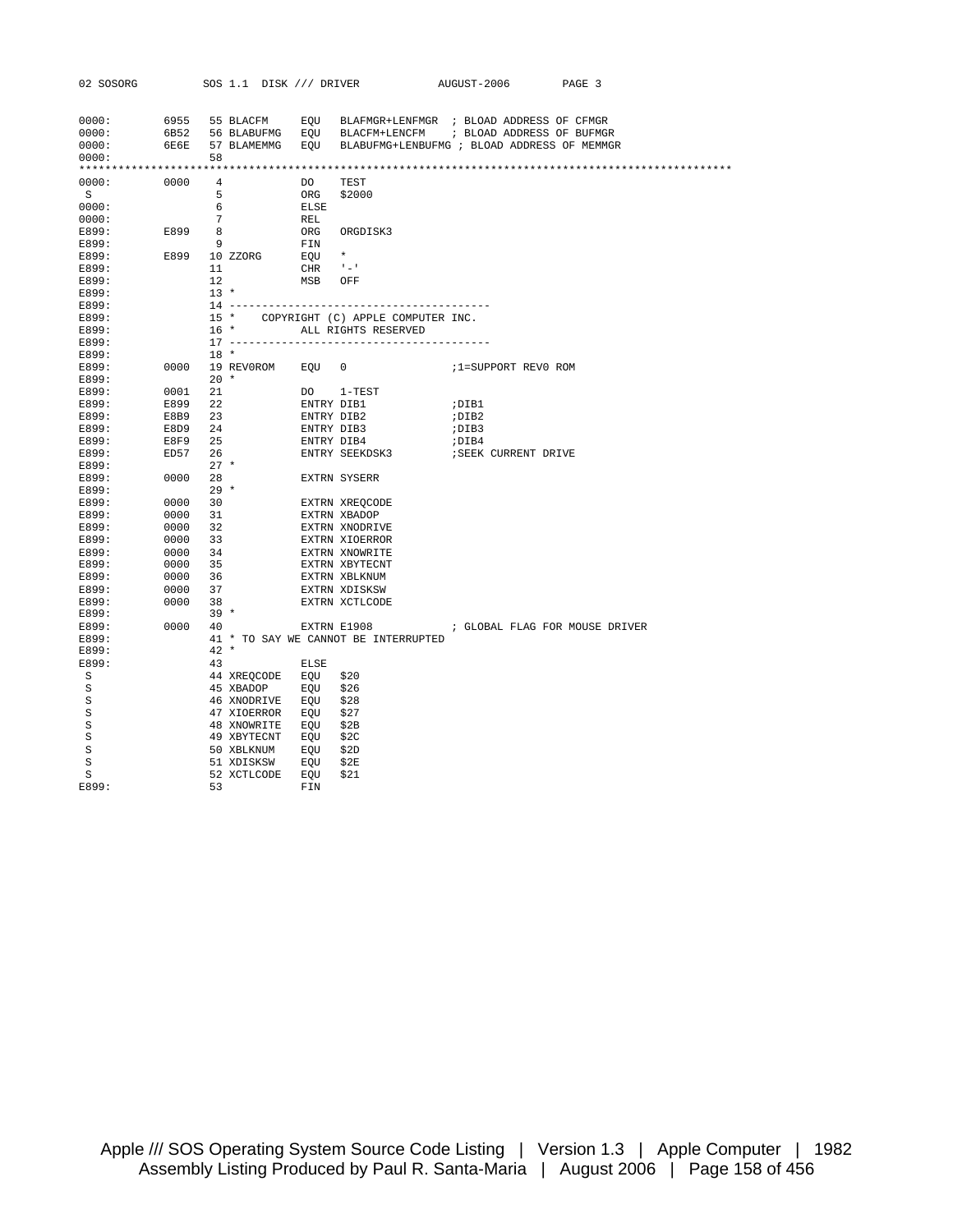| 02 DISK3.SRC |                               |        | SOS 1.1 DISK /// DRIVER                     |     |              |                    |                  | AUGUST-2006 |                                                                 | PAGE 4                 |  |
|--------------|-------------------------------|--------|---------------------------------------------|-----|--------------|--------------------|------------------|-------------|-----------------------------------------------------------------|------------------------|--|
|              |                               |        |                                             |     |              |                    |                  |             |                                                                 |                        |  |
| E899:        |                               |        | 55 * DISK /// CONTROLLER EQUATES:           |     |              |                    |                  |             |                                                                 |                        |  |
| E899:        |                               | $56*$  |                                             |     |              |                    |                  |             |                                                                 |                        |  |
| E899:        |                               | $57 *$ |                                             |     |              | MOTOR SELECT BITS: |                  |             |                                                                 |                        |  |
| E899:        |                               | $58 *$ |                                             |     |              |                    |                  |             |                                                                 |                        |  |
| E899:        |                               | $59 *$ | DRIVE                                       |     | <b>INT</b>   | EXT1               | EXT <sub>2</sub> |             |                                                                 |                        |  |
| E899:        |                               | $60 *$ | $- - - - - -$                               |     | $- - -$      | $- - - -$          | $- - - -$        |             |                                                                 |                        |  |
| E899:        |                               | $61 *$ | .D1                                         |     | $\mathbf{1}$ | X                  | X                |             |                                                                 |                        |  |
| E899:        |                               | $62 *$ | .D2                                         |     | X            | $\mathbf 0$        | 1                |             |                                                                 |                        |  |
| E899:        |                               | $63 *$ | .D3                                         |     | X            | 1                  | $\mathbf 0$      |             |                                                                 |                        |  |
| E899:        |                               | $64 *$ | .D4                                         |     | X            | $\mathbf{1}$       | 1                |             |                                                                 |                        |  |
| E899:        |                               | $65 *$ |                                             |     |              |                    |                  |             |                                                                 |                        |  |
| E899:        | COD4                          |        | 66 MS.INT                                   | EQU |              | \$C0D4             |                  | ; MOTOR     |                                                                 | SELECT: INTERNAL DRIVE |  |
| E899:        | C <sub>0</sub> D <sub>5</sub> |        | 67 MD. INT                                  | EOU |              | \$C0D5             |                  |             | /MOTOR DESELECT: INTERNAL DRIVE                                 |                        |  |
| E899:        |                               | 68 *   |                                             |     |              |                    |                  |             |                                                                 |                        |  |
| E899:        | C <sub>0</sub> D <sub>3</sub> |        | 69 MS.EXT1                                  | EOU |              | \$C0D3             |                  | ; MOTOR     |                                                                 | SELECT: EXTERNAL DRIVE |  |
| E899:        | C0D1                          |        | 70 MS.EXT2                                  | EQU |              | \$COD1             |                  | ; MOTOR     |                                                                 | SELECT: EXTERNAL DRIVE |  |
| E899:        | COD2                          |        | 71 MD.EXT1                                  | EQU |              | \$C0D2             |                  |             | ; MOTOR DESELECT: EXTERNAL DRIVE                                |                        |  |
| E899:        | C <sub>0</sub> D <sub>0</sub> |        | 72 MD.EXT2                                  | EQU |              | \$C0D0             |                  |             | ; MOTOR DESELECT: EXTERNAL DRIVE                                |                        |  |
| E899:        |                               | $73 *$ |                                             |     |              |                    |                  |             |                                                                 |                        |  |
| E899:        | C0EA                          |        | 74 IS.INT                                   | EQU |              | <b>SCOEA</b>       |                  |             | ;1/O SELECT: INTERNAL DRIVE                                     |                        |  |
| E899:        | C0EB                          |        | 75 IS.EXT                                   | EQU |              | <b>\$COEB</b>      |                  |             | ; I/O SELECT: EXTERNAL DRIVE                                    |                        |  |
| E899:        |                               | $76*$  |                                             |     |              |                    |                  |             |                                                                 |                        |  |
| E899:        | C <sub>0</sub> D <sub>8</sub> |        | 77 NOSCROLL                                 | EOU |              | \$C0D8             |                  |             | ; SMOOTHSCROLL OFF                                              |                        |  |
| E899:        |                               | $78 *$ |                                             |     |              |                    |                  |             |                                                                 |                        |  |
| E899:        | C0E8                          |        | 79 MOTOROFF                                 | EQU |              | <b>\$COE8</b>      |                  |             | ; MOTOR(S) START POWEROFF T/O                                   |                        |  |
| E899:        | COE9                          |        | 80 MOTORON                                  | EQU |              | \$C0E9             |                  |             | ; MOTOR (S) POWER ON                                            |                        |  |
| E899:        | C08C                          |        | 81 O6L                                      | EQU |              | \$C08C             |                  |             | ;07L,06L=READ                                                   |                        |  |
| E899:        | C08D                          |        | 82 Q6H                                      | EQU |              | \$CO8D             |                  |             | ; Q7L, Q6H=SENSE WPROT                                          |                        |  |
| E899:        | CO8E                          |        | 83 Q7L                                      | EOU |              | \$C08E             |                  |             | ;Q7H,Q6L=WRITE                                                  |                        |  |
| E899:        | C08F                          |        | 84 Q7H                                      | EQU |              | \$C08F             |                  |             | :Q7H,Q6H=WRITE STORE                                            |                        |  |
| E899:        |                               | $85 *$ |                                             |     |              |                    |                  |             |                                                                 |                        |  |
| E899:        |                               |        | 86 * OTHER EQUATES:                         |     |              |                    |                  |             |                                                                 |                        |  |
| E899:        |                               | $87 *$ |                                             |     |              |                    |                  |             |                                                                 |                        |  |
| E899:        | FFDF                          |        | 88 E.REG                                    | EQU |              | <b>SFFDF</b>       |                  |             | ; ENVIRONMENT REGISTER                                          |                        |  |
| E899:        | FFEE                          |        | 89 E.IER                                    | EOU |              | <b>SFFEE</b>       |                  |             | ; INTERRUPT ENABLE REGISTER                                     |                        |  |
| E899:        |                               | $90 *$ |                                             |     |              |                    |                  |             |                                                                 |                        |  |
| E899:        |                               |        | 91 * RETRY COUNTERS:                        |     |              |                    |                  |             |                                                                 |                        |  |
| E899:        |                               | $92 *$ |                                             |     |              |                    |                  |             |                                                                 |                        |  |
| E899:        | 0001                          |        | 93 R.RECAL                                  | EOU | 1            |                    |                  |             | MAX RECALIBRATES                                                |                        |  |
| E899:        |                               |        |                                             |     |              |                    |                  |             | 94 * R.RECAL MUST NOT BECOME ZERO! (MOUSE WILL BE LOCKED OUT)   |                        |  |
| E899:        |                               |        | 95 * SEE DISK3. SIO. SRC LINE 14 FOR DETAIL |     |              |                    |                  |             |                                                                 |                        |  |
| E899:        | 0003                          |        | 96 R.FIND                                   | EQU |              | 3                  |                  |             | ; MAX REVS TO FIND A SECTOR                                     |                        |  |
| E899:        | 0004                          |        | 97 R.IOERR                                  | EQU |              | 4                  |                  |             | ; MAX RETRIES ON READ ERROR<br>; MAX IRO'S TOLERATED BEFORE SEI |                        |  |
| E899:        | 0006                          |        | 98 R.IRO                                    | EOU | 6            |                    |                  |             |                                                                 |                        |  |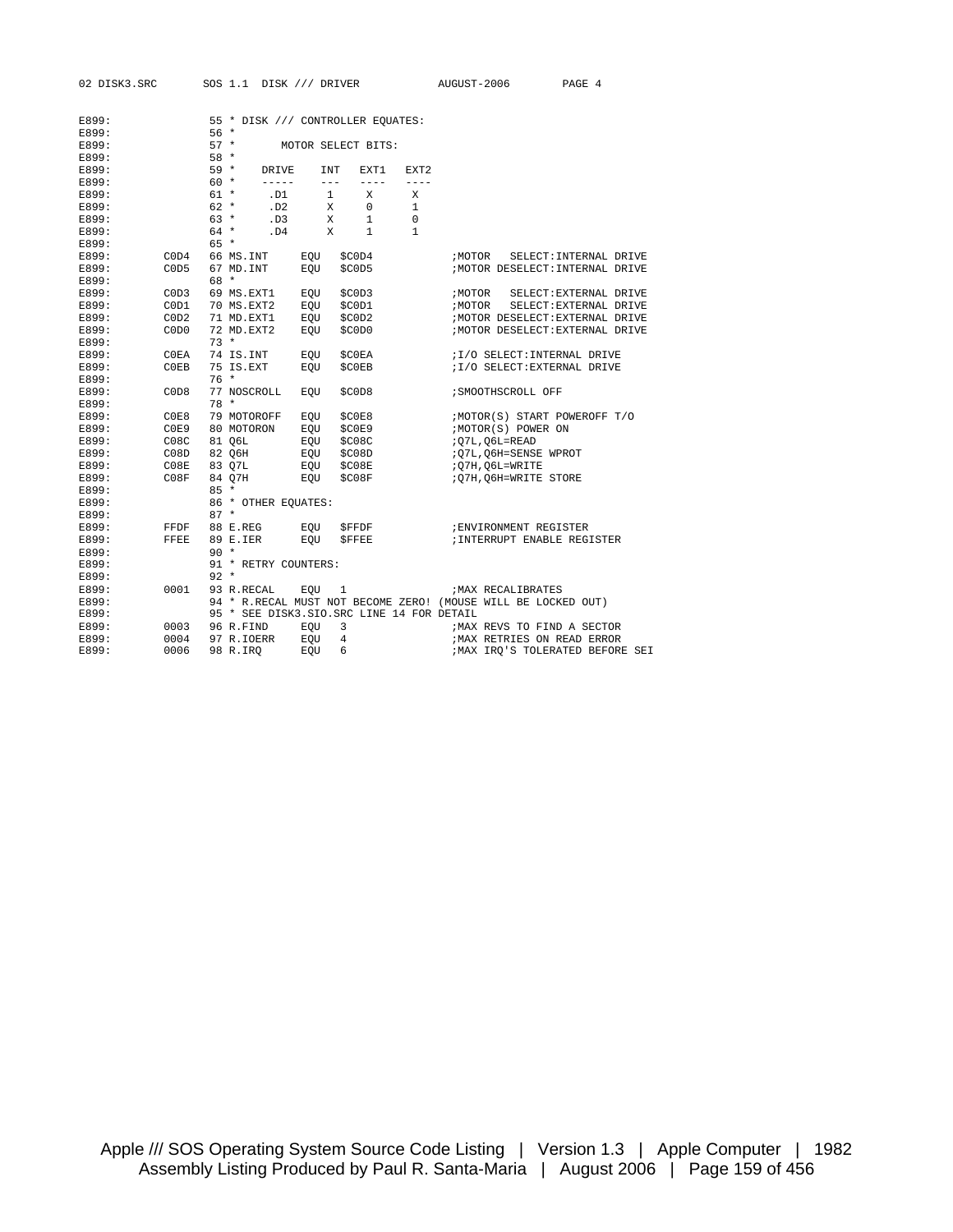RC SOS 1.1 DISK /// DRIVER AUGUST-2006 PAGE 5

| E899: |          |                    |             | 100 * ZPAGE EQUATES FOR CORE ROUTINES: |                                      |
|-------|----------|--------------------|-------------|----------------------------------------|--------------------------------------|
| E899: |          | $101 *$            |             |                                        |                                      |
| 0000: |          | 102                | DSECT       |                                        |                                      |
| 0081: | 0081     | 103                | ORG         | \$81                                   |                                      |
| 0081: | 0001     | 104 IBSLOT         | DS          | $\mathbf{1}$                           | ; SLOT=\$60 FOR RTNS                 |
| 0082: | 0007     | 105                | DS.         | 7                                      | iN/A                                 |
| 0089: | 0001     | 106                | DS          | $\mathbf{1}$                           | ; RDADR: CHECKSUM                    |
| 008A: | 0001     | 107                | DS          | $\mathbf{1}$                           | iN/A                                 |
| 008B: | 0001     | 108 IMASK          | DS          | $\mathbf{1}$                           | ;BIT7 SET IF IRQ ALLOWED             |
| 008C: | 0001     | 109 CURTRK         | DS          | $\mathbf{1}$                           | ; SEEK: CURRENT TRACK                |
| 008D: | 0002     | 110                | DS          | 2                                      | iN/A                                 |
| 008F: | 0001     | 111 INTRTRY        | DS          | $\mathbf{1}$                           | ;READ: IRQ RETRY COUNT               |
| 0090: | 0005     | 112                | DS          | 5                                      | iN/A                                 |
| 0095: | 0001     | 113                | DS          | $\mathbf{1}$                           | ;RDADR: 'MUST FIND' COUNT            |
| 0096: | 0001     | 114                | DS          | $\mathbf{1}$                           | ; READ, WRITE: CHECKSUM              |
| 0097: | 0004     | 115 CSSTV          | DS          | $\overline{4}$                         | ; RDADR: CKSUM, SEC, TRK, VOL        |
| 009B: | 0099     | 116 MONTIMEL       | EQU         | CSSTV+2                                | ; MSWAIT: MOTOR-ON TIME              |
| 009B: | 009A     | 117 MONTIMEH       | EQU         | MONTIMEL+1                             |                                      |
| 009B: | 0002     | 118 BUF            | DS          | 2                                      | ; PRENIB, POSTNIB: USER BUFFER       |
| 009D: | 0001     | 119                | DS          | $\mathbf{1}$                           | ; SEEK: PRIOR PHASE                  |
| 009E: | 0001     | 120 TRKN           | DS          | $\mathbf{1}$                           | ; SEEK: TARGET TRACK                 |
| 009F: |          | $121 *$            |             |                                        |                                      |
| 009F: |          | 122 * LOCAL TEMPS: |             |                                        |                                      |
| 009F: |          | $123 *$            |             |                                        |                                      |
| 00D0: | 00D0 124 |                    | ORG         | \$D0                                   | <b><i>IWE'RE ALLOWED TO SFF</i></b>  |
| 00D0: | 0002     | 125 BLKTEMP        | DS          | $\overline{a}$                         | ;LOCAL TEMP FOR BLKNUMBER            |
| 00D2: | 0002     | 126 BUFTEMP        | DS          | 2                                      | ; LOCAL TEMP FOR BUFFER ADDRESS      |
| 00D4: | 0001     | 127 TRACK          | DS          | $\mathbf{1}$                           | ; LOCAL TEMP FOR TRACK               |
| 00D5: | 0001     | 128 SECTOR         | DS          | $\mathbf{1}$                           | ;LOCAL TEMP FOR SECTOR               |
| 00D6: | 0001     | 129 RETRYADR       | DS          | $\mathbf{1}$                           | ; LOCAL TEMP FOR SECTOR-FIND RETRIES |
| 00D7: | 0001     | 130 RETRYCNT       | DS          | $\mathbf{1}$                           | ;LOCAL TEMP FOR I/O RETRIES          |
| 00D8: | 0001     | 131 RECALCNT       | DS          | $\mathbf{1}$                           | ; LOCAL TEMP FOR RECAL COUNT         |
| 00D9: | 0001     | 132 BLKCOUNT       | DS          | $\mathbf{1}$                           | ; BLKS REQD TO SATISFY BYTECOUNT     |
| 00DA: | 0001     | 133 SEEKWAIT       | DS          | $\mathbf{1}$                           | ; <> 0 IF SEEK DELAY NEEDED          |
| 00DB: | 0001     | 134 IROMASK        | DS          | $\mathbf{1}$                           | ; ENTRY 'I' BIT                      |
| 00DC: | 0001     | 135 TEMP           | DS          | $\mathbf{1}$                           | <b>;JUST A TEMP</b>                  |
| E899: |          | 136                | <b>DEND</b> |                                        |                                      |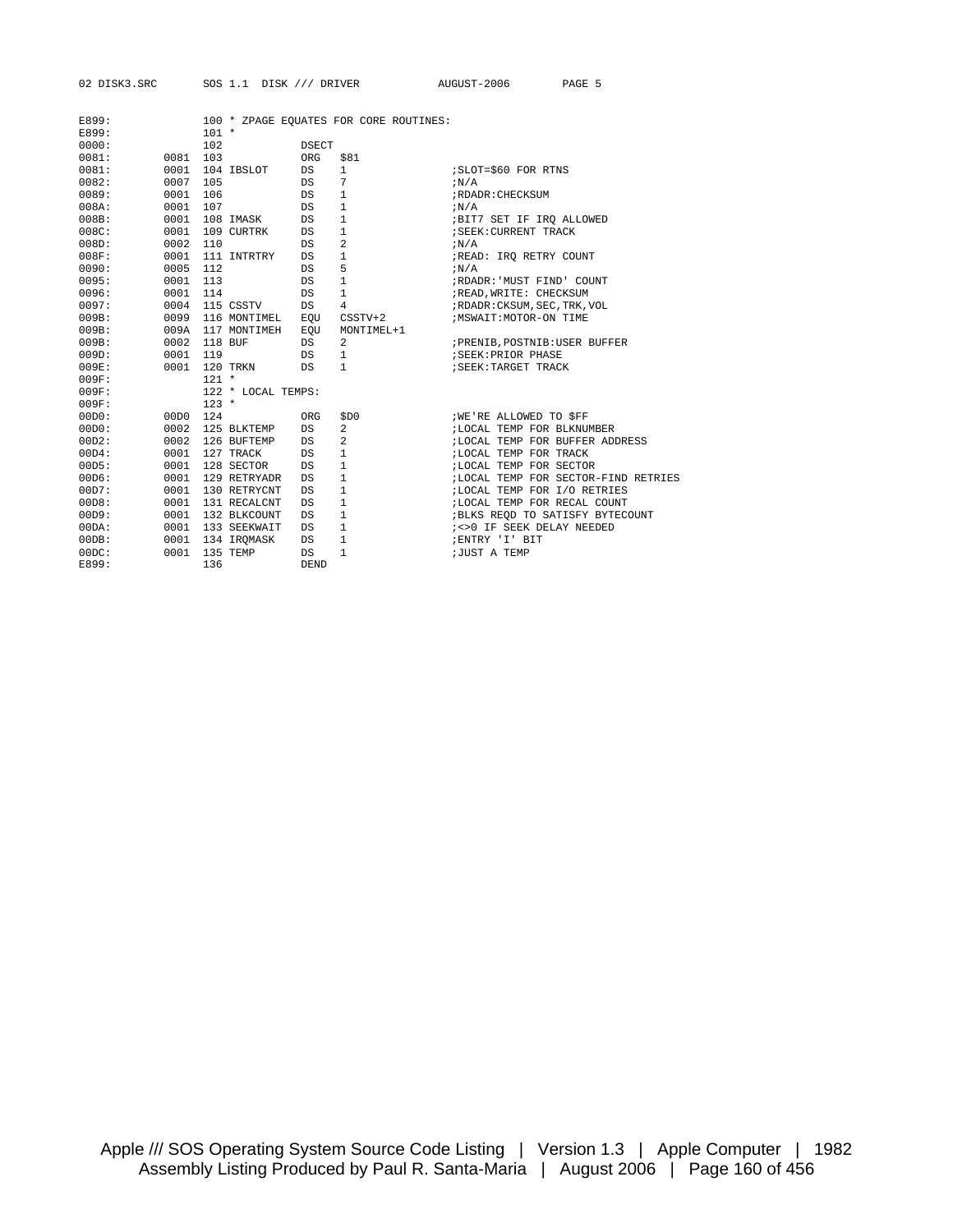02 DISK3.SRC SOS 1.1 DISK /// DRIVER AUGUST-2006 PAGE 6

| E899:<br>E899: |                  | 138<br>DRIVER INTERFACE AREA:<br>$\star$<br>$139 *$ |              |                |                        |
|----------------|------------------|-----------------------------------------------------|--------------|----------------|------------------------|
| 0000:          |                  | 140                                                 | <b>DSECT</b> |                |                        |
| 00C0:          | 00C <sub>0</sub> | 141                                                 | ORG          | \$CO           |                        |
| 00C0:          | 0001             | 142 D.COMMAND                                       | DS           | 1              | ; COMMAND CODE         |
| 00C1:          | 0001             | 143 D. UNITNUM                                      | DS           | 1              | ; UNIT NUMBER          |
| 00C2:          | 0002             | 144 D. BUFL                                         | DS           | $\overline{a}$ | <b>BUFFER ADDRESS</b>  |
| 00C4:          | 00C3             | 145 D.BUFH                                          | EOU          | $D.BUFL+1$     |                        |
| 00C4:          | 00C2             | 146 D.STATCODE                                      | EOU          | D.BUFL         | ; DSTATUS CODE         |
| 00C4:          | 00C3             | 147 D.STATBUF                                       | EOU          | D. BUFH        | ;^DSTATUS LIST         |
| 00C4:          | 0002             | 148 D.BYTES                                         | DS           | $\mathfrak{D}$ | ; BYTECOUNT            |
| 00C6:          | 0002             | 149 D. BLOCK                                        | DS           | $\overline{a}$ | ; REQUESTED BLOCKNUM   |
| 00C8:          | 0002             | 150 D.BYTRD                                         | DS           | $\mathfrak{D}$ | ; BYTES READ (READ)    |
| 00CA:          | 0006             | 151                                                 | DS           | 6              | ; SPARES (OK AS TEMPS) |
| E899:          |                  | 152                                                 | <b>DEND</b>  |                |                        |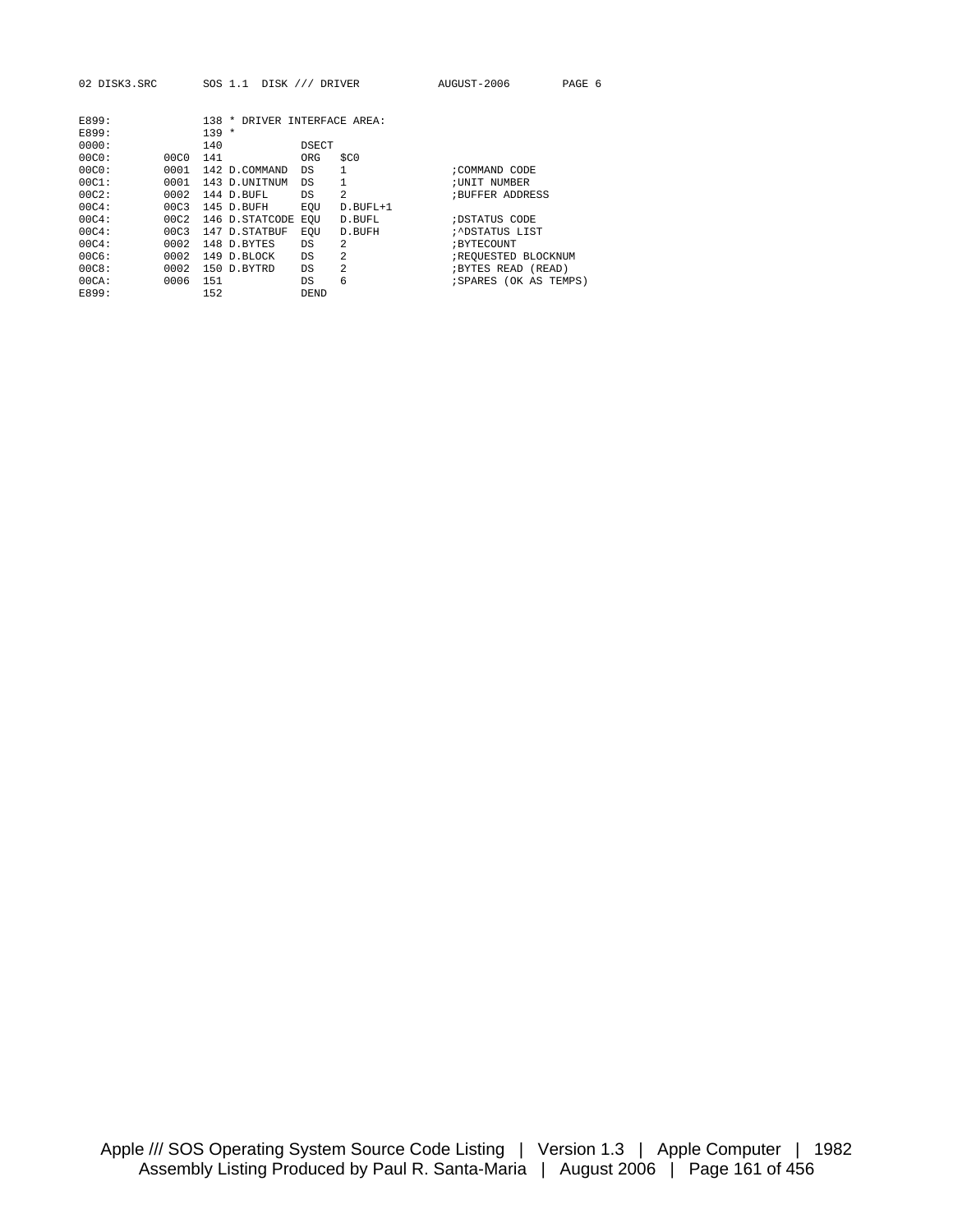| 02 DISK3.SRC          | SOS 1.1 DISK /// DRIVER |            |                        | AUGUST-2006          | PAGE 7 |
|-----------------------|-------------------------|------------|------------------------|----------------------|--------|
|                       |                         |            |                        |                      |        |
| E899:                 | E899 154 DIB1           | EOU        | $\star$                | DIB FOR .D1          |        |
| E899:B9 E8            | 155                     | DW         | DIB2                   | ; FLINK              |        |
| E89B:1D E9            | 156                     | DW         | MAIN                   | ; ENTRY POINT        |        |
| E89D:03               | 157                     | DFB        | 3                      | ; NAME LENGTH        |        |
| E89E: 2E 44 31 20 158 |                         | ASC        | $^{\prime}$ .Dl        |                      |        |
| E8AD:80               | 159                     | <b>DFB</b> | \$80                   | ; DEVNUM: ACTIVE     |        |
| E8AE:00               | 160                     | DFB        | $\mathbf{0}$           | ; SLOT               |        |
| E8AF:00               | 161                     | <b>DFB</b> | $\Omega$               | ;UNIT NUMBER         |        |
| E8B0:E1 01 00         | 162                     | DFB        | \$E1,1,0               | ; TYPE, SUB, FILLER  |        |
| E8B3:18 01            | 163                     | DW         | 280                    | ; BLOCKCOUNT         |        |
| E8B5:01 00            | 164                     | DW         | $\mathbf{1}$           | ; MANUFACTURER=APPLE |        |
| E8B7:00 11            | 165                     | DW         | \$1100                 | ;VERSION=1.1         |        |
| E8B9:                 | $166 *$                 |            |                        |                      |        |
| E8B9:                 | E8B9 167 DIB2           | EOU        | $\star$                | DIB FOR .D2          |        |
| E8B9:D9 E8            | 168                     | DW         | DIB3                   | ; FLINK              |        |
| E8BB:1D E9            | 169                     | DW         | MAIN                   | ; ENTRY POINT        |        |
| EBBD:03               | 170                     | DFB        | $\overline{3}$         | ; NAME LENGTH        |        |
| E8BE: 2E 44 32 20     | 171                     | ASC        | $\cdot$ . D2           |                      |        |
| E8CD:80               | 172                     | DFB        | \$80                   | ;DEVNUM: ACTIVE      |        |
| E8CE:00               | 173                     | <b>DFB</b> | $\mathbf{0}$           | ; SLOT               |        |
| EGCF:01               | 174                     | <b>DFB</b> | $\mathbf{1}$           | ;UNIT NUMBER         |        |
| E8D0:E1 01 00         | 175                     | DFB        |                        |                      |        |
|                       |                         |            | \$E1,1,0<br>280        | TYPE, SUB, FILLER;   |        |
| E8D3:18 01            | 176                     | DW         |                        | ; BLOCKCOUNT         |        |
| E8D5:01 00            | 177                     | DW         | $1 \quad \blacksquare$ | ; MANUFACTURER=APPLE |        |
| E8D7:00 11            | 178                     | DW         | \$1100                 | ;VERSION=1.1         |        |
| E8D9:<br>E8D9:        | $179 *$                 |            | $\star$ .<br><br>.     |                      |        |
|                       | E8D9 180 DIB3           | EOU        |                        | DIB FOR .D3          |        |
| E8D9:F9 E8            | 181                     | DW         | DIB4                   | ; FLINK              |        |
| E8DB:1D E9            | 182                     | DW         | MAIN                   | ; ENTRY POINT        |        |
| E8DD:03               | 183                     | DFB        | $3^{\circ}$            | ; NAME LENGTH        |        |
| E8DE: 2E 44 33 20     | 184                     | ASC        | $'$ .D3                |                      |        |
| E8ED:80               | 185                     | DFB        | \$80                   | ; DEVNUM: ACTIVE     |        |
| E8EE:00               | 186                     | DFB        | $^{\circ}$             | ; SLOT               |        |
| E8EF:02               | 187                     | DFB        | 2                      | ; UNIT NUMBER        |        |
| E8F0:E1 01 00         | 188                     | <b>DFB</b> | \$E1,1,0               | ; TYPE, SUB, FILLER  |        |
| E8F3:18 01            | 189                     | DW         | 280                    | ; BLOCKCOUNT         |        |
| E8F5:01 00            | 190                     | DW         | $\mathbf{1}$           | ; MANUFACTURER=APPLE |        |
| E8F7:00 11            | 191                     | DW         | \$1100                 | ; VERSION=1.1        |        |
| E8F9:                 | $192 *$                 |            |                        |                      |        |
| E8F9:                 | E8F9 193 DIB4           | EOU        | $\star$                | DIB FOR .D4          |        |
| E8F9:00 00            | 194                     | DW         | $^{\circ}$             | NO FLINK             |        |
| E8FB:1D E9            | 195                     | DW         | MAIN                   | ; ENTRY POINT        |        |
| E8FD:03               | 196                     | <b>DFB</b> | 3                      | ; NAME LENGTH        |        |
| E8FE: 2E 44 34 20     | 197                     | ASC        | $^{\prime}$ . D4       | $\mathbf{I}$         |        |
| E90D:80               | 198                     | <b>DFB</b> | \$80                   | ; DEVNUM: ACTIVE     |        |
| E90E:00               | 199                     | DFB        | 0                      | ; SLOT               |        |
| E90F:03               | 200                     | DFB        | $3^{\circ}$            | ; UNIT NUMBER        |        |
| E910:E1 01 00         | 201                     | DFB        | \$E1,1,0               | ; TYPE, SUB, FILLER  |        |
| E913:18 01            | 202                     | DW         | 280                    | ; BLOCKCOUNT         |        |
| E915:01 00            | 203                     | DW         | $\mathbf{1}$           | ; MANUFACTURER=APPLE |        |
| E917:00 11            | 204                     | DW         | \$1100                 | ;VERSION=1.1         |        |
| E919:01 00            | 205                     | DW         | $\mathbf{1}$           | ; MANUFACTURER=APPLE |        |
| E91B:00 11            | 206                     | DW         | \$1100                 | ;VERSION=1.1         |        |
| $E91D$ :              | $207 *$                 |            |                        |                      |        |
| E91D:                 | 208                     | <b>CHN</b> | DISK3.MAIN.SRC         |                      |        |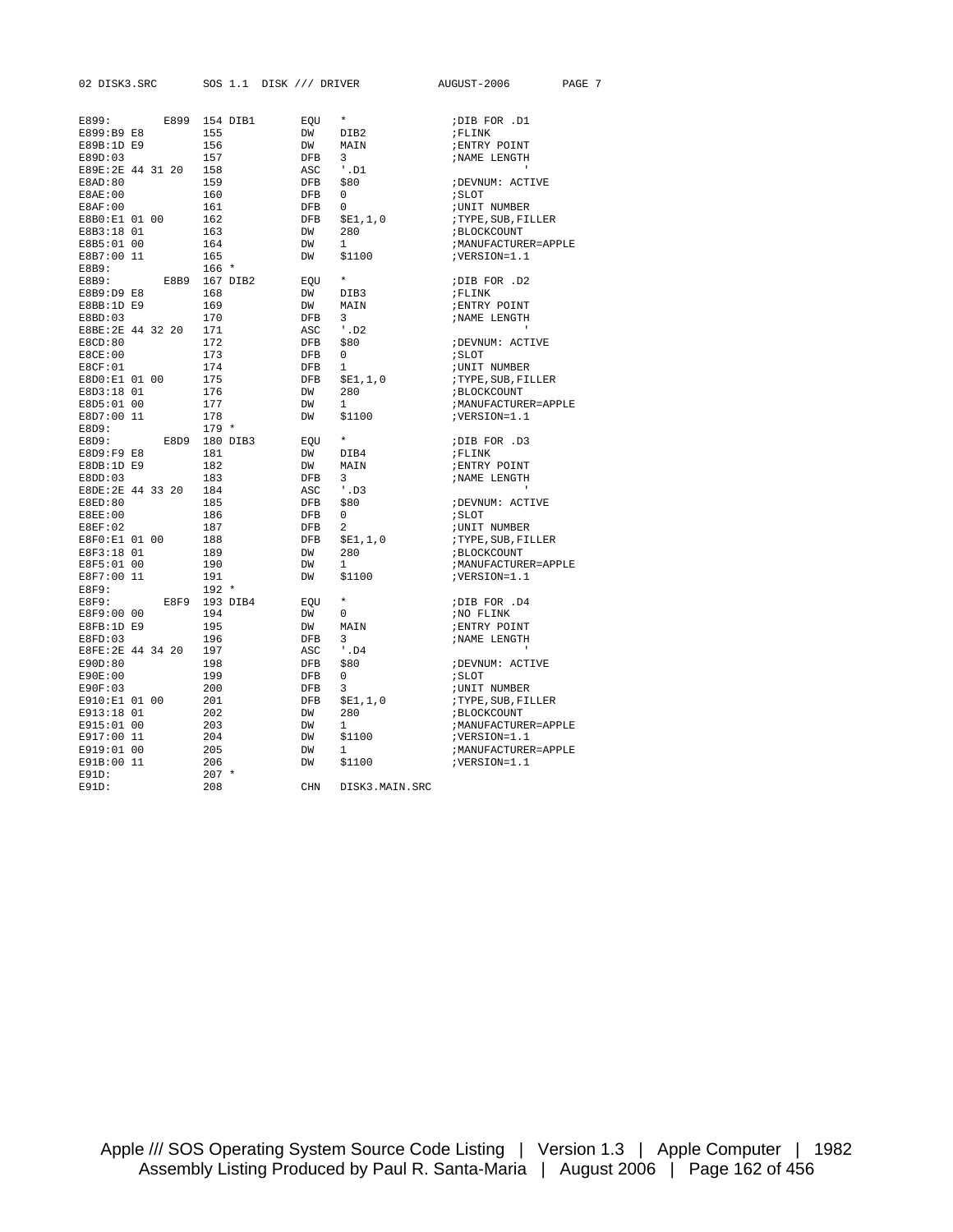| $-2006$ | <b>PAGE</b> |
|---------|-------------|

| E91D:                                                                                                          |                                                                                                                              |                                               | 2 * MAIN ENTRY POINT:     |       |                                                                                                              |                                                                                                                                                                                                        |  |
|----------------------------------------------------------------------------------------------------------------|------------------------------------------------------------------------------------------------------------------------------|-----------------------------------------------|---------------------------|-------|--------------------------------------------------------------------------------------------------------------|--------------------------------------------------------------------------------------------------------------------------------------------------------------------------------------------------------|--|
|                                                                                                                |                                                                                                                              |                                               |                           |       |                                                                                                              | E91D:<br>E91D: 3 *<br>E91D: 4 * DISABLE NMI/RESET AND ENABLE ROM/IO SPACE<br>E91D: 5 *<br>E91D: E91D 6 MAIN EQU *<br>E91D: AD DF FF 7 LDA E.REG :SAVE CAL!<br>TAGLION DT RES AND #\$FF-\$20 :DROP SCRI |  |
|                                                                                                                |                                                                                                                              |                                               |                           |       |                                                                                                              |                                                                                                                                                                                                        |  |
|                                                                                                                |                                                                                                                              |                                               |                           |       |                                                                                                              |                                                                                                                                                                                                        |  |
|                                                                                                                |                                                                                                                              |                                               |                           |       |                                                                                                              |                                                                                                                                                                                                        |  |
|                                                                                                                |                                                                                                                              |                                               |                           |       |                                                                                                              |                                                                                                                                                                                                        |  |
| E920:29 DF                                                                                                     |                                                                                                                              | 8 <sup>1</sup>                                |                           |       |                                                                                                              |                                                                                                                                                                                                        |  |
|                                                                                                                | $E922:BD$ F2 ED 9<br>E922:8D F2 ED 9<br>E925: 0001 10                                                                        |                                               |                           |       |                                                                                                              |                                                                                                                                                                                                        |  |
|                                                                                                                |                                                                                                                              |                                               |                           |       |                                                                                                              |                                                                                                                                                                                                        |  |
|                                                                                                                |                                                                                                                              |                                               |                           |       |                                                                                                              |                                                                                                                                                                                                        |  |
|                                                                                                                |                                                                                                                              |                                               |                           |       |                                                                                                              |                                                                                                                                                                                                        |  |
|                                                                                                                |                                                                                                                              |                                               |                           |       |                                                                                                              |                                                                                                                                                                                                        |  |
|                                                                                                                | E925:AD DF FF 11<br>E925:AD DF FF 11<br>E928:29 EF 12<br>E924:09 03 14<br>E920:8D DF FF 15<br>E92C:8D DF FF 15<br>E92F: 16 * |                                               |                           |       |                                                                                                              |                                                                                                                                                                                                        |  |
|                                                                                                                |                                                                                                                              |                                               |                           |       |                                                                                                              |                                                                                                                                                                                                        |  |
|                                                                                                                |                                                                                                                              |                                               |                           |       |                                                                                                              |                                                                                                                                                                                                        |  |
|                                                                                                                |                                                                                                                              |                                               |                           |       |                                                                                                              |                                                                                                                                                                                                        |  |
| E92F:AD D8 C0                                                                                                  |                                                                                                                              | $\begin{array}{c} -1 \\ 17 \\ 18 \end{array}$ |                           |       |                                                                                                              | LDA NOSCROLL : DISABLE SMOOTHSCROLL                                                                                                                                                                    |  |
| E932: The second second second second second second second second second second second second second second se |                                                                                                                              |                                               |                           |       |                                                                                                              |                                                                                                                                                                                                        |  |
| E932:08                                                                                                        |                                                                                                                              | $\begin{array}{c} 19 \\ 20 \end{array}$       |                           | PHP   |                                                                                                              | ;IF ALREADY SEI'D, THEN WE<br>; STAY THAT WAY                                                                                                                                                          |  |
| E933:68                                                                                                        |                                                                                                                              |                                               |                           |       |                                                                                                              |                                                                                                                                                                                                        |  |
| E934:6A                                                                                                        |                                                                                                                              | $\begin{array}{c} 21 \\ 22 \\ 23 \end{array}$ |                           |       |                                                                                                              |                                                                                                                                                                                                        |  |
| E935:6A                                                                                                        |                                                                                                                              |                                               |                           |       |                                                                                                              |                                                                                                                                                                                                        |  |
| E936:6A                                                                                                        |                                                                                                                              |                                               |                           |       |                                                                                                              |                                                                                                                                                                                                        |  |
| E937:6A                                                                                                        |                                                                                                                              | 24                                            |                           |       |                                                                                                              | FLA ; STAY THAT WAY<br>ROR A<br>ROR A<br>ROR A<br>ROR A<br>STA IRQMASK ; 'I' BIT INTO BIT7                                                                                                             |  |
| E938:85 DB                                                                                                     |                                                                                                                              | 25                                            |                           |       |                                                                                                              |                                                                                                                                                                                                        |  |
| E93A:                                                                                                          |                                                                                                                              | $26 *$                                        |                           |       |                                                                                                              |                                                                                                                                                                                                        |  |
| E93A:                                                                                                          |                                                                                                                              |                                               |                           |       | 27 * MAKE SURE WE HAVE A VALID COMMAND:<br>28 *                                                              |                                                                                                                                                                                                        |  |
| $E93A$ :                                                                                                       |                                                                                                                              |                                               |                           |       |                                                                                                              |                                                                                                                                                                                                        |  |
| E93A:A5 CO                                                                                                     | $\frac{20}{29}$                                                                                                              |                                               |                           |       |                                                                                                              | GET IT                                                                                                                                                                                                 |  |
|                                                                                                                | E93C:30 43 E981 30                                                                                                           |                                               |                           |       | LDA D.COMMAND<br>BEQ IOSETUP<br>BEQ IOSETUP<br>CMP #10<br>CMP #9                                             | $i = >WOW!$                                                                                                                                                                                            |  |
|                                                                                                                | E93E:F0 46 E986 31                                                                                                           |                                               |                           |       |                                                                                                              | ; =>ZERO IS A READ<br>;OFF THE END?                                                                                                                                                                    |  |
| E940:C9 OA                                                                                                     | 32                                                                                                                           |                                               |                           |       |                                                                                                              |                                                                                                                                                                                                        |  |
|                                                                                                                | E942:B0 3D E981 33<br>E944:C9 09 34                                                                                          |                                               |                           |       |                                                                                                              | $i = > YES$                                                                                                                                                                                            |  |
|                                                                                                                |                                                                                                                              |                                               |                           |       |                                                                                                              | ; REPEAT?                                                                                                                                                                                              |  |
|                                                                                                                |                                                                                                                              |                                               |                           |       | BNE CMD1                                                                                                     | $i = >$ NOPE                                                                                                                                                                                           |  |
|                                                                                                                |                                                                                                                              |                                               |                           |       |                                                                                                              |                                                                                                                                                                                                        |  |
|                                                                                                                |                                                                                                                              |                                               |                           |       | E946:D0 16 E95E 35<br>E948: 36 *<br>E948: 36 *<br>E948: 37 * REPEAT. SIMPLY GET PRIOR COMMAND:<br>E948: 38 * |                                                                                                                                                                                                        |  |
|                                                                                                                |                                                                                                                              |                                               |                           |       |                                                                                                              |                                                                                                                                                                                                        |  |
| E948:AD F0 ED                                                                                                  |                                                                                                                              | 39                                            |                           |       |                                                                                                              |                                                                                                                                                                                                        |  |
| E94B:C5 C1                                                                                                     | 40                                                                                                                           |                                               |                           |       |                                                                                                              |                                                                                                                                                                                                        |  |
|                                                                                                                | $E94D: D0 2D  E97C 41$<br>$E94F: AD F1 ED 42$                                                                                |                                               |                           |       |                                                                                                              |                                                                                                                                                                                                        |  |
|                                                                                                                |                                                                                                                              |                                               |                           |       |                                                                                                              |                                                                                                                                                                                                        |  |
|                                                                                                                | E952:F0 04 E958 43                                                                                                           |                                               |                           |       |                                                                                                              |                                                                                                                                                                                                        |  |
| E954:C9 01                                                                                                     | 44                                                                                                                           |                                               |                           |       |                                                                                                              |                                                                                                                                                                                                        |  |
|                                                                                                                | E956:D0 24 E97C 45                                                                                                           |                                               |                           |       |                                                                                                              |                                                                                                                                                                                                        |  |
|                                                                                                                |                                                                                                                              |                                               | E958: E958 46 RPTOK EQU * |       |                                                                                                              |                                                                                                                                                                                                        |  |
| E958:85 CO                                                                                                     |                                                                                                                              |                                               |                           |       |                                                                                                              | STA D. COMMAND : SAME AS BEFORE                                                                                                                                                                        |  |
| E95A:C9 00                                                                                                     | $\frac{47}{48}$                                                                                                              |                                               |                           |       | $\text{CMP}$ #0                                                                                              | ; READ?                                                                                                                                                                                                |  |
|                                                                                                                |                                                                                                                              |                                               |                           |       | $E95C: F0 28$ $E986$ 49 BEQ IOSETUP $E95C: F0 28$ $E986$ 49                                                  |                                                                                                                                                                                                        |  |
|                                                                                                                |                                                                                                                              |                                               |                           |       |                                                                                                              |                                                                                                                                                                                                        |  |
| E95E:                                                                                                          |                                                                                                                              |                                               |                           |       | 50 * NOW REPEAT GOES LIKE OTHERS:                                                                            |                                                                                                                                                                                                        |  |
| E95E:                                                                                                          |                                                                                                                              | $51 *$                                        |                           |       |                                                                                                              |                                                                                                                                                                                                        |  |
| E95E:                                                                                                          | E95E: E95E 53 CMD1                                                                                                           | $52 *$                                        |                           |       |                                                                                                              |                                                                                                                                                                                                        |  |
|                                                                                                                |                                                                                                                              |                                               |                           | EQU * |                                                                                                              |                                                                                                                                                                                                        |  |
|                                                                                                                |                                                                                                                              |                                               |                           |       |                                                                                                              | ;WRITE?                                                                                                                                                                                                |  |
|                                                                                                                |                                                                                                                              |                                               |                           |       |                                                                                                              | $i = >$ NOPE                                                                                                                                                                                           |  |
|                                                                                                                |                                                                                                                              |                                               |                           |       |                                                                                                              | $i = > YES$                                                                                                                                                                                            |  |
|                                                                                                                |                                                                                                                              |                                               |                           |       |                                                                                                              |                                                                                                                                                                                                        |  |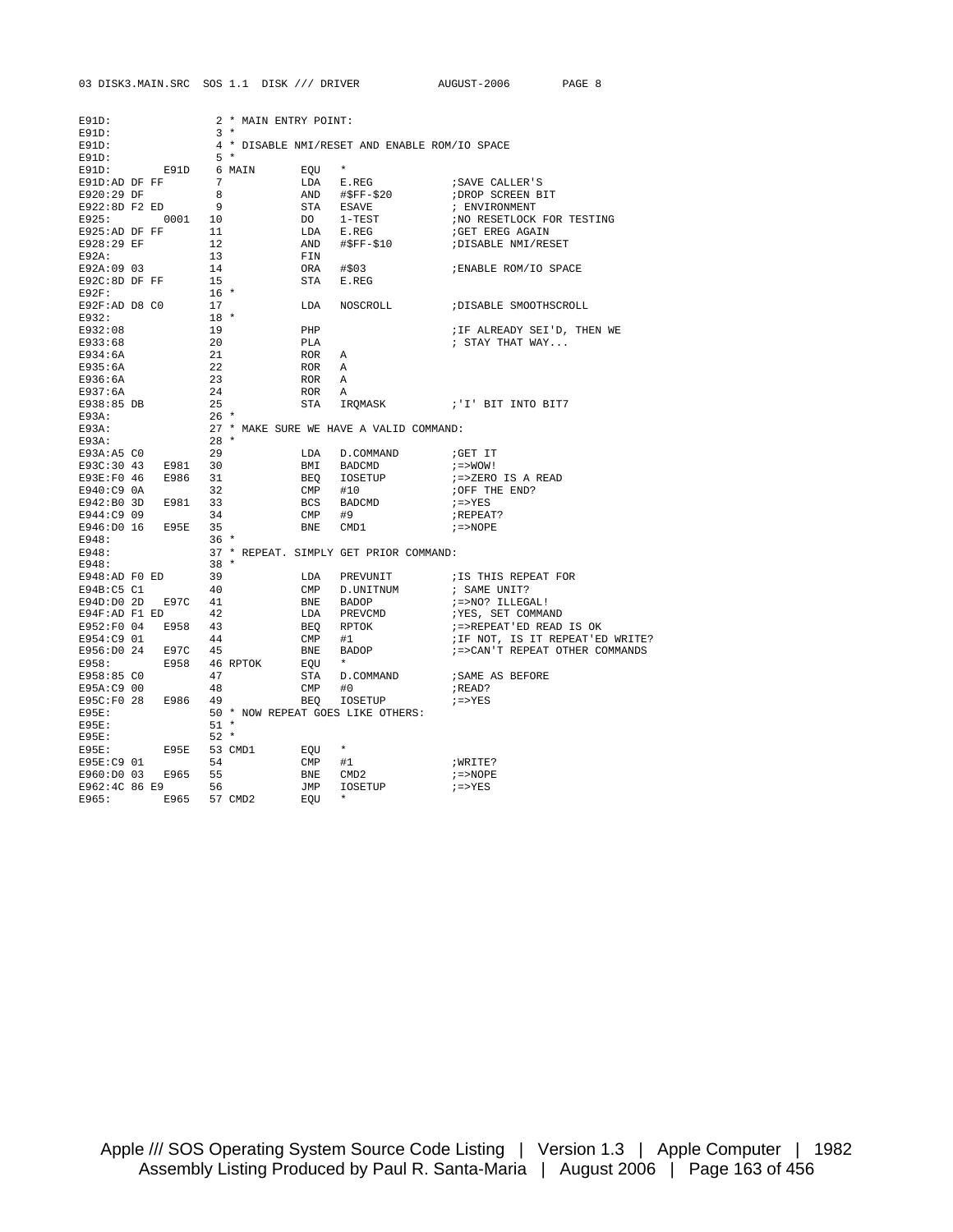03 DISK3.MAIN.SRC SOS 1.1 DISK /// DRIVER AUGUST-2006 PAGE 9

| E965:C9 02    |                |             | 58     |                  | CMP        | #2              | ; STATUS?         |  |
|---------------|----------------|-------------|--------|------------------|------------|-----------------|-------------------|--|
| E967:DD       | 0 <sup>c</sup> | E975        | 59     |                  | <b>BNE</b> | CMD3            | :=>NOT STATUS     |  |
| E969:A5 C2    |                |             | 60     |                  | LDA        | D. STATCODE     | ; IS IT 'SENSE'?  |  |
| F96B:F0       | 05             | E972        | 61     |                  | <b>BEO</b> | GOSTAT          | $i = > YES$       |  |
| E96D: A9      | 00             |             | 62     |                  | LDA        | #XCTLCODE       | ; ILLEGAL CODE    |  |
| E96F:4C E9    |                | EA.         | 63     |                  | <b>JMP</b> | EXIT            |                   |  |
| E972:         |                | E972        |        | 64 GOSTAT        | EOU        | $\star$         |                   |  |
| E972:4C BC E9 |                |             | 65     |                  | JMP        | <b>DRVSETUP</b> | $i = > YES$       |  |
| E975:         |                |             | 66 *   |                  |            |                 |                   |  |
| E975:         |                | E975        | 67     | CMD <sub>3</sub> | EOU        | $\star$         |                   |  |
| E975:C9 08    |                |             | 68     |                  | CMP        | #8              | ; INIT?           |  |
| E977:DD       | 0.3            | <b>E97C</b> | 69     |                  | <b>BNE</b> | <b>BADOP</b>    | $i = >NOPE$       |  |
| E979:4C A4 EA |                |             | 70     |                  | JMP        | INIT            | ;=>YES, DO INIT   |  |
| $E97C$ :      |                |             | $71 *$ |                  |            |                 |                   |  |
| E97C:         |                | E97C        |        | 72 BADOP         | EQU        | $\star$         |                   |  |
| E97C: A9 00   |                |             | 73     |                  | LDA        | #XBADOP         | ;ILLEGAL COMMAND  |  |
| E97E:4C E9 EA |                |             | 74     |                  | <b>JMP</b> | EXIT            | ; BACK TO YOU     |  |
| E981:         |                |             | $75 *$ |                  |            |                 |                   |  |
| E981:         |                | E981        | 76     | <b>BADCMD</b>    | EQU        | $\star$         |                   |  |
| E981:A9 00    |                |             | 77     |                  | LDA        | #XREOCODE       | ; INVALID COMMAND |  |
| E983:4C E9    |                | EA          | 78     |                  | JMP        | <b>EXIT</b>     | ;BACK TO YOU      |  |
|               |                |             |        |                  |            |                 |                   |  |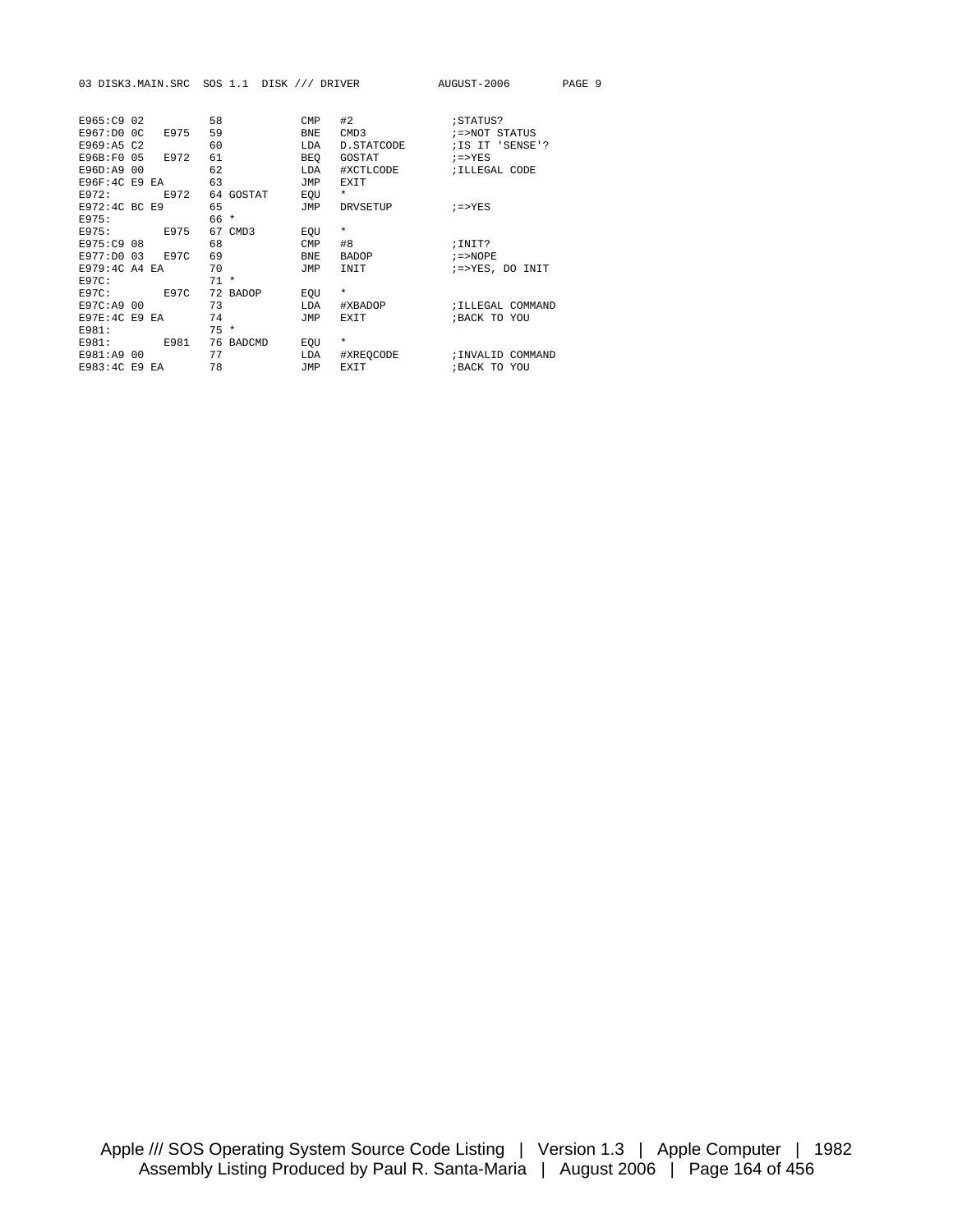| E986:         |                     |         |                            |              | 80 * SETUP WHAT WE HAVE TO BEFORE                                        |                                                                                                                                                                                                                                                                                                                                                                   |
|---------------|---------------------|---------|----------------------------|--------------|--------------------------------------------------------------------------|-------------------------------------------------------------------------------------------------------------------------------------------------------------------------------------------------------------------------------------------------------------------------------------------------------------------------------------------------------------------|
| E986:         |                     |         |                            |              | 81 * PERFORMING THE I/O OPERATION:                                       |                                                                                                                                                                                                                                                                                                                                                                   |
| E986:         |                     |         | $82 *$                     |              |                                                                          |                                                                                                                                                                                                                                                                                                                                                                   |
|               |                     |         | E986: E986 83 IOSETUP EOU  |              | $\star$                                                                  |                                                                                                                                                                                                                                                                                                                                                                   |
| E986:A5 C7    |                     | 84      |                            |              |                                                                          | LDA D.BLOCK+1 ; VALIDATE BLOCKNUM                                                                                                                                                                                                                                                                                                                                 |
| E988:F0 OF    | E999                | 85      |                            |              | BEO CHKBYTE                                                              | ;=> IF <256, IT'S OK                                                                                                                                                                                                                                                                                                                                              |
| E98A:C9 02    |                     | 86      |                            | $CMP$ #2     |                                                                          | ;IS IT <512?                                                                                                                                                                                                                                                                                                                                                      |
| E98C:B0 06    | E994 87             |         |                            |              | BCS BADBLOCK                                                             | $i =$ >BAD BOY!                                                                                                                                                                                                                                                                                                                                                   |
| E98E:A5 C6    |                     | 88      |                            |              | LDA D.BLOCK                                                              | ; YES, CHECK LO HALF                                                                                                                                                                                                                                                                                                                                              |
| E990:C9 18    |                     | 89      |                            |              |                                                                          | CMP #280-256 ; FOR RANGE                                                                                                                                                                                                                                                                                                                                          |
| E992:90 05    | E999 90             |         |                            |              |                                                                          | BCC CHKBYTE :=>IT'S OK                                                                                                                                                                                                                                                                                                                                            |
|               |                     |         | E994: E994 91 BADBLOCK EQU |              | $\star$                                                                  |                                                                                                                                                                                                                                                                                                                                                                   |
| E994:A9 00    |                     | 92      |                            |              | LDA #XBLKNUM                                                             | ;BAD BLOCK NUMBER                                                                                                                                                                                                                                                                                                                                                 |
| E996:4C E9 EA |                     | 93      |                            | JMP          | EXIT                                                                     | RETURN BAD NEWS                                                                                                                                                                                                                                                                                                                                                   |
| E999:         |                     | $94 *$  |                            |              |                                                                          |                                                                                                                                                                                                                                                                                                                                                                   |
|               |                     |         | E999: E999 95 CHKBYTE EQU  |              | $\star$                                                                  |                                                                                                                                                                                                                                                                                                                                                                   |
| E999:A5 C4    | 96                  |         |                            | LDA          | D.BYTES                                                                  | GET LO COUNT                                                                                                                                                                                                                                                                                                                                                      |
|               | E99B:D0 1A E9B7 97  |         |                            | <b>BNE</b>   |                                                                          |                                                                                                                                                                                                                                                                                                                                                                   |
| E99D:A5 C5    |                     | 98      |                            | LDA          | <b>BADCOUNT</b><br>D.BYTES+1                                             | $\mathit{i}=\mathit{v}$ = $\mathit{i}$ = $\mathit{i}$ = $\mathit{i}$ = $\mathit{i}$ = $\mathit{i}$ = $\mathit{i}$ = $\mathit{i}$ = $\mathit{i}$ = $\mathit{i}$ = $\mathit{i}$ = $\mathit{i}$ = $\mathit{i}$ = $\mathit{i}$ = $\mathit{i}$ = $\mathit{i}$ = $\mathit{i}$ = $\mathit{i}$ = $\mathit{i}$ = $\mathit{i}$ = $\mathit{i}$ = $\mathit{i$<br>GET HI COUNT |
|               |                     | 99      |                            |              |                                                                          |                                                                                                                                                                                                                                                                                                                                                                   |
| E99F:4A       | E9A0:B0 15 E9B7 100 |         |                            |              | LSR A                                                                    | ; MAKE BLOCK COUNT                                                                                                                                                                                                                                                                                                                                                |
|               |                     |         |                            |              |                                                                          | $\begin{minipage}{0.9\linewidth} BCS & \text{BAD} \\ \text{BAD} \\ \text{IF} \\ \text{HALF-BLOCK} \\ \text{COUNT} \end{minipage}$                                                                                                                                                                                                                                 |
| E9A2:85 D9    |                     | 101     |                            |              |                                                                          | STA BLKCOUNT : SAVE COUNT OF BLOCKS                                                                                                                                                                                                                                                                                                                               |
| E9A4:         |                     | $102 *$ |                            |              |                                                                          |                                                                                                                                                                                                                                                                                                                                                                   |
| E9A4:         |                     |         |                            |              | 103 * DOES REQUESTED BYTECOUNT CAUSE US<br>104 * TO RUN OFF END OF DISK? |                                                                                                                                                                                                                                                                                                                                                                   |
| E9A4:         |                     |         |                            |              |                                                                          |                                                                                                                                                                                                                                                                                                                                                                   |
| E9A4:         |                     | $105 *$ |                            |              |                                                                          |                                                                                                                                                                                                                                                                                                                                                                   |
| E9A4:A5 D9    |                     | 106     |                            | LDA          |                                                                          | BLKCOUNT : NO. ADD STARTBLOCK                                                                                                                                                                                                                                                                                                                                     |
| E9A6:18       |                     | 107     |                            | CLC.         |                                                                          | ; AND BLKCOUNT AND SEE                                                                                                                                                                                                                                                                                                                                            |
| E9A7:65 C6    |                     | 108     |                            | ADC          |                                                                          | D.BLOCK $\qquad$ ; IF WE'RE TOO BIG                                                                                                                                                                                                                                                                                                                               |
| E9A9:A6 C7    |                     | 109     |                            | LDX          | D.BLOCK+1                                                                | ; DID IT START OUT > 255?                                                                                                                                                                                                                                                                                                                                         |
| E9AB:D0 04    | E9B1 110            |         |                            | BNE          | BLKG255                                                                  | $i = > YES$                                                                                                                                                                                                                                                                                                                                                       |
| E9AD:90 OD    | E9BC                | 111     |                            | BCC          | DRVSETUP                                                                 | $i =$ >DEFINITELY < 256                                                                                                                                                                                                                                                                                                                                           |
| E9AF:B0 02    | E9B3                | 112     |                            | BCS          | CHKLO                                                                    | $i = > IF CARRY, THEN > 256$                                                                                                                                                                                                                                                                                                                                      |
| E9B1:         | E9B1                |         | 113 BLKG255 EQU            |              | $\star$                                                                  |                                                                                                                                                                                                                                                                                                                                                                   |
| E9B1:B0 04    | E9B7                | 114     |                            | <b>BCS</b>   |                                                                          | BADCOUNT $i>255+CARRY$ IS NOW >511                                                                                                                                                                                                                                                                                                                                |
| E9B3:         |                     |         | E9B3 115 CHKLO             | EQU          | $\star$                                                                  |                                                                                                                                                                                                                                                                                                                                                                   |
| E9B3:C9 19    |                     | 116     |                            | $\text{CMP}$ | #280-256+1                                                               | $7281.511$ ?                                                                                                                                                                                                                                                                                                                                                      |
| E9B5:90 05    | E9BC 117            |         |                            | BCC          | DRVSETUP                                                                 | $i = > NO$ , WE ARE OK                                                                                                                                                                                                                                                                                                                                            |
|               |                     |         | E9B7: E9B7 118 BADCOUNT    | EOU          | $\star$                                                                  |                                                                                                                                                                                                                                                                                                                                                                   |
| E9B7:A9 00    |                     | 119     |                            |              | LDA #XBYTECNT                                                            | ; ILLEGAL BYTECOUNT                                                                                                                                                                                                                                                                                                                                               |
| E9B9:4C E9 EA |                     | 120     |                            | JMP          | EXIT                                                                     | $i$ SORRY $\ldots$                                                                                                                                                                                                                                                                                                                                                |

Apple /// SOS Operating System Source Code Listing | Version 1.3 | Apple Computer | 1982 Assembly Listing Produced by Paul R. Santa-Maria | August 2006 | Page 165 of 456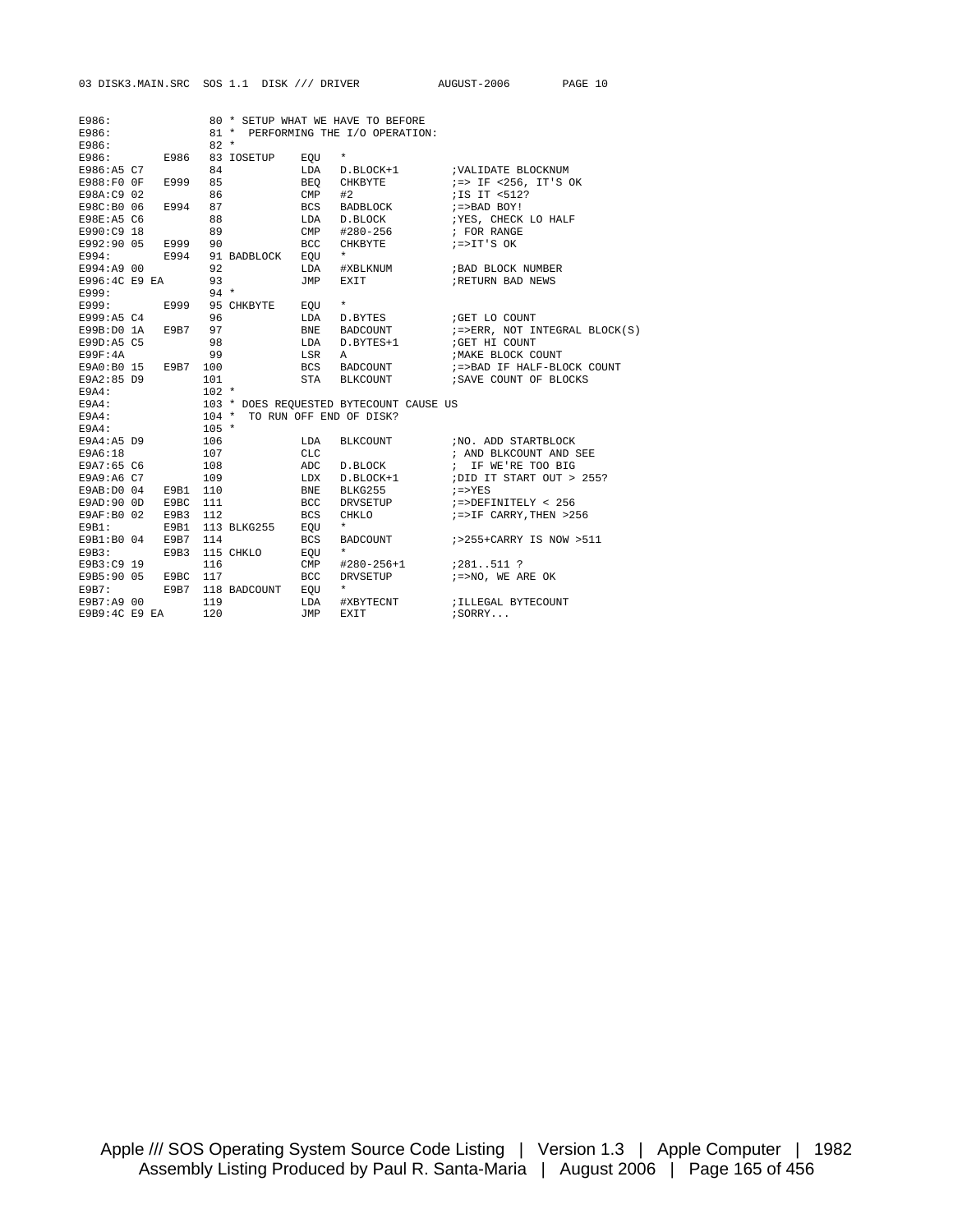| E9BC:           |                     | $122 *$           |                              |            |                                                                               |                                       |
|-----------------|---------------------|-------------------|------------------------------|------------|-------------------------------------------------------------------------------|---------------------------------------|
| E9BC:           |                     |                   |                              |            | 123 * SELECT THE APPROPRIATE DRIVE:                                           |                                       |
| E9BC:           |                     | $124$ *           |                              |            |                                                                               |                                       |
|                 |                     |                   | E9BC: E9BC 125 DRVSETUP      | EQU        | $\star$                                                                       |                                       |
| E9BC:A5 CO      |                     | 126               |                              |            |                                                                               | LDA D. COMMAND : SAVE THIS COMMAND    |
| E9BE:8D F1 ED   |                     | 127               |                              | STA        | PREVCMD : AND DEVICE FOR                                                      |                                       |
| E9C1:AB C1      |                     | 128               |                              | LDA        | D. UNITNUM $\qquad$ ; SUBSEQUENT                                              |                                       |
|                 | E9C3:8D F0 ED 129   |                   |                              | STA        | PREVUNIT : 'REPEAT' CALL                                                      |                                       |
| E9C6:AD DF FF   |                     | 130               |                              | LDA        | E.REG                                                                         | ; DOWNSHIFT TO                        |
| E9C9:09 80      |                     | 131<br>132<br>133 |                              |            | ORA #\$80                                                                     | ; 1MHZ FOR REMAINDER                  |
| E9CB:8D DF FF   |                     |                   |                              | STA        | E.REG                                                                         | ; OF DRIVER EXECUTION                 |
| E9CE: 20 1D EC  |                     |                   |                              |            | JSR UNITSEL                                                                   | ; SELECT & START IT                   |
| E9D1:           |                     | $134 *$           |                              |            |                                                                               |                                       |
| E9D1:           |                     |                   |                              |            | 135 * SEE IF THE MOTOR STARTED. IF NOT,                                       |                                       |
| E9D1:           | $136$ *             |                   |                              |            | THEN IT'S EITHER DISKSWITCH OR NODRIVE.                                       |                                       |
| E9D1:           |                     | $137$ *           |                              |            |                                                                               |                                       |
|                 | E9D1:20 DC EC 138   |                   |                              |            | JSR CHKDRV : MOTOR RUNNING?                                                   |                                       |
|                 | E9D4:D0 23 E9F9 139 |                   |                              |            | BNE DOIO $i = > YES$ , GREAT.                                                 |                                       |
| E9D6:           |                     | $140 *$           |                              |            |                                                                               |                                       |
| E9D6:           |                     |                   |                              |            | 141 * IF WE GET A MOTOR WHEN WE MOVE<br>142 * THE HEAD, THEN IT'S DISKSWITCH. |                                       |
| E9D6:           |                     |                   |                              |            |                                                                               |                                       |
| E9D6:           |                     | $143 *$           |                              |            |                                                                               |                                       |
|                 | E9D6:A6 C1 144      |                   |                              | LDX        |                                                                               | D. UNITNUM : FORCE HEAD MOTION        |
|                 | E9D8:FE 00 EE 145   |                   |                              | <b>INC</b> |                                                                               | DRVTRACK, X : EVEN IF ALREADY ON ZERO |
| E9DB:FE 00 EE   | 146                 |                   |                              | INC        |                                                                               | DRVTRACK, X : GIVE HIM A FIRM KNOCKER |
| E9DE: A900      |                     | 147               |                              | LDA        | #0                                                                            | SEEK TO TRACK ZERO                    |
|                 | E9E0:20 60 ED 148   |                   |                              | JSR        | <b>MYSEEK</b>                                                                 | ; FOR BFM DIR READ                    |
| $E9E3:20$ DC EC | 149                 |                   |                              | JSR        | CHKDRV                                                                        | ; RUNNING NOW?                        |
|                 | E9E6:D0 0C E9F4 150 |                   |                              | BNE        | DSWITCH                                                                       | ;=>YES, A SWITCHEROO                  |
| E9E8:A9 00      |                     | 151               |                              | LDA        | #0                                                                            |                                       |
| E9EA:A4 C1      |                     | 152               |                              | LDY        | D. UNITNUM : FORGET THAT THIS                                                 |                                       |
| E9EC: 99 F8 ED  |                     | 153               |                              | STA        | DRIVESEL, Y                                                                   | ; DRIVE WAS 'SELECTED'                |
| E9EF: A9 00     |                     | 154               |                              | LDA        | #XNODRIVE                                                                     | ;NO, A MISSING DRIVE!                 |
|                 | E9F1:4C E9 EA 155   |                   |                              | JMP        | EXIT                                                                          |                                       |
| E9F4:           |                     | $156 *$           |                              |            |                                                                               |                                       |
|                 |                     |                   | E9F4: E9F4 157 DSWITCH EQU * |            |                                                                               |                                       |
| E9F4:A9 00      |                     | 158               |                              | LDA        |                                                                               | #XDISKSW :USER PULLED A FAST ONE      |
| E9F6:4C E9 EA   |                     | 159               |                              | JMP        | EXIT                                                                          | ; BUT HE CAN'T FOOL US.               |

03 DISK3.MAIN.SRC SOS 1.1 DISK /// DRIVER AUGUST-2006 PAGE 11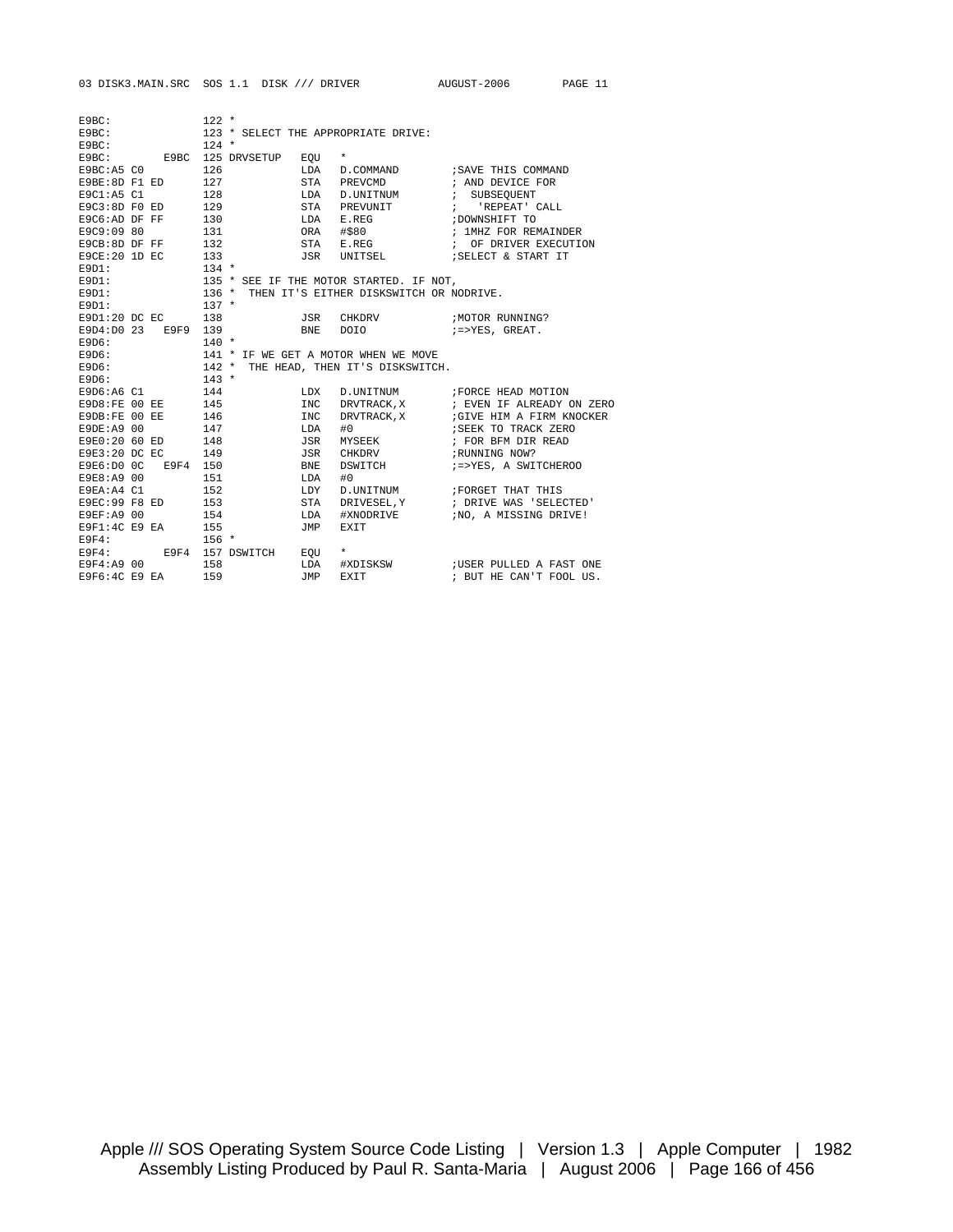|                    |          |                          |              |                                                | 03 DISK3.MAIN.SRC SOS 1.1 DISK /// DRIVER AUGUST-2006 | PAGE 12 |
|--------------------|----------|--------------------------|--------------|------------------------------------------------|-------------------------------------------------------|---------|
|                    |          |                          |              |                                                |                                                       |         |
| <b>E9F9:</b>       |          |                          |              | 161 * PREPARE TO DO THE OPERATION:             |                                                       |         |
| E9F9:<br>E9F9:     |          | $162 *$<br>E9F9 163 DOIO | EOU          | $\star$                                        |                                                       |         |
| E9F9:A5 C2         |          | 164                      | LDA          | D.BUFL                                         | COPY USER BUFFER;                                     |         |
| E9FB:85 D2         |          | 165                      | STA          | BUFTEMP                                        | ; AND BLOCK NUMBER                                    |         |
| E9FD: A5 C3        |          | 166                      | LDA          | D.BUFH                                         | ; TO OUR WORKSPACE                                    |         |
| E9FF:85 D3         |          | 167                      | STA          | BUFTEMP+1                                      |                                                       |         |
| EA01:AD C3 14      |          | 168                      | LDA          | $$1400+D$ . BUFH                               |                                                       |         |
| EA04:8D D3 14      |          | 169                      | STA          | $$1400+$ BUFTEMP+1                             |                                                       |         |
| EA07:A5 C6         |          | 170                      | LDA          | D.BLOCK                                        |                                                       |         |
| EA09:85 DO         |          | 171                      | <b>STA</b>   | <b>BLKTEMP</b>                                 |                                                       |         |
| EA0B:A5 C7         |          | 172                      | LDA          | D.BLOCK+1                                      |                                                       |         |
| EA0D:85 D1         |          | 173                      | STA          | BLKTEMP+1                                      |                                                       |         |
| EA0F:              |          | $174 *$                  |              |                                                |                                                       |         |
| EA0F:              |          |                          |              | 175 * IF CALLER GAVE US A COUNT OF ZERO BYTES, |                                                       |         |
| EA0F:              |          | $176 *$                  |              | THEN WE'RE ALL DONE!                           |                                                       |         |
| EA0F:              |          | $177 *$                  |              |                                                |                                                       |         |
| <b>EAOF: A5 CO</b> |          | 178                      | LDA          |                                                | D.COMMAND : IS IT STATUS?                             |         |
| EA11:C9 02         |          | 179                      | $\text{CMP}$ | #2                                             | ; IF SO, THEN BYTECOUNT                               |         |
| EA13:DO 03         | EA18     | 180                      | <b>BNE</b>   | DOIO2                                          | ; IS MEANINGLESS                                      |         |
| EA15:4C 8B EA      |          | 181                      | TMP          | STATUS                                         |                                                       |         |
| EA18:              | EA18     | 182 DOIO2                | EOU          | $\star$                                        |                                                       |         |
| $EA18:A4$ D9       |          | 183                      | LDY          | BLKCOUNT                                       | $BLKS = 0$ ?                                          |         |
| EA1A:FO 31         | EA4D     | 184                      | BEO          | READOK                                         | ;=>YES, YOU GET GOOD RETURN                           |         |
| EA1C:C9 00         |          | 185                      | CMP          | #0                                             | ; READ COMMAND?                                       |         |
| EALE:FO 03         | EA23 186 |                          | BEO          | READREQ                                        | $i = > YES$                                           |         |
| EA20:4C 55 EA      |          | 187                      | JMP          | WRITEREO                                       |                                                       |         |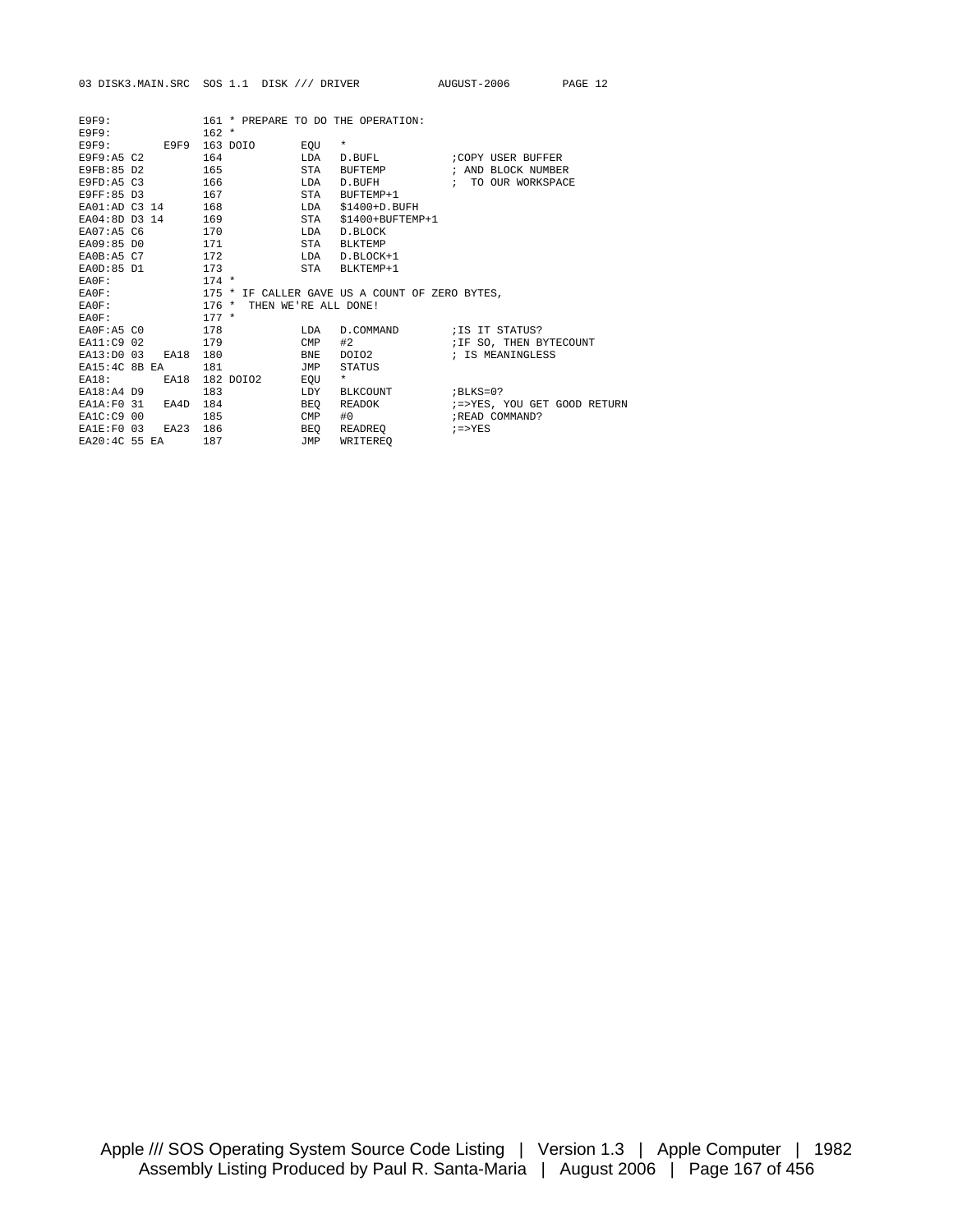| E.A23:              |                   |         |                                |            |                                                |                                                             |
|---------------------|-------------------|---------|--------------------------------|------------|------------------------------------------------|-------------------------------------------------------------|
| E A 23:             |                   |         | $190 * -$ READ --              |            |                                                |                                                             |
| E A 23:             |                   |         |                                |            |                                                |                                                             |
|                     |                   |         | EA23: EA23 192 READREQ EQU *   |            |                                                |                                                             |
| EA23:A9 00          |                   | 193     | $LDA$ #0                       |            |                                                | ; CLEAR COUNT OF                                            |
|                     |                   |         | EA25:A0 00 194                 | $LDY$ #0   |                                                |                                                             |
|                     |                   |         | EA27:91 C8 195                 | STA        | $(D.BYTRD)$ , $Y$ $\qquad \qquad ;$ BYTES READ |                                                             |
| EA29:C8             |                   |         | 196                            | INY        |                                                |                                                             |
|                     |                   |         |                                |            | EA2A: 91 C8 197 STA (D.BYTRD), Y               |                                                             |
|                     |                   |         | EA2C: EA2C 198 READREQ2 EQU    |            | $\star$                                        |                                                             |
| EA2C:20 98 ED 199   |                   |         |                                | JSR        |                                                | BLK2SECT : COMPUTE TRK/SECTOR THIS BLOCK                    |
| $E\text{A2F}$ :     |                   | $200 *$ |                                |            |                                                |                                                             |
| EA2F:20 OE EB 201   |                   |         |                                |            | JSR SECTORIO                                   | READ IT PLEASE                                              |
| EA32:B0 1E EA52 202 |                   |         |                                |            | BCS READERR                                    | $i = > WE$ LOSE.                                            |
| EA34:E6 D5          |                   |         |                                | INC        | SECTOR                                         | ;BUMP TO NEXT                                               |
| EA36:E6 D5          |                   |         |                                | INC        | SECTOR                                         | : LOGICAL SECTOR<br>: LOGICAL SECTOR<br>:BUMP SECTOR BUFFER |
| EA38:E6 9C          | $\frac{203}{204}$ |         |                                | INC        | $BUF+1$                                        |                                                             |
| EA3A:20 OE EB 206   |                   |         |                                |            | JSR SECTORIO                                   | ; READ IT TOO                                               |
| EA3D:B0 13 EA52 207 |                   |         |                                | <b>BCS</b> | READERR $i = > WE$ LOSE.                       |                                                             |
| EA3F:A0 01 208      |                   |         | LDY                            |            | #1                                             |                                                             |
|                     |                   |         | EA41:B1 C8 209 LDA             |            | (D.BYTRD), Y ; BUMP COUNT OF                   |                                                             |
| EA43:18 210         |                   |         | <b>CLC</b>                     |            |                                                |                                                             |
|                     |                   |         | EA44:69 02 211 ADC             |            | #2                                             |                                                             |
|                     |                   |         |                                |            | EA46:91 C8 212 STA (D.BYTRD), Y ; BYTES READ   |                                                             |
| EA48: 213 *         |                   |         |                                |            |                                                |                                                             |
|                     |                   |         | EA48: 214 * MORE BLOCKS TO GO? |            |                                                |                                                             |
| EA48: 215 *         |                   |         |                                |            |                                                |                                                             |
|                     |                   |         |                                |            |                                                |                                                             |
|                     |                   |         |                                |            |                                                | EA4B: DO DF EA2C 217 BNE READREQ2 $i$ =>MORE TO READ        |
|                     |                   |         | EA4D: EA4D 218 READOK EQU      |            | $\star$ . The set of $\star$                   |                                                             |
| EA4D:A9 00          |                   |         | 219                            | LDA        | #0                                             | GOOD RETURN                                                 |
| $EAAF:4C E9 EA$ 220 |                   |         |                                | JMP        | <b>EXIT</b>                                    | TELL HAPPY USER                                             |
| EA52:               |                   | $221$ * |                                |            |                                                |                                                             |
|                     |                   |         | EA52: EA52 222 READERR EQU *   |            |                                                |                                                             |
| EA52:4C E9 EA 223   |                   |         |                                | JMP        |                                                | EXIT FRETURN ERROR CODE                                     |
| EA55:               |                   |         | 224                            | CHN        | DISK3.WRT.SRC                                  |                                                             |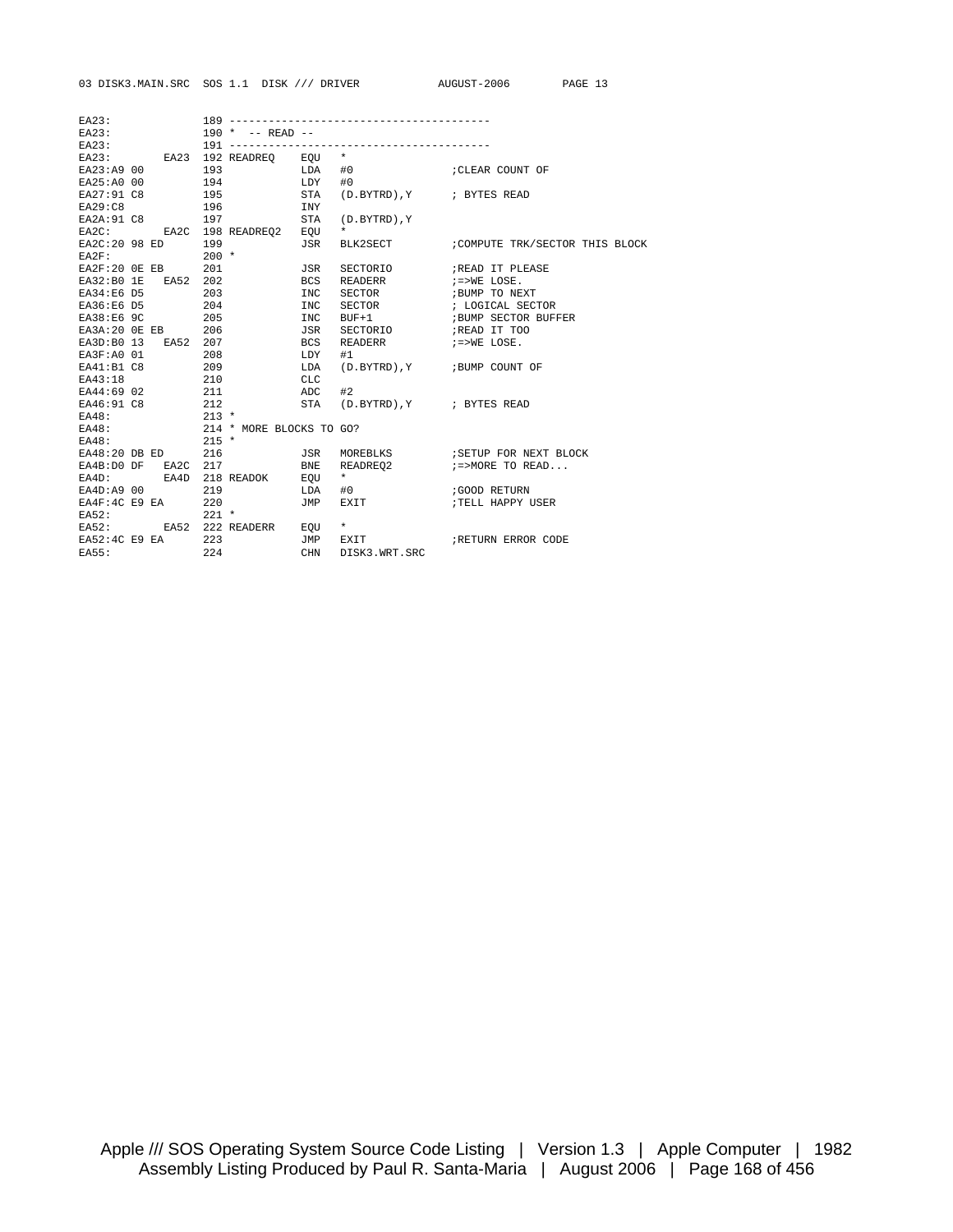| EA55:                |      |        |                        |            | --------------------------- |                                |
|----------------------|------|--------|------------------------|------------|-----------------------------|--------------------------------|
| EA55:                |      |        | * $---$ WRITE $---$    |            |                             |                                |
| EA55:                |      | 4      |                        |            |                             |                                |
| EA55:                |      | $5 *$  |                        |            |                             |                                |
| EA55:                | EA55 |        | 6 WRITEREO EOU         |            | $\star$                     |                                |
| EA55:20 98 ED        |      | 7      |                        |            | JSR BLK2SECT                | COMPUTE TRK/SECTOR THIS BLOCK; |
| EA58:AD DF FF        |      | 8      |                        | LDA        | E.REG                       | ; SET 2 MHZ                    |
| <b>EA5B: 29 7F</b>   |      | 9      |                        | AND        | #\$7F                       |                                |
| EA5D:8D DF FF        |      | 10     |                        | STA        | E.REG                       |                                |
| EA60:20 C4 F2        |      | 11     |                        | JSR        | PRENTB                      | ; PRENIBBLIZE FOR WRITE        |
| EA63:20 OE EB        |      | 12     |                        | JSR        | SECTORIO                    | ; WRITE IT OUT                 |
| EA66:B0 20 EA88      |      | 13     |                        | BCS        | WRITERR                     | ; = > SOMETHING'S WRONG        |
| EA68:                |      | $14 *$ |                        |            |                             |                                |
| EA68:E6 D5           |      | 15     |                        | <b>INC</b> | SECTOR                      | ; BUMP TO NEXT                 |
| EA6A:E6 D5           |      | 16     |                        | INC.       | SECTOR                      | ; LOGICAL SECTOR               |
| EA6C:E6 9C           |      | 17     |                        | <b>INC</b> | BUF+1                       | ; BUMP SECTOR BUFFER ADDRESS   |
| EA6E:AD DF FF        |      | 18     |                        | LDA        | E.REG                       | ; SET 2 MHZ                    |
| <b>EA71:29 7F</b>    |      | 19     |                        | AND        | #\$7F                       |                                |
| EA73:8D DF FF        |      | 20     |                        | STA        | E.REG                       |                                |
| EA76:20 C4 F2        |      | 21     |                        | JSR        | PRENIB                      | ; PRENIBBLIZE FOR WRITE        |
| EA79:20 OE EB        |      | 22     |                        | JSR        | SECTORIO                    | <b>WRITE IT OUT</b>            |
| EA7C:BO OA EA88      |      | 23     |                        | BCS        | WRITERR                     | :=>SOMETHING'S WRONG           |
| EA7E:                |      | $24 *$ |                        |            |                             |                                |
| EA7E:                |      |        | 25 * MORE BYTES TO DO? |            |                             |                                |
| EA7E:                |      | $26 *$ |                        |            |                             |                                |
| EA7E:20 DB ED        |      | 27     |                        | JSR        | MOREBLKS                    | ; SETUP FOR NEXT               |
| EA81:D0 D2           | EA55 | 28     |                        | <b>BNE</b> | WRITEREO                    | ;=>MORE TO DO                  |
| EA83:A9 00           |      | 29     |                        | LDA        | #0                          | GOOD RETURN                    |
| EA85:4C E9 EA        |      | 30     |                        | JMP        | EXIT                        |                                |
| EA88:                |      | $31 *$ |                        |            |                             |                                |
| EAB8:                | EA88 |        | 32 WRITERR             | EOU        | $\star$                     |                                |
| <b>EA88:4C E9 EA</b> |      | 33     |                        | TMP.       | <b>EXTT</b>                 | FRETURN ERROR CODE             |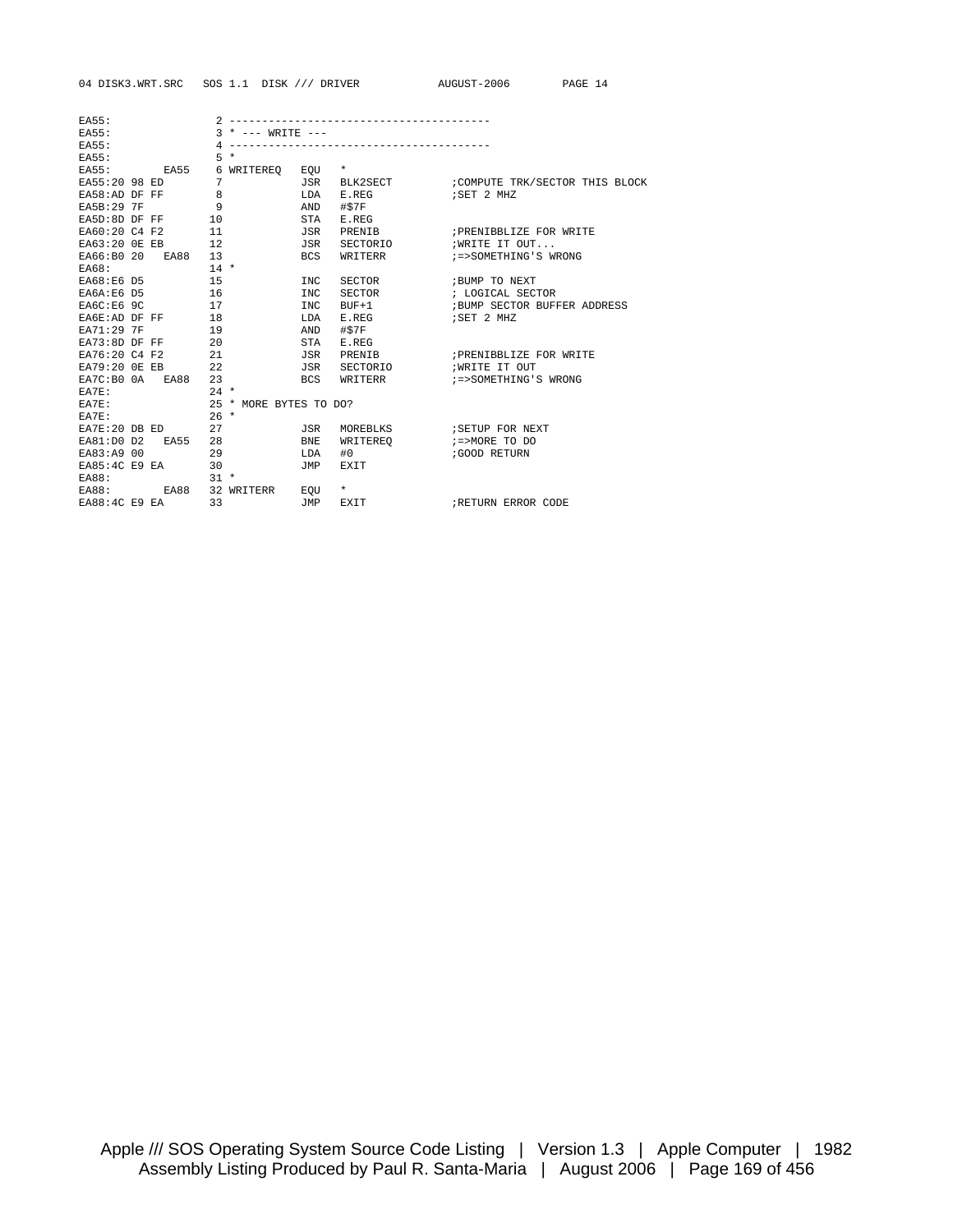| EA8B:             |      | 35     |           |                    | ----------------------------- |                      |
|-------------------|------|--------|-----------|--------------------|-------------------------------|----------------------|
| EA8B:             |      | $36 *$ |           | $---$ STATUS $---$ |                               |                      |
| EA8B:             |      | 37     |           |                    |                               |                      |
| EA8B:             |      | $38 *$ |           |                    |                               |                      |
| EA8B:             | EA8B |        | 39 STATUS | EOU                | $\star$                       |                      |
| EA8B:A2 60        |      | 40     |           | LDX                | #\$60                         | ; DUMMY SLOT         |
| EA8D:BD 8D CO     |      | 41     |           | LDA                | 06H, X                        | SENSE WRITE PROTECT  |
| EA90:BD 8E CO     |      | 42     |           | LDA                | 07L, X                        |                      |
| EAO3:OA           |      | 43     |           | ASL                | A                             | FRESERVE IT IN CARRY |
| $E_A94:BD$ 8C CO  |      | 44     |           | LDA                | 06L, X                        | ; BACK TO READ MODE  |
| EA97:A9 00        |      | 45     |           | LDA                | #0                            | ; NOW MOVE BIT TO    |
| EA99:2A           |      | 46     |           | <b>ROL</b>         | Α                             | ; PROPER POSITION    |
| EA9A: 2A          |      | 47     |           | <b>ROL</b>         | A                             | $;$ (\$02)           |
| EA9B: A0 00       |      | 48     |           | LDY                | #0                            |                      |
| EA9D:91 C3        |      | 49     |           | <b>STA</b>         | (D.STATBUF), Y                | RETURN IT            |
| <b>EA9F:A9 00</b> |      | 50     |           | LDA                | #0                            | GOOD RETURN          |
| EAA1:4C E9 EA     |      | 51     |           | JMP                | EXIT                          | ; DONE               |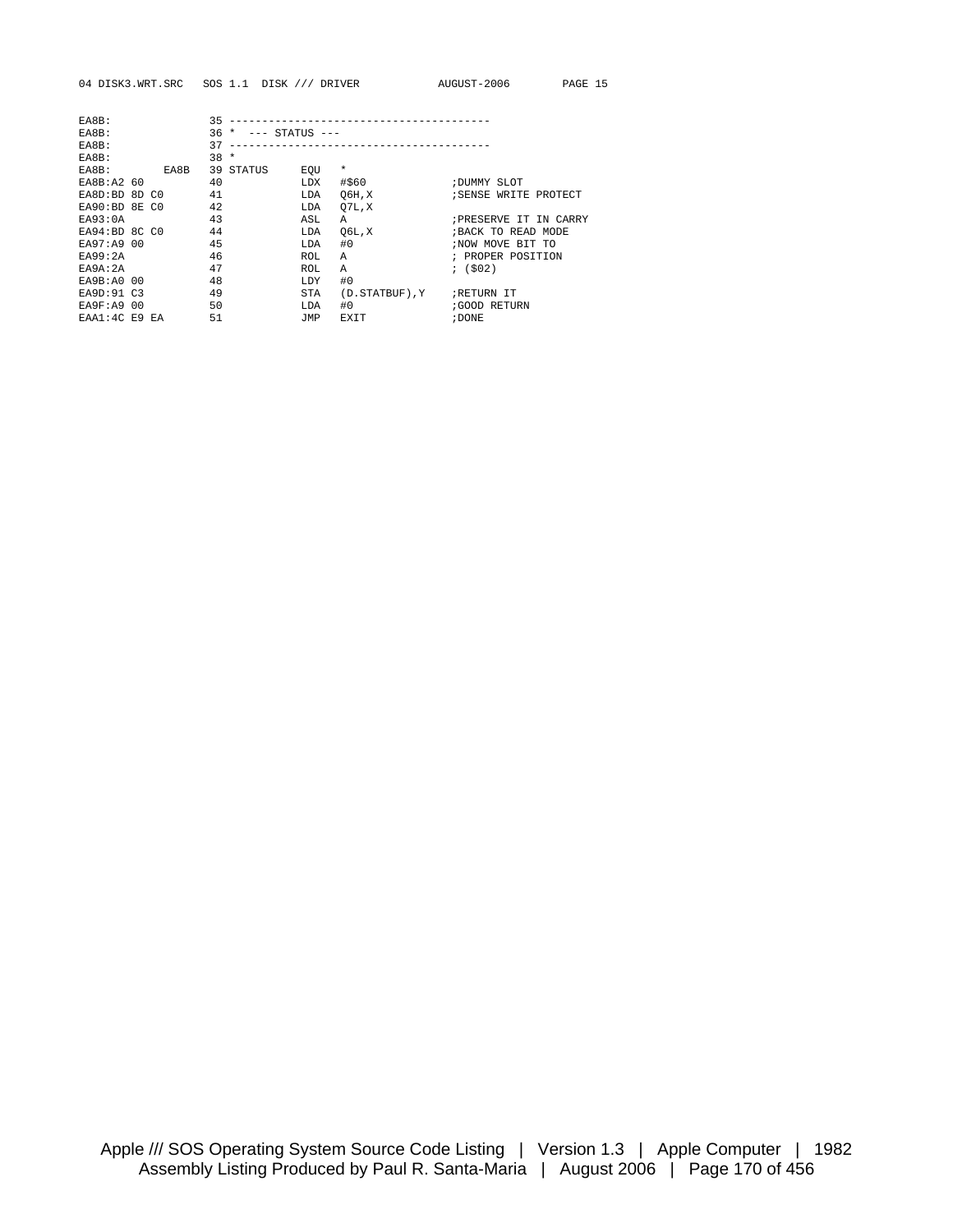| EAA4:          |                                        |        |                     |                |                                          |                              |
|----------------|----------------------------------------|--------|---------------------|----------------|------------------------------------------|------------------------------|
| EAA4:          |                                        |        | $54 * --- INIT ---$ |                |                                          |                              |
| EAA4:          |                                        |        |                     |                |                                          |                              |
| EAA4:          |                                        | $56*$  |                     |                |                                          |                              |
| EAA4:          | EAA4 57 INIT                           |        |                     | EOU            |                                          |                              |
|                | EAA4:AD F4 ED 58<br>EAA7:30 3B EAE4 59 |        |                     |                | LDA INITFLAG                             | ; INIT'ED YET?               |
|                |                                        |        |                     | BMI            | GOODINIT                                 | $i = > YES$ , DONE           |
| EAA9:          |                                        | $60 *$ |                     |                |                                          |                              |
| EAA9:A9 60     |                                        | 61     |                     | LDA            | #\$60                                    | ; SETUP SLOT FOR             |
| EAAB: 85 81    |                                        | 62     |                     | STA            | IBSLOT                                   | ; CORE ROUTINES              |
| EAAD:A9 FF     |                                        | 63     |                     | LDA            | #SFF                                     | ; PREVENT SECOND             |
| EAAF:8D F4 ED  |                                        | 64     |                     | STA            | INITFLAG                                 | ; INIT                       |
| EAB2:A9 00     |                                        | 65     |                     | LDA            | #0                                       | CLEAR STUFF OUT              |
| EAB4:8D F0 ED  |                                        | - 66   |                     | STA            | PREVUNIT                                 | D1. SOSBOOT JUST USED:       |
| EAB7:A0 04     |                                        | 67     |                     | LDY            | #4                                       |                              |
| EAB9:          |                                        |        | EAB9 68 CLRDRVS     | EQU            | $\star$                                  |                              |
| EAB9:A9 00     |                                        | 69     |                     | LDA            | #0                                       |                              |
| EABB:99 F7 ED  |                                        | 70     |                     |                | STA DRIVESEL-1, Y                        | NOBODY SELECTED              |
| EABE: 99 FB ED |                                        | 71     |                     |                | STA UPTIME-1, Y                          | ;ALL OFF                     |
| EAC1:99 FF ED  |                                        | 72     |                     |                | STA DRVTRACK-1, Y                        |                              |
| EAC4:88        |                                        | 73     |                     | DEY            |                                          |                              |
|                | EAC5:D0 F2 EAB9 74                     |        |                     | BNE            | CLRDRVS                                  |                              |
| EAC7:          | 0001                                   | 75     |                     | DO DO          | $1 - TEST$                               | ; ONLY IF NOT TESTING        |
| EAC7:          |                                        | $76*$  |                     |                |                                          |                              |
| EAC7:          |                                        |        |                     |                | 77 * SET UP .D1 SINCE LOADER'S USING IT: |                              |
| EAC7:          |                                        | 78 *   |                     |                |                                          |                              |
| EAC7:AD DF FF  |                                        | 79     |                     | LDA            | E.REG                                    | ; SET 1MHZ FOR THE           |
| EACA:09 80     |                                        | 80     |                     |                | ORA #\$80                                | ; STATEMACHINE I/O           |
| EACC:8D DF FF  |                                        | 81     |                     |                | STA E.REG                                |                              |
| EACF:20 DC EC  |                                        | 82     |                     |                | JSR CHKDRV                               | ;IS .D1 MOTOR SPINNING?      |
|                | EAD2:F0 05 EAD9 83                     |        |                     |                | BEQ INIT2                                | ;=>NO, MOTOR'S OFF           |
| EAD4:A9 08     |                                        | 84     |                     | LDA            | #T200MS                                  | ; UPTIME GOOD FOR READS      |
|                | EAD6:8D FC ED 85                       |        |                     |                | STA UPTIME+0                             |                              |
| EAD9:          |                                        |        | EAD9 86 INIT2       | EQU *          |                                          |                              |
| EAD9:A9 01     |                                        | 87     |                     | LDA #1         |                                          |                              |
| EADB: 8D F8 ED |                                        | 88     |                     |                | STA DRIVESEL+0                           | ; D1 IS THE CURRENT DRIVE    |
| EADE:AD 8C 03  |                                        | 89     |                     |                | LDA \$0300+CURTRK                        | FRETRIEVE CURRENT TRACK      |
| EAE1:8D 00 EE  |                                        | 90     |                     | STA            | DRVTRACK+0                               | ;REMEMBER IT                 |
| EAE4:          |                                        | 91     |                     | FIN            |                                          |                              |
| EAE4:          |                                        | $92*$  |                     |                |                                          |                              |
| $EAE4$ :       |                                        |        |                     |                | 93 * SET UP JMP TABLE FOR CORRECT ROM:   |                              |
| EAE4:          |                                        | $94 *$ |                     |                |                                          |                              |
| EAE4:          | 0000                                   | 95     |                     | DO             | REVOROM                                  | ; ONLY IF SUPPORTING IT!     |
| S              |                                        | 96     |                     | LDA            | \$F1B9                                   | ; LOOK FOR START OF RDADR    |
| S              |                                        | 97     |                     | $\mathsf{CMP}$ | #\$A0                                    | ; IS IT RDADR (REV1)?        |
| S              |                                        | 98     |                     | BEQ            | INITREV1                                 | $i = > YES$                  |
| S              |                                        | 99     |                     | $\text{CMP}$   | #\$60                                    | ; IS IT END OF READ (REVO)?  |
| S              |                                        | 100    |                     | BNE            | INITERR                                  | $i =$ >NEITHER!              |
| S              |                                        | 101    |                     | LDY            | #0                                       | $iREV=0$                     |
| S              |                                        | 102    |                     |                | INITVECT                                 |                              |
| S              |                                        |        | 103 INITREV1        | BEO<br>EOU     |                                          | ;(ALWAYS TAKEN)              |
| S              |                                        |        |                     |                |                                          |                              |
|                |                                        | 104    |                     | LDY            | #VSIZE<br>$\star$                        |                              |
| S              |                                        |        | 105 INITVECT EQU    |                |                                          |                              |
| S              |                                        | 106    |                     | STY            | ROMREV                                   | ; SET ROM REVISION INDICATOR |
| S              |                                        | 107    |                     | LDX            | #VSIZE                                   |                              |
| S              |                                        |        | 108 MOVEVECT        | EOU            | $\star$                                  |                              |

Apple /// SOS Operating System Source Code Listing | Version 1.3 | Apple Computer | 1982 Assembly Listing Produced by Paul R. Santa-Maria | August 2006 | Page 171 of 456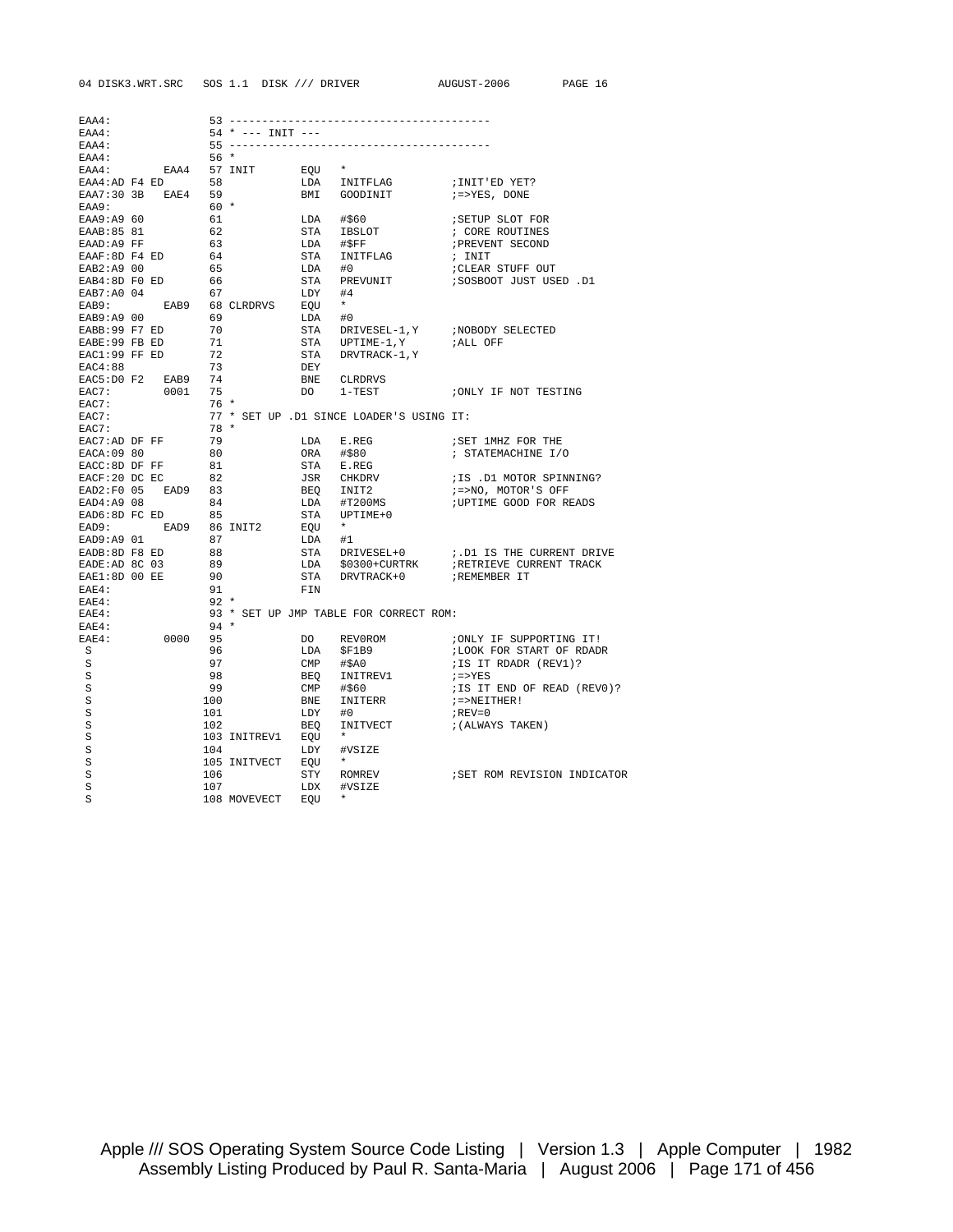|  | 04 DISK3.WRT.SRC SOS 1.1 DISK /// DRIVER |  |  |  |  |  |
|--|------------------------------------------|--|--|--|--|--|
|--|------------------------------------------|--|--|--|--|--|

04 DISK3.WRT.SRC SOS 1.1 DISK /// DRIVER AUGUST-2006 PAGE 17

| S           |      | 109     |              | LDA        | REVO, Y   | GET A BYTE                 |
|-------------|------|---------|--------------|------------|-----------|----------------------------|
| S           |      | 110     |              | STA        | JMPTAB, Y | ; MOVE IT                  |
| S           |      | 111     |              | <b>INY</b> |           |                            |
| S           |      | 112     |              | DEX        |           |                            |
| S           |      | 113     |              | <b>BNE</b> | MOVEVECT  |                            |
| EAE4:       |      | 114     |              | FIN        |           |                            |
| EAE4:       | EAE4 |         | 115 GOODINIT | EOU        | $\star$   |                            |
| EAE4: A9 00 |      | 116     |              | LDA        | #0        | ;RETCODE=GOOD, IF YOU CARE |
| EAE6:18     |      | 117     |              | <b>CLC</b> |           | ; SAY 'GOOD INIT'          |
| EAE7:90 00  | EAE9 | 118     |              | <b>BCC</b> | EXIT      | ; (ALWAYS TAKEN)           |
| EAE9:       | 0000 | 119     |              | DO.        | REV0ROM   |                            |
| S           |      |         | 120 INITERR  | EOU        | $\star$   |                            |
| S           |      | 121     |              | <b>SEC</b> | ; SAY     | 'BAD INIT'                 |
| S           |      | $122 *$ |              | FALL       | THRU      | TO EXIT                    |
| EAE9:       |      | 123     |              | FIN        |           |                            |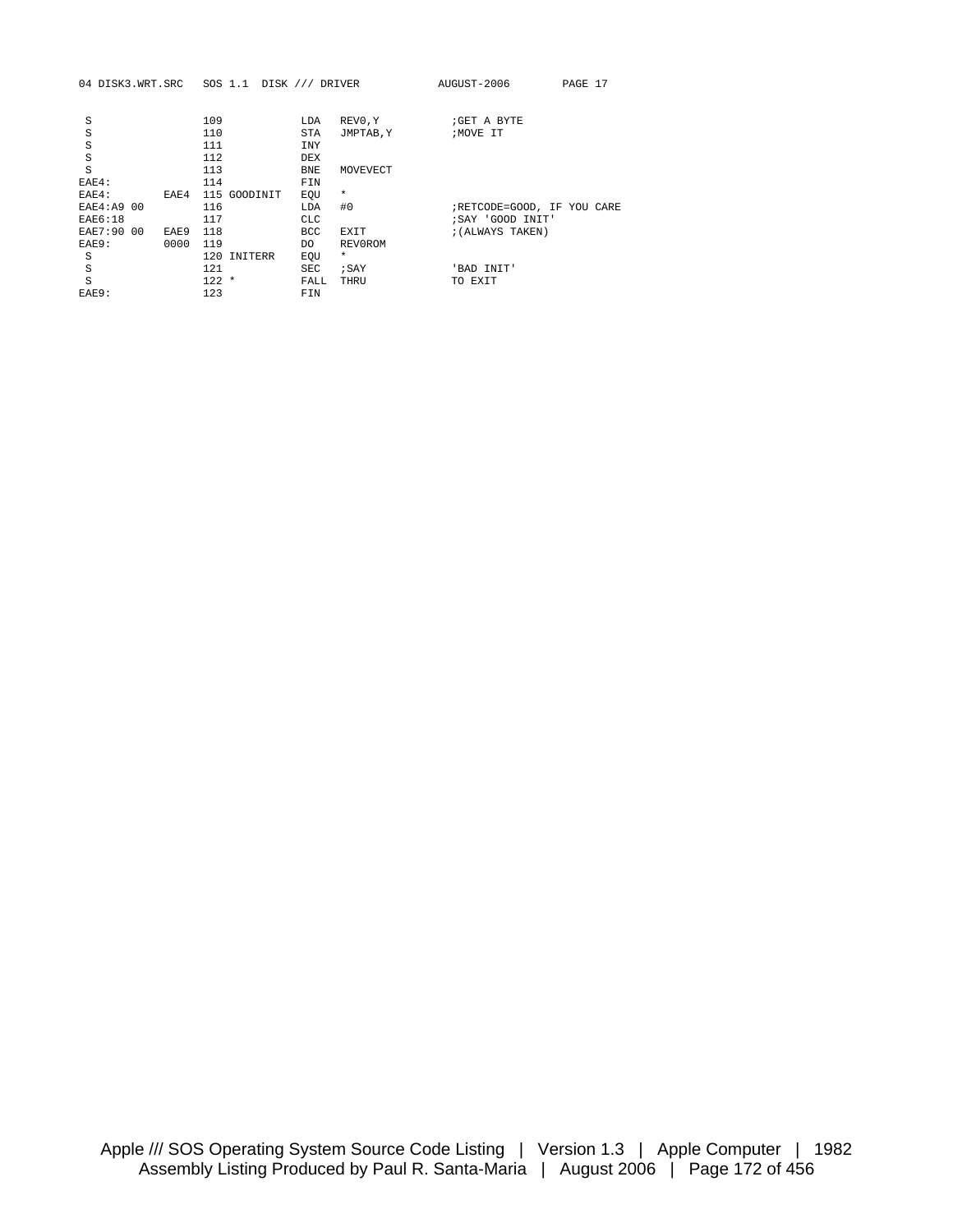|                   |                            |                                         |             |                                               | 04 DISK3.WRT.SRC SOS 1.1 DISK /// DRIVER AUGUST-2006 | PAGE 18 |
|-------------------|----------------------------|-----------------------------------------|-------------|-----------------------------------------------|------------------------------------------------------|---------|
|                   |                            |                                         |             |                                               |                                                      |         |
| EAE9:             |                            |                                         |             |                                               |                                                      |         |
| EAE9:             |                            | 126 * -- EXIT PATH --                   |             |                                               |                                                      |         |
| EAE9:             |                            |                                         |             |                                               |                                                      |         |
| EAE9:             |                            | $128 *$                                 |             |                                               |                                                      |         |
|                   |                            | EAE9: EAE9 129 EXIT EOU *               |             |                                               |                                                      |         |
| EAE9:48           |                            | 130                                     | <b>PHA</b>  |                                               | SAVE RETURN CODE                                     |         |
| EAEA:             |                            | $131 *$                                 |             |                                               |                                                      |         |
| EAEA:             |                            |                                         |             | 132 * UPDATE UPTIME BY 50 MS (3 SECTOR-TIMES) |                                                      |         |
| EABA:             |                            | $133 *$                                 |             | TO ACCOUNT FOR READ/WRITE TIME:               |                                                      |         |
| EAEA:             |                            | $134 *$                                 |             |                                               |                                                      |         |
| EAEA:A5 CO        |                            | 135                                     | LDA         | D.COMMAND                                     | GET COMMAND                                          |         |
| EAEC:C9 02        |                            | 136                                     |             | $CMP$ #2                                      | ; SENSE OR INIT?                                     |         |
|                   | EAEE: B0 05    EAF5    137 |                                         |             | BCS EXIT2                                     | :=>YES, NO TIME USED UP<br>:TIME=50 MS (2 UNITS)     |         |
| EAF0: A9 02       |                            | 138                                     |             | $LDA$ #2                                      |                                                      |         |
|                   | EAF2:20 0A ED 139          |                                         |             |                                               | JSR ADDTIME : BUMP UPTIME(S)                         |         |
| EAF5:             |                            | $140$ *                                 |             |                                               |                                                      |         |
|                   |                            | EAF5: 141 * RESTORE CALLER ENVIRONMENT: |             |                                               |                                                      |         |
| EAF5:             |                            | $142 *$                                 |             |                                               |                                                      |         |
|                   |                            | EAF5: EAF5 143 EXIT2 EOU *              |             |                                               |                                                      |         |
|                   | EAF5:AD DF FF 144          |                                         |             | LDA E.REG                                     | GET CURRENT STATE                                    |         |
| EAF8:29 20        |                            | 145                                     |             | AND #\$20                                     | ; OF THE SCREEN                                      |         |
| EAFA: OD F2 ED    |                            | 146<br>147                              |             | ORA ESAVE                                     | ; MERGE WITH CALLER STATE                            |         |
| EAFD:8D DF FF     |                            |                                         |             | STA E.REG                                     |                                                      |         |
|                   | EB00:20 E8 ED              | 148                                     |             | JSR FIXIRO                                    | ;RE-ENABLE IRQ IF OK                                 |         |
| EB03:AD E8 C0     |                            | 149                                     | LDA         | MOTOROFF                                      | ; START MOTOR-OFF TIMEOUT                            |         |
| EB06:68           |                            | 150                                     | PLA         |                                               | RESTORE RETURN CODE                                  |         |
|                   | EB07: 0000 151             |                                         | DO 0        | TEST                                          | ; IF TEST, NO SYSERR                                 |         |
| $S \qquad \qquad$ |                            | 152                                     | <b>RTS</b>  |                                               |                                                      |         |
|                   | EB07:                      | 153                                     | <b>ELSE</b> |                                               |                                                      |         |
|                   | EB07:D0 02 EB0B 154        |                                         | <b>BNE</b>  | GOERR                                         | ;=>ERROR RETURN VIA SYSERR                           |         |
| EB09:18           |                            | 155                                     | <b>CLC</b>  |                                               |                                                      |         |
| EB0A:60           |                            | 156                                     | <b>RTS</b>  |                                               | GOOD RETURN W/CARRY CLEAR                            |         |
|                   |                            | EBOB: EBOB 157 GOERR EQU *              |             |                                               |                                                      |         |
|                   | EB0B:20 00 00 158          |                                         | JSR         |                                               | SYSERR <b>FILM FILM FILM SYSERR</b>                  |         |
| EB0E:             |                            | 159                                     | FIN         |                                               |                                                      |         |
| EB0E:             |                            | 160                                     | CHN         | DISK3.SIO.SRC                                 |                                                      |         |
|                   |                            |                                         |             |                                               |                                                      |         |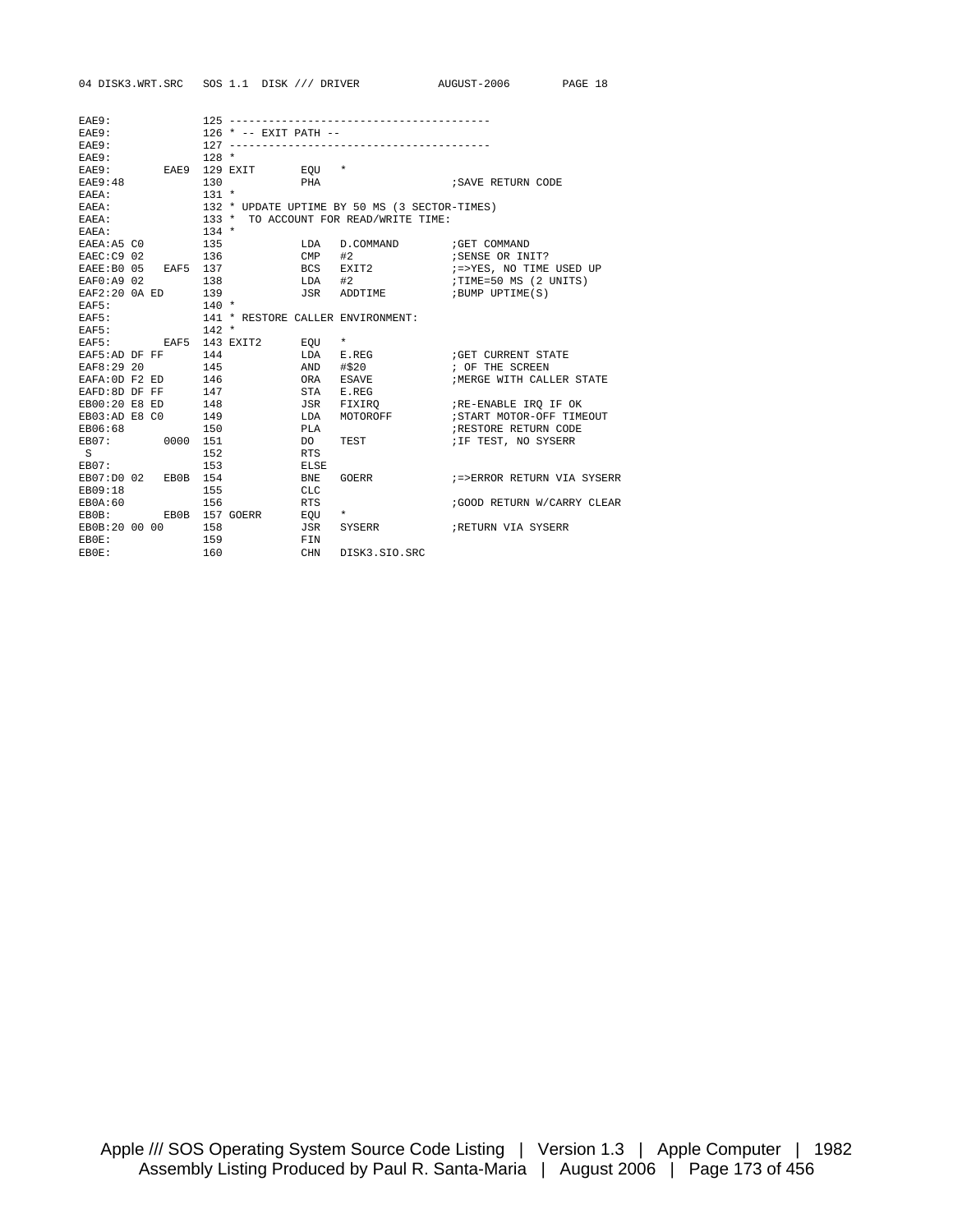| 05 DISK3.SIO.SRC SOS 1.1 DISK /// DRIVER AUGUST-2006                                                                                                                                                                                                                                                                                                                                                                  |                                                                           |                                                                                                                                                                  |                                                                                                                                                                                  | PAGE 19 |
|-----------------------------------------------------------------------------------------------------------------------------------------------------------------------------------------------------------------------------------------------------------------------------------------------------------------------------------------------------------------------------------------------------------------------|---------------------------------------------------------------------------|------------------------------------------------------------------------------------------------------------------------------------------------------------------|----------------------------------------------------------------------------------------------------------------------------------------------------------------------------------|---------|
|                                                                                                                                                                                                                                                                                                                                                                                                                       |                                                                           |                                                                                                                                                                  |                                                                                                                                                                                  |         |
| EB0E:                                                                                                                                                                                                                                                                                                                                                                                                                 |                                                                           |                                                                                                                                                                  |                                                                                                                                                                                  |         |
| EB0E:                                                                                                                                                                                                                                                                                                                                                                                                                 | 3 * NAME : SECTORIO                                                       |                                                                                                                                                                  |                                                                                                                                                                                  |         |
| EB0E:                                                                                                                                                                                                                                                                                                                                                                                                                 |                                                                           | 4 * FUNCTION: READ OR WRITE A SECTOR                                                                                                                             |                                                                                                                                                                                  |         |
| EB0E:                                                                                                                                                                                                                                                                                                                                                                                                                 |                                                                           | 5 * INPUT : IBSTRK, IBSECT, MONTIME,                                                                                                                             |                                                                                                                                                                                  |         |
| EBOE:                                                                                                                                                                                                                                                                                                                                                                                                                 |                                                                           | $6 *$ RETURNS : CARRY CLEAR IF OK (AC=00)                                                                                                                        |                                                                                                                                                                                  |         |
| EB0E:                                                                                                                                                                                                                                                                                                                                                                                                                 |                                                                           | 7 * : CARRY SET IF ERROR (AC=ERRCODE)                                                                                                                            |                                                                                                                                                                                  |         |
| EB0E:                                                                                                                                                                                                                                                                                                                                                                                                                 |                                                                           | 8 * : SEEKWAIT ALL SETUP                                                                                                                                         |                                                                                                                                                                                  |         |
| EB0E:                                                                                                                                                                                                                                                                                                                                                                                                                 |                                                                           | 9 * DESTROYS: ALL REGISTERS                                                                                                                                      |                                                                                                                                                                                  |         |
| EB0E:                                                                                                                                                                                                                                                                                                                                                                                                                 |                                                                           |                                                                                                                                                                  |                                                                                                                                                                                  |         |
| EB0E:                                                                                                                                                                                                                                                                                                                                                                                                                 | $11$ *                                                                    |                                                                                                                                                                  |                                                                                                                                                                                  |         |
| EBOE: EBOE 12 SECTORIO EQU *                                                                                                                                                                                                                                                                                                                                                                                          |                                                                           |                                                                                                                                                                  |                                                                                                                                                                                  |         |
| EBOE:A9 01                                                                                                                                                                                                                                                                                                                                                                                                            |                                                                           | LDA #R.RECAL : SETUP THE<br>13 LDA $#K.RECAL$ MUST BE NON-ZERO!! (SEE BELOW)<br>14 * R.RECAL MUST BE NON-ZERO!! (SEE BELOW)<br>15 STA RECALCNT ; PAD CONT : 2010 |                                                                                                                                                                                  |         |
| EB10:                                                                                                                                                                                                                                                                                                                                                                                                                 |                                                                           |                                                                                                                                                                  |                                                                                                                                                                                  |         |
|                                                                                                                                                                                                                                                                                                                                                                                                                       |                                                                           |                                                                                                                                                                  | STA RECALCNT : RECAL TRIES                                                                                                                                                       |         |
|                                                                                                                                                                                                                                                                                                                                                                                                                       |                                                                           |                                                                                                                                                                  | ; PAD ONE BYTE                                                                                                                                                                   |         |
|                                                                                                                                                                                                                                                                                                                                                                                                                       |                                                                           |                                                                                                                                                                  | ; A-REG MUST BE NON-ZERO !!!                                                                                                                                                     |         |
|                                                                                                                                                                                                                                                                                                                                                                                                                       |                                                                           |                                                                                                                                                                  |                                                                                                                                                                                  |         |
| EBI2:EA 16 NOP<br>EBI3:8D 00 00 17 STA RECALCNT<br>EBI6: 18 * E1908 = NON-ZERO LOCKOUT MOUSE<br>EBI6: 19 *<br>EBI6:A4 C1 20 LDY D.UNITNING                                                                                                                                                                                                                                                                            |                                                                           |                                                                                                                                                                  |                                                                                                                                                                                  |         |
|                                                                                                                                                                                                                                                                                                                                                                                                                       |                                                                           |                                                                                                                                                                  | LDY D.UNITNUM : ARE WE ON-TRACK?                                                                                                                                                 |         |
| EB18:A5 D4 21<br>EB1A:D9 00 EE 22<br>EB1D:F0 1B EB3A 23<br>EB1F:                                                                                                                                                                                                                                                                                                                                                      |                                                                           |                                                                                                                                                                  |                                                                                                                                                                                  |         |
|                                                                                                                                                                                                                                                                                                                                                                                                                       |                                                                           |                                                                                                                                                                  |                                                                                                                                                                                  |         |
|                                                                                                                                                                                                                                                                                                                                                                                                                       |                                                                           |                                                                                                                                                                  |                                                                                                                                                                                  |         |
|                                                                                                                                                                                                                                                                                                                                                                                                                       | $24 *$                                                                    |                                                                                                                                                                  |                                                                                                                                                                                  |         |
| EB1F:<br>EB1F:<br>EB1F:                                                                                                                                                                                                                                                                                                                                                                                               |                                                                           |                                                                                                                                                                  |                                                                                                                                                                                  |         |
|                                                                                                                                                                                                                                                                                                                                                                                                                       |                                                                           |                                                                                                                                                                  |                                                                                                                                                                                  |         |
| $\begin{tabular}{lllllllllll} \multicolumn{1}{l}{{\bf EBIF:}} & & & & 24 & * \\ & & & 25 & * & \text{WAIT BEFORE STEPPING:} \\ & & & 25 & * & \text{WAIT BEFORE STEPPING:} \\ & & 26 & * & \text{LDA} & \text{SEEKWAIT} \\ & & 27 & & \text{LDA} & \text{SEEKWAIT} \\ & & 27 & & \text{LDA} & \text{SEEKWAIT} \\ & & 27 & & \text{LDA} & \text{SEEKWAIT} \\ & & 27 & & \text{LDA} & \text{SEEKWAIT} \\ \end{tabular}$ |                                                                           |                                                                                                                                                                  | ; SEEK DELAY NEEDED?                                                                                                                                                             |         |
|                                                                                                                                                                                                                                                                                                                                                                                                                       |                                                                           |                                                                                                                                                                  |                                                                                                                                                                                  |         |
|                                                                                                                                                                                                                                                                                                                                                                                                                       |                                                                           |                                                                                                                                                                  |                                                                                                                                                                                  |         |
|                                                                                                                                                                                                                                                                                                                                                                                                                       |                                                                           |                                                                                                                                                                  |                                                                                                                                                                                  |         |
|                                                                                                                                                                                                                                                                                                                                                                                                                       |                                                                           |                                                                                                                                                                  | <b>ADD SEEKDELAY TO</b>                                                                                                                                                          |         |
|                                                                                                                                                                                                                                                                                                                                                                                                                       |                                                                           |                                                                                                                                                                  | ; THE TOTAL UPTIME(S)                                                                                                                                                            |         |
|                                                                                                                                                                                                                                                                                                                                                                                                                       |                                                                           |                                                                                                                                                                  |                                                                                                                                                                                  |         |
|                                                                                                                                                                                                                                                                                                                                                                                                                       |                                                                           |                                                                                                                                                                  |                                                                                                                                                                                  |         |
|                                                                                                                                                                                                                                                                                                                                                                                                                       |                                                                           |                                                                                                                                                                  |                                                                                                                                                                                  |         |
|                                                                                                                                                                                                                                                                                                                                                                                                                       |                                                                           |                                                                                                                                                                  |                                                                                                                                                                                  |         |
|                                                                                                                                                                                                                                                                                                                                                                                                                       |                                                                           |                                                                                                                                                                  |                                                                                                                                                                                  |         |
| EB33:D0 F8 EB2D 38                                                                                                                                                                                                                                                                                                                                                                                                    |                                                                           | BNE SEEKDEL                                                                                                                                                      |                                                                                                                                                                                  |         |
| EB35:                                                                                                                                                                                                                                                                                                                                                                                                                 | $39 *$                                                                    |                                                                                                                                                                  |                                                                                                                                                                                  |         |
| EB35:                                                                                                                                                                                                                                                                                                                                                                                                                 | 40 * ISSUE THE SEEK:                                                      |                                                                                                                                                                  |                                                                                                                                                                                  |         |
| EB35:                                                                                                                                                                                                                                                                                                                                                                                                                 | $41$ *                                                                    |                                                                                                                                                                  |                                                                                                                                                                                  |         |
| $EB35:$ EB35 42 GOSEEK EQU *                                                                                                                                                                                                                                                                                                                                                                                          |                                                                           |                                                                                                                                                                  |                                                                                                                                                                                  |         |
| EB35:A5 D4                                                                                                                                                                                                                                                                                                                                                                                                            | 43                                                                        | -<br>LDA TRACK<br>JSR MYSEEK                                                                                                                                     | GET DESTINATION TRACK                                                                                                                                                            |         |
| EB37:20 60 ED                                                                                                                                                                                                                                                                                                                                                                                                         |                                                                           |                                                                                                                                                                  | ; =>AND YOU SHALL FIND                                                                                                                                                           |         |
| EB3A:                                                                                                                                                                                                                                                                                                                                                                                                                 | $44$<br>$45 *$                                                            |                                                                                                                                                                  |                                                                                                                                                                                  |         |
| EB3A: EB3A 46 SOUGHT EQU *                                                                                                                                                                                                                                                                                                                                                                                            |                                                                           |                                                                                                                                                                  |                                                                                                                                                                                  |         |
| EB3A:A5 DB                                                                                                                                                                                                                                                                                                                                                                                                            |                                                                           |                                                                                                                                                                  |                                                                                                                                                                                  |         |
| EB3C:85 8B                                                                                                                                                                                                                                                                                                                                                                                                            |                                                                           |                                                                                                                                                                  |                                                                                                                                                                                  |         |
| EB3E:A9 06                                                                                                                                                                                                                                                                                                                                                                                                            |                                                                           |                                                                                                                                                                  | <i>SETUP IRQ RETRIES</i>                                                                                                                                                         |         |
| EB40:85 8F                                                                                                                                                                                                                                                                                                                                                                                                            |                                                                           |                                                                                                                                                                  |                                                                                                                                                                                  |         |
| EB42:A9 04                                                                                                                                                                                                                                                                                                                                                                                                            |                                                                           |                                                                                                                                                                  | ; AND ERROR RETRIES                                                                                                                                                              |         |
|                                                                                                                                                                                                                                                                                                                                                                                                                       |                                                                           |                                                                                                                                                                  |                                                                                                                                                                                  |         |
| EB44:85 D7<br>EB46:                                                                                                                                                                                                                                                                                                                                                                                                   | $\begin{array}{r}47\\48\\48\\49\\50\\51\\52\\53\\* \end{array}$<br>$53$ * |                                                                                                                                                                  | LAND IRQMASK SET IRQ MASK FOR STA IMASK : CORE ROUTINES<br>LDA #R.IRQ : SETUP IRQ RETRIES<br>STA INTRTRY : SETUP IRQ RETRIES<br>STA #R.IOERR : AND ERROR RETRIES<br>STA RETRYCNT |         |
|                                                                                                                                                                                                                                                                                                                                                                                                                       |                                                                           |                                                                                                                                                                  |                                                                                                                                                                                  |         |
| EB46:                                                                                                                                                                                                                                                                                                                                                                                                                 |                                                                           | 54 * DELAY FOR ANY REMAINING MOTOR-UP TIME:                                                                                                                      |                                                                                                                                                                                  |         |
| EB46:                                                                                                                                                                                                                                                                                                                                                                                                                 | $55*$                                                                     | $\star$                                                                                                                                                          |                                                                                                                                                                                  |         |
| EB46: EB46 56 MDELAY EQU                                                                                                                                                                                                                                                                                                                                                                                              |                                                                           |                                                                                                                                                                  |                                                                                                                                                                                  |         |
| EB46:A5 9A                                                                                                                                                                                                                                                                                                                                                                                                            |                                                                           | LDA MONTIMEH                                                                                                                                                     | ; ANY TIME REMAINING?                                                                                                                                                            |         |

Apple /// SOS Operating System Source Code Listing | Version 1.3 | Apple Computer | 1982 Assembly Listing Produced by Paul R. Santa-Maria | August 2006 | Page 174 of 456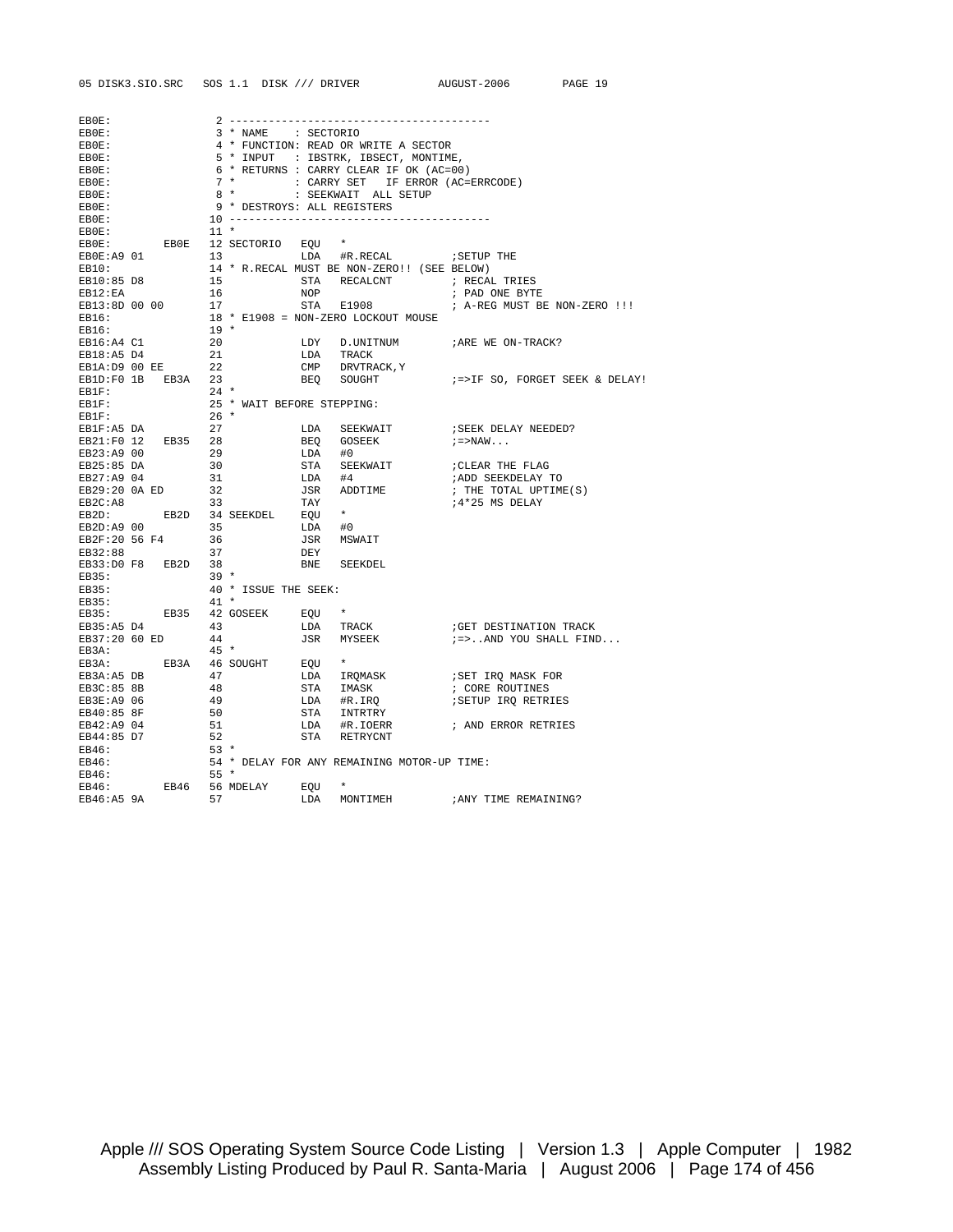|                                                                                                                                                                                                                                                                                                                  |         |                |                               |     |                                          | 05 DISK3.SIO.SRC SOS 1.1 DISK /// DRIVER AUGUST-2006 PAGE 20                                                                                                                                                                                   |  |
|------------------------------------------------------------------------------------------------------------------------------------------------------------------------------------------------------------------------------------------------------------------------------------------------------------------|---------|----------------|-------------------------------|-----|------------------------------------------|------------------------------------------------------------------------------------------------------------------------------------------------------------------------------------------------------------------------------------------------|--|
|                                                                                                                                                                                                                                                                                                                  |         |                |                               |     |                                          |                                                                                                                                                                                                                                                |  |
| EB48:10 OD EB57 58<br>EB4A:A9 01 59                                                                                                                                                                                                                                                                              |         |                |                               |     |                                          | BPL FINDIT $\qquad$ $:=$ >NO, WE'RE UP TO SPEED.<br>LDA #1 $:$ YES, SO BUMP A SLICE OF<br>JSR ADDTIME $\qquad$ ; UPTIME WHILE WE WAIT<br>LDA #0<br>JSR MSWAIT<br>JMP MDELAY $\qquad$ $:=$ >GO TILL ENOUGH                                      |  |
|                                                                                                                                                                                                                                                                                                                  |         | 60             |                               |     |                                          |                                                                                                                                                                                                                                                |  |
| EB4C:20 OA ED<br>EB4F:A9 00                                                                                                                                                                                                                                                                                      |         |                |                               |     |                                          |                                                                                                                                                                                                                                                |  |
|                                                                                                                                                                                                                                                                                                                  |         |                |                               |     |                                          |                                                                                                                                                                                                                                                |  |
| EB51:20 56 F4<br>EB54:4C 46 EB                                                                                                                                                                                                                                                                                   |         | 61<br>62<br>63 |                               |     |                                          |                                                                                                                                                                                                                                                |  |
| EB57:                                                                                                                                                                                                                                                                                                            |         |                |                               |     | 64 *<br>65 * FIND THE DESIRED SECTOR:    |                                                                                                                                                                                                                                                |  |
| EB57:                                                                                                                                                                                                                                                                                                            |         |                |                               |     |                                          |                                                                                                                                                                                                                                                |  |
| $EB57:$<br>FRET                                                                                                                                                                                                                                                                                                  |         | 66 *           |                               |     |                                          |                                                                                                                                                                                                                                                |  |
| EB57:                                                                                                                                                                                                                                                                                                            |         |                |                               |     | 67 * NOTE: FINDSECT RETURNS WITH         |                                                                                                                                                                                                                                                |  |
| EB57:                                                                                                                                                                                                                                                                                                            |         |                | 68 * IRQ INHIBITED!           |     |                                          |                                                                                                                                                                                                                                                |  |
| EB57:                                                                                                                                                                                                                                                                                                            |         | $69 *$         |                               |     |                                          |                                                                                                                                                                                                                                                |  |
|                                                                                                                                                                                                                                                                                                                  |         |                | EB57: EB57 70 FINDIT EQU      |     |                                          |                                                                                                                                                                                                                                                |  |
| EB57:08                                                                                                                                                                                                                                                                                                          |         | 71             |                               | PHP |                                          | ;INHIBIT IRQ WHILE                                                                                                                                                                                                                             |  |
| EB58:78<br>EB58:78 72<br>EB59:AD EE FF 73<br>EB5C:29 18 74                                                                                                                                                                                                                                                       |         |                |                               | SEI |                                          | ; MESSING WITH VBL FLAGS                                                                                                                                                                                                                       |  |
|                                                                                                                                                                                                                                                                                                                  |         |                |                               |     |                                          |                                                                                                                                                                                                                                                |  |
|                                                                                                                                                                                                                                                                                                                  |         |                |                               |     |                                          |                                                                                                                                                                                                                                                |  |
| <b>EB5C:29 18</b><br><b>EB5C:29 18</b><br><b>EB5E:3D EE FF</b> 75<br><b>EB61:09 30</b> 76<br><b>EB66:28</b><br><b>EB66:28</b> 78<br><b>EB66:28</b> 79<br><b>EB67:20 D5 EB</b> 79<br><b>EB67:20 D5 EB</b> 79<br><b>EB68:80 3A EBA6</b> 80<br><b>EB6C:A2 60</b> 81<br><b>EB6C:A2 60</b> 82<br><b>EB6E:A5 C0</b> 82 |         |                |                               |     |                                          |                                                                                                                                                                                                                                                |  |
|                                                                                                                                                                                                                                                                                                                  |         |                |                               |     |                                          |                                                                                                                                                                                                                                                |  |
|                                                                                                                                                                                                                                                                                                                  |         |                |                               |     |                                          |                                                                                                                                                                                                                                                |  |
|                                                                                                                                                                                                                                                                                                                  |         |                |                               |     |                                          |                                                                                                                                                                                                                                                |  |
|                                                                                                                                                                                                                                                                                                                  |         |                |                               |     |                                          |                                                                                                                                                                                                                                                |  |
|                                                                                                                                                                                                                                                                                                                  |         |                |                               |     |                                          |                                                                                                                                                                                                                                                |  |
|                                                                                                                                                                                                                                                                                                                  |         |                |                               |     |                                          |                                                                                                                                                                                                                                                |  |
|                                                                                                                                                                                                                                                                                                                  |         |                |                               |     |                                          |                                                                                                                                                                                                                                                |  |
| EB70:D0 1E EB90 83                                                                                                                                                                                                                                                                                               |         |                |                               |     |                                          | SEI ; MESSING WITH VBL FLAGS<br>LDA E.IER ; DURING SECTOR I/O<br>STA E.IER ; DURING SECTOR I/O<br>STA E.IER<br>ORA #\$80 ; FOR 'SET' LATER<br>STA VBLSAVE<br>PLP ; RESTORE IRQ STATUS<br>JSR FINDSECT ; FIND ME PLEASE<br>BCS TRYRECAL ; =>NO? |  |
| EB72:                                                                                                                                                                                                                                                                                                            |         |                | $84 *$                        |     |                                          |                                                                                                                                                                                                                                                |  |
| EB72:                                                                                                                                                                                                                                                                                                            |         |                |                               |     |                                          |                                                                                                                                                                                                                                                |  |
| EB72:                                                                                                                                                                                                                                                                                                            |         |                | 86 * READ A SECTOR:<br>87 *   |     |                                          |                                                                                                                                                                                                                                                |  |
| EB72:                                                                                                                                                                                                                                                                                                            |         |                |                               |     |                                          |                                                                                                                                                                                                                                                |  |
| EB72:20 48 F1                                                                                                                                                                                                                                                                                                    |         |                | $\frac{88}{89}$               |     |                                          |                                                                                                                                                                                                                                                |  |
| EB75:20 E8 ED                                                                                                                                                                                                                                                                                                    |         |                |                               |     |                                          |                                                                                                                                                                                                                                                |  |
|                                                                                                                                                                                                                                                                                                                  |         |                |                               |     |                                          |                                                                                                                                                                                                                                                |  |
|                                                                                                                                                                                                                                                                                                                  |         |                |                               |     |                                          |                                                                                                                                                                                                                                                |  |
|                                                                                                                                                                                                                                                                                                                  |         |                |                               |     |                                          |                                                                                                                                                                                                                                                |  |
|                                                                                                                                                                                                                                                                                                                  |         |                |                               |     |                                          |                                                                                                                                                                                                                                                |  |
|                                                                                                                                                                                                                                                                                                                  |         |                |                               |     |                                          |                                                                                                                                                                                                                                                |  |
| EB75:20 E8 ED<br>EB78:AD F3 ED<br>EB78:80 EE FF<br>EB78:90 20 EBA0<br>EB7E:90 20 EBA0<br>EB80:AD DF FF<br>93<br>EB83:29 7F<br>EB83:29 TF<br>EB88:80 DF FFF<br>95<br>EB88:20 0F F3<br>96<br>EB88:20 0F F3<br>96<br>EB88:20 0F F3<br>96<br>EB88:20 0F F3<br>96<br>FR80                                             |         |                |                               |     |                                          |                                                                                                                                                                                                                                                |  |
|                                                                                                                                                                                                                                                                                                                  |         |                |                               |     |                                          |                                                                                                                                                                                                                                                |  |
|                                                                                                                                                                                                                                                                                                                  |         |                |                               |     |                                          |                                                                                                                                                                                                                                                |  |
| EB8B:B0 15<br>EB8D:4C CC EB 98<br>99 *                                                                                                                                                                                                                                                                           |         |                |                               |     |                                          |                                                                                                                                                                                                                                                |  |
| $EB90:$<br>$EB90:$<br>$FB90:$                                                                                                                                                                                                                                                                                    |         |                |                               |     |                                          |                                                                                                                                                                                                                                                |  |
|                                                                                                                                                                                                                                                                                                                  |         |                |                               |     |                                          |                                                                                                                                                                                                                                                |  |
| EB90:                                                                                                                                                                                                                                                                                                            |         |                | 101 * WRITE A SECTOR:         |     |                                          |                                                                                                                                                                                                                                                |  |
| EB90:                                                                                                                                                                                                                                                                                                            | $102 *$ |                |                               |     |                                          |                                                                                                                                                                                                                                                |  |
|                                                                                                                                                                                                                                                                                                                  |         |                | EB90: EB90 103 SIOWRITE EQU * |     |                                          |                                                                                                                                                                                                                                                |  |
| EB90:20 16 F2 104                                                                                                                                                                                                                                                                                                |         |                |                               |     |                                          |                                                                                                                                                                                                                                                |  |
|                                                                                                                                                                                                                                                                                                                  |         |                |                               |     |                                          |                                                                                                                                                                                                                                                |  |
|                                                                                                                                                                                                                                                                                                                  |         |                |                               |     |                                          |                                                                                                                                                                                                                                                |  |
|                                                                                                                                                                                                                                                                                                                  |         |                |                               |     |                                          |                                                                                                                                                                                                                                                |  |
|                                                                                                                                                                                                                                                                                                                  |         |                |                               |     |                                          |                                                                                                                                                                                                                                                |  |
| EB9E:50 27 EBC7 109                                                                                                                                                                                                                                                                                              |         |                |                               |     |                                          |                                                                                                                                                                                                                                                |  |
|                                                                                                                                                                                                                                                                                                                  |         |                | $110$ *                       |     |                                          |                                                                                                                                                                                                                                                |  |
| EBA0:<br>EBA0:<br>EBA0:<br>EBA0:                                                                                                                                                                                                                                                                                 |         |                |                               |     |                                          |                                                                                                                                                                                                                                                |  |
|                                                                                                                                                                                                                                                                                                                  |         |                |                               |     | 112 * IT DIDN'T GO WELL FOR US:<br>113 * |                                                                                                                                                                                                                                                |  |
|                                                                                                                                                                                                                                                                                                                  |         |                |                               |     |                                          |                                                                                                                                                                                                                                                |  |

Apple /// SOS Operating System Source Code Listing | Version 1.3 | Apple Computer | 1982 Assembly Listing Produced by Paul R. Santa-Maria | August 2006 | Page 175 of 456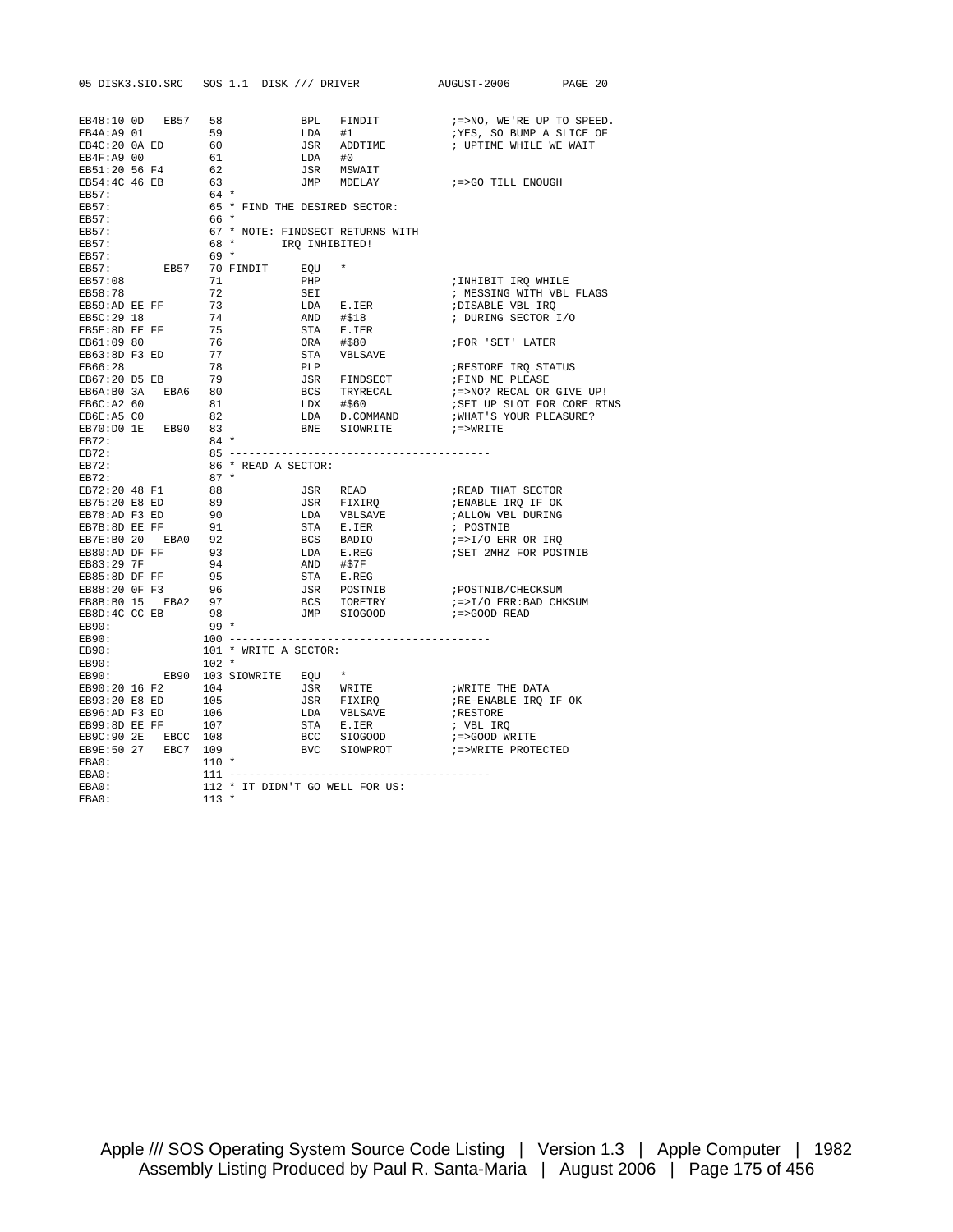|                                                           |          |         |                                                                                                              |                   | 05 DISK3.SIO.SRC SOS 1.1 DISK /// DRIVER                                                                                                                                                                                                                                                                                                                               | AUGUST-2006                                    | PAGE 21 |
|-----------------------------------------------------------|----------|---------|--------------------------------------------------------------------------------------------------------------|-------------------|------------------------------------------------------------------------------------------------------------------------------------------------------------------------------------------------------------------------------------------------------------------------------------------------------------------------------------------------------------------------|------------------------------------------------|---------|
|                                                           |          |         |                                                                                                              |                   |                                                                                                                                                                                                                                                                                                                                                                        |                                                |         |
| EBA0: EBA0 114 BADIO                                      |          |         |                                                                                                              | EQU *             |                                                                                                                                                                                                                                                                                                                                                                        |                                                |         |
| EBA0:                                                     | 0001 115 |         |                                                                                                              |                   |                                                                                                                                                                                                                                                                                                                                                                        | FOR REV1                                       |         |
| EBA0:70 B5 EB57 116                                       |          |         |                                                                                                              |                   | DO 1-REVOROM<br>BVS FINDIT<br>ELSE ;FOR                                                                                                                                                                                                                                                                                                                                | ;=>IRQ. JUST RETRY IT.                         |         |
| EBA2:                                                     |          | 117     |                                                                                                              |                   |                                                                                                                                                                                                                                                                                                                                                                        | REV0                                           |         |
| S                                                         |          | $118$ * |                                                                                                              |                   |                                                                                                                                                                                                                                                                                                                                                                        |                                                |         |
| S                                                         |          | $119 *$ |                                                                                                              | THE               |                                                                                                                                                                                                                                                                                                                                                                        | ROM TAKES CARE OF THE                          |         |
| S                                                         |          | $120$ * |                                                                                                              |                   | REV1<br>IRQ                                                                                                                                                                                                                                                                                                                                                            | RETRY COUNT, BUT REVO DOESN'T:                 |         |
| S                                                         |          | $121$ * |                                                                                                              |                   |                                                                                                                                                                                                                                                                                                                                                                        |                                                |         |
| S                                                         |          | 122     |                                                                                                              |                   | BVC IORETRY                                                                                                                                                                                                                                                                                                                                                            | ;=>I/O ERROR. RETRY IT                         |         |
| S                                                         |          | 123     |                                                                                                              |                   |                                                                                                                                                                                                                                                                                                                                                                        | WHICH ROM?                                     |         |
| S                                                         |          | 124     |                                                                                                              |                   | LDA ROMREV<br>BNE FINDIT<br>LDA INTRTRY<br>BPL BADIO2<br>CTA TANCT                                                                                                                                                                                                                                                                                                     | $i = >$ REV1. HE DOES IT.                      |         |
| S                                                         |          | 125     |                                                                                                              |                   |                                                                                                                                                                                                                                                                                                                                                                        | ;REVO. OUT OF RETRIES?                         |         |
| S                                                         |          | 126     |                                                                                                              |                   |                                                                                                                                                                                                                                                                                                                                                                        | $i = >NO$ .                                    |         |
| $\rm S$                                                   |          |         | 127                                                                                                          |                   | STA IMASK                                                                                                                                                                                                                                                                                                                                                              | ; SET HI BIT FOR IRQ MASK                      |         |
| S                                                         |          |         |                                                                                                              |                   | 127<br>128 BADIO2 EQU *<br>129 BDEC INTRTRY<br>130 JMP FINDIT                                                                                                                                                                                                                                                                                                          |                                                |         |
| S                                                         |          |         |                                                                                                              |                   |                                                                                                                                                                                                                                                                                                                                                                        | ; ONE LESS RETRY                               |         |
| S                                                         |          |         |                                                                                                              |                   |                                                                                                                                                                                                                                                                                                                                                                        | ;=>RETRY AFTER IRO                             |         |
| EBA2:                                                     |          | 131     |                                                                                                              | FIN               |                                                                                                                                                                                                                                                                                                                                                                        |                                                |         |
| EBA2:                                                     |          | $132 *$ |                                                                                                              |                   |                                                                                                                                                                                                                                                                                                                                                                        |                                                |         |
| EBA2:                                                     |          |         |                                                                                                              |                   | 133 * RETRY AFTER AN I/O ERROR:                                                                                                                                                                                                                                                                                                                                        |                                                |         |
| EBA2:                                                     |          | $134$ * |                                                                                                              |                   |                                                                                                                                                                                                                                                                                                                                                                        |                                                |         |
| EBA2: EBA2 135 IORETRY EQU *                              |          |         |                                                                                                              |                   |                                                                                                                                                                                                                                                                                                                                                                        |                                                |         |
| EBA2:C6 D7                                                |          |         | 136                                                                                                          |                   |                                                                                                                                                                                                                                                                                                                                                                        | DEC RETRYCNT : ANY RETRIES LEFT?               |         |
| EBA4:D0 B1 EB57 137                                       |          |         |                                                                                                              |                   | BNE FINDIT                                                                                                                                                                                                                                                                                                                                                             | ; =>YEAH, RETRY AFTER ERROR                    |         |
| EBA6:                                                     |          | $138 *$ |                                                                                                              |                   |                                                                                                                                                                                                                                                                                                                                                                        |                                                |         |
| EBA6:                                                     |          |         |                                                                                                              |                   | 139 * RETRIES EXHAUSTED. RECALIBRATE:                                                                                                                                                                                                                                                                                                                                  |                                                |         |
| EBA6:                                                     |          | $140 *$ |                                                                                                              |                   |                                                                                                                                                                                                                                                                                                                                                                        |                                                |         |
|                                                           |          |         | $\texttt{EBA6}: \qquad \qquad \texttt{EBA6} \quad 141 \texttt{TRYRECAL} \qquad \texttt{EQU} \qquad {}^\star$ |                   |                                                                                                                                                                                                                                                                                                                                                                        |                                                |         |
|                                                           |          |         |                                                                                                              |                   |                                                                                                                                                                                                                                                                                                                                                                        |                                                |         |
|                                                           |          |         |                                                                                                              |                   |                                                                                                                                                                                                                                                                                                                                                                        |                                                |         |
|                                                           |          |         |                                                                                                              |                   |                                                                                                                                                                                                                                                                                                                                                                        |                                                |         |
|                                                           |          |         |                                                                                                              |                   |                                                                                                                                                                                                                                                                                                                                                                        |                                                |         |
|                                                           |          |         |                                                                                                              |                   |                                                                                                                                                                                                                                                                                                                                                                        |                                                |         |
|                                                           |          |         |                                                                                                              |                   |                                                                                                                                                                                                                                                                                                                                                                        |                                                |         |
|                                                           |          |         |                                                                                                              |                   |                                                                                                                                                                                                                                                                                                                                                                        |                                                |         |
|                                                           |          |         |                                                                                                              |                   |                                                                                                                                                                                                                                                                                                                                                                        |                                                |         |
|                                                           |          |         |                                                                                                              |                   |                                                                                                                                                                                                                                                                                                                                                                        |                                                |         |
|                                                           |          |         |                                                                                                              |                   |                                                                                                                                                                                                                                                                                                                                                                        |                                                |         |
|                                                           |          |         |                                                                                                              |                   |                                                                                                                                                                                                                                                                                                                                                                        |                                                |         |
|                                                           |          |         |                                                                                                              |                   |                                                                                                                                                                                                                                                                                                                                                                        |                                                |         |
| $EBC2$ :                                                  |          | $154 *$ |                                                                                                              |                   |                                                                                                                                                                                                                                                                                                                                                                        |                                                |         |
|                                                           |          |         |                                                                                                              |                   | $\begin{array}{lllllllll} \texttt{ERC2}: & & 155 & \texttt{-----} & \\ \texttt{ERC2}: & & \texttt{EBC2} & 156 & \texttt{SIOERR} & \texttt{EQU} & \star & \\ \texttt{ERC2}: & & \texttt{EBC2} & 157 & \texttt{LDA} & \texttt{#XIOERROR} & \texttt{7.RETURN CODE} \\ & & & 157 & \texttt{LDA} & \texttt{+XIOERROR} & \texttt{7.{}INDICATE} & \texttt{HA} \\ \end{array}$ |                                                |         |
|                                                           |          |         |                                                                                                              |                   |                                                                                                                                                                                                                                                                                                                                                                        |                                                |         |
|                                                           |          |         |                                                                                                              |                   |                                                                                                                                                                                                                                                                                                                                                                        |                                                |         |
|                                                           |          |         |                                                                                                              |                   | SEC<br>BCS SIORET                                                                                                                                                                                                                                                                                                                                                      | ; INDICATE HARD ERROR                          |         |
| EBC5:B0 08 EBCF 159                                       |          |         |                                                                                                              |                   |                                                                                                                                                                                                                                                                                                                                                                        |                                                |         |
| EBC7: EBC7 160 SIOWPROT EQU *                             |          |         |                                                                                                              |                   |                                                                                                                                                                                                                                                                                                                                                                        |                                                |         |
|                                                           |          |         |                                                                                                              |                   |                                                                                                                                                                                                                                                                                                                                                                        |                                                |         |
|                                                           |          |         |                                                                                                              |                   |                                                                                                                                                                                                                                                                                                                                                                        | ; INDICATE HARD ERROR                          |         |
|                                                           |          |         |                                                                                                              |                   |                                                                                                                                                                                                                                                                                                                                                                        |                                                |         |
|                                                           |          |         |                                                                                                              |                   |                                                                                                                                                                                                                                                                                                                                                                        |                                                |         |
|                                                           |          |         |                                                                                                              |                   |                                                                                                                                                                                                                                                                                                                                                                        |                                                |         |
| EBCE:18                                                   |          | 166     |                                                                                                              |                   |                                                                                                                                                                                                                                                                                                                                                                        | ; INDICATE GOOD COMPLETION                     |         |
| EBCF:A2 00 167 SIORET<br>EBD1:8E 00 00 168<br>EBD4:60 169 |          |         |                                                                                                              | CLC<br>LDX<br>STX | #0<br>E1908                                                                                                                                                                                                                                                                                                                                                            |                                                |         |
|                                                           |          |         |                                                                                                              |                   |                                                                                                                                                                                                                                                                                                                                                                        | ; SAY OK TO MOUSE<br>; WITH THIS GLOBAL \$1908 |         |
|                                                           |          |         |                                                                                                              | RTS               |                                                                                                                                                                                                                                                                                                                                                                        |                                                |         |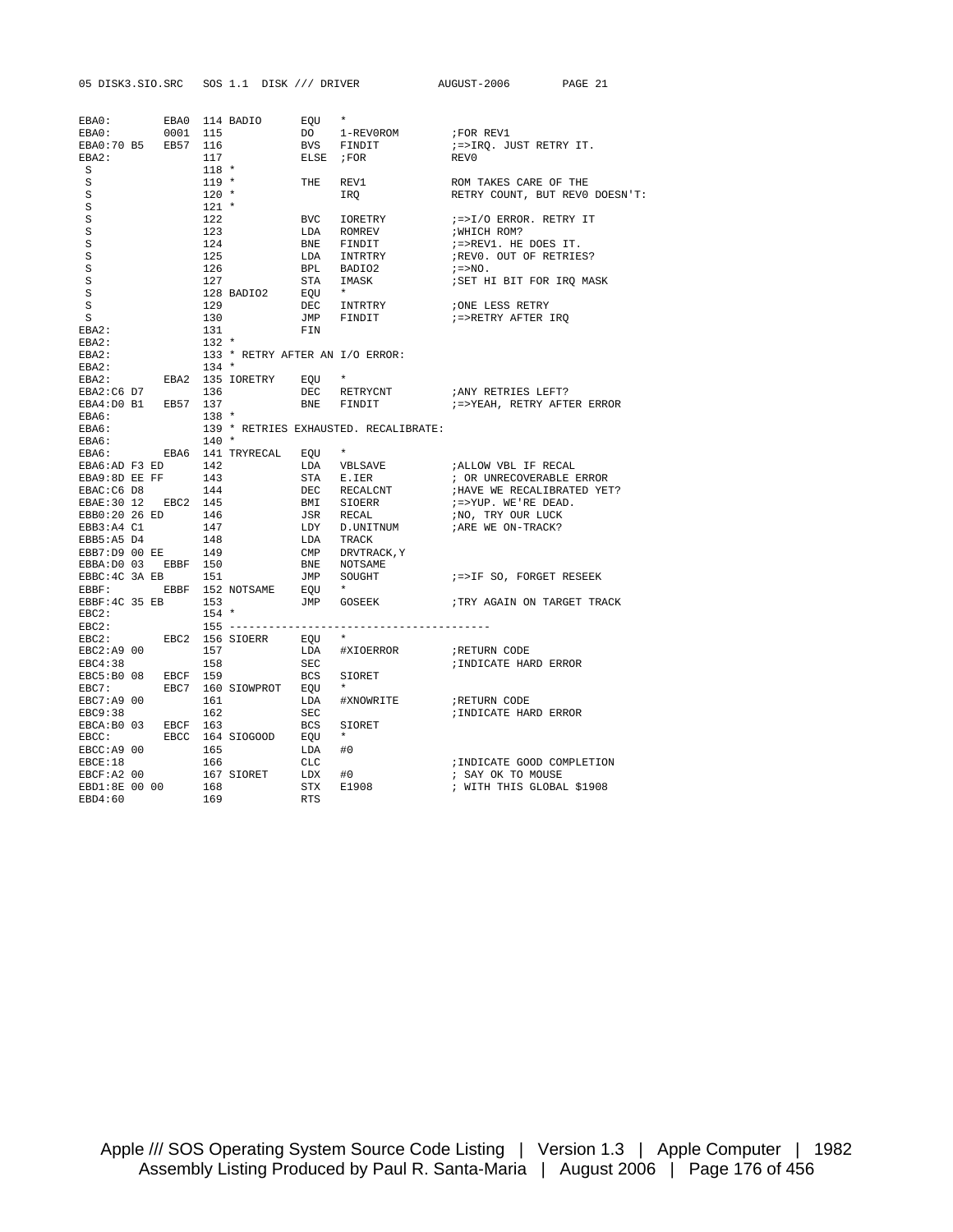|                                                                                                                                                                                        |                                                                                                                                                                                                       |                       |                                                                                                                                                                                                         | 05 DISK3.SIO.SRC SOS 1.1 DISK /// DRIVER AUGUST-2006 PAGE 22                                                                                                                                                                                                                                                                                                                                                                               |  |  |  |
|----------------------------------------------------------------------------------------------------------------------------------------------------------------------------------------|-------------------------------------------------------------------------------------------------------------------------------------------------------------------------------------------------------|-----------------------|---------------------------------------------------------------------------------------------------------------------------------------------------------------------------------------------------------|--------------------------------------------------------------------------------------------------------------------------------------------------------------------------------------------------------------------------------------------------------------------------------------------------------------------------------------------------------------------------------------------------------------------------------------------|--|--|--|
|                                                                                                                                                                                        |                                                                                                                                                                                                       |                       |                                                                                                                                                                                                         |                                                                                                                                                                                                                                                                                                                                                                                                                                            |  |  |  |
| EBD5:                                                                                                                                                                                  |                                                                                                                                                                                                       |                       |                                                                                                                                                                                                         |                                                                                                                                                                                                                                                                                                                                                                                                                                            |  |  |  |
| EBD5:                                                                                                                                                                                  |                                                                                                                                                                                                       | 172 * NAME : FINDSECT |                                                                                                                                                                                                         |                                                                                                                                                                                                                                                                                                                                                                                                                                            |  |  |  |
| EBD5:                                                                                                                                                                                  |                                                                                                                                                                                                       |                       |                                                                                                                                                                                                         |                                                                                                                                                                                                                                                                                                                                                                                                                                            |  |  |  |
| EBD5:                                                                                                                                                                                  |                                                                                                                                                                                                       |                       |                                                                                                                                                                                                         |                                                                                                                                                                                                                                                                                                                                                                                                                                            |  |  |  |
| EBD5:                                                                                                                                                                                  |                                                                                                                                                                                                       |                       |                                                                                                                                                                                                         |                                                                                                                                                                                                                                                                                                                                                                                                                                            |  |  |  |
| EBD5:                                                                                                                                                                                  |                                                                                                                                                                                                       |                       |                                                                                                                                                                                                         |                                                                                                                                                                                                                                                                                                                                                                                                                                            |  |  |  |
| EBD5:                                                                                                                                                                                  |                                                                                                                                                                                                       |                       |                                                                                                                                                                                                         |                                                                                                                                                                                                                                                                                                                                                                                                                                            |  |  |  |
| EBD5:                                                                                                                                                                                  |                                                                                                                                                                                                       |                       |                                                                                                                                                                                                         |                                                                                                                                                                                                                                                                                                                                                                                                                                            |  |  |  |
| EBD5:                                                                                                                                                                                  |                                                                                                                                                                                                       |                       |                                                                                                                                                                                                         |                                                                                                                                                                                                                                                                                                                                                                                                                                            |  |  |  |
|                                                                                                                                                                                        |                                                                                                                                                                                                       |                       |                                                                                                                                                                                                         |                                                                                                                                                                                                                                                                                                                                                                                                                                            |  |  |  |
| $\begin{tabular}{lllllll} \texttt{EBD5}: & & 180 &\star \\ \texttt{EBD5}: & & \texttt{EBD5} & 181 \texttt{ FINDSECT} & \texttt{EQU} & \star \end{tabular}$                             |                                                                                                                                                                                                       |                       |                                                                                                                                                                                                         |                                                                                                                                                                                                                                                                                                                                                                                                                                            |  |  |  |
| EBD5:A9 30                                                                                                                                                                             |                                                                                                                                                                                                       |                       |                                                                                                                                                                                                         |                                                                                                                                                                                                                                                                                                                                                                                                                                            |  |  |  |
| EBD7:85 D6                                                                                                                                                                             |                                                                                                                                                                                                       |                       |                                                                                                                                                                                                         |                                                                                                                                                                                                                                                                                                                                                                                                                                            |  |  |  |
| EBD9:46 DC                                                                                                                                                                             |                                                                                                                                                                                                       |                       |                                                                                                                                                                                                         | ; ALLOWED TO FIND SECTOR<br>;COMPUTE LATENCY FIRST TIME THRU                                                                                                                                                                                                                                                                                                                                                                               |  |  |  |
| EBDB: EBDB 185 FINDSEC2 EQU *                                                                                                                                                          |                                                                                                                                                                                                       |                       |                                                                                                                                                                                                         |                                                                                                                                                                                                                                                                                                                                                                                                                                            |  |  |  |
|                                                                                                                                                                                        |                                                                                                                                                                                                       |                       |                                                                                                                                                                                                         |                                                                                                                                                                                                                                                                                                                                                                                                                                            |  |  |  |
|                                                                                                                                                                                        |                                                                                                                                                                                                       |                       |                                                                                                                                                                                                         |                                                                                                                                                                                                                                                                                                                                                                                                                                            |  |  |  |
| EBE0:B0 1D EBFF 188                                                                                                                                                                    |                                                                                                                                                                                                       |                       |                                                                                                                                                                                                         |                                                                                                                                                                                                                                                                                                                                                                                                                                            |  |  |  |
|                                                                                                                                                                                        |                                                                                                                                                                                                       |                       |                                                                                                                                                                                                         |                                                                                                                                                                                                                                                                                                                                                                                                                                            |  |  |  |
| $EBE2:$<br>$EBE2:$<br>$EBE2:$                                                                                                                                                          |                                                                                                                                                                                                       |                       | $\begin{array}{lll} \texttt{HCS} & \texttt{RDADERR} & \texttt{1}=5\textrm{UG} \\ \texttt{189} & \texttt{*} & \texttt{MAKE SURE WE'RE ON THE CORRECT TRACK:} \\ \texttt{191} & \texttt{*} & \end{array}$ |                                                                                                                                                                                                                                                                                                                                                                                                                                            |  |  |  |
|                                                                                                                                                                                        |                                                                                                                                                                                                       |                       |                                                                                                                                                                                                         |                                                                                                                                                                                                                                                                                                                                                                                                                                            |  |  |  |
|                                                                                                                                                                                        |                                                                                                                                                                                                       |                       |                                                                                                                                                                                                         |                                                                                                                                                                                                                                                                                                                                                                                                                                            |  |  |  |
| EBE2:A5 D4 192<br>EBE4:C5 99 193                                                                                                                                                       |                                                                                                                                                                                                       |                       |                                                                                                                                                                                                         |                                                                                                                                                                                                                                                                                                                                                                                                                                            |  |  |  |
| EBE6:D0 2C EC14 194                                                                                                                                                                    |                                                                                                                                                                                                       |                       |                                                                                                                                                                                                         | ; =>NO?!? IT'S USELESS!                                                                                                                                                                                                                                                                                                                                                                                                                    |  |  |  |
|                                                                                                                                                                                        |                                                                                                                                                                                                       |                       |                                                                                                                                                                                                         |                                                                                                                                                                                                                                                                                                                                                                                                                                            |  |  |  |
|                                                                                                                                                                                        |                                                                                                                                                                                                       |                       |                                                                                                                                                                                                         |                                                                                                                                                                                                                                                                                                                                                                                                                                            |  |  |  |
| EBE8:A5 D5 195<br>EBEA:C5 98 196<br>EBEC:F0 20 ECOE 197                                                                                                                                |                                                                                                                                                                                                       |                       |                                                                                                                                                                                                         |                                                                                                                                                                                                                                                                                                                                                                                                                                            |  |  |  |
| $EBEE$ :                                                                                                                                                                               |                                                                                                                                                                                                       |                       |                                                                                                                                                                                                         |                                                                                                                                                                                                                                                                                                                                                                                                                                            |  |  |  |
| $EBEE$ :                                                                                                                                                                               |                                                                                                                                                                                                       |                       | $198 *$<br>$199 * \text{COMPUTE LATENCY. EACH TWO-SECTIONS200 * DISTANCE IS 25 MS OF UPTIME.$                                                                                                           |                                                                                                                                                                                                                                                                                                                                                                                                                                            |  |  |  |
| EBEE:                                                                                                                                                                                  |                                                                                                                                                                                                       |                       |                                                                                                                                                                                                         |                                                                                                                                                                                                                                                                                                                                                                                                                                            |  |  |  |
|                                                                                                                                                                                        |                                                                                                                                                                                                       |                       |                                                                                                                                                                                                         |                                                                                                                                                                                                                                                                                                                                                                                                                                            |  |  |  |
| EBEE: 201 *<br>EBEE:A5 DC 202<br>EBF0:30 0D EBFF 203                                                                                                                                   |                                                                                                                                                                                                       |                       |                                                                                                                                                                                                         |                                                                                                                                                                                                                                                                                                                                                                                                                                            |  |  |  |
|                                                                                                                                                                                        |                                                                                                                                                                                                       |                       |                                                                                                                                                                                                         | ;LATENCY ALREADY COMPUTED?<br>;=>YES.                                                                                                                                                                                                                                                                                                                                                                                                      |  |  |  |
|                                                                                                                                                                                        |                                                                                                                                                                                                       |                       | LDA TEMP<br>BMI RDADERR<br>LDA SECTOR                                                                                                                                                                   | ; HOW FAR AWAY IS OUR                                                                                                                                                                                                                                                                                                                                                                                                                      |  |  |  |
|                                                                                                                                                                                        |                                                                                                                                                                                                       |                       |                                                                                                                                                                                                         | ; DESIRED SECTOR?                                                                                                                                                                                                                                                                                                                                                                                                                          |  |  |  |
|                                                                                                                                                                                        |                                                                                                                                                                                                       |                       |                                                                                                                                                                                                         | ; PREVENT RECOMPUTATION                                                                                                                                                                                                                                                                                                                                                                                                                    |  |  |  |
|                                                                                                                                                                                        |                                                                                                                                                                                                       |                       |                                                                                                                                                                                                         |                                                                                                                                                                                                                                                                                                                                                                                                                                            |  |  |  |
|                                                                                                                                                                                        |                                                                                                                                                                                                       |                       | SEC<br>ROR TEMP<br>SBC CSSTV+1<br>AND #\$0F                                                                                                                                                             |                                                                                                                                                                                                                                                                                                                                                                                                                                            |  |  |  |
| EBF0.30 OD<br>EBF2:A5 D5 204<br>EBF3:65 DC 206<br>EBF5:66 DC 206<br>EBF7:E5 98 207<br>EBF9:29 OF 208<br>EBFB:4A 209                                                                    |                                                                                                                                                                                                       |                       |                                                                                                                                                                                                         |                                                                                                                                                                                                                                                                                                                                                                                                                                            |  |  |  |
|                                                                                                                                                                                        |                                                                                                                                                                                                       | LSR A                 |                                                                                                                                                                                                         | EACH 2-SECTORS IS 25 MS                                                                                                                                                                                                                                                                                                                                                                                                                    |  |  |  |
| EBFC: 20 0A ED 210<br>FBFC: 20 0A ED 211 *                                                                                                                                             |                                                                                                                                                                                                       |                       | JSR ADDTIME                                                                                                                                                                                             |                                                                                                                                                                                                                                                                                                                                                                                                                                            |  |  |  |
| EBFF:<br>EBFF:<br>EBFF:                                                                                                                                                                |                                                                                                                                                                                                       |                       |                                                                                                                                                                                                         |                                                                                                                                                                                                                                                                                                                                                                                                                                            |  |  |  |
|                                                                                                                                                                                        |                                                                                                                                                                                                       |                       | 212 * KEEP LOOKING TILL WE FIND IT: 213 *                                                                                                                                                               |                                                                                                                                                                                                                                                                                                                                                                                                                                            |  |  |  |
|                                                                                                                                                                                        |                                                                                                                                                                                                       |                       |                                                                                                                                                                                                         |                                                                                                                                                                                                                                                                                                                                                                                                                                            |  |  |  |
|                                                                                                                                                                                        |                                                                                                                                                                                                       |                       |                                                                                                                                                                                                         |                                                                                                                                                                                                                                                                                                                                                                                                                                            |  |  |  |
|                                                                                                                                                                                        |                                                                                                                                                                                                       |                       |                                                                                                                                                                                                         |                                                                                                                                                                                                                                                                                                                                                                                                                                            |  |  |  |
|                                                                                                                                                                                        |                                                                                                                                                                                                       |                       |                                                                                                                                                                                                         | $\begin{array}{lllllllllll} \texttt{EBFF}: & \texttt{EBFF} & 214 \text{ RDADERR} & \texttt{EQU} & \star & & & & \\ \texttt{EBFF}: & \texttt{EBF} & 215 & \texttt{JSR} & \texttt{FTXIRQ} & & & & & \\ \texttt{EBFF}: & 20 \text{ E} & \texttt{BD} & 215 & \texttt{USR} & \texttt{FTXIRQ} & & & & \\ \texttt{EC02}: & \texttt{CB} & \texttt{DE} & \texttt{RE} & \texttt{DE} & \texttt{F} & \texttt{APR} & \texttt{F} & \texttt{NPR} & \text$ |  |  |  |
| EC04:F0 0E EC14 217                                                                                                                                                                    |                                                                                                                                                                                                       |                       | BEQ FINDERR                                                                                                                                                                                             | ;=>NO, WE CAN'T FIND IT.                                                                                                                                                                                                                                                                                                                                                                                                                   |  |  |  |
| EC06:                                                                                                                                                                                  | 218 *                                                                                                                                                                                                 |                       |                                                                                                                                                                                                         |                                                                                                                                                                                                                                                                                                                                                                                                                                            |  |  |  |
| EC06:                                                                                                                                                                                  |                                                                                                                                                                                                       |                       |                                                                                                                                                                                                         |                                                                                                                                                                                                                                                                                                                                                                                                                                            |  |  |  |
| EC06:                                                                                                                                                                                  | 219 * COMPENSATE FOR A BUG IN RDADR: IF WE TRY<br>220 * TO CALL RDADR AGAIN BEFORE THE DATA MARK<br>221 * GOES BY, THEN RDADR WILL ACCIDENTALLY CALL<br>222 * THAT AN ERROR. WE CAN AVOID THIS 'FAKE' |                       |                                                                                                                                                                                                         |                                                                                                                                                                                                                                                                                                                                                                                                                                            |  |  |  |
| EC06:                                                                                                                                                                                  |                                                                                                                                                                                                       |                       |                                                                                                                                                                                                         |                                                                                                                                                                                                                                                                                                                                                                                                                                            |  |  |  |
| EC06:<br>EC06:                                                                                                                                                                         |                                                                                                                                                                                                       |                       |                                                                                                                                                                                                         |                                                                                                                                                                                                                                                                                                                                                                                                                                            |  |  |  |
|                                                                                                                                                                                        |                                                                                                                                                                                                       |                       |                                                                                                                                                                                                         |                                                                                                                                                                                                                                                                                                                                                                                                                                            |  |  |  |
| $\begin{tabular}{lllllllll} \texttt{EC06:AO C8} & & & 224 & & \texttt{LDY} & \#2 \\ \texttt{EC08:} & & & \texttt{EC08} & 225 & \texttt{ADRDELAY} & \texttt{EQU} & \star \end{tabular}$ |                                                                                                                                                                                                       |                       |                                                                                                                                                                                                         |                                                                                                                                                                                                                                                                                                                                                                                                                                            |  |  |  |
|                                                                                                                                                                                        |                                                                                                                                                                                                       |                       |                                                                                                                                                                                                         |                                                                                                                                                                                                                                                                                                                                                                                                                                            |  |  |  |
| EC08:88                                                                                                                                                                                | DEY<br>226                                                                                                                                                                                            |                       |                                                                                                                                                                                                         |                                                                                                                                                                                                                                                                                                                                                                                                                                            |  |  |  |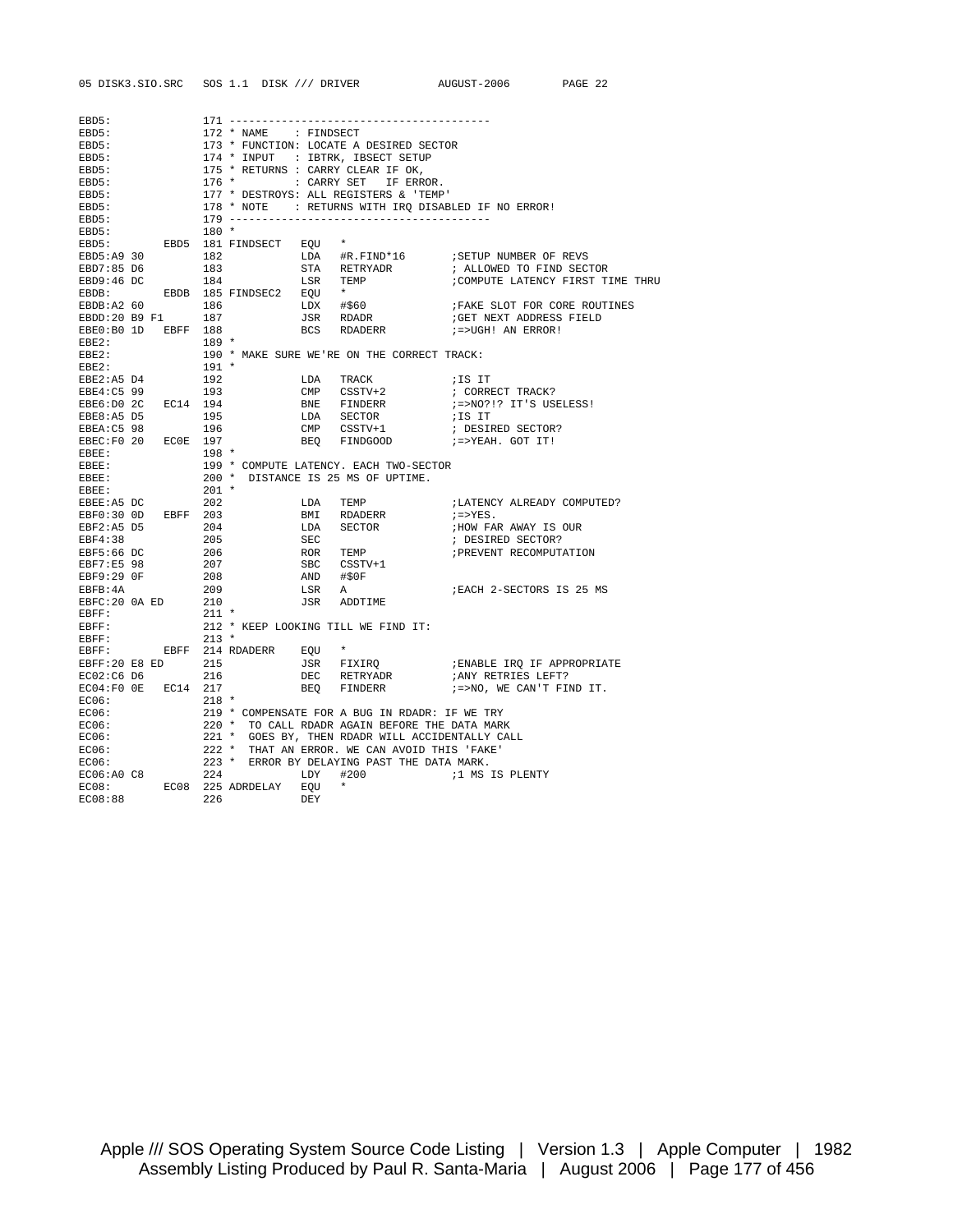|  | 05 DISK3.SIO.SRC SOS 1.1 DISK /// DRIVER |  |  |  |  |  |
|--|------------------------------------------|--|--|--|--|--|
|--|------------------------------------------|--|--|--|--|--|

| EC09:DO FD     | EC08 | 227     |              | BNE        | ADRDELAY       |                             |
|----------------|------|---------|--------------|------------|----------------|-----------------------------|
| ECOB: 4C DB EB |      | 228     |              | JMP        | FINDSEC2       | ;=>NOW TRY LOOKING AGAIN    |
| ECOE:          |      | $229 *$ |              |            |                |                             |
| ECOE:          |      | 230     |              |            |                |                             |
| ECOE:          | ECOE |         | 231 FINDGOOD | EOU        | $^\star$       |                             |
| ECOF: A9 00    |      | 232     |              | LDA        | #0             | ; CLEAR VOLNUM OUT OF       |
| EC10:85 9A     |      | 233     |              | <b>STA</b> | MONTIMEH       | ; MOTORTIME!                |
| EC12:18        |      | 234     |              | <b>CLC</b> |                | ; INDICATE NO ERROR         |
| EC13:60        |      | 235     |              | <b>RTS</b> |                |                             |
| EC14:          |      | $236 *$ |              |            |                |                             |
| EC14:          | FC14 | 237     | FINDERR      | EOU        | $\star$        |                             |
| EC14:20 E8 ED  |      | 238     |              | JSR        | FIXIRO         | ; ENABLE IRO IF APPROPRIATE |
| EC17:A9 00     |      | 239     |              | LDA        | #0             | CLEAR VOLNUM OUT OF         |
| EC19:85 9A     |      | 240     |              | <b>STA</b> | MONTIMEH       | ; MOTORTIME!                |
| EC1B:38        |      | 241     |              | SEC        |                | ; INDICATE THE ERROR        |
| EC1C:60        |      | 242     |              | <b>RTS</b> |                |                             |
| $EC1D$ :       |      | 243     |              | <b>CHN</b> | DISK3.USEL.SRC |                             |
|                |      |         |              |            |                |                             |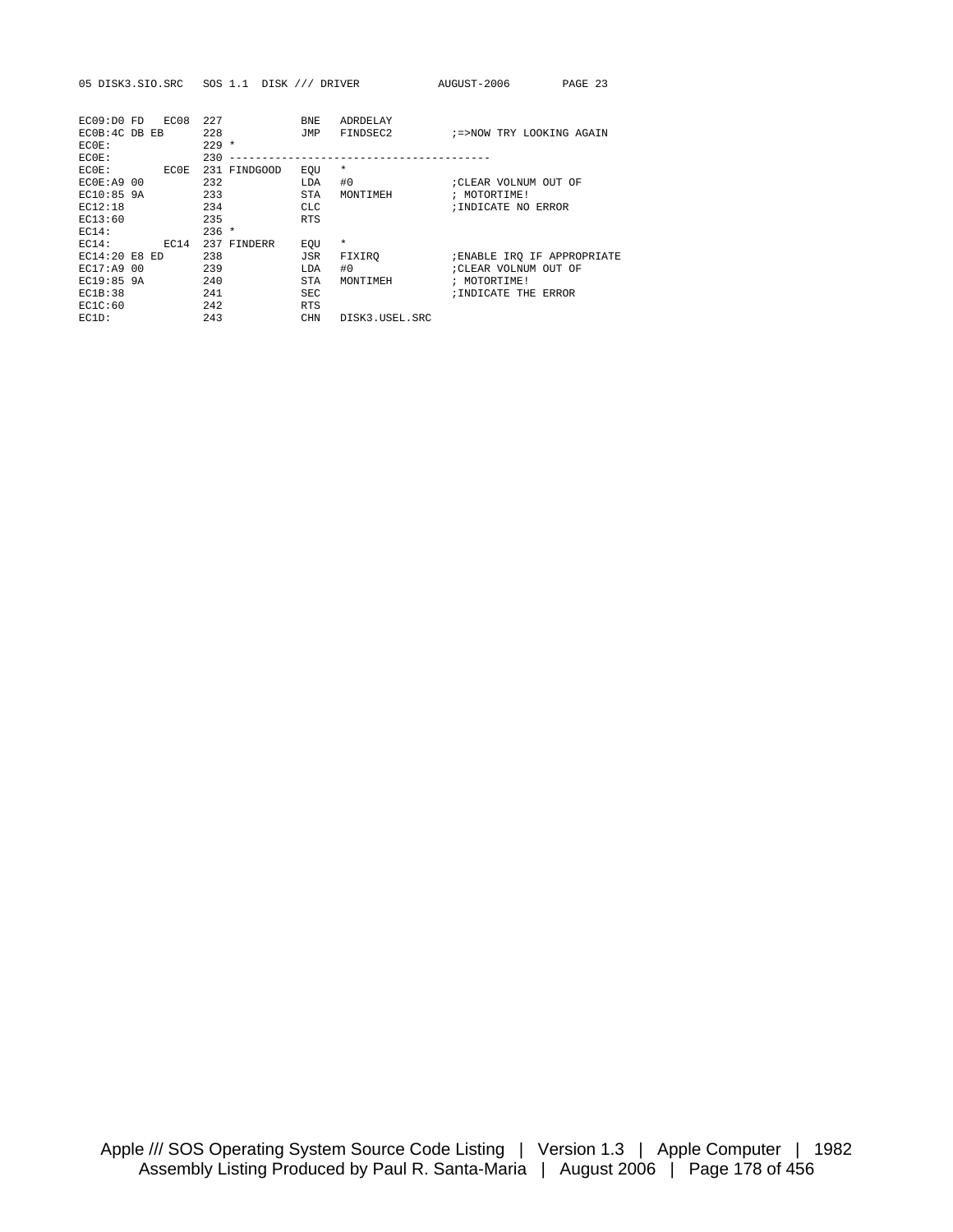| EC1D:                                    |                                                             |                                                                                      |                                                                                                                                                                                                                                                                                                                                                                                                                                                                      |  |  |  |
|------------------------------------------|-------------------------------------------------------------|--------------------------------------------------------------------------------------|----------------------------------------------------------------------------------------------------------------------------------------------------------------------------------------------------------------------------------------------------------------------------------------------------------------------------------------------------------------------------------------------------------------------------------------------------------------------|--|--|--|
| EC1D:                                    |                                                             |                                                                                      |                                                                                                                                                                                                                                                                                                                                                                                                                                                                      |  |  |  |
| EC1D:                                    | 3 * NAME : UNITSEL<br>4 * FUNCTION: SELECT & START A DRIVE, |                                                                                      |                                                                                                                                                                                                                                                                                                                                                                                                                                                                      |  |  |  |
|                                          |                                                             |                                                                                      |                                                                                                                                                                                                                                                                                                                                                                                                                                                                      |  |  |  |
| EC1D:<br>EC1D:                           | 6 * INPUT : NONE                                            | 5 * SET UP MOTOR & SEEK DELAYS                                                       |                                                                                                                                                                                                                                                                                                                                                                                                                                                                      |  |  |  |
|                                          | 7 * OUTPUT : MONTIME, SEEKTIME                              |                                                                                      |                                                                                                                                                                                                                                                                                                                                                                                                                                                                      |  |  |  |
| EC1D:<br>EC1D:                           | 8 * DESTROYS: ALL REGISTERS                                 |                                                                                      |                                                                                                                                                                                                                                                                                                                                                                                                                                                                      |  |  |  |
| EC1D:                                    |                                                             |                                                                                      |                                                                                                                                                                                                                                                                                                                                                                                                                                                                      |  |  |  |
| EC1D:                                    | $10*$                                                       |                                                                                      |                                                                                                                                                                                                                                                                                                                                                                                                                                                                      |  |  |  |
|                                          |                                                             |                                                                                      |                                                                                                                                                                                                                                                                                                                                                                                                                                                                      |  |  |  |
|                                          |                                                             |                                                                                      |                                                                                                                                                                                                                                                                                                                                                                                                                                                                      |  |  |  |
|                                          |                                                             |                                                                                      |                                                                                                                                                                                                                                                                                                                                                                                                                                                                      |  |  |  |
|                                          |                                                             |                                                                                      |                                                                                                                                                                                                                                                                                                                                                                                                                                                                      |  |  |  |
|                                          |                                                             |                                                                                      |                                                                                                                                                                                                                                                                                                                                                                                                                                                                      |  |  |  |
|                                          |                                                             |                                                                                      |                                                                                                                                                                                                                                                                                                                                                                                                                                                                      |  |  |  |
|                                          |                                                             |                                                                                      |                                                                                                                                                                                                                                                                                                                                                                                                                                                                      |  |  |  |
|                                          |                                                             |                                                                                      |                                                                                                                                                                                                                                                                                                                                                                                                                                                                      |  |  |  |
|                                          |                                                             |                                                                                      |                                                                                                                                                                                                                                                                                                                                                                                                                                                                      |  |  |  |
|                                          |                                                             |                                                                                      | $\begin{array}{lllllllllllllllllll} \text{EC27:} & & & 18 & * & & \\ \text{EC27:} & & & 19 & * & & \\ \text{EC27:} & & & 19 & * & & \\ \text{EC27:} & & & 20 & & & \text{JSR} & & \\ \text{EC28:100 11} & & & \text{EC3D} & & 21 & & & \\ \text{EC29:150 11} & & & \text{EC3D} & & 21 & & & \\ \text{E20:150 12} & & & \text{BNE} & & \text{SPINNING} & & & \\ \text{E21:150}$                                                                                       |  |  |  |
|                                          |                                                             |                                                                                      |                                                                                                                                                                                                                                                                                                                                                                                                                                                                      |  |  |  |
|                                          |                                                             |                                                                                      |                                                                                                                                                                                                                                                                                                                                                                                                                                                                      |  |  |  |
|                                          |                                                             |                                                                                      |                                                                                                                                                                                                                                                                                                                                                                                                                                                                      |  |  |  |
|                                          |                                                             |                                                                                      |                                                                                                                                                                                                                                                                                                                                                                                                                                                                      |  |  |  |
|                                          |                                                             |                                                                                      |                                                                                                                                                                                                                                                                                                                                                                                                                                                                      |  |  |  |
|                                          |                                                             |                                                                                      |                                                                                                                                                                                                                                                                                                                                                                                                                                                                      |  |  |  |
|                                          |                                                             |                                                                                      |                                                                                                                                                                                                                                                                                                                                                                                                                                                                      |  |  |  |
|                                          |                                                             |                                                                                      |                                                                                                                                                                                                                                                                                                                                                                                                                                                                      |  |  |  |
|                                          |                                                             |                                                                                      |                                                                                                                                                                                                                                                                                                                                                                                                                                                                      |  |  |  |
|                                          |                                                             |                                                                                      |                                                                                                                                                                                                                                                                                                                                                                                                                                                                      |  |  |  |
|                                          |                                                             |                                                                                      |                                                                                                                                                                                                                                                                                                                                                                                                                                                                      |  |  |  |
|                                          |                                                             |                                                                                      | $\begin{tabular}{lllllllllllll} $\mathbb{C}\text{-}\mathbb{Z}\text{A}\cdot\mathbb{D}\text{U}$ & $\mathbb{E}\text{C3D}$ & $\mathbb{21}$ & $\mathbb{B}\text{NE}$ & $\text{SPINNING}$ & $\mathbb{I}$ & $\mathbb{I}$ & $\text{FoVSE}}$ & $\mathbb{I}$ & $\mathbb{I}$ \\ \text{ECC:} & 22 & $\ast$ & $\mathbb{N}\text{O}~\text{MOTOR(S)}$ & $\text{SPINNING}$ & $\mathbb{D}\text{ESELECT}$ \\ \text{ECC:} & 23 & $\ast$~\text{NO}~\text{MOTOR(S)}$ & $\text{SPINNING}$ &$ |  |  |  |
|                                          |                                                             |                                                                                      |                                                                                                                                                                                                                                                                                                                                                                                                                                                                      |  |  |  |
| EC3D:                                    | 33 * MOTOR(S) SPINNING: OURS?<br>34 *                       |                                                                                      |                                                                                                                                                                                                                                                                                                                                                                                                                                                                      |  |  |  |
| EC3D:                                    |                                                             |                                                                                      |                                                                                                                                                                                                                                                                                                                                                                                                                                                                      |  |  |  |
| EC3D: EC3D 35 SPINNING EQU $\star$       |                                                             |                                                                                      |                                                                                                                                                                                                                                                                                                                                                                                                                                                                      |  |  |  |
|                                          |                                                             |                                                                                      |                                                                                                                                                                                                                                                                                                                                                                                                                                                                      |  |  |  |
|                                          |                                                             |                                                                                      |                                                                                                                                                                                                                                                                                                                                                                                                                                                                      |  |  |  |
| EC42:                                    | $38 *$                                                      |                                                                                      |                                                                                                                                                                                                                                                                                                                                                                                                                                                                      |  |  |  |
| EC42:                                    |                                                             | 39 * WE AREN'T SPINNING. SHUTDOWN ANOTHER<br>40 * DRIVE, IF NECESSARY, TO GET GOING: |                                                                                                                                                                                                                                                                                                                                                                                                                                                                      |  |  |  |
| EC42:                                    |                                                             |                                                                                      |                                                                                                                                                                                                                                                                                                                                                                                                                                                                      |  |  |  |
| EC42:<br>$\frac{1}{42}$                  | $41$ *                                                      |                                                                                      |                                                                                                                                                                                                                                                                                                                                                                                                                                                                      |  |  |  |
| EC42:C0 00                               |                                                             | $CPY$ #0                                                                             | ; ARE WE THE INTERNAL DRIVE?                                                                                                                                                                                                                                                                                                                                                                                                                                         |  |  |  |
| EC44:F0 25 EC6B 43                       |                                                             |                                                                                      | BEQ SETTIME :=>YES, LEAVE EXT MOTOR ALONE                                                                                                                                                                                                                                                                                                                                                                                                                            |  |  |  |
| EC46:                                    | $44$ *                                                      |                                                                                      |                                                                                                                                                                                                                                                                                                                                                                                                                                                                      |  |  |  |
| EC46:                                    |                                                             |                                                                                      | 45 * WE'RE AN EXTERNAL DRIVE. STOP ALL EXTERNAL MOTORS<br>46 * UNCONDITIONALLY, BUT LEAVE THE INTERNAL MOTOR ALONE.<br>47 * IF WE *DID* HAVE TO STOP ANOTHER EXTERNAL, THEN<br>48 * MAKE SURE WE SET THE CORRECT PRE-SEEK DELAY!<br>49 *                                                                                                                                                                                                                             |  |  |  |
| EC46:                                    |                                                             |                                                                                      |                                                                                                                                                                                                                                                                                                                                                                                                                                                                      |  |  |  |
| EC46:                                    |                                                             |                                                                                      |                                                                                                                                                                                                                                                                                                                                                                                                                                                                      |  |  |  |
| EC46:                                    |                                                             |                                                                                      |                                                                                                                                                                                                                                                                                                                                                                                                                                                                      |  |  |  |
| EC46:                                    |                                                             |                                                                                      |                                                                                                                                                                                                                                                                                                                                                                                                                                                                      |  |  |  |
| EC46:A9 00<br>EC48:OD FB ED              |                                                             |                                                                                      |                                                                                                                                                                                                                                                                                                                                                                                                                                                                      |  |  |  |
|                                          |                                                             |                                                                                      |                                                                                                                                                                                                                                                                                                                                                                                                                                                                      |  |  |  |
| $EC4B:0D FA ED$ 52<br>$EC4E:0D F9 ED$ 53 |                                                             |                                                                                      |                                                                                                                                                                                                                                                                                                                                                                                                                                                                      |  |  |  |
|                                          |                                                             |                                                                                      |                                                                                                                                                                                                                                                                                                                                                                                                                                                                      |  |  |  |
| EC51:F0 18 EC6B 54                       |                                                             |                                                                                      |                                                                                                                                                                                                                                                                                                                                                                                                                                                                      |  |  |  |
| 55<br>EC53:E6 DA                         |                                                             |                                                                                      |                                                                                                                                                                                                                                                                                                                                                                                                                                                                      |  |  |  |
| EC55:20 C8 EC                            |                                                             |                                                                                      |                                                                                                                                                                                                                                                                                                                                                                                                                                                                      |  |  |  |

EC58:4C 6B EC 57 57 JMP SETTIME 7=>GO SETUP MOTOR DELAY

06 DISK3.USEL.SRC SOS 1.1 DISK /// DRIVER AUGUST-2006 PAGE 24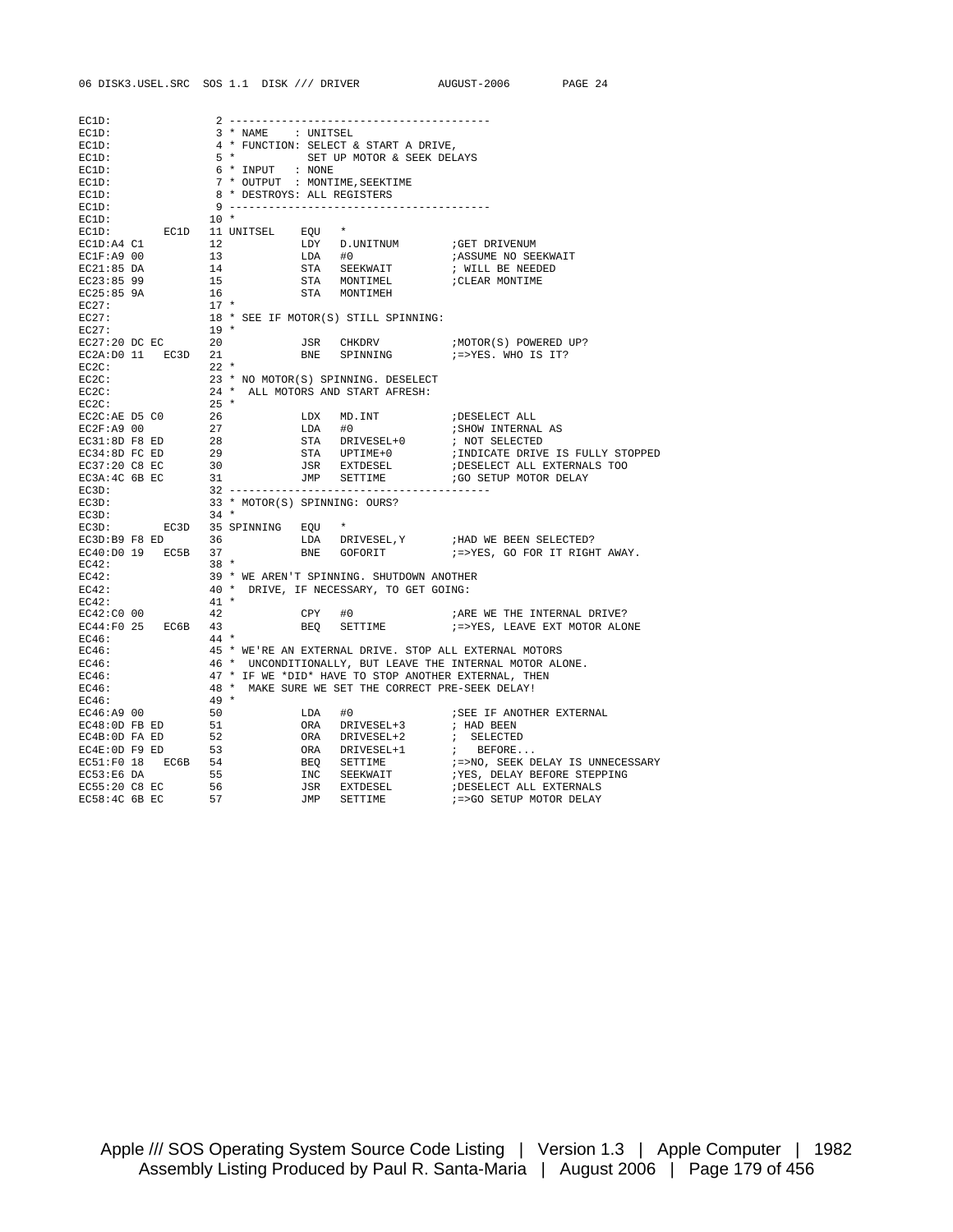| EC5B:                                                                                                                                         |                            |        |                                                                                                 |  |                                                                              |                      |  |  |
|-----------------------------------------------------------------------------------------------------------------------------------------------|----------------------------|--------|-------------------------------------------------------------------------------------------------|--|------------------------------------------------------------------------------|----------------------|--|--|
| EC5B:                                                                                                                                         |                            |        | 60 * OUR DRIVE IS SPINNING. GO FOR IT!                                                          |  |                                                                              |                      |  |  |
| EC5B:                                                                                                                                         |                            |        | 61 * DEPENDING OF HOW LONG THE MOTOR'S BEEN ON,<br>62 * THIS COMMAND MAY REQUIRE A MOTOR DELAY. |  |                                                                              |                      |  |  |
| EC5B:                                                                                                                                         |                            |        |                                                                                                 |  |                                                                              |                      |  |  |
| EC5B:                                                                                                                                         |                            | 63 *   |                                                                                                 |  |                                                                              |                      |  |  |
|                                                                                                                                               |                            |        |                                                                                                 |  |                                                                              |                      |  |  |
|                                                                                                                                               |                            |        |                                                                                                 |  |                                                                              |                      |  |  |
|                                                                                                                                               |                            |        |                                                                                                 |  |                                                                              |                      |  |  |
|                                                                                                                                               |                            |        |                                                                                                 |  |                                                                              |                      |  |  |
|                                                                                                                                               |                            |        |                                                                                                 |  |                                                                              |                      |  |  |
|                                                                                                                                               |                            |        |                                                                                                 |  |                                                                              |                      |  |  |
|                                                                                                                                               |                            |        |                                                                                                 |  |                                                                              |                      |  |  |
|                                                                                                                                               |                            |        |                                                                                                 |  |                                                                              |                      |  |  |
|                                                                                                                                               |                            |        |                                                                                                 |  |                                                                              |                      |  |  |
|                                                                                                                                               |                            |        |                                                                                                 |  |                                                                              |                      |  |  |
| EC6B:                                                                                                                                         |                            |        |                                                                                                 |  |                                                                              |                      |  |  |
| EC6B:                                                                                                                                         |                            |        |                                                                                                 |  | .<br>74 * ALL MOTORS WERE OFF. CHOOSE THE<br>75 * APPROPRIATE MOTOR-ON TIME: |                      |  |  |
| EC6B:                                                                                                                                         | $\frac{7}{76}$ *           |        |                                                                                                 |  |                                                                              |                      |  |  |
|                                                                                                                                               |                            |        |                                                                                                 |  |                                                                              |                      |  |  |
|                                                                                                                                               |                            |        |                                                                                                 |  |                                                                              |                      |  |  |
|                                                                                                                                               |                            |        |                                                                                                 |  |                                                                              |                      |  |  |
|                                                                                                                                               |                            |        |                                                                                                 |  |                                                                              |                      |  |  |
|                                                                                                                                               |                            |        |                                                                                                 |  |                                                                              |                      |  |  |
| EC75:                                                                                                                                         |                            |        |                                                                                                 |  |                                                                              |                      |  |  |
|                                                                                                                                               |                            |        |                                                                                                 |  |                                                                              |                      |  |  |
| EC75:<br>EC75:                                                                                                                                | $83 *$<br>$84 *$<br>$85 *$ |        |                                                                                                 |  | 84 * SELECT THE DRIVE & START IT:                                            |                      |  |  |
|                                                                                                                                               |                            |        |                                                                                                 |  |                                                                              |                      |  |  |
| EC75:                                                                                                                                         |                            |        |                                                                                                 |  |                                                                              |                      |  |  |
|                                                                                                                                               |                            |        |                                                                                                 |  |                                                                              |                      |  |  |
|                                                                                                                                               |                            |        |                                                                                                 |  |                                                                              |                      |  |  |
|                                                                                                                                               |                            |        |                                                                                                 |  |                                                                              |                      |  |  |
|                                                                                                                                               |                            |        |                                                                                                 |  |                                                                              |                      |  |  |
|                                                                                                                                               |                            |        |                                                                                                 |  |                                                                              |                      |  |  |
|                                                                                                                                               |                            |        |                                                                                                 |  |                                                                              |                      |  |  |
|                                                                                                                                               |                            |        |                                                                                                 |  |                                                                              |                      |  |  |
|                                                                                                                                               |                            |        |                                                                                                 |  |                                                                              |                      |  |  |
|                                                                                                                                               |                            |        |                                                                                                 |  |                                                                              |                      |  |  |
|                                                                                                                                               |                            |        |                                                                                                 |  |                                                                              |                      |  |  |
|                                                                                                                                               |                            |        |                                                                                                 |  |                                                                              |                      |  |  |
| EC8B:                                                                                                                                         |                            | $97 *$ |                                                                                                 |  |                                                                              |                      |  |  |
|                                                                                                                                               |                            |        |                                                                                                 |  |                                                                              |                      |  |  |
|                                                                                                                                               |                            |        |                                                                                                 |  |                                                                              |                      |  |  |
|                                                                                                                                               |                            |        |                                                                                                 |  |                                                                              |                      |  |  |
|                                                                                                                                               |                            |        |                                                                                                 |  |                                                                              |                      |  |  |
|                                                                                                                                               |                            |        |                                                                                                 |  |                                                                              |                      |  |  |
|                                                                                                                                               |                            |        |                                                                                                 |  |                                                                              |                      |  |  |
|                                                                                                                                               |                            |        |                                                                                                 |  | JMP UNITRET                                                                  | ;=>ALL DONE!         |  |  |
| EC98:4C AC EC 104<br>EC9B: 105 *                                                                                                              |                            |        |                                                                                                 |  |                                                                              |                      |  |  |
| $\begin{array}{lllll} \texttt{EC9B}: & & 105 & * \\ \texttt{EC9B}: & & \texttt{EC9B} & 106 & \texttt{NOTD2} & & \texttt{EQU} & * \end{array}$ |                            |        |                                                                                                 |  |                                                                              |                      |  |  |
| EC9B:D0 09 ECA6 107                                                                                                                           |                            |        |                                                                                                 |  | BNE ISD4                                                                     | ; =>DEFINITELY NOT 3 |  |  |
|                                                                                                                                               |                            |        |                                                                                                 |  | LDA MS.EXT1<br>LDA MD.EXT2<br>JMP UNITRET                                    | MOTOR SELECT         |  |  |
|                                                                                                                                               |                            |        |                                                                                                 |  |                                                                              |                      |  |  |
|                                                                                                                                               |                            |        |                                                                                                 |  |                                                                              |                      |  |  |
|                                                                                                                                               |                            |        |                                                                                                 |  |                                                                              |                      |  |  |
|                                                                                                                                               |                            |        |                                                                                                 |  |                                                                              |                      |  |  |
|                                                                                                                                               |                            |        |                                                                                                 |  |                                                                              |                      |  |  |
|                                                                                                                                               |                            |        |                                                                                                 |  |                                                                              |                      |  |  |
|                                                                                                                                               |                            |        |                                                                                                 |  |                                                                              |                      |  |  |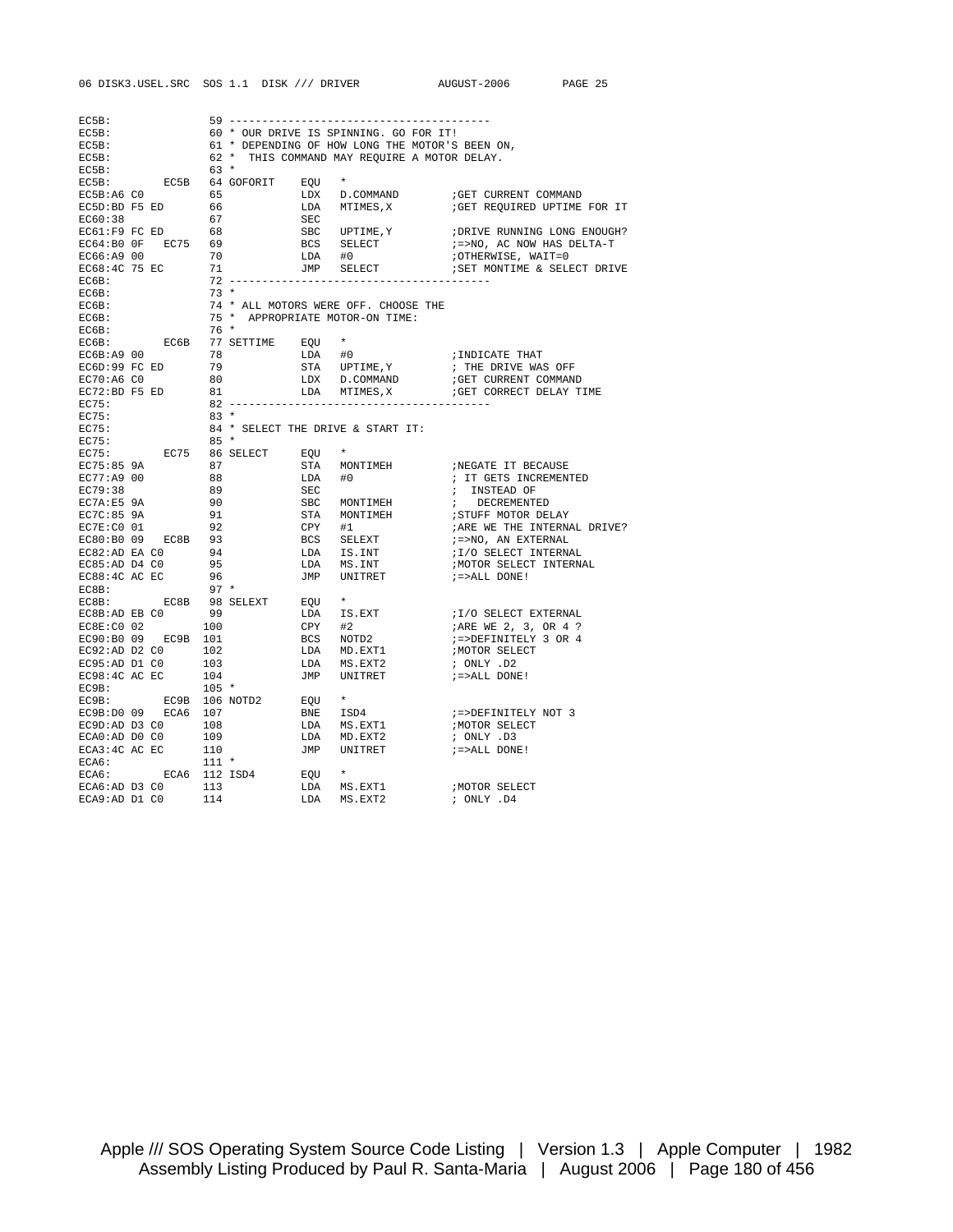| ECAC:               |      | $115 *$ |                       |            |                                |                               |
|---------------------|------|---------|-----------------------|------------|--------------------------------|-------------------------------|
| ECAC:               |      | $116 *$ |                       |            |                                |                               |
| ECAC:               | ECAC |         | 117 UNITRET EQU       |            | $\star$                        |                               |
| ECAC:AD E9 C0       |      | 118     |                       | LDA        |                                | MOTORON : PROVIDE MOTOR POWER |
| ECAF: A9 01         |      | 119     |                       | LDA        | #1                             | SAY WE'VE SELECTED            |
| $ECB1:99$ F8 ED     |      | 120     |                       |            | STA DRIVESEL, Y ; THIS DRIVE   |                               |
| $ECB4$ :            |      | $121 *$ |                       |            |                                |                               |
| $ECB4$ :            |      | $122 *$ |                       |            | IF WE HAVE MOTORTIME TO BURN,  |                               |
| $ECB4$ :            |      | $123 *$ |                       |            | THEN DELAY 50 MS. THIS ENSURES |                               |
| $ECB4$ :            |      | $124 *$ |                       |            | A GOOD SOLID CHKDRV AFTER      |                               |
| $ECB4$ :            |      | $125$ * | TURNING ON THE MOTOR. |            |                                |                               |
| $ECB4$ :            |      | $126 *$ |                       |            |                                |                               |
| ECB4:A59A           |      | 127     |                       | LDA        | MONTIMEH                       | ANY MOTORTIME?                |
| ECB6:10 OF          | ECC7 | 128     |                       | BPL        | UNITRTS                        | ;=>NO, WE GO FOR IT.          |
| $ECB8:AO$ 05        |      | 129     |                       | LDY        | #5                             | ;5*10 MS                      |
| ECBA:               | ECBA |         | 130 UNITDEL           | EOU        | $\star$                        |                               |
| ECBA: A9 64         |      | 131     |                       | LDA        | #100                           | 100*100US IS 10MS;            |
| ECBC: 20 56 F4      |      | 132     |                       | JSR        | MSWAIT                         |                               |
| ECBF:88             |      | 133     |                       | DEY        |                                |                               |
| $ECCO:DO$ F8        | ECBA | 134     |                       | <b>BNE</b> | <b>IINTTDEL</b>                |                               |
| ECC2: A9 02         |      | 135     |                       | LDA        | #2                             | INCLUDE THE 50MS              |
| $ECC4:20$ $0A$ $ED$ |      | 136     |                       | JSR        | ADDTIME                        | ; IN MOTOR UPTIME(S)          |
| $ECC7:$ $ECC7$      |      |         | 137 UNITRTS           | EQU        | $\star$                        |                               |
| ECC7:60             |      | 138     |                       | <b>RTS</b> |                                |                               |

| ECC8:               |      | 140     |                  |            |                                              |                         |
|---------------------|------|---------|------------------|------------|----------------------------------------------|-------------------------|
| ECC8:               |      | 141     | * NAME           | : EXTDESEL |                                              |                         |
| ECC8:               |      | 142     | $\ast$           |            | FUNCTION: DESELECT ALL EXTERNAL DRIVE MOTORS |                         |
| ECC8:               |      | 143     | INPUT<br>$\ast$  | : NONE     |                                              |                         |
| ECC8:               |      | 144     | * DESTROYS: AC.X |            |                                              |                         |
| ECC8:               |      | 145     |                  |            | --------------------------------------       |                         |
| ECC8:               |      | $146 *$ |                  |            |                                              |                         |
| ECC8:               | ECC8 | 147     | EXTDESEL         | EOU        | $\star$                                      |                         |
| $ECCB:AD$ $D2$ $C0$ |      | 148     |                  | LDA        | MD.EXT1                                      | ; DESELECT ALL EXTERNAL |
| ECCB:AD DO CO       |      | 149     |                  | LDA        | MD.EXT2                                      | ; DRIVE MOTORS          |
| ECCE: A2 03         |      | 150     |                  | LDX        | #3                                           | ; SHOW THAT THEY ARE    |
| ECDO: A900          |      | 151     |                  | LDA        | #0                                           | ; ARE ALL DEAD DUCKS    |
| $FCD2:9D$ F8 $ED$   |      |         | 152 EDS1         | STA        | DRIVESEL, X                                  |                         |
| ECD5:9D FC ED       |      | 153     |                  | STA        | UPTIME, X                                    | ; DRIVE MOTORS ARE OFF  |
| ECD8:CA             |      | 154     |                  | DEX        |                                              |                         |
| ECD9: D0 F7         | ECD2 | 155     |                  | <b>BNE</b> | EDS1                                         |                         |
| ECDB:60             |      | 156     |                  | <b>RTS</b> |                                              |                         |
| ECDC:               |      | 157     |                  | <b>CHN</b> | DISK3.SUBS.SRC                               |                         |
|                     |      |         |                  |            |                                              |                         |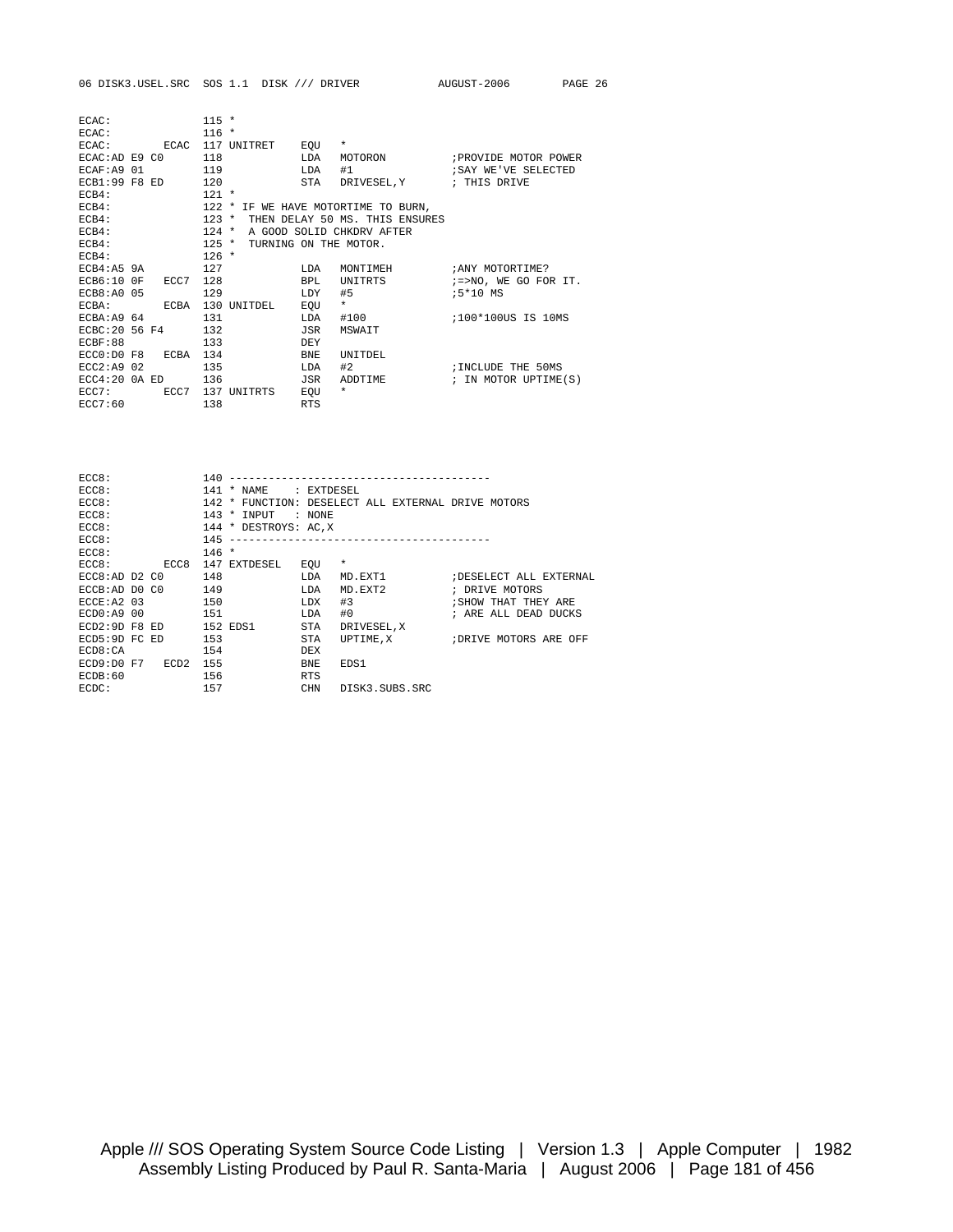| ECDC:                                                                                                                                                                                      |                                |                |                                          |                                |
|--------------------------------------------------------------------------------------------------------------------------------------------------------------------------------------------|--------------------------------|----------------|------------------------------------------|--------------------------------|
| ECDC:                                                                                                                                                                                      | 3 * NAME : CHKDRV              |                |                                          |                                |
| ECDC:                                                                                                                                                                                      |                                |                | 4 * FUNCTION: CHECK IF MOTOR(S) RUNNING  |                                |
| ECDC:                                                                                                                                                                                      | 5 * INPUT : NONE               |                |                                          |                                |
| ECDC:                                                                                                                                                                                      | 6 * RETURNS : 'BNE' IF RUNNING |                |                                          |                                |
| ECDC:                                                                                                                                                                                      | $7 *$                          |                | : 'BEQ' IF NOT                           |                                |
| ECDC:                                                                                                                                                                                      | 8 * DESTROYS: AC,X             |                |                                          |                                |
| ECDC:                                                                                                                                                                                      |                                |                |                                          |                                |
| ECDC:                                                                                                                                                                                      |                                |                | 10 * NOTES: DUE TO A FLOATING PIN, THERE |                                |
| ECDC:                                                                                                                                                                                      |                                |                | 11 * COULD BE A GLITCH WHICH CAUSES THE  |                                |
| ECDC:                                                                                                                                                                                      | $12$ *                         |                | SHIFTER TO 'FLASH' ONTO THE BUS          |                                |
| ECDC:                                                                                                                                                                                      | $13 *$                         |                | INSTEAD OF ALWAYS BEING TRISTATED.       |                                |
| ECDC:                                                                                                                                                                                      |                                |                | 14 * THIS COULD CAUSE CHKDRV TO THINK    |                                |
| ECDC:                                                                                                                                                                                      |                                |                | 15 * THAT THE MOTOR IS SPINNING WHEN IT  |                                |
| ECDC:                                                                                                                                                                                      | $16 *$                         |                | IS NOT. THUS WE WILL SAMPLE THE SHIFTER  |                                |
| ECDC:                                                                                                                                                                                      | $17$ *                         |                | FOR 40 US AT 6-US INTERVALS. IF, AFTER   |                                |
| ECDC:                                                                                                                                                                                      | $18$ *                         |                | THREE (3) CONSECUTIVE PASSES, ANY OF     |                                |
| ECDC:                                                                                                                                                                                      |                                |                | 19 * THE PASSES SEES A 'LOCKED' SHIFTER, |                                |
| ECDC:                                                                                                                                                                                      | $20*$                          |                | THEN WE SAY THE DRIVE IS STOPPED.        |                                |
| ECDC:                                                                                                                                                                                      | $21 *$                         |                |                                          |                                |
| ECDC:                                                                                                                                                                                      | $22 *$                         |                |                                          |                                |
| ECDC:                                                                                                                                                                                      | ECDC 23 CHKDRV                 | EOU            | $\star$                                  |                                |
| ECDC: A2 03                                                                                                                                                                                | 24                             | LDX            | #3                                       | CHECK SHIFTER SEVERAL TIMES    |
| ECDE:<br>ECDE                                                                                                                                                                              | 25 CHKD1                       | EQU            | $\star$                                  |                                |
| ECDE:AD EC CO                                                                                                                                                                              | 26                             |                | LDA Q6L+\$60                             | GET DATA                       |
| ECE1:CD EC CO                                                                                                                                                                              | 27                             |                | CMP 06L+\$60                             | ; HAS IT CHANGED?              |
| $ECE4:D0IF$ $ED05$ 28                                                                                                                                                                      |                                | BNE            | CHANGED                                  | $i = > YES$                    |
| ECE6:CD EC CO                                                                                                                                                                              | 29                             |                | CMP 06L+\$60                             | ; HAS IT CHANGED?              |
| ECE9:D0 1A ED05 30                                                                                                                                                                         |                                |                | BNE CHANGED                              | $i = > YES$                    |
| ECEB: CD EC CO                                                                                                                                                                             | 31                             | CMP            | Q6L+\$60                                 | HAS IT CHANGED?                |
| ECEE: D0 15 EDO5                                                                                                                                                                           | 32                             | BNE            | CHANGED                                  | $i = > YES$                    |
| ECFO:CD EC CO                                                                                                                                                                              | 33                             | $\mathsf{CMP}$ |                                          | ; HAS IT CHANGED?              |
| ECF3:D0 10 ED05 34                                                                                                                                                                         |                                | BNE            | Q6L+\$60<br>CHANGED                      | $i = > YES$                    |
| ECF5:CD EC CO                                                                                                                                                                              | 35                             | $\texttt{CMP}$ |                                          | ; HAS IT CHANGED?              |
| ED05                                                                                                                                                                                       |                                |                | 06L+\$60                                 |                                |
| ECF8:D0 OB                                                                                                                                                                                 | 36                             | BNE            | CHANGED                                  | $i = > YES$                    |
| $\begin{tabular}{lllll} \multicolumn{2}{l}{{\bf E}CFA:CD} & $\bf{E}C$ & $\bf{C0}$ & $\bf{37}$ \\ \multicolumn{2}{l}{{\bf E}CFD:DD} & $\bf{06}$ & $\bf{ED05}$ & $\bf{38}$ \\ \end{tabular}$ | 37                             | $\text{CMP}$   | O6L+\$60                                 | HAS IT CHANGED?                |
|                                                                                                                                                                                            |                                | BNE            | CHANGED                                  | $i = > YES$                    |
| ECFF:CD EC CO                                                                                                                                                                              | 39                             | CMP            | Q6L+\$60                                 | ; HAS IT CHANGED?              |
| ED02:D0 01 ED05                                                                                                                                                                            | 40                             | BNE            | CHANGED                                  | $i = > YES$                    |
| ED04:60                                                                                                                                                                                    | 41                             | <b>RTS</b>     |                                          | ; IF EVER LOCKED, IT'S STOPPED |
| ED05:                                                                                                                                                                                      | $42 *$                         |                |                                          |                                |
| ED05:                                                                                                                                                                                      | ED05 43 CHANGED                | EOU            | $\star$                                  |                                |
| ED05:CA                                                                                                                                                                                    | 44                             | DEX            |                                          |                                |
| ED06:D0 D6<br>ECDE                                                                                                                                                                         | 45                             | BNE            | CHKD1                                    | TRY SEVERAL TIMES              |
| ED08:CA                                                                                                                                                                                    | 46                             | DEX            |                                          | ; SET CC=BNE                   |
| ED09:60                                                                                                                                                                                    | 47                             | <b>RTS</b>     |                                          | ;RETURN ZFLAG APPROPRIATELY    |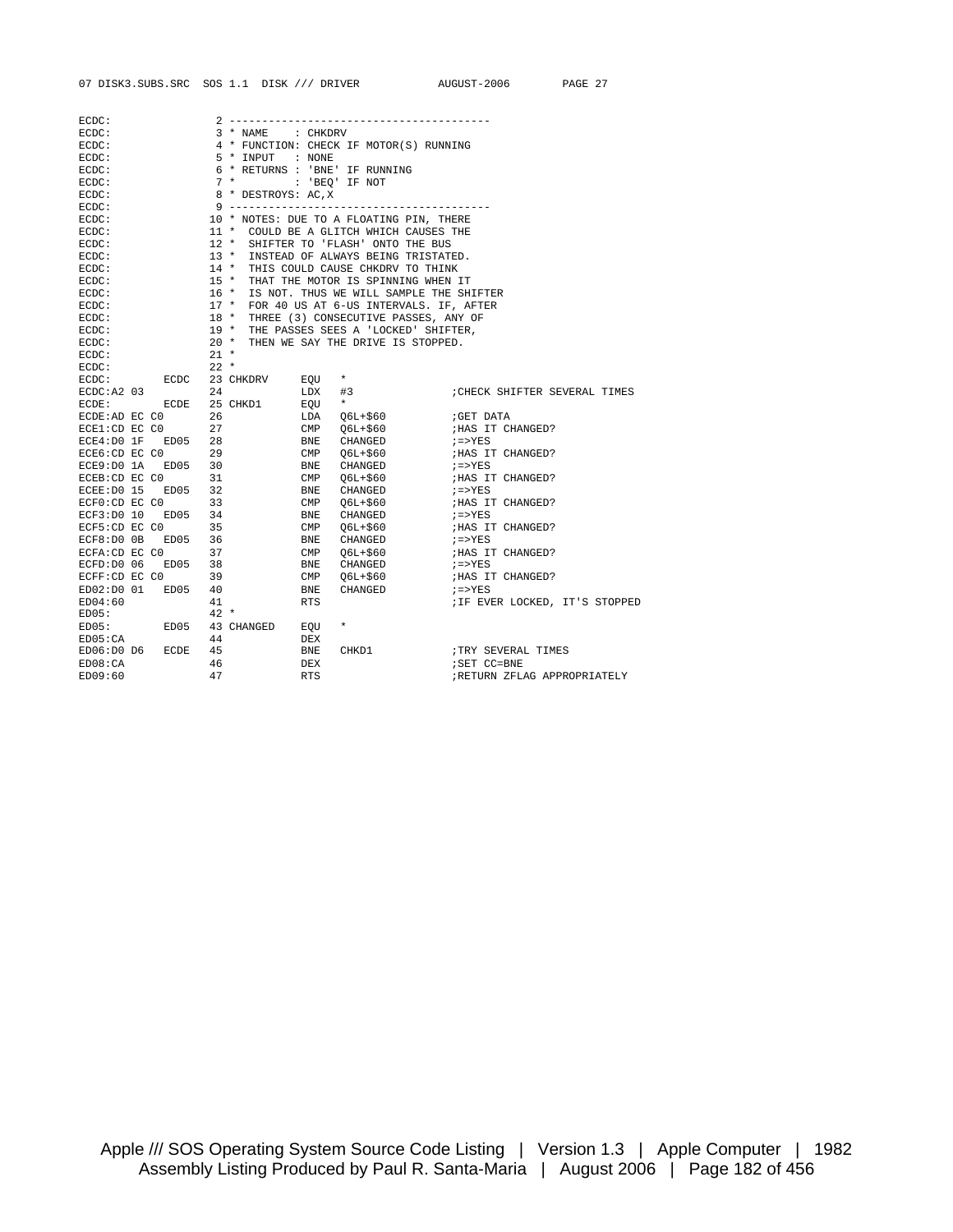| ED0A:      |                    |       | 49 ------------------------- |            |                                            |                                   |
|------------|--------------------|-------|------------------------------|------------|--------------------------------------------|-----------------------------------|
| ED0A:      |                    |       | 50 * NAME : ADDTIME          |            |                                            |                                   |
| ED0A:      |                    |       |                              |            | 51 * FUNCTION: ADD TO MOTOR UPTIME(S)      |                                   |
| $ED0A$ :   |                    |       |                              |            | 52 * INPUT : AC=NO. OF 25 MS INCREMENTS    |                                   |
| ED0A:      |                    |       | 53 * DESTROYS: Y             |            |                                            |                                   |
| ED0A:      |                    |       |                              |            |                                            |                                   |
| $ED0A$ :   |                    | $55*$ |                              |            |                                            |                                   |
|            | ED0A: ED0A         |       | 56 ADDTIME EQU *             |            |                                            |                                   |
| ED0A:48    |                    | 57    | <b>PHA</b>                   |            |                                            | FRESERVE AC                       |
| ED0B:A0 04 |                    |       | 58                           | $LDY$ #4   |                                            | TABLE INDEX/COUNT                 |
|            |                    |       | EDOD: EDOD 59 ADD2 EQU       |            | $\star$                                    |                                   |
|            | EDOD:B9 F7 ED      | 60    | <b>EDA</b>                   |            | DRIVESEL-1, Y ; IS IT SELECTED?            |                                   |
|            |                    |       |                              |            | $ED10:FO OF ED21 61$ BEO ADD3 $i = > NOPE$ |                                   |
| ED12:68    |                    |       | $62$ PLA                     |            |                                            |                                   |
|            | ED13:48 63         |       | <b>PHA</b>                   |            |                                            | RECOVER DELTA-T                   |
| ED14:18    | 64                 |       |                              | <b>CLC</b> |                                            |                                   |
|            |                    |       | $ED15:79$ FB ED 65 ADC       |            |                                            | UPTIME-1, Y : ADD TO MOTOR UPTIME |
|            | ED18:C9 29 66      |       | <b>CMP</b>                   |            |                                            |                                   |
|            | ED1A:90 02 ED1E 67 |       |                              |            |                                            |                                   |
|            | ED1C: A9 28        | 68    |                              |            |                                            |                                   |
|            | $ED1E:$ $ED1E$     |       | 69 ADD2A EQU                 |            | $\star$                                    |                                   |
|            | ED1E:99 FB ED      | 70    |                              | STA        | UPTIME-1,Y                                 |                                   |
|            | $ED21:$ $ED21$     |       | 71 ADD3 EQU                  |            | $\star$                                    |                                   |
| ED21:88    |                    | 72    |                              | DEY        |                                            |                                   |
|            | ED22: D0 E9 EDD    | 73    |                              | <b>BNE</b> |                                            |                                   |
| ED24:      | $74$ *             |       |                              |            |                                            |                                   |
| ED24:68    |                    |       | 75<br><b>PLA</b>             |            |                                            | ; RESTORE AC                      |
| ED25:60    |                    | 76    | <b>RTS</b>                   |            |                                            |                                   |
|            |                    |       |                              |            |                                            |                                   |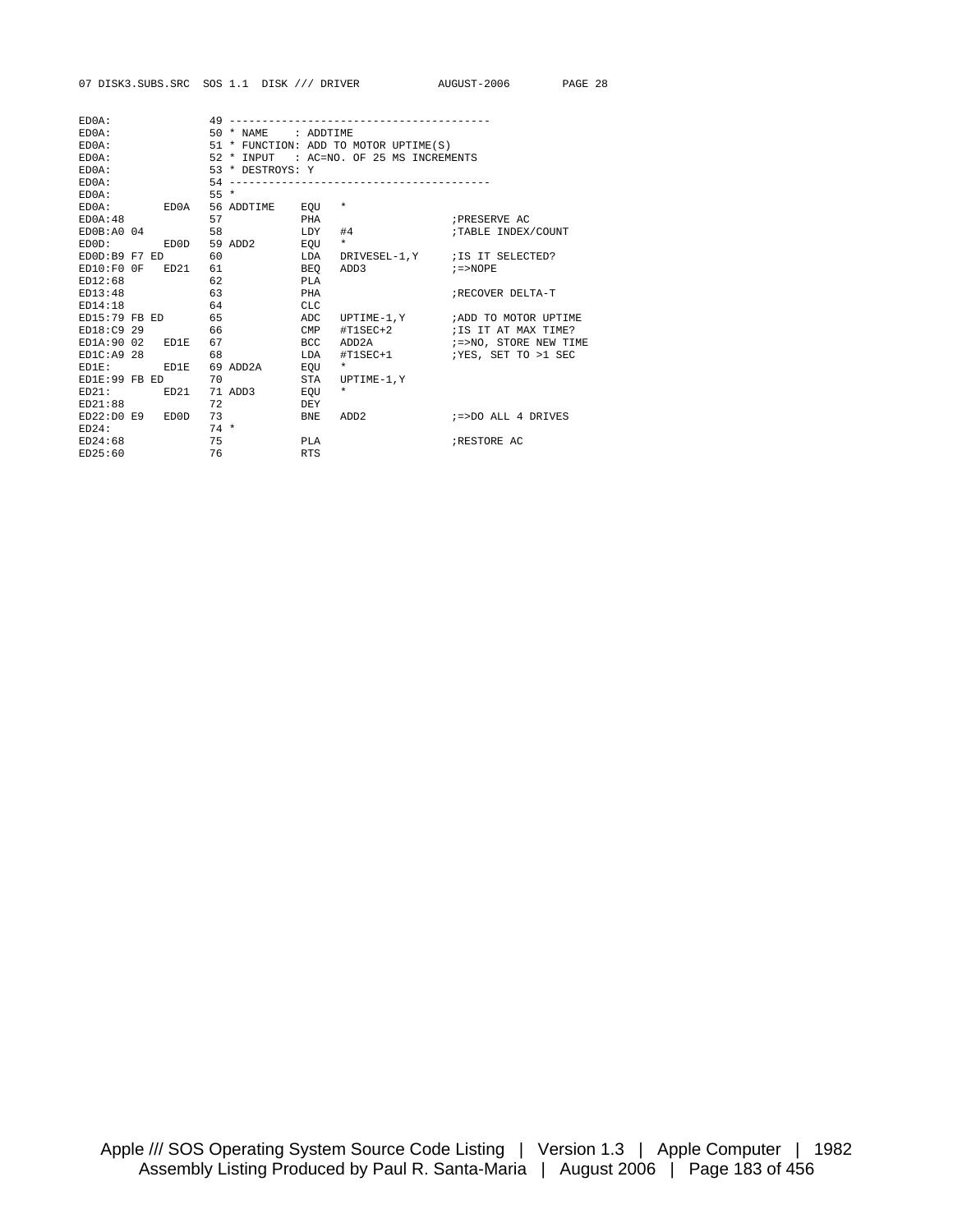| ED26:               |            |                              |                   |                                                                                                                                                       |                                                                                                                                                                                                                                                                                                                                                                                                              |
|---------------------|------------|------------------------------|-------------------|-------------------------------------------------------------------------------------------------------------------------------------------------------|--------------------------------------------------------------------------------------------------------------------------------------------------------------------------------------------------------------------------------------------------------------------------------------------------------------------------------------------------------------------------------------------------------------|
| ED26:               |            | 79 * NAME : RECAL            |                   |                                                                                                                                                       |                                                                                                                                                                                                                                                                                                                                                                                                              |
| ED26:               |            |                              |                   | 80 * FUNCTION: RECALIBRATE DRIVE HEAD                                                                                                                 |                                                                                                                                                                                                                                                                                                                                                                                                              |
| ED26:               |            | 81 * INPUT : NONE            |                   |                                                                                                                                                       |                                                                                                                                                                                                                                                                                                                                                                                                              |
| ED26:               |            | 82 * DESTROYS: ALL REGISTERS |                   |                                                                                                                                                       |                                                                                                                                                                                                                                                                                                                                                                                                              |
| ED26:               |            |                              |                   | 83 * NOTE : A 'QUIET' RECALIBRATE IS DONE                                                                                                             |                                                                                                                                                                                                                                                                                                                                                                                                              |
| ED26:               |            |                              |                   | 84 * : USING TWO ITERATIONS. IF WE ARE<br>85 * : LOST, THEN SEEK 48-TRACKS                                                                            |                                                                                                                                                                                                                                                                                                                                                                                                              |
| ED26:               |            |                              |                   |                                                                                                                                                       |                                                                                                                                                                                                                                                                                                                                                                                                              |
| ED26:               |            |                              |                   |                                                                                                                                                       |                                                                                                                                                                                                                                                                                                                                                                                                              |
| ED26:               |            |                              |                   |                                                                                                                                                       |                                                                                                                                                                                                                                                                                                                                                                                                              |
| ED26:               |            |                              |                   | $88 * : ON (+ 1/2 TRACK), THEN JUST89 * : ADD A LITILE EXTRA AND SEEK$                                                                                |                                                                                                                                                                                                                                                                                                                                                                                                              |
| ED26:               |            |                              |                   |                                                                                                                                                       |                                                                                                                                                                                                                                                                                                                                                                                                              |
| ED26:               |            |                              |                   | 90 * $\cdot$ : TO TRACK ZERO. A 48-TRACK<br>91 *             : SEEK WILL ALWAYS GET US BACK                                                           |                                                                                                                                                                                                                                                                                                                                                                                                              |
| ED26:               |            |                              |                   |                                                                                                                                                       |                                                                                                                                                                                                                                                                                                                                                                                                              |
| ED26:               |            |                              |                   |                                                                                                                                                       |                                                                                                                                                                                                                                                                                                                                                                                                              |
| ED26:               |            |                              |                   |                                                                                                                                                       |                                                                                                                                                                                                                                                                                                                                                                                                              |
| ED26:               |            |                              |                   | 92 * : ONTO THE MEDIA, EVEN IF WE<br>93 * : WERE "OFF THE CAM". FROM THAT<br>94 * : POINT, THE 2ND SEEK GETS US<br>95 * : BACK TO TRACK ZERO QUIETLY. |                                                                                                                                                                                                                                                                                                                                                                                                              |
| ED26:               |            |                              |                   |                                                                                                                                                       |                                                                                                                                                                                                                                                                                                                                                                                                              |
|                     |            |                              |                   |                                                                                                                                                       |                                                                                                                                                                                                                                                                                                                                                                                                              |
|                     |            |                              |                   |                                                                                                                                                       |                                                                                                                                                                                                                                                                                                                                                                                                              |
|                     |            |                              |                   |                                                                                                                                                       |                                                                                                                                                                                                                                                                                                                                                                                                              |
|                     |            |                              |                   |                                                                                                                                                       |                                                                                                                                                                                                                                                                                                                                                                                                              |
|                     |            |                              |                   |                                                                                                                                                       |                                                                                                                                                                                                                                                                                                                                                                                                              |
|                     |            |                              |                   |                                                                                                                                                       |                                                                                                                                                                                                                                                                                                                                                                                                              |
|                     |            |                              |                   |                                                                                                                                                       | SETUP SLOT FOR CORE RTNS<br>NHERE ARE WE?<br>7=NOW WE KNOW<br>GIVE SECOND SHOT<br>7=>THAT GOT IT<br>7LOST? TRY 48-TRACK SEEK                                                                                                                                                                                                                                                                                 |
|                     |            |                              |                   |                                                                                                                                                       |                                                                                                                                                                                                                                                                                                                                                                                                              |
|                     |            |                              |                   |                                                                                                                                                       |                                                                                                                                                                                                                                                                                                                                                                                                              |
|                     |            |                              |                   |                                                                                                                                                       |                                                                                                                                                                                                                                                                                                                                                                                                              |
|                     |            |                              |                   |                                                                                                                                                       |                                                                                                                                                                                                                                                                                                                                                                                                              |
|                     |            |                              |                   |                                                                                                                                                       |                                                                                                                                                                                                                                                                                                                                                                                                              |
|                     |            |                              |                   |                                                                                                                                                       |                                                                                                                                                                                                                                                                                                                                                                                                              |
|                     |            |                              |                   |                                                                                                                                                       |                                                                                                                                                                                                                                                                                                                                                                                                              |
|                     |            |                              |                   |                                                                                                                                                       |                                                                                                                                                                                                                                                                                                                                                                                                              |
|                     |            |                              |                   |                                                                                                                                                       |                                                                                                                                                                                                                                                                                                                                                                                                              |
|                     |            |                              |                   |                                                                                                                                                       | ;ADD SOME SO WE GET A                                                                                                                                                                                                                                                                                                                                                                                        |
|                     |            |                              |                   |                                                                                                                                                       | $\begin{tabular}{lllllllllllll} \texttt{ED30:20 B9 F1} & & & & & & & \\ \texttt{ED30:20 B9 F1} & & & & & & & \\ \texttt{ED35:39 30} & & 107 & & & & & \\ \texttt{ED35:49 30} & & 107 & & & & \\ \texttt{ED37:4C 3F ED} & & 108 & & JMP & \texttt{RECAL3} & \\ \texttt{ED3A:45 99} & & 110 & & & & \\ \texttt{ED3A:5 99} & & 110 & & & \\ \texttt{ED3A:5 99} & & 111 & & & \\ \text$<br>; HARDER SEEK TO ZERO |
|                     |            |                              |                   |                                                                                                                                                       |                                                                                                                                                                                                                                                                                                                                                                                                              |
|                     |            |                              |                   |                                                                                                                                                       |                                                                                                                                                                                                                                                                                                                                                                                                              |
|                     |            |                              |                   |                                                                                                                                                       |                                                                                                                                                                                                                                                                                                                                                                                                              |
|                     |            |                              |                   |                                                                                                                                                       |                                                                                                                                                                                                                                                                                                                                                                                                              |
|                     |            |                              |                   |                                                                                                                                                       | LDA #0<br>STA MONTIMEH ;CLEAR MOTOR-UP TIME SO<br>STA MONTIMEL ; SEEK KNOWS HOW LONG RECAL TAKES<br>JSR MYSEEK ;=>SLAM IT BACK!<br>PLA ;HAVE WE DONE IT TWICE?                                                                                                                                                                                                                                               |
|                     |            |                              |                   |                                                                                                                                                       |                                                                                                                                                                                                                                                                                                                                                                                                              |
|                     |            |                              |                   |                                                                                                                                                       |                                                                                                                                                                                                                                                                                                                                                                                                              |
|                     |            |                              |                   |                                                                                                                                                       |                                                                                                                                                                                                                                                                                                                                                                                                              |
|                     |            |                              |                   |                                                                                                                                                       |                                                                                                                                                                                                                                                                                                                                                                                                              |
|                     |            |                              |                   |                                                                                                                                                       |                                                                                                                                                                                                                                                                                                                                                                                                              |
| ED51:A8             | 123<br>124 |                              | TAY<br>DEY        |                                                                                                                                                       |                                                                                                                                                                                                                                                                                                                                                                                                              |
| ED52:88             |            |                              |                   |                                                                                                                                                       |                                                                                                                                                                                                                                                                                                                                                                                                              |
| ED53:98 125         |            |                              | TYA<br>BNE<br>RTS |                                                                                                                                                       |                                                                                                                                                                                                                                                                                                                                                                                                              |
| ED54:D0 D2 ED28 126 |            |                              |                   |                                                                                                                                                       |                                                                                                                                                                                                                                                                                                                                                                                                              |
| ED56:60 127         |            |                              | <b>RTS</b>        |                                                                                                                                                       |                                                                                                                                                                                                                                                                                                                                                                                                              |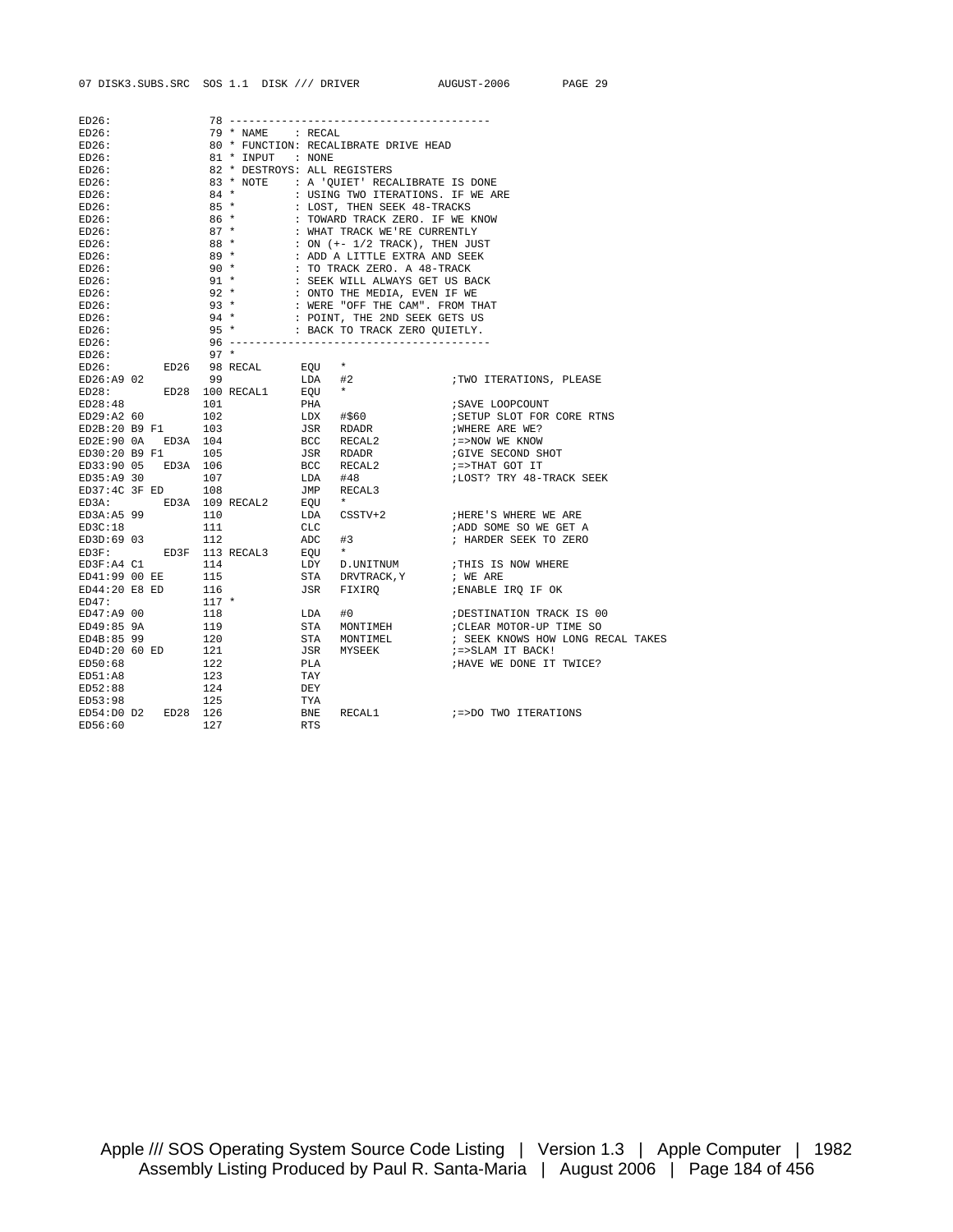| ED57:                                                                     |                |                            |                               |           |                                                                                                                        |                                                                                                                      |
|---------------------------------------------------------------------------|----------------|----------------------------|-------------------------------|-----------|------------------------------------------------------------------------------------------------------------------------|----------------------------------------------------------------------------------------------------------------------|
| ED57:                                                                     |                |                            | 130 * NAME : SEEKDSK3         |           |                                                                                                                        |                                                                                                                      |
| ED57:                                                                     |                |                            |                               |           | 131 * FUNCTION: SEEK CURRENT DRIVE                                                                                     |                                                                                                                      |
| ED57:                                                                     |                |                            |                               |           | 132 * INPUT : AC=DESTINATION TRACK                                                                                     |                                                                                                                      |
| ED57:                                                                     |                |                            | 133 * OUTPUT : NONE           |           |                                                                                                                        |                                                                                                                      |
| ED57:                                                                     |                |                            | 134 * DESTROYS: ALL REGISTERS |           |                                                                                                                        |                                                                                                                      |
| ED57:                                                                     |                |                            |                               |           | 135 * NOTE : MUST BE CALLED WHILE                                                                                      |                                                                                                                      |
| ED57:                                                                     |                |                            |                               |           |                                                                                                                        |                                                                                                                      |
| ED57:                                                                     |                |                            |                               |           | $\begin{tabular}{lllllllll} 136 & * & : & \text{MOTOR IS RUNNING, IN} \\ 137 & * & : & 1MHZ+ROM+IO MODE \end{tabular}$ |                                                                                                                      |
| ED57:                                                                     |                |                            |                               |           |                                                                                                                        |                                                                                                                      |
|                                                                           |                |                            |                               |           |                                                                                                                        |                                                                                                                      |
|                                                                           |                |                            | ED57: ED57 139 SEEKDSK3 EQU * |           |                                                                                                                        |                                                                                                                      |
|                                                                           |                |                            |                               |           |                                                                                                                        |                                                                                                                      |
|                                                                           |                |                            |                               |           | STY D.UNITNUM :SET IT UP                                                                                               |                                                                                                                      |
| ED5C:20 60 ED                                                             |                | 142                        |                               |           | JSR MYSEEK                                                                                                             | ; MOVE IT!                                                                                                           |
| ED5F:60                                                                   |                | 143                        |                               | RTS       |                                                                                                                        |                                                                                                                      |
| ED60:                                                                     |                |                            |                               |           |                                                                                                                        |                                                                                                                      |
| ED60:                                                                     |                |                            | 145 * NAME : MYSEEK           |           |                                                                                                                        |                                                                                                                      |
| ED60:                                                                     |                |                            |                               |           | 146 * FUNCTION: SEEK TO DESIRED TRACK                                                                                  |                                                                                                                      |
| ED60:                                                                     |                |                            |                               |           | 147 * INPUT : AC=DESTINATION TRACK                                                                                     |                                                                                                                      |
| ED60:                                                                     |                |                            | 148 * DESTROYS: ALL REGISTERS |           |                                                                                                                        |                                                                                                                      |
| ED60:                                                                     |                |                            |                               |           |                                                                                                                        |                                                                                                                      |
|                                                                           |                |                            | ED60: ED60 150 MYSEEK EQU *   |           |                                                                                                                        |                                                                                                                      |
| ED60:85 9E                                                                |                |                            | 151 72                        |           | STA TRKN                                                                                                               | TEMP HOLD OF AC                                                                                                      |
|                                                                           |                |                            |                               |           |                                                                                                                        |                                                                                                                      |
| ED62:A4 C1 152<br>ED64:B9 00 EE 153                                       |                |                            |                               |           |                                                                                                                        |                                                                                                                      |
|                                                                           |                |                            |                               |           |                                                                                                                        |                                                                                                                      |
| ED67:0A                                                                   |                | 154                        |                               |           |                                                                                                                        |                                                                                                                      |
| ED68:85 8C                                                                |                | $154$<br>155<br>156<br>157 |                               |           |                                                                                                                        |                                                                                                                      |
| ED6A:A260                                                                 |                |                            |                               |           |                                                                                                                        |                                                                                                                      |
|                                                                           |                |                            |                               |           |                                                                                                                        |                                                                                                                      |
| ED6C:A5 9A                                                                |                |                            |                               |           |                                                                                                                        |                                                                                                                      |
| ED6E:85 DC                                                                |                |                            |                               | STA TEMP  |                                                                                                                        |                                                                                                                      |
| ED70:                                                                     |                | 158<br>$159 *$             |                               |           |                                                                                                                        |                                                                                                                      |
| ED70:                                                                     |                |                            |                               |           |                                                                                                                        |                                                                                                                      |
| ED70:                                                                     |                |                            |                               |           | 160 * NOTE: IRQ'S WHICH SUSPEND SEEK MAY CAUSE A<br>161 * SEEK FAILURE. WE WILL HAVE TO RECALIBRATE                    |                                                                                                                      |
|                                                                           |                |                            |                               |           |                                                                                                                        |                                                                                                                      |
| ED70:                                                                     |                |                            |                               |           | 162 * SINCE WE WON'T BE ON-TRACK. WE CAN NOT GET                                                                       |                                                                                                                      |
| ED70:                                                                     |                |                            |                               |           | 163 * ON A HALFTRACK SINCE SEEK ALLOWS SETTLING                                                                        |                                                                                                                      |
| ED70:                                                                     |                |                            |                               |           |                                                                                                                        |                                                                                                                      |
| ED70:                                                                     |                |                            |                               |           | 164 * TIME OF THE PHASE. BECAUSE VBL IS A SERIOUS<br>165 * OFFENDER, WE INHIBIT HIM.                                   |                                                                                                                      |
| ED70:                                                                     |                | $166$ *                    |                               |           |                                                                                                                        |                                                                                                                      |
|                                                                           |                | 167                        |                               | PHP       |                                                                                                                        | ;INHIBIT IRQ WHILE                                                                                                   |
| ED70:08<br>ED71:78                                                        |                | 168                        |                               | SEI       |                                                                                                                        | ; MESSING WITH VBL FLAGS                                                                                             |
|                                                                           |                |                            |                               |           | LDA E.IER                                                                                                              |                                                                                                                      |
|                                                                           |                |                            |                               | AND #\$18 |                                                                                                                        |                                                                                                                      |
|                                                                           |                |                            |                               |           | STA VBLSAVE                                                                                                            |                                                                                                                      |
| ED72:AD EE FF 169<br>ED75:29 18 170<br>ED77:8D F3 ED 171<br>ED7A:8D EE FF |                |                            |                               |           | STA E.IER                                                                                                              |                                                                                                                      |
| ED7D:28                                                                   |                | 172<br>173                 |                               | PLP       |                                                                                                                        | RESTORE IRQ STATUS                                                                                                   |
|                                                                           |                |                            |                               |           | LDA TRKN                                                                                                               |                                                                                                                      |
| ED7E:A5 9E<br>ED80:99 00 EE                                               |                | 174                        |                               |           |                                                                                                                        |                                                                                                                      |
| ED83:0A                                                                   |                | 175<br>176                 |                               |           | STA DRVTRACK, Y<br>asi, a                                                                                              |                                                                                                                      |
|                                                                           |                |                            |                               |           | ASL A                                                                                                                  |                                                                                                                      |
| ED84:20 00 F4 177<br>ED87:AD F3 ED                                        |                |                            |                               |           | JSR SEEK                                                                                                               |                                                                                                                      |
|                                                                           |                |                            |                               |           | LDA VBLSAVE                                                                                                            | FRESTORE DESTINATION TRACK<br>FDEST IS NOW CURRENT<br>FMAKE IT IN HALFTRACKS<br>FGO MOVE THE HEAD<br>FNOW ALLOW THAT |
| ED8A:09 80                                                                |                | 178<br>179                 |                               |           | ORA #\$80                                                                                                              | ; NASTY                                                                                                              |
| $ED8C:8D EE FF$ 180                                                       |                |                            |                               |           | STA E.IER                                                                                                              | ; VBL INTERRUPT                                                                                                      |
| ED8F:                                                                     |                | $181 *$                    |                               |           |                                                                                                                        |                                                                                                                      |
| ED8F:                                                                     |                |                            |                               |           | 182 * COMPUTE THE TIME USED BY SEEK:                                                                                   |                                                                                                                      |
| ED8F:                                                                     | ED8F:A5 9A 184 | $183 *$                    |                               |           |                                                                                                                        | LDA MONTIMEH : INCLUDE SEEKTIME IN                                                                                   |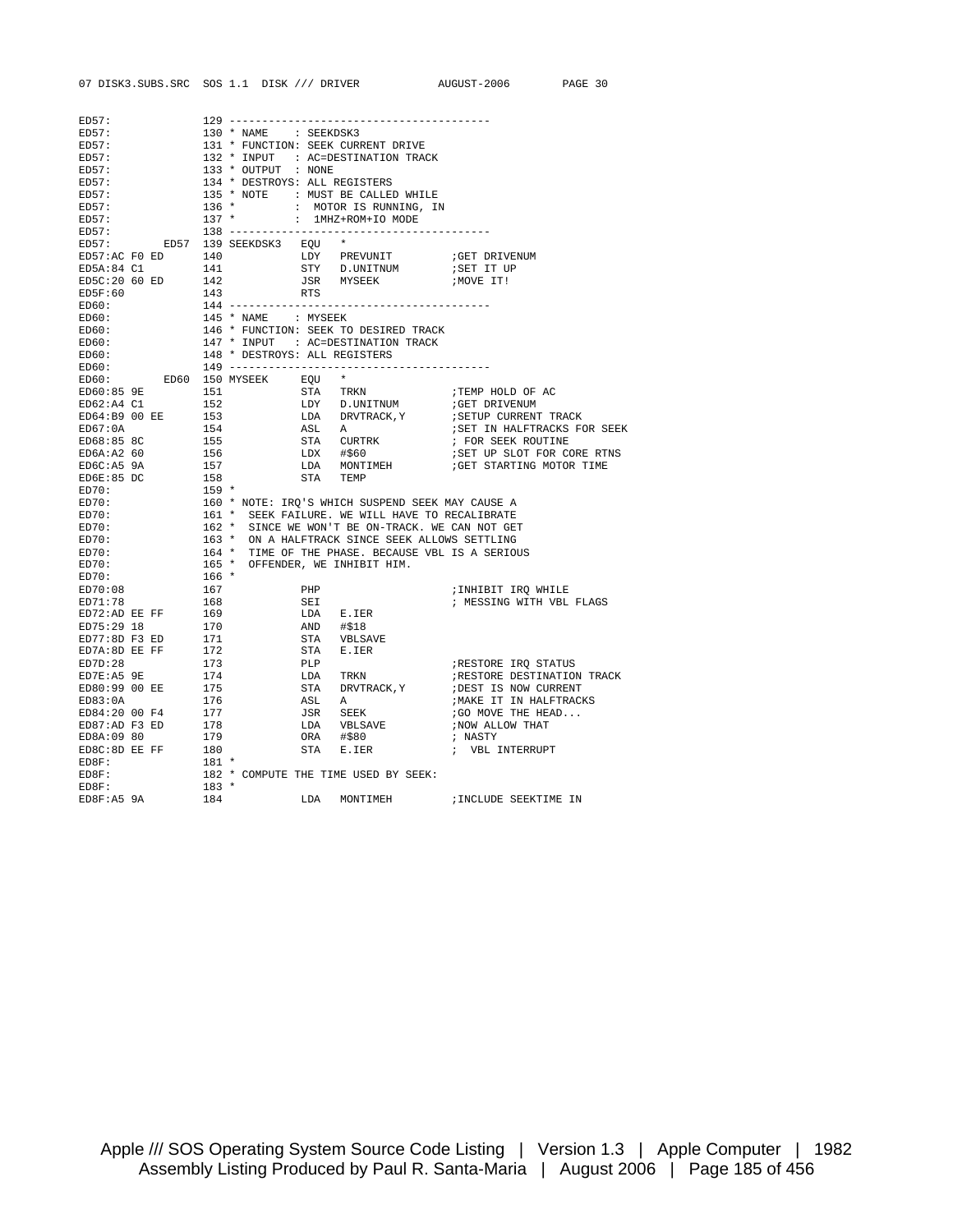07 DISK3.SUBS.SRC SOS 1.1 DISK /// DRIVER AUGUST-2006 PAGE 31

| ED91:38             | 185 | SEC        |             |  |                         |
|---------------------|-----|------------|-------------|--|-------------------------|
| ED92:E5DC           | 186 | SBC.       | <b>TEMP</b> |  |                         |
| $ED94:20$ $0A$ $ED$ | 187 | JSR        | ADDTIME     |  | ; TOTAL MOTOR UPTIME(S) |
| ED97:60             | 188 | <b>RTS</b> |             |  |                         |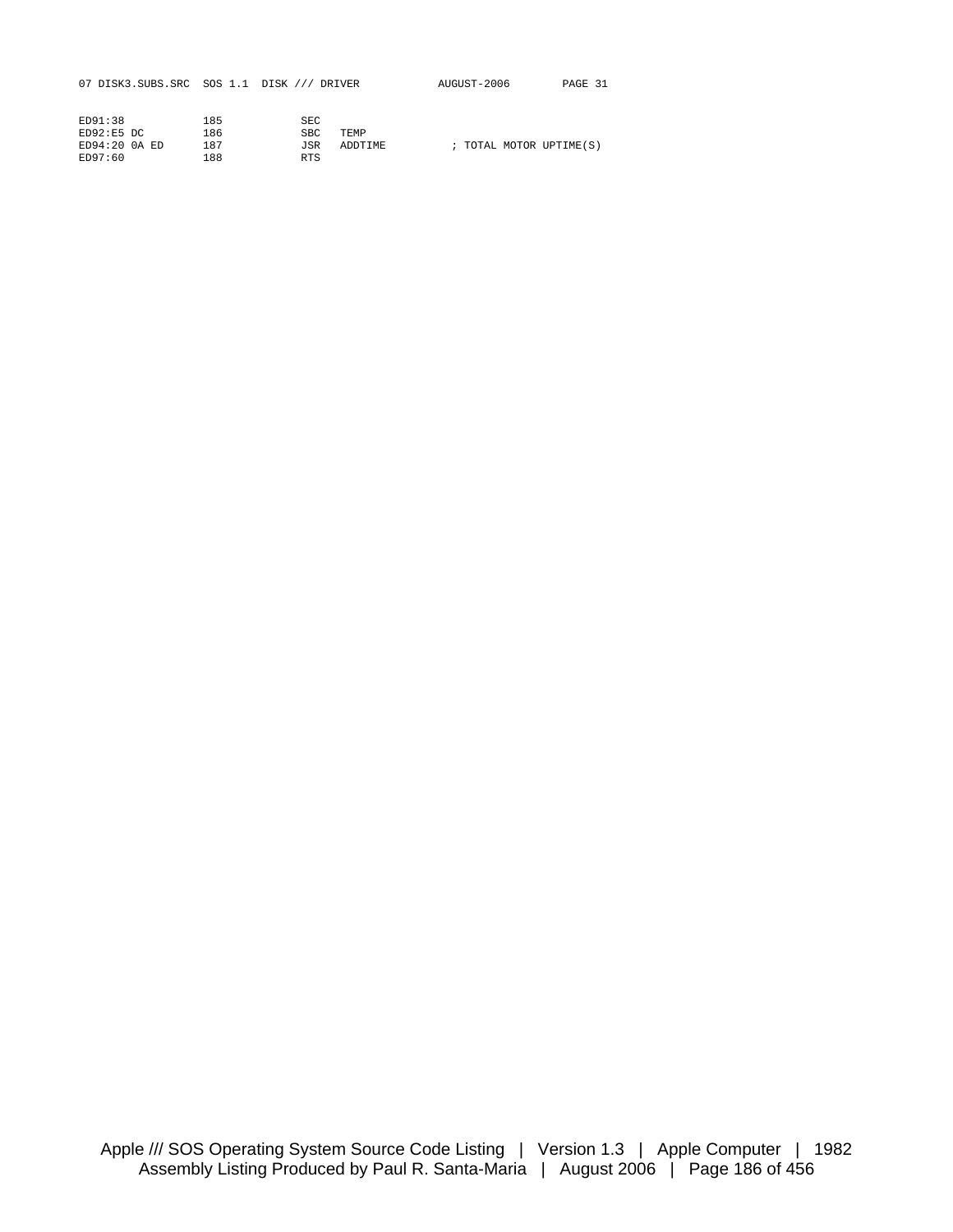| ED98:         |                     |         | $190 - - - - - - - - - - - - - - - -$ |            |                                                  |                                       |
|---------------|---------------------|---------|---------------------------------------|------------|--------------------------------------------------|---------------------------------------|
| ED98:         |                     |         | 191 * NAME : BLK2SECT                 |            |                                                  |                                       |
| ED98:         |                     |         |                                       |            | 192 * FUNCTION: COMPUTE TRACK/SECTOR FOR A BLOCK |                                       |
| ED98:         |                     |         |                                       |            | 193 * AND ADJUST BUFFER ADDRESS                  |                                       |
| ED98:         |                     |         | 194 * INPUT : D.BLOCK, D.BUF          |            |                                                  |                                       |
| ED98:         |                     |         |                                       |            | 195 * OUTPUT : TRACK, SECTOR, D.BUF              |                                       |
| ED98:         |                     |         | 196 * DESTROYS: AC, Y                 |            |                                                  |                                       |
| ED98:         |                     |         |                                       |            |                                                  |                                       |
| ED98:         |                     | $198 *$ |                                       |            |                                                  |                                       |
|               |                     |         | ED98: ED98 199 BLK2SECT EQU           |            | $\star$                                          |                                       |
| ED98:A5 D1    |                     | 200     |                                       |            | LDA BLKTEMP+1                                    | GET HI BLK HALF                       |
| ED9A:6A       |                     | 201     |                                       | ROR A      |                                                  | ; MOVE LO BIT TO CARRY                |
| ED9B:A5 D0    |                     | 202     |                                       |            | LDA BLKTEMP                                      | GET LO HALF                           |
| ED9D:6A       |                     | 203     |                                       | <b>ROR</b> | Α                                                | ;COMBINE WITH HI BIT                  |
| ED9E:4A       |                     | 204     |                                       | LSR        | A                                                |                                       |
| ED9F:4A       |                     | 205     |                                       | LSR        | A                                                | FINISH OFF DIVIDE-BY-8                |
| EDA0:85 D4    |                     | 206     |                                       |            | STA TRACK                                        | THAT'S THE TRACK                      |
| EDA2:A5 DO    |                     | 207     |                                       | LDA        | <b>BLKTEMP</b>                                   | GET LO HALF AGAIN;                    |
| EDA4:29 07    |                     | 208     |                                       | AND #7     |                                                  |                                       |
| EDA6:A8       |                     | 209     |                                       | TAY        |                                                  |                                       |
|               |                     |         |                                       |            |                                                  |                                       |
| EDA7:B9 D3 ED |                     | 210     |                                       |            |                                                  | LDA SECTABLE, Y : GET START SECTOR    |
| EDAA:85 D5    |                     | 211     |                                       |            | STA SECTOR                                       |                                       |
| EDAC:         |                     | 212 *   |                                       |            |                                                  |                                       |
| EDAC:         |                     |         |                                       |            | 213 * ADJUST BUFFER ADDRESS SO THAT I/O          |                                       |
| EDAC:         |                     |         |                                       |            | 214 * WON'T WRAPAROUND IN THE BANK:              |                                       |
| EDAC:         |                     |         |                                       |            | 215 * (THIS ALGORITHM RIPPED OFF FROM 1.0)       |                                       |
| EDAC:         |                     | $216$ * |                                       |            |                                                  |                                       |
| EDAC:A5 D3    |                     | 217     |                                       |            |                                                  | LDA BUFTEMP+1 ; GET BUFFER HI ADDRESS |
| EDAE:AC D3 14 |                     | 218     |                                       | LDY        | \$1400+BUFTEMP+1 ; AND XTND BYTE                 |                                       |
| EDB1:C9 82    |                     | 219     |                                       |            | CMP #\$82                                        | ; IF RAM ADDR >=8200 THEN BUMP TO     |
|               | EDB3:90 OF EDC4 220 |         |                                       |            | BCC NOADJ                                        | ; NEXT BANK PAIR                      |
| EDB5:C0 80    |                     | 221     |                                       |            | CPY #\$80                                        |                                       |
|               | EDB7:90 0B EDC4 222 |         |                                       |            | BCC NOADJ                                        | ;=>NOT USING BANKPAIR                 |
| EDB9:C0 8F    |                     | 223     |                                       |            | CPY #\$8F                                        | ; SPECIAL BANK 0?                     |
|               | EDBB:F0 07 EDC4 224 |         |                                       |            | BEQ NOADJ                                        | $i = > YES$                           |
| EDBD:29 7F    |                     | 225     |                                       |            | AND #\$7F                                        | ; DROP HI ADDRESS AND                 |
| EDBF:85 D3    |                     | 226     |                                       |            |                                                  | STA BUFTEMP+1 : BUMP BANK NUMBER      |
| EDC1:EE D3 14 |                     | 227     |                                       |            | INC \$1400+BUFTEMP+1                             |                                       |
| EDC4:         |                     | $228$ * |                                       |            |                                                  |                                       |
| EDC4:         |                     |         | EDC4 229 NOADJ                        | EOU        | $\star$                                          |                                       |
| EDC4:A5 D3    |                     | 230     |                                       |            |                                                  |                                       |
| EDC6:85 9C    |                     | 231     |                                       |            | STA BUF+1                                        | ; FOR PRE & POSTNIB                   |
| EDC8:A5 D2    |                     | 232     |                                       |            | LDA BUFTEMP                                      |                                       |
| EDCA:85 9B    |                     | 233     |                                       | STA BUF    |                                                  |                                       |
|               | $EDCC:AD D3 14$ 234 |         |                                       |            | LDA \$1400+BUFTEMP+1                             |                                       |
| EDCF:8D 9C 14 |                     | 235     |                                       | STA        | $$1400+$ BUF+1                                   |                                       |
| EDD2:60       |                     | 236     |                                       | <b>RTS</b> |                                                  |                                       |
| EDD3:         |                     | $237$ * |                                       |            |                                                  |                                       |
|               |                     |         | EDD3:00 04 08 0C 238 SECTABLE DFB     |            | $$00, $04, $08, $0C, $01, $05, $09, $0D$         |                                       |

07 DISK3.SUBS.SRC SOS 1.1 DISK /// DRIVER AUGUST-2006 PAGE 32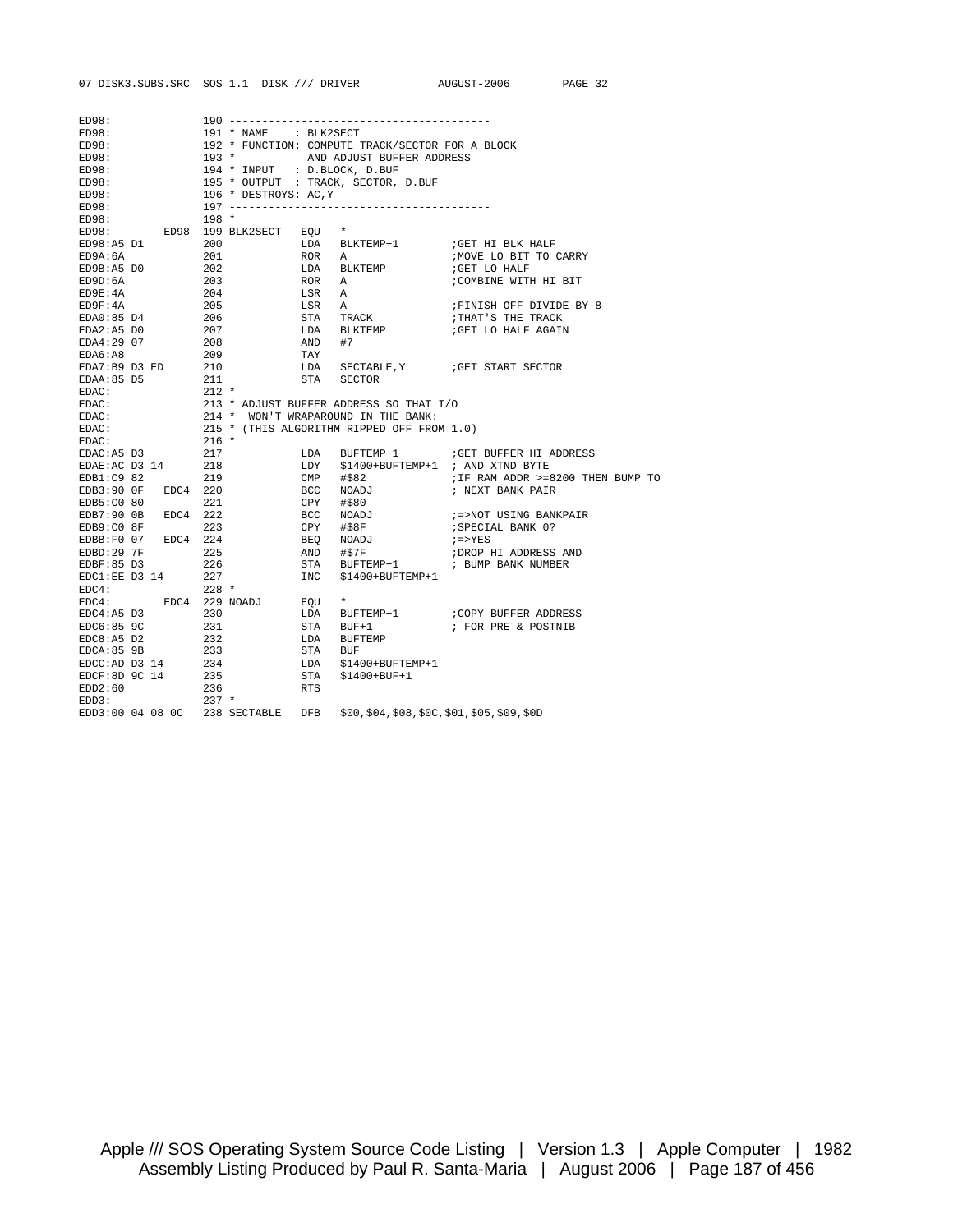| EDDB:         |             | 240            |                         |            |                                  |  |                      |                      |
|---------------|-------------|----------------|-------------------------|------------|----------------------------------|--|----------------------|----------------------|
| EDDB:         |             | 2.41           | * NAME                  | : MOREBLKS |                                  |  |                      |                      |
| EDDB:         |             | $242 *$        |                         |            | FUNCTION: SETUP TO DO NEXT BLOCK |  |                      |                      |
| EDDB:         |             | 243<br>$\star$ | INPUT                   | : NONE     |                                  |  |                      |                      |
| EDDB:         |             |                | 244 * RETURNS           | : 'BNE'    | IF MORE TO DO                    |  |                      |                      |
| EDDB:         |             | $245 *$        |                         |            | : 'BEO' IF NO MORE TO DO         |  |                      |                      |
| EDDB:         |             |                | 246 * DESTROYS: NOTHING |            |                                  |  |                      |                      |
| EDDB:         |             | 247            |                         |            |                                  |  |                      |                      |
| EDDB:         |             | $248 *$        |                         |            |                                  |  |                      |                      |
| EDDB:         | <b>EDDB</b> |                | 249 MOREBLKS            | EOU        | $\star$                          |  |                      |                      |
| EDDB:E6 D3    |             | 250            |                         | <b>INC</b> | BUFTEMP+1                        |  | BUMP BUFFER ADDRESS  |                      |
| $EDDD: E6$ D3 |             | 251            |                         | <b>INC</b> | BUFTEMP+1                        |  |                      |                      |
| EDDF:E6 DO    |             | 252            |                         | <b>INC</b> | BLKTEMP                          |  | ; BUMP BLOCK NUMBER  |                      |
| EDE1:D0 02    | EDE5        | 253            |                         | <b>BNE</b> | MORE <sub>2</sub>                |  |                      |                      |
| EDE3:E6 D1    |             | 254            |                         | <b>INC</b> | BLKTEMP+1                        |  |                      |                      |
| EDE5:         | EDE5        | 255 MORE2      |                         | EOU        | $\star$                          |  |                      |                      |
| $EDE5:CG$ D9  |             | 256            |                         | DEC        | BLKCOUNT                         |  | ; MORE BLOCKS TO GO? |                      |
| EDE7:60       |             | 257            |                         | <b>RTS</b> |                                  |  |                      | RETURN RESULT OF DEC |

| EDE8:      |      | $259 -$                 |            |                                           |                     |                          |
|------------|------|-------------------------|------------|-------------------------------------------|---------------------|--------------------------|
| EDE8:      |      | 260 * NAME : FIXIRO     |            |                                           |                     |                          |
| EDE8:      |      |                         |            | 261 * FUNCTION: ENABLE IRO IF APPROPRIATE |                     |                          |
| EDE8:      |      | 262 * INPUT             | : NONE     |                                           |                     |                          |
| EDE8:      |      | 263 * DESTROYS: NOTHING |            |                                           |                     |                          |
| EDE8:      |      | 264                     |            |                                           |                     |                          |
| EDE8:      |      | $265 *$                 |            |                                           |                     |                          |
| EDE8:      | EDE8 | 266 FIXIRO              | EOU        | $^\star$                                  |                     |                          |
| EDE8:48    |      | 267                     | PHA        |                                           |                     |                          |
| EDE9:A5 DB |      | 268                     | LDA        | IROMASK                                   |                     | ; SHOULD IRO BE ENABLED? |
| EDEB:30 01 | EDEE | 269                     | BMI        | FIXRET                                    |                     | ; =>NO, LEAVE IT ALONE   |
| EDED:58    |      | 270                     | CLI        |                                           | <b>; ENABLE IRO</b> |                          |
| EDEE:      | EDEE | 271<br>FIXRET           | EOU        | $^\star$                                  |                     |                          |
| EDER:68    |      | 272                     | <b>PLA</b> |                                           |                     |                          |
| EDEF:60    |      | 273                     | <b>RTS</b> |                                           |                     |                          |
| EDFO:      |      | 274                     | <b>CHN</b> | DISK3 DATA SRC                            |                     |                          |
|            |      |                         |            |                                           |                     |                          |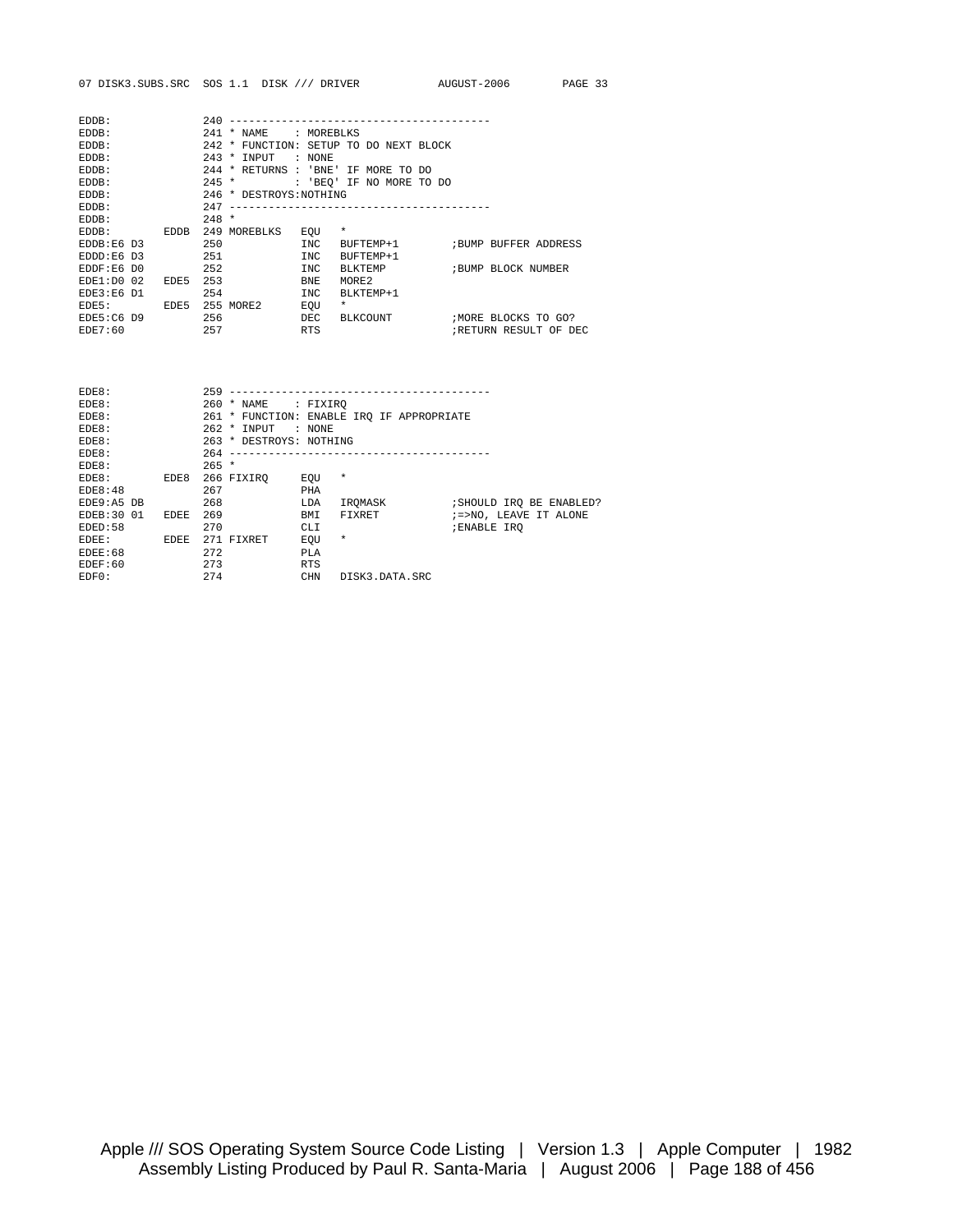|               |        |        |                        |                                                                                                                                                                                                                                | 08 DISK3.DATA.SRC SOS 1.1 DISK /// DRIVER AUGUST-2006 PAGE 34         |                                             |                                  |
|---------------|--------|--------|------------------------|--------------------------------------------------------------------------------------------------------------------------------------------------------------------------------------------------------------------------------|-----------------------------------------------------------------------|---------------------------------------------|----------------------------------|
|               |        |        |                        |                                                                                                                                                                                                                                |                                                                       |                                             |                                  |
| EDFO:         |        |        | 2 * GENERAL DATA:      |                                                                                                                                                                                                                                |                                                                       |                                             |                                  |
| EDFO:         |        |        | $3 *$                  |                                                                                                                                                                                                                                |                                                                       |                                             |                                  |
| EDFO:         | 0001   |        | 4 PREVUNIT DS          |                                                                                                                                                                                                                                | $\mathbf{1}$                                                          |                                             | FRIOR UNIT ACCESSED (FOR REPEAT) |
| EDF1:         | 0001   |        | 5 PREVCMD              | DS                                                                                                                                                                                                                             | 1                                                                     | ; PRIOR CMD (FOR REPEAT)                    |                                  |
| EDF2:         |        |        | $6 *$                  |                                                                                                                                                                                                                                |                                                                       |                                             |                                  |
| EDF2:         | 0001   |        | 7 ESAVE                | DS                                                                                                                                                                                                                             | $\mathbf{1}$                                                          | <i>ISAVED E REG</i>                         |                                  |
| EDF3:         | 0001   |        | 8 VBLSAVE              | DS                                                                                                                                                                                                                             | $\mathbf{1}$                                                          | ; SAVED E.IER                               |                                  |
| EDF4:00       |        |        | 9 INITFLAG DFB         |                                                                                                                                                                                                                                | $\mathbf 0$                                                           | %<0 IS INITTED                              |                                  |
| EDF5: 0000    |        |        | $10$ DO                |                                                                                                                                                                                                                                | REV0ROM                                                               |                                             |                                  |
| $S^{\dagger}$ |        |        | 11 ROMREV              | DS and the set of the set of the set of the set of the set of the set of the set of the set of the set of the set of the set of the set of the set of the set of the set of the set of the set of the set of the set of the se | $1 \qquad \qquad$                                                     | $0 = \text{REV0}$ , $\lt$ >0= $\text{REV1}$ |                                  |
| EDF5:         |        | 12.    |                        | FIN                                                                                                                                                                                                                            |                                                                       |                                             |                                  |
| EDF5:         |        |        | $13 *$                 |                                                                                                                                                                                                                                |                                                                       |                                             |                                  |
| EDF5:         |        |        |                        |                                                                                                                                                                                                                                | 14 * MOTOR-UP TIMES PER COMMAND                                       |                                             |                                  |
| EDF5:         | 0002   |        | 15 T50MS EOU           |                                                                                                                                                                                                                                |                                                                       |                                             |                                  |
| EDF5:         | 0008   |        |                        |                                                                                                                                                                                                                                | 16 T200MS EQU \$08 508 6200 MS FOR MONTIMEH                           |                                             |                                  |
| EDF5:         |        |        | 0027 17 T1SEC 600 \$27 |                                                                                                                                                                                                                                |                                                                       | 1-SEC FOR MONTIMEH                          |                                  |
| EDF5:         | $18$ * |        |                        |                                                                                                                                                                                                                                |                                                                       |                                             |                                  |
|               |        |        |                        |                                                                                                                                                                                                                                | EDF5:08 27 02 19 MTIMES DFB T200MS, T1SEC, T50MS ; READ, WRITE, SENSE |                                             |                                  |
| EDF8:         |        | $20 *$ |                        |                                                                                                                                                                                                                                |                                                                       |                                             |                                  |
| EDF8:         |        |        |                        |                                                                                                                                                                                                                                |                                                                       |                                             |                                  |
| EDF8:         |        |        | 22 * DRIVE TABLES:     |                                                                                                                                                                                                                                |                                                                       |                                             |                                  |
| EDF8:         |        | $23 *$ |                        |                                                                                                                                                                                                                                |                                                                       |                                             |                                  |
| EDF8:         | 0004   |        | 24 DRIVESEL DS         |                                                                                                                                                                                                                                | 4                                                                     | ; NONZERO IF SELECTED                       |                                  |
| EDFC:         |        | $25 *$ |                        |                                                                                                                                                                                                                                |                                                                       |                                             |                                  |
| EDFC:         | 0004   |        | 26 UPTIME DS           |                                                                                                                                                                                                                                | 4                                                                     |                                             | ; MOTOR RUNTIME SINCE STARTED    |
| EE00:         | 0004   |        | 27 DRVTRACK            | DS                                                                                                                                                                                                                             | $\overline{4}$                                                        | ; CURRENT HEAD POSITION                     |                                  |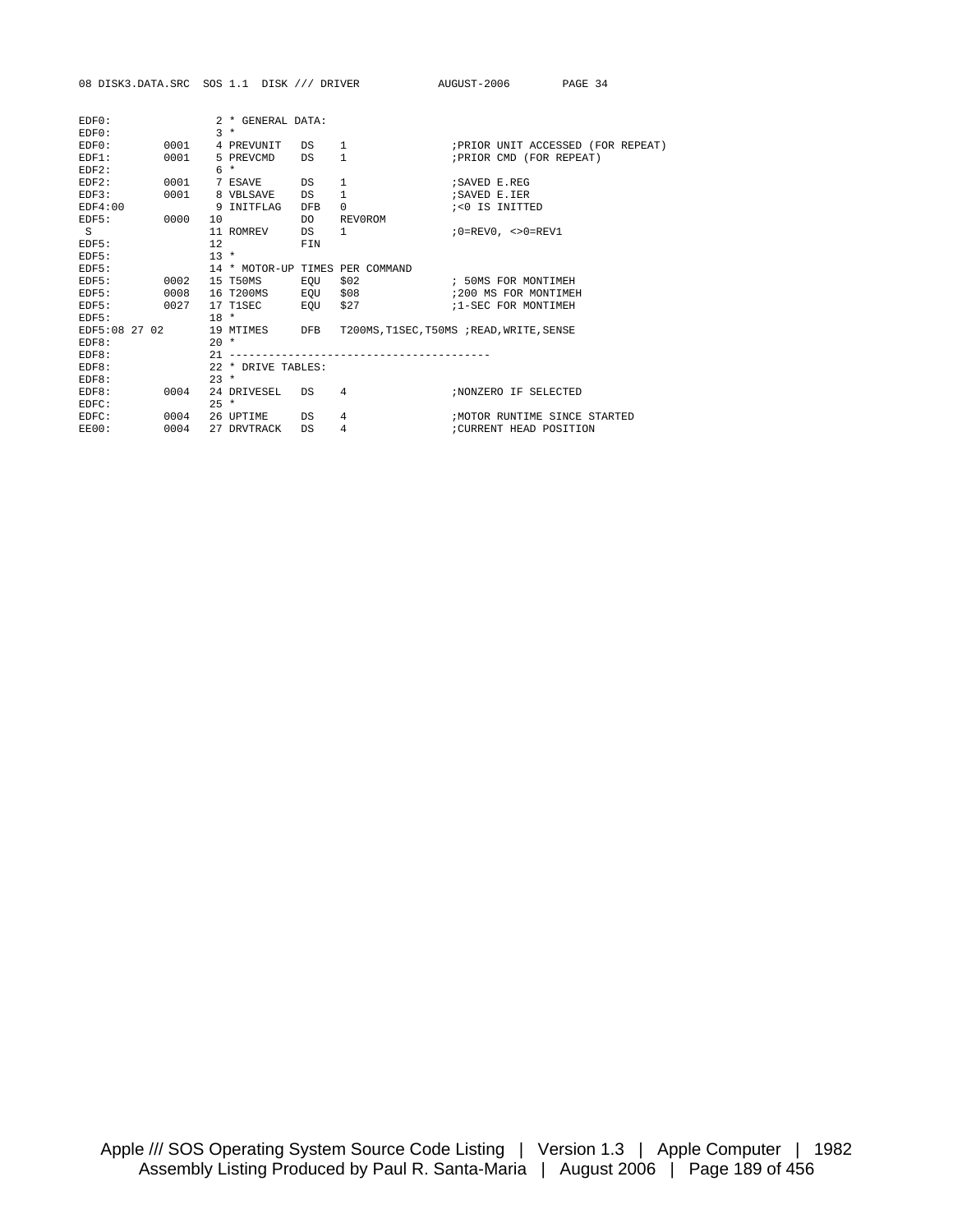|       | 08 DISK3.DATA.SRC |        | SOS 1.1 DISK /// DRIVER |            |                | AUGUST-2006                | PAGE 35                      |
|-------|-------------------|--------|-------------------------|------------|----------------|----------------------------|------------------------------|
|       |                   |        |                         |            |                |                            |                              |
| EE04: | 0000              | 29     |                         | DO.        | REV0ROM        | ; ONLY IF SUPPORTING IT!   |                              |
| S     |                   | $30 *$ |                         |            | JUMP TABLE     | TO MONITOR ROUTINES.       |                              |
| S     |                   | $31 *$ |                         |            | THIS           | TABLE FILLED IN BY 'INIT'. |                              |
| S     |                   | $32 *$ |                         |            |                |                            |                              |
| S     |                   |        | 33 JMPTAB               | EOU        | $\star$        |                            |                              |
| S     |                   |        | 34 RDADR                | <b>JMP</b> | $\star$        |                            |                              |
| S     |                   |        | 35 READ                 | JMP        | $\star$        |                            |                              |
| S     |                   |        | 36 WRITE                | JMP        | $\star$        |                            |                              |
| S     |                   |        | 37 SEEK                 | JMP        | $\star$        |                            |                              |
| S     |                   |        | 38 MSWAIT               | JMP        | $\star$        |                            |                              |
| S     |                   |        | 39 PRENIB               | JMP        | $\star$        |                            |                              |
| S     |                   |        | 40 POSTNIB              | JMP        | $\star$        |                            |                              |
| S     |                   | $41 *$ |                         |            |                |                            |                              |
| S     |                   |        | 42 REV0                 | EOU        | $\star$        | REVO ADDRESSES             |                              |
| S     |                   | 43     |                         | JMP        | \$F1BD         | ; RDADR                    |                              |
| S     |                   | 44     |                         | JMP        | \$F148         | ; READ                     |                              |
| S     |                   | 45     |                         | JMP        | \$F219         | <b>; WRITE</b>             |                              |
| S     |                   | 46     |                         | <b>JMP</b> | \$F400         | ; SEEK                     |                              |
| S     |                   | 47     |                         | JMP        | \$F456         | <b>;MSWAIT</b>             |                              |
| S     |                   | 48     |                         | JMP        | \$F2C6         | ; PRENIB                   |                              |
| S     |                   | 49     |                         | JMP        | \$F311         | ; POSTNIB                  |                              |
| S     |                   |        | 50 VSIZE                | EOU        | $*$ -REV0      | ;TABLE SIZE                |                              |
| S     |                   | $51 *$ |                         |            |                |                            |                              |
| S     |                   |        | 52 REV1                 | EOU        | $\star$        | REV1 ADDRESSES             |                              |
| S     |                   | 53     |                         | JMP        | \$F1B9         | ; RDADR                    |                              |
| S     |                   | 54     |                         | JMP        | \$F148         | ; READ                     |                              |
| S     |                   | 55     |                         | JMP        | \$F216         | <b>WRITE</b>               |                              |
| S     |                   | 56     |                         | JMP        | \$F400         | ; SEEK                     |                              |
| S     |                   | 57     |                         | JMP        | <b>\$F456</b>  | <b>;MSWAIT</b>             |                              |
| S     |                   | 58     |                         | JMP        | \$F2C4         | ; PRENIB                   |                              |
| S     |                   | 59     |                         | JMP        | \$F30F         | ; POSTNIB                  |                              |
| EE04: |                   | 60     |                         |            | $ELSE$ ; FOR   | REV1 WE USE EQUATES        |                              |
| EE04: | F1B9              |        | 61 RDADR                | EQU        | \$F1B9         | ; RDADR                    |                              |
| EE04: | F148              |        | 62 READ                 | EOU        | \$F148         | ; READ                     |                              |
| EE04: | F216              |        | 63 WRITE                | EOU        | <b>\$F216</b>  | <b>; WRITE</b>             |                              |
| EE04: | F400              |        | 64 SEEK                 | EQU        | \$F400         | ; SEEK                     |                              |
| EE04: | F456              |        | 65 MSWAIT               | EOU        | \$F456         | ; MSWAIT                   |                              |
| EE04: | F2C4              |        | 66 PRENIB               | EOU        | \$F2C4         | ; PRENIB                   |                              |
| EE04: | F30F              |        | 67 POSTNIB              | EOU        | \$F30F         | ; POSTNIB                  |                              |
| EE04: |                   | 68     |                         | FIN        |                |                            |                              |
| EE04: | EE04              |        | 69 ZZEND                | EOU        | $\star$        |                            |                              |
| EE04: | 056B              |        | 70 ZZLEN                | EOU        | $*-$ ZZORG     |                            |                              |
| EE04: | 0000              | 71     |                         | IFNE       | ZZLEN-LENDISK3 |                            |                              |
| S     |                   | 72     |                         | FAIL       | 2, "SOSORG     |                            | FILE IS INCORRECT FOR DISK3" |
| EE04: |                   | 73     |                         | FIN        |                |                            |                              |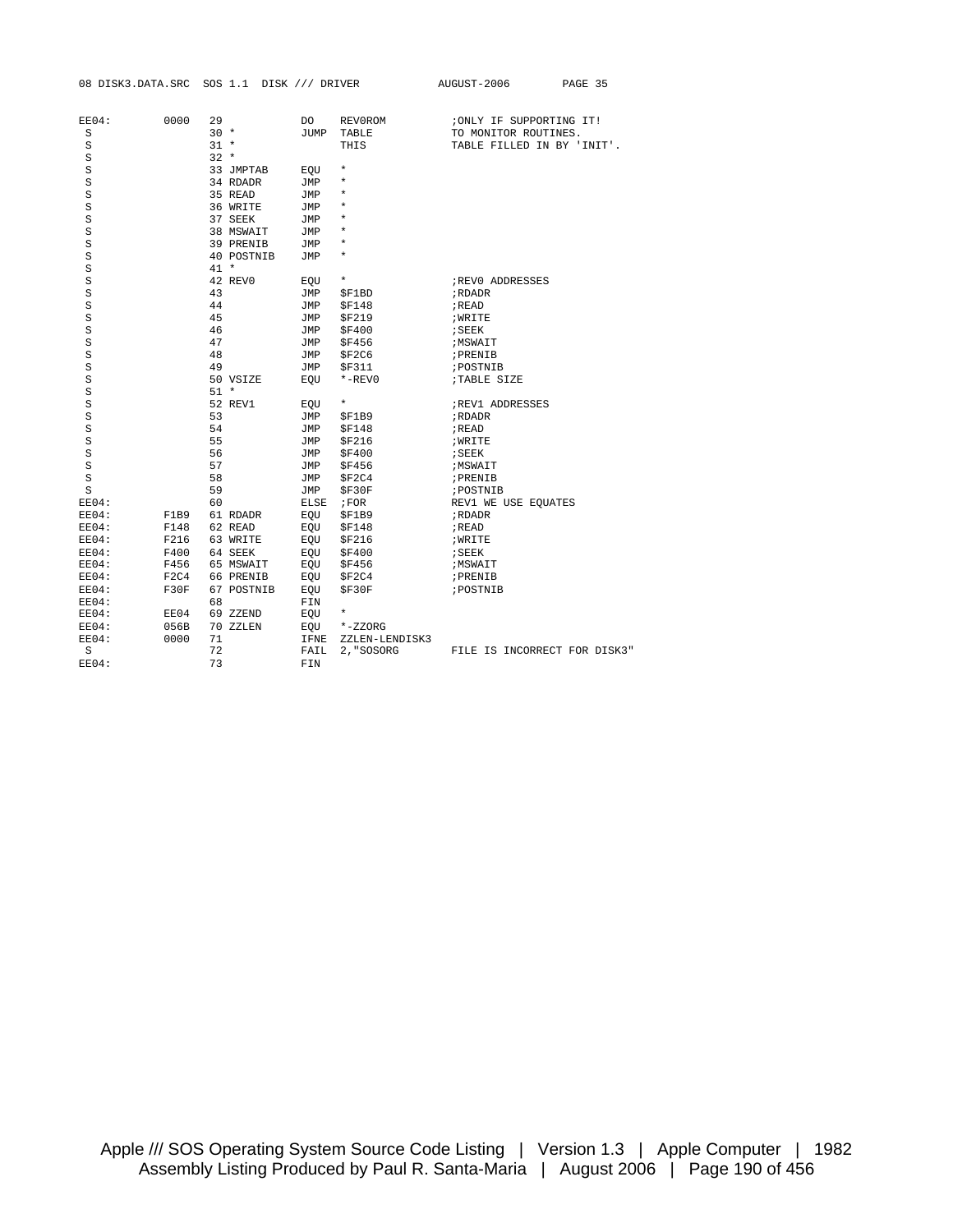EC08 ADRDELAY E994 BADBLOCK<br>EBA0 BADIO E97C BADOP EAE4 GOODINIT EB35 GOSEEK E972 GOSTAT 81 IBSLOT  $X0006$  SYSERR  $X0006$  TEMP 0027 T1SEC 0008 T200MS 02 TEMP 00 TEST 04 TRACK EC1D UNITSEL<br>F216 WRITE X0009 XNODRIVE X000B XNOWRITE X0007 XREQCODE ?EE04 ZZEND

2000 -<br>2000 6404 BLASERR 5466 BLAOMSG<br>5464 BLASERR 548B BLAUMGR EDF0 PREVUNIT CO8D Q6H<br>CO8E O7L 03 R.FTND X000F XCTLCODE

08 SYMBOL TABLE SORTED BY SYMBOL AUGUST-2006 PAGE 36 ED0D ADD2 ED1E ADD2A ED21 ADD3 ED0A ADDTIME EBA0 BADIO E97C BADOP ?2E00 BLABFMI 3200 BLABFM 6B52 BLABUFMG 6955 BLACFM 5E99 BLADISK3 64D9 BLADMGR 68F4 BLAFMGR ?2CF8 BLAGLOB ?2AF8 BLAINIT 55C0 BLAIPL 665E BLASCMGR 6404 BLASERR 5A8B BLAUMGR ED98 BLK2SECT D9 BLKCOUNT E9B1 BLKG255 D0 BLKTEMP 9B BUF ED05 CHANGED E999 CHKBYTE ECDE CHKD.<br>E9B3 CHKLO EAB9 CLRDRVS E95E CMD1 ECDC CHKDRV E9B3 CHKLO EAB9 CLRDRVS E95E CMD1 E965 CMD2 E975 CMD3 97 CSSTV 8C CURTRK C6 D.BLOCK C3 D.BUFH C2 D.BUFL C4 D.BYTES C8 D.BYTRD C0 D.COMMAND C3 D.STATBUF C2 D.STATCODE C1 D.UNITNUM NE899 DIB1 NE8B9 DIB2 NE8D9 DIB3 NE8F9 DIB4 E9F9 DOIO EA18 DOIO2 EDF8 DRIVESEL E9BC DRVSETUP EE00 DRVTRACK E9F4 DSWITCH FFEE E.IER FFDF E.REG X0010 E1908 ECD2 EDS1 EDF2 ESAVE<br>
EAF5 EXIT2 EAE9 EXIT ECC8 EXTDESEL EC14 FINDERR<br>
ECOE FINDGOOD EB57 FINDIT EBDB FINDSEC2 EBD5 FINDSEC<br>
ECOE FINDGOOD EDS7 FINDIT EBDB FINDSEC2 EBD5 FINDSEC EAF5 EXIT2 EAE9 EXIT ECC8 EXTDESEL EC14 FINDERR EC0E FINDGOOD EB57 FINDIT EBDB FINDSEC2 EBD5 FINDSECT EDE8 FIXIRQ EDEE FIXRET EB0B GOERR EC5B GOFORIT 8B IMASK EDF4 INITFLAG EAA4 INIT EAD9 INIT2 8F INTRTRY EBA2 IORETRY E986 IOSETUP DB IRQMASK C0EB IS.EXT C0EA IS.INT ECA6 ISD4 ?0400 LENBFMI 2266 LENBFM 031C LENBUFMG 01FD LENCFM 056B LENDISK3 2266 LENBERT 1980 COLL LENFORT 1980 COLLECTED 1990 CONTROL 200 LENIPL<br>1950 DES DES 61 LENFMGR 1990 200 200 LENIPL<br>1968 LENIODR 20751 LENMEMMG 1995 015A LENOMSG 1990 LENPATCH 0AF8 LENLODR ?0751 LENMEMMG 015A LENOMSG 00 LENET-<br>0296 LENSCMGR D5 LENSERR 040E LENUMGR E91D MAIN 0296 LENSCMGR D5 LENSERR 040E LENUMGR E91D MAIN C0D2 MD.EXT1 C0D0 MD.EXT2 C0D5 MD.INT EB46 MDELAY 9A MONTIMEH 99 MONTIMEL EDE5 MORE2 EDDB MOREBLKS COE8 MOTOROFF COE9 MOTORON COD3 MS.EXT1 COD1 MS.EXT2<br>COD4 MS.INT F456 MSWAIT EDF5 MTIMES ED60 MYSEEK C0D4 MS.INT F456 MSWAIT EDF5 MTIMES ED60 MYSEEK EDC4 NOADJ C0D8 NOSCROLL EC9B NOTD2 EBBF NOTSAME BC00 ORGBFM B800 ORGBFMI F552 ORGBUFMG F355 ORGCFM E899 ORGDISK3 EED9 ORGDMGR FFBF ORGEND F2F4 ORGFMGR ?18FC ORGGLOB 28F8 ORGINIT DFC0 ORGIPL 1E00 ORGLODR F86E ORGMEMMG DE66 ORGOMSG DE66 ORGPATCH F05E ORGSCMGR  $\textrm{\hbox{\small{F36E}}\hbox{\small{C}}\hbox{\small{C}}\hbox{\small{C}}\hbox{\small{C}}\hbox{\small{C}}\hbox{\small{D}}\hbox{\small{E66}}\hbox{\small{C}}\hbox{\small{D}}\hbox{\small{E66}}\hbox{\small{D}}\hbox{\small{D}}\hbox{\small{E66}}\hbox{\small{D}}\hbox{\small{D}}\hbox{\small{E66}}\hbox{\small{D}}\hbox{\small{D}}\hbox{\small{E66}}\hbox{\small{D}}\hbox{\small{D}}\hbox{\small{E66}}\hbox{\small{D}}\hbox{\small{D}}\hbox$ ?C08F Q7H C08E Q7L 03 R.FIND 04 R.IOERR 06 R.IRQ 01 R.RECAL EBFF RDADERR F1B9 RDADR EA4D READOK F148 READ EA52 READERR EA2C READREQ2 EA23 READREQ ED28 RECAL1 ED3A RECAL2 ED3F RECAL3 D8 RECALCNT ED26 RECAL D6 RETRYADR D7 RETRYCNT 00 REV0ROM E958 RPTOK EDD3 SECTABLE EB0E SECTORIO D5 SECTOR F400 SEEK EB2D SEEKDEL NED57 SEEKDSK3 DA SEEKWAIT EC75 SELECT EC8B SELEXT EC6B SETTIME EBC2 SIOERR EBCC SIOGOOD EBCF SIORET EBC7 SIOWPROT EB90 SIOWRITE EB3A SOUGHT EC3D SPINNING EA8B STATUS DC TEMP 00 TEST D4 TRACK 9E TRKN EBA6 TRYRECAL ECBA UNITDEL ECAC UNITRET ECC7 UNITRTS F216 WRITE EA88 WRITERR X0008 XBADOP X000D XBLKNUM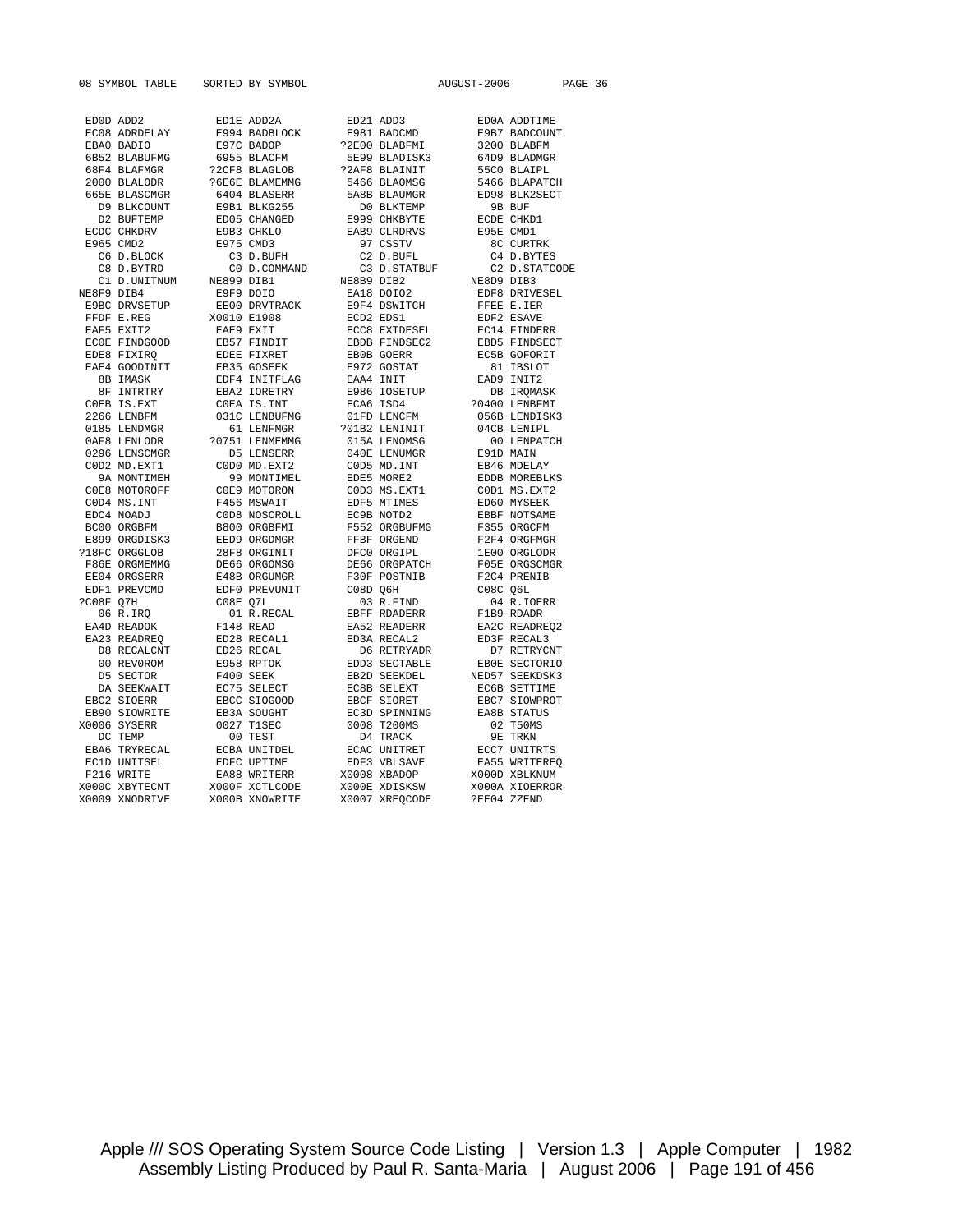08 SYMBOL TABLE SORTED BY SYMBOL **AUGUST-2006** PAGE 37

056B ZZLEN E899 ZZORG

- \*\* SUCCESSFUL ASSEMBLY := NO ERRORS
- \*\* ASSEMBLER CREATED ON 30-APR-85 22:46
- \*\* TOTAL LINES ASSEMBLED 1398 \*\* FREE SPACE PAGE COUNT 77
-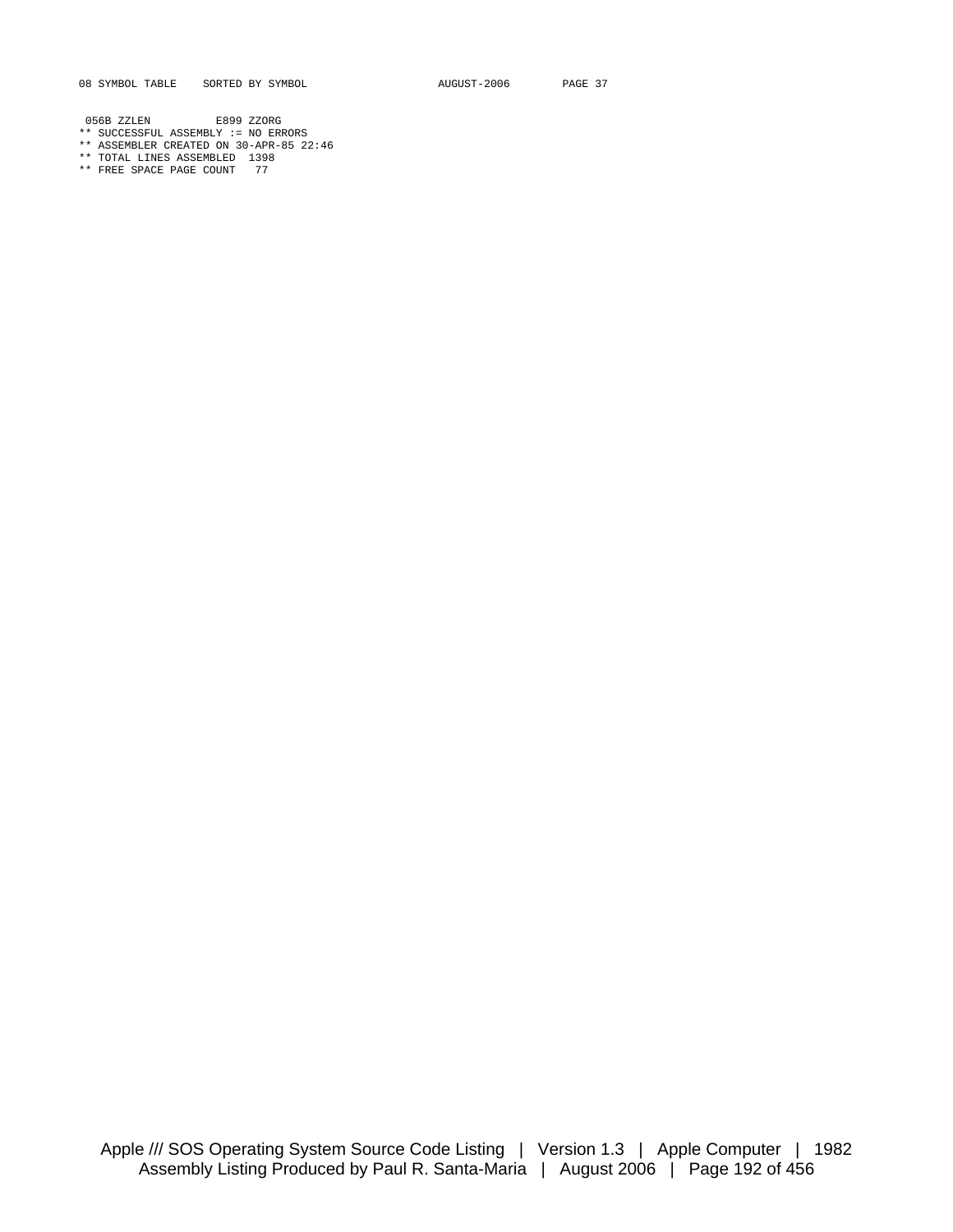SOURCE FILE #01 =>SYSERR.SRC INCLUDE FILE #02 =>SOSORG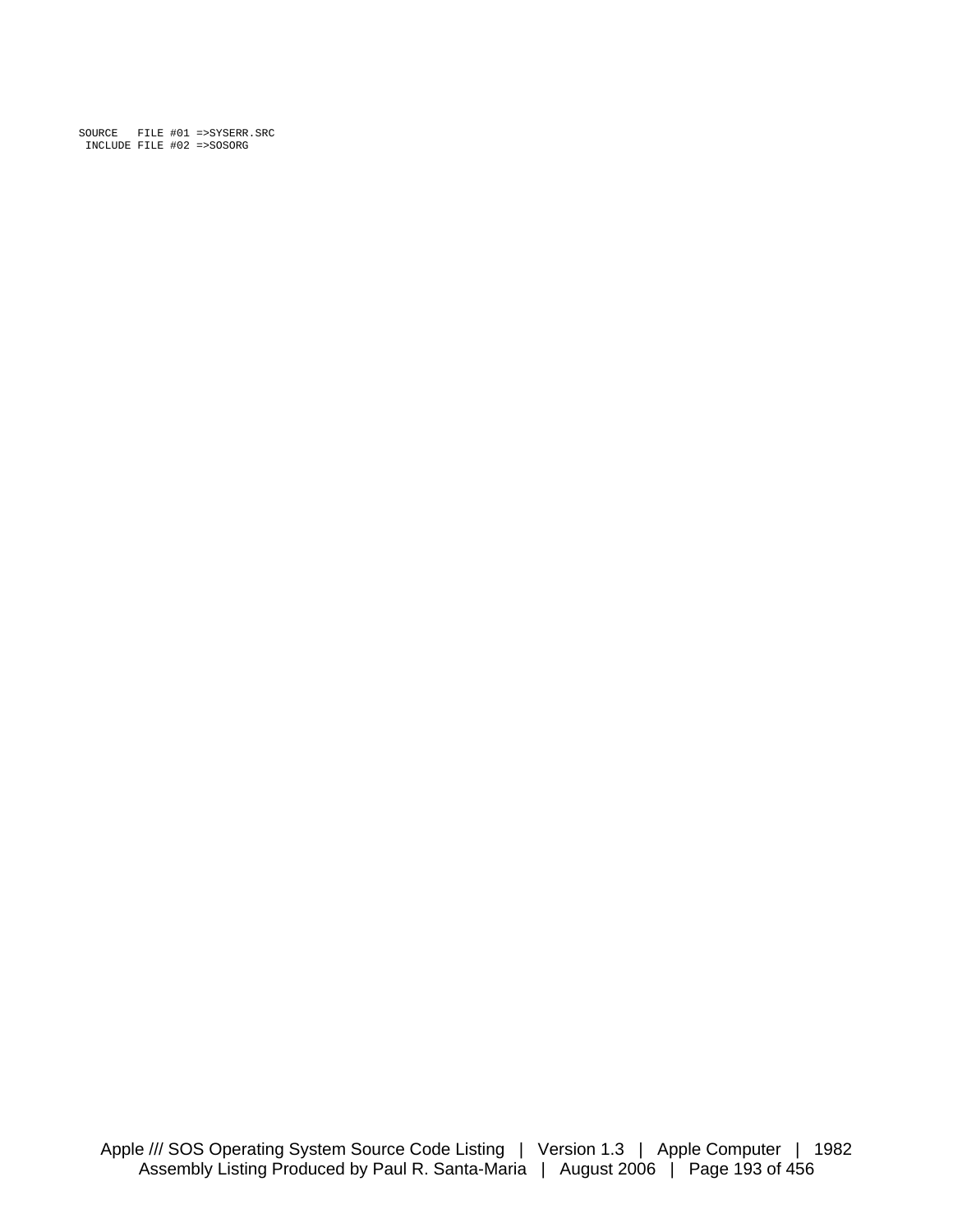| 0000: |              | 2            |                                                                                                                                  | REL |                                                                                                                                                                                                                                                                                                                                                   |              |                                                                                                                                                                                                                                                                                                                                                                                                                |
|-------|--------------|--------------|----------------------------------------------------------------------------------------------------------------------------------|-----|---------------------------------------------------------------------------------------------------------------------------------------------------------------------------------------------------------------------------------------------------------------------------------------------------------------------------------------------------|--------------|----------------------------------------------------------------------------------------------------------------------------------------------------------------------------------------------------------------------------------------------------------------------------------------------------------------------------------------------------------------------------------------------------------------|
| 0000: |              | 3            |                                                                                                                                  |     | INCLUDE SOSORG                                                                                                                                                                                                                                                                                                                                    |              |                                                                                                                                                                                                                                                                                                                                                                                                                |
| 0000: |              | $\mathbf{1}$ |                                                                                                                                  |     |                                                                                                                                                                                                                                                                                                                                                   |              |                                                                                                                                                                                                                                                                                                                                                                                                                |
|       |              |              |                                                                                                                                  |     | 2 * SOS KERNEL MODULE ORIGINS<br>2 * SOS KERNEL MODULE ORIGINS<br>28F8 < 4 ORGINIT EQU \$28F8<br>18FC 5 ORGGLOB EQU \$18FC<br>B800 6 ORGBFMI EQU \$B800<br>BC00 7 ORGBFM EQU \$B800<br>BC00 7 ORGBFM EOU \$B800                                                                                                                                   |              |                                                                                                                                                                                                                                                                                                                                                                                                                |
| 0000: |              |              |                                                                                                                                  |     |                                                                                                                                                                                                                                                                                                                                                   |              |                                                                                                                                                                                                                                                                                                                                                                                                                |
| 0000: |              |              |                                                                                                                                  |     |                                                                                                                                                                                                                                                                                                                                                   |              | ; ORIGIN OF SOS LOADER                                                                                                                                                                                                                                                                                                                                                                                         |
| 0000: |              |              |                                                                                                                                  |     |                                                                                                                                                                                                                                                                                                                                                   |              |                                                                                                                                                                                                                                                                                                                                                                                                                |
| 0000: |              |              |                                                                                                                                  |     |                                                                                                                                                                                                                                                                                                                                                   |              | : ORIGIN OF INIT<br>: ORIGIN OF SYSGLOB                                                                                                                                                                                                                                                                                                                                                                        |
| 0000: |              |              |                                                                                                                                  |     |                                                                                                                                                                                                                                                                                                                                                   |              | ; ORIGIN OF BFM.INIT2 & BITMAPS                                                                                                                                                                                                                                                                                                                                                                                |
| 0000: |              |              |                                                                                                                                  |     |                                                                                                                                                                                                                                                                                                                                                   |              | ; ORIGIN OF BFM                                                                                                                                                                                                                                                                                                                                                                                                |
| 0000: |              |              |                                                                                                                                  |     |                                                                                                                                                                                                                                                                                                                                                   |              | ; ORIGIN OF PATCH AREA                                                                                                                                                                                                                                                                                                                                                                                         |
| 0000: |              |              | 8 ORGPATCH   EQU   \$DE66<br>9 ORGOMSG    EQU   \$DE66<br>DE66 8 ORGPATCI<br>DE66 9 ORGOMSG<br>DFC0 10 ORGIPL<br>E48B 11 ORGUMGR |     |                                                                                                                                                                                                                                                                                                                                                   |              | ; ORIGIN OF OPRMSG                                                                                                                                                                                                                                                                                                                                                                                             |
| 0000: |              |              |                                                                                                                                  |     | EQU \$DFC0                                                                                                                                                                                                                                                                                                                                        |              | ; ORIGIN OF IPL                                                                                                                                                                                                                                                                                                                                                                                                |
| 0000: |              |              | 11 ORGUMGR EQU \$E48B                                                                                                            |     |                                                                                                                                                                                                                                                                                                                                                   |              | ; ORIGIN OF UMGR                                                                                                                                                                                                                                                                                                                                                                                               |
| 0000: |              |              | E899 12 ORGDISK3 EQU \$E899<br>EE04 13 ORGSERR EQU \$EE04<br>EED9 14 ORGDMGR EQU \$EED9                                          |     |                                                                                                                                                                                                                                                                                                                                                   |              | ; ORIGIN OF DISK3                                                                                                                                                                                                                                                                                                                                                                                              |
| 0000: |              |              |                                                                                                                                  |     |                                                                                                                                                                                                                                                                                                                                                   |              | ; ORIGIN OF SYSERR                                                                                                                                                                                                                                                                                                                                                                                             |
| 0000: |              |              |                                                                                                                                  |     |                                                                                                                                                                                                                                                                                                                                                   |              | ; ORIGIN OF DEVMGR                                                                                                                                                                                                                                                                                                                                                                                             |
| 0000: |              |              |                                                                                                                                  |     | FOSE 15 ORGSCMGR EQU \$FOSE<br>F2F4 16 ORGFMGR EQU \$F2F4<br>F355 17 ORGCFM EQU \$F355<br>F552 18 ORGBUFMG EQU \$F552<br>F86E 19 ORGMEMMG EQU \$F86E<br>FFBF 20 ORGEND EQU \$FBF                                                                                                                                                                  |              | ; ORIGIN OF SCMGR                                                                                                                                                                                                                                                                                                                                                                                              |
| 0000: |              |              |                                                                                                                                  |     |                                                                                                                                                                                                                                                                                                                                                   |              | ; ORIGIN OF FMGR                                                                                                                                                                                                                                                                                                                                                                                               |
| 0000: |              |              |                                                                                                                                  |     |                                                                                                                                                                                                                                                                                                                                                   |              | ; ORIGIN OF CFMGR                                                                                                                                                                                                                                                                                                                                                                                              |
| 0000: |              |              |                                                                                                                                  |     |                                                                                                                                                                                                                                                                                                                                                   |              |                                                                                                                                                                                                                                                                                                                                                                                                                |
| 0000: |              |              |                                                                                                                                  |     |                                                                                                                                                                                                                                                                                                                                                   |              | ; ORIGIN OF BUFMGR<br>; ORIGIN OF MEMMGR                                                                                                                                                                                                                                                                                                                                                                       |
| 0000: |              |              |                                                                                                                                  |     |                                                                                                                                                                                                                                                                                                                                                   | ; END MARKER |                                                                                                                                                                                                                                                                                                                                                                                                                |
| 0000: |              | 21           |                                                                                                                                  |     |                                                                                                                                                                                                                                                                                                                                                   |              |                                                                                                                                                                                                                                                                                                                                                                                                                |
|       |              |              |                                                                                                                                  |     |                                                                                                                                                                                                                                                                                                                                                   |              |                                                                                                                                                                                                                                                                                                                                                                                                                |
| 0000: |              |              |                                                                                                                                  |     |                                                                                                                                                                                                                                                                                                                                                   |              | 22 * LENGTH OF SOS MODULES -- THIS MUST AGREE WITH ZZLEN FOR EACH MODULE                                                                                                                                                                                                                                                                                                                                       |
|       |              |              |                                                                                                                                  |     | 0000: 0AF8 23 LENLODR EQU ORGINIT-ORGLODR ; LENGTH OF SOS LOADER                                                                                                                                                                                                                                                                                  |              |                                                                                                                                                                                                                                                                                                                                                                                                                |
| 0000: |              |              |                                                                                                                                  |     |                                                                                                                                                                                                                                                                                                                                                   |              |                                                                                                                                                                                                                                                                                                                                                                                                                |
| 0000: |              |              |                                                                                                                                  |     |                                                                                                                                                                                                                                                                                                                                                   |              | $\begin{tabular}{lllllllllllll} 01\texttt{B2} & 24 \texttt{ LENINIT} & \texttt{EQU} & $01\texttt{B2} & $i$ \texttt{ LENGTH OF INIT} \\ 0400 & 25 \texttt{ LENBFMI} & \texttt{EQU} & \texttt{ORGBFM-ORGBFMI} & $i$ \texttt{LENGTH OF BFM.INIT2 & $BITMAPS} \\ 2266 & 26 \texttt{ LENBFM} & \texttt{EQU} & \texttt{ORGPATCH-ORGBFM} & $i$ \texttt{LENGTH OF BFM} \\ 0000 & 27 \texttt{ LENPATCH} & \texttt{EQU}$ |
| 0000: |              |              |                                                                                                                                  |     |                                                                                                                                                                                                                                                                                                                                                   |              |                                                                                                                                                                                                                                                                                                                                                                                                                |
| 0000: |              |              |                                                                                                                                  |     |                                                                                                                                                                                                                                                                                                                                                   |              |                                                                                                                                                                                                                                                                                                                                                                                                                |
| 0000: |              |              |                                                                                                                                  |     |                                                                                                                                                                                                                                                                                                                                                   |              |                                                                                                                                                                                                                                                                                                                                                                                                                |
| 0000: |              |              |                                                                                                                                  |     |                                                                                                                                                                                                                                                                                                                                                   |              |                                                                                                                                                                                                                                                                                                                                                                                                                |
| 0000: |              |              |                                                                                                                                  |     | 015A 28 LENOMSG EQU ORGIPL-ORGOMSG ; LENGTH OF OPRMSG<br>04CB 29 LENIPL EQU ORGUMGR-ORGIPL ; LENGTH OF IPL<br>040E 30 LENUMGR EQU ORGDISK3-ORGUMGR ; LENGTH OF UMGR<br>040E 30 LENUMGR EQU ORGDISK3-ORGUMGR ; LENGTH OF UMGR<br>056B 31 LENDISK3 EQU ORGSERR-ORGDISK3 ; LENGTH OF DISK3<br>00D5 32 LENSERR EQU ORGDMGR-ORGSERR ; LENGTH OF SYSERR |              |                                                                                                                                                                                                                                                                                                                                                                                                                |
| 0000: |              |              |                                                                                                                                  |     |                                                                                                                                                                                                                                                                                                                                                   |              |                                                                                                                                                                                                                                                                                                                                                                                                                |
| 0000: |              |              |                                                                                                                                  |     |                                                                                                                                                                                                                                                                                                                                                   |              |                                                                                                                                                                                                                                                                                                                                                                                                                |
| 0000: |              |              |                                                                                                                                  |     | 0185 33 LENDMGR EQU ORGSCMGR-ORGDMGR ; LENGTH OF DEVMGR<br>0296 34 LENSCMGR EQU ORGFMGR-ORGSCMGR ; LENGTH OF SCMGR                                                                                                                                                                                                                                |              |                                                                                                                                                                                                                                                                                                                                                                                                                |
| 0000: |              |              |                                                                                                                                  |     |                                                                                                                                                                                                                                                                                                                                                   |              |                                                                                                                                                                                                                                                                                                                                                                                                                |
| 0000: |              |              |                                                                                                                                  |     | 0061 35 LENFMGR EQU ORGCFM-ORGFMGR ; LENGTH OF FMGR<br>01FD 36 LENCFM EQU ORGBUFMG-ORGCFM ; ORIGIN OF CFMGR                                                                                                                                                                                                                                       |              |                                                                                                                                                                                                                                                                                                                                                                                                                |
| 0000: |              |              |                                                                                                                                  |     |                                                                                                                                                                                                                                                                                                                                                   |              |                                                                                                                                                                                                                                                                                                                                                                                                                |
| 0000: | 031C<br>0751 |              |                                                                                                                                  |     | 37 LENBUFMG EOU ORGMEMMG-ORGBUFMG ; LENGTH OF BUFMGR                                                                                                                                                                                                                                                                                              |              |                                                                                                                                                                                                                                                                                                                                                                                                                |
| 0000: |              |              | 38 LENMEMMG EOU                                                                                                                  |     | ORGEND-ORGMEMMG ; LENGTH OF MEMMGR                                                                                                                                                                                                                                                                                                                |              |                                                                                                                                                                                                                                                                                                                                                                                                                |
| 0000: |              | 39           |                                                                                                                                  |     |                                                                                                                                                                                                                                                                                                                                                   |              |                                                                                                                                                                                                                                                                                                                                                                                                                |
|       |              |              |                                                                                                                                  |     |                                                                                                                                                                                                                                                                                                                                                   |              |                                                                                                                                                                                                                                                                                                                                                                                                                |
| 0000: |              |              | 40 * SOS BLOAD ADDRESSES                                                                                                         |     |                                                                                                                                                                                                                                                                                                                                                   |              |                                                                                                                                                                                                                                                                                                                                                                                                                |
| 0000: |              |              |                                                                                                                                  |     | 2000 41 BLALODR EQU \$2000                                                                                                                                                                                                                                                                                                                        |              | ; BLOAD ADDRESS OF SOS LOADER                                                                                                                                                                                                                                                                                                                                                                                  |
| 0000: |              |              |                                                                                                                                  |     |                                                                                                                                                                                                                                                                                                                                                   |              |                                                                                                                                                                                                                                                                                                                                                                                                                |
| 0000: |              |              |                                                                                                                                  |     |                                                                                                                                                                                                                                                                                                                                                   |              |                                                                                                                                                                                                                                                                                                                                                                                                                |
| 0000: |              |              |                                                                                                                                  |     |                                                                                                                                                                                                                                                                                                                                                   |              | ; BLOAD ADDRESS OF BFM. INIT2 & BITMAPS                                                                                                                                                                                                                                                                                                                                                                        |
| 0000: |              |              |                                                                                                                                  |     |                                                                                                                                                                                                                                                                                                                                                   |              |                                                                                                                                                                                                                                                                                                                                                                                                                |
| 0000: |              |              |                                                                                                                                  |     |                                                                                                                                                                                                                                                                                                                                                   |              |                                                                                                                                                                                                                                                                                                                                                                                                                |
| 0000: |              |              |                                                                                                                                  |     | EQU BLAPATCH+LENPATCH ; BLOAD ADDRESS OF OPRMSG                                                                                                                                                                                                                                                                                                   |              |                                                                                                                                                                                                                                                                                                                                                                                                                |
| 0000: |              |              |                                                                                                                                  |     | 5466 47 BLAOMSG EQU BLAPATCH+LENPATC<br>55C0 48 BLAIPL EQU BLAOMSG+LENOMSG<br>5A8B 49 BLAUMGR EQU BLAIPLE-LENIPL<br>EQU BLAOMSG+LENOMSG ; BLOAD ADDRESS OF IPL                                                                                                                                                                                    |              |                                                                                                                                                                                                                                                                                                                                                                                                                |
| 0000: |              |              |                                                                                                                                  |     |                                                                                                                                                                                                                                                                                                                                                   |              | ; BLOAD ADDRESS OF UMGR                                                                                                                                                                                                                                                                                                                                                                                        |
| 0000: |              |              |                                                                                                                                  |     | 5E99 50 BLADISK3 EQU BLAUMGR+LENUMGR ; BLOAD ADDRESS OF DISK3<br>6404 51 BLASERR EQU BLADISK3+LENDISK3 ; BLOAD ADDRESS OF SYSE                                                                                                                                                                                                                    |              |                                                                                                                                                                                                                                                                                                                                                                                                                |
| 0000: |              |              |                                                                                                                                  |     | EQU BLADISK3+LENDISK3 ; BLOAD ADDRESS OF SYSERR                                                                                                                                                                                                                                                                                                   |              |                                                                                                                                                                                                                                                                                                                                                                                                                |
| 0000: |              |              | 64D9 52 BLADMGR                                                                                                                  |     | EQU BLASERR+LENSERR ; BLOAD ADDRESS OF DEVMGR                                                                                                                                                                                                                                                                                                     |              |                                                                                                                                                                                                                                                                                                                                                                                                                |
| 0000: |              |              | 665E 53 BLASCMGR                                                                                                                 |     | EQU BLADMGR+LENDMGR ; BLOAD ADDRESS OF SCMGR                                                                                                                                                                                                                                                                                                      |              |                                                                                                                                                                                                                                                                                                                                                                                                                |
| 0000: | 68F4         |              | 54 BLAFMGR                                                                                                                       | EOU | BLASCMGR+LENSCMGR ; BLOAD ADDRESS OF FMGR                                                                                                                                                                                                                                                                                                         |              |                                                                                                                                                                                                                                                                                                                                                                                                                |
|       |              |              |                                                                                                                                  |     |                                                                                                                                                                                                                                                                                                                                                   |              |                                                                                                                                                                                                                                                                                                                                                                                                                |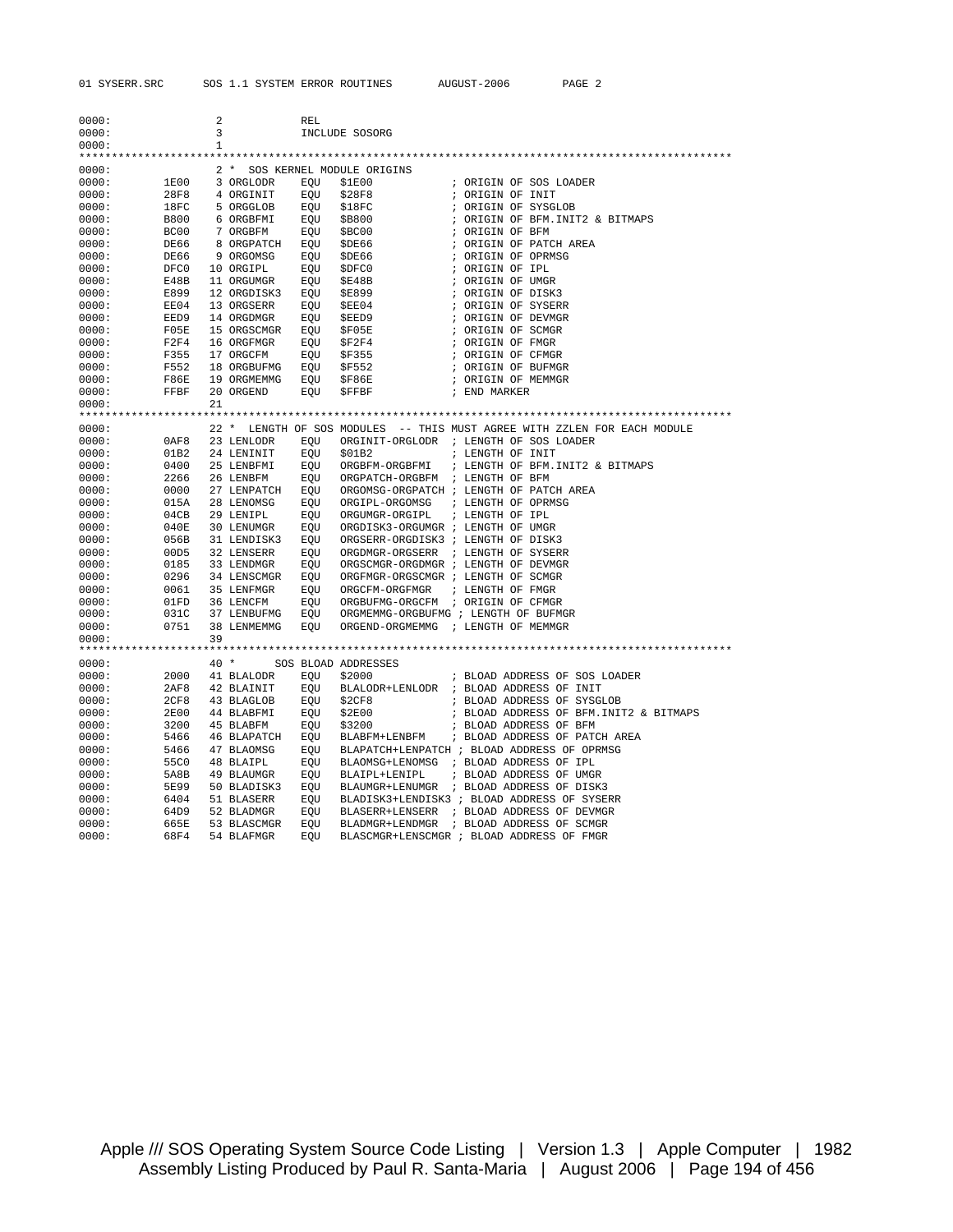| 02 SOSORG  |             |        |             |            | SOS 1.1 SYSTEM ERROR ROUTINES AUGUST-2006     |                                                                         | PAGE 3 |
|------------|-------------|--------|-------------|------------|-----------------------------------------------|-------------------------------------------------------------------------|--------|
|            |             |        |             |            |                                               |                                                                         |        |
| 0000:      | 6955        |        | 55 BLACFM   | EOU        |                                               | BLAFMGR+LENFMGR ; BLOAD ADDRESS OF CFMGR                                |        |
| 0000:      | 6B52        |        | 56 BLABUFMG | EOU        |                                               | BLACFM+LENCFM ; BLOAD ADDRESS OF BUFMGR                                 |        |
| 0000:      | 6E6E        |        | 57 BLAMEMMG | EOU        |                                               | BLABUFMG+LENBUFMG ; BLOAD ADDRESS OF MEMMGR                             |        |
| 0000:      |             | 58     |             |            |                                               |                                                                         |        |
|            |             |        |             |            |                                               |                                                                         |        |
| EE04:      | E E 04      | 4      |             | ORG        | ORGSERR                                       |                                                                         |        |
| ER04:      | EEO4        |        | 5 ZZORG     | EOU        | $\star$                                       |                                                                         |        |
| EE04:      |             | 6      |             | <b>MSB</b> | OFF                                           |                                                                         |        |
| $E E 04$ : |             |        |             |            |                                               |                                                                         |        |
| EE04:      |             |        | $8*$        |            |                                               | COPYRIGHT (C) APPLE COMPUTER INC. 1980                                  |        |
| ER04:      |             |        | $9 *$       |            | ALL RIGHTS RESERVED                           |                                                                         |        |
| EE04:      |             |        |             |            |                                               |                                                                         |        |
| $EEO4$ :   |             | $11 *$ |             |            |                                               |                                                                         |        |
| $ER04$ :   |             |        |             |            | $12 *$ SYSTEM ERROR ROUTINES (VERSION = 1.10) |                                                                         |        |
| EE04:      |             | $13 *$ |             |            |                                               | $(DATE = 12/02/81)$                                                     |        |
| $E E 04$ : |             | $14 *$ |             |            |                                               |                                                                         |        |
| ER04:      |             |        |             |            |                                               | 15 * THIS MODULE CONTAINS THE SYSTEM ERROR AND SYSTEM FAILURE ROUTINES. |        |
| $EEO4$ :   |             | $16*$  |             |            |                                               |                                                                         |        |
| EE04:      |             |        |             |            |                                               |                                                                         |        |
| $ER04$ :   |             | $18 *$ |             |            |                                               |                                                                         |        |
| ER04:      | <b>EE17</b> | 19     |             |            | ENTRY SYSERR                                  |                                                                         |        |
| $EEO4$ :   | EE2A        | 20     |             |            | ENTRY SYSDEATH                                |                                                                         |        |
| EE04:      |             | $21 *$ |             |            |                                               |                                                                         |        |
| EE04:      | 0000        | 2.2.   |             | EXTRN SERR |                                               |                                                                         |        |
| $EEO4$ :   | 0000        | 23     |             |            | EXTRN SDEATH REGS                             |                                                                         |        |
| $EEO4$ :   | 0000        | 2.4    |             |            | EXTRN SCRNMODE                                |                                                                         |        |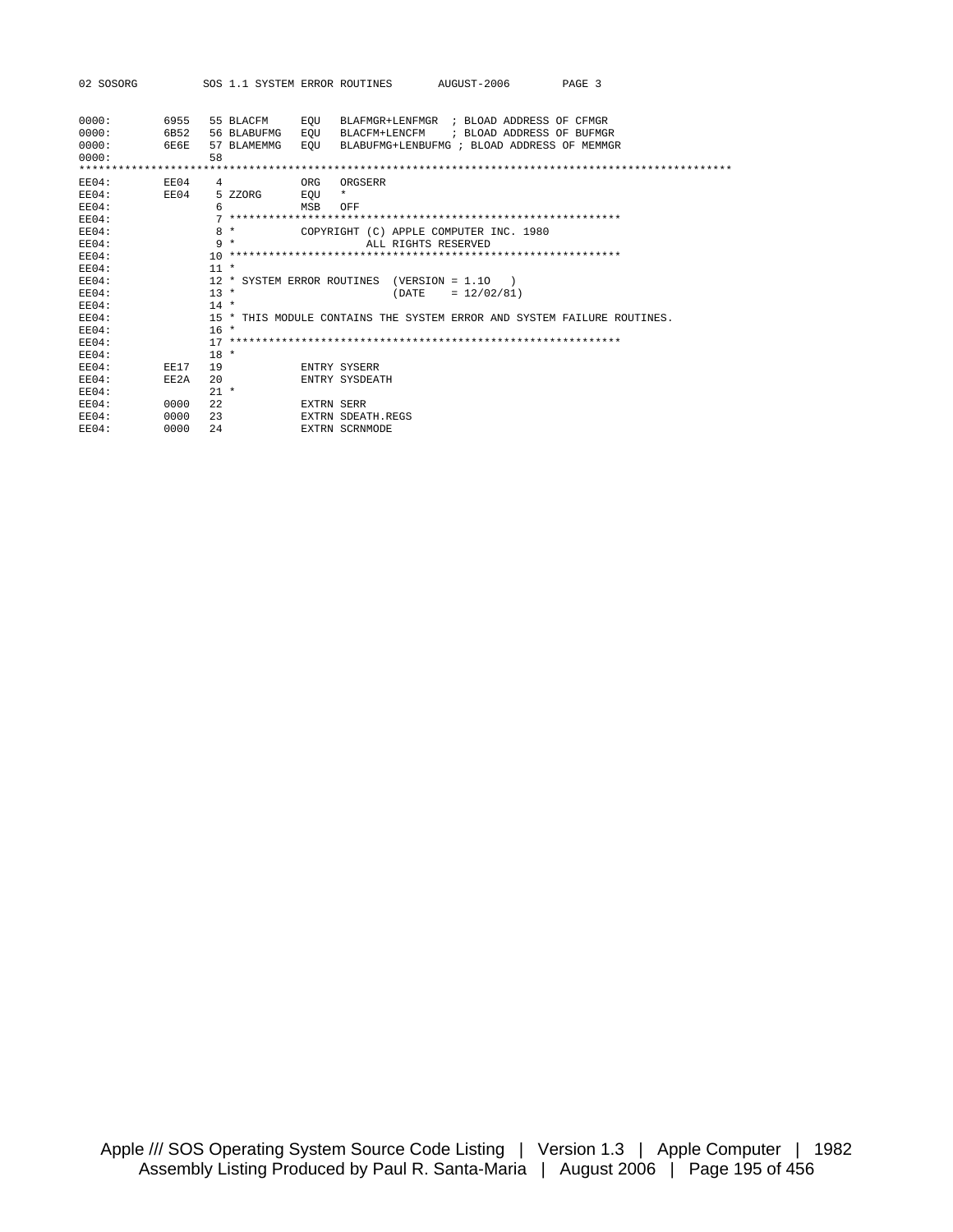02 SYSERR.SRC SOS 1.1 SYSTEM ERROR ROUTINES AUGUST-2006 PAGE 4

| EE04:            |      |        |                        |     |              |                              |  |
|------------------|------|--------|------------------------|-----|--------------|------------------------------|--|
| EE04:            |      | $27 *$ |                        |     |              |                              |  |
| EE04:            |      |        | 28 * DATA DECLARATIONS |     |              |                              |  |
| $E E 04$ :       |      | $29 *$ |                        |     |              |                              |  |
| EE04:            |      |        |                        |     |              |                              |  |
| EE04:            |      | $31 *$ |                        |     |              |                              |  |
| EE04:            | FFDF |        | 32 E.REG               | EOU | <b>SFFDF</b> |                              |  |
| EE04:            | FFD0 |        | 33 Z.REG               | EOU | \$FFD0       |                              |  |
| EE04:            | FFEF |        | 34 B.REG               | EOU | <b>SFFEF</b> |                              |  |
| EE04:            |      | $35 *$ |                        |     |              |                              |  |
| $ER04$ :         | 0009 |        | 36 S.SAVE              | EOU | \$09         | ; REGISTER SAVE AREA         |  |
| EE04:            | 0008 |        | 37 PCH. SAVE           | EOU | \$08         |                              |  |
| EE04:            | 0007 |        | 38 PCL.SAVE            | EOU | \$07         |                              |  |
| EE04:            | 0006 |        | 39 P.SAVE              | EOU | \$06         |                              |  |
| EE04:            | 0005 |        | 40 A.SAVE              | EOU | \$05         |                              |  |
| EE04:            | 0004 |        | 41 X.SAVE              | EOU | \$04         |                              |  |
| EE04:            | 0003 |        | 42 Y.SAVE              | EOU | \$03         |                              |  |
| EE04:            | 0002 |        | 43 E.SAVE              | EOU | \$02         |                              |  |
| EE04:            | 0001 |        | 44 Z.SAVE              | EOU | \$01         |                              |  |
| EE04:            | 0000 |        | 45 B.SAVE              | EOU | \$00         |                              |  |
| EE04:            |      | $46*$  |                        |     |              |                              |  |
| EE04:            | FFFA |        | 47 NMI.VECTOR EOU      |     | <b>SFFFA</b> |                              |  |
| EE04:            |      | $48 *$ |                        |     |              |                              |  |
| EE04:            | C050 |        | 49 TXT.CLR             | EQU | \$C050       |                              |  |
| EE04:            | C052 |        | 50 MIX.CLR             | EOU | <b>SC052</b> |                              |  |
| EE04:            | C056 |        | 51 HIRES.CLR           | EOU | \$C056       |                              |  |
| EE04:            |      | $52 *$ |                        |     |              |                              |  |
| EE04:            | C054 |        | 53 PG2. CLR            | EOU | \$C054       |                              |  |
| EE04:            |      | $54 *$ |                        |     |              |                              |  |
| EE04:            | 07E4 |        | 55 MSGBASE             | EOU | \$7E4        |                              |  |
| EE04:            | 0BE4 |        | 56 MSGBASE2            | EQU | SBE4         |                              |  |
| EE04:20 53 59 53 |      |        | 57 MSG                 | ASC | т.           | SYSTEM FAILURE = $\hat{S}$ ' |  |
| <b>EE17:</b>     | 0013 |        | 58 MSGLEN              | EOU | $*$ -MSG     |                              |  |
|                  |      |        |                        |     |              |                              |  |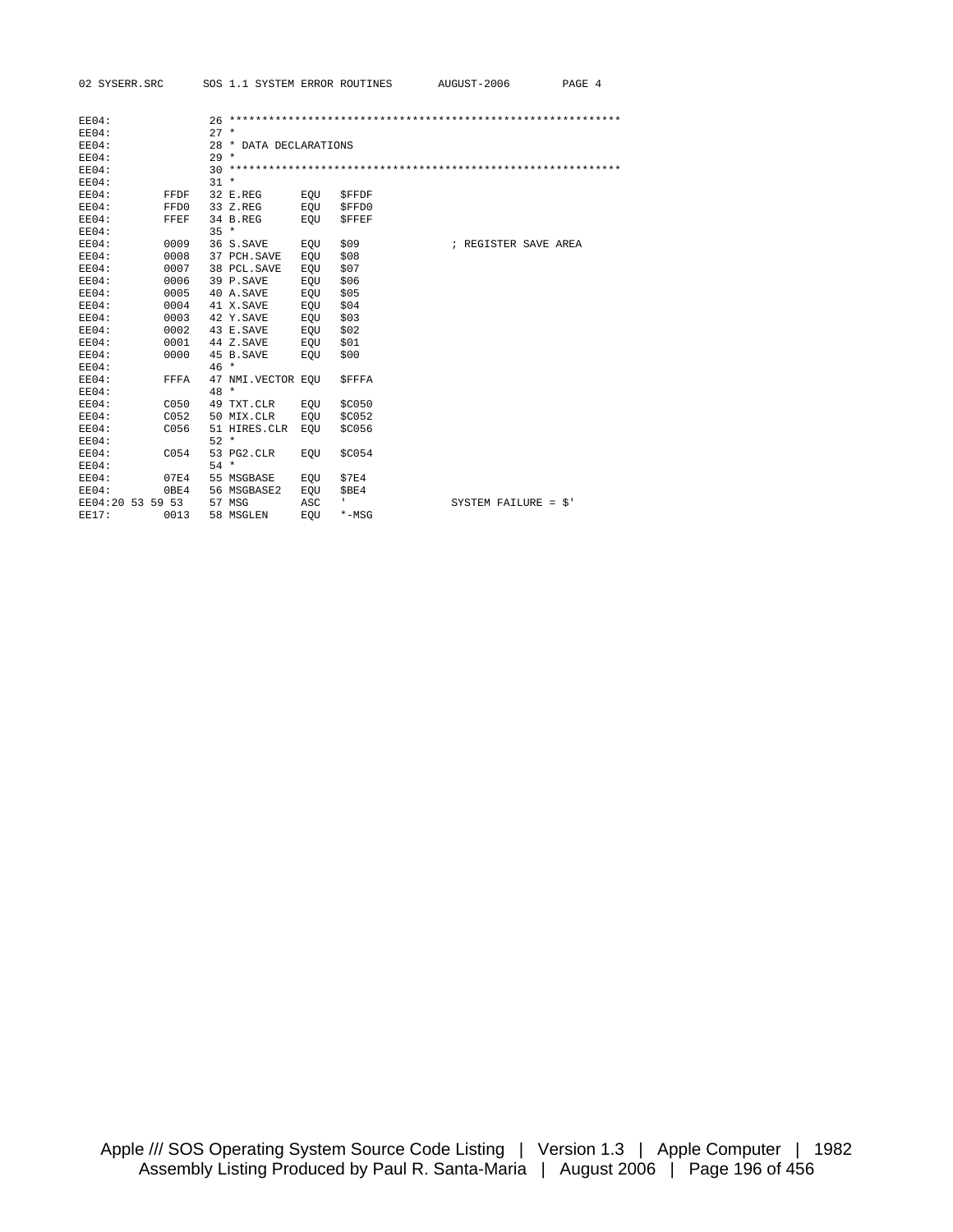| 02 SYSERR.SRC  |             |        | SOS 1.1 SYSTEM ERROR ROUTINES |             |                                                              | AUGUST-2006 |                                   | PAGE 5 |  |
|----------------|-------------|--------|-------------------------------|-------------|--------------------------------------------------------------|-------------|-----------------------------------|--------|--|
| <b>EE17:</b>   |             | 60.    |                               |             |                                                              |             |                                   |        |  |
| <b>EE17:</b>   |             | $61 *$ |                               |             |                                                              |             |                                   |        |  |
| <b>EE17:</b>   |             |        |                               |             |                                                              |             |                                   |        |  |
|                |             |        | 62 * SYSTEM ERROR ROUTINE     |             |                                                              |             |                                   |        |  |
| <b>EE17:</b>   |             | $63 *$ |                               |             |                                                              |             |                                   |        |  |
| EE17:          |             |        |                               |             | 64 * THIS ROUTINE IS CALLED WHEN AN ERROR CONDITION HAS BEEN |             |                                   |        |  |
| <b>EE17:</b>   |             |        | 65 * ENCOUNTERED.             |             | THE ERROR NUMBER IS PASSED IN THE A REG                      |             |                                   |        |  |
| <b>EE17:</b>   |             |        |                               |             | 66 * AND THE CALL TO THIS ROUTINE MUST ALWAYS BE A JSR.      |             |                                   |        |  |
| <b>EE17:</b>   |             | $67 *$ |                               |             |                                                              |             |                                   |        |  |
| <b>EE17:</b>   |             |        |                               |             |                                                              |             |                                   |        |  |
| EE17:          | EE17        |        | 69 SYSERR                     | EOU         | $\star$                                                      |             |                                   |        |  |
| <b>EE17:</b>   |             | $70 *$ |                               |             |                                                              |             |                                   |        |  |
| EE17:8D 00 00  |             | 71     |                               | STA         | <b>SERR</b>                                                  |             |                                   |        |  |
| <b>EE1A:68</b> |             | 72     |                               | PLA         |                                                              |             |                                   |        |  |
| EE1B:8D 07 00  |             | 73     |                               | <b>STA</b>  | SDEATH.REGS+PCL.SAVE                                         |             |                                   |        |  |
| <b>EE1E:68</b> |             | 74     |                               | PLA         |                                                              |             |                                   |        |  |
| EE1F:8D 08 00  |             | 75     |                               | <b>STA</b>  | SDEATH.REGS+PCH.SAVE                                         |             |                                   |        |  |
| EE22:38        |             | 76     |                               | SEC.        |                                                              |             |                                   |        |  |
| EE23:AD 00 00  |             | 77     |                               | <b>T.DA</b> | <b>SERR</b>                                                  |             |                                   |        |  |
| EE26:DO 01     | <b>EE29</b> | 78     |                               | <b>BNE</b>  | SERR EXTT                                                    |             |                                   |        |  |
| <b>EE28:18</b> |             | 79     |                               | <b>CLC</b>  |                                                              |             |                                   |        |  |
| EE29:60        |             |        | 80 SERR.EXIT                  | <b>RTS</b>  |                                                              |             | ; RETURNS ONE LEVEL BEYOND CALLER |        |  |
|                |             |        |                               |             |                                                              |             |                                   |        |  |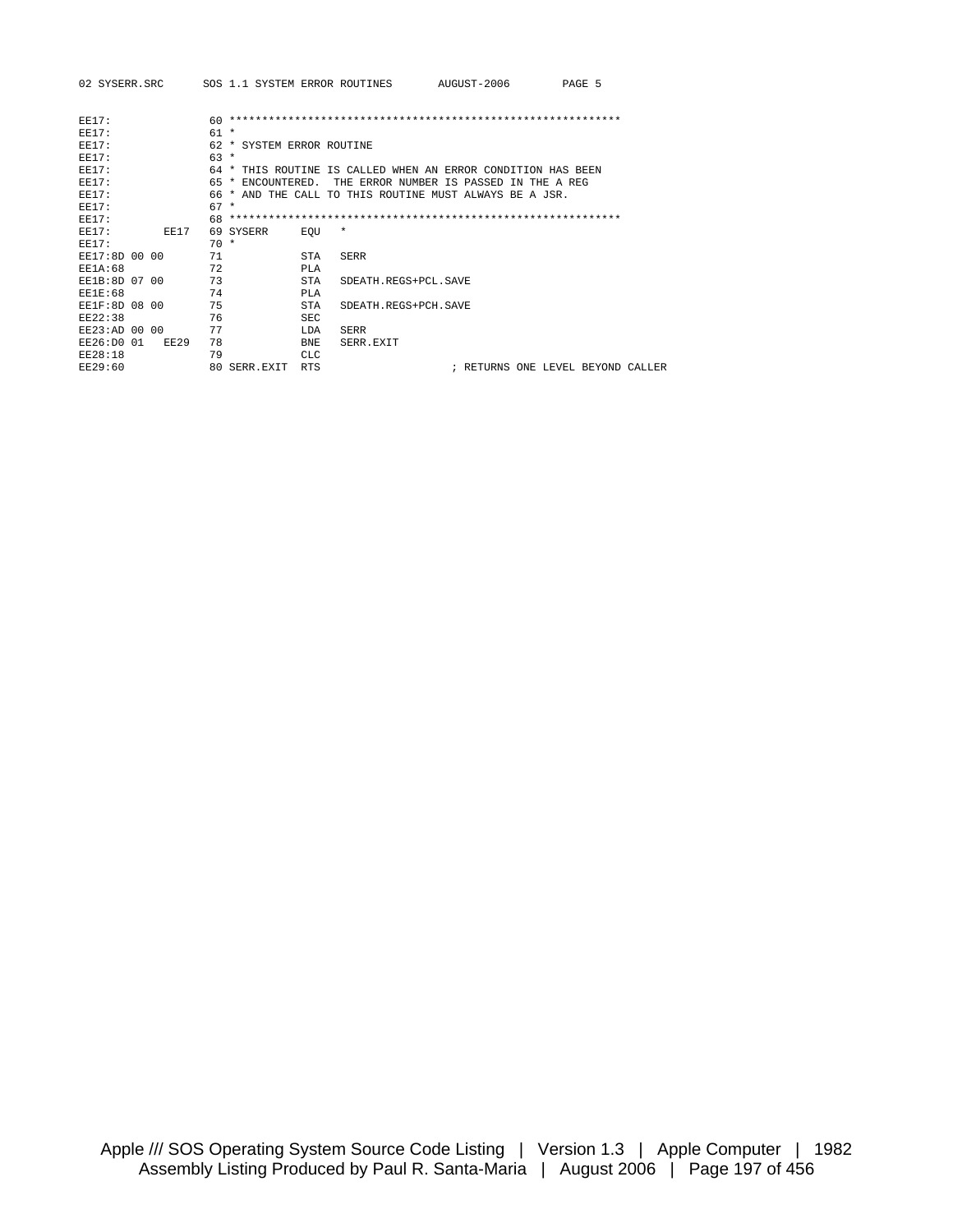| 02 SYSERR.SRC       |                                     | SOS 1.1 SYSTEM ERROR ROUTINES                                 | AUGUST-2006                         | PAGE 6                                     |
|---------------------|-------------------------------------|---------------------------------------------------------------|-------------------------------------|--------------------------------------------|
|                     |                                     |                                                               |                                     |                                            |
| EE2A:               |                                     |                                                               |                                     |                                            |
| EE2A:<br>EE2A:      | $83 *$<br>84 * SYSTEM DEATH ROUTINE |                                                               |                                     |                                            |
| EE2A:               | $85 *$                              |                                                               |                                     |                                            |
| EE2A:               |                                     | 86 * CALLED TO IMMEDIATELY TERMINATE EXECUTION OF THE MACHINE |                                     |                                            |
| EE2A:               |                                     | 87 * BECAUSE A FATAL ERROR HAS BEEN DETECTED BY THE OPERATING |                                     |                                            |
| EE2A:               |                                     | 88 * SYSTEM. THE ERROR CODE IS PASSED IN THE A REG.           |                                     | <b>THE</b>                                 |
| EE2A:               |                                     | 89 * CALL TO THIS ROUTINE MUST ALWAYS BE A JSR.               |                                     |                                            |
| EE2A:               | $90*$                               |                                                               |                                     |                                            |
| EE2A:               |                                     |                                                               |                                     |                                            |
| EE2A:               | EE2A 92 SYSDEATH                    | $\star$<br>EQU                                                |                                     |                                            |
| EE2A:               | $93 *$                              |                                                               |                                     |                                            |
| EE2A:8D 05 00       | 94                                  | STA                                                           | SDEATH.REGS+A.SAVE ; SAVE REGISTERS |                                            |
| EE2D:8E 04 00       | 95                                  | STX<br>SDEATH.REGS+X.SAVE                                     |                                     |                                            |
| EE30:8C 03 00       | 96                                  | STY<br>SDEATH.REGS+Y.SAVE                                     |                                     |                                            |
| EE33:08             | 97                                  | PHP                                                           |                                     |                                            |
| EE34:68             | 98                                  | PLA                                                           |                                     |                                            |
| EE35:8D 06 00       | 99                                  | STA<br>SDEATH.REGS+P.SAVE                                     |                                     |                                            |
| EE38:BA             | 100                                 | TSX                                                           |                                     |                                            |
| EE39:8E 09 00       | 101                                 | STX<br>SDEATH.REGS+S.SAVE                                     |                                     |                                            |
| EE3C:AD DF FF       | 102                                 | LDA<br>E.REG                                                  |                                     |                                            |
| EE3F:8D 02 00       | 103                                 | STA<br>SDEATH.REGS+E.SAVE                                     |                                     |                                            |
| EE42:AD DO FF       | 104                                 | LDA<br>Z.REG                                                  |                                     |                                            |
| EE45:8D 01 00       | 105                                 | STA<br>SDEATH.REGS+Z.SAVE                                     |                                     |                                            |
| EE48:AD EF FF       | 106                                 | LDA<br>B.REG                                                  |                                     |                                            |
| EE4B:8D 00 00       | 107                                 | STA<br>SDEATH.REGS+B.SAVE                                     |                                     |                                            |
| EE4E:68             | 108                                 | PLA                                                           |                                     |                                            |
| EE4F:8D 07 00       | 109                                 | STA<br>SDEATH.REGS+PCL.SAVE                                   |                                     |                                            |
| EE52:68             | 110                                 | PLA                                                           |                                     |                                            |
| EE53:8D 08 00       | 111                                 | STA<br>SDEATH. REGS+PCH. SAVE                                 |                                     |                                            |
| EE56:               | $112 *$                             |                                                               |                                     |                                            |
| EE56:78             | 113                                 | SEI                                                           | ; TURN OFF INTERRUPTS               |                                            |
| EE57:D8             | 114                                 | CLD                                                           |                                     |                                            |
| EE58:               | $115 *$                             |                                                               |                                     |                                            |
| EE58:A2 00          | 116                                 | LDX<br>#0                                                     |                                     | ; SAVE SYSTEM STACK PAGE IN PAGE \$17      |
| EE5A:BD 00 01       | 117 SD005                           | LDA<br>\$100,X                                                |                                     |                                            |
| EE5D:9D 00 17       | 118                                 | STA<br>\$1700,X                                               |                                     |                                            |
| EE60:CA             | 119                                 | DEX                                                           |                                     |                                            |
| EE61:D0 F7 EE5A 120 |                                     | BNE<br>SD005                                                  |                                     |                                            |
| EE63:               | $121 *$                             |                                                               |                                     |                                            |
| EE63:AD 59 CO       | 122                                 | LDA<br>\$C059                                                 |                                     | ; ENSURE SILENTYPE PORT SHUT DOWN          |
| EE66:AD DD CO       | 123                                 | LDA<br>\$C0DD                                                 |                                     |                                            |
| EE69:AD DF CO       | 124                                 | LDA<br>\$C0DF                                                 |                                     |                                            |
| EE6C:AD 5F CO       | 125                                 | LDA<br>\$C05F                                                 |                                     |                                            |
| EE6F:AD 5A CO       | 126                                 | LDA<br>\$CO5A                                                 |                                     |                                            |
| EE72:               | $127$ *                             |                                                               |                                     |                                            |
| EE72:AD 40 C0       | 128                                 | LDA<br>\$C040                                                 | ; SOUND BELL                        |                                            |
| EE75:               | $129 *$                             |                                                               |                                     |                                            |
| EE75:A9 74          | 130                                 | LDA<br>#\$74                                                  |                                     | ; ENSURE RESET LOCK OFF & RAM SWITCHED IN. |
| EE77:8D DF FF       | 131                                 | STA<br>E.REG                                                  |                                     |                                            |
| EE7A:               | $132 *$                             |                                                               |                                     |                                            |
| EE7A:AD 50 CO       | 133                                 | LDA<br>TXT.CLR                                                |                                     | ; SWITCH TO 40 COL B&W DISPLAY MODE        |
| EE7D:AD 52 CO       | 134                                 | LDA<br>MIX.CLR                                                |                                     |                                            |
| EE80:AD 56 C0       | 135                                 | LDA<br>HIRES.CLR                                              |                                     |                                            |
| EE83:AD 54 CO       | 136                                 | LDA<br>PG2.CLR                                                | ; & SELECT PAGE 1                   |                                            |
| EE86:               | $137 *$                             |                                                               |                                     |                                            |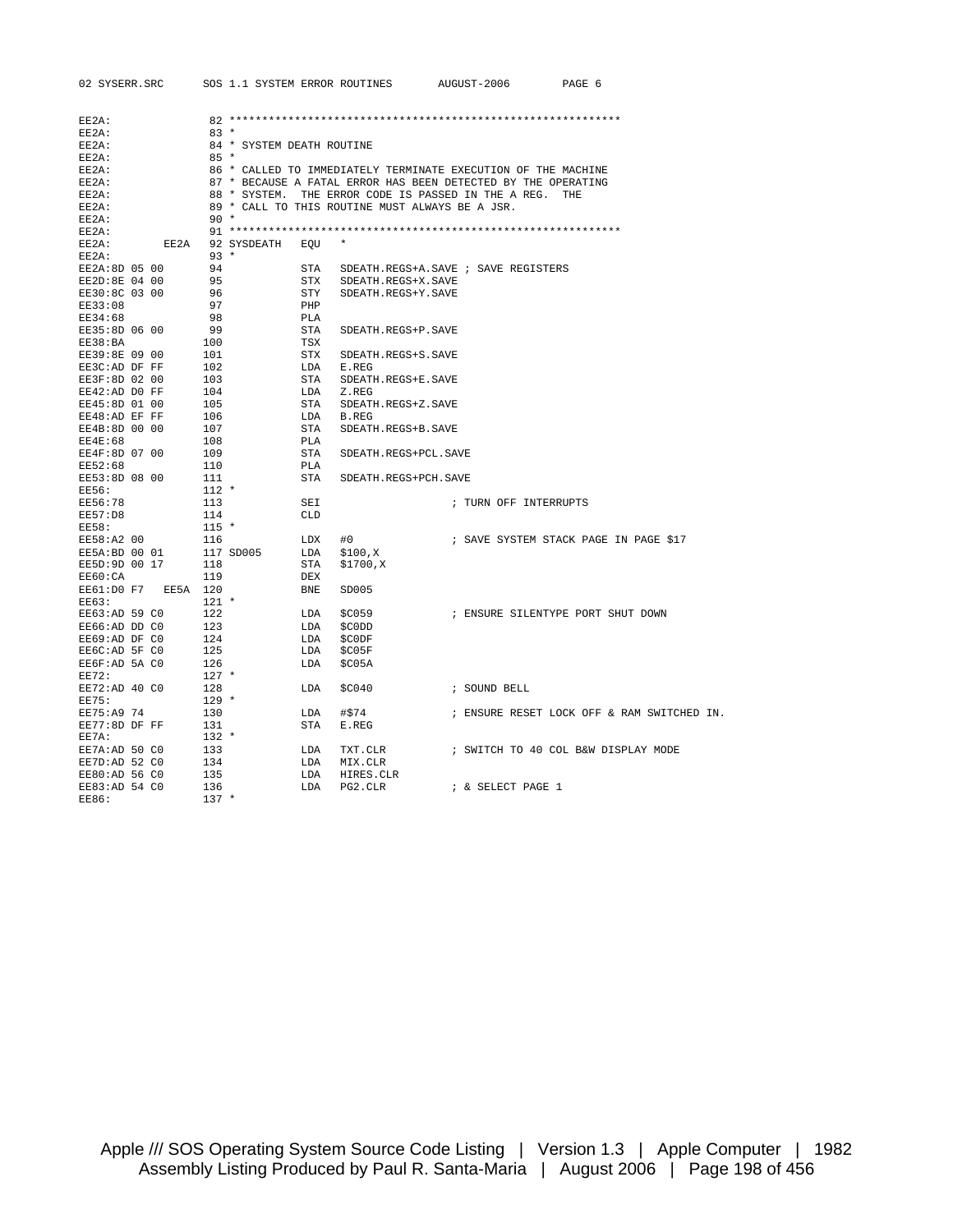| 02 SYSERR.SRC               |                |           |             |                        |                   | SOS 1.1 SYSTEM ERROR ROUTINES | AUGUST-2006                      | PAGE 7                                                 |
|-----------------------------|----------------|-----------|-------------|------------------------|-------------------|-------------------------------|----------------------------------|--------------------------------------------------------|
|                             |                |           |             |                        |                   |                               |                                  |                                                        |
|                             |                |           |             |                        |                   |                               |                                  |                                                        |
| EE86:A9 02<br>EE88:2C 00 00 |                | 138       |             |                        | LDA               | #\$02                         |                                  |                                                        |
|                             |                | 139       |             |                        | BIT               | SCRNMODE                      |                                  |                                                        |
| EE8B:70 OF                  | EE9C 140       |           |             |                        | <b>BVS</b>        | SD015                         |                                  | ; IF GRAPHICS MODE THEN KEEP 40 COL MODE               |
| EE8D:F0 OD<br>EE8F:AD 53 CO | EE9C 141       | 142       |             |                        | <b>BEO</b><br>LDA | SD015<br>MIX.CLR+1            | ; IF 40 COL MODE THEN KEEP       | ; ELSE SWITCH TO 80 COL DISPLAY MODE                   |
| EE92:                       |                | $143 *$   |             |                        |                   |                               |                                  |                                                        |
| EE92:A2 14                  |                | 144       |             |                        | LDX               | #MSGLEN+1                     |                                  | ; ENSURE BKGRND SET TO INVERSE SPACES                  |
| EE94:A9 20                  |                | 145       |             |                        | LDA               | #\$20                         | ; SPACE CHAR W/INVERSE           |                                                        |
| EE96:9D E3 0B               |                |           | 146 SD010   |                        | STA               | MSGBASE2-1, X                 |                                  |                                                        |
| EE99:CA                     |                | 147       |             |                        | DEX               |                               |                                  |                                                        |
| EE9A:10 FA EE96 148         |                |           |             |                        | <b>BPL</b>        | SD010                         |                                  |                                                        |
| EE9C:                       |                | $149 *$   |             |                        |                   |                               |                                  |                                                        |
| EE9C:A2 00                  |                |           | 150 SD015   |                        | LDX               | #0                            | ; MOVE MSG TO TEXT SCREEN        |                                                        |
| EE9E:BD 04 EE               |                | 151 SD020 |             |                        | LDA               | MSG, X                        |                                  |                                                        |
| EEA1:9D E3 07               |                | 152       |             |                        | STA               | MSGBASE-1, X                  |                                  |                                                        |
| EEA4:E8                     |                | 153       |             |                        | INX               |                               |                                  |                                                        |
| EEA5:E0 13                  |                | 154       |             |                        | CPX               | #MSGLEN                       |                                  |                                                        |
| EEA7:D0 F5                  | EE9E 155       |           |             |                        | <b>BNE</b>        | SD020                         |                                  |                                                        |
| EEA9:                       |                | $156 *$   |             |                        |                   |                               |                                  |                                                        |
| EEA9:AD 05 00               |                | 157       |             |                        | LDA               |                               |                                  | SDEATH.REGS+A.SAVE ; DISPLAY ERROR CODE (2 HEX DIGITS) |
| EEAC: 18                    |                | 158       |             |                        | CLC               |                               |                                  |                                                        |
| EEAD: 4A                    |                | 159       |             |                        | LSR               | Α                             |                                  |                                                        |
| EEAE: 4A                    |                | 160       |             |                        | LSR               | Α                             |                                  |                                                        |
| EEAF: 4A                    |                | 161       |             |                        | LSR               | Α                             |                                  |                                                        |
| EEB0:4A                     |                | 162       |             |                        | LSR               | Α                             |                                  |                                                        |
| EEB1:20 CB EE               |                | 163       |             |                        | JSR               | PRINT                         | ; FIRST DIGIT                    |                                                        |
| EEB4:E8                     |                | 164       |             |                        | INX               |                               |                                  |                                                        |
| EEB5:AD 05 00               |                | 165       |             |                        | LDA               | SDEATH.REGS+A.SAVE            |                                  |                                                        |
| EEB8:29 OF                  |                | 166       |             |                        | AND               | #50F                          |                                  |                                                        |
| EEBA: 20 CB EE              |                | 167       |             |                        | JSR               | PRINT                         | ; SECOND DIGIT                   |                                                        |
| EEBD:                       |                | $168 *$   |             |                        |                   |                               |                                  |                                                        |
| EEBD:A9 CA                  |                | 169       |             |                        | LDA               | #>SD100                       |                                  |                                                        |
| EEBF:8D FA FF               |                | 170       |             |                        | STA               | NMI.VECTOR                    |                                  |                                                        |
| EEC2:A9 EE                  |                | 171       |             |                        | LDA               | $#<$ SD $100$                 |                                  |                                                        |
| EEC4:8D FB FF               |                | 172       |             |                        | STA               | NMI.VECTOR+1                  |                                  |                                                        |
| EEC7:                       |                | $173 *$   |             |                        |                   |                               |                                  |                                                        |
| EEC7:                       |                | $174 *$   |             |                        |                   |                               |                                  |                                                        |
| EEC7:4C C7 EE               |                | 175       |             |                        | JMP               | $\star$                       | ; HANG UNTIL REBOOT (CTRL/RESET) |                                                        |
| EECA:                       |                |           |             |                        |                   |                               |                                  |                                                        |
| EECA: 40                    |                |           |             | 177 SD100              | RTI               |                               |                                  | ; NMI VECTOR POINT HERE TO MASK THEM OUT               |
| EECB:                       |                | $178 *$   |             |                        |                   |                               |                                  |                                                        |
| EECB:                       |                | $179 *$   |             |                        |                   |                               |                                  |                                                        |
| EECB:                       |                |           |             | 180 * PRINT SUBROUTINE |                   |                               |                                  |                                                        |
| $EECB$ :<br>EECB:           | EECB 182 PRINT | $181 *$   |             |                        |                   | $\star$                       |                                  |                                                        |
|                             |                |           |             |                        | EQU               |                               |                                  |                                                        |
| EECB:C9 0A<br>EECD:B0 04    | EED3 184       | 183       |             |                        | CMP<br>BCS        | #\$A<br>PRNT100               |                                  |                                                        |
| EECF: 69 30                 |                | 185       |             |                        | ADC               | #\$30                         | $: "0" - "9"$                    |                                                        |
| EED1:90 02                  | EED5 186       |           |             |                        | BCC               | PRNT110                       | ; ALWAYS TAKEN                   |                                                        |
| EED3:69 36                  |                |           |             | 187 PRNT100            | ADC               | #\$36                         | $I''A'' - "F''$                  |                                                        |
| EED5:9D E3 07               |                |           | 188 PRNT110 |                        | STA               | MSGBASE-1, X                  |                                  |                                                        |
| EED8:60                     |                | 189       |             |                        | <b>RTS</b>        |                               |                                  |                                                        |
| EED9:                       |                | $190 *$   |             |                        |                   |                               |                                  |                                                        |
|                             |                |           |             |                        |                   |                               |                                  |                                                        |
| EED9:                       |                | 191       |             |                        | LST               | ON                            |                                  |                                                        |
| EED9:                       | EED9           |           | 192 ZZEND   |                        | EOU               | $\star$                       |                                  |                                                        |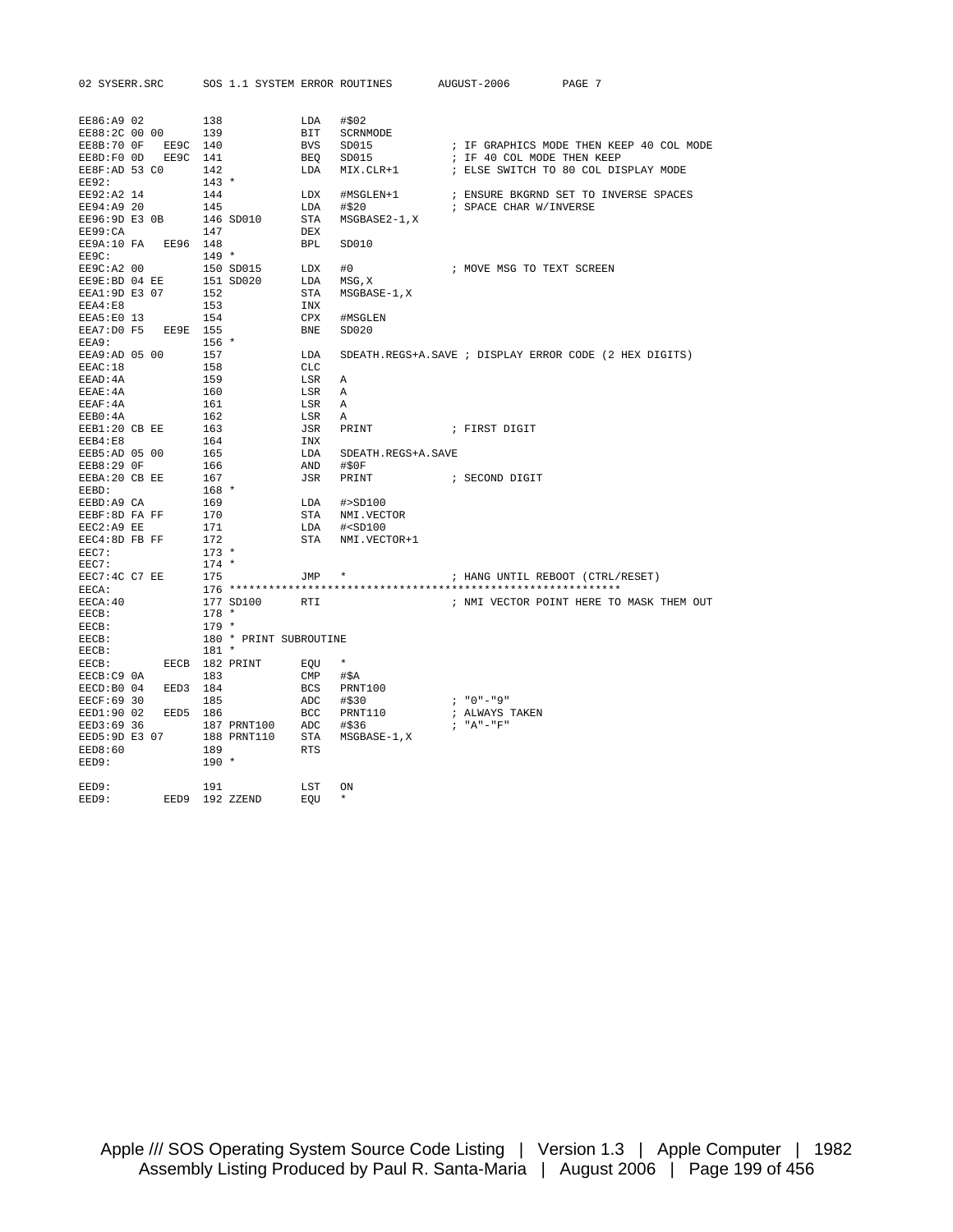| 02 SYSERR.SRC |                |     |  |             | SOS 1.1 SYSTEM ERROR ROUTINES | AUGUST-2006 | PAGE 8 |  |
|---------------|----------------|-----|--|-------------|-------------------------------|-------------|--------|--|
| EED9:         | 00D5 193 ZZLEN |     |  | <b>EOU</b>  | ZZEND-ZZORG                   |             |        |  |
| EED9:         | 0000           | 194 |  | <b>TFNE</b> | ZZLEN-LENSERR                 |             |        |  |

| エエレン・ | $1.11111 - 1.77$ |     | IFNE AALENTLENSERR |  |                               |  |
|-------|------------------|-----|--------------------|--|-------------------------------|--|
|       |                  |     | FAIL 2, "SOSORG    |  | FILE IS INCORRECT FOR SYSERR" |  |
| EED9: |                  | FTN |                    |  |                               |  |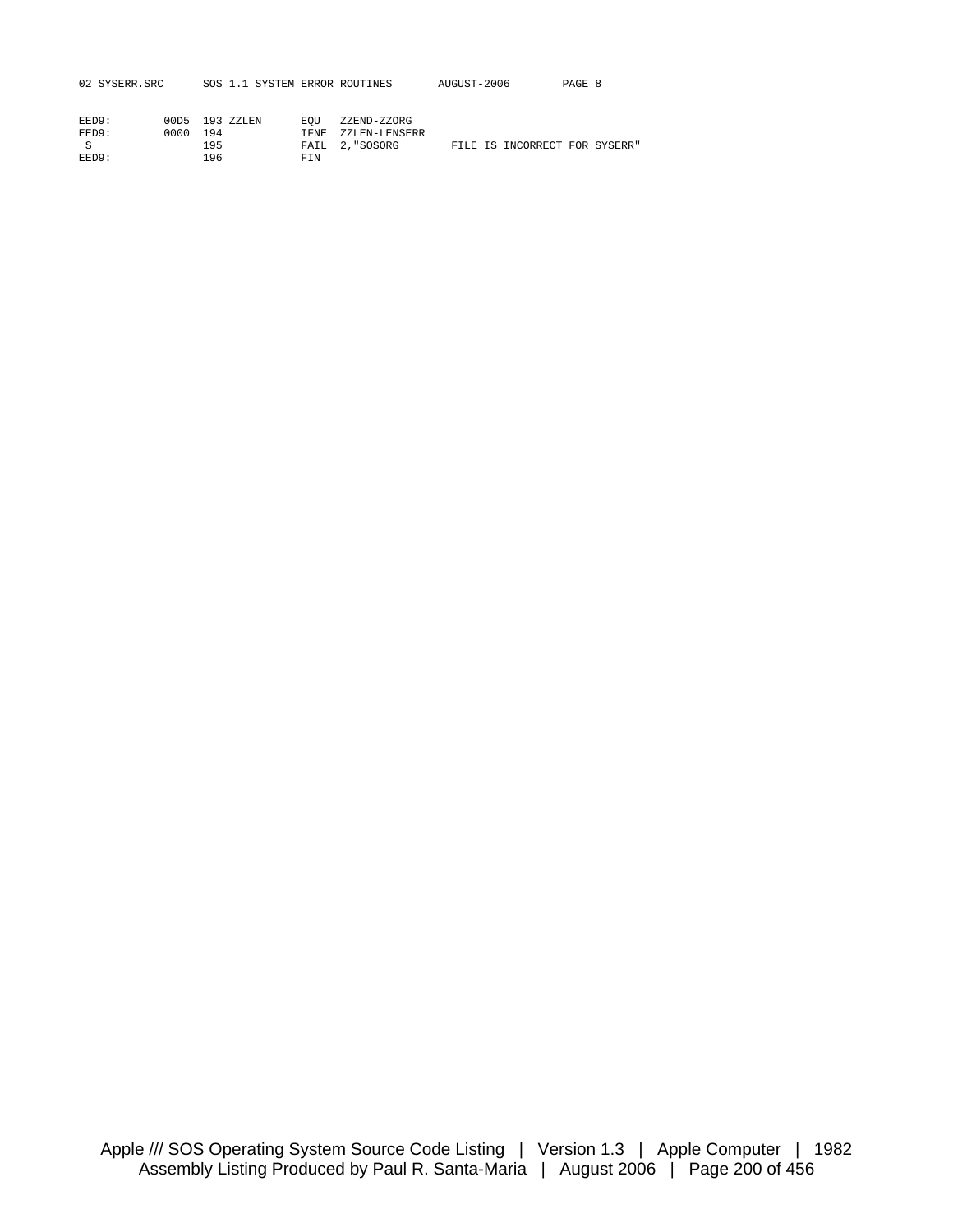|          | 02 SYMBOL TABLE |            | SORTED BY SYMBOL  |            |                   | AUGUST-2006 |                | PAGE 9 |  |
|----------|-----------------|------------|-------------------|------------|-------------------|-------------|----------------|--------|--|
|          |                 |            |                   |            |                   |             |                |        |  |
|          | 05 A.SAVE       |            | FFEF B.REG        |            | $00 B$ . SAVE     |             | 3200 BLABFM    |        |  |
|          | ?2E00 BLABFMI   |            | 6B52 BLABUFMG     |            | 6955 BLACFM       |             | 5E99 BLADISK3  |        |  |
|          | 64D9 BLADMGR    |            | 68F4 BLAFMGR      |            | ?2CF8 BLAGLOB     |             | ?2AF8 BLAINIT  |        |  |
|          | 55CO BLAIPL     |            | $2000$ BLALODR    |            | P6E6E BLAMEMMG    |             | 5466 BLAOMSG   |        |  |
|          | 5466 BLAPATCH   |            | 665E BLASCMGR     |            | 6404 BLASERR      |             | 5A8B BLAUMGR   |        |  |
|          | FFDF E.REG      |            | 02 E.SAVE         |            | C056 HIRES.CLR    |             | 2266 LENBEM    |        |  |
|          | 20400 LENBEMI   |            | 031C LENBUEMG     |            | 01FD LENCEM       |             | 056B LENDISK3  |        |  |
|          | 0185 LENDMGR    |            | 61 LENFMGR        |            | 201B2 LENINIT     |             | 04CB LENTPL    |        |  |
|          | 0AF8 LENLODR    |            | 20751 LENMEMMG    |            | 015A LENOMSG      |             | 00 LENPATCH    |        |  |
|          | 0296 LENSCMGR   |            | D5 LENSERR        |            | 040E LENUMGR      |             | C052 MIX.CLR   |        |  |
| EE04 MSG |                 |            | 07E4 MSGBASE      |            | OBE4 MSGBASE2     |             | 13 MSGLEN      |        |  |
|          | FFFA NMI VECTOR |            | BC00 ORGBFM       |            | B800 ORGBFMI      |             | F552 ORGBUFMG  |        |  |
|          | F355 ORGCFM     |            | E899 ORGDISK3     |            | EED9 ORGDMGR      |             | FFBF ORGEND    |        |  |
|          | F2F4 ORGFMGR    |            | ?18FC ORGGLOB     |            | 28F8 ORGINIT      |             | DFCO ORGIPL    |        |  |
|          | 1E00 ORGLODR    |            | F86E ORGMEMMG     |            | DE66 ORGOMSG      |             | DE66 ORGPATCH  |        |  |
|          | F05E ORGSCMGR   |            | EE04 ORGSERR      |            | E48B ORGUMGR      |             | 06 P.SAVE      |        |  |
|          | 08 PCH. SAVE    |            | 07 PCL SAVE       |            | $C054$ PG2. $CLR$ |             | EECB PRINT     |        |  |
|          | EED3 PRNT100    |            | EED5 PRNT110      |            | 09 S.SAVE         |             | X0005 SCRNMODE |        |  |
|          | EE5A SD005      | EE96 SD010 |                   |            | EE9C SD015        |             | EE9E SD020     |        |  |
|          | EECA SD100      |            | X0004 SDEATH REGS | X0003 SERR |                   |             | EE29 SERR EXIT |        |  |
|          | NEE2A SYSDEATH  |            | NEE17 SYSERR      |            | C050 TXT.CLR      |             | 04 X.SAVE      |        |  |
|          | 03 Y.SAVE       |            | FFD0 Z.REG        |            | 01 Z.SAVE         |             | EED9 ZZEND     |        |  |
|          | <b>D5 ZZLEN</b> |            | EE04 ZZORG        |            |                   |             |                |        |  |

\*\* SUCCESSFUL ASSEMBLY := NO ERRORS

\*\* ASSEMBLER CREATED ON 30-APR-85 22:46 \*\* TOTAL LINES ASSEMBLED 255

\*\* FREE SPACE PAGE COUNT 84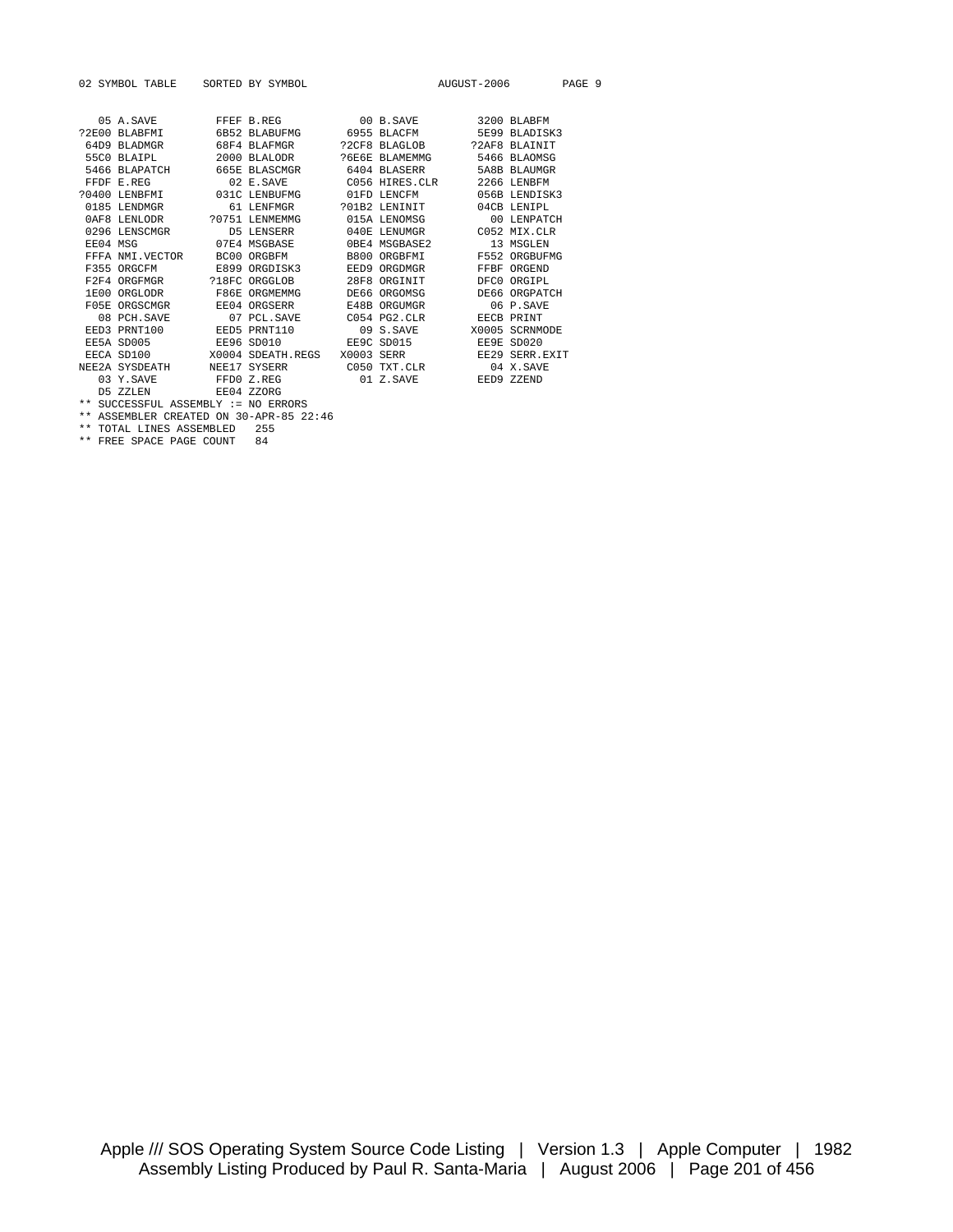SOURCE FILE #01 =>DEVMGR.SRC INCLUDE FILE #02 =>SOSORG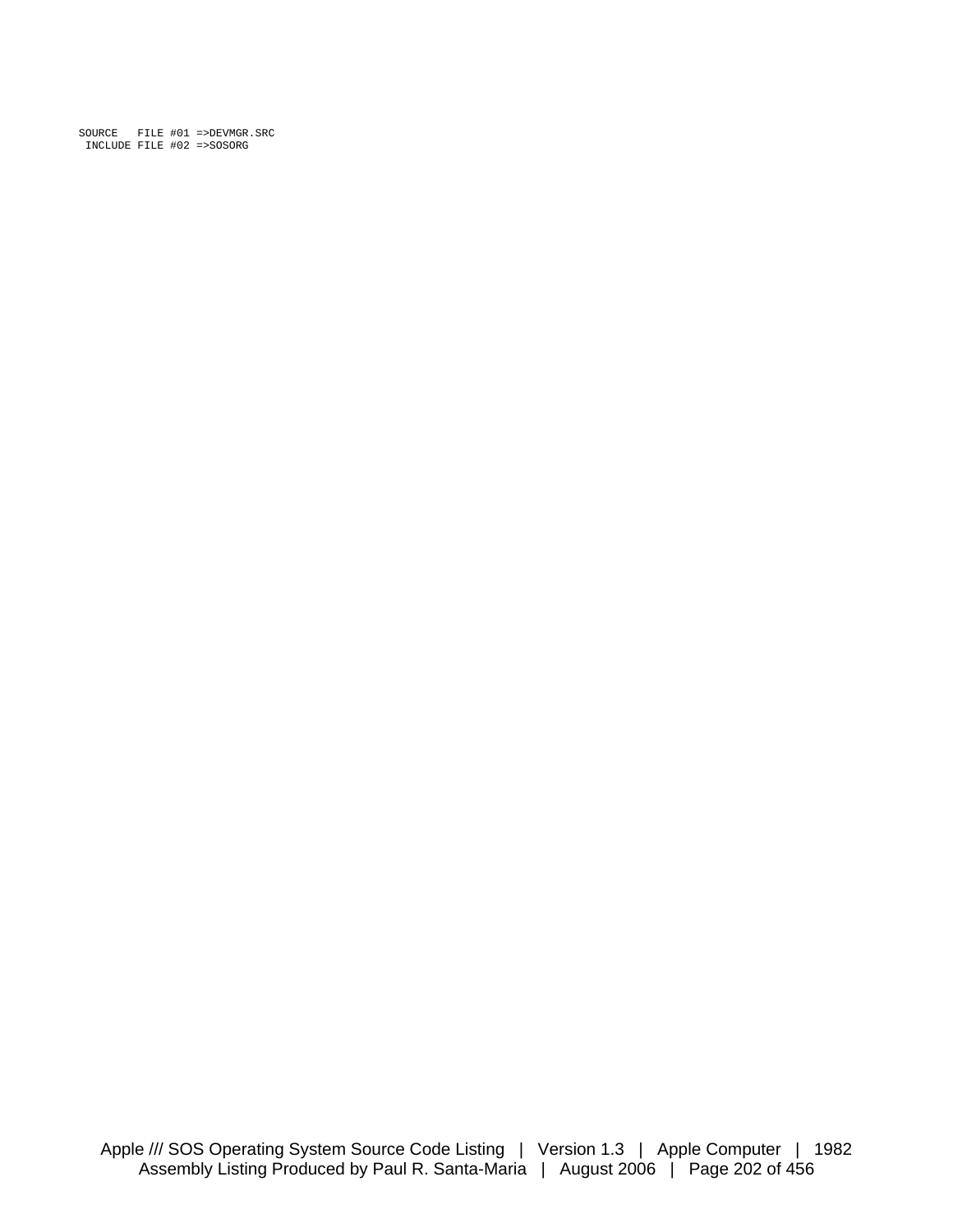| 0000: |             | 2     |             | REL |                                     |                                                                          |
|-------|-------------|-------|-------------|-----|-------------------------------------|--------------------------------------------------------------------------|
| 0000: |             | 3     |             |     | INCLUDE SOSORG                      |                                                                          |
| 0000: |             | 1     |             |     |                                     |                                                                          |
|       |             |       |             |     |                                     |                                                                          |
| 0000: |             |       |             |     | 2 * SOS KERNEL MODULE ORIGINS       |                                                                          |
| 0000: | 1E00        |       | 3 ORGLODR   | EOU | \$1E00                              | ; ORIGIN OF SOS LOADER                                                   |
| 0000: | 28F8        |       | 4 ORGINIT   | EQU | \$28F8                              | ; ORIGIN OF INIT                                                         |
| 0000: | 18FC        |       | 5 ORGGLOB   | EOU | \$18FC                              | ; ORIGIN OF SYSGLOB                                                      |
| 0000: | <b>B800</b> |       | 6 ORGBFMI   | EOU | \$B800                              | ; ORIGIN OF BFM. INIT2 & BITMAPS                                         |
| 0000: | BC00        |       | 7 ORGBFM    | EQU | \$BC00                              | ; ORIGIN OF BFM                                                          |
| 0000: | DE66        |       | 8 ORGPATCH  | EQU | \$DE66                              | ; ORIGIN OF PATCH AREA                                                   |
| 0000: | DE66        |       | 9 ORGOMSG   | EQU | \$DE66                              | ; ORIGIN OF OPRMSG                                                       |
| 0000: | DFC0        |       | 10 ORGIPL   | EOU | \$DFC0                              | ; ORIGIN OF IPL                                                          |
| 0000: | E48B        |       | 11 ORGUMGR  | EQU | \$E48B                              | ; ORIGIN OF UMGR                                                         |
| 0000: | E899        |       | 12 ORGDISK3 | EQU | <b>\$E899</b>                       | ; ORIGIN OF DISK3                                                        |
| 0000: | EE04        |       | 13 ORGSERR  | EQU | \$EE04                              | ; ORIGIN OF SYSERR                                                       |
| 0000: | EED9        |       | 14 ORGDMGR  | EQU | \$EED9                              | ; ORIGIN OF DEVMGR                                                       |
| 0000: | F05E        |       | 15 ORGSCMGR | EQU | \$F05E                              | ; ORIGIN OF SCMGR                                                        |
| 0000: | F2F4        |       | 16 ORGFMGR  | EQU | \$F2F4                              | ; ORIGIN OF FMGR                                                         |
| 0000: | F355        |       | 17 ORGCFM   | EQU | \$F355                              | ; ORIGIN OF CFMGR                                                        |
| 0000: | F552        |       | 18 ORGBUFMG | EQU | <b>\$F552</b>                       | ; ORIGIN OF BUFMGR                                                       |
| 0000: | F86E        |       | 19 ORGMEMMG | EQU | \$F86E                              | ; ORIGIN OF MEMMGR                                                       |
| 0000: | FFBF        |       | 20 ORGEND   | EQU | <b>SFFBF</b>                        | ; END MARKER                                                             |
| 0000: |             | 21    |             |     |                                     |                                                                          |
|       |             |       |             |     |                                     |                                                                          |
| 0000: |             |       |             |     |                                     | 22 * LENGTH OF SOS MODULES -- THIS MUST AGREE WITH ZZLEN FOR EACH MODULE |
|       |             |       |             |     |                                     |                                                                          |
| 0000: | 0AF8        |       | 23 LENLODR  | EOU |                                     | ORGINIT-ORGLODR ; LENGTH OF SOS LOADER                                   |
| 0000: | 01B2        |       | 24 LENINIT  | EOU | \$01B2                              | ; LENGTH OF INIT                                                         |
| 0000: | 0400        |       | 25 LENBFMI  | EQU | ORGBFM-ORGBFMI                      | ; LENGTH OF BFM. INIT2 & BITMAPS                                         |
| 0000: | 2266        |       | 26 LENBFM   | EQU | ORGPATCH-ORGBFM ; LENGTH OF BFM     |                                                                          |
| 0000: | 0000        |       | 27 LENPATCH | EQU |                                     | ORGOMSG-ORGPATCH ; LENGTH OF PATCH AREA                                  |
| 0000: | 015A        |       | 28 LENOMSG  | EOU | ORGIPL-ORGOMSG                      | ; LENGTH OF OPRMSG                                                       |
| 0000: | 04CB        |       | 29 LENIPL   | EQU | ORGUMGR-ORGIPL                      | ; LENGTH OF IPL                                                          |
| 0000: | 040E        |       | 30 LENUMGR  | EOU | ORGDISK3-ORGUMGR ; LENGTH OF UMGR   |                                                                          |
| 0000: | 056B        |       | 31 LENDISK3 | EOU | ORGSERR-ORGDISK3 ; LENGTH OF DISK3  |                                                                          |
| 0000: | 00D5        |       | 32 LENSERR  | EOU | ORGDMGR-ORGSERR ; LENGTH OF SYSERR  |                                                                          |
| 0000: | 0185        |       | 33 LENDMGR  | EOU | ORGSCMGR-ORGDMGR ; LENGTH OF DEVMGR |                                                                          |
| 0000: | 0296        |       | 34 LENSCMGR | EOU | ORGFMGR-ORGSCMGR ; LENGTH OF SCMGR  |                                                                          |
| 0000: | 0061        |       | 35 LENFMGR  | EOU | ORGCFM-ORGFMGR                      | ; LENGTH OF FMGR                                                         |
| 0000: | 01FD        |       | 36 LENCFM   | EOU | ORGBUFMG-ORGCFM ; ORIGIN OF CFMGR   |                                                                          |
| 0000: | 031C        |       | 37 LENBUFMG | EQU |                                     | ORGMEMMG-ORGBUFMG ; LENGTH OF BUFMGR                                     |
| 0000: | 0751        |       | 38 LENMEMMG | EOU | ORGEND-ORGMEMMG ; LENGTH OF MEMMGR  |                                                                          |
| 0000: |             | 39    |             |     |                                     |                                                                          |
|       |             |       |             |     |                                     |                                                                          |
| 0000: |             | $40*$ |             |     | SOS BLOAD ADDRESSES                 |                                                                          |
| 0000: | 2000        |       | 41 BLALODR  | EOU | \$2000                              | ; BLOAD ADDRESS OF SOS LOADER                                            |
| 0000: | 2AF8        |       | 42 BLAINIT  | EQU |                                     | BLALODR+LENLODR ; BLOAD ADDRESS OF INIT                                  |
| 0000: | 2CF8        |       | 43 BLAGLOB  | EQU | \$2CF8                              | ; BLOAD ADDRESS OF SYSGLOB                                               |
| 0000: | 2E00        |       | 44 BLABFMI  | EQU | \$2E00                              | ; BLOAD ADDRESS OF BFM. INIT2 & BITMAPS                                  |
| 0000: | 3200        |       | 45 BLABFM   | EQU | \$3200                              | ; BLOAD ADDRESS OF BFM                                                   |
| 0000: | 5466        |       | 46 BLAPATCH | EQU | BLABFM+LENBFM                       | ; BLOAD ADDRESS OF PATCH AREA                                            |
| 0000: | 5466        |       | 47 BLAOMSG  | EQU |                                     | BLAPATCH+LENPATCH ; BLOAD ADDRESS OF OPRMSG                              |
| 0000: | 55C0        |       | 48 BLAIPL   | EOU |                                     | BLAOMSG+LENOMSG ; BLOAD ADDRESS OF IPL                                   |
| 0000: | 5A8B        |       | 49 BLAUMGR  | EQU | BLAIPL+LENIPL                       | ; BLOAD ADDRESS OF UMGR                                                  |
| 0000: | 5E99        |       | 50 BLADISK3 | EOU |                                     | BLAUMGR+LENUMGR ; BLOAD ADDRESS OF DISK3                                 |
| 0000: | 6404        |       | 51 BLASERR  | EQU |                                     | BLADISK3+LENDISK3 ; BLOAD ADDRESS OF SYSERR                              |
| 0000: | 64D9        |       | 52 BLADMGR  | EQU | BLASERR+LENSERR                     | ; BLOAD ADDRESS OF DEVMGR                                                |
| 0000: | 665E        |       | 53 BLASCMGR | EOU |                                     | BLADMGR+LENDMGR ; BLOAD ADDRESS OF SCMGR                                 |
| 0000: | 68F4        |       | 54 BLAFMGR  | EOU |                                     | BLASCMGR+LENSCMGR ; BLOAD ADDRESS OF FMGR                                |

Apple /// SOS Operating System Source Code Listing | Version 1.3 | Apple Computer | 1982 Assembly Listing Produced by Paul R. Santa-Maria | August 2006 | Page 203 of 456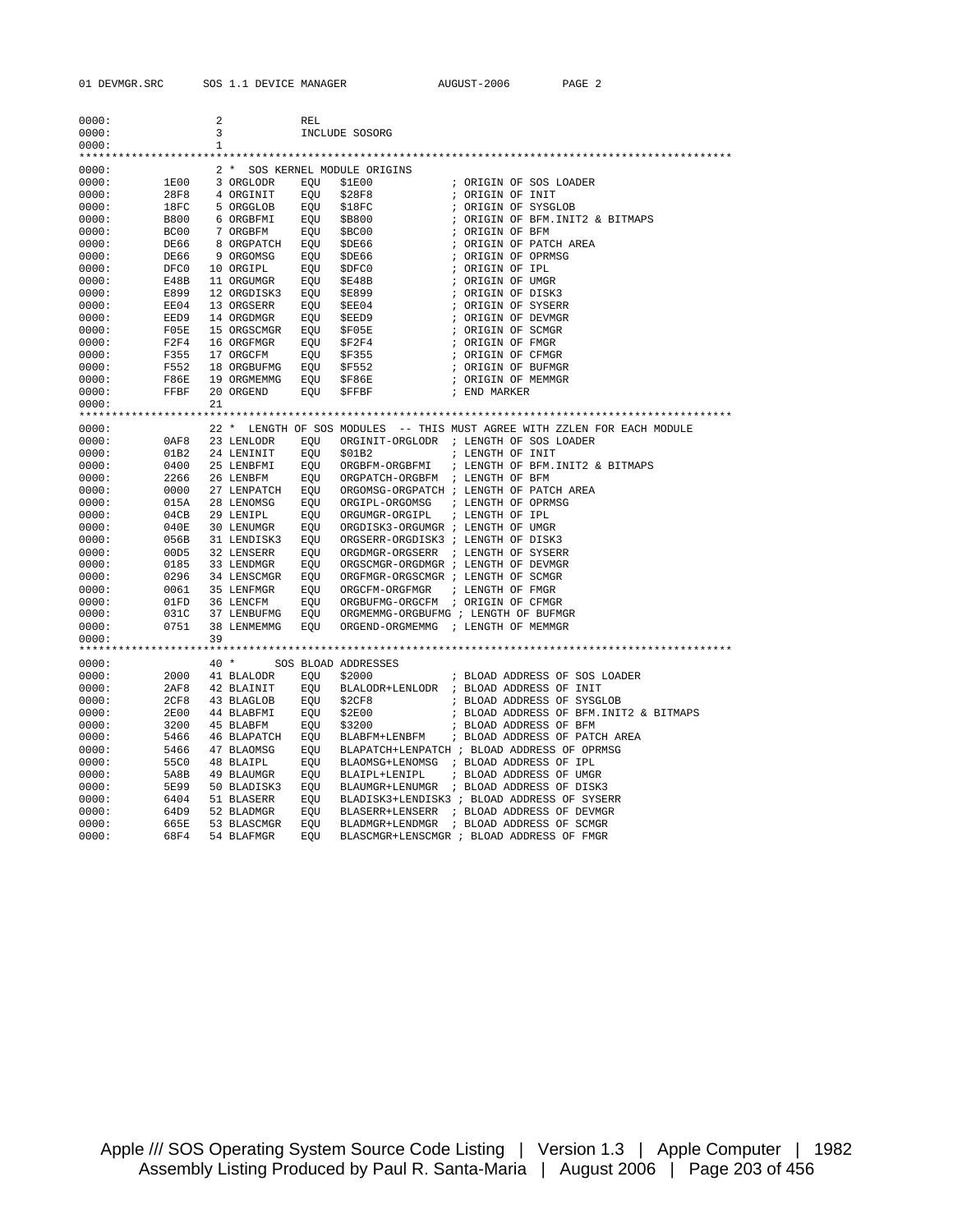| 02 SOSORG      |              |              | SOS 1.1 DEVICE MANAGER |     | AUGUST-2006<br>PAGE 3                                                 |
|----------------|--------------|--------------|------------------------|-----|-----------------------------------------------------------------------|
|                |              |              |                        |     |                                                                       |
|                |              |              |                        |     |                                                                       |
| 0000:          | 6955         |              | 55 BLACFM              | EOU | BLAFMGR+LENFMGR ; BLOAD ADDRESS OF CFMGR                              |
| 0000:          | 6B52         |              | 56 BLABUFMG            | EQU | BLACFM+LENCFM<br>; BLOAD ADDRESS OF BUFMGR                            |
| 0000:          | 6E6E         |              | 57 BLAMEMMG            | EOU | BLABUFMG+LENBUFMG ; BLOAD ADDRESS OF MEMMGR                           |
| 0000:          |              | 58           |                        |     |                                                                       |
|                |              |              |                        |     |                                                                       |
| EED9:          | EED9         | 4            |                        | ORG | ORGDMGR                                                               |
| EED9:          | EED9         |              | 5 ZZORG                | EOU | $\star$                                                               |
| EED9:          |              | 6            |                        | MSB | OFF                                                                   |
| EED9:          |              | 7            |                        |     |                                                                       |
|                |              |              |                        |     |                                                                       |
| EED9:          |              |              | 8 *                    |     | COPYRIGHT (C) APPLE COMPUTER INC. 1980                                |
| EED9:          |              | $9 *$        |                        |     | ALL RIGHTS RESERVED                                                   |
| EED9:          |              | 10           |                        |     |                                                                       |
|                |              |              |                        |     |                                                                       |
| EED9:          |              | $11 *$       |                        |     |                                                                       |
| EED9:          |              |              |                        |     | 12 * DEVICE MANAGER (VERSION = 1.10                                   |
| EED9:          |              | $13 *$       |                        |     | (DATE)<br>$= 8/04/81$                                                 |
| EED9:          |              | $14 *$       |                        |     |                                                                       |
| EED9:          |              |              |                        |     | 15 * THIS MODULE IS RESPONSIBLE FOR CALLING THE CORRECT DEVICE        |
| EED9:          |              |              |                        |     | 16 * DRIVER WHEN A D.READD.INIT SYSTEM CALL IS MADE.                  |
| EED9:          |              |              |                        |     | 17 * (NOTE: D.OPEN, D.CLOSE AND D.INIT ARE ONLY CALLABLE FROM         |
| EED9:          |              |              |                        |     | 18 * INSIDE THE OPERATING SYSTEM). D. INFO AND GET. DNUM CALLS        |
| EED9:          |              |              |                        |     | 19 * ARE HANDLED INSIDE THIS MODULE. REPEAT. IO BYPASSES THIS MODULE. |
| EED9:          |              | 20           |                        |     |                                                                       |
|                |              |              |                        |     |                                                                       |
|                |              |              |                        |     |                                                                       |
| EED9:          |              | $21 *$       |                        |     |                                                                       |
| EED9:          | EF7D         | 22           |                        |     | ENTRY DMGR                                                            |
| EED9:          |              | $23 *$       |                        |     |                                                                       |
| EED9:          | EED9         | 24           |                        |     | ENTRY MAX.DNUM                                                        |
| EED9:          | 0019         | 25           |                        |     | ENTRY SDT. SIZE                                                       |
| EED9:          | EEDA         | 26           |                        |     | ENTRY SDT.DIBL                                                        |
| EED9:          | EEF3         | 27           |                        |     | ENTRY SDT.DIBH                                                        |
| EED9:          | EF0C         | 28           |                        |     | ENTRY SDT.ADRL                                                        |
| EED9:          | EF25         | 29           |                        |     | ENTRY SDT. ADRH                                                       |
| EED9:          | EF3E         | 30           |                        |     | ENTRY SDT. BANK                                                       |
| EED9:          | EF57         | 31           |                        |     | ENTRY SDT.UNIT                                                        |
| EED9:          | 000D         | 32           |                        |     | ENTRY BLKD. SIZE                                                      |
| EED9:          | EF70         | 33<br>$34 *$ |                        |     | ENTRY BLKDLST                                                         |
| EED9:          |              |              |                        |     |                                                                       |
| EED9:          | 0000         | 35<br>36     |                        |     | EXTRN SYSERR                                                          |
| EED9:<br>EED9: | 0000<br>0000 | 37           |                        |     | <b>EXTRN SERR</b><br>EXTRN NODNAME                                    |
| EED9:          | 0000         | 38           |                        |     | EXTRN BADDNUM                                                         |
| EED9:          | 0000         | 39           |                        |     | EXTRN SYSDEATH                                                        |
| EED9:          | 0000         | 40           |                        |     | EXTRN BADSYSCALL                                                      |
| EED9:          |              | $41 *$       |                        |     |                                                                       |
| EED9:          | 0000         | 42           |                        |     | EXTRN SXPAGE                                                          |
| EED9:          |              | $43 *$       |                        |     |                                                                       |
| EED9:          | FFDF         |              | 44 E.REG               | EOU | ; ENVIRONMENT REGISTER<br>\$FFDF                                      |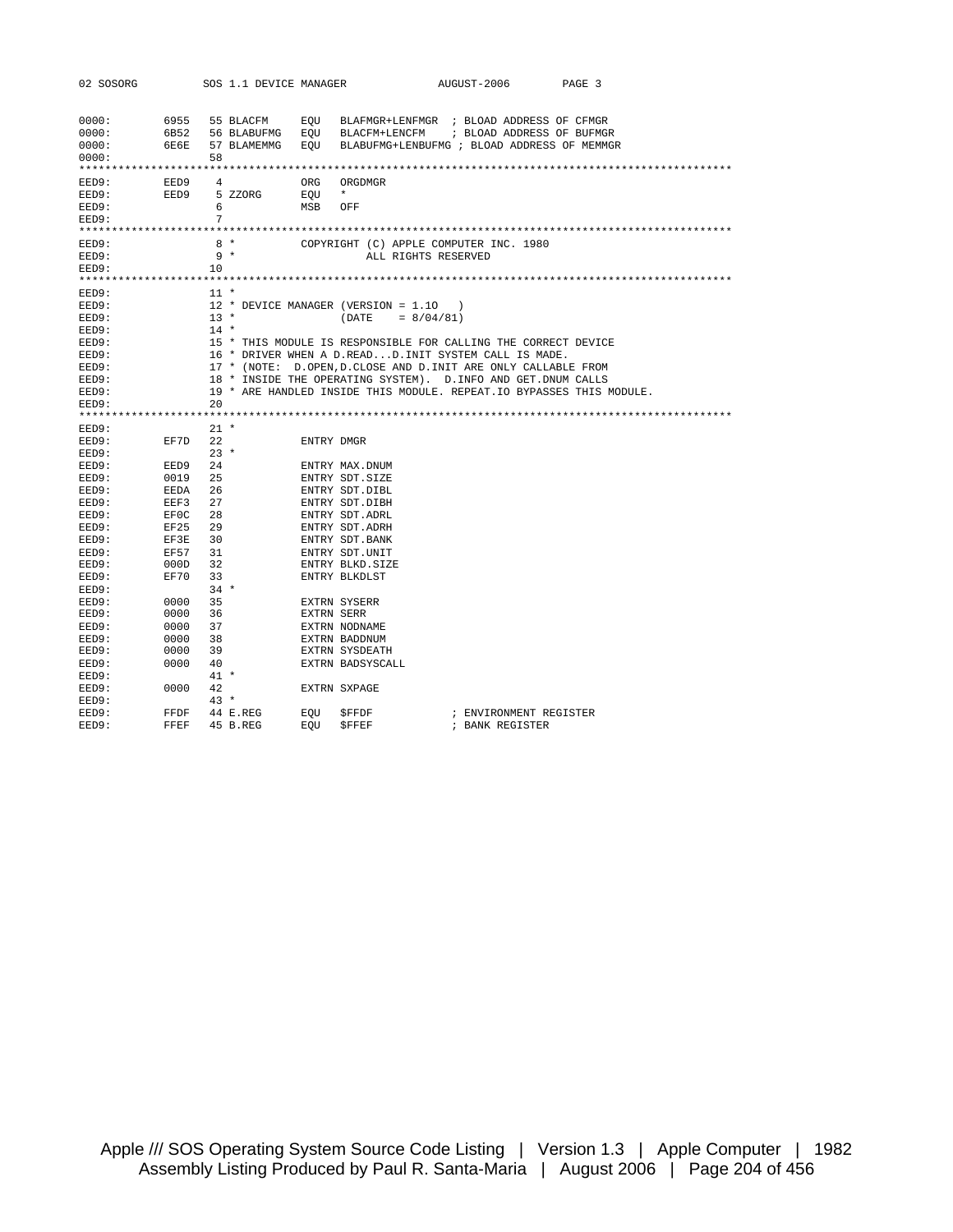| EED9:        |      | 47     |                                |            |             |                                                               |
|--------------|------|--------|--------------------------------|------------|-------------|---------------------------------------------------------------|
|              |      |        |                                |            |             |                                                               |
| EED9:        |      | $48 *$ |                                |            |             |                                                               |
| EED9:        |      |        | 49 * SYSTEM DEVICE TABLE (SDT) |            |             |                                                               |
| EED9:        |      | $50 *$ |                                |            |             |                                                               |
| EED9:        |      |        |                                |            |             | 51 * CONTAINS THE ADDRESS OF EACH DRIVER'S DIB (SDT.DIB), THE |
| EED9:        |      |        |                                |            |             | 52 * ADDRESS OF EACH DRIVER'S ENTRY POINT (SDT.ADR), AND THE  |
| EED9:        |      |        |                                |            |             | 53 * UNIT # OF EACH DRIVER (SDT.UNIT). THE TABLE IS INDEXED   |
| EED9:        |      |        |                                |            |             | 54 * BY DEVICE NUMBER. ENTRY 0 IS RESERVED FOR FUTURE USE.    |
| EED9:        |      | $55 *$ |                                |            |             |                                                               |
| EED9:        |      | 56     |                                |            |             |                                                               |
|              |      |        |                                |            |             |                                                               |
| EED9:        |      | $57 *$ |                                |            |             |                                                               |
| EED9:        | 0019 |        | 58 SDT SIZE                    | EOU        | 2.5         |                                                               |
| EED9:        |      | $59 *$ |                                |            |             |                                                               |
| EED9:        | 0001 |        | 60 MAX.DNUM                    | DS         | 1           | ; MAX DEV NUMBER IN SYSTEM+1                                  |
| EEDA:        | 0019 |        | 61 SDT.DIBL                    | DS         | SDT.SIZE    | ; ADR OF DEVICE INFORMATION BLOCK                             |
| EEF3:        | 0019 |        | 62 SDT.DIBH                    | DS         | SDT.SIZE    |                                                               |
| EF0C:        |      | $63 *$ |                                |            |             |                                                               |
| EF0C:        | 0019 |        | 64 SDT ADRL                    | DS         | SDT. SIZE   | ; ADR OF ENTRY POINT                                          |
| <b>EF25:</b> | 0019 |        | 65 SDT ADRH                    | DS         | SDT.SIZE    |                                                               |
| EF3E:        |      | 66 *   |                                |            |             |                                                               |
| EF3E:        | 0019 |        | 67 SDT. BANK                   | DS         | SDT. SIZE   | ; BANK # OF DEVICE                                            |
| EF57:        |      | 68 *   |                                |            |             |                                                               |
| EF57:        | 0019 |        | 69 SDT.UNIT                    | DS         | SDT. SIZE   | ;UNIT<br># OF DRIVER                                          |
| <b>EF70:</b> |      | $70 *$ |                                |            |             |                                                               |
| $EFT0$ :     |      | 71     |                                |            |             |                                                               |
|              |      |        |                                |            |             |                                                               |
| EF70:        |      |        | 72 * BLOCK DEVICE LIST TABLE   |            |             |                                                               |
| <b>EF70:</b> |      | $73 *$ |                                |            |             |                                                               |
| $EFT0$ :     | 000D |        | 74 BLKD.SIZE                   | EOU        | 13          |                                                               |
| EF70:00      |      |        | 75 BLKDLST                     | <b>DFB</b> | \$00        |                                                               |
| EF71:        | 000C | 76     |                                | DS         | BLKD.SIZE-1 |                                                               |
|              |      |        |                                |            |             |                                                               |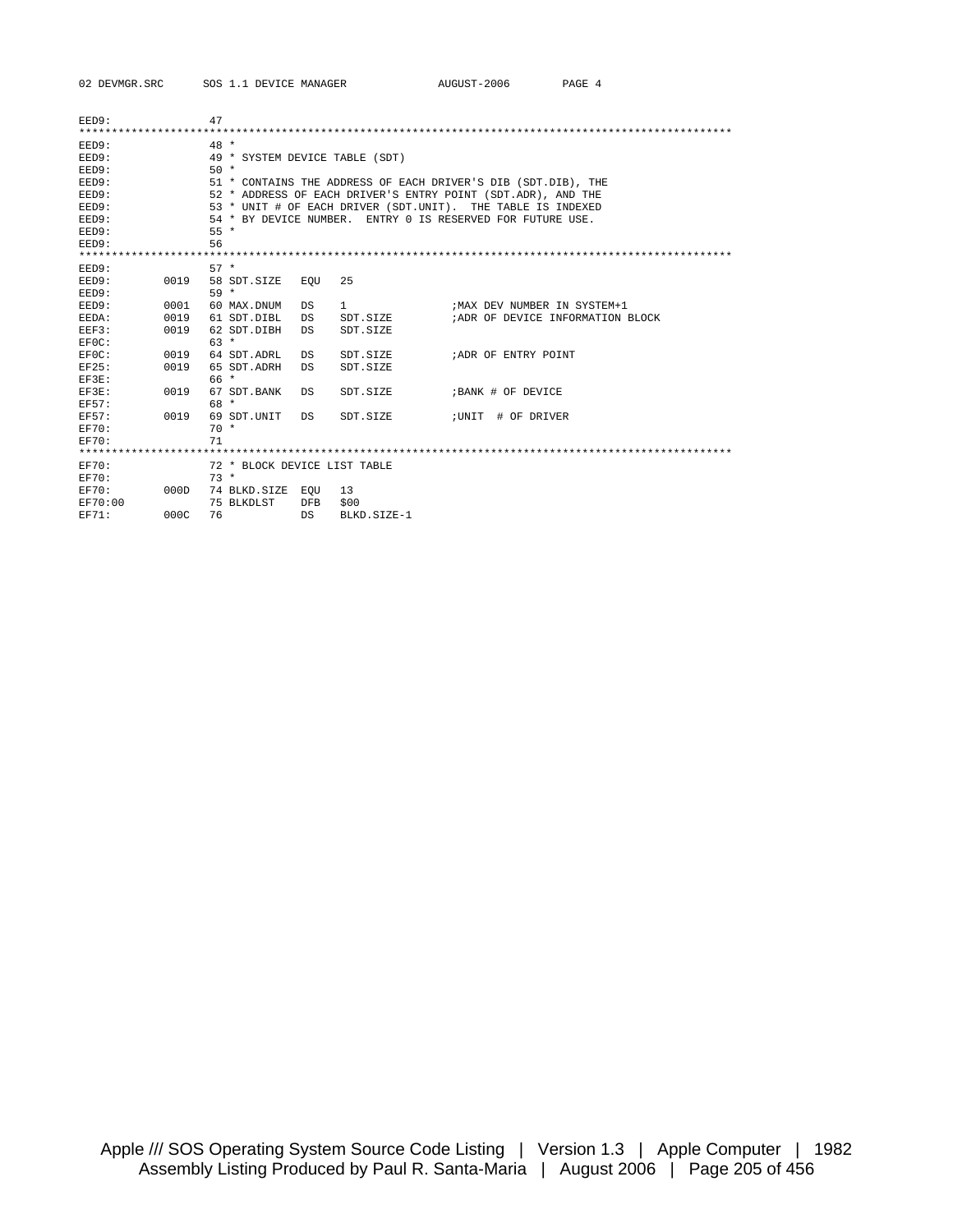| EF7D: |      | 78      |                               |     |               |                                                            |
|-------|------|---------|-------------------------------|-----|---------------|------------------------------------------------------------|
|       |      |         |                               |     |               |                                                            |
| EF7D: |      | $79*$   |                               |     |               |                                                            |
| EF7D: |      |         | 80 * DATA DECLARATIONS        |     |               |                                                            |
| EF7D: |      | $81 *$  |                               |     |               |                                                            |
| EF7D: |      | 82      |                               |     |               |                                                            |
|       |      |         |                               |     |               |                                                            |
| EF7D: |      | $83 *$  |                               |     |               |                                                            |
| EF7D: | 00C0 |         | 84 D.TPARMX                   | EOU | \$CO          |                                                            |
| EF7D: | 00C0 |         | 85 REOCODE                    | EOU | D.TPARMX      |                                                            |
| EF7D: |      | $86*$   |                               |     |               |                                                            |
| EF7D: |      |         |                               |     |               | 87 * D.READ/WRITE/CTRL/STATUS/OPEN/CLOSE/INIT/REPEAT PARMS |
| EF7D: |      | $88 *$  |                               |     |               |                                                            |
| EF7D: | 00C1 |         | 89 DNUM                       | EOU | D.TPARMX+1    |                                                            |
| EF7D: |      | $90 *$  |                               |     |               |                                                            |
| EF7D: |      |         | 91 * D. INFO PARMS            |     |               |                                                            |
| EF7D: |      | $92 *$  |                               |     |               |                                                            |
| EF7D: | 00C1 |         | 93 I.DNUM                     | EOU | D.TPARMX+1    |                                                            |
| EF7D: | 00C2 |         | 94 I.DNAME                    | EOU | D.TPARMX+2    |                                                            |
| EF7D: | 00C4 |         | 95 I.DLIST                    | EOU | D.TPARMX+4    |                                                            |
| EF7D: | 00C6 |         | 96 I.LENGTH                   | EOU | D.TPARMX+6    |                                                            |
| EF7D: |      | $97 *$  |                               |     |               |                                                            |
| EF7D: |      |         | 98 * GET. DEV. NUM PARMS      |     |               |                                                            |
| EF7D: |      | $99 *$  |                               |     |               |                                                            |
| EF7D: | 00C1 |         | 100 G.DNAME                   | EOU | D.TPARMX+1    |                                                            |
| EF7D: | 00C3 |         | 101 G.DNUM                    | EOU | D.TPARMX+3    |                                                            |
| EF7D: |      | $102 *$ |                               |     |               |                                                            |
| EF7D: |      |         | 103 * SDT ENTRY (=DIB) FIELDS |     |               |                                                            |
| EF7D: |      | $104 *$ |                               |     |               |                                                            |
| EF7D: | 0011 |         | 105 DIB.SLOT                  | EOU | \$11          | ; DIB'S DEVICE SLOT FIELD                                  |
| EF7D: | 0013 |         | 106 DIB.DTYPE                 | EOU | \$13          | ; DIB'S DEVICE TYPE FIELD                                  |
| EF7D: |      | $107 *$ |                               |     |               |                                                            |
| EF7D: | 00D0 |         | 108 SDTP                      | EOU | D.TPARMX+\$10 | ; PTR TO CURRENT SDT ENTRY                                 |
|       |      |         |                               |     |               |                                                            |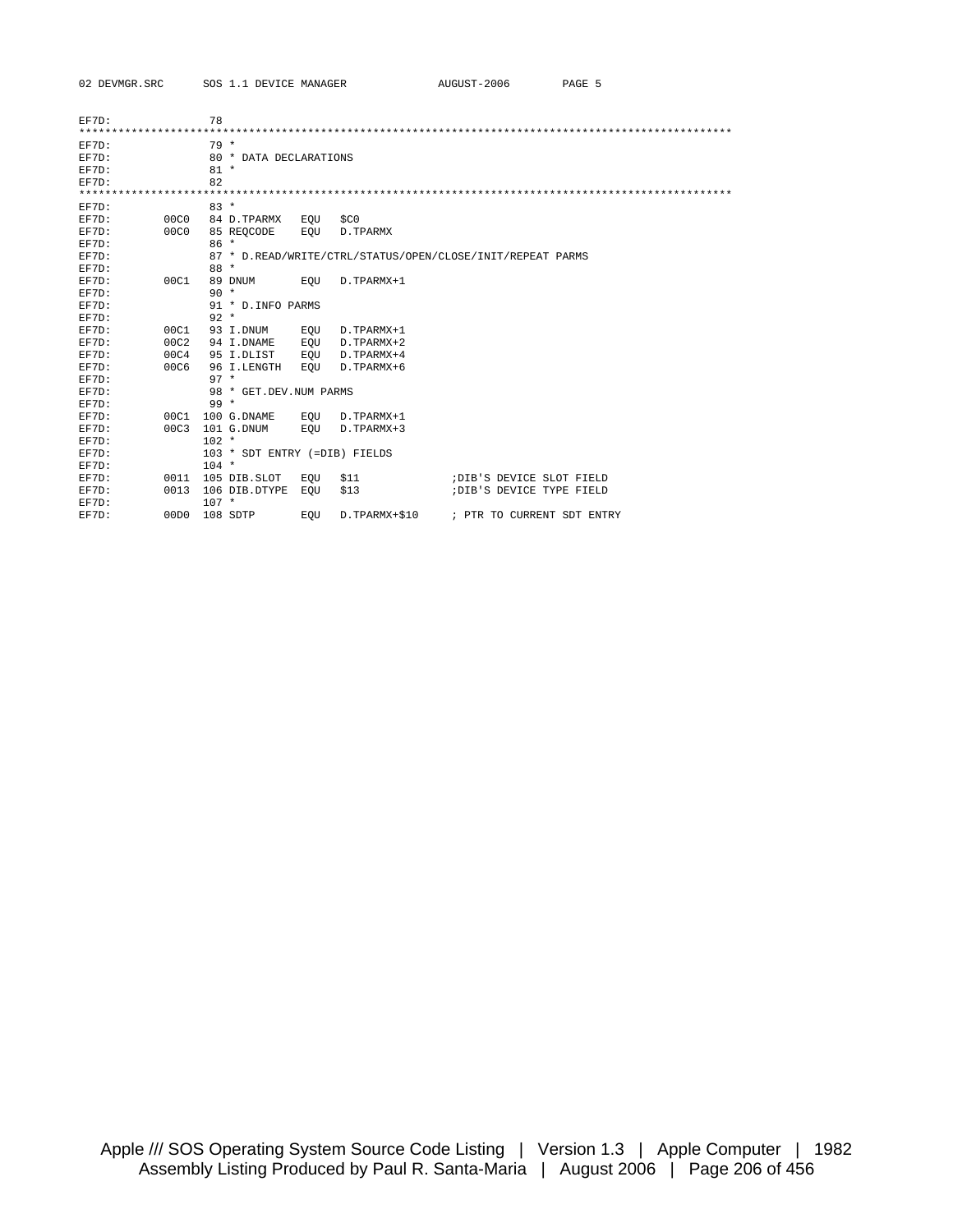| 02 DEVMGR.SRC |  | SOS 1.1 DEVICE MANAGER |
|---------------|--|------------------------|
|               |  |                        |

| EF7D:         |      | 110     |                                         |            |               |  |                                 |
|---------------|------|---------|-----------------------------------------|------------|---------------|--|---------------------------------|
|               |      |         |                                         |            |               |  |                                 |
| EF7D:         |      | $111 *$ |                                         |            |               |  |                                 |
| EF7D:         |      |         | 112 * DEVICE MANAGER (MAIN ENTRY POINT) |            |               |  |                                 |
| EF7D:         |      | $113 *$ |                                         |            |               |  |                                 |
| EF7D:         |      | 114     |                                         |            |               |  |                                 |
|               |      |         |                                         |            |               |  |                                 |
| EF7D:         | EF7D |         | 115 DMGR                                | EOU        | $\star$       |  |                                 |
| EF7D:         |      | $116 *$ |                                         |            |               |  |                                 |
| EF7D:A5 CO    |      | 117     |                                         | LDA        | REOCODE       |  |                                 |
| EF7F:C9 04    |      | 118     |                                         | <b>CMP</b> | #4            |  |                                 |
| EF81:90 12    | EF95 | 119     |                                         | BCC        | DRIVER        |  | ; D.READ/WRITE/CTRL/STATUS CALL |
| EF83:D0 03    | EF88 | 120     |                                         | BNE        | DM000         |  |                                 |
| EF85:4C 17 FO |      | 121     |                                         | JMP        | GET.DNUM      |  | ; GET.DEV.NUM CALL              |
| EF88:C9 05    |      |         | 122 DM000                               | CMP        | #5            |  |                                 |
| EF8A:F0 51    | EFDD | 123     |                                         | BEO        | D. INFO       |  | ; D. INFO CALL                  |
| EF8C:C9 0A    |      | 124     |                                         | CMP        | #\$A          |  |                                 |
| EF8E: 90 05   | EF95 | 125     |                                         | <b>BCC</b> | <b>DRIVER</b> |  | ; D.OPEN/CLOSE/INIT             |
| EF90:A9 00    |      | 126     |                                         | LDA        | #BADSYSCALL   |  | ; ELSE FATAL ERROR              |
| EF92:20 00 00 |      | 127     |                                         | JSR        | SYSDEATH      |  | ; EXIT                          |

AUGUST-2006 PAGE 6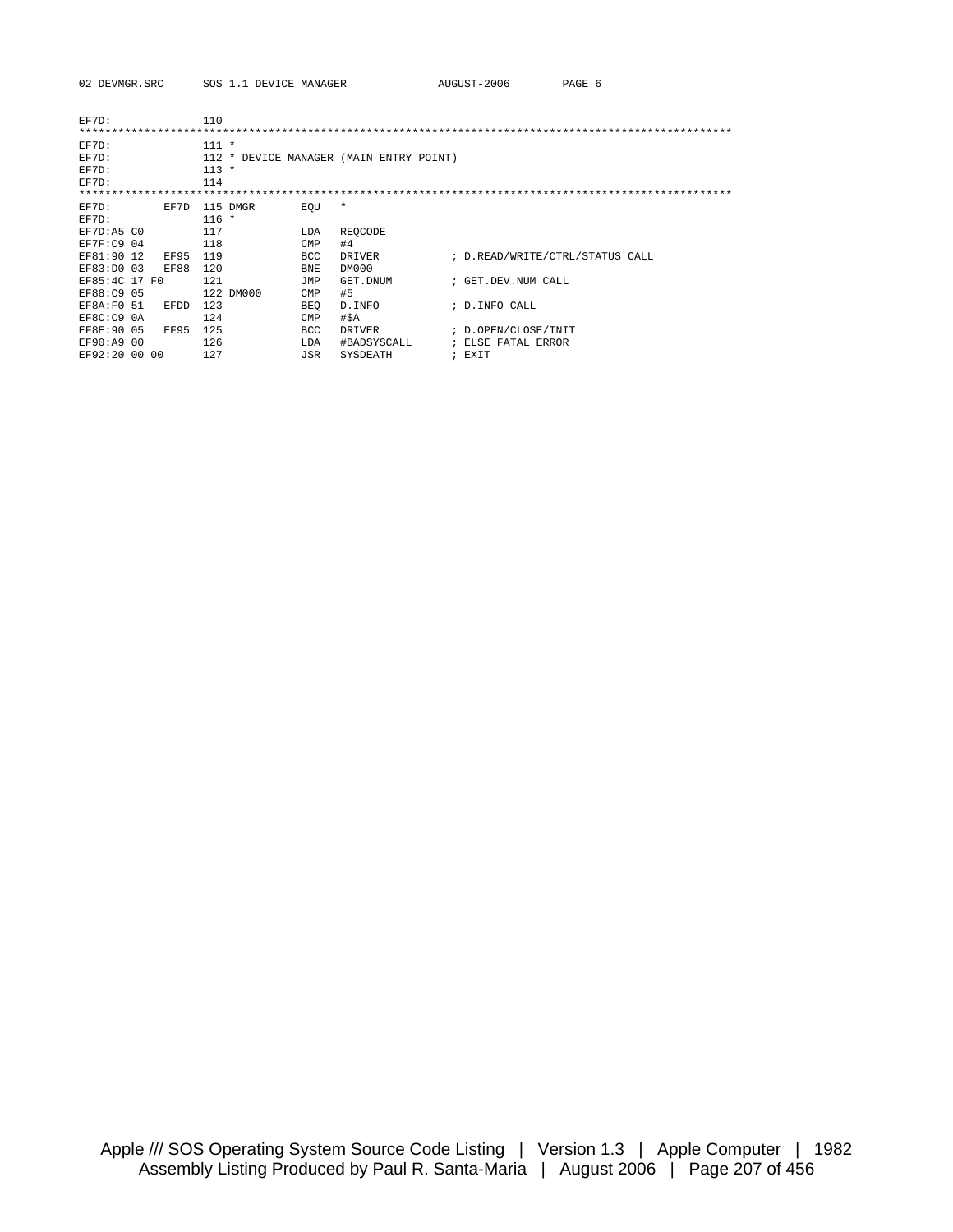| <b>EF95:</b>   |          | 129     |                              |            |                                                      |              |                                    |
|----------------|----------|---------|------------------------------|------------|------------------------------------------------------|--------------|------------------------------------|
| EF95:          |          |         |                              |            | 130 * D.READ/WRITE/CTRL/STATUS/OPEN/CLOSE/INIT CALLS |              |                                    |
| EF95:          |          |         | 131 * "JSR" TO DEVICE DRIVER |            |                                                      |              |                                    |
| EF95:          |          | 132     |                              |            |                                                      |              |                                    |
|                |          |         |                              |            |                                                      |              |                                    |
| EF95:<br>EF95: |          | $134 *$ | EF95 133 DRIVER              | EOU        | $\star$                                              |              |                                    |
| EF95:A6 C1     |          | 135     |                              | LDX        | DNUM                                                 |              | ; GET DNUM SYSCALL PARM            |
| EF97:F0 05     | EF9E 136 |         |                              | BEQ        | DM005                                                |              | ; WITHIN BOUNDS?                   |
| EF99:EC D9 EE  |          | 137     |                              | CPX        | MAX.DNUM                                             | $\ddot{i}$   | $\mathbf{u}$                       |
| EF9C:90 05     | EFA3 138 |         |                              | BCC        | DM010                                                |              |                                    |
| EF9E:          |          | $139 *$ |                              |            |                                                      |              |                                    |
| EF9E:          |          |         | 140 * DNUM TOO LARGE         |            |                                                      |              |                                    |
| EF9E:          |          | $141 *$ |                              |            |                                                      |              |                                    |
| EF9E:A9 00     |          |         | 142 DM005                    | LDA        | #>BADDNUM                                            |              | ; INVALID DEVICE NUMBER            |
| EFA0:20 00 00  |          | 143     |                              | JSR        | SYSERR                                               | $\mathbf{r}$ | ERROR EXIT                         |
| EFA3:          |          | $144 *$ |                              |            |                                                      |              |                                    |
| EFA3:          |          |         | 145 * MAP DEV# TO UNIT#      |            |                                                      |              |                                    |
| EFA3:          |          | $146 *$ |                              |            |                                                      |              |                                    |
| EFA3:BD 57 EF  |          |         | 147 DM010                    | LDA        | SDT.UNIT, X                                          |              |                                    |
| EFA6:85 C1     |          | 148     |                              | STA        | DNUM                                                 |              |                                    |
| EFA8:          |          | $149 *$ |                              |            |                                                      |              |                                    |
| EFA8:          |          |         |                              |            | 150 * "JSR" TO DEVICE DRIVER VIA JMP TABLE           |              |                                    |
| EFA8:          |          | $151 *$ |                              |            |                                                      |              |                                    |
| EFA8:AD EF FF  |          | 152     |                              | LDA        | B.REG                                                |              | ; STACK B.REG                      |
| EFAB: 48       |          | 153     |                              | PHA        |                                                      |              |                                    |
| EFAC: A9 EF    |          | 154     |                              | LDA        |                                                      |              |                                    |
| EFAE: 48       |          | 155     |                              | PHA        |                                                      |              |                                    |
| EFAF:A9 C8     |          | 156     |                              | LDA        | $#>DM . RTN-1$                                       |              |                                    |
| EFB1:48        |          | 157     |                              | PHA        |                                                      |              |                                    |
| EFB2:          |          | $158 *$ |                              |            |                                                      |              |                                    |
| EFB2:BD 3E EF  |          | 159     |                              | LDA        | SDT. BANK, X                                         |              | ; SELECT RAM BANK                  |
| EFB5:8D EF FF  |          | 160     |                              | STA        | B.REG                                                |              |                                    |
| EFB8:BD 25 EF  |          | 161     |                              | LDA        | SDT.ADRH,X                                           |              | ; STACK DRIVER ENTRY POINT ADDRESS |
| EFBB: 48       |          | 162     |                              | PHA        |                                                      |              |                                    |
| EFBC:BD OC EF  |          | 163     |                              | LDA        | SDT.ADRL, X                                          |              |                                    |
| EFBF:48        |          | 164     |                              | PHA        |                                                      |              |                                    |
| EFC0:          |          | $165 *$ |                              |            |                                                      |              |                                    |
| EFC0:AD DF FF  |          | 166     |                              | LDA        | E.REG                                                |              | ; SWITCH IN I/O BANK               |
| EFC3:09 40     |          | 167     |                              | ORA        | #\$40                                                |              |                                    |
| EFC5:8D DF FF  |          | 168     |                              | STA        | E.REG                                                |              |                                    |
| EFC8:60        |          | 169     |                              | <b>RTS</b> |                                                      |              | ; AND, "JSR" TO DEVICE DRIVER      |
| EFC9:          |          | $170 *$ |                              |            |                                                      |              |                                    |
| EFC9:AD DF FF  |          |         | 171 DM.RTN                   | LDA        | E.REG                                                |              | ; SWITCH OUT I/O BANK              |
| EFCC:29BF      |          | 172     |                              | AND        | #\$BF                                                |              |                                    |
| EFCE: 8D DF FF |          | 173     |                              | STA        | E.REG                                                |              |                                    |
| EFD1:68        |          | 174     |                              | PLA        |                                                      |              | ; RESTORE B.REG                    |
| EFD2:8D EF FF  |          | 175     |                              | STA        | B.REG                                                |              |                                    |
| EFD5:38        |          | 176     |                              | SEC        |                                                      |              |                                    |
| EFD6:AD 00 00  |          | 177     |                              | LDA        | SERR                                                 |              | ; RETRIEVE ERROR CODE              |
| EFD9:D0 01     | EFDC     | 178     |                              | BNE        | DM017                                                |              | ; ENSURE CARRY CLEARED IF NO ERROR |
| EFDB:18        |          | 179     |                              | <b>CLC</b> |                                                      |              |                                    |
| EFDC:60        |          |         | 180 DM017                    | <b>RTS</b> |                                                      |              | ; AND, EXIT TO CALLER              |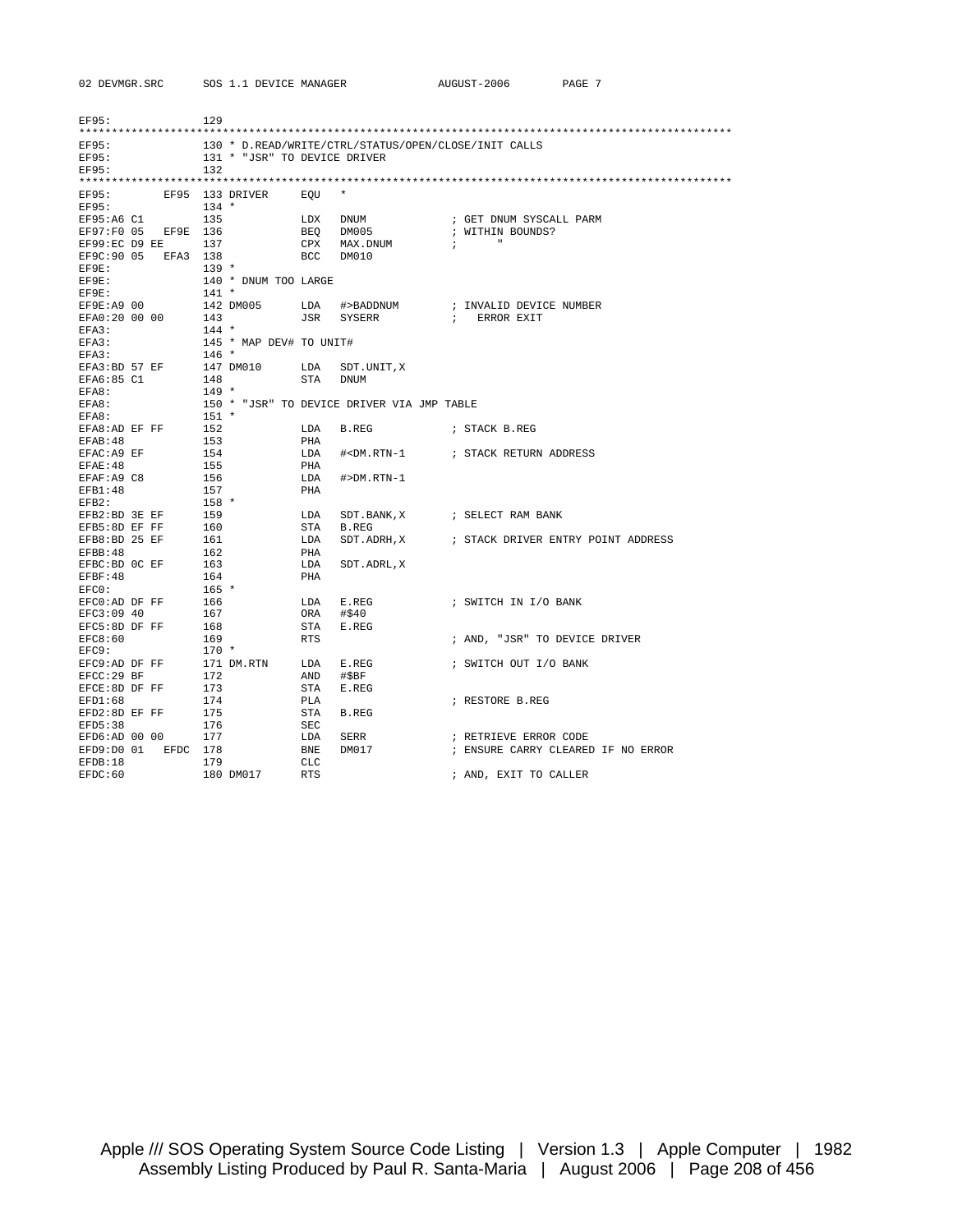| EFDD:                |             | 182     |                        |            |                                                                       |            |               |                                   |  |
|----------------------|-------------|---------|------------------------|------------|-----------------------------------------------------------------------|------------|---------------|-----------------------------------|--|
| EFDD:                |             |         |                        |            | 183 * D. INFO(IN.DNUM, OUT.DNAME, OUT.DEVLIST, IN.LENGTH) SYSTEM CALL |            |               |                                   |  |
| EFDD:                |             | 184     |                        |            |                                                                       |            |               |                                   |  |
|                      |             |         |                        |            |                                                                       |            |               |                                   |  |
| EFDD:                |             |         | EFDD 185 D. INFO       | EOU        | *                                                                     |            |               |                                   |  |
| EFDD:                |             | $186 *$ |                        |            |                                                                       |            |               |                                   |  |
| EFDD:A6 C1           |             | 187     |                        | LDX        | I.DNUM                                                                |            |               | ; GET DNUM PARM                   |  |
| EFDF:F0 05           | EFE6        | 188     |                        | BEO        | DM020                                                                 |            |               | ; WITHIN BOUNDS?                  |  |
| EFE1:EC D9 EE        |             | 189     |                        | CPX        | MAX.DNUM                                                              | $\ddot{i}$ | $\mathbf{u}$  |                                   |  |
| EFE4:90 05           | <b>EFEB</b> | 190     |                        | BCC        | DM030                                                                 |            |               |                                   |  |
| EFE6:A9 00           |             |         | 191 DM020              | LDA        | #>BADDNUM                                                             |            |               | ; NO, DNUM TOO LARGE              |  |
| EFE8:20 00 00        |             | 192     |                        | JSR        | SYSERR                                                                |            | ; ERROR EXIT  |                                   |  |
| EFEB:                |             | $193 *$ |                        |            |                                                                       |            |               |                                   |  |
| EFEB:                |             |         |                        |            | 194 * MOVE PARMS FM SDT ENTRY (DEV INFO BLOCK) TO CALLER'S            |            |               |                                   |  |
| EFEB:                |             |         | 195 * PARM LIST        |            |                                                                       |            |               |                                   |  |
| EFEB:                |             | $196 *$ |                        |            |                                                                       |            |               |                                   |  |
| EFEB:20 48 F0        |             |         | 197 DM030              | JSR        | SETUP.SDT                                                             |            |               | ; SET UP ZPAGE PTR TO SDT ENTRY   |  |
| EFEE:                |             | $198 *$ |                        |            |                                                                       |            |               |                                   |  |
| EFEE:                |             |         | 199 * OUPUT DNAME PARM |            |                                                                       |            |               |                                   |  |
| EFEE:                |             | $200 *$ |                        |            |                                                                       |            |               |                                   |  |
| EFEE: B1 D0          |             | 201     |                        | LDA        | (SDTP), Y                                                             |            |               | ; LOAD PARM'S BYTE COUNT          |  |
| EFF0:AB              |             | 202     |                        | TAY        |                                                                       |            |               |                                   |  |
| EFF1:B1 D0           |             |         | 203 DM040              | LDA        | (SDTP), Y                                                             |            |               |                                   |  |
| EFF3:91 C2           |             | 204     |                        | STA        | (I.DNAME), Y                                                          |            |               |                                   |  |
| EFF5:88              |             | 205     |                        | DEY        |                                                                       |            |               |                                   |  |
| EFF6:10 F9           | EFF1        | 206     |                        | <b>BPL</b> | DM040                                                                 |            |               |                                   |  |
| EFF8:                |             | $207 *$ |                        |            |                                                                       |            |               |                                   |  |
| EFF8:                |             |         |                        |            | 208 * OUTPUT DEVINFO PARM (SLOT, UNIT, DEVID, PRODCODE)               |            |               |                                   |  |
| EFF8:                |             | $209 *$ |                        |            |                                                                       |            |               |                                   |  |
| EFF8:A9 11           |             | 210     |                        | LDA        | #DIB.SLOT                                                             |            |               |                                   |  |
| EFFA: 18             |             | 211     |                        | <b>CLC</b> |                                                                       |            |               | ; ADVANCE SDTP TO 2ND PARM IN SDT |  |
| EFFB: 65 DO          |             | 212     |                        | ADC        | SDTP                                                                  |            |               |                                   |  |
| EFFD:85 DO           |             | 213     |                        | STA        | SDTP                                                                  |            |               |                                   |  |
| EFFF: 90 02          | F003        | 214     |                        | <b>BCC</b> | DM045                                                                 |            |               |                                   |  |
| $FO01:E6$ D1         |             | 215     |                        | INC        | $SDTP+1$                                                              |            |               |                                   |  |
| F003:A4 C6           |             |         | 216 DM045              | LDY        | I.LENGTH                                                              |            |               | ; LOAD BYTE COUNT                 |  |
| $F005:FO$ OE         | F015        | 217     |                        | BEO        | DM.EXIT                                                               |            |               | ; IF 0 THEN DONE                  |  |
| F007:88              |             | 218     |                        | DEY        |                                                                       |            |               |                                   |  |
| F008:C0 0B           |             | 219     |                        | CPY        | #SB                                                                   |            |               |                                   |  |
| F00A:90 02           | F00E        | 220     |                        | BCC        | DM050                                                                 |            |               |                                   |  |
| FOOC:AO <sub>O</sub> |             | 221     |                        | LDY        | #\$A                                                                  |            |               |                                   |  |
| $FOOE:B1$ DO         |             |         | 222 DM050              | LDA        | (SDTP), Y                                                             |            |               |                                   |  |
| F010:91 C4           |             | 223     |                        | STA        | (I.DLIST), Y                                                          |            |               |                                   |  |
| F012:88              |             | 224     |                        | DEY        |                                                                       |            |               |                                   |  |
| F013:10 F9           | F00E 225    |         |                        | <b>BPL</b> | DM050                                                                 |            |               |                                   |  |
| FO15:                |             | $226$ * |                        |            |                                                                       |            |               |                                   |  |
| F015:18              |             |         | 227 DM.EXIT            | <b>CLC</b> |                                                                       |            |               |                                   |  |
| F016:60              |             | 228     |                        | <b>RTS</b> |                                                                       |            | ; NORMAL EXIT |                                   |  |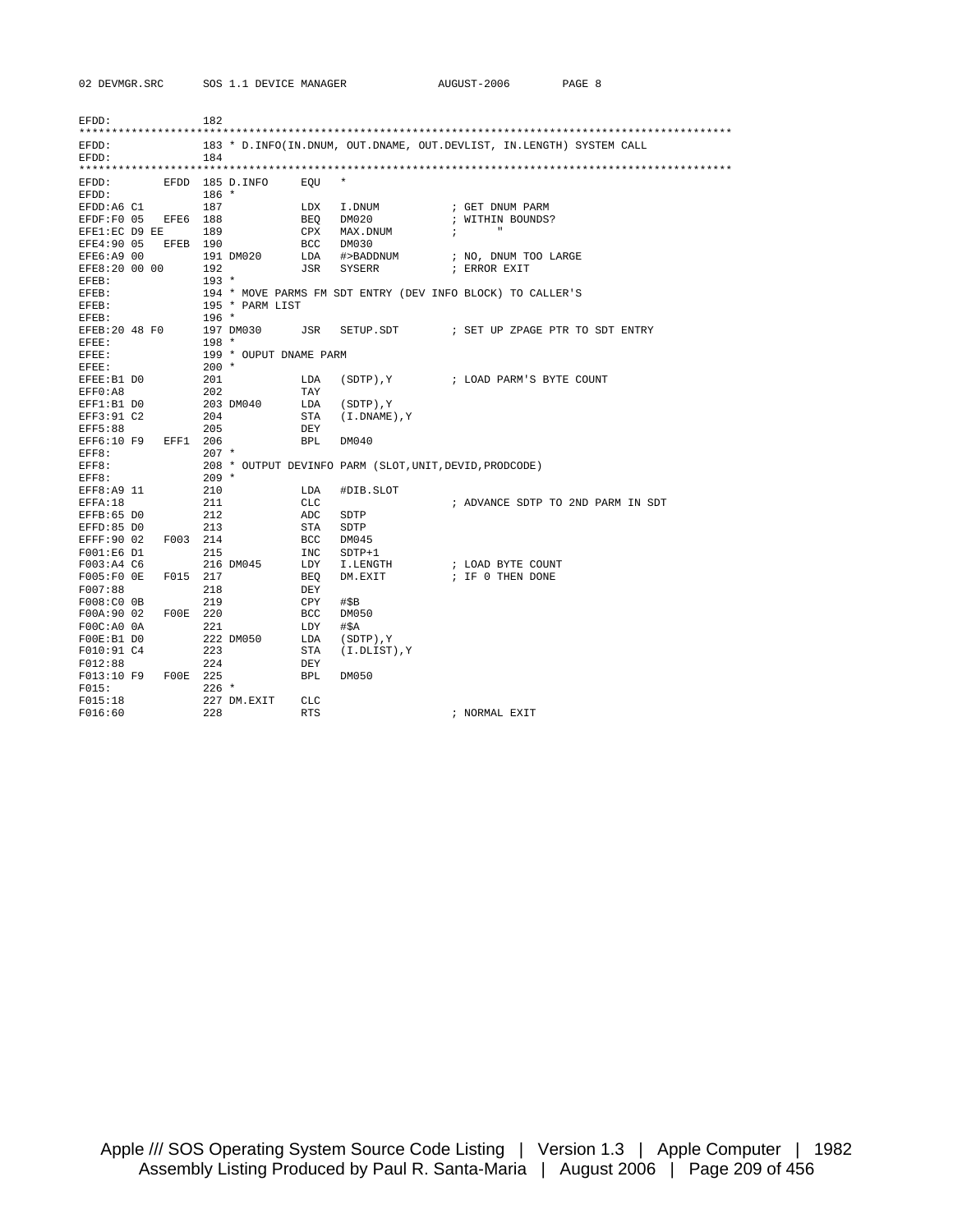| FO17:                    |      | 230        |                   |                   |                                                   |                                      |
|--------------------------|------|------------|-------------------|-------------------|---------------------------------------------------|--------------------------------------|
| F017:                    |      |            |                   |                   |                                                   |                                      |
| F017:                    |      | 232        |                   |                   | 231 * GET.DEV.NUM(IN.DNAME; OUT.DNUM) SYSTEM CALL |                                      |
|                          |      |            |                   |                   |                                                   |                                      |
| FO17:                    |      | $233 *$    |                   |                   |                                                   |                                      |
| FO17:                    |      |            | F017 234 GET.DNUM | EOU               | $^\star$                                          |                                      |
| F017:                    |      | $235 *$    |                   |                   |                                                   |                                      |
| F017:A2 01               |      | 236        |                   | LDX               | #1                                                | ; SETUP PTR TO 1ST SDT ENTRY         |
| FO19:                    |      | $237 *$    |                   |                   |                                                   |                                      |
| F019:20 48 F0            |      |            | 238 DM070         | JSR               | SETUP.SDT                                         | ; SET UP ZPAGE PTR TO SDT ENTRY      |
| FOIC:                    |      | $239 *$    |                   |                   |                                                   |                                      |
| $FOIC: B1$ DO            |      | 240        |                   | LDA               | $(SDTP)$ , $Y$                                    | ; COMPARE DNAME LENGTHS              |
| FO1E: D1 C1              |      | 241        |                   | CMP               | $(G.DNAME)$ , $Y$                                 |                                      |
| $F020:DD0$ 1B            | F03D | 242        |                   | <b>BNE</b>        | NXTSDT                                            |                                      |
| F022:                    |      | $243 *$    |                   |                   |                                                   |                                      |
| F022:A8                  |      | 244        |                   | TAY               |                                                   | ; LENGTHS MATCH, NOW COMPARE CHARS   |
| F023:B1 C1               |      |            | 245 DM080         | LDA               | $(G.DNAME)$ , $Y$                                 |                                      |
| F025:C9 60               |      | 246        |                   | CMP               | #\$60                                             |                                      |
| F027:90 02               | F02B | 247        |                   | <b>BCC</b>        | DM090                                             |                                      |
| F029:29DF                |      | 248        |                   | AND               | #SDF                                              | ; UPSHIFT                            |
| F02B:D1D0                |      |            | 249 DM090         | CMP               | (SDTP), Y                                         |                                      |
| $F02D:D0$ OE             | F03D | 250        |                   | <b>BNE</b>        | <b>NXTSDT</b>                                     |                                      |
| FO2F:88                  |      | 251        |                   | DEY               |                                                   |                                      |
| F030:D0F1                | F023 | 252        |                   | <b>BNE</b>        | DM080                                             |                                      |
| F032:                    |      | $253 *$    |                   |                   |                                                   |                                      |
| F032:8A                  |      | 254        |                   | <b>TXA</b>        |                                                   | ; CHARS MATCH                        |
| F033:A0 00<br>F035:91 C3 |      | 255<br>256 |                   | LDY<br><b>STA</b> | #0<br>(G.DNUM).Y                                  | ; OUTPUT DEV NUM PARM                |
| F037:A0 13               |      | 257        |                   | LDY               | #DIB.DTYPE                                        | ; SET "N" FLAG IN STATUS REG.        |
| F039:B1 D0               |      | 258        |                   | LDA               | (SDTP), Y                                         | ; N=1(BLOCK DEVICE) N=0(CHAR DEVICE) |
| F03B:18                  |      | 259        |                   | CLC.              |                                                   |                                      |
| F03C:60                  |      | 260        |                   | <b>RTS</b>        |                                                   | ; NORMAL EXIT                        |
| FO3D:                    |      | $261 *$    |                   |                   |                                                   |                                      |
| F03D:E8                  |      |            | 262 NXTSDT        | <b>INX</b>        |                                                   | ; LAST SDT ENTRY?                    |
| F03E:EC D9 EE            |      | 263        |                   | <b>CPX</b>        | MAX. DNUM                                         |                                      |
| F041:90 D6               | F019 | 264        |                   | <b>BCC</b>        | DM070                                             |                                      |
| F043:                    |      | $265 *$    |                   |                   |                                                   |                                      |
| F043:A9 00               |      | 266        |                   | LDA               | #>NODNAME                                         | ; ERROR, DNAME NOT FOUND IN SDT      |
| F045:20 00 00            |      | 267        |                   | <b>JSR</b>        | <b>SYSERR</b>                                     | ; RETURN TO CALLER                   |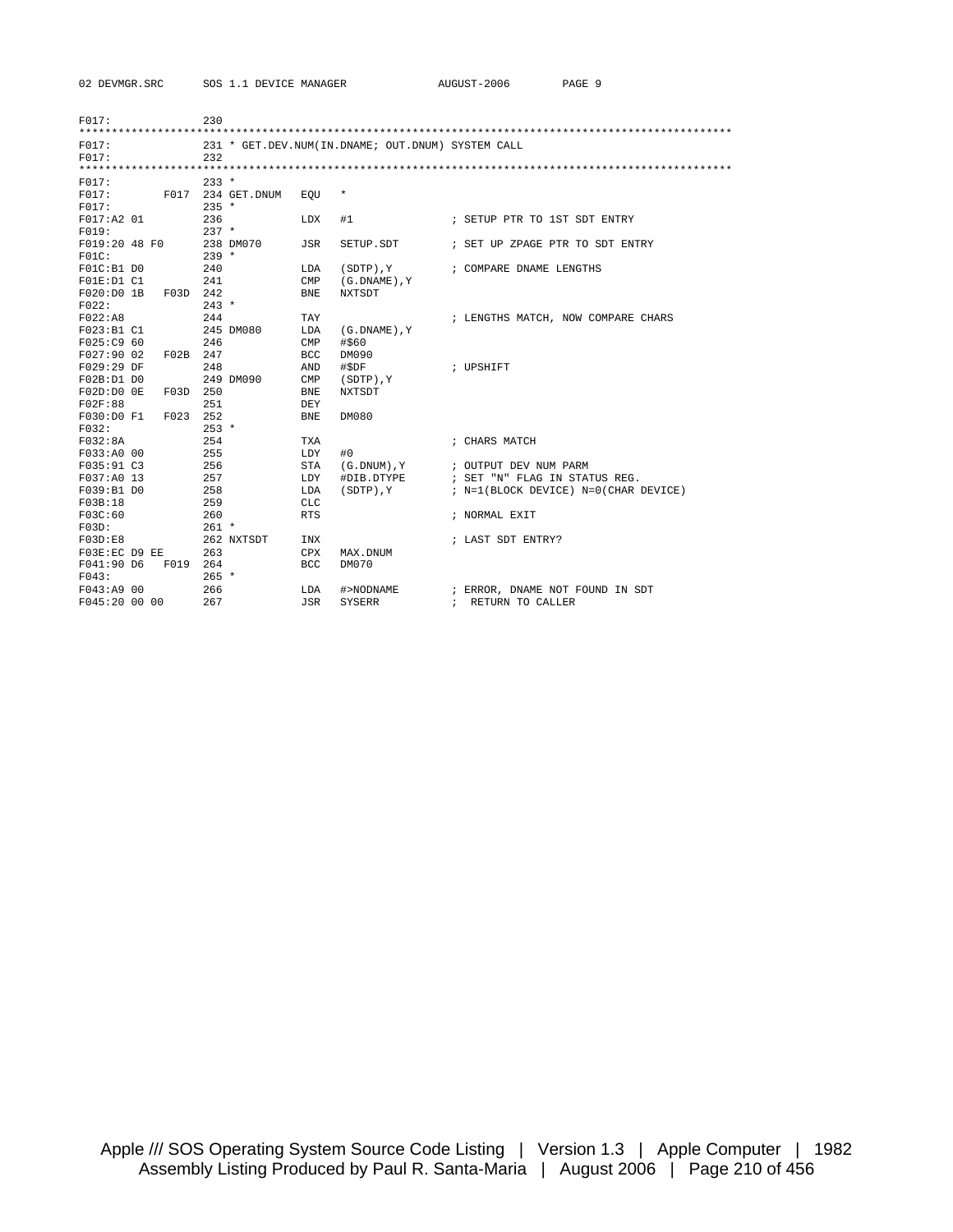02 DEVMGR.SRC SOS 1.1 DEVICE MANAGER AUGUST-2006 PAGE 10 F048: 269 \*\*\*\*\*\*\*\*\*\*\*\*\*\*\*\*\*\*\*\*\*\*\*\*\*\*\*\*\*\*\*\*\*\*\*\*\*\*\*\*\*\*\*\*\*\*\*\*\*\*\*\*\*\*\*\*\*\*\*\*\*\*\*\*\*\*\*\*\*\*\*\*\*\*\*\*\*\*\*\*\*\*\*\*\*\*\*\*\*\*\*\*\*\*\*\*\*\*\*\* F048: 270 \* SETUP.SDT(IN.X=DNUM, OUT.SDTP, B.REG, Y=0) X="UNCHANGED"

| F048:             | 271           |                       |                                            |
|-------------------|---------------|-----------------------|--------------------------------------------|
|                   |               |                       |                                            |
| F048:<br>F048     | 272 SETUP.SDT | $\star$<br>EOU        |                                            |
| $F048:BD$ DA $EF$ | 273           | LDA                   | SDT.DIBL.X : SET UP ZPAGE PTR TO SDT ENTRY |
| F04B:85 DO        | 274           | STA<br>SDTP           | ; (POINTS TO DNAME FIELD)                  |
| F04D:BD F3 EE     | 275           | LDA<br>SDT.DIBH, X    |                                            |
| F050:85 D1        | 276           | $SDTP+1$<br>STA       |                                            |
| $F052:BD$ 3E EF   | 277           | LDA<br>SDT. BANK, X   |                                            |
| $F055:8D EF$ FF   | 278           | STA<br>B.REG          |                                            |
| F058:A0 00        | 279           | #0<br>LDY             |                                            |
| F05A:8C D1 00     | 280           | STY<br>SXPAGE+SDTP+1  |                                            |
| FOSD:60           | 281           | <b>RTS</b>            |                                            |
| FO5E:             | $282 *$       |                       |                                            |
|                   |               |                       |                                            |
| FOSE:             | 283           | LST<br>ON             |                                            |
| FOSE:<br>FOSE     | 284 ZZEND     | $\star$<br>EOU        |                                            |
| FOSE:<br>0185     | 285 ZZLEN     | EOU<br>ZZEND-ZZORG    |                                            |
| FOSE:<br>0000     | 286           | IFNE<br>ZZLEN-LENDMGR |                                            |
| S                 | 287           | FAIL<br>2. "SOSORG    | FILE IS INCORRECT FOR DEVMGR"              |
| FOSE:             | 288           | FIN                   |                                            |
|                   |               |                       |                                            |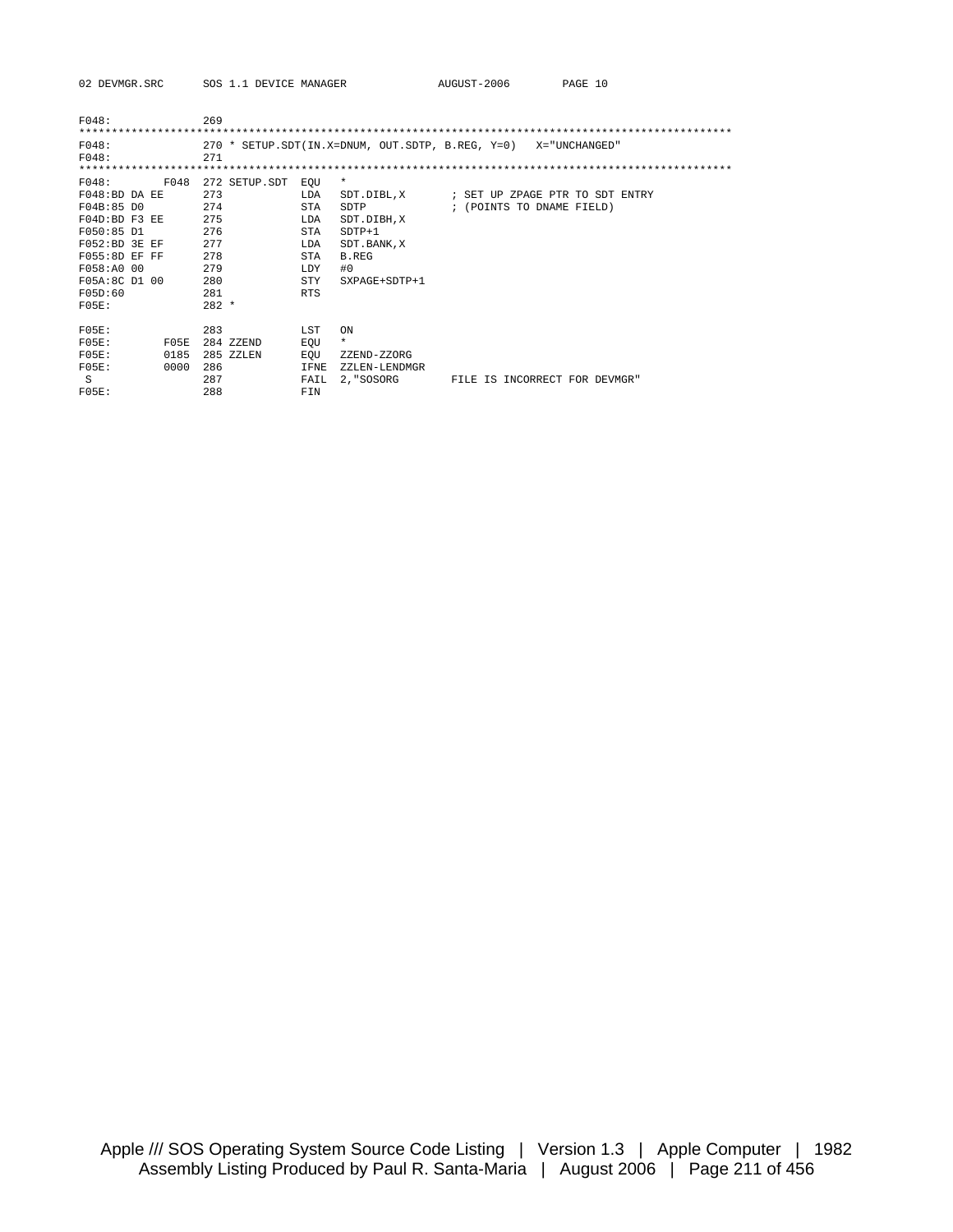| 02 SYMBOL TABLE SORTED BY SYMBOL |                                                                                                                                                                           |  |  | AUGUST-2006 PAGE 11 |  |  |
|----------------------------------|---------------------------------------------------------------------------------------------------------------------------------------------------------------------------|--|--|---------------------|--|--|
|                                  |                                                                                                                                                                           |  |  |                     |  |  |
|                                  | FFEF B.REG X000F BADDNUM X0011 BADSYSCALL ?2E00 BLABFMI                                                                                                                   |  |  |                     |  |  |
|                                  | 3200 BLABFM 6B52 BLABUFMG 6955 BLACFM 5E99 BLADISK3                                                                                                                       |  |  |                     |  |  |
|                                  | 64D9 BLADMGR 68F4 BLAFMGR 72CF8 BLAGLOB 72AF8 BLAINIT                                                                                                                     |  |  |                     |  |  |
|                                  |                                                                                                                                                                           |  |  |                     |  |  |
|                                  |                                                                                                                                                                           |  |  |                     |  |  |
|                                  |                                                                                                                                                                           |  |  |                     |  |  |
|                                  |                                                                                                                                                                           |  |  |                     |  |  |
|                                  |                                                                                                                                                                           |  |  |                     |  |  |
|                                  | EFE6 DM020 EFEB DM030 EFF1 DM040 F003 DM045                                                                                                                               |  |  |                     |  |  |
|                                  | $\tt F00E\texttt{DM050}\texttt{M070}\texttt{F019}\texttt{DM070}\texttt{F023}\texttt{DM080}\texttt{F02B}\texttt{DM090}\texttt{NEF7D}\texttt{DMGR}\texttt{FFE}\texttt{FEG}$ |  |  |                     |  |  |
|                                  |                                                                                                                                                                           |  |  |                     |  |  |
|                                  | C1 G.DNAME C3 G.DNUM F017 GET.DNUM C4 I.DLIST                                                                                                                             |  |  |                     |  |  |
|                                  | C2 I.DNAME C1 I.DNUM C6 I.LENGTH ?0400 LENBFMI                                                                                                                            |  |  |                     |  |  |
|                                  | 2266 LENBFM 631C LENBUFMG 61FD LENCFM 656B LENDISK3                                                                                                                       |  |  |                     |  |  |
|                                  | 0185 LENDMGR 61 LENFMGR 301B2 LENINIT 04CB LENIPL                                                                                                                         |  |  |                     |  |  |
|                                  |                                                                                                                                                                           |  |  |                     |  |  |
|                                  | 0296 LENSCMGR             D5 LENSERR           040E LENUMGR         NEED9 MAX.DNUM                                                                                        |  |  |                     |  |  |
|                                  | X000E NODNAME F03D NXTSDT B800 ORGBFMI BC00 ORGBFM                                                                                                                        |  |  |                     |  |  |
|                                  | F552 ORGBUFMG F355 ORGCFM E899 ORGDISK3 EED9 ORGDMGR                                                                                                                      |  |  |                     |  |  |
|                                  | FFBF ORGEND F2F4 ORGFMGR 218FC ORGGLOB 28F8 ORGINIT<br>DFC0 ORGIPL 1E00 ORGLODR F86E ORGMEMMG DE66 ORGOMSG                                                                |  |  |                     |  |  |
|                                  |                                                                                                                                                                           |  |  |                     |  |  |
|                                  | DE66 ORGPATCH F05E ORGSCMGR EE04 ORGSERR E48B ORGUMGR                                                                                                                     |  |  |                     |  |  |
|                                  | CO REQCODE NEF25 SDT.ADRH NEFOC SDT.ADRL NEF3E SDT.BANK                                                                                                                   |  |  |                     |  |  |
|                                  | NEEF3 SDT.DIBH MEEDA SDT.DIBL N0019 SDT.SIZE NEF57 SDT.UNIT                                                                                                               |  |  |                     |  |  |
|                                  | DO SDTP X000D SERR F048 SETUP.SDT X0012 SXPAGE                                                                                                                            |  |  |                     |  |  |
|                                  | X0010 SYSDEATH X000C SYSERR F05E ZZEND 0185 ZZLEN                                                                                                                         |  |  |                     |  |  |
|                                  | EED9 ZZORG                                                                                                                                                                |  |  |                     |  |  |
|                                  | ** SUCCESSFUL ASSEMBLY := NO ERRORS                                                                                                                                       |  |  |                     |  |  |

\*\* ASSEMBLER CREATED ON 30-APR-85 22:46 \*\* TOTAL LINES ASSEMBLED 347

\*\* FREE SPACE PAGE COUNT 84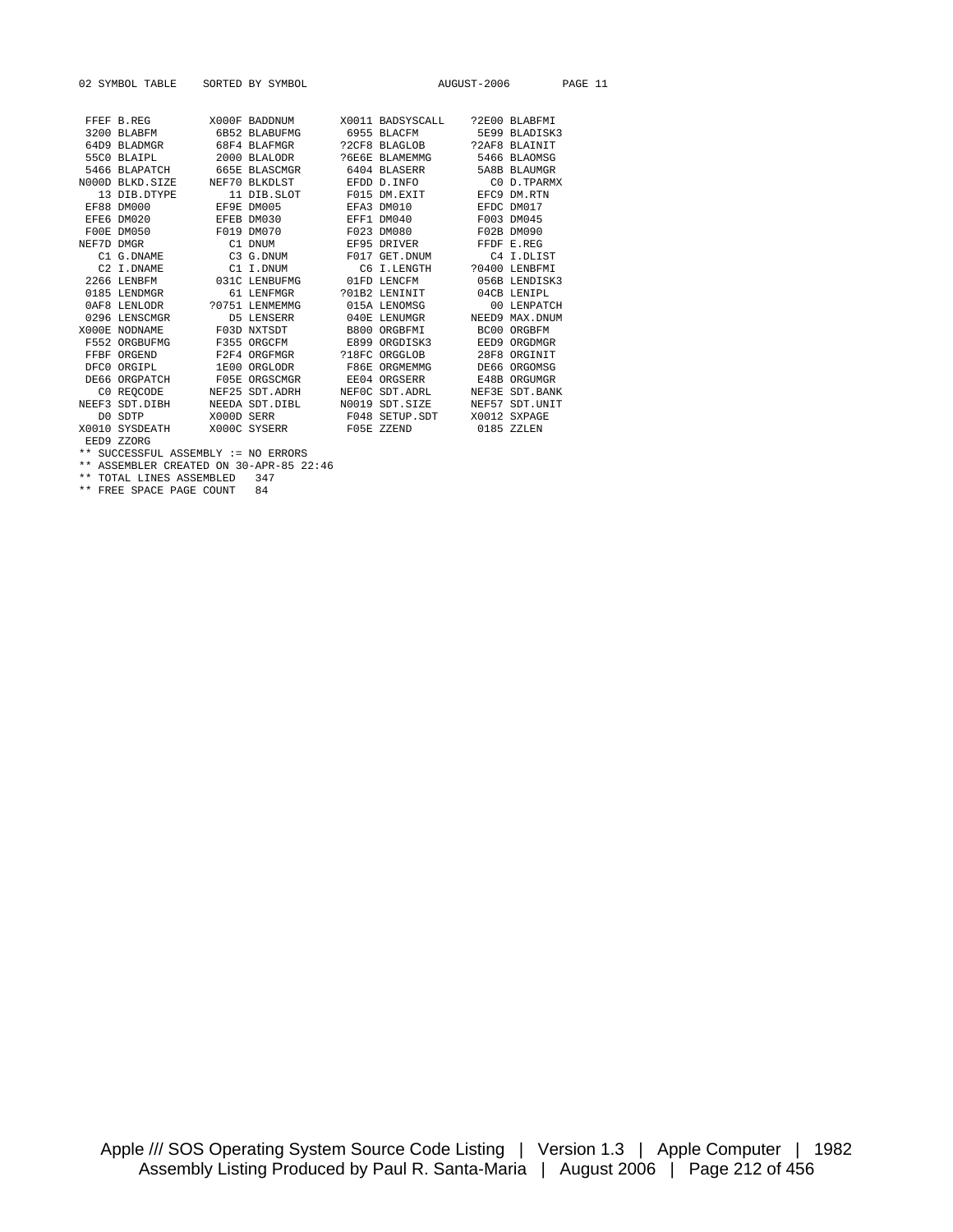SOURCE FILE #01 =>SCMGR.SRC INCLUDE FILE #02 =>SOSORG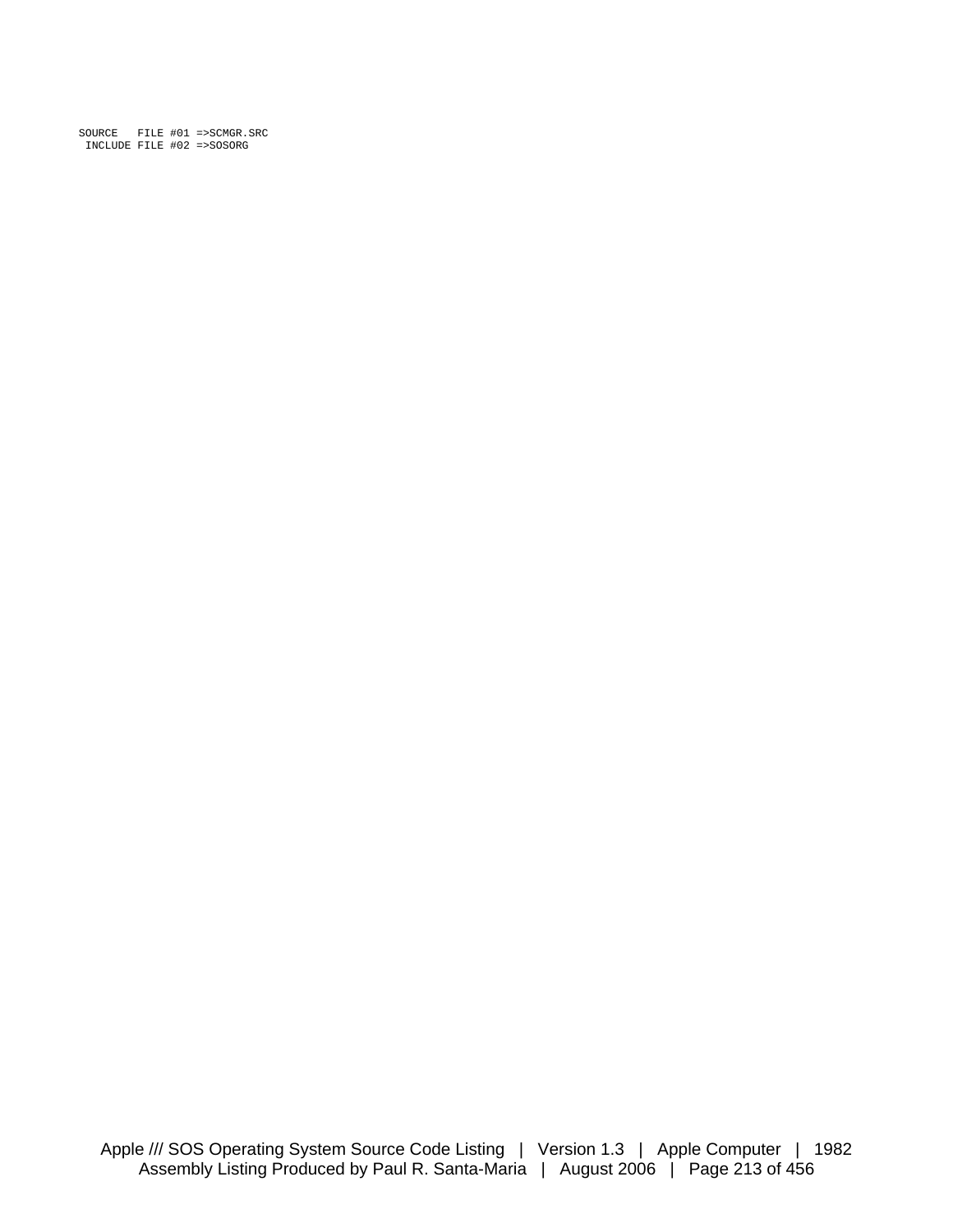| 0000: |             | 2            |             | REL |                                      |                                                                          |
|-------|-------------|--------------|-------------|-----|--------------------------------------|--------------------------------------------------------------------------|
| 0000: |             | 3            |             |     | INCLUDE SOSORG                       |                                                                          |
| 0000: |             | $\mathbf{1}$ |             |     |                                      |                                                                          |
|       |             |              |             |     |                                      |                                                                          |
| 0000: |             |              |             |     | 2 * SOS KERNEL MODULE ORIGINS        |                                                                          |
| 0000: | 1E00        |              | 3 ORGLODR   | EOU | \$1E00                               | ; ORIGIN OF SOS LOADER                                                   |
| 0000: | 28F8        |              | 4 ORGINIT   | EQU | \$28F8                               | ; ORIGIN OF INIT                                                         |
| 0000: | 18FC        |              | 5 ORGGLOB   | EOU | \$18FC                               | ; ORIGIN OF SYSGLOB                                                      |
| 0000: | B800        |              | 6 ORGBFMI   | EOU | \$B800                               | ; ORIGIN OF BFM. INIT2 & BITMAPS                                         |
| 0000: | BC00        |              | 7 ORGBFM    | EQU | \$BC00                               | ; ORIGIN OF BFM                                                          |
| 0000: | DE66        |              | 8 ORGPATCH  | EQU | \$DE66                               | ; ORIGIN OF PATCH AREA                                                   |
| 0000: | DE66        |              | 9 ORGOMSG   | EQU | \$DE66                               | ; ORIGIN OF OPRMSG                                                       |
| 0000: | DFC0        |              | 10 ORGIPL   | EQU | \$DFC0                               | ; ORIGIN OF IPL                                                          |
| 0000: | E48B        |              | 11 ORGUMGR  | EQU | \$E48B                               | ; ORIGIN OF UMGR                                                         |
| 0000: | E899        |              | 12 ORGDISK3 | EQU | <b>\$E899</b>                        | ; ORIGIN OF DISK3                                                        |
| 0000: | EE04        |              | 13 ORGSERR  | EQU | \$EE04                               | ; ORIGIN OF SYSERR                                                       |
| 0000: | EED9        |              | 14 ORGDMGR  | EQU | \$EED9                               | ; ORIGIN OF DEVMGR                                                       |
| 0000: | F05E        |              | 15 ORGSCMGR | EQU | \$F05E                               | ; ORIGIN OF SCMGR                                                        |
| 0000: | F2F4        |              | 16 ORGFMGR  | EQU | \$F2F4                               | ; ORIGIN OF FMGR                                                         |
| 0000: | F355        |              | 17 ORGCFM   | EQU | \$F355                               | ; ORIGIN OF CFMGR                                                        |
| 0000: | F552        |              | 18 ORGBUFMG | EQU | \$F552                               | ; ORIGIN OF BUFMGR                                                       |
| 0000: | F86E        |              | 19 ORGMEMMG | EQU | \$F86E                               | ; ORIGIN OF MEMMGR                                                       |
| 0000: | FFBF        |              | 20 ORGEND   | EQU | \$FFBF                               | ; END MARKER                                                             |
| 0000: |             | 21           |             |     |                                      |                                                                          |
|       |             |              |             |     |                                      |                                                                          |
| 0000: |             |              |             |     |                                      | 22 * LENGTH OF SOS MODULES -- THIS MUST AGREE WITH ZZLEN FOR EACH MODULE |
| 0000: | 0AF8        |              | 23 LENLODR  | EOU |                                      | ORGINIT-ORGLODR ; LENGTH OF SOS LOADER                                   |
| 0000: | 01B2        |              | 24 LENINIT  | EQU | \$01B2                               | ; LENGTH OF INIT                                                         |
| 0000: | 0400        |              | 25 LENBFMI  | EQU | ORGBFM-ORGBFMI                       | ; LENGTH OF BFM. INIT2 & BITMAPS                                         |
| 0000: | 2266        |              | 26 LENBFM   | EQU | ORGPATCH-ORGBFM ; LENGTH OF BFM      |                                                                          |
| 0000: | 0000        |              | 27 LENPATCH | EQU |                                      | ORGOMSG-ORGPATCH ; LENGTH OF PATCH AREA                                  |
| 0000: | 015A        |              | 28 LENOMSG  | EOU | ORGIPL-ORGOMSG                       | ; LENGTH OF OPRMSG                                                       |
| 0000: | 04CB        |              | 29 LENIPL   | EQU | ORGUMGR-ORGIPL                       | ; LENGTH OF IPL                                                          |
| 0000: | 040E        |              | 30 LENUMGR  | EOU | ORGDISK3-ORGUMGR ; LENGTH OF UMGR    |                                                                          |
| 0000: | 056B        |              | 31 LENDISK3 | EOU | ORGSERR-ORGDISK3 ; LENGTH OF DISK3   |                                                                          |
| 0000: | 00D5        |              | 32 LENSERR  | EOU | ORGDMGR-ORGSERR                      | ; LENGTH OF SYSERR                                                       |
| 0000: | 0185        |              | 33 LENDMGR  | EQU | ORGSCMGR-ORGDMGR ; LENGTH OF DEVMGR  |                                                                          |
| 0000: | 0296        |              | 34 LENSCMGR | EQU | ORGFMGR-ORGSCMGR ; LENGTH OF SCMGR   |                                                                          |
| 0000: | 0061        |              | 35 LENFMGR  | EQU | ORGCFM-ORGFMGR                       | ; LENGTH OF FMGR                                                         |
| 0000: | 01FD        |              | 36 LENCFM   | EQU | ORGBUFMG-ORGCFM ; ORIGIN OF CFMGR    |                                                                          |
| 0000: | 031C        |              | 37 LENBUFMG | EQU | ORGMEMMG-ORGBUFMG ; LENGTH OF BUFMGR |                                                                          |
| 0000: | 0751        |              | 38 LENMEMMG | EQU | ORGEND-ORGMEMMG ; LENGTH OF MEMMGR   |                                                                          |
| 0000: |             | 39           |             |     |                                      |                                                                          |
|       |             |              |             |     |                                      |                                                                          |
| 0000: |             | $40*$        |             |     | SOS BLOAD ADDRESSES                  |                                                                          |
| 0000: | 2000        |              | 41 BLALODR  | EQU | \$2000                               | ; BLOAD ADDRESS OF SOS LOADER                                            |
| 0000: | 2AF8        |              | 42 BLAINIT  | EQU |                                      | BLALODR+LENLODR ; BLOAD ADDRESS OF INIT                                  |
| 0000: | 2CF8        |              | 43 BLAGLOB  | EQU | \$2CF8                               | ; BLOAD ADDRESS OF SYSGLOB                                               |
| 0000: | <b>2E00</b> |              | 44 BLABFMI  | EQU | \$2E00                               | ; BLOAD ADDRESS OF BFM. INIT2 & BITMAPS                                  |
| 0000: | 3200        |              | 45 BLABFM   | EQU | \$3200                               | ; BLOAD ADDRESS OF BFM                                                   |
| 0000: | 5466        |              | 46 BLAPATCH | EQU | BLABFM+LENBFM                        | ; BLOAD ADDRESS OF PATCH AREA                                            |
| 0000: | 5466        |              | 47 BLAOMSG  | EQU |                                      | BLAPATCH+LENPATCH ; BLOAD ADDRESS OF OPRMSG                              |
| 0000: | 55C0        |              | 48 BLAIPL   | EQU | BLAOMSG+LENOMSG                      | ; BLOAD ADDRESS OF IPL                                                   |
| 0000: | 5A8B        |              | 49 BLAUMGR  | EQU | BLAIPL+LENIPL                        | ; BLOAD ADDRESS OF UMGR                                                  |
| 0000: | 5E99        |              | 50 BLADISK3 | EQU | BLAUMGR+LENUMGR                      | ; BLOAD ADDRESS OF DISK3                                                 |
| 0000: | 6404        |              | 51 BLASERR  | EQU |                                      | BLADISK3+LENDISK3 ; BLOAD ADDRESS OF SYSERR                              |
| 0000: | 64D9        |              | 52 BLADMGR  | EQU | BLASERR+LENSERR                      | ; BLOAD ADDRESS OF DEVMGR                                                |
| 0000: | 665E        |              | 53 BLASCMGR | EOU | BLADMGR+LENDMGR                      | ; BLOAD ADDRESS OF SCMGR                                                 |
| 0000: | 68F4        |              | 54 BLAFMGR  | EOU |                                      | BLASCMGR+LENSCMGR ; BLOAD ADDRESS OF FMGR                                |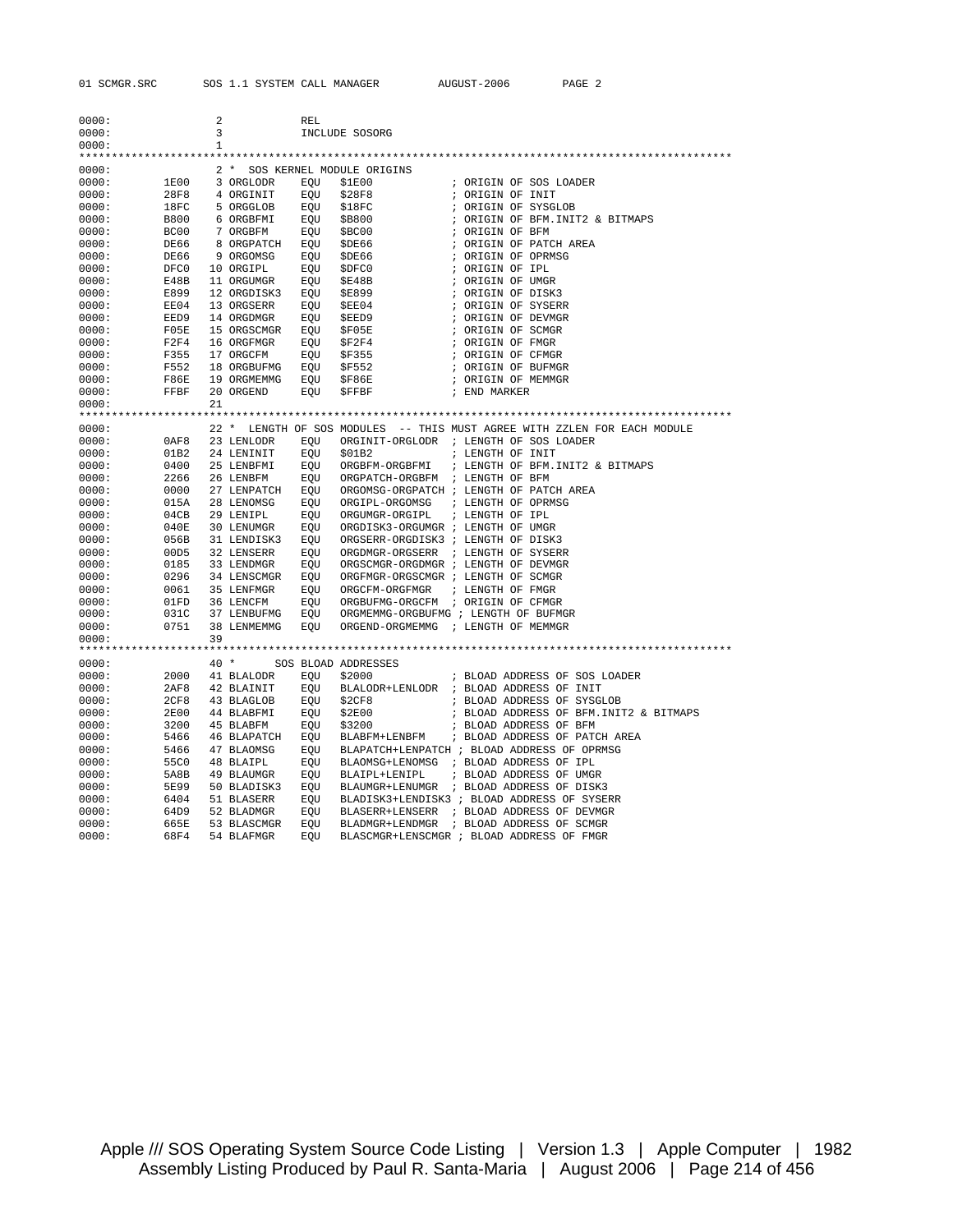| 02 SOSORG |      |        |           |             |     | SOS 1.1 SYSTEM CALL MANAGER              | AUGUST-2006                                                     | PAGE 3 |  |
|-----------|------|--------|-----------|-------------|-----|------------------------------------------|-----------------------------------------------------------------|--------|--|
|           |      |        |           |             |     |                                          |                                                                 |        |  |
|           |      |        |           |             |     |                                          |                                                                 |        |  |
| 0000:     | 6955 |        | 55 BLACFM |             | EOU |                                          | BLAFMGR+LENFMGR ; BLOAD ADDRESS OF CFMGR                        |        |  |
| 0000:     | 6B52 |        |           | 56 BLABUFMG | EOU |                                          | BLACFM+LENCFM ; BLOAD ADDRESS OF BUFMGR                         |        |  |
| 0000:     | 6E6E |        |           | 57 BLAMEMMG | EOU |                                          | BLABUFMG+LENBUFMG ; BLOAD ADDRESS OF MEMMGR                     |        |  |
| 0000:     |      | 58     |           |             |     |                                          |                                                                 |        |  |
|           |      |        |           |             |     |                                          |                                                                 |        |  |
| FOSE:     | F05E | 4      |           |             | ORG | ORGSCMGR                                 |                                                                 |        |  |
| FO5E:     | FOSE |        | 5 ZZORG   |             | EOU | $\star$                                  |                                                                 |        |  |
| FOSE:     |      | 6      |           |             | MSB | OFF                                      |                                                                 |        |  |
| FOSE:     |      |        |           |             |     |                                          |                                                                 |        |  |
| FOSE:     |      |        | $8*$      |             |     |                                          | COPYRIGHT (C) APPLE COMPUTER INC. 1980                          |        |  |
| FOSE:     |      |        | $9 *$     |             |     |                                          | ALL RIGHTS RESERVED                                             |        |  |
| FOSE:     |      |        |           |             |     |                                          |                                                                 |        |  |
| FOSE:     |      | $11 *$ |           |             |     |                                          |                                                                 |        |  |
| FOSE:     |      |        |           |             |     | 12 * SYSTEM CALL MANAGER (VERSION = 1.10 |                                                                 |        |  |
| FOSE:     |      | $13 *$ |           |             |     | (DATE                                    | $= 8/04/81$                                                     |        |  |
| FOSE:     |      | $14 *$ |           |             |     |                                          |                                                                 |        |  |
| FOSE:     |      |        |           |             |     | 15 * THE SYSTEM CALL MANAGER:            |                                                                 |        |  |
| FOSE:     |      |        |           |             |     | 16 * (1) RETRIEVE THE SYSCALL #,         |                                                                 |        |  |
| $FO5E$ :  |      |        |           |             |     |                                          | 17 * (2) DETERMINE THE LOCATION OF THE SYSTEM CALL PARMS AND    |        |  |
| $FO5E$ :  |      |        | 18 *      |             |     | MOVE THEM TO THE SOS ZPAGE,              |                                                                 |        |  |
| FOSE:     |      |        |           |             |     |                                          | 19 * (3) TRANSFER CONTROL TO THE APPROPRIATE INTERFACE MANAGER, |        |  |
| FOSE:     |      | $20 *$ |           |             |     | (FILE, DEVICE, UTILITY, MEMORY)          |                                                                 |        |  |
| FOSE:     |      | $21 *$ |           |             |     |                                          |                                                                 |        |  |
| FOSE:     |      |        |           |             |     |                                          |                                                                 |        |  |
| FOSE:     |      | $23 *$ |           |             |     |                                          |                                                                 |        |  |
| FOSE:     | F0F6 | 24     |           |             |     | ENTRY SCMGR                              |                                                                 |        |  |
| FOSE:     |      | $25 *$ |           |             |     |                                          |                                                                 |        |  |
| FO5E:     | 0000 | 26     |           |             |     | EXTRN FMGR                               |                                                                 |        |  |
| FOSE:     | 0000 | 27     |           |             |     | EXTRN DMGR                               |                                                                 |        |  |
| FOSE:     | 0000 | 28     |           |             |     | EXTRN UMGR                               |                                                                 |        |  |
| FOSE:     | 0000 | 29     |           |             |     | EXTRN MMGR                               |                                                                 |        |  |
| FOSE:     | 0000 | 30     |           |             |     | EXTRN DBUGBRK                            |                                                                 |        |  |
| FOSE:     |      | $31 *$ |           |             |     |                                          |                                                                 |        |  |
| FOSE:     | 0000 | 32     |           |             |     | EXTRN SYSERR                             |                                                                 |        |  |
| FOSE:     | 0000 | 33     |           |             |     | <b>EXTRN SERR</b>                        |                                                                 |        |  |
| FOSE:     | 0000 | 34     |           |             |     | EXTRN BADSCNUM                           |                                                                 |        |  |
| FOSE:     | 0000 | 35     |           |             |     | EXTRN BADCZPAGE                          |                                                                 |        |  |
| FO5E:     | 0000 | 36     |           |             |     | EXTRN BADXBYTE                           |                                                                 |        |  |
| $FO5E$ :  | 0000 | 37     |           |             |     | EXTRN BADSCPCNT                          |                                                                 |        |  |
| FOSE:     | 0000 | 38     |           |             |     | <b>EXTRN BADSCBNDS</b>                   |                                                                 |        |  |
| $FO5E$ :  |      | $39 *$ |           |             |     |                                          |                                                                 |        |  |
| FOSE:     | 0000 | 40     |           |             |     | EXTRN SZPAGE                             |                                                                 |        |  |
| $FO5E$ :  | 0000 | 41     |           |             |     | EXTRN SXPAGE                             |                                                                 |        |  |
| $FO5E$ :  | 0000 | 42     |           |             |     | EXTRN CZPAGE                             |                                                                 |        |  |
| FOSE:     | 0000 | 43     |           |             |     | <b>EXTRN CXPAGE</b>                      |                                                                 |        |  |
| FOSE:     | 0000 | 44     |           |             |     | <b>EXTRN CSPAGE</b>                      |                                                                 |        |  |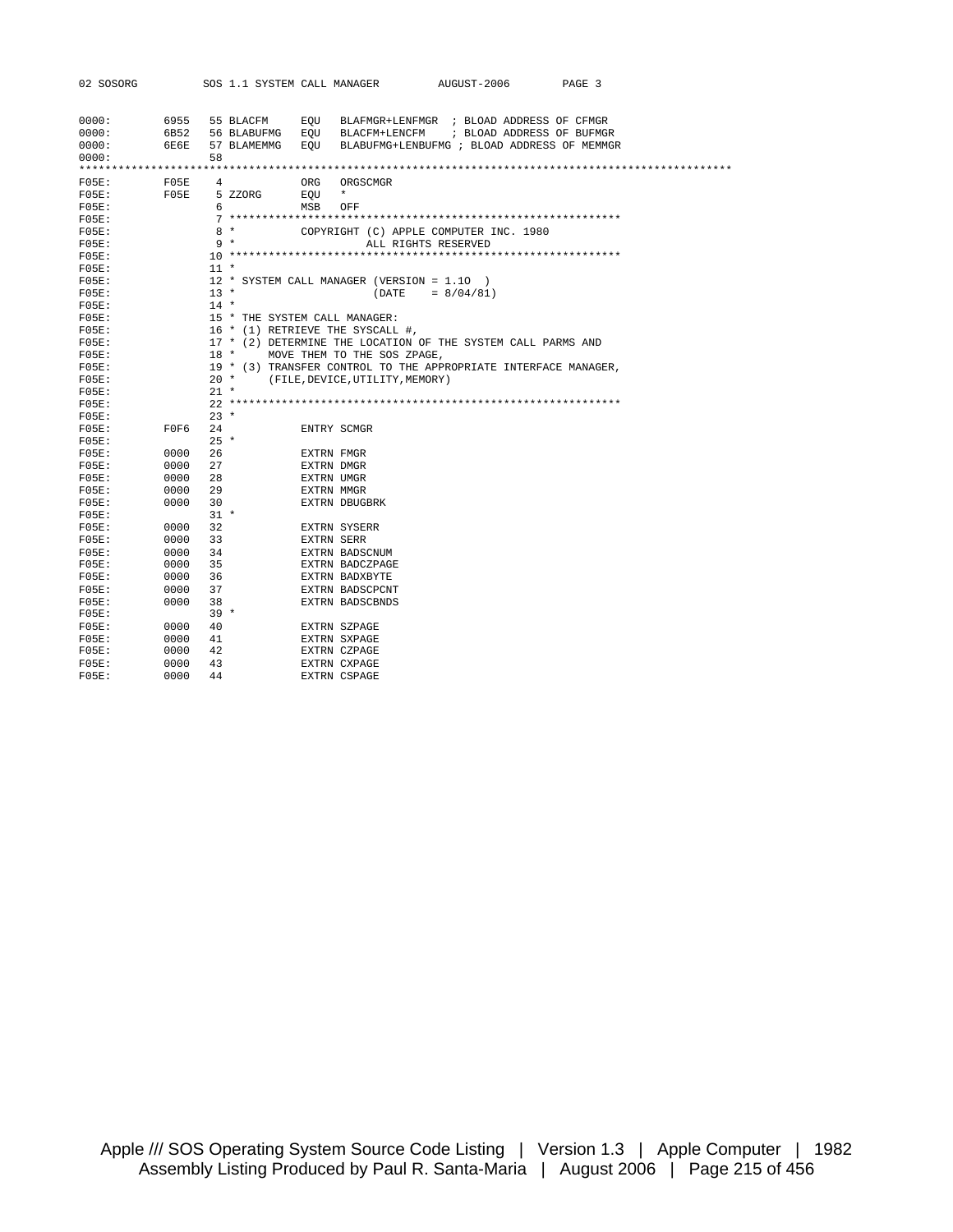| 02 SCMGR.SRC     | SOS 1.1 SYSTEM CALL MANAGER                                         |                              | AUGUST-2006                                            | PAGE 4                              |
|------------------|---------------------------------------------------------------------|------------------------------|--------------------------------------------------------|-------------------------------------|
|                  |                                                                     |                              |                                                        |                                     |
| FOSE:            |                                                                     |                              |                                                        |                                     |
| FOSE:            | $47 *$                                                              |                              |                                                        |                                     |
| FOSE:            | 48 * SYSTEM CALL PARAMETER DEFINITION TABLES<br>$49 *$              |                              |                                                        |                                     |
| FOSE:<br>FOSE:   | 50 * EACH ENTRY IS FOUR BYTES LONG. THE FIRST BYTE CONTAINS THE     |                              |                                                        |                                     |
| FOSE:            | 51 * NUMBER OF PARMS IN THE CALL. THE REMAINING SIX NIBBLES, EACH   |                              |                                                        |                                     |
| FOSE:            | 52 * DEFINE A PARAMETER IN THE CALL.                                |                              | THE FIRST BIT OF THE                                   |                                     |
| FOSE:            | 53 * NIBBLE DEFINES WHETHER THE PARM IS INPUT (0) OR OUTPUT (1).    |                              |                                                        |                                     |
| FOSE:            | 54 * THE NEXT BIT DEFINES WHETHER THE PARM IS BY VALUE (0)          |                              |                                                        |                                     |
| FOSE:            | 55 * OR BY REFERENCE (1). THE FINAL TWO BITS SPECIFY THE            |                              |                                                        |                                     |
| FOSE:            | 56 * PARM LENGTH IN BYTES (E.G. 0=LENGTH OF 1, 3=LENGTH OF 4 BYTES) |                              |                                                        |                                     |
| FOSE:            | $57 *$                                                              |                              |                                                        |                                     |
| FOSE:            |                                                                     |                              |                                                        |                                     |
| FOSE:            | $59 *$                                                              |                              |                                                        |                                     |
| FOSE:            | $60 *$                                                              | FILE SYSTEM CALL DEFINITIONS |                                                        |                                     |
| FOSE:            | $61 *$                                                              |                              |                                                        |                                     |
| FOSE:<br>0013    | 62 FSC.CNT<br>EOU                                                   | \$13                         |                                                        |                                     |
| FOSE:<br>FOSE    | 63 FSC.TBL<br>EOU                                                   | $\star$                      |                                                        |                                     |
| F05E:03 5D 00 00 | 64<br><b>DFB</b>                                                    | \$3,\$5D,\$00,\$00           | ; SCNUM=\$C0 - CREATE                                  |                                     |
| F062:01 50 00 00 | 65<br>DFB                                                           | \$1, \$50, \$00, \$00        | $\ddot{ }$<br>$\mathbf{H}$<br>$= $C1 - DEFROY$         |                                     |
| F066:02 55 00 00 | 66<br><b>DFB</b>                                                    | \$2, \$55, \$00, \$00        | $=$ $SC2 - RENAME$<br>$\ddot{i}$<br>$\mathbf{H}$       |                                     |
| F06A:03 5D 00 00 | 67<br><b>DFB</b>                                                    | \$3, \$5D, \$00, \$00        | $\overline{\phantom{a}}$<br>$\mathbf{H}$               | $=\frac{2}{3}C3 - SET.FILE.INFO$    |
| F06E:03 5D 00 00 | 68<br><b>DFB</b>                                                    | \$3,\$5D,\$00,\$00           | $\mathbf{H}$<br>$\ddot{ }$                             | $=\frac{1}{2}C4 - GET.FILE.INFO$    |
| F072:04 55 99 00 | 69<br><b>DFB</b>                                                    | \$4, \$55, \$99, \$00        | $\ddot{i}$<br>$\mathbf{m}_{\perp}$<br>$=\$C5 - VOLUME$ |                                     |
| F076:01 50 00 00 | 70<br><b>DFB</b>                                                    | \$1, \$50, \$00, \$00        | $\mathbf{H}$<br>$\ddot{i}$                             | $=\$C6 - SET.PREFIX$                |
| F07A:02 50 00 00 | 71<br>DFB                                                           | \$2, \$50, \$00, \$00        | $\ddot{i}$<br>$\mathbf{m}_{\perp}$                     | $=\frac{2}{3}C7 - GET \cdot PREFIX$ |
| F07E:04 58 D0 00 | 72<br><b>DFB</b>                                                    | \$4, \$58, \$D0, \$00        | $\ddot{i}$<br>$\mathbf{H}$<br>$=\$C8 - OPEN$           |                                     |
| F082:03 00 00 00 | 73<br><b>DFB</b>                                                    | \$3, \$00, \$00, \$00        | $\mathbf{H}$<br>$\ddot{i}$                             | $= $C9 - NEW.LINE$                  |
| F086:04 05 19 00 | 74<br>DFB                                                           | \$4, \$05, \$19, \$00        | $\mathbf{H}$<br>$=\$CA - READ$<br>$\ddot{i}$           |                                     |
| F08A:03 05 10 00 | 75<br><b>DFB</b>                                                    | \$3, \$05, \$10, \$00        | $\mathbf{H}$<br>$=$ $SCB - WRITE$<br>$\ddot{i}$        |                                     |
| F08E:01 00 00 00 | 76<br><b>DFB</b>                                                    | \$1, \$00, \$00, \$00        | $\mathbf{H}$<br>$\ddot{i}$<br>$=$ \$CC - CLOSE         |                                     |
| F092:01 00 00 00 | 77<br><b>DFB</b>                                                    | \$1, \$00, \$00, \$00        | $\ddot{i}$<br>$\mathbf{H}$<br>$= $CD - FLUSH$          |                                     |
| F096:03 00 30 00 | 78<br><b>DFB</b>                                                    | \$3, \$00, \$30, \$00        | $\ddot{i}$<br>$\mathbf{H}$                             | $=\$CE$ - SET. MARK                 |
| F09A:02 0B 00 00 | 79<br><b>DFB</b>                                                    | \$2, \$0B, \$00, \$00        | $\overline{\phantom{a}}$<br>$\mathbf{H}$               | $=$ $SCF - GET \t, MARK$            |
| F09E:03 00 30 00 | 80<br>DFB                                                           | \$3, \$00, \$30, \$00        | $\ddot{i}$<br>$\mathbf{H}$<br>$= $D0 - SET. EOF$       |                                     |
| F0A2:02 0B 00 00 | 81<br><b>DFB</b>                                                    | \$2, \$0B, \$00, \$00        | $\ddot{ }$<br>$\mathbf{H}$<br>$= $D1 - GET.EOF$        |                                     |
| F0A6:01 00 00 00 | 82<br>DFB                                                           | \$1, \$00, \$00, \$00        | $\ddot{i}$<br>$\mathbf{H}$                             | $=SD2 - SET.$ LEVEL                 |
| F0AA:01 80 00 00 | 83<br><b>DFB</b>                                                    | \$1, \$80, \$00, \$00        | $\ddot{i}$<br>$\mathbf{H}$                             | $=SD3 - GET. LEVEL$                 |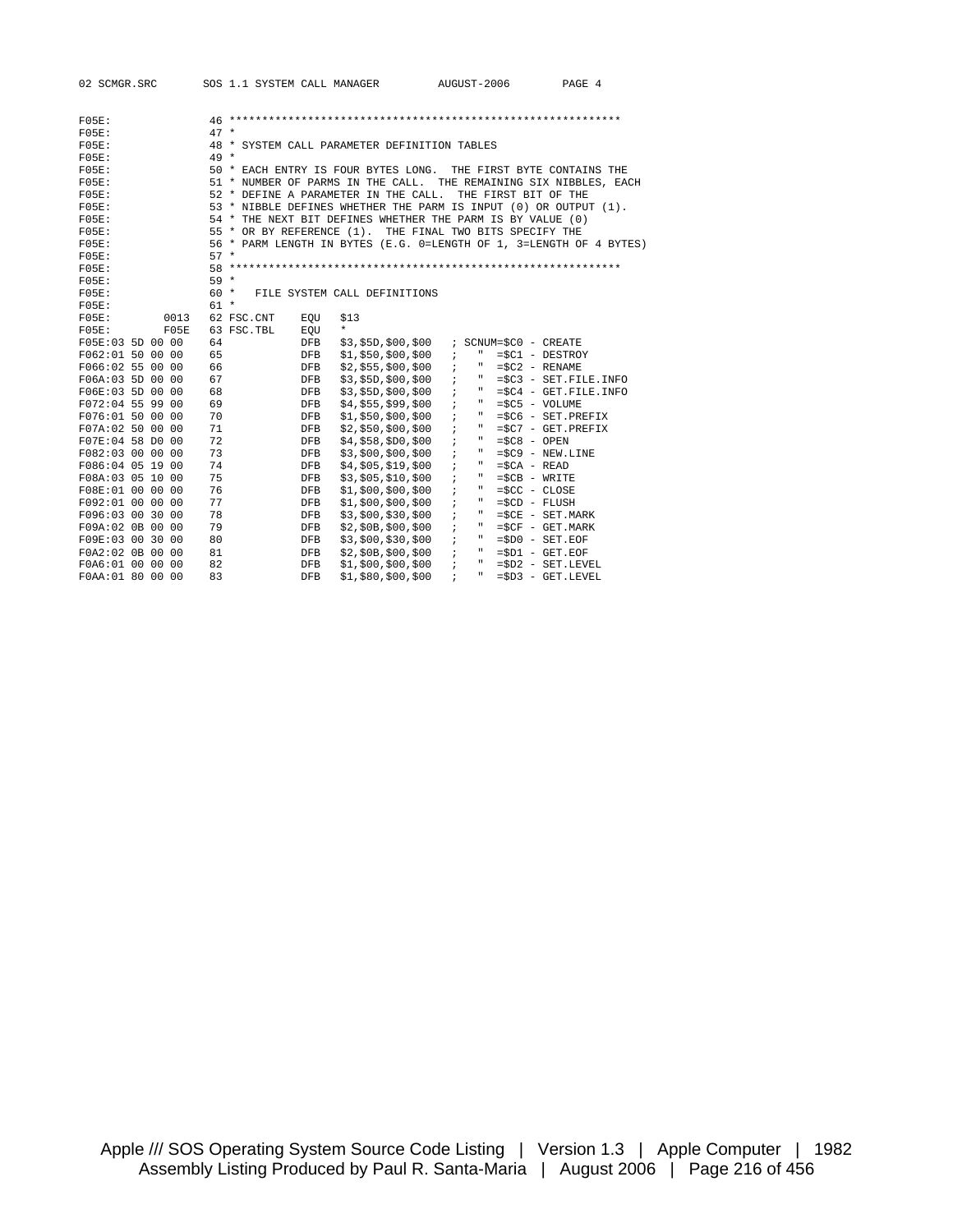| 02 SCMGR.SRC     | SOS 1.1 SYSTEM CALL MANAGER |                                     | AUGUST-2006                             | PAGE 5                             |
|------------------|-----------------------------|-------------------------------------|-----------------------------------------|------------------------------------|
|                  |                             |                                     |                                         |                                    |
| FOAE:            | $85 *$                      |                                     |                                         |                                    |
| $FOAE$ :         | $86 *$                      | DEVICE SYSTEM CALL DEFINITIONS      |                                         |                                    |
| FOAE:            | $87 *$                      |                                     |                                         |                                    |
| $FOAE$ :<br>0005 | 88 DSC.CNT                  | 5<br>EOU                            |                                         |                                    |
| FOAE:<br>F0AE    | 89 DSC. TBL                 | $\star$<br>EOU                      |                                         |                                    |
| FOAE:05 05 11 90 | 90                          | DFB<br>\$5,\$05,\$11,\$90           | $SCNUM = $80 - D. READ$<br>$\mathbf{r}$ |                                    |
| F0B2:04 05 11 00 | 91                          | <b>DFB</b><br>\$4, \$05, \$11, \$00 | $\mathfrak n$<br>$\ddot{i}$             | $= $81 - D.WRITE$                  |
| F0B6:03 00 50 00 | 92                          | \$3, \$00, \$50, \$00<br>DFB        | $\ddot{i}$<br>$\mathbf{H}$              | $= $82 - D.STATUS$                 |
| F0BA:03 00 50 00 | 93                          | DFB<br>\$3, \$00, \$50, \$00        | $\mathbf{r}$<br>$\mathbf{H}$            | $= $83 - D$ . CONTROL              |
| F0BE:02 58 00 00 | 94                          | <b>DFB</b><br>\$2, \$58, \$00, \$00 | $\ddot{ }$<br>$\mathbf{H}$              | $= $84 - GET.DEV.NUM$              |
| F0C2:04 05 D0 00 | 95                          | \$4, \$05, \$D0, \$00<br><b>DFB</b> | $\mathbf{H}$<br>$\ddot{i}$              | $= $85 - D.INFO$                   |
| FOC6:            | $96 *$                      |                                     |                                         |                                    |
| FOC6:            | $97 *$                      | UTILITY SYSTEM CALL DEFINITIONS     |                                         |                                    |
| FOC6:            | $98 *$                      |                                     |                                         |                                    |
| FOC6:<br>0005    | 99 USC.CNT                  | 5<br>EOU                            |                                         |                                    |
| FOCG:<br>F0C6    | 100 USC.TBL                 | $\star$<br>EOU                      |                                         |                                    |
| F0C6:01 00 00 00 | 101                         | <b>DFB</b><br>\$1,\$00,\$00,\$00    |                                         | ; SCNUM=\$60 - SET. FENCE          |
| FOCA:01 80 00 00 | 102                         | \$1, \$80, \$00, \$00<br><b>DFB</b> | $\mathbf{H}$<br>$\ddot{i}$              | $= $61 - GET.FENCE$                |
| FOCE:01 50 00 00 | 103                         | \$1, \$50, \$00, \$00<br>DFB        | $\ddot{i}$<br>$\mathbf{H}$              | $= $62 - SET.TIME$                 |
| F0D2:01 50 00 00 | 104                         | \$1, \$50, \$00, \$00<br>DFB        | $\ddot{i}$<br>$\mathbf{H}$              | $= $63 - GET.TIME$                 |
| F0D6:02 0B 00 00 | 105                         | \$2, \$0B, \$00, \$00<br>DFB        | $\mathbf{u}$<br>$\ddot{i}$              | $= $64 - JOYSTICK$                 |
| F0DA:00 00 00 00 | 106                         | \$0, \$00, \$00, \$00<br><b>DFB</b> | $\mathbf{H}$<br>$\ddot{i}$              | $= $65 - COLD.START$               |
| FODE:            | $107 *$                     |                                     |                                         |                                    |
| FODE:            | $108 *$                     | MEMORY SYSTEM CALL DEFINITIONS      |                                         |                                    |
| FODE:            | $109 *$                     |                                     |                                         |                                    |
| FODE:<br>0005    | 110 MSC.CNT                 | 5<br>EQU                            |                                         |                                    |
| FODE:<br>F0DE    | 111 MSC.TBL                 | $\star$<br>EQU                      |                                         |                                    |
| FODE:04 11 08 00 | 112                         | <b>DFB</b><br>\$4, \$11, \$08, \$00 |                                         | ; SCNUM=\$40 - REOUEST.SEG         |
| F0E2:06 00 99 98 | 113                         | \$6, \$00, \$99, \$98<br>DFB        | $\ddot{i}$                              | $= $41 - FIND.SEG$                 |
| F0E6:03 00 90 00 | 114                         | <b>DFB</b><br>\$3, \$00, \$90, \$00 | $\ddot{i}$<br>$\mathbf{H}$              | $= $42 - \text{CHANGE}.\text{SEG}$ |
| FOEA:05 09 99 80 | 115                         | \$5, \$09, \$99, \$80<br><b>DFB</b> | $\mathfrak{z}$<br>$\mathbf{H}$          | $= $43 - GET.SEG. INFO$            |
| FOEE:02 18 00 00 | 116                         | \$2,\$18,\$00,\$00<br><b>DFB</b>    | $\ddot{i}$<br>$\mathbf{H}$              | $= $44 - GET.SEG.NUM$              |
| F0F2:01 00 00 00 | 117                         | \$1, \$00, \$00, \$00<br><b>DFB</b> | $\mathbf{H}$<br>$\ddot{i}$              | $= $45 - RELEASE.SEG$              |
| FOFG:            | $118 *$                     |                                     |                                         |                                    |
| FOFG:            | $119 *$                     | DEBUG SYSTEM CALL DEFINITION        |                                         |                                    |
| FOFG:            | $120 *$                     |                                     |                                         |                                    |
| FOFG:<br>00FE    | 121 DBUG                    | EOU<br><b>SFE</b>                   |                                         |                                    |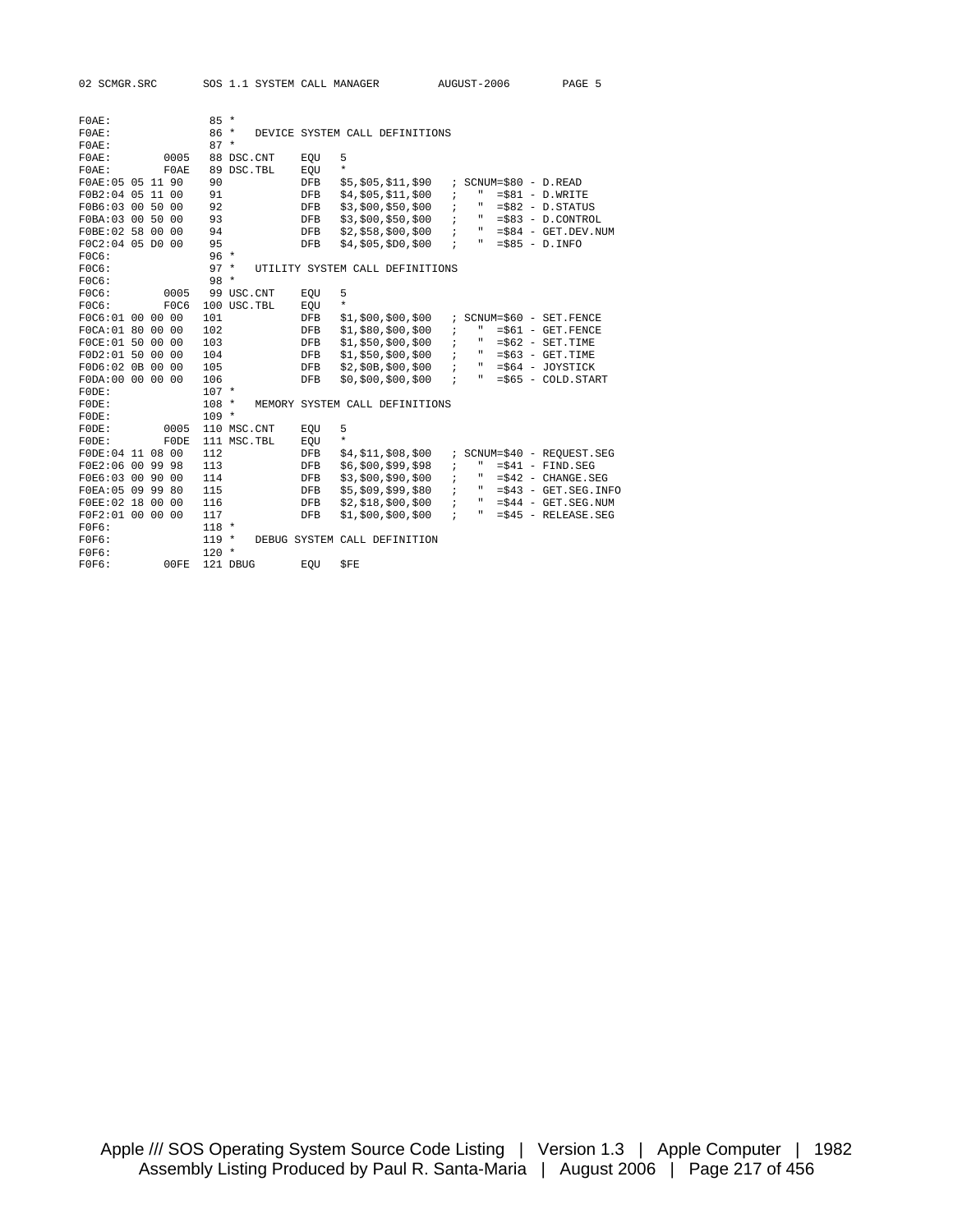| 02 SCMGR.SRO |
|--------------|
|--------------|

RC SOS 1.1 SYSTEM CALL MANAGER AUGUST-2006 PAGE 6

| FOFG: |                   |         |                              |                         |              |                  |                      |                                   |  |  |  |
|-------|-------------------|---------|------------------------------|-------------------------|--------------|------------------|----------------------|-----------------------------------|--|--|--|
| FOFG: |                   | $124 *$ |                              |                         |              |                  |                      |                                   |  |  |  |
| FOFG: |                   |         |                              | 125 * DATA DECLARATIONS |              |                  |                      |                                   |  |  |  |
| FOFG: |                   | $126 *$ |                              |                         |              |                  |                      |                                   |  |  |  |
| FOFG: |                   |         |                              |                         |              |                  |                      |                                   |  |  |  |
| FOFG: | FFD0              |         | 128 Z.REG                    | EOU                     | \$FFD0       |                  |                      |                                   |  |  |  |
| FOFG: | 01FF              |         | 129 SP. SAVE                 | EOU                     | \$01FF       |                  |                      |                                   |  |  |  |
| FOFG: | 01FD              |         | 130 Z.SAVE                   | EOU                     | \$01FD       |                  |                      |                                   |  |  |  |
| FOFG: | 01FC              |         | 131 B.SAVE                   | EOU                     | \$01FC       |                  |                      |                                   |  |  |  |
| FOFG: |                   | $132 *$ |                              |                         |              |                  |                      |                                   |  |  |  |
| FOFG: | 2000              |         | 133 ADR.LOW                  | EOU                     | \$2000       | ; LOW            | <b>ADDRESS</b>       | (BOUNDS CHECKING)                 |  |  |  |
| FOFG: | <b>B800</b>       |         | 134 ADR.HIGH                 | EQU                     | \$B800       | ; HIGH           | ADDRESS              |                                   |  |  |  |
| FOFG: | A000              |         | 135 ADR.MID                  | EOU                     | \$A000       | ; MIDDLE ADDRESS |                      |                                   |  |  |  |
| FOFG: |                   | $136 *$ |                              |                         |              |                  |                      |                                   |  |  |  |
| FOFG: |                   |         | 137 * SCMGR'S VARIABLES      |                         |              |                  |                      |                                   |  |  |  |
| FOFG: |                   | $138 *$ |                              |                         |              |                  |                      |                                   |  |  |  |
| FOFG: | 00E0              |         | 139 SCM. VARS                | EOU                     | \$E0         |                  |                      |                                   |  |  |  |
| FOFG: | 00E0              |         | 140 SCNUM                    | EOU                     | SCM. VARS+0  |                  | ; SYSTEM CALL NUMBER |                                   |  |  |  |
| FOFG: | 00E0              |         | 141 SCRNUM                   | EQU                     | SCM. VARS+0  |                  |                      | ; SYSTEM CALL REQUEST NUMBER      |  |  |  |
| FOFG: | 00E1              |         | 142 SCPTR                    | EOU                     | SCM. VARS+1  | 7&2              | SYSTEM CALL POINTER  |                                   |  |  |  |
| FOFG: | 00E3              |         | 143 MOVE.VARS                | EOU                     | $SCPTR+2$    |                  | ; !! (LOOKOUT) !!    |                                   |  |  |  |
| FOFG: |                   | $144 *$ |                              |                         |              |                  |                      |                                   |  |  |  |
| FOFG: |                   | $145 *$ |                              |                         |              |                  |                      |                                   |  |  |  |
| FOFG: | 00A0              |         | 146 F.TPARMX                 | EOU                     | \$A0         |                  |                      | ; FILE SYS CALL PARM START LOC    |  |  |  |
| FOFG: | 0.0C <sub>0</sub> |         | 147 D.TPARMX                 | EOU                     | \$CO         |                  |                      | ; DEVICE SYS CALL PARM START LOC  |  |  |  |
| FOFG: | 00C0              |         | 148 U.TPARMX                 | EOU                     | \$C0         |                  |                      | ; UTILITY SYS CALL PARM START LOC |  |  |  |
| FOFG: | 0060              |         | 149 M.TPARMX                 | EOU                     | \$60         |                  |                      | ; MEMORY SYS CALL PARM START LOC  |  |  |  |
| FOFG: |                   | $150 *$ |                              |                         |              |                  |                      |                                   |  |  |  |
| FOFG: |                   |         | 151 * MOVE. PARM'S VARIABLES |                         |              |                  |                      |                                   |  |  |  |
| FOFG: |                   | $152 *$ |                              |                         |              |                  |                      |                                   |  |  |  |
| FOFG: | 00E3              |         | 153 TPARMX                   | EOU                     | MOVE.VARS+0  |                  |                      | ; TARGET ADR OF SYS CALL PARMS    |  |  |  |
| FOFG: | 00E4              |         | 154 DFN.PTR                  | EOU                     | MOVE.VARS+1  | 7&2              |                      |                                   |  |  |  |
| FOFG: | 00E6              |         | 155 DFN.PTRX                 | EOU                     | MOVE. VARS+3 |                  |                      |                                   |  |  |  |
| FOFG: | 00E7              |         | 156 SCPTRX                   | EOU                     | MOVE. VARS+4 |                  |                      |                                   |  |  |  |
| FOFG: | 00E8              |         | 157 RGHT.NIB                 | EOU                     | MOVE. VARS+5 |                  |                      |                                   |  |  |  |
| FOFG: | 00E9              |         | 158 SCT.DFN                  | EOU                     | MOVE. VARS+6 |                  |                      |                                   |  |  |  |
| FOFG: | 00EA              |         | 159 SCT.DCNT                 | EOU                     | MOVE.VARS+7  |                  |                      |                                   |  |  |  |
| FOFG: | 00EB              |         | 160 PARM.CNT                 | EOU                     | MOVE. VARS+8 |                  |                      |                                   |  |  |  |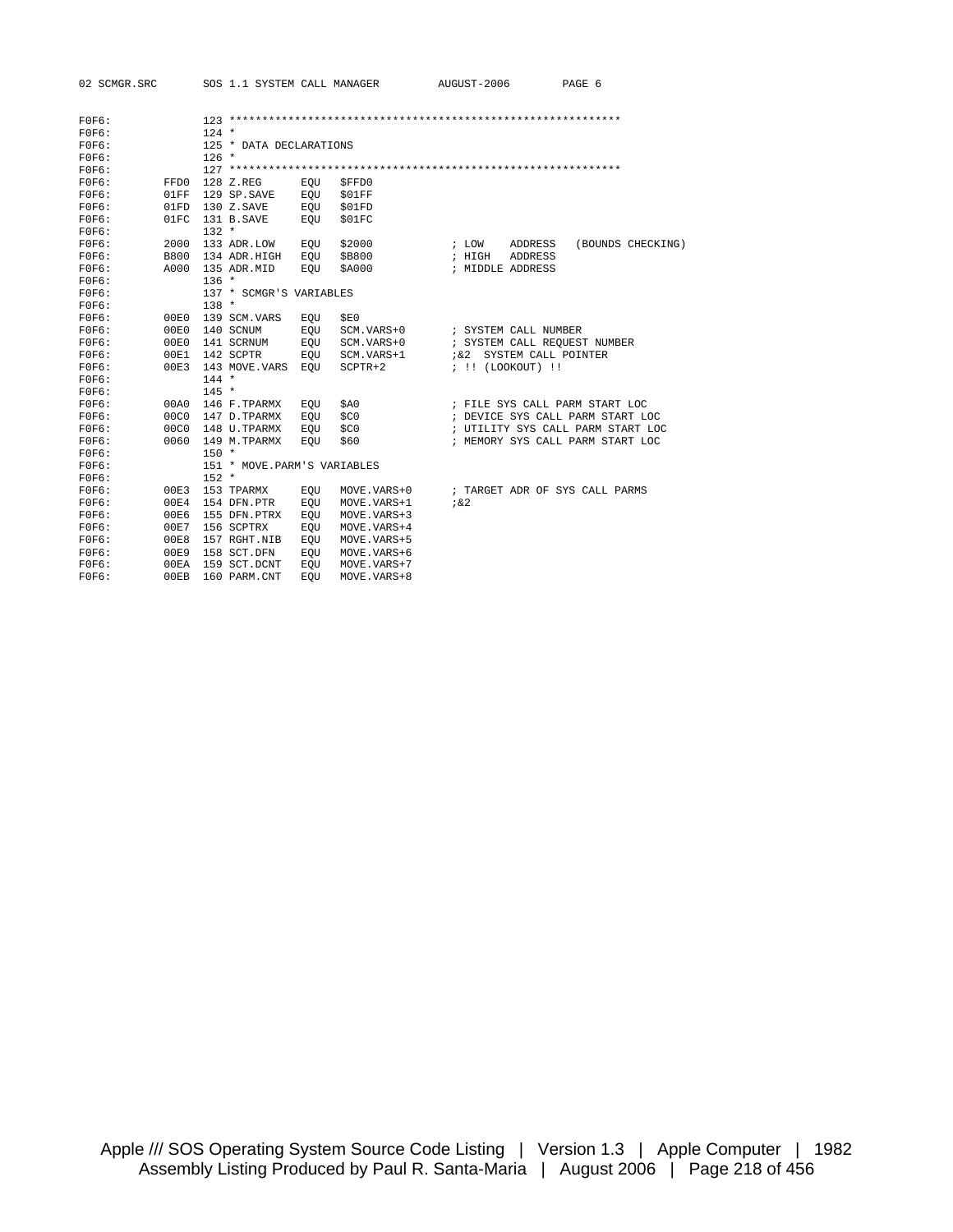| 02 SCMGR.SRC SOS 1.1 SYSTEM CALL MANAGER |                   |                           |          |                                                    | AUGUST-2006                | PAGE 7                         |
|------------------------------------------|-------------------|---------------------------|----------|----------------------------------------------------|----------------------------|--------------------------------|
|                                          |                   |                           |          |                                                    |                            |                                |
| FOFG:                                    |                   |                           |          |                                                    |                            |                                |
| FOFG:                                    | $163 *$           |                           |          |                                                    |                            |                                |
| FOFG:                                    |                   | 164 * SYSTEM CALL MANAGER |          |                                                    |                            |                                |
| FOFG:                                    | $165 *$           |                           |          |                                                    |                            |                                |
| FOFG:                                    |                   |                           |          |                                                    |                            |                                |
| FOFG:                                    | $167 *$           |                           |          |                                                    |                            |                                |
| FOFG:                                    |                   | F0F6 168 SCMGR EQU        |          | $\star$                                            |                            |                                |
| F0F6:A9 00                               |                   | 169 11                    | LDA      |                                                    |                            |                                |
| FOF8:8D DO FF                            | 170               |                           |          | STA Z.REG                                          |                            |                                |
| FOFB:                                    | $171 *$           |                           |          |                                                    |                            |                                |
| FOFB:                                    |                   |                           |          | 172 * SET SYSTEM X BYTES TO ABSOLUTE ADDRESS MODE. |                            |                                |
| FOFB:                                    | $173$ *           |                           |          |                                                    |                            |                                |
| FOFB: A9 00                              |                   |                           | $LDA$ #0 |                                                    |                            |                                |
| FOFD:8D E2 00                            | 174<br>175<br>176 |                           |          | STA SXPAGE+SCPTR+1                                 |                            |                                |
| F100:8D 00 00                            |                   |                           | STA      | SERR                                               | ; AND INIT SYSTEM ERR CODE |                                |
| F103:                                    | $177 *$           |                           |          |                                                    |                            |                                |
| F103:                                    |                   |                           |          | 178 * CALLER'S Z REG MUST BE \$1A !!               |                            |                                |
| F103:                                    |                   | 179 * (B REG NOT CHECKED) |          |                                                    |                            |                                |
| F103:                                    | $180 *$           |                           |          |                                                    |                            |                                |
| F103:AD FD 01                            | 181               |                           | LDA      | Z.SAVE                                             |                            |                                |
| F106:C9 00                               | 182               |                           |          | CMP # <czpage< td=""><td></td><td></td></czpage<>  |                            |                                |
| F108:F0 05 F10F 183                      |                   |                           |          | BEQ SCM005                                         |                            |                                |
| F10A:A9 00                               | 184               |                           |          | LDA #>BADCZPAGE                                    |                            |                                |
| F10C:20 00 00                            | 185               |                           |          | JSR SYSERR                                         | ; EXIT TO DISPATCHER       |                                |
| $F10F$ :                                 | 186 *             |                           |          |                                                    |                            |                                |
| $F10F$ :                                 |                   |                           |          | 187 * RETRIEVE CALLER'S PC ON HIS STACK            |                            |                                |
| $F10F$ :                                 | 188 *             |                           |          |                                                    |                            |                                |
| F10F:AE FF 01                            |                   |                           |          |                                                    |                            |                                |
| F112:BD 06 00                            |                   |                           |          | LDA CSPAGE+6,X                                     |                            |                                |
| F115:85 E2                               | 191               |                           |          | STA SCPTR+1                                        |                            |                                |
| F117:BD 05 00                            | 192               |                           |          | LDA CSPAGE+5,X<br>STA SCPTR                        |                            |                                |
| F11A:85 E1                               | 193               |                           |          |                                                    |                            |                                |
| F11C:D0 02 F120 194                      |                   |                           |          | BNE SCM010                                         |                            | ; AND POINT IT TO SYS CALL NUM |
| F11E:CGE2                                | 195               |                           |          | DEC SCPTR+1                                        |                            |                                |
| F120:C6 E1                               |                   | 196 SCM010                |          | DEC SCPTR                                          |                            |                                |
| F122:                                    | $197 *$           |                           |          |                                                    |                            |                                |
| F122:                                    |                   |                           |          | 198 * ADVANCE CALLER'S PC ON HIS STACK.            |                            |                                |
| F122:                                    | $199 *$           |                           |          |                                                    |                            |                                |
| F122:18                                  | 200               |                           | CLC      |                                                    |                            |                                |
| F123:BD 05 00                            | 201               |                           |          | LDA CSPAGE+5,X                                     |                            |                                |
| $F126:69$ 02                             | 202               |                           | $ADC$ #2 |                                                    |                            |                                |
| F128:9D 05 00 203                        |                   |                           |          |                                                    |                            |                                |
| F12B:90 03 F130 204                      |                   |                           |          | STA CSPAGE+5,X<br>BCC SCM020                       |                            |                                |
| F12D:FE 06 00                            | 205               |                           |          | INC CSPAGE+6, X                                    |                            |                                |
| F130:                                    | $206 *$           |                           |          |                                                    |                            |                                |
| F130:                                    |                   |                           |          | 207 * RETRIEVE SYSTEM CALL NUMBER                  |                            |                                |
| F130:                                    | $208 *$           |                           |          |                                                    |                            |                                |
| F130:A0 00                               |                   | 209 SCM020 LDY            |          | #0                                                 |                            |                                |
| F132:B1 E1                               | 210               |                           |          | LDA (SCPTR), Y                                     |                            |                                |
| F134:C9 FE                               | 211               |                           |          | CMP #DBUG                                          |                            |                                |
| F136:D0 03 F13B 212                      |                   |                           |          | BNE SCM025                                         |                            |                                |
| F138:20 00 00                            | 213               |                           |          | JSR DBUGBRK                                        | ; DEBUG SYSTEM CALL        |                                |
| F13B:85 E0                               |                   | 214 SCM025 STA            |          | SCNUM                                              |                            |                                |
| F13D:                                    | $215 *$           |                           |          |                                                    |                            |                                |
| F13D:                                    |                   |                           |          | 216 * RETRIEVE SYSTEM CALL PARAMETER ADDRESS       |                            |                                |
| F13D:                                    | $217 *$           |                           |          |                                                    |                            |                                |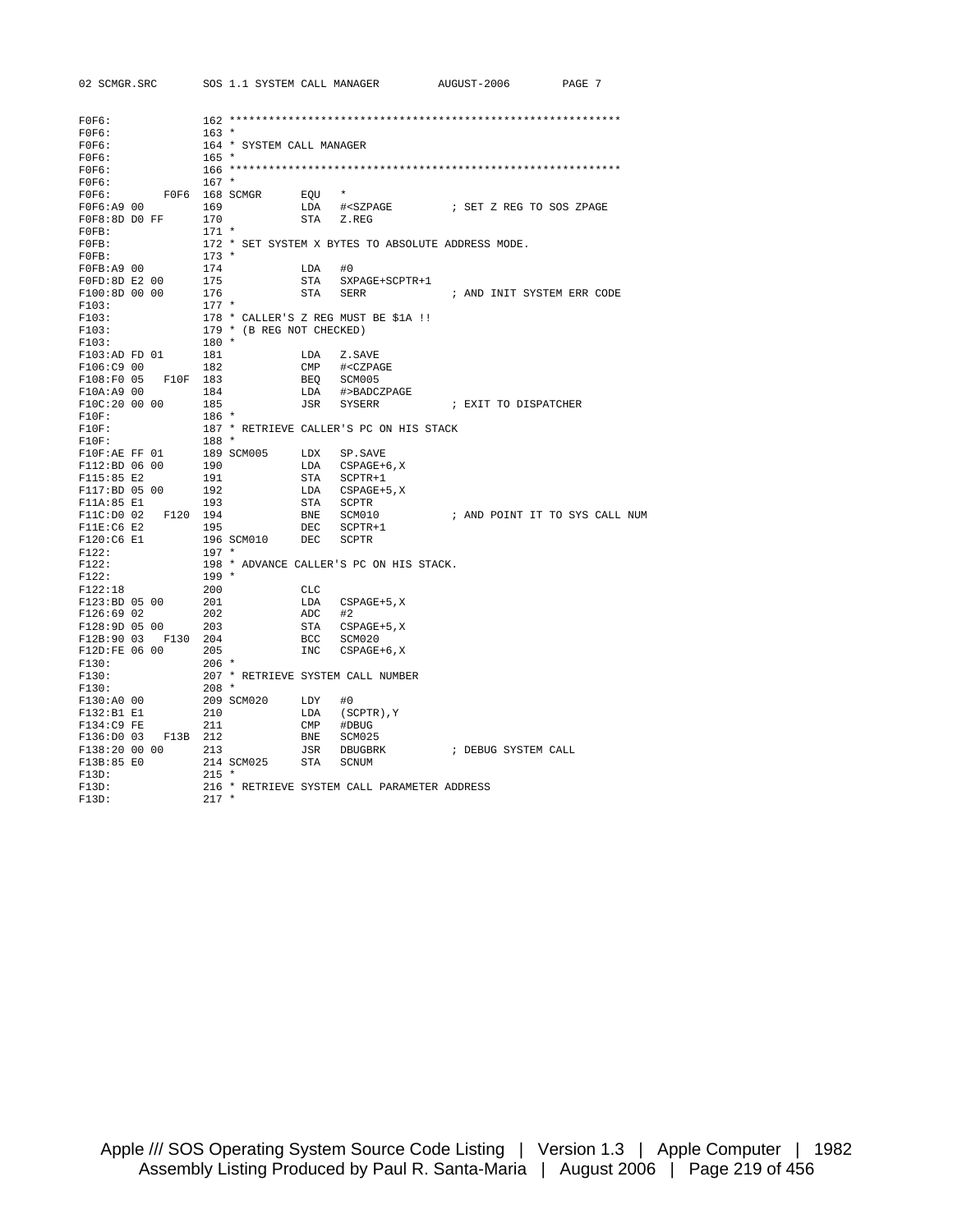| 02 SCMGR.SRC                         | SOS 1.1 SYSTEM CALL MANAGER |            |                                                 | AUGUST-2006                                           | PAGE 8                                 |
|--------------------------------------|-----------------------------|------------|-------------------------------------------------|-------------------------------------------------------|----------------------------------------|
|                                      |                             |            |                                                 |                                                       |                                        |
| F13D:C8                              | 218                         | INY        |                                                 |                                                       |                                        |
| F13E:A2 E1                           | 219                         | LDX        | #>SCPTR                                         |                                                       |                                        |
| F140:20 64 F2                        | 220                         | JSR        | POINTER                                         |                                                       |                                        |
| F143:90 01 F146 221                  |                             | <b>BCC</b> | SCM030                                          |                                                       |                                        |
| F145:60                              | 222                         | <b>RTS</b> |                                                 | ; ERROR EXIT                                          |                                        |
| F146:                                | $223$ *                     |            |                                                 |                                                       |                                        |
| F146:                                |                             |            | 224 * CASE INTERFACE CODE OF SYSTEM CALL NUMBER |                                                       |                                        |
| F146:                                |                             |            |                                                 | 225 * (INTERFACE CODE STRIPPED, LEAVING REQUEST CODE) |                                        |
| F146:                                | $226 *$                     |            |                                                 |                                                       |                                        |
| F146:A9 20                           | 227 SCM030                  | LDA        | #\$20                                           |                                                       |                                        |
| F148:24 E0                           | 228                         | BIT        | SCNUM                                           |                                                       |                                        |
| F14A:10 2C<br>F178 229               |                             | BPL        | SCM050                                          |                                                       |                                        |
| F14C: A5 E0                          | 230                         | LDA        | SCNUM                                           |                                                       |                                        |
| F14E:29 3F                           | 231                         | AND        | #\$3F                                           |                                                       |                                        |
| F150:85 E0                           | 232                         | STA        | SCRNUM                                          |                                                       |                                        |
| F152:50 12<br>F166 233               |                             | <b>BVC</b> | SCM040                                          |                                                       |                                        |
| F154:                                | $234 *$                     |            |                                                 |                                                       |                                        |
| F154:A9 A0                           | 235                         | LDA        | #F.TPARMX                                       |                                                       | ; "11XXXXXX" - JMP TO FILE MANAGER.    |
| F156:85 E3                           | 236                         | STA        | TPARMX                                          |                                                       |                                        |
| F158:A2 5E                           | 237                         | LDX        | #>FSC.TBL                                       |                                                       |                                        |
| F15A:AOF0                            | 238                         | LDY        | # <fsc.tbl< td=""><td></td><td></td></fsc.tbl<> |                                                       |                                        |
| F15C:A9 13                           | 239                         | LDA        | #FSC.CNT                                        |                                                       |                                        |
| F15E:20 AD F1                        | 240                         | JSR        | MOVE.PARMS                                      |                                                       |                                        |
| F1AA 241<br>F161:B0 47               |                             | BCS        | SCM.ERR1                                        | ; ERR EXIT                                            |                                        |
| F163:4C 00 00                        | 242                         | JMP        | FMGR                                            |                                                       |                                        |
| F166:                                | $243 *$                     |            |                                                 |                                                       |                                        |
| F166:A9 CO                           | 244 SCM040                  | LDA        | #D.TPARMX                                       |                                                       | ; "10XXXXXX" - JMP TO DEVICE MANAGER.  |
| F168:85 E3                           | 245                         | STA        | TPARMX                                          |                                                       |                                        |
| F16A:A2AE                            | 246                         | LDX        | #>DSC.TBL                                       |                                                       |                                        |
| F16C:AO F0                           | 247                         | LDY        | # <dsc.tbl< td=""><td></td><td></td></dsc.tbl<> |                                                       |                                        |
| F16E:A9 05                           | 248                         | LDA        | #DSC.CNT                                        |                                                       |                                        |
| F170:20 AD F1<br>F173:B0 35 F1AA 250 | 249                         | JSR<br>BCS | MOVE.PARMS<br>SCM.ERR1                          | ; ERR EXIT                                            |                                        |
| F175:4C 00 00                        | 251                         | JMP        | <b>DMGR</b>                                     |                                                       |                                        |
| F178:                                | $252 *$                     |            |                                                 |                                                       |                                        |
| F178:50 2E                           | F1A8 253 SCM050             | BVC        | SCM. ERR                                        |                                                       |                                        |
| F17A:08                              | 254                         | PHP        |                                                 |                                                       |                                        |
| F17B: A5 E0                          | 255                         | LDA        | SCNUM                                           |                                                       |                                        |
| F17D:29 1F                           | 256                         | AND        | #\$1F                                           |                                                       |                                        |
| F17F:85 E0                           | 257                         | STA        | <b>SCRNUM</b>                                   |                                                       |                                        |
| F181:28                              | 258                         | PLP        |                                                 |                                                       |                                        |
| F182:F0 12<br>F196 259               |                             | BEO        | SCM060                                          |                                                       |                                        |
| F184:                                | $260 *$                     |            |                                                 |                                                       |                                        |
| F184:A9 CO                           | 261                         | LDA        | #U.TPARMX                                       |                                                       | ; "OllXXXXX" - JMP TO UTILITY MANAGER. |
| F186:85 E3                           | 262                         | STA        | TPARMX                                          |                                                       |                                        |
| F188:A2 C6                           | 263                         | LDX        | #>USC.TBL                                       |                                                       |                                        |
| F18A:AOF0                            | 264                         | LDY        | # <usc.tbl< td=""><td></td><td></td></usc.tbl<> |                                                       |                                        |
| F18C:A9 05                           | 265                         | LDA        | #USC.CNT                                        |                                                       |                                        |
| F18E:20 AD F1                        | 266                         | JSR        | MOVE.PARMS                                      |                                                       |                                        |
| F191:B0 17 F1AA 267                  |                             | BCS        | SCM.ERR1                                        | ; ERR EXIT                                            |                                        |
| F193:4C 00 00                        | 268                         | JMP        | UMGR                                            |                                                       |                                        |
| F196:                                | $269 *$                     |            |                                                 |                                                       |                                        |
| F196:A9 60                           | 270 SCM060                  | LDA        | #M.TPARMX                                       |                                                       | ; "O10XXXXX" - JMP TO MEMORY MANAGER.  |
| F198:85 E3                           | 271                         | STA        | TPARMX                                          |                                                       |                                        |
| F19A: A2 DE                          | 272                         | LDX        | #>MSC.TBL                                       |                                                       |                                        |
| F19C:A0 F0                           | 273                         | LDY        | # <msc.tbl< td=""><td></td><td></td></msc.tbl<> |                                                       |                                        |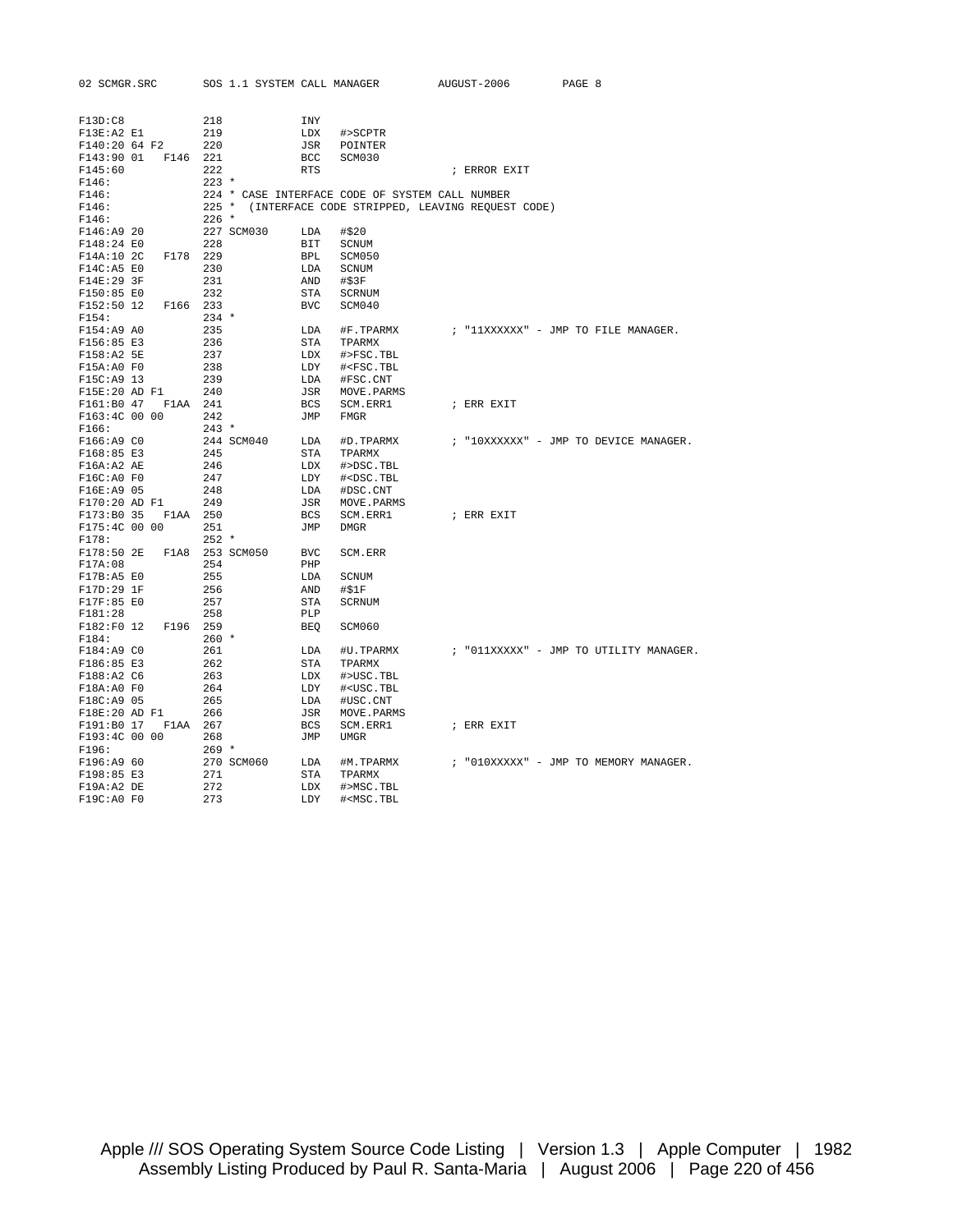| 02 SCMGR.SRC                                                       | SOS 1.1 SYSTEM CALL MANAGER            |                                                                                | AUGUST-2006          | PAGE 9                                                              |
|--------------------------------------------------------------------|----------------------------------------|--------------------------------------------------------------------------------|----------------------|---------------------------------------------------------------------|
| F19E:A9 05<br>F1A0:20 AD F1<br>F1A3:B0 05<br>F1AA<br>F1A5:4C 00 00 | 274<br>275<br>276<br>277               | #MSC.CNT<br>LDA<br>JSR<br>MOVE.PARMS<br>SCM.ERR1<br><b>BCS</b><br>MMGR<br>TMP. | ; ERR EXIT           |                                                                     |
| F1A8:<br>F1A8:A9 00<br>F1AA: 20 00 00                              | $278 *$<br>279 SCM.ERR<br>280 SCM.ERR1 | LDA<br>#>BADSCNUM<br>JSR<br>SYSERR                                             | $\ddot{\phantom{0}}$ | ; ERROR, INVALID SYSTEM CALL NUMBER.<br>EXIT TO DISPATCHER ON ERROR |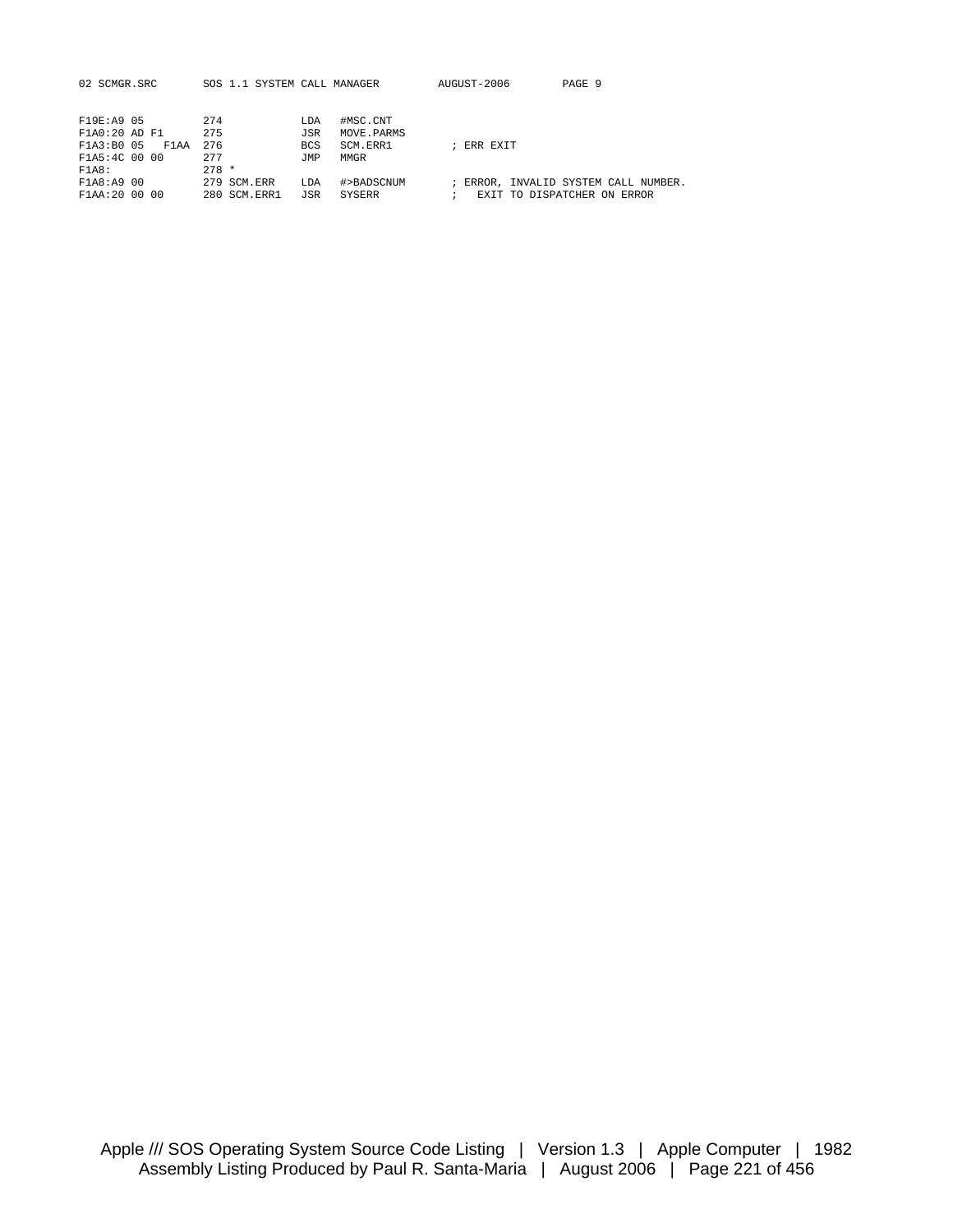| 02 SCMGR.SRC                 | SOS 1.1 SYSTEM CALL MANAGER                            |        |                                        | AUGUST-2006                                                   | PAGE 10                                        |
|------------------------------|--------------------------------------------------------|--------|----------------------------------------|---------------------------------------------------------------|------------------------------------------------|
|                              |                                                        |        |                                        |                                                               |                                                |
| $F1AD$ :                     |                                                        |        |                                        |                                                               |                                                |
| $F1AD$ :                     | $283 *$                                                |        |                                        |                                                               |                                                |
| $F1AD$ :                     | 284 * MOVE.PARMS                                       |        |                                        |                                                               |                                                |
| F1AD:                        | $285 *$                                                |        |                                        |                                                               |                                                |
| F1AD:                        |                                                        |        |                                        | 286 * MOVES THE CALLER'S PARAMETERS TO THE OPERATING SYSTEM'S |                                                |
| $F1AD$ :                     |                                                        |        |                                        | 287 * ZERO PAGE, ACCORDING TO THE SPECIFICATIONS CONTAINED    |                                                |
| FlAD:                        | 288 * IN THE SPECIFIED SYS CALL DFN TABLE.             |        |                                        |                                                               |                                                |
| $F1AD$ :                     | $289 *$                                                |        |                                        |                                                               |                                                |
| F1AD:                        | 290 * INPUT: $(A)$ = MAX # ENTRIES IN PARM DFN TABLE   |        |                                        |                                                               |                                                |
| $F1AD$ :                     | $291$ *                                                |        | $(X) = PARM DFN TBL ADR (LO)$          |                                                               |                                                |
| $F1AD$ :                     | $292 *$                                                |        | $(Y) =$ "                              | (HI)                                                          |                                                |
| $F1AD$ :                     | $293 *$                                                |        | SCPTR = ADR OF CALLER'S SYS CALL PARMS |                                                               |                                                |
| $F1AD$ :                     | 294 * ERROR: CARRY SET (SYSERR)                        |        |                                        |                                                               |                                                |
| $F1AD$ :                     | $295 *$                                                |        |                                        |                                                               |                                                |
| F1AD:                        |                                                        |        |                                        |                                                               |                                                |
| $F1AD$ :                     | $297 *$                                                |        |                                        |                                                               |                                                |
| F1AD:                        | F1AD 298 MOVE.PARMS EQU *                              |        |                                        |                                                               |                                                |
| F1AD:86E4                    | 299                                                    |        |                                        | STX DFN.PTR : SAVE ADR OF DEFINITION TABLE                    |                                                |
| F1AF:84E5                    | 300                                                    |        | STY DFN.PTR+1                          |                                                               |                                                |
| F1B1:                        | 301 *                                                  |        |                                        |                                                               |                                                |
| F1B1:                        | 302 * IF REQ NUM > MAX REQ NUM (A REG)                 |        |                                        |                                                               |                                                |
| F1B1:                        | $303$ *                                                |        |                                        |                                                               |                                                |
| F1B1:C5E0                    | 304                                                    |        | CMP SCRNUM                             |                                                               |                                                |
| F1B3:B0 04 F1B9 305          |                                                        |        | BCS MOVE010                            |                                                               |                                                |
| F1B5:                        | $306$ *                                                |        |                                        |                                                               |                                                |
| F1B5:                        | 307 * THEN ERR(BAD SYS CALL NUM)                       |        |                                        |                                                               |                                                |
| F1B5:                        | $308 *$<br>309                                         |        |                                        |                                                               |                                                |
| F1B5:A9 00                   |                                                        | LDA    | #>BADSCNUM<br>BCC SYSERR1              |                                                               |                                                |
| F1B7:90 18 F1D1 310<br>F1B9: | $311$ *                                                |        |                                        | ; BRANCH ALWAYS TAKEN                                         |                                                |
| F1B9:                        | 312 * CALCULATE DEFINITION TABLE INDEX                 |        |                                        |                                                               |                                                |
| F1B9:                        | 313 * AND INIT SYS CALL PARM INDEX                     |        |                                        |                                                               |                                                |
| F1B9:                        | $314 *$                                                |        |                                        |                                                               |                                                |
| F1B9:A5 E0                   | 315 MOVE010 LDA                                        |        | SCRNUM                                 |                                                               |                                                |
| F1BB:0A                      | 316                                                    | ASL A  |                                        |                                                               |                                                |
| F1BC:0A                      | 317                                                    | ASL    | Α                                      |                                                               |                                                |
| F1BD:85 E6                   | 318                                                    |        | STA DFN.PTRX                           |                                                               |                                                |
| F1BF: A9 00                  | 319                                                    | LDA #0 |                                        |                                                               |                                                |
| F1C1:8D E5 00                | 320                                                    |        | STA SXPAGE+DFN.PTR+1 ; AND X BYTE      |                                                               |                                                |
| F1C4:85 E7                   | 321                                                    |        | STA SCPTRX                             |                                                               |                                                |
| F1C6:                        | $322 *$                                                |        |                                        |                                                               |                                                |
| F1C6:                        | 323 * IF SCPTR(SCPTRX) <> DFN. PTR(DFN. PTRX) THEN ERR |        |                                        |                                                               |                                                |
| F1C6:                        | $324$ *                                                |        |                                        |                                                               |                                                |
| F1C6:AB                      | 325                                                    | TAY    |                                        |                                                               |                                                |
| F1C7:B1 E1                   | 326                                                    |        | LDA (SCPTR), Y                         |                                                               |                                                |
| F1C9:A4E6                    | 327                                                    |        | LDY DFN.PTRX                           |                                                               |                                                |
| F1CB:D1 E4                   | 328                                                    |        | CMP (DFN.PTR), Y                       |                                                               |                                                |
| F1CD:F0 05 F1D4 329          |                                                        |        | BEQ INITLOOPCT                         |                                                               |                                                |
| F1CF:                        | $330 *$                                                |        |                                        |                                                               |                                                |
| F1CF:A9 00                   | 331                                                    | LDA    |                                        |                                                               | #>BADSCPCNT : ERR, CALLER'S PARM COUNT INVALID |
| F1D1:20 00 00                | 332 SYSERR1 JSR SYSERR                                 |        |                                        | ; EXIT                                                        |                                                |
| F1D4:                        | $333 *$                                                |        |                                        |                                                               |                                                |
| F1D4:                        |                                                        |        |                                        | 334 * INIT LOOP CTR(PARM.CNT) TO # OF PARMS IN SYS CALL       |                                                |
| F1D4:                        | $335 *$                                                |        |                                        |                                                               |                                                |
| F1D4:85 EB                   | 336 INITLOOPCT STA                                     |        | PARM.CNT                               |                                                               |                                                |
| F1D6:                        | $337 *$                                                |        |                                        |                                                               |                                                |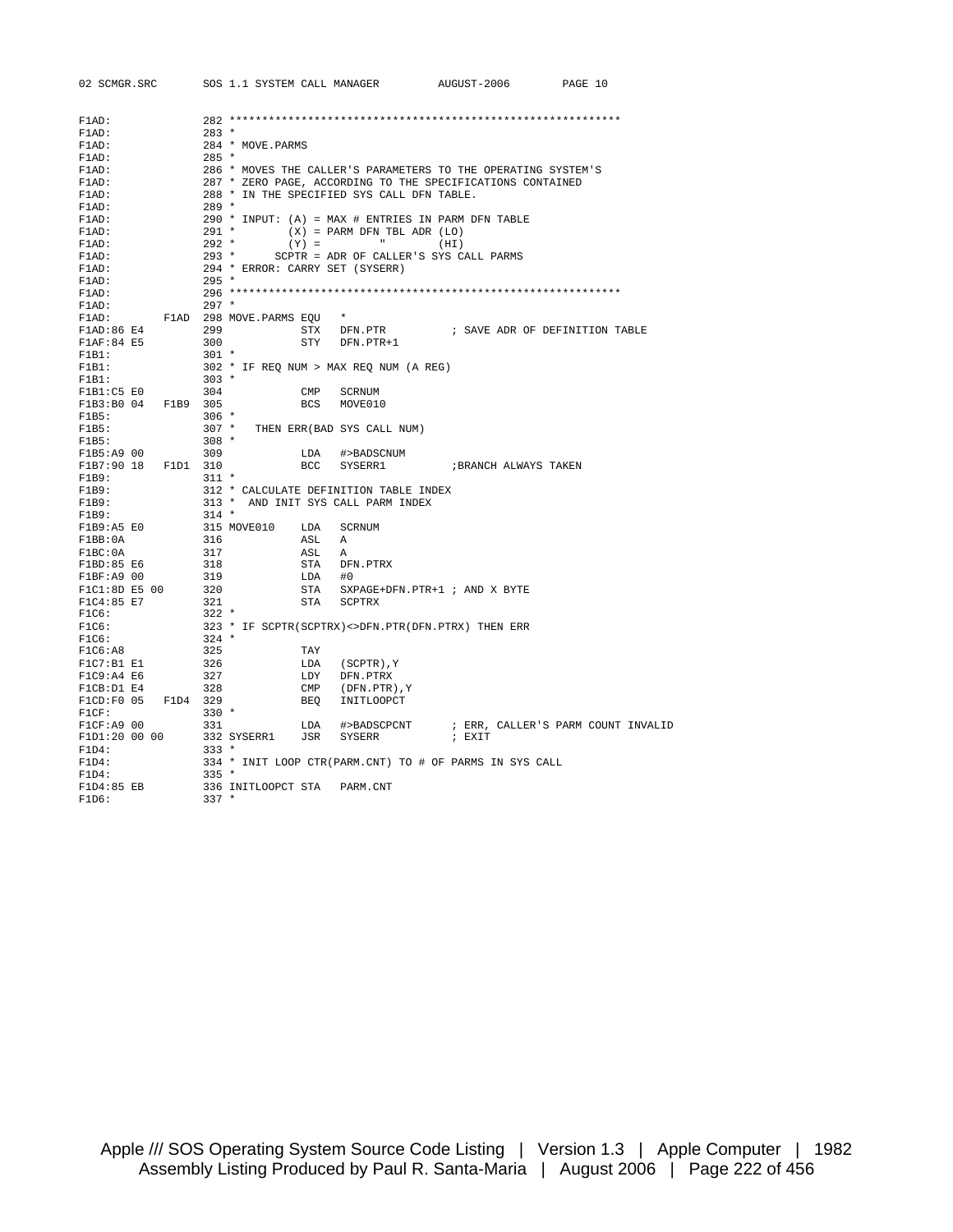| 02 SCMGR.SRC                 |         | SOS 1.1 SYSTEM CALL MANAGER |           |                                          | AUGUST-2006                                |                          | PAGE 11 |
|------------------------------|---------|-----------------------------|-----------|------------------------------------------|--------------------------------------------|--------------------------|---------|
|                              |         |                             |           |                                          |                                            |                          |         |
| F1D6:                        |         | 338 * ADVANCE PTRS          |           |                                          |                                            |                          |         |
| F1D6:                        | 339 *   |                             |           |                                          |                                            |                          |         |
| F1D6:                        | $340 *$ |                             |           |                                          |                                            |                          |         |
| F1D6:E6 E7                   | 341     |                             | INC       | SCPTRX                                   |                                            |                          |         |
| F1D8:E6E6                    | 342     |                             | INC       | DFN.PTRX                                 |                                            |                          |         |
| F1DA:                        | $343 *$ |                             |           |                                          |                                            |                          |         |
| F1DA:                        |         |                             |           |                                          | 344 * MOVE REQ CODE TO SYS ZPAGE PARM LIST |                          |         |
| F1DA:                        |         |                             |           |                                          | 345 * AND ADVANCE SYS ZPAGE PTR (X=TPARMX) |                          |         |
| F1DA:                        | $346$ * |                             |           |                                          |                                            |                          |         |
| F1DA:A5 E0                   | 347     |                             | LDA       | SCRNUM                                   |                                            |                          |         |
| F1DC:A6 E3                   | 348     |                             |           | LDX TPARMX                               |                                            |                          |         |
| F1DE:95 00                   | 349     |                             | STA 0,X   |                                          |                                            |                          |         |
| F1E0:E8                      | 350     |                             | INX       |                                          |                                            |                          |         |
| F1E1:                        | $351$ * |                             |           |                                          |                                            |                          |         |
| F1E1:                        |         |                             |           | 352 * INIT NIBBLE FLAG TO "RIGHT" NIBBLE |                                            |                          |         |
| F1E1:                        |         |                             |           | 353 * ZERO STATE="LEFT" NIBBLE           |                                            |                          |         |
| F1E1:                        | $354$ * |                             |           |                                          |                                            |                          |         |
| F1E1:A9 FF                   | 355     |                             | LDA       | #\$FF                                    |                                            |                          |         |
| F1E3:85 E8                   | 356     |                             |           | STA RGHT.NIB                             |                                            |                          |         |
| F1E5:                        |         |                             |           |                                          |                                            |                          |         |
| F1E5:                        | $358*$  |                             |           |                                          |                                            |                          |         |
| F1E5:                        |         |                             |           | 359 * BEGIN PARAMETER PROCESSING LOOP    |                                            |                          |         |
| F1E5:                        | $360$ * |                             |           |                                          |                                            |                          |         |
| F1E5:A5 E8                   |         | 361 PARMLOOP LDA RGHT.NIB   |           |                                          |                                            |                          |         |
| F1E7:49 FF                   | 362     |                             | EOR       | #SFF                                     |                                            | ; COMPLEMENT NIBBLE FLAG |         |
| F1E9:85 E8                   | 363     |                             | STA       | RGHT.NIB                                 |                                            |                          |         |
| $F1EB$ :<br>$\texttt{FIEB}:$ | $364$ * |                             |           |                                          |                                            |                          |         |
| $F1EB$ :                     | $366$ * | 365 * IF "LEFT" NIBBLE      |           |                                          |                                            |                          |         |
| F1EB: D0 10 F1FD 367         |         |                             | BNE       | ELSE.RNIB                                |                                            |                          |         |
| F1ED:                        | $368*$  |                             |           |                                          |                                            |                          |         |
| F1ED:                        |         |                             |           | 369 * THEN FETCH SYS CALL PARM DFN       |                                            |                          |         |
| $\texttt{FLED}:$             |         |                             |           | 370 * AND # OF BYTES IN PARM WITHIN IT   |                                            |                          |         |
| F1ED:                        | $371 *$ |                             |           |                                          |                                            |                          |         |
| F1ED:A4 E6                   | 372     |                             |           | LDY DFN.PTRX                             |                                            |                          |         |
| F1EF:B1 E4                   | 373     |                             |           | LDA (DFN.PTR),Y                          |                                            |                          |         |
| F1F1:85 E9                   | 374     |                             | STA       | SCT.DFN                                  |                                            |                          |         |
| F1F3:29 30                   | 375     |                             | AND #\$30 |                                          |                                            |                          |         |
| F1F5:4A                      | 376     |                             | LSR       | A                                        |                                            |                          |         |
| FIF6:4A                      | 377     |                             | LSR       | A                                        |                                            |                          |         |
| F1F7:4A                      | 378     |                             | LSR       | Α                                        |                                            |                          |         |
| F1F8:4A                      | 379     |                             | LSR A     |                                          |                                            |                          |         |
| F1F9:85 EA                   | 380     |                             | STA       | SCT.DCNT                                 |                                            |                          |         |
| F1FB:10 10 F20D 381          |         |                             |           | BPL VALUE                                | ; BRANCH ALWAYS                            |                          |         |
| $F1FD$ :                     | $382 *$ |                             |           |                                          |                                            |                          |         |
| $F1FD$ :                     |         |                             |           | 383 * ELSE FETCH SYS CALL PARM DFN       |                                            |                          |         |
| $F1FD$ :                     |         |                             |           | 384 * AND # OF BYTES IN PARM WITHIN IT   |                                            |                          |         |
| $F1FD$ :                     |         |                             |           | 385 * FROM "RIGHT" NIBBLE OF DFN BYTE    |                                            |                          |         |
| $F1FD$ :                     | $386 *$ |                             |           |                                          |                                            |                          |         |
| F1FD:A5 E9                   |         | 387 ELSE.RNIB LDA           |           | SCT.DFN                                  |                                            |                          |         |
| F1FF:A8                      | 388     |                             | TAY       |                                          |                                            |                          |         |
| F200:29 03                   | 389     |                             | AND       | #\$03                                    |                                            |                          |         |
| F202:85 EA                   | 390     |                             |           | STA SCT.DCNT                             |                                            |                          |         |
| F204:98                      | 391     |                             | TYA       |                                          |                                            |                          |         |
| F205:0A                      | 392     |                             | ASL       | Α                                        |                                            |                          |         |
| F206:0A                      | 393     |                             | ASL       | Α                                        |                                            |                          |         |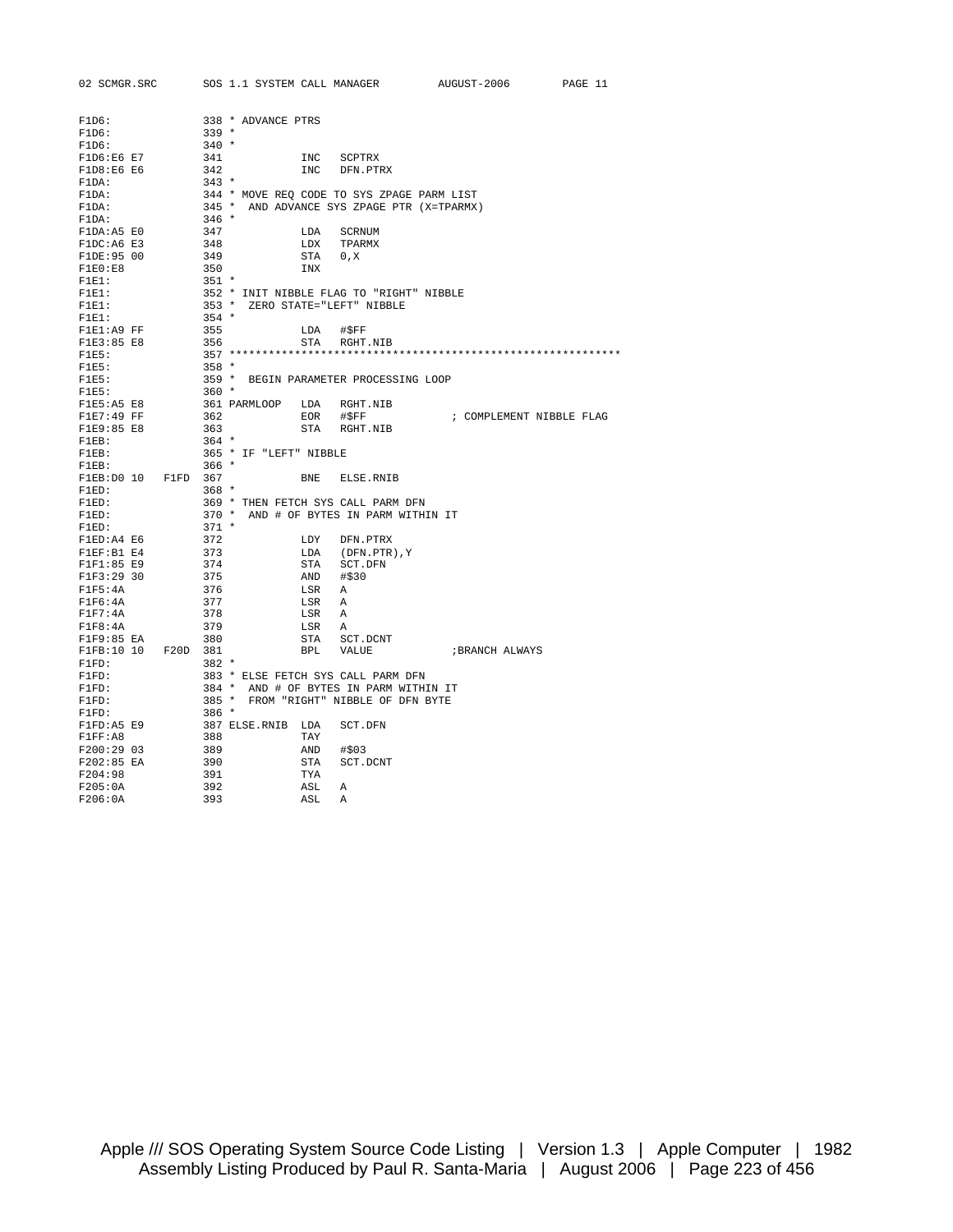| 02 SCMGR.SRC                           | SOS 1.1 SYSTEM CALL MANAGER     |            |                                                  | AUGUST-2006                     | PAGE 12 |
|----------------------------------------|---------------------------------|------------|--------------------------------------------------|---------------------------------|---------|
|                                        |                                 |            |                                                  |                                 |         |
| F207:0A                                | 394                             | ASL        | A                                                |                                 |         |
| F208:0A                                | 395                             | ASL        | A                                                |                                 |         |
| F209:85 E9                             | 396                             | STA        | SCT.DFN                                          |                                 |         |
| F20B:E6 E6                             | 397                             | INC        | DFN.PTRX                                         | ; ADVANCE SYS CALL DFN PTR      |         |
| $F20D$ :                               |                                 |            |                                                  |                                 |         |
| $F20D$ :                               | $399 *$                         |            |                                                  |                                 |         |
| $F20D$ :                               | 400 * PARAMETER PASSED BY VALUE |            |                                                  |                                 |         |
| F20D:                                  | $401 *$                         |            |                                                  |                                 |         |
| $F20D$ :                               |                                 |            |                                                  |                                 |         |
| F20D:24 E9                             | 403 VALUE                       | BIT        | SCT.DFN                                          |                                 |         |
| F20F:70 31<br>F242 404                 |                                 | BVS        | <b>REFERENCE</b>                                 |                                 |         |
| F211:30 11<br>F224 405                 |                                 | BMI        | VAL.OUT                                          |                                 |         |
| F213:                                  | $406 *$                         |            |                                                  |                                 |         |
| F213:                                  | 407 * INPUT BY VALUE            |            |                                                  |                                 |         |
| F213:                                  | $408 *$                         |            |                                                  |                                 |         |
|                                        |                                 |            |                                                  |                                 |         |
| F213:A4 E7                             | 409                             | LDY        | SCPTRX                                           | ; MOVE BYTES TO ZPAGE           |         |
| F215:B1E1                              | 410 VAL.IN                      |            | LDA (SCPTR), Y                                   |                                 |         |
| F217:95 00                             | 411                             | STA        | 0, X                                             |                                 |         |
| F219:C8                                | 412                             | INY        |                                                  |                                 |         |
| F21A:E8                                | 413                             | INX        |                                                  |                                 |         |
| F21B:C6 EA                             | 414                             | DEC        | SCT.DCNT                                         |                                 |         |
| F21D:10 F6 F215 415                    |                                 | BPL        | VAL.IN                                           |                                 |         |
| F21F:84 E7                             | 416                             | STY        | SCPTRX                                           |                                 |         |
| F221:4C 59 F2                          | 417                             |            | JMP ENDLOOP1                                     |                                 |         |
| F224:                                  | $418 *$                         |            |                                                  |                                 |         |
| F224:                                  | 419 * OUTPUT BY VALUE           |            |                                                  |                                 |         |
| F224:                                  | $420 *$                         |            |                                                  |                                 |         |
| F224:18                                | 421 VAL.OUT                     | CLC        |                                                  | ; BUILD PTR TO PARM ON ZPAGE    |         |
| F225:A5 E1                             | 422                             | LDA        | SCPTR                                            |                                 |         |
| F227:65 E7                             | 423                             | ADC        | SCPTRX                                           |                                 |         |
| F229:95 00                             | 424                             | STA        | 0, X                                             |                                 |         |
| F22B:E8                                | 425                             | INX        |                                                  |                                 |         |
| $F22C:AB$ E2                           | 426                             | LDA        | $SCPTR+1$                                        |                                 |         |
| F22E:69 00                             | 427                             | ADC        | #0                                               |                                 |         |
| F230:95 00                             | 428                             | STA        | 0, X                                             |                                 |         |
| F232:                                  | $429 *$                         |            |                                                  |                                 |         |
| F232:18                                | 430                             | CLC        |                                                  | ; ADVANCE INDEX TO NEXT PARM    |         |
| F233:A5 E7                             | 431                             | LDA        | SCPTRX                                           |                                 |         |
|                                        |                                 |            |                                                  |                                 |         |
| F235:65 EA                             | 432                             | ADC        | SCT.DCNT                                         |                                 |         |
| F237:85 E7                             | 433                             | STA        | SCPTRX                                           |                                 |         |
| F239:                                  | $434 *$                         |            |                                                  |                                 |         |
| F239:AD E2 00                          | 435                             | LDA        |                                                  | SXPAGE+SCPTR+1 ; INCLUDE X BYTE |         |
| F23C:9D 00 00                          | 436                             | STA        | SXPAGE, X                                        |                                 |         |
| F23F:4C 56 F2                          | 437                             |            | JMP ENDLOOP2                                     |                                 |         |
| F242:                                  |                                 |            |                                                  |                                 |         |
| F242:                                  | $439 *$                         |            |                                                  |                                 |         |
| F242:                                  |                                 |            | 440 * PARAMETER PASSED BY REFERENCE              |                                 |         |
| F242:                                  | $441 *$                         |            |                                                  |                                 |         |
| F242:                                  |                                 |            |                                                  |                                 |         |
| F242:10 08 F24C 443 REFERENCE BPL REF1 |                                 |            |                                                  |                                 |         |
| F244:                                  | $444 *$                         |            |                                                  |                                 |         |
| F244:                                  |                                 |            | 445 * "LIST" PTR FOUND, CHK IF "LENGTH" PARM = 0 |                                 |         |
| F244:                                  | $446 *$                         |            |                                                  |                                 |         |
| F244:A4 E7                             | 447                             | LDY        | SCPTRX                                           |                                 |         |
| F246:C8                                | 448                             | <b>INY</b> |                                                  |                                 |         |
| F247:C8                                | 449                             | <b>INY</b> |                                                  |                                 |         |
|                                        |                                 |            |                                                  |                                 |         |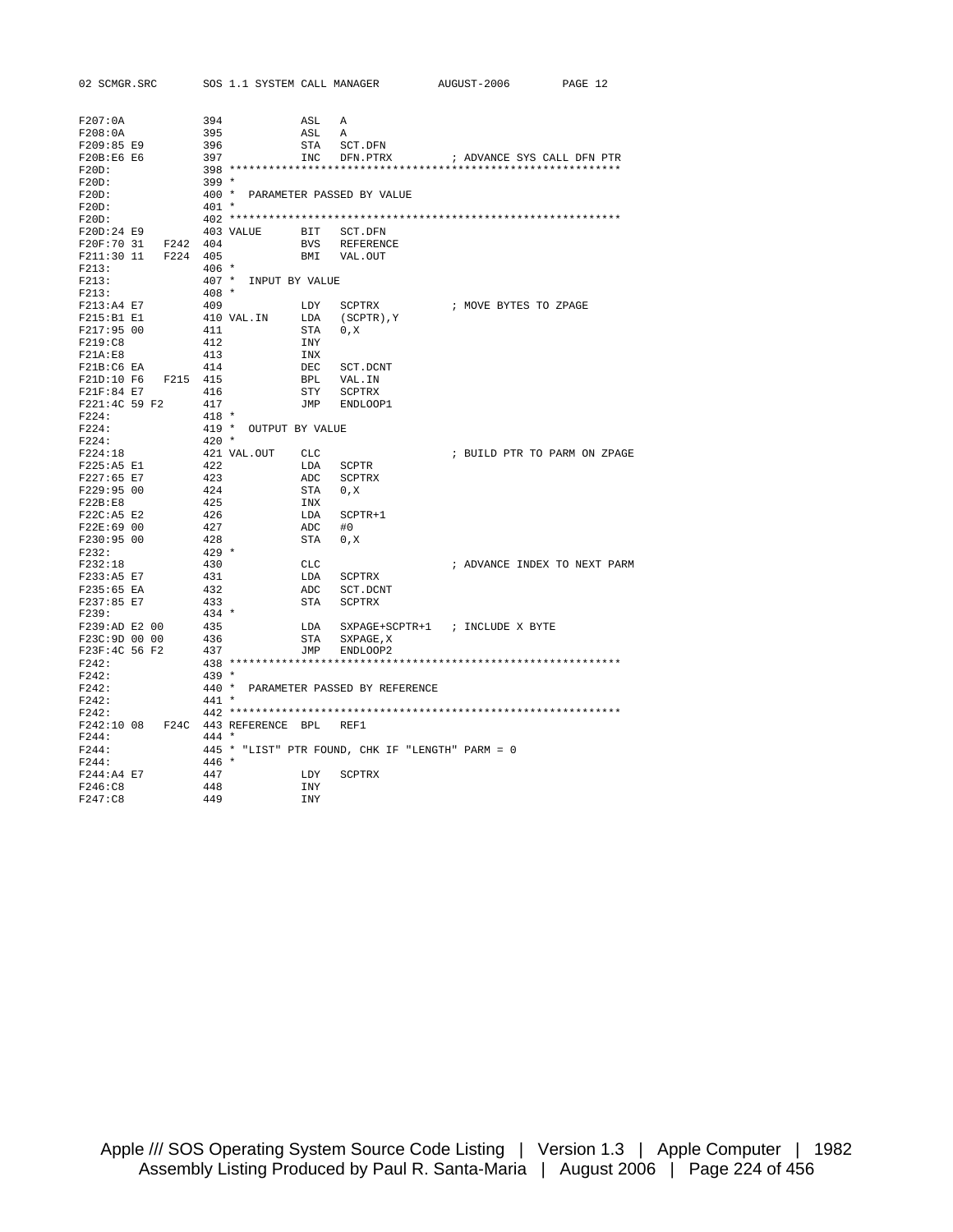| 02 SCMGR.SRC SOS 1.1 SYSTEM CALL MANAGER AUGUST-2006 |                   |            |                                        |                                                            | PAGE 13                      |  |
|------------------------------------------------------|-------------------|------------|----------------------------------------|------------------------------------------------------------|------------------------------|--|
| F248:B1 E1                                           | 450               | LDA        | Y ( SCPTR )                            |                                                            |                              |  |
| F24A: F0 07 F253 451                                 |                   | BEO        |                                        |                                                            |                              |  |
| F24C:                                                | $452 *$           |            |                                        |                                                            |                              |  |
| F24C:A4 E7                                           | 453 REF1          | LDY        | SCPTRX                                 | ; MOVE PTR TO ZPAGE                                        |                              |  |
| F24E:20 64 F2                                        | 454               | JSR        | POINTER                                |                                                            |                              |  |
| F251:B0 10 F263                                      | 455               | BCS        | PARM.ERR                               | ; ERROR EXIT                                               |                              |  |
| F253:                                                | $456 *$           |            |                                        |                                                            |                              |  |
| F253:                                                |                   |            |                                        | 457 * ADVANCE SYSTEM ZPAGE POINTER (X), CALLER'S PARM PTR. |                              |  |
| F253:                                                |                   |            |                                        | 458 * DECREMENT PARM CTR AND CHECK IF LAST PARM PROCESSED. |                              |  |
| F253:                                                | $459 *$           |            |                                        |                                                            |                              |  |
| F253: E8                                             | 460 ENDLOOP0      | INX        |                                        |                                                            |                              |  |
| F254:E6 E7                                           | 461               | <b>INC</b> | SCPTRX                                 |                                                            |                              |  |
| F256:E8                                              | 462 ENDLOOP2      | <b>TNX</b> |                                        |                                                            |                              |  |
| F257:E6 E7                                           | 463               | <b>INC</b> | SCPTRX                                 |                                                            |                              |  |
| F259:C6 EB                                           | 464 ENDLOOP1      | <b>DEC</b> | PARM.CNT                               |                                                            |                              |  |
| F25B:F0 05<br>F262                                   | 465               | BEO        | PARM.EXIT                              |                                                            |                              |  |
| F25D:30 03<br>F262                                   | 466               | BMI        |                                        | PARM.EXIT : SPECIAL FOR 'COLD START'                       |                              |  |
| F25F:4C E5 F1                                        | 467               | JMP        | PARMLOOP                               |                                                            |                              |  |
| F262:                                                | $468 *$           |            |                                        |                                                            |                              |  |
| F262:                                                |                   |            | 469 * END OF PARAMETER PROCESSING LOOP |                                                            |                              |  |
| F262:                                                | $470 *$           |            |                                        |                                                            |                              |  |
| F262:                                                |                   |            |                                        |                                                            |                              |  |
| F262:                                                | $472 *$           |            |                                        |                                                            |                              |  |
| F262:18                                              | 473 PARM.EXIT CLC |            |                                        | ; NO ERRORS                                                |                              |  |
| F263:60                                              | 474 PARM.ERR      | <b>RTS</b> |                                        |                                                            | ; RETURN TO SYS CALL MANAGER |  |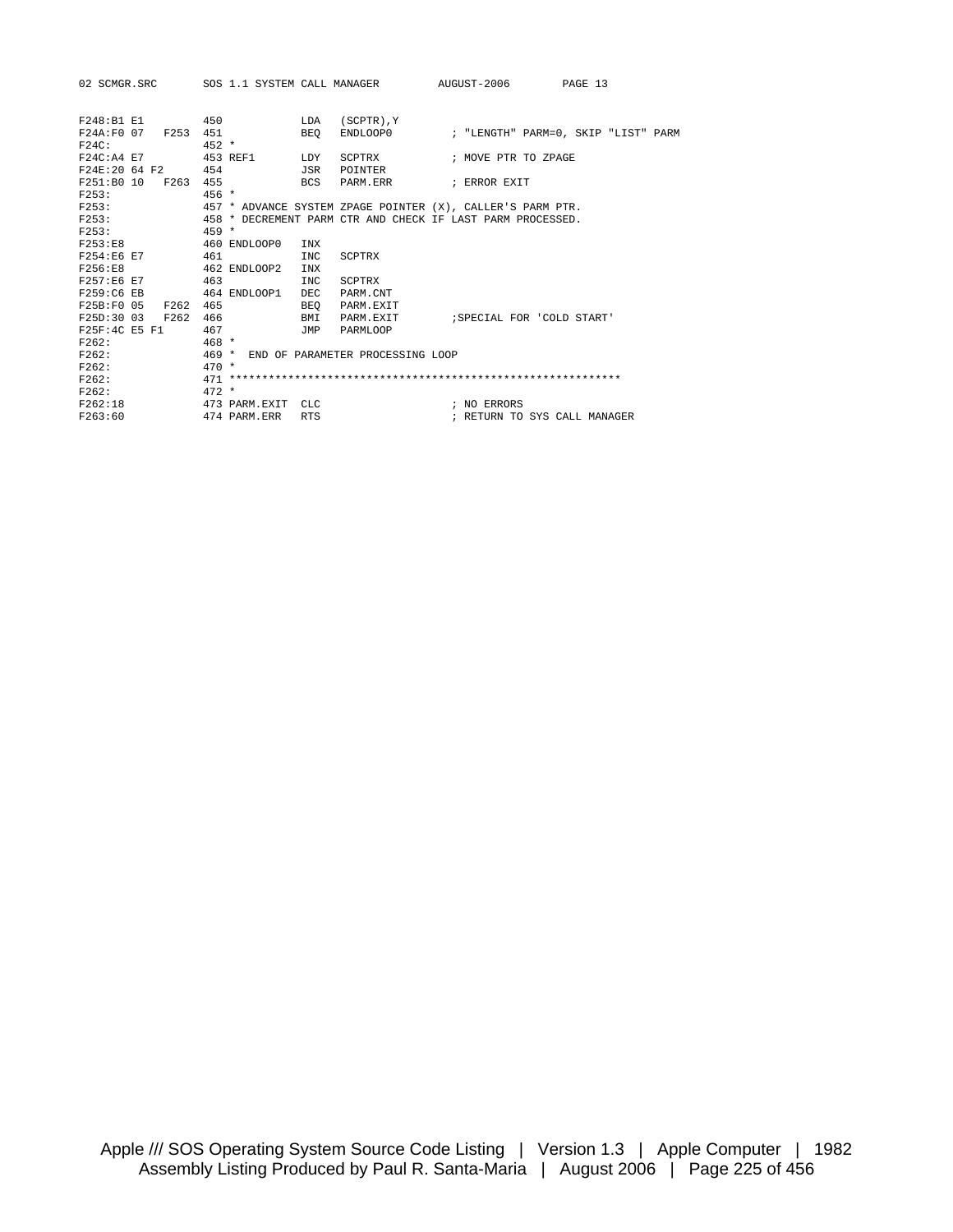| 02 SCMGR.SRC        |          |         | SOS 1.1 SYSTEM CALL MANAGER |            |                                                   | AUGUST-2006                                                       | PAGE 14 |
|---------------------|----------|---------|-----------------------------|------------|---------------------------------------------------|-------------------------------------------------------------------|---------|
|                     |          |         |                             |            |                                                   |                                                                   |         |
| F264:               |          |         |                             |            |                                                   |                                                                   |         |
| F264:               |          | $477 *$ |                             |            |                                                   |                                                                   |         |
| F264:               |          |         | 478 * POINTER               |            |                                                   |                                                                   |         |
| F264:               |          | $479 *$ |                             |            |                                                   |                                                                   |         |
| F264:               |          |         | 480 * INPUT:                | SRC ADR    |                                                   | $(SCPTR)$ , $Y & (SCPTR)$ , $Y+1$                                 |         |
| F264:               |          | $481 *$ |                             | DEST ADR   | (X)                                               |                                                                   |         |
| F264:               |          | $482 *$ |                             |            |                                                   |                                                                   |         |
| F264:               |          |         | 483 * OUTPUT:               | SCPTR      | UNCHANGED                                         |                                                                   |         |
| F264:               |          | $484 *$ |                             | X REG      | $\mathbf{H}$                                      |                                                                   |         |
| F264:               |          | $485 *$ |                             | A, Y REGS  | FLATTENED                                         |                                                                   |         |
| F264:               |          | 486 *   |                             |            |                                                   |                                                                   |         |
| F264:               |          |         | 487 * ERROR:                |            | CARRY SET (SYSERR)                                |                                                                   |         |
| F264:               |          | 488 *   |                             |            |                                                   |                                                                   |         |
| F264:               |          |         |                             |            |                                                   | 489 * POINTER. RETRIEVES THE CALLER'S POINTER PARAMETER IN        |         |
| F264:               |          |         |                             |            |                                                   | 490 * (SCPTR), Y, PERFORMS ADDRESS COMPENSATION, IF NECESSARY     |         |
| F264:               |          |         |                             |            |                                                   | 491 * AND PLACES THE RESULTING POINTER AT X, X+1 AND SXPAGE+1, X. |         |
| F264:               |          | $492 *$ |                             |            |                                                   |                                                                   |         |
| F264:               |          |         |                             |            |                                                   |                                                                   |         |
| F264:               |          | $494 *$ |                             |            |                                                   |                                                                   |         |
| F264:               |          |         | F264 495 POINTER            | EOU        | $\star$                                           |                                                                   |         |
| F264:B1 E1          |          | 496     |                             | LDA        | $(SCPTR)$ , $Y$                                   |                                                                   |         |
| F266:48             |          | 497     |                             | PHA        |                                                   |                                                                   |         |
| F267:C8             |          | 498     |                             | INY        |                                                   |                                                                   |         |
| F268:B1 E1          |          | 499     |                             | LDA        | (SCPTR), Y                                        |                                                                   |         |
| F26A:F0 09          | F275 500 |         |                             | BEQ        | INDIRECT                                          |                                                                   |         |
| F26C:               |          | $501 *$ |                             |            |                                                   |                                                                   |         |
| F26C:95 01          |          | 502     |                             | STA        | 1, X                                              | ; DIRECT POINTER                                                  |         |
| F26E:68             |          | 503     |                             | PLA        |                                                   |                                                                   |         |
| F26F:95 00          |          | 504     |                             | STA        | 0, X                                              |                                                                   |         |
| F271:A0 00          |          | 505     |                             | LDY        | #0                                                |                                                                   |         |
| F273:F0 10          | F285 506 |         |                             | BEQ        | PTR010                                            |                                                                   |         |
| F275:               |          | $507 *$ |                             |            |                                                   |                                                                   |         |
| F275:68             |          |         | 508 INDIRECT                | PLA        |                                                   | ; INDIRECT POINTER                                                |         |
| F276:AB             |          | 509     |                             | TAY        |                                                   |                                                                   |         |
| F277:B9 00 00       |          | 510     |                             | LDA        | CZPAGE, Y                                         |                                                                   |         |
| F27A:95 00          |          | 511     |                             | STA        | 0, X                                              |                                                                   |         |
| F27C:B9 01 00       |          | 512     |                             | LDA        | CZPAGE+1, Y                                       |                                                                   |         |
| F27F:95 01          |          | 513     |                             | STA        | 1, X                                              |                                                                   |         |
| F281:B9 01 00       |          | 514     |                             | LDA        | $CXPAGE+1, Y$                                     |                                                                   |         |
| F284:AB             |          | 515     |                             | TAY        |                                                   |                                                                   |         |
| F285:               |          | $516 *$ |                             |            |                                                   |                                                                   |         |
| F285:B5 01          |          |         | 517 PTR010                  | LDA        | 1, X                                              |                                                                   |         |
| F287:               |          | $518 *$ |                             |            |                                                   |                                                                   |         |
| F287:               |          |         |                             |            | 519 * CHECK BOUNDS OF CALLER'S POINTER PARAMETER  |                                                                   |         |
| F287:               |          | $520 *$ |                             |            |                                                   |                                                                   |         |
| F287:C0 8F          |          | 521     |                             | CPY        | #\$8F                                             |                                                                   |         |
| F289:90 OE          | F299     | 522     |                             | <b>BCC</b> | PTR.X808E                                         |                                                                   |         |
| F28B:F0 02          | F28F 523 |         |                             | BEO        | PTR.X8F                                           |                                                                   |         |
| F28D:B0 60          | F2EF     | 524     |                             | <b>BCS</b> | PTR.ERR1                                          | ; ERROR, INVALID X BYTE                                           |         |
| F28F:C9 20          |          |         | 525 PTR.X8F                 | CMP        | # <adr.low< td=""><td></td><td></td></adr.low<>   |                                                                   |         |
| F291:90 57          | F2EA 526 |         |                             | BCC        | PTR.ERR                                           |                                                                   |         |
| F293:C9 B8          |          | 527     |                             | CMP        | # <adr.high< td=""><td></td><td></td></adr.high<> |                                                                   |         |
| F295:B0 53          | F2EA 528 |         |                             | <b>BCS</b> | PTR.ERR                                           |                                                                   |         |
| F297:90 49<br>F299: | F2E2 529 | $530 *$ |                             | BCC        | PTR.EXIT                                          |                                                                   |         |
| F299:               |          |         |                             |            |                                                   |                                                                   |         |
|                     |          |         | $531 * X BYTE = 808E$       |            |                                                   |                                                                   |         |

Apple /// SOS Operating System Source Code Listing | Version 1.3 | Apple Computer | 1982 Assembly Listing Produced by Paul R. Santa-Maria | August 2006 | Page 226 of 456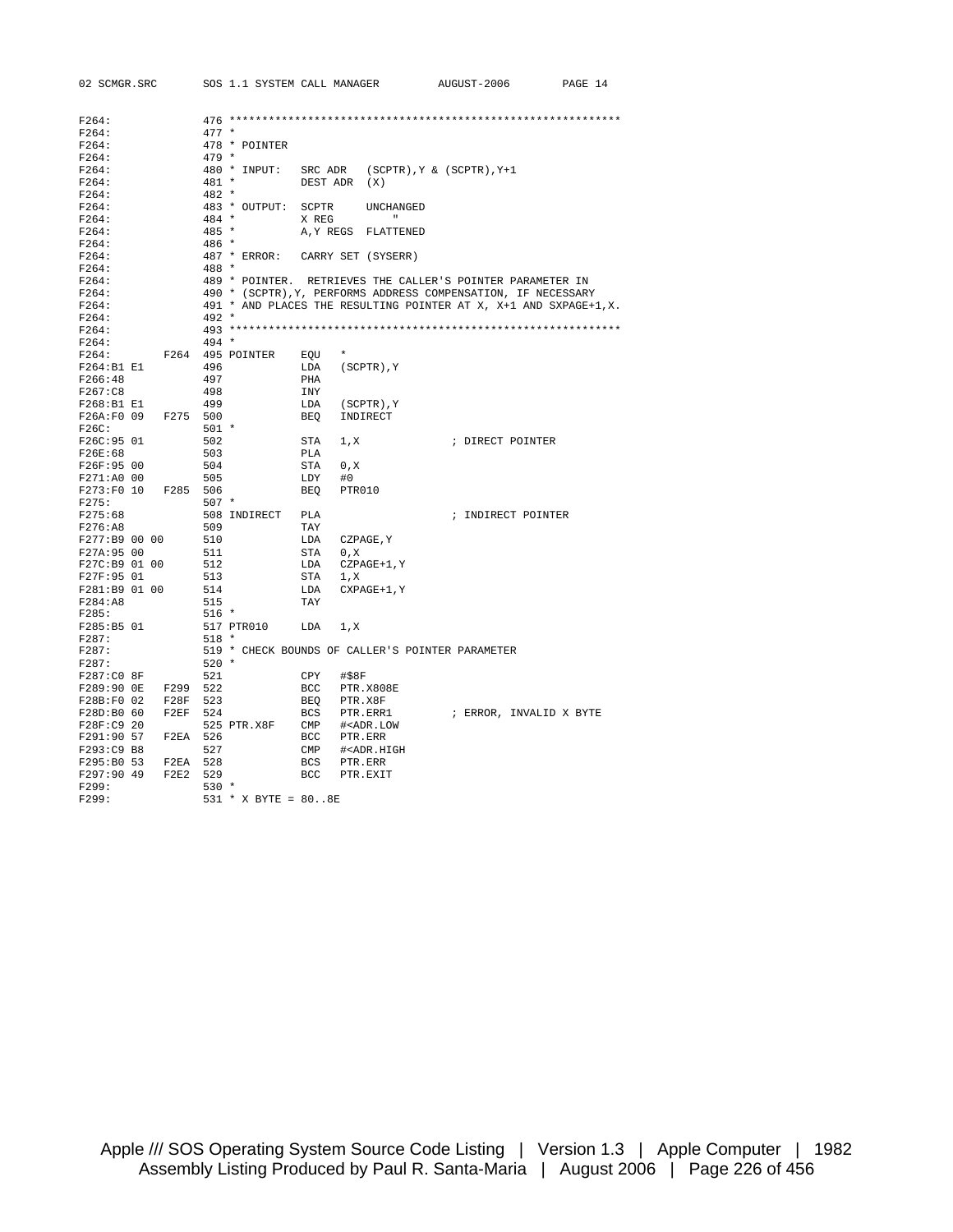| 02 SCMGR.SRC  |          |         | SOS 1.1 SYSTEM CALL MANAGER |                               |                                                   | AUGUST-2006                     | PAGE 15                                     |
|---------------|----------|---------|-----------------------------|-------------------------------|---------------------------------------------------|---------------------------------|---------------------------------------------|
|               |          |         |                             |                               |                                                   |                                 |                                             |
| F299:         |          | $532 *$ |                             |                               |                                                   |                                 |                                             |
| F299:C0 80    |          |         | 533 PTR.X808E CPY           |                               | #\$80                                             |                                 |                                             |
| F29B:90 0D    | F2AA 534 |         |                             | BCC                           | PTR.X0                                            |                                 |                                             |
| F29D:C9 00    |          | 535     |                             | CMP                           | #0                                                |                                 |                                             |
| F29F:F0 49    | F2EA 536 |         |                             | <b>BEQ</b>                    | PTR.ERR                                           |                                 |                                             |
| $F2A1:C9$ FF  |          | 537     |                             | CMP                           | #SFF                                              |                                 |                                             |
| F2A3:D02E     | F2D3 538 |         |                             | BNE                           | PATCH                                             |                                 |                                             |
| F2A5:C8       |          | 539     |                             | INY                           |                                                   | $:$ $$8N:$ FFXX $- $8N+1:7$ FXX |                                             |
| F2A6:A97F     |          | 540     |                             | LDA                           | #\$7F                                             |                                 |                                             |
| F2A8:D0 38    | F2E2 541 |         |                             | <b>BNE</b>                    | PTR.EXIT                                          |                                 |                                             |
| $F2AA$ :      |          | $542 *$ |                             |                               |                                                   |                                 |                                             |
| $F2AA$ :      |          |         | 543 * X BYTE = $0$          |                               |                                                   |                                 |                                             |
| $F2AA$ :      |          | $544 *$ |                             |                               |                                                   |                                 |                                             |
| F2AA:C0 00    |          |         | 545 PTR.X0                  | CPY                           | #0                                                |                                 |                                             |
|               |          |         |                             |                               |                                                   |                                 |                                             |
| F2AC: D0 41   | F2EF 546 |         |                             | BNE                           | PTR.ERR1                                          |                                 |                                             |
| F2AE: C9 20   |          | 547     |                             | CMP                           | # <adr.low< td=""><td></td><td></td></adr.low<>   |                                 |                                             |
| F2B0:90 38    | F2EA 548 |         |                             | BCC                           | PTR.ERR                                           |                                 |                                             |
| F2B2:C9 B8    |          | 549     |                             | CMP                           | # <adr.high< td=""><td></td><td></td></adr.high<> |                                 |                                             |
| F2B4:B0 34    | F2EA 550 |         |                             | BCS                           | PTR.ERR                                           |                                 |                                             |
| F2B6:C9 A0    |          | 551     |                             | CMP                           | # <adr.mid< td=""><td></td><td></td></adr.mid<>   |                                 |                                             |
| F2B8:B0 28    | F2E2 552 |         |                             | BCS                           | PTR.EXIT                                          |                                 |                                             |
| $F2BA$ :      |          | $553 *$ |                             |                               |                                                   |                                 |                                             |
| F2BA:48       |          | 554     |                             | PHA                           |                                                   |                                 |                                             |
| F2BB:AD FC 01 |          | 555     |                             | LDA                           | <b>B.SAVE</b>                                     |                                 |                                             |
| F2BE:29 OF    |          | 556     |                             | AND                           | #\$0F                                             |                                 |                                             |
| F2C0:D0 05    | F2C7     | 557     |                             | <b>BNE</b>                    | PTR030                                            |                                 |                                             |
| F2C2:68       |          | 558     |                             | PLA                           |                                                   |                                 | ; \$B=0:20009FFF --> \$8F:2000.9FFF         |
| F2C3:A0 8F    |          | 559     |                             | LDY                           | #S8F                                              |                                 |                                             |
| F2C5:D0 1B    | F2E2 560 |         |                             | <b>BNE</b>                    | PTR.EXIT                                          |                                 |                                             |
| F2C7:         |          | $561 *$ |                             |                               |                                                   |                                 |                                             |
| F2C7:09 80    |          |         | 562 PTR030                  | ORA                           | #\$80                                             |                                 | ; \$B<>0:20009FFF --> \$8B:00007FFF         |
| F2C9:AB       |          | 563     |                             | TAY                           |                                                   |                                 |                                             |
| F2CA:68       |          | 564     |                             | PLA                           |                                                   |                                 |                                             |
| F2CB:38       |          | 565     |                             | $\operatorname{\mathsf{SEC}}$ |                                                   |                                 |                                             |
| F2CC:E9 20    |          | 566     |                             | SBC                           | #\$20                                             |                                 |                                             |
| F2CE: D0 03   | F2D3 567 |         |                             | ${\tt BNE}$                   | PATCH                                             |                                 |                                             |
| F2D0:88       |          | 568     |                             | DEY                           |                                                   | $: $8B:00XX --> $8B-1:80XX$     |                                             |
| F2D1:A9 80    |          | 569     |                             | LDA                           | #\$80                                             |                                 |                                             |
| F2D3:         |          | $570 *$ |                             |                               |                                                   |                                 |                                             |
| F2D3:C0 80    |          |         | 571 PATCH                   |                               |                                                   |                                 |                                             |
|               |          |         |                             | CPY                           | #\$80                                             |                                 | ; KLUDGE FOR BFM: \$8N:01XX --> \$8N-1:81XX |
| F2D5:90 0B    | F2E2 572 |         |                             | BCC                           | PTR.EXIT                                          |                                 |                                             |
| F2D7:C9 01    |          | 573     |                             | CMP                           | #1                                                |                                 |                                             |
| F2D9:D0 07    | F2E2 574 |         |                             | BNE                           | PTR.EXIT                                          |                                 |                                             |
| F2DB:C0 80    |          | 575     |                             | CPY                           | #\$80                                             |                                 |                                             |
| F2DD:FOOB     | F2EA 576 |         |                             | BEQ                           | PTR.ERR                                           | ; ERROR, \$80:01XX NOT ALLOWED  |                                             |
| F2DF:88       |          | 577     |                             | DEY                           |                                                   |                                 |                                             |
| F2E0:A9 81    |          | 578     |                             | LDA                           | #\$81                                             |                                 |                                             |
| $F2E2$ :      |          | $579*$  |                             |                               |                                                   |                                 |                                             |
| F2E2:95 01    |          |         | 580 PTR.EXIT                | STA                           | 1, x                                              |                                 |                                             |
| F2E4:98       |          | 581     |                             | TYA                           |                                                   |                                 |                                             |
| F2E5:9D 01 00 |          | 582     |                             | STA                           | $SXPAGE+1, X$                                     |                                 |                                             |
| F2E8:18       |          | 583     |                             | <b>CLC</b>                    |                                                   |                                 |                                             |
| F2E9:60       |          | 584     |                             | <b>RTS</b>                    |                                                   |                                 |                                             |
| $F2EA$ :      |          | $585 *$ |                             |                               |                                                   |                                 |                                             |
| $F2EA$ :      |          | 586 *   |                             |                               |                                                   |                                 |                                             |
| F2EA: A9 00   |          |         | 587 PTR.ERR                 | LDA                           | #>BADSCBNDS                                       |                                 |                                             |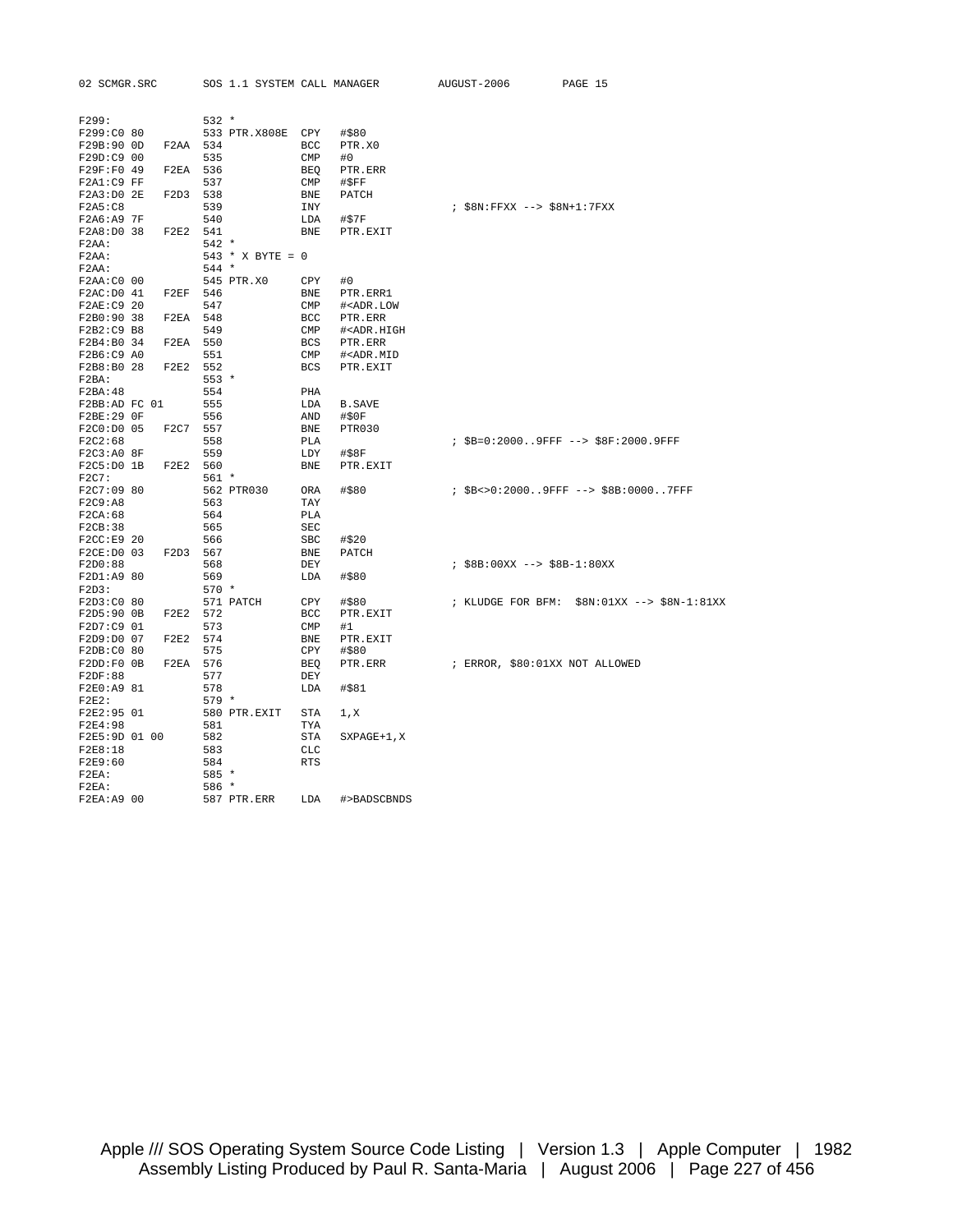| 02 SCMGR.SRC     | SOS 1.1 SYSTEM CALL MANAGER |                        | AUGUST-2006                  | PAGE 16 |
|------------------|-----------------------------|------------------------|------------------------------|---------|
|                  |                             |                        |                              |         |
|                  |                             |                        |                              |         |
| F2FC:2000000     | 588                         | JSR<br>SYSERR          |                              |         |
| F2EF: A900       | 589 PTR.ERR1                | #>BADXBYTE<br>LDA      |                              |         |
| F2F1:200000      | 590                         | JSR<br><b>SYSERR</b>   |                              |         |
| F2F4:            | $591 *$                     |                        |                              |         |
|                  |                             |                        |                              |         |
| F2F4:            | 592                         | LST<br>ON              |                              |         |
| $F2F4$ :<br>F2F4 | 593 ZZEND                   | $\star$<br>EOU         |                              |         |
| F2F4:<br>0296    | 594 ZZLEN                   | EOU<br>ZZEND-ZZORG     |                              |         |
| F2F4:<br>0000    | 595                         | IFNE<br>ZZLEN-LENSCMGR |                              |         |
| S                | 596                         | 2, "SOSORG<br>FAIL     | FILE IS INCORRECT FOR SCMGR" |         |
| $F2F4$ :         | 597                         | FIN                    |                              |         |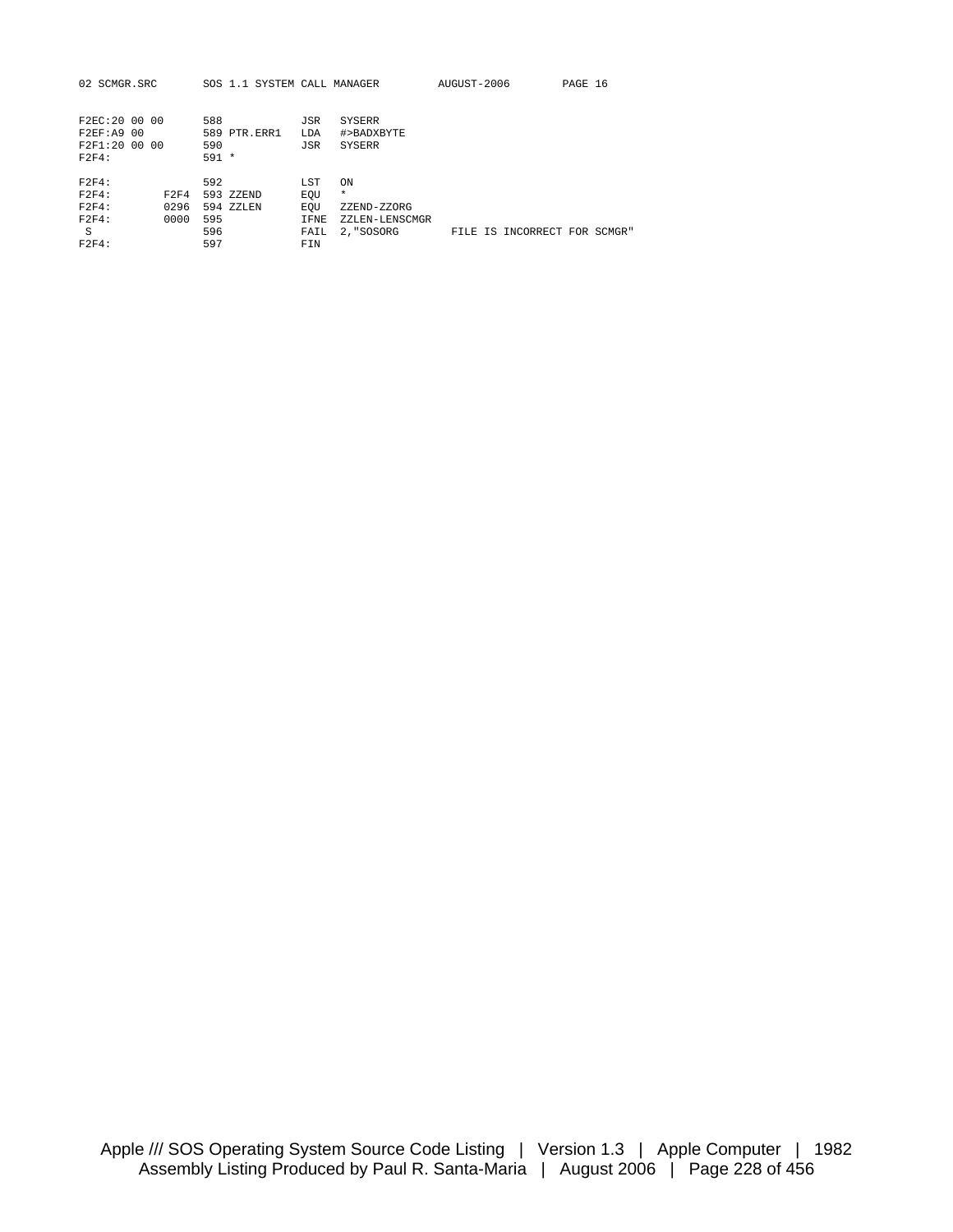|  |                                                                                                                                                                                                                               |  |  | 02 SYMBOL TABLE SORTED BY SYMBOL $\,$ AUGUST-2006 $\,$ PAGE 17 $\,$ |  |
|--|-------------------------------------------------------------------------------------------------------------------------------------------------------------------------------------------------------------------------------|--|--|---------------------------------------------------------------------|--|
|  |                                                                                                                                                                                                                               |  |  |                                                                     |  |
|  | $\begin{tabular}{lcccc} B800 & ADR.HIGH & 2000 & ADR.LOW & A000 & ADR.MID & 01FC B.SAVE \\ X000A & BADCZPAGE & X000D & BADSCRONDS & X0009 & BADSCNUM & X000C BADSCPONT \end{tabular}$                                         |  |  |                                                                     |  |
|  |                                                                                                                                                                                                                               |  |  |                                                                     |  |
|  | XOOB BADXBYTE 3200 BLABFM 32E00 BLABFMI 6B52 BLABUFMG                                                                                                                                                                         |  |  |                                                                     |  |
|  | 6955 BLACFM 5E99 BLADISK3 64D9 BLADMGR 68F4 BLAFMGR                                                                                                                                                                           |  |  |                                                                     |  |
|  | ${\small \begin{tabular}{lcccccc} \textbf{?2CF8 BLAGLOB} & \textbf{?2AF8 BLAINIT} & \textbf{55C0 BLAPL} \\ \textbf{?6E6E BLAMEMMG} & \textbf{?466 BLAOMSG} & \textbf{5466 BLAPATCH} & \textbf{66SE BLASCMGR} \end{tabular} }$ |  |  |                                                                     |  |
|  |                                                                                                                                                                                                                               |  |  |                                                                     |  |
|  |                                                                                                                                                                                                                               |  |  |                                                                     |  |
|  |                                                                                                                                                                                                                               |  |  |                                                                     |  |
|  |                                                                                                                                                                                                                               |  |  |                                                                     |  |
|  |                                                                                                                                                                                                                               |  |  |                                                                     |  |
|  |                                                                                                                                                                                                                               |  |  |                                                                     |  |
|  |                                                                                                                                                                                                                               |  |  |                                                                     |  |
|  |                                                                                                                                                                                                                               |  |  |                                                                     |  |
|  |                                                                                                                                                                                                                               |  |  |                                                                     |  |
|  |                                                                                                                                                                                                                               |  |  |                                                                     |  |
|  |                                                                                                                                                                                                                               |  |  |                                                                     |  |
|  |                                                                                                                                                                                                                               |  |  |                                                                     |  |
|  |                                                                                                                                                                                                                               |  |  |                                                                     |  |
|  |                                                                                                                                                                                                                               |  |  |                                                                     |  |
|  |                                                                                                                                                                                                                               |  |  |                                                                     |  |
|  |                                                                                                                                                                                                                               |  |  |                                                                     |  |
|  |                                                                                                                                                                                                                               |  |  |                                                                     |  |
|  |                                                                                                                                                                                                                               |  |  |                                                                     |  |
|  |                                                                                                                                                                                                                               |  |  |                                                                     |  |
|  |                                                                                                                                                                                                                               |  |  |                                                                     |  |
|  |                                                                                                                                                                                                                               |  |  |                                                                     |  |
|  |                                                                                                                                                                                                                               |  |  |                                                                     |  |
|  |                                                                                                                                                                                                                               |  |  |                                                                     |  |
|  |                                                                                                                                                                                                                               |  |  |                                                                     |  |
|  |                                                                                                                                                                                                                               |  |  |                                                                     |  |
|  |                                                                                                                                                                                                                               |  |  |                                                                     |  |
|  |                                                                                                                                                                                                                               |  |  |                                                                     |  |
|  |                                                                                                                                                                                                                               |  |  |                                                                     |  |
|  | 05 USC.CNT FOC6 USC.TBL F215 VAL.IN F224 VAL.OUT                                                                                                                                                                              |  |  |                                                                     |  |
|  | F20D VALUE FFD0 Z.REG 01FD Z.SAVE F2F4 ZZEND                                                                                                                                                                                  |  |  |                                                                     |  |
|  | 0296 ZZLEN F05E ZZORG                                                                                                                                                                                                         |  |  |                                                                     |  |
|  | ** SUCCESSFUL ASSEMBLY := NO ERRORS                                                                                                                                                                                           |  |  |                                                                     |  |

\*\* ASSEMBLER CREATED ON 30-APR-85 22:46

\*\* TOTAL LINES ASSEMBLED 656

\*\* FREE SPACE PAGE COUNT 82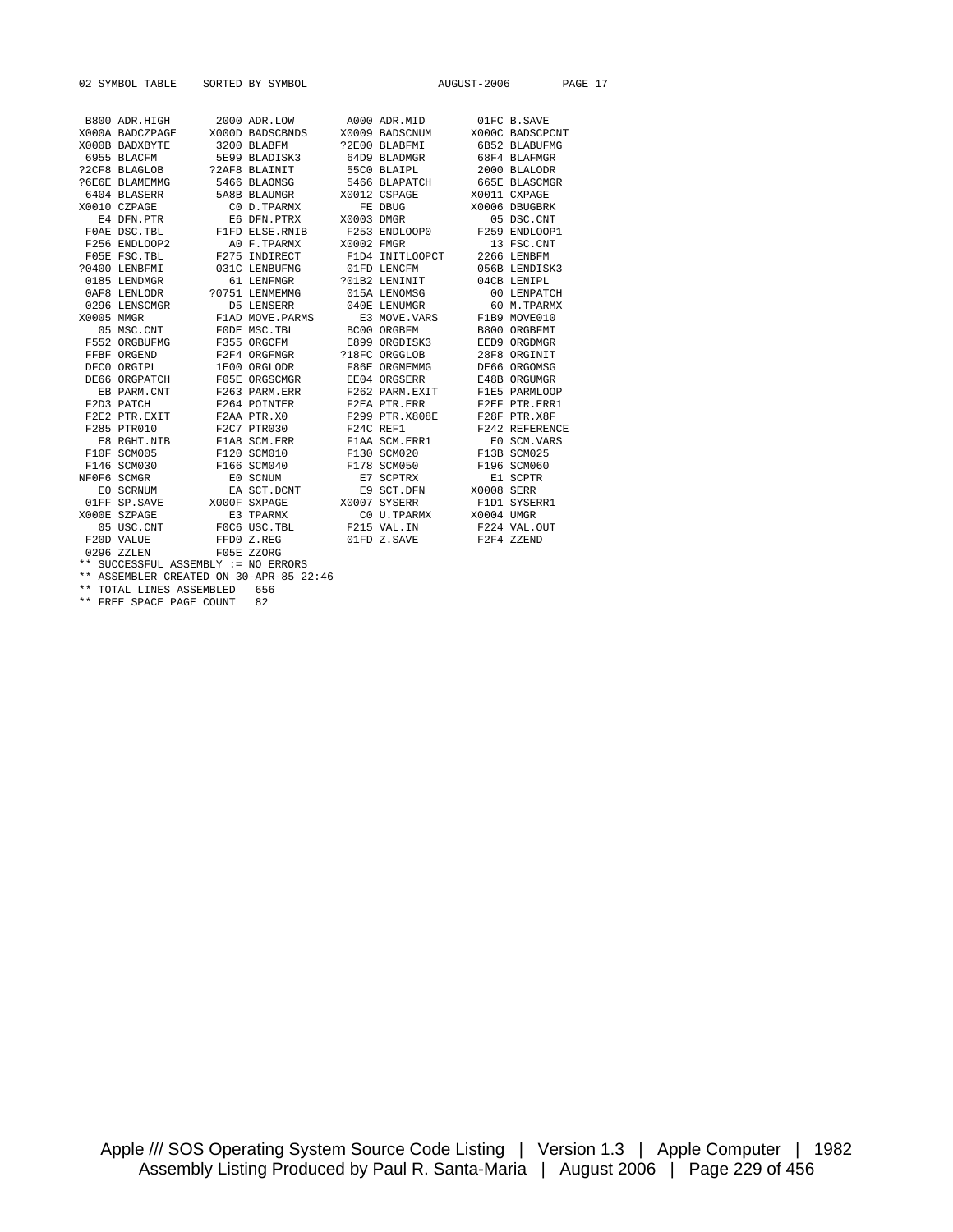SOURCE FILE #01 =>FMGR.SRC INCLUDE FILE #02 =>SOSORG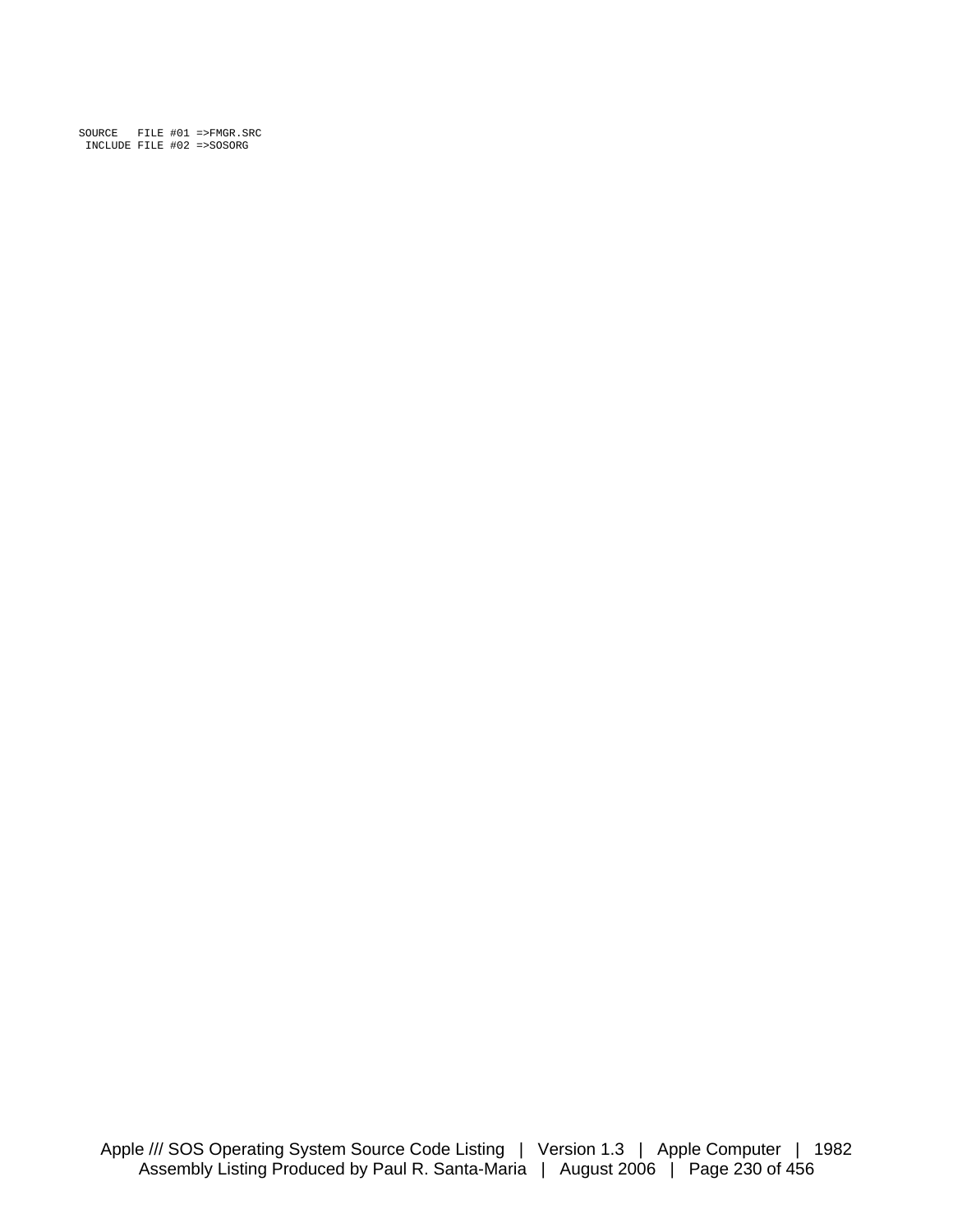| 01 FMGR.SRC                    | SOS 1.1 FILE MANAGER                    | AUGUST-2006<br>PAGE 2                                                                  |
|--------------------------------|-----------------------------------------|----------------------------------------------------------------------------------------|
|                                |                                         |                                                                                        |
| 0000:                          | $\overline{a}$<br><b>REL</b>            |                                                                                        |
| 0000:                          | $\overline{3}$                          | INCLUDE SOSORG                                                                         |
| 0000:                          | $\mathbf{1}$                            |                                                                                        |
|                                |                                         |                                                                                        |
| 0000:                          | 2 * SOS KERNEL MODULE ORIGINS           |                                                                                        |
| 0000:<br>1E00<br>0000:<br>28F8 | 3 ORGLODR<br>EOU<br>4 ORGINIT<br>EOU    | ; ORIGIN OF SOS LOADER<br>\$1E00<br>\$28F8<br>; ORIGIN OF INIT                         |
| 0000:<br>18FC                  | 5 ORGGLOB                               | ; ORIGIN OF SYSGLOB<br>EOU \$18FC                                                      |
| 0000:<br><b>B800</b>           | 6 ORGBFMI                               | EQU \$B800<br>; ORIGIN OF BFM.INIT2 & BITMAPS                                          |
| 0000:<br>BC00                  | 7 ORGBFM                                | EQU \$BC00<br>; ORIGIN OF BFM                                                          |
| 0000:<br>DE66                  | 8 ORGPATCH                              | EQU \$DE66<br>; ORIGIN OF PATCH AREA                                                   |
| DE66<br>0000:                  | 9 ORGOMSG                               | EQU \$DE66<br>; ORIGIN OF OPRMSG                                                       |
| 0000:<br>DFC0                  | 10 ORGIPL                               | ; ORIGIN OF IPL<br>EOU \$DFC0                                                          |
| 0000:<br>E48B                  | 11 ORGUMGR                              | EQU \$E48B<br>; ORIGIN OF UMGR                                                         |
| 0000:<br>E899                  | 12 ORGDISK3<br>EOU                      | <b>\$E899</b><br>; ORIGIN OF DISK3                                                     |
| 0000:<br>EE04                  | 13 ORGSERR                              | EOU \$EE04<br>; ORIGIN OF SYSERR<br>; ORIGIN OF DEVMGR                                 |
| 0000:<br>EED9<br>0000:<br>F05E | 14 ORGDMGR<br>15 ORGSCMGR               | EOU \$EED9<br>EQU \$F05E<br>; ORIGIN OF SCMGR                                          |
| F2F4<br>0000:                  | 16 ORGFMGR                              | EQU \$F2F4<br>; ORIGIN OF FMGR                                                         |
| 0000:<br>F355                  | 17 ORGCFM                               | EQU \$F355<br>; ORIGIN OF CFMGR                                                        |
| 0000:<br>F552                  | 18 ORGBUFMG                             | EQU \$F552<br>; ORIGIN OF BUFMGR                                                       |
| F86E<br>0000:                  | 19 ORGMEMMG<br>EQU                      | \$F86E<br>; ORIGIN OF MEMMGR                                                           |
| 0000:<br>FFBF                  | 20 ORGEND<br>EQU                        | \$FFBF<br>; END MARKER                                                                 |
| 0000:                          | 21                                      |                                                                                        |
|                                |                                         |                                                                                        |
| 0000:                          |                                         | 22 * LENGTH OF SOS MODULES -- THIS MUST AGREE WITH ZZLEN FOR EACH MODULE               |
| 0000:<br>0AF8<br>0000:<br>01B2 | 23 LENLODR<br>EQU<br>24 LENINIT<br>EQU  | ORGINIT-ORGLODR ; LENGTH OF SOS LOADER<br>\$01B2<br>; LENGTH OF INIT                   |
| 0000:<br>0400                  | 25 LENBFMI<br>EQU                       | ORGBFM-ORGBFMI<br>; LENGTH OF BFM. INIT2 & BITMAPS                                     |
| 0000:<br>2266                  | 26 LENBFM<br>EQU                        | ORGPATCH-ORGBFM ; LENGTH OF BFM                                                        |
| 0000<br>0000:                  | 27 LENPATCH                             | EQU ORGOMSG-ORGPATCH ; LENGTH OF PATCH AREA                                            |
| 015A<br>0000:                  | 28 LENOMSG                              | EQU ORGIPL-ORGOMSG<br>; LENGTH OF OPRMSG                                               |
| 0000:<br>04CB                  | 29 LENIPL                               | EQU ORGUMGR-ORGIPL<br>; LENGTH OF IPL                                                  |
| 0000:<br>040E                  | 30 LENUMGR<br>EQU                       | ORGDISK3-ORGUMGR ; LENGTH OF UMGR                                                      |
| 056B<br>0000:                  | 31 LENDISK3<br>EQU                      | ORGSERR-ORGDISK3 ; LENGTH OF DISK3                                                     |
| 00D5<br>0000:<br>0000:         | 32 LENSERR<br>EQU<br>33 LENDMGR<br>EQU  | ORGDMGR-ORGSERR ; LENGTH OF SYSERR<br>ORGSCMGR-ORGDMGR ; LENGTH OF DEVMGR              |
| 0185<br>0296<br>0000:          | 34 LENSCMGR<br>EQU                      | ORGFMGR-ORGSCMGR ; LENGTH OF SCMGR                                                     |
| 0000:<br>0061                  | 35 LENFMGR<br>EQU                       | ORGCFM-ORGFMGR<br>; LENGTH OF FMGR                                                     |
| 01FD<br>0000:                  | 36 LENCFM<br>EQU                        | ORGBUFMG-ORGCFM ; ORIGIN OF CFMGR                                                      |
| 0000:<br>031C                  | 37 LENBUFMG<br>EQU                      | ORGMEMMG-ORGBUFMG ; LENGTH OF BUFMGR                                                   |
| 0000:<br>0751                  | 38 LENMEMMG<br>EQU                      | ORGEND-ORGMEMMG ; LENGTH OF MEMMGR                                                     |
| 0000:                          | 39                                      |                                                                                        |
|                                |                                         |                                                                                        |
| 0000:                          | $40*$                                   | SOS BLOAD ADDRESSES                                                                    |
| 0000:<br>2000<br>0000:<br>2AF8 | EQU<br>41 BLALODR                       | \$2000<br>; BLOAD ADDRESS OF SOS LOADER<br>EQU BLALODR+LENLODR ; BLOAD ADDRESS OF INIT |
| 0000:<br>2CF8                  | 42 BLAINIT<br>43 BLAGLOB                | EQU \$2CF8<br>; BLOAD ADDRESS OF SYSGLOB                                               |
| 0000:<br>2E00                  | 44 BLABFMI                              | EQU \$2E00<br>; BLOAD ADDRESS OF BFM. INIT2 & BITMAPS                                  |
| 3200<br>0000:                  | EQU<br>45 BLABFM                        | ; BLOAD ADDRESS OF BFM<br>\$3200                                                       |
| 0000:<br>5466                  | 46 BLAPATCH<br>EQU                      |                                                                                        |
| 0000:<br>5466                  | 47 BLAOMSG                              | EQU BLAPATCH+LENPATCH ; BLOAD ADDRESS OF OPRMSG                                        |
| 55C0<br>0000:                  | 48 BLAIPL<br>EQU                        | BLAOMSG+LENOMSG ; BLOAD ADDRESS OF IPL                                                 |
| 0000:<br>5A8B                  | 49 BLAUMGR<br>EQU                       | BLAIPL+LENIPL<br>; BLOAD ADDRESS OF UMGR                                               |
| 5E99<br>0000:                  | 50 BLADISK3<br>EQU                      | BLAUMGR+LENUMGR ; BLOAD ADDRESS OF DISK3                                               |
| 0000:<br>6404                  | 51 BLASERR<br>EQU                       | BLADISK3+LENDISK3 ; BLOAD ADDRESS OF SYSERR                                            |
| 0000:<br>64D9<br>0000:<br>665E | 52 BLADMGR<br>EQU<br>53 BLASCMGR<br>EOU | BLASERR+LENSERR ; BLOAD ADDRESS OF DEVMGR<br>BLADMGR+LENDMGR ; BLOAD ADDRESS OF SCMGR  |
| 0000:<br>68F4                  | EQU<br>54 BLAFMGR                       | BLASCMGR+LENSCMGR ; BLOAD ADDRESS OF FMGR                                              |
|                                |                                         |                                                                                        |

Apple /// SOS Operating System Source Code Listing | Version 1.3 | Apple Computer | 1982 Assembly Listing Produced by Paul R. Santa-Maria | August 2006 | Page 231 of 456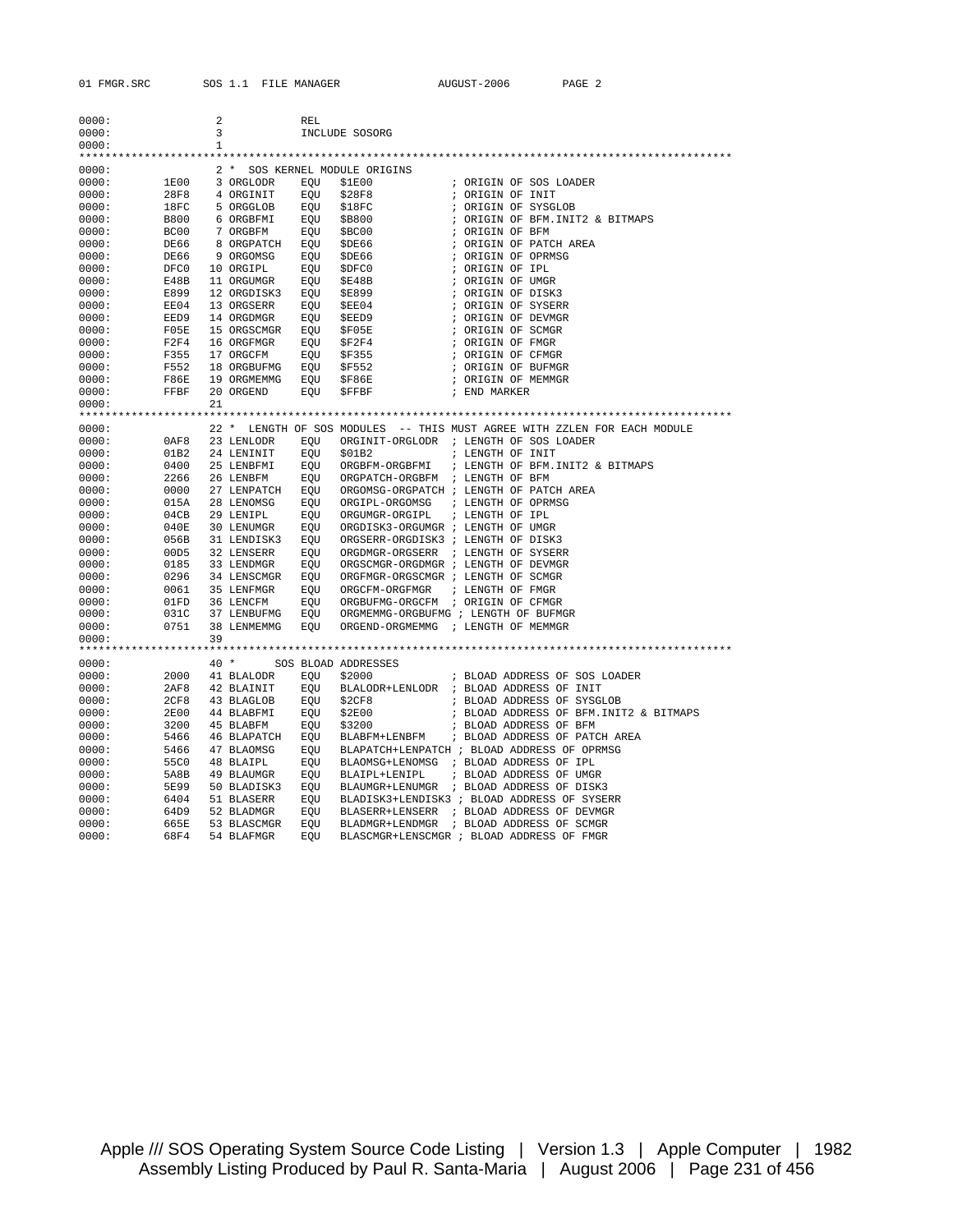| 02 SOSORG |      |        |             |              | SOS 1.1 FILE MANAGER | AUGUST-2006<br>PAGE 3                                         |
|-----------|------|--------|-------------|--------------|----------------------|---------------------------------------------------------------|
|           |      |        |             |              |                      |                                                               |
|           |      |        |             |              |                      |                                                               |
| 0000:     | 6955 |        | 55 BLACFM   |              | EOU                  | BLAFMGR+LENFMGR ; BLOAD ADDRESS OF CFMGR                      |
| 0000:     | 6B52 |        | 56 BLABUFMG |              | EOU                  | ; BLOAD ADDRESS OF BUFMGR<br>BLACFM+LENCFM                    |
| 0000:     | 6E6E |        | 57 BLAMEMMG |              | EOU                  | BLABUFMG+LENBUFMG ; BLOAD ADDRESS OF MEMMGR                   |
| 0000:     |      | 58     |             |              |                      |                                                               |
|           |      |        |             |              |                      |                                                               |
| F2F4:     | F2F4 | 4      |             |              | ORG                  | ORGFMGR                                                       |
| F2F4:     | F2F4 |        | 5 ZZORG     |              | EOU                  | $\star$                                                       |
| $F2F4$ :  |      | 6      |             |              | MSB                  | OFF                                                           |
| F2F4:     |      |        |             |              |                      |                                                               |
| $F2F4$ :  |      |        | $8*$        |              |                      | COPYRIGHT (C) APPLE COMPUTER INC. 1980                        |
| $F2F4$ :  |      |        | $9 *$       |              |                      | ALL RIGHTS RESERVED                                           |
| $F2F4$ :  |      |        |             |              |                      |                                                               |
| $F2F4$ :  |      | $11 *$ |             |              |                      |                                                               |
| $F2F4$ :  |      |        |             |              |                      | 12 * FILE MANAGER (VERSION = 1.10<br>$\lambda$                |
| $F2F4$ :  |      | $13 *$ |             |              |                      | $= 8/04/81$<br>(DATE                                          |
| $F2F4$ :  |      | $14 *$ |             |              |                      |                                                               |
| F2F4:     |      |        |             |              |                      | 15 * THIS MODULE IS ENTERED FROM THE SYSTEM CALL MANAGER, AND |
| $F2F4$ :  |      |        |             |              |                      | 16 * IS RESPONSIBLE FOR SWITCHING TO EITHER THE BLOCK FILE    |
| $F2F4$ :  |      |        |             |              |                      | 17 * MANAGER, OR THE CHARACTER FILE MANAGER.                  |
| $F2F4$ :  |      | $18 *$ |             |              |                      |                                                               |
| $F2F4$ :  |      |        |             |              |                      |                                                               |
| F2F4:     |      | $20 *$ |             |              |                      |                                                               |
| F2F4:     | F2F5 | 21     |             |              | ENTRY FMGR           |                                                               |
| $F2F4$ :  | F2F4 | 22     |             |              |                      | ENTRY LEVEL                                                   |
| $F2F4$ :  |      | $23 *$ |             |              |                      |                                                               |
| $F2F4$ :  | 0000 | 24     |             |              |                      | EXTRN BFMGR                                                   |
| $F2F4$ :  | 0000 | 25     |             |              |                      | <b>EXTRN CFMGR</b>                                            |
| $F2F4$ :  | 0000 | 26     |             |              |                      | <b>EXTRN SYSERR</b>                                           |
| $F2F4$ :  | 0000 | 27     |             |              | <b>EXTRN SERR</b>    |                                                               |
| F2F4:     | 0000 | 28     |             |              |                      | EXTRN BADPATH                                                 |
| $F2F4$ :  | 0000 | 29     |             |              |                      | <b>EXTRN FNFERR</b>                                           |
| $F2F4$ :  | 0000 | 30     |             |              |                      | EXTRN LVLERR                                                  |
| F2F4:     |      | $31 *$ |             |              |                      |                                                               |
| $F2F4$ :  | 00A0 |        | 32 F.TPARMX |              | EOU                  | ; LOC OF FILE SYSTEM CALL PARMS<br>\$A0                       |
| $F2F4$ :  | 0008 |        | 33 OPEN     |              | EOU                  | \$8                                                           |
| $F2F4$ :  | 000C |        | 34 CLOSE    |              | EOU                  | \$C                                                           |
| F2F4:     | 0012 |        | 35 SETLEVEL |              | EOU                  | \$12                                                          |
| $F2F4$ :  | 0013 |        | 36 GETLEVEL |              | EOU                  | \$13                                                          |
| $F2F4$ :  | 00A0 |        |             | 37 F.REOCODE | EOU                  | F.TPARMX                                                      |
| F2F4:     | 00A1 |        | 38 F.LEVEL  |              | EOU                  | F.TPARMX+\$1                                                  |
| F2F4:     | 00A1 |        | 39 PATHNAME |              | EOU                  | F.TPARMX+\$1                                                  |
| $F2F4$ :  | 00A1 |        | 40 REFNUM   |              | EQU                  | F.TPARMX+\$1                                                  |
| $F2F4$ :  | 002E |        | 41 PERIOD   |              | EOU                  | \$2E                                                          |
| F2F4:01   |      |        | 42 LEVEL    |              | DFB                  | \$1                                                           |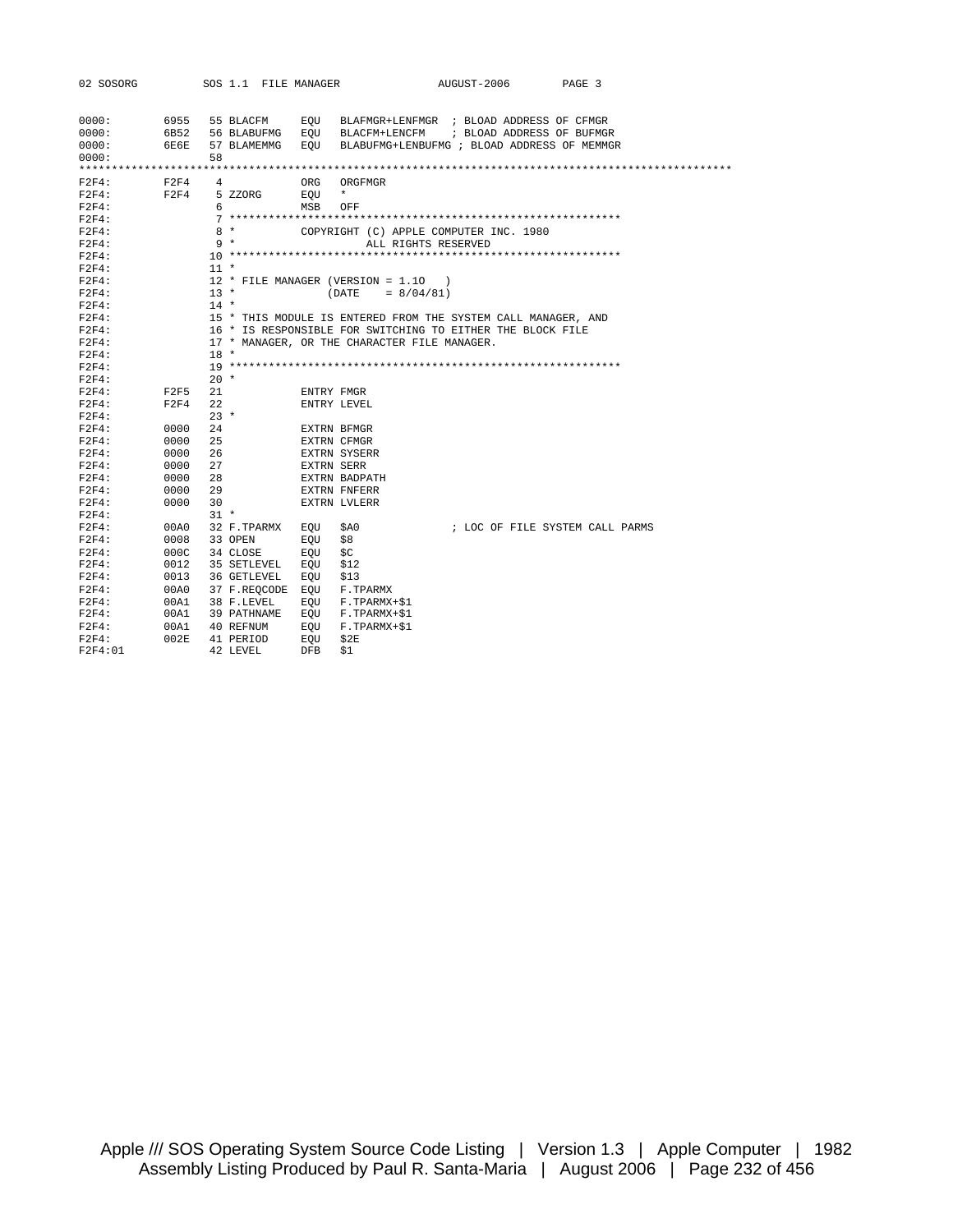| 02 FMGR.SRC                                                                                                                                                                                                                                  |              |        |           |                   | SOS 1.1 FILE MANAGER                                   |                                                                                                                                                                                                                          | AUGUST-2006     | PAGE 4 |
|----------------------------------------------------------------------------------------------------------------------------------------------------------------------------------------------------------------------------------------------|--------------|--------|-----------|-------------------|--------------------------------------------------------|--------------------------------------------------------------------------------------------------------------------------------------------------------------------------------------------------------------------------|-----------------|--------|
|                                                                                                                                                                                                                                              |              |        |           |                   |                                                        |                                                                                                                                                                                                                          |                 |        |
| F2F5:                                                                                                                                                                                                                                        |              |        |           |                   |                                                        |                                                                                                                                                                                                                          |                 |        |
| F2F5:                                                                                                                                                                                                                                        |              | $45 *$ |           |                   |                                                        |                                                                                                                                                                                                                          |                 |        |
| F2F5:                                                                                                                                                                                                                                        |              |        |           | 46 * FILE MANAGER |                                                        |                                                                                                                                                                                                                          |                 |        |
| F2F5:                                                                                                                                                                                                                                        |              | $47 *$ |           |                   |                                                        |                                                                                                                                                                                                                          |                 |        |
| F2F5:                                                                                                                                                                                                                                        |              |        |           |                   |                                                        |                                                                                                                                                                                                                          |                 |        |
| F2F5:                                                                                                                                                                                                                                        | F2F5 49 FMGR |        |           |                   | EQU *                                                  |                                                                                                                                                                                                                          |                 |        |
| F2F5:                                                                                                                                                                                                                                        |              | $50*$  |           |                   |                                                        |                                                                                                                                                                                                                          |                 |        |
| F2F5:A5 A0                                                                                                                                                                                                                                   |              | 51     |           |                   |                                                        | LDA F.REOCODE                                                                                                                                                                                                            |                 |        |
| F2F7:C9 08                                                                                                                                                                                                                                   |              | 52     |           |                   | CMP #OPEN                                              |                                                                                                                                                                                                                          |                 |        |
| F2F9:90 10 F30B 53                                                                                                                                                                                                                           |              |        |           |                   |                                                        | BCC FMGR010                                                                                                                                                                                                              |                 |        |
| F2FB:F0 11 F30E 54                                                                                                                                                                                                                           |              |        |           |                   |                                                        | BEQ FMGR020                                                                                                                                                                                                              |                 |        |
| F2FD:C9 OC                                                                                                                                                                                                                                   |              | 55     |           |                   |                                                        | CMP #CLOSE                                                                                                                                                                                                               |                 |        |
| F2FF:90 2A                                                                                                                                                                                                                                   | F32B 56      |        |           |                   |                                                        | BCC FMGR030                                                                                                                                                                                                              |                 |        |
| F301:F0 2F F332 57                                                                                                                                                                                                                           |              |        |           |                   |                                                        | BEQ FMGR040                                                                                                                                                                                                              |                 |        |
| F303:C9 12                                                                                                                                                                                                                                   |              | 58     |           |                   |                                                        | CMP #SETLEVEL                                                                                                                                                                                                            |                 |        |
| F305:F0 35 F33C 59                                                                                                                                                                                                                           |              |        |           |                   |                                                        | BEQ SLEVEL                                                                                                                                                                                                               |                 |        |
| F307:C9 13                                                                                                                                                                                                                                   |              | 60     |           |                   |                                                        | CMP #GETLEVEL                                                                                                                                                                                                            |                 |        |
| F309:F0 42 F34D 61<br>F30B:                                                                                                                                                                                                                  |              | 62 *   |           |                   |                                                        | BEQ GLEVEL                                                                                                                                                                                                               |                 |        |
| F30B:4C 00 00                                                                                                                                                                                                                                |              |        |           |                   |                                                        | 63 FMGR010 JMP BFMGR                                                                                                                                                                                                     | ; EXIT          |        |
| F30E:                                                                                                                                                                                                                                        |              | 64 *   |           |                   |                                                        |                                                                                                                                                                                                                          |                 |        |
| F30E:A0 01                                                                                                                                                                                                                                   |              |        |           |                   | 65 FMGR020 LDY #1                                      |                                                                                                                                                                                                                          |                 |        |
| F310:B1 A1                                                                                                                                                                                                                                   |              | 66     |           |                   |                                                        | LDA (PATHNAME), Y                                                                                                                                                                                                        |                 |        |
| F312:C9 2E                                                                                                                                                                                                                                   |              | 67     |           |                   |                                                        | CMP #PERIOD                                                                                                                                                                                                              |                 |        |
| $\begin{array}{lllll} \texttt{F314:DD} & \texttt{r} \\ \texttt{F316:20 00 00} & & & \\ \texttt{F319:90 07} & \texttt{F322} & \texttt{70} \\ \texttt{m319:4D 00 00} & & & \\ \texttt{m319:4D} & & & \\ \texttt{m319:4D} & & & \\ \end{array}$ |              |        |           |                   |                                                        | BNE FMGR010                                                                                                                                                                                                              |                 |        |
|                                                                                                                                                                                                                                              |              |        |           |                   | JSR CFMGR                                              |                                                                                                                                                                                                                          |                 |        |
|                                                                                                                                                                                                                                              |              |        |           |                   |                                                        | BCC FMGR024                                                                                                                                                                                                              |                 |        |
|                                                                                                                                                                                                                                              |              |        |           |                   | $\begin{tabular}{ll} \tt LDA & \tt SERR \end{tabular}$ |                                                                                                                                                                                                                          |                 |        |
|                                                                                                                                                                                                                                              |              |        |           |                   |                                                        | CMP #FNFERR                                                                                                                                                                                                              |                 |        |
| F320:F0 01 F323                                                                                                                                                                                                                              |              | 73     |           |                   |                                                        | BEQ FMGR026                                                                                                                                                                                                              |                 |        |
| F322:60                                                                                                                                                                                                                                      |              |        |           |                   | 74 FMGR024 RTS                                         |                                                                                                                                                                                                                          | ; EXIT          |        |
| F323:                                                                                                                                                                                                                                        |              | $75 *$ |           |                   |                                                        |                                                                                                                                                                                                                          |                 |        |
| F323:A9 00                                                                                                                                                                                                                                   |              |        |           |                   | 76 FMGR026 LDA #0                                      |                                                                                                                                                                                                                          |                 |        |
| F325:8D 00 00                                                                                                                                                                                                                                |              | 77     |           |                   | STA SERR                                               |                                                                                                                                                                                                                          |                 |        |
| F328:4C 00 00                                                                                                                                                                                                                                |              | 78     |           |                   | JMP BFMGR                                              |                                                                                                                                                                                                                          | ; EXIT          |        |
| F32B:                                                                                                                                                                                                                                        |              | 79 *   |           |                   |                                                        |                                                                                                                                                                                                                          |                 |        |
|                                                                                                                                                                                                                                              |              |        |           |                   |                                                        |                                                                                                                                                                                                                          |                 |        |
|                                                                                                                                                                                                                                              |              |        |           |                   |                                                        | $\begin{tabular}{lllllllllll} \texttt{F32B:AS A1} & \texttt{80 FMG R030} & \texttt{LDA} & \texttt{REFNUM}\\ \texttt{F32D:10 DC} & \texttt{F30B} & \texttt{81 FMG R031} & \texttt{BPL} & \texttt{FMG R010} \end{tabular}$ |                 |        |
| F32F:4C 00 00                                                                                                                                                                                                                                |              | 82     |           |                   |                                                        | JMP CFMGR                                                                                                                                                                                                                | ; EXIT          |        |
| F332:                                                                                                                                                                                                                                        |              | $83*$  |           |                   |                                                        |                                                                                                                                                                                                                          |                 |        |
| F332:A5 A1                                                                                                                                                                                                                                   |              |        |           |                   |                                                        | 84 FMGR040 LDA REFNUM                                                                                                                                                                                                    |                 |        |
| F334:D0 F7 F32D 85                                                                                                                                                                                                                           |              |        |           |                   |                                                        | BNE FMGR031                                                                                                                                                                                                              |                 |        |
| F336:20 00 00                                                                                                                                                                                                                                |              | 86     |           |                   |                                                        | JSR BFMGR                                                                                                                                                                                                                | $;$ CLOSE $(0)$ |        |
| F339:4C 00 00                                                                                                                                                                                                                                |              | 87     |           |                   |                                                        | JMP CFMGR                                                                                                                                                                                                                | ; EXIT          |        |
| F33C:                                                                                                                                                                                                                                        |              | 88 *   |           |                   |                                                        |                                                                                                                                                                                                                          |                 |        |
| F33C:A5 A1                                                                                                                                                                                                                                   |              |        | 89 SLEVEL |                   |                                                        | LDA F.LEVEL                                                                                                                                                                                                              |                 |        |
| F33E:F0 08 F348 90                                                                                                                                                                                                                           |              |        |           |                   |                                                        | BEQ LVL.ERR                                                                                                                                                                                                              |                 |        |
| F340:C9 04                                                                                                                                                                                                                                   |              | 91     |           |                   | $CMP$ #4                                               |                                                                                                                                                                                                                          |                 |        |
| F342:B0 04 F348 92                                                                                                                                                                                                                           |              |        |           |                   |                                                        | BCS LVL.ERR                                                                                                                                                                                                              |                 |        |
| F344:8D F4 F2 93                                                                                                                                                                                                                             |              |        |           |                   | STA LEVEL                                              |                                                                                                                                                                                                                          |                 |        |
| F347:60                                                                                                                                                                                                                                      |              | 94     |           |                   | RTS                                                    |                                                                                                                                                                                                                          |                 |        |
| F348:A9 00                                                                                                                                                                                                                                   |              |        |           |                   |                                                        | 95 LVL.ERR LDA #LVLERR                                                                                                                                                                                                   |                 |        |
| F34A:20 00 00                                                                                                                                                                                                                                |              | 96     |           |                   |                                                        | JSR SYSERR                                                                                                                                                                                                               |                 |        |
| F34D:                                                                                                                                                                                                                                        |              | $97 *$ |           |                   |                                                        |                                                                                                                                                                                                                          |                 |        |
| F34D:A0 00                                                                                                                                                                                                                                   |              |        | 98 GLEVEL |                   | LDY                                                    | #0                                                                                                                                                                                                                       |                 |        |
| F34F:AD F4 F2                                                                                                                                                                                                                                |              |        |           |                   | LDA                                                    | LEVEL                                                                                                                                                                                                                    |                 |        |

Apple /// SOS Operating System Source Code Listing | Version 1.3 | Apple Computer | 1982 Assembly Listing Produced by Paul R. Santa-Maria | August 2006 | Page 233 of 456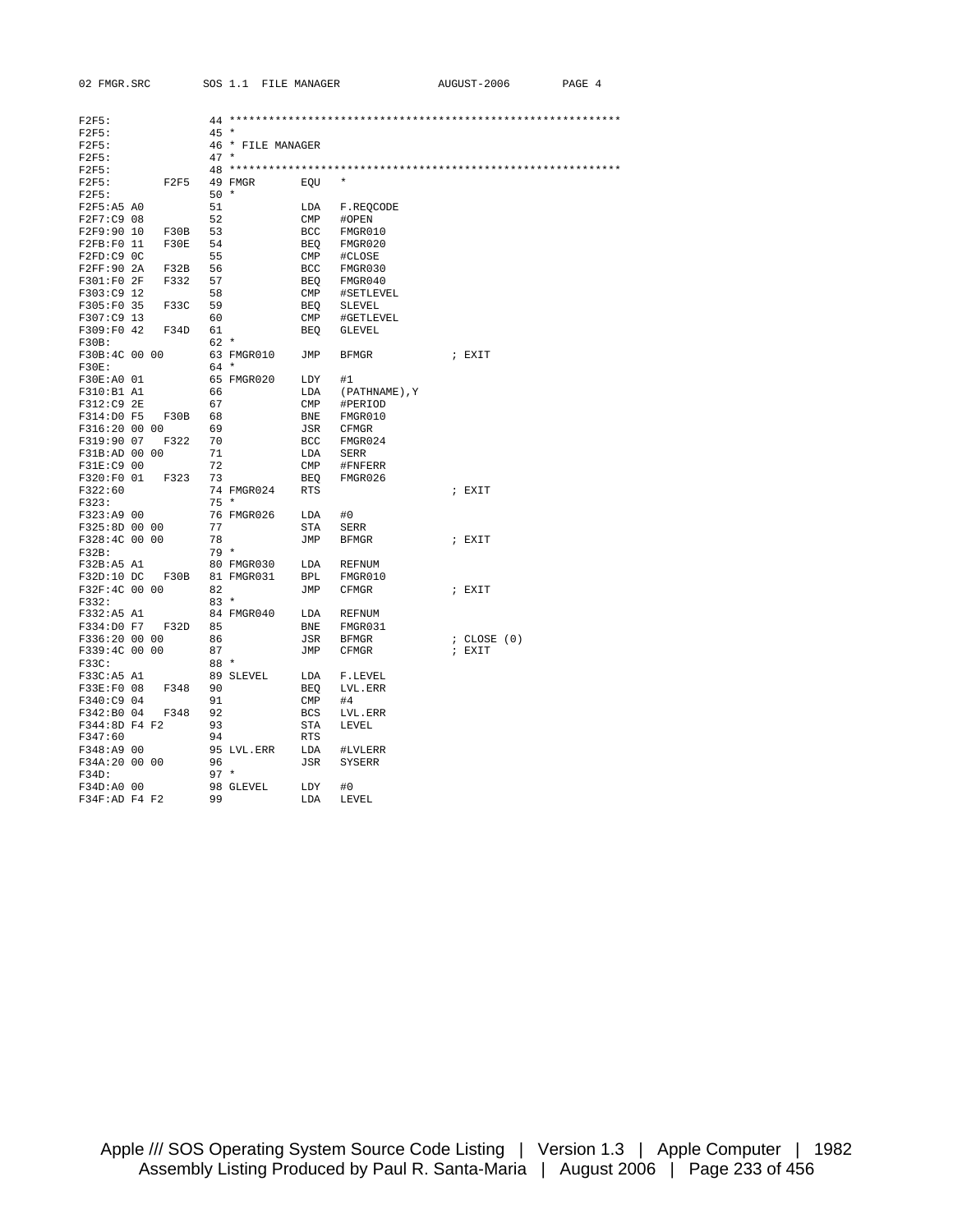| 02 FMGR.SRC |      |         | SOS 1.1   | FILE MANAGER |                 | AUGUST-2006 |                             | PAGE 5 |  |
|-------------|------|---------|-----------|--------------|-----------------|-------------|-----------------------------|--------|--|
|             |      |         |           |              |                 |             |                             |        |  |
| F352:91 A1  |      | 100     |           | STA          | $(F.LEVEL)$ , Y |             |                             |        |  |
| F354:60     |      | 101     |           | <b>RTS</b>   |                 |             |                             |        |  |
| F355:       |      | $102 *$ |           |              |                 |             |                             |        |  |
|             |      |         |           |              |                 |             |                             |        |  |
| F355:       |      | 103     |           | LST          | ON              |             |                             |        |  |
| F355:       | F355 |         | 104 ZZEND | EOU          | $\star$         |             |                             |        |  |
| F355:       | 0061 |         | 105 ZZLEN | EOU          | ZZEND-ZZORG     |             |                             |        |  |
| F355:       | 0000 | 106     |           | IFNE         | ZZLEN-LENFMGR   |             |                             |        |  |
| S           |      | 107     |           | FAIL         | 2, "SOSORG      |             | FILE IS INCORRECT FOR FMGR" |        |  |
| F355:       |      | 108     |           | FIN          |                 |             |                             |        |  |
|             |      |         |           |              |                 |             |                             |        |  |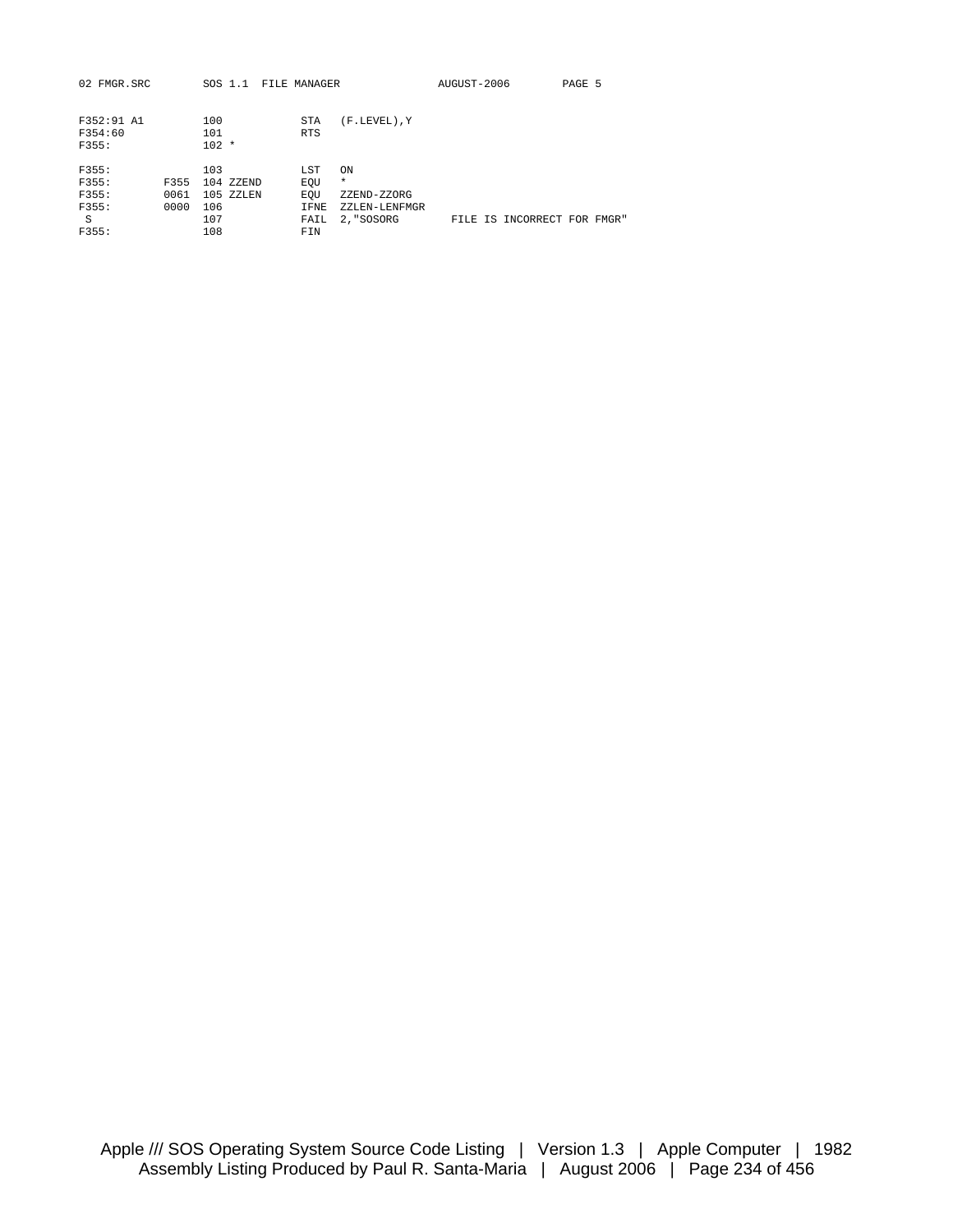|            | 02 SYMBOL TABLE           |      | SORTED BY SYMBOL |               | AUGUST-2006 |               | PAGE 6 |  |
|------------|---------------------------|------|------------------|---------------|-------------|---------------|--------|--|
|            |                           |      |                  |               |             |               |        |  |
|            | ?0007 BADPATH X0003 BFMGR |      |                  | 3200 BLABFM   |             | 22E00 BLABFMI |        |  |
|            | 6B52 BLABUFMG             |      | 6955 BLACFM      | 5E99 BLADISK3 |             | 64D9 BLADMGR  |        |  |
|            | 68F4 BLAFMGR              |      | ?2CF8 BLAGLOB    | ?2AF8 BLAINIT |             | 55CO BLAIPL   |        |  |
|            | $2000$ BLALODR            |      | P6E6E BLAMEMMG   | 5466 BLAOMSG  |             | 5466 BLAPATCH |        |  |
|            | 665E BLASCMGR             |      | 6404 BLASERR     | 5A8B BLAUMGR  |             | X0004 CFMGR   |        |  |
|            | OC CLOSE                  |      | A1 F.LEVEL       | A0 F.REOCODE  |             | AO F. TPARMX  |        |  |
| NF2F5 FMGR |                           |      | F30B FMGR010     | F30E FMGR020  |             | F322 FMGR024  |        |  |
|            | F323 FMGR026              |      | F32B FMGR030     | F32D FMGR031  |             | F332 FMGR040  |        |  |
|            | X0008 FNFERR              |      | 13 GETLEVEL      | F34D GLEVEL   |             | ?0400 LENBFMI |        |  |
|            | 2266 LENBFM               |      | 031C LENBUFMG    | 01FD LENCFM   |             | 056B LENDISK3 |        |  |
|            | 0185 LENDMGR              |      | 61 LENFMGR       | 201B2 LENINIT |             | 04CB LENTPL   |        |  |
|            | 0AF8 LENLODR              |      | ?0751 LENMEMMG   | 015A LENOMSG  |             | 00 LENPATCH   |        |  |
|            | 0296 LENSCMGR             |      | D5 LENSERR       | 040E LENUMGR  |             | NF2F4 LEVEL   |        |  |
|            | F348 LVL ERR              |      | X0009 LVLERR     | 08 OPEN       |             | BC00 ORGBFM   |        |  |
|            | B800 ORGBFMI              |      | F552 ORGBUFMG    | F355 ORGCFM   |             | E899 ORGDISK3 |        |  |
|            | EED9 ORGDMGR              | FFBF | ORGEND           | F2F4 ORGFMGR  |             | ?18FC ORGGLOB |        |  |
|            | 28F8 ORGINIT              | DFC0 | ORGIPL           | 1E00 ORGLODR  |             | F86E ORGMEMMG |        |  |
|            | DE66 ORGOMSG              |      | DE66 ORGPATCH    | F05E ORGSCMGR |             | EE04 ORGSERR  |        |  |
|            | E48B ORGUMGR              |      | A1 PATHNAME      | 2E PERIOD     |             | A1 REFNUM     |        |  |
| X0006 SERR |                           |      | 12 SETLEVEL      | F33C SLEVEL   |             | X0005 SYSERR  |        |  |
|            | F355 ZZEND                |      | 61 ZZLEN         | F2F4 ZZORG    |             |               |        |  |

\*\* SUCCESSFUL ASSEMBLY := NO ERRORS \*\* ASSEMBLER CREATED ON 30-APR-85 22:46

\*\* TOTAL LINES ASSEMBLED 167

\*\* FREE SPACE PAGE COUNT 85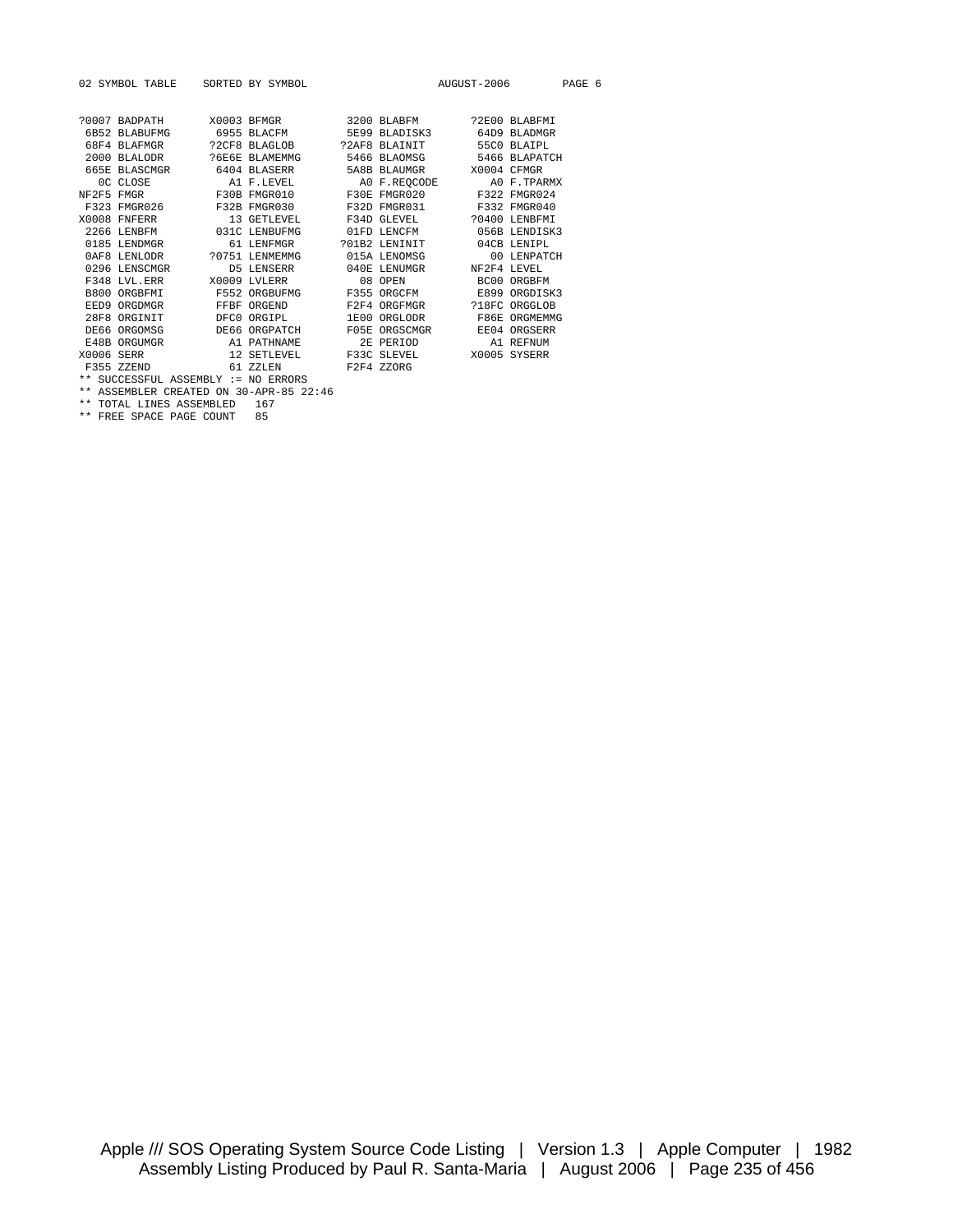SOURCE FILE #01 =>CFMGR.SRC INCLUDE FILE #02 =>SOSORG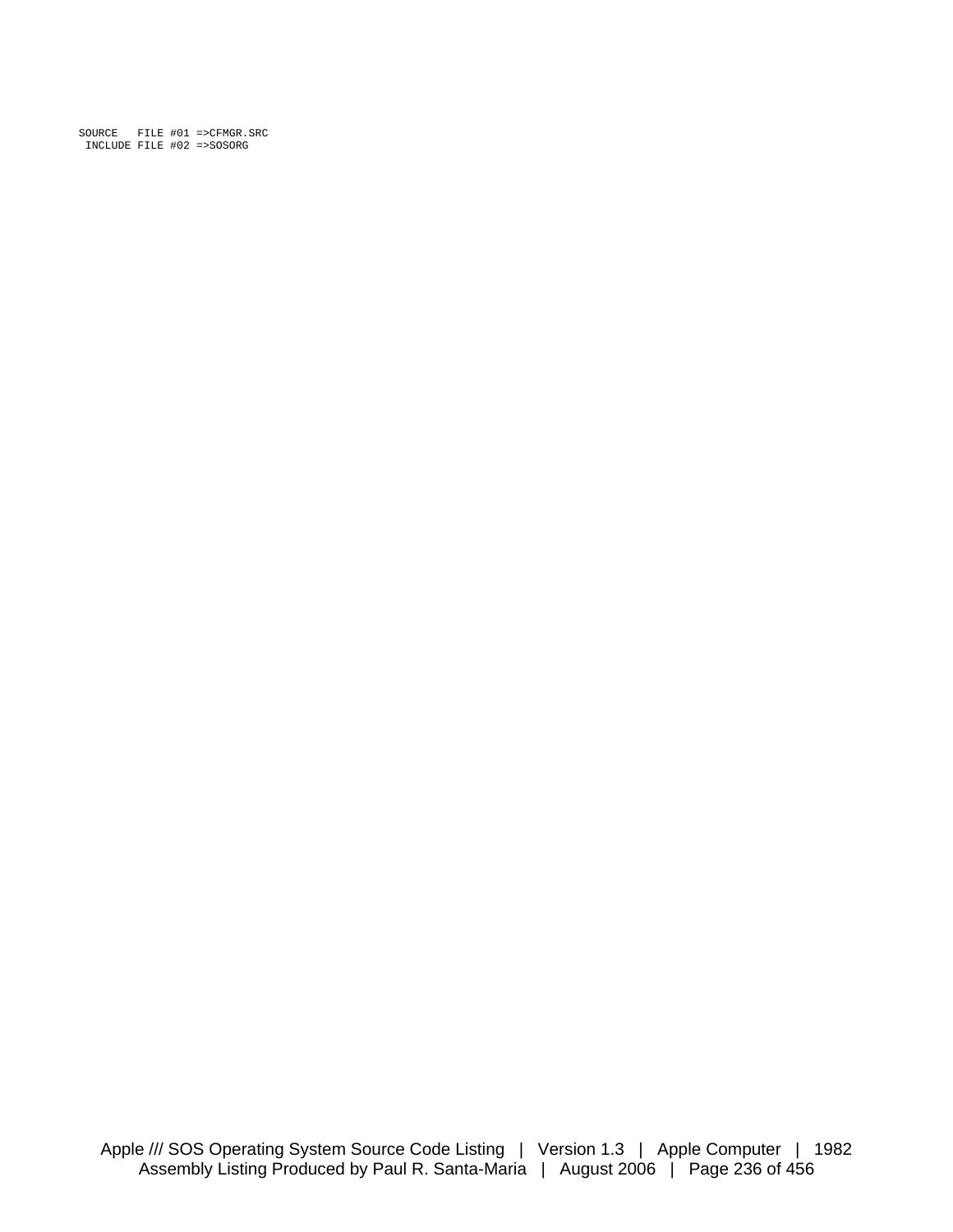| 0000: |      | 2            |                | <b>REL</b> |                                         |                                                                          |
|-------|------|--------------|----------------|------------|-----------------------------------------|--------------------------------------------------------------------------|
| 0000: |      | 3            |                |            | INCLUDE SOSORG                          |                                                                          |
| 0000: |      | $\mathbf{1}$ |                |            |                                         |                                                                          |
|       |      |              |                |            |                                         |                                                                          |
| 0000: |      |              |                |            | 2 * SOS KERNEL MODULE ORIGINS           |                                                                          |
| 0000: | 1E00 |              | 3 ORGLODR      | EQU        | \$1E00                                  | ; ORIGIN OF SOS LOADER                                                   |
| 0000: | 28F8 |              | 4 ORGINIT      | EOU        | \$28F8                                  | ; ORIGIN OF INIT                                                         |
| 0000: | 18FC |              | 5 ORGGLOB      | EQU        | \$18FC                                  | ; ORIGIN OF SYSGLOB                                                      |
| 0000: | B800 |              | 6 ORGBFMI      | EQU        | \$B800                                  | ; ORIGIN OF BFM. INIT2 & BITMAPS                                         |
| 0000: | BC00 |              | 7 ORGBFM       | EQU        | \$BC00                                  | ; ORIGIN OF BFM                                                          |
| 0000: | DE66 |              | 8 ORGPATCH EQU |            | \$DE66                                  | ; ORIGIN OF PATCH AREA                                                   |
| 0000: | DE66 |              | 9 ORGOMSG      | EQU        | \$DE66                                  | ; ORIGIN OF OPRMSG                                                       |
| 0000: | DFC0 |              | 10 ORGIPL      | EQU        | \$DFC0                                  | ; ORIGIN OF IPL                                                          |
| 0000: | E48B |              | 11 ORGUMGR     | EQU        | \$E48B                                  | ; ORIGIN OF UMGR                                                         |
| 0000: | E899 |              | 12 ORGDISK3    | EQU        | <b>\$E899</b>                           | ; ORIGIN OF DISK3                                                        |
| 0000: | EE04 |              | 13 ORGSERR     | EQU        | \$EE04                                  | ; ORIGIN OF SYSERR                                                       |
| 0000: | EED9 |              | 14 ORGDMGR     | EQU        | \$EED9                                  | ; ORIGIN OF DEVMGR                                                       |
| 0000: | F05E |              | 15 ORGSCMGR    | EOU        | SF05E                                   | ; ORIGIN OF SCMGR                                                        |
| 0000: | F2F4 |              | 16 ORGFMGR     | EQU        | \$F2F4                                  | ; ORIGIN OF FMGR                                                         |
| 0000: | F355 |              | 17 ORGCFM      | EQU        | \$F355                                  | ; ORIGIN OF CFMGR                                                        |
| 0000: | F552 |              | 18 ORGBUFMG    | EQU        | \$F552                                  | ; ORIGIN OF BUFMGR                                                       |
| 0000: | F86E |              | 19 ORGMEMMG    | EOU        | \$F86E                                  | ; ORIGIN OF MEMMGR                                                       |
| 0000: | FFBF |              | 20 ORGEND      | EQU        | <b>SFFBF</b>                            | ; END MARKER                                                             |
| 0000: |      | 21           |                |            |                                         |                                                                          |
|       |      |              |                |            |                                         |                                                                          |
| 0000: |      |              |                |            |                                         | 22 * LENGTH OF SOS MODULES -- THIS MUST AGREE WITH ZZLEN FOR EACH MODULE |
| 0000: | 0AF8 |              | 23 LENLODR     | EQU        | ORGINIT-ORGLODR ; LENGTH OF SOS LOADER  |                                                                          |
| 0000: | 01B2 |              | 24 LENINIT     | EQU        | \$01B2                                  | ; LENGTH OF INIT                                                         |
| 0000: | 0400 |              | 25 LENBFMI     | EQU        |                                         | ORGBFM-ORGBFMI : LENGTH OF BFM. INIT2 & BITMAPS                          |
| 0000: | 2266 |              | 26 LENBFM      | EQU        | ORGPATCH-ORGBFM ; LENGTH OF BFM         |                                                                          |
| 0000: | 0000 |              |                | EQU        | ORGOMSG-ORGPATCH ; LENGTH OF PATCH AREA |                                                                          |
|       |      |              | 27 LENPATCH    |            |                                         |                                                                          |
| 0000: | 015A |              | 28 LENOMSG     | EOU        | ORGIPL-ORGOMSG                          | ; LENGTH OF OPRMSG                                                       |
| 0000: | 04CB |              | 29 LENIPL      | EQU        | ORGUMGR-ORGIPL                          | ; LENGTH OF IPL                                                          |
| 0000: | 040E |              | 30 LENUMGR     | EOU        | ORGDISK3-ORGUMGR ; LENGTH OF UMGR       |                                                                          |
| 0000: | 056B |              | 31 LENDISK3    | EOU        | ORGSERR-ORGDISK3 ; LENGTH OF DISK3      |                                                                          |
| 0000: | 00D5 |              | 32 LENSERR     | EOU        | ORGDMGR-ORGSERR ; LENGTH OF SYSERR      |                                                                          |
| 0000: | 0185 |              | 33 LENDMGR     | EQU        | ORGSCMGR-ORGDMGR ; LENGTH OF DEVMGR     |                                                                          |
| 0000: | 0296 |              | 34 LENSCMGR    | EQU        | ORGFMGR-ORGSCMGR ; LENGTH OF SCMGR      |                                                                          |
| 0000: | 0061 |              | 35 LENFMGR     | EQU        | ORGCFM-ORGFMGR                          | ; LENGTH OF FMGR                                                         |
| 0000: | 01FD |              | 36 LENCFM      | EOU        | ORGBUFMG-ORGCFM ; ORIGIN OF CFMGR       |                                                                          |
| 0000: | 031C |              | 37 LENBUFMG    | EQU        | ORGMEMMG-ORGBUFMG ; LENGTH OF BUFMGR    |                                                                          |
| 0000: | 0751 |              | 38 LENMEMMG    | EOU        | ORGEND-ORGMEMMG ; LENGTH OF MEMMGR      |                                                                          |
| 0000: |      | 39           |                |            |                                         |                                                                          |
|       |      |              |                |            |                                         |                                                                          |
| 0000: |      |              | 40 *           |            | SOS BLOAD ADDRESSES                     |                                                                          |
| 0000: | 2000 |              | 41 BLALODR EQU |            | \$2000                                  | ; BLOAD ADDRESS OF SOS LOADER                                            |
| 0000: | 2AF8 |              | 42 BLAINIT     | EQU        |                                         | BLALODR+LENLODR ; BLOAD ADDRESS OF INIT                                  |
| 0000: | 2CF8 |              | 43 BLAGLOB     | EQU        | \$2CF8                                  | ; BLOAD ADDRESS OF SYSGLOB                                               |
| 0000: | 2E00 |              | 44 BLABFMI     | EQU        | \$2E00                                  | ; BLOAD ADDRESS OF BFM. INIT2 & BITMAPS                                  |
| 0000: | 3200 |              | 45 BLABFM      | EQU        | \$3200                                  | ; BLOAD ADDRESS OF BFM                                                   |
| 0000: | 5466 |              | 46 ВLAPATCH    | EQU        | BLABFM+LENBFM                           | ; BLOAD ADDRESS OF PATCH AREA                                            |
| 0000: | 5466 |              | 47 BLAOMSG     | EQU        |                                         | BLAPATCH+LENPATCH ; BLOAD ADDRESS OF OPRMSG                              |
| 0000: | 55C0 |              | 48 BLAIPL      | EQU        | BLAOMSG+LENOMSG ; BLOAD ADDRESS OF IPL  |                                                                          |
| 0000: | 5A8B |              | 49 BLAUMGR     | EQU        | BLAIPL+LENIPL                           | ; BLOAD ADDRESS OF UMGR                                                  |
| 0000: | 5E99 |              | 50 BLADISK3    | EQU        |                                         | BLAUMGR+LENUMGR ; BLOAD ADDRESS OF DISK3                                 |
| 0000: | 6404 |              | 51 BLASERR     | EQU        |                                         | BLADISK3+LENDISK3 ; BLOAD ADDRESS OF SYSERR                              |
| 0000: | 64D9 |              | 52 BLADMGR     | EQU        |                                         | BLASERR+LENSERR ; BLOAD ADDRESS OF DEVMGR                                |
| 0000: | 665E |              | 53 BLASCMGR    | EQU        | BLADMGR+LENDMGR                         | ; BLOAD ADDRESS OF SCMGR                                                 |
| 0000: | 68F4 |              | 54 BLAFMGR     | EOU        |                                         | BLASCMGR+LENSCMGR ; BLOAD ADDRESS OF FMGR                                |

Apple /// SOS Operating System Source Code Listing | Version 1.3 | Apple Computer | 1982 Assembly Listing Produced by Paul R. Santa-Maria | August 2006 | Page 237 of 456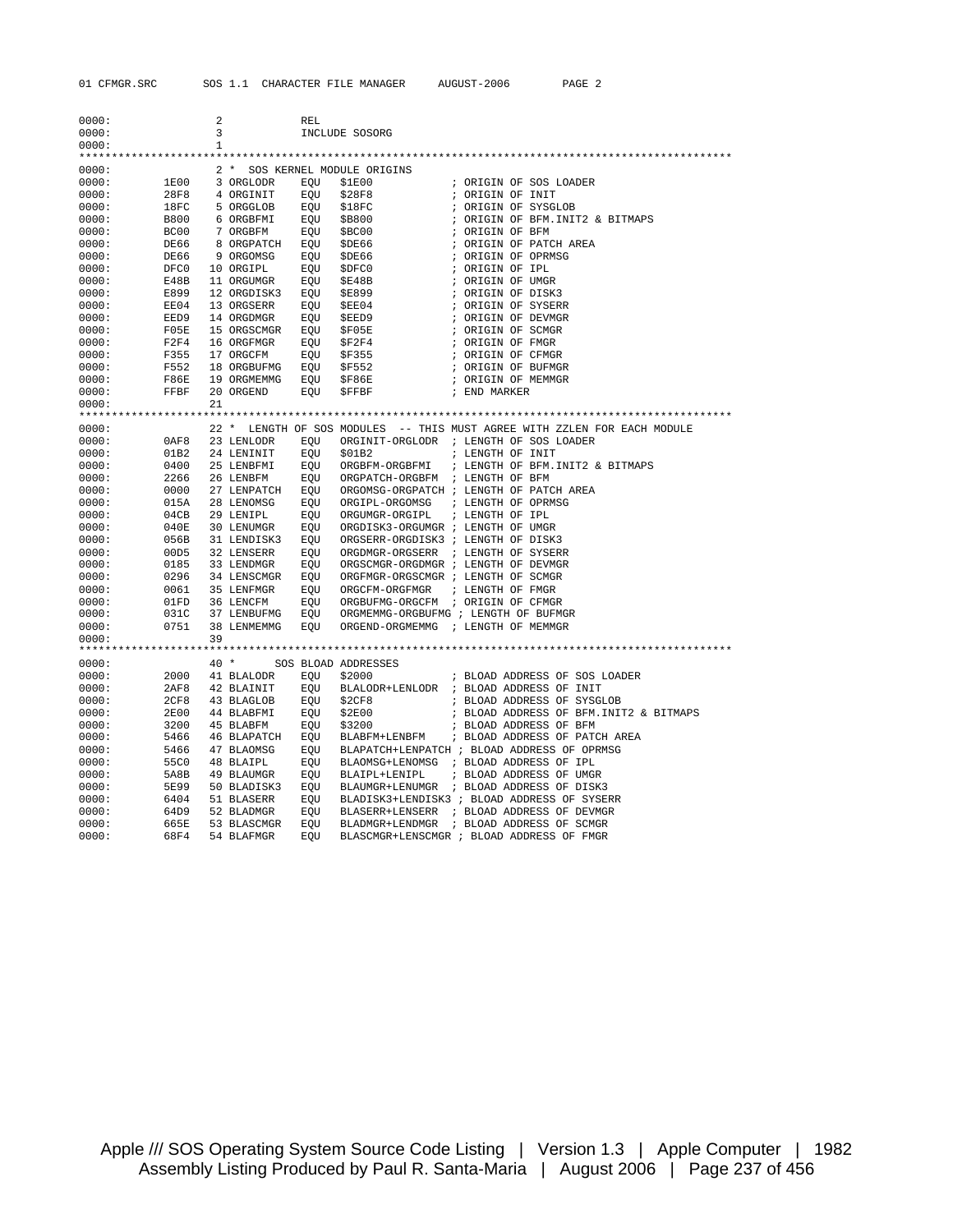| 02 SOSORG |             |                |             |                          | SOS 1.1 CHARACTER FILE MANAGER | AUGUST-2006                                                   |                           | PAGE 3 |  |
|-----------|-------------|----------------|-------------|--------------------------|--------------------------------|---------------------------------------------------------------|---------------------------|--------|--|
| 0000:     | 6955        |                | 55 BLACFM   | EOU                      |                                | BLAFMGR+LENFMGR ; BLOAD ADDRESS OF CFMGR                      |                           |        |  |
| 0000:     | 6B52        |                | 56 BLABUFMG | EOU                      | BLACFM+LENCFM                  |                                                               | ; BLOAD ADDRESS OF BUFMGR |        |  |
| 0000:     | 6E6E        |                | 57 BLAMEMMG | EOU                      |                                | BLABUFMG+LENBUFMG ; BLOAD ADDRESS OF MEMMGR                   |                           |        |  |
| 0000:     |             | 58             |             |                          |                                |                                                               |                           |        |  |
|           |             |                |             |                          |                                |                                                               |                           |        |  |
| F355:     | F355        | $\overline{4}$ |             | ORG                      | ORGCFM                         |                                                               |                           |        |  |
| F355:     | F355        |                | 5 ZZORG     | EOU                      | $\star$                        |                                                               |                           |        |  |
| F355:     |             | 6              |             | MSB                      | OFF                            |                                                               |                           |        |  |
| F355:     |             |                |             |                          |                                |                                                               |                           |        |  |
| F355:     |             |                | 8 *         |                          |                                | COPYRIGHT (C) APPLE COMPUTER INC. 1980                        |                           |        |  |
| F355:     |             |                | 9 *         |                          |                                | ALL RIGHTS RESERVED                                           |                           |        |  |
| F355:     |             |                |             |                          |                                |                                                               |                           |        |  |
| F355:     |             | $11 *$         |             |                          |                                |                                                               |                           |        |  |
| F355:     |             |                |             |                          |                                | 12 * CHARACTER FILE MANAGER (VERSION = 1.10                   | $\rightarrow$             |        |  |
| F355:     |             | $13 *$         |             |                          |                                | (DATE)<br>$= 8/04/81$                                         |                           |        |  |
| F355:     |             | $14 *$         |             |                          |                                |                                                               |                           |        |  |
| F355:     |             |                |             |                          |                                | 15 * THIS MODULE TRANSFORMS CHARACTER FILE SYSTEM CALLS INTO  |                           |        |  |
| F355:     |             |                |             |                          |                                | 16 * DEVICE CALLS TO THE APPROPRIATE DEVICE HANDLER.          |                           | ONLY   |  |
| F355:     |             |                |             |                          |                                | 17 * OPEN, NEWLINE, READ, WRITE AND CLOSE CALLS ARE PERMITTED |                           |        |  |
| F355:     |             |                |             | 18 * ON CHARACTER FILES. |                                |                                                               |                           |        |  |
| F355:     |             | $19 *$         |             |                          |                                |                                                               |                           |        |  |
| F355:     |             |                |             |                          |                                |                                                               |                           |        |  |
| F355:     |             | $21 *$         |             |                          |                                |                                                               |                           |        |  |
| F355:     | <b>F37A</b> | 2.2.           |             |                          | ENTRY CFMGR                    |                                                               |                           |        |  |
| F355:     |             | $23 *$         |             |                          |                                |                                                               |                           |        |  |
| F355:     | 0011        | 24             |             |                          | ENTRY CFCB.MAX                 |                                                               |                           |        |  |
| F355:     | F358        | 25             |             |                          | ENTRY CFCB.DEV                 |                                                               |                           |        |  |
| F355:     |             | $26 *$         |             |                          |                                |                                                               |                           |        |  |
| F355:     | 0000        | 27             |             |                          | EXTRN DMGR                     |                                                               |                           |        |  |
| F355:     | 0000        | 28             |             |                          | EXTRN LEVEL                    |                                                               |                           |        |  |
| F355:     | 0000        | 29             |             |                          | EXTRN MAX.DNUM                 |                                                               |                           |        |  |
| F355:     | 0000        | 30             |             |                          | <b>EXTRN SXPAGE</b>            |                                                               |                           |        |  |
| F355:     |             | $31 *$         |             |                          |                                |                                                               |                           |        |  |
| F355:     | 0000        | 32             |             |                          | <b>EXTRN SYSERR</b>            |                                                               |                           |        |  |
| F355:     | 0000        | 33             |             |                          | <b>EXTRN SERR</b>              |                                                               |                           |        |  |
| F355:     | 0000        | 34             |             |                          | EXTRN BADSCNUM                 |                                                               |                           |        |  |
| F355:     | 0000        | 35             |             |                          | EXTRN CFCBFULL                 |                                                               |                           |        |  |
| F355:     | 0000        | 36             |             |                          | EXTRN BADREFNUM                |                                                               |                           |        |  |
| F355:     | 0000        | 37             |             |                          | <b>EXTRN FNFERR</b>            |                                                               |                           |        |  |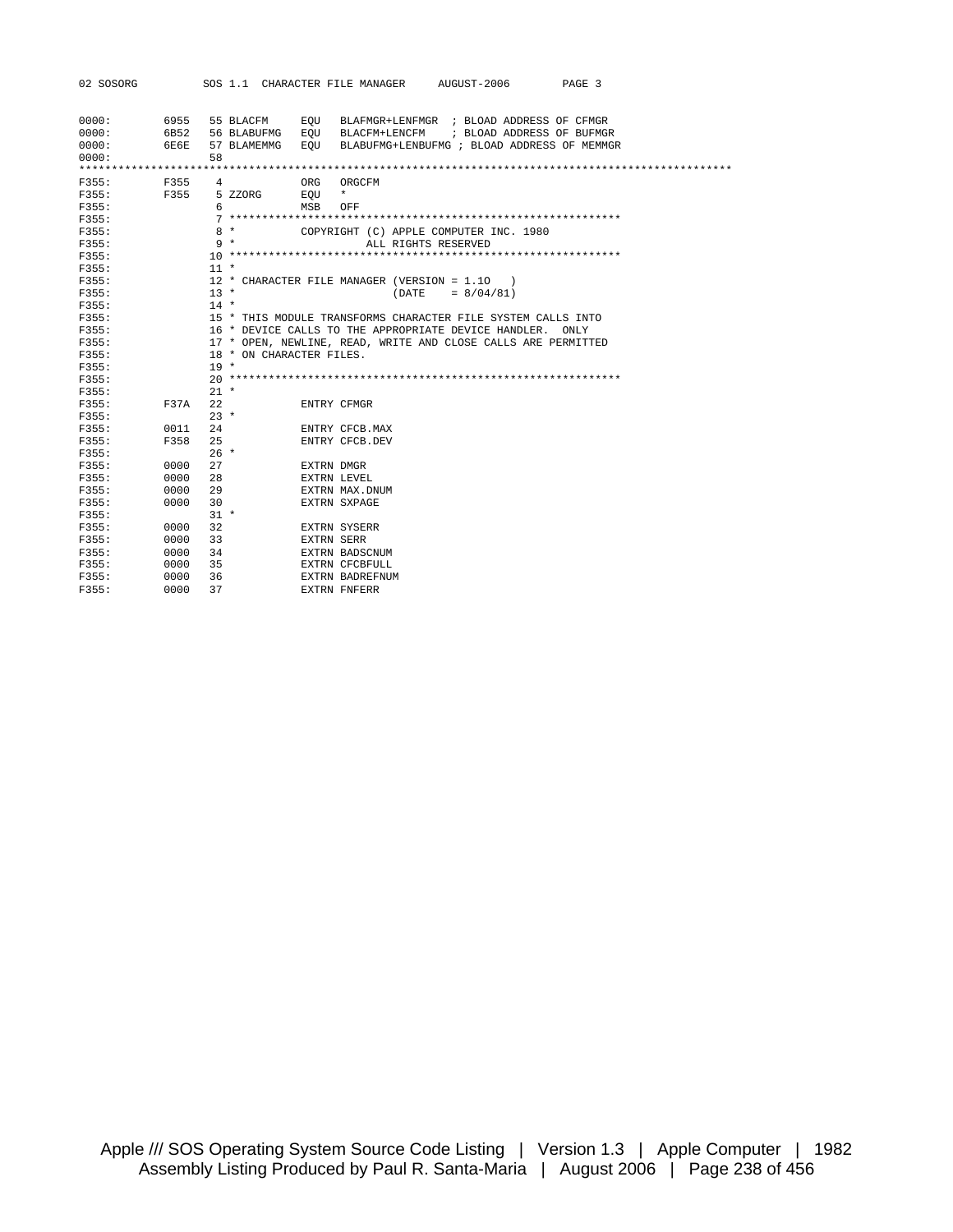| 02 CFMGR.SRC |      |        |              |                        |     |     | SOS 1.1 CHARACTER FILE MANAGER             |  | AUGUST-2006<br>PAGE 4         |
|--------------|------|--------|--------------|------------------------|-----|-----|--------------------------------------------|--|-------------------------------|
|              |      |        |              |                        |     |     |                                            |  |                               |
| F355:        |      |        |              |                        |     |     |                                            |  |                               |
| F355:        |      | $40*$  |              |                        |     |     |                                            |  |                               |
| F355:        |      |        |              | 41 * DATA DECLARATIONS |     |     |                                            |  |                               |
| F355:        |      | $42 *$ |              |                        |     |     |                                            |  |                               |
| F355:        |      |        |              |                        |     |     |                                            |  |                               |
| F355:        |      | $44 *$ |              |                        |     |     |                                            |  |                               |
| F355:        |      |        |              |                        |     |     | 45 * FILE CALL PARM LOCATIONS ON SOS ZPAGE |  |                               |
| F355:        |      | $46 *$ |              |                        |     |     |                                            |  |                               |
| F355:        | 00A0 |        | 47 F. TPARMX |                        | EOU |     | \$A0                                       |  |                               |
| F355:        | 00A0 |        | 48 REOCODE   |                        | EQU |     | F.TPARMX                                   |  |                               |
| F355:        | 00A1 |        | 49 O.PATH    |                        | EOU |     | F.TPARMX+1                                 |  | ; OPEN'S PATHNAME LOC         |
| F355:        | 00A3 |        | 50 O.REFNUM  |                        | EQU |     | F.TPARMX+3                                 |  | ; OPEN'S REFNUM LOC           |
| F355:        | 00A1 |        | 51 REFNUM    |                        | EOU |     | F.TPARMX+1                                 |  | ; REFNUM'S LOC IN OTHER CALLS |
| F355:        | 00A2 |        | 52 NL.ISNL   |                        | EOU |     | F.TPARMX+2                                 |  | ; NEWLINE'S ISNEWLINE LOC     |
| F355:        | 00A3 |        | 53 NL.NLCHR  |                        | EOU |     | F.TPARMX+3                                 |  | ; NEWLINE'S NEWLINECHAR LOC   |
| F355:        | 00A2 |        | 54 RW.BUF    |                        | EOU |     | F.TPARMX+2                                 |  | ; READ/WRITE'S BUF LOC        |
| F355:        | 00A4 |        | 55 RW.BYTES  |                        | EOU |     | F.TPARMX+4                                 |  | ; READ/WRITE'S BYTES LOC      |
| F355:        | 00A6 |        |              | 56 RD.BYTESRD EOU      |     |     | F.TPARMX+6                                 |  | ; READ'S BYTESREAD LOC        |
| F355:        |      | $57 *$ |              |                        |     |     |                                            |  |                               |
| F355:        |      |        |              |                        |     |     | 58 * FILE REQUEST CODE VALUES              |  |                               |
| F355:        |      | $59 *$ |              |                        |     |     |                                            |  |                               |
| F355:        | 0008 |        | 60 OPEN      |                        | EOU | 8   |                                            |  |                               |
| F355:        | 0009 |        | 61 NEWLINE   |                        | EOU | 9   |                                            |  |                               |
| F355:        | 000A |        | 62 READ      |                        | EOU | \$Ά |                                            |  |                               |
| F355:        | 000B |        | 63 WRITE     |                        | EOU | \$B |                                            |  |                               |
| F355:        | 000C |        | 64 CLOSE     |                        | EOU | \$C |                                            |  |                               |
|              |      |        |              |                        |     |     |                                            |  |                               |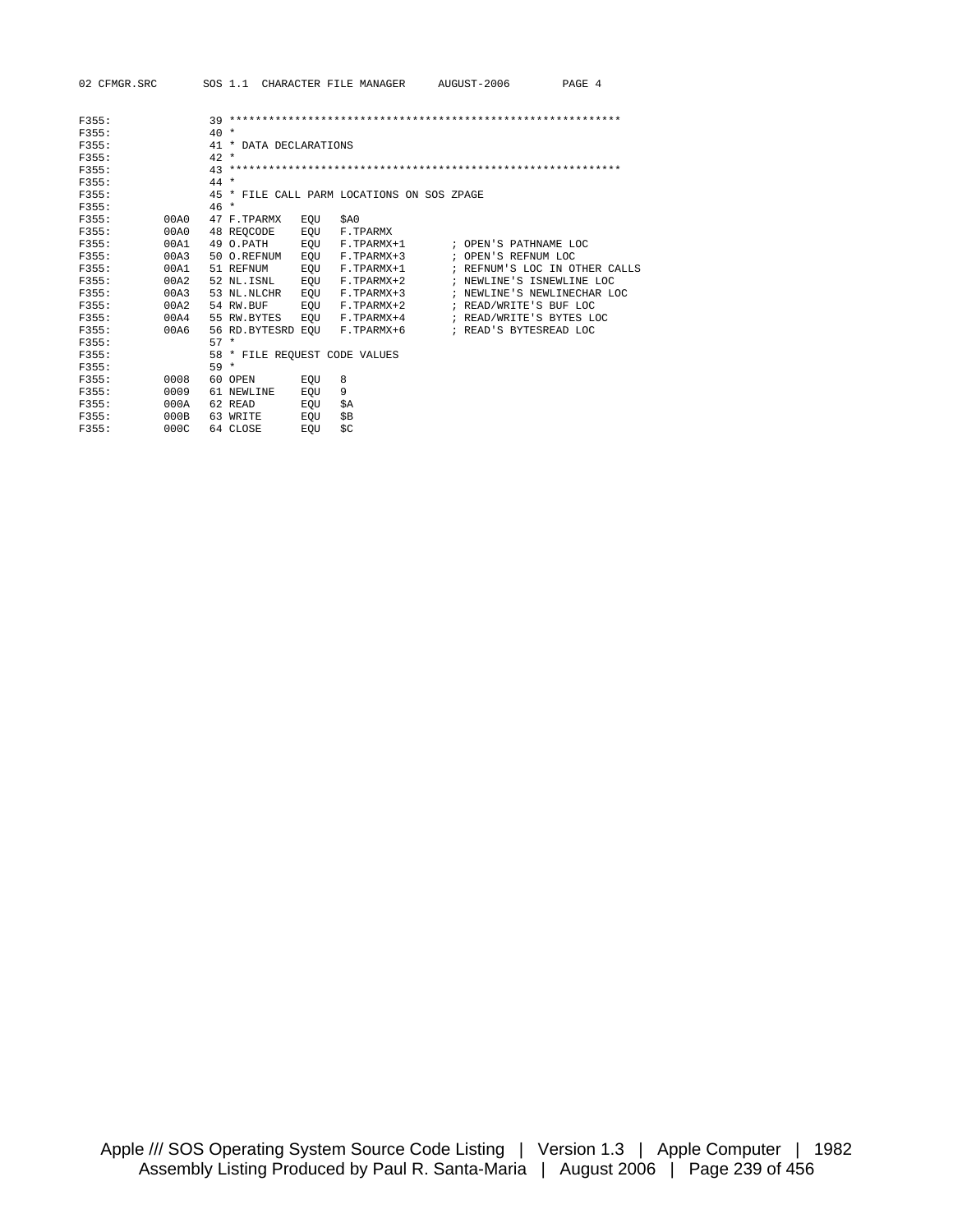|                | 02 CFMGR.SRC |              |         |                             |     | SOS 1.1 CHARACTER FILE MANAGER AUGUST-2006   |  |                                    | PAGE 5 |  |
|----------------|--------------|--------------|---------|-----------------------------|-----|----------------------------------------------|--|------------------------------------|--------|--|
|                |              |              |         |                             |     |                                              |  |                                    |        |  |
| F355:          |              |              |         |                             |     | 66 * DEVICE CALL PARM LOCATIONS ON SOS ZPAGE |  |                                    |        |  |
| F355:          |              |              | $67 *$  |                             |     |                                              |  |                                    |        |  |
| F355:          |              | 00C0         |         | 68 D.TPARMX                 | EOU | \$CO                                         |  |                                    |        |  |
| F355:          |              | 00C0         |         | 69 D.SCNUM                  | EOU | D.TPARMX                                     |  | ; DEVICE SYS CALL # LOC            |        |  |
| F355:          |              | 00C1         |         | 70 GDN.DNAME EQU            |     | D.TPARMX+1                                   |  | ; GETDEVNUM DNAME LOC              |        |  |
| F355:          |              | 00C3         |         | 71 GDN.DNUM                 | EOU | D.TPARMX+3                                   |  | ; GETDEVNUM DNUM LOC               |        |  |
| F355:          |              | 00C1         |         | 72 D.DNUM                   | EQU | D.TPARMX+1                                   |  | ; OPN/CLOSE/RD/WR/CTRL'S DNUM LOC  |        |  |
| F355:          |              | 00C2         |         | 73 DRW.BUF                  | EOU | D.TPARMX+2                                   |  | ; RD/WR'S BUF LOC                  |        |  |
| F355:          |              | 00C4         |         | 74 DRW.BYTES EOU            |     | D.TPARMX+4                                   |  | ; RD/WR'S BYTES LOC                |        |  |
| F355:          |              | 00C8         |         |                             |     | 75 DRD.BYTESRD EQU D.TPARMX+8                |  | ; RD/WR'S BYTESREAD LOC            |        |  |
| F355:          |              | 00C2         |         | 76 DC.CCODE                 | EOU | D.TPARMX+2                                   |  | ; DCTRL'S CTRLCODE LOC             |        |  |
| F355:          |              | 00C3         |         | 77 DC.CLIST                 | EOU | D.TPARMX+3                                   |  | ; DCTRL'S CTRLLIST LOC             |        |  |
| F355:          |              |              | $78 *$  |                             |     |                                              |  |                                    |        |  |
| F355:          |              |              |         |                             |     | 79 * DEVICE REQUEST CODE VALUES              |  |                                    |        |  |
| F355:          |              |              | $80 *$  |                             |     |                                              |  |                                    |        |  |
| F355:          |              | 0000         |         | 81 DREAD                    | EQU | \$0                                          |  |                                    |        |  |
| F355:          |              | 0001         |         | 82 DWRITE                   | EQU | \$1                                          |  |                                    |        |  |
| F355:          |              | 0003         |         | 83 DCTRL                    | EOU | \$3                                          |  |                                    |        |  |
| F355:          |              | 0004         |         | 84 GETDEVNUM EQU            |     | \$4                                          |  |                                    |        |  |
| F355:          |              | 0006         |         | 85 DOPEN                    | EOU | \$6                                          |  |                                    |        |  |
| F355:          |              | 0007         |         | 86 DCLOSE                   | EOU | \$7                                          |  |                                    |        |  |
| F355:          |              |              | $87 *$  |                             |     |                                              |  |                                    |        |  |
| F355:          |              | 0002         |         | 88 CTRL.LIST                | DS  | 2                                            |  | ; CONTAINER FOR NEWLINE DCTRL CALL |        |  |
| F357:          |              | 0002         |         | 89 NEWLINECC                | EOU | 2                                            |  | ; NEWLINE CTRL CODE                |        |  |
| F357:          |              |              | $90 *$  |                             |     |                                              |  |                                    |        |  |
| F357:          |              |              |         | 91 * GETDNUM VARS           |     |                                              |  |                                    |        |  |
| F357:          |              |              | $92 *$  |                             |     |                                              |  |                                    |        |  |
| F357:          |              | 0001         |         | 93 DNUM.TEMP DS             |     | $\mathbf{1}$                                 |  |                                    |        |  |
| F358:          |              |              | $94 *$  |                             |     |                                              |  |                                    |        |  |
| F358:          |              |              |         | 95 * CLOSEALL VARS          |     |                                              |  |                                    |        |  |
| F358:          |              |              | $96 *$  |                             |     |                                              |  |                                    |        |  |
| F358:<br>F358: |              | 00AF<br>0200 |         | 98 DCLOSE.TBL EOU \$200     |     | 97 DCLOSE.ERR EOU F.TPARMX+\$F               |  |                                    |        |  |
| F358:          |              | 0080         |         | 99 TRUE                     | EOU | \$80                                         |  |                                    |        |  |
| F358:          |              | 0000         |         | 100 FALSE                   | EOU | \$0                                          |  |                                    |        |  |
| F358:          |              |              | $101 *$ |                             |     |                                              |  |                                    |        |  |
| F358:          |              |              | $102 *$ |                             |     |                                              |  |                                    |        |  |
| F358:          |              |              |         |                             |     |                                              |  |                                    |        |  |
| F358:          |              |              | $104 *$ |                             |     |                                              |  |                                    |        |  |
| F358:          |              |              |         |                             |     | 105 * CHARACTER FILE CONTROL BLOCK TABLE     |  |                                    |        |  |
| F358:          |              |              |         | 106 * (ENTRY 0 IS NOT USED) |     |                                              |  |                                    |        |  |
| F358:          |              |              | $107 *$ |                             |     |                                              |  |                                    |        |  |
| F358:          |              |              |         |                             |     |                                              |  |                                    |        |  |
| F358:          |              | 0011         |         | 109 CFCB.MAX                | EQU | 17                                           |  |                                    |        |  |
| F358:          |              | 0011         |         | 110 CFCB.DEV                | DS  | CFCB.MAX                                     |  |                                    |        |  |
| F369:          |              | 0011         |         | 111 CFCB.LVL                | DS. | CFCB.MAX                                     |  |                                    |        |  |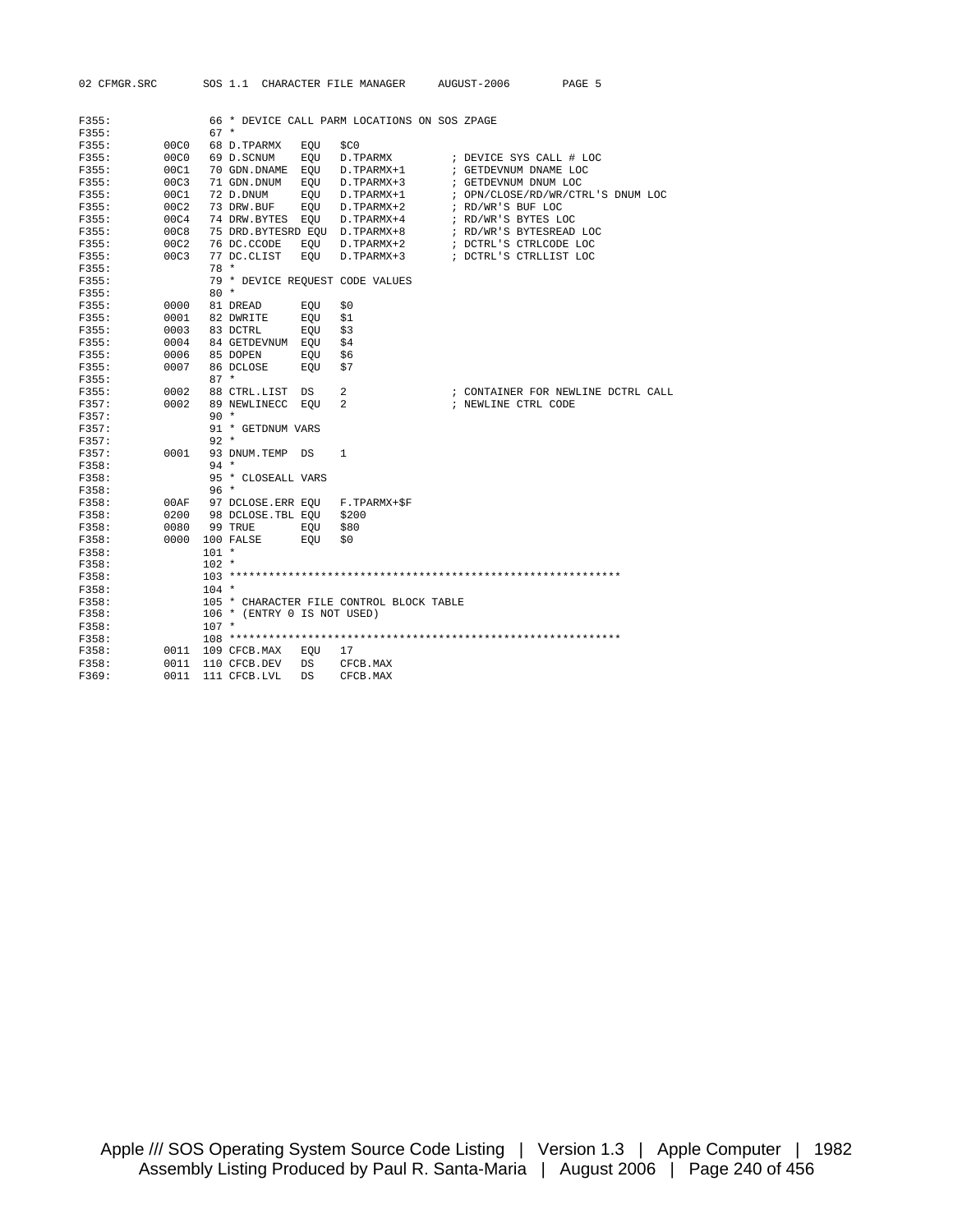| 02 CFMGR.SRC                |                          | SOS 1.1 CHARACTER FILE MANAGER                  | AUGUST-2006<br>PAGE 6 |
|-----------------------------|--------------------------|-------------------------------------------------|-----------------------|
|                             |                          |                                                 |                       |
| <b>F37A:</b>                |                          |                                                 |                       |
| F37A:                       | $114 *$                  |                                                 |                       |
| <b>F37A:</b>                |                          | 115 * CHARACTER FILE MANAGER - MAIN ENTRY POINT |                       |
| F37A:                       | $116 *$                  |                                                 |                       |
| $F37A$ :                    |                          |                                                 |                       |
| <b>F37A:</b><br><b>F37A</b> | 118 CFMGR<br>EOU         | $^\star$                                        |                       |
| F37A:                       | $119 *$                  |                                                 |                       |
| <b>F37A:</b>                |                          | 120 * SWITCH, BASED ON REQUEST CODE             |                       |
| F37A:                       | $121 *$                  |                                                 |                       |
| F37A:A5 A0                  | 122<br>LDA               | REOCODE                                         |                       |
| F37C:C9 08                  | 123<br><b>CMP</b>        | #OPEN                                           |                       |
| F37E:FO 1B<br>F39B 124      | BEO                      | CFOPEN                                          | : "OPEN"              |
| F380:C9 09                  | 125<br><b>CMP</b>        | #NEWLINE                                        |                       |
| F382: F0 42<br>F3C6         | 126<br>BEO               | CFNEWLINE                                       | ; "NEWLINE"           |
| F384:C9 0A                  | 127<br>$\text{CMP}$      | #READ                                           |                       |
| F386:F0 6B<br>F3F3          | 128<br>BEO               | CFREAD                                          | $; "R$ EAD"           |
| F388:C9 0B                  | 129<br><b>CMP</b>        | #WRITE                                          |                       |
| F38A:D0 03<br><b>F38F</b>   | 130<br><b>BNE</b>        | CFM010                                          |                       |
| F38C:4C 28 F4               | 131<br>JMP               | CFWRITE                                         | : "WRTTR"             |
| F38F:C9 0C                  | 132 CFM010<br><b>CMP</b> | #CLOSE                                          |                       |
| F391:D0 03<br>F396 133      | <b>BNE</b>               | CFM020                                          |                       |
| F393:4C 4F F4               | 134<br>JMP               | CFCLOSE                                         | ; "CLOSE"             |
| F396:A9 00                  | 135 CFM020<br>LDA        | #BADSCNUM                                       |                       |
| F398:20 00 00               | 136<br>JSR               | SYSERR                                          | ; ERR EXIT            |
|                             |                          |                                                 |                       |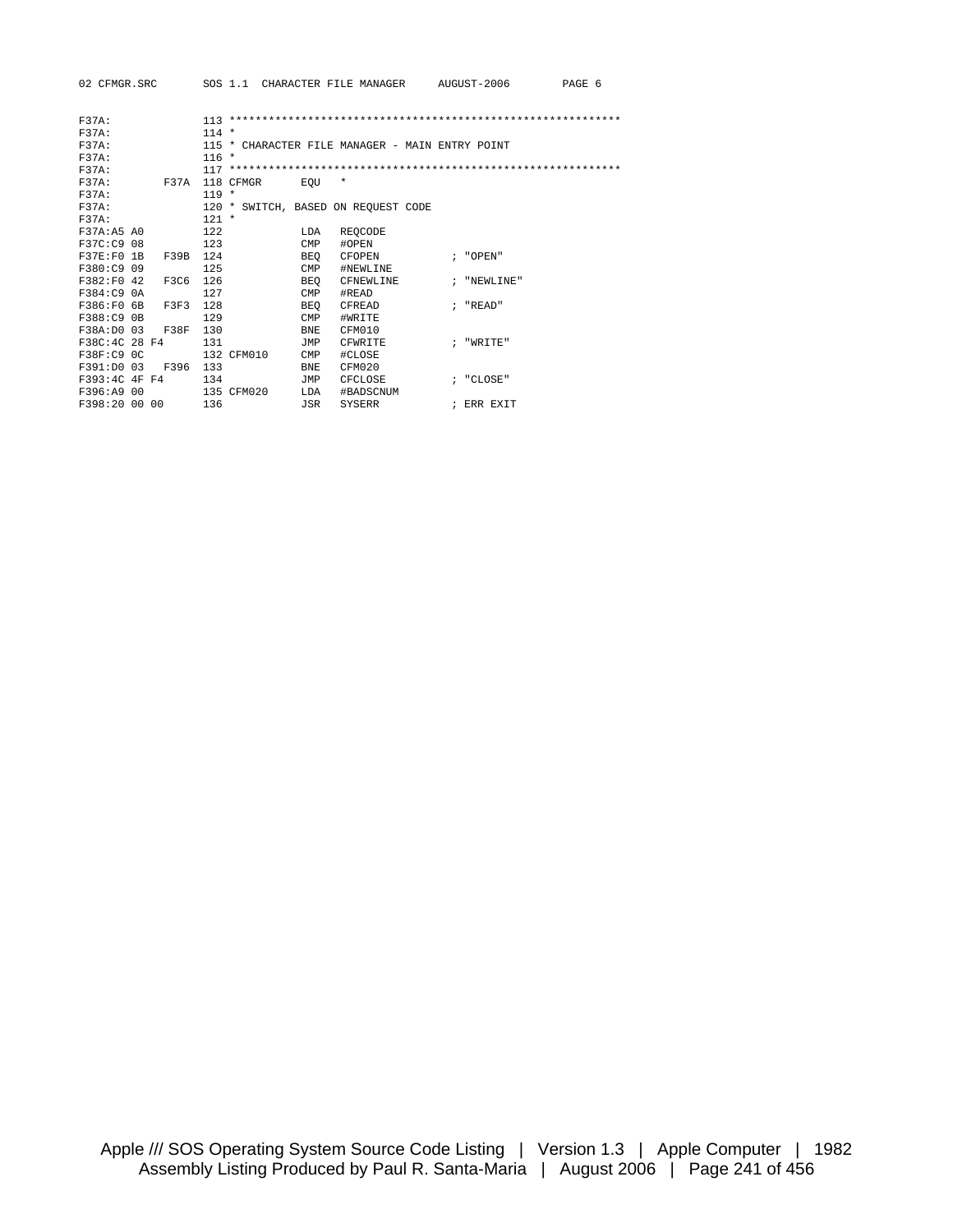02 CFMGR.SRC SOS 1.1 CHARACTER FILE MANAGER AUGUST-2006 PAGE 7

| <b>F39B:</b>  |             |         |               |                                                                      |              |                                                        |  |  |  |  |
|---------------|-------------|---------|---------------|----------------------------------------------------------------------|--------------|--------------------------------------------------------|--|--|--|--|
| $F39B$ :      |             |         |               | 139 * OPEN(IN.PATHNAME; OUT.REFNUM; IN.OPENLIST, LENGTH) SYSTEM CALL |              |                                                        |  |  |  |  |
| <b>F39B:</b>  |             |         |               |                                                                      |              |                                                        |  |  |  |  |
| $F39B$ :      | F39B        |         | 141 CFOPEN    | EOU                                                                  | $^\star$     | ; BUILD "D.OPEN" CALL                                  |  |  |  |  |
| F39B:20 C3 F4 |             | 142     |               | JSR                                                                  | GETDNUM      | ; MAP PATH TO DEV#                                     |  |  |  |  |
| F39E:B0 25    | <b>F3C5</b> | 143     |               | <b>BCS</b>                                                           | CFOP FRR1    | ; ERR - FILE NOT FOUND                                 |  |  |  |  |
| F3A0:85 C1    |             | 144     |               | STA                                                                  | D. DNUM      |                                                        |  |  |  |  |
| F3A2:         |             | $145 *$ |               |                                                                      |              |                                                        |  |  |  |  |
| F3A2:20 F2 F4 |             | 146     |               | JSR                                                                  |              | REQ. CFCB : BUILD NEW CFCB ENTRY                       |  |  |  |  |
| F3A5:B01E     | F3C5        | 147     |               | <b>BCS</b>                                                           | CFOP.ERR1    | ; ERR - CFCB FULL                                      |  |  |  |  |
| F3A7:A2 00    |             | 148     |               | LDX                                                                  | #0           |                                                        |  |  |  |  |
| F3A9:81 A3    |             | 149     |               | <b>STA</b>                                                           |              | (O.REFNUM.X) ; RETURN REFNUM TO CALLER                 |  |  |  |  |
| F3AB:C0 01    |             | 150     |               | CPY                                                                  | #1           |                                                        |  |  |  |  |
| F3AD: D0 09   | F3B8        | 151     |               | <b>BNE</b>                                                           | CFOP EXTT    | ; DEVICE ALREADY OPEN                                  |  |  |  |  |
| $F3AF$ :      |             | $152 *$ |               |                                                                      |              |                                                        |  |  |  |  |
| F3AF:A9 06    |             | 153     |               | LDA                                                                  | #DOPEN       |                                                        |  |  |  |  |
| F3B1:85 CO    |             | 154     |               | <b>STA</b>                                                           | D. SCNUM     |                                                        |  |  |  |  |
| F3B3:20 00 00 |             | 155     |               | JSR                                                                  | DMGR         | ; DOPEN CALL                                           |  |  |  |  |
| F3B6:B0 01    | F3B9        | 156     |               | <b>BCS</b>                                                           | CFOP.ERR     |                                                        |  |  |  |  |
| F3B8:60       |             |         | 157 CFOP.EXIT | <b>RTS</b>                                                           |              | ; NORMAL EXIT                                          |  |  |  |  |
| F3B9:         |             | $158 *$ |               |                                                                      |              |                                                        |  |  |  |  |
| F3B9:AD 00 00 |             |         | 159 CFOP ERR  | LDA                                                                  | SERR         | KLUDGE - 1.0 DRIVERS DON'T SUPPORT CARRY ERR PROTOCOL; |  |  |  |  |
| F3BC:F0 FA    | F3B8        | 160     |               | BEO                                                                  | CFOP.EXIT    | <i>INO ERROR</i>                                       |  |  |  |  |
| F3BE: A2 00   |             | 161     |               | LDX                                                                  | #0           | ; RELEASE CFCB ENTRY                                   |  |  |  |  |
| F3C0:A1 A3    |             | 162     |               | LDA                                                                  | (0.REFNUM.X) |                                                        |  |  |  |  |
| F3C2:20 17 F5 |             | 163     |               | JSR                                                                  | REL. CFCB    |                                                        |  |  |  |  |
| F3C5:60       |             |         | 164 CFOP.ERR1 | <b>RTS</b>                                                           |              | ; ERR EXIT                                             |  |  |  |  |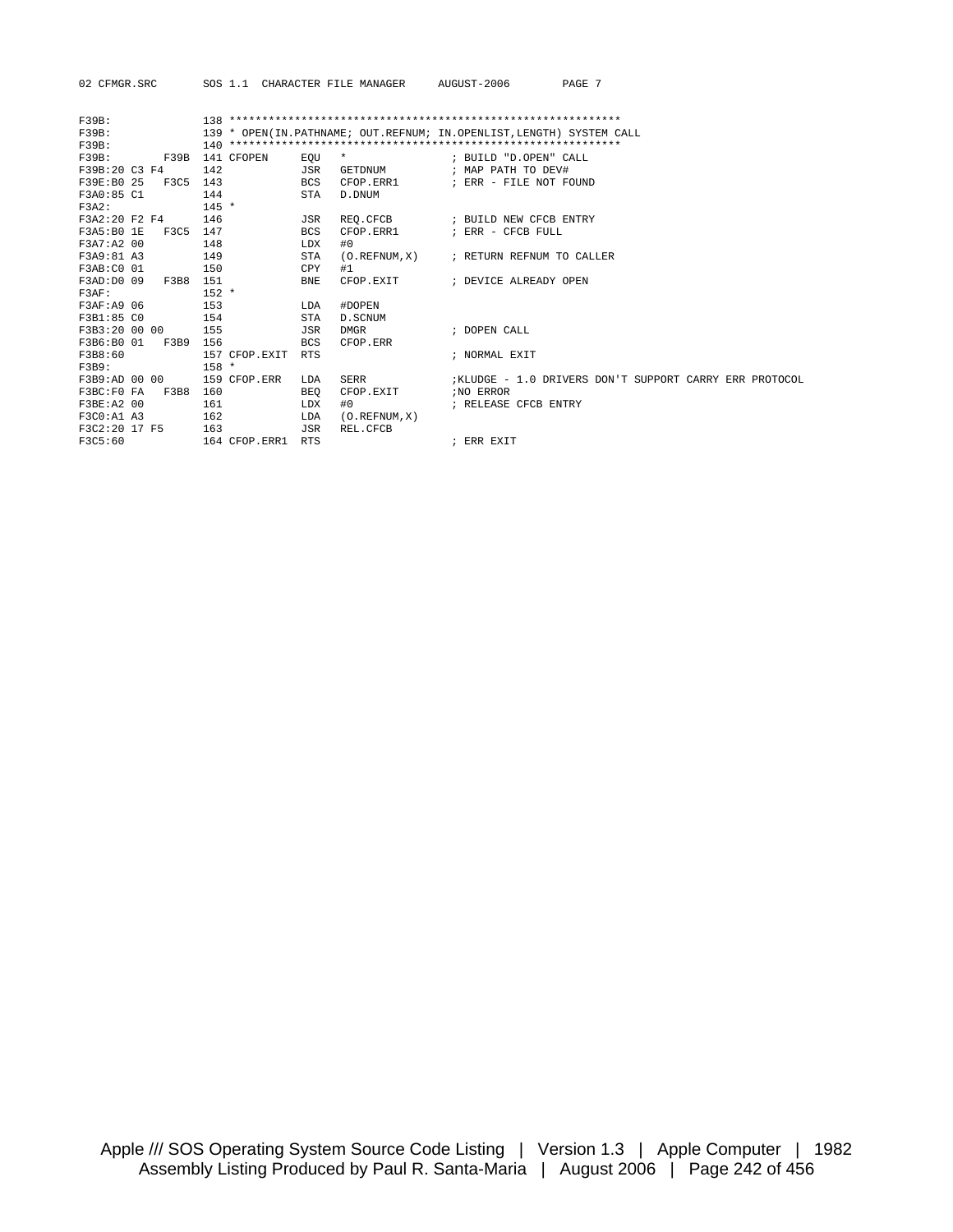| 02 CFMGR.SRC           |                   |            | SOS 1.1 CHARACTER FILE MANAGER AUGUST-2006          | PAGE 8                                                              |  |
|------------------------|-------------------|------------|-----------------------------------------------------|---------------------------------------------------------------------|--|
|                        |                   |            |                                                     |                                                                     |  |
| F3C6:                  |                   |            |                                                     |                                                                     |  |
| F3C6:                  |                   |            |                                                     | 167 * NEWLINE (IN. REFNUM, IS . NEWLINE, NEWLINE. CHAR) SYSTEM CALL |  |
| F3C6:                  |                   |            |                                                     |                                                                     |  |
| F3C6:<br><b>F3C6</b>   | 169 CFNEWLINE EOU |            | $\star$                                             | ; BUILD "D.CONTROL" CALL                                            |  |
| F3C6:A9 03             | 170               |            | LDA #DCTRL                                          |                                                                     |  |
| F3C8:85 CO             | 171               | STA        | D.SCNUM                                             |                                                                     |  |
| F3CA:A5 A1             | 172               | LDA        | REFNUM                                              |                                                                     |  |
| F3CC:20 3F F5          | 173               | JSR        | GET.CFCB                                            | ; MAP REFNUM TO DEV #                                               |  |
| F3CF:B0 21<br>F3F2 174 |                   | <b>BCS</b> | CFNL.ERR                                            | ; ERR - BAD REFNUM                                                  |  |
| F3D1:                  | $175 *$           |            |                                                     |                                                                     |  |
| F3D1:85 C1             | 176               | STA        | D. DNUM                                             |                                                                     |  |
| F3D3:A9 02             | 177               | LDA        | #NEWLINECC                                          |                                                                     |  |
| F3D5:85 C2             | 178               | STA        | DC.CCODE                                            |                                                                     |  |
| F3D7:                  | $179 *$           |            |                                                     |                                                                     |  |
| F3D7:A9 55             | 180               | LDA        | #>CTRL.LIST                                         |                                                                     |  |
| F3D9:85 C3             | 181               | STA        | DC.CLIST                                            |                                                                     |  |
| F3DB: A9 F3            | 182               | LDA        | # <ctrl.list< td=""><td></td><td></td></ctrl.list<> |                                                                     |  |
| F3DD:85 C4             | 183               | STA        | DC.CLIST+1                                          |                                                                     |  |
| F3DF: A9 00            | 184               | LDA        | #0                                                  |                                                                     |  |
| F3E1:8D C4 00          | 185               | STA        | SXPAGE+DC.CLIST+1                                   |                                                                     |  |
| $F3E4$ :               | $186 *$           |            |                                                     |                                                                     |  |
| F3E4:ABA2              | 187               | LDA        | NL.ISNL                                             |                                                                     |  |
| F3E6:8D 55 F3          | 188               | STA        | CTRL.LIST                                           |                                                                     |  |
| F3E9:A5 A3             | 189               | LDA        | NL.NLCHR                                            |                                                                     |  |
| F3EB:8D 56 F3          | 190               | STA        | CTRL.LIST+1                                         |                                                                     |  |
| F3EE:                  | $191 *$           |            |                                                     |                                                                     |  |
| F3EE:20 00 00          | 192               | JSR        | DMGR                                                | ; DCONTROL CALL                                                     |  |
| F3F1:60                | 193               | <b>RTS</b> |                                                     | ; NORMAL EXIT                                                       |  |
| $F3F2$ :               | $194 *$           |            |                                                     |                                                                     |  |
| F3F2:60                | 195 CFNL.ERR      | <b>RTS</b> |                                                     | ; ERR EXIT                                                          |  |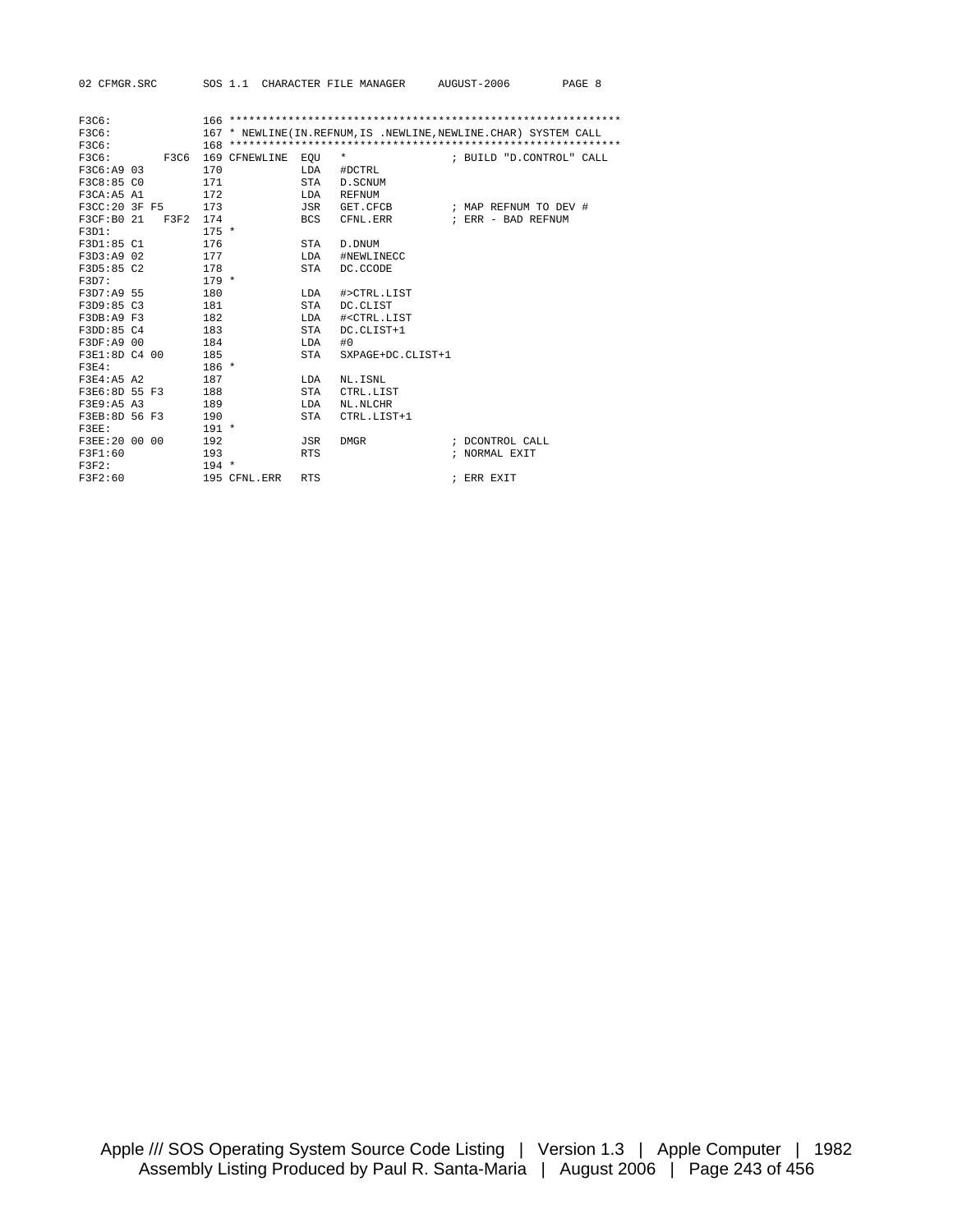| 02 CFMGR.SRC       |              |            |                      | SOS 1.1 CHARACTER FILE MANAGER AUGUST-2006<br>PAGE 9       |
|--------------------|--------------|------------|----------------------|------------------------------------------------------------|
|                    |              |            |                      |                                                            |
| F3F3:              |              |            |                      |                                                            |
| F3F3:              |              |            |                      | 198 * READ (IN. REFNUM, BUF, BYTES, BYTESREAD) SYSTEM CALL |
| F3F3:              |              |            |                      |                                                            |
| F3F3:<br>F3F3      | 200 CFREAD   | $EQU$ *    |                      | ; BUILD "D.READ" CALL                                      |
| F3F3:A9 00         | 201          |            | LDA #DREAD           |                                                            |
| F3F5:85 CO         | 202          | STA        | D.SCNUM              |                                                            |
| F3F7:A5 A1         | 203          | LDA        | REFNUM               |                                                            |
| F3F9:20 3F F5      | 204          | JSR        | GET.CFCB             | ; MAP REFNUM TO DEV #                                      |
| F3FC:B0 29<br>F427 | 205          | BCS        | CFRD.ERR             | ; ERR - BAD REFNUM                                         |
| F3FE:              | $206 *$      |            |                      |                                                            |
| F3FE:85 C1         | 207          | STA        | D. DNUM              |                                                            |
| F400:A2 03         | 208          | LDX        | #3                   |                                                            |
| F402:B5 A2         | 209 CFRD010  | LDA        | RW.BUF, X            |                                                            |
| F404:95 C2         | 210          | STA        | DRW.BUF, X           |                                                            |
| F406:CA            | 211          | DEX        |                      |                                                            |
| F407:10 F9 F402    | 212          | <b>BPL</b> | CFRD010              |                                                            |
| F409:              | $213 *$      |            |                      |                                                            |
| F409:A5 A6         | 214          | LDA        | RD.BYTESRD           |                                                            |
| F40B:85 C8         | 215          | STA        | DRD.BYTESRD          |                                                            |
| F40D:A5 A7         | 216          | LDA        | RD.BYTESRD+1         |                                                            |
| F40F:85 C9         | 217          | STA        | DRD.BYTESRD+1        |                                                            |
| F411:              | $218 *$      |            |                      |                                                            |
| F411:AD A3 00      | 219          | LDA        | SXPAGE+RW.BUF+1      |                                                            |
| F414:8D C3 00      | 220          | STA        | SXPAGE+DRW.BUF+1     |                                                            |
| F417:AD A5 00      | 221          | LDA        | SXPAGE+RW.BYTES+1    |                                                            |
| F41A:8D C5 00      | 222          | STA        | SXPAGE+DRW.BYTES+1   |                                                            |
| F41D:AD A7 00      | 223          | LDA        | SXPAGE+RD.BYTESRD+1  |                                                            |
| F420:8D C9 00      | 224          | STA        | SXPAGE+DRD.BYTESRD+1 |                                                            |
| F423:              | $225$ *      |            |                      |                                                            |
| F423:20 00 00      | 226          | JSR        | DMGR                 | ; DREAD CALL                                               |
| F426:60            | 227          | <b>RTS</b> |                      | ; NORMAL EXIT                                              |
| F427:              | $228 *$      |            |                      |                                                            |
| F427:60            | 229 CFRD.ERR | <b>RTS</b> |                      | ; ERR EXIT                                                 |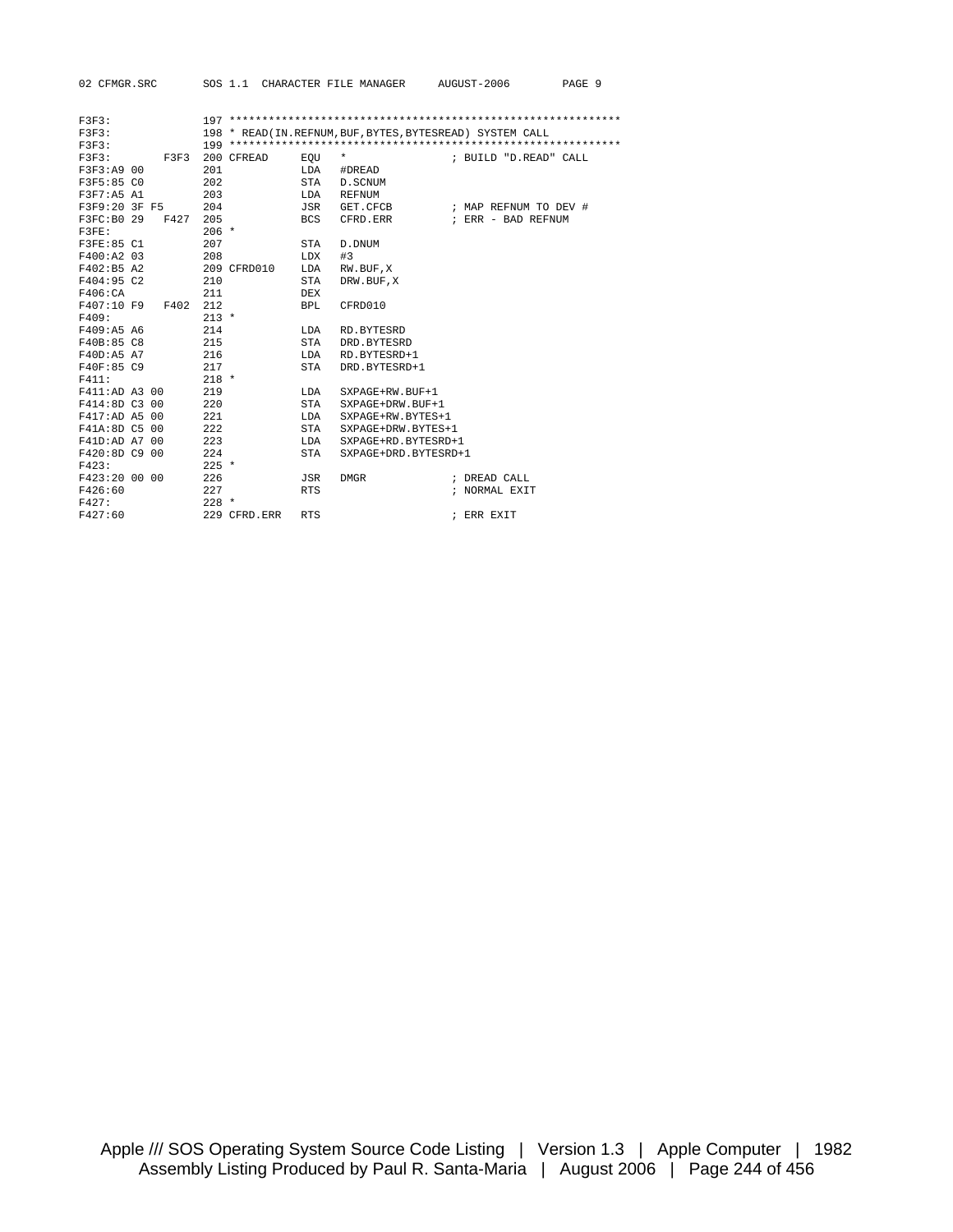| 02 CFMGR.SRC             |         |              |             | SOS 1.1 CHARACTER FILE MANAGER AUGUST-2006       |                                         | PAGE 10 |
|--------------------------|---------|--------------|-------------|--------------------------------------------------|-----------------------------------------|---------|
|                          |         |              |             |                                                  |                                         |         |
| F428:                    |         |              |             |                                                  |                                         |         |
| F428:                    |         |              |             | 232 * WRITE (IN. REFNUM, BUF, BYTES) SYSTEM CALL |                                         |         |
| F428:                    |         |              |             |                                                  |                                         |         |
| F428:<br>F428            |         | 234 CFWRITE  | EOU         | $\star$                                          | ; BUILD "D.WRITE" CALL                  |         |
| F428:A9 01               | 235     |              | LDA         | #DWRITE                                          |                                         |         |
| F42A:85 CO               | 236     |              | STA         | D. SCNUM                                         |                                         |         |
| F42C:ASA1                | 237     |              | <b>T.DA</b> | <b>REFNUM</b>                                    |                                         |         |
| F42E:20 3F F5            | 238     |              | JSR         |                                                  | GET.CFCB $\qquad$ ; MAP REFNUM TO DEV # |         |
| F44E 239<br>$F431:B0$ 1B |         |              | BCS         | CFWR.ERR                                         | ; ERR - BAD REFNUM                      |         |
| F433:85 C1               | 2.40    |              | STA         | D. DNUM                                          |                                         |         |
| F435:A2 03               | 241     |              | <b>LDX</b>  | #3                                               |                                         |         |
| F437:B5 A2               |         | 242 CFWR010  | LDA         | RW.BUF, X                                        |                                         |         |
| F439:95 C2               | 243     |              | STA         | DRW.BUF, X                                       |                                         |         |
| F43B:CA                  | 244     |              | DEX         |                                                  |                                         |         |
| F43C:10 F9 F437          | 245     |              | BPL         | CFWR010                                          |                                         |         |
| F43E:AD A3 00            | 246     |              | <b>T.DA</b> | SXPAGE+RW.BUF+1                                  |                                         |         |
| F441:8D C3 00            | 247     |              | STA         | SXPAGE+DRW.BUF+1                                 |                                         |         |
| F444:AD A5 00            | 248     |              | <b>T.DA</b> | SXPAGE+RW.BYTES+1                                |                                         |         |
| F447:8D C5 00            | 249     |              | STA         | SXPAGE+DRW.BYTES+1                               |                                         |         |
| F44A:                    | $250 *$ |              |             |                                                  |                                         |         |
| F44A: 20 00 00           | 251     |              | JSR         | <b>DMGR</b>                                      | ; DWRITE CALL                           |         |
| F44D:60                  | 252     |              | <b>RTS</b>  |                                                  | ; NORMAL EXIT                           |         |
| F44F:                    | $253 *$ |              |             |                                                  |                                         |         |
| F44E:60                  |         | 254 CFWR.ERR | <b>RTS</b>  |                                                  | ; ERR EXIT                              |         |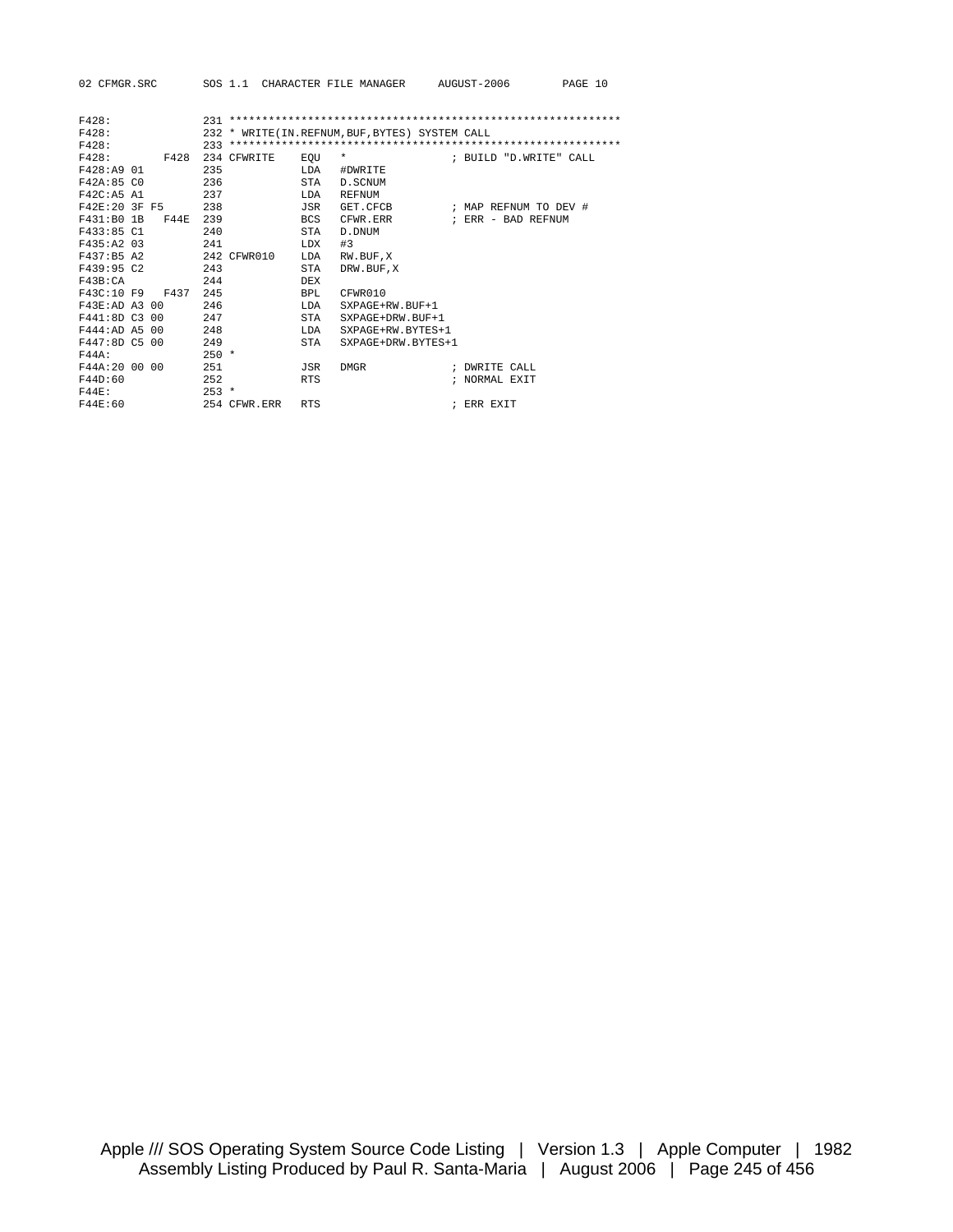| 02 CFMGR.SRC                | SOS 1.1     |                | CHARACTER FILE MANAGER         | AUGUST-2006            | PAGE 11 |
|-----------------------------|-------------|----------------|--------------------------------|------------------------|---------|
|                             |             |                |                                |                        |         |
| <b>F44F:</b>                | 256         |                |                                |                        |         |
| <b>F44F:</b>                | 257         |                | * CLOSE(IN.REFNUM) SYSTEM CALL |                        |         |
| <b>F44F:</b>                | 258         |                |                                |                        |         |
| <b>F44F:</b><br><b>F44F</b> | 259 CFCLOSE | $\star$<br>EOU |                                | ; BUILD "D.CLOSE" CALL |         |
| F44F:A9 07                  | 260         | LDA            | #DCLOSE                        |                        |         |
| F451:85C0                   | 261         | <b>STA</b>     | D. SCNUM                       |                        |         |
| F453:A5 A1                  | 262         | LDA            | <b>REFNUM</b>                  |                        |         |
| F455:FO OE<br>F465          | 263         | <b>BEO</b>     | CLOSEALL                       |                        |         |
| F457:                       | $264 *$     |                |                                |                        |         |
| F457:20 17 F5               | 265         | JSR            | REL.CFCB                       | ; RELEASE CFCB ENTRY   |         |
| F45A: B0 08<br>F464         | 266         | <b>BCS</b>     | CFCL010                        |                        |         |
| F45C:85 C1                  | 267         | STA            | D. DNUM                        |                        |         |
| F45E:98                     | 268         | <b>TYA</b>     |                                |                        |         |
| F45F:D0 03<br>F464          | 269         | <b>BNE</b>     | CFCL010                        |                        |         |
| F461:200000                 | 270         | JSR            | <b>DMGR</b>                    | ; DCLOSE CALL          |         |
| F464:60                     | 271 CFCL010 | <b>RTS</b>     |                                | ; NORMAL EXIT          |         |
| F465:                       | $272 *$     |                |                                |                        |         |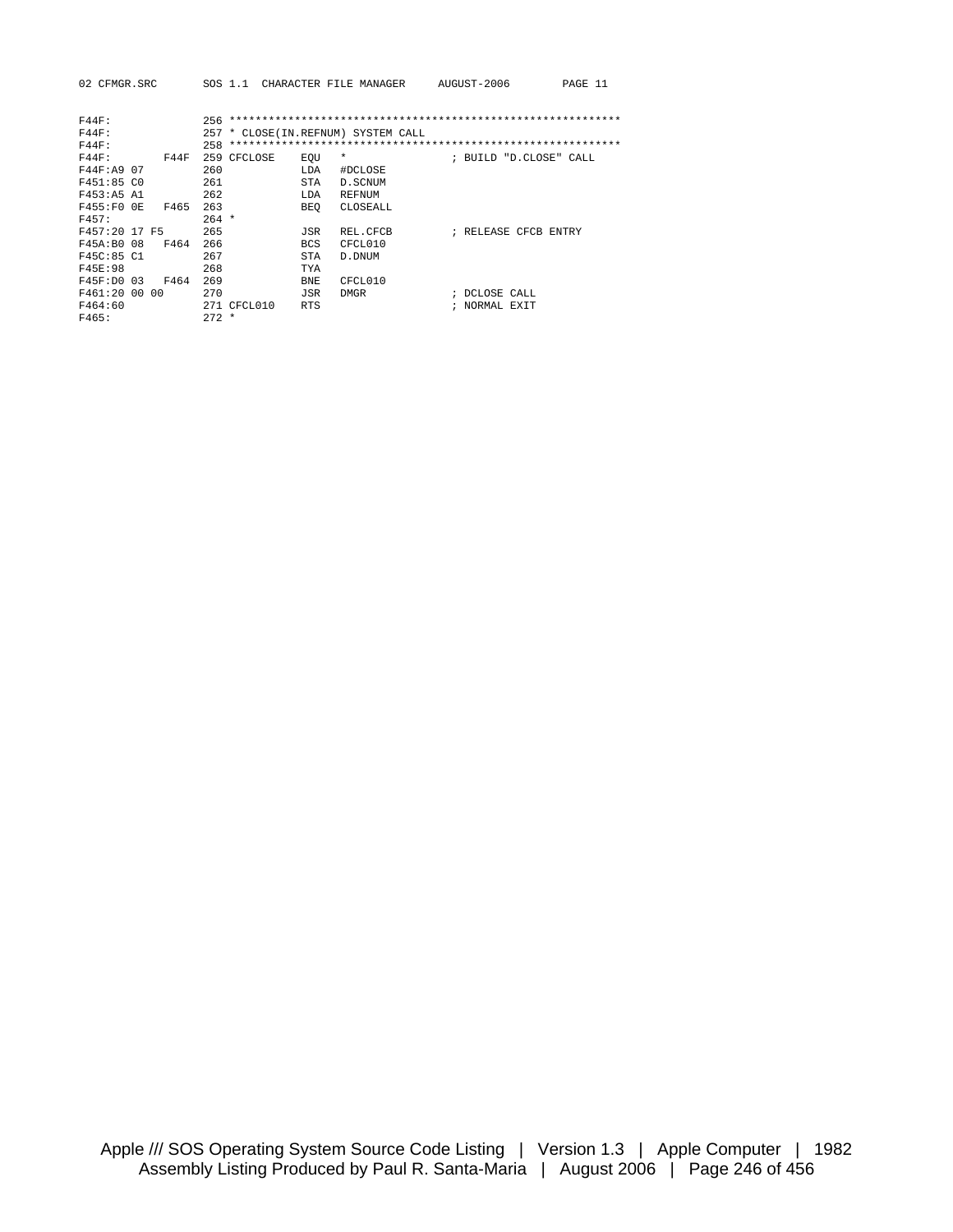| 02 CFMGR.SRC |  |
|--------------|--|
|--------------|--|

| F465:               |  |         |                               |                                                                           |                           |                                                         |  |  |  |  |  |
|---------------------|--|---------|-------------------------------|---------------------------------------------------------------------------|---------------------------|---------------------------------------------------------|--|--|--|--|--|
| F465:               |  | $275 *$ |                               |                                                                           |                           |                                                         |  |  |  |  |  |
| F465:               |  |         |                               | 276 * CLOSE ALL CHARACTER FILES W/LEVELS >= TO CURRENT SYSTEM FILE LEVEL. |                           |                                                         |  |  |  |  |  |
| F465:               |  | $277 *$ |                               |                                                                           |                           |                                                         |  |  |  |  |  |
| F465:               |  |         |                               |                                                                           |                           |                                                         |  |  |  |  |  |
| F465:               |  | $279 *$ |                               |                                                                           |                           |                                                         |  |  |  |  |  |
| F465:               |  |         | F465 280 CLOSEALL EQU *       |                                                                           |                           |                                                         |  |  |  |  |  |
| F465:A9 00          |  | 281     |                               | LDA                                                                       |                           | #FALSE $\qquad$ ; SET ENTRIES IN DEV CLOSE TBL TO FALSE |  |  |  |  |  |
| F467:AE 00 00       |  | 282     |                               | LDX                                                                       | MAX.DNUM                  |                                                         |  |  |  |  |  |
| F46A:9D 00 02       |  |         | 283 CFCL020 STA               |                                                                           | DCLOSE.TBL.X              |                                                         |  |  |  |  |  |
| F46D:CA             |  | 284     |                               | DEX                                                                       |                           |                                                         |  |  |  |  |  |
| F46E:10 FA F46A 285 |  |         |                               | BPL                                                                       | CFCL020                   |                                                         |  |  |  |  |  |
| F470:               |  | 286 *   |                               |                                                                           |                           |                                                         |  |  |  |  |  |
| F470:A2 10          |  | 287     | LDX                           |                                                                           |                           |                                                         |  |  |  |  |  |
|                     |  |         |                               |                                                                           |                           |                                                         |  |  |  |  |  |
| F472:BD 58 F3       |  |         | 288 CFCL030 LDA               |                                                                           | CFCB.DEV, X               | ; AND MARK TRUE IN DEV CLOSE TBL                        |  |  |  |  |  |
| F475:A8             |  | 289     |                               | TAY                                                                       |                           |                                                         |  |  |  |  |  |
| F476:30 11 F489 290 |  |         |                               | BMI                                                                       | CFCL050                   |                                                         |  |  |  |  |  |
| F478:BD 69 F3       |  | 291     |                               | LDA                                                                       | CFCB.LVL, X               |                                                         |  |  |  |  |  |
| F47B:CD 00 00       |  | 292     |                               | CMP                                                                       | LEVEL                     |                                                         |  |  |  |  |  |
| F47E:90 09 F489 293 |  |         |                               | <b>BCC</b>                                                                | CFCL050                   |                                                         |  |  |  |  |  |
| F480:A9 80          |  | 294     |                               | LDA                                                                       | #TRUE                     |                                                         |  |  |  |  |  |
| F482:99 00 02       |  | 295     |                               | STA                                                                       | DCLOSE. TBL, Y            |                                                         |  |  |  |  |  |
| F485:38             |  | 296     |                               | SEC                                                                       |                           |                                                         |  |  |  |  |  |
| F486:7E 58 F3       |  | 297     |                               | ROR                                                                       | CFCB.DEV, X               |                                                         |  |  |  |  |  |
| F489:CA             |  |         | 298 CFCL050                   | DEX                                                                       |                           |                                                         |  |  |  |  |  |
| F48A:D0 E6 F472 299 |  |         |                               | BNE                                                                       | CFCL030                   |                                                         |  |  |  |  |  |
| F48C:               |  | $300 *$ |                               |                                                                           |                           |                                                         |  |  |  |  |  |
| F48C:A2 10          |  | 301     |                               | LDX                                                                       |                           |                                                         |  |  |  |  |  |
| F48E:BD 58 F3       |  |         | 302 CFCL060                   | LDA                                                                       | CFCB.DEV, X               |                                                         |  |  |  |  |  |
| F491:A8             |  | 303     |                               | TAY                                                                       |                           |                                                         |  |  |  |  |  |
| F492:30 05 F499 304 |  |         |                               | BMI                                                                       | CFCL070                   |                                                         |  |  |  |  |  |
| F494:A9 00          |  | 305     |                               | LDA                                                                       | #FALSE                    |                                                         |  |  |  |  |  |
| F496:99 00 02       |  | 306     |                               | STA                                                                       | DCLOSE.TBL, Y             |                                                         |  |  |  |  |  |
| F499:CA             |  |         | 307 CFCL070                   | DEX                                                                       |                           |                                                         |  |  |  |  |  |
| F49A:D0 F2 F48E 308 |  |         |                               | BNE                                                                       | CFCL060                   |                                                         |  |  |  |  |  |
| F49C:               |  | $309 *$ |                               |                                                                           |                           |                                                         |  |  |  |  |  |
| F49C:A9 00          |  | 310     |                               | LDA                                                                       | #0                        |                                                         |  |  |  |  |  |
| F49E:85 AF          |  | 311     |                               | STA                                                                       | DCLOSE.ERR                |                                                         |  |  |  |  |  |
| F4A0:AE 00 00       |  | 312     |                               | LDX                                                                       | MAX.DNUM                  | ; ISSUE D'CLOSE CALLS TO ALL DEVICES MARKED AS TRUE     |  |  |  |  |  |
|                     |  |         | F4A3:BD 00 02 313 CFCL080 LDA |                                                                           |                           | DCLOSE.TBL, X ; IN DEV CLOSE TABLE                      |  |  |  |  |  |
| F4A6:10 10 F4B8 314 |  |         |                               | <b>BPL</b>                                                                | CFCL090                   |                                                         |  |  |  |  |  |
| F4A8:8A             |  | 315     |                               | TXA                                                                       |                           |                                                         |  |  |  |  |  |
| F4A9:48             |  | 316     |                               | PHA                                                                       |                           |                                                         |  |  |  |  |  |
| F4AA:86 C1          |  | 317     |                               | STX                                                                       | D. DNUM                   |                                                         |  |  |  |  |  |
| F4AC:20 00 00       |  | 318     |                               | JSR                                                                       | <b>DMGR</b>               |                                                         |  |  |  |  |  |
| F4AF:68             |  | 319     |                               | PLA                                                                       |                           |                                                         |  |  |  |  |  |
| F4B0:AA             |  | 320     |                               | TAX                                                                       |                           |                                                         |  |  |  |  |  |
| F4B1:AD 00 00       |  | 321     |                               | LDA                                                                       | SERR                      |                                                         |  |  |  |  |  |
| F4B4:F0 02 F4B8 322 |  |         |                               | BEO                                                                       | CFCL090                   | ; IF ERROR,                                             |  |  |  |  |  |
| F4B6:85 AF          |  | 323     |                               | STA                                                                       | DCLOSE.ERR : THEN SAVE IT |                                                         |  |  |  |  |  |
| F4B8:CA             |  |         | 324 CFCL090                   | DEX                                                                       |                           |                                                         |  |  |  |  |  |
| F4B9:D0 E8 F4A3 325 |  |         |                               | BNE                                                                       | CFCL080                   |                                                         |  |  |  |  |  |
| F4BB:               |  | $326$ * |                               |                                                                           |                           |                                                         |  |  |  |  |  |
| F4BB:A5 AF          |  | 327     |                               | LDA                                                                       | DCLOSE.ERR                | ; IF \$0 THEN NO ERRORS FROM D.CLOSE CALLS              |  |  |  |  |  |
| F4BD:D0 01 F4C0 328 |  |         |                               | BNE                                                                       | CFCL.ERR                  |                                                         |  |  |  |  |  |
| F4BF:60             |  | 329     |                               | <b>RTS</b>                                                                |                           | ; NORMAL EXIT                                           |  |  |  |  |  |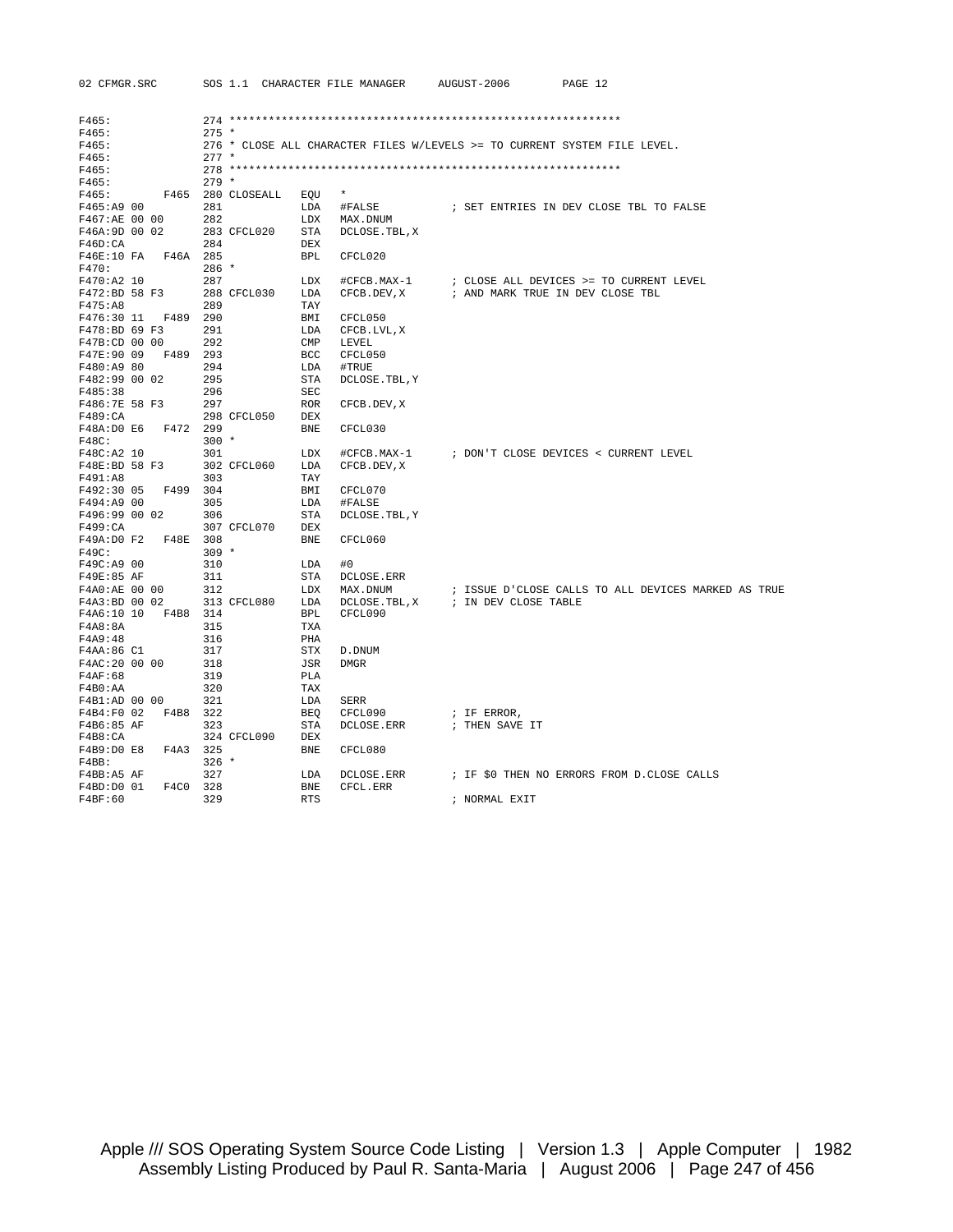| 02 CFMGR.SRC | SOS | CHARACTER FILE MANAGER | AUGUST-2006 | PAGE<br><u>، د ۲</u> |
|--------------|-----|------------------------|-------------|----------------------|
|              |     |                        |             |                      |

F4C0:20 00 00 330 CFCL.ERR JSR SYSERR ; RETURN LAST D.CLOSE ERROR REPORTED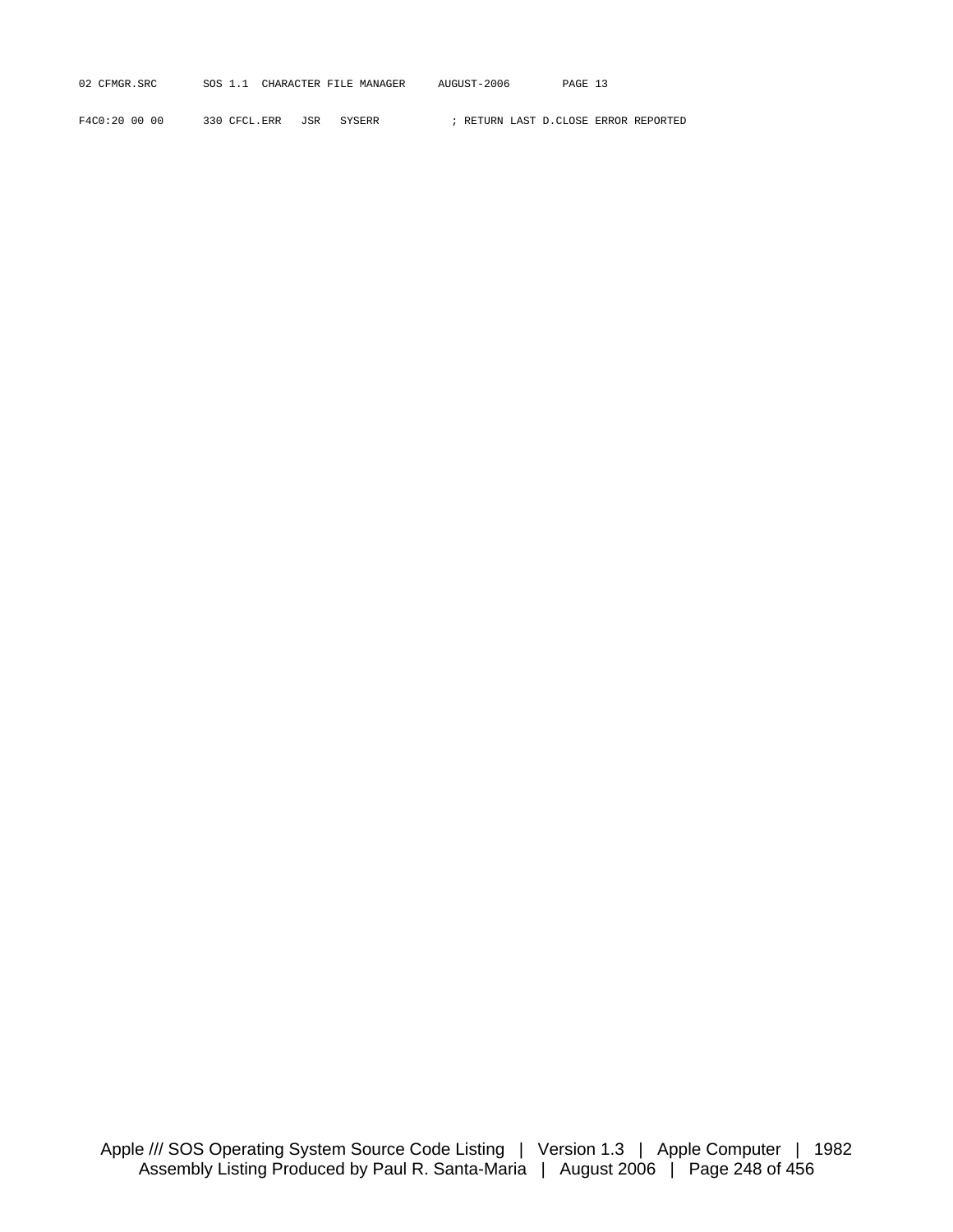| 02 CFMGR.SRC       | SOS 1.1 CHARACTER FILE MANAGER  | AUGUST-2006<br>PAGE 14                                          |
|--------------------|---------------------------------|-----------------------------------------------------------------|
|                    |                                 |                                                                 |
|                    |                                 |                                                                 |
| F4C3:              |                                 |                                                                 |
| F4C3:              | $333 *$                         |                                                                 |
| F4C3:              | 334 * GET DEVICE NUMBER         |                                                                 |
| F4C3:              | $335 *$                         |                                                                 |
| F4C3:              | 336 * INPUT:<br>CPATH           |                                                                 |
| F4C3:              | 337 * OUTPUT: DEVICE NUMBER (A) |                                                                 |
| F4C3:              | $338 *$ ERROR:                  | CARRY SET ("FILE NOT FOUND")                                    |
| F4C3:              | $339 *$                         |                                                                 |
| F4C3:              |                                 | 340 * GETDNUM FIRST CALLS THE DMGR (GETDEVNUM) MAP THE PATHNAME |
| F4C3:              |                                 | 341 * TO A DEVICE #. GETDNUM THEN ENSURES THAT THE PATHNAME     |
| F4C3:              |                                 | 342 * IS NOT A BLOCK DEVICE BY CHECKING THE DBLKLST TABLE.      |
| F4C3:              | $343 *$                         |                                                                 |
| F4C3:              |                                 |                                                                 |
| F4C3:              | $345 *$                         |                                                                 |
| F4C3:              | F4C3 346 GETDNUM<br>EOU         | $\star$                                                         |
| F4C3:A9 04         | 347<br>LDA                      | #GETDEVNUM                                                      |
| F4C5:85 CO         | 348<br>STA                      | D. SCNUM                                                        |
| F4C7:              | $349 *$                         |                                                                 |
| F4C7:AB A1         | 350<br>LDA                      | O.PATH                                                          |
| F4C9:85 C1         | 351<br>STA                      | GDN.DNAME                                                       |
| F4CB: A5 A2        | 352<br>LDA                      | $0.PATH+1$                                                      |
| F4CD:85 C2         | 353<br>STA                      | GDN.DNAME+1                                                     |
| F4CF:              | $354 *$                         |                                                                 |
| F4CF: A9 57        | 355<br>LDA                      | #>DNUM.TEMP                                                     |
| F4D1:85 C3         | 356<br>STA                      | GDN.DNUM                                                        |
| F4D3:A9 F3         | 357<br>LDA                      | # <dnum.temp< td=""></dnum.temp<>                               |
| F4D5:85 C4         | 358<br>STA                      | GDN.DNUM+1                                                      |
| F4D7:              | $359 *$                         |                                                                 |
| F4D7:AD A2 00      | 360<br>LDA                      | SXPAGE+O.PATH+1                                                 |
| F4DA:8D C2 00      | 361<br>STA                      | SXPAGE+GDN.DNAME+1                                              |
| F4DD: A9 00        | 362<br>LDA                      | #0                                                              |
| F4DF:8D C4 00      | <b>STA</b><br>363               | SXPAGE+GDN.DNUM+1                                               |
| $F4E2$ :           | $364 *$                         |                                                                 |
| F4E2:20 00 00      | 365<br>JSR                      | <b>DMGR</b>                                                     |
| F4E5:B0 06<br>F4ED | 366<br><b>BCS</b>               | GETD.ERR<br>; D.NAME NOT FOUND                                  |
| F4E7:30 04<br>F4ED | 367<br>BMI                      | ; BLOCK DEVICE FOUND<br>GETD.ERR                                |
| F4E9:AD 57 F3      | 368<br>LDA                      | DNUM.TEMP                                                       |
| F4EC:60            | 369<br><b>RTS</b>               |                                                                 |
| F4ED:              | $370 *$                         |                                                                 |
| F4ED: A9 00        | 371 GETD.ERR<br>LDA             | #FNFERR                                                         |
| F4EF:20 00 00      | 372<br>JSR                      | <b>SYSERR</b>                                                   |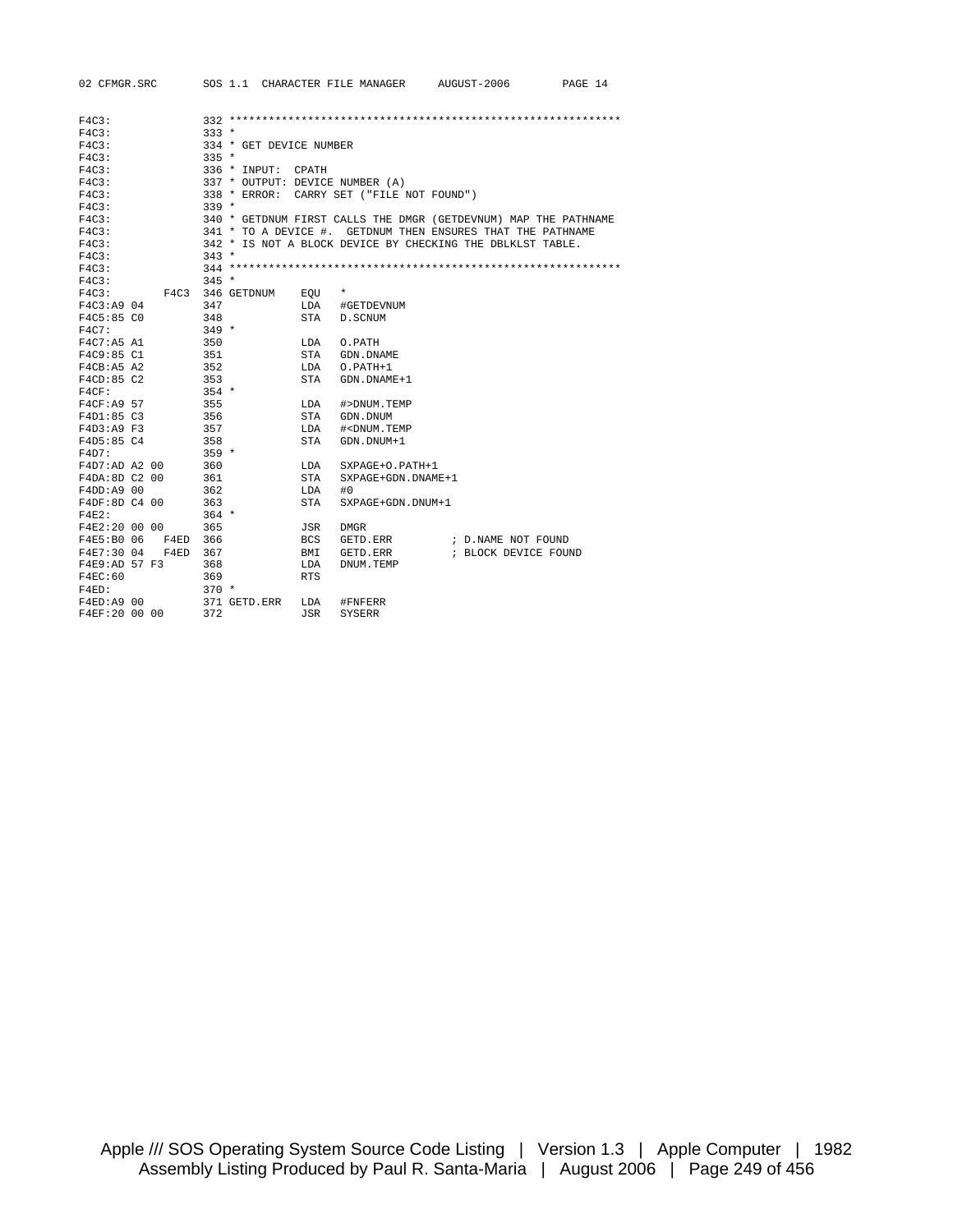|                              |            |                         |                   |                                      | 02 CFMGR.SRC 50S 1.1 CHARACTER FILE MANAGER AUGUST-2006 PAGE 15     |  |
|------------------------------|------------|-------------------------|-------------------|--------------------------------------|---------------------------------------------------------------------|--|
|                              |            |                         |                   |                                      |                                                                     |  |
| F4F2:                        |            |                         |                   |                                      |                                                                     |  |
| F4F2:                        |            | 375 * REQUEST FCB ENTRY |                   |                                      |                                                                     |  |
| F4F2:                        | $376 *$    |                         |                   |                                      |                                                                     |  |
| F4F2:                        |            | 377 * INPUT: DNUM (A)   |                   |                                      |                                                                     |  |
| F4F2:                        |            |                         |                   | 378 * OUTPUT: REFNUM (A), OPENCT (Y) |                                                                     |  |
| F4F2:                        |            |                         |                   | 379 * ERROR: CARRY SET ("CFCB FULL") |                                                                     |  |
| F4F2:                        | $380 *$    |                         |                   |                                      |                                                                     |  |
| F4F2:                        |            |                         |                   |                                      | 381 * REO. CFCB FIRST SEARCHES THE CFCB TABLE USING THE DEV#        |  |
| F4F2:                        |            |                         |                   |                                      | 382 * AS A KEY. IF FOUND THE OPENCT IS INCREMENTED, OTHERWISE,      |  |
| F4F2:                        |            |                         |                   |                                      | 383 * REO. CFCB FINDS A FREE ENTRY AND STORES THE DEV# AND LEVEL #. |  |
| F4F2:                        | $384 *$    |                         |                   |                                      |                                                                     |  |
| F4F2:                        |            |                         |                   |                                      |                                                                     |  |
| F4F2:                        | $386 *$    |                         |                   |                                      |                                                                     |  |
| F4F2: F4F2 387 REQ.CFCB      |            |                         | EOU               | $^\star$                             |                                                                     |  |
| F4F2:A2 10                   | 388        |                         | <b>LDX</b>        | #CFCB.MAX-1                          |                                                                     |  |
| F4F4:A8                      | 389        |                         | TAY               |                                      |                                                                     |  |
| F4F5:BD 58 F3                |            | 390 REO010              |                   | LDA CFCB.DEV, X                      |                                                                     |  |
| F4F8:30 08 F502 391          |            |                         | BMI               | <b>REO020</b>                        |                                                                     |  |
| F4FA:CA                      | 392        |                         | <b>DEX</b>        |                                      |                                                                     |  |
| F4FB:D0 F8 F4F5 393          |            |                         | <b>BNE</b>        | REO010                               |                                                                     |  |
| F4FD: A9 00                  | 394        |                         |                   | LDA #CFCBFULL                        |                                                                     |  |
| F4FF:20 00 00 395            |            |                         | <b>JSR</b>        | <b>SYSERR</b>                        |                                                                     |  |
| F502:98                      |            | 396 REO020              | TYA               |                                      |                                                                     |  |
| F503:9D 58 F3 397            |            |                         | STA               | CFCB.DEV,X                           |                                                                     |  |
| F506:AD 00 00 398            |            |                         | <b>T.DA</b>       | LEVEL                                |                                                                     |  |
| F509:9D 69 F3 399            |            |                         | STA               | CFCB.LVL,X                           |                                                                     |  |
| F50C:8A                      | 400        |                         | <b>TXA</b>        |                                      |                                                                     |  |
| F50D:48                      | 401        |                         | PHA               |                                      |                                                                     |  |
| F50E:98                      | 402        |                         | <b>TYA</b>        |                                      |                                                                     |  |
| F50F:20 31 F5 403<br>F512:68 | 404        |                         | <b>JSR</b><br>PLA | OPENCOUNT                            |                                                                     |  |
|                              |            |                         |                   |                                      |                                                                     |  |
| F513:09 80<br>F515:18        | 405<br>406 |                         | ORA<br><b>CLC</b> | #\$80                                |                                                                     |  |
|                              |            |                         |                   |                                      |                                                                     |  |
| F516:60                      | 407        |                         | <b>RTS</b>        |                                      | ; NORMAL EXIT                                                       |  |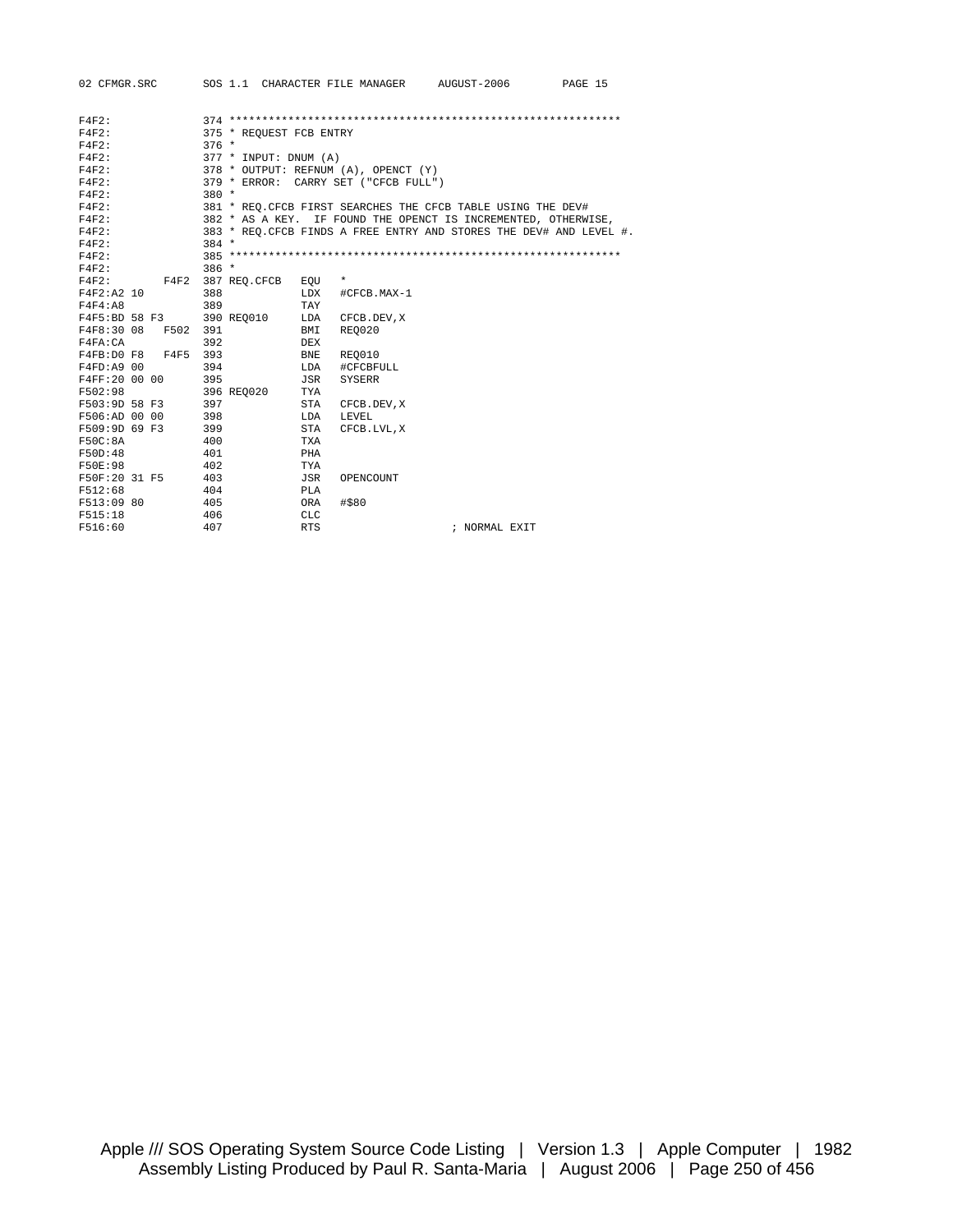| 02 CFMGR.SRC           | SOS 1.1 CHARACTER FILE MANAGER |            |                                           | AUGUST-2006                                                       | PAGE 16 |
|------------------------|--------------------------------|------------|-------------------------------------------|-------------------------------------------------------------------|---------|
|                        |                                |            |                                           |                                                                   |         |
| F517:                  |                                |            |                                           |                                                                   |         |
| F517:                  | $410 *$                        |            |                                           |                                                                   |         |
| F517:                  | 411 * RELEASE FCB ENTRY        |            |                                           |                                                                   |         |
| F517:                  | $412 *$                        |            |                                           |                                                                   |         |
| F517:                  | 413 * INPUT: REFNUM (A)        |            |                                           |                                                                   |         |
| F517:                  |                                |            | 414 * OUTPUT: DNUM (A), OPENCT (Y)        |                                                                   |         |
| F517:                  |                                |            | 415 * ERROR: CARRY SET ("INVALID REFNUM") |                                                                   |         |
| F517:                  | $416 *$                        |            |                                           |                                                                   |         |
| F517:                  |                                |            |                                           | 417 * USES REFNUM AS AN CFCB TABLE INDEX TO RELEASE A CFCB ENTRY. |         |
| F517:                  | $418 *$                        |            |                                           |                                                                   |         |
|                        |                                |            |                                           |                                                                   |         |
| F517:<br>F517:         | F517 420 REL. CFCB             |            | $\star$                                   |                                                                   |         |
|                        |                                | EQU        |                                           |                                                                   |         |
| F517:29 7F             | 421                            | AND        | #\$7F                                     |                                                                   |         |
| F519:C9 11             | 422                            | CMP        | #CFCB.MAX                                 |                                                                   |         |
| F51B:B0OF<br>F52C 423  |                                | <b>BCS</b> | REL.ERR                                   |                                                                   |         |
| F51D:AA                | 424                            | TAX        |                                           |                                                                   |         |
| F51E:BD 58 F3          | 425                            | LDA        | CFCB.DEV, X                               |                                                                   |         |
| F521:30 09<br>F52C 426 |                                | BMI        | REL.ERR                                   |                                                                   |         |
| F523:38                | 427                            | <b>SEC</b> |                                           | ; MARK ENTRY FREE                                                 |         |
| F524:7E 58 F3          | 428                            | <b>ROR</b> | CFCB.DEV, X                               |                                                                   |         |
| F527:20 31 F5          | 429                            | JSR        | OPENCOUNT                                 |                                                                   |         |
| F52A:18                | 430                            | <b>CLC</b> |                                           |                                                                   |         |
| F52B:60                | 431                            | <b>RTS</b> |                                           | ; NORMAL EXIT                                                     |         |
| F52C:                  | $432 *$                        |            |                                           |                                                                   |         |
| F52C:A9 00             | 433 REL.ERR                    | LDA        | #BADREFNUM                                |                                                                   |         |
| F52E:20 00 00          | 434                            | JSR        | SYSERR                                    |                                                                   |         |
| F531:                  |                                |            |                                           |                                                                   |         |
| F531:                  | $436 *$                        |            |                                           |                                                                   |         |
| F531:                  | 437 * OPENCOUNT SUBROUTINE     |            |                                           |                                                                   |         |
| F531:                  | $438 *$                        |            |                                           |                                                                   |         |
| F531:                  | 439 * INPUT: DEVNUM (A)        |            |                                           |                                                                   |         |
| F531:                  |                                |            | 440 * OUTPUT: DEVNUM (A), OPENCTR (Y)     |                                                                   |         |
| F531:                  | $441 *$                        |            |                                           |                                                                   |         |
| F531:                  |                                |            |                                           | 442 * OPENCTR:=COUNT OF ALL CFCB ENTRIES W/CFCB.DEV=DEVNUM        |         |
| F531:                  | $443 *$                        |            |                                           |                                                                   |         |
| F531:                  |                                |            |                                           |                                                                   |         |
| F531:                  | F531 445 OPENCOUNT EOU         |            | $^\star$                                  |                                                                   |         |
| F531:A0 00             | 446                            | LDY        | #0                                        |                                                                   |         |
| F533:A2 10             | 447                            | LDX        | #CFCB.MAX-1                               |                                                                   |         |
| F535:DD 58 F3          | 448 OPNCT010                   | CMP        | CFCB.DEV, X                               |                                                                   |         |
| F538:D0 01<br>F53B 449 |                                | BNE        | OPNCT020                                  |                                                                   |         |
| F53A:CB                | 450                            | <b>INY</b> |                                           |                                                                   |         |
| F53B:CA                | 451 OPNCT020                   | DEX        |                                           |                                                                   |         |
| F53C:D0 F7<br>F535     | 452                            | <b>BNE</b> | OPNCT010                                  |                                                                   |         |
| F53E:60                | 453                            | <b>RTS</b> |                                           |                                                                   |         |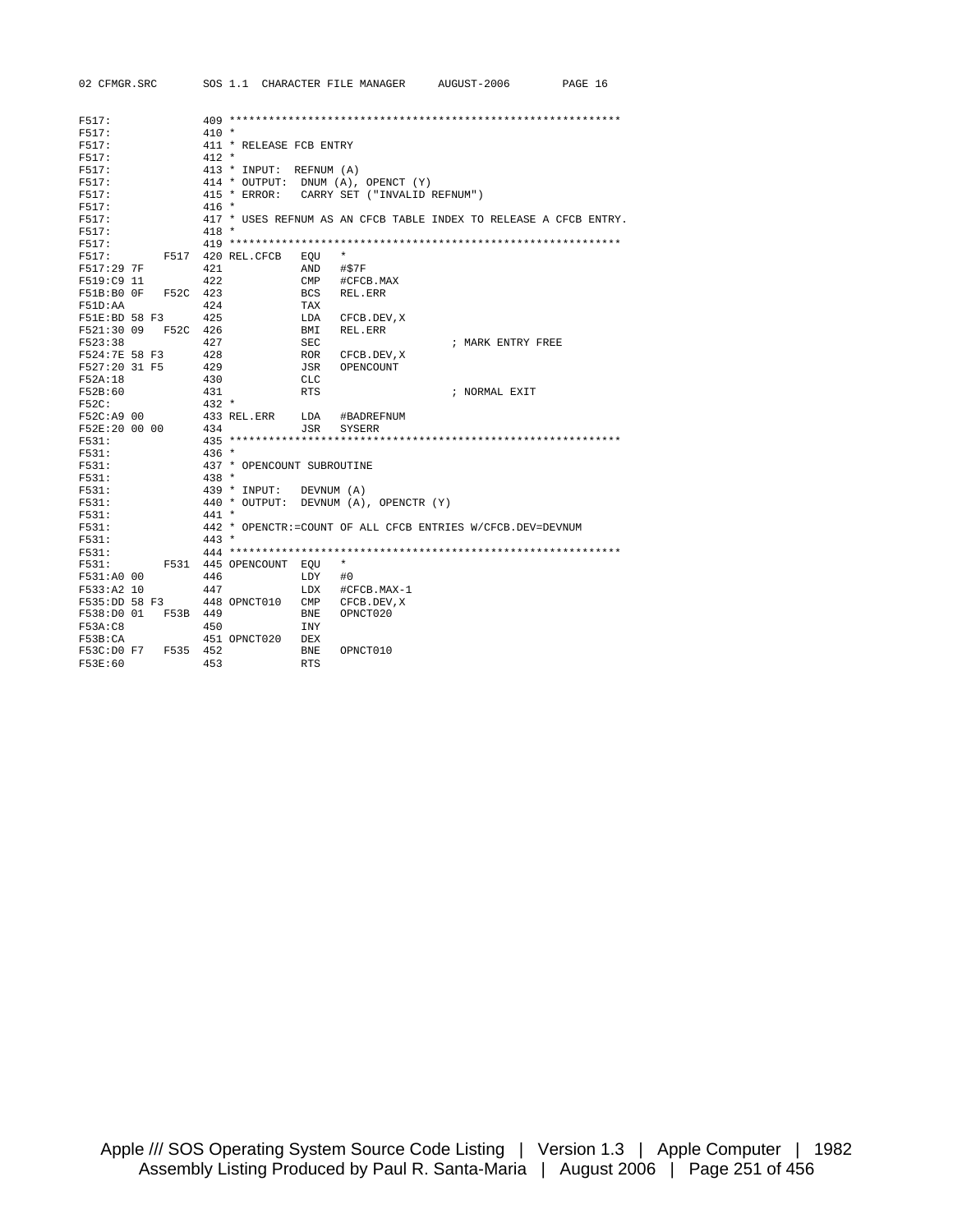| 02 CFMGR.SRC SOS 1.1 CHARACTER FILE MANAGER AUGUST-2006 |                                                                     |            |                              |                              | PAGE 17 |
|---------------------------------------------------------|---------------------------------------------------------------------|------------|------------------------------|------------------------------|---------|
| $F53F$ :                                                |                                                                     |            |                              |                              |         |
| $F53F$ :                                                | $456 *$                                                             |            |                              |                              |         |
| $F53F$ :                                                | 457 * GET FCB ENTRY                                                 |            |                              |                              |         |
| $F53F$ :                                                | $458 *$                                                             |            |                              |                              |         |
| $F53F$ :                                                | 459 * INPUT: REFNUM (A)                                             |            |                              |                              |         |
| $F53F$ :                                                | 460 * OUTPUT: DNUM (A)                                              |            |                              |                              |         |
| $F53F$ :                                                | 461 * ERROR:                                                        |            | CARRY SET ("INVALID REFNUM") |                              |         |
| $F53F$ :                                                | $462 *$                                                             |            |                              |                              |         |
| $F53F$ :                                                | 463 * USES REFNUM AS AN INDEX TO RETURN THE CORRESPONDING DEVICE #. |            |                              |                              |         |
| $F53F$ :                                                | 464 * IF THE ENTRY INDICATED BY REFNUM IS A FREE ENTRY, THEN AN     |            |                              |                              |         |
| <b>F53F:</b>                                            | 465 * ERROR, "INVALID REF NUM" IS RETURNED.                         |            |                              |                              |         |
| F53F:                                                   | $466 *$                                                             |            |                              |                              |         |
| F53F:                                                   |                                                                     |            |                              |                              |         |
| F53F:                                                   | F53F 468 GET.CFCB                                                   | EOU        | $\star$                      |                              |         |
| F53F:29 7F                                              | 469                                                                 | AND        | #\$7F                        |                              |         |
| F541:C9 11                                              | 470                                                                 | CMP        | #CFCB.MAX                    |                              |         |
| F543:B0 08<br>F54D 471                                  |                                                                     | <b>BCS</b> | GET FRR                      |                              |         |
| F545:AA                                                 | 472                                                                 | <b>TAX</b> |                              |                              |         |
| F546:BD 58 F3                                           | 473                                                                 | LDA        | CFCB.DEV, X                  |                              |         |
| F549:30 02 F54D 474                                     |                                                                     | BMI        | GET FRR                      |                              |         |
| F54B:18                                                 | 475                                                                 | <b>CLC</b> |                              |                              |         |
| F54C:60                                                 | 476                                                                 | <b>RTS</b> |                              | ; NORMAL EXIT                |         |
| F54D:                                                   | $477 *$                                                             |            |                              |                              |         |
| F54D:A9 00                                              | 478 GET.ERR                                                         | LDA        | #BADREFNUM                   |                              |         |
| F54F:20 00 00                                           | 479                                                                 | JSR        | SYSERR                       | ; ERR EXIT                   |         |
| F552:                                                   | $480 *$                                                             |            |                              |                              |         |
| F552:                                                   | 481                                                                 | LST        | ON                           |                              |         |
| F552:                                                   | F552 482 ZZEND                                                      | EOU        | $\star$                      |                              |         |
| F552:<br>01FD                                           | 483 ZZLEN                                                           | EOU        | ZZEND-ZZORG                  |                              |         |
| F552:<br>0000                                           | 484                                                                 | IFNE       | ZZLEN-LENCFM                 |                              |         |
| S                                                       | 485                                                                 | FAIL       | 2. "SOSORG                   | FILE IS INCORRECT FOR CFMGR" |         |
| F552:                                                   | 486                                                                 | FTN        |                              |                              |         |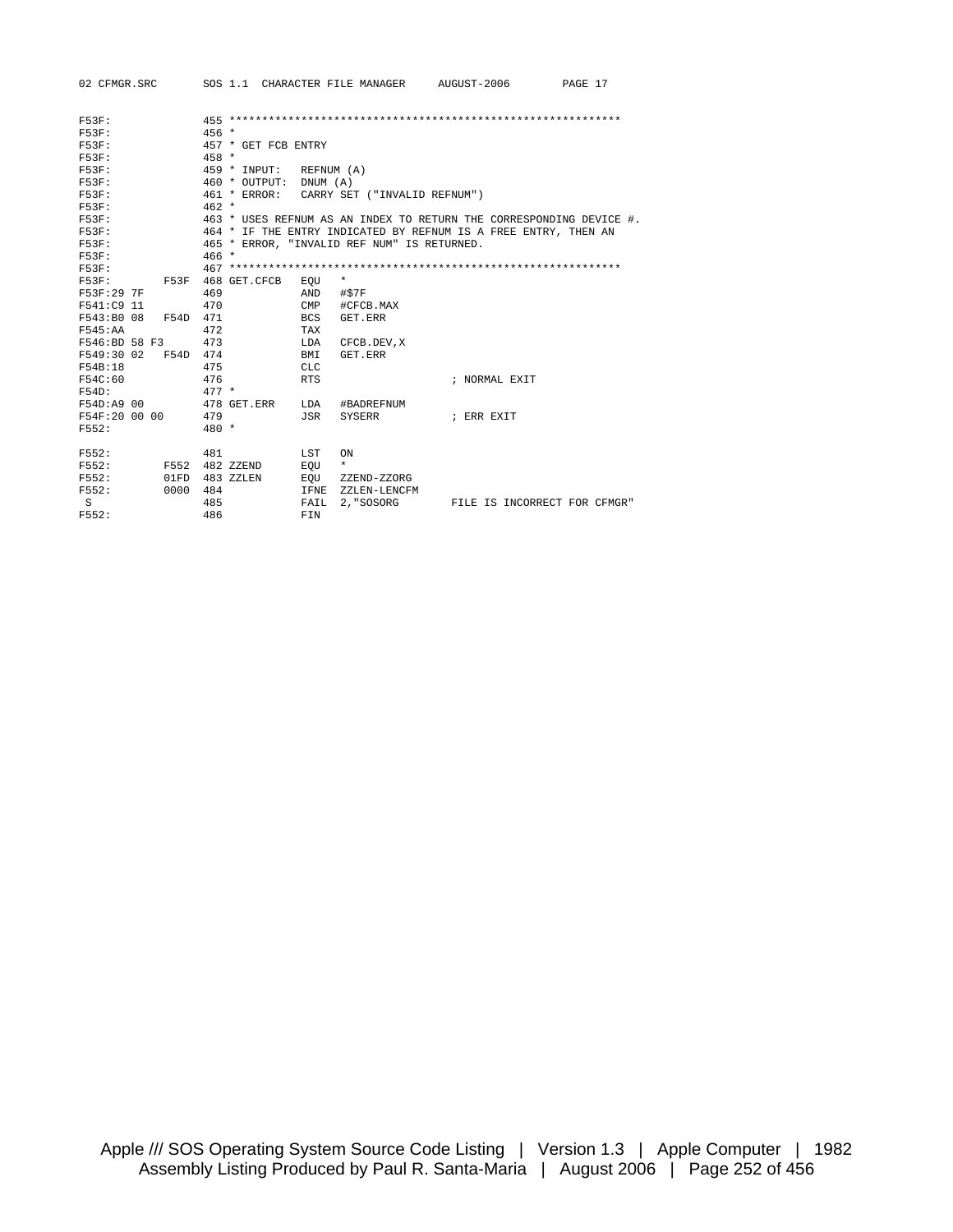| 02 SYMBOL TABLE SORTED BY SYMBOL                                                                                                                                                                                                                                                                                                                                                      |  |  | AUGUST-2006 PAGE 18 |
|---------------------------------------------------------------------------------------------------------------------------------------------------------------------------------------------------------------------------------------------------------------------------------------------------------------------------------------------------------------------------------------|--|--|---------------------|
|                                                                                                                                                                                                                                                                                                                                                                                       |  |  |                     |
| $\begin{tabular}{lcccc} X000C & BADREFNUM & X000A & BADSCNUM & ?2E00 & BLABFFM & 3200 & BLABFM \\ 6B52 & BLABUFMG & 6955 & BLACFM & 5E99 & BLADISK3 & 64D9 & BLADMGR \\ 68F4 & BLAFMGR & 22CF8 & BLAGLOB & ?2AF8 & BLAINIT & 55C0 & BLAIPL \\ 2000 & BLALODR & ?6E6E & BLAMEMMG & 5466 & BLAOMSG & 5466 & BLAPATCH \\ 665E & BLAGMGR & 6404 & BLASERR & 5A8B & BLAWGR & NF358 & CFCB$ |  |  |                     |
|                                                                                                                                                                                                                                                                                                                                                                                       |  |  |                     |
|                                                                                                                                                                                                                                                                                                                                                                                       |  |  |                     |
|                                                                                                                                                                                                                                                                                                                                                                                       |  |  |                     |
|                                                                                                                                                                                                                                                                                                                                                                                       |  |  |                     |
|                                                                                                                                                                                                                                                                                                                                                                                       |  |  |                     |
|                                                                                                                                                                                                                                                                                                                                                                                       |  |  |                     |
|                                                                                                                                                                                                                                                                                                                                                                                       |  |  |                     |
|                                                                                                                                                                                                                                                                                                                                                                                       |  |  |                     |
|                                                                                                                                                                                                                                                                                                                                                                                       |  |  |                     |
|                                                                                                                                                                                                                                                                                                                                                                                       |  |  |                     |
|                                                                                                                                                                                                                                                                                                                                                                                       |  |  |                     |
|                                                                                                                                                                                                                                                                                                                                                                                       |  |  |                     |
|                                                                                                                                                                                                                                                                                                                                                                                       |  |  |                     |
|                                                                                                                                                                                                                                                                                                                                                                                       |  |  |                     |
|                                                                                                                                                                                                                                                                                                                                                                                       |  |  |                     |
|                                                                                                                                                                                                                                                                                                                                                                                       |  |  |                     |
|                                                                                                                                                                                                                                                                                                                                                                                       |  |  |                     |
|                                                                                                                                                                                                                                                                                                                                                                                       |  |  |                     |
|                                                                                                                                                                                                                                                                                                                                                                                       |  |  |                     |
|                                                                                                                                                                                                                                                                                                                                                                                       |  |  |                     |
|                                                                                                                                                                                                                                                                                                                                                                                       |  |  |                     |
|                                                                                                                                                                                                                                                                                                                                                                                       |  |  |                     |
|                                                                                                                                                                                                                                                                                                                                                                                       |  |  |                     |
|                                                                                                                                                                                                                                                                                                                                                                                       |  |  |                     |
|                                                                                                                                                                                                                                                                                                                                                                                       |  |  |                     |
|                                                                                                                                                                                                                                                                                                                                                                                       |  |  |                     |
|                                                                                                                                                                                                                                                                                                                                                                                       |  |  |                     |
|                                                                                                                                                                                                                                                                                                                                                                                       |  |  |                     |
|                                                                                                                                                                                                                                                                                                                                                                                       |  |  |                     |
|                                                                                                                                                                                                                                                                                                                                                                                       |  |  |                     |
|                                                                                                                                                                                                                                                                                                                                                                                       |  |  |                     |
|                                                                                                                                                                                                                                                                                                                                                                                       |  |  |                     |
| AO REQCODE A PRINCIPAL AND RESALT AND RESALT AND RESALT AND RESALT AND RESALT AND A PRINCIPAL AND DUE AND DUE AND DUE AND DUE AND DUE AND DUE AND DUE AND DUE AND DUE AND DUE AND DUE AND DUE AND DUE AND DUE AND DUE AND DUE                                                                                                                                                         |  |  |                     |
|                                                                                                                                                                                                                                                                                                                                                                                       |  |  |                     |
|                                                                                                                                                                                                                                                                                                                                                                                       |  |  |                     |
| ** SUCCESSFUL ASSEMBLY := NO ERRORS                                                                                                                                                                                                                                                                                                                                                   |  |  |                     |

\*\* ASSEMBLER CREATED ON 30-APR-85 22:46

\*\* TOTAL LINES ASSEMBLED 545

\*\* FREE SPACE PAGE COUNT 81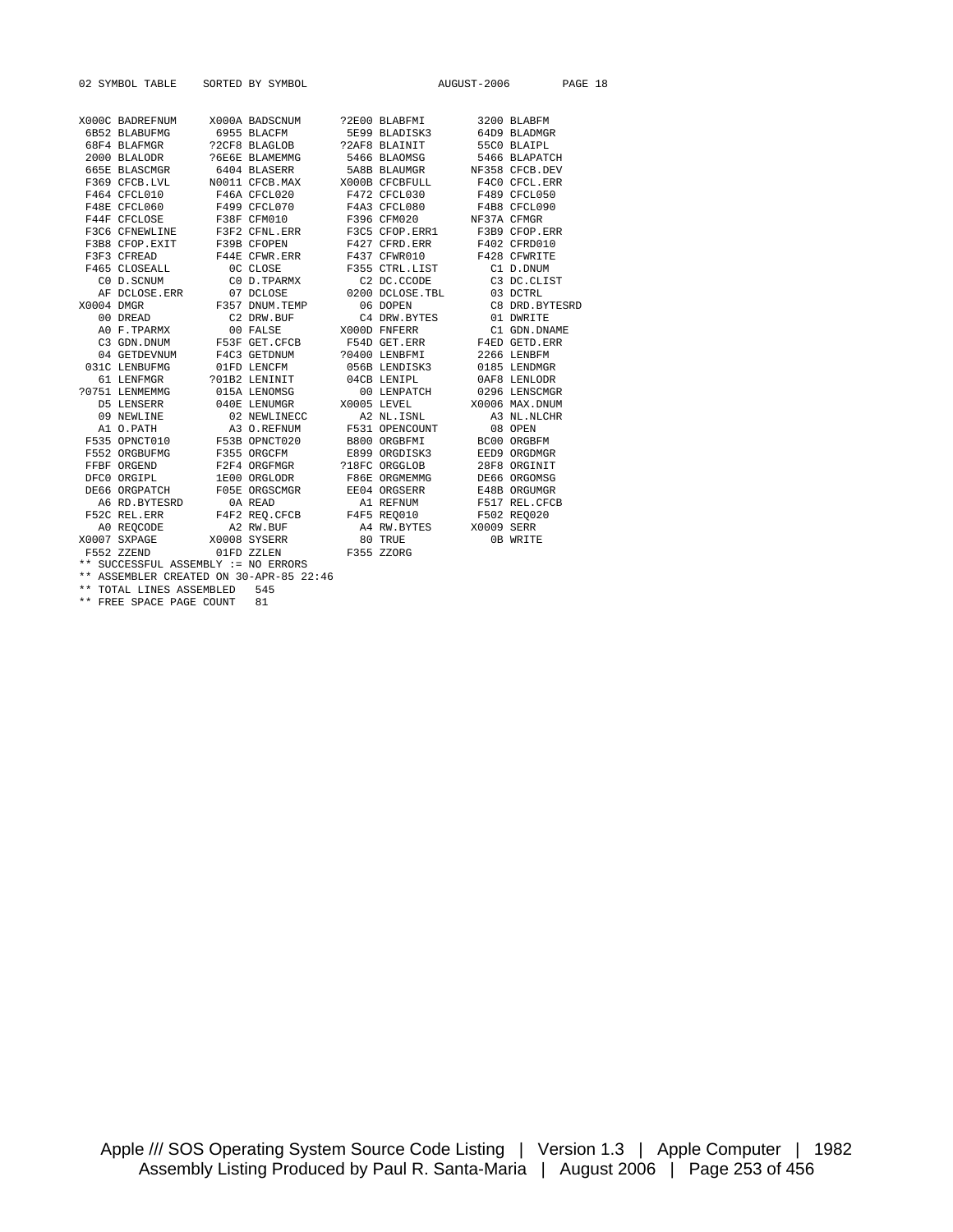SOURCE FILE #01 =>BUFMGR.SRC INCLUDE FILE #02 =>SOSORG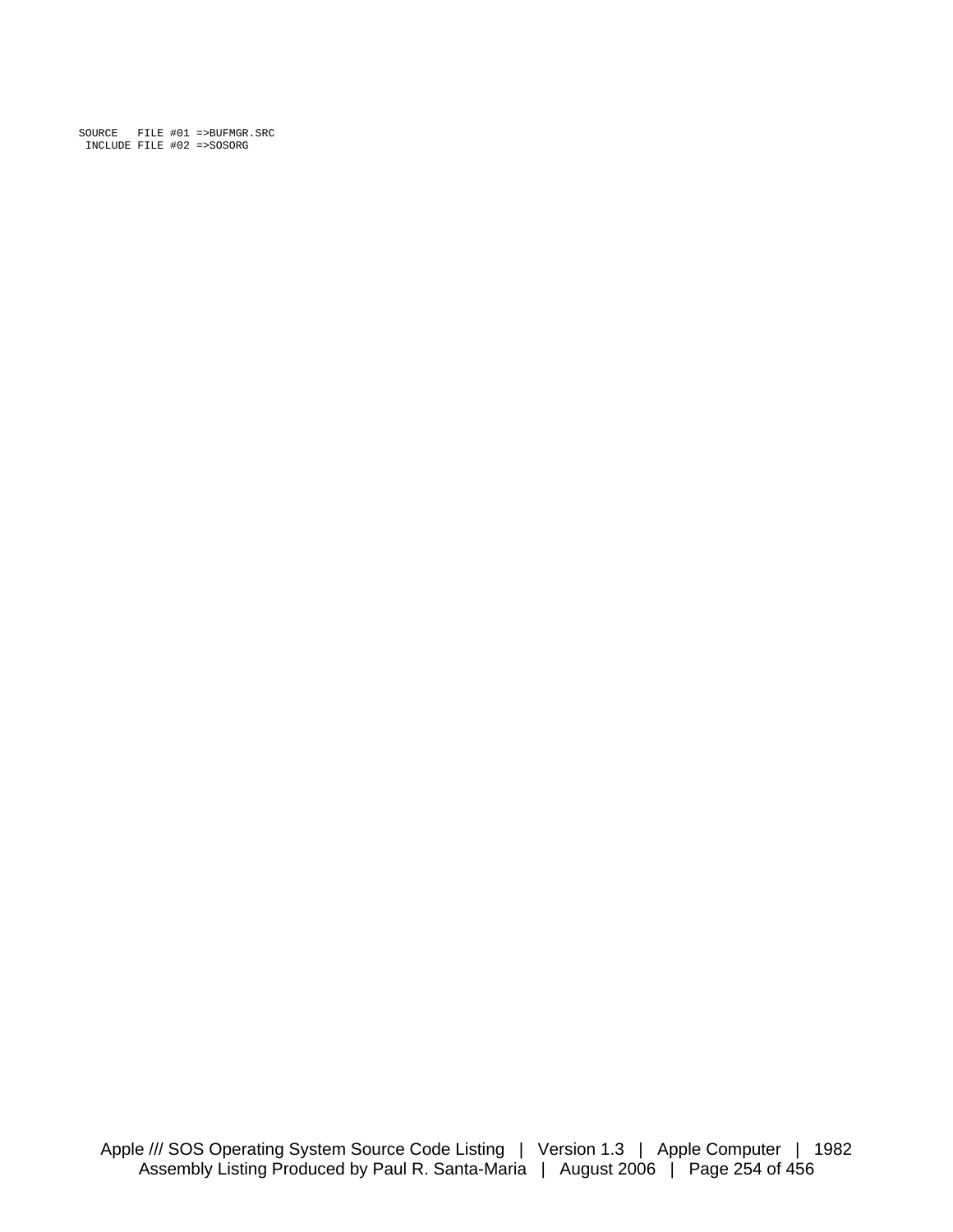| 0000: |             | 2            |             | <b>REL</b> |                                                                          |
|-------|-------------|--------------|-------------|------------|--------------------------------------------------------------------------|
| 0000: |             | 3            |             |            | INCLUDE SOSORG                                                           |
| 0000: |             | $\mathbf{1}$ |             |            |                                                                          |
|       |             |              |             |            |                                                                          |
| 0000: |             |              |             |            | 2 * SOS KERNEL MODULE ORIGINS                                            |
| 0000: | 1E00        |              | 3 ORGLODR   | EQU        | \$1E00<br>; ORIGIN OF SOS LOADER                                         |
| 0000: | 28F8        |              | 4 ORGINIT   | EOU        | \$28F8<br>; ORIGIN OF INIT                                               |
| 0000: | 18FC        |              | 5 ORGGLOB   | EOU        | \$18FC<br>; ORIGIN OF SYSGLOB                                            |
| 0000: | <b>B800</b> |              | 6 ORGBFMI   | EOU        | \$B800<br>; ORIGIN OF BFM. INIT2 & BITMAPS                               |
| 0000: | BC00        |              | 7 ORGBFM    | EQU        | \$BC00<br>; ORIGIN OF BFM                                                |
| 0000: | DE66        |              | 8 ORGPATCH  | EQU        | ; ORIGIN OF PATCH AREA<br>\$DE66                                         |
| 0000: | DE66        |              | 9 ORGOMSG   | EQU        | ; ORIGIN OF OPRMSG<br>\$DE66                                             |
| 0000: | DFC0        |              | 10 ORGIPL   | EQU        | ; ORIGIN OF IPL<br>\$DFC0                                                |
| 0000: | E48B        |              | 11 ORGUMGR  | EQU        | ; ORIGIN OF UMGR<br>\$E48B                                               |
| 0000: | E899        |              | 12 ORGDISK3 | EQU        | ; ORIGIN OF DISK3<br>\$E899                                              |
| 0000: | EE04        |              | 13 ORGSERR  | EQU        | ; ORIGIN OF SYSERR<br>\$EE04                                             |
| 0000: | EED9        |              | 14 ORGDMGR  | EQU        | ; ORIGIN OF DEVMGR<br>\$EED9                                             |
| 0000: | F05E        |              | 15 ORGSCMGR | EQU        | ; ORIGIN OF SCMGR<br>\$F05E                                              |
| 0000: | F2F4        |              | 16 ORGFMGR  | EQU        | \$F2F4<br>; ORIGIN OF FMGR                                               |
| 0000: | F355        |              | 17 ORGCFM   | EQU        | ; ORIGIN OF CFMGR<br>\$F355                                              |
| 0000: | F552        |              | 18 ORGBUFMG | EQU        | \$F552<br>; ORIGIN OF BUFMGR                                             |
| 0000: | F86E        |              | 19 ORGMEMMG | EQU        | \$F86E<br>; ORIGIN OF MEMMGR                                             |
| 0000: | FFBF        |              | 20 ORGEND   | EQU        | \$FFBF<br>; END MARKER                                                   |
| 0000: |             | 21           |             |            |                                                                          |
|       |             |              |             |            |                                                                          |
| 0000: |             |              |             |            | 22 * LENGTH OF SOS MODULES -- THIS MUST AGREE WITH ZZLEN FOR EACH MODULE |
| 0000: | 0AF8        |              | 23 LENLODR  | EOU        | ORGINIT-ORGLODR ; LENGTH OF SOS LOADER                                   |
| 0000: | 01B2        |              | 24 LENINIT  | EOU        | \$01B2<br>; LENGTH OF INIT                                               |
| 0000: | 0400        |              | 25 LENBFMI  |            | ORGBFM-ORGBFMI<br>; LENGTH OF BFM. INIT2 & BITMAPS                       |
|       |             |              |             | EQU        | ORGPATCH-ORGBFM ; LENGTH OF BFM                                          |
| 0000: | 2266        |              | 26 LENBFM   | EOU        |                                                                          |
| 0000: | 0000        |              | 27 LENPATCH | EOU        | ORGOMSG-ORGPATCH ; LENGTH OF PATCH AREA                                  |
| 0000: | 015A        |              | 28 LENOMSG  | EOU        | ORGIPL-ORGOMSG<br>; LENGTH OF OPRMSG                                     |
| 0000: | 04CB        |              | 29 LENIPL   | EQU        | ORGUMGR-ORGIPL<br>; LENGTH OF IPL                                        |
| 0000: | 040E        |              | 30 LENUMGR  | EOU        | ORGDISK3-ORGUMGR ; LENGTH OF UMGR                                        |
| 0000: | 056B        |              | 31 LENDISK3 | EOU        | ORGSERR-ORGDISK3 ; LENGTH OF DISK3                                       |
| 0000: | 00D5        |              | 32 LENSERR  | EOU        | ORGDMGR-ORGSERR ; LENGTH OF SYSERR                                       |
| 0000: | 0185        |              | 33 LENDMGR  | EQU        | ORGSCMGR-ORGDMGR ; LENGTH OF DEVMGR                                      |
| 0000: | 0296        |              | 34 LENSCMGR | EQU        | ORGFMGR-ORGSCMGR ; LENGTH OF SCMGR                                       |
| 0000: | 0061        |              | 35 LENFMGR  | EQU        | ORGCFM-ORGFMGR<br>; LENGTH OF FMGR                                       |
| 0000: | 01FD        |              | 36 LENCFM   | EQU        | ORGBUFMG-ORGCFM ; ORIGIN OF CFMGR                                        |
| 0000: | 031C        |              | 37 LENBUFMG | EQU        | ORGMEMMG-ORGBUFMG ; LENGTH OF BUFMGR                                     |
| 0000: | 0751        |              | 38 LENMEMMG | EQU        | ORGEND-ORGMEMMG ; LENGTH OF MEMMGR                                       |
| 0000: |             | 39           |             |            |                                                                          |
|       |             |              |             |            |                                                                          |
| 0000: |             |              | $40*$       |            | SOS BLOAD ADDRESSES                                                      |
| 0000: | 2000        |              | 41 BLALODR  | EQU        | \$2000<br>; BLOAD ADDRESS OF SOS LOADER                                  |
| 0000: | 2AF8        |              | 42 BLAINIT  | EQU        | BLALODR+LENLODR ; BLOAD ADDRESS OF INIT                                  |
| 0000: | 2CF8        |              | 43 BLAGLOB  | EQU        | \$2CF8<br>; BLOAD ADDRESS OF SYSGLOB                                     |
| 0000: | <b>2E00</b> |              | 44 BLABFMI  | EQU        | \$2E00<br>; BLOAD ADDRESS OF BFM. INIT2 & BITMAPS                        |
| 0000: | 3200        |              | 45 BLABFM   | EQU        | \$3200<br>; BLOAD ADDRESS OF BFM                                         |
| 0000: | 5466        |              | 46 BLAPATCH | EQU        | ; BLOAD ADDRESS OF PATCH AREA<br>BLABFM+LENBFM                           |
| 0000: | 5466        |              | 47 BLAOMSG  | EQU        | BLAPATCH+LENPATCH ; BLOAD ADDRESS OF OPRMSG                              |
| 0000: | 55C0        |              | 48 BLAIPL   | EQU        | BLAOMSG+LENOMSG ; BLOAD ADDRESS OF IPL                                   |
| 0000: | 5A8B        |              | 49 BLAUMGR  | EQU        | ; BLOAD ADDRESS OF UMGR<br>BLAIPL+LENIPL                                 |
| 0000: | 5E99        |              | 50 BLADISK3 | EQU        | BLAUMGR+LENUMGR ; BLOAD ADDRESS OF DISK3                                 |
| 0000: | 6404        |              | 51 BLASERR  | EQU        | BLADISK3+LENDISK3 ; BLOAD ADDRESS OF SYSERR                              |
| 0000: | 64D9        |              | 52 BLADMGR  | EQU        | BLASERR+LENSERR ; BLOAD ADDRESS OF DEVMGR                                |
| 0000: | 665E        |              | 53 BLASCMGR | EOU        | BLADMGR+LENDMGR ; BLOAD ADDRESS OF SCMGR                                 |
| 0000: | 68F4        |              | 54 BLAFMGR  | EOU        | BLASCMGR+LENSCMGR ; BLOAD ADDRESS OF FMGR                                |

Apple /// SOS Operating System Source Code Listing | Version 1.3 | Apple Computer | 1982 Assembly Listing Produced by Paul R. Santa-Maria | August 2006 | Page 255 of 456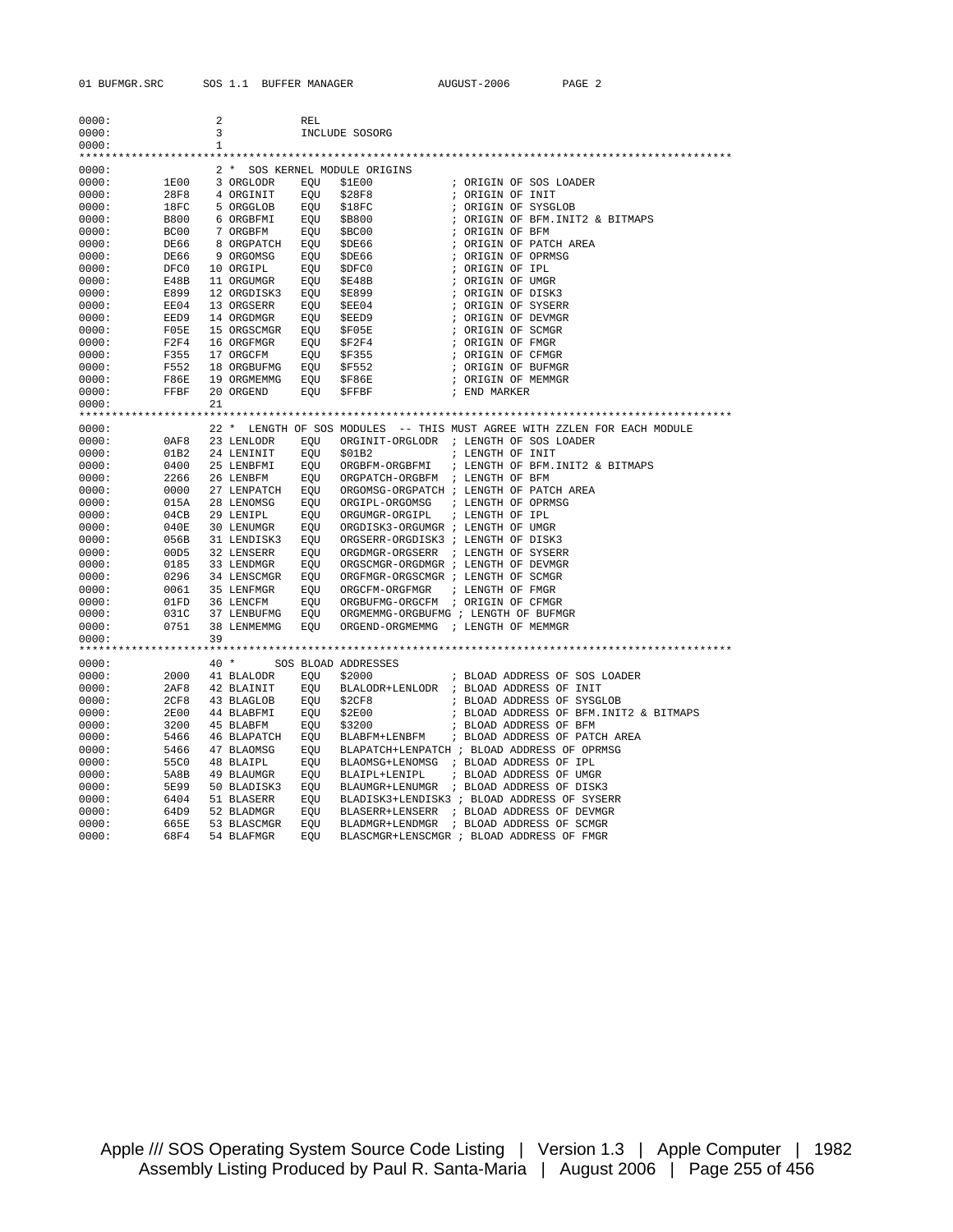| 02 SOSORG |                  |        |             | SOS 1.1 BUFFER MANAGER | AUGUST-2006<br>PAGE 3                                               |
|-----------|------------------|--------|-------------|------------------------|---------------------------------------------------------------------|
|           |                  |        |             |                        |                                                                     |
|           |                  |        |             |                        |                                                                     |
| 0000:     | 6955             |        | 55 BLACFM   | EQU                    | BLAFMGR+LENFMGR ; BLOAD ADDRESS OF CFMGR                            |
| 0000:     | 6B52 56 BLABUFMG |        |             |                        | EOU BLACFM+LENCFM ; BLOAD ADDRESS OF BUFMGR                         |
| 0000:     | 6E6E             |        | 57 BLAMEMMG | EOU                    | BLABUFMG+LENBUFMG ; BLOAD ADDRESS OF MEMMGR                         |
| 0000:     |                  | 58     |             |                        |                                                                     |
|           |                  |        |             |                        |                                                                     |
| 0000:     |                  |        |             | 4 *ORGBUFMG EQU \$F552 |                                                                     |
| 0000:     |                  |        |             | 5 *LENBUFMG EQU \$31C  |                                                                     |
| F552:     | F552             | 6      |             | ORG                    | ORGBUFMG                                                            |
| F552:     | F552             |        | 7 ZZORG     | EOU                    | $\star$                                                             |
| F552:     |                  | 8.     |             | MSB                    | OFF                                                                 |
| F552:     |                  |        |             |                        |                                                                     |
| F552:     |                  |        | $10$ *      |                        | COPYRIGHT (C) APPLE COMPUTER INC. 1980                              |
| F552:     |                  |        | $11 *$      |                        | ALL RIGHTS RESERVED                                                 |
| F552:     |                  |        |             |                        |                                                                     |
| F552:     |                  | $13 *$ |             |                        |                                                                     |
| F552:     |                  |        |             |                        | 14 * BUFFER MANAGER (VERSION = 1.10<br>$\rightarrow$                |
| F552:     |                  |        | $15 *$      |                        | $(DATE = 8/04/81)$                                                  |
| F552:     |                  | $16 *$ |             |                        |                                                                     |
| F552:     |                  |        |             |                        | 17 * THIS MODULE IS RESPONSIBLE FOR CREATING AND RELEASING BUFFERS  |
| F552:     |                  |        |             |                        | 18 * FOR BOTH THE BLOCK FILE MANAGER AND, LATER, DEVICE HANDLERS    |
| F552:     |                  |        |             |                        | 19 * THE BUFFER MANAGER CREATES BUFFERS BY REQUESTING MEMORY        |
| F552:     |                  |        |             |                        | 20 * SEGMENTS FROM THE MEMORY MANAGER, AND RELEASES THEM VIA SAME.  |
| F552:     |                  |        |             |                        | 21 * THE PRIMARY DATA STRUCTURE IN THIS MODULE IS THE BUFFER TABLE. |
| F552:     |                  | $22 *$ |             |                        |                                                                     |
| F552:     |                  |        |             |                        |                                                                     |
| F552:     |                  | $24 *$ |             |                        |                                                                     |
| F552:     | F5C5             | 25     |             |                        | ENTRY REOBUF                                                        |
| F552:     | F622             | 26     |             |                        | ENTRY REOFXBUF                                                      |
| F552:     | F686             | 27     |             |                        | ENTRY GETBUFADR                                                     |
| F552:     | F6EC             | 28     |             |                        | <b>ENTRY CHKBUF</b>                                                 |
| F552:     | F710             | 29     |             |                        | <b>ENTRY RELBUF</b>                                                 |
| F552:     |                  |        | $30 *$      |                        |                                                                     |
| F552:     | 0000             | 31     |             |                        | EXTRN MMGR                                                          |
| F552:     | 0000             | 32     |             |                        | EXTRN SXPAGE                                                        |
| F552:     | 0000             | 33     |             |                        | EXTRN CZPAGE                                                        |
| F552:     | 0000             | 34     |             |                        | <b>EXTRN CXPAGE</b>                                                 |
| F552:     |                  |        | $35 *$      |                        |                                                                     |
| F552:     | 0000             | 36     |             |                        | EXTRN SYSERR                                                        |
| F552:     | 0000             | 37     |             |                        | EXTRN SERR                                                          |
| F552:     | 0000             | 38     |             |                        | EXTRN OUTOFMEM                                                      |
| F552:     | 0000             | 39     |             |                        | EXTRN BUFTBLFULL                                                    |
| F552:     | 0000             | 40     |             |                        | EXTRN BADSYSBUF                                                     |
| F552:     |                  |        | $41 *$      |                        |                                                                     |
| F552:     | 0000             | 42     |             |                        | EXTRN SYSDEATH                                                      |
| F552:     | 0000             | 43     |             |                        | EXTRN BADBUFNUM                                                     |
| F552:     | 0000             | 44     |             |                        | EXTRN BADBUFSIZ                                                     |
| F552:     |                  |        | $45 *$      |                        |                                                                     |
| F552:     | 0011             | 46     |             |                        | ENTRY BUF.CNT                                                       |
| F552:     | <b>F55E</b>      | 47     |             |                        | ENTRY PGCT.T                                                        |
| F552:     | F56F             | 48     |             |                        | ENTRY XBYTE.T                                                       |
| F552:     | F5B3             | 49     |             |                        | ENTRY BUFREF                                                        |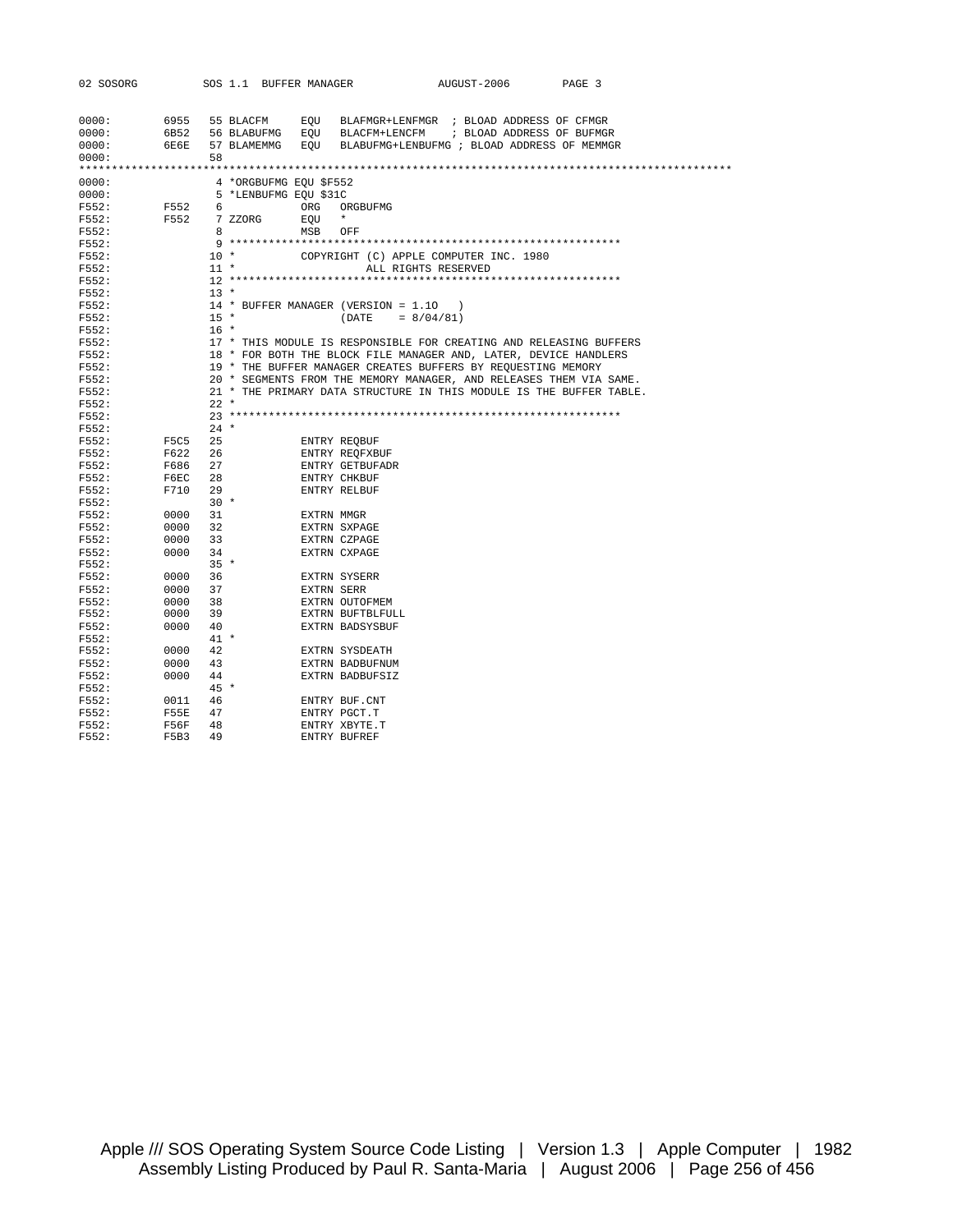| 02 BUFMGR.SRC |      |        |                               |     | SOS 1.1 BUFFER MANAGER                                         | AUGUST-2006                        | PAGE 4 |                                                 |  |
|---------------|------|--------|-------------------------------|-----|----------------------------------------------------------------|------------------------------------|--------|-------------------------------------------------|--|
|               |      |        |                               |     |                                                                |                                    |        |                                                 |  |
| F552:         |      |        |                               |     |                                                                |                                    |        |                                                 |  |
| F552:         |      | $52 *$ |                               |     |                                                                |                                    |        |                                                 |  |
| F552:         |      |        | 53 * DATA DECLARATIONS        |     |                                                                |                                    |        |                                                 |  |
| F552:         |      | $54 *$ |                               |     |                                                                |                                    |        |                                                 |  |
| F552:         |      |        |                               |     |                                                                |                                    |        |                                                 |  |
| F552:         |      | $56*$  |                               |     |                                                                |                                    |        |                                                 |  |
| F552:         | FFD0 |        | 57 Z.REG EOU                  |     | \$FFD0                                                         |                                    |        |                                                 |  |
| F552:         |      | $58 *$ |                               |     |                                                                |                                    |        |                                                 |  |
| F552:         |      |        |                               |     | 59 * MEMORY MGMT CALL PARM LOCATIONS ON SOS ZPAGE              |                                    |        |                                                 |  |
| F552:         |      | $60 *$ |                               |     |                                                                |                                    |        |                                                 |  |
| F552:         | 0060 |        | 61 M.TPARMX                   | EOU | \$60 				i FIRST ADR OF MEM SYS CALL PARMS ON SOS ZPAGE        |                                    |        |                                                 |  |
| F552:         | 0060 |        | 62 REQCODE                    | EOU | M.TPARMX+\$0                                                   |                                    |        |                                                 |  |
| F552:         |      | $63 *$ |                               |     |                                                                |                                    |        |                                                 |  |
| F552:         | 0001 |        | 64 FINDSEG                    | EQU | \$1                                                            |                                    |        |                                                 |  |
| F552:         | 0061 |        | 65 SRCHMODE                   | EQU | M.TPARMX+\$1                                                   |                                    |        |                                                 |  |
| F552:         | 0062 |        | 66 F.ID                       | EQU | M.TPARMX+\$2                                                   |                                    |        |                                                 |  |
| F552:         | 0063 |        | 67 F.PGCT                     | EQU | M.TPARMX+\$3                                                   |                                    |        |                                                 |  |
| F552:         | 0002 |        | 68 F.PGCTX                    | DS  | $\overline{a}$                                                 | ; TEMP LOC FOR F. PGCT PARM        |        |                                                 |  |
| F554:         | 0065 |        | 69 F.BASE                     | EOU | M.TPARMX+\$5                                                   |                                    |        |                                                 |  |
| F554:         | 0002 |        | 70 F.BASEX                    | DS  | $\overline{a}$                                                 | ; TEMP LOC FOR F.BASE PARM         |        |                                                 |  |
| F556:         | 0067 |        | 71 F.LIM                      | EOU | M.TPARMX+\$7                                                   |                                    |        |                                                 |  |
| F556:         | 0002 |        | 72 F.LIMX                     | DS  | $\overline{a}$                                                 | ; TEMP LOC FOR F.LIM PARM          |        |                                                 |  |
| F558:         | 0069 |        | 73 F.NUM                      | EQU | M.TPARMX+\$9                                                   |                                    |        |                                                 |  |
| F558:         | 0001 |        | 74 F.NUMX                     | DS  | $\mathbf{1}$                                                   | ; TEMP LOC FOR F.NUM PARM          |        |                                                 |  |
| F559:         |      |        | $75 *$                        |     |                                                                |                                    |        |                                                 |  |
| F559:         | 0005 |        | 76 RELSEG                     | EQU | \$5                                                            |                                    |        |                                                 |  |
| F559:         | 0061 |        | 77 RLS.NUM                    | EOU | M.TPARMX+\$1                                                   |                                    |        |                                                 |  |
| F559:         |      | 78 *   |                               |     |                                                                |                                    |        |                                                 |  |
| F559:         |      |        | 79 * REOBUF DATA DECLARATIONS |     |                                                                |                                    |        |                                                 |  |
| F559:         |      | $80 *$ |                               |     |                                                                |                                    |        |                                                 |  |
| F559:         | 0001 |        | 81 RQB.PGCT DS                |     | $\mathbf{1}$                                                   | ; REQUESTED PAGE COUNT             |        |                                                 |  |
| F55A:         | 0001 |        | 82 ROB.BNUM                   | DS  | $\mathbf{1}$                                                   | ; BUFFER NUMBER (FM GETFREE CALL)  |        |                                                 |  |
| F55B:         |      | $83 *$ |                               |     |                                                                |                                    |        |                                                 |  |
| F55B:         |      |        |                               |     | 84 * REQFXBUF DATA DECLARATIONS                                |                                    |        |                                                 |  |
| F55B:         |      | $85 *$ |                               |     |                                                                |                                    |        |                                                 |  |
| F55B:         | 0001 |        | 86 RQFB.PGCT DS               |     | $\mathbf{1}$                                                   | ; REQUESTED PAGE COUNT             |        |                                                 |  |
| F55C:         | 0001 |        | 87 RQFB.BNUM DS               |     | $\frac{1}{2}$                                                  | ; BUFFER NUMBER (FM GETFREE CALL)  |        |                                                 |  |
| F55D:         | 0040 |        | 88 MAXPGCT                    | EOU | 64                                                             | ; MAX BUFSIZE=16K                  |        |                                                 |  |
| F55D:         | 00A0 |        | 89 F.TPARMX                   | EOU | \$A0                                                           |                                    |        | ; FIRST ADR OF FILE SYS CALL PARMS ON SOS ZPAGE |  |
| F55D:         | 00A5 |        | 90 OPEN.LIST EOU              |     | F.TPARMX+\$5 ; LOC OF OPEN.LIST PARM (OPEN SYS CALL)           |                                    |        |                                                 |  |
| F55D:         |      | $91 *$ |                               |     |                                                                |                                    |        |                                                 |  |
| F55D:         |      |        |                               |     | 92 * BUFCOMPACT DATA DECLARATIONS (SOURCE ALSO USED BY CHKBUF) |                                    |        |                                                 |  |
| F55D:         |      | $93 *$ |                               |     |                                                                |                                    |        |                                                 |  |
| F55D:         | 0001 |        | 94 BUFC.BNUM DS               |     | $\mathbf{1}$                                                   | ; BUF# OF LOWEST BUFFER IN BUF.TBL |        |                                                 |  |
| F55E:         | 0070 |        | 95 SOURCE                     | EOU | M.TPARMX+\$10 ; & \$11                                         |                                    |        |                                                 |  |
| <b>F55E:</b>  | 0072 |        | 96 DEST                       | EOU | M.TPARMX+\$12                                                  | $; \& \$13$                        |        |                                                 |  |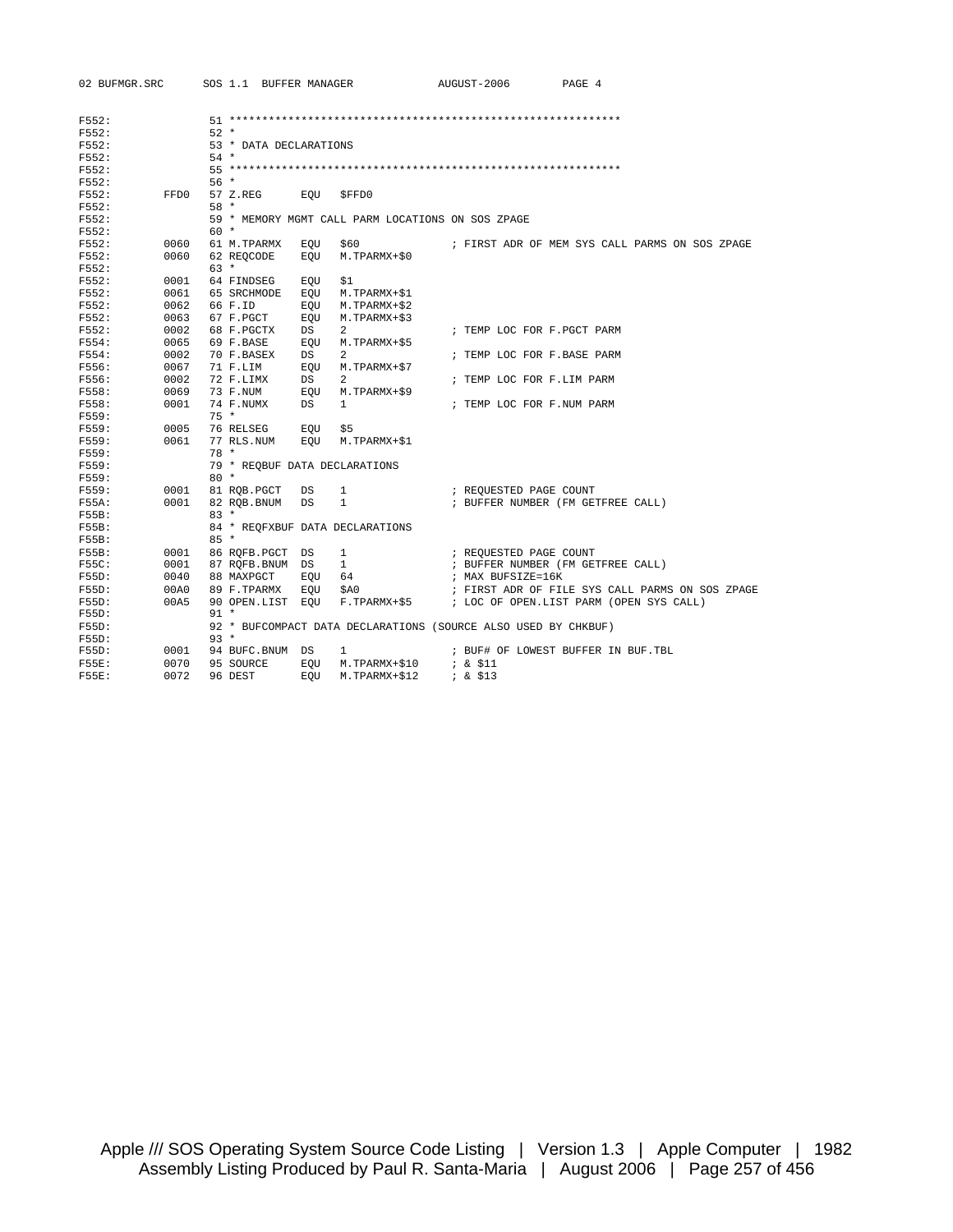| 02 BUFMGR.SRC |      |                  | SOS 1.1 BUFFER MANAGER       |                                                   | AUGUST-2006                                                         | PAGE 5                                                                  |
|---------------|------|------------------|------------------------------|---------------------------------------------------|---------------------------------------------------------------------|-------------------------------------------------------------------------|
|               |      |                  |                              |                                                   |                                                                     |                                                                         |
| F55E:         |      |                  |                              |                                                   |                                                                     |                                                                         |
| F55E:         |      | $99 *$           |                              |                                                   |                                                                     |                                                                         |
| F55E:         |      |                  | 100 * BUFFER TABLE           |                                                   |                                                                     |                                                                         |
| $F55E$ :      |      | $101 *$          |                              |                                                   |                                                                     |                                                                         |
| F55E:         |      |                  |                              |                                                   | 102 * THE BUFFER TABLE CONSISTS OF "CNT"-1 ENTRIES (1 TO "CNT"-1).  |                                                                         |
| F55E:         |      |                  |                              |                                                   | 103 * EACH ENTRY IS "SIZ" BYTES IN LENGTH. THE "PGCT" FIELD         |                                                                         |
| F55E:         |      |                  |                              |                                                   |                                                                     | 104 * CONTAINS 3 SUBFIELDS. BIT 7 IS THE "FREE" FLAG (0=ACTIVE, 1=FREE) |
| $F55E$ :      |      |                  |                              |                                                   | 105 * BIT 6 IS THE "FIXED" FLAG (0=FLOATING BUFFER, 1=FIXED BUFFER) |                                                                         |
| F55E:         |      |                  |                              |                                                   | 106 * BITS 5 THRU 0 CONTAIN THE PAGE COUNT OF AN "ACTIVE" ENTRY     |                                                                         |
| F55E:         |      |                  |                              |                                                   | 107 * (0=>1 PAGE, 63=>64 PAGES DECIMAL). THE "XBYTE" FIELD CONTAINS |                                                                         |
| F55E:         |      |                  |                              |                                                   | 108 * THE PROPER XBYTE OF AN "ACTIVE" ENTRY. THE "ADRH" FIELD       |                                                                         |
| F55E:         |      |                  |                              |                                                   | 109 * CONTAINS THE HIGH BYTE OF THE BUFFER ADDRESS. IF THE          |                                                                         |
| F55E:         |      |                  |                              |                                                   | 110 * BUFFER ENTRY IS "FLOATING", THEN THE "SEG" FIELD CONTAINS THE |                                                                         |
| $F55E$ :      |      |                  |                              |                                                   | 111 * SEGMENT NUMBER AND THE LOW BYTE OF THE BUFFER ADDRESS IS      |                                                                         |
| F55E:         |      |                  | 112 * ASSUMMED TO BE ZERO.   |                                                   |                                                                     |                                                                         |
| F55E:         |      | $113 *$          |                              |                                                   |                                                                     |                                                                         |
| F55E:         |      |                  |                              |                                                   | 114 * THUS, THE FOLLOWING RESTRICTIONS APPLY TO BUFFERS:            |                                                                         |
| <b>F55E:</b>  |      | $115 *$          |                              |                                                   |                                                                     |                                                                         |
| F55E:         |      |                  |                              | 116 * (1) MAXIMUM BUFFER LENGTH IS 64 PAGES (16K) |                                                                     |                                                                         |
| F55E:         |      |                  |                              |                                                   | 117 * (2) "FLOATING" BUFFERS ALWAYS BEGIN ON A PAGE BOUNDARY        |                                                                         |
| $F55E$ :      |      | $118 *$          |                              | "FIXED" BUFFERS DO NOT.                           |                                                                     |                                                                         |
| F55E:         |      |                  |                              |                                                   | 119 * (3) BUFFERS ARE ALWAYS AN INTEGRAL NUMBER OF PAGES IN LENGTH  |                                                                         |
| $F55E$ :      |      |                  |                              |                                                   | 120 * (4) BUFFERS ALWAYS RESIDE IN THE 32K BANK MEMORY REGION,      |                                                                         |
| $F55E$ :      |      |                  |                              |                                                   | 121 * A LIMITATION OF FIND. SEG (MEMORY MANAGER)                    |                                                                         |
| F55E:         |      |                  |                              |                                                   | 122 * (5) MAXIMUM NUMBER OF BUFFERS = 16; ENTRY 0 IS NOT USED.      |                                                                         |
| F55E:         |      | $123 *$          |                              |                                                   |                                                                     |                                                                         |
| $F55E$ :      |      |                  |                              |                                                   |                                                                     |                                                                         |
| F55E:         |      | $125 *$          |                              |                                                   |                                                                     |                                                                         |
| $F55E$ :      |      |                  | 126 * BUFFER TABLE           |                                                   |                                                                     |                                                                         |
| F55E:         |      | $127$ *          |                              |                                                   |                                                                     |                                                                         |
| F55E:         |      | 0005 128 BUF.SIZ | EOU                          | 5                                                 |                                                                     |                                                                         |
| $F55E$ :      | 0011 |                  | 129 BUF.CNT EQU 17           |                                                   |                                                                     |                                                                         |
| F55E:         |      | 0055 130 BUF.TBL | $\overline{\text{DS}}$       | BUF.SIZ*BUF.CNT                                   |                                                                     |                                                                         |
| F5B3:         |      | F55E 131 PGCT.T  |                              | EOU BUF.TBL                                       |                                                                     |                                                                         |
| F5B3:         |      | F56F 132 XBYTE.T |                              | EQU PGCT.T+BUF.CNT                                |                                                                     |                                                                         |
| F5B3:         |      | F580 133 ADRH.T  |                              | EQU XBYTE.T+BUF.CNT                               |                                                                     |                                                                         |
| F5B3:         |      | F591 134 SEG.T   |                              | EQU ADRH.T+BUF.CNT                                |                                                                     |                                                                         |
| F5B3:         | F591 | 135 ADRL.T       | EOU                          | SEG.T                                             |                                                                     |                                                                         |
| F5B3:         |      | F5A2 136 CHK.T   |                              | EQU ADRL.T+BUF.CNT                                |                                                                     |                                                                         |
| F5B3:         | 0040 | 137 ISFIXED      | EOU                          | \$40                                              |                                                                     |                                                                         |
| F5B3:         |      | 0080 138 ISFREE  | EQU                          | \$80                                              |                                                                     |                                                                         |
| F5B3:         |      | $139 *$          |                              |                                                   |                                                                     |                                                                         |
| F5B3:         |      |                  | 140 * BUFFER REFERENCE TABLE |                                                   |                                                                     |                                                                         |
| F5B3:         |      | $141 *$          |                              |                                                   |                                                                     |                                                                         |
| F5B3:         |      |                  |                              |                                                   | 142 * FIRST BYTE IS COUNT, FOLLOWED BY "COUNT" BUFFER #S.           |                                                                         |
| F5B3:         |      |                  |                              |                                                   | 143 * THIS TABLE IS A LIST OF ALL BUFFERS REFERENCED DURING ONE     |                                                                         |
| F5B3:         |      |                  |                              |                                                   | 144 * SOS SYSTEM CALL. BUFFER #S ARE ADDED TO THIS LIST BY          |                                                                         |
| F5B3:         |      |                  |                              | 145 * GETBUFADR AND REMOVED BY CHKSUM.            |                                                                     |                                                                         |
| F5B3:         |      | $146 *$          |                              |                                                   |                                                                     |                                                                         |
| F5B3:         |      |                  | 0011 147 BUFREF.CNT EQU      | 17                                                |                                                                     |                                                                         |
| F5B3:         |      | 0011 148 BUFREF  | DS                           | BUFREF.CNT                                        |                                                                     |                                                                         |
| F5C4:         |      | 0001 149 ZPAGEX  | DS                           | $\mathbf{1}$                                      |                                                                     |                                                                         |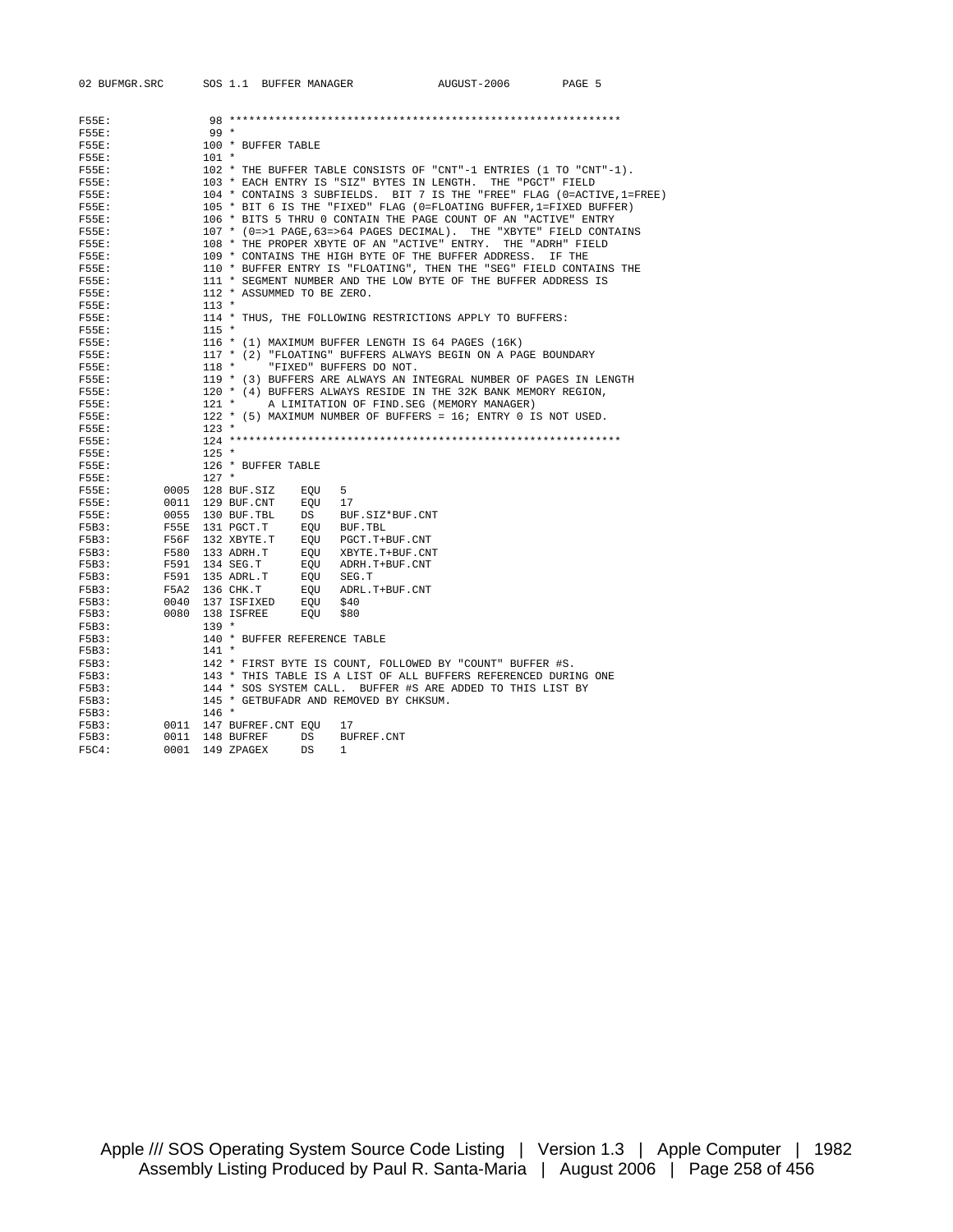| 02 BUFMGR.SRC       | SOS 1.1 BUFFER MANAGER    |                                           | AUGUST-2006                                                       | PAGE 6                           |
|---------------------|---------------------------|-------------------------------------------|-------------------------------------------------------------------|----------------------------------|
|                     |                           |                                           |                                                                   |                                  |
| F5C5:               |                           |                                           |                                                                   |                                  |
| F5C5:               | $152 *$                   |                                           |                                                                   |                                  |
| F5C5:               | 153 * REQBUF              |                                           |                                                                   |                                  |
| F5C5:               | $154 *$                   |                                           |                                                                   |                                  |
| F5C5:               | 155 * INPUT: PAGE.CNT (A) |                                           |                                                                   |                                  |
| F5C5:               | 156 * OUTPUT: BUFNUM (A)  |                                           |                                                                   |                                  |
| F5C5:               |                           | 157 * ERROR: "BUFFER TABLE FULL" - SYSERR |                                                                   |                                  |
| F5C5:               | 158 *                     | "OUT OF MEMORY" - SYSERR                  |                                                                   |                                  |
| F5C5:               | $159 *$                   | "BAD BUFFER SIZE" - SYSDEATH              |                                                                   |                                  |
| F5C5:               | 160 *                     |                                           |                                                                   |                                  |
| F5C5:               |                           |                                           | 161 * THIS ROUTINE FINDS A FREE ENTRY IN THE BUFFER TABLE         |                                  |
| F5C5:               |                           |                                           | 162 * AND THEN CALLS FIND. SEG (MMGR) TO OBTAIN MEMORY FOR IT.    |                                  |
| F5C5:               |                           |                                           | 163 * IF MEMORY IS FOUND THEN THE BUFFER ENTRY IS MARKED "ACTIVE" |                                  |
| F5C5:               |                           |                                           | 164 * AND THE BUFFER INFO IS INSERTED INTO THE ENTRY              |                                  |
| F5C5:               | $165 *$                   |                                           |                                                                   |                                  |
| F5C5:               |                           |                                           |                                                                   |                                  |
| F5C5:               | $167 *$                   |                                           |                                                                   |                                  |
| F5C5:               | F5C5 168 REOBUF EOU       |                                           |                                                                   |                                  |
| F5C5:               | $169 *$                   |                                           |                                                                   |                                  |
| F5C5:               |                           |                                           | 170 * IF REQUESTED PGCT OUT OF BOUNDS THEN FATAL ERR              |                                  |
| F5C5:               | $171 *$                   |                                           |                                                                   |                                  |
| F5C5:A8             | 172                       | TAY                                       |                                                                   |                                  |
| F5C6:F0 55 F61D 173 |                           | BEQ RQB.ERR2                              |                                                                   | ; FATAL ERR, INVALID BUFFER SIZE |
| F5C8:C0 41          | 174                       | CPY #MAXPGCT+1                            |                                                                   |                                  |
| F5CA:B0 51 F61D 175 |                           | BCS RQB.ERR2                              |                                                                   | ; FATAL ERR, INVALID BUFFER SIZE |
| F5CC:8C 59 F5       | 176                       | STY RQB.PGCT                              | ; SAVE PAGE COUNT                                                 |                                  |
| F5CF:               | $177 *$                   |                                           |                                                                   |                                  |
| F5CF:               |                           | 178 * FIND FREE ENTRY IN BUF.TBL          |                                                                   |                                  |
| F5CF:               | $179 *$                   |                                           |                                                                   |                                  |
| F5CF:20 40 F8       | 180                       | JSR<br>GETFREE                            |                                                                   |                                  |
| F5D2:B0 3F F613 181 |                           | BCS RQB.ERR                               | ; ERR, BUFFER TABLE FULL                                          |                                  |
| F5D4:8E 5A F5       | 182                       | STX ROB. BNUM                             |                                                                   |                                  |
| F5D7:               | 183 *                     |                                           |                                                                   |                                  |
| F5D7:               |                           | 184 * FIND PGCT*256 BYTES OF FREE MEMORY  |                                                                   |                                  |
| F5D7:               | $185 *$                   |                                           |                                                                   |                                  |
| F5D7:AD 59 F5       | 186                       | ROB. PGCT<br>LDA                          |                                                                   |                                  |
| F5DA: 20 F9 F7      | 187                       | JSR<br>FSEG                               |                                                                   |                                  |
| F5DD:B0 39 F618 188 |                           | BCS                                       | RQB.ERR1 : ERR, OUT OF MEMORY                                     |                                  |
| F5DF:               | $189 *$                   |                                           |                                                                   |                                  |
| F5DF:               |                           |                                           | 190 * INSERT PGCT, XBYTE, ADRH, SEG#, CHK BYTE IN BUF. TBL(BUF#)  |                                  |
| F5DF:               | 191 *                     |                                           |                                                                   |                                  |
| F5DF:AE 5A F5       | 192                       | LDX RQB.BNUM                              |                                                                   |                                  |
| F5E2:CE 59 F5       | 193                       | DEC<br>RQB.PGCT                           | ; PAGE COUNT FIELD                                                |                                  |
| F5E5:AD 59 F5       | 194                       | LDA<br>RQB.PGCT                           |                                                                   |                                  |
| F5E8:9D 5E F5       | 195                       | STA<br>PGCT.T,X                           |                                                                   |                                  |
| F5EB:               | $196 *$                   |                                           |                                                                   |                                  |
| F5EB:AE 54 F5       | 197                       | LDX<br>F.BASEX                            | ; XBYTE & ADRH FIELDS                                             |                                  |
| F5EE:AC 55 F5       | 198                       | LDY<br>F.BASEX+1                          |                                                                   |                                  |
| F5F1:20 51 F8       | 199                       | JSR<br>CNVRT.ADR                          |                                                                   |                                  |
| F5F4:E0 8F          | 200                       | CPX<br>#\$8F                              |                                                                   |                                  |
| F5F6:D0 02 F5FA 201 |                           | BNE<br>RQB010                             |                                                                   |                                  |
| F5F8:A2 7F          | 202                       | LDX<br>#\$7F                              | ; IF XBYTE=\$8F THEN XBYTE:=\$7F                                  |                                  |
| F5FA:8A             | 203 RQB010                | TXA                                       |                                                                   |                                  |
| F5FB:AE 5A F5       | 204                       | LDX<br>RQB.BNUM                           |                                                                   |                                  |
| F5FE:9D 6F F5       | 205                       | STA<br>XBYTE.T, X                         |                                                                   |                                  |
| F601:98             | 206                       | TYA                                       |                                                                   |                                  |
|                     |                           |                                           |                                                                   |                                  |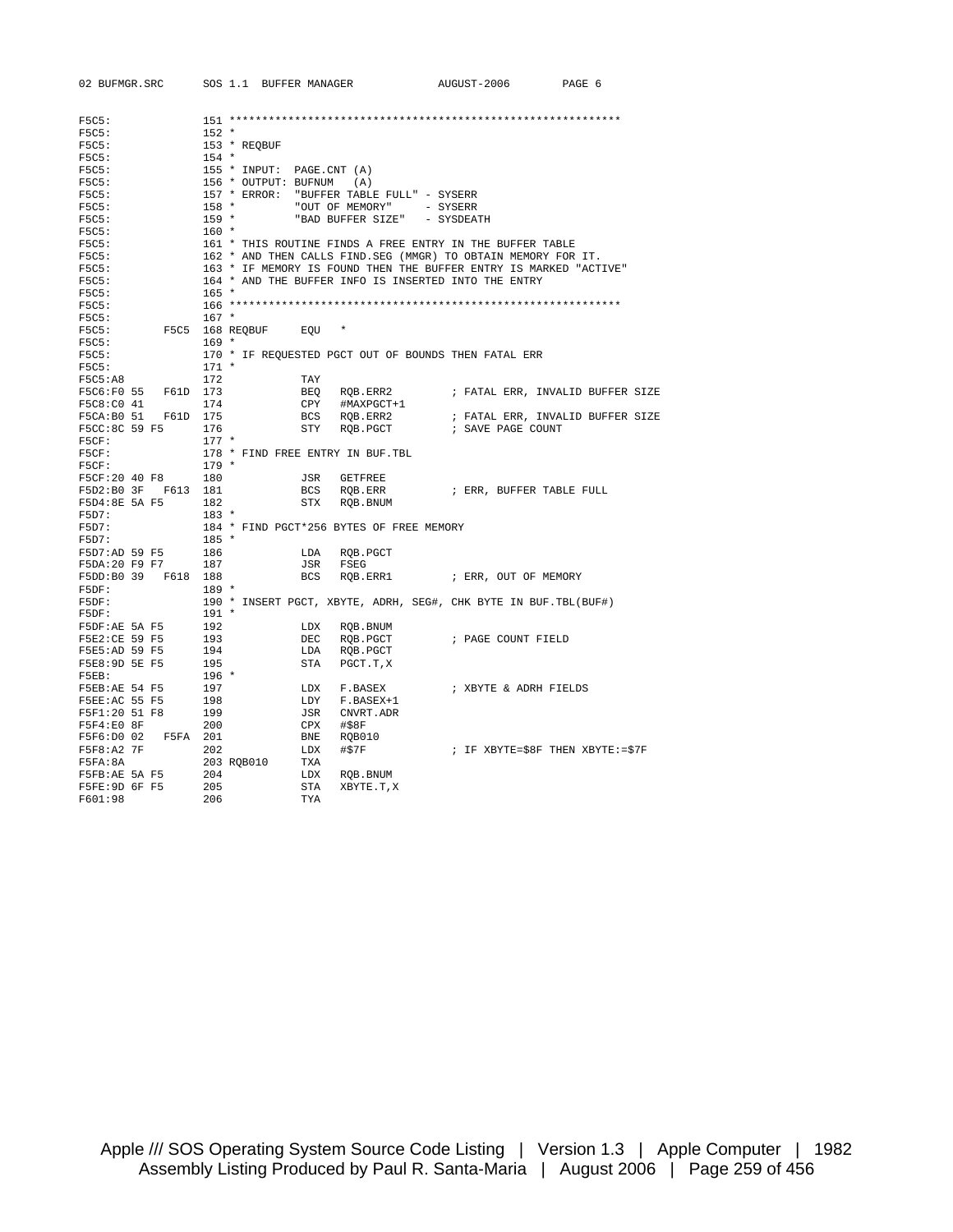| 02 BUFMGR.SRC |         | SOS 1.1 BUFFER MANAGER |            |               | AUGUST-2006 |                           | PAGE 7 |  |
|---------------|---------|------------------------|------------|---------------|-------------|---------------------------|--------|--|
|               |         |                        |            |               |             |                           |        |  |
| F602:9D 80 F5 | 207     |                        | STA        | ADRH.T,X      |             |                           |        |  |
| F605:         | $208 *$ |                        |            |               |             |                           |        |  |
| F605:AD 58 F5 | 209     |                        | LDA        | F.NUMX        |             | ; SEG# FIELD              |        |  |
| F608:9D 91 F5 | 210     |                        | STA        | SEG.T.X       |             |                           |        |  |
| F60B:         | $211 *$ |                        |            |               |             |                           |        |  |
| F60B:A9 00    | 212     |                        | LDA        | #0            |             | ; INIT CHECK BYTE TO NULL |        |  |
| F60D:9D A2 F5 | 213     |                        | STA        | CHK.T.X       |             |                           |        |  |
| F610:         | $214 *$ |                        |            |               |             |                           |        |  |
| F610:8A       | 215     |                        | TXA        |               |             | ; RETURN BUF#             |        |  |
| F611:18       | 216     |                        | <b>CLC</b> |               |             |                           |        |  |
| F612:60       | 217     |                        | <b>RTS</b> |               |             | ; NORMAL EXIT             |        |  |
| F613:         | $218 *$ |                        |            |               |             |                           |        |  |
| F613:         | $219 *$ |                        |            |               |             |                           |        |  |
| F613:A9 00    |         | 220 RQB.ERR            | LDA        | #BUFTBLFULL   |             |                           |        |  |
| F615:20 00 00 | 221     |                        | JSR        | SYSERR        |             |                           |        |  |
| F618:         | $222 *$ |                        |            |               |             |                           |        |  |
| F618:A9 00    |         | 223 ROB. ERR1          | LDA        | #OUTOFMEM     |             |                           |        |  |
| F61A:20 00 00 | 224     |                        | JSR        | <b>SYSERR</b> |             |                           |        |  |
| F61D:         | $225$ * |                        |            |               |             |                           |        |  |
| F61D:A9 00    |         | 226 ROB.ERR2           | LDA        | #BADBUFSIZ    |             |                           |        |  |
| F61F:20 00 00 | 227     |                        | JSR        | SYSDEATH      |             |                           |        |  |
|               |         |                        |            |               |             |                           |        |  |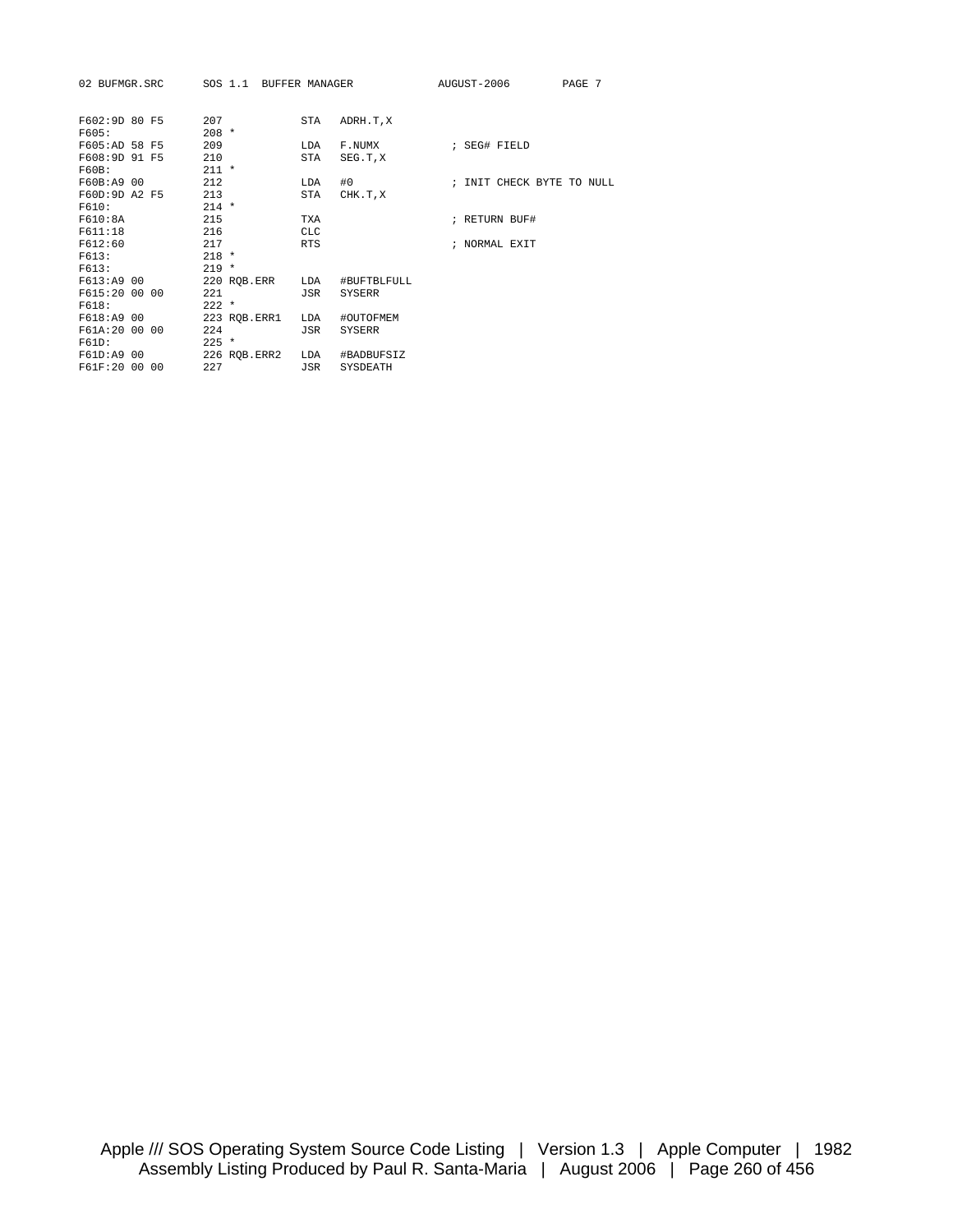| 02 BUFMGR.SRC       | SOS 1.1 BUFFER MANAGER    |                                                                     | AUGUST-2006                                   | PAGE 8                           |  |  |  |
|---------------------|---------------------------|---------------------------------------------------------------------|-----------------------------------------------|----------------------------------|--|--|--|
|                     |                           |                                                                     |                                               |                                  |  |  |  |
| F622:               |                           |                                                                     |                                               |                                  |  |  |  |
| F622:               | $230 *$                   |                                                                     |                                               |                                  |  |  |  |
| F622:               | 231 * REOFXBUF            |                                                                     |                                               |                                  |  |  |  |
| F622:               | $232 *$                   |                                                                     |                                               |                                  |  |  |  |
| F622:               | 233 * INPUT: PAGE.CNT (A) |                                                                     |                                               |                                  |  |  |  |
| F622:               | 234 * OUTPUT: BUFNUM (A)  |                                                                     |                                               |                                  |  |  |  |
| F622:               |                           | 235 * ERROR: "BUFFER TABLE FULL"                                    | - SYSERR                                      |                                  |  |  |  |
| F622:               | 236 *                     | "BAD SYSTEM. BUF PARM ADDRESS" - SYSERR                             |                                               |                                  |  |  |  |
| F622:               | $237$ *                   | "BAD BUFFER SIZE"                                                   | - SYSDEATH                                    |                                  |  |  |  |
| F622:               | 238 *                     |                                                                     |                                               |                                  |  |  |  |
| F622:               |                           | 239 * THIS ROUTINE COMPUTES THE ACTUAL BUFFER ADDRESS IN THE OPEN   |                                               |                                  |  |  |  |
| F622:               |                           | 240 * CALL (PARM "OPEN.LIST"), AND ALLOCATES A BUFFER ENTRY FOR IT. |                                               |                                  |  |  |  |
| F622:               |                           | 241 * NOTE: THE SYSBUF PARAMETER MUST BE AN EXTENDED INDIRECT PTR!! |                                               |                                  |  |  |  |
| F622:               | $242$ *                   |                                                                     |                                               |                                  |  |  |  |
| F622:               |                           |                                                                     |                                               |                                  |  |  |  |
| F622:               | $244$ *                   |                                                                     |                                               |                                  |  |  |  |
| F622:               | F622 245 REQFXBUF EQU *   |                                                                     |                                               |                                  |  |  |  |
| F622:               | $246$ *                   |                                                                     |                                               |                                  |  |  |  |
| F622:               |                           | 247 * IF REQUESTED PGCT OUT OF BOUNDS THEN FATAL ERR                |                                               |                                  |  |  |  |
| F622:               | $248$ *                   |                                                                     |                                               |                                  |  |  |  |
| F622:A8             | 249                       | TAY                                                                 |                                               |                                  |  |  |  |
| F623:F0 5C F681 250 |                           | BEQ RQFB.ERR2                                                       | ; FATAL ERR, BAD BUFFER SIZE                  |                                  |  |  |  |
| F625:C0 41          | 251                       | CPY #MAXPGCT+1                                                      |                                               |                                  |  |  |  |
| F627:B0 58 F681 252 |                           | BCS RQFB.ERR2                                                       | ; FATAL ERR, BAD BUFFER SIZE                  |                                  |  |  |  |
| F629:               | $253$ *                   |                                                                     |                                               |                                  |  |  |  |
| F629:8C 5B F5       | 254                       | STY RQFB.PGCT ; SAVE PAGE COUNT                                     |                                               |                                  |  |  |  |
| F62C:               | $255$ *                   |                                                                     |                                               |                                  |  |  |  |
| F62C:               |                           | 256 * GET A FREE BUFFER ENTRY                                       |                                               |                                  |  |  |  |
| F62C:               | $257 *$                   |                                                                     |                                               |                                  |  |  |  |
| F62C:20 40 F8 258   |                           | JSR<br>GETFREE                                                      |                                               |                                  |  |  |  |
| F62F:B0 46 F677 259 |                           | BCS RQFB.ERR                                                        | ; ERR, BUFFER TABLE FULL                      |                                  |  |  |  |
| F631:8E 5C F5 260   |                           | STX RQFB.BNUM ; SAVE BUF#                                           |                                               |                                  |  |  |  |
| F634:               | $261$ *                   |                                                                     |                                               |                                  |  |  |  |
| F634:               |                           | 262 * FETCH SYSTEM. BUF PARAMETER IN OPEN SYSTEM CALL               |                                               |                                  |  |  |  |
| F634:               | $263$ *                   |                                                                     |                                               |                                  |  |  |  |
| F634:A0 03          | 264                       | LDY<br>#3                                                           |                                               |                                  |  |  |  |
| F636:B1 A5          | 265                       | LDA<br>(OPEN.LIST), Y                                               |                                               |                                  |  |  |  |
| F638:D0 42 F67C 266 |                           | <b>BNE</b>                                                          | $\verb RQFB.ERR1  ; ERR, SYSTEMSIBUF, ADR \\$ |                                  |  |  |  |
| F63A:88             | 267                       | DEY                                                                 |                                               |                                  |  |  |  |
| F63B:B1 A5          | 268                       | LDA (OPEN.LIST), Y                                                  |                                               |                                  |  |  |  |
| F63D:AB             | 269                       | TAY                                                                 |                                               |                                  |  |  |  |
| F63E:B9 01 00 270   |                           | LDA CXPAGE+1, Y                                                     |                                               |                                  |  |  |  |
| F641:10 39 F67C 271 |                           | <b>BPL</b>                                                          |                                               |                                  |  |  |  |
| F643:C9 8F          | 272                       | $\text{CMP}$<br>#\$8F                                               |                                               |                                  |  |  |  |
| F645:B0 35 F67C 273 |                           | BCS                                                                 | RQFB.ERR1 ; ERR, SYSBUF ADR                   |                                  |  |  |  |
| F647:               | $274$ *                   |                                                                     |                                               |                                  |  |  |  |
| F647:               |                           | 275 * INSERT XBYTE, ADRH, ADRL, PGCT, CHK BYTE INTO BUF.TBL(BUF#)   |                                               |                                  |  |  |  |
| F647:               | 276 *                     |                                                                     |                                               |                                  |  |  |  |
| F647:AE 5C F5       | 277                       | LDX<br>ROFB. BNUM                                                   |                                               |                                  |  |  |  |
| F64A:9D 6F F5       | 278                       | STA<br>XBYTE.T,X                                                    |                                               |                                  |  |  |  |
| F64D:               | $279$ *                   |                                                                     |                                               |                                  |  |  |  |
| F64D:B9 01 00 280   |                           | $LDA \qquad CZPAGE+1 \text{, } Y$                                   |                                               |                                  |  |  |  |
|                     |                           | RQFB.ERR1<br><b>BEQ</b>                                             | ; ERR SYSBUF ADR                              |                                  |  |  |  |
| F652:C9 81          | 282                       | CMP<br>BCC<br>#\$81                                                 |                                               | ; CHECK FOR ADDRESS COMPENSATION |  |  |  |
| F654:90 05 F65B 283 |                           | ROFB010                                                             |                                               |                                  |  |  |  |
| F656:FE 6F F5       | 284                       | INC<br>XBYTE.T, X                                                   |                                               |                                  |  |  |  |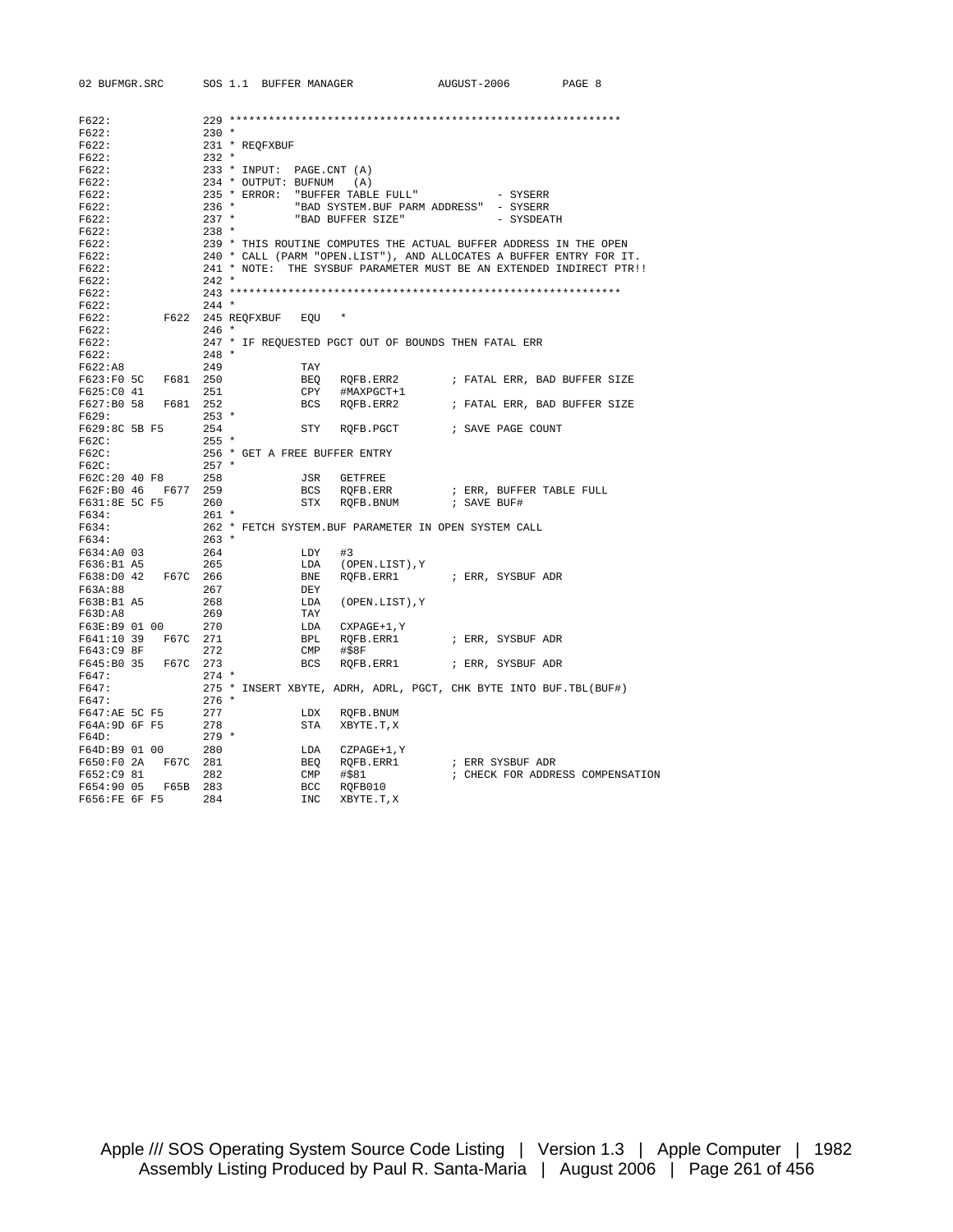| 02 BUFMGR.SRC  | SOS 1.1 BUFFER MANAGER |            |               | AUGUST-2006                 | PAGE 9 |
|----------------|------------------------|------------|---------------|-----------------------------|--------|
| F659:29 7F     | 285                    | AND        | #\$7F         |                             |        |
| F65B:9D 80 F5  | 286 ROFB010            | STA        | ADRH.T, X     |                             |        |
| F65E:          | $287 *$                |            |               |                             |        |
| F65E:B9 00 00  | 288                    | LDA        | CZPAGE, Y     |                             |        |
| F661:9D 91 F5  | 289                    | STA        | ADRL.T.X      |                             |        |
| F664:          | $290 *$                |            |               |                             |        |
| F664:CE 5B F5  | 291                    | <b>DEC</b> | ROFB.PGCT     |                             |        |
| F667:AD 5B F5  | 292                    | LDA        | ROFB.PGCT     |                             |        |
| F66A:09 40     | 293                    | ORA        | #ISFIXED      |                             |        |
| F66C: 9D 5E F5 | 294                    | STA        | PGCT.T,X      | ; BUFFER ENTRY NOW "ACTIVE" |        |
| F66F:          | $295 *$                |            |               |                             |        |
| F66F:A9 00     | 296                    | LDA        | #0            | ; INIT CHECK BYTE TO NULL   |        |
| F671:9D A2 F5  | 297                    | STA        | CHK.T.X       |                             |        |
| F674:          | $298 *$                |            |               |                             |        |
| F674:8A        | 299                    | <b>TXA</b> |               | ; RETURN BUF#               |        |
| F675:18        | 300                    | <b>CLC</b> |               |                             |        |
| F676:60        | 301                    | <b>RTS</b> |               | ; NORMAL EXIT               |        |
| F677:          | $302 *$                |            |               |                             |        |
| F677:A9 00     | 303 ROFB.ERR           | LDA        | #BUFTBLFULL   |                             |        |
| F679:20 00 00  | 304                    | JSR        | <b>SYSERR</b> |                             |        |
| F67C:          | $305 *$                |            |               |                             |        |
| F67C:A9 00     | 306 ROFB.ERR1          | LDA        | #BADSYSBUF    |                             |        |
| F67E:20 00 00  | 307                    | JSR        | <b>SYSERR</b> |                             |        |
| F681:          | $308 *$                |            |               |                             |        |
| F681:A9 00     | 309 ROFB.ERR2 LDA      |            | #BADBUFSIZ    |                             |        |
| F683:20 00 00  | 310                    | JSR        | SYSDEATH      |                             |        |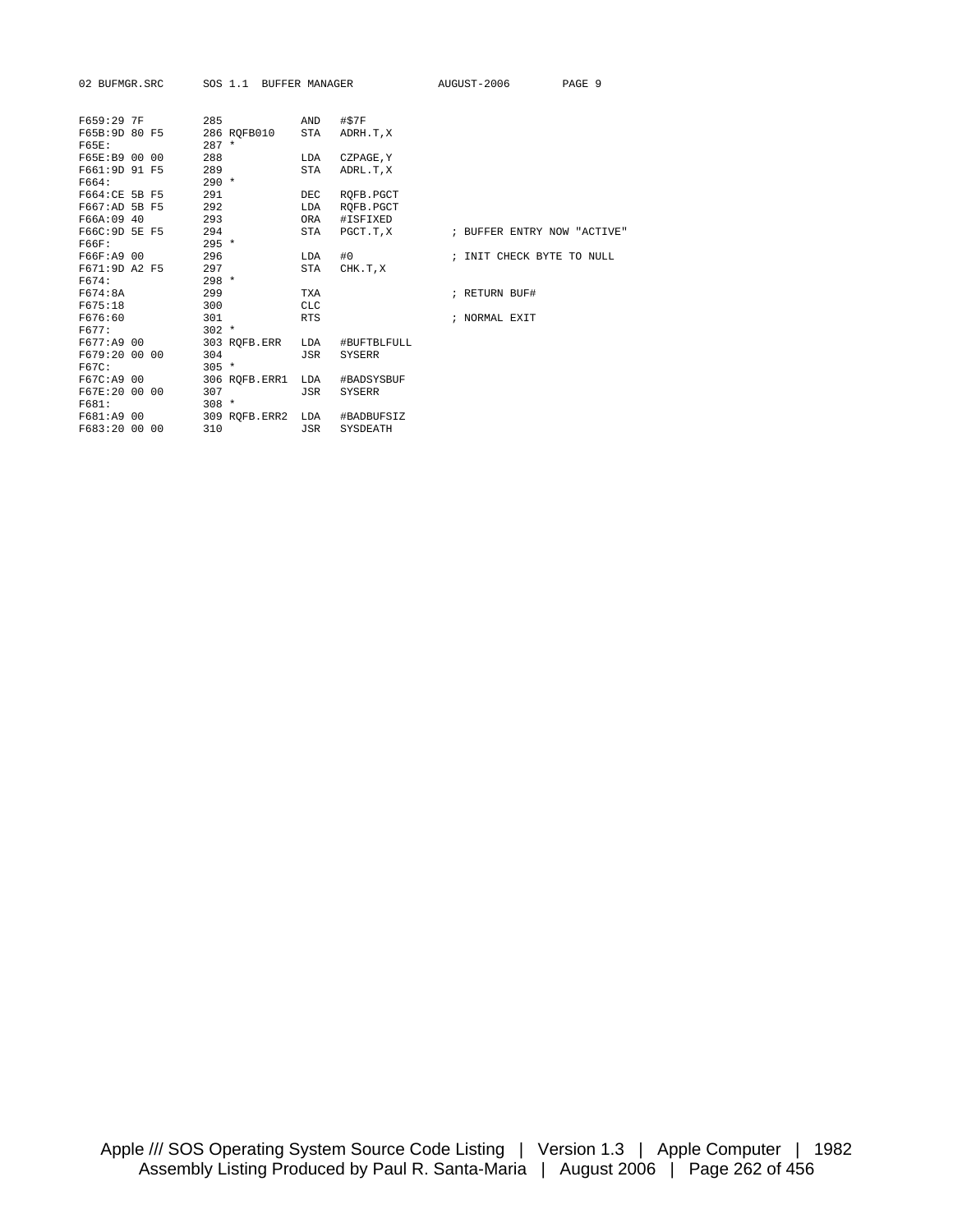| 02 BUFMGR.SRC          |                | SOS 1.1 BUFFER MANAGER   |                |                                                    | AUGUST-2006    | PAGE 10                            |                                                                                |
|------------------------|----------------|--------------------------|----------------|----------------------------------------------------|----------------|------------------------------------|--------------------------------------------------------------------------------|
|                        |                |                          |                |                                                    |                |                                    |                                                                                |
| F686:                  |                |                          |                |                                                    |                |                                    |                                                                                |
| F686:                  | $313 *$        |                          |                |                                                    |                |                                    |                                                                                |
| F686:                  |                | 314 * GETBUFADR          |                |                                                    |                |                                    |                                                                                |
| F686:<br>F686:         | $315 *$        | 316 * INPUT: BUFNUM      |                |                                                    |                |                                    |                                                                                |
| F686:                  | $317$ *        |                          | ZPAGELOC (X)   | (A)                                                |                |                                    |                                                                                |
| F686:                  |                |                          |                | 318 * OUTPUT: BUF ADR AT: X, X+1 & SXPAGE+1, X     |                |                                    |                                                                                |
| F686:                  | $319 *$        |                          | PAGE.CNT (A)   |                                                    |                |                                    |                                                                                |
| F686:                  | $320$ *        |                          | <b>BUFNUM</b>  | (Y)                                                |                |                                    |                                                                                |
| F686:                  | 321 *          |                          |                |                                                    |                |                                    |                                                                                |
| F686:                  |                |                          |                | 322 * ERROR: "BADBUFNUM" SYSDEATH                  |                |                                    |                                                                                |
| F686:                  | $323 *$        |                          |                |                                                    |                |                                    |                                                                                |
| F686:                  |                |                          |                |                                                    |                |                                    |                                                                                |
| F686:                  | $325 *$        |                          |                |                                                    |                |                                    |                                                                                |
| F686:                  |                | F686 326 GETBUFADR EOU   |                |                                                    |                |                                    |                                                                                |
| F686:                  | $327 *$        |                          |                |                                                    |                |                                    |                                                                                |
| F686:                  |                |                          |                | 328 * IF BUF# OUT OF RANGE OR BUF. TBL (BUF#)=FREE |                |                                    |                                                                                |
| F686:                  |                | 329 * THEN FATAL ERR     |                |                                                    |                |                                    |                                                                                |
| F686:                  | $330 *$        |                          |                |                                                    |                |                                    |                                                                                |
| F686:A8                | 331            |                          | TAY            |                                                    |                |                                    |                                                                                |
| F687:F0 43             | F6CC 332       |                          | BEQ            | GTBF.ERR                                           |                | ; BUF#=0, FATAL ERR                |                                                                                |
| F689:C0 11             | 333            |                          | CPY            | #BUF.CNT                                           |                |                                    |                                                                                |
| F68B:B0 3F F6CC 334    |                |                          |                | BCS GTBF.ERR                                       |                |                                    | ; BUF# > MAX BUF TABLE ENTRY, FATAL ERR                                        |
| F68D:B9 5E F5          | 335            |                          | LDA            | PGCT.T,Y                                           |                |                                    |                                                                                |
| F690:30 3A F6CC 336    | $337 *$        |                          | BMI            | GTBF.ERR                                           |                |                                    | ; BUF ENTRY MARKED "FREE", FATAL ERR                                           |
| F692:<br>F692:         |                |                          |                |                                                    |                |                                    |                                                                                |
| F692:                  | $339 *$        |                          |                | 338 * OTHERWISE, CONSTRUCT BUFFER PTR ON SOS ZPAGE |                |                                    |                                                                                |
| F692:20 D1 F6          | 340            |                          | JSR            | GETBUFADR1                                         |                |                                    |                                                                                |
| F695:                  | $341 *$        |                          |                |                                                    |                |                                    |                                                                                |
| F695:                  |                |                          |                |                                                    |                |                                    | 342 * IF BUFFER NOT PREVIOUSLY REFERENCED ON THIS SOS CALL AND CHECK BYTE <> 0 |
| F695:                  |                | $343 *$                  |                |                                                    |                |                                    | THEN COMPARE FIRST BYTE OF BUFFER WITH CHECK BYTE IN BUFFER TABLE.             |
| F695:                  |                | $344 *$                  |                | IF NO MATCH THEN KILL SYSTEM.                      |                |                                    |                                                                                |
| F695:                  | $345 *$        |                          |                |                                                    |                |                                    |                                                                                |
| F695:8E C4 F5          | 346            |                          | STX            | ZPAGEX                                             |                |                                    |                                                                                |
| F698:98                | 347            |                          | TYA            |                                                    |                |                                    |                                                                                |
| F699:AE B3 F5          | 348            |                          | LDX            | <b>BUFREF</b>                                      |                |                                    |                                                                                |
| F69C:F0 08 F6A6 349    |                |                          | BEQ            | GTBF020                                            | ; BUFREF EMPTY |                                    |                                                                                |
| F69E:                  | $350 *$        |                          |                |                                                    |                |                                    |                                                                                |
| F69E:DD B3 F5          |                | 351 GTBF010 CMP BUFREF,X |                |                                                    |                | ; SEARCH FOR PREVIOUS REFERENCE    |                                                                                |
| F6A1:F0 1F F6C2 352    |                |                          | BEO            | GTBF030                                            | ; MATCH FOUND  |                                    |                                                                                |
| F6A3:CA                | 353            |                          | DEX            |                                                    |                |                                    |                                                                                |
| F6A4:D0 F8 F69E 354    |                |                          | BNE            | GTBF010                                            |                |                                    |                                                                                |
| F6A6:                  | $355$ *        |                          |                |                                                    |                |                                    |                                                                                |
| F6A6:EE B3 F5          |                | 356 GTBF020              | INC            | BUFREF                                             |                | ; LOG BUF # IN BUFREF TABLE        |                                                                                |
| F6A9:AE B3 F5          | 357            |                          |                | LDX BUFREF                                         |                |                                    |                                                                                |
| F6AC:E0 11             | 358            |                          | CPX            | #BUFREF.CNT                                        |                |                                    |                                                                                |
| F6AE:B0 1C F6CC 359    |                |                          | BCS            | GTBF.ERR                                           |                | ; BUFREF TABLE OVFLOW, KILL SYSTEM |                                                                                |
| F6B0:9D B3 F5          | 360<br>$361 *$ |                          | STA            | BUFREF, X                                          |                |                                    |                                                                                |
| F6B3:<br>F6B3:B9 A2 F5 |                |                          |                |                                                    |                |                                    |                                                                                |
|                        | 362            |                          | LDA<br>BEQ     | CHK.T,Y<br>GTBF030                                 |                | ; NO CHECK BYTE, SKIP CHECK        |                                                                                |
| F6B8:AE C4 F5          | 364            |                          | LDX            | ZPAGEX                                             |                |                                    |                                                                                |
| F6BB:A1 00             | 365            |                          | LDA            | (\$0,X)                                            |                | ; COMPARE FIRST BYTE OF BUFFER     |                                                                                |
| F6BD:D9 A2 F5          | 366            |                          | $\texttt{CMP}$ | CHK.T, Y                                           |                | ; WITH CHECK BYTE IN BUF TABLE     |                                                                                |
|                        |                |                          | <b>BNE</b>     | GTBF.ERR                                           |                | ; NO MATCH, PULL THE PLUG          |                                                                                |
|                        |                |                          |                |                                                    |                |                                    |                                                                                |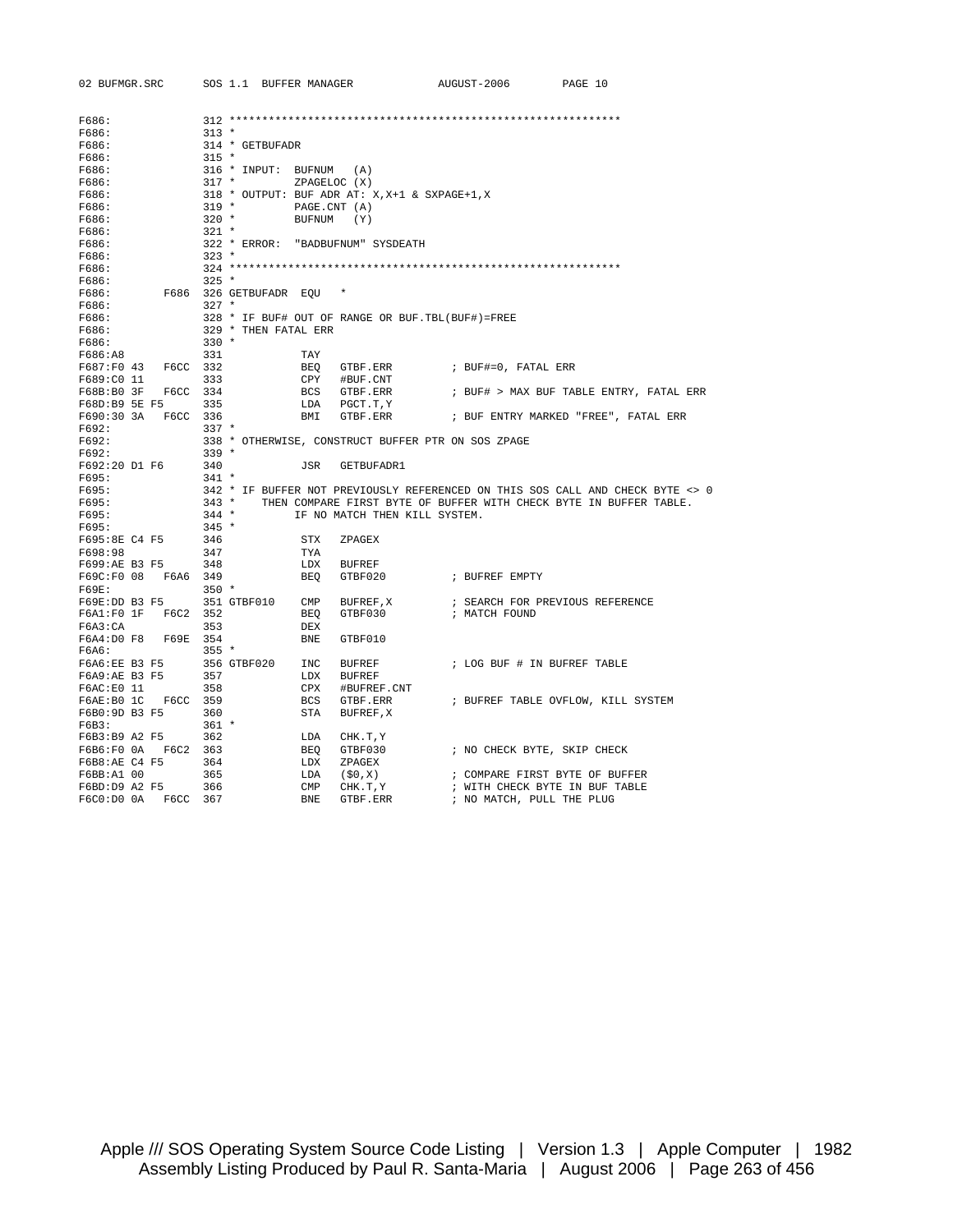|                               |                                                                                                                             |                                                                                                                                   |                                                                                                                                                                                                                                                                                                    |                                                                                     | AUGUST-2006                                                                                                                  | PAGE 11                                                                                                             |
|-------------------------------|-----------------------------------------------------------------------------------------------------------------------------|-----------------------------------------------------------------------------------------------------------------------------------|----------------------------------------------------------------------------------------------------------------------------------------------------------------------------------------------------------------------------------------------------------------------------------------------------|-------------------------------------------------------------------------------------|------------------------------------------------------------------------------------------------------------------------------|---------------------------------------------------------------------------------------------------------------------|
|                               |                                                                                                                             |                                                                                                                                   |                                                                                                                                                                                                                                                                                                    |                                                                                     |                                                                                                                              |                                                                                                                     |
|                               |                                                                                                                             |                                                                                                                                   |                                                                                                                                                                                                                                                                                                    |                                                                                     |                                                                                                                              |                                                                                                                     |
|                               |                                                                                                                             |                                                                                                                                   |                                                                                                                                                                                                                                                                                                    |                                                                                     |                                                                                                                              |                                                                                                                     |
|                               |                                                                                                                             |                                                                                                                                   |                                                                                                                                                                                                                                                                                                    |                                                                                     |                                                                                                                              |                                                                                                                     |
|                               |                                                                                                                             |                                                                                                                                   |                                                                                                                                                                                                                                                                                                    |                                                                                     |                                                                                                                              |                                                                                                                     |
|                               |                                                                                                                             |                                                                                                                                   | AND                                                                                                                                                                                                                                                                                                | #\$3F                                                                               |                                                                                                                              | ; STRIP OFF FREE, FIXED FLAGS                                                                                       |
|                               |                                                                                                                             |                                                                                                                                   | CLC                                                                                                                                                                                                                                                                                                |                                                                                     |                                                                                                                              |                                                                                                                     |
|                               |                                                                                                                             |                                                                                                                                   | ADC                                                                                                                                                                                                                                                                                                | #1                                                                                  |                                                                                                                              |                                                                                                                     |
|                               |                                                                                                                             |                                                                                                                                   |                                                                                                                                                                                                                                                                                                    |                                                                                     |                                                                                                                              |                                                                                                                     |
|                               |                                                                                                                             |                                                                                                                                   | <b>CLC</b>                                                                                                                                                                                                                                                                                         |                                                                                     |                                                                                                                              |                                                                                                                     |
|                               |                                                                                                                             |                                                                                                                                   | <b>RTS</b>                                                                                                                                                                                                                                                                                         |                                                                                     |                                                                                                                              |                                                                                                                     |
|                               |                                                                                                                             |                                                                                                                                   |                                                                                                                                                                                                                                                                                                    |                                                                                     |                                                                                                                              |                                                                                                                     |
|                               |                                                                                                                             |                                                                                                                                   |                                                                                                                                                                                                                                                                                                    |                                                                                     |                                                                                                                              |                                                                                                                     |
|                               |                                                                                                                             |                                                                                                                                   | LDA                                                                                                                                                                                                                                                                                                | #BADBUFNUM                                                                          |                                                                                                                              |                                                                                                                     |
|                               |                                                                                                                             | 381                                                                                                                               | JSR                                                                                                                                                                                                                                                                                                | SYSDEATH                                                                            |                                                                                                                              |                                                                                                                     |
|                               |                                                                                                                             |                                                                                                                                   |                                                                                                                                                                                                                                                                                                    |                                                                                     |                                                                                                                              |                                                                                                                     |
|                               |                                                                                                                             |                                                                                                                                   |                                                                                                                                                                                                                                                                                                    |                                                                                     |                                                                                                                              |                                                                                                                     |
|                               |                                                                                                                             |                                                                                                                                   |                                                                                                                                                                                                                                                                                                    |                                                                                     |                                                                                                                              |                                                                                                                     |
|                               |                                                                                                                             |                                                                                                                                   |                                                                                                                                                                                                                                                                                                    |                                                                                     |                                                                                                                              |                                                                                                                     |
|                               |                                                                                                                             |                                                                                                                                   |                                                                                                                                                                                                                                                                                                    |                                                                                     |                                                                                                                              |                                                                                                                     |
|                               |                                                                                                                             |                                                                                                                                   |                                                                                                                                                                                                                                                                                                    |                                                                                     |                                                                                                                              |                                                                                                                     |
|                               |                                                                                                                             |                                                                                                                                   |                                                                                                                                                                                                                                                                                                    | (A)                                                                                 |                                                                                                                              |                                                                                                                     |
|                               |                                                                                                                             |                                                                                                                                   |                                                                                                                                                                                                                                                                                                    | (X)                                                                                 |                                                                                                                              |                                                                                                                     |
|                               |                                                                                                                             |                                                                                                                                   | BUF#                                                                                                                                                                                                                                                                                               | (Y)                                                                                 |                                                                                                                              |                                                                                                                     |
|                               |                                                                                                                             |                                                                                                                                   |                                                                                                                                                                                                                                                                                                    |                                                                                     |                                                                                                                              |                                                                                                                     |
|                               |                                                                                                                             |                                                                                                                                   |                                                                                                                                                                                                                                                                                                    |                                                                                     |                                                                                                                              |                                                                                                                     |
|                               |                                                                                                                             |                                                                                                                                   |                                                                                                                                                                                                                                                                                                    |                                                                                     |                                                                                                                              |                                                                                                                     |
|                               |                                                                                                                             |                                                                                                                                   |                                                                                                                                                                                                                                                                                                    |                                                                                     |                                                                                                                              |                                                                                                                     |
|                               |                                                                                                                             |                                                                                                                                   |                                                                                                                                                                                                                                                                                                    |                                                                                     |                                                                                                                              |                                                                                                                     |
|                               |                                                                                                                             |                                                                                                                                   |                                                                                                                                                                                                                                                                                                    |                                                                                     |                                                                                                                              |                                                                                                                     |
|                               |                                                                                                                             |                                                                                                                                   |                                                                                                                                                                                                                                                                                                    |                                                                                     |                                                                                                                              |                                                                                                                     |
|                               | F6D1                                                                                                                        |                                                                                                                                   |                                                                                                                                                                                                                                                                                                    | $^\star$                                                                            |                                                                                                                              |                                                                                                                     |
|                               |                                                                                                                             |                                                                                                                                   | AND                                                                                                                                                                                                                                                                                                | #\$40                                                                               |                                                                                                                              |                                                                                                                     |
|                               | F6D9                                                                                                                        |                                                                                                                                   | <b>BNE</b>                                                                                                                                                                                                                                                                                         | GTB1010                                                                             |                                                                                                                              |                                                                                                                     |
|                               |                                                                                                                             | 401                                                                                                                               | LDA                                                                                                                                                                                                                                                                                                | #0                                                                                  | ; "FIXED" BUFFER                                                                                                             |                                                                                                                     |
|                               | F6DC                                                                                                                        |                                                                                                                                   | BEO                                                                                                                                                                                                                                                                                                | GTB1020                                                                             | ; ALWAYS TAKEN                                                                                                               |                                                                                                                     |
|                               |                                                                                                                             |                                                                                                                                   | LDA                                                                                                                                                                                                                                                                                                | ADRL.T, Y                                                                           | ; "FLOATING" BUFFER                                                                                                          |                                                                                                                     |
|                               |                                                                                                                             |                                                                                                                                   | STA                                                                                                                                                                                                                                                                                                |                                                                                     |                                                                                                                              |                                                                                                                     |
|                               |                                                                                                                             | 405                                                                                                                               | LDA                                                                                                                                                                                                                                                                                                |                                                                                     |                                                                                                                              |                                                                                                                     |
|                               |                                                                                                                             |                                                                                                                                   | <b>STA</b>                                                                                                                                                                                                                                                                                         | 1, X                                                                                |                                                                                                                              |                                                                                                                     |
|                               |                                                                                                                             |                                                                                                                                   | LDA                                                                                                                                                                                                                                                                                                | XBYTE.T, Y                                                                          |                                                                                                                              |                                                                                                                     |
|                               |                                                                                                                             |                                                                                                                                   | <b>ORA</b>                                                                                                                                                                                                                                                                                         | #\$80                                                                               | ; ENSURE \$7F->\$8F                                                                                                          |                                                                                                                     |
|                               |                                                                                                                             |                                                                                                                                   | <b>STA</b>                                                                                                                                                                                                                                                                                         | $SXPAGE+1, X$                                                                       |                                                                                                                              |                                                                                                                     |
|                               |                                                                                                                             | 410                                                                                                                               | <b>RTS</b>                                                                                                                                                                                                                                                                                         |                                                                                     |                                                                                                                              |                                                                                                                     |
| F6C7:18<br>FGCA:18<br>FGCB:60 | F6C5:29 3F<br>F6C8:69 01<br>F6CC:A9 00<br>F6D1:29 40<br>F6D5:A9 00<br>F6D7:F0 03<br>F6DC: 95 00<br>F6E1:95 01<br>F6E6:09 80 | 02 BUFMGR.SRC<br>F6C2:B9 5E F5<br>F6CE:20 00 00<br>F6D3:D0 04<br>F6D9:B9 91 F5<br>F6DE:B9 80 F5<br>F6E3:B9 6F F5<br>F6E8:9D 01 00 | SOS 1.1<br>$368 *$<br>$370 *$<br>371 GTBF030<br>372<br>373<br>374<br>$375 *$<br>376<br>377<br>$378 *$<br>$379 *$<br>$382 *$<br>$383 *$<br>$385 *$<br>$387 *$<br>$389 *$<br>$390 *$<br>$392 *$<br>$395 *$<br>$397 *$<br>399<br>400<br>402<br>403 GTB1010<br>404 GTB1020<br>406<br>407<br>408<br>409 | LDA<br>380 GTBF.ERR<br>386 * GETBUFADR1<br>391 * ERROR: NONE.<br>398 GETBUFADR1 EOU | BUFFER MANAGER<br>369 * RETURN PAGE.CNT TO CALLER<br>PGCT.T, Y<br>388 * INPUT: PGCT.T(BUF#)<br>ZPAGELOC<br>0, X<br>ADRH.T, Y | 393 * EXTRACTS THE BUFFER POINTER FROM THE BUFFER TABLE AND<br>394 * PLACES IT ON ZERO PAGE AT X, X+1 & SXPAGE+1, X |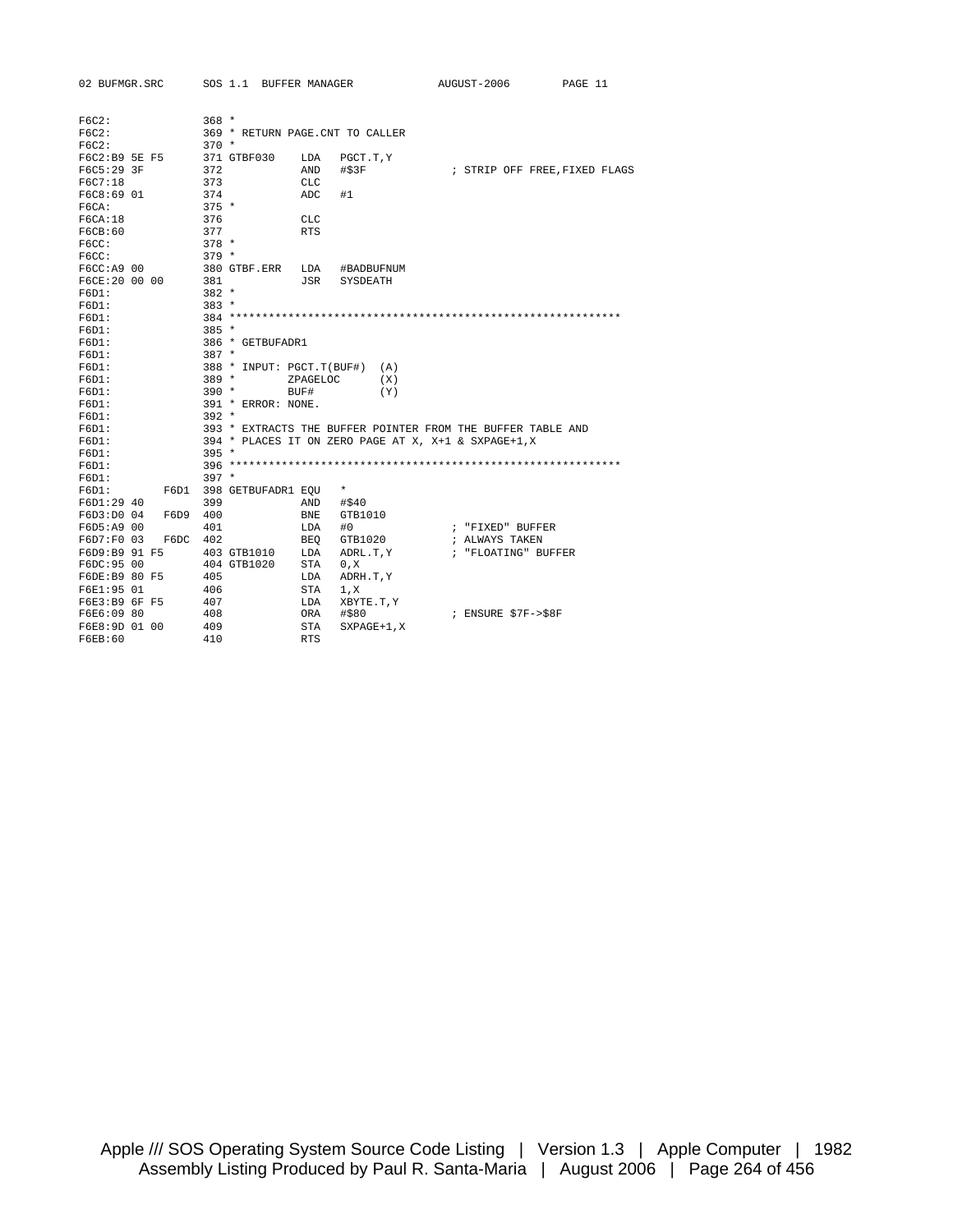| 02 BUFMGR.SRC          | SOS 1.1 BUFFER MANAGER                                    | AUGUST-2006<br>PAGE 12                                        |
|------------------------|-----------------------------------------------------------|---------------------------------------------------------------|
| F6EC:                  |                                                           |                                                               |
| F6EC:                  | $413 *$                                                   |                                                               |
| F6EC:                  | 414 * CHKBUF                                              |                                                               |
| $F6EC$ :               | $415 *$                                                   |                                                               |
| F6EC:                  | 416 * CHECK BUFFER. FETCHES THE FIRST BYTE OF EACH BUFFER |                                                               |
| F6EC:                  |                                                           | 417 * REFERENCED DURING THE CURRENT SYSTEM CALL AND PLACES IT |
| F6EC:                  | $418 * IN CHK.T(BUF#).$                                   |                                                               |
| F6EC:                  | $419 *$                                                   |                                                               |
| F6EC:                  | 420 * INPUT: BUFREF TABLE                                 |                                                               |
| F6EC:                  | $421 *$<br><b>BUFFER TABLE</b>                            |                                                               |
| F6EC:                  | 422 * OUTPUT: EMPTY BUFREF TABLE                          |                                                               |
| $F6EC$ :               | $423 *$                                                   | BUFFER TABLE'S CHECK BYTES UPDATED                            |
| F6EC:                  | $424$ *<br>$Z$ REG:= $$18$                                |                                                               |
| F6EC:                  | 425 * ERROR: NONE.                                        |                                                               |
| F6EC:                  | $426 *$                                                   |                                                               |
| F6EC:                  |                                                           |                                                               |
| F6EC:                  | $428 *$                                                   |                                                               |
| F6EC:                  | F6EC 429 CHKBUF<br>$\star$<br>EOU                         |                                                               |
| F6EC:AC B3 F5          | 430<br>BUFREF<br>LDY                                      | ; PICK UP COUNT                                               |
| F70F 431<br>F6EF:FO 1E | CHKB.EXIT<br>BEO                                          | ; EXIT IF BUFREF EMPTY                                        |
| F6F1:                  | $432 *$                                                   |                                                               |
| F6F1:A9 18             | 433<br>#\$18<br>LDA                                       | ; ENSURE SOS ZPAGE SWITCHED IN                                |
| F6F3:8D D0 FF          | 434<br>STA<br>Z.REG                                       |                                                               |
| F6F6:                  | $435 *$                                                   |                                                               |
| F6F6:                  |                                                           | 436 * UPDATE THE CHECK BYTE OF EACH BUF# IN THE BUFREF TABLE  |
| F6F6:                  | $437 *$                                                   |                                                               |
| F6F6:A2 70             | 438 CHKB010<br>LDX<br>#>SOURCE                            |                                                               |
| F6F8:B9 B3 F5          | 439<br>LDA<br>BUFREF, Y                                   |                                                               |
| FGFB:AB                | 440<br>TAY                                                |                                                               |
| F6FC:B9 5E F5          | 441<br>PGCT.T, Y<br>LDA                                   |                                                               |
| F6FF:20 D1 F6          | 442<br>JSR<br>GETBUFADR1                                  | ; PUT BUF#S ADR ON ZPAGE                                      |
| F702:A1 00             | 443<br>(50,X)<br>LDA                                      |                                                               |
| F704:99 A2 F5          | STA<br>444<br>CHK.T, Y                                    |                                                               |
| F707:CE B3 F5          | 445<br><b>DEC</b><br><b>BUFREF</b>                        |                                                               |
| F70A:AC B3 F5          | 446<br><b>BUFREF</b><br>LDY                               |                                                               |
| F70D:D0E7<br>F6F6 447  | <b>BNE</b><br>CHKB010                                     | ; IF COUNT<>0 THEN PROCESS NEXT BUF# IN BUFREF TABLE          |
| $F70F$ :               | $448 *$                                                   |                                                               |
| F70F:60                | 449 CHKB.EXIT RTS                                         | ; BUFREF TABLE IS EMPTY (COUNT=0)                             |
|                        |                                                           |                                                               |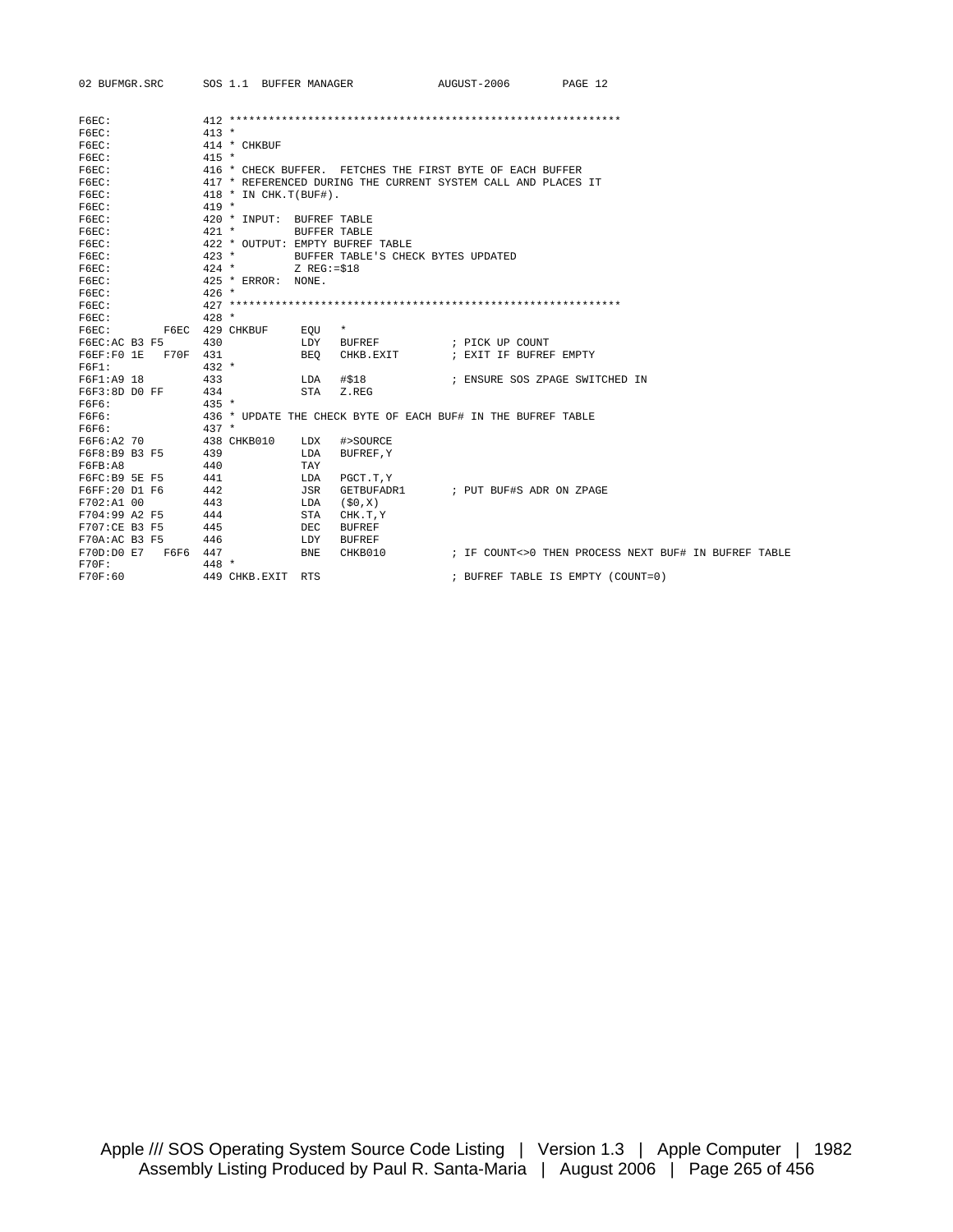| 02 BUFMGR.SRC               |          | SOS 1.1 BUFFER MANAGER                             |            |                               | AUGUST-2006                                                      | PAGE 13 |
|-----------------------------|----------|----------------------------------------------------|------------|-------------------------------|------------------------------------------------------------------|---------|
|                             |          |                                                    |            |                               |                                                                  |         |
| F710:                       |          |                                                    |            |                               |                                                                  |         |
| F710:                       |          | $452 *$                                            |            |                               |                                                                  |         |
| F710:                       |          | 453 * RELBUF                                       |            |                               |                                                                  |         |
| F710:                       |          | $454 *$                                            |            |                               |                                                                  |         |
| F710:                       |          | 455 * INPUT: BUFNUM                                |            | (A)                           |                                                                  |         |
| F710:                       |          | 456 * OUTPUT: NONE.                                |            |                               |                                                                  |         |
| F710:                       |          | 457 * ERROR:                                       |            | "BADBUFNUM" SYSDEATH          |                                                                  |         |
| F710:                       |          | 458 *                                              |            |                               |                                                                  |         |
| F710:                       |          |                                                    |            |                               | 459 * THIS ROUTINE RELEASES THE BUFFER ENTRY, CALLS FIND. SEG TO |         |
| F710:                       |          |                                                    |            |                               | 460 * RELEASE THE CORRESPONDING MEMORY SEGMENT, AND CALLS        |         |
| F710:                       |          | 461 * BUFCOMPACT TO PERFORM BUFFER COMPACTION.     |            |                               |                                                                  |         |
| F710:                       |          | $462 *$                                            |            |                               |                                                                  |         |
| F710:                       |          |                                                    |            |                               |                                                                  |         |
| F710:                       |          | $464 *$                                            |            |                               |                                                                  |         |
| F710:                       |          | F710 465 RELBUF                                    | EOU        |                               |                                                                  |         |
| F710:                       |          | $466 *$                                            |            |                               |                                                                  |         |
| F710:                       |          | 467 * IF BUF# OUT OF RANGE OR BUF. TBL (BUF#)=FREE |            |                               |                                                                  |         |
| F710:                       |          | 468 * THEN FATAL ERR                               |            |                               |                                                                  |         |
| F710:                       |          | $469 *$                                            |            |                               |                                                                  |         |
| F710:AB                     |          | 470                                                | TAY        |                               |                                                                  |         |
| F711:F0 25                  | F738 471 |                                                    | BEO        | RLBF.ERR                      |                                                                  |         |
| F713:C0 11                  |          | 472                                                | CPY        | #BUF.CNT                      |                                                                  |         |
| F715:B0 21<br>F717:B9 5E F5 | F738 473 | 474                                                |            | BCS RLBF.ERR<br>LDA PGCT.T, Y |                                                                  |         |
| F71A:30 1C F738 475         |          |                                                    |            | BMI RLBF.ERR                  |                                                                  |         |
| F71C:                       |          | $476 *$                                            |            |                               |                                                                  |         |
| F71C:                       |          | 477 * MARK BUF. TBL (BUF#)=FREE                    |            |                               |                                                                  |         |
| F71C:                       |          | $478 *$                                            |            |                               |                                                                  |         |
| F71C:09 80                  |          | 479                                                | ORA        | #ISFREE                       |                                                                  |         |
| F71E:99 5E F5               |          | 480                                                |            | STA PGCT.T, Y                 |                                                                  |         |
| F721:                       |          | 481 *                                              |            |                               |                                                                  |         |
| F721:                       |          | 482 * IF BUF. TBL (BUF#) = FIXED THEN EXIT         |            |                               |                                                                  |         |
| F721:                       |          | $483 *$                                            |            |                               |                                                                  |         |
| F721:29 40                  |          | 484                                                | AND        | #ISFIXED                      |                                                                  |         |
| F723:D0 11                  | F736 485 |                                                    | BNE        | RLBF.EXIT                     |                                                                  |         |
| F725:                       |          | 486 *                                              |            |                               |                                                                  |         |
| F725:                       |          |                                                    |            |                               | 487 * OTHERWISE CALL MEMORY MGR TO RELEASE BUFFER'S MEMORY SEG   |         |
| F725:                       |          | 488 *                                              |            |                               |                                                                  |         |
| F725:A9 05                  |          | 489                                                | LDA        | #RELSEG                       |                                                                  |         |
| F727:85 60                  |          | 490                                                | STA        | REOCODE                       |                                                                  |         |
| F729:                       |          | $491 *$                                            |            |                               |                                                                  |         |
| F729:B9 91 F5               |          | 492                                                | LDA        | SEG.T, Y                      |                                                                  |         |
| F72C:85 61                  |          | 493                                                | STA        | RLS.NUM                       |                                                                  |         |
| $F72E$ :                    |          | $494 *$                                            |            |                               |                                                                  |         |
| F72E:20 00 00               |          | 495                                                | JSR        | MMGR                          |                                                                  |         |
| F731:B0 05 F738 496         |          |                                                    |            | BCS RLBF.ERR                  | ; ANY ERR IS FATAL                                               |         |
| F733:                       |          | $497 *$                                            |            |                               |                                                                  |         |
| F733:<br>F733:              |          | 498 * AND COMPACT BUFFERS<br>$499 *$               |            |                               |                                                                  |         |
|                             |          |                                                    |            |                               |                                                                  |         |
| F733:20 3D F7<br>F736:      |          | 500<br>$501 *$                                     | JSR        | <b>BUFCOMPACT</b>             |                                                                  |         |
| F736:18                     |          | 502 RLBF.EXIT CLC                                  |            |                               |                                                                  |         |
| F737:60                     |          | 503                                                | <b>RTS</b> |                               |                                                                  |         |
| F738:                       |          | $504$ *                                            |            |                               |                                                                  |         |
| F738:A9 00                  |          | 505 RLBF.ERR                                       | LDA        | #BADBUFNUM                    |                                                                  |         |
| F73A:20 00 00               |          | 506                                                | JSR        | SYSDEATH                      |                                                                  |         |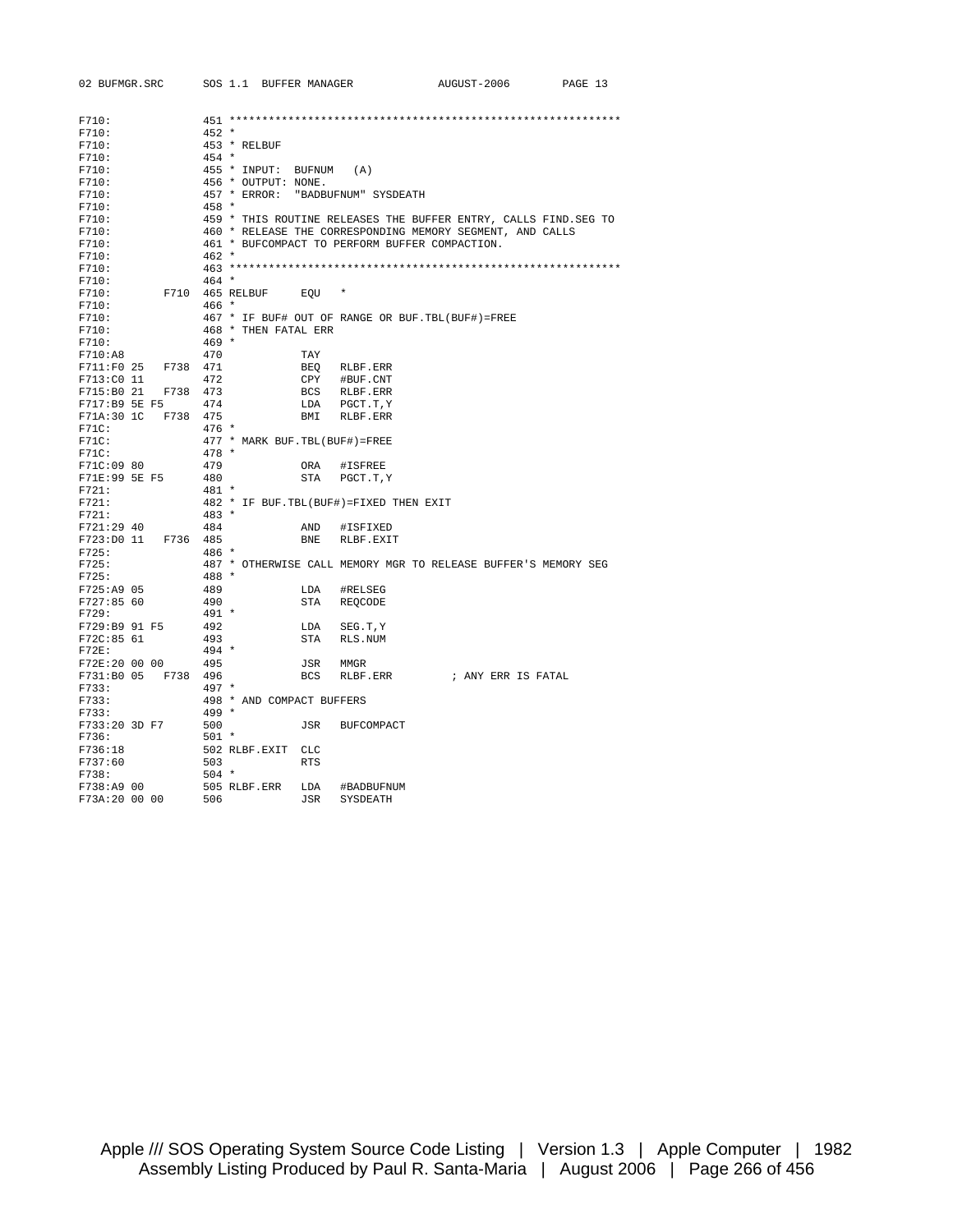| 02 BUFMGR.SRC                                                       | SOS 1.1 BUFFER MANAGER             |                |                                                          | AUGUST-2006 | PAGE 14                                                                          |  |  |  |  |  |
|---------------------------------------------------------------------|------------------------------------|----------------|----------------------------------------------------------|-------------|----------------------------------------------------------------------------------|--|--|--|--|--|
|                                                                     |                                    |                |                                                          |             |                                                                                  |  |  |  |  |  |
| F73D:                                                               |                                    |                |                                                          |             |                                                                                  |  |  |  |  |  |
| F73D:                                                               | $509 *$                            |                |                                                          |             |                                                                                  |  |  |  |  |  |
| F73D:                                                               | 510 * BUFCOMPACT                   |                |                                                          |             |                                                                                  |  |  |  |  |  |
| F73D:                                                               | $511 *$                            |                |                                                          |             |                                                                                  |  |  |  |  |  |
| F73D:                                                               |                                    |                |                                                          |             | 512 * THIS ROUTINE IS RESPONSIBLE FOR PACKING ALL SOS BUFFERS UP                 |  |  |  |  |  |
| F73D:                                                               |                                    |                |                                                          |             | 513 * AGAINST THE HIGHEST AVAILABLE FREE MEMORY. COULD IMPROVE THE               |  |  |  |  |  |
| F73D:                                                               |                                    |                |                                                          |             | 514 * EFFICIENCY OF THIS COMPACTION CYCLE BY NOT RELEASING THE "RELEASED" BUFFER |  |  |  |  |  |
| F73D:                                                               |                                    |                |                                                          |             | 515 * UNTIL IT IS KNOWN THAT ANOTHER BUFFER WILL NOT BE MOVED INTO ITS LOC.      |  |  |  |  |  |
| F73D:                                                               | $516 *$                            |                |                                                          |             |                                                                                  |  |  |  |  |  |
| F73D:                                                               |                                    |                |                                                          |             |                                                                                  |  |  |  |  |  |
| F73D:                                                               | $518 *$                            |                |                                                          |             |                                                                                  |  |  |  |  |  |
| F73D:                                                               | F73D 519 BUFCOMPACT EQU *          |                |                                                          |             |                                                                                  |  |  |  |  |  |
| F73D:                                                               | $520 *$                            |                |                                                          |             |                                                                                  |  |  |  |  |  |
| F73D:                                                               |                                    |                |                                                          |             | 521 * FIND THE FLOATING BUFFER IN BUF. TBL WITH THE LOWEST ADDRESS.              |  |  |  |  |  |
| F73D:                                                               | $522 *$                            |                |                                                          |             |                                                                                  |  |  |  |  |  |
| F73D:A0 00                                                          | 523 BUFC010                        | LDY            | #0                                                       |             |                                                                                  |  |  |  |  |  |
| F73F:A2 10                                                          | 524                                | LDX            | #BUF.CNT-1                                               |             |                                                                                  |  |  |  |  |  |
| F741:                                                               | $525$ *                            |                |                                                          |             |                                                                                  |  |  |  |  |  |
| F741:BD 5E F5                                                       | 526 BUFC020                        | LDA            | PGCT.T,X                                                 |             |                                                                                  |  |  |  |  |  |
| F744:29 CO                                                          | 527                                | AND            | #\$C0                                                    |             | ; STRIP OUT PAGE COUNT BITS                                                      |  |  |  |  |  |
| F746:D0 10 F758 528                                                 |                                    | BNE            | BUFC030                                                  |             |                                                                                  |  |  |  |  |  |
| F748:                                                               | $529 *$                            |                |                                                          |             |                                                                                  |  |  |  |  |  |
| F748:BD 80 F5                                                       | 530                                | LDA            | ADRH.T,X                                                 |             |                                                                                  |  |  |  |  |  |
| F74B:D9 80 F5                                                       | 531                                | $\mathsf{CMP}$ | ADRH.T,Y                                                 |             |                                                                                  |  |  |  |  |  |
| F74E:BD 6F F5                                                       | 532                                |                | LDA XBYTE.T,X                                            |             |                                                                                  |  |  |  |  |  |
| $F/4E \cdot BD$ of $F$ <sub>3</sub> $-$ 332<br>$F$ 751:F9 6F F5 533 |                                    |                | SBC XBYTE.T, Y                                           |             |                                                                                  |  |  |  |  |  |
| F754:B0 02 F758 534                                                 |                                    |                | BCS BUFC030                                              |             |                                                                                  |  |  |  |  |  |
| F756:                                                               | 535 *                              |                |                                                          |             |                                                                                  |  |  |  |  |  |
| F756:8A                                                             | 536                                | TXA            |                                                          |             | ; SMALLER BUFFER FOUND, SAVE IN Y                                                |  |  |  |  |  |
| F757:A8                                                             | 537                                | TAY            |                                                          |             |                                                                                  |  |  |  |  |  |
| F758:                                                               | $538 *$                            |                |                                                          |             |                                                                                  |  |  |  |  |  |
| F758:CA                                                             | 539 BUFC030                        | DEX            |                                                          |             |                                                                                  |  |  |  |  |  |
| F759:D0 E6 F741 540                                                 |                                    | BNE            | BUFC020                                                  |             |                                                                                  |  |  |  |  |  |
| F75B:                                                               | 541 *                              |                |                                                          |             |                                                                                  |  |  |  |  |  |
| F75B:                                                               | 542 * IF NO BUFFER FOUND THEN DONE |                |                                                          |             |                                                                                  |  |  |  |  |  |
| F75B:                                                               | $543 *$                            |                |                                                          |             |                                                                                  |  |  |  |  |  |
| F75B:98                                                             | 544                                | TYA            |                                                          |             |                                                                                  |  |  |  |  |  |
| F75C:D0 03 F761 545                                                 |                                    |                | BNE BUFC040                                              |             |                                                                                  |  |  |  |  |  |
| F75E:4C ED F7                                                       | 546                                | JMP            | BUFC.EXIT                                                |             |                                                                                  |  |  |  |  |  |
| F761:8C 5D F5                                                       |                                    |                |                                                          |             | 547 BUFC040 STY BUFC.BNUM : OTHERWISE SAVE BUF# IN Y REG.                        |  |  |  |  |  |
| F764:                                                               | $548 *$                            |                |                                                          |             |                                                                                  |  |  |  |  |  |
| F764:                                                               |                                    |                | 549 * CALL FIND.SEG: FINDS HIGHEST AVAILABLE FREE MEMORY |             |                                                                                  |  |  |  |  |  |
| F764:                                                               | $550 *$                            |                |                                                          |             |                                                                                  |  |  |  |  |  |
| F764:B9 5E F5                                                       | 551                                | LDA            | PGCT.T, Y                                                |             |                                                                                  |  |  |  |  |  |
| F767:29 3F                                                          | 552                                | AND            | #\$3F                                                    |             | ; STRIP OUT "FREE", "FIXED" FLAGS                                                |  |  |  |  |  |
| F769:18                                                             | 553                                | CLC            |                                                          |             |                                                                                  |  |  |  |  |  |
| F76A:69 01                                                          | 554                                | ADC            | #1                                                       |             |                                                                                  |  |  |  |  |  |
| F76C:20 F9 F7 555                                                   |                                    | JSR            | FSEG                                                     |             |                                                                                  |  |  |  |  |  |
| F76F:B0 7C F7ED 556                                                 |                                    |                |                                                          |             | BCS BUFC.EXIT : DONE IF NO FREE SEG FOUND                                        |  |  |  |  |  |
| F771:                                                               | $557 *$                            |                |                                                          |             |                                                                                  |  |  |  |  |  |
| F771:                                                               |                                    |                | 558 * CONVERT BASE. BKPG TO BUFFER ADR                   |             |                                                                                  |  |  |  |  |  |
| F771:                                                               | 559 *                              |                |                                                          |             |                                                                                  |  |  |  |  |  |
| F771:AE 54 F5                                                       | 560                                |                | LDX F.BASEX                                              | ; BASE BANK |                                                                                  |  |  |  |  |  |
| F774:AC 55 F5                                                       | 561                                |                | LDY F.BASEX+1                                            | ; BASE PAGE |                                                                                  |  |  |  |  |  |
| F777:20 51 F8                                                       | 562                                | JSR            | CNVRT.ADR                                                |             |                                                                                  |  |  |  |  |  |
| F77A:8E 54 F5                                                       | 563                                | STX            | F.BASEX                                                  | ; XBYTE     |                                                                                  |  |  |  |  |  |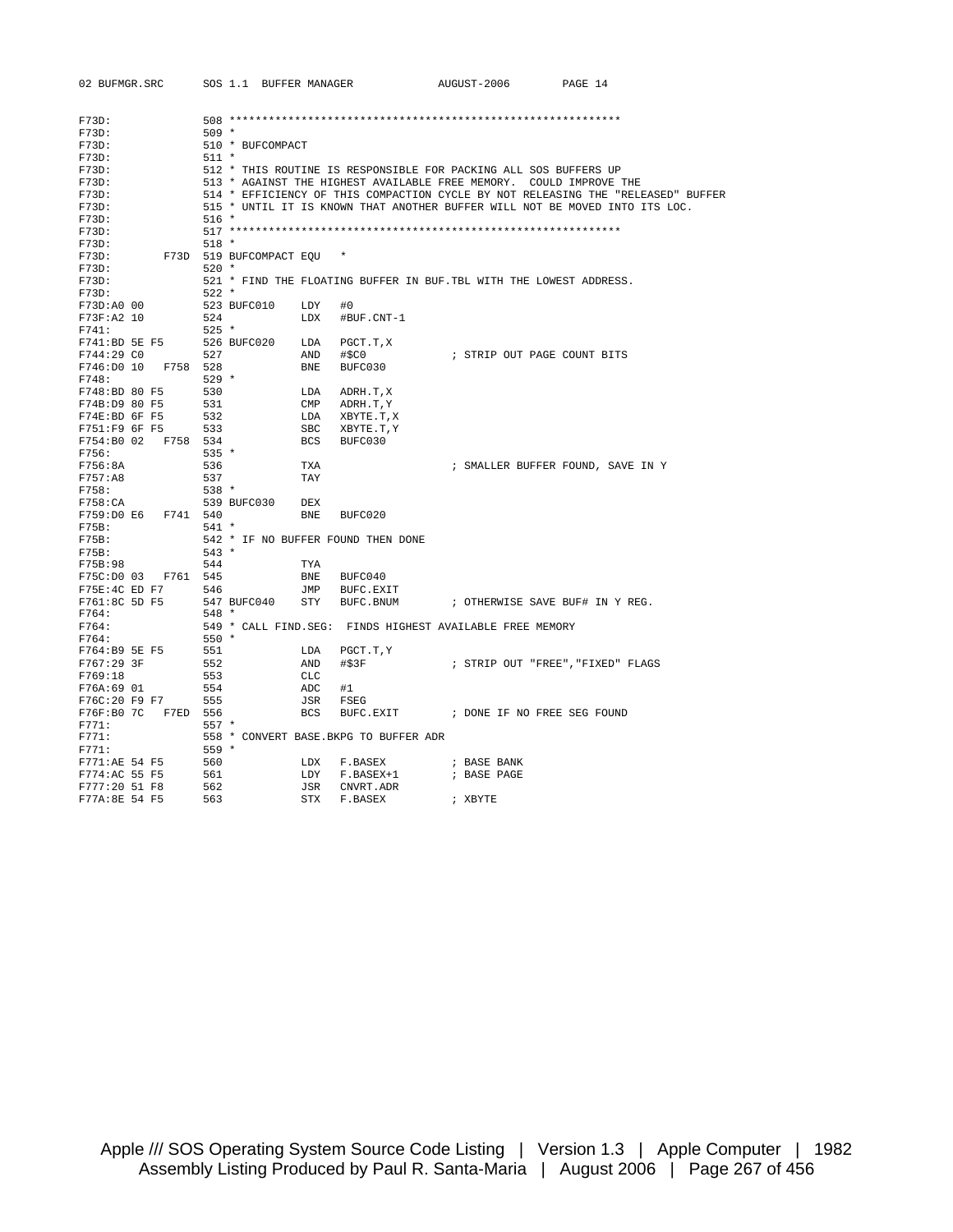| 02 BUFMGR.SRC                  | SOS 1.1 BUFFER MANAGER     |              |                                                               | AUGUST-2006 | PAGE 15                   |
|--------------------------------|----------------------------|--------------|---------------------------------------------------------------|-------------|---------------------------|
|                                |                            |              |                                                               |             |                           |
| F77D:8C 55 F5                  | 564                        | <b>STY</b>   | F.BASEX+1                                                     | ; ADRH      |                           |
| F780:<br>F780:                 | $565 *$                    |              | 566 * IF NEW SEG'S BASE < CURRENT BUFFER'S BASE ADR THEN DONE |             |                           |
| F780:                          | $567 *$                    |              |                                                               |             |                           |
| F780:AC 5D F5                  | 568                        | LDY          | BUFC. BNUM                                                    |             |                           |
| F783:B9 80 F5<br>F786:85 71    | 569<br>570                 | LDA<br>STA   | ADRH.T, Y<br>SOURCE+1                                         |             |                           |
|                                |                            |              |                                                               |             |                           |
| F788:CD 55 F5                  | 571                        | $\text{CMP}$ | F.BASEX+1                                                     |             |                           |
| F78B:B9 6F F5<br>F78E:8D 71 00 | 572                        | LDA          | XBYTE.T, Y                                                    |             |                           |
|                                | 573                        | STA          | SXPAGE+SOURCE+1                                               |             |                           |
| F791:ED 54 F5                  | 574                        | <b>SBC</b>   | F.BASEX                                                       |             |                           |
| F794:B0 49<br>F7DF             | 575                        | BCS          | BUFC.EXIT1                                                    |             |                           |
| F796:                          | $576 *$                    |              |                                                               |             |                           |
| F796:                          |                            |              | 577 * MOVE DATA FROM CURRENT BUFFER TO NEW BUFFER             |             |                           |
| F796:                          | $578 *$                    |              |                                                               |             |                           |
| F796:AE 54 F5                  | 579                        | LDX          | F.BASEX                                                       |             |                           |
| F799:8E 73 00                  | 580                        | <b>STX</b>   | SXPAGE+DEST+1                                                 |             |                           |
| F79C:AC 55 F5                  | 581                        | LDY          | F.BASEX+1                                                     |             |                           |
| F79F:84 73                     | 582                        | STY          | DEST+1                                                        |             |                           |
| F7A1:A9 00                     | 583                        | LDA          | #0                                                            |             |                           |
| F7A3:85 70                     | 584                        | STA          | <b>SOURCE</b>                                                 |             |                           |
| F7A5:85 72                     | 585                        | STA          | <b>DEST</b>                                                   |             |                           |
| F7A7:                          | 586 *                      |              |                                                               |             |                           |
| F7A7:A8                        | 587                        | TAY          |                                                               |             |                           |
| F7A8:AE 52 F5                  | 588                        | LDX          | F.PGCTX                                                       |             |                           |
| F7AB: B1 70                    | 589 BUFC200                | LDA          | (SOURCE), Y                                                   | ; MOVE LOOP |                           |
| F7AD: 91 72                    | 590                        | STA          | (DEST), Y                                                     |             |                           |
| F7AF:88                        | 591                        | DEY          |                                                               |             |                           |
| F7B0:D0 F9<br>F7AB             | 592                        | BNE          | BUFC200                                                       |             |                           |
| F7B2:E6 71                     | 593                        | INC          | SOURCE+1                                                      |             |                           |
| F7B4:E6 73                     | 594                        | INC          | DEST+1                                                        |             |                           |
| F7B6:CA                        | 595                        | DEX          |                                                               |             |                           |
| F7B7:D0 F2<br>F7AB             | 596                        | BNE          | BUFC200                                                       |             |                           |
| F7B9:                          | $597 *$                    |              |                                                               |             |                           |
| F7B9:                          | 598 * UPDATE BUF.TBL(BUF#) |              |                                                               |             |                           |
| F7B9:                          | $599 *$                    |              |                                                               |             |                           |
| F7B9:AC 5D F5                  | 600                        | LDY          | BUFC.BNUM                                                     |             |                           |
| F7BC:AD 54 F5                  | 601                        | LDA          | F.BASEX                                                       |             |                           |
| F7BF:99 6F F5                  | 602                        | STA          | XBYTE.T, Y                                                    |             |                           |
| F7C2:AD 55 F5                  | 603                        | LDA          | F.BASEX+1                                                     |             |                           |
| F7C5:99 80 F5                  | 604                        | STA          | ADRH.T, Y                                                     |             |                           |
| F7C8:                          | $605 *$                    |              |                                                               |             |                           |
| F7C8:BE 91 F5                  | 606                        | LDX          | SEG.T.Y                                                       |             |                           |
| F7CB:AD 58 F5                  | 607                        | LDA          | F.NUMX                                                        |             |                           |
| F7CE:99 91 F5                  | 608                        | STA          | SEG.T.Y                                                       |             |                           |
| F7D1:                          | $609 *$                    |              |                                                               |             |                           |
| F7D1:                          |                            |              | 610 * AND RELEASE OLD MEMORY SEGMENT                          |             |                           |
| F7D1:                          | $611 *$                    |              |                                                               |             |                           |
| F7D1:86 61                     | 612                        | <b>STX</b>   | RLS.NUM                                                       |             |                           |
| F7D3:A9 05                     | 613                        | LDA          | #RELSEG                                                       |             |                           |
| F7D5:85 60                     | 614                        | STA          | REOCODE                                                       |             |                           |
| F7D7:20 00 00                  | 615                        | JSR          | MMGR                                                          |             |                           |
| F7DA: B0 18<br>F7F4            | 616                        | <b>BCS</b>   | BUFC.ERR                                                      |             |                           |
| F7DC:                          | $617 *$                    |              |                                                               |             |                           |
| F7DC: 4C 3D F7                 | 618                        | JMP          | BUFC010                                                       |             | ; REPEAT COMPACTION CYCLE |
| F7DF:                          | $619 *$                    |              |                                                               |             |                           |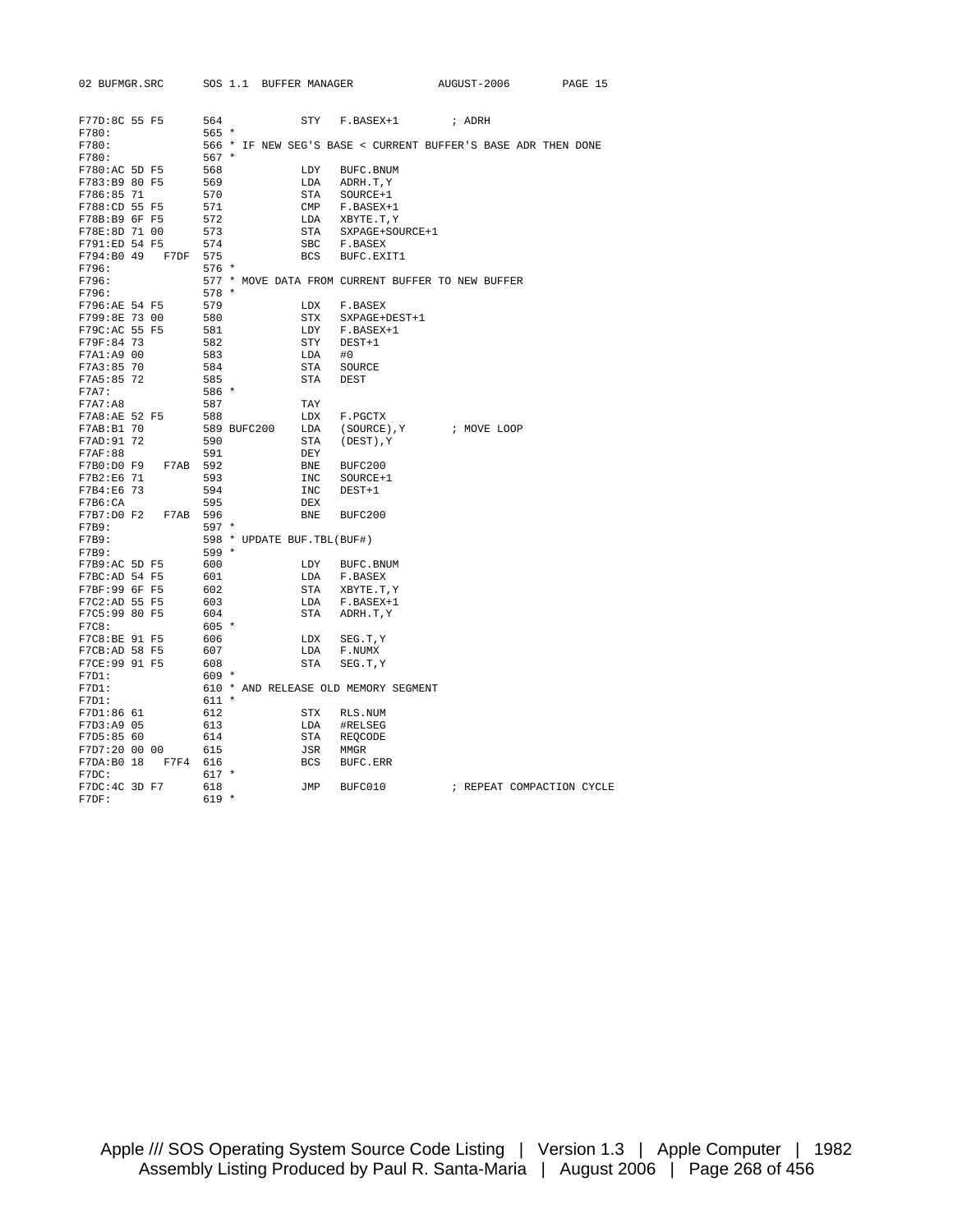| 02 BUFMGR.SRC      | SOS 1.1            | BUFFER MANAGER |             | AUGUST-2006   |  |                           | PAGE 16 |                                      |  |
|--------------------|--------------------|----------------|-------------|---------------|--|---------------------------|---------|--------------------------------------|--|
| F7DF:              | $620 *$            |                |             |               |  |                           |         |                                      |  |
| F7DF:AE 58 F5      | 621 BUFC.EXIT1 LDX |                | F.NUMX      | $:$ DONE,     |  |                           |         |                                      |  |
| F7E2:86 61         | 622                | STX            | RLS.NUM     |               |  | ; RELEASE SEG BEFORE EXIT |         |                                      |  |
| F7E4:A9 05         | 623                | LDA            | #RELSEG     |               |  |                           |         |                                      |  |
| F7E6:85 60         | 624                | STA            | REOCODE     |               |  |                           |         |                                      |  |
| F7E8:20 00 00      | 625                | JSR            | <b>MMGR</b> |               |  |                           |         |                                      |  |
| F7F4<br>F7EB:B0 07 | 626                | <b>BCS</b>     | BUFC.ERR    |               |  |                           |         |                                      |  |
| F7ED:              | $627 *$            |                |             |               |  |                           |         |                                      |  |
| F7ED: A9 00        | 628 BUFC.EXIT      | LDA            | #0          |               |  |                           |         |                                      |  |
| F7EF:8D 00 00      | 629                | <b>STA</b>     | SERR        |               |  |                           |         | ; MASK OUT ANY ERROR FROM MEMORY MGR |  |
| F7F2:18            | 630                | <b>CLC</b>     |             |               |  |                           |         |                                      |  |
| F7F3:60            | 631                | <b>RTS</b>     |             | ; NORMAL EXIT |  |                           |         |                                      |  |
| F7F4:              | $632 *$            |                |             |               |  |                           |         |                                      |  |
| F7F4:              | $633 *$            |                |             |               |  |                           |         |                                      |  |
| F7F4:A9 00         | 634 BUFC.ERR       | LDA            | #BADBUFNUM  |               |  |                           |         |                                      |  |
| F7F6:20 00 00      | 635                | JSR            | SYSDEATH    |               |  |                           |         |                                      |  |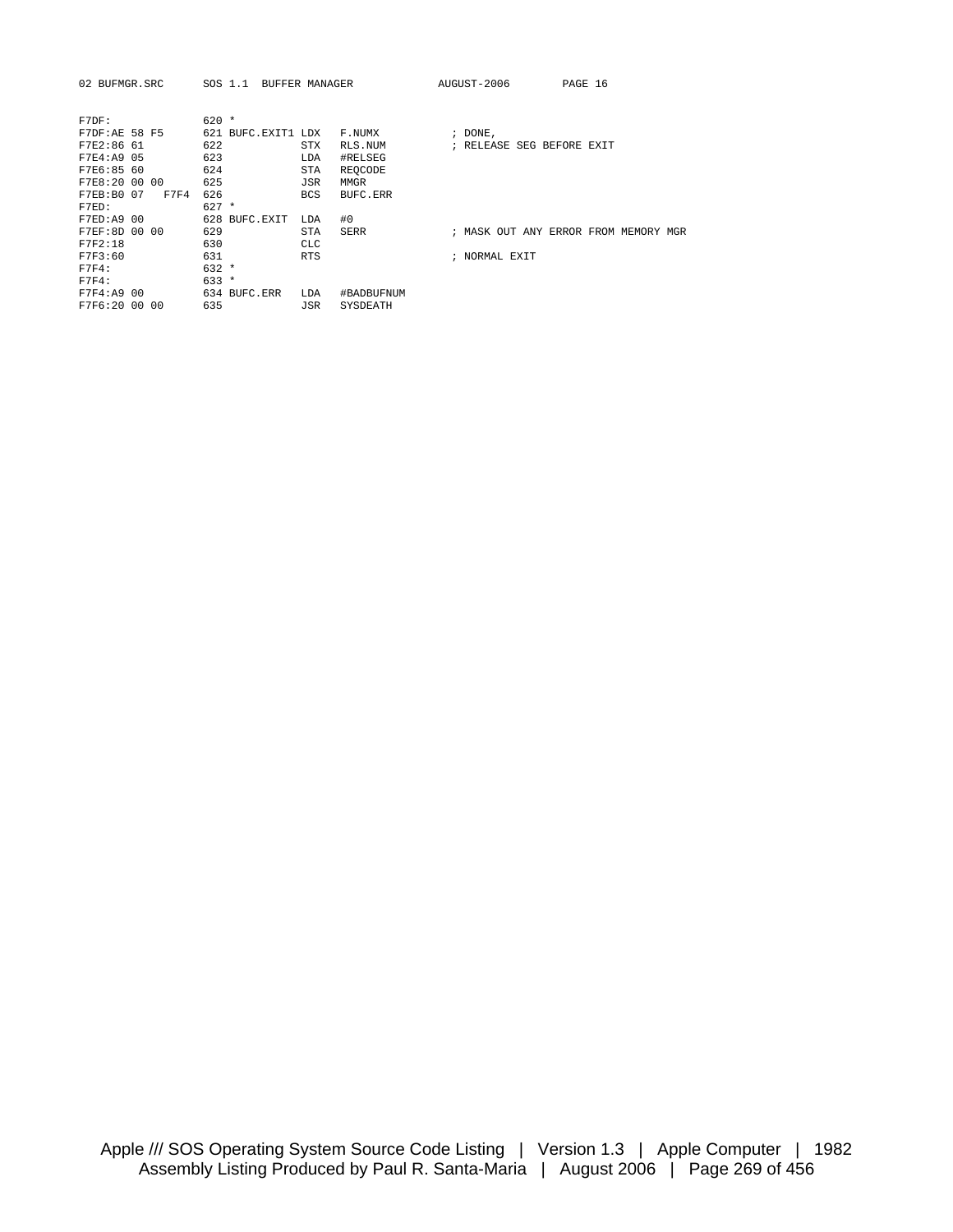| 02 BUFMGR.SRC | SOS 1.1 BUFFER MANAGER                                       |                                                     | AUGUST-2006 | PAGE 17                                                                  |
|---------------|--------------------------------------------------------------|-----------------------------------------------------|-------------|--------------------------------------------------------------------------|
|               |                                                              |                                                     |             |                                                                          |
| F7F9:         |                                                              |                                                     |             |                                                                          |
| F7F9:         | $638 *$                                                      |                                                     |             |                                                                          |
| F7F9:         | 639 * FSEG                                                   |                                                     |             |                                                                          |
| F7F9:         | $640 *$                                                      |                                                     |             |                                                                          |
| F7F9:         | 641 * INPUT: PAGE.CNT (A)                                    |                                                     |             |                                                                          |
| F7F9:         | 642 * OUTPUT: PAGE.CNT (A) UNCHANGED IF FIND. SEG SUCCESSFUL |                                                     |             |                                                                          |
| F7F9:         |                                                              |                                                     |             | 643 * ERROR: CARRY SET "UNABLE TO FIND MEMORY SEG OF PAGE.CNT*256 BYTES" |
| F7F9:         | $644 *$                                                      |                                                     |             |                                                                          |
| F7F9:         |                                                              |                                                     |             | 645 * THIS ROUTINE BUILDS THE PARAMETERS FOR A FIND. SEG SYSTEM CALL     |
| F7F9:         | 646 * AND THEN CALLS THE MEMORY MANAGER.                     |                                                     |             |                                                                          |
| F7F9:         | $647 *$                                                      |                                                     |             |                                                                          |
| F7F9:         |                                                              |                                                     |             |                                                                          |
| F7F9:         | $649 *$                                                      |                                                     |             |                                                                          |
| F7F9:         | F7F9 650 FSEG<br>EOU                                         |                                                     |             |                                                                          |
| F7F9:         | $651 *$                                                      |                                                     |             |                                                                          |
| F7F9:         | 652 * SETUP INPUT PARAMETERS FOR FIND. SEG CALL              |                                                     |             |                                                                          |
| F7F9:         | $653 *$                                                      |                                                     |             |                                                                          |
| F7F9:8D 52 F5 | 654<br>STA                                                   | F.PGCTX                                             |             |                                                                          |
| F7FC: A9 01   | 655                                                          | LDA #FINDSEG                                        |             |                                                                          |
| F7FE:85 60    | 656<br>STA                                                   | REOCODE                                             |             |                                                                          |
| F800:A9 02    | 657<br>LDA                                                   | #2                                                  |             |                                                                          |
| F802:85 61    | 658<br>STA                                                   | SRCHMODE                                            |             |                                                                          |
| F804:A9 04    | 659<br>LDA                                                   | #4                                                  |             |                                                                          |
| F806:85 62    | 660<br>STA                                                   | F.ID                                                |             |                                                                          |
|               |                                                              |                                                     |             |                                                                          |
| F808:         | 661 *                                                        |                                                     |             |                                                                          |
| F808:         | 662 * SETUP OUTPUT PARAMETER ADRESSES                        |                                                     |             |                                                                          |
| F808:         | $663 *$                                                      |                                                     |             |                                                                          |
| F808:A9 52    | 664<br>LDA                                                   | #>F.PGCTX                                           |             |                                                                          |
| F80A:85 63    | 665                                                          | STA F.PGCT                                          |             |                                                                          |
| F80C:A9 F5    | 666                                                          | LDA # <f.pgctx< td=""><td></td><td></td></f.pgctx<> |             |                                                                          |
| F80E:85 64    | 667                                                          | STA F.PGCT+1                                        |             |                                                                          |
| F810:A9 54    | 668<br>LDA                                                   | #>F.BASEX                                           |             |                                                                          |
| F812:85 65    | 669<br>STA                                                   | F.BASE                                              |             |                                                                          |
| F814:A9 F5    | 670<br>LDA                                                   | # <f.basex< td=""><td></td><td></td></f.basex<>     |             |                                                                          |
| F816:85 66    | 671                                                          | STA F.BASE+1                                        |             |                                                                          |
| F818:A9 56    | 672<br>LDA                                                   | #>F.LIMX                                            |             |                                                                          |
| F81A:85 67    | 673                                                          | STA F.LIM                                           |             |                                                                          |
| F81C:A9 F5    | 674<br>LDA                                                   | # <f.limx< td=""><td></td><td></td></f.limx<>       |             |                                                                          |
| F81E:85 68    | 675                                                          | STA F.LIM+1                                         |             |                                                                          |
| F820:A9 58    | 676                                                          | LDA #>F.NUMX                                        |             |                                                                          |
| F822:85 69    | 677<br>STA                                                   | F.NUM                                               |             |                                                                          |
| F824:A9 F5    | 678<br>LDA                                                   | # <f.numx< td=""><td></td><td></td></f.numx<>       |             |                                                                          |
| F826:85 6A    | 679<br>STA                                                   | F.NUM+1                                             |             |                                                                          |
| F828:         | 680 *                                                        |                                                     |             |                                                                          |
| F828:A9 00    | 681<br>LDA                                                   | #0                                                  |             |                                                                          |
| F82A:8D 53 F5 | 682<br>STA                                                   | F.PGCTX+1                                           |             |                                                                          |
| F82D:8D 64 00 | 683<br>STA                                                   | SXPAGE+F.PGCT+1                                     |             |                                                                          |
| F830:8D 66 00 | 684<br>STA                                                   | SXPAGE+F.BASE+1                                     |             |                                                                          |
| F833:8D 68 00 | 685<br>STA                                                   | SXPAGE+F.LIM+1                                      |             |                                                                          |
| F836:8D 6A 00 | 686<br>STA                                                   | SXPAGE+F.NUM+1                                      |             |                                                                          |
| F839:         | 687 *                                                        |                                                     |             |                                                                          |
| F839:20 00 00 | 688<br>JSR                                                   | MMGR                                                |             |                                                                          |
| F83C:AD 52 F5 | 689<br>LDA                                                   | F.PGCTX                                             |             |                                                                          |
| $F83F$ :      | $690 *$                                                      |                                                     |             |                                                                          |
| F83F:60       | 691<br><b>RTS</b>                                            |                                                     |             | ; EXIT. CARRY SET->ERR                                                   |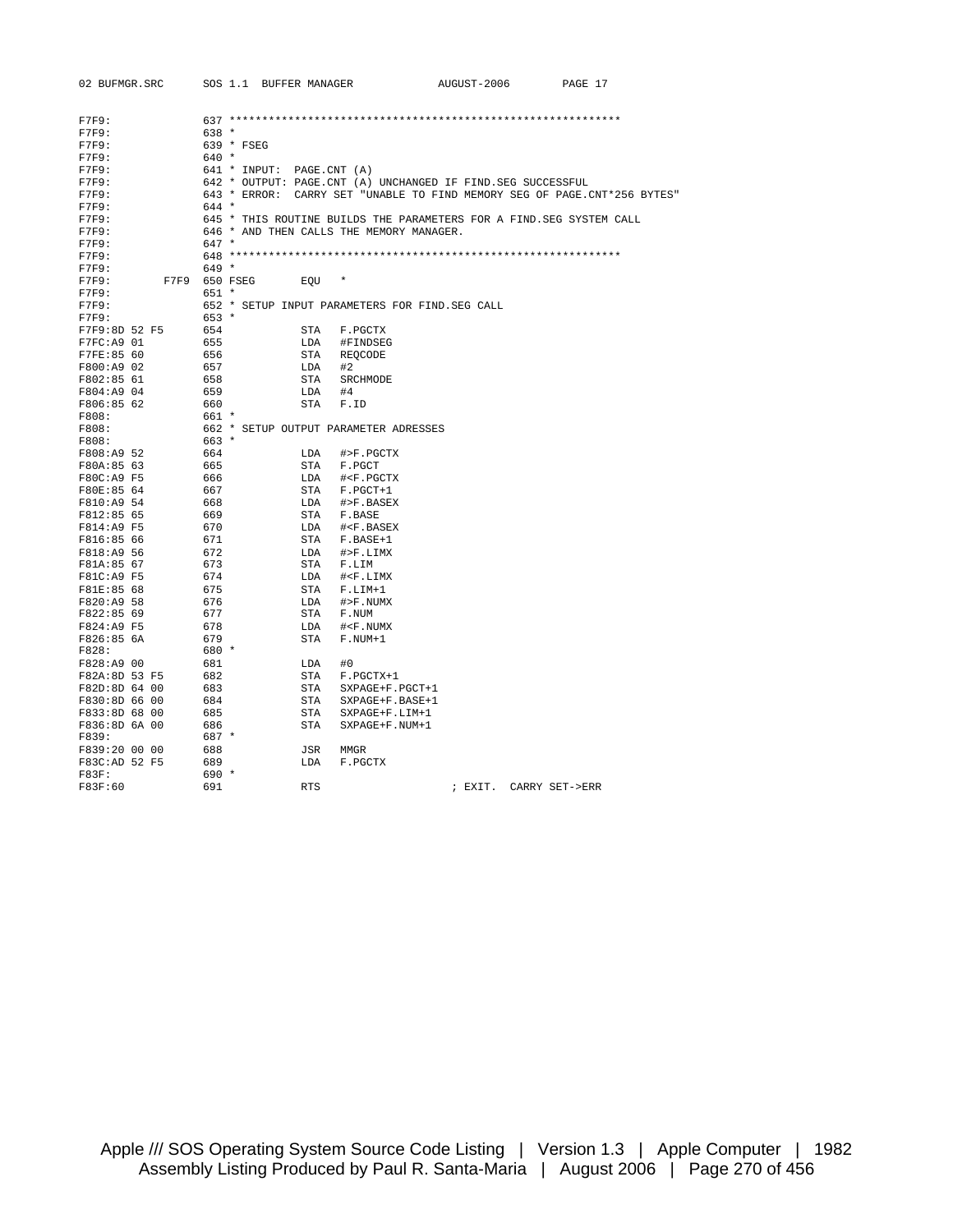| 02 BUFMGR.SRC SOS 1.1 BUFFER MANAGER |                                  |                            | AUGUST-2006                                                      | PAGE 18 |
|--------------------------------------|----------------------------------|----------------------------|------------------------------------------------------------------|---------|
| F840:<br>F840:                       | $694 *$                          |                            |                                                                  |         |
| F840:                                | $695 * GETFRER$                  |                            |                                                                  |         |
| F840:                                | $696 *$                          |                            |                                                                  |         |
| F840:                                | 697 * INPUT:                     | <b>NONE</b>                |                                                                  |         |
| F840:                                | $698 *$ OUTPUT: BUF# $(X)$       |                            |                                                                  |         |
| F840:                                | 699 * ERROR: "BUFTBLFULL" SYSERR |                            |                                                                  |         |
| F840:                                | $700 *$                          |                            |                                                                  |         |
| F840:                                |                                  |                            | 701 * THIS ROUTINE SEARCHES THE BUFFER TABLE, LOOKING FOR A FREE |         |
| F840:                                |                                  |                            | 702 * ENTRY. IF FOUND, IT RETURNS THE BUFFER NUMBER, ELSE ERROR. |         |
| F840:                                | $703 *$                          |                            |                                                                  |         |
| F840:                                |                                  |                            |                                                                  |         |
| F840:                                | $705 *$                          |                            |                                                                  |         |
| F840:<br>F840                        | 706 GETFREE                      | EOU<br>*                   |                                                                  |         |
| F840:A2 10                           | 707                              | <b>LDX</b><br>#BUF.CNT-1   |                                                                  |         |
| F842:BD 5E F5                        | 708 GFR010                       | LDA<br>PGCT.T,X            |                                                                  |         |
| F845:30 08<br>F84F                   | 709                              | BMI<br>GFR.EXIT            | ; FREE ENTRY FOUND                                               |         |
| F847:CA                              | 710                              | <b>DEX</b>                 |                                                                  |         |
| F848:DO F8 F842                      | 711                              | GFR010<br><b>BNE</b>       |                                                                  |         |
| <b>F84A:</b>                         | $712 *$                          |                            |                                                                  |         |
| F84A: A9 00                          | 713                              | <b>T.DA</b><br>#BUFTBLFULL |                                                                  |         |
| F84C:20 00 00                        | 714                              | JSR<br>SYSERR              | ; ERR EXTT                                                       |         |
| $F84F$ :                             | $715 *$                          |                            |                                                                  |         |
| F84F:18                              | 716 GFR EXIT                     | CLC.                       |                                                                  |         |
| F850:60                              | 717                              | <b>RTS</b>                 | ; NORMAL EXIT                                                    |         |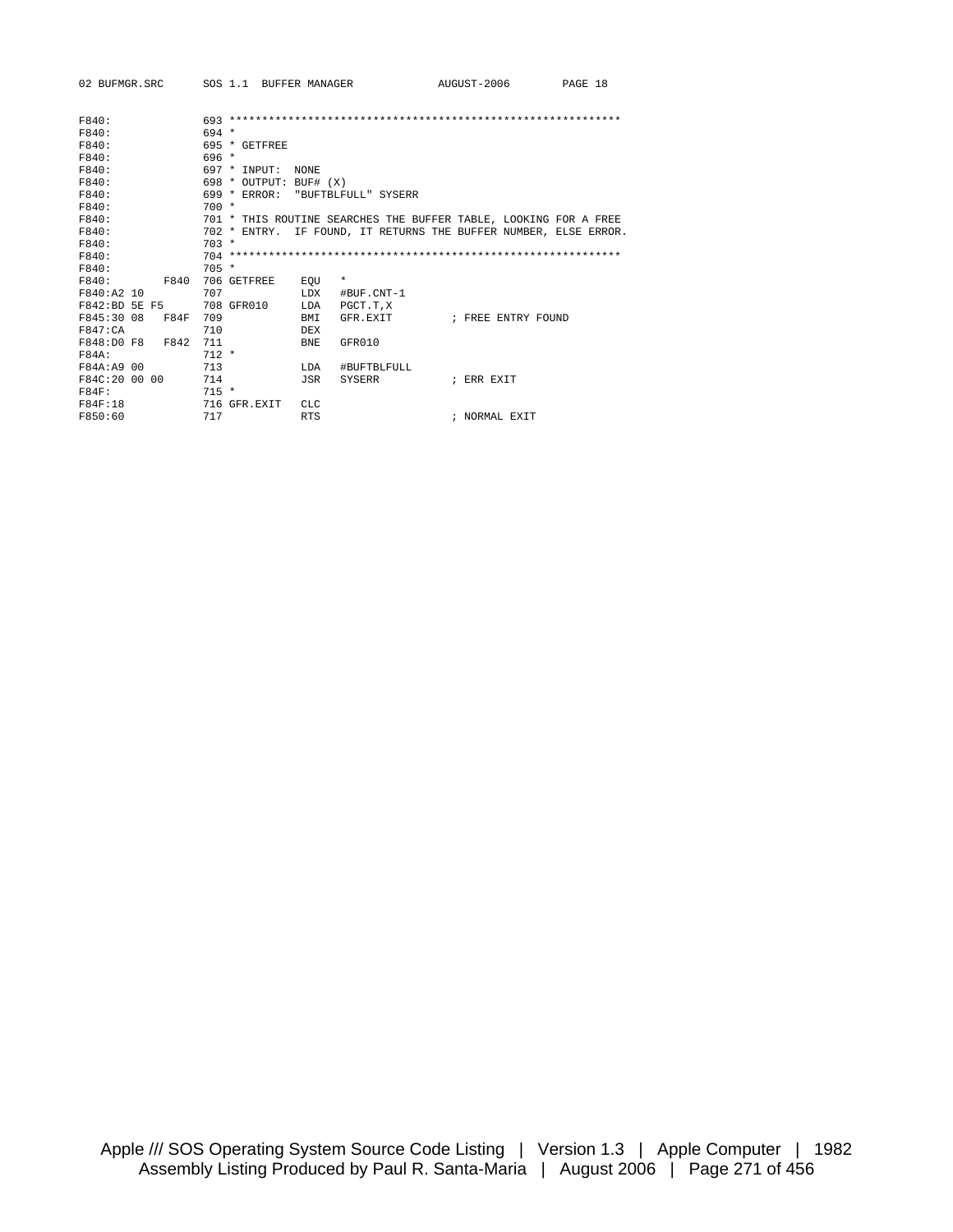| 02 BUFMGR.SRC                  | SOS 1.1 BUFFER MANAGER      |                                                             | AUGUST-2006 | PAGE 19 |
|--------------------------------|-----------------------------|-------------------------------------------------------------|-------------|---------|
| F851:                          |                             |                                                             |             |         |
| F851:                          | $720 *$                     |                                                             |             |         |
| F851:                          | 721 * CNVRT.ADR             |                                                             |             |         |
| F851:                          | $722 *$                     |                                                             |             |         |
| F851:                          | 723 * INPUT: BANK VALUE (X) |                                                             |             |         |
| F851:                          | $724$ *                     | PAGE VALUE (Y)                                              |             |         |
| F851:                          | 725 * OUTPUT: XBYTE (X)     |                                                             |             |         |
| F851:                          | 726 *                       | ADRH (Y)                                                    |             |         |
| F851:                          | 727 * ERROR: NONE.          |                                                             |             |         |
| F851:                          | $728 *$                     |                                                             |             |         |
| F851:                          |                             | 729 * THIS ROUTINE CONVERTS A BASE. BKPG PARM (MMGR) INTO A |             |         |
| F851:                          | 730 * VIRTUAL POINTER       |                                                             |             |         |
| F851:                          | $731 *$                     |                                                             |             |         |
| F851:                          |                             |                                                             |             |         |
| F851:                          | $733 *$                     |                                                             |             |         |
| F851:                          | F851<br>734 CNVRT.ADR EOU   | $\star$                                                     |             |         |
| F851:                          | $735 *$                     |                                                             |             |         |
| F851:<br>F851:                 | $737 *$                     | 736 * IF PAGE <> \$20 THEN GOTO L2                          |             |         |
|                                |                             |                                                             |             |         |
| F851:C0 20                     | 738<br>739                  | CPY<br>#\$20                                                |             |         |
| F853:D0 OF F864                |                             | CNVA020<br>BNE                                              |             |         |
| F855:<br>F855:                 | $740*$                      |                                                             |             |         |
| F855:                          | $742 *$                     | 741 * IF BANK <> 0 THEN GOTO L1                             |             |         |
|                                |                             |                                                             |             |         |
| F855:8A<br>F856:D0 04 F85C 744 | 743                         | TXA<br>BNE<br>CNVA010                                       |             |         |
| F858:                          | $745 *$                     |                                                             |             |         |
| F858:                          | 746 * XBYTE=\$8F            |                                                             |             |         |
| F858:                          | 747 * ADRH:=PAGE            |                                                             |             |         |
| F858:                          | $748 *$                     |                                                             |             |         |
| F858:A2 8F                     | 749                         | LDX<br>#\$8F                                                |             |         |
| F85A:30 11<br>F86D             | 750                         | BMI<br>CNVA.EXIT                                            |             |         |
| F85C:                          | 751 *                       |                                                             |             |         |
| F85C:                          |                             | 752 * L1: XBYTE:=(BANK-1) ORA #\$80                         |             |         |
| F85C:                          | $753 *$                     | $ADRH: = #$80$                                              |             |         |
| F85C:                          | $754 *$                     |                                                             |             |         |
| F85C:09 80                     | 755 CNVA010                 | ORA #\$80                                                   |             |         |
| F85E:AA                        | 756                         | TAX                                                         |             |         |
| F85F:CA                        | 757                         | DEX                                                         |             |         |
| F860:A0 80                     | 758                         | LDY<br>#\$80                                                |             |         |
| F862:30 09                     | F86D 759                    | BMI<br>CNVA.EXIT                                            |             |         |
| F864:                          | $760 *$                     |                                                             |             |         |
| F864:                          |                             | 761 * L2: XBYTE: = BANK ORA #\$80                           |             |         |
| F864:                          | 762 *                       | ADRH:=ADRH-#\$20                                            |             |         |
| F864:                          | $763 *$                     |                                                             |             |         |
| F864:8A                        | 764 CNVA020                 | TXA                                                         |             |         |
| F865:09 80                     | 765                         | ORA<br>#\$80                                                |             |         |
| F867:AA                        | 766                         | TAX                                                         |             |         |
| F868:38                        | 767                         | <b>SEC</b>                                                  |             |         |
| F869:98                        | 768                         | TYA                                                         |             |         |
| F86A:E9 20                     | 769                         | <b>SBC</b><br>#\$20                                         |             |         |
| F86C:A8                        | 770                         | TAY                                                         |             |         |
| F86D:                          | $771 *$                     |                                                             |             |         |
| F86D:60                        | 772 CNVA.EXIT RTS           |                                                             |             |         |
| <b>F86E:</b>                   | $773 *$                     |                                                             |             |         |
|                                |                             |                                                             |             |         |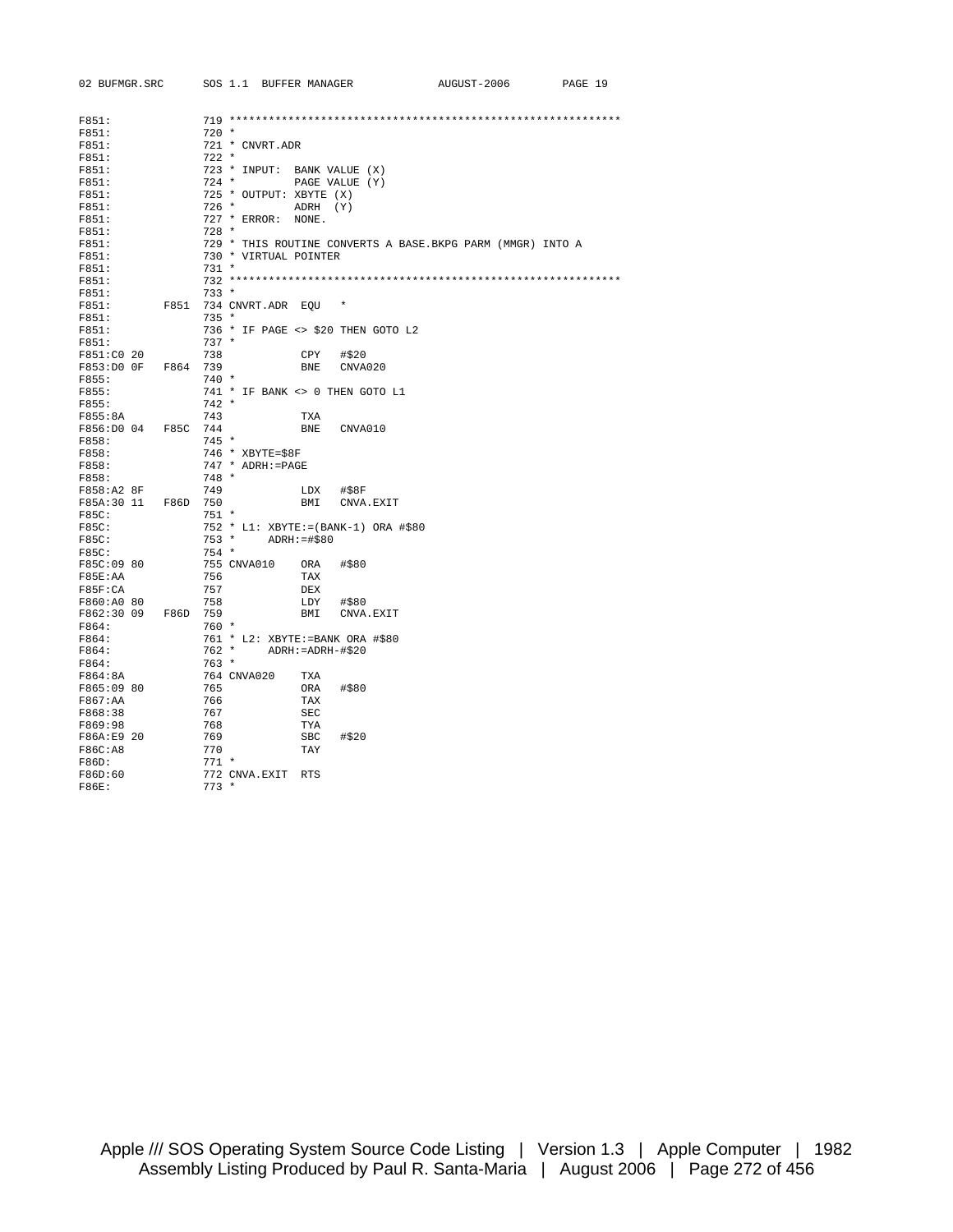| 02 BUFMGR.SRC |             | SOS 1.1 |           | BUFFER MANAGER |                | AUGUST-2006 |                               | PAGE 20 |  |
|---------------|-------------|---------|-----------|----------------|----------------|-------------|-------------------------------|---------|--|
|               |             |         |           |                |                |             |                               |         |  |
| F86E:         |             | 774     |           | <b>LST</b>     | ON             |             |                               |         |  |
| F86E:         | <b>F86E</b> |         | 775 ZZEND | EOU            | $\star$        |             |                               |         |  |
| F86E:         | 0.31C       |         | 776 ZZLEN | EOU            | ZZEND-ZZORG    |             |                               |         |  |
| F86E:         | 0000        | 777     |           | <b>TFNE</b>    | ZZLEN-LENBUFMG |             |                               |         |  |
| S             |             | 778     |           | FAIL           | 2, "SOSORG     |             | FILE IS INCORRECT FOR BUFMGR" |         |  |
| <b>F86E:</b>  |             | 779     |           | FTN            |                |             |                               |         |  |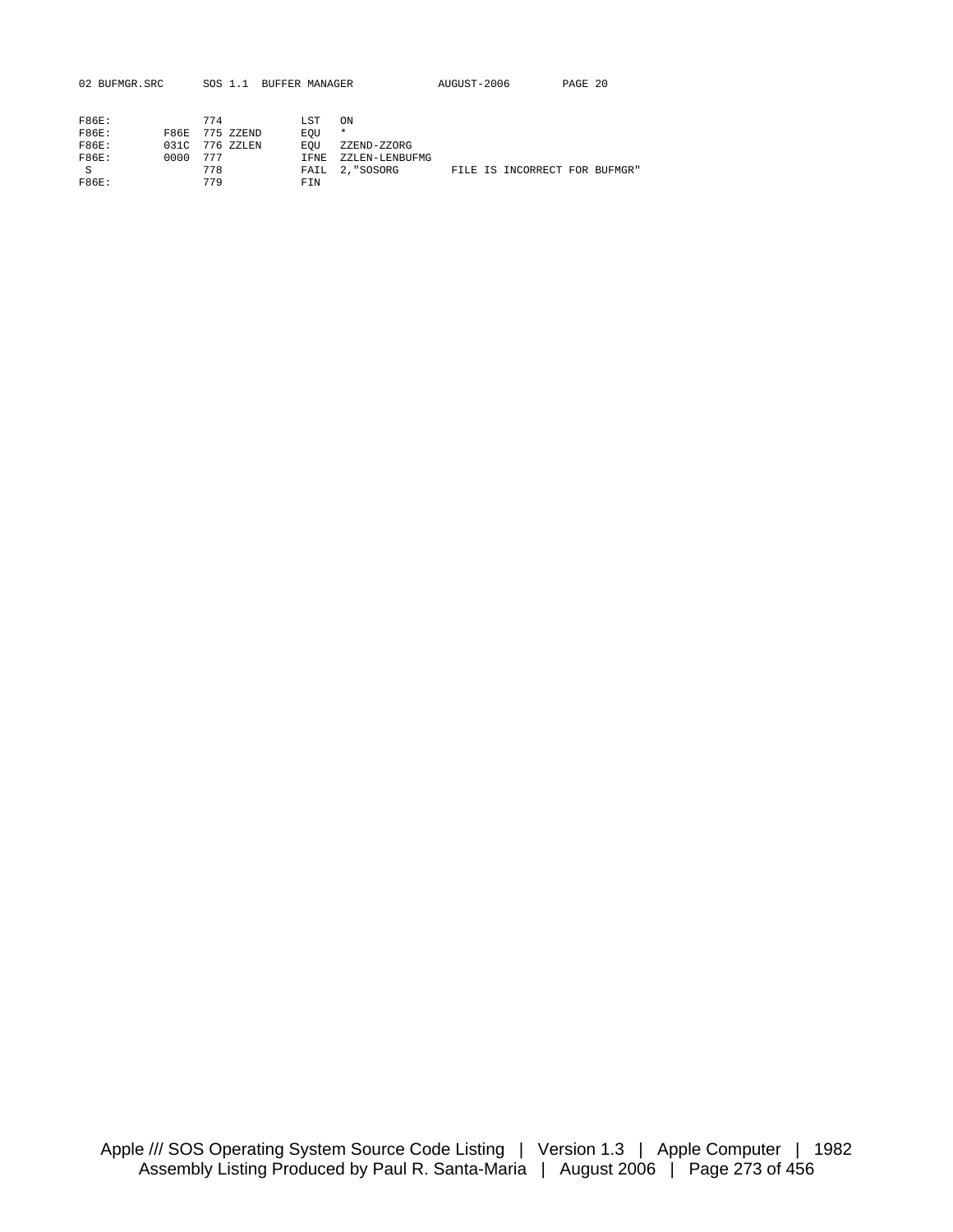| 02 SYMBOL TABLE SORTED BY SYMBOL                                                                                                                                                                                                                                                                                                                                                                                                                 |  |  | AUGUST-2006 | PAGE 21 |
|--------------------------------------------------------------------------------------------------------------------------------------------------------------------------------------------------------------------------------------------------------------------------------------------------------------------------------------------------------------------------------------------------------------------------------------------------|--|--|-------------|---------|
|                                                                                                                                                                                                                                                                                                                                                                                                                                                  |  |  |             |         |
| ${\tt F580~ADRH.T} \hspace{1.5cm} {\tt F591~ADRL.T} \hspace{1.5cm} {\tt X0010~BADBUFNUM} \hspace{1.5cm} {\tt X0011~BADBUFSIZ}$                                                                                                                                                                                                                                                                                                                   |  |  |             |         |
|                                                                                                                                                                                                                                                                                                                                                                                                                                                  |  |  |             |         |
|                                                                                                                                                                                                                                                                                                                                                                                                                                                  |  |  |             |         |
|                                                                                                                                                                                                                                                                                                                                                                                                                                                  |  |  |             |         |
|                                                                                                                                                                                                                                                                                                                                                                                                                                                  |  |  |             |         |
|                                                                                                                                                                                                                                                                                                                                                                                                                                                  |  |  |             |         |
|                                                                                                                                                                                                                                                                                                                                                                                                                                                  |  |  |             |         |
|                                                                                                                                                                                                                                                                                                                                                                                                                                                  |  |  |             |         |
|                                                                                                                                                                                                                                                                                                                                                                                                                                                  |  |  |             |         |
|                                                                                                                                                                                                                                                                                                                                                                                                                                                  |  |  |             |         |
|                                                                                                                                                                                                                                                                                                                                                                                                                                                  |  |  |             |         |
|                                                                                                                                                                                                                                                                                                                                                                                                                                                  |  |  |             |         |
|                                                                                                                                                                                                                                                                                                                                                                                                                                                  |  |  |             |         |
|                                                                                                                                                                                                                                                                                                                                                                                                                                                  |  |  |             |         |
|                                                                                                                                                                                                                                                                                                                                                                                                                                                  |  |  |             |         |
|                                                                                                                                                                                                                                                                                                                                                                                                                                                  |  |  |             |         |
|                                                                                                                                                                                                                                                                                                                                                                                                                                                  |  |  |             |         |
|                                                                                                                                                                                                                                                                                                                                                                                                                                                  |  |  |             |         |
|                                                                                                                                                                                                                                                                                                                                                                                                                                                  |  |  |             |         |
|                                                                                                                                                                                                                                                                                                                                                                                                                                                  |  |  |             |         |
|                                                                                                                                                                                                                                                                                                                                                                                                                                                  |  |  |             |         |
| VIEW MARKEN SUBALISMENT OF LENDARG CONSERVANCE DE LENSER DE LENSER DE LENSER AS OPEN LIST BOOT ORGERMENT CONSERVANCE DE LENSER AS OPEN LIST BOOT ORGERMENT PESSON CRIPPS CONSERVED DE CONSERVED DE CONSERVED DE CONSERVED DE C                                                                                                                                                                                                                   |  |  |             |         |
|                                                                                                                                                                                                                                                                                                                                                                                                                                                  |  |  |             |         |
|                                                                                                                                                                                                                                                                                                                                                                                                                                                  |  |  |             |         |
|                                                                                                                                                                                                                                                                                                                                                                                                                                                  |  |  |             |         |
|                                                                                                                                                                                                                                                                                                                                                                                                                                                  |  |  |             |         |
|                                                                                                                                                                                                                                                                                                                                                                                                                                                  |  |  |             |         |
| $\begin{tabular}{lcccc} \multicolumn{1}{c}{\textbf{DE6} & \textbf{ORGPATCH}} & \multicolumn{1}{c}{\textbf{F0SE} & \textbf{DRSCMGR}} & \multicolumn{1}{c}{\textbf{E04} & \textbf{ORGSERR}} & \multicolumn{1}{c}{\textbf{E48B} & \textbf{ORGUMGR}} \\ \multicolumn{1}{c}{\textbf{X000C} & \textbf{OUTOFMEM} & \textbf{NF5SE} & \textbf{PGCT.T} & \textbf{NF710} & \textbf{RELBUF} & \textbf{05} & \textbf{RELSEG} \\ \multicolumn{1}{c}{\textbf{N$ |  |  |             |         |
|                                                                                                                                                                                                                                                                                                                                                                                                                                                  |  |  |             |         |
|                                                                                                                                                                                                                                                                                                                                                                                                                                                  |  |  |             |         |
|                                                                                                                                                                                                                                                                                                                                                                                                                                                  |  |  |             |         |
|                                                                                                                                                                                                                                                                                                                                                                                                                                                  |  |  |             |         |
|                                                                                                                                                                                                                                                                                                                                                                                                                                                  |  |  |             |         |
|                                                                                                                                                                                                                                                                                                                                                                                                                                                  |  |  |             |         |
|                                                                                                                                                                                                                                                                                                                                                                                                                                                  |  |  |             |         |
|                                                                                                                                                                                                                                                                                                                                                                                                                                                  |  |  |             |         |
| FOUR DOBLERENT FOR ERR F559 ROBLEGT F5FA ROBOLD F561 ROBLERENT F613 ROBLEGT F5FA ROBOLD F55C ROFB.ERR2<br>F55C ROFB.ERR F677 ROFB.ERR F67C ROFB.ERR1 F681 ROFB.ERR2<br>F55B ROFB.PGCT F65B ROFB010 F591 SEG.T X000B SERR<br>70 SOURCE 6                                                                                                                                                                                                          |  |  |             |         |
| ** SUCCESSFUL ASSEMBLY := NO ERRORS                                                                                                                                                                                                                                                                                                                                                                                                              |  |  |             |         |
| $***$ accumption consider an 20 app of 23:46                                                                                                                                                                                                                                                                                                                                                                                                     |  |  |             |         |

ASSEMBLER CREATED ON 30-APR-85 22:46

\*\* TOTAL LINES ASSEMBLED 838 \*\* FREE SPACE PAGE COUNT 80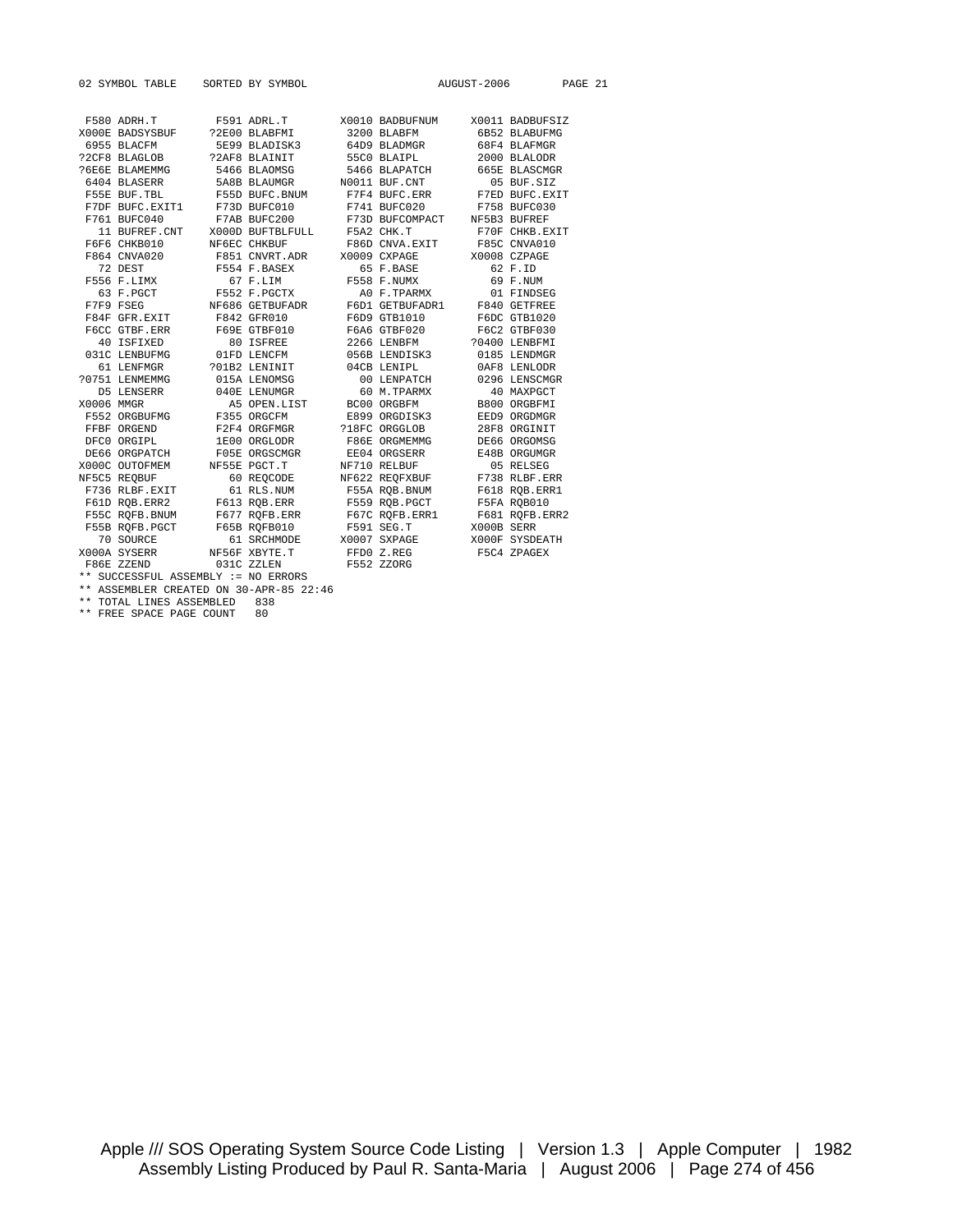| SOURCE |  | FILE $#01 = >MEMMGR.A.SRC$ |
|--------|--|----------------------------|
|        |  | INCLUDE FILE #02 =>SOSORG  |
| SOURCE |  | FILE #03 =>MEMMGR.B.SRC    |
| SOURCE |  | FILE $#04$ =>MEMMGR.C.SRC  |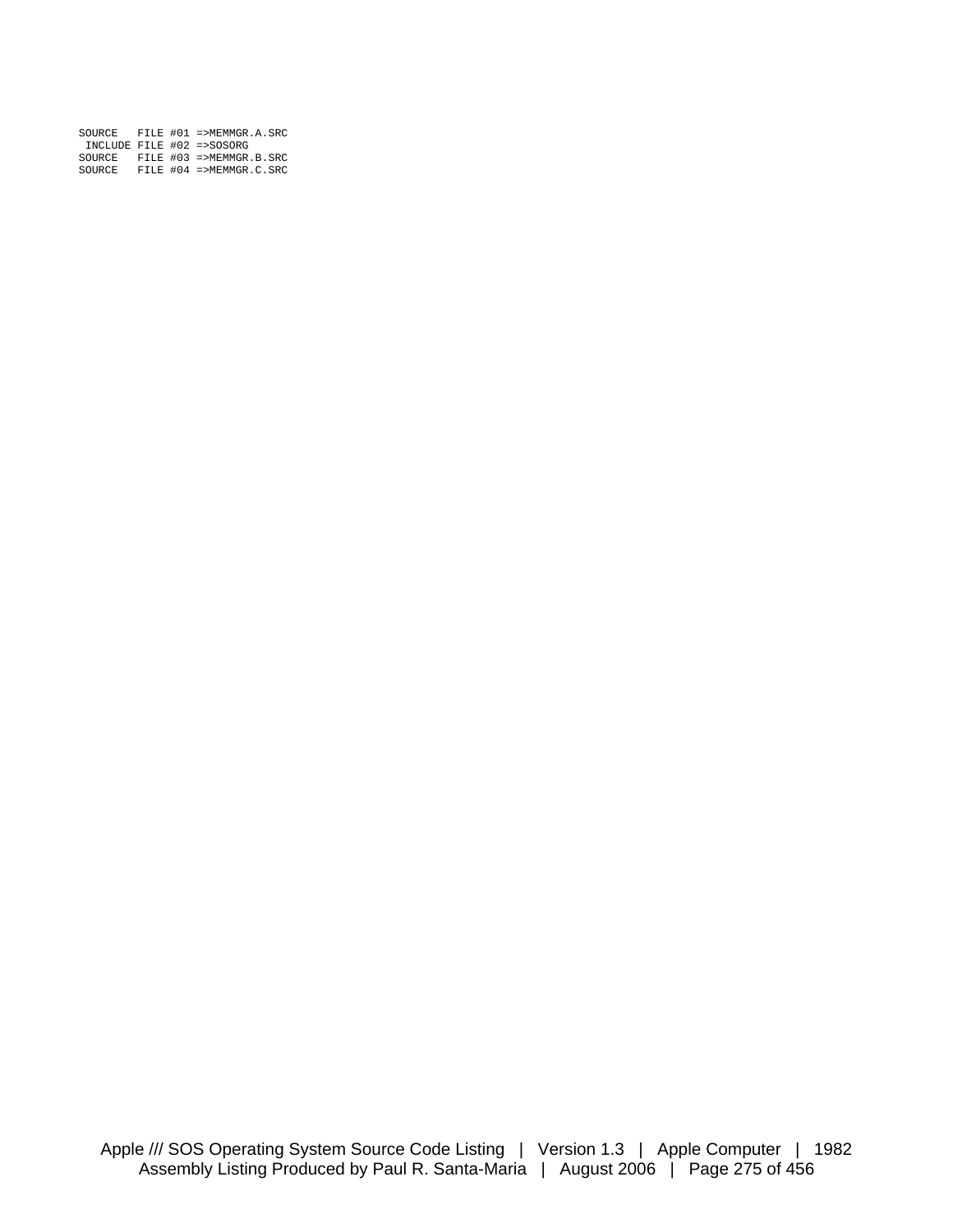| 0000:          |              | 2            |                          | REL        |                                      |                                                                          |
|----------------|--------------|--------------|--------------------------|------------|--------------------------------------|--------------------------------------------------------------------------|
| 0000:          |              | 3            |                          |            | INCLUDE SOSORG                       |                                                                          |
| 0000:          |              | $\mathbf{1}$ |                          |            |                                      |                                                                          |
|                |              |              |                          |            |                                      |                                                                          |
| 0000:          |              |              |                          |            | 2 * SOS KERNEL MODULE ORIGINS        |                                                                          |
| 0000:          | 1E00         |              | 3 ORGLODR                | EQU        | \$1E00                               | ; ORIGIN OF SOS LOADER                                                   |
| 0000:          | 28F8         |              | 4 ORGINIT                | EQU        | \$28F8                               | ; ORIGIN OF INIT                                                         |
| 0000:          | 18FC         |              | 5 ORGGLOB                | EQU        | \$18FC                               | ; ORIGIN OF SYSGLOB                                                      |
| 0000:          | B800         |              | 6 ORGBFMI                | EQU        | \$B800                               | ; ORIGIN OF BFM. INIT2 & BITMAPS                                         |
| 0000:          | BC00         |              | 7 ORGBFM                 | EQU        | \$BC00                               | ; ORIGIN OF BFM                                                          |
| 0000:          | DE66         |              | 8 ORGPATCH               | EQU        | \$DE66                               | ; ORIGIN OF PATCH AREA                                                   |
| 0000:          | DE66         |              | 9 ORGOMSG                | EQU        | \$DE66                               | ; ORIGIN OF OPRMSG                                                       |
| 0000:          | DFC0         |              | 10 ORGIPL                | EQU        | \$DFC0                               | ; ORIGIN OF IPL                                                          |
| 0000:<br>0000: | E48B<br>E899 |              | 11 ORGUMGR               | EQU        | \$E48B                               | ; ORIGIN OF UMGR<br>; ORIGIN OF DISK3                                    |
|                |              |              | 12 ORGDISK3              | EQU        | \$E899                               |                                                                          |
| 0000:<br>0000: | EE04<br>EED9 |              | 13 ORGSERR<br>14 ORGDMGR | EQU<br>EQU | \$EE04<br>\$EED9                     | ; ORIGIN OF SYSERR<br>; ORIGIN OF DEVMGR                                 |
| 0000:          | F05E         |              | 15 ORGSCMGR              | EOU        | SF05E                                | ; ORIGIN OF SCMGR                                                        |
| 0000:          | F2F4         |              | 16 ORGFMGR               | EQU        | \$F2F4                               | ; ORIGIN OF FMGR                                                         |
| 0000:          | F355         |              | 17 ORGCFM                | EQU        | \$F355                               | ; ORIGIN OF CFMGR                                                        |
| 0000:          | F552         |              | 18 ORGBUFMG EQU          |            | \$F552                               | ; ORIGIN OF BUFMGR                                                       |
| 0000:          | F86E         |              | 19 ORGMEMMG              | EQU        | \$F86E                               | ; ORIGIN OF MEMMGR                                                       |
| 0000:          | FFBF         |              | 20 ORGEND                | EQU        | <b>\$FFBF</b>                        | ; END MARKER                                                             |
| 0000:          |              | 21           |                          |            |                                      |                                                                          |
|                |              |              |                          |            |                                      |                                                                          |
| 0000:          |              |              |                          |            |                                      | 22 * LENGTH OF SOS MODULES -- THIS MUST AGREE WITH ZZLEN FOR EACH MODULE |
| 0000:          | 0AF8         |              | 23 LENLODR               | EOU        |                                      | ORGINIT-ORGLODR ; LENGTH OF SOS LOADER                                   |
| 0000:          | 01B2         |              | 24 LENINIT               | EQU        | \$01B2                               | ; LENGTH OF INIT                                                         |
| 0000:          | 0400         |              | 25 LENBFMI               | EQU        | ORGBFM-ORGBFMI                       | ; LENGTH OF BFM. INIT2 & BITMAPS                                         |
| 0000:          | 2266         |              | 26 LENBFM                | EQU        | ORGPATCH-ORGBFM ; LENGTH OF BFM      |                                                                          |
| 0000:          | 0000         |              | 27 LENPATCH              | EQU        |                                      | ORGOMSG-ORGPATCH ; LENGTH OF PATCH AREA                                  |
| 0000:          | 015A         |              | 28 LENOMSG               | EOU        | ORGIPL-ORGOMSG                       | ; LENGTH OF OPRMSG                                                       |
| 0000:          | 04CB         |              | 29 LENIPL                | EQU        | ORGUMGR-ORGIPL                       | ; LENGTH OF IPL                                                          |
| 0000:          | 040E         |              | 30 LENUMGR               | EQU        | ORGDISK3-ORGUMGR ; LENGTH OF UMGR    |                                                                          |
| 0000:          | 056B         |              | 31 LENDISK3              | EQU        | ORGSERR-ORGDISK3 ; LENGTH OF DISK3   |                                                                          |
| 0000:          | 00D5         |              | 32 LENSERR               | EQU        | ORGDMGR-ORGSERR ; LENGTH OF SYSERR   |                                                                          |
| 0000:          | 0185         |              | 33 LENDMGR               | EQU        | ORGSCMGR-ORGDMGR ; LENGTH OF DEVMGR  |                                                                          |
| 0000:          | 0296         |              | 34 LENSCMGR              | EQU        | ORGFMGR-ORGSCMGR ; LENGTH OF SCMGR   |                                                                          |
| 0000:          | 0061         |              | 35 LENFMGR               | EQU        | ORGCFM-ORGFMGR                       | ; LENGTH OF FMGR                                                         |
| 0000:          | 01FD         |              | 36 LENCFM                | EQU        | ORGBUFMG-ORGCFM ; ORIGIN OF CFMGR    |                                                                          |
| 0000:          | 031C         |              | 37 LENBUFMG              | EQU        | ORGMEMMG-ORGBUFMG ; LENGTH OF BUFMGR |                                                                          |
| 0000:          | 0751         |              | 38 LENMEMMG              | EOU        | ORGEND-ORGMEMMG ; LENGTH OF MEMMGR   |                                                                          |
| 0000:          |              | 39           |                          |            |                                      |                                                                          |
|                |              |              |                          |            |                                      |                                                                          |
| 0000:          |              |              | $40*$                    |            | SOS BLOAD ADDRESSES                  |                                                                          |
| 0000:          | 2000         |              | 41 BLALODR               | EOU        | \$2000                               | ; BLOAD ADDRESS OF SOS LOADER                                            |
| 0000:          | 2AF8         |              | 42 BLAINIT               | EOU        |                                      | BLALODR+LENLODR ; BLOAD ADDRESS OF INIT                                  |
| 0000:          | 2CF8         |              | 43 BLAGLOB               | EQU        | \$2CF8                               | ; BLOAD ADDRESS OF SYSGLOB                                               |
| 0000:          | 2E00         |              | 44 BLABFMI               | EQU        | \$2E00                               | ; BLOAD ADDRESS OF BFM. INIT2 & BITMAPS                                  |
| 0000:          | 3200         |              | 45 BLABFM                | EQU        | \$3200                               | ; BLOAD ADDRESS OF BFM                                                   |
| 0000:          | 5466         |              | 46 ВLAPATCH              | EQU        |                                      |                                                                          |
| 0000:          | 5466         |              | 47 BLAOMSG               | EQU        |                                      | BLAPATCH+LENPATCH ; BLOAD ADDRESS OF OPRMSG                              |
| 0000:          | 55C0         |              | 48 BLAIPL                | EQU        |                                      | BLAOMSG+LENOMSG ; BLOAD ADDRESS OF IPL                                   |
| 0000:          | 5A8B         |              | 49 BLAUMGR               | EQU        | BLAIPL+LENIPL                        | ; BLOAD ADDRESS OF UMGR                                                  |
| 0000:          | 5E99         |              | 50 BLADISK3              | EQU        |                                      | BLAUMGR+LENUMGR ; BLOAD ADDRESS OF DISK3                                 |
| 0000:          | 6404         |              | 51 BLASERR               | EQU        |                                      | BLADISK3+LENDISK3 ; BLOAD ADDRESS OF SYSERR                              |
| 0000:          | 64D9         |              | 52 BLADMGR               | EQU        |                                      | BLASERR+LENSERR ; BLOAD ADDRESS OF DEVMGR                                |
| 0000:          | 665E         |              | 53 BLASCMGR              | EOU        |                                      | BLADMGR+LENDMGR ; BLOAD ADDRESS OF SCMGR                                 |
| 0000:          | 68F4         |              | 54 BLAFMGR               | EOU        |                                      | BLASCMGR+LENSCMGR ; BLOAD ADDRESS OF FMGR                                |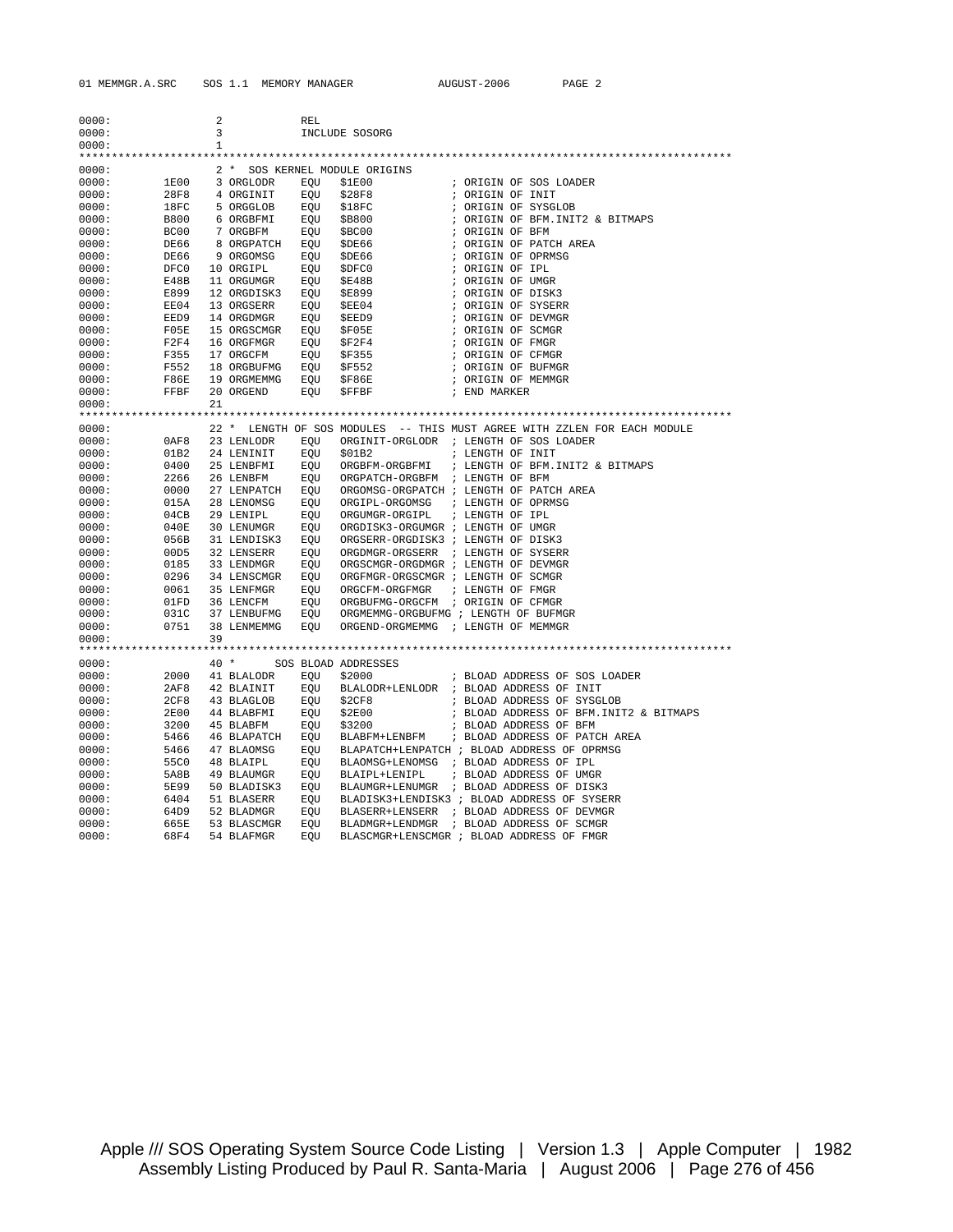| 02 SOSORG               |                      |        |                                         | SOS 1.1 MEMORY MANAGER |                   | AUGUST-2006<br>PAGE 3                                                                                                                 |
|-------------------------|----------------------|--------|-----------------------------------------|------------------------|-------------------|---------------------------------------------------------------------------------------------------------------------------------------|
| 0000:<br>0000:<br>0000: | 6955<br>6B52<br>6E6E |        | 55 BLACFM<br>56 BLABUFMG<br>57 BLAMEMMG |                        | EOU<br>EOU<br>EOU | BLAFMGR+LENFMGR ; BLOAD ADDRESS OF CFMGR<br>BLACFM+LENCFM<br>; BLOAD ADDRESS OF BUFMGR<br>BLABUFMG+LENBUFMG ; BLOAD ADDRESS OF MEMMGR |
| 0000:                   |                      | 58     |                                         |                        |                   |                                                                                                                                       |
|                         |                      |        |                                         |                        |                   |                                                                                                                                       |
| F86E:                   | F86E                 | 4      |                                         |                        | ORG               | ORGMEMMG<br>$\star$                                                                                                                   |
| F86E:                   | F86E                 | 6      | 5 ZZORG                                 |                        | EOU               |                                                                                                                                       |
| F86E:<br>F86E:          |                      |        |                                         |                        | MSB               | OFF                                                                                                                                   |
|                         |                      |        | 8 *                                     |                        |                   |                                                                                                                                       |
| $F86E$ :<br>F86E:       |                      |        | 9 *                                     |                        |                   | COPYRIGHT (C) APPLE COMPUTER INC. 1980                                                                                                |
| F86E:                   |                      |        |                                         |                        |                   | ALL RIGHTS RESERVED                                                                                                                   |
| F86E:                   |                      | $11 *$ |                                         |                        |                   |                                                                                                                                       |
| F86E:                   |                      |        |                                         |                        |                   | 12 * MEMORY MANAGER (VERSION = 1.10                                                                                                   |
| F86E:                   |                      | $13 *$ |                                         |                        |                   | $= 8/04/81$<br>(DATE)                                                                                                                 |
| F86E:                   |                      | $14 *$ |                                         |                        |                   |                                                                                                                                       |
| F86E:                   |                      |        |                                         |                        |                   | 15 * THIS MODULE CONTAINS ALL OF THE MEMORY MANAGEMENT SYSTEM                                                                         |
| F86E:                   |                      |        |                                         |                        |                   | 16 * CALLS SUPPORTED BY THE SARA OPERATING SYSTEM.<br>TT IS                                                                           |
| <b>F86E:</b>            |                      |        |                                         |                        |                   | 17 * ALSO CALLED BY THE BUFFER MANAGER.                                                                                               |
| F86E:                   |                      | $18 *$ |                                         |                        |                   |                                                                                                                                       |
| F86E:                   |                      |        |                                         |                        |                   |                                                                                                                                       |
| F86E:                   |                      | $20 *$ |                                         |                        |                   |                                                                                                                                       |
| F86E:                   | F952                 | 21     |                                         |                        | ENTRY MMGR        |                                                                                                                                       |
| F86E:                   |                      | $22 *$ |                                         |                        |                   |                                                                                                                                       |
| F86E:                   | 0020                 | 23     |                                         |                        |                   | ENTRY ST.CNT                                                                                                                          |
| F86E:                   | F86F                 | 24     |                                         |                        |                   | ENTRY ST. ENTRY                                                                                                                       |
| F86E:                   | F86E                 | 25     |                                         |                        |                   | ENTRY ST. FREE                                                                                                                        |
| F86E:                   | F890                 | 26     |                                         |                        |                   | ENTRY ST. FLINK                                                                                                                       |
| F86E:                   | 0040                 | 27     |                                         |                        |                   | ENTRY VRT.LIM                                                                                                                         |
| <b>F86E:</b>            |                      | $28 *$ |                                         |                        |                   |                                                                                                                                       |
| F86E:                   | 0000                 | 29     |                                         |                        |                   | EXTRN SYSERR                                                                                                                          |
| F86E:                   | 0000                 | 30     |                                         |                        |                   | EXTRN BADSCNUM                                                                                                                        |
| F86E:                   | 0000                 | 31     |                                         |                        |                   | EXTRN BADBKPG                                                                                                                         |
| <b>F86E:</b>            | 0000                 | 32     |                                         |                        |                   | EXTRN SEGRODN                                                                                                                         |
| F86E:                   | 0000                 | 33     |                                         |                        |                   | EXTRN SEGTBLFULL                                                                                                                      |
| F86E:                   | 0000                 | 34     |                                         |                        |                   | EXTRN BADSEGNUM                                                                                                                       |
| F86E:                   | 0000                 | 35     |                                         |                        |                   | EXTRN SEGNOTFND                                                                                                                       |
| F86E:                   | 0000                 | 36     |                                         |                        |                   | EXTRN BADSRCHMODE                                                                                                                     |
| <b>F86E:</b>            | 0000                 | 37     |                                         |                        |                   | EXTRN BADCHGMODE                                                                                                                      |
| F86E:                   | 0000                 | 38     |                                         |                        |                   | EXTRN BADPGCNT                                                                                                                        |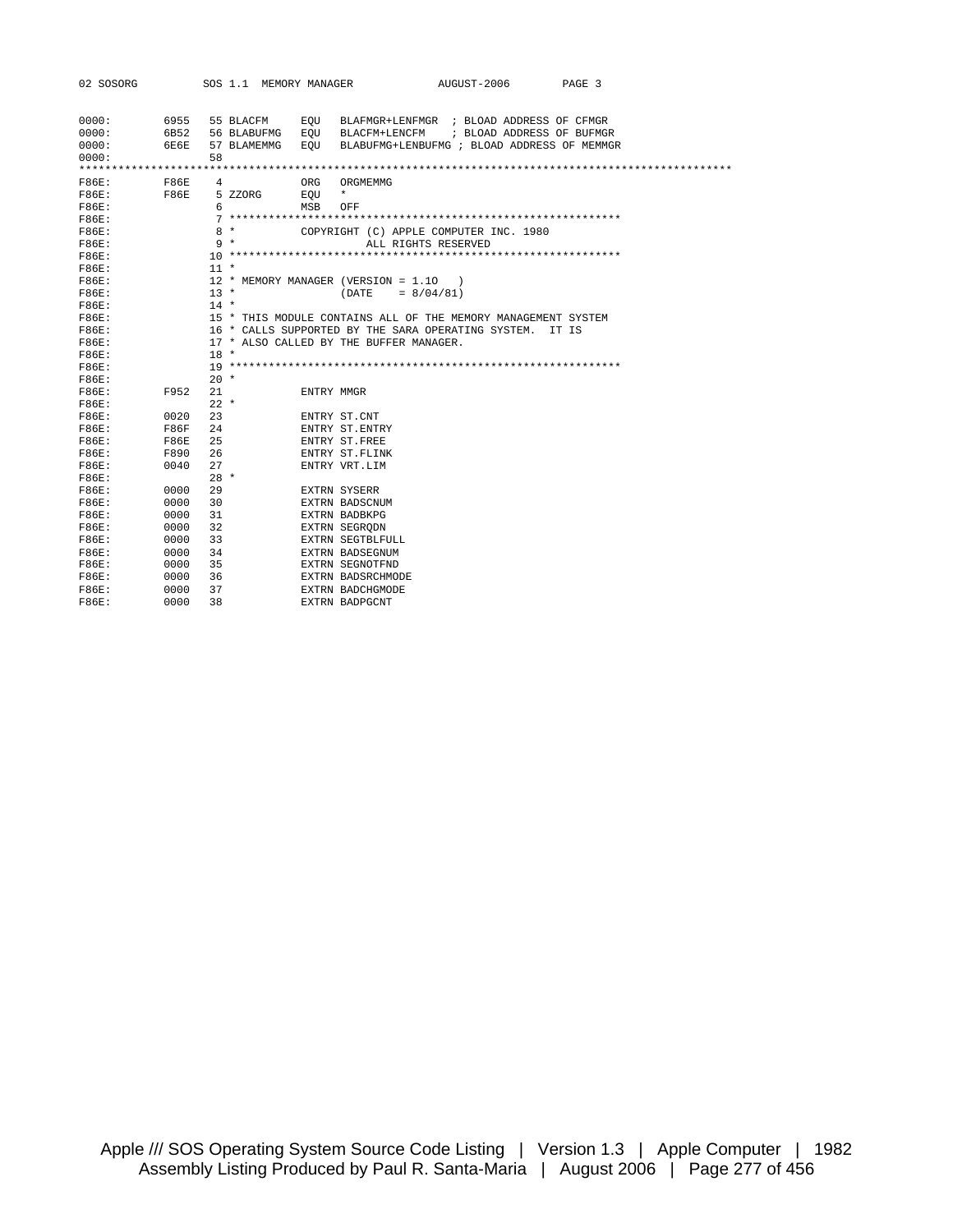| 02 MEMMGR.A.SRC |      |        | SOS 1.1      | MEMORY MANAGER |     |                             |            | AUGUST-2006       | PAGE 4                                 |
|-----------------|------|--------|--------------|----------------|-----|-----------------------------|------------|-------------------|----------------------------------------|
|                 |      |        |              |                |     |                             |            |                   |                                        |
| <b>F86E:</b>    |      | 40     |              |                |     |                             |            |                   |                                        |
| F86E:           |      | $41 *$ |              |                |     |                             |            |                   |                                        |
| F86E:           |      | 42     | *            | SEGMENT TABLE  |     |                             |            |                   |                                        |
| <b>F86E:</b>    |      | 43     | $\star$      |                |     | (NOTE: ENTRY 0 IS NOT USED) |            |                   |                                        |
| F86E:           |      | $44 *$ |              |                |     |                             |            |                   |                                        |
| <b>F86E:</b>    |      | 45     |              |                |     |                             |            |                   |                                        |
| F86E:           |      | $46*$  |              |                |     |                             |            |                   |                                        |
| F86E:           | 0001 |        | 47 ST.FREE   |                | DS  | 1                           |            |                   | ; PTR TO FIRST FREE SEG TABLE ENTRY    |
| F86F:           | 0001 |        | 48 ST. ENTRY |                | DS  | 1                           |            |                   | ; PTR TO HIGHEST ALLOC SEG TABLE ENTRY |
| F870:           | 0007 |        | 49 ST.SIZ    |                | EOU | 7                           |            |                   |                                        |
| F870:           | 0020 |        | 50 ST.CNT    |                | EOU | 32                          |            |                   |                                        |
| F870:           | 00E0 |        | 51 ST.TBL    |                | DS. | ST.SIZ*ST.CNT               |            |                   |                                        |
| F950:           | F870 |        | 52 ST.BLINK  |                | EOU | ST.TBL                      |            |                   | ; BACK LINK TO PREV ALLOC SEG ENTRY    |
| F950:           | F890 |        | 53 ST. FLINK |                | EOU | ST.BLINK+ST.CNT             | $\ddot{i}$ | FORWARD LINK      | $\mathbf{u}$                           |
| F950:           | F8B0 |        | 54 ST.BASEL  |                | EQU | ST. FLINK+ST. CNT           |            | ; BASE BANK/PAGE  |                                        |
| F950:           | F8D0 |        | 55 ST.BASEH  |                | EOU | ST.BASEL+ST.CNT             |            |                   |                                        |
| F950:           | F8F0 |        | 56 ST.LIML   |                | EOU | ST.BASEH+ST.CNT             |            | ; LIMIT BANK/PAGE |                                        |
| F950:           | F910 |        | 57 ST.LIMH   |                | EOU | ST.LIML+ST.CNT              |            |                   |                                        |
| F950:           | F930 |        | 58 ST.ID     |                | EOU | ST.LIMH+ST.CNT              |            | ; SEG ID          |                                        |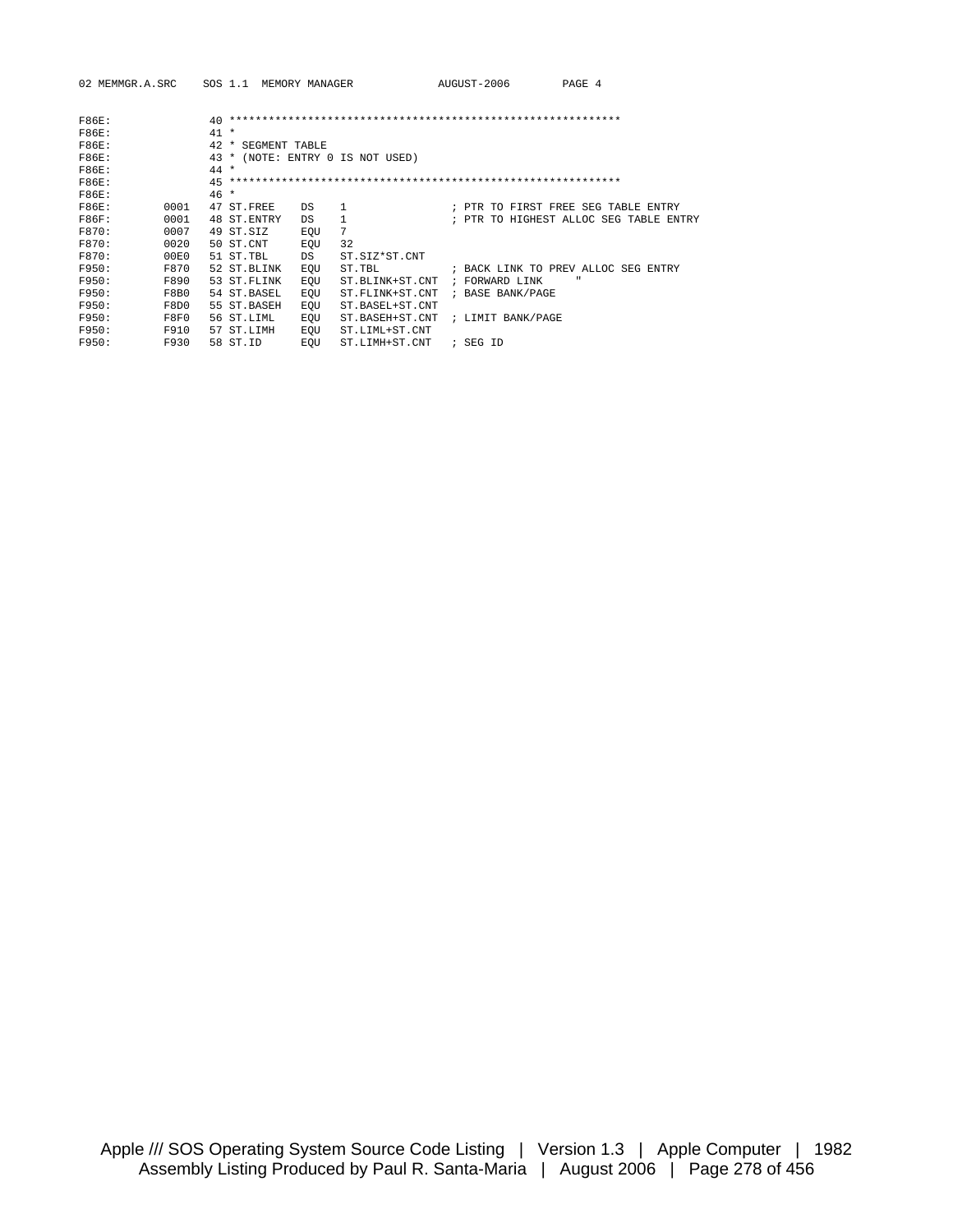| F950: |      |                                                                                                     |            |                                                                    |                                                                                                                                                                                                                                |
|-------|------|-----------------------------------------------------------------------------------------------------|------------|--------------------------------------------------------------------|--------------------------------------------------------------------------------------------------------------------------------------------------------------------------------------------------------------------------------|
| F950: |      | 61 *                                                                                                |            |                                                                    |                                                                                                                                                                                                                                |
| F950: |      | 62 * DATA DECLARATIONS                                                                              |            |                                                                    |                                                                                                                                                                                                                                |
| F950: |      | 63 *                                                                                                |            |                                                                    |                                                                                                                                                                                                                                |
| F950: |      |                                                                                                     |            |                                                                    |                                                                                                                                                                                                                                |
| F950: |      | 65 *                                                                                                |            |                                                                    |                                                                                                                                                                                                                                |
| F950: |      | 0040 66 ZPAGE BQU                                                                                   |            | 0040 66 ZPAGE EQU \$40<br>0000 67 VRT.BASE EQU \$0<br>0000 66 ---- | ; BEGINNING OF ZPAGE TEMP SPACE FOR MEMORY MANAGER                                                                                                                                                                             |
| F950: |      |                                                                                                     |            |                                                                    | ; INTERNAL BK/PG PTR TO LOWEST VIRT PAGE                                                                                                                                                                                       |
| F950: |      | 0040 68 VRT.LIM EQU ZPAGE+\$0<br>0780 69 PHY1BASE EQU \$0780                                        |            |                                                                    | ; &\$1, INTERNAL BK/PG PTR TO HIGHEST VIRT PAGE                                                                                                                                                                                |
| F950: |      |                                                                                                     |            |                                                                    | ; BANK "F", PAGE "0"                                                                                                                                                                                                           |
| F950: | 079F | 70 PHY1LIM EQU \$079F                                                                               |            |                                                                    | ; BANK "F", PAGE "1F"                                                                                                                                                                                                          |
| F950: | 0820 | 71 PHY2BASE EQU \$0820                                                                              |            |                                                                    | ; BANK "10", PAGE "A0"                                                                                                                                                                                                         |
| F950: | 087F | 72 PHY2LIM EQU                                                                                      |            |                                                                    |                                                                                                                                                                                                                                |
| F950: |      | $73*$                                                                                               |            |                                                                    |                                                                                                                                                                                                                                |
| F950: |      |                                                                                                     |            | 74 * REQUEST. SEG DATA DECLARATIONS                                |                                                                                                                                                                                                                                |
| F950: |      | $75*$                                                                                               |            |                                                                    |                                                                                                                                                                                                                                |
| F950: | 0060 | 76 M.TPARMX EOU                                                                                     |            | \$60                                                               | ; BEGINNING ADDRESS OF MMGR SOS CALL PARMS                                                                                                                                                                                     |
| F950: | 0060 | 77 M.RQCODE EQU M.TPARMX                                                                            |            |                                                                    |                                                                                                                                                                                                                                |
| F950: | 0061 |                                                                                                     |            |                                                                    | ; BASE.BANK/PAGE                                                                                                                                                                                                               |
| F950: | 0063 |                                                                                                     |            | 78 RQ.BASE     EQU    M.TPARMX+1<br>79 RQ.LIM     EQU   M.TPARMX+3 | ; LIMIT.BANK/PAGE                                                                                                                                                                                                              |
| F950: | 0065 | 80 RQ.ID EQU M.TPARMX+5<br>81 RQ.NUM EQU M.TPARMX+6                                                 |            |                                                                    |                                                                                                                                                                                                                                |
| F950: | 0066 |                                                                                                     |            |                                                                    |                                                                                                                                                                                                                                |
| F950: |      | $82 *$                                                                                              |            |                                                                    |                                                                                                                                                                                                                                |
| F950: | 0042 |                                                                                                     |            |                                                                    |                                                                                                                                                                                                                                |
| F950: |      | $84 *$                                                                                              |            |                                                                    |                                                                                                                                                                                                                                |
| F950: |      |                                                                                                     |            | 85 * FIND. SEG DATA DECLARATIONS                                   |                                                                                                                                                                                                                                |
| F950: |      | 86 *                                                                                                |            |                                                                    |                                                                                                                                                                                                                                |
| F950: |      | 0061 87 SRCHMODE EQU                                                                                |            |                                                                    | M.TPARMX+1 ; SEARCH MODE (0,1,2)                                                                                                                                                                                               |
| F950: |      |                                                                                                     |            | 0062 88 F.ID EQU M.TPARMX+2<br>0063 89 F.PGCT EQU M.TPARMX+3       | ; SEG ID                                                                                                                                                                                                                       |
| F950: |      |                                                                                                     |            |                                                                    | ; PAGE COUNT (LO                                                                                                                                                                                                               |
| F950: | 0043 | 90 FX.PGCT EQU ZPAGE+\$3                                                                            |            |                                                                    | ; &\$4, INTERNAL PAGE COUNT                                                                                                                                                                                                    |
| F950: |      |                                                                                                     |            |                                                                    | 0065 91 F.BASE EQU M.TPARMX+5 ; BASE.BANK/PAGE<br>0067 92 F.LIM EQU M.TPARMX+7 ; LIMIT.BANK/PAGE                                                                                                                               |
| F950: |      |                                                                                                     |            |                                                                    |                                                                                                                                                                                                                                |
| F950: |      | 0069 93 F.NUM                                                                                       |            | M.TPARMX+9                                                         | ; SEG NUM                                                                                                                                                                                                                      |
| F950: |      | 0045 94 F.ERR                                                                                       | EQU<br>EQU | ZPAGE+\$5                                                          | ; ERROR FLAG                                                                                                                                                                                                                   |
| F950: |      |                                                                                                     |            | \$80                                                               |                                                                                                                                                                                                                                |
| F950: |      | 0080 95 TRUE<br>0000 96 FALSE                                                                       | EQU<br>EQU | \$0                                                                |                                                                                                                                                                                                                                |
| F950: |      | 0046 97 CFS.PGCT EQU                                                                                |            | ZPAGE+\$6                                                          | ; &7, CURRENT FREE SEGMENT'S PAGE COUNT                                                                                                                                                                                        |
| F950: |      | 0048 98 CFS.BASE EQU<br>004A 99 CFS.LIM EQU                                                         |            | ZPAGE+\$8                                                          |                                                                                                                                                                                                                                |
| F950: |      |                                                                                                     |            | ZPAGE+\$A                                                          | LIMIT.BANK/PAGE                                                                                                                                                                                                                |
| F950: |      | 004C 100 CFS.BLINK EQU<br>004D 101 CFS.BASE0 EQU<br>004F 102 CFS.BASE1 EQU<br>0051 103 CFS.NEXT EQU |            | ZPAGE+\$C                                                          | 3. 29, 2000, 2000, 2000, 2000, 2000, 2000, 2000, 2000, 2000, 2000, 2000, 2000, 2000, 2000, 2000, 2000, 2000, 2000, 2000, 2000, 2000, 2000, 2000, 2000, 2000, 2000, 2000, 2000, 2000, 2000, 2000, 2000, 2000, 2000, 2000, 2000, |
| F950: |      |                                                                                                     |            | ZPAGE+\$D                                                          |                                                                                                                                                                                                                                |
| F950: |      |                                                                                                     |            | $ZPAGE + SP$                                                       |                                                                                                                                                                                                                                |
| F950: |      |                                                                                                     |            | ZPAGE+\$11                                                         |                                                                                                                                                                                                                                |
| F950: |      | 0052 104 CFS.PREV EQU                                                                               |            | ZPAGE+\$12                                                         | <b>Contract Contract</b><br>PREV ENTRY<br>$\mathbf{r}$                                                                                                                                                                         |
| F950: |      |                                                                                                     |            |                                                                    | ZPAGE+\$13<br>ZPAGE+\$13<br>ZPAGE+\$15 ; &\$16, BIGGEST FREE SEGMENT'S PAGE COUNT<br>POINTER TO NXT FREE PG                                                                                                                    |
| F950: |      |                                                                                                     |            |                                                                    |                                                                                                                                                                                                                                |
| F950: |      | 0057 107 BFS.BASE EQU ZPAGE+\$17                                                                    |            |                                                                    | " 4.\$18"<br>BASE.BANK/PAGE                                                                                                                                                                                                    |
| F950: |      |                                                                                                     |            |                                                                    | LIMIT.BANK/PAGE                                                                                                                                                                                                                |
| F950: |      | $005B 109 BFS.BLINK EQU$                                                                            |            |                                                                    | BACK LINK                                                                                                                                                                                                                      |
| F950: |      | $110 *$                                                                                             |            |                                                                    |                                                                                                                                                                                                                                |
| F950: |      |                                                                                                     |            | 111 * CHANGE.SEG DATA DECLARATIONS                                 |                                                                                                                                                                                                                                |
| F950: |      | $112 *$                                                                                             |            |                                                                    |                                                                                                                                                                                                                                |
| F950: |      |                                                                                                     |            | 0061 113 CHG.NUM EQU M.TPARMX+1                                    | ; SEGNUM PARM                                                                                                                                                                                                                  |
| F950: |      |                                                                                                     |            | 0062 114 CHG.MODE EQU M.TPARMX+2                                   | ; CHANGE MODE PARM                                                                                                                                                                                                             |
| F950: |      | 0063 115 CHG.PGCT EOU                                                                               |            | M.TPARMX+3                                                         | ; PAGE COUNT PARM                                                                                                                                                                                                              |

02 MEMMGR.A.SRC SOS 1.1 MEMORY MANAGER AUGUST-2006 PAGE 5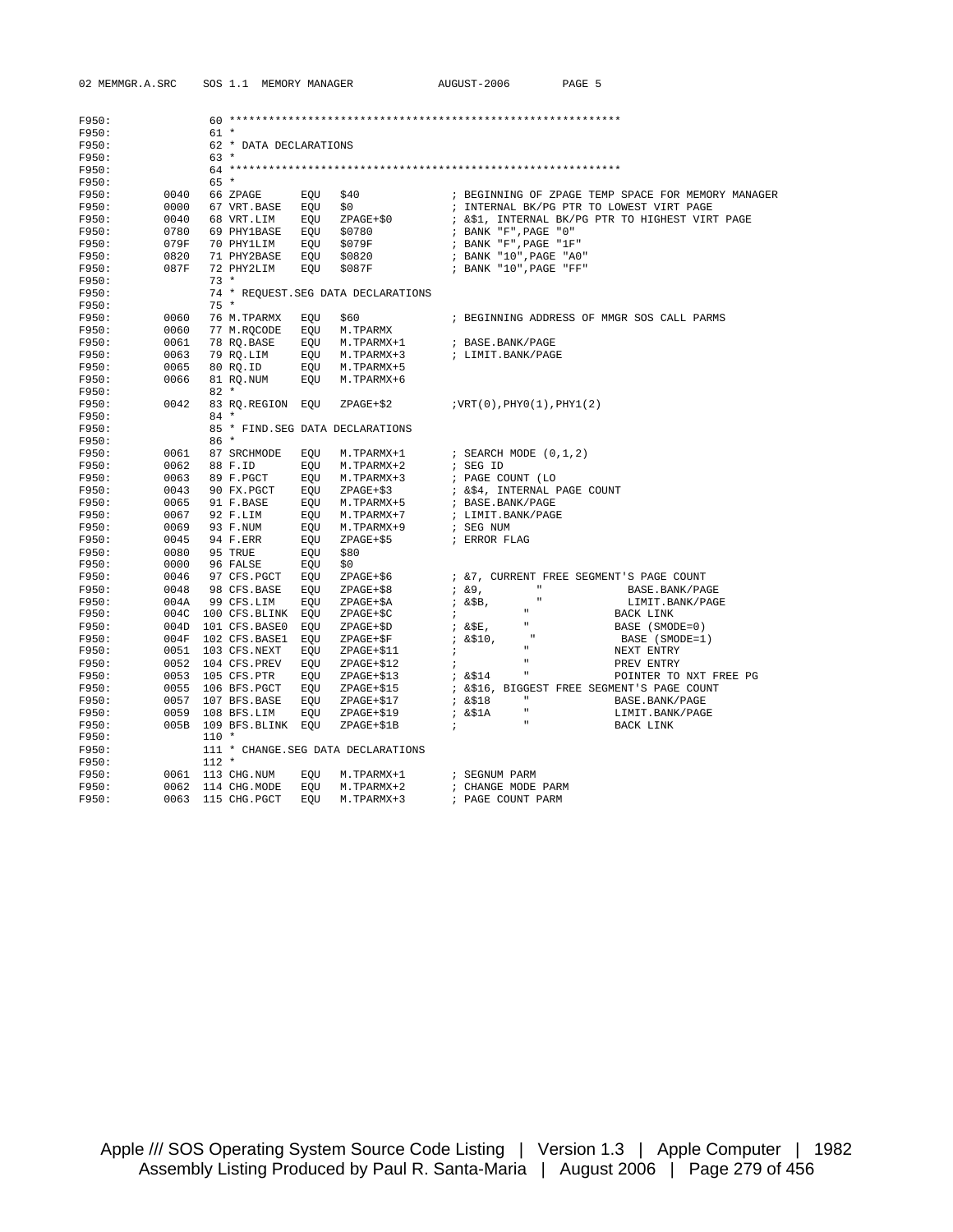| 02 MEMMGR.A.SRC |      |         | SOS 1.1 MEMORY MANAGER |     |                                        |  | AUGUST-2006 |                                                | PAGE 6 |  |  |  |
|-----------------|------|---------|------------------------|-----|----------------------------------------|--|-------------|------------------------------------------------|--------|--|--|--|
| F950:           | 005C |         | 116 CHG.PGCTX EOU      |     | ZPAGE+\$1C                             |  |             | ; &\$1D, INTERNAL STORE FOR PGCT               |        |  |  |  |
| F950:           | 005E |         | 117 CHG.NEW            | EOU | ZPAGE+\$1E                             |  |             | ; & \$1F, BANK/PAGE OF SEG'S NEW LIMIT OR BASE |        |  |  |  |
| F950:           |      | $118 *$ |                        |     |                                        |  |             |                                                |        |  |  |  |
| F950:<br>F950:  |      | $120 *$ |                        |     | 119 * GET. SEG. INFO DATA DECLARATIONS |  |             |                                                |        |  |  |  |
| F950:           | 0061 |         | 121 GSI.NUM            | EOU | M.TPARMX+1                             |  |             |                                                |        |  |  |  |
| F950:           | 0062 |         | 122 GSI.BASE           | EQU | M.TPARMX+2                             |  |             |                                                |        |  |  |  |
| F950:           | 0064 |         | 123 GSI.LIM            | EQU | M.TPARMX+4                             |  |             |                                                |        |  |  |  |
| F950:           | 0066 |         | 124 GSI.PGCT           | EOU | M.TPARMX+6                             |  |             |                                                |        |  |  |  |
| F950:           | 0068 |         | 125 GSI.ID             | EOU | M.TPARMX+8                             |  |             |                                                |        |  |  |  |
| F950:           |      | $126 *$ |                        |     |                                        |  |             |                                                |        |  |  |  |
| F950:           |      |         |                        |     | 127 * GET. SEG. NUM DATA DECLARATIONS  |  |             |                                                |        |  |  |  |
| F950:           |      | $128 *$ |                        |     |                                        |  |             |                                                |        |  |  |  |
| F950:           | 0061 |         | 129 GSN.BKPG           | EOU | M.TPARMX+1                             |  |             |                                                |        |  |  |  |
| F950:           | 0063 |         | 130 GSN.NUM            | EOU | M.TPARMX+3                             |  |             |                                                |        |  |  |  |
| F950:           |      | $131 *$ |                        |     |                                        |  |             |                                                |        |  |  |  |
| F950:           |      |         |                        |     | 132 * RELEASE. SEG DATA DECLARATIONS   |  |             |                                                |        |  |  |  |
| F950:           |      | $133 *$ |                        |     |                                        |  |             |                                                |        |  |  |  |
| F950:           | 0061 |         | 134 RLS.NUM            | EOU | M.TPARMX+1                             |  | ; SEG NUM   |                                                |        |  |  |  |
| F950:           |      | $135 *$ |                        |     |                                        |  |             |                                                |        |  |  |  |
| F950:           |      |         |                        |     | 136 * REGION - DATA DECLARATIONS       |  |             |                                                |        |  |  |  |
| F950:           |      | $137 *$ |                        |     |                                        |  |             |                                                |        |  |  |  |
| F950:           | 0002 |         | 138 RGN.BKPG           | DS  | 2                                      |  |             | ; TEMP CONTAINER FOR BANK/PAGE                 |        |  |  |  |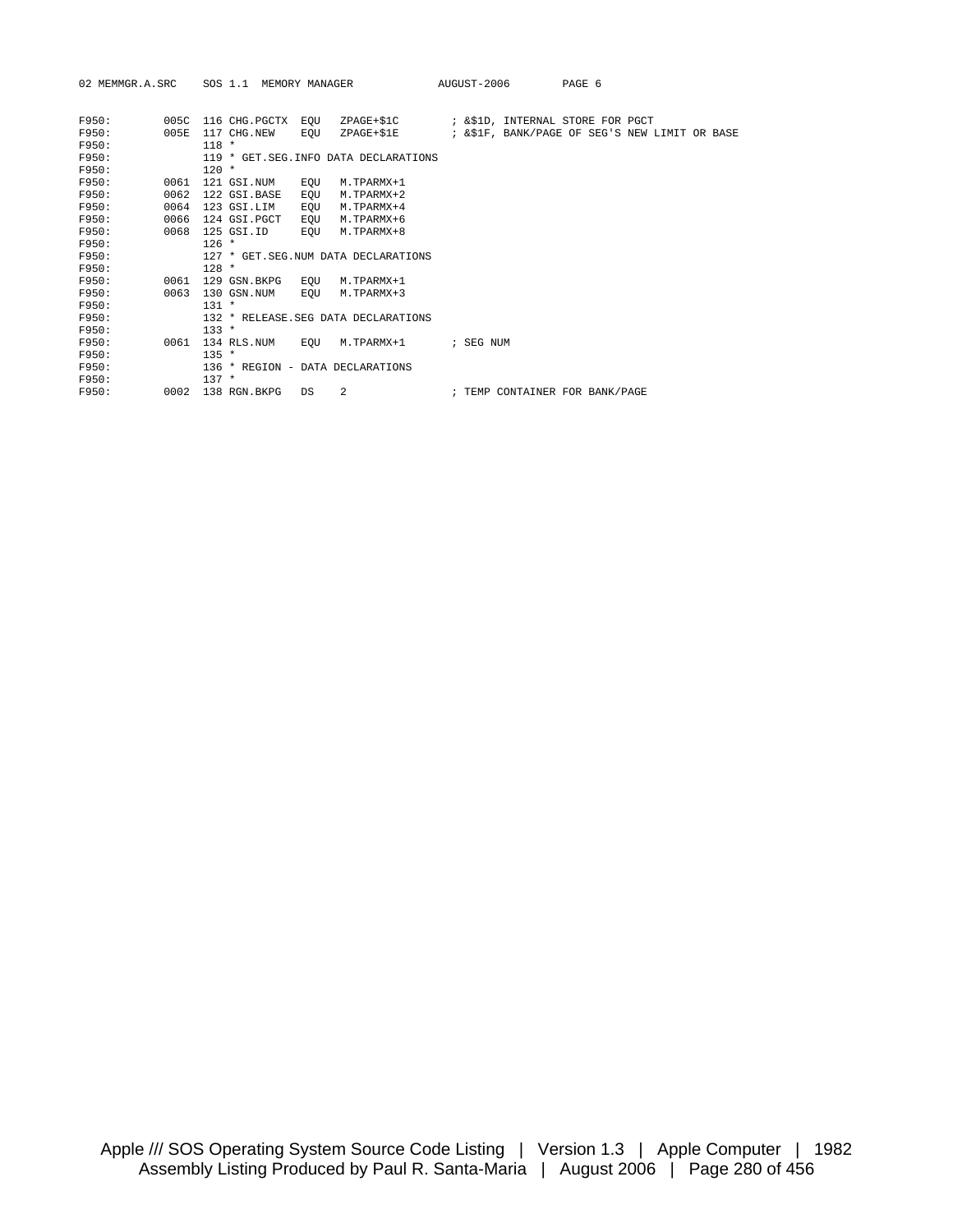|               | 02 MEMMGR.A.SRC |         |                                                                 | SOS 1.1 MEMORY MANAGER |              |                |  | AUGUST-2006                                                 | PAGE 7 |  |  |
|---------------|-----------------|---------|-----------------------------------------------------------------|------------------------|--------------|----------------|--|-------------------------------------------------------------|--------|--|--|
| F952:         |                 |         |                                                                 |                        |              |                |  |                                                             |        |  |  |
| F952:         |                 | $141 *$ |                                                                 |                        |              |                |  |                                                             |        |  |  |
| F952:         |                 |         | $142 * MMGR$                                                    |                        |              |                |  |                                                             |        |  |  |
| F952:         |                 | $143 *$ |                                                                 |                        |              |                |  |                                                             |        |  |  |
| F952:         |                 |         | 144 * THIS ROUTINE IS THE MAIN ENTRANCE TO THE MEMORY MANAGER   |                        |              |                |  |                                                             |        |  |  |
| F952:         |                 |         | 145 * MODULE. IT FUNCTIONS AS A SWITCH, BASED UPON THE RECEIVED |                        |              |                |  |                                                             |        |  |  |
| F952:         |                 |         |                                                                 |                        |              |                |  | 146 * REQUEST CODE, TO TRANSFER CONTROL TO THE ROUTINE THAT |        |  |  |
| F952:         |                 |         | 147 * HANDLES THE SPECIFIC SYSTEM CALL.                         |                        |              |                |  |                                                             |        |  |  |
| F952:         |                 | $148 *$ |                                                                 |                        |              |                |  |                                                             |        |  |  |
| F952:         |                 |         |                                                                 |                        |              |                |  |                                                             |        |  |  |
| F952:         |                 | $150 *$ |                                                                 |                        |              |                |  |                                                             |        |  |  |
| F952:         | F952 151 MMGR   |         |                                                                 |                        | EOU          | $\star$        |  |                                                             |        |  |  |
| F952:A5 60    |                 | 152     |                                                                 |                        | LDA          | M.ROCODE       |  |                                                             |        |  |  |
| F954:F0 19    | F96F            | 153     |                                                                 |                        | BEO          | MMGR010        |  | ; "REO.SEG"                                                 |        |  |  |
| F956:C9 01    |                 | 154     |                                                                 |                        | $\text{CMP}$ | #1             |  |                                                             |        |  |  |
| F958:F0 18    | F972            | 155     |                                                                 |                        | <b>BEO</b>   | MMGR020        |  | ; "FIND.SEG"                                                |        |  |  |
| F95A:C9 02    |                 | 156     |                                                                 |                        | $\text{CMP}$ | #2             |  |                                                             |        |  |  |
| F95C:F0 17    | F975            | 157     |                                                                 |                        | <b>BEO</b>   | MMGR030        |  | ; "CHANGE.SEG"                                              |        |  |  |
| F95E:C9 03    |                 | 158     |                                                                 |                        | $\text{CMP}$ | #3             |  |                                                             |        |  |  |
| F960:F0 16    | F978            | 159     |                                                                 |                        | <b>BEO</b>   | MMGR040        |  | ; "GET SEG INFO"                                            |        |  |  |
| F962:C9 04    |                 | 160     |                                                                 |                        | $\text{CMP}$ | #4             |  |                                                             |        |  |  |
| F964:F0 15    | F97B            | 161     |                                                                 |                        | <b>BEO</b>   | MMGR050        |  | ; "GET.SEG.NUM"                                             |        |  |  |
| F966:C9 05    |                 | 162     |                                                                 |                        | $\text{CMP}$ | #5             |  |                                                             |        |  |  |
| F968:F0 14    | F97E            | 163     |                                                                 |                        | <b>BEO</b>   | MMGR060        |  | ; "RELEASE.SEG"                                             |        |  |  |
| F96A:         |                 | $164 *$ |                                                                 |                        |              |                |  |                                                             |        |  |  |
| F96A:A9 00    |                 | 165     |                                                                 |                        | LDA          | #BADSCNUM      |  |                                                             |        |  |  |
| F96C:20 00 00 |                 | 166     |                                                                 |                        | JSR          | <b>SYSERR</b>  |  |                                                             |        |  |  |
| F96F:         |                 | $167 *$ |                                                                 |                        |              |                |  |                                                             |        |  |  |
| F96F:4C 81 F9 |                 |         | 168 MMGR010                                                     |                        | JMP          | REO.SEG        |  |                                                             |        |  |  |
| F972:4C 23 FA |                 |         | 169 MMGR020                                                     |                        | JMP          | FIND.SEG       |  |                                                             |        |  |  |
| F975:4C 2F FC |                 |         | 170 MMGR030                                                     |                        | JMP          | CHG. SEG       |  |                                                             |        |  |  |
| F978:4C C8 FD |                 |         | 171 MMGR040                                                     |                        | JMP          | GET. SEG. INFO |  |                                                             |        |  |  |
| F97B:4C 27 FE |                 |         | 172 MMGR050                                                     |                        | JMP          | GET. SEG. NUM  |  |                                                             |        |  |  |
| F97E:4C 67 FE |                 |         | 173 MMGR060                                                     |                        | JMP          | RELEASE.SEG    |  |                                                             |        |  |  |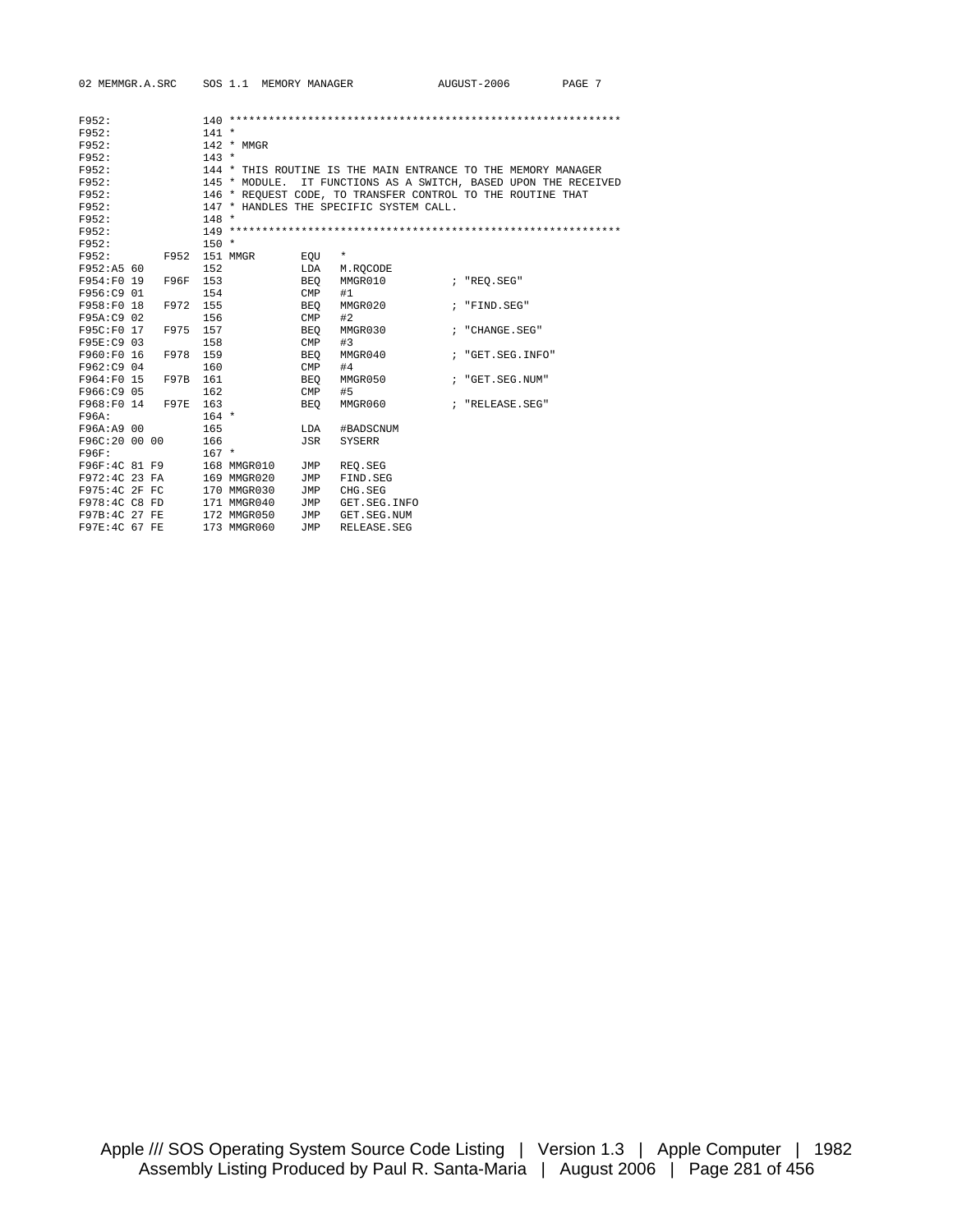|                                     | 02 MEMMGR.A.SRC SOS 1.1 MEMORY MANAGER  | AUGUST-2006<br>PAGE 8                                                                  |
|-------------------------------------|-----------------------------------------|----------------------------------------------------------------------------------------|
|                                     |                                         |                                                                                        |
| F981:                               |                                         |                                                                                        |
| F981:                               | $176$ *                                 |                                                                                        |
| F981:                               |                                         | 177 * REQUEST. SEG(IN. BASE. BANKPAGE, LIMIT. BANKPAGE, SEGID; OUT. SEGNUM)            |
| F981:                               | $178 *$                                 |                                                                                        |
| F981:                               | $180 *$                                 |                                                                                        |
| F981:                               | F981: F981 181 REQ.SEG EQU *            |                                                                                        |
| F981:                               | $182 *$                                 |                                                                                        |
| F981:                               |                                         | 183 * CONVERT CALLER'S BASE. BANK/PAGE TO INTERNAL FMT                                 |
| F981:                               | $184$ *                                 |                                                                                        |
| F981:A6 61                          | 185                                     | LDX RQ.BASE                                                                            |
| F983:A4 62                          | 186                                     |                                                                                        |
| F985:20 C2 FE 187                   |                                         | LDY RQ.BASE+1<br>JSR CNVRT.IBP<br>BCC RQ005                                            |
| F988:90 01 F98B 188                 |                                         |                                                                                        |
| F98A:                               |                                         |                                                                                        |
| F98A:60                             |                                         | ; ERR EXIT - INVALID BANK/PAGE                                                         |
| F98B:                               |                                         |                                                                                        |
|                                     |                                         | RO.BASE                                                                                |
| F98B:86 61<br>F98D:84 62            | 192 RQ005 STX<br>193 STY                | STY RQ.BASE+1                                                                          |
|                                     |                                         |                                                                                        |
| F98F:85 42<br>F991:<br>F991:        |                                         |                                                                                        |
| F991:                               |                                         |                                                                                        |
| F991:                               |                                         |                                                                                        |
| F991:A6 63                          |                                         |                                                                                        |
|                                     |                                         |                                                                                        |
| F993:A4 64 199<br>F995:20 C2 FE 200 |                                         |                                                                                        |
| F998:B0 F0 F98A 201                 |                                         | LDY RQ.LIM+1<br>JSR CNVRT.IBP<br>BCS RQ.ERR<br>STX RQ.LIM<br>; ERR - INVALID BANK/PAGE |
| F99A:86 63                          | 202                                     |                                                                                        |
| F99C:84 64                          | 203                                     | STY RO.LIM+1                                                                           |
| F99E:                               | 204 *                                   |                                                                                        |
| F99E:                               |                                         | 205 * IF BASE AND LIMIT ARE IN DIFFERENT REGIONS THEN ERR                              |
| F99E:                               | 206 *                                   |                                                                                        |
| F99E:C5 42                          | 207<br>$\mathsf{CMP}$                   | RQ.REGION                                                                              |
| F9A0:D0 72 FA14 208                 | BNE                                     |                                                                                        |
| F9A2:                               | 209 * IF CALLER'S BASE > LIMIT THEN ERR |                                                                                        |
| F9A2:                               | $210$ *                                 |                                                                                        |
| F9A2:A5 63                          | 211                                     | LDA RQ.LIM                                                                             |
| F9A4:C5 61                          | 212                                     | CMP RQ.BASE                                                                            |
|                                     |                                         |                                                                                        |
| F9A6:A5 64 213<br>F9A8:E5 62 214    |                                         | LDA RQ.LIM+1<br>SBC RQ.BASE+1<br>RQ.BASE+1                                             |
| F9AA: 90 68 FA14 215                | BCC                                     |                                                                                        |
| F9AC:                               | $216$ *                                 |                                                                                        |
| F9AC:                               |                                         | 217 * PREV SEGNUM:=NULL; NEXT SEGNUM:=FIRST ENTRY                                      |
| F9AC:                               | 218 *                                   |                                                                                        |
| F9AC: A2 00                         | 219<br>LDX                              | #0                                                                                     |
| F9AE:AC 6F F8                       | 220                                     | LDY ST.ENTRY : NOTE: PREV/NEXT CARRIED IN X & Y REGISTERS                              |
| $F9B1$ :                            | $221$ *                                 |                                                                                        |
| F9B1:                               |                                         | 222 * IF NO SEGS IN SEG TABLE THEN ALLOCATE REQUESTED SEG                              |
| F9B1:                               | $223$ *                                 |                                                                                        |
|                                     |                                         | BEQ RQ030                                                                              |
| F9B3:                               | $225$ *                                 |                                                                                        |
| F9B3:                               |                                         | 226 * IF FIRST SEG IN SEG TABLE BELOW REQUESTED SEG                                    |
| F9B3:                               | 227 * THEN ALLOCATE SEG                 |                                                                                        |
| F9B3:                               | $228$ *                                 |                                                                                        |
| F9B3:B9 F0 F8                       | 229<br>LDA                              | ST.LIML, Y                                                                             |
| F9B6:C5 61                          | 230<br>$\text{CMP}$                     | RO.BASE                                                                                |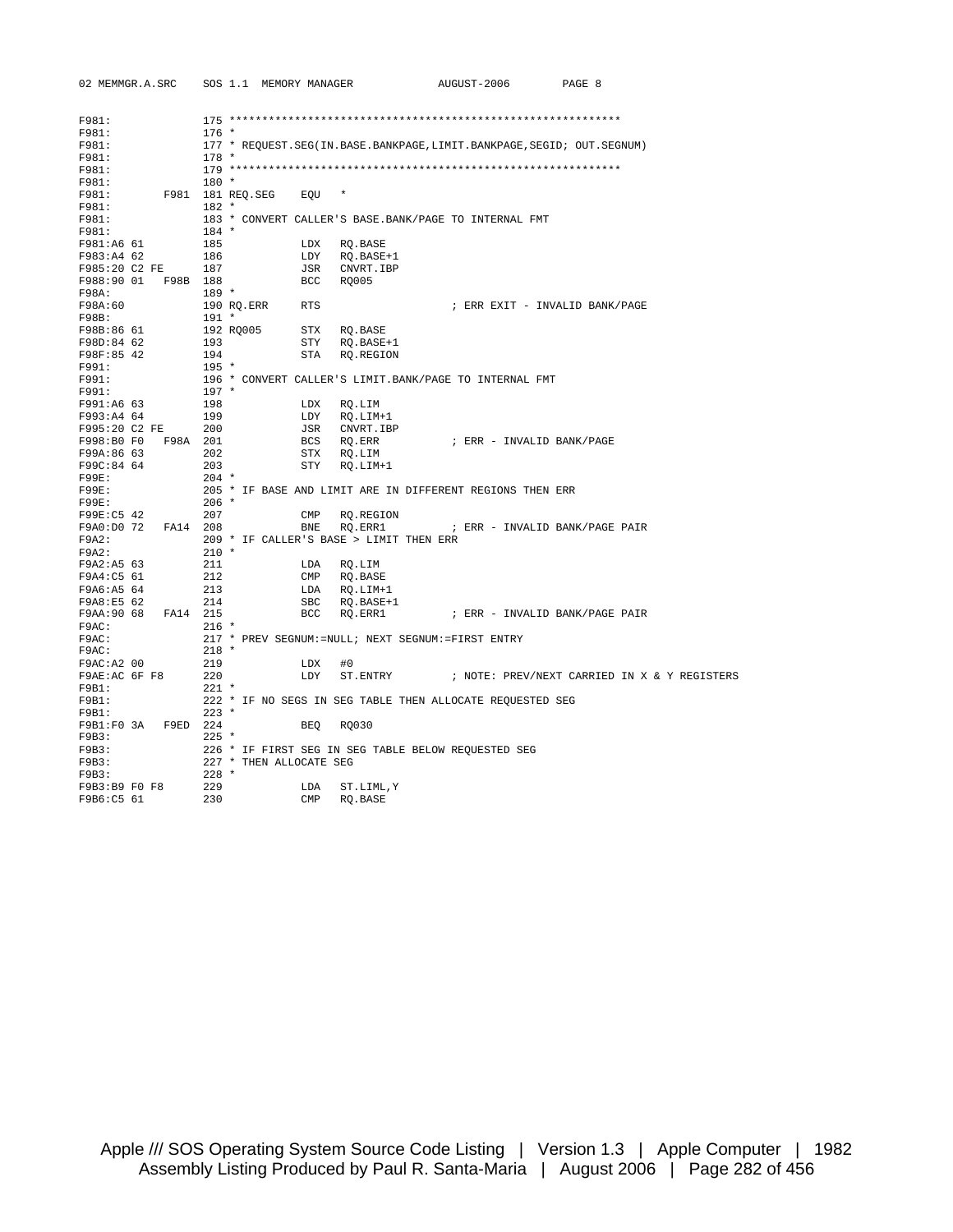|               |                                                           | 02 MEMMGR.A.SRC SOS 1.1 MEMORY MANAGER                                                                                                     |                                 | AUGUST-2006                                          | PAGE 9 |
|---------------|-----------------------------------------------------------|--------------------------------------------------------------------------------------------------------------------------------------------|---------------------------------|------------------------------------------------------|--------|
| F9B8:B9 10 F9 |                                                           |                                                                                                                                            |                                 |                                                      |        |
| F9BB:E5 62    |                                                           | $F9$ 231<br>232                                                                                                                            | LDA ST.LIMH, Y<br>SBC RQ.BASE+1 |                                                      |        |
|               | F9BD:90 2E F9ED 233                                       |                                                                                                                                            | BCC RQ030                       |                                                      |        |
| F9BF:         |                                                           | $234$ *                                                                                                                                    |                                 |                                                      |        |
| F9BF:         |                                                           | 235 * ADVANCE TO NEXT SEG ENTRY                                                                                                            |                                 |                                                      |        |
| F9BF:         |                                                           | $236$ *                                                                                                                                    |                                 |                                                      |        |
| F9BF:98       |                                                           | 237 RQ010<br>TYA                                                                                                                           |                                 |                                                      |        |
| F9C0:AA       |                                                           | 238<br>TAX                                                                                                                                 |                                 |                                                      |        |
| F9C1:B9 90 F8 |                                                           | 239                                                                                                                                        | LDA ST.FLINK, Y                 |                                                      |        |
| F9C4:A8       |                                                           | 240<br>TAY                                                                                                                                 |                                 |                                                      |        |
| F9C5:         |                                                           | $241$ *                                                                                                                                    |                                 |                                                      |        |
| F9C5:         |                                                           | 242 * IF THERE IS NO NEXT SEG ENTRY                                                                                                        |                                 |                                                      |        |
| F9C5:         |                                                           | 243 * IF REQUESTED SEG IS BELOW PREV SEG                                                                                                   |                                 |                                                      |        |
| F9C5:         |                                                           | $244 *$                                                                                                                                    | THEN ALLOCATE REQ SEG           |                                                      |        |
| F9C5:         |                                                           | $245$ *<br>ELSE ERR                                                                                                                        |                                 |                                                      |        |
| F9C5:         |                                                           | $246 *$                                                                                                                                    |                                 |                                                      |        |
|               | F9C5:D0 0E F9D5 247                                       |                                                                                                                                            | BNE RQ020                       |                                                      |        |
| F9C7:A5 63    |                                                           | 248<br>249                                                                                                                                 | LDA RQ.LIM                      |                                                      |        |
| F9C9:DD B0 F8 |                                                           |                                                                                                                                            | CMP ST.BASEL, X                 |                                                      |        |
|               |                                                           |                                                                                                                                            | LDA RQ.LIM+1                    |                                                      |        |
|               |                                                           | F9CC:A5 64 250<br>F9CE:FD D0 F8 251<br>F9D1:90 1A F9ED 252                                                                                 | SBC ST.BASEH, X<br>BCC RQ030    |                                                      |        |
| F9D3:         | $253$ *                                                   |                                                                                                                                            |                                 |                                                      |        |
|               | F9D3:B0 44 FA19 254                                       |                                                                                                                                            |                                 |                                                      |        |
| F9D5:         |                                                           | $255$ *                                                                                                                                    |                                 |                                                      |        |
| F9D5:         |                                                           |                                                                                                                                            |                                 | 256 * IF REQUESTED LIMIT >= PREV SEG'S BASE THEN ERR |        |
| F9D5:         |                                                           | $257$ *                                                                                                                                    |                                 |                                                      |        |
|               |                                                           |                                                                                                                                            |                                 |                                                      |        |
|               |                                                           |                                                                                                                                            | CMP ST.BASEL, X                 |                                                      |        |
|               |                                                           |                                                                                                                                            | LDA RQ.LIM+1                    |                                                      |        |
|               |                                                           | F9D5:A5 63<br>F9D5:A5 63 258 RQ020 LDA RQ.LIM<br>F9DA:A5 64 260 LDA RQ.LIM-<br>F9DA:A5 64 260 LDA RQ.LIM-<br>F9DC:FD D0 F8 261 SBC ST.BASI | SBC ST.BASEH, X                 |                                                      |        |
|               | F9DF:B0 38 FA19 262                                       |                                                                                                                                            |                                 | BCS RQ.ERR2 : ERR - SEGMENT REQUEST DENIED           |        |
| F9E1:         |                                                           | $263$ *                                                                                                                                    |                                 |                                                      |        |
| F9E1:         |                                                           | 264 * IF REQUESTED BASE > NEXT SEG'S LIMIT                                                                                                 |                                 |                                                      |        |
| F9E1:         |                                                           | 265 * THEN ALLOCATE REQUESTED SEGMENT                                                                                                      |                                 |                                                      |        |
|               |                                                           |                                                                                                                                            |                                 |                                                      |        |
|               |                                                           |                                                                                                                                            | LDA ST.LIML, Y                  |                                                      |        |
|               | F9E4:C5 61 268<br>F9E6:B9 10 F9 269<br>F9E9:E5 62 270     |                                                                                                                                            | CMP RQ.BASE                     |                                                      |        |
|               |                                                           |                                                                                                                                            | $\verb LDAST.LIMH,Y \\$         |                                                      |        |
|               |                                                           |                                                                                                                                            | SBC RQ.BASE+1                   |                                                      |        |
|               |                                                           |                                                                                                                                            | BCS RQ010                       | ; NO, ADVANCE TO NEXT SEGMENT                        |        |
| F9ED:         |                                                           | 272 *<br>273 RQ030                                                                                                                         |                                 |                                                      |        |
| F9ED:8A       |                                                           | TXA<br>F9EE:20 76 FF 274                                                                                                                   |                                 | ; ALLOCATE REQUESTED SEGMENT                         |        |
|               |                                                           |                                                                                                                                            | JSR GET.FREE                    | BCS RQ.ERR3 : ERR - SEG TABLE FULL                   |        |
| F9F3:         |                                                           | $276$ *                                                                                                                                    |                                 |                                                      |        |
| F9F3:         |                                                           | 277 * ENTER BASE, LIMIT AND ID IN NEW SEG ENTRY                                                                                            |                                 |                                                      |        |
| F9F3:         |                                                           | $278$ *                                                                                                                                    |                                 |                                                      |        |
| F9F3:AA       |                                                           | TAX                                                                                                                                        |                                 |                                                      |        |
| F9F4:A5 61    |                                                           | 279<br>280                                                                                                                                 | LDA RQ.BASE                     |                                                      |        |
| F9F6:9D B0 F8 |                                                           |                                                                                                                                            | STA ST.BASEL, X                 |                                                      |        |
| F9F9:A5 62    |                                                           |                                                                                                                                            | LDA RQ.BASE+1                   |                                                      |        |
| F9FB:9D DO F8 |                                                           |                                                                                                                                            | STA ST.BASEH, X                 |                                                      |        |
| F9FE:         |                                                           | $281$<br>$282$<br>$283$<br>$284$ *                                                                                                         |                                 |                                                      |        |
|               | rуr⊵:A5 63              285<br>FA00:9D F0 F8          286 |                                                                                                                                            | LDA RO.LIM                      |                                                      |        |
|               |                                                           |                                                                                                                                            | STA<br>ST.LIML,X                |                                                      |        |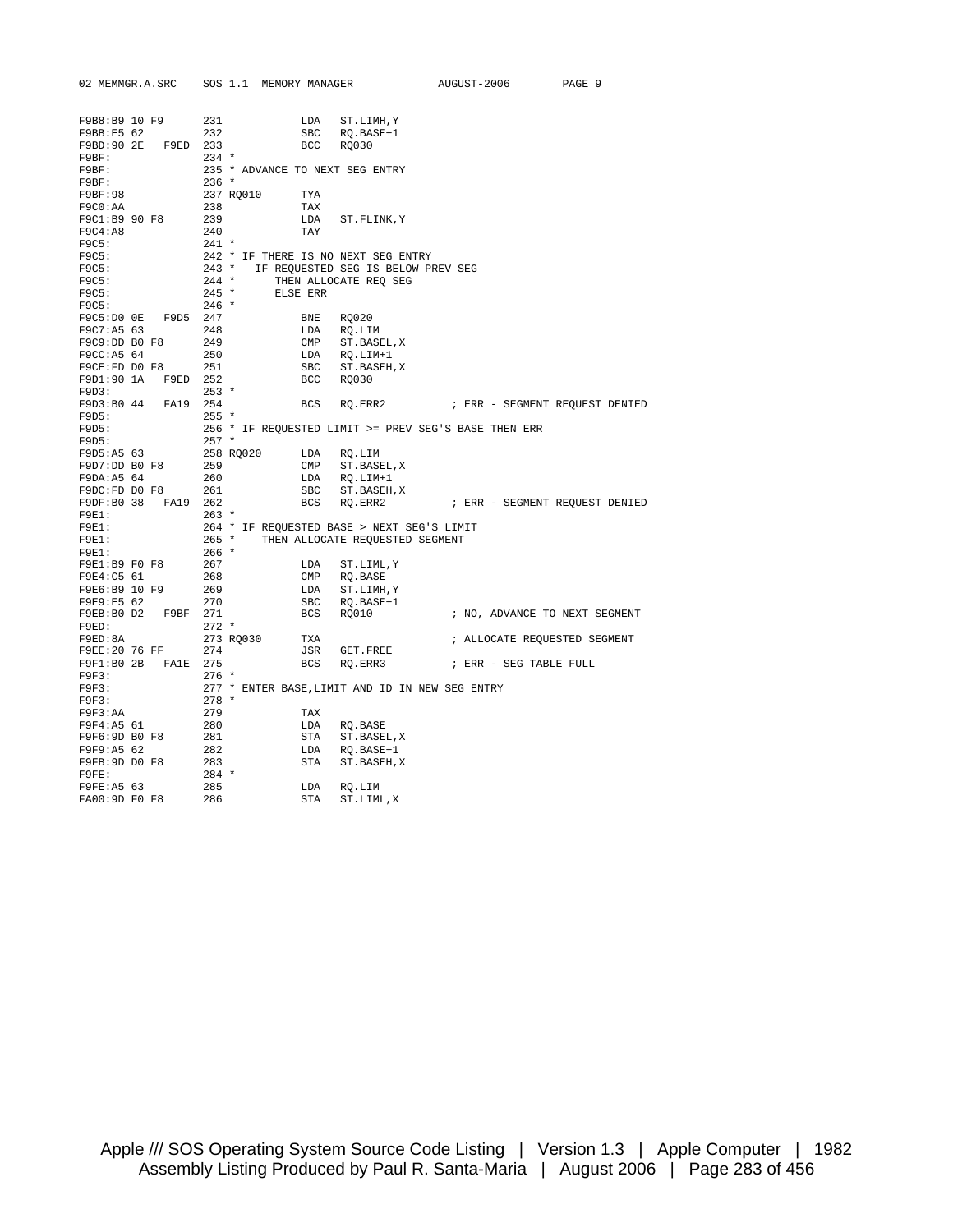|                | 02 MEMMGR.A.SRC SOS 1.1 MEMORY MANAGER |                                               | AUGUST-2006   | PAGE 10 |
|----------------|----------------------------------------|-----------------------------------------------|---------------|---------|
| FA03:A5 64     | 287                                    | RO.LIM+1<br>LDA                               |               |         |
| FA05:9D 10 F9  | 288                                    | ST.LIMH, X<br>STA                             |               |         |
| <b>FA08:</b>   | $289 *$                                |                                               |               |         |
| FA08:A5 65     | 290                                    | LDA<br>RO.ID                                  |               |         |
| FA0A: 9D 30 F9 | 291                                    | STA ST.ID, X                                  |               |         |
| FA0D:          | $292 *$                                |                                               |               |         |
| FA0D:          |                                        | 293 * RETURN NEW SEG NUM TO CALLER AND RETURN |               |         |
| FA0D:          | $294 *$                                |                                               |               |         |
| FA0D: A0 00    | 295                                    | #0<br>LDY                                     |               |         |
| F A 0 F : 8 A  | 296                                    | <b>TXA</b>                                    |               |         |
| FA10:91 66     | 297                                    | STA<br>$(RO. NUM)$ , $Y$                      |               |         |
| FA12:          | $298 *$                                |                                               |               |         |
| FA12:18        | 299                                    | <b>CLC</b>                                    |               |         |
| FA13:60        | 300                                    | <b>RTS</b>                                    | ; NORMAL EXIT |         |
| FA14:          | $301 *$                                |                                               |               |         |
| FA14:A9 00     | 302 RQ.ERR1 LDA                        | #BADBKPG                                      |               |         |
| FA16:20 00 00  | 303                                    | JSR<br>SYSERR                                 | ; ERR EXIT    |         |
| FA19:A9 00     | 304 RO.ERR2 LDA                        | #SEGRODN                                      |               |         |
| FA1B:20 00 00  | 305                                    | JSR<br>SYSERR                                 | ; ERR EXIT    |         |
| FA1E:          | $306 *$                                |                                               |               |         |
| FA1E: A9 00    | 307 RQ.ERR3 LDA                        | #SEGTBLFULL                                   |               |         |
| FA20:20 00 00  | 308                                    | JSR<br>SYSERR                                 | ; ERR EXIT    |         |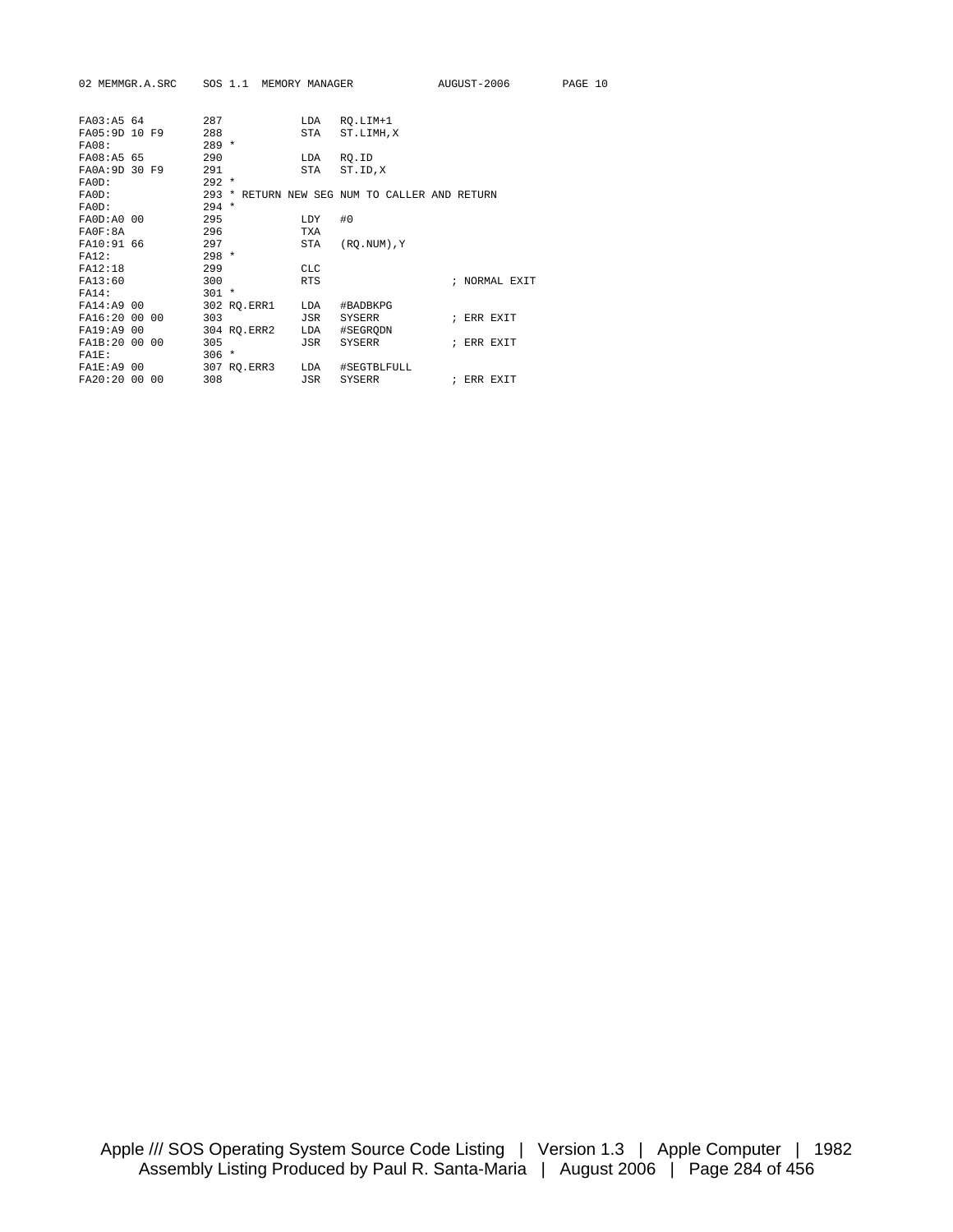| 02 MEMMGR.A.SRC SOS 1.1 MEMORY MANAGER    |                                  |          |                                                     | AUGUST-2006                                            | PAGE 11 |
|-------------------------------------------|----------------------------------|----------|-----------------------------------------------------|--------------------------------------------------------|---------|
|                                           |                                  |          |                                                     |                                                        |         |
| FA23:                                     |                                  |          |                                                     |                                                        |         |
| FA23:                                     | $311 *$                          |          |                                                     |                                                        |         |
| FA23:                                     |                                  |          | 312 * FIND. SEG(IN. SRCHMODE, SEGID; INOUT. PAGECT; |                                                        |         |
| FA23:                                     | $313 *$                          |          | OUT. BASE. BKPG, LIMIT. BKPG, SEGNUM)               |                                                        |         |
| FA23:                                     | $314$ *                          |          |                                                     |                                                        |         |
| FA23:                                     |                                  |          |                                                     |                                                        |         |
| FA23:                                     | $316 *$                          |          |                                                     |                                                        |         |
| FA23:                                     | FA23 317 FIND.SEG EOU            |          |                                                     |                                                        |         |
| FA23:                                     | $318 *$                          |          |                                                     |                                                        |         |
| FA23:                                     |                                  |          |                                                     | 319 * RETRIEVE PAGE COUNT PARAMETER AND CLEAR ERR FLAG |         |
| FA23:<br>FA23:A0 00                       | $320 *$<br>321                   | $LDY$ #0 |                                                     |                                                        |         |
| FA25:B1 63                                | 322                              |          |                                                     |                                                        |         |
| FA27:85 43                                | 323                              |          | LDA (F.PGCT), Y<br>STA FX.PGCT                      |                                                        |         |
| FA29: C8                                  | 324                              | INY      |                                                     |                                                        |         |
| FA2A:B1 63                                | 325                              |          | LDA (F.PGCT), Y                                     |                                                        |         |
| FA2C:85 44                                | 326                              |          | STA FX.PGCT+1                                       |                                                        |         |
| FA2E:                                     | $327$ *                          |          |                                                     |                                                        |         |
| FA2E:D0 09 FA39 328                       |                                  |          | BNE FIND001                                         |                                                        |         |
| FA30:A5 43                                | 329                              |          | LDA FX.PGCT                                         |                                                        |         |
| FA32:D0 05<br>FA39 330                    |                                  |          | BNE FIND001                                         |                                                        |         |
| FA34:A9 00                                | 331                              |          | LDA #BADPGCNT                                       | ; ERR, PAGECT=0, EXIT                                  |         |
| FA36:20 00 00                             | 332                              |          | JSR SYSERR                                          |                                                        |         |
| FA39:                                     | $333 *$                          |          |                                                     |                                                        |         |
| FA39:A9 00                                | 334 FIND001 LDA #FALSE           |          |                                                     |                                                        |         |
| FA3B:85 45                                | 335                              |          | STA F.ERR                                           |                                                        |         |
| FA3D:                                     | $336$ *                          |          |                                                     |                                                        |         |
| FASD:                                     | 337 * IF SEARCH MODE>2 THEN ERR  |          |                                                     |                                                        |         |
| FA3D:                                     | $338 *$                          |          |                                                     |                                                        |         |
| FA3D:A5 61                                | 339                              |          | LDA SRCHMODE                                        |                                                        |         |
| FA3F:C9 03                                | 340                              | $CMP$ #3 |                                                     |                                                        |         |
| FA48 341<br>FA41:90 05                    |                                  |          | BCC FIND005                                         |                                                        |         |
| FA43:A9 00                                | 342                              |          | LDA #BADSRCHMODE                                    |                                                        |         |
| FA45:20 00 00                             | 343                              |          | JSR SYSERR                                          | ; ERR EXIT                                             |         |
| FA48:                                     | $344$ *                          |          |                                                     |                                                        |         |
| FA48:                                     |                                  |          | 345 * INITIALIZE NEXT FREE SEGMENT SUBROUTINE,      |                                                        |         |
| FA48:                                     |                                  |          | 346 * AND BIGGEST FREE SEGMENT PAGE COUNT           |                                                        |         |
| FA48:                                     | $347 *$                          |          |                                                     |                                                        |         |
| FA48:20 F1 FA                             | 348 FIND005 JSR NXTFRSEG.I       |          |                                                     |                                                        |         |
| FA4B:A9 00                                | 349                              | LDA #0   |                                                     |                                                        |         |
| FA4D:85 55                                | 350                              |          | STA BFS.PGCT                                        |                                                        |         |
| FA4F:85 56                                | 351                              |          | STA BFS.PGCT+1                                      |                                                        |         |
| FA51:                                     | $352 *$                          |          |                                                     |                                                        |         |
| FA51:                                     | 353 * GET NEXT FREE SEGMENT      |          |                                                     |                                                        |         |
| <b>FA51:</b><br>FA51:20 31 FB 355 FIND010 | $354 *$                          |          |                                                     |                                                        |         |
|                                           |                                  |          | JSR NXTFRSEG<br>BCC FIND015                         | ; PROCESS FREE SEGMENT                                 |         |
| FA54:90 09 FA5F 356<br>FA56:              | $357$ *                          |          |                                                     |                                                        |         |
| FA56:                                     | 358 * NO MORE FREE SEGMENTS LEFT |          |                                                     |                                                        |         |
| FA56:                                     |                                  |          | 359 * RETURN BIGGEST FREE SEGMENT FOUND             |                                                        |         |
| FA56:                                     | 360 * ALONG WITH ERR             |          |                                                     |                                                        |         |
| FA56:                                     | 361 *                            |          |                                                     |                                                        |         |
| FA56:A9 80                                | 362                              |          | LDA #TRUE                                           |                                                        |         |
| FA58:85 45                                | 363                              |          | STA F.ERR                                           |                                                        |         |
| FA5A: A2 00                               | 364                              | LDX #0   |                                                     | ; $SEG# := 0$                                          |         |
| FA5C:4C B8 FA                             | 365                              |          | JMP FIND070                                         |                                                        |         |
|                                           |                                  |          |                                                     |                                                        |         |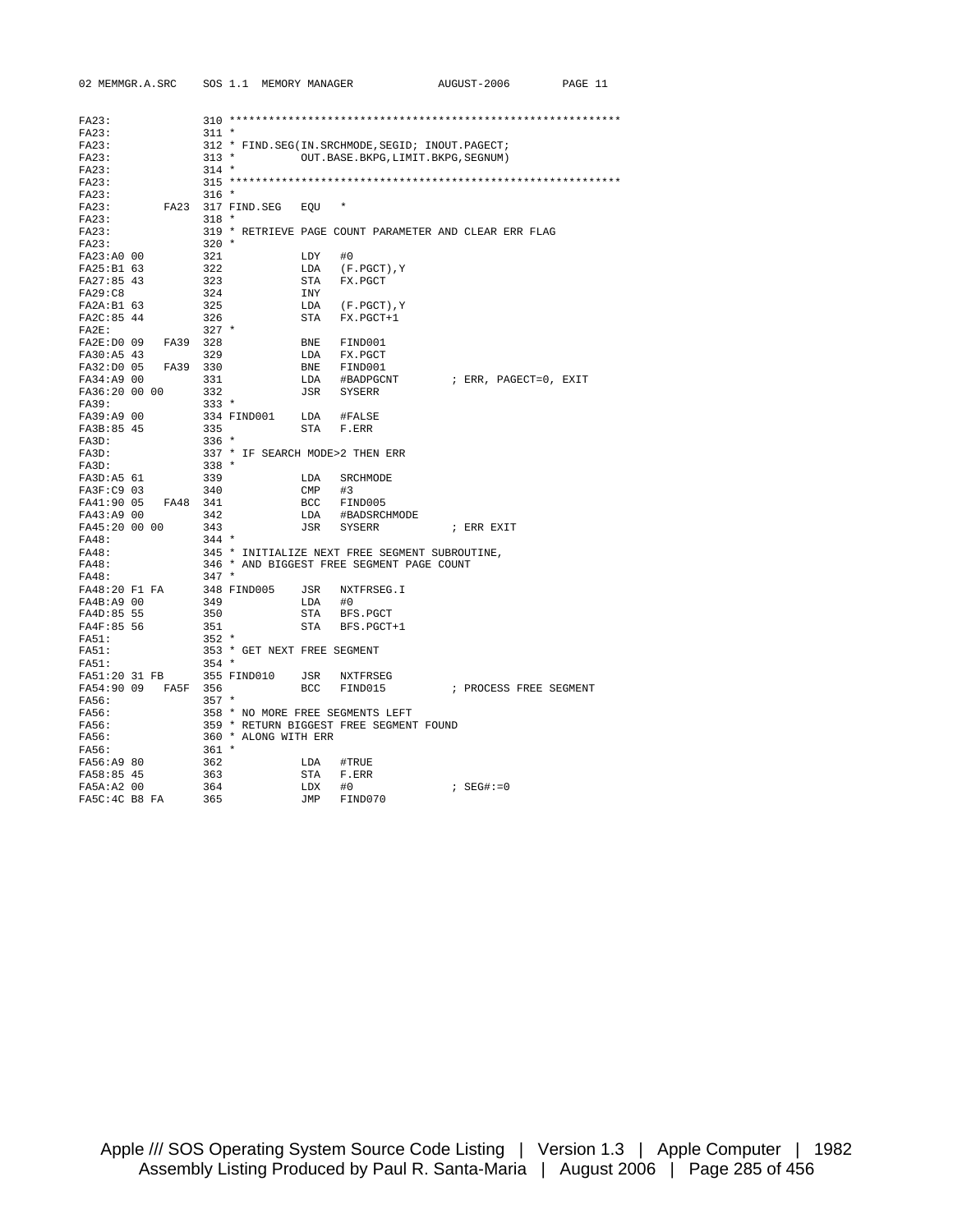| 02 MEMMGR.A.SRC        | SOS 1.1 MEMORY MANAGER                      |              |                | AUGUST-2006                                                                                    | PAGE 12 |
|------------------------|---------------------------------------------|--------------|----------------|------------------------------------------------------------------------------------------------|---------|
|                        |                                             |              |                |                                                                                                |         |
|                        |                                             |              |                |                                                                                                |         |
| FA5F:                  | $366*$                                      |              |                |                                                                                                |         |
| FA5F:                  | 367 * FREE SEGMENT FOUND.                   |              |                |                                                                                                |         |
| FA5F:                  | $368 *$                                     |              |                | IF FREE SEGMENT > BIGGEST FREE SEGMENT THEN BFS:=CFS                                           |         |
| FA5F:                  | $369 *$                                     |              |                |                                                                                                |         |
| FA5F:A5 55             | 370 FIND015                                 | LDA          | BFS.PGCT       |                                                                                                |         |
| FA61:C5 46             | 371                                         | $\text{CMP}$ | CFS.PGCT       |                                                                                                |         |
| FA63:A5 56             | 372                                         | LDA          | BFS.PGCT+1     |                                                                                                |         |
| FA65:E5 47             | 373                                         | SBC          | CFS.PGCT+1     |                                                                                                |         |
| FA67:B0 09<br>FA72 374 |                                             |              | BCS FIND030    |                                                                                                |         |
| FA69:                  | $375 *$                                     |              |                |                                                                                                |         |
| FA69:A2 06             | 376                                         | LDX          | #6             |                                                                                                |         |
| FA6B:B5 46             | 377 FIND020                                 | LDA          | CFS.PGCT,X     |                                                                                                |         |
| FA6D: 95 55            | 378                                         | STA          | BFS.PGCT,X     |                                                                                                |         |
| FAGF:CA                | 379                                         | DEX          |                |                                                                                                |         |
| FA70:10 F9<br>FA6B     | 380                                         | BPL          | FIND020        |                                                                                                |         |
| FA72:                  | $381 *$                                     |              |                |                                                                                                |         |
| FA72:                  |                                             |              |                | 382 * IF BFS. PGCT <f. free="" get="" next="" pgct="" segment<="" td="" then=""><td></td></f.> |         |
| FA72:                  | $383 *$                                     |              |                |                                                                                                |         |
| FA72:A5 55             | 384 FIND030                                 | LDA          | BFS.PGCT       |                                                                                                |         |
| FA74:C5 43             | 385                                         | CMP          | FX.PGCT        |                                                                                                |         |
| FA76:A5 56             | 386                                         | LDA          | BFS.PGCT+1     |                                                                                                |         |
| FA78:E5 44             | 387                                         | SBC          | FX.PGCT+1      |                                                                                                |         |
| FA7A: 90 D5<br>FA51    | 388                                         | <b>BCC</b>   | FIND010        |                                                                                                |         |
| FA7C:                  | $389 *$                                     |              |                |                                                                                                |         |
| FA7C:                  | 390 * BFS.BASE: = BFS.LIM-FX.PGCT+1         |              |                |                                                                                                |         |
| FA7C:                  | 391 * BFS. PGCT: =FX. PGCT                  |              |                |                                                                                                |         |
| FA7C:                  | $392 *$                                     |              |                |                                                                                                |         |
| FA7C: A5 59            | 393                                         | LDA          | BFS.LIM        |                                                                                                |         |
| FA7E:E5 43             | 394                                         | $_{\rm SBC}$ | FX.PGCT        |                                                                                                |         |
| FA80:85 57             | 395                                         |              | STA BFS.BASE   |                                                                                                |         |
| FA82:A5 5A             | 396                                         |              | LDA BFS.LIM+1  |                                                                                                |         |
| FA84:E5 44             | 397                                         |              | SBC FX.PGCT+1  |                                                                                                |         |
| FA86:85 58             | 398                                         |              | STA BFS.BASE+1 |                                                                                                |         |
| FA88:E6 57             | 399                                         | INC          | BFS.BASE       |                                                                                                |         |
| FA8A:D0 02<br>FA8E 400 |                                             |              | BNE FIND050    |                                                                                                |         |
| FA8C:E6 58             | 401                                         | INC          | BFS.BASE+1     |                                                                                                |         |
| FA8E:                  | $402 *$                                     |              |                |                                                                                                |         |
| FA8E: A5 43            | 403 FIND050                                 | LDA          | FX.PGCT        |                                                                                                |         |
| FA90:85 55             | 404                                         |              | STA BFS.PGCT   |                                                                                                |         |
| FA92:A5 44             | 405                                         | LDA          | FX.PGCT+1      |                                                                                                |         |
| FA94:85 56             | 406                                         | STA          | BFS.PGCT+1     |                                                                                                |         |
| FA96:                  | $407 *$                                     |              |                |                                                                                                |         |
| FA96:                  | 408 * DELINK ENTRY FROM FREE LIST, AND LINK |              |                |                                                                                                |         |
| FA96:                  | 409 * IT INTO SEGMENT LIST                  |              |                |                                                                                                |         |
| FA96:                  | $410 *$                                     |              |                |                                                                                                |         |
| FA96:A5 5B             | 411                                         | LDA          | BFS.BLINK      |                                                                                                |         |
| FA98:20 76 FF          | 412                                         | JSR          | GET.FREE       |                                                                                                |         |
| FA9B:90 01<br>FA9E 413 |                                             | BCC          | FIND060        |                                                                                                |         |
| FA9D:60                | 414                                         | <b>RTS</b>   |                | ; ERR - SEG TABLE FULL                                                                         |         |
| FA9E:                  | $415 *$                                     |              |                |                                                                                                |         |
| FA9E:                  | $416 * ST.ID(NEW):=F.ID$                    |              |                |                                                                                                |         |
| FA9E:                  | 417 * ST. BASE (NEW) := BFS. BASE           |              |                |                                                                                                |         |
| FA9E:                  | 418 * ST.LIM(NEW):=BFS.LIM                  |              |                |                                                                                                |         |
| FA9E:                  | $419 *$                                     |              |                |                                                                                                |         |
| FA9E:AA                | 420 FIND060                                 | TAX          |                |                                                                                                |         |
| FA9F:A5 62             | 421                                         | LDA          | F.ID           |                                                                                                |         |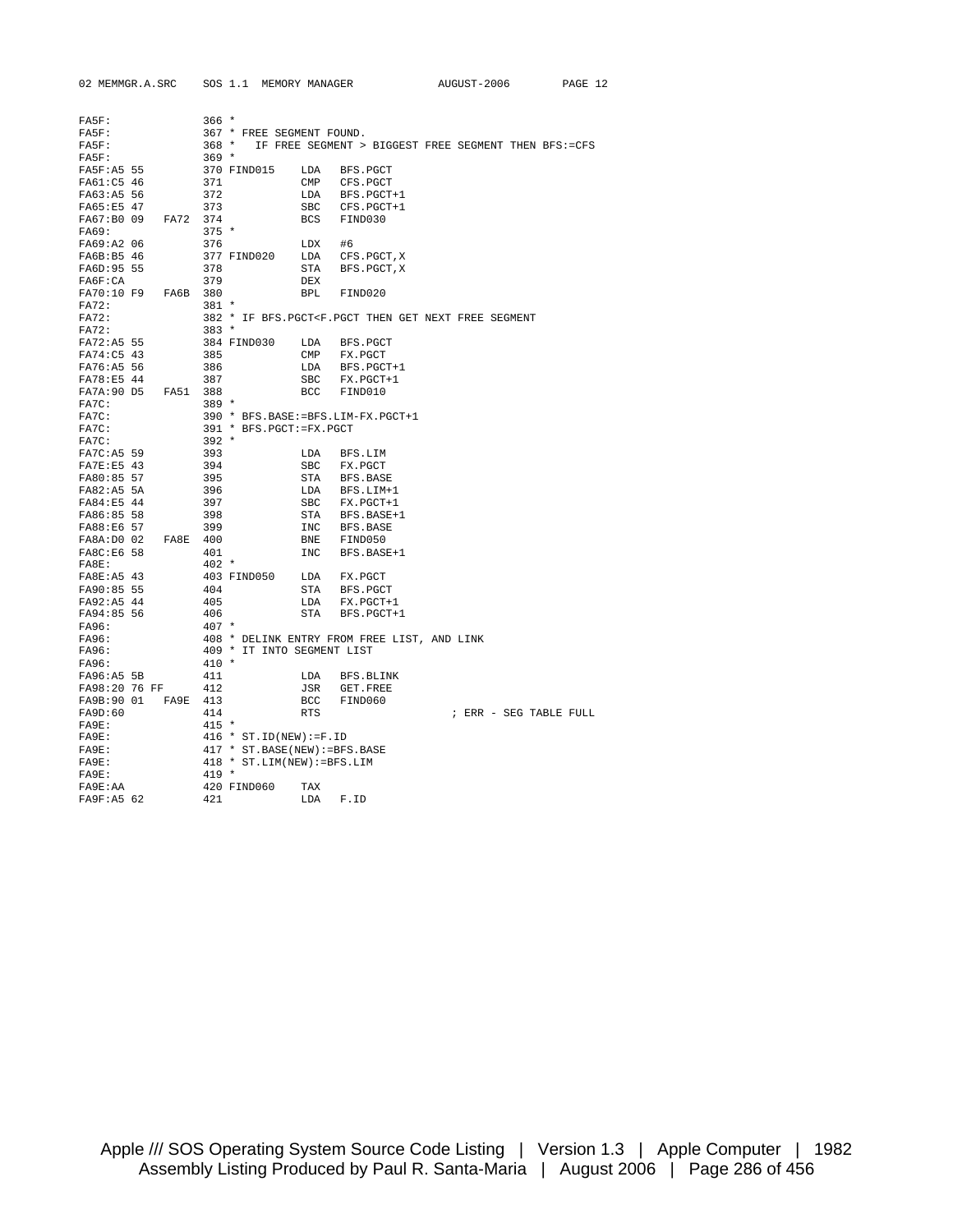| 02 MEMMGR.A.SRC          |          | SOS 1.1 MEMORY MANAGER                                               |            |                      | AUGUST-2006   | PAGE 13                            |  |
|--------------------------|----------|----------------------------------------------------------------------|------------|----------------------|---------------|------------------------------------|--|
|                          |          |                                                                      |            |                      |               |                                    |  |
| FAA1:9D 30 F9            |          | 422                                                                  | <b>STA</b> | ST.ID, X             |               |                                    |  |
| FAA4:<br>FAA4:A5 57      |          | $423 *$<br>424                                                       | LDA        | BFS.BASE             |               |                                    |  |
| FAA6:9D B0 F8            |          | 425                                                                  | STA        | ST.BASEL, X          |               |                                    |  |
| FAA9:A5 58               |          | 426                                                                  | LDA        | BFS.BASE+1           |               |                                    |  |
| FAAB: 9D DO F8           |          | 427                                                                  | STA        | ST.BASEH, X          |               |                                    |  |
| FAAE:                    |          | $428 *$                                                              |            |                      |               |                                    |  |
| FAAE: A5 59              |          | 429                                                                  | LDA        | BFS.LIM              |               |                                    |  |
| FAB0:9D F0 F8            |          | 430                                                                  | STA        | ST.LIML, X           |               |                                    |  |
| FAB3:A5 5A               |          | 431                                                                  | LDA        | BFS.LIM+1            |               |                                    |  |
| FAB5:9D 10 F9            |          | 432                                                                  | STA        | ST.LIMH, X           |               |                                    |  |
| FAB8:                    |          | $433 *$                                                              |            |                      |               |                                    |  |
| FAB8:                    |          | 434 * RETURN SEGNUM, PAGE COUNT, BASE BANK/PAGE, AND LIMIT BANK/PAGE |            |                      |               |                                    |  |
| FAB8:                    |          | 435 * TO CALLER                                                      |            |                      |               |                                    |  |
| FAB8:A0 00               |          | 436 FIND070                                                          | LDY        | #0                   |               |                                    |  |
| FABA:8A                  |          | 437                                                                  | TXA        |                      |               |                                    |  |
| FABB: 91 69              |          | 438                                                                  | STA        | (F.NUM),Y            |               |                                    |  |
| FABD:                    |          | $439 *$                                                              |            |                      |               |                                    |  |
| FABD:A5 55               |          | 440                                                                  | LDA        | BFS.PGCT             |               |                                    |  |
| FABF: 91 63              |          | 441                                                                  | <b>STA</b> | (F.PGCT), Y          |               |                                    |  |
| FAC1:C8                  |          | 442                                                                  | INY        |                      |               |                                    |  |
| FAC2:A5 56               |          | 443                                                                  | LDA        | BFS.PGCT+1           |               |                                    |  |
| FAC4:91 63               |          | 444                                                                  | <b>STA</b> | (F.PGCT),Y           |               |                                    |  |
| FAC6:                    |          | 445 *                                                                |            |                      |               |                                    |  |
| FAC6:A6 57               |          | 446                                                                  | LDX        | BFS.BASE             |               |                                    |  |
| FAC8:A4 58               |          | 447                                                                  | LDY        | BFS.BASE+1           |               |                                    |  |
| FACA: 20 05 FF           |          | 448                                                                  | JSR        | CNVRT.XBP            |               |                                    |  |
| FACD: 98                 |          | 449                                                                  | TYA        |                      |               |                                    |  |
| FACE: A0 01              |          | 450                                                                  | LDY        | #1                   |               |                                    |  |
| FAD0:91 65               |          | 451                                                                  | STA        | (F.BASE), Y          |               |                                    |  |
| FAD2:88                  |          | 452                                                                  | DEY        |                      |               |                                    |  |
| FAD3:8A                  |          | 453                                                                  | <b>TXA</b> |                      |               |                                    |  |
| FAD4:91 65               |          | 454                                                                  | STA        | $(F.BASE)$ , Y       |               |                                    |  |
| FAD6:                    |          | $455 *$<br>456                                                       | LDX        |                      |               |                                    |  |
| FAD6:A6 59<br>FAD8:A4 5A |          | 457                                                                  | LDY        | BFS.LIM<br>BFS.LIM+1 |               |                                    |  |
| FADA: 20 05 FF           |          | 458                                                                  | JSR        | CNVRT.XBP            |               |                                    |  |
| FADD:98                  |          | 459                                                                  | TYA        |                      |               |                                    |  |
| FADE: A0 01              |          | 460                                                                  | LDY        | #1                   |               |                                    |  |
| FAE0:91 67               |          | 461                                                                  | STA        | $(F.LIM)$ , $Y$      |               |                                    |  |
| FAE2:88                  |          | 462                                                                  | DEY        |                      |               |                                    |  |
| FAE3:8A                  |          | 463                                                                  | TXA        |                      |               |                                    |  |
| FAE4:91 67               |          | 464                                                                  | STA        | $(F.LIM)$ , Y        |               |                                    |  |
| FAE6:                    |          | $465 *$                                                              |            |                      |               |                                    |  |
| FAE6:A5 45               |          | 466                                                                  | LDA        | F.ERR                |               | ; IF ERR FLAG TRUE THEN REPORT IT. |  |
| FAE8:D0 02               | FAEC 467 |                                                                      | <b>BNE</b> | FIND.ERR             |               |                                    |  |
| FAEA:                    |          | $468 *$                                                              |            |                      |               |                                    |  |
| FABA:18                  |          | 469                                                                  | <b>CLC</b> |                      |               |                                    |  |
| FAEB:60                  |          | 470                                                                  | <b>RTS</b> |                      | ; NORMAL EXIT |                                    |  |
| $\texttt{FAEC}$ :        |          | $471 *$                                                              |            |                      |               |                                    |  |
| FAEC: A9 00              |          | 472 FIND.ERR                                                         | LDA        | #SEGRODN             |               |                                    |  |
| FAEE: 20 00 00           |          | 473                                                                  | JSR        | SYSERR               | ; ERR EXIT    |                                    |  |
| FAF1:                    |          | 474                                                                  | CHN        | MEMMGR.B.SRC         |               |                                    |  |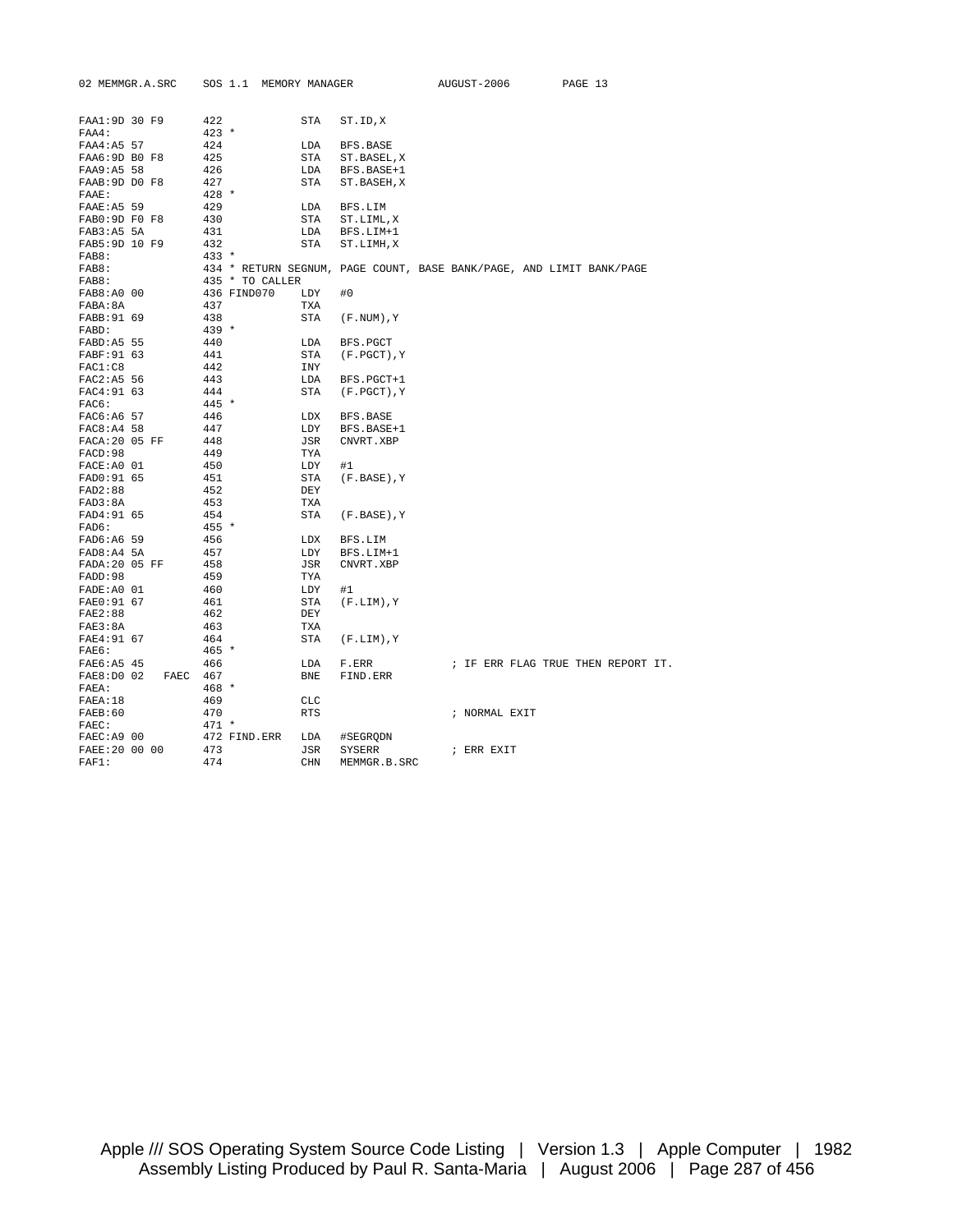| 03 MEMMGR.B.SRC SOS 1.1 MEMORY MANAGER |                                      |                                                                                               | AUGUST-2006                                                     | PAGE 14 |
|----------------------------------------|--------------------------------------|-----------------------------------------------------------------------------------------------|-----------------------------------------------------------------|---------|
|                                        |                                      |                                                                                               |                                                                 |         |
| FAF1:                                  |                                      |                                                                                               |                                                                 |         |
| $FAF1$ :                               | $3 *$                                |                                                                                               |                                                                 |         |
| FAF1:                                  |                                      | 4 * NEXT FREE SEGMENT - INITIALIZATION                                                        |                                                                 |         |
| FAF1:                                  | $5 *$                                |                                                                                               |                                                                 |         |
| FAF1:                                  | 6 * INPUT: SEGMENT TABLE             |                                                                                               |                                                                 |         |
| FAF1:                                  |                                      |                                                                                               | 7 * OUTPUT: CFS.PTR "1ST FREE BANK/PAGE IN VIRTUAL MEMORY       |         |
| FAF1:                                  | $8 *$                                | CFS.PREV "PREVIOUS SEGMENT EXAMINED"                                                          |                                                                 |         |
| $FAF1$ :                               | $9 *$                                | CFS.NEXT "SEGMENT FOLLOWING CFS.PREV"                                                         |                                                                 |         |
| FAF1:                                  |                                      |                                                                                               | 10 * ERROR: NONE (IF NO FREE BK/PG FOUND, THEN CFS. PTR="FFFF") |         |
| $FAF1$ :                               | $11 *$                               |                                                                                               |                                                                 |         |
| $FAF1$ :                               |                                      |                                                                                               |                                                                 |         |
| FAF1:                                  | $13 *$                               |                                                                                               |                                                                 |         |
| FAF1:<br>FAF1                          | 14 NXTFRSEG.I EQU                    |                                                                                               |                                                                 |         |
| FAF1:                                  | $15 *$                               |                                                                                               |                                                                 |         |
| FAF1:                                  | 16 * CFS.PTR := VRT.LIM              |                                                                                               |                                                                 |         |
| FAF1:                                  | $17 * CFS.PREV := 0$                 |                                                                                               |                                                                 |         |
| $FAF1$ :                               | 18 * CFS.NEXT := ST.ENTRY            |                                                                                               |                                                                 |         |
| $FAF1$ :                               | $19 *$                               |                                                                                               |                                                                 |         |
| FAF1:AD 40 00                          | 20                                   | LDA >VRT.LIM                                                                                  |                                                                 |         |
| FAF4:85 53                             | 21                                   | STA CFS.PTR                                                                                   |                                                                 |         |
| FAF6:AD 41 00                          | 22                                   | LDA >VRT.LIM+1                                                                                |                                                                 |         |
| FAF9:85 54                             | 23                                   | STA CFS.PTR+1                                                                                 |                                                                 |         |
| FAFB:                                  | $24 *$                               |                                                                                               |                                                                 |         |
| FAFB:A9 00                             | 25                                   | LDA #0                                                                                        |                                                                 |         |
| FAFD: 85 52                            | 26                                   | STA CFS.PREV                                                                                  |                                                                 |         |
| FAFF:                                  | $27 *$                               |                                                                                               |                                                                 |         |
| FAFF:AE 6F F8                          | 28                                   | LDX ST.ENTRY                                                                                  |                                                                 |         |
| FB02:86 51                             | 29                                   | STX CFS.NEXT                                                                                  |                                                                 |         |
| FB04:                                  | $30 *$                               |                                                                                               |                                                                 |         |
| FB04:<br>FB04:                         | $32 *$                               | 31 * LO: IF CFS.NEXT=0 THEN DONE                                                              |                                                                 |         |
|                                        |                                      |                                                                                               |                                                                 |         |
| FB04:F0 2A FB30<br>FB06:               | 33 FRSGI010 BEQ FRSGI.EXIT<br>$34 *$ |                                                                                               |                                                                 |         |
| <b>FB06:</b>                           |                                      | 35 * IF ST.LIM(CFS.NEXT) <= VRT.LIM THEN GOTO L1                                              |                                                                 |         |
| FB06:                                  | $36 *$                               |                                                                                               |                                                                 |         |
| FB06:AD 40 00                          | 37                                   | LDA >VRT.LIM                                                                                  |                                                                 |         |
| FB09:DD F0 F8                          | 38                                   | CMP ST.LIML, X                                                                                |                                                                 |         |
| FB0C:AD 41 00                          | 39                                   | LDA >VRT.LIM+1                                                                                |                                                                 |         |
| FBOF:FD 10 F9                          | 40                                   | SBC<br>ST.LIMH, X                                                                             |                                                                 |         |
| FB12:B0 OB FB1F                        | 41                                   | BCS FRSGI020                                                                                  |                                                                 |         |
| FB14:                                  | $42$ *                               |                                                                                               |                                                                 |         |
| FB14:                                  | 43 * CFS. PREV: = CFS. NEXT          |                                                                                               |                                                                 |         |
| FB14:                                  |                                      | 44 * CFS.NEXT: = ST.FLINK (CFS.NEXT)                                                          |                                                                 |         |
| FB14:                                  | 45 * GOTO LO                         |                                                                                               |                                                                 |         |
| FB14:                                  | $46*$                                |                                                                                               |                                                                 |         |
| FB14:86 52                             | 47                                   | STX CFS.PREV                                                                                  |                                                                 |         |
| FB16:BD 90 F8                          | 48                                   | LDA ST.FLINK, X                                                                               |                                                                 |         |
| FB19:AA                                | 49                                   | TAX                                                                                           |                                                                 |         |
| FB1A:86 51                             | 50                                   | STX CFS.NEXT                                                                                  |                                                                 |         |
| FB1C:4C <sub>04</sub> FB               | 51                                   | JMP FRSGI010                                                                                  |                                                                 |         |
| FBIF:                                  | $52*$                                |                                                                                               |                                                                 |         |
| $FBIF$ :                               |                                      | 53 * L1: IF ST. LIM (CFS. NEXT) <vrt. done<="" lim="" td="" then=""><td></td><td></td></vrt.> |                                                                 |         |
| ${\tt FB1F}$ :                         | $54 *$                               |                                                                                               |                                                                 |         |
| FB1F:BD F0 F8                          | 55 FRSGI020                          | LDA<br>ST.LIML, X                                                                             |                                                                 |         |
| FB22:CD 40 00                          | 56                                   | CMP >VRT.LIM                                                                                  |                                                                 |         |
| FB25:BD 10 F9                          | 57                                   | LDA<br>ST.LIMH, X                                                                             |                                                                 |         |
|                                        |                                      |                                                                                               |                                                                 |         |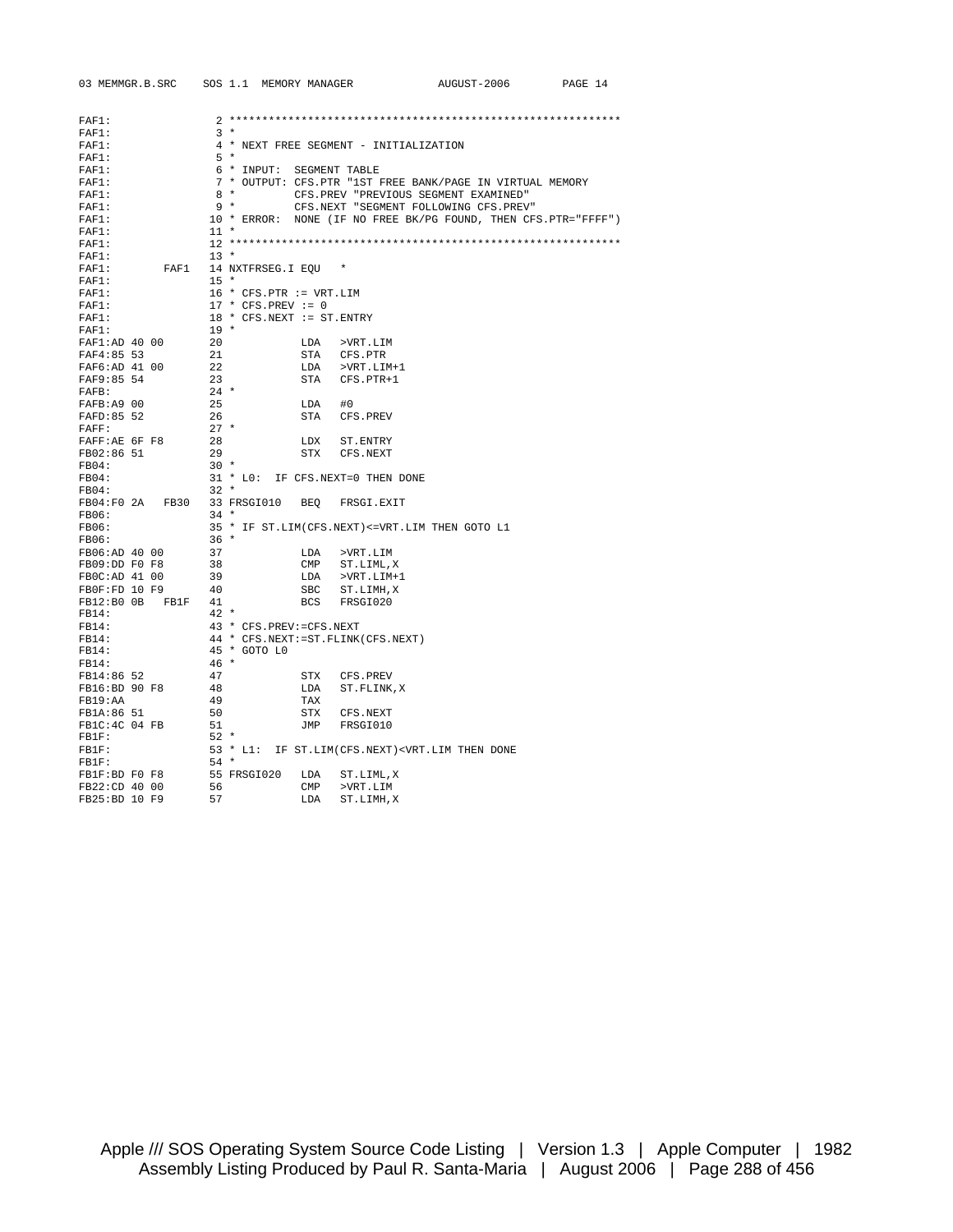| SOS 1.1 |                | AUGUST-2006                                       | PAGE 15                                   |
|---------|----------------|---------------------------------------------------|-------------------------------------------|
|         |                |                                                   |                                           |
|         |                |                                                   |                                           |
| 59      | <b>BCC</b>     |                                                   |                                           |
| $60 *$  |                |                                                   |                                           |
| $61 *$  |                |                                                   |                                           |
| 62      | JSR<br>NXTFRPG |                                                   |                                           |
| $63 *$  |                |                                                   |                                           |
|         |                |                                                   |                                           |
|         | 58             | MEMORY MANAGER<br><b>SBC</b><br>64 FRSGI.EXIT RTS | $>VRT.LIM+1$<br>FRSGI.EXIT<br>NORMAL EXIT |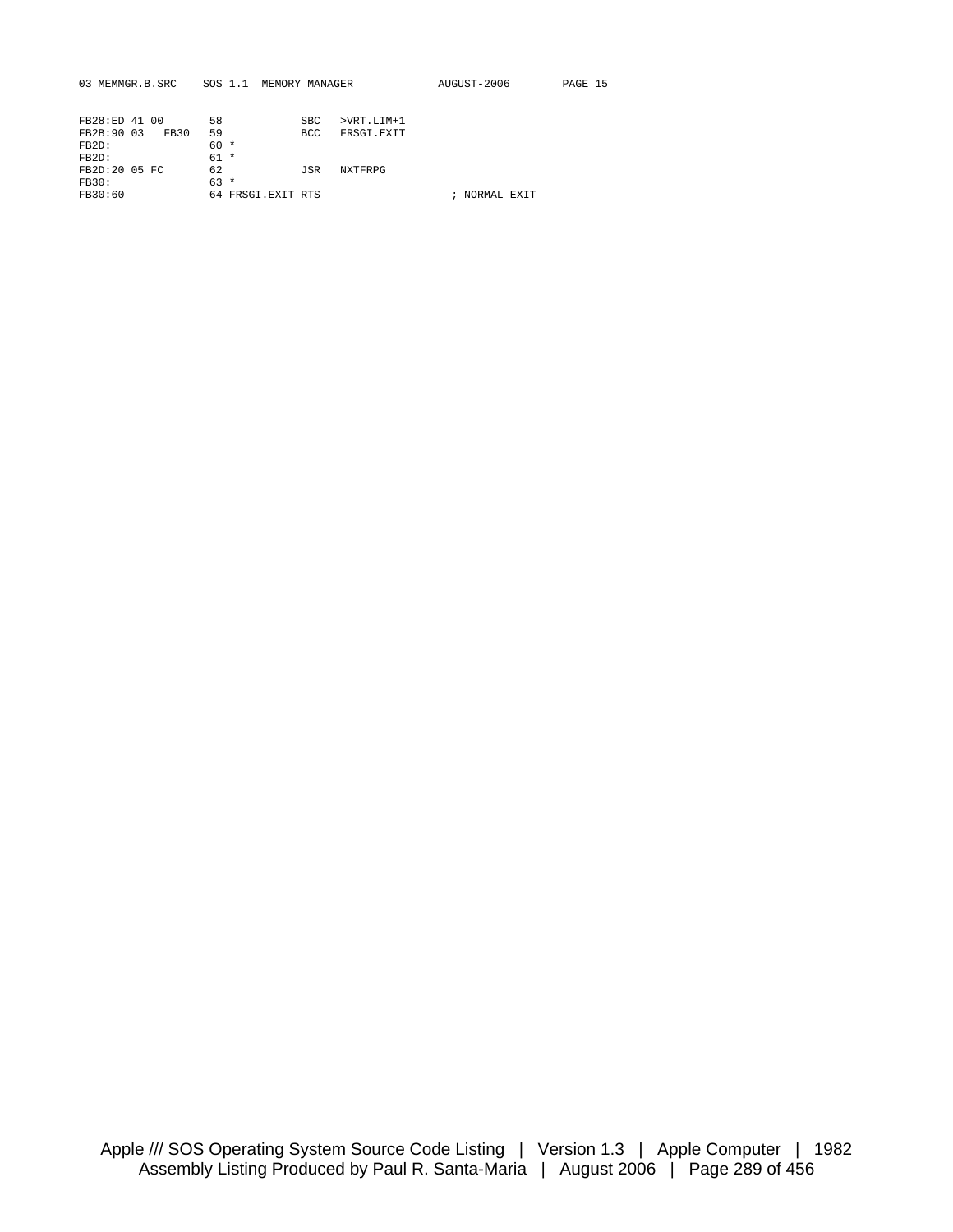| 03 MEMMGR.B.SRC SOS 1.1 MEMORY MANAGER |          |                          |            |                                               | AUGUST-2006                                                   | PAGE 16                             |
|----------------------------------------|----------|--------------------------|------------|-----------------------------------------------|---------------------------------------------------------------|-------------------------------------|
| FB31:                                  |          |                          |            |                                               |                                                               |                                     |
| FB31:                                  | $67 *$   |                          |            |                                               |                                                               |                                     |
| FB31:                                  |          | 68 * NEXT FREE SEGMENT   |            |                                               |                                                               |                                     |
| FB31:                                  | $69 *$   |                          |            |                                               |                                                               |                                     |
|                                        |          |                          |            |                                               |                                                               |                                     |
| FB31:                                  |          | 70 * INPUT: SEG TABLE    |            |                                               |                                                               |                                     |
| FB31:                                  |          | 71 * OUTPUT: CFS.BLINK   |            |                                               |                                                               |                                     |
| FB31:                                  | $72 *$   |                          | CFS.BASE   |                                               |                                                               |                                     |
| FB31:                                  | $73 *$   |                          | CFS.LIMIT  |                                               |                                                               |                                     |
| FB31:                                  |          | $74*$                    | CFS.PGCT   |                                               |                                                               |                                     |
| FB31:                                  |          | 75 * OWN: CFS.PREV       |            |                                               |                                                               |                                     |
| FB31:                                  |          | $76*$                    | CFS.NEXT   |                                               |                                                               |                                     |
| FB31:                                  | $77 *$   |                          | CFS.PTR    |                                               |                                                               |                                     |
| FB31:                                  | $78 *$   |                          |            |                                               |                                                               |                                     |
| FB31:                                  |          |                          |            |                                               | 79 * BUILDS A CANDIDATE FREE SEGMENT, WHOSE LIMIT BANK/PAGE = |                                     |
| FB31:                                  |          |                          |            | 80 * THE CURRENT FREE PAGE (CFS.PTR).         |                                                               |                                     |
| FB31:                                  | $81 *$   |                          |            |                                               |                                                               |                                     |
| FB31:                                  |          |                          |            |                                               |                                                               |                                     |
| FB31:                                  | $83 *$   |                          |            |                                               |                                                               |                                     |
| FB31:<br>FB31                          |          | 84 NXTFRSEG              | EOU        |                                               |                                                               |                                     |
| FB31:                                  | $85 *$   |                          |            |                                               |                                                               |                                     |
| FB31:                                  |          |                          |            | 86 * IF CFS. PTR="FFFF" THEN EXIT             |                                                               |                                     |
| FB31:                                  | $87 *$   |                          |            |                                               |                                                               |                                     |
| FB31:A5 54                             | 88       |                          | LDA        | CFS.PTR+1                                     |                                                               |                                     |
| FB33:10 02 FB37                        | 89       |                          | BPL        | FRSG010                                       |                                                               |                                     |
| FB35:                                  | $90 *$   |                          |            |                                               |                                                               |                                     |
| FB35:38                                | 91       |                          | SEC        |                                               |                                                               |                                     |
| FB36:60                                | 92       |                          | <b>RTS</b> |                                               |                                                               | ; EXIT - NO MORE FREE SEGMENTS LEFT |
| FB37:                                  | $93 *$   |                          |            |                                               |                                                               |                                     |
| FB37:                                  |          | 94 * CFS.BLINK:=CFS.PREV |            |                                               |                                                               |                                     |
| FB37:                                  |          | 95 * CFS.LIM:=CFS.PTR    |            |                                               |                                                               |                                     |
| FB37:                                  | 96 *     |                          |            |                                               |                                                               |                                     |
| FB37:A5 52                             |          | 97 FRSG010               |            | LDA CFS.PREV                                  |                                                               |                                     |
| FB39:85 4C                             | 98       |                          |            | STA CFS.BLINK                                 |                                                               |                                     |
| FB3B:                                  | $99*$    |                          |            |                                               |                                                               |                                     |
| FB3B:A5 53                             | 100      |                          |            | LDA CFS.PTR                                   |                                                               |                                     |
| FB3D:85 4A                             | 101      |                          |            | STA CFS.LIM                                   |                                                               |                                     |
| FB3F:A5 54                             | 102      |                          |            | LDA CFS.PTR+1                                 |                                                               |                                     |
| FB41:85 4B                             | 103      |                          | STA        | CFS.LIM+1                                     |                                                               |                                     |
| FB43:                                  | $104 *$  |                          |            |                                               |                                                               |                                     |
| FB43:                                  |          |                          |            | 105 * IF CFS.NEXT=0 THEN CFS.BASE:=0          |                                                               |                                     |
| FB43:                                  |          |                          |            | 106 * ELSE CFS. BASE: = ST. LIM(CFS. NEXT) +1 |                                                               |                                     |
| FB43:                                  | $107 *$  |                          |            |                                               |                                                               |                                     |
| FB43:A5 51                             | 108      |                          | LDA        | CFS.NEXT                                      |                                                               |                                     |
| FB45:D0 08                             | FB4F 109 |                          |            | BNE FRSG020                                   |                                                               |                                     |
| FB47:A9 00                             | 110      |                          | LDA        | #0                                            |                                                               |                                     |
| FB49:85 48                             | 111      |                          | STA        | CFS.BASE                                      |                                                               |                                     |
| FB4B:85 49                             | 112      |                          | STA        | CFS.BASE+1                                    |                                                               |                                     |
| FB4D: F0 11                            | FB60 113 |                          | BEO        | FRSG030                                       |                                                               |                                     |
| FB4F:                                  | $114 *$  |                          |            |                                               |                                                               |                                     |
| $FB4F:AG$ 51                           |          | 115 FRSG020              | LDX        | CFS.NEXT                                      |                                                               |                                     |
| FB51:18                                | 116      |                          | CLC        |                                               |                                                               |                                     |
| FB52:BD F0 F8                          | 117      |                          | LDA        | ST.LIML,X                                     |                                                               |                                     |
| FB55:69 01                             | 118      |                          | ADC        | #1                                            |                                                               |                                     |
| FB57:85 48                             | 119      |                          | STA        | CFS.BASE                                      |                                                               |                                     |
| FB59:BD 10 F9                          | 120      |                          | LDA        | ST.LIMH, X                                    |                                                               |                                     |
| FB5C:69 00                             | 121      |                          | ADC        | #0                                            |                                                               |                                     |
|                                        |          |                          |            |                                               |                                                               |                                     |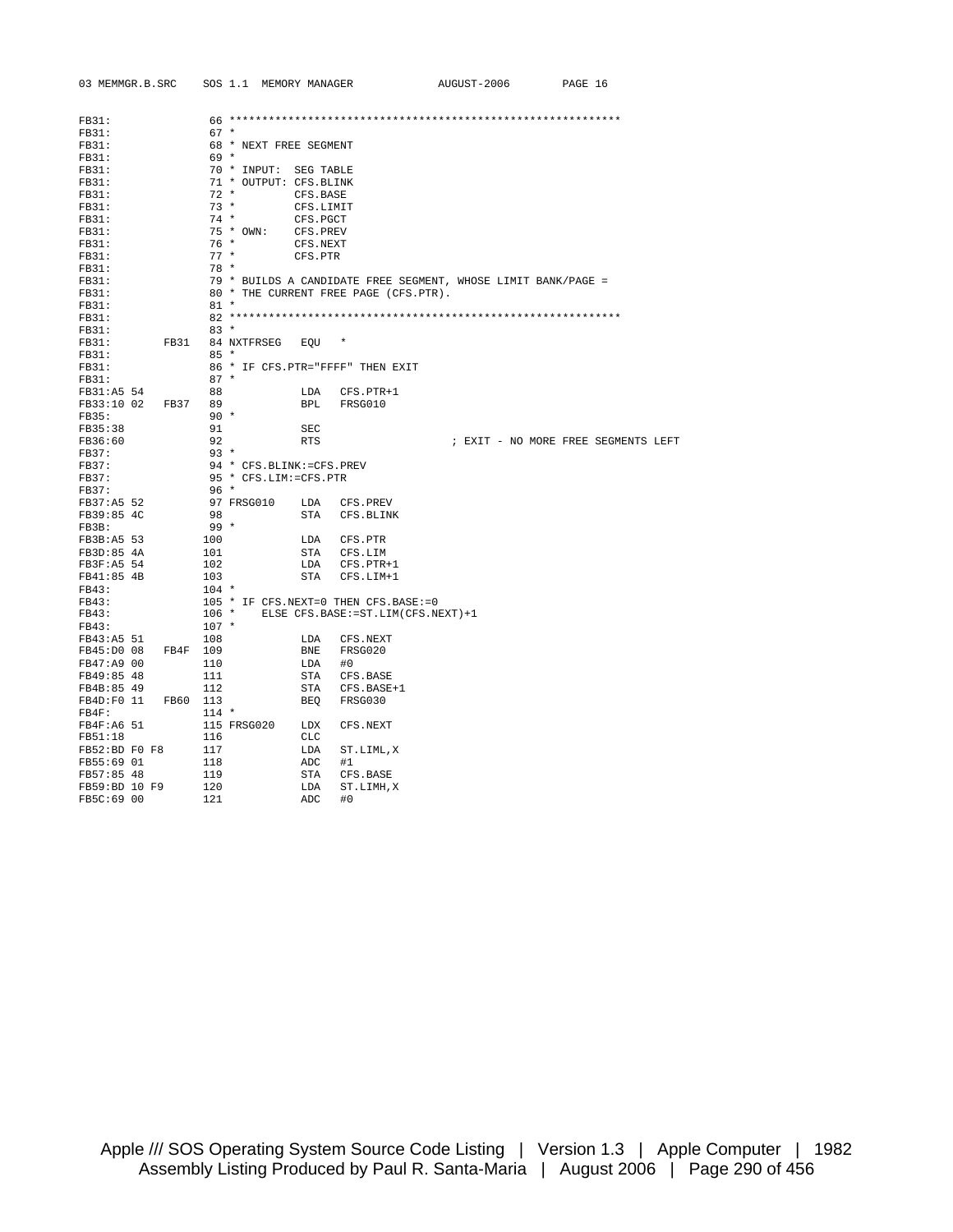| FB5E:85 49                  |                     | 122        |                                |                       | STA CFS.BASE+1                                                             |
|-----------------------------|---------------------|------------|--------------------------------|-----------------------|----------------------------------------------------------------------------|
| FB60:                       |                     | $123$ *    |                                |                       |                                                                            |
| <b>FB60:</b>                |                     |            |                                |                       | 124 * CFS.BASE0: = CFS.LIM AND \$FF80                                      |
| FB60:                       |                     | $125 *$    |                                |                       |                                                                            |
| $FB60:AA$ 4B                |                     |            | 126 FRSG030                    | LDY                   | CFS.LIM+1                                                                  |
| FB62:84 4E                  |                     | 127        |                                |                       | STY CFS.BASE0+1                                                            |
| FB64:A5 4A                  |                     | 128        |                                | LDA                   | CFS.LIM                                                                    |
| FB66:29 80                  |                     | 129        |                                | AND                   | #\$80                                                                      |
| FB68:85 4D                  |                     | 130        |                                |                       | STA CFS.BASE0                                                              |
| FB6A:                       |                     | 131 *      |                                |                       |                                                                            |
| FB6A:                       |                     |            | 132 * CFS.BASE1:=CFS.BASE0-32K |                       |                                                                            |
| FB6A:                       |                     | $133 *$    |                                |                       |                                                                            |
| FB6A:38                     |                     | 134        |                                | SEC                   |                                                                            |
| FB6B:E9 80                  |                     | 135        |                                | SBC                   | #\$80                                                                      |
| FB6D:85 4F                  |                     | 136        |                                | STA                   | CFS.BASE1                                                                  |
| FB6F:98                     |                     | 137        |                                | TYA                   |                                                                            |
| FB70:E9 00                  |                     | 138        |                                | SBC                   | #0                                                                         |
| FB72:85 50                  |                     | 139        |                                | STA                   | CFS.BASE1+1                                                                |
|                             | FB74:B0 06 FB7C 140 |            |                                |                       | BCS FRSG035                                                                |
| FB76:A9 00                  |                     | 141        |                                | LDA                   | #0                                                                         |
| FB78:85 4F                  |                     | 142        |                                | STA                   | CFS.BASE1                                                                  |
| FB7A:85 50                  |                     | 143        |                                |                       | STA CFS.BASE1+1                                                            |
| FB7C:                       |                     | $144 *$    |                                |                       |                                                                            |
| FB7C:                       |                     |            |                                |                       | 145 * IF CFS.BASE>=CFS.BASE0 THEN GOTO L1                                  |
| FB7C:                       |                     | $146 *$    |                                |                       |                                                                            |
| FB7C:A5 48                  |                     |            | 147 FRSG035                    |                       | LDA CFS.BASE                                                               |
| FB7E:C5 4D                  |                     | 148        |                                |                       |                                                                            |
| FB80:A5 49                  |                     | 149        |                                | $\mathsf{CMP}$<br>LDA | CFS.BASE0<br>CFS.BASE+1                                                    |
| FB82:E5 4E                  |                     | 150        |                                |                       |                                                                            |
|                             |                     |            |                                |                       | SBC CFS.BASE0+1                                                            |
| FB86:                       |                     | $152 *$    |                                | BCS                   | FRSG050                                                                    |
|                             |                     |            |                                |                       |                                                                            |
| FB86:<br>FB86:              |                     |            | 154 * GOTO L1                  |                       | 153 * IF SEARCH MODE=0 THEN CFS.BASE:=CFS.BASE0                            |
|                             |                     | $155 *$    |                                |                       |                                                                            |
| FB86:                       |                     |            |                                |                       |                                                                            |
| FB86:A5 61                  | FB88:D0 0B FB95     | 156<br>157 |                                | LDA                   | SRCHMODE<br>BNE FRSG040                                                    |
|                             |                     |            |                                |                       |                                                                            |
| FB8A:A5 4D                  |                     | 158<br>159 |                                | LDA                   | CFS.BASE0                                                                  |
| FB8C:85 48<br>FB8E:A5 4E    |                     |            |                                | STA                   | CFS.BASE                                                                   |
|                             |                     | 160        |                                |                       | LDA CFS.BASE0+1                                                            |
| FB90:85 49<br>FB92:4C AD FB |                     | 161<br>162 |                                | STA                   | CFS.BASE+1<br>FRSG050                                                      |
|                             |                     |            |                                | JMP                   |                                                                            |
| FB95:<br>FB95:              |                     | $163 *$    |                                |                       | 164 * IF CFS.BASE <cfs.base1 and="" mode="1&lt;/td" search=""></cfs.base1> |
| FB95:                       |                     | $165 *$    |                                |                       |                                                                            |
| FB95:                       |                     | $166 *$    |                                |                       | THEN CFS.BASE: = CFS.BASE1                                                 |
|                             |                     |            |                                |                       |                                                                            |
| FB95:A5 48                  |                     |            | 167 FRSG040                    |                       | LDA CFS.BASE                                                               |
| FB97:C5 4F                  |                     | 168        |                                | CMP                   | CFS.BASE1                                                                  |
| FB99:A5 49                  |                     | 169        |                                | LDA                   | CFS.BASE+1                                                                 |
| FB9B:E5 50                  |                     | 170        |                                | SBC                   | CFS.BASE1+1                                                                |
| FB9D:B0 OE                  | FBAD                | 171        |                                | BCS                   | FRSG050                                                                    |
| FB9F:                       |                     | $172 *$    |                                |                       |                                                                            |
| FB9F:A5 61                  |                     | 173        |                                | LDA                   | SRCHMODE                                                                   |
| FBA1:C9 01                  |                     | 174        |                                | CMP                   | #1                                                                         |
| FBA3:D0 08                  | FBAD 175            |            |                                | BNE                   | FRSG050                                                                    |
| FBA5:                       |                     | $176 *$    |                                |                       |                                                                            |
| FBA5:A5 4F                  |                     | 177        |                                | LDA                   | CFS.BASE1                                                                  |

03 MEMMGR.B.SRC SOS 1.1 MEMORY MANAGER AUGUST-2006 PAGE 17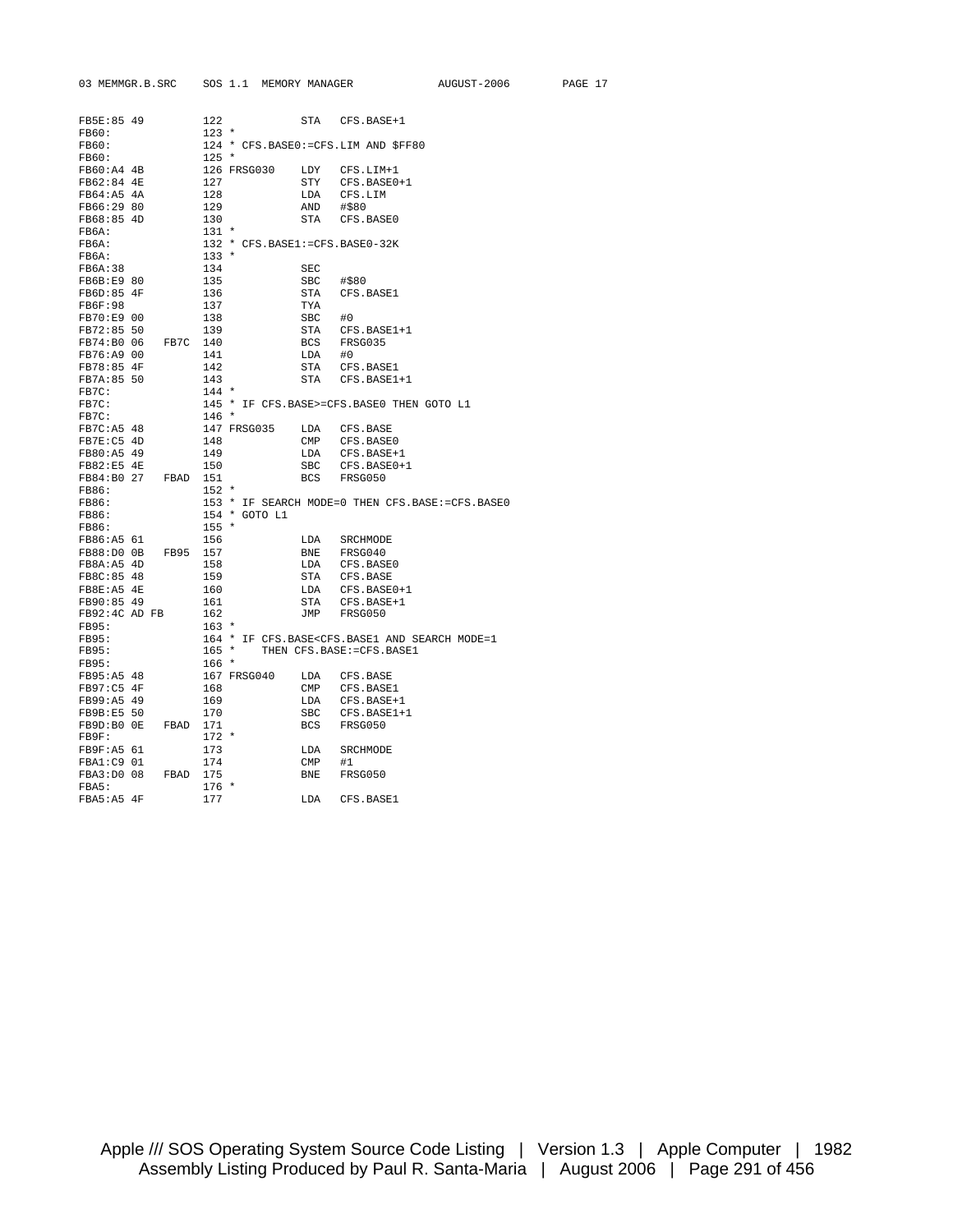| 03 MEMMGR.B.SRC     |      | SOS 1.1        |             | MEMORY MANAGER        |                                                   | AUGUST-2006                                                   | PAGE 18 |
|---------------------|------|----------------|-------------|-----------------------|---------------------------------------------------|---------------------------------------------------------------|---------|
|                     |      |                |             |                       |                                                   |                                                               |         |
| FBA7:85 48          |      | 178            |             | STA                   | CFS.BASE                                          |                                                               |         |
| FBA9:A5 50          |      | 179            |             | LDA                   | CFS.BASE1+1                                       |                                                               |         |
| FBAB: 85 49         |      | 180            |             | <b>STA</b>            | CFS.BASE+1                                        |                                                               |         |
| FBAD:               |      | $181 *$        |             |                       |                                                   |                                                               |         |
| FBAD:               |      |                |             |                       | 182 * L1: CFS. PGCT: = CFS. LIM-CFS. BASE+1       |                                                               |         |
| FBAD:               |      | $183 *$        |             |                       |                                                   |                                                               |         |
| FBAD: 38            |      |                | 184 FRSG050 | SEC                   |                                                   |                                                               |         |
| FBAE: A5 4A         |      | 185            |             | LDA                   | CFS.LIM                                           |                                                               |         |
| FBB0:E5 48          |      | 186            |             | SBC                   | CFS.BASE                                          |                                                               |         |
| FBB2:85 46          |      | 187            |             | STA                   | CFS.PGCT                                          |                                                               |         |
| FBB4:A5 4B          |      | 188            |             | LDA                   | CFS.LIM+1                                         |                                                               |         |
| FBB6:E5 49          |      | 189            |             | SBC                   | CFS.BASE+1                                        |                                                               |         |
| FBB8:85 47          |      | 190            |             | STA                   | CFS.PGCT+1                                        |                                                               |         |
| FBBA:E6 46          |      | 191            |             | <b>INC</b>            | CFS.PGCT                                          |                                                               |         |
| FBBC:D0 02          | FBC0 | 192            |             | <b>BNE</b>            | FRSG052                                           |                                                               |         |
| FBBE: E6 47         |      | 193            |             | <b>INC</b>            | CFS.PGCT+1                                        |                                                               |         |
| FBC0:               |      | $194 *$        |             |                       |                                                   |                                                               |         |
| FBC0:               |      |                |             |                       | 195 * ADVANCE FREE PAGE POINTER TO NEXT FREE PAGE |                                                               |         |
| FBC0:               |      | $196 *$        |             |                       |                                                   |                                                               |         |
| FBC0:               |      |                |             |                       | 197 * IF SEARCH MODE<>1 THEN L2:                  |                                                               |         |
| FBC0:               |      | $198 *$        |             |                       |                                                   |                                                               |         |
| FBC0:A5 61          |      |                | 199 FRSG052 | LDA                   | SRCHMODE                                          |                                                               |         |
| FBC2:C9 01          |      | 200            |             | CMP                   | #1                                                |                                                               |         |
| FBC4:D0 19          | FBDF | 201            |             | <b>BNE</b>            | FRSG060                                           |                                                               |         |
| FBC6:               |      | $202 *$        |             |                       |                                                   |                                                               |         |
| FBC6:               |      |                |             |                       |                                                   | 203 * IF CFS. BASE < CFS. BASE0 THEN CFS. PTR := CFS. BASE0-1 |         |
| FBC6:<br>FBC6:A5 48 |      | $204 *$<br>205 |             |                       |                                                   |                                                               |         |
| FBC8:C5 4D          |      |                |             | LDA<br>$\texttt{CMP}$ | CFS.BASE                                          |                                                               |         |
| FBCA: A5 49         |      | 206<br>207     |             | LDA                   | CFS.BASE0<br>CFS.BASE+1                           |                                                               |         |
| FBCC: E5 4E         |      | 208            |             | SBC                   | CFS.BASE0+1                                       |                                                               |         |
| FBCE:B0 OF          | FBDF | 209            |             | BCS                   | FRSG060                                           |                                                               |         |
| FBD0:               |      | $210 *$        |             |                       |                                                   |                                                               |         |
| FBD0:A4 4E          |      | 211            |             | LDY                   | CFS.BASE0+1                                       |                                                               |         |
| FBD2:A6 4D          |      | 212            |             | LDX                   | CFS.BASE0                                         |                                                               |         |
| FBD4:D0 01          | FBD7 | 213            |             | BNE                   | FRSG055                                           |                                                               |         |
| FBD6:88             |      | 214            |             | DEY                   |                                                   |                                                               |         |
| FBD7:CA             |      |                | 215 FRSG055 | DEX                   |                                                   |                                                               |         |
| FBD8:86 53          |      | 216            |             | STX                   | CFS.PTR                                           |                                                               |         |
| FBDA: 84 54         |      | 217            |             | STY                   | CFS.PTR+1                                         |                                                               |         |
| FBDC:               |      | $218 *$        |             |                       |                                                   |                                                               |         |
| FBDC: 4C 03 FC      |      | 219            |             | JMP                   | FRSG070                                           | ; AND EXIT                                                    |         |
| FBDF:               |      |                |             |                       | 220 * L2: CFS.PTR:=CFS.BASE-1                     |                                                               |         |
| FBDF:               |      | $221$ *        |             |                       |                                                   |                                                               |         |
| FBDF:38             |      |                | 222 FRSG060 | SEC                   |                                                   |                                                               |         |
| FBE0:A5 48          |      | 223            |             | LDA                   | CFS.BASE                                          |                                                               |         |
| FBE2:E9 01          |      | 224            |             | <b>SBC</b>            | #1                                                |                                                               |         |
| FBE4:85 53          |      | 225            |             | STA                   | CFS.PTR                                           |                                                               |         |
| FBE6:A5 49          |      | 226            |             | LDA                   | CFS.BASE+1                                        |                                                               |         |
| FBE8:E9 00          |      | 227            |             | <b>SBC</b>            | #0                                                |                                                               |         |
| FBEA: 85 54         |      | 228            |             | STA                   | $CFS.PTR+1$                                       |                                                               |         |
| FBEC:               |      | $229$ *        |             |                       |                                                   |                                                               |         |
| FBEC:               |      |                |             |                       | 230 * IF CFS. PTR="FFFF" OR CFS. NEXT=0 THEN EXIT |                                                               |         |
| FBEC:               |      | $231 *$        |             |                       |                                                   |                                                               |         |
| FBEC: 90 15         | FC03 | 232            |             | <b>BCC</b>            | FRSG070                                           |                                                               |         |
| FBEE: A5 51         |      | 233            |             | LDA                   | CFS.NEXT                                          |                                                               |         |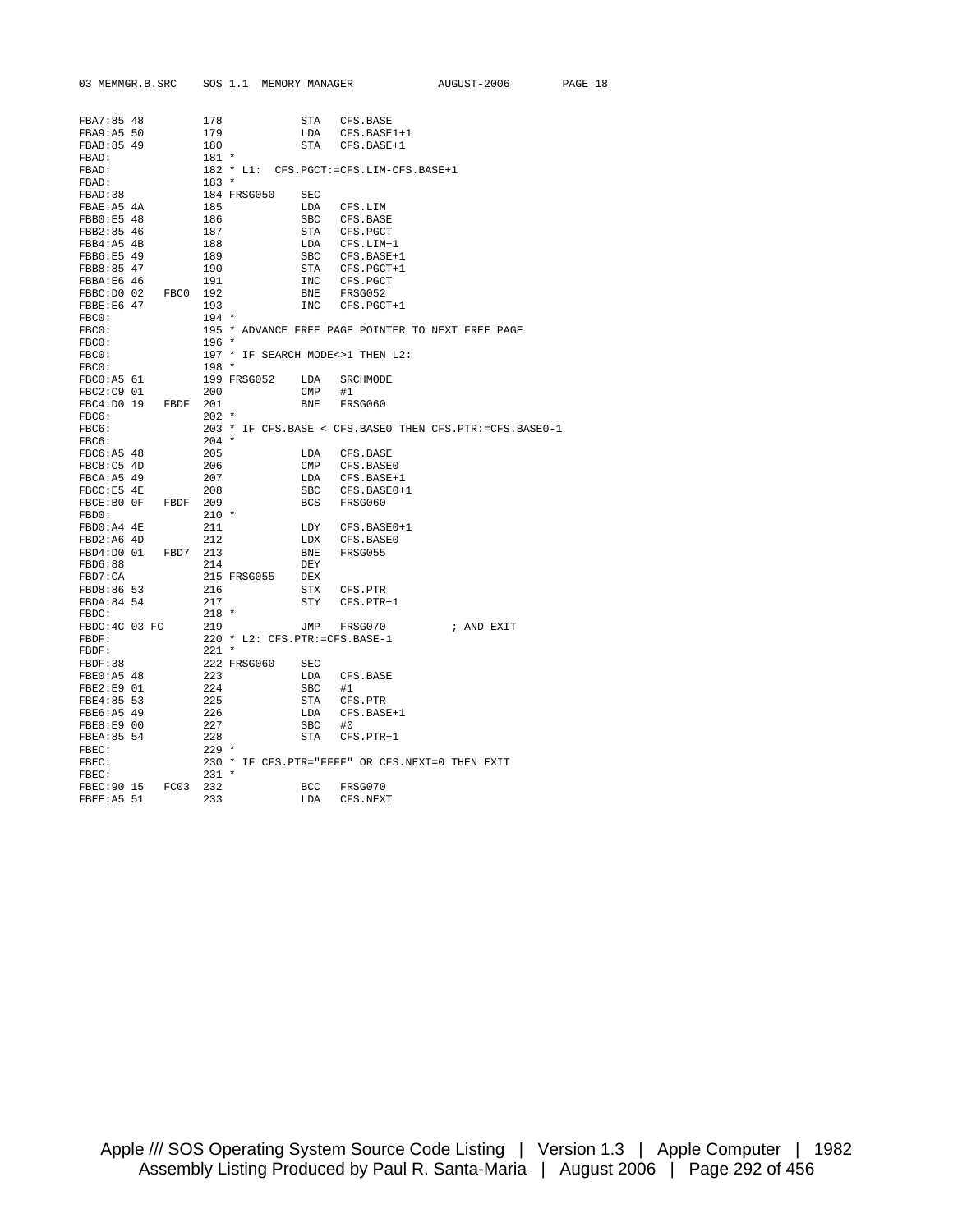| 03 MEMMGR.B.SRC SOS 1.1 MEMORY MANAGER |                    |                                                                    | AUGUST-2006                 | PAGE 19 |
|----------------------------------------|--------------------|--------------------------------------------------------------------|-----------------------------|---------|
| FRF0:FO 11<br>FC03<br>FBF2:<br>FBF2:   | 234<br>$235 *$     | FRSG070<br>BEO<br>236 * IF CFS. PTR > ST. LIM(CFS. NEXT) THEN EXIT |                             |         |
| FBF2:<br>FBF2:A6 51                    | $237 *$<br>238     | <b>T.DX</b><br>CFS.NEXT                                            |                             |         |
| FBF4:BD F0 F8                          | 239                | LDA<br>ST.LIML, X                                                  |                             |         |
| FBF7:C5 53<br>FBF9:BD 10 F9            | 240<br>241         | CMP<br>CFS.PTR<br>LDA<br>ST.LIMH, X                                |                             |         |
| FBFC: E5 54<br>FBFE: 90 03<br>FC03     | 242<br>243         | <b>SBC</b><br>CFS.PTR+1<br><b>BCC</b><br>FRSG070                   |                             |         |
| FC00:<br>FC00:                         | $244 *$<br>$245 *$ | OTHERWISE, ADVANCE CFS PTR TO NEXT FREE PAGE BELOW NEXT            |                             |         |
| FC00:<br>FC00:                         | $246 *$<br>$247 *$ | SEGMENT IN SEGMENT LIST                                            |                             |         |
| FC00:2005FC<br>FC03:                   | 248<br>$249 *$     | <b>NXTFRPG</b><br>JSR                                              |                             |         |
| FC03:18<br>FC04:60                     | 250 FRSG070<br>251 | <b>CLC</b><br><b>RTS</b>                                           | ; EXIT - FREE SEGMENT FOUND |         |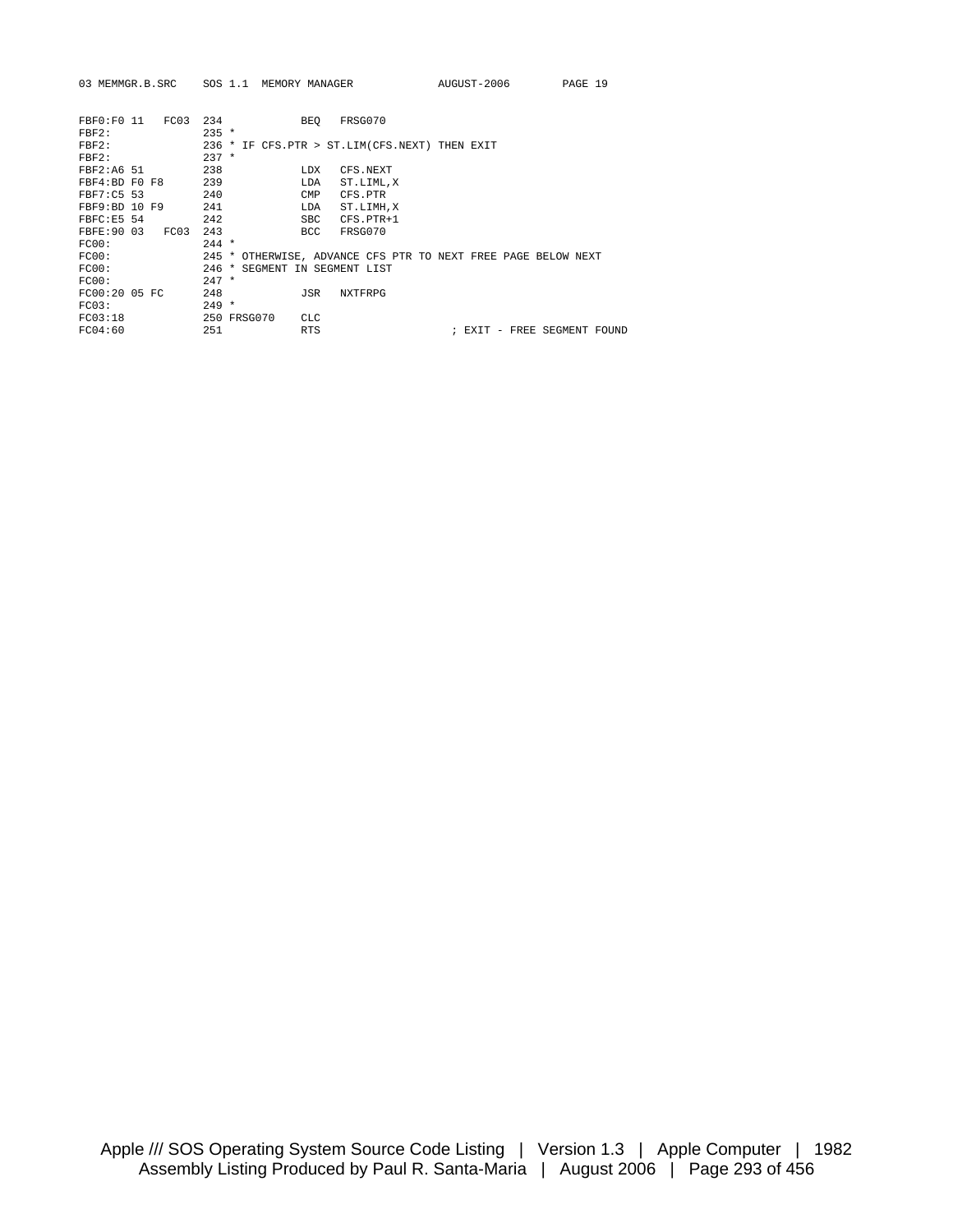| 03 MEMMGR.B.SRC           | SOS 1.1 MEMORY MANAGER                                                                         |                              | AUGUST-2006   | PAGE 20 |
|---------------------------|------------------------------------------------------------------------------------------------|------------------------------|---------------|---------|
|                           |                                                                                                |                              |               |         |
| FC05:                     |                                                                                                |                              |               |         |
| FC05:                     | $254 *$                                                                                        |                              |               |         |
| FC05:                     | 255 * NEXT FREE PAGE                                                                           |                              |               |         |
| FC05:                     | $256$ *                                                                                        |                              |               |         |
| FC05:                     | 257 * "WALKS" THE FREE PAGE PTR (CFS.PTR) TO THE NEXT FREE PAGE                                |                              |               |         |
| FC05:                     | 258 * IMMEDIATELY BELOW THE CURRENT FREE SEGMENT.                                              |                              |               |         |
| FC05:                     | $259 *$                                                                                        |                              |               |         |
| FC05:                     |                                                                                                |                              |               |         |
| FC05:                     | $261 *$                                                                                        |                              |               |         |
| FC05:                     | FC05 262 NXTFRPG<br>EOU                                                                        | $\ast$                       |               |         |
| FC05:                     | $263 *$                                                                                        |                              |               |         |
| FC05:                     | 264 * LO: CFS.PTR:=ST.BASE(CFS.NEXT)-1                                                         |                              |               |         |
| FC05:                     | $265$ *                                                                                        | IF CFS. PTR="FFFF" THEN DONE |               |         |
| FC05:                     | $266 *$                                                                                        |                              |               |         |
| FC05:A6 51                | 267                                                                                            |                              |               |         |
| FC07:38                   | LDX<br>268                                                                                     | CFS.NEXT                     |               |         |
| $FC08:BD$ $B0$ $F8$       | SEC<br>269                                                                                     |                              |               |         |
|                           | LDA                                                                                            | ST.BASEL, X                  |               |         |
| FCOR: F9 01<br>FC0D:85 53 | 270<br>SBC.<br>271<br>STA                                                                      | #1                           |               |         |
|                           |                                                                                                | CFS.PTR                      |               |         |
| FCOF:BD DO F8             | 272<br>LDA                                                                                     | ST.BASEH, X                  |               |         |
| FC12:E9 00                | 273<br>SBC                                                                                     | #0                           |               |         |
| FC14:85 54                | 274<br>STA                                                                                     | CFS.PTR+1                    |               |         |
| FC16:90 16<br>FC2E        | 275<br>BCC                                                                                     | NFRPG.EXIT                   |               |         |
| FC18:                     | $276$ *                                                                                        |                              |               |         |
| FC18:                     | 277 * CFS.PREV:=CFS.NEXT                                                                       |                              |               |         |
| FC18:                     | 278 * CFS.NEXT:=ST.FLINK(CFS.NEXT)                                                             |                              |               |         |
| FC18:                     | $279 *$                                                                                        |                              |               |         |
| FC18:86 52                | 280<br>STX                                                                                     | CFS.PREV                     |               |         |
| FC1A:BD 90 F8             | 281<br>LDA                                                                                     | ST.FLINK, X                  |               |         |
| FC1D:AA                   | 282<br>TAX                                                                                     |                              |               |         |
| FC1E:86 51                | 283<br>STX                                                                                     | CFS.NEXT                     |               |         |
| FC20:                     | $284$ *                                                                                        |                              |               |         |
| FC20:                     | 285 * IF CFS.NEXT=0 OR ST.LIM(CFS.NEXT) <cfs.ptr< td=""><td></td><td></td><td></td></cfs.ptr<> |                              |               |         |
| FC20:                     | $286$ *<br>THEN DONE                                                                           |                              |               |         |
| FC20:                     | $287$ *<br>ELSE GOTO LO                                                                        |                              |               |         |
| FC20:                     | $288 *$                                                                                        |                              |               |         |
| FC20:FOOC<br>FC2E         | 289<br>BEO                                                                                     | NFRPG.EXIT                   |               |         |
| $FC22:BD$ $FO$ $F8$       | 290<br>LDA                                                                                     | ST.LIML,X                    |               |         |
| FC25: C5 53               | 291<br>CMP                                                                                     | CFS.PTR                      |               |         |
| FC27:BD 10 F9             | 292<br>LDA                                                                                     | ST.LIMH, X                   |               |         |
| FC2A:E5 54                | 293<br>SBC                                                                                     | $CFS.PTR+1$                  |               |         |
| FC2C: B0 D7<br>FC05 294   | <b>BCS</b>                                                                                     | <b>NXTFRPG</b>               |               |         |
| FC2E:                     | $295 *$                                                                                        |                              |               |         |
| FC2E:60                   | 296 NFRPG.EXIT RTS                                                                             |                              | ; NORMAL EXIT |         |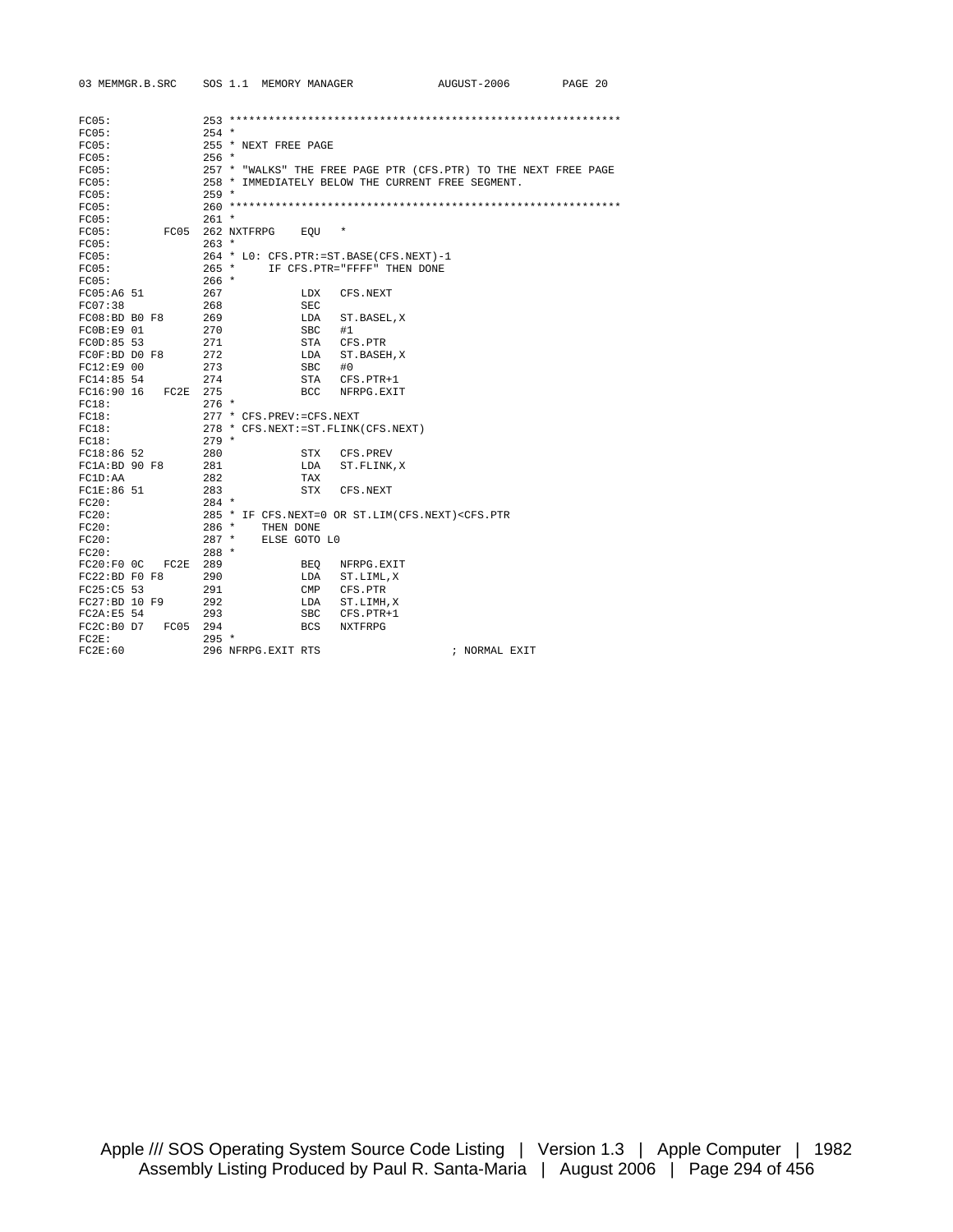| 03 MEMMGR.B.SRC   |          | SOS 1.1 MEMORY MANAGER    |            |                                                                 | AUGUST-2006 | PAGE 21 |
|-------------------|----------|---------------------------|------------|-----------------------------------------------------------------|-------------|---------|
|                   |          |                           |            |                                                                 |             |         |
| FC2F:             |          |                           |            |                                                                 |             |         |
| FC2F:             |          | $299*$                    |            |                                                                 |             |         |
| FC2F:             |          |                           |            | 300 * CHANGE.SEG(IN.SEGNUM, CHG.MODE; INOUT.PAGECT) SYSTEM CALL |             |         |
| FC2F:             |          | $301 *$                   |            |                                                                 |             |         |
| FC2F:             |          |                           |            |                                                                 |             |         |
| FC2F:             |          | $303 *$                   |            |                                                                 |             |         |
| FC2F:             | FC2F     | 304 CHG.SEG               | EOU        | $\ast$                                                          |             |         |
| FC2F:             |          | $305 *$                   |            |                                                                 |             |         |
| FC2F:             |          |                           |            | 306 * MOVE CALLER'S PAGE COUNT TO INTERNAL BUFFER               |             |         |
| FC2F:             |          | $307 *$                   |            |                                                                 |             |         |
| FC2F: A0 00       |          | 308                       | LDY        | #0                                                              |             |         |
| FC31:B163         |          | 309                       | LDA        | (CHG.PGCT),Y                                                    |             |         |
| FC33:85 5C        |          | 310                       | STA        | CHG. PGCTX                                                      |             |         |
| FC35: C8          |          | 311                       | <b>INY</b> |                                                                 |             |         |
| FC36:B1 63        |          | 312                       |            | LDA (CHG. PGCT), Y                                              |             |         |
| FC38:85 5D        |          | 313                       | STA        | CHG. PGCTX+1                                                    |             |         |
| FC3A:             |          | $314 *$                   |            |                                                                 |             |         |
| FC3A:             |          |                           |            | 315 * IF SEG# OUT OF RANGE OR ST. FLINK (SEG#)=FREE THEN ERR    |             |         |
| FC3A:             |          | $316 *$                   |            |                                                                 |             |         |
| FC3A:AG61         |          | 317                       | LDX        | CHG.NUM                                                         |             |         |
| FC3C:F0 09        | FC47 318 |                           | BEO        | CHGS.ERR                                                        |             |         |
| FC3E: E0 20       |          | 319                       | CPX        | #ST.CNT                                                         |             |         |
| FC40:B0 05        | FC47     | 320                       |            | BCS CHGS.ERR                                                    |             |         |
| $FC42:BD$ 90 $F8$ |          | 321                       | LDA        | ST.FLINK, X                                                     |             |         |
| FC45:10 05        | FC4C     | 322                       | <b>BPL</b> | CHGS005                                                         |             |         |
| FC47:             |          | $323 *$                   |            |                                                                 |             |         |
| FC47:A9 00        |          | 324 CHGS.ERR              | LDA        | #BADSEGNUM                                                      |             |         |
| FC49:20 00 00     |          | 325                       | JSR        | SYSERR                                                          | ; ERR EXIT  |         |
| FC4C:             |          |                           |            | 326 ***********************************                         |             |         |
| FC4C:             |          | 327 * CASE OF CHANGE MODE |            |                                                                 |             |         |
| FC4C:             |          |                           |            | 328 ***********************************                         |             |         |
| FC4C: A4 62       |          | 329 CHGS005               | LDY        | CHG.MODE                                                        |             |         |
| FC4E:CO 01        |          | 330                       | CPY        | #1                                                              |             |         |
| FC50:90 0D        | FC5F 331 |                           | BCC        | CHGS010                                                         |             |         |
| FC52:FO 35        | FC89     | 332                       | BEO        | CHGS020                                                         |             |         |
| FC54:C0 03        |          | 333                       | CPY        | #3                                                              |             |         |
| FC56:90 44        | FC9C     | 334                       | BCC        | CHGS030                                                         |             |         |
| FC58:F0 55        | FCAF     | 335                       | <b>BEO</b> | CHGS040                                                         |             |         |
| FC5A:             |          | $336 *$                   |            |                                                                 |             |         |
| FC5A: A9 00       |          | 337                       | LDA        | #BADCHGMODE                                                     |             |         |
| FC5C:20 00 00     |          | 338                       | JSR        | <b>SYSERR</b>                                                   | ; ERR EXIT  |         |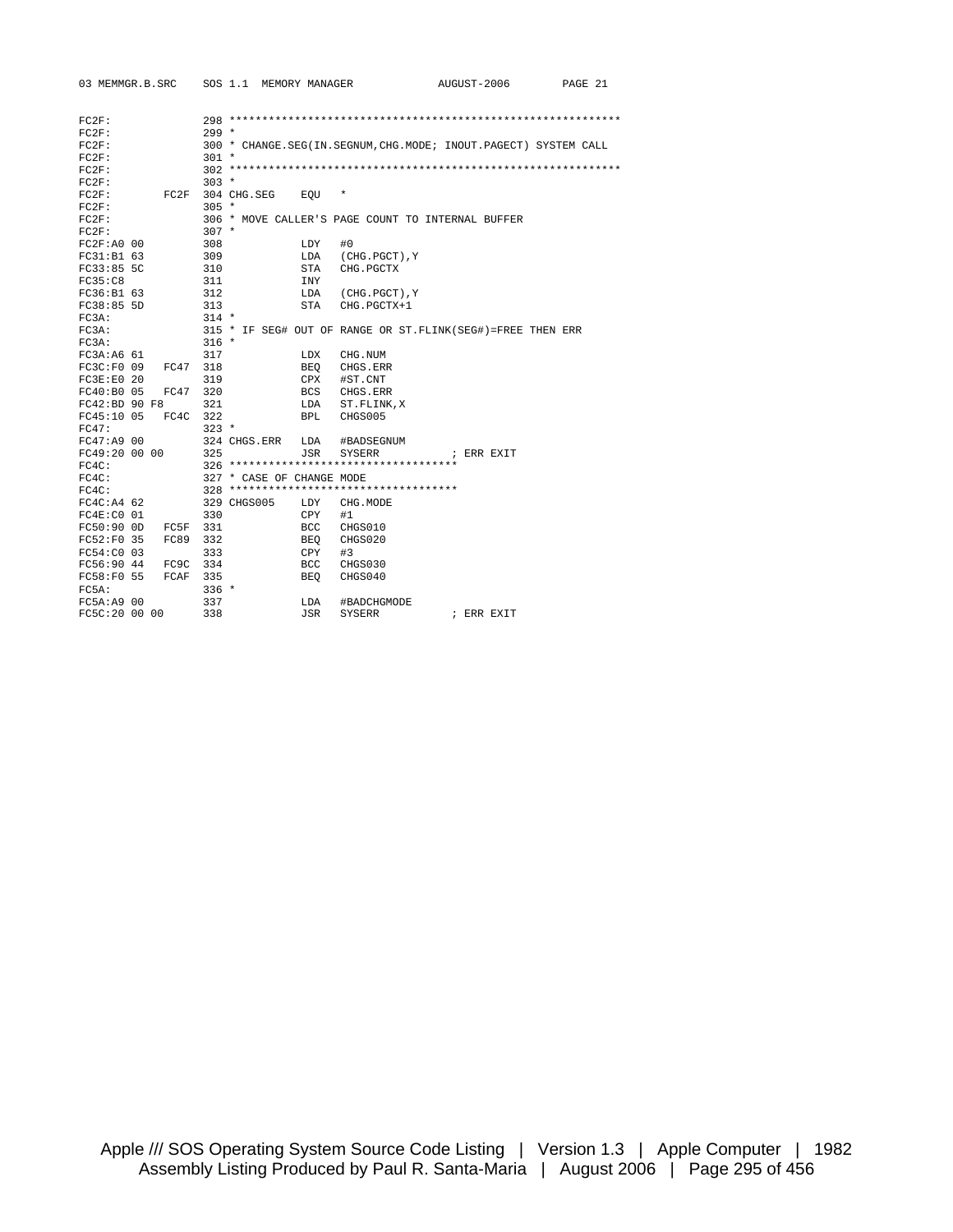| 03 MEMMGR.B.SRC     |             | SOS 1.1 MEMORY MANAGER             |                                            | AUGUST-2006        | PAGE 22 |
|---------------------|-------------|------------------------------------|--------------------------------------------|--------------------|---------|
|                     |             |                                    |                                            |                    |         |
|                     |             |                                    |                                            |                    |         |
| $FC5F$ :            |             |                                    | $340$ ***********************************  |                    |         |
| $FC5F$ :            |             | $341 *$ CHANGE MODE = $0(BASE UP)$ | 342 ***********************************    |                    |         |
| FC5F:               |             |                                    |                                            |                    |         |
| FC5F:               |             |                                    | 343 * CHG.NEW: = ST.BASE(SEG#) + PGCT      |                    |         |
| FC5F:               | $344 *$     |                                    |                                            |                    |         |
| FC5F:18             | 345 CHGS010 | <b>CLC</b>                         |                                            |                    |         |
| FC60:BD B0 F8       | 346         | LDA                                | ST.BASEL, X                                |                    |         |
| FC63:65 5C          | 347         | ADC                                | CHG. PGCTX                                 |                    |         |
| FC65:85 5E          | 348         | <b>STA</b>                         | CHG.NEW                                    |                    |         |
| FC67:BD D0 F8       | 349         | LDA                                | ST.BASEH, X                                |                    |         |
| FC6A:65 5D          | 350         | ADC                                | CHG. PGCTX+1                               |                    |         |
| FC6C:85 5F          | 351         | <b>STA</b>                         | CHG.NEW+1                                  |                    |         |
| FC6E:               | $352 *$     |                                    |                                            |                    |         |
| FC6E:B0 OC<br>FC7C  | 353         | <b>BCS</b>                         | CHGS014                                    | ; OVERFLOW, PEG IT |         |
| FC70:               | $354 *$     |                                    |                                            |                    |         |
| FC70:               |             |                                    | 355 * IF CHG.NEW <= ST.LIM(SEG#) THEN EXIT |                    |         |
| FC70:               | $356 *$     |                                    |                                            |                    |         |
| $FC70:BD$ $F0$ $F8$ | 357         | LDA                                | ST.LIML, X                                 |                    |         |
| FC73:C5 5E          | 358         | CMP                                | CHG.NEW                                    |                    |         |
| FC75:BD 10 F9       | 359         | LDA                                | ST.LIMH, X                                 |                    |         |
| FC78:E5 5F          | 360         | <b>SBC</b>                         | CHG.NEW+1                                  |                    |         |
| FC7A:B0 0A<br>FC86  | 361         | BCS                                | CHGS016                                    |                    |         |
| FC7C:               | $362 *$     |                                    |                                            |                    |         |
| FC7C:               |             |                                    | 363 * OTHERWISE, CHG.NEW: = ST.LIM(SEG#)   |                    |         |
| FC7C:               | $364 *$     |                                    |                                            |                    |         |
| FC7C:BD F0 F8       | 365 CHGS014 | LDA                                | ST.LIML, X                                 |                    |         |
| FC7F:85 5E          | 366         | STA                                | CHG.NEW                                    |                    |         |
| FC81:BD 10 F9       | 367         | LDA                                | ST.LIMH, X                                 |                    |         |
| FC84:85 5F          | 368         | STA                                | CHG.NEW+1                                  |                    |         |
| FC86:               | $369 *$     |                                    |                                            |                    |         |
| FC86:4C 48 FD       | 370 CHGS016 | JMP                                | CHGS.EXIT                                  |                    |         |
| FC89:               |             |                                    | 371 ***********************************    |                    |         |
| FC89:               |             |                                    | 372 * CHANGE MODE = 1(BASE DOWN)           |                    |         |
| <b>FC89:</b>        |             |                                    |                                            |                    |         |
| FC89:               |             |                                    | 374 * CHG.NEW: = ST.BASE(SEG#)-PGCT        |                    |         |
| FC89:               | $375 *$     |                                    |                                            |                    |         |
| FC89:38             | 376 CHGS020 | SEC                                |                                            |                    |         |
| FC8A: BD B0 F8      | 377         | LDA                                | ST.BASEL, X                                |                    |         |
| FC8D: E5 5C         | 378         | <b>SBC</b>                         | CHG. PGCTX                                 |                    |         |
| FC8F:85 5E          | 379         | STA                                | CHG.NEW                                    |                    |         |
| $FC91:BD$ DO $F8$   | 380         | LDA                                | ST.BASEH, X                                |                    |         |
| FC94:E5 5D          | 381         | <b>SBC</b>                         | CHG. PGCTX+1                               |                    |         |
| FC96:85 5F          | 382         | STA                                | CHG.NEW+1                                  |                    |         |
| FC98:B0 3F<br>FCD9  | 383         | <b>BCS</b>                         | CHGS050                                    |                    |         |
| FC9A: 90 4A<br>FCE6 | 384         | BCC                                | CHGS052                                    | ; OVERFLOW, PEG IT |         |
| FC9C:               |             |                                    | 385 ***********************************    |                    |         |
| FC9C:               |             | 386 * CHANGE MODE = 2(LIMIT UP)    |                                            |                    |         |
| FC9C:               |             |                                    | 387 ***********************************    |                    |         |
| FC9C:               |             |                                    | 388 * CHG.NEW: = ST.LIM(SEG#) + PGCT       |                    |         |
| FC9C:               | $389 *$     |                                    |                                            |                    |         |
| FC9C:18             | 390 CHGS030 | <b>CLC</b>                         |                                            |                    |         |
| FC9D:BD F0 F8       | 391         | LDA                                | ST.LIML, X                                 |                    |         |
| FCA0:65 5C          | 392         | ADC                                | CHG. PGCTX                                 |                    |         |
| $FCA2:85$ 5E        | 393         | STA                                | CHG.NEW                                    |                    |         |
| FCA4:BD 10 F9       | 394         | LDA                                | ST.LIMH, X                                 |                    |         |
| FCA7:65 5D          | 395         | ADC                                | CHG. PGCTX+1                               |                    |         |

Apple /// SOS Operating System Source Code Listing | Version 1.3 | Apple Computer | 1982 Assembly Listing Produced by Paul R. Santa-Maria | August 2006 | Page 296 of 456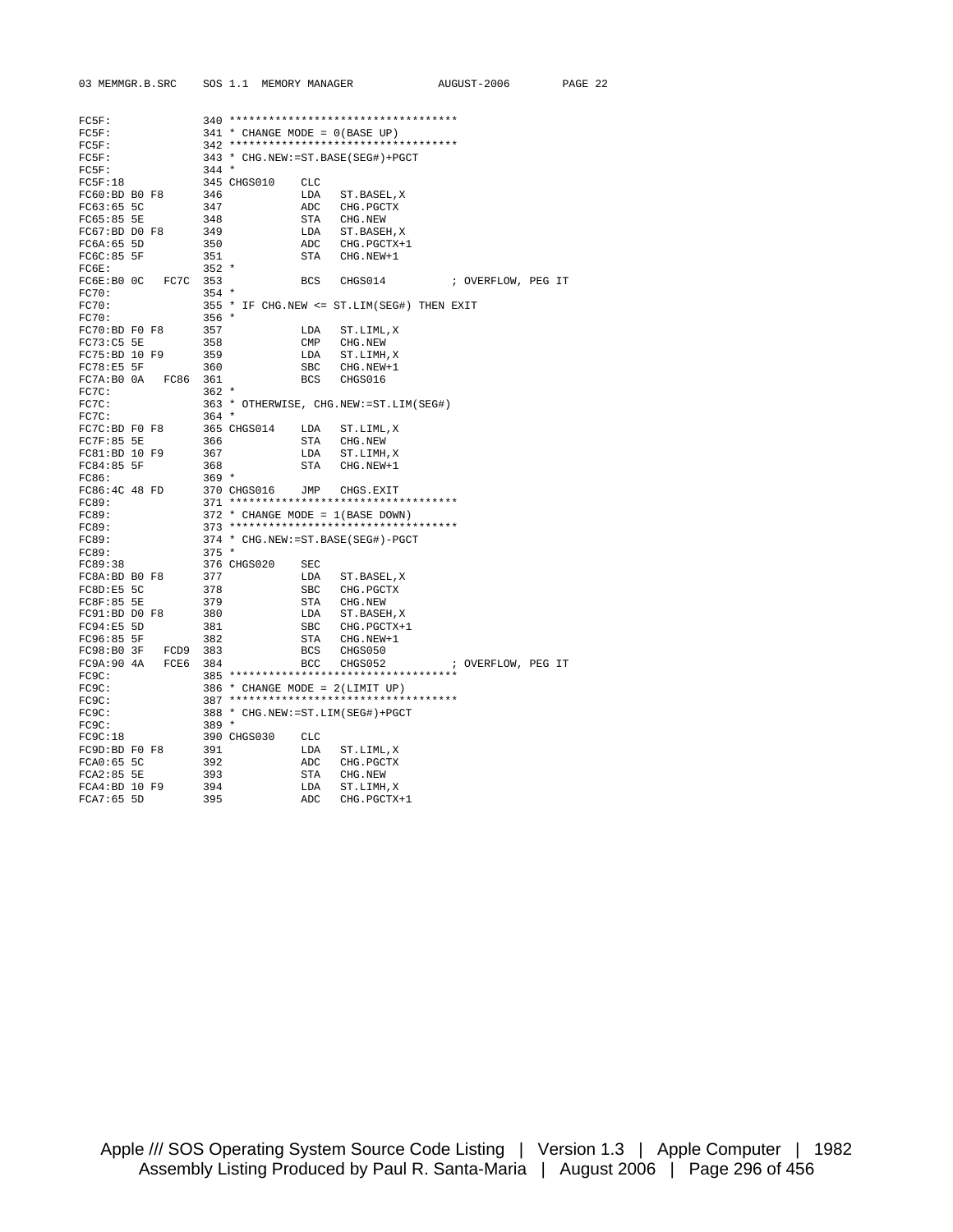| 03 MEMMGR.B.SRC              |      |         | SOS 1.1 MEMORY MANAGER |              |                                                            | AUGUST-2006        | PAGE 23 |  |
|------------------------------|------|---------|------------------------|--------------|------------------------------------------------------------|--------------------|---------|--|
|                              |      |         |                        |              |                                                            |                    |         |  |
| FCA9:85 5F                   |      | 396     |                        | STA          | CHG.NEW+1                                                  |                    |         |  |
| FCAB: 90 2C                  | FCD9 | 397     |                        | BCC          | CHGS050                                                    |                    |         |  |
| FCAD: B0 37                  | FCE6 | 398     |                        | BCS          | CHGS052                                                    | ; OVERFLOW, PEG IT |         |  |
| FCAF:                        |      |         |                        |              |                                                            |                    |         |  |
| FCAF:                        |      |         |                        |              | 400 * CHANGE MODE = 3(LIMIT DOWN)                          |                    |         |  |
| FCAF:                        |      |         |                        |              | 401 ***********************************                    |                    |         |  |
| FCAF:                        |      |         |                        |              | 402 * CHG.NEW: = ST.LIM(SEG#)-PGCT                         |                    |         |  |
| FCAF:                        |      | $403 *$ |                        |              |                                                            |                    |         |  |
| FCAF:38                      |      |         | 404 CHGS040            | SEC          |                                                            |                    |         |  |
| FCB0:BD F0 F8                |      | 405     |                        | LDA          | ST.LIML, X                                                 |                    |         |  |
| FCB3:E5 5C                   |      | 406     |                        | <b>SBC</b>   | CHG. PGCTX                                                 |                    |         |  |
| $FCB5:85$ 5E                 |      | 407     |                        | STA          | CHG.NEW                                                    |                    |         |  |
| FCB7:BD 10 F9                |      | 408     |                        | LDA          | ST.LIMH, X                                                 |                    |         |  |
| FCBA:E5 5D                   |      | 409     |                        | <b>SBC</b>   | CHG. PGCTX+1                                               |                    |         |  |
| FCBC: 85 5F                  |      | 410     |                        | STA          | CHG.NEW+1                                                  |                    |         |  |
| $FCBE:90$ OC                 | FCCC | 411     |                        | BCC          | CHGS044                                                    | ; OVERFLOW, PEG IT |         |  |
| FCCO:                        |      | $412 *$ |                        |              |                                                            |                    |         |  |
| FCCO:<br>FCCO:               |      | $414 *$ |                        |              | 413 * IF CHG. NEW >= ST. BASE (SEG#) THEN EXIT             |                    |         |  |
|                              |      |         |                        |              |                                                            |                    |         |  |
| FCCO: A5 5E                  |      | 415     |                        | LDA          | CHG.NEW                                                    |                    |         |  |
| FCC2:DD B0 F8                |      | 416     |                        | CMP          | ST.BASEL, X                                                |                    |         |  |
| FCC5: A5 5F                  |      | 417     |                        | LDA          | CHG.NEW+1                                                  |                    |         |  |
| FCC7:FD D0 F8                |      | 418     |                        | SBC          | ST.BASEH, X                                                |                    |         |  |
| FCCA: B0 0A                  | FCD6 | 419     |                        | BCS          | CHGS046                                                    |                    |         |  |
| FCCC:                        |      | $420 *$ |                        |              |                                                            |                    |         |  |
| FCCC:                        |      |         |                        |              | 421 * OTHERWISE CHG.NEW: = ST.BASE (SEG#)                  |                    |         |  |
| FCCC:                        |      | $422 *$ | 423 CHGS044            |              |                                                            |                    |         |  |
| FCCC:BD B0 F8<br>FCCF: 85 5E |      | 424     |                        | LDA<br>STA   | ST.BASEL, X                                                |                    |         |  |
| FCD1:BD D0 F8                |      | 425     |                        | LDA          | CHG.NEW<br>ST.BASEH, X                                     |                    |         |  |
| $FCD4:85$ 5F                 |      | 426     |                        | STA          | CHG.NEW+1                                                  |                    |         |  |
| FCD6:                        |      | $427 *$ |                        |              |                                                            |                    |         |  |
| FCD6:4C <sub>48</sub> FD     |      |         | 428 CHGS046            | JMP          | CHGS.EXIT                                                  |                    |         |  |
| FCD9:                        |      | $429 *$ |                        |              |                                                            |                    |         |  |
| FCD9:                        |      |         |                        |              | 430 * DETERMINE NEW BANK/PAGE'S REGION,                    |                    |         |  |
| FCD9:                        |      |         |                        |              | 431 * IF NEW BANK/PAGE IS INVALID THEN                     |                    |         |  |
| FCD9:                        |      |         |                        |              | 432 * SET TO BASE OR LIMIT (CASE CHANGE MODE)              |                    |         |  |
| FCD9:                        |      | $433 *$ |                        |              |                                                            |                    |         |  |
| FCD9:AG5E                    |      |         | 434 CHGS050            | LDX          | CHG.NEW                                                    |                    |         |  |
| FCDB: A4 5F                  |      | 435     |                        | LDY          | CHG.NEW+1                                                  |                    |         |  |
| FCDD:20 24 FF                |      | 436     |                        | JSR          | REGION                                                     |                    |         |  |
| FCEO: BO 04                  | FCE6 | 437     |                        | BCS          | CHGS052                                                    |                    |         |  |
| FCE2: D0 02                  | FCE6 | 438     |                        | BNE          | CHGS052                                                    |                    |         |  |
| FCE4:FO 17                   | FCFD | 439     |                        | <b>BEO</b>   | CHGS100                                                    |                    |         |  |
| FCE6:A5 62                   |      |         | 440 CHGS052            | LDA          | CHG.MODE                                                   |                    |         |  |
| FCE8:C9 01                   |      | 441     |                        | $\text{CMP}$ | #1                                                         |                    |         |  |
| FCEA: DO 07                  | FCF3 | 442     |                        | BNE          | CHGS054                                                    |                    |         |  |
| FCEC: A2 00                  |      | 443     |                        | LDX          | #>VRT.BASE                                                 |                    |         |  |
| FCEE: A0 00                  |      | 444     |                        | LDY          | # <vrt.base< td=""><td></td><td></td><td></td></vrt.base<> |                    |         |  |
| FCF0:4C F9 FC                |      | 445     |                        | JMP          | CHGS056                                                    |                    |         |  |
| FCF3:AE 40 00                |      |         | 446 CHGS054            | LDX          | >VRT.LIM                                                   |                    |         |  |
| FCF6:AC 41 00                |      | 447     |                        | LDY          | $>VRT.LIM+1$                                               |                    |         |  |
| FCF9:86 5E                   |      |         | 448 CHGS056            | STX          | CHG.NEW                                                    |                    |         |  |
|                              |      |         |                        |              |                                                            |                    |         |  |

FCFB:84 5F 449 STY CHG.NEW+1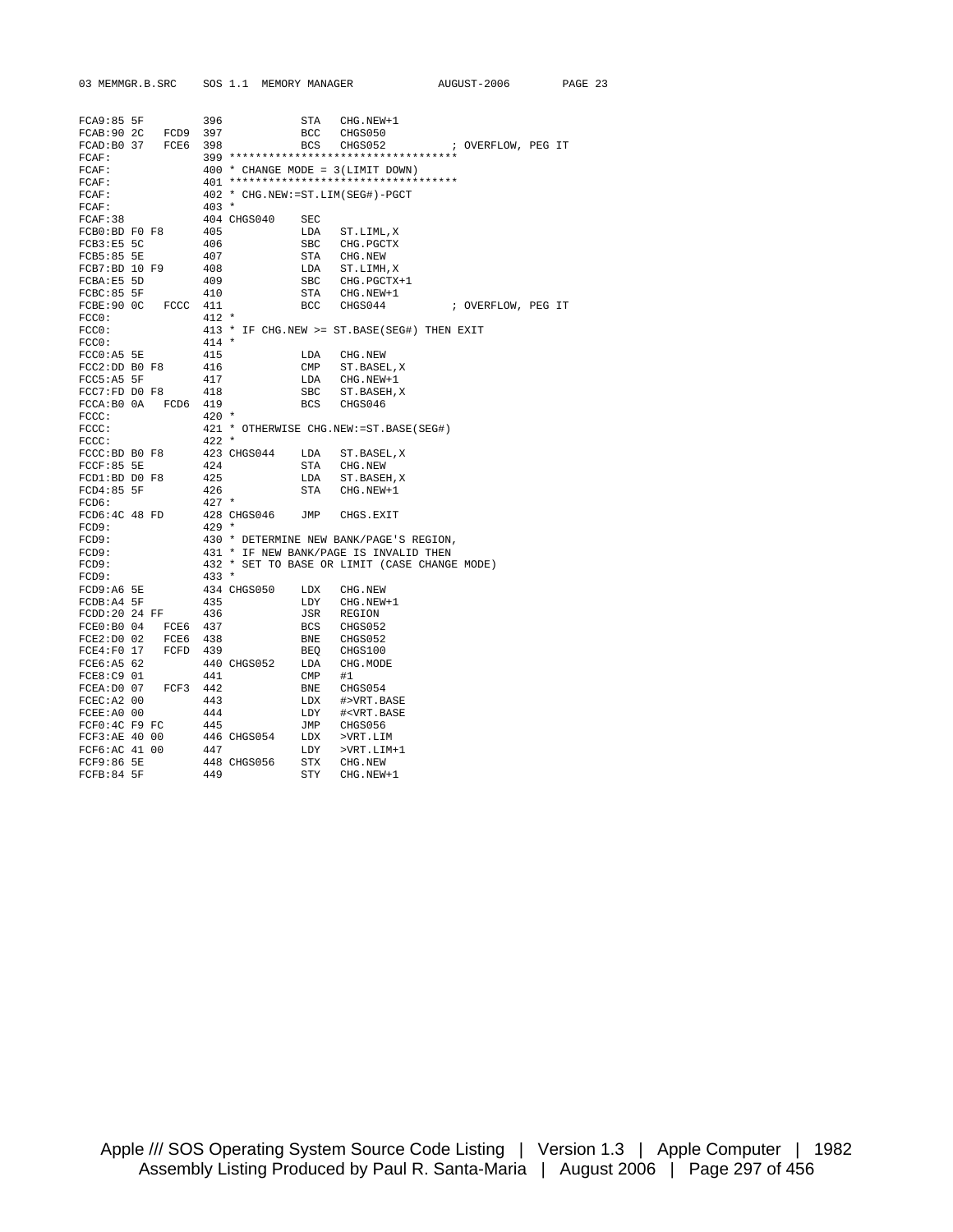| 03 MEMMGR.B.SRC |             | SOS 1.1 MEMORY MANAGER |              |                                                     | AUGUST-2006 | PAGE 24 |  |
|-----------------|-------------|------------------------|--------------|-----------------------------------------------------|-------------|---------|--|
|                 |             |                        |              |                                                     |             |         |  |
|                 |             |                        |              |                                                     |             |         |  |
| FCFD:           | $451 *$     |                        |              |                                                     |             |         |  |
| FCFD:           |             |                        |              | 452 * COMPUTE BANK/PAGE OF ADJACENT SEGMENT, IF ANY |             |         |  |
| FCFD:           |             | 453 * CASE CHANGE MODE |              |                                                     |             |         |  |
| FCFD:           | $454 *$     |                        |              |                                                     |             |         |  |
| FCFD: A6 61     |             | 455 CHGS100            | LDX          | CHG.NUM                                             |             |         |  |
| FCFF: A5 62     | 456         |                        | LDA          | CHG.MODE                                            |             |         |  |
| FD01:C9 01      | 457         |                        | $\text{CMP}$ | #1                                                  |             |         |  |
| FD03:D0 20      | FD25 458    |                        | BNE          | CHGS200                                             |             |         |  |
| FDO5:           |             | $459 *$                |              | "1" IF ST. FLINK (SEG#) = 0 THEN EXIT               |             |         |  |
| FD05:BD 90 F8   | 460         |                        | LDA          | ST. FLINK, X                                        |             |         |  |
| FDO8:FO 3E      | 461<br>FD48 |                        | BEO          | CHGS.EXIT                                           |             |         |  |
| FDOA:           | $462 *$     |                        |              | $X, Y := ST.LIM(ST.FLINK(SEG#)) + 1$                |             |         |  |
| FDOA: A8        | 463         |                        | TAY          |                                                     |             |         |  |
| FD0B:B9 F0 F8   | 464         |                        | LDA          | ST.LIML, Y                                          |             |         |  |
| FDOE:AA         | 465         |                        | TAX          |                                                     |             |         |  |
| FD0F:B9 10 F9   | 466         |                        | LDA          | ST.LIMH, Y                                          |             |         |  |
| FD12:A8         | 467         |                        | TAY          |                                                     |             |         |  |
| FD13:E8         | 468         |                        | INX          |                                                     |             |         |  |
| FD14:D0 01      | FD17<br>469 |                        | BNE          | CHGS110                                             |             |         |  |
| FD16:CB         | 470         |                        | <b>INY</b>   |                                                     |             |         |  |
| FD17:           | $471 *$     |                        |              | IF CHG.NEW < X, Y THEN CHG.NEW: = X, Y              |             |         |  |
| $FD17:C4$ 5F    |             | 472 CHGS110            | CPY          | CHG.NEW+1                                           |             |         |  |
| FD19:90 2D      | 473<br>FD48 |                        | BCC          | CHGS.EXIT                                           |             |         |  |
| FD1B: F0 02     | FD1F 474    |                        | BEO          | CHGS120                                             |             |         |  |
| FD1D:B0 25      | FD44<br>475 |                        |              | BCS CHGS300                                         |             |         |  |
| FD1F:E4 5E      |             | 476 CHGS120            | CPX          | CHG.NEW                                             |             |         |  |
| FD21:90 25      | 477<br>FD48 |                        | BCC          | CHGS.EXIT                                           |             |         |  |
| FD23:B0 1F      | FD44<br>478 |                        | <b>BCS</b>   | CHGS300                                             |             |         |  |
| FD25:           |             | $479 *$                |              | "2" IF ST. BLINK (SEG#) = 0 THEN EXIT               |             |         |  |
| FD25:BD 70 F8   |             | 480 CHGS200            | LDA          | ST.BLINK, X                                         |             |         |  |
| FD28:FO 1E      | 481<br>FD48 |                        | BEO          | CHGS.EXIT                                           |             |         |  |
| FD2A:           | $482 *$     |                        |              | $X, Y := ST.BASE(ST.BLINK(SEG#)) - 1$               |             |         |  |
| FD2A:AB         | 483         |                        | TAY          |                                                     |             |         |  |
| FD2B:B9 B0 F8   | 484         |                        |              |                                                     |             |         |  |
| FD2E:AA         | 485         |                        | LDA<br>TAX   | ST.BASEL, Y                                         |             |         |  |
| FD2F:B9 D0 F8   | 486         |                        |              |                                                     |             |         |  |
| FD32:AB         | 487         |                        | LDA<br>TAY   | ST.BASEH, Y                                         |             |         |  |
|                 |             |                        | <b>TXA</b>   |                                                     |             |         |  |
| FD33:8A         | 488         |                        |              |                                                     |             |         |  |
| FD34:D0 01      | FD37 489    |                        | <b>BNE</b>   | CHGS210                                             |             |         |  |
| FD36:88         | 490         |                        | <b>DEY</b>   |                                                     |             |         |  |
| FD37:CA         |             | 491 CHGS210            | <b>DEX</b>   |                                                     |             |         |  |
| FD38:           | $492 *$     |                        |              | IF CHG.NEW > X, Y THEN CHG.NEW: = X, Y              |             |         |  |
| FD38: C4 5F     | 493         |                        | CPY          | $CHG.NEW+1$                                         |             |         |  |
| FD3A:90 08      | FD44 494    |                        | BCC          | CHGS300                                             |             |         |  |
| FD3C: F0 02     | FD40<br>495 |                        | BEQ          | CHGS220                                             |             |         |  |
| FD3E:B0 08      | FD48<br>496 |                        | BCS          | CHGS.EXIT                                           |             |         |  |
| FD40: E4 5E     |             | 497 CHGS220            | CPX          | CHG.NEW                                             |             |         |  |
| FD42:B0 04      | FD48 498    |                        | BCS          | CHGS.EXIT                                           |             |         |  |
| FD44:           | $499 *$     |                        |              |                                                     |             |         |  |
| FD44:86 5E      |             | 500 CHGS300            | STX          | CHG.NEW                                             |             |         |  |
| FD46:84 5F      | 501         |                        | STY          | CHG.NEW+1                                           |             |         |  |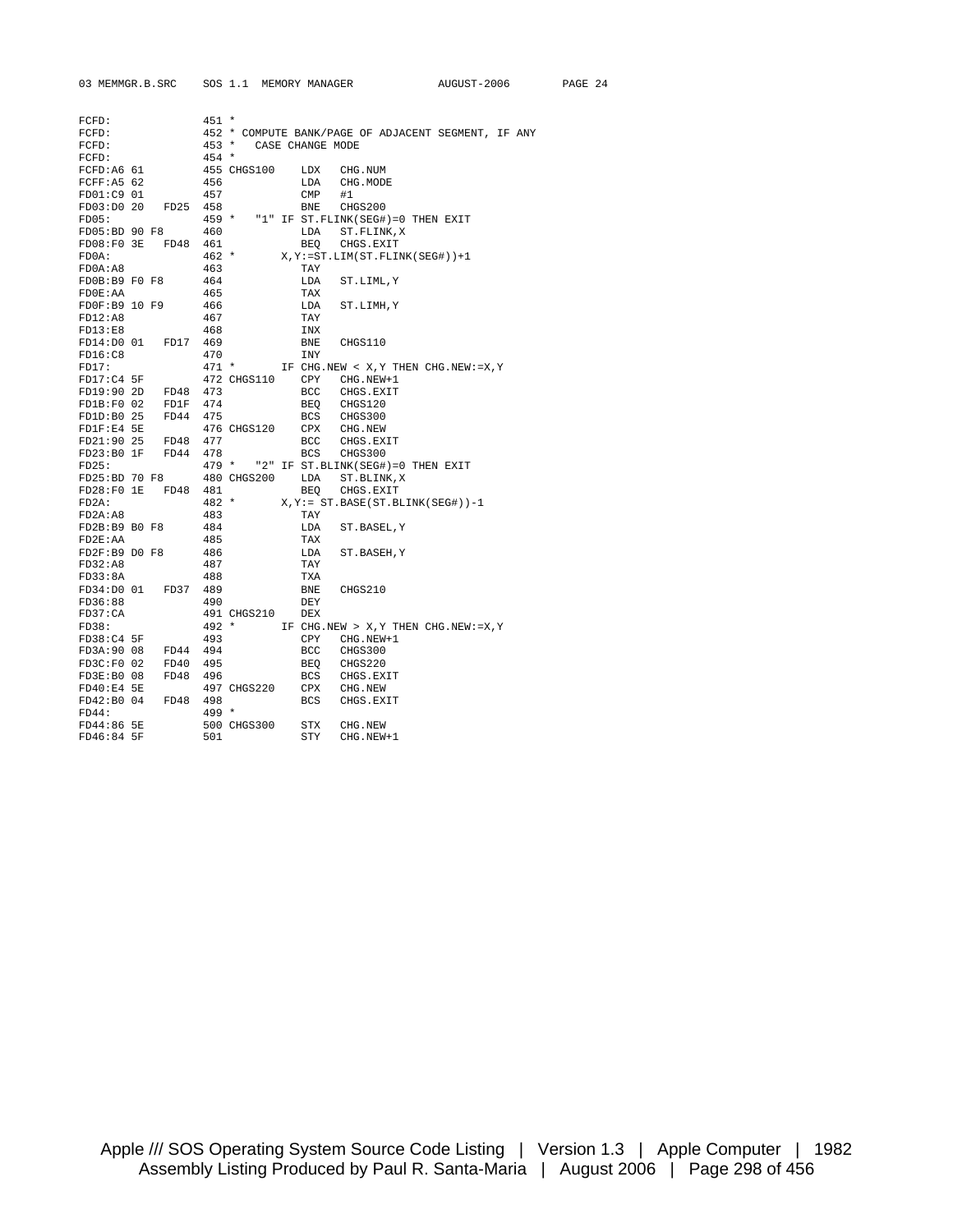| 03 MEMMGR.B.SRC                            | SOS 1.1 MEMORY MANAGER    |              |                                                 | AUGUST-2006 |                                                        | PAGE 25 |  |
|--------------------------------------------|---------------------------|--------------|-------------------------------------------------|-------------|--------------------------------------------------------|---------|--|
|                                            |                           |              |                                                 |             |                                                        |         |  |
| FD48:                                      |                           |              | 503 ***********************************         |             |                                                        |         |  |
| FD48:                                      | $504$ *                   |              |                                                 |             |                                                        |         |  |
| FD48:                                      |                           |              |                                                 |             | 505 * COMPUTE DELTA PAGE COUNT AND RETURN IT TO CALLER |         |  |
| FD48:                                      | 506 * (CASE OF CHG.MODE)  |              |                                                 |             |                                                        |         |  |
| FD48:                                      | $507 *$                   |              |                                                 |             |                                                        |         |  |
| FD48:                                      |                           |              | 508 ***********************************         |             |                                                        |         |  |
| FD48:A6 61                                 | 509 CHGS.EXIT LDX CHG.NUM |              |                                                 |             |                                                        |         |  |
| FD4A: A0 00                                | 510                       | LDY          | #0                                              |             |                                                        |         |  |
| FD4C: A5 62                                | 511                       |              | LDA CHG. MODE                                   |             |                                                        |         |  |
| $FD4E: C9$ 01                              | 512                       | $\text{CMP}$ | #1                                              |             |                                                        |         |  |
| FD50:90 08 FD5A 513                        |                           |              | BCC CHGS500                                     |             |                                                        |         |  |
| FD52:F0 16 FD6A 514                        |                           |              | BEQ CHGS510                                     |             |                                                        |         |  |
| FD54:C9 03                                 | 515                       | CMP          | #3                                              |             |                                                        |         |  |
| FD56:90 22 FD7A 516<br>FD58:F0 30 FD8A 517 |                           |              | BCC CHGS520                                     |             |                                                        |         |  |
|                                            |                           | BEQ          | CHGS530                                         |             |                                                        |         |  |
| FD5A:                                      | 518 *                     |              |                                                 |             |                                                        |         |  |
| FD5A:                                      |                           |              | 519 * "0" -- PAGECOUNT: =NEW-BASE               |             |                                                        |         |  |
| FD5A:                                      | $520 *$                   |              |                                                 |             |                                                        |         |  |
| FD5A:38                                    | 521 CHGS500               | SEC          |                                                 |             |                                                        |         |  |
| FD5B:A5 5E                                 | 522                       |              | LDA CHG.NEW                                     |             |                                                        |         |  |
| FD5D:FD B0 F8                              | 523                       |              | SBC ST. BASEL, X                                |             |                                                        |         |  |
| FD60:91 63                                 | 524                       |              | STA (CHG. PGCT), Y                              |             |                                                        |         |  |
| FD62:A5 5F                                 | 525                       |              | LDA CHG.NEW+1                                   |             |                                                        |         |  |
| FD64:FD D0 F8                              | 526                       |              | SBC ST. BASEH, X                                |             |                                                        |         |  |
| FD67:4C 97 FD                              | 527                       |              | JMP CHGS600                                     |             |                                                        |         |  |
| FD6A:                                      | $528 *$                   |              |                                                 |             |                                                        |         |  |
| FD6A:                                      |                           |              | 529 * "1" -- PAGECOUNT:=BASE-NEW                |             |                                                        |         |  |
| FD6A:                                      | $530 *$                   |              |                                                 |             |                                                        |         |  |
| FD6A:38                                    | 531 CHGS510               | SEC          |                                                 |             |                                                        |         |  |
| FD6B:BD B0 F8                              | 532                       |              | LDA ST.BASEL, X                                 |             |                                                        |         |  |
| FD6E:E5 5E                                 | 533                       |              | SBC CHG.NEW                                     |             |                                                        |         |  |
| FD70:91 63                                 | 534                       |              | STA (CHG.PGCT), Y                               |             |                                                        |         |  |
| FD72:BD D0 F8                              | 535                       |              | LDA ST.BASEH, X                                 |             |                                                        |         |  |
| FD75:E55                                   | 536                       |              | SBC CHG.NEW+1                                   |             |                                                        |         |  |
| FD77:4C 97 FD                              | 537                       |              | JMP CHGS600                                     |             |                                                        |         |  |
| FD7A:                                      | $538 *$                   |              | 539 * "2" -- PAGECOUNT: =NEW-LIM                |             |                                                        |         |  |
| FD7A:<br>FD7A:                             |                           |              |                                                 |             |                                                        |         |  |
|                                            | 540 *                     |              |                                                 |             |                                                        |         |  |
| FD7A:38<br>FD7B: A5 5E                     | 541 CHGS520<br>542        | SEC          |                                                 |             |                                                        |         |  |
| FD7D:FD F0 F8                              | 543                       |              | LDA CHG.NEW                                     |             |                                                        |         |  |
|                                            |                           |              | ${\tt SBC} \qquad {\tt ST.LIML} \,, \\ {\tt X}$ |             |                                                        |         |  |
| FD80:91 63<br>FD82: A5 5F                  | 544                       |              | STA (CHG. PGCT), Y<br>LDA CHG.NEW+1             |             |                                                        |         |  |
| FD84:FD 10 F9                              | 545<br>546                |              | SBC ST.LIMH, X                                  |             |                                                        |         |  |
| FD87:4C 97 FD                              | 547                       |              | CHGS600                                         |             |                                                        |         |  |
| FD8A:                                      | 548 *                     | JMP          |                                                 |             |                                                        |         |  |
| FD8A:                                      |                           |              | 549 * "3" -- PAGECOUNT: =LIM-NEW                |             |                                                        |         |  |
| FD8A:                                      | $550*$                    |              |                                                 |             |                                                        |         |  |
| FD8A:38                                    | 551 CHGS530               | SEC          |                                                 |             |                                                        |         |  |
| FD8B:BD F0 F8                              | 552                       |              | LDA ST.LIML, X                                  |             |                                                        |         |  |
| FD8E:E5 5E                                 | 553                       |              | SBC CHG.NEW                                     |             |                                                        |         |  |
| FD90:91 63                                 | 554                       |              | STA (CHG. PGCT), Y                              |             |                                                        |         |  |
| FD92:BD 10 F9                              | 555                       |              | LDA ST.LIMH, X                                  |             |                                                        |         |  |
| FD95:E5 5F                                 | 556                       |              | SBC CHG.NEW+1                                   |             |                                                        |         |  |
| FD97:                                      | $557 *$                   |              |                                                 |             |                                                        |         |  |
| FD97:C8                                    | 558 CHGS600               | <b>INY</b>   |                                                 |             |                                                        |         |  |
|                                            |                           |              |                                                 |             |                                                        |         |  |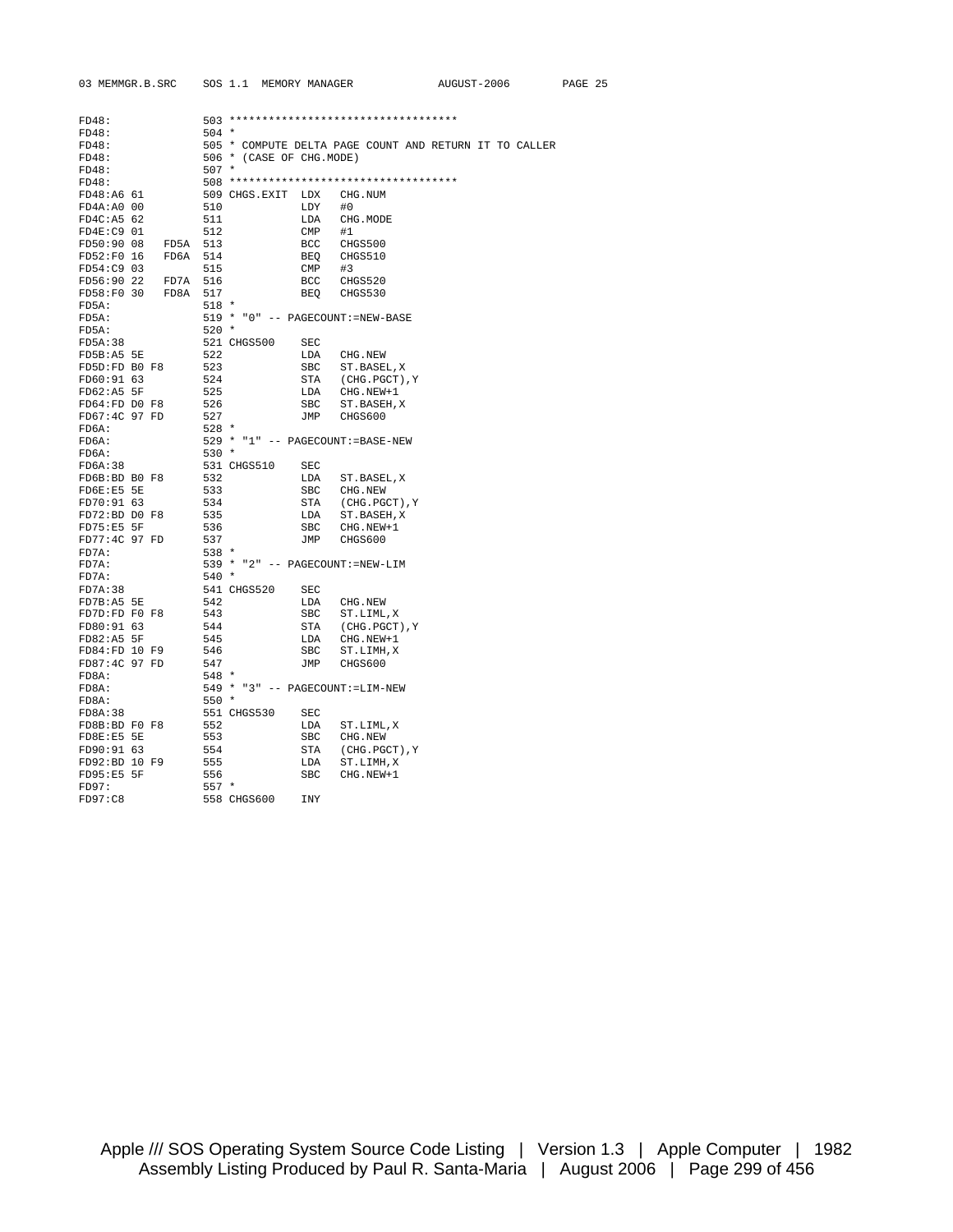|                          | 03 MEMMGR.B.SRC |         |             |              | SOS 1.1 MEMORY MANAGER | AUGUST-2006                                              | PAGE 26 |  |
|--------------------------|-----------------|---------|-------------|--------------|------------------------|----------------------------------------------------------|---------|--|
|                          |                 |         |             |              |                        |                                                          |         |  |
| FD98:91 63               |                 | 559     |             |              | STA (CHG. PGCT), Y     |                                                          |         |  |
| FD9A:                    |                 | $560 *$ |             |              |                        |                                                          |         |  |
| FD9A:                    |                 |         |             |              |                        | 561 * IF NEW PAGE COUNT < REQUESTED PAGECOUNT THEN ERR   |         |  |
| FD9A:                    |                 | $562 *$ |             |              |                        |                                                          |         |  |
| FD9A:AA                  |                 | 563     |             | TAX          |                        |                                                          |         |  |
| FD9B:88                  |                 | 564     |             | DEY          |                        |                                                          |         |  |
| FD9C: B1 63              |                 | 565     |             | LDA          | (CHG.PGCT), Y          |                                                          |         |  |
| FD9E: C5 5C              |                 | 566     |             | $\text{CMP}$ | CHG. PGCTX             |                                                          |         |  |
| FDAO: 8A                 |                 | 567     |             | <b>TXA</b>   |                        |                                                          |         |  |
| FDA1:E5 5D               |                 | 568     |             | SBC          | CHG.PGCTX+1            |                                                          |         |  |
| FDA3:B005                | FDAA 569        |         |             |              | BCS CHGS610            |                                                          |         |  |
| FDA5:A9 00               |                 | 570     |             |              | LDA #SEGRQDN           |                                                          |         |  |
| FDA7:20 00 00            |                 | 571     |             | JSR          | SYSERR                 | ; ERR EXIT                                               |         |  |
| FDAA:                    |                 | $572 *$ |             |              |                        |                                                          |         |  |
| FDAA:                    |                 |         |             |              |                        | 573 * OTHERWISE, ENTER CHG.NEW IN SEGMENT TABLE AND EXIT |         |  |
| FDAA:                    |                 | $574$ * |             |              |                        |                                                          |         |  |
| FDAA:A6 61               |                 |         | 575 CHGS610 | LDX          | CHG.NUM                |                                                          |         |  |
| FDAC: A5 62              |                 | 576     |             | LDA          | CHG.MODE               |                                                          |         |  |
| FDAE:C9 02               |                 | 577     |             | $CMP$ #2     |                        |                                                          |         |  |
| $FDB0:AB$ 5E             |                 | 578     |             |              | LDA CHG.NEW            |                                                          |         |  |
| $FDB2:AA$ 5F             |                 | 579     |             |              | LDY CHG.NEW+1          |                                                          |         |  |
| FDB4:B0 09               | FDBF 580        |         |             | BCS          | CHGS620                |                                                          |         |  |
| FDB6:                    |                 | $581 *$ |             |              |                        |                                                          |         |  |
| FDB6:9D <sub>B0</sub> F8 |                 | 582     |             | STA          | ST.BASEL, X            |                                                          |         |  |
| <b>FDB9:98</b>           |                 | 583     |             | TYA          |                        |                                                          |         |  |
| FDBA: 9D DO F8           |                 | 584     |             | STA          | ST.BASEH, X            |                                                          |         |  |
| FDBD:18                  |                 | 585     |             | <b>CLC</b>   |                        |                                                          |         |  |
| FDRF:60                  |                 | 586     |             | <b>RTS</b>   |                        | ; NORMAL EXIT                                            |         |  |
| $FDBF$ :                 |                 | $587 *$ |             |              |                        |                                                          |         |  |
| $FDBF$ :                 |                 | 588 *   |             |              |                        |                                                          |         |  |
| FDBF:9D F0 F8            |                 |         | 589 CHGS620 | STA          | ST.LIML, X             |                                                          |         |  |
| FDC2:98                  |                 | 590     |             | TYA          |                        |                                                          |         |  |
| FDC3:9D 10 F9            |                 | 591     |             | STA          | ST.LIMH, X             |                                                          |         |  |
| FDC6:18                  |                 | 592     |             | CLC          |                        |                                                          |         |  |
| FDC7:60                  |                 | 593     |             | <b>RTS</b>   |                        | ; NORMAL EXIT                                            |         |  |
| FDC8:                    |                 | 594     |             | <b>CHN</b>   | MEMMGR.C.SRC           |                                                          |         |  |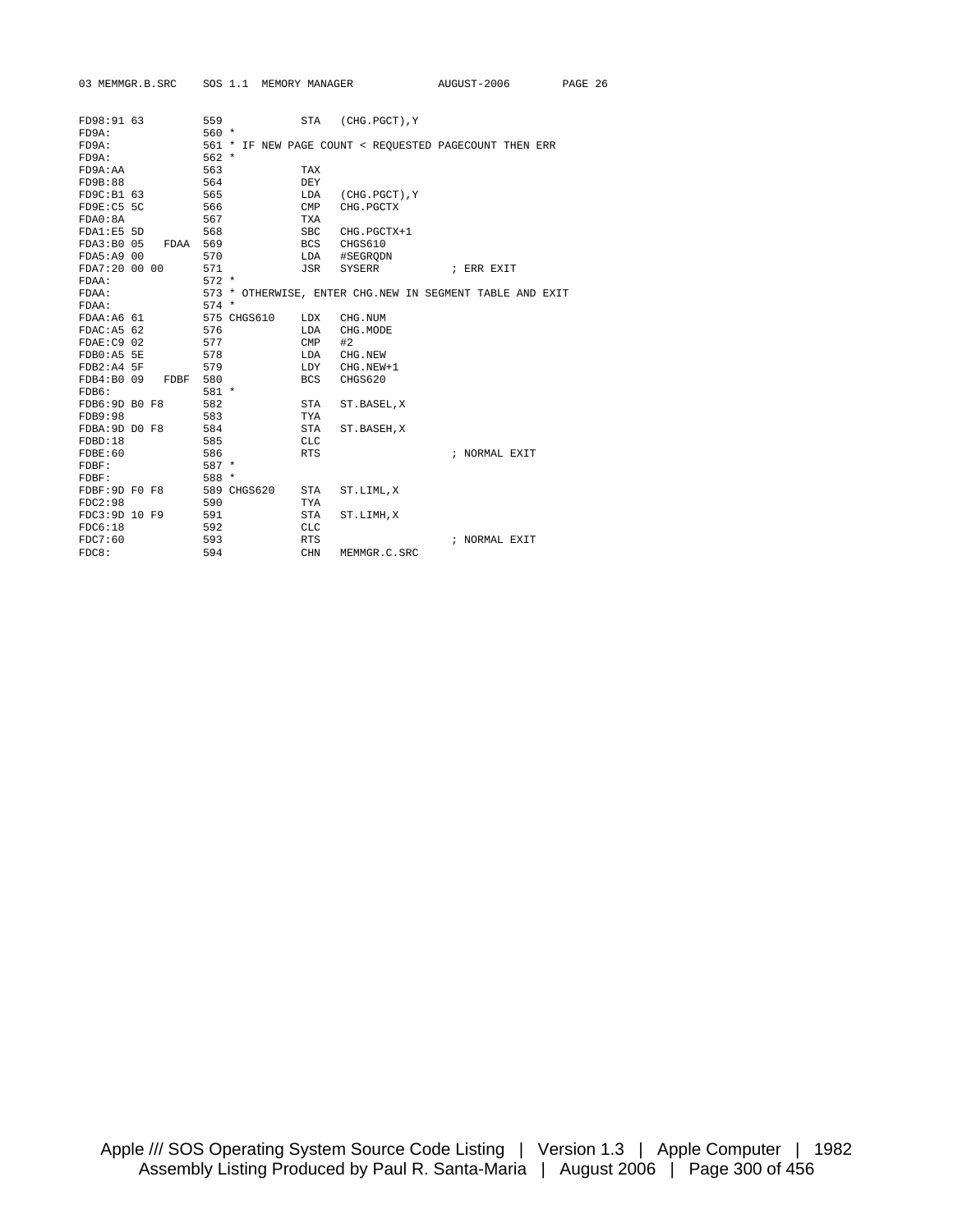| FDC8:               |              |                                   |                                                                           |
|---------------------|--------------|-----------------------------------|---------------------------------------------------------------------------|
| FDC8:               |              | $3 *$                             |                                                                           |
| FDC8:               |              |                                   | 4 * GET. SEG. INFO(IN. SEGNUM; OUT. BASE. BKPG, LIMIT. BKPG, PGCT, SEGID) |
| FDC8:               |              | $5*$                              |                                                                           |
| FDC8:               |              |                                   |                                                                           |
| FDC8:               |              | $7 *$                             |                                                                           |
| FDC8:<br>FDC8       |              | 8 GET.SEG.INFO EOU *              |                                                                           |
| FDC8:               |              | 9 *                               |                                                                           |
| FDC8:               |              |                                   | 10 * IF SEG# OUT OF BOUNDS OR ST. FLINK (SEG#)=ST. FREE THEN ERR          |
| FDC8:               | $11 *$       |                                   |                                                                           |
| FDC8:AG61           | 12           | LDX                               | GSI.NUM                                                                   |
| FDCA: F0 56<br>FE22 | 13           | BEQ                               | GSI.ERR<br>; ERR - INVALID SEGNUM                                         |
| FDCC: E0 20         | 14           | CPX                               | #ST.CNT                                                                   |
| FDCE: B0 52<br>FE22 | 15           | BCS                               | GSI.ERR<br>; ERR - INVALID SEGNUM                                         |
| FDD0:BD 90 F8       | 16           | LDA                               | ST.FLINK, X                                                               |
| FDD3:30 4D<br>FE22  | 17           | BMI                               | GSI.ERR<br>; ERR - INVALID SEGNUM                                         |
| FDD5:               | $18 *$       |                                   |                                                                           |
| FDD5:               |              | 19 * RETURN BASE. BKPG TO CALLER  |                                                                           |
| FDD5:               | $20 *$       |                                   |                                                                           |
| FDD5:BC D0 F8       | 21           | LDY                               | ST.BASEH, X                                                               |
| FDD8:BD B0 F8       | 22           | LDA                               | ST.BASEL, X                                                               |
| FDDB:AA             | 23           | TAX                               |                                                                           |
| $FDDC:20$ 05 $FF$   | 24           | JSR                               | CNVRT.XBP                                                                 |
| FDDF:98             | 25           | TYA                               |                                                                           |
| FDE0:A0 01          |              |                                   |                                                                           |
| FDE2:91 62          | 26<br>27     | LDY                               | #1                                                                        |
| FDE4:88             | 28           | STA                               | (GSI.BASE),Y                                                              |
|                     |              | DEY                               |                                                                           |
| FDE5:8A             | 29<br>30     | TXA                               |                                                                           |
| FDE6:91 62          | $31 *$       | STA                               | (GSI.BASE),Y                                                              |
| FDE8:               |              |                                   |                                                                           |
| FDE8:               |              | 32 * RETURN LIMIT. BKPG TO CALLER |                                                                           |
| FDE8:               | $33 *$<br>34 |                                   |                                                                           |
| FDE8:A6 61          |              | LDX                               | GSI.NUM                                                                   |
| FDEA: BC 10 F9      | 35           | LDY                               | ST.LIMH, X                                                                |
| FDED:BD F0 F8       | 36           | LDA                               | ST.LIML, X                                                                |
| FDF0:AA             | 37           | TAX                               |                                                                           |
| FDF1:20 05 FF       | 38           | JSR                               | CNVRT.XBP                                                                 |
| FDF4:98             | 39           | TYA                               |                                                                           |
| FDF5:A0 01          | 40           | LDY                               | #1                                                                        |
| FDF7:91 64          | 41           | STA                               | (GSI.LIM),Y                                                               |
| FDF9:88             | 42           | DEY                               |                                                                           |
| FDFA:8A             | 43           | TXA                               |                                                                           |
| FDFB: 91 64         | 44           | STA                               | (GSI.LIM),Y                                                               |
| FDFD:               | $45 *$       |                                   |                                                                           |
| FDFD:               |              | 46 * RETURN SEGID TO CALLER       |                                                                           |
| FDFD:               | $47 *$       |                                   |                                                                           |
| FDFD:A6 61          | 48           | LDX                               | GSI.NUM                                                                   |
| FDFF:BD 30 F9       | 49           | LDA                               | ST.ID, X                                                                  |
| FE02:91 68          | 50           | STA                               | (GSI.ID),Y                                                                |
| FE04:               | $51 *$       |                                   |                                                                           |
| FE04:               |              | 52 * COMPUTE PAGE COUNT           |                                                                           |
| FE04:               | $53 *$       |                                   |                                                                           |
| FE04:38             | 54           | SEC                               |                                                                           |
| FE05:BD F0 F8       | 55           | LDA                               | ST.LIML, X                                                                |
| FE08:FD B0 F8       | 56           | <b>SBC</b>                        | ST.BASEL, X                                                               |
| FE0B:A8             | 57           | TAY                               |                                                                           |

04 MEMMGR.C.SRC SOS 1.1 MEMORY MANAGER AUGUST-2006 PAGE 27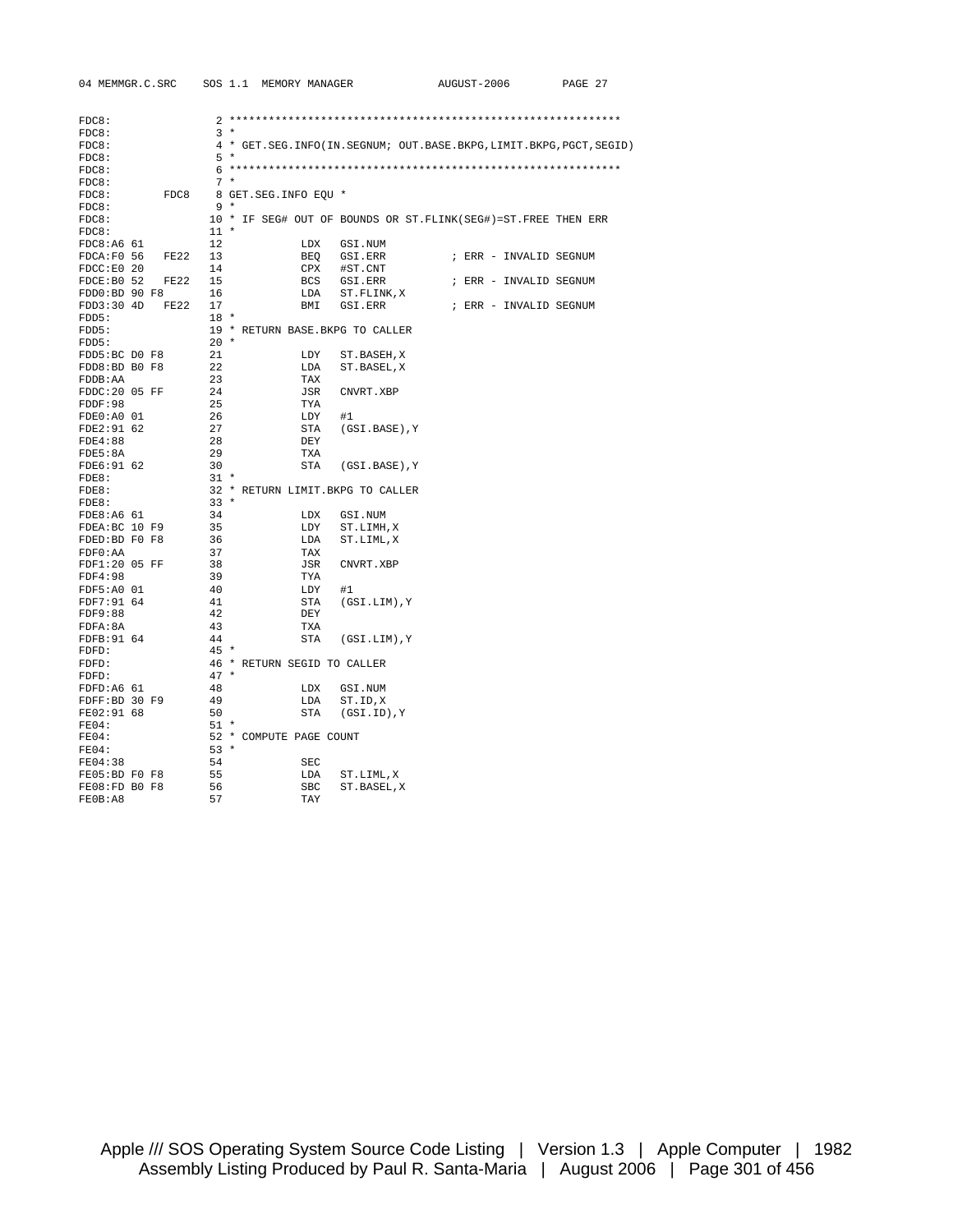|                |      |        | 04 MEMMGR.C.SRC SOS 1.1 MEMORY MANAGER |            |                             | AUGUST-2006   | PAGE 28 |  |
|----------------|------|--------|----------------------------------------|------------|-----------------------------|---------------|---------|--|
| FEOC:BD 10 F9  |      | 58     |                                        | LDA        | ST.LIMH, X                  |               |         |  |
| FEOF:FD DO F8  |      | 59     |                                        | <b>SBC</b> | ST.BASEH, X                 |               |         |  |
| FF12:AA        |      | 60     |                                        | <b>TAX</b> |                             |               |         |  |
| <b>FE13:C8</b> |      | 61     |                                        | <b>INY</b> |                             |               |         |  |
| FE14:DO 01     | FE17 | 62     |                                        | <b>BNE</b> | GSI010                      |               |         |  |
| FF16:FB        |      | 63     |                                        | <b>INX</b> |                             |               |         |  |
| FE17:          |      | $64 *$ |                                        |            |                             |               |         |  |
| FE17:          |      | 65     | $\star$                                |            | RETURN PAGE COUNT TO CALLER |               |         |  |
| FF17:          |      | 66 *   |                                        |            |                             |               |         |  |
| FE17:98        |      |        | 67 GSI010                              | <b>TYA</b> |                             |               |         |  |
| FE18:A0 00     |      | 68     |                                        | LDY        | #0                          |               |         |  |
| FE1A: 91 66    |      | 69     |                                        | STA        | (GSI.PGCT), Y               |               |         |  |
| FE1C: C8       |      | 70     |                                        | <b>TNY</b> |                             |               |         |  |
| FE1D:8A        |      | 71     |                                        | <b>TXA</b> |                             |               |         |  |
| FE1E: 91 66    |      | 72     |                                        | <b>STA</b> | (GSI.PGCT), Y               |               |         |  |
| FE20:          |      | $73 *$ |                                        |            |                             |               |         |  |
| FE20:18        |      | 74     |                                        | <b>CLC</b> |                             |               |         |  |
| FR21:60        |      | 75     |                                        | <b>RTS</b> |                             | ; NORMAL EXIT |         |  |
| <b>FE22:</b>   |      | $76*$  |                                        |            |                             |               |         |  |
| FE22:A9 00     |      | 77     | GSI.ERR                                | LDA        | #BADSEGNUM                  |               |         |  |
| FE24:20 00 00  |      | 78     |                                        | JSR        | <b>SYSERR</b>               | ; ERR EXIT    |         |  |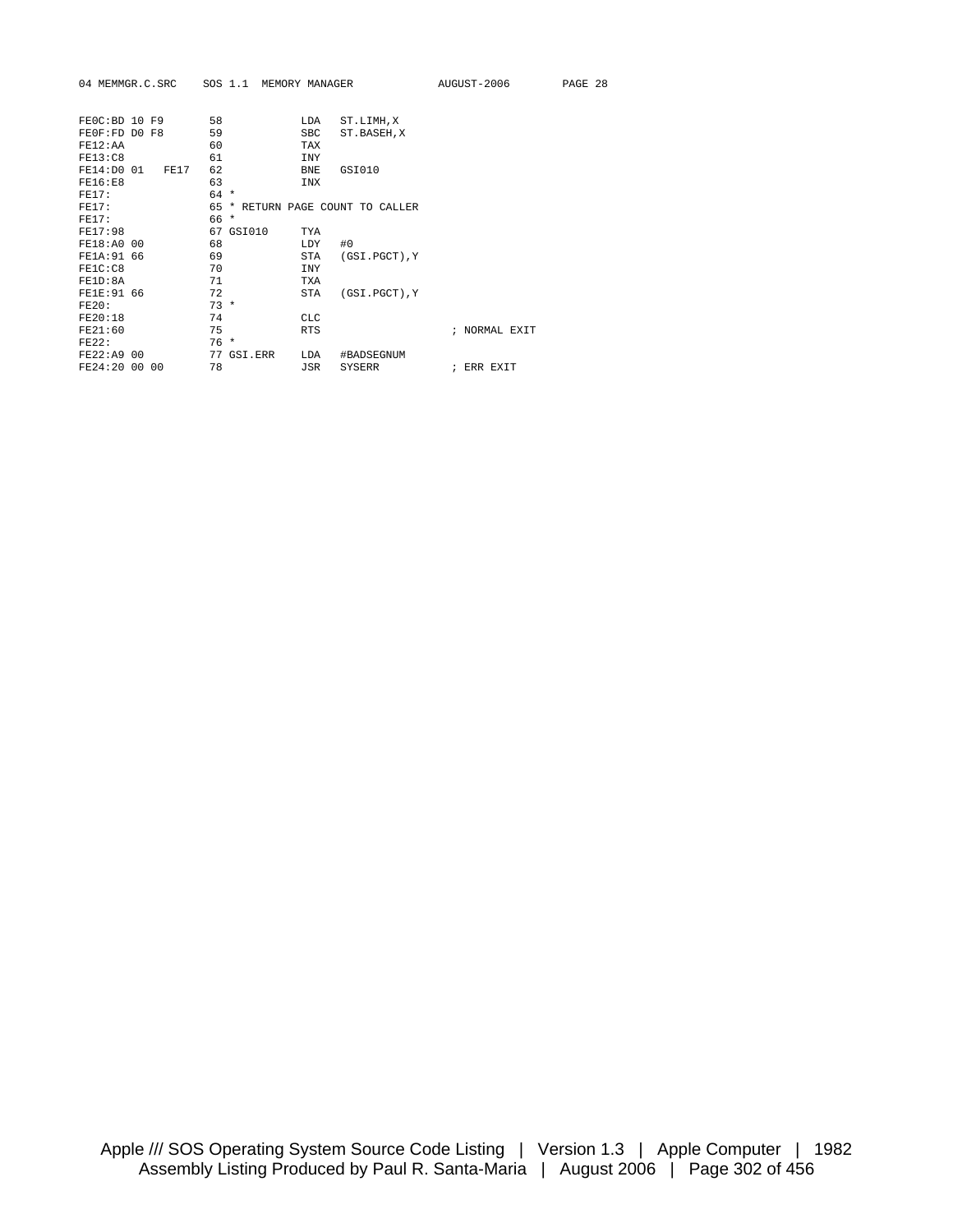| 04 MEMMGR.C.SRC SOS 1.1 MEMORY MANAGER                                                                                |                                     |            |                                                            | AUGUST-2006               | PAGE 29 |
|-----------------------------------------------------------------------------------------------------------------------|-------------------------------------|------------|------------------------------------------------------------|---------------------------|---------|
|                                                                                                                       |                                     |            |                                                            |                           |         |
| FE27:                                                                                                                 |                                     |            |                                                            |                           |         |
| FE27:                                                                                                                 | $81 *$                              |            |                                                            |                           |         |
| FE27:                                                                                                                 |                                     |            | 82 * GET. SEG. NUM (IN. BANKPAGE; OUT. SEGNUM) SYSTEM CALL |                           |         |
| FE27:                                                                                                                 | $83 *$                              |            |                                                            |                           |         |
| FE27:                                                                                                                 | $84 *$                              |            |                                                            |                           |         |
| FE27:                                                                                                                 |                                     |            |                                                            |                           |         |
| FE27:                                                                                                                 | $86*$                               |            |                                                            |                           |         |
| FE27<br>FE27:                                                                                                         | 87 GET. SEG. NUM EQU *              |            |                                                            |                           |         |
| FE27:<br>FE27:                                                                                                        | $88*$                               |            |                                                            |                           |         |
| FE27:                                                                                                                 | $90 *$                              |            | 89 * CONVERT BANKPAGE TO INTERNAL FORMAT                   |                           |         |
| FE27:A6 61                                                                                                            | 91                                  |            | LDX GSN.BKPG                                               |                           |         |
| FE29:A4 62                                                                                                            | 92                                  |            | LDY GSN.BKPG+1                                             |                           |         |
| FE2B:20 C2 FE 93                                                                                                      |                                     |            |                                                            |                           |         |
| FE2E:B0 31 FE61 94                                                                                                    |                                     |            | JSR CNVRT. IBP<br>BCS GSN.ERR                              | ; ERR - INVALID BANK PAGE |         |
| FE30:86 61                                                                                                            | 95                                  |            | STX GSN.BKPG                                               |                           |         |
| FE32:84 62                                                                                                            | 96                                  |            | STY GSN.BKPG+1                                             |                           |         |
| FE34:                                                                                                                 | $97 *$                              |            |                                                            |                           |         |
| FE34:                                                                                                                 |                                     |            | 98 * QUIT IF NO ENTRIES IN SEG TABLE                       |                           |         |
| FE34:                                                                                                                 | $99*$                               |            |                                                            |                           |         |
| FE34:AD 6F F8 100                                                                                                     |                                     |            | LDA ST. ENTRY                                              |                           |         |
| FE37:F0 29 FE62 101                                                                                                   |                                     |            | BEQ GSN.ERR1 : ERR - SEG NOT FOUND                         |                           |         |
| FE39:<br>$102$ *                                                                                                      |                                     |            |                                                            |                           |         |
| FE39:                                                                                                                 |                                     |            | 103 * L1: IF BANKPAGE>ST.LIM(SEG#) THEN ERR                |                           |         |
| FE39:                                                                                                                 | $104$ *                             |            |                                                            |                           |         |
| FE39:AA                                                                                                               |                                     |            |                                                            |                           |         |
| FE39:AA 105 GSN010 TAX<br>FE39:AA 105 GSN010 TAX<br>FE3D:C5 61 107 CMP<br>FE3F:BD 10 F9 108 LDA<br>FE42:E5 62 109 SBC |                                     |            | LDA ST.LIML,X                                              |                           |         |
|                                                                                                                       |                                     |            | CMP GSN.BKPG                                               |                           |         |
|                                                                                                                       |                                     |            | LDA ST.LIMH, X                                             |                           |         |
|                                                                                                                       |                                     | <b>SBC</b> | GSN.BKPG+1                                                 |                           |         |
| FE44:90 1C FE62 110                                                                                                   |                                     | <b>BCC</b> | GSN.ERR1                                                   | ; ERR - SEG NOT FOUND     |         |
| FE46: 111 *                                                                                                           |                                     |            |                                                            |                           |         |
|                                                                                                                       |                                     |            |                                                            |                           |         |
|                                                                                                                       |                                     |            |                                                            |                           |         |
|                                                                                                                       |                                     |            |                                                            |                           |         |
|                                                                                                                       |                                     |            |                                                            |                           |         |
|                                                                                                                       |                                     |            |                                                            |                           |         |
|                                                                                                                       |                                     |            |                                                            |                           |         |
| FE50:B0 08 FE5A 118                                                                                                   |                                     | BCS        | GSN020                                                     |                           |         |
| FE52:                                                                                                                 | $119 *$                             |            |                                                            |                           |         |
| FE52:                                                                                                                 | 120 * SEG#:=ST.FLINK(SEG#); GOTO L1 |            |                                                            |                           |         |
| FE52:                                                                                                                 | $121$ *                             |            |                                                            |                           |         |
| FE52:BD 90 F8 122                                                                                                     |                                     |            | LDA ST.FLINK,X                                             |                           |         |
| FE55:F0 0B FE62 123                                                                                                   |                                     | BEO        | GSN.ERR1                                                   | ; ERR - SEG NOT FOUND     |         |
| FE57:4C 39 FE 124                                                                                                     |                                     | <b>JMP</b> | GSN010                                                     |                           |         |
| FE5A:                                                                                                                 | $125$ *                             |            |                                                            |                           |         |
| FE5A:                                                                                                                 | 126 * RETURN SEG# TO CALLER         |            |                                                            |                           |         |
| FE5A:                                                                                                                 | $127$ *                             |            |                                                            |                           |         |
| FE5A: A0 00                                                                                                           | 128 GSN020 LDY                      |            | #0                                                         |                           |         |
| FE5C:8A                                                                                                               | 129                                 | TXA        |                                                            |                           |         |
| FE5D:91 63                                                                                                            | 130<br>131                          | STA        | (GSN.NUM), Y                                               |                           |         |
| FE5F:18                                                                                                               |                                     | CLC        |                                                            |                           |         |
| FE60:60                                                                                                               | 132                                 | RTS        |                                                            | ; NORMAL EXIT             |         |
| FE61:                                                                                                                 | $133 *$                             |            |                                                            |                           |         |
| FE61:60                                                                                                               | 134 GSN.ERR RTS                     |            |                                                            | ; ERROR EXIT              |         |
| FE62:                                                                                                                 | $135 *$                             |            |                                                            |                           |         |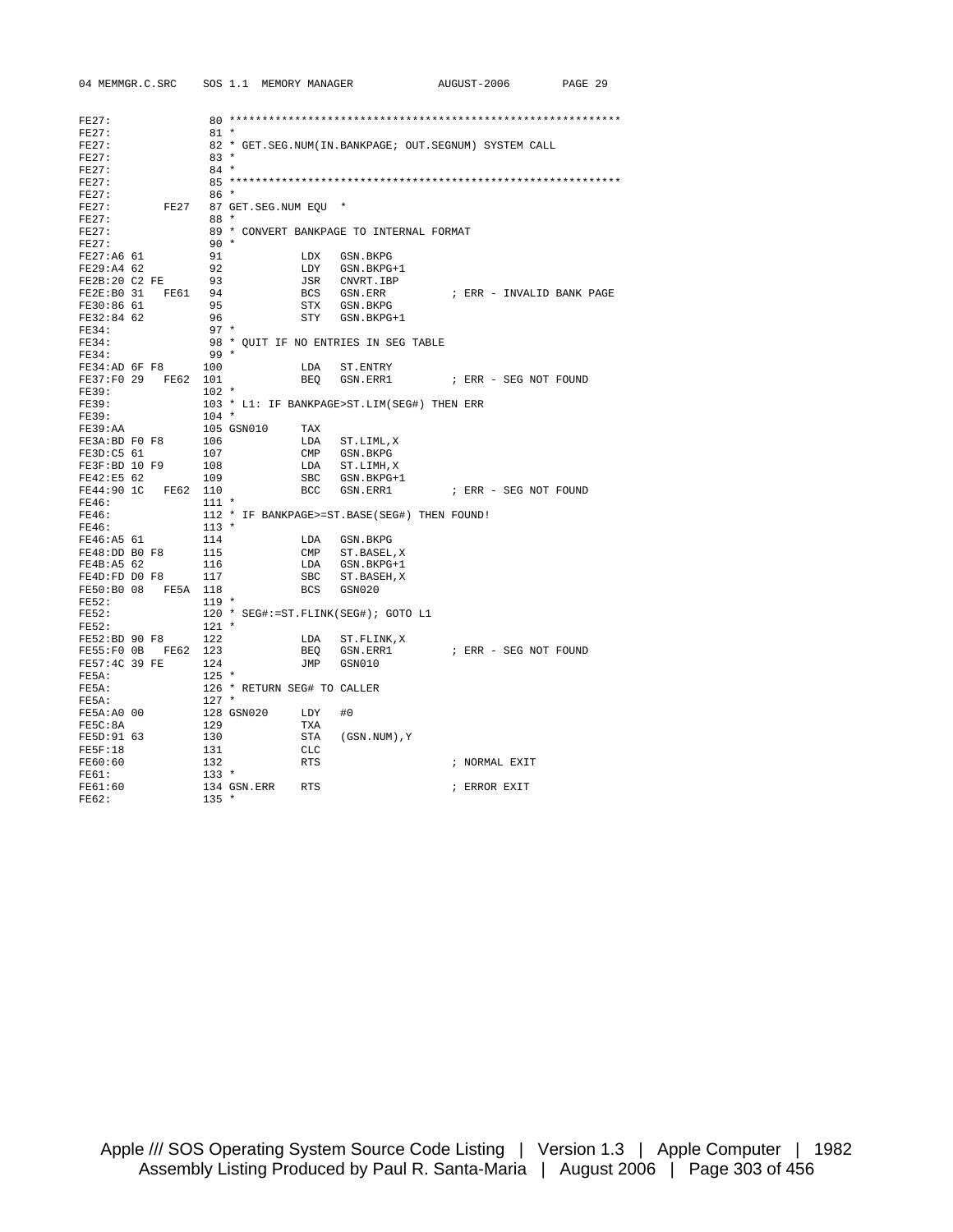| 04 MEMMGR.C.SRC | SOS 1.1 MEMORY MANAGER | AUGUST-2006 | PAGE 30 |
|-----------------|------------------------|-------------|---------|
|                 |                        |             |         |

| FE62:A9 00    | 136 GSN.ERR1 | LDA #SEGNOTFND |              |  |
|---------------|--------------|----------------|--------------|--|
| FE64:20 00 00 | 137          | JSR SYSERR     | ; ERROR EXIT |  |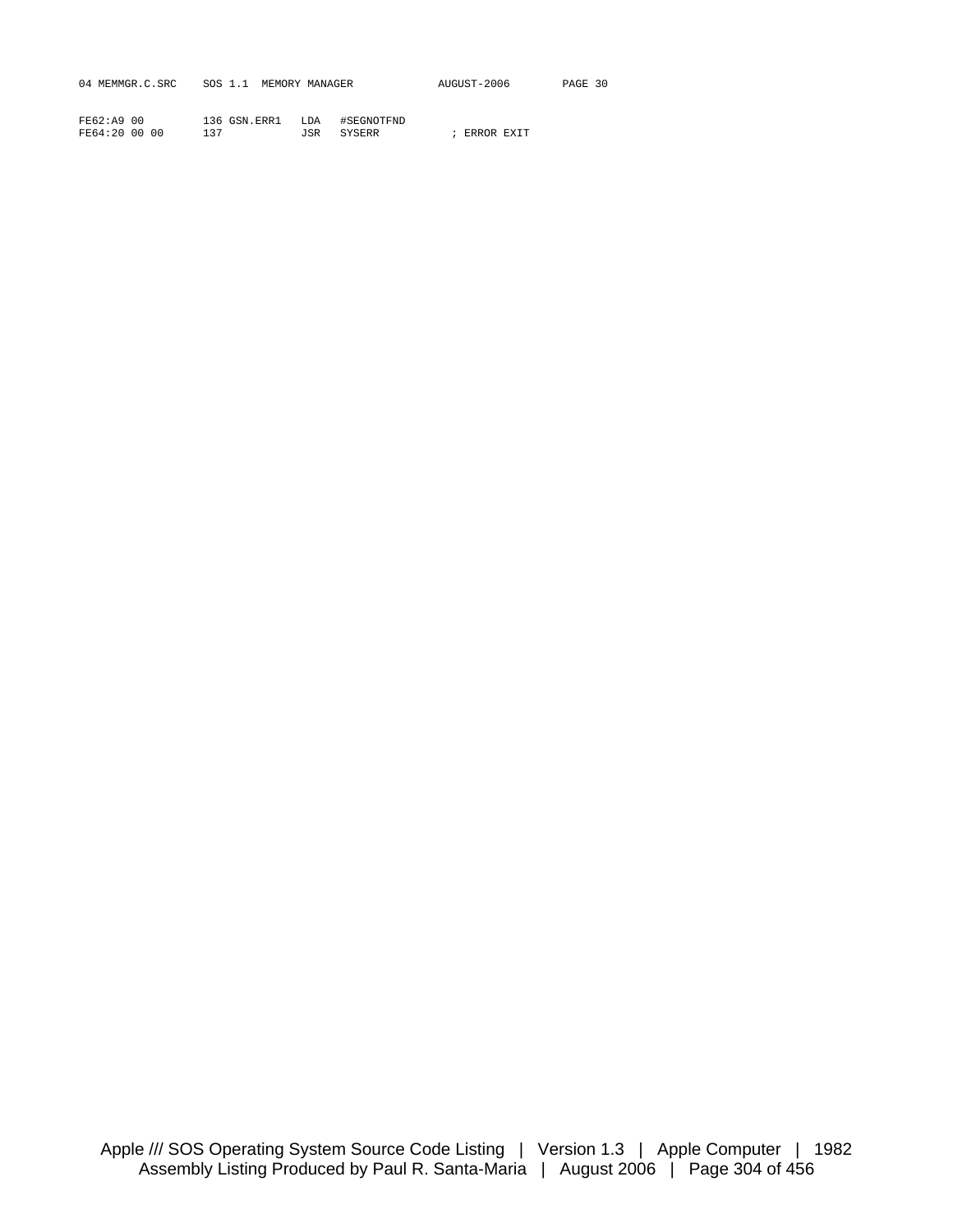| 04 MEMMGR.C.SRC     |          |         | SOS 1.1 MEMORY MANAGER      |              |                                             | AUGUST-2006               | PAGE 31 |                                                   |
|---------------------|----------|---------|-----------------------------|--------------|---------------------------------------------|---------------------------|---------|---------------------------------------------------|
|                     |          |         |                             |              |                                             |                           |         |                                                   |
| FE67:               |          |         |                             |              |                                             |                           |         |                                                   |
| FE67:               |          | $140 *$ |                             |              |                                             |                           |         |                                                   |
| FE67:               |          |         |                             |              | 141 * RELEASE.SEG(IN.SEGNUM) SYSTEM CALL    |                           |         |                                                   |
| FE67:               |          | $142 *$ |                             |              |                                             |                           |         |                                                   |
| FE67:               |          |         |                             |              |                                             |                           |         |                                                   |
| FE67:               |          | $144 *$ |                             |              |                                             |                           |         |                                                   |
| FE67:               |          |         | FE67 145 RELEASE.SEG EOU *  |              |                                             |                           |         |                                                   |
| FE67:<br>FE67:      |          | $146 *$ |                             |              | 147 * IF ST. FLINK (SEG#)=ST. FREE THEN ERR |                           |         |                                                   |
| FE67:               |          | $148 *$ |                             |              |                                             |                           |         |                                                   |
| FE67:A6 61          |          | 149     |                             | LDX          | RLS.NUM                                     |                           |         |                                                   |
| FE69:F0 0B FE76 150 |          |         |                             |              | BEQ RLS.ALL                                 | ; RELEASE.SEG(SEG#=0)     |         |                                                   |
| FE6B:E0 20          |          | 151     |                             |              | CPX #ST.CNT                                 |                           |         |                                                   |
| FE6D:B0 4E FEBD 152 |          |         |                             |              | BCS RLS.ERR                                 | ; ERR - SEG# TOO LARGE    |         |                                                   |
| FE6F:BD 90 F8       |          | 153     |                             |              | LDA ST.FLINK, X                             |                           |         |                                                   |
| FE72:30 49          | FEBD 154 |         |                             | BMI          | RLS.ERR                                     | ; ERR - INVALID SEGNUM    |         |                                                   |
| FE74:10 1F FE95 155 |          |         |                             | BPL          | REL.SEG                                     | ; RELEASE.SEG(SEG#>0)     |         |                                                   |
| FE76:               |          |         |                             |              |                                             |                           |         |                                                   |
| FE76:               |          | $157 *$ |                             |              |                                             |                           |         |                                                   |
| FE76:               |          |         | 158 * RELEASE ALL           |              |                                             |                           |         |                                                   |
| FE76:               |          | $159 *$ |                             |              |                                             |                           |         |                                                   |
| FE76:               |          |         |                             |              | 160 ***********************************     |                           |         |                                                   |
|                     |          |         | FE76:AE 6F F8 161 RLS.ALL   |              | LDX ST. ENTRY                               |                           |         |                                                   |
| FE79:F0 18 FE93 162 |          |         |                             | BEO          | RLS0.EXIT                                   |                           |         |                                                   |
| FE7B:86 61          |          | 163     |                             |              | STX RLS.NUM                                 |                           |         |                                                   |
| FE7D:               |          | $164$ * |                             |              |                                             |                           |         |                                                   |
| FE7D:BD 30 F9       |          | 166     | 165 RLS0.LOOP LDA           | $\text{CMP}$ | ST.ID,X                                     |                           |         |                                                   |
| FE80:C9 10<br>FE82: |          | $167$ * |                             |              | #\$10                                       | ; CARRY SET/CLEARED HERE  |         |                                                   |
| FE82:BD 90 F8       |          | 168     |                             | LDA          | ST.FLINK, X                                 |                           |         |                                                   |
| FE85:48             |          | 169     |                             | PHA          |                                             |                           |         |                                                   |
| FE86:90 03 FE8B 170 |          |         |                             | BCC          | RLS006                                      | ; IF ID=SYS SEG THEN SKIP |         |                                                   |
| FE88:20 95 FE       |          | 171     |                             | JSR          | REL.SEG                                     | ; RELEASE ONE SEGMENT     |         |                                                   |
| FE8B:68             |          |         | 172 RLS006                  | PLA          |                                             |                           |         |                                                   |
| FE8C:F0 05 FE93 173 |          |         |                             | BEO          | RLS0.EXIT                                   |                           |         |                                                   |
| FE8E:85 61          |          | 174     |                             | STA          | RLS.NUM                                     |                           |         |                                                   |
| FE90:AA             |          | 175     |                             | TAX          |                                             |                           |         |                                                   |
| FE91:DO EA FE7D 176 |          |         |                             | BNE          | RLS0.LOOP                                   | ; ALWAYS TAKEN            |         |                                                   |
| FE93:               |          | $177 *$ |                             |              |                                             |                           |         |                                                   |
| FE93:18             |          |         | 178 RLSO.EXIT CLC           |              |                                             |                           |         |                                                   |
| FE94:60             |          | 179     |                             | <b>RTS</b>   |                                             |                           |         | ; NORMAL EXIT ; ALL NON SYSTEM SEGMENTS RELEASED. |
| FE95:               |          |         |                             |              | 180 ***********************************     |                           |         |                                                   |
| FE95:               |          | $181 *$ |                             |              |                                             |                           |         |                                                   |
| FE95:<br>FE95:      |          | $183 *$ | 182 * REL SEG               |              |                                             |                           |         |                                                   |
| FE95:               |          |         |                             |              |                                             |                           |         |                                                   |
| FE95:               |          |         | 185 * Y:=ST.FLINK(SEG#)     |              |                                             |                           |         |                                                   |
| <b>FE95:</b>        |          |         | $186 * X := ST.BLINK(SEG#)$ |              |                                             |                           |         |                                                   |
| FE95:               |          | $187 *$ |                             |              |                                             |                           |         |                                                   |
| FE95:A8             |          |         | 188 REL.SEG                 | TAY          |                                             |                           |         |                                                   |
| FE96:BD 70 F8       |          | 189     |                             | LDA          | ST.BLINK,X                                  |                           |         |                                                   |
| FE99:AA             |          | 190     |                             | TAX          |                                             |                           |         |                                                   |
| FE9A:               |          | $191 *$ |                             |              |                                             |                           |         |                                                   |
| FE9A:               |          |         |                             |              | 192 * IF X < > 0 THEN ST. FLINK (X) : = Y   |                           |         |                                                   |
| FE9A:               |          | $193 *$ |                             |              | ELSE ST.ENTRY:=Y                            |                           |         |                                                   |
| FE9A:               |          | $194 *$ |                             |              |                                             |                           |         |                                                   |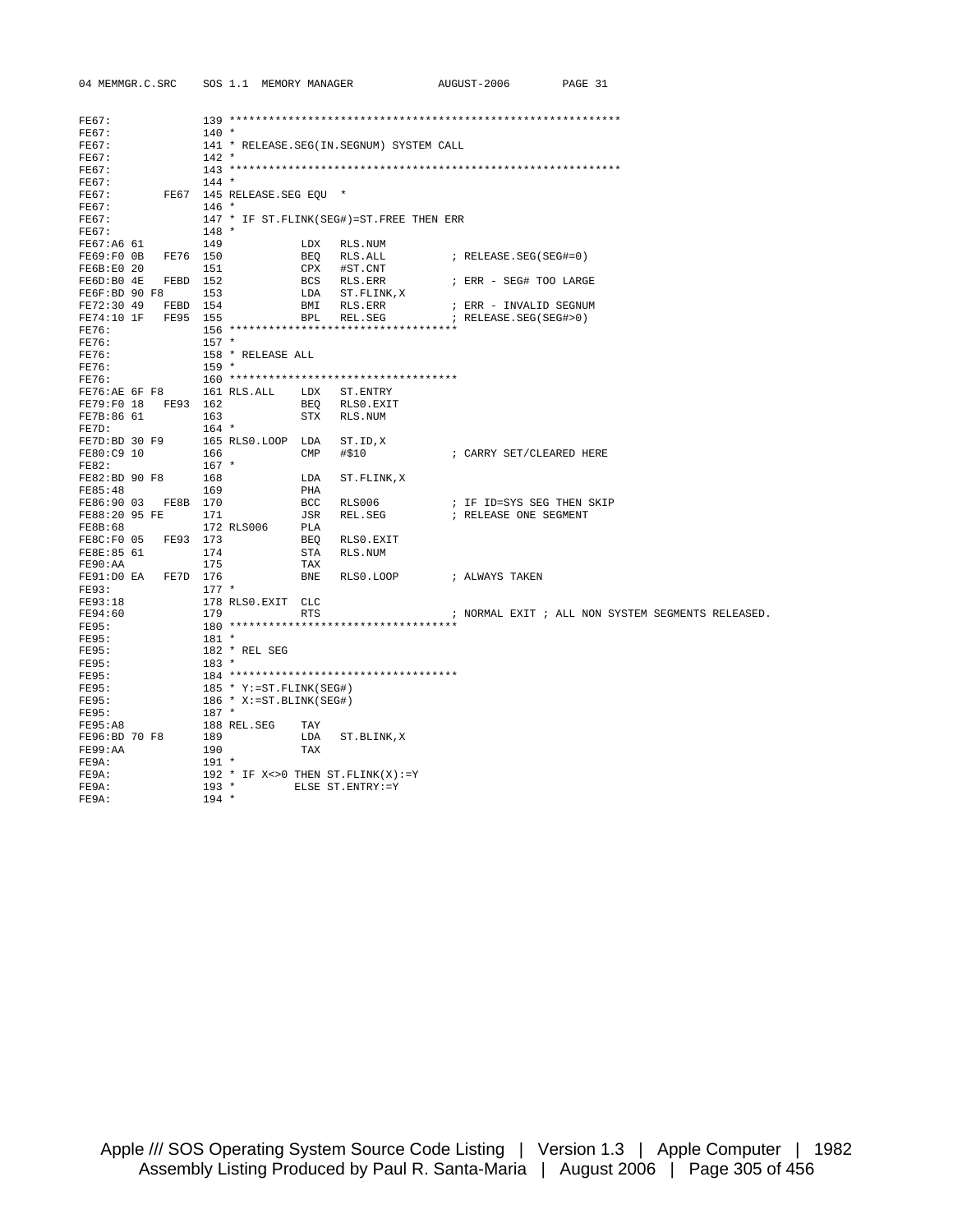|                                |                      | 04 MEMMGR.C.SRC SOS 1.1 MEMORY MANAGER             |                   |                  | AUGUST-2006   | PAGE 32 |
|--------------------------------|----------------------|----------------------------------------------------|-------------------|------------------|---------------|---------|
| <b>FE9C:98</b>                 | FE9A: F0 07 FEA3 195 | 196                                                | BEO<br><b>TYA</b> | RLS010           |               |         |
| FE9D:9D 90 F8                  |                      | 197                                                |                   |                  |               |         |
|                                |                      |                                                    | STA               | ST.FLINK,X       |               |         |
| FEA0:4C A7 FE<br>FEA3:8C 6F F8 |                      | 198<br>199 RLS010 STY ST. ENTRY                    | JMP               | RLS020           |               |         |
|                                |                      |                                                    |                   |                  |               |         |
| FEA6:                          |                      | $200 *$                                            |                   |                  |               |         |
| FEA6:                          |                      | 201 * IF $Y \le 0$ THEN ST. BLINK(Y):=X<br>$202 *$ |                   |                  |               |         |
| FEA6:<br>FEA6:98               |                      |                                                    |                   |                  |               |         |
| FEA7:FO 04                     | FEAD                 | 203<br>204 RLS020                                  | TYA               | RLS030           |               |         |
|                                |                      |                                                    | BEO               |                  |               |         |
| FEA9:8A<br>FEAA:99 70 F8       |                      | 205<br>206                                         | TXA               | STA ST. BLINK, Y |               |         |
|                                |                      | $207 *$                                            |                   |                  |               |         |
| FEAD:                          |                      |                                                    |                   |                  |               |         |
| FEAD:                          |                      | 208 * ST. FLINK (SEG#) := ST. FREE                 |                   |                  |               |         |
| FEAD:                          |                      | 209 * ST. FREE: = SEG# AND #\$80<br>$210 *$        |                   |                  |               |         |
| FEAD:<br>FEAD:AD 6E F8         |                      | 211 RLS030                                         |                   | LDA ST.FREE      |               |         |
|                                |                      |                                                    |                   |                  |               |         |
| FEB0:A6 61<br>FEB2:9D 90 F8    |                      | 212                                                | LDX               | RLS.NUM          |               |         |
|                                |                      | 213                                                | STA               | ST. FLINK, X     |               |         |
| FEB5:8A                        |                      | 214                                                | TXA               |                  |               |         |
| FEB6:09 80                     |                      | 215                                                | ORA               | #\$80            |               |         |
| FEB8:8D 6E F8                  |                      | 216                                                | STA               | ST.FREE          |               |         |
| FEBB:                          |                      | $217 *$                                            |                   |                  |               |         |
| FEBB:18                        |                      | 218                                                | <b>CLC</b>        |                  |               |         |
| FEBC:60                        |                      | 219                                                | <b>RTS</b>        |                  | ; NORMAL EXIT |         |
| FEBD:                          |                      | $220 *$                                            |                   |                  |               |         |
| FEBD:A9 00                     |                      | 221 RLS.ERR                                        | LDA               | #BADSEGNUM       |               |         |
| FEBF: 20 00 00                 |                      | 222                                                | JSR               | SYSERR           | ; ERR EXIT    |         |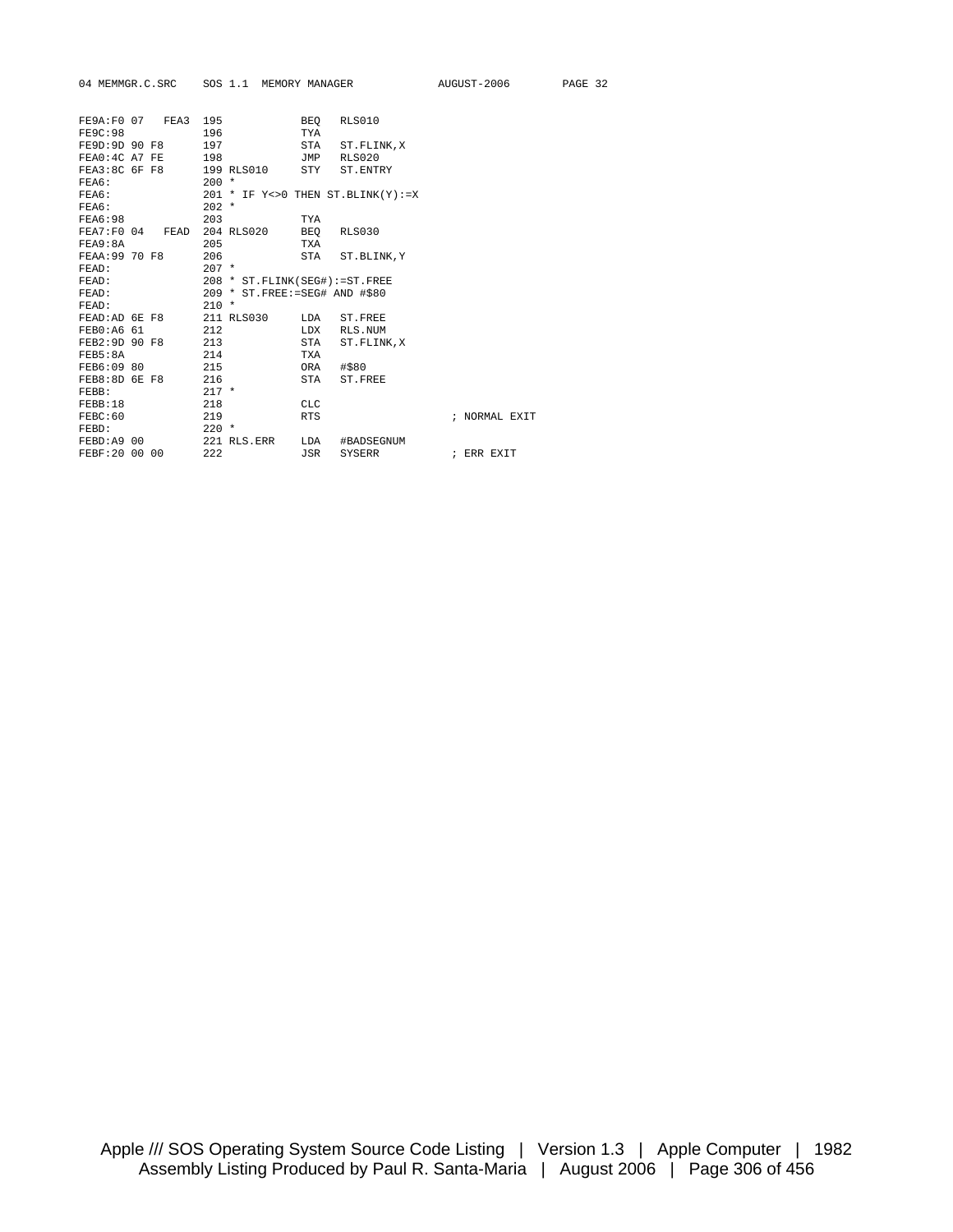| FEC2:<br>FEC2:<br>$225$ *<br>226 * CONVERT INTERNAL BANK PAGE<br>FEC2:<br>$FEC2$ :<br>$227$ *<br>228 * INPUT: EXTERNAL BANK (X)<br>FEC2:<br>$FEC2$ :<br>$229$ *<br><b>CONTRACTOR</b><br>PAGE (Y)<br>230 * OUTPUT: INTERNAL BKPG LOW (X)<br>FEC2:<br>$231$ *<br>$\mathbf{H}$<br>BKPG HIGH (Y)<br>FEC2:<br>$232 *$<br>REGION (A) 0=>VIRT BANK<br>FEC2:<br>$233$ *<br>FEC2:<br>$1 = >$ PHY BANK $(0 - $2000)$<br>$2 \Rightarrow$ "<br>$234 *$<br>FEC2:<br>$(SAO00 - SFFFF)$<br>235 * ERROR: CARRY SET ("INVALID BANK PAGE")<br>FEC2:<br>FEC2:<br>$236$ *<br>FEC2:<br>$238 *$<br>FEC2:<br>FEC2:<br>FEC2 239 CNVRT.IBP EQU<br>FEC2:<br>$240 *$<br>FEC2:<br>241 * CONVERT FROM EXTERNAL TO INTERNAL FORMAT<br>$242 *$<br>FEC2:<br>FEC2:<br>243 * CASE OF BANK: ADD PAGE BIAS<br>FEC2:<br>$244 *$<br>FEC2:98<br>245<br>TYA<br>FEC3:E0 OF<br>246<br>CPX<br>#\$F<br>FEC5:F0 10 FED7 247<br>BEQ<br>CNVI010<br>FEC7:B0 18 FEE1 248<br>BCS<br>CNVI020<br>$249 *$<br>FEC9:<br>250<br>FEC9:C9 20<br>CMP<br>#\$20<br>; BANK < "F"<br>FECB: 90 33 FF00 251<br>BCC<br>CNVI.ERR1<br>FECD:C9 A0<br>252<br>#\$A0<br>CMP<br>FECF:B0 2F<br>FF00 253<br>CNVI.ERR1<br>BCS<br>FED1:38<br>254<br>SEC<br>FED2:E9 20<br>255<br>SBC<br>#\$20<br>FED4:4C EC FE<br>256<br>JMP<br>CNVI030<br>FED7:<br>$257 *$<br>FED7:C9 20<br>; BANK = $"F"$<br>258 CNVI010<br>$\text{CMP}$<br>#\$20<br>FED9:B0 25 FF00 259<br><b>BCS</b><br>CNVI.ERR1<br>FEDB:18<br>260<br>CLC<br>FEDC:69 80<br>261<br>ADC<br>#\$80<br>FEDE: 4C EC FE<br>262<br>JMP<br>CNVI030<br>$263$ *<br>FEE1:<br>FEE1:E0 10<br>264 CNVI020 CPX<br>#\$10<br>; BANK = "10"<br>FEE3:D0 1B FF00 265<br>BNE<br>CNVI.ERR1<br>FEE5:C9 A0<br>266<br>CMP<br>#\$A0<br>FEE7:90 17 FF00 267<br>BCC<br>CNVI.ERR1<br>268<br><b>SEC</b><br>FEE9:38<br>269<br>FEEA:E9 80<br>SBC<br>#\$80<br>FEEC:<br>$270*$<br>FEEC:A8<br>271 CNVI030<br>TAY<br>; SHIFT BANK RIGHT ONE BIT<br>272<br>; INTO HIGH BIT OF PAGE BYTE.<br>FEED:8A<br>TXA<br>273<br>FEEE:4A<br>LSR<br>$\mathbb{A}$<br>274<br>FEEF:AA<br>TAX<br>FEF0:98<br>275<br>TYA<br>FEF1:90 02<br>FEF5 276<br>BCC<br>CNVI040<br>FEF3:09 80<br>277<br>ORA<br>#\$80<br>FEF5:<br>$278$ *<br>279 * EXCHANGE X & Y<br>FEF5: | 04 MEMMGR.C.SRC SOS 1.1 MEMORY MANAGER |  |  | AUGUST-2006 | PAGE 33 |
|------------------------------------------------------------------------------------------------------------------------------------------------------------------------------------------------------------------------------------------------------------------------------------------------------------------------------------------------------------------------------------------------------------------------------------------------------------------------------------------------------------------------------------------------------------------------------------------------------------------------------------------------------------------------------------------------------------------------------------------------------------------------------------------------------------------------------------------------------------------------------------------------------------------------------------------------------------------------------------------------------------------------------------------------------------------------------------------------------------------------------------------------------------------------------------------------------------------------------------------------------------------------------------------------------------------------------------------------------------------------------------------------------------------------------------------------------------------------------------------------------------------------------------------------------------------------------------------------------------------------------------------------------------------------------------------------------------------------------------------------------------------------------------------------------------------------------------------------------------------------------------------------------------------------------------------------------------------------------------------------------------------------------------------------------------------------------------------------------------------------------------------------------------------------------|----------------------------------------|--|--|-------------|---------|
|                                                                                                                                                                                                                                                                                                                                                                                                                                                                                                                                                                                                                                                                                                                                                                                                                                                                                                                                                                                                                                                                                                                                                                                                                                                                                                                                                                                                                                                                                                                                                                                                                                                                                                                                                                                                                                                                                                                                                                                                                                                                                                                                                                              |                                        |  |  |             |         |
|                                                                                                                                                                                                                                                                                                                                                                                                                                                                                                                                                                                                                                                                                                                                                                                                                                                                                                                                                                                                                                                                                                                                                                                                                                                                                                                                                                                                                                                                                                                                                                                                                                                                                                                                                                                                                                                                                                                                                                                                                                                                                                                                                                              |                                        |  |  |             |         |
|                                                                                                                                                                                                                                                                                                                                                                                                                                                                                                                                                                                                                                                                                                                                                                                                                                                                                                                                                                                                                                                                                                                                                                                                                                                                                                                                                                                                                                                                                                                                                                                                                                                                                                                                                                                                                                                                                                                                                                                                                                                                                                                                                                              |                                        |  |  |             |         |
|                                                                                                                                                                                                                                                                                                                                                                                                                                                                                                                                                                                                                                                                                                                                                                                                                                                                                                                                                                                                                                                                                                                                                                                                                                                                                                                                                                                                                                                                                                                                                                                                                                                                                                                                                                                                                                                                                                                                                                                                                                                                                                                                                                              |                                        |  |  |             |         |
|                                                                                                                                                                                                                                                                                                                                                                                                                                                                                                                                                                                                                                                                                                                                                                                                                                                                                                                                                                                                                                                                                                                                                                                                                                                                                                                                                                                                                                                                                                                                                                                                                                                                                                                                                                                                                                                                                                                                                                                                                                                                                                                                                                              |                                        |  |  |             |         |
|                                                                                                                                                                                                                                                                                                                                                                                                                                                                                                                                                                                                                                                                                                                                                                                                                                                                                                                                                                                                                                                                                                                                                                                                                                                                                                                                                                                                                                                                                                                                                                                                                                                                                                                                                                                                                                                                                                                                                                                                                                                                                                                                                                              |                                        |  |  |             |         |
|                                                                                                                                                                                                                                                                                                                                                                                                                                                                                                                                                                                                                                                                                                                                                                                                                                                                                                                                                                                                                                                                                                                                                                                                                                                                                                                                                                                                                                                                                                                                                                                                                                                                                                                                                                                                                                                                                                                                                                                                                                                                                                                                                                              |                                        |  |  |             |         |
|                                                                                                                                                                                                                                                                                                                                                                                                                                                                                                                                                                                                                                                                                                                                                                                                                                                                                                                                                                                                                                                                                                                                                                                                                                                                                                                                                                                                                                                                                                                                                                                                                                                                                                                                                                                                                                                                                                                                                                                                                                                                                                                                                                              |                                        |  |  |             |         |
|                                                                                                                                                                                                                                                                                                                                                                                                                                                                                                                                                                                                                                                                                                                                                                                                                                                                                                                                                                                                                                                                                                                                                                                                                                                                                                                                                                                                                                                                                                                                                                                                                                                                                                                                                                                                                                                                                                                                                                                                                                                                                                                                                                              |                                        |  |  |             |         |
|                                                                                                                                                                                                                                                                                                                                                                                                                                                                                                                                                                                                                                                                                                                                                                                                                                                                                                                                                                                                                                                                                                                                                                                                                                                                                                                                                                                                                                                                                                                                                                                                                                                                                                                                                                                                                                                                                                                                                                                                                                                                                                                                                                              |                                        |  |  |             |         |
|                                                                                                                                                                                                                                                                                                                                                                                                                                                                                                                                                                                                                                                                                                                                                                                                                                                                                                                                                                                                                                                                                                                                                                                                                                                                                                                                                                                                                                                                                                                                                                                                                                                                                                                                                                                                                                                                                                                                                                                                                                                                                                                                                                              |                                        |  |  |             |         |
|                                                                                                                                                                                                                                                                                                                                                                                                                                                                                                                                                                                                                                                                                                                                                                                                                                                                                                                                                                                                                                                                                                                                                                                                                                                                                                                                                                                                                                                                                                                                                                                                                                                                                                                                                                                                                                                                                                                                                                                                                                                                                                                                                                              |                                        |  |  |             |         |
|                                                                                                                                                                                                                                                                                                                                                                                                                                                                                                                                                                                                                                                                                                                                                                                                                                                                                                                                                                                                                                                                                                                                                                                                                                                                                                                                                                                                                                                                                                                                                                                                                                                                                                                                                                                                                                                                                                                                                                                                                                                                                                                                                                              |                                        |  |  |             |         |
|                                                                                                                                                                                                                                                                                                                                                                                                                                                                                                                                                                                                                                                                                                                                                                                                                                                                                                                                                                                                                                                                                                                                                                                                                                                                                                                                                                                                                                                                                                                                                                                                                                                                                                                                                                                                                                                                                                                                                                                                                                                                                                                                                                              |                                        |  |  |             |         |
|                                                                                                                                                                                                                                                                                                                                                                                                                                                                                                                                                                                                                                                                                                                                                                                                                                                                                                                                                                                                                                                                                                                                                                                                                                                                                                                                                                                                                                                                                                                                                                                                                                                                                                                                                                                                                                                                                                                                                                                                                                                                                                                                                                              |                                        |  |  |             |         |
|                                                                                                                                                                                                                                                                                                                                                                                                                                                                                                                                                                                                                                                                                                                                                                                                                                                                                                                                                                                                                                                                                                                                                                                                                                                                                                                                                                                                                                                                                                                                                                                                                                                                                                                                                                                                                                                                                                                                                                                                                                                                                                                                                                              |                                        |  |  |             |         |
|                                                                                                                                                                                                                                                                                                                                                                                                                                                                                                                                                                                                                                                                                                                                                                                                                                                                                                                                                                                                                                                                                                                                                                                                                                                                                                                                                                                                                                                                                                                                                                                                                                                                                                                                                                                                                                                                                                                                                                                                                                                                                                                                                                              |                                        |  |  |             |         |
|                                                                                                                                                                                                                                                                                                                                                                                                                                                                                                                                                                                                                                                                                                                                                                                                                                                                                                                                                                                                                                                                                                                                                                                                                                                                                                                                                                                                                                                                                                                                                                                                                                                                                                                                                                                                                                                                                                                                                                                                                                                                                                                                                                              |                                        |  |  |             |         |
|                                                                                                                                                                                                                                                                                                                                                                                                                                                                                                                                                                                                                                                                                                                                                                                                                                                                                                                                                                                                                                                                                                                                                                                                                                                                                                                                                                                                                                                                                                                                                                                                                                                                                                                                                                                                                                                                                                                                                                                                                                                                                                                                                                              |                                        |  |  |             |         |
|                                                                                                                                                                                                                                                                                                                                                                                                                                                                                                                                                                                                                                                                                                                                                                                                                                                                                                                                                                                                                                                                                                                                                                                                                                                                                                                                                                                                                                                                                                                                                                                                                                                                                                                                                                                                                                                                                                                                                                                                                                                                                                                                                                              |                                        |  |  |             |         |
|                                                                                                                                                                                                                                                                                                                                                                                                                                                                                                                                                                                                                                                                                                                                                                                                                                                                                                                                                                                                                                                                                                                                                                                                                                                                                                                                                                                                                                                                                                                                                                                                                                                                                                                                                                                                                                                                                                                                                                                                                                                                                                                                                                              |                                        |  |  |             |         |
|                                                                                                                                                                                                                                                                                                                                                                                                                                                                                                                                                                                                                                                                                                                                                                                                                                                                                                                                                                                                                                                                                                                                                                                                                                                                                                                                                                                                                                                                                                                                                                                                                                                                                                                                                                                                                                                                                                                                                                                                                                                                                                                                                                              |                                        |  |  |             |         |
|                                                                                                                                                                                                                                                                                                                                                                                                                                                                                                                                                                                                                                                                                                                                                                                                                                                                                                                                                                                                                                                                                                                                                                                                                                                                                                                                                                                                                                                                                                                                                                                                                                                                                                                                                                                                                                                                                                                                                                                                                                                                                                                                                                              |                                        |  |  |             |         |
|                                                                                                                                                                                                                                                                                                                                                                                                                                                                                                                                                                                                                                                                                                                                                                                                                                                                                                                                                                                                                                                                                                                                                                                                                                                                                                                                                                                                                                                                                                                                                                                                                                                                                                                                                                                                                                                                                                                                                                                                                                                                                                                                                                              |                                        |  |  |             |         |
|                                                                                                                                                                                                                                                                                                                                                                                                                                                                                                                                                                                                                                                                                                                                                                                                                                                                                                                                                                                                                                                                                                                                                                                                                                                                                                                                                                                                                                                                                                                                                                                                                                                                                                                                                                                                                                                                                                                                                                                                                                                                                                                                                                              |                                        |  |  |             |         |
|                                                                                                                                                                                                                                                                                                                                                                                                                                                                                                                                                                                                                                                                                                                                                                                                                                                                                                                                                                                                                                                                                                                                                                                                                                                                                                                                                                                                                                                                                                                                                                                                                                                                                                                                                                                                                                                                                                                                                                                                                                                                                                                                                                              |                                        |  |  |             |         |
|                                                                                                                                                                                                                                                                                                                                                                                                                                                                                                                                                                                                                                                                                                                                                                                                                                                                                                                                                                                                                                                                                                                                                                                                                                                                                                                                                                                                                                                                                                                                                                                                                                                                                                                                                                                                                                                                                                                                                                                                                                                                                                                                                                              |                                        |  |  |             |         |
|                                                                                                                                                                                                                                                                                                                                                                                                                                                                                                                                                                                                                                                                                                                                                                                                                                                                                                                                                                                                                                                                                                                                                                                                                                                                                                                                                                                                                                                                                                                                                                                                                                                                                                                                                                                                                                                                                                                                                                                                                                                                                                                                                                              |                                        |  |  |             |         |
|                                                                                                                                                                                                                                                                                                                                                                                                                                                                                                                                                                                                                                                                                                                                                                                                                                                                                                                                                                                                                                                                                                                                                                                                                                                                                                                                                                                                                                                                                                                                                                                                                                                                                                                                                                                                                                                                                                                                                                                                                                                                                                                                                                              |                                        |  |  |             |         |
|                                                                                                                                                                                                                                                                                                                                                                                                                                                                                                                                                                                                                                                                                                                                                                                                                                                                                                                                                                                                                                                                                                                                                                                                                                                                                                                                                                                                                                                                                                                                                                                                                                                                                                                                                                                                                                                                                                                                                                                                                                                                                                                                                                              |                                        |  |  |             |         |
|                                                                                                                                                                                                                                                                                                                                                                                                                                                                                                                                                                                                                                                                                                                                                                                                                                                                                                                                                                                                                                                                                                                                                                                                                                                                                                                                                                                                                                                                                                                                                                                                                                                                                                                                                                                                                                                                                                                                                                                                                                                                                                                                                                              |                                        |  |  |             |         |
|                                                                                                                                                                                                                                                                                                                                                                                                                                                                                                                                                                                                                                                                                                                                                                                                                                                                                                                                                                                                                                                                                                                                                                                                                                                                                                                                                                                                                                                                                                                                                                                                                                                                                                                                                                                                                                                                                                                                                                                                                                                                                                                                                                              |                                        |  |  |             |         |
|                                                                                                                                                                                                                                                                                                                                                                                                                                                                                                                                                                                                                                                                                                                                                                                                                                                                                                                                                                                                                                                                                                                                                                                                                                                                                                                                                                                                                                                                                                                                                                                                                                                                                                                                                                                                                                                                                                                                                                                                                                                                                                                                                                              |                                        |  |  |             |         |
|                                                                                                                                                                                                                                                                                                                                                                                                                                                                                                                                                                                                                                                                                                                                                                                                                                                                                                                                                                                                                                                                                                                                                                                                                                                                                                                                                                                                                                                                                                                                                                                                                                                                                                                                                                                                                                                                                                                                                                                                                                                                                                                                                                              |                                        |  |  |             |         |
|                                                                                                                                                                                                                                                                                                                                                                                                                                                                                                                                                                                                                                                                                                                                                                                                                                                                                                                                                                                                                                                                                                                                                                                                                                                                                                                                                                                                                                                                                                                                                                                                                                                                                                                                                                                                                                                                                                                                                                                                                                                                                                                                                                              |                                        |  |  |             |         |
|                                                                                                                                                                                                                                                                                                                                                                                                                                                                                                                                                                                                                                                                                                                                                                                                                                                                                                                                                                                                                                                                                                                                                                                                                                                                                                                                                                                                                                                                                                                                                                                                                                                                                                                                                                                                                                                                                                                                                                                                                                                                                                                                                                              |                                        |  |  |             |         |
|                                                                                                                                                                                                                                                                                                                                                                                                                                                                                                                                                                                                                                                                                                                                                                                                                                                                                                                                                                                                                                                                                                                                                                                                                                                                                                                                                                                                                                                                                                                                                                                                                                                                                                                                                                                                                                                                                                                                                                                                                                                                                                                                                                              |                                        |  |  |             |         |
|                                                                                                                                                                                                                                                                                                                                                                                                                                                                                                                                                                                                                                                                                                                                                                                                                                                                                                                                                                                                                                                                                                                                                                                                                                                                                                                                                                                                                                                                                                                                                                                                                                                                                                                                                                                                                                                                                                                                                                                                                                                                                                                                                                              |                                        |  |  |             |         |
|                                                                                                                                                                                                                                                                                                                                                                                                                                                                                                                                                                                                                                                                                                                                                                                                                                                                                                                                                                                                                                                                                                                                                                                                                                                                                                                                                                                                                                                                                                                                                                                                                                                                                                                                                                                                                                                                                                                                                                                                                                                                                                                                                                              |                                        |  |  |             |         |
|                                                                                                                                                                                                                                                                                                                                                                                                                                                                                                                                                                                                                                                                                                                                                                                                                                                                                                                                                                                                                                                                                                                                                                                                                                                                                                                                                                                                                                                                                                                                                                                                                                                                                                                                                                                                                                                                                                                                                                                                                                                                                                                                                                              |                                        |  |  |             |         |
|                                                                                                                                                                                                                                                                                                                                                                                                                                                                                                                                                                                                                                                                                                                                                                                                                                                                                                                                                                                                                                                                                                                                                                                                                                                                                                                                                                                                                                                                                                                                                                                                                                                                                                                                                                                                                                                                                                                                                                                                                                                                                                                                                                              |                                        |  |  |             |         |
|                                                                                                                                                                                                                                                                                                                                                                                                                                                                                                                                                                                                                                                                                                                                                                                                                                                                                                                                                                                                                                                                                                                                                                                                                                                                                                                                                                                                                                                                                                                                                                                                                                                                                                                                                                                                                                                                                                                                                                                                                                                                                                                                                                              |                                        |  |  |             |         |
|                                                                                                                                                                                                                                                                                                                                                                                                                                                                                                                                                                                                                                                                                                                                                                                                                                                                                                                                                                                                                                                                                                                                                                                                                                                                                                                                                                                                                                                                                                                                                                                                                                                                                                                                                                                                                                                                                                                                                                                                                                                                                                                                                                              |                                        |  |  |             |         |
|                                                                                                                                                                                                                                                                                                                                                                                                                                                                                                                                                                                                                                                                                                                                                                                                                                                                                                                                                                                                                                                                                                                                                                                                                                                                                                                                                                                                                                                                                                                                                                                                                                                                                                                                                                                                                                                                                                                                                                                                                                                                                                                                                                              |                                        |  |  |             |         |
|                                                                                                                                                                                                                                                                                                                                                                                                                                                                                                                                                                                                                                                                                                                                                                                                                                                                                                                                                                                                                                                                                                                                                                                                                                                                                                                                                                                                                                                                                                                                                                                                                                                                                                                                                                                                                                                                                                                                                                                                                                                                                                                                                                              |                                        |  |  |             |         |
|                                                                                                                                                                                                                                                                                                                                                                                                                                                                                                                                                                                                                                                                                                                                                                                                                                                                                                                                                                                                                                                                                                                                                                                                                                                                                                                                                                                                                                                                                                                                                                                                                                                                                                                                                                                                                                                                                                                                                                                                                                                                                                                                                                              |                                        |  |  |             |         |
|                                                                                                                                                                                                                                                                                                                                                                                                                                                                                                                                                                                                                                                                                                                                                                                                                                                                                                                                                                                                                                                                                                                                                                                                                                                                                                                                                                                                                                                                                                                                                                                                                                                                                                                                                                                                                                                                                                                                                                                                                                                                                                                                                                              |                                        |  |  |             |         |
|                                                                                                                                                                                                                                                                                                                                                                                                                                                                                                                                                                                                                                                                                                                                                                                                                                                                                                                                                                                                                                                                                                                                                                                                                                                                                                                                                                                                                                                                                                                                                                                                                                                                                                                                                                                                                                                                                                                                                                                                                                                                                                                                                                              |                                        |  |  |             |         |
|                                                                                                                                                                                                                                                                                                                                                                                                                                                                                                                                                                                                                                                                                                                                                                                                                                                                                                                                                                                                                                                                                                                                                                                                                                                                                                                                                                                                                                                                                                                                                                                                                                                                                                                                                                                                                                                                                                                                                                                                                                                                                                                                                                              |                                        |  |  |             |         |
|                                                                                                                                                                                                                                                                                                                                                                                                                                                                                                                                                                                                                                                                                                                                                                                                                                                                                                                                                                                                                                                                                                                                                                                                                                                                                                                                                                                                                                                                                                                                                                                                                                                                                                                                                                                                                                                                                                                                                                                                                                                                                                                                                                              |                                        |  |  |             |         |
|                                                                                                                                                                                                                                                                                                                                                                                                                                                                                                                                                                                                                                                                                                                                                                                                                                                                                                                                                                                                                                                                                                                                                                                                                                                                                                                                                                                                                                                                                                                                                                                                                                                                                                                                                                                                                                                                                                                                                                                                                                                                                                                                                                              |                                        |  |  |             |         |
|                                                                                                                                                                                                                                                                                                                                                                                                                                                                                                                                                                                                                                                                                                                                                                                                                                                                                                                                                                                                                                                                                                                                                                                                                                                                                                                                                                                                                                                                                                                                                                                                                                                                                                                                                                                                                                                                                                                                                                                                                                                                                                                                                                              |                                        |  |  |             |         |
|                                                                                                                                                                                                                                                                                                                                                                                                                                                                                                                                                                                                                                                                                                                                                                                                                                                                                                                                                                                                                                                                                                                                                                                                                                                                                                                                                                                                                                                                                                                                                                                                                                                                                                                                                                                                                                                                                                                                                                                                                                                                                                                                                                              |                                        |  |  |             |         |
|                                                                                                                                                                                                                                                                                                                                                                                                                                                                                                                                                                                                                                                                                                                                                                                                                                                                                                                                                                                                                                                                                                                                                                                                                                                                                                                                                                                                                                                                                                                                                                                                                                                                                                                                                                                                                                                                                                                                                                                                                                                                                                                                                                              |                                        |  |  |             |         |
|                                                                                                                                                                                                                                                                                                                                                                                                                                                                                                                                                                                                                                                                                                                                                                                                                                                                                                                                                                                                                                                                                                                                                                                                                                                                                                                                                                                                                                                                                                                                                                                                                                                                                                                                                                                                                                                                                                                                                                                                                                                                                                                                                                              |                                        |  |  |             |         |
|                                                                                                                                                                                                                                                                                                                                                                                                                                                                                                                                                                                                                                                                                                                                                                                                                                                                                                                                                                                                                                                                                                                                                                                                                                                                                                                                                                                                                                                                                                                                                                                                                                                                                                                                                                                                                                                                                                                                                                                                                                                                                                                                                                              |                                        |  |  |             |         |
|                                                                                                                                                                                                                                                                                                                                                                                                                                                                                                                                                                                                                                                                                                                                                                                                                                                                                                                                                                                                                                                                                                                                                                                                                                                                                                                                                                                                                                                                                                                                                                                                                                                                                                                                                                                                                                                                                                                                                                                                                                                                                                                                                                              |                                        |  |  |             |         |
|                                                                                                                                                                                                                                                                                                                                                                                                                                                                                                                                                                                                                                                                                                                                                                                                                                                                                                                                                                                                                                                                                                                                                                                                                                                                                                                                                                                                                                                                                                                                                                                                                                                                                                                                                                                                                                                                                                                                                                                                                                                                                                                                                                              |                                        |  |  |             |         |

Apple /// SOS Operating System Source Code Listing | Version 1.3 | Apple Computer | 1982 Assembly Listing Produced by Paul R. Santa-Maria | August 2006 | Page 307 of 456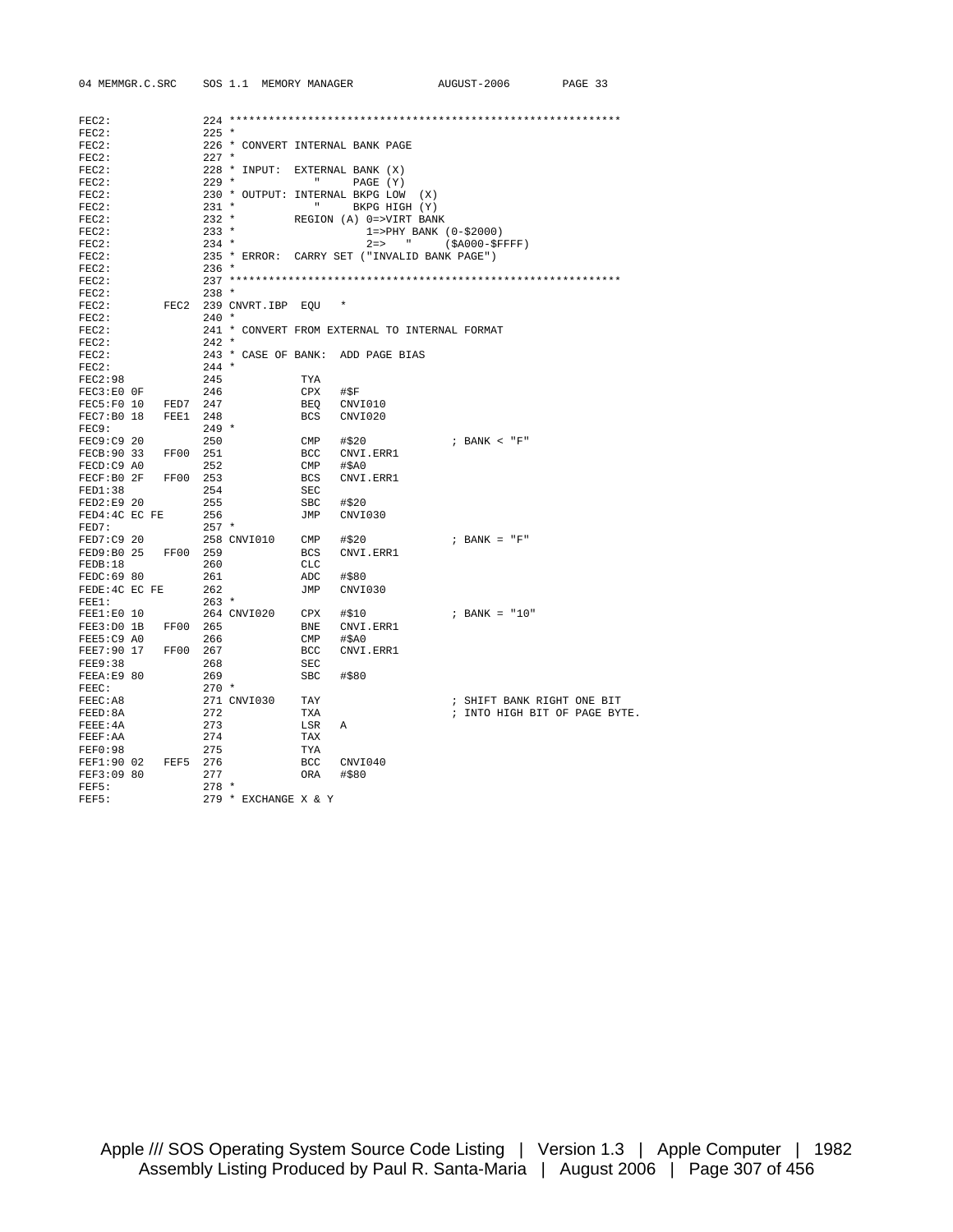| 04 MEMMGR.C.SRC    | SOS 1.1          | MEMORY MANAGER                          | AUGUST-2006   | PAGE 34                     |
|--------------------|------------------|-----------------------------------------|---------------|-----------------------------|
|                    |                  |                                         |               |                             |
| FEF5:              | $280 *$          |                                         |               |                             |
| <b>FEF5:48</b>     | 281 CNVI040      | PHA                                     |               |                             |
| FEF6:8A            | 282              | TXA                                     |               |                             |
| FEF7:A8            | 283              | TAY                                     |               |                             |
| FEF8:68            | 284              | PLA                                     |               |                             |
| FEF9:AA            | 285              | <b>TAX</b>                              |               |                             |
| FEFA:              | $286 *$          |                                         |               |                             |
| FEFA:              | 287<br>$\ast$    | COMPUTE REGION (VIRT=0, PHY1=1, PHY2=2) |               |                             |
| FEFA:              | $288 *$          |                                         |               |                             |
| FEFA: 20 24 FF     | 289              | JSR<br>REGION                           |               | ; REGION RETURNED IN A REG. |
| FEFD:B0 01<br>FF00 | 290              | <b>BCS</b><br>CNVI. ERR1                | $RRR -$       | INVALID BANK PAGE           |
| FEFF:              | $291 *$          |                                         |               |                             |
| FEFF:60            | 292              | <b>RTS</b>                              | ; NORMAL EXIT |                             |
| FF00:              | $293 *$          |                                         |               |                             |
| FF00:A9 00         | 294<br>CNVI.ERR1 | #BADBKPG<br>LDA                         |               |                             |
| FF02:20 00 00      | 295              | JSR<br>SYSERR                           |               |                             |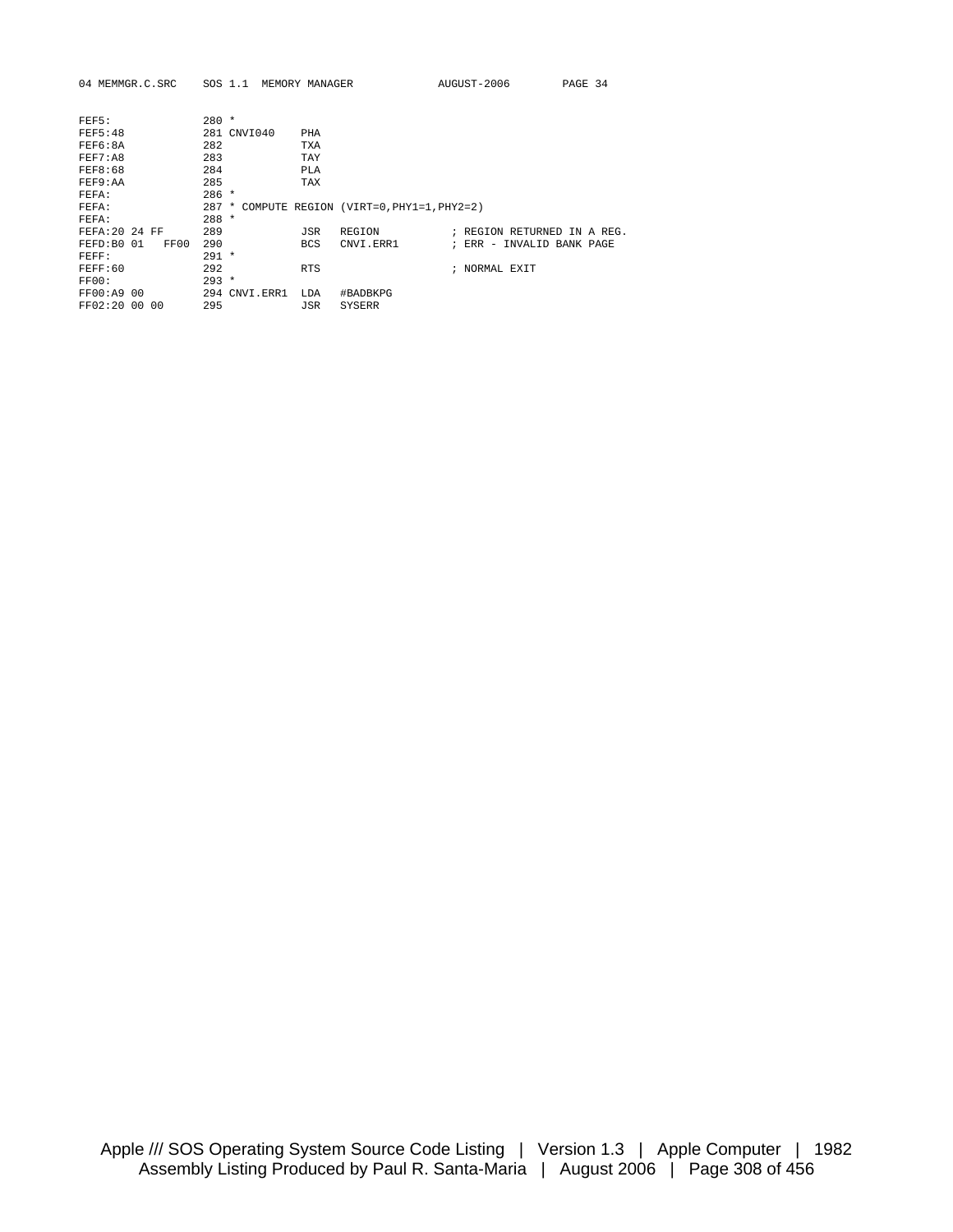| 04 MEMMGR.C.SRC        | SOS 1.1 MEMORY MANAGER |                                                               | AUGUST-2006      | PAGE 35 |
|------------------------|------------------------|---------------------------------------------------------------|------------------|---------|
| FF05:                  |                        |                                                               |                  |         |
| FF05:                  | $298 *$                |                                                               |                  |         |
| FF05:                  |                        | 299 * CONVERT EXTERNAL BANK PAGE                              |                  |         |
| FF05:                  | $300 *$                |                                                               |                  |         |
| FF05:                  | 301 * INPUT:           | INTERNAL BKPG LOW (X)                                         |                  |         |
| FF05:                  | $302$ *                | $\mathbf{H}$<br>HIGH (Y)                                      |                  |         |
| FF05:                  |                        | 303 * OUTPUT: EXTERNAL BANK (X)                               |                  |         |
| FF05:                  | $304$ *                | $\mathbf{u}$<br>PAGE (Y)                                      |                  |         |
| FF05:                  |                        | 305 * ERROR: NO ERROR CHECKING DONE. ASSUMES THAT INTERNAL #S |                  |         |
| FF05:                  | 306 * ARE VALID.       |                                                               |                  |         |
| FF05:                  | $307 *$                |                                                               |                  |         |
| FF05:                  |                        |                                                               |                  |         |
| FF05:                  | $309 *$                |                                                               |                  |         |
| FF05:                  | FF05 310 CNVRT.XBP EOU | $\star$                                                       |                  |         |
| FF05:                  | $311 *$                |                                                               |                  |         |
| FF05:                  |                        | 312 * CONVERT FROM INTERNAL TO EXTERNAL FORMAT                |                  |         |
| FF05:                  | $313 *$                |                                                               |                  |         |
| FF05:8A                | 314                    | TXA                                                           |                  |         |
| FF06:0A                | 315                    | ASL<br>$\mathbb{A}$                                           |                  |         |
| FF07:8A                | 316                    | TXA                                                           |                  |         |
| FF08:29 7F             | 317                    | AND<br>#\$7F                                                  |                  |         |
| FF0A: AA               | 318                    | TAX                                                           |                  |         |
| FFOB:98                | 319                    | TYA                                                           |                  |         |
| FFOC: 2A               | 320                    | ROL<br>Α                                                      |                  |         |
| FF0D:A8                | 321                    | TAY                                                           |                  |         |
| FFOE:                  | $322 *$                |                                                               |                  |         |
| FF0E:                  |                        | 323 * CASE OF BANK: ADD PAGE BIAS                             |                  |         |
| $FF0E$ :               | $324$ *                |                                                               |                  |         |
| FF0E:8A                | 325                    | TXA                                                           |                  |         |
| FF0F:C0 OF             | 326                    | CPY<br>#\$F                                                   |                  |         |
| FF11:FOOB FF1E         | 327                    | CNVX020<br>BEQ                                                | $:$ BANK = "F"   |         |
| FF13:B0 06<br>FF1B 328 |                        | BCS<br>CNVX010                                                |                  |         |
| FF15:                  | $329 *$                |                                                               |                  |         |
| FF15:18                | 330                    | CLC                                                           | $:$ BANK $<$ "F" |         |
| FF16:69 20             | 331                    | ADC<br>#\$20                                                  |                  |         |
| FF18:4C 1E FF          | 332                    | JMP<br>CNVX020                                                |                  |         |
| FF1B:                  | $333 *$                |                                                               |                  |         |
| FF1B:18                | 334 CNVX010            | CLC                                                           | ; BANK = $"10"$  |         |
| FF1C:69 80             | 335                    | ADC<br>#\$80                                                  |                  |         |
| FF1E:                  | $336 *$                |                                                               |                  |         |
| FF1E:                  | 337 * EXCHANGE X & Y   |                                                               |                  |         |
| FF1E:                  | $338 *$                |                                                               |                  |         |
| FF1E:48                | 339 CNVX020            | PHA                                                           |                  |         |
| FF1F:98                | 340                    | TYA                                                           |                  |         |
| FF20:AA                | 341                    | TAX                                                           |                  |         |
| FF21:68                | 342                    | <b>PLA</b>                                                    |                  |         |
| FF22:A8                | 343                    | TAY                                                           |                  |         |
| FF23:60                | 344                    | <b>RTS</b>                                                    | ; NORMAL EXIT    |         |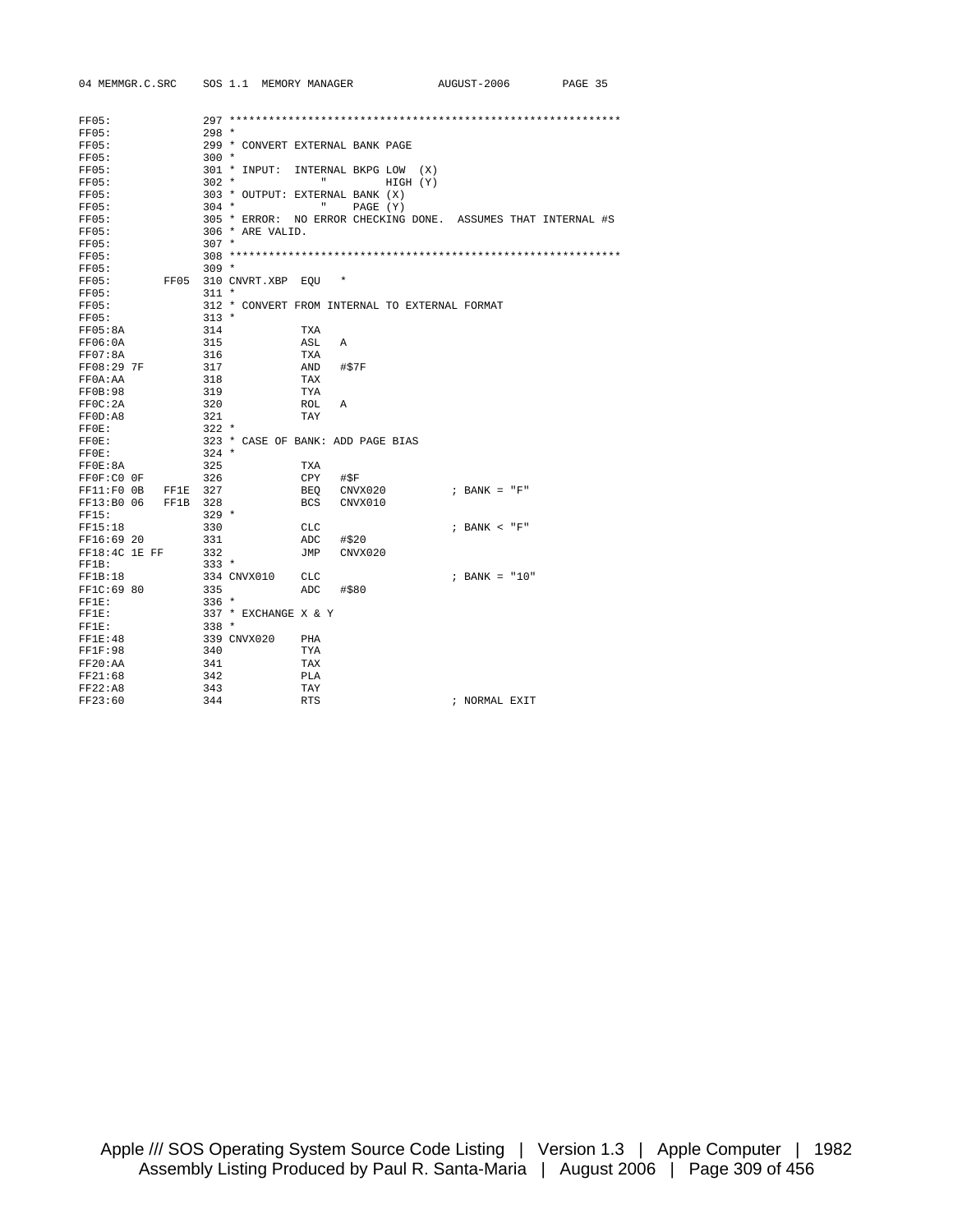| 04 MEMMGR.C.SRC        | SOS 1.1 MEMORY MANAGER   |                |                                                   | AUGUST-2006               | PAGE 36 |
|------------------------|--------------------------|----------------|---------------------------------------------------|---------------------------|---------|
|                        |                          |                |                                                   |                           |         |
|                        |                          |                |                                                   |                           |         |
| FF24:                  |                          |                |                                                   |                           |         |
| FF24:                  | $347 *$                  |                |                                                   |                           |         |
| FF24:                  | 348 * REGION             |                |                                                   |                           |         |
| FF24:                  | $349 *$                  |                |                                                   |                           |         |
| FF24:                  | 350 * INPUT:             |                | INTERNAL BKPG LOW                                 | (X)                       |         |
| FF24:                  | $351 *$                  |                | <b>Hart Committee</b><br>HIGH (Y)                 |                           |         |
| FF24:                  | 352 * OUTPUT: REGION (A) |                |                                                   |                           |         |
| FF24:                  | $353 *$                  |                | INTERNAL BKPG LOW                                 | (X) UNCHANGED             |         |
| FF24:                  | $354 *$                  |                | <b>H H H H</b><br>HIGH (Y)                        |                           |         |
| FF24:                  | 355 * ERROR:             |                | CARRY SET ("INVALID BANK/PAGE")                   |                           |         |
| FF24:                  | $356 *$                  |                |                                                   |                           |         |
| FF24:                  |                          |                |                                                   |                           |         |
| FF24:                  | $358 *$                  |                |                                                   |                           |         |
| FF24:                  | FF24 359 REGION          | EOU            | $\star$                                           |                           |         |
| FF24:8E 50 F9          | 360                      | STX            | RGN.BKPG                                          |                           |         |
| FF27:8C 51 F9          | 361                      | STY            | RGN.BKPG+1                                        |                           |         |
| FF2A:                  | $362 *$                  |                |                                                   |                           |         |
| $FF2A$ :               |                          |                | 363 * IF BANKPAGE>PHY2LIM THEN ERR                |                           |         |
| $FF2A$ :               | $364$ *                  |                |                                                   |                           |         |
| FF2A: A9 7F            | 365                      | LDA            | #>PHY2LIM                                         |                           |         |
| FF2C:CD 50 F9          | 366                      | CMP            | RGN.BKPG                                          |                           |         |
| FF2F: A9 08            | 367                      | LDA            | # <phy2lim< td=""><td></td><td></td></phy2lim<>   |                           |         |
| FF31:ED 51 F9          | 368                      | <b>SBC</b>     | RGN.BKPG+1                                        |                           |         |
| FF34:90 3E<br>FF74 369 |                          | <b>BCC</b>     | RGN.ERR                                           | ; ERR - INVALID BANK PAGE |         |
| FF36:                  | $370 *$                  |                |                                                   |                           |         |
| FF36:                  |                          |                | 371 * IF BANKPAGE>=PHY2BASE THEN REGION:=2        |                           |         |
| FF36:                  | $372 *$                  |                |                                                   |                           |         |
| FF36:AD 50 F9          | 373                      | LDA            | RGN.BKPG                                          |                           |         |
| FF39:C9 20             | 374                      | $\texttt{CMP}$ | #>PHY2BASE                                        |                           |         |
| FF3B:AD 51 F9          | 375                      | LDA            | RGN.BKPG+1                                        |                           |         |
| FF3E:E9 08             | 376                      | SBC            | # <phy2base< td=""><td></td><td></td></phy2base<> |                           |         |
| FF40:90 04<br>FF46 377 |                          | BCC            | RGN010                                            |                           |         |
| FF42:A9 02             | 378                      | LDA            | #2                                                |                           |         |
| FF44:D0 2C<br>FF72     | 379                      | <b>BNE</b>     | RGN040                                            |                           |         |
| FF46:                  | $380 *$                  |                |                                                   |                           |         |
| FF46:                  |                          |                | 381 * IF BANKPAGE>PHY1LIMIT THEN ERR              |                           |         |
| FF46:                  | $382 *$                  |                |                                                   |                           |         |
| FF46:A9 9F             | 383 RGN010               | LDA            | #>PHY1LIM                                         |                           |         |
| FF48:CD 50 F9          | 384                      | $\text{CMP}$   | RGN.BKPG                                          |                           |         |
| FF4B: A9 07            | 385                      | LDA            | # <phy1lim< td=""><td></td><td></td></phy1lim<>   |                           |         |
| FF4D:ED 51 F9          | 386                      | SBC            | RGN.BKPG+1                                        |                           |         |
| FF50:90 22<br>FF74     | 387                      | <b>BCC</b>     | RGN.ERR                                           | ; ERR - INVALID BANK PAGE |         |
| FF52:                  | $388 *$                  |                |                                                   |                           |         |
| FF52:                  |                          |                | 389 * IF BANKPAGE>=PHY1BASE THEN REGION:=1        |                           |         |
| FF52:                  | $390 *$                  |                |                                                   |                           |         |
| FF52:AD 50 F9          | 391                      | LDA            | RGN.BKPG                                          |                           |         |
| FF55:C9 80             | 392                      | $\texttt{CMP}$ | #>PHY1BASE                                        |                           |         |
| FF57:AD 51 F9          | 393                      | LDA            | RGN.BKPG+1                                        |                           |         |
| FF5A:E9 07             | 394                      | SBC            | # <phy1base< td=""><td></td><td></td></phy1base<> |                           |         |
| FF5C:90 04<br>FF62 395 |                          | BCC            | RGN020                                            |                           |         |
| FF5E:A9 01             | 396                      | LDA            | #1                                                |                           |         |
| FF60:D0 10<br>FF72     | 397                      | <b>BNE</b>     | RGN040                                            |                           |         |
| FF62:                  | $398 *$                  |                |                                                   |                           |         |
| FF62:                  |                          |                | 399 * IF BANKPAGE>VIRTUAL LIMIT THEN ERR          |                           |         |
| FF62:                  | $400 *$                  |                |                                                   |                           |         |
| FF62:AD 40 00          | 401 RGN020               | LDA            | >VRT.LIM                                          |                           |         |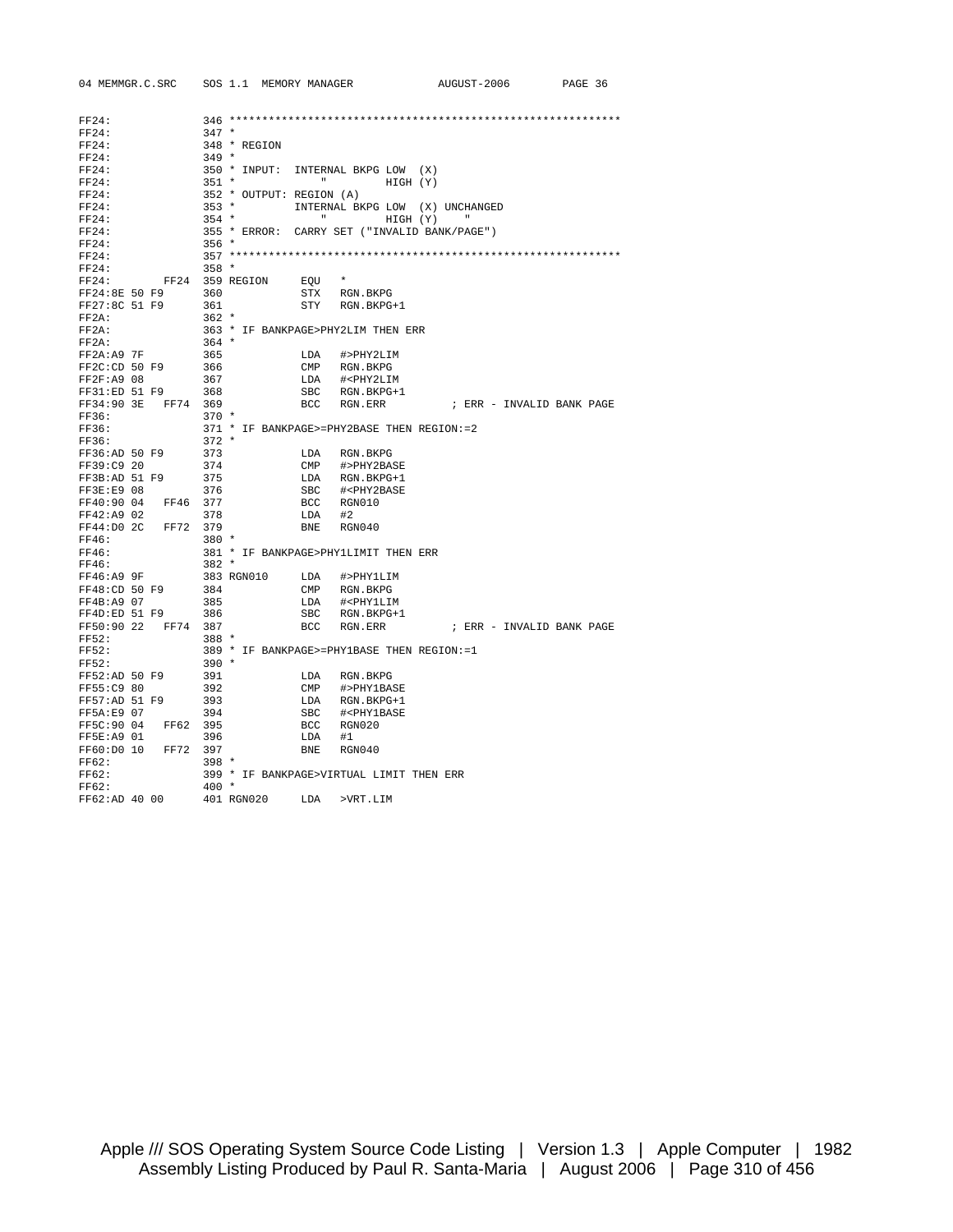| 04 MEMMGR.C.SRC     | SOS 1.1<br>MEMORY MANAGER |              | AUGUST-2006       | PAGE 37                                         |
|---------------------|---------------------------|--------------|-------------------|-------------------------------------------------|
|                     |                           |              |                   |                                                 |
| FF65:CD 50 F9       | 402<br>CMP                | RGN.BKPG     |                   |                                                 |
| FF68:AD 41 00       | 403<br>LDA                | $>VRT.LIM+1$ |                   |                                                 |
| FF6B:ED 51 F9       | 404<br><b>SBC</b>         | RGN.BKPG+1   |                   |                                                 |
| FF6E: 90 04<br>FF74 | 405<br><b>BCC</b>         | RGN.ERR      |                   |                                                 |
| FF70:A9 00          | 406<br>LDA                | #0           |                   |                                                 |
| <b>FF72:</b>        | $407 *$                   |              |                   |                                                 |
| FF72:18             | 408 RGN040<br><b>CLC</b>  |              |                   | ; "N" FLAG ALWAYS REFLECTS REGION VAL IN A REG! |
| FF73:60             | 409<br><b>RTS</b>         |              | ; NORMAL EXIT     |                                                 |
| <b>FF74:</b>        | $410 *$                   |              |                   |                                                 |
| FF74:38             | 411 RGN.ERR<br>SEC        |              | INVALID BANK PAGE |                                                 |
| FF75:60             | 412<br><b>RTS</b>         |              |                   |                                                 |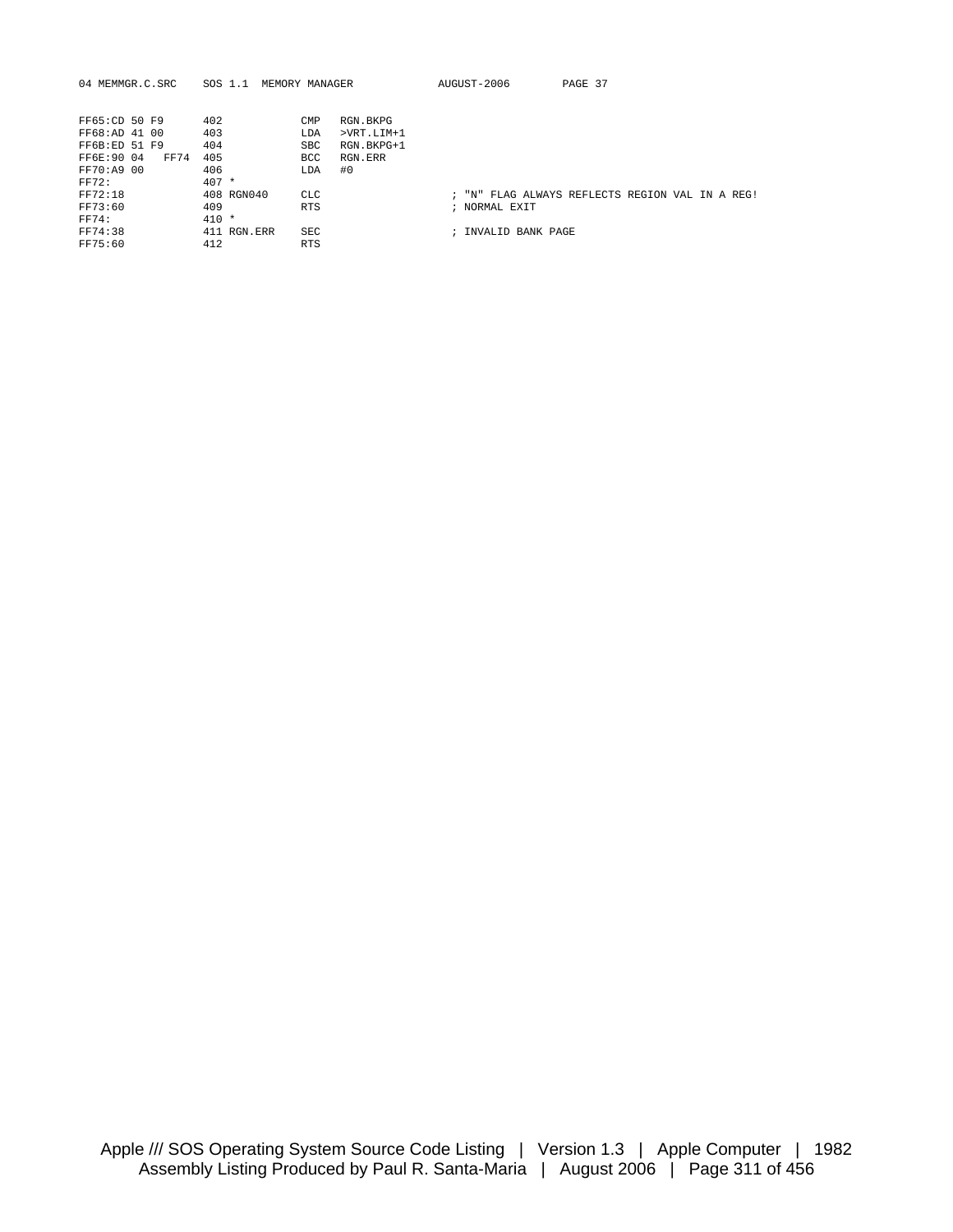| 04 MEMMGR.C.SRC         | SOS 1.1 MEMORY MANAGER                       |        |                                              | AUGUST-2006                                               | PAGE 38 |  |
|-------------------------|----------------------------------------------|--------|----------------------------------------------|-----------------------------------------------------------|---------|--|
|                         |                                              |        |                                              |                                                           |         |  |
| FF76:                   |                                              |        |                                              |                                                           |         |  |
| FF76:                   | $415 *$                                      |        |                                              |                                                           |         |  |
| FF76:                   | 416 * GET FREE                               |        |                                              |                                                           |         |  |
| FF76:                   | $417 *$                                      |        |                                              |                                                           |         |  |
| FF76:                   | 418 * INPUT: PREVIOUS SEG # (A)              |        |                                              |                                                           |         |  |
| FF76:                   | 419 * OUTPUT: NEW SEG # (A)                  |        |                                              |                                                           |         |  |
| FF76:                   |                                              |        | 420 * ERROR: CARRY SET ("SEG TBL FULL")      |                                                           |         |  |
| FF76:                   | $421 *$                                      |        |                                              |                                                           |         |  |
| FF76:                   |                                              |        |                                              |                                                           |         |  |
| FF76:                   | $423 *$                                      |        |                                              |                                                           |         |  |
| FF76:                   | FF76 424 GET. FREE                           | EOU    |                                              |                                                           |         |  |
| FF76:                   | $425 *$                                      |        |                                              |                                                           |         |  |
| FF76:                   | 426 * SAVE PREV SEG # IN X                   |        |                                              |                                                           |         |  |
| FF76:                   |                                              |        | 427 * NOTE: PREV SEG # CARRIED IN X          |                                                           |         |  |
| FF76:                   | $428 *$<br>$429 *$                           |        | NEW SEG # CARRIED IN Y                       |                                                           |         |  |
| FF76:                   | 430                                          | TAX    |                                              |                                                           |         |  |
| FF76:AA<br><b>FF77:</b> |                                              |        |                                              |                                                           |         |  |
| FF77:                   | $431 *$<br>432 * IF NO FREE ENTRIES THEN ERR |        |                                              |                                                           |         |  |
| FF77:                   | $433 *$                                      |        |                                              |                                                           |         |  |
| FF77:AD 6E F8           | 434                                          | LDA    | ST.FREE                                      |                                                           |         |  |
| FF7A:C9 80              | 435                                          | CMP    | #\$80                                        |                                                           |         |  |
| FFBA 436<br>FF7C:F0 3C  |                                              | BEO    | GTFR.ERR                                     |                                                           |         |  |
| FF7E:                   | $437 *$                                      |        |                                              |                                                           |         |  |
| $FF7E$ :                |                                              |        |                                              | 438 * TURN OFF FREE FLAG (BIT7) AND DELINK FROM FREE LIST |         |  |
| FF7E:                   | $439 *$                                      |        |                                              |                                                           |         |  |
| FF7E:29 7F              | 440                                          | AND    | #\$7F                                        |                                                           |         |  |
| FF80:AB                 | 441                                          | TAY    |                                              |                                                           |         |  |
| FF81:B9 90 F8           | 442                                          | LDA    | ST.FLINK, Y                                  |                                                           |         |  |
| FF84:8D 6E F8           | 443                                          |        | STA ST. FREE                                 |                                                           |         |  |
| FF87:                   | $444 *$                                      |        |                                              |                                                           |         |  |
| FF87:                   |                                              |        |                                              | 445 * IF PREV SEG # IS NULL THEN LINK NEW ENTRY TO START  |         |  |
| FF87:                   | 446 * OF SEGMENT LIST                        |        |                                              |                                                           |         |  |
| FF87:                   | $447 *$                                      |        |                                              |                                                           |         |  |
| FF87:E0 00              | 448                                          | CPX    | #0                                           |                                                           |         |  |
| FF89:D0 11<br>FF9C 449  |                                              |        | BNE GTFR010                                  |                                                           |         |  |
| FF8B:AD 6F F8           | 450                                          |        | LDA ST. ENTRY                                |                                                           |         |  |
| FF8E:99 90 F8           | 451                                          |        | STA ST. FLINK, Y                             |                                                           |         |  |
| FF91:A9 00              | 452                                          | LDA #0 |                                              |                                                           |         |  |
| FF93:99 70 F8           | 453                                          |        | STA ST.BLINK, Y                              |                                                           |         |  |
| FF96:8C 6F F8           | 454                                          | STY    | ST.ENTRY                                     |                                                           |         |  |
| FF99:4C AA FF           | 455                                          |        | JMP GTFR020                                  |                                                           |         |  |
| FF9C:                   | $456 *$                                      |        |                                              |                                                           |         |  |
| FF9C:                   |                                              |        | 457 * OTHERWISE LINK NEW ENTRY TO PREV SEG # |                                                           |         |  |
| FF9C:                   | $458 *$                                      |        |                                              |                                                           |         |  |
| FF9C:BD 90 F8           | 459 GTFR010                                  | LDA    | ST.FLINK, X                                  |                                                           |         |  |
| FF9F:99 90 F8           | 460                                          |        | STA ST. FLINK, Y                             |                                                           |         |  |
| FFA2:8A                 | 461                                          | TXA    |                                              |                                                           |         |  |
| FFA3:99 70 F8           | 462                                          | STA    | ST.BLINK, Y                                  |                                                           |         |  |
| FFA6:98                 | 463                                          | TYA    |                                              |                                                           |         |  |
| FFA7:9D 90 F8           | 464                                          | STA    | ST.FLINK, X                                  |                                                           |         |  |
| FFAA:                   | $465 *$                                      |        |                                              |                                                           |         |  |
| FFAA:                   | 466 * IF ST. FLINK (NEW) <> NULL THEN        |        |                                              |                                                           |         |  |
| FFAA:                   | $467 *$                                      |        | ST. BLINK (ST. FLINK (NEW) ) := NEWSEG #     |                                                           |         |  |
| FFAA:B9 90 F8           | 468 GTFR020                                  |        | LDA ST.FLINK, Y                              |                                                           |         |  |
| FFAD: F0 08 FFB7 469    |                                              | BEO    | GTFR030                                      |                                                           |         |  |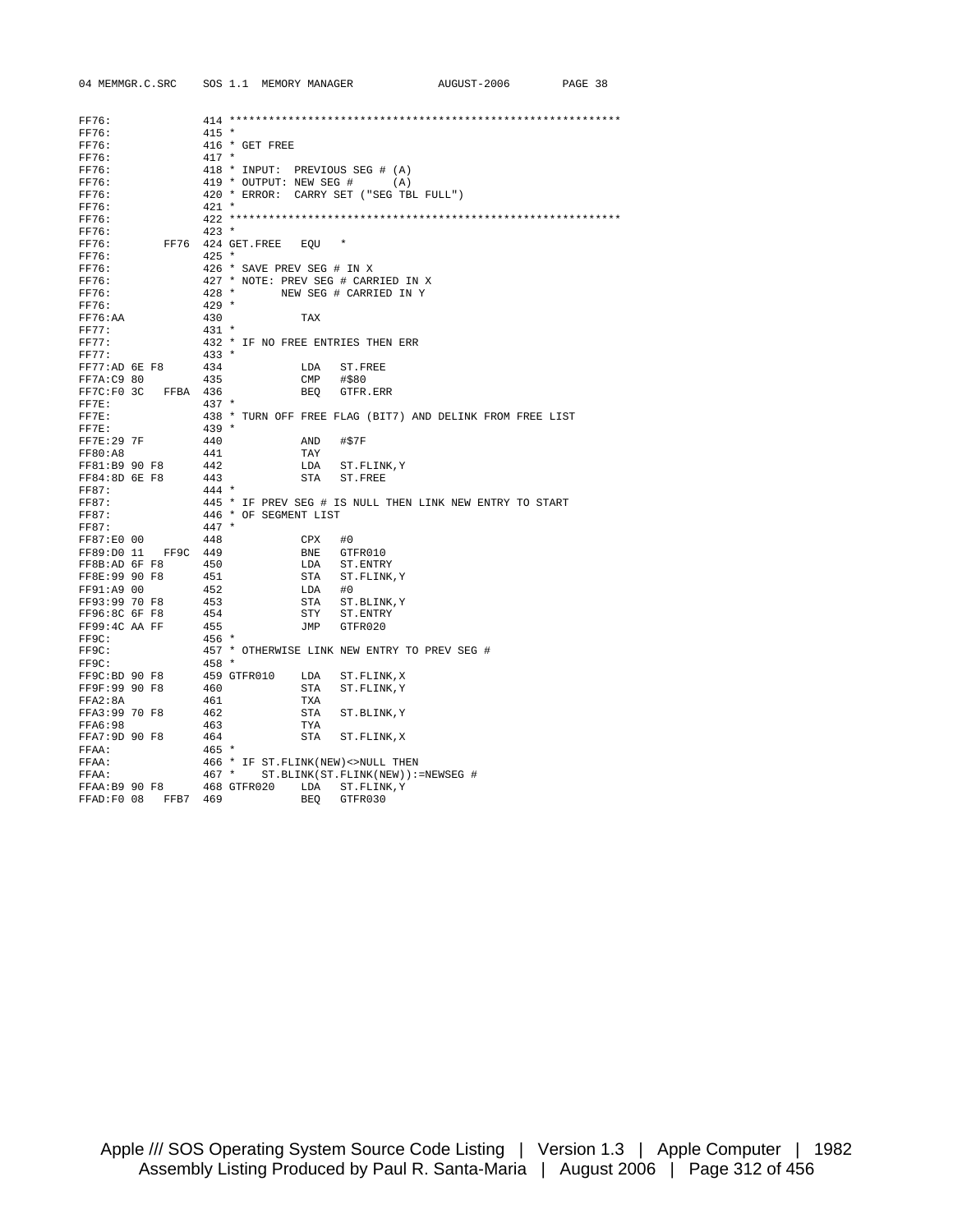| 04 MEMMGR.C.SRC    |      |            | SOS 1.1 MEMORY MANAGER      |                          |                | AUGUST-2006   |                               | PAGE 39 |  |
|--------------------|------|------------|-----------------------------|--------------------------|----------------|---------------|-------------------------------|---------|--|
| FFAF: B9 90 F8     |      | 470        |                             | LDA                      | ST.FLINK, Y    |               |                               |         |  |
| FFB2:AA<br>FFB3:98 |      | 471<br>472 |                             | <b>TAX</b><br><b>TYA</b> |                |               |                               |         |  |
| FFB4:9D 70 F8      |      | 473        |                             | <b>STA</b>               | ST.BLINK, X    |               |                               |         |  |
| FFB7:              |      | $474 *$    |                             |                          |                |               |                               |         |  |
| FFB7:              |      |            | 475 * RETURN WITH NEW SEG # |                          |                |               |                               |         |  |
| FFB7:              |      | $476 *$    |                             |                          |                |               |                               |         |  |
| <b>FFB7:98</b>     |      |            | 477 GTFR030                 | <b>TYA</b>               |                |               |                               |         |  |
| FFB8:18            |      | 478        |                             | <b>CLC</b>               |                |               |                               |         |  |
| FFB9:60            |      | 479        |                             | <b>RTS</b>               |                | ; NORMAL EXIT |                               |         |  |
| FFBA:              |      | $480 *$    |                             |                          |                |               |                               |         |  |
| FFBA:A9 00         |      |            | 481 GTFR.ERR                | <b>T.DA</b>              | #SEGTBLFULL    |               |                               |         |  |
| FFBC: 20 00 00     |      | 482        |                             | <b>JSR</b>               | <b>SYSERR</b>  |               |                               |         |  |
| FFBF:              |      | $483 *$    |                             |                          |                |               |                               |         |  |
| FFBF:              |      | 484        |                             | LST                      | ON             |               |                               |         |  |
| FFBF:              | FFBF |            | 485 ZZEND                   | EQU                      | $\star$        |               |                               |         |  |
| FFBF:              | 0751 |            | 486 ZZLEN                   | EOU                      | ZZEND-ZZORG    |               |                               |         |  |
| FFBF:              | 0000 | 487        |                             | IFNE                     | ZZLEN-LENMEMMG |               |                               |         |  |
| S                  |      | 488        |                             | FAIL                     | 2. "SOSORG     |               | FILE IS INCORRECT FOR MEMMGR" |         |  |
| FFBF:              |      | 489        |                             | FIN                      |                |               |                               |         |  |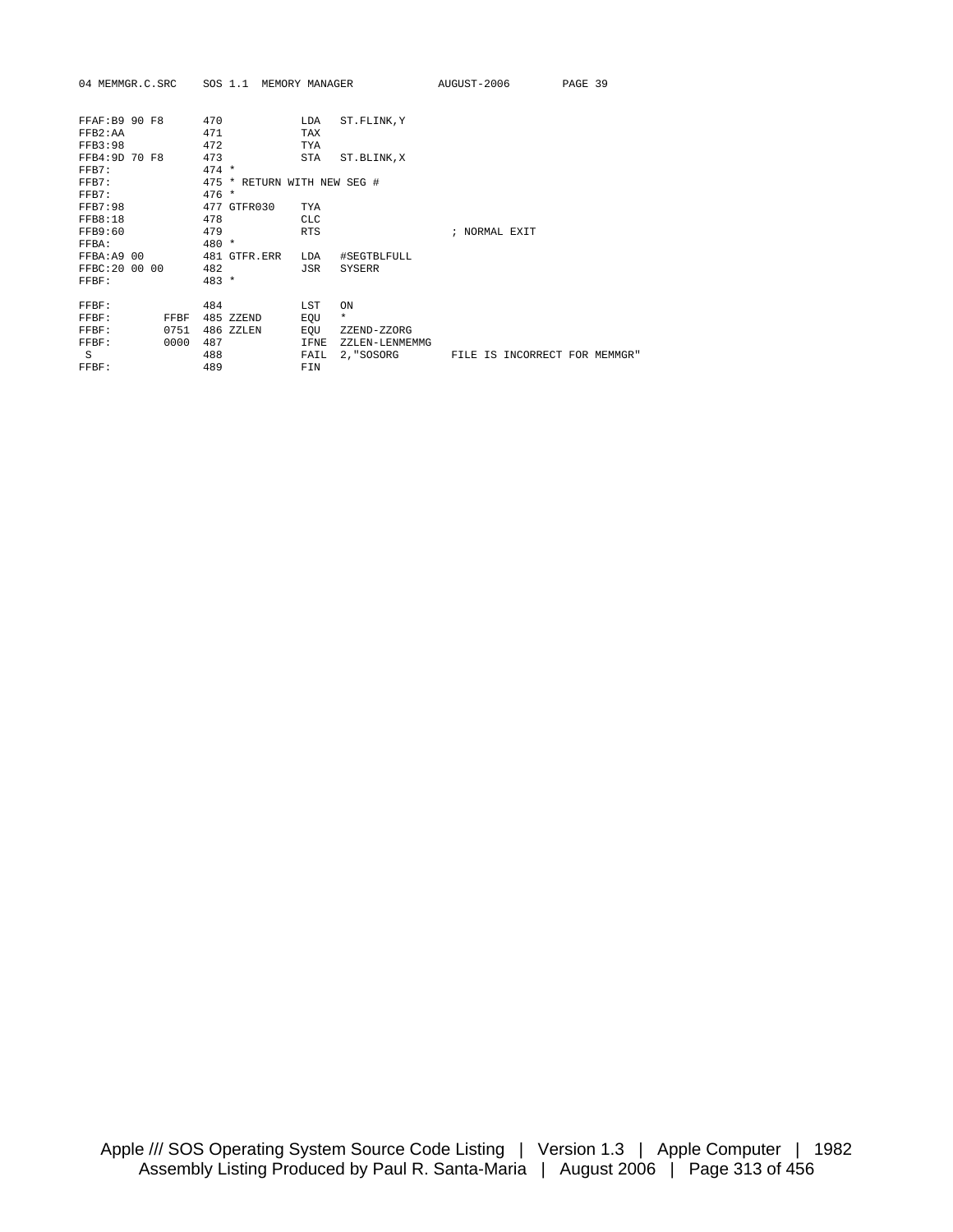| 04 SYMBOL TABLE                               | SORTED BY SYMBOL                                                                                                                                                                                                                                                                                                                                                      |                              | AUGUST-2006                |                                                           | PAGE 40 |  |
|-----------------------------------------------|-----------------------------------------------------------------------------------------------------------------------------------------------------------------------------------------------------------------------------------------------------------------------------------------------------------------------------------------------------------------------|------------------------------|----------------------------|-----------------------------------------------------------|---------|--|
|                                               |                                                                                                                                                                                                                                                                                                                                                                       |                              |                            |                                                           |         |  |
|                                               |                                                                                                                                                                                                                                                                                                                                                                       |                              |                            |                                                           |         |  |
| X0009 BADBKPG                                 | X000F BADCHGMODE X0010 BADPGCNT                                                                                                                                                                                                                                                                                                                                       |                              |                            | X0008 BADSCNUM                                            |         |  |
| X000C BADSEGNUM                               | X000E BADSRCHMODE                                                                                                                                                                                                                                                                                                                                                     | 57 BFS.BASE                  |                            | 5B BFS.BLINK                                              |         |  |
| 59 BFS.LIM<br>6B52 BLABUFMG<br>68F4 BLAEMCD   | 55 BFS.PGCT<br>6955 BLACFM<br>6955 BLACFM<br>72CFS BLAGLOB<br>72CFS BLACFC<br>72AF8 BLAINIT                                                                                                                                                                                                                                                                           |                              |                            | ?2E00 BLABFMI                                             |         |  |
|                                               |                                                                                                                                                                                                                                                                                                                                                                       |                              | 64D9 BLADMGR               |                                                           |         |  |
| 68F4 BLAFMGR                                  |                                                                                                                                                                                                                                                                                                                                                                       |                              |                            | 55C0 BLAIPL<br>5466 BLAPATCH                              |         |  |
| 2000 BLALODR<br>665E BLASCMGR<br>4F CFS.BASE1 | FORGE BLAMEMMG<br>6404 BLASERR<br>48 CFS.BASE                                                                                                                                                                                                                                                                                                                         | 5466 BLAOMSG<br>5A8B BLAUMGR |                            |                                                           |         |  |
|                                               |                                                                                                                                                                                                                                                                                                                                                                       |                              |                            | 4D CFS.BASE0<br>4A CFS.LIM                                |         |  |
|                                               |                                                                                                                                                                                                                                                                                                                                                                       | 4C CFS.BLINK                 |                            |                                                           |         |  |
|                                               |                                                                                                                                                                                                                                                                                                                                                                       |                              |                            |                                                           |         |  |
|                                               |                                                                                                                                                                                                                                                                                                                                                                       |                              |                            |                                                           |         |  |
|                                               |                                                                                                                                                                                                                                                                                                                                                                       |                              |                            |                                                           |         |  |
|                                               | $\begin{tabular}{lcccc} 4F CFS. BASE1 & 48 CFS. BASE & 4C CFS. BLINK & 4A CFS. LIM \\ 51 CFS. NEXT & 56 CHS. NODE & 52 CFS. PREW & 53 CFS. PREX \\ 62 CHS. MODE & 5E CHS. NEW & 61 CHS. NWW & 5C CHG. PGCTX \\ 63 CHS. PGCT & FC2F CHG.SBE & FC47 CHGS0. ERR & FD48 CHGS. EXIT \\ 7C4C CHGS005 & FC5F CHGS010 & FC7C CHGS014 & FC86 CHGS016 \\ FC89 CHGS046 & FCDD &$ |                              |                            |                                                           |         |  |
|                                               |                                                                                                                                                                                                                                                                                                                                                                       |                              |                            |                                                           |         |  |
|                                               |                                                                                                                                                                                                                                                                                                                                                                       |                              |                            |                                                           |         |  |
|                                               |                                                                                                                                                                                                                                                                                                                                                                       |                              |                            |                                                           |         |  |
|                                               |                                                                                                                                                                                                                                                                                                                                                                       |                              |                            |                                                           |         |  |
|                                               |                                                                                                                                                                                                                                                                                                                                                                       |                              |                            |                                                           |         |  |
|                                               |                                                                                                                                                                                                                                                                                                                                                                       |                              |                            |                                                           |         |  |
|                                               |                                                                                                                                                                                                                                                                                                                                                                       |                              |                            |                                                           |         |  |
|                                               |                                                                                                                                                                                                                                                                                                                                                                       |                              |                            |                                                           |         |  |
| 65 F.BASE<br>69 F.NUM                         |                                                                                                                                                                                                                                                                                                                                                                       |                              |                            | 67 F.LIM<br>FAEC FIND.ERR<br>FA51 FIND010<br>---- TIND050 |         |  |
|                                               |                                                                                                                                                                                                                                                                                                                                                                       |                              |                            |                                                           |         |  |
|                                               |                                                                                                                                                                                                                                                                                                                                                                       |                              |                            |                                                           |         |  |
|                                               |                                                                                                                                                                                                                                                                                                                                                                       |                              |                            |                                                           |         |  |
|                                               |                                                                                                                                                                                                                                                                                                                                                                       |                              |                            |                                                           |         |  |
|                                               |                                                                                                                                                                                                                                                                                                                                                                       |                              |                            |                                                           |         |  |
|                                               |                                                                                                                                                                                                                                                                                                                                                                       |                              |                            |                                                           |         |  |
|                                               |                                                                                                                                                                                                                                                                                                                                                                       |                              |                            |                                                           |         |  |
|                                               |                                                                                                                                                                                                                                                                                                                                                                       |                              |                            |                                                           |         |  |
|                                               |                                                                                                                                                                                                                                                                                                                                                                       |                              |                            |                                                           |         |  |
|                                               |                                                                                                                                                                                                                                                                                                                                                                       |                              |                            |                                                           |         |  |
|                                               |                                                                                                                                                                                                                                                                                                                                                                       |                              |                            |                                                           |         |  |
|                                               |                                                                                                                                                                                                                                                                                                                                                                       |                              |                            |                                                           |         |  |
|                                               |                                                                                                                                                                                                                                                                                                                                                                       |                              |                            |                                                           |         |  |
|                                               |                                                                                                                                                                                                                                                                                                                                                                       |                              |                            |                                                           |         |  |
|                                               |                                                                                                                                                                                                                                                                                                                                                                       |                              |                            |                                                           |         |  |
|                                               |                                                                                                                                                                                                                                                                                                                                                                       |                              |                            |                                                           |         |  |
|                                               |                                                                                                                                                                                                                                                                                                                                                                       |                              |                            |                                                           |         |  |
|                                               |                                                                                                                                                                                                                                                                                                                                                                       |                              |                            |                                                           |         |  |
|                                               |                                                                                                                                                                                                                                                                                                                                                                       |                              |                            |                                                           |         |  |
|                                               |                                                                                                                                                                                                                                                                                                                                                                       |                              |                            |                                                           |         |  |
|                                               |                                                                                                                                                                                                                                                                                                                                                                       |                              |                            |                                                           |         |  |
|                                               |                                                                                                                                                                                                                                                                                                                                                                       |                              |                            |                                                           |         |  |
|                                               |                                                                                                                                                                                                                                                                                                                                                                       |                              |                            |                                                           |         |  |
|                                               |                                                                                                                                                                                                                                                                                                                                                                       |                              |                            |                                                           |         |  |
|                                               |                                                                                                                                                                                                                                                                                                                                                                       |                              |                            |                                                           |         |  |
|                                               |                                                                                                                                                                                                                                                                                                                                                                       |                              |                            |                                                           |         |  |
| FE95 REL.SEG<br>FF74 RGN.ERR<br>FE76 RLS.ALL  |                                                                                                                                                                                                                                                                                                                                                                       |                              |                            |                                                           |         |  |
|                                               |                                                                                                                                                                                                                                                                                                                                                                       | 61 RLS.NUM                   |                            | FE93 RLS0.EXIT                                            |         |  |
| FE7D RLS0.LOOP                                | FF46 RGN010<br>FEBD RLS.ERR<br>FE8B RLS006                                                                                                                                                                                                                                                                                                                            | FEA3 RLS010                  | FEA7 RLS020<br>F98A RQ.ERR |                                                           |         |  |
|                                               | FEAD RLS030 61 RQ.BASE FA14 RQ.ERR1<br>FA19 RQ.ERR2 FA1E RQ.ERR3 65 RQ.ID<br>66 RQ.NUM 42 RQ.REGION F98B RQ005<br>F9D5 RQ020 F9ED RQ030 X000D SEGNOTFND<br>F9D5 RQ2020 F9ED RQ030 X000D SEGNOTEND<br>F970 ST.BLINK N0020 ST.CNT NF86F ST                                                                                                                              |                              |                            |                                                           |         |  |
|                                               |                                                                                                                                                                                                                                                                                                                                                                       |                              |                            | 63 RQ.LIM                                                 |         |  |
|                                               |                                                                                                                                                                                                                                                                                                                                                                       |                              | F9BF RQ010                 |                                                           |         |  |
|                                               |                                                                                                                                                                                                                                                                                                                                                                       |                              |                            | X000A SEGRQDN                                             |         |  |
|                                               |                                                                                                                                                                                                                                                                                                                                                                       |                              |                            | F8B0 ST.BASEL                                             |         |  |
|                                               |                                                                                                                                                                                                                                                                                                                                                                       |                              |                            | NF890 ST.FLINK                                            |         |  |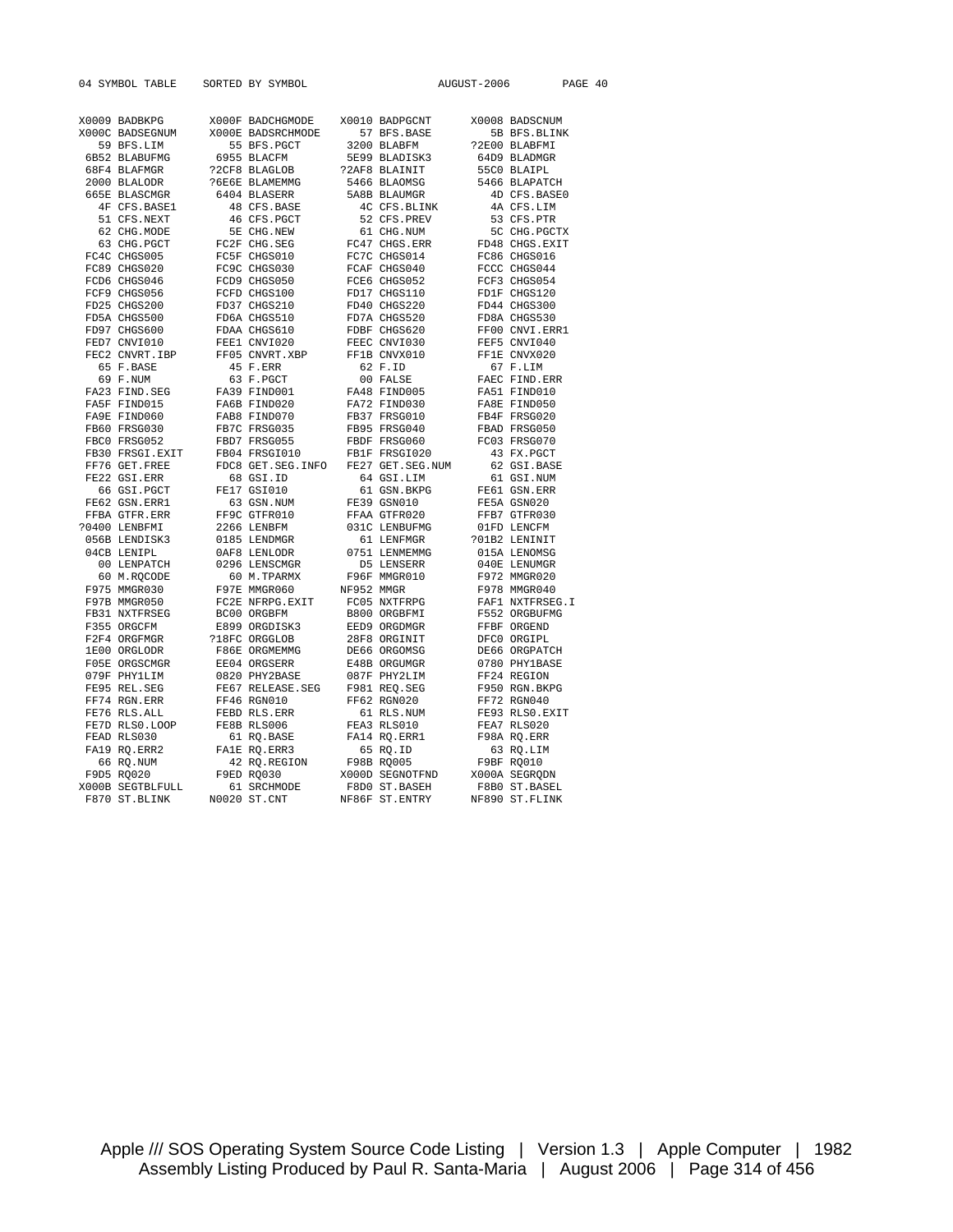|  | 04 SYMBOL TABLE |  | SORTED BY SYMBO |  |  |
|--|-----------------|--|-----------------|--|--|
|--|-----------------|--|-----------------|--|--|

| NF86E ST.FREE | F930 ST. ID  | F910 ST.LIMH | F8F0 ST LIML |
|---------------|--------------|--------------|--------------|
| 07 ST STZ     | F870 ST. TBL | X0007 SYSERR | 80 TRUE      |

00 VRT.BASE N0040 VRT.LIM 40 ZPAGE FFBF ZZEND

0751 ZZLEN F86E ZZORG \*\* SUCCESSFUL ASSEMBLY := NO ERRORS

\*\* ASSEMBLER CREATED ON 30-APR-85 22:46 \*\* TOTAL LINES ASSEMBLED 1616

\*\* FREE SPACE PAGE COUNT 75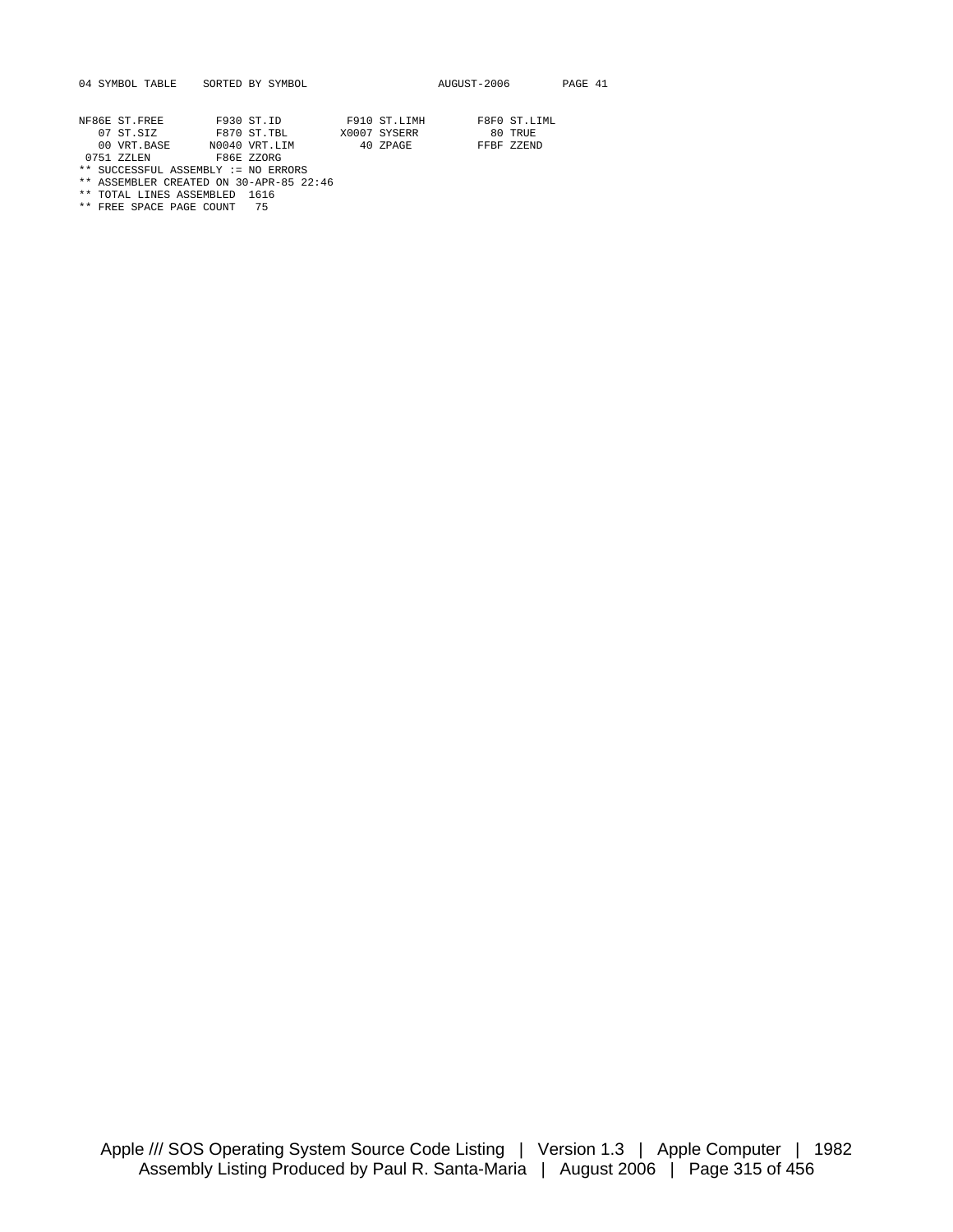| SOURCE         | FTLE | #01 | $=$ > $PRINT$     |
|----------------|------|-----|-------------------|
| <b>INCLUDE</b> | FTLE | #02 | $=$ >SOSORG       |
| SOURCE         | FTLE | #03 | $=$ > EOUATES     |
| SOURCE         | FTLE | #04 | $=$ > $PATH$      |
| SOURCE         | FTLE | #05 | $=$ >VOLUME       |
| SOURCE         | FTLE | #06 | $=$ > CREATE      |
| SOURCE         | FTLE | #07 | $=$ > $FNDFTI$    |
| SOURCE         | FTLE | #08 | $=$ > ALLOC       |
| SOURCE         | FTLE | #09 | $=$ >POSN.OPEN    |
| SOURCE         | FTLE | #10 | $=$ > READ. WRITE |
| SOURCE         | FTLE | #11 | $=$ > CLOSE  EOF  |
| SOURCE         | FTLE | #12 | $=$ >DESTROY      |
| SOURCE         | FTLE | #13 | $=$ >SWAPOUT.IN   |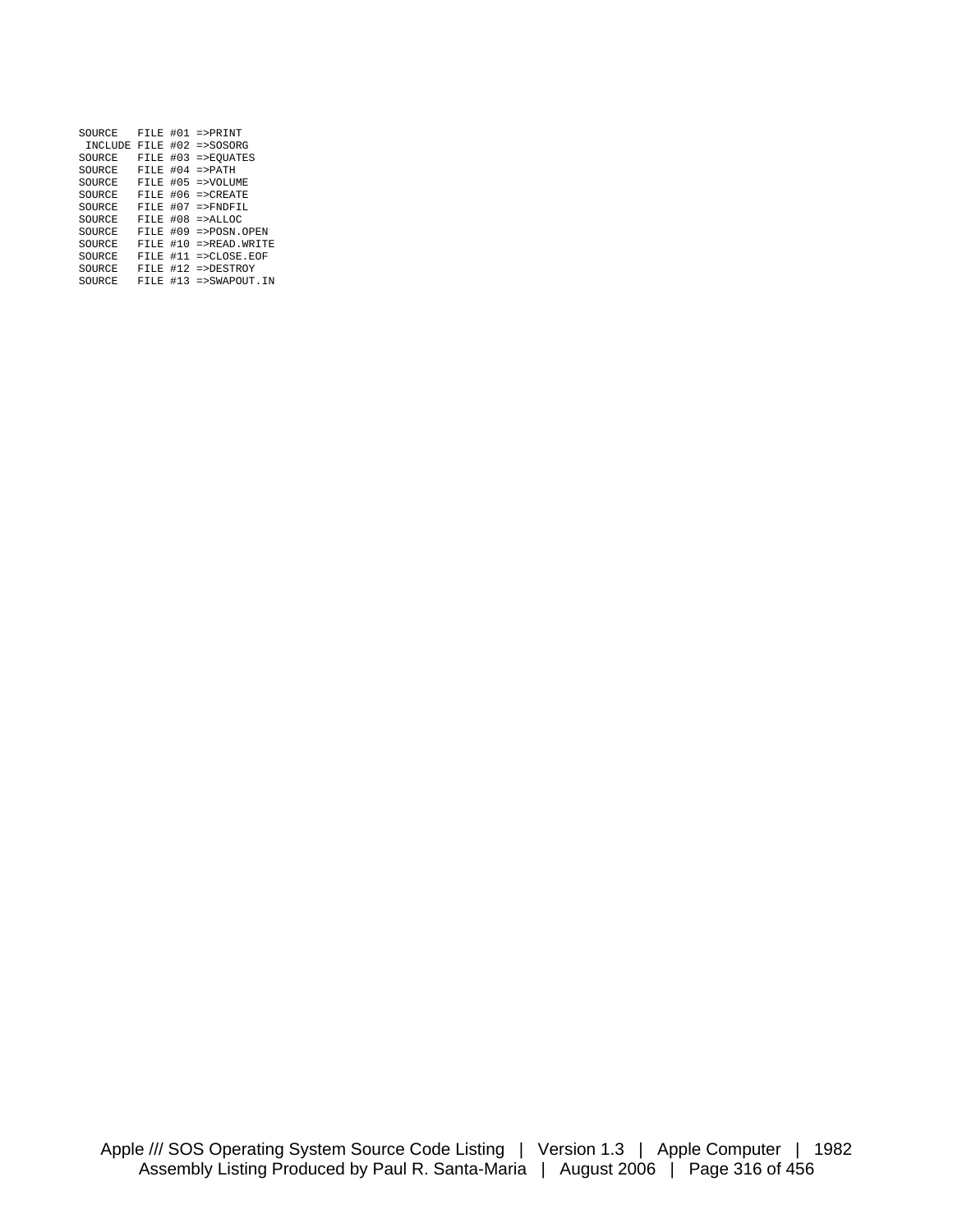| 01 PRINT       |                                                                                   |                         | SOS 1.1 BLOCK FILE MANAGER                                                                 |            |                                                                                                                                                                     | AUGUST-2006            | PAGE 2                                                                                                                      |
|----------------|-----------------------------------------------------------------------------------|-------------------------|--------------------------------------------------------------------------------------------|------------|---------------------------------------------------------------------------------------------------------------------------------------------------------------------|------------------------|-----------------------------------------------------------------------------------------------------------------------------|
|                |                                                                                   |                         |                                                                                            |            |                                                                                                                                                                     |                        |                                                                                                                             |
|                |                                                                                   |                         |                                                                                            |            |                                                                                                                                                                     |                        |                                                                                                                             |
| 0000:          |                                                                                   |                         | 2 * 01-FEB-82                                                                              |            |                                                                                                                                                                     |                        |                                                                                                                             |
| 0000:          |                                                                                   | $\overline{\mathbf{3}}$ |                                                                                            | REL        |                                                                                                                                                                     |                        |                                                                                                                             |
| 0000:          | $\begin{array}{ccc} 0\,0\,0\,0 & \quad & 4 \\ 0\,0\,0\,0 & \quad & 5 \end{array}$ |                         |                                                                                            | IBUFSIZ 1  |                                                                                                                                                                     |                        |                                                                                                                             |
| 0000:          |                                                                                   |                         |                                                                                            | SBUFSIZ 40 |                                                                                                                                                                     |                        |                                                                                                                             |
| 0000:          |                                                                                   |                         | 6                                                                                          |            | INCLUDE SOSORG                                                                                                                                                      |                        |                                                                                                                             |
| 0000:          |                                                                                   | $\mathbf{1}$            |                                                                                            |            |                                                                                                                                                                     |                        |                                                                                                                             |
|                |                                                                                   |                         |                                                                                            |            |                                                                                                                                                                     |                        |                                                                                                                             |
| 0000:<br>0000: | 1E00                                                                              |                         | 3 ORGLODR EOU                                                                              |            | 2 * SOS KERNEL MODULE ORIGINS<br>\$1E00                                                                                                                             | ; ORIGIN OF SOS LOADER |                                                                                                                             |
| 0000:          | 28F8                                                                              |                         | 4 ORGINIT EQU                                                                              |            | \$28F8                                                                                                                                                              | ; ORIGIN OF INIT       |                                                                                                                             |
| 0000:          | 18FC                                                                              |                         | 5 ORGGLOB EQU \$18FC                                                                       |            |                                                                                                                                                                     | ; ORIGIN OF SYSGLOB    |                                                                                                                             |
| 0000:          | B800                                                                              |                         | 6 ORGBFMI EQU \$B800                                                                       |            |                                                                                                                                                                     |                        | ; ORIGIN OF BFM.INIT2 & BITMAPS                                                                                             |
| 0000:          | BC00                                                                              |                         | 7 ORGBFM EQU \$BC00                                                                        |            |                                                                                                                                                                     | ; ORIGIN OF BFM        |                                                                                                                             |
| 0000:          | DE66                                                                              |                         | 8 ORGPATCH EQU \$DE66                                                                      |            |                                                                                                                                                                     |                        |                                                                                                                             |
| 0000:          | DE66<br>DE66<br>DFC0                                                              |                         |                                                                                            |            |                                                                                                                                                                     |                        | ; ORIGIN OF BFM<br>; ORIGIN OF PATCH AREA<br>; ORIGIN OF OPRMSG<br>; ORIGIN OF IPL                                          |
| 0000:          |                                                                                   |                         | 9 ORGOMSG EQU \$DE66<br>10 ORGIPL EQU \$DFC0<br>11 ORGUMGR EQU \$E48B                      |            |                                                                                                                                                                     |                        |                                                                                                                             |
| 0000:          | E48B                                                                              |                         |                                                                                            |            |                                                                                                                                                                     | ; ORIGIN OF UMGR       |                                                                                                                             |
| 0000:          | E899                                                                              |                         | 12 ORGDISK3 EQU \$E899                                                                     |            |                                                                                                                                                                     | ; ORIGIN OF DISK3      |                                                                                                                             |
| 0000:          | EE04                                                                              |                         |                                                                                            |            |                                                                                                                                                                     | ; ORIGIN OF SYSERR     |                                                                                                                             |
| 0000:          | EED9                                                                              |                         | 13 ORGSERR EQU \$EE04<br>14 ORGDMGR EQU \$EED9<br>15 ORGSCMGR EQU \$F05E                   |            |                                                                                                                                                                     | ; ORIGIN OF DEVMGR     |                                                                                                                             |
| 0000:          | F05E                                                                              |                         |                                                                                            |            |                                                                                                                                                                     | ; ORIGIN OF SCMGR      |                                                                                                                             |
| 0000:          |                                                                                   |                         | F2F4     16  ORGFMGR        EQU      \$F2F4<br>F355     17  ORGCFM          EQU     \$F355 |            |                                                                                                                                                                     | ; ORIGIN OF FMGR       |                                                                                                                             |
| 0000:          |                                                                                   |                         |                                                                                            |            |                                                                                                                                                                     | ; ORIGIN OF CFMGR      |                                                                                                                             |
| 0000:          | F552                                                                              |                         | 18 ORGBUFMG EQU \$F552                                                                     |            |                                                                                                                                                                     | ; ORIGIN OF BUFMGR     |                                                                                                                             |
| 0000:          | F86E                                                                              |                         | 19 ORGMEMMG                                                                                | EQU        | \$F86E                                                                                                                                                              | ; ORIGIN OF MEMMGR     |                                                                                                                             |
| 0000:          | FFBF                                                                              |                         | 20 ORGEND                                                                                  | EQU        | \$FFBF                                                                                                                                                              | ; END MARKER           |                                                                                                                             |
| 0000:          |                                                                                   | 2.1                     |                                                                                            |            |                                                                                                                                                                     |                        |                                                                                                                             |
|                |                                                                                   |                         |                                                                                            |            |                                                                                                                                                                     |                        |                                                                                                                             |
| 0000:          |                                                                                   |                         |                                                                                            |            |                                                                                                                                                                     |                        | 22 * LENGTH OF SOS MODULES -- THIS MUST AGREE WITH ZZLEN FOR EACH MODULE                                                    |
| 0000:<br>0000: | 0AF8<br>01B2                                                                      |                         | 23 LENLODR EQU<br>24 LENINIT EQU                                                           |            | ORGINIT-ORGLODR ; LENGTH OF SOS LOADER<br>\$01B2                                                                                                                    | ; LENGTH OF INIT       |                                                                                                                             |
| 0000:          | 0400                                                                              |                         |                                                                                            |            |                                                                                                                                                                     |                        |                                                                                                                             |
| 0000:          | 2266                                                                              |                         |                                                                                            |            |                                                                                                                                                                     |                        | 25 LENBFMI   EQU   ORGBFM-ORGBFMI   ; LENGTH OF BFM.INIT2 & BITMAPS<br>26 LENBFM    EQU   ORGPATCH-ORGBFM   ; LENGTH OF BFM |
| 0000:          | 0000                                                                              |                         |                                                                                            |            | 27 LENPATCH EQU ORGOMSG-ORGPATCH; LENGTH OF PATCH AREA                                                                                                              |                        |                                                                                                                             |
| 0000:          |                                                                                   |                         |                                                                                            |            |                                                                                                                                                                     |                        |                                                                                                                             |
| 0000:          |                                                                                   |                         |                                                                                            |            |                                                                                                                                                                     |                        |                                                                                                                             |
| 0000:          |                                                                                   |                         |                                                                                            |            | 015A 28 LENOMSG EQU ORGIPL-ORGOMSG ; LENGTH OF OPRMSG<br>04CB 29 LENIPL EQU ORGUMGR-ORGIPL ; LENGTH OF IPL<br>040E 30 LENUMGR EQU ORGDISK3-ORGUMGR ; LENGTH OF UMGR |                        |                                                                                                                             |
| 0000:          | 056B                                                                              |                         |                                                                                            |            | 31 LENDISK3 EQU ORGSERR-ORGDISK3 ; LENGTH OF DISK3                                                                                                                  |                        |                                                                                                                             |
| 0000:          |                                                                                   |                         |                                                                                            |            | ORGDMGR-ORGSERR ; LENGTH OF SYSERR                                                                                                                                  |                        |                                                                                                                             |
| 0000:          | 0185                                                                              |                         | 00D5     32  LENSERR        EQU<br>0185      33  LENDMGR        EQU                        |            | ORGSCMGR-ORGDMGR ; LENGTH OF DEVMGR                                                                                                                                 |                        |                                                                                                                             |
| 0000:          | 0296                                                                              |                         |                                                                                            |            | 34 LENSCMGR EQU ORGFMGR-ORGSCMGR ; LENGTH OF SCMGR                                                                                                                  |                        |                                                                                                                             |
| 0000:          | 0061                                                                              |                         |                                                                                            |            |                                                                                                                                                                     |                        |                                                                                                                             |
| 0000:          | 01FD                                                                              |                         |                                                                                            |            |                                                                                                                                                                     |                        |                                                                                                                             |
| 0000:          | 031C                                                                              |                         | 37 LENBUFMG EQU                                                                            |            | ORGMEMMG-ORGBUFMG ; LENGTH OF BUFMGR                                                                                                                                |                        |                                                                                                                             |
| 0000:          | 0751                                                                              |                         | 38 LENMEMMG EQU                                                                            |            | ORGEND-ORGMEMMG ; LENGTH OF MEMMGR                                                                                                                                  |                        |                                                                                                                             |
| 0000:          |                                                                                   | 39                      |                                                                                            |            |                                                                                                                                                                     |                        |                                                                                                                             |
|                |                                                                                   |                         |                                                                                            |            |                                                                                                                                                                     |                        |                                                                                                                             |
| 0000:          |                                                                                   |                         | 40 * SOS BLOAD ADDRESSES                                                                   |            |                                                                                                                                                                     |                        |                                                                                                                             |
| 0000:          |                                                                                   |                         |                                                                                            |            | 2000 41 BLALODR EQU \$2000<br>2AF8 42 BLAINIT EQU BLALODR+LENLODR ; BLOAD ADDRESS OF INIT                                                                           |                        | ; BLOAD ADDRESS OF SOS LOADER                                                                                               |
| 0000:<br>0000: |                                                                                   |                         |                                                                                            |            | 2CF8 43 BLAGLOB EQU \$2CF8 : BLOAD ADDRESS OF SYSGLOB                                                                                                               |                        |                                                                                                                             |
| 0000:          |                                                                                   |                         |                                                                                            |            |                                                                                                                                                                     |                        | ; BLOAD ADDRESS OF BFM. INIT2 & BITMAPS                                                                                     |
| 0000:          |                                                                                   |                         | 2E00 44 BLABFMI   EQU  \$2E00<br>3200  45 BLABFM    EQU  \$3200                            |            |                                                                                                                                                                     | ; BLOAD ADDRESS OF BFM |                                                                                                                             |
| 0000:          |                                                                                   |                         |                                                                                            |            |                                                                                                                                                                     |                        | 5466 46 BLAPATCH EQU BLABFM+LENBFM ; BLOAD ADDRESS OF PATCH AREA                                                            |
| 0000:          |                                                                                   |                         |                                                                                            |            |                                                                                                                                                                     |                        |                                                                                                                             |
| 0000:          |                                                                                   |                         |                                                                                            |            | 5466 47 BLAOMSG EQU BLAPATCH+LENPATCH; BLOAD ADDRESS OF OPRMSG<br>55C0 48 BLAIPL EQU BLAOMSG+LENOMSG; BLOAD ADDRESS OF IPL                                          |                        |                                                                                                                             |
| 0000:          |                                                                                   |                         | 5A8B 49 BLAUMGR EQU                                                                        |            | BLAIPL+LENIPL                                                                                                                                                       |                        | ; BLOAD ADDRESS OF UMGR                                                                                                     |
| 0000:          | 5E99                                                                              |                         | 50 BLADISK3 EQU                                                                            |            | BLAUMGR+LENUMGR ; BLOAD ADDRESS OF DISK3                                                                                                                            |                        |                                                                                                                             |
| 0000:          | 6404                                                                              |                         | 51 BLASERR                                                                                 | EOU        | BLADISK3+LENDISK3 ; BLOAD ADDRESS OF SYSERR                                                                                                                         |                        |                                                                                                                             |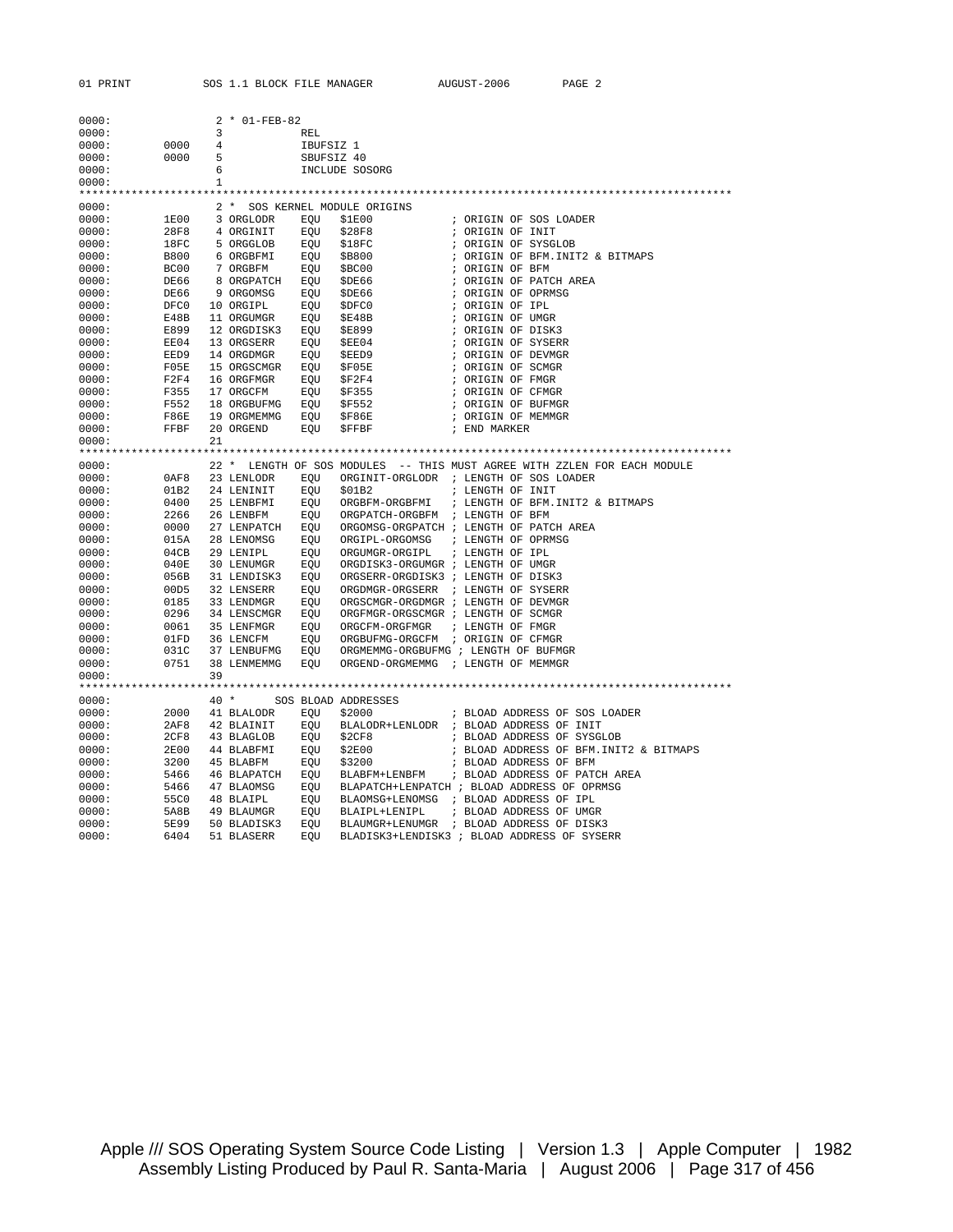| 02 SOSORG |         |        | SOS 1.1 BLOCK FILE MANAGER |             |                                                                  |                                             | AUGUST-2006               | PAGE 3 |  |
|-----------|---------|--------|----------------------------|-------------|------------------------------------------------------------------|---------------------------------------------|---------------------------|--------|--|
|           |         |        |                            |             |                                                                  |                                             |                           |        |  |
|           |         |        |                            |             |                                                                  |                                             |                           |        |  |
| 0000:     |         |        |                            |             | 64D9 52 BLADMGR EQU BLASERR+LENSERR ; BLOAD ADDRESS OF DEVMGR    |                                             |                           |        |  |
| 0000:     |         |        |                            |             | 665E 53 BLASCMGR EQU BLADMGR+LENDMGR ; BLOAD ADDRESS OF SCMGR    |                                             |                           |        |  |
| 0000:     |         |        |                            |             | 68F4 54 BLAFMGR EQU BLASCMGR+LENSCMGR; BLOAD ADDRESS OF FMGR     |                                             |                           |        |  |
| 0000:     |         |        |                            |             | 6955 55 BLACFM EQU BLAFMGR+LENFMGR ; BLOAD ADDRESS OF CFMGR      |                                             |                           |        |  |
| 0000:     |         |        |                            |             | 6B52 56 BLABUFMG EQU BLACFM+LENCFM ; BLOAD ADDRESS OF BUFMGR     |                                             |                           |        |  |
| 0000:     |         |        |                            |             | 6E6E 57 BLAMEMMG EQU BLABUFMG+LENBUFMG ; BLOAD ADDRESS OF MEMMGR |                                             |                           |        |  |
| 0000:     |         | 58     |                            |             |                                                                  |                                             |                           |        |  |
|           |         |        |                            |             |                                                                  |                                             |                           |        |  |
| BC00:     |         |        | BC00 7                     |             | ORG ORGBFM : BITMAPS \$B800-\$BBFF                               |                                             |                           |        |  |
| BC00:     |         |        | $BC00$ 8 ZZORG EQU $*$     |             |                                                                  |                                             |                           |        |  |
| BC00:     |         |        |                            |             |                                                                  |                                             |                           |        |  |
| BC00:     |         |        | $10 *$                     |             | (C) COPYRIGHT 1981 BY APPLE COMPUTER INC.                        |                                             |                           |        |  |
| BC00:     |         | $11$ * |                            |             | ALL RIGHTS RESERVED                                              |                                             |                           |        |  |
| BC00:     |         |        |                            |             |                                                                  |                                             |                           |        |  |
| BC00:     |         | 13     |                            | MSB OFF     |                                                                  |                                             |                           |        |  |
| BC00:     |         | 14     |                            | LST VSYM    |                                                                  |                                             |                           |        |  |
| BC00:     |         | 15     |                            |             | CHN EQUATES                                                      |                                             |                           |        |  |
| BC00:     |         | $1 *$  |                            |             |                                                                  |                                             |                           |        |  |
| BC00:     | BC00 2  |        |                            | ENTRY BFMGR |                                                                  |                                             |                           |        |  |
| BC00:     |         |        | $3 *$                      |             |                                                                  |                                             |                           |        |  |
| BC00:     |         |        |                            |             | 4 * BFM INITIALIZATION ENTRIES                                   |                                             |                           |        |  |
| BC00:     |         |        |                            |             | 5 * (INIT CODE FOUND IN INIT.SRC)                                |                                             |                           |        |  |
| BC00:     |         | $6*$   |                            |             |                                                                  |                                             |                           |        |  |
| BC00:     | 001C 7  |        |                            |             | ENTRY BFMFCB1                                                    |                                             | ; FCB PAGE 1 ADDR         |        |  |
| BC00:     | 001D 8  |        |                            |             | ENTRY BFMFCB2                                                    |                                             | ; AND PAGE 2              |        |  |
| BC00:     | 00 BA 9 |        |                            |             | ENTRY FCBZPP                                                     |                                             |                           |        |  |
| BC00:     | 1400 10 |        |                            |             | ENTRY SISTER                                                     |                                             |                           |        |  |
| BC00:     | 1000 11 |        |                            |             | ENTRY PATHBUF                                                    |                                             |                           |        |  |
| BC00:     | 1100 12 |        |                            | ENTRY VCB   |                                                                  |                                             |                           |        |  |
| BC00:     | DB9F 13 |        |                            |             | ENTRY WORKSPC                                                    |                                             |                           |        |  |
| BC00:     |         |        |                            |             | ENTRY PFIXPTR                                                    |                                             |                           |        |  |
| BC00:     |         |        |                            |             | ENTRY BMAPAGE                                                    |                                             |                           |        |  |
| BC00:     |         |        |                            |             | ENTRY BMBPAGE                                                    |                                             |                           |        |  |
| BC00:     | 0028 17 |        |                            |             | ENTRY FCBADDRH                                                   |                                             |                           |        |  |
| BC00:     | 001E 18 |        |                            |             | ENTRY BMAMADR                                                    |                                             |                           |        |  |
| BC00:     | 0024 19 |        |                            |             | ENTRY BMBMADR                                                    |                                             |                           |        |  |
| BC00:     |         | $20*$  |                            |             |                                                                  |                                             |                           |        |  |
| BC00:     |         | $21 *$ |                            |             |                                                                  |                                             |                           |        |  |
| BC00:     | 0000 22 |        |                            |             |                                                                  |                                             | ; FILE LEVEL (LOW BYTE)   |        |  |
| BC00:     | 0000 23 |        |                            |             | EXTRN LEVEL<br>EXTRN OPMSGRPLY                                   |                                             | ; OPERATOR MESSAGE        |        |  |
| BC00:     | 0000 24 |        |                            |             | EXTRN DATETIME                                                   |                                             | ; THANKS TOM              |        |  |
| BC00:     | 0000 25 |        |                            |             | EXTRN DMGR                                                       |                                             | ; THANKS BOB              |        |  |
| BC00:     | 0000 26 |        |                            |             | EXTRN REQBUF                                                     | $\mathcal{L} = \mathcal{L} = \mathcal{L}$   |                           |        |  |
| BC00:     | 0000 27 |        |                            |             | ----.<br>EXTRN REQFXBUF                                          | $\mathcal{F}$                               |                           |        |  |
| BC00:     | 0000 28 |        |                            |             | EXTRN GETBUFADR                                                  | $\mathcal{F} = \mathcal{F}$                 |                           |        |  |
|           | 0000 29 |        |                            |             | EXTRN RELBUF                                                     |                                             |                           |        |  |
| BC00:     |         |        |                            |             |                                                                  | $\mathbf{r}$<br>$\mathcal{L}$ $\mathcal{L}$ |                           |        |  |
| BC00:     | 0000 30 |        |                            |             | EXTRN BLKDLST                                                    |                                             |                           |        |  |
| BC00:     | 0000 31 |        |                            | EXTRN SERR  |                                                                  |                                             |                           |        |  |
| BC00:     | 0000 32 |        |                            |             | EXTRN BACKMASK                                                   |                                             |                           |        |  |
| BC00:     |         |        | $33 *$                     |             |                                                                  |                                             |                           |        |  |
| BC00:     |         |        | 34 * ERRORS                |             |                                                                  |                                             |                           |        |  |
| BC00:     |         | $35 *$ |                            |             |                                                                  |                                             |                           |        |  |
| BC00:     | 0000 36 |        |                            |             | EXTRN SYSERR                                                     |                                             |                           |        |  |
| BC00:     |         | $37 *$ |                            |             |                                                                  |                                             |                           |        |  |
| BC00:     | 0000 38 |        |                            |             | EXTRN BADPATH                                                    |                                             | ; INVALID PATHNAME SYNTAX |        |  |
| BC00:     | 0000    | 39     |                            |             | EXTRN FCBFULL                                                    |                                             | ; FILE CONTROL BLOCK FULL |        |  |
| BC00:     | 0000    |        | 40                         |             | EXTRN BADREFNUM                                                  |                                             | ; INVALID REFNUM          |        |  |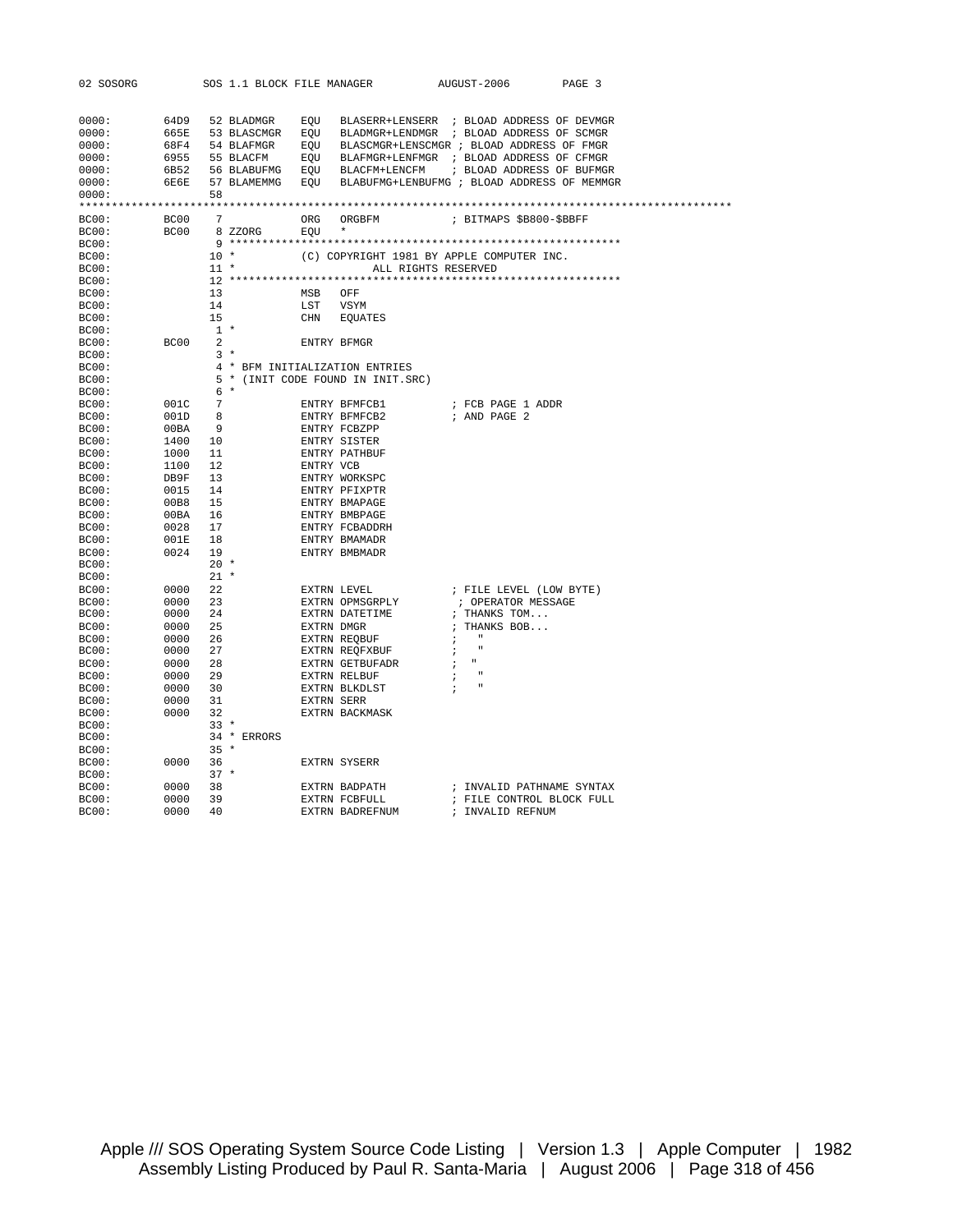| 03 EOUATES |  |
|------------|--|
|------------|--|

SOS 1.1 BLOCK FILE MANAGER AUGUST-2006 PAGE 4

| BC00:        | 0000 | 41                   | EXTRN PATHNOTFND      | ; PATHNAME NOT FOUND                                            |
|--------------|------|----------------------|-----------------------|-----------------------------------------------------------------|
| BC00:        | 0000 | 42                   | <b>EXTRN VNFERR</b>   | ; VOLUME NOT FOUND                                              |
| BC00:        | 0000 | 43                   | EXTRN FNFERR          | ; FILE NOT FOUND                                                |
| <b>BC00:</b> | 0000 | 44                   | <b>EXTRN DUPERR</b>   | ; DUPLICATE FILE NAME ERROR                                     |
| BC00:        | 0000 | 45                   | EXTRN DUPVOL          | ; DUPLICATE VOLUME CAN'T BE LOGGED IN.                          |
| <b>BC00:</b> | 0000 | 46                   | <b>EXTRN OVRERR</b>   | ; NOT ENOUGH DISK SPACE FOR PREALLOCATION                       |
| BC00:        | 0000 | 47                   | EXTRN DIRFULL         | ; DIRECTORY FULL ERROR                                          |
| <b>BC00:</b> | 0000 | 48                   | <b>EXTRN CPTERR</b>   | ; FILE INCOMPATIBLE SOS VERSION                                 |
| BC00:        | 0000 | 49                   | EXTRN TYPERR          | ; NOT CURRENTLY SUPPORTED FILE TYPE                             |
| BC00:        | 0000 | 50                   | <b>EXTRN EOFERR</b>   | ; POSITION ATTEMPTED BEYOND END OF FILE                         |
| <b>BC00:</b> | 0000 | 51                   | <b>EXTRN POSNERR</b>  | ; ILLEGAL POSITION (L.T. 0 OR G.T. \$FFFFFF)                    |
| BC00:        | 0000 | 52                   | EXTRN ACCSERR         | ; FILE ACCESS R/W REOUEST CONFLICTS WITH ATTRIBUTES.            |
| BC00:        | 0000 | 53                   | <b>EXTRN BTSERR</b>   | ; USER SUPPLIED BUFFER TOO SMALL                                |
| BC00:        | 0000 | 54                   | EXTRN FILBUSY         | ; EITHER WRITE WAS REQUESTED OR WRITE ACCESS ALREADY ALLOCATED. |
| <b>BC00:</b> | 0000 | 55                   | EXTRN NOTSOS          | ; NOT A SOS DISKETTE                                            |
| BC00:        | 0000 | 56                   | EXTRN BADLSTCNT       | ; INVALID VALUE IN LIST PARAMETER                               |
| <b>BC00:</b> | 0000 | 57                   | EXTRN XDISKSW         | ; DISK SWITCHED                                                 |
| BC00:        | 0000 | 58                   | EXTRN NOTBLKDEV       | ; NOT A BLOCK DEVICE                                            |
| BC00:        | 0000 | 59                   | EXTRN XNOWRITE        | ; DISK/MEDIA IS HARDWARE WRITE PROTECTED                        |
| BC00:        | 0000 | 60                   | EXTRN XIOERROR        | ; INFORMATION ON BLOCK DEVICE NOT ACCESSABLE                    |
| BC00:        | 0000 | 61                   | EXTRN DIRERR          | ; DIRECTORY ENTRY COUNT INCONSISTENT WITH ACTUAL ENTRIES        |
| BC00:        | 0000 | 62                   | EXTRN BITMAPADR       | ; BIT MAP DISK ADDRESS IMPOSSIBLE                               |
| BC00:        |      | $63 *$               |                       |                                                                 |
| <b>BC00:</b> |      | FATAL ERRORS<br>64 * |                       |                                                                 |
| BC00:        |      | $65 *$               |                       |                                                                 |
| <b>BC00:</b> | 0000 | 66                   | <b>EXTRN SYSDEATH</b> |                                                                 |
| <b>BC00:</b> |      | $67 *$               |                       |                                                                 |
| BC00:        | 0000 | 68                   | EXTRN VCBERR          | ; VOLUME CONTROL BLOCK NOT USABLE                               |
| BC00:        | 0000 | 69                   | EXTRN ALCERR          | ; ALLOCATION BLOCKS INVALID                                     |
| BC00:        | 0000 | 70                   | EXTRN TOOLONG         | ; PATHNAME BUFFER OVERFLOW                                      |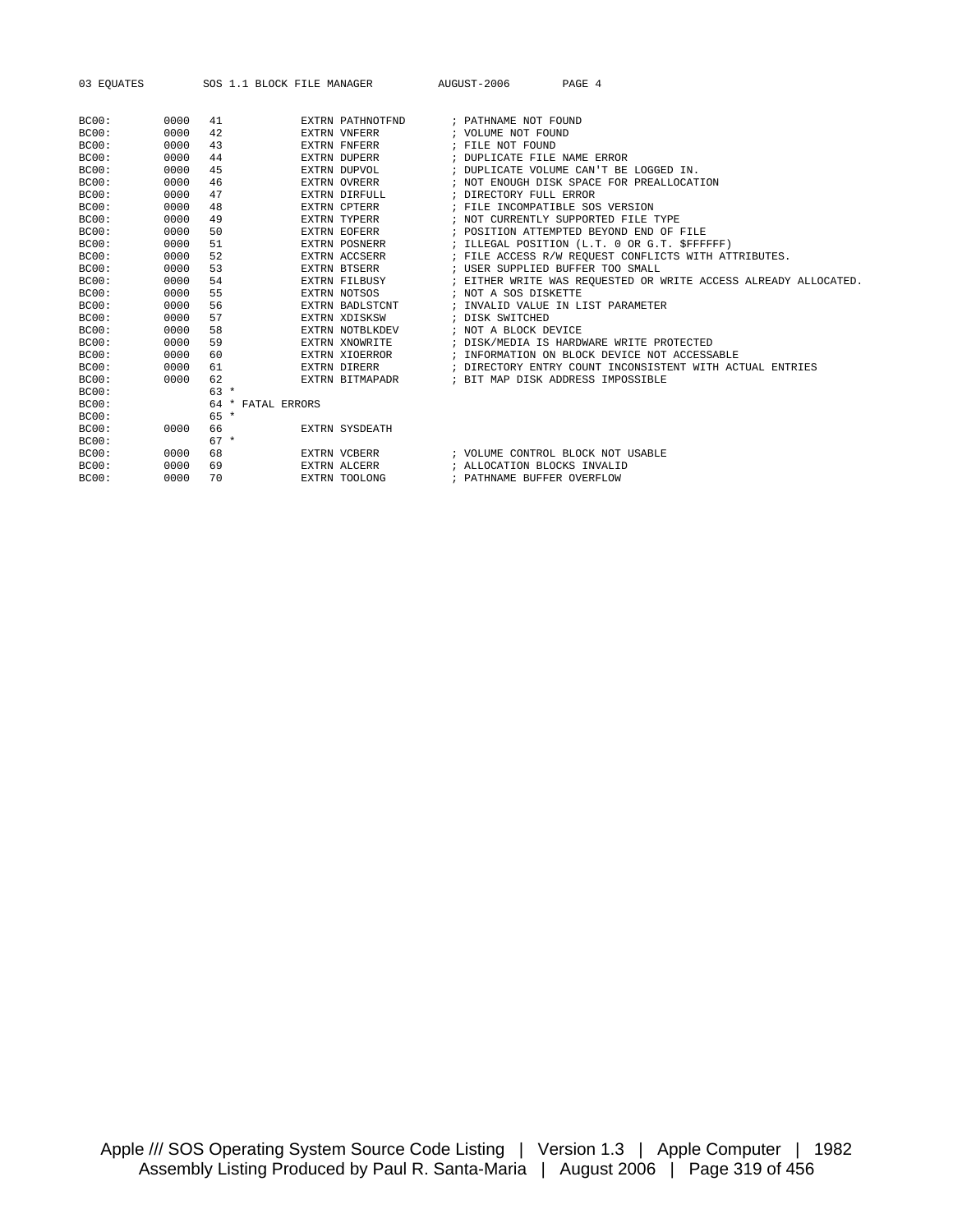| 03 EOUATES     |              |         | SOS 1.1 BLOCK FILE MANAGER |            |                                     | AUGUST-2006                 | PAGE 5                                                                                  |
|----------------|--------------|---------|----------------------------|------------|-------------------------------------|-----------------------------|-----------------------------------------------------------------------------------------|
|                |              |         |                            |            |                                     |                             |                                                                                         |
|                |              |         |                            |            |                                     |                             |                                                                                         |
| BC00:          |              | $72 *$  |                            |            |                                     |                             |                                                                                         |
| BC00:          |              |         | 73 * CONSTANTS             |            |                                     |                             |                                                                                         |
| BC00:          |              | $74 *$  |                            |            |                                     |                             |                                                                                         |
| BC00:          | 002F         |         | 75 DLIMIT                  | EQU        | \$2F                                |                             | ; DELIMITER IS CURRENTLY AN ASCII '/'                                                   |
| BC00:          | 0001         |         | 76 SEEDTYP                 | EQU        | $\mathbf{1}$                        |                             |                                                                                         |
| BC00:          | 0002<br>0003 |         | 77 SAPTYP                  | EQU        | 2                                   |                             |                                                                                         |
| BC00:          |              |         | 78 TRETYP                  | EQU        | 3                                   |                             |                                                                                         |
| BC00:<br>BC00: | 000D<br>000E |         | 79 DIRTYP<br>80 HEDTYP     | <b>EOU</b> | \$D                                 |                             |                                                                                         |
| BC00:          | 0000         |         | 81 RDCMD                   | EQU        | \$Ε<br>\$0                          |                             |                                                                                         |
|                | 0001         |         |                            | EQU        |                                     |                             |                                                                                         |
| BC00:          | 0009         |         | 82 WRTCMD                  | EOU        | \$1                                 |                             |                                                                                         |
| BC00:          | 0002         |         | 83 RPTCMD                  | EQU        | \$9                                 |                             |                                                                                         |
| BC00:          | 0000         |         | 84 STATCMD                 | EQU        | \$02                                |                             | ; REQUEST STATUS OF BLOCK DEVICE. (BIT 0 = WRITE PROTECTED)                             |
| BC00:          |              |         | 85 STATSUB                 | EOU        | \$0                                 |                             |                                                                                         |
| BC00:          | 0020         |         | 86 PRETIME                 | EOU        | \$20                                |                             | ; COMMAND NEEDS CURRENT DATE/TIME STAMP                                                 |
| BC00:          | 0040<br>0080 |         | 87 PREREF                  | EQU        | \$40<br>\$80                        |                             | ; COMMAND REQUIRES FCB ADDRESS AND VERIFICATION<br>; COMMAND HAS PATHNAME TO PREPROCESS |
| BC00:          |              |         | 88 PREPATH                 | EQU        |                                     |                             |                                                                                         |
| BC00:          | 1400         | $90 *$  | 89 SISTER                  | EOU        | \$1400                              |                             |                                                                                         |
| BC00:          |              |         |                            |            |                                     |                             |                                                                                         |
| BC00:          |              |         |                            |            | 91 * VOLUME STATUS CONSTANTS (BITS) |                             |                                                                                         |
| BC00:          |              | $92 *$  |                            |            |                                     |                             |                                                                                         |
| BC00:          | 0040         | $94 *$  | 93 DSWITCH                 | EQU        | \$40                                |                             | ; FOR DISK SWITCHED ERROR RECOVERY.                                                     |
| BC00:<br>BC00: |              |         | 95 * FILE STATUS CONSTANTS |            |                                     |                             |                                                                                         |
| BC00:          |              | $96 *$  |                            |            |                                     |                             |                                                                                         |
| BC00:          | 0001         |         | 97 DATALC                  | EQU        | \$1                                 | ; DATA BLOCK NOT ALLOCATED. |                                                                                         |
| BC00:          | 0002         |         | 98 IDXALC                  | EOU        | \$2                                 | ; INDEX NOT ALLOCATED       |                                                                                         |
| BC00:          | 0004         |         | 99 TOPALC                  | EOU        | \$4                                 | ; TOP INDEX NOT ALLOCATED   |                                                                                         |
| BC00:          | 0008         |         | 100 STPMOD                 | EQU        | \$8                                 | ; STORAGE TYPE MODIFIED     |                                                                                         |
| BC00:          | 0010         |         | 101 USEMOD                 | EQU        | \$10                                | ; FILE USAGE MODIFIED       |                                                                                         |
| BC00:          | 0020         |         | 102 EOFMOD                 | EOU        | \$20                                | ; END OF FILE MODIFIED      |                                                                                         |
| BC00:          | 0040         |         | 103 DATMOD                 | EQU        | \$40                                | ; DATA BLOCK MODIFIED       |                                                                                         |
| BC00:          | 0080         |         | 104 IDXMOD                 | EQU        | \$80                                | ; INDEX BLOCK MODIFIED      |                                                                                         |
| BC00:          | 0080         |         | 105 FCBMOD                 | EOU        | \$80                                |                             | ; HAS FCB/DIRECTORY BEEN MODIFIED? (FLUSH)                                              |
| BC00:          |              | $106 *$ |                            |            |                                     |                             |                                                                                         |
| BC00:          |              |         |                            |            | 107 * FILE ATTRIBUTES CONSTANTS     |                             |                                                                                         |
| BC00:          |              | $108 *$ |                            |            |                                     |                             |                                                                                         |
| BC00:          | 0001         |         | 109 READEN                 | EQU        | \$1                                 | ; READ ENABLED              |                                                                                         |
| BC00:          | 0002         |         | 110 WRITEN                 | EQU        | \$2                                 | ; WRITE ENABLED             |                                                                                         |
| BC00:          | 0010         |         | 111 NLINEN                 | EOU        | \$10                                | ; NEW LINE ENABLED          |                                                                                         |
| BC00:          | 0020         |         | 112 BKBITVAL               | EOU        | \$20                                |                             | ; FILE NEEDS BACKUP IF SET (BKBITFLG)                                                   |
| BC00:          | 0040         |         | 113 RENAMEN                | EQU        | \$40                                | ; RENAME OK WHEN ON.        |                                                                                         |
| BC00:          | 0080         |         | 114 DSTROYEN               | EOU        | \$80                                | ; DESTROY OK WHEN ON.       |                                                                                         |
|                |              |         |                            |            |                                     |                             |                                                                                         |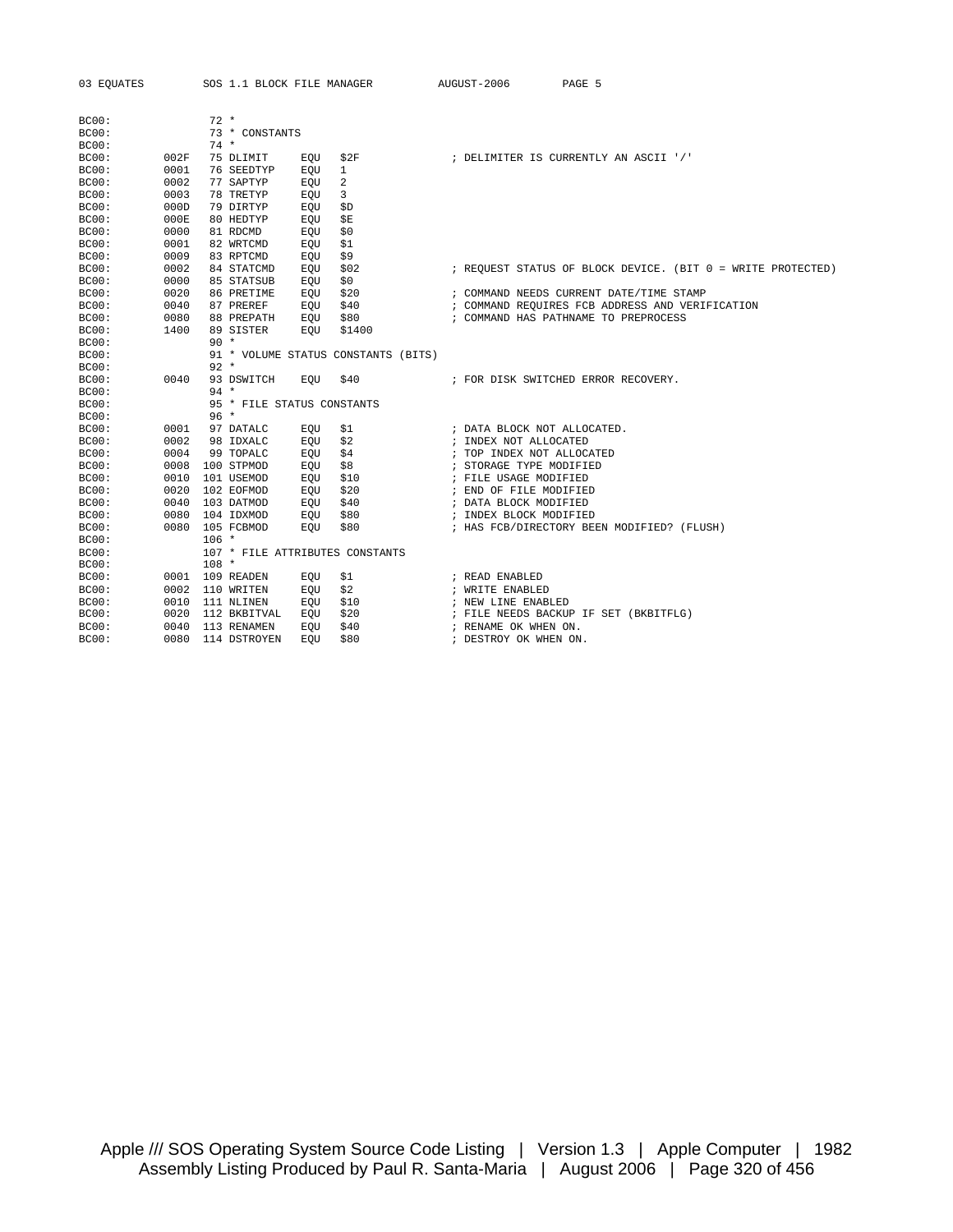| 03 EQUATES    |               |         | SOS 1.1 BLOCK FILE MANAGER       |                                                                 | AUGUST-2006                     | PAGE 6                                                             |
|---------------|---------------|---------|----------------------------------|-----------------------------------------------------------------|---------------------------------|--------------------------------------------------------------------|
|               |               |         |                                  |                                                                 |                                 |                                                                    |
| BC00:         |               |         | 116 * HEADER INDEX CONSTANTS     |                                                                 |                                 |                                                                    |
| BC00:         |               | $117 *$ |                                  |                                                                 |                                 |                                                                    |
| BC00:         |               |         | 0000 118 HNLEN<br>EQU            | \$0                                                             |                                 | ; HEADER NAME LENGTH (OFFSET INTO HEADER)                          |
| BC00:         |               |         | 119 *HNAME EOU \$1 ; HEADER NAME |                                                                 |                                 |                                                                    |
| BC00:         |               |         | 0010 120 HPENAB<br>EOU           | \$10                                                            | ; PASSWORD ENABLE BYTE          |                                                                    |
| BC00:         |               |         | 0011 121 HPASS<br>EQU            | \$11                                                            | ; ENCODED PASSWORD              |                                                                    |
| BC00:         |               |         | 0018 122 HCRDT<br>EOU            | \$18                                                            | ; HEADER CREATION DATE          |                                                                    |
| BC00:         |               |         |                                  | 123 * HCRTM EQU \$1A ; HEADER CREATION TIME                     |                                 |                                                                    |
| BC00:         | 001C 124 HVER |         | EOU                              | \$1C                                                            |                                 | ; SOS VERSION THAT CREATED DIRECTORY                               |
| BC00:         | 001D 125 HCMP |         | EOU                              | \$1D                                                            |                                 | ; BACKWARD COMPATIBLE WITH SOS VERSION                             |
| BC00:         |               |         | 001E 126 HATTR<br>EQU            | \$1E                                                            |                                 | ; HEADER ATTRIBUTES- PROTECT ETC.                                  |
| BC00:         |               |         |                                  | 127 * HENTLN EQU \$1F ; LENGTH OF EACH ENTRY                    |                                 |                                                                    |
| BC00:         |               |         |                                  | 128 * HMENT EOU \$20 ; MAXIMUM NUMBER OF ENTRIES/BLOCK          |                                 |                                                                    |
| BC00:         |               |         | 0021 129 HCENT<br>EQU            | \$21                                                            |                                 | ; CURRENT NUMBER OF FILES IN DIRECTORY                             |
| BC00:         |               |         | 0023 130 HRBLK<br>EOU            | \$23                                                            | ; OWNER'S DIRECTORY ADDRESS     |                                                                    |
| BC00:         |               |         | 0025 131 HRENT<br>EOU            | \$25                                                            |                                 | ; OWNER'S DIRECTORY ENTRY NUMBER                                   |
| BC00:         |               |         | 0026 132 HRELN<br>EQU            | \$26                                                            |                                 | ; OWNER'S DIRECTORY ENTRY LENGTH                                   |
| BC00:         |               |         | 0023 133 VBMAP<br>EOU            | HRBLK                                                           |                                 |                                                                    |
| BC00:         |               |         | 0025 134 VTBLK<br>EOU            | HRENT                                                           |                                 | ; (USED FOR ROOT DIRECTORY ONLY)                                   |
| BC00:         |               | $135 *$ |                                  |                                                                 |                                 |                                                                    |
| BC00:         |               |         |                                  | 136 * VOLUME CONTROL BLOCK INDEX CONSTANTS                      |                                 |                                                                    |
| BC00:         |               | $137 *$ |                                  |                                                                 |                                 |                                                                    |
| BC00:         |               |         | 0020 138 VCBSIZE<br>EQU          | \$20                                                            |                                 | ; CURRENT VCB IS 32 BYTES PER ENTRY (VER 0)                        |
| BC00:         |               |         | 0000 139 VCBNML<br>EQU           | $\overline{0}$                                                  | ; VOLUME NAME LENGTH BYTE       |                                                                    |
| BC00:         |               |         | 0001 140 VCBNAM<br>EQU           | 1                                                               | ; VOLUME NAME                   |                                                                    |
| BC00:         |               |         | 0010 141 VCBDEV<br>EQU           | \$10                                                            | ; VOLUME'S DEVICE               |                                                                    |
| BC00:         |               |         | 0011 142 VCBSTAT<br>EQU          | \$11                                                            |                                 | ; VOLUME STATUS. (80=FILES OPEN. 40=DISK SWITCHED.)                |
| BC00:         |               |         | 0012 143 VCBTBLK<br>EQU          | \$12                                                            | ; TOTAL BLOCKS ON THIS VOLUME   |                                                                    |
| BC00:         |               |         | 0014 144 VCBTFRE<br>EOU          | \$14                                                            | ; NUMBER OF UNUSED BLOCKS       |                                                                    |
| BC00:         |               |         | 0016 145 VCBROOT<br>EOU          | \$16                                                            | ; ROOT DIRECTORY (DISK) ADDRESS |                                                                    |
| BC00:         |               |         |                                  | 146 *VCBMORG EQU \$18 ; MAP ORGANIZATION (NOT SUPPORTED BY V 0) |                                 |                                                                    |
| BC00:         |               |         |                                  | 147 *VCBMBUF EOU \$19 ; BIT MAP BUF NUM                         |                                 |                                                                    |
| BC00:         |               |         | 001A 148 VCBDMAP<br>EOU          | \$1A                                                            |                                 | ; FIRST (DISK) ADDRESS OF BITMAP(S)                                |
| BC00:         |               |         | 001C 149 VCBCMAP<br>EOU          | \$1C                                                            |                                 | ; RELATIVE ADDRESS OF BIT MAP WITH SPACE (ADD TO VCBDMAP)          |
| BC00:         |               |         |                                  | 150 *VCBMNUM EOU \$1D ; RELATIVE BIT MAP CURRENTLY IN MEMORY    |                                 |                                                                    |
| BC00:         |               |         | 001E 151 VCBOPNC<br>EOU          | \$1E                                                            | ; CURRENT NUMBER OF OPEN FILES. |                                                                    |
| BC00:         |               |         | 001F 152 VCBSWAP<br>EQU          | \$1F                                                            |                                 | ; \$8X IF VOLUME SWAPPED; \$00 IF UNSWAPPED WHERE X=LOW ORDER BYTE |
| OF VCB ADR/16 |               |         |                                  |                                                                 |                                 |                                                                    |
| BC00:         |               | $153 *$ |                                  |                                                                 |                                 |                                                                    |
| BC00:         |               |         |                                  | 154 * FILE CONTROL BLOCK INDEX CONSTANTS                        |                                 |                                                                    |
| BC00:         |               | $155 *$ |                                  |                                                                 |                                 |                                                                    |
| BC00:         |               |         | 0000 156 FCBREFN<br>EQU          | 0                                                               |                                 | ; FILE REFERENCE NUMBER (POSITION SENSITIVE)                       |
| BC00:         |               |         | 0001 157 FCBDEVN<br>EOU          | $\mathbf{1}$                                                    |                                 | ; DEVICE (NUMBER) ON WHICH FILE RESIDES                            |
| BC00:         |               |         |                                  | 158 *FCBHEAD EQU 2 ; BLOCK ADDRESS OF FILE'S DIRECTORY HEADER   |                                 |                                                                    |
| BC00:         |               |         |                                  | 159 *FCBDIRB EQU 4 ; BLOCK ADDRESS OF FILE'S DIRECTORY          |                                 |                                                                    |
| BC00:         |               |         | 0006 160 FCBENTN<br>EQU          | 6                                                               |                                 | ; ENTRY NUMBER WITHIN DIRECTORY BLOCK                              |
| BC00:         | 0007          |         | 161 FCBSTYP<br>EOU               | $7\phantom{0}$                                                  |                                 | ; STORAGE TYPE - SEED, SAPLING, TREE, ETC.                         |
| BC00:         |               |         | 0008 162 FCBSTAT<br>EQU          | 8 <sup>1</sup>                                                  |                                 | ; STATUS - INDEX/DATA/EOF/USAGE/TYPE MODIFIED.                     |
| BC00:         | 0009          |         | 163 FCBATTR<br>EQU 9             |                                                                 |                                 | ; ATTRIBUTES - READ/WRITE ENABLE, NEWLINE ENABLE.                  |
| BC00:         |               |         | 000A 164 FCBNEWL<br>EOU          | \$A                                                             |                                 | ; NEW LINE TERMINATOR (ALL 8 BITS SIGNIFICANT).                    |
| BC00:         | 000B          |         | 165 FCBBUFN<br>EOU               | \$B                                                             | ; BUFFER NUMBER                 |                                                                    |
| BC00:         |               |         | 000C 166 FCBFRST<br>EOU          | \$C                                                             | ; FIRST BLOCK OF FILE           |                                                                    |
| BC00:         | 000E          |         | 167 FCBIDXB<br>EOU               | \$Ε                                                             |                                 | ; BLOCK ADDRESS OF INDEX (0 IF NO INDEX)                           |
| BC00:         | 0010          |         | 168 FCBDATB<br>EOU               | \$10                                                            | ; BLOCK ADDRESS OF DATA         |                                                                    |
| BC00:         | 0012          |         | 169 FCBMARK<br>EOU               | \$12                                                            | ; CURRENT FILE MARKER.          |                                                                    |
| BC00:         |               |         | 0015 170 FCBEOF<br>EOU           | \$15                                                            | ; LOGICAL END OF FILE.          |                                                                    |
| BC00:         |               |         | 0018 171 FCBUSE<br>EQU           | \$18                                                            |                                 | ; ACTUAL NUMBER OF BLOCKS ALLOCATED TO THIS FILE.                  |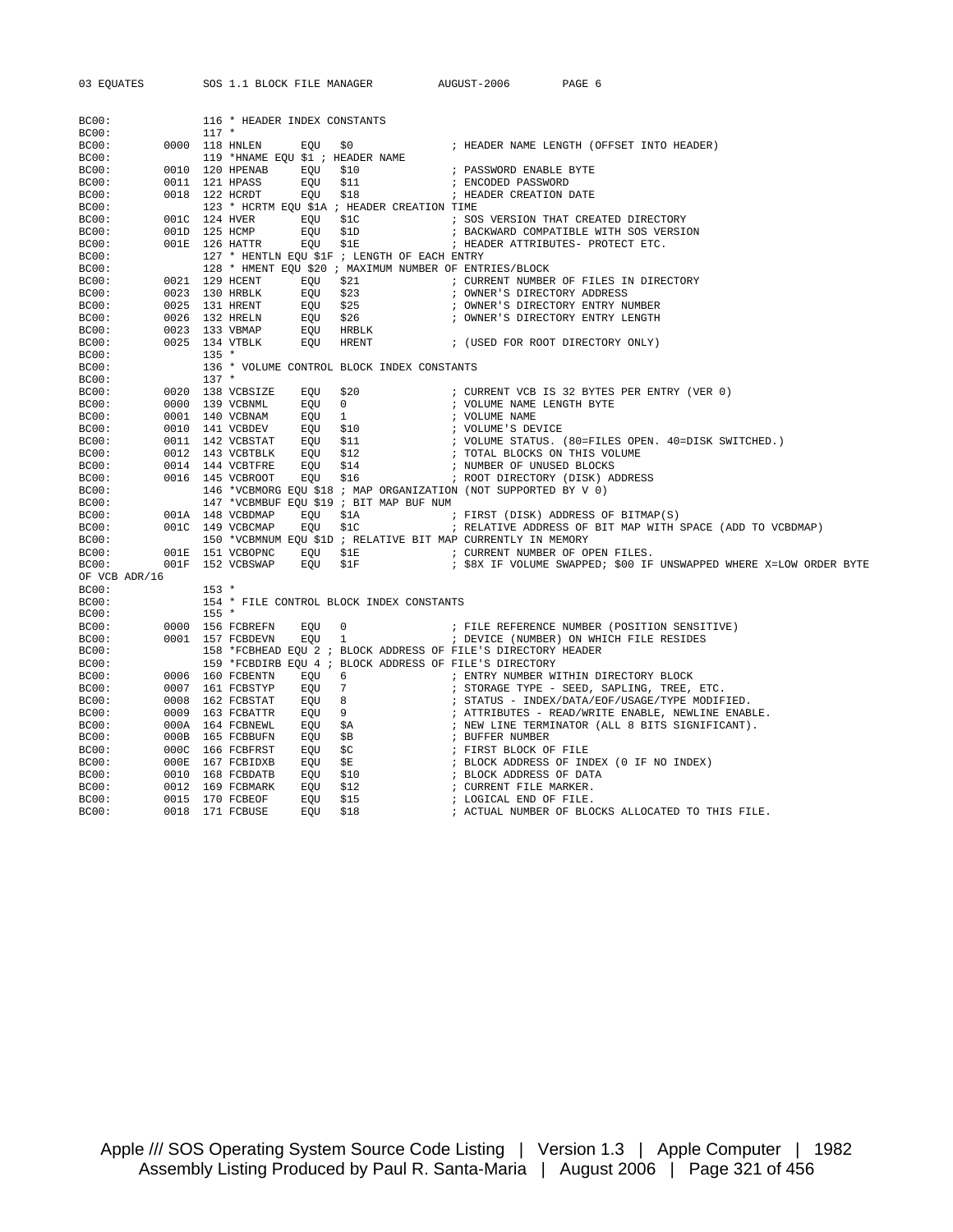| 03 EQUATES              | SOS 1.1 BLOCK FILE MANAGER                                |                               |              | AUGUST-2006                                                                                                                             | PAGE 7 |  |  |  |
|-------------------------|-----------------------------------------------------------|-------------------------------|--------------|-----------------------------------------------------------------------------------------------------------------------------------------|--------|--|--|--|
| BC00:<br>BC00:<br>BC00: | 001A 172 FCBSWAP<br>001B 173 FCBLEVL<br>001C 174 FCBDIRTY | EOU \$1A<br>EOU<br><b>EOU</b> | \$1B<br>\$1C | ; \$8N = SWAPPED, \$00 = UNSWAPPED VOLUME ("N" = VCB ENTRY NUMBER)<br>; LEVEL AT WHICH THIS FILE WAS OPENED<br>; FCB MARKED AS MODIFIED |        |  |  |  |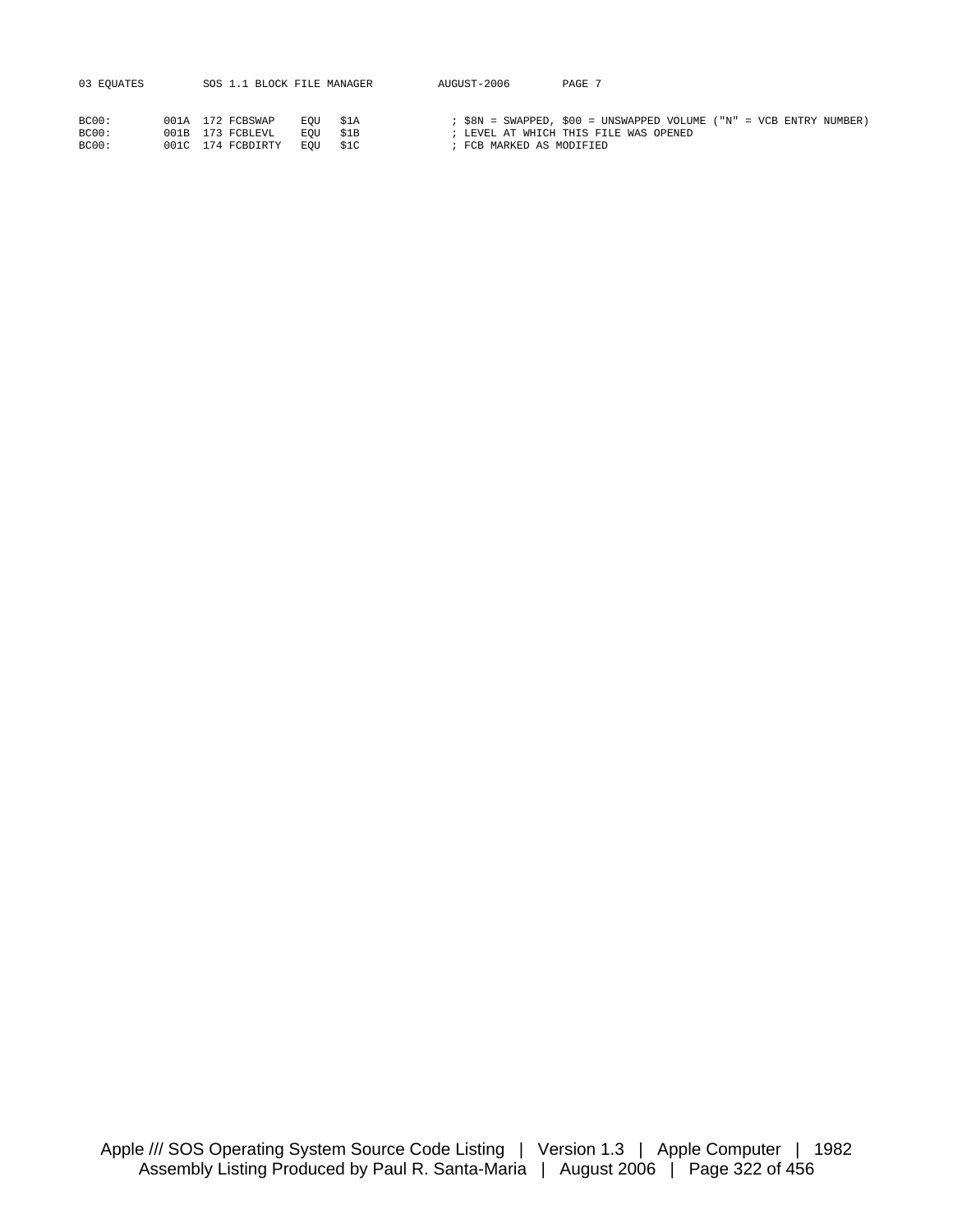| BC00:        |      | $176 *$                   |     |          |                      |
|--------------|------|---------------------------|-----|----------|----------------------|
| <b>BC00:</b> |      | 177 * ZERO PAGE STUFF     |     |          |                      |
| <b>BC00:</b> |      | $178 *$                   |     |          |                      |
| BC00:        | 00A0 | 179 PAR                   | EOU | \$A0     |                      |
| BC00:        | 00A0 | 180 COMMAND               | EOU | PAR      |                      |
| <b>BC00:</b> | 00A1 | 181 C.DNAMP               | EQU | $PAR+1$  |                      |
| BC00:        | 00A1 | 182 C.PATH                | EOU | $PAR+1$  |                      |
| BC00:        | 00A1 | 183 C.REFNUM              | EQU | $PAR+1$  |                      |
| BC00:        | 00A2 | 184 C.ISNEWL              | EQU | $PAR+2$  |                      |
| BC00:        | 00A2 | 185 C.OUTEOF              | EQU | $PAR+2$  |                      |
| BC00:        | 00A2 | 186 C.BASE                | EOU | $PAR+2$  |                      |
| BC00:        | 00A2 | 187 C.MRKPTR              | EOU | $PAR+2$  |                      |
| BC00:        | 00A2 | 188 C.OUTBUF              | EOU | $PAR+2$  |                      |
| BC00:        | 00A3 | 189 C.NWPATH              | EOU | $PAR+3$  |                      |
| <b>BC00:</b> | 00A3 | 190 C.FILIST              | EOU | $PAR+3$  |                      |
| BC00:        | 00A3 | 191 C.NEWL                | EOU | $PAR+3$  |                      |
| <b>BC00:</b> | 00A3 | 192 C.OUTVOL              | EQU | $PAR+3$  |                      |
| <b>BC00:</b> | 00A3 | 193 C.OUTREF              | EOU | $PAR+3$  |                      |
| BC00:        | 00A3 | 194 C.XLIST               | EQU | $PAR+3$  |                      |
| <b>BC00:</b> | 00A3 | 195 C.MAXPTH              | EQU | $PAR+3$  |                      |
| <b>BC00:</b> | 00A3 | 196 C.MARK                | EOU | $PAR+3$  |                      |
| BC00:        | 00A3 | 197 C.NEWEOF              | EQU | $PAR+3$  |                      |
| BC00:        | 00A4 | 198 C.BYTES               | EQU | $PAR+4$  |                      |
| BC00:        | 00A5 | 199 C.FILSTLN             | EQU | $PAR+5$  |                      |
| BC00:        | 00A5 | 200 C.OUTBLK              | EOU | $PAR+5$  |                      |
| BC00:        | 00A5 | 201 C.OPLIST              | EQU | $PAR+5$  |                      |
| BC00:        | 00A5 | 202 C.XLEN                | EOU | $PAR+5$  |                      |
| BC00:        | 00A6 | 203 C.FILID               | EOU | $PAR+6$  |                      |
| BC00:        | 00A6 | 204 C.OUTCNT              | EOU | $PAR+6$  |                      |
| BC00:        | 00A7 | 205 C.OPLSTLN             | EOU | $PAR+7$  |                      |
| <b>BC00:</b> | 00A7 | 206 C.AUXID               | EQU | $PAR+7$  |                      |
| <b>BC00:</b> | 00A9 | 207 C.STOR                | EOU | $PAR+9$  |                      |
| BC00:        | 00AA | 208 C.EOFLL               | EQU | $PAR+SA$ |                      |
| BC00:        | 00AB | 209 C.EOFLH               | EQU | $PAR+SB$ |                      |
| BC00:        | 00AC | 210 C.EOFHL               | EQU | $PAR+SC$ |                      |
| BC00:        | 00AD | 211 DEBUPTR               | EQU | $PAR+SD$ | ; NOTE SAME AS BELOW |
| <b>BC00:</b> | 00AD | 212 C.EOFHH               | EQU | $PAR+SD$ |                      |
| BC00:        |      | 213 * C.SPARE EQU PAR+\$E |     |          |                      |
| BC00:        |      | $214 *$                   |     |          |                      |
| BC00:        | 00C0 | 215 DEVICE                | EOU | \$C0     |                      |
| BC00:        | 00C0 | 216 DHPCMD                | EOU | DEVICE   |                      |
| BC00:        | 00C1 | 217 UNITNUM               | EQU | DEVICE+1 |                      |
| BC00:        | 00C2 | 218 DSTATREO              | EOU | DEVICE+2 |                      |
| BC00:        | 00C2 | 219 DBUFPL                | EOU | DEVICE+2 |                      |

BC00: 00C3 220 DBUFPH EQU DBUFPL+1

BC00: 228 \*

BC00: 231 \*

BC00: 00C4 222 DSTATBFH EQU DSTATBFL+1 BC00: 00C4 223 RQCNTL EQU DEVICE+4 BC00: 00C5 224 RQCNTH EQU RQCNTL+1 BC00: 00C6 225 BLOKNML EQU DEVICE+6 BC00: 00C7 226 BLOKNMH EQU BLOKNML+1

03 EQUATES SOS 1.1 BLOCK FILE MANAGER AUGUST-2006 PAGE 8

BC00: 00C3 220 DBUFPH EQU DBUFPL+1<br>BC00: 00C3 221 DSTATBFL EQU DEVICE+3 ; TO PASS BACK BUSY, WRITE PROTECT, READ PROTECT.<br>BC00: 00C4 222 DSTATBFH EOU DSTATBFL+1

BC00: 00C8 227 BRDPTR EQU DEVICE+8 ; (AND 9)

BC00: 00C1 229 DVNAMP EQU DEVICE+1 ; USED FOR 'VOLUME' TO CALL BC00: 00C3 230 DVDNUM EQU DEVICE+3 ; 'GET.DNUM' IN DEVICE MANAGER.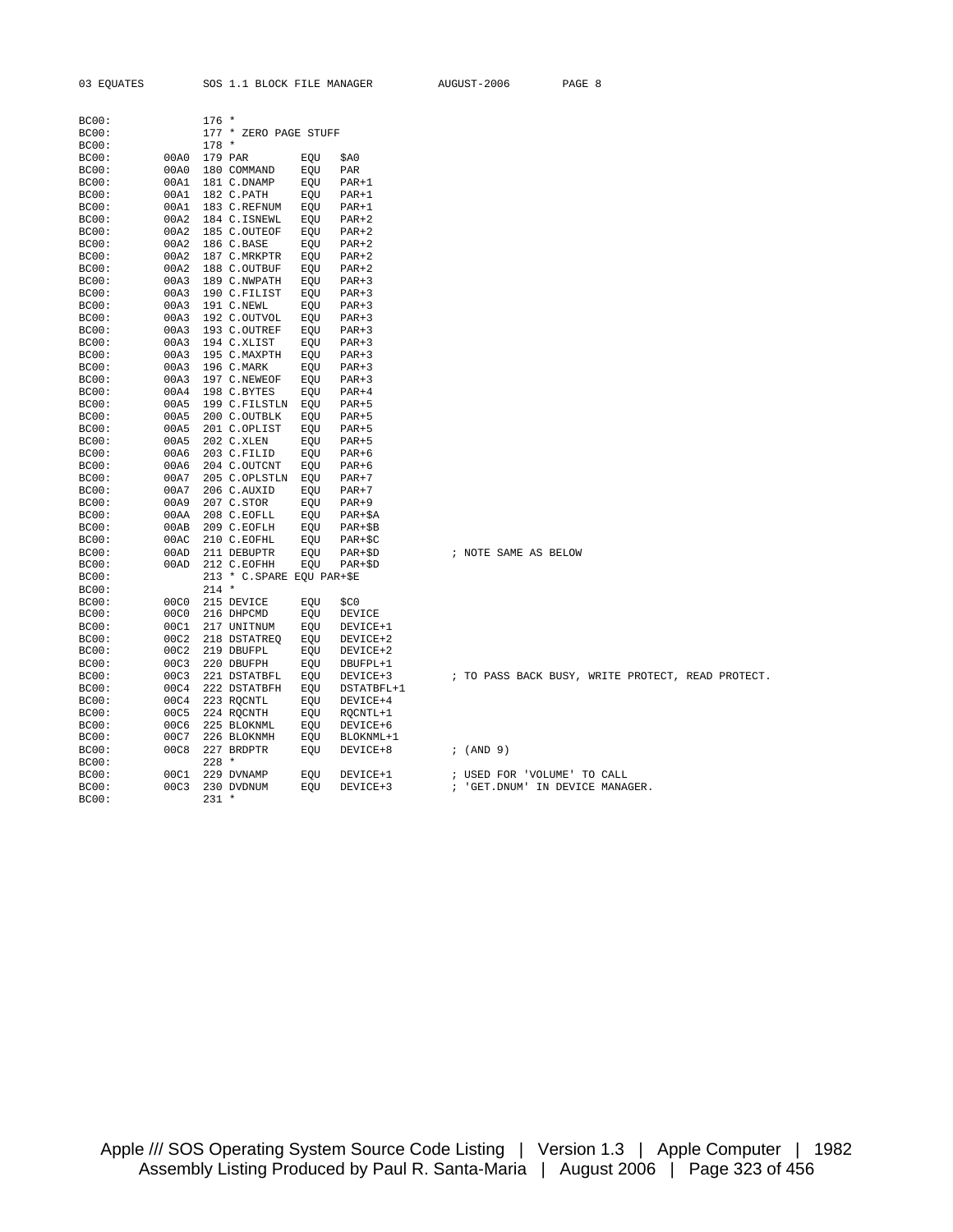| 03 EOUATES |                 |  |                   |     | SOS 1.1 BLOCK FILE MANAGER | AUGUST-2006 | PAGE 9 |  |
|------------|-----------------|--|-------------------|-----|----------------------------|-------------|--------|--|
|            |                 |  |                   |     |                            |             |        |  |
| BC00:      | 14C3 232 SISBPH |  |                   |     | EOU SISTER+DBUFPH          |             |        |  |
| BC00:      |                 |  | 14C4 233 SISDSTAT | EOU | SISTER+DSTATBFH            |             |        |  |

BC00: 14C9 234 SSBRDPH EQU SISTER+BRDPTR+1

BC00: 235 \*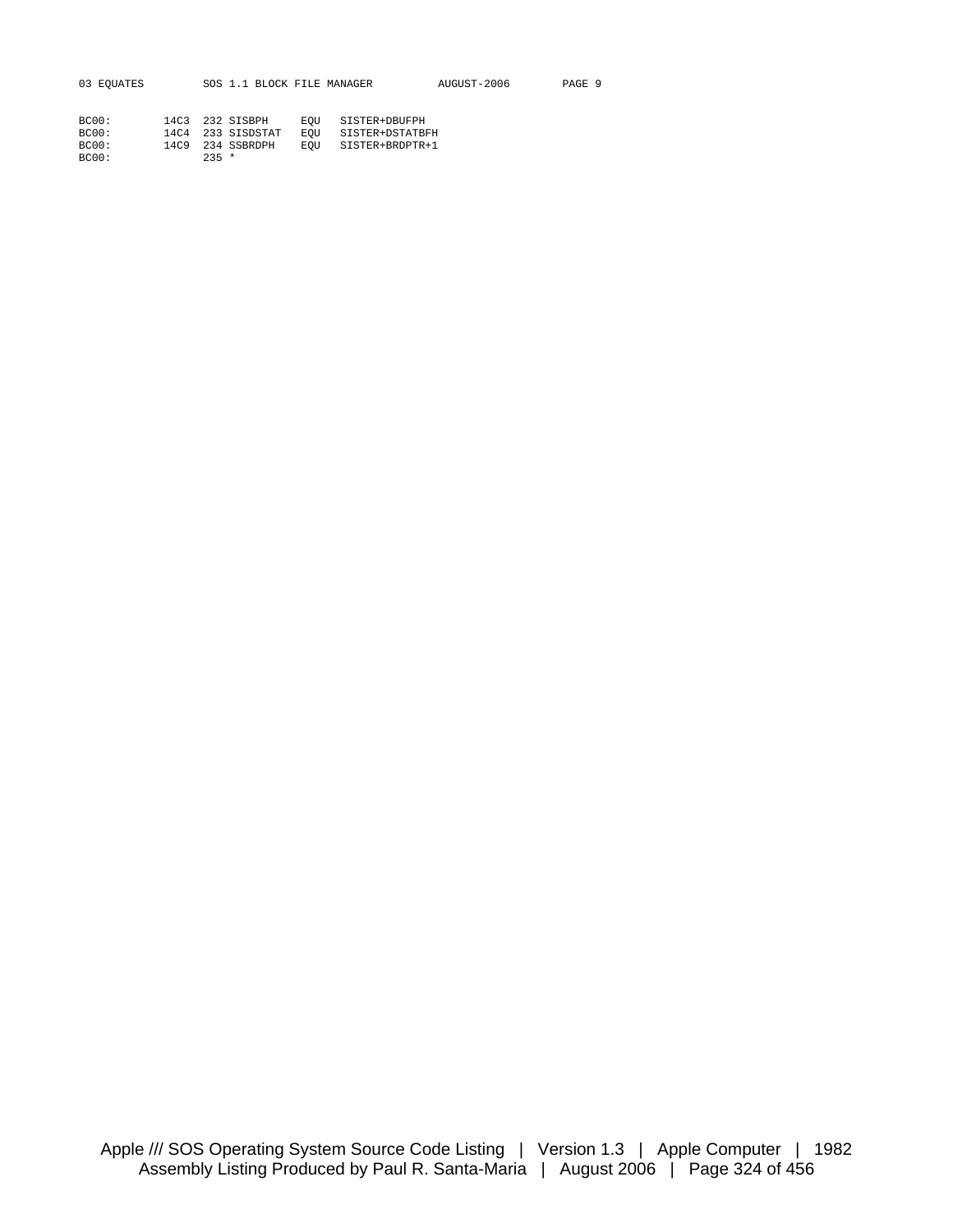| 03 EQUATES |      | SOS 1.1 BLOCK FILE MANAGER   |     |                   | AUGUST-2006       | PAGE 10                           |
|------------|------|------------------------------|-----|-------------------|-------------------|-----------------------------------|
|            |      |                              |     |                   |                   |                                   |
|            |      |                              |     |                   |                   |                                   |
| BC00:      |      | $237 *$                      |     |                   |                   |                                   |
| BC00:      |      | 238 * ZERO PAGE TEMPORARIES  |     |                   |                   |                                   |
| BC00:      |      | $239 *$                      |     |                   |                   |                                   |
| BC00:      | 00B0 | 240 ZTEMPS                   | EOU | \$В0              |                   |                                   |
| BC00:      | 00B0 | 241 PATHNML                  | EQU | ZTEMPS            |                   |                                   |
| BC00:      | 00B1 | 242 PATHNMH                  | EQU | PATHNML+1         |                   |                                   |
| BC00:      | 00B0 | 243 USRBUF                   | EOU | ZTEMPS            |                   |                                   |
| BC00:      | 00B2 | 244 TPATH                    | EQU | ZTEMPS+2          |                   |                                   |
| BC00:      | 00B4 | 245 WRKPATH                  | EQU | ZTEMPS+4          |                   |                                   |
| BC00:      | 00B2 | 246 TINDX                    | EQU | ZTEMPS+2          |                   |                                   |
| BC00:      | 00B4 | 247 DRBUFPL                  | EOU | ZTEMPS+4          |                   |                                   |
| BC00:      | 00B5 | 248 DRBUFPH                  | EQU | DRBUFPL+1         |                   |                                   |
| BC00:      | 00B6 | 249 VCBPTR                   | EQU | ZTEMPS+6          |                   |                                   |
| BC00:      | 00B8 | 250 BMADR                    | EOU | ZTEMPS+8          |                   |                                   |
| BC00:      | 00BA | 251 FCBPTR                   | EQU | ZTEMPS+\$A        |                   |                                   |
| BC00:      | 00BC | 252 DATPTR                   | EQU | ZTEMPS+\$C        |                   |                                   |
| BC00:      | 00BE | 253 POSPTR                   | EQU | ZTEMPS+\$E        |                   |                                   |
| BC00:      |      | $254 *$                      |     |                   |                   |                                   |
| BC00:      | 000F | 255 MAXTEMPS                 | EQU | \$F               |                   |                                   |
| BC00:      | 14B0 | 256 SISTEMPS                 | EQU | SISTER+ZTEMPS     |                   |                                   |
| BC00:      | 14B3 | 257 SSTIDXH                  | EOU | SISTER+TINDX+1    |                   |                                   |
| BC00:      | 14A2 | 258 SISPATH                  | EOU | SISTER+C.PATH+1   |                   |                                   |
| BC00:      | 14A4 | 259 SSNWPATH                 | EQU | SISTER+C.NWPATH+1 |                   |                                   |
| BC00:      | 14B1 | 260 SISUSRBF                 | EQU | SISTER+USRBUF+1   |                   |                                   |
| BC00:      | 14A3 | 261 SISOUTBF                 | EOU | SISTER+C.OUTBUF+1 |                   |                                   |
| BC00:      | 14B3 | 262 SISTPATH                 | EQU | SISTER+TPATH+1    |                   |                                   |
| BC00:      | 14B9 | 263 SISBMADR                 | EQU | SISTER+BMADR+1    |                   |                                   |
| BC00:      | 14BB | 264 SISFCBP                  | EOU | SISTER+FCBPTR+1   |                   |                                   |
| BC00:      | 14BD | 265 SISDATP                  | EOU | SISTER+DATPTR+1   |                   |                                   |
| BC00:      | 14BF | 266 SISPOSP                  | EQU | SISTER+POSPTR+1   |                   |                                   |
| BC00:      |      | $267 *$                      |     |                   |                   |                                   |
| BC00:      |      | $268 *$                      |     |                   |                   |                                   |
| BC00:      |      | 269 * ADDRESSES              |     |                   |                   |                                   |
| BC00:      |      | $270 *$                      |     |                   |                   |                                   |
| BC00:      | 1000 | 271 PATHBUF                  | EOU | \$1000            |                   | ; NOTE: THIS IS \$100 BYTES LONG. |
| BC00:      | 1100 | 272 VCB                      | EQU | \$1100            |                   |                                   |
| BC00:      | 1200 | 273 GBUF                     | EQU | \$1200            | ; THRU \$13FF     |                                   |
| BC00:      |      | $274$ *                      |     |                   |                   |                                   |
| BC00:      |      | 275 * INITIALIZATION EQUATES |     |                   |                   |                                   |
| BC00:      |      | $276$ *                      |     |                   |                   |                                   |
| BC00:      | 001C | 277 BFMFCB1                  | EQU | \$1C              | ; FCB PAGE 1 ADDR |                                   |
| BC00:      | 001D | 278 BFMFCB2                  | EOU | \$1D              | ; FCB PAGE 2 ADDR |                                   |
| BC00:      | 00B8 | 279 BMAPAGE                  | EQU | $<$ \$B800        | ; BIT MAP A ADDR  |                                   |
| BC00:      | 00BA | 280 BMBPAGE                  | EQU | $<$ \$BA $00$     | ; BIT MAP B ADDR  |                                   |
| BC00:      | 00BA | 281 FCBZPP                   | EQU | FCBPTR            |                   |                                   |
| BC00:      |      | $282 *$                      |     |                   |                   |                                   |
| BC00:      |      | $283 *$                      |     |                   |                   |                                   |
| BC00:      |      | $284$ *                      |     |                   |                   |                                   |
|            |      |                              |     |                   |                   |                                   |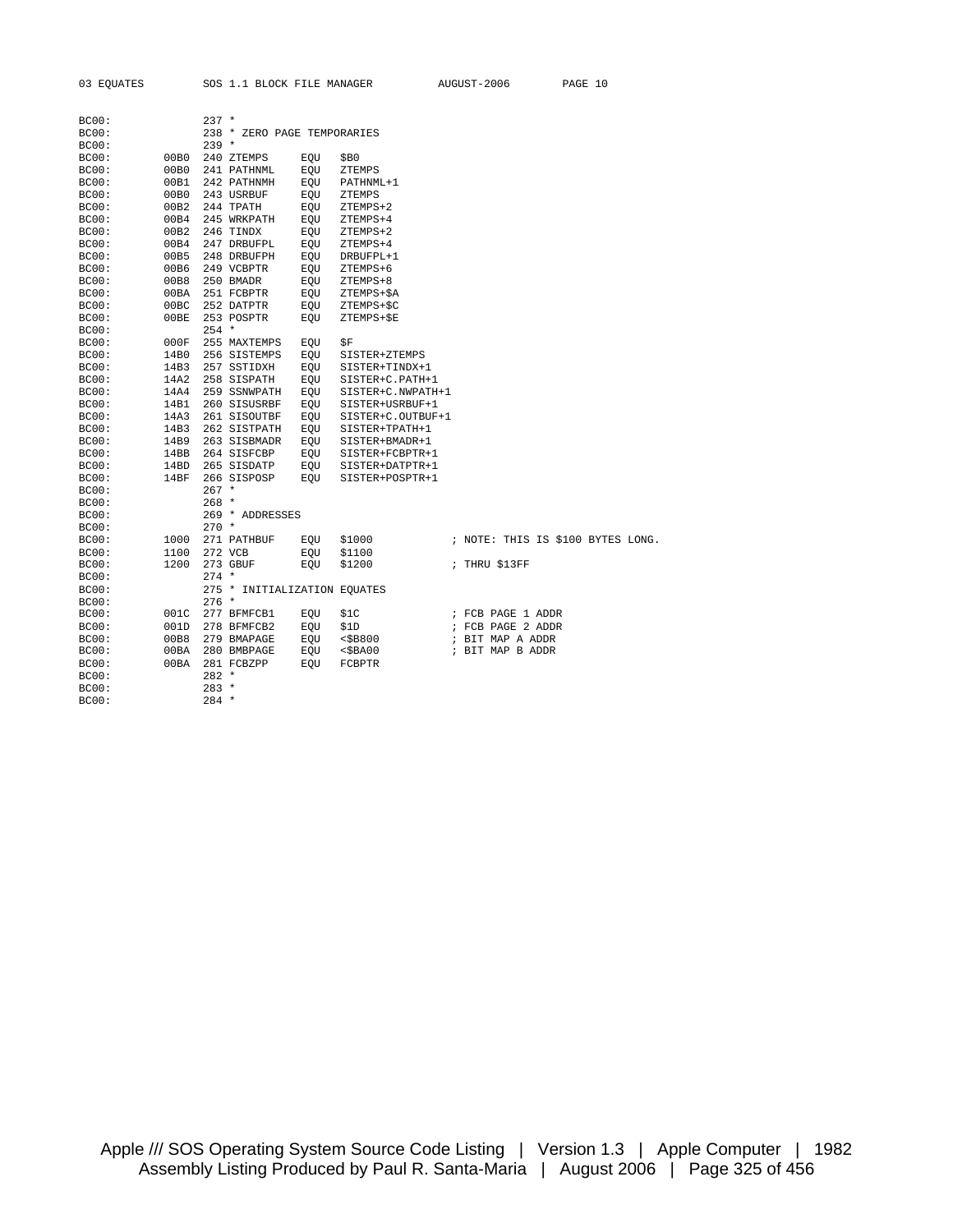| 0000: |          | 286 |                 | DSECT |                         |
|-------|----------|-----|-----------------|-------|-------------------------|
| 0000: | 0000     | 287 |                 | ORG   | \$                      |
| 0000: | 0001     |     | 288 DATBLKL     | DS    | 1                       |
| 0001: | 0001     |     | 289 DATBLKH     | DS    | $\mathbf{1}$            |
| 0002: | 0001     | 290 | IDXADRL         | DS    | $\mathbf 1$             |
| 0003: | 0001     | 291 | IDXADRH         | DS    | $\mathbf 1$             |
| 0004: | 0001     |     | 292 REOL        | DS    | $\mathbf 1$             |
| 0005: | 0001     |     | 293 REOH        | DS    | $\mathbf 1$             |
| 0006: | 0001 294 |     | INDXBLK         | DS    | $\mathbf 1$             |
| 0007: | 0001     | 295 | <b>LEVELS</b>   | DS    | $\mathbf 1$             |
| 0008: |          |     | 0001 296 TOTENT | DS    | $\mathbf 1$             |
| 0009: | 0001     |     | 297 ENTCNTL     | DS    | $\mathbf 1$             |
| 000A: | 0001     |     | 298 ENTCNTH     | DS    | $\mathbf 1$             |
| 000B: | 0001     |     | 299 CNTENT      | DS    | $\mathbf 1$             |
| 000C: | 0001     | 300 | <b>NOFREE</b>   | DS    | $\mathbf 1$             |
| 000D: |          |     | 0001 301 BMCNT  | DS    | $\mathbf 1$             |
| 000E: | 0001     |     | 302 SAPTR       | DS    | $\mathbf 1$             |
| 000F: | 0001     |     | 303 TREPTR      | DS    | $\mathbf 1$             |
| 0010: | 0002     | 304 | TLINK           | DS    | $\overline{\mathbf{c}}$ |
| 0012: | 0002     | 305 | <b>FLINK</b>    | DS    | $\overline{a}$          |
| 0014: | 0001     |     | 306 PATHCNT     | DS    | $\mathbf 1$             |
| 0015: | 0002     |     | 307 PFIXPTR     | DS    | $\overline{a}$          |
| 0017: | 0001     | 308 | <b>BMPTR</b>    | DS    | $\mathbf 1$             |
| 0018: | 0001     |     | 309 BASVAL      | DS    | $\mathbf 1$             |
| 0019: | 0001     | 310 | HALF            | DS    | $\mathbf{1}$            |
| 001A: |          | 311 | *               |       |                         |
| 001A: |          | 312 | $\star$         |       |                         |

0000: 0000 287 ORG \$0 ; (THE FOLLOWING DO NOT NEED TO BE ON ZERO PAGE. 7/16/80 JRH.)

; DISK ADDRESS OF INDEX BLOCK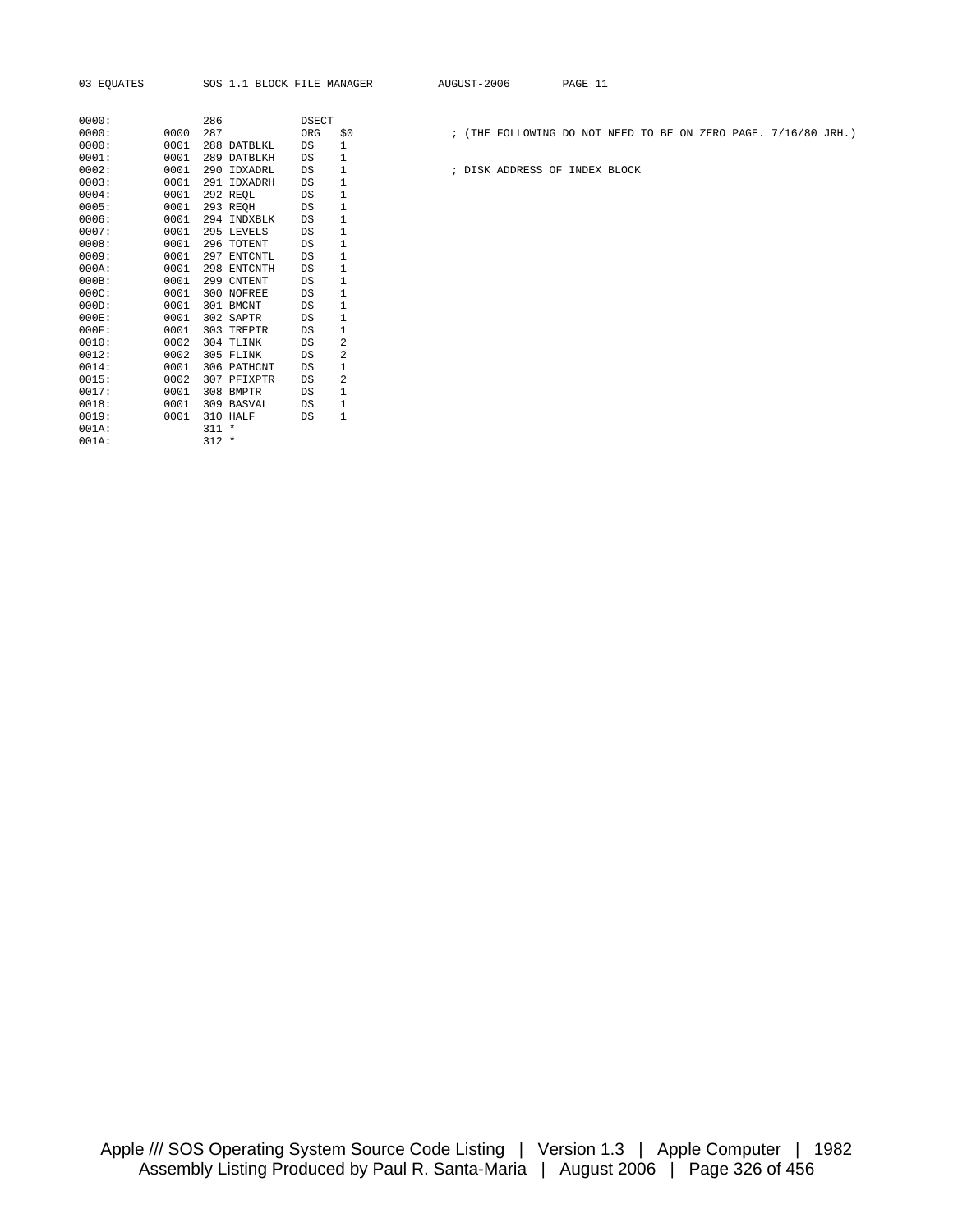| 03 EOUATES              |      |         | SOS 1.1 BLOCK FILE MANAGER |             |                                   | AUGUST-2006                      | PAGE 12                                                         |
|-------------------------|------|---------|----------------------------|-------------|-----------------------------------|----------------------------------|-----------------------------------------------------------------|
| 001A:                   |      | $314 *$ |                            |             |                                   |                                  |                                                                 |
| 001A:                   |      |         |                            |             | 315 * BIT MAP INFO TABLES (A & B) |                                  |                                                                 |
| 001A:                   |      | $316 *$ |                            |             |                                   |                                  |                                                                 |
| 001A:                   | 0006 |         | 317 BMTABSZ                | EOU         | \$6                               |                                  |                                                                 |
| 001A:                   | 0001 |         | 318 BMTAB                  | DS          | 1                                 |                                  |                                                                 |
| 001B:                   | 0001 |         | 319 BMBUFBNK               | DS          | 1                                 |                                  |                                                                 |
| 001C:                   | 0001 |         | 320 BMASTAT                | DS          | 1                                 |                                  |                                                                 |
| 001D:                   | 0001 |         | 321 BMADEV                 | DS          | $\mathbf{1}$                      |                                  |                                                                 |
| 001E:                   | 0001 |         | 322 BMAMADR                | DS          | $\mathbf{1}$                      |                                  |                                                                 |
| 001F:                   | 0002 |         | 323 BMADADR                | DS          | 2                                 |                                  |                                                                 |
| 0021:                   | 0001 |         | 324 BMACMAP                | DS          | 1                                 | ; SIMILAR TO VCBCMAP             |                                                                 |
| 0022:                   | 0001 |         | 325 BMBSTAT                | DS          | 1                                 |                                  |                                                                 |
| 0023:                   | 0001 |         | 326 BMBDEV                 | DS          | $\mathbf{1}$                      |                                  |                                                                 |
| 0024:                   | 0001 |         | 327 BMBMADR                | DS          | $\mathbf{1}$                      |                                  |                                                                 |
| 0025:                   | 0002 | 328     |                            | DS          | 2                                 | ; BMBDADR                        |                                                                 |
| 0027:                   | 0001 | 329     |                            | DS          | $\mathbf{1}$                      | ; BMBCMAP                        |                                                                 |
| 0028:                   |      | $330 *$ |                            |             |                                   |                                  |                                                                 |
| 0028:                   | 0001 |         | 331 FCBADDRH               | DS          | 1                                 |                                  | ; FILE CONTROL BLOCK'S BUFFER ADDRESS.                          |
| 0029:                   | 0001 |         | 332 FCBANKNM               | DS          | 1                                 | ; AND BANK (SISTER PAGE) BYTE.   |                                                                 |
| 002A:                   | 0001 |         | 333 TPOSLL                 | DS          | $\mathbf{1}$                      |                                  |                                                                 |
| 002B:                   | 0001 |         | 334 TPOSLH                 | DS          | $\mathbf{1}$                      |                                  |                                                                 |
| 002C:                   | 0001 |         | 335 TPOSHI                 | DS          | 1                                 |                                  |                                                                 |
| 002D:                   | 0001 |         | 336 RWREOL                 | DS          | 1                                 |                                  |                                                                 |
| 002E:                   | 0001 |         | 337 RWREQH                 | DS          | 1                                 |                                  |                                                                 |
| 002F:                   | 0001 |         | 338 BULKCNT                | DS          | 1                                 |                                  |                                                                 |
| 0030:                   | 0001 |         | 339 NLCHAR                 | DS          | 1                                 |                                  |                                                                 |
| 0031:                   | 0003 |         | 340 NPATHDEV               | DS          | 3                                 |                                  | ; FOR NEW PATHNAME DEVICE AND DIRECTORY HEADER ADDRESS          |
| 0034:                   | 0001 |         | 341 IOACCESS               | DS          | $\mathbf{1}$                      |                                  | ; USED TO DETERMINE IF A CALL HAS BEEN MADE TO THE DISK DEVICE  |
| <b>HANDLER</b><br>0035: | 0001 |         | 342 DEVNUM                 | DS          | 1                                 | ; CURRENT DEVICE TO BE ACCESSED. |                                                                 |
| 0036:                   | 0001 |         | 343 TOTDEVS                | DS          | 1                                 |                                  | ; USED FOR ACCESSING DRIVES IN NUMERIC ORDER                    |
| 0037:                   | 0001 |         | 344 CMDTEMP                | DS          | 1                                 |                                  | ; USED FOR TESTING REFNUM, TIME, AND DSKSWTCH (PRE) PROCESSING. |
| 0038:                   | 0001 |         | 345 DATELO                 | DS          | 1                                 |                                  | ; DATE AND TIME MUST RESIDE ON ZERO PAGE.                       |
| 0039:                   | 0001 |         | 346 DATEHI                 | DS          | $\mathbf{1}$                      |                                  |                                                                 |
| 003A:                   | 0001 |         | 347 TIMELO                 | DS          | 1                                 |                                  |                                                                 |
| 003B:                   | 0001 |         | 348 TIMEHI                 | DS          | 1                                 |                                  |                                                                 |
| 003C:                   |      | $349 *$ |                            |             |                                   |                                  |                                                                 |
| 003C:                   | 0001 |         | 350 DUPLFLAG               | DS          | 1                                 |                                  | ; USED FOR DIFFERENCE BETWEEN VNFERR AND DUPVOL BY SYNPATH      |
| 003D:                   | 0001 |         | 351 ZPGTEMP                | DS          | $\mathbf{1}$                      | ; A ONE-BYTE UNSTABLE TEMPORARY  |                                                                 |
| 003E:                   | 0001 |         | 352 VCBENTRY               | <b>DS</b>   | 1                                 | ; POINTER TO CURRENT VCB ENTRY   |                                                                 |
| 003F:                   |      | $353 *$ |                            |             |                                   |                                  |                                                                 |
| BC00:                   |      | 354     |                            | <b>DEND</b> |                                   |                                  |                                                                 |
| BC00:                   |      | $355 *$ |                            |             |                                   |                                  |                                                                 |
| BC00:                   |      | 356     |                            | <b>CHN</b>  | <b>PATH</b>                       |                                  |                                                                 |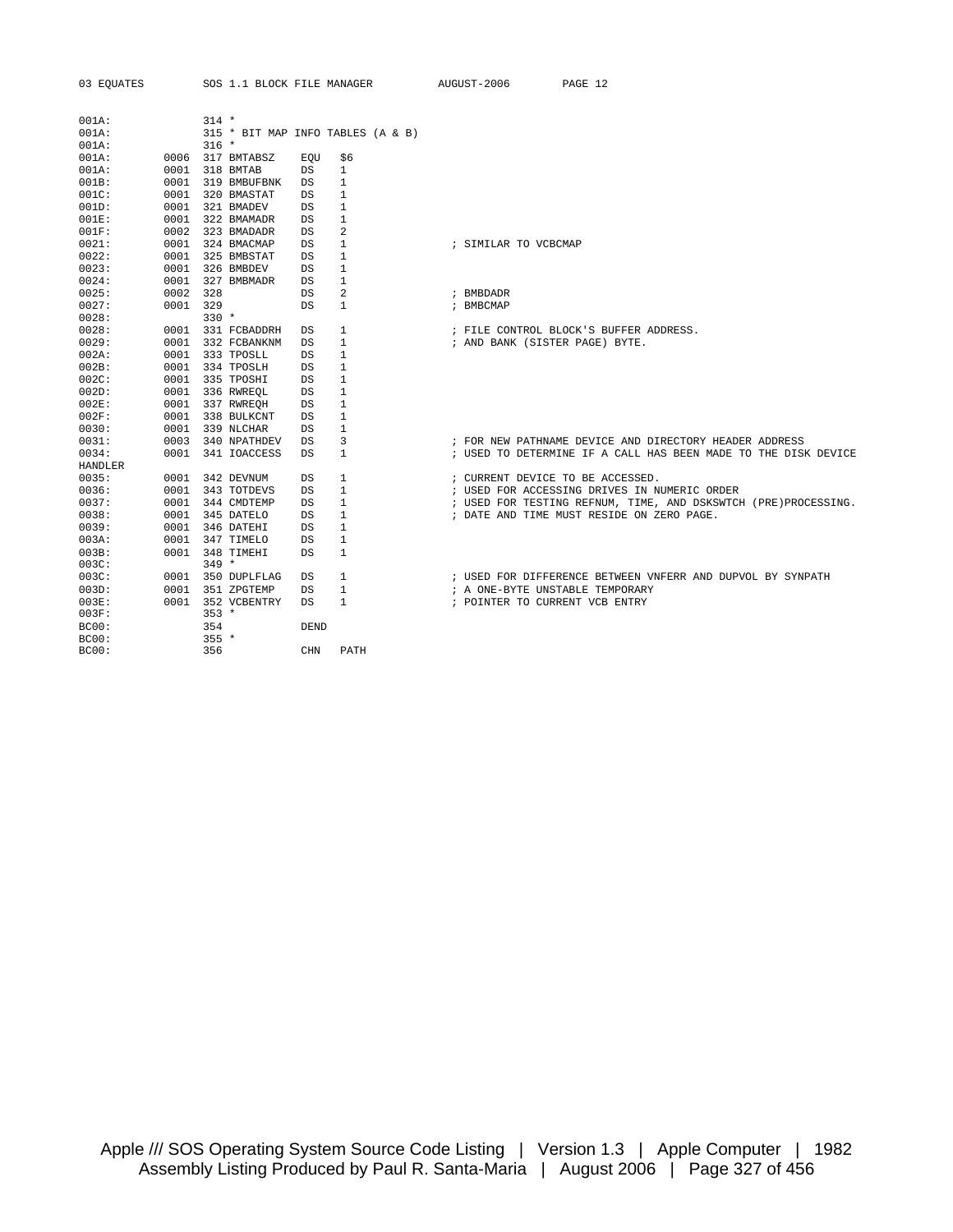| BC00:           |                    | $2 *$ |             |            |                                  |                                                             |
|-----------------|--------------------|-------|-------------|------------|----------------------------------|-------------------------------------------------------------|
| BC00:           |                    | $3 *$ |             |            |                                  |                                                             |
| BC00:           |                    | $4 *$ |             |            |                                  |                                                             |
| BC00:A6 A0      |                    |       |             |            | 5 BFMGR LDX COMMAND : WHAT CALL? |                                                             |
| BC02:           |                    | 6 *   |             |            |                                  |                                                             |
| BC02:           |                    | $7 *$ |             |            |                                  |                                                             |
| BC02:           |                    | $8*$  |             |            |                                  |                                                             |
| BC02:BD C3 BC   |                    | 9     |             | LDA        | DISPTCH, X                       | ; TRANSLATE INTO COMMAND ADDRESS                            |
| BC05:0A         |                    | 10    |             | ASL        | A                                | ; (BIT 7 INDICATES IT'S GOT A PATHNAME TO PREPROCESS)       |
| BC06:85 37      |                    | 11    |             | STA        | CMDTEMP                          |                                                             |
| BC08:29 3F      |                    | 12    |             | AND        | #\$3F                            | ; (BIT 6 IS REFNUM PREPROCESS, 5 IS FOR TIME, SO STRIP EM.) |
| BC0A:AA         |                    | 13    |             | TAX        |                                  |                                                             |
| BCOB:BD 9F BC   |                    | 14    |             | LDA        | CMDTABLE, X                      | ; MOVE ADDRESS FOR INDIRECT JUMP.                           |
| BC0E:8D E1 DB   |                    | 15    |             | STA        | CMDADR                           |                                                             |
| BC11:BD A0 BC   |                    | 16    |             | LDA        | CMDTABLE+1,X                     | ; (HIGH BYTE)                                               |
| BC14:8D E2 DB   |                    | 17    |             | STA        | CMDADR+1                         |                                                             |
| BC17:A9 11      |                    | 18    |             | LDA        | # <vcb< td=""><td></td></vcb<>   |                                                             |
| BC19:85 B7      |                    | 19    |             | STA        | VCBPTR+1                         | ; INSURE DEFAULT HI ADDRESS TO VCB BEFORE CALLS             |
| BC1B:A9 20      |                    | 20    |             | LDA        | #BKBITVAL                        | ; INIT "BACKUP BIT FLAG"                                    |
| BC1D:8D 57 D9   |                    | 21    |             |            | STA BKBITFLG                     | ; TO SAY "FILE MODIFIED"                                    |
| BC20:A0 OF      |                    | 22    |             | LDY        | #MAXTEMPS                        | ; ZERO OUT SISTER PAGE FOR TEMPS                            |
| BC22:A9 00      |                    | 23    |             | LDA        | #0                               |                                                             |
| BC24:8D 00 00   |                    | 24    |             | STA        | SERR                             | ; MAKE GLOBAL ERROR SAY "NONE"                              |
| BC27:8D BB D5   |                    | 25    |             | STA        | DSWGLOB                          | ; "DISK SWITCH GLOBAL"                                      |
| BC2A:85 3C      |                    | 26    |             | STA        | DUPLFLAG                         | ; "DUPLICATE VOLUME ON LINE"                                |
| BC2C:8D 17 C5   |                    | 27    |             | STA        | CFLAG                            | ; SET "CREATE" TO NO                                        |
| BC2F:8D 1A C5   |                    | 28    |             |            | STA BLOKSAVE                     |                                                             |
| BC32:8D 1B C5   |                    | 29    |             | STA        | BLOKSAVE+1                       | ; SET PARENT DIRECTORY TO NULL                              |
| BC35:99 B0 14   |                    |       | 30 CLRSIS   | STA        | SISTEMPS, Y                      |                                                             |
| BC38:88         |                    | 31    |             | DEY        |                                  |                                                             |
|                 | BC39:10 FA BC35 32 |       |             | BPL        | CLRSIS                           | ; CARRY IS UNDISTURBED BY THIS LOOP                         |
| BC3B:90 05 BC42 |                    | 33    |             | <b>BCC</b> | NOPATH                           |                                                             |
| BC3D:20 D5 BC   |                    | 34    |             | JSR        | SETPATH                          | ; GO PROCESS PATHNAME BEFORE CALLING COMMAND                |
| BC40:B0 56 BC98 |                    | 35    |             |            | BCS ERRORSYS                     | ; BRANCH IF BAD NAME.                                       |
| BC42:06 37      |                    |       | 36 NOPATH   | ASL        | CMDTEMP                          | ; TEST FOR REFNUM PREPROCESSING                             |
| BC44:90 05 BC4B |                    | 37    |             | BCC        | NOPREREF                         |                                                             |
| BC46:20 75 BE   |                    | 38    |             |            | JSR FINDFCB                      | ; GO SET UP POINTERS TO FCB AND VCB OF THIS FILE.           |
|                 | BC49:B0 4D BC98 39 |       |             | BCS        | ERRORSYS                         | ; BRANCH IF ANY ERRORS ARE ENCOUNTERED.                     |
| BC4B:06 37      |                    |       | 40 NOPREREF |            | ASL CMDTEMP                      | ; LASTLY CHECK FOR NECESSITY OF TIME STAMP.                 |
|                 | BC4D:90 05 BC54 41 |       |             | BCC        | TSWVRFY                          |                                                             |
| BC4F:A2 38      |                    | 42    |             | LDX        | #DATELO                          | ; PASS Z PAGE ADDRESS OF WHERE TO RETURN DATE/TIME          |
| BC51:20 00 00   |                    | 43    |             | JSR        | DATETIME                         | ; (NO ERROR POSIBLE)                                        |
| BC54:A6 A0      |                    |       | 44 TSWVRFY  | LDX        | COMMAND                          | ; TEST FOR NECESSITY OF VOLUME VERIFICATION                 |
| BC56:A9 E0      |                    | 45    |             | LDA        |                                  | #PREPATH+PREREF+PRETIME ; TO ENSURE VCB IS SET              |
| BC58:3D C3 BC   |                    | 46    |             | AND        | DISPTCH, X                       |                                                             |
| BC5B:F0 23 BC80 |                    | 47    |             | BEO        | <b>EXECUTE</b>                   |                                                             |
| BC5D:A0 11      |                    | 48    |             | LDY        | #VCBSTAT                         |                                                             |
| BC5F:B1 B6      |                    | 49    |             | LDA        | (VCBPTR), Y                      |                                                             |
| BC61:29 40      |                    | 50    |             | AND        | #DSWITCH                         | ; WAS THE VOLUME PREVIOUSLY SWITCHED?                       |
| BC63:F0 1B      | BC80 51            |       |             | BEQ        | <b>EXECUTE</b>                   |                                                             |
| BC65:88         |                    | 52    |             | DEY        |                                  | ; GET DEVICE NUMBER                                         |
| BC66:B1 B6      |                    | 53    |             | LDA        | (VCBPTR), Y                      |                                                             |
| BC68:85 35      |                    | 54    |             | STA        | DEVNUM                           |                                                             |
| BC6A:20 OA C9   |                    |       | 55 DVERIFY  |            | JSR VERFYVOL                     | ; SEE IF PROPER VOLUME NOW ON LINE                          |
|                 | BC6D:90 09 BC78 56 |       |             | BCC        | CLRDSWT                          | ; BRANCH IF YES                                             |
| BC6F:20 2F DD   |                    | 57    |             | JSR        | USRREO                           | ; OTHERWISE REQUEST IT BE PUT ON LINE                       |
|                 |                    |       |             |            |                                  |                                                             |

04 PATH SOS 1.1 BLOCK FILE MANAGER AUGUST-2006 PAGE 13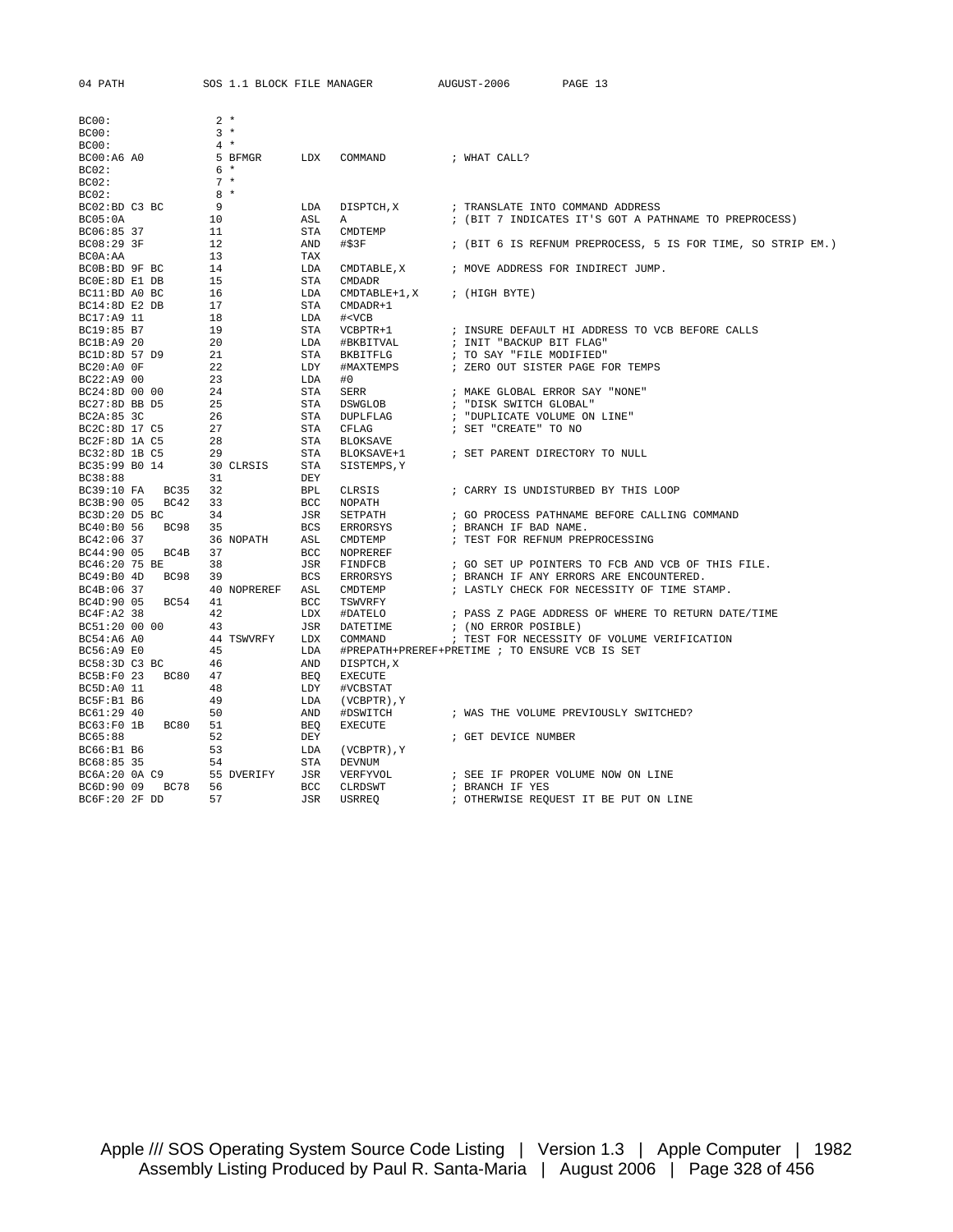| 04 PATH            |             |        | SOS 1.1 BLOCK FILE MANAGER |             |                  | AUGUST-2006<br>PAGE 14                |
|--------------------|-------------|--------|----------------------------|-------------|------------------|---------------------------------------|
| BC72:90 F6         | BC6A        | 58     |                            | <b>BCC</b>  | DVERIFY          | ; USER SEZ S/HE DID: CHECK IT OUT     |
| BC74:A9 00         |             | 59     |                            | LDA         | #VNFERR          | ; VOLUME NOT FOUND IF USER REFUSES    |
| BC76:D0 20         | BC98        | 60     |                            | <b>BNE</b>  | ERRORSYS         | ; REPORT ERROR (BRANCH ALWAYS)        |
| BC78:A0 11         |             |        | 61 CLRDSWT                 | LDY         | #VCBSTAT         | ; GET VOLUME                          |
| BC7A:B1 B6         |             | 62     |                            | LDA         | (VCBPTR), Y      | ; STATUS                              |
| BC7C: 29 BF        |             | 63     |                            | AND         | #\$FF-DSWITCH    | ; TURN OFF DISK SWITCH                |
| BC7E: 91 B6        |             | 64     |                            | <b>STA</b>  | (VCBPTR).Y       | ; SO WE WON'T VERIFY NEXT TIME        |
| BC80:20 9C BC      |             |        | 65 EXECUTE                 | <b>JSR</b>  | GOCMD            | ; EXECUTE COMMAND                     |
| BC83:90 16         | BC9B        | 66     |                            | <b>BCC</b>  | GOODOP           | ; BRANCH IF SUCCESSFUL                |
| BC85:C9 00         |             | 67     |                            | <b>CMP</b>  | #XDISKSW         | ; DISK SWITCH?                        |
| BC87:D0 0F         | BC98        | 68     |                            | <b>BNE</b>  | ERRORSYS         | ; NO, REPORT SOME OTHER               |
| BC89:A0 11         |             | 69     |                            | LDY         | #VCBSTAT         | ; MARK VCB WITH SWITCH                |
| BC8B:B1 B6         |             | 70     |                            | <b>T.DA</b> | (VCBPTR), Y      |                                       |
| <b>BC8D: 29 BF</b> |             | 71     |                            | AND         | #\$FF-DSWITCH    | ; TO ENSURE VOLUME VERIFIED           |
| BC8F:10 02         | <b>BC93</b> | 72     |                            | <b>BPL</b>  | ERRCMD           | ; NO FILES OPEN SO DSWITCH CANT APPLY |
| BC91:09 40         |             | 73     |                            | ORA         | #DSWITCH         |                                       |
| BC93:91 B6         |             |        | 74 ERRCMD                  | <b>STA</b>  | $(VCBPTR)$ , $Y$ |                                       |
| BC95:4C 00 BC      |             | 75     |                            | JMP         | <b>BFMGR</b>     | ; TRY THE COMMAND AGAIN               |
| <b>BC98:</b>       |             | $76*$  |                            |             |                  |                                       |
| BC98:20 00 00      |             |        | 77 ERRORSYS                | JSR         | <b>SYSERR</b>    |                                       |
| BC9B:60            |             |        | 78 GOODOP                  | <b>RTS</b>  |                  | ; GOOD RETURN                         |
| BC9C:              |             | $79 *$ |                            |             |                  |                                       |
| BC9C:6C E1 DB      |             |        | 80 GOCMD                   | JMP         | (CMDADR)         |                                       |
| BC9F:              |             | $81 *$ |                            |             |                  |                                       |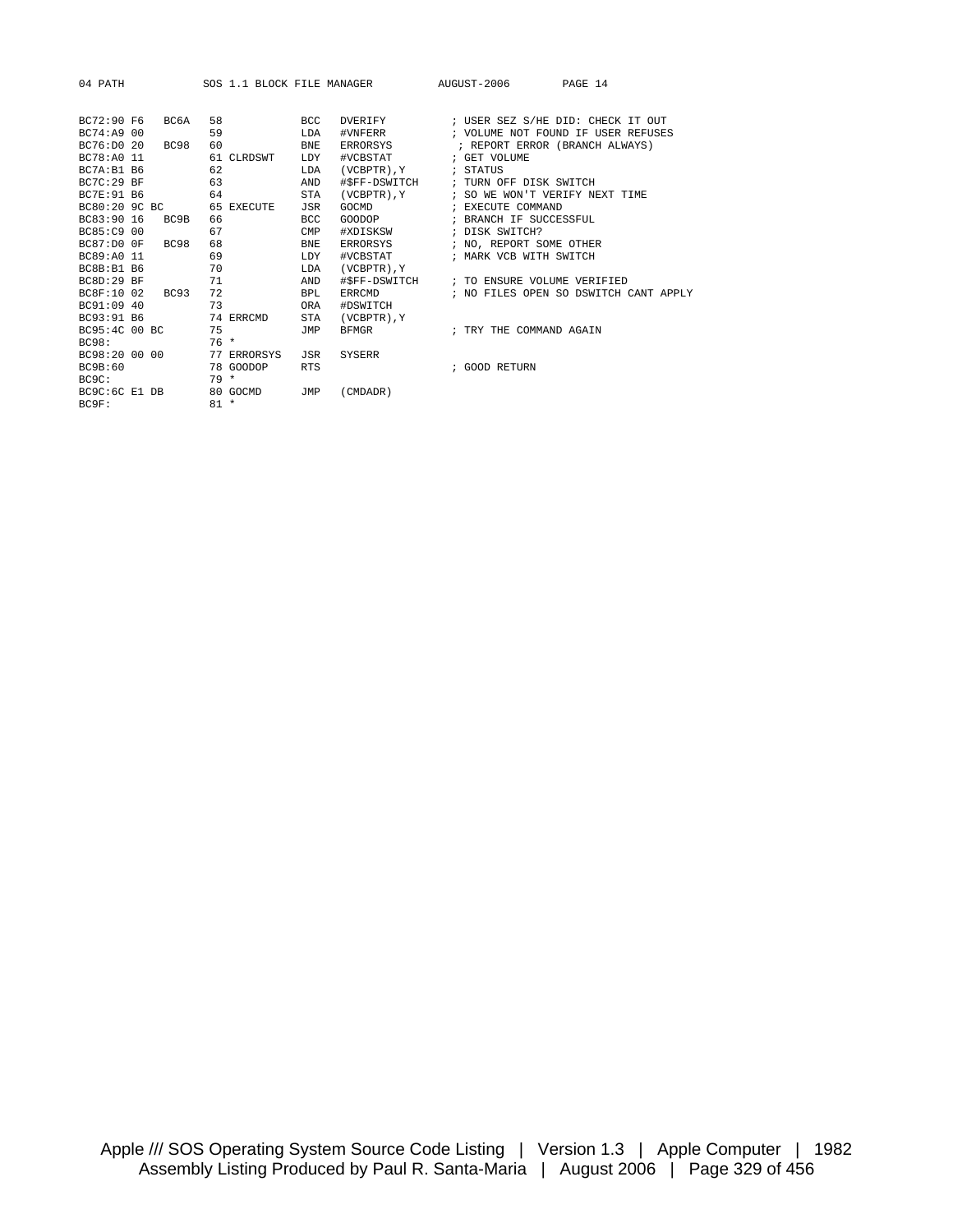| BC9F:         |      | $83 *$           |            |                             |                                              |
|---------------|------|------------------|------------|-----------------------------|----------------------------------------------|
| BC9F:         | BC9F | 84 CMDTABLE      | EOU        | $\star$                     |                                              |
| BC9F: F1 C0   |      | 85               | DW         | CREATE                      |                                              |
| BCA1:71 DA    |      | 86               | DW         | DESTROY                     |                                              |
| BCA3:68 D9    |      | 87               | DW         | <b>RENAME</b>               |                                              |
| BCA5:10 D9    |      | 88               | DW         | SETINFO                     |                                              |
| BCA7:AF D8    |      | 89               | DW         | <b>GETINFO</b>              |                                              |
| BCA9:DE BF    |      | 90               | DW         | VOLUME                      |                                              |
| BCAB:08 BE    |      | 91               | DW         | <b>SETPREFX</b>             |                                              |
| BCAD: 3D BE   |      | 92               | DW         | <b>GETPREFX</b>             |                                              |
| BCAF:B0 CF    |      | 93               | DW         | OPEN                        |                                              |
| BCB1:93 D8    |      | 94               | DW         | NEWLINE                     |                                              |
| BCB3:54 D1    |      | 95               | DW         | <b>READ</b>                 |                                              |
| BCB5:58 D3    |      | 96               | DW         | WRITE                       |                                              |
| $BCB7: D5$ D5 |      | 97               | DW         | CLOSE                       |                                              |
| BCB9:49 D6    |      | 98               | DW         | FLUSH                       |                                              |
| BCBB:B2 CC    |      | 99               | DW         | <b>SETMARK</b>              |                                              |
| BCBD:9B CC    |      | 100              | DW         | GETMARK                     |                                              |
| BCBF: 90 D7   |      | 101              | DW         | <b>SETEOF</b>               |                                              |
| BCC1:7E D8    |      | 102              | DW         | <b>GETEOF</b>               |                                              |
| BCC3:         |      | $103 *$          |            |                             |                                              |
| BCC3:         |      | BCC3 104 DISPTCH | EOU        | $\star$                     |                                              |
| BCC3: A0      |      | 105              | DFB        | PREPATH+PRETIME+0 ; CREATE  |                                              |
| BCC4: A1      |      | 106              | <b>DFB</b> | PREPATH+PRETIME+1 ; DESTROY |                                              |
| BCC5: A2      |      | 107              | <b>DFB</b> | PREPATH+PRETIME+2 ; RENAME  |                                              |
| BCC6: A3      |      | 108              | DFB        | PREPATH+PRETIME+3 ; SETINFO |                                              |
| BCC7:84       |      | 109              | <b>DFB</b> | PREPATH+4                   | ; GETINFO                                    |
| BCC8:05       |      | 110              | DFB        | 5                           | ; VOLUME                                     |
| BCC9:06       |      | 111              | <b>DFB</b> | 6                           | ; SETPREFIX, PATHNAME MOVED TO PREFIX BUFFER |
| BCCA:07       |      | 112              | DFB        | 7                           | ; GETPREFIX                                  |
| BCCB:88       |      | 113              | <b>DFB</b> | PREPATH+8                   | ; OPEN                                       |
| BCCC:49       |      | 114              | DFB        | PREREF+\$9                  | ; NEWLINE                                    |
| BCCD: 4A      |      | 115              | DFB        | PREREF+\$A                  | ; READ                                       |
| BCCE:4B       |      | 116              | DFB        | PREREF+\$B                  | ; WRITE                                      |
| BCCF:2C       |      | 117              | DFB        | PRETIME+\$C                 | ; CLOSE                                      |
| BCD0:2D       |      | 118              | DFB        | PRETIME+\$D                 | ; FLUSH, REFNUM MAY BE ZERO TO FLUSH ALL.    |
| BCD1:4E       |      | 119              | DFB        | PREREF+\$E                  | ; SETMARK                                    |
| BCD2:4F       |      | 120              | DFB        | PREREF+\$F                  | ; GETMARK                                    |
| BCD3:50       |      | 121              | DFB        | PREREF+\$10                 | ; SET EOF                                    |
| BCD4:51       |      | 122              | <b>DFB</b> | PREREF+\$11                 | ; GET EOF                                    |
| BCD5:         |      | $123 *$          |            |                             |                                              |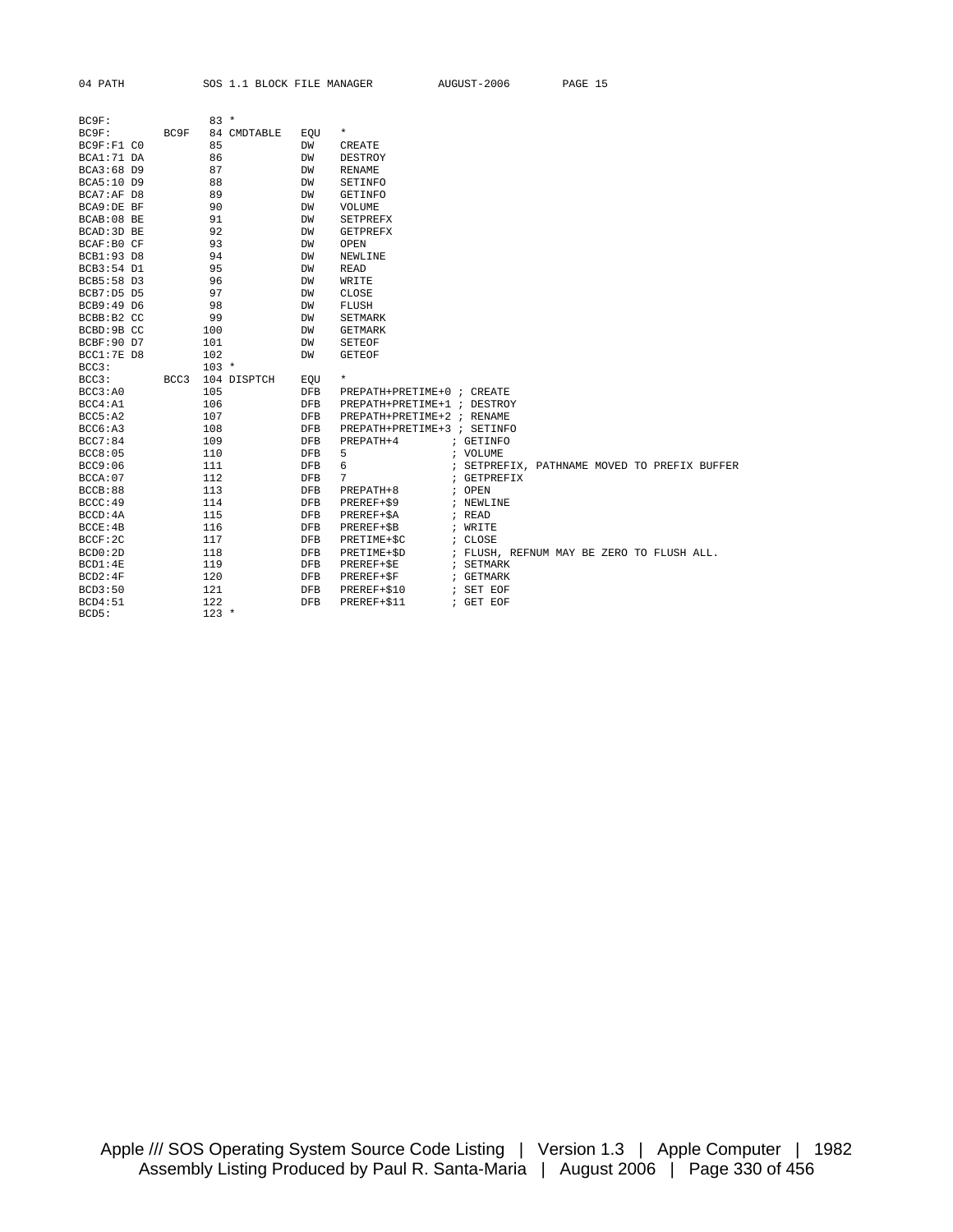| 04 PATH                  |                   |         |                           |            | SOS 1.1 BLOCK FILE MANAGER             | AUGUST-2006<br>PAGE 16                                        |
|--------------------------|-------------------|---------|---------------------------|------------|----------------------------------------|---------------------------------------------------------------|
|                          |                   |         |                           |            |                                        |                                                               |
| BCD5:                    |                   | $125 *$ |                           |            |                                        |                                                               |
| BCD5:A5 A1<br>BCD7:85 B2 |                   | 127     |                           |            | 126 SETPATH LDA C.PATH<br>STA TPATH    | ; FOR A REGULAR PATHNAME,<br>; SET UP TEMP POINTER TO PROCESS |
| BCD9:A5 A2               |                   | 128     |                           |            | LDA C.PATH+1                           | ; PATHNAME AND CHECK FOR SYNTAX ERRORS                        |
| BCDB:85 B3               |                   | 129     |                           | STA        | TPATH+1                                |                                                               |
|                          | BCDD:AD A2 14 130 |         |                           |            | SISPATH                                |                                                               |
| BCE0:8D B3 14            |                   |         | <b>LDA</b>                | STA        |                                        | SISTPATH : (LEAVE CALL PARAMETERS ALONE!)                     |
| BCE3:                    |                   | 131     | 132 * DROP INTO 'SYNPATH' |            |                                        |                                                               |
| BCE3:                    |                   | $133 *$ |                           |            |                                        |                                                               |
| BCE3:A9 00               |                   |         | 134 SYNPATH               | LDA        |                                        | #>PATHBUF : SET UP DEFAULT ADDRESS FOR                        |
| BCE5:85 B0               |                   | 135     |                           |            | STA PATHNML                            | ; SYNTAXED PATHNAME -                                         |
| BCE7:85 B4               |                   | 136     |                           | STA        | WRKPATH                                | ; LENGTH, NAME, LENGTH, NAME, ETC                             |
| BCE9:A9 10               | 137               |         |                           | LDA        | # <pathbuf< td=""><td></td></pathbuf<> |                                                               |
| BCEB:85 B1               |                   | 138     |                           | STA        | PATHNMH                                |                                                               |
| BCED:85 B5               |                   | 139     |                           | STA        | WRKPATH+1                              | ; (ASSUMES FULL PATHNAME, NO PREFIX).                         |
| BCEF:A2 00               |                   | 140     |                           | LDX        | #0                                     | ; USE INDEXED INDIRECT FOR SOURCE PATHNAME                    |
| BCF1:8A                  |                   | 141     |                           | TXA        |                                        | ; SET BEGINNING OF PATH                                       |
| BCF2:81 B0               |                   | 142     |                           | <b>STA</b> |                                        | (PATHNML, X) : TO ZERO TO INDICATE NOTHING PROCESSED.         |
| BCF4:A8                  |                   | 143     |                           | TAY        |                                        |                                                               |
| BCF5:A1 B2               |                   | 144     |                           | LDA        |                                        | (TPATH, X) (GET TOTAL LENGTH OF SOURCE PATHNAME)              |
| BCF7:30 76               | BD6F 145          |         |                           | BMI        | ERRSYN                                 |                                                               |
| BCF9:F0 74               | BD6F 146          |         |                           | BEO        | ERRSYN                                 |                                                               |
| BCFB:85 14               |                   | 147     |                           | STA        |                                        | PATHCNT : (THIS IS USED AS A 'COUNT-DOWN')                    |
| BCFD:20 01 BE            |                   | 148     |                           | JSR        |                                        | INCTPTH $\qquad$ ; INCREMENT SOURCE POINTER                   |
| BD00:A1 B2               |                   | 149     |                           | LDA        |                                        | $(TPATH, X)$ ; GET FIRST CHARACTER OF PATHNAME                |
| BD02:C9 2F               |                   | 150     |                           |            | CMP #DLIMIT                            | ; IS IT A FULL PATHNAME (NO PREFIX)?                          |
| BD04:F0 79               | BD7F 151          |         |                           | BEO        | BUMPATH                                | ; YES, WE'RE READY TO DO IT.                                  |
| BD06:C9 2E               |                   | 152     |                           |            |                                        | $CMP$ #\$2E $\qquad$ ; IS IT A DRIVE NAME '.'?                |
| BD08:D0 69               | BD73 153          |         |                           | BNE        |                                        | ADPREFIX : NO, ADD PREFIX TO BEGINNING                        |
| BD0A:A1 B2               |                   |         | 154 DRIVENAM              | LDA        | (TPATH, X)                             | ; MOVE DRIVE NAME FOR VOLUME CALL                             |
| BDOC:C9 2F               |                   | 155     |                           | CMP        | #DLIMIT                                | ; HAVE WE MOVED ENTIRE NAME?                                  |
| BD0E:F0 OC               | BD1C 156          |         |                           | BEO        | PREVOLM                                | ; YES, PROCESS IT.                                            |
| BD10:C8                  |                   | 157     |                           | <b>INY</b> |                                        | ; (IF THIS IS THE FIRST, MAKE ROOM FOR LENGTH OF NAME)        |
| BD11:91 B4               |                   | 158     |                           | STA        | (WRKPATH),Y                            |                                                               |
| BD13:20 01 BE            |                   | 159     |                           | JSR        |                                        | INCTPTH $\qquad$ ; BUMP POINTER TO GIVEN NAME.                |
| BD16:C6 14               |                   | 160     |                           | DEC        | PATHCNT                                |                                                               |
| BD18:D0 F0               | BD0A 161          |         |                           | BNE        | DRIVENAM                               |                                                               |
| BD1A:F0 05               | BD21 162          |         |                           | <b>BEO</b> | PREVOLM1                               |                                                               |

BD1C: 163 \*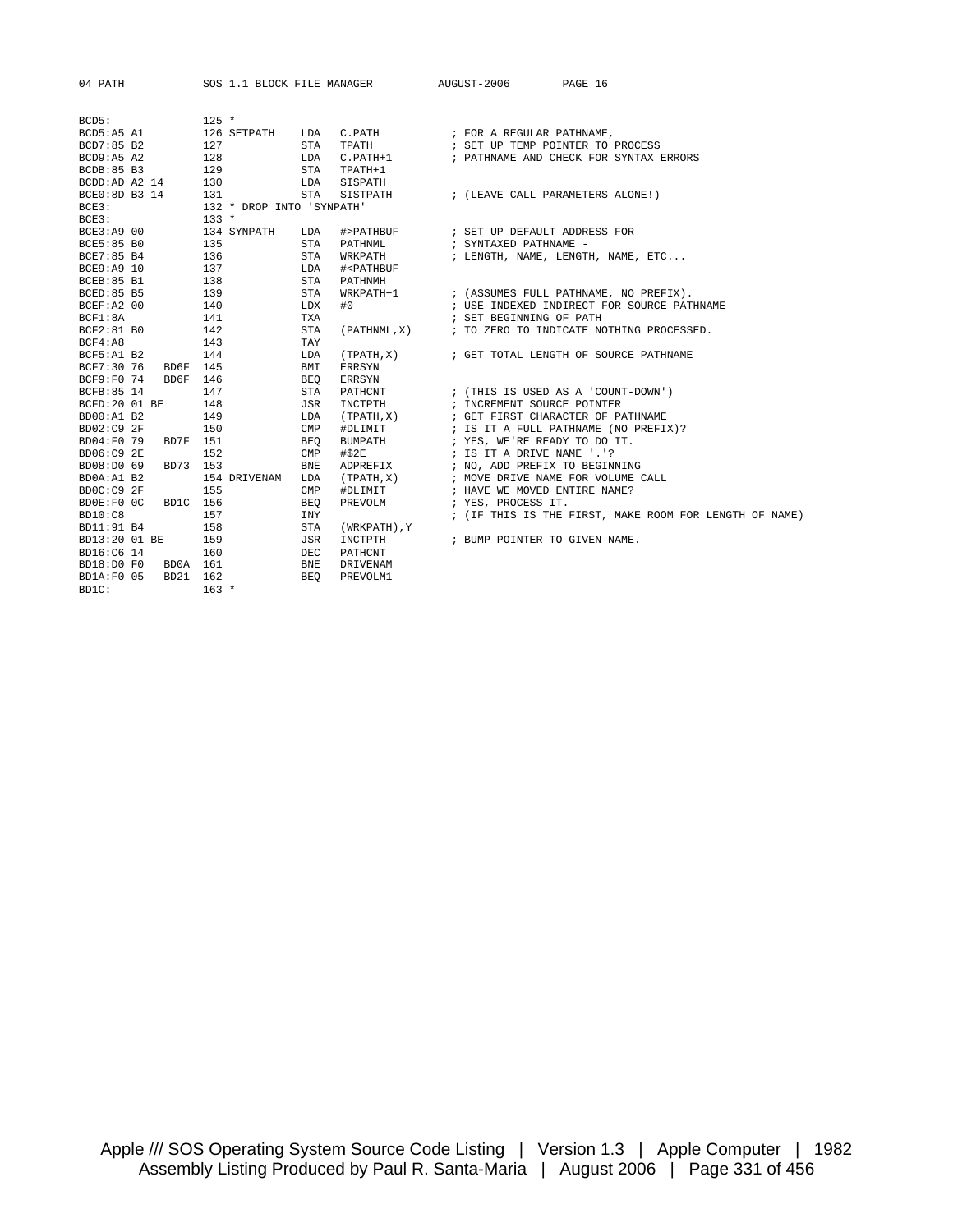| 04 PATH                                          | SOS 1.1 BLOCK FILE MANAGER |                                                        | AUGUST-2006                                               | PAGE 17                                                                                                     |
|--------------------------------------------------|----------------------------|--------------------------------------------------------|-----------------------------------------------------------|-------------------------------------------------------------------------------------------------------------|
|                                                  |                            |                                                        |                                                           |                                                                                                             |
| BD1C:20 01 BE                                    | 165 PREVOLM                | JSR<br>INCTPTH                                         |                                                           | ; MAKE IT SO POINTING PAST DELIMITER.                                                                       |
| BD1F:C6 14                                       | 166                        | DEC<br>PATHCNT                                         |                                                           |                                                                                                             |
| BD21:98<br>$\frac{168}{169}$<br>$\frac{177}{15}$ | 167 PREVOLM1               | TYA                                                    | ; SAVE LENGTH OF DRIVE NAME.                              |                                                                                                             |
| BD22:81 B4                                       |                            | STA<br>(WRKPATH, X)                                    |                                                           |                                                                                                             |
| BD24:A9 00                                       |                            | LDA<br>#>PATHBUF                                       |                                                           | ; POINT AT PATHNAME BUFFER FOR DEVICE ID CALL.                                                              |
| BD26:85 C1                                       |                            | STA<br><b>DVNAMP</b>                                   |                                                           |                                                                                                             |
| BD28:A9 10                                       |                            | LDA<br># <pathbuf< td=""><td></td><td></td></pathbuf<> |                                                           |                                                                                                             |
| BD2A:85 C2                                       |                            | STA<br>DVNAMP+1                                        |                                                           |                                                                                                             |
| BD2C: A9 00                                      | 173                        | LDA<br>#0                                              |                                                           | ; MAKE VIRTUAL POINT AT SWITCHED IN BANK.                                                                   |
| BD2E:8D C2 14                                    | 174                        | STA<br>SISTER+DVNAMP+1                                 |                                                           |                                                                                                             |
| BD31:20 24 BF                                    | 175                        | JSR                                                    | SRCHDEV : GO IDENTIFY WHICH VOLUME                        |                                                                                                             |
| BD34:90 OB BD41 176                              |                            | <b>BCC</b><br>PREVOLM2                                 | ; BRANCH IF NO ERROR                                      |                                                                                                             |
| BD36:C9 00                                       | 177                        | $\text{CMP}$                                           |                                                           | $\#VNFERR \qquad \qquad ;\;\; WAS \;\; IT \;\; REPORTED \;\; AS \quad \  VOLDUME \;\; NOT \;\; FOUND \;?\;$ |
| BD71 178<br>BD38:D0 37                           |                            | <b>BNE</b><br>SPTHERR                                  |                                                           | ; NO SOME OTHER ERROR WAS ENCOUNTERED.                                                                      |
| BD3A:A6 3C<br>SAME NAME?                         | 179                        | LDX<br>DUPLFLAG                                        |                                                           | ; YES, WAS IT NOT FOUND BECAUSE SOME OTHER 'OPEN' VOLUME HAS                                                |
| BD3C:F0 33 BD71 180                              |                            |                                                        |                                                           |                                                                                                             |
|                                                  |                            | BEQ<br>SPTHERR                                         | ; NO, IT SIMPLY WASN'T FOUND.                             |                                                                                                             |
| BD3E:A9 00<br>BD40:60                            | 181<br>182                 | LDA<br>#DUPVOL<br>RTS                                  | ; (CARRY IS SET)                                          |                                                                                                             |
| BD41:                                            | $183 *$                    |                                                        |                                                           |                                                                                                             |
| BD41:A0 00                                       | 184 PREVOLM2 LDY           | #0                                                     | ; (X CONTAINS AN INDEX TO VCB)                            |                                                                                                             |
| BD43:BD 00 11                                    |                            | VCB, X<br>LDA                                          | ; GET VOLUME NAME LENGTH.                                 |                                                                                                             |
| BD46:99 00 10                                    | 185<br>186                 | STA<br>PATHBUF, Y                                      |                                                           |                                                                                                             |
| BD49:E8                                          | 187 SPATH2                 | INX                                                    |                                                           | ; MOVE VOLUME NAME INTO PATH NAME BUFFER IN                                                                 |
| BD4A:C8                                          | 188                        | INY                                                    |                                                           | ; PLACE OF DISK DEVICE NAME ('.D1' OR SIMULAR)                                                              |
| BD4B:BD 00 11                                    | 189                        | LDA<br>VCB, X                                          |                                                           |                                                                                                             |
| BD4E:99 00 10                                    | 190                        | STA<br>PATHBUF, Y                                      |                                                           |                                                                                                             |
| BD51:CC 00 10                                    | 191                        | CPY<br>PATHBUF                                         |                                                           | ; HAVE ALL CHARACTERS BEEN MOVED?                                                                           |
| BD54:D0 F3 BD49 192                              |                            | BNE<br>SPATH2                                          |                                                           |                                                                                                             |
| BD56:A2 00                                       | 193                        | LDX<br>#0                                              | ; RESET X FOR INDEXING                                    |                                                                                                             |
| BD58:86 B0                                       | 194                        | STX<br>PATHNML                                         |                                                           |                                                                                                             |
| BD5A:A9 10                                       | LDA<br>STA<br>LDA<br>195   | # <pathbuf< td=""><td></td><td></td></pathbuf<>        |                                                           |                                                                                                             |
| BD5C:85 B1                                       | 196                        | STA PATHNMH                                            |                                                           |                                                                                                             |
| BD5E:A5 14                                       | 197                        | PATHCNT                                                | ; IS THAT ALL THERE IS?                                   |                                                                                                             |
| BD60:D0 04 BD66 198                              |                            | BNE                                                    | SPATH3 $\qquad \qquad ; \text{ NO}, \text{ MORE TO COME}$ |                                                                                                             |
| BD62:18                                          | 199                        | CLC                                                    |                                                           |                                                                                                             |
| BD63:4C D6 BD                                    | 200                        | JMP<br><b>ENDPATH</b>                                  |                                                           |                                                                                                             |
| BD66:                                            | 201 *                      |                                                        |                                                           |                                                                                                             |
| BD66:C8                                          | 202 SPATH3 INY             |                                                        | ; BUMP TO END OF NAME+1                                   |                                                                                                             |
| BD67:84 B4                                       | 203                        | STY<br>WRKPATH                                         |                                                           | ; RESET WORKPATH POINTER TO CURRENT.                                                                        |
| BD69:A9 00                                       | 204                        | LDA<br>#0                                              | ; RESET PATHNAME BUFFER POINTER.                          |                                                                                                             |
| BD6B:A0 10                                       | 205                        | LDY<br># <pathbuf< td=""><td></td><td></td></pathbuf<> |                                                           |                                                                                                             |
| BD6D:D0 0A BD79 206                              |                            | BNE<br>NOPREFX                                         | ; BRANCH ALWAYS                                           |                                                                                                             |
| BD6F:                                            | $207$ *                    |                                                        |                                                           |                                                                                                             |
| BD6F:A9 00                                       | 208 ERRSYN                 | LDA                                                    | #BADPATH : RETURN SYNTAX ERROR                            |                                                                                                             |
| BD71:38                                          | 209 SPTHERR                | <b>SEC</b>                                             |                                                           |                                                                                                             |
| BD72:60                                          | 210                        | <b>RTS</b>                                             |                                                           |                                                                                                             |
| BD73:                                            | 211 *<br>212 ADPREFIX      |                                                        |                                                           |                                                                                                             |
| BD73:AD 15 00                                    |                            | LDA<br>PFIXPTR                                         |                                                           | ; GET POINTER TO BEGINNING OF THE                                                                           |
| BD76:AC 16 00<br>BD79:85 B0                      | 213<br>214 NOPREFX         | LDY<br>PFIXPTR+1<br>STA                                | ; PREFIX.                                                 |                                                                                                             |
| BD7B:84 B1                                       | 215                        | PATHNML<br>STY<br>PATHNMH                              |                                                           | ; IF NO PRESET PREFIX, THIS IS THE SAME AS                                                                  |
| BD7D:D0 08<br>BD87 216                           |                            | <b>BNE</b><br>FRSTCHAR                                 |                                                           | ; PATHBUF ADDRESS. (BRANCH ALWAYS TAKEN)                                                                    |
| BD7F:                                            | $217 *$                    |                                                        |                                                           |                                                                                                             |
|                                                  |                            |                                                        |                                                           |                                                                                                             |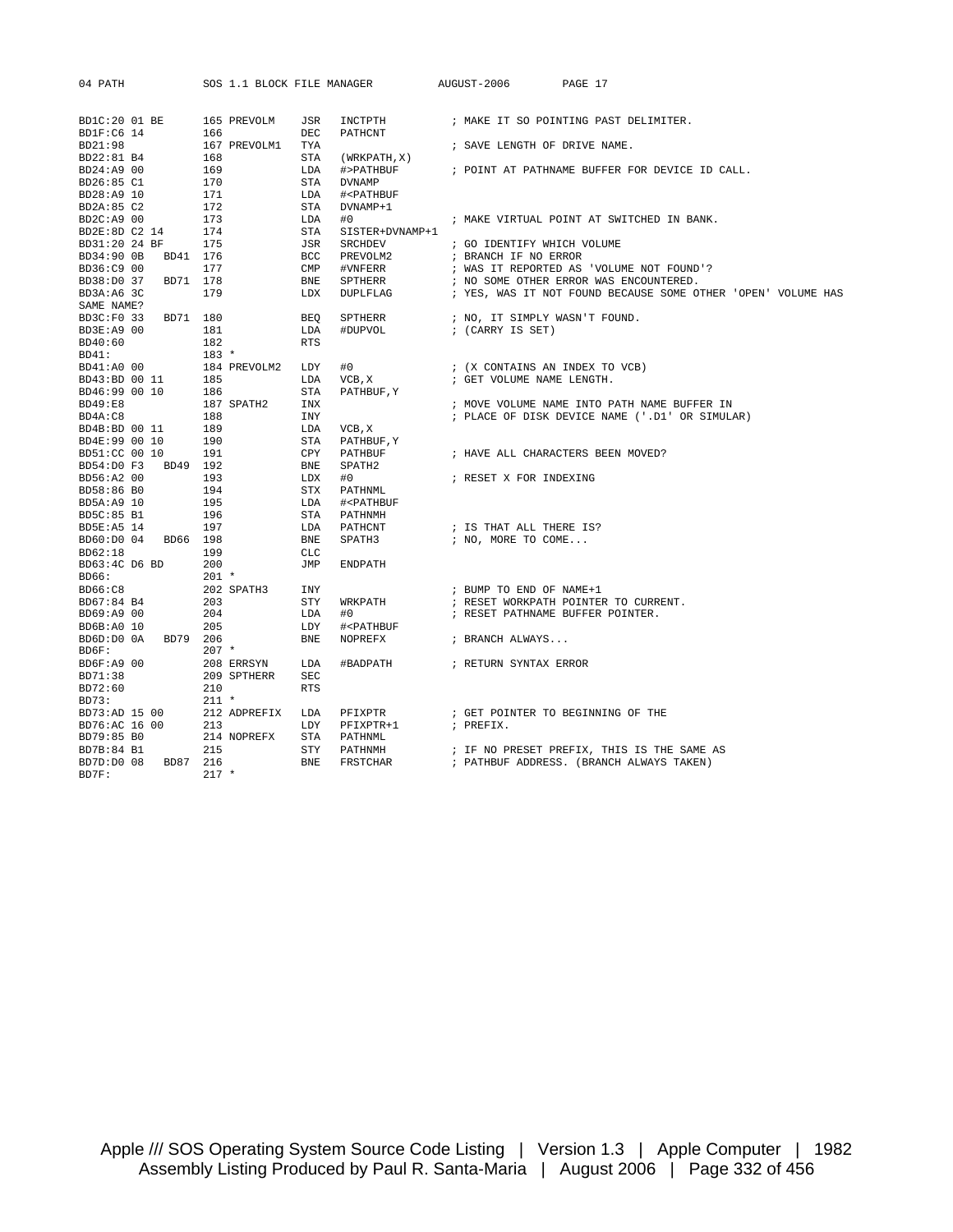|  | ≀ATH |
|--|------|
|--|------|

SOS 1.1 BLOCK FILE MANAGER AUGUST-2006 PAGE 18

| BD7F:         |      | $219 *$ |              |            |             |                                           |
|---------------|------|---------|--------------|------------|-------------|-------------------------------------------|
| BD7F:C6 14    |      |         | 220 BUMPATH  | DEC        | PATHCNT     | ; FIRST ADJUST COUNT                      |
| BD81:18       |      | 2.2.1   |              | <b>CLC</b> |             | ; (JUST IN CASE OF LAST CHARACTER)        |
| BD82:F0 52    | BDD6 | 222     |              | BEO        | ENDPATH     | ; (MUST OF HAD TRAILING SPACES)           |
| BD84:20 01 BE |      | 223     |              | JSR        | INCTPTH     |                                           |
| BD87:A0 00    |      |         | 224 FRSTCHAR | LDY        | #0          | ; INIT COUNT FOR THIS PORTION OF THE      |
| BD89:98       |      | 225     |              | TYA        |             | ; PATHNAME. ALSO PRESET LENGTH TO ZERO IN |
| BD8A:81 B4    |      | 226     |              | <b>STA</b> | (WRKPATH,X) | ; CASE OF TRAILING SPACES.                |
| BD8C:A1 B2    |      | 227     |              | LDA        | (TPATH,X)   | ; GET CHARACTER.                          |
| BD8E:29 7F    |      | 228     |              | AND        | #\$7F       | ; IGNORE HIGH BIT.                        |
| BD90:C9 20    |      | 229     |              | CMP        | #\$20       | ; IS IT A LEADING SPACE?                  |
| BD92:F0 EB    | BD7F | 230     |              | BEO        | BUMPATH     | ; IF SO, IGNORE IT.                       |
| BD94:C9 5B    |      | 231     |              | <b>CMP</b> | #55B        | ; IS IT GREATER THAN (UPPER CASE) A 'Z'?  |
| BD96:90 06    | BD9E | 232     |              | <b>BCC</b> | ALFA1       | ; NO, MAKE SURE IT'S AN ALPHA CHARACTER   |
| BD98:29 5F    |      | 233     |              | AND        | #\$5F       | ; YES, ASSUME IT'S LOWER CASE, AND UPSHIF |
| BD9A:C9 5B    |      | 234     |              | <b>CMP</b> | #55B        | ; WAS IT TRULY LOWER CASE?                |
| BD9C:B0 D1    | BD6F | 235     |              | <b>BCS</b> | ERRSYN      | ; NO, GIVE ERROR.                         |

| BD94:C9 5B  |             | 231         | $\texttt{CMP}$ | #S5B           | ; IS IT GREATER THAN (UPPER CASE) A 'Z'?       |
|-------------|-------------|-------------|----------------|----------------|------------------------------------------------|
| BD96:90 06  | BD9E 232    |             | <b>BCC</b>     | ALFA1          | ; NO, MAKE SURE IT'S AN ALPHA CHARACTER        |
| BD98:29 5F  |             | 233         | AND            | #\$5F          | ; YES, ASSUME IT'S LOWER CASE, AND UPSHIFT     |
| BD9A:C9 5B  |             | 234         | $\text{CMP}$   | #\$5B          | ; WAS IT TRULY LOWER CASE?                     |
| BD9C:B0 D1  | BD6F 235    |             | <b>BCS</b>     | ERRSYN         | ; NO, GIVE ERROR.                              |
| BD9E:       |             | $236 *$     |                |                |                                                |
| BD9E:C9 41  |             | 237 ALFA1   | $\texttt{CMP}$ | #\$41          | ; IS IT LESS THAN 'A'?                         |
| BDA0:90 CD  | BD6F 238    |             | <b>BCC</b>     | ERRSYN         | ; YES! IT'S CRAP                               |
| BDA2:B0 22  | BDC6 239    |             | <b>BCS</b>     | SAVPATH        | ; NO, IT'S GOOD. SAVE IT.                      |
| BDA4:       |             | $240 *$     |                |                |                                                |
| BDA4:A1 B2  |             | 241 NXTCHAR |                | LDA (TPATH, X) | ; GET THE NEXT CHARACTER.                      |
| BDA6:29 7F  |             | 242         | AND            | #STF           | ; THESE CHARACTERS MAY BE ALPHA, NUMERIC,      |
| BDA8:C9 5B  |             | 243         | $\text{CMP}$   | $#$ \$5B       | ; OR A PERIOD - ONLY THE FIRST HAD TO BE ALPHA |
| BDAA: 90 06 | BDB2 244    |             | <b>BCC</b>     | ALFA2          | ; BRANCH IF LESS THAN 'Z'                      |
| BDAC: 29 5F |             | 245         | AND            | $\#S5F$        | ; UPSHIFT LOWER CASE.                          |
| BDAE: C9 5B |             | 246         | $\text{CMP}$   | #S5B           | ; NOW IS IT VALID?                             |
| BDB0:B0 BD  | BD6F 247    |             | <b>BCS</b>     | ERRSYN         | ; NOPE.                                        |
| BDB2:       |             | $248 *$     |                |                |                                                |
| BDB2: C9 41 |             | 249 ALFA2   | CMP            | #\$41          | ; IS IT GREATER THAN 'A'?                      |
| BDB4:B0 10  | BDC6 250    |             | <b>BCS</b>     | SAVPATH        | ; YUP, IT IS WORTH SAVIN.                      |
| BDB6:C9 3A  |             | 251         | $\text{CMP}$   | #\$3A          | 1 > 9?                                         |
| BDB8:B0 04  | <b>BDBE</b> | 252         | <b>BCS</b>     | TSTDLIM        | ; YES                                          |
| BDBA: C9 30 |             | 253         | $\text{CMP}$   | #\$30          | ; NO, <0?                                      |
| BDBC:B0 08  | BDC6 254    |             | BCS            | SAVPATH        | ; NO, IT'S VALID NUMERIC.                      |
| BDBE:C9 2F  |             | 255 TSTDLIM | $\text{CMP}$   | #DLIMIT        | ; IS IT THE DELIMITER?                         |
| BDC0:F0 14  | BDD6 256    |             |                | BEO ENDPATH    | ; YES. CARRY SET INDICATES MORE TO COME.       |
| BDC2:C9 2E  |             | 257         | $\text{CMP}$   | #\$2E          | ; IS IT A '.' (PERIOD)?                        |
| BDC4:D0 A9  | BD6F 258    |             | <b>BNE</b>     | ERRSYN         | ; NO, IT'S AN ERROR (#@&##@!)                  |
| BDC6:18     |             | 259 SAVPATH | <b>CLC</b>     |                |                                                |
| BDC7:C8     |             | 260         | INY            |                | ; BUMP NAME LENGTH                             |
| BDC8:91 B4  |             | 261         | STA            | (WRKPATH), Y   |                                                |
| BDCA:C6 14  |             | 262         | <b>DEC</b>     | PATHCNT        | ; IF ZERO, THAT WAS THE LAST CHARACTER         |
| BDCC:F0 08  | BDD6 263    |             | BEO            | ENDPATH        | ; (CARRY CLEAR INDICATES END OF PATH)          |
| BDCE:E6 B2  |             | 264         | <b>INC</b>     | TPATH          | ; BUMP POINTER TO SOURCE PATHNAME.             |
| BDD0:D0 D2  | BDA4 265    |             | BNE            | NXTCHAR        |                                                |
| BDD2:E6 B3  |             | 266         | <b>INC</b>     | TPATH+1        | ; HIGH ORDER, WHEN NECESSARY.                  |
| BDD4:D0 CE  | BDA4 267    |             | <b>BNE</b>     | NXTCHAR        | ; BRANCH ALWAYS.                               |
|             |             |             |                |                |                                                |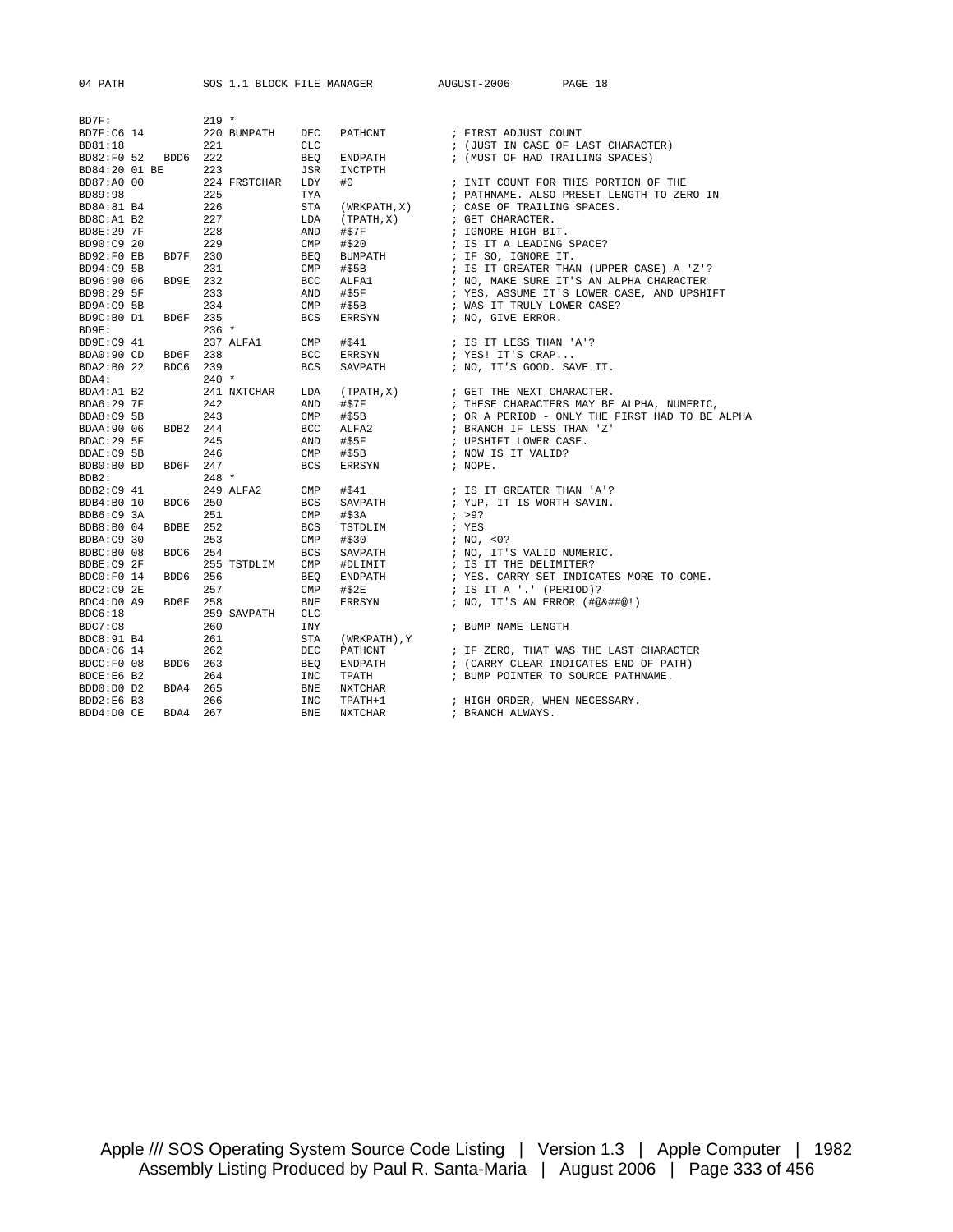04 PATH SOS 1.1 BLOCK FILE MANAGER AUGUST-2006 PAGE 19

| BDD6:          |             | $269 *$ |                  |            |                  |                                                |
|----------------|-------------|---------|------------------|------------|------------------|------------------------------------------------|
| BDD6:98        |             |         | 270 ENDPATH      | TYA        |                  | ; GET CURRENT NAME LENGTH                      |
| BDD7:81 B4     |             | 271     |                  |            | STA (WRKPATH, X) | ; AND PUT IT IN FRONT OF NAME                  |
| BDD9:90 12     | <b>BDED</b> | 272     |                  | <b>BCC</b> | <b>LSTNAME</b>   | ; BRANCH IF THAT WAS THE LAST OF PATH          |
| BDDB:C9 10     |             | 273     |                  | CMP        | #\$10            | ; WAS THE NAME ILLEGALLY LONG?                 |
| BDDD:B0 1F     | BDFE 274    |         |                  | <b>BCS</b> | ERRSYN1          | ; YES, REPORT IT.                              |
| BDDF:A0 00     |             | 275     |                  | <b>LDY</b> | #0               |                                                |
| BDE1:38        |             | 276     |                  | <b>SEC</b> |                  | ; ADJUST WORK POINTER TO END OF PREVIOUS NAME. |
| BDE2:65 B4     |             | 277     |                  | ADC        | WRKPATH          |                                                |
| BDE4:85 B4     |             | 278     |                  | <b>STA</b> | WRKPATH          | ; REPLACE OLD POINTER.                         |
| BDE6:90 97     | BD7F        | 279     |                  | <b>BCC</b> | <b>BUMPATH</b>   | ; DO NEXT NAME.                                |
| BDE8:A9 00     |             | 280     |                  | LDA        | #TOOLONG         | ; THIS IS A NEVER ERROR!                       |
| BDEA: 20 00 00 |             | 281     |                  | JSR        | SYSDEATH         | ; (NEVER RETURNS).                             |
| BDED:          |             | $282 *$ |                  |            |                  |                                                |
| BDED:F0 07     |             |         | BDF6 283 LSTNAME | BEO        | TSTVALD          |                                                |
| BDEF:C9 10     |             | 284     |                  |            | $CMP$ #\$10      | ; MAKE SURE LAST ISN'T TOO LONG                |
| BDF1:B0 0B     | BDFE        | 285     |                  | <b>BCS</b> | ERRSYN1          |                                                |
| BDF3:C8        |             | 286     |                  | <b>TNY</b> |                  | ; PUT A ZERO AT END OF PROCESSED PATHNAME      |
| BDF4:A9 00     |             | 287     |                  | LDA        | #0               |                                                |
| BDF6:91 B4     |             |         | 288 TSTVALD      | STA        | (WRKPATH), Y     |                                                |
| BDF8:A1 B0     |             | 289     |                  | LDA        | (PATHNML, X)     | ; SURE THERE IS A PATHNAME                     |
| BDFA:F0 02     | BDFE        | 290     |                  | BEO        |                  | ERRSYN1 : IF NOT, REPORT ERROR.                |
| BDFC:18        |             | 291     |                  | <b>CLC</b> |                  | ; INDICATE NO ERROR.                           |
| BDFD:60        |             | 292     |                  | <b>RTS</b> |                  |                                                |
| BDFE:          |             | $293 *$ |                  |            |                  |                                                |
| BDFE: 4C 6F BD |             |         | 294 ERRSYN1      | JMP        | <b>ERRSYN</b>    |                                                |
| BE01:          |             | $295 *$ |                  |            |                  |                                                |
| BE01:E6 B2     |             |         | 296 INCTPTH      | <b>INC</b> | <b>TPATH</b>     | ; POINT AT NEXT CHARACTER                      |
| BE03:D0 02     | BE07        | 297     |                  | <b>BNE</b> | INCPTH1          |                                                |
| BE05:E6 B3     |             | 298     |                  | <b>INC</b> | TPATH+1          |                                                |
| BE07:60        |             |         | 299 INCPTH1      | <b>RTS</b> |                  |                                                |
| <b>BE08:</b>   |             | $300 *$ |                  |            |                  |                                                |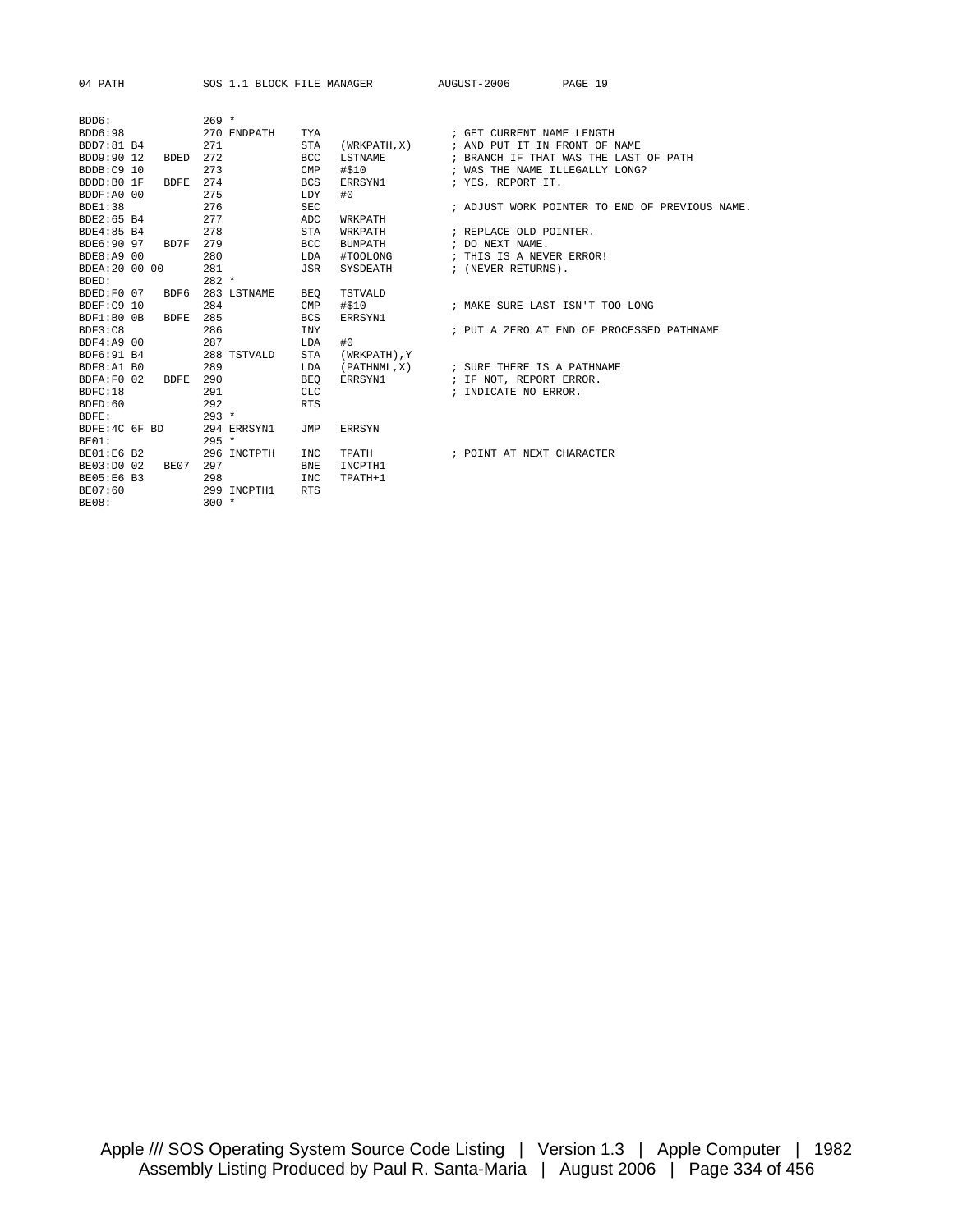| 04 PATH                          | SOS 1.1 BLOCK FILE MANAGER |                  | AUGUST-2006<br>PAGE 20                               |
|----------------------------------|----------------------------|------------------|------------------------------------------------------|
|                                  |                            |                  |                                                      |
| BE08:20 D5 BC                    | 302 SETPREFX<br><b>JSR</b> | SETPATH          | ; CALL IS MADE HERE SO A 'NUL' PATH MAY BE DETECTED. |
| <b>BE0B:90 OE</b><br><b>BE1B</b> | 303<br><b>BCC</b>          | SETPRFX1         | ; BRANCH IF PATHNAME OK                              |
| BEOD: AA                         | 304<br>TAX                 |                  | ; SAVE ERROR CODE                                    |
| BEOE:A0 00                       | 305<br>LDY                 | #0               |                                                      |
| BE10:B1 A1                       | 306<br>LDA                 | $(C.PATH)$ , $Y$ | ; TEST FOR A NUL PATHNAME                            |
| BE12:F0 02<br>BE16               | 307<br><b>BEO</b>          | RESETPFX         | ; BRANCH IF PREFIX TO BE RESET.                      |
| <b>BE14:8A</b>                   | 308<br><b>TXA</b>          |                  | ; RESTORE ERROR CODE                                 |
| BE15:60                          | 309<br><b>RTS</b>          |                  |                                                      |
| BE16:8D 15 00                    | 310 RESETPFX<br><b>STA</b> | PFIXPTR          |                                                      |
| <b>BE19:18</b>                   | 311<br><b>CLC</b>          |                  |                                                      |
| BE1A:60                          | 312<br><b>RTS</b>          |                  |                                                      |
| BE1B:A5 B0                       | 313 SETPRFX1<br>LDA        | PATHNML          | ; MAKE SURE NAME STARTED WITH A '/' DELIMITER.       |
| BDFE 314<br>BE1D:D0 DF           | <b>BNE</b>                 | ERRSYN1          | ; BRANCH IF IT DID.                                  |
| BE1F:A4 B4                       | 315<br>LDY                 | WRKPATH          | ; FIND THE END OF THE INPUT PREFIX                   |
| BE21:18                          | 316<br><b>CLC</b>          |                  | ; ADD LAST LOCAL NAME LENGTH TO FIND TRUE END.       |
| BE22:B1 B0                       | 317<br>LDA                 | (PATHNML), Y     |                                                      |
| BE24:D0 04<br>BE2A               | 318<br><b>BNE</b>          | SETPRFX3         |                                                      |
| BE26:88                          | 319<br>DEY                 |                  |                                                      |
| BE27:98                          | 320<br><b>TYA</b>          |                  |                                                      |
| BE28:D0 03<br>BE2D               | 321<br><b>BNE</b>          | SETPRFX4         |                                                      |
| BE2A:65 B4                       | 322 SETPRFX3<br>ADC        | WRKPATH          |                                                      |
| BE2C:A8                          | 323<br>TAY                 |                  |                                                      |
| BE2D:49 FF                       | 324 SETPRFX4<br><b>EOR</b> | #SFF             | ; GET COMPLIMENT TO FIND BEGINNING ADDRESS.          |
| BE2F:8D 15 00                    | 325<br><b>STA</b>          | PFIXPTR          | ; OF NEW PREFIX IN THE PREFIX BUFFER                 |
| BE32:85 B4                       | 326<br><b>STA</b>          | WRKPATH          | ; (PREFIX ALWAYS ENDS AT THE LAST BYTE OF BUFFER)    |
| BE34:B1 B0                       | 327 MOVPRFX<br>LDA         | (PATHNML), Y     |                                                      |
| BE36:91 B4                       | 328<br><b>STA</b>          | (WRKPATH), Y     | ; MOVE IN NEW PREFIX                                 |
| BE38:88                          | 329<br>DEY                 |                  |                                                      |
| BE39:10 F9<br>BE34               | 330<br><b>BPL</b>          | MOVPRFX          |                                                      |
| <b>BE3B:18</b>                   | 331<br>CLC.                |                  | ; AND WE'RE FINISHED!                                |
| BE3C:60                          | 332<br><b>RTS</b>          |                  | ; NO ERRORS POSIBLE FROM THIS ROUTINE.               |
| BE3D:                            | $333 *$                    |                  |                                                      |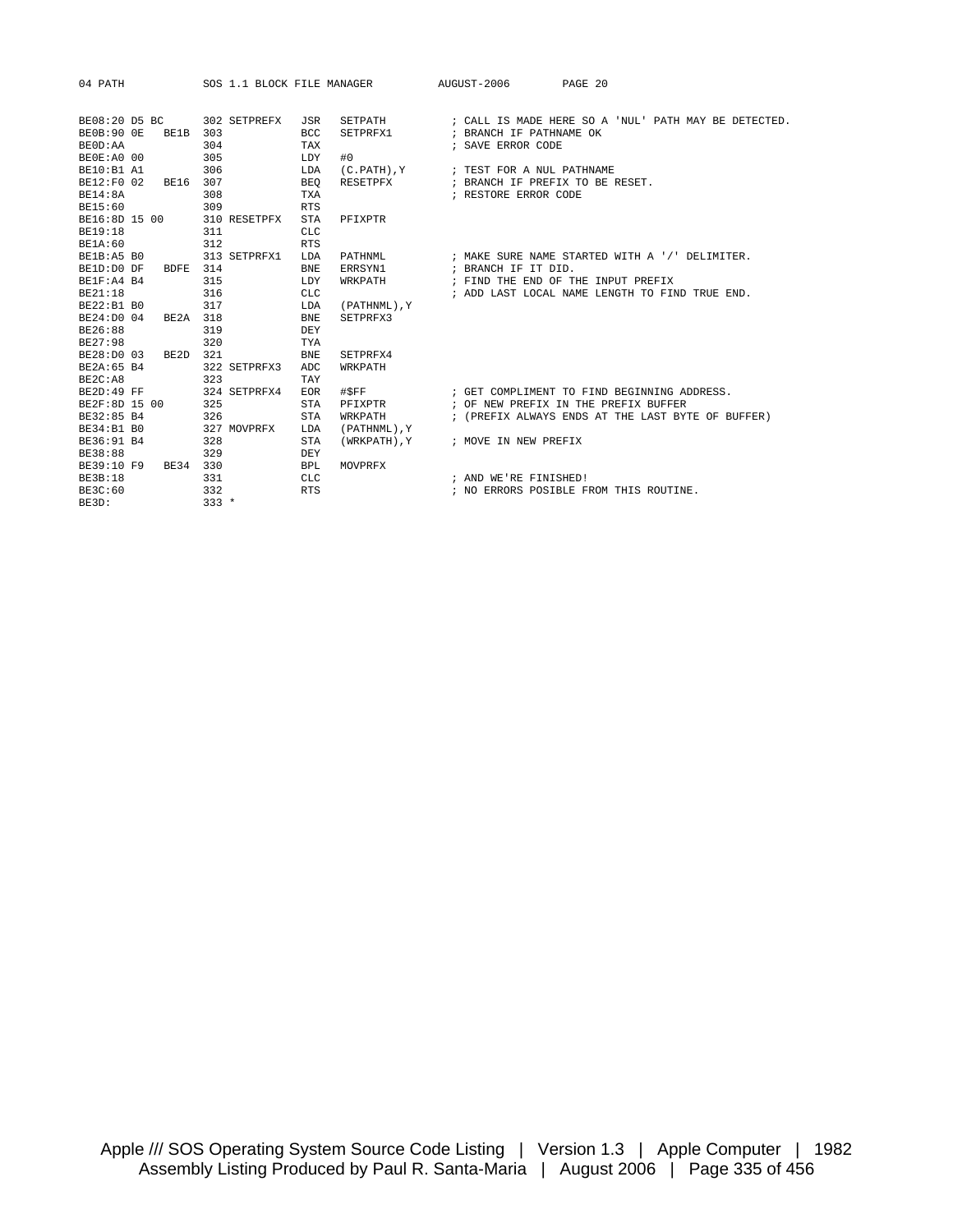| 04 PATH                 | SOS 1.1 BLOCK FILE MANAGER AUGUST-2006 PAGE 21 |                |                                                 |                                        |                                                                 |
|-------------------------|------------------------------------------------|----------------|-------------------------------------------------|----------------------------------------|-----------------------------------------------------------------|
|                         |                                                |                |                                                 |                                        |                                                                 |
| BE3D:                   | $335 *$                                        |                |                                                 |                                        |                                                                 |
| BE3D:18                 | 336 GETPREFX                                   | CLC            |                                                 |                                        | ; CALCULATE HOW BIG A BUFFER IS NEEDED TO                       |
| BE3E:AD 15 00           | 337                                            | LDA            | PFIXPTR                                         |                                        | ; PASS THE PREFIX BACK TO THE USER.                             |
| BE41:49 FF              | 338                                            | EOR            | #\$FF                                           |                                        | ; (EVEN IF NO PREFIX, 1 BYTE IS NEEDED TO SHOW 0 LENGTH)        |
| BE43:69 02              | 339                                            | ADC            | #2                                              |                                        | ; ADD 2 FOR LEADING AND ENDING "/".                             |
| BE45:C5 A3              | 340                                            | $\texttt{CMP}$ | C.MAXPTH                                        |                                        | ; IS THERE ENOUGH SPACE IN USER'S BUFFER?                       |
| BE47:90 03<br>BE4C 341  |                                                | <b>BCC</b>     | SENDPRFX                                        | ; BRANCH IF YES                        |                                                                 |
| BE49:A9 00              | 342                                            | LDA            | #BTSERR                                         |                                        | ; TELL USER BUFFER IS TOO SMALL.                                |
| BE4B:60                 | 343                                            | <b>RTS</b>     |                                                 |                                        | ; (CARRY IS SET TO INDICATE ERROR.)                             |
| BE4C:                   | $344$ *                                        |                |                                                 |                                        |                                                                 |
| BE4C:A0 00 345 SENDPRFX |                                                | LDY            | #0                                              |                                        | ; SAVE TOTAL LENGTH OF STRING TO BE RETURNED                    |
| BE4E:91 A1              | 346                                            | <b>STA</b>     | $(C.PATH)$ , $Y$                                |                                        |                                                                 |
| <b>BE50:A8</b>          | 347                                            | TAY            |                                                 |                                        |                                                                 |
| BE51:88                 | 348                                            | DEY            |                                                 | ; DISCOUNT TRAILING DELIMITER.         |                                                                 |
| BE52:F0 1C BE70 349     |                                                | BEO            |                                                 |                                        | NULPREFX : BRANCH IF PREFIX IS SET TO NUL.                      |
| <b>BE54:C8</b>          | 350                                            | INY            |                                                 |                                        |                                                                 |
| BE55:AE 15 00           | 351                                            | LDX            |                                                 |                                        | PFIXPTR FIXPTR FOR SET BEGINNING ADDRESS OF PREFIX AGAIN        |
| BE58:CA                 | 352                                            | DEX            |                                                 |                                        |                                                                 |
| BE59:86 B4              | 353                                            | <b>STX</b>     | WRKPATH                                         |                                        |                                                                 |
| BE5B:A9 10              | 354                                            | LDA            | # <pathbuf< td=""><td></td><td></td></pathbuf<> |                                        |                                                                 |
| BE5D:85 B5<br>355       |                                                | STA            | WRKPATH+1                                       |                                        |                                                                 |
| BE5F:A9 2F              | 356 SNDLMIT                                    | LDA            |                                                 |                                        | #DLIMIT FLACE DELIMITER BEFORE, BETWEEN, AND AFTER LOCAL NAMES. |
| BE61:91 A1              | 357                                            | STA            | $(C.PATH)$ , $Y$                                |                                        |                                                                 |
| BE63:88                 | 358 SNDPRFX1                                   | DEY            |                                                 |                                        |                                                                 |
| BE73 359<br>BE64:F0 OD  |                                                | BEO            | GOTPRFX                                         |                                        | ; BRANCH IF ALL OF PREFIX IS TRANSFERED.                        |
| BE66:B1 B4              | 360                                            | LDA            | (WRKPATH),Y                                     |                                        |                                                                 |
| BE68:91 A1              | 361                                            | <b>STA</b>     |                                                 | (C.PATH), Y ; ASSUME IT'S A CHARACTER. |                                                                 |
| BE6A:29 F0              | 362                                            | AND            | #SPO                                            |                                        | ; NOW TEST TO SEE IF IT WAS A LOCAL LENGTH.                     |
| BE6C:F0 F1<br>BE5F      | 363                                            | <b>BEO</b>     | SNDLMIT                                         | ; BRANCH IF IT WAS.                    |                                                                 |
| BE6E:D0 F3              | BE63 364                                       | <b>BNE</b>     |                                                 |                                        | SNDPRFX1 : GO MOVE NEXT CHAR IF IT WASN'T (ALWAYS TAKEN).       |
| BE70:98                 | 365 NULPREFX                                   | TYA            |                                                 | ; RETURN NUL STRING.                   |                                                                 |
| BE71:91 A1              | 366                                            | <b>STA</b>     | $(C.PATH)$ , $Y$                                |                                        |                                                                 |
| BE73:18                 | 367 GOTPRFX                                    | <b>CLC</b>     |                                                 | ; INDICATE NO ERROR.                   |                                                                 |
| BE74:60                 | 368                                            | <b>RTS</b>     |                                                 |                                        |                                                                 |
|                         |                                                |                |                                                 |                                        |                                                                 |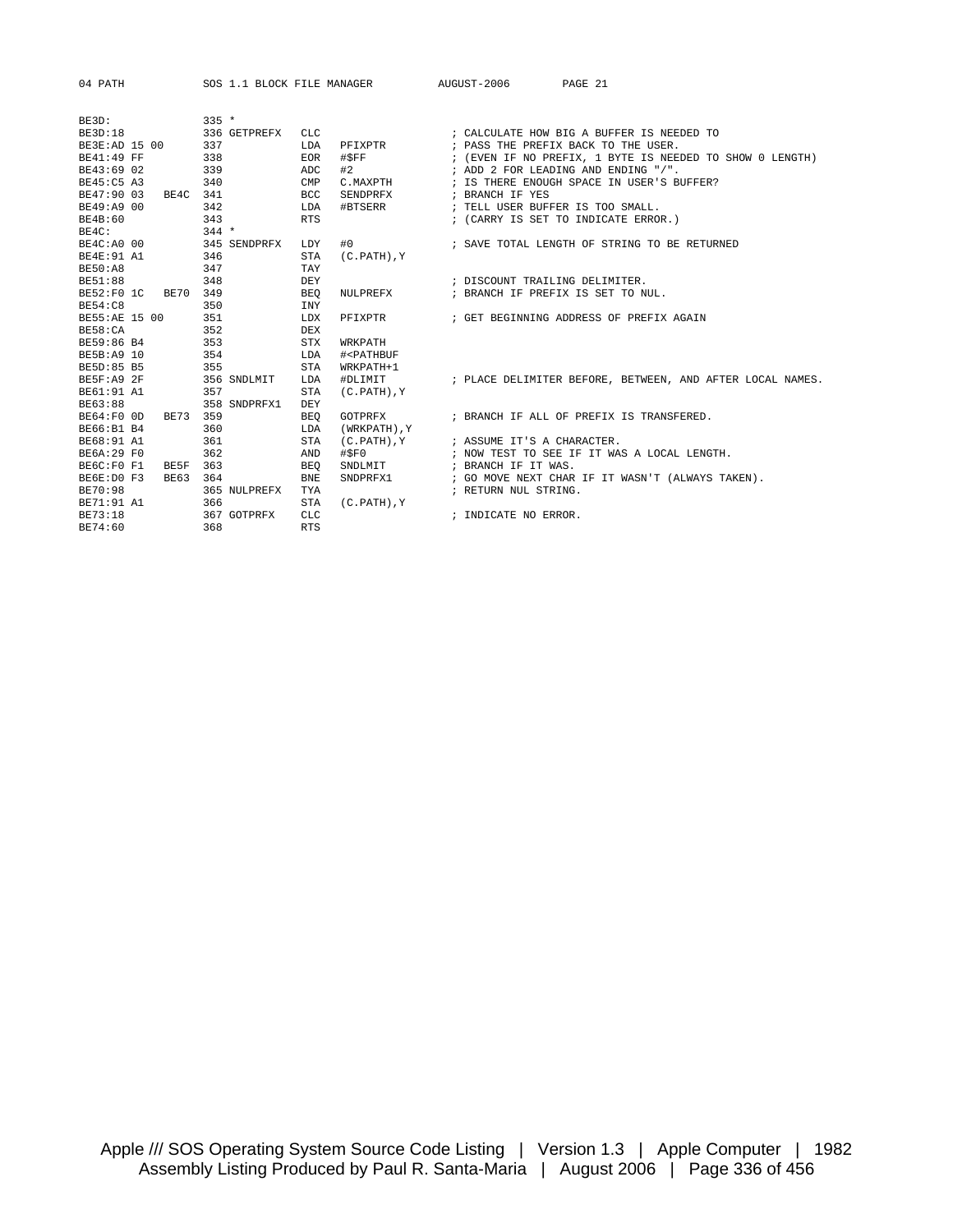| 04 PATH                    |     | SOS 1.1 BLOCK FILE MANAGER          |                                                                                                                                                                            | AUGUST-2006<br>PAGE 22                                                                                                                                                                                                                                                    |
|----------------------------|-----|-------------------------------------|----------------------------------------------------------------------------------------------------------------------------------------------------------------------------|---------------------------------------------------------------------------------------------------------------------------------------------------------------------------------------------------------------------------------------------------------------------------|
|                            |     |                                     |                                                                                                                                                                            |                                                                                                                                                                                                                                                                           |
| <b>BE75:</b>               |     | $370 *$                             |                                                                                                                                                                            |                                                                                                                                                                                                                                                                           |
| BE75:AD 28 00              |     | 371 FINDFCB LDA                     | FCBADDRH<br>FCBPTR+1                                                                                                                                                       | ; INITIALIZE INDIRECT POINTER TO                                                                                                                                                                                                                                          |
| BE78:85 BB                 |     | 372<br>STA FCB<br>LDA #0<br>STA FCB |                                                                                                                                                                            | ; FILE CONTROL BLOCK (ALLOCATED WHEN SYSTEM                                                                                                                                                                                                                               |
| BE7A:A9 00                 |     | 373                                 |                                                                                                                                                                            | ; WAS FIRST BOOTED).                                                                                                                                                                                                                                                      |
| BE7C:85 BA                 |     | 374                                 | FCBPTR<br>STA FCBPTR<br>LDA FCBANKNM<br>STA SISFCBP<br>LDY C.REFNUM<br>BMI ERRNOTBLK<br>DEY<br>CPY #\$10<br>BCS REEFER<br>TYA<br>ASL A<br>ASL A<br>ASL A<br>ASL A<br>ASL A | ; NOTE: ALWAYS STARTS ON PAGE BOUNDARY.                                                                                                                                                                                                                                   |
| BE7E:A5 29                 |     | 375<br>376                          |                                                                                                                                                                            | FCBANKNM : SET SISTE PAGE BYTE TOO                                                                                                                                                                                                                                        |
| BE80:8D BB 14              |     |                                     |                                                                                                                                                                            |                                                                                                                                                                                                                                                                           |
| BE83:A4 A1                 |     | 377                                 | C.REFNUM                                                                                                                                                                   | ; GET REQUESTED REFERENCE                                                                                                                                                                                                                                                 |
| BE85:30 7A BF01 378        |     |                                     | ERRNOTBLK                                                                                                                                                                  | ; BRANCH IF IT'S NOT A BLOCK DEVICE REFERENCE                                                                                                                                                                                                                             |
| BE87:88                    |     | 379                                 |                                                                                                                                                                            | ; (SHOULD BE IN THE RANGE OF 1-16 BEFORE DECREMENT)                                                                                                                                                                                                                       |
| BE88:C0 10                 |     | 380                                 |                                                                                                                                                                            | ; IS IT A VALID REFNUM?                                                                                                                                                                                                                                                   |
| BE8A:B0 71 BEFD 381        |     |                                     |                                                                                                                                                                            | ; NO, THE USER'S SMOKIN DOPE!                                                                                                                                                                                                                                             |
| BE8C:98                    | 382 |                                     |                                                                                                                                                                            | ; TO FIND ASSOCIATED FILE CONTROL STUFF,                                                                                                                                                                                                                                  |
| BE8D:0A                    |     | 383                                 |                                                                                                                                                                            | ; MULTIPLY (REFNUM-1) BY 32.                                                                                                                                                                                                                                              |
| BE8E:0A                    |     | 384                                 |                                                                                                                                                                            |                                                                                                                                                                                                                                                                           |
| BE8F:0A                    |     | 385                                 |                                                                                                                                                                            |                                                                                                                                                                                                                                                                           |
| PE91:0A 386<br>BE91:0A 387 |     |                                     |                                                                                                                                                                            |                                                                                                                                                                                                                                                                           |
|                            |     |                                     |                                                                                                                                                                            |                                                                                                                                                                                                                                                                           |
| BE92:90 02 BE96 388        |     |                                     |                                                                                                                                                                            | A<br>1986 – ASL A<br>1987 – ASL A<br>1988 – BCC SVFCBLO – FRANCH IF IT'S WITHIN FIRST HALF OF FCB<br>1998 – INC FCBPTR+1 – FUMP TO SECOND HAVE (REFNUM>8)<br>1999 SVFCBLO STA FCBPTR – FRANCH DORESS OF REFERENCED FCB                                                    |
| BE94:E6 BB                 | 389 |                                     |                                                                                                                                                                            |                                                                                                                                                                                                                                                                           |
| BE96:85 BA                 |     |                                     |                                                                                                                                                                            |                                                                                                                                                                                                                                                                           |
|                            |     |                                     |                                                                                                                                                                            | ; NOW VERIFY THAT FILE IS OPEN.<br>BE98:A5 A1 391 DDA CREENUM ; NOW VERIFY THAT 1<br>BE98:A5 A1 392 LDY #FCBREFN ; NOW VERIFY THAT 1<br>BE9R:A0 00 392 LDY #FCBREFN ; SHOULD BE EQUAL!<br>BE9E:D0 59 BEF9 394 BNE ERRNOREF ; BRANCH IF THEY'RI<br>BEA0:A0 0B 395 FNDFCBUF |
|                            |     |                                     |                                                                                                                                                                            |                                                                                                                                                                                                                                                                           |
|                            |     |                                     |                                                                                                                                                                            |                                                                                                                                                                                                                                                                           |
|                            |     |                                     |                                                                                                                                                                            | ; BRANCH IF THEY'RE NOT                                                                                                                                                                                                                                                   |
|                            |     |                                     |                                                                                                                                                                            | ; IT'S A LEGAL FILE, NOW SET UP                                                                                                                                                                                                                                           |
|                            |     |                                     |                                                                                                                                                                            | : INDIRECT POINTERS TO DATA<br>: (AND INDEX) BUFFER(S) IN ZERO PAGE<br>: GET BUFFER ADDRESS UNLESS<br>: COR IN A THE                                                                                                                                                      |
|                            |     |                                     |                                                                                                                                                                            |                                                                                                                                                                                                                                                                           |
|                            |     |                                     |                                                                                                                                                                            |                                                                                                                                                                                                                                                                           |
|                            |     |                                     |                                                                                                                                                                            | ; BOB HAS BEEN SMOKIN DOPE                                                                                                                                                                                                                                                |
|                            |     |                                     |                                                                                                                                                                            | ; (ASSUME AN INDEX BLOCK BUFFER IS ALSO PRESENT)                                                                                                                                                                                                                          |
|                            |     |                                     |                                                                                                                                                                            |                                                                                                                                                                                                                                                                           |
|                            |     |                                     |                                                                                                                                                                            |                                                                                                                                                                                                                                                                           |
|                            |     |                                     |                                                                                                                                                                            |                                                                                                                                                                                                                                                                           |
|                            |     |                                     |                                                                                                                                                                            |                                                                                                                                                                                                                                                                           |
|                            |     |                                     |                                                                                                                                                                            |                                                                                                                                                                                                                                                                           |
|                            |     |                                     |                                                                                                                                                                            |                                                                                                                                                                                                                                                                           |
|                            |     |                                     |                                                                                                                                                                            |                                                                                                                                                                                                                                                                           |
|                            |     |                                     |                                                                                                                                                                            | (FCBPTR), Y : MAKE SURE DEVICE                                                                                                                                                                                                                                            |
|                            |     |                                     |                                                                                                                                                                            | ; NUMBER TEMPS MATCH                                                                                                                                                                                                                                                      |
|                            |     |                                     |                                                                                                                                                                            | : CURRENT FILE'S DEVICE                                                                                                                                                                                                                                                   |
|                            |     |                                     |                                                                                                                                                                            | ; LOOK AT ALL VOLUMES LOGGED IN                                                                                                                                                                                                                                           |
|                            |     |                                     |                                                                                                                                                                            |                                                                                                                                                                                                                                                                           |
|                            |     |                                     |                                                                                                                                                                            |                                                                                                                                                                                                                                                                           |
|                            |     |                                     |                                                                                                                                                                            |                                                                                                                                                                                                                                                                           |
|                            |     |                                     |                                                                                                                                                                            |                                                                                                                                                                                                                                                                           |
|                            |     |                                     |                                                                                                                                                                            | ; SWAP BYTES                                                                                                                                                                                                                                                              |
|                            |     |                                     |                                                                                                                                                                            |                                                                                                                                                                                                                                                                           |
|                            |     |                                     |                                                                                                                                                                            | $(\mbox{\,FCBPTR\,})$ , $\Upsilon$ $\qquad \qquad ;$ $\mbox{\,MEANS\,}$<br>FILE BELONGS                                                                                                                                                                                   |
|                            |     |                                     |                                                                                                                                                                            |                                                                                                                                                                                                                                                                           |
|                            |     |                                     |                                                                                                                                                                            | ; TO ANOTHER VOLUME<br>; IS THIS AN OPEN DEVICE?                                                                                                                                                                                                                          |
|                            |     |                                     |                                                                                                                                                                            | FNDFV.1 : NO, TRY ANOTHER VOLUME<br>FVOLFOUND : YES, SAVE VCB ADDRESS                                                                                                                                                                                                     |
|                            |     |                                     |                                                                                                                                                                            |                                                                                                                                                                                                                                                                           |
|                            |     |                                     |                                                                                                                                                                            |                                                                                                                                                                                                                                                                           |
|                            |     |                                     |                                                                                                                                                                            | ; NO, RETURN CALMLY TO USER                                                                                                                                                                                                                                               |
|                            |     |                                     |                                                                                                                                                                            | ; YES, SWAP ME IN                                                                                                                                                                                                                                                         |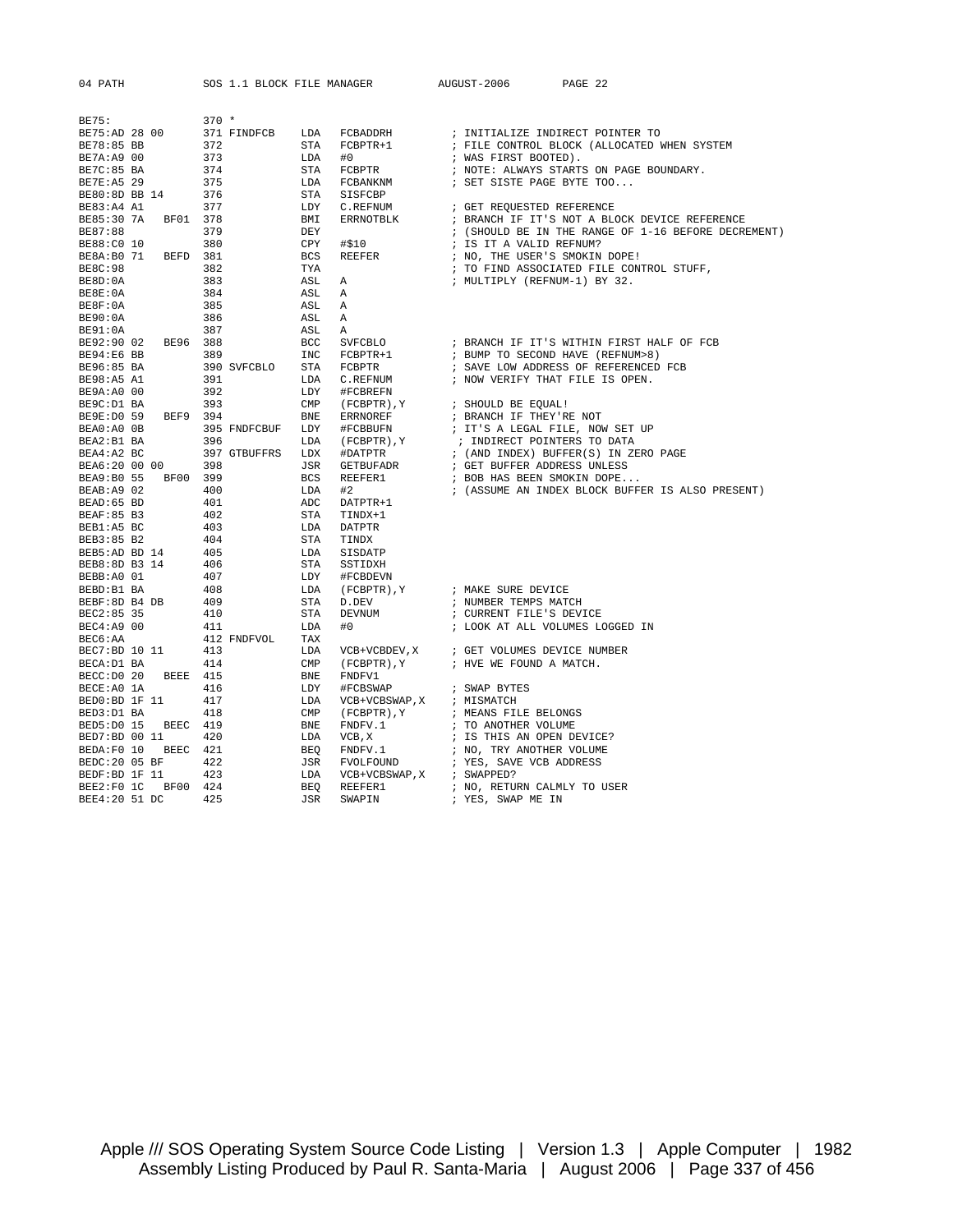| 04 PATH            | SOS 1.1 BLOCK FILE MANAGER |            |           | AUGUST-2006                                        | PAGE 23                               |
|--------------------|----------------------------|------------|-----------|----------------------------------------------------|---------------------------------------|
|                    |                            |            |           |                                                    |                                       |
| BF00<br>BEE7:90 17 | 426                        | <b>BCC</b> | REEFER1   | RETURN WITHOUT ERROR                               |                                       |
| BEE9:A9 00         | 427                        | LDA        | #XIOERROR |                                                    | ; USER REFUSED TO MOUNT PROPER VOLUME |
| BEEB:60            | 428                        | <b>RTS</b> |           |                                                    |                                       |
| BEEC:              | $429 *$                    |            |           |                                                    |                                       |
| BEEC: AO 01        | 430 FNDFV.1                | LDY        | #FCBDEVN  | RELOAD Y WITH DEVICE INDEX<br>$\ddot{\phantom{0}}$ |                                       |
| BEEE:8A            | 431 FNDFV1                 | <b>TXA</b> |           |                                                    |                                       |
| BEEF:18            | 432                        | <b>CLC</b> |           |                                                    |                                       |
| BEF0:69 20         | 433                        | ADC        | #VCBSIZE  |                                                    |                                       |
| BEF2:90 D2<br>BEC6 | 434                        | <b>BCC</b> | FNDFVOL   | LOOP UNTIL FOUND                                   |                                       |
| BEF4:A9 00         | 435                        | LDA        | #VCBERR   | OTHERWISE DIE A SYSTEM DEATH!                      |                                       |
| BEF6:20 00 00      | 436                        | <b>JSR</b> | SYSDEATH  |                                                    |                                       |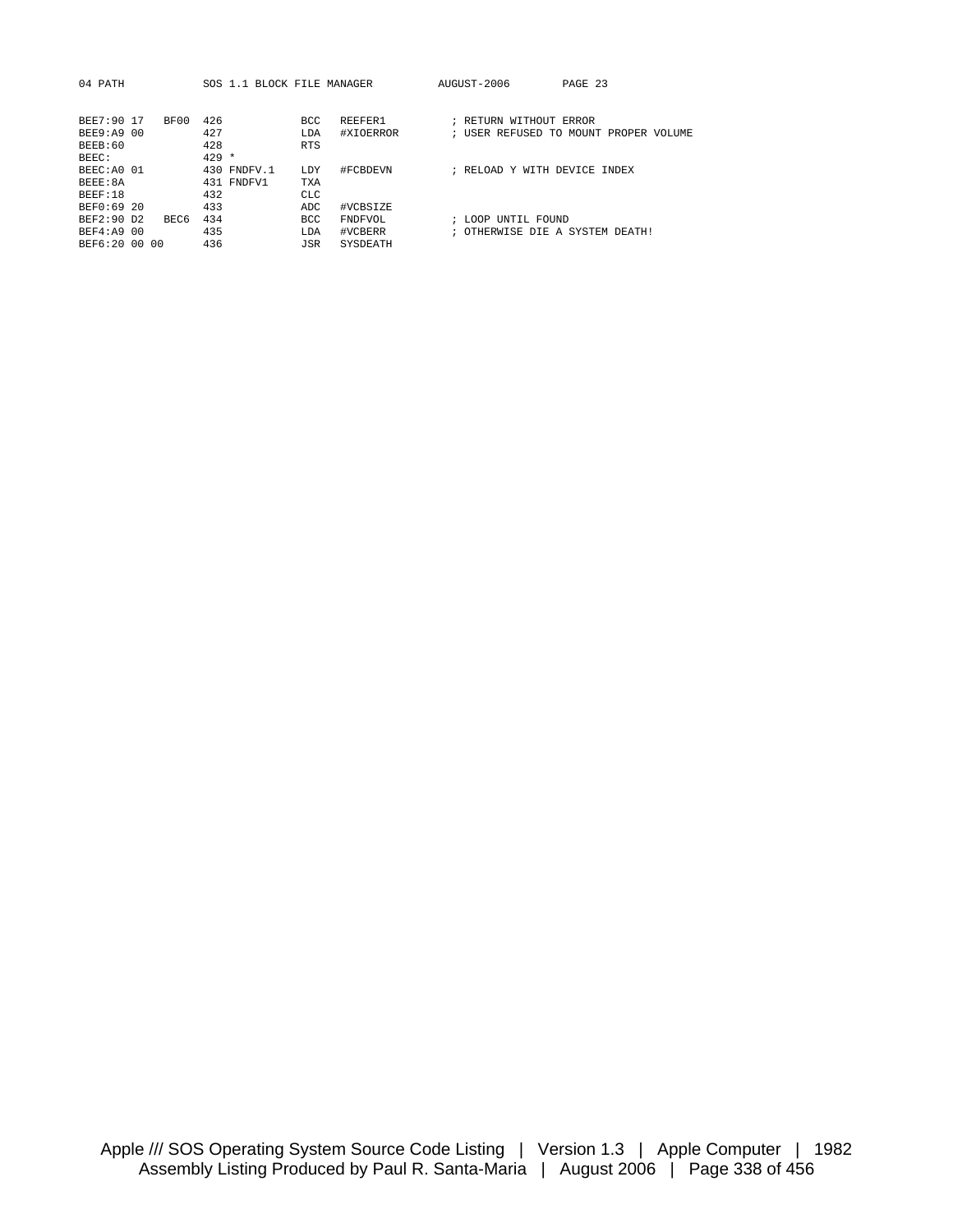| 04 PATH        |      |         | SOS 1.1 BLOCK FILE MANAGER |            |               | AUGUST-2006                                             | PAGE 24 |  |  |
|----------------|------|---------|----------------------------|------------|---------------|---------------------------------------------------------|---------|--|--|
|                |      |         |                            |            |               |                                                         |         |  |  |
| BEF9:          |      | $438 *$ |                            |            |               |                                                         |         |  |  |
| BEF9:A9 00     |      |         | 439 ERRNOREF               | LDA        | #0            | ; DROP A ZERO INTO THIS FCB TO                          |         |  |  |
| BEFB: 91 BA    |      | 440     |                            | <b>STA</b> | (FCBPTR), Y   | ; SHOW FREE FCB                                         |         |  |  |
| BEFD:          |      | $441 *$ |                            |            |               |                                                         |         |  |  |
| BEFD:A9 00     |      |         | 442 REEFER                 | LDA        | #BADREFNUM    | ; TELL USER THAT REQUESTED REFNUM                       |         |  |  |
| BEFF:38        |      | 443     |                            | <b>SEC</b> |               | ; IS ILLEGAL (OUT OF RANGE) FOR THIS CALL.              |         |  |  |
| BF00:60        |      |         | 444 REEFER1                | <b>RTS</b> |               |                                                         |         |  |  |
| BF01:          |      | $445 *$ |                            |            |               |                                                         |         |  |  |
| BF01:A9 00     |      |         | 446 ERRNOTBLK              | LDA        | #NOTBLKDEV    | ; TELL USER THAT SPECIFIED DEVICE IS NOT A BLOCK DEVICE |         |  |  |
| BF03:38        |      | 447     |                            | <b>SEC</b> |               |                                                         |         |  |  |
| BF04:60        |      | 448     |                            | <b>RTS</b> |               |                                                         |         |  |  |
| BF05:          |      | $449 *$ |                            |            |               |                                                         |         |  |  |
| BF05:          | BF05 |         | 450 SVCBADR                | EOU        | $\star$       |                                                         |         |  |  |
| BF05:86 B6     |      |         | 451 FVOLFOUND              | <b>STX</b> | <b>VCBPTR</b> |                                                         |         |  |  |
| BF07:A9 11     |      | 452     |                            | LDA        | #VCB/256      |                                                         |         |  |  |
| BF09:85 B7     |      | 453     |                            | <b>STA</b> | $VCBPTR+1$    |                                                         |         |  |  |
| <b>BF0B:18</b> |      | 454     |                            | CLC.       |               | ; INDICATE LEGAL REFNUM                                 |         |  |  |
| BFOC:60        |      | 455     |                            | <b>RTS</b> |               |                                                         |         |  |  |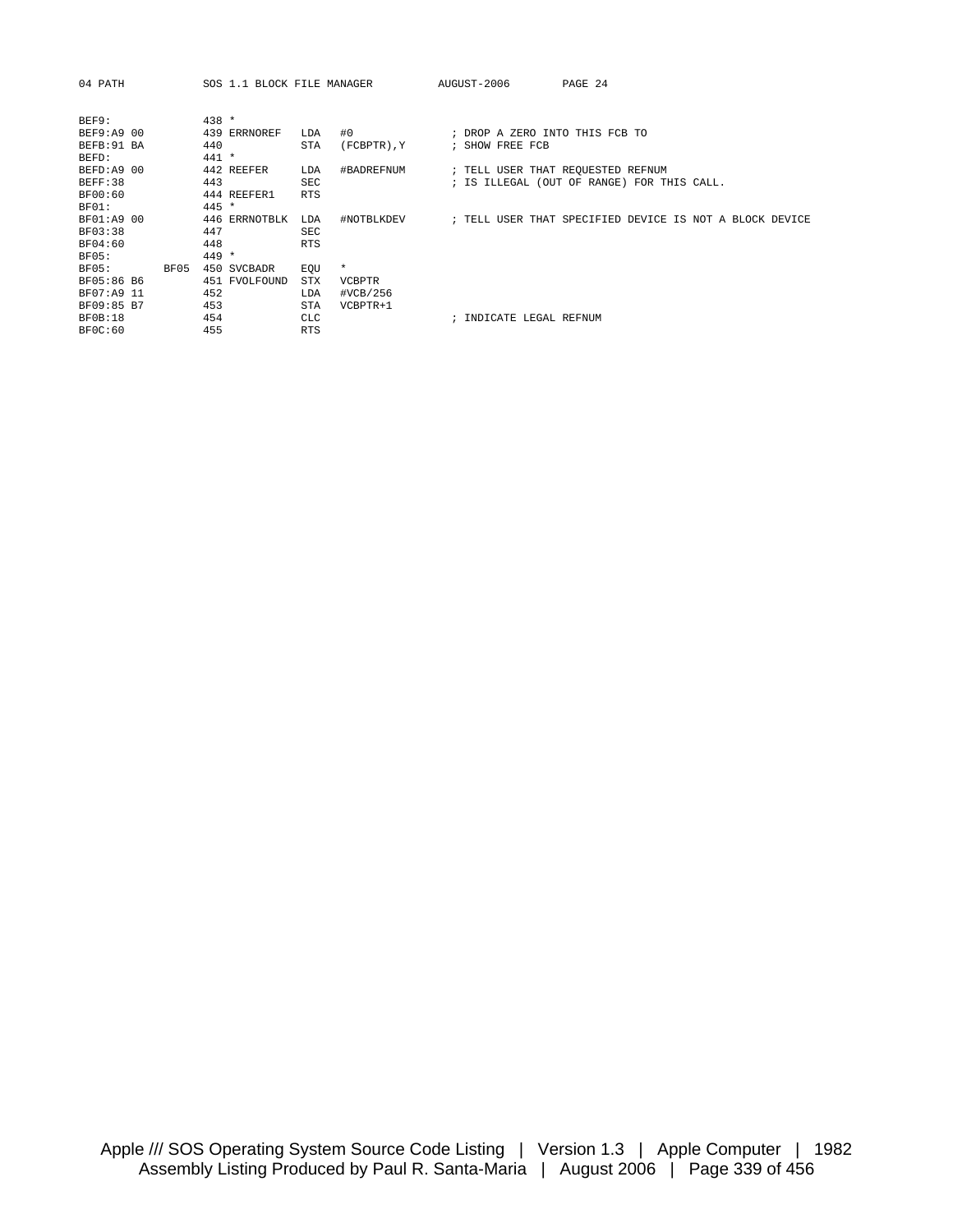| 04 PATH        |                          | SOS 1.1 BLOCK FILE MANAGER AUGUST-2006         |                                       | PAGE 25                           |
|----------------|--------------------------|------------------------------------------------|---------------------------------------|-----------------------------------|
| BF0D:<br>BF0D: | $457 * NAME$             | : GETDNUM<br>458 * FUNCTION: GET DEVICE NUMBER |                                       |                                   |
| BF0D:          | $459 * INPUT$            | : DVNAMP SETUP                                 |                                       |                                   |
| BF0D:          | 460 * OUTPUT             | : DEVNUM IN 'SCRTCH'                           |                                       |                                   |
| BF0D:          | $461 *$                  | : 'BPL' IF NOT BLOCK DEV                       |                                       |                                   |
| BF0D:          | $462 *$                  | : 'BCS' IF NO DEVICE                           |                                       |                                   |
| BF0D:          | 463 * VOLATILE: ALL REGS |                                                |                                       |                                   |
| BF0D:          | $464 *$                  |                                                |                                       |                                   |
| BF0D:<br>BF0D  | 465 GETDNUM              | *<br>EOU                                       |                                       |                                   |
| BF0D:A9 E4     | 466                      | LDA<br>#>SCRTCH+1                              |                                       | ; SET UP POINTER TO SCRATCH AREA  |
| BF0F:85 C3     | 467                      | <b>STA</b><br><b>DVDNUM</b>                    | ; TO RECIEVE DEVICE NUMBER.           |                                   |
| BF11:A9 DB     | 468                      | #SCRHIGH<br>LDA                                |                                       |                                   |
| BF13:85 C4     | 469                      | <b>STA</b><br>DVDNUM+1                         |                                       |                                   |
| BF15:A9 00     | 470                      | #0<br><b>T.DA</b>                              |                                       | ; PLACE A ZERO IN BANK BYTE SINCE |
| BF17:8D C4 14  | 471                      | <b>STA</b>                                     | SISTER+DVDNUM+1 ; IT'S NOT IN A BANK. |                                   |
| BF1A:85 B7     | 472                      | <b>STA</b><br>$VCBPTR+1$                       |                                       |                                   |
| BF1C: A9 04    | 473                      | #4<br><b>T.DA</b>                              | ; THE 'GET.DNUM' COMMAND.             |                                   |
| BF1E:85 CO     | 474                      | <b>STA</b><br>DHPCMD                           |                                       |                                   |
| BF20:20 3E CF  | 475                      | JSR<br>RPEATIO0                                | ; CALL BOB FOR THE INFO.              |                                   |
| BF23:60        | 476                      | <b>RTS</b>                                     | ; RETURN WITH DEVMGR CC'S             |                                   |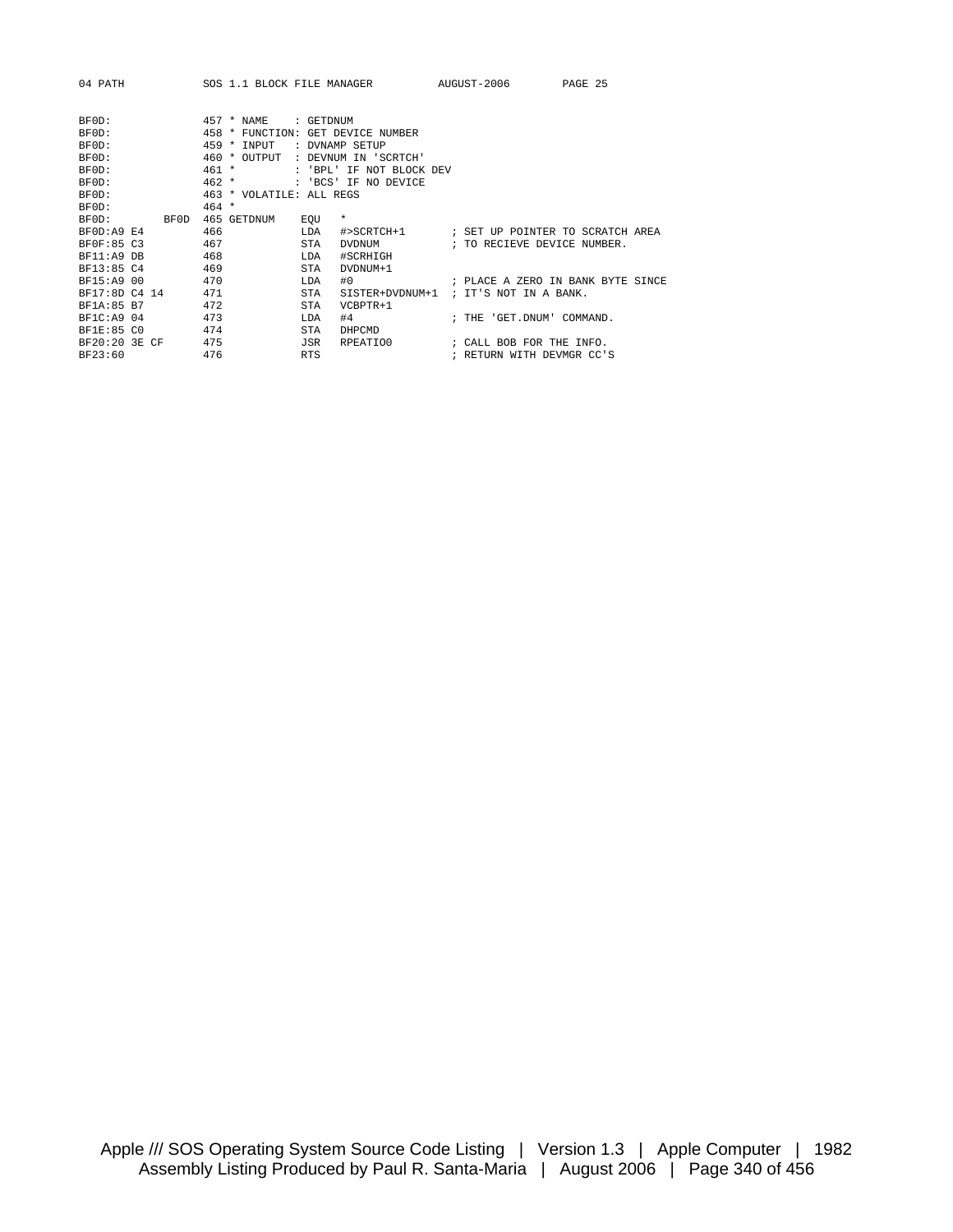04 PATH SOS 1.1 BLOCK FILE MANAGER AUGUST-2006 PAGE 26

| BF24:               |                 | $478 *$ |                  |                |                                          |                                                       |
|---------------------|-----------------|---------|------------------|----------------|------------------------------------------|-------------------------------------------------------|
| BF24:               |                 |         | 479 * NAME       | : SRCHDEV      |                                          |                                                       |
| BF24:               |                 |         |                  |                | 480 * FUNCTION: SEARCH FOR A VOLUME      |                                                       |
| BF24:               |                 | $481 *$ |                  |                |                                          |                                                       |
| BF24:               |                 |         | BF24 482 SRCHDEV | EOU            | $\star$                                  |                                                       |
| BF24:20 OD BF 483   |                 |         |                  | JSR            | GETDNUM                                  | ; GET DEVNUM                                          |
| BF27:B0 54          | BF7D 484        |         |                  |                | BCS VOLERR1                              | ; BRANCH IF ANY ERROR OTHER THAN NOTBLOCKDEV          |
| BF29:10 D6          | BF01 485        |         |                  |                | BPL ERRNOTBLK                            | ; BRANCH IF NOT A BLOCK DEVICE                        |
| BF2B:A9 00          |                 | 486     |                  | LDA            | #0                                       | ; NOW SEARCH FOR A VOL WITH THE                       |
| BF2D:8D 78 BF       |                 | 487     |                  | STA            | NFOPEN                                   |                                                       |
|                     |                 |         |                  |                |                                          | ; INIT TEMP VCB POINTER                               |
| BF30:AA             |                 |         | 488 VOLOOK       | TAX            |                                          | ; SAME DEVNUM AS SCRTCH                               |
| BF31:BD 11 11       |                 | 489     |                  | LDA            | VCB+VCBSTAT, X                           | ; ANY FILES OPEN?                                     |
| BF34:D0 03 BF39 490 |                 |         |                  | <b>BNE</b>     | VLOOK00                                  | ; BRANCH IF SOME FILE OPEN                            |
| BF36:8E 78 BF       |                 | 491     |                  | STX            | NFOPEN                                   | ; ELSE SAVE THE VCB ENTRY PTR                         |
| BF39:               |                 |         | BF39 492 VLOOK00 | EOU            | $\star$                                  |                                                       |
| BF39:BD 1F 11       |                 | 493     |                  | LDA            |                                          | VCB+VCBSWAP, X ; VOLUME SWAPPED OUT?                  |
| BF3C:D0 08 BF46 494 |                 |         |                  | BNE            | VNOTEQ                                   | ; YES, CANT BE THE ACTIVE VOL                         |
| BF3E:BD 10 11       |                 | 495     |                  | LDA            | VCB+VCBDEV, X                            |                                                       |
| BF41:4D E4 DB       |                 | 496     |                  | EOR            | SCRTCH+1                                 |                                                       |
| BF44:F0 05 BF4B 497 |                 |         |                  | BEO            | VLOOK0                                   | ; BRANCH IF MATCH.                                    |
| BF46:BD 00 11       |                 |         | 498 VNOTEQ       | LDA            | VCB, X                                   | ; IS THIS A FREE VCB?                                 |
| BF49:D0 48 BF93 499 |                 |         |                  |                | BNE VLOOK2                               | ; BRANCH IF NOT FREE, OTHEWISE TAKE NEXT BRANCH.      |
| BF4B:5D 00 11       |                 |         | 500 VLOOK0       | EOR            | VCB, X                                   | ; TEST FOR A VOLUME NAME LENGTH                       |
| BF4E:F0 40 BF90 501 |                 |         |                  | BEO            | VLOOK1                                   | ; BRANCH IF VCB FREE                                  |
|                     |                 | 502     |                  |                |                                          |                                                       |
| BF50:20 05 BF       |                 |         |                  | JSR            | SVCBADR                                  | ; SAVE CURRENT ADDRESS OF VCB.                        |
| BF53:BD 11 11       |                 | 503     |                  | LDA            |                                          | VCB+VCBSTAT, X ; TEST FOR ANY OPEN FILES.             |
| BF56:10 4B BFA3 504 |                 |         |                  | <b>BPL</b>     | VLOOK3                                   | ; LOG THE VOLUME IN JUST TO BE SURE                   |
| BF58:AD E4 DB       |                 | 505     |                  | LDA            | SCRTCH+1                                 | ; SET UP                                              |
| BF5B:85 35          |                 | 506     |                  | STA            | DEVNUM                                   | ; DEVICE NUMBER ARGUMENT                              |
| BF5D:8A             |                 | 507     |                  | TXA            |                                          | ; SAVE PTR TO VCB                                     |
| <b>BF5E:48</b>      |                 | 508     |                  | PHA            |                                          | ; ON STACK                                            |
| BF5F:20 0A C9       |                 | 509     |                  | JSR            | VERFYVOL                                 | ; COMPARES VCBPTR TO DEVNUM CONTENTS                  |
| BF62:90 15 BF79 510 |                 |         |                  | BCC            | VNOSWIT                                  |                                                       |
| BF64:C9 00          |                 | 511     |                  | $\texttt{CMP}$ | #VNFERR                                  | ; SEE IF NOTHING IN DRIVE                             |
| BF66:F0 24          | BF8C 512        |         |                  | BEO            | VLOOK7                                   | ; BRANCH IF NOTHING IN DRIVE                          |
| BF68:20 65 C4       |                 | 513     |                  | JSR            | TSTSOS                                   | ; IS THE VOLUME AN UNRECOGNIZED SOS OR (UCSD OR DOS)? |
| BF6B:B0 1B          | BF88 514        |         |                  | BCS            | KNOTSOS                                  | ; DEFINITELY NOT SOS FORMAT                           |
| BF6D:A2 00          |                 | 515     |                  | LDX            | #0                                       | ; START VCB SCAN AT BEGINNING                         |
| BF6F:20 02 C8       |                 | 516     |                  | JSR            | SNSWIT1                                  | ; FIND A FREE VCB AND LOG IN THE NEW GUY              |
|                     |                 |         |                  | <b>BCS</b>     |                                          | ; CAN'T LOG IN NEW GUY--KEEP OLD                      |
| BF72:B0 0B BF7F 517 |                 |         |                  |                | VNOSWIT1                                 |                                                       |
| BF74:68             |                 | 518     |                  | PLA            |                                          |                                                       |
| BF75:A6 B6          |                 | 519     |                  | LDX            | VCBPTR                                   | ; PASS BACK X AS NEW VCB                              |
| BF77:60             |                 | 520     |                  | <b>RTS</b>     |                                          |                                                       |
| BF78:               |                 | $521 *$ |                  |                |                                          |                                                       |
| BF78:               | 0001 522 NFOPEN |         |                  | DS             | 1                                        | ; TEMP VCB PTR FOR VCB W/ NO FILES OPEN               |
| BF79:               |                 | $523 *$ |                  |                |                                          |                                                       |
| BF79:18             |                 |         | 524 VNOSWIT      | CLC            |                                          | ; RETURN IT TO USER                                   |
| BF7A:68             |                 | 525     |                  | PLA            |                                          | ; REMEMBER OLD VCB PTR                                |
| BF7B:AA             |                 | 526     |                  | TAX            |                                          | ; AND PASS BACK TO USER                               |
| BF7C:60             |                 | 527     |                  | <b>RTS</b>     |                                          |                                                       |
| BF7D:               |                 |         |                  |                | 528 ; RETURN TO CALLER X=POINTER TO VCB. |                                                       |
| BF7D:               |                 | 529 *   |                  |                |                                          |                                                       |
| BF7D:38             |                 |         | 530 VOLERR1      | SEC            |                                          | ; RETURN SOME VOLUME ERROR                            |
| <b>BF7E:60</b>      |                 | 531     |                  | RTS            |                                          |                                                       |
|                     |                 |         |                  |                |                                          |                                                       |
| BF7F:C9 00          |                 |         | 532 VNOSWIT1     | CMP            | #DUPVOL                                  |                                                       |
| BF81:D0 09          | BF8C 533        |         |                  | <b>BNE</b>     | VLOOK7                                   | ; REPORT OTHER ERROR FROM LOGGING IN NEW VOL AS VNF   |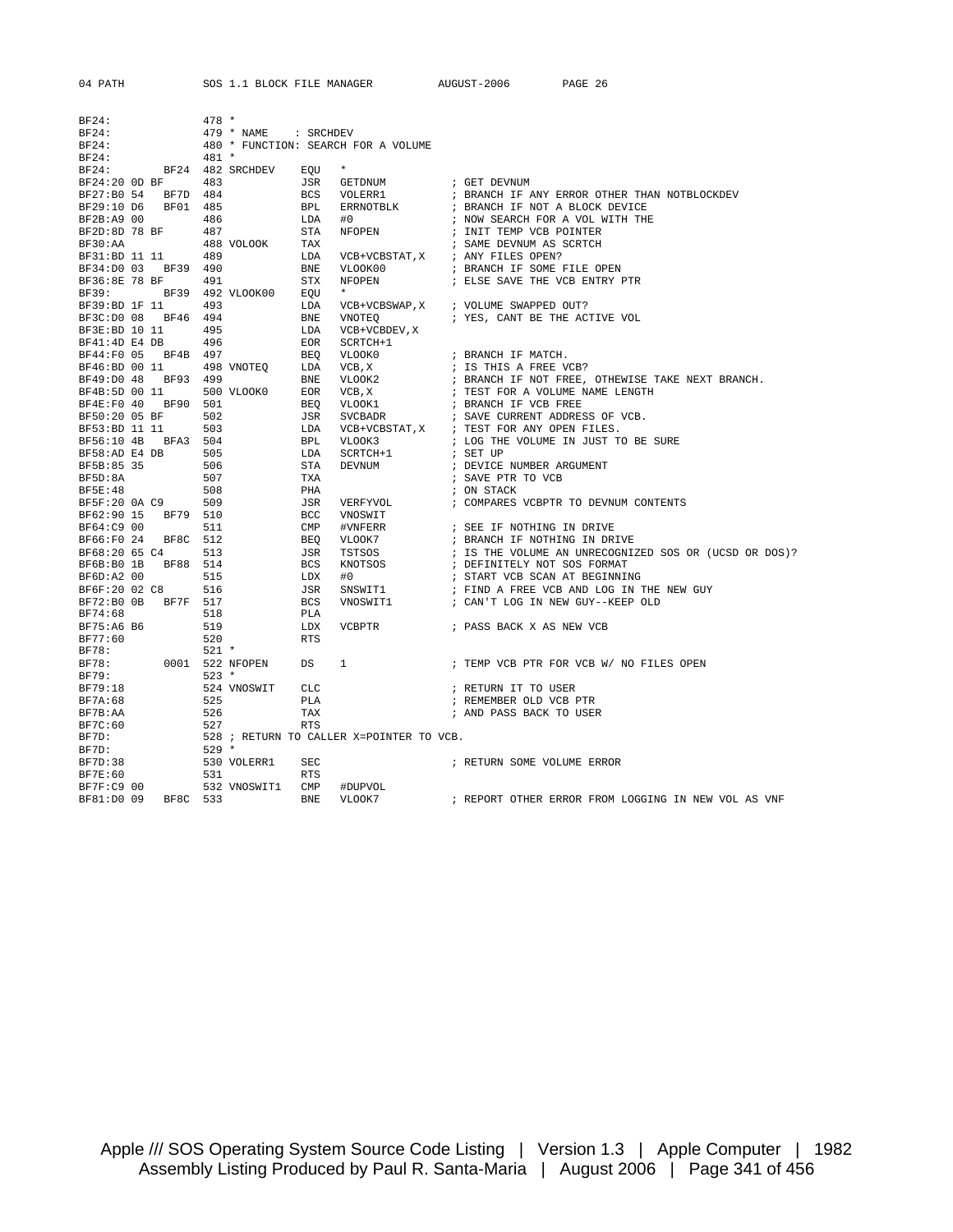| 04 PATH        |          | SOS 1.1 BLOCK FILE MANAGER |            |                | AUGUST-2006<br>PAGE 27                                 |
|----------------|----------|----------------------------|------------|----------------|--------------------------------------------------------|
| BF83:AA        |          | 534                        | TAX        |                |                                                        |
| BF84:68        |          | 535                        | PLA        |                | ; MAKE STACK CORRECT                                   |
| <b>BF85:8A</b> |          | 536                        | TXA        |                | ; RESTORE ERROR CODE                                   |
| BF86:38        |          | 537                        | <b>SEC</b> |                |                                                        |
| BF87:60        |          | 538                        | <b>RTS</b> |                | ; IF DUPLICATE VOLUME ERROR, RETURN FACT TO USER       |
| BF88:68        |          | 539 KNOTSOS                | <b>PLA</b> |                | ; MAKE STACK CORRECT                                   |
| BF89:A9 00     |          | 540                        | LDA        | #NOTSOS        | ; FOR THE PASCAL FOLK                                  |
| BF8B:60        |          | 541                        | <b>RTS</b> |                | ; NOTSOS MEANS UCSD OR DOS OR BAD SOS VOLUME           |
| BF8C:          |          | $542 *$                    |            |                |                                                        |
| BF8C:68        |          | 543 VLOOK7                 | <b>PLA</b> |                | ; THROW AWAY OLD VCB PTR                               |
| BF8D:4C D2 BF  |          | 544                        | JMP        | NOVOLM         | ; AND REPORT VOLUME NOT FOUND                          |
| BF90:          |          | $545 *$                    |            |                |                                                        |
| BF90:20 05 BF  |          | 546 VLOOK1                 | JSR        | SVCBADR        | ; SAVE ADDRESS OF FREE VCB.                            |
| BF93:8A        |          | 547 VLOOK2                 | TXA        |                | ; BUMP TO NEXT VOLUME ENTRY.                           |
| BF94:18        |          | 548                        | CLC        |                |                                                        |
| BF95:69 20     |          | 549                        | ADC        | #VCBSIZE       |                                                        |
| BF97:90 97     | BF30 550 |                            | BCC        | VOLOOK         | ; BRANCH IF MORE TO CHECK.                             |
| BF99:A6 B7     |          | 551                        | LDX        | VCBPTR+1       | ; FREE VCB YET FOUND?                                  |
| BF9B:D0 06     | BFA3 552 |                            | <b>BNE</b> | VLOOK3         | ; BRANCH IF YES                                        |
| BF9D:AE 78 BF  |          | 553                        | LDX        | NFOPEN         | ; SAVE POSSIBLE FREE VCB                               |
| BFA0:20 05 BF  |          | 554                        | JSR        | SVCBADR        | ; AND SAVE PTR PERMANENTLY                             |
| BFA3:A5 B7     |          | 555 VLOOK3                 | LDA        | VCBPTR+1       | ; WAS A FREE VCB FOUND?                                |
| BFA5:F0 2B     | BFD2 556 |                            | <b>BEO</b> | NOVOLM         | ; BRANCH IF VOLUME CAN'T BE LOGGED IN.                 |
| BFA7:AD E4 DB  |          | 557                        | LDA        | SCRTCH+1       | ; GET DEVICE NUMBER                                    |
| BFAA: 85 35    |          | 558                        | <b>STA</b> | DEVNUM         | ; SAVE DEVICE NUMBER.                                  |
| BFAC:A9 01     |          | 559                        | LDA        | #1             | ; FAKE OUT 'LOKVOL'                                    |
| BFAE: 8D E3 DB |          | 560                        | <b>STA</b> | SCRTCH         | ; TO THINK TO LOOK ONLY ONCE.                          |
| BFB1:85 36     |          | 561                        | <b>STA</b> | TOTDEVS        |                                                        |
| BFB3:A9 11     |          | 562                        | LDA        | # < VCB        |                                                        |
| BFB5:85 B7     |          | 563                        | <b>STA</b> | VCBPTR+1       |                                                        |
| BFB7:85 B1     |          | 564                        | <b>STA</b> | PATHNMH        | ; (TO MAKE HARMLESS)                                   |
| BFB9:A9 00     |          | 565                        | LDA        | #0             |                                                        |
| BFBB:8D B1 14  |          | 566                        | <b>STA</b> | SISTER+PATHNMH |                                                        |
| BFBE:A6 B6     |          | 567                        | LDX        | <b>VCBPTR</b>  |                                                        |
| BFC0:86 B0     |          | 568                        | <b>STX</b> | PATHNML        |                                                        |
| BFC2:9D 00 11  |          | 569                        | <b>STA</b> | VCB, X         | ; FORCE CURRENT VOLUME OFF LINE, THEN LOG WHATS THERE. |
| BFC5:20 AA C7  |          | 570                        | JSR        | FREEVCB        | ; GO READ ROOT DIRECTORY.                              |
| BFC8:B0 0B     | BFD5 571 |                            | <b>BCS</b> | RTVOLNAM       | ; RETURN ANY ERRORS                                    |
| BFCA: A6 B6    |          | 572                        | LDX        | <b>VCBPTR</b>  | ; MAKE SURE VOLUME WAS LOGGED IN                       |
| BFCC:BD 00 11  |          | 573                        | LDA        | VCB, X         |                                                        |
| BFCF:F0 01     | BFD2 574 |                            | <b>BEO</b> | NOVOLM         | ; RETURN ERROR                                         |
| BFD1:60        |          | 575                        | <b>RTS</b> |                | ; ELSE RETURN NORMALLY                                 |
| BFD2:A9 00     |          | 576 NOVOLM                 | LDA        | #VNFERR        | ; TELL USER 'NO VOLUME'                                |
| BFD4:38        |          | 577                        | <b>SEC</b> |                |                                                        |
| BFD5:AA        |          | 578 RTVOLNAM               | TAX        |                | ; SAVE REAL ERROR WHILE DUPLICATE IS CHECKED           |
| BFD6:A5 3C     |          | 579                        | LDA        | DUPLFLAG       |                                                        |
| BFD8:F0 02     | BFDC 580 |                            | <b>BEO</b> | RTV1           | ; BRANCH IF NOT DUPLICATE                              |
| BFDA: A2 00    |          | 581                        | LDX        | #DUPVOL        |                                                        |
| BFDC:8A        |          | 582 RTV1                   | TXA        |                | ; RECALL ERROR                                         |
| BFDD:60        |          | 583                        | <b>RTS</b> |                |                                                        |
| BFDE:          |          | $584 *$                    |            |                |                                                        |
| BFDE:          |          | 585                        | <b>CHN</b> | VOLUME         |                                                        |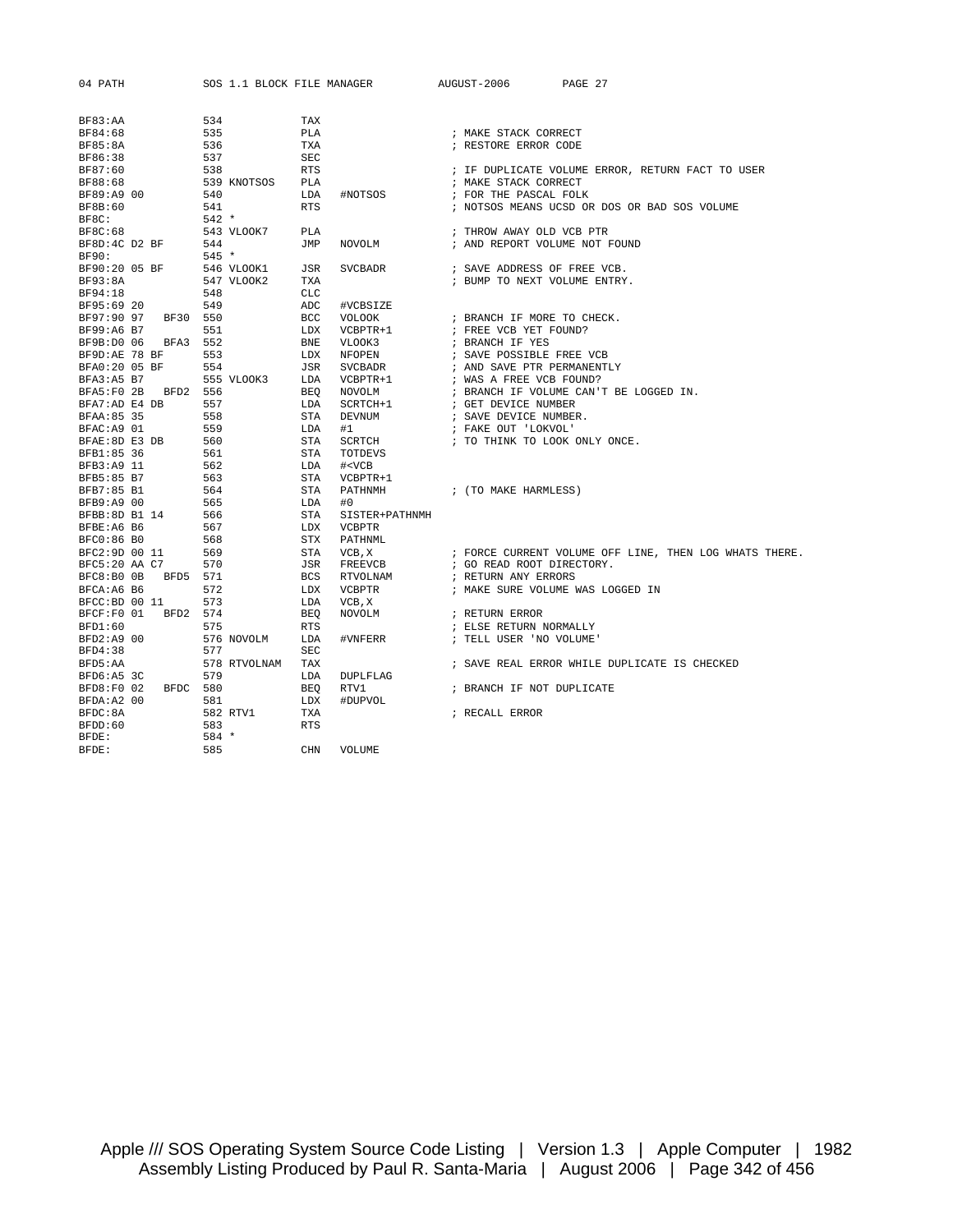| 05 VOLUME                                                        |                                   |            | SOS 1.1 BLOCK FILE MANAGER AUGUST-2006                                                                                                             |                                            | PAGE 28                                 |
|------------------------------------------------------------------|-----------------------------------|------------|----------------------------------------------------------------------------------------------------------------------------------------------------|--------------------------------------------|-----------------------------------------|
|                                                                  |                                   |            |                                                                                                                                                    |                                            |                                         |
| BFDE:                                                            |                                   |            |                                                                                                                                                    |                                            |                                         |
| BFDE:                                                            | 3 * NAME : VOLUME                 |            |                                                                                                                                                    |                                            |                                         |
| BFDE:                                                            |                                   |            | 4 * FUNCTION: RETURN VOLUME INFO                                                                                                                   |                                            |                                         |
| BFDE:                                                            | 5 * INPUT : DEVICE NAME           |            |                                                                                                                                                    |                                            |                                         |
| BFDE:                                                            | 6 * OUTPUT : THE INFO             |            |                                                                                                                                                    |                                            |                                         |
| BFDE:                                                            | 7 * VOLATILE: ALL REGS            |            |                                                                                                                                                    |                                            |                                         |
| BFDE:                                                            |                                   |            |                                                                                                                                                    |                                            |                                         |
| BFDE:                                                            | 9 *                               |            |                                                                                                                                                    |                                            |                                         |
|                                                                  |                                   |            | $\star$                                                                                                                                            |                                            |                                         |
| BFDE:                                                            | BFDE 10 VOLUME                    | EQU        |                                                                                                                                                    |                                            |                                         |
| BFDE:A5 A1                                                       | 11                                |            | LDA C.DNAMP                                                                                                                                        | ; TRANSFER DEVICE NAME                     |                                         |
| BFE0:85 C1                                                       | 12                                |            | STA DVNAMP : NAME FOR DMGR                                                                                                                         |                                            |                                         |
| BFE2:A5 A2                                                       | 13                                |            |                                                                                                                                                    |                                            |                                         |
| BFE4:85 C2                                                       | 14                                |            | ---- C.DNAMP+1<br>STA DVNAMP+1<br>LDA SISTER+C.DNAMP+1 ; AND XTND<br>STA SISTER+DVNAMP+1<br>JSR GETDNUM ; GET DEVNI<br>BCC VOL7 ; =>SOME K1<br>FTS |                                            |                                         |
| BFE6:AD A2 14                                                    | 15                                |            |                                                                                                                                                    |                                            |                                         |
| BFE9:8D C2 14                                                    | 16                                |            |                                                                                                                                                    |                                            |                                         |
| $BFEC:20$ OD BF 17                                               |                                   |            |                                                                                                                                                    | ; GET DEVNUM                               |                                         |
| BFEF: 90 01 BFF2 18                                              |                                   |            |                                                                                                                                                    | ; =>SOME KINDA ERROR                       |                                         |
| BFF1:60                                                          | 19                                | <b>RTS</b> |                                                                                                                                                    | ; RETURN ERROR                             |                                         |
| BFF2:30 05 BFF9 20 VOL7                                          |                                   |            | BMI VOL2                                                                                                                                           | $i$ =>IT'S GOOD                            |                                         |
| BFF4:A9 00                                                       | 21                                |            | LDA #NOTBLKDEV                                                                                                                                     | ; NOT BLOCKED                              |                                         |
| BFF6:4C CC CO                                                    | 22                                |            | JMP VOLERR                                                                                                                                         | ; =>RETURN THE ERROR                       |                                         |
| BFF9:                                                            | $23 *$                            |            |                                                                                                                                                    |                                            |                                         |
| BFF9:                                                            |                                   |            | 24 * UNCONDITIONALLY READ ROOT DIRECTORY:                                                                                                          |                                            |                                         |
| BFF9:                                                            | $25 *$                            |            |                                                                                                                                                    |                                            |                                         |
|                                                                  |                                   |            | $\star$                                                                                                                                            |                                            |                                         |
| BFF9: BFF9 26 VOL2                                               |                                   | EQU        |                                                                                                                                                    |                                            |                                         |
| BFF9:AD E4 DB 27                                                 |                                   | LDA        | SCRTCH+1                                                                                                                                           |                                            |                                         |
| BFFC: 85 35                                                      | 28                                | <b>STA</b> | DEVNUM                                                                                                                                             | ; SETUP DEV NUMBER                         |                                         |
| BFFE:A9 02                                                       | 29                                | LDA        | #2                                                                                                                                                 | ; BLKNUM=2                                 |                                         |
| $C000:A2$ 00                                                     | 30                                |            | LDX #0<br>JSR GETROTO<br>LDA #VNFERR<br>BCC VOL8<br>RTS                                                                                            |                                            |                                         |
| C002:20 1E C9<br>$\begin{array}{cc} .9 & 31 \\ 32 & \end{array}$ |                                   |            |                                                                                                                                                    | ; GET IT PLEASE                            |                                         |
| C005:A900                                                        |                                   |            | #VNFERR                                                                                                                                            | ; ERROR CODE                               |                                         |
| C007:90 01                                                       | C00A 33                           |            |                                                                                                                                                    | ; BRANCH IF NO ERROR ON READ               |                                         |
| C009:60                                                          | 34                                |            |                                                                                                                                                    | ; =>ERROR, PASS IT ON.                     |                                         |
| COOA:                                                            | $35 *$                            |            |                                                                                                                                                    |                                            |                                         |
| $CO0A: A9$ 00                                                    |                                   | LDA        |                                                                                                                                                    | $\sharp$ >VCB $\qquad$ ; SET VCBPTR TO THE |                                         |
| C00C:85 B6                                                       | 36 VOL8<br>37                     |            | STA VCBPTR                                                                                                                                         | ; FIRST OF THEM                            |                                         |
| COOE: A9 11                                                      | 38                                | LDA        | # <vcb< td=""><td></td><td></td></vcb<>                                                                                                            |                                            |                                         |
| $CO10:85$ B7                                                     | 39                                |            | STA VCBPTR+1                                                                                                                                       |                                            |                                         |
| C012:                                                            | $40*$                             |            |                                                                                                                                                    |                                            |                                         |
| CO12:                                                            | 41 * IS THIS VOLUME SOS OR OTHER? |            |                                                                                                                                                    |                                            |                                         |
| CO12:                                                            | $42 *$                            |            |                                                                                                                                                    |                                            |                                         |
| $C012:2065C4$ 43                                                 |                                   |            |                                                                                                                                                    |                                            |                                         |
|                                                                  |                                   |            | JSR TSTSOS                                                                                                                                         | ; WHICH KIND?                              |                                         |
| C015:90 03  C01A  44                                             |                                   | BCC        | VLOGGED                                                                                                                                            | $:$ =>IT'S SOS                             |                                         |
| C017:4C CE C0                                                    | 45                                | JMP        | VNOTSOS                                                                                                                                            | $; = >NOT$ SOS                             |                                         |
| CO1A:                                                            | 46 *                              |            |                                                                                                                                                    |                                            |                                         |
| CO1A:                                                            |                                   |            | 47 * IS THIS SOS VOLUME LOGGED IN?                                                                                                                 |                                            |                                         |
| CO1A:                                                            | $48*$                             |            |                                                                                                                                                    |                                            |                                         |
| CO1A: CO1A 49 VLOGGED EQU                                        |                                   |            | $\star$                                                                                                                                            |                                            |                                         |
| C01A:20 F2 C8                                                    | 50                                |            | JSR CMPVCB                                                                                                                                         | ; DOES VOLNAME MATCH?                      |                                         |
|                                                                  |                                   |            | BCC VFOUND                                                                                                                                         | ; =>YES, WE KNOW ABOUT IT.                 |                                         |
| C01F:20 E9 C0 52                                                 |                                   |            | JSR VNXTVCB                                                                                                                                        | ; BUMP TO NEXT                             |                                         |
| C022:90 F6 C01A 53                                               |                                   |            |                                                                                                                                                    | $i$ =>TRY 'EM ALL                          |                                         |
|                                                                  |                                   |            | BCC VLOGGED<br>BCS VNEW<br>BCS VNEW                                                                                                                |                                            | ; =>NOT FOUND, IT'S NEW (BRANCH ALWAYS) |
| C026:                                                            | $55*$                             |            |                                                                                                                                                    |                                            |                                         |
| CO26:                                                            | $56*$                             |            |                                                                                                                                                    |                                            |                                         |
| CO26:                                                            | 57 * IT'S BEEN LOGGED IN BEFORE:  |            |                                                                                                                                                    |                                            |                                         |
|                                                                  |                                   |            |                                                                                                                                                    |                                            |                                         |

Apple /// SOS Operating System Source Code Listing | Version 1.3 | Apple Computer | 1982 Assembly Listing Produced by Paul R. Santa-Maria | August 2006 | Page 343 of 456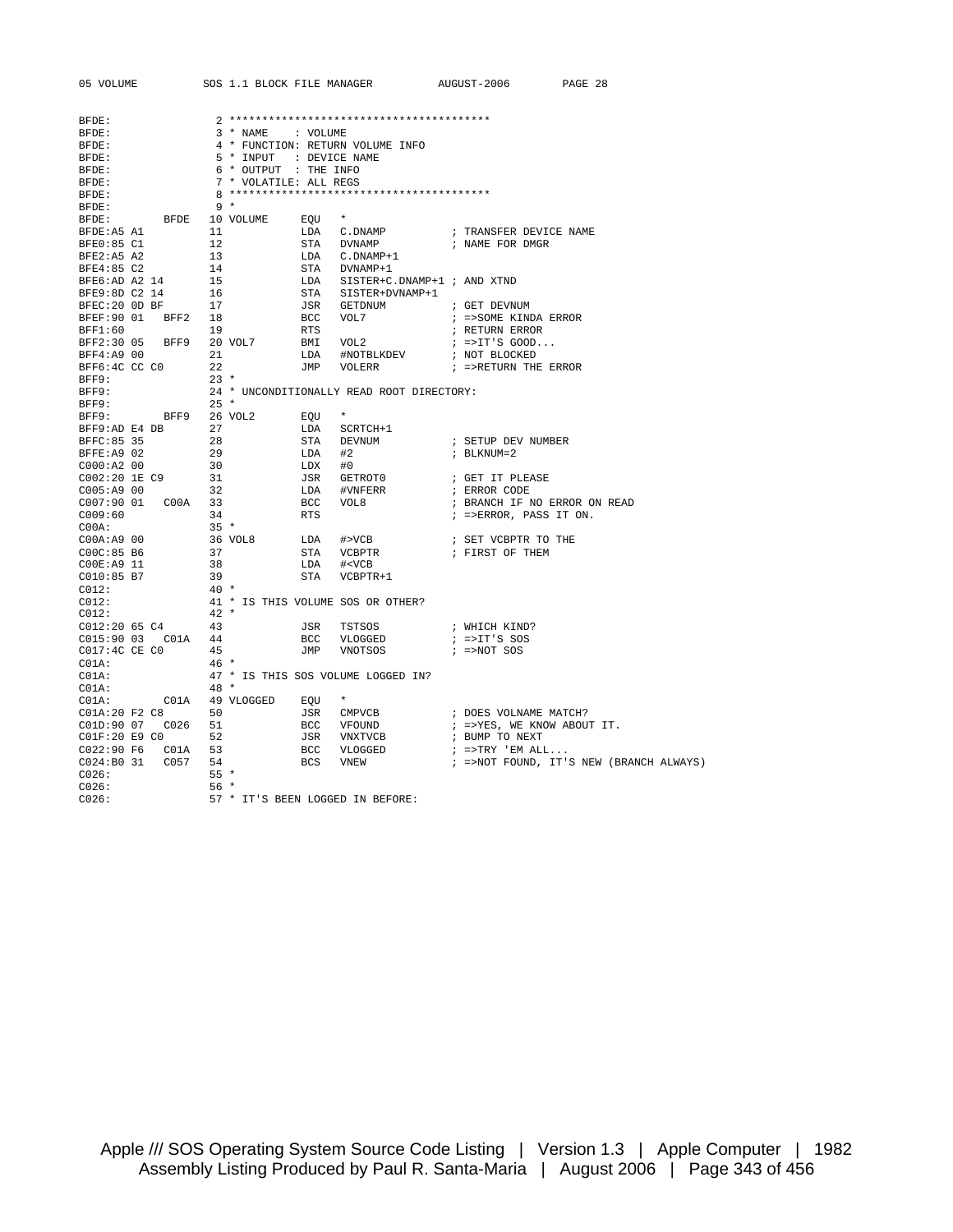| 05 VOLUME                              |                                |              | SOS 1.1 BLOCK FILE MANAGER            |     |                                                                                                                                                                                                                                                   | AUGUST-2006 PAGE 29                                                                                                                                                                                                                                                                                                                                                                                                                        |
|----------------------------------------|--------------------------------|--------------|---------------------------------------|-----|---------------------------------------------------------------------------------------------------------------------------------------------------------------------------------------------------------------------------------------------------|--------------------------------------------------------------------------------------------------------------------------------------------------------------------------------------------------------------------------------------------------------------------------------------------------------------------------------------------------------------------------------------------------------------------------------------------|
| CO26:                                  |                                |              |                                       |     | 58 * IS IT SWAPPED IN OR OUT?                                                                                                                                                                                                                     |                                                                                                                                                                                                                                                                                                                                                                                                                                            |
| C026:                                  |                                | $59 *$       |                                       |     |                                                                                                                                                                                                                                                   |                                                                                                                                                                                                                                                                                                                                                                                                                                            |
|                                        |                                |              | C026: C026 60 VFOUND EQU $\star$      |     |                                                                                                                                                                                                                                                   |                                                                                                                                                                                                                                                                                                                                                                                                                                            |
| $C026 : A0$ 1F 61<br>$C028 : B1$ B6 62 |                                |              |                                       |     |                                                                                                                                                                                                                                                   | LDY #VCBSWAP : INDEX TO IT<br>LDA (VCBPTR),Y : SWAPPED?<br>BPL VFOUND1 : =>IN.RETURN THE INFO                                                                                                                                                                                                                                                                                                                                              |
|                                        |                                |              |                                       |     |                                                                                                                                                                                                                                                   |                                                                                                                                                                                                                                                                                                                                                                                                                                            |
| C02A:10 13 C03F 63                     |                                |              |                                       |     |                                                                                                                                                                                                                                                   |                                                                                                                                                                                                                                                                                                                                                                                                                                            |
| CO2C:                                  |                                |              | 64 *                                  |     |                                                                                                                                                                                                                                                   |                                                                                                                                                                                                                                                                                                                                                                                                                                            |
| CO2C:                                  |                                |              |                                       |     | 65 * SWAPPED OUT. BEFORE WE SWAP IT                                                                                                                                                                                                               |                                                                                                                                                                                                                                                                                                                                                                                                                                            |
| CO2C:                                  |                                |              |                                       |     | 66 * IN, MAKE SURE IT BELONGS ON                                                                                                                                                                                                                  |                                                                                                                                                                                                                                                                                                                                                                                                                                            |
| CO2C:                                  |                                |              | 67 * THIS DEVICE!                     |     |                                                                                                                                                                                                                                                   |                                                                                                                                                                                                                                                                                                                                                                                                                                            |
| CO2C:                                  | $68 *$<br>$69$<br>$70$<br>$71$ |              |                                       |     |                                                                                                                                                                                                                                                   |                                                                                                                                                                                                                                                                                                                                                                                                                                            |
| CO2C:AO 10                             |                                |              |                                       |     |                                                                                                                                                                                                                                                   | $\begin{tabular}{lllllllllllllllllllll} \textsc{LDY} & \textsc{\#vCBBEV} & \textsc{ $i$} & \textsc{INDEX} & \textsc{To} & \textsc{IT} \\ \textsc{LDA} & (\textsc{VCBPTR})\,,\textsc{Y} & \textsc{ $i$} & \textsc{GET} & \textsc{IS} & \textsc{EVICE} \\ \textsc{CMP} & \textsc{DSWANM} & \textsc{ $i$} & \textsc{ $i$} & \textsc{ $i$} & \textsc{FS} \\ \textsc{BEQ} & \textsc{YSWAPIN} & \textsc{ $i$} & \textsc{ $i$} & \textsc{FS} & \$ |
| CO2E: B1 B6                            |                                |              |                                       |     |                                                                                                                                                                                                                                                   |                                                                                                                                                                                                                                                                                                                                                                                                                                            |
| C030:C5 35                             |                                |              |                                       |     |                                                                                                                                                                                                                                                   |                                                                                                                                                                                                                                                                                                                                                                                                                                            |
| C032:F0 05 C039 72                     |                                |              |                                       |     |                                                                                                                                                                                                                                                   |                                                                                                                                                                                                                                                                                                                                                                                                                                            |
| C034:A9 00                             |                                | 73           |                                       |     |                                                                                                                                                                                                                                                   |                                                                                                                                                                                                                                                                                                                                                                                                                                            |
| C036:4C CC C0                          |                                | 74           |                                       |     |                                                                                                                                                                                                                                                   |                                                                                                                                                                                                                                                                                                                                                                                                                                            |
| CO39:                                  |                                |              | $75*$                                 |     |                                                                                                                                                                                                                                                   |                                                                                                                                                                                                                                                                                                                                                                                                                                            |
| C039:                                  |                                |              | 76 * NOW SWAP-IN THIS VOLUME:<br>77 * |     |                                                                                                                                                                                                                                                   |                                                                                                                                                                                                                                                                                                                                                                                                                                            |
| C039:                                  |                                | $77 *$       | C039: C039 78 VSWAPIN EQU             |     | $\star$                                                                                                                                                                                                                                           |                                                                                                                                                                                                                                                                                                                                                                                                                                            |
|                                        |                                |              |                                       |     |                                                                                                                                                                                                                                                   |                                                                                                                                                                                                                                                                                                                                                                                                                                            |
| C039:20 51 DC                          |                                | 79           | JSR<br>JMP                            |     | SWAPIN<br>VINFO                                                                                                                                                                                                                                   | ; SWAP IT IN                                                                                                                                                                                                                                                                                                                                                                                                                               |
| C03C:4C 9E C0<br>CO3F:                 |                                | 80<br>$81 *$ |                                       |     |                                                                                                                                                                                                                                                   | ; AND RETURN THE INFO                                                                                                                                                                                                                                                                                                                                                                                                                      |
|                                        |                                |              |                                       |     |                                                                                                                                                                                                                                                   |                                                                                                                                                                                                                                                                                                                                                                                                                                            |
| C03F:A0 10<br>C041:B1 B6               |                                | 83           | 82 VFOUND1 LDY                        |     | #VCBDEV                                                                                                                                                                                                                                           |                                                                                                                                                                                                                                                                                                                                                                                                                                            |
| $C043:C5$ 35 84                        |                                |              |                                       |     |                                                                                                                                                                                                                                                   |                                                                                                                                                                                                                                                                                                                                                                                                                                            |
| C045:F0 57 C09E 85                     |                                |              |                                       |     | NDI LDI WOBDEN), Y<br>IDA (VCBPTR), Y<br>BEQ VINFO ; YES; RETURN TH<br>LDY #VCBSTAT<br>LDY #VCBSTAT<br>LDA (VCBPTR), Y<br>; OPEN FILES?<br>BPL VFOUND2 ; BRANCH IF NOT<br>LDA #DUPVOL<br>BNE VOLERR ; ELSE REPORT DAN<br>THE VICENT ; ELSE REPORT | ; YES; RETURN THE INFORMATION                                                                                                                                                                                                                                                                                                                                                                                                              |
| C047:A0 11                             |                                | 86           |                                       |     |                                                                                                                                                                                                                                                   |                                                                                                                                                                                                                                                                                                                                                                                                                                            |
| C049:B1 B6                             |                                | 87           |                                       |     |                                                                                                                                                                                                                                                   |                                                                                                                                                                                                                                                                                                                                                                                                                                            |
|                                        |                                |              |                                       |     |                                                                                                                                                                                                                                                   |                                                                                                                                                                                                                                                                                                                                                                                                                                            |
| $CO4D: A9$ 00                          |                                | 89           |                                       |     |                                                                                                                                                                                                                                                   |                                                                                                                                                                                                                                                                                                                                                                                                                                            |
|                                        |                                |              |                                       |     |                                                                                                                                                                                                                                                   |                                                                                                                                                                                                                                                                                                                                                                                                                                            |
|                                        |                                |              |                                       |     |                                                                                                                                                                                                                                                   |                                                                                                                                                                                                                                                                                                                                                                                                                                            |
|                                        |                                |              |                                       |     |                                                                                                                                                                                                                                                   |                                                                                                                                                                                                                                                                                                                                                                                                                                            |
|                                        |                                |              |                                       |     |                                                                                                                                                                                                                                                   | EXERCISE A WARRY STATE OF THE REPORT DUPLICATE VOLUME ERROR (BRANCH ALWAYS)<br>IND2 LDY #VCBNML : MOVE THE LOGIN TO THIS NEW DEVICE<br>LDA #0 : BY UNLOGGING THE OLD<br>STA (VCBPTR), Y : AND LOGGING IN THE NEW (DROP INTO VNEW)                                                                                                                                                                                                          |
| C057:                                  |                                |              |                                       |     |                                                                                                                                                                                                                                                   |                                                                                                                                                                                                                                                                                                                                                                                                                                            |
| C057:                                  |                                | $95 *$       |                                       |     |                                                                                                                                                                                                                                                   |                                                                                                                                                                                                                                                                                                                                                                                                                                            |
| C057:                                  |                                |              |                                       |     |                                                                                                                                                                                                                                                   |                                                                                                                                                                                                                                                                                                                                                                                                                                            |
| C057:                                  |                                |              |                                       |     | 97 * GUESS WE'LL HAVE TO LOG IT IN:                                                                                                                                                                                                               |                                                                                                                                                                                                                                                                                                                                                                                                                                            |
| C057:                                  |                                |              |                                       |     |                                                                                                                                                                                                                                                   |                                                                                                                                                                                                                                                                                                                                                                                                                                            |
|                                        |                                |              | C057: C057 99 VNEW EQU                |     |                                                                                                                                                                                                                                                   |                                                                                                                                                                                                                                                                                                                                                                                                                                            |
| C057:AB35                              |                                |              |                                       |     |                                                                                                                                                                                                                                                   | ; PASS A REG TO SWAPOUT                                                                                                                                                                                                                                                                                                                                                                                                                    |
| C059:20 F6 DB                          |                                |              |                                       |     |                                                                                                                                                                                                                                                   | ; SWAP ANY ACTIVE VOL ON THIS DEVICE                                                                                                                                                                                                                                                                                                                                                                                                       |
|                                        |                                |              |                                       |     |                                                                                                                                                                                                                                                   | ; BRANCH ON NO ERROR                                                                                                                                                                                                                                                                                                                                                                                                                       |
| C05E:A9 00 103                         |                                |              |                                       |     |                                                                                                                                                                                                                                                   |                                                                                                                                                                                                                                                                                                                                                                                                                                            |
| C060:60                                |                                |              |                                       |     |                                                                                                                                                                                                                                                   |                                                                                                                                                                                                                                                                                                                                                                                                                                            |
| C061:A9 00                             |                                |              |                                       |     |                                                                                                                                                                                                                                                   | ; FIND AN EMPTY VCB                                                                                                                                                                                                                                                                                                                                                                                                                        |
| $C063:85$ B6                           |                                |              |                                       |     |                                                                                                                                                                                                                                                   |                                                                                                                                                                                                                                                                                                                                                                                                                                            |
| C065:A9 11                             |                                |              |                                       |     |                                                                                                                                                                                                                                                   |                                                                                                                                                                                                                                                                                                                                                                                                                                            |
|                                        |                                |              |                                       |     |                                                                                                                                                                                                                                                   |                                                                                                                                                                                                                                                                                                                                                                                                                                            |
|                                        |                                |              |                                       |     |                                                                                                                                                                                                                                                   |                                                                                                                                                                                                                                                                                                                                                                                                                                            |
|                                        |                                |              |                                       |     |                                                                                                                                                                                                                                                   |                                                                                                                                                                                                                                                                                                                                                                                                                                            |
|                                        |                                |              |                                       |     |                                                                                                                                                                                                                                                   | $\begin{tabular}{lllllllllllll} \multicolumn{3}{l}{{\small\sc Cl67:85}$$\cal B7$ & $\bot$u\cr 069:20$ & $109$~VFREE & $\bot$DY & $\#VCBNML$ \\ \multicolumn{3}{l}{{\small\sc Cl69:81}$$\cal B6}$ & $110$ & $\bot$DA & $\verb (VCBPTR ),Y & $ $ $$\cal F} $\mbox{EMPTY VCB?} \\ \multicolumn{3}{l}{{\small\sc Cl6B:81}$$\cal B6}$ & $110$ & $\bot$DA & $\verb (VCBPTR ),Y & $ $$\cal F} $\mbox{EMPTY VCB?} \\ \multicolumn$                 |
|                                        |                                |              |                                       |     |                                                                                                                                                                                                                                                   |                                                                                                                                                                                                                                                                                                                                                                                                                                            |
| CO71:B1B6                              |                                |              | 113                                   | LDA | (VCBPTR), Y                                                                                                                                                                                                                                       | ; OR ONE WITH SAME DEVICE                                                                                                                                                                                                                                                                                                                                                                                                                  |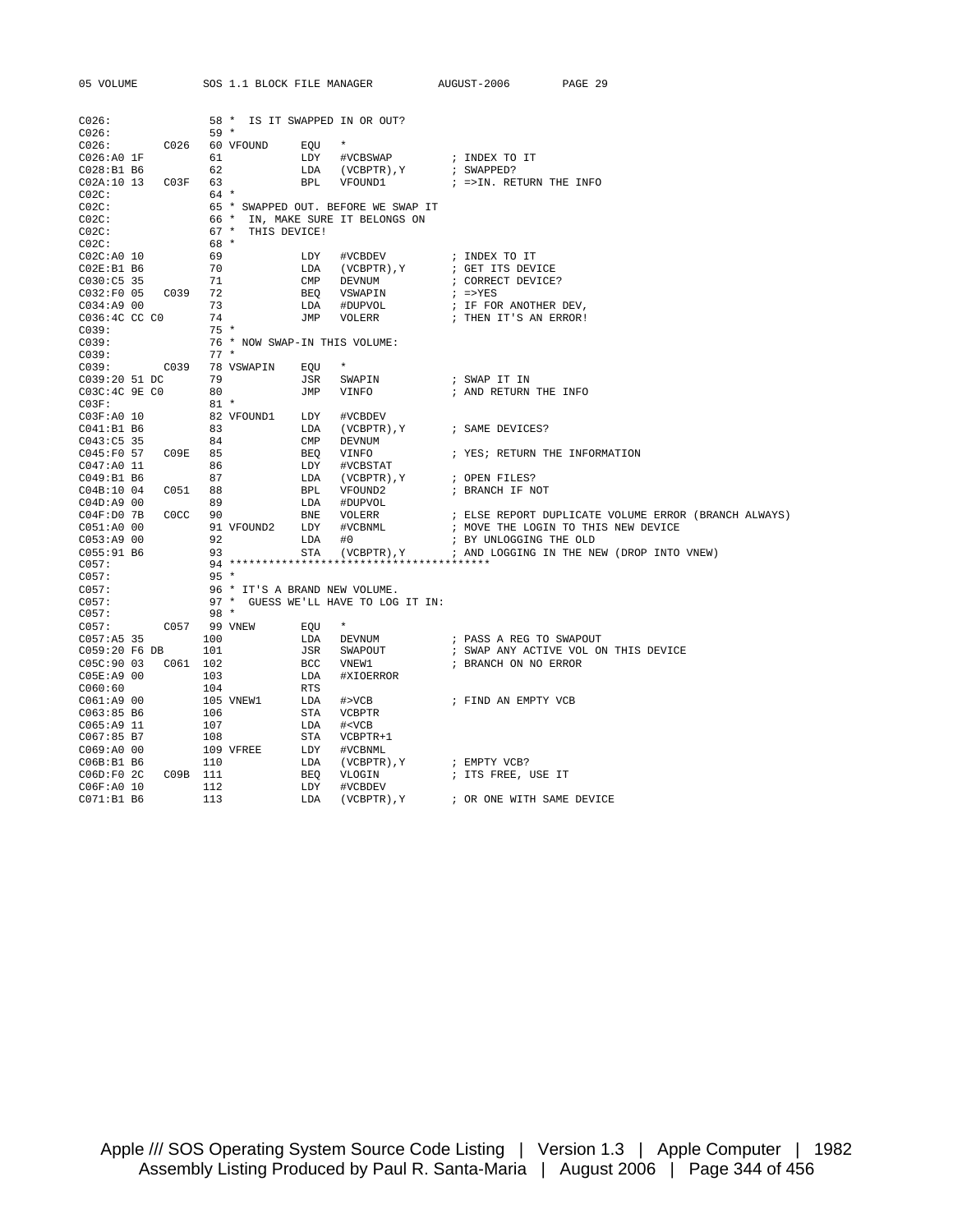| 05 VOLUME             |                 | SOS 1.1 BLOCK FILE MANAGER      |                                       | AUGUST-2006                                                 | PAGE 30                             |
|-----------------------|-----------------|---------------------------------|---------------------------------------|-------------------------------------------------------------|-------------------------------------|
|                       |                 |                                 |                                       |                                                             |                                     |
| C073:C5 35            | 114             | $\ensuremath{\mathrm{CMP}}$     | DEVNUM                                |                                                             |                                     |
| C075:D0 10            | 115<br>C087     | BNE                             | VFREEX                                | ; BRANCH IF NO DEVICE MATCH                                 |                                     |
| C077:A0 11            | 116             | LDY                             | #VCBSTAT                              |                                                             |                                     |
| C079:B1B6             | 117             | LDA                             | (VCBPTR), Y                           | ; AND NO OPEN FILES                                         |                                     |
| C07B:10 1E            | C09B 118        | <b>BPL</b>                      | VLOGIN                                |                                                             | ; BRANCH IF OK TO REUSE THIS VCB    |
| C07D:A5 35            | 119             | LDA                             | DEVNUM                                |                                                             | ; THEN WE MUST SWAP OUT THIS VOLUME |
| C07F:20 F6 DB         | 120             | JSR                             | SWAPOUT                               |                                                             |                                     |
| C082:9003             | C087<br>121     | <b>BCC</b>                      | VFREEX                                | ; SWAPOUT PROCEEDED OK                                      |                                     |
| C084:AA900            | 122             | LDA                             | #XIOERROR                             | ; ELSE REPORT ERROR                                         |                                     |
| C086:60               | 123             | RTS                             |                                       |                                                             |                                     |
| C087:20 E9 C0         | 124 VFREEX      | JSR                             | VNXTVCB                               | ; TRY NEXT                                                  |                                     |
| C08A:90 DD C069 125   |                 | BCC                             | VFREE                                 | ; MORE TO COME                                              |                                     |
| C08C:                 |                 |                                 | 126 * RAN OUT OF MT'S  FIND W/O FILES |                                                             |                                     |
| C08C:A0 11            | 127 VNFIL       | LDY                             | #VCBSTAT                              |                                                             |                                     |
| CO8E: B1 B6           | 128             | LDA                             | (VCBPTR), Y                           |                                                             |                                     |
| C090:10 09            | C09B 129        | BPL                             | VLOGIN                                |                                                             |                                     |
| C092:20 E9 C0         | 130             | JSR                             | VNXTVCB                               |                                                             |                                     |
| C095:90 F5            | C08C 131        | BCC                             | VNFIL                                 |                                                             |                                     |
| CO97:                 |                 |                                 | 132 * ALL OPEN  REPORT VCBFULL        |                                                             |                                     |
| C097:A9 00            | 133             | LDA                             | #FCBFULL                              |                                                             |                                     |
| C099:D0 31            | COCC 134        | BNE                             | VOLERR                                |                                                             |                                     |
| CO9B:                 | C09B 135 VLOGIN | EQU                             | $\star$                               |                                                             |                                     |
| C09B:20 8F C8         | 136             | JSR                             | LOGVCB                                | ; AND LOGIN THIS ONE                                        |                                     |
| CO9E:                 |                 |                                 |                                       |                                                             |                                     |
| CO9E:                 | $138 *$         |                                 |                                       |                                                             |                                     |
| CO9E:                 |                 | 139 * RETURN ALL THE NICE INFO: |                                       |                                                             |                                     |
| CO9E:                 | $140 *$         |                                 |                                       |                                                             |                                     |
| CO9E:                 | C09E 141 VINFO  | EOU                             | $\star$                               |                                                             |                                     |
| C09E:A9 00            | 142             | LDA                             | #0                                    |                                                             |                                     |
| COAO:AO <sub>14</sub> | 143             | LDY                             | #VCBTFRE                              |                                                             | ; FETCH VOLUME FREE BLOCK COUNT     |
| C0A2:91 B6            | 144             | STA                             | (VCBPTR), Y                           | ; FORCE RESCAN OF ALL                                       |                                     |
| COA4:C8               | 145             | INY                             |                                       | ; BITMAPS                                                   |                                     |
| C0A5:91 B6            | 146             | STA                             | (VCBPTR), Y                           |                                                             | ; TO MAKE SURE VCB INFO CURRENT     |
| COA7:8504             | 147             | STA                             | REOL                                  | ; FREE BLOCKS                                               |                                     |
| COA9:8505             | 148             | STA                             | REQH                                  |                                                             |                                     |
| C0AB:20 4C C9         | 149             | JSR                             | TSFRBLK                               |                                                             |                                     |
| COAE:                 | $150 *$         |                                 |                                       |                                                             |                                     |
| $COAE:AG$ B6          | 151             | LDX                             | VCBPTR                                | ; GET VCB INDEX                                             |                                     |
| COB0:AO 00            | 152             | LDY                             | #0                                    |                                                             |                                     |
| C0B2:                 | C0B2 153 VINFO1 | EOU                             | $\star$                               |                                                             |                                     |
| C0B2:BD 12 11         | 154             | LDA                             |                                       | $\verb VCB+VCBTBLK , \verb X   ; \quad \verb . MOVE TOTAL $ |                                     |
| C0B5:91 A5            | 155             | STA                             | (C.OUTBLK), Y                         | ; BLOCKS AVAIL                                              |                                     |
| C0B7:E8               | 156             | INX                             |                                       |                                                             |                                     |
| C0B8:C8               | 157             | INY                             |                                       |                                                             |                                     |
| C0B9:C0 04            | 158             | CPY                             | #4                                    | ; AND FREE ONES TOO                                         |                                     |
| COBB:DO F5            | C0B2 159        | <b>BNE</b>                      | VINFO1                                |                                                             |                                     |
| $C0BD$ :              | $160 *$         |                                 |                                       |                                                             |                                     |
| C0BD:AO 00            | 161             | LDY                             | #0                                    | ; NOW DO VOLNAME                                            |                                     |
| COBF:B1 B6            | 162             | LDA                             | $(VCBPTR)$ , $Y$                      |                                                             |                                     |
| COC1:AB               | 163             | TAY                             |                                       |                                                             |                                     |
| COC2:                 | COC2 164 VINFO2 | EOU                             | $\star$                               |                                                             |                                     |
| COC2:B1B6             | 165             | LDA                             | $(VCBPTR)$ , $Y$                      |                                                             |                                     |
| COC4:91 A3            | 166             | STA                             | (C.OUTVOL), Y                         |                                                             |                                     |
| C0C6:88               | 167             | DEY                             |                                       |                                                             |                                     |
| C0C7:10 F9            | COC2<br>168     | <b>BPL</b>                      | VINFO2                                |                                                             |                                     |
|                       |                 |                                 |                                       |                                                             |                                     |

C0C9:18 169 CLC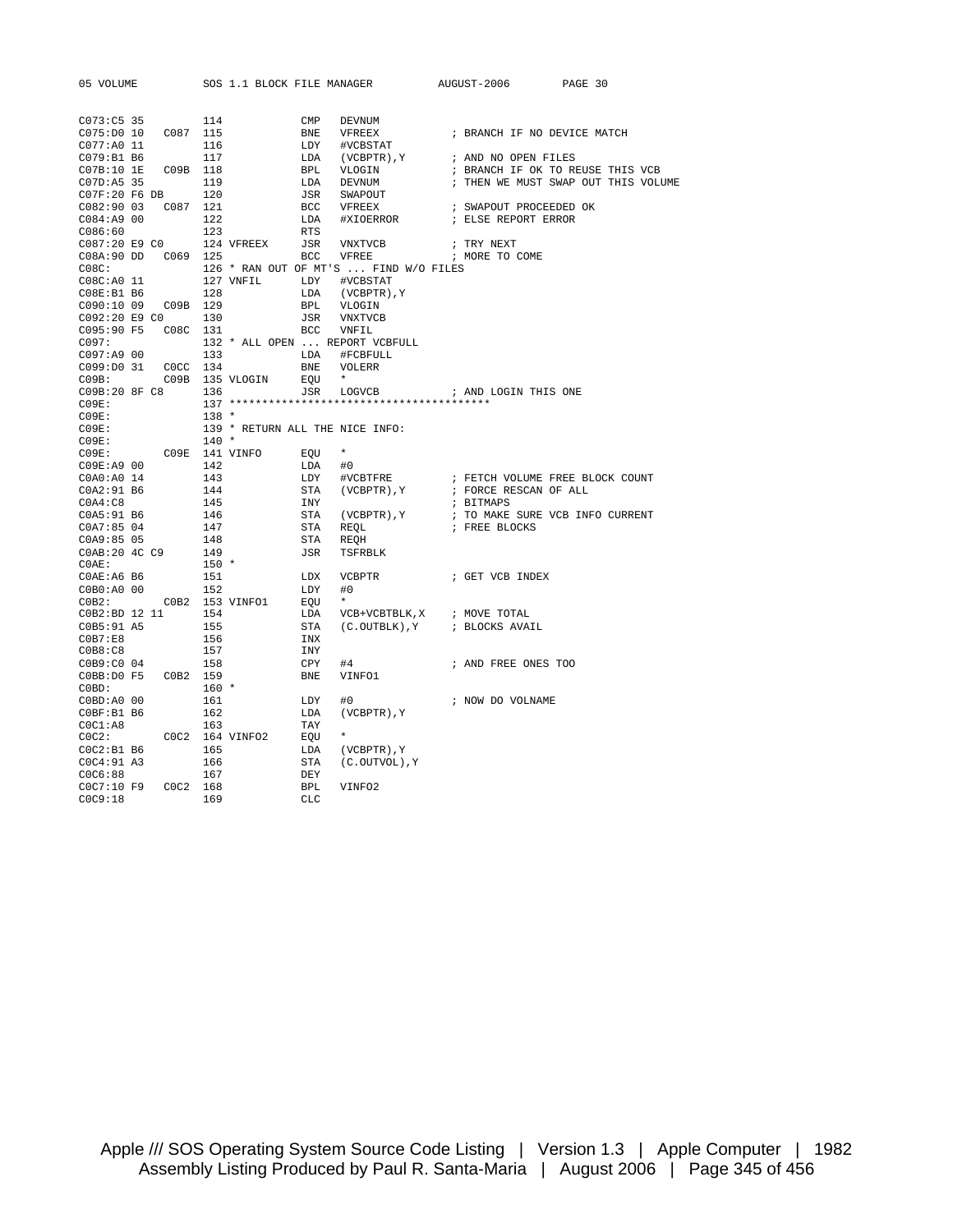05 VOLUME SOS 1.1 BLOCK FILE MANAGER AUGUST-2006 PAGE 31

 $; =$  >DONE

| COCA: 90 01 | C <sub>0</sub> C <sub>D</sub> | - 170           | BCC.       | <b>VOLRET</b> |
|-------------|-------------------------------|-----------------|------------|---------------|
| $C0CC$ :    |                               | $171 *$         |            |               |
| $C0CC$ :    |                               | COCC 172 VOLERR | EOU        | $\star$       |
| C0CC:38     |                               | 173             | SEC        |               |
| $C0CD$ :    | COCD.                         | 174 VOLRET      | EOU        | *             |
| C0CD:60     |                               | 175             | <b>RTS</b> |               |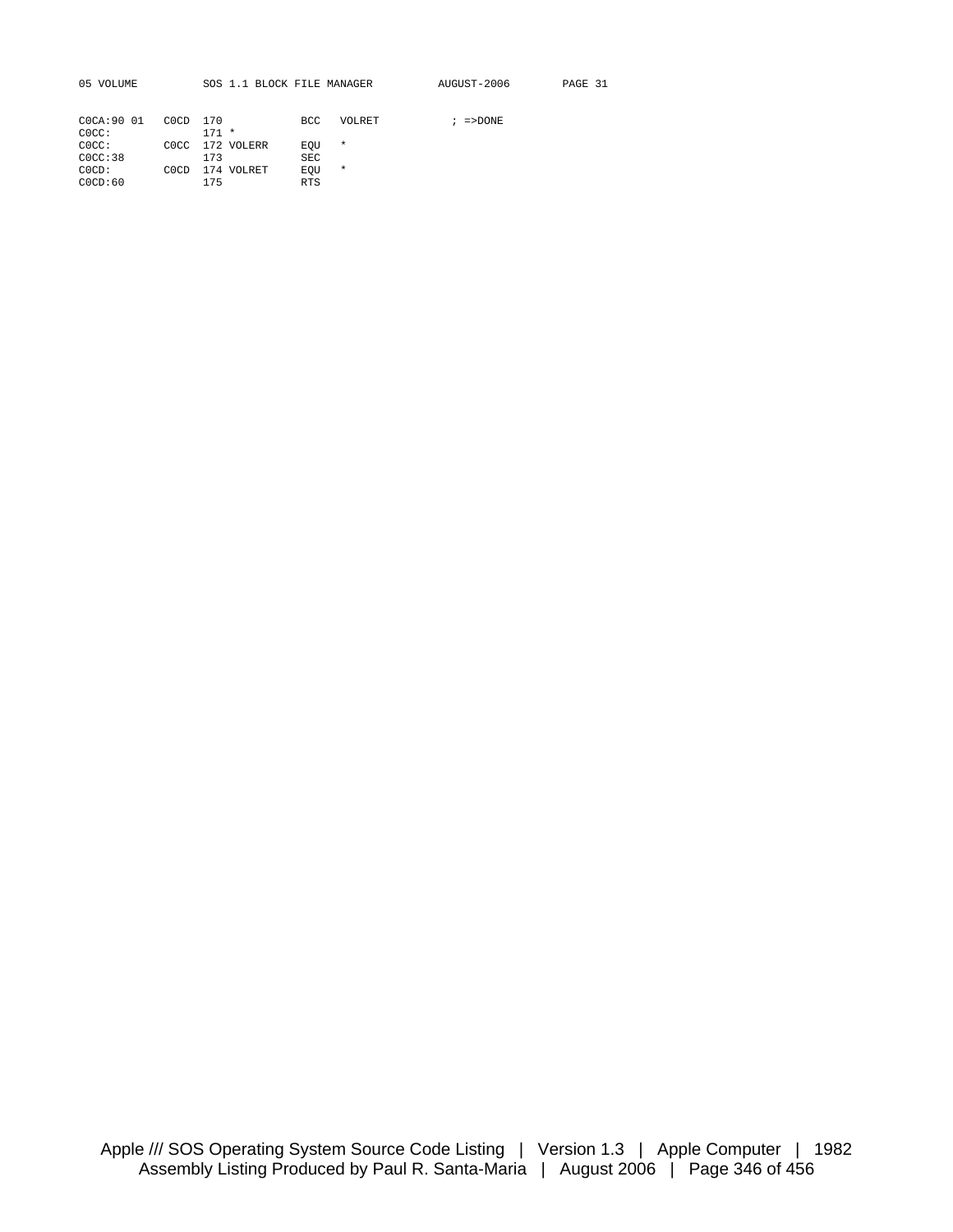| 05 VOLUME                                 |             | SOS 1.1 BLOCK FILE MANAGER     | AUGUST-2006         | PAGE 32 |
|-------------------------------------------|-------------|--------------------------------|---------------------|---------|
| C0CF:                                     | 177         |                                |                     |         |
| C0CE:                                     | $178 *$     | THIS ISN'T A SOS VOLUME. MARK  |                     |         |
| C0CE:                                     | $179 *$     | THE ACTIVE VOL THIS DEVICE     |                     |         |
| C0CF:                                     | $180 *$     | SO THAT IT GETS CHECKED LATER: |                     |         |
| C0CE:                                     | $181 *$     |                                |                     |         |
| C0CE:<br>COCE.                            | 182 VNOTSOS | $\star$<br>EQU                 |                     |         |
| C0CE: A0 10                               | 183         | LDY<br>#VCBDEV                 | ; IS VCB FOR THIS   |         |
| $COD0: B1$ B <sub>6</sub>                 | 184         | <b>T.DA</b><br>(VCBPTR), Y     | ; DEVICE?           |         |
| COD2: C5 35                               | 185         | CMP<br><b>DEVNUM</b>           |                     |         |
| C <sub>0</sub> D4:D0 <sub>0</sub><br>C0E0 | 186         | VNS <sub>2</sub><br><b>BNE</b> |                     |         |
| COD6: A0 11                               | 187         | #VCBSTAT<br><b>LDY</b>         | ; INDEX TO IT       |         |
| COD8: B1 B6                               | 188         | LDA<br>(VCBPTR), Y             | ; GET STATUS        |         |
| CODA:10.04<br>C0E0                        | 189         | BPL<br>VNS <sub>2</sub>        | $I = > NOT$ ACTIVE. |         |
| C0DC:09.40                                | 190         | #DSWITCH<br><b>ORA</b>         | ; SET 'SWITCHEROO'  |         |
| $CODE:91$ B6                              | 191         | $(VCBPTR)$ , $Y$<br><b>STA</b> | ; PUT IT BACK       |         |
| $C0E0$ :                                  | $192 *$     |                                |                     |         |
| COEO:<br>COE0                             | 193 VNS2    | $\star$<br>EOU                 |                     |         |
| COE0:20 E9 C0                             | 194         | <b>JSR</b><br><b>VNXTVCB</b>   | ; GET NEXT VCB      |         |
| COE3:90E9<br>COCE                         | 195         | <b>BCC</b><br><b>VNOTSOS</b>   | $i$ =>TRY 'EM ALL.  |         |
| $C0F5$ :                                  | $196 *$     |                                |                     |         |
| $C0E5:AA$ 00                              | 197         | LDA<br>#NOTSOS                 | ; GIVE THE ERROR    |         |

| COLO - 112 UU       |  |  | <b>00011 1110100</b> | , ulivil liil linuvit |  |
|---------------------|--|--|----------------------|-----------------------|--|
| C0E7:D0 E3 C0CC 198 |  |  | BNE VOLERR           | ; (BRANCH ALWAYS)     |  |

| COE9:        |      | $200 * NAME$              | : VNXTVCB  |                                   |                |  |  |             |
|--------------|------|---------------------------|------------|-----------------------------------|----------------|--|--|-------------|
| COE9:        |      | 201<br>$\star$            |            | FUNCTION: BUMP VCBPTR TO NEXT VCB |                |  |  |             |
| COE9:        |      | 2.02.<br>INPUT<br>$\star$ | : NOTHING  |                                   |                |  |  |             |
| COE9:        |      | 203<br>OUTPUT<br>$\star$  |            | : VCBPTR UPDATED                  |                |  |  |             |
| COE9:        |      | $204 *$                   | : 'BCC'    | IF MORE TO GO                     |                |  |  |             |
| COE9:        |      | $205 *$                   | : 'BCS'    | IF DONE                           |                |  |  |             |
| COE9:        |      | $206 * VOLATII.E: AC$     |            |                                   |                |  |  |             |
| COE9:        |      | $207 *$                   |            |                                   |                |  |  |             |
| COE9:        | C0E9 | 208 VNXTVCB               | EOU        | $\star$                           |                |  |  |             |
| $C0F9:AB$ B6 |      | 209                       | LDA        | <b>VCBPTR</b>                     |                |  |  |             |
| COEB:18      |      | 210                       | <b>CLC</b> |                                   |                |  |  |             |
| C0FC:6920    |      | 211                       | ADC        | #VCBSIZE                          | ; BUMP IT      |  |  |             |
| COEE:85 B6   |      | 212                       | <b>STA</b> | <b>VCBPTR</b>                     |                |  |  |             |
| C0F0:60      |      | 213                       | <b>RTS</b> |                                   | ; CARRY SET IF |  |  | END OF PAGE |
| $C0F1$ :     |      | 214                       | <b>CHN</b> | CREATE                            |                |  |  |             |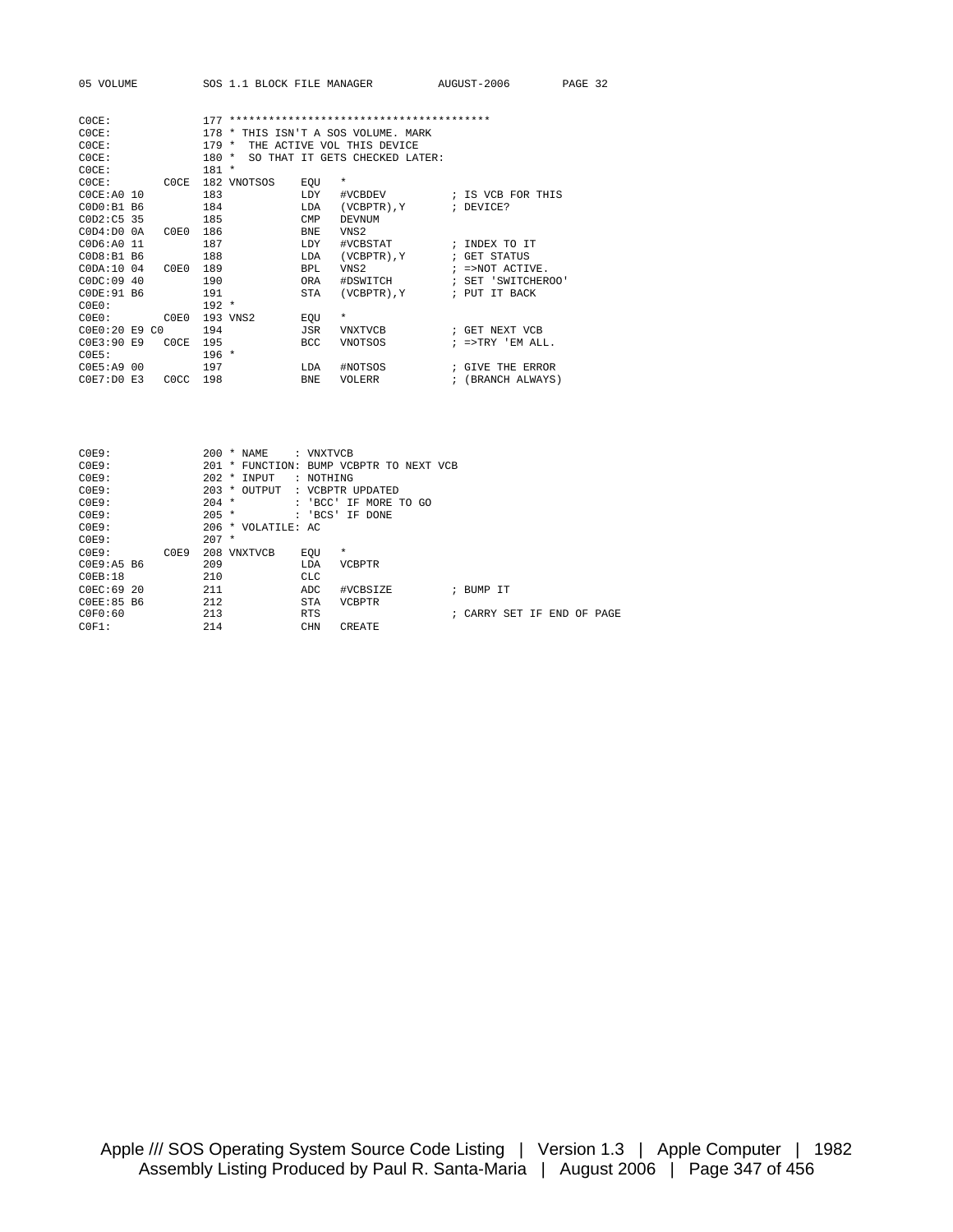$COF1:$   $COF1 = 2 \text{ CREATE}$   $EQU *$ <br>  $COF1:EE 17 C5 = 3$  INC CFLAG<br>  $COF4:20.92 C4 = 4$ COF1:EE 17 C5 3<br>
COF4:20 93 C4 4 3 JSR LOOKFILE ; CHECK FOR DUPLICATE / GET FREE EN COF4:20 93 C4 4 JSR LOOKFILE ; CHECK FOR DUPLICATE / GET FREE ENTRY COF7:B0 04 COFD 5 BCS TSTFNF ; ERROR CODE IN ACC MAY BE 'FILE NOT FO C0F7:B0 04 C0FD 5 BCS TSTFNF ; ERROR CODE IN ACC MAY BE 'FILE NOT FOUND'<br>C0F9:A9 00 6 LDA #DUPERR ; TELL EM A FILE OF THAT NAME ALREADY EXIST C0F9:A9 00 6 LDA #DUPERR ; TELL EM A FILE OF THAT NAME ALREADY EXISTS C0FB:38 7 CRERR1 SEC ; INDICATE ERROR ENCOUNTERED 5<br>6 BCS<br>7 CRERR1 SEC<br>8 RTS  $\begin{array}{lllll} \texttt{C0FD}: & & & \texttt{O} & & & \texttt{RTS} \\ \texttt{C0FD}: & & & \texttt{9} & \ast & & & \texttt{f} \\ \texttt{C0FD}: & & & \texttt{10 TSTFNF} & & & \texttt{CMP} & & \texttt{f} \texttt{FNFERR} \end{array}$ C0FD:C9 00 10 TSTFNF CMP #FNFERR ; 'FILE NOT FOUND' IS WHAT WE WANT  $COFF: D0$  FA  $COFB$   $11$ <br> $C101: A5$   $0C$   $12$ C101:A5 0C 12 LDA NOFREE ; TEST FOR DIRECTORY SPACE C103:D0 04 C109 13 BNE CREAT1 *i* BRANCH IF VALID FREE ENTRY WAS FOUND. C105:A9 00 14 LDA #DIRFULL ; RETURN DIRECTORY FULL ERROR C105:A9 00 14 LDA<br>C107:38 15 SEC C108:60 16 RTS<br>C109: 17 \* C109: 17 \* C109:A0 09 18 CREAT1 LDY #\$9 ; SET UP DEFAULT PARAMETERS FOR CREATE C10B:A9 00 19 LDA #0 ; IN THE SPACE DIRECTLY FOLLOWING THE C10D:99 A6 00 20 ZERCALL STA C.FILID,Y ; CALL SPECIFCATION AND THEN C110:88 21 DEY **DEX** (CHECK FOR ADDITIONAL PARAMETERS FROM C111:10 FA C10D 22 BPL ZERCALL ; USER'S CALL SPEC VIA 'C.CLIST' C113:A9 01  $23$  LDA #SEEDTYP ; DEFAULT TYPE IS 'SEED' TREE INDEX C115:85 A9  $24$  STA C.STOR 23<br>
23<br>
24 STA C.STOR<br>
25<br>
26 BEQ CRENAM C117:A4 A5 25 LDY C.XLEN  $\begin{array}{ccc} \text{CL17: A4 & A5} \\ \text{CL19: F0 & 10 & C12B \\ 26 & 26 & BEQ \\ \end{array}$  CRENAM  $\begin{array}{ccc} \text{CET} & \text{THE LENGTH OF THE CALL XTENSSION LIST} \\ \text{CER} & \text{CER} & \text{CER} \\ \end{array}$ C119:F0 10 C12B 26 BEQ CRENAM ; IF ZERO THEN USE DEFAULTS C11B:88 27 DEY ; (SINCE THE POINTER IS AT BYTE 0) C11C:C0 09 28 CPY #\$9 ; MAKE SURE WE DON'T HAVE TOO MANY PARAMETERS C11E:90 03 C123 29 BCC MOVPARM ; MOVE 'EM IF REASONABLE COUNT. C120:A9 00 30 LDA #BADLSTCNT ; INVALID LIST COUNT C122:60 31 RTS ; RETURN ERROR.  $C123: 32 * C123: R1 23$ <br> $C123: R1 23$ <br>33 M C123:B1 A3 33 MOVPARM LDA (C.XLIST),Y ; MOVE IN THE USER SPECIFIED C125:99 A6 00 34 STA C.FILID,Y ; PARAMETERS. VALIDITY IS CHECKED  $C125:99$  A6 00  $34$  STA C.FILID, Y ; PARAMETERS. VALIDITY IS CHECKED<br> $C128:88$   $35$  DEY ; AT VARIOUS POINTS FURTHER ALONG IN<br> $C129:10$  F8  $C123$  36 BPL MOVPARM ; THIS PROCESS. C129:10 F8 C123 36 BPL MOVPARM ; THIS PROCESS.<br>C12B:A0 00 37 CRENAM LDY #0 ; MOVE LOCAL FI C12B:A0 00 37 CRENAM LDY  $#0$  ; MOVE LOCAL FILE NAME TO ENTRY BUFFER.<br>C12D:B1 B0 38 LDA (PATHNML).Y ; GET LENGTH OF LOCAL NAME 37 CRENAM LDY #0<br>38 LDA (PATHNML),Y  $\begin{array}{lllllll} {\rm C12F:AB} & & & {\rm 39} & & {\rm TAY} \\ {\rm C130:B1\ \ \, B0} & & & {\rm 40\ \ \, CRENAMI} & & {\rm LDA} & & {\rm (PATHNML)} \,, Y \end{array}$ C130:B1 B0 40 CRENAM1 LDA (PATHNML),Y  $C132:99$  BA DB  $41$  STA DFIL+D.STOR, Y C135:88 42 DEY  $\overline{a}$  (MOVE ALL, INCLUDING LENGTH BYTE.) C136:10 F8 C130 43 BPL CRENAM1 C138:A5 A6 44 LDA C.FILID ; MOVE FILE AND AUX ID. C13A:8D CA DB 45 STA DFIL+D.FILID C13D:A5 A7 46 LDA C.AUXID C13F:8D D9 DB 47 STA DFIL+D.AUXID C142:A5 A8 48 LDA C.AUXID+1 C144:8D DA DB 49 STA DFIL+D.AUXID+1 C147:A9 C3 50 LDA #READEN+WRITEN+RENAMEN+DSTROYEN C149:8D D8 DB 51 STA DFIL+D.ATTR C149:8D D8 DB 51 STA DFIL+D.ATTR<br>C14C:AD B5 DB 52 LDA D.HEAD ; SAVE FILE'S HEADER ADDRESS TOO.<br>C14F:8D DF DB 53 STA DFIL+D.DHDR<br>C152:AD B6 DB 54 LDA D.HEAD+1 C14F:8D DF DB 53 STA DFIL+D.DHDR  $C152:AD$  B6 DB 54 LDA D.HEAD+1 C155:8D E0 DB 55 STA DFIL+D.DHDR+1 C158:20 87 D5 56 JSR TWRPROT1 ; CAN WE WRITE TO THIS DISKETTE?  $C15B:B09E$   $C0FB$  57

06 CREATE SOS 1.1 BLOCK FILE MANAGER AUGUST-2006 PAGE 33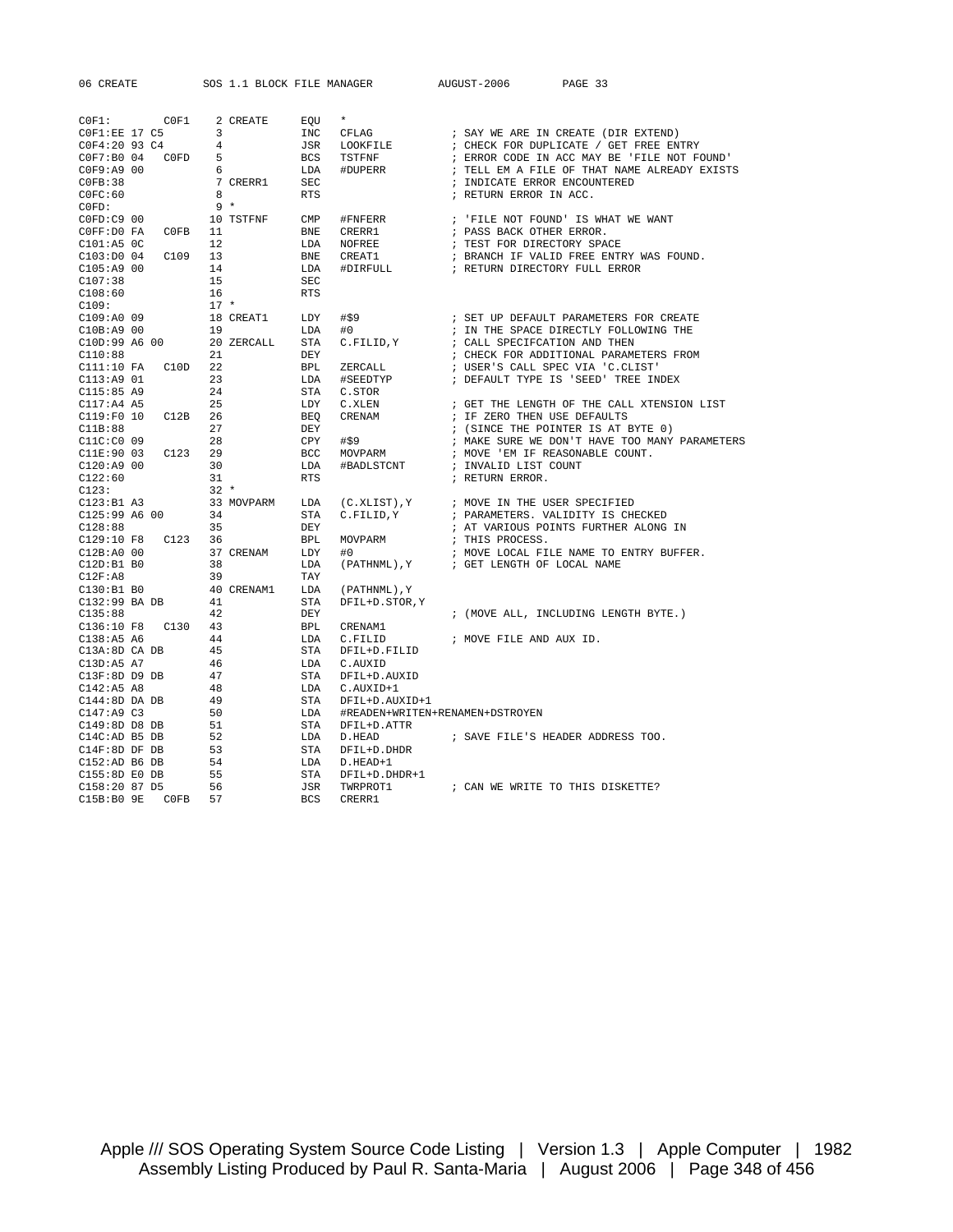| 06 CREATE          | SOS 1.1 BLOCK FILE MANAGER |      |        | AUGUST-2006 | PAGE 34                                                    |
|--------------------|----------------------------|------|--------|-------------|------------------------------------------------------------|
|                    |                            |      |        |             |                                                            |
|                    |                            |      |        |             |                                                            |
| $C15D:AB$ A9       | 58                         | T DA | C.STOR |             | ; NOW TEST STORAGE TYPE FOR TREE TYPE FILES                |
| C15F: C9 04        | 59                         | CMP  | #4     |             | ; NOTE: THIS IS HARD CODED SINCE ALL TREES ARE LESS THAN 4 |
| ***********        |                            |      |        |             |                                                            |
| C161:9003<br>C 166 | 60                         | BCC  | SEED   |             | ; BRANCH IF SOME TYPE OF TREE (SEED, SAPLING)              |
| C163:4C E3 C2      | 61                         | TMP. | NOTREE |             | ; GO TEST FOR SOME OTHER TYPE (SUCH AS DIRECTORY).         |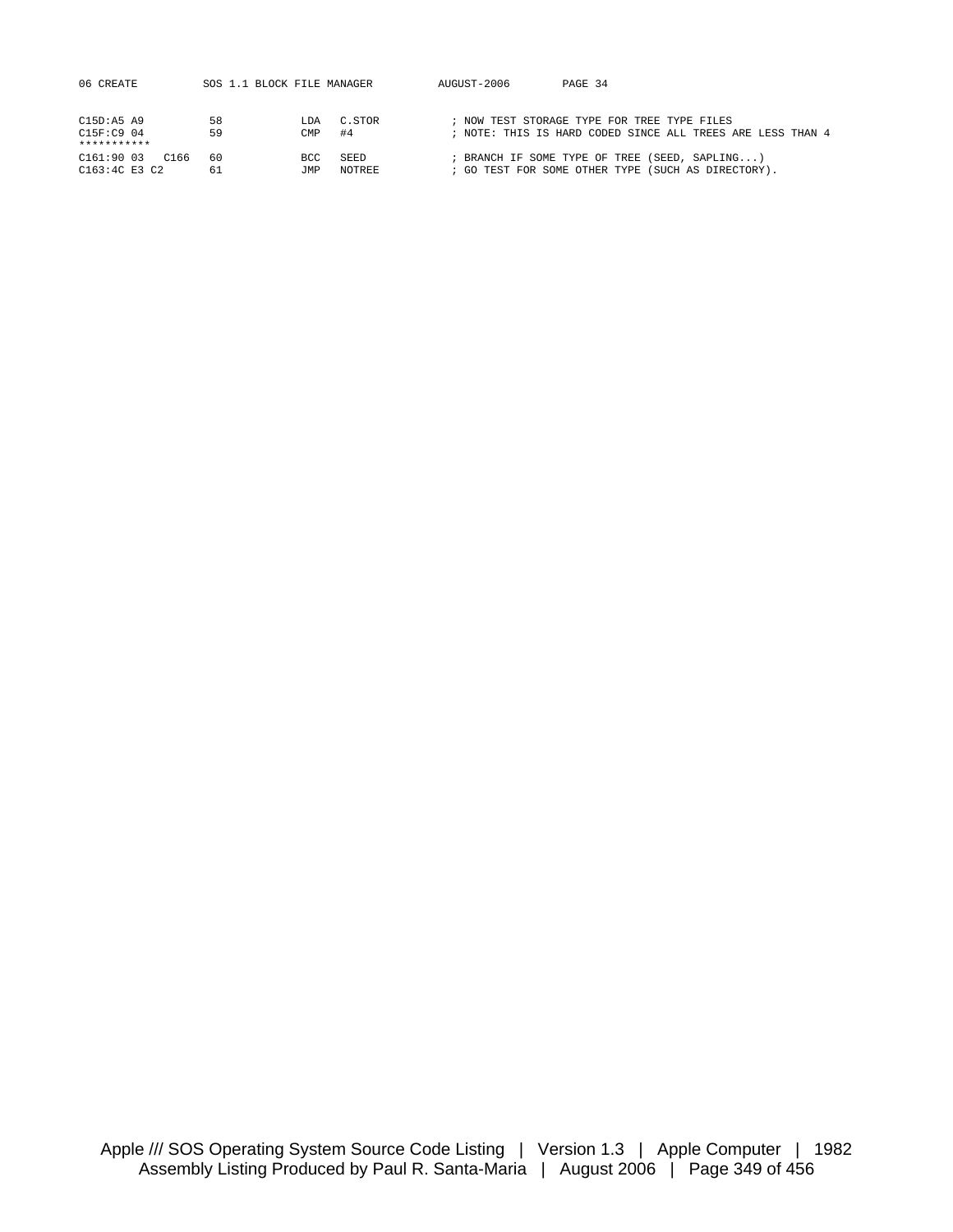| 06 CREATE                                                                                                                                                                                                                                    |                 | SOS 1.1 BLOCK FILE MANAGER AUGUST-2006 | PAGE 35                                                                                                                                     |
|----------------------------------------------------------------------------------------------------------------------------------------------------------------------------------------------------------------------------------------------|-----------------|----------------------------------------|---------------------------------------------------------------------------------------------------------------------------------------------|
|                                                                                                                                                                                                                                              |                 |                                        |                                                                                                                                             |
| C166:                                                                                                                                                                                                                                        | $63 *$          |                                        |                                                                                                                                             |
| C166:AA201                                                                                                                                                                                                                                   | 64 SEED         |                                        | LDX #SEEDTYP : START OUT ASSUMING A SEED FILE<br>LDA C.EOFHH : TEST FOR OUT OF RANGE PREALLOCATION<br>BEQ SEED1 : (HOPEFULLY BRANCH ALWAYS) |
| C168:ABAD                                                                                                                                                                                                                                    | 65              |                                        |                                                                                                                                             |
| C16A:F0 04 C170                                                                                                                                                                                                                              | 66              |                                        |                                                                                                                                             |
| C16C: A900                                                                                                                                                                                                                                   | 67 OVFLOW       |                                        | LDA #OVRERR : REPORT UNABLE TO SATISFY REQUEST.                                                                                             |
| C16E:38                                                                                                                                                                                                                                      | 68              | SEC                                    | ; INDICATE ERROR                                                                                                                            |
| C16F:60                                                                                                                                                                                                                                      | 69              | <b>RTS</b>                             |                                                                                                                                             |
| C170:                                                                                                                                                                                                                                        | $70*$           |                                        |                                                                                                                                             |
| $C170:A5$ AC                                                                                                                                                                                                                                 | 71 SEED1        | LDA                                    | C.EOFHL $\qquad$ ; CALCULATE THE NUMBER OF                                                                                                  |
| C172:8D D1 DB 72                                                                                                                                                                                                                             |                 | STA<br>DFIL+D.EOF+2                    | ; BLOCKS NEEDED FOR PRE-ALLOCATION                                                                                                          |
| C175:4A                                                                                                                                                                                                                                      | 73              | LSR<br>Α                               |                                                                                                                                             |
| C176:AB                                                                                                                                                                                                                                      | $\frac{73}{74}$ | TAY                                    | ; Y HOLDS THE NUMBER OF INDEX BLOCKS NEEDED                                                                                                 |
|                                                                                                                                                                                                                                              |                 | STA<br>DATBLKH                         |                                                                                                                                             |
|                                                                                                                                                                                                                                              |                 | LDA<br>$C$ . EOFLH                     | ; (CARRY UNDISTURBED FROM LAST SHIFT)                                                                                                       |
|                                                                                                                                                                                                                                              |                 | <b>STA</b><br>DFIL+D.EOF+1             |                                                                                                                                             |
| $\begin{array}{llll} \texttt{C177:85} & \texttt{01} & \texttt{75} \\ \texttt{C179:AB} & \texttt{AB} & \texttt{76} \\ \texttt{C17B:8D} & \texttt{D0} & \texttt{DB} & \texttt{77} \\ \texttt{C17E:6A} & \texttt{78} & \texttt{78} \end{array}$ |                 | <b>ROR</b><br>$\mathbf{A}$             | ; WE NOW HAVE THE LOW ORDER COUNT OF NEEDED DATA BLOCKS                                                                                     |
| C17F:85 00 79                                                                                                                                                                                                                                |                 | STA<br>DATBLKL                         |                                                                                                                                             |
| $C181:AB$ AA                                                                                                                                                                                                                                 | 80              | LDA<br>C.EOFLL                         |                                                                                                                                             |
| C183:8DCFDB                                                                                                                                                                                                                                  | 81              | <b>STA</b>                             | DFIL+D.EOF : (CARRY IN TACT FROM LOW COUNT)                                                                                                 |
| C186:DD002<br>C18A                                                                                                                                                                                                                           | 82              | <b>BNE</b><br>INCDATA                  | ; BUMP THE COUNT ON DATA BLOCKS IF REQUEST                                                                                                  |
| C188:90 07<br>C191                                                                                                                                                                                                                           | 83              | <b>BCC</b><br>TSTSAP                   | ; IS NOT A MULTIPLE OF 512.                                                                                                                 |
| C18A:E6 00                                                                                                                                                                                                                                   | 84 INCDATA      | <b>INC</b><br>DATBLKL                  |                                                                                                                                             |
| C18C: D0 03<br>C191                                                                                                                                                                                                                          | 85              | <b>BNE</b><br>TSTSAP                   |                                                                                                                                             |
| C18E: C8                                                                                                                                                                                                                                     | 86              | INY                                    | ; MUST INCREASE NUMBER OF INDEXES ALSO.                                                                                                     |
| C18F: E6 01                                                                                                                                                                                                                                  | 87              | <b>INC</b><br>DATBLKH                  |                                                                                                                                             |
| C191:98                                                                                                                                                                                                                                      | 88 TSTSAP       | TYA                                    | ; IF NON ZERO, THEN IT'S AT LEAST A SAPLING.                                                                                                |
| C192:D0I0<br>C1A4                                                                                                                                                                                                                            | 89              | <b>BNE</b><br>SAPLING                  |                                                                                                                                             |
| C194:A5 00                                                                                                                                                                                                                                   | 90              | DATBLKL<br>LDA                         | ; TO OUALIFY AS AN HONEST SEED,                                                                                                             |
| C196:DD004<br>C19C                                                                                                                                                                                                                           | 91              | TSTSEED<br><b>BNE</b>                  | ; THEN ONE OR LESS DATA BLOCKS REQUESTED                                                                                                    |
| C198:E6 00                                                                                                                                                                                                                                   | 92              | <b>INC</b><br><b>DATBLKL</b>           | ; (MUST BE AT LEAST ONE BLOCK ALLOCATED                                                                                                     |
| C19A:D0 14<br>C1B0                                                                                                                                                                                                                           | 93              | <b>BNE</b><br>CREALC                   | ; TYPE IS SEED. BRANCH ALWAYS                                                                                                               |
| C19C:C9 01                                                                                                                                                                                                                                   | 94 TSTSEED      | $\texttt{CMP}$<br>#1                   | ; IF GREATER THAN ONE, IT'S NOT A SEED.                                                                                                     |
| C19E:F0 10<br>C1B0                                                                                                                                                                                                                           | 95              | CREALC<br><b>BEO</b>                   | ; IT IS A SEED. CONTINUE CREATION                                                                                                           |
| C1A0:E8                                                                                                                                                                                                                                      | 96              | INX                                    | ; THE TYPE IS SAPLING.                                                                                                                      |
| C1A1:C8                                                                                                                                                                                                                                      | 97              | INY                                    | ; ONE INDEX BLOCK IS NEEDED.                                                                                                                |
| C1A2:DOOC<br>C1B0                                                                                                                                                                                                                            | 98              | ${\tt CREALC}$<br><b>BNE</b>           | ; BRANCH ALWAYS                                                                                                                             |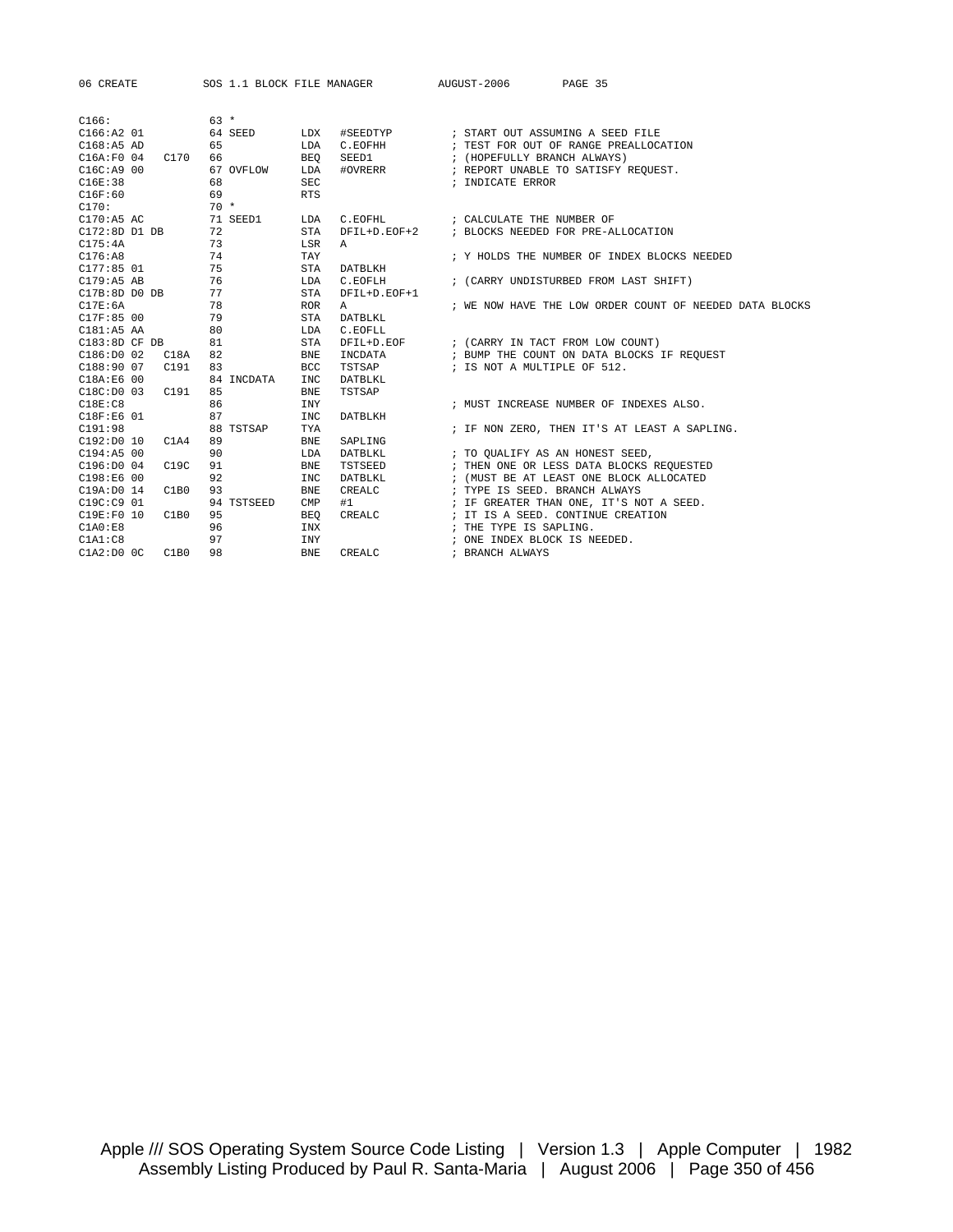| 06 CREATE                   |          | SOS 1.1 BLOCK FILE MANAGER |                             |                        | AUGUST-2006<br>PAGE 36                                     |
|-----------------------------|----------|----------------------------|-----------------------------|------------------------|------------------------------------------------------------|
|                             |          |                            |                             |                        |                                                            |
| C1A4:                       |          | $100 *$                    |                             |                        |                                                            |
| C1A4:E8                     |          | 101 SAPLING                | INX                         |                        | ; TYPE IS AT LEAST SAPLING.                                |
| C1A5:C9 01                  |          | 102                        | $\ensuremath{\mathrm{CMP}}$ | #1                     | ; NO MORE THAN ONE INDEX BLOCK FOR A SAPLING               |
| C1A7:D004                   | C1AD 103 |                            | <b>BNE</b>                  | TREE                   |                                                            |
| C1A9:B500                   |          | 104                        | LDA                         | DATBLKL                | ; MUST BE SURE THIS IS REAL MAX SAPLING (128K FILE)        |
| CLAB:FO 03                  | C1B0 105 |                            | <b>BEO</b>                  | CREALC                 | ; BRANCH IF IT IS.                                         |
| CLAD: C8                    |          | 106 TREE                   | INY                         |                        | ; ACCOUNT FOR ADDITIONAL 2ND LEVEL INDEX                   |
| $\texttt{C1AE}:$            |          | $107 *$                    |                             |                        |                                                            |
| CLAE: E8                    |          | 108                        | INX                         |                        | ; TYPE IS TREE (2 LEVEL INDEX)                             |
| CLAF: C8                    |          | 109                        | <b>INY</b>                  |                        | ; ADD AN EXTRA INDEX BLOCK FOR TOP INDEX                   |
| C1B0:84 06                  |          | 110 CREALC                 | STY                         | INDXBLK                | ; STORE INDEX BLOCK COUNT                                  |
| C1B2:8A                     |          | 111                        | TXA                         |                        | ; PUT STORAGE TYPE IN DIRECTORY ENTRY                      |
| C1B3:0A                     |          | 112                        | ASL                         | Α                      |                                                            |
| C1B4:0A                     |          | 113                        | ASL                         | Α                      |                                                            |
| C1B5:0A                     |          | 114                        | ASL                         | Α                      |                                                            |
| C1B6:0A                     |          | 115                        | ASL                         | Α                      |                                                            |
| C1B7:0D BA DB               |          | 116                        | ORA                         | DFIL+D.STOR            |                                                            |
| C1BA: 8D BA DB              |          | 117                        | <b>STA</b>                  | DFIL+D.STOR            |                                                            |
| C1BD:86 07                  |          | 118                        | STX                         | LEVELS                 | ; SAVE NUMBER OF INDEX LEVELS FOR PREALLOCATION.           |
| C1BF:98                     |          | 119                        | TYA                         |                        | ; NOW FIGURE THE TOTAL NUMBER OF                           |
| C1C0:18                     |          | 120                        | CLC                         |                        | ; BLOCKS NEEDED (DATA + INDEX BLOCKS)                      |
| ClC1:6500                   |          | 121                        | ADC                         | DATBLKL                |                                                            |
| $C1C3:8D$ $CD$ $DB$         |          | 122                        | <b>STA</b>                  | DFIL+D.USAGE           | ; (MIGHT AS WELL RECORD IT IN DIR                          |
| C1C6:8504                   |          | 123                        | STA                         | REOL                   | ; WHILE WE'RE AT IT.)                                      |
| C1C8:A5 01                  |          | 124                        | LDA                         | DATBLKH                |                                                            |
| $CLCA:69$ 00                |          | 125                        | ADC                         | #0                     | ; UPDATE HI BYTE TOO                                       |
| C1CC:8D CE DB               |          | 126                        | <b>STA</b>                  | DFIL+D.USAGE+1         |                                                            |
| CLCF:8505                   |          | 127                        | STA                         | REOH                   |                                                            |
| C1D1:AE B4 DB               |          | 128                        | LDX                         | D.DEV                  | ; PASS ALONG THE DEVICE WE'RE TALKIN ABOUT.                |
| C1D4:20 4C C9               |          | 129                        | JSR                         | TSFRBLK                | ; 'TEST FREE BLOCKS' FINDS OUT IF ENOUGH FREE SPACE EXISTS |
| C1D7:B0 93 C16C 130         |          |                            | <b>BCS</b>                  | OVFLOW                 | ; BRANCH IF NOT ENOUGH SPACE.                              |
| C1D9:20 9C CA<br>C1DC:B0 57 | C235 132 | 131                        | JSR<br><b>BCS</b>           | ALC1BLK<br>CRERR       | ; GO ALLOCATE FIRST BLOCK                                  |
| C1DE:8D CB DB               |          |                            | <b>STA</b>                  |                        |                                                            |
| C1E1:85 02                  |          | 133<br>134                 | <b>STA</b>                  | DFIL+D.FRST<br>IDXADRL | ; (RETURNS ACC=LOW Y=HIGH)                                 |
| C1E3:8C CC DB               |          | 135                        | <b>STY</b>                  | DFIL+D.FRST+1          | ; SAVE AS ADDRESS FOR INCORE INDEX ALSO.                   |
| $C1E6:84$ 03                |          | 136                        | STY                         | IDXADRH                |                                                            |
| C1E8:20 C4 C2               |          | 137                        | JSR                         | ZERGBUF                | ; GO CLEAN OUT GBUF                                        |
| C1EB:20 OA CB               |          | 138                        | JSR                         | GTTINDX                | ; GET TEMPORARY SPACE FOR AN INDEX BLOCK                   |
| C1EE:20 D1 C2               |          | 139                        | <b>JSR</b>                  | ZTMPIDX                | ; AND ZERO IT OUT.                                         |
| $ClF1:AG$ 07                |          | 140                        | LDX                         | LEVELS                 |                                                            |
| C1F3:CA                     |          | 141                        | DEX                         |                        | ; TEST FOR NUMBER OF LEVELS NEEDED.                        |
| CIF4:FO 4A  C240            | 142      |                            | <b>BEO</b>                  | ENDCRE                 | ; BRANCH IF SEED FILE.                                     |
| C1F6:CA                     |          | 143                        | DEX                         |                        | ; IS IT A SAPLING PRE-ALLOCATION.                          |
| CLF7:FO 3E                  | C237 144 |                            | <b>BEQ</b>                  | SAPFILE                |                                                            |
| $C1F9:A4$ 06                |          | 145                        | LDY                         | INDXBLK                | ; LOAD NUMBER OF INDEX BLOCKS NEEDED                       |
| C1FB:88                     |          | 146                        | DEY                         |                        | ; REMOVE THE ONE JUST ALLOCATED.                           |
| C1FC:84 04                  |          | 147                        | <b>STY</b>                  | REQL                   |                                                            |
| C1FE:84 06                  |          | 148                        | STY                         | INDXBLK                |                                                            |
| C200:20 6E CA               |          | 149                        | JSR                         | ALCIDXS                | ; GO ALLOCATE INDEXES FOR LOWER INDEX BLOCKS.              |
| C203:B0 30                  | C235 150 |                            | <b>BCS</b>                  | <b>CRERR</b>           |                                                            |
| C205:20 8C CC               |          | 151                        | JSR                         | WRTDFRST               | ; GO WRITE TREE TOP INDEX BLOCK.                           |
| C208:B0 2B                  | C235 152 |                            | <b>BCS</b>                  | CRERR                  | ; BRANCH IF UNABLE TO DO THIS.                             |
| C20A: A9 00                 |          | 153                        | LDA                         | #0                     | ; INIT INDEX POINTER                                       |
| C20C:85 OF                  |          | 154                        | <b>STA</b>                  | <b>TREPTR</b>          |                                                            |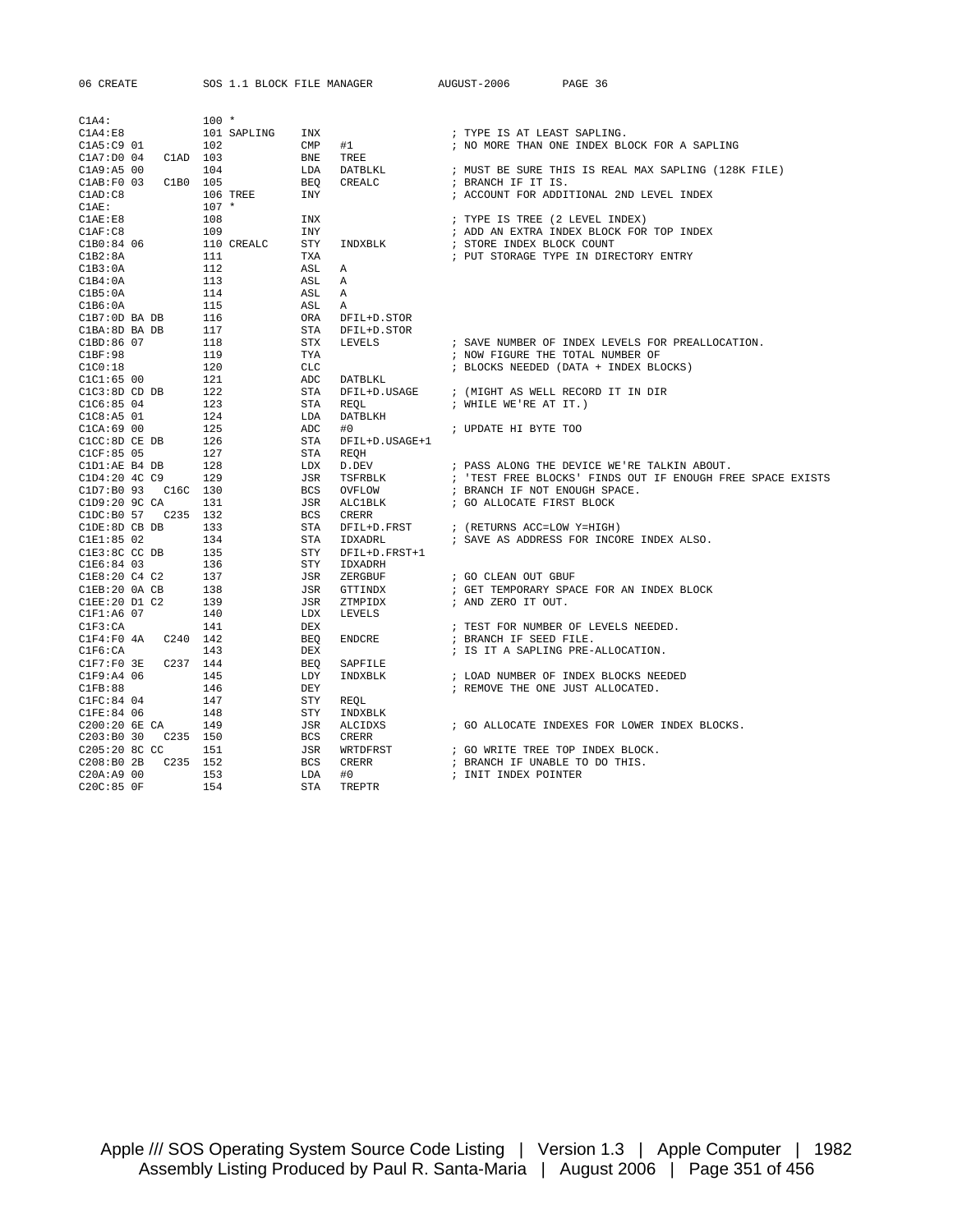| 06 CREATE                | SOS 1.1 BLOCK FILE MANAGER |            |                       | AUGUST-2006                     | PAGE 37                                                    |
|--------------------------|----------------------------|------------|-----------------------|---------------------------------|------------------------------------------------------------|
|                          |                            |            |                       |                                 |                                                            |
| $C20E:A4$ OF             | 156 FILLTREE               | LDY        | TREPTR                |                                 |                                                            |
| C210:B1B2                | 157                        | LDA        | (TINDX), Y            | ; GET ADDRESS OF LOWER BLOCK    |                                                            |
| C212:8502                | 158                        | STA        | IDXADRL               |                                 |                                                            |
| C214:E6 B3               | 159                        | INC        | TINDX+1               |                                 | ; BUMP TO PAGE 2 TO GET HI ADDRESS.                        |
| C216:B1 B2               | 160                        | LDA        | (TINDX), Y            | ; GET HIGH ADDRESS.             |                                                            |
| C218:8503                | 161                        | <b>STA</b> | IDXADRH               |                                 |                                                            |
| C21A:C6 B3               | 162                        | DEC        | TINDX+1               | ; CLEAN UP AFTER SELF           |                                                            |
| C21C:C6 06               | 163                        | <b>DEC</b> | INDXBLK               |                                 | ; IS THIS THE LAST BLOCK ALLOCATED?                        |
| C21E:F0 17<br>C237 164   |                            | BEQ        | LSTSAP                |                                 | ; YES, ALLOCATE PARTIAL FILLED INDEX BLOCK                 |
| C220: A900               | 165                        | LDA        | #0                    | ; ALLOCATE ALL 256 INDEXES      |                                                            |
| C222:8504                | 166                        | STA        | REOL                  |                                 |                                                            |
| C224:20 6D C2            | 167                        | JSR        | SAPINDX               | ; AND WRITE ZEROED DATA BLOCKS. |                                                            |
| C227:B0C<br>C235 168     |                            | <b>BCS</b> | CRERR                 | ; STOP IF ERROR ENCOUNTERED.    |                                                            |
| C229:20 78 CC            | 169                        | JSR        | WRTINDX               | ; WRITE INDEX BLOCK             |                                                            |
| $C22C:BO$ 07<br>C235 170 |                            | <b>BCS</b> | CRERR                 | ; HOPEFULLY NEVER TAKEN.        |                                                            |
| C22E:E6 OF               | 171                        | INC        | TREPTR                |                                 |                                                            |
| C230:20 90 CC            | 172                        | JSR        | RDFRST                | ; READ IN TOP INDEX AGAIN.      |                                                            |
| C233:90 D9 C20E 173      |                            | BCC        | <b>FILLTREE</b>       | ; BRANCH IF NO ERROR.           |                                                            |
| C235:38                  | 174 CRERR                  | SEC        |                       | ; JUST IN CASE IT WAS CLEAR.    |                                                            |
| C236:60                  | 175                        | <b>RTS</b> |                       | ; RETURN ERROR.                 |                                                            |
| C237:                    | $176 *$                    |            |                       |                                 |                                                            |
| C237:                    | $177 *$                    |            |                       |                                 |                                                            |
| C237: C237 178 SAPFILE   |                            | EOU        | $\star$               |                                 |                                                            |
| C237:AB00                | 179 LSTSAP                 | LDA        | DATBLKL               |                                 | ; GET NUMBER OF DATA BLOCKS (LOW BYTE) REOUESTED.          |
| C239:8504                | 180                        | <b>STA</b> | REOL                  |                                 |                                                            |
| C23B:20 6D C2            | 181                        | JSR        | SAPINDX               |                                 | ; GO ALLOCATE DATA BLOCKS AND WRITE EM.                    |
| C23E:B0 F5 C235 182      |                            | <b>BCS</b> | CRERR                 |                                 |                                                            |
| C240:20 78 CC            | 183 ENDCRE                 | JSR        | WRTINDX               |                                 | ; GO WRITE INDEX BLOCK. (FOR SEED THIS IS DATA.)           |
| C243:B0 F0<br>C235 184   |                            | <b>BCS</b> | CRERR                 |                                 |                                                            |
| $C245:A2$ 03             | 185                        | LDX        | #3                    |                                 | ; MOVE CREATION TIME FOR THIS ENTRY                        |
| C247:B5 38               | 186 TRETIME                | LDA        | DATELO, X             |                                 |                                                            |
| C249:9D D2 DB            | 187                        | STA        | DFIL+D.CREDT, X       |                                 |                                                            |
| $C24C$ : CA              | 188                        | DEX        |                       |                                 |                                                            |
| C24D:10 F8 C247 189      |                            | <b>BPL</b> | TRETIME               |                                 |                                                            |
| C24F:EE A9 DB            | 190 ENDCREO                | INC        | H.FCNT                |                                 | ; ADD ONE TO TOTAL NUMBER OF FILES IN SPECIFIED DIRECTORY. |
| $C252:DD$ OD<br>C261 191 |                            | <b>BNE</b> | ENDCRE1               |                                 |                                                            |
| C254:EE AA DB            | 192                        | INC        | $H.FCNT+1$            |                                 |                                                            |
| C257:AA203               | 193                        | LDX        | #3                    | ; ENSURE MOD                    |                                                            |
| C259:B5 38               | 194 ENDCRX                 | LDA        | DATELO, X             | ; DATE/TIME                     |                                                            |
| C25B:9D DB DB            | 195                        | STA        | DFIL+D. MODDT, X ; IS |                                 |                                                            |
| C25E:CA                  | 196                        | DEX        |                       | ; INITIALIZED                   |                                                            |
| C25F:10 F8 C259 197      |                            | <b>BPL</b> | ENDCRX                |                                 |                                                            |
| C261:AE B4 DB            | 198 ENDCRE1                | LDX        | D.DEV                 | ; UPDATE APPROPRIATE BIT MAP    |                                                            |
| C264:20 E4 CB            | 199                        | JSR        | UPBMAP                |                                 |                                                            |
| C267:B0 79 C2E2 200      |                            | <b>BCS</b> | CRERR2                | ; BRANCH ON BITMAP UPDATE ERR   |                                                            |
| C269:20 F0 C3            | 201                        | JSR        | DREVISE               | ; UPDATE DIRECTORY LAST         |                                                            |
| C26C:60                  | 202                        | <b>RTS</b> |                       | ; RETURN ERRORS OR OK RESULT    |                                                            |
| C26D:                    | $203 *$                    |            |                       |                                 |                                                            |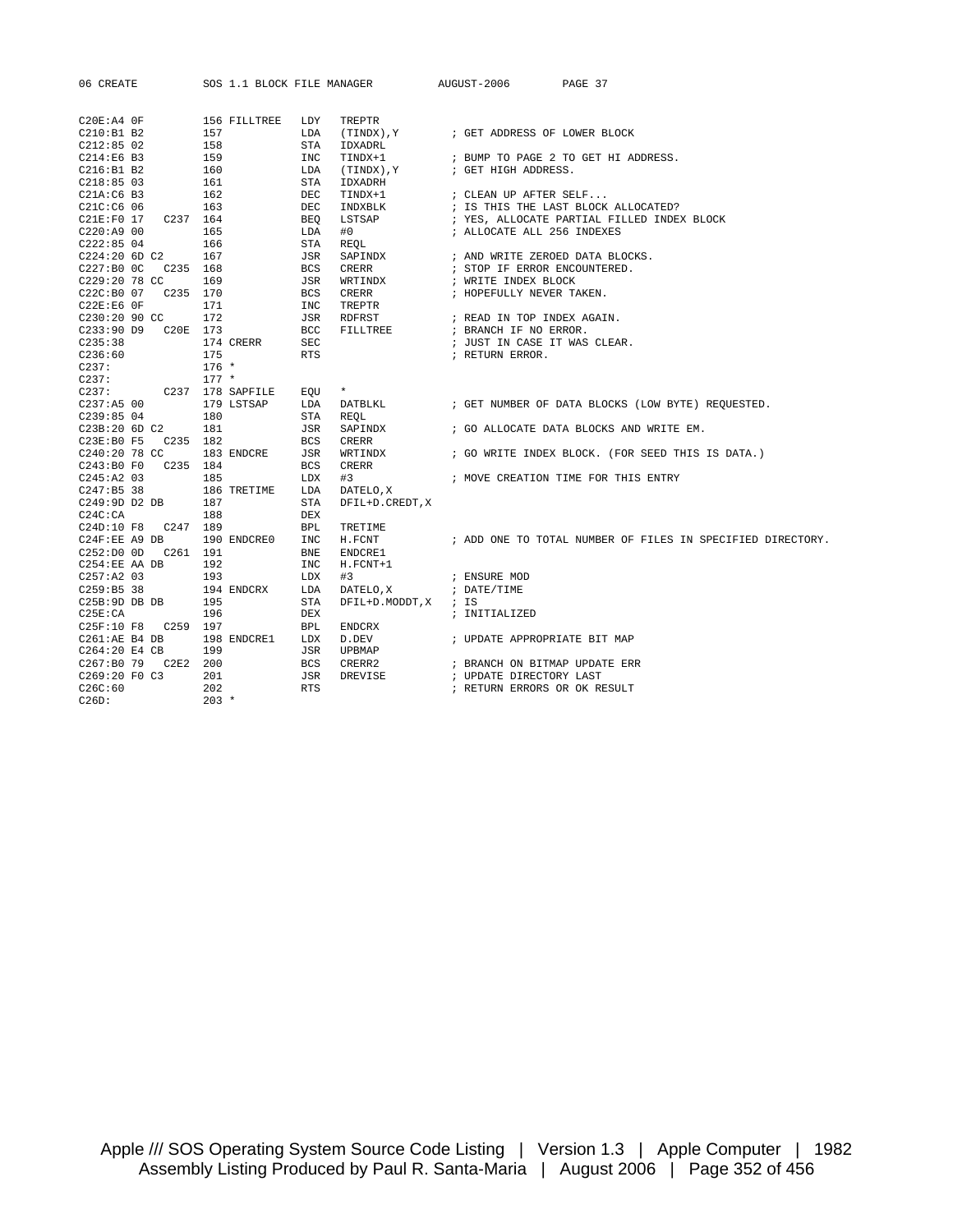| 06 CREATE                                                                                                                                                                    |                 |                   |       | SOS 1.1 BLOCK FILE MANAGER AUGUST-2006 PAGE 38                                                                                                                                                                               |
|------------------------------------------------------------------------------------------------------------------------------------------------------------------------------|-----------------|-------------------|-------|------------------------------------------------------------------------------------------------------------------------------------------------------------------------------------------------------------------------------|
|                                                                                                                                                                              |                 |                   |       |                                                                                                                                                                                                                              |
|                                                                                                                                                                              |                 |                   |       | C-201-130 10 (231 - 1200 - 1200 - 1200 - 1200 - 1200 - 1200 - 1200 - 1200 - 1200 - 1200 - 1200 - 1200 - 1200 - 1200 - 1200 - 1200 - 1200 - 1200 - 1200 - 1200 - 1200 - 1200 - 1200 - 1200 - 1200 - 1200 - 1200 - 1200 - 1200 |
|                                                                                                                                                                              |                 |                   |       |                                                                                                                                                                                                                              |
|                                                                                                                                                                              |                 |                   |       |                                                                                                                                                                                                                              |
|                                                                                                                                                                              |                 |                   |       |                                                                                                                                                                                                                              |
|                                                                                                                                                                              |                 |                   |       |                                                                                                                                                                                                                              |
|                                                                                                                                                                              |                 |                   |       |                                                                                                                                                                                                                              |
|                                                                                                                                                                              |                 |                   |       |                                                                                                                                                                                                                              |
|                                                                                                                                                                              |                 |                   |       |                                                                                                                                                                                                                              |
|                                                                                                                                                                              |                 |                   |       |                                                                                                                                                                                                                              |
|                                                                                                                                                                              |                 |                   |       |                                                                                                                                                                                                                              |
|                                                                                                                                                                              |                 |                   |       |                                                                                                                                                                                                                              |
|                                                                                                                                                                              |                 |                   |       |                                                                                                                                                                                                                              |
|                                                                                                                                                                              |                 |                   |       |                                                                                                                                                                                                                              |
|                                                                                                                                                                              |                 |                   |       |                                                                                                                                                                                                                              |
|                                                                                                                                                                              |                 |                   |       |                                                                                                                                                                                                                              |
|                                                                                                                                                                              |                 |                   |       |                                                                                                                                                                                                                              |
|                                                                                                                                                                              |                 |                   |       |                                                                                                                                                                                                                              |
|                                                                                                                                                                              |                 |                   |       |                                                                                                                                                                                                                              |
|                                                                                                                                                                              |                 |                   |       |                                                                                                                                                                                                                              |
|                                                                                                                                                                              |                 |                   |       |                                                                                                                                                                                                                              |
|                                                                                                                                                                              |                 |                   |       |                                                                                                                                                                                                                              |
|                                                                                                                                                                              |                 |                   |       |                                                                                                                                                                                                                              |
|                                                                                                                                                                              |                 |                   |       |                                                                                                                                                                                                                              |
|                                                                                                                                                                              |                 |                   |       |                                                                                                                                                                                                                              |
|                                                                                                                                                                              |                 |                   |       | TINDX+1 $\cdot$ BUMP HI ADDR OF INDEX BUFFER TO ACCESS HIGH ADDR.                                                                                                                                                            |
|                                                                                                                                                                              |                 |                   |       |                                                                                                                                                                                                                              |
|                                                                                                                                                                              |                 |                   |       |                                                                                                                                                                                                                              |
|                                                                                                                                                                              |                 |                   |       |                                                                                                                                                                                                                              |
|                                                                                                                                                                              |                 |                   |       |                                                                                                                                                                                                                              |
|                                                                                                                                                                              |                 |                   |       |                                                                                                                                                                                                                              |
|                                                                                                                                                                              |                 |                   |       |                                                                                                                                                                                                                              |
|                                                                                                                                                                              |                 |                   |       |                                                                                                                                                                                                                              |
|                                                                                                                                                                              |                 |                   |       |                                                                                                                                                                                                                              |
|                                                                                                                                                                              |                 |                   |       |                                                                                                                                                                                                                              |
|                                                                                                                                                                              |                 |                   |       |                                                                                                                                                                                                                              |
|                                                                                                                                                                              |                 |                   |       |                                                                                                                                                                                                                              |
|                                                                                                                                                                              |                 |                   |       |                                                                                                                                                                                                                              |
|                                                                                                                                                                              |                 |                   |       |                                                                                                                                                                                                                              |
| C2BC:60 243 DATDONE RTS<br>C2BD: 244 *<br>C2BD: C2BD 245 REPEATIO EQU *                                                                                                      |                 |                   |       | ; RETURN STATUS (CARRY SET IF ERROR)                                                                                                                                                                                         |
|                                                                                                                                                                              |                 |                   |       |                                                                                                                                                                                                                              |
|                                                                                                                                                                              |                 |                   |       |                                                                                                                                                                                                                              |
|                                                                                                                                                                              |                 |                   |       |                                                                                                                                                                                                                              |
|                                                                                                                                                                              |                 |                   |       |                                                                                                                                                                                                                              |
|                                                                                                                                                                              |                 |                   |       |                                                                                                                                                                                                                              |
|                                                                                                                                                                              |                 |                   |       |                                                                                                                                                                                                                              |
|                                                                                                                                                                              |                 |                   |       | #0 $\qquad$ ; ZERO OUT THE GENERAL PURPOSE BUFFER                                                                                                                                                                            |
|                                                                                                                                                                              |                 |                   |       |                                                                                                                                                                                                                              |
|                                                                                                                                                                              |                 |                   |       |                                                                                                                                                                                                                              |
|                                                                                                                                                                              |                 |                   |       |                                                                                                                                                                                                                              |
|                                                                                                                                                                              |                 | INY<br>INY<br>BNE |       |                                                                                                                                                                                                                              |
| C2CE:DO F7  C2C7 255                                                                                                                                                         |                 |                   | ZGBUF |                                                                                                                                                                                                                              |
| $\begin{tabular}{llllll} $\texttt{C2D0:60}$ & & $\texttt{256}$ \\ $\texttt{C2D1}:$ & & $\texttt{257}$~\star$ \\ $\texttt{C2D1}:$ & & $\texttt{258}$~\star$ \\ \end{tabular}$ |                 | <b>RTS</b>        |       |                                                                                                                                                                                                                              |
|                                                                                                                                                                              |                 |                   |       |                                                                                                                                                                                                                              |
|                                                                                                                                                                              |                 |                   |       |                                                                                                                                                                                                                              |
| C2D1:A0 00<br>C2D3:98                                                                                                                                                        | 259 ZTMPIDX LDY |                   |       |                                                                                                                                                                                                                              |
|                                                                                                                                                                              | 260             | TYA               |       |                                                                                                                                                                                                                              |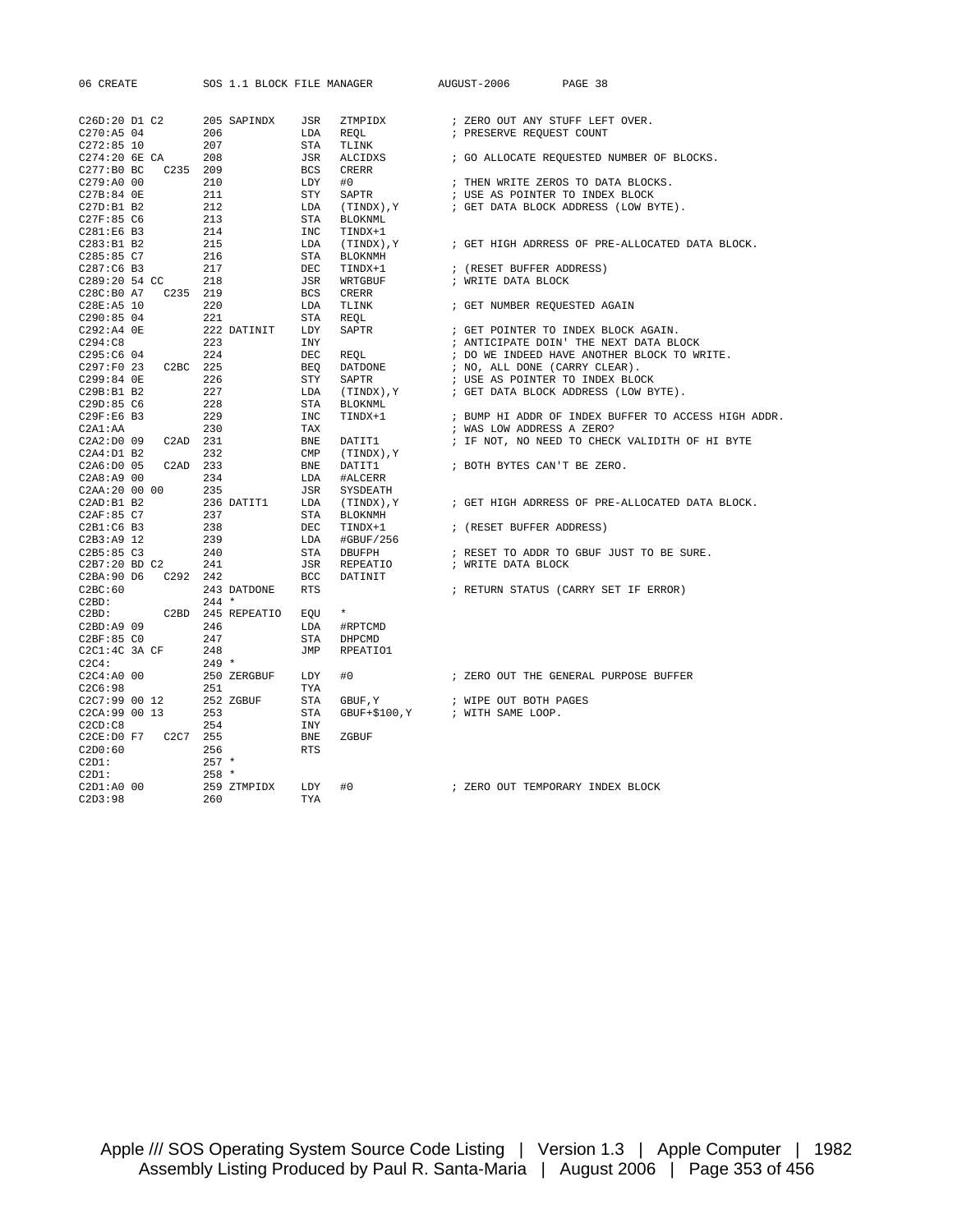| 06 CREATE    |      | SOS 1.1 BLOCK FILE MANAGER |            |            | AUGUST-2006                 | PAGE 39 |
|--------------|------|----------------------------|------------|------------|-----------------------------|---------|
|              |      |                            |            |            |                             |         |
|              |      |                            |            |            |                             |         |
| C2D4:91B2    |      | 261 ZINDX1                 | <b>STA</b> | Y. (XCNIT) | ; THIS HAS TO BE DONE A     |         |
| C2D6:CB      |      | 262                        | <b>TNY</b> |            | ; TIME SINCE IT'S INDIRECT. |         |
| $C2D7:D0$ FB | C2D4 | 263                        | <b>BNE</b> | ZINDX1     |                             |         |
| $C2D9:EG$ B3 |      | 264                        | TNC.       | TINDX+1    |                             |         |
| C2DB:91B2    |      | 265 ZINDX2                 | <b>STA</b> | (TINDX), Y |                             |         |
| C2DD:CB      |      | 266                        | <b>INY</b> |            |                             |         |
| $C2DF:D0$ FB | C2DB | 267                        | BNE.       | ZINDX2     |                             |         |
| $C2E0:CG$ B3 |      | 268                        | DEC.       | TINDX+1    | ; RESTORE PROPER ADDRESS    |         |
| C2E2:60      |      | 269 CRERR2                 | <b>RTS</b> |            |                             |         |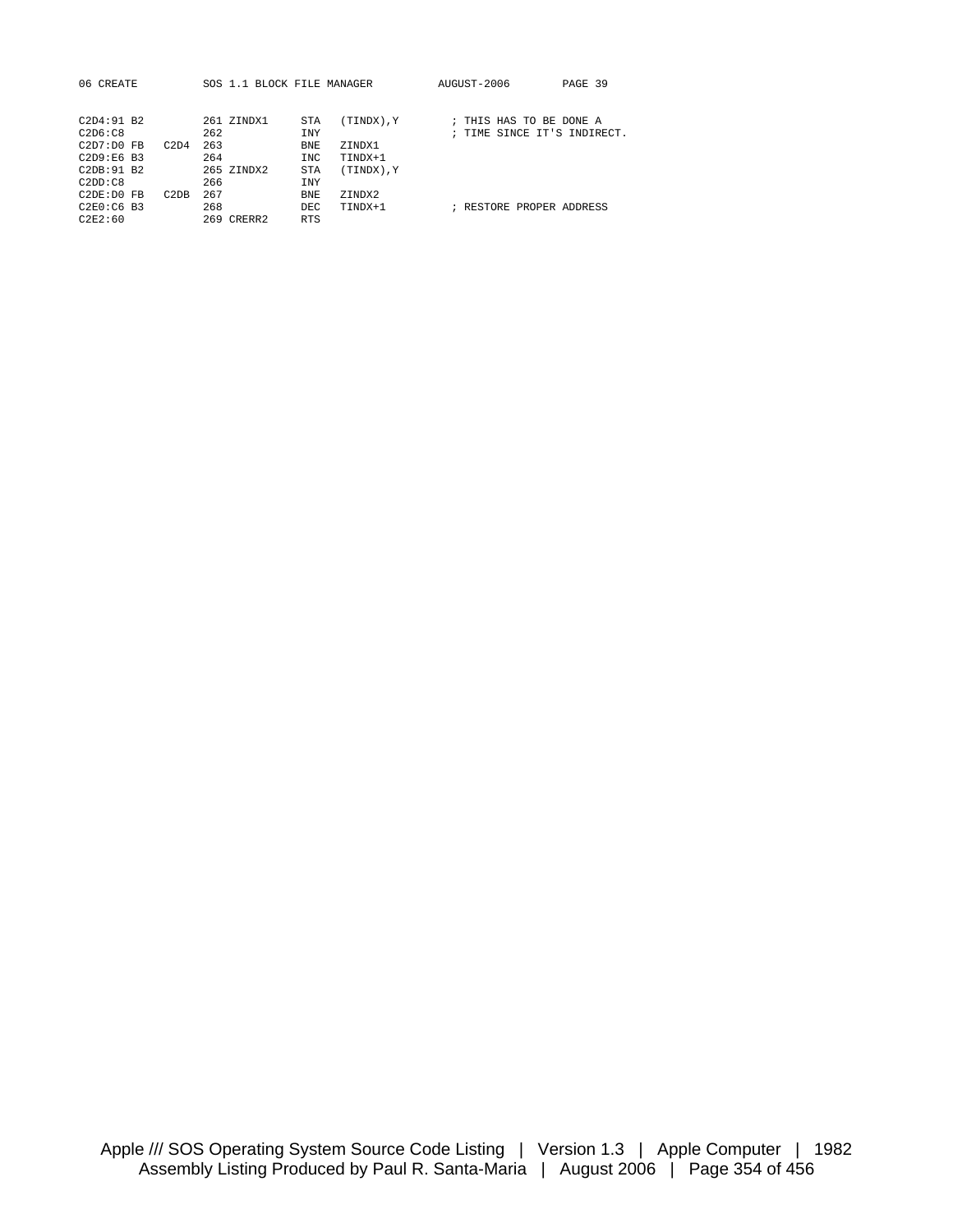| 06 CREATE                                                           | SOS 1.1 BLOCK FILE MANAGER |     | AUGUST-2006 PAGE 40                                                                                                                                                                                                                          |
|---------------------------------------------------------------------|----------------------------|-----|----------------------------------------------------------------------------------------------------------------------------------------------------------------------------------------------------------------------------------------------|
|                                                                     |                            |     |                                                                                                                                                                                                                                              |
|                                                                     |                            |     |                                                                                                                                                                                                                                              |
|                                                                     |                            |     |                                                                                                                                                                                                                                              |
|                                                                     |                            |     |                                                                                                                                                                                                                                              |
|                                                                     |                            |     |                                                                                                                                                                                                                                              |
|                                                                     |                            |     |                                                                                                                                                                                                                                              |
|                                                                     |                            |     |                                                                                                                                                                                                                                              |
|                                                                     |                            |     |                                                                                                                                                                                                                                              |
|                                                                     |                            |     |                                                                                                                                                                                                                                              |
|                                                                     |                            |     |                                                                                                                                                                                                                                              |
|                                                                     |                            |     |                                                                                                                                                                                                                                              |
|                                                                     |                            |     |                                                                                                                                                                                                                                              |
|                                                                     |                            |     |                                                                                                                                                                                                                                              |
|                                                                     |                            |     |                                                                                                                                                                                                                                              |
|                                                                     |                            |     |                                                                                                                                                                                                                                              |
|                                                                     |                            |     |                                                                                                                                                                                                                                              |
|                                                                     |                            |     |                                                                                                                                                                                                                                              |
|                                                                     |                            |     |                                                                                                                                                                                                                                              |
|                                                                     |                            |     |                                                                                                                                                                                                                                              |
|                                                                     |                            |     |                                                                                                                                                                                                                                              |
|                                                                     |                            |     |                                                                                                                                                                                                                                              |
|                                                                     |                            |     |                                                                                                                                                                                                                                              |
|                                                                     |                            |     |                                                                                                                                                                                                                                              |
|                                                                     |                            |     |                                                                                                                                                                                                                                              |
|                                                                     |                            |     |                                                                                                                                                                                                                                              |
|                                                                     |                            |     |                                                                                                                                                                                                                                              |
|                                                                     |                            |     |                                                                                                                                                                                                                                              |
|                                                                     |                            |     |                                                                                                                                                                                                                                              |
|                                                                     |                            |     |                                                                                                                                                                                                                                              |
|                                                                     |                            |     |                                                                                                                                                                                                                                              |
|                                                                     |                            |     |                                                                                                                                                                                                                                              |
|                                                                     |                            |     |                                                                                                                                                                                                                                              |
|                                                                     |                            |     |                                                                                                                                                                                                                                              |
|                                                                     |                            |     |                                                                                                                                                                                                                                              |
|                                                                     |                            |     |                                                                                                                                                                                                                                              |
|                                                                     |                            |     |                                                                                                                                                                                                                                              |
|                                                                     |                            |     |                                                                                                                                                                                                                                              |
|                                                                     |                            |     |                                                                                                                                                                                                                                              |
|                                                                     |                            |     |                                                                                                                                                                                                                                              |
|                                                                     |                            |     |                                                                                                                                                                                                                                              |
|                                                                     |                            |     |                                                                                                                                                                                                                                              |
|                                                                     |                            |     |                                                                                                                                                                                                                                              |
|                                                                     |                            |     |                                                                                                                                                                                                                                              |
|                                                                     |                            |     |                                                                                                                                                                                                                                              |
|                                                                     |                            |     |                                                                                                                                                                                                                                              |
|                                                                     |                            |     |                                                                                                                                                                                                                                              |
|                                                                     |                            |     |                                                                                                                                                                                                                                              |
|                                                                     |                            |     |                                                                                                                                                                                                                                              |
| C348:88                                                             | 318                        | DEY |                                                                                                                                                                                                                                              |
| C349:10 F1 C33C 319                                                 |                            |     |                                                                                                                                                                                                                                              |
| C34B:AD A7 DB 320                                                   |                            |     |                                                                                                                                                                                                                                              |
|                                                                     |                            |     |                                                                                                                                                                                                                                              |
|                                                                     |                            |     |                                                                                                                                                                                                                                              |
| C34E:8D 2A 12<br>C351:AD BA DB 322<br>C354:A8 323<br>C355:09 E0 324 |                            |     | BPL DRSTUF<br>IDA H.ENTLN ; OVER WRITE LAST BYTE MOVED IN ABOVE LOOP WITH<br>STA GBUF+HRELN+4 ; THE PARENT DIRECTORY ENTRY LENGTH.<br>LDA DFIL+D.STOR ; SET HEADER TYPE AND NAME<br>TAY<br>ORA #HEDTYP*16<br>STA GBUF+HNLEN+4<br>: (AND WHIL |
|                                                                     |                            |     |                                                                                                                                                                                                                                              |
| C357:8D 04 12                                                       | 325                        |     |                                                                                                                                                                                                                                              |
| C35A:98                                                             | 326                        |     |                                                                                                                                                                                                                                              |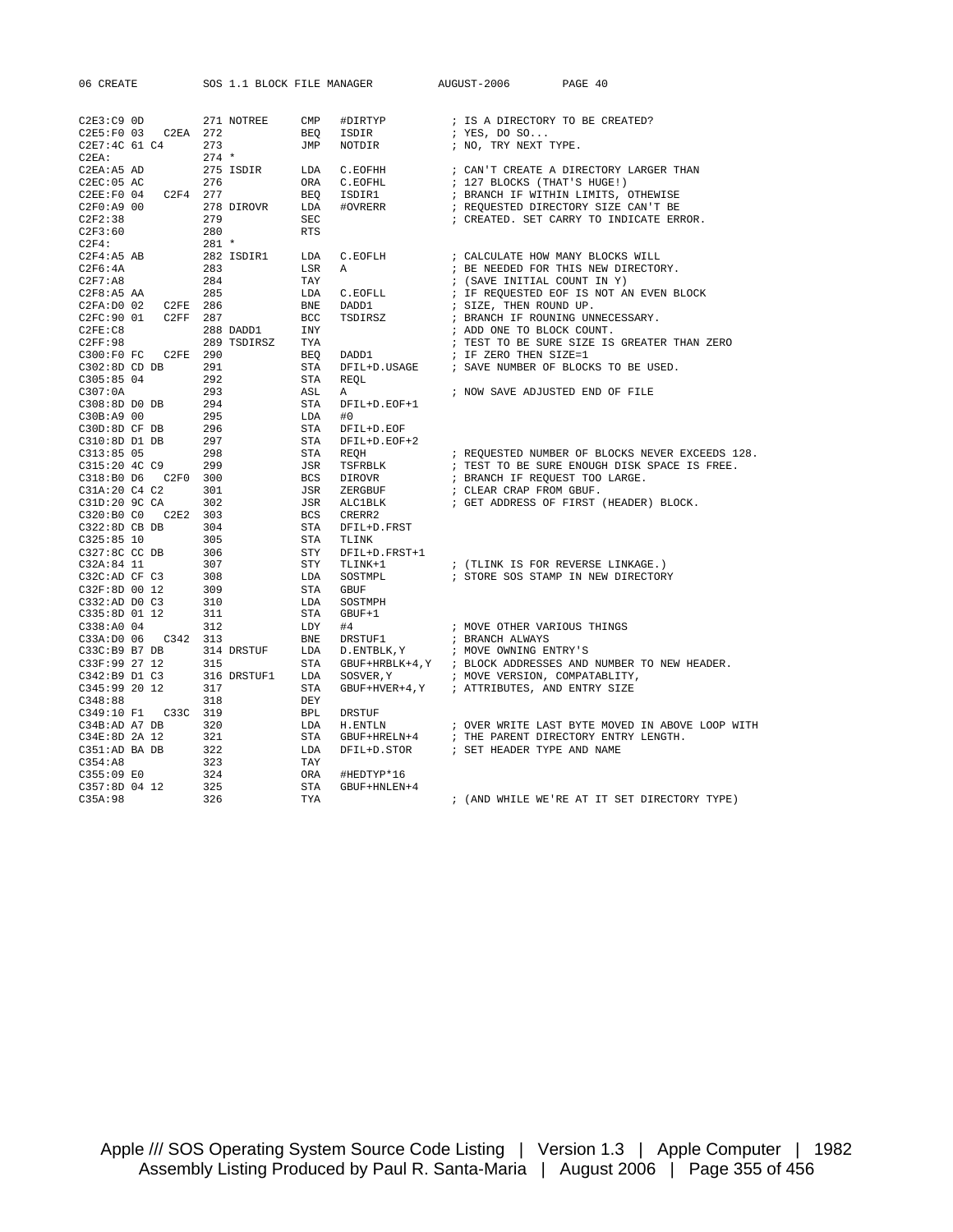| 06 CREATE           |              | SOS 1.1 BLOCK FILE MANAGER   | AUGUST-2006<br>PAGE 41                             |
|---------------------|--------------|------------------------------|----------------------------------------------------|
|                     |              |                              |                                                    |
| C35B:09 D0          | 327          | ORA<br>#DIRTYP*16            |                                                    |
| C35D:8D BA DB       | 328          | <b>STA</b><br>DFIL+D. STOR   |                                                    |
| C360:               | $329 *$      |                              |                                                    |
| C360:B9 BA DB       | 330 MVHNAME  | LDA<br>DFIL+D.STOR, Y        |                                                    |
| C363:99 04 12       | 331          | STA                          | GBUF+HNLEN+4, Y ; MOVE HEADER NAME                 |
| C366:88             | 332          | DEY                          |                                                    |
| C367:D0 F7 C360 333 |              | BNE<br><b>MVHNAME</b>        |                                                    |
| C369:AA203          | 334          | LDX<br>#3                    | ; GET CURRENT DATE.                                |
| C36B:B5 38          | 335 CRETIME  | LDA<br>DATELO, X             |                                                    |
| C36D:9D 1C 12       | 336          | STA                          | GBUF+HCRDT+4, X ; SAVE AS HEADER CREATION TIME     |
| C370:9D D2 DB       | 337          | STA                          | DFIL+D. CREDT, X ; AND DATE OF FILE CREATE.        |
| C373:CA             | 338          | DEX                          |                                                    |
| C374:10 F5 C36B 339 |              | <b>BPL</b><br>CRETIME        |                                                    |
| C376:A9 76          | 340          | LDA<br>#\$76                 |                                                    |
| C378:8D 14 12       | 341          | STA<br>GBUF+HPENAB+4         | ; DUMMY PASSWORD                                   |
| C37B:C6 04          | 342          | DEC<br>REOL                  | ; TEST FOR ONE BLOCK DIRECTORY                     |
| C37D:F0 2D C3AC 343 |              | BEQ<br>DIRCREND              | ; IT IS, FINISH UP.                                |
| C37F:20 B4 C3       | 344          | JSR<br>DIRWRT                | ; GO WRITE FIRST DIRECTORY BLOCK AND ALLOCATE NEXT |
| C382:B0 4A C3CE 345 |              | BCS<br>DERROR                | ; PASS BACK ERROR.                                 |
| C384:20 C4 C2       | 346          | JSR<br>ZERGBUF               | ; CLEAN OUT GENERAL BUFFER AGAIN.                  |
| C387:A5 10          | 347 CRNXTDIR | LDA<br>TLINK                 | ; MOVE LAST BLOCK ADDRESS                          |
| C389:8D 00 12       | 348          | STA<br>GBUF                  | ; AS BACKWARD LINK.                                |
| C38C:A5 11          | 349          | LDA<br>TLINK+1               |                                                    |
| C38E:8D 01 12       | 350          | STA<br>GBUF+1                |                                                    |
| C391:A5 12          | 351          | LDA<br>FLINK                 | ; MAKE FORWARD LINK INTO CURRENT ADDRESS           |
| $C393:85$ 10        | 352          | STA<br>TLINK                 |                                                    |
| $C395:A5$ 13        | 353          | LDA<br>FLINK+1               |                                                    |
| $C397:85$ 11        | 354          | STA<br>TLINK+1               |                                                    |
| C399:C6 04          | 355          | DEC<br>REOL                  | ; IS THIS THE LAST BLOCK?                          |
| C39B:F0 0F C3AC 356 |              | BEO<br>DIRCREND              |                                                    |
| C39D:20 B4 C3       | 357          | JSR<br>DIRWRT                | ; WRITE THIS BLOCK AND ALLOCATE NEXT.              |
| C3A0:B0 2C C3CE 358 |              | <b>BCS</b><br>DERROR         |                                                    |
| $C3A2:A9$ 00        | 359          | LDA<br>#0                    | ; ZERO OUT FORWARD LINK                            |
| C3A4:8D 02 12       | 360          | STA<br>$GBUF+2$              |                                                    |
| C3A7:8D 03 12       | 361          | STA<br>$GBUF+3$              |                                                    |
|                     |              | BEO<br>CRNXTDIR              | ; BRANCH ALWAYS                                    |
| C3AC:               | $363 *$      |                              |                                                    |
| C3AC:20 C3 C3       | 364 DIRCREND | JSR<br>DIRWRT1               | ; WRITE LAST BLOCK OF THIS DIRECTORY               |
| C3AF:B0 1D C3CE 365 |              | <b>BCS</b><br>DERROR         |                                                    |
| C3B1:4C 4F C2       | 366          | JMP<br>ENDCRE0               | ; FINISH UP WRITING OWNER DIRECTORY STUFF.         |
| C3B4:               | $367 *$      |                              |                                                    |
| C3B4:20 9C CA       | 368 DIRWRT   | JSR<br>ALC1BLK               | ; GET ADDRESS OF NEXT BLOCK.                       |
| C3B7:B0 15 C3CE 369 |              | <b>BCS</b><br>DERROR         |                                                    |
| C3B9:8D 02 12       | 370          | STA<br>$GBUF+2$              |                                                    |
| C3BC:8C 03 12       | 371          | STY<br>$GBUF+3$              | ; SAVE LINK ADDRESS                                |
| C3BF:85 12          | 372          | STA<br>FLINK                 |                                                    |
| C3C1:84 13          | 373          | STY<br>$FLINK+1$             |                                                    |
| C3C3:AB 10          | 374 DIRWRT1  | LDA<br>TLINK                 | ; GET ADDRESS OF CURRENT BLOCK                     |
| C3C5:85 C6          | 375          | <b>STA</b><br><b>BLOKNML</b> |                                                    |
| C3C7:A5 11          | 376          | LDA<br>TLINK+1               |                                                    |
| C3C9:85 C7          | 377          | STA<br><b>BLOKNMH</b>        |                                                    |
| C3CB: 4C 54 CC      | 378          | JMP<br>WRTGBUF               | ; GO WRITE IT OUT                                  |
|                     |              |                              |                                                    |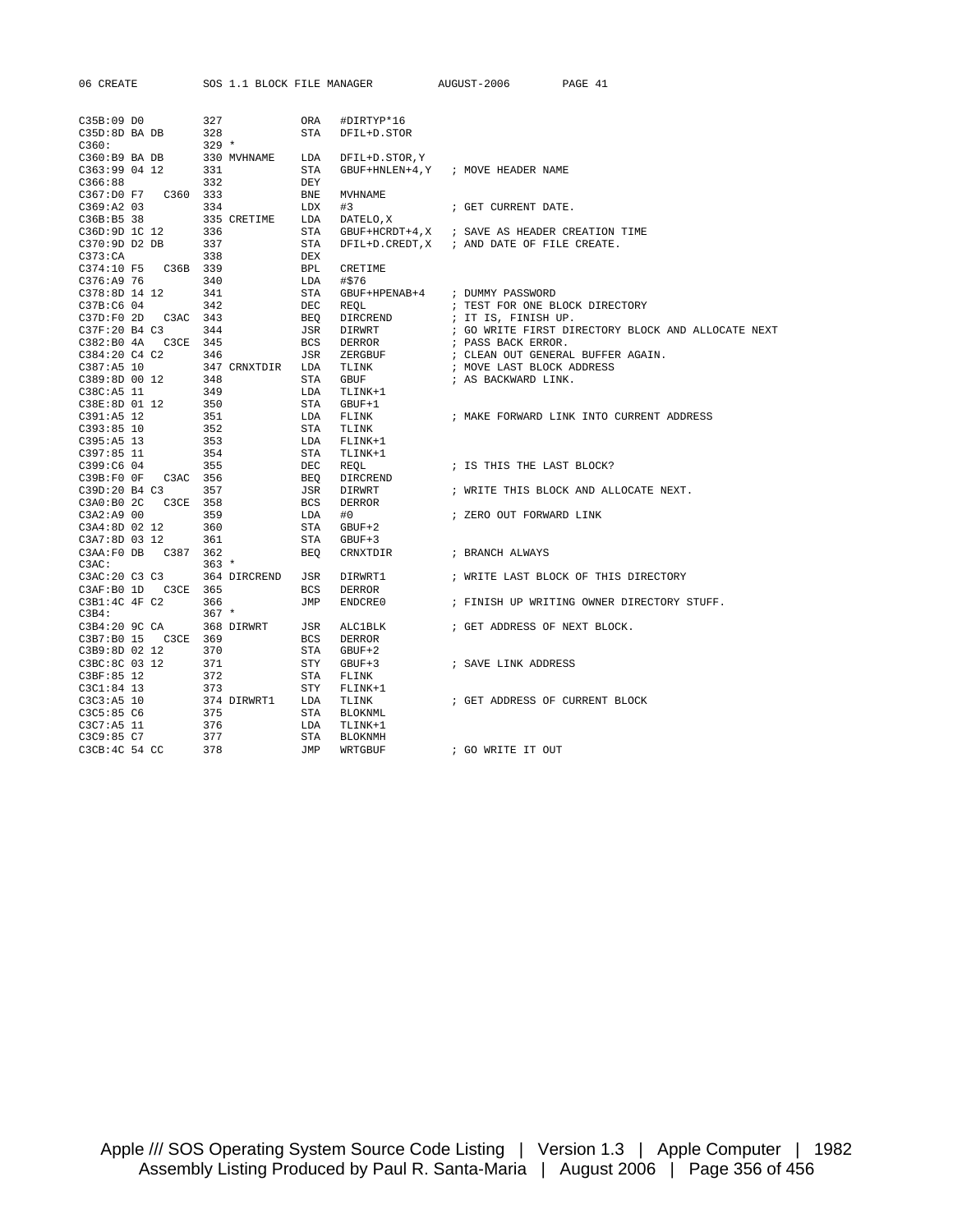| 06 CREATE        |                               | SOS 1.1 BLOCK FILE MANAGER |            |                    | AUGUST-2006           | PAGE 42                                             |
|------------------|-------------------------------|----------------------------|------------|--------------------|-----------------------|-----------------------------------------------------|
| C3CE:            |                               | $380 *$                    |            |                    |                       |                                                     |
| C3CE:            | C3CE                          | 381 ERRGBUF                | EOU        | $^\star$           |                       |                                                     |
| C3CE:60          |                               | 382 DERROR                 | <b>RTS</b> |                    |                       |                                                     |
| C3CF:            |                               | $383 *$                    |            |                    |                       |                                                     |
| C3CF:            |                               | $384 *$                    |            |                    |                       |                                                     |
| C3CF:00          |                               | 385 SOSTMPL                | <b>DFB</b> | \$0                |                       | ; THE FOLLOWING TWO BYTES ARE THE 'SOS STAMP'       |
| C3D0:00          |                               | 386 SOSTMPH                | <b>DFB</b> | \$0                |                       |                                                     |
| C3D1:            |                               | $387 *$                    |            |                    |                       |                                                     |
| C3D1:00 00 00 27 |                               | 388 SOSVER                 | <b>DFB</b> | 0, 0, 0, 0, 27, 13 |                       |                                                     |
| C3D6:            |                               | $389 *$                    |            |                    |                       |                                                     |
| C3D6:            |                               | $390 *$                    |            |                    |                       |                                                     |
| C3D6:            | C <sub>3</sub> D <sub>6</sub> | 391 RNDTAB                 | EOU        | $^\star$           |                       |                                                     |
| C3D6:A9 12       |                               | 392 ENTCALC                | LDA        | #GBUF/256          |                       | ; SET HIGH ADDRESS OF DIRECTORY ENTRY INDEX POINTER |
| C3D8:85 B5       |                               | 393                        | <b>STA</b> | <b>DRBUFPH</b>     |                       |                                                     |
| C3DA: A9 04      |                               | 394                        | LDA        | #4                 |                       | ; CALCULATE ADDRESS OF ENTRY BASED                  |
| C3DC:AE B9 DB    |                               | 395                        | LDX        | D. ENTNUM          | ; ON THE ENTRY NUMBER |                                                     |
| C3DF:18          |                               | 396 ECALCO                 | <b>CLC</b> |                    |                       |                                                     |
| C3E0:CA          |                               | 397 ECALC1                 | DEX        |                    |                       | ; ADDR=GBUF+((ENTNUM-1)*ENTLEN)                     |
| C3E1:F0 09       | C3EC                          | 398                        | <b>BEO</b> | ECALC2             |                       |                                                     |
| C3E3:6D A7 DB    |                               | 399                        | ADC        | H. ENTLN           |                       |                                                     |
| C3E6:90 F8       | C3E0                          | 400                        | <b>BCC</b> | ECALC1             |                       |                                                     |
| C3E8:E6 B5       |                               | 401                        | <b>INC</b> | <b>DRBUFPH</b>     | ; BUMP HI ADDRESS     |                                                     |
| C3EA:B0 F3       | C3DF                          | 402                        | <b>BCS</b> | ECALC0             | ; BRANCH ALWAYS.      |                                                     |
| C3EC:            |                               | $403 *$                    |            |                    |                       |                                                     |
| C3EC:85 B4       |                               | 404 ECALC2                 | <b>STA</b> | DRBUFPL            |                       | ; SAVE NEWLY CALCULATED LOW ADDRESS                 |
| C3EE:60          |                               | 405                        | <b>RTS</b> |                    |                       |                                                     |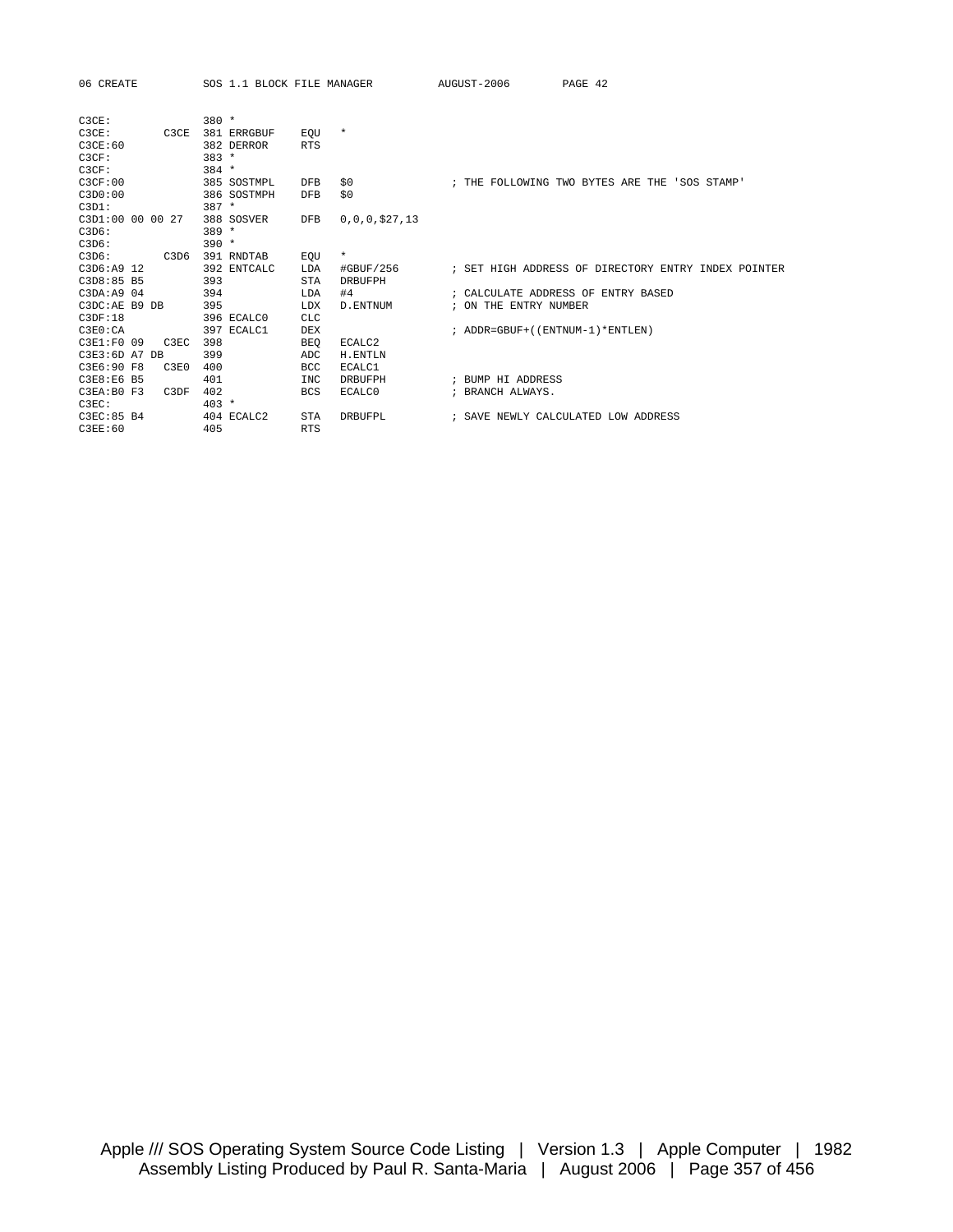| 06 CREATE                  | SOS 1.1 BLOCK FILE MANAGER |            |                  | AUGUST-2006                             | PAGE 43                                                    |
|----------------------------|----------------------------|------------|------------------|-----------------------------------------|------------------------------------------------------------|
|                            |                            |            |                  |                                         |                                                            |
|                            |                            |            |                  |                                         |                                                            |
| C3EF:60                    | 407 DERROR2                | <b>RTS</b> |                  |                                         |                                                            |
| C3F0:                      | $408 *$                    |            |                  |                                         |                                                            |
| C3F0:A5 38                 | 409 DREVISE                | LDA        | DATELO           | ; IF NO CLOCK,                          |                                                            |
| $C3F2:F0$ $0A$<br>C3FE 410 |                            | <b>BEO</b> | DREVISE1         | ; THEN DON'T TOUCH MOD T/D              |                                                            |
| $C3F4:A2$ 03               | 411                        | LDX        | #3               |                                         | ; MOVE LAST MODIFICATION DATE/TIME TO ENTRY BEING UPDATED. |
| C3F6:B5 38                 | 412 MODTIME                | LDA        | DATELO, X        |                                         |                                                            |
| C3F8:9D DB DB              | 413                        | <b>STA</b> | DFIL+D. MODDT, X |                                         |                                                            |
| C3FB:CA                    | 414                        | DEX        |                  |                                         |                                                            |
| C3FC:10 F8 C3F6 415        |                            | <b>BPL</b> | MODTIME          |                                         |                                                            |
| C3FE:                      | $416 *$                    |            |                  |                                         |                                                            |
| C3FE:AD D8 DB              | 417 DREVISE1               | LDA        | DFIL+D.ATTR      | ; MARK ENTRY AS BACKUPABLE              |                                                            |
| C401:0D 57 D9              | 418                        | ORA        | BKBITFLG         | ; BIT 5 = BACKUP NEEDED BIT             |                                                            |
| C404:8D D8 DB              | 419                        | <b>STA</b> | DFIL+D.ATTR      |                                         |                                                            |
| C407:AD B4 DB              | 420                        | LDA        | D.DEV            |                                         | ; GET DEVICE NUMBER OF DIRECTORY                           |
| C40A:85 35                 | 421                        | <b>STA</b> | DEVNUM           | ; TO BE REVISED.                        |                                                            |
| C40C:AD B7 DB              | 422                        | LDA        | D.ENTBLK         |                                         | ; AND ADDRESS OF DIRECTORY BLOCK                           |
| C40F:85 C6                 | 423                        | STA        | BLOKNML          | ; THAT CONTAINS THE ENTRY.              |                                                            |
| $C411:AD$ B8 DB            | 424                        | LDA        | D.ENTBLK+1       |                                         |                                                            |
| C414:85 C7                 | 425                        | STA        | <b>BLOKNMH</b>   |                                         |                                                            |
| C416:20 58 CC              | 426                        | JSR        | RDGBUF           |                                         | ; READ BLOCK INTO GENERAL PURPOSE BUFFER.                  |
| C419:B0 B3 C3CE 427        |                            | <b>BCS</b> | ERRGBUF          |                                         |                                                            |
| C41B:20 D6 C3              | 428                        | JSR        | <b>ENTCALC</b>   |                                         | ; FIX UP POINTER TO ENTRY LOCATION WITHIN GBUF.            |
| C41E:AC A7 DB              | 429                        | LDY        | H. ENTLN         |                                         | ; NOW MOVE 'D.' STUFF TO DIRECTORY.                        |
| C421:88                    | 430                        | DEY        |                  |                                         |                                                            |
| $C422:B9$ BA DB            | 431 MVDENT                 | LDA        | DFIL+D.STOR, Y   |                                         |                                                            |
| $C425:91\ B4$              | 432                        | STA        | (DRBUFPL), Y     |                                         |                                                            |
| C427:88                    | 433                        | DEY        |                  |                                         |                                                            |
| C428:10 F8 C422 434        |                            | <b>BPL</b> | MVDENT           |                                         |                                                            |
| C42A:AD B5 DB              | 435                        | LDA        | D.HEAD           |                                         | ; IS THE ENTRY BLOCK THE SAME AS THE                       |
| C42D:C5 C6                 | 436                        | CMP        | BLOKNML          | ; ENTRY'S HEADER BLOCK?                 |                                                            |
| C42F:DD 07<br>C438 437     |                            | <b>BNE</b> | SVENTDIR         | ; NO, SAVE ENTRY BLOCK                  |                                                            |
| $C431:AD\ B6\ DB$          | 438                        | LDA        | D.HEAD+1         | ; MAYBE, TEST HIGH ADDRESSES            |                                                            |
| C434:C5 C7                 | 439                        | CMP        | BLOKNMH          |                                         |                                                            |
| C436:F0 14<br>C44C 440     |                            | <b>BEO</b> | UPHEAD           |                                         | ; BRANCH IF THEY ARE THE SAME BLOCK.                       |
| C438:20 54 CC              | 441 SVENTDIR               | JSR        | WRTGBUF          | ; WRITE UPDATED DIRECTORY BLOCK         |                                                            |
| C43B:B0 B2<br>C3EF 442     |                            | <b>BCS</b> | DERROR2          | ; RETURN ANY ERROR.                     |                                                            |
| $C43D:AD$ B5 DB            | 443                        | LDA        | D.HEAD           | ; GET ADDRESS OF HEADER BLOCK           |                                                            |
| C440:85 C6                 | 444                        | <b>STA</b> | BLOKNML          |                                         |                                                            |
| $C442:AD$ B6 DB            | 445                        | LDA        | D.HEAD+1         |                                         |                                                            |
| C445:85 C7                 | 446                        | <b>STA</b> | <b>BLOKNMH</b>   |                                         |                                                            |
| C447:20 58 CC              | 447                        | <b>JSR</b> | <b>RDGBUF</b>    |                                         | ; READ IN HEADER BLOCK FOR MODIFICATION                    |
| C44A:B0 A3 C3EF 448        |                            | <b>BCS</b> | DERROR2          |                                         |                                                            |
| C44C:A0 01                 | 449 UPHEAD                 | LDY        | #1               |                                         | ; UPDATE CURRENT NUMBER OF FILES IN THIS DIRECTORY         |
| C44E:B9A9DB                | 450 UPHED1                 | LDA        | H.FCNT, Y        |                                         |                                                            |
| C451:99 25 12              | 451                        | STA        |                  | GBUF+HCENT+4, Y ; (CURRENT ENTRY COUNT) |                                                            |
| C454:88                    | 452                        | DEY        |                  |                                         |                                                            |
| C455:10 F7 C44E 453        |                            | <b>BPL</b> | UPHED1           |                                         |                                                            |
| C457:AD A6 DB              | 454                        | LDA        | H.ATTR           |                                         | ; ALSO UPDATE HEADER'S ATTRIBUTES.                         |
| C45A:8D 22 12              | 455                        | STA        | GBUF+HATTR+4     |                                         |                                                            |
| C45D:20 54 CC              | 456                        | JSR        | WRTGBUF          | ; GO WRITE UPDATED HEADER               |                                                            |
| C460:60                    | 457 DERROR1                | <b>RTS</b> |                  | ; IMPLICITLY RETURN ANY ERRORS          |                                                            |
| C461:                      | 458 *                      |            |                  |                                         |                                                            |
|                            |                            |            |                  |                                         |                                                            |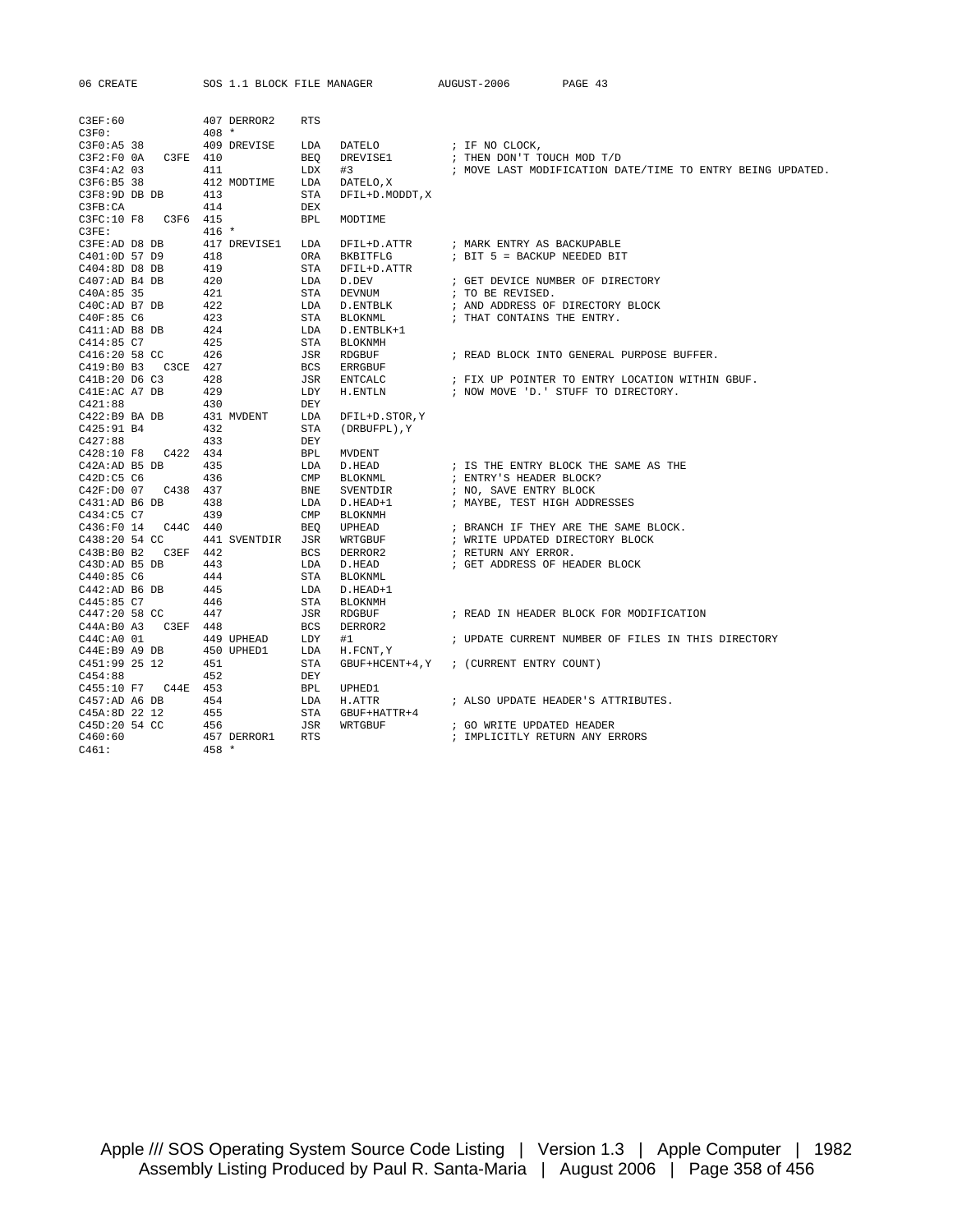| 06 CREATE     |      | SOS 1.1 BLOCK FILE MANAGER |             |            | AUGUST-2006         | PAGE 44                                         |  |  |
|---------------|------|----------------------------|-------------|------------|---------------------|-------------------------------------------------|--|--|
| C461:         |      | $460 *$                    |             |            |                     |                                                 |  |  |
| C461:A9 00    |      | 461 NOTDIR                 | LDA         | #TYPERR    |                     | ; NOT TREE OR DIRECTORY- NOT A RECOGNIZED TYPE! |  |  |
| C463:38       |      | 462 TSTERR                 | <b>SEC</b>  |            |                     |                                                 |  |  |
| C464:60       |      | 463                        | <b>RTS</b>  |            | ; DO NOTHING.       |                                                 |  |  |
| C465:         |      | $464 *$                    |             |            |                     |                                                 |  |  |
| C465:         |      | $465 *$                    |             |            |                     |                                                 |  |  |
| C465:AD 00 12 |      | 466 TSTSOS                 | LDA         | GBUF       | ; TEST SOS STAMP    |                                                 |  |  |
| C468:CD CF C3 |      | 467                        | CMP         | SOSTMPL    |                     |                                                 |  |  |
| C46B:D0 F6    | C463 | 468                        | <b>BNE</b>  | TSTERR     |                     |                                                 |  |  |
| C46D:AD 01 12 |      | 469                        | <b>T.DA</b> | $GBUF+1$   |                     |                                                 |  |  |
| C470:CD DO C3 |      | 470                        | CMP         | SOSTMPH    |                     |                                                 |  |  |
| C473:D0 EE    | C463 | 471                        | <b>BNE</b>  | TSTERR     |                     |                                                 |  |  |
| C475:AD 04 12 |      | 472                        | <b>T.DA</b> | $GBUF+4$   | ; TEST FOR HEADER   |                                                 |  |  |
| C478:29 E0    |      | 473                        | AND         | #SEO       |                     |                                                 |  |  |
| C47A:C9 E0    |      | 474                        | CMP         | #HEDTYP*16 |                     |                                                 |  |  |
| C47C:D0 E5    | C463 | 475                        | <b>BNE</b>  | TSTERR     |                     | ; BRANCH IF NOT SOS HEADER (NO ERROR NUMBER)    |  |  |
| C47E:18       |      | 476                        | <b>CLC</b>  |            | ; INDICATE NO ERROR |                                                 |  |  |
| C47F:60       |      | 477                        | <b>RTS</b>  |            |                     |                                                 |  |  |
| C480:         |      | $478 *$                    |             |            |                     |                                                 |  |  |
| C480:         |      | 479                        | CHN         | FNDFIL     |                     |                                                 |  |  |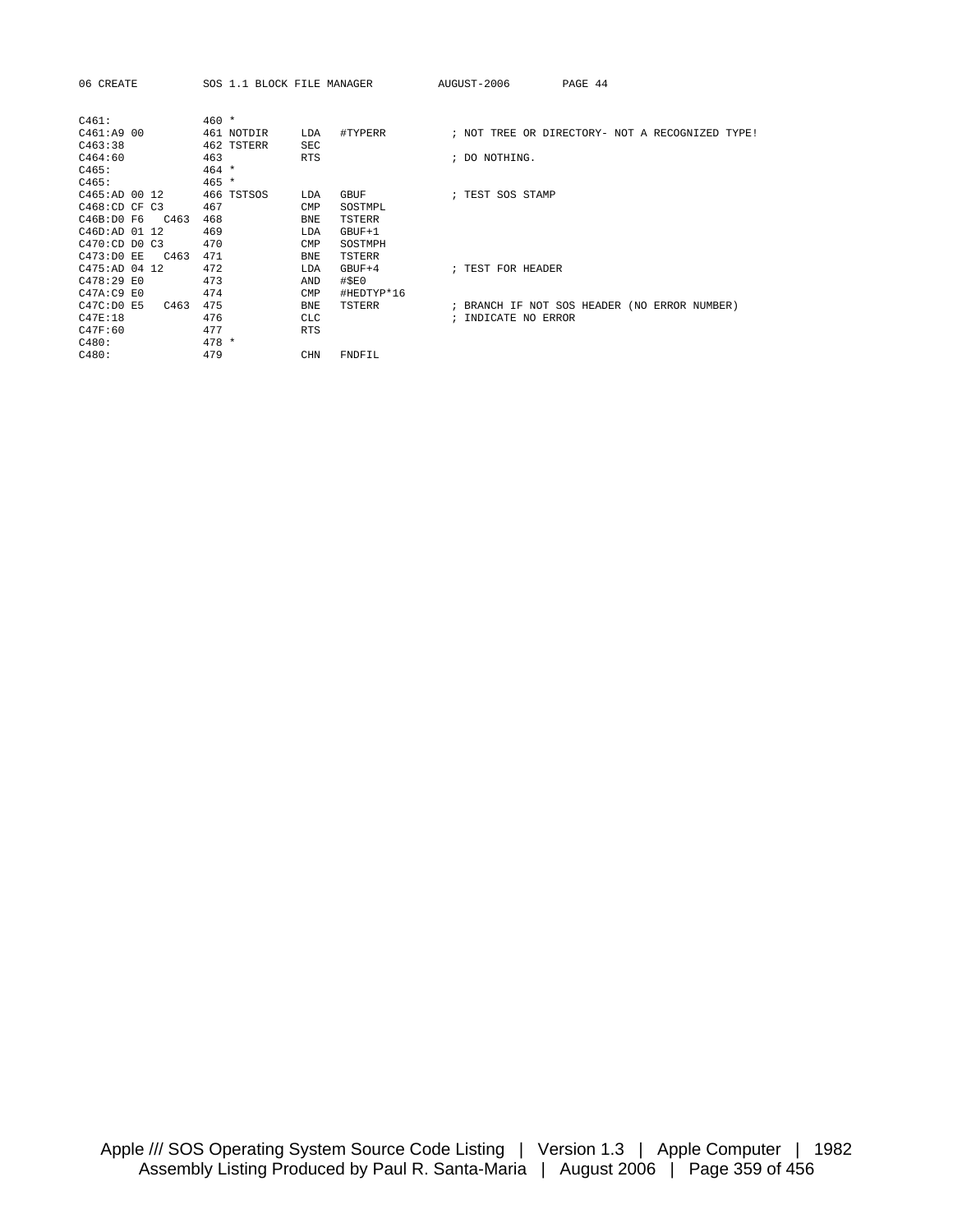| FNDFTL<br>07            |            | SOS 1.1 BLOCK FILE MANAGER   | AUGUST-2006<br>PAGE 45                  |
|-------------------------|------------|------------------------------|-----------------------------------------|
|                         |            |                              |                                         |
| C480:                   | $2 *$      |                              |                                         |
| C480:                   | $3 *$      |                              |                                         |
| C480:20 93 C4           | 4 FINDFILE | <b>JSR</b><br>LOOKFILE       | ; SEE IF FILE EXISTS                    |
| C483:B00D<br>$C_{1}492$ | 5          | <b>BCS</b><br>NOFIND         | AN ERROR WAS ENCOUNTERED<br>; BRANCH IF |
| C485:AC A7 DB           | 6 MOVENTRY | <b>LDY</b><br>H.ENTLN        | ; MOVE ENTIRE ENTRY INFO TO A SAFE AREA |
| C488:B1 B4              | 7 MOVENT1  | (DRBUFPL), Y<br>LDA          |                                         |
| C48A:99 BA DB           | 8          | <b>STA</b><br>DFIL+D.STOR, Y |                                         |
| C48D:88                 | 9          | <b>DEY</b>                   |                                         |
| C48F:10F8<br>C488       | 10         | MOVENT1<br>BPL               |                                         |
| C490:AA900              | 11         | #0<br>LDA                    | INDICATE ALL IS WELL<br>; TO            |
| C492:60                 | 12 NOFIND  | <b>RTS</b>                   | ; RETURN CONDITION CODES.               |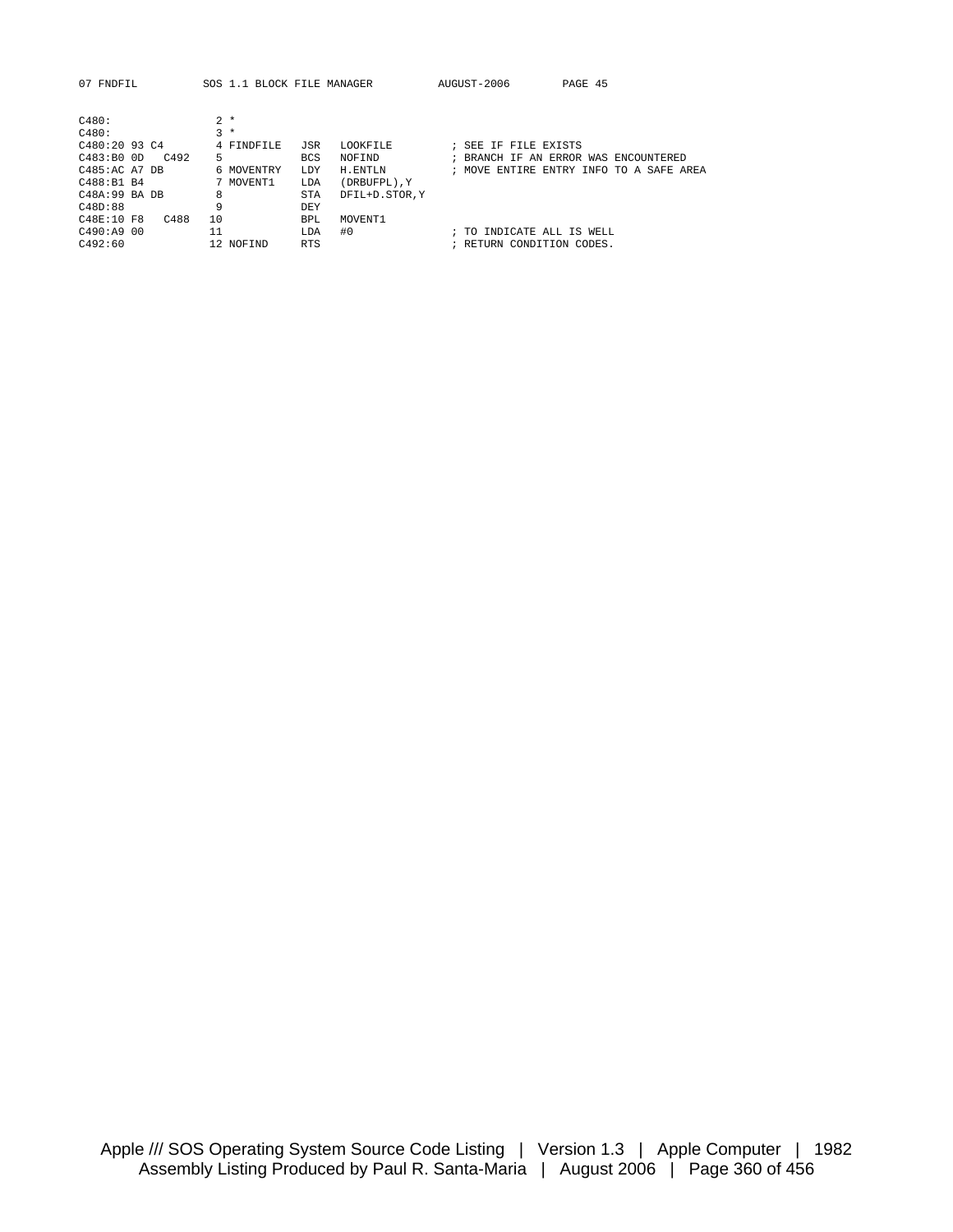| 07 FNDFIL            | SOS 1.1 BLOCK FILE MANAGER |                            | AUGUST-2006              | PAGE 46                                                         |  |
|----------------------|----------------------------|----------------------------|--------------------------|-----------------------------------------------------------------|--|
| C493:                | $14 *$                     |                            |                          |                                                                 |  |
| C493:                | $15 *$                     |                            |                          |                                                                 |  |
| C493:20 92 C6        | 16 LOOKFILE                | PREPROOT<br>JSR            |                          | ; FIND VOLUME AND SET UP OTHER BORING STUFF                     |  |
| C496:B0 57<br>C4EF   | 17                         | <b>BCS</b><br>FNDERR       |                          | ; PASS BACK ANY ERROR ENCOUNTERED                               |  |
| C498:A0 00           | 18                         | LDY<br>#0                  |                          | ; TEST TO SEE IF ONLY ROOT WAS SPECIFIED.                       |  |
| C49A:B1B0            | 19                         | LDA<br>(PATHNML), Y        |                          |                                                                 |  |
| C49C: D0 2F<br>C4CD  | 20                         | <b>BNE</b><br>LOOKFIL0     |                          | ; BRANCH IF MORE THAN ROOT.                                     |  |
| C49E:A9 12           | 21                         | LDA<br>#GBUF/256           |                          | ; OTHERWISE, REPORT A BADPATH ERROR                             |  |
| C4A0:85 B5           | 22                         | STA<br>DRBUFPH             |                          | ; (BUT FIRST CREATE A PHANTOM ENTRY FOR OPEN)                   |  |
| C4A2:A9 04           | 23                         | LDA<br>#4                  |                          |                                                                 |  |
| C4A4:85 B4           | 24                         | <b>STA</b><br>DRBUFPL      |                          |                                                                 |  |
| C4A6:A0 1F           | 25                         | LDY<br>#D.AUXID            |                          | ; FIRST MOVE IN ID, AND DATE STUFF.                             |  |
| C4A8:B1 B4           | 26 PHANTM1                 | LDA<br>(DRBUFPL), Y        |                          |                                                                 |  |
| C4AA:99 BA DB        | 27                         | STA<br>DFIL, Y             |                          |                                                                 |  |
| C4AD:88              | 28                         | DEY                        |                          |                                                                 |  |
| C4AE:CO 17           | 29                         | CPY<br>#D.CREDT-1          |                          |                                                                 |  |
| C4B0:D0 F6 C4A8      | 30                         | <b>BNE</b><br>PHANTM1      |                          |                                                                 |  |
| C4B2:B9 B5 C4        | 31 PHANTM2                 | LDA<br>ROOTSTUF-D.FILID, Y |                          |                                                                 |  |
| C4B5:99 BA DB        | 32                         | STA<br>DFIL, Y             |                          |                                                                 |  |
| C4B8:88              | 33                         | DEY                        |                          |                                                                 |  |
| C4B9:COOF            | 34                         | CPY<br>#D.FILID-1          |                          |                                                                 |  |
| C4BB:D0 F5<br>C4B2   | 35                         | <b>BNE</b><br>PHANTM2      |                          |                                                                 |  |
| C4BD: A9 D0          | 36                         | LDA<br>#DIRTYP*\$10        | ; FAKE DIRECTORY FILE    |                                                                 |  |
| C4BF:8D BA DB        | 37                         | STA<br>DFIL+D.STOR         |                          |                                                                 |  |
| C4C2:A9 00           | 38                         | LDA<br>#BADPATH            | ; (CARRY IS SET)         |                                                                 |  |
| C4C4:60              | 39                         | <b>RTS</b>                 |                          |                                                                 |  |
| C4C5:                | $40 *$                     |                            |                          |                                                                 |  |
| C4C5:00 02 00 04     | 41 ROOTSTUF                | <b>DFB</b><br>0, 2, 0, 4   |                          |                                                                 |  |
| C4C9:00 00 08 00     | 42                         | 0, 0, 8, 0<br>DFB          |                          |                                                                 |  |
| C4CD:                | $43 *$                     |                            |                          |                                                                 |  |
| C4CD: A9 00          | 44 LOOKFILO                | LDA<br>#0                  |                          | ; RESET FREE ENTRY INDICATOR                                    |  |
| C4CF:85 0C           | 45                         | <b>STA</b><br>NOFREE       |                          |                                                                 |  |
| C4D1:38              | 46                         | <b>SEC</b>                 |                          | ; INDICATE THAT THE DIRECTORY TO BE SEARCHED HAS HEADER IN THIS |  |
| <b>BLOCK</b>         |                            |                            |                          |                                                                 |  |
| $C4D2:A9$ 00         | 47 LOOKFIL1                | #0<br>LDA                  | ; RESET ENTRY COUNTER    |                                                                 |  |
| C4D4:8508            | 48                         | STA<br>TOTENT              |                          |                                                                 |  |
| C4D6:20 4D C6        | 49                         | JSR<br>LOOKNAM             |                          | ; LOOK FOR NAME POINTED TO BY 'PATHNML'                         |  |
| C4D9:90 16<br>C4F1   | 50                         | <b>BCC</b><br>NAMFOJMP     |                          | ; BRANCH IF NAME WAS FOUND.                                     |  |
| C4DB: A5 09          | 51                         | LDA<br>ENTCNTL             |                          | ; HAVE WE LOOKED AT ALL OF THE                                  |  |
| C4DD: E5 08          | 52                         | <b>SBC</b><br>TOTENT       |                          | ; ENTRIES IN THIS DIRECTORY?                                    |  |
| C4DF:90 08<br>C4E9   | 53                         | BCC<br>DCRENTH             | ; MAYBE, CHECK HI COUNT. |                                                                 |  |
| C4E1:D0 11<br>C4F4   | 54                         | <b>BNE</b><br>LOOKFIL2     |                          | ; NO, READ NEXT DIRECTORY BLOCK                                 |  |
| $C4E3: C5$ $0A$      | 55                         | CMP<br>ENTCNTH             |                          | ; HAS THE LAST ENTRY BEEN LOOKED AT (ACC=0)                     |  |
| C4E5:F0 35<br>C51C   | 56                         | <b>BEO</b><br>ERRFNF       |                          | ; YES, GIVE 'FILE NOT FOUND' ERROR.                             |  |
| C4F4<br>$C4E7:D0$ OB | 57                         | <b>BNE</b><br>LOOKFIL2     | ; BRANCH ALWAYS.         |                                                                 |  |
| C4E9:C6 0A           | 58 DCRENTH                 | DEC<br>ENTCNTH             | ; SHOULD BE AT LEAST 1   |                                                                 |  |
| C4F4<br>C4EB:10 07   | 59                         | <b>BPL</b><br>LOOKFIL2     |                          | ; (THIS SHOULD BE BRANCH ALWAYS)                                |  |
| C4ED:A9 00           | 60 ERRDIR                  | LDA<br>#DIRERR             |                          | ; REPORT DIRECTORY MESSED UP.                                   |  |
| C4EF:38              | 61 FNDERR                  | <b>SEC</b>                 |                          | ; INDICATE ERROR HAS BEEN ENCOUNTERED.                          |  |
| C4F0:60              | 62                         | <b>RTS</b>                 |                          |                                                                 |  |
| C4F1:4C D1 C5        | 63 NAMFOJMP                | JMP<br>NAMFOUND            |                          | ; AVOID BRANCH OUT OF RANGE                                     |  |

 $C4F4: 64 *$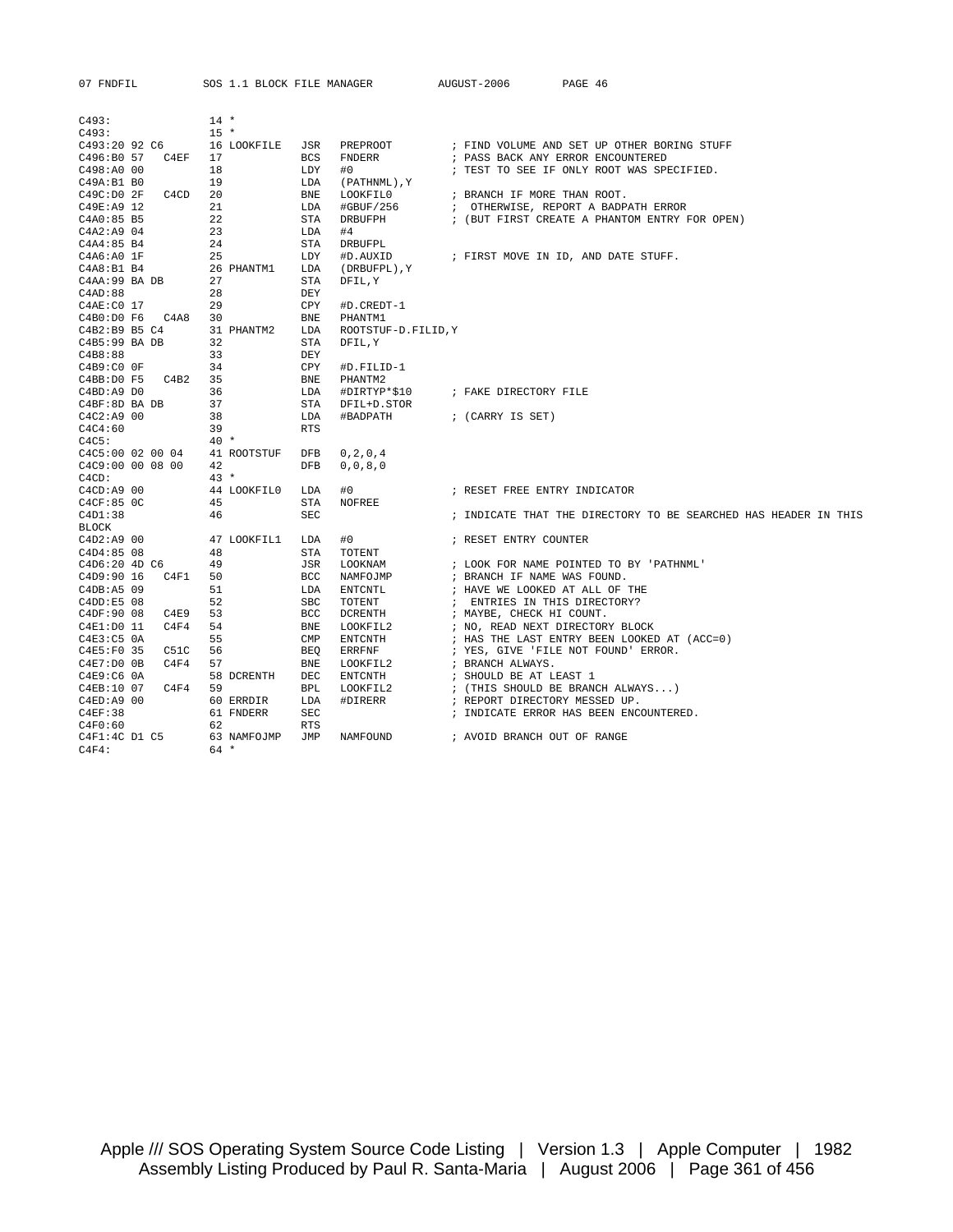| 07 FNDFIL |  |  | SOS 1.1 BLOCK FILE MANAGER AUGUST-2006 PAGE 47 |  |
|-----------|--|--|------------------------------------------------|--|
|           |  |  |                                                |  |
|           |  |  |                                                |  |
|           |  |  |                                                |  |
|           |  |  |                                                |  |
|           |  |  |                                                |  |
|           |  |  |                                                |  |
|           |  |  |                                                |  |
|           |  |  |                                                |  |
|           |  |  |                                                |  |
|           |  |  |                                                |  |
|           |  |  |                                                |  |
|           |  |  |                                                |  |
|           |  |  |                                                |  |
|           |  |  |                                                |  |
|           |  |  |                                                |  |
|           |  |  |                                                |  |
|           |  |  |                                                |  |
|           |  |  |                                                |  |
|           |  |  |                                                |  |
|           |  |  |                                                |  |
|           |  |  |                                                |  |
|           |  |  |                                                |  |
|           |  |  |                                                |  |
|           |  |  |                                                |  |
|           |  |  |                                                |  |
|           |  |  |                                                |  |
|           |  |  |                                                |  |
|           |  |  |                                                |  |
|           |  |  |                                                |  |
|           |  |  |                                                |  |
|           |  |  |                                                |  |
|           |  |  |                                                |  |
|           |  |  |                                                |  |
|           |  |  |                                                |  |
|           |  |  |                                                |  |
|           |  |  |                                                |  |
|           |  |  |                                                |  |
|           |  |  |                                                |  |
|           |  |  |                                                |  |
|           |  |  |                                                |  |
|           |  |  |                                                |  |
|           |  |  |                                                |  |
|           |  |  |                                                |  |
|           |  |  |                                                |  |
|           |  |  |                                                |  |
|           |  |  |                                                |  |
|           |  |  |                                                |  |
|           |  |  |                                                |  |
|           |  |  |                                                |  |
|           |  |  |                                                |  |
|           |  |  |                                                |  |
|           |  |  |                                                |  |
|           |  |  |                                                |  |
|           |  |  |                                                |  |
|           |  |  |                                                |  |
|           |  |  | ; INIT THE NEW DIR BLOCK                       |  |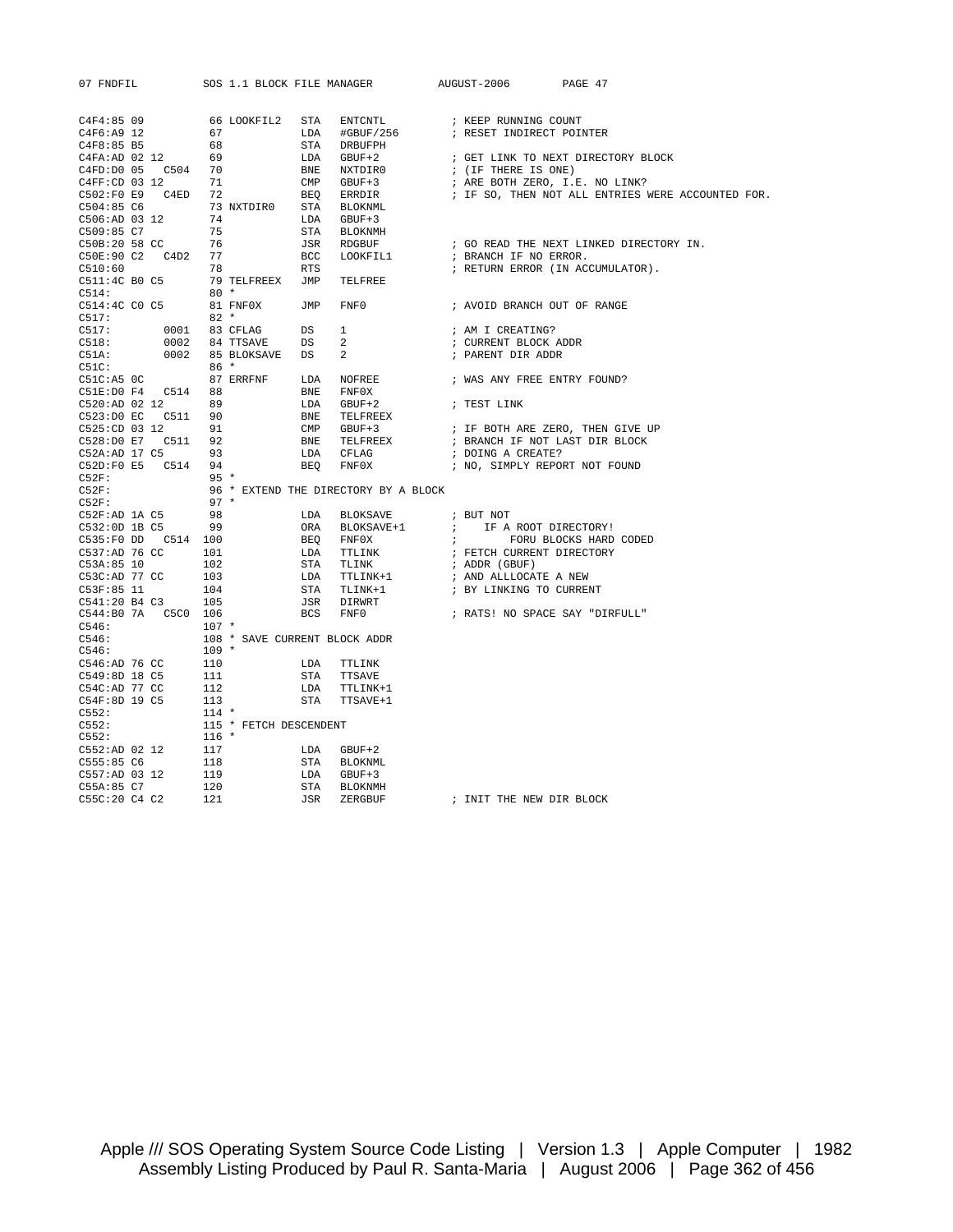| 07 FNDFIL                                                                | SOS 1.1 BLOCK FILE MANAGER    |                                                                                                                                                                                                                                                                | AUGUST-2006<br>PAGE 48                              |
|--------------------------------------------------------------------------|-------------------------------|----------------------------------------------------------------------------------------------------------------------------------------------------------------------------------------------------------------------------------------------------------------|-----------------------------------------------------|
|                                                                          |                               |                                                                                                                                                                                                                                                                |                                                     |
| $C55F$ :                                                                 | $122$ *                       |                                                                                                                                                                                                                                                                |                                                     |
| $C55F$ :                                                                 | 123 * AND INSERT BACK POINTER |                                                                                                                                                                                                                                                                |                                                     |
| $C55F$ :                                                                 | 124 * TO "CURRENT BLOCK"      |                                                                                                                                                                                                                                                                |                                                     |
|                                                                          |                               |                                                                                                                                                                                                                                                                |                                                     |
| C55F: 125 *<br>C55F:AD 18 C5 126<br>C562:8D 00 12 127                    |                               |                                                                                                                                                                                                                                                                |                                                     |
|                                                                          |                               |                                                                                                                                                                                                                                                                |                                                     |
|                                                                          |                               |                                                                                                                                                                                                                                                                |                                                     |
|                                                                          |                               |                                                                                                                                                                                                                                                                |                                                     |
| C565:AD 19 C5 128<br>C568:8D 01 12 129<br>C56B:20 54 CC 130              |                               |                                                                                                                                                                                                                                                                |                                                     |
| C56E:B0 5D C5CD 131                                                      |                               | LDA TTSAVE<br>STA GBUF<br>LDA TTSAVE+1<br>STA GBUF+1<br>JSR WRTGBUF<br>BCS ERTS                                                                                                                                                                                |                                                     |
| C570:                                                                    | $132 *$                       |                                                                                                                                                                                                                                                                |                                                     |
| C570:                                                                    |                               | 133 * UPDATE DIR'S HEADER IN PARENT                                                                                                                                                                                                                            |                                                     |
| C570:                                                                    | $134 *$                       |                                                                                                                                                                                                                                                                |                                                     |
| C570:AD 1A C5                                                            | 135                           |                                                                                                                                                                                                                                                                |                                                     |
| C573:85 C6                                                               | 136                           |                                                                                                                                                                                                                                                                | ; PREPARE TO READ PARENT                            |
|                                                                          |                               |                                                                                                                                                                                                                                                                |                                                     |
| C575:AE 1B C5 137<br>C578:86 C7 138                                      |                               |                                                                                                                                                                                                                                                                |                                                     |
|                                                                          |                               |                                                                                                                                                                                                                                                                |                                                     |
| $C57A:2058$ CC 139<br>C57D:A0 13                                         | 140                           |                                                                                                                                                                                                                                                                |                                                     |
| C57F:B1 AD                                                               | 141                           |                                                                                                                                                                                                                                                                |                                                     |
| C581:38                                                                  |                               |                                                                                                                                                                                                                                                                |                                                     |
| C582:69 00                                                               | 142<br>143                    |                                                                                                                                                                                                                                                                | ; BY JUST ONE BLOCK                                 |
| C584:91 AD                                                               | 144                           |                                                                                                                                                                                                                                                                |                                                     |
| C586:C8                                                                  |                               |                                                                                                                                                                                                                                                                |                                                     |
|                                                                          | 145                           | DATE DIR'S HEADER IN PAKER<br>LDA BLOKSAVE<br>STA BLOKSAVE+1<br>STA BLOKSAVE+1<br>STA BLOKNMH<br>JSA ROESUF<br>LDY HD.USAGE<br>LDA (DEBUPTR), Y<br>SEC<br>ADC H0<br>STA (DEBUPTR), Y<br>ADC H0<br>STA (DEBUPTR), Y<br>LDA (DEBUPTR), Y<br>CLC<br>ADC H2<br>STA |                                                     |
| C587:B1 AD<br>C589:69 00                                                 | 146<br>147                    |                                                                                                                                                                                                                                                                | (DEBUPTR), Y ; TWO BYTE BLOCKS USED                 |
| C58B:91 AD                                                               |                               |                                                                                                                                                                                                                                                                |                                                     |
| C58D:A0 16                                                               | $\frac{148}{149}$             |                                                                                                                                                                                                                                                                | #D.EOF+1 ; INCREASE EOF BY \$200                    |
| $C58F:B1$ AD                                                             | 150                           |                                                                                                                                                                                                                                                                |                                                     |
| C591:18                                                                  | 151                           |                                                                                                                                                                                                                                                                |                                                     |
| C592:69 02                                                               |                               |                                                                                                                                                                                                                                                                |                                                     |
| C594:91 AD                                                               |                               |                                                                                                                                                                                                                                                                |                                                     |
| C596: C8                                                                 | $\frac{152}{153}$             |                                                                                                                                                                                                                                                                |                                                     |
| C597:B1 AD                                                               |                               |                                                                                                                                                                                                                                                                |                                                     |
| C599:69 00                                                               |                               |                                                                                                                                                                                                                                                                |                                                     |
| C59B:91 AD                                                               | 155<br>156<br>157             |                                                                                                                                                                                                                                                                |                                                     |
| C59D:20 54 CC<br>C5A0:AD 19 C5 159<br>C5A3:85 C7 160                     |                               |                                                                                                                                                                                                                                                                | ; REWRITE PARENT DIR BLOCK                          |
|                                                                          |                               |                                                                                                                                                                                                                                                                | ; REFETCH CURRENT DIR BLOCK                         |
|                                                                          |                               |                                                                                                                                                                                                                                                                |                                                     |
| C5A5:AD 18 C5                                                            | 161                           |                                                                                                                                                                                                                                                                |                                                     |
| C5A8:85 C6                                                               | 162                           |                                                                                                                                                                                                                                                                |                                                     |
|                                                                          |                               |                                                                                                                                                                                                                                                                | ; BACK FROM THE SHADOWS AGAIN                       |
| C5AA: 20 58 CC 163<br>C5AD: 4C 1C C5 164                                 |                               |                                                                                                                                                                                                                                                                | ; VOILA! WE HAVE EXTENDED THE DIRECTORY!            |
| C5B0:                                                                    | $165 *$                       |                                                                                                                                                                                                                                                                |                                                     |
|                                                                          |                               |                                                                                                                                                                                                                                                                |                                                     |
| C5B0:8D B7 DB $166$ TELFREE STA D.ENTBLK<br>C5B3:AD 03 12 167 LDA GBUF+3 |                               |                                                                                                                                                                                                                                                                |                                                     |
| C5B6:8D B8 DB                                                            | 168                           |                                                                                                                                                                                                                                                                | ; ASSUME FIRST ENTRY OF NEXT BLOCK                  |
| C5B9:A9 01                                                               | 169                           |                                                                                                                                                                                                                                                                | ; IS FREE FOR USE.                                  |
|                                                                          |                               |                                                                                                                                                                                                                                                                |                                                     |
| C5BB: 8D B9 DB 170<br>C5BE: 85 OC 171<br>The Second Line                 |                               | LIFREE SIA D. ENTERNATION<br>STA D. ENTBLK+1<br>LDA #1<br>STA D. ENTBLK+1<br>LDA #1<br>STA NOFREE<br>FO LDY #0<br>LDA (PATHNML), Y                                                                                                                             | ; MARK D. ENTNUM AS VALID (FOR CREATE)              |
| C5C0:A0 00                                                               |                               |                                                                                                                                                                                                                                                                | ; TEST FOR 'FILE NOT FOUND' VERSUS 'PATH NOT FOUND' |
| C5C2:B1B0                                                                | 172 FNF0<br>173               |                                                                                                                                                                                                                                                                |                                                     |
| C5C4:A8                                                                  |                               |                                                                                                                                                                                                                                                                |                                                     |
| C5C5:C8                                                                  | 174                           |                                                                                                                                                                                                                                                                |                                                     |
| C5C6:B1 B0                                                               | 175                           | TAY<br>INY<br>LDA<br>(PATHNML), Y                                                                                                                                                                                                                              | ; IF NON-ZERO THEN 'PATH NOT FOUND'                 |
| C5C8:38                                                                  | 176<br>177 ERRPATH1 SEC       |                                                                                                                                                                                                                                                                | ; IN EITHER CASE, INDICATE ERROR.                   |
|                                                                          |                               |                                                                                                                                                                                                                                                                |                                                     |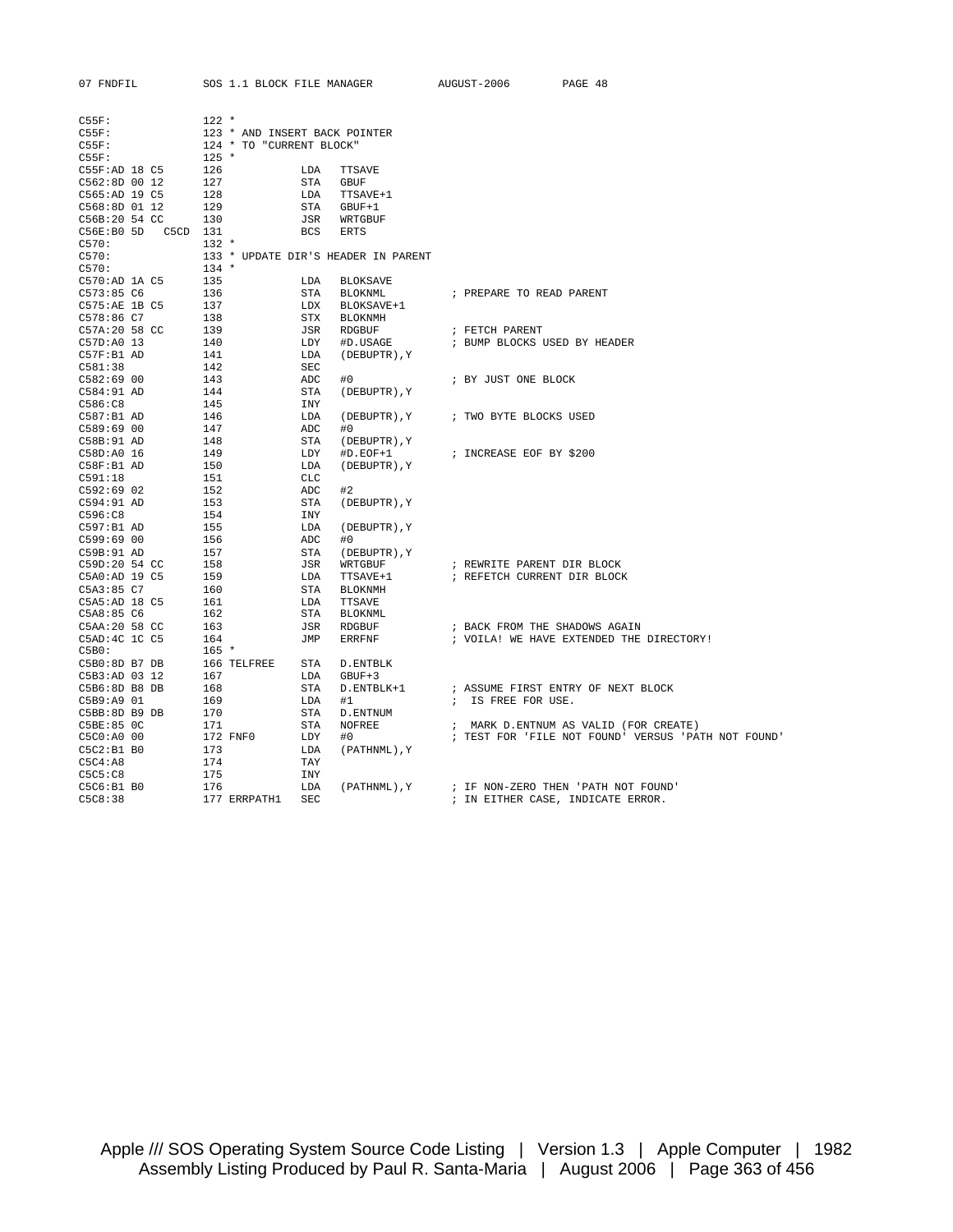| C5C9:FO 03 | C5CE 178 |     |          | <b>BEO</b>  | FNF1        |                        |  |                          |
|------------|----------|-----|----------|-------------|-------------|------------------------|--|--------------------------|
| C5CR: A900 |          | 179 |          | <b>T.DA</b> | #PATHNOTFND | ; REPORT NO SUCH PATH. |  |                          |
| C5CD:60    |          |     | 180 ERTS | <b>RTS</b>  |             |                        |  |                          |
| C5CF: A900 |          |     | 181 FNF1 | LDA         | #FNFERR     |                        |  | ; REPORT FILE NOT FOUND. |
| C5D0:60    |          | 182 |          | <b>RTS</b>  |             |                        |  |                          |
|            |          |     |          |             |             |                        |  |                          |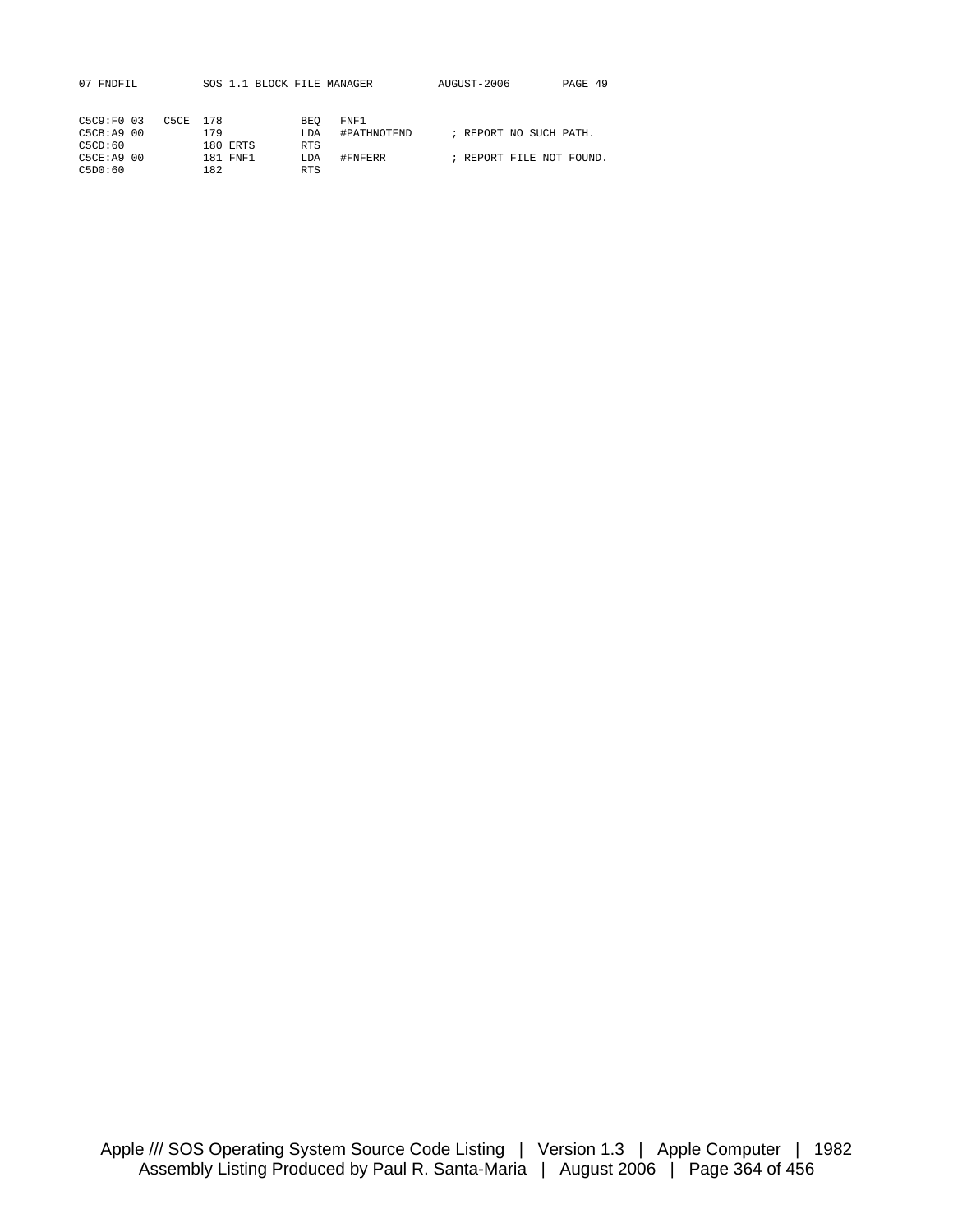| 07 FNDFIL               | SOS 1.1 BLOCK FILE MANAGER |            |                             | AUGUST-2006<br>PAGE 50                                                     |
|-------------------------|----------------------------|------------|-----------------------------|----------------------------------------------------------------------------|
|                         |                            |            |                             |                                                                            |
| C5D1:                   | $184 *$                    |            |                             |                                                                            |
| C5D1:B1B0               | 185 NAMFOUND               | LDA        | $(PATHNML)$ , $Y$ ; $(Y=0)$ |                                                                            |
| C5D3:38                 | 186                        | <b>SEC</b> |                             |                                                                            |
| C5D4:65 B0              | 187                        | ADC        | PATHNML                     | ; TEST FOR LAST NAME IN PATH                                               |
| C5D6:A8                 | 188                        | TAY        |                             | ; IF ZERO, THEN THAT WAS LAST NAME                                         |
| C5D7:18                 | 189                        | CLC        |                             | ; TO INDICATE SUCCESS                                                      |
| C5D8:B9 00 10           | 190                        | LDA        | PATHBUF, Y                  |                                                                            |
| C5DB: F0 59<br>C636 191 |                            | BEO        | FILFOUND                    |                                                                            |
| C5DD:                   |                            |            |                             | 192 *NOW CHANGE THE PATHNAME POINTER TO POINT AT THE NEXT NAME IN THE PATH |
| $C5DD:84$ BO            | 193                        | STY        | PATHNML                     |                                                                            |
| C5DF:A5 B4              | 194                        | LDA        | DRBUFPL                     | ; SAVE PARENTS                                                             |
| C5E1:85 AD              | 195                        | STA        | DEBUPTR                     | ; ENTRY POINTER                                                            |
| C5E3:A5 B5              | 196                        | LDA        | DRBUFPH                     |                                                                            |
| C5E5:85 AE              | 197                        | STA        | DEBUPTR+1                   | ; IN CASE ENTRY ON PAGE 2                                                  |
| C5E7:AB <sub>C6</sub>   | 198                        | LDA        | BLOKNML                     | ; ADDRESS (DIR EXTEND)                                                     |
| C5E9:8D 1A C5           | 199                        | STA        | BLOKSAVE                    |                                                                            |
| C5EC:A5 C7              | 200                        | LDA        | <b>BLOKNMH</b>              |                                                                            |
| $C5EE:8D$ 1B $C5$       | 201                        | STA        | BLOKSAVE+1                  |                                                                            |
| C5F1:A0 00              | 202                        | LDY        | #D.STOR                     | ; BE SURE THIS IS A DIRECTORY ENTRY                                        |
| C5F3:B1B4               | 203                        | LDA        | (DRBUFPL), Y                | ; HIGH NIBBLE WILL TELL                                                    |
| C5F5:29 F0              | 204                        | AND        | #SPO                        |                                                                            |
| C5F7:C9D0               | 205                        | CMP        | #DIRTYP*16                  | ; IS IT A SUB-DIRECTORY?                                                   |
| C5F9:D0CD<br>C5C8 206   |                            | BNE        | ERRPATH1                    | ; REPORT THE USER'S MISTAKE                                                |
| C5FB: A0 11             | 207                        | LDY        | #D.FRST                     | ; GET ADDRESS OF FIRST SUB-DIRECTORY BLOCK                                 |
| C5FD:B1 B4              | 208                        | LDA        | (DRBUFPL), Y                |                                                                            |
| C5FF:85 C6              | 209                        | STA        | BLOKNML                     | ; (NO CHECKING IS DONE HERE FOR A VALID                                    |
| C601:C8                 | 210                        | INY        |                             | ; BLOCK NUMBER )                                                           |
| C602:8D B5 DB           | 211                        | STA        | D.HEAD                      | ; SAVE AS FILE'S HEADER BLOCK TOO.                                         |
| C605:B1 B4              | 212                        | LDA        | (DRBUFPL), Y                |                                                                            |
| C607:85 C7              | 213                        | STA        | <b>BLOKNMH</b>              |                                                                            |
| C609:8D B6 DB           | 214                        | STA        | D.HEAD+1                    |                                                                            |
| C60C:20 58 CC           | 215                        | JSR        | RDGBUF                      | ; READ SUB-DIRECTORY INTO GBUF                                             |
| C60F:B0 11 C622 216     |                            | BCS        | FNDERR1                     | ; RETURN IMMEDIATELY ANY ERROR ENCOUNTERED.                                |
| C611:AD 25 12           | 217                        | LDA        | GBUF+HCENT+4                | ; GET THE NUMBER OF FILES                                                  |
| C614:8509               | 218                        | STA        | <b>ENTCNTL</b>              | ; CONTAINED IN THIS DIRECTORY                                              |
| C616:AD 26 12           | 219                        | LDA        | GBUF+HCENT+5                |                                                                            |
| $C619:85$ $0A$          | 220                        | STA        | <b>ENTCNTH</b>              |                                                                            |
| C61B:AD 21 12           | 221                        | LDA        | GBUF+HCMP+4                 | ; TEST BACKWARD COMPATIBILITY                                              |
| C624 222<br>C61E:FO 04  |                            | BEO        | MOVHEAD                     |                                                                            |
| C620: A900              | 223 ERRCOMP                | LDA        | #CPTERR                     | ; TELL THEM THIS DIRECTORY IS NOT COMPATABLE                               |
| C622:                   | C622 224 NONAME            | EOU        | $\star$                     |                                                                            |
| C622:38                 | 225 FNDERR1                | SEC        |                             |                                                                            |
| C623:60                 | 226                        | RTS        |                             |                                                                            |
| C624:20 2A C6           | 227 MOVHEAD                | JSR        | MOVHED0                     | ; MOVE INFO ABOUT THIS DIRECTORY                                           |
| C627:4C CD C4           | 228                        | JMP        | LOOKFILO                    | ; DO NEXT LOCAL PATHNAME                                                   |
| C62A:                   | $229$ *                    |            |                             |                                                                            |
| $C62A:A2$ $0A$          | 230 MOVHED0                | LDX        | #\$A                        | ; MOVE INFO ABOUT THIS DIRECTORY                                           |
| C62C:BD 1C 12           | 231 MOVHED1                | LDA        | GBUF+HCRDT+4, X             |                                                                            |
| C62F:9D A0 DB           | 232                        | STA        | H. CREDT, X                 |                                                                            |
| C632:CA                 | 233                        | DEX        |                             |                                                                            |
| C633:10 F7<br>C62C      | 234                        | <b>BPL</b> | MOVHED1                     |                                                                            |
| C635:60                 | 235                        | <b>RTS</b> |                             |                                                                            |
|                         |                            |            |                             |                                                                            |

C636: 236 \*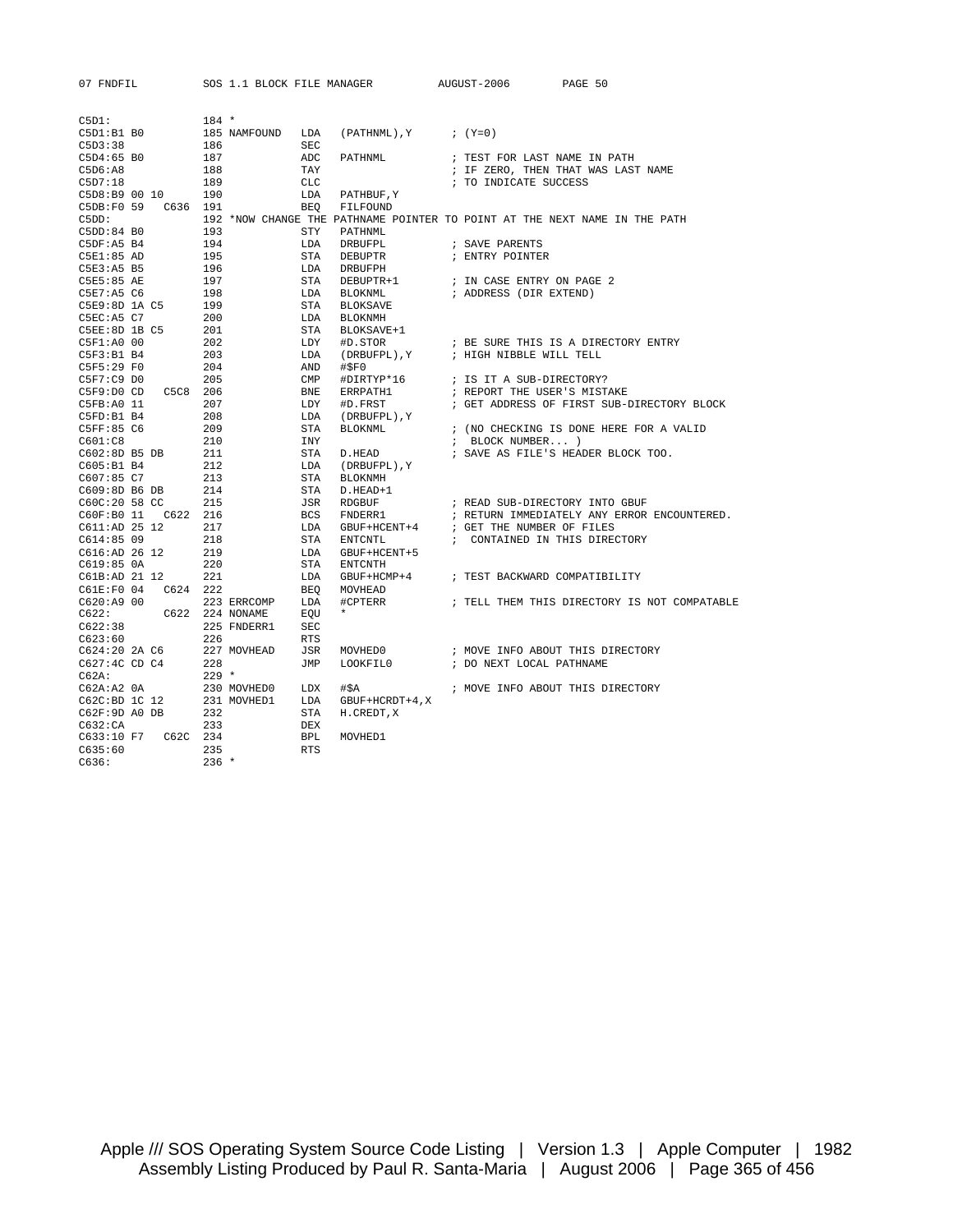|  | FNDF T |
|--|--------|
|--|--------|

| C636:                 | $238 *$           |             |                |                |                                                        |
|-----------------------|-------------------|-------------|----------------|----------------|--------------------------------------------------------|
| C636:                 | $239 *$           |             |                |                |                                                        |
| C636:                 | C636 240 FILFOUND |             | $\star$<br>EOU |                |                                                        |
| C636:AD A8 DB         |                   | 241 ENTADR  | LDA            | H.MAXENT       | ; FIGURE OUT WHICH IS ENTRY NUMBER THIS IS.            |
| C639:38               | 242               |             | SEC            |                |                                                        |
| $C63A:ES$ OB          | 243               |             | <b>SBC</b>     | CNTENT         | ; MAX ENTRIES - COUNT ENTRIES + $1$ = ENTRY NUMBER     |
| C63C:6900             | 244               |             | ADC<br>#0      |                | ; (CARRY IS/WAS SET)                                   |
| $C63E:8D$ B9 DB       | 245               |             | <b>STA</b>     | D. ENTNUM      |                                                        |
| C641:A5 C6            | 246               |             | LDA            | <b>BLOKNML</b> |                                                        |
|                       |                   |             |                |                |                                                        |
| C643:8D B7 DB         | 247               |             | <b>STA</b>     | D. ENTBLK      |                                                        |
| C646:AB <sub>C7</sub> | 248               |             | LDA            | BLOKNMH        | ; AND INDICATE BLOCK NUMBER OF THIS DIRECTORY.         |
| C648:8D B8 DB         | 249               |             | <b>STA</b>     | D.ENTBLK+1     |                                                        |
| C64B:18               | 250               |             | <b>CLC</b>     |                |                                                        |
| C64C:60               | 251               |             | <b>RTS</b>     |                |                                                        |
| C64D:                 | $252 *$           |             |                |                |                                                        |
| C64D:AD A8 DB         |                   | 253 LOOKNAM | LDA            | H.MAXENT       | ; RESET COUNT OF FILES PER BLOCK                       |
| $C650:85$ OB          | 254               |             | STA            | CNTENT         |                                                        |
| C652: A9 12           | 255               |             | LDA            | #GBUF/256      |                                                        |
| $C654:85$ B5          | 256               |             | STA            | DRBUFPH        |                                                        |
| C656: A904            | 257               |             | LDA<br>#4      |                |                                                        |
| C658:85 B4            |                   | 258 LOKNAM1 | <b>STA</b>     | DRBUFPL        | ; RESET INDIRECT POINTER TO GBUF                       |
| C65A:B0 25            | C681 259          |             | <b>BCS</b>     | LOKNAM2        | ; BRANCH IF THIS BLOCK CONTAINS A HEADER               |
| C65C:A0 00            | 260               |             | LDY            | #D.STOR        |                                                        |
| C65E:B1 B4            | 261               |             | LDA            | (DRBUFPL), Y   | ; GET LENGTH OF NAME IN DIRECTORY                      |
| C660:D0 0B            | C66D 262          |             | BNE            | ISNAME         | ; BRANCH IF THERE IS A NAME.                           |
| C662:ABOC             | 263               |             | LDA            | NOFREE         | ; TEST TO SEE IF A FREE ENTRY HAS BEEN DECLARED.       |
| C664:D0 1B            | C681 264          |             | ${\tt BNE}$    | LOKNAM2        | ; YES BUMP TO NEXT ENTRY                               |
| C666:20 36 C6         | 265               |             | JSR            | ENTADR         | ; SET ADDRESS FOR CURRENT ENTRY                        |
| C669:E6 0C            | 266               |             | INC            | NOFREE         | ; INDICATE A FREE SPOT HAS BEEN FOUND                  |
| C66B:D0 14            | C681 267          |             | <b>BNE</b>     | LOKNAM2        | ; BRANCH ALWAYS.                                       |
| C66D:                 | $268 *$           |             |                |                |                                                        |
|                       |                   |             |                |                |                                                        |
| $C66D:29$ OF          |                   | 269 ISNAME  | AND            | #SF            | ; STRIP TYPE (THIS IS CHECKED BY 'FILFOUND')           |
| C66F:E6 08            | 270               |             | INC            | TOTENT         | ; (BUMP COUNT OF VALID FILES FOUND)                    |
| C671:D1 B0            | 271               |             | CMP            | (PATHNML), Y   | ; ARE BOTH NAMES OF THE SAME LENGTH?                   |
| C673:D0 0C            | C681 272          |             | <b>BNE</b>     | LOKNAM2        | ; NO, BUMP TO NEXT ENTRY                               |
| C675:A8               | 273               |             | TAY            |                |                                                        |
| C676:B1 B4            |                   | 274 CMPNAME | LDA            | (DRBUFPL), Y   | ; COMPARE NAMES LETTER BY LETTER                       |
| C678:D1 B0            | 275               |             | $\texttt{CMP}$ | (PATHNML), Y   |                                                        |
| C67A:D0 05            | C681 276          |             | <b>BNE</b>     | LOKNAM2        |                                                        |
| C67C:88               | 277               |             | DEY            |                | ; HAVE ALL LETTERS BEEN COMPARED?                      |
| C67D:D0 F7            | C676 278          |             | ${\tt BNE}$    | CMPNAME        | ; NO, CONTINUE                                         |
| C67F:18               | 279               |             | CLC            |                | ; BY GOLLY, WE GOT US A MATCH!                         |
| C680:60               | 280               |             | <b>RTS</b>     |                |                                                        |
| C681:                 | $281 *$           |             |                |                |                                                        |
| C681:C6 0B            |                   | 282 LOKNAM2 | DEC            | CNTENT         | ; HAVE WE CHECKED ALL POSSIBLE ENTRIES IN THIS BLOCK?  |
| C683:F0 9D            | C622 283          |             | <b>BEO</b>     | NONAME         | ; YES, GIVE UP.                                        |
| $C685$ : AD A7 DB     | 284               |             | LDA            | H.ENTLN        | ; ADD ENTRY LENGTH TO CURRENT POINTER                  |
| C688:18               | 285               |             | CLC            |                |                                                        |
| C689:65 B4            | 286               |             | ADC            | DRBUFPL        |                                                        |
| C68B:90 CB            | C658 287          |             | BCC            | LOKNAM1        | ; BRANCH IF WE'RE STILL IN THE FIRST PAGE.             |
| C68D:E6 B5            | 288               |             | INC            | DRBUFPH        | ; LOOK ON SECOND PAGE                                  |
| C68F:18               | 289               |             | <b>CLC</b>     |                | ; CARRY SHOULD ALWAYS BE CLEAR BEFORE LOOKING AT NEXT. |
| C690:90 C6            |                   |             | <b>BCC</b>     |                |                                                        |
|                       | C658 290          |             |                | LOKNAM1        | ; BRANCH ALWAYS                                        |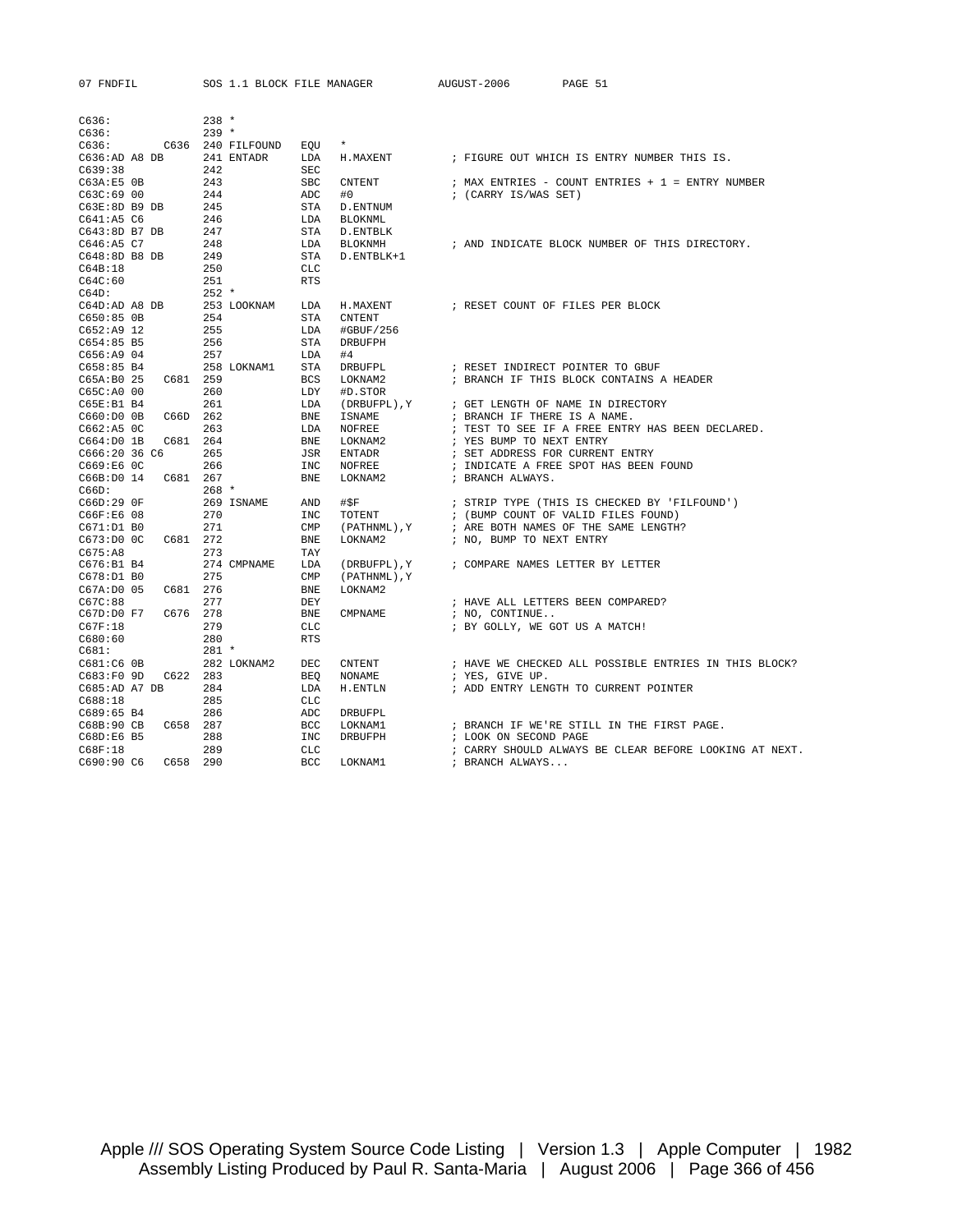| C692:                    | $292 *$      |            |                |                                                   |
|--------------------------|--------------|------------|----------------|---------------------------------------------------|
| C692:                    | $293 *$      |            |                |                                                   |
| C692:20 1E C7            | 294 PREPROOT | JSR        | FINDVOL        | ; FIND CORRECT VOLUME AND DEVICE NUMBER           |
| C695:90 05 C69C 295      |              | <b>BCC</b> | ROOT1          | ; BRANCH IF IT WAS FOUND.                         |
| C697:20 62 C7            | 296 ROOT0    | JSR        | LOOKVOL        | ; OTHERWISE LOOK ON ALL DEVICES.                  |
| C6E8 297<br>C69A:B0 4C   |              | <b>BCS</b> | SRITZ          | ; CAN'T FIND IT.                                  |
| C69C:A9 00               | 298 ROOT1    | LDA        | #0             | ; ZERO OUT DIRECTORY TEMPS                        |
| C69E:A0 2A               | 299          | LDY        | #42            | ; (DECIMAL)                                       |
| C6A0:99 B4 DB            | 300 CLRDSP   | STA        | D.DEV, Y       |                                                   |
| C6A3:88                  | 301          | DEY        |                |                                                   |
| C6A4:10 FA C6A0 302      |              | <b>BPL</b> | CLRDSP         |                                                   |
| C6A6:A0 10               | 303          | LDY        | #VCBDEV        | ; SET UP DEVICE NUMBER                            |
| C6A8:B1 B6               | 304          | LDA        | (VCBPTR), Y    |                                                   |
| C6AA:85 35               | 305          | STA        | <b>DEVNUM</b>  |                                                   |
| C6AC:8D B4 DB            | 306          | STA        | D.DEV          | ; FOR FUTURE REFERENCE                            |
| C6AF: C8                 | 307          | INY        |                |                                                   |
| C6B0:B1 B6               | 308          | LDA        |                | (VCBPTR), Y : GET CURRENT STATUS OF THIS VOLUME   |
| C6B2:8D 9F DB            | 309          | STA        | V. STATUS      |                                                   |
| C6B5:A0 16               | 310          | LDY        | #VCBROOT       | ; GET BLOCK ADDRESS OF ROOT DIRECTORY TOO.        |
| C6B7:B1 B6               | 311          | LDA        | (VCBPTR), Y    |                                                   |
| C6B9:85 C6               | 312          | STA        | BLOKNML        |                                                   |
| C6BB:8D B5 DB            | 313          | STA        | D.HEAD         | ; PRESERVE AS HEADER                              |
| C6BE: C8                 | 314          | INY        |                |                                                   |
| C6BF:B1B6                | 315          | LDA        | (VCBPTR), Y    |                                                   |
| C6C1:85 C7               | 316          | STA        | <b>BLOKNMH</b> |                                                   |
| C6C3:8D B6 DB            | 317          | STA        | D.HEAD+1       |                                                   |
| C6C6:20 58 CC            | 318          | JSR        | RDGBUF         | ; GO READ IN ROOT                                 |
| C6C9:90 OB C6D6 319      |              | <b>BCC</b> | ROOT2          | ; BRANCH IF NO ERROR                              |
| CGCB:48                  | 320          | PHA        |                | ; SAVE ERROR CODE                                 |
| C6CC: A0 11              | 321          | LDY        | #VCBSTAT       | ; CHECK THIS BUGGER FOR AN OPEN FILE.             |
| C6CE:B1B6                | 322          | LDA        | (VCBPTR), Y    |                                                   |
| C6D0:0A                  | 323          | ASL        | A              | ; (SHIFT OPEN STATUS INTO CARRY)                  |
| C6D1:68                  | 324          | PLA        |                | ; GET ERROR CODE AGAIN                            |
| C6D2:B0 31<br>C705 325   |              | BCS        | ROOTERR        | ; BRANCH IF ERROR NEEDS TO BE REPORTED            |
| C6D4:D0C1<br>C697        | 326          | <b>BNE</b> | ROOT0          | ; OTHERWISE, LOOK ELSEWHERE (BRANCH ALWAYS).      |
| C6D6:                    | $327 *$      |            |                |                                                   |
| C6D6:20 06 C7            | 328 ROOT2    | JSR        | CHKROOT        | ; VERIFY ROOT NAME                                |
| C6E9 329<br>$C6D9:FO$ OE |              | <b>BEO</b> | ROOT3          | ; BRANCH IF MATCHED.                              |
| C6DB:A0 11               | 330          | LDY        | #VCBSTAT       | ; TEST FOR OPEN FILES ON THIS VOLUME BEFORE       |
| C6DD:B1 B6               | 331          | LDA        | (VCBPTR), Y    | ; LOOKING FOR IT ELSEWHERE.                       |
| C697 332<br>C6DF:10 B6   |              | BPL        | ROOT0          |                                                   |
| C6E1:20 2F DD            | 333          | JSR        | USRREO         | ; REQUEST USER MOUNT VOLUME                       |
| C6E4:90 B6<br>C69C 334   |              | <b>BCC</b> | ROOT1          | ; USER SAID S/HE DID-- CHECK IT                   |
| C6E6:A9 00               | 335          | LDA        | #VNFERR        | ; REPORT VOLUME NOT FOUND ERR IF REFUSE TO INSERT |
| C6E8:60                  | 336 SRITZ    | <b>RTS</b> |                |                                                   |
| C6E9:                    | $337 *$      |            |                |                                                   |
|                          |              |            |                |                                                   |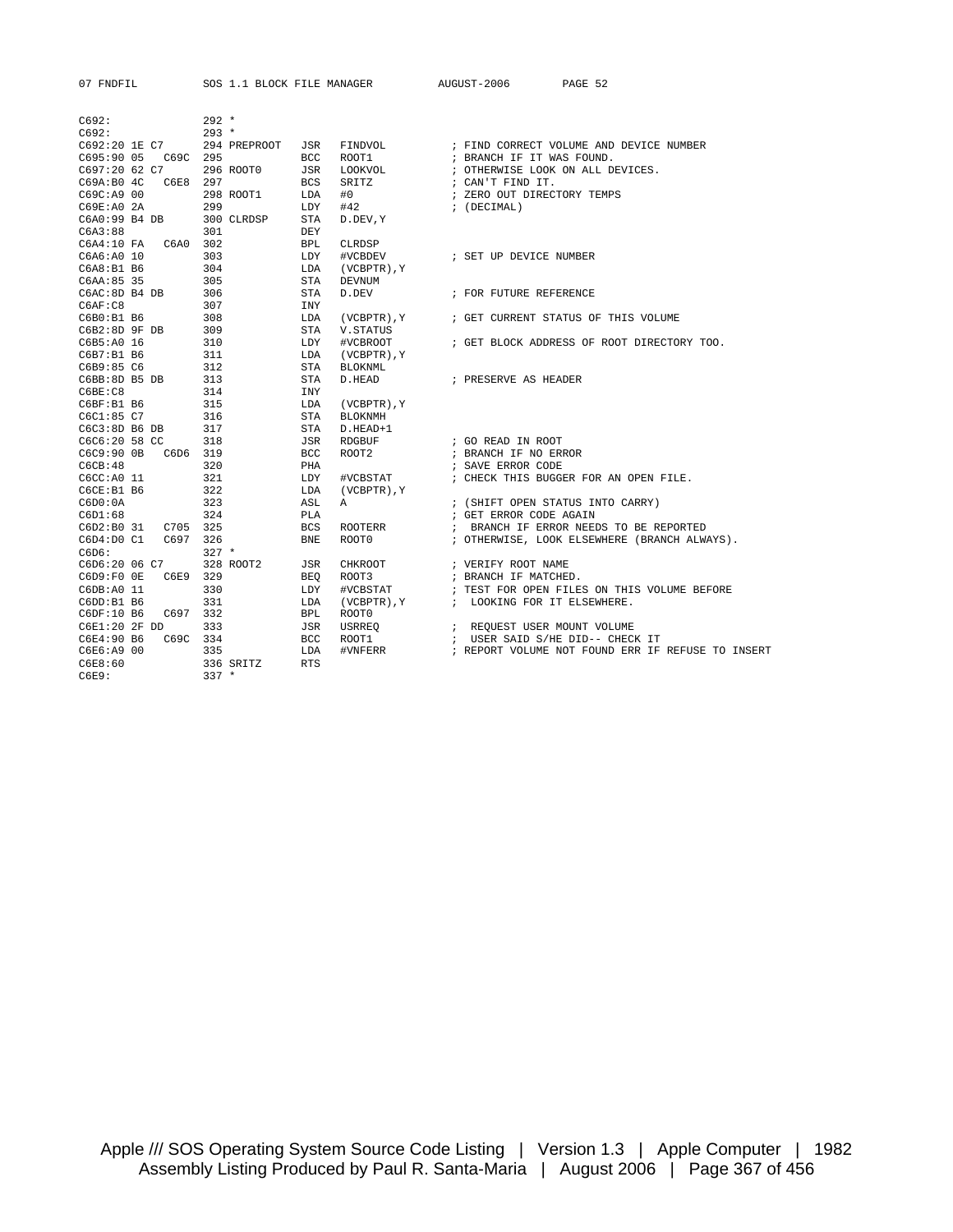| 07 FNDFIL           |              | SOS 1.1 BLOCK FILE MANAGER           | AUGUST-2006<br>PAGE 53                              |
|---------------------|--------------|--------------------------------------|-----------------------------------------------------|
|                     |              |                                      |                                                     |
| $C6E9:A0$ OF        | 339 ROOT3    | #SF<br>LDY                           | ; (NOTE: X CONTAINS THE LENGTH OF THE ROOT NAME)    |
| C6EB:B9 1B 12       | 340 ROOTINFO | LDA                                  | GBUF+HCRDT+3, Y ; SAVE HEADER INFO.                 |
| C6EE:99 9F DB       | 341          | V. STATUS, Y<br>STA                  |                                                     |
| C6F1:88             | 342          | DEY                                  |                                                     |
| C6F2:D0 F7 C6EB 343 |              | <b>BNE</b><br>ROOTINFO               | ; LOOP TIL ALL 15 BYTES MOVED                       |
| C6F4:AD A9 DB       | 344          | LDA<br>H. FCNT                       |                                                     |
| C6F7:85 09          | 345          | <b>STA</b><br><b>ENTCNTL</b>         |                                                     |
| C6F9:AD AA DB       | 346          | $H.FCNT+1$<br>LDA                    |                                                     |
| C6FC:85 0A          | 347          | <b>STA</b><br><b>ENTCNTH</b>         |                                                     |
| C6FE:8A             | 348          | <b>TXA</b>                           | ; NOW THAT ROOT IS IDENTIFIED, ADJUST               |
| C6FF:38             | 349          | <b>SEC</b>                           | ; PATH NAME POINTER TO NEXT NAME IN THE PATH        |
| C700:65 BO          | 350          | ADC<br>PATHNML                       |                                                     |
| $C702:85\  B0$      | 351          | STA<br>PATHNML                       |                                                     |
| C704:18             | 352          | CLC.                                 | ; INDICATE NO ERROR                                 |
| C705:60             | 353 ROOTERR  | <b>RTS</b>                           |                                                     |
| C706:               | $354 *$      |                                      |                                                     |
| C706:               | $355 *$      |                                      |                                                     |
| C706:A0 00          | 356 CHKROOT  | LDY                                  |                                                     |
| C708:B1 B0          | 357          | LDA<br>(PATHNML), Y                  |                                                     |
| C70A:AB             | 358          | TAY                                  |                                                     |
| C70B:AA             | 359          | TAX                                  | ; SAVE IN X FOR LATTER ADJUSTMENT TO PATH POINTER   |
| C70C:4D0412         | 360          | <b>EOR</b><br>$GBUF+4$               |                                                     |
| C70F:29 OF          | 361          | #SF<br>AND                           | ; DOES PATHNAME HAVE SAME LENGTH AS DIRECTORY NAME? |
| C711:DD00A<br>C71D  | 362          | <b>BNE</b><br>NOTROOT <b>NOTROOT</b> | ; BRANCH IF NOT                                     |
| C713:B1 B0          | 363 CKROOT1  | LDA<br>(PATHNML), Y                  | ; COMPARE CHARACTER BY CHARACTER                    |
| C715:D9 04 12       | 364          | CMP<br>$GBUF+4, Y$                   |                                                     |
| C718:DD003<br>C71D  | 365          | <b>BNE</b><br><b>NOTROOT</b>         |                                                     |
| C71A:88             | 366          | DEY                                  |                                                     |
| C71B:D0 F6 C713 367 |              | <b>BNE</b><br>CKROOT1                | ; LOOP UNTIL ALL CHARACTERS MATCH                   |
| C71D:60             | 368 NOTROOT  | <b>RTS</b>                           |                                                     |
| C71F:               | $369 *$      |                                      |                                                     |
|                     |              |                                      |                                                     |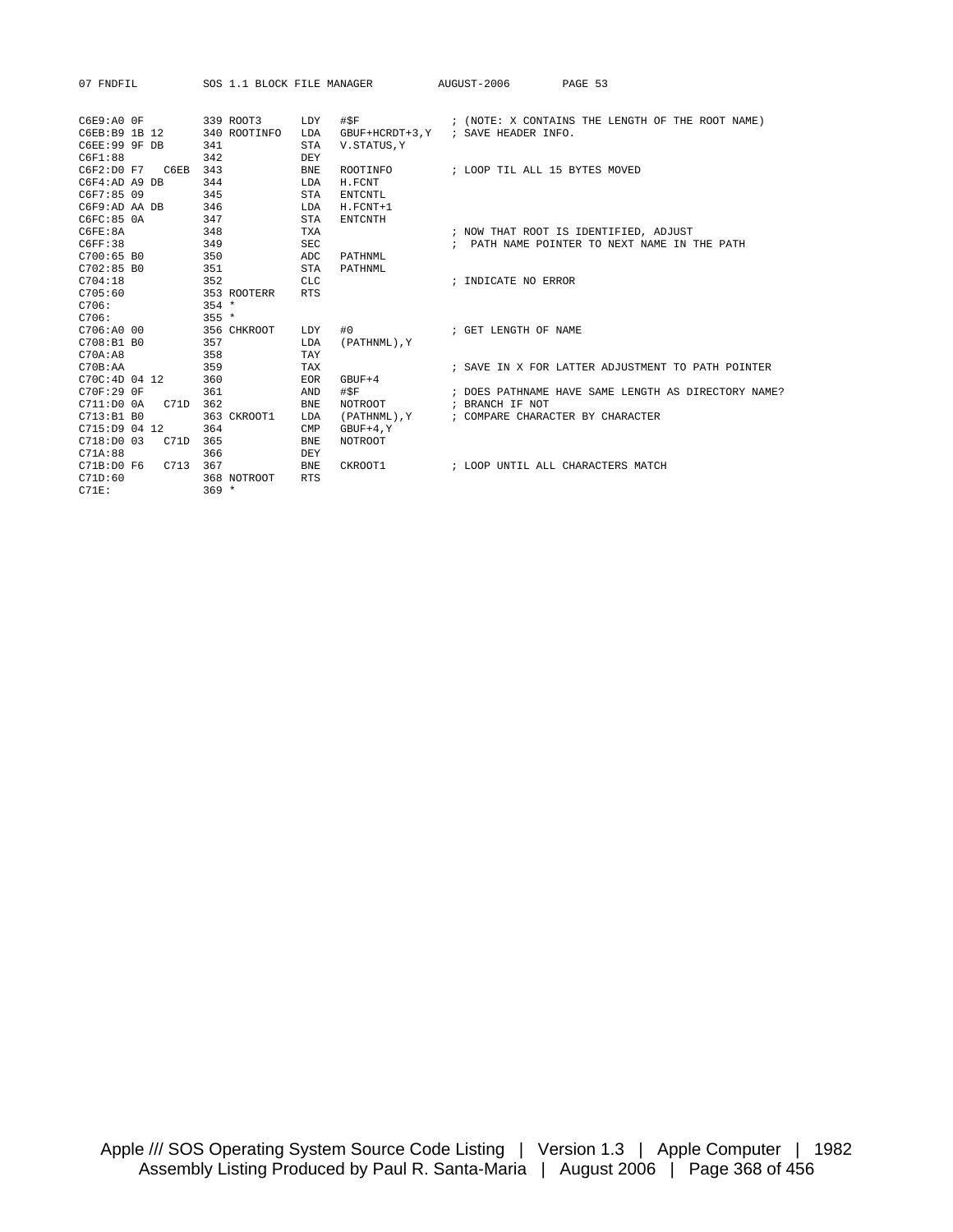| 07 FNDFIL                            | SOS 1.1 BLOCK FILE MANAGER |                             |                      | AUGUST-2006                    | PAGE 54                                                    |  |
|--------------------------------------|----------------------------|-----------------------------|----------------------|--------------------------------|------------------------------------------------------------|--|
| C71E: A9 11<br>C720:85 B7            | 371 FINDVOL<br>372         | LDA<br><b>STA</b>           | #VCB/256<br>VCBPTR+1 | ; SEARCH VCB FOR VOLUME NAME   |                                                            |  |
| C722: A9 00                          | 373                        | LDA                         | #0                   |                                |                                                            |  |
| C724:8D B4 DB                        | 374                        | STA                         | D.DEV                |                                |                                                            |  |
| $C727:85$ B6                         | 375                        | STA                         | <b>VCBPTR</b>        |                                |                                                            |  |
| C729:48                              | 376 FNDVOL1                | PHA                         |                      | ; SAVE LAST SEARCH POSITION    |                                                            |  |
| C72A:AA                              | 377                        | TAX                         |                      |                                |                                                            |  |
| C72B:A0 00                           | 378                        | LDY                         | #0                   | ; (INDEX TO PATHNAME POINTER)  |                                                            |  |
| C72D:BD 00 11                        | 379                        | LDA                         | VCB, X               |                                | ; GET LENGTH OF VOLUME NAME TO COMPARE                     |  |
| C730:F0 29<br>C75B 380               |                            | <b>BEO</b>                  | <b>NXTVCB</b>        | ; BRANCH IF VCB ENTRY IS EMPTY |                                                            |  |
| C732:D1 B0                           | 381                        | $\ensuremath{\mathrm{CMP}}$ | (PATHNML), Y         | ; ARE NAMES OF SAME LENGTH?    |                                                            |  |
| C734:D0 25<br>C75B 382               |                            | <b>BNE</b>                  | <b>NXTVCB</b>        | ; NO, INDEX NEXT VCB           |                                                            |  |
| C736:18                              | 383                        | CLC                         |                      | ; SCAN NAME BACKWARDS          |                                                            |  |
| C737:AB                              | 384                        | TAY                         |                      |                                |                                                            |  |
| C738:8A                              | 385                        | <b>TXA</b>                  |                      |                                |                                                            |  |
| C739:7D 00 11                        | 386                        | ADC                         | VCB, X               |                                |                                                            |  |
| C73C:AA                              | 387                        | TAX                         |                      |                                | ; NOW BOTH INDEXES POINT TO LAST CHARACTER OF THE NAMES TO |  |
| COMPARE                              |                            |                             |                      |                                |                                                            |  |
| C73D:B1B0                            | 388 VOLNAM                 | LDA                         | (PATHNML), Y         |                                |                                                            |  |
| C73F:DD 00 11                        | 389                        | $\text{CMP}$                | VCB, X               |                                |                                                            |  |
| C742:D0 17<br>C75B 390               |                            | ${\tt BNE}$                 | <b>NXTVCB</b>        |                                |                                                            |  |
| C744:CA                              | 391                        | <b>DEX</b>                  |                      |                                |                                                            |  |
| C745:88                              | 392                        | DEY                         |                      |                                |                                                            |  |
| C746:D0 F5 C73D 393                  |                            | <b>BNE</b>                  | VOLNAM               | ; CHECK ALL CHARACTERS         |                                                            |  |
| C748:68                              | 394                        | PLA                         |                      | ; SINCE A MATCH IS FOUND       |                                                            |  |
| C749:85 B6                           | 395                        | <b>STA</b>                  | VCBPTR               | ; SET UP INDEX TO VCB ENTRY    |                                                            |  |
| C74B:AA                              | 396                        | TAX                         |                      |                                |                                                            |  |
| C74C:BDIF 11                         | 397                        | LDA                         | VCB+VCBSWAP, X       | ; BRANCH IF                    |                                                            |  |
| C759 398<br>C74F: F0 08              |                            | <b>BEO</b>                  | FOUNDVOL             | ; VOLUME NOT SWAPPED           |                                                            |  |
| C751:20 51 DC                        | 399                        | JSR                         | SWAPIN               |                                | ; IF USER REALLY WANTS IT, THEN BRING IN IF SWAPPED        |  |
| C754:90 03<br>C759 400<br>C756:AA900 |                            | BCC                         | FOUNDVOL             | ; BRANCH IF SUCCESS            |                                                            |  |
| C758:60                              | 401<br>402                 | LDA<br><b>RTS</b>           | #XIOERROR            | ; USER REFUSES TO MOUNT        |                                                            |  |
| C759:18                              | 403 FOUNDVOL               | CLC                         |                      | ; INDICATE VOLUME FOUND        |                                                            |  |
| C75A:60                              | 404                        | <b>RTS</b>                  |                      |                                |                                                            |  |
| C75B:                                | $405 *$                    |                             |                      |                                |                                                            |  |
| C75B:68                              | 406 NXTVCB                 | <b>PLA</b>                  |                      | ; GET CURRENT INDEX AGAIN.     |                                                            |  |
| C75C:18                              | 407                        | CLC                         |                      |                                |                                                            |  |
| C75D:6920                            | 408                        | ADC                         | #VCBSIZE             | ; VCB ENTRY LENGTH.            |                                                            |  |
| C75F:90 C8<br>C729                   | 409                        | BCC                         | FNDVOL1              |                                | ; BRANCH IF THER IS ANOTHER TO CHECK                       |  |
| C761:60                              | 410                        | <b>RTS</b>                  |                      |                                | ; RETURN WITH CARRY SET TO SHOW FAILURE.                   |  |
|                                      |                            |                             |                      |                                |                                                            |  |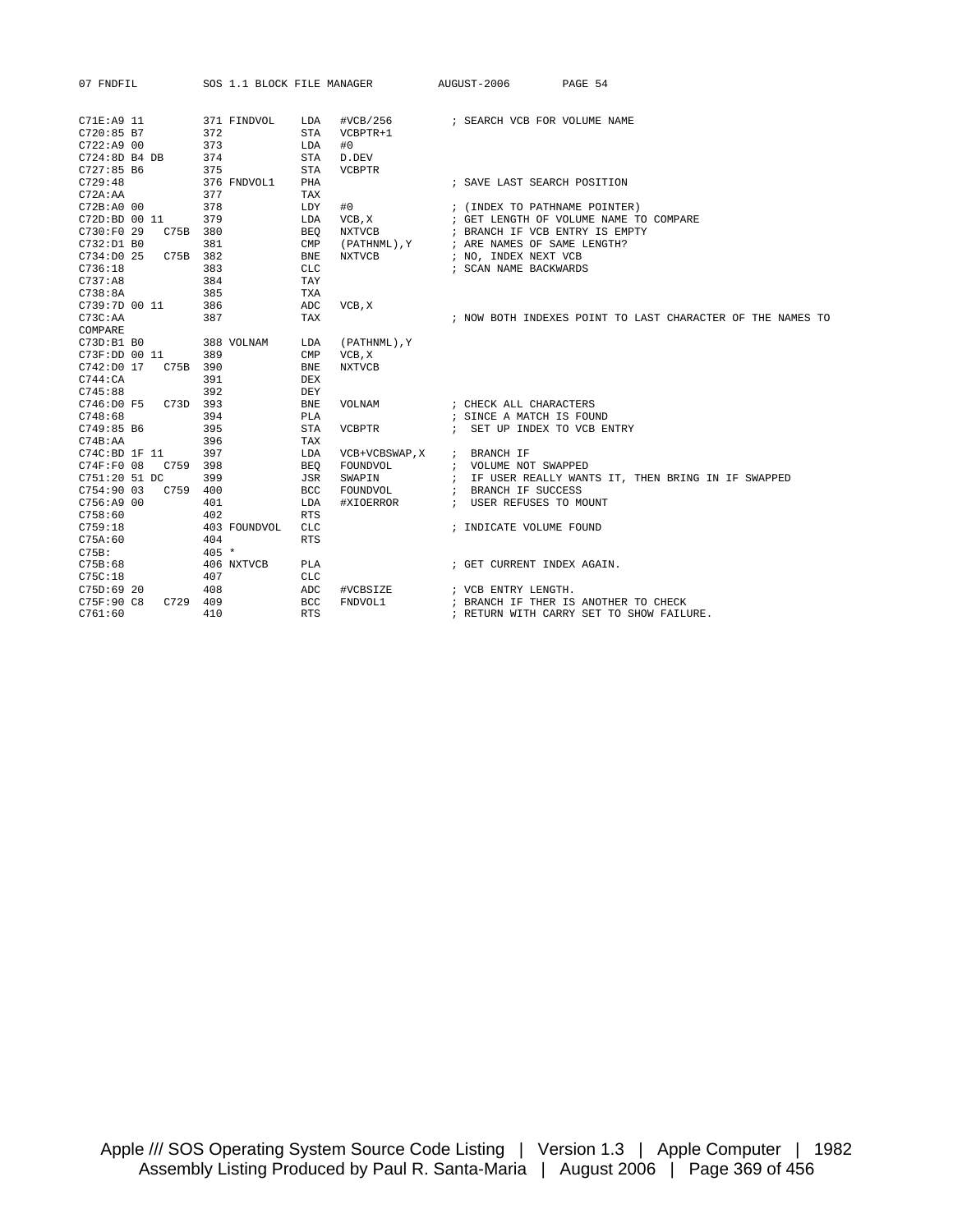| 07 FNDFIL             |          |                  |                   | SOS 1.1 BLOCK FILE MANAGER             | AUGUST-2006                                | PAGE 55                                                    |  |
|-----------------------|----------|------------------|-------------------|----------------------------------------|--------------------------------------------|------------------------------------------------------------|--|
| C762:                 |          | $412 *$          |                   |                                        |                                            |                                                            |  |
| C762:                 |          | $413 *$          |                   |                                        |                                            |                                                            |  |
| C762:A2 OC            |          | 414 LOOKVOL      | LDX               | $\#12$ $(1)$ COUNT+ $(12)$ DEVICE LIST |                                            |                                                            |  |
| C764:BD 00 00         |          | 415 LOOKVOL1     | LDA               | BLKDLST, X ; EXTRN                     |                                            |                                                            |  |
| C767:9D E3 DB         |          | 416              | STA               | SCRTCH, X : MY CHANGEABLE COPY         |                                            |                                                            |  |
| C76A:CA               |          | 417              | DEX               |                                        |                                            |                                                            |  |
| C76B:10 F7 C764 418   |          |                  | <b>BPL</b>        | LOOKVOL1 : WORK BACKWARDS SO           |                                            |                                                            |  |
| C76D:85 36            |          | 419              | <b>STA</b>        |                                        |                                            | TOTDEVS : ENTRY ZERO IS TOTAL DEVICES LISTED               |  |
| C76F:EB               |          | 420              | INX               |                                        | ; MAKE XREG = ZERO                         |                                                            |  |
| C770:EB               |          | 421 LOKDEV1      | INX               |                                        |                                            |                                                            |  |
| C771:8E E3 DB         |          | 422              | <b>STX</b>        | SCRTCH                                 |                                            |                                                            |  |
| C774:BD E3 DB         |          | 423              | LDA               | SCRTCH, X                              |                                            |                                                            |  |
| C777:CD B4 DB         |          | 424              | $\text{CMP}$      | D.DEV                                  |                                            |                                                            |  |
| C77A:F0 5A  C7D6  425 |          |                  | BEO               |                                        |                                            | NXTDEV : DON'T LOOK AGAIN ON A DRIVE THAT HAS BEEN CHECKED |  |
| C77C:85 35            |          | 426              | STA               | DEVNUM                                 |                                            | ; CHECK FOR DEVICE ALREADY LOGGED IN A VCB                 |  |
| C77E:20 48 C8         |          | 427              | JSR               | DEVVCB                                 |                                            | ; (CARRY CLEAR IF IT'S THERE)                              |  |
| C781:90 2F            | C7B2 428 |                  | BCC               | LOKVOL1                                |                                            |                                                            |  |
| C783:AA900            |          | 429              | LDA               | #0                                     |                                            | ; FIND A FREE VCB TO LOG THIS GUY IN                       |  |
| C785:AA               |          | 430 ENTVCB       | TAX               |                                        | ; INDEX TO NEXT VCB ENTRY                  |                                                            |  |
| C786:BD 00 11         |          | 431              | LDA               | VCB, X                                 |                                            |                                                            |  |
| C789:F0 1F C7AA 432   |          |                  | BEO               | FREEVCB                                | ; FOUND A FREE SPOT.                       |                                                            |  |
| C78B:8A               |          | 433              | TXA               |                                        |                                            | ; NOW INDEX TO NEXT, AND KEEP LOOKIN                       |  |
| C78C:18               |          | 434              | <b>CLC</b>        |                                        |                                            |                                                            |  |
| C78D:69 20            |          | 435              | ADC               | #VCBSIZE                               |                                            | ; (EACH VCB ENTRY IS 32 BYTES)                             |  |
| C78F:90 F4 C785 436   |          |                  | <b>BCC</b>        | ENTVCB                                 | ; BRANCH IF MORE TO FIND                   |                                                            |  |
| C791:A9 00            |          | 437              | LDA               | #0                                     |                                            |                                                            |  |
| C793:                 |          | C793 438 ENTVCB2 | EOU               | $\star$                                |                                            | ; SEE IF WE CAN REPLACE A DEVICE                           |  |
| C793:AA               |          | 439              | TAX               |                                        |                                            |                                                            |  |
| C794:BD 11 11         |          | 440              | LDA               | VCB+VCBSTAT, X ; VCB HAS FILES OPEN?   |                                            |                                                            |  |
| C797:F0 11 C7AA 441   |          |                  | BEO               | FREEVCB ; NO, USE IT!                  |                                            |                                                            |  |
| C799:8A               |          | 442              | TXA               |                                        |                                            |                                                            |  |
| C79A:18               |          | 443              | <b>CLC</b>        |                                        |                                            |                                                            |  |
| C79B:69 20            |          | 444              | ADC               | #VCBSIZE                               | ; SEARCH NEXT VCB ENTRY                    |                                                            |  |
| C79D:90 F4 C793 445   |          |                  | BCC               | ENTVCB2                                |                                            |                                                            |  |
| C79F:60<br>C7A0:      |          | 446<br>$447 *$   | <b>RTS</b>        |                                        |                                            | ; FAILED TO FIND A FREE VCB ENTRY                          |  |
| C7A0:A0 00            |          | 448 CHKVLOG      | LDY               | #0                                     |                                            | ; MAKE SURE VOLUME WAS ACTUALLY LOGGED IN                  |  |
| C7A2:B1 B6            |          |                  |                   |                                        |                                            |                                                            |  |
| C7A4:D0B3             | C759 450 | 449              | LDA<br><b>BNE</b> | (VCBPTR), Y<br>FOUNDVOL                |                                            |                                                            |  |
| C7A6:A9 00            |          | 451              | LDA               | #DUPVOL                                | ; AH, $\texttt{MADE}$ $\texttt{IT} \ldots$ | ; WELL, NOT OUITE, THIS VOLUME CAN'T BE LOGGED             |  |
| C7A8:38               |          | 452              | <b>SEC</b>        |                                        |                                            |                                                            |  |
| C7A9:60               |          | 453              | <b>RTS</b>        |                                        |                                            |                                                            |  |
|                       |          |                  |                   |                                        |                                            |                                                            |  |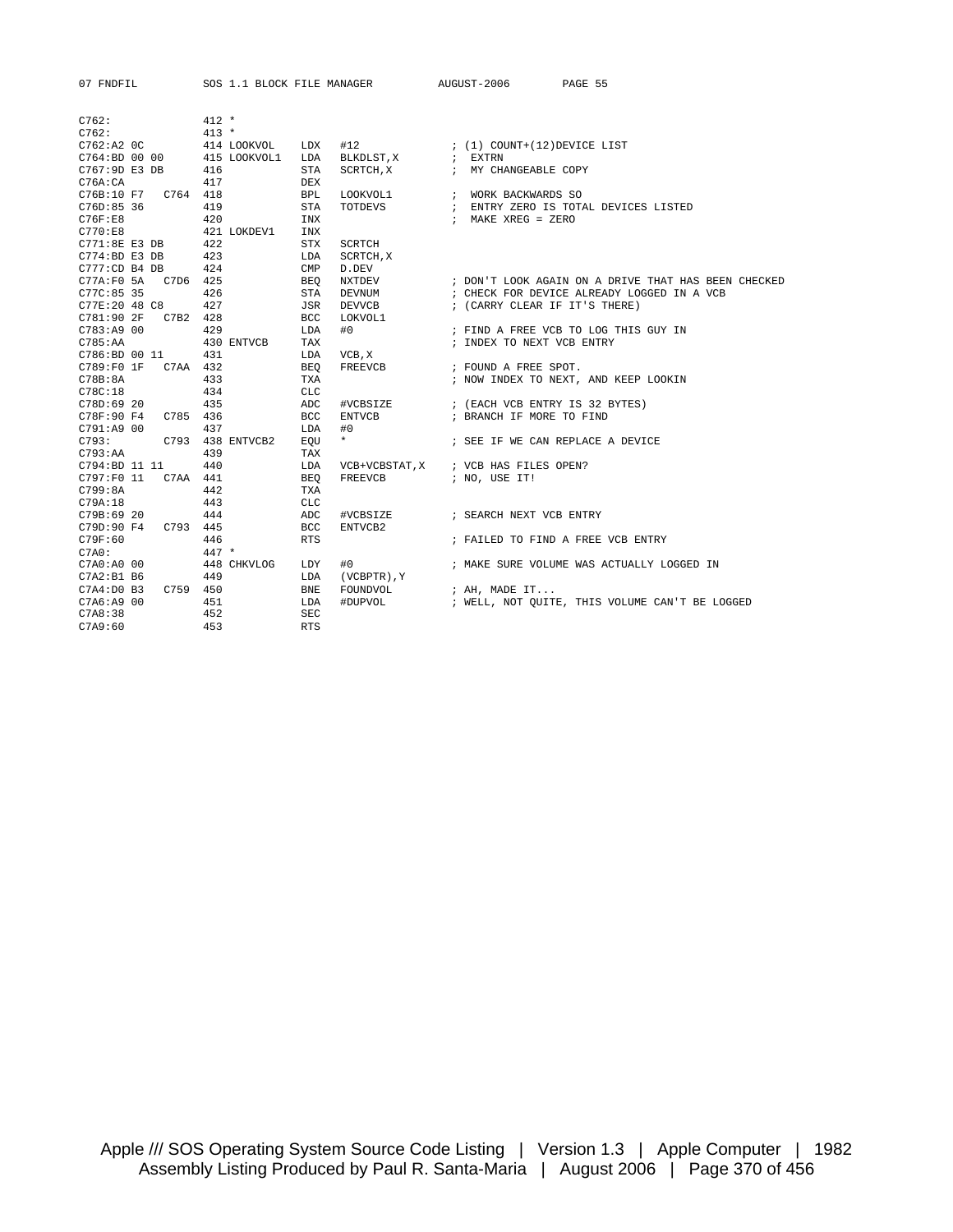| 07 FNDFIL            | SOS 1.1 BLOCK FILE MANAGER |                             |                                  | AUGUST-2006<br>PAGE 56                         |
|----------------------|----------------------------|-----------------------------|----------------------------------|------------------------------------------------|
|                      |                            |                             |                                  |                                                |
| C7AA:                | $455 *$                    |                             |                                  |                                                |
| C7AA:86 B6           | 456 FREEVCB                | <b>STX</b><br><b>VCBPTR</b> |                                  | ; NOW THIS IS THE POINTER TO A FREE VCB        |
| C7AC: A9 02          | 457                        | LDA<br>#2                   |                                  | ; ROOT DIRECTORIES ALWAYS AT BLOCK 2           |
| C7AE: A2 00          | 458                        | #0<br>LDX                   |                                  |                                                |
| C7C0<br>$C7B0:F0$ OE | 459                        | <b>BEO</b>                  | <b>GETROOT</b>                   | ; BRANCH ALWAYS                                |
| C7B2:A0 11           | 460 LOKVOL1                | LDY                         | #VCBSTAT                         | ; MAKE SURE NO FILES ARE ACTIVE ON             |
| C7B4:B1B6            | 461                        | LDA                         | $(VCBPTR)$ , $Y$<br>$\ddot{i}$   | THE VOLUME BEFORE LOGGING IT IN.               |
| C7E0<br>C7B6:30 28   | 462                        | BMI<br>SNSWIT               | $\cdot$                          | BRANCH IF FILES ACTIVE                         |
| C7B8:A0 17           | 463                        | LDY                         | #VCBROOT+1                       | ; GET ADDRESS OF ROOT DIRECTORY                |
| C7BA:B1 B6           | 464                        | LDA                         | (VCBPTR), Y                      | ; HIGH FIRST.                                  |
| C7BC: AA             | 465                        | TAX                         |                                  |                                                |
| C7BD:88              | 466                        | DEY                         |                                  | ; THEN LOW.                                    |
| C7BE:B1 B6           | 467                        | LDA                         | (VCBPTR), Y                      |                                                |
| C7C0:20 1E C9        | 468 GETROOT                | JSR                         | GETROT0                          |                                                |
| C7C3:90 07           | C7CC 469                   | <b>BCC</b>                  | LOKVOL2                          | ; BRANCH IF SUCCESSFULLY READ.                 |
| C7C5:A9 00           | 470                        | LDA<br>#0                   |                                  | ; OTHERWISE, TAKE THIS DEVICE OUT OF VCB       |
| C7C7:AB              | 471                        | TAY                         |                                  |                                                |
| C7C8:91 B6           | 472                        | <b>STA</b>                  | $(VCBPTR)$ , $Y$                 | ; (VOLUME 'OFF LINE')                          |
| C7CA: F0 0A          | C7D6 473                   | <b>BEO</b><br><b>NXTDEV</b> |                                  | ; BRANCH ALWAYS                                |
| C7CC:                | $474 *$                    |                             |                                  |                                                |
| C7CC:20 8F C8        | 475 LOKVOL2                | LOGVCB<br>JSR               |                                  | ; GO UPDATE VCB TO INCLUDE CURRENT VOLUME INFO |
| C7CF: B0 05<br>C7D6  | 476                        | <b>BCS</b><br>NXTDEV        | $\ddot{i}$                       | IF NOT A SOS DISKETTE, SKIP TO NEXT DEVICE     |
| C7D1:20 06 C7        | 477                        | JSR                         | CHKROOT                          | ; GO COMPARE TO SEE IF WE FOUND WHAT WE'RE     |
| C7D4:FO CA<br>C7A0   | 478                        | <b>BEO</b>                  | CHKVLOG                          | LOOKING FOR                                    |
|                      | $479 *$                    |                             | $\ddot{i}$                       |                                                |
| C7D6:                |                            |                             |                                  |                                                |
| C7D6:AE E3 DB        | 480 NXTDEV                 | LDX<br>SCRTCH               |                                  | ; LOOK AT OTHER DEVICES?                       |
| C7D9:E4 36           | 481                        | <b>CPX</b>                  | TOTDEVS                          |                                                |
| C770<br>C7DB:90 93   | 482                        | BCC                         | LOKDEV1                          | ; YES.                                         |
| C7DD: A9 00          | 483                        | LDA                         | #VNFERR                          | ; REPORT VOLUME NOT FOUND.                     |
| C7DF:60              | 484                        | <b>RTS</b>                  |                                  |                                                |
| C7E0:                | 485 *                      |                             |                                  |                                                |
| C7E0:                | C7E0 486 SNSWIT            | $\star$<br>EOU              |                                  | SENSE DSWITCH                                  |
| C7E0:A0 10           | 487                        | LDY                         | #VCBDEV                          |                                                |
| C7E2:B1 B6           | 488                        | LDA                         | (VCBPTR), Y                      |                                                |
| C7E4:85 35           | 489                        | <b>STA</b><br><b>DEVNUM</b> | $\cdot$                          | MAKE SURE DEVICE NUMBER IS CURRENT             |
| C7E6:20 87 D5        | 490                        | <b>JSR</b>                  | TWRPROT1<br>$\ddot{i}$           | USES DEVNUM                                    |
| C7E9:AD BB D5        | 491                        | LDA                         | <b>DSWGLOB</b><br>$\ddot{i}$     | DISK SWITCH GLOBAL                             |
| C7EC:F0 E8<br>C7D6   | 492                        | <b>BEO</b><br><b>NXTDEV</b> | $\ddot{i}$                       | BRANCH IF NO DISK SWITCH                       |
| C7EE:20 0A C9        | 493                        | JSR                         | VERFYVOL<br>$\ddot{i}$           | COMPARES VCBPTR VS. DEVNUM CONTENTS            |
| C7F1:90 E3<br>C7D6   | 494                        | <b>BCC</b><br>NXTDEV        | $\ddot{ }$                       | BRANCH IF DISK HAS NOT BEEN SWITCHED           |
| C7F3:20 06 C7        | 495                        | JSR                         | <b>CHKROOT</b><br>$\ddot{i}$     | COMPARES PATHNML VS. GBUF                      |
| C7F6:D0 DE<br>C7D6   | 496                        | BNE<br>NXTDEV               | $\ddot{i}$                       | IGNORE IF NOT WHAT WE ARE LOOKING FOR          |
| C7F8:A2 00           | 497                        | LDX<br>#0                   | $\ddot{i}$                       | LOOK FOR FREE                                  |
| C7FA: 20 02 C8       | 498                        | <b>JSR</b>                  | SNSWIT1                          |                                                |
| C7D6<br>C7FD:B0 D7   | 499                        | <b>BCS</b><br><b>NXTDEV</b> | $\ddot{i}$                       | ANY ERRORS LOGGING IN THE NEW VOLUME           |
| C7FF:4C A0 C7        | 500                        | JMP                         | <b>CHKVLOG</b><br>$\ddot{i}$     | MAKE SURE THE NEW VOLUME IS LOGGED             |
| C802:BD 00 11        | 501 SNSWIT1                | LDA<br>VCB, X               | $\ddot{i}$                       | VCB ENTRY                                      |
| C805:F0 08<br>C80F   | 502                        | <b>BEO</b>                  | SNSWIT2<br>$\ddot{ }$            | BRANCH IF FOUND                                |
| C807:8A              | 503                        | TXA                         |                                  |                                                |
| C808:18              | 504                        | <b>CLC</b>                  |                                  |                                                |
| C809:6920            | 505                        | ADC                         | #VCBSIZE<br>$\ddot{\phantom{0}}$ | LOOK AT NEXT VCB AREA                          |
| C80B:AA              | 506                        | TAX                         |                                  |                                                |
| C80C:90 F4           | C802 507                   | <b>BCC</b>                  | SNSWIT1                          |                                                |
| C80E:60              | 508                        | <b>RTS</b>                  | $\ddot{i}$                       | CAN'T BE LOGGED IN!                            |
| C80F:A9 00           | 509 SNSWIT2                | LDA<br>#0                   |                                  |                                                |
|                      |                            |                             | $\ddot{\phantom{0}}$             |                                                |
| C811:85 3C           | 510                        | <b>STA</b>                  | <b>DUPLFLAG</b>                  | TURN OFF DUPLICATE VOLUME FLAG                 |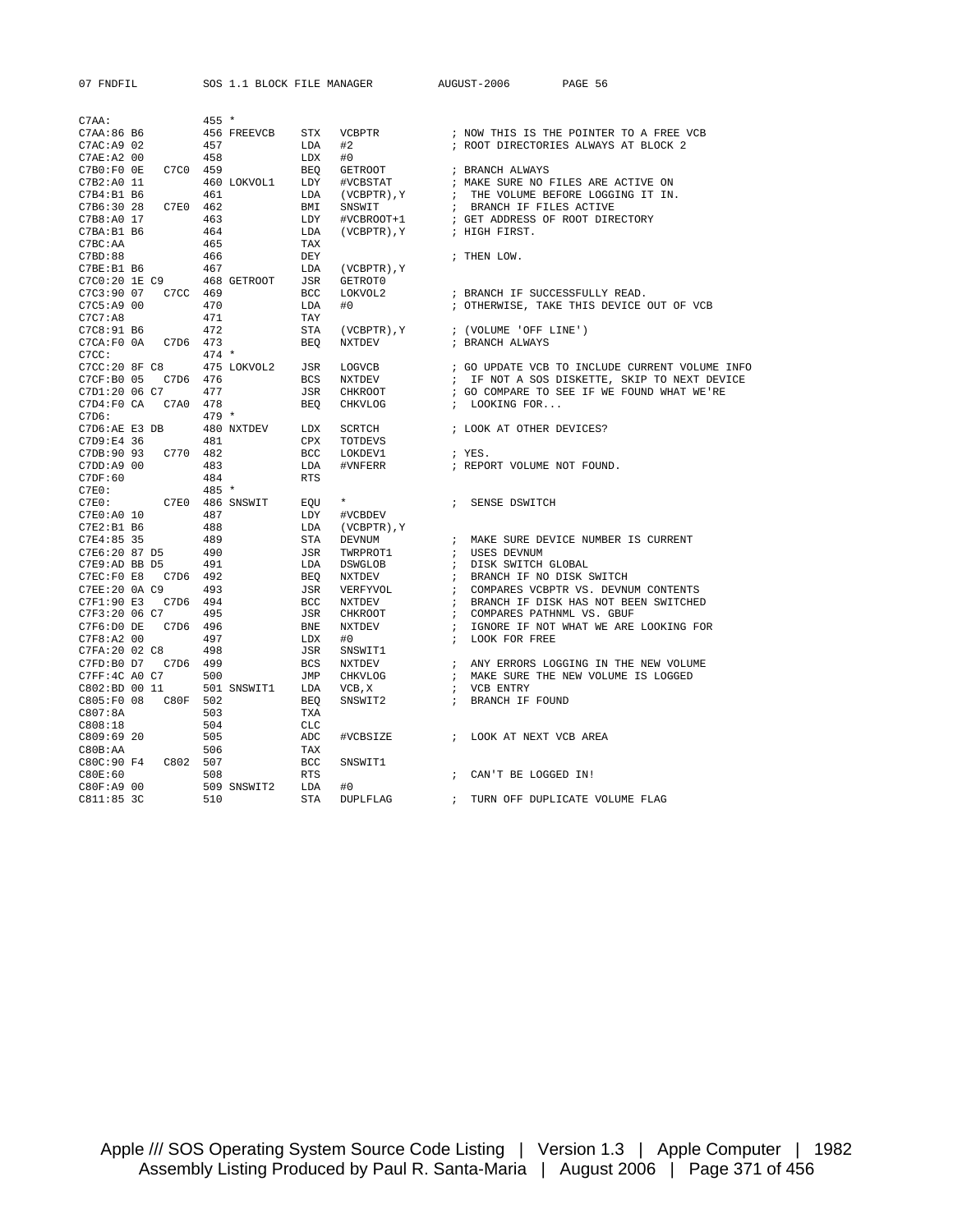| C813:86 B6     |      | 511         | <b>STX</b> | <b>VCBPTR</b>   |               |                                                                               |
|----------------|------|-------------|------------|-----------------|---------------|-------------------------------------------------------------------------------|
| C815:209A C8   |      | 512         | JSR        | LOGVCB1         | $\cdot$       | PARTIALLY LOG IN THE NEW VOLUME                                               |
| C818:BO2B      | C845 | 513         | <b>BCS</b> | NONSOS          |               | CS MEANS NONSOS ERROR                                                         |
| C81A:AB.3C     |      | 514         | LDA        | <b>DUPLFLAG</b> | $\cdot$       | WAS IT A DUPLICATE VOLUME?                                                    |
| C81C: D0 23    | C841 | 515         | <b>BNE</b> | SNSWIT6         |               | BRANCH IF YES                                                                 |
| $C81E:AO$ $1F$ |      | 516         | LDY        | #VCBSWAP        |               | BY MAKING SWAP BYTE NON ZERO                                                  |
| C820:A9 01     |      | 517         | LDA        | #1              |               |                                                                               |
| C822:91 B6     |      | 518         | STA        |                 |               | (VCBPTR), Y : SO SWAPOUT WON'T AFFECT                                         |
| $C824:AB$ 35   |      | 519         | LDA        | DEVNUM          |               | ; A REG PASSES DEVNUM TO SWAPOUT                                              |
| C826:20 F6 DB  |      | 520         | JSR        | SWAPOUT         |               | OLD ACTIVE MOUNT MUST BE SWAPPED                                              |
| C829:9003      | C82E | 521         | <b>BCC</b> | SNSWIT3         |               |                                                                               |
| C82B:A9 00     |      | 522         | LDA        |                 |               | #XIOERROR $\qquad$ ; USER REFUSED TO REPLACE OLD VOLUME                       |
| C82D:60        |      | 523         | <b>RTS</b> |                 |               |                                                                               |
| C82E:AOIF      |      | 524 SNSWIT3 | LDY        |                 |               | #VCBSWAP $\qquad$ ; NOW LOG IN THE NEW ALL THE WAY                            |
| C830:AA900     |      | 525         | LDA        | #0              |               |                                                                               |
| C832:91 B6     |      | 526         | STA        | (VCBPTR), Y     |               |                                                                               |
| C834:20 0A C9  |      | 527 SNSWIT4 | JSR        |                 |               | VERFYVOL               ; DON'T BOTHER TO ASK IF NEW VOLUME IS ALREADY MOUNTED |
| C837:90 07     | C840 | 528         | <b>BCC</b> | SNSWIT5         | $\cdot$ :     | BRANCH IF NEW VOLUME ON LINE                                                  |
| C839:20 2F DD  |      | 529         | JSR        | USRREO          | $\mathbf{r}$  | ASK USER TO REMOUNT NEW VOLUME                                                |
| C83C:90 F6     | C834 | 530         | BCC        | SNSWIT4         | $\mathcal{L}$ | USER SAYS THEY DID: CHECK IT OUT                                              |
| C83E: A9 00    |      | 531         | LDA        | #VNFERR         |               |                                                                               |
| C840:60        |      | 532 SNSWIT5 | <b>RTS</b> |                 |               |                                                                               |
| C841: A9 00    |      | 533 SNSWIT6 | LDA        | #DUPVOL         |               |                                                                               |
| C843:38        |      | 534         | <b>SEC</b> |                 |               |                                                                               |
| C844:60        |      | 535         | <b>RTS</b> |                 |               |                                                                               |
|                |      |             |            |                 |               |                                                                               |

| PARTIALLY LOG IN THE NEW VOLUME<br>CS MEANS NONSOS ERROR<br>WAS IT A DUPLICATE VOLUME?<br>BRANCH IF YES<br>BY MAKING SWAP BYTE NON ZERO             |
|-----------------------------------------------------------------------------------------------------------------------------------------------------|
| SO SWAPOUT WON'T AFFECT<br>A REG PASSES DEVNIIM TO SWAPOUT<br>OLD ACTIVE MOUNT MUST BE SWAPPED                                                      |
| USER REFUSED TO REPLACE OLD VOLUME                                                                                                                  |
| NOW LOG IN THE NEW ALL THE WAY                                                                                                                      |
| DON'T BOTHER TO ASK IF NEW VOLUME IS ALREADY<br>BRANCH IF NEW VOLUME ON LINE<br>ASK USER TO REMOUNT NEW VOLUME<br>HISER SAYS THEY DID: CHECK IT OUT |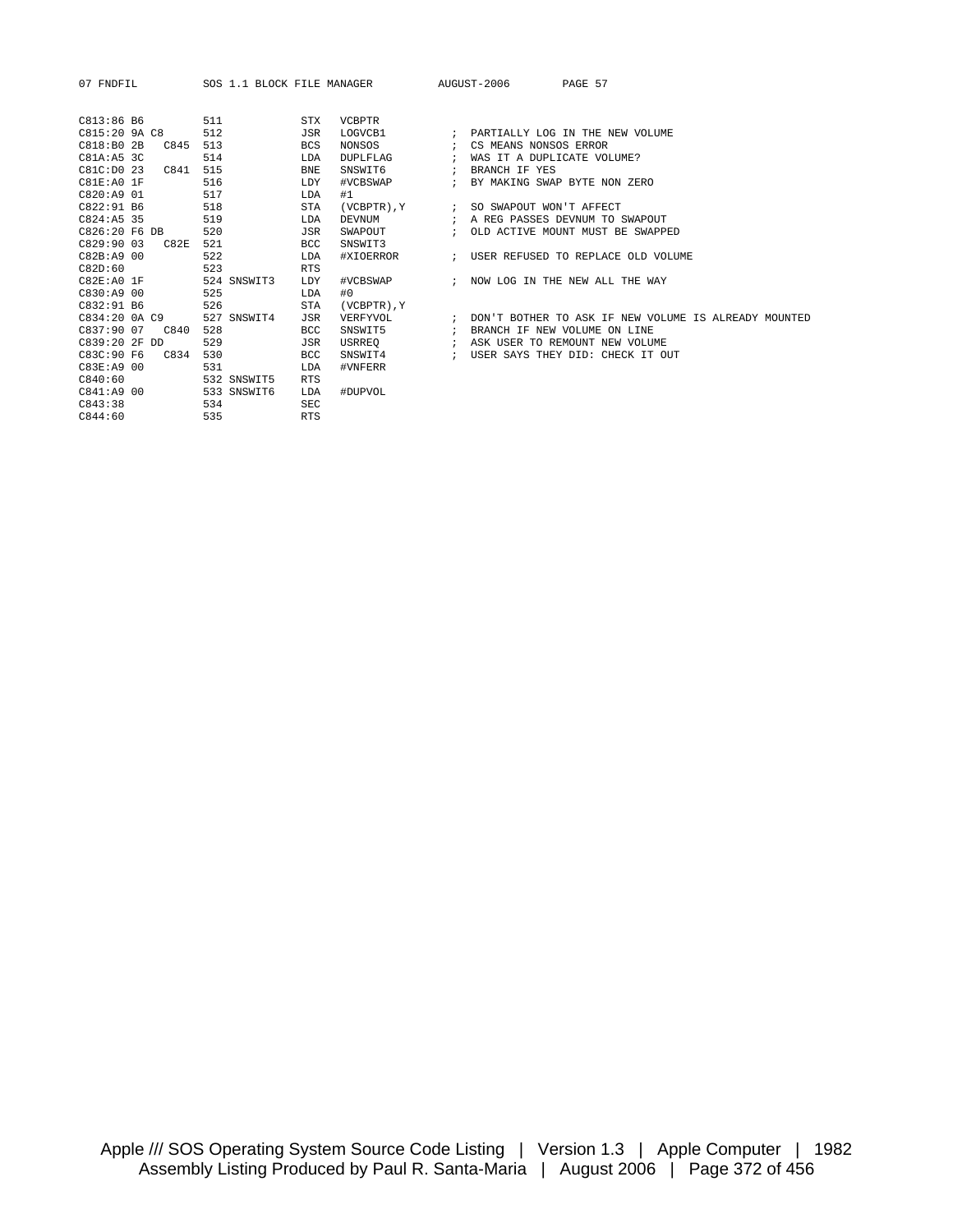| 07 FNDFIL                |          | SOS 1.1 BLOCK FILE MANAGER |                                    |                  | AUGUST-2006                      | PAGE 58                                                   |
|--------------------------|----------|----------------------------|------------------------------------|------------------|----------------------------------|-----------------------------------------------------------|
|                          |          | $537 *$                    |                                    |                  |                                  |                                                           |
| C845:                    |          |                            |                                    |                  |                                  |                                                           |
| $C845:A9$ 00<br>C847:60  |          | 538 NONSOS                 | LDA                                | #NOTSOS          |                                  | ; TELL EM IT'S NOT A SOS DISK (COULD BE PASCAL)           |
|                          |          | 539                        | <b>RTS</b>                         |                  | ; CARRY SHOULD ALREADY BE SET    |                                                           |
| C848:<br>C848:           |          | $540 *$<br>$541 *$         |                                    |                  |                                  |                                                           |
|                          |          |                            |                                    |                  |                                  |                                                           |
| C848:A9 00               |          | 542 DEVVCB                 | #0<br>LDA                          |                  |                                  | ; SCAN VCB FOR DEVICE SPECIFIED IN 'DEVNUM'               |
| C84A:AA<br>C84B:BD 00 11 |          | 543 DVCB1<br>544           | TAX                                |                  | ; FIRST TEST FOR VALID VCB.      |                                                           |
| C84E:FOOC                | C85C 545 |                            | LDA<br>VCB, X<br>DVCB <sub>2</sub> |                  |                                  |                                                           |
| C850:BD 1F 11            |          | 546                        | <b>BEQ</b><br>LDA                  | VCB+VCBSWAP, X   | ; SWAPPED VOLUMES DON'T COUNT    |                                                           |
| C853:D0 07               |          | C85C 547                   | <b>BNE</b><br>DVCB <sub>2</sub>    |                  | ; AS LOGGED IN                   |                                                           |
| C855:BD 10 11            |          | 548                        | LDA                                | VCB+VCBDEV, X    | ; GET DEVICE NUMBER              |                                                           |
| C858:C5 35               |          | 549                        | CMP<br>DEVNUM                      |                  | ; TEST AGAINST REQUESTED DEVICE  |                                                           |
| C85A:F0 26               |          | C882 550                   | BEO<br>FOUNDEV                     |                  | ; YES, SET UP A POINTER TO IT    |                                                           |
| C85C:8A                  |          | 551 DVCB2                  | <b>TXA</b>                         |                  | ; BUMP TO NEXT VCB               |                                                           |
| C85D:18                  |          | 552                        | <b>CLC</b>                         |                  |                                  |                                                           |
| C85E:69 20               |          | 553                        | ADC                                | #VCBSIZE         |                                  |                                                           |
| C860:90 E8               |          | C84A 554                   | BCC<br>DVCB1                       |                  | ; BRANCH IF MORE TO LOOK AT.     |                                                           |
| C862:60                  |          | 555                        | <b>RTS</b>                         |                  |                                  | ; RETURN CARRY SET TO INDICATE NOT FOUND                  |
| C863:                    |          | $556*$                     |                                    |                  |                                  |                                                           |
| C863:A6 B6               |          | 557 TSTDUPVOL LDX          | VCBPTR                             |                  |                                  | ; PRESERVE CURRENT ADDR OF FREE VCB                       |
| C865:A9 00               |          | 558                        | #0<br>LDA                          |                  |                                  | ; LOOK FOR A CURRENTLY LOGGED ON VOLUME OF THE SAME NAME. |
| C867:85 B6               |          | 559 TSDUPV1                | <b>STA</b><br><b>VCBPTR</b>        |                  |                                  |                                                           |
| C869:20 F2 C8            |          | 560                        | JSR<br><b>CMPVCB</b>               |                  |                                  |                                                           |
| C86C:B0 0D               |          | C87B 561                   | <b>BCS</b><br>TSDUPV2              |                  | ; BRANCH IF NO MATCH.            |                                                           |
| C86E: A0 11              |          | 562                        | LDY                                | #VCBSTAT         | ; TEST FOR ANY OPEN FILES.       |                                                           |
| C870:B1 B6               |          | 563                        | LDA                                | (VCBPTR), Y      |                                  |                                                           |
| $C872:30$ 12             |          | C886 564                   | BMI                                | FOUNDDUP         |                                  | ; TELL THE SUCKER HE CAN'T LOOK AT THIS VOLUME!           |
| C874:A9 00               |          | 565                        | #0<br>LDA                          |                  |                                  | ; TAKE DUPLICATE OFF LINE IF NO OPEN FILES.               |
| C876:AB                  |          | 566                        | TAY                                |                  |                                  |                                                           |
| C877:91 B6               |          | 567                        | STA                                | $(VCBPTR)$ , $Y$ |                                  |                                                           |
| C879:F0 07               |          | C882 568                   | <b>BEO</b>                         | NODUPVOL         |                                  | ; RETURN THAT ALL IS OK TO LOG IN NEW.                    |
| C87B:A5 B6               |          | 569 TSDUPV2                | LDA<br><b>VCBPTR</b>               |                  |                                  |                                                           |
| C87D:18                  |          | 570                        | <b>CLC</b>                         |                  |                                  |                                                           |
| C87E:69 20               |          | 571                        | ADC                                | #VCBSIZE         | ; BUMP TO NEXT ENTRY.            |                                                           |
| C880:90 E5               |          | C867 572                   | <b>BCC</b><br>TSDUPV1              |                  |                                  |                                                           |
| C882:                    |          | C882 573 NODUPVOL          | EOU<br>$\star$                     |                  |                                  |                                                           |
| C882:18                  |          | 574 FOUNDEV                | <b>CLC</b>                         |                  |                                  |                                                           |
| C883:86 B6               |          | 575 FNDDUP1                | STX<br><b>VCBPTR</b>               |                  |                                  |                                                           |
| C885:60                  |          | 576                        | <b>RTS</b>                         |                  |                                  |                                                           |
| C886:                    |          | $577 *$                    |                                    |                  |                                  |                                                           |
| C886:85 3C               |          | 578 FOUNDDUP               | STA                                | DUPLFLAG         | ; A DUPLICATE HAS BEEN DETECTED. |                                                           |
| C888:38                  |          | 579                        | <b>SEC</b>                         |                  | ; INDICATE ERROR                 |                                                           |
| C889:A5 B6               |          | 580                        | LDA<br><b>VCBPTR</b>               |                  | ; SAVE ADDRESS OF DUPLICATE      |                                                           |
| C88B:85 3E               |          | 581                        | STA                                | VCBENTRY         |                                  |                                                           |
| C88D:B0 F4               |          | C883 582                   | <b>BCS</b><br>FNDDUP1              |                  | ; BRANCH ALWAYS TAKEN            |                                                           |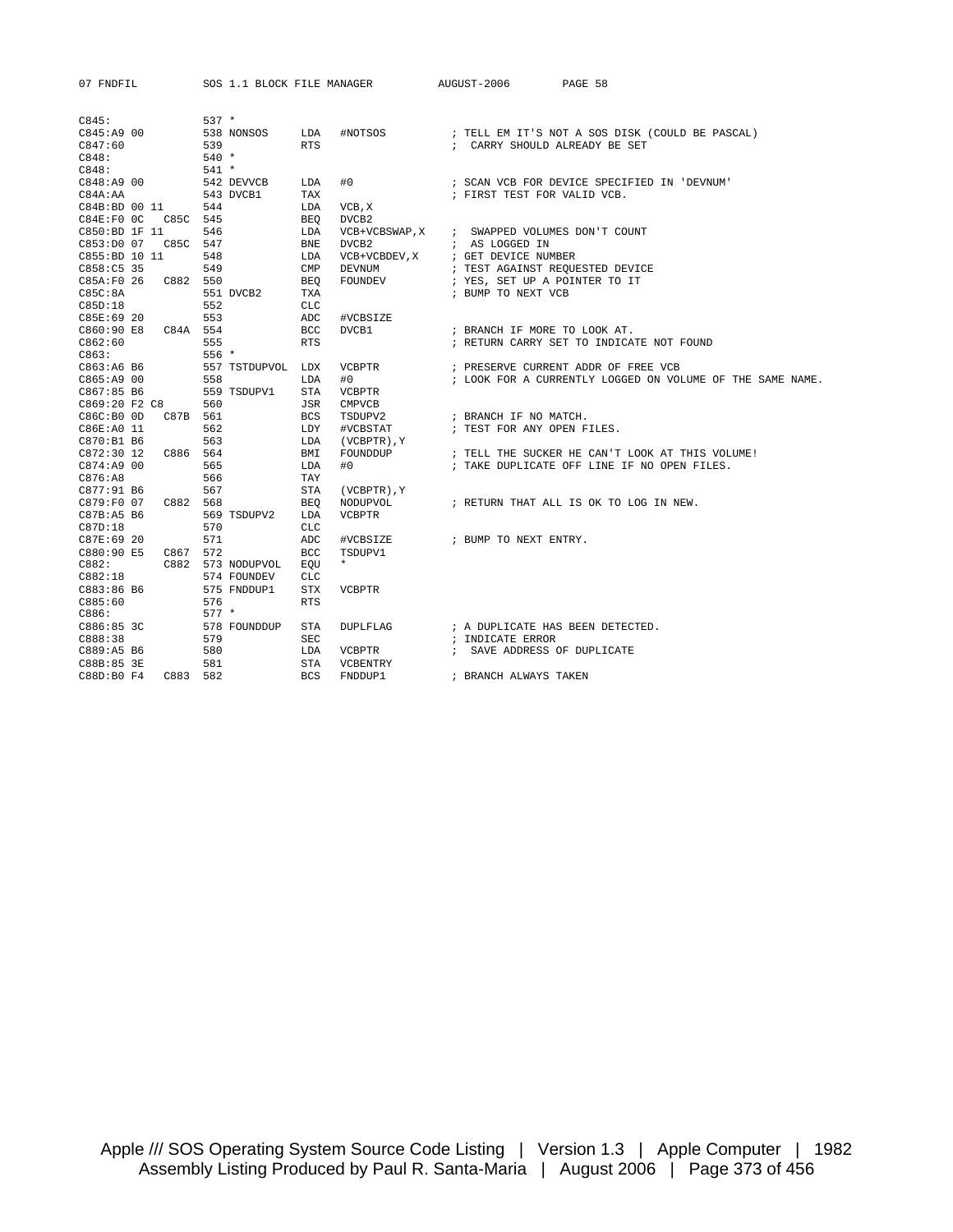| 07 FNDFIL               | SOS 1.1 BLOCK FILE MANAGER |            |                  | AUGUST-2006                      | PAGE 59                                                    |
|-------------------------|----------------------------|------------|------------------|----------------------------------|------------------------------------------------------------|
| C88F:                   | 584 *                      |            |                  |                                  |                                                            |
| C88F:                   | 585 *                      |            |                  |                                  |                                                            |
| C88F:A0 00              | 586 LOGVCB                 | LDY        | #VCBNML          |                                  | ; IS THIS A PREVIOUSLY LOGGED IN VOLUME                    |
| C891:B1 B6              | 587                        | LDA        | (VCBPTR), Y      | $; (ACC=0?)$                     |                                                            |
| C893:F0 05<br>C89A 588  |                            | <b>BEO</b> | LOGVCB1          | ; NO, GO AHEAD AND PREPARE VCB.  |                                                            |
| C895:20 F2 C8           | 589                        | JSR        | CMPVCB           | ; DOES VCB MATCH VOLUME READ?    |                                                            |
| C898:90 54<br>C8EE 590  |                            | <b>BCC</b> | VCBLOGD          | ; YES, DON'T DISTURB IT.         |                                                            |
| C89A:A9 00              | 591 LOGVCB1                | LDA        | #0               | ; ZERO OUT VCB ENTRY             |                                                            |
| C89C:A0 1F              | 592                        | LDY        | #VCBSIZE-1       |                                  |                                                            |
| C89E:91 B6              | 593 ZERVCB                 | STA        | (VCBPTR), Y      |                                  |                                                            |
| C8A0:88                 | 594                        | DEY        |                  |                                  |                                                            |
| C89E 595<br>C8A1:10 FB  |                            | <b>BPL</b> | ZERVCB           |                                  |                                                            |
| C8A3:20 65 C4           | 596                        | JSR        | <b>TSTSOS</b>    | ; MAKE SURE IT'S A SOS DISKETTE. |                                                            |
| C8A6:B0 46<br>C8EE 597  |                            | <b>BCS</b> | VCBLOGD          | ; IF NOT, RETURN CARRY SET.      |                                                            |
| C8A8:20 63 C8           | 598                        | JSR        | TSTDUPVOL        |                                  | ; FIND OUT IF A DUPLICATE WITH OPEN FILES ALREADY EXISTS   |
| C8AB: B0 42<br>C8EF 599 |                            | <b>BCS</b> | NOTLOG0          |                                  |                                                            |
| C8AD: AD 04 12          | 600                        | LDA        | $GBUF+4$         | ; MOVE VOLUME NAME TO VCB        |                                                            |
| C8B0:29 OF              | 601                        | AND        | #\$F             | ; STRIP ROOT MARKER              |                                                            |
| C8B2:A8                 | 602                        | TAY        |                  |                                  |                                                            |
| C8B3:48                 | 603                        | PHA        |                  |                                  |                                                            |
| C8B4:B9 04 12           | 604 MOVOLNM                | LDA        | $GBUF+4, Y$      |                                  |                                                            |
| C8B7:91 B6              | 605                        | <b>STA</b> | (VCBPTR), Y      |                                  |                                                            |
| C8B9:88                 | 606                        | DEY        |                  |                                  |                                                            |
| C8B4 607<br>C8BA:D0 F8  |                            | <b>BNE</b> | MOVOLNM          |                                  |                                                            |
| C8BC:68                 | 608                        | PLA        |                  | ; GET LENGTH AGAIN               |                                                            |
| C8BD:91 B6              | 609                        | STA        | (VCBPTR), Y      | ; SAVE THAT TOO.                 |                                                            |
| C8BF: A0 10             | 610                        | LDY        | #VCBDEV          | ; SAVE DEVICE NUMBER ALSO.       |                                                            |
| C8C1:A5 35              | 611                        | LDA        | DEVNUM           |                                  |                                                            |
| C8C3:91 B6              | 612                        | STA        | (VCBPTR), Y      |                                  |                                                            |
| C8C5:20 F8 CB           | 613                        | JSR        | CLEARBMS         |                                  | ; MARKS THIS DEVICES OLD BITMAPS AS INVALID (A REG PASSED) |
| C8C8:AD 29 12           | 614                        | LDA        | GBUF+VTBLK+4     |                                  | ; AND TOTOL NUMBER OF BLOCKS ON THIS UNIT,                 |
| C8CB:AO 12              | 615                        | LDY        | #VCBTBLK         |                                  |                                                            |
| C8CD: 91 B6             | 616                        | STA        | (VCBPTR), Y      |                                  |                                                            |
| C8CF:AD 2A 12           | 617                        | LDA        | GBUF+VTBLK+5     |                                  |                                                            |
| C8D2:C8                 | 618                        | INY        |                  |                                  |                                                            |
| C8D3:91 B6              | 619                        | STA        | (VCBPTR), Y      |                                  |                                                            |
| C8D5:A0 16              | 620                        | LDY        | #VCBROOT         |                                  |                                                            |
| C8D7: A5 C6             | 621                        | LDA        | BLOKNML          | ; AND ADDRESS OF ROOT DIRECTORY  |                                                            |
| C8D9:91 B6              | 622                        | STA        | (VCBPTR), Y      |                                  |                                                            |
| C8DB: C8                | 623                        | INY        |                  |                                  |                                                            |
| C8DC:A5 C7              | 624                        | LDA        | <b>BLOKNMH</b>   |                                  |                                                            |
| C8DE: 91 B6             | 625                        | <b>STA</b> | (VCBPTR), Y      |                                  |                                                            |
| C8E0:A0 1A              | 626                        | LDY        | #VCBDMAP         |                                  |                                                            |
| C8E2:AD 27 12           | 627                        | LDA        | GBUF+VBMAP+4     | ; AND LASTLY, THE ADDRESS        |                                                            |
| C8E5:91 B6              | 628                        | STA        | (VCBPTR), Y      | ; OF THE FIRST BITMAP            |                                                            |
| C8E7:AD 28 12           | 629                        | LDA        | GBUF+VBMAP+5     |                                  |                                                            |
| C8EA:CB                 | 630                        | INY        |                  |                                  |                                                            |
| C8EB: 91 B6             | 631                        | <b>STA</b> | $(VCBPTR)$ , $Y$ |                                  |                                                            |
| C8ED:18                 | 632                        | <b>CLC</b> |                  |                                  | ; INDICATE THAT IT WAS LOGGED IF POSIBLE.                  |
| <b>C8EE:60</b>          | 633 VCBLOGD                | <b>RTS</b> |                  |                                  |                                                            |
| C8EF:4C 29 C9           | 634 NOTLOGO                | <b>JMP</b> | NOTLOG1          |                                  |                                                            |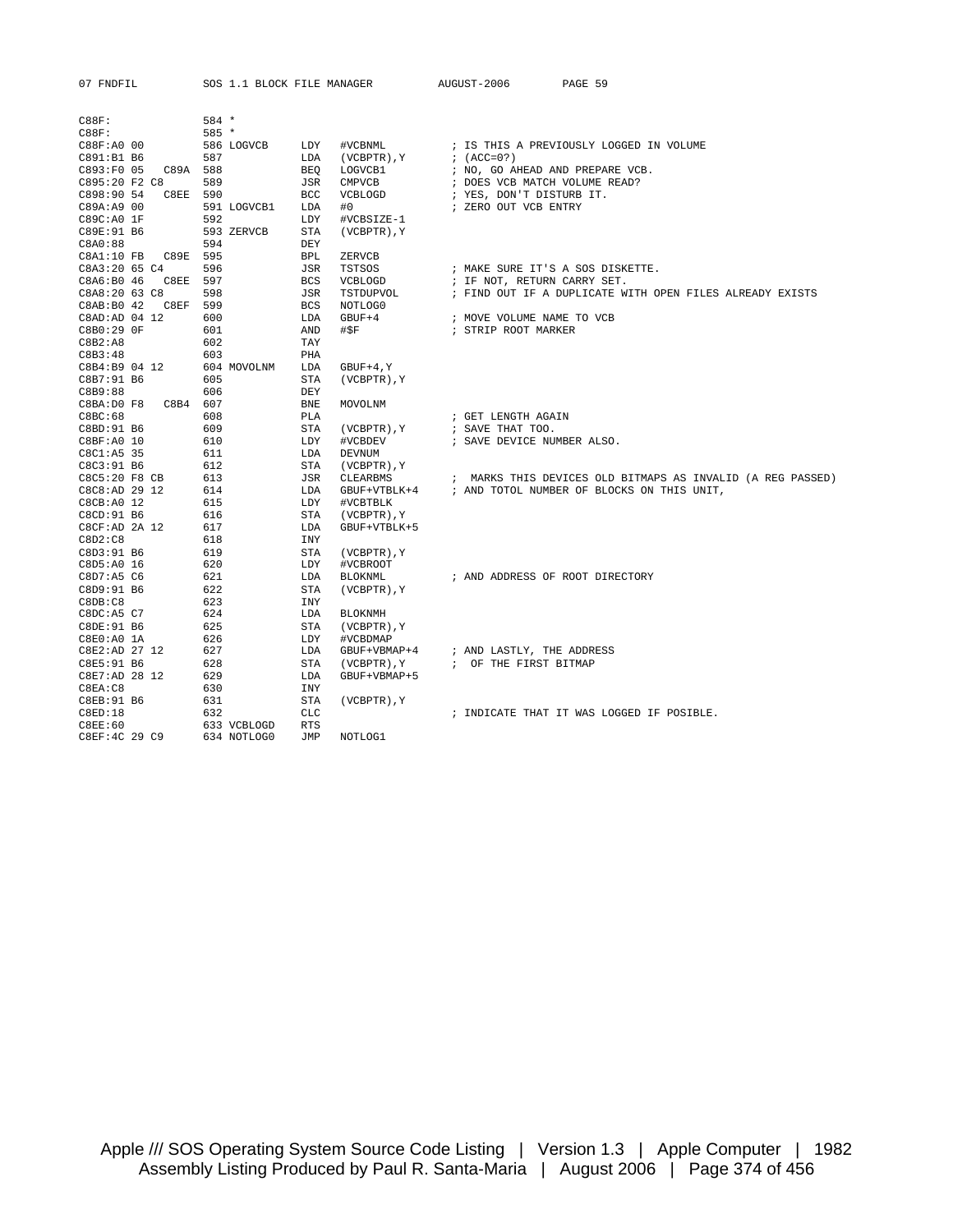| 07 FNDFIL                | SOS 1.1 BLOCK FILE MANAGER |                   |                                                                                                                                                        | AUGUST-2006                    | PAGE 60                                                                                      |
|--------------------------|----------------------------|-------------------|--------------------------------------------------------------------------------------------------------------------------------------------------------|--------------------------------|----------------------------------------------------------------------------------------------|
| C8F2:AD 04 12            | 636 CMPVCB                 | LDA               | GBUF+4 : COMPARE VOLUME NAME IN VCB                                                                                                                    |                                |                                                                                              |
| C8F5:29 OF               | 637                        | AND<br>#SF        |                                                                                                                                                        |                                |                                                                                              |
| $C8F7:A0$ 00             | 638                        | LDY               | #VCBNML                                                                                                                                                | ; WITH NAME IN DIRECTORY       |                                                                                              |
| C8F9:D1 B6               | 639                        | $\texttt{CMP}$    | (VCBPTR), Y ; ARE THEY SAME LENGTH                                                                                                                     |                                |                                                                                              |
|                          |                            | <b>BNE</b>        | NOTSAME                                                                                                                                                |                                |                                                                                              |
| C8FD: A8                 | 641                        | TAY               |                                                                                                                                                        |                                |                                                                                              |
| C8FE:B9 04 12            | 642 VCBCMP1                | LDA               | $GBUF+4, Y$                                                                                                                                            |                                |                                                                                              |
| C901:D1 B6               | 643                        | $\text{CMP}$      | (VCBPTR), Y                                                                                                                                            |                                |                                                                                              |
| C903:D0 22 C927 644      |                            | <b>BNE</b>        | NOTSAME                                                                                                                                                |                                |                                                                                              |
| C905:88                  | 645                        | DEY               |                                                                                                                                                        |                                |                                                                                              |
| C906:D0 F6 C8FE 646      |                            | ${\tt BNE}$       | VCBCMP1                                                                                                                                                |                                |                                                                                              |
| C908:18                  | 647                        | CLC<br><b>RTS</b> |                                                                                                                                                        | ; INDICATE MATCH.              |                                                                                              |
| C909:60<br>C90A:         | 648<br>$649 *$             |                   |                                                                                                                                                        |                                |                                                                                              |
| C90A:A2 00               | 650 VERFYVOL LDX           | #0                |                                                                                                                                                        |                                | ; READ IN ROOT DIRECTORY HEADER.                                                             |
| C90C:A9 02               | 651                        | LDA<br>#2         |                                                                                                                                                        |                                |                                                                                              |
| C90E:20 1E C9            | 652                        | JSR               | GETROT0                                                                                                                                                |                                |                                                                                              |
| C911:B0 08 C91B 653      |                            | <b>BCS</b>        | NOVRFY1                                                                                                                                                |                                |                                                                                              |
| C913:20 F2 C8            | 654                        | JSR               | CMPVCB                                                                                                                                                 |                                | ; PASS BACK WHATEVER OTHER ERROR OCCURS.<br>; TEST ROOT WITH VOLUME NAME IN VCB.             |
| C916:90 02 C91A 655      |                            | <b>BCC</b>        | NOVRFY                                                                                                                                                 | ; BRANCH IF ROOT MATCHES VCB   |                                                                                              |
| C918:A9 00<br>656        |                            | LDA<br>#0         |                                                                                                                                                        |                                | ; OTHERWISE, PASS BACK FOREIGN VOLUME ERROR (SOS OR UCSD)                                    |
| C91A:60                  | 657 NOVRFY                 | <b>RTS</b>        |                                                                                                                                                        | ; RETURN RESULTS IN CARRY.     |                                                                                              |
| C91B:A9 00               | 658 NOVRFY1                | LDA               | #VNFERR                                                                                                                                                | ; NOTHING IN DRIVE             |                                                                                              |
| C91D:60                  | 659                        | <b>RTS</b>        |                                                                                                                                                        |                                |                                                                                              |
| $C91E$ :                 | $660 *$                    |                   |                                                                                                                                                        |                                |                                                                                              |
| C91E:85 C6               | 661 GETROTO                | STA               | BLOKNML                                                                                                                                                |                                |                                                                                              |
| C920:86 C7               | 662                        | STX               | BLOKNMH                                                                                                                                                |                                | ; STORE ADDRESS AND READ IN ROOT                                                             |
| C922:20 58 CC 663        |                            | JSR               | RDGBUF                                                                                                                                                 |                                |                                                                                              |
| C925:90 01  C928  664    |                            | BCC               | RETROT2                                                                                                                                                | ; BRANCH IF SUCCESSFULLY READ. |                                                                                              |
| C927:                    | C927 665 NOTSAME           | EOU *             |                                                                                                                                                        |                                |                                                                                              |
|                          | 666                        | <b>SEC</b>        |                                                                                                                                                        | ; INDICATE ERROR               |                                                                                              |
| C927:38<br>C928:60       | 667 RETROT2                | <b>RTS</b>        |                                                                                                                                                        |                                |                                                                                              |
| C929:                    | 668 *                      |                   |                                                                                                                                                        |                                |                                                                                              |
| C929:A6 B6               | 669 NOTLOG1                | LDX               |                                                                                                                                                        |                                |                                                                                              |
| C92B:AB 3E               | 670                        | LDA               |                                                                                                                                                        |                                |                                                                                              |
| C92D:85 B6               | 671                        | STA               | VCBPTR                                                                                                                                                 |                                |                                                                                              |
| C92F:86 3E               | 672                        | STX               |                                                                                                                                                        |                                | ${\tt VCBENTRY} \qquad \qquad {\tt i} \quad \text{AND} \text{ SAVE THE FREE VCB SPACE ADDR}$ |
| C931:A0 10               | 673                        | LDY               | #VCBDEV                                                                                                                                                | ; IS DUPLICATE ON SAME DEVICE? |                                                                                              |
| C933:AB 35               | 674                        | LDA               | DEVNUM                                                                                                                                                 |                                |                                                                                              |
| C935:D1 B6               | 675                        | $\text{CMP}$      | (VCBPTR), Y                                                                                                                                            |                                |                                                                                              |
| C937:D0 0D C946 676      |                            | <b>BNE</b>        | $\begin{tabular}{lllllllll} NOTLOG2 & & & & & & & & & \texttt{FRANCH IF NOT} \\ \hline \texttt{SWAPIN} & & & & & \texttt{SWAP IN IF NE} \end{tabular}$ |                                |                                                                                              |
| C939:20 51 DC            | 677                        | JSR               |                                                                                                                                                        | ; SWAP IN IF NECESSARY         |                                                                                              |
| C93C:A9 00               | 678                        | LDA<br>#0         |                                                                                                                                                        |                                |                                                                                              |
| C93E:85 3C               | 679<br>680                 | STA<br>LDA        |                                                                                                                                                        |                                | DUPLFLAG : NO MORE DUPLICATE VOLUME STATUS<br>; MAKE CHKROOT WORK IN A MOMENT                |
| C940:A5 B6<br>C942:85 B0 | 681                        | STA               | VCBPTR<br>PATHNML                                                                                                                                      | ; THIS IS INCREDIBLY GROSS     |                                                                                              |
| C944:                    |                            |                   | 682 ; BUT IS A RESULT OF MAKING VOLUME A SPECIAL                                                                                                       |                                |                                                                                              |
|                          |                            |                   | 683 ; CASE OF SEARCHING ALL DEVICES FOR                                                                                                                |                                |                                                                                              |
| C944:<br>C944:           | 684 ; A KNOWN VOLUME       |                   |                                                                                                                                                        |                                |                                                                                              |
| C944:18                  | 685                        | <b>CLC</b>        |                                                                                                                                                        |                                |                                                                                              |
| C945:60                  | 686                        | <b>RTS</b>        |                                                                                                                                                        |                                |                                                                                              |
| C946:A5 3E               | 687 NOTLOG2                | LDA               |                                                                                                                                                        |                                | $\verb VCBENTRY + \qquad \qquad ; \quad \verb REACH HERE IF REAL DUPLICATE VOLUME $          |
| C948:85 B6               | 688                        | <b>STA</b>        | VCBPTR                                                                                                                                                 | ; RESOTRE FREE VCB PTR         |                                                                                              |
| C94A:18                  | 689                        | CLC               |                                                                                                                                                        |                                |                                                                                              |
| C94B:60                  | 690                        | <b>RTS</b>        |                                                                                                                                                        |                                | ; DUPLICATE VOLUME PRETENDS TO BE NO ERROR                                                   |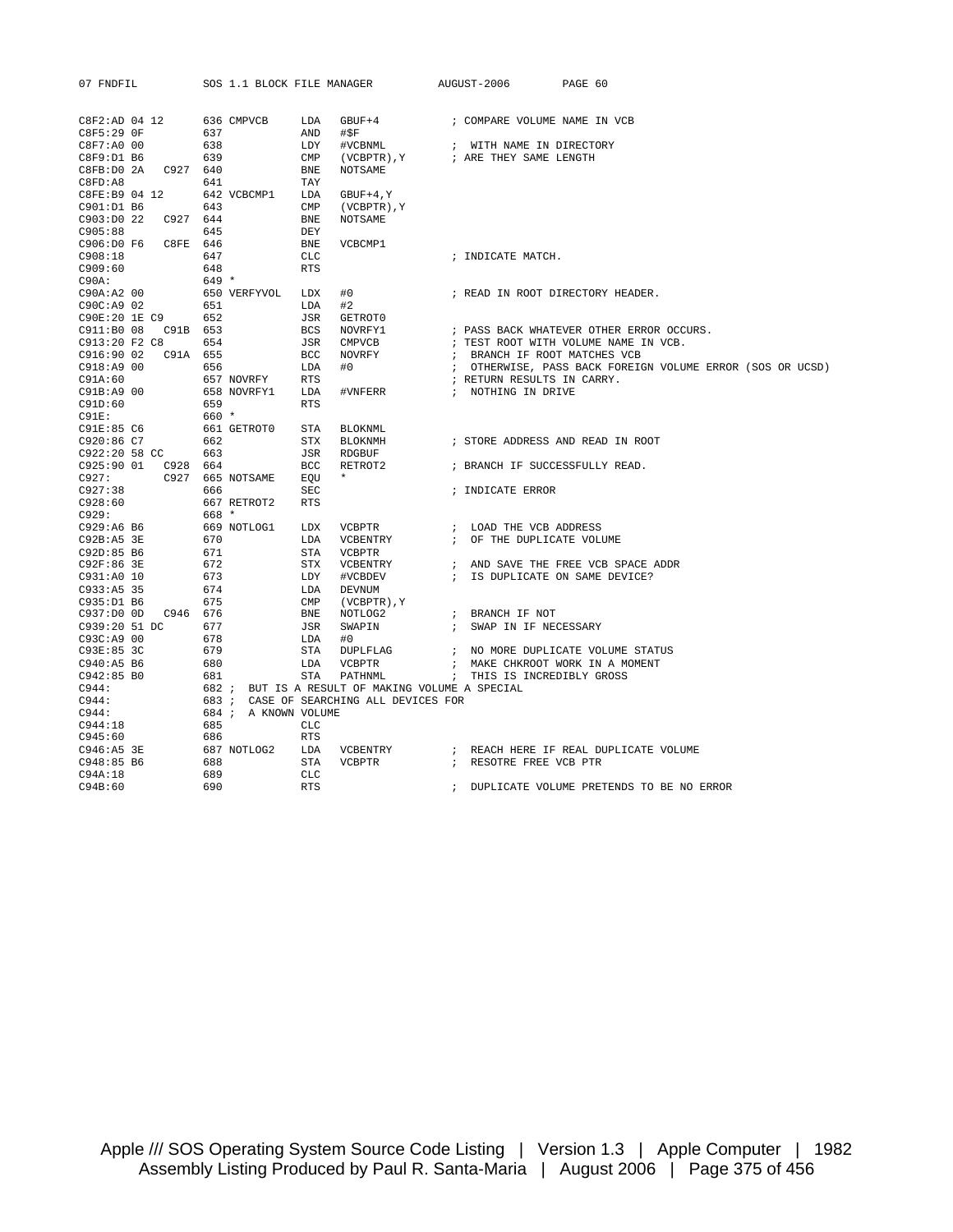| 07 FNDFIL              | SOS 1.1 BLOCK FILE MANAGER |                              | AUGUST-2006<br>PAGE 61                                                                                  |
|------------------------|----------------------------|------------------------------|---------------------------------------------------------------------------------------------------------|
|                        |                            |                              |                                                                                                         |
| C94C:                  | $692 *$                    |                              |                                                                                                         |
| $C94C:AO$ 15           | 693 TSFRBLK                | LDY<br>#VCBTFRE+1            |                                                                                                         |
| C94E:B1 B6             | 694                        | (VCBPTR), Y<br>LDA           | ; FIND OUT IF ENOUGH FREE BLOCKS                                                                        |
| C950:88                | 695                        | <b>DEY</b>                   |                                                                                                         |
| C951:11 B6             | 696                        | ORA<br>$(VCBPTR)$ , $Y$      | ; ARE AVAILABLE TO ACCOMODATE REOEST.<br>; BUT FIRST FIND OUT IF WE GOT A PROPER COUNT FOR THIS VOLUME. |
| C953:D0 5C<br>C9B1 697 |                            | <b>BNE</b><br><b>CMPFREB</b> | ; BRANCH IF COUNT IS NON-ZERO                                                                           |
| C955:88                | 698                        |                              | ; IF ZERO, THEN COUNT MUST BE TAKEN                                                                     |
| C956:B1 B6             |                            | DEY<br>LDA                   |                                                                                                         |
| C958:AA                | 699<br>700                 | $(VCBPTR)$ , $Y$<br>TAX      | ; GET HIGH TOTAL BLKS<br>; SAVE IT                                                                      |
|                        |                            | <b>DEY</b>                   |                                                                                                         |
| C959:88                | 701                        |                              | ; GET LOW                                                                                               |
| C95A:B1 B6             | 702                        | LDA<br>(VCBPTR), Y           | ; TOTAL BLKS                                                                                            |
| C95F<br>C95C:D0 01     | 703                        | <b>BNE</b><br>TSFR01         |                                                                                                         |
| C95E:CA                | 704                        | <b>DEX</b>                   | ; ADJUST FOR BITMAP BLOCK BOUNDARY                                                                      |
| C95F:8A                | 705 TSFR01                 | <b>TXA</b>                   |                                                                                                         |
| C960:4A                | 706                        | LSR<br>A                     | ; DIVIDE BY 16. THE RESULT IS THE NUMBER                                                                |
| C961:4A                | 707                        | LSR<br>Α                     | ; OF BIT MAPS TO BE SEARCHED.                                                                           |
| C962:4A                | 708                        | LSR<br>Α                     |                                                                                                         |
| C963:4A                | 709                        | LSR<br>Α                     |                                                                                                         |
| $C964:85$ OD           | 710                        | <b>STA</b><br><b>BMCNT</b>   | ; SAVE IT.                                                                                              |
| C966: A900             | 711                        | LDA<br>#0                    | ; START COUNT AT ZERO.                                                                                  |
| C968:8D E3 DB          | 712                        | <b>STA</b><br>SCRTCH         |                                                                                                         |
| C96B:8D E4 DB          | 713                        | STA<br>SCRTCH+1              |                                                                                                         |
| C96E:A9 FF             | 714                        | #\$FF<br>LDA                 | ; MARK 'FIRST FREE' TEMP AS UNKNOWN                                                                     |
| C970:850C              | 715                        | <b>STA</b><br><b>NOFREE</b>  |                                                                                                         |
| C972:AD 10             | 716                        | LDY<br>#VCBDEV               | ; MAKE SURE BIT MAP IS UP TO DATE                                                                       |
| C974:B1 B6             | 717                        | (VCBPTR), Y<br>LDA           | ; GET DEVICE NUMBER                                                                                     |
| C976:AA                | 718                        | TAX                          | ; PASS TO 'UPBMAP' IN X                                                                                 |
| C977:20 E4 CB          | 719                        | JSR<br>UPBMAP                | ; (NOTHING HAPPENS IF IT DON'T HAFTA.)                                                                  |
| C97A:B0 46<br>C9C2     | 720                        | <b>BCS</b><br>TFBERR         | ; BRANCH IF WE GOT TROUBLE,                                                                             |
| C97C:A0 1A             | 721                        | LDY<br>#VCBDMAP              | ; GET ADDRESS OF FIRST BIT MAP.                                                                         |
| C97E:B1 B6             | 722                        | LDA<br>(VCBPTR), Y           |                                                                                                         |
| C980:85 C6             | 723                        | <b>STA</b><br><b>BLOKNML</b> |                                                                                                         |
| C982:C8                | 724                        | <b>INY</b>                   | ; (FOR HIGH ADDRESS)                                                                                    |
| C983:B1 B6             | 725                        | LDA<br>(VCBPTR), Y           |                                                                                                         |
| C985:85 C7             | 726                        | <b>STA</b><br><b>BLOKNMH</b> |                                                                                                         |
| C987:20 58 CC          | 727 BMAPRD                 | JSR<br>RDGBUF                | ; USE G(ENERAL)BUFF(ER) FOR TEMPORARY                                                                   |
| C98A:B0 36<br>C9C2     | 728                        | <b>BCS</b><br>TFBERR         | ; SPACE TO COUNT FREE BLOCKS (BITS)                                                                     |
| C98C:20 C3 C9          | 729                        | JSR<br>COUNT                 | ; GO COUNT EM                                                                                           |
| C98F:C6 0D             | 730                        | <b>DEC</b><br><b>BMCNT</b>   | ; WAS THAT THE LAST BIT MAP?                                                                            |
| C991:30 09<br>C99C     | 731                        | BMI<br>CHGVCB                | ; IF SO, GO CHANGE FCB TO AVOID DOING THIS AGAIN!                                                       |
| C993:E6 C6             | 732                        | <b>INC</b><br>BLOKNML        | ; NOTE: THE ORGANIZATION OF THE BIT MAPS                                                                |
| C995:D0 F0<br>C987     | 733                        | <b>BNE</b><br>BMAPRD         | ; ARE CONTIGUOUS FOR SOS VERSION 0                                                                      |
| C997:E6 C7             | 734                        | <b>INC</b><br><b>BLOKNMH</b> | ; IF SOME OTHER ORGANIZATION IS IMPLEMENTED, THIS CODE                                                  |
| C999:4C 87 C9          | 735                        | <b>JMP</b><br><b>BMAPRD</b>  | ; MUST BE CHANGED!                                                                                      |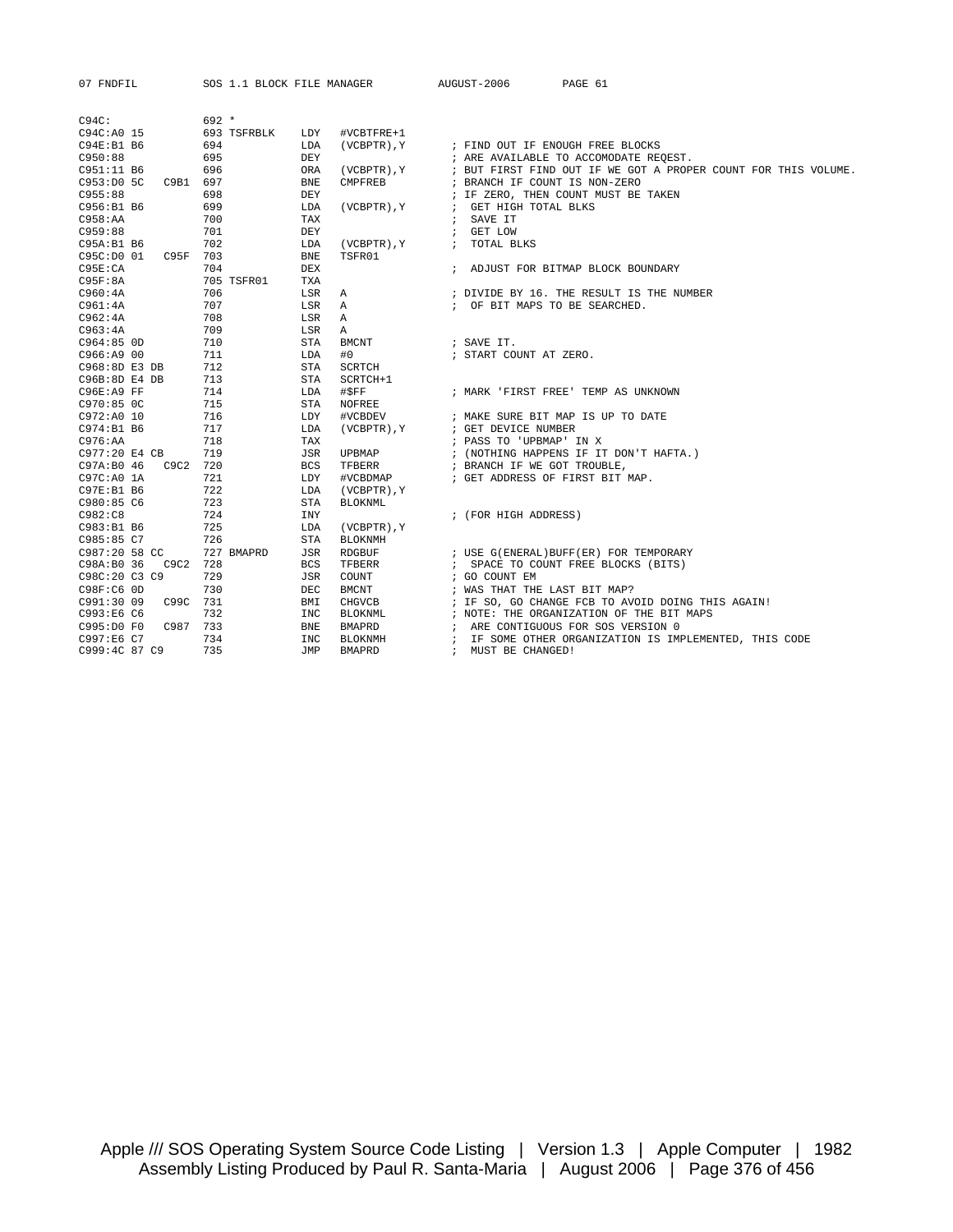| C99C:                           | $737 *$     |            |                  |                                         |
|---------------------------------|-------------|------------|------------------|-----------------------------------------|
| C99C:A0IC                       | 738 CHGVCB  | LDY        | #VCBCMAP         | ; MARK WHICH BLOCK HAD FIRST FREE SPACE |
| C99E:ABOC                       | 739         | LDA        | NOFREE           |                                         |
| C9A0:301D<br>C <sub>9</sub> BF  | 740         | BMI        | DSKFULL          | ; BRANCH IF NO FREE SPACE WAS FOUND.    |
| C9A2:91 B6                      | 741         | STA        | $(VCBPTR)$ , $Y$ |                                         |
| C9A4:A0 15                      | 742         | LDY        | #VCBTFRE+1       | ; UPDATE THE FREE COUNT.                |
| C9A6:AD E4 DB                   | 743         | LDA        | SCRTCH+1         | ; GET HIGH COUNT BYTE                   |
| C9A9:91 B6                      | 744         | STA        | (VCBPTR), Y      | ; UPDATE VOLUME CONTROL BLOCK.          |
| C9AB:88                         | 745         | DEY        |                  |                                         |
| C9AC: AD E3 DB                  | 746         | LDA        | SCRTCH           |                                         |
| C9AF: 91 B6                     | 747         | STA        | (VCBPTR), Y      | ; AND LOW BYTE TOO                      |
| C9B1:B1B6                       | 748 CMPFREB | LDA        | (VCBPTR), Y      | ; COMPARE TOTAL AVAILABLE               |
| C9B3:38                         | 749         | <b>SEC</b> |                  |                                         |
| C9B4:FB 04                      | 750         | SBC        | REOL             | ; FREE BLOCKS ON THIS VOLUME.           |
| C9B6:C8                         | 751         | <b>INY</b> |                  |                                         |
| C9B7:B1B6                       | 752         | LDA        | (VCBPTR), Y      |                                         |
| C9B9:E5 05                      | 753         | <b>SBC</b> | REQH             |                                         |
| C9BB:90 02<br>C <sub>9</sub> BF | 754         | <b>BCC</b> | DSKFULL.         |                                         |
| C9BD:18                         | 755         | CLC        |                  |                                         |
| C9BE:60                         | 756         | <b>RTS</b> |                  |                                         |
| C9BF: A9 00                     | 757 DSKFULL | LDA        | #OVRERR          |                                         |
| C9C1:38                         | 758         | <b>SEC</b> |                  |                                         |
| C9C2:60                         | 759 TFBERR  | <b>RTS</b> |                  |                                         |
|                                 |             |            |                  |                                         |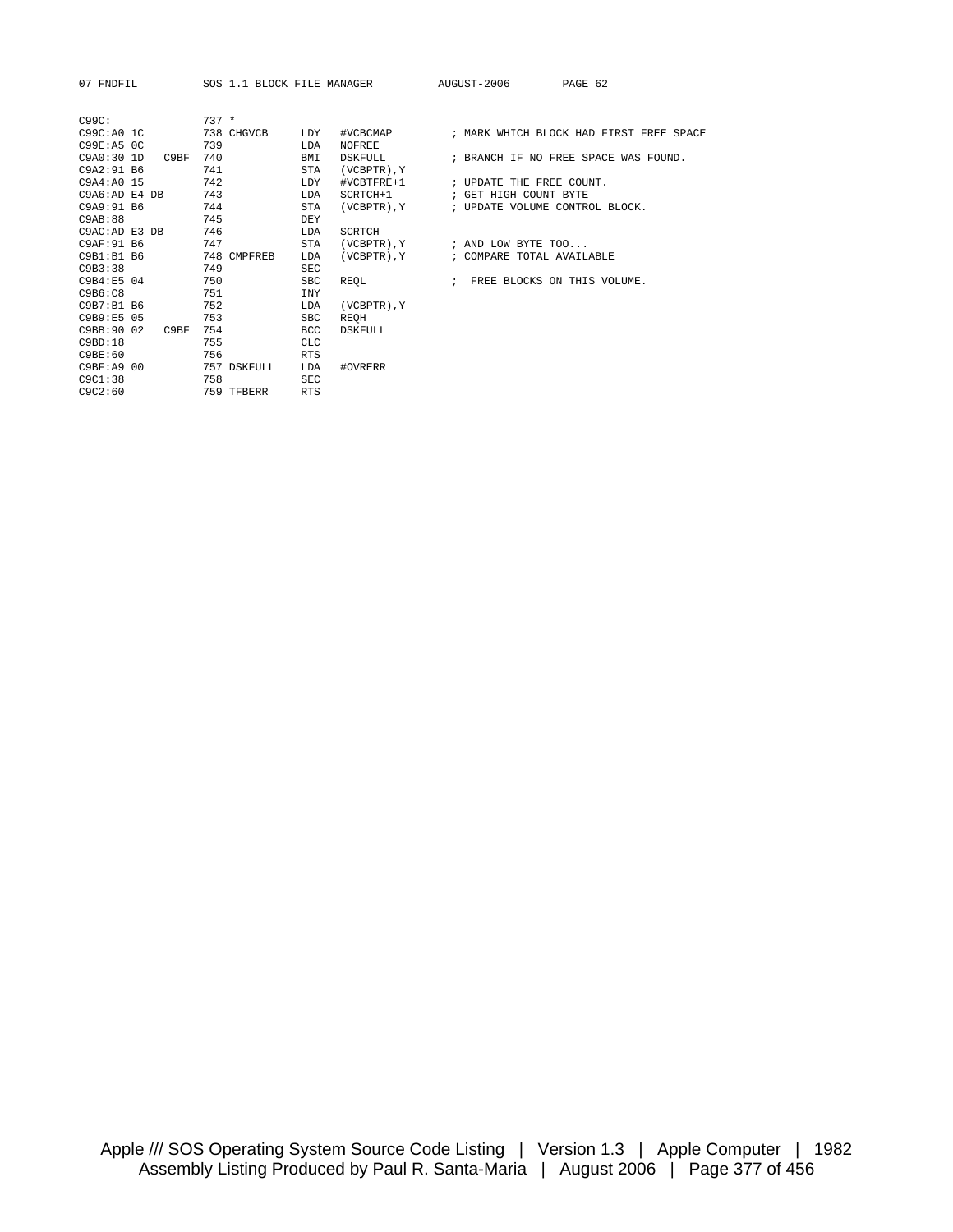| 07 FNDFIL                 | SOS 1.1 BLOCK FILE MANAGER |                   |                                            | AUGUST-2006<br>PAGE 63                            |
|---------------------------|----------------------------|-------------------|--------------------------------------------|---------------------------------------------------|
|                           |                            |                   |                                            |                                                   |
| C9C3:                     | $761 *$                    |                   |                                            |                                                   |
| C9C3:A0 00                | 762 COUNT                  | LDY               | #0                                         | ; BEGIN AT THE BEGINNING.                         |
| C9C5:B9 00 12             | 763 FRCONT                 | LDA               | $\operatorname{GBUF}$ , $\operatorname{Y}$ | ; GET BIT PATTERN                                 |
| C9C8:F0 03 C9CD 764       |                            | BEQ               | FRCNT1                                     | ; DON'T BOTHER COUNTING NOTHIN'                   |
| C9CA: 20 F5 C9            | 765                        | JSR               | CNTFREE                                    |                                                   |
| C9CD:B9 00 13             | 766 FRCNT1                 | LDA               |                                            | GBUF+\$100, Y ; DO BOTH PAGES WITH SAME LOOP      |
| C9D0:F0 03  C9D5  767     | 768                        | BEO               | FRCNT2<br>CNTFREE                          |                                                   |
| C9D2:20 F5 C9<br>C9D5: C8 | 769 FRCNT2                 | JSR<br>INY        |                                            |                                                   |
| C9D6:D0 ED                | C9C5 770                   | BNE               | FRCONT                                     | ; LOOP TILL ALL 512 BYTES COUNTED                 |
| C9D8:24 0C                | 771                        | BIT               | NOFREE                                     | ; HAS FIRST BLOCK WITH FREE SPACE BEEN FOUND YET? |
| C9DA:10 18 C9F4 772       |                            | BPL               | FRCNT3                                     | ; BRANCH IF IT HAS.                               |
| C9DC:AD E3 DB             | 773                        | LDA               | SCRTCH                                     | ; TEST TO SEE IF ANY BLOCKS WERE COUNTED          |
| C9DF:OD E4 DB             | 774                        | ORA               | SCRTCH+1                                   |                                                   |
| C9E2:F0 10 C9F4 775       |                            | <b>BEO</b>        | FRCNT3                                     | ; BRANCH IF NONE COUNTED.                         |
| C9E4:A0 13                | 776                        | LDY               | #VCBTBLK+1                                 |                                                   |
| C9E6:B1 B6                | 777                        | LDA               | (VCBPTR), Y                                | ; SHOW THIS MAP IS FIRST WITH FREE SPACE          |
| C9E8:38                   | 778                        | SEC               |                                            | : CORRECT FOR EXACT MULTIPLES OF \$1000           |
| C9E9:E9 01                | 779                        | SBC               | #\$01                                      |                                                   |
| C9EB: 4A                  | 780                        | LSR               | Α                                          |                                                   |
| C9EC:4A                   | 781                        | LSR               | $\mathbb{A}$                               |                                                   |
| C9ED: 4A                  | 782                        | LSR               | Α                                          |                                                   |
| C9EE:4A                   | 783                        | LSR               | Α                                          |                                                   |
| C9EF:38                   | 784                        | SEC               |                                            | ; SUBTRACT COUNTDOWN FROM TOTAL BIT MAPS          |
| $C9F0:E5$ OD              | 785                        | $_{\rm SBC}$      | <b>BMCNT</b>                               |                                                   |
| C9F2:85 OC                | 786                        | STA               | <b>NOFREE</b>                              |                                                   |
| C9F4:60                   | 787 FRCNT3                 | <b>RTS</b>        |                                            |                                                   |
| C9F5:                     | 788 *                      |                   |                                            |                                                   |
| C9F5:0A                   | 789 CNTFREE                | ASL               | A                                          | ; COUNT THE NUMBER OF BITS IN THIS BYTE.          |
| C9F6:90 08 CA00 790       |                            | <b>BCC</b>        | CFREE1                                     |                                                   |
| C9F8:EE E3 DB             | 791                        | INC               | SCRTCH                                     |                                                   |
| C9FB:D0 03 CA00 792       | 793                        | <b>BNE</b><br>INC | CFREE1<br>SCRTCH+1                         |                                                   |
| C9FD:EE E4 DB<br>CA00:AA  | 794 CFREE1                 | TAX               |                                            |                                                   |
| CA01:D0 F2 C9F5 795       |                            | BNE               | CNTFREE                                    | ; LOOP UNTIL ALL BITS COUNTED.                    |
| CA03:60                   | 796                        | <b>RTS</b>        |                                            |                                                   |
| CA04:                     | 797                        | CHN               | ALLOC                                      |                                                   |
| CAO4:                     | $1 *$                      |                   |                                            |                                                   |
| CA04:86 OD                | 2 DEALLOC                  | STX               | BMCNT                                      | ; SAVE HIGH ORDER ADDRESS OF BLOCK TO BE FREED.   |
| CA06:48                   | $\overline{\mathbf{3}}$    | PHA               |                                            | ; SAVE IT                                         |
| CA07:A6 B6                | $\overline{4}$             | LDX               | VCBPTR                                     | ; WHILE THE BITMAP                                |
| CA09:BD 13 11             | $-5$                       | LDA               |                                            | VCB+VCBTBLK+1, X ; DISK ADDRESS IS CHECKED        |
| C A 0 C : C 5 0 D         | 6                          | $\text{CMP}$      | BMCNT                                      | ; TO SEE IF IT MAKES SENSE                        |
| CAOE:68                   | 7                          | PLA               |                                            | ; RESTORE                                         |
| CA0F:90 51<br>CA62        | 8                          | BCC               | DEALERR1                                   | ; BRANCH IF IMPOSSIBLE                            |
| CA11:AA                   | 9                          | TAX               |                                            |                                                   |
| CA12:29 07                | 10                         | AND               | #\$7                                       | ; GET THE BIT TO BE OR-ED IN.                     |
| CA14:A8                   | 11                         | TAY               |                                            |                                                   |
| CA15:B9 66 CA             | 12                         | LDA               | WHICHBIT, Y                                | ; (SHIFTING TAKES 7 BYTES, BUT IS SLOWER)         |
| CA18:85 OC                | 13                         | STA               | NOFREE                                     | ; SAVE BIT PATTERN                                |
| CA1A:8A                   | 14                         | TXA               |                                            | ; GET LOW BLOCK ADDRESS AGAIN.                    |
| CA1B:46 OD                | 15                         | LSR               | BMCNT                                      |                                                   |
| CA1D:6A                   | 16                         | ROR               | Α                                          | ; GET POINTER TO BYTE IN BITMAP THAT REPRESENTS   |
| $CA1E:46$ OD              | 17                         | LSR               | BMCNT                                      | ; THE BLOCK ADDRESS.                              |
| C A 20:6A                 | 18                         | <b>ROR</b>        | Α                                          |                                                   |
| CA21:46 OD                | 19                         | LSR               | <b>BMCNT</b>                               |                                                   |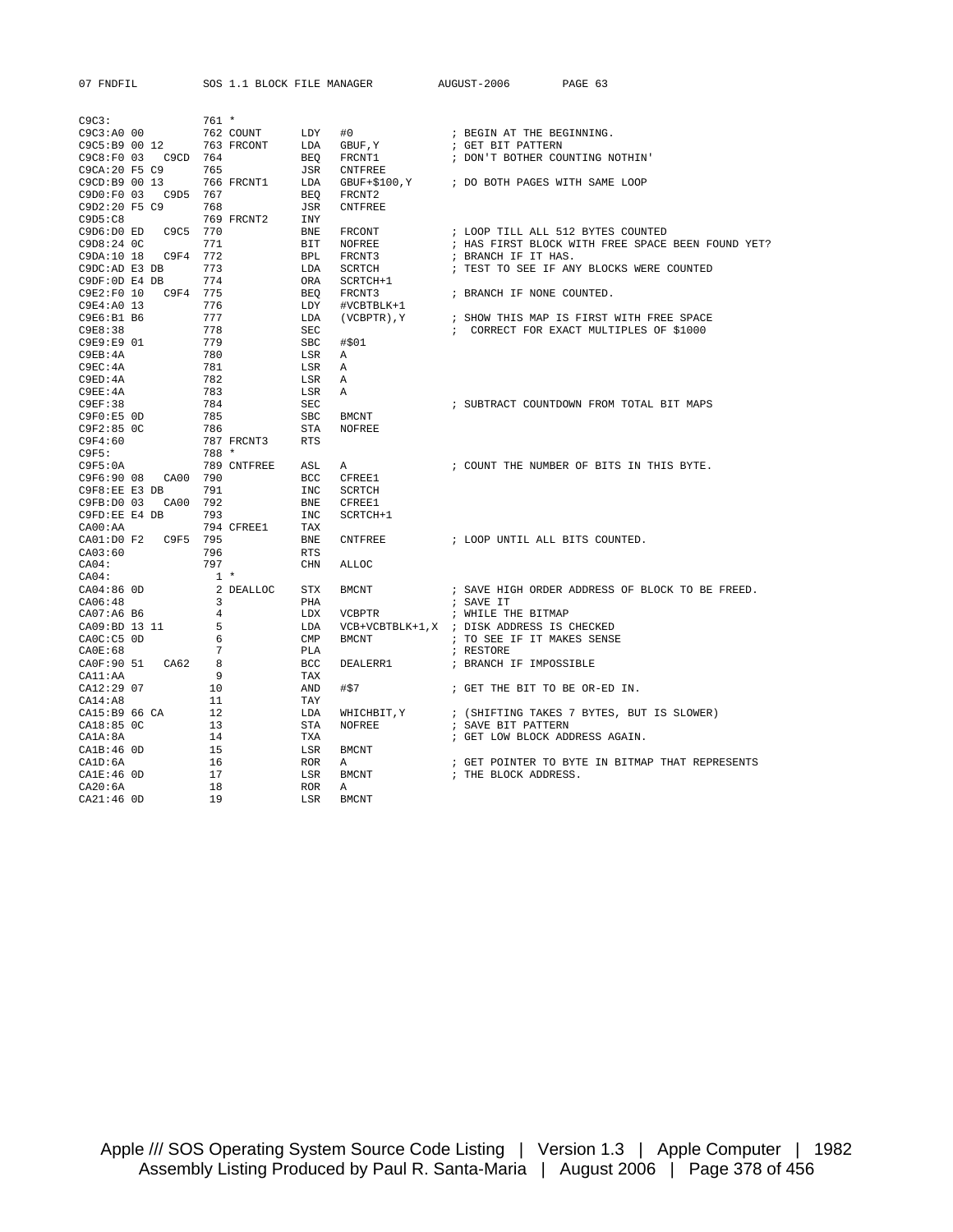| 08 ALLOC           | SOS 1.1 BLOCK FILE MANAGER |                            | AUGUST-2006<br>PAGE 64                                          |
|--------------------|----------------------------|----------------------------|-----------------------------------------------------------------|
|                    |                            |                            |                                                                 |
| CA23:6A            | 20                         | <b>ROR</b><br>A            |                                                                 |
| CA24:85 17         | 21                         | <b>STA</b><br><b>BMPTR</b> | ; SAVE POINTER.                                                 |
| CA26:46 OD         | 22                         | LSR<br><b>BMCNT</b>        | ; NOW TRANSFER BIT WHICH SPECIFIES WHICH PAGE OF BITMAP.        |
| CA28:26 19         | 23                         | <b>ROL</b><br>HALF         |                                                                 |
| CA2A:A6 1A         | 24                         | LDX<br><b>BMTAB</b>        | ; (THIS POINTS TO THE TABLE FOR THE BITMAP BUFFER USED).        |
| CA2C: B5 21        | 25                         | LDA<br>BMACMAP, X          | ; WHAT IS THE CURRENT MAP                                       |
| $CAZE: C5$ OD      | 26                         | CMP<br><b>BMCNT</b>        | ; IS IN CORE BIT MAP THE ONE WE WANT?                           |
| CA30:F0 14<br>CA46 | 27                         | DEALL1<br>BEO              | ; BRANCH IF IN-CORE IS CORRECT.                                 |
| CA32:20 65 D7      | 28                         | JSR<br>BMAPUP              | ; PUT CURRENT MAP AWAY.                                         |
| CA35:B0 2A<br>CA61 | 29                         | <b>BCS</b><br>DEALERR      | ; PASS BACK ANY ERROR.                                          |
| CA37:A5 0D         | 30                         | <b>BMCNT</b><br>LDA        | ; GET DESIRED MAP NUMBER.                                       |
| CA39:A0 1C         | 31                         | LDY<br>#VCBCMAP            |                                                                 |
| CA3B:91 B6         | 32                         | STA<br>(VCBPTR), Y         | ; AND MAKE IT CURRENT.                                          |
| CA3D:A6 1A         | 33                         | LDX<br><b>BMTAB</b>        |                                                                 |
| CA3F:B5 1D         | 34                         | LDA<br>BMADEV, X           |                                                                 |
| CA41:20 10 CC      | 35                         | <b>JSR</b><br>GTBMAP       | ; READ IT INTO THE BUFFER,                                      |
| CA44:B0 1B<br>CA61 | 36                         | <b>BCS</b><br>DEALERR      |                                                                 |
| CA46:A4 17         | 37 DEALL1                  | <b>BMPTR</b><br>LDY        | ; INDEX TO BYTE.                                                |
| CA48:46 19         | 38                         | HALF<br>LSR                |                                                                 |
| CA4A:90 02<br>CA4E | 39                         | BCC<br>DEALL2              | ; BRANCH IF ON PAGE ONE OF BITMAP.                              |
| CA4C:E6 B9         | 40                         | INC<br>BMADR+1             |                                                                 |
| CA4E:A5 OC         | 41 DEALL2                  | LDA<br>NOFREE              | ; THE INDIVIDUAL BIT.                                           |
| CA50:11 B8         | 42                         | ORA<br>(BMADR), Y          |                                                                 |
| CA52:91 B8         | 43                         | STA<br>(BMADR), Y          |                                                                 |
| CA54:90 02<br>CA58 | 44                         | <b>BCC</b><br>DEALL3       | ; BRANCH IF ADDRESS IS PROPER                                   |
| CA56:C6 B9         | 45                         | DEC<br>BMADR+1             |                                                                 |
| CA58:A6 1A         | 46 DEALL3                  | LDX<br><b>BMTAB</b>        | ; MARK BITMAP AS MODIFIED.                                      |
| CA5A:A9 80         | 47                         | #\$80<br>LDA               |                                                                 |
| CASC: 15 1C        | 48                         | ORA<br>BMASTAT, X          |                                                                 |
| CA5E:95 1C         | 49                         | <b>STA</b><br>BMASTAT, X   |                                                                 |
| CA60:18            | 50                         | CLC                        |                                                                 |
| CA61:60            | 51 DEALERR                 | <b>RTS</b>                 |                                                                 |
| CA62:A9 00         | 52 DEALERR1                | LDA<br>#BITMAPADR          | ; BIT MAP BLOCK NUMBER IMPOSSIBLE                               |
| CA64:38            | 53                         | SEC                        | ; SAY BIT MAP DISK ADDRESS WRONG (PROBABLY DATA MASOUERADING AS |
| INDEX BLOCK)       |                            |                            |                                                                 |
| CAG5:60            | 54                         | <b>RTS</b>                 |                                                                 |
| CA66:              | $55 *$                     |                            |                                                                 |
| CA66:80 40 20 10   | 56 WHICHBIT                | \$80,\$40,\$20,\$10<br>DFB |                                                                 |
| CA6A:08 04 02 01   | 57                         | 8, 4, 2, 1<br><b>DFB</b>   |                                                                 |
| CA6E:              | $58 *$                     |                            |                                                                 |
| CA6E:              | $59 *$                     |                            |                                                                 |
|                    |                            |                            |                                                                 |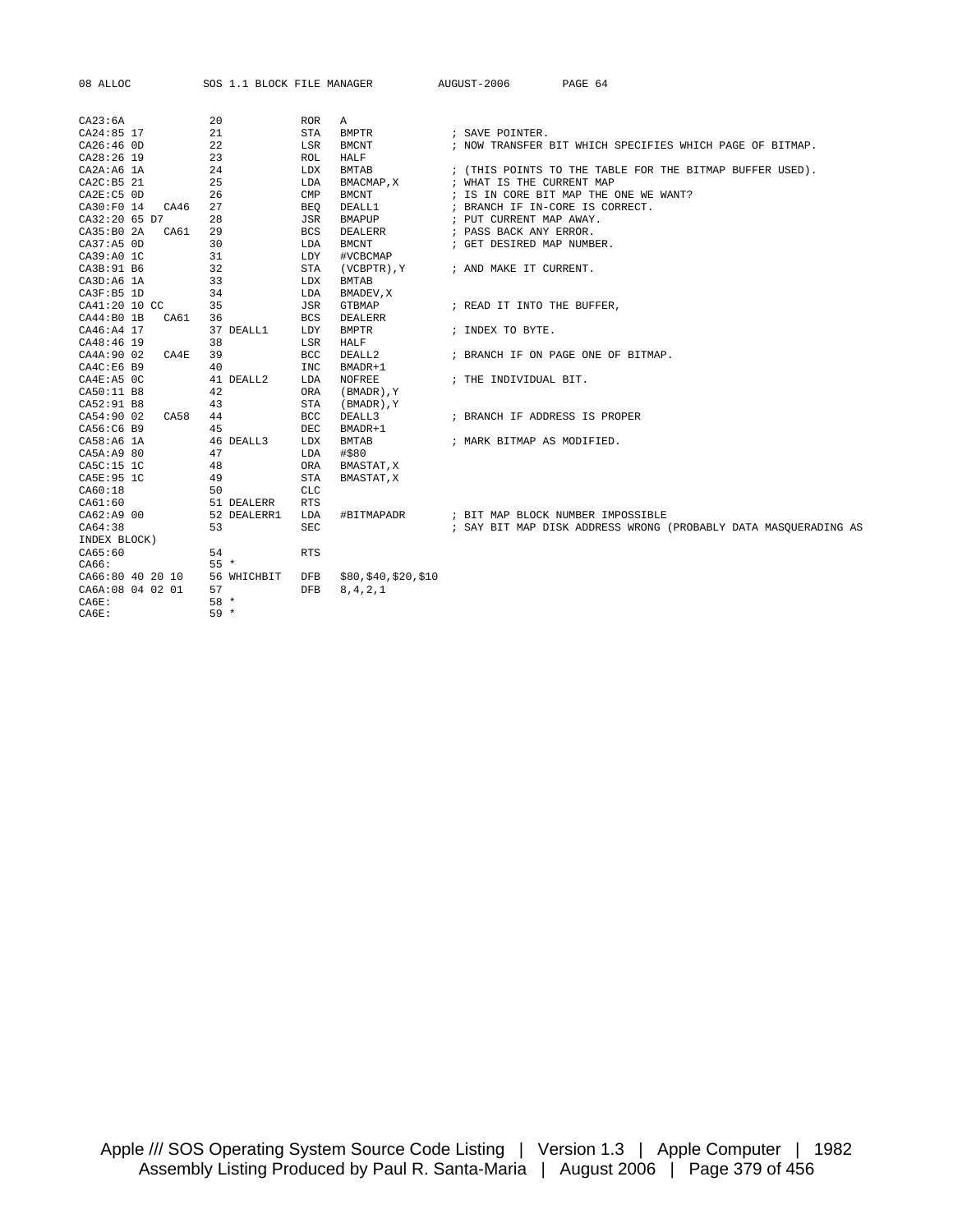CA6E: 61 \* CA6E:A9 00 62 ALCIDXS LDA #0 ; ALLOCATION OF THE INDEXES ALWAYS FILLS IN CA70:85 0E 63 STA SAPTR ; STARTING AT THE BEGINNING OF THE BLOCK. CA72:20 9C CA 64 JSR ALC1BLK ; THIS GETS FIRST INDEX AND SETS UP A CA75:B0 1E CA95 65 BCS ERRALC1 ; POINTER TO THE FREE BLOCKS (TO AVOID CA77:A4 OE 66 ALIDX1 LDY SAPTR 66 FOR SAPTR (CANNING THE WHOLE BLOCK EVERY TIME). CA79:91 B2 67 STA (TINDX),Y ; SAVE INDEX BLOCK ADDRESS (LOW) CA7B:E6 B3 68 INC TINDX+1 CA7D:AD E4 DB 69 LDA SCRTCH+1 ; GET HIGH BYTE OF ADDRESS  $\text{CAB0}:91\text{ B2}$  70 STA  $\text{(TINDX)}$ ,  $\text{Y}$  ; (AND SAVE IT) CA82:C6 B3 71 DEC TINDX+1 CA84:C6 04 72 DEC REQL ; HAS REQUEST BEEN SATIFIED? CA86:F0 13 CA9B 73 BEQ ALDXEND ; (CARRY IS CLEAR) CA88:E6 OE 74 INC SAPTR 7 FUMP INDEX POINTER

08 ALLOC SOS 1.1 BLOCK FILE MANAGER AUGUST-2006 PAGE 65

CA8A:A4 17 75 LDY BMPTR ; GET INDEX POINTER TO LAST ACCESSED BIT GROUP CA8C:A5 19 76 LDA HALF ; WHICH HALF OF MAP? (BOTH BMPTR & HALF SET UP BY 'ALC1BLK') CA8E:D0 06 CA96 77 BNE SECNDHAF CA90:20 A5 CA 78 JSR GETBITS1 ; GET NEXT FREE BLOCK ADDRESS. CA93:90 E2 CA77 79 BCC ALIDX1 ; BRANCH IF NO ERROR CA95:60 80 ERRALC1 RTS CA96: 81 \* CA96:20 B2 CA 82 SECNDHAF JSR GETBITS2 ; GET NEXT FREE BLOCK ADDRESS FROM SECOND HALF OF BIT MAP CA99:90 DC CA77 83 BCC ALIDX1 ; BRANCH IF NO ERROR. CA9B:60 84 ALDXEND RTS ; RETURN STATUS (CARRY SET INDICATES ERROR) CA9C: 85 \* CA9C: 86 \* CA9C:20 7F CB 87 ALC1BLK JSR FNDBMAP ; GET ADDRESS OF BIT MAP IN 'BMADR' CA9F:B0 F4 CA95 88 BCS ERRALC1<br>
CAA1:A0 00 89 SRCHFRE LDY #0<br>
CAA3:84 19 90 STY HALF<br>
CAA3:B1 B8 91 GETBITS1 LDA (RMADD) V<br>
CAA7:D0 13 : START SEARCH AT BEGINNING OF BIT MAP BLOCK ; INDICATE WHICH HALF (PAGE) WE'RE SEARCHING. CAA5:B1 B8 91 GETBITS1 LDA (BMADR),Y CAA7:D0 1A CAC3 92 BNE BITFOUND ; FREE BLOCKS ARE INDICATED BY 'ON' BITS CAA9:C8 93 INY CAAA:D0 F9 CAA5 94 BNE GETBITS1 ; CHECK ALL OF 'EM IN FIRST PAGE. CAAC:E6 B9 95 INC BMADR+1 ; BUMP HIGH ADDRESS OF CURRENT BITMAP CAAE:E6 19 96 INC HALF ; INDICATE SEARCH HAS PROGRESSED TO PAGE 2 CAB0:E6 18 97 INC BASVAL ; BASE VALUE= BASE ADDRESS/2048 CAB2:B1 B8 98 GETBITS2 LDA (BMADR), Y ; SEARCH SECOND HALF FOR FREE BLOCK CAB4:D0 OD CAC3 99 BNE BITFOUND CAB6:C8 100 INY CAB7:D0 F9 CAB2 101 BNE GETBITS2 CAB9:C6 B9 102 DEC BMADR+1 ; RESET BIT MAP ADDRESS TO BEGINNING. CABB:E6 18 103 INC BASVAL ; ADD 2048 OFFSET FOR NEXT PAGE CABD:20 57 CB 104 JSR NXTBMAP ; GET NEXT BITMAP (IF IT EXISTS) AND UPDATE VCB. CAC0:90 DF CAA1 105 BCC SRCHFRE ; BRANCH IF NO ERROR ENCOUNTERED.  $\text{CAC2:60}$   $\qquad \qquad 106$  RTS  $\qquad \qquad$  ; RETURN ERROR.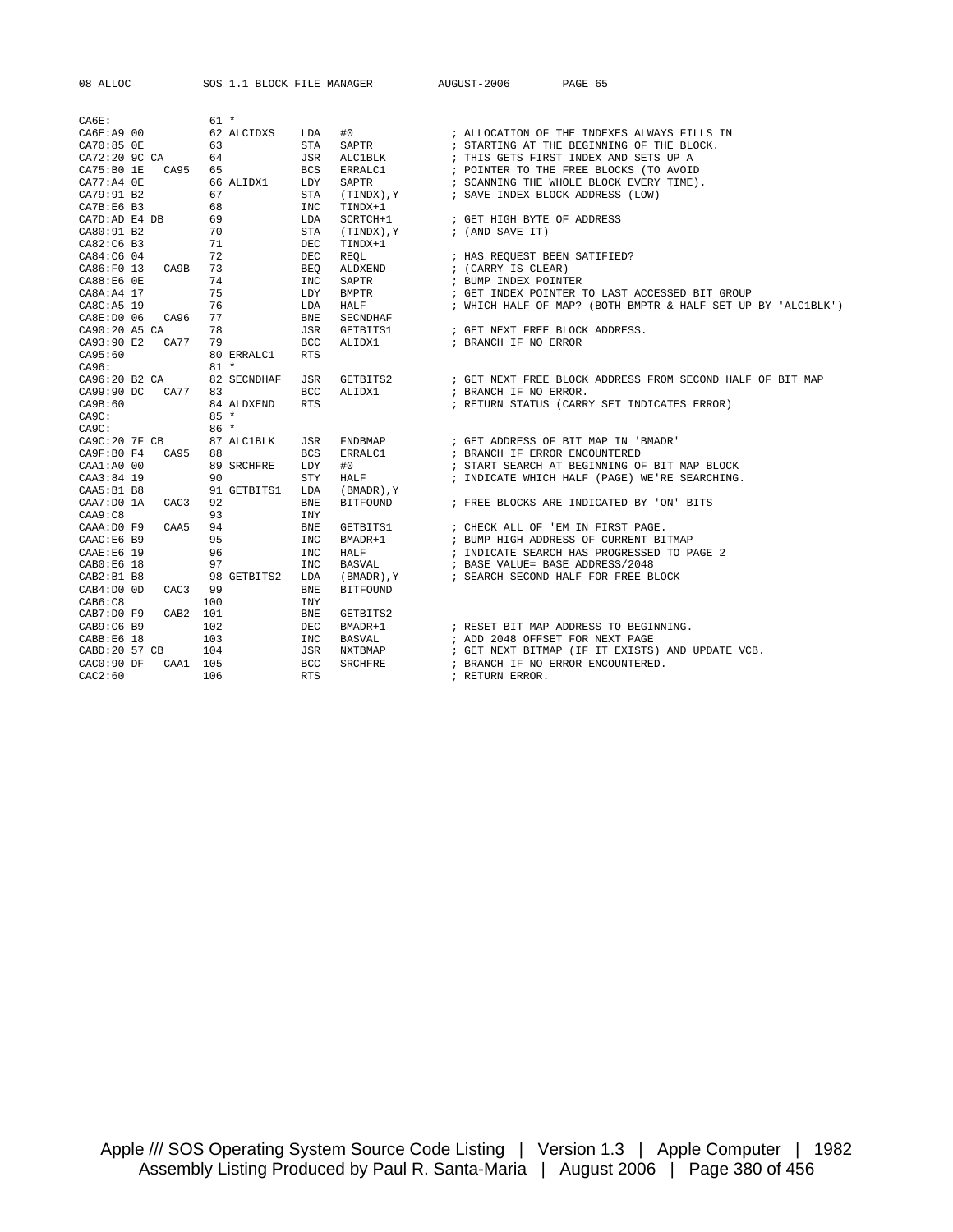| 08 ALLOC       |                  | SOS 1.1 BLOCK FILE MANAGER |            |                  | AUGUST-2006               | PAGE 66                                              |
|----------------|------------------|----------------------------|------------|------------------|---------------------------|------------------------------------------------------|
|                |                  |                            |            |                  |                           |                                                      |
| CAC3:          |                  | $108 *$                    |            |                  |                           |                                                      |
| CAC3:84 17     |                  | 109 BITFOUND               | STY        | BMPTR            |                           | ; SAVE INDX POINTER TO VALID BIT GROUP               |
| CAC5:A5 18     |                  | 110                        | LDA        | BASVAL           |                           | ; SET UP FOR BLOCK ADDRESS CALCULATION               |
| CAC7:8D E4 DB  |                  | 111                        | <b>STA</b> | SCRTCH+1         |                           |                                                      |
| CACA:98        |                  | 112                        | TYA        |                  |                           | ; GET ADDRESS OF BIT PATTERN                         |
| CACB: 0A       |                  | 113                        | ASL        | A                |                           | ; MULTIPLY THIS AND BASVAL BY 8                      |
| CACC: 2E E4 DB |                  | 114                        | <b>ROL</b> | SCRTCH+1         |                           |                                                      |
| CACF:0A        |                  | 115                        | ASL        | Α                |                           |                                                      |
| CAD0:2E E4 DB  |                  | 116                        | ROL        | SCRTCH+1         |                           |                                                      |
| CAD3:0A        |                  | 117                        | ASL        | Α                |                           |                                                      |
| CAD4:2E E4 DB  |                  | 118                        | <b>ROL</b> | SCRTCH+1         |                           |                                                      |
| CAD7:AA        |                  | 119                        | TAX        |                  |                           | ; NOW X= LOW ADDRESS WITHIN 7 OF ACTUAL ADDRESS.     |
| CAD8:B1B8      |                  | 120                        | LDA        | (BMADR), Y       | ; GET BIT PATTERN AGAIN   |                                                      |
| CADA:38        |                  | 121                        | <b>SEC</b> |                  | ; MARK RIGHT END OF BYTE. |                                                      |
| CADB:2A        |                  | 122 ADCALC                 | <b>ROL</b> | Α                | ; FIND LEFT MOST 'ON' BIT |                                                      |
| CADC: B0 03    | CAE1             | 123                        | <b>BCS</b> | <b>BOUNCE</b>    | ; BRANCH IF FOUND.        |                                                      |
| CADE: E8       |                  | 124                        | INX        |                  | ; ADJUST LOW ADDRESS      |                                                      |
| CADF:D0 FA     | CADB             | 125                        | <b>BNE</b> | ADCALC           | ; BRANCH ALWAYS           |                                                      |
| CAE1:4A        |                  | 126 BOUNCE                 | LSR        | Α                |                           | ; RESTORE ALL BUT LEFT MOST BIT TO ORIGINAL POSITION |
| CAE2:90 FD     | CAE1             | 127                        | <b>BCC</b> | <b>BOUNCE</b>    |                           | ; LOOP UNTIL MARK (SET ABOVE) MOVES INTO CARRY       |
| CAE4:91 B8     |                  | 128                        | <b>STA</b> | (BMADR), Y       |                           | ; UPDATE BITMAP TO SHOW ALLOCATED BLOCK IN USE.      |
| CAE6:8E E3 DB  |                  | 129                        | STX        | SCRTCH           | ; SAVE LOW ADDRESS.       |                                                      |
| $CAE9:AG$ 1A   |                  | 130                        | LDX        | BMTAB            |                           | ; UPDATE BIT MAP BUFFER STATUS                       |
| CAEB:A9 80     |                  | 131                        | LDA        | #\$80            |                           | ; INDICATE MAP HAS BEEN MODIFIED                     |
| $CRED:15$ 1C   |                  | 132                        | ORA        | BMASTAT, X       | ; (X IS EITHER 0 OR 6 FOR |                                                      |
| CAEF:95 1C     |                  | 133                        | STA        | BMASTAT, X       |                           | ; BUFFER 'A' OR 'B' RESPECTIVELY.)                   |
| CAF1:A0 14     |                  | 134                        | LDY        | #VCBTFRE         |                           | ; SUBTRACT 1 FROM TOTAL FREE                         |
| CAF3:B1B6      |                  | 135                        | LDA        | (VCBPTR), Y      |                           | ; BLOCKS IN VCB TO ACCOUNT FOR NEWLY                 |
| CAF5:E9 01     |                  | 136                        | <b>SBC</b> | #1               |                           | ; ALLOCATED BLOCK (CARRY IS SET FROM 'BOUNCE')       |
| CAF7:91 B6     |                  | 137                        | <b>STA</b> | $(VCBPTR)$ , $Y$ |                           |                                                      |
| CAF9:B0 07     | CB <sub>02</sub> | 138                        | <b>BCS</b> | RET1BLK          |                           | ; BRANCH IF HI FREE COUNT DOESN'T NEED ADJUSTMENT.   |
| CAFB:C8        |                  | 139                        | <b>INY</b> |                  |                           |                                                      |
| CAFC: B1 B6    |                  | 140                        | LDA        | $(VCBPTR)$ , $Y$ | ; ADJUST HIGH COUNT.      |                                                      |
| CAFE:E9 00     |                  | 141                        | <b>SBC</b> | #0               |                           | ; (CARRY IS CLEAR, SO ACC=ACC-1)                     |
| CB00:91 B6     |                  | 142                        | <b>STA</b> | (VCBPTR), Y      |                           |                                                      |
| CB02:18        |                  | 143 RET1BLK                | <b>CLC</b> |                  |                           | ; INDICATE NO ERROR ENCOUNTERED                      |
| CB03:AD E3 DB  |                  | 144                        | LDA        | SCRTCH           | ; GET ADDRESS LOW IN ACC. |                                                      |
| CB06:AC E4 DB  |                  | 145                        | LDY        | SCRTCH+1         | ; AND HIGH ADDRESS IN Y   |                                                      |
| CB09:60        |                  | 146                        | <b>RTS</b> |                  |                           | ; RETURN ADDRESS OF NEWLY ALLOCATED BLOCK.           |
| CBOA:          |                  | $147 *$                    |            |                  |                           |                                                      |
|                |                  |                            |            |                  |                           |                                                      |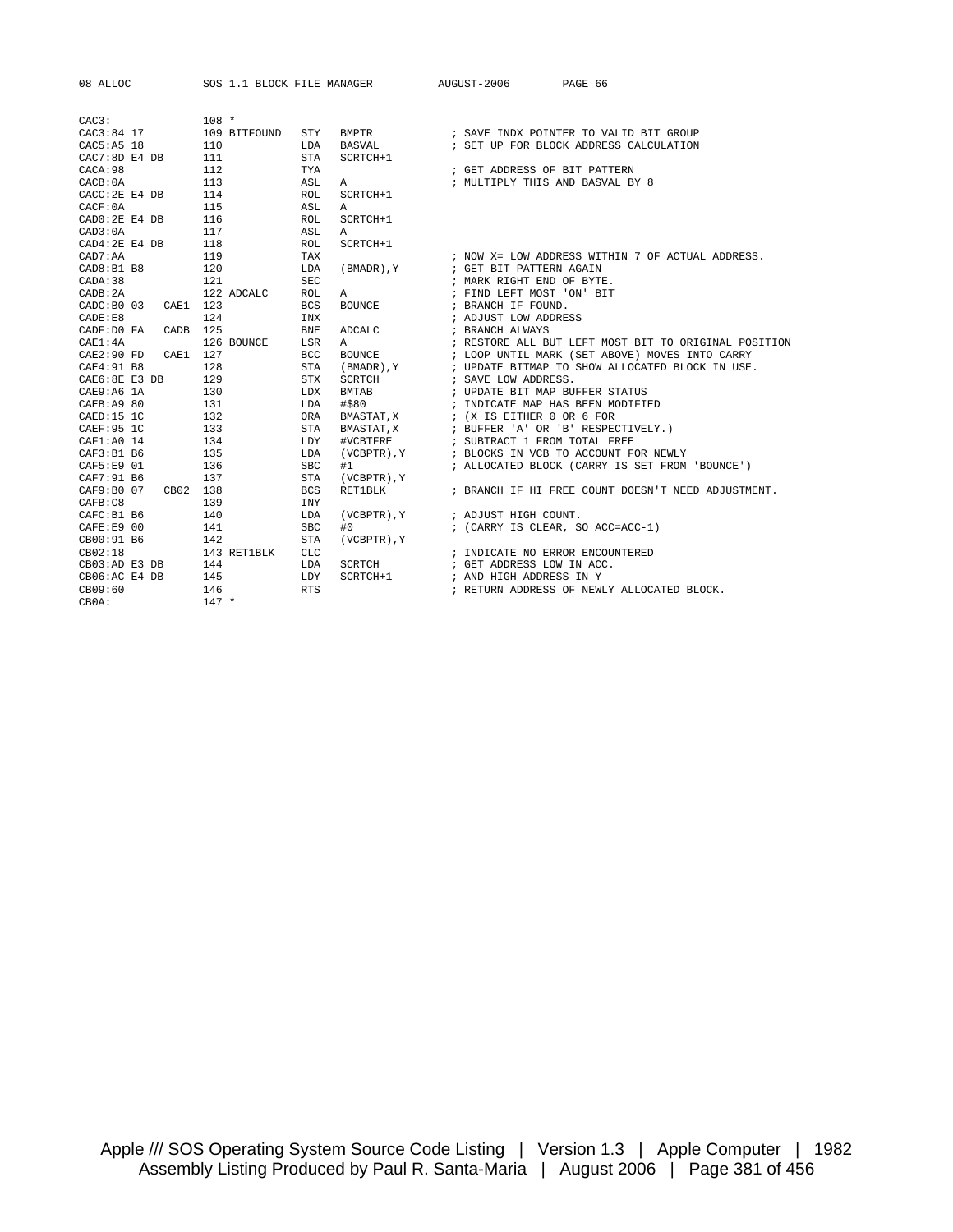| 08 ALLOC            |                           | SOS 1.1 BLOCK FILE MANAGER | AUGUST-2006<br>PAGE 67                               |
|---------------------|---------------------------|----------------------------|------------------------------------------------------|
|                     |                           |                            |                                                      |
| CBOA:               | $149 *$                   |                            |                                                      |
| CB0A:AO 10          | 150 GTTINDX<br>LDY        | #VCBDEV                    | ; GET DEVICE NUMBER SO WE DON'T                      |
| CBC: A2 00          | 151<br>LDX                | #0                         | ; ANTICPATE USING BUFFER 'A'.                        |
| CBOE:B1 B6          | 152<br>LDA                |                            | (VCBPTR), Y : USE THE BUFFER USED BY IT!             |
| $CB10:C5$ 1D        | 153<br>CMP                | BMADEV                     | ; IS IT IN BUFFER 'A'?                               |
| CB12:FO0A           | CB1E 154<br><b>BEO</b>    | FREEBE                     | ; IF SO, FREE 'B'!                                   |
| CB14:C5 23          | 155<br>$\mathsf{CMP}$     | BMBDEV                     | ; IF NOT, IS IT IN 'B'?                              |
| CB16:F0 08          | CB20 156<br>BEO           | FREEA                      | ; IF SO, FREE UP BUFFER 'A'                          |
| CB18:20 7F CB       | 157<br>JSR                | FNDBMAP                    | ; OTHERWISE, FORCE ALLOCATION FOR ONE OF THE BUFFERS |
| CB1B:90 ED          | CB0A 158<br><b>BCC</b>    | GTTINDX                    | ; NOW TRY AGAIN.                                     |
| CBID:60             | 159<br><b>RTS</b>         |                            | ; RETURN ERROR.                                      |
| $CBIE$ :            | $160 *$                   |                            |                                                      |
| $CBIE:A2$ 06        | 161 FREEBE<br>LDX         |                            |                                                      |
| CB20:86 OC          | 162 FREEA<br><b>STX</b>   | NOFREE                     | ; SAVE WHICH BUFFER WE'RE LOOKIN AT.                 |
| CB22:B4 1C          | 163<br>LDY                | BMASTAT, X                 | ; DO WE NEED TO WRITE BUFFER TO FREE IT?             |
| CB24:10 OD CB33 164 | BPL                       | USEBUF                     | ; NO, THEN USE IT.                                   |
| CB26:86 3D          | 165<br><b>STX</b>         | ZPGTEMP                    | ; SAVE BM BUFFER ID FOR A BIT                        |
| CB28:20 4F CC       | 166<br>JSR                | WRTBMAP                    | ; WRITE BM TO OWNING UNIT                            |
| CB2B:B0 29 CB56 167 | BCS                       | SOMERR1                    | ; RETURN ANY ERROR (W/O RELEASING BM)                |
| CB2D:AG3D           | 168<br>LDX                | ZPGTEMP                    | ; FETCH THE BM BUFFER ID                             |
| CB2F: A9 00         | 169<br>LDA                | #0                         |                                                      |
| CB31:95 1C          | 170<br>STA                |                            | BMASTAT, X : AND MARK BM BUFFER AS FREE              |
| CB33:A6OC           | 171 USEBUF<br>LDX         | NOFREE                     | ; GET INDEX TO BUFFER INFO                           |
| CB35:A9 00          | 172<br>LDA                | #0                         | ; MARK STATUS OF BUFFER AS FREE.                     |
| CB37:95 1D          | 173<br>STA                | BMADEV, X                  | ; (DEVICE 0 IS NOT ANY DEVICE)                       |
| CB39:85 B2          | 174<br>STA                | TINDX                      |                                                      |
| CB3B:85 B8          | 175<br>STA                | <b>BMADR</b>               |                                                      |
| CB3D:BD 1E 00       | 176<br>LDA                | BMAMADR, X                 | ; GET MEMORY ADDRESS OF FREE BUFFER.                 |
| CB40:85 B3          | 177<br>STA                | TINDX+1                    |                                                      |
| CB42:8A             | 178<br>TXA                |                            | ; SET UP PROPER HI ADDRESS OF BIT MAP TOO            |
| CB43:49 06          | 179<br>EOR                | #BMTABSZ                   | ; SELECT ALTERNATE BIT MAP TABLE.                    |
| CB45:85 1A          | 180<br><b>STA</b>         | <b>BMTAB</b>               | ; (TO INDICATE WHICH IS BITMAP)                      |
| CB47:AA             | 181<br>TAX                |                            |                                                      |
| CB48:BD 1E 00       | 182<br>LDA                | BMAMADR, X                 | ; GET HIGH ADDRESS OF BIT MAP.                       |
| CB4B:85 B9          | 183<br>STA                | BMADR+1                    |                                                      |
| CB4D: A5 1B         | 184<br>LDA                | BMBUFBNK                   | ; AND BANK PAIR NUMBER.                              |
| CB4F:8D B3 14       | 185<br>STA                | SSTIDXH                    |                                                      |
| CB52:8D B9 14       | 186<br>STA                | SISBMADR                   |                                                      |
| CB55:18             | CLC<br>187                |                            | ; INDICATE NO ERRORS                                 |
| CB56:60             | <b>RTS</b><br>188 SOMERR1 |                            |                                                      |
| CB57:               | $189 *$                   |                            |                                                      |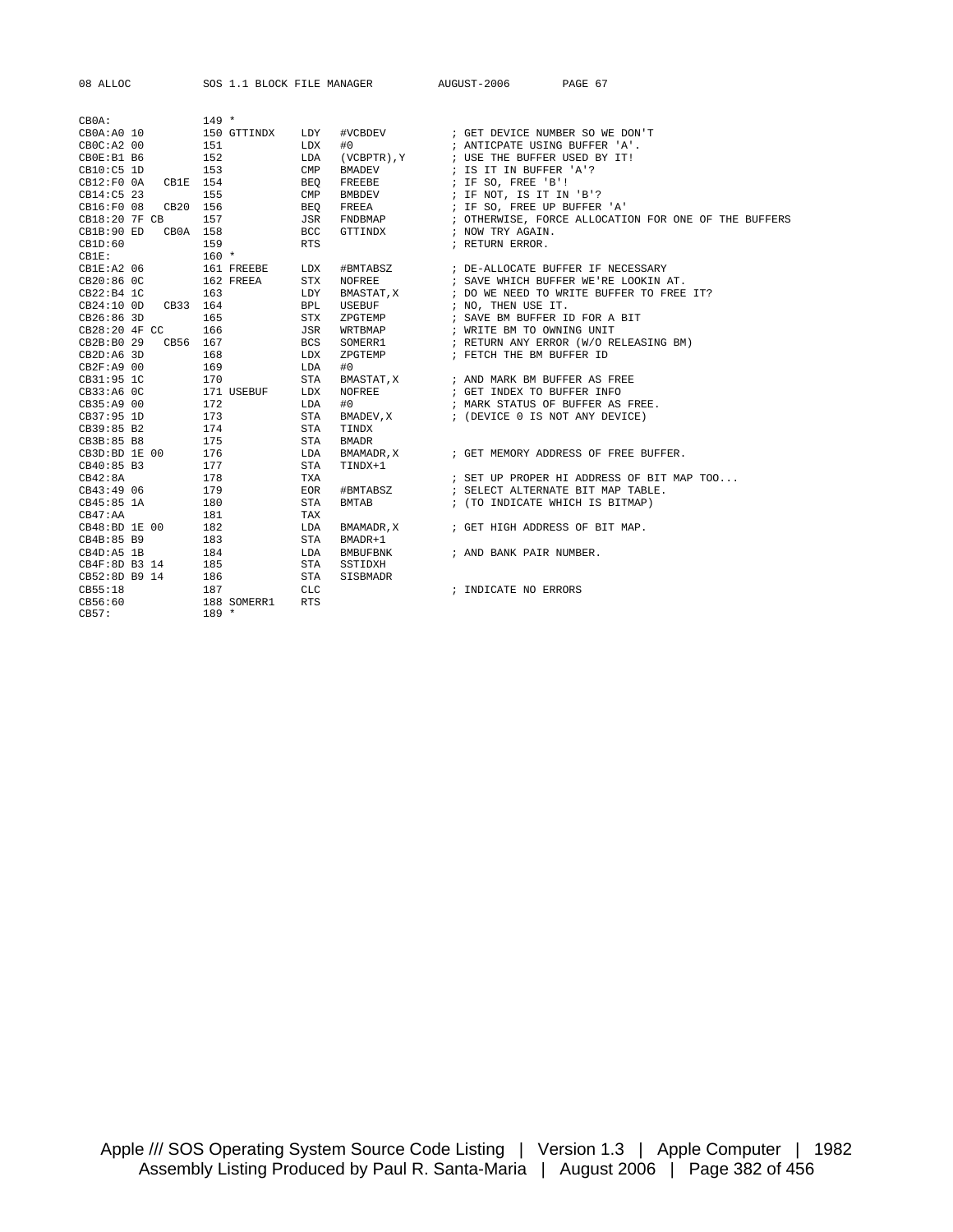| 08 ALLOC                  |          |            | SOS 1.1 BLOCK FILE MANAGER |              |              | AUGUST-2006                | PAGE 68                                 |
|---------------------------|----------|------------|----------------------------|--------------|--------------|----------------------------|-----------------------------------------|
| CB57:A0 13                |          |            | 191 NXTBMAP                |              |              |                            |                                         |
| CB59:B1 B6                |          | 192        |                            | LDY<br>LDA   |              |                            | (VCBPTR), Y : CHECK TO BE SURE THERE IS |
| CBB:4A                    |          | 193        |                            | LSR          | Α            | ; INDEED A NEXT MAP!       |                                         |
| CB5C:4A                   |          |            |                            |              |              |                            |                                         |
| CBD:4A                    |          | 194<br>195 |                            | LSR<br>LSR   | A<br>A       |                            |                                         |
| CB5E:4A                   |          | 196        |                            | LSR          | Α            |                            |                                         |
| $CB5F:AO$ 1C              |          | 197        |                            | LDY          | #VCBCMAP     |                            |                                         |
| CB61:D1 B6                |          | 198        |                            | $\text{CMP}$ | (VCBPTR), Y  | ; ARE THERE MORE MAPS?     |                                         |
| CB63:F0 51                | CBB6 199 |            |                            | BEO          | NOMORBIT     |                            | ; BRANCH IF NO MORE TO LOOK AT.         |
| CB65:B1 B6                |          | 200        |                            | LDA          | (VCBPTR), Y  | ; ADD 1 TO CURRENT MAP     |                                         |
| CB67:18                   |          | 201        |                            | <b>CLC</b>   |              |                            |                                         |
| CB68:69 01                |          | 202        |                            | ADC          | #1           |                            |                                         |
| CB6A: 91 B6               |          | 203        |                            | STA          | (VCBPTR), Y  |                            |                                         |
| CB6C:AO 10                |          | 204        |                            | LDY          | #VCBDEV      |                            |                                         |
| $C\text{B6E}:B1\text{B6}$ |          | 205        |                            | LDA          | (VCBPTR), Y  |                            |                                         |
| CB70:AA                   |          | 206        |                            | TAX          |              |                            | ; GO WRITE OUT LAST MAP IF NECESSARY    |
| CB71:20 E4 CB             |          | 207        |                            | JSR          | UPBMAP       |                            |                                         |
| $CB74:4C$ $7F$ $CB$       |          | 208        |                            | JMP          | FNDBMAP      |                            | ; READ NEXT BIT MAP INTO BUFFER         |
| CB77:                     |          | $209 *$    |                            |              |              |                            |                                         |
| CB77:A2 00                |          |            | 210 GETA.BUF               | LDX          | #0           |                            |                                         |
| $CB79:F0$ OE              | CB89 211 |            |                            | <b>BEO</b>   | FRESHMAP     |                            |                                         |
| CB7B:                     |          | $212 *$    |                            |              |              |                            |                                         |
| $CB7B:A2$ 06              |          |            | 213 GETB.BUF               | LDX          | #BMTABSZ     |                            |                                         |
| CB7D:D0 0A                | CB89 214 |            |                            | BNE          | FRESHMAP     | ; BRANCH ALWAYS            |                                         |
| CB7F:                     |          | $215 *$    |                            |              |              |                            |                                         |
| CB7F:                     |          | $216 *$    |                            |              |              |                            |                                         |
| CB7F:AO 10                |          |            | 217 FNDBMAP                | LDY          | #VCBDEV      | ; GET DEVICE NUMBER        |                                         |
| CB81:B1B6                 |          | 218        |                            | LDA          | (VCBPTR), Y  |                            |                                         |
| CB83:A2 00                |          | 219        |                            | LDX          | #0           | ; START WITH MAP 'A'       |                                         |
| CB85:D51D                 |          |            | 220 FNDMAP1                | CMP          | BMADEV, X    |                            |                                         |
| CB87:DDOC                 | CB95 221 |            |                            | <b>BNE</b>   | TRYMAP2      |                            |                                         |
| CB89:86 1A                |          |            | 222 FRESHMAP               | <b>STX</b>   | <b>BMTAB</b> |                            | ; SAVE POINTER TO BIT MAP INFO TABLE    |
| CB8B:B4 1C                |          | 223        |                            | LDY          | BMASTAT, X   |                            | ; IS THIS ONE ALREADY MODIFIED?         |
| CB8D:30 0E                | CB9D 224 |            |                            | BMI          | BMFOUND      |                            | ; YES, RETURN POINTER IN 'BMADR'        |
| CB8F:20 10 CC             |          | 225        |                            | JSR          | GTBMAP       |                            | ; OTHERWISE READ IN FRESH BIT MAP       |
| CB92:90 09                | CB9D 226 |            |                            | BCC          | BMFOUND      | ; BRANCH IF SUCCESSFUL.    |                                         |
| CB94:60                   |          | 227        |                            | <b>RTS</b>   |              | ; OTHERWISE, RETURN ERROR. |                                         |
| CB95:                     |          | $228 *$    |                            |              |              |                            |                                         |
| CB95:CA                   |          |            | 229 TRYMAP2                | <b>DEX</b>   |              | ; WAS LAST FAILURE MAP 'A' |                                         |
| CB96:10 22                | CBBA 230 |            |                            | BPL          | FRBMBUF      |                            | ; NO, MUST FREE UP ONE OF THE BUFFERS   |
| CB98:A2 06                |          | 231        |                            | LDX          | #BMTABSZ     | ; TRY BIT MAP BUFFER 'B'.  |                                         |
| CB9A:4C 85 CB             |          | 232        |                            | JMP          | FNDMAP1      |                            |                                         |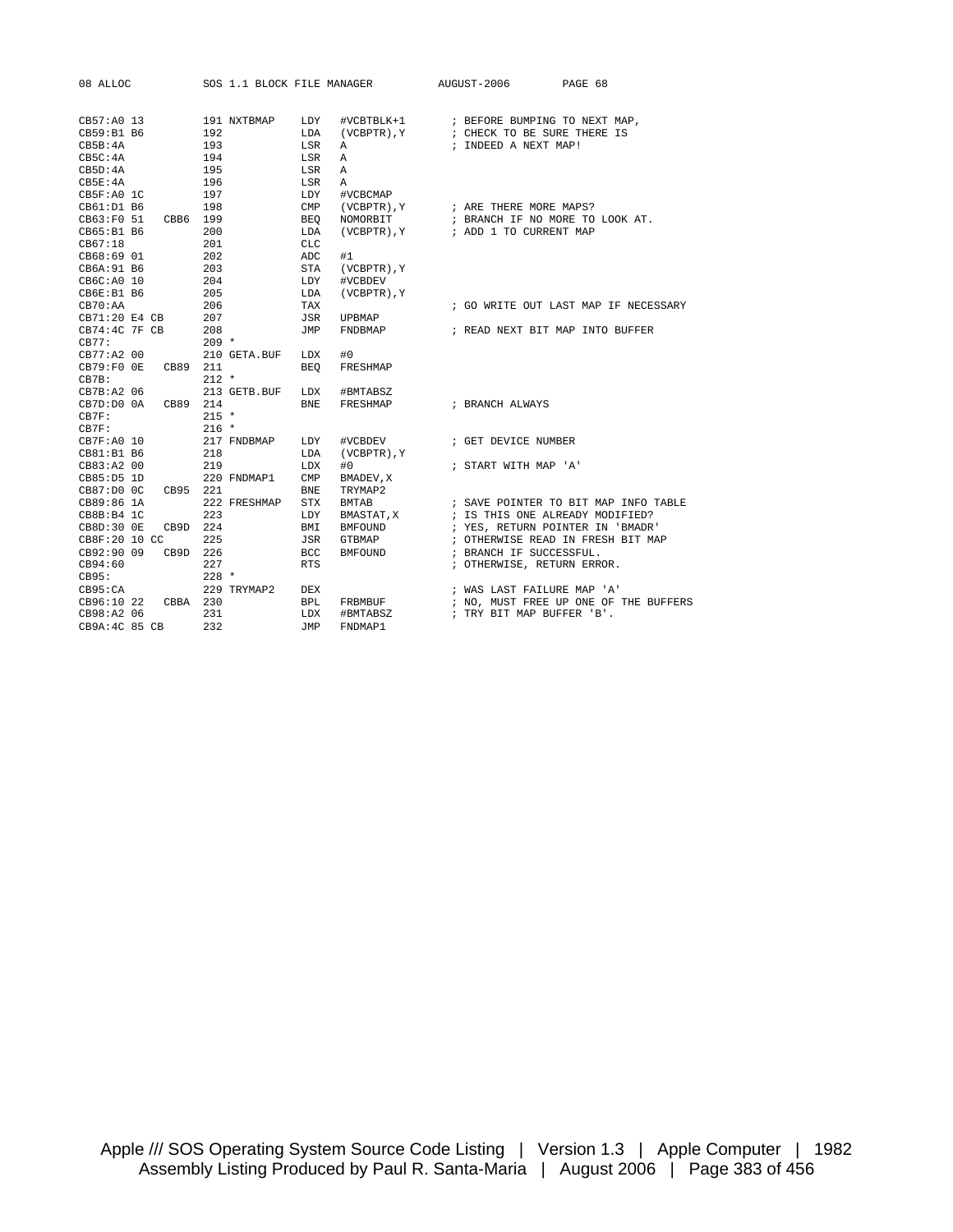| 08 ALLOC                 | SOS 1.1 BLOCK FILE MANAGER |                                        | PAGE 69<br>AUGUST-2006                      |
|--------------------------|----------------------------|----------------------------------------|---------------------------------------------|
|                          |                            |                                        |                                             |
| CB9D:                    | $234 *$                    |                                        |                                             |
| CB9D:A6 1A<br>CB9F:A0 1C | 235 BMFOUND<br>236         | LDX<br><b>BMTAB</b><br>LDY<br>#VCBCMAP | ; WHICH TABLE?                              |
|                          | 237                        |                                        |                                             |
| CBA1:B1 B6<br>CBA3:0A    | 238                        | LDA<br>(VCBPTR), Y<br>ASL<br>Α         |                                             |
| CBA4:85 18               | 239                        | <b>BASVAL</b><br>STA                   |                                             |
| CBA6:BD 1E 00            | 240                        | LDA<br>BMAMADR, X                      | ; GET HIGH ADDRESS                          |
| CBA9:85 B9               | 241                        | STA<br>BMADR+1                         |                                             |
| CBAB:A5 1B               | 242                        | LDA<br><b>BMBUFBNK</b>                 | ; GET BANK NUMBER OF BUFFER BIT MAP BUFFERS |
| CBAD: 8D B9 14           | 243                        | STA<br>SISBMADR                        |                                             |
| CBB0:A9 00               | 244                        | LDA<br>#0                              | ; BUFFERS ALWAYS FALL ON A PAGE BOUNDARY    |
| CBB2:85 B8               | 245                        | <b>STA</b><br><b>BMADR</b>             |                                             |
| CBB4:18                  | 246                        | <b>CLC</b>                             | ; INDICATE ALL IS VALID AND GOOD!           |
| CBB5:60                  | 247                        | <b>RTS</b>                             |                                             |
| CBB6:                    | $248 *$                    |                                        |                                             |
| CBB6:A9 00               | 249 NOMORBIT               | #OVRERR<br>LDA                         | ; INDICATE REQUEST CAN'T BE FILLED.         |
| CBB8:38                  | 250                        | <b>SEC</b>                             | ; INDICATE ERROR                            |
| CBB9:60                  | 251                        | <b>RTS</b>                             |                                             |
| CBBA:                    | $252 *$                    |                                        |                                             |
| CBBA:38                  | 253 FRBMBUF                | <b>SEC</b>                             |                                             |
| CBBB:A6 1A               | 254                        | LDX<br>BMTAB                           | ; FIND OUT WHICH WAS LAST USED.             |
| CBBD:FO 05<br>CBC4 255   |                            | CHKBMB<br><b>BEO</b>                   | ; IF 'A' WAS USED CHECK 'B' FIRST           |
| CBBF:18                  | 256                        | CLC                                    | ; INDICATE 'A' IS CHECKED FIRST             |
| $CBC0:24$ 1C             | 257                        | BIT<br>BMASTAT                         | ; IS BUFFER 'A' FREE (UNMODIFIED)?          |
| $CBC2:10$ B3<br>CB77     | 258                        | <b>BPL</b><br>GETA.BUF                 | ; YES, USE IT.                              |
| $CBC4:24$ 22             | 259 CHKBMB                 | BIT<br>BMBSTAT                         | ; IS BUFFER 'B' FREE?                       |
| CBC6:90 06<br>CBCE       | 260                        | <b>BCC</b><br>FREBUF1                  | ; BRANCH IF BOTH ARE USED                   |
| CBC8:10B1<br>CB7B        | 261                        | <b>BPL</b><br>GETB.BUF                 | ; YES                                       |
| $CBCA:24$ 1C             | 262                        | BIT<br>BMASTAT                         | $;$ (CHECK 'A')                             |
| CBC:10A9<br>CB77         | 263                        | <b>BPL</b><br><b>GETA.BUF</b>          |                                             |
| CBCE: A2 00              | 264 FREBUF1                | LDX<br>#0                              |                                             |
| CBD0:90 02<br>CBD4       | 265                        | <b>BCC</b><br>FREBUFA                  | ; BRANCH IF BUFFER 'A' HAS LEAST PRIORITY.  |
| $CBD2:A2$ 06             | 266                        | <b>LDX</b><br>#BMTABSZ                 |                                             |
| $CBD4:86$ 3D             | 267 FREBUFA                | <b>STX</b><br>ZPGTEMP                  | ; SAVE BM BUFF ID FOR A BIT                 |
| CBD6:20 4F CC            | 268                        | JSR<br>WRTBMAP                         | ; XREG PASSES BM BUFF ID                    |
| CBD9:B0 08<br>CBE3       | 269                        | <b>BCS</b><br><b>NOGO</b>              | ; ERROR ENCOUNTERED ON WRITING              |
| CBDB:A6 3D               | 270                        | LDX<br>ZPGTEMP                         | ; FETCH BM BUFF ID                          |
| CBDD: A9 00              | 271                        | #0<br>LDA                              |                                             |
| CBDF:95 1C               | 272                        | <b>STA</b><br>BMASTAT, X               | ; AND MARK BM BUFFER AS FREE                |
| CBE1:90 9C<br>CB7F       | 273                        | <b>BCC</b><br><b>FNDBMAP</b>           | ; LOOK AGAIN FOR FRRE BIT MAP BUFFER SPACE  |
| CBE3:60                  | 274 NOGO                   | <b>RTS</b>                             | ; RETURN ERROR ON WRITING BM                |
| CBE4:                    | $275 *$                    |                                        |                                             |
| CBE4:E4 1D               | 276 UPBMAP                 | CPX<br><b>BMADEV</b>                   | ; UPDATE BIT MAP OF DEVICE X                |
| CBE6:D0 06<br>CBEE       | 277                        | UPBM1<br><b>BNE</b>                    |                                             |
| CBE8:18                  | 278                        | <b>CLC</b>                             | ; FREE BUFFER 'A' IF NEEDED.                |
| $CBE9:24$ 1C             | 279                        | BIT<br><b>BMASTAT</b>                  |                                             |
| CBEB:30 E1<br>CBCE       | 280                        | BMI<br>FREBUF1                         | ; (CARRY CLEAR FOR BUFFER 'A')              |
| CBED:60                  | 281                        | <b>RTS</b>                             |                                             |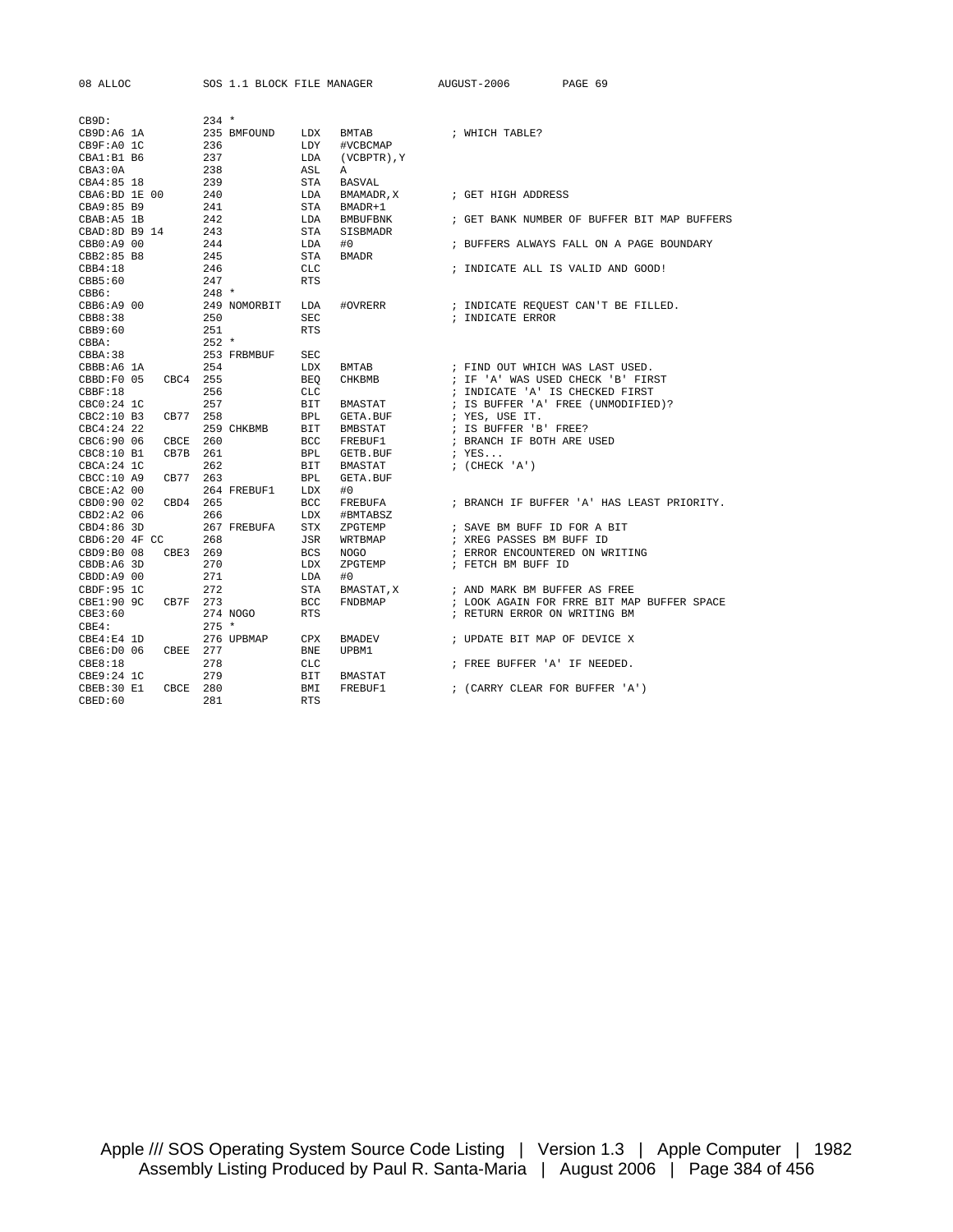| 08 ALLOC                | SOS 1.1 BLOCK FILE MANAGER                 |               | AUGUST-2006 PAGE 70                                                                      |
|-------------------------|--------------------------------------------|---------------|------------------------------------------------------------------------------------------|
|                         |                                            |               |                                                                                          |
| CBEE:                   | $283 *$                                    |               |                                                                                          |
| CBEE: E4 23             | 284 UPBM1 CPX                              | BMBDEV        |                                                                                          |
| CBF0:D0 04 CBF6 285     | BNE                                        | NOUPDAT       | ; DON'T UPDATE IF NOT NECESSARY.                                                         |
| CBF2:24 22              | 286<br>BIT                                 | BMBSTAT       |                                                                                          |
| CBCE 287<br>CBF4:30 D8  | BMI                                        | FREBUF1       | ; (CARRY IS SET)                                                                         |
| CBF6:18                 | 288 NOUPDAT<br>CLC                         |               |                                                                                          |
| CBF7:60                 | 289<br><b>RTS</b>                          |               | ; RETURN 'NO ERROR'                                                                      |
| CBF8:                   | $290 *$                                    |               |                                                                                          |
|                         | CBF8: CBF8 291 CLEARBMS EOU                |               |                                                                                          |
| CBF8:                   | 292 * WITH A DEVICE ARE MARKED INVALID     |               |                                                                                          |
| CBF8:                   | 293 * IF A NEW VOLUME IS LOGGED IN ON IT.  |               |                                                                                          |
| CBF8:                   | 294 * INPUT ARG: A REG = DEVNUM            |               |                                                                                          |
| CBF8:                   | 295 * X REG PRESERVED                      |               |                                                                                          |
| CBF8:A0 00              | 296<br>LDY                                 | #0            |                                                                                          |
| CBFA:C5 1D              | 297<br>$\texttt{CMP}$                      | BMADEV        |                                                                                          |
| CBFC: D0 07<br>CC05 298 | <b>BNE</b>                                 | CLRBM1        | ; BRANCH IF BIT MAP A NOT OWNED                                                          |
| CBFE:24 1C              | 299<br>BIT                                 | BMASTAT       |                                                                                          |
| CC00:30 02<br>CC04 300  | BMI                                        | CLRBM2        |                                                                                          |
| $CC02:84$ 1D            | 301<br>STY                                 | BMADEV        | ; BRANCH IF BITMAP A BUSY<br>; ELSE, CLEAR IT                                            |
| CC04:60                 | <b>RTS</b>                                 |               | ; NEED ONLY CLEAR ONE                                                                    |
| CC05: C523              | 302 CLRBM2<br>303 CLRBM1<br>$\texttt{CMP}$ | BMBDEV        | ; BIT MAP B?                                                                             |
| CC07:D0 FB<br>CC04 304  | BNE                                        | CLRBM2        | ; BRANCH IF BIT MAP B NOT OWNED BY DEVNUM                                                |
| $CC09:24$ 22            | 305<br>BIT                                 | BMBSTAT       |                                                                                          |
| CCOB:30 F7              | CC04 306<br>BMI                            | CLRBM2        | ; BRANCH IF BITMAP B BUSY                                                                |
| CCOD:84 23              | 307<br>STY                                 | <b>BMBDEV</b> |                                                                                          |
| CCOF:60                 | 308<br><b>RTS</b>                          |               | ; ELSE CLEAR IT<br>; AND RETURN TO CALLER (NO ERRORS)                                    |
| CC10:                   | $309 *$                                    |               |                                                                                          |
| $CC10:95$ 1D            | 310 GTBMAP<br>STA                          | BMADEV, X     | ; SAVE ACC AS CURRENT DEVICE FOR BUFFER                                                  |
| CC12:BD 1E 00           | 311<br>LDA                                 | BMAMADR, X    | ; GET HIGH ORDER ADDRESS OF BUFFER                                                       |
| CC15:85 B9              | 312<br>STA                                 | BMADR+1       | ; SELECTED BY X                                                                          |
| $CC17: A5$ 1B           | 313<br>LDA                                 | BMBUFBNK      | ; AND GET BANK PAIR NUMBER                                                               |
| CC19:8D B9 14           | 314<br>STA                                 | SISBMADR      |                                                                                          |
| CC1C:A0 1C              | 315<br>LDY                                 | #VCBCMAP      | ; OF BOTH BIT MAP BUFFERS 'A' AND 'B'<br>; GET LOWEST MAP NUMBER WITH FREE BLOCKS IN IT. |
| CC1E:B1 B6              | 316<br>LDA                                 | (VCBPTR), Y   |                                                                                          |
| CC20:9521               | 317<br>STA                                 |               | BMACMAP, X : ASSOCIATE THE OFFSET WITH THE BITMAP CONTROL BLOCK                          |
| CC22:18                 | 318<br>CLC                                 |               |                                                                                          |
| CC23:A0 1A              | 319<br>LDY                                 | #VCBDMAP      | ; ADD THIS NUMBER TO THE BASE                                                            |
| $CC25:71\  B6$          | 320<br>ADC                                 | (VCBPTR), Y   | ; ADDRESS OF FIRST BIT MAP                                                               |
| $CC27:95$ 1F            | 321<br><b>STA</b>                          | BMADADR, X    | ; SAVE LOW ADDRESS OF BIT MAP TO BE USED.                                                |
| CC29:CB                 | 322<br>INY                                 |               | ; NOW GET HIGH DISK ADDRESS OF MAP                                                       |
| CC2A:B1 B6              | 323<br>LDA                                 |               | (VCBPTR), Y : ADD TO THIS THE STATE OF THE CARRY                                         |
| CC2C:6900               | 324<br>ADC                                 | #0            |                                                                                          |
| CC2E:95 20              | 325<br>STA                                 |               | BMADADR+1, X ; SAVE HIGH DISK ADDRESS TOO.                                               |
| CC30:                   | 326 ; DROP INTO 'RDBMAP'                   |               |                                                                                          |
| CC30:                   | $327 *$                                    |               |                                                                                          |
|                         |                                            |               |                                                                                          |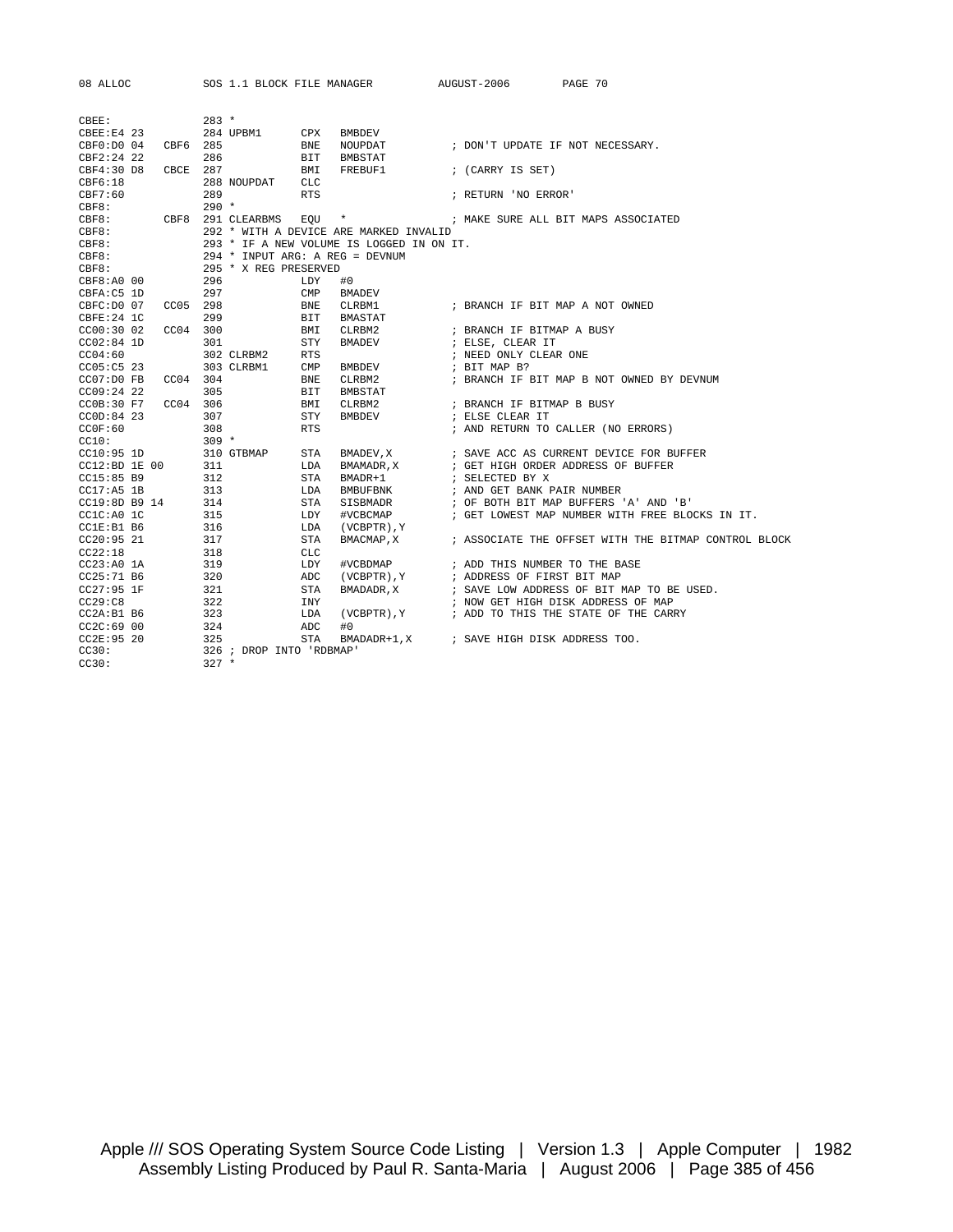| 08 ALLOC                | SOS 1.1 BLOCK FILE MANAGER |            |                 | AUGUST-2006                         | PAGE 71                                                                                                                                                                                                                                    |
|-------------------------|----------------------------|------------|-----------------|-------------------------------------|--------------------------------------------------------------------------------------------------------------------------------------------------------------------------------------------------------------------------------------------|
| CC30:                   | $329 *$                    |            |                 |                                     |                                                                                                                                                                                                                                            |
| CC30: A900              | 330                        | LDA        | #RDCMD          |                                     | ; (X CONTAINS AN INDEX TO DETERMINE WHICH BUFFER)                                                                                                                                                                                          |
| CC32:85 <sub>C0</sub>   | 331 DOBMAP                 | STA        | DHPCMD          | ; SAVE DEVICE COMMAND               |                                                                                                                                                                                                                                            |
| $CC34:A5$ 35            | 332                        | LDA        | DEVNUM          | ; FIX THE 'BIT MAP TRASH BUG'       |                                                                                                                                                                                                                                            |
| CC36:48                 | 333                        | PHA        |                 | ; BY NOT MUNGING DEVNUM             |                                                                                                                                                                                                                                            |
| CC37:B51D               | 334                        | LDA        | BMADEV, X       | ; GET DEVICE NUMBER.                |                                                                                                                                                                                                                                            |
| $CC39:85$ 35            | 335                        | STA        | DEVNUM          |                                     |                                                                                                                                                                                                                                            |
| CC3B:B5 1F              | 336                        | LDA        |                 | BMADADR, X : AND MAP'S DISK ADDRESS |                                                                                                                                                                                                                                            |
| CC3D:85 C6              | 337                        | STA        | <b>BLOKNML</b>  |                                     |                                                                                                                                                                                                                                            |
| CC3F:B5 20              | 338                        | LDA        | BMADADR+1,X     |                                     |                                                                                                                                                                                                                                            |
| CC41:85 C7              | 339                        | STA        | BLOKNMH         |                                     |                                                                                                                                                                                                                                            |
| CC43:BD 1E 00           | 340                        | LDA        | BMAMADR, X      |                                     | ; LASTLY GET THE ADDRESS OF THE BUFFER                                                                                                                                                                                                     |
| $CC46:A6$ 1B            | 341                        | LDX        | <b>BMBUFBNK</b> | ; AND BANK NUMBER.                  |                                                                                                                                                                                                                                            |
| CC48:20 6A CC           | 342                        | JSR        | DOBITMAP        |                                     | ; (NOTE: LOW ADDRESS IS FIXED TO ZERO AS THIS IS A BUFFER)                                                                                                                                                                                 |
| CC4B:68                 | 343                        | PLA        |                 | ; RESTORE                           |                                                                                                                                                                                                                                            |
| $CC4C:85$ 35            | 344                        | STA        | DEVNUM          | ; THE DEVNUM WE CAME IN WITH!       |                                                                                                                                                                                                                                            |
| CC4E:60                 | 345                        | <b>RTS</b> |                 |                                     |                                                                                                                                                                                                                                            |
| CC4F:                   | $346$ *                    |            |                 |                                     |                                                                                                                                                                                                                                            |
| $CC4F: A9$ 01           | 347 WRTBMAP                | LDA        | #WRTCMD         |                                     | ; WRITE BIT MAP POINTED TO BY X                                                                                                                                                                                                            |
| CC51:4C 32 CC           | 348                        | JMP        | DOBMAP          |                                     |                                                                                                                                                                                                                                            |
| CC54:                   | $349 *$                    |            |                 |                                     |                                                                                                                                                                                                                                            |
| $CC54:A9$ 01            | 350 WRTGBUF                | LDA        | #WRTCMD         | ; SET CALL FOR WRITE.               |                                                                                                                                                                                                                                            |
| CC56:D0 02 CC5A 351     |                            | BNE        | SVGCMD          | ; BRANCH ALWAYS.                    |                                                                                                                                                                                                                                            |
| $CC58:A9$ 00            | 352 RDGBUF                 | LDA        | #RDCMD          | ; SET CALL FOR READ.                |                                                                                                                                                                                                                                            |
| CC5A:85 <sub>C0</sub>   | 353 SVGCMD                 | STA        | DHPCMD          |                                     |                                                                                                                                                                                                                                            |
| CC5C: A5 C6             | 354                        | LDA        |                 |                                     |                                                                                                                                                                                                                                            |
| CC5E:8D 76 CC           | 355                        | STA        |                 |                                     |                                                                                                                                                                                                                                            |
| CC61:AB <sub>C7</sub>   | 356                        | LDA        | BLOKNMH         |                                     | DHPCMD : PASSED TO DEVICE HANDLER.<br>BLOKNML : SAVE CURRENT<br>TTLINK : GBUF BLOCK<br>BLOKNMH : ADDRESS<br>TTLINK+1 : FOR DIRECTORY EXTEND<br>#GBUF/256 : GET HIGH ADDRESS OF GENERAL BUFFER<br>#GBUF/256 : GET HIGH ADDRESS OF GENERAL B |
| CC63:8D 77 CC           | 357                        | STA        |                 |                                     |                                                                                                                                                                                                                                            |
| CC66: A9 12             | 358                        | LDA        |                 |                                     |                                                                                                                                                                                                                                            |
| $CC68:A2$ 00            | 359                        | LDX        | #0              |                                     | ; TO FORCE ACCESS TO NON BANK MEMORY.                                                                                                                                                                                                      |
| CC6A: CC6A 360 DOBITMAP |                            | EQU        | $\star$         |                                     |                                                                                                                                                                                                                                            |
| CC6A:85 C3 361 DOIDX    |                            | STA        | DBUFPH          |                                     |                                                                                                                                                                                                                                            |
| CC6C:8E C3 14           | 362                        | STX        | SISBPH          | ; SELECT BANK                       |                                                                                                                                                                                                                                            |
| CC6F: A9 00             | 363                        | LDA        | #0              |                                     | ; GENERAL PURPOSE BUFFERS ALWAYS                                                                                                                                                                                                           |
| CC71:85 C2              | 364                        | STA        | DBUFPL          | ; START ON A PAGE BOUNDARY.         |                                                                                                                                                                                                                                            |
| CC73:4C 25 CF           | 365                        | JMP        | FILEIO2         | ; END VIA DEVICE DISPATCHER.        |                                                                                                                                                                                                                                            |
| CC76:                   | $366*$                     |            |                 |                                     |                                                                                                                                                                                                                                            |
| CC76:                   | 0002 367 TTLINK            | DS         | $\overline{a}$  | ; GBUF CURRENT ADDRESS              |                                                                                                                                                                                                                                            |
| CC78:                   | $368 *$                    |            |                 |                                     |                                                                                                                                                                                                                                            |
| CC78: A9 01             | 369 WRTINDX                | LDA        | #WRTCMD         |                                     |                                                                                                                                                                                                                                            |
| $CC7A:AG$ 02            | 370                        | LDX        | IDXADRL         |                                     | ; GET BLOCK ADDRESS OF INDEX BLOCK                                                                                                                                                                                                         |
| CC7C: A4 03             | 371                        | LDY        | IDXADRH         |                                     |                                                                                                                                                                                                                                            |
| CC7E:85 CO              | 372 DOFRST                 | STA        | DHPCMD          | ; (ENTRY USED BY RD/WRTDFRST)       |                                                                                                                                                                                                                                            |
| CC80:86 C6              | 373                        | STX        | BLOKNML         |                                     |                                                                                                                                                                                                                                            |
| CC82:84 C7              | 374                        | STY        | BLOKNMH         |                                     |                                                                                                                                                                                                                                            |
| CC84:A5B3               | 375                        | LDA        | TINDX+1         |                                     | ; HIGH RAM ADDRESS OF INDEX BLOCK                                                                                                                                                                                                          |
| CC86:AE B3 14           | 376                        | LDX        | SSTIDXH         | ; AND BANK NUMBER.                  |                                                                                                                                                                                                                                            |
| CC89:4C 6A CC           | 377                        | JMP        | DOIDX           |                                     | ; AND GO DO REQUESTED OPERATION.                                                                                                                                                                                                           |
| CC8C:                   | $378 *$                    |            |                 |                                     |                                                                                                                                                                                                                                            |
| CC8C: A9 01             | 379 WRTDFRST LDA           |            | #WRTCMD         |                                     | ; WRITE FILE'S FIRST BLOCK (USED                                                                                                                                                                                                           |
| CC8E:D0 02 CC92 380     |                            | BNE        | FADDR           |                                     | ; BY CREATE, SO ADDRESS IN 'D.' STUFF).                                                                                                                                                                                                    |
| CC90:A9 00              | 381 RDFRST                 | LDA        | #RDCMD          |                                     |                                                                                                                                                                                                                                            |
| CC92:AE CB DB           | 382 FADDR                  | LDX        | DFIL+D.FRST     |                                     | ; (BUFFER ADDRESS IS IN 'TINDX')                                                                                                                                                                                                           |
| CC95:AC CC DB           | 383                        | LDY        | DFIL+D.FRST+1   |                                     |                                                                                                                                                                                                                                            |
| CC98:4C 7E CC           | 384                        | <b>JMP</b> | <b>DOFRST</b>   |                                     |                                                                                                                                                                                                                                            |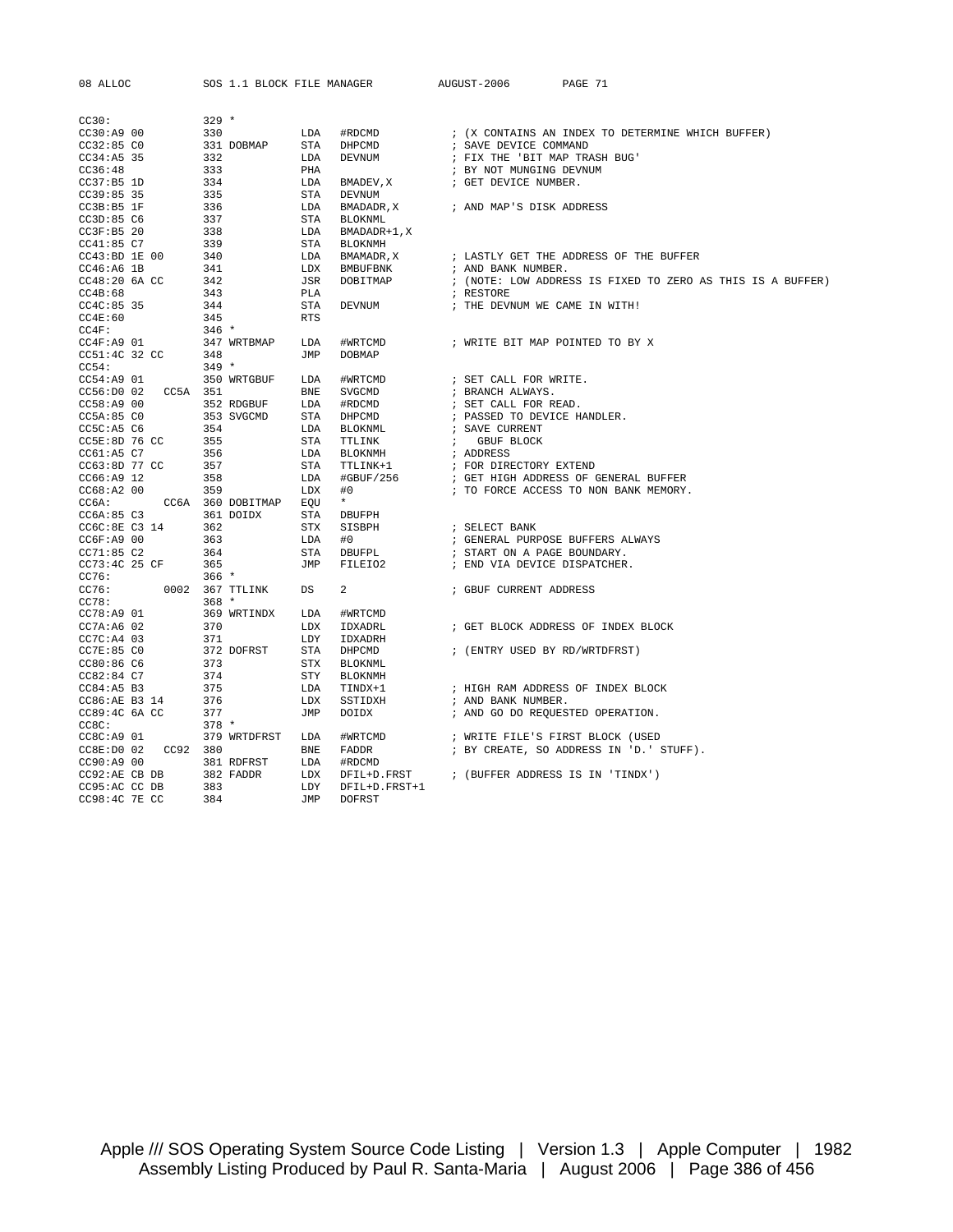| 08 ALLOC | SOS 1.1 BLOCK FILE MANAGER | AUGUST-2006 | PAGE 72 |
|----------|----------------------------|-------------|---------|
|          |                            |             |         |

| CC9B: | $385 *$ |            |           |
|-------|---------|------------|-----------|
| CC9B: | 386     | <b>CHN</b> | POSN.OPEN |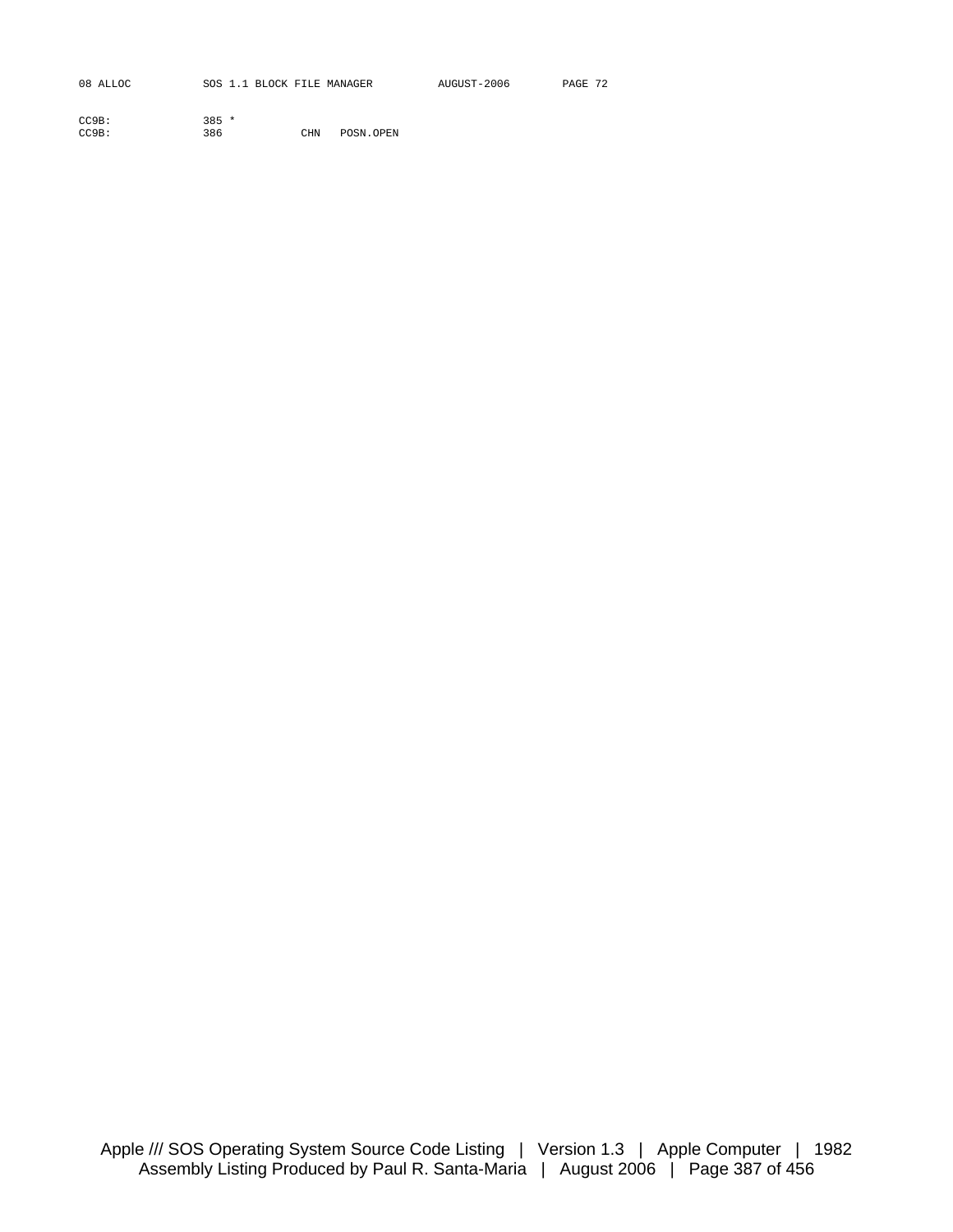| 09 POSN.OPEN                  |                  | SOS 1.1 BLOCK FILE MANAGER        |                          |                    | AUGUST-2006 PAGE 73                              |                                                                                                                                                                                         |
|-------------------------------|------------------|-----------------------------------|--------------------------|--------------------|--------------------------------------------------|-----------------------------------------------------------------------------------------------------------------------------------------------------------------------------------------|
| CC9B: A0 12<br>CC9D:B1 BA     |                  | 2 GETMARK<br>3 GMARK1             | LDY<br>LDA               |                    |                                                  | #FCBMARK : MOVE CURRENT POSITION MARKER TO<br>(FCBPTR), Y : USER'S 4 BYTE BUFFER POINTED TO BY                                                                                          |
| CC9F:48<br>CCAO: C8           |                  | $4\overline{ }$<br>5 <sub>5</sub> | PHA<br>INY               |                    | ; C.MRKPTR IN SOS ZPAGE                          |                                                                                                                                                                                         |
| CCAO:C8<br>CCA1:C0 15         |                  | $6\overline{6}$                   | CPY                      |                    |                                                  |                                                                                                                                                                                         |
| $CCA3:DO$ $F8$                | CC9D 7           |                                   | <b>BNE</b>               | GMARK1             | ; POSITION VALUE.                                |                                                                                                                                                                                         |
| CCA5:A9 00                    |                  | $_{\rm 8}$                        | LDA                      | #0                 |                                                  | ; THE FOURTH (HIGHEST ORDER) BYTE IS ALWAYS ZERO.                                                                                                                                       |
| $CCA7:A0$ 03                  |                  | - 9                               | LDY                      | #3                 |                                                  |                                                                                                                                                                                         |
| CCA9:48                       |                  | 10                                | PHA                      |                    |                                                  |                                                                                                                                                                                         |
| CCAA:68                       |                  | 11 MOVMRK                         | PLA                      |                    |                                                  |                                                                                                                                                                                         |
| CCAB:91A2                     |                  | 12                                | STA                      |                    | $(C.\texttt{MRKPTR})$ , Y ; MOVE TO USER'S SPACE |                                                                                                                                                                                         |
| CCAD:88                       |                  | 13                                | DEY                      |                    |                                                  | ; IS THERE ANOTHER TO PULL FROM STACK?                                                                                                                                                  |
| CCAE:10 FA CCAA 14            |                  |                                   | <b>BPL</b>               |                    |                                                  | $\texttt{MOVMRK} \qquad \qquad ; \; \; \texttt{YES} \, , \; \; \texttt{GET} \; \; \texttt{NEXT} \; \; \texttt{LOWER} \; \; \texttt{BYTE} \; \; \texttt{FROM} \; \; \texttt{STACK} \, .$ |
| CCB0:18                       |                  | 15<br>16                          | <b>CLC</b><br><b>RTS</b> |                    | ; INDICATE NO ERROR.                             |                                                                                                                                                                                         |
| CCB1:60<br>CCB2:              |                  | $17 *$                            |                          |                    |                                                  |                                                                                                                                                                                         |
| CCB2:20 CD CC 18 SETMARK      |                  |                                   | JSR                      | ADJMARK            |                                                  | ; MAKE ADJUSTMENTS TO REQUESTED MARK ACCORDING TO BASE.                                                                                                                                 |
| CCB5:90 01 CCB8 19            |                  |                                   | <b>BCC</b>               |                    |                                                  | SMARK1 : BRANCH IF ADJUSTMENT WAS VALID.                                                                                                                                                |
| CCB7:60                       |                  | 20                                | <b>RTS</b>               |                    |                                                  |                                                                                                                                                                                         |
| CCB8: A2 02                   |                  | 21 SMARK1                         | LDX                      | #2                 |                                                  |                                                                                                                                                                                         |
| CCBA: A0 17                   |                  | 22                                | LDY                      | #FCBEOF+2          |                                                  | ; NOW COMPARE END OF FILE WITH NEW<br>EOF+2             ; POSITION TO BE SURE IT'S WITHIN                                                                                               |
| CCBC: B5 2A                   |                  | 23 CMPEOF                         | LDA                      |                    |                                                  | ${\tt TPOSLL}\,,{\tt X} \qquad \qquad ;{\tt THE\,\,BOUNDS\,\,OF\,\,CURERTLY\,\,DEFINED}\atop ({\tt FCBPTR}\,), {\tt Y} \qquad \qquad ;{\tt\,\,LIMITS}\, .$                              |
| CCBE: D1 BA                   |                  | 24                                | CMP                      |                    |                                                  |                                                                                                                                                                                         |
| CCC0:90 47                    | CD09             | 25                                | <b>BCC</b>               | CKSAMBLK           | ; BRANCH IF MARK <eof< td=""><td></td></eof<>    |                                                                                                                                                                                         |
| CCC2: D0 06                   | CCCA             | 26                                | BNE                      |                    |                                                  |                                                                                                                                                                                         |
| CCC4:88                       |                  | 27                                | DEY                      |                    |                                                  |                                                                                                                                                                                         |
| CCC5:CA                       |                  | 28                                | <b>DEX</b>               |                    |                                                  |                                                                                                                                                                                         |
| CCC6:10 F4 CCBC               |                  | 29                                | <b>BPL</b>               | CMPEOF             |                                                  |                                                                                                                                                                                         |
| CCC8:303F                     | CD <sub>09</sub> | 30                                | BMI                      | CKSAMBLK           | ; BRANCH ALWAYS                                  |                                                                                                                                                                                         |
| CCCA: A9 00<br>CCC:60         |                  | 31 ERRMEOF<br>32                  | LDA<br><b>RTS</b>        | #POSNERR           |                                                  | ; TELL USER MARK IS OUT OF RANGE.<br>; (CARRY IS SET TO INDICATE ERROR)                                                                                                                 |
| CCCD:                         |                  | $33 *$                            |                          |                    |                                                  |                                                                                                                                                                                         |
| CCCD: A5 A6                   |                  | 34 ADJMARK                        | LDA                      | $C.MARK+3$         |                                                  | ; MAKE SURE FOURTH BYTE OF DISPLACE IS ZIP                                                                                                                                              |
| CCCF: D0 29                   | CCFA 35          |                                   | <b>BNE</b>               | ERRPOSN            | ; BRANCH TO ERR IF NOT                           |                                                                                                                                                                                         |
| CCD1:A2 FD                    |                  | 36                                | LDX                      | #\$FD              |                                                  | ; ANTICIPATE OTHER THAN BASE OF ZERO                                                                                                                                                    |
| CCD3:AO 12                    |                  | 37                                | LDY                      |                    |                                                  | #FCBMARK : FURTHER ASSUME IT'S A BASE OFFSET FROM CURRENT POSITION                                                                                                                      |
| CCD5: A5 A2                   |                  | 38                                | LDA                      | C.BASE             |                                                  | ; NOW FIND OUT WHAT IT REALLY IS.                                                                                                                                                       |
| CCD7:4A                       |                  | 39                                | LSR                      | A                  |                                                  | ; (CARRY SET=SUBTRACT, NON ZERO REMAINDER= OFFSET FROM EOF)                                                                                                                             |
| CCD8:B0 10                    | CCEA             | 40                                | <b>BCS</b>               | SUBMARK            |                                                  |                                                                                                                                                                                         |
| CCDA: F0 22                   | CCFE             | 41                                | BEO                      |                    |                                                  |                                                                                                                                                                                         |
| CCDC:B1 BA                    |                  | 42 ADDPOSN                        | LDA                      |                    |                                                  |                                                                                                                                                                                         |
| CCDE:75 A6                    |                  | 43                                | ADC                      |                    | C.MARK+3, X : POSITION TO FORM NEW POSITION.     |                                                                                                                                                                                         |
| CCE0:95 2D                    |                  | 44                                | STA                      |                    |                                                  | >TPOSLL-\$FD, X : (NOTE: ZERO PAGE REFERENCE WRAPS AROUND IN Z-PAGE)                                                                                                                    |
| CCE2:C8                       |                  | 45                                | INY                      |                    |                                                  |                                                                                                                                                                                         |
| CCE3:EB                       |                  | 46<br>47                          | INX<br><b>BNE</b>        |                    |                                                  |                                                                                                                                                                                         |
| CCE4:D0 F6 CCDC<br>CCE6:B0 12 | CCFA             | 48                                | <b>BCS</b>               | ADDPOSN<br>ERRPOSN | ; ADD ALL THREE BYTES<br>; BRANCH IF OVERFLOW    |                                                                                                                                                                                         |
| CCE8:FO 1D                    | CD <sub>07</sub> | 49                                | <b>BEO</b>               | ADJMRK1            | ; BRANCH ALWAYS                                  |                                                                                                                                                                                         |
| $CCEA$ :                      |                  | $50 *$                            |                          |                    |                                                  |                                                                                                                                                                                         |
|                               |                  |                                   |                          |                    |                                                  |                                                                                                                                                                                         |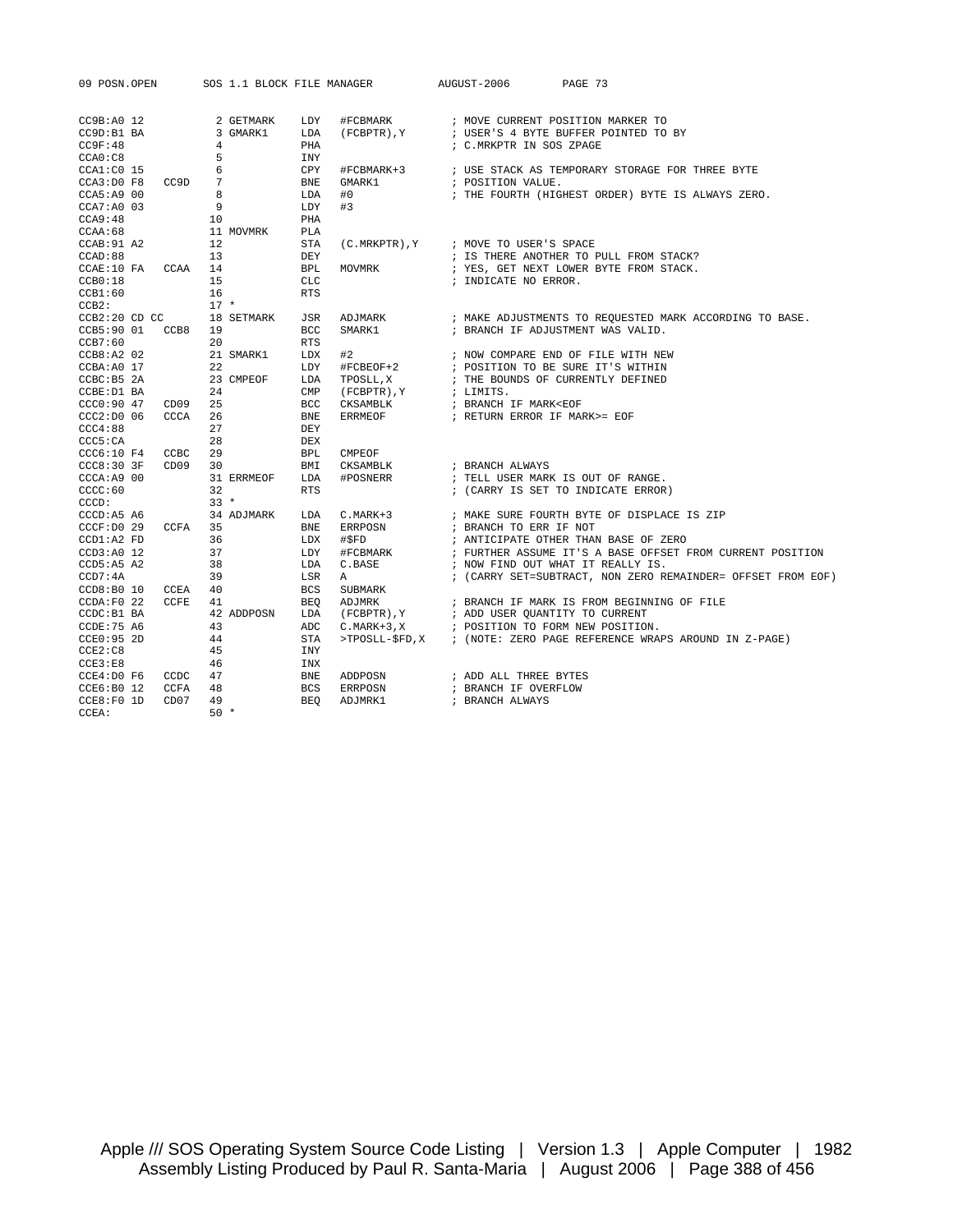| 09 POSN.OPEN                                                                       |     |                                                                                |                                  | SOS 1.1 BLOCK FILE MANAGER                              | AUGUST-2006 PAGE 74                                                                                                                                                                                                                                                                                                                                               |
|------------------------------------------------------------------------------------|-----|--------------------------------------------------------------------------------|----------------------------------|---------------------------------------------------------|-------------------------------------------------------------------------------------------------------------------------------------------------------------------------------------------------------------------------------------------------------------------------------------------------------------------------------------------------------------------|
| CCEC: A0 15<br>CCEE:B1 BA<br>CCF0: F5 A6<br>CCF2:95 2D<br>CCF4:C8 57<br>CCF5:E8 58 |     | CCEA:D0 02 CCEE 52 SUBMARK BNE<br>57                                           | STA<br>INY                       |                                                         | ; BRANCH IF IT'S AN OFFSET FROM CURRENT POSITION<br>52 SUBMARK BNE SUBPOSN : BRANCH IF IT'S AN OFFSET FROM CURRENT POS:<br>53 LDY #FCBEOF : OTHERWISE ASSUME OFFSET FROM END OF FILE.<br>54 SUBPOSN LDA (FCBPTR), Y : SUBTRACT USER QUANTITY TO FORM<br>55 SBC C.MARK+3, Y : NEW POSITI<br>>TPOSLL-\$FD, X ; RESULT IS L.T. ZERO, THEN REPORT<br>; POSITION ERROR |
| $CCF6: D0 F6$ $CCEE$ 59<br>CCF8:B0 0D CD07 60                                      |     | <b>BCS</b><br>$CCFA: A9 00$ 61 ERRPOSN LDA                                     | INX<br>BNE                       | SUBPOSN<br>ADJMRK1<br>#POSNERR                          | ; BRANCH IF LEGAL POSITION CALCULATED.                                                                                                                                                                                                                                                                                                                            |
| CCFC:38<br>CCFD:60<br>CCFE:                                                        |     | 62<br>63<br>$64 *$                                                             | SEC<br>RTS                       |                                                         | ; INDICATE ERROR                                                                                                                                                                                                                                                                                                                                                  |
| CD02:95 2A<br>CD04:CA                                                              |     | CCFE:A2 02 65 ADJMRK LDX #2<br>CD00:B5 A3 66 ADJMRK0 LDA C.MARK, X<br>67<br>68 | STA<br>DEX                       | TPOSLL, X                                               | ; FIRST SET UP POSITION TEMPS USED<br>; BY BOTH POSITION ROUTINES                                                                                                                                                                                                                                                                                                 |
| CD05:10 F9 CD00 69<br>CD07:18<br>CD08:60<br>CD09:                                  |     | 70 ADJMRK1 CLC<br>71<br>$72*$                                                  | <b>BPL</b><br>RTS                | ADJMRK0                                                 | ; NO ERRORS                                                                                                                                                                                                                                                                                                                                                       |
| CD09:<br>CD09:                                                                     |     | $73*$<br>CD09 74 RDPOSN EQU<br>CD09: CD09 75 CKSAMBLK EQU                      |                                  | $\star$<br>$\star$                                      |                                                                                                                                                                                                                                                                                                                                                                   |
| CD09:A0 13<br>CD0B:B1 BA<br>$CDOB:B1$ BA<br>$CDOD:29$ FE                           |     | 76<br><b>LDY</b><br>77<br>78                                                   |                                  | AND #\$FE                                               | LDY #FCBMARK+1 : FIRST TEST TO SEE IF NEW POSITION IS<br>LDA (FCBPTR),Y : WITHIN THE SAME (CURRENT) DATA BLOCK.                                                                                                                                                                                                                                                   |
| CDOF: 8D E3 DB<br>CD12: C8 80<br>CD13: A5 2B 81<br>CD15:38                         |     | 82                                                                             | STA<br>INY<br>LDA<br>SEC         | SCRTCH                                                  | ; BUMP TO ACCESS HIGHEST ORDER ADI<br>TPOSLH                 ; GET MIDDLE BYTE OF NEW POSITION<br>; BUMP TO ACCESS HIGHEST ORDER ADDRESS BYTE                                                                                                                                                                                                                     |
| $CD16:ED E3 DB$ 83<br>$CD19:8D E3 DB$ 84<br>$CDIC:90$ $OD$ $CD2B$ $85$             |     |                                                                                | SBC<br><b>STA</b><br><b>BCC</b>  | SCRTCH<br>SCRTCH<br>TYPMARK                             | ; BRANCH IF POSSIBLY L.T. CURRENT POSITION                                                                                                                                                                                                                                                                                                                        |
| $CD1E: C9$ 02<br>CD20:B0 09 CD2B 87<br>CD22:A5 2C                                  |     | 86<br>88                                                                       | $\text{CMP}$<br>$_{\rm BCS}$ LDA | #2<br>TYPMARK<br>TPOSHI                                 | ; MUST BE WITHIN 512 BYTES OF BEGINNING OF CURRENT<br>; NOW MAKE SURE WERE TALKIN ABOUT                                                                                                                                                                                                                                                                           |
| $CD24:D1$ BA<br>CD26:D0 03 CD2B 90<br>CD28:4C 54 CE 91                             |     | 89                                                                             | <b>BNE</b><br>JMP                | CMP (FCBPTR), Y<br>TYPMARK<br>SVMARK                    | ; THE SAME 64K CHUNK!<br>; BRANCH IF WE AREN'T.<br>; IF WE IS, ADJUST FCB AND POSPTR AND RETURN.                                                                                                                                                                                                                                                                  |
| CD2B:<br>$CD2B:A0$ 07<br>CD2D:B1 BA                                                |     | $92 *$<br>94<br>LDA                                                            |                                  |                                                         | 93 TYPMARK LDY #FCBSTYP : NOW FIND OUT WHICH TYPE<br>; OF FILE WE'RE POSITIONING ON.                                                                                                                                                                                                                                                                              |
| CD2F:F0 22 CD53 95<br>CD31:C9 04 96<br>CD33:90 03 CD38 97                          |     |                                                                                |                                  | LDA (FCBPTR),Y<br>BEQ FERRTYP<br>CMP #4<br>BCC CHKDSKSW | ; THERE IS NO SUCH TYPE AS ZERO, BRANCH NEVER!<br>; IS IT A TREE CLASS FILE?<br>; YES, GO POSITION                                                                                                                                                                                                                                                                |
| CD35:4C 84 CE 98<br>CD38: 99<br>CD38:                                              |     | $99*$<br>CD38: CD38 100 CHKDSKSW EQU                                           | JMP                              | DIRMARK<br>$\star$                                      | ; NO, TEST FOR DIRECTORY TYPE.<br>; MAKE SURE S/HE HASN'T MOVED THE VOLUME                                                                                                                                                                                                                                                                                        |
| CD38:A0 01<br>CD3A:B1 BA<br>CD3C:85 35                                             | 101 | 102<br>103                                                                     | STA                              | LDY #FCBDEVN<br>LDA (FCBPTR), Y<br>DEVNUM               | ; MAKE SURE DEVICE NUMBER PARM IS CURRENT                                                                                                                                                                                                                                                                                                                         |
| CD3E: 20 87 D5 104<br>CD41: AD BB D5 105<br>CD44:F0 15 CD5B 106                    |     |                                                                                | JSR<br>LDA<br><b>BEO</b>         | TWRPROT1<br>DSWGLOB<br>TREPOS                           | ; PASSES DEVNUM (CHECK DISK SWITCH)<br>; DISK SWITCH GLOBAL<br>; BRANCH IF NONE DETECTED                                                                                                                                                                                                                                                                          |
|                                                                                    |     | CD46:20 0A C9 107 CHKDSKS1 JSR                                                 |                                  | VERFYVOL                                                | ; MATCHES VCBPTR VS. DEVNUM                                                                                                                                                                                                                                                                                                                                       |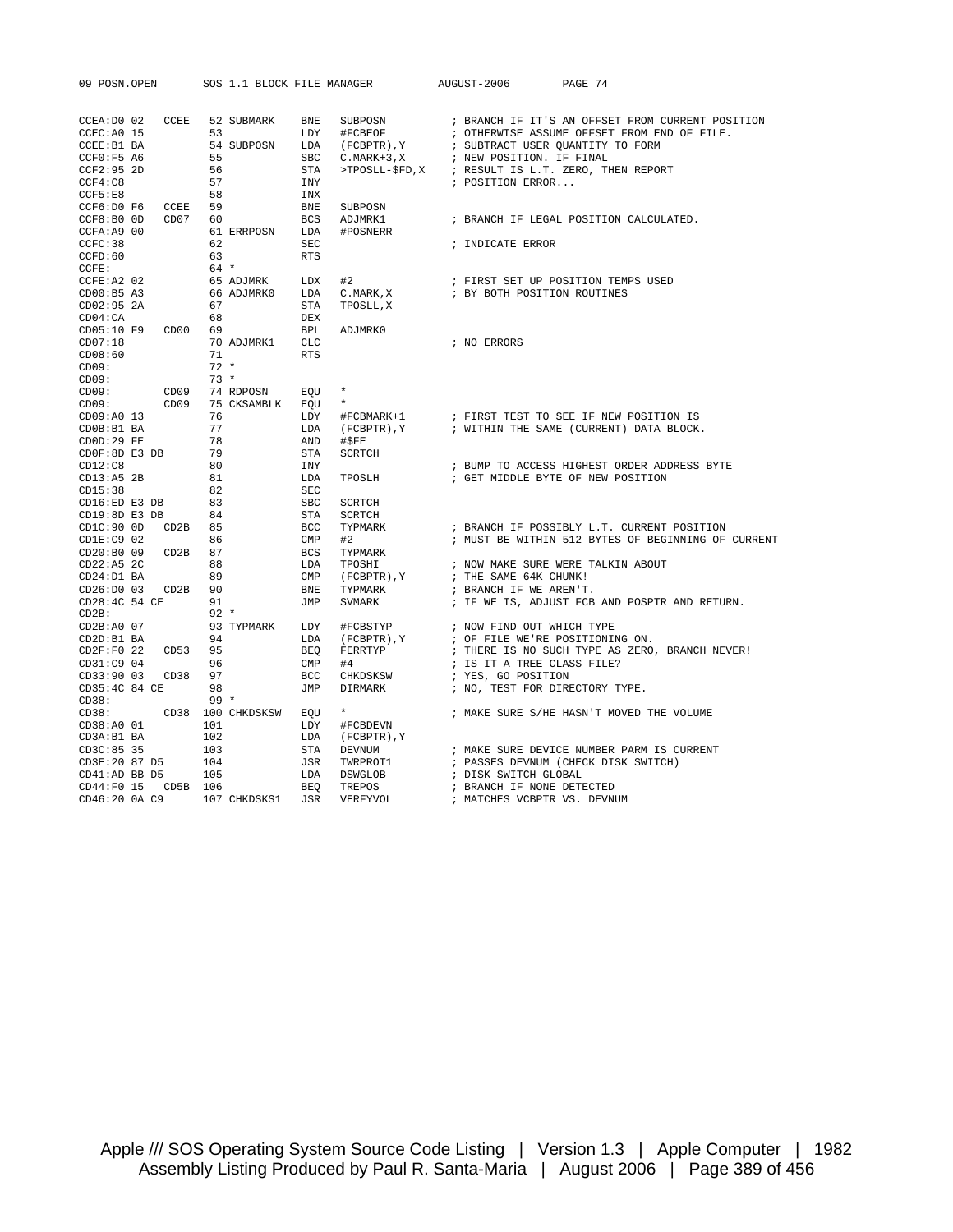| 09 POSN.OPEN       | SOS 1.1 BLOCK FILE MANAGER |            |               | AUGUST-2006                     | PAGE 75                           |
|--------------------|----------------------------|------------|---------------|---------------------------------|-----------------------------------|
|                    |                            |            |               |                                 |                                   |
| CD49:90 10<br>CD5B | 108                        | <b>BCC</b> | TREPOS        |                                 | ; BRANCH IF DISK HASN'T SWITCHED  |
| CD4B:20 2F DD      | 109                        | JSR        | <b>USRREO</b> | ; POLITELY ASK USER TO MOUNT    |                                   |
| CD4E:90F6<br>CD46  | 110                        | <b>BCC</b> | CHKDSKS1      | ; SAID HE DID, CHECK AGAIN      |                                   |
| CD50:49.00         | 111                        | LDA        | #VNFERR       | ; REFUSES TO MOUNT              |                                   |
| CD52:60            | 112                        | <b>RTS</b> |               |                                 |                                   |
| CD53:              | $113 *$                    |            |               |                                 |                                   |
| CD53:AA000         | 114 FERRTYP                | <b>LDY</b> | #FCBREFN      |                                 | ; CLEAR ILLEGALLY TYPED FCB ENTRY |
| $CD55:91$ BA       | 115                        | <b>STA</b> | (FCBPTR), Y   |                                 |                                   |
| CD57:49.00         | 116                        | LDA        | #BADREFNUM    | ; TELL EM THERE IS NO SUCH FILE |                                   |
| CD59:38            | 117                        | <b>SEC</b> |               |                                 |                                   |
| CD5A:60            | 118                        | <b>RTS</b> |               |                                 |                                   |
| CDSB:              | $119 *$                    |            |               |                                 |                                   |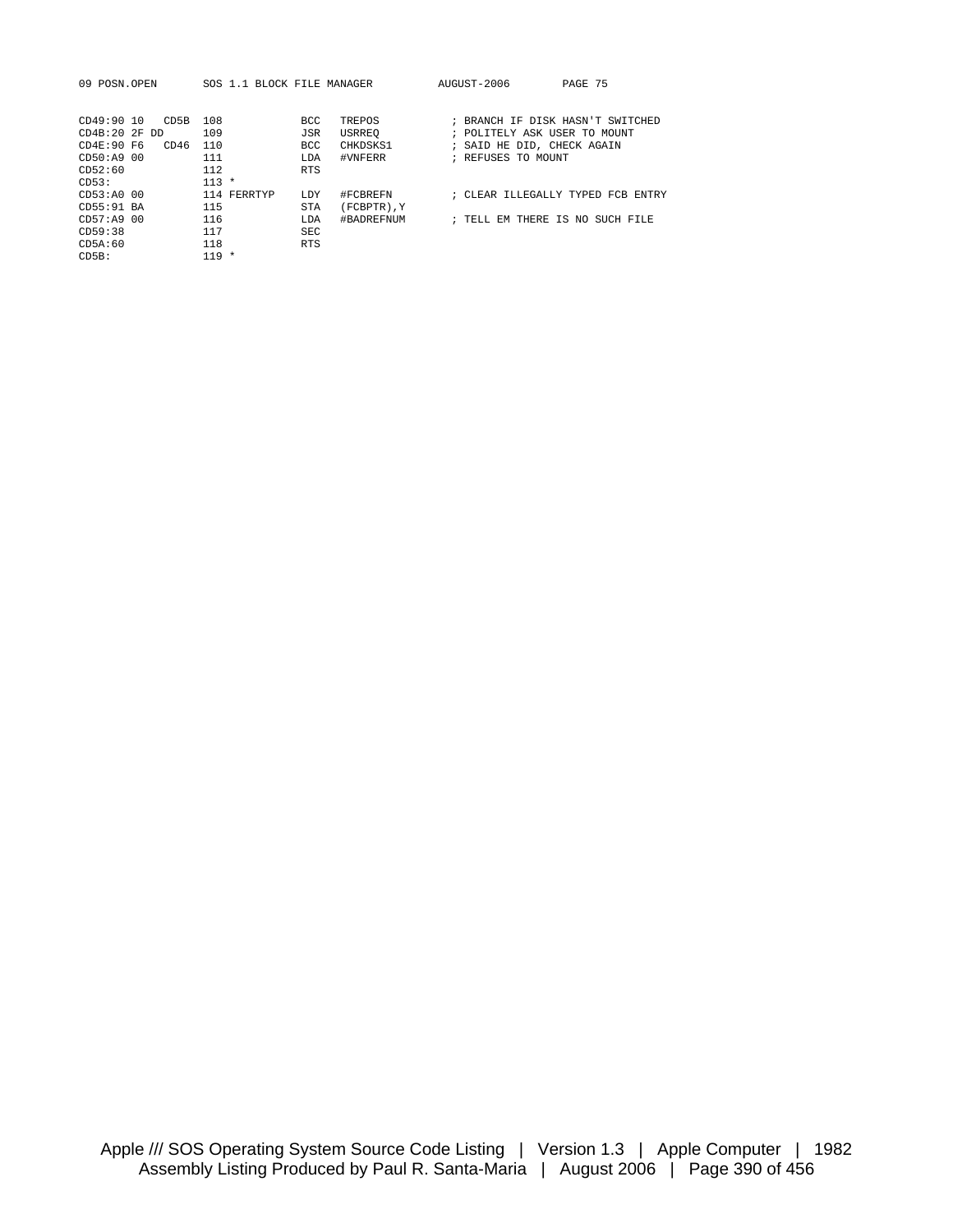| 09 POSN.OPEN                |                 |              |                | SOS 1.1 BLOCK FILE MANAGER AUGUST-2006<br>PAGE 76             |  |
|-----------------------------|-----------------|--------------|----------------|---------------------------------------------------------------|--|
|                             |                 |              |                |                                                               |  |
| CD5B:A0 07 121 TREPOS LDY   |                 |              |                | #FCBSTYP : USE STORAGE TYPE AS NUMBER                         |  |
| CDD:B1 BA                   | 122             | LDA          |                | (FCBPTR), Y : OF LEVELS (SINCE 1=SEED, 2=SAPLING, AND 3=TREE) |  |
| CD5F:85 07                  | 123             | STA          | LEVELS         |                                                               |  |
| $CD61:A0$ 08                | 124             | LDY          | #FCBSTAT       | ; SINCE IT'S A DIFFERENT DATA                                 |  |
| CD63:B1BA                   | 125             | LDA          | (FCBPTR), Y    | ; BLOCK, MUST NOT FORGET PREVIOUS DATA.                       |  |
| CD65:29:40                  | 126             | AND          | #DATMOD        | ; THEREFORE, SEE IF PREVIOUS DATA WAS MODIFIED                |  |
| CD67:F0 05 CD6E 127         |                 | BEO          | POSNEW1        | ; THEN DISK MUST BE UPDATED.                                  |  |
| CD69:20 84 CF               | 128             | JSR          | WFCBDAT        | ; GO WRITE CURRENT DATA BLOCK.                                |  |
| CD6C:B0 61 CDCF 129         |                 | <b>BCS</b>   |                | POSERR FOSERR FRETURN ANY ERROR ENCOUNTERED.                  |  |
| $C\text{D6E}$ :             | $130 *$         |              |                |                                                               |  |
| $C\text{D6E}: \text{A0}$ 14 | 131 POSNEW1 LDY |              |                |                                                               |  |
| $CD70:B1$ BA                | 132             | LDA          |                | (FCBPTR), Y : INDEX BLOCK IS GOING TO BE USABLE               |  |
| $CD72:29$ FE                | 133             | AND          | #SFE           | ; OR IN OTHER WORDS-                                          |  |
| CD74:8D E3 DB               | 134             | STA          | SCRTCH         | ; IS NEW POSITION WITHIN 128K OF THE BEGINNING                |  |
| $CD77:AB$ 2C                | 135             | LDA          |                | TPOSHI : OF CURRENT SAPLING LEVEL CHUNK.                      |  |
| CD79:38                     | 136             | SEC          |                |                                                               |  |
| CD7A:ED E3 DB               | 137             | $_{\rm SBC}$ | SCRTCH         |                                                               |  |
| CD7D:90 1C<br>CD9B 138      |                 | <b>BCC</b>   | POSNEW2        | ; BRANCH IF A NEW INDEX BLOCK IS ALSO NEEDED                  |  |
| $CD7F:C9$ 02                | 139             | CMP          | #2             | ; NEW POSITION IS > THAN BEGINING OF OLD. IS IT WITHIN 128K?  |  |
| CD81:B0 18<br>CD9B 140      |                 | <b>BCS</b>   |                | POSNEW2 : BRANCH IF NOT.                                      |  |
| CD83:A6 07                  | 141             | LDX          |                | LEVELS : IS THE FILE WE'RE DEALING WITH A SEED?               |  |
| CD85:CA                     | 142             | DEX          |                |                                                               |  |
| CD86:D0 75 CDFD 143         |                 | <b>BNE</b>   |                | DATLEVEL : NO, USE CURRENT INDEXES.                           |  |
| CD88:AB 2B                  | 144 TSTINY      | LDA          |                | TPOSLH : IS NEW POSITION UNDER 512?                           |  |
| CD8A:4A                     | 145             | LSR          | A              |                                                               |  |
| CDBB:05 <sub>2C</sub>       | 146             | ORA          | TPOSHI         |                                                               |  |
| CDEB 147<br>CDBD: D0 5C     |                 | <b>BNE</b>   | NOIDXDAT       | ; NO, MARK BOTH DATA AND INDEX BLOCK AS UN-ALLOCATED.         |  |
| CD8F: A0 0C                 | 148             | LDY          | #FCBFRST       |                                                               |  |
| CD91:B1BA                   | 149             | LDA          |                | (FCBPTR), Y : FIRST BLOCK IS ONLY BLOCK AND IT'S DATA!        |  |
| CD93:85 C6                  | 150             | STA          | <b>BLOKNML</b> |                                                               |  |
| CD95:CB                     | 151             | INY          |                |                                                               |  |
| $CD96:B1$ BA                | 152             | LDA          |                | (FCBPTR), Y ; (HIGH BLOCK ADDRESS)                            |  |
| CD98:4C <sub>4A</sub> CE    | 153             | JMP          |                | RNEWPOS : GO READ IN BLOCK AND SET APPROPRIATE STATUSES.      |  |
| CD9B:                       | $154 *$         |              |                |                                                               |  |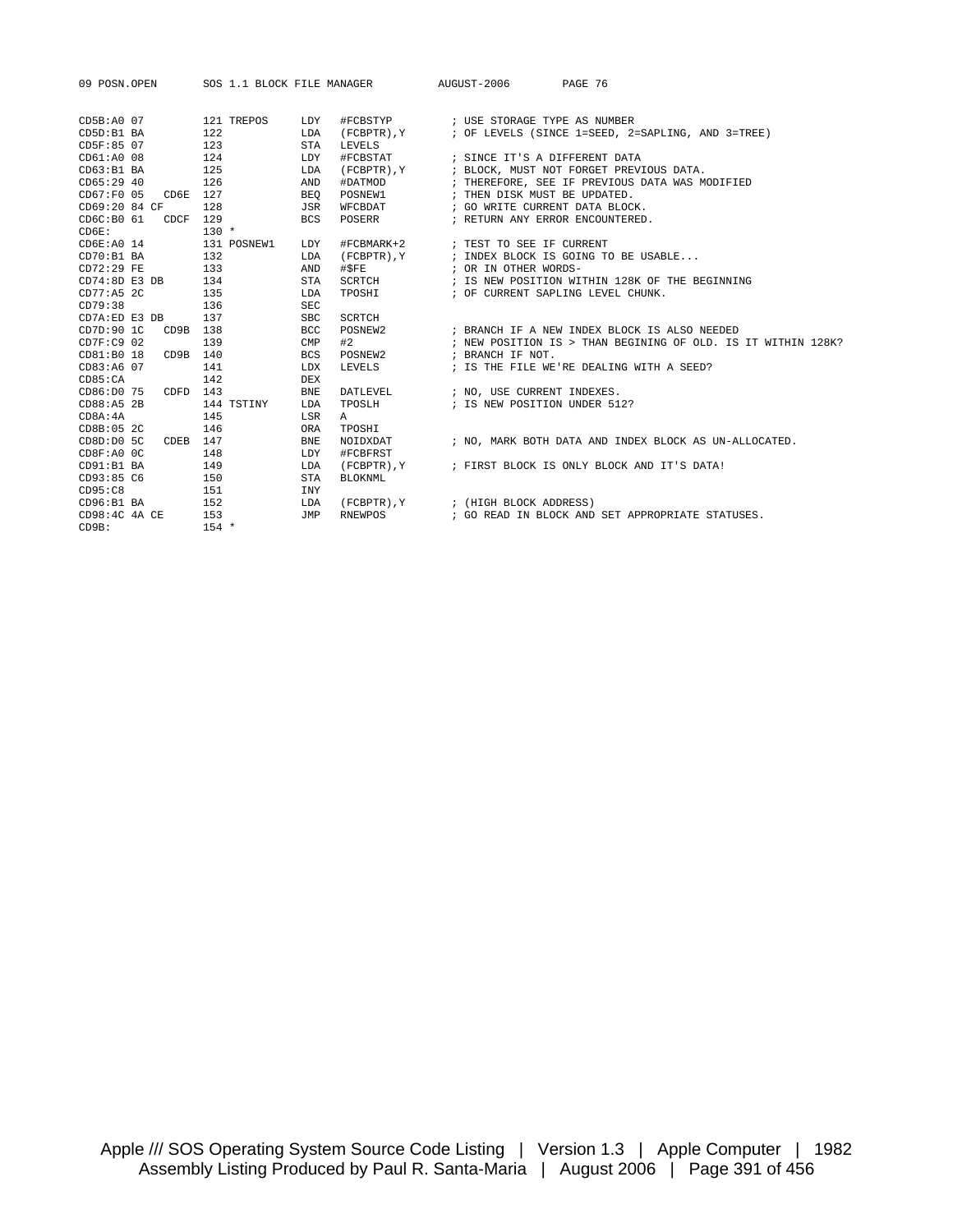| 09 POSN.OPEN            | SOS 1.1 BLOCK FILE MANAGER |              |                | AUGUST-2006                      | PAGE 77                                                                       |
|-------------------------|----------------------------|--------------|----------------|----------------------------------|-------------------------------------------------------------------------------|
| $CD9B:AO$ 08            | 156 POSNEW2                | LDY          | #FCBSTAT       | ; GOTA CHECK TO SEE IF PREVIOUS  |                                                                               |
| CD9D:B1 BA              | 157                        | LDA          | (FCBPTR), Y    | ; INDEX BLOCK WAS MODIFIED.      |                                                                               |
| CD9F:29 80              | 158                        | AND          | #IDXMOD        |                                  |                                                                               |
| CDA1:FO 05<br>CDA8 159  |                            | <b>BEO</b>   | POSNIDX        |                                  | ; READ IN OVER IT IF CURRENT IS UP TO DATE.                                   |
| CDA3:20 94 CF           | 160                        | JSR          | WFCBIDX        |                                  | ; GO UPDATE INDEX ON DISK (BLOCK ADDR IN FCB)                                 |
| CDA6:B027<br>$CDCF$ 161 |                            | <b>BCS</b>   | POSERR         |                                  |                                                                               |
| CDA8:A6 07              | 162 POSNIDX                | LDX          | LEVELS         |                                  | ; BEFORE READING IN TOP INDEX, CHECK TO BE SURE                               |
| CDAA:E0 03              | 163                        | <b>CPX</b>   | #3             | ; THAT THERE IS A TOP INDEX      |                                                                               |
| CDD1 164<br>CDAC:FO 23  |                            | <b>BEO</b>   | POSINDEX       |                                  | ; BRANCH IF FILE IS FULL BLOWN TREE.                                          |
| CDAE: A5 2C             | 165                        | LDA          | TPOSHI         |                                  | ; IS NEW POSITION WITHIN RANGE OF A                                           |
| CDB0:4A                 | 166                        | LSR          | $\mathbb{A}$   | ; SAPLING FILE (L.T. 128K)?      |                                                                               |
| CDB1:08                 | 167                        | PHP          |                | ; ANTICIPATE NO GOOD.            |                                                                               |
| CDB2: A9 07             | 168                        | LDA          |                |                                  | #TOPALC+IDXALC+DATALC ; (TO INDICATE NO LEVEL IS ALLOCATED FOR NEW POSITION.) |
| CDB4:28                 | 169                        | PLP          |                | ; Z FLAG TELLS ALL               |                                                                               |
| CDB5: D0 5D<br>CE14 170 |                            | <b>BNE</b>   | NODATA         | ; GO MARK 'EM ALL DUMMY.         |                                                                               |
| CDB7:20 7B CE           | 171                        | JSR          | CLRSTATS       |                                  | ; GO CLEAR STATUS BITS 0,1,2 (INDEX/DATA ALLOC STATUS).                       |
| CDBA:CA                 | 172                        | <b>DEX</b>   |                |                                  | ; (UNAFFECTED SINCE LOADED ABOVE) CHECK FOR SEED                              |
| CDBB: F0 CB<br>CD88     | 173                        | <b>BEO</b>   | TSTINY         |                                  | ; IF SEED, CHECK FOR POSITION L.T. 512                                        |
| CDBD:20 F0 CE           | 174                        | JSR          | RFCBFST        | ; GO GET ONLY INDEX BLOCK        |                                                                               |
| CDC0:B0 OD<br>CDCF      | 175                        | <b>BCS</b>   | POSERR         | ; BRANCH IF ERROR                |                                                                               |
| $CDC2:AO$ $0E$          | 176                        | LDY          | #FCBIDXB       |                                  | ; SAVE NEWLY LOADED INDEX BLOCK'S ADDRESS                                     |
| CDC4:AB <sub>C6</sub>   | 177                        | LDA          | <b>BLOKNML</b> |                                  |                                                                               |
| $CDC6:91$ BA            | 178                        | STA          | (FCBPTR), Y    |                                  |                                                                               |
| CDC8: C8                | 179                        | INY          |                |                                  |                                                                               |
| CDC9: A5 C7             | 180                        | LDA          | <b>BLOKNMH</b> |                                  |                                                                               |
| CDCB:91 BA              | 181                        | STA          | (FCBPTR), Y    |                                  |                                                                               |
| CDCD:90 2E<br>CDFD 182  |                            | <b>BCC</b>   | DATLEVEL       | ; BRANCH ALWAYS                  |                                                                               |
| CDCF:38                 | 183 POSERR                 | <b>SEC</b>   |                |                                  |                                                                               |
| CDD0:60                 | 184                        | <b>RTS</b>   |                |                                  |                                                                               |
| CDD1:                   | $185 *$                    |              |                |                                  |                                                                               |
| $CDD1:20$ 7B $CE$       | 186 POSINDEX               | <b>JSR</b>   | CLRSTATS       |                                  | ; CLEAR ALL ALLOCATION REQUIREMENTS FOR PREVIOUS POSITION                     |
| CDD4:20 F0 CE           | 187                        | JSR          | RFCBFST        | ; GET HIGHEST LEVEL INDEX BLOCK. |                                                                               |
| CDCF<br>CDD7:B0 F6      | 188                        | BCS          | POSERR         |                                  |                                                                               |
| CDD9: A5 2C             | 189                        | LDA          | TPOSHI         |                                  | ; THEN TEST FOR A SAP LEVEL INDEX BLOCK                                       |
| CDDB:4A                 | 190                        | LSR          | Α              |                                  |                                                                               |
| CDDC: A8                | 191                        | TAY          |                |                                  |                                                                               |
| CDDD: B1 B2             | 192                        | LDA          | (TINDX), Y     |                                  |                                                                               |
| CDDF: E6 B3             | 193                        | INC          | TINDX+1        |                                  |                                                                               |
| CDE1: D1 B2             | 194                        | CMP          | Y, (TINDX)     |                                  | ; (BOTH HI AND LO WILL BE ZERO IF NO INDEX EXISTS)                            |
| CDE3:DOOB<br>CDF0       | 195                        | <b>BNE</b>   | SAPLEVEL       |                                  |                                                                               |
| CDE5: C9 00             | 196                        | $\text{CMP}$ | #0             | ; ARE BOTH BYTES ZERO?           |                                                                               |
| CDF7: D0 07<br>CDF0     | 197                        | <b>BNE</b>   | SAPLEVEL       |                                  |                                                                               |
| CDE9:C6 B3              | 198                        | <b>DEC</b>   | TINDX+1        |                                  | ; DON'T LEAVE WRONG POINTERS LAYING AROUND!                                   |
| CDEB: A9 03             | 199 NOIDXDAT               | LDA          |                |                                  | #IDXALC+DATALC : SHOW NEITHER INDEX OR DATA BLOCK ALLOCATED.                  |
| CDED: 4C 14 CE          | 200                        | TMP.         | <b>NODATA</b>  |                                  |                                                                               |
| CDF0:                   | $201 *$                    |              |                |                                  |                                                                               |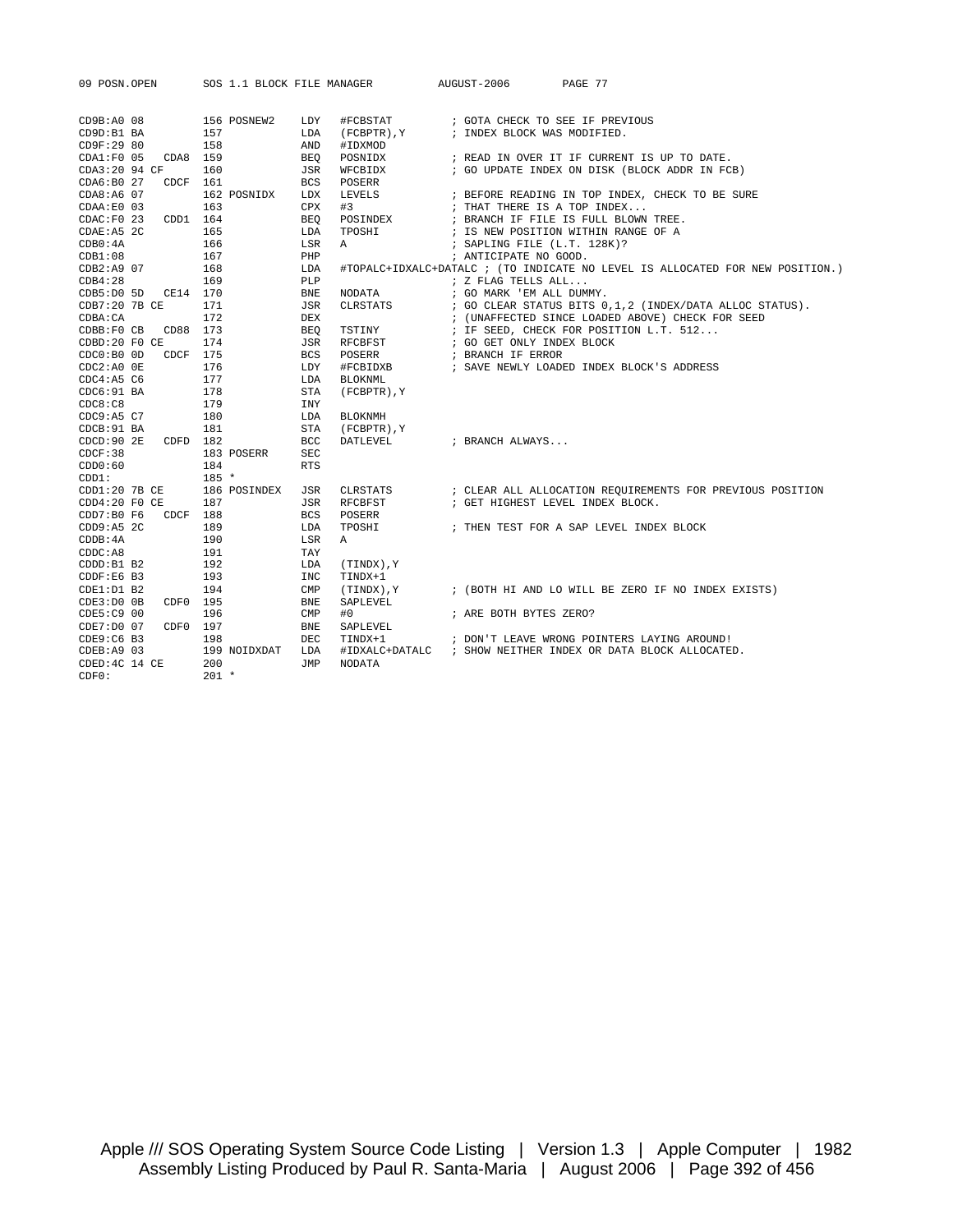| 09 POSN.OPEN               | SOS 1.1 BLOCK FILE MANAGER |                              | AUGUST-2006<br>PAGE 78                                       |
|----------------------------|----------------------------|------------------------------|--------------------------------------------------------------|
|                            |                            |                              |                                                              |
| CDF0:85 C6                 | 203 SAPLEVEL               | STA<br>BLOKNML               | ; READ IN NEXT LOWER INDEX BLOCK                             |
| CDF2: B1 B2                | 204                        | LDA<br>Y, (TINDX)            | ; (HI ADDRESS)                                               |
| CDF4:85 C7                 | 205                        | <b>STA</b><br><b>BLOKNMH</b> |                                                              |
| CDF6:CGB3                  | 206                        | <b>DEC</b><br>TINDX+1        |                                                              |
| CDF8:20 D8 CE              | 207                        | JSR<br>RFCBIDX               | ; READ IN SAPLING LEVEL                                      |
| CDFB:BO D2<br>CDCF         | 208                        | <b>BCS</b><br>POSERR         |                                                              |
| CDFD: A5 2C                | 209 DATLEVEL               | LDA<br>TPOSHI                | ; NOW GET BLOCK ADDRESS OF DATA BLOCK                        |
| CDFF:4A                    | 210                        | LSR<br>A                     |                                                              |
| $CE00:AB$ 2B               | 211                        | LDA<br>TPOSLH                | ; ( IF THERE IS ONE )                                        |
| CE02:6A                    | 212                        | <b>ROR</b><br>Α              |                                                              |
| CE03:A8                    | 213                        | TAY                          |                                                              |
| CE04:B1B2                  | 214                        | LDA<br>(TINDX), Y            | ; DATA BLOCK ADDRESS LOW                                     |
| CE06:E6 B3                 | 215                        | INC<br>TINDX+1               |                                                              |
| $CE08:DI$ B2               | 216                        | $\text{CMP}$<br>(TINDX), Y   |                                                              |
| CE44 217<br>CE0A: D0 38    |                            | BNE<br>POSNEW3               |                                                              |
| CE0C:C9 00                 | 218                        | CMP<br>#0                    |                                                              |
| CE44 219<br>CEOE: D0 34    |                            | BNE<br>POSNEW3               |                                                              |
| CE10:A9 01                 | 220                        | LDA<br>#DATALC               | ; SHOW DATA BLOCK AS NEVER BEEN ALLOCATED                    |
| CE12:C6 B3                 | 221                        | <b>DEC</b><br>TINDX+1        |                                                              |
| CE14:                      | $222 *$                    |                              |                                                              |
| CE14:A0 08                 | 223 NODATA                 | LDY<br>#FCBSTAT              |                                                              |
| CE16:11 BA                 | 224                        | ORA<br>(FCBPTR), Y           | ; SET STATUS TO SHOW WHATS MISSIN'                           |
| CE18:91 BA                 | 225                        | STA<br>(FCBPTR), Y           |                                                              |
| CE1A: 4A                   | 226                        | LSR<br>$\mathbb{A}$          | ; THROW AWAY BIT THAT SAYS DATA BLOCK UN-ALLOCATED           |
| CE1B: 4A                   | 227                        | LSR<br>$\mathbb A$           | ; CUZ WE KNOW THAT. CARRY NOW INDICATES IF INDEX BLOCK       |
| CE1C:20 32 CE              | 228                        | JSR<br>ZIPDATA               | ; ALSO IS INVALID AND NEEDS TO BE ZEROED (CARRY UNDISTURBED) |
| CE1F:90 33<br>CE54 229     |                            | BCC<br>SVMARK                | ; BRANCH IF INDEX BLOCK DOESN'T NEED ZIPPIN.                 |
| CE21:91 B2                 | 230 ZIPIDX                 | <b>STA</b><br>Y, (TINDX)     |                                                              |
| CE23:C8                    | 231                        | INY                          |                                                              |
| CE21 232<br>$CE24:D0$ FB   |                            | <b>BNE</b><br>ZIPIDX         |                                                              |
| CE26:E6 B3                 | 233                        | INC<br>TINDX+1               |                                                              |
| CE28:91 B2                 | 234 ZPIDX1                 | STA<br>(TINDX), Y            |                                                              |
| CE2A:CB                    | 235                        | INY                          |                                                              |
| $CE2B:D0$ $FB$<br>CE28 236 |                            | <b>BNE</b><br>ZPIDX1         |                                                              |
| CE2D:CGB3                  | 237                        | <b>DEC</b><br>TINDX+1        | ; RESTORE PROPER ADDRESS                                     |
| CE2F:4C 54 CE              | 238                        | JMP<br>SVMARK                |                                                              |
| CE32:                      | $239 *$                    |                              |                                                              |
| CE32:A9 00                 | 240 ZIPDATA                | LDA<br>#0                    | ; ALSO IS INVALID AND NEEDS TO BE ZEROED.                    |
| CE34:A8                    | 241                        | TAY                          |                                                              |
| CE35:91 BC                 | 242 ZIPDAT0                | STA                          | (DATPTR), Y / ZERO OUT DATA AREA                             |
| CE37:C8                    | 243                        | INY                          |                                                              |
| CE38:DOFB<br>CE35 244      |                            | <b>BNE</b><br>ZIPDAT0        |                                                              |
| CE3A:E6 BD                 | 245                        | INC<br>DATPTR+1              |                                                              |
| CE3C:91 BC                 | 246 ZPDAT1                 | STA<br>(DATPTR), Y           |                                                              |
| CE3E:CB                    | 247                        | INY                          |                                                              |
| CE3F:D0 FB<br>CE3C 248     |                            | BNE<br>ZPDAT1                |                                                              |
| $CE41:C6$ BD               | 249                        | DEC<br>DATPTR+1              |                                                              |
| CE43:60                    | 250                        | <b>RTS</b>                   |                                                              |
| CE44:                      | $251 *$                    |                              |                                                              |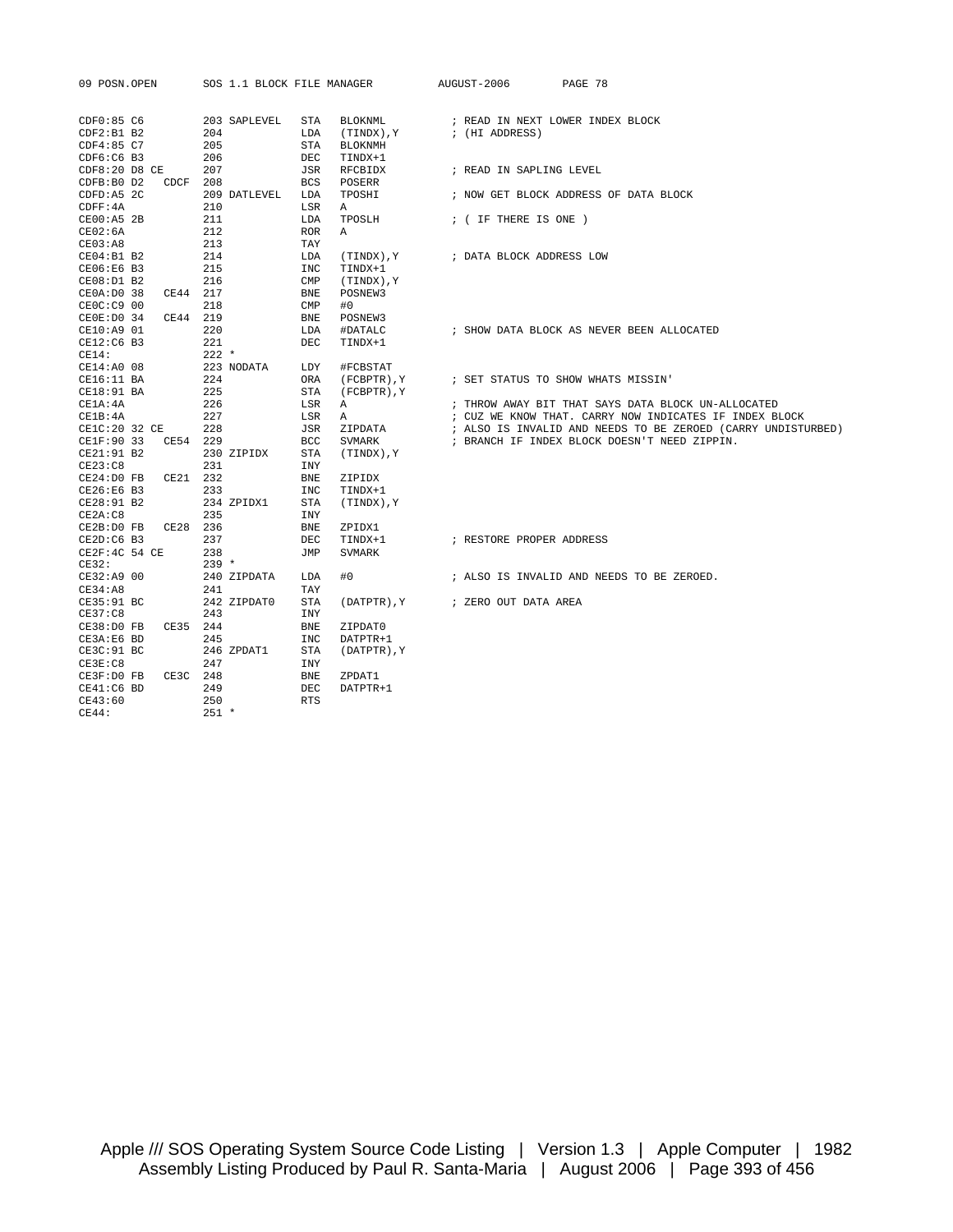| 09 POSN.OPEN             |              | SOS 1.1 BLOCK FILE MANAGER | AUGUST-2006                                      | PAGE 79                                                                                                         |
|--------------------------|--------------|----------------------------|--------------------------------------------------|-----------------------------------------------------------------------------------------------------------------|
|                          |              |                            |                                                  |                                                                                                                 |
| CE44:                    | $253 *$      |                            |                                                  |                                                                                                                 |
| CE44:85 C6               | 254 POSNEW3  | STA<br>BLOKNML             |                                                  | ; GET DATA BLOCK OF NEW POSITION                                                                                |
| CE46:B1 B2               | 255          | LDA<br>Y, (TINDX)          | ; (HI ADDRESS)                                   |                                                                                                                 |
| CE48:C6 B3               | 256          | DEC.<br>TINDX+1            |                                                  |                                                                                                                 |
| CE4A:85 <sub>C7</sub>    | 257 RNEWPOS  | STA<br><b>BLOKNMH</b>      |                                                  |                                                                                                                 |
| CE4C:20 CA CE            | 258          | JSR<br>RFCBDAT             |                                                  |                                                                                                                 |
| CE4F:B028<br>CE79 259    |              | <b>BCS</b><br>PRITZ        | ; RETURN ANY ERROR                               |                                                                                                                 |
| CE51:20 7B CE            | 260          | JSR<br>CLRSTATS            |                                                  | ; SHOW WHOLE CHAIN IS ALLOCATED                                                                                 |
| CE54:A0 14               | 261 SVMARK   | LDY<br>#FCBMARK+2          |                                                  | ; UPDATE POSITION IN FILE CONTROL BLOCK                                                                         |
| $CE56:A2$ 02             | 262          | #2<br>LDX                  |                                                  |                                                                                                                 |
| CE58:B1BA                | 263 SVMRK1   | LDA                        | (FCBPTR), Y ; REMEMBER OLDMARK IN CASE           |                                                                                                                 |
| CE5A:99 E1 DB            | 264          | STA                        | OLDMARK-FCBMARK, Y ; CALLING ROUTINE FAILS LATER |                                                                                                                 |
| CE5D:B5 2A               | 265          | LDA<br>TPOSLL, X           |                                                  |                                                                                                                 |
| CE5F:91 BA               | 266          | STA<br>(FCBPTR), Y         |                                                  |                                                                                                                 |
| CE61:88                  | 267          | DEY                        |                                                  |                                                                                                                 |
| CE62:CA                  | 268          | <b>DEX</b>                 |                                                  | ; MOVE 3 BYTE POSITION MARKER                                                                                   |
| CE63:10 F3 CE58 269      |              | <b>BPL</b><br>SVMRK1       |                                                  |                                                                                                                 |
| CE65:                    | $270 *$      |                            |                                                  |                                                                                                                 |
| CE65:18                  | 271          | <b>CLC</b>                 | ; LAST, BUT NOT LEAST, SET UP                    |                                                                                                                 |
| CE66:ABBC                | 272          | DATPTR<br>LDA              |                                                  | ; INDIRECT ADDRESS TO BUFFER PAGE POINTED                                                                       |
| CE68:85 BE               | 273          | POSPTR<br>STA              |                                                  | ; TO BY THE CURRENT POSITION MARKER.                                                                            |
| CE6A:AS <sub>2B</sub>    | 274          | TPOSLH<br>LDA              |                                                  |                                                                                                                 |
| CE6C:29 01               | 275          | #1<br>AND                  |                                                  |                                                                                                                 |
| CE6E:65 BD               | 276          | ADC<br>DATPTR+1            |                                                  |                                                                                                                 |
| $CE70:85$ BF             | 277          | STA<br>POSPTR+1            |                                                  |                                                                                                                 |
| $CE72:AD$ BD 14          | 278          | LDA<br>SISDATP             |                                                  |                                                                                                                 |
| CE75:8DBF14              | 279          | STA<br>SISPOSP             | ; SISTER PAGE BYTE ALSO.                         |                                                                                                                 |
| CE78:60                  | 280          | <b>RTS</b>                 |                                                  | ; CARRY SHOULD ALWAYS BE CLEAR                                                                                  |
| CE79:38                  | 281 PRITZ    | <b>SEC</b>                 | ; RANDOM ERROR                                   |                                                                                                                 |
| CE7A:60                  | 282          | <b>RTS</b>                 | ; RETURN                                         |                                                                                                                 |
| CE7B:                    | $283 *$      |                            |                                                  |                                                                                                                 |
| CE7B:                    | $284$ *      |                            |                                                  |                                                                                                                 |
| CE7B: A0 08              | 285 CLRSTATS | #FCBSTAT<br>LDY            |                                                  | ; CLEAR ALLOCATION STATES FOR DATA BLOCK                                                                        |
| CE7D:B1 BA               | 286          | (FCBPTR), Y<br>LDA         | ; AND BOTH LEVELS OF INDEXES.                    |                                                                                                                 |
| CE7F:29 F8<br>CE81:91 BA | 287          | AND                        | #\$FF-TOPALC-IDXALC-DATALC                       |                                                                                                                 |
| CE83:60                  | 288<br>289   | STA<br><b>RTS</b>          |                                                  | (FCBPTR), Y : THIS SAYS THAT EITHER THEY EXIST CURRENTLY<br>; OR THAT THEY'RE UNNECESSARY FOR CURRENT POSITION. |
| CE84:                    | $290 *$      |                            |                                                  |                                                                                                                 |
|                          |              |                            |                                                  |                                                                                                                 |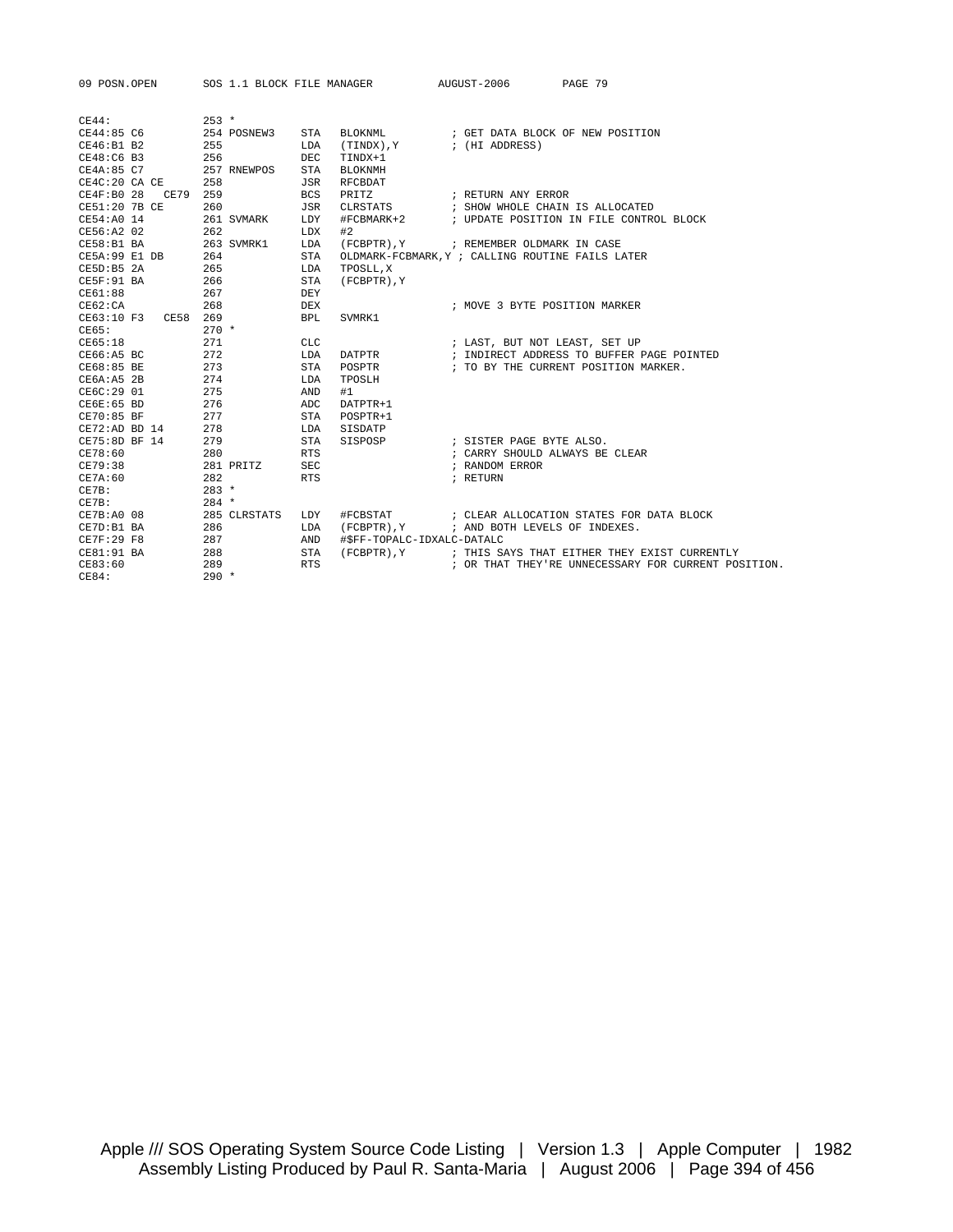| 09 POSN.OPEN                    | SOS 1.1 BLOCK FILE MANAGER                                                |                           | AUGUST-2006                                                | PAGE 80                                                                                                                                                                                                                                                                                                                                                                                                                                                                     |  |  |
|---------------------------------|---------------------------------------------------------------------------|---------------------------|------------------------------------------------------------|-----------------------------------------------------------------------------------------------------------------------------------------------------------------------------------------------------------------------------------------------------------------------------------------------------------------------------------------------------------------------------------------------------------------------------------------------------------------------------|--|--|
|                                 |                                                                           |                           |                                                            |                                                                                                                                                                                                                                                                                                                                                                                                                                                                             |  |  |
|                                 |                                                                           |                           |                                                            |                                                                                                                                                                                                                                                                                                                                                                                                                                                                             |  |  |
| CE84:                           | $292 *$                                                                   |                           |                                                            |                                                                                                                                                                                                                                                                                                                                                                                                                                                                             |  |  |
| $CE84:C9$ OD                    | 293 DIRMARK CMP                                                           | CMP #DIRTYP<br>BEQ DIRPOS | ; IS IT A DIRECTORY?                                       |                                                                                                                                                                                                                                                                                                                                                                                                                                                                             |  |  |
| CE86:F0 05 CE8D 294             |                                                                           |                           | ; YES                                                      |                                                                                                                                                                                                                                                                                                                                                                                                                                                                             |  |  |
| CE88:A9 00 295<br>CE8A:20 00 00 | 296                                                                       | LDA #CPTERR<br>JSR SYSERR |                                                            | ; NO, THERE IS A COMPATABLITY PROBLEM-<br>; THE DAMN THING SHOULD OF NEVER BEEN OPENED!                                                                                                                                                                                                                                                                                                                                                                                     |  |  |
| CE8D:                           | $297 *$                                                                   |                           |                                                            |                                                                                                                                                                                                                                                                                                                                                                                                                                                                             |  |  |
| CE8D:AD E3 DB                   | LDA                                                                       |                           |                                                            | SCRTCH : RECOVER RESULTS OF PREVIOUS SUBTRACTION.                                                                                                                                                                                                                                                                                                                                                                                                                           |  |  |
| CE90:4A                         | 298 DIRPOS<br>299<br>LSR                                                  | A                         |                                                            | ; USE DIFFERENCE AS COUNTER AS TO HOW MANY                                                                                                                                                                                                                                                                                                                                                                                                                                  |  |  |
| CE91:85 OB                      | STA<br>300                                                                |                           |                                                            |                                                                                                                                                                                                                                                                                                                                                                                                                                                                             |  |  |
| CE93:A0 13                      | 301<br>LDY                                                                |                           |                                                            | CNTENT FOR POSITION DIRECTION .<br>FLOCKS MUST BE READ TO GET TO NEW POSITION.<br>#FCBMARK+1 ; TEST FOR POSITION DIRECTION.                                                                                                                                                                                                                                                                                                                                                 |  |  |
| CE95:B1BA                       | 302<br>LDA                                                                | (FCBPTR), Y               |                                                            |                                                                                                                                                                                                                                                                                                                                                                                                                                                                             |  |  |
| CE97:C5 2B                      | 303<br>$\text{CMP}$                                                       | TPOSLH                    | ; CARRY INDICATES DIRECTION                                |                                                                                                                                                                                                                                                                                                                                                                                                                                                                             |  |  |
| CE99:90 OD CEA8 304             | BCC                                                                       | DIRFWRD                   | , CARRI INDICATES DIRECTION<br>; IF SET, POSITION FORWARD. |                                                                                                                                                                                                                                                                                                                                                                                                                                                                             |  |  |
| CE9B:A000                       | LDY<br>305 DIRVRSE                                                        |                           |                                                            | ; OTHERWISE, READ DIRECTORY FILE IN REVERSE ORDER.                                                                                                                                                                                                                                                                                                                                                                                                                          |  |  |
| CE9D:20 B5 CE                   | JSR<br>306                                                                | #0<br>DIRPOS1<br>DRPOSERR |                                                            |                                                                                                                                                                                                                                                                                                                                                                                                                                                                             |  |  |
| CEA0:B0 22<br>CEC4 307          | BCS                                                                       |                           | ; READ PREVIOUS BLOCK.<br>; BRANCH IF ANYTHING GOES WRONG. |                                                                                                                                                                                                                                                                                                                                                                                                                                                                             |  |  |
| CEA2:EGOB                       | 308<br>INC                                                                | CNTENT                    | ; COUNT UP TO 128                                          |                                                                                                                                                                                                                                                                                                                                                                                                                                                                             |  |  |
| CEA4:10 F5 CE9B 309             | <b>BPL</b>                                                                |                           |                                                            | ; LOOP IF THERE IS MORE BLOCKS TO PASS OVER.                                                                                                                                                                                                                                                                                                                                                                                                                                |  |  |
| CEA6:30 AC CE54 310             | BMI                                                                       | DIRVRSE<br>SVMARK         | ; BRANCH ALWAYS.                                           |                                                                                                                                                                                                                                                                                                                                                                                                                                                                             |  |  |
| CEA8:                           | $311 *$                                                                   |                           |                                                            |                                                                                                                                                                                                                                                                                                                                                                                                                                                                             |  |  |
| $CEA8:A0$ 02                    | 312 DIRFWRD LDY                                                           | #2                        |                                                            | ; POSITION IS FORWARD FROM CURRENT POSITION.                                                                                                                                                                                                                                                                                                                                                                                                                                |  |  |
| CEAA: 20 B5 CE 313              | JSR                                                                       | DIRPOS1                   | ; READ NEXT DIRECTORY BLOCK.                               |                                                                                                                                                                                                                                                                                                                                                                                                                                                                             |  |  |
| CEAD: B0 15 CEC4 314            | BCS                                                                       | DRPOSERR                  |                                                            |                                                                                                                                                                                                                                                                                                                                                                                                                                                                             |  |  |
| $CEAF: C6$ $0B$                 | 315<br>DEC                                                                | CNTENT                    |                                                            |                                                                                                                                                                                                                                                                                                                                                                                                                                                                             |  |  |
| CEB1: D0 F5<br>CEA8 316         | <b>BNE</b>                                                                |                           |                                                            |                                                                                                                                                                                                                                                                                                                                                                                                                                                                             |  |  |
| CEB3:F09F<br>CE54 317           | BEO                                                                       |                           |                                                            | $\begin{tabular}{lllllllllll} \hline {\tt DIRFWRD} & \multicolumn{3}{l} & \multicolumn{3}{l}{{\small \begin{tabular}{l} \multicolumn{3}{l}{\textbf{DIRFWRD}}\\ \multicolumn{3}{l}{\textbf{DIRFWRD}}\\ \multicolumn{3}{l}{\textbf{SVMARK}}\\ \multicolumn{3}{l}{\textbf{SVMARK}}\\ \multicolumn{3}{l}{\textbf{SRMMDR}}\\ \multicolumn{3}{l}{\textbf{SRMMDR}}\\ \multicolumn{3}{l}{\textbf{SRMMDR}}\\ \multicolumn{3}{l}{\textbf{SPMNCH}}\\ \multicolumn{3}{l}{\textbf{DSPAN$ |  |  |
| CEB5:                           | $318 *$                                                                   |                           |                                                            |                                                                                                                                                                                                                                                                                                                                                                                                                                                                             |  |  |
| CEB5:B1BC                       | 319 DIRPOS1 LDA                                                           |                           |                                                            |                                                                                                                                                                                                                                                                                                                                                                                                                                                                             |  |  |
| CEB7:85 C6                      | STA<br>320                                                                |                           |                                                            |                                                                                                                                                                                                                                                                                                                                                                                                                                                                             |  |  |
| CEB9:C8                         | 321<br>INY                                                                |                           |                                                            | ; BUT FIRST BE SURE THERE IS A LINK.                                                                                                                                                                                                                                                                                                                                                                                                                                        |  |  |
| CEBA:D1BC                       | $\text{CMP}$<br>322                                                       | (DATPTR), Y               |                                                            |                                                                                                                                                                                                                                                                                                                                                                                                                                                                             |  |  |
| CEBC:D0 08<br>CEC6 323          | BNE                                                                       |                           | DIRPOS2 : BRANCH IF CERTAIN LINK EXISTS                    |                                                                                                                                                                                                                                                                                                                                                                                                                                                                             |  |  |
| CEBE: C9 00                     | 324<br>$\text{CMP}$                                                       | #0                        | ; ARE BOTHE LINK BYTES 0?                                  |                                                                                                                                                                                                                                                                                                                                                                                                                                                                             |  |  |
| CECO: D0 04<br>CEC6 325         | <b>BNE</b>                                                                |                           |                                                            |                                                                                                                                                                                                                                                                                                                                                                                                                                                                             |  |  |
| $CEC2:A9$ 00                    | LDA<br>326                                                                |                           |                                                            |                                                                                                                                                                                                                                                                                                                                                                                                                                                                             |  |  |
| CEC4:38                         | 327 DRPOSERR SEC                                                          |                           | ; INDICATE ERROR                                           |                                                                                                                                                                                                                                                                                                                                                                                                                                                                             |  |  |
| CEC5:60                         | <b>RTS</b><br>328                                                         |                           |                                                            |                                                                                                                                                                                                                                                                                                                                                                                                                                                                             |  |  |
| CEC6:                           | $329 *$                                                                   |                           |                                                            |                                                                                                                                                                                                                                                                                                                                                                                                                                                                             |  |  |
| CEC6:B1BC                       | 330 DIRPOS2<br>LDA                                                        |                           | (DATPTR), Y : (HIGH ORDER BLOCK ADDRESS)                   |                                                                                                                                                                                                                                                                                                                                                                                                                                                                             |  |  |
| CEC8:85 C7                      | 331<br>STA                                                                | BLOKNMH                   |                                                            |                                                                                                                                                                                                                                                                                                                                                                                                                                                                             |  |  |
| CECA:                           | 332 * DROP INTO 'RFCBDAT' (READ FILE'S DATA BLOCK)                        |                           |                                                            |                                                                                                                                                                                                                                                                                                                                                                                                                                                                             |  |  |
| CECA:                           | $333 *$<br>334 * NOTE: FOR DIRECTORY POSITIONING NO OPTIMIZATION HAS BEEN |                           |                                                            |                                                                                                                                                                                                                                                                                                                                                                                                                                                                             |  |  |
| CECA:<br>CECA:                  | 335 * DONE SINCE DIRECTORY FILES WILL ALMOST ALWAYS BE LESS               |                           |                                                            |                                                                                                                                                                                                                                                                                                                                                                                                                                                                             |  |  |
| CECA:                           | 336 * THAN 6 BLOCKS. IF MORE SPEED IS REQUIRED OR DIRECTORY               |                           |                                                            |                                                                                                                                                                                                                                                                                                                                                                                                                                                                             |  |  |
| CECA:                           | 337 * TYPE FILES ARE TO BE USED FOR OTHER PURPOSES REQUIRING              |                           |                                                            |                                                                                                                                                                                                                                                                                                                                                                                                                                                                             |  |  |
| CECA:                           | 338 * MORE BLOCKS, THEN THE RECOMMENDED METHOD IS TO CALL                 |                           |                                                            |                                                                                                                                                                                                                                                                                                                                                                                                                                                                             |  |  |
| CECA:                           | 339 * 'RFCBDAT' FOR THE FIRST BLOCK AND GO DIRECTLY TO                    |                           |                                                            |                                                                                                                                                                                                                                                                                                                                                                                                                                                                             |  |  |
| CECA:                           | 340 * DEVICE (VIA JMP (IOUNITL)) HANDLER FOR SUBSEQUENT                   |                           |                                                            |                                                                                                                                                                                                                                                                                                                                                                                                                                                                             |  |  |
| CECA:                           | 341 * ACCESSES.                                                           |                           |                                                            |                                                                                                                                                                                                                                                                                                                                                                                                                                                                             |  |  |
| CECA:                           | 342 * ALSO NOTE THAT NO CHECKING IS DONE FOR READ/WRITE                   |                           |                                                            |                                                                                                                                                                                                                                                                                                                                                                                                                                                                             |  |  |
| CECA:                           | 343 * ENABLE SINCE A DIRECTORY FILE CAN ONLY BE OPENED                    |                           |                                                            |                                                                                                                                                                                                                                                                                                                                                                                                                                                                             |  |  |
| CECA:                           | 344 * FOR READ ACCESS.                                                    |                           |                                                            |                                                                                                                                                                                                                                                                                                                                                                                                                                                                             |  |  |
| CECA:                           | $345 *$                                                                   |                           |                                                            |                                                                                                                                                                                                                                                                                                                                                                                                                                                                             |  |  |
|                                 |                                                                           |                           |                                                            |                                                                                                                                                                                                                                                                                                                                                                                                                                                                             |  |  |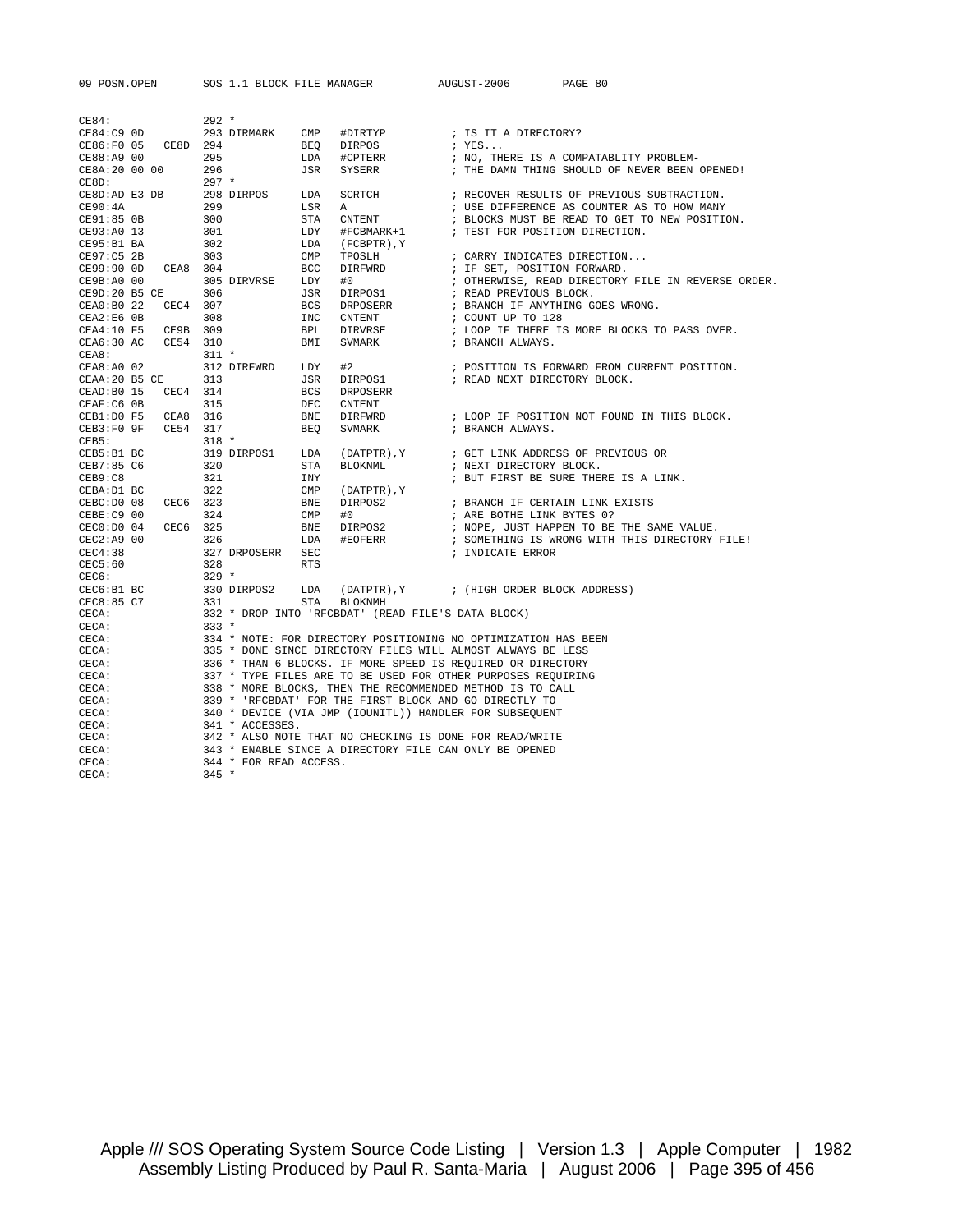| 09 POSN.OPEN          |                          | SOS 1.1 BLOCK FILE MANAGER | AUGUST-2006<br>PAGE 81                                  |
|-----------------------|--------------------------|----------------------------|---------------------------------------------------------|
| CECA:                 | $347 *$                  |                            |                                                         |
| CECA: A9 00           | 348 RFCBDAT              | LDA<br>#RDCMD              | ; SET READ COMMAND.                                     |
| CECC:85 <sub>C0</sub> | 349                      | STA<br>DHPCMD              |                                                         |
| CECE:A2 BC            | 350                      | #DATPTR<br>LDX             | ; USE X TO POINT AT ADDRESS OF DATA BUFFER              |
| $CED0:20$ OE $CF$     | 351                      | JSR<br>FILEIO1             | ; GO DO FILE INPUT.                                     |
| CED3:A0 10            | 352                      | #FCBDATB<br>LDY            | ; SAVE BLOCK NUMBER JUST READ IN FCB.                   |
| CED5:90 OE            | CEE5 353                 | <b>BCC</b><br>FCBLOKNM     | ; BRANCH IF NO ERRORS HAPPENED.                         |
| CED7:60               | 354                      | <b>RTS</b>                 | ; RETURN ERROR                                          |
| CED8:                 | $355 *$                  |                            |                                                         |
| CED8:A9 00            | 356 RFCBIDX              | LDA<br>#RDCMD              | ; PREPARE TO READ IN INDEX BLOCK.                       |
| CEDA:85 CO            | 357                      | STA<br>DHPCMD              |                                                         |
| CEDC: A2 B2           | 358                      | LDX<br>#TINDX              | ; POINT AT ADDRESS OF CURRENT INDEX BUFFER              |
| CEDE:20 OE CF         | 359                      | JSR<br>FILEIO1             | ; GO READ INDEX BLOCK.                                  |
| CEE1:B0 OC            | CEEF 360                 | <b>BCS</b><br>RDFCBERR     | ; REPORT ERROR                                          |
| $CEE3:A0$ OE          | 361                      | LDY<br>#FCBIDXB            | ; SAVE BLOCK ADDRESS OF THIS INDEX IN FCB.              |
| CEE5:AS <sub>C6</sub> | 362 FCBLOKNM             | BLOKNML<br>LDA             |                                                         |
| CEE7:91 BA            | 363                      | (FCBPTR), Y<br>STA         |                                                         |
| CEE9:C8               | 364                      | <b>INY</b>                 |                                                         |
| CEEA:A5 C7            | 365                      | LDA<br><b>BLOKNMH</b>      |                                                         |
| CEEC: 91 BA           | 366                      | <b>STA</b><br>(FCBPTR), Y  |                                                         |
| CEEE:18               | 367                      | <b>CLC</b>                 |                                                         |
| CEEF:60               | 368 RDFCBERR             | <b>RTS</b>                 |                                                         |
| CEFO:                 | $369 *$                  |                            |                                                         |
| CEF0:A2 B2            | 370 RFCBFST              | LDX                        | #TINDX : POINT AT ADDRESS OF INDEX BUFFER               |
| CEF2: A0 0C           | 371                      | LDY                        | #FCBFRST : AND BLOCK ADDRESS OF FIRST FILE BLOCK IN FCB |
| CEF4: A9 00           | 372                      | LDA<br>#RDCMD              | ; AND LASTLY, MAKE IT A READ!                           |
| CEF6:                 | 373 * DROP INTO DOFILEIO |                            |                                                         |
| CEF6:                 | $374 *$                  |                            |                                                         |
| CEF6:85 CO            | 375 DOFILEIO             | STA<br>DHPCMD              | ; SAVE COMMAND.                                         |
| CEF8:B1 BA            | 376                      | LDA (FCBPTR), Y            | ; GET DISK BLOCK ADDRESS FROM FCB.                      |
| CEFA: 85 C6           | 377                      | STA<br>BLOKNML             |                                                         |
| CEFC:C8               | 378                      | <b>INY</b>                 | ; BLOCK ZERO NOT LEGAL.                                 |
| CEFD: D1 BA           | 379                      | CMP<br>(FCBPTR), Y         |                                                         |
| CEFF:D0 09            | CF0A 380                 | <b>BNE</b><br>FILEIO       |                                                         |
| CF01:C9 00            | 381                      | #0<br>CMP                  | ; ARE BOTH BYTES ZERO?                                  |
| CF03:D0 05            | CF0A 382                 | FILEIO<br><b>BNE</b>       | ; NO, CONTINUE WITH REQUEST.                            |
| CF05:A9 00            | 383                      | #ALCERR<br>LDA             | ; OTHERWISE REPORT ALLOCATION ERROR.                    |
| CF07:20 00 00         | 384                      | JSR<br>SYSDEATH            | ; NEVER RETURNS                                         |
| CF0A:                 | $385 *$                  |                            |                                                         |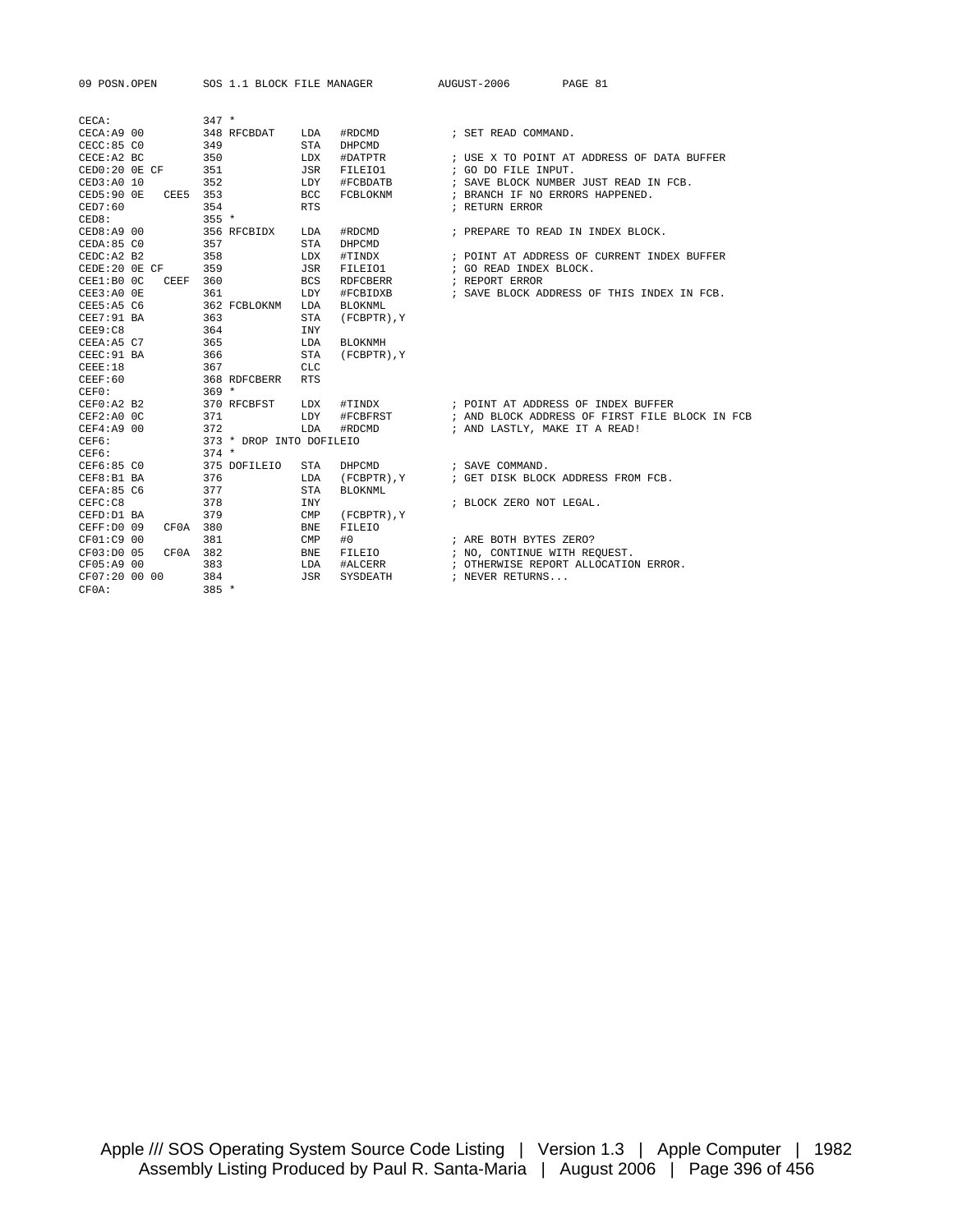| 09 POSN.OPEN       |  | SOS 1.1 BLOCK FILE MANAGER |  | PAGE 82<br>AUGUST-2006                                      |                                                                                                                                                                                                                                       |
|--------------------|--|----------------------------|--|-------------------------------------------------------------|---------------------------------------------------------------------------------------------------------------------------------------------------------------------------------------------------------------------------------------|
|                    |  |                            |  |                                                             |                                                                                                                                                                                                                                       |
| CF0A:B1 BA         |  |                            |  | 387 FILEIO LDA (FCBPTR), Y ; GET HIGH ADDRESS OF DISK BLOCK |                                                                                                                                                                                                                                       |
|                    |  |                            |  |                                                             |                                                                                                                                                                                                                                       |
|                    |  |                            |  |                                                             |                                                                                                                                                                                                                                       |
|                    |  |                            |  |                                                             |                                                                                                                                                                                                                                       |
|                    |  |                            |  |                                                             |                                                                                                                                                                                                                                       |
|                    |  |                            |  |                                                             |                                                                                                                                                                                                                                       |
|                    |  |                            |  |                                                             |                                                                                                                                                                                                                                       |
|                    |  |                            |  |                                                             |                                                                                                                                                                                                                                       |
|                    |  |                            |  |                                                             |                                                                                                                                                                                                                                       |
|                    |  |                            |  |                                                             |                                                                                                                                                                                                                                       |
|                    |  |                            |  |                                                             |                                                                                                                                                                                                                                       |
|                    |  |                            |  |                                                             |                                                                                                                                                                                                                                       |
|                    |  |                            |  |                                                             |                                                                                                                                                                                                                                       |
|                    |  |                            |  |                                                             |                                                                                                                                                                                                                                       |
|                    |  |                            |  |                                                             |                                                                                                                                                                                                                                       |
| RETURN INTERUPT!)  |  |                            |  |                                                             |                                                                                                                                                                                                                                       |
|                    |  |                            |  |                                                             |                                                                                                                                                                                                                                       |
|                    |  |                            |  |                                                             |                                                                                                                                                                                                                                       |
|                    |  |                            |  |                                                             |                                                                                                                                                                                                                                       |
|                    |  |                            |  |                                                             |                                                                                                                                                                                                                                       |
|                    |  |                            |  |                                                             |                                                                                                                                                                                                                                       |
|                    |  |                            |  |                                                             |                                                                                                                                                                                                                                       |
|                    |  |                            |  |                                                             |                                                                                                                                                                                                                                       |
| NUMBER.            |  |                            |  |                                                             |                                                                                                                                                                                                                                       |
|                    |  |                            |  |                                                             |                                                                                                                                                                                                                                       |
|                    |  |                            |  |                                                             |                                                                                                                                                                                                                                       |
|                    |  |                            |  |                                                             |                                                                                                                                                                                                                                       |
|                    |  |                            |  |                                                             |                                                                                                                                                                                                                                       |
|                    |  |                            |  |                                                             |                                                                                                                                                                                                                                       |
|                    |  |                            |  |                                                             |                                                                                                                                                                                                                                       |
|                    |  |                            |  |                                                             |                                                                                                                                                                                                                                       |
|                    |  |                            |  |                                                             |                                                                                                                                                                                                                                       |
|                    |  |                            |  |                                                             |                                                                                                                                                                                                                                       |
|                    |  |                            |  |                                                             |                                                                                                                                                                                                                                       |
|                    |  |                            |  |                                                             |                                                                                                                                                                                                                                       |
|                    |  |                            |  |                                                             |                                                                                                                                                                                                                                       |
|                    |  |                            |  |                                                             |                                                                                                                                                                                                                                       |
|                    |  |                            |  |                                                             |                                                                                                                                                                                                                                       |
|                    |  |                            |  |                                                             |                                                                                                                                                                                                                                       |
|                    |  |                            |  |                                                             | CF3A:AS 35<br>NUMBER. 409 KWEATIOU LOW MTNITUM (FOR DRIVER PREPARE TO SAVE DEVICE PARMS<br>CF48:8 CI 410 STA RPTBLOK, Y iN OWE STAN BACE<br>CF49:39 90 OF 412 SAVERMS LDA PETELOK, Y iN OWE STAN SPACE<br>CF49:10 P7 CF49 415 BFL SAV |
|                    |  |                            |  |                                                             |                                                                                                                                                                                                                                       |
|                    |  |                            |  |                                                             |                                                                                                                                                                                                                                       |
|                    |  |                            |  |                                                             |                                                                                                                                                                                                                                       |
|                    |  |                            |  |                                                             |                                                                                                                                                                                                                                       |
|                    |  |                            |  |                                                             |                                                                                                                                                                                                                                       |
| $CF67:$<br>$CF67:$ |  |                            |  |                                                             |                                                                                                                                                                                                                                       |
|                    |  |                            |  |                                                             |                                                                                                                                                                                                                                       |
|                    |  |                            |  |                                                             |                                                                                                                                                                                                                                       |
|                    |  |                            |  |                                                             |                                                                                                                                                                                                                                       |
|                    |  |                            |  |                                                             |                                                                                                                                                                                                                                       |
|                    |  |                            |  |                                                             |                                                                                                                                                                                                                                       |
|                    |  |                            |  |                                                             |                                                                                                                                                                                                                                       |
|                    |  |                            |  |                                                             |                                                                                                                                                                                                                                       |
|                    |  |                            |  |                                                             |                                                                                                                                                                                                                                       |
|                    |  |                            |  |                                                             |                                                                                                                                                                                                                                       |
|                    |  |                            |  |                                                             |                                                                                                                                                                                                                                       |
|                    |  |                            |  |                                                             |                                                                                                                                                                                                                                       |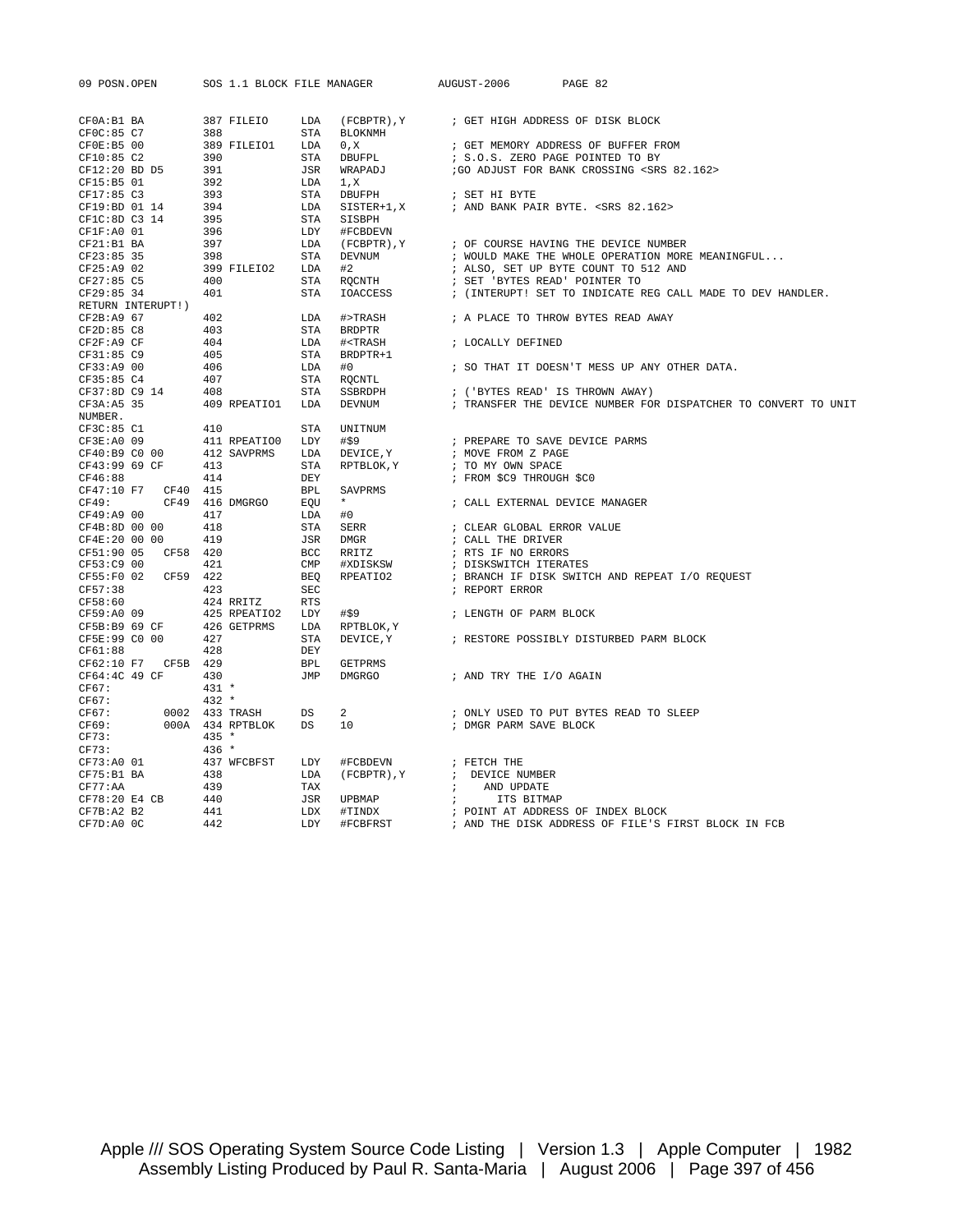| 09 POSN.OPEN        | SOS 1.1 BLOCK FILE MANAGER |            |                  |                 | AUGUST-2006<br>PAGE 83                                    |
|---------------------|----------------------------|------------|------------------|-----------------|-----------------------------------------------------------|
| CF7F: A9 01         | 443                        | LDA        | #WRTCMD          |                 | ; LASTLY, MAKE IT A WRITE REQUEST.                        |
| CF81:4C F6 CE       | 444                        | JMP        | DOFILEIO         |                 | ; AND GO DO IT!                                           |
| CF84:               | $445 *$                    |            |                  |                 |                                                           |
| CF84:A2BC           | 446 WFCBDAT                | LDX        | #DATPTR          |                 |                                                           |
| CF86:A0 10          | 447                        | LDY        | #FCBDATB         |                 | ; POINT AT MEMORY ADDRESS WITH X AND DISK ADDRESS WITH Y. |
| CF88:A9 01          | 448                        | LDA        | #WRTCMD          |                 | ; WRITE DATA BLOCK.                                       |
| CF8A: 20 F6 CE      | 449                        | JSR        | DOFILEIO         |                 |                                                           |
| CF8D: B0 20<br>CFAF | 450                        | <b>BCS</b> | FILIOERR         |                 | ; REPORT ANY ERRORS                                       |
| CF8F:A9 BF          | 451                        | LDA        | #\$FF-DATMOD     |                 | ; MARK DATA STATUS AS CURRENT.                            |
| $CF91:4C$ A9 $CF$   | 452                        | JMP        | FCBUPDAT         |                 |                                                           |
| CF94:               | $453 *$                    |            |                  |                 |                                                           |
| CF94:A0 01          | 454 WFCBIDX                | LDY        | #FCBDEVN         |                 | ; MAKE SURE                                               |
| CF96:B1 BA          | 455                        | LDA        | (FCBPTR), Y      |                 | ; THE BITMAP                                              |
| CF98:AA             | 456                        | TAX        |                  | $\cdot$ $\cdot$ | FOR THIS DEVICE ("X")                                     |
| CF99:20 E4 CB       | 457                        | JSR        | UPBMAP           |                 | IS UPDATED                                                |
| CF9C: A2 B2         | 458                        | LDX        | #TINDX           |                 | ; POINT AT ADDRESS OF INDEX BUFFER                        |
| CF9E:A0 OE          | 459                        | LDY        | #FCBIDXB         |                 | ; AND BLOCK ADDRESS OF THAT INDEX BLOCK.                  |
| CFA0:A9 01          | 460                        | LDA        | #WRTCMD          |                 |                                                           |
| $CFA2:20$ F6 CE     | 461                        | JSR        | DOFILEIO         |                 | ; GO WRITE OUT INDEX BLOCK.                               |
| CFA5:B0 08<br>CFAF  | 462                        | <b>BCS</b> | FILIOERR         |                 | ; REPORT ANY ERRORS                                       |
| CFA7:A97F           | 463                        | LDA        | #\$FF-IDXMOD     |                 | ; MARK INDEX STATUS AS CURRENT.                           |
| CFA9:A0 08          | 464 FCBUPDAT               | LDY        | #FCBSTAT         |                 | ; CHANGE STATUS BYTE TO                                   |
| CFAB: 31 BA         | 465                        | AND        | (FCBPTR), Y      |                 | ; REFLECT SUCCESSFUL DISK FILE UPDATE.                    |
| CFAD: 91 BA         | 466                        | <b>STA</b> | $(FCBPTR)$ , $Y$ |                 | ; (CARRY IS UNAFFECTED)                                   |
| CFAF:60             | 467 FILIOERR               | <b>RTS</b> |                  |                 |                                                           |
| CFB0:               | $468 *$                    |            |                  |                 |                                                           |
| CFB0:               | $469 *$                    |            |                  |                 |                                                           |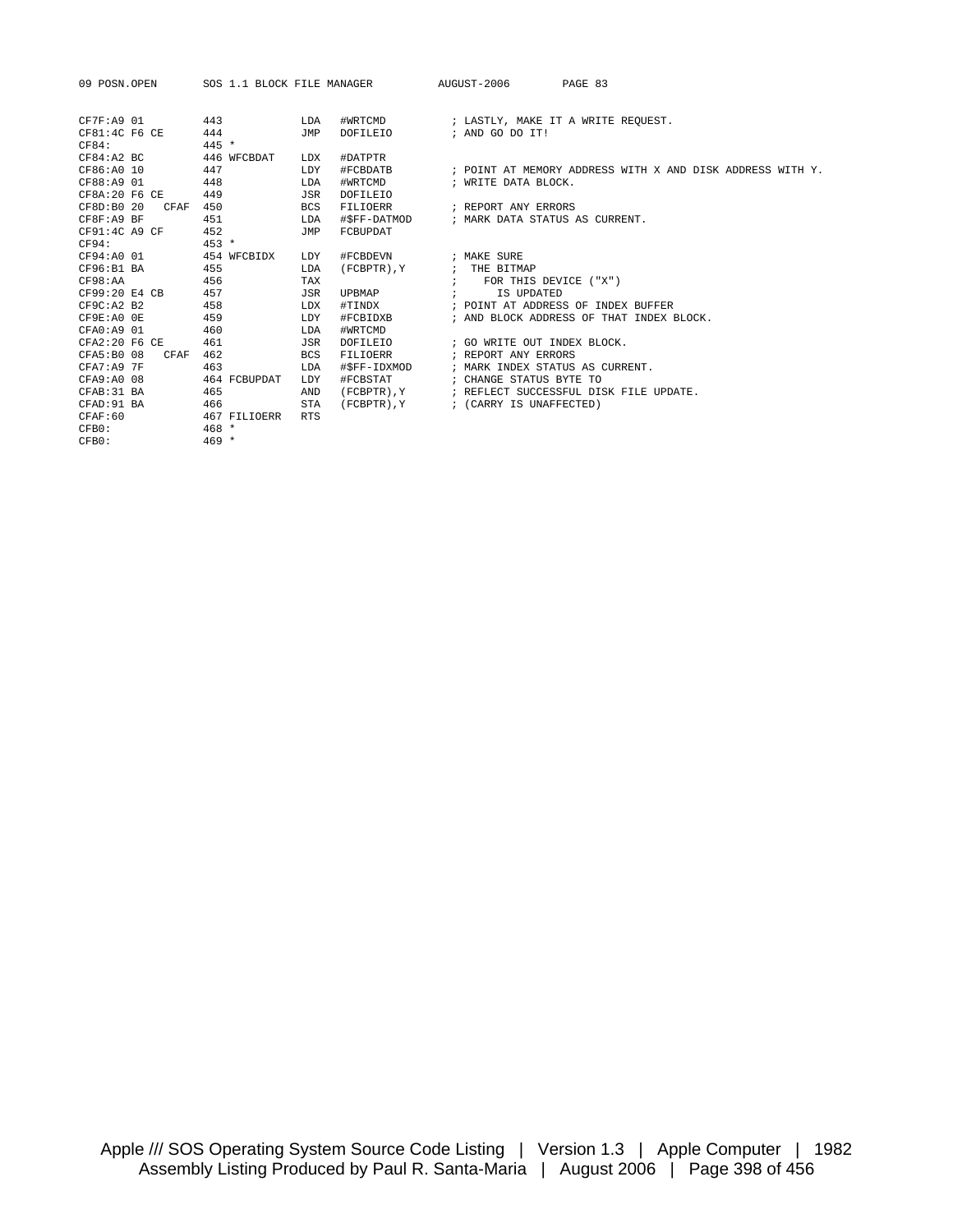| 09 POSN.OPEN         |          | SOS 1.1 BLOCK FILE MANAGER |                |                  | AUGUST-2006                                                                                     | PAGE 84                                             |  |
|----------------------|----------|----------------------------|----------------|------------------|-------------------------------------------------------------------------------------------------|-----------------------------------------------------|--|
| CFB0:20 80 C4        |          | 471 OPEN                   | JSR            | FINDFILE         |                                                                                                 | ; FIRST OF ALL LOOK UP THE FILE                     |  |
| CFB3:90 04           | CFB9 472 |                            | <b>BCC</b>     | OPEN0            |                                                                                                 |                                                     |  |
| CFB5:C9 00           |          | 473                        | $\text{CMP}$   | #BADPATH         |                                                                                                 | ; IS AN ATTEMPT TO OPEN A ROOT DIRECTORY?           |  |
| CFB7:D0 07           | CFC0 474 |                            | <b>BNE</b>     | <b>ERROPN</b>    | ; NO, PASS BACK ERROR                                                                           |                                                     |  |
| CFB9:                |          | $475 *$                    |                |                  |                                                                                                 |                                                     |  |
| CFB9:20 F6 D0        |          | 476 OPENO                  | JSR            | TSTOPEN          |                                                                                                 | ; FIND OUT IF ANY OTHER FILES ARE WRITING           |  |
| CFBC: 90 04 CFC2 477 |          |                            | <b>BCC</b>     | OPEN1            |                                                                                                 | ; TO THIS SAME FILE. (BRANCH IF NOT)                |  |
| CFBE: A9 00          |          | 478 ERRBUSY                | LDA            | #FILBUSY         |                                                                                                 | ; REPORT SHARED ACCESS NOT ALLOWED.                 |  |
| CFC0:38              |          | 479 ERROPN                 | <b>SEC</b>     |                  |                                                                                                 |                                                     |  |
| CFC1:60              |          | 480                        | <b>RTS</b>     |                  | ; RETURN ERROR.                                                                                 |                                                     |  |
| CFC2:                |          | $481 *$                    |                |                  |                                                                                                 |                                                     |  |
| $CFC2:A5$ BC         |          | 482 OPEN1                  | LDA            | DATPTR           |                                                                                                 | ; GET ADDRESS OF FIRST FREE FCB FOUND               |  |
| $CFC4:85$ BA         |          | 483                        | STA            | FCBPTR           |                                                                                                 | ; DURING TEST OPEN SEQUENCE AND USE                 |  |
| CFC6: A5 BD          |          | 484                        | LDA            | DATPTR+1         |                                                                                                 | ; IT AS FILE CONTROL AREA. IF HIGH BYTE OF          |  |
| $CFC8:85$ BB         |          | 485                        | STA            | FCBPTR+1         |                                                                                                 | ; POINTER IS ZERO, THEN NO FCB                      |  |
| CFCA: D0 04 CFD0 486 |          |                            | BNE            | ASGNFCB          | ; IS AVAILABLE FOR USE.                                                                         |                                                     |  |
| CFCC: A9 00          |          | 487                        | LDA            | #FCBFULL         | ; REPORT FCB FULL ERROR.                                                                        |                                                     |  |
| CFCE:38              |          | 488                        | <b>SEC</b>     |                  |                                                                                                 |                                                     |  |
| CFCF:60              |          | 489                        | <b>RTS</b>     |                  |                                                                                                 |                                                     |  |
| CFD0:                |          | $490 *$                    |                |                  |                                                                                                 |                                                     |  |
| CFD0:A0 1F           |          | 491 ASGNFCB                | LDY            | #\$1F            | ; ASSIGN FCB, BUT FIRST                                                                         |                                                     |  |
| CFD2: A9 00          |          | 492                        | LDA            | #0               |                                                                                                 | ; CLEAN OUT ANY OLD RUBBISH LEFT AROUND             |  |
| $CFD4:91$ BA         |          | 493 CLRFCB                 | <b>STA</b>     | (FCBPTR), Y      |                                                                                                 |                                                     |  |
| CFD6:88              |          | 494                        | DEY            |                  |                                                                                                 |                                                     |  |
| CFD7:10 FB           | CFD4 495 |                            | <b>BPL</b>     | <b>CLRFCB</b>    |                                                                                                 |                                                     |  |
| CFD9:A0 06           |          | 496                        | LDY            | #FCBENTN         |                                                                                                 | ; NOW BEGIN CLAIM BY MOVING IN FILE                 |  |
|                      |          | CFDB:B9 B3 DB 497 FCBOWNR  | LDA            | $D.DEV-1,Y$      | ; OWNERSHIP INFORMATION.                                                                        |                                                     |  |
| CFDE: 91 BA          |          | 498                        | <b>STA</b>     | (FCBPTR), Y      |                                                                                                 | ; NOTE: THIS CODE DEPENDS UPON THE DEFINED          |  |
| CFE0:88              |          | 499                        | DEY            |                  |                                                                                                 | ; ORDER OF BOTH THE FCB AND DIRECTORY ENTRY         |  |
| CFE1:D0 F8 CFDB 500  |          |                            | <b>BNE</b>     | FCBOWNR          |                                                                                                 | ; BUFFER (D.). BEWARE OF CHANGES!!! *************   |  |
| CFE3:AD BA DB        |          | 501                        | LDA            |                  | $\mathtt{DFIL+D.STOR} \qquad \quad \texttt{;\hspace{1em}GET} \texttt{ STORAGE}\ \texttt{TYPE}.$ |                                                     |  |
| CFE6:4A              |          | 502                        | LSR            | $\mathbb{A}$     |                                                                                                 | ; STRIP OFF FILE NAME LENGTH.                       |  |
| CFE7:4A              |          | 503                        | LSR            | $\mathbb{A}$     |                                                                                                 |                                                     |  |
| CFE8:4A              |          | 504                        | LSR            | $\mathbb A$      | ; (BY DIVIDING BY 16)                                                                           |                                                     |  |
| CFE9:4A              |          | 505                        | LSR            | $\triangleright$ |                                                                                                 |                                                     |  |
| CFEA: AA             |          | 506                        | TAX            |                  |                                                                                                 | ; SAVE IN X FOR LATER TYPE COMPARISON               |  |
| CFEB: A0 07          |          | 507                        | LDY            | #FCBSTYP         |                                                                                                 |                                                     |  |
| CFED: 91 BA          |          | 508                        | STA            | (FCBPTR), Y      | ; SAVE STORAGE TYPE.                                                                            |                                                     |  |
| CFEF: A5 A7          |          | 509                        | LDA            | C.OPLSTLN        | ; IS THERE AN OPEN LIST?                                                                        |                                                     |  |
| CFF1:F0 11           | D004 510 |                            | BEO            | DEFOPEN          |                                                                                                 | ; NO, USE DEFAULT REQUST ACCESS                     |  |
| CFF3: A0 00          |          | 511                        | LDY            | #0               |                                                                                                 | ; YES, FIND OUT WHAT ACCESS IS REQUESTED.           |  |
| CFF5:B1 A5           |          | 512                        | LDA            |                  | $(C.OPLIST)$ , $Y$ ; IF REQ-ACCESS IS ZERO, THEN                                                |                                                     |  |
| CFF7: F0 0B          | D004 513 |                            | BEO            | DEFOPEN          | ; USE DEFAULTS                                                                                  |                                                     |  |
| CFF9:2D D8 DB        |          | 514                        | AND            |                  |                                                                                                 | DFIL+D. ATTR : CHECK REQUEST AGAINST ATTRIBUTES.    |  |
| CFFC: D1 A5          |          | 515                        | $\texttt{CMP}$ |                  |                                                                                                 | (C.OPLIST), Y ; WERE ALL ACCESS REQUESTS SATISFIED? |  |
| CFFE:F0 09           | D009 516 |                            | <b>BEO</b>     | SVATTRB          | ; YES, SAVE ATTRIBUTES.                                                                         |                                                     |  |
| D000:A9 00           |          | 517                        | LDA            | #ACCSERR         |                                                                                                 | ; REPORT ACCESS REQUEST CAN'T BE MET.               |  |
| D002:38              |          | 518                        | SEC            |                  |                                                                                                 |                                                     |  |
| D003:60              |          | 519                        | <b>RTS</b>     |                  |                                                                                                 |                                                     |  |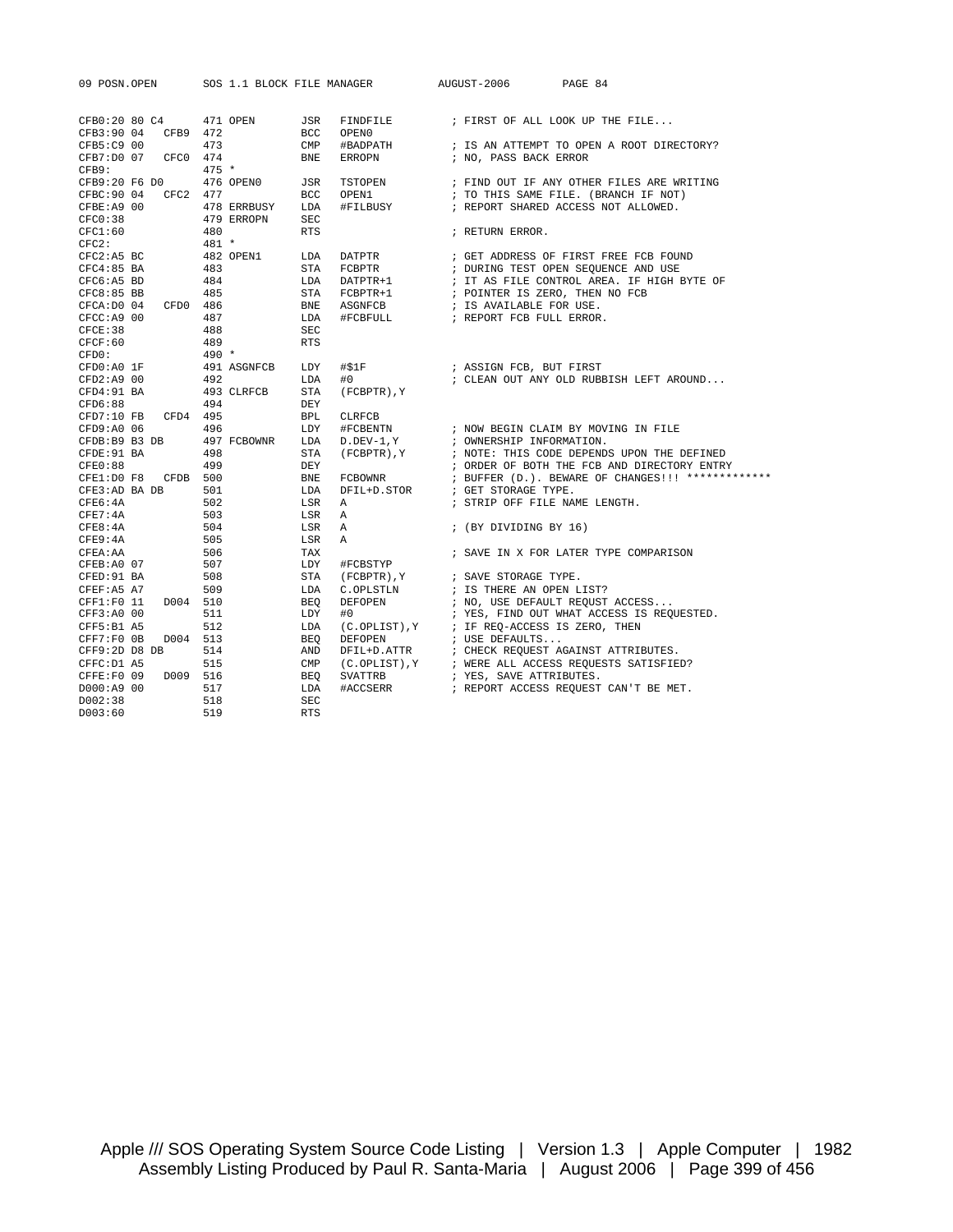| 09 POSN.OPEN          |          |            |              |                   | SOS 1.1 BLOCK FILE MANAGER                           | AUGUST-2006                                 | PAGE 85 |                                                  |
|-----------------------|----------|------------|--------------|-------------------|------------------------------------------------------|---------------------------------------------|---------|--------------------------------------------------|
|                       |          |            |              |                   |                                                      |                                             |         |                                                  |
| $D004$ : AD D8 DB     |          |            | 521 DEFOPEN  | LDA               | DFIL+D.ATTR                                          | ; GET FILES ATTRIBUTES AND                  |         |                                                  |
| D007:29 03            |          | 522        |              | AND               | #READEN+WRITEN : USE IT AS A DEFAULT ACCESS REQUEST. |                                             |         |                                                  |
| D009:A0 09            |          |            | 523 SVATTRB  | LDY               | #FCBATTR                                             |                                             |         |                                                  |
| DOOB:EO OD            |          | 524        |              | CPX               | #DIRTYP                                              | ; IF DIRECTORY, DON'T ALLOW WRITE ENABLE    |         |                                                  |
| D00D:D0 02            | D011 525 |            |              | <b>BNE</b>        | SVATTR1                                              |                                             |         |                                                  |
| D00F:29 01            |          | 526        |              | AND               | #READEN                                              |                                             |         |                                                  |
| D011:91 BA            |          |            | 527 SVATTR1  | STA               | (FCBPTR), Y                                          |                                             |         |                                                  |
| D013:29 02            |          | 528        |              | AND               | #WRITEN                                              | ; CHECK FOR WRITE ENABLED REQUESTED.        |         |                                                  |
| D015:F0 04            | D01B 529 |            |              | <b>BEO</b>        | OPEN2                                                | ; BRANCH IF READ ONLY OPEN.                 |         |                                                  |
| D017:A5 08            |          | 530        |              | LDA               | TOTENT                                               |                                             |         | ; OTHERWISE, BE SURE NO ONE ELSE IS READING SAME |
| D019:D0 A3            | CFBE     | 531        |              | BNE               | ERRBUSY                                              | ; FILE (SET UP BY TSTOPEN).                 |         |                                                  |
| DO1B:AD D7 DB         |          |            | 532 OPEN2    | LDA               | DFIL+D.COMP                                          | ; OH, BY THE WAY IS THIS FILE               |         |                                                  |
| D01E:F0 04            | D024 533 |            |              | <b>BEO</b>        | OPEN3                                                |                                             |         | ; COMPATABLE WITH VERSION 0000? ***************  |
| D020:A9 00            |          |            | 534 ERRCMPAT | LDA               | #CPTERR                                              | ; REPORT FILE IS INCOMPATABLE!              |         |                                                  |
| D022:38<br>D023:60    |          | 535<br>536 |              | SEC<br><b>RTS</b> |                                                      |                                             |         |                                                  |
| D024:                 |          | $537 *$    |              |                   |                                                      |                                             |         |                                                  |
| D024:E0 04            |          |            | 538 OPEN3    | CPX               | #TRETYP+1                                            | ; IS IT A TREE TYPE FILE?                   |         |                                                  |
| D026:90 04            | D02C 539 |            |              | BCC               | OPEN4                                                | ; TEST FOR FURTHER COMPATABLITY. IT MUST    |         |                                                  |
| D028:E0 0D            |          | 540        |              | CPX               | #DIRTYP                                              | ; BE EITHER A TREE OR A DIRECTORY.          |         |                                                  |
| D02A:D0 F4            | D020 541 |            |              | <b>BNE</b>        | ERRCMPAT                                             | ; REPORT INCOMPATABLE.                      |         |                                                  |
| D02C:ADOC             |          |            | 542 OPEN4    | LDY               | #FCBFRST                                             | ; MOVE ADDRESS OF FIRST BLOCK OF FILE       |         |                                                  |
| D02E:AD CB DB         |          | 543        |              | LDA               | DFIL+D.FRST                                          |                                             |         | ; INTO FCB. NO CHECKING IS DONE FOR VALIDITY.    |
| D031:91 BA            |          | 544        |              | STA               | (FCBPTR), Y                                          |                                             |         |                                                  |
| D033:85 C6            |          | 545        |              | STA               | <b>BLOKNML</b>                                       |                                             |         |                                                  |
| D035:C8               |          | 546        |              | <b>INY</b>        |                                                      |                                             |         |                                                  |
| D036:AD CC DB         |          | 547        |              | LDA               | DFIL+D.FRST+1                                        |                                             |         |                                                  |
| D039:91 BA            |          | 548        |              | <b>STA</b>        | (FCBPTR), Y                                          | ; NOTE: THE FCB HAS NOT BEEN OFFICIALLY     |         |                                                  |
| D03B:85 C7            |          | 549        |              | <b>STA</b>        | BLOKNMH                                              | ; CLAIMED YET. TO DO THIS, THE FIRST BYTE   |         |                                                  |
| D03D:A0 15            |          | 550        |              | LDY               | #FCBEOF                                              | ; MUST CONTAIN A VALID REFERENCE NUMBER.    |         |                                                  |
| D03F:B9 BA DB         |          |            | 551 EOFCBMV  | LDA               | DFIL+D.EOF-FCBEOF, Y ; MOVE CURRENT END OF FILE      |                                             |         |                                                  |
| D042:91 BA            |          | 552        |              | STA               | $(FCBPTR)$ , $Y$ ; TO FCB.                           |                                             |         |                                                  |
| D044:C8               |          | 553        |              | <b>INY</b>        |                                                      |                                             |         |                                                  |
| D045:C0 18            |          | 554        |              | CPY               | #FCBEOF+3                                            |                                             |         |                                                  |
| D047:D0 F6            | D03F 555 |            |              | <b>BNE</b>        | <b>EOFCBMV</b>                                       |                                             |         |                                                  |
| D049:AD CD DB         |          | 556        |              | LDA               | DFIL+D.USAGE                                         |                                             |         |                                                  |
| D04C:91 BA<br>DO4E:CB |          | 557<br>558 |              | STA<br><b>INY</b> | (FCBPTR), Y                                          | ; AND CURRENT BLOCK COUNT OF FILE.          |         |                                                  |
| D04F:AD CE DB         |          | 559        |              | LDA               | DFIL+D.USAGE+1                                       |                                             |         |                                                  |
| D052:91 BA            |          | 560        |              | STA               | (FCBPTR), Y                                          |                                             |         |                                                  |
| D054:A5 A7            |          | 561        |              | LDA               | C.OPLSTLN                                            | ; NOW THAT WE'VE COME THIS FAR, FIND        |         |                                                  |
| D056:F0 28            | D080     | 562        |              | <b>BEO</b>        | DEFBUFR                                              | ; OUT WHICH TYPE OF BUFFER AND ALLOCATE IT! |         |                                                  |
| D058:C9 01            |          | 563        |              | CMP               | #1                                                   | ; WAS IT ONLY TO SET ATTRIBUTES?            |         |                                                  |
| D05A:F0 24            | D080     | 564        |              | <b>BEQ</b>        | <b>DEFBUFR</b>                                       |                                             |         |                                                  |
| D05C:C9 04            |          | 565        |              | $\texttt{CMP}$    | #4                                                   | ; IS A FULL ADDRESS INCLUDED?               |         |                                                  |
| D05E:F0 04            | D064     | 566        |              | <b>BEO</b>        | UBUFSPEC                                             |                                             |         |                                                  |
| D060:A9 00            |          | 567        |              | LDA               | #BADLSTCNT                                           |                                             |         |                                                  |
| D062:38               |          | 568        |              | SEC               |                                                      |                                             |         |                                                  |
| D063:60               |          | 569        |              | <b>RTS</b>        |                                                      |                                             |         |                                                  |

D064: 570 \*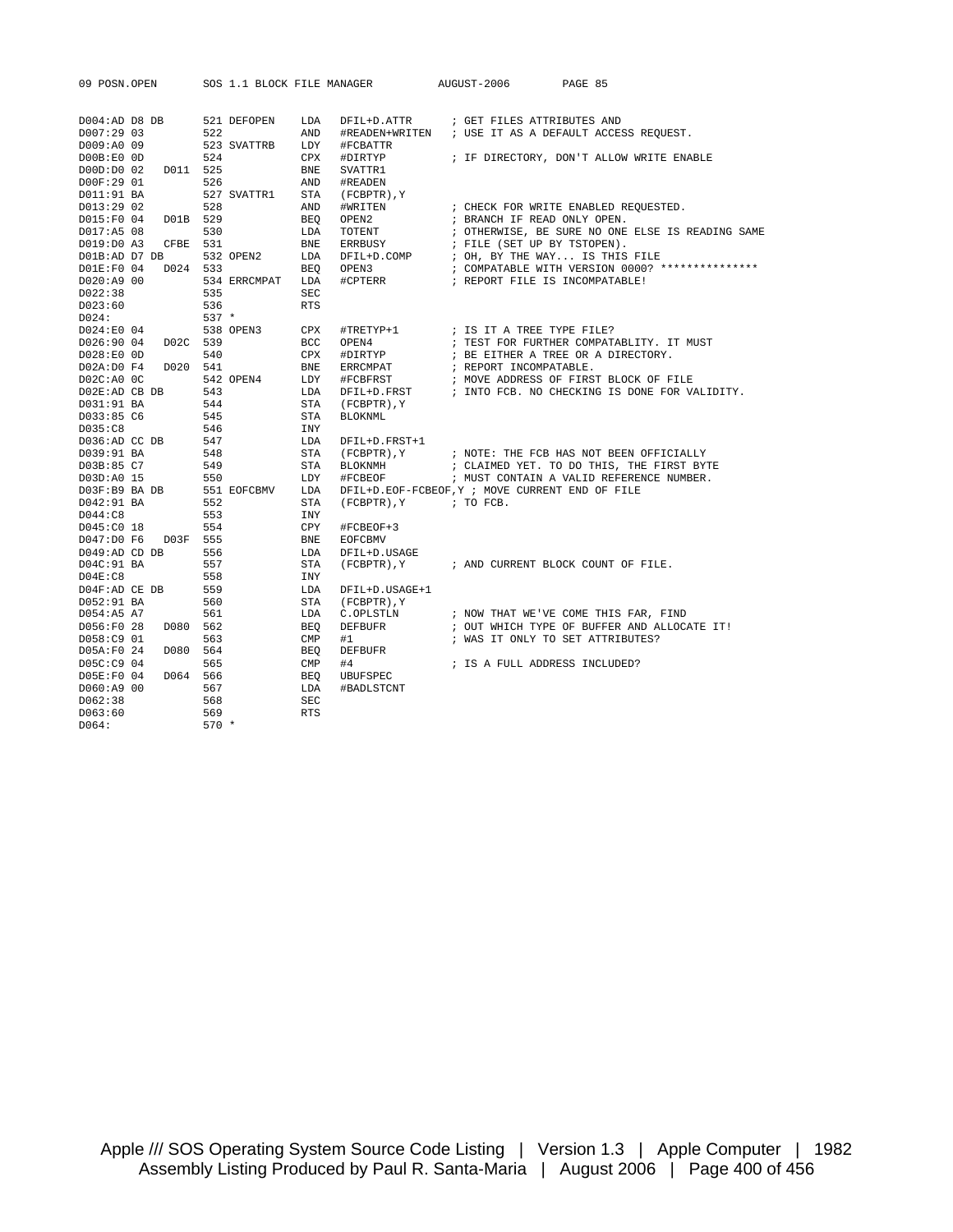| 09 POSN.OPEN             |          |         | SOS 1.1 BLOCK FILE MANAGER |                |                     | AUGUST-2006 |                      | PAGE 86                                                                |  |
|--------------------------|----------|---------|----------------------------|----------------|---------------------|-------------|----------------------|------------------------------------------------------------------------|--|
|                          |          |         |                            |                |                     |             |                      |                                                                        |  |
| D064:A0 01<br>D066:B1 A5 |          | 573     | 572 UBUFSPEC               | LDY<br>LDA     | #1<br>(C.OPLIST), Y |             |                      | ; (INDEX TO 'PAGECNT' OF OPEN LIST)<br>; IS USER SPECIFING THE BUFFER? |  |
| D068:F0 16               | D080 574 |         |                            | <b>BEO</b>     | <b>DEFBUFR</b>      |             |                      | ; NO, USE DEFAULT BUFFER (DYNAMIC)                                     |  |
| D06A:E0 04               |          | 575     |                            | CPX            | #TRETYP+1           |             |                      | ; IF TREE TYPE FILE, THEN AT LEAS 4 PAGES ARE NEEDED.                  |  |
| D06C:90 08               | D076 576 |         |                            | <b>BCC</b>     | ONEKTST             |             |                      | ; BRANCH IF TREE TYPE.                                                 |  |
| D06E:C9 02               |          | 577     |                            | $\text{CMP}$   | #2                  |             |                      | ; DID USER GIVE AT LEAST 2 PAGES FOR DIRECTORY TYPE?                   |  |
| D070:B0 08               | D07A 578 |         |                            | <b>BCS</b>     | FIXDBUF             |             |                      | ; YES, LOG IT WITH BUFFER MANAGER                                      |  |
| D072:A9 00               |          |         | 579 ERRBTS                 | LDA            | #BTSERR             |             |                      | ; REPORT NOT ENOUGH BUFFER SPACE.                                      |  |
| D074:38                  |          | 580     |                            | <b>SEC</b>     |                     |             |                      |                                                                        |  |
| D075:60                  |          | 581     |                            | <b>RTS</b>     |                     |             |                      |                                                                        |  |
| D076:                    |          | $582 *$ |                            |                |                     |             |                      |                                                                        |  |
| D076:C9 04               |          |         | 583 ONEKTST                | $\text{CMP}$   | #4                  |             |                      | ; IS THERE AT LEAST ONE KILOBYTE BUFFER FOR TREES?                     |  |
| D078:90 F8               | D072 584 |         |                            | <b>BCC</b>     | ERRBTS              |             |                      | ; NO, THEN TO HELL WITH IT!.                                           |  |
| D07A:20 00 00            |          |         | 585 FIXDBUF                | JSR            | REQFXBUF            |             |                      | ; CALL BOB AND ASK FOR HIM TO FIX IT                                   |  |
| D07D:90 0E               | D08D 586 |         |                            | <b>BCC</b>     | FCBUFFER            |             |                      | ; GO SAVE BUFFER NUMBER.                                               |  |
| D07F:60                  |          |         | 587 ERROPN1                | <b>RTS</b>     |                     |             |                      | ; RETURN ANY ERROR ENCOUNTERED.                                        |  |
| D080:                    |          | 588 *   |                            |                |                     |             |                      |                                                                        |  |
| D080:A9 04               |          |         | 589 DEFBUFR                | LDA            | #4                  |             |                      | ; ASSUME TREE FILE (4 PAGES REQUIRED)                                  |  |
| D082:E0 04               |          | 590     |                            | <b>CPX</b>     | #TRETYP+1           |             |                      |                                                                        |  |
| D084:90 02               | D088 591 |         |                            | BCC            | <b>BUFREOST</b>     |             |                      | ; BRANCH IF IT IS A TREE.                                              |  |
| D086:A9 02               |          | 592     |                            | LDA            | #2                  |             |                      | ; OTHERWIZE, WE JUST NEED TWO PAGES.                                   |  |
| D088:20 00 00            |          |         | 593 BUFREQST               | <b>JSR</b>     | REOBUF              |             |                      | ; CALL BOB TO ALLOCATE A DYNAMIC BUFFER.                               |  |
| D08B:B0 F2               | D07F 594 |         |                            | <b>BCS</b>     | ERROPN1             |             | ; REPORT ANY ERRORS. |                                                                        |  |
| D08D:A0 0B               |          |         | 595 FCBUFFER               | LDY            | #FCBBUFN            |             |                      | ; SAVE BUFFER NUMBER AND THEN                                          |  |
| D08F:91 BA               |          | 596     |                            | <b>STA</b>     | (FCBPTR), Y         |             |                      | ; FIND OUT WHERE IT IS.                                                |  |
| D091:20 A4 BE            |          | 597     |                            | JSR            | GTBUFFRS            |             |                      | ; HAVE BOB RETURN ADDRESS IN DATA & INDEX POINTERS.                    |  |
| D094:B0 2F               | DOC5 598 |         |                            | <b>BCS</b>     | ERROPEN2            |             |                      | ; IF ERROR, FREE BUFFER BEFOR RETURNING.                               |  |
| D096:A0 00               |          | 599     |                            | LDY            | #FCBREFN            |             |                      | ; NOW CLAIM FCB FOR THIS FILE.                                         |  |
| D098:A5 0B               |          | 600     |                            | LDA            | CNTENT              |             |                      | ; THIS WAS SET UP BY 'TSTOPEN'                                         |  |
| D09A:91 BA               |          | 601     |                            | STA            | $(FCBPTR)$ , $Y$    |             |                      |                                                                        |  |
| D09C:A0 1B               |          | 602     |                            | LDY            | #FCBLEVL            |             | ; MARK LEVEL         |                                                                        |  |
| D09E:AD 00 00            |          | 603     |                            | LDA            | LEVEL               |             | ; AT WHICH           |                                                                        |  |
| D0A1:91 BA               |          | 604     |                            | STA            | (FCBPTR), Y         |             | ; FILE WAS OPENED    |                                                                        |  |
| D0A3:A0 07               |          | 605     |                            | LDY            | #FCBSTYP            |             |                      | ; GET STORAGE TYPE AGAIN.                                              |  |
| DOA5:B1 BA               |          | 606     |                            | LDA            | (FCBPTR), Y         |             |                      | ; FILE MUST BE POSITIONED TO BEGINNING.                                |  |
| D0A7:C9 04               |          | 607     |                            | $\texttt{CMP}$ | #TRETYP+1           |             | ; IS IT A TREE FILE? |                                                                        |  |
| D0A9:B0 2B               | D0D6 608 |         |                            | <b>BCS</b>     | OPNDIR              |             |                      | ; NO, ASSUME IT'S A DIRECTORY.                                         |  |
| DOAB:A9 FF               |          | 609     |                            | LDA            | $\#SFF$             |             |                      | ; FOOL THE POSITION ROUTINE INTO GIVING                                |  |
| DOAD:A0 12               |          | 610     |                            | LDY            | #FCBMARK            |             |                      | ; A VALID POSITION WITH PRELOADED DATA, ETC.                           |  |
| DOAF: 91 BA              |          |         | 611 OPNPOS                 | <b>STA</b>     | (FCBPTR), Y         |             |                      |                                                                        |  |
| D0B1:C8                  |          | 612     |                            | <b>INY</b>     |                     |             |                      |                                                                        |  |
| D0B2:C0 15               |          | 613     |                            | <b>CPY</b>     | #FCBMARK+3          |             |                      |                                                                        |  |
| DOB4:DO F9               | D0AF 614 |         |                            | <b>BNE</b>     | OPNPOS              |             |                      |                                                                        |  |
| D0B6:A0 02               |          | 615     |                            | LDY            | #2                  |             |                      | ; SET DESIRED POSITION TO ZERO.                                        |  |
| D0B8:A9 00               |          | 616     |                            | LDA            | #0                  |             |                      |                                                                        |  |
| D0BA:99 2A 00            |          |         | 617 OPNPOS1                | <b>STA</b>     | TPOSLL, Y           |             |                      |                                                                        |  |
| D0BD:88                  |          | 618     |                            | DEY            |                     |             |                      |                                                                        |  |
| DOBE:10 FA               | D0BA 619 |         |                            | <b>BPL</b>     | OPNPOS1             |             |                      |                                                                        |  |
| D0C0:20 09 CD            |          | 620     |                            | JSR            | RDPOSN              |             |                      | ; LET TREE POSITION ROUTINE DO THE REST.                               |  |
| DOC3:90 16               | D0DB 621 |         |                            | BCC            | OPENDONE            |             |                      | ; BRANCH IF SUCCESSFUL.                                                |  |
| DOC5:                    |          | $622 *$ |                            |                |                     |             |                      |                                                                        |  |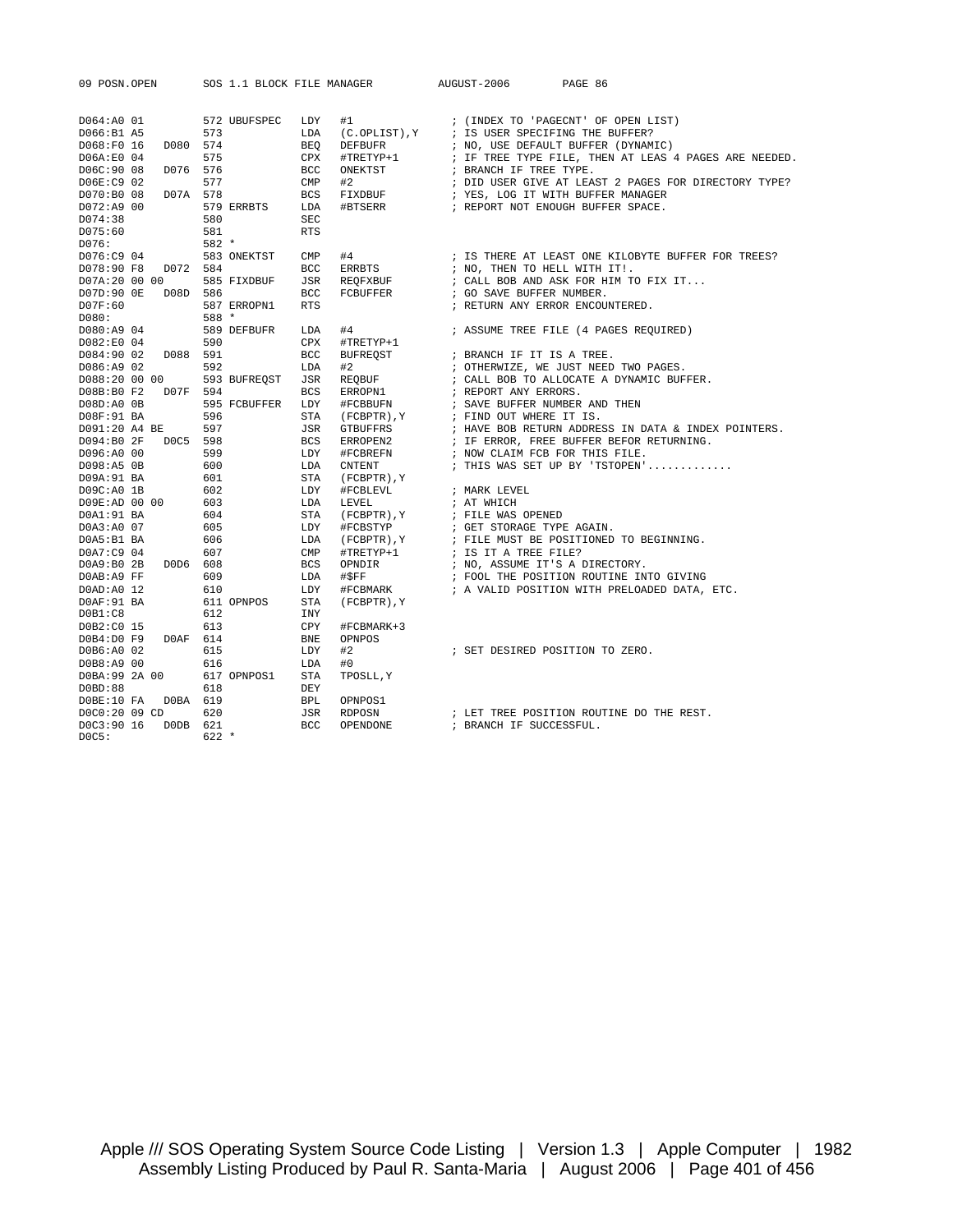| 09 POSN.OPEN   | SOS 1.1 BLOCK FILE MANAGER |                     | AUGUST-2006<br>PAGE 87                            |
|----------------|----------------------------|---------------------|---------------------------------------------------|
| DOC5:48        | 624 ERROPEN2<br>PHA        |                     | ; SAVE ERROR CODE.                                |
| D0C6:A0 0B     | 625<br>LDY                 | #FCBBUFN            | ; SINCE ERROR WAS ENCOUNTERED BEFORE FILE         |
| DOC8:B1 BA     | 626<br>LDA                 | (FCBPTR), Y         | ; WAS SUCCESSFULLY OPENED, THEN                   |
| DOCA: 20 00 00 | 627<br>JSR                 | <b>RELBUF</b>       | ; IT'S NECESSARY TO FREE THE BUFFER AND           |
| DOCD: A0 00    | 628<br>LDY                 | #FCBREFN            | ; FILE CONTROL BLOCK.                             |
| DOCF:A9 00     | 629<br>LDA                 | #0                  |                                                   |
| D0D1:91 BA     | <b>STA</b><br>630          | (FCBPTR), Y         |                                                   |
| DOD3:68        | 631<br>PLA                 |                     |                                                   |
| DOD4:38        | <b>SEC</b><br>632          |                     |                                                   |
| D0D5:60        | 633<br><b>RTS</b>          |                     |                                                   |
| D0D6:          | $634 *$                    |                     |                                                   |
| D0D6:20 CA CE  | 635 OPNDIR<br>JSR          | RFCBDAT             | ; READ IN FIRST BLOCK OF DIRECTORY FILE.          |
| DOD9:B0 EA     | DOC5 636<br>BCS            | ERROPEN2            | ; RETURN ANY ERROR AFTER FREEING BUFFER & FCB     |
| DODB:A0 1E     | 637 OPENDONE<br>LDY        | #VCBOPNC            | ; INCREMENT OPEN COUNT FOR THIS                   |
| DODD:B1 B6     | 638<br>LDA                 | (VCBPTR), Y         | ; VOLUME. ALSO MARK STATUS.                       |
| DODF:18        | 639<br>CLC                 |                     |                                                   |
| D0E0:69 01     | 640<br>ADC                 | #1                  |                                                   |
| D0E2:91 B6     | STA<br>641                 | (VCBPTR), Y         |                                                   |
| D0E4:A0 11     | 642<br>LDY                 | #VCBSTAT            | ; HI BIT INDICATES VOLUME BUSY                    |
| D0E6:B1 B6     | 643<br>LDA                 | (VCBPTR), Y         |                                                   |
| DOE8:09 80     | 644<br>ORA                 | #\$80               |                                                   |
| DOEA: 91 B6    | 645<br>STA                 | (VCBPTR), Y         | ; DOESN'T MATTER HOW MANY, JUST BE SURE IT'S SET. |
| D0EC:A0 00     | 646<br>LDY                 | #FCBREFN            | ; PASS USER HIS REFERENCE NUMBER                  |
| DOEE:B1 BA     | 647<br>LDA                 | (FCBPTR), Y         |                                                   |
| D0F0:A0 00     | 648<br>LDY                 | #0                  |                                                   |
| D0F2:91 A3     | STA<br>649                 | $(C. OUTREF)$ , $Y$ |                                                   |
| D0F4:18        | 650<br>CLC                 |                     |                                                   |
| D0F5:60        | 651<br><b>RTS</b>          |                     |                                                   |
| D0F6:          | $652 *$                    |                     |                                                   |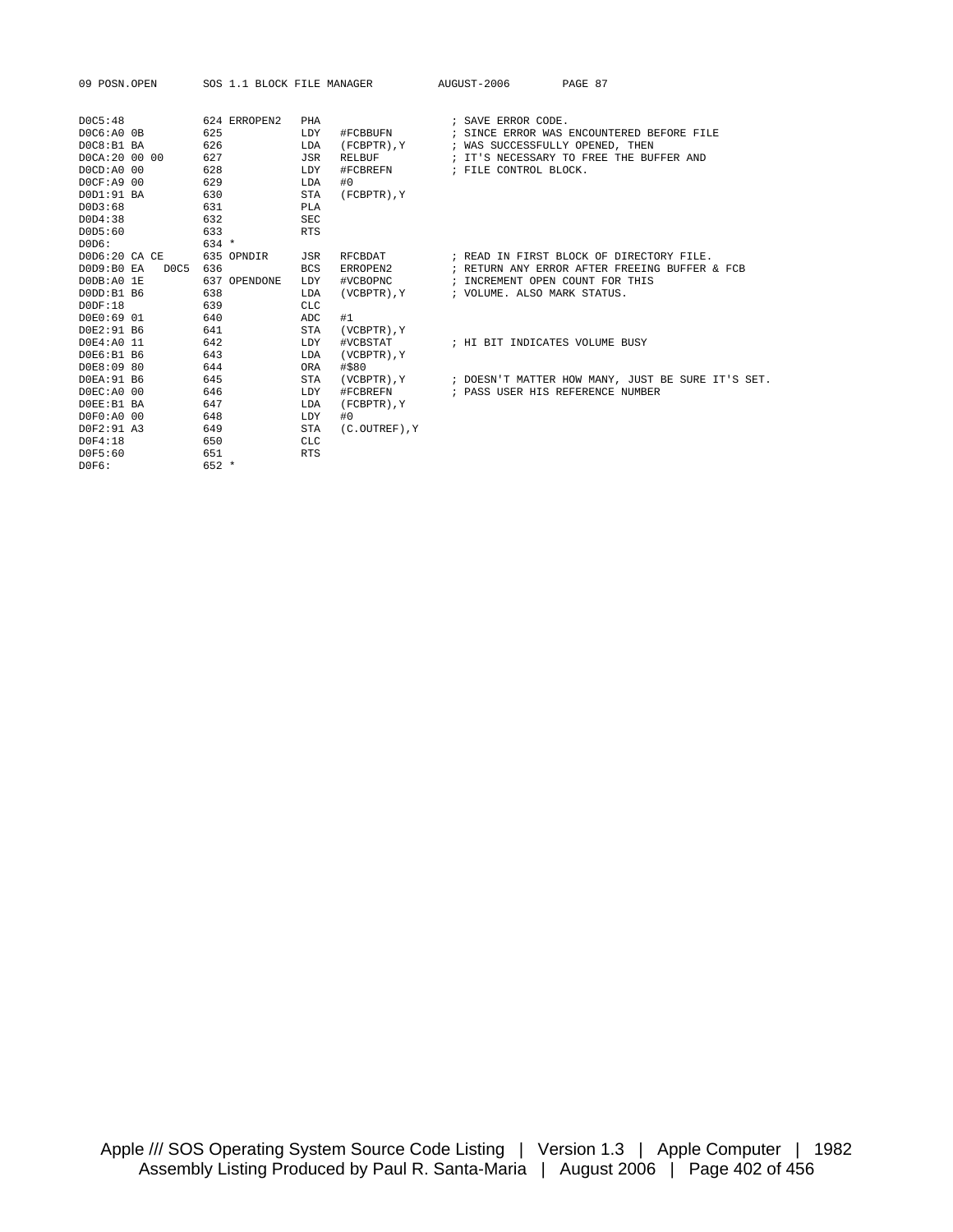| 09 POSN.OPEN                   |          | SOS 1.1 BLOCK FILE MANAGER |                   |                                                 | AUGUST-2006               | PAGE 88                                                                 |
|--------------------------------|----------|----------------------------|-------------------|-------------------------------------------------|---------------------------|-------------------------------------------------------------------------|
| DOFG:                          |          | $654 *$                    |                   |                                                 |                           |                                                                         |
| D0F6:AD 28 00                  |          | 655 TSTOPEN                | LDA               |                                                 |                           | FCBADDRH : TEST FOR SHARED ACCESS FILES WITH WRITE ENABLED.             |
| D0F9:85 BB                     |          | 656                        | STA               | FCBPTR+1                                        |                           |                                                                         |
| DOFB:A5 29                     |          | 657                        | LDA               | FCBANKNM                                        |                           |                                                                         |
| DOFD:8D BB 14                  |          | 658                        | STA               | SISFCBP                                         |                           |                                                                         |
| D100:A9 00                     |          | 659                        | LDA               | #0                                              |                           |                                                                         |
| D102:85 BD                     |          | 660                        | STA               | DATPTR+1                                        | ; MARK AS NO FREE FOUND.  |                                                                         |
| D104:85 OB                     |          | 661                        | STA               | <b>CNTENT</b>                                   |                           |                                                                         |
| D106:85 08                     |          | 662                        | STA               | TOTENT                                          |                           | ; ALSO, INIT COUNT OF MATCHING FILES                                    |
| D108:85 BA                     |          | 663 TSTOPN1                | STA               | FCBPTR                                          |                           | ; SAVE NEW LOW ORDER ADDRESS                                            |
| D10A:A6 BD                     |          | 664                        | LDX               | DATPTR+1                                        |                           | ; FIND OUT IF A FREE SPOT HAS BEEN FOUND YET.                           |
| D10C:D0 02                     | D110 665 |                            | BNE               | TSTOPN2                                         |                           | ; YES, DON'T INCREMENT REFNUM (CNTENT).                                 |
| D10E:E6 0B                     |          | 666                        | <b>INC</b>        | CNTENT                                          | ; BUMP REFNUM             |                                                                         |
| D110:A0 00                     |          | 667 TSTOPN2                | LDY               | #FCBREFN                                        | ; TEST FOR IN USE FCB     |                                                                         |
| $D112:B1$ BA                   |          | 668                        | LDA               | $\left(\texttt{FCBPTR}\,\right)$ , $\texttt{Y}$ | ; (NON ZERO)              |                                                                         |
| D114:D0 OE                     | D124 669 |                            | BNE               | CHKACTV                                         |                           | ; THIS FCB IS IN USE, COPARE OWNERSHIP.                                 |
| D116:8A                        |          | 670                        | TXA               |                                                 | ; TEST AGAIN FOR FREE FCB |                                                                         |
| D117:D0 29 D142 671            |          |                            | <b>BNE</b>        | TSNXFCB                                         |                           | ; BRANCH IF A FREE SPOT HAS ALREADY BEEN FOUND.                         |
| D119:A5 BA                     |          | 672                        | LDA               | FCBPTR                                          |                           | ; TRANSFER CURRENT POINTER SO IT MAY BE                                 |
| D11B:85 BC                     |          | 673                        | STA               | DATPTR                                          |                           | ; USED AS A FREE FCB BY OPEN.                                           |
| D11D:A5 BB                     |          | 674                        | LDA               | FCBPTR+1                                        |                           | ; HIGH BYTE ALWAYS NON ZERO.                                            |
| D11F:85 BD                     |          | 675                        | STA               | DATPTR+1                                        |                           |                                                                         |
| D121:4C 42 D1                  |          | 676                        | JMP               | TSNXFCB                                         |                           |                                                                         |
| D124:                          |          | $677 *$                    |                   |                                                 |                           |                                                                         |
| D124:                          |          | D124 678 CHKACTV EOU       |                   | $\star$                                         |                           | ; IF MATCHING FILE IS SWAPPED, IT DOESNT COUNT                          |
| D124:A0 1A                     |          | 679                        | LDY               | #FCBSWAP                                        |                           |                                                                         |
| D126:B1BA                      |          | 680                        | LDA               | (FCBPTR), Y                                     |                           |                                                                         |
| D128:D0 18 D142 681            |          |                            | BNE               | TSNXFCB                                         | ; BRANCH IF SWAPPED       |                                                                         |
| D12A:A0 06                     |          | 682                        | LDY               | #FCBENTN                                        |                           | ; NOTE: THIS CODE DEPENDS ON THE                                        |
| $D12C:B1$ BA                   |          | 683 WHOWNS                 | LDA               | (FCBPTR), Y                                     |                           | ; DEFINED ORDER OF FCB AND DIRECTORY<br>; ***************************** |
| D12E:D9 B3 DB                  |          | 684                        | $\texttt{CMP}$    | $D.DEV-1,Y$                                     |                           |                                                                         |
| D131:D0 OF D142 685<br>D133:88 |          | 686                        | <b>BNE</b><br>DEY | TSNXFCB                                         |                           | ; BRANCH IF THIS ONE HAS A DIFFERENT OWNER.                             |
| D134:D0 F6                     | D12C 687 |                            | <b>BNE</b>        | WHOWNS                                          |                           |                                                                         |
| D136:E6 08                     |          | 688                        | INC               | TOTENT                                          |                           | ; REPORT THIS ONE AS A CO-OWNER.                                        |
| D138:A0 09                     |          | 689                        | LDY               | #FCBATTR                                        |                           | ; NOW FIND OUT IF THIS ONE WANTS TO WRITE.                              |
| D13A:B1 BA                     |          | 690                        | LDA               | (FCBPTR), Y                                     |                           |                                                                         |
| D13C:29 02                     |          | 691                        | AND               | #WRITEN                                         |                           | ; IF WRITE IS NOT ENABLED THEN CONTINUE.                                |
| D13E:F0 02 D142 692            |          |                            | BEO               | TSNXFCB                                         |                           |                                                                         |
| D140:38                        |          | 693                        | SEC               |                                                 |                           | ; OTHERWISE, JUST SET THE CARRY TO SHOW                                 |
| D141:60                        |          | 694                        | <b>RTS</b>        |                                                 |                           | ; THAT THE FILE CAN'T BE SHARED.                                        |
| D142:                          |          | $695 *$                    |                   |                                                 |                           |                                                                         |
| D142:A5 BA                     |          | 696 TSNXFCB                | LDA               | FCBPTR                                          |                           | ; CALCULATE NEXT FCB AREA (+\$20)                                       |
| D144:18                        |          | 697                        | <b>CLC</b>        |                                                 |                           |                                                                         |
| D145:69 20                     |          | 698                        | ADC               | #\$20                                           |                           |                                                                         |
| D147:90 BF                     | D108 699 |                            | BCC               | TSTOPN1                                         | ; LOOP IF NO PAGE CROSS.  |                                                                         |
| D149:A6 BB                     |          | 700                        | LDX               | $FCBPTR+1$                                      |                           |                                                                         |
| D14B:E6 BB                     |          | 701                        | <b>INC</b>        | FCBPTR+1                                        |                           |                                                                         |
| D14D:EC 28 00                  |          | 702                        | CPX               | FCBADDRH                                        |                           | ; HAVE WE LOOKED AT BOTH PAGES?                                         |
| D150:F0 B6 D108 703            |          |                            | <b>BEO</b>        | TSTOPN1                                         | ; NOPE, LOOK AT PAGE TWO. |                                                                         |
| D152:18                        |          | 704                        | CLC               |                                                 |                           | ; INDICATE NO FILES THAT SHARE HAVE WRITE ENABLED,                      |
| D153:60                        |          | 705                        | <b>RTS</b>        |                                                 |                           |                                                                         |
| D154:                          |          | $706 *$                    |                   |                                                 |                           |                                                                         |
| D154:                          |          | 707                        | <b>CHN</b>        | READ. WRITE                                     |                           |                                                                         |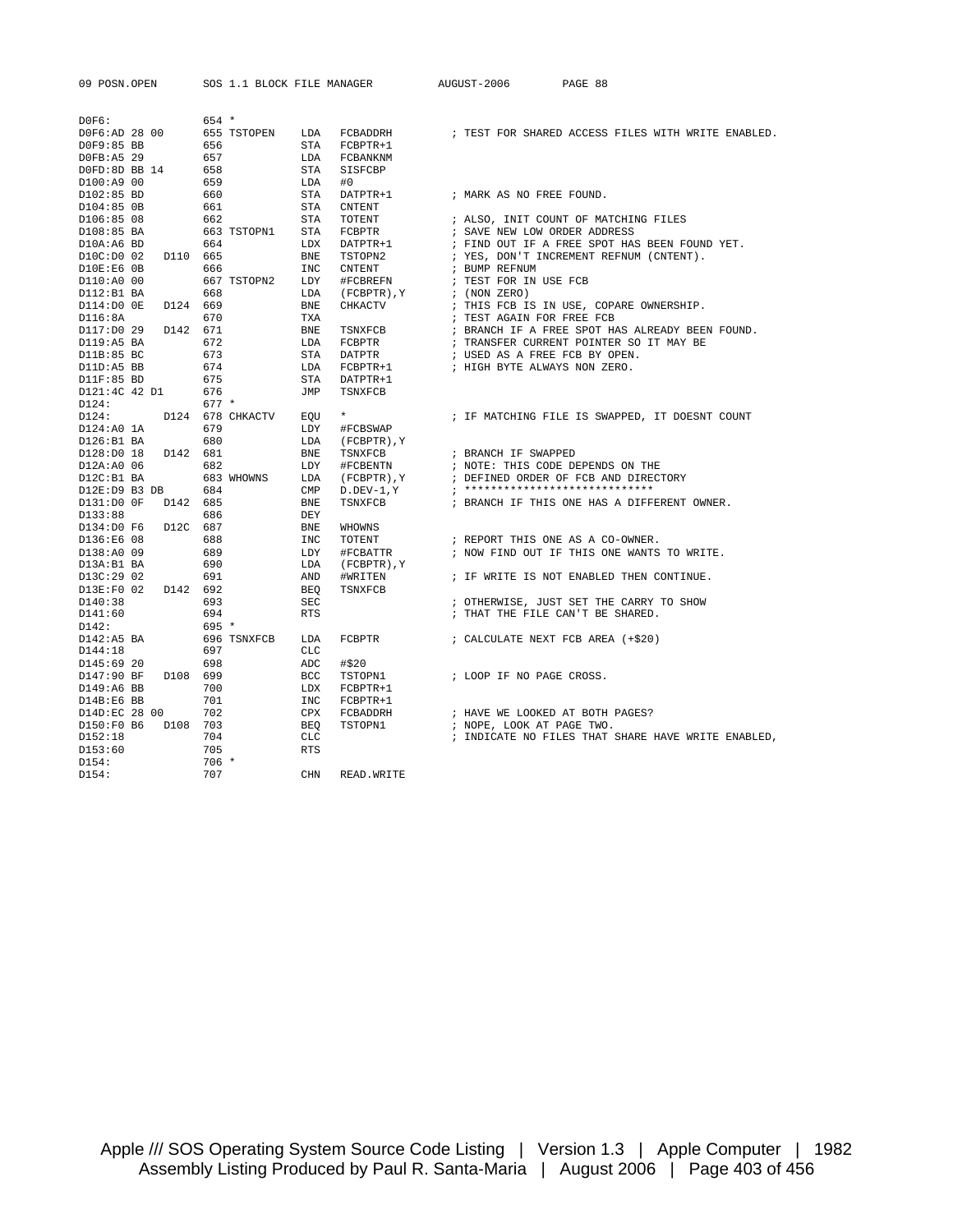| 10 READ. WRITE |         | SOS 1.1 BLOCK FILE MANAGER |                |                                        | AUGUST-2006 |                                | PAGE 89                                       |  |
|----------------|---------|----------------------------|----------------|----------------------------------------|-------------|--------------------------------|-----------------------------------------------|--|
|                |         |                            |                |                                        |             |                                |                                               |  |
| D154:18        |         | 2 READ                     | CLC            |                                        |             | ; FIRST DETERMINE IF REQESTED  |                                               |  |
| D155:A0 09     |         | 3                          | LDY            | #FCBATTR                               |             | ; READ IS LEGAL                |                                               |  |
| D157:B1BA      |         | $\overline{4}$             | LDA            | (FCBPTR), Y                            |             |                                |                                               |  |
| D159:29 01     |         | 5                          | AND            | #READEN                                |             | ; IS READ ENABLED?             |                                               |  |
| D15B:D0 04     | D161 6  |                            | BNE            | READ1                                  |             | ; YES, CONTINUE                |                                               |  |
| D15D:A9 00     |         | 7                          | LDA            | #ACCSERR                               |             | ; REPORT ILLEGAL ACCESS.       |                                               |  |
| D15F:38        |         | 8                          | <b>SEC</b>     |                                        |             |                                |                                               |  |
| D160:60        |         | 9                          | <b>RTS</b>     |                                        |             |                                |                                               |  |
| D161:          |         | $10 *$                     |                |                                        |             |                                |                                               |  |
| D161:A0 12     |         | 11 READ1                   | LDY            | #FCBMARK                               |             |                                | ; GET CURRENT MARK INTO 'TPOS' AND            |  |
| D163:B1BA      |         | 12                         | LDA            | (FCBPTR), Y                            |             |                                | ; DETERMINE IF RESULTING POSITION             |  |
| D165:85 2A     |         | 13                         | STA            | TPOSLL                                 |             | ; EXCEEDS CURRENT END OF FILE. |                                               |  |
| D167:65 A4     |         | 14                         | ADC            | C.BYTES                                |             |                                |                                               |  |
| D169:8D E3 DB  |         | 15                         | STA            | SCRTCH                                 |             |                                |                                               |  |
| DI6C:CB        |         | 16                         | INY            |                                        |             |                                |                                               |  |
| D16D:B1 BA     |         | 17                         | LDA            | $(FCBPTR)$ , $Y$                       |             |                                |                                               |  |
| D16F:85 2B     |         | 18                         | STA            | TPOSLH                                 |             |                                |                                               |  |
| D171:65 A5     |         | 19                         | ADC            | C.BYTES+1                              |             |                                | ; (THIS WAS DONE STRAIT-LINE SINCE            |  |
| D173:8D E4 DB  |         | 20                         | STA            | SCRTCH+1                               |             |                                | ; WE'RE ADDING A TWO BYTE TO A THREE          |  |
| D176:C8        |         | 21                         | INY            |                                        |             | ; BYTE QUANTITY)               |                                               |  |
| D177:B1BA      |         | 22                         | LDA            | (FCBPTR), Y                            |             |                                |                                               |  |
| D179:85 2C     |         | 23                         | STA            | TPOSHI                                 |             |                                |                                               |  |
| D17B:69 00     |         | 24                         | ADC            | #0                                     |             | ; ADD IN REMAINING CARRY.      |                                               |  |
| D17D:8D E5 DB  |         | 25                         | STA            | SCRTCH+2                               |             |                                |                                               |  |
| D180:A0 17     |         | 26                         | LDY            | #FCBEOF+2                              |             |                                | ; NOW TEST EOF AGAINST POSITION GENERATED     |  |
| D182:B9 CE DB  |         | 27 EOFTEST                 | LDA            | SCRTCH-FCBEOF, Y                       |             |                                |                                               |  |
| D185:D1 BA     |         | 28                         | $\text{CMP}$   | (FCBPTR), Y                            |             | ; IS NEW POSITION > EOF?       |                                               |  |
| D187:90 1F     | D1A8    | 29                         | BCC            | READ2                                  |             | ; NO, PROCEED.                 |                                               |  |
| D189:D0 05     | D190    | 30                         | <b>BNE</b>     | ADJSTCNT                               |             |                                | ; YES, ADJUST 'C.BYTES' REQUEST               |  |
| D18B:88        |         | 31                         | DEY            |                                        |             |                                |                                               |  |
| D18C:CO 14     |         | 32                         | CPY            | #FCBEOF-1                              |             |                                | ; HAVE WE COMPARED ALL TREE BYTES?            |  |
| D18E:DO F2     | D182    | 33                         | <b>BNE</b>     | EOFTEST                                |             | ; NO, TEST NEXT LOWEST.        |                                               |  |
| D190:          | D190    | 34 ADJSTCNT EQU *          |                |                                        |             |                                | ; ADJUST REQUEST TO READ UP TO (BUT           |  |
| D190:A0 15     |         | 35                         | LDY            | #FCBEOF                                |             | ; NOT INCLUDING) END OF FILE.  |                                               |  |
| D192:B1BA      |         | 36                         | LDA            | (FCBPTR), Y ; RESULT= (EOF-1)-POSITION |             |                                |                                               |  |
| D194:E5 2A     |         | 37                         | $_{\rm SBC}$   | TPOSLL                                 |             |                                |                                               |  |
| D196:85 A4     |         | 38                         | STA            | C.BYTES                                |             |                                |                                               |  |
| D198:C8        |         | 39                         | INY            |                                        |             |                                |                                               |  |
| D199:B1 BA     |         | 40                         | LDA            | (FCBPTR), Y                            |             |                                |                                               |  |
| D19B:E5 2B     |         | 41                         | $_{\rm SBC}$   | TPOSLH                                 |             |                                |                                               |  |
| D19D:85 A5     |         | 42                         | STA            | C.BYTES+1                              |             |                                |                                               |  |
| D19F:05 A4     |         | 43                         | ORA            | C.BYTES                                |             |                                | ; IF BOTH BYTES ARE ZERO, REPORT EOF ERROR.   |  |
| D1A1:D0 05     | D1A8 44 |                            | <b>BNE</b>     | READ2                                  |             |                                |                                               |  |
| D1A3:A9 00     |         | 45                         | LDA            | #EOFERR                                |             |                                |                                               |  |
| D1A5:20 00 00  |         | 46                         | JSR            | SYSERR                                 |             |                                |                                               |  |
| D1A8:A5 A4     |         | 47 READ2                   | LDA            | C.BYTES                                |             |                                |                                               |  |
| D1AA:85 2D     |         | 48                         | STA            | RWREQL                                 |             |                                |                                               |  |
| DIAC:DO 09     | D1B7 49 |                            | BNE            | READ3                                  |             |                                | ; BRANCH IF READ REQUEST DEFINITELY NON-ZERO. |  |
| D1AE: C5 A5    |         | 50                         | $\mathsf{CMP}$ | C.BYTES+1                              |             |                                |                                               |  |
| D1B0:D0 05     | D1B7    | 51                         | BNE            | READ3                                  |             | ; BRANCH IF READ REQUEST<>ZERO |                                               |  |
| D1B2:85 2E     |         | 52                         | STA            | RWREOH                                 |             |                                |                                               |  |
| D1B4:4C 6B D2  |         | 53 GORDDNE                 | JMP            | READONE                                |             | ; DO NOTHING.                  |                                               |  |
|                |         |                            |                |                                        |             |                                |                                               |  |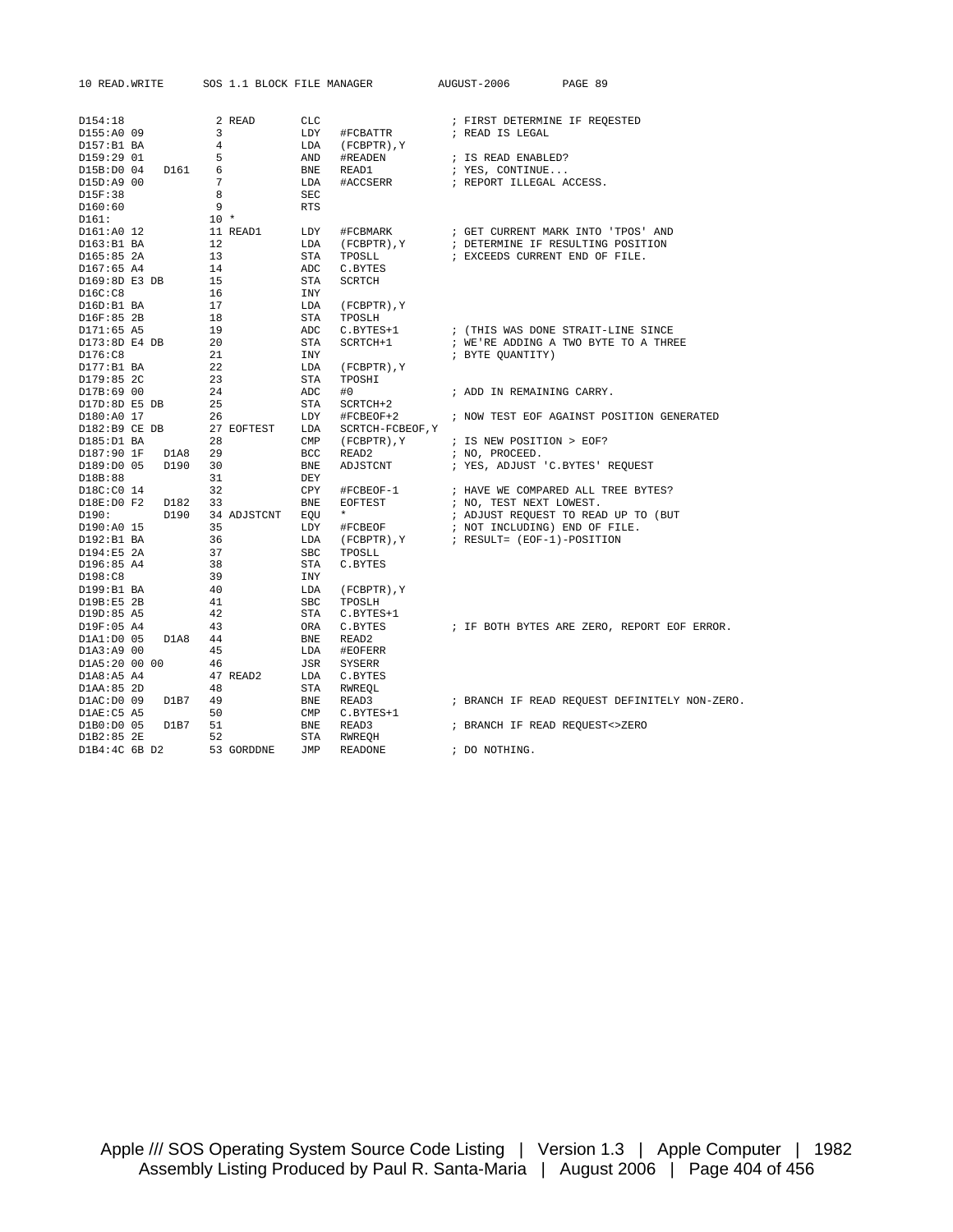10 READ.WRITE SOS 1.1 BLOCK FILE MANAGER AUGUST-2006 PAGE 90

| D1B7:              | $55*$     |            |                  |                                                              |  |
|--------------------|-----------|------------|------------------|--------------------------------------------------------------|--|
| D1B7:A5 A5         | 56 READ3  | LDA        | C.BYTES+1        |                                                              |  |
| D1B9:85 2E         | 57        | <b>STA</b> | <b>RWREOH</b>    |                                                              |  |
| D1BB:A5 A2         | 58        | LDA        | C.OUTBUF         | ; MOVE POINTER TO USERS BUFFER TO BFM                        |  |
| D1BD:85 B0         | 59        | <b>STA</b> | <b>USRBUF</b>    | ; Z-PAGE AREA.                                               |  |
| D1BF:A2 A2         | 60        | <b>LDX</b> | #C.OUTBUF        | : <srs 82.162=""></srs>                                      |  |
| D1C1:20 BD D5      | 61        | <b>JSR</b> | WRAPADJ          | ; ADJUST FOR BANK CROSSING. < SRS 82.162>                    |  |
| D1C4:85 B1         | 62        | <b>STA</b> | USRBUF+1         |                                                              |  |
| D1C6:8C B1 14      | 63        | <b>STY</b> | SISUSRBF         | ; SAVE VALID USER BUFFER ADDRESS (THAT WILL NOT CROSS BANKS) |  |
| D1C9:A0 07         | 64        | LDY        | #FCBSTYP         | ; NOW FIND OUT IF IT'S A TREE READ OR OTHER.                 |  |
| D1CB:B1 BA         | 65        | LDA        | (FCBPTR), Y      |                                                              |  |
| $D1CD:C9$ 04       | 66        | CMP        | #TRETYP+1        |                                                              |  |
| D1CF:90 03<br>D1D4 | 67        | <b>BCC</b> | TREAD            | ; BRANCH IF A TREE FILE.                                     |  |
| D1D1:4C 1E D3      | 68        | <b>JMP</b> | DREAD            | ; OTHEWISE ASSUME IT'S A DIRECTORY.                          |  |
| D1D4:              | $69 *$    |            |                  |                                                              |  |
| D1D4:20 09 CD      | 70 TREAD  | JSR        | RDPOSN           | ; GET DATA POINTER SET UP.                                   |  |
| D1D7:90 03 D1DC    | 71        | <b>BCC</b> | TREAD0           | ; REPORT ANY ERRORS                                          |  |
| D1D9:4C 64 D2      | 72        | JMP        | ERRFIX1          |                                                              |  |
| D1DC:20 7E D2      | 73 TREAD0 | JSR        | PREPRW           | ; TEST FOR NEWLINE, SETS UP FOR PARTIAL READ.                |  |
| D1DF:20 A2 D2      | 74        | JSR        | READPART         | ; MOVE CURRENT DATA BUFFER CONTENTS TO USER AREA             |  |
| D1E2:70 D0<br>D1B4 | 75        | <b>BVS</b> | GORDDNE          | ; BRANCH IF REQUEST IS SATISFIED.                            |  |
| D1E4:B0 EE<br>D1D4 | 76        | <b>BCS</b> | TREAD            | ; CARRY SET INDICATES NEWLINE IS SET.                        |  |
| D1E6:A5 2E         | 77        | LDA        | RWREOH           | ; FIND OUT HOW MANY BLOCKS ARE TO BE READ                    |  |
| D1E8:4A            | 78        | LSR        | Α                | ; IF LESS THAN TWO, THEN DO IT THE SLOW WAY.                 |  |
| D1E9:F0E9<br>D1D4  | 79        | <b>BEO</b> | TREAD            |                                                              |  |
| D1EB:85 2F         | 80        | <b>STA</b> | BULKCNT          | ; SAVE BULK BLOCK COUNT.                                     |  |
| D1ED:A0 08         | 81        | LDY        | #FCBSTAT         | ; MAKE SURE CURRENT DATA AREA                                |  |
| D1EF:B1 BA         | 82        | LDA        | $(FCBPTR)$ , $Y$ | ; DOESN'T NEED TO BE WRITTEN BEFORE                          |  |
| D1F1:29 40         | 83        | AND        | #DATMOD          | ; RESETTING POINTER TO READ DIRECTLY INTO                    |  |
| D1F3:D0 DF<br>D1D4 | 84        | <b>BNE</b> | TREAD            | ; USER'S AREA. BRANCH IF DATA NEED TO BE WRITTEN             |  |
| D1F5:85 34         | 85        | <b>STA</b> | IOACCESS         | ; TO FORCE FIRST CALL THRU ALL DEVICE HANDLER CHECKING.      |  |
| $D1F7:AB$ BO       | 86        | LDA        | USRBUF           | ; MAKE THE DATA BUFFER THE USER'S SPACE.                     |  |
| D1F9:85 BC         | 87        | STA        | DATPTR           |                                                              |  |
| D1FB:A5 B1         | 88        | LDA        | USRBUF+1         |                                                              |  |
| D1FD:85 BD         | 89        | <b>STA</b> | DATPTR+1         |                                                              |  |
| D1FF:AD B1 14      | 90        | LDA        | SISUSRBF         |                                                              |  |
| D202:8D BD 14      | 91        | <b>STA</b> | SISDATP          |                                                              |  |
| D205:              | $92 *$    |            |                  |                                                              |  |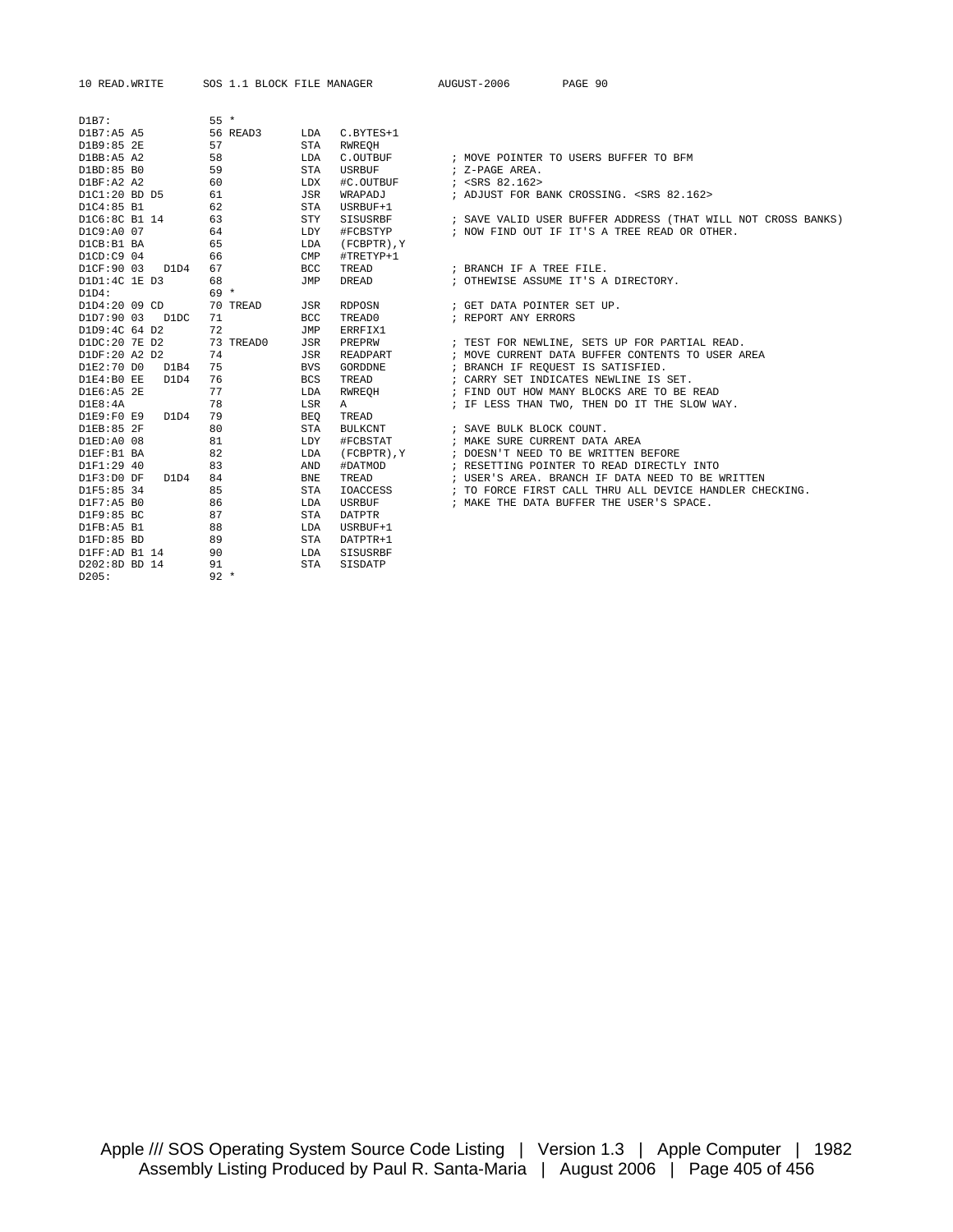| 10 READ. WRITE  | SOS 1.1 BLOCK FILE MANAGER     |                 | AUGUST-2006                             | PAGE 91                                                              |
|-----------------|--------------------------------|-----------------|-----------------------------------------|----------------------------------------------------------------------|
|                 |                                |                 |                                         |                                                                      |
|                 |                                |                 |                                         |                                                                      |
| D205:20 09 CD   | 94 RDFAST<br>JSR               | RDPOSN          |                                         | ; GET NEXT BLOCK DIRECTLY INTO USER SPACE.                           |
| D208:B0 55 D25F | 95<br><b>BCS</b>               | ERRFIX          | ; BRANCH ON ANY ERROR.                  |                                                                      |
| D20A:E6 BD      | 96 RDFAST0<br>INC              | DATPTR+1        |                                         | ; BUMP ALL POINTERS BY 512 (ONE BLOCK)                               |
| D20C:E6 BD      | 97<br><b>INC</b>               | DATPTR+1        |                                         |                                                                      |
| D20E:C6 2E      | 98<br>DEC                      | RWREQH          |                                         |                                                                      |
| D210:C6 2E      | 99<br>DEC                      | RWREQH          |                                         |                                                                      |
| D212:E6 2B      | 100<br>INC                     | TPOSLH          |                                         |                                                                      |
| D214:E6 2B      | 101<br>INC                     | TPOSLH          |                                         |                                                                      |
| D216:D0 07      | D21F 102<br>BNE                | RDFAST1         |                                         | ; BRANCH IF POSITION DOES NOT GET TO A 64K BOUNDARY.                 |
| D218:E6 2C      | 103<br><b>INC</b>              | TPOSHI          |                                         | ; OTHERWISE, MUST CHECK FOR A 128K BOUNDARY                          |
| D21A:A5 2C      | 104<br>LDA                     | TPOSHI          |                                         | ; SET CARRY IF MOD 128K HAS BEEN REACHED                             |
| D21C:49 01      | 105<br>EOR                     | #1              |                                         |                                                                      |
| D21E:4A         | 106<br>LSR                     | A               |                                         |                                                                      |
| D21F:C6 2F      | 107 RDFAST1<br><b>DEC</b>      | BULKCNT         | ; HAVE WE READ ALL WE CAN FAST?         |                                                                      |
| D221:D0 0B      | D22E 108<br><b>BNE</b>         | RDFAST2         | ; BRANCH IF MORE TO READ.               |                                                                      |
| D223:20 07 D3   | 109<br>JSR                     | FXDATPTR        |                                         | ; GO FIX UP DATA POINTER TO SOS BUFFER.                              |
| D226:A5 2D      | 110<br>LDA                     | RWREOL          | ; TEST FOR END OF READ.                 |                                                                      |
| D228:05 2E      | 111<br>ORA                     | RWREOH          | ; ARE BOTH ZERO?                        |                                                                      |
| D22A:FO 3F      | D26B 112<br>BEQ                | READONE         |                                         |                                                                      |
| D22C: D0 A6     | D1D4 113<br><b>BNE</b>         | TREAD           | ; NO, READ LAST PARTIAL BLOCK.          |                                                                      |
| $D22E$ :        | $114 *$                        |                 |                                         |                                                                      |
| D22E:B0 D5      | D205 115 RDFAST2<br><b>BCS</b> | RDFAST          |                                         |                                                                      |
| D230:A5 2C      | 116<br>LDA                     | TPOSHI          |                                         | ; GET INDEX TO NEXT BLOCK ADDRESS                                    |
| D232:4A         | 117<br>LSR                     | Α               |                                         |                                                                      |
|                 |                                |                 |                                         |                                                                      |
| D233:A5 2B      | 118<br>LDA                     | TPOSLH          |                                         |                                                                      |
| D235:6A         | 119<br><b>ROR</b>              | A               |                                         |                                                                      |
| D236:A8         | 120<br>TAY                     |                 |                                         | ; INDEX TO ADDRESS IS INT(POS/512)                                   |
| D237:B1 B2      | 121<br>LDA                     | (TINDX), Y      | ; GET LOW ADDRESS                       |                                                                      |
| D239:85 C6      | 122<br>STA                     | <b>BLOKNML</b>  |                                         |                                                                      |
| D23B:E6 B3      | 123<br>INC                     | TINDX+1         |                                         |                                                                      |
| D23D:D1 B2      | 124<br>CMP                     | Y , (TINDX)     |                                         | ; ARE BOTH HI AND LOW ADDRESS THE SAME?                              |
| D23F:D0 08      | D249 125<br>BNE                | REALRD          | ; NO, IT'S A REAL BLOCK ADDRESS.        |                                                                      |
| D241:C9 00      | 126<br>$\text{CMP}$            | #0              | ; ARE BOTH BYTES ZERO?                  |                                                                      |
| D243:D0 04      | D249 127<br>BNE                | REALRD          | ; NOPE -- MUST BE REAL DATA             |                                                                      |
| D245:85 34      | 128<br>STA                     | <b>IOACCESS</b> |                                         | ; DON'T DO REPEATIO JUST AFTER SPARSE<br>; BRANCH ALWAYS (CARRY SET) |
| D247:F0 03      | D24C 129<br>BEQ                | NOSTUF          |                                         |                                                                      |
| D249:B1 B2      | 130 REALRD<br>LDA              |                 | $(TINDX)$ , Y $:$ GET HIGH ADDRESS BYTE |                                                                      |
| D24B:18         | 131<br>CLC                     |                 |                                         |                                                                      |
| D24C:C6 B3      | 132 NOSTUF<br>DEC              | TINDX+1         |                                         |                                                                      |
| D24E:B0 B5      | D205 133<br><b>BCS</b>         | RDFAST          | ; BRANCH IF NO BLOCK TO READ            |                                                                      |
| D250:85 C7      | 134<br>STA                     | BLOKNMH         |                                         |                                                                      |
| D252:A5 34      | 135<br>LDA                     | IOACCESS        |                                         | ; HAS FIRST CALL GONE TO DEVICE YET?                                 |
| D254:F0 AF      | D205 136<br>BEQ                | RDFAST          | ; NOPE, GO THRU NORMAL ROUTE            |                                                                      |
| D256:A5 BD      | 137<br>LDA                     | DATPTR+1        |                                         | ; RESET HI BUFFER ADDRESS FOR DEVICE HANDLER                         |
| D258:85 C3      | 138<br>STA                     | DBUFPH          |                                         |                                                                      |
| D25A:20 BD C2   | 139<br><b>JSR</b>              | REPEATIO        |                                         |                                                                      |
| D25D:90 AB      | D20A 140<br><b>BCC</b>         | RDFAST0         | ; BRANCH IF NO ERRORS.                  |                                                                      |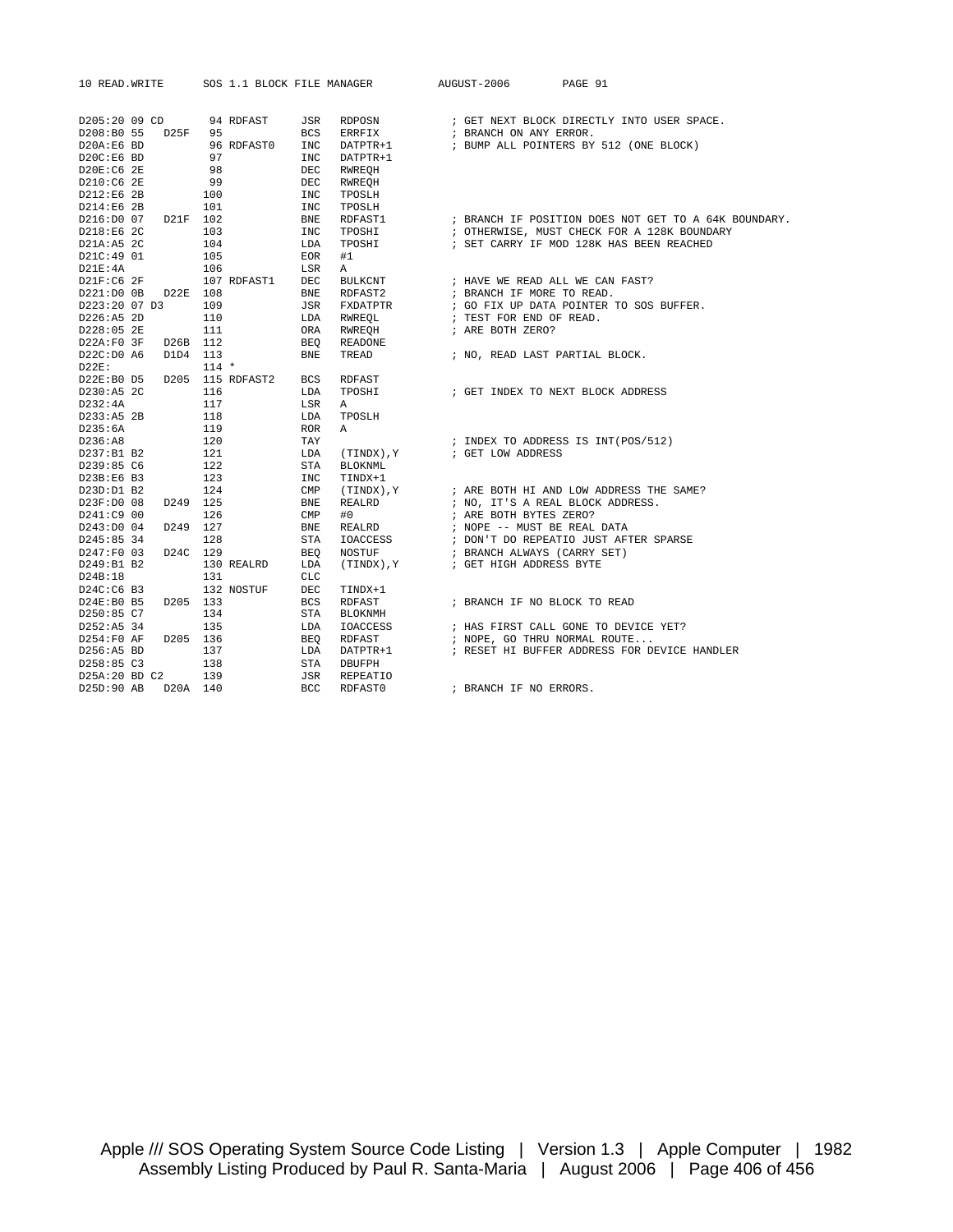| 10 READ. WRITE |  | SOS 1.1 BLOCK FILE MANAGER      |  | AUGUST-2006 PAGE 92      |                                                                                                                                                                                                                                                                   |
|----------------|--|---------------------------------|--|--------------------------|-------------------------------------------------------------------------------------------------------------------------------------------------------------------------------------------------------------------------------------------------------------------|
|                |  |                                 |  |                          |                                                                                                                                                                                                                                                                   |
|                |  |                                 |  |                          |                                                                                                                                                                                                                                                                   |
|                |  |                                 |  |                          |                                                                                                                                                                                                                                                                   |
|                |  |                                 |  |                          |                                                                                                                                                                                                                                                                   |
|                |  |                                 |  |                          |                                                                                                                                                                                                                                                                   |
|                |  |                                 |  |                          |                                                                                                                                                                                                                                                                   |
|                |  |                                 |  |                          |                                                                                                                                                                                                                                                                   |
|                |  |                                 |  |                          |                                                                                                                                                                                                                                                                   |
|                |  |                                 |  |                          |                                                                                                                                                                                                                                                                   |
|                |  |                                 |  |                          | ; RETURN TOTAL NUMBER OF BYTES ACTUALLY READ                                                                                                                                                                                                                      |
|                |  |                                 |  |                          |                                                                                                                                                                                                                                                                   |
|                |  |                                 |  |                          |                                                                                                                                                                                                                                                                   |
|                |  |                                 |  |                          |                                                                                                                                                                                                                                                                   |
|                |  |                                 |  |                          |                                                                                                                                                                                                                                                                   |
|                |  |                                 |  |                          |                                                                                                                                                                                                                                                                   |
|                |  |                                 |  |                          |                                                                                                                                                                                                                                                                   |
|                |  |                                 |  |                          |                                                                                                                                                                                                                                                                   |
|                |  |                                 |  |                          |                                                                                                                                                                                                                                                                   |
|                |  |                                 |  |                          |                                                                                                                                                                                                                                                                   |
|                |  |                                 |  |                          | D268:AS A<br>D270:95 20<br>D271:91 5 20<br>D271:91 5 20<br>D271:91 5 20<br>D271:95 25<br>D271:95 25<br>D271:95 25<br>D271:95 25<br>D271:95 25<br>D271:95 25<br>D271:95 25<br>D271:95 25<br>D281:95 24<br>D281:95 23<br>D281:95 23<br>D281:95 23<br>D281:95 23<br> |
|                |  |                                 |  |                          |                                                                                                                                                                                                                                                                   |
|                |  |                                 |  |                          |                                                                                                                                                                                                                                                                   |
|                |  |                                 |  |                          |                                                                                                                                                                                                                                                                   |
|                |  |                                 |  |                          |                                                                                                                                                                                                                                                                   |
|                |  |                                 |  |                          |                                                                                                                                                                                                                                                                   |
|                |  |                                 |  |                          |                                                                                                                                                                                                                                                                   |
|                |  |                                 |  |                          |                                                                                                                                                                                                                                                                   |
|                |  |                                 |  |                          |                                                                                                                                                                                                                                                                   |
|                |  |                                 |  |                          |                                                                                                                                                                                                                                                                   |
|                |  |                                 |  |                          |                                                                                                                                                                                                                                                                   |
|                |  |                                 |  |                          |                                                                                                                                                                                                                                                                   |
|                |  |                                 |  |                          |                                                                                                                                                                                                                                                                   |
|                |  |                                 |  |                          |                                                                                                                                                                                                                                                                   |
|                |  |                                 |  |                          |                                                                                                                                                                                                                                                                   |
|                |  |                                 |  |                          |                                                                                                                                                                                                                                                                   |
|                |  |                                 |  |                          |                                                                                                                                                                                                                                                                   |
|                |  |                                 |  |                          |                                                                                                                                                                                                                                                                   |
|                |  |                                 |  |                          |                                                                                                                                                                                                                                                                   |
|                |  |                                 |  |                          |                                                                                                                                                                                                                                                                   |
|                |  |                                 |  |                          |                                                                                                                                                                                                                                                                   |
|                |  |                                 |  |                          |                                                                                                                                                                                                                                                                   |
|                |  |                                 |  |                          |                                                                                                                                                                                                                                                                   |
|                |  |                                 |  |                          |                                                                                                                                                                                                                                                                   |
|                |  |                                 |  |                          |                                                                                                                                                                                                                                                                   |
|                |  |                                 |  |                          | ; A CALL OF ZERO BYTES SHOULD NEVER GET HERE!<br>; BRANCH IF NOTHIN' TO DO.                                                                                                                                                                                       |
|                |  |                                 |  |                          |                                                                                                                                                                                                                                                                   |
|                |  |                                 |  |                          |                                                                                                                                                                                                                                                                   |
|                |  |                                 |  |                          |                                                                                                                                                                                                                                                                   |
|                |  |                                 |  |                          |                                                                                                                                                                                                                                                                   |
|                |  |                                 |  |                          |                                                                                                                                                                                                                                                                   |
|                |  |                                 |  |                          |                                                                                                                                                                                                                                                                   |
|                |  |                                 |  |                          |                                                                                                                                                                                                                                                                   |
|                |  |                                 |  |                          |                                                                                                                                                                                                                                                                   |
|                |  |                                 |  |                          |                                                                                                                                                                                                                                                                   |
|                |  |                                 |  | ; NO. MOVE NEXT BYTE.    |                                                                                                                                                                                                                                                                   |
|                |  | $\frac{1}{2}$<br>D2B9:A5 BF 197 |  | ; TEST FOR END OF BUFFER |                                                                                                                                                                                                                                                                   |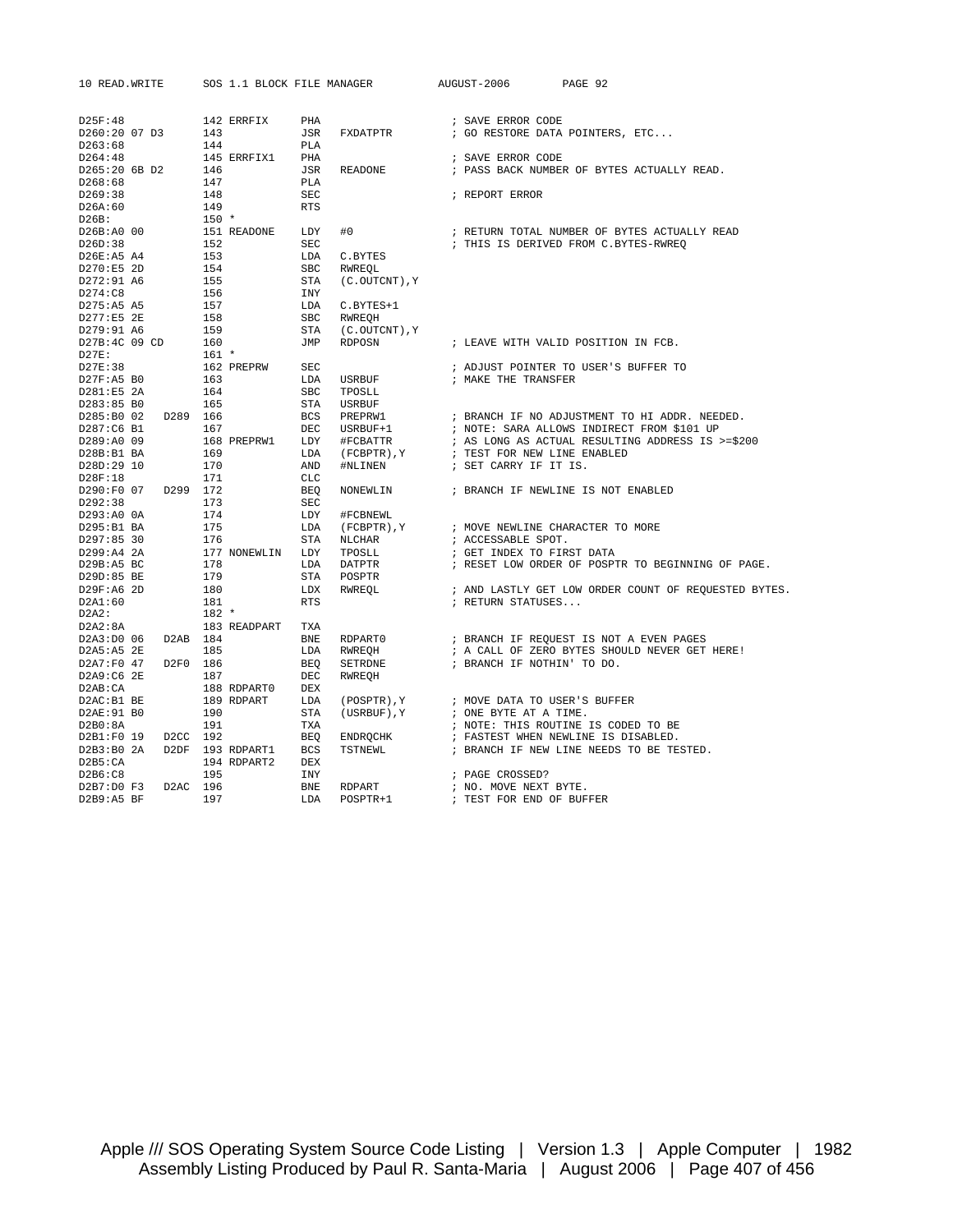| 10 READ. WRITE                                                                    | SOS 1.1 BLOCK FILE MANAGER |                             | AUGUST-2006<br>PAGE 93                                                                                                                                                                                      |
|-----------------------------------------------------------------------------------|----------------------------|-----------------------------|-------------------------------------------------------------------------------------------------------------------------------------------------------------------------------------------------------------|
| D2BB:E6 B1                                                                        | 198                        | INC                         | ${\tt USRBUF+1} \hspace{2.3cm} {\tt \hspace{2.3cm} \it i\hspace{2.3cm} \tt BUT\hspace{2.3cm} \tt FIRST\hspace{2.3cm} \tt ADJUST\hspace{2.3cm} \tt USER\hspace{2.3cm} \tt BUFFER\hspace{2.3cm} \tt POINTER}$ |
| D2BD:EG 2B                                                                        | 199                        | INC<br>TPOSLH               | ; AND POSITION.                                                                                                                                                                                             |
| D2C3 200<br>D2BF:D0 02                                                            |                            | BNE<br>RDPART3              |                                                                                                                                                                                                             |
| D2C1:E6 2C                                                                        | 201                        | INC<br>TPOSHI               |                                                                                                                                                                                                             |
| D2C3:E6BF                                                                         | 202 RDPART3                | INC<br>POSPTR+1             | ; AND SOS BUFFER HIGH ADDRESS.                                                                                                                                                                              |
|                                                                                   |                            |                             |                                                                                                                                                                                                             |
| D2C5:45 BD                                                                        | 203                        | EOR<br>DATPTR+1             | ; (CARRY HAS BEEN CLEVERLY UNDISTURBED.)                                                                                                                                                                    |
| D2C7:FO E3<br>D2AC 204                                                            |                            | BEO<br>RDPART               | ; BRANCH IF MORE TO READ IN BUFFER.                                                                                                                                                                         |
| D2C9:B8                                                                           | 205                        | CLV                         | ; INDICATE NOT FINISHED.                                                                                                                                                                                    |
| D2CA:50 27<br>D2F3 206                                                            |                            | <b>BVC</b><br>RDPRTDNE      | ; BRANCH ALWAYS.                                                                                                                                                                                            |
| D2CC:                                                                             | $207$ *                    |                             |                                                                                                                                                                                                             |
| D2CC:AB 2E                                                                        | 208 ENDRQCHK LDA           | RWREOH                      |                                                                                                                                                                                                             |
| D2CE: F0 15<br>D2E5 209                                                           |                            | BEQ<br>RDRQDNE              | ; BRANCH IF REQEST SATISFIED.                                                                                                                                                                               |
| D2D0:C8                                                                           | 210                        | INY                         | ; DONE WITH THIS BLOCK OF DATA?                                                                                                                                                                             |
| D2D9 211<br>D2D1:D0 06                                                            |                            | $\verb ENDRCHK1 $<br>BNE    | ; NO, ADJUST HIGH BYTE OF REOUEST.                                                                                                                                                                          |
| D2D3:A5 BF                                                                        | 212                        | LDA<br>POSPTR+1<br>DATPTR+1 | ; MAYBE- CHECK FOR END OF BLOCK BUFFER.                                                                                                                                                                     |
| D2D5:45 BD                                                                        | 213                        | EOR                         | ' MAIBE - כוביטו.<br>1 (DON'T DISTURB CARRY)<br>היירי ידי שו COUNT CA                                                                                                                                       |
| D2D7:D0 02 D2DB 214                                                               |                            | BNE<br>ENDRCHK2             | ; BRANCH IF HI COUNT CAN BE DEALT WITH NEXT TIME.                                                                                                                                                           |
| D2D9:CG 2E                                                                        | 215 ENDRCHK1               | <b>DEC</b><br>RWREOH        |                                                                                                                                                                                                             |
| D2DB:88                                                                           | 216 ENDRCHK2               | DEY                         | ; RESTORE PROPER VALUE TO 'Y'                                                                                                                                                                               |
| D2DC:4C B3 D2                                                                     | 217                        | JMP<br>RDPART1              |                                                                                                                                                                                                             |
| D2DF:                                                                             | $218 *$                    |                             |                                                                                                                                                                                                             |
| D2DF:B1 BE                                                                        | 219 TSTNEWL                | LDA<br>(POSPTR), Y          | ; GET LAST BYTE TRANSFERED AGAIN.                                                                                                                                                                           |
| D2E1:45 30                                                                        | 220                        | EOR<br>NLCHAR               | ; HAVE WE MATCHED NEWLINE CHARACTER?                                                                                                                                                                        |
| D2E3:D0 D0<br>D2B5 221                                                            |                            | RDPART2<br>BNE              | ; NO, READ NEXT.                                                                                                                                                                                            |
| D2E5:C8                                                                           | 222 RDRQDNE                | INY                         | ; ADJUST POSITION.                                                                                                                                                                                          |
| D2E6:D0 08<br>D2F0 223                                                            |                            | BNE<br>SETRDNE              |                                                                                                                                                                                                             |
| D2E8:E6 B1                                                                        | 224                        | INC<br>USRBUF+1             | ; BUMP POINTERS.                                                                                                                                                                                            |
| D2EA:E6 2B                                                                        | 225                        | INC<br>TPOSLH               |                                                                                                                                                                                                             |
| D2EC:D0 02<br>D2F0 226                                                            |                            | BNE<br>SETRDNE              |                                                                                                                                                                                                             |
| D2EE:E6 2C                                                                        | 227                        | INC<br>TPOSHI               |                                                                                                                                                                                                             |
| D2F0:2C 06 D3                                                                     | 228 SETRDNE                | BIT<br>SETVFLG              | ; (SET V FLAG)                                                                                                                                                                                              |
| D2F3:84 2A                                                                        | 229 RDPRTDNE               | STY<br>TPOSLL               | ; SAVE LOW POSITION                                                                                                                                                                                         |
| D2F5:70 01 D2F8 230                                                               |                            | <b>BVS</b><br>RDONE1        |                                                                                                                                                                                                             |
| D2F7:E8                                                                           | 231                        | INX                         | ; LEAVE REQUEST AS +1 FOR NEXT CALL                                                                                                                                                                         |
| D2F8:86 2D                                                                        | 232 RDONE1                 | STX<br>RWREOL               | ; AND REMAINDER OF REOUEST COUNT.                                                                                                                                                                           |
| D2FA:08                                                                           | 233                        | PHP                         | ; SAVE STATUSES                                                                                                                                                                                             |
| D2FB:18                                                                           | 234                        | CLC                         | ; ADJUST USER'S LOW BUFFER ADDRESS                                                                                                                                                                          |
| D2FC:98                                                                           | 235                        | TYA                         |                                                                                                                                                                                                             |
| D2FD:65 B0                                                                        | 236                        | ADC<br><b>USRBUF</b>        |                                                                                                                                                                                                             |
| D2FF:85 B0                                                                        | 237                        | STA<br>USRBUF               |                                                                                                                                                                                                             |
| D301:90 02 D305 238                                                               |                            | BCC<br>RDPART4              |                                                                                                                                                                                                             |
| D303:E6 B1                                                                        | 239                        | INC<br>USRBUF+1             | ; ADJUST HI ADDRESS AS NEEDED.                                                                                                                                                                              |
| D305:28                                                                           | 240 RDPART4                | PLP                         | ; RESTORE RETURN STATUSES                                                                                                                                                                                   |
| D306:60                                                                           | 241 SETVFLG                | <b>RTS</b>                  | ; (THIS BYTE <\$60> IS USED TO SET V FLAG)                                                                                                                                                                  |
| D307:                                                                             | $242 *$                    |                             |                                                                                                                                                                                                             |
| D307:ABBC                                                                         | 243 FXDATPTR               | DATPTR<br>LDA               | ; PUT CURRENT USER BUFFER                                                                                                                                                                                   |
| D309:85 BO                                                                        | 244                        | STA<br>USRBUF               | ; ADDRESS BACK TO NORMAL                                                                                                                                                                                    |
| D30B:A5 BD                                                                        | 245                        | LDA<br>DATPTR+1             |                                                                                                                                                                                                             |
| $\begin{array}{r} 243 \\ 246 \\ 4 \\ 4 \end{array}$<br>247<br>4 248<br>D30D:85 B1 |                            | STA<br>USRBUF+1             | ; BANK PAIR BYTE SHOULD BE MOVED ALSO.                                                                                                                                                                      |
| D30F:AD BD 14                                                                     |                            | LDA<br>SISDATP              |                                                                                                                                                                                                             |
| D312:8D B1 14                                                                     |                            | STA<br>SISUSRBF             |                                                                                                                                                                                                             |
| D315:A0 0B                                                                        | 249                        | LDY<br>#FCBBUFN             | ; RESTORE BUFFER ADDRESS                                                                                                                                                                                    |
| D317:B1 BA                                                                        | 250                        | LDA<br>(FCBPTR), Y          |                                                                                                                                                                                                             |
| D319:A2 BC                                                                        | 251                        | LDX<br>#DATPTR              |                                                                                                                                                                                                             |
| D31B:4C 00 00                                                                     | 252                        | JMP<br>GETBUFADR            | ; END VIA CALL TO BOB'S CODE.                                                                                                                                                                               |
| D31E:                                                                             | $253 *$                    |                             |                                                                                                                                                                                                             |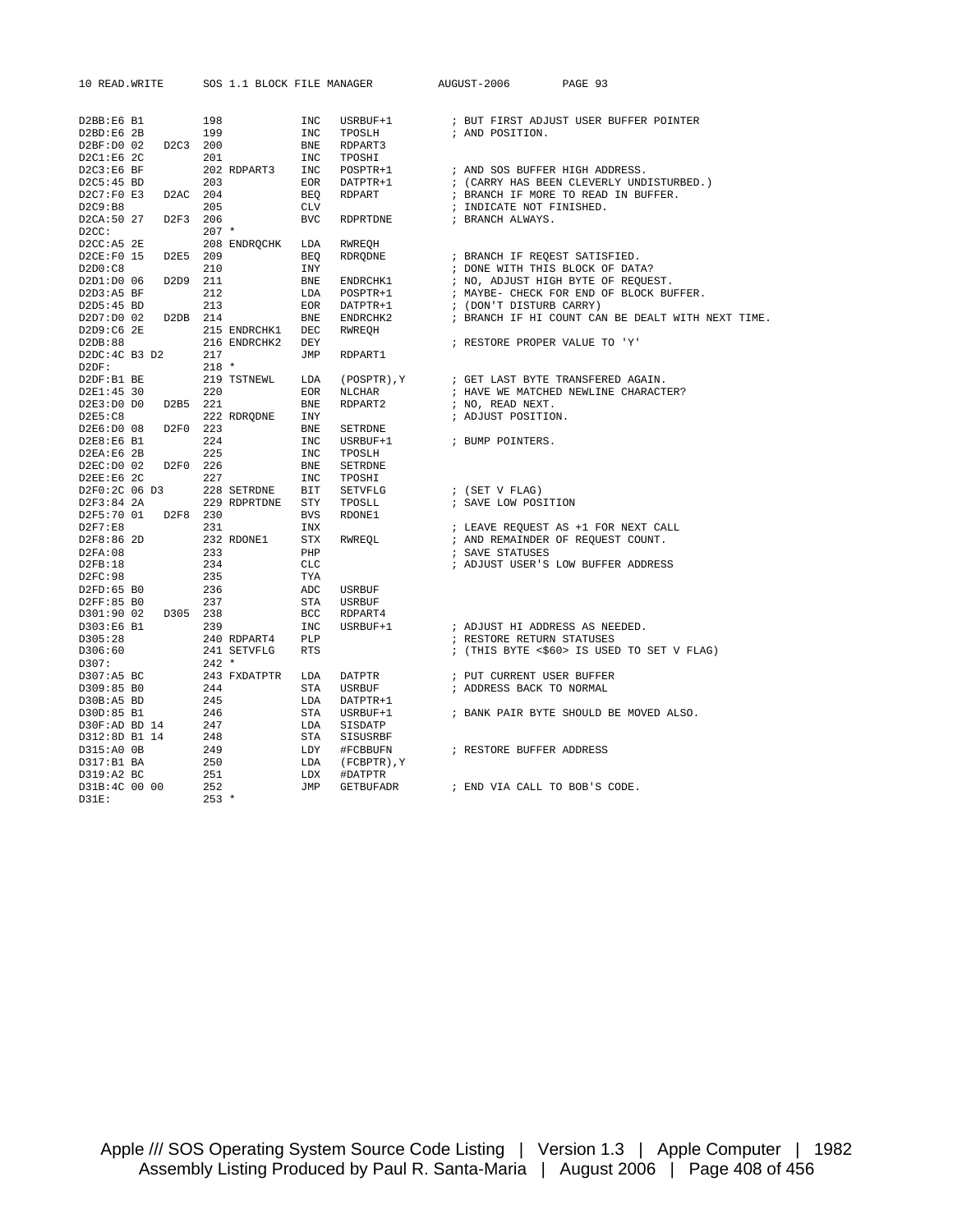| 10 READ. WRITE     | SOS 1.1 BLOCK FILE MANAGER |                              | AUGUST-2006                      | PAGE 94                                                       |
|--------------------|----------------------------|------------------------------|----------------------------------|---------------------------------------------------------------|
|                    |                            |                              |                                  |                                                               |
| $D31E$ :           | $255 *$                    |                              |                                  |                                                               |
| $D31E$ :           | 256 * READ DIRECTORY FILE  |                              |                                  |                                                               |
| $D31E$ :           | $257 *$                    |                              |                                  |                                                               |
| D31E:20 09 CD      | 258 DREAD                  | JSR<br><b>RDPOSN</b>         |                                  |                                                               |
| D321:B0 32 D355    | 259                        | <b>BCS</b><br>ERRDRD         | ; PASS BACK ANY ERRORS           |                                                               |
| D323:20 7E D2      | 260                        | JSR<br>PREPRW                | ; PREPARE FOR TRANSFER.          |                                                               |
| D326:20 A2 D2      | 261                        | READPART<br>JSR              | ; MOVE DATA TO USER'S BUFFER     |                                                               |
| D329:50 F3<br>D31E | 262                        | <b>BVC</b><br><b>DREAD</b>   |                                  | ; REPEAT UNTIL REQUEST IS SATISFIED.                          |
| D32B:20 6B D2      | 263                        | JSR<br>READONE               | ; UPDATE FCB AS TO NEW POSITION. |                                                               |
| D32E:90 23<br>D353 | 264                        | BCC<br>DREDONE               | ; BRANCH IF ALL IS WELL.         |                                                               |
| D330:C9 00         | 265                        | CMP<br>#EOFERR               | ; WAS LAST READ TO END OF FILE?  |                                                               |
| D332:38            | 266                        | <b>SEC</b>                   | ; ANTICIPATE SOME OTHER PROBLEM  |                                                               |
| D333:D0 1F<br>D354 | 267                        | <b>BNE</b><br><b>DREDERR</b> | ; BRANCH IF NOT EOF ERROR.       |                                                               |
| D335:20 54 CE      | 268                        | JSR<br>SVMARK                |                                  |                                                               |
| D338:20 32 CE      | 269                        | JSR<br>ZIPDATA               | ; CLEAR OUT DATA BLOCK.          |                                                               |
| D33B:A0 11         | 270                        | LDY<br>#FCBDATB+1            |                                  | ; PROVIDE DUMMY BACK POINTER FOR FUTURE RE-POSITION           |
| D33D:B1 BA         | 271                        | LDA<br>(FCBPTR), Y           | ; GET HI BYTE OF LAST BLOCK.     |                                                               |
| D33F:48            | 272                        | PHA                          |                                  |                                                               |
| D340:88            | 273                        | DEY                          |                                  |                                                               |
| D341:B1 BA         | 274                        | LDA<br>(FCBPTR), Y           | ; AND LOW BYTE.                  |                                                               |
| D343:48            | 275                        | PHA                          |                                  |                                                               |
| D344:A9 00         | 276                        | LDA<br>#0                    |                                  | ; NOW MARK CURRENT BLOCK AS IMPOSIBLE.                        |
| D346:91 BA         | 277                        | <b>STA</b><br>(FCBPTR), Y    |                                  |                                                               |
| D348:C8            | 278                        | <b>INY</b>                   |                                  |                                                               |
| D349:91 BA         | 279                        | <b>STA</b><br>(FCBPTR), Y    |                                  |                                                               |
| D34B:AB            | 280                        | TAY                          |                                  | ; NOW MOVE LAST BLOCK ADDRESS TO DATA BUFFER AS BACK POINTER. |
| D34C:68            | 281                        | PLA                          |                                  |                                                               |
| D34D:91 BC         | 282                        | STA<br>(DATPTR), Y           |                                  |                                                               |
| D34F:68            | 283                        | PLA                          |                                  |                                                               |
| D350:C8            | 284                        | <b>INY</b>                   |                                  |                                                               |
| D351:91 BC         | 285                        | <b>STA</b><br>(DATPTR), Y    |                                  |                                                               |
| D353:18<br>D354:60 | 286 DREDONE<br>287 DREDERR | <b>CLC</b><br><b>RTS</b>     | ; INDICATE NO ERROR              |                                                               |
| D355:              | $288 *$                    |                              |                                  |                                                               |
| D355:4C 64 D2      | 289 ERRDRD                 | <b>JMP</b><br>ERRFIX1        |                                  | ; REPORT HOW MUCH WE COULD TRANSFER BEFORE ERROR.             |
| D358:              | $290 *$                    |                              |                                  |                                                               |
|                    |                            |                              |                                  |                                                               |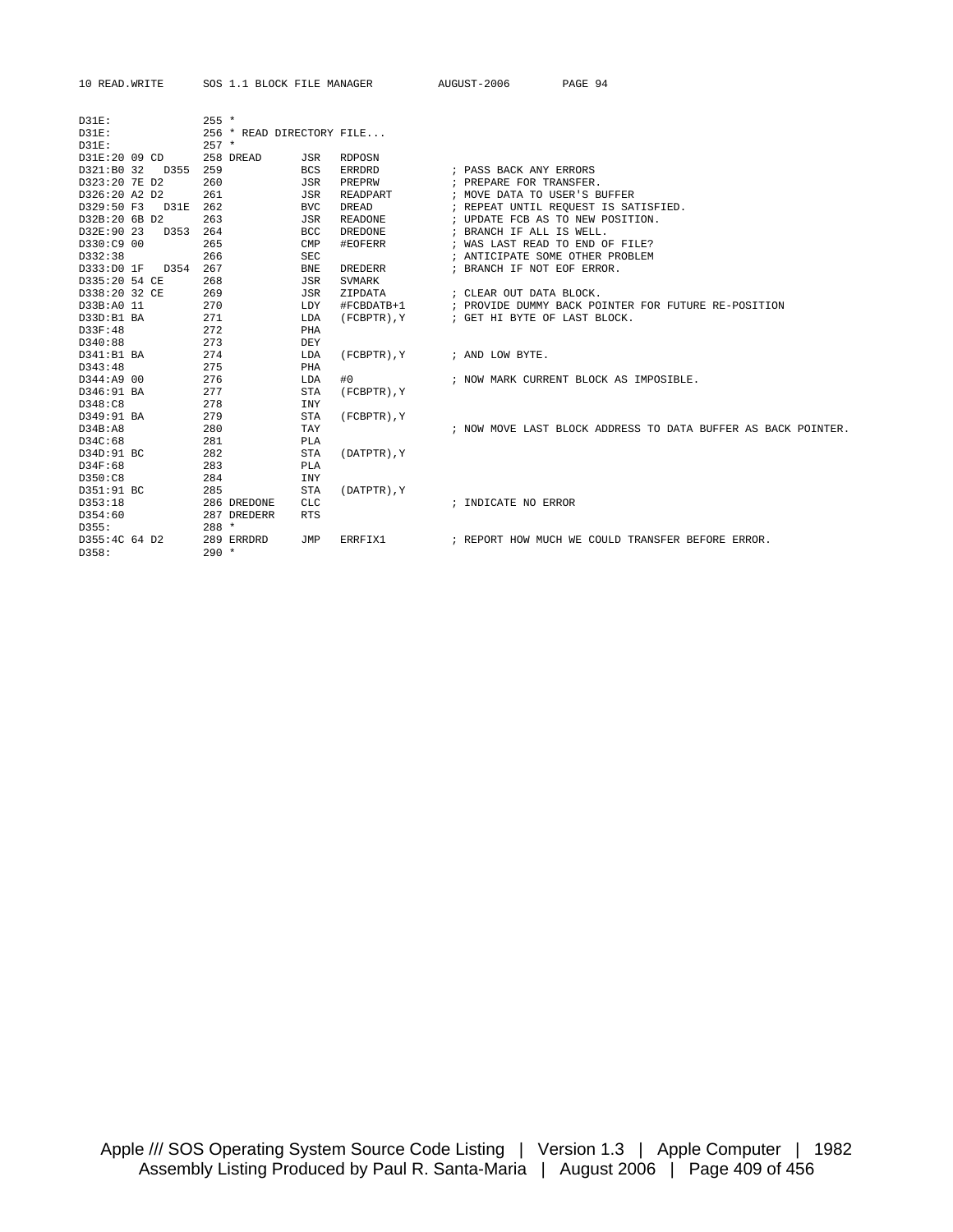| 10 READ. WRITE                       | SOS 1.1 BLOCK FILE MANAGER |                               | AUGUST-2006                                       | PAGE 95                                               |
|--------------------------------------|----------------------------|-------------------------------|---------------------------------------------------|-------------------------------------------------------|
|                                      |                            |                               |                                                   |                                                       |
| D358:18                              | 292 WRITE                  | CLC                           |                                                   |                                                       |
| D359:A0 09                           | 293                        | LDY<br>#FCBATTR               | ; FIRST DETERMINE IF REQESTED<br>; WRITE IS LEGAL |                                                       |
| D35B:B1 BA                           | 294                        | LDA<br>(FCBPTR), Y            |                                                   |                                                       |
| D35D:29 02                           | 295                        | AND<br>#WRITEN                | ; IS WRITE ENABLED?                               |                                                       |
| D365 296<br>D35F:D0 04               |                            | ${\tt BNE}$<br>WRITE1         | ; YES, CONTINUE                                   |                                                       |
| D361:A9 00                           | 297 ERRACCS                | LDA<br>#ACCSERR               | ; REPORT ILLEGAL ACCESS.                          |                                                       |
| D363:38                              | 298                        | SEC                           |                                                   |                                                       |
| D364:60                              | 299 WPERROR                | <b>RTS</b>                    |                                                   |                                                       |
| D365:                                | $300 *$                    |                               |                                                   |                                                       |
| D365:20 78 D5                        | 301 WRITE1                 | JSR<br>TSTWPROT               |                                                   | ; OTHERWISE, MAKE SURE DEVICE IS NOT WRITE PROTECTED. |
| D368:B0 FA D364 302                  |                            | <b>BCS</b><br>WPERROR         |                                                   | ; REPORT WRITE PROTECTED AND ABORT OPERATION.         |
| D36A:                                | $303 *$                    |                               |                                                   |                                                       |
| D36A:A0 12                           | 304                        | LDY<br>#FCBMARK               |                                                   | ; GET CURRENT MARK INTO 'TPOS' AND                    |
| D36C:B1 BA                           | 305                        | LDA<br>(FCBPTR), Y            |                                                   | ; DETERMINE IF RESULTING POSITION                     |
| D36E:85 2A                           | 306                        | STA<br>TPOSLL                 | ; EXCEEDS CURRENT END OF FILE.                    |                                                       |
| D370:65 A4                           | 307                        | ADC<br>C.BYTES                |                                                   |                                                       |
| D372:8D E3 DB                        | 308                        | STA<br>SCRTCH                 |                                                   |                                                       |
| D375:C8                              | 309                        | <b>INY</b>                    |                                                   |                                                       |
| D376:B1 BA                           | 310                        | LDA<br>(FCBPTR), Y            |                                                   |                                                       |
| D378:85 2B                           | 311                        | STA<br>TPOSLH                 |                                                   |                                                       |
| D37A:65 A5                           | 312                        | ADC.<br>C.BYTES+1             |                                                   | ; (THIS WAS DONE STRAIGHT-LINE SINCE                  |
| D37C:8D E4 DB                        | 313                        | STA<br>SCRTCH+1               |                                                   | ; WE'RE ADDING A TWO BYTE TO A THREE                  |
| D37F:CB                              | 314                        | INY                           | ; BYTE QUANTITY)                                  |                                                       |
| D380:B1 BA                           | 315                        | LDA<br>(FCBPTR), Y            |                                                   |                                                       |
| D382:85 2C                           | 316                        | STA<br>TPOSHI                 |                                                   |                                                       |
| D384:69 00                           | 317                        | ADC<br>#0                     | ; ADD IN REMAINING CARRY.                         |                                                       |
| D386:8D E5 DB                        | 318                        | <b>STA</b><br>SCRTCH+2        |                                                   |                                                       |
| D389:A0 17                           | 319                        | LDY<br>#FCBEOF+2              |                                                   | ; NOW TEST EOF AGAINST POSITION GENERATED             |
| D38B:B9 CE DB                        | 320 WEOFTST                | LDA<br>SCRTCH-FCBEOF, Y       |                                                   |                                                       |
| D38E:D1 BA                           | 321                        | $\mathsf{CMP}$<br>(FCBPTR), Y | ; IS NEW POSITION > EOF?                          |                                                       |
| D390:90 19<br>D3AB 322               |                            | BCC<br>WRITE2                 | ; NO, PROCEED.                                    |                                                       |
| D399 323<br>D392:D0 05               |                            | BNE<br>WADJEOF                | ; YES, ADJUST END OF FILE                         |                                                       |
| D394:88                              | 324                        | DEY                           |                                                   |                                                       |
| D395:C0 14                           | 325                        | CPY<br>#FCBEOF-1              |                                                   | ; HAVE WE COMPARED ALL TREE BYTES?                    |
| D397:D0 F2<br>D38B 326               |                            | <b>BNE</b><br>WEOFTST         | ; NO, TEST NEXT LOWEST.                           |                                                       |
| D399:18                              | 327 WADJEOF                | CLC                           |                                                   | ; ADJUST REQUEST TO WRITE UP TO (BUT                  |
| D39A:A0 15                           | 328                        | LDY<br>#FCBEOF                | ; NOT INCLUDING) END OF FILE.                     |                                                       |
| D39C:B1 BA                           | 329 WRTADJEOF LDA          |                               | (FCBPTR), Y : SAVE OLD EOF IN CASE OF LATER ERROR |                                                       |
| D39E:99 DB DB                        | 330                        | STA<br>OLDEOF-FCBEOF, Y       |                                                   |                                                       |
| D3A1:B9 CE DB                        | 331                        | LDA                           | SCRTCH-FCBEOF, Y ; RESULT=EOF                     |                                                       |
| D3A4:                                | $332 *$                    |                               |                                                   |                                                       |
| D3A4:91 BA                           | 333                        | STA<br>$(FCBPTR)$ , $Y$       |                                                   |                                                       |
| D3A6:C8                              | 334                        | <b>INY</b><br>CPY             |                                                   |                                                       |
| D3A7:C0 18<br>D3A9:D0 F1<br>D39C 336 | 335                        | #FCBEOF+3<br>BNE              |                                                   |                                                       |
| D3AB:A5 A4                           | 337 WRITE2                 | WRTADJEOF<br>LDA<br>C.BYTES   |                                                   |                                                       |
| D3AD:85 2D                           | 338                        | STA<br>RWREOL                 |                                                   |                                                       |
| D3BA 339<br>D3AF:D0 09               |                            | BNE<br>WRITE3                 |                                                   | ; BRANCH IF WRITE REQUEST DEFINITELY NON-ZERO.        |
| D3B1:C5 A5                           | 340                        | $\texttt{CMP}$<br>C.BYTES+1   |                                                   |                                                       |
| D3BA 341<br>D3B3:D0 05               |                            | BNE<br>WRITE3                 | ; BRANCH IF WRITE REQUEST<>ZERO                   |                                                       |
| D3B5:85 2E                           | 342                        | STA<br>RWREQH                 |                                                   |                                                       |
| D3B7:4C 63 D4                        | 343                        | JMP<br>WRITDONE               | ; DO NOTHING.                                     |                                                       |
| D3BA:                                | $344 *$                    |                               |                                                   |                                                       |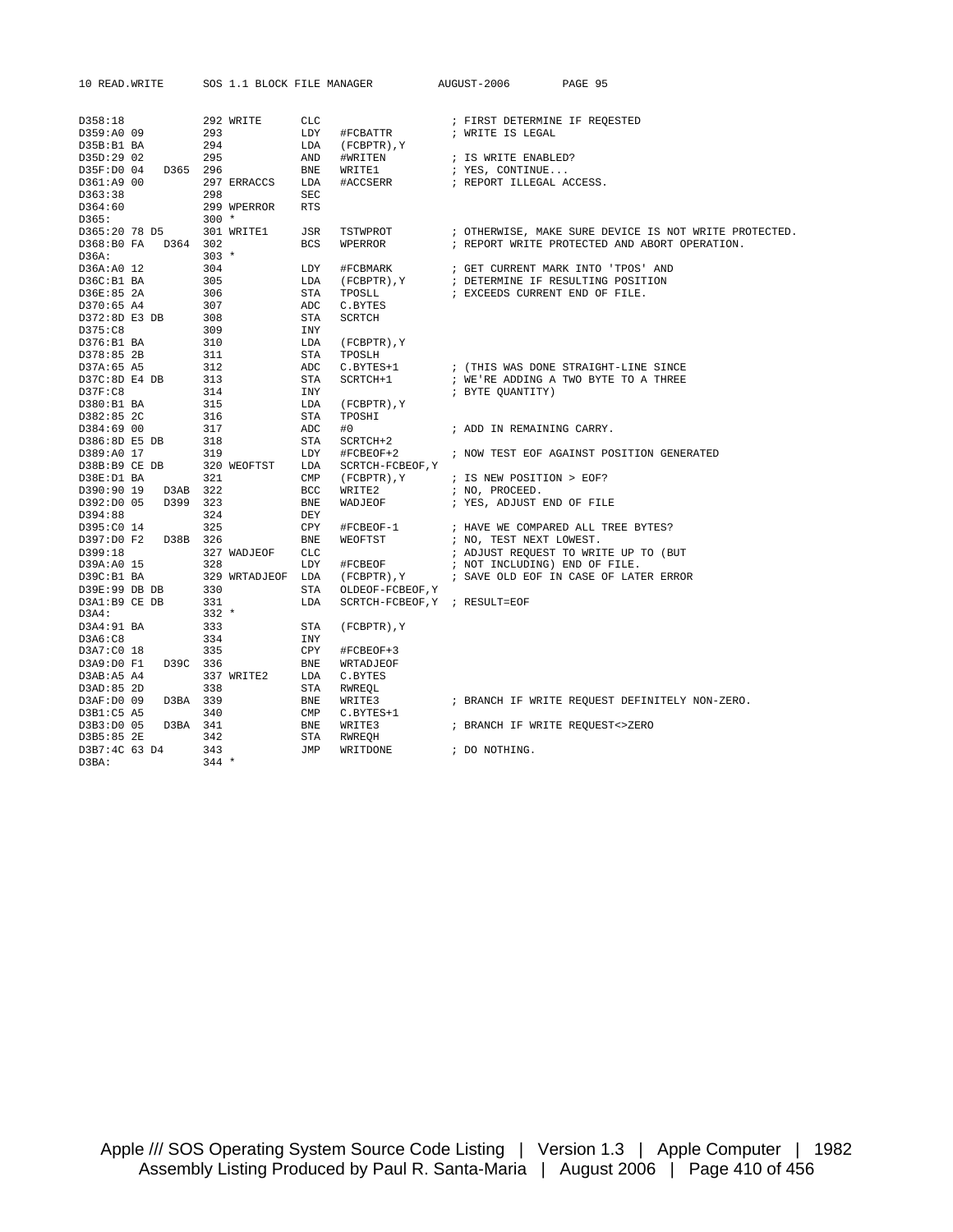| 10 READ. WRITE           | SOS 1.1 BLOCK FILE MANAGER |                |                       | AUGUST-2006                            | PAGE 96                                          |  |
|--------------------------|----------------------------|----------------|-----------------------|----------------------------------------|--------------------------------------------------|--|
|                          |                            |                |                       |                                        |                                                  |  |
| D3BA:A5 A5               | 346 WRITE3                 | LDA            | C.BYTES+1             |                                        |                                                  |  |
| D3BC:85 2E               | 347                        | STA            | RWREQH                |                                        |                                                  |  |
| D3BE:A5 A2               | 348                        | LDA            | C.OUTBUF              |                                        | ; MOVE POINTER TO USERS BUFFER TO BFM            |  |
| D3C0:85 B0               | 349                        | <b>STA</b>     | <b>USRBUF</b>         | ; Z-PAGE AREA.                         |                                                  |  |
| D3C2:A5 A3               | 350                        | LDA            | C.OUTBUF+1            |                                        |                                                  |  |
| D3C4:85 B1               | 351                        | STA            | USRBUF+1              |                                        | ; (SO IT MAY BE ADJUSTED WITHOUT LOOSING         |  |
| D3C6:AD A3 14            | 352                        | LDA            | SISOUTBF              | ; ORIGINAL ADDRESS.)                   |                                                  |  |
| D3C9:8D B1 14            | 353                        | <b>STA</b>     | SISUSRBF              |                                        |                                                  |  |
| D3CC:A0 07               | 354                        | LDY            | #FCBSTYP              |                                        | ; NOW FIND OUT IF IT'S A TREE WRITE OR OTHER.    |  |
| D3CE:B1 BA               | 355                        | LDA            | (FCBPTR), Y           |                                        |                                                  |  |
| D3D0:C9 04               | 356                        | $\texttt{CMP}$ | #TRETYP+1             |                                        |                                                  |  |
| D3D2:90 03<br>D3D7 357   |                            | BCC            | TWRITE                | ; BRANCH IF A TREE FILE.               |                                                  |  |
| D3D4:4C 61 D3            | 358                        | JMP            | ERRACCS               |                                        | ; OTHEWISE RETURN AN ACCESS ERROR!               |  |
| D3D7:20 09 CD            | 359 TWRITE                 | JSR            | RDPOSN                | ; READ BLOCK WE'RE                     |                                                  |  |
| D3DA:B0 24               | D400 360                   | <b>BCS</b>     | WRITERROR             |                                        |                                                  |  |
| D3DC: A0 08              | 361                        | LDY            | #FCBSTAT              |                                        |                                                  |  |
| D3DE:B1 BA               | 362                        | LDA            | (FCBPTR), Y           |                                        |                                                  |  |
| D3E0:29 07               | 363                        | AND            | #DATALC+IDXALC+TOPALC |                                        |                                                  |  |
| D3E2:F0 72               | D456 364                   | <b>BEO</b>     | TREWRT1               |                                        |                                                  |  |
| D3E4:A0 00               | 365                        | LDY            | #0                    |                                        | ; FIND OUT IF ENOUGH DISK SPACE IS AVAILABLE FOR |  |
| D3E6:C8                  | 366 TWRTALC                | INY            |                       | ; INDEXES AND DATA BLOCK               |                                                  |  |
| D3E7:4A                  | 367                        | LSR            | Α                     |                                        |                                                  |  |
| D3E8:D0 FC               | D3E6 368                   | <b>BNE</b>     | TWRTALC               |                                        |                                                  |  |
| D3EA:84 04               | 369                        | STY            | REQL                  |                                        |                                                  |  |
| D3EC:85 05               | 370                        | STA            | REOH                  |                                        |                                                  |  |
| D3EE:20 4C C9            | 371                        | JSR            | TSFRBLK               |                                        |                                                  |  |
| D3F1:B0 0D               | D400 372                   | <b>BCS</b>     | WRITERROR             | ; PASS BACK ANY ERRORS.                |                                                  |  |
| D3F3:A0 08               | 373                        | LDY            | #FCBSTAT              |                                        |                                                  |  |
| D3F5:B1 BA               | 374                        | LDA            | (FCBPTR), Y           | ; NOW GET MORE SPECIFIC.               |                                                  |  |
|                          | 375                        |                |                       | ; ARE WE LACKING A TREE TOP?           |                                                  |  |
| D3F7:29 04<br>D3F9:F0 23 | D41E 376                   | AND            | #TOPALC               |                                        |                                                  |  |
|                          |                            | <b>BEQ</b>     | TSTSAPWR              |                                        | ; NO, TEST FOR LACK OF SAPLING LEVEL INDEX.      |  |
| $D3FB:20$ CB D4<br>D429  | 377                        | JSR<br>BCC     | TOPDOWN               |                                        | ; GO ALLOCATE TREE TOP AND ADJUST FILE TYPE.     |  |
| D3FE:90 29               | 378                        |                | DBLOKALC              |                                        | ; CONTINUE WITH ALLOCATION OF DATA BLOCK.        |  |
| D400:48                  | 379 WRITERROR PHA          |                |                       | ; SAVE ERROR                           |                                                  |  |
| D401:A0 15               | 380                        | LDY            | #FCBEOF               |                                        |                                                  |  |
| $D403:B9$ DB DB          | 381 WRITERR01 LDA          |                | OLDEOF-FCBEOF, Y      |                                        |                                                  |  |
| D406:91 BA               | 382                        | STA            |                       | (FCBPTR), Y ; RESTORE OLD EOF UPON ERR |                                                  |  |
| D408:C8                  | 383                        | INY            |                       |                                        |                                                  |  |
| D409:C0 18               | 384                        | CPY            | #FCBEOF+3             |                                        |                                                  |  |
| D40B:D0 F6               | D403 385                   | ${\tt BNE}$    | WRITERR01             |                                        |                                                  |  |
| D40D:A0 12               | 386                        | LDY            | #FCBMARK              |                                        |                                                  |  |
| D40F:B9 E1 DB            | 387 WRITERR02 LDA          |                | OLDMARK-FCBMARK, Y    |                                        |                                                  |  |
| D412:91 BA               | 388                        | STA            |                       | (FCBPTR), Y ; AND RESTORE OLD MARK!    |                                                  |  |
| D414:C8                  | 389                        | <b>INY</b>     |                       |                                        |                                                  |  |
| D415:C0 15               | 390                        | CPY            | #FCBMARK+3            |                                        |                                                  |  |
| D417:D0 F6               | D40F 391                   | <b>BNE</b>     | WRITERR02             |                                        |                                                  |  |
| D419:68                  | 392                        | PLA            |                       |                                        |                                                  |  |
| D41A:38                  | 393                        | <b>SEC</b>     |                       |                                        |                                                  |  |
| D41B:60                  | 394                        | <b>RTS</b>     |                       | ; ERROR RETURN                         |                                                  |  |
| D41C:                    | $395 *$                    |                |                       |                                        |                                                  |  |
| D41C:50 B9               | D3D7 396 TWRITEGO          | <b>BVC</b>     | TWRITE                | ; A PIGGY-BACK BACKWARD BRANCH         |                                                  |  |
| $D41E$ :                 | $397 *$                    |                |                       |                                        |                                                  |  |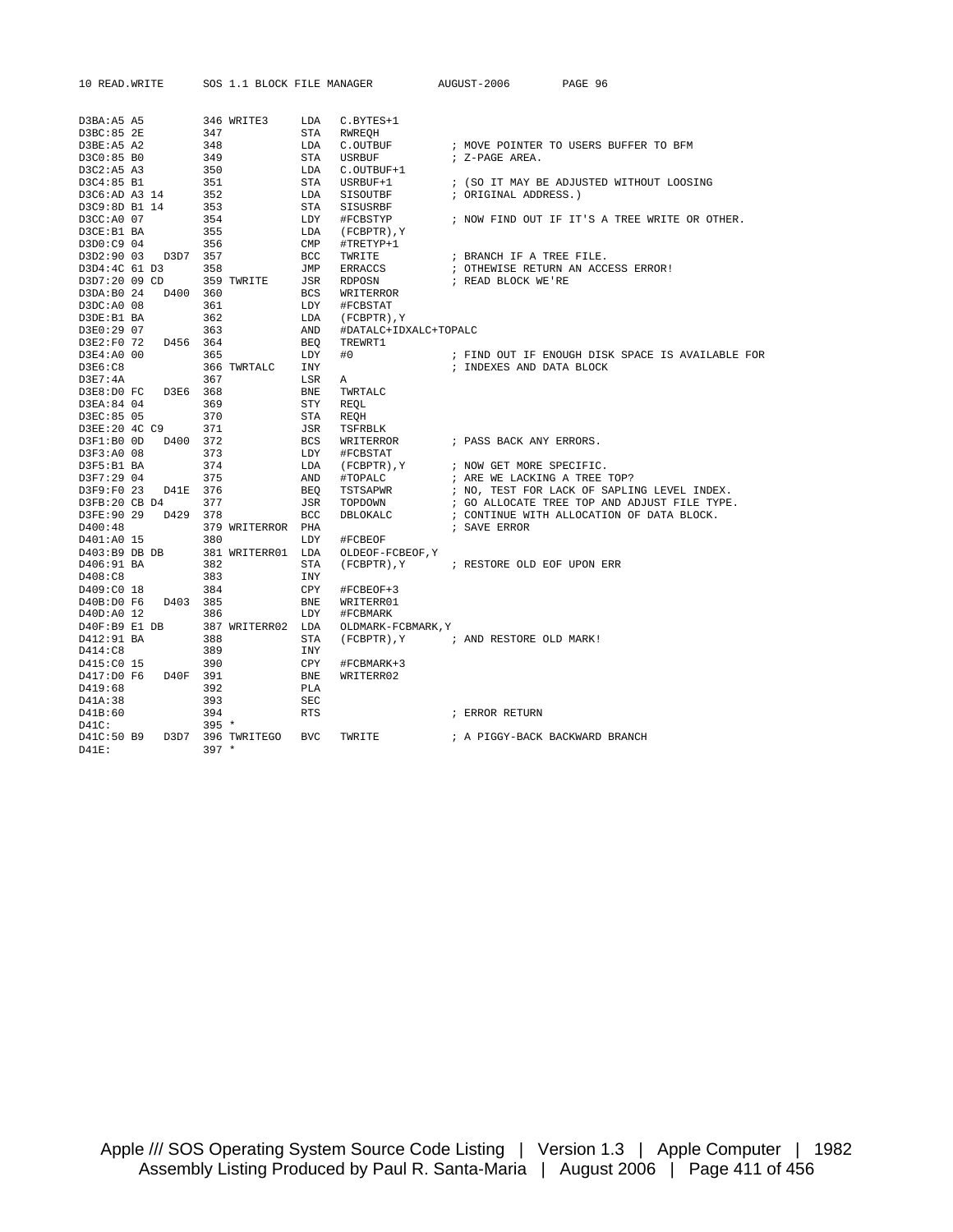| 10 READ. WRITE          | SOS 1.1 BLOCK FILE MANAGER |            |                                      | AUGUST-2006               | PAGE 97                                                         |  |
|-------------------------|----------------------------|------------|--------------------------------------|---------------------------|-----------------------------------------------------------------|--|
|                         |                            |            |                                      |                           |                                                                 |  |
| D41E:B1 BA              | 399 TSTSAPWR               | LDA        | (FCBPTR), Y / GET STATUS BYTE AGAIN. |                           |                                                                 |  |
| D420:29 02              | 400                        | AND        | #IDXALC                              |                           | ; DO WE NEED A SAPLING LEVEL INDEX BLOCK?                       |  |
| D422:F0 05<br>D429      | 401                        | <b>BEO</b> | DBLOKALC                             |                           | ; NO, ASSUME IT'S JUST A DATA BLOCK NEEDED.                     |  |
| D424:20 05 D5           | 402                        | JSR        | SAPDOWN                              |                           | ; GO ALLOCATE AN INDEX BLOCK AND UPDATE TREE TOP.               |  |
| D427:B0 D7 D400         | 403                        | <b>BCS</b> | WRITERROR                            | ; RETURN ANY ERRORS.      |                                                                 |  |
| D429:20 57 D5           | 404 DBLOKALC               | JSR        | ALCWBLK                              |                           | ; GO ALLOCATE FOR DATA BLOCK.                                   |  |
| D42C: B0 D2<br>D400 405 |                            | <b>BCS</b> | <b>WRITERROR</b>                     |                           |                                                                 |  |
| D42E: A5 2C             | 406                        | LDA        | TPOSHI                               |                           | ; CALCULATE POSITION WITHIN INDEX BLOCK.                        |  |
| D430:4A                 | 407                        | LSR        | $\mathbb{A}$                         |                           |                                                                 |  |
| D431:A5 2B              | 408                        | LDA        | TPOSLH                               |                           |                                                                 |  |
| D433:6A                 | 409                        | <b>ROR</b> | A                                    |                           |                                                                 |  |
| D434:A8                 | 410                        | TAY        |                                      |                           | ; NOW PUT BLOCK ADDRESS INTO INDEX BLOCK                        |  |
| D435:E6 B3              | 411                        | <b>INC</b> | TINDX+1                              | ; HIGH BYTE FIRST.        |                                                                 |  |
| D437:AD E4 DB           | 412                        | LDA        | SCRTCH+1                             |                           |                                                                 |  |
| D43A:AA                 | 413                        | TAX        |                                      |                           |                                                                 |  |
| D43B:91 B2              | 414                        | <b>STA</b> | (TINDX), Y                           |                           |                                                                 |  |
| D43D:C6 B3              | 415                        | <b>DEC</b> | TINDX+1                              |                           | ; (RESTORE POINTER TO LOWER PAGE OF INDEX BLOCK)                |  |
| D43F:AD E3 DB           | 416                        | LDA        | SCRTCH                               | ; GET LOW BLOCK ADDRESS   |                                                                 |  |
| D442:91 B2              | 417                        | <b>STA</b> | (TINDX), Y                           | ; NOW STORE LOW ADDRESS.  |                                                                 |  |
| D444:A0 10              | 418                        | LDY        | #FCBDATB                             |                           | ; ALSO UPDATE FILE CONTROL BLOCK TO INDICATE                    |  |
| D446:91 BA              | 419                        | <b>STA</b> | (FCBPTR), Y                          |                           | ; THAT THIS BLOCK IS ALLOCATED.                                 |  |
| D448:C8                 | 420                        | <b>INY</b> |                                      |                           |                                                                 |  |
| D449:8A                 | 421                        | <b>TXA</b> |                                      | ; GET HIGH ADDRESS AGAIN. |                                                                 |  |
| D44A:91 BA              | 422                        | <b>STA</b> | (FCBPTR), Y                          |                           |                                                                 |  |
| D44C:A0 08              | 423                        | LDY        | #FCBSTAT                             |                           |                                                                 |  |
| D44E: B1 BA             | 424                        | LDA        | (FCBPTR), Y                          |                           |                                                                 |  |
| D450:09 80              | 425                        | ORA        | #IDXMOD                              |                           |                                                                 |  |
| D452:29 F8              | 426                        | AND        |                                      |                           | #\$FF-DATALC-IDXALC-TOPALC ; CLEAR ALLOCATION REQUIREMENT BITS. |  |
| D454:91 BA              | 427                        | <b>STA</b> | (FCBPTR), Y                          |                           |                                                                 |  |
| D456:A2 B0              | 428 TREWRT1                | LDX        | #USRBUF                              |                           | ; LOCATE POINTER TO ADJUST <srs 82.162=""></srs>                |  |
| D458:20 BD D5           | 429                        | JSR        | WRAPADJ                              |                           | ; ADJUST FOR BANK CROSSING <srs 82.162=""></srs>                |  |
| D45B:20 7E D2           | 430                        | JSR        | PREPRW                               | ; WRITE ON                |                                                                 |  |
| D45E:20 66 D4           | 431                        | JSR        | WRTPART                              |                           |                                                                 |  |
| D461:50 B9 D41C 432     |                            | <b>BVC</b> | TWRITEGO                             |                           |                                                                 |  |
| D463:4C 09 CD           | 433 WRITDONE               | TMP.       | RDPOSN                               |                           | ; UPDATE FCB WITH NEW POSITION.                                 |  |
| D466:                   | $434 *$                    |            |                                      |                           |                                                                 |  |
|                         |                            |            |                                      |                           |                                                                 |  |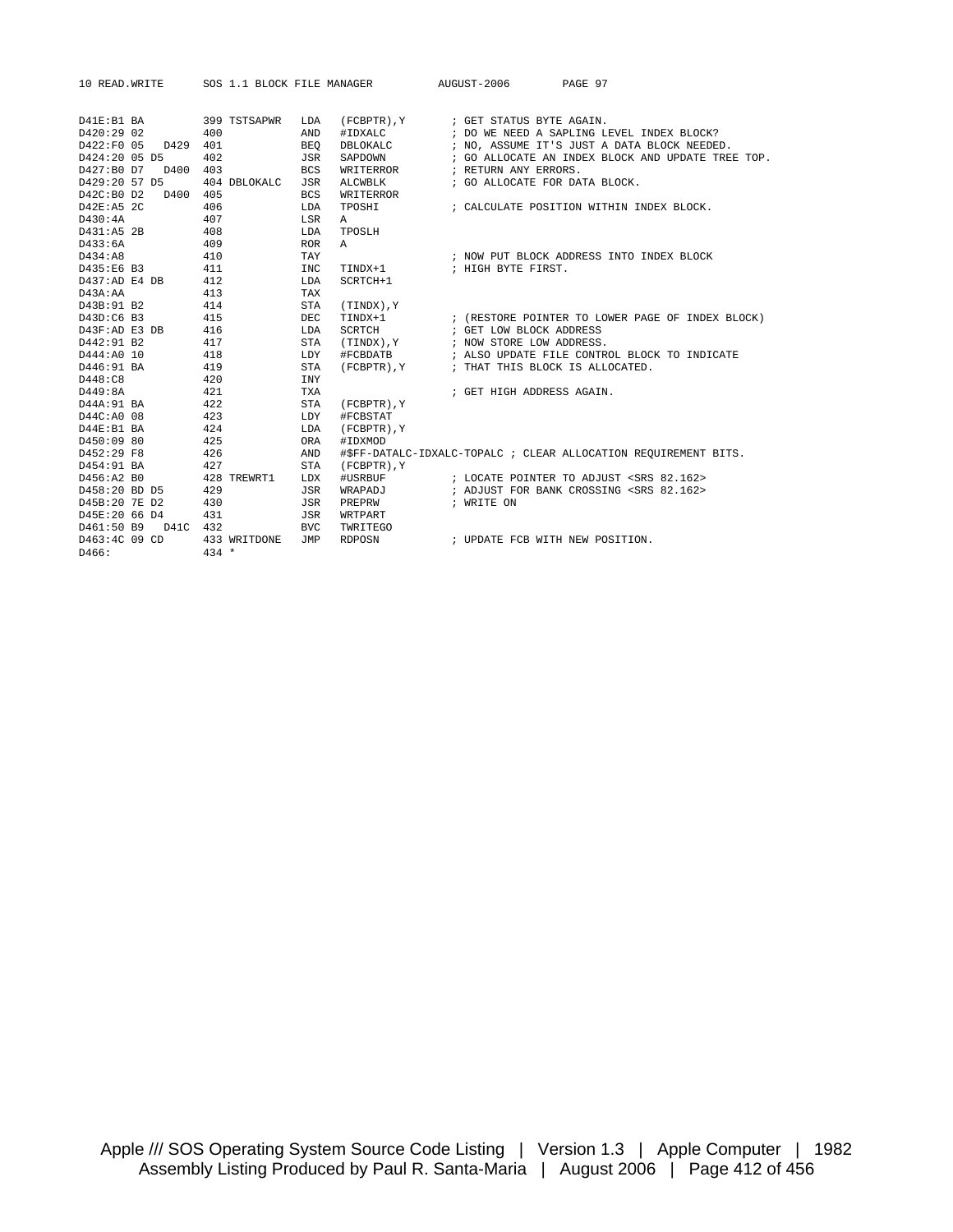| 10 READ.WRITE                  |          | SOS 1.1 BLOCK FILE MANAGER |            |                        | AUGUST-2006                                                                                      | PAGE 98                                       |
|--------------------------------|----------|----------------------------|------------|------------------------|--------------------------------------------------------------------------------------------------|-----------------------------------------------|
|                                |          |                            |            |                        |                                                                                                  |                                               |
|                                |          | 436 WRTPART                |            |                        |                                                                                                  |                                               |
| D466:8A<br>D467:D0 06 D46F 437 |          |                            | TXA<br>BNE |                        |                                                                                                  | ; BRANCH IF REQUEST IS NOT A EVEN PAGES       |
| D469:A5 2E                     | 438      |                            | LDA        | WRPART<br>RWREQH       |                                                                                                  | ; A CALL OF ZERO BYTES SHOULD NEVER GET HERE! |
| D46B:F0 3E D4AB 439            |          |                            | <b>BEQ</b> | SETWRDNE : DO NOTHING! |                                                                                                  |                                               |
| D46D:                          |          | $440 *$                    |            |                        |                                                                                                  |                                               |
| D46D:C6 2E                     |          | 441                        | DEC        | RWREOH                 |                                                                                                  |                                               |
| $D46F$ :CA                     |          | 442 WRPART DEX             |            |                        |                                                                                                  |                                               |
| D470:B1 B0                     |          | 443                        | LDA        |                        | $\left(\texttt{USRBUF}\right), \texttt{Y} \qquad \qquad ; \texttt{MOVE DATA FROM USER'S BUFFER}$ |                                               |
| D472:91 BE                     |          | 444                        | STA        | (POSPTR), Y            | ; ONE BYTE AT A TIME.                                                                            |                                               |
| D474:8A                        |          | 445                        | TXA        |                        |                                                                                                  |                                               |
| D475:F0 16                     | D48D 446 |                            | BEQ        | ENDWQCHK               |                                                                                                  |                                               |
| D477:C8                        |          | 447 WRPART2 INY            |            |                        | ; PAGE CROSSED?                                                                                  |                                               |
| D478:D0 F5 D46F 448            |          |                            | BNE        | WRPART                 | ; NO. MOVE NEXT BYTE.                                                                            |                                               |
| D47A:A5 BF                     |          | 449                        | LDA        | POSPTR+1               | ; TEST FOR END OF BUFFER                                                                         |                                               |
| $D47C:EG_ B1$                  |          | 450                        | INC        | USRBUF+1               |                                                                                                  | ; BUT FIRST ADJUST USER BUFFER POINTER        |
| $D47E:EG$ 2B                   |          | 451                        | INC        | TPOSLH                 | ; AND POSITION.                                                                                  |                                               |
| D480:D0 02                     | D484 452 |                            | BNE        | WRPART3                |                                                                                                  |                                               |
| D482:E6 2C                     |          | 453                        | INC        | TPOSHI                 |                                                                                                  |                                               |
| D484:E6 BF                     |          | 454 WRPART3 INC            |            | POSPTR+1               | ; AND SOS BUFFER HIGH ADDRESS.                                                                   |                                               |
| D486:45 BD                     |          | 455                        | EOR        | DATPTR+1               |                                                                                                  | ; (CARRY HAS BEEN CLEVERLY UNDISTURBED.)      |
| D488:F0 E5                     | D46F 456 |                            | <b>BEO</b> | WRPART                 |                                                                                                  | ; BRANCH IF MORE TO WRITE TO BUFFER.          |
| D48A:B8                        |          | 457                        | <b>CLV</b> |                        | ; INDICATE NOT FINISHED.                                                                         |                                               |
| D48B:50 21 D4AE 458            |          |                            | <b>BVC</b> | WRPRTDNE               | ; BRANCH ALWAYS.                                                                                 |                                               |
| D48D:                          |          | $459 *$                    |            |                        |                                                                                                  |                                               |
| D48D:A5 2E                     |          | 460 ENDWOCHK LDA           |            | RWREQH                 |                                                                                                  |                                               |
| D48F:F0 OF                     | D4A0 461 | <b>BEO</b>                 |            | WRTRODNE               | ; BRANCH IF REQEST SATISFIED.                                                                    |                                               |
| D491:C8                        |          | 462                        | INY        |                        |                                                                                                  | ; ARE WE DONE WITH THIS BLOCK OF DATA?        |
| D492:D0 06                     | D49A 463 |                            | BNE        | ENDWCHK1               | ; BRANCH IF NOT.                                                                                 |                                               |
| D494:A5 BF                     |          | 464                        | LDA        | POSPTR+1               |                                                                                                  |                                               |
| D496:45 BD                     |          | 465                        | EOR        | DATPTR+1               |                                                                                                  | ; WHILE THIS IS REDUNDANT, IT'S NECESSARY FOR |
| D498:D0 02                     | D49C 466 |                            | <b>BNE</b> | ENDWCHK2               |                                                                                                  | ; PROPER ADJUSTMENT OF REQUEST COUNT.         |
| D49A:C6 2E                     |          | 467 ENDWCHK1 DEC           |            | RWREOH                 |                                                                                                  | ; (NOT FINISHED- OK TO ADJUST HI BYTE.)       |
| D49C:88                        |          | 468 ENDWCHK2 DEY           |            |                        | ; RESET MODIFIED Y                                                                               |                                               |
| D49D:4C 77 D4                  |          | 469                        | JMP        | WRPART2                |                                                                                                  |                                               |
| D4A0:                          |          | $470 *$                    |            |                        |                                                                                                  |                                               |
| D4A0:C8                        |          | 471 WRTRODNE INY           |            |                        | ; AND POSITION.                                                                                  |                                               |
| D4A1:D0 08 D4AB 472            |          |                            | <b>BNE</b> | SETWRDNE               |                                                                                                  |                                               |
| D4A3:E6 B1                     |          | 473                        | INC        | USRBUF+1               | ; BUMP POINTERS.                                                                                 |                                               |
| D4A5:E6 2B                     |          | 474                        | INC        | TPOSLH                 |                                                                                                  |                                               |
| D4A7:D0 02                     | D4AB 475 |                            | <b>BNE</b> | SETWRDNE               |                                                                                                  |                                               |
| D4A9:E6 2C                     |          | 476                        | INC        | TPOSHI                 |                                                                                                  |                                               |
| D4AB:2C 06 D3                  |          | 477 SETWRDNE BIT           |            | SETVFLG                | ; (SET V FLAG)                                                                                   |                                               |
| D4AE:84 2A                     |          | 478 WRPRTDNE STY           |            | TPOSLL                 | ; SAVE LOW POSITION                                                                              |                                               |
| D4B0:86 2D                     |          | 479                        | STX        | RWREOL                 |                                                                                                  | ; AND REMAINDER OF REQUEST COUNT.             |
| D4B2:08                        |          | 480                        | PHP        |                        | ; SAVE STATUSES                                                                                  |                                               |
| D4B3:A0 08                     | 481      |                            | LDY        | #FCBSTAT               |                                                                                                  |                                               |
| D4B5:B1 BA                     |          | 482                        | LDA        | (FCBPTR), Y            |                                                                                                  |                                               |
| D4B7:09 50                     |          | 483                        | ORA        | #DATMOD+USEMOD         |                                                                                                  |                                               |
| D4B9:91 BA                     | 484      |                            | STA        | (FCBPTR), Y            |                                                                                                  |                                               |
| D4BB:18                        |          | 485                        | CLC        |                        |                                                                                                  | ; ADJUST USER'S LOW BUFFER ADDRESS            |
| D4BC: A5 2A                    |          | 486                        | LDA        | TPOSLL                 |                                                                                                  |                                               |
| D4BE:65 B0                     |          | 487                        | ADC        | <b>USRBUF</b>          |                                                                                                  |                                               |
| D4C0:85 B0                     |          | 488                        | STA        | <b>USRBUF</b>          |                                                                                                  |                                               |
| D4C2:90 02                     | D4C6 489 |                            | <b>BCC</b> | WRPART4                |                                                                                                  |                                               |
| D4C4:E6B1                      |          | 490                        | INC        | USRBUF+1               | ; ADJUST HI ADDRESS AS NEEDED.                                                                   |                                               |
| D4C6:20 F4 DD                  |          | 491 WRPART4                | JSR        | FCBUSED                | ; SET DIRECTORY FLUSH BIT                                                                        |                                               |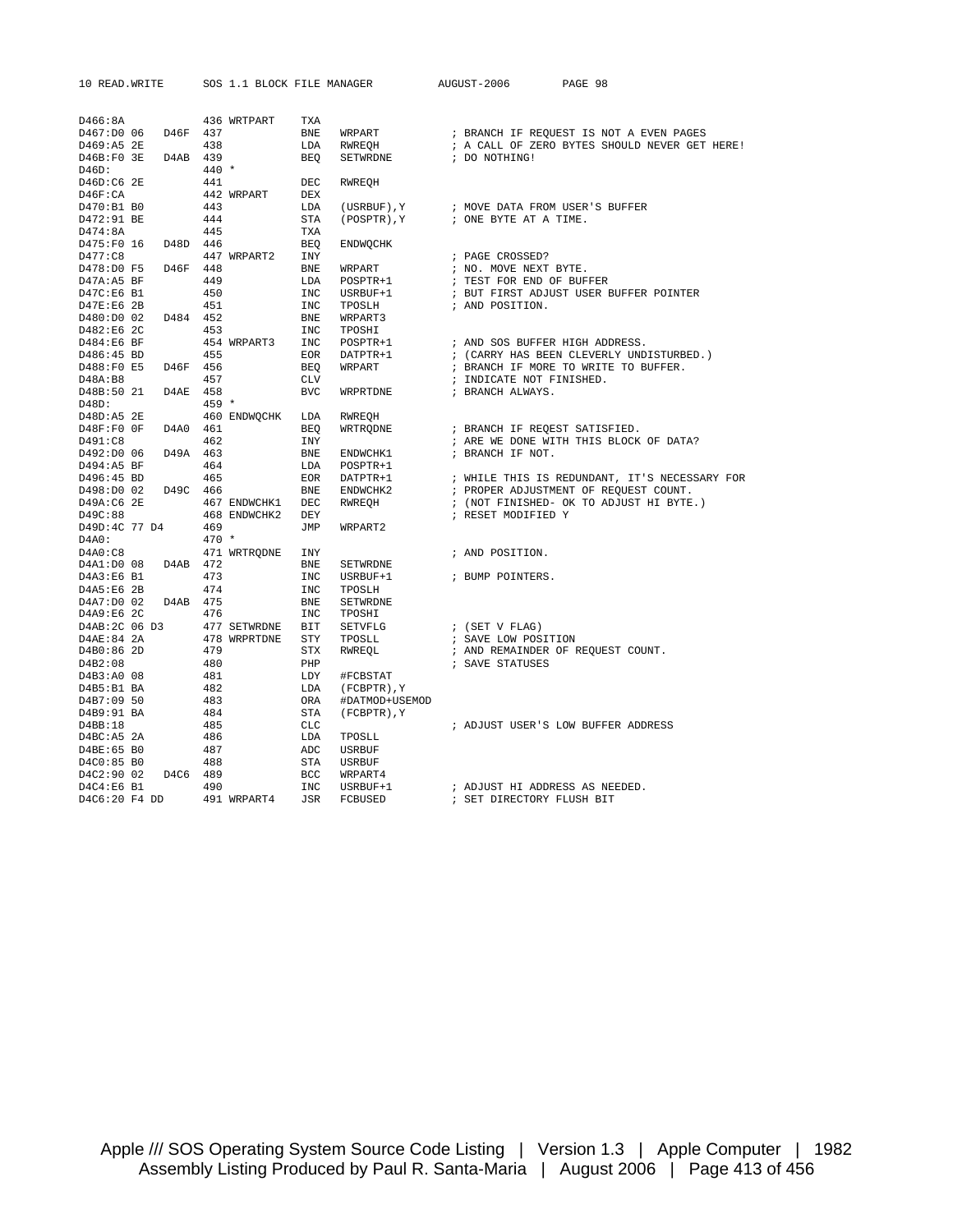| 10 READ. WRITE | SOS 1.1 BLOCK FILE MANAGER |            | AUGUST-2006               | PAGE 99 |
|----------------|----------------------------|------------|---------------------------|---------|
|                |                            |            |                           |         |
| D4C9:28        | 492                        | PLP        | ; RESTORE RETURN STATUSES |         |
| $D4C_A:60$     | 493                        | <b>RTS</b> |                           |         |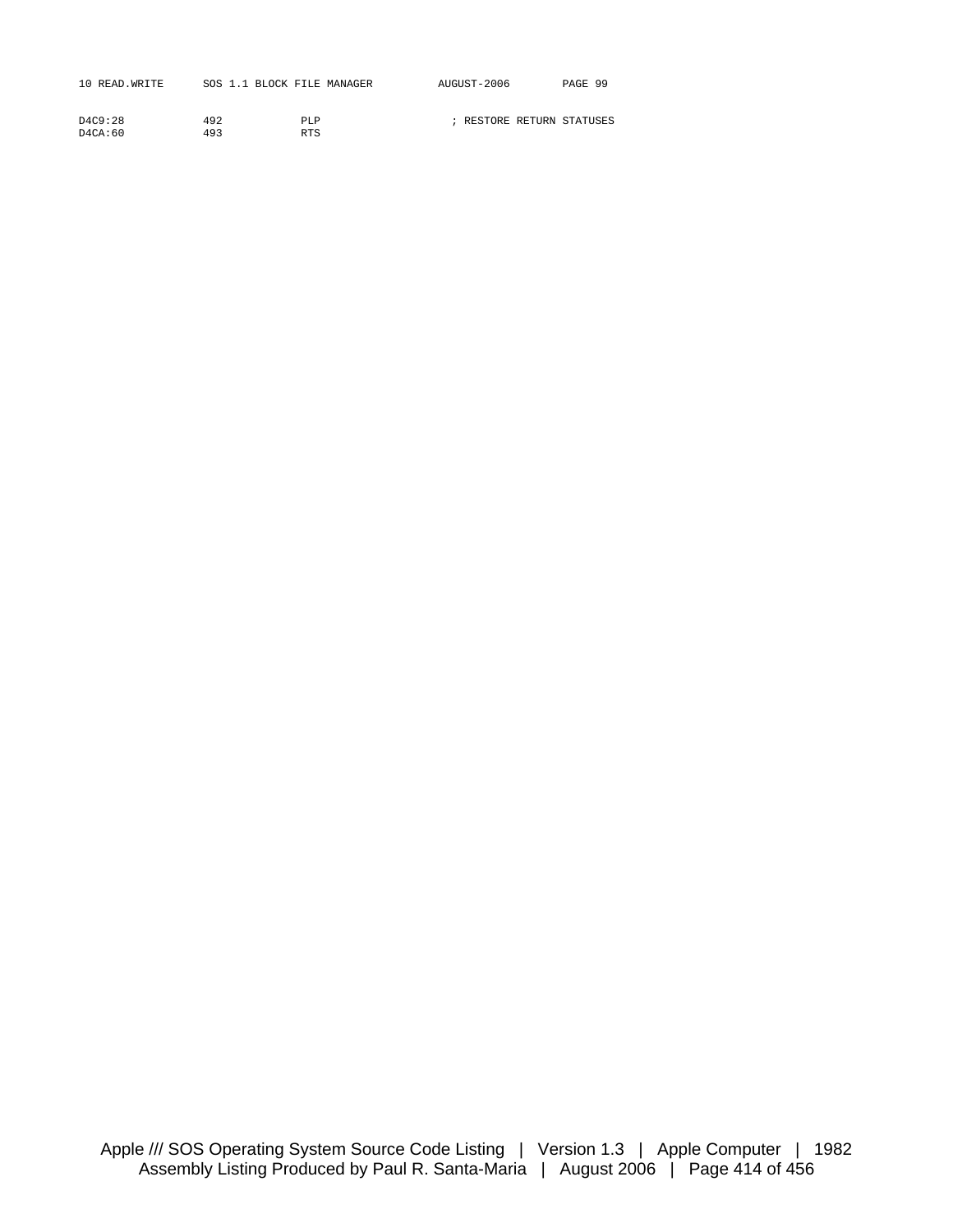| 10 READ.WRITE                                               |                                |                                 |                    | PAGE 100                                                                     |
|-------------------------------------------------------------|--------------------------------|---------------------------------|--------------------|------------------------------------------------------------------------------|
|                                                             |                                |                                 |                    |                                                                              |
| D4CB:20 13 D5 495 TOPDOWN                                   |                                | JSR                             | SWAPDOWN           | ; FIRST MAKE CURRENT 1ST BLOCK AN ENTRY IN NEW TOP.                          |
| D4CE:B0 42<br>D512 496                                      |                                | <b>BCS</b>                      | TPDWNERR           | ; RETURN ANY ERRORS                                                          |
| D4D0:A0 07                                                  | 497                            | LDY                             | #FCBSTYP           | ; FIND OUT IF STORAGE TYPE HAS BEEN CHANGED TO 'TREE'.                       |
| D4D2:B1 BA                                                  | 498                            | LDA                             | (FCBPTR), Y        | ; (IF NOT, ASSUME IT WAS ORIGINALLY A SEED AND                               |
| D4D4:C9 03                                                  | 499                            | CMP                             | #TRETYP            | ; BOTH LEVELS NEED TO BE BUILT.                                              |
| D4D6:F0 05<br>D4DD                                          | 500                            | <b>BEO</b>                      | TOPDWN1            | ; OTHERWISE, ONLY AN INDEX NEED BE ALLOCATED)                                |
| D4D8:20 13 D5                                               | 501                            | JSR                             | SWAPDOWN           | ; MAKE PREVIOUS SWAP A SAP LEVEL INDEX BLOCK.                                |
| D512 502<br>D4DB:B0 35                                      |                                | <b>BCS</b>                      | TPDWNERR           |                                                                              |
| D4DD:20 57 D5                                               | 503 TOPDWN1                    | JSR                             | ALCWBLK            | ; GET ANOTHER BLOCK ADDRESS FOR THE SAP LEVEL INDEX.                         |
| D4E0:B0 30<br>D512 504                                      |                                | <b>BCS</b>                      | TPDWNERR           |                                                                              |
| D4E2:A5 2C                                                  | 505                            | LDA                             | TPOSHI             | ; CALCULATE POSITION OF NEW INDEX BLOCK                                      |
| D4E4:4A                                                     | 506                            | LSR                             | A                  | ; IN THE TOP OF THE TREE.                                                    |
| D4E5:A8                                                     | 507                            | TAY                             |                    |                                                                              |
| D4E6:AD E3 DB                                               | 508                            | LDA                             | SCRTCH             | ; GET ADDRESS OF NEWLY ALOCATED INDEX BLOCK AGAIN                            |
| D4E9:AA                                                     | 509                            | TAX                             |                    |                                                                              |
| D4EA: 91 B2                                                 | 510                            | <b>STA</b>                      | Y, (TINDX)         |                                                                              |
| D4EC:E6 B3                                                  | 511                            | <b>INC</b>                      | TINDX+1            |                                                                              |
| D4EE:AD E4 DB                                               | 512                            | LDA                             | SCRTCH+1           |                                                                              |
| D4F1:91 B2                                                  | 513                            | <b>STA</b>                      | Y , ( TINDX )      | ; SAVE HI ADDRESS                                                            |
| D4F3:C6 B3                                                  | 514                            | <b>DEC</b>                      | TINDX+1            |                                                                              |
| D4F5:A0 OF                                                  | 515                            | LDY                             |                    | #FCBIDXB+1 : MAKE NEWLY ALLOCATED BLOCK THE CURRENT INDEX BLOCK.             |
| D4F7:91 BA                                                  | 516                            | <b>STA</b>                      | (FCBPTR), Y        |                                                                              |
| D4F9:8A                                                     | 517                            | TXA                             |                    |                                                                              |
| D4FA:88                                                     | 518                            | DEY                             |                    |                                                                              |
| D4FB: 91 BA                                                 | 519                            | STA                             | (FCBPTR), Y        |                                                                              |
| D4FD:20 73 CF                                               | 520                            | JSR                             | WFCBFST            | ; SAVE NEW TOP OF TREE.                                                      |
| D500:B0 10<br>D512 521                                      |                                | <b>BCS</b>                      | TPDWNERR           |                                                                              |
| D502:4C D1 C2                                               | 522                            | JMP                             | ZTMPIDX            | ; END BY RE-CLEARING CURRENT (NEW) INDEX BLOCK.                              |
| D505:                                                       | $523 *$                        |                                 |                    |                                                                              |
| D505:A0 07                                                  | 524 SAPDOWN                    | LDY                             | #FCBSTYP           | ; FIND OUT IF WE'RE DEALING WITH A TREE                                      |
| D507:B1 BA                                                  | 525                            | LDA                             | (FCBPTR), Y        | ; OR A SIMPLE SEED.                                                          |
| D509:C9 01                                                  | 526                            | CMP                             | #SEEDTYP           | ; IF SEED THEN AN ADJUSTMENT TO FILE TYPE IS NECESSARY.                      |
| D50B:F0 06<br>D513 527                                      |                                | BEO                             | SAPDWN1            | ; BRANCH IF SEED.                                                            |
|                                                             |                                |                                 |                    |                                                                              |
|                                                             |                                |                                 |                    |                                                                              |
|                                                             |                                |                                 |                    |                                                                              |
|                                                             |                                |                                 |                    |                                                                              |
| D50D:20 F0 CE<br>D510:90 CB<br>D4DD 529<br>D512:60<br>D513: | 528<br>530 TPDWNERR<br>$531 *$ | JSR<br><b>BCC</b><br><b>RTS</b> | RFCBFST<br>TOPDWN1 | ; OTHERWISE READ IN TOP OF TREE.<br>; BRANCH IF NO ERROR.<br>; RETURN ERRORS |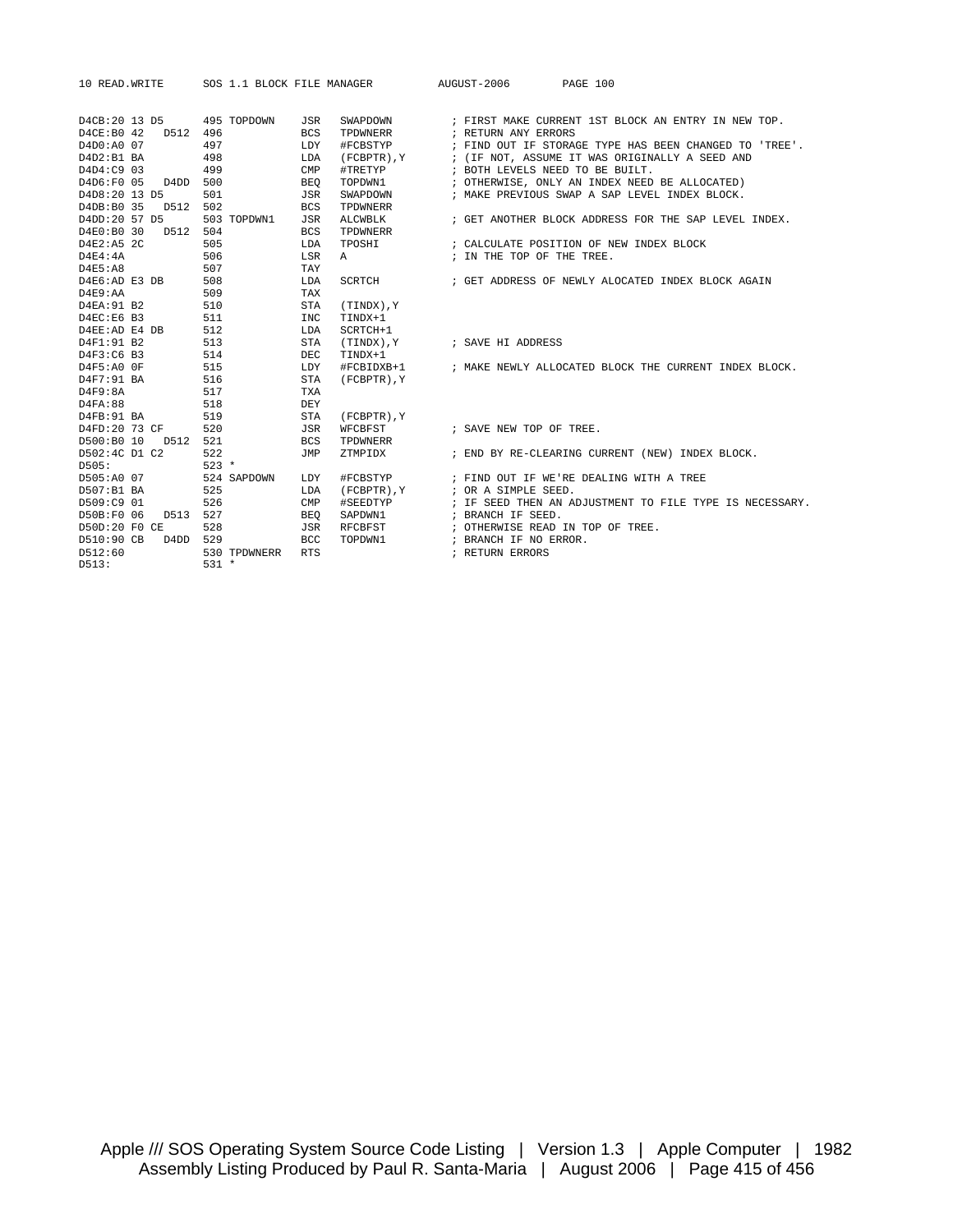| 10 READ. WRITE     | SOS 1.1 BLOCK FILE MANAGER |                           | AUGUST-2006<br>PAGE 101                                |
|--------------------|----------------------------|---------------------------|--------------------------------------------------------|
| D513:              | D513 533 SAPDWN1           | $\star$<br>EOU            | ; MAKE CURRENT SEED INTO A SAPLING                     |
| D513:              | $534 *$                    |                           |                                                        |
| D513:20 57 D5      | 535 SWAPDOWN               | <b>JSR</b><br>ALCWBLK     | ; ALLOCATE A BLOCK BEFORE SWAP                         |
| D516:B0 3E         | D556 536                   | <b>BCS</b><br>SWAPERR     | ; RETURN ERRORS IMMEDIATELY.                           |
| D518:A0 0C         | 537                        | LDY<br>#FCBFRST           | ; GET PREVIOUS FIRST BLOCK                             |
| D51A:B1 BA         | 538                        | LDA<br>(FCBPTR), Y        | ; ADDRESS INTO INDEX BLOCK.                            |
| D51C:48            | 539                        | PHA                       | ; SAVE TEMPORARLY WHILE SWAPPING IN NEW TOP INDEX      |
| D51D:AD E3 DB      | 540                        | LDA<br><b>SCRTCH</b>      | ; GET NEW BLOCK ADDRESS (LOW)                          |
| D520:AA            | 541                        | TAX                       |                                                        |
| D521:91 BA         | 542                        | <b>STA</b><br>(FCBPTR), Y |                                                        |
| D523:C8            | 543                        | <b>INY</b>                |                                                        |
| D524:B1 BA         | 544                        | LDA<br>(FCBPTR), Y        |                                                        |
| D526:48            | 545                        | PHA                       |                                                        |
| D527:AD E4 DB      | 546                        | LDA<br>SCRTCH+1           | ; AND HIGH ADDRESS TOO.                                |
| D52A: 91 BA        | 547                        | <b>STA</b><br>(FCBPTR), Y |                                                        |
| D52C:A0 OF         | 548                        | LDY<br>#FCBIDXB+1         | ; MAKE NEW TOP ALSO THE CURRENT INDEX IN MEMORY.       |
| D52E:91 BA         | 549                        | <b>STA</b><br>(FCBPTR), Y |                                                        |
| D530:8A            | 550                        | <b>TXA</b>                | ; GET LOW ADDRESS AGAIN                                |
| D531:88            | 551                        | DEY                       |                                                        |
| D532:91 BA         | 552                        | <b>STA</b><br>(FCBPTR), Y |                                                        |
| D534:A0 00         | 553                        | LDY<br>#0                 | ; MAKE PREVIOUS THE FIRST ENTRY IN SUB INDEX           |
| D536:E6 B3         | 554                        | <b>INC</b><br>TINDX+1     |                                                        |
| D538:68            | 555                        | <b>PLA</b>                |                                                        |
| D539:91 B2         | 556                        | <b>STA</b><br>Y, (TINDX)  |                                                        |
| D53B:C6 B3         | 557                        | <b>DEC</b><br>TINDX+1     |                                                        |
| D53D:68            | 558                        | PLA                       |                                                        |
| D53E:91 B2         | 559                        | <b>STA</b><br>(TINDX), Y  |                                                        |
| D540:20 73 CF      | 560                        | JSR<br>WFCBFST            | ; SAVE NEW FILE TOP.                                   |
| D543:B0 11<br>D556 | 561                        | <b>BCS</b><br>SWAPERR     |                                                        |
| D545:A0 07         | 562                        | LDY<br>#FCBSTYP           | ; NOW ADJUST STORAGE TYPE                              |
| D547:A9 01         | 563                        | LDA<br>#1                 | ; BY ADDING 1 (THUS SEED BECOMES SAPLING BECOMES TREE) |
| D549:71 BA         | 564                        | ADC<br>(FCBPTR), Y        |                                                        |
| D54B:91 BA         | 565                        | STA<br>(FCBPTR), Y        |                                                        |
| D54D:A0 08         | 566                        | LDY<br>#FCBSTAT           |                                                        |
| D54F:B1 BA         | 567                        | (FCBPTR), Y<br>LDA        | ; MARK STORAGE TYPE MODIFIED.                          |
| D551:09 08         | 568                        | <b>ORA</b><br>#STPMOD     |                                                        |
| D553:91 BA         | 569                        | <b>STA</b><br>(FCBPTR), Y |                                                        |
| D555:18            | 570                        | <b>CLC</b>                | ; RETURN 'NO ERROR' STATUS.                            |
| D556:60            | 571 SWAPERR                | <b>RTS</b>                |                                                        |
| D557:              | $572 *$                    |                           |                                                        |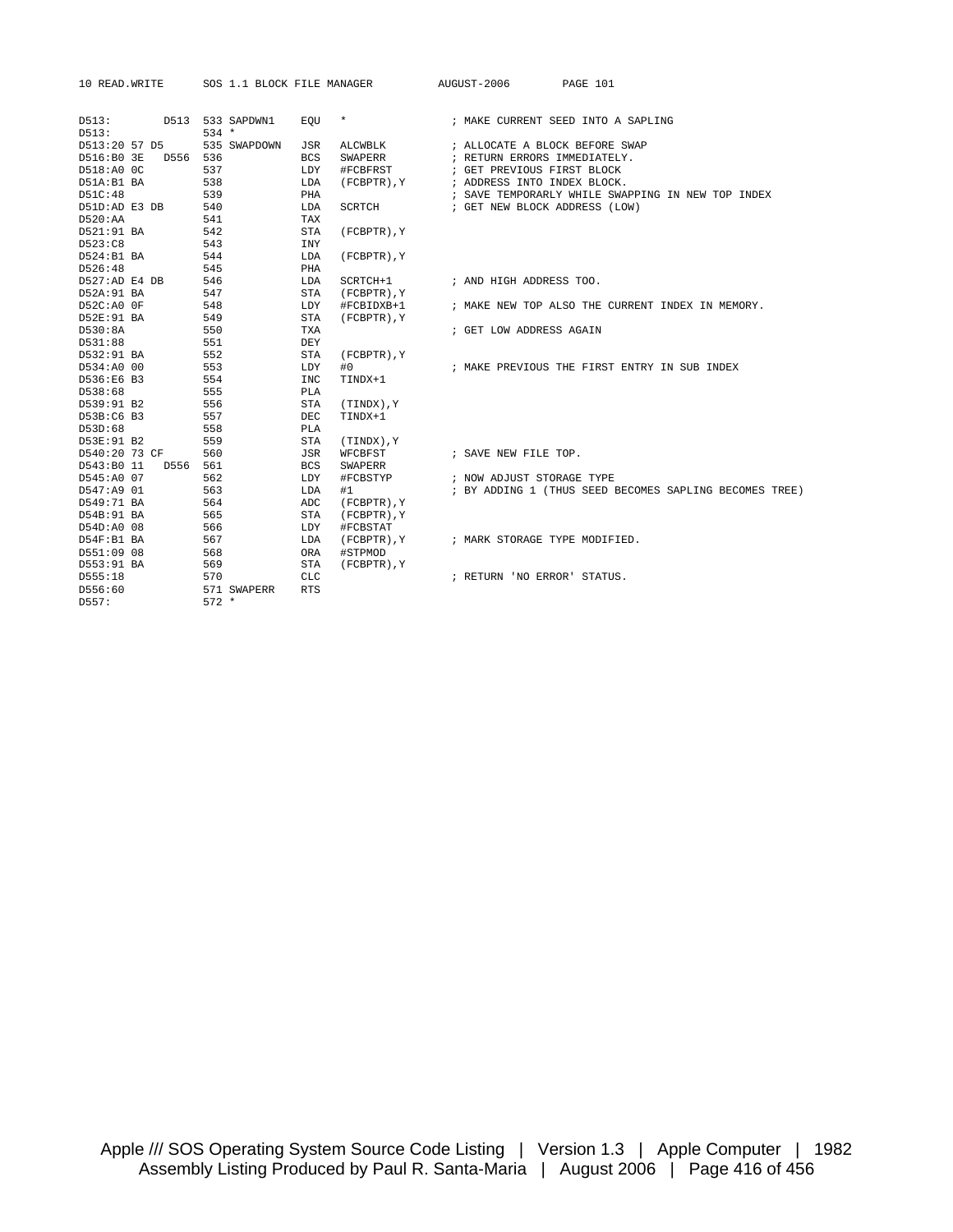| 10 READ. WRITE      |          | SOS 1.1 BLOCK FILE MANAGER |                |                                                 | AUGUST-2006               | PAGE 102                                             |
|---------------------|----------|----------------------------|----------------|-------------------------------------------------|---------------------------|------------------------------------------------------|
| D557:20 9C CA       |          | 574 ALCWBLK                | JSR            | <b>ALC1BLK</b>                                  |                           |                                                      |
| D55A:B0 1B          | D577 575 |                            | BCS            | ALUSERR                                         |                           |                                                      |
| D55C:A0 18          | 576      |                            | LDY            | #FCBUSE                                         |                           |                                                      |
| D55E:B1 BA          | 577      |                            | LDA            | (FCBPTR), Y                                     |                           | ; BUMP CURRENT USAGE COUNT BY 1.                     |
| D560:18             | 578      |                            | <b>CLC</b>     |                                                 |                           |                                                      |
| D561:69 01          | 579      |                            | ADC            | #1                                              |                           |                                                      |
| D563:91 BA          | 580      |                            | STA            | (FCBPTR), Y                                     |                           |                                                      |
| D565:90 07 D56E 581 |          |                            | BCC            | INCUSG1                                         |                           |                                                      |
| D567:C8             | 582      |                            | INY            |                                                 |                           |                                                      |
| D568:B1 BA          | 583      |                            | LDA            | $(FCBPTR)$ , $Y$                                |                           |                                                      |
| D56A:69 00          | 584      |                            | ADC            | #0                                              |                           |                                                      |
| D56C:91 BA          | 585      |                            | STA            | (FCBPTR), Y                                     |                           |                                                      |
| D56E:A0 08          |          | 586 INCUSG1                | LDY            | #FCBSTAT                                        | ; MARK USAGE AS MODIFIED. |                                                      |
| D570:B1 BA          | 587      |                            | LDA            | (FCBPTR), Y                                     |                           |                                                      |
| D572:09 10          | 588      |                            | ORA            | #USEMOD                                         |                           |                                                      |
| D574:91 BA          | 589      |                            | STA            | (FCBPTR), Y                                     |                           |                                                      |
| D576:18             | 590      |                            | CLC            |                                                 | ; INDICATE NO ERROR       |                                                      |
| D577:60             |          | 591 ALUSERR                | <b>RTS</b>     |                                                 | ; ALL DONE                |                                                      |
| D578:               | 592 *    |                            |                |                                                 |                           |                                                      |
| D578:A0 08          |          | 593 TSTWPROT LDY           |                | #FCBSTAT                                        |                           | ; CHECK FOR A 'NEVER BEEN MODIFIED' CONDITION        |
| D57A:B1 BA          | 594      |                            | LDA            | (FCBPTR), Y                                     | ; GET STATUS BYTE         |                                                      |
| D57C:29 F0          | 595      |                            | AND            | #USEMOD+DATMOD+IDXMOD+EOFMOD                    |                           |                                                      |
| D57E:18             | 596      |                            | CLC            |                                                 | ; ANTICIPATE WRITE OK     |                                                      |
| D57F:D0 F6          | D577 597 |                            | BNE            | ALUSERR                                         | ; ORDINARY RTS            |                                                      |
| D581:A0 01          | 598      |                            | LDY            | #FCBDEVN                                        |                           | ; GET FILE'S DEVICE NUMBER                           |
| D583:B1 BA          | 599      |                            | LDA            | (FCBPTR), Y                                     |                           |                                                      |
| D585:85 35          | 600      |                            | STA            | DEVNUM                                          |                           | ; GET CURRENT STATUS OF BLOCK DEVICE                 |
| D587:A9 02          |          | 601 TWRPROT1 LDA           |                | #STATCMD                                        |                           |                                                      |
| D589:85 CO          | 602      |                            | STA            | DHPCMD                                          |                           |                                                      |
| D58B:A9 00          | 603      |                            | LDA            | #STATSUB                                        |                           | ; STORE SUB COMMAND OF STATUS CALL                   |
| D58D:85 C2          | 604      |                            | STA            | <b>DSTATREQ</b>                                 |                           |                                                      |
| D58F:A9 BC          | 605      |                            | LDA            | #>TWRCODE                                       |                           |                                                      |
| D591:85 C3          | 606      |                            | STA            | DSTATBFL                                        |                           | ; FETCH RETURN CODE IN SCRATCH AREA                  |
| D593:A9 D5          | 607      |                            | LDA            | # <twrcode< td=""><td></td><td></td></twrcode<> |                           |                                                      |
| D595:85 C4          | 608      |                            | STA            | DSTATBFH                                        |                           |                                                      |
| D597:A9 00          | 609      |                            | LDA            | #0                                              |                           | ; MAKE SURE REGULAR RAM IS SELECTED (NO BANKS)       |
| D599:8D C4 14       | 610      |                            | STA            | SISDSTAT                                        |                           |                                                      |
| D59C:8D 00 00       | 611      |                            | STA            | SERR                                            | ; CLEAR GLOBAL ERROR FLAG |                                                      |
| D59F:A5 35          | 612      |                            | LDA            | DEVNUM                                          | ; SET UP LAST PARM        |                                                      |
| D5A1:85 C1          | 613      |                            | STA            | UNITNUM                                         | ; FOR DEVICE CALL         |                                                      |
| D5A3:20 00 00       | 614      |                            | JSR            | <b>DMGR</b>                                     | ; MAKE THE EXTERNAL CALL  |                                                      |
| D5A6:B0 08          | D5B0 615 |                            | BCS            | WPROTRET                                        |                           | ; RETURN ANY SPECIFIC ERRORS                         |
| D5A8:AD BC D5       | 616      |                            | LDA            | TWRCODE                                         | ; GET STATUS BYTE         |                                                      |
| D5AB:4A             | 617      |                            | LSR            | Α                                               |                           | ; SHIFT WRITE PROTECT STATE INTO CARRY               |
| D5AC:4A             | 618      |                            | LSR            | Α                                               |                           |                                                      |
| D5AD:A9 00          | 619      |                            | LDA            | #XNOWRITE                                       |                           | ; ANTICIPATE WRITE PROTECTED.                        |
| D5AF:60             | 620      |                            | RTS            |                                                 | ; CARRY IS INDETERMINATE  |                                                      |
| DBB0:               |          | D5B0 621 WPROTRET EQU      |                | $\star$                                         |                           |                                                      |
| D5B0:C9 00          | 622      |                            | $\texttt{CMP}$ | #XDISKSW                                        |                           | ; IF EXPLICITLY DISK SWITCH                          |
| D5B2:D0 05 D5B9 623 |          |                            | BNE            | WPROT1                                          |                           | ; BRANCH IF XNODRIVE OR XNOWRITE                     |
| D5B4:8D BB D5 624   |          |                            | STA            | DSWGLOB                                         |                           | ; IF DISKSW, FLAG UNTIL ENTIRE OPERATION IS COMPLETE |
| D5B7:18             | 625      |                            | CLC            |                                                 |                           |                                                      |
| D5B8:60             | 626      |                            | <b>RTS</b>     |                                                 |                           | ; DISKSWITCH DOESNT SET CARRY                        |
| D5B9:38             |          | 627 WPROT1                 | <b>SEC</b>     |                                                 |                           |                                                      |
| DBB:60              | 628      |                            | <b>RTS</b>     |                                                 |                           |                                                      |
| D5BB:               |          | 0001 629 DSWGLOB           | DS             | $\mathbf{1}$                                    | ; DISK SWITCH GLOBAL      |                                                      |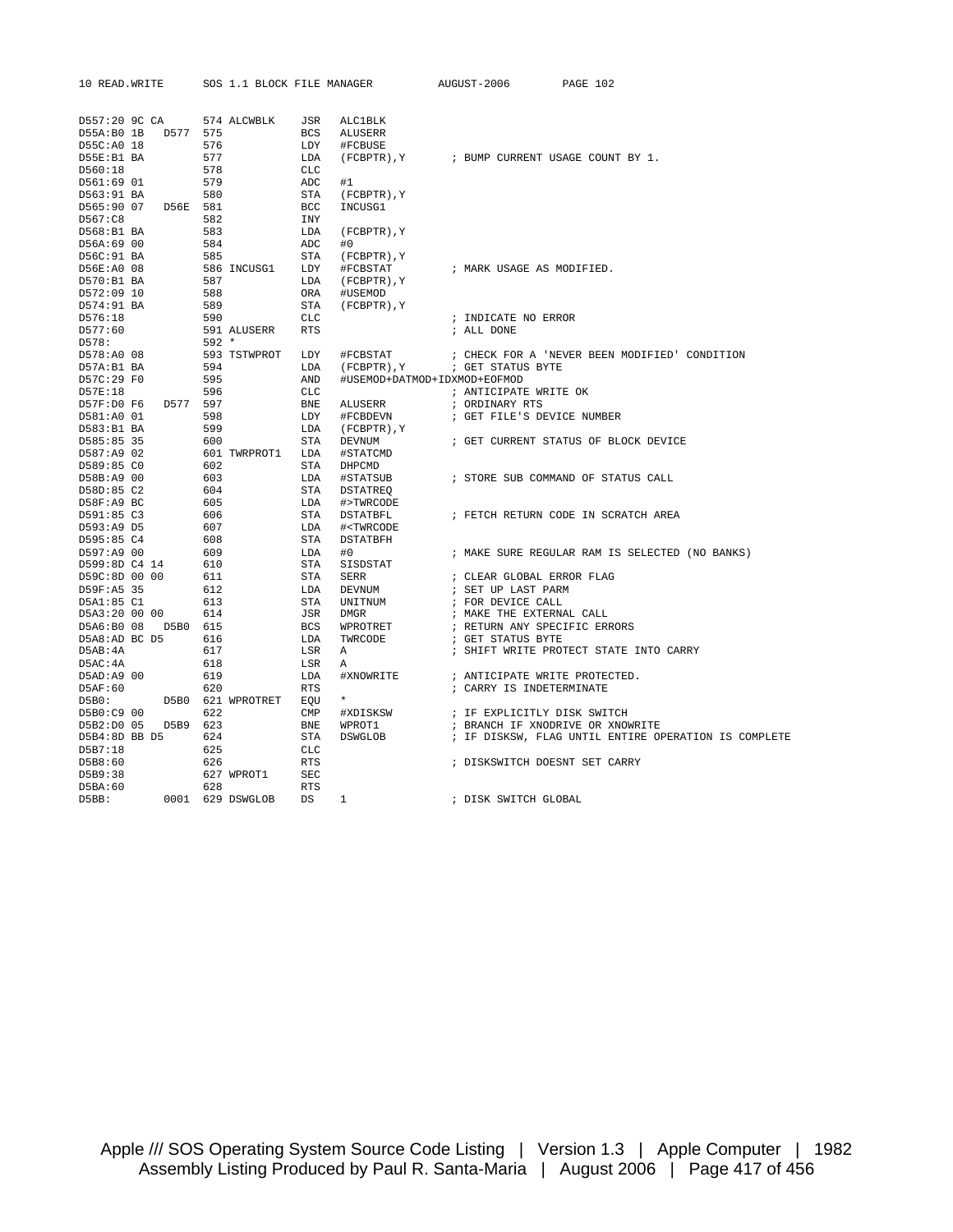| 10 READ. WRITE |  | ! BLOCK FILE MANAGER | AUGUST-2006 | 103<br>PAGE |
|----------------|--|----------------------|-------------|-------------|
|                |  |                      |             |             |

| D5BC: |         | 0001 630 TWRCODE DS |  |  |  | ; A RARE EMBEDDED TEMP STORE |  |
|-------|---------|---------------------|--|--|--|------------------------------|--|
| D5BD: | $631 *$ |                     |  |  |  |                              |  |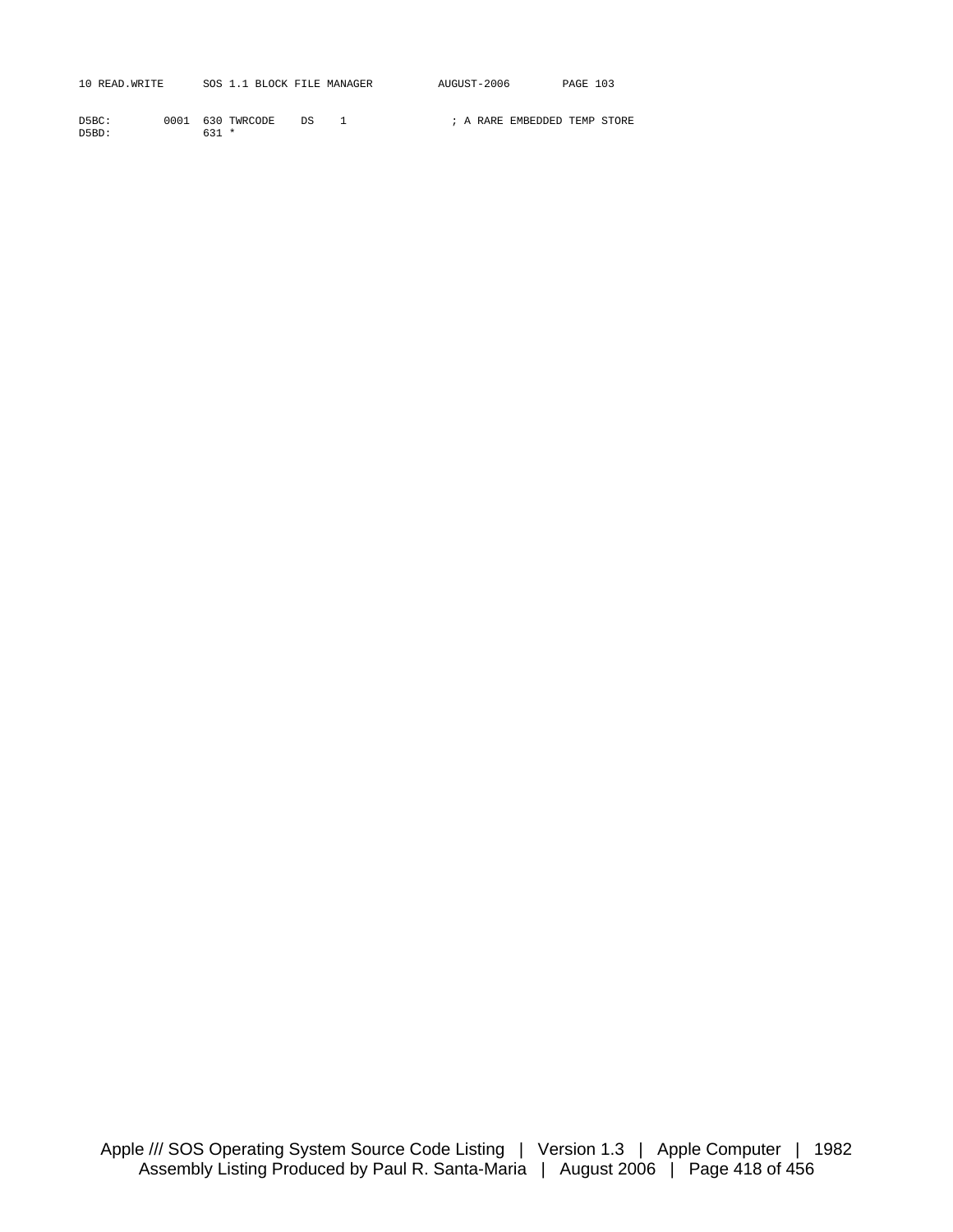|                                                        |                                  | 10 READ.WRITE SOS 1.1 BLOCK FILE MANAGER AUGUST-2006                                                                                                                                                           |                                                                                                                       | PAGE 104                                                                                            |  |  |  |  |  |
|--------------------------------------------------------|----------------------------------|----------------------------------------------------------------------------------------------------------------------------------------------------------------------------------------------------------------|-----------------------------------------------------------------------------------------------------------------------|-----------------------------------------------------------------------------------------------------|--|--|--|--|--|
| D5BD:<br>D5BD:<br>D5BD:<br>D5BD:                       | $633 *$                          | 634 * MEMORY 'WRAP-AROUND' ADJUST ROUTINE. THIS ROUTINE ADJUSTS<br>635 * ADDRESSES THAT CROSS BANK PAIR BOUNDARIES. ON ENTRY, X CONTAINS<br>636 * THE OFFSET OF THE ZERO PAGE EXTENDED POINTER TO BE ADJUSTED. |                                                                                                                       |                                                                                                     |  |  |  |  |  |
| D5BD:<br>D5BD:<br>D5BD:<br>D5BD:                       | $640 *$                          | 637 * ON EXIT, THE POINTER WILL HAVE BEEN ADJUSTED, IF NECESSARY,<br>638 * AND THE ASSOCIATED X-BYTE WILL ALSO HAVE BEEN ADJUSTED.<br>639 * ONLY ADDRESSES IN THE RANGE \$8200-\$8E00 WILL BE ADJUSTED.        |                                                                                                                       |                                                                                                     |  |  |  |  |  |
| D5BD:<br>D5BD:<br>D5BD:                                | $643 *$                          | 642 * THIS ROUTINE LEAVES X UNCHANGED.                                                                                                                                                                         |                                                                                                                       | 641 * UPON EXIT, A CONTAINS HIGH BYTE OF ADDRESS & Y CONTAINS UPDATED X-BYTE.                       |  |  |  |  |  |
| D5BD:B5 01<br>D5BF:BC 01 14                            | 644 WRAPADJ<br>645               | LDA<br>LDY                                                                                                                                                                                                     | SISTER+1.X ; CHECK X-BYTE <srs 82.162=""></srs>                                                                       |                                                                                                     |  |  |  |  |  |
| D5C2:10 10<br>D5D4<br>D5C4:C9 82<br>D5C6:90 0C<br>D5D4 | 646<br>647<br>648                | <b>BPL</b><br>WRAPDNE<br>#\$82<br>CMP<br><b>BCC</b><br>WRAPDNE                                                                                                                                                 | ; NO <srs 82.162=""></srs>                                                                                            | ; NOT AN EXTENDED ADDRESS. <srs 82.162=""><br/>; DOES IT NEED UPDATING? <srs 82.162=""></srs></srs> |  |  |  |  |  |
| D5C8:C0 8F<br>D5CA:B0 08<br>D5D4<br>D5CC:29 7F         | 649<br>650<br>651                | $\#S8F$<br>CPY<br><b>BCS</b><br>#STF<br>AND                                                                                                                                                                    | ; SPECIAL BANK? <srs 82.162=""><br/>WRAPDNE : NO <srs 82.162=""></srs></srs>                                          | ; ADJUST THE ADDRESS <srs 82.162=""></srs>                                                          |  |  |  |  |  |
| D5CE: 95 01<br>D5D0:FE 01 14<br>D5D3:C8                | 652<br>653<br>654                | STA<br>$1 \times$<br>INC<br>SISTER+1,X<br><b>TNY</b>                                                                                                                                                           | ; UPDATE <srs 82.162=""><br/>; INCREMENT X-BYTE <srs 82.162=""><br/>; UPDATE Y ALSO <srs 82.162=""></srs></srs></srs> |                                                                                                     |  |  |  |  |  |
| D5D4:<br>D5D4:60<br>D5D5:                              | $655*$<br>656 WRAPDNE<br>$657 *$ | <b>RTS</b>                                                                                                                                                                                                     |                                                                                                                       | ; RETURN VALID HIGH ADDRESS AND BANK BYTE.                                                          |  |  |  |  |  |
| D5D5:                                                  | 658                              | <b>CHN</b><br>CLOSE.EOF                                                                                                                                                                                        |                                                                                                                       |                                                                                                     |  |  |  |  |  |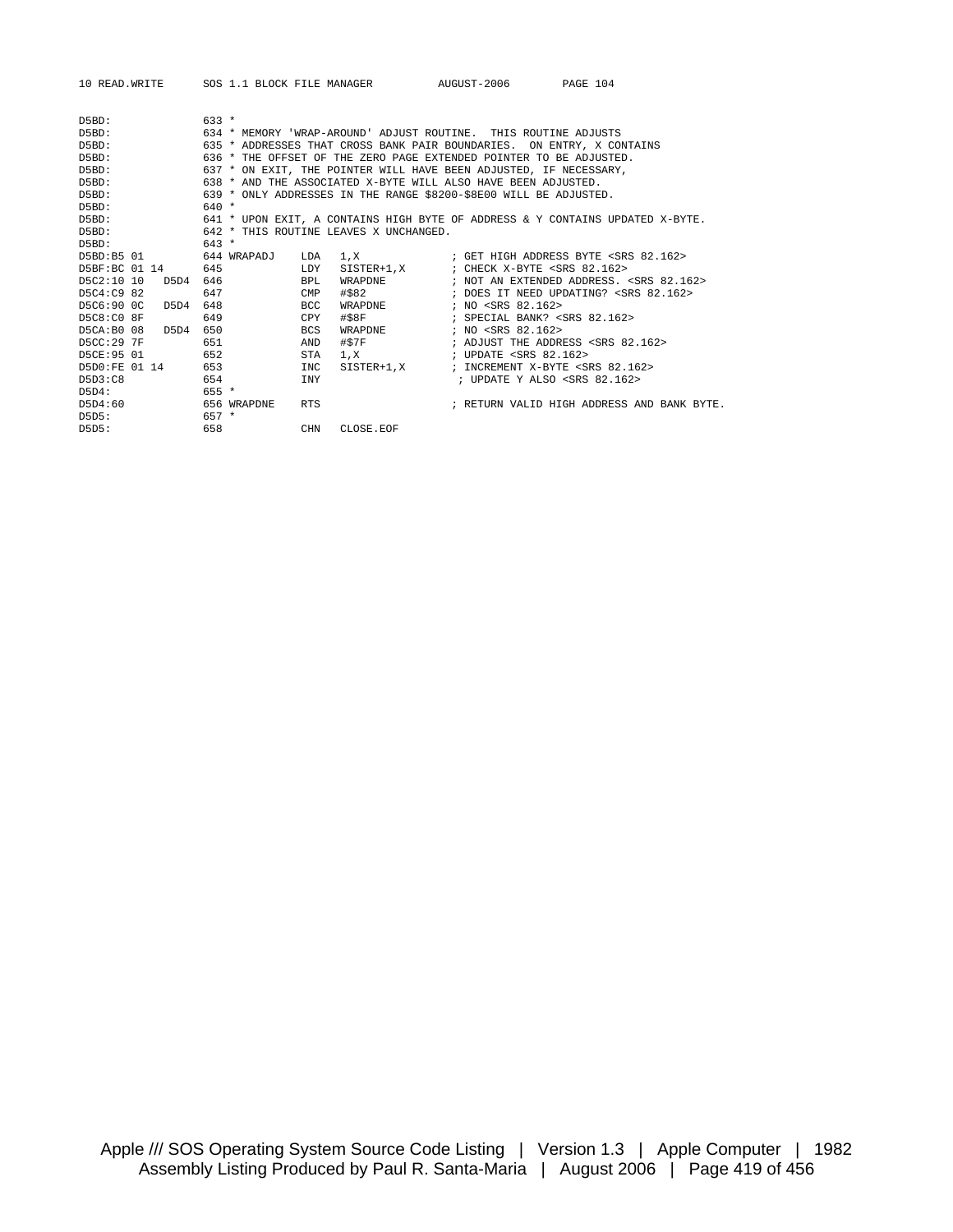| 11 CLOSE.EO |  |
|-------------|--|
|-------------|--|

PE SOS 1.1 BLOCK FILE MANAGER AUGUST-2006 PAGE 105

| D5D5:                       |      | $2 *$      |                   |                          |                                                    |
|-----------------------------|------|------------|-------------------|--------------------------|----------------------------------------------------|
| D5D5:                       |      | $3*$       |                   |                          |                                                    |
| D5D5:A5 A1                  |      | 4 CLOSE    | LDA               | C.REFNUM                 | ; CLOSE ALL?                                       |
| D5D7:D0 40 D619             |      | 5          | BNE               | CLOSE1                   | ; NO, JUST ONE OF 'EM                              |
| D5D9:8D 18 D6               |      | 6          | STA               | CFERR                    | ; CLEAR GLOBAL CLOSE ERROR                         |
| D5DC:20 81 D7               |      | 7          | JSR               | GFCBADR                  | ; SET UP POINTER TO FCB                            |
| D5DF:A9 00                  |      | 8 CLOSALL  | LDA               | #0                       | ; BEGIN AT THE BEGINNING.                          |
| D5E1:85 BA                  |      | 9 CLSALL1  | <b>STA</b>        | FCBPTR                   | ; SAVE CURRENT LOW BYTE OF POINTER                 |
| D5E3:A0 1B                  |      | 10         | LDY               | #FCBLEVL                 | ; FETCH THE LEVEL AT WHICH                         |
| D5E5:B1 BA                  |      | 11         | LDA               | (FCBPTR), Y              | ; FILE WAS OPENED                                  |
| D5E7:CD 00 00               |      | 12         | CMP               | LEVEL                    | ; TEST AGAINST CURRENT GLOBAL LEVEL                |
| D5EA:90 14 D600             |      | 13         | BCC               | NXTCLOS                  | ; DONT CLOSE IF FILES LEVEL IS < GLOBAL LEVEL      |
| D5EC:A0 00                  |      | 14         | LDY               | #FCBREFN                 | ; INDEX TO REFERENCE NUMBER                        |
| D5EE:B1 BA                  |      | 15         | LDA               | (FCBPTR), Y              | ; IS THIS REFERENCE FILE OPEN?                     |
| D5F0:F0 OE D600             |      | 16         | <b>BEQ</b>        | NXTCLOS                  | ; NO, TRY NEXT.                                    |
| D5F2:20 7F D6               |      | 17         | JSR               | FLUSH2                   | ; CLEAN IT OUT                                     |
| D5F5:B0 4F D646             |      | 18         | <b>BCS</b>        | CLOSERR                  | ; RETURN FLUSH ERRORS                              |
| D5F7:20 1E D6               |      | 19         | <b>JSR</b>        | CLOSE2                   | ; UPDATE FCB & VCB                                 |
| D5FA:A4 A1                  |      | 20         | LDY               | C.REFNUM                 |                                                    |
| D5FC:F0 02                  | D600 | 21         | <b>BEO</b>        | NXTCLOS                  | ; NO ERR IF CLOSE ALL                              |
| D5FE:B0 46 D646             |      | 22         | <b>BCS</b>        | CLOSERR                  |                                                    |
| D600:A5 BA                  |      | 23 NXTCLOS | LDA               | FCBPTR                   | ; BUMP POINTER TO NEXT FILE CONTROL BLOCK.         |
| D602:18                     |      | 24         | <b>CLC</b>        |                          |                                                    |
| D603:69 20                  |      | 25         | ADC               | #\$20                    |                                                    |
| D605:90 DA                  | D5E1 | 26         | <b>BCC</b>        | CLSALL1                  | ; BRANCH IF WITHIN SAME PAGE.                      |
| D607:A5 BB                  |      | 27         | LDA               | FCBPTR+1                 |                                                    |
| D609:E6 BB                  |      | 28         | <b>INC</b>        | FCBPTR+1                 | ; BUMP TO NEXT PAGE.                               |
| D60B:CD 28 00               |      | 29         | <b>CMP</b>        | FCBADDRH                 | ; HAVE WE CHECKED BOTH PAGES?                      |
| D60E:F0 CF                  | D5DF | 30         | <b>BEQ</b>        | CLOSALL                  | ; YES, RETURN NO ERROR.                            |
| D610:18                     |      | 31         | <b>CLC</b>        |                          |                                                    |
| D611:AD 18 D6               |      | 32         | LDA               | CFERR                    | ; ON FINAL CLOSE OF CLOSE ALL REPORT LOGGED ERRORS |
| D614:F0 01 D617             |      | 33         | <b>BEO</b>        | C3                       | ; BRANCH IF NO ERRORS                              |
| D616:38                     |      | 34         | <b>SEC</b>        |                          |                                                    |
| D617:60                     |      | 35 C3      | <b>RTS</b>        |                          |                                                    |
| D618:                       |      | $36 *$     |                   |                          |                                                    |
| D618:                       |      | $37 *$     |                   |                          |                                                    |
| D618:                       | 0001 | 38 CFERR   | DS                | 1                        | ; GLOBAL ERROR FLAG FOR FLUSH AND CLOSE ALL        |
| D619:                       |      | $39 *$     |                   |                          |                                                    |
| D619:                       |      | $40*$      |                   |                          |                                                    |
| D619:20 87 D6               |      | 41 CLOSE1  | JSR               | FLUSH1                   | ; FLUSH FILE FIRST (INCLUDING UPDATING BIT MAP)    |
| D61C:B0 28 D646 42          |      |            | <b>BCS</b>        | CLOSERR                  |                                                    |
| D61E:A0 0B                  |      | 43 CLOSE2  | LDY               | #FCBBUFN                 |                                                    |
| D620:B1 BA                  |      | 44<br>45   | LDA<br><b>JSR</b> | (FCBPTR), Y              |                                                    |
| D622:20 00 00<br>D625:B0 1F | D646 | 46         | <b>BCS</b>        | <b>RELBUF</b><br>CLOSERR |                                                    |
|                             |      |            |                   |                          |                                                    |
| D627:A9 00<br>D629:A0 00    |      | 47<br>48   | LDA<br>LDY        | #0                       |                                                    |
| D62B:91 BA                  |      | 49         | <b>STA</b>        | #FCBREFN                 |                                                    |
| D62D:CB                     |      | 50         | <b>INY</b>        | (FCBPTR), Y              | ; BUMP TO 'FCBDEVN'                                |
| $D62E: B1$ BA               |      | 51         | LDA               |                          |                                                    |
| D630:85 35                  |      | 52         | <b>STA</b>        | (FCBPTR), Y<br>DEVNUM    | ; GO LOOK FOR ASSOCIATED VCB.                      |
| D632:20 48 C8               |      | 53         | JSR               | DEVVCB                   |                                                    |
| D635:A6 B6                  |      | 54         | LDX               | VCBPTR                   | ; GET VCBPTR                                       |
| D637:DE 1E 11               |      | 55         | DEC               |                          | VCB+VCBOPNC, X ; INDICATE ONE LESS FILE OPEN.      |
| D63A:D0 08 D644             |      | 56         | <b>BNE</b>        | CLOSEND                  | ; BRANCH IF THAT WASN'T THE LAST                   |
| D63C:BD 11 11               |      | 57         | LDA               | VCB+VCBSTAT, X           |                                                    |
|                             |      |            |                   |                          |                                                    |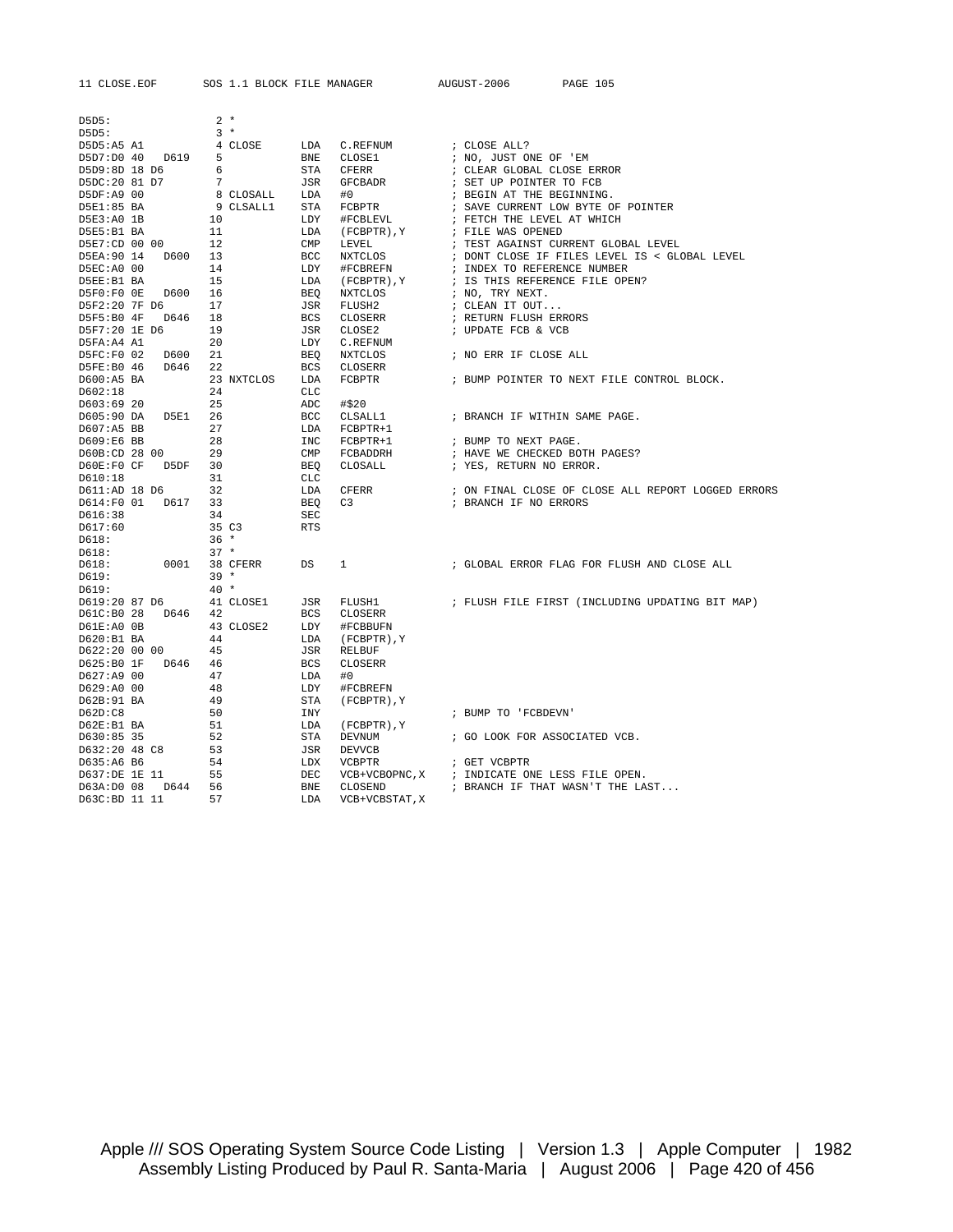| 11 CLOSE.EOF  |            | SOS 1.1 BLOCK FILE MANAGER | AUGUST-2006            | PAGE 106                       |
|---------------|------------|----------------------------|------------------------|--------------------------------|
| D63F:29 7F    | 58         | #STF<br>AND                | STRIP 'FILES OPEN' BIT |                                |
| D641:9D 11 11 | 59         | VCB+VCBSTAT.X<br>STA       |                        |                                |
| D644:18       | 60 CLOSEND | <b>CLC</b>                 |                        |                                |
| D645:60       | 61         | <b>RTS</b>                 |                        |                                |
| D646:4C 78 D7 | 62 CLOSERR | JMP<br>GLBERR              |                        | ; DON'T REPORT CLOSALL ERR NOW |
| D649:         | $63 *$     |                            |                        |                                |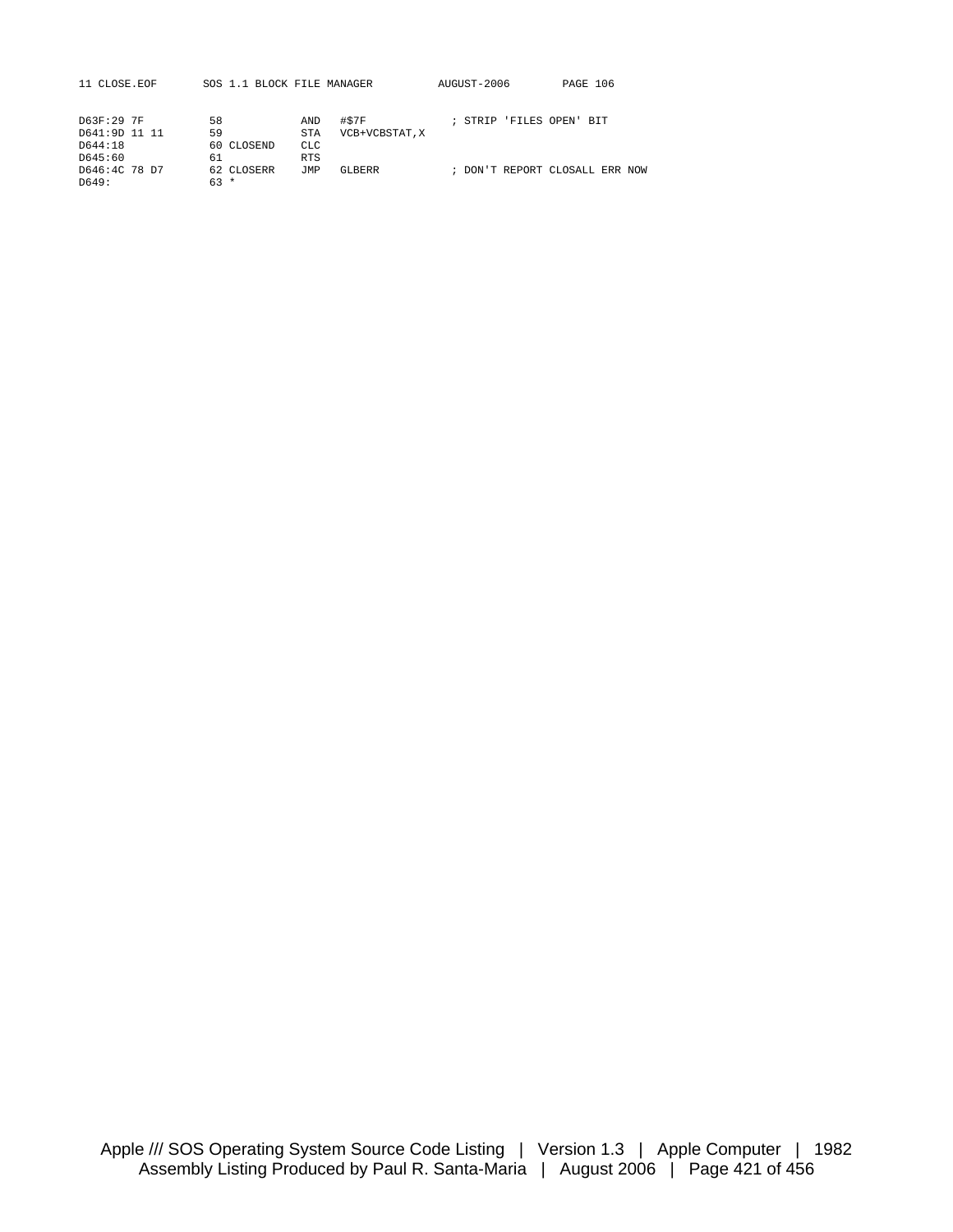D649: 65 \*<br>D649:A5 A1 66 FLUSH D649:A5 A1 66 FLUSH LDA C.REFNUM ; FLUSH ALL?  $\begin{tabular}{lllllllllll} \texttt{D64B:DD} & 3A & D687 & 67 &\texttt{BNE} & \texttt{FLUSH1} & & \texttt{; NO, JUST ONE OF 'EM} \\ \texttt{D64D:8D 18 D6} & 68 & \texttt{STA} & \texttt{CFERR} & & \texttt{; CLBAR GLOBAL FLUSH} \end{tabular}$ D64D:8D 18 D6 68 STA CFERR ; CLEAR GLOBAL FLUSH ERROR D650:20 81 D7 69 JSR GFCBADR ; SET UP POINTER TO FCB<br>D653:A9 00 70 FLSHALL LDA #0 ; BEGIN AT THE BEGINNING. 00 10 70 FLSHALL LDA #0<br>0653:A9 00 70 FLSHALL STA FCBPTR STA FCBPTR ; SAVE CURRENT LOW BYTE OF POINTER<br>LDY #FCBREFN ; INDEX TO REFERENCE NUMBER<br>LDA (FCBPTR), Y ; IS THIS REFERENCE FILE OPEN? D657:A0 00 72 LDY #FCBREFN ; INDEX TO REFERENCE NUMBER D659:B1 BA 73 LDA (FCBPTR),Y ; IS THIS REFERENCE FILE OPEN? D65B:F0 07 D664 74 BEQ NXFLUSH ; NO, TRY NEXT. JSR FLUSH2 : CLEAN IT OUT...<br>BCS FLSHERR : RETURN ANY ERRORS D660:B0 1A D67C 76<br>D662: 77 \* D662: 77<br>D662:B0 E2 D646 78 D662:B0 E2 D646 78 BCS CLOSERR D664:A5 BA 79 NXFLUSH LDA FCBPTR ; BUMP POINTER TO NEXT FILE CONTROL BLOCK.  $D664:AB$  BA D667:69 20 81 ADC #\$20 D669:90 EA D655 82 BCC FLSHAL1 ; BRANCH IF WITHIN SAME PAGE.<br>D66B:A5 BB 83 I.DA FCBPTR+1 D66B:A5 BB 83 LDA FCBPTR+1 D66D:E6 BB 84 INC FCBPTR+1 ; BUMP TO NEXT PAGE. 85 CMP FCBADDRH ; HAVE WE CHECKED BOTH PAGES? D672:F0 DF D653 86 BEQ FLSHALL ; YES, RETURN NO ERROR. CLC<br>D675:AD 18 D6 88 LDA CFERR<br>D678:F0 01 D67B 89 BEO F3 ON LAST FLUSH OF A FLUSH(0)<br>BRANCH IF NO LOGGED ERRORS  $D678:FO 01$   $D67B$  89 D67A:38 90 SEC ; REPORT ERROR NOW  $D67B:60$ <br> $D67C:4C$  78 D7 92 FLSHEI 92 FLSHERR JMP GLBERR : FLUSH ALL OR ONE? 07F: 93 \*<br>D67F:20 A0 BE 94 FLUSH2 JSR FNDFCBUF<br>RECORDED RESOLUTE PECTETING D67F:20 A0 BE 94 FLUSH2 JSR FNDFCBUF ; MUST SET UP ASSOCIATED VCB AN BUFFER LOCATIONS FIRST. D682:90 0D D691 95 BCC FLUSH2A ; BRANCH IF NO ERROR ENCOUNTERED.<br>D684:4C 78 D7 96 JMP GLBERR ; CHECK FOR CLOSE OR FLUSH ALL : CHECK FOR CLOSE OR FLUSH ALL D687: 97 \* D687:A9 00 98 FLUSH1 LDA #0 ; CLEAR D689:8D 18 D6 99 STA CFERR ; GLOBAL ERROR FOR NORMAL REFNUM FLUSH ; SET UP POINTER TO FCB USER REFERENCES<br>; RETURN ANY ERRORS  $D68F:B0$  EB  $D67C$  101 D691:A0 09 102 FLUSH2A LDY #FCBATTR ; TEST TO SEE IF FILE IS D693:B1 BA 103 LDA (FCBPTR), Y ; MODIFIED. FIRST TEST WRITE ENABLED. D695:29 02 104 AND #WRITEN D697:F0 DB D674 105 BEQ FLUSHEND ; BRANCH IF 'READ ONLY' D699:A0 1C 106 LDY #FCBDIRTY ; SEE IF EOF HAS BEEN MODIFIED<br>D69B:B1 BA 107 LDA (FCBPTR),Y DE (FCBPTR), Y<br>BMI FLUSH2B<br>LDY #FCBSTAT<br>LDA (FCBPTR), Y<br>AND #USEMOD+EOFN D69D:30 08 D6A7 108 BMI FLUSH2B ; BRANCH IF IT HAS<br>D69F:A0 08 109 LDY #FCBSTAT ; NOW TEST FOR DAT. D69F:A0 08 109 LDY #FCBSTAT ; NOW TEST FOR DATA MODIFIED.<br>D6A1:B1 BA 110 LDA (FCBPTR).Y ; (IN OTHER WORDS: WAS FILE A ; (IN OTHER WORDS: WAS FILE ACTUALLY D6A3:29 70 111 AND #USEMOD+EOFMOD+DATMOD ; WRITTEN TO WHILE IT'S BEEN OPEN?)<br>D6A5:F0 CD D674 112 BEO FLUSHEND ; BRANCH IF FILE NOT MODIFIED. D6A5:F0 CD D674 112 BEQ FLUSHEND ; BRANCH IF FILE NOT MODIFIED. D6A5:F0 CD D674 112 BEQ FLUSHEND ; BRANCH IF FILE NOT M<br>
D6A7:20 87 D5 113 FLUSH2B JSR TWRPROT1 ; DISK SWITCH CHECKING<br>
D6AA:AD BB D5 114 LDA DSWGLOB LDA DSWGLOB<br>BEQ FLUSH2C D6AD:F0 04 D6B3 115 BEQ FLUSH2C ; BRANCH IF NO SWITCH<br>D6AF:A9 00 116 LDA #XDISKSW<br>D6B1:38 117 SEC D6AF:A9 00 116<br>D6B1:38 117  $D6B1:38$ <br> $D6B2:60$ D6B2:60 118 RTS ; FORCES A VERIFIED RETRY D6B3:A0 08 119 FLUSH2C LDY #FCBSTAT ; NOW TEST FOR DATA MODIF : NOW TEST FOR DATA MODIFIED. D6B5:B1 BA 120 LDA (FCBPTR),Y

11 CLOSE.EOF SOS 1.1 BLOCK FILE MANAGER AUGUST-2006 PAGE 107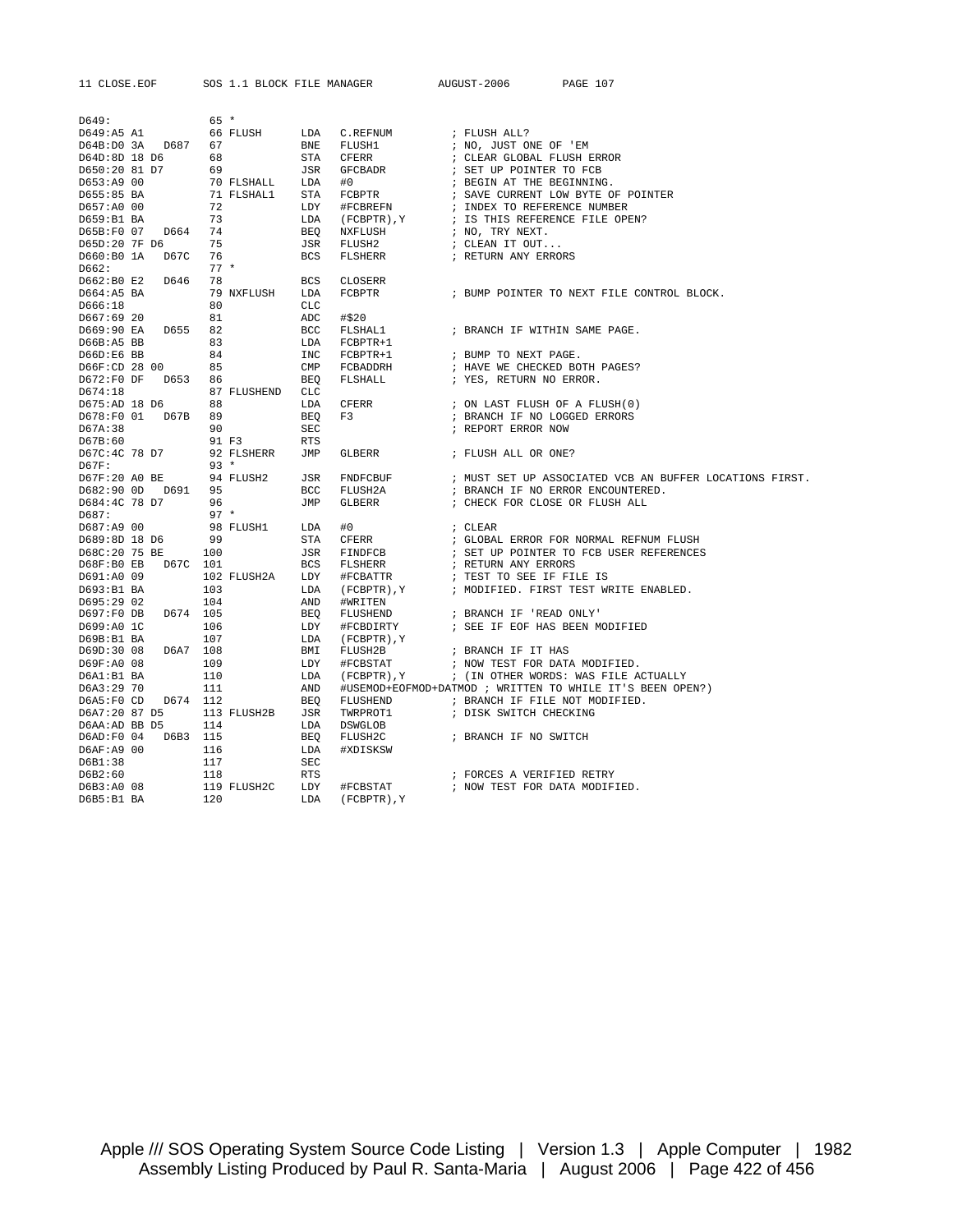| 11 CLOSE.EOF       | SOS 1.1 BLOCK FILE MANAGER |                | AUGUST-2006                  | PAGE 108                                            |
|--------------------|----------------------------|----------------|------------------------------|-----------------------------------------------------|
|                    |                            |                |                              |                                                     |
| D6B7:29 40         | 121<br>AND                 | #DATMOD        |                              | ; DOES CURRENT DATA BUFFER NEED TO BE               |
| D6B9:F0 05<br>D6C0 | 122<br><b>BEO</b>          | FLUSH3         | ; WRITTEN? BRANCH IF NOT.    |                                                     |
| D6BB:20 84 CF      | 123<br>JSR                 | WFCBDAT        | ; IF SO, GO WRITE IT STUPID! |                                                     |
| D67C<br>D6BE:B0 BC | 124<br><b>BCS</b>          | <b>FLSHERR</b> |                              |                                                     |
| D6C0:A0 08         | 125 FLUSH3<br>LDY          | #FCBSTAT       |                              | ; CHECK TO SEE IF THE INDEX BLOCK (TREE FILES ONLY) |
| D6C2:B1 BA         | 126<br>LDA                 | (FCBPTR).Y     | ; NEEDS TO BE WRITTEN.       |                                                     |
| D6C4:29 80         | 127<br>AND                 | #IDXMOD        |                              |                                                     |
| D6C6:F0 05<br>D6CD | 128<br>BEO                 | FLUSH4         | ; BRANCH IF NOT              |                                                     |
| D6C8:20 94 CF      | 129<br>JSR                 | WFCBIDX        |                              |                                                     |
| D67C<br>D6CB:BO AF | 130<br><b>BCS</b>          | <b>FLSHERR</b> | ; RETURN ANY ERRORS.         |                                                     |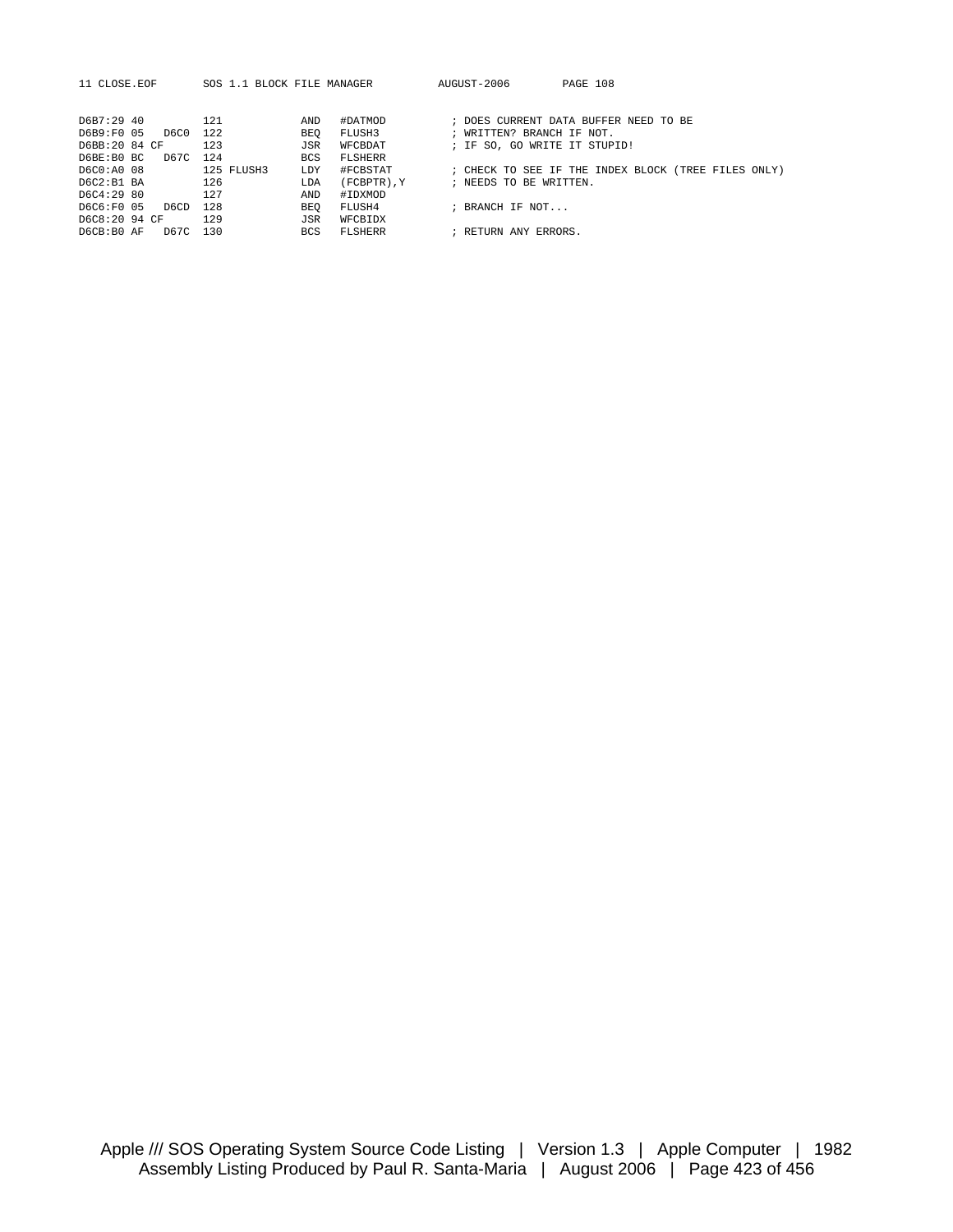| 11 CLOSE.EOF           |                |              | SOS 1.1 BLOCK FILE MANAGER AUGUST-2006 |                                    | PAGE 109                                                  |
|------------------------|----------------|--------------|----------------------------------------|------------------------------------|-----------------------------------------------------------|
|                        |                |              |                                        |                                    |                                                           |
| D6CD:                  | $132 *$        |              |                                        |                                    |                                                           |
| D6CD: A0 06            | 133 FLUSH4 LDY |              |                                        |                                    |                                                           |
| D6CF:B1 BA             | 134 OWNRMOV    |              |                                        |                                    |                                                           |
| D6D1:99 B3 DB          | 135            |              |                                        |                                    | STA D. DEV-FCBDEVN, Y ; DEFINED ORDER OF THE FILE CONTROL |
| D6D4:88                | 136            | DEY          |                                        |                                    | ; BLOCK AND THE TEMPORARY DIRECTORY AREA IN 'WORKSPC'!    |
|                        |                |              |                                        |                                    |                                                           |
| D6D5:C0 00             | 137            | CPY          | #FCBDEVN-1                             |                                    |                                                           |
| D6CF 138<br>D6D7:D0 F6 |                | BNE          | OWNRMOV                                |                                    |                                                           |
| D6D9:AD B5 DB          | 139            | LDA          | D.HEAD                                 |                                    | ; READ IN THE DIRECTORY HEADER FOR THIS FILE              |
| D6DC:85 C6             | 140            | <b>STA</b>   | BLOKNML                                |                                    |                                                           |
| D6DE:AD B6 DB          | 141            | LDA          | D.HEAD+1                               |                                    |                                                           |
| D6E1:85 C7             | 142            | STA          | BLOKNMH                                |                                    |                                                           |
| D6E3:AD B4 DB          | 143            | LDA          | D.DEV                                  |                                    |                                                           |
| D6E6:85 35             | 144            | <b>STA</b>   | DEVNUM                                 |                                    |                                                           |
| D6E8:20 58 CC          | 145            | JSR          | RDGBUF                                 |                                    | ; READ IT INTO THE GENERAL PURPOSE BUFFER                 |
| D6EB:B0 8F D67C 146    |                |              | BCS FLSHERR                            | ; BRANCH IF ERROR.                 |                                                           |
| D6ED:20 2A C6          | 147            | JSR          | MOVHED0                                | ; MOVE HEADER INFO.                |                                                           |
| D6F0:AD B7 DB          | 148            | LDA          | D.ENTBLK                               |                                    | ; GET ADDRESS OF DIRECTORY BLOCK THAT                     |
| D6F3:AC B8 DB          | 149            | LDY          | D.ENTBLK+1                             | ; CONTAINS THE FILE ENTRY.         |                                                           |
| D6F6:CD B5 DB          | 150            | $\text{CMP}$ | D.HEAD                                 |                                    | ; TEST TO SEE IF IT'S THE SAME BLOCK THAT                 |
| D6F9:D0 05 D700 151    |                | <b>BNE</b>   | FLSHEBLK                               | ; THE HEADER IS IN. BRANCH IF NOT. |                                                           |
| D6FB:CC B6 DB          | 152            | CPY          | D.HEAD+1                               |                                    |                                                           |
| D6FE:F0 07 D707 153    |                | <b>BEO</b>   | FLUSH5                                 |                                    | ; BRANCH IF HEADER BLOCK = ENTRY BLOCK.                   |
| D700:85 C6             | 154 FLSHEBLK   | STA          | BLOKNML                                |                                    |                                                           |
| D702:84 C7             | 155            | STY          | BLOKNMH                                |                                    |                                                           |
| D704:20 58 CC          | 156            | JSR          | RDGBUF                                 |                                    | ; GET BLOCK WITH FILE ENTRY IN GENERAL BUFFER.            |
| D707:20 D6 C3          | 157 FLUSH5     | JSR          | ${\tt ENTCALC}$                        | ; SET UP POINTER TO ENTRY          |                                                           |
| D70A:20 85 C4          | 158            |              | JSR MOVENTRY                           |                                    | ; MOVE ENTRY TO TEMP ENTRY BUFFER IN 'WORKSPC'            |
| D70D:A0 18             | 159            | LDY          | #FCBUSE                                | ; UPDATE 'BLOCKS USED' COUNT.      |                                                           |
| D70F:B1 BA             | 160            |              | LDA (FCBPTR), Y                        |                                    |                                                           |
| D711:8D CD DB          | 161            | STA          | DFIL+D.USAGE                           |                                    |                                                           |
| D714:C8                | 162            | <b>INY</b>   |                                        |                                    |                                                           |
| D715:B1 BA             | 163            |              | LDA (FCBPTR), Y                        |                                    |                                                           |
| D717:8D CE DB          | 164            | STA          |                                        | DFIL+D.USAGE+1 ; HI BYTE TOO       |                                                           |
| D71A:A0 15             | 165            | LDY          | #FCBEOF                                |                                    | ; AND MOVE IN END OF FILE MARK WHETHER                    |
| D71C:B1 BA             | 166 EOFUPDTE   | LDA          | (FCBPTR), Y                            | ; WE NEED TO OR NOT.               |                                                           |
| D71E:99 BA DB          | 167            | <b>STA</b>   | DFIL+D.EOF-FCBEOF, Y                   |                                    |                                                           |
| D721:C8                | 168            | INY          |                                        | ; MOVE ALL THREE BYTES.            |                                                           |
| D722:C0 18             | 169            | CPY          | #FCBEOF+3                              |                                    |                                                           |
| D724:D0 F6<br>D71C 170 |                | <b>BNE</b>   | EOFUPDTE                               |                                    |                                                           |
| D726:A0 0C             | 171            | LDY          | #FCBFRST                               | ; ALSO MOVE IN THE ADDRESS OF      |                                                           |
| D728:B1 BA             | 172            | LDA          | (FCBPTR), Y                            | ; THE FILE'S FIRST BLOCK SINCE     |                                                           |
| D72A:CB                | 173            | INY          |                                        |                                    | ; IT MIGHT HAVE CHANGED SINCE THE FILE                    |
| D72B:8D CB DB          | 174            | STA          | DFIL+D.FRST                            | ; FIRST OPENED.                    |                                                           |
| D72E:B1 BA             | 175            |              | LDA (FCBPTR), Y                        |                                    |                                                           |
| D730:8D CC DB          | 176            | <b>STA</b>   | DFIL+D.FRST+1                          |                                    |                                                           |
|                        |                |              |                                        |                                    |                                                           |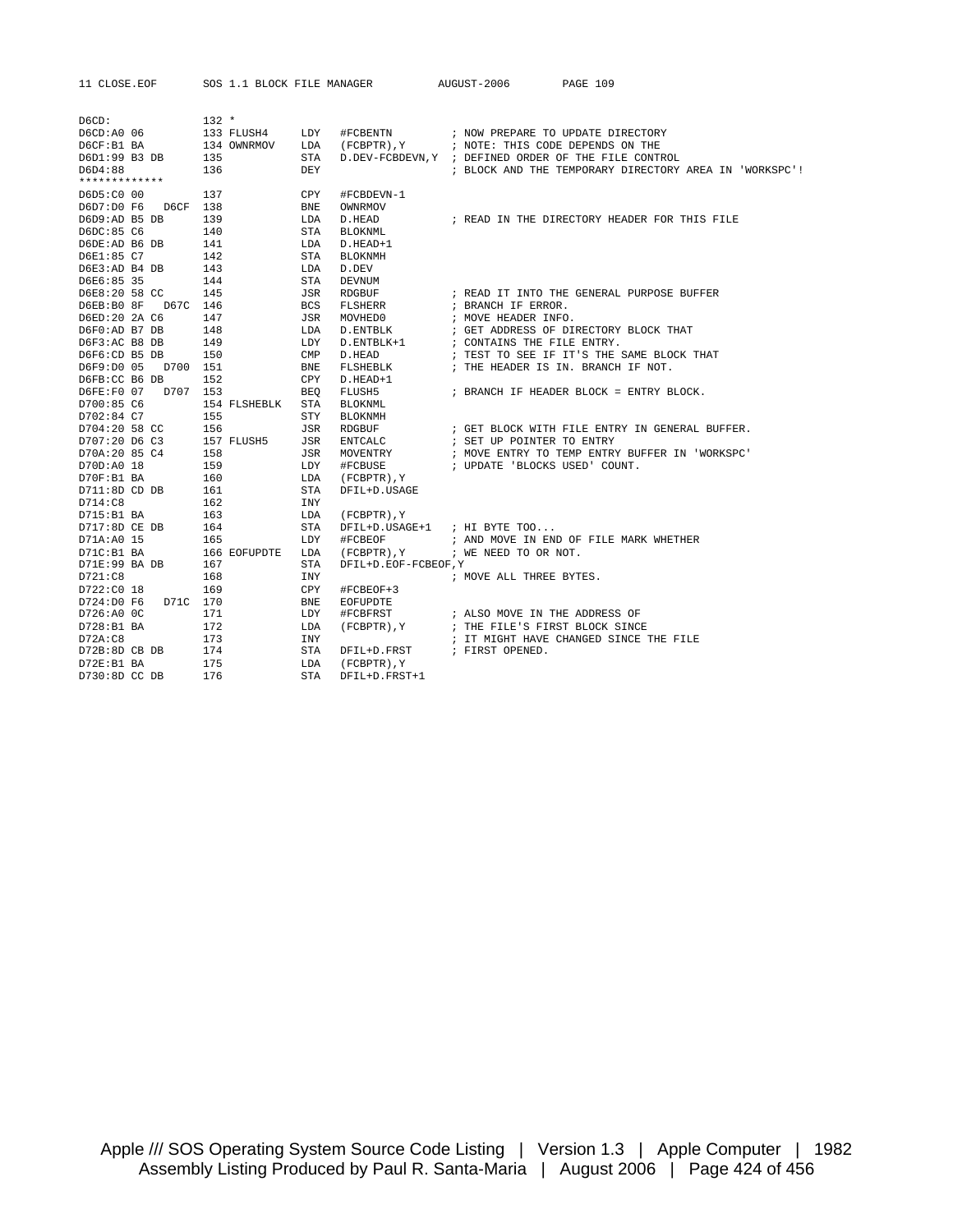| 11 CLOSE.EOF                      | SOS 1.1 BLOCK FILE MANAGER |                                            | AUGUST-2006                      | PAGE 110                                       |
|-----------------------------------|----------------------------|--------------------------------------------|----------------------------------|------------------------------------------------|
|                                   |                            |                                            |                                  |                                                |
|                                   |                            |                                            |                                  |                                                |
| D733:A0 07<br>D735:B1 BA          | 178<br>179                 | LDY<br>#FCBSTYP<br>LDA<br>(FCBPTR), Y      | ; THE STORAGE TYPE.              | ; AND THE LAST THING TO UPDATE IS              |
| D737:0A                           | 180                        | ASL<br>$\mathbb A$                         | ; (SHIFT IT INTO THE HI NIBBLE)  |                                                |
| D738:0A                           | 181                        | ASL<br>$\mathbb A$                         |                                  |                                                |
| D739:0A                           | 182                        | ASL<br>$\mathbb{A}$                        |                                  |                                                |
| D73A:0A                           | 183                        | ASL<br>Α                                   |                                  |                                                |
| D73B:8D E3 DB                     | 184                        | STA<br>SCRTCH                              |                                  |                                                |
| D73E:AD BA DB                     | 185                        | LDA<br>DFIL+D.STOR                         |                                  | ; GET OLD TYPE BYTE (IT MIGHT BE THE SAME)     |
| D741:29 OF                        | 186                        | AND<br>#SF                                 | ; STRIP OFF OLD TYPE             |                                                |
| D743:0D E3 DB                     | 187                        | SCRTCH<br>ORA                              | ; ADD IN THE NEW TYPE,           |                                                |
| D746:8D BA DB                     | 188                        | <b>STA</b><br>DFIL+D.STOR                  | ; AND PUT IT AWAY.               |                                                |
| D749:20 F0 C3                     | 189                        | JSR<br>DREVISE                             | ; GO UPDATE DIRECTORY!           |                                                |
| D74C:BO <sub>2A</sub><br>D778 190 |                            | <b>BCS</b><br>FLUSHERR                     |                                  |                                                |
| D74E:A0 1C                        | 191                        | LDY<br>#FCBDIRTY                           | ; MARK                           |                                                |
| D750:B1 BA                        | 192                        | LDA (FCBPTR), Y                            | ; FCB/DIRECTORY                  |                                                |
| D752:29 7F                        | 193                        | AND<br>#\$FF-FCBMOD                        | ; AS                             |                                                |
| D754:91 BA                        | 194                        | STA<br>(FCBPTR), Y                         | ; UNDIRTY                        |                                                |
|                                   |                            |                                            |                                  |                                                |
| D756:A2 00                        | 195                        | LDX<br>#0<br>LDA                           | ; NOW CHECK TO SEE IF A BIT MAP  |                                                |
| D758:AD B4 DB                     | 196                        | D.DEV                                      |                                  | ; IS LYING AROUND THAT SHOULD BE WRITTEN.      |
| D75B:C5 1D                        | 197                        | $\text{CMP}$<br><b>BMADEV</b>              | ; IS IT IN MAP BUFFER A?         |                                                |
| D75D:F0 06<br>D765 198            |                            | BEO BMAPUP                                 |                                  | ; YES, PUT IT ON THE DISK IF NECESSARY.        |
| D75F:A2 06                        | 199                        | LDX #BMTABSZ<br>CMP BMBDEV                 | ; SET INDEX TO BIT MAP TABLE 'B' |                                                |
| D761:C5 23                        | 200                        |                                            |                                  | ; NO, WHAT ABOUT BIT MAP BUFFER B?             |
| D763:D0 11<br>D776 201            |                            | BNE FLSHEND1                               | ; NOPE, ALL DONE.                |                                                |
| D765:B5 1C                        | 202 BMAPUP                 | LDA BMASTAT, X                             |                                  | ; TEST TO SEE IF IT'S BEEN MODIFIED.           |
| D767:10 OD<br>D776 203            |                            | BPL FLSHEND1                               | ; NOPE, ALL DONE AS I SAID.      |                                                |
| D769:86 1A                        | 204                        | STX<br><b>BMTAB</b>                        |                                  |                                                |
| D76B:20 4F CC                     | 205                        | JSR<br>WRTBMAP                             | ; GO PUT IT AWAY.                |                                                |
| D76E:B0 08<br>D778 206            |                            | <b>BCS</b><br>FLUSHERR                     |                                  |                                                |
| D770:A6 1A                        | 207                        | LDX<br><b>BMTAB</b>                        | ; MARK MAP AS UPDATED            |                                                |
| D772:A9 00                        | 208                        | LDA<br>#0                                  |                                  |                                                |
| D774:95 1C                        | 209                        | STA<br>BMASTAT, X                          |                                  |                                                |
| D776:18                           | 210 FLSHEND1               | <b>CLC</b>                                 |                                  |                                                |
| D777:60                           | 211                        | <b>RTS</b>                                 |                                  |                                                |
| D778:                             | D778 212 FLUSHERR          | $\star$<br>EOU                             | ; DROP INTO GLBERR               |                                                |
| D778:                             | $213 *$                    |                                            |                                  |                                                |
| D778:                             | D778 214 GLBERR            | EOU<br>$\star$                             | ; REPORT ERROR IMMEDIATELY       |                                                |
| D778:                             |                            | 215 * ONLY IF NOT A CLOSE ALL OR FLUSH ALL |                                  |                                                |
| D778:A6 A1                        | 216                        | LDX<br>C.REFNUM                            |                                  |                                                |
| D77A:D0 04<br>D780 217            |                            | BNE<br>GLBERR1                             | ; NOT AN 'ALL' SO REPORT NOW     |                                                |
| D77C:18                           | 218                        | CLC                                        |                                  |                                                |
| D77D:8D 18 D6                     | 219                        | STA<br>CFERR                               | ; SAVE FOR LATER                 |                                                |
| D780:60                           | 220 GLBERR1                | <b>RTS</b>                                 |                                  |                                                |
| D781:                             | $221$ *                    |                                            |                                  |                                                |
| D781:                             | $222 *$                    |                                            |                                  |                                                |
| D781:A5 29                        | 223 GFCBADR                | LDA<br>FCBANKNM                            | ; GET BANK THAT FCB IS IN        |                                                |
| D783:8D BB 14                     | 224                        | STA<br>SISFCBP                             |                                  |                                                |
| D786:AD 28 00                     | 225                        | LDA<br>FCBADDRH                            |                                  | ; AND HIGH BYTE ADDRESS OF FILE CONTORL BLOCK. |
| D789:85 BB                        | 226                        | STA<br>FCBPTR+1                            |                                  |                                                |
| D78B:60                           | 227                        | <b>RTS</b>                                 | ; SILLY THAT IT'S SO SHORT       |                                                |
| D78C:                             | $228 *$                    |                                            |                                  |                                                |
| D78C:A9 00                        | 229 SETERR                 | LDA<br>#ACCSERR                            |                                  |                                                |
| D78E:38                           | 230                        | <b>SEC</b>                                 |                                  |                                                |
| D78F:60                           | 231 EOFRETN                | <b>RTS</b>                                 |                                  |                                                |
|                                   |                            |                                            |                                  |                                                |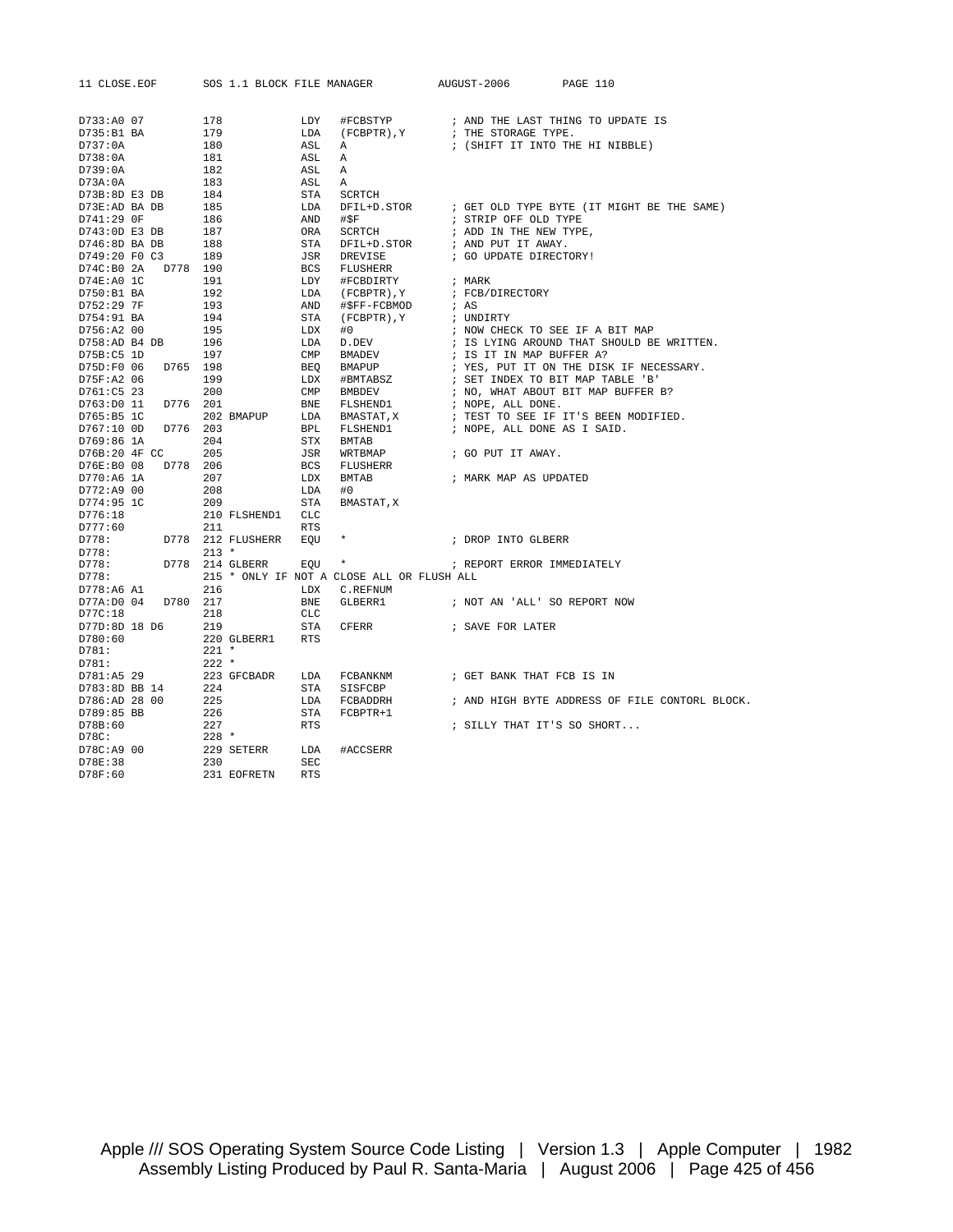| 11 CLOSE.EOF                        | SOS 1.1 BLOCK FILE MANAGER                                                                                  |                   |                | AUGUST-2006                                                                                                                                                                                                                               | PAGE 111                                                    |
|-------------------------------------|-------------------------------------------------------------------------------------------------------------|-------------------|----------------|-------------------------------------------------------------------------------------------------------------------------------------------------------------------------------------------------------------------------------------------|-------------------------------------------------------------|
|                                     |                                                                                                             |                   |                |                                                                                                                                                                                                                                           |                                                             |
| D790:                               | $233 *$                                                                                                     |                   |                |                                                                                                                                                                                                                                           |                                                             |
| D790:A0 07                          | 234 SETEOF                                                                                                  | LDY               | #FCBSTYP       |                                                                                                                                                                                                                                           | ; ONLY KNOW HOW TO MOVE EOF OF TREE TYPE                    |
| D792:B1 BA                          | 235                                                                                                         | LDA               | (FCBPTR), Y    |                                                                                                                                                                                                                                           |                                                             |
| D794:C9 04                          | 236                                                                                                         |                   | #TRETYP+1      |                                                                                                                                                                                                                                           |                                                             |
| D796:B0 F4 D78C 237                 |                                                                                                             | CMP<br>BCS<br>BCS | SETERR         | ; BRANCH IF OTHER THAN TREE                                                                                                                                                                                                               |                                                             |
| D798:A0 09                          | 238                                                                                                         | LDY               | #FCBATTR       |                                                                                                                                                                                                                                           | ; NOW CHECK TO INSURE WRITE IS ENABLED.                     |
| D79A:B1 BA                          | 239                                                                                                         |                   | (FCBPTR), Y    |                                                                                                                                                                                                                                           |                                                             |
| D79C:29 02                          | $\begin{array}{c} \text{LL} \text{.} \\ \text{AND} \\ \text{BEQ} \\ \text{.} \text{TSF} \end{array}$<br>240 |                   | #WRITEN        | ; CAN WE SET NEW EOF?                                                                                                                                                                                                                     |                                                             |
| D79E:F0 EC D78C 241                 |                                                                                                             |                   | SETERR         | ; NOPE, ACCESS ERROR.                                                                                                                                                                                                                     |                                                             |
| D7A0:20 78 D5 242                   |                                                                                                             |                   | TSTWPROT       |                                                                                                                                                                                                                                           | ; FIND OUT IF MOD IS POSIBLE (HARDWARE WRITE PROTECT)       |
| D7A3:B0 E7 D78C 243                 |                                                                                                             | <b>BCS</b>        | SETERR         |                                                                                                                                                                                                                                           |                                                             |
| D7A5:A0 17 244                      |                                                                                                             | LDY               | #FCBEOF+2      | ; SAVE OLD EOF                                                                                                                                                                                                                            |                                                             |
| D7A7:A2 02                          | LDX<br>245                                                                                                  |                   | #2             | ; SO IT CAN BE SEEN                                                                                                                                                                                                                       |                                                             |
| D7A9:B1 BA                          | 246 SETSAVE LDA                                                                                             |                   | (FCBPTR), Y    | ; WHETHER BLOCKS NEED                                                                                                                                                                                                                     |                                                             |
| D7AB:9D F0 DB                       | 247                                                                                                         |                   | OLDEOF, X      | ; TO BE RELEASED                                                                                                                                                                                                                          |                                                             |
| D7AE:88                             | STA<br>DEY<br>248                                                                                           |                   |                | ; UPON                                                                                                                                                                                                                                    |                                                             |
| D7AF:CA                             | 249                                                                                                         | DEX               |                | ; CONTRACTION                                                                                                                                                                                                                             |                                                             |
| D7B0:10 F7 D7A9 250                 |                                                                                                             | <b>BPL</b>        | SETSAVE        | ; ALL THREE BYTES OF THE EOF                                                                                                                                                                                                              |                                                             |
| D7B2:20 CD CC                       | 251                                                                                                         | JSR               | ADJMARK        |                                                                                                                                                                                                                                           | ; GET ADJUSTED END OF FILE ACCORDING TO 'C.BASE' INTO TPOS. |
| D7B5:B0 D8 D78F 252                 |                                                                                                             | <b>BCS</b>        | EOFRETN        | ; RETURN ANY ERROR IMMEDIATELY                                                                                                                                                                                                            |                                                             |
| D7B7:A2 02                          | 253                                                                                                         | LDX               | #2             |                                                                                                                                                                                                                                           |                                                             |
| D7B9:B5 2A                          | 254 NEOFPOS LDA                                                                                             |                   |                | TPOSLL, X : POSITION MARK TO NEW EOF                                                                                                                                                                                                      |                                                             |
| D7BB:95 A3                          | 255                                                                                                         | STA               | C.NEWEOF, X    |                                                                                                                                                                                                                                           |                                                             |
| D7BD: CA                            | 256                                                                                                         | DEX               |                |                                                                                                                                                                                                                                           |                                                             |
| D7BE:10 F9 D7B9 257                 |                                                                                                             | BPL               | <b>NEOFPOS</b> |                                                                                                                                                                                                                                           |                                                             |
| D7C0:A0 14                          | 258                                                                                                         | LDY               |                |                                                                                                                                                                                                                                           |                                                             |
| D7C2:A2 02                          | 259                                                                                                         | LDX               | #2             |                                                                                                                                                                                                                                           |                                                             |
| D7C4:B1 BA                          | 260 NEOFTST LDA                                                                                             |                   | (FCBPTR), Y    |                                                                                                                                                                                                                                           |                                                             |
| D7C6:D5 A3                          | 261                                                                                                         |                   | C.NEWEOF, X    |                                                                                                                                                                                                                                           | ; COMPARE UNTIL NOT EQUAL OR CARRY CLEAR                    |
| D7C8:90 0B D7D5 262                 | CMP<br>BCC                                                                                                  |                   | SETEOF1        | ; BRANCH IF EOF>MARK                                                                                                                                                                                                                      |                                                             |
| D7CA:D0 04 D7D0 263                 |                                                                                                             | BNE               | SETEOF0        | ; BRANCH IF EOF <mark< td=""><td></td></mark<>                                                                                                                                                                                            |                                                             |
| D7CC:88                             | 264                                                                                                         | DEY               |                |                                                                                                                                                                                                                                           |                                                             |
| D7CD:CA                             | 265                                                                                                         | DEX               |                |                                                                                                                                                                                                                                           |                                                             |
| D7CE:10 F4 D7C4 266                 | <b>BPL</b>                                                                                                  |                   | NEOFTST        | ; LOOP ON ALL THREE BYTES                                                                                                                                                                                                                 |                                                             |
| D7D0:20 09 CD                       | 267 SETEOF0 JSR                                                                                             |                   | RDPOSN         | ; READ IN NEW POSITION.                                                                                                                                                                                                                   |                                                             |
| D7D3:B0 BA D78F 268                 |                                                                                                             | BCS               | EOFRETN        | ; RETURN ANY ERRORS.                                                                                                                                                                                                                      |                                                             |
| D7D5:A2 02<br>D7D7:A0 17            | 269 SETEOF1                                                                                                 | LDX               | #2             |                                                                                                                                                                                                                                           |                                                             |
| D7D7:A0 17                          | 270                                                                                                         | LDY               | #FCBEOF+2      | ; MOVE NEW EOF TO FCB.                                                                                                                                                                                                                    |                                                             |
| D7D9:B5 A3                          | 271 SETEOF2                                                                                                 | LDA               | C.NEWEOF, X    |                                                                                                                                                                                                                                           |                                                             |
| D7DB:91 BA                          | 272                                                                                                         | STA               | (FCBPTR), Y    |                                                                                                                                                                                                                                           |                                                             |
| D7DD:88                             | 273                                                                                                         | DEY               |                |                                                                                                                                                                                                                                           |                                                             |
| D7DE : CA                           | 274                                                                                                         | DEX               |                |                                                                                                                                                                                                                                           |                                                             |
| D7DF:10 F8 D7D9 275                 |                                                                                                             | BPL               | SETEOF2        | ; MOVE ALL THREE BYTES.                                                                                                                                                                                                                   |                                                             |
| D7E1:20 F4 DD 276                   |                                                                                                             | JSR               | FCBUSED        | ; MARK FCB AS DIRTY (FOR FLUSH)                                                                                                                                                                                                           |                                                             |
| $DTE4$ :                            | $277 *$                                                                                                     |                   |                |                                                                                                                                                                                                                                           |                                                             |
| D7E4:A2 02                          | 278                                                                                                         | LDX               | #2             | ; POINT TO THIRD BYTE                                                                                                                                                                                                                     |                                                             |
|                                     | 279 PURTEST LDA                                                                                             |                   |                | $\begin{tabular}{lllllllllll} \texttt{OLDEOF} \texttt{,X} & & & \texttt{;} \texttt{SEE IF EOF} & \texttt{MOVED} & \texttt{BACKWARDS} \\ \texttt{C.NEWEOF, X} & & & \texttt{;} \texttt{SO} & \texttt{BLOCKS} & \texttt{CAN} \end{tabular}$ |                                                             |
| D7E6:BD F0 DB 279<br>D7E9:D5 A3 280 | CMP<br>BCC                                                                                                  |                   |                | ; SO BLOCKS CAN                                                                                                                                                                                                                           |                                                             |
| D7EB:90 05 D7F2 281                 |                                                                                                             |                   | PURTEST1       | ; BE RELEASED (BRANCH IF NOT)                                                                                                                                                                                                             |                                                             |
| D7ED:D0 09 D7F8 282                 |                                                                                                             | BNE               | PURGE          |                                                                                                                                                                                                                                           | ; BRANCH IF BLOCKS TO BE RELEASED                           |
| D7EF:CA                             | 283                                                                                                         | DEX               |                |                                                                                                                                                                                                                                           |                                                             |
| D7F0:10 F4 D7E6 284                 |                                                                                                             | BPL               | PURTEST        | ; ALL THREE BYTES                                                                                                                                                                                                                         |                                                             |
| D7F2:4C 76 D7                       | 285 PURTEST1 JMP                                                                                            |                   | FLSHEND1       | ; NEW EOF NOT SMALLER                                                                                                                                                                                                                     |                                                             |
| D7F5:4C 7B D8                       | 286 TRELEAS1 JMP                                                                                            |                   | TRELEASE       | ; OVERFLOW PREVENTER                                                                                                                                                                                                                      |                                                             |
| D7F8:                               | $287$ *                                                                                                     |                   |                |                                                                                                                                                                                                                                           |                                                             |
| D7F8:A0 07                          | 288 PURGE                                                                                                   | LDY               | #FCBSTYP       | ; FIND OUT WHAT TYPE OF TREE                                                                                                                                                                                                              |                                                             |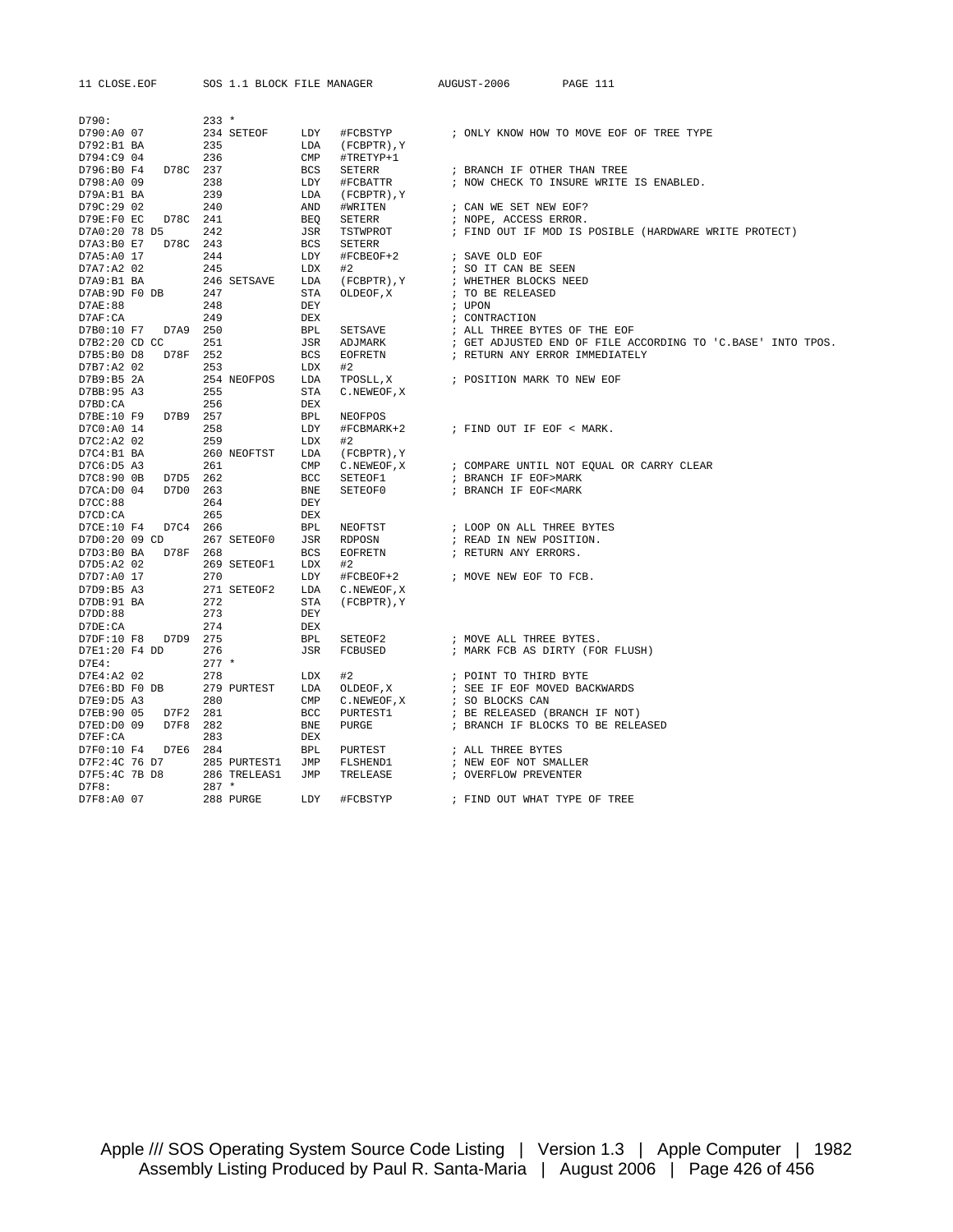| 11 CLOSE.EOF                                                                                                                                                                                                                                        |     |                         |                                 |                          |                                                                                                                                                                                                                                                 | SOS 1.1 BLOCK FILE MANAGER AUGUST-2006 PAGE 112                                                                                                                                                                                            |                                                                                                                                                                                                                         |
|-----------------------------------------------------------------------------------------------------------------------------------------------------------------------------------------------------------------------------------------------------|-----|-------------------------|---------------------------------|--------------------------|-------------------------------------------------------------------------------------------------------------------------------------------------------------------------------------------------------------------------------------------------|--------------------------------------------------------------------------------------------------------------------------------------------------------------------------------------------------------------------------------------------|-------------------------------------------------------------------------------------------------------------------------------------------------------------------------------------------------------------------------|
| D7FA:B1 BA                                                                                                                                                                                                                                          |     |                         |                                 |                          |                                                                                                                                                                                                                                                 |                                                                                                                                                                                                                                            |                                                                                                                                                                                                                         |
|                                                                                                                                                                                                                                                     |     |                         |                                 |                          |                                                                                                                                                                                                                                                 | ; STYLE OF BLOCK RELEASE                                                                                                                                                                                                                   |                                                                                                                                                                                                                         |
| D7FE:F0 3B D83B 291                                                                                                                                                                                                                                 |     |                         |                                 |                          |                                                                                                                                                                                                                                                 |                                                                                                                                                                                                                                            |                                                                                                                                                                                                                         |
| D800:C9 03 292                                                                                                                                                                                                                                      |     |                         |                                 |                          |                                                                                                                                                                                                                                                 | $\begin{tabular}{lllllllllll} \texttt{EOFOUT} & & & & & & \texttt{SEED DON'T DEALLOCALOCATE} \\ \texttt{\#TREITYP} & & & & & \texttt{FULL TREE?} \\ \texttt{TRELEASI} & & & & & \texttt{BRANCH IF YES} \end{tabular}$                      |                                                                                                                                                                                                                         |
| D802:F0 F1 D7F5 293                                                                                                                                                                                                                                 |     |                         |                                 |                          |                                                                                                                                                                                                                                                 |                                                                                                                                                                                                                                            |                                                                                                                                                                                                                         |
| D804:                                                                                                                                                                                                                                               |     |                         |                                 |                          |                                                                                                                                                                                                                                                 |                                                                                                                                                                                                                                            |                                                                                                                                                                                                                         |
| D804:                                                                                                                                                                                                                                               |     |                         |                                 |                          |                                                                                                                                                                                                                                                 |                                                                                                                                                                                                                                            |                                                                                                                                                                                                                         |
| D804:                                                                                                                                                                                                                                               |     |                         |                                 |                          |                                                                                                                                                                                                                                                 |                                                                                                                                                                                                                                            |                                                                                                                                                                                                                         |
| D804:                                                                                                                                                                                                                                               |     |                         |                                 |                          |                                                                                                                                                                                                                                                 |                                                                                                                                                                                                                                            |                                                                                                                                                                                                                         |
| D804:                                                                                                                                                                                                                                               |     |                         |                                 |                          |                                                                                                                                                                                                                                                 |                                                                                                                                                                                                                                            |                                                                                                                                                                                                                         |
| D804:                                                                                                                                                                                                                                               |     |                         |                                 |                          |                                                                                                                                                                                                                                                 |                                                                                                                                                                                                                                            |                                                                                                                                                                                                                         |
| D804:                                                                                                                                                                                                                                               |     |                         |                                 |                          |                                                                                                                                                                                                                                                 | 294 *<br>294 *<br>295 * IF WE GET HERE, WE ARE RELEASING<br>296 * BLOCKS AT THE END OF A SAPLING FILE: CALCULATE CORRECT POSITION<br>297 * WITHIN THE INDEX BLOCK AND ALLOW SUBROUTINE<br>298 * PURGE LATTER BLOCKS TO DEALLOCATE<br>299 * |                                                                                                                                                                                                                         |
| D804:20 7F CB 301<br>D807:A6 2C 302                                                                                                                                                                                                                 |     |                         |                                 |                          |                                                                                                                                                                                                                                                 |                                                                                                                                                                                                                                            | JSR FNDBMAP : REFRESH THE RIGHT MAP FOR THIS VOLUME                                                                                                                                                                     |
|                                                                                                                                                                                                                                                     |     |                         |                                 |                          | LDX TPOSHI                                                                                                                                                                                                                                      | ; PRELOAD                                                                                                                                                                                                                                  |                                                                                                                                                                                                                         |
| D809:A4 2B                                                                                                                                                                                                                                          |     | 303                     |                                 |                          |                                                                                                                                                                                                                                                 |                                                                                                                                                                                                                                            |                                                                                                                                                                                                                         |
| D80B:A5 2A 304                                                                                                                                                                                                                                      |     |                         |                                 |                          |                                                                                                                                                                                                                                                 | ; THE THREE EOF<br>; BYTES                                                                                                                                                                                                                 |                                                                                                                                                                                                                         |
|                                                                                                                                                                                                                                                     |     |                         |                                 |                          |                                                                                                                                                                                                                                                 |                                                                                                                                                                                                                                            | ; BRANCH IF NO BOUNDARY ADJUSTMENT NEEDED                                                                                                                                                                               |
| D80F:C0 00                                                                                                                                                                                                                                          |     | 306                     |                                 |                          |                                                                                                                                                                                                                                                 |                                                                                                                                                                                                                                            |                                                                                                                                                                                                                         |
| D811:D0 05 D818 307                                                                                                                                                                                                                                 |     |                         |                                 |                          |                                                                                                                                                                                                                                                 |                                                                                                                                                                                                                                            | ; MIDDLE BYTE ZERO MEANS NO CARRY                                                                                                                                                                                       |
| D813:E0 00                                                                                                                                                                                                                                          |     | 308                     |                                 |                          | LDY TPOSLH<br>LDY TPOSLH<br>LDA TPOSLL<br>CPY #0<br>CPX #0<br>BEQ PUR1<br>PORC PUR1                                                                                                                                                             | ; ALL BYTES ZERO??                                                                                                                                                                                                                         |                                                                                                                                                                                                                         |
| D815:F0 02 D819 309                                                                                                                                                                                                                                 |     |                         |                                 |                          |                                                                                                                                                                                                                                                 | ; BRANCH IF YES                                                                                                                                                                                                                            |                                                                                                                                                                                                                         |
| D817:CA                                                                                                                                                                                                                                             | 310 |                         |                                 | DEX                      |                                                                                                                                                                                                                                                 |                                                                                                                                                                                                                                            |                                                                                                                                                                                                                         |
| D818:                                                                                                                                                                                                                                               |     | $311 *$                 |                                 |                          |                                                                                                                                                                                                                                                 |                                                                                                                                                                                                                                            |                                                                                                                                                                                                                         |
| D818:                                                                                                                                                                                                                                               |     |                         |                                 |                          | 311 *<br>312 * THESE LINES IF CODE, SOMEWHAT CRYPTIC,<br>313 * CALCULATE THE POINT AT WHICH THE<br>314 * LAST BLOCK CONTAINING THE LAST BIT<br>315 * OF DATUM<br>316 *<br>317 * THE FOLLOWING IS ROUGHLY A /512<br>318 * ALGORITHM<br>319 *<br> |                                                                                                                                                                                                                                            |                                                                                                                                                                                                                         |
| D818:                                                                                                                                                                                                                                               |     |                         |                                 |                          |                                                                                                                                                                                                                                                 |                                                                                                                                                                                                                                            |                                                                                                                                                                                                                         |
| D818:                                                                                                                                                                                                                                               |     |                         |                                 |                          |                                                                                                                                                                                                                                                 |                                                                                                                                                                                                                                            |                                                                                                                                                                                                                         |
| D818:                                                                                                                                                                                                                                               |     |                         |                                 |                          |                                                                                                                                                                                                                                                 |                                                                                                                                                                                                                                            |                                                                                                                                                                                                                         |
| D818:                                                                                                                                                                                                                                               |     |                         |                                 |                          |                                                                                                                                                                                                                                                 |                                                                                                                                                                                                                                            |                                                                                                                                                                                                                         |
| D818:                                                                                                                                                                                                                                               |     |                         |                                 |                          |                                                                                                                                                                                                                                                 |                                                                                                                                                                                                                                            |                                                                                                                                                                                                                         |
| D818:                                                                                                                                                                                                                                               |     |                         |                                 |                          |                                                                                                                                                                                                                                                 |                                                                                                                                                                                                                                            |                                                                                                                                                                                                                         |
| D818:                                                                                                                                                                                                                                               |     |                         |                                 |                          |                                                                                                                                                                                                                                                 |                                                                                                                                                                                                                                            |                                                                                                                                                                                                                         |
| D818:88                                                                                                                                                                                                                                             |     |                         |                                 |                          |                                                                                                                                                                                                                                                 |                                                                                                                                                                                                                                            |                                                                                                                                                                                                                         |
| D819:8A                                                                                                                                                                                                                                             |     |                         |                                 |                          |                                                                                                                                                                                                                                                 |                                                                                                                                                                                                                                            |                                                                                                                                                                                                                         |
| D81A:4A                                                                                                                                                                                                                                             |     |                         |                                 |                          |                                                                                                                                                                                                                                                 |                                                                                                                                                                                                                                            |                                                                                                                                                                                                                         |
| D81B:98                                                                                                                                                                                                                                             |     |                         |                                 |                          |                                                                                                                                                                                                                                                 |                                                                                                                                                                                                                                            |                                                                                                                                                                                                                         |
| D81C:6A                                                                                                                                                                                                                                             |     |                         |                                 |                          |                                                                                                                                                                                                                                                 |                                                                                                                                                                                                                                            |                                                                                                                                                                                                                         |
| 1981<br>1981<br>19820:A0 08<br>19820:A0 08<br>19820:A0 08<br>19822:B1 BA<br>19824:09 80<br>19826:91 BA<br>19826:91 BA<br>19828:AD 79 D8<br>19828:18<br>1982B:18<br>19828:18<br>19828:18<br>19828:18<br>19828:18<br>19828:18<br>19828:18<br>19828:18 |     |                         |                                 |                          |                                                                                                                                                                                                                                                 |                                                                                                                                                                                                                                            |                                                                                                                                                                                                                         |
|                                                                                                                                                                                                                                                     |     |                         |                                 |                          |                                                                                                                                                                                                                                                 |                                                                                                                                                                                                                                            | JSR PURLBLKS : MAKES A GOOD PTR TO DO THE RELEASING<br>LDY #FCBSTAT : MARK INDEX BLOCK<br>LDA (FCBPTR), Y : AS DIRTY<br>ORA #IDXMOD<br>STA (FCBPTR), Y<br>LDA PURUSE : INDICATE NEW NUMBER OF BLOCKS USED<br>CLC<br>CLC |
|                                                                                                                                                                                                                                                     |     |                         |                                 |                          |                                                                                                                                                                                                                                                 |                                                                                                                                                                                                                                            |                                                                                                                                                                                                                         |
|                                                                                                                                                                                                                                                     |     |                         |                                 |                          |                                                                                                                                                                                                                                                 |                                                                                                                                                                                                                                            |                                                                                                                                                                                                                         |
|                                                                                                                                                                                                                                                     |     |                         |                                 |                          |                                                                                                                                                                                                                                                 |                                                                                                                                                                                                                                            |                                                                                                                                                                                                                         |
|                                                                                                                                                                                                                                                     |     |                         |                                 |                          |                                                                                                                                                                                                                                                 |                                                                                                                                                                                                                                            |                                                                                                                                                                                                                         |
|                                                                                                                                                                                                                                                     |     |                         |                                 |                          |                                                                                                                                                                                                                                                 |                                                                                                                                                                                                                                            |                                                                                                                                                                                                                         |
| D82C:69 02                                                                                                                                                                                                                                          |     |                         |                                 |                          | #2                                                                                                                                                                                                                                              |                                                                                                                                                                                                                                            | ; ACCOUNT FOR CARDINAL AND INDEX                                                                                                                                                                                        |
| D82E:A0 18                                                                                                                                                                                                                                          |     | $333$<br>$334$<br>$335$ |                                 | ADC<br>ADC<br>LDY<br>STA | #FCBUSE                                                                                                                                                                                                                                         |                                                                                                                                                                                                                                            |                                                                                                                                                                                                                         |
| D830:91 BA                                                                                                                                                                                                                                          |     |                         |                                 |                          | (FCBPTR), Y ; FILE LOW BYTE                                                                                                                                                                                                                     |                                                                                                                                                                                                                                            |                                                                                                                                                                                                                         |
| D832:C8                                                                                                                                                                                                                                             |     | 336                     |                                 | INY                      |                                                                                                                                                                                                                                                 |                                                                                                                                                                                                                                            |                                                                                                                                                                                                                         |
| D833:A9 00 337                                                                                                                                                                                                                                      |     |                         |                                 | LDA                      | #0                                                                                                                                                                                                                                              | ; ANTICIPATE <257 BLOCKS                                                                                                                                                                                                                   |                                                                                                                                                                                                                         |
| D835:90 02 D839 338                                                                                                                                                                                                                                 |     |                         |                                 | <b>BCC</b>               | PURHI                                                                                                                                                                                                                                           |                                                                                                                                                                                                                                            |                                                                                                                                                                                                                         |
| D837:A9 01                                                                                                                                                                                                                                          | 339 |                         |                                 | LDA                      | #1                                                                                                                                                                                                                                              | ; >256 BLOCKS IN FILE                                                                                                                                                                                                                      |                                                                                                                                                                                                                         |
|                                                                                                                                                                                                                                                     |     |                         |                                 |                          |                                                                                                                                                                                                                                                 | STA (FCBPTR), Y : HIGH BYTE BLOCKS USED                                                                                                                                                                                                    |                                                                                                                                                                                                                         |
| D839:91 BA<br>D83B:18                                                                                                                                                                                                                               |     |                         | 340 PURHI STA<br>341 EOFOUT CLC |                          |                                                                                                                                                                                                                                                 |                                                                                                                                                                                                                                            |                                                                                                                                                                                                                         |
| D83C:60                                                                                                                                                                                                                                             |     | 342                     |                                 | RTS                      |                                                                                                                                                                                                                                                 | ; NO ERRORS POSSIBLE                                                                                                                                                                                                                       |                                                                                                                                                                                                                         |
| D83D:                                                                                                                                                                                                                                               |     | $343 *$                 |                                 |                          |                                                                                                                                                                                                                                                 |                                                                                                                                                                                                                                            |                                                                                                                                                                                                                         |
| D83D:                                                                                                                                                                                                                                               |     |                         | D83D 344 PURLBLKS EOU           |                          | $\star$                                                                                                                                                                                                                                         | ; PURGE LATTER BLOCKS                                                                                                                                                                                                                      |                                                                                                                                                                                                                         |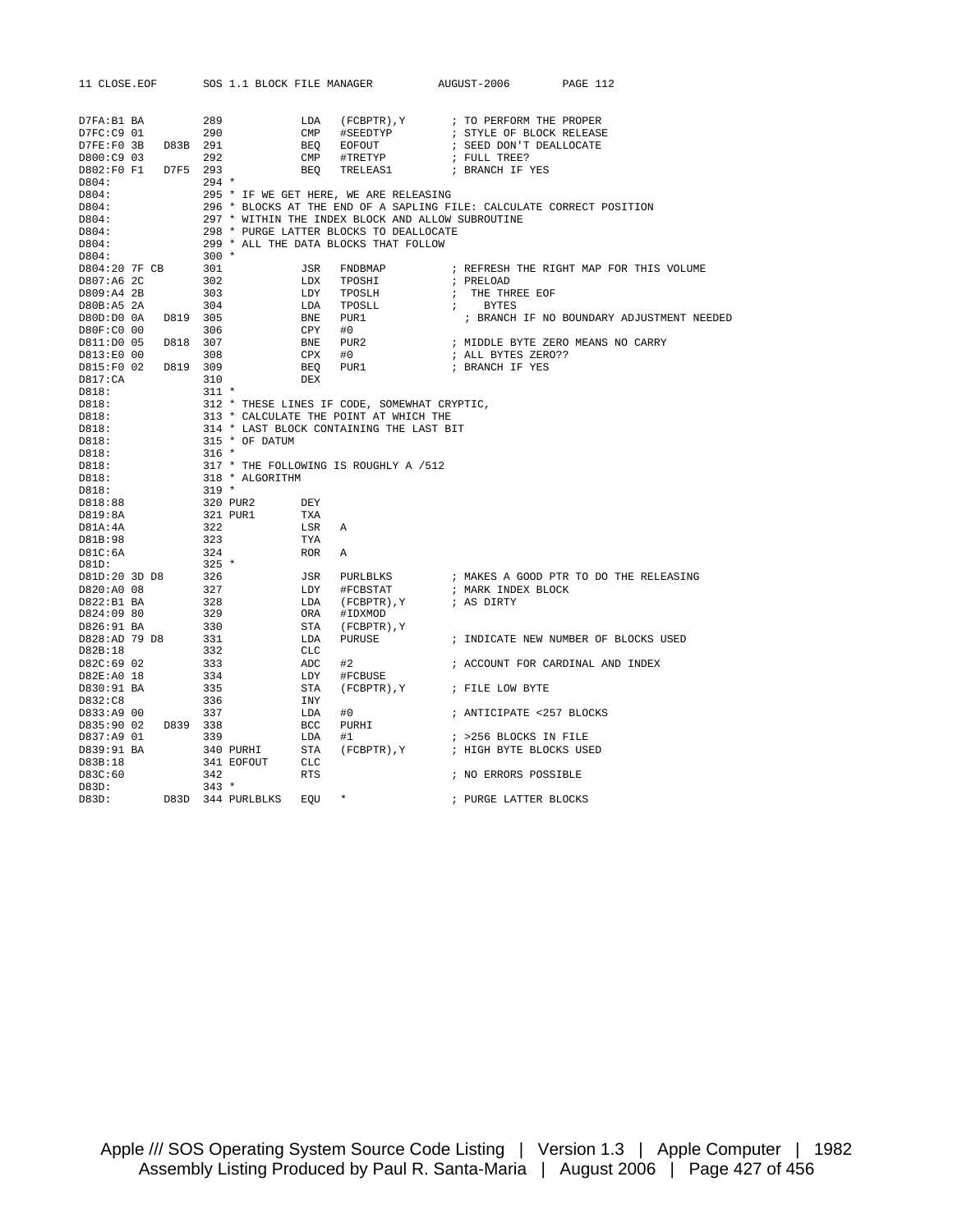| 11 CLOSE.EOF          |                 | SOS 1.1 BLOCK FILE MANAGER |                                                | AUGUST-2006                     | PAGE 113                                     |  |
|-----------------------|-----------------|----------------------------|------------------------------------------------|---------------------------------|----------------------------------------------|--|
|                       |                 |                            |                                                |                                 |                                              |  |
| D83D:                 |                 |                            | 345 * INPUT ARG: A REGISTER CONTAINING         |                                 |                                              |  |
| D83D:                 |                 |                            | 346 * POINTER TO CURRENT DATA BLOCK WITHIN THE |                                 |                                              |  |
| D83D:                 |                 |                            | 347 * CURRENT INDEX BLOCK (TINDX)              |                                 |                                              |  |
| D83D:                 |                 |                            | 348 * DEALLOCATE ALL LEGAL BLOCKS AFTER        |                                 |                                              |  |
| D83D:                 |                 |                            | 349 * THE A REGISTER PTR. NO ERRORS POSSIBLE   |                                 |                                              |  |
| D83D:                 | $350 *$         |                            |                                                |                                 |                                              |  |
| D83D:AB               | 351             | TAY                        |                                                | ; MAKE PROPER INDEX             |                                              |  |
| D83E:8C 79 D8         | 352             | STY                        | PURUSE                                         |                                 | ; INDICATES NUMBER OF BLOCKS IN USE IN FILE  |  |
| D841:C8               |                 | 353 PURLOOP<br>INY         |                                                |                                 | ; POINT TO A PTR TO DATA BLK TO DEALLOCATE   |  |
| D842:F0 34            | D878 354        | BEQ                        | PURLRTS                                        | ; NO MORE BLOCKS IN INDEX       |                                              |  |
| D844:E6 B3            | 355             | INC                        | TINDX+1                                        | ; GET HIGH PART OF BLOCK ADDR   |                                              |  |
| D846:B1 B2            | 356             | LDA                        | Y , ( TINDX )                                  |                                 |                                              |  |
| D848:AA               | 357             | TAX                        |                                                | ; X IS A PASSING PARM           |                                              |  |
| D849:A9 00            | 358             | LDA                        | #0                                             |                                 | ; TELL INDEX BLOCK THAT THE DATA             |  |
| D84B:91 B2<br>D84D:8A | 359<br>360      | STA<br>TXA                 | (TINDX), Y                                     | ; BLOCK IS NOW FREE             |                                              |  |
| D84E:C6 B3            | 361             | DEC                        | TINDX+1                                        | ; AND LOW PART                  |                                              |  |
| D850:11 B2            | 362             | ORA                        | Y, (TINDX)                                     |                                 |                                              |  |
| D852:FOED             | D841<br>363     | BEQ                        | PURLOOP                                        | ; INDICATED ADDR WAS ZERO-ZERO  |                                              |  |
| D854:B1 B2            | 364             | LDA                        | Y, (TINDX) )                                   | ; A REG IS ANOTHER PASSING PARM |                                              |  |
| D856:48               | 365             | PHA                        |                                                |                                 |                                              |  |
| D857:A9 00            | 366             | LDA                        | #0                                             |                                 |                                              |  |
| D859:91 B2            | 367             | STA                        | Y, (TINDX)                                     |                                 | ; AND SET LOW DATA ADDR AS FREED             |  |
| D85B:68               | 368             | PLA                        |                                                |                                 |                                              |  |
| D85C:8C 7A D8         | 369             | STY                        | PURPLACE                                       | ; TEMP STORAGE                  |                                              |  |
| D85F:20 04 CA         | 370             | JSR                        | DEALLOC                                        |                                 | ; DEALLOCATE BLOCK (ADDR: A (LOW), X ( HIGH) |  |
| D862:A0 14            | 371             | LDY                        | #VCBTFRE                                       |                                 |                                              |  |
| D864:18               | 372             | <b>CLC</b>                 |                                                |                                 |                                              |  |
| D865:B1 B6            | 373             | LDA                        | $(VCBPTR)$ , $Y$                               |                                 | ; ADJUST NUMBER OF FREE BLOCKS ON VOLUME     |  |
| D867:69 01            | 374             | ADC                        | #1                                             |                                 |                                              |  |
| D869:91 B6            | 375             | STA                        | (VCBPTR), Y                                    |                                 |                                              |  |
| D86B:CB<br>D86C:B1 B6 | 376<br>377      | INY<br>LDA                 | $(VCBPTR)$ , $Y$                               | ; HIGH BYTE OF TOTAL FREE       |                                              |  |
| D86E:69 00            | 378             | ADC                        | #0                                             |                                 |                                              |  |
| D870:91 B6            | 379             | STA                        | $(VCBPTR)$ , $Y$                               |                                 |                                              |  |
| D872:AC 7A D8         | 380             | LDY                        | PURPLACE                                       |                                 |                                              |  |
| D875:4C 41 D8         | 381             | JMP                        | <b>PURLOOP</b>                                 |                                 |                                              |  |
| D878:60               |                 | 382 PURLRTS<br>RTS         |                                                |                                 |                                              |  |
| D879:                 | 0001 383 PURUSE | DS                         | 1                                              | ; CURRENT NUMBER OF BLOCKS USED |                                              |  |
| D87A:                 |                 | 0001 384 PURPLACE<br>DS    | 1                                              |                                 | ; CURRENT PLACE IN RELEASE-BLOCK CYCLE       |  |
| D87B:                 |                 | D87B 385 TRELEASE<br>EOU   | $\star$                                        |                                 |                                              |  |
| D87B:4C 3B D8         | 386             | JMP                        | EOFOUT                                         |                                 | ; RELEASE TWO LEVEL TREE CODE GOES HERE      |  |
| D87E:                 | $387 *$         |                            |                                                |                                 |                                              |  |
| D87E:A0 15            |                 | 388 GETEOF<br>LDY          | #FCBEOF                                        | ; INDEX TO END OF FILE MARK     |                                              |  |
| D880:A2 00            | 389             | LDX                        | #0                                             |                                 | ; WE'VE GOT INDIRECT BOTH WAYS (IN & OUT)    |  |
| D882:B1 BA            |                 | 390 OUTEOF<br>LDA          | (FCBPTR), Y                                    |                                 |                                              |  |
| D884:81 A2<br>D886:C8 | 391<br>392      | STA<br>INY                 | (C. OUTEOF, X)                                 |                                 |                                              |  |
| D887:C0 18            | 393             | CPY                        | #FCBEOF+3                                      |                                 |                                              |  |
| D889:F0 22            | D8AD 394        | BEQ                        | OFFRTS                                         |                                 | ; BRANCH IF ALL THREE BYTES TRANSFERED.      |  |
| D88B:E6 A2            | 395             | INC                        | C.OUTEOF                                       | ; BUMP USER'S POINTER.          |                                              |  |
| D88D:D0 F3            | D882 396        | BNE                        | OUTEOF                                         |                                 |                                              |  |
| D88F:E6 A3            | 397             | INC                        | C.OUTEOF+1                                     |                                 |                                              |  |
| D891:D0 EF            | D882 398        | <b>BNE</b>                 | OUTEOF                                         | ; BRANCH ALWAYS                 |                                              |  |
| D893:                 | $399 *$         |                            |                                                |                                 |                                              |  |
| D893:                 | 400             | <b>CHN</b>                 | DESTROY                                        |                                 |                                              |  |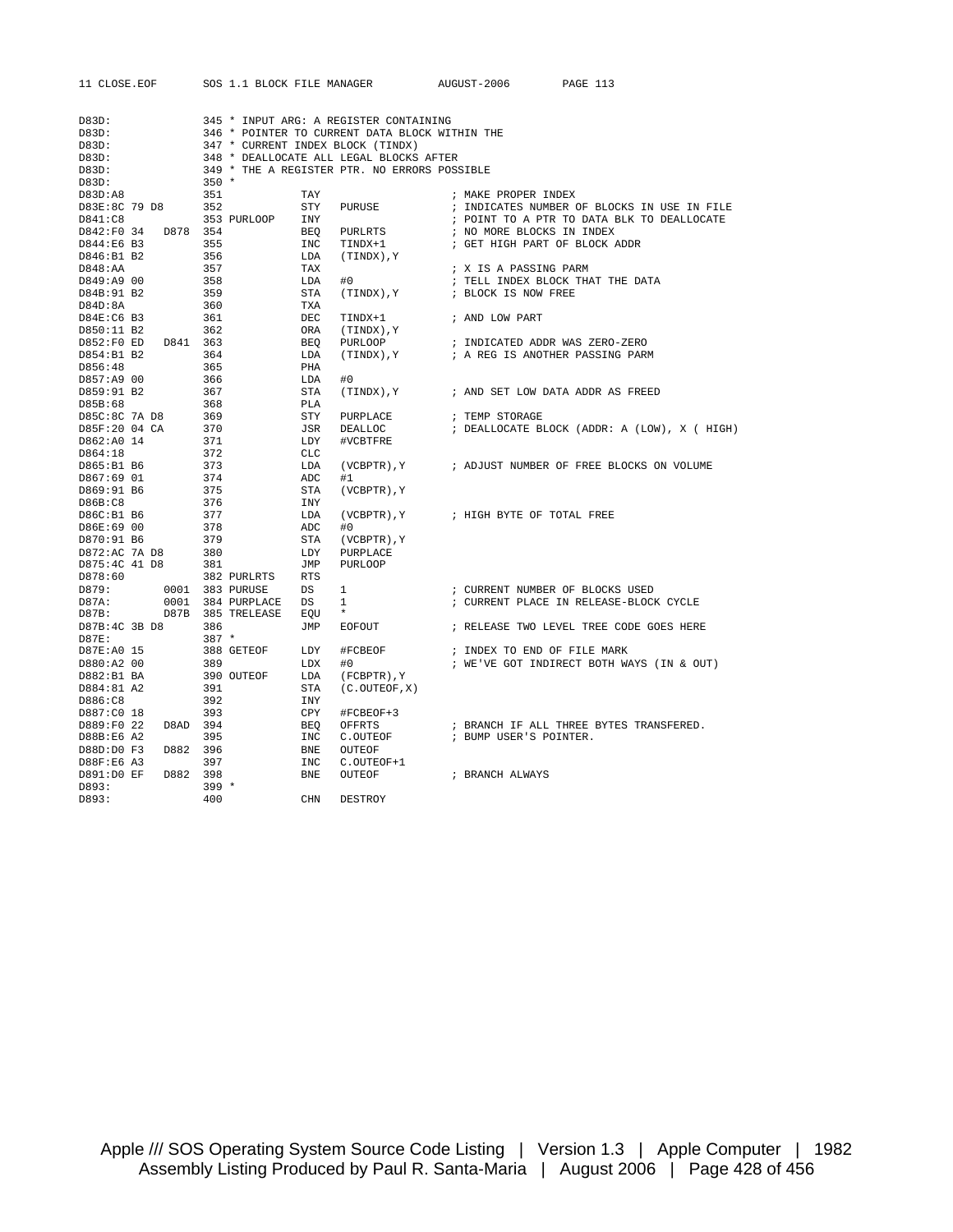D8AE:60 19 RTS

12 DESTROY SOS 1.1 BLOCK FILE MANAGER AUGUST-2006 PAGE 114

| D893:       | $2 *$         |                       |                  |                                          |
|-------------|---------------|-----------------------|------------------|------------------------------------------|
| D893:A0 09  | 3 NEWLINE     | #FCBATTR<br>LDY       |                  | ; ADJUST NEWLINE STATUS FOR OPEN FILE.   |
| D895:A5 A2  | 4             | LDA<br>C.ISNEWL       |                  | ; ON OR OFF?                             |
| D897:10 OE  | 5<br>D8A7     | OFFNEWL<br><b>BPL</b> |                  | ; BRANCH IF NEW LINE IS TO BE CLEARED.   |
| D899:A9 10  | 6             | #NLINEN<br>LDA        |                  |                                          |
| D89B:11 BA  | 7             | <b>ORA</b>            | (FCBPTR), Y      | ; SET NEW LINE BIT IN ATTRIBUTES         |
| D89D:91 BA  | 8             | <b>STA</b>            | (FCBPTR), Y      |                                          |
| D89F:A0 0A  | 9             | LDY                   | #FCBNEWL         | ; AND MOVE IN NEW<br>'NEW-LINE'<br>BYTE. |
| D8A1:A5 A3  | 10            | C.NEWL<br>LDA         |                  |                                          |
| D8A3:91 BA  | 11            | STA                   | (FCBPTR), Y      |                                          |
| D8A5:18     | 12            | <b>CLC</b>            |                  |                                          |
| D8A6:60     | 13            | <b>RTS</b>            |                  | ERROR POSSIBLE.<br>; NO                  |
| D8A7:       | $14$ *        |                       |                  |                                          |
| D8A7:A9 EF  | OFFNEWL<br>15 | LDA                   | #\$FF-NLINEN     |                                          |
| D8A9:31 BA  | 16            | AND                   | $(FCBPTR)$ , $Y$ |                                          |
| D8AB: 91 BA | 17            | <b>STA</b>            | (FCBPTR).Y       | : CLEAR NEW-LINE BIT.                    |
| D8AD:18     | OFFRTS<br>18  | <b>CLC</b>            |                  | ; THE NEW LINE CHARACTER DOES'T MATTER   |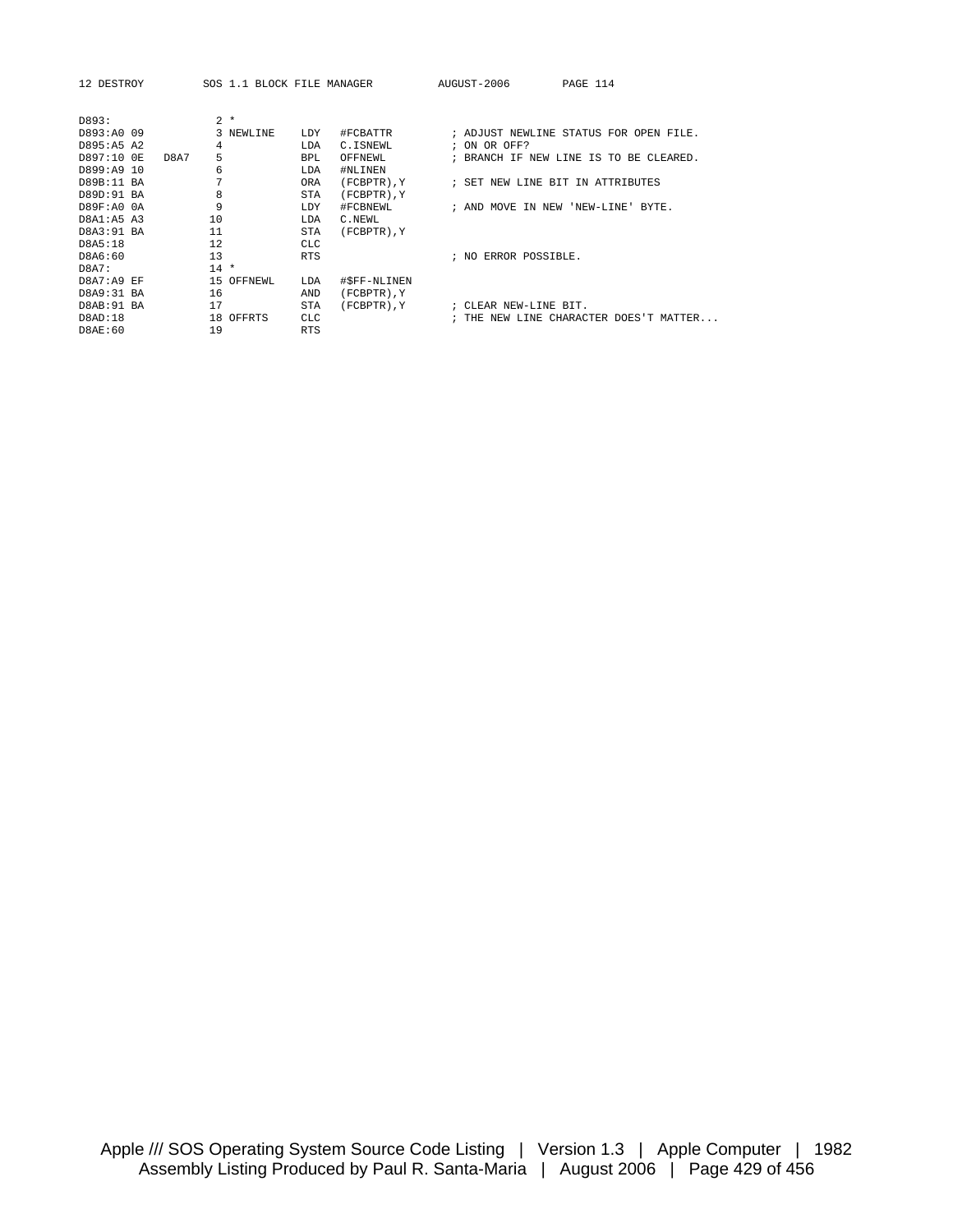| 12 DESTROY               |      |          | SOS 1.1 BLOCK FILE MANAGER |                          |                          | AUGUST-2006                      | PAGE 115                                                      |
|--------------------------|------|----------|----------------------------|--------------------------|--------------------------|----------------------------------|---------------------------------------------------------------|
|                          |      |          |                            |                          |                          |                                  |                                                               |
| D8AF:                    |      | $21 *$   |                            |                          |                          |                                  |                                                               |
| D8AF:20 80 C4            |      |          | 22 GETINFO                 | JSR                      | FINDFILE                 |                                  | ; LOOK FOR FILE THEY WANT OT KNOW ABOUT.                      |
| D8B2:90 37               | D8EB | 23       |                            | <b>BCC</b>               | GTINFO1                  | ; BRANCH IF NO ERRORS.           |                                                               |
| D8B4:C9 00               |      | 24       |                            | $\texttt{CMP}$           | #BADPATH                 | ; WAS IT A ROOT DIRECTORY FILE?  |                                                               |
| D8B6:38                  |      | 25       |                            | <b>SEC</b>               |                          | ; (IN CASE OF NO MATCH)          |                                                               |
| D8B7:D0 56<br>D8B9:A9 F0 | D90F | 26<br>27 |                            | <b>BNE</b><br>LDA        | <b>GINFOERR</b><br>#\$F0 |                                  |                                                               |
| D8BB:8D BA DB            |      | 28       |                            | <b>STA</b>               | DFIL+D. STOR             |                                  | ; FOR GET INFO, REPORT PROPER STORAGE TYPE                    |
| D8BE:A9 00               |      | 29       |                            | LDA                      | #0                       | ; FORCE A COUNT OF FREE BLOCKS.  |                                                               |
| D8C0:85 04               |      | 30       |                            | <b>STA</b>               | REQL                     |                                  |                                                               |
| D8C2:85 05               |      | 31       |                            | <b>STA</b>               | <b>REOH</b>              |                                  |                                                               |
| D8C4:20 4C C9            |      | 32       |                            | JSR                      | TSFRBLK                  |                                  | ; (RETURNS IF IMMEDIATELY IF COUNT HAS PREVIOUSLY BEEN TAKEN) |
| D8C7:A0 15               |      | 33       |                            | LDY                      | #VCBTFRE+1               |                                  |                                                               |
| D8C9:B1 B6               |      | 34       |                            | LDA                      | (VCBPTR), Y              |                                  | ; RETURN TOTAL BLOCKS AND TOTAL IN USE.                       |
| D8CB:85 05               |      | 35       |                            | <b>STA</b>               | <b>REOH</b>              |                                  | ; FIRST TRANSFER 'FREE' BLOCKS TO ZPAGE FOR LATER SUBTRACT    |
| D8CD:88                  |      | 36       |                            | DEY                      |                          |                                  |                                                               |
| D8CE:B1 B6               |      | 37       |                            | LDA                      | $(VCBPTR)$ , $Y$         | ; TO DETERMINE THE 'USED' COUNT  |                                                               |
| D8D0:85 04               |      | 38       |                            | <b>STA</b>               | <b>REOL</b>              |                                  |                                                               |
| D8D2:88                  |      | 39       |                            | DEY                      |                          |                                  |                                                               |
| D8D3:B1 B6               |      | 40       |                            | LDA                      | $(VCBPTR)$ , $Y$         |                                  | ; TRANSFER TO 'D.' TABLE AS AUX I.D.                          |
| D8D5:8D DA DB            |      | 41       |                            | STA                      | DFIL+D.AUXID+1           |                                  | ; (TOTAL BLOCK COUNT IS CONSIDERED AUX I.D. FOR THE VOLUME)   |
| D8D8:AA                  |      | 42       |                            | TAX                      |                          |                                  |                                                               |
| D8D9:88                  |      | 43       |                            | <b>DEY</b>               |                          |                                  |                                                               |
| D8DA:B1 B6               |      | 44       |                            | LDA                      | (VCBPTR), Y              |                                  |                                                               |
| D8DC:8D D9 DB<br>DBDF:38 |      | 45<br>46 |                            | <b>STA</b><br><b>SEC</b> | DFIL+D.AUXID             |                                  | ; NOW SUBTRACT AND REPORT THE NUMBER OF BLOCKS 'IN USE'       |
| D8E0:E5 04               |      | 47       |                            | SBC                      | REQL                     |                                  |                                                               |
| D8E2:8D CD DB            |      | 48       |                            | <b>STA</b>               | DFIL+D.USAGE             |                                  |                                                               |
| D8E5:8A                  |      | 49       |                            | <b>TXA</b>               |                          |                                  |                                                               |
| D8E6:E5 05               |      | 50       |                            | SBC                      | REQH                     |                                  |                                                               |
| D8E8:8D CE DB            |      | 51       |                            | STA                      | DFIL+D.USAGE+1           |                                  |                                                               |
| D8EB: A0 00              |      |          | 52 GTINFO1                 | LDY                      | #0                       |                                  | ; TRANSFER BYTES FROM THERE INTERNAL ORDER TO CALL SPEC VIA   |
| 'INFTABL' TRANSLATION    |      |          |                            |                          |                          |                                  |                                                               |
| D8ED:B9 58 D9            |      |          | 53 GTINFO2                 | LDA                      | INFTABL, Y               |                                  |                                                               |
| D8F0:10 11               | D903 | 54       |                            | <b>BPL</b>               | GTINFO3                  |                                  | ; BRANCH IF THIS IS DATA IS VALID AS IS.                      |
| D8F2:29 7F               |      | 55       |                            | AND                      | #\$7F                    |                                  | ; IS THIS THE 4TH BYTE OF THE EOF PARAMETER?                  |
| D8F4:F0 11               | D907 | 56       |                            | <b>BEQ</b>               | GTINFO4                  | ; YES, AND IT'S ALWAYS A ZERO.   |                                                               |
| D8F6:C9 01               |      | 57       |                            | CMP                      | #D.STOR+1                | ; IS THIS THE STORAGE TYPE BYTE? |                                                               |
| D8F8:D0 14               | D90E | 58       |                            | <b>BNE</b>               | GINFOEND                 |                                  | ; NO, IT'S THE END OF INFO THAT CAN BE RETURNED.              |
| D8FA:AD BA DB            |      | 59       |                            | LDA                      | DFIL+D.STOR              | ; GET STORAGE TYPE               |                                                               |
| DBFD:4A                  |      | 60       |                            | LSR                      | Α                        |                                  |                                                               |
| DBFE:4A<br>DBFF:4A       |      | 61<br>62 |                            | LSR<br>LSR               | Α<br>Α                   |                                  |                                                               |
| D900:4A                  |      | 63       |                            | LSR                      | Α                        |                                  | ; MAKE IT A VALUE 1-\$F BY SHIFTING OUT FILE NAME LENGTH.     |
| D901:10 04               | D907 | 64       |                            | <b>BPL</b>               | GTINFO4                  | ; BRANCH ALWAYS                  |                                                               |
| D903:                    |      | $65 *$   |                            |                          |                          |                                  |                                                               |
| D903:AA                  |      |          | 66 GTINFO3                 | TAX                      |                          | ; USE AS OFFSET INTO 'D.' TABLE. |                                                               |
| D904:BD BA DB            |      | 67       |                            | LDA                      | DFIL, X                  |                                  |                                                               |
| D907:91 A3               |      |          | 68 GTINFO4                 | <b>STA</b>               | (C.FILIST), Y            | ; PASS TO USER'S BUFFER          |                                                               |
| D909:C8                  |      | 69       |                            | INY                      |                          |                                  |                                                               |
| D90A:C4 A5               |      | 70       |                            | CPY                      | C.FILSTLN                | ; HAS REQUEST BEEN FILLED?       |                                                               |
| D90C:D0 DF               | D8ED | 71       |                            | <b>BNE</b>               | GTINFO2                  | ; NO, PASS NEXT                  |                                                               |
| D90E:18                  |      |          | 72 GINFOEND                | CLC                      |                          | ; INDICATE NO ERRORS             |                                                               |
| D90F:60                  |      |          | 73 GINFOERR                | <b>RTS</b>               |                          |                                  |                                                               |
| D910:                    |      | $74 *$   |                            |                          |                          |                                  |                                                               |
| D910:                    |      | $75 *$   |                            |                          |                          |                                  |                                                               |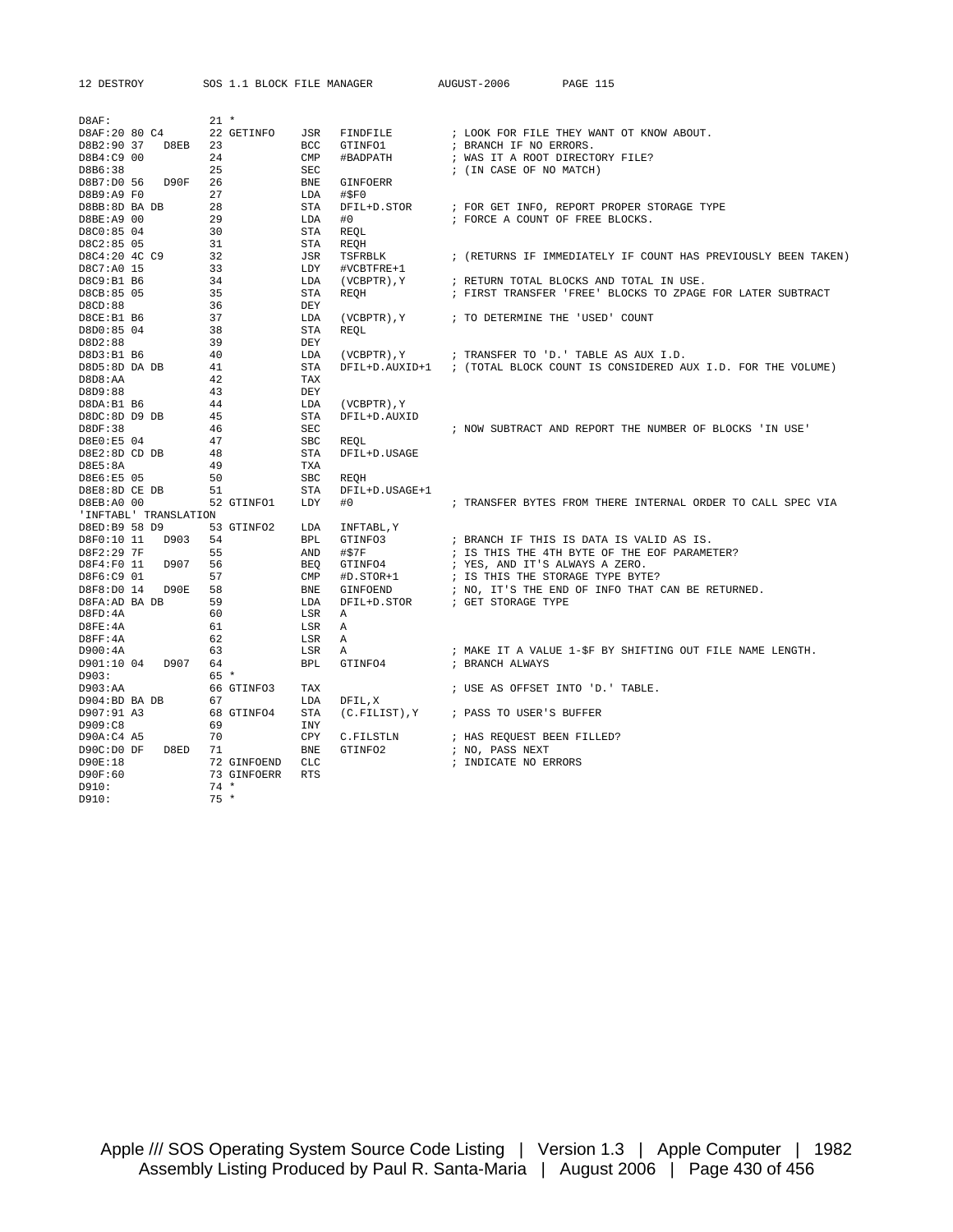| 12 DESTROY                  |          |         | SOS 1.1 BLOCK FILE MANAGER |            |                                                                | AUGUST-2006 |                                         | PAGE 116                                                                             |
|-----------------------------|----------|---------|----------------------------|------------|----------------------------------------------------------------|-------------|-----------------------------------------|--------------------------------------------------------------------------------------|
| D910:                       |          | $77 *$  |                            |            |                                                                |             |                                         |                                                                                      |
| D910:20 80 C4               |          |         | 78 SETINFO                 | JSR        | FINDFILE                                                       |             | ; FIND WHAT USER WANTS                  |                                                                                      |
| D913:B0 6F                  | D984     | 79      |                            | <b>BCS</b> | SINFOERR                                                       |             | ; RETURN ANY FAILURE.                   |                                                                                      |
| D915:A5 A5                  |          | 80      |                            | LDA        | C.FILSTLN                                                      |             | ; TEST FOR NUL CHANGE                   |                                                                                      |
| D917:F0 21                  | D93A     | 81      |                            | <b>BEQ</b> | <b>SINFEND</b>                                                 |             | ; BRANCH IF NOTHING TO CHANGE.          |                                                                                      |
| D919:A0 00                  |          | 82      |                            | LDY        | #0                                                             |             |                                         | ; INIT POINTER TO USER SUPPLIED LIST.                                                |
| D91B:B1 A3                  |          | 83      |                            | LDA        | $(C.FILIST)$ , $Y$                                             |             | ; FETCH FILE ATTRIBUTES                 |                                                                                      |
| D91D:29 1C                  |          | 84      |                            | AND        | #\$1C                                                          |             | ; FORBIDDEN BITS? <srs 82.162=""></srs> |                                                                                      |
| D91F:F0 04                  | D925     | 85      |                            | <b>BEO</b> | SETINF1                                                        | : MO        |                                         |                                                                                      |
| D921:A9 00                  |          | 86      |                            | LDA        | #ACCSERR                                                       | ; YES       |                                         |                                                                                      |
| D923:38                     |          | 87      |                            | <b>SEC</b> |                                                                |             |                                         |                                                                                      |
| D924:60                     |          | 88      |                            | <b>RTS</b> |                                                                |             | ; RETURN AN ERROR                       |                                                                                      |
| D925:AD 00 00               |          |         | 89 SETINF1                 | LDA        | <b>BACKMASK</b>                                                |             |                                         | ; GET CURRENT BACKMASK <srs 82.162=""></srs>                                         |
| D928:                       |          |         |                            |            | 90 * BACKUP KNOWS HOW TO RESET THIS BIT. <srs 82.162=""></srs> |             |                                         |                                                                                      |
| D928:8D 57 D9               |          | 91      |                            | <b>STA</b> | BKBITFLG                                                       |             | ; BIT (USED BY DREVISE)                 |                                                                                      |
| D92B:BE 58 D9               |          |         | 92 SETINF1X                | LDX        | INFTABL, Y                                                     |             |                                         | ; GET INDEX INTO CORESPONDING 'D. ' TABLE                                            |
| D92E:30 OD                  | D93D     | 93      |                            | BMI        | SETINF2                                                        |             |                                         | ; BRANCH IF WE'VE REACHED STORAGE TYPE PARAMETER                                     |
| D930:B1 A3                  |          | 94      |                            | LDA        | $(C.FILIST)$ , $Y$                                             |             |                                         |                                                                                      |
| D932:9D BA DB               |          | 95      |                            | <b>STA</b> | DFIL, X                                                        |             |                                         |                                                                                      |
| D935:C8                     |          | 96      |                            | <b>INY</b> |                                                                |             |                                         | ; HAS USER'S REQUEST BEEN SATISFIED?                                                 |
| D936:C4 A5                  |          | 97      |                            | CPY        | C.FILSTLN                                                      |             |                                         |                                                                                      |
| D938:D0 F1                  | D92B     | 98      |                            | <b>BNE</b> | SETINF1X                                                       |             | ; NO, MOVE NEXT BYTE.                   |                                                                                      |
| D93A: 4C F0 C3              |          |         | 99 SINFEND                 | JMP        | DREVISE                                                        |             |                                         | ; GO UPDATE DIRECTORY WITH CURRENT TIME.                                             |
| D93D:                       |          | $100 *$ |                            |            |                                                                |             |                                         |                                                                                      |
| D93D:A4 A5                  |          |         | 101 SETINF2                | LDY        | C.FILSTLN                                                      |             |                                         | ; TEST TO SEE IF USER WANTS HIS TIME STAMP ADDED                                     |
| D93F:C0 OF                  |          | 102     |                            | CPY        | #SF                                                            |             |                                         | ; (LIST MUST BE AT LEAST \$F BYTES LONG)                                             |
| D941:90 F7                  | D93A 103 |         |                            | BCC        | SINFEND                                                        |             | ; NO PUT CURRENT TIME INSTEAD.          |                                                                                      |
| D943:A0 0B                  |          | 104     |                            | LDY        | #SB                                                            |             |                                         | ; MOVE IN THE NEXT GROUP OF BYTES                                                    |
| D945:BE 58 D9<br>D948:30 0A | D954 106 |         | 105 SETINF3                | LDX<br>BMI | INFTABL, Y<br>SINFEND1                                         |             |                                         |                                                                                      |
| D94A: B1 A3                 |          | 107     |                            | LDA        | $(C.FILIST)$ , $Y$                                             |             |                                         |                                                                                      |
| D94C:9D BA DB               |          | 108     |                            | <b>STA</b> | DFIL, X                                                        |             |                                         |                                                                                      |
| D94F:C8                     |          | 109     |                            | INY        |                                                                |             |                                         |                                                                                      |
| D950:C4 A5                  |          | 110     |                            | CPY        | C.FILSTLN                                                      |             | ; SATISFACTION YET?                     |                                                                                      |
| D952:D0 F1                  | D945 111 |         |                            | <b>BNE</b> | SETINF3                                                        |             | ; NOPE, KEEP EM PUMPIN'                 |                                                                                      |
| D954:4C FE C3               |          |         | 112 SINFEND1               | JMP        | DREVISE1                                                       |             |                                         |                                                                                      |
| D957:                       |          | $113 *$ |                            |            |                                                                |             |                                         |                                                                                      |
| D957:                       |          |         | 0001 114 BKBITFLG          | DS         | $\mathbf{1}$                                                   |             | ; FOR TURNING OFF BACKUP BIT            |                                                                                      |
| D958:                       |          | $115 *$ |                            |            |                                                                |             |                                         |                                                                                      |
| D958:                       |          | $116 *$ |                            |            |                                                                |             |                                         |                                                                                      |
| D958:1E 10 1F 20            |          |         | 117 INFTABL                | DFB        | D. ATTR, D. FILID, D. AUXID, D. AUXID+1                        |             |                                         |                                                                                      |
| D95C:81 15 16 17            |          | 118     |                            | DFB        |                                                                |             |                                         | D. STOR+1+\$80, D. EOF, D. EOF+1, D. EOF+2; (D. STOR=0 THUS D. STOR+1 WAS NECESSARY) |
| D960:80 13 14 21            |          | 119     |                            | <b>DFB</b> |                                                                |             |                                         | \$80, D. USAGE, D. USAGE+1, D. MODDT; (THE \$80 IS FOR THE FOURTH BYTE OF EOF)       |
| D964:22 23 24 FF            |          | 120     |                            | <b>DFB</b> |                                                                |             |                                         | D. MODDT+1, D. MODTM, D. MODTM+1, \$FF; TABLE ALWAYS ENDS IN \$FF                    |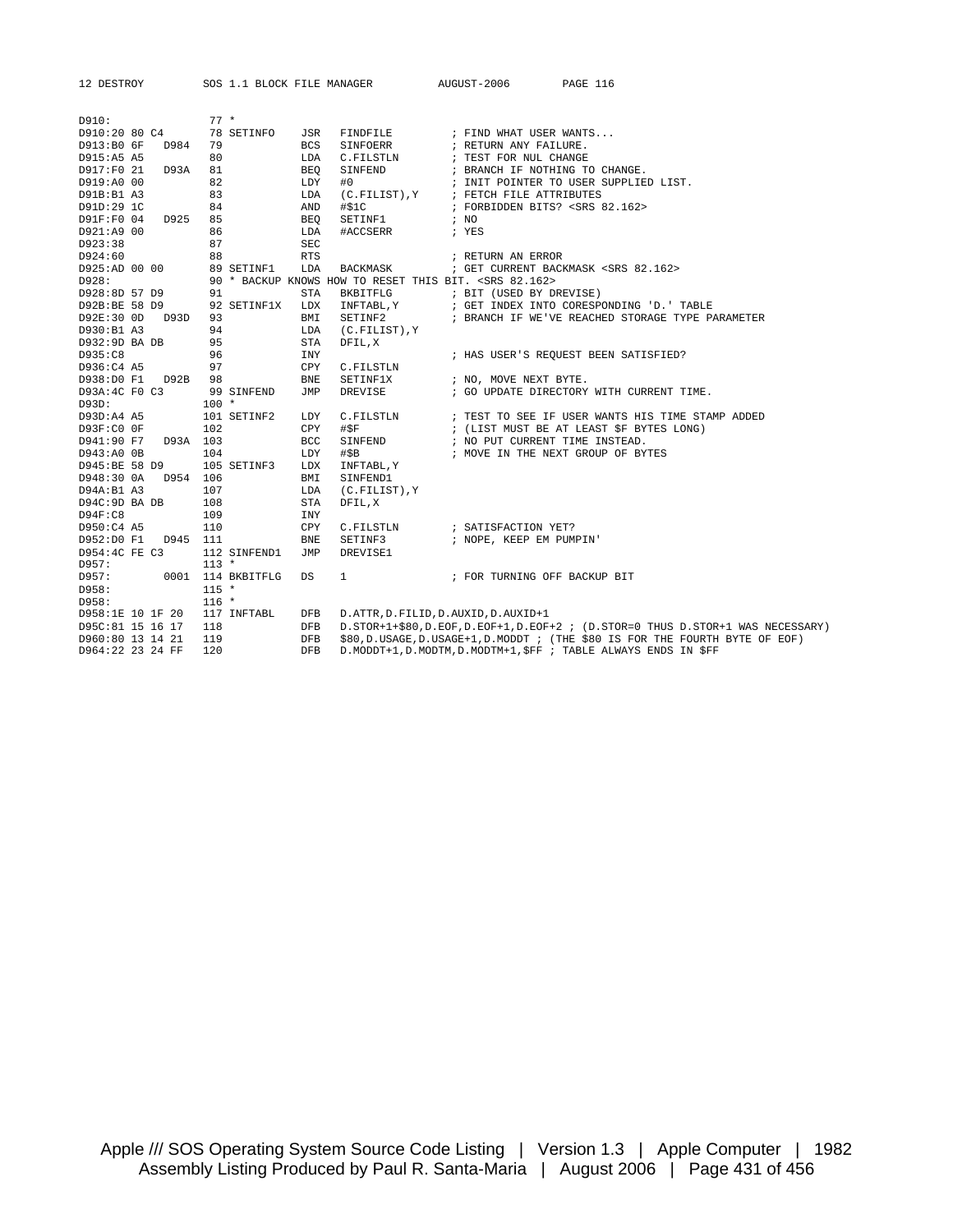|  | DESTROY |
|--|---------|
|--|---------|

SOS 1.1 BLOCK FILE MANAGER AUGUST-2006 PAGE 117

| D968:         |                                     | $122 *$ |                                      |            |                                     |                                                                  |
|---------------|-------------------------------------|---------|--------------------------------------|------------|-------------------------------------|------------------------------------------------------------------|
|               |                                     |         | D968:20 93 C4 123 RENAME             |            |                                     | JSR LOOKFILE : LOOK FOR SOURCE (ORIGINAL) FILE.                  |
|               | D96B:90 32 D99F 124                 |         |                                      |            | BCC RNAME0                          | ; BRANCH IF FOUND.                                               |
| D96D:C9 00    |                                     | 125     |                                      |            | CMP #BADPATH                        | ; TRYING TO RENAME A VOLUME?                                     |
|               | D96F:D0 48 D9B9 126                 |         |                                      |            | BNE RNAMERR                         | ; NO, RETURN OTHER ERROR.                                        |
| D971:20 41 DA |                                     | 127     |                                      | JSR        | RENPATH                             | ; SYNTAX NEW NAME.                                               |
|               | D974:B0 43 D9B9 128                 |         |                                      |            | BCS RNAMERR                         |                                                                  |
| D976:A5 B4    |                                     | 129     |                                      |            | LDA WRKPATH                         | ; FIND OUT IF ONLY ROOTNAME FOR NEW NAME                         |
| D978:C5 B0    |                                     | 130     |                                      |            | CMP PATHNML                         |                                                                  |
|               | D97A:D0 72 D9EE 131                 |         |                                      | <b>BNE</b> | RNBADPTH                            | ; NOT SINGLE NAME, RETURN ERROR!                                 |
| D97C:A0 11    |                                     | 132     |                                      |            | LDY #VCBSTAT                        | ; TEST FOR OPEN FILES BEFORE CHANGING                            |
| D97E:B1 B6    |                                     | 133     |                                      |            | LDA (VCBPTR), Y                     |                                                                  |
|               | D980:10 03 D985 134                 |         |                                      |            | BPL RNAMEVOL                        | ; BRANCH IF VOLUME NOT BUSY                                      |
| D982:A9 00    |                                     | 135     |                                      | LDA        | #FILBUSY                            |                                                                  |
|               |                                     |         | D984: D984 136 SINFOERR EQU          |            | $\star$                             |                                                                  |
| D984:60       |                                     | 137     |                                      | RTS        |                                     | ; (CARRY IS SET)                                                 |
|               | D985:A0 00                          |         | 138 RNAMEVOL LDY                     |            | #0                                  | ; GET NEWNAME'S LENGTH.                                          |
| D987:B1 B4    |                                     | 139     |                                      |            | LDA (WRKPATH), Y                    |                                                                  |
| D989:A8       |                                     | 140     |                                      | TAY        |                                     |                                                                  |
|               | D98A:09 F0 141<br>D98C:20 33 DA 142 |         |                                      | ORA        |                                     | $\verb #SP0  : (ROOT FILE STORAGE TYPE) \\$                      |
|               |                                     |         |                                      |            | JSR MVROTNAM                        | ; UPDATE ROOT DIRECTORY.                                         |
|               | D98F:B0 28 D9B9 143                 |         |                                      | BCS        | RNAMERR                             |                                                                  |
| D991:A0 00    |                                     | 144     |                                      | LDY        | #0                                  |                                                                  |
| D993:B1 B4    |                                     | 145     |                                      |            | LDA (WRKPATH), Y ; UPDATE VCB ALSO. |                                                                  |
| D995:A8       |                                     | 146     |                                      | TAY        |                                     |                                                                  |
| D996:B1 B4    |                                     |         |                                      |            | 147 RNMEVOL LDA (WRKPATH), Y        |                                                                  |
| D998:91 B6    |                                     | 148     |                                      | STA        | (VCBPTR), Y                         |                                                                  |
| D99A:88       |                                     | 149     |                                      | DEY        |                                     |                                                                  |
|               | D99B:10 F9 D996 150                 |         |                                      | <b>BPL</b> | RNMEVOL                             |                                                                  |
| D99D:18       |                                     | 151     |                                      | CLC        |                                     |                                                                  |
| D99E:60       |                                     | 152     |                                      | <b>RTS</b> |                                     |                                                                  |
| D99F:         |                                     | $153 *$ |                                      |            |                                     |                                                                  |
|               |                                     |         | D99F:20 41 DA 154 RNAME0 JSR RENPATH |            |                                     | ; SET UP AND SYNTAX NEW NAME.                                    |
|               | D9A2:B0 15 D9B9 155                 |         |                                      | BCS        | RNAMERR                             |                                                                  |
| D9A4:A0 00    |                                     | 156     |                                      | LDY        | #0                                  | ; VERIFY THAT BOTH NAMES HAVE SAME ROOT.                         |
| D9A6:B1 B0    |                                     | 157     |                                      |            | LDA (PATHNML), Y                    |                                                                  |
| D9A8:A8       |                                     | 158     |                                      | TAY        |                                     |                                                                  |
| D9A9:B1 B0    |                                     |         |                                      |            |                                     | 159 TSTSMROT LDA (PATHNML), Y : COMPARE NEWNAME'S ROOT NAME WITH |
| D9AB:D1 B6    |                                     | 160     |                                      |            |                                     | CMP (VCBPTR), Y ; OLD NAME'S VOLUME NAME.                        |
|               | D9AD:D0 3F D9EE 161                 |         |                                      | BNE        | RNBADPTH                            | ; RETURN 'BADPATH' IF NOT SAME VOLUME.                           |
| D9AF:88       |                                     | 162     |                                      | DEY        |                                     |                                                                  |
|               | D9B0:10 F7 D9A9 163                 |         |                                      |            | BPL TSTSMROT<br>JSR LOOKFILE        | ; $(TEST SAME 'ROT')$                                            |
|               | D9B2:20 93 C4                       | 164     |                                      |            |                                     | ; TEST FOR DUPLICATE FILE NAME.                                  |
|               | D9B5:B0 04 D9BB 165                 |         |                                      |            | BCS TSTFNF1                         | ; BRANCH IF ERROR TO TEST FOR FILE NOT FOUND.                    |
| D9B7:A9 00    |                                     | 166     |                                      | LDA        | #DUPERR                             | ; TELL USER THAT NEW NAME ALREADY EXISTS.                        |
| D9B9:38       |                                     |         | 167 RNAMERR                          | <b>SEC</b> |                                     |                                                                  |
| D9BA:60       |                                     | 168     |                                      | <b>RTS</b> |                                     |                                                                  |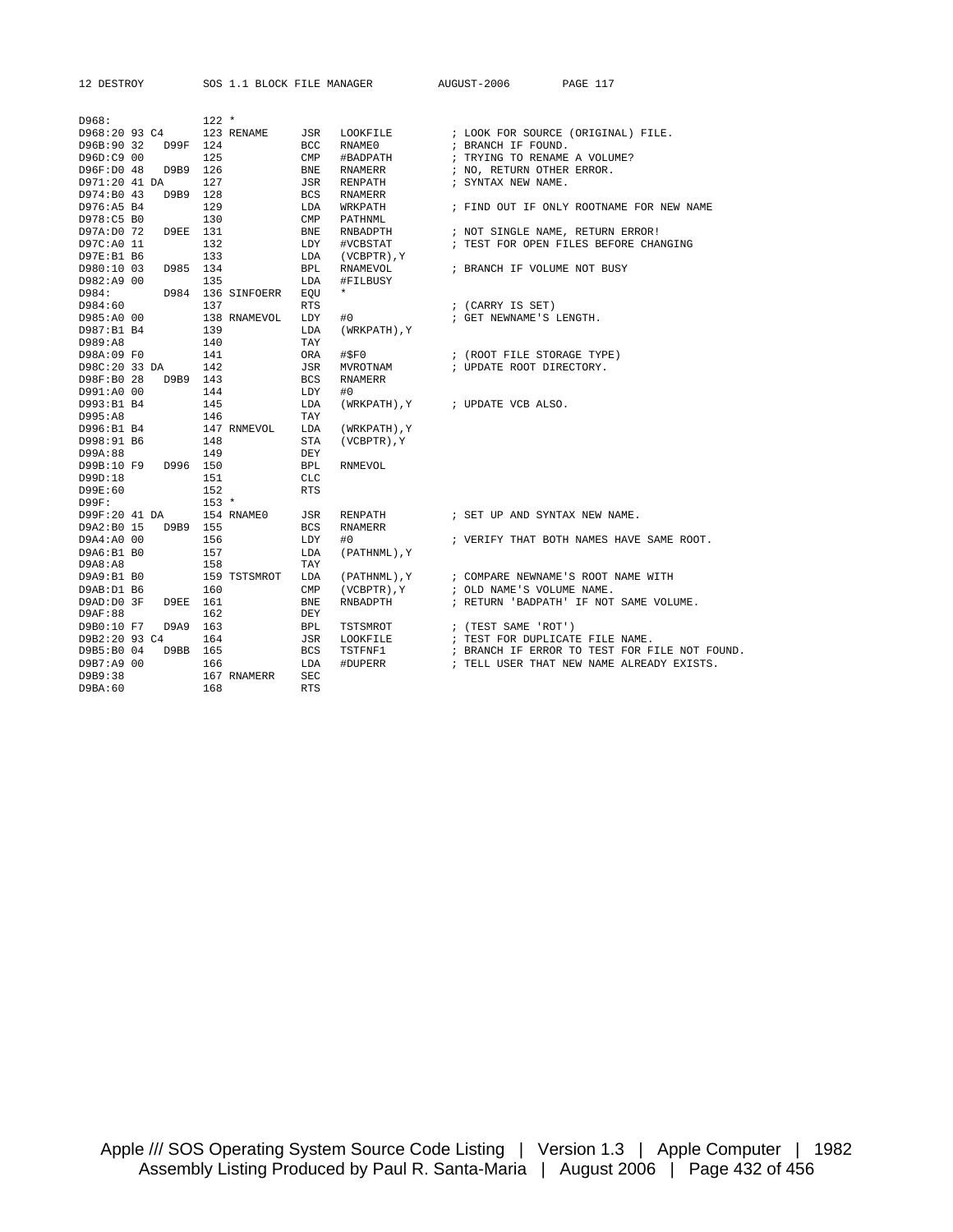12 DESTROY SOS 1.1 BLOCK FILE MANAGER AUGUST-2006 PAGE 118 D9BB:C9 00 170 TSTFNF1 CMP #FNFERR ; WAS IT A VALID FILE NOT FOUND?<br>D9BD:D0 FA D9B9 171 BNE RNAMERR ; NO. RETURN OTHER ERROR CODE. D9BD:D0 FA D9B9 171 BNE RNAMERR : NO, RETURN OTHER ERROR CODE. D9BF:A2 02 172 LDX #2 ; NOW MOVE NEW NAME'S OWNERSHIP (DIRECTORY HEADER) I.D. D9C1:BD B4 DB 173 SVENEWID LDA D.DEV,X ; THIS CONSISTS OF THE UNIT NUMBER, D9C4:95 31 174 STA NPATHDEV,X ; AND THE ADDRESS OF THE DIRECTORY THE FILE D9C6:CA 175 DEX  $\qquad \qquad$   $\qquad$   $\qquad$   $\qquad$   $\qquad$   $\qquad$   $\qquad$   $\qquad$   $\qquad$   $\qquad$   $\qquad$   $\qquad$   $\qquad$   $\qquad$   $\qquad$   $\qquad$   $\qquad$   $\qquad$   $\qquad$   $\qquad$   $\qquad$   $\qquad$   $\qquad$   $\qquad$   $\qquad$   $\qquad$   $\qquad$   $\qquad$   $\qquad$   $\qquad$   $\qquad$   $\qquad$   $\qquad$   $\qquad$ D9C7:10 F8 D9C1 176 BPL SVENEWID D9C9:20 D5 BC 177 JSR SETPATH ; NOW SYNTAX THE PATHNAME OF THE FILE TO BE CHANGED.<br>D9CC:B0 EB D9B9 178 BCS RNAMERR D9CC:B0 EB D9B9 178 BCS RNAMERR<br>D9CE:20 80 C4 179 JSR FINDFILE<br>D9D1:B0 E6 D9B9 180 BCS RNAMERR 179 JSR FINDFILE ; GET ALL THE INFO ON THIS ONE. D9D1:B0 E6 D9B9 180<br>D9D3:20 F6 D0 181<br>D9D6:A9 00 182 D9D3:20 F6 D0 181 JSR TSTOPEN ; DON'T ALLOW RENAME TO OCCUR IF FILE IS IN USE.<br>D9D6:A9 00 182 LDA #FILBUSY ; ANTICIPATE ERROR JSR TSTOPEN<br>DDA #FILBUSY<br>BCS RNAMERR<br>LDA DFIL+D.ATTR<br>AND #RENAMEN<br>BNE RNAME1<br>NAME1 D9D8:B0 DF D9B9 183 BCS RNAMERR D9DA:AD D8 DB 184 184 LDA DFIL+D.ATTR ; TEST BIT THAT SAYS IT'S OK TO RENAME -<br>
D9DD:29 40 185<br>
D9DF:D0 04 D9E5 186 D9DF:D0 04 D9E5 186 BNE RNAME1 ; BRANCH IF IT'S ALRIGHT TO RENAME.<br>D9E1:A9 00 187 LDA #ACCSERR ; OTHERWISE REPORT ILLEGAL ACCESS. : OTHERWISE REPORT ILLEGAL ACCESS. D9E3:38 188 SEC D9E4:60 189<br>
D9E5: 190 \* D9E5: 190 \* D9E5:A2 02 191 RNAME1 LDX #2 ; NOW TEST TO SEE IF NEW PATHNAME FITS IN THE D9E7:BD B4 DB 192 SAMOWNR LDA D.DEV,X ; SAME DIRECTORY FILE. D9EA:D5 31 193 CMP NPATHDEV,X D9EC:F0 04 D9F2 194 BEQ RNAME2 D9EE:A9 00 1999 195 RNBADPTH LDA #BADPATH ; TELL USER THAT PATHNAMES INCOMPATABLE.<br>D9F0:38 196 SEC D9F0:38 D9F1:60 197 RTS D9F2: 198 \*<br>
D9F2:CA 199 R 199 RNAME2 DEX  $\qquad$  ; TEST ALL THREE BYTES. D9F3:10 F2 D9E7 200 BPL SAMOWNR JSR RENPATH ; WELL... SINCE BOTH NAMES WOULD GO INTO THE BCS RNAMERR ; DIRECTORY, RE-SYNTAX THE NEW NAME TO GET LO D9F8:B0 BF D9B9 202 BCS RNAMERR ; DIRECTORY, RE-SYNTAX THE NEW NAME TO GET LOCAL NAME ADDRESS.<br>  $\frac{1}{10}$  1982:98 203 TYLE TO THE LOCAL NAME LENGTH+1) D9FA:98 203 TYA ; (Y CONTAINS THE LOCAL NAME LENGTH+1)<br>D9FB:F0 F1 D9EE 204 BEQ RNBADPTH ; REPORT ERROR IF LENGTH INFO NOT IMME D9FB:F0 F1 D9EE 204 BEQ RNBADPTH ; REPORT ERROR IF LENGTH INFO NOT IMMEDIATELY AVAILABLE.<br>D9FD:88 205 DRY DRY ; (REMOVE THE +1) D9FD:88 205 DEY<br>
D9FE:B1 B4 206 RNAME3 LDA (WRKPATH), Y<br>
DA00:99 PA DR 205  $\begin{array}{lllllll} \texttt{D9FE:B1} & \texttt{B4} & \texttt{206 RNAME3} & \texttt{LDA} & \texttt{(WRKPACH)}, \texttt{Y} & \texttt{?} & \texttt{MOVE} \texttt{LOCAL} \texttt{NAME TO DIR ENTRY WORKSPACE}. \\ \texttt{DAO0:99} & \texttt{BA DB} & \texttt{207} & \texttt{STA} \texttt{DFIL+D} . \texttt{STOR}, \texttt{Y} & \texttt{?} & \texttt{?} & \texttt{?} \\ \end{array}$ DA00:99 BA DB 207 STA DFIL+D.STOR,Y
<br>
DA03:88 208 DEY DA03:88 208 DEY DA04:D0 F8 D9FE 209 BNE RNAME3 DA06:AD BA DB 210 LDA DFIL+D.STOR ; PRESERVE FILE STORAGE TYPE.  $\begin{array}{lllll} \texttt{DAO9:29 F0} & \texttt{211} & \texttt{AND} & \texttt{\#SP0} & \texttt{5} & \texttt{STRIP OFF OLD NAME LENGTH.} \\ \texttt{DAOB:AA} & \texttt{212} & \texttt{TAX} & \texttt{5} & \texttt{3} & \texttt{5} & \texttt{6} \\ \end{array}$ DA0B:AA 212 TAX DA0C:11 B4 213 ORA (WRKPATH),Y ; ADD IN NEW NAME'S LENGTH DA0E:8D BA DB 214 STA DFIL+D.STOR DA11:E0 D0 215 CPX #DIRTYP\*16 ; THAT FILE MUST BE CHANGED ALSO. DA13:D0 1B DA30 216 BNE RNAMDONE : BRANCH IF NOT DIRECTORY TYPE.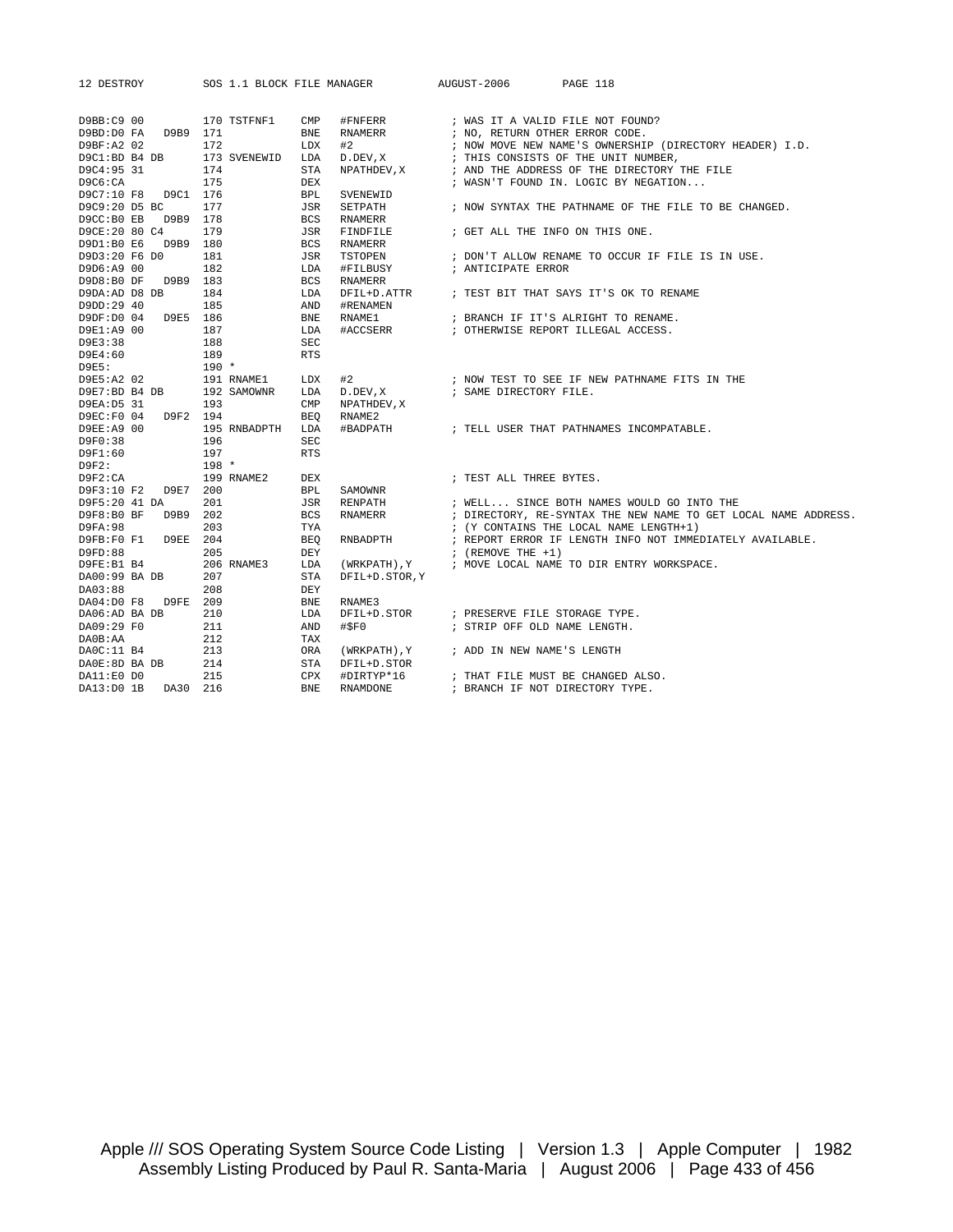| 12 DESTROY                                                                         |          | SOS 1.1 BLOCK FILE MANAGER |                |                | AUGUST-2006                                                                                        | <b>PAGE 119</b>                                             |
|------------------------------------------------------------------------------------|----------|----------------------------|----------------|----------------|----------------------------------------------------------------------------------------------------|-------------------------------------------------------------|
| DA15:AD CB DB                                                                      |          | 218                        | LDA            |                |                                                                                                    | DFIL+D.FRST : READ IN FIRST (HEADER) BLOCK OF SUB DIRECTORY |
| DA18:85 C6                                                                         | 219      |                            | STA            | <b>BLOKNML</b> |                                                                                                    |                                                             |
| DA1A:AD CC DB                                                                      | 220      |                            | LDA            | DFIL+D.FRST+1  |                                                                                                    |                                                             |
| DA1D:85 C7                                                                         | 221      |                            | STA            | <b>BLOKNMH</b> |                                                                                                    |                                                             |
| DA1F:20 58 CC                                                                      | 222      |                            | JSR            | RDGBUF         |                                                                                                    |                                                             |
| DA22:B0 95 D9B9 223                                                                |          |                            | BCS            | RNAMERR        | ; REPORT ERRORS                                                                                    |                                                             |
| DA24:A0 00                                                                         | 224      |                            | LDY            | #0             |                                                                                                    | ; CHANGE THE HEADER'S NAME TO MATCH THE OWNER'S NEW NAME.   |
| DA26:B1B4                                                                          | 225      |                            | LDA            |                | $\left(\,\texttt{WRKPATH}\,\right)\,,\texttt{Y}\qquad\qquad\texttt{; GET LOCAL NAME LENGTH AGAIN}$ |                                                             |
| DA28:AB                                                                            | 226      |                            | TAY            |                |                                                                                                    |                                                             |
| DA29:09 E0                                                                         | 227      |                            | ORA            |                | #HEDTYP*16 ; ASSUME IT'S A HEADER.                                                                 |                                                             |
| DA2B:20 33 DA                                                                      | 228      |                            | JSR            | MVROTNAM       |                                                                                                    |                                                             |
| DA2E:B0 89 D9B9 229                                                                |          |                            | BCS            | RNAMERR        |                                                                                                    |                                                             |
| DA30:4C FE C3 230 RNAMDONE                                                         |          |                            | JMP            |                |                                                                                                    | DREVISE1 $\qquad$ ; END BY UPDATING ALL PATH DIRECTORIES    |
| DA33:                                                                              | $231 *$  |                            |                |                |                                                                                                    |                                                             |
| DA33:                                                                              | $232 *$  |                            |                |                |                                                                                                    |                                                             |
| DA33:8D 04 12 233 MVROTNAM                                                         |          |                            | STA            | $GBUF+4$       |                                                                                                    |                                                             |
| DA36:B1 B4                                                                         |          | 234 MVHEDNAM               | LDA            | (WRKPATH), Y   |                                                                                                    |                                                             |
| DA38:99 04 12                                                                      | 235      |                            | STA            | $GBUF+4, Y$    |                                                                                                    |                                                             |
| DA3B:88                                                                            | 236      |                            | DEY            |                |                                                                                                    |                                                             |
| DA3C:D0 F8 DA36 237                                                                |          |                            | BNE            | MVHEDNAM       |                                                                                                    |                                                             |
| DA3E:4C 54 CC 238                                                                  |          |                            | JMP            | WRTGBUF        | ; WRITE CHANGED HEADER BLOCK.                                                                      |                                                             |
| DA41:                                                                              |          | $239 *$                    |                |                |                                                                                                    |                                                             |
| DA41:                                                                              | $240 *$  |                            |                |                |                                                                                                    |                                                             |
| DA41:A5 A3<br>DA43:85 B2                                                           |          | 241 RENPATH LDA            |                |                | C. NWPATH $\qquad$ ; GET ADDRESS TO NEW PATHNAME.                                                  |                                                             |
|                                                                                    | 242      |                            | STA            | TPATH          |                                                                                                    |                                                             |
| DA45:A5 A4                                                                         | 243      |                            | LDA            |                |                                                                                                    | C. NWPATH+1 : SET UP FOR SYNTAXING ROUTINE (SYNPATH).       |
| DA47:85 B3<br>DA47:85 B3<br>DA49:AD A4 14<br>DA4C:8D B3 14<br>DA4F:4C E3 BC<br>247 |          |                            | STA            | TPATH+1        |                                                                                                    |                                                             |
|                                                                                    |          |                            | LDA            | SSNWPATH       |                                                                                                    | ; (MOVE BYTE FOR SISTER PAGE, TOO.)                         |
|                                                                                    |          |                            | STA            | SISTPATH       |                                                                                                    |                                                             |
|                                                                                    |          |                            | JMP            | SYNPATH        |                                                                                                    | ; GO SYNTAX IT. (RETURNS LAST LOCAL NAME LENGTH IN Y).      |
| DA52:                                                                              | $248$ *  |                            |                |                |                                                                                                    |                                                             |
| DA52:                                                                              | $2.49*$  |                            |                |                |                                                                                                    |                                                             |
| DA52:A0 00                                                                         |          | 250 DEALBLK LDY            |                | #0             | ; BEGIN AT THE BEGINNING.                                                                          |                                                             |
| DA54:84 OE                                                                         |          | 251 DALBLK1                | STY            | SAPTR          | ; SAVE CURRENT INDEX.                                                                              |                                                             |
| DA56:B9 00 12                                                                      | 252      |                            | LDA            | GBUF, Y        |                                                                                                    | ; GET ADDRESS (LOW) OF BLOCK TO BE DEALLOCATED.             |
| DA59:D9 00 13                                                                      | 253      |                            | $\text{CMP}$   |                | $\texttt{GBUF}+\$100\;\texttt{,Y}\qquad\qquad\texttt{; TEST FOR NULL BLOCK}\;.\label{eq:GBUF}$     |                                                             |
| DA5C:D0 04 DA62 254                                                                |          |                            | <b>BNE</b>     | DALBLK2        | ; BRANCH IF NOT NUL.                                                                               |                                                             |
| DA5E:C9 00                                                                         | 255      |                            | $\texttt{CMP}$ | #0             |                                                                                                    |                                                             |
| DA60:F0 0A DA6C 256                                                                |          |                            | BEO            | DALBLK3        | ; SKIP IT IF NUL.                                                                                  |                                                             |
| DA62:BE 00 13                                                                      |          | 257 DALBLK2                | LDX            |                |                                                                                                    |                                                             |
| DA65:20 04 CA                                                                      | 258      |                            | JSR            |                |                                                                                                    |                                                             |
| DA68:B0 06                                                                         | DA70 259 |                            | BCS            | DALBLKERR      | ; RETURN ANY ERROR.                                                                                |                                                             |
| DA6A:A4 OE                                                                         | 260      |                            | LDY            | SAPTR          |                                                                                                    | ; GET INDEX TO SAPLING LEVEL INDEX BLOCK AGAIN.             |
| DA6C:C8                                                                            |          | 261 DALBLK3                | INY            |                | ; POINT AT NEXT BLOCK ADDRESS.                                                                     |                                                             |
| DA6D:D0 E5 DA54 262                                                                |          |                            | <b>BNE</b>     | DALBLK1        |                                                                                                    | ; BRANCH IF MORE TO DEALLOCATE (OR TEST).                   |
| DA6F:18                                                                            | 263      |                            | <b>CLC</b>     |                | ; INDICATE NO ERROR.                                                                               |                                                             |
| DA70:60                                                                            |          | 264 DALBLKERR RTS          |                |                |                                                                                                    |                                                             |
| DA71:                                                                              |          | $265 *$                    |                |                |                                                                                                    |                                                             |
| DA71:                                                                              |          | $266 *$                    |                |                |                                                                                                    |                                                             |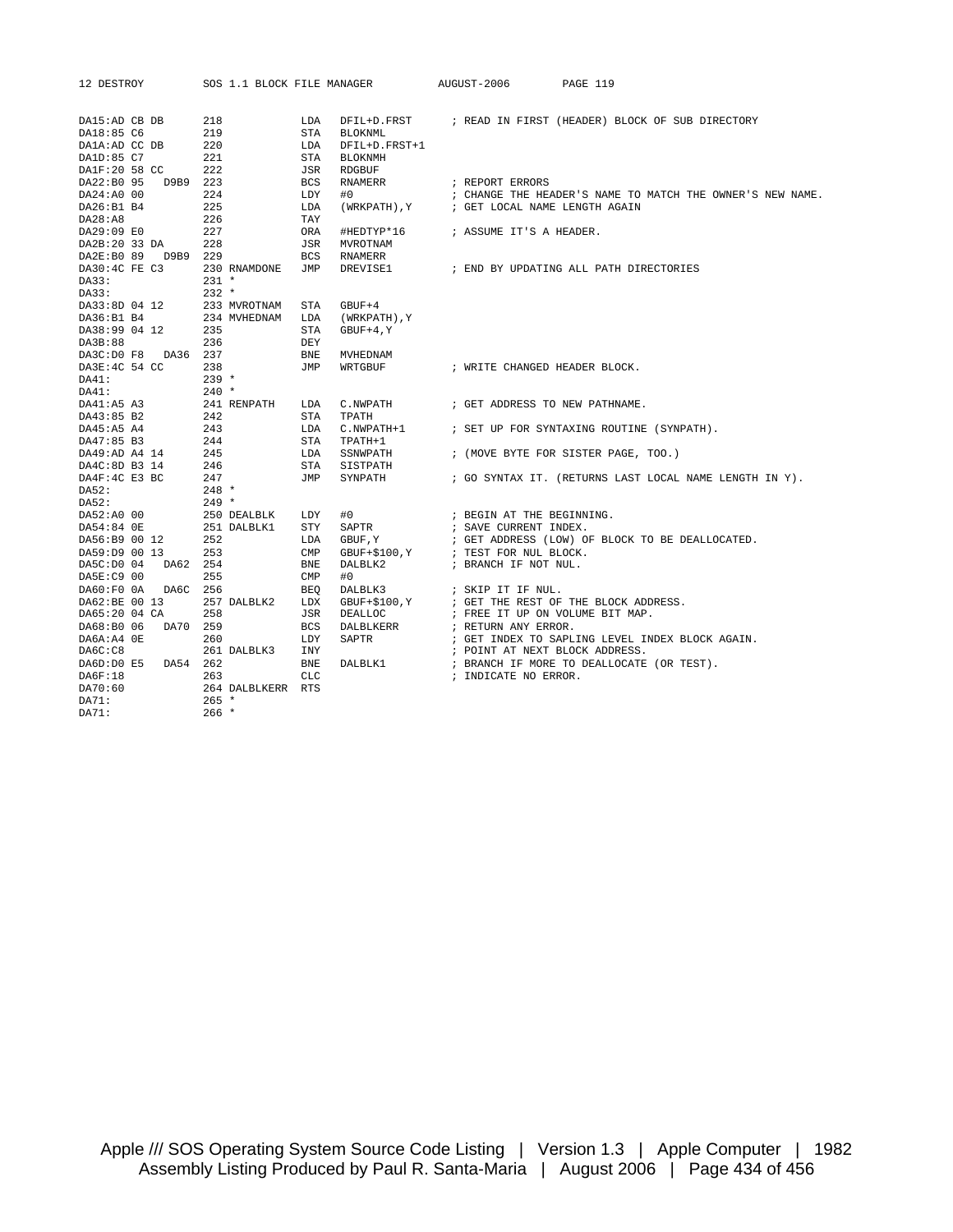| 12 DESTROY                                                                                                                                  | SOS 1.1 BLOCK FILE MANAGER                                                                              |                          |                                                                                                        | AUGUST-2006<br>PAGE 120                                                                                                 |
|---------------------------------------------------------------------------------------------------------------------------------------------|---------------------------------------------------------------------------------------------------------|--------------------------|--------------------------------------------------------------------------------------------------------|-------------------------------------------------------------------------------------------------------------------------|
|                                                                                                                                             |                                                                                                         |                          |                                                                                                        |                                                                                                                         |
| DA71:                                                                                                                                       | $268 *$                                                                                                 |                          |                                                                                                        |                                                                                                                         |
| DA71:20 80 C4                                                                                                                               | 269 DESTROY JSR                                                                                         |                          |                                                                                                        | FINDFILE : LOOK FOR FILE TO BE WIPED OUT.<br>DESTERR : PASS BACK ANY ERROR.                                             |
| DA74:B0 4B DAC1 270<br>DA76:20 F6 D0                                                                                                        | BCS<br>BCS<br>JSR<br>LDA<br>BEQ<br>LDA<br>271                                                           |                          | TSTOPEN                                                                                                |                                                                                                                         |
| DA79:A5 08                                                                                                                                  | $\frac{271}{272}$                                                                                       |                          | TOTENT                                                                                                 | ; IS THIS FILE OPEN?                                                                                                    |
|                                                                                                                                             |                                                                                                         |                          | DSTROY1                                                                                                | ; BRANCH IF FILE NOT OPEN.                                                                                              |
| DA7B:F0 04 DA81 273<br>DA7D:A9 00 274                                                                                                       |                                                                                                         |                          | #FILBUSY                                                                                               |                                                                                                                         |
| DA7F:38                                                                                                                                     | 275                                                                                                     | SEC                      |                                                                                                        | ; INFORM USER THAT FILE CAN'T BE DESTORYED AT THIS TIME.                                                                |
| DA80:60                                                                                                                                     | 276                                                                                                     | <b>RTS</b>               |                                                                                                        |                                                                                                                         |
| DA81:                                                                                                                                       | $277 *$                                                                                                 |                          |                                                                                                        |                                                                                                                         |
| DA81:A9 00                                                                                                                                  | 278 DSTROY1                                                                                             | LDA                      | #0                                                                                                     | ; FORCE PROPER FREE COUNT IN VOLUME.                                                                                    |
| DA83:85 04                                                                                                                                  | 279                                                                                                     | STA                      | REQL                                                                                                   | ; (NO DISK ACCESS OCCURS IF ALREADY PROPER)                                                                             |
| DA85:85 05                                                                                                                                  | 280                                                                                                     | STA<br>JSR<br>BCC<br>CMP | REOH                                                                                                   |                                                                                                                         |
| DA87:20 4C C9 281                                                                                                                           |                                                                                                         |                          | TSFRBLK                                                                                                |                                                                                                                         |
| DA8A:90 05 DA91 282                                                                                                                         |                                                                                                         |                          | DSTROY2                                                                                                |                                                                                                                         |
| DA8C:C9 00                                                                                                                                  | 283                                                                                                     |                          | #OVRERR                                                                                                | ; WAS IT JUST A FULL DISK?                                                                                              |
| DA8E:38                                                                                                                                     | 284                                                                                                     | SEC                      |                                                                                                        |                                                                                                                         |
| DA8F:D0 30 DAC1 285                                                                                                                         |                                                                                                         | <b>BNE</b>               |                                                                                                        | DESTERR FROPE, REPORT ERROR.                                                                                            |
| DA91:                                                                                                                                       | $286$ *                                                                                                 |                          |                                                                                                        |                                                                                                                         |
| DA91:AD D8 DB                                                                                                                               | 287 DSTROY2 LDA                                                                                         |                          |                                                                                                        | DFIL+D.ATTR : MAKE SURE IT'S OK TO DESTROY THIS FILE.                                                                   |
| DA94:29 80                                                                                                                                  | 288                                                                                                     |                          |                                                                                                        |                                                                                                                         |
| DA96:D0 05 DA9D 289                                                                                                                         |                                                                                                         |                          | DSTROY3                                                                                                | ; BRANCH IF OK.                                                                                                         |
| DA98:A9 00<br>DA9A:20 00 00                                                                                                                 | 288 --- 2006 PHOTROYEN<br>289 BND #DSTROY3<br>290 LDA #ACCSERR<br>291 JSR SYSERR<br>292 *<br>290<br>291 |                          | SYSERR                                                                                                 | ; TELL USER IT'S NOT KOSHER.                                                                                            |
| DA9D:                                                                                                                                       |                                                                                                         |                          |                                                                                                        | ; (RETURNS TO CALLER OF DESTORY)                                                                                        |
| DA9D:20 87 D5 293 DSTROY3 JSR                                                                                                               |                                                                                                         |                          |                                                                                                        |                                                                                                                         |
| DAA0:B0 1F DAC1 294                                                                                                                         |                                                                                                         |                          |                                                                                                        |                                                                                                                         |
| DAA2:AD BA DB 295                                                                                                                           |                                                                                                         |                          |                                                                                                        |                                                                                                                         |
| DAA5:29 F0                                                                                                                                  |                                                                                                         |                          |                                                                                                        |                                                                                                                         |
| DAA7:C9 40                                                                                                                                  | 296<br>297                                                                                              |                          |                                                                                                        | #TRETYP+1*\$10 ; IS IT A SEED, SAPLING, OR TREE?                                                                        |
| DAA9:90 03 DAAE 298                                                                                                                         |                                                                                                         |                          |                                                                                                        |                                                                                                                         |
| DAAB: 4C 4F DB 299                                                                                                                          |                                                                                                         |                          | ESTRER<br>BCS DESTERR<br>LDA DFIL+D.STOR<br>AND #\$F0<br>CMP #TRETYP+1*\$1<br>BCC DSTREE<br>JMP DSTDIR | ; OTHERWISE TEST FOR DIRECTORY DESTROY.                                                                                 |
| DAAE:                                                                                                                                       | $300 *$                                                                                                 |                          |                                                                                                        |                                                                                                                         |
|                                                                                                                                             |                                                                                                         |                          | GTTINDX                                                                                                | ; GET A BIT MAP BUFFER AND TEMPORARY INDEX BUFFER.                                                                      |
|                                                                                                                                             |                                                                                                         |                          | DESTERR                                                                                                |                                                                                                                         |
| DAAE: 20 0A CB 301 DSTREE JSR<br>DAAE: 20 0A CB 301 DSTREE JSR<br>DAB1: B0 0E DAC1 302 BCS<br>DAB3: AD BA DB 303 LDA<br>DAB6: 29 F0 304 AND |                                                                                                         |                          |                                                                                                        | DFIL+D. STOR FOR FORAGE TYPE AGAIN                                                                                      |
|                                                                                                                                             |                                                                                                         |                          | #\$F0                                                                                                  |                                                                                                                         |
| DAB8:C9 30                                                                                                                                  | 305                                                                                                     |                          |                                                                                                        |                                                                                                                         |
| DABA: D0 06 DAC2 306                                                                                                                        |                                                                                                         |                          | <b>DSTSAP</b>                                                                                          | ; NO, TEST FOR SAPLING.                                                                                                 |
| DABC:20 90 CC                                                                                                                               | CMP<br>BNE<br>JSR<br>BCC<br>307                                                                         |                          | RDFRST                                                                                                 | ; READ IN ROOT INDEX FOR THIS FILE.                                                                                     |
| DABF: 90 18 DAD9 308                                                                                                                        |                                                                                                         |                          | DSTRE2                                                                                                 | ; BRANCH IF ALL IS WELL.                                                                                                |
| DAC1:60<br>DAC2:                                                                                                                            | 309 DESTERR RTS<br>$310 *$                                                                              |                          |                                                                                                        | ; OTHERWISE RETURN ERROR.                                                                                               |
| DAC2:C9 20                                                                                                                                  |                                                                                                         |                          |                                                                                                        |                                                                                                                         |
| DAC4:D0 4D DB13 312                                                                                                                         |                                                                                                         |                          |                                                                                                        | #SAPTYP*\$10<br>DSTLAST : NO, JUST DEALLO<br>PRIMAGE : NO, JUST DEALLO<br>; NO, JUST DEALLOCATE FIRST (AND ONLY) BLOCK. |
| DAC6:20 D1 C2 313                                                                                                                           |                                                                                                         |                          |                                                                                                        |                                                                                                                         |
| DAC9:AD CB DB                                                                                                                               |                                                                                                         |                          |                                                                                                        |                                                                                                                         |
| DACC: A0 00                                                                                                                                 | 315                                                                                                     |                          | #0                                                                                                     | ; THIS IS DONE BY PLACING THE FIRST BLOCK ADDRESS                                                                       |
| DACE: 91 B2                                                                                                                                 | 316                                                                                                     |                          |                                                                                                        | $(TIME)$ , $Y$ ; IN THE TEMP (TOP) INDEX BUFFER AS                                                                      |
|                                                                                                                                             |                                                                                                         |                          | TINDX+1                                                                                                |                                                                                                                         |
|                                                                                                                                             |                                                                                                         |                          |                                                                                                        | DFIL+D. FRST+1 ; A SUB INDEX WOULD APPEAR.                                                                              |
| DADO:E6 B3 317<br>DAD2:AD CC DB 318<br>DAD5:91 B2 319                                                                                       |                                                                                                         |                          | Y, (TINDX) )                                                                                           |                                                                                                                         |
| DAD7:C6 B3                                                                                                                                  | 320                                                                                                     |                          | TINDX+1                                                                                                |                                                                                                                         |
| DAD9:A0 00                                                                                                                                  | 321 DSTRE2                                                                                              | LDY                      | #0                                                                                                     | ; BEGIN SCAN OF TOP LEVEL INDEX AT ZERO.                                                                                |
| DADB:84 OF                                                                                                                                  | 322 DSTNXT                                                                                              | STY                      | TREPTR                                                                                                 | ; SAVE POINTER TO TREE LEVEL.                                                                                           |
| DADD:B1 B2                                                                                                                                  | 323                                                                                                     | LDA                      |                                                                                                        | (TINDX), Y : GET BLOCK ADDRESS OF A SUB INDEX BLOCK                                                                     |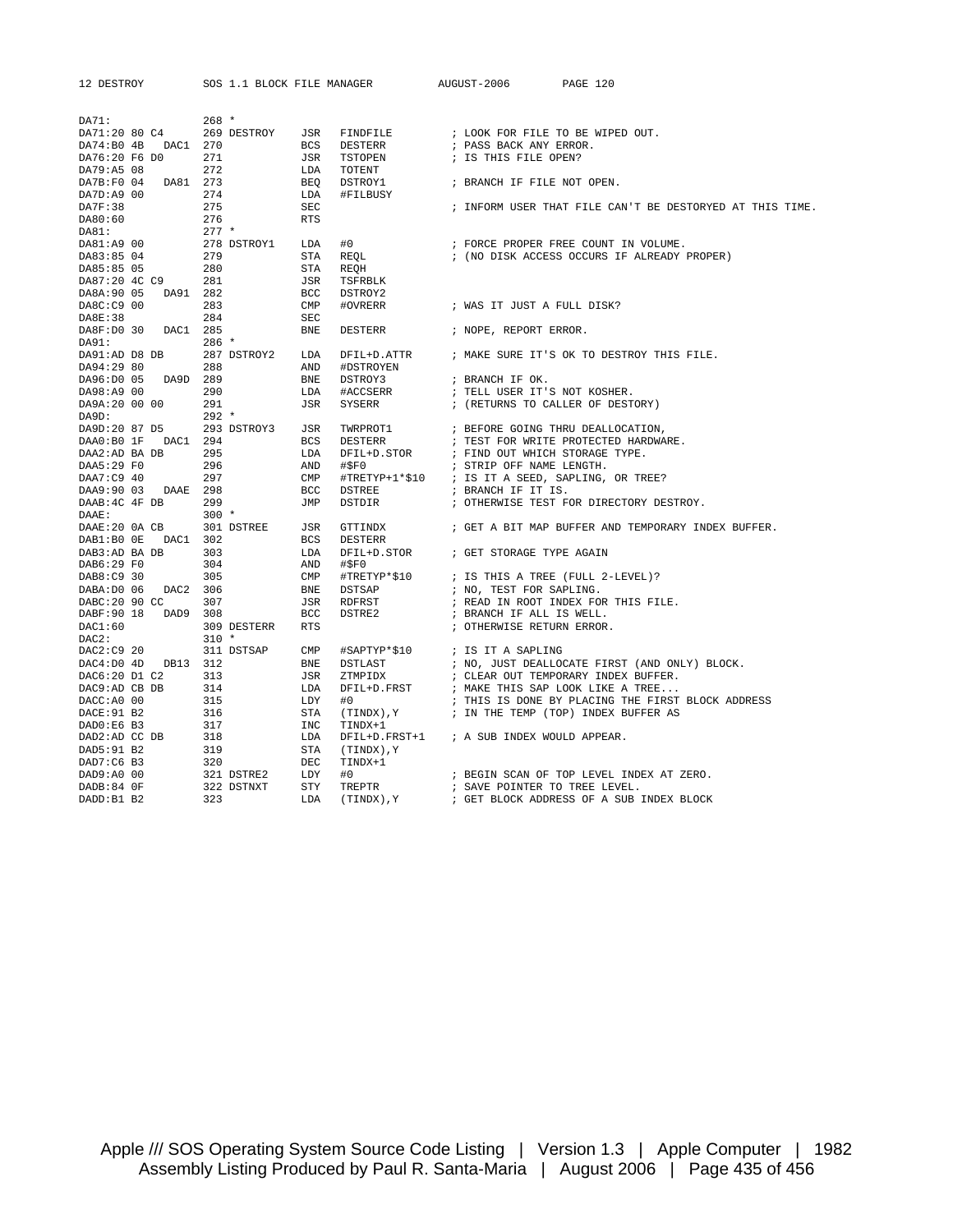| 12 DESTROY                     | SOS 1.1 BLOCK FILE MANAGER |                                                 | AUGUST-2006<br>PAGE 121                            |  |  |  |  |  |
|--------------------------------|----------------------------|-------------------------------------------------|----------------------------------------------------|--|--|--|--|--|
|                                |                            |                                                 |                                                    |  |  |  |  |  |
|                                |                            |                                                 |                                                    |  |  |  |  |  |
| DADF:E6 B3<br>DAE1:D1 B2       | 324<br>325                 | INC<br>TINDX+1<br>$\text{CMP}$<br>Y , Y (TINDX) | ; (TEST FOR NUL BLOCK)                             |  |  |  |  |  |
| DAE3:D0 04<br>DAE9 326         |                            | <b>BNE</b><br>DSTRE3                            | ; BRANCH IF WE'VE GOT AN BLOCK TO DEALLOCATE.      |  |  |  |  |  |
| DAE5:C9 00                     | 327                        | CMP<br>#0                                       | ; IS ENTIRE ADDRESS ZERO?                          |  |  |  |  |  |
| DAE7:F0 07<br>DAF0 328         |                            | <b>BEQ</b><br>DSTRE4                            | ; YES, DO NEXT. (CARRY SET)                        |  |  |  |  |  |
| DAE9:18                        | 329 DSTRE3                 | CLC                                             | ; INDICATE THERE IS A BLOCK OF INDEXES TO FREE UP. |  |  |  |  |  |
| DAEA:85 C6                     | 330                        | STA<br>BLOKNML                                  |                                                    |  |  |  |  |  |
| DAEC: B1 B2                    | 331                        | LDA<br>(TINDX), Y                               | ; GET HI ADDRESS TOO.                              |  |  |  |  |  |
| DAEE:85 C7                     | 332                        | <b>STA</b><br>BLOKNMH                           |                                                    |  |  |  |  |  |
| DAF0:C6 B3                     | 333 DSTRE4                 | <b>DEC</b><br>TINDX+1                           | ; (RESTORE PROPER ADDRESS FOR BUFFER)              |  |  |  |  |  |
| DAF2:B0 1C<br>DB10 334         |                            | <b>BCS</b>                                      | ; BRANCH IF NO SUB INDEX.                          |  |  |  |  |  |
| DAF4:20 58 CC                  | 335                        | DSTNXT1<br>RDGBUF<br>JSR                        | ; USE GENERAL BUFFER FOR SUB INDEX BUFFER.         |  |  |  |  |  |
| DAF7:B0 C8<br>DAC1 336         |                            | <b>BCS</b><br>DESTERR                           |                                                    |  |  |  |  |  |
| DAF9:20 52 DA                  | 337                        | JSR<br>DEALBLK                                  | ; GO FREE UP BLOCKS IN SUB INDEX                   |  |  |  |  |  |
| DAFC:B0 C3<br>DAC1 338         |                            | <b>BCS</b><br>DESTERR                           |                                                    |  |  |  |  |  |
| DAFE:A4 OF                     | 339                        | LDY<br>TREPTR                                   | ; AND FREE UP SUB INDEX BLOCK TOO.                 |  |  |  |  |  |
| DB00:E6 B3                     | 340                        | <b>INC</b><br>TINDX+1                           |                                                    |  |  |  |  |  |
| DB02:B1B2                      | 341                        | LDA<br>(TINDX), Y                               |                                                    |  |  |  |  |  |
| DB04:AA                        | 342                        | TAX                                             |                                                    |  |  |  |  |  |
| DB05:C6 B3                     | 343                        | <b>DEC</b><br>TINDX+1                           |                                                    |  |  |  |  |  |
| DB07:B1B2                      | 344                        | LDA<br>Y, (TINDX)                               |                                                    |  |  |  |  |  |
| DB09:20 04 CA                  | 345                        | JSR<br>DEALLOC                                  |                                                    |  |  |  |  |  |
| DBOC:BO B3<br>DAC1 346         |                            | <b>BCS</b><br>DESTERR                           |                                                    |  |  |  |  |  |
| DBOE:A4 OF                     | 347                        | LDY<br>TREPTR                                   |                                                    |  |  |  |  |  |
| DB10: C8                       | 348 DSTNXT1                | INY<br><b>DSTNXT</b>                            | ; HAVE ALL SUB INDEXES BEEN LOCATED?               |  |  |  |  |  |
| DB11:D0 C8 DADB 349            |                            | BNE                                             | ; NO, DO NEXT                                      |  |  |  |  |  |
| DB13:AD CB DB<br>DB16:AE CC DB | 350 DSTLAST<br>351         | LDA<br>LDX                                      | DFIL+D. FRST : DEALLOCATE FIRST BLCOK OF FILE.     |  |  |  |  |  |
| DB19:20 04 CA                  | 352                        | DFIL+D.FRST+1<br>JSR<br><b>DEALLOC</b>          |                                                    |  |  |  |  |  |
| DB1C:B0 A3 DAC1 353            |                            | <b>BCS</b><br>DESTERR                           |                                                    |  |  |  |  |  |
| DB1E:A9 00                     | 354                        | LDA<br>#0                                       | ; UPDATE DIRECTORY TO FREE ENTRY SPACE.            |  |  |  |  |  |
| DB20:8D BA DB                  | 355                        | <b>STA</b><br>DFIL+D.STOR                       |                                                    |  |  |  |  |  |
| DB23:CD A9 DB                  | 356                        | $\texttt{CMP}$<br>H.FCNT                        | ; FILE ENTRY WRAP?                                 |  |  |  |  |  |
| DB26:D0 03 DB2B 357            |                            | DST1<br><b>BNE</b>                              | ; BRANCH IF NO CARRY ADJUSTMENT                    |  |  |  |  |  |
| DB28:CE AA DB                  | 358                        | DEC<br>$H.FCNT+1$                               | ; TAKE CARRY FROM HIGH BYTE OF FILE ENTRIES        |  |  |  |  |  |
| DB2B:CE A9 DB                  | 359 DST1                   | DEC<br>H.FCNT                                   | ; MARK HEADER WITH ONE LESS FILE                   |  |  |  |  |  |
| DB2E:A6 1A                     | 360                        | LDX<br>BMTAB                                    | ; UPDATE (LAST) BITMAP.                            |  |  |  |  |  |
| DB30:20 65 D7                  | 361                        | JSR<br>BMAPUP                                   |                                                    |  |  |  |  |  |
| DAC1 362<br>DB33:B0 8C         |                            | <b>BCS</b><br><b>DESTERR</b>                    |                                                    |  |  |  |  |  |
| DB35:A0 14                     | 363                        | LDY<br>#VCBTFRE                                 |                                                    |  |  |  |  |  |
| DB37:AD CD DB                  | 364                        | LDA<br>DFIL+D.USAGE                             |                                                    |  |  |  |  |  |
| DB3A: 71 B6                    | 365                        | ADC<br>(VCBPTR), Y                              |                                                    |  |  |  |  |  |
| DB3C:91 B6                     | 366                        | STA                                             | (VCBPTR), Y : UPDATE CURRENT FREE BLOCK COUNT.     |  |  |  |  |  |
| DB3E:C8                        | 367                        | <b>INY</b>                                      |                                                    |  |  |  |  |  |
| DB3F:AD CE DB                  | 368                        | LDA<br>DFIL+D.USAGE+1                           |                                                    |  |  |  |  |  |
| DB42:71 B6                     | 369                        | ADC<br>(VCBPTR), Y                              |                                                    |  |  |  |  |  |
| DB44:91 B6                     | 370                        | <b>STA</b><br>(VCBPTR), Y                       |                                                    |  |  |  |  |  |
| DB46:A9 00                     | 371                        | #0<br>LDA                                       | ; FORCE RESCAN FROM FIRST BITMAP                   |  |  |  |  |  |
| DB48:A0 1C                     | 372                        | LDY<br>#VCBCMAP                                 |                                                    |  |  |  |  |  |
| DB4A:91 B6                     | 373                        | <b>STA</b><br>(VCBPTR), Y                       |                                                    |  |  |  |  |  |
| DB4C:4C F0 C3                  | 374                        | JMP<br><b>DREVISE</b>                           | ; UPDATE DIRECTORY LAST                            |  |  |  |  |  |
| DB4F:                          | $375 *$                    |                                                 |                                                    |  |  |  |  |  |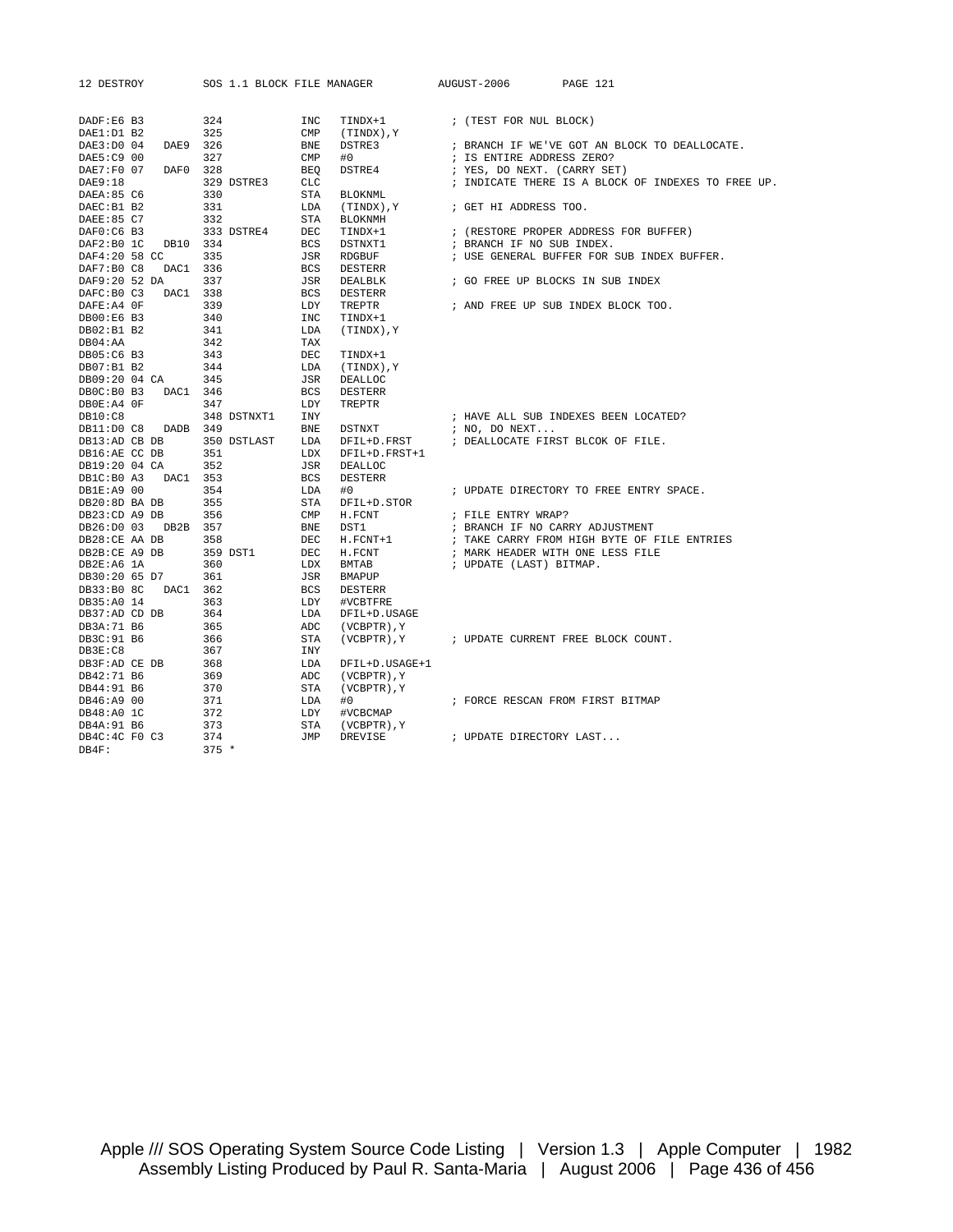|                        |          |         |              |              |                | 12 DESTROY SOS 1.1 BLOCK FILE MANAGER AUGUST-2006 PAGE 122 |                                                               |
|------------------------|----------|---------|--------------|--------------|----------------|------------------------------------------------------------|---------------------------------------------------------------|
| DB4F:                  |          | $377 *$ |              |              |                |                                                            |                                                               |
| DB4F:C9 DO             |          |         | 378 DSTDIR   | $\text{CMP}$ |                |                                                            |                                                               |
| DB51:F0 05 DB58 379    |          |         |              | BEO          | DSDIR1         | ; YES, PROCEED.                                            |                                                               |
| DB53:A9 00             |          | 380     |              | LDA          | #CPTERR        | ; FILE IS NOT COMPATABLE.                                  |                                                               |
| DB55:20 00 00          |          | 381     |              | JSR          | SYSERR         | ; GIVE UP.                                                 |                                                               |
|                        |          | $382 *$ |              |              |                |                                                            |                                                               |
| DB58:<br>DB58:20 7F CB |          |         |              |              |                |                                                            |                                                               |
|                        |          |         | 383 DSDIR1   | JSR          | FNDBMAP        |                                                            | ; MAKE SURE A BUFFER IS AVAILABLE FOR THE BITMAP.             |
| DB5B:B0 41 DB9E 384    |          |         |              | <b>BCS</b>   | DSDIRERR       |                                                            |                                                               |
| DB5D:AD CB DB          |          | 385     |              | LDA          |                |                                                            | DFIL+D. FRST : READ IN FIRST BLOCK OF DIRECTORY INTO GBUF.    |
| DB60:85 C6             |          | 386     |              | STA          | <b>BLOKNML</b> |                                                            |                                                               |
| DB62:AD CC DB          |          | 387     |              | LDA          | DFIL+D.FRST+1  |                                                            |                                                               |
| DB65:85 C7             |          | 388     |              | STA          | <b>BLOKNMH</b> |                                                            |                                                               |
| DB67:20 58 CC          |          | 389     |              | JSR          | RDGBUF         |                                                            |                                                               |
| DB6A:B0 32 DB9E 390    |          |         |              | <b>BCS</b>   | DSDIRERR       |                                                            |                                                               |
| DB6C:AD 25 12          |          | 391     |              | LDA          |                |                                                            | GBUF+HCENT+4 ; FIND OUT IF ANY FILES EXIST ON THIS DIRECTORY. |
| DB6F:D0 05             | DB76 392 |         |              | <b>BNE</b>   | DSDIRACC       | ; BRANCH IF ANY EXIST.                                     |                                                               |
| DB71:AD 26 12          |          | 393     |              | LDA          | GBUF+HCENT+5   |                                                            |                                                               |
| DB74:F0 05             | DB7B 394 |         |              | BEO          | DSDIR2         |                                                            |                                                               |
| DB76:A9 00             |          |         | 395 DSDIRACC | LDA          | #ACCSERR       |                                                            |                                                               |
| DB78:20 00 00          |          | 396     |              | JSR          | <b>SYSERR</b>  |                                                            |                                                               |
| $DB7B$ :               |          | $397 *$ |              |              |                |                                                            |                                                               |
| DB7B:AD 02 12          |          |         | 398 DSDIR2   | LDA          | $GBUF+2$       | ; GET FORWARD LINK.                                        |                                                               |
| DB7E:CD 03 12          |          | 399     |              | $\text{CMP}$ | GBUF+3         | ; TEST FOR NO LINK.                                        |                                                               |
| DB81:D0 04             | DB87 400 |         |              | <b>BNE</b>   | DSDIR3         |                                                            |                                                               |
| DB83:C9 00             |          | 401     |              | CMP          | #0             |                                                            |                                                               |
| DB85:F0 8C DB13 402    |          |         |              | <b>BEQ</b>   | DSTLAST        | ; IF NO LINK, THEN FINISHED.                               |                                                               |
| DB87:AE 03 12          |          |         | 403 DSDIR3   | LDX          | $GBUF+3$       |                                                            |                                                               |
| DB8A:20 04 CA          |          | 404     |              | JSR          | DEALLOC        | ; FREE THIS BLOCK.                                         |                                                               |
| DB8D:B0 OF DB9E 405    |          |         |              | <b>BCS</b>   | DSDIRERR       |                                                            |                                                               |
| DB8F:AD 02 12          |          | 406     |              | LDA          | $GBUF+2$       |                                                            |                                                               |
| DB92:85 C6             |          | 407     |              | STA          | <b>BLOKNML</b> |                                                            |                                                               |
| DB94:AD 03 12          |          | 408     |              | LDA          | $GBUF+3$       |                                                            |                                                               |
| DB97:85 C7             |          | 409     |              | STA          | BLOKNMH        | ; READ IN LINKED BLOCK.                                    |                                                               |
| DB99:20 58 CC          |          | 410     |              | JSR          | RDGBUF         |                                                            |                                                               |
| DB9C:90 DD             | DB7B 411 |         |              | BCC          | DSDIR2         | ; LOOP UNTIL ALL ARE FREED.                                |                                                               |
| DB9E:60                |          |         | 412 DSDIRERR | <b>RTS</b>   |                |                                                            |                                                               |
| DB9F:                  |          | $413 *$ |              |              |                |                                                            |                                                               |
| DB9F:                  |          | $414 *$ |              |              |                |                                                            |                                                               |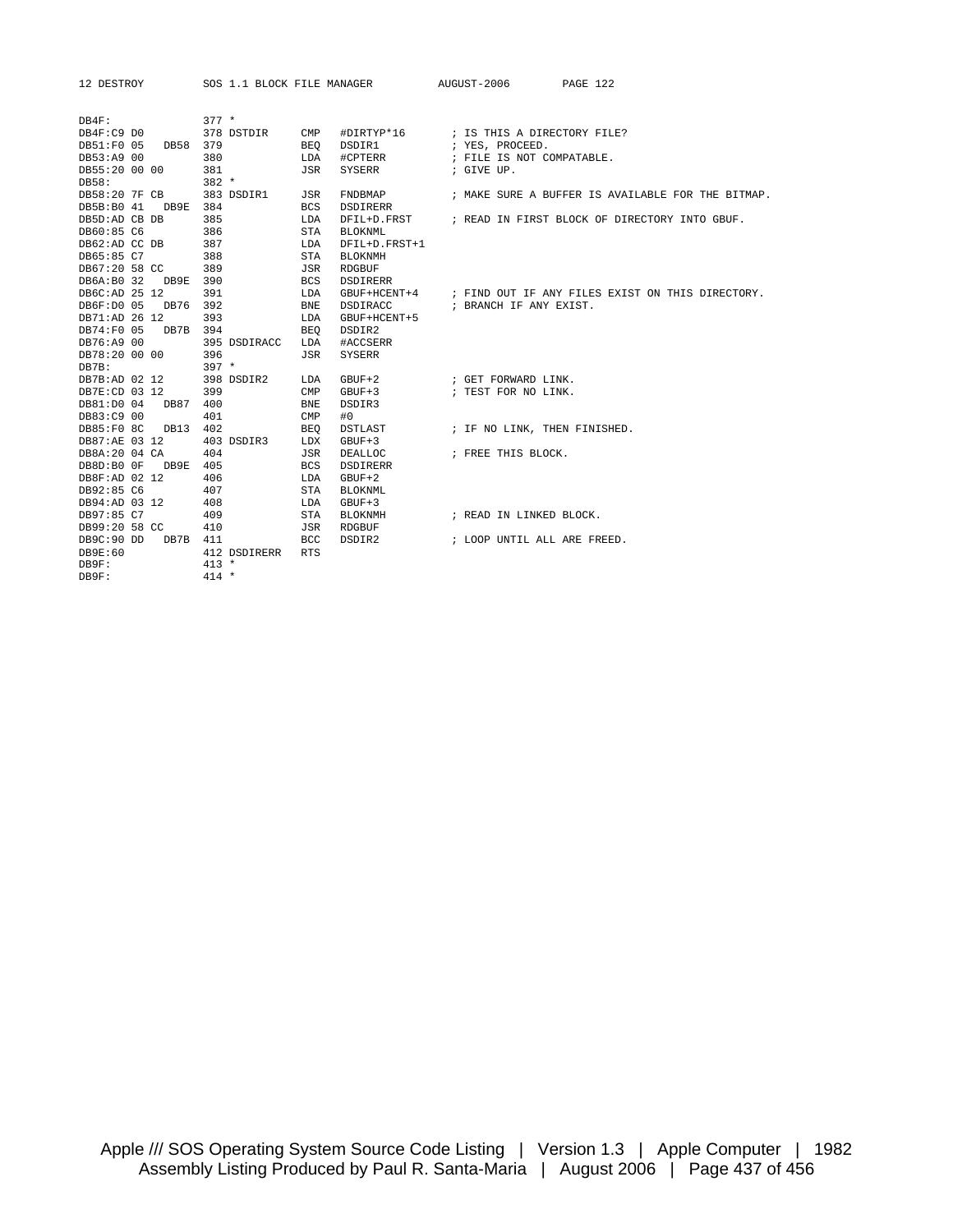| 12 DESTROY     |              | SOS 1.1 BLOCK FILE MANAGER  |                  |                                                                                           |            | AUGUST-2006                    | PAGE 123                                            |
|----------------|--------------|-----------------------------|------------------|-------------------------------------------------------------------------------------------|------------|--------------------------------|-----------------------------------------------------|
|                |              |                             |                  |                                                                                           |            |                                |                                                     |
| DB9F:<br>DB9F: | DB9F<br>0001 | 416 WORKSPC<br>417 V.STATUS | EOU<br><b>DS</b> | $\star$<br>1                                                                              |            |                                | ; VOLUME STATUS, INCLUDES 'ACTIVE' IN BIT 7         |
| DBA0:          | 0002         | 418 H.CREDT                 | DS               | 2                                                                                         |            | ; DIRECTORY CREATION DATE      |                                                     |
| DBA2:          | 0002         | 419                         | $_{\rm DS}$      | 2                                                                                         |            | ; DIRECTORY CREATION TIME      |                                                     |
| DBA4:          | 0001         | 420                         | DS               | 1                                                                                         |            |                                | ; VERSION UNDER WHICH THIS DIRECTORY WAS CREATED    |
| DBA5:          | 0001         | 421                         | DS               | $\mathbf{1}$                                                                              |            |                                | ; EARLIEST VERSION THAT IT'S COMPATABLE WITH        |
| DBA6:          | 0001         | 422 H.ATTR                  | DS               | 1                                                                                         |            |                                | ; ATTRIBUTES (PROTECT BIT, ETC.)                    |
| DBA7:          | 0001         | 423 H.ENTLN                 | DS               | 1                                                                                         |            |                                | ; LENGTH OF EACH ENTRY IN THIS DIRECTORY.           |
| DBA8:          | 0001         | 424 H.MAXENT                | DS               | 1                                                                                         |            |                                | ; MAXIMUM NUMBER OF ENTRIES PER BLOCK               |
| DBA9:          | 0002         | 425 H.FCNT                  | DS               | 2                                                                                         |            |                                | ; CURRENT NUMBER OF FILES IN THIS DIRECTORY         |
| DBAB:          | 0002         | 426                         | DS               | 2                                                                                         |            |                                | ; ADDRESS OF FIRST ALLOCATION BIT MAP               |
| DBAD:          | 0002         | 427                         | DS               | 2                                                                                         |            |                                | ; TOTAL NUMBER OF BLOCKS ON THIS UNIT               |
| DBAF:          | 0005         | 428                         | DS               | 5                                                                                         | $\ddot{i}$ | (FOR FUTURE EXPANSION)         |                                                     |
| $DBB4$ :       |              | $429 *$                     |                  |                                                                                           |            |                                |                                                     |
| $DBB4$ :       | 0001         | 430 D.DEV                   | DS               | 1                                                                                         |            |                                | ; DEVICE NUMBER OF THIS DIRECTORY ENTRY             |
| DBB5:          | 0002         | 431 D.HEAD                  | DS               | 2                                                                                         |            |                                | ; ADDRESS OF <sub> DIRECTORY HEADER</sub>           |
| DBB7:          | 0002         | 432 D.ENTBLK                | DS               | 2                                                                                         |            |                                | ; ADDRESS OF BLOCK WHICH CONTAINS THIS ENTRY        |
| DBB9:          | 0001         | 433 D.ENTNUM                | $_{\rm DS}$      | 1                                                                                         |            | ; ENTRY NUMBER WITHIN BLOCK.   |                                                     |
| DBBA:          | DBBA         | 434 DFIL                    | EQU              | $^\star$                                                                                  |            |                                |                                                     |
| DBBA:          | 0000         | 435 D.STOR                  | EQU              | $*$ -D $FIL$                                                                              |            |                                | ; STORAGE TYPE * 16 + FILE NAME LENGTH              |
| DBBA:          | 0001         | 436                         | DS               | $\mathbf{1}$                                                                              |            |                                |                                                     |
| DBBB:          |              | 437 ; *-DFIL ; FILE NAME    |                  |                                                                                           |            |                                |                                                     |
| DBBB:          | 000F         | 438                         | DS               | 15                                                                                        |            |                                |                                                     |
| DBCA:          | 0010         | 439 D.FILID                 | <b>EOU</b>       | $*$ -DFIL                                                                                 |            | ; USER'S IDENTIFICATION BYTE   |                                                     |
| DBCA:          | 0001         | 440                         | DS               | 1.                                                                                        |            |                                |                                                     |
| DBCB:          | 0011         | 441 D.FRST                  | EOU              | *-DFIL                                                                                    |            | ; FIRST BLOCK OF FILE          |                                                     |
| DBCB:          | 0002         | 442                         | DS               | 2                                                                                         |            |                                |                                                     |
| DBCD:          | 0013         | 443 D.USAGE                 | EOU              | $*$ -DFIL                                                                                 |            |                                | ; NUMBER OF BLOCKS CURRENTLY ALLOCATED TO THIS FILE |
| DBCD:          | 0002         | 444                         | DS               | 2                                                                                         |            |                                |                                                     |
| DBCF:          | 0015         | 445 D.EOF                   | EOU              | $*$ -DFIL                                                                                 |            | ; CURRENT END OF FILE MARKER   |                                                     |
| DBCF:          | 0003         | 446                         | DS               | 3                                                                                         |            |                                |                                                     |
| DBD2:          | 0018         | 447 D.CREDT                 | EOU              | $*$ -DFIL                                                                                 |            | ; DATE OF FILE'S CREATION      |                                                     |
| DBD2:          | 0002         | 448                         | DS               | 2                                                                                         |            |                                |                                                     |
| DBD4:          |              |                             |                  | 449 ; *-DFIL ; TIME OF FILE'S CREATION                                                    |            |                                |                                                     |
| DBD4:          | 0002         | 450                         | DS               | 2                                                                                         |            |                                |                                                     |
| DBD6:          |              |                             |                  | 451 ; EQU *-DFIL ; SOS VERSION THAT CREATED THIS FILE                                     |            |                                |                                                     |
| DBD6:          | 0001         | 452                         | DS               | 1                                                                                         |            |                                |                                                     |
| DBD7:          | 001D         | 453 D.COMP                  | EQU              | $*$ -DFIL                                                                                 |            |                                | ; BACKWARD VERSION COMPATABILTY                     |
| DBD7:          | 0001         | 454                         | DS               | 1                                                                                         |            |                                |                                                     |
| DBD8:          | 001E         | 455 D.ATTR                  | EOU              | $*$ -D $FIL$                                                                              |            |                                | ; 'PROTECT', READ/WRITE 'ENABLE' ETC.               |
| DBD8:          | 0001         | 456                         | DS               | 1                                                                                         |            |                                |                                                     |
| DBD9:          | 001F         | 457 D.AUXID                 | EOU              | *-DFIL                                                                                    |            |                                | ; USER AUXILLARY IDENTIFACATION                     |
| DBD9:          | 0002         | 458                         | DS               | 2                                                                                         |            |                                |                                                     |
| DBDB:          | 0021         | 459 D.MODDT                 | EOU              | $*$ -DFIL                                                                                 |            |                                | ; FILE'S LAST MODIFICATION DATE                     |
| DBDB:          | 0002         | 460                         | DS               | 2                                                                                         |            |                                |                                                     |
| DBDD:          | 0023         | 461 D.MODTM                 | EQU              | $*$ -DFIL                                                                                 |            |                                | ; FILE'S LAST MODIFICATION TIME                     |
| DBDD:          | 0002         | 462                         | DS               | $\mathcal{L}$                                                                             |            |                                |                                                     |
| DBDF:          | 0025         | 463 D.DHDR                  | EOU              | *-DFIL                                                                                    |            |                                | ; HEADER BLOCK ADDRESS OF FILE'S DIRECTORY          |
| DBDF:          | 0002         | 464                         | DS               | 2                                                                                         |            |                                |                                                     |
| DBE1:          |              | $465 *$                     |                  |                                                                                           |            |                                |                                                     |
| DBE1:          | 0002         | 466 CMDADR                  | $_{\rm DS}$      | 2                                                                                         |            |                                |                                                     |
| DBE3:          | 000D         | 467 SCRTCH                  | DS               | 13                                                                                        |            |                                | ; SCRATCH AREA FOR ALLOCATION ADDRESS CONVERSION    |
| DBF0:          | 0003         | 468 OLDEOF                  | DS               | 3                                                                                         |            | ; TEMP USED IN W/R             |                                                     |
| DBF3:          | 0003         | 469 OLDMARK                 | DS               | 3                                                                                         |            | ; USED BY 'RDPOSN' AND 'WRITE' |                                                     |
| DBF6:          | 00DB         | 470 SCRHIGH                 | EQU              | <scrtch< td=""><td></td><td></td><td>; AND DEVICE NUMBERS FROM BOB'S CODE.</td></scrtch<> |            |                                | ; AND DEVICE NUMBERS FROM BOB'S CODE.               |
| DBF6:          |              | $471 *$                     |                  |                                                                                           |            |                                |                                                     |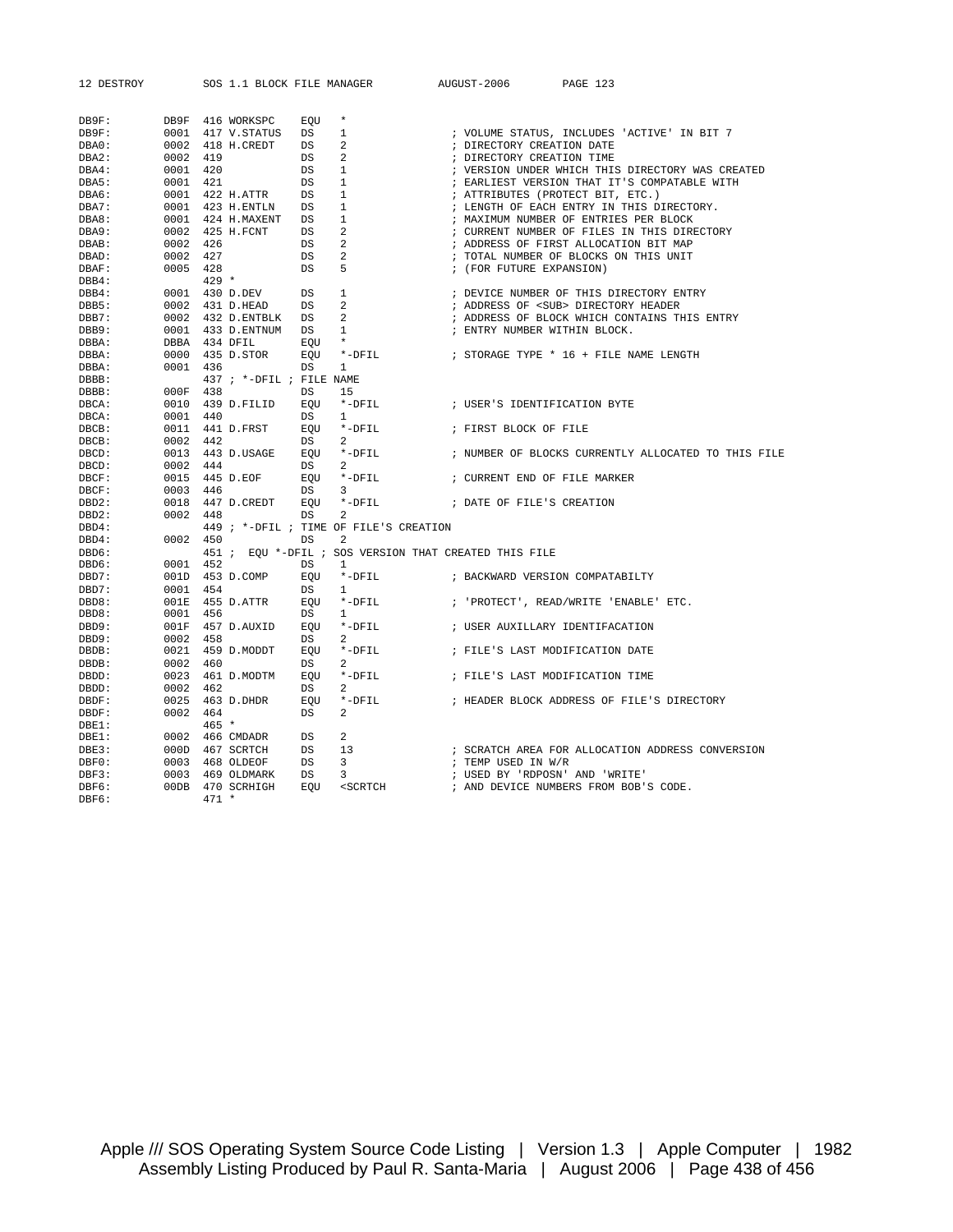| 13 SWAPOUT.IN                       | SOS 1.1 BLOCK FILE MANAGER  |                   |                                                                                           | AUGUST-2006                                   | PAGE 124                                                                                                |  |  |
|-------------------------------------|-----------------------------|-------------------|-------------------------------------------------------------------------------------------|-----------------------------------------------|---------------------------------------------------------------------------------------------------------|--|--|
|                                     |                             |                   |                                                                                           |                                               |                                                                                                         |  |  |
| DBF6:                               | 472                         | CHN               | SWAPOUT.IN                                                                                |                                               |                                                                                                         |  |  |
| DBF6:<br>DBF6                       | 1 SWAPOUT                   | EQU               | $\star$                                                                                   |                                               |                                                                                                         |  |  |
| DBF6:                               | $2 *$                       |                   |                                                                                           |                                               |                                                                                                         |  |  |
| DBF6:                               |                             |                   | 3 * SWAP OUT A VOLUME LOGGED ON A DEVICE                                                  |                                               |                                                                                                         |  |  |
| DBF6:                               |                             |                   | 4 * INPUT ARGUMENT: DEVICE NUMBER "A"                                                     |                                               |                                                                                                         |  |  |
| DBF6:                               | 5 * (STORED AS "DEVNUM")    |                   |                                                                                           |                                               |                                                                                                         |  |  |
| DBF6:                               | 6 * OUTPUT ARGUMENT: NONE   |                   |                                                                                           |                                               |                                                                                                         |  |  |
| DBF6:                               |                             |                   | 7 * CONDITION CODE: CARRY SET USER DID NOT COMPLY WITH REQUEST                            |                                               |                                                                                                         |  |  |
| DBF6:                               | $8 *$                       |                   |                                                                                           |                                               |                                                                                                         |  |  |
| DBF6:                               |                             |                   | 9 * SAVE VCBPTR, FCBPTR, DEVNUM ON STACK                                                  |                                               |                                                                                                         |  |  |
| DBF6:                               |                             |                   | 10 * 1) FIND UNSWAPPED VOLUME IN VCB                                                      |                                               |                                                                                                         |  |  |
| DBF6:                               | $12$ *                      |                   | 11 * 2) IF DIRTY BIT MAP FOR THIS VOLUME THEN DO<br>IF NOT ONLINE, REQUEST USER TO INSERT |                                               |                                                                                                         |  |  |
| DBF6:<br>DBF6:                      | $13 *$                      |                   |                                                                                           |                                               | IF REQUEST DENIED, UNCONDITIONALLY CLOSE ALL FILES ON THIS VOLUME AND RTS                               |  |  |
| DBF6:                               | $14$ *                      |                   | IF ONLINE, UPDATE AND RELEASE BIT MAP                                                     |                                               |                                                                                                         |  |  |
| DBF6:                               | 15 * DOEND                  |                   |                                                                                           |                                               |                                                                                                         |  |  |
| DBF6:                               |                             |                   |                                                                                           |                                               | 16 * 3) SWAP IT (MARK VCBSWAP FIELD \$80, MARK ALL FILES ON THIS VOLUME WITH SWAP MARK \$8X WHERE X=VCB |  |  |
| ENTRY)                              |                             |                   |                                                                                           |                                               |                                                                                                         |  |  |
| DBF6:                               |                             |                   |                                                                                           |                                               | 17 * "VCB ENTRY" DEFINED AS: HIGH ORDER NIBBLE OF LOW ORDER BYTE OF ENTRIES VCB ADDRESS                 |  |  |
| DBF6:                               | 18 * RESTORE VCBPTR, FCBPTR |                   |                                                                                           |                                               |                                                                                                         |  |  |
| DBF6:                               | 19 * RTS                    |                   |                                                                                           |                                               |                                                                                                         |  |  |
| DBF6:                               | $20 *$                      |                   |                                                                                           |                                               |                                                                                                         |  |  |
| DBF6:AA                             | 21                          | TAX               |                                                                                           | ; SAVE DEVICE NUMBER                          |                                                                                                         |  |  |
| DBF7:20 9C DC                       | 22<br>23                    | JSR               | SAVECBS                                                                                   |                                               |                                                                                                         |  |  |
| DBFA:86 35<br>DBFC: 20 48 C8        | 24 SWAPOUTX                 | <b>STX</b><br>JSR | DEVNUM<br><b>DEVVCB</b>                                                                   | ; PERMANENTLY                                 | ; FIND MATCHING UNSWAPPED ACTIVE VCB ENTRY (BY DEVNUM)                                                  |  |  |
| DBFF:B0 44<br>DC45                  | 25                          | <b>BCS</b>        | SORTS                                                                                     | ; NO FIND--RETURN WITHOUT ERROR               |                                                                                                         |  |  |
| DC01:A0 11                          | 26                          | LDY               | #VCBSTAT                                                                                  |                                               |                                                                                                         |  |  |
| DC03:B1 B6                          | 27                          | LDA               | (VCBPTR), Y                                                                               |                                               | ; GET STATUS OF FILES ON THIS VOLUME                                                                    |  |  |
| DC05:10 43<br>DC4A                  | 28                          | <b>BPL</b>        | UNLOG                                                                                     |                                               | ; IF NO OPEN FILES, JUST THROW VOLUME AWAY                                                              |  |  |
| DC07:A5 35                          | 29                          | LDA               | <b>DEVNUM</b>                                                                             |                                               | ; DIRTY BM EXIST ON THIS VOLUME?                                                                        |  |  |
| DC09:A2 00                          | 30                          | LDX               | #0                                                                                        |                                               |                                                                                                         |  |  |
| DC0B:D5 1D                          | 31                          | CMP               | BMADEV, X                                                                                 | ; IN BIT MAP "A"?                             |                                                                                                         |  |  |
| DCOD:F0 09<br>DC18                  | 32                          | <b>BEO</b>        | FDIRBM                                                                                    | ; BRANCH IF YES                               |                                                                                                         |  |  |
| DC0F: A2 06                         | 33                          | LDX               | #6                                                                                        | ; BIT MAP HEADER TABLE SIZE                   |                                                                                                         |  |  |
| DC11: D5 1D                         | 34                          | CMP               | BMADEV, X                                                                                 | ; IN BIT MAP "B"?                             |                                                                                                         |  |  |
| DC13:F0 03<br>DC18<br>DC15:4C 33 DC | 35<br>36                    | <b>BEO</b><br>JMP | FDIRBM<br>MARKSWAP                                                                        | ; BRANCH IF YES<br>; NO NEED TO WRITE BIT MAP |                                                                                                         |  |  |
| DC18:B5 1C                          | 37 FDIRBM                   | LDA               | BMASTAT, X                                                                                | ; IS BIT MAP DIRTY?                           |                                                                                                         |  |  |
| DC1A:10 17<br>DC33                  | 38                          | <b>BPL</b>        | MARKSWAP                                                                                  | ; BRANCH IF NOT                               |                                                                                                         |  |  |
| DC1C:20 0A C9                       | 39 GETVOL                   | JSR               | VERFYVOL                                                                                  |                                               | ; IS THE CORRECT VOLUME ON LINE NOW?                                                                    |  |  |
| DC1F:90 0D<br>DC2E                  | 40                          | BCC               | VONLINE                                                                                   | ; BRANCH IF YES                               |                                                                                                         |  |  |
| DC21:20 2F DD                       | 41                          | JSR               | USRREO                                                                                    |                                               | ; OTHERWISE, REQUEST USER INSERTION                                                                     |  |  |
| DC24:90 F6<br>DC1C                  | 42                          | BCC               | GETVOL                                                                                    | ; AND VERIFY IT AGAIN                         |                                                                                                         |  |  |
| DC26:20 9B DD                       | 43                          | JSR               | CLOSEU                                                                                    |                                               | ; USER SAID "NO": UNCONDITIONALLY CLOSE VOLUME                                                          |  |  |
| DC29:20 B6 DC                       | 44                          | JSR               | <b>RESTCBS</b>                                                                            |                                               |                                                                                                         |  |  |
| DC2C:38                             | 45                          | SEC               |                                                                                           |                                               |                                                                                                         |  |  |
| DC2D:60                             | 46                          | RTS               |                                                                                           | ; ERROR RETURN TO CALLER                      |                                                                                                         |  |  |
| DC2E: A6 35                         | 47 VONLINE<br>48            | LDX               | DEVNUM<br>UPBMAP                                                                          | ; UPDATE THE                                  |                                                                                                         |  |  |
| DC30:20 E4 CB<br>DC33:A5 B6         | 49 MARKSWAP                 | JSR<br>LDA        | <b>VCBPTR</b>                                                                             | ; DIRTY BIT MAP<br>; CALCULATE                |                                                                                                         |  |  |
| DC35:4A                             | 50                          | LSR               | Α                                                                                         | ; SWAP BYTE                                   |                                                                                                         |  |  |
| DC36:4A                             | 51                          | LSR               | Α                                                                                         | ; AND                                         |                                                                                                         |  |  |
| DC37:4A                             | 52                          | LSR               | Α                                                                                         | ; MARK ALL FILES                              |                                                                                                         |  |  |
| DC38:4A                             | 53                          | LSR               | Α                                                                                         | ; BELONGING TO THIS VOLUME                    |                                                                                                         |  |  |
| DC39:38                             | 54                          | SEC               |                                                                                           | ; AS SWAPPED OUT                              |                                                                                                         |  |  |
| DC3A:09 80                          | 55                          | <b>ORA</b>        | #\$80                                                                                     |                                               |                                                                                                         |  |  |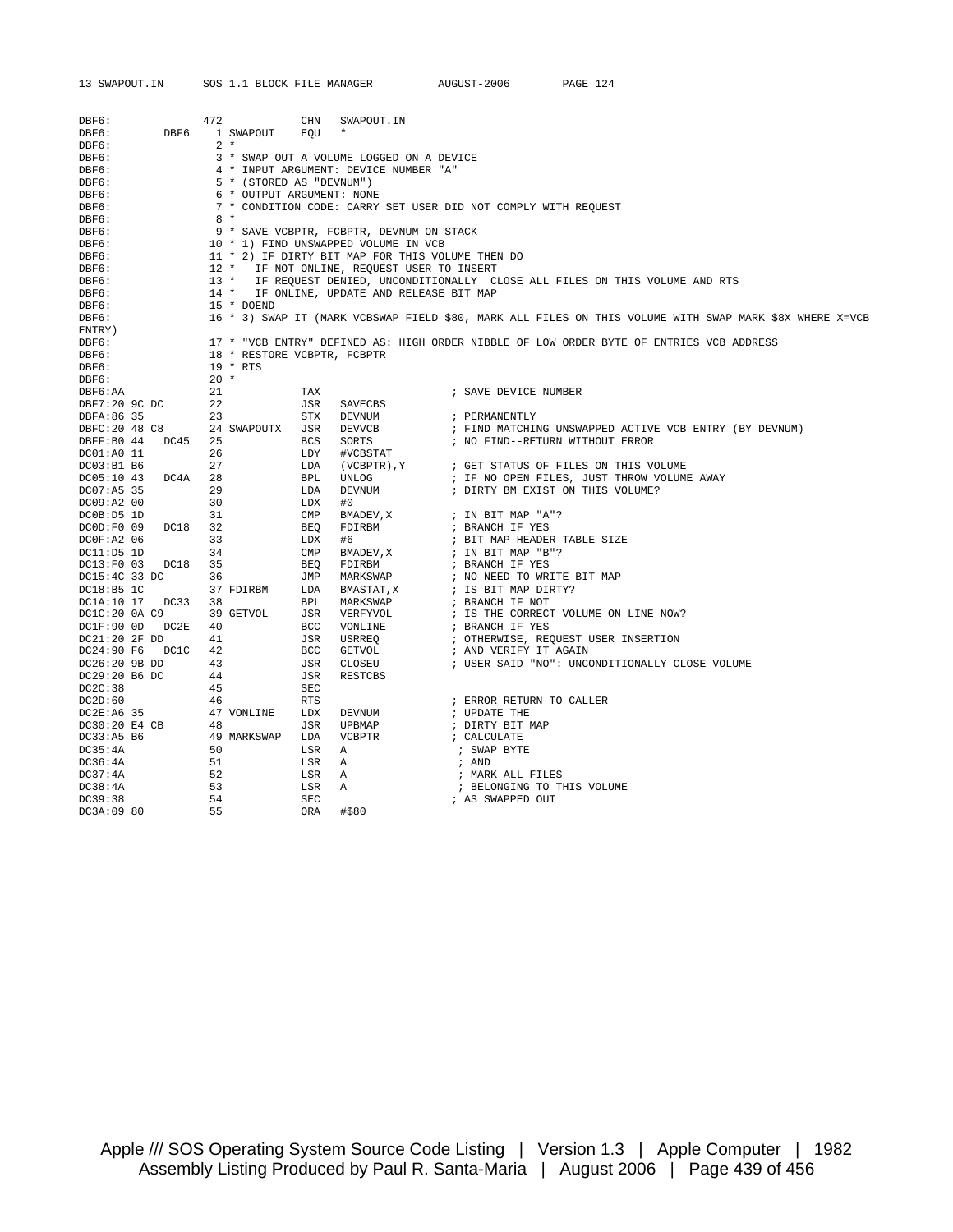| 13 SWAPOUT.IN                       | SOS 1.1 BLOCK FILE MANAGER     |            |                                                                   | AUGUST-2006                    | PAGE 125                                                         |
|-------------------------------------|--------------------------------|------------|-------------------------------------------------------------------|--------------------------------|------------------------------------------------------------------|
|                                     |                                |            |                                                                   |                                |                                                                  |
| DC3C:48                             | 56                             | PHA        |                                                                   | ; SAVE SWAP BYTE               |                                                                  |
| DC3D:20 DO DC                       | 57                             | JSR        | FCBSCAN                                                           |                                |                                                                  |
| DC40:68                             | 58                             | PLA        |                                                                   | ; MARK VCBSWAP                 |                                                                  |
| DC41:A0IF                           | 59                             | LDY        | #VCBSWAP                                                          | ; BYTE                         |                                                                  |
| DC43:91 B6                          | 60                             | STA        | (VCBPTR), Y                                                       |                                |                                                                  |
| DC45:20 B6 DC                       | 61 SORTS                       | JSR        | RESTCBS                                                           |                                | ; RESTORE FCBPTR, VCBPTR, DEVNUM                                 |
| DC48:18                             | 62                             | CLC        |                                                                   |                                |                                                                  |
| DC49:60                             | 63                             | <b>RTS</b> |                                                                   | ; SUCCESSFUL SWAP OUT          |                                                                  |
| $DC4A: A9$ 00                       | 64 UNLOG                       | LDA        | #0                                                                |                                |                                                                  |
| DC4C:9D 00 11                       | 65                             | STA        | VCB, X                                                            | ; UNLOG VOLUME                 |                                                                  |
| DC4F:F0 F4 DC45 66                  |                                | BEO        | SORTS                                                             |                                | ; SWAP THE EASY WAY! (BRANCH ALWAYS)                             |
| DC51:                               | $67 *$                         |            |                                                                   |                                |                                                                  |
| DC51:                               | 68 *                           |            |                                                                   |                                |                                                                  |
| DC51:                               | $69 *$                         |            |                                                                   |                                |                                                                  |
| DC51:<br>DC51                       | 70 SWAPIN                      | EOU        |                                                                   |                                |                                                                  |
| DC51:                               | $71 *$                         |            |                                                                   |                                |                                                                  |
| DC51:<br>DC51:                      | $73 *$                         |            | 72 * UNSWAP A VOLUME AND ALL ITS FILES                            |                                |                                                                  |
| DC51:                               |                                |            | 74 * INPUT ARGUMENT: VOLUME NAME (VCBPTR)                         |                                |                                                                  |
| DC51:                               | 75 * OUTPUT ARGUMENT: NONE     |            |                                                                   |                                |                                                                  |
| DC51:                               |                                |            | 76 * CONDITION CODE: CARRY SET : USER DID NOT COMPLY WITH REQUEST |                                |                                                                  |
| DC51:                               | $77 *$                         |            |                                                                   |                                |                                                                  |
| DC51:                               |                                |            | 78 * SAVE VCBPTR, FCBPTR ON STACK                                 |                                |                                                                  |
| DC51:                               |                                |            | 79 * 1) FIND SWAPPED VOLUME IN VCB, IF NOT FOUND, THEN RTS.       |                                |                                                                  |
| DC51:                               |                                |            | 80 * 2) IF ANOTHER UNSWAPPED VOLUME ON DEVICE, THEN SWAP IT       |                                |                                                                  |
| DC51:                               |                                |            | 81 * 3) VERIFY UNSWAPPED VOLUME, IF NOT OK THEN REQUEST INSERTION |                                |                                                                  |
| DC51:                               | 82 * 4) UNMARK VCB'S AND FCB'S |            |                                                                   |                                |                                                                  |
| DC51:                               | 83 * RTS                       |            |                                                                   |                                |                                                                  |
| DC51:20 9C DC                       | 84                             | JSR        | SAVECBS                                                           |                                | ; SAVE FCB, VCB POINTERS, DEVNUM                                 |
| DC54:A0 00                          | 85                             | LDY        | #VCBNML                                                           | ; MAKE SURE VOLUME             |                                                                  |
| DC56:B1 B6                          | 86                             | LDA        | (VCBPTR), Y                                                       | ; IS AT LEAST OPEN             |                                                                  |
| DC58:F0 38<br>DC92 87<br>DC5A:A0 1F | 88                             | BEO<br>LDY | USRTS<br>#VCBSWAP                                                 | ; SEE IF                       | ; BRANCH IF NOT RIGHT BACK TO CALLER                             |
| DC5C:B1 B6                          | 89                             | LDA        | (VCBPTR), Y                                                       | ; CURRENTLY SWAPPED            |                                                                  |
| DC5E:F0 32 DC92 90                  |                                | BEO        | USRTS                                                             |                                | ; IF NOT, RETURN IMMEDIATELY TO CALLER                           |
| DC60:A0 10                          | 91                             | LDY        | #VCBDEV                                                           | ; SAVE DEVICE NUMBER           |                                                                  |
| DC62:B1B6                           | 92                             | LDA        | (VCBPTR), Y                                                       |                                |                                                                  |
| DC64:85 35                          | 93                             | STA        | DEVNUM                                                            |                                |                                                                  |
| DC66:48                             | 94                             | PHA        |                                                                   |                                | ; SAVE DEVNUM AGAIN (SWAPOUTX TRASHES DEVNUM ON RETURN)          |
| DC67:20 FC DB                       | 95                             | JSR        | SWAPOUTX                                                          |                                | ; AND MAKE SURE ANY CURRENT ACTIVE VOLUME IS SWAPPED OUT (NOTICE |
| ENTRY POINT)                        |                                |            |                                                                   |                                |                                                                  |
| DC6A:68                             | 96                             | PLA        |                                                                   | ; RECALL CURRENT DEVICE NUMBER |                                                                  |
| DC6B:85 35                          | 97                             | STA        | DEVNUM                                                            |                                | ; AND SAVE IT TO ITS PROPER PLACE                                |
| DC6D:20 0A C9                       | 98 SI1                         | JSR        | VERFYVOL                                                          |                                | ; VERIFY THE CURRENT VOLUME MOUNTED                              |
| DC70:90 0D DC7F 99                  |                                | <b>BCC</b> | UNMARK                                                            |                                | ; IF THE RIGHT ONE, GO MARK IT AS UNSWAPPED                      |
| DC72:20 2F DD                       | 100                            | JSR        | USRREO                                                            | ; ELSE REQUEST USER TO INSERT  |                                                                  |
| DC75:90 F6 DC6D 101                 |                                | <b>BCC</b> | SI1                                                               | ; USER SAID 'OK'               |                                                                  |
| DC77:20 9B DD                       | 102                            | JSR        | CLOSEU                                                            |                                | ; OTHERWISE UNCONDITIONALLY CLOSE                                |
| DC7A:20 B6 DC                       | 103                            | JSR        | RESTCBS                                                           |                                |                                                                  |
| DC7D:38                             | 104                            | SEC        |                                                                   |                                |                                                                  |
| DC7E:60                             | 105                            | <b>RTS</b> |                                                                   |                                |                                                                  |
| DC7F:A0 1F                          | 106 UNMARK                     | LDY        | #VCBSWAP                                                          | ; FETCH                        |                                                                  |
| DC81:B1B6                           | 107                            | LDA        | (VCBPTR), Y                                                       | ; VOLUME                       |                                                                  |
| DC83:48<br>DC84:A9 00               | 108<br>109                     | PHA<br>LDA | #0                                                                | ; SWAP BYTE<br>; BUT CLEAR     |                                                                  |
| DC86:91 B6                          | 110                            | STA        | (VCBPTR), Y                                                       | ; VOLUME SWAP                  |                                                                  |
| DC88:68                             | 111                            | PLA        |                                                                   |                                |                                                                  |
|                                     |                                |            |                                                                   |                                |                                                                  |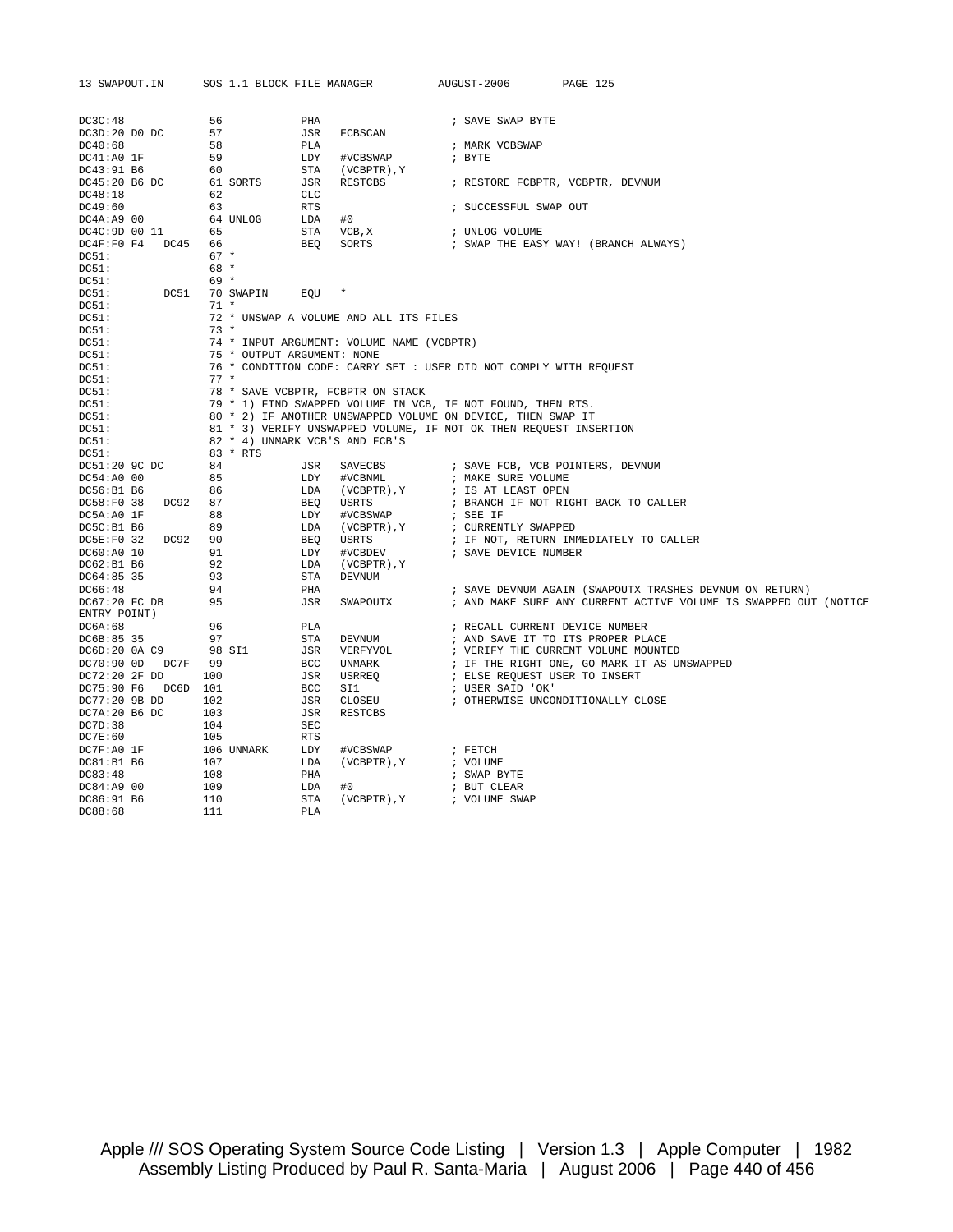| 13 SWAPOUT.IN                 |  |                | SOS 1.1 BLOCK FILE MANAGER |            |                                                             | AUGUST-2006              | PAGE 126                                                                                             |
|-------------------------------|--|----------------|----------------------------|------------|-------------------------------------------------------------|--------------------------|------------------------------------------------------------------------------------------------------|
| DC89:18                       |  | 112            |                            | CLC        |                                                             | ; "UNSWAPPED"            |                                                                                                      |
| DC8A:20 DO DC                 |  | 113            |                            | JSR        | FCBSCAN                                                     |                          |                                                                                                      |
| DC8D:A5 35                    |  | 114            |                            | LDA        | DEVNUM                                                      | ; MAKE SURE BIT MAPS     |                                                                                                      |
| DC8F:20 F8 CB                 |  | 115            |                            | JSR        | CLEARBMS                                                    |                          | ; ARE MARKED AS INVALID ON THIS DEVICE                                                               |
| DC92:20 B6 DC                 |  |                | 116 USRTS                  | JSR        | RESTCBS                                                     | ; RESTORE VCB, FCB PTRS  |                                                                                                      |
| DC95:18                       |  | 117            |                            | <b>CLC</b> |                                                             | ; NO ERRORS              |                                                                                                      |
| DC96:60                       |  | 118            |                            | <b>RTS</b> |                                                             |                          |                                                                                                      |
| DC97:                         |  | $119 *$        |                            |            |                                                             |                          |                                                                                                      |
| DC97:                         |  |                | 0005 120 SAVEPTRS          | DS         | 5                                                           |                          | ; A RARE EMBEDDED TEMP SAVE AREA, USED ONLY BY                                                       |
| DC9C:                         |  | $121 *$        |                            |            |                                                             |                          |                                                                                                      |
| DC9C:                         |  | $122 *$        |                            |            |                                                             |                          |                                                                                                      |
| DC9C:                         |  |                | DC9C 123 SAVECBS           | EOU        | $\star$                                                     |                          | ; SAVE FCBPTR, VCBPTR IN A TEMP SAVE AREA                                                            |
| DC9C:A5 B6                    |  | 124            |                            | LDA        | VCBPTR                                                      |                          |                                                                                                      |
| DC9E:8D 97 DC                 |  | 125            |                            | STA        | SAVEPTRS                                                    |                          |                                                                                                      |
| DCA1:A5 B7                    |  | 126            |                            | LDA        | VCBPTR+1                                                    |                          |                                                                                                      |
| DCA3:8D 98 DC                 |  | 127            |                            | STA        | SAVEPTRS+1                                                  |                          |                                                                                                      |
| DCA6:A5 BA                    |  | 128            |                            |            | LDA FCBPTR                                                  |                          |                                                                                                      |
| DCA8:8D 99 DC                 |  | 129            |                            | STA        | SAVEPTRS+2                                                  |                          |                                                                                                      |
| DCAB:A5 BB                    |  | 130            |                            |            | LDA FCBPTR+1                                                |                          |                                                                                                      |
| DCAD: 8D 9A DC                |  | 131            |                            | STA        | SAVEPTRS+3                                                  |                          |                                                                                                      |
| DCB0:A5 35                    |  | 132            |                            |            | LDA DEVNUM                                                  |                          |                                                                                                      |
| DCB2:8D 9B DC                 |  | 133            |                            | STA        | SAVEPTRS+4                                                  |                          |                                                                                                      |
| DCB5:60                       |  | 134            |                            | <b>RTS</b> |                                                             |                          |                                                                                                      |
| DCB6:                         |  | $135 *$        |                            |            |                                                             |                          |                                                                                                      |
| DCB6:                         |  |                | DCB6 136 RESTCBS           | EOU        | $\star$                                                     | ; RESTORE FCBPTR, VCBPTR |                                                                                                      |
| DCB6:                         |  |                |                            |            |                                                             |                          | 137 * NOTICE THERE EXISTS A SEQUENCE OF CALLS (SWAPIN, WHICH MAY CALL SWAPOUT) THAT JSR'S TO SAVECBS |
| ONCE BUT JSR'S RESTCBS TWICE. |  |                |                            |            |                                                             |                          |                                                                                                      |
| DCB6:AD 97 DC                 |  | 138            |                            | LDA        | <b>SAVEPTRS</b>                                             |                          |                                                                                                      |
| DCB9:85 B6                    |  | 139            |                            | STA        | VCBPTR                                                      |                          |                                                                                                      |
| DCBB:AD 98 DC                 |  | 140            |                            | LDA        | SAVEPTRS+1                                                  |                          |                                                                                                      |
| $DCBE:85\ B7$                 |  | 141            |                            | STA        | VCBPTR+1                                                    |                          |                                                                                                      |
| DCCO:AD 99 DC                 |  | 142            |                            | LDA        | SAVEPTRS+2                                                  |                          |                                                                                                      |
| $DCC3:85$ BA                  |  | 143            |                            | STA        | FCBPTR                                                      |                          |                                                                                                      |
| DCC5:AD 9A DC                 |  | 144            |                            |            | LDA SAVEPTRS+3                                              |                          |                                                                                                      |
| DCC8:85 BB                    |  | 145            |                            |            | STA FCBPTR+1                                                |                          |                                                                                                      |
| DCCA: AD 9B DC                |  | 146            |                            | LDA        | SAVEPTRS+4                                                  |                          |                                                                                                      |
| DCCD: 85 35                   |  | 147            |                            | STA        | DEVNUM                                                      |                          |                                                                                                      |
| DCCF:60<br>DCD <sub>0</sub> : |  | 148<br>$149 *$ |                            | <b>RTS</b> |                                                             |                          |                                                                                                      |
| DCD0:                         |  | $150 *$        |                            |            |                                                             |                          |                                                                                                      |
| DCD <sub>0</sub> :            |  |                |                            |            | 151 * MARK ALL FILES BELONGING TO A VOLUME                  |                          |                                                                                                      |
| DCD <sub>0</sub> :            |  |                |                            |            | 152 * AS SWAPPED-IN OR SWAPPED-OUT.                         |                          |                                                                                                      |
| DCD0:                         |  | $153 *$        |                            |            |                                                             |                          |                                                                                                      |
| DCD <sub>0</sub> :            |  |                |                            |            | 154 * INPUT ARGS: DEVNUM -- DEVICE NUMBER OF MOUNTED VOLUME |                          |                                                                                                      |
| DCD0:                         |  | $155 *$        |                            |            | A REGISTER - SWAP BYTE                                      |                          |                                                                                                      |
| DCD0:                         |  | $156 *$        |                            |            | CARRY -- CARRY FLAG SET MEANS SWAP OUT; ELSE SWAP IN        |                          |                                                                                                      |
| DCD0:                         |  | $157 *$        |                            |            |                                                             |                          |                                                                                                      |
| DCD0:                         |  |                | 158 * OUTPUT ARGS: NONE    |            |                                                             |                          |                                                                                                      |
| DCD <sub>0</sub> :            |  |                |                            |            | 159 * GLOBALS AFFECTED: FCB, FCBPTR                         |                          |                                                                                                      |
| DCD0:                         |  |                |                            |            | 160 * REGISTER STATUS: SCRAMBLED                            |                          |                                                                                                      |
| DCD <sub>0</sub> :            |  | $161 *$        |                            |            |                                                             |                          |                                                                                                      |
| DCD <sub>0</sub> :            |  |                | DCD0 162 FCBSCAN           | EQU        |                                                             |                          | ; MARK FILES BELONGING TO VOLUME AS SWAPPED OR UNSWAPPED                                             |
| DCD <sub>0</sub> :            |  | $163 *$        |                            |            |                                                             |                          |                                                                                                      |
| DCD0 : AA                     |  | 164            |                            | TAX        |                                                             | ; SAVE SWAP BYTE         |                                                                                                      |
| DCD1:AC 28 00                 |  | 165            |                            | LDY        | FCBADDRH                                                    | ; POINT TO               |                                                                                                      |
| DCD4:84 BB                    |  | 166            |                            | STY        | FCBPTR+1                                                    | ; BEGINNING TO FCB       |                                                                                                      |
| DCD6:A0 00                    |  | 167            |                            | LDY        | #0                                                          |                          |                                                                                                      |
|                               |  |                |                            |            |                                                             |                          |                                                                                                      |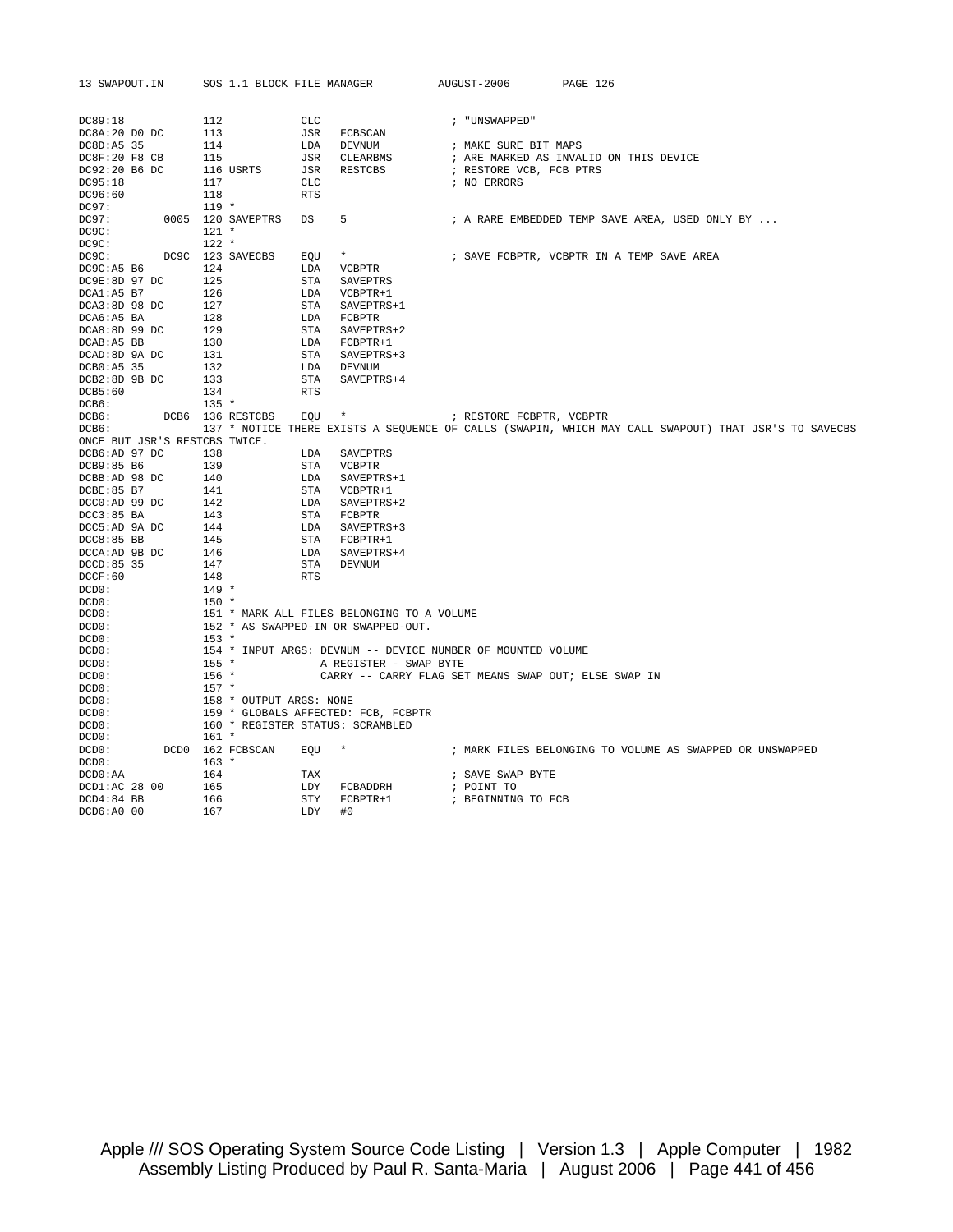| DCD8:84 BA 168                        |                        |              | STY FCBPTR                                                                                            |                                                                                                                                                                                                                               |
|---------------------------------------|------------------------|--------------|-------------------------------------------------------------------------------------------------------|-------------------------------------------------------------------------------------------------------------------------------------------------------------------------------------------------------------------------------|
| DCDA:B0 18 DCF4 169                   |                        |              | BCS FCBOUT                                                                                            | ; SWAP OUT A VOLUMES FILES                                                                                                                                                                                                    |
| DCDC:                                 | DCDC 170 FCBIN EQU     |              | $\star$ and $\star$                                                                                   | ; SWAPIN A VOLUMES FILES                                                                                                                                                                                                      |
| DCDC:20 0B DD 171                     |                        |              | JSR FCBFETCH                                                                                          | ; GET NEXT ACTIVE FCB CANDIDATE                                                                                                                                                                                               |
| DCDF:B0 29 DD0A 172                   |                        |              | BCS FCBRTS                                                                                            | ; NO MORE FILES TO PROCESS                                                                                                                                                                                                    |
| DCE1:A0 1A                            | 173                    | LDY          | #FCBSWAP                                                                                              |                                                                                                                                                                                                                               |
| DCE3:8A                               | 174                    | TXA          |                                                                                                       |                                                                                                                                                                                                                               |
| DCE4:D1 BA                            | 175                    | $\text{CMP}$ |                                                                                                       | (FCBPTR), Y / SWAP BYTES MATCH?                                                                                                                                                                                               |
| DCE6:D0 04 DCEC 176                   |                        |              | BNE FCBIN1                                                                                            | ; BRANCH IF NOT                                                                                                                                                                                                               |
| DCE8:A9 00                            | 177                    | LDA          | #0                                                                                                    |                                                                                                                                                                                                                               |
| DCEA: 91 BA                           | 178                    |              | STA (FCBPTR), Y                                                                                       | ; MARK FILE AS SWAPPED IN                                                                                                                                                                                                     |
| $DCEC: 20$ 1B DD 179 $FCBINI$         |                        |              | JSR NEXTFCB                                                                                           | ; ADVANCE FCB POINTER                                                                                                                                                                                                         |
| DCEF:B0 19 DD0A 180                   |                        |              | BCS FCBRTS                                                                                            | ; NO MORE TO LOOK AT                                                                                                                                                                                                          |
| $DCF1:4C$ DC DC $181$                 |                        |              | JMP FCBIN                                                                                             | ; AND LOOK AT NEXT FILE                                                                                                                                                                                                       |
| DCF4:                                 | $182 *$                |              |                                                                                                       |                                                                                                                                                                                                                               |
| $DCF4:$ $DCF4$ 183 FCBOUT             |                        |              | $EOU$ *                                                                                               | ; SWAPPED OUT A VOLUMES FILES                                                                                                                                                                                                 |
| DCF4:20 0B DD 184                     |                        |              | JSR FCBFETCH                                                                                          | ; GET NEXT ACTIVE FILE IN FCB                                                                                                                                                                                                 |
| DCF7:B0 11 DD0A 185                   |                        |              | BCS FCBRTS                                                                                            | ; NO MORE FILES -- RETURN TO USER                                                                                                                                                                                             |
| DCF9:A0 1A                            | 186                    |              | LDY #FCBSWAP                                                                                          | ; COMPARE                                                                                                                                                                                                                     |
| DCFB:B1 BA                            | 187                    |              |                                                                                                       |                                                                                                                                                                                                                               |
|                                       |                        |              | LDA (FCBPTR), Y                                                                                       | BNE FCBOUT1 : ALREADY SWAPPED OUT                                                                                                                                                                                             |
| DCFD:D0 03<br>DD02 188                |                        |              |                                                                                                       |                                                                                                                                                                                                                               |
| DCFF: 8A                              | 189                    | TXA          |                                                                                                       |                                                                                                                                                                                                                               |
| DD00:91 BA                            | 190                    |              | STA (FCBPTR), Y ; MARK AS SWAPPED                                                                     |                                                                                                                                                                                                                               |
| DD02:20 1B DD 191 FCBOUT1 JSR NEXTFCB |                        |              |                                                                                                       | ; ADVANCE FCB POINTER                                                                                                                                                                                                         |
| DD05:B0 03 DD0A 192                   |                        |              | BCS FCBRTS<br>JMP FCBOUT                                                                              |                                                                                                                                                                                                                               |
| DD07:4C F4 DC 193                     |                        |              |                                                                                                       | ; SWAP OUT NEXT FILE                                                                                                                                                                                                          |
| DD0A:                                 | $194 *$                |              |                                                                                                       |                                                                                                                                                                                                                               |
| DD0A:60                               | 195 FCBRTS RTS         |              |                                                                                                       | DD0B 196 FCBFETCH EQU * FOR STREAM STREAM STREAM FOR STREAM FOR STREAM STREAM STREAM FOR STREAM STREAM STREAM STREAM STREAM STREAM STREAM STREAM STREAM STREAM STREAM STREAM STREAM STREAM STREAM STREAM STREAM STREAM STREAM |
| DD0B:                                 |                        |              |                                                                                                       |                                                                                                                                                                                                                               |
| DD0B:                                 |                        |              | 197 * X REGISTER MUST NOT BE DISTURBED                                                                |                                                                                                                                                                                                                               |
| DD0B:                                 | 198 * USES FCBPTR      |              |                                                                                                       |                                                                                                                                                                                                                               |
| DD0B:A0 01                            | 199                    |              | $\begin{tabular}{llll} \bf{LDY} & \tt \#FCBDEVN & \tt \end{tabular} \vspace{0.05in} i { \tt {MAKE} }$ |                                                                                                                                                                                                                               |
| DD0D:B1 BA                            | 200                    |              | LDA (FCBPTR), Y                                                                                       | ; SURE DEVICE                                                                                                                                                                                                                 |
| DD0F:C5 35                            | 201                    |              | CMP DEVNUM                                                                                            | ; MATCHES                                                                                                                                                                                                                     |
| DD1B 202<br>DD11:D0 08                |                        |              | BNE NEXTFCB                                                                                           |                                                                                                                                                                                                                               |
| DD13:A0 00                            | 203                    |              | LDY #FCBREFN                                                                                          | ; MAKE SURE FILE IS ACTIVE                                                                                                                                                                                                    |
| DD15:B1 BA                            | 204                    |              | $\verb LDA  (FCBPTR) , Y$                                                                             |                                                                                                                                                                                                                               |
| DD17:F0 02<br>DD1B 205                |                        |              | BEO NEXTFCB : BRANCH IF NOT                                                                           |                                                                                                                                                                                                                               |
| DD19:18                               | 206                    | CLC          |                                                                                                       |                                                                                                                                                                                                                               |
| DD1A:60                               | 207                    | RTS          |                                                                                                       | ; RETURN WITH CARRY CLEAR SHOWING AN ACTIVE FILE                                                                                                                                                                              |
| DD1B:A5 BA                            | 208 NEXTFCB LDA FCBPTR |              |                                                                                                       |                                                                                                                                                                                                                               |
| DD1D:18                               | 209                    | CLC          |                                                                                                       |                                                                                                                                                                                                                               |
| DD1E:69 20                            | 210                    |              | ADC #\$20                                                                                             | ; FCB ENTRY SIZE                                                                                                                                                                                                              |
| DD20:85 BA                            | 211                    |              | STA FCBPTR                                                                                            |                                                                                                                                                                                                                               |
| DD22:90 E7 DD0B 212                   |                        |              |                                                                                                       | BCC FCBFETCH : BRANCH IF NO PAGE CROSS                                                                                                                                                                                        |
| $DD24:A5$ BB                          | 213                    |              | LDA FCBPTR+1                                                                                          |                                                                                                                                                                                                                               |
| DD26:E6 BB                            | 214                    |              | INC FCBPTR+1                                                                                          | ; SECOND PAGE                                                                                                                                                                                                                 |
| DD28:CD 28 00                         | 215                    |              | CMP FCBADDRH                                                                                          |                                                                                                                                                                                                                               |
| DD2B:F0 DE DD0B 216                   |                        |              |                                                                                                       | BEQ FCBFETCH : LOOK AT PAGE TWO                                                                                                                                                                                               |
| DD2D:38                               | 217 NEXTEND SEC        |              |                                                                                                       |                                                                                                                                                                                                                               |
| DD2E:60                               | 218                    | RTS          |                                                                                                       | ; SHOW NO MORE FILES TO LOOK AT                                                                                                                                                                                               |
| DD2F: DD2F 219 USRREQ                 |                        |              | $EQU$ *                                                                                               | ; OPERATOR CONSOLE MESSAGE INTERFACE                                                                                                                                                                                          |
| DD2F:                                 |                        |              | 220 * PRODUCES A MESSAGE REQUESTING                                                                   |                                                                                                                                                                                                                               |
| DD2F:                                 |                        |              | 221 * THE SYSTEM OPERATOR TO MOUNT THE VOLUME                                                         |                                                                                                                                                                                                                               |
| DD2F:                                 |                        |              | 222 * SPECIFIED BY "VCBPTR" ON DEVICE SPECIFIED                                                       |                                                                                                                                                                                                                               |
| DD2F:                                 |                        |              | 223 * BY DEVNUM. THIS MODULE INSISTS                                                                  |                                                                                                                                                                                                                               |
|                                       |                        |              |                                                                                                       |                                                                                                                                                                                                                               |

13 SWAPOUT.IN SOS 1.1 BLOCK FILE MANAGER AUGUST-2006 PAGE 127

Apple /// SOS Operating System Source Code Listing | Version 1.3 | Apple Computer | 1982 Assembly Listing Produced by Paul R. Santa-Maria | August 2006 | Page 442 of 456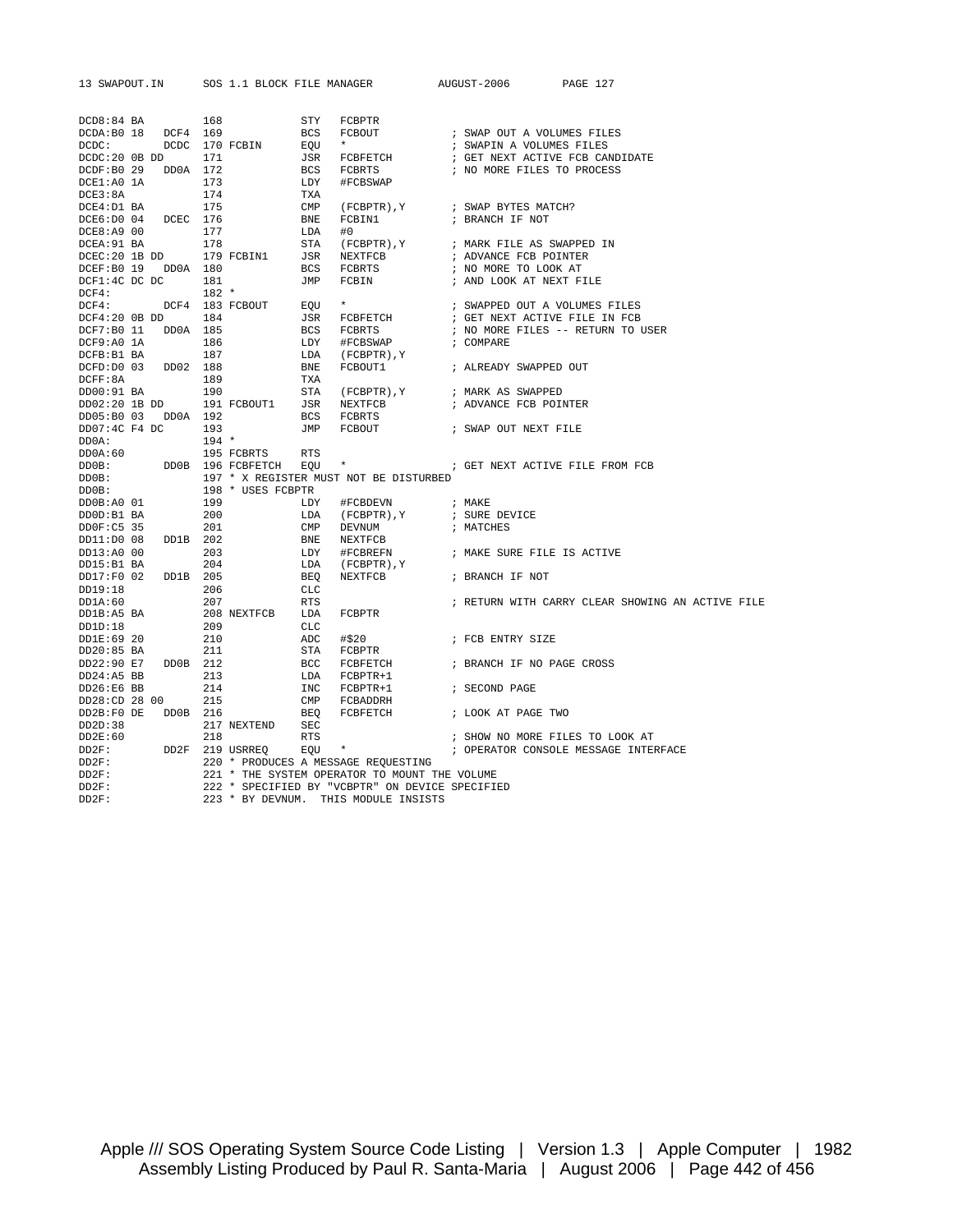| 13 SWAPOUT.IN SOS 1.1 BLOCK FILE MANAGER                   |                                    |          |                                                                      | AUGUST-2006 PAGE 128                                                        |                                     |
|------------------------------------------------------------|------------------------------------|----------|----------------------------------------------------------------------|-----------------------------------------------------------------------------|-------------------------------------|
|                                                            |                                    |          |                                                                      |                                                                             |                                     |
| DD2F:                                                      |                                    |          | 224 * UPON THE CORRECT OPERATOR ACTION                               |                                                                             |                                     |
| DD2F:                                                      |                                    |          | 225 * UPON THREE FAILURES TO COMPLY,                                 |                                                                             |                                     |
| DD2F:                                                      |                                    |          | 226 * THE MODULE WILL SIGNIFY FAILURE WITH                           |                                                                             |                                     |
| DD2F:                                                      |                                    |          | 227 * CARRY SET. IF THE CORRECT ACTION IS TAKEN,                     |                                                                             |                                     |
| DD2F:                                                      | 228 * CARRY WILL BE RETURNED CLEAR |          |                                                                      |                                                                             |                                     |
| $DD2F$ :                                                   | $229$ *                            |          |                                                                      |                                                                             |                                     |
| $DD2F$ :                                                   |                                    |          | 230 * INPUT ARGS: VOLUME NAME (VCBPTR)                               |                                                                             |                                     |
| DD2F:                                                      | $231$ *                            |          | DEVICE NUMBER (DEVNUM)                                               |                                                                             |                                     |
| DD2F:                                                      | $232$ *                            |          |                                                                      |                                                                             |                                     |
| DD2F:                                                      |                                    |          |                                                                      | 233 * OUTPUT ARGS: CC = OPERATOR COMPLIED WITH REQUESTED ACTION             |                                     |
| DD2F:                                                      | $234$ *                            |          |                                                                      | CS = OPERATOR COULDN'T/DIDN'T COMPLY                                        |                                     |
| DD2F:                                                      | $235$ *                            |          |                                                                      |                                                                             |                                     |
| DD2F:                                                      | 236 * GLOBALS AFFECTED: NONE       |          |                                                                      |                                                                             |                                     |
| DD2F:                                                      | $237$ *                            |          |                                                                      |                                                                             |                                     |
| $DD2F$ :                                                   |                                    |          | 238 * STATUS OF REGISTERS: UNCERTAIN                                 |                                                                             |                                     |
| DD2F:                                                      | $239 *$                            |          |                                                                      |                                                                             |                                     |
| $DD2F: 003D 240 VNML  EQU 2PGTEMP$                         |                                    |          |                                                                      | ; VOLUME NAME LENGTH                                                        |                                     |
| DD2F:AO 00                                                 | 241                                |          | LDY #VCBNML<br>LDA (VCBPTR), Y                                       | ; IF ILLEGAL VCB<br>; GET OUT QUICK                                         |                                     |
| DD31:B1 B6                                                 | 242                                |          |                                                                      |                                                                             |                                     |
| DD33:F0 F8 DD2D 243                                        |                                    |          | BEQ NEXTEND                                                          | ; BRANCH TO SEC RTS                                                         |                                     |
| DD35:A2 0E                                                 | 244                                |          | LDX #\$E                                                             | ; LENGTH OF NAMED AREA-1                                                    |                                     |
|                                                            | 245                                |          | LDA #\$0                                                             | ; NULLS                                                                     |                                     |
| DD37:A9 00 245<br>DD39:9D 32 DE 246 UR1                    |                                    |          |                                                                      |                                                                             |                                     |
| DD3C:9D 13 DE                                              | 247                                |          | STA MDEV, X<br>STA MDEV, X : BOTH CLEAR<br>STA MVOL, X : IN ONE LOOP |                                                                             |                                     |
| DD3F:CA                                                    | 248                                | DEX      |                                                                      |                                                                             |                                     |
| DD40:10 F7 DD39 249                                        |                                    | BPL      | UR1                                                                  |                                                                             |                                     |
| DD42:                                                      | $250$ *                            |          |                                                                      |                                                                             |                                     |
| DD42:                                                      |                                    |          | 251 * DO A D-INFO TO FETCH THE DEVICE NAME                           |                                                                             |                                     |
| DD42:                                                      | 252 *                              |          |                                                                      |                                                                             |                                     |
| DD42:A9 05                                                 | 253                                | LDA      |                                                                      | $\;$ $\;$ DO $\;$ ALL                                                       |                                     |
| DD44:85 CO                                                 | 254                                | STA      | #5<br>\$C0                                                           | ; NECESSARY                                                                 |                                     |
| DD46:A5 35                                                 |                                    |          | STA<br>LDA DEVNUM<br>COL                                             | ; HOUSKEEPING                                                               |                                     |
| DD48:85 C1                                                 |                                    |          |                                                                      | ; TO SET UP                                                                 |                                     |
| DD4A:A9 31                                                 | $255$<br>255<br>256<br>257         |          |                                                                      | $\verb LDA  + > \verb MDEV-1  +  $<br>$\verb + $<br>, A DEVICE MANAGER CALL |                                     |
| DD4C:85 C2                                                 | 258                                | STA \$C2 |                                                                      |                                                                             |                                     |
| DD4E:A9 DE                                                 | 259                                |          | LDA # <mdev-1< td=""><td></td><td></td></mdev-1<>                    |                                                                             |                                     |
| DD50:85 C3                                                 | 260                                |          | STA \$C3                                                             |                                                                             |                                     |
| DD52:A9 8F                                                 | $\frac{261}{16}$                   |          | LDA #\$8F                                                            | ; EXTEND BYTE                                                               |                                     |
|                                                            |                                    |          | STA \$14C3                                                           |                                                                             |                                     |
| DD54:8D C3 14<br>DD57:49 00<br>DD57:A9 00                  | $\frac{262}{252}$<br>263           | LDA #0   |                                                                      |                                                                             |                                     |
| DD59:8D C2 14 264                                          |                                    |          | STA \$14C2                                                           |                                                                             |                                     |
| DD5C:85 C4                                                 | 265                                | STA \$C4 |                                                                      |                                                                             |                                     |
| DD5E:85 C5                                                 | 266                                | STA      | \$C5                                                                 |                                                                             |                                     |
| DD60:85 C6                                                 | 267                                |          |                                                                      | ; ZERO SUPERFLUOUS PARMS                                                    |                                     |
|                                                            |                                    | STA \$C6 | STA URDERR                                                           |                                                                             |                                     |
| $DDb0:85 \text{ } \cup$<br>$DD62:8D \quad 03 \quad DE$ 268 |                                    |          |                                                                      | ; RESET FAILURE COUNT                                                       |                                     |
| DD65:20 3E CF                                              | 269                                |          | JSR RPEATIO0                                                         | ; GET INFO FROM BOBS CODE                                                   |                                     |
| DD68:A9 20                                                 | 270                                |          | LDA #\$20                                                            | ; "SPACE" RESTORED                                                          |                                     |
| DD6A:8D 31 DE 271                                          |                                    |          | STA MDEV-1                                                           | ; RESTORED                                                                  |                                     |
| DD6D:A0 00                                                 | 272                                |          | LDY #VCBNML                                                          |                                                                             |                                     |
| DD6F:B1 B6                                                 | 273                                |          |                                                                      |                                                                             |                                     |
| DD71:85 3D                                                 | 274                                |          |                                                                      |                                                                             |                                     |
| DD73:A9 00                                                 | 275                                | LDA      | #0                                                                   |                                                                             |                                     |
| DD75:AA                                                    | 276                                | TAX      |                                                                      |                                                                             |                                     |
| DD76:A0 01                                                 | 277                                | LDY      | #VCBNAM                                                              |                                                                             | ; POINT TO BEGINNING OF VOLUME NAME |
| DD78:B1 B6 278 UR2<br>DD7A:9D 13 DE 279                    |                                    | LDA      | (VCBPTR), Y                                                          |                                                                             |                                     |
|                                                            |                                    | STA      | MVOL, X                                                              |                                                                             |                                     |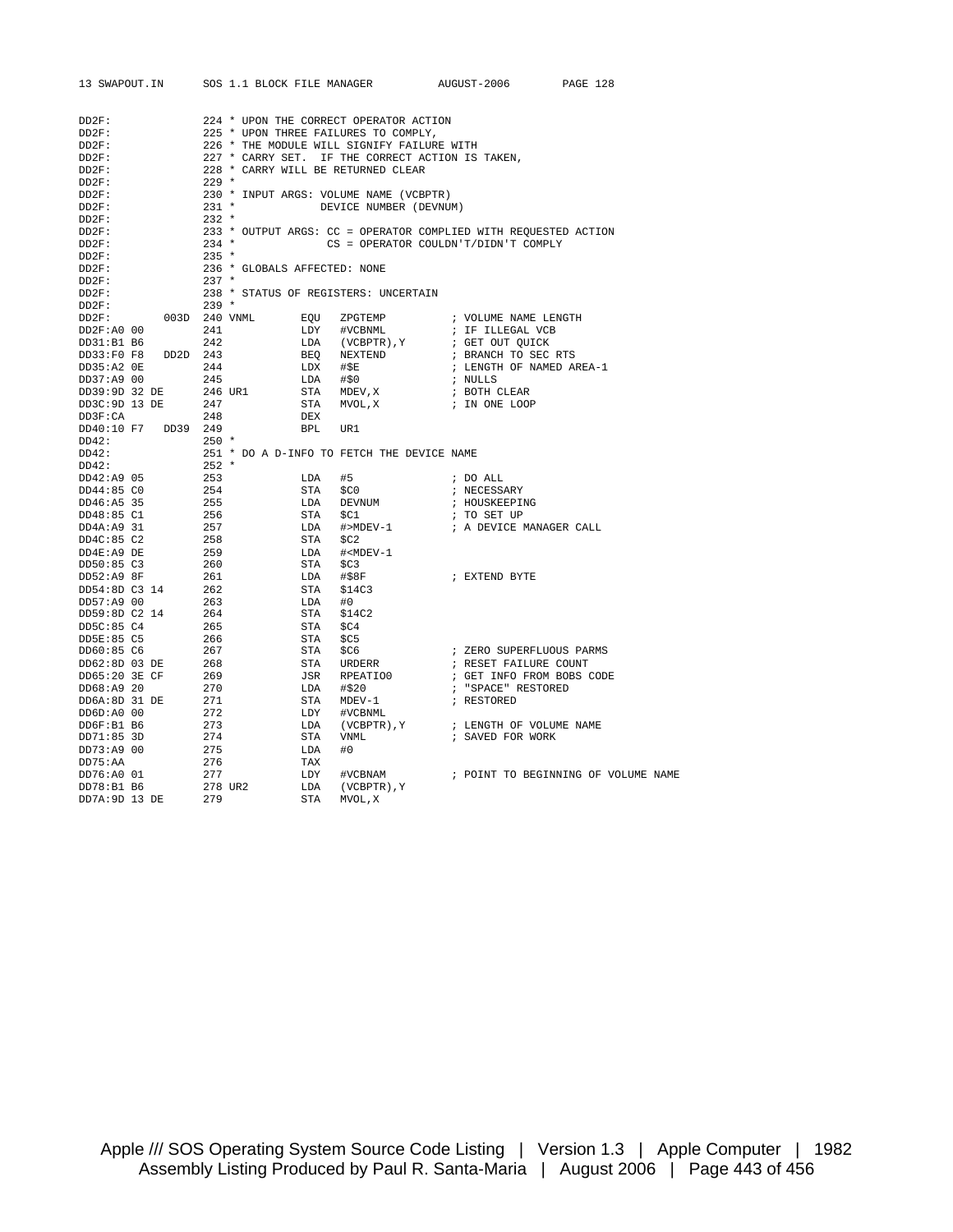| DD7D:E8        |                     | 280     |                                | INX          |                                                       |                                          |
|----------------|---------------------|---------|--------------------------------|--------------|-------------------------------------------------------|------------------------------------------|
| DD7E:CB        |                     | 281     |                                | INY          |                                                       | ; VOLUME NAME MOVED                      |
| DD7F:C6 3D     |                     | 282     |                                | DEC          | VNML                                                  | ; TO MESSAGE BUFFER                      |
|                | DD81:D0 F5 DD78 283 |         |                                | BNE          | UR 2                                                  | ; CHARACTER BY CHARACTER                 |
| DD83:A2 04     |                     |         | 284 URDU                       | LDX          | #>UMB                                                 | ; PASS THE AREA'S ADDR                   |
| DD85:A0 DE     |                     | 285     |                                | LDY          | $#<$ UMB                                              | ; IN X AND Y REGS, LOW, HIGH)            |
| DD87:20 00 00  |                     | 286     |                                | JSR          | OPMSGRPLY                                             | ; HAVE MESSAGE SYSTEM PRINT IT           |
| DD8A:20 0A C9  |                     | 287     |                                | JSR          | VERFYVOL                                              | ; DID THE USER COMPLY?                   |
| DD8D:B0 01     | DD90 288            |         |                                | <b>BCS</b>   | URDU1                                                 | ; BRANCH IF NOT                          |
| DD8F:60        |                     | 289     |                                | <b>RTS</b>   |                                                       | ; EXIT--CARRY IS CLEAR                   |
| DD90:EE 03 DE  |                     |         | 290 URDU1                      | INC          | <b>URDERR</b>                                         | ; COLLECT USER ERRORS                    |
| DD93:AD 03 DE  |                     | 291     |                                | LDA          | URDERR                                                |                                          |
| DD96:C9 03     |                     | 292     |                                | CMP          | #3                                                    | ; ONLY THREE TRIES ALLOWED               |
| DD98:90 E9     | DD83 293            |         |                                | <b>BCC</b>   | URDU                                                  | ; RETRY MESSAGE IF LESS THAN THREE TRIES |
| DD9A:60        |                     | 294     |                                | <b>RTS</b>   |                                                       | ; OTHERWISE RETURN WITH CARRY SET        |
| DD9B:          |                     | $295 *$ |                                |              |                                                       |                                          |
| DD9B:          |                     | $296 *$ |                                |              |                                                       |                                          |
| DD9B:          |                     | $297 *$ |                                |              |                                                       |                                          |
| DD9B:          |                     | $298 *$ |                                |              |                                                       |                                          |
| DD9B:          |                     | $299*$  |                                |              |                                                       |                                          |
| DD9B:          |                     |         | 300 * CLOSE UNCONDITIONAL      |              |                                                       |                                          |
| DD9B:          |                     | $301 *$ |                                |              |                                                       |                                          |
| DD9B:          |                     |         |                                |              | 302 * (USER HAS REPLIED 'N' TO A VOLUME MOUNT REQUEST |                                          |
| DD9B:          |                     |         |                                |              | 303 * CLOSE ALL FILES ON VOLUME/UNLOG VOLUME          |                                          |
| DD9B:          |                     | $304 *$ |                                |              |                                                       |                                          |
| DD9B:          |                     |         | 305 * INPUT ARGUMENT: (VCBPTR) |              |                                                       |                                          |
| DD9B:          |                     |         | 306 * OUTPUT ARGUMENT: NONE    |              |                                                       |                                          |
| DD9B:          |                     | $307 *$ |                                |              |                                                       |                                          |
| DD9B:          |                     |         | DD9B 308 CLOSEU                | EOU          | $\star$                                               |                                          |
| DD9B:          | 003D 309 VSWA       |         |                                | EQU          | ZPGTEMP                                               | ; THE 'SWAP BYTE' STORED HERE            |
| DD9B:A0 10     |                     | 310     |                                | LDY          | #VCBDEV                                               | ; FETCH                                  |
| DD9D:B1 B6     |                     | 311     |                                |              | LDA (VCBPTR), Y                                       | ; THE DEVICE NUMBER                      |
| DD9F:85 35     |                     | 312     |                                | STA          | DEVNUM                                                | ; OF THIS VOLUME & SAVE IT               |
| DDA1:A0 1F     |                     | 313     |                                | LDY          | #VCBSWAP                                              | ; FETCH THE                              |
| DDA3:B1 B6     |                     | 314     |                                | LDA          | (VCBPTR), Y                                           | ; SWAP BYTE                              |
| DDA5:85 3D     |                     | 315     |                                | STA          | VSWA                                                  | ; SAVE FOR REFERENCE, TOO                |
| DDA7:A9 00     |                     | 316     |                                | LDA          | #0                                                    |                                          |
| DDA9:A0 00     |                     | 317     |                                | LDY          | #VCBNML                                               | ; UNLOG THE VOLUME                       |
| DDAB: 91 B6    |                     | 318     |                                | STA          | (VCBPTR), Y                                           | ; BY SETTING LEN OF VOL NAME TO ZERO     |
| DDAD: A0 1F    |                     | 319     |                                | LDY          | #VCBSWAP                                              |                                          |
| DDAF: 91 B6    |                     | 320     |                                | STA          | (VCBPTR), Y                                           | ; TURN OFF SWAP FLAG                     |
| DDB1:AC 28 00  |                     | 321     |                                | LDY          | FCBADDRH                                              | ; SET UP FCB SCAN FROM BEGINNING OF FCB  |
| $DDB4:84$ BB   |                     | 322     |                                | STY          | $FCBPTR+1$                                            |                                          |
| DDB6:A0 00     |                     | 323     |                                | LDY          | #0                                                    |                                          |
| DDB8:84 BA     |                     | 324     |                                | STY          | FCBPTR                                                |                                          |
| DDBA:A0 01     |                     |         | 325 VFCBLOP                    | LDY          | #FCBDEVN                                              | ; FETCH                                  |
| DDBC:B1 BA     |                     | 326     |                                | LDA          | (FCBPTR), Y                                           | ; THE DEVICE                             |
| DDBE: C5 35    |                     | 327     |                                | $\text{CMP}$ | DEVNUM                                                | ; NUMBER AND SEE IF A MATCH              |
| $DDCO:DO$ $1F$ | DDE1 328            |         |                                | <b>BNE</b>   | VFCBNXT                                               | ; BRANCH IF NO MATCH                     |
| $DDC2:AO$ 00   |                     | 329     |                                | LDY          | #FCBREFN                                              | ; SEE EVEN IF FILE OPEN                  |
| DDC4:B1 BA     |                     | 330     |                                | LDA          | (FCBPTR), Y                                           |                                          |
| DDC6:F0 19     | DDE1 331            |         |                                | BEQ          | VFCBNXT                                               | ; BRANCH IF NOT                          |
| DDC8:A0 1A     |                     | 332     |                                | LDY          | #FCBSWAP                                              | ; CHECK TO SEE IF ATTACHED               |
| DDCA: B1 BA    |                     | 333     |                                | LDA          | (FCBPTR), Y                                           | ; TO SAME VOLUME                         |
| DDCC:C5 3D     |                     | 334     |                                | CMP          | VSWA                                                  |                                          |
| DDCE: D0 11    | DDE1 335            |         |                                | <b>BNE</b>   | VFCBNXT                                               | ; BRANCH IF NOT                          |
|                |                     |         |                                |              |                                                       |                                          |

13 SWAPOUT.IN SOS 1.1 BLOCK FILE MANAGER AUGUST-2006 PAGE 129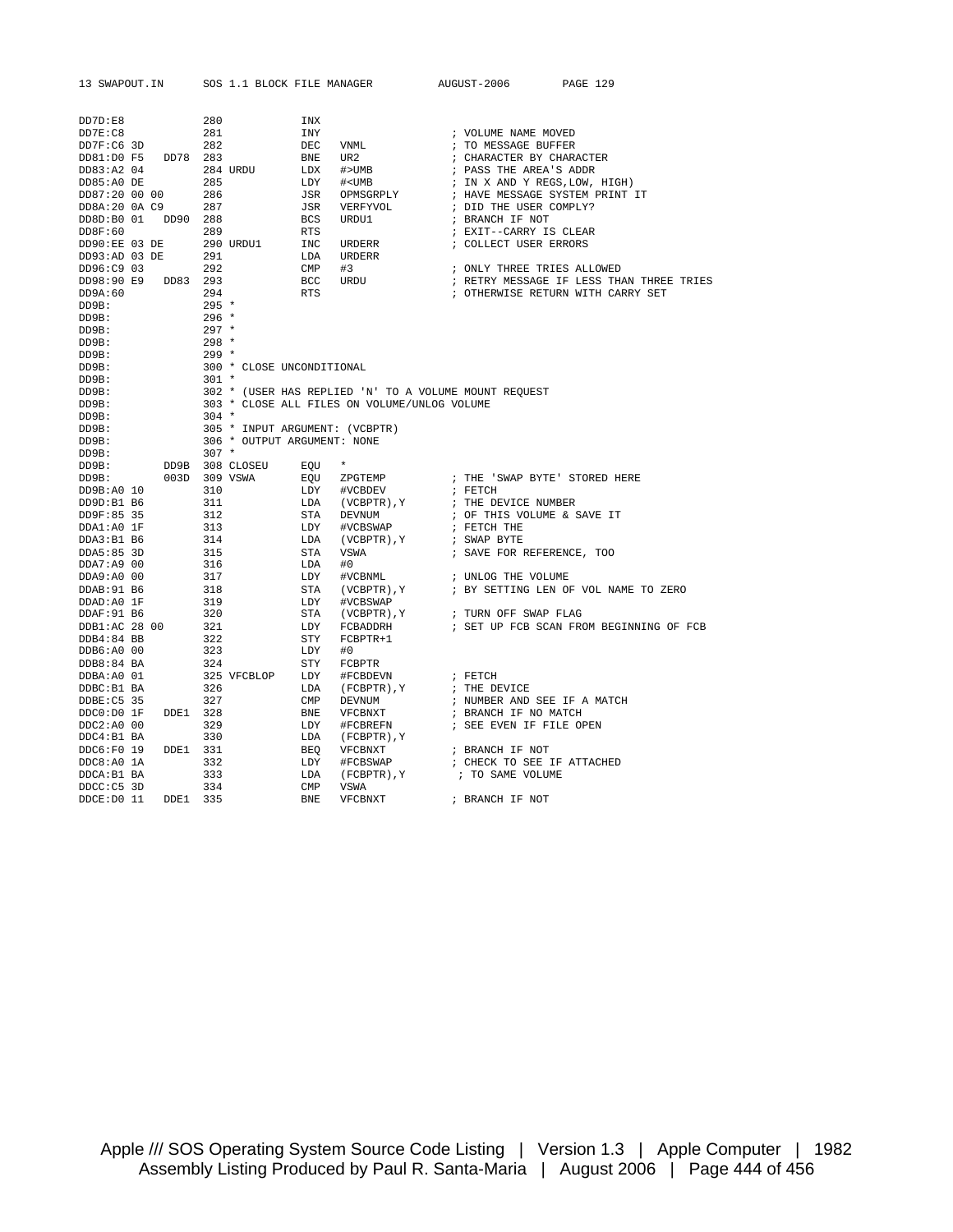| 13 SWAPOUT.IN    |          |         | SOS 1.1 BLOCK FILE MANAGER |            |                                                | AUGUST-2006                                                        | PAGE 130                        |
|------------------|----------|---------|----------------------------|------------|------------------------------------------------|--------------------------------------------------------------------|---------------------------------|
|                  |          |         |                            |            |                                                |                                                                    |                                 |
| DDD0:A0 OB       |          | 336     |                            | LDY        |                                                |                                                                    |                                 |
| DDD2:B1 BA       |          | 337     |                            | LDA        | #FCBBUFN<br>(FCBPTR), Y                        | ; RELEASE<br>; ANY                                                 |                                 |
| DDD4:20 00 00    |          | 338     |                            | JSR        | RELBUF                                         | ; BUFFERS ASSOCIATED                                               |                                 |
|                  |          |         |                            |            |                                                |                                                                    |                                 |
| DDD7:A0 1A       |          | 339     |                            | LDY        | #FCBSWAP                                       | ; AND CLEAR                                                        |                                 |
| DDD9:A9 00       |          | 340     |                            | LDA        | #0                                             | ; THE SWAP BYTE                                                    |                                 |
| DDDB: 91 BA      |          | 341     |                            | STA        | (FCBPTR), Y                                    |                                                                    |                                 |
| DDDD:A0 00       |          | 342     |                            | LDY        | #FCBREFN                                       | ; AND FINALLY                                                      |                                 |
| DDDF: 91 BA      |          | 343     |                            | STA        | (FCBPTR), Y                                    | ; SAY 'CLOSED'                                                     |                                 |
| DDE1:A5 BA       |          |         | 344 VFCBNXT                | LDA        | FCBPTR                                         |                                                                    |                                 |
| DDE3:18          |          | 345     |                            | CLC        |                                                |                                                                    |                                 |
| DDE4:69 20       |          | 346     |                            | ADC        | #\$20                                          | ; FCB ENTRY SIZE                                                   |                                 |
| DDE6:85 BA       |          | 347     |                            | STA        | FCBPTR                                         |                                                                    |                                 |
| DDE8:90 DO       | DDBA 348 |         |                            | BCC        | VFCBLOP                                        |                                                                    |                                 |
| DDEA: A5 BB      |          | 349     |                            | LDA        | FCBPTR+1                                       |                                                                    |                                 |
| DDEC:E6 BB       |          | 350     |                            | INC        | FCBPTR+1                                       | ; LOOK AT SECOND PAGE                                              |                                 |
| DDEE:CD 28 00    |          | 351     |                            | CMP        | FCBADDRH                                       |                                                                    |                                 |
| DDF1:F0 C7       | DDBA     | 352     |                            | BEQ        | VFCBLOP                                        | ; CHECK PAGE TWO OF FCB                                            |                                 |
| DDF3:60          |          | 353     |                            | <b>RTS</b> |                                                | ; RETURN TO USER W/O ERROR                                         |                                 |
| DDF4:            |          | $354 *$ |                            |            |                                                |                                                                    |                                 |
| DDF4:            | DDF4     |         | 355 FCBUSED                | EOU        | $\star$                                        | ; MARK AS FCB AS DIRTY SO                                          |                                 |
| DDF4:            |          |         |                            |            | 356 * THE DIRECTORY WILL BE FLUSHED ON 'FLUSH' |                                                                    |                                 |
| DDF4:84 3D       |          | 357     |                            | STY        | ZPGTEMP                                        |                                                                    |                                 |
| DDF6:48          |          | 358     |                            | PHA        |                                                | ; SAVE REGS                                                        |                                 |
| DDF7:A0 1C       |          | 359     |                            | LDY        | #FCBDIRTY                                      |                                                                    |                                 |
| DDF9:B1 BA       |          | 360     |                            | LDA        | (FCBPTR), Y                                    | ; FETCH CURRENT FCBDIRTY BYTE                                      |                                 |
| DDFB:09 80       |          | 361     |                            | ORA        | #FCBMOD                                        | ; MARK FCB AS DIRTY                                                |                                 |
| DDFD: 91 BA      |          | 362     |                            | STA        | (FCBPTR), Y                                    | ; SAVE IT BACK                                                     |                                 |
| DDFF:68          |          | 363     |                            | PLA        |                                                |                                                                    |                                 |
| $DE00:A4$ 3D     |          | 364     |                            | LDY        | ZPGTEMP                                        | ; AND RESTORE REGS                                                 |                                 |
| DE02:60          |          | 365     |                            | <b>RTS</b> |                                                |                                                                    |                                 |
| DE03:            |          | $366 *$ |                            |            |                                                |                                                                    |                                 |
| DE03:            | 0001     |         | 367 URDERR                 | DS         | 1                                              | ; ERROR COUNT FOR USRREO                                           |                                 |
| DE04:            |          | $368 *$ |                            |            |                                                |                                                                    |                                 |
| DE04:            |          | $369 *$ |                            |            |                                                |                                                                    |                                 |
| DE04:            | DE04     |         | 370 UMB                    | EOU        | $\star$                                        |                                                                    |                                 |
| DE04:49 6E 73 65 |          | 371     |                            | DFB        | \$49, \$6E, \$73, \$65, \$72, \$74, \$20       |                                                                    |                                 |
| DE0B:76 6F 6C 75 |          | 372     |                            | <b>DFB</b> | \$76,\$6F,\$6C,\$75,\$6D,\$65                  |                                                                    |                                 |
| DE11:3A 20       |          | 373     |                            | DFB        | \$3A, \$20                                     | ; "INSERT VOLUME: "                                                |                                 |
| DE13:            | 000F     |         | 374 MVOL                   | DS         | 15                                             |                                                                    |                                 |
| DE22:0D          |          | 375     |                            | DFB        | \$0D                                           | ; CR LINE TERMINATOR                                               |                                 |
| DE23:20 20 20 20 |          | 376     |                            | DFB        | \$20, \$20, \$20, \$20, \$69, \$6E, \$20       |                                                                    |                                 |
| DE2A:64 65 76 69 |          | 377     |                            | DFB        | \$64, \$65, \$76, \$69, \$63, \$65             |                                                                    |                                 |
| DE30:3A 20       |          | 378     |                            | <b>DFB</b> | \$3A, \$20                                     | $\mathcal{F}$ and $\mathcal{F}$<br>IN DEVICE: "                    |                                 |
| DE32:            | 000F     |         | 379 MDEV                   | DS         | 15                                             |                                                                    |                                 |
| DE41:0D          |          | 380     |                            | DFB        | \$0D                                           | ; CR LINE TERMINATOR                                               |                                 |
| DE42:74 68 65 6E |          | 381     |                            | DFB        | \$74,\$68,\$65,\$6E,\$20,\$70,\$72             |                                                                    |                                 |
| DE49:65 73 73 20 |          | 382     |                            | DFB        |                                                | \$65, \$73, \$73, \$20, \$74, \$68, \$65, \$20                     |                                 |
| DE51:41 4C 50 48 |          | 383     |                            | DFB        | \$41,\$4C,\$50,\$48,\$41,\$20,\$4C             |                                                                    |                                 |
| DE58:4F 43 4B 20 |          | 384     |                            | DFB        | \$4F, \$43, \$4B, \$20, \$6B, \$65, \$79       |                                                                    |                                 |
| DE5F:20 74 77 69 |          | 385     |                            | <b>DFB</b> | \$20, \$74, \$77, \$69, \$63, \$65             |                                                                    |                                 |
| DE65:            |          |         |                            |            | 386 * "THEN PRESS THE ALPHA LOCK KEY TWICE"    |                                                                    |                                 |
| DE65:            |          |         |                            |            |                                                | 387 * FOLLOWED WITH \$FF MESSAGE TERMINATOR (HIGH BIT SIGNIFICANT) |                                 |
| DE65:FF          |          | 388     |                            | <b>DFB</b> | \$FF                                           |                                                                    | ; MESSAGE TERMINATOR (HIGH BIT) |
| DE66:            |          | $389 *$ |                            |            |                                                |                                                                    |                                 |
| DE66:            | 2266     |         | 390 ZZLEN                  | EOU        | $*-$ zzorg                                     |                                                                    |                                 |
| DE66:            | DE66     |         | 391 ZZEND                  | EOU        | $\star$                                        |                                                                    |                                 |
|                  |          |         |                            |            |                                                |                                                                    |                                 |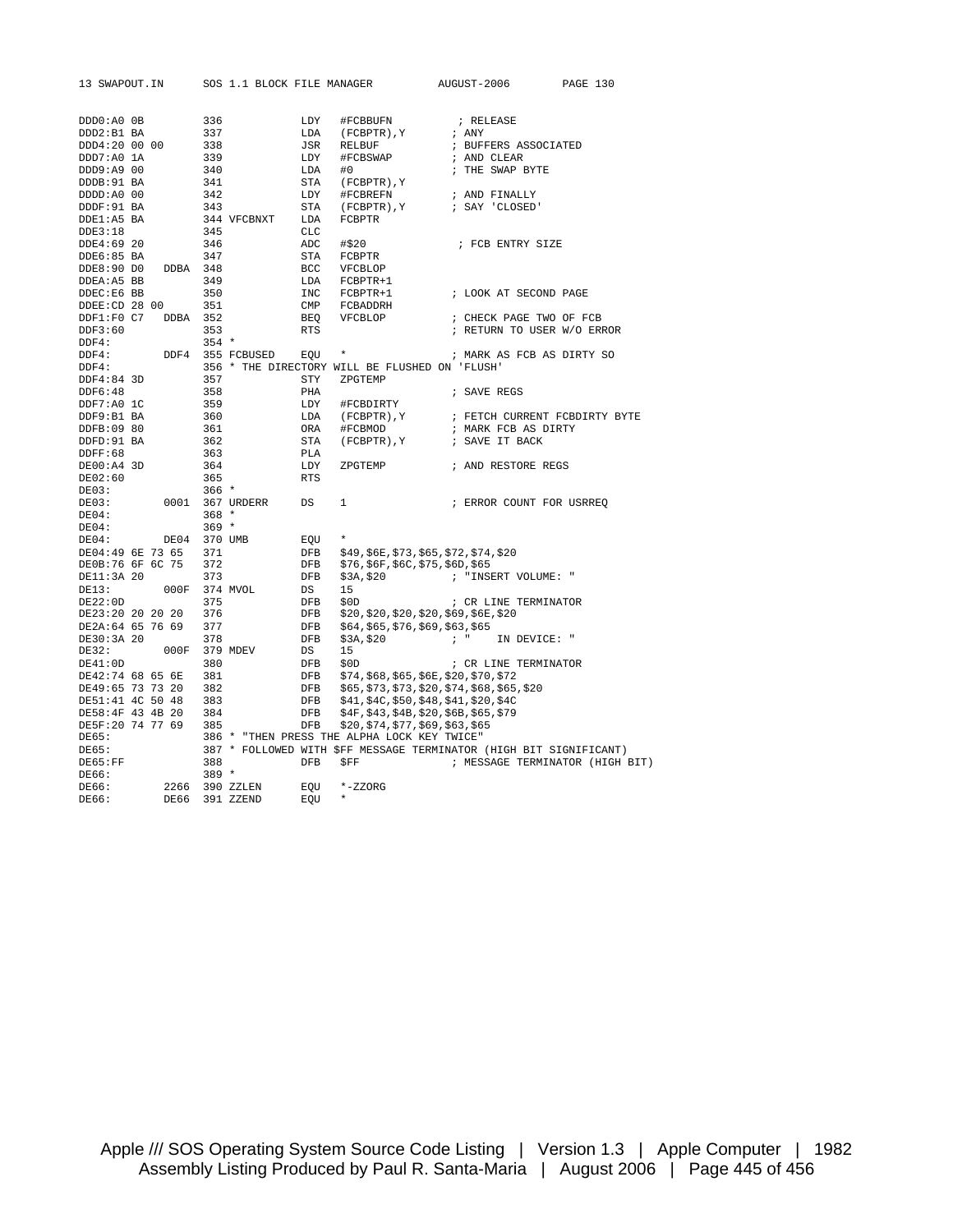| 13 SWAPOUT.IN |          | SOS 1.1 BLOCK FILE MANAGER |  |                   | AUGUST-2006 | PAGE 131 |  |
|---------------|----------|----------------------------|--|-------------------|-------------|----------|--|
|               |          |                            |  |                   |             |          |  |
| DE66:         | 0000 392 |                            |  | IFNE ZZLEN-LENBEM |             |          |  |

|       | 393 |     | FAIL 2, "SOSORG |  | FILE IS INCORRECT FORMBFM" |  |
|-------|-----|-----|-----------------|--|----------------------------|--|
| DE66: | 394 | FIN |                 |  |                            |  |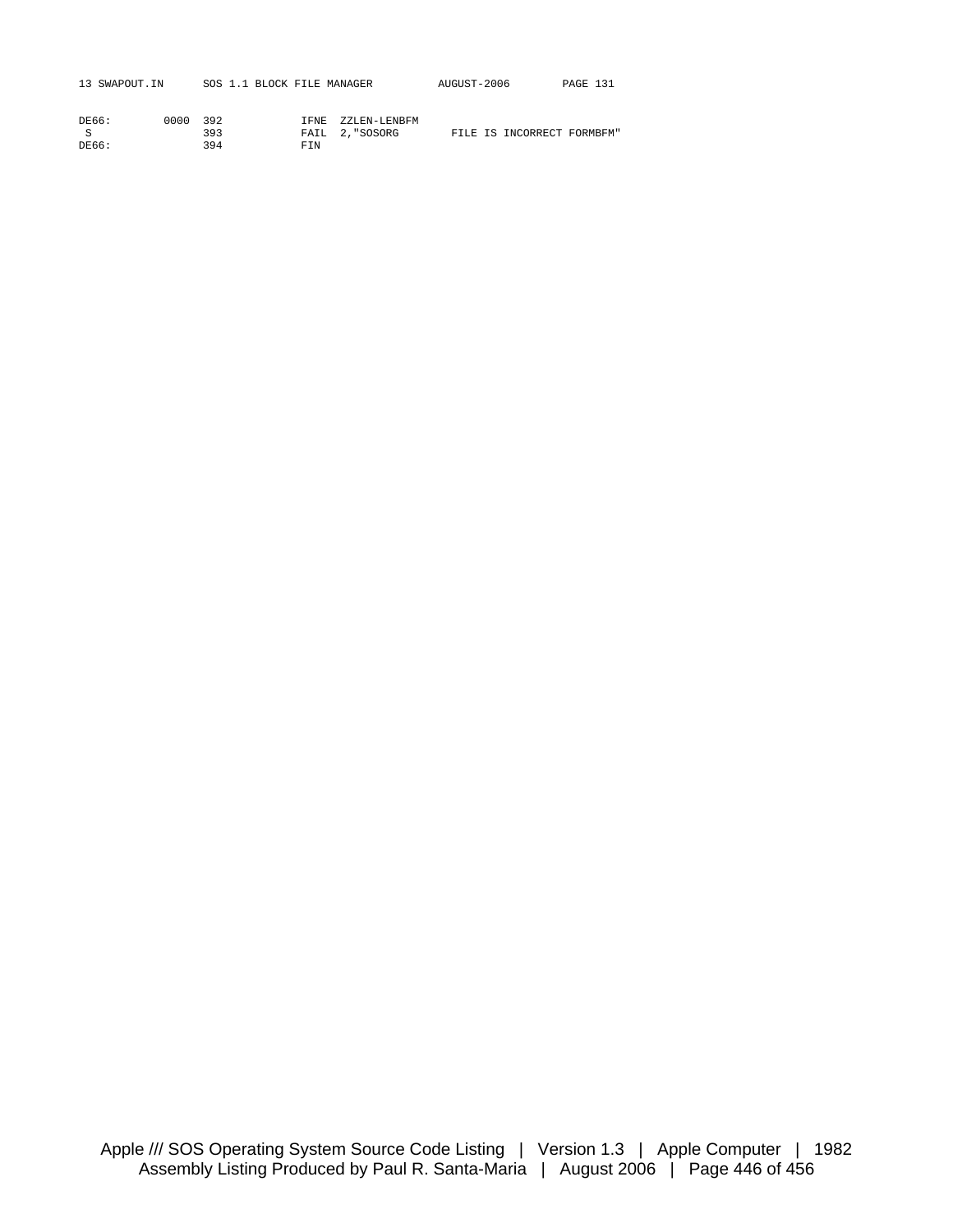CE84 DIRMARK C2F0 DIROVR CEB5 DIRPOS1 CE8D DIRPOS

X0032 DIRERR

13 SYMBOL TABLE SORTED BY SYMBOL AUGUST-2006 PAGE 132 X0029 ACCSERR CADB ADCALC CCDC ADDPOSN CCCD ADJMARK CD00 ADJMARK CD00 ADJSTCNT CD00 ADJMRK0 CCFE ADJMRK CD07 ADJMRK1 D190 ADJSTCNT BD73 ADPREFIX CA9C ALCIBLK X0036 ALCERR CA6E ALCIDXS BD73 ADPREFIX CA9C ALC1BLK X0036 ALCERR CA6E ALCIDXS<br>
BB57 ALCWBLK CA9B ALDXEND BDPE ALCHERI BDB2 ALCHER<br>
CARE ALCOHOLOGIC CARE ALCOHOLOGIC CARE ALCHERING D557 ALCWBLK CA9B ALDXEND BD9E ALFA1 BDB2 ALFA2 CA77 ALIDX1 D577 ALUSERR CFD0 ASGNFCB X0019 BACKMASK X002D BADLSTCNT X001B BADPATH X001D BADREFNUM 18 BASVAL N001C BFMFCB1 N001D BFMFCB2 NBC00 BFMGR CAC3 BITFOUND X0033 BITMAPADR D957 BKBITFLG 20 BKBITVAL 3200 BLABFM % AND A MULLEUP AND MULLEUP AND MULLEUP AND MANAGEMENT CACS BITFOUND<br>
2003 BITMAPADR 19957 BKBITFLG 6955 BLACFM 5269 BLADISK3<br>
22E00 BLABFMI 6B52 BLABUFMG 6955 BLACEON 5E99 BLADISK3<br>
68F4 BLAFMGR 22CF8 BLAGLOB 22AF8 BLAINI 64D9 BLADMGR 68F4 BLAFMGR ?2CF8 BLAGLOB ?2AF8 BLAINIT 55C0 BLAIPL 2000 BLALODR ?6E6E BLAMEMMG 5466 BLAOMSG 5466 BLAPATCH 665E BLASCMGR 6404 BLASERR 5A8B BLAUMGR X0017 BLKDLST C7 BLOKNMH C6 BLOKNML C51A BLOKSAVE 21 BMACMAP 1F BMADADR 1D BMADEV B8 BMADR N001E BMAMADR N00B8 BMAPAGE C987 BMAPRD D765 BMAPUP 1C BMASTAT 23 BMBDEV N0024 BMBMADR N00BA BMBPAGE 22 BMBSTAT 1B BMBUFBNK 0D BMCNT CB9D BMFOUND 17 BMPTR 1A BMTAB 06 BMTABSZ CAE1 BOUNCE C8 BRDPTR X002A BTSERR D088 BUFREQST 2F BULKCNT BD7F BUMPATH A7 C.AUXID A2 C.BASE A4 C.BYTES A1 C.DNAMP AD C.EOFHH AC C.EOFHL AB C.EOFLH AA C.EOFLL A6 C.FILID A3 C.FILIST A5 C.FILSTLN A2 C.ISNEWL A3 C.MARK A3 C.MAXPTH A2 C.MRKPTR A3 C.NEWEOF A3 C.NEWL A3 C.NWPATH A5 C.OPLIST A7 C.OPLSTLN A5 C.OUTBLK A2 C.OUTBUF A6 C.OUTCNT A2 C.OUTEOF A3 C.OUTREF A3 C.OUTVOL A1 C.PATH A1 C.REFNUM A9 C.STOR A5 C.XLEN A3 C.XLIST D617 C3 D618 CFERR C517 CFLAG CA00 CFREE1 C99C CHGVCB D124 CHKACTV CBC4 CHKBMB CD46 CHKDSKS1 CD38 CHKDSKSW C706 CHKROOT C7A0 CHKVLOG C713 CKROOT1 CD09 CKSAMBLK CBF8 CLEARBMS D5DF CLOSALL D5D5 CLOSE D619 CLOSE1 D61E CLOSE2 D644 CLOSEND D646 CLOSERR DD9B CLOSEU CC05 CLRBM1 CC04 CLRBM2 C6A0 CLRDSP BC78 CLRDSWT CFD4 CLRFCB BC35 CLRSIS CE7B CLRSTATS D5E1 CLSALL1 DBE1 CMDADR BC9F CMDTABLE 37 CMDTEMP n Company of the contract of the company of the company of the company contract company company company company can be cape company company company company company company company company company company company company co 0B CNTENT C9F5 CNTFREE A0 COMMAND C9C3 COUNT X0025 CPTERR C1B0 CREALC C109 CREAT1 C0F1 CREATE C130 CRENAM1 C12B CRENAM C235 CRERR C0FB CRERR1 C2E2 CRERR2 C36B CRETIME C387 CRNXTDIR 001E D.ATTR 001F D.AUXID 001D D.COMP 0018 D.CREDT DBB4 D.DEV 0025 D.DHDR DBB7 D.ENTBLK DBB9 D.ENTNUM 0015 D.EOF 0010 D.FILID 0011 D.FRST DBB5 D.HEAD 0021 D.MODDT 0023 D.MODTM 0000 D.STOR 0013 D.USAGE C2FE DADD1 DA54 DALBLK1 DA62 DALBLK2 DA6C DALBLK3 DA70 DALBLKERR DA54 DALBLK1 DA62 DALBLK2 DA6C DALBLK3 DA70 DALBLKERR 01 DATALC 01 DATBLKH 00 DATBLKL C2BC DATDONE ? 39 DATEHI 38 DATELO X0011 DATETIME C292 DATINIT C2AD DATIT1 CDFD DATLEVEL 40 DATMOD BC DATPTR D429 DBLOKALC C3 DBUFPH C2 DBUFPL C4E9 DCRENTH DA52 DEALBLK CA62 DEALERR1 CA61 DEALERR CA46 DEALL1<br>CA4E DEALL2 CA58 DEALL3 CA04 DEALLOC AD DEBUPTR CA4E DEALL2 CA58 DEALL3 CA04 DEALLOC AD DEBUPTR D080 DEFBUFR D004 DEFOPEN C3CE DERROR ?C460 DERROR1 DA71 DESTROY<br>DBBA DFIL 35 DEVNUM C848 DEVVCB DBBA DFIL CO DHPCMD<br>C3AC DIRCREND X0032 DIRERR X0024 DIREULT, CEAR DIREWED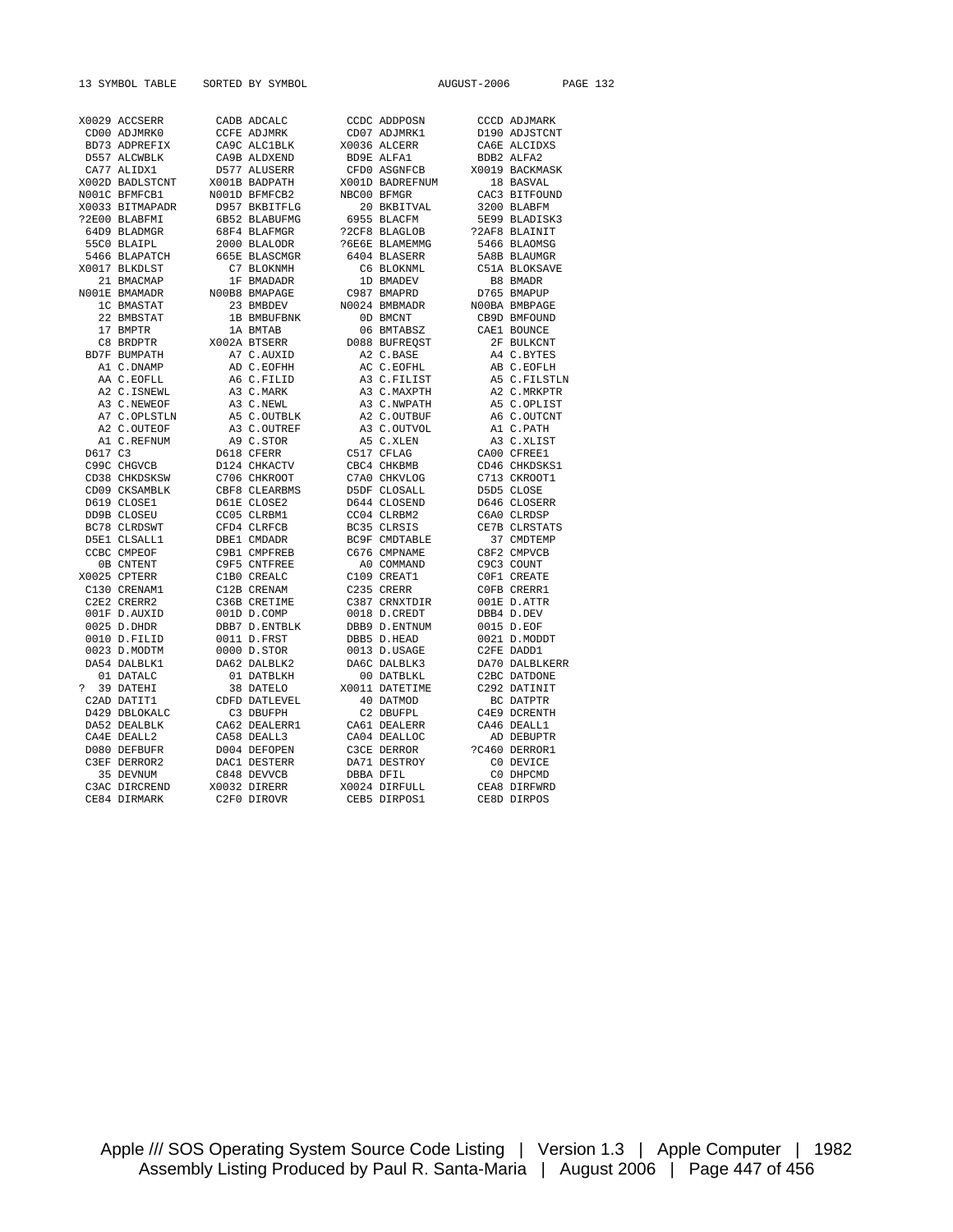13 SYMBOL TABLE SORTED BY SYMBOL AUGUST-2006 PAGE 133

|            |                              | OD DIRTYP<br>BCC3 DISPTCH | CE9B DIRVRSE                  |             | C3B4 DIRWRT                             |
|------------|------------------------------|---------------------------|-------------------------------|-------------|-----------------------------------------|
|            | CEC6 DIRPOS2<br>C3C3 DIRWRT1 |                           | 2F DLIMIT                     |             | CF49 DMGRGO                             |
| X0012 DMGR |                              | CC6A DOBITMAP             | CC32 DOBMAP                   |             | CEF6 DOFILEIO                           |
|            | CC7E DOFRST                  | CC6A DOIDX                | B5 DRBUFPH                    |             | <b>B4 DRBUFPL</b>                       |
|            | D31E DREAD                   | D354 DREDERR              |                               |             |                                         |
|            | C3F0 DREVISE                 | BD0A DRIVENAM             | D353 DREDONE<br>CEC4 DRPOSERR |             | C3FE DREVISE1<br>C342 DRSTUF1           |
|            | C33C DRSTUF                  | DB58 DSDIR1               | DB7B DSDIR2                   |             | DB87 DSDIR3                             |
|            | DB76 DSDIRACC                | DB9E DSDIRERR             | C9BF DSKFULL                  |             | DB2B DST1                               |
|            | C4 DSTATBFH                  | C3 DSTATBFL               | C2 DSTATREO                   |             | באשר<br>DB4F DSTDIR<br>רפיים פריים      |
|            | DB13 DSTLAST                 | DADB DSTNXT               | DB10 DSTNXT1                  |             | DAD9 DSTRE2                             |
|            | DAE9 DSTRE3                  | DAF0 DSTRE4               | DAAE DSTREE                   |             | DA81 DSTROY1                            |
|            | DA91 DSTROY2                 | DA9D DSTROY3              | 80 DSTROYEN                   | DAC2 DSTSAP |                                         |
|            | D5BB DSWGLOB                 | 40 DSWITCH                | X0021 DUPERR                  |             |                                         |
|            | X0022 DUPVOL                 | C84A DVCB1                | C85C DVCB2                    |             | 3C DUPLFLAG<br>C3 DVDNUM                |
|            | BC6A DVERIFY                 | C1 DVNAMP                 | C3DF ECALCO                   |             | C3E0 ECALC1                             |
|            | C3EC ECALC2                  | C240 ENDCRE               | C24F ENDCRE0                  |             | C261 ENDCRE1                            |
|            | C259 ENDCRX                  | BDD6 ENDPATH              | D2D9 ENDRCHK1                 |             | D2DB ENDRCHK2                           |
|            | D2CC ENDROCHK                | D49A ENDWCHK1             | D49C ENDWCHK2                 |             | D48D ENDWOCHK                           |
|            | C636 ENTADR                  | C3D6 ENTCALC              | 0A ENTCNTH                    |             | 09 ENTCNTL                              |
|            | C785 ENTVCB                  | C793 ENTVCB2              | D03F EOFCBMV                  |             | X0027 EOFERR                            |
|            | 20 EOFMOD                    | D83B EOFOUT               | D78F EOFRETN                  |             | D182 EOFTEST                            |
|            | D71C EOFUPDTE                | D361 ERRACCS              | CA95 ERRALC1                  |             | D072 ERRBTS                             |
|            | CFBE ERRBUSY                 | BC93 ERRCMD               | D020 ERRCMPAT                 |             | ?C620 ERRCOMP                           |
|            |                              | D355 ERRDRD               | D25F ERRFIX                   |             | D264 ERRFIX1                            |
|            | C4ED ERRDIR<br>C51C ERRFNF   | C3CE ERRGBUF              |                               |             | BEF9 ERRNOREF                           |
|            | BF01 ERRNOTBLK               | DOC5 ERROPEN2             | CCCA ERRMEOF<br>CFC0 ERROPN   |             | D07F ERROPN1                            |
|            | BC98 ERRORSYS                | C5C8 ERRPATH1             | CCFA ERRPOSN                  |             | BDFE ERRSYN1                            |
|            | BD6F ERRSYN                  | C5CD ERTS                 | BC80 EXECUTE                  |             | D67B F3                                 |
|            | CC92 FADDR                   | N0028 FCBADDRH            |                               |             |                                         |
|            | 0B FCBBUFN                   | 10 FCBDATB                | 29 FCBANKNM<br>01 FCBDEVN     |             | 09 FCBATTR<br>1C FCBDIRTY<br>0C FCBFRST |
|            | 06 FCBENTN                   |                           | DD0B FCBFETCH                 |             |                                         |
|            | X001C FCBFULL                | 15 FCBEOF<br>OE FCBIDXB   | DCDC FCBIN                    |             | DCEC FCBIN1                             |
|            | 1B FCBLEVL                   | CEE5 FCBLOKNM             | 12 FCBMARK                    |             | 80 FCBMOD                               |
|            | 0A FCBNEWL                   | DD02 FCBOUT1              | DCF4 FCBOUT                   |             | CFDB FCBOWNR                            |
|            |                              | 00 FCBREFN                | DD0A FCBRTS                   |             | DCD0 FCBSCAN                            |
|            | BA FCBPTR<br>08 FCBSTAT      | 07 FCBSTYP                | 1A FCBSWAP                    |             | D08D FCBUFFER                           |
|            | CFA9 FCBUPDAT                | 18 FCBUSE                 | DDF4 FCBUSED                  |             | NOOBA FCBZPP                            |
|            | DC18 FDIRBM                  | CD53 FERRTYP              | X002B FILBUSY                 |             | CF25 FILEIO2                            |
|            | CF0A FILEIO                  | CFOE FILEIO1              | C636 FILFOUND                 |             | CFAF FILIOERR                           |
|            | C20E FILLTREE                | BE75 FINDFCB              | C480 FINDFILE                 |             | C71E FINDVOL                            |
|            | D07A FIXDBUF                 | 12 FLINK                  | D655 FLSHAL1                  |             | D653 FLSHALL                            |
|            | D700 FLSHEBLK                | D776 FLSHEND1             | D67C FLSHERR                  |             | D687 FLUSH1                             |
|            | D691 FLUSH2A                 | D67F FLUSH2               | D6CD FLUSH4                   |             | D707 FLUSH5                             |
|            | D674 FLUSHEND                | D778 FLUSHERR             | D649 FLUSH                    |             | D6A7 FLUSH2B                            |
|            | D6B3 FLUSH2C                 | D6C0 FLUSH3               | CB7F FNDBMAP                  |             | C883 FNDDUP1                            |
|            | C622 FNDERR1                 | C4EF FNDERR               | BEA0 FNDFCBUF                 |             | BEEC FNDFV.1                            |
|            | BEEE FNDFV1                  | BEC6 FNDFVOL              | CB85 FNDMAP1                  |             | C729 FNDVOL1                            |
|            | C5C0 FNF0                    | C514 FNF0X                | C5CE FNF1                     |             | X0020 FNFERR                            |
|            | C886 FOUNDDUP                | C882 FOUNDEV              | C759 FOUNDVOL                 |             | CBBA FRBMBUF                            |
|            | C9CD FRCNT1                  | C9D5 FRCNT2               | C9F4 FRCNT3                   |             | C9C5 FRCONT                             |
|            | CBCE FREBUF1                 | CBD4 FREBUFA              | CB20 FREEA                    |             | CB1E FREEBE                             |
|            | C7AA FREEVCB                 | CB89 FRESHMAP             | BD87 FRSTCHAR                 |             | BF05 FVOLFOUND                          |
|            | D307 FXDATPTR                | 1200 GBUF                 | CB77 GETA.BUF                 |             | CB7B GETB.BUF                           |
|            | CAA5 GETBITS1                | CAB2 GETBITS2             | X0015 GETBUFADR               |             | BF0D GETDNUM                            |
|            | D87E GETEOF                  | D8AF GETINFO              | CC9B GETMARK                  |             | BE3D GETPREFX                           |
|            | CF5B GETPRMS                 | M7MA GETROOT              | C91E GETROTO                  |             | DC1C GETVOL                             |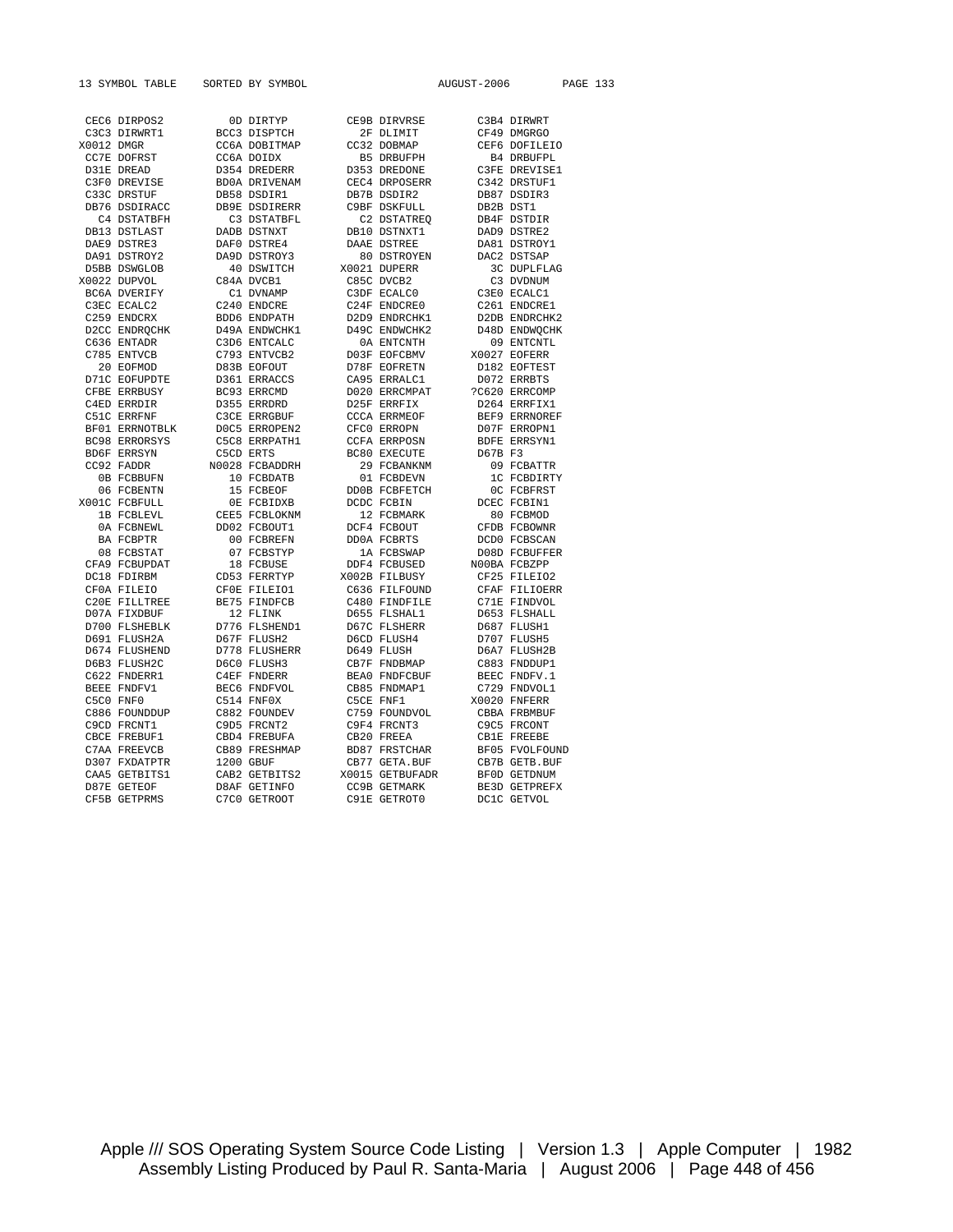13 SYMBOL TABLE SORTED BY SYMBOL AUGUST-2006 PAGE 134

|               |              | $\begin{tabular}{l c c c c} \hline \textbf{D781 GPCDDAR} & \textbf{D980 G/LR70830} & \textbf{D980 G-LR70830} & \textbf{D980 G-LR70830} & \textbf{D980 G-LR70830} & \textbf{D980 G-LR70830} & \textbf{D980 G-LR70830} & \textbf{D981 G-LR70830} \\ \hline \textbf{D1810 GCDR0831} & \textbf{D1810 GCDR1832} & \textbf{D1810 GCDR1832} & \textbf{$ |               |             |
|---------------|--------------|--------------------------------------------------------------------------------------------------------------------------------------------------------------------------------------------------------------------------------------------------------------------------------------------------------------------------------------------------|---------------|-------------|
|               |              |                                                                                                                                                                                                                                                                                                                                                  |               |             |
|               |              |                                                                                                                                                                                                                                                                                                                                                  |               |             |
|               |              |                                                                                                                                                                                                                                                                                                                                                  |               |             |
|               |              |                                                                                                                                                                                                                                                                                                                                                  |               |             |
|               |              |                                                                                                                                                                                                                                                                                                                                                  |               |             |
|               |              |                                                                                                                                                                                                                                                                                                                                                  |               |             |
|               |              |                                                                                                                                                                                                                                                                                                                                                  |               |             |
|               |              |                                                                                                                                                                                                                                                                                                                                                  |               |             |
|               |              |                                                                                                                                                                                                                                                                                                                                                  |               |             |
|               |              |                                                                                                                                                                                                                                                                                                                                                  |               |             |
|               |              |                                                                                                                                                                                                                                                                                                                                                  |               |             |
|               |              |                                                                                                                                                                                                                                                                                                                                                  |               |             |
|               |              |                                                                                                                                                                                                                                                                                                                                                  |               |             |
|               |              |                                                                                                                                                                                                                                                                                                                                                  |               |             |
|               |              |                                                                                                                                                                                                                                                                                                                                                  |               |             |
|               |              |                                                                                                                                                                                                                                                                                                                                                  |               |             |
|               |              |                                                                                                                                                                                                                                                                                                                                                  |               |             |
|               |              |                                                                                                                                                                                                                                                                                                                                                  |               |             |
|               |              |                                                                                                                                                                                                                                                                                                                                                  |               |             |
|               |              |                                                                                                                                                                                                                                                                                                                                                  |               |             |
|               |              |                                                                                                                                                                                                                                                                                                                                                  |               |             |
|               |              |                                                                                                                                                                                                                                                                                                                                                  |               |             |
|               |              |                                                                                                                                                                                                                                                                                                                                                  |               |             |
|               |              |                                                                                                                                                                                                                                                                                                                                                  |               |             |
|               |              |                                                                                                                                                                                                                                                                                                                                                  |               |             |
|               |              |                                                                                                                                                                                                                                                                                                                                                  |               |             |
|               |              |                                                                                                                                                                                                                                                                                                                                                  |               |             |
|               |              |                                                                                                                                                                                                                                                                                                                                                  |               |             |
|               |              |                                                                                                                                                                                                                                                                                                                                                  |               |             |
|               |              |                                                                                                                                                                                                                                                                                                                                                  |               |             |
|               |              |                                                                                                                                                                                                                                                                                                                                                  |               |             |
|               |              |                                                                                                                                                                                                                                                                                                                                                  |               |             |
|               |              |                                                                                                                                                                                                                                                                                                                                                  |               |             |
|               |              |                                                                                                                                                                                                                                                                                                                                                  |               |             |
|               |              |                                                                                                                                                                                                                                                                                                                                                  |               |             |
|               |              |                                                                                                                                                                                                                                                                                                                                                  |               |             |
|               |              |                                                                                                                                                                                                                                                                                                                                                  |               |             |
|               |              |                                                                                                                                                                                                                                                                                                                                                  |               |             |
|               |              |                                                                                                                                                                                                                                                                                                                                                  |               |             |
|               |              |                                                                                                                                                                                                                                                                                                                                                  |               |             |
|               |              |                                                                                                                                                                                                                                                                                                                                                  |               |             |
|               |              |                                                                                                                                                                                                                                                                                                                                                  |               |             |
|               |              |                                                                                                                                                                                                                                                                                                                                                  |               |             |
|               |              |                                                                                                                                                                                                                                                                                                                                                  |               |             |
|               |              |                                                                                                                                                                                                                                                                                                                                                  |               |             |
|               |              |                                                                                                                                                                                                                                                                                                                                                  |               |             |
|               |              |                                                                                                                                                                                                                                                                                                                                                  |               |             |
|               |              |                                                                                                                                                                                                                                                                                                                                                  |               |             |
|               |              |                                                                                                                                                                                                                                                                                                                                                  |               |             |
|               |              |                                                                                                                                                                                                                                                                                                                                                  |               |             |
|               |              |                                                                                                                                                                                                                                                                                                                                                  |               |             |
|               |              |                                                                                                                                                                                                                                                                                                                                                  |               |             |
|               |              |                                                                                                                                                                                                                                                                                                                                                  |               |             |
| D87A PHRPLACE | DZE6 PURTEST |                                                                                                                                                                                                                                                                                                                                                  | D7F2 PURTEST1 | D879 PHRHSE |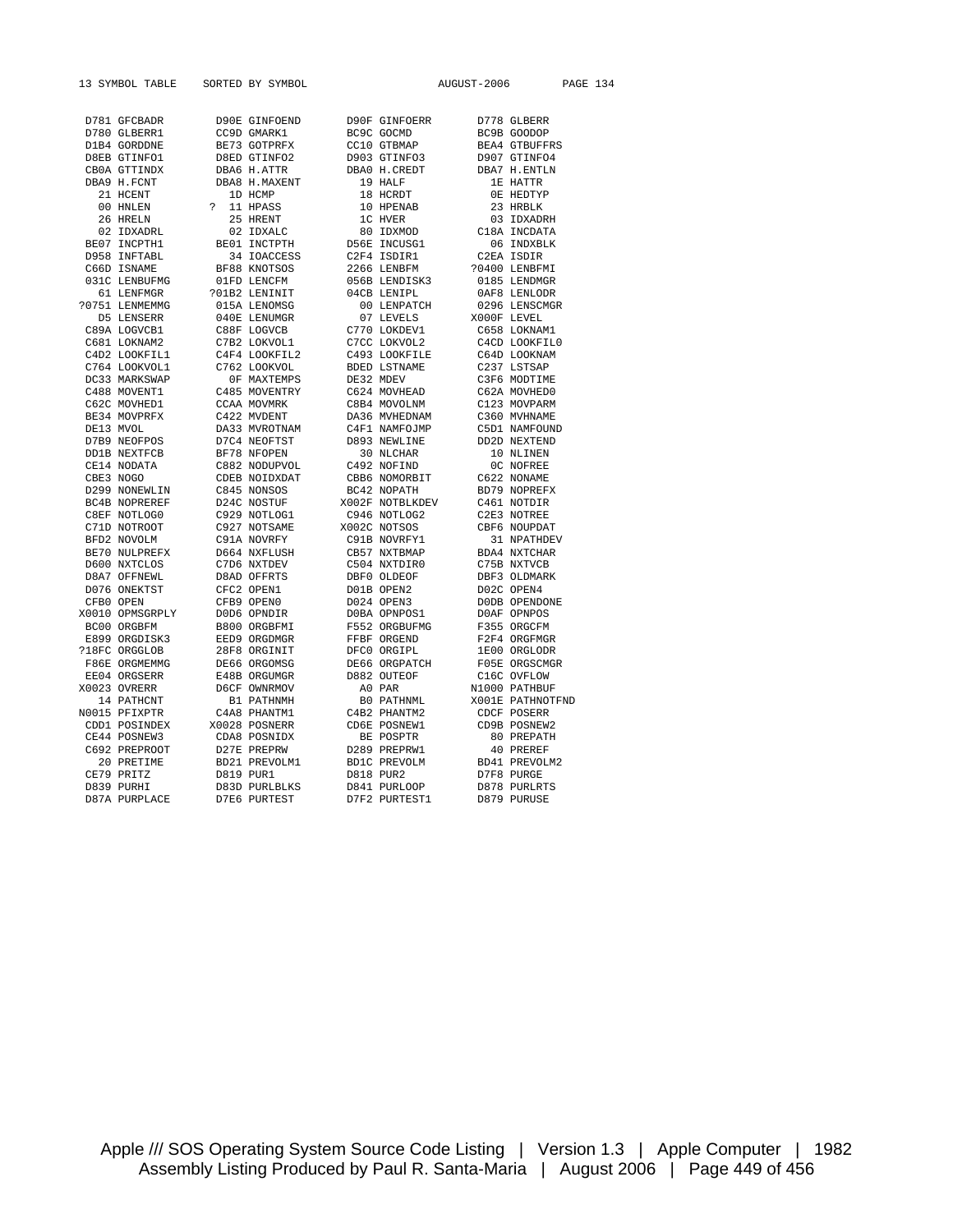13 SYMBOL TABLE SORTED BY SYMBOL AUGUST-2006 PAGE 135

|    | 00 RDCMD             |   | D205 RDFAST         |            | D20A RDFAST0         |          | D21F RDFAST1         |
|----|----------------------|---|---------------------|------------|----------------------|----------|----------------------|
|    | D22E RDFAST2         |   | CEEF RDFCBERR       |            | CC90 RDFRST          |          | CC58 RDGBUF          |
|    | D2F8 RDONE1          |   | D2AB RDPART0        |            | D2AC RDPART          |          | D2B3 RDPART1         |
|    | D2B5 RDPART2         |   | D2C3 RDPART3        |            | D305 RDPART4         |          | CD09 RDPOSN          |
|    | D2F3 RDPRTDNE        |   | D2E5 RDRODNE        |            | D1A8 READ2           |          | D1B7 READ3           |
|    | 01 READEN            |   | D26B READONE        |            | D2A2 READPART        |          | D154 READ            |
|    | D161 READ1           |   | D249 REALRD         |            | BEFD REEFER          |          | BF00 REEFER1         |
|    | X0016 RELBUF         |   | 40 RENAMEN          |            | D968 RENAME          |          | DA41 RENPATH         |
|    | C2BD REPEATIO        |   | X0013 REOBUF        |            | X0014 REOFXBUF       |          | 05 REOH              |
|    | 04 REQL              |   | BE16 RESETPFX       |            | DCB6 RESTCBS         |          | CB02 RET1BLK         |
|    | C928 RETROT2         |   | CECA RFCBDAT        |            | CEF0 RFCBFST         |          | CED8 RFCBIDX         |
|    | DA30 RNAMDONE        |   | D99F RNAME0         |            | D9E5 RNAME1          |          | D9F2 RNAME2          |
|    | D9FE RNAME3          |   | D9B9 RNAMERR        |            | D985 RNAMEVOL        |          | <b>D9EE RNBADPTH</b> |
|    | ?C3D6 RNDTAB         |   | CE4A RNEWPOS        |            | D996 RNMEVOL         |          | C697 ROOT0           |
|    | C69C ROOT1           |   | C6D6 ROOT2          |            | C6E9 ROOT3           |          | C705 ROOTERR         |
|    | C6EB ROOTINFO        |   | C4C5 ROOTSTUF       |            | CF3E RPEATIO0        |          | CF3A RPEATIO1        |
|    | CF59 RPEATIO2        |   | CF69 RPTBLOK        |            | 09 RPTCMD            |          | C5 RQCNTH            |
|    | C4 ROCNTL            |   | CF58 RRITZ          | BFDC RTV1  |                      |          | BFD5 RTVOLNAM        |
|    | 2E RWREQH            |   | 2D RWREQL           |            | D9E7 SAMOWNR         |          | D505 SAPDOWN         |
|    | D513 SAPDWN1         |   | C237 SAPFILE        |            | C26D SAPINDX         |          | CDF0 SAPLEVEL        |
|    | C1A4 SAPLING         |   | OE SAPTR            |            | 02 SAPTYP            |          | DC9C SAVECBS         |
|    | DC97 SAVEPTRS        |   | BDC6 SAVPATH        |            | CF40 SAVPRMS         |          | 00DB SCRHIGH         |
|    | DBE3 SCRTCH          |   | CA96 SECNDHAF       |            | C170 SEED1           |          | C166 SEED            |
|    | 01 SEEDTYP           |   | BE4C SENDPRFX       | X0018 SERR |                      |          | D7D5 SETEOF1         |
|    | D7D9 SETEOF2         |   | D790 SETEOF         |            | D7D0 SETEOF0         |          | D78C SETERR          |
|    | D925 SETINF1         |   | D92B SETINF1X       |            | D93D SETINF2         |          | D945 SETINF3         |
|    | D910 SETINFO         |   | CCB2 SETMARK        |            | BCD5 SETPATH         |          | BE08 SETPREFX        |
|    | BE1B SETPRFX1        |   | BE2A SETPRFX3       |            | BE2D SETPRFX4        |          | D2F0 SETRDNE         |
|    | D7A9 SETSAVE         |   | D306 SETVFLG        |            | <b>D4AB SETWRDNE</b> | DC6D SI1 |                      |
|    | D954 SINFEND1        |   | D93A SINFEND        |            | D984 SINFOERR        |          | 14B9 SISBMADR        |
|    | 14C3 SISBPH          |   | 14BD SISDATP        |            | 14C4 SISDSTAT        |          | 14BB SISFCBP         |
|    | 14A3 SISOUTBF        |   | 14A2 SISPATH        |            | 14BF SISPOSP         |          | 14B0 SISTEMPS        |
|    | N1400 SISTER         |   | 14B3 SISTPATH       |            | 14B1 SISUSRBF        |          | CCB8 SMARK1          |
|    | BE5F SNDLMIT         |   | BE63 SNDPRFX1       |            | C802 SNSWIT1         |          | C80F SNSWIT2         |
|    | C840 SNSWIT5         |   | C841 SNSWIT6        |            | C7E0 SNSWIT          |          | C82E SNSWIT3         |
|    | C834 SNSWIT4         |   | CB56 SOMERR1        |            | DC45 SORTS           |          | C3D0 SOSTMPH         |
|    | C3CF SOSTMPL         |   | C3D1 SOSVER         |            | BD49 SPATH2          |          | BD66 SPATH3          |
|    | BD71 SPTHERR         |   | BF24 SRCHDEV        |            | CAA1 SRCHFRE         |          | C6E8 SRITZ           |
|    | 14C9 SSBRDPH         |   | 14A4 SSNWPATH       |            | 14B3 SSTIDXH         |          | 02 STATCMD           |
|    | 00 STATSUB           |   | 08 STPMOD           |            | <b>CCEA SUBMARK</b>  |          | <b>CCEE SUBPOSN</b>  |
|    | D011 SVATTR1         |   | D009 SVATTRB        |            | BF05 SVCBADR         |          | D9C1 SVENEWID        |
|    | C438 SVENTDIR        |   | BE96 SVFCBLO        |            | CC5A SVGCMD          |          | CE54 SVMARK          |
|    | CE58 SVMRK1          |   | D513 SWAPDOWN       |            | D556 SWAPERR         |          | DC51 SWAPIN          |
|    | DBFC SWAPOUTX        |   | DBF6 SWAPOUT        |            | <b>BCE3 SYNPATH</b>  |          | X0034 SYSDEATH       |
|    | X001A SYSERR         |   | C5B0 TELFREE        |            | C511 TELFREEX        |          | C9C2 TFBERR          |
| S. | 3B TIMEHI            | 2 | <b>3A TIMELO</b>    |            | B2 TINDX             |          | 10 TLINK             |
|    | X0037 TOOLONG        |   | 04 TOPALC           |            | D4CB TOPDOWN         |          | D4DD TOPDWN1         |
|    | 36 TOTDEVS           |   | 08 TOTENT           |            | <b>B2 TPATH</b>      |          | D512 TPDWNERR        |
|    | 2C TPOSHI            |   | 2B TPOSLH           |            | 2A TPOSLL            |          | CF67 TRASH           |
|    | D1DC TREAD0          |   | D1D4 TREAD          |            | C1AD TREE            |          | D7F5 TRELEAS1        |
|    | <b>D87B TRELEASE</b> |   | CD5B TREPOS         |            | OF TREPTR            |          | C247 TRETIME         |
|    | 03 TRETYP            |   | D456 TREWRT1        |            | CB95 TRYMAP2         |          | C2FF TSDIRSZ         |
|    | C867 TSDUPV1         |   | C87B TSDUPV2        |            | C95F TSFR01          |          | C94C TSFRBLK         |
|    | D142 TSNXFCB         |   | <b>BDBE TSTDLIM</b> |            | C863 TSTDUPVOL       |          | C463 TSTERR          |
|    | COFD TSTFNF          |   | D9BB TSTFNF1        |            | CD88 TSTINY          |          | D2DF TSTNEWL         |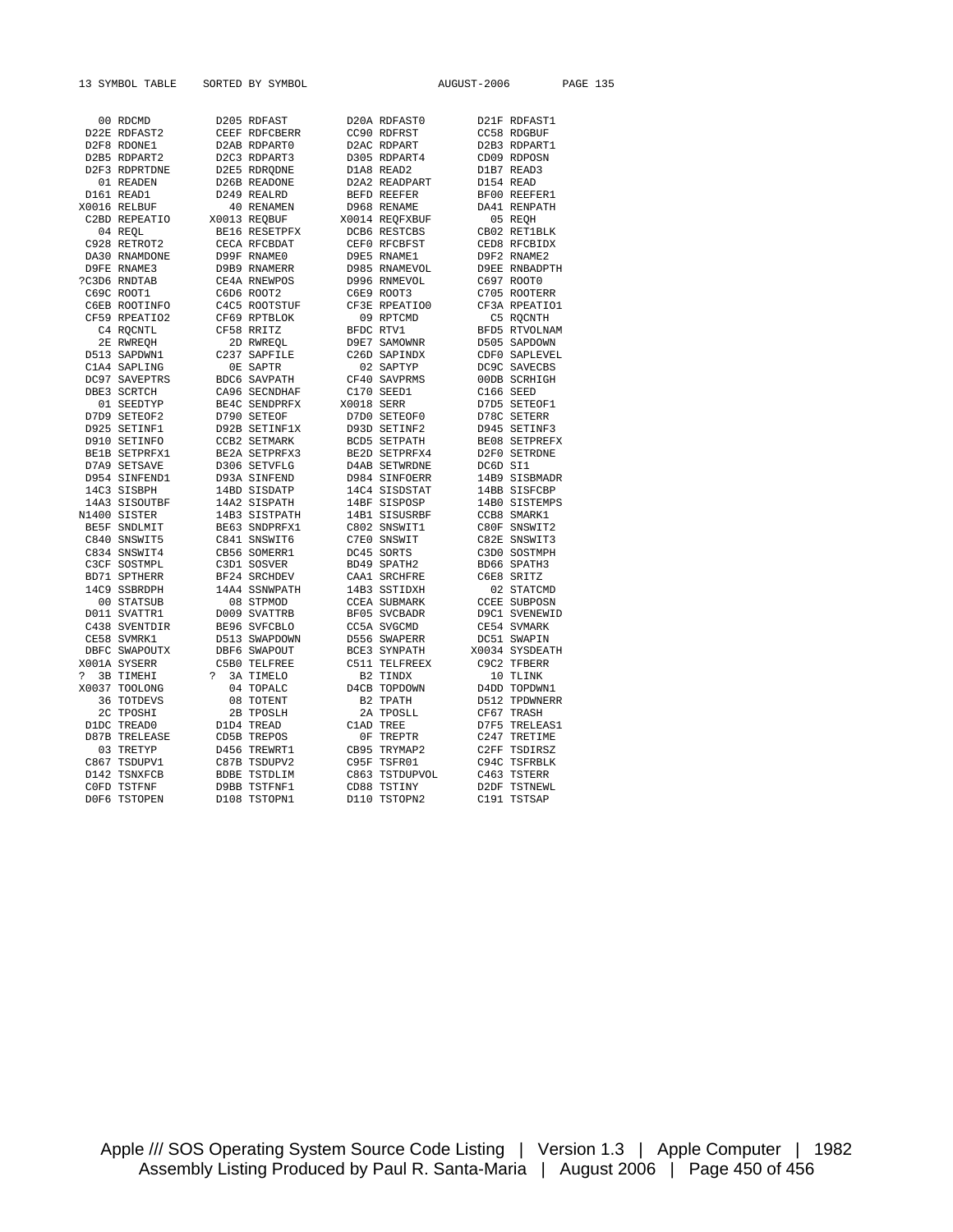|                  | 13 SYMBOL TABLE  |          | SORTED BY SYMBOL     |          |                | AUGUST-2006 |                | <b>PAGE 136</b> |  |
|------------------|------------------|----------|----------------------|----------|----------------|-------------|----------------|-----------------|--|
|                  | D41E TSTSAPWR    |          | C19C TSTSEED         |          | D9A9 TSTSMROT  |             | C465 TSTSOS    |                 |  |
|                  | BDF6 TSTVALD     |          | D578 TSTWPROT        |          | BC54 TSWVRFY   |             | CC76 TTLINK    |                 |  |
|                  | C518 TTSAVE      |          | D5BC TWRCODE         |          | D41C TWRITEGO  |             | D3D7 TWRITE    |                 |  |
|                  | D587 TWRPROT1    |          | D3E6 TWRTALC         |          | X0026 TYPERR   |             | CD2B TYPMARK   |                 |  |
|                  | D064 UBUFSPEC    | DE04 UMB |                      |          | C1 UNITNUM     |             | DC4A UNLOG     |                 |  |
|                  | DC7F UNMARK      |          | CBEE UPBM1           |          | CBE4 UPBMAP    |             | C44C UPHEAD    |                 |  |
|                  | C44E UPHED1      | DD39 UR1 |                      | DD78 UR2 |                |             | DE03 URDERR    |                 |  |
|                  | DD90 URDU1       |          | DD83 URDU            |          | CB33 USEBUF    |             | 10 USEMOD      |                 |  |
|                  | <b>BO USRBUF</b> |          | DD2F USRREQ          |          | DC92 USRTS     |             | DB9F V.STATUS  |                 |  |
|                  | 23 VBMAP         |          | 1C VCBCMAP           |          | C8FE VCBCMP1   |             | 10 VCBDEV      |                 |  |
|                  | 1A VCBDMAP       |          | <b>3E VCBENTRY</b>   |          | X0035 VCBERR   |             | C8EE VCBLOGD   |                 |  |
|                  | 01 VCBNAM        |          | 00 VCBNML            |          | 1E VCBOPNC     |             | B6 VCBPTR      |                 |  |
|                  | 16 VCBROOT       |          | 20 VCBSIZE           |          | 11 VCBSTAT     |             | 1F VCBSWAP     |                 |  |
| <b>N1100 VCB</b> |                  |          | 12 VCBTBLK           |          | 14 VCBTFRE     |             | C90A VERFYVOL  |                 |  |
|                  | DDBA VFCBLOP     |          | DDE1 VFCBNXT         |          | C026 VFOUND    |             | C03F VFOUND1   |                 |  |
|                  | C051 VFOUND2     |          | C087 VFREEX          |          | C069 VFREE     |             | C0B2 VINFO1    |                 |  |
|                  | COC2 VINFO2      |          | C09E VINFO           |          | C01A VLOGGED   |             | C09B VLOGIN    |                 |  |
|                  | BF39 VLOOK00     |          | BF4B VLOOK0          |          | BF90 VLOOK1    |             | BF93 VLOOK2    |                 |  |
|                  | BFA3 VLOOK3      |          | BF8C VLOOK7          |          | C057 VNEW      |             | C061 VNEW1     |                 |  |
|                  | X001F VNFERR     |          | C08C VNFIL           |          | 3D VNML        |             | BF7F VNOSWIT1  |                 |  |
|                  | BF79 VNOSWIT     |          | BF46 VNOTEO          |          | COCE VNOTSOS   |             | COEO VNS2      |                 |  |
|                  | COE9 VNXTVCB     |          | BFF9 VOL2            |          | BFF2 VOL7      |             | COOA VOL8      |                 |  |
|                  | BF7D VOLERR1     |          | COCC VOLERR          |          | C73D VOLNAM    |             | BF30 VOLOOK    |                 |  |
|                  | COCD VOLRET      |          | BFDE VOLUME          |          | DC2E VONLINE   |             | 3D VSWA        |                 |  |
|                  | C039 VSWAPIN     |          | 25 VTBLK             |          | D399 WADJEOF   |             | D38B WEOFTST   |                 |  |
|                  | CF84 WFCBDAT     |          | CF73 WFCBFST         |          | CF94 WFCBIDX   |             | CA66 WHICHBIT  |                 |  |
|                  | D12C WHOWNS      |          | NDB9F WORKSPC        |          | D364 WPERROR   |             | D5B9 WPROT1    |                 |  |
|                  | D5B0 WPROTRET    |          | D5BD WRAPADJ         |          | D5D4 WRAPDNE   |             | D463 WRITDONE  |                 |  |
|                  | D3AB WRITE2      |          | D3BA WRITE3          |          | 02 WRITEN      |             | D358 WRITE     |                 |  |
|                  | D365 WRITE1      |          | D403 WRITERR01       |          | D40F WRITERR02 |             | D400 WRITERROR |                 |  |
|                  | B4 WRKPATH       |          | D477 WRPART2         |          | D4C6 WRPART4   |             | D46F WRPART    |                 |  |
|                  | D484 WRPART3     |          | <b>D4AE WRPRTDNE</b> |          | D39C WRTADJEOF |             | CC4F WRTBMAP   |                 |  |
|                  | 01 WRTCMD        |          | CC8C WRTDFRST        |          | CC54 WRTGBUF   |             | CC78 WRTINDX   |                 |  |
|                  | D466 WRTPART     |          | D4A0 WRTRODNE        |          | X002E XDISKSW  |             | X0031 XIOERROR |                 |  |
|                  | X0030 XNOWRITE   |          | C10D ZERCALL         |          | C2C4 ZERGBUF   |             | C89E ZERVCB    |                 |  |
|                  | C2C7 ZGBUF       |          | C2D4 ZINDX1          |          | C2DB ZINDX2    |             | CE35 ZIPDAT0   |                 |  |
|                  | CE32 ZIPDATA     |          | CE21 ZIPIDX          |          | CE3C ZPDAT1    |             | 3D ZPGTEMP     |                 |  |
|                  | CE28 ZPIDX1      |          | <b>BO ZTEMPS</b>     |          | C2D1 ZTMPIDX   |             | ?DE66 ZZEND    |                 |  |
|                  | 2266 ZZLEN       |          | BC00 ZZORG           |          |                |             |                |                 |  |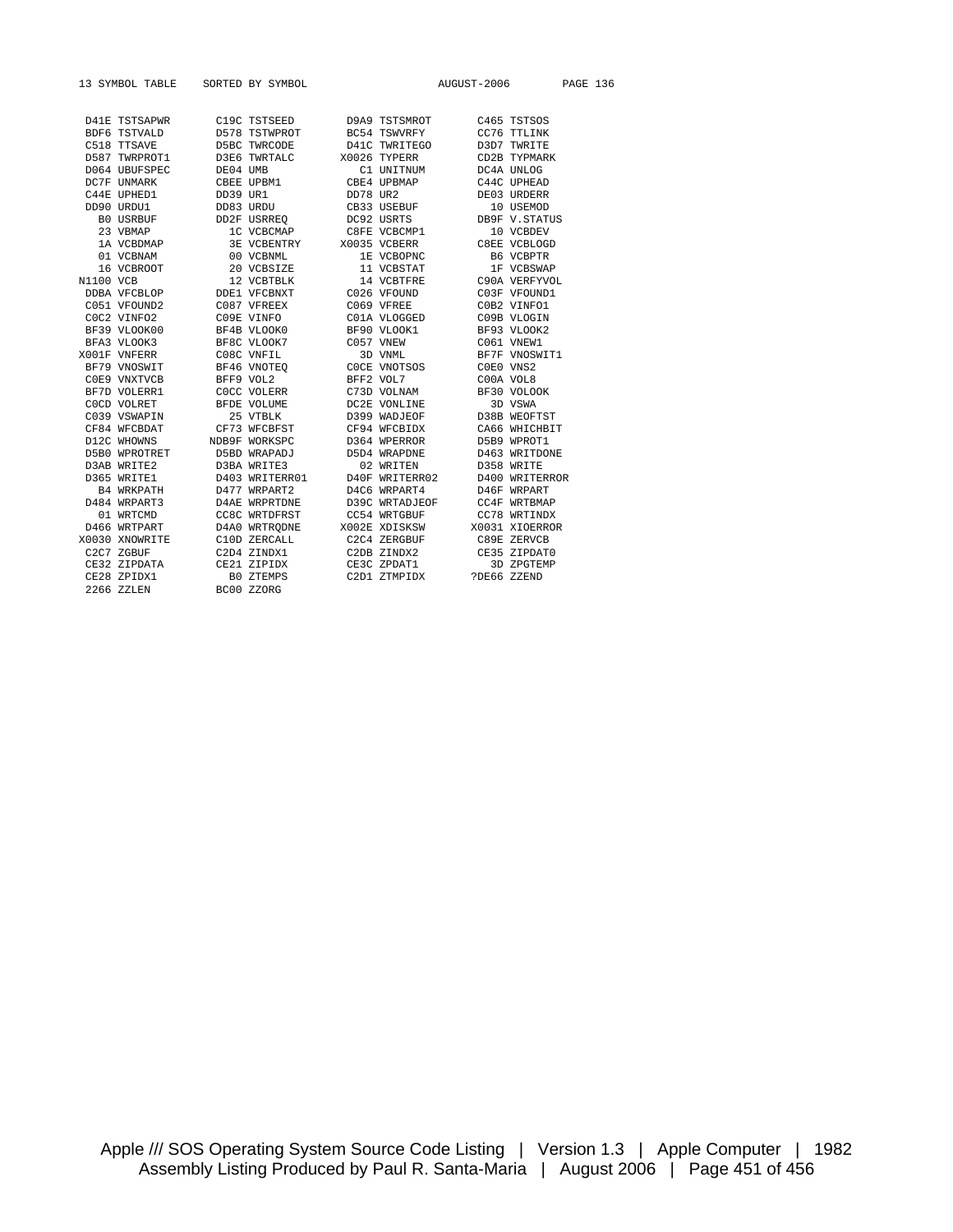13 SYMBOL TABLE SORTED BY ADDRESS AUGUST-2006 PAGE 137

|  | 0000 D. STORE 1000 DECEMBER 1000 DECEMBER 2000 DECEMBER 2000 DECEMBER 2000 DECEMBER 2000 DECEMBER 2000 DECEMBER 2000 DECEMBER 2000 DECEMBER 2000 DECEMBER 2000 DECEMBER 2000 DECEMBER 2000 DECEMBER 2000 DECEMBER 2000 DECEMB |            |  |            |            |
|--|-------------------------------------------------------------------------------------------------------------------------------------------------------------------------------------------------------------------------------|------------|--|------------|------------|
|  |                                                                                                                                                                                                                               |            |  |            |            |
|  |                                                                                                                                                                                                                               |            |  |            |            |
|  |                                                                                                                                                                                                                               |            |  |            |            |
|  |                                                                                                                                                                                                                               |            |  |            |            |
|  |                                                                                                                                                                                                                               |            |  |            |            |
|  |                                                                                                                                                                                                                               |            |  |            |            |
|  |                                                                                                                                                                                                                               |            |  |            |            |
|  |                                                                                                                                                                                                                               |            |  |            |            |
|  |                                                                                                                                                                                                                               |            |  |            |            |
|  |                                                                                                                                                                                                                               |            |  |            |            |
|  |                                                                                                                                                                                                                               |            |  |            |            |
|  |                                                                                                                                                                                                                               |            |  |            |            |
|  |                                                                                                                                                                                                                               |            |  |            |            |
|  |                                                                                                                                                                                                                               |            |  |            |            |
|  |                                                                                                                                                                                                                               |            |  |            |            |
|  |                                                                                                                                                                                                                               |            |  |            |            |
|  |                                                                                                                                                                                                                               |            |  |            |            |
|  |                                                                                                                                                                                                                               |            |  |            |            |
|  |                                                                                                                                                                                                                               |            |  |            |            |
|  |                                                                                                                                                                                                                               |            |  |            |            |
|  |                                                                                                                                                                                                                               |            |  |            |            |
|  |                                                                                                                                                                                                                               |            |  |            |            |
|  |                                                                                                                                                                                                                               |            |  |            |            |
|  |                                                                                                                                                                                                                               |            |  |            |            |
|  |                                                                                                                                                                                                                               |            |  |            |            |
|  |                                                                                                                                                                                                                               |            |  |            |            |
|  |                                                                                                                                                                                                                               |            |  |            |            |
|  |                                                                                                                                                                                                                               |            |  |            |            |
|  |                                                                                                                                                                                                                               |            |  |            |            |
|  |                                                                                                                                                                                                                               |            |  |            |            |
|  |                                                                                                                                                                                                                               |            |  |            |            |
|  |                                                                                                                                                                                                                               |            |  |            |            |
|  |                                                                                                                                                                                                                               |            |  |            |            |
|  |                                                                                                                                                                                                                               |            |  |            |            |
|  |                                                                                                                                                                                                                               |            |  |            |            |
|  |                                                                                                                                                                                                                               |            |  |            |            |
|  |                                                                                                                                                                                                                               |            |  |            |            |
|  |                                                                                                                                                                                                                               |            |  |            |            |
|  |                                                                                                                                                                                                                               |            |  |            |            |
|  |                                                                                                                                                                                                                               |            |  |            |            |
|  |                                                                                                                                                                                                                               |            |  |            |            |
|  |                                                                                                                                                                                                                               |            |  |            |            |
|  |                                                                                                                                                                                                                               |            |  |            |            |
|  |                                                                                                                                                                                                                               |            |  |            |            |
|  |                                                                                                                                                                                                                               |            |  |            |            |
|  |                                                                                                                                                                                                                               |            |  |            |            |
|  |                                                                                                                                                                                                                               |            |  |            |            |
|  |                                                                                                                                                                                                                               |            |  |            |            |
|  |                                                                                                                                                                                                                               |            |  |            |            |
|  |                                                                                                                                                                                                                               |            |  |            |            |
|  |                                                                                                                                                                                                                               |            |  |            |            |
|  |                                                                                                                                                                                                                               |            |  |            |            |
|  | AA C.EOFLL                                                                                                                                                                                                                    | AB C.EOFLH |  | AC C.EOFHL | AD DEBUPTR |
|  |                                                                                                                                                                                                                               |            |  |            |            |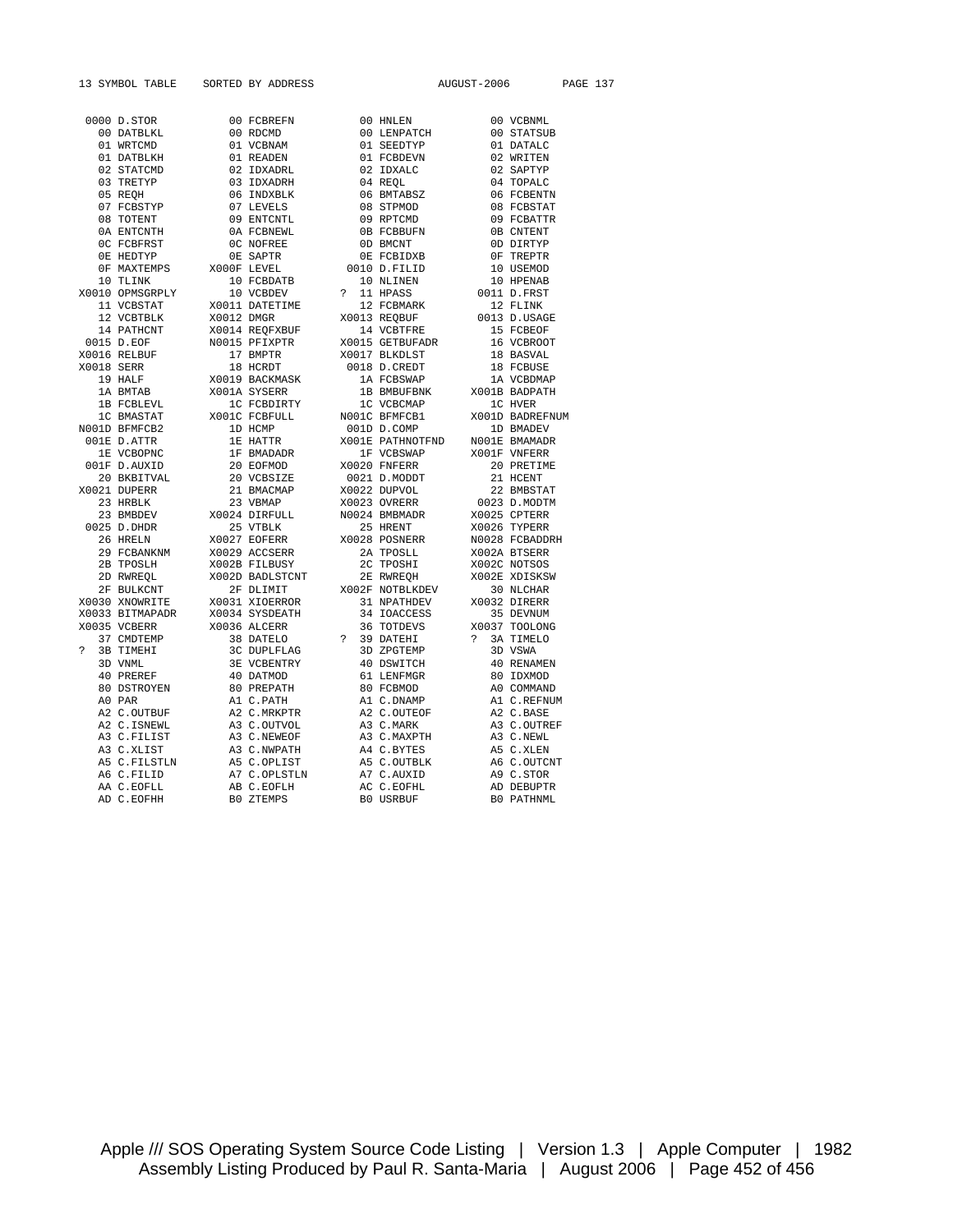13 SYMBOL TABLE SORTED BY ADDRESS AUGUST-2006 PAGE 138

| B1 PATHNMH       | B2 TINDX                                                                                                                                                                                                                                                        | B2 TPATH<br>B6 VCBPTR<br>BA FCBPTR<br>C0 DEVICE<br>C2 DEVEPL<br>C3 DVDNUM<br>C6 BLOKNML                                                                                                                      | B4 WRKPATH                                                                                                                                                                                                                                                                        |
|------------------|-----------------------------------------------------------------------------------------------------------------------------------------------------------------------------------------------------------------------------------------------------------------|--------------------------------------------------------------------------------------------------------------------------------------------------------------------------------------------------------------|-----------------------------------------------------------------------------------------------------------------------------------------------------------------------------------------------------------------------------------------------------------------------------------|
| B4 DRBUFPL       | <b>B5 DRBUFPH</b>                                                                                                                                                                                                                                               |                                                                                                                                                                                                              | B8 BMADR                                                                                                                                                                                                                                                                          |
| N00B8 BMAPAGE    | NOOBA FCBZPP                                                                                                                                                                                                                                                    |                                                                                                                                                                                                              | NOOBA BMBPAGE                                                                                                                                                                                                                                                                     |
| BC DATPTR        | BE POSPTR                                                                                                                                                                                                                                                       |                                                                                                                                                                                                              |                                                                                                                                                                                                                                                                                   |
| C1 UNITNUM       | C1 DVNAMP                                                                                                                                                                                                                                                       |                                                                                                                                                                                                              | CO DHPCMD<br>C2 DSTATREQ<br>C4 RQCNTL<br>C7 BLOKNMH                                                                                                                                                                                                                               |
| C3 DSTATBFL      | C3 DBUFPH                                                                                                                                                                                                                                                       |                                                                                                                                                                                                              |                                                                                                                                                                                                                                                                                   |
| C4 DSTATBFH      | C5 RQCNTH                                                                                                                                                                                                                                                       |                                                                                                                                                                                                              |                                                                                                                                                                                                                                                                                   |
| C8 BRDPTR        | D5 LENSERR                                                                                                                                                                                                                                                      | 00DB SCRHIGH                                                                                                                                                                                                 | 015A LENOMSG                                                                                                                                                                                                                                                                      |
| 0185 LENDMGR     | ?01B2 LENINIT                                                                                                                                                                                                                                                   | 01FD LENCFM                                                                                                                                                                                                  | 0296 LENSCMGR                                                                                                                                                                                                                                                                     |
| 031C LENBUFMG    | ?0400 LENBFMI                                                                                                                                                                                                                                                   | 040E LENUMGR                                                                                                                                                                                                 | 04CB LENIPL                                                                                                                                                                                                                                                                       |
| 056B LENDISK3    | ?0751 LENMEMMG                                                                                                                                                                                                                                                  | 0AF8 LENLODR                                                                                                                                                                                                 | N1000 PATHBUF                                                                                                                                                                                                                                                                     |
| N1100 VCB        | 1200 GBUF                                                                                                                                                                                                                                                       | N1400 SISTER                                                                                                                                                                                                 | 14A2 SISPATH                                                                                                                                                                                                                                                                      |
| 14A3 SISOUTBF    | 14A4 SSNWPATH                                                                                                                                                                                                                                                   | 1480 SISTEMPS<br>1489 SISBMADR<br>14C3 SISBPH<br>1E00 ORGLODR<br>28F8 OBGLODR                                                                                                                                | 14B1 SISUSRBF<br>14BB SISFCBP<br>14C4 SISDSTAT                                                                                                                                                                                                                                    |
| 14B3 SSTIDXH     | 14B3 SISTPATH                                                                                                                                                                                                                                                   |                                                                                                                                                                                                              |                                                                                                                                                                                                                                                                                   |
| 14BD SISDATP     | 14BF SISPOSP                                                                                                                                                                                                                                                    |                                                                                                                                                                                                              |                                                                                                                                                                                                                                                                                   |
| 14C9 SSBRDPH     | ?18FC ORGGLOB                                                                                                                                                                                                                                                   |                                                                                                                                                                                                              | 2000 BLALODR                                                                                                                                                                                                                                                                      |
| 2266 LENBFM      | 2266 ZZLEN                                                                                                                                                                                                                                                      | 28F8 ORGINIT<br>3200 BLABFM<br>5A8B BLAUMGR                                                                                                                                                                  | ?2AF8 BLAINIT                                                                                                                                                                                                                                                                     |
| ?2CF8 BLAGLOB    | ?2E00 BLABFMI                                                                                                                                                                                                                                                   |                                                                                                                                                                                                              | 5466 BLAOMSG                                                                                                                                                                                                                                                                      |
| 5466 BLAPATCH    |                                                                                                                                                                                                                                                                 |                                                                                                                                                                                                              | 5E99 BLADISK3                                                                                                                                                                                                                                                                     |
| 6404 BLASERR     |                                                                                                                                                                                                                                                                 | 665E BLASCMGR                                                                                                                                                                                                | 68F4 BLAFMGR                                                                                                                                                                                                                                                                      |
| 6955 BLACFM      |                                                                                                                                                                                                                                                                 | ?6E6E BLAMEMMG                                                                                                                                                                                               |                                                                                                                                                                                                                                                                                   |
| BC00 ZZORG       |                                                                                                                                                                                                                                                                 | NBC00 BFMGR                                                                                                                                                                                                  |                                                                                                                                                                                                                                                                                   |
| BC42 NOPATH      |                                                                                                                                                                                                                                                                 | BC54 TSWVRFY                                                                                                                                                                                                 | B800 ORGBFMI<br>BC35 CLRSIS<br>BC6A DVERIFY<br>BC98 ERRORSYS                                                                                                                                                                                                                      |
| BC78 CLRDSWT     |                                                                                                                                                                                                                                                                 | BC93 ERRCMD                                                                                                                                                                                                  |                                                                                                                                                                                                                                                                                   |
| BC9B GOODOP      |                                                                                                                                                                                                                                                                 |                                                                                                                                                                                                              |                                                                                                                                                                                                                                                                                   |
| BCD5 SETPATH     |                                                                                                                                                                                                                                                                 |                                                                                                                                                                                                              |                                                                                                                                                                                                                                                                                   |
| BD21 PREVOLM1    |                                                                                                                                                                                                                                                                 |                                                                                                                                                                                                              |                                                                                                                                                                                                                                                                                   |
| BD6F ERRSYN      |                                                                                                                                                                                                                                                                 |                                                                                                                                                                                                              |                                                                                                                                                                                                                                                                                   |
| BD7F BUMPATH     | 72E00 BLABFMI<br>55C0 BLADMGR<br>64D BLADMGR<br>682 BLABUFM<br>682 BLABUFM<br>BC00 ORGBFM<br>BC00 ORGBFM<br>BC4B NOPREREF<br>BC60 EXECUTE<br>BC61 SYNPATH<br>BD51 FRSTCHAR<br>BD56 TSTVALD<br>BD66 SETPREFX<br>BE65 TSTVALD<br>BE65 TSTVALD<br>BE65 FNDFVOL<br> | BC93 ERRCMD<br>BC95 CMDTABLE<br>BD0A DRIVENAM<br>BD49 SPATH2<br>BD52 ALPAH2<br>BD66 SAVPATH<br>BDFE ERRSYN1<br>BE16 RESETPFX<br>BE34 MOVPRFX<br>BE34 MOVPRFX<br>BE34 MOVPRFX<br>BE34 MOVPRFX<br>BE34 SNDPRFX | BC98 ERRORSYS<br>BCC3 DISPTCH<br>BDC PREVOLM<br>BD6 SPATH3<br>BD6 SPATH3<br>BD6 ENDPATH<br>BD6 ENDPATH<br>BD6 ENDPATH<br>BD6 ENDPATH<br>BE1 SETPREYX<br>BE2 OFNDFCBUF<br>BE2 FONDFCBUF<br>BE2 SRCHDEV<br>BF24 SRCHDEV<br>BF24 SRCHDEV<br>BF24 SRCHDEV<br>BF24 SRCHDEV<br>BF24 SRC |
| BDB2 ALFA2       |                                                                                                                                                                                                                                                                 |                                                                                                                                                                                                              |                                                                                                                                                                                                                                                                                   |
| BDED LSTNAME     |                                                                                                                                                                                                                                                                 |                                                                                                                                                                                                              |                                                                                                                                                                                                                                                                                   |
| BE07 INCPTH1     |                                                                                                                                                                                                                                                                 |                                                                                                                                                                                                              |                                                                                                                                                                                                                                                                                   |
| BE2A SETPRFX3    |                                                                                                                                                                                                                                                                 |                                                                                                                                                                                                              |                                                                                                                                                                                                                                                                                   |
| BE4C SENDPRFX    |                                                                                                                                                                                                                                                                 |                                                                                                                                                                                                              |                                                                                                                                                                                                                                                                                   |
| BE73 GOTPRFX     |                                                                                                                                                                                                                                                                 |                                                                                                                                                                                                              |                                                                                                                                                                                                                                                                                   |
| BEA4 GTBUFFRS    |                                                                                                                                                                                                                                                                 | BE96 SVFCBLO<br>BEEC FNDFV.1<br>BF00 REEFER1                                                                                                                                                                 |                                                                                                                                                                                                                                                                                   |
| BEF9 ERRNOREF    |                                                                                                                                                                                                                                                                 |                                                                                                                                                                                                              |                                                                                                                                                                                                                                                                                   |
| BF05 FVOLFOUND   | ---<br>BF05 SVCBADR<br>BF39 VLOOK00<br>BF79 VNOSWIT                                                                                                                                                                                                             | BF0D GETDNUM<br>BF46 VNOTEQ                                                                                                                                                                                  |                                                                                                                                                                                                                                                                                   |
| BF30 VOLOOK      |                                                                                                                                                                                                                                                                 |                                                                                                                                                                                                              |                                                                                                                                                                                                                                                                                   |
| BF78 NFOPEN      |                                                                                                                                                                                                                                                                 | BF7D VOLERR1                                                                                                                                                                                                 |                                                                                                                                                                                                                                                                                   |
| BF88 KNOTSOS     | BF8C VLOOK7                                                                                                                                                                                                                                                     |                                                                                                                                                                                                              |                                                                                                                                                                                                                                                                                   |
| BFA3 VLOOK3      | BFD2 NOVOLM                                                                                                                                                                                                                                                     | BF90 VLOOK1<br>BFD5 RTVOLNAM                                                                                                                                                                                 |                                                                                                                                                                                                                                                                                   |
| BFDE VOLUME      | BFF2 VOL7                                                                                                                                                                                                                                                       |                                                                                                                                                                                                              | COOA VOL8                                                                                                                                                                                                                                                                         |
| C01A VLOGGED     | C026 VFOUND                                                                                                                                                                                                                                                     | BFF9 VOL2<br>C039 VSWAPIN                                                                                                                                                                                    | C03F VFOUND1                                                                                                                                                                                                                                                                      |
| C051 VFOUND2     | C057 VNEW                                                                                                                                                                                                                                                       | C061 VNEW1                                                                                                                                                                                                   | C069 VFREE                                                                                                                                                                                                                                                                        |
| C087 VFREEX      | C08C VNFIL                                                                                                                                                                                                                                                      | C09B VLOGIN                                                                                                                                                                                                  | C09E VINFO                                                                                                                                                                                                                                                                        |
| COB2 VINFO1      | COC2 VINFO2                                                                                                                                                                                                                                                     | COCC VOLERR                                                                                                                                                                                                  | COCD VOLRET                                                                                                                                                                                                                                                                       |
| COCE VNOTSOS     | COEO VNS2                                                                                                                                                                                                                                                       | C0E9 VNXTVCB                                                                                                                                                                                                 | COF1 CREATE                                                                                                                                                                                                                                                                       |
| COFB CRERR1      | COFD TSTFNF                                                                                                                                                                                                                                                     | C109 CREAT1                                                                                                                                                                                                  | C10D ZERCALL                                                                                                                                                                                                                                                                      |
| C123 MOVPARM     | C12B CRENAM                                                                                                                                                                                                                                                     | C130 CRENAM1                                                                                                                                                                                                 | C166 SEED                                                                                                                                                                                                                                                                         |
| C16C OVFLOW      | C170 SEED1                                                                                                                                                                                                                                                      | C18A INCDATA                                                                                                                                                                                                 | C191 TSTSAP                                                                                                                                                                                                                                                                       |
| C19C TSTSEED     | C1A4 SAPLING                                                                                                                                                                                                                                                    | CI8A INCDAIA<br>ClAD TREE<br>C237 SAPFILE                                                                                                                                                                    |                                                                                                                                                                                                                                                                                   |
| C20E FILLTREE    | C235 CRERR                                                                                                                                                                                                                                                      |                                                                                                                                                                                                              | C1B0 CREALC<br>C237 LSTSAP                                                                                                                                                                                                                                                        |
| C240 ENDCRE      | U233 ULL<br>C247 TRETIME<br>C25D SAPINDX                                                                                                                                                                                                                        | C237 SAFF---<br>C24F ENDCRE0<br>C20 DATINIT                                                                                                                                                                  | C259 ENDCRX                                                                                                                                                                                                                                                                       |
| C261 ENDCRE1     |                                                                                                                                                                                                                                                                 |                                                                                                                                                                                                              | C2AD DATIT1                                                                                                                                                                                                                                                                       |
| $CDDQ$ $DAPDQMP$ | CDDDEDP2TTO                                                                                                                                                                                                                                                     | COOL FROODIE                                                                                                                                                                                                 | $0.207$ $7.0011$                                                                                                                                                                                                                                                                  |

Apple /// SOS Operating System Source Code Listing | Version 1.3 | Apple Computer | 1982 Assembly Listing Produced by Paul R. Santa-Maria | August 2006 | Page 453 of 456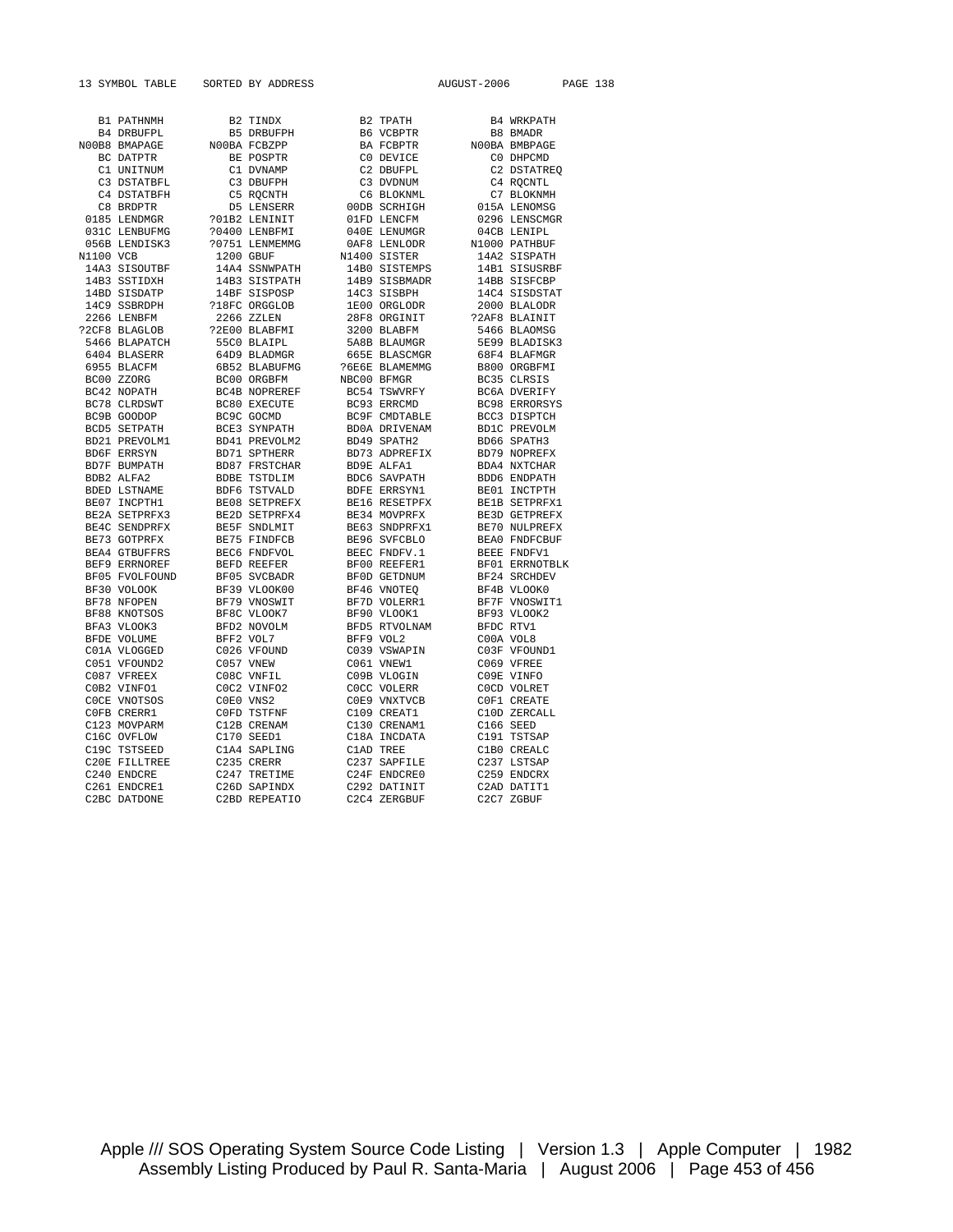|  | 13 SYMBOL TABLE SORTED BY ADDRESS                                                                                                                                                                                                     |  | AUGUST-2006 PAGE 139 |  |  |
|--|---------------------------------------------------------------------------------------------------------------------------------------------------------------------------------------------------------------------------------------|--|----------------------|--|--|
|  |                                                                                                                                                                                                                                       |  |                      |  |  |
|  |                                                                                                                                                                                                                                       |  |                      |  |  |
|  |                                                                                                                                                                                                                                       |  |                      |  |  |
|  |                                                                                                                                                                                                                                       |  |                      |  |  |
|  |                                                                                                                                                                                                                                       |  |                      |  |  |
|  |                                                                                                                                                                                                                                       |  |                      |  |  |
|  |                                                                                                                                                                                                                                       |  |                      |  |  |
|  |                                                                                                                                                                                                                                       |  |                      |  |  |
|  |                                                                                                                                                                                                                                       |  |                      |  |  |
|  |                                                                                                                                                                                                                                       |  |                      |  |  |
|  |                                                                                                                                                                                                                                       |  |                      |  |  |
|  |                                                                                                                                                                                                                                       |  |                      |  |  |
|  |                                                                                                                                                                                                                                       |  |                      |  |  |
|  |                                                                                                                                                                                                                                       |  |                      |  |  |
|  |                                                                                                                                                                                                                                       |  |                      |  |  |
|  |                                                                                                                                                                                                                                       |  |                      |  |  |
|  |                                                                                                                                                                                                                                       |  |                      |  |  |
|  |                                                                                                                                                                                                                                       |  |                      |  |  |
|  |                                                                                                                                                                                                                                       |  |                      |  |  |
|  |                                                                                                                                                                                                                                       |  |                      |  |  |
|  |                                                                                                                                                                                                                                       |  |                      |  |  |
|  |                                                                                                                                                                                                                                       |  |                      |  |  |
|  |                                                                                                                                                                                                                                       |  |                      |  |  |
|  |                                                                                                                                                                                                                                       |  |                      |  |  |
|  |                                                                                                                                                                                                                                       |  |                      |  |  |
|  |                                                                                                                                                                                                                                       |  |                      |  |  |
|  |                                                                                                                                                                                                                                       |  |                      |  |  |
|  |                                                                                                                                                                                                                                       |  |                      |  |  |
|  |                                                                                                                                                                                                                                       |  |                      |  |  |
|  |                                                                                                                                                                                                                                       |  |                      |  |  |
|  |                                                                                                                                                                                                                                       |  |                      |  |  |
|  |                                                                                                                                                                                                                                       |  |                      |  |  |
|  |                                                                                                                                                                                                                                       |  |                      |  |  |
|  |                                                                                                                                                                                                                                       |  |                      |  |  |
|  |                                                                                                                                                                                                                                       |  |                      |  |  |
|  |                                                                                                                                                                                                                                       |  |                      |  |  |
|  |                                                                                                                                                                                                                                       |  |                      |  |  |
|  |                                                                                                                                                                                                                                       |  |                      |  |  |
|  |                                                                                                                                                                                                                                       |  |                      |  |  |
|  |                                                                                                                                                                                                                                       |  |                      |  |  |
|  |                                                                                                                                                                                                                                       |  |                      |  |  |
|  |                                                                                                                                                                                                                                       |  |                      |  |  |
|  |                                                                                                                                                                                                                                       |  |                      |  |  |
|  |                                                                                                                                                                                                                                       |  |                      |  |  |
|  |                                                                                                                                                                                                                                       |  |                      |  |  |
|  |                                                                                                                                                                                                                                       |  |                      |  |  |
|  |                                                                                                                                                                                                                                       |  |                      |  |  |
|  |                                                                                                                                                                                                                                       |  |                      |  |  |
|  |                                                                                                                                                                                                                                       |  |                      |  |  |
|  |                                                                                                                                                                                                                                       |  |                      |  |  |
|  |                                                                                                                                                                                                                                       |  |                      |  |  |
|  |                                                                                                                                                                                                                                       |  |                      |  |  |
|  |                                                                                                                                                                                                                                       |  |                      |  |  |
|  |                                                                                                                                                                                                                                       |  |                      |  |  |
|  |                                                                                                                                                                                                                                       |  |                      |  |  |
|  |                                                                                                                                                                                                                                       |  |                      |  |  |
|  |                                                                                                                                                                                                                                       |  |                      |  |  |
|  |                                                                                                                                                                                                                                       |  |                      |  |  |
|  | 13 SYMRO, TARLE SOMETHE CAR RESULTS (2014 2110) 2013<br>CAR REVIEW CAR RESULTS (2014 212002) 2023 212002<br>CAR REVIEW CAR RESULTS (2014 212002) 2023 222002<br>CAR REVIEW CAR RESULTS (2014 212002) 2023 222002<br>CAR REVIEW CAR RE |  |                      |  |  |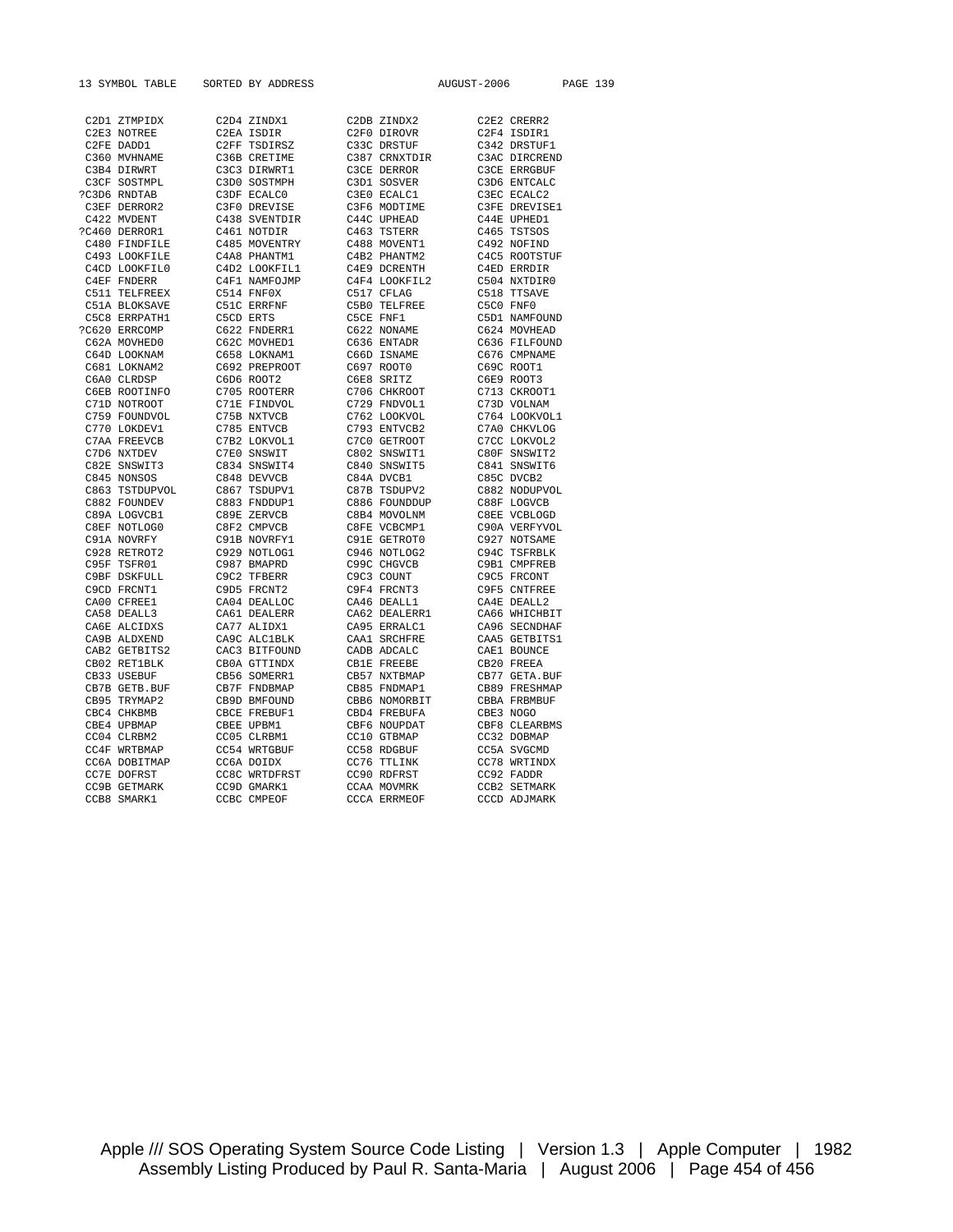13 SYMBOL TABLE SORTED BY ADDRESS AUGUST-2006 PAGE 140

| CCDC ADDPOSN       |         | <b>CCEA SUBMARK</b>  |         | <b>CCEE SUBPOSN</b>  | <b>CCFA ERRPOSN</b> |
|--------------------|---------|----------------------|---------|----------------------|---------------------|
| <b>CCFE ADJMRK</b> |         | CD00 ADJMRK0         |         | CD07 ADJMRK1         | CD09 CKSAMBLK       |
| CD09 RDPOSN        |         | CD2B TYPMARK         |         | CD38 CHKDSKSW        | CD46 CHKDSKS1       |
| CD53 FERRTYP       |         | CD5B TREPOS          |         | CD6E POSNEW1         | CD88 TSTINY         |
| CD9B POSNEW2       |         | CDA8 POSNIDX         |         | CDCF POSERR          | CDD1 POSINDEX       |
|                    |         |                      |         |                      | CE14 NODATA         |
| CDEB NOIDXDAT      |         | CDF0 SAPLEVEL        |         | CDFD DATLEVEL        |                     |
| CE21 ZIPIDX        |         | CE28 ZPIDX1          |         | CE32 ZIPDATA         | CE35 ZIPDAT0        |
| CE3C ZPDAT1        |         | CE44 POSNEW3         |         | CE4A RNEWPOS         | CE54 SVMARK         |
| CE58 SVMRK1        |         | CE79 PRITZ           |         | CE7B CLRSTATS        | CE84 DIRMARK        |
| CE8D DIRPOS        |         | CE9B DIRVRSE         |         | CEA8 DIRFWRD         | CEB5 DIRPOS1        |
| CEC4 DRPOSERR      |         | CEC6 DIRPOS2         |         | CECA RFCBDAT         | CED8 RFCBIDX        |
| CEE5 FCBLOKNM      |         | CEEF RDFCBERR        |         | CEF0 RFCBFST         | CEF6 DOFILEIO       |
| CF0A FILEIO        |         | CFOE FILEIO1         |         | CF25 FILEIO2         | CF3A RPEATIO1       |
| CF3E RPEATIO0      |         | CF40 SAVPRMS         |         | CF49 DMGRGO          | CF58 RRITZ          |
| CF59 RPEATIO2      |         | CF5B GETPRMS         |         | CF67 TRASH           | CF69 RPTBLOK        |
| CF73 WFCBFST       |         | CF84 WFCBDAT         |         | CF94 WFCBIDX         | CFA9 FCBUPDAT       |
| CFAF FILIOERR      |         | CFB0 OPEN            |         | CFB9 OPEN0           | CFBE ERRBUSY        |
| CFC0 ERROPN        |         | CFC2 OPEN1           |         | CFD0 ASGNFCB         | CFD4 CLRFCB         |
| CFDB FCBOWNR       |         | D004 DEFOPEN         |         | D009 SVATTRB         | D011 SVATTR1        |
| D01B OPEN2         |         | D020 ERRCMPAT        |         | D024 OPEN3           | D02C OPEN4          |
| D03F EOFCBMV       |         | D064 UBUFSPEC        |         | D072 ERRBTS          | D076 ONEKTST        |
| D07A FIXDBUF       |         | D07F ERROPN1         |         | D080 DEFBUFR         | D088 BUFREQST       |
| D08D FCBUFFER      |         | DOAF OPNPOS          |         | DOBA OPNPOS1         | DOC5 ERROPEN2       |
| D0D6 OPNDIR        |         | DODB OPENDONE        |         | DOF6 TSTOPEN         | D108 TSTOPN1        |
| D110 TSTOPN2       |         | D124 CHKACTV         |         | D12C WHOWNS          | D142 TSNXFCB        |
| D154 READ          |         | D161 READ1           |         | D182 EOFTEST         | D190 ADJSTCNT       |
| D1A8 READ2         |         | D1B4 GORDDNE         |         | D1B7 READ3           | D1D4 TREAD          |
| D1DC TREAD0        |         | D205 RDFAST          |         | D20A RDFAST0         | D21F RDFAST1        |
| D22E RDFAST2       |         | D249 REALRD          |         | D24C NOSTUF          | D25F ERRFIX         |
| D264 ERRFIX1       |         | D26B READONE         |         | D27E PREPRW          | D289 PREPRW1        |
| D299 NONEWLIN      |         | D2A2 READPART        |         | D2AB RDPART0         | D2AC RDPART         |
|                    |         |                      |         |                      |                     |
| D2B3 RDPART1       |         | D2B5 RDPART2         |         | D2C3 RDPART3         | D2CC ENDROCHK       |
| D2D9 ENDRCHK1      |         | D2DB ENDRCHK2        |         | D2DF TSTNEWL         | D2E5 RDRODNE        |
| D2F0 SETRDNE       |         | D2F3 RDPRTDNE        |         | D2F8 RDONE1          | D305 RDPART4        |
| D306 SETVFLG       |         | D307 FXDATPTR        |         | D31E DREAD           | D353 DREDONE        |
| D354 DREDERR       |         | D355 ERRDRD          |         | D358 WRITE           | D361 ERRACCS        |
| D364 WPERROR       |         | D365 WRITE1          |         | D38B WEOFTST         | D399 WADJEOF        |
| D39C WRTADJEOF     |         | D3AB WRITE2          |         | D3BA WRITE3          | D3D7 TWRITE         |
| D3E6 TWRTALC       |         | D400 WRITERROR       |         | D403 WRITERR01       | D40F WRITERR02      |
| D41C TWRITEGO      |         | D41E TSTSAPWR        |         | D429 DBLOKALC        | D456 TREWRT1        |
| D463 WRITDONE      |         | D466 WRTPART         |         | D46F WRPART          | D477 WRPART2        |
| D484 WRPART3       |         | D48D ENDWQCHK        |         | D49A ENDWCHK1        | D49C ENDWCHK2       |
| D4A0 WRTRODNE      |         | <b>D4AB SETWRDNE</b> |         | <b>D4AE WRPRTDNE</b> | D4C6 WRPART4        |
| D4CB TOPDOWN       |         | D4DD TOPDWN1         |         | D505 SAPDOWN         | D512 TPDWNERR       |
| D513 SWAPDOWN      |         | D513 SAPDWN1         |         | D556 SWAPERR         | D557 ALCWBLK        |
| D56E INCUSG1       |         | D577 ALUSERR         |         | D578 TSTWPROT        | D587 TWRPROT1       |
| D5B0 WPROTRET      |         | D5B9 WPROT1          |         | D5BB DSWGLOB         | D5BC TWRCODE        |
| D5BD WRAPADJ       |         | D5D4 WRAPDNE         |         | D5D5 CLOSE           | D5DF CLOSALL        |
| D5E1 CLSALL1       |         | D600 NXTCLOS         | D617 C3 |                      | D618 CFERR          |
| D619 CLOSE1        |         | D61E CLOSE2          |         | D644 CLOSEND         | D646 CLOSERR        |
| D649 FLUSH         |         | D653 FLSHALL         |         | D655 FLSHAL1         | D664 NXFLUSH        |
| D674 FLUSHEND      | D67B F3 |                      |         | D67C FLSHERR         | D67F FLUSH2         |
| D687 FLUSH1        |         | D691 FLUSH2A         |         | D6A7 FLUSH2B         | D6B3 FLUSH2C        |
| D6C0 FLUSH3        |         | D6CD FLUSH4          |         | D6CF OWNRMOV         | D700 FLSHEBLK       |
| D707 FLUSH5        |         | D71C EOFUPDTE        |         | D765 BMAPUP          | D776 FLSHEND1       |
|                    |         |                      |         |                      |                     |
| D778 GLBERR        |         | D778 FLUSHERR        |         | D780 GLBERR1         | D781 GFCBADR        |